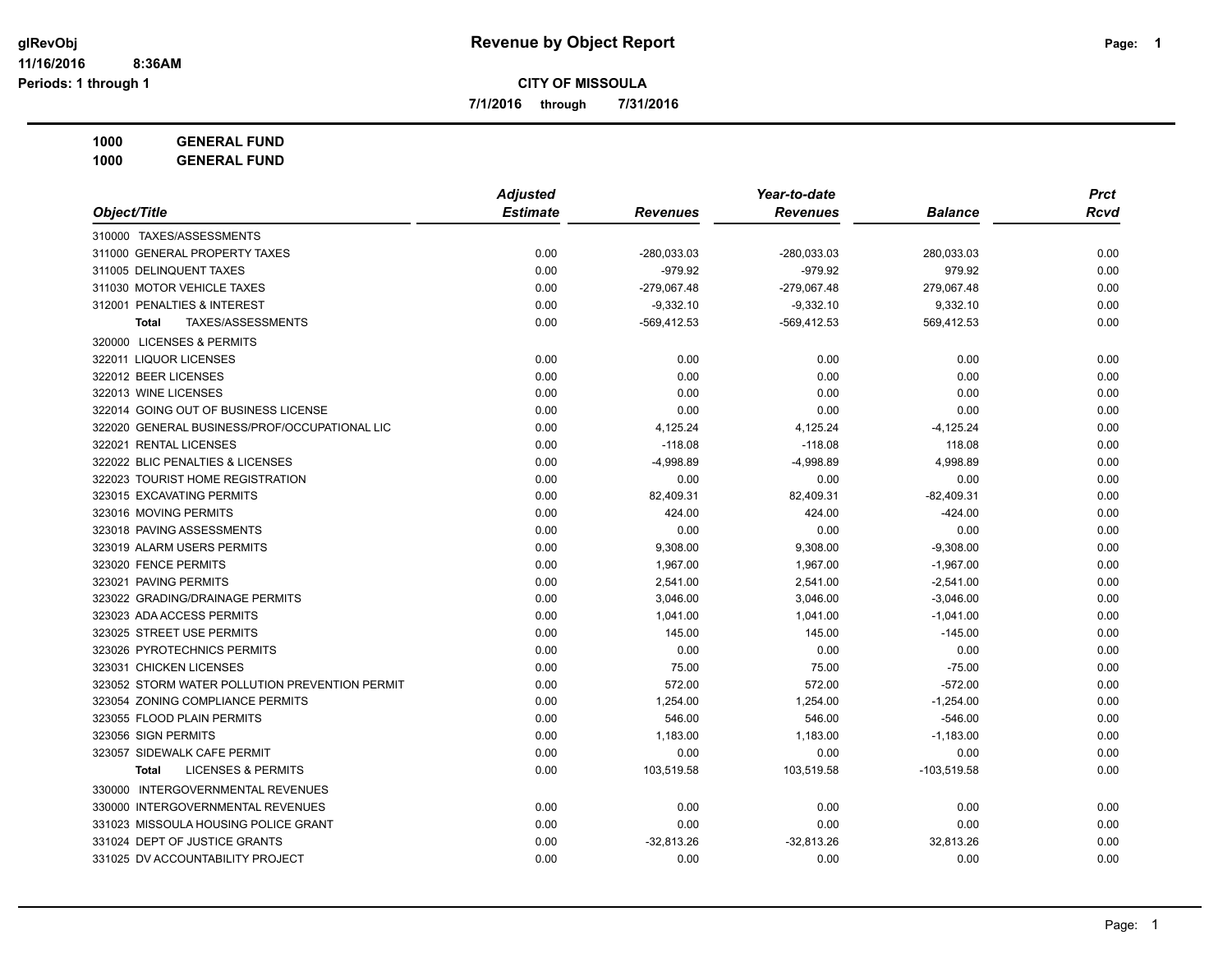**7/1/2016 through 7/31/2016**

**Periods: 1 through 1**

#### **1000 GENERAL FUND**

 **8:36AM**

| <b>Adjusted</b> |                 | Year-to-date    |                |             |
|-----------------|-----------------|-----------------|----------------|-------------|
| <b>Estimate</b> | <b>Revenues</b> | <b>Revenues</b> | <b>Balance</b> | <b>Rcvd</b> |
| 0.00            | 0.00            | 0.00            | 0.00           | 0.00        |
| 0.00            | 0.00            | 0.00            | 0.00           | 0.00        |
| 0.00            | 0.00            | 0.00            | 0.00           | 0.00        |
| 0.00            | 0.00            | 0.00            | 0.00           | 0.00        |
| 0.00            | 0.00            | 0.00            | 0.00           | 0.00        |
| 0.00            | 0.00            | 0.00            | 0.00           | 0.00        |
| 0.00            | 0.00            | 0.00            | 0.00           | 0.00        |
| 0.00            | 0.00            | 0.00            | 0.00           | 0.00        |
| 0.00            | 0.00            | 0.00            | 0.00           | 0.00        |
| 0.00            | 0.00            | 0.00            | 0.00           | 0.00        |
| 0.00            | $-220,000.00$   | $-220,000.00$   | 220,000.00     | 0.00        |
| 0.00            | 1,175.00        | 1,175.00        | $-1,175.00$    | 0.00        |
| 0.00            | 0.00            | 0.00            | 0.00           | 0.00        |
| 0.00            | 0.00            | 0.00            | 0.00           | 0.00        |
| 0.00            | 0.00            | 0.00            | 0.00           | 0.00        |
| 0.00            | 167,843.74      | 167,843.74      | $-167,843.74$  | 0.00        |
| 0.00            | 181,893.16      | 181,893.16      | $-181,893.16$  | 0.00        |
| 0.00            | 0.00            | 0.00            | 0.00           | 0.00        |
| 0.00            | $-5,000.00$     | $-5,000.00$     | 5,000.00       | 0.00        |
| 0.00            | 0.00            | 0.00            | 0.00           | 0.00        |
| 0.00            | 0.00            | 0.00            | 0.00           | 0.00        |
| 0.00            | 0.00            | 0.00            | 0.00           | 0.00        |
| 0.00            | 0.00            | 0.00            | 0.00           | 0.00        |
| 0.00            | 0.00            | 0.00            | 0.00           | 0.00        |
| 0.00            | 0.00            | 0.00            | 0.00           | 0.00        |
| 0.00            | 93,098.64       | 93,098.64       | $-93,098.64$   | 0.00        |
|                 |                 |                 |                |             |
| 0.00            | 0.00            | 0.00            | 0.00           | 0.00        |
| 0.00            | 75.00           | 75.00           | $-75.00$       | 0.00        |
| 0.00            | 0.00            | 0.00            | 0.00           | 0.00        |
| 0.00            | 0.00            | 0.00            | 0.00           | 0.00        |
| 0.00            | 0.00            | 0.00            | 0.00           | 0.00        |
| 0.00            | 0.00            | 0.00            | 0.00           | 0.00        |
| 0.00            | 0.00            | 0.00            | 0.00           | 0.00        |
| 0.00            | 0.00            | 0.00            | 0.00           | 0.00        |
| 0.00            | 0.00            | 0.00            | 0.00           | 0.00        |
| 0.00            | 0.00            | 0.00            | 0.00           | 0.00        |
| 0.00            | 0.00            | 0.00            | 0.00           | 0.00        |
| 0.00            | 0.00            | 0.00            | 0.00           | 0.00        |
|                 |                 |                 |                |             |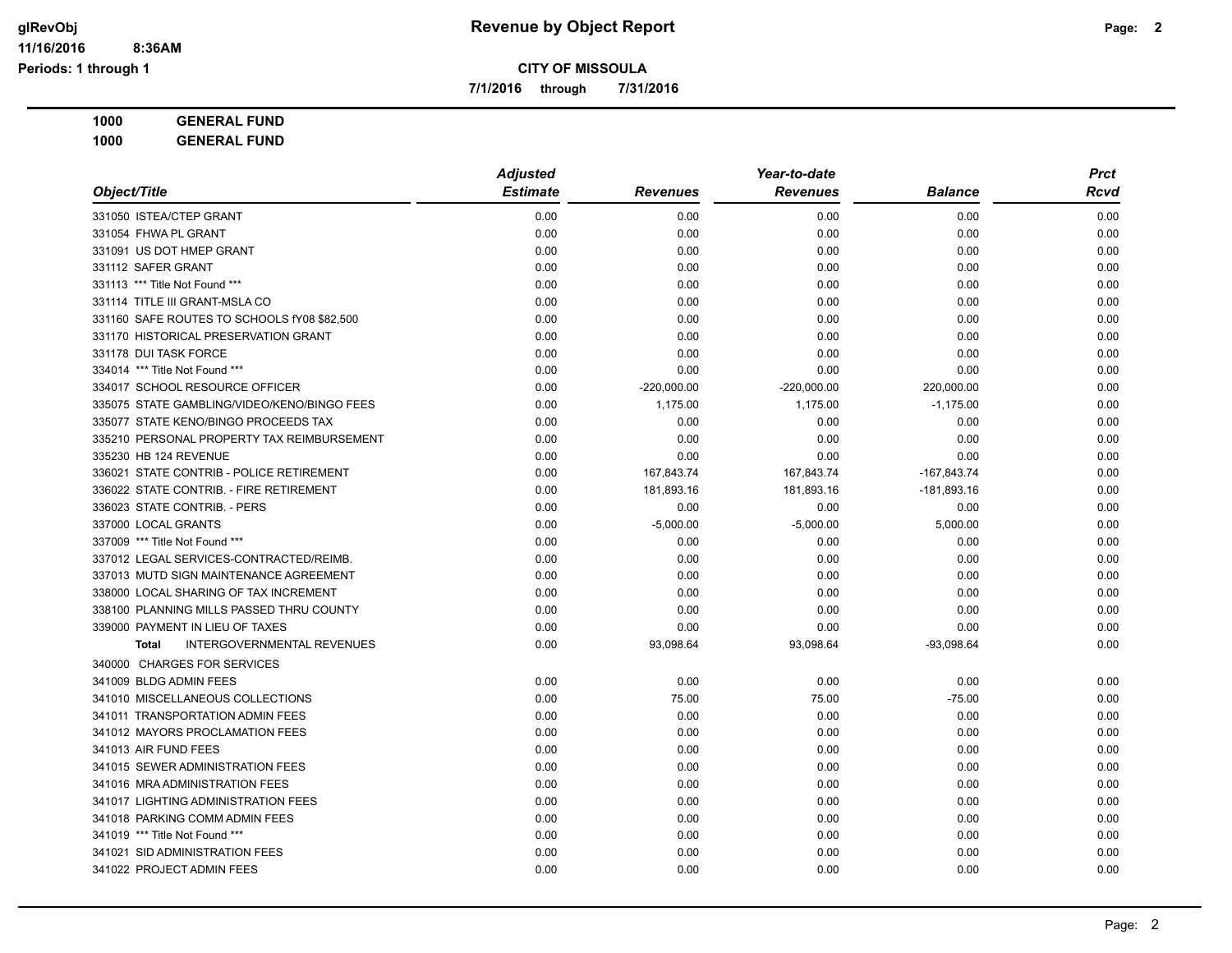**CITY OF MISSOULA**

**7/1/2016 through 7/31/2016**

 **8:36AM**

### **1000 GENERAL FUND**

|                                          | <b>Adjusted</b> |                 | Year-to-date    |                | <b>Prct</b> |
|------------------------------------------|-----------------|-----------------|-----------------|----------------|-------------|
| Object/Title                             | <b>Estimate</b> | <b>Revenues</b> | <b>Revenues</b> | <b>Balance</b> | <b>Rcvd</b> |
| 341023 PLANNING ADMIN FEES               | 0.00            | 0.00            | 0.00            | 0.00           | 0.00        |
| 341031 STATE REIMB MUNI COURT            | 0.00            | 0.00            | 0.00            | 0.00           | 0.00        |
| 341041 SEWER EXTENSION RECORDING FEES    | 0.00            | 113.00          | 113.00          | $-113.00$      | 0.00        |
| 341052 MUNICIPAL COURT FILING FEES       | 0.00            | 0.00            | 0.00            | 0.00           | 0.00        |
| 341055 CRIME VICTIM SURCHARGE            | 0.00            | 0.00            | 0.00            | 0.00           | 0.00        |
| 341067 SUBDIVISION EXEMPTION AFFIDAVITS  | 0.00            | 991.16          | 991.16          | $-991.16$      | 0.00        |
| 341068 SUBDIVISON FEES                   | 0.00            | 1,249.00        | 1,249.00        | $-1,249.00$    | 0.00        |
| 341069 REZONING FEES                     | 0.00            | 0.00            | 0.00            | 0.00           | 0.00        |
| 341070 DESIGN REVIEW BOARD               | 0.00            | 2,718.32        | 2,718.32        | $-2,718.32$    | 0.00        |
| 341071 BOARD OF ADJUST. ZONING, SIGNS    | 0.00            | 0.00            | 0.00            | 0.00           | 0.00        |
| 341072 FLOOD PLAIN-0THER FEES            | 0.00            | 0.00            | 0.00            | 0.00           | 0.00        |
| 341073 FIRE PLAN CHECK FEES              | 0.00            | 3,545.00        | 3,545.00        | $-3,545.00$    | 0.00        |
| 341074 FIRE INSPECTION FEES              | 0.00            | 5,749.00        | 5,749.00        | $-5,749.00$    | 0.00        |
| 341076 ENGINEERING PLAN CHECK FEES       | 0.00            | 4,530.00        | 4,530.00        | $-4,530.00$    | 0.00        |
| 341077 ZONING COMPLIANCE INSPECTIONS     | 0.00            | 0.00            | 0.00            | 0.00           | 0.00        |
| 341078 ENGINEERING MAP FEES              | 0.00            | 5.00            | 5.00            | $-5.00$        | 0.00        |
| 341079 GREASE INTERCEPTOR APPEAL FEES    | 0.00            | 0.00            | 0.00            | 0.00           | 0.00        |
| 341090 STREET VACATION PETITION FEES     | 0.00            | $-1,981.00$     | $-1,981.00$     | 1,981.00       | 0.00        |
| 341091 INSPECTION CODE BOOKS & COPIES    | 0.00            | 0.00            | 0.00            | 0.00           | 0.00        |
| 341100 GRANT ADMINISTRATION SERVICE FEES | 0.00            | 0.00            | 0.00            | 0.00           | 0.00        |
| 342010 POLICE/BID AGREEMENT              | 0.00            | 0.00            | 0.00            | 0.00           | 0.00        |
| 342012 PD REIMBURSABLE SERVICES          | 0.00            | 0.00            | 0.00            | 0.00           | 0.00        |
| 342013 SECURITY INVEST FEES              | 0.00            | 1,246.00        | 1,246.00        | $-1,246.00$    | 0.00        |
| 342014 POLICE DEPARTMENT SERVICE FEES    | 0.00            | 946.00          | 946.00          | $-946.00$      | 0.00        |
| 342015 POLICE OVERTIME FEES              | 0.00            | $-3,073.95$     | $-3,073.95$     | 3,073.95       | 0.00        |
| 342016 POLICE TRAINING FEES              | 0.00            | 429.72          | 429.72          | $-429.72$      | 0.00        |
| 342017 CATERING FEES                     | 0.00            | 385.00          | 385.00          | $-385.00$      | 0.00        |
| 342018 DESK REPORTS                      | 0.00            | 1,611.00        | 1,611.00        | $-1,611.00$    | 0.00        |
| 342019 ABANDONED VEHICLE REVENUE FEES    | 0.00            | 400.00          | 400.00          | $-400.00$      | 0.00        |
| 342020 FIRE DEPARTMENT FEES              | 0.00            | 80.00           | 80.00           | $-80.00$       | 0.00        |
| 342021 CPR EDUCATION PROGRAM             | 0.00            | 985.00          | 985.00          | $-985.00$      | 0.00        |
| 342022 OUTSIDE HIRES                     | 0.00            | $-36,699.34$    | $-36,699.34$    | 36,699.34      | 0.00        |
| 342060 BIKE PROGRAM SALES & FEES         | 0.00            | 0.00            | 0.00            | 0.00           | 0.00        |
| 343000 PW REIMBURSABLE SERVICES          | 0.00            | 0.00            | 0.00            | 0.00           | 0.00        |
| 343001 SIGN FABRICATION & CONTRACTS      | 0.00            | 0.00            | 0.00            | 0.00           | 0.00        |
| 343002 OTHER AGENCIES - VEH MAINT        | 0.00            | 117.62          | 117.62          | $-117.62$      | 0.00        |
| 343003 STATE PAYMENT - TRAFFIC COUNTS    | 0.00            | 0.00            | 0.00            | 0.00           | 0.00        |
| 343004 SPECIAL STATE CONTRACTS           | 0.00            | 0.00            | 0.00            | 0.00           | 0.00        |
| 343006 OTHER GOVT AGENCY-STREET PROJECTS | 0.00            | 0.00            | 0.00            | 0.00           | 0.00        |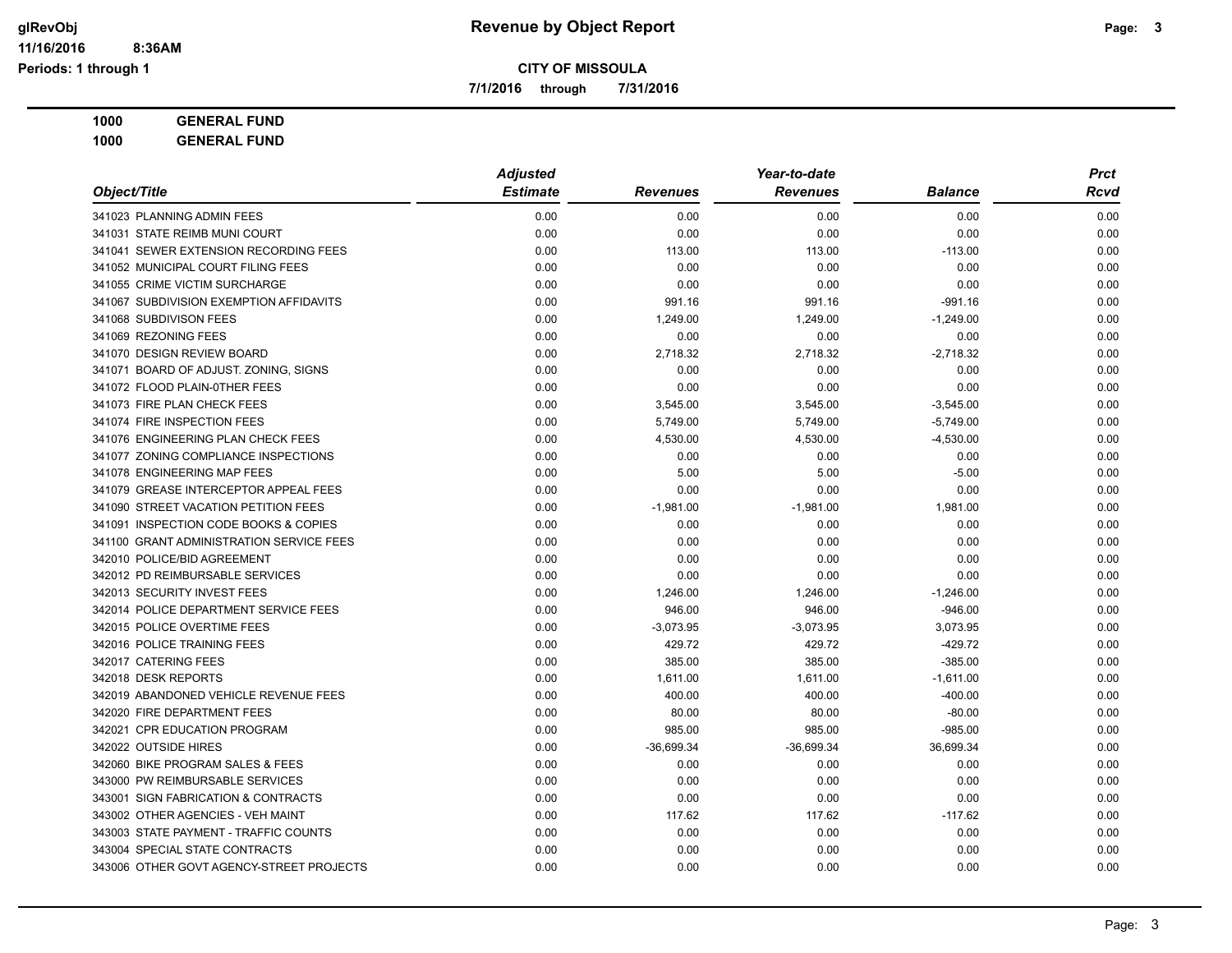**CITY OF MISSOULA**

**7/1/2016 through 7/31/2016**

#### **1000 GENERAL FUND**

|                                                | <b>Adjusted</b> |                 | Year-to-date    |                | <b>Prct</b> |
|------------------------------------------------|-----------------|-----------------|-----------------|----------------|-------------|
| Object/Title                                   | <b>Estimate</b> | <b>Revenues</b> | <b>Revenues</b> | <b>Balance</b> | Rcvd        |
| 343008 PRIVATE COMPANY STREET PAYMENTS         | 0.00            | 0.00            | 0.00            | 0.00           | 0.00        |
| 343010 STREET DEPT SALES & SERVICES            | 0.00            | 0.00            | 0.00            | 0.00           | 0.00        |
| 343013 SNOW REMOVAL FEES                       | 0.00            | 126.00          | 126.00          | $-126.00$      | 0.00        |
| 343018 *** Title Not Found ***                 | 0.00            | 0.00            | 0.00            | 0.00           | 0.00        |
| 343080 STATE MAINTENANCE CONTRACT              | 0.00            | 0.00            | 0.00            | 0.00           | 0.00        |
| 343082 MDT URBAN PROJECTS                      | 0.00            | 0.00            | 0.00            | 0.00           | 0.00        |
| 343083 CONTRACT SEWER APPLICATIONS             | 0.00            | 0.00            | 0.00            | 0.00           | 0.00        |
| 343084 STREET MAINTENANCE MATERIALS REIMB      | 0.00            | 0.00            | 0.00            | 0.00           | 0.00        |
| 343097 SIDEWALK AND CURB FEES                  | 0.00            | 29,382.08       | 29,382.08       | $-29,382.08$   | 0.00        |
| 343311 SALE OF NICHES                          | 0.00            | 0.00            | 0.00            | 0.00           | 0.00        |
| 343320 CEMETERY - SALE OF PLOTS                | 0.00            | 2,250.00        | 2,250.00        | $-2,250.00$    | 0.00        |
| 343321 CEMETERY FOUNDATIONS                    | 0.00            | 0.00            | 0.00            | 0.00           | 0.00        |
| 343322 CEMETERY FLOWER CARE                    | 0.00            | 0.00            | 0.00            | 0.00           | 0.00        |
| 343323 CEMETERY - LINER INSTALL FEES           | 0.00            | 2,700.00        | 2,700.00        | $-2,700.00$    | 0.00        |
| 343324 OTHER CEMETERY FEES                     | 0.00            | 150.00          | 150.00          | $-150.00$      | 0.00        |
| 343325 2ND INTERMENT RIGHT                     | 0.00            | 800.00          | 800.00          | $-800.00$      | 0.00        |
| 343340 CEMETERY - OPENINGS & CLOSINGS          | 0.00            | 2,475.00        | 2,475.00        | $-2,475.00$    | 0.00        |
| 343350 CEMETERY CARE, FEES                     | 0.00            | 0.00            | 0.00            | 0.00           | 0.00        |
| 343360 WEED CONTROL                            | 0.00            | 0.00            | 0.00            | 0.00           | 0.00        |
| 346029 PARKS PETTY CASH FUND                   | 0.00            | 0.00            | 0.00            | 0.00           | 0.00        |
| 346031 RECREATION FEES                         | 0.00            | 16,525.62       | 16,525.62       | $-16,525.62$   | 0.00        |
| 346033 PARK FEES/FACILITY RENTALS              | 0.00            | 4,819.54        | 4,819.54        | $-4,819.54$    | 0.00        |
| 346034 GROUNDS MAINTENANCE CONTRACT            | 0.00            | 0.00            | 0.00            | 0.00           | 0.00        |
| 346036 PARK CONCESSION FEES                    | 0.00            | 0.00            | 0.00            | 0.00           | 0.00        |
| 346037 YOUTH DRUG COURT CONTRACT               | 0.00            | 0.00            | 0.00            | 0.00           | 0.00        |
| 346050 COUNTY PLAYGROUND CONTRACT              | 0.00            | 0.00            | 0.00            | 0.00           | 0.00        |
| 346051 MONTANA PARKS/REC CONFERENCE 2012       | 0.00            | 0.00            | 0.00            | 0.00           | 0.00        |
| 346070 RECREATION GENERAL MERCHANDISE          | 0.00            | 0.00            | 0.00            | 0.00           | 0.00        |
| <b>CHARGES FOR SERVICES</b><br><b>Total</b>    | 0.00            | 42,649.77       | 42,649.77       | $-42,649.77$   | 0.00        |
| 350000 FINES & FORFEITURES                     |                 |                 |                 |                |             |
| 351022 LAW ENFORCEMENT ACADEMY SURCHARGE #5    | 0.00            | 0.00            | 0.00            | 0.00           | 0.00        |
| 351031 TRAFFIC FINES                           | 0.00            | 0.00            | 0.00            | 0.00           | 0.00        |
| 351032 SURCHARGE ON FINES                      | 0.00            | 0.00            | 0.00            | 0.00           | 0.00        |
| 351033 PUBLIC DEFENDER FEES                    | 0.00            | 0.00            | 0.00            | 0.00           | 0.00        |
| 351034 CELLULAR PHONE FINES                    | 0.00            | 0.00            | 0.00            | 0.00           | 0.00        |
| 351035 CELL PHONE FINES: EDUCATION             | 0.00            | 0.00            | 0.00            | 0.00           | 0.00        |
| 355000 FALSE ALARM PENALTY                     | 0.00            | 0.00            | 0.00            | 0.00           | 0.00        |
| <b>FINES &amp; FORFEITURES</b><br><b>Total</b> | 0.00            | 0.00            | 0.00            | 0.00           | 0.00        |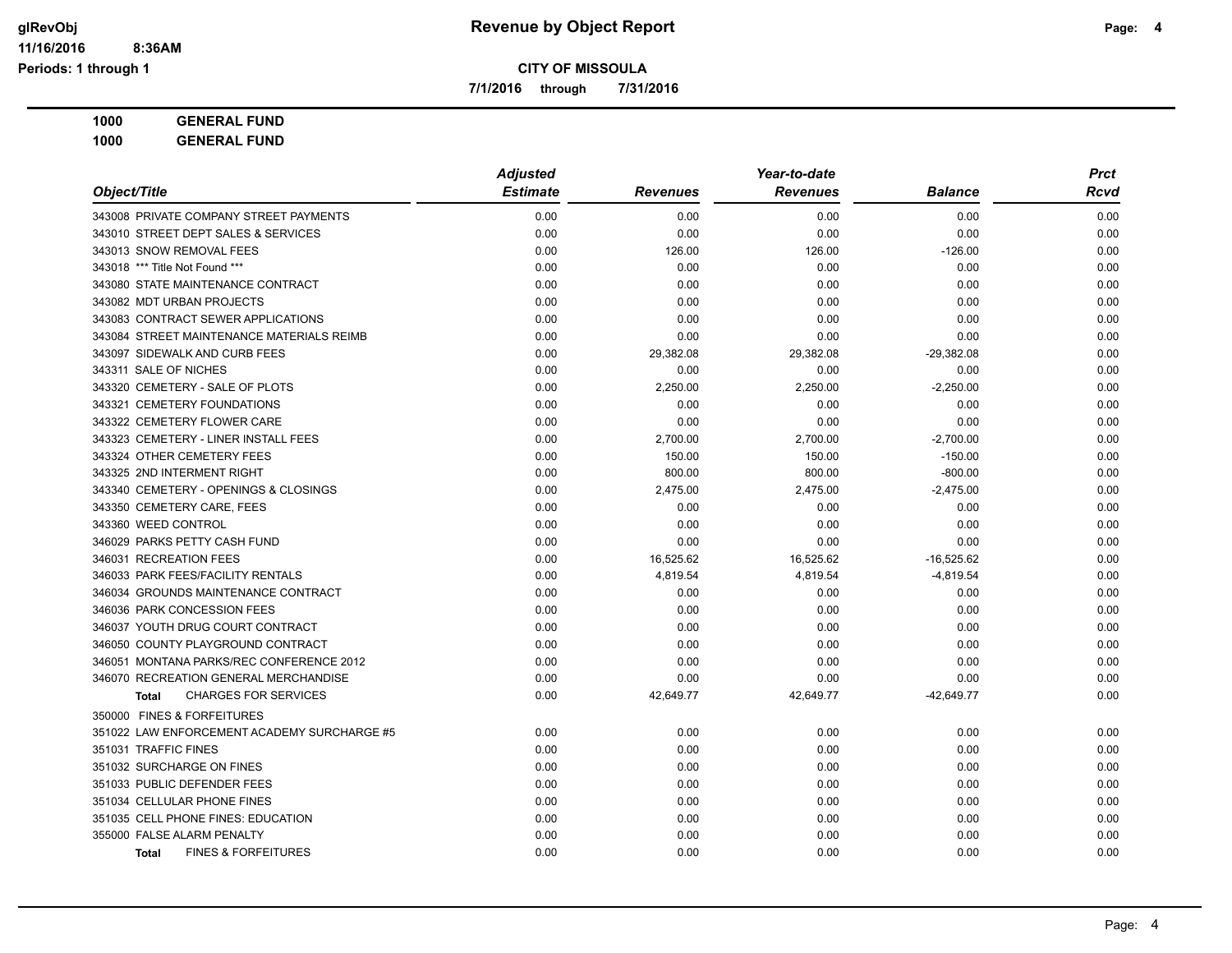**glRevObj Revenue by Object Report Page: 5** 

**11/16/2016 8:36AM Periods: 1 through 1**

**CITY OF MISSOULA**

**7/1/2016 through 7/31/2016**

**1000 GENERAL FUND**

|                                              | <b>Adjusted</b> |                 | Year-to-date    |                | <b>Prct</b> |
|----------------------------------------------|-----------------|-----------------|-----------------|----------------|-------------|
| Object/Title                                 | <b>Estimate</b> | <b>Revenues</b> | <b>Revenues</b> | <b>Balance</b> | Rcvd        |
| 360000 MISCELLANEOUS REVENUES                |                 |                 |                 |                |             |
| 360000 MISCELLANEOUS REVENUES                | 0.00            | 0.00            | 0.00            | 0.00           | 0.00        |
| 360001 COPIES                                | 0.00            | 5.00            | 5.00            | $-5.00$        | 0.00        |
| 360002 PHONES                                | 0.00            | 0.00            | 0.00            | 0.00           | 0.00        |
| 360003 MMIA REIMBURSEMENT-ATTORNEY           | 0.00            | 0.00            | 0.00            | 0.00           | 0.00        |
| 360010 MISCELLANEOUS                         | 0.00            | 240.52          | 240.52          | $-240.52$      | 0.00        |
| 360011 ENERGY REBATES FOR COMPUTER UPGRADES  | 0.00            | 0.00            | 0.00            | 0.00           | 0.00        |
| 360050 OVER/SHORT                            | 0.00            | 0.00            | 0.00            | 0.00           | 0.00        |
| 360100 REFUNDS                               | 0.00            | 0.00            | 0.00            | 0.00           | 0.00        |
| 362000 OTHER MISCELLANEOUS REVENUE           | 0.00            | 0.00            | 0.00            | 0.00           | 0.00        |
| 362001 MUNICIPAL COURT BAD CHECK CHARGES     | 0.00            | 0.00            | 0.00            | 0.00           | 0.00        |
| 362002 BAD CHECK CHARGES                     | 0.00            | 30.00           | 30.00           | $-30.00$       | 0.00        |
| 362003 US BANK FEE REIMBURSEMENT             | 0.00            | 0.00            | 0.00            | 0.00           | 0.00        |
| 362004 URD III FACADE IMPROVEMENT LOAN REC   | 0.00            | 0.00            | 0.00            | 0.00           | 0.00        |
| 362011 SALE OF UNCLAIMED PROPERTY            | 0.00            | 0.00            | 0.00            | 0.00           | 0.00        |
| 362012 REC/GREEN TAG PROGRAM                 | 0.00            | 0.00            | 0.00            | 0.00           | 0.00        |
| 364012 SALE OF SURPLUS PROPERTY              | 0.00            | 12,352.72       | 12,352.72       | $-12,352.72$   | 0.00        |
| 364040 INSURANCE AND DAMAGE RECOVERY         | 0.00            | 601.00          | 601.00          | $-601.00$      | 0.00        |
| 364041 WORKERS COMPENSATION REIMBURSEMENT    | 0.00            | 0.00            | 0.00            | 0.00           | 0.00        |
| 364042 EXPENDITURE REIMBURSEMENTS            | 0.00            | 0.00            | 0.00            | 0.00           | 0.00        |
| 364043 RATTLESNAKE CORRIDOR REIMBURSEMENT    | 0.00            | 2,860.00        | 2,860.00        | $-2,860.00$    | 0.00        |
| 364044 EMERGENCY RESPONSE REIMBURSEMENT      | 0.00            | 0.00            | 0.00            | 0.00           | 0.00        |
| 364047 MMIA EXPENDITURE REIMBURSEMENT        | 0.00            | 0.00            | 0.00            | 0.00           | 0.00        |
| 364051 DOT RADAR GRANT                       | 0.00            | 0.00            | 0.00            | 0.00           | 0.00        |
| 364053 EXPENDITURE REIMB-FIRE SERVICES       | 0.00            | 0.00            | 0.00            | 0.00           | 0.00        |
| 364060 REIMB LETTER OF CREDIT-709 PARKVIEW   | 0.00            | 0.00            | 0.00            | 0.00           | 0.00        |
| 364061 REIMB LETTER OF CREDIT-LINNEA LANE    | 0.00            | 0.00            | 0.00            | 0.00           | 0.00        |
| 365000 DONATIONS                             | 0.00            | 0.00            | 0.00            | 0.00           | 0.00        |
| 365001 *** Title Not Found ***               | 0.00            | 48.85           | 48.85           | -48.85         | 0.00        |
| 365003 DONATIONS - SMOKE ALARMS              | 0.00            | 0.00            | 0.00            | 0.00           | 0.00        |
| 365004 GRANT CR TRAIL ASSN DONATION          | 0.00            | 0.00            | 0.00            | 0.00           | 0.00        |
| 365015 DONATIONS - COMBAT CHALLENGE          | 0.00            | 0.00            | 0.00            | 0.00           | 0.00        |
| 365016 LOCAL MATCH MDT                       | 0.00            | 0.00            | 0.00            | 0.00           | 0.00        |
| 365017 LOCAL MATCH TRANSIT                   | 0.00            | 0.00            | 0.00            | 0.00           | 0.00        |
| 365018 DONATIONS - MLCT CONFERENCE           | 0.00            | 0.00            | 0.00            | 0.00           | 0.00        |
| 365021 PARKS AND RECS GRANTS & CONTRIBUTIONS | 0.00            | 0.00            | 0.00            | 0.00           | 0.00        |
| 365022 NEIGHBORHOOD COUNCIL DONATIONS        | 0.00            | 0.00            | 0.00            | 0.00           | 0.00        |
| 368000 SALE OF COINS                         | 0.00            | 0.00            | 0.00            | 0.00           | 0.00        |
| 368001 SALE OF POLICE PROMOTIONS             | 0.00            | 0.00            | 0.00            | 0.00           | 0.00        |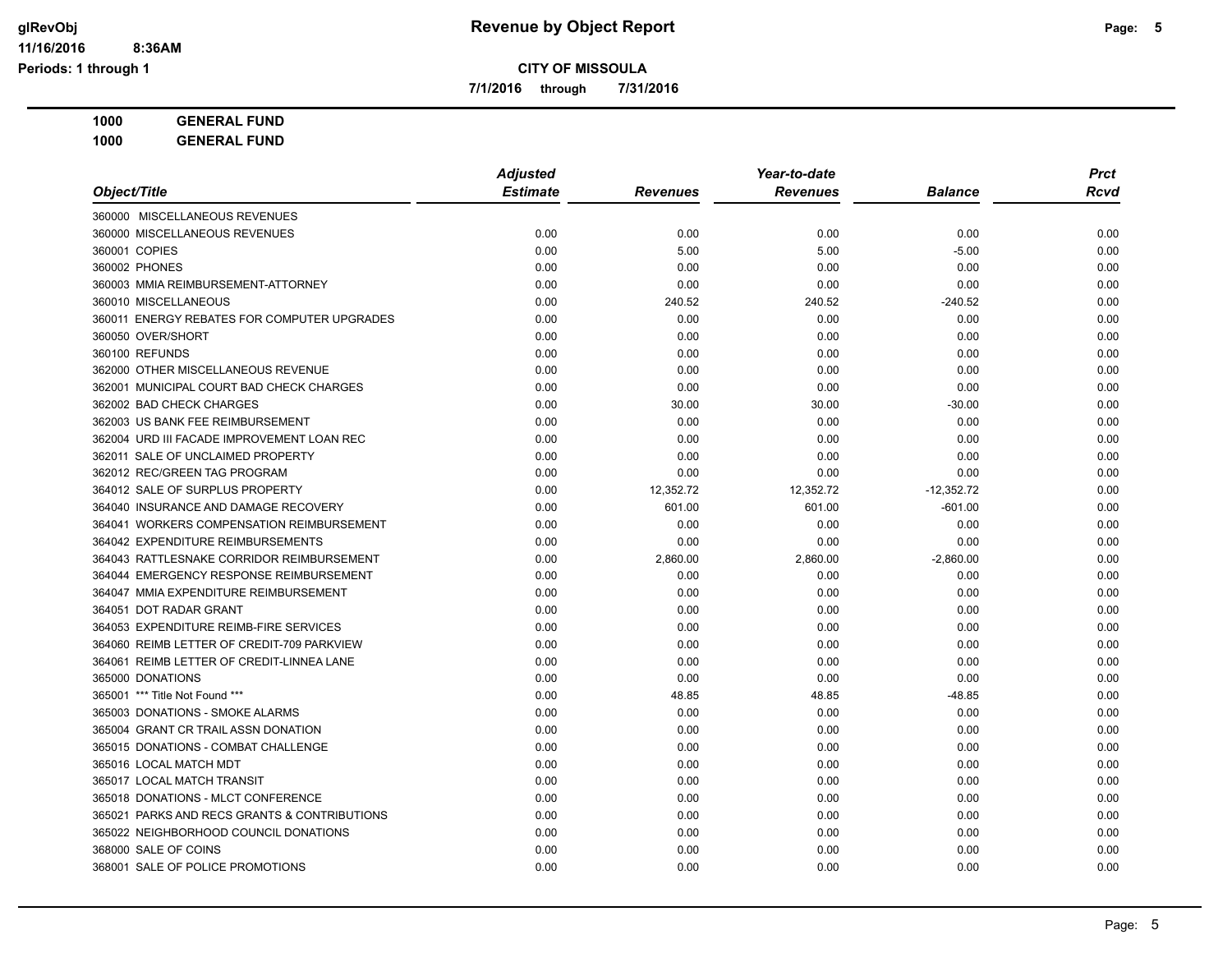**7/1/2016 through 7/31/2016**

**Periods: 1 through 1**

#### **1000 GENERAL FUND**

 **8:36AM**

|                                                           | <b>Adjusted</b> |                 | Year-to-date    |                | <b>Prct</b> |
|-----------------------------------------------------------|-----------------|-----------------|-----------------|----------------|-------------|
| Object/Title                                              | <b>Estimate</b> | <b>Revenues</b> | <b>Revenues</b> | <b>Balance</b> | <b>Rcvd</b> |
| 368002 SALE OF FIRE PROMOTIONS                            | 0.00            | 0.00            | 0.00            | 0.00           | 0.00        |
| MISCELLANEOUS REVENUES<br><b>Total</b>                    | 0.00            | 16,138.09       | 16,138.09       | $-16, 138.09$  | 0.00        |
| 370000 INVESTMENTS & ROYALTY EARNINGS                     |                 |                 |                 |                |             |
| 371010 INTEREST ON INVESTMENTS                            | 0.00            | 0.00            | 0.00            | 0.00           | 0.00        |
| 371020 GAIN/LOSS IN MARKET VALUE OF INVESTMENTS           | 0.00            | 0.00            | 0.00            | 0.00           | 0.00        |
| <b>INVESTMENTS &amp; ROYALTY EARNINGS</b><br><b>Total</b> | 0.00            | 0.00            | 0.00            | 0.00           | 0.00        |
| 380000 OTHER FINANCING SOURCES                            |                 |                 |                 |                |             |
| 381070 PROCEEDS FROM NOTES/LOANS/INTERCAP                 | 0.00            | 0.00            | 0.00            | 0.00           | 0.00        |
| 381090 PROCEEDS FROM CAPITAL LEASE                        | 0.00            | 0.00            | 0.00            | 0.00           | 0.00        |
| 382010 SALE OF FIXED ASSETS                               | 0.00            | 0.00            | 0.00            | 0.00           | 0.00        |
| 383000 OPERATING TRANSFERS                                | 0.00            | 0.00            | 0.00            | 0.00           | 0.00        |
| 383001 TRANS FR FLUSHING DISTRICT                         | 0.00            | 0.00            | 0.00            | 0.00           | 0.00        |
| 383002 TRANS FR GAS TAX                                   | 0.00            | 0.00            | 0.00            | 0.00           | 0.00        |
| 383003 TRANS FR COMPREHENSIVE INSURANCE LEVY              | 0.00            | 0.00            | 0.00            | 0.00           | 0.00        |
| 383004 TRANS FR EMPLOYEE HEALTH INSURANCE LEVY            | 0.00            | 0.00            | 0.00            | 0.00           | 0.00        |
| 383007 TRANS FR CABLE FRANCHISE                           | 0.00            | 0.00            | 0.00            | 0.00           | 0.00        |
| 383008 TRANS FR RUSSELL PARK DISTRICT                     | 0.00            | 0.00            | 0.00            | 0.00           | 0.00        |
| 383009 TRANS FR TITLE I                                   | 0.00            | 0.00            | 0.00            | 0.00           | 0.00        |
| 383010 TRANS FR CIP                                       | 0.00            | 0.00            | 0.00            | 0.00           | 0.00        |
| 383011 TRANS FR SID REVOLVING                             | 0.00            | 0.00            | 0.00            | 0.00           | 0.00        |
| 383014 TRANS FR MRA                                       | 0.00            | 0.00            | 0.00            | 0.00           | 0.00        |
| 383015 TRANS FR MPC                                       | 0.00            | 0.00            | 0.00            | 0.00           | 0.00        |
| 383017 TRANS FR BUILDING                                  | 0.00            | 0.00            | 0.00            | 0.00           | 0.00        |
| 383018 TRANS FR WILLOWWOOD PARK DISTRICT                  | 0.00            | 0.00            | 0.00            | 0.00           | 0.00        |
| 383020 TRANS FR CEMETERY CARE                             | 0.00            | 0.00            | 0.00            | 0.00           | 0.00        |
| 383021 TRANS FR P&R TRAILS DEVLP                          | 0.00            | 0.00            | 0.00            | 0.00           | 0.00        |
| 383024 TRANS FR SEWER CLEARING                            | 0.00            | 0.00            | 0.00            | 0.00           | 0.00        |
| 383027 TRANS FR URD                                       | 0.00            | 0.00            | 0.00            | 0.00           | 0.00        |
| 383028 TRANS FROM GF FOR HEALTH RESERVE                   | 0.00            | 0.00            | 0.00            | 0.00           | 0.00        |
| 383046 TRANS FR PARKS MAINTENANCE DIST                    | 0.00            | 0.00            | 0.00            | 0.00           | 0.00        |
| 383047 TRANS FR STREET MAINTENANCE DISTRICT               | 0.00            | 0.00            | 0.00            | 0.00           | 0.00        |
| 383050 TRANSFER FROM IMPACT FEES                          | 0.00            | 0.00            | 0.00            | 0.00           | 0.00        |
| 383065 TRANSFER FROM WWTF                                 | 0.00            | 0.00            | 0.00            | 0.00           | 0.00        |
| OTHER FINANCING SOURCES<br>Total                          | 0.00            | 0.00            | 0.00            | 0.00           | 0.00        |
| 390000 INTERNAL SERVICES                                  |                 |                 |                 |                |             |
| 399999 NEW REQUESTS FUNDING                               | 0.00            | 0.00            | 0.00            | 0.00           | 0.00        |
| <b>INTERNAL SERVICES</b><br><b>Total</b>                  | 0.00            | 0.00            | 0.00            | 0.00           | 0.00        |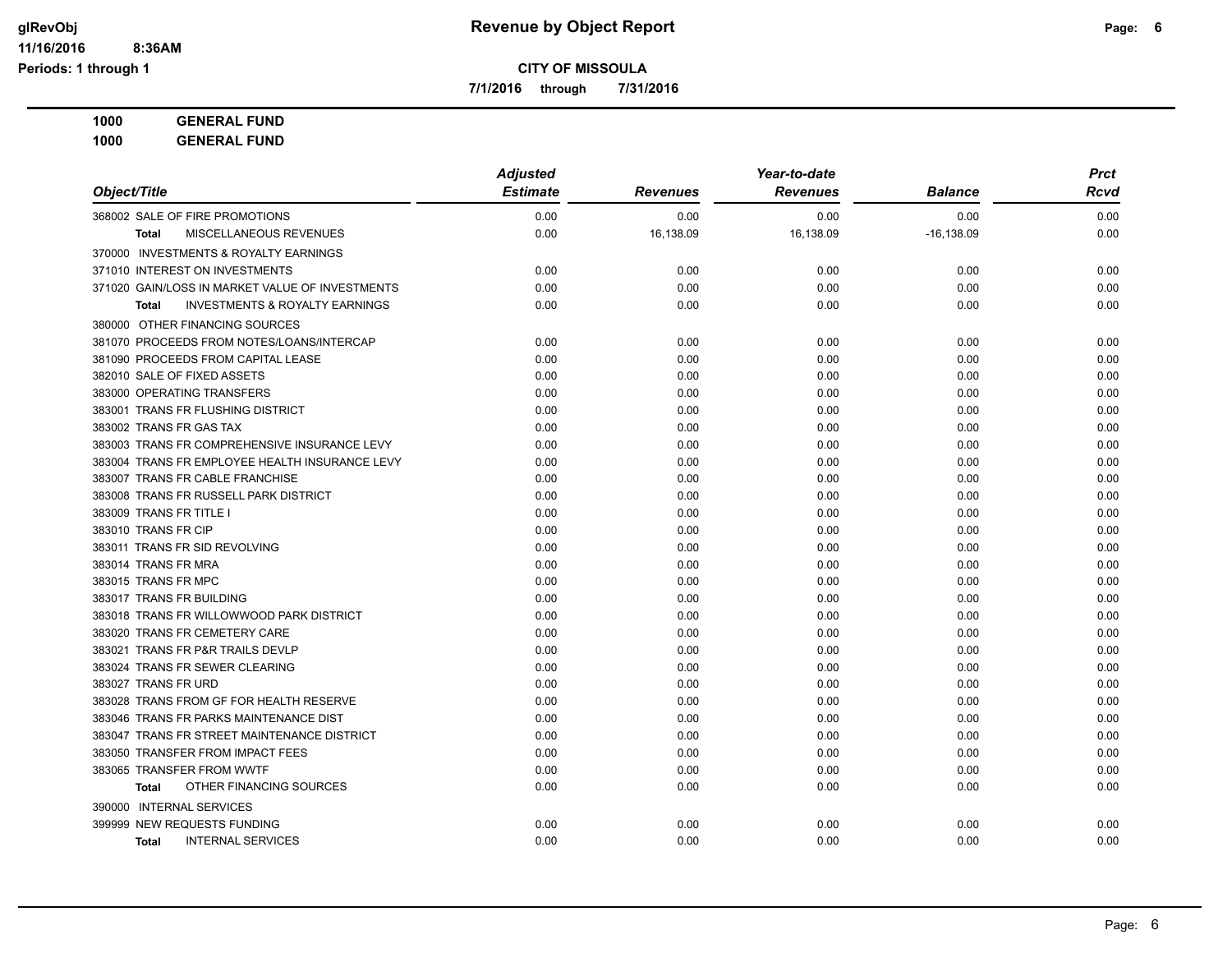| glRevObj<br>11/16/2016<br>8:36AM                                   | <b>Revenue by Object Report</b>                |               |               |            | Page: 7 |
|--------------------------------------------------------------------|------------------------------------------------|---------------|---------------|------------|---------|
| Periods: 1 through 1                                               | <b>CITY OF MISSOULA</b><br>7/1/2016<br>through | 7/31/2016     |               |            |         |
| 1000<br><b>GENERAL FUND</b><br><b>GENERAL FUND</b><br><b>Total</b> | 0.00                                           | $-314.006.45$ | $-314.006.45$ | 314.006.45 | 0.00    |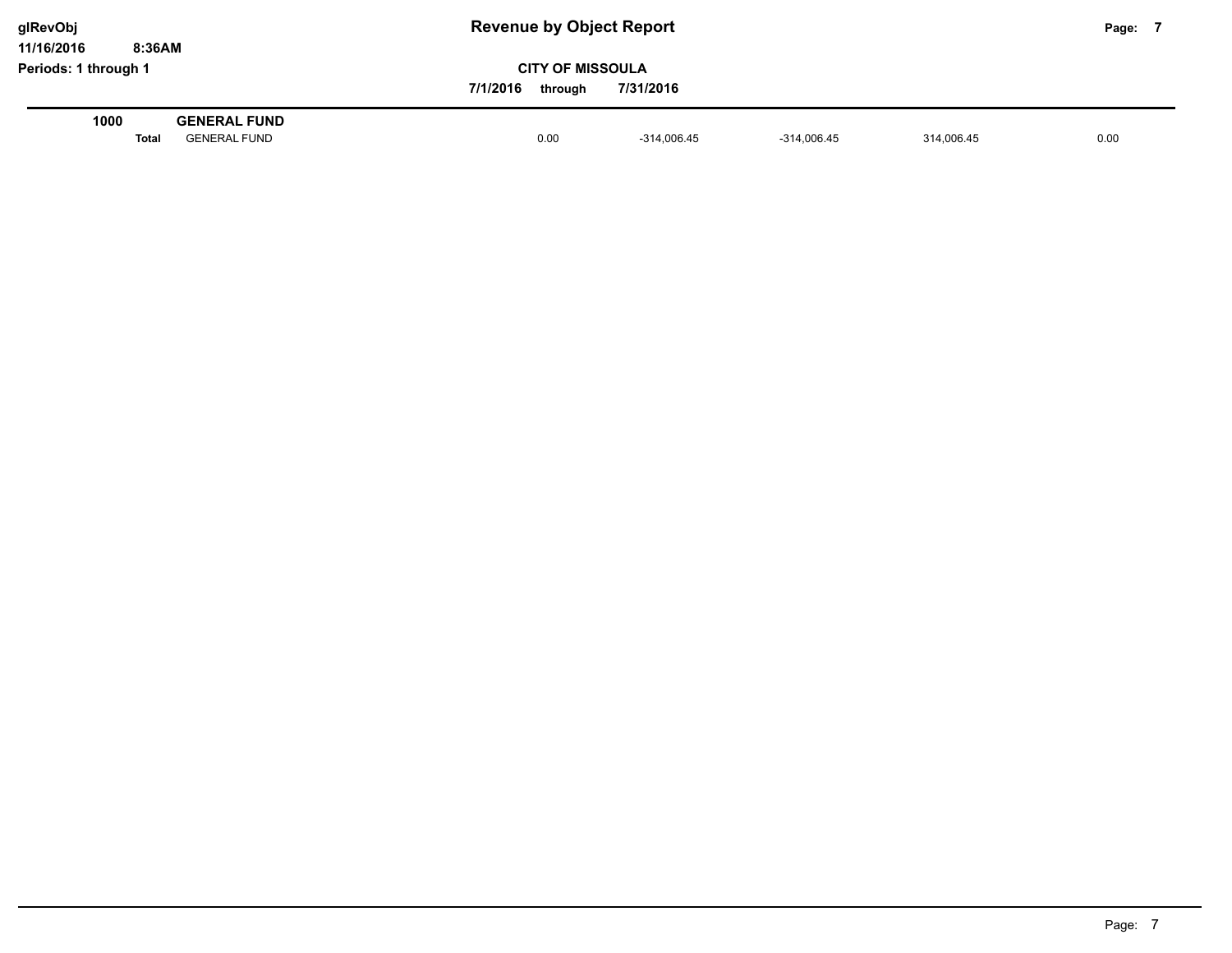**CITY OF MISSOULA**

**7/1/2016 through 7/31/2016**

|                                               | <b>Adjusted</b> |                 | Year-to-date    |                | <b>Prct</b> |
|-----------------------------------------------|-----------------|-----------------|-----------------|----------------|-------------|
| Object/Title                                  | <b>Estimate</b> | <b>Revenues</b> | <b>Revenues</b> | <b>Balance</b> | <b>Rcvd</b> |
| 310000 TAXES/ASSESSMENTS                      |                 |                 |                 |                |             |
| 311000 GENERAL PROPERTY TAXES                 | 0.00            | $-280,033.03$   | $-280,033.03$   | 280,033.03     | 0.00        |
| 311005 DELINQUENT TAXES                       | 0.00            | $-979.92$       | $-979.92$       | 979.92         | 0.00        |
| 311030 MOTOR VEHICLE TAXES                    | 0.00            | -279,067.48     | -279,067.48     | 279,067.48     | 0.00        |
| 312001 PENALTIES & INTEREST                   | 0.00            | $-9,332.10$     | $-9,332.10$     | 9,332.10       | 0.00        |
| TAXES/ASSESSMENTS<br><b>Total</b>             | 0.00            | -569,412.53     | $-569,412.53$   | 569,412.53     | 0.00        |
| 320000 LICENSES & PERMITS                     |                 |                 |                 |                |             |
| 322011 LIQUOR LICENSES                        | 0.00            | 0.00            | 0.00            | 0.00           | 0.00        |
| 322012 BEER LICENSES                          | 0.00            | 0.00            | 0.00            | 0.00           | 0.00        |
| 322013 WINE LICENSES                          | 0.00            | 0.00            | 0.00            | 0.00           | 0.00        |
| 322014 GOING OUT OF BUSINESS LICENSE          | 0.00            | 0.00            | 0.00            | 0.00           | 0.00        |
| 322020 GENERAL BUSINESS/PROF/OCCUPATIONAL LIC | 0.00            | 4,125.24        | 4,125.24        | $-4,125.24$    | 0.00        |
| 322021 RENTAL LICENSES                        | 0.00            | $-118.08$       | $-118.08$       | 118.08         | 0.00        |
| 322022 BLIC PENALTIES & LICENSES              | 0.00            | $-4,998.89$     | $-4,998.89$     | 4,998.89       | 0.00        |
| 322023 TOURIST HOME REGISTRATION              | 0.00            | 0.00            | 0.00            | 0.00           | 0.00        |
| 323015 EXCAVATING PERMITS                     | 0.00            | 82,409.31       | 82,409.31       | $-82,409.31$   | 0.00        |
| 323016 MOVING PERMITS                         | 0.00            | 424.00          | 424.00          | $-424.00$      | 0.00        |
| 323018 PAVING ASSESSMENTS                     | 0.00            | 0.00            | 0.00            | 0.00           | 0.00        |
| 323019 ALARM USERS PERMITS                    | 0.00            | 9,308.00        | 9,308.00        | $-9,308.00$    | 0.00        |
| 323020 FENCE PERMITS                          | 0.00            | 1,967.00        | 1,967.00        | $-1,967.00$    | 0.00        |
| 323021 PAVING PERMITS                         | 0.00            | 2,541.00        | 2,541.00        | $-2,541.00$    | 0.00        |
| 323022 GRADING/DRAINAGE PERMITS               | 0.00            | 3,046.00        | 3,046.00        | $-3,046.00$    | 0.00        |
| 323023 ADA ACCESS PERMITS                     | 0.00            | 1,041.00        | 1,041.00        | $-1,041.00$    | 0.00        |
| 323025 STREET USE PERMITS                     | 0.00            | 145.00          | 145.00          | $-145.00$      | 0.00        |
| 323026 PYROTECHNICS PERMITS                   | 0.00            | 0.00            | 0.00            | 0.00           | 0.00        |
| 323031 CHICKEN LICENSES                       | 0.00            | 75.00           | 75.00           | $-75.00$       | 0.00        |
| 323052 STORM WATER POLLUTION PREVENTION PERM  | 0.00            | 572.00          | 572.00          | $-572.00$      | 0.00        |
| 323054 ZONING COMPLIANCE PERMITS              | 0.00            | 1,254.00        | 1,254.00        | $-1,254.00$    | 0.00        |
| 323055 FLOOD PLAIN PERMITS                    | 0.00            | 546.00          | 546.00          | $-546.00$      | 0.00        |
| 323056 SIGN PERMITS                           | 0.00            | 1,183.00        | 1,183.00        | $-1,183.00$    | 0.00        |
| 323057 SIDEWALK CAFE PERMIT                   | 0.00            | 0.00            | 0.00            | 0.00           | 0.00        |
| <b>LICENSES &amp; PERMITS</b><br>Total        | 0.00            | 103,519.58      | 103,519.58      | $-103,519.58$  | 0.00        |
| 330000 INTERGOVERNMENTAL REVENUES             |                 |                 |                 |                |             |
| 330000 INTERGOVERNMENTAL REVENUES             | 0.00            | 0.00            | 0.00            | 0.00           | 0.00        |
| 331023 MISSOULA HOUSING POLICE GRANT          | 0.00            | 0.00            | 0.00            | 0.00           | 0.00        |
| 331024 DEPT OF JUSTICE GRANTS                 | 0.00            | $-32,813.26$    | $-32,813.26$    | 32,813.26      | 0.00        |
| 331025 DV ACCOUNTABILITY PROJECT              | 0.00            | 0.00            | 0.00            | 0.00           | 0.00        |
| 331050 ISTEA/CTEP GRANT                       | 0.00            | 0.00            | 0.00            | 0.00           | 0.00        |
| 331054 FHWA PL GRANT                          | 0.00            | 0.00            | 0.00            | 0.00           | 0.00        |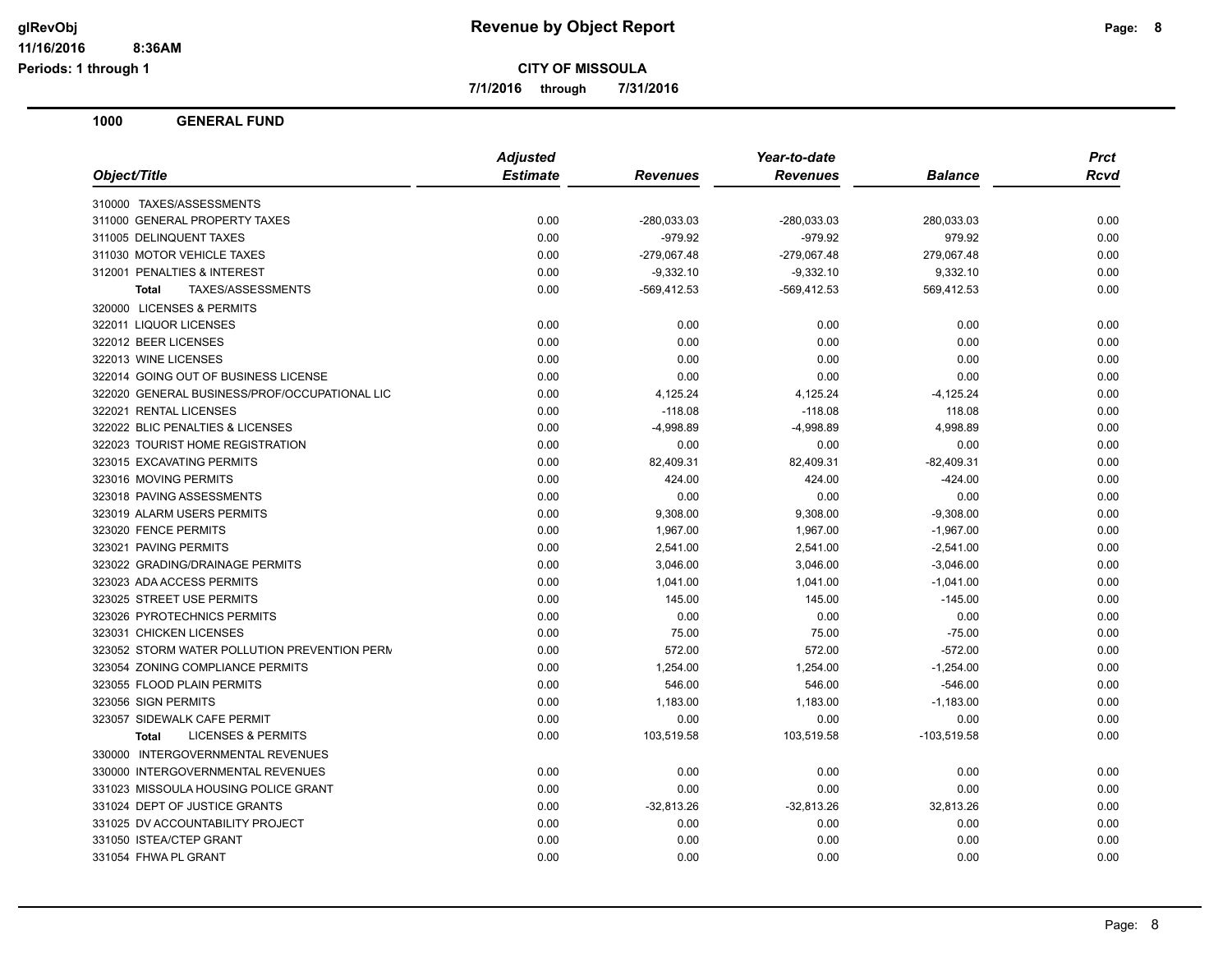**CITY OF MISSOULA**

**7/1/2016 through 7/31/2016**

|                                             | <b>Adjusted</b> | Year-to-date    |                 |                | <b>Prct</b> |
|---------------------------------------------|-----------------|-----------------|-----------------|----------------|-------------|
| Object/Title                                | <b>Estimate</b> | <b>Revenues</b> | <b>Revenues</b> | <b>Balance</b> | <b>Rcvd</b> |
| 331091 US DOT HMEP GRANT                    | 0.00            | 0.00            | 0.00            | 0.00           | 0.00        |
| 331112 SAFER GRANT                          | 0.00            | 0.00            | 0.00            | 0.00           | 0.00        |
| 331113 *** Title Not Found ***              | 0.00            | 0.00            | 0.00            | 0.00           | 0.00        |
| 331114 TITLE III GRANT-MSLA CO              | 0.00            | 0.00            | 0.00            | 0.00           | 0.00        |
| 331160 SAFE ROUTES TO SCHOOLS fY08 \$82,500 | 0.00            | 0.00            | 0.00            | 0.00           | 0.00        |
| 331170 HISTORICAL PRESERVATION GRANT        | 0.00            | 0.00            | 0.00            | 0.00           | 0.00        |
| 331178 DUI TASK FORCE                       | 0.00            | 0.00            | 0.00            | 0.00           | 0.00        |
| 334014 *** Title Not Found ***              | 0.00            | 0.00            | 0.00            | 0.00           | 0.00        |
| 334017 SCHOOL RESOURCE OFFICER              | 0.00            | $-220,000.00$   | $-220,000.00$   | 220,000.00     | 0.00        |
| 335075 STATE GAMBLING/VIDEO/KENO/BINGO FEES | 0.00            | 1,175.00        | 1,175.00        | $-1,175.00$    | 0.00        |
| 335077 STATE KENO/BINGO PROCEEDS TAX        | 0.00            | 0.00            | 0.00            | 0.00           | 0.00        |
| 335210 PERSONAL PROPERTY TAX REIMBURSEMENT  | 0.00            | 0.00            | 0.00            | 0.00           | 0.00        |
| 335230 HB 124 REVENUE                       | 0.00            | 0.00            | 0.00            | 0.00           | 0.00        |
| 336021 STATE CONTRIB - POLICE RETIREMENT    | 0.00            | 167,843.74      | 167,843.74      | $-167,843.74$  | 0.00        |
| 336022 STATE CONTRIB. - FIRE RETIREMENT     | 0.00            | 181,893.16      | 181,893.16      | $-181,893.16$  | 0.00        |
| 336023 STATE CONTRIB. - PERS                | 0.00            | 0.00            | 0.00            | 0.00           | 0.00        |
| 337000 LOCAL GRANTS                         | 0.00            | $-5,000.00$     | $-5,000.00$     | 5,000.00       | 0.00        |
| 337009 *** Title Not Found ***              | 0.00            | 0.00            | 0.00            | 0.00           | 0.00        |
| 337012 LEGAL SERVICES-CONTRACTED/REIMB.     | 0.00            | 0.00            | 0.00            | 0.00           | 0.00        |
| 337013 MUTD SIGN MAINTENANCE AGREEMENT      | 0.00            | 0.00            | 0.00            | 0.00           | 0.00        |
| 338000 LOCAL SHARING OF TAX INCREMENT       | 0.00            | 0.00            | 0.00            | 0.00           | 0.00        |
| 338100 PLANNING MILLS PASSED THRU COUNTY    | 0.00            | 0.00            | 0.00            | 0.00           | 0.00        |
| 339000 PAYMENT IN LIEU OF TAXES             | 0.00            | 0.00            | 0.00            | 0.00           | 0.00        |
| INTERGOVERNMENTAL REVENUES<br><b>Total</b>  | 0.00            | 93,098.64       | 93,098.64       | $-93,098.64$   | 0.00        |
| 340000 CHARGES FOR SERVICES                 |                 |                 |                 |                |             |
| 341009 BLDG ADMIN FEES                      | 0.00            | 0.00            | 0.00            | 0.00           | 0.00        |
| 341010 MISCELLANEOUS COLLECTIONS            | 0.00            | 75.00           | 75.00           | $-75.00$       | 0.00        |
| 341011 TRANSPORTATION ADMIN FEES            | 0.00            | 0.00            | 0.00            | 0.00           | 0.00        |
| 341012 MAYORS PROCLAMATION FEES             | 0.00            | 0.00            | 0.00            | 0.00           | 0.00        |
| 341013 AIR FUND FEES                        | 0.00            | 0.00            | 0.00            | 0.00           | 0.00        |
| 341015 SEWER ADMINISTRATION FEES            | 0.00            | 0.00            | 0.00            | 0.00           | 0.00        |
| 341016 MRA ADMINISTRATION FEES              | 0.00            | 0.00            | 0.00            | 0.00           | 0.00        |
| 341017 LIGHTING ADMINISTRATION FEES         | 0.00            | 0.00            | 0.00            | 0.00           | 0.00        |
| 341018 PARKING COMM ADMIN FEES              | 0.00            | 0.00            | 0.00            | 0.00           | 0.00        |
| 341019 *** Title Not Found ***              | 0.00            | 0.00            | 0.00            | 0.00           | 0.00        |
| 341021 SID ADMINISTRATION FEES              | 0.00            | 0.00            | 0.00            | 0.00           | 0.00        |
| 341022 PROJECT ADMIN FEES                   | 0.00            | 0.00            | 0.00            | 0.00           | 0.00        |
| 341023 PLANNING ADMIN FEES                  | 0.00            | 0.00            | 0.00            | 0.00           | 0.00        |
| 341031 STATE REIMB MUNI COURT               | 0.00            | 0.00            | 0.00            | 0.00           | 0.00        |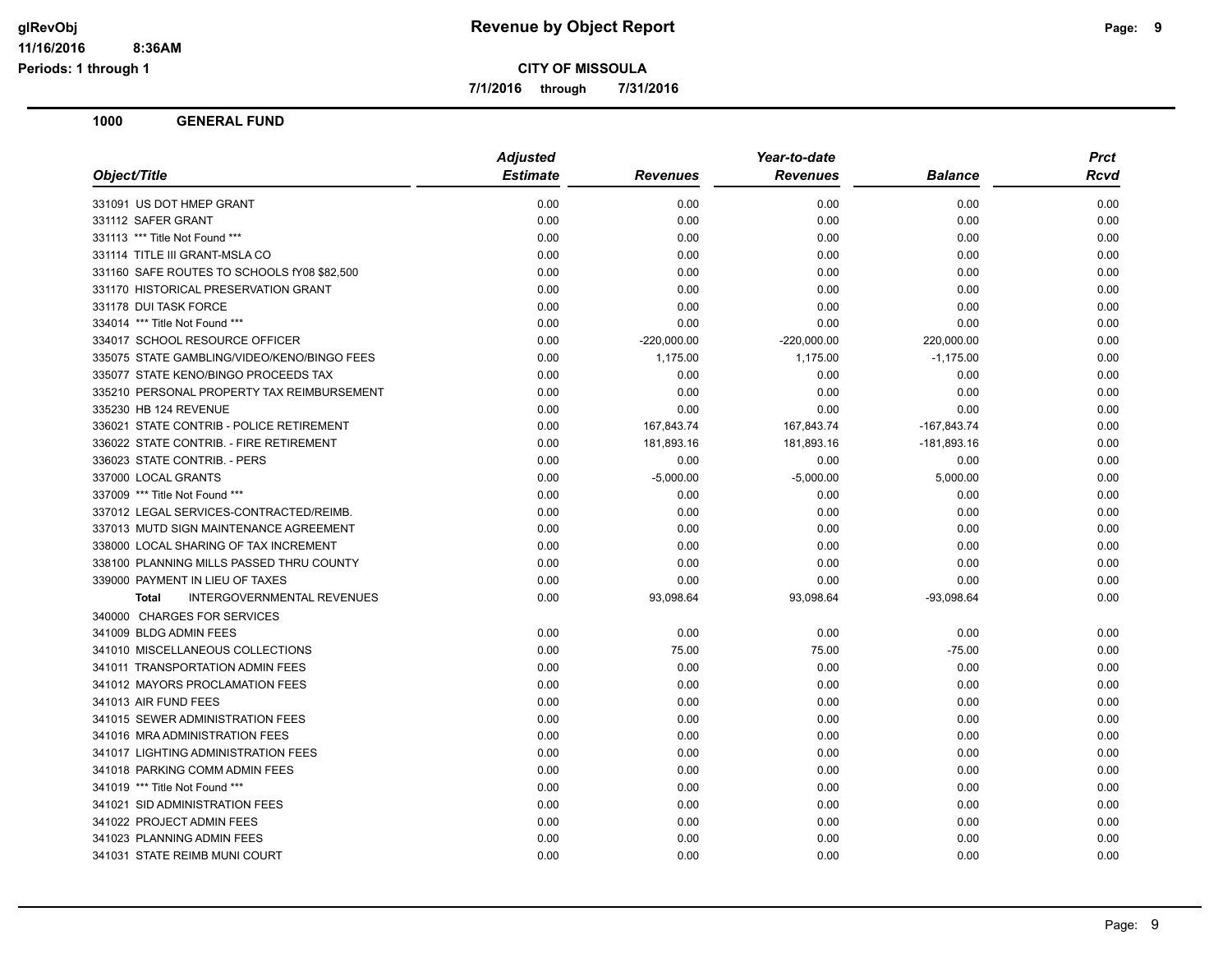**CITY OF MISSOULA**

**7/1/2016 through 7/31/2016**

|                                          | <b>Adjusted</b> |                 | Year-to-date    | <b>Prct</b>    |             |
|------------------------------------------|-----------------|-----------------|-----------------|----------------|-------------|
| Object/Title                             | <b>Estimate</b> | <b>Revenues</b> | <b>Revenues</b> | <b>Balance</b> | <b>Rcvd</b> |
| 341041 SEWER EXTENSION RECORDING FEES    | 0.00            | 113.00          | 113.00          | $-113.00$      | 0.00        |
| 341052 MUNICIPAL COURT FILING FEES       | 0.00            | 0.00            | 0.00            | 0.00           | 0.00        |
| 341055 CRIME VICTIM SURCHARGE            | 0.00            | 0.00            | 0.00            | 0.00           | 0.00        |
| 341067 SUBDIVISION EXEMPTION AFFIDAVITS  | 0.00            | 991.16          | 991.16          | $-991.16$      | 0.00        |
| 341068 SUBDIVISON FEES                   | 0.00            | 1,249.00        | 1,249.00        | $-1,249.00$    | 0.00        |
| 341069 REZONING FEES                     | 0.00            | 0.00            | 0.00            | 0.00           | 0.00        |
| 341070 DESIGN REVIEW BOARD               | 0.00            | 2,718.32        | 2,718.32        | $-2,718.32$    | 0.00        |
| 341071 BOARD OF ADJUST. ZONING, SIGNS    | 0.00            | 0.00            | 0.00            | 0.00           | 0.00        |
| 341072 FLOOD PLAIN-0THER FEES            | 0.00            | 0.00            | 0.00            | 0.00           | 0.00        |
| 341073 FIRE PLAN CHECK FEES              | 0.00            | 3,545.00        | 3,545.00        | $-3,545.00$    | 0.00        |
| 341074 FIRE INSPECTION FEES              | 0.00            | 5,749.00        | 5,749.00        | $-5,749.00$    | 0.00        |
| 341076 ENGINEERING PLAN CHECK FEES       | 0.00            | 4,530.00        | 4,530.00        | $-4,530.00$    | 0.00        |
| 341077 ZONING COMPLIANCE INSPECTIONS     | 0.00            | 0.00            | 0.00            | 0.00           | 0.00        |
| 341078 ENGINEERING MAP FEES              | 0.00            | 5.00            | 5.00            | $-5.00$        | 0.00        |
| 341079 GREASE INTERCEPTOR APPEAL FEES    | 0.00            | 0.00            | 0.00            | 0.00           | 0.00        |
| 341090 STREET VACATION PETITION FEES     | 0.00            | $-1,981.00$     | $-1,981.00$     | 1,981.00       | 0.00        |
| 341091 INSPECTION CODE BOOKS & COPIES    | 0.00            | 0.00            | 0.00            | 0.00           | 0.00        |
| 341100 GRANT ADMINISTRATION SERVICE FEES | 0.00            | 0.00            | 0.00            | 0.00           | 0.00        |
| 342010 POLICE/BID AGREEMENT              | 0.00            | 0.00            | 0.00            | 0.00           | 0.00        |
| 342012 PD REIMBURSABLE SERVICES          | 0.00            | 0.00            | 0.00            | 0.00           | 0.00        |
| 342013 SECURITY INVEST FEES              | 0.00            | 1,246.00        | 1,246.00        | $-1,246.00$    | 0.00        |
| 342014 POLICE DEPARTMENT SERVICE FEES    | 0.00            | 946.00          | 946.00          | $-946.00$      | 0.00        |
| 342015 POLICE OVERTIME FEES              | 0.00            | $-3,073.95$     | $-3,073.95$     | 3,073.95       | 0.00        |
| 342016 POLICE TRAINING FEES              | 0.00            | 429.72          | 429.72          | $-429.72$      | 0.00        |
| 342017 CATERING FEES                     | 0.00            | 385.00          | 385.00          | $-385.00$      | 0.00        |
| 342018 DESK REPORTS                      | 0.00            | 1,611.00        | 1,611.00        | $-1,611.00$    | 0.00        |
| 342019 ABANDONED VEHICLE REVENUE FEES    | 0.00            | 400.00          | 400.00          | $-400.00$      | 0.00        |
| 342020 FIRE DEPARTMENT FEES              | 0.00            | 80.00           | 80.00           | $-80.00$       | 0.00        |
| 342021 CPR EDUCATION PROGRAM             | 0.00            | 985.00          | 985.00          | $-985.00$      | 0.00        |
| 342022 OUTSIDE HIRES                     | 0.00            | $-36,699.34$    | $-36,699.34$    | 36,699.34      | 0.00        |
| 342060 BIKE PROGRAM SALES & FEES         | 0.00            | 0.00            | 0.00            | 0.00           | 0.00        |
| 343000 PW REIMBURSABLE SERVICES          | 0.00            | 0.00            | 0.00            | 0.00           | 0.00        |
| 343001 SIGN FABRICATION & CONTRACTS      | 0.00            | 0.00            | 0.00            | 0.00           | 0.00        |
| 343002 OTHER AGENCIES - VEH MAINT        | 0.00            | 117.62          | 117.62          | $-117.62$      | 0.00        |
| 343003 STATE PAYMENT - TRAFFIC COUNTS    | 0.00            | 0.00            | 0.00            | 0.00           | 0.00        |
| 343004 SPECIAL STATE CONTRACTS           | 0.00            | 0.00            | 0.00            | 0.00           | 0.00        |
| 343006 OTHER GOVT AGENCY-STREET PROJECTS | 0.00            | 0.00            | 0.00            | 0.00           | 0.00        |
| 343008 PRIVATE COMPANY STREET PAYMENTS   | 0.00            | 0.00            | 0.00            | 0.00           | 0.00        |
| 343010 STREET DEPT SALES & SERVICES      | 0.00            | 0.00            | 0.00            | 0.00           | 0.00        |
| 343013 SNOW REMOVAL FEES                 | 0.00            | 126.00          | 126.00          | $-126.00$      | 0.00        |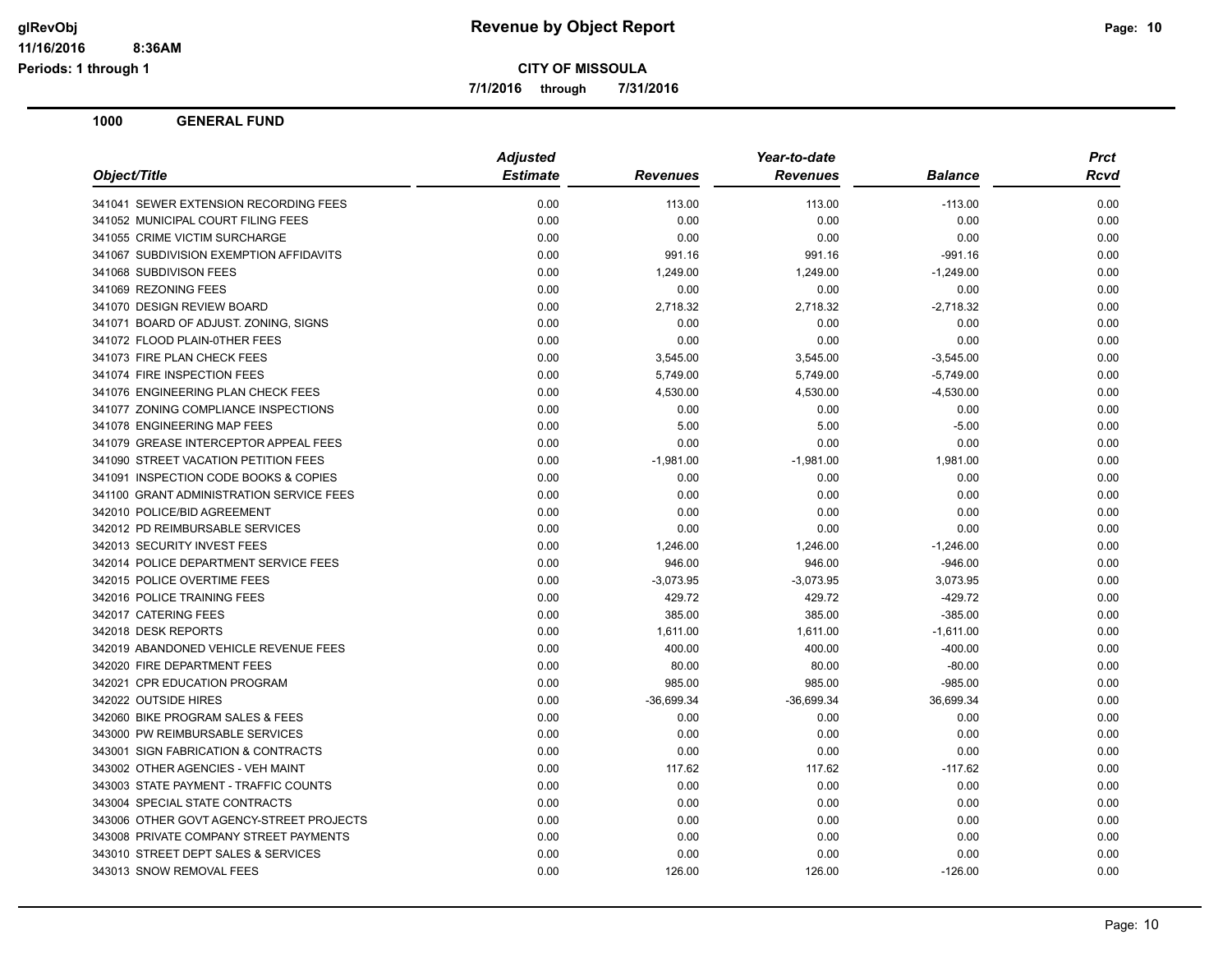**CITY OF MISSOULA**

**7/1/2016 through 7/31/2016**

|                                                | <b>Adjusted</b> |                 | Year-to-date    |                | <b>Prct</b> |
|------------------------------------------------|-----------------|-----------------|-----------------|----------------|-------------|
| Object/Title                                   | <b>Estimate</b> | <b>Revenues</b> | <b>Revenues</b> | <b>Balance</b> | Rcvd        |
| 343018 *** Title Not Found ***                 | 0.00            | 0.00            | 0.00            | 0.00           | 0.00        |
| 343080 STATE MAINTENANCE CONTRACT              | 0.00            | 0.00            | 0.00            | 0.00           | 0.00        |
| 343082 MDT URBAN PROJECTS                      | 0.00            | 0.00            | 0.00            | 0.00           | 0.00        |
| 343083 CONTRACT SEWER APPLICATIONS             | 0.00            | 0.00            | 0.00            | 0.00           | 0.00        |
| 343084 STREET MAINTENANCE MATERIALS REIMB      | 0.00            | 0.00            | 0.00            | 0.00           | 0.00        |
| 343097 SIDEWALK AND CURB FEES                  | 0.00            | 29,382.08       | 29,382.08       | $-29,382.08$   | 0.00        |
| 343311 SALE OF NICHES                          | 0.00            | 0.00            | 0.00            | 0.00           | 0.00        |
| 343320 CEMETERY - SALE OF PLOTS                | 0.00            | 2,250.00        | 2,250.00        | $-2,250.00$    | 0.00        |
| 343321 CEMETERY FOUNDATIONS                    | 0.00            | 0.00            | 0.00            | 0.00           | 0.00        |
| 343322 CEMETERY FLOWER CARE                    | 0.00            | 0.00            | 0.00            | 0.00           | 0.00        |
| 343323 CEMETERY - LINER INSTALL FEES           | 0.00            | 2,700.00        | 2,700.00        | $-2,700.00$    | 0.00        |
| 343324 OTHER CEMETERY FEES                     | 0.00            | 150.00          | 150.00          | $-150.00$      | 0.00        |
| 343325 2ND INTERMENT RIGHT                     | 0.00            | 800.00          | 800.00          | $-800.00$      | 0.00        |
| 343340 CEMETERY - OPENINGS & CLOSINGS          | 0.00            | 2,475.00        | 2,475.00        | $-2,475.00$    | 0.00        |
| 343350 CEMETERY CARE, FEES                     | 0.00            | 0.00            | 0.00            | 0.00           | 0.00        |
| 343360 WEED CONTROL                            | 0.00            | 0.00            | 0.00            | 0.00           | 0.00        |
| 346029 PARKS PETTY CASH FUND                   | 0.00            | 0.00            | 0.00            | 0.00           | 0.00        |
| 346031 RECREATION FEES                         | 0.00            | 16,525.62       | 16,525.62       | $-16,525.62$   | 0.00        |
| 346033 PARK FEES/FACILITY RENTALS              | 0.00            | 4,819.54        | 4,819.54        | $-4,819.54$    | 0.00        |
| 346034 GROUNDS MAINTENANCE CONTRACT            | 0.00            | 0.00            | 0.00            | 0.00           | 0.00        |
| 346036 PARK CONCESSION FEES                    | 0.00            | 0.00            | 0.00            | 0.00           | 0.00        |
| 346037 YOUTH DRUG COURT CONTRACT               | 0.00            | 0.00            | 0.00            | 0.00           | 0.00        |
| 346050 COUNTY PLAYGROUND CONTRACT              | 0.00            | 0.00            | 0.00            | 0.00           | 0.00        |
| 346051 MONTANA PARKS/REC CONFERENCE 2012       | 0.00            | 0.00            | 0.00            | 0.00           | 0.00        |
| 346070 RECREATION GENERAL MERCHANDISE          | 0.00            | 0.00            | 0.00            | 0.00           | 0.00        |
| <b>CHARGES FOR SERVICES</b><br><b>Total</b>    | 0.00            | 42,649.77       | 42,649.77       | $-42,649.77$   | 0.00        |
| 350000 FINES & FORFEITURES                     |                 |                 |                 |                |             |
| 351022 LAW ENFORCEMENT ACADEMY SURCHARGE #!    | 0.00            | 0.00            | 0.00            | 0.00           | 0.00        |
| 351031 TRAFFIC FINES                           | 0.00            | 0.00            | 0.00            | 0.00           | 0.00        |
| 351032 SURCHARGE ON FINES                      | 0.00            | 0.00            | 0.00            | 0.00           | 0.00        |
| 351033 PUBLIC DEFENDER FEES                    | 0.00            | 0.00            | 0.00            | 0.00           | 0.00        |
| 351034 CELLULAR PHONE FINES                    | 0.00            | 0.00            | 0.00            | 0.00           | 0.00        |
| 351035 CELL PHONE FINES: EDUCATION             | 0.00            | 0.00            | 0.00            | 0.00           | 0.00        |
| 355000 FALSE ALARM PENALTY                     | 0.00            | 0.00            | 0.00            | 0.00           | 0.00        |
| <b>Total</b><br><b>FINES &amp; FORFEITURES</b> | 0.00            | 0.00            | 0.00            | 0.00           | 0.00        |
| 360000 MISCELLANEOUS REVENUES                  |                 |                 |                 |                |             |
| 360000 MISCELLANEOUS REVENUES                  | 0.00            | 0.00            | 0.00            | 0.00           | 0.00        |
| 360001 COPIES                                  | 0.00            | 5.00            | 5.00            | $-5.00$        | 0.00        |
| 360002 PHONES                                  | 0.00            | 0.00            | 0.00            | 0.00           | 0.00        |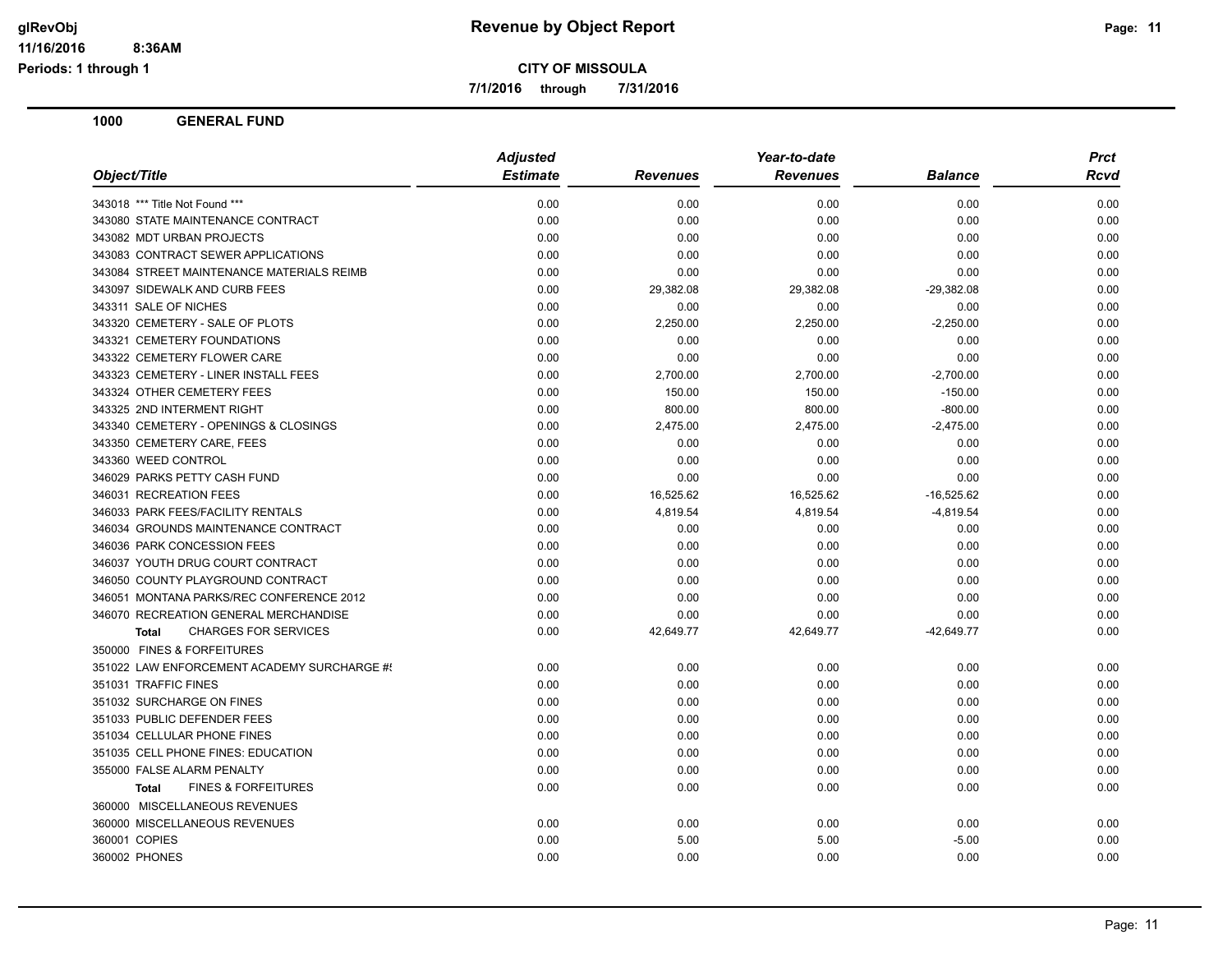**CITY OF MISSOULA**

**7/1/2016 through 7/31/2016**

| Object/Title                                                        | <b>Adjusted</b><br><b>Estimate</b> | <b>Revenues</b> | Year-to-date<br><b>Revenues</b> | <b>Balance</b>   | <b>Prct</b><br>Rcvd |
|---------------------------------------------------------------------|------------------------------------|-----------------|---------------------------------|------------------|---------------------|
|                                                                     | 0.00                               |                 |                                 | 0.00             |                     |
| 360003 MMIA REIMBURSEMENT-ATTORNEY                                  |                                    | 0.00            | 0.00                            |                  | 0.00                |
| 360010 MISCELLANEOUS<br>360011 ENERGY REBATES FOR COMPUTER UPGRADES | 0.00                               | 240.52          | 240.52                          | $-240.52$        | 0.00<br>0.00        |
| 360050 OVER/SHORT                                                   | 0.00<br>0.00                       | 0.00            | 0.00                            | 0.00<br>0.00     | 0.00                |
| 360100 REFUNDS                                                      |                                    | 0.00            | 0.00                            |                  |                     |
| 362000 OTHER MISCELLANEOUS REVENUE                                  | 0.00                               | 0.00            | 0.00                            | 0.00             | 0.00                |
| 362001 MUNICIPAL COURT BAD CHECK CHARGES                            | 0.00<br>0.00                       | 0.00            | 0.00                            | 0.00<br>0.00     | 0.00<br>0.00        |
| 362002 BAD CHECK CHARGES                                            |                                    | 0.00            | 0.00                            |                  |                     |
| 362003 US BANK FEE REIMBURSEMENT                                    | 0.00<br>0.00                       | 30.00<br>0.00   | 30.00<br>0.00                   | $-30.00$<br>0.00 | 0.00<br>0.00        |
| 362004 URD III FACADE IMPROVEMENT LOAN REC                          |                                    |                 |                                 |                  | 0.00                |
|                                                                     | 0.00                               | 0.00            | 0.00                            | 0.00             |                     |
| 362011 SALE OF UNCLAIMED PROPERTY                                   | 0.00                               | 0.00            | 0.00                            | 0.00             | 0.00                |
| 362012 REC/GREEN TAG PROGRAM                                        | 0.00                               | 0.00            | 0.00                            | 0.00             | 0.00                |
| 364012 SALE OF SURPLUS PROPERTY                                     | 0.00                               | 12,352.72       | 12,352.72                       | $-12,352.72$     | 0.00                |
| 364040 INSURANCE AND DAMAGE RECOVERY                                | 0.00                               | 601.00          | 601.00                          | $-601.00$        | 0.00                |
| 364041 WORKERS COMPENSATION REIMBURSEMENT                           | 0.00                               | 0.00            | 0.00                            | 0.00             | 0.00                |
| 364042 EXPENDITURE REIMBURSEMENTS                                   | 0.00                               | 0.00            | 0.00                            | 0.00             | 0.00                |
| 364043 RATTLESNAKE CORRIDOR REIMBURSEMENT                           | 0.00                               | 2,860.00        | 2,860.00                        | $-2,860.00$      | 0.00                |
| 364044 EMERGENCY RESPONSE REIMBURSEMENT                             | 0.00                               | 0.00            | 0.00                            | 0.00             | 0.00                |
| 364047 MMIA EXPENDITURE REIMBURSEMENT                               | 0.00                               | 0.00            | 0.00                            | 0.00             | 0.00                |
| 364051 DOT RADAR GRANT                                              | 0.00                               | 0.00            | 0.00                            | 0.00             | 0.00                |
| 364053 EXPENDITURE REIMB-FIRE SERVICES                              | 0.00                               | 0.00            | 0.00                            | 0.00             | 0.00                |
| 364060 REIMB LETTER OF CREDIT-709 PARKVIEW                          | 0.00                               | 0.00            | 0.00                            | 0.00             | 0.00                |
| 364061 REIMB LETTER OF CREDIT-LINNEA LANE                           | 0.00                               | 0.00            | 0.00                            | 0.00             | 0.00                |
| 365000 DONATIONS                                                    | 0.00                               | 0.00            | 0.00                            | 0.00             | 0.00                |
| 365001 *** Title Not Found ***                                      | 0.00                               | 48.85           | 48.85                           | $-48.85$         | 0.00                |
| 365003 DONATIONS - SMOKE ALARMS                                     | 0.00                               | 0.00            | 0.00                            | 0.00             | 0.00                |
| 365004 GRANT CR TRAIL ASSN DONATION                                 | 0.00                               | 0.00            | 0.00                            | 0.00             | 0.00                |
| 365015 DONATIONS - COMBAT CHALLENGE                                 | 0.00                               | 0.00            | 0.00                            | 0.00             | 0.00                |
| 365016 LOCAL MATCH MDT                                              | 0.00                               | 0.00            | 0.00                            | 0.00             | 0.00                |
| 365017 LOCAL MATCH TRANSIT                                          | 0.00                               | 0.00            | 0.00                            | 0.00             | 0.00                |
| 365018 DONATIONS - MLCT CONFERENCE                                  | 0.00                               | 0.00            | 0.00                            | 0.00             | 0.00                |
| 365021 PARKS AND RECS GRANTS & CONTRIBUTIONS                        | 0.00                               | 0.00            | 0.00                            | 0.00             | 0.00                |
| 365022 NEIGHBORHOOD COUNCIL DONATIONS                               | 0.00                               | 0.00            | 0.00                            | 0.00             | 0.00                |
| 368000 SALE OF COINS                                                | 0.00                               | 0.00            | 0.00                            | 0.00             | 0.00                |
| 368001 SALE OF POLICE PROMOTIONS                                    | 0.00                               | 0.00            | 0.00                            | 0.00             | 0.00                |
| 368002 SALE OF FIRE PROMOTIONS                                      | 0.00                               | 0.00            | 0.00                            | 0.00             | 0.00                |
| MISCELLANEOUS REVENUES<br><b>Total</b>                              | 0.00                               | 16,138.09       | 16,138.09                       | $-16, 138.09$    | 0.00                |
| 370000 INVESTMENTS & ROYALTY EARNINGS                               |                                    |                 |                                 |                  |                     |
| 371010 INTEREST ON INVESTMENTS                                      | 0.00                               | 0.00            | 0.00                            | 0.00             | 0.00                |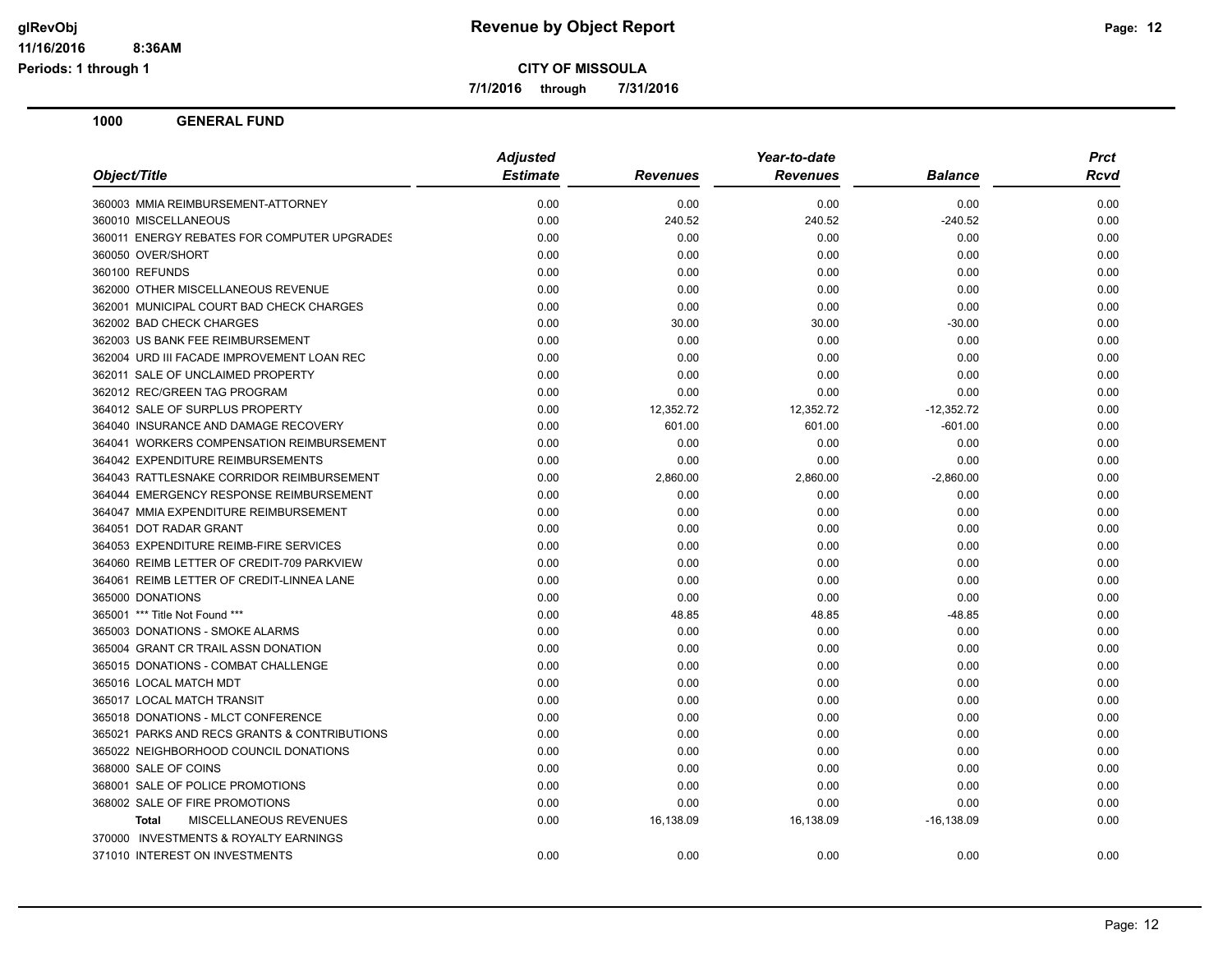**CITY OF MISSOULA**

**7/1/2016 through 7/31/2016**

|                                                    | <b>Adjusted</b> |                 |                 | <b>Prct</b>    |             |
|----------------------------------------------------|-----------------|-----------------|-----------------|----------------|-------------|
| Object/Title                                       | <b>Estimate</b> | <b>Revenues</b> | <b>Revenues</b> | <b>Balance</b> | <b>Rcvd</b> |
| 371020 GAIN/LOSS IN MARKET VALUE OF INVESTMENT     | 0.00            | 0.00            | 0.00            | 0.00           | 0.00        |
| <b>INVESTMENTS &amp; ROYALTY EARNINGS</b><br>Total | 0.00            | 0.00            | 0.00            | 0.00           | 0.00        |
| 380000 OTHER FINANCING SOURCES                     |                 |                 |                 |                |             |
| 381070 PROCEEDS FROM NOTES/LOANS/INTERCAP          | 0.00            | 0.00            | 0.00            | 0.00           | 0.00        |
| 381090 PROCEEDS FROM CAPITAL LEASE                 | 0.00            | 0.00            | 0.00            | 0.00           | 0.00        |
| 382010 SALE OF FIXED ASSETS                        | 0.00            | 0.00            | 0.00            | 0.00           | 0.00        |
| 383000 OPERATING TRANSFERS                         | 0.00            | 0.00            | 0.00            | 0.00           | 0.00        |
| 383001 TRANS FR FLUSHING DISTRICT                  | 0.00            | 0.00            | 0.00            | 0.00           | 0.00        |
| 383002 TRANS FR GAS TAX                            | 0.00            | 0.00            | 0.00            | 0.00           | 0.00        |
| 383003 TRANS FR COMPREHENSIVE INSURANCE LEVY       | 0.00            | 0.00            | 0.00            | 0.00           | 0.00        |
| 383004 TRANS FR EMPLOYEE HEALTH INSURANCE LEV      | 0.00            | 0.00            | 0.00            | 0.00           | 0.00        |
| 383007 TRANS FR CABLE FRANCHISE                    | 0.00            | 0.00            | 0.00            | 0.00           | 0.00        |
| 383008 TRANS FR RUSSELL PARK DISTRICT              | 0.00            | 0.00            | 0.00            | 0.00           | 0.00        |
| 383009 TRANS FR TITLE I                            | 0.00            | 0.00            | 0.00            | 0.00           | 0.00        |
| 383010 TRANS FR CIP                                | 0.00            | 0.00            | 0.00            | 0.00           | 0.00        |
| 383011 TRANS FR SID REVOLVING                      | 0.00            | 0.00            | 0.00            | 0.00           | 0.00        |
| 383014 TRANS FR MRA                                | 0.00            | 0.00            | 0.00            | 0.00           | 0.00        |
| 383015 TRANS FR MPC                                | 0.00            | 0.00            | 0.00            | 0.00           | 0.00        |
| 383017 TRANS FR BUILDING                           | 0.00            | 0.00            | 0.00            | 0.00           | 0.00        |
| 383018 TRANS FR WILLOWWOOD PARK DISTRICT           | 0.00            | 0.00            | 0.00            | 0.00           | 0.00        |
| 383020 TRANS FR CEMETERY CARE                      | 0.00            | 0.00            | 0.00            | 0.00           | 0.00        |
| 383021 TRANS FR P&R TRAILS DEVLP                   | 0.00            | 0.00            | 0.00            | 0.00           | 0.00        |
| 383024 TRANS FR SEWER CLEARING                     | 0.00            | 0.00            | 0.00            | 0.00           | 0.00        |
| 383027 TRANS FR URD                                | 0.00            | 0.00            | 0.00            | 0.00           | 0.00        |
| 383028 TRANS FROM GF FOR HEALTH RESERVE            | 0.00            | 0.00            | 0.00            | 0.00           | 0.00        |
| 383046 TRANS FR PARKS MAINTENANCE DIST             | 0.00            | 0.00            | 0.00            | 0.00           | 0.00        |
| 383047 TRANS FR STREET MAINTENANCE DISTRICT        | 0.00            | 0.00            | 0.00            | 0.00           | 0.00        |
| 383050 TRANSFER FROM IMPACT FEES                   | 0.00            | 0.00            | 0.00            | 0.00           | 0.00        |
| 383065 TRANSFER FROM WWTF                          | 0.00            | 0.00            | 0.00            | 0.00           | 0.00        |
| OTHER FINANCING SOURCES<br>Total                   | 0.00            | 0.00            | 0.00            | 0.00           | 0.00        |
| 390000 INTERNAL SERVICES                           |                 |                 |                 |                |             |
| 399999 NEW REQUESTS FUNDING                        | 0.00            | 0.00            | 0.00            | 0.00           | 0.00        |
| <b>INTERNAL SERVICES</b><br>Total                  | 0.00            | 0.00            | 0.00            | 0.00           | 0.00        |
| <b>GENERAL FUND</b><br><b>Total</b>                | 0.00            | $-314,006.45$   | $-314,006.45$   | 314,006.45     | 0.00        |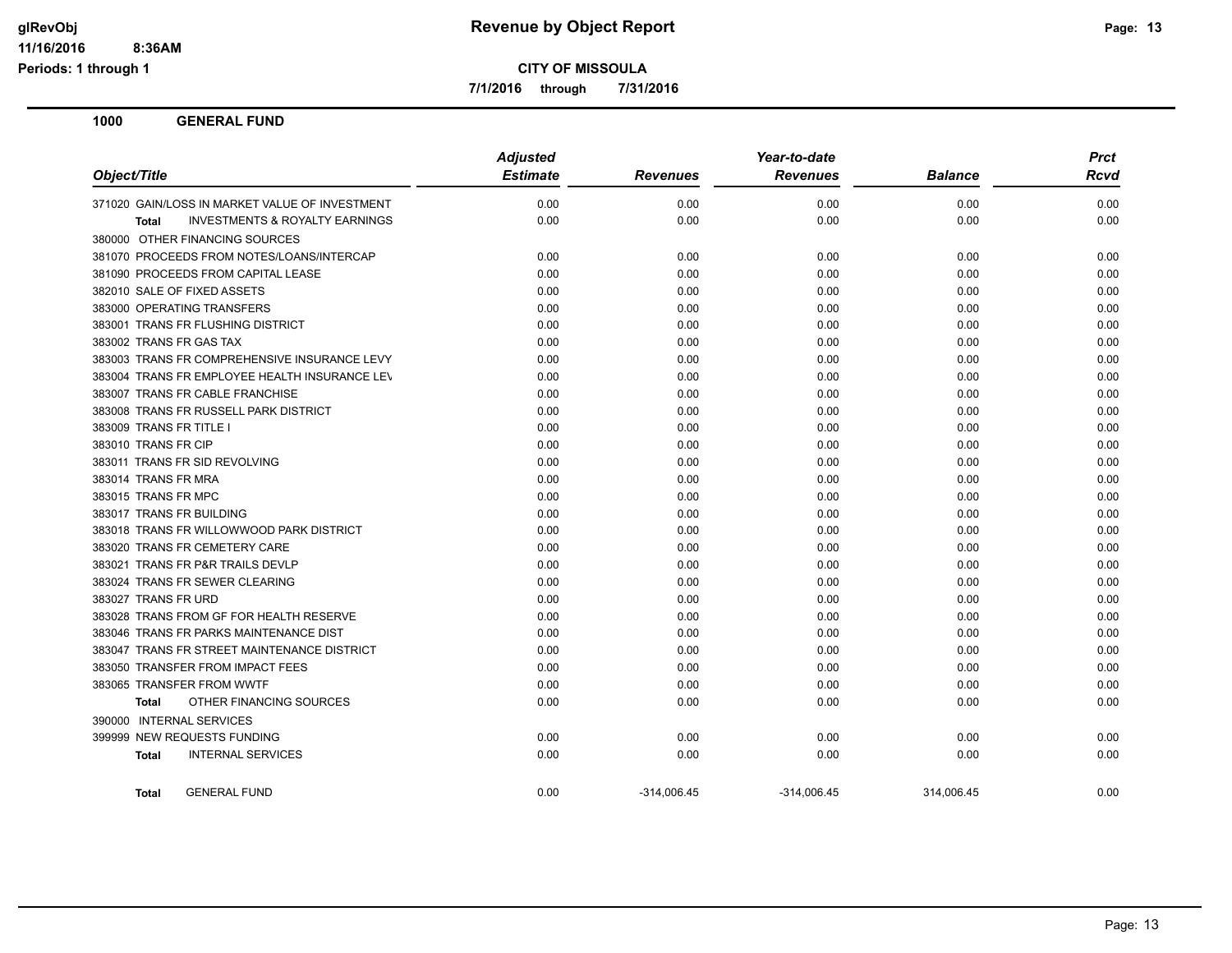**CITY OF MISSOULA**

**7/1/2016 through 7/31/2016**

#### **1211 PARK ACQUISITION & DEVELOPMENT**

#### **1211 PARK ACQUISITION & DEVELOPMENT**

|                                                           | <b>Adjusted</b> |                 | Year-to-date    |                | <b>Prct</b> |
|-----------------------------------------------------------|-----------------|-----------------|-----------------|----------------|-------------|
| Object/Title                                              | <b>Estimate</b> | <b>Revenues</b> | <b>Revenues</b> | <b>Balance</b> | <b>Rcvd</b> |
| 340000 CHARGES FOR SERVICES                               |                 |                 |                 |                |             |
| 346080 PAYMENT IN LIEU OF PARKS                           | 0.00            | 0.00            | 0.00            | 0.00           | 0.00        |
| 346082 HIGH PARK EASEMENT EXCHANGE                        | 0.00            | 0.00            | 0.00            | 0.00           | 0.00        |
| <b>CHARGES FOR SERVICES</b><br><b>Total</b>               | 0.00            | 0.00            | 0.00            | 0.00           | 0.00        |
| 360000 MISCELLANEOUS REVENUES                             |                 |                 |                 |                |             |
| 360010 MISCELLANEOUS                                      | 0.00            | 0.00            | 0.00            | 0.00           | 0.00        |
| 360016 LAFRAY PARK DONATIONS                              | 0.00            | 0.00            | 0.00            | 0.00           | 0.00        |
| 360017 PARK PLANS FORFEITURE                              | 0.00            | 0.00            | 0.00            | 0.00           | 0.00        |
| 360020 GREENOUGH PARK ENCROACHMENTS                       | 0.00            | 0.00            | 0.00            | 0.00           | 0.00        |
| 365102 RECREATION YOUTH & ADULT SPORTS                    | 0.00            | 0.00            | 0.00            | 0.00           | 0.00        |
| MISCELLANEOUS REVENUES<br><b>Total</b>                    | 0.00            | 0.00            | 0.00            | 0.00           | 0.00        |
| <b>INVESTMENTS &amp; ROYALTY EARNINGS</b><br>370000       |                 |                 |                 |                |             |
| 371010 INTEREST ON INVESTMENTS                            | 0.00            | 0.00            | 0.00            | 0.00           | 0.00        |
| 371020 GAIN/LOSS IN MARKET VALUE OF INVESTMENTS           | 0.00            | 0.00            | 0.00            | 0.00           | 0.00        |
| <b>INVESTMENTS &amp; ROYALTY EARNINGS</b><br><b>Total</b> | 0.00            | 0.00            | 0.00            | 0.00           | 0.00        |
| 380000 OTHER FINANCING SOURCES                            |                 |                 |                 |                |             |
| 383000 OPERATING TRANSFERS                                | 0.00            | 0.00            | 0.00            | 0.00           | 0.00        |
| 383029 TRANS FR GENERAL                                   | 0.00            | 0.00            | 0.00            | 0.00           | 0.00        |
| OTHER FINANCING SOURCES<br><b>Total</b>                   | 0.00            | 0.00            | 0.00            | 0.00           | 0.00        |
| PARK ACQUISITION & DEVELOPMENT<br><b>Total</b>            | 0.00            | 0.00            | 0.00            | 0.00           | 0.00        |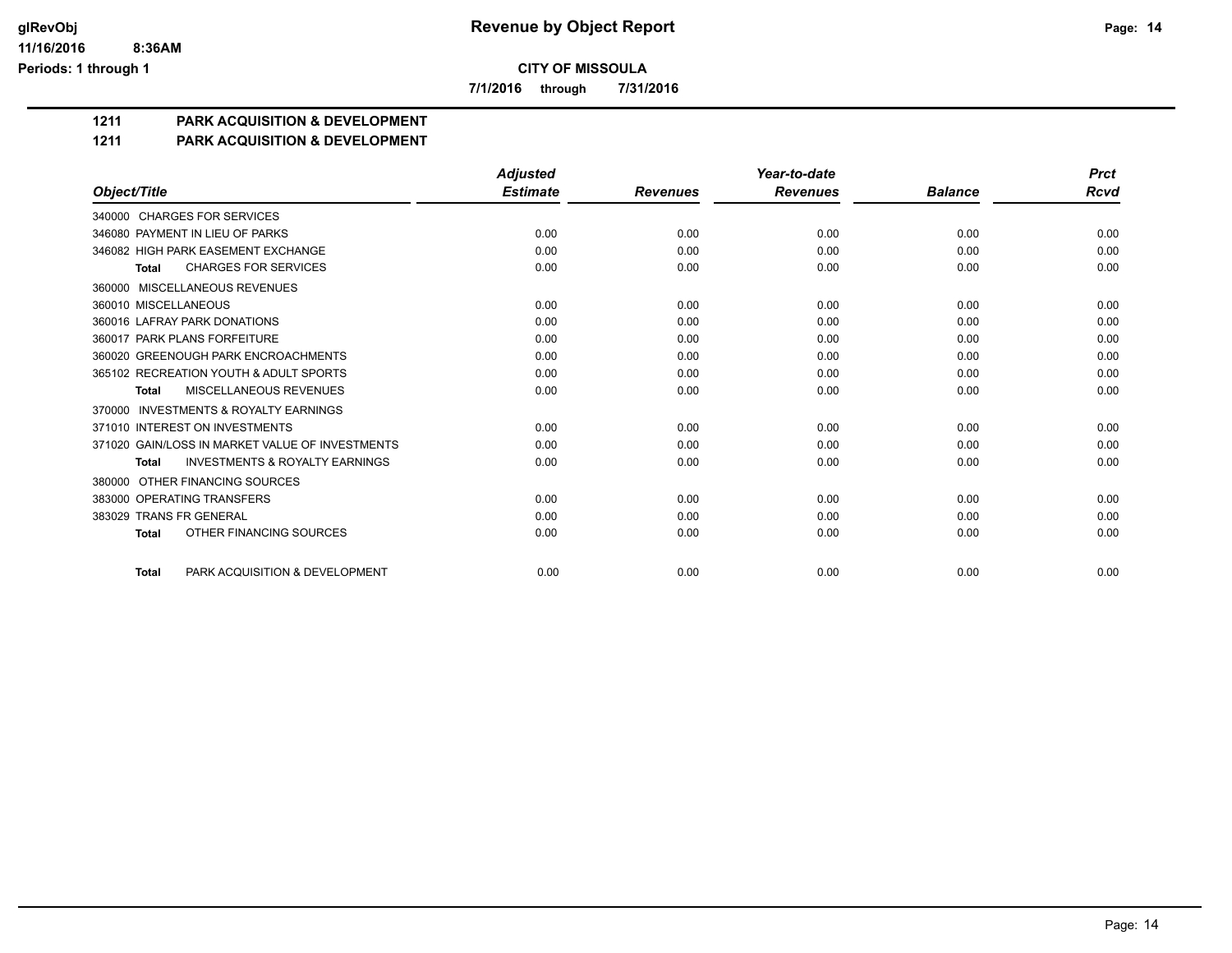**7/1/2016 through 7/31/2016**

#### **1211 PARK ACQUISITION & DEVELOPMENT**

|                                                           | <b>Adjusted</b> |                 | Year-to-date    |                | <b>Prct</b> |
|-----------------------------------------------------------|-----------------|-----------------|-----------------|----------------|-------------|
| Object/Title                                              | <b>Estimate</b> | <b>Revenues</b> | <b>Revenues</b> | <b>Balance</b> | Rcvd        |
| 340000 CHARGES FOR SERVICES                               |                 |                 |                 |                |             |
| 346080 PAYMENT IN LIEU OF PARKS                           | 0.00            | 0.00            | 0.00            | 0.00           | 0.00        |
| 346082 HIGH PARK EASEMENT EXCHANGE                        | 0.00            | 0.00            | 0.00            | 0.00           | 0.00        |
| <b>CHARGES FOR SERVICES</b><br><b>Total</b>               | 0.00            | 0.00            | 0.00            | 0.00           | 0.00        |
| 360000 MISCELLANEOUS REVENUES                             |                 |                 |                 |                |             |
| 360010 MISCELLANEOUS                                      | 0.00            | 0.00            | 0.00            | 0.00           | 0.00        |
| 360016 LAFRAY PARK DONATIONS                              | 0.00            | 0.00            | 0.00            | 0.00           | 0.00        |
| 360017 PARK PLANS FORFEITURE                              | 0.00            | 0.00            | 0.00            | 0.00           | 0.00        |
| 360020 GREENOUGH PARK ENCROACHMENTS                       | 0.00            | 0.00            | 0.00            | 0.00           | 0.00        |
| 365102 RECREATION YOUTH & ADULT SPORTS                    | 0.00            | 0.00            | 0.00            | 0.00           | 0.00        |
| <b>MISCELLANEOUS REVENUES</b><br><b>Total</b>             | 0.00            | 0.00            | 0.00            | 0.00           | 0.00        |
| <b>INVESTMENTS &amp; ROYALTY EARNINGS</b><br>370000       |                 |                 |                 |                |             |
| 371010 INTEREST ON INVESTMENTS                            | 0.00            | 0.00            | 0.00            | 0.00           | 0.00        |
| 371020 GAIN/LOSS IN MARKET VALUE OF INVESTMENT            | 0.00            | 0.00            | 0.00            | 0.00           | 0.00        |
| <b>INVESTMENTS &amp; ROYALTY EARNINGS</b><br><b>Total</b> | 0.00            | 0.00            | 0.00            | 0.00           | 0.00        |
| 380000 OTHER FINANCING SOURCES                            |                 |                 |                 |                |             |
| 383000 OPERATING TRANSFERS                                | 0.00            | 0.00            | 0.00            | 0.00           | 0.00        |
| 383029 TRANS FR GENERAL                                   | 0.00            | 0.00            | 0.00            | 0.00           | 0.00        |
| OTHER FINANCING SOURCES<br><b>Total</b>                   | 0.00            | 0.00            | 0.00            | 0.00           | 0.00        |
| PARK ACQUISITION & DEVELOPMENT<br><b>Total</b>            | 0.00            | 0.00            | 0.00            | 0.00           | 0.00        |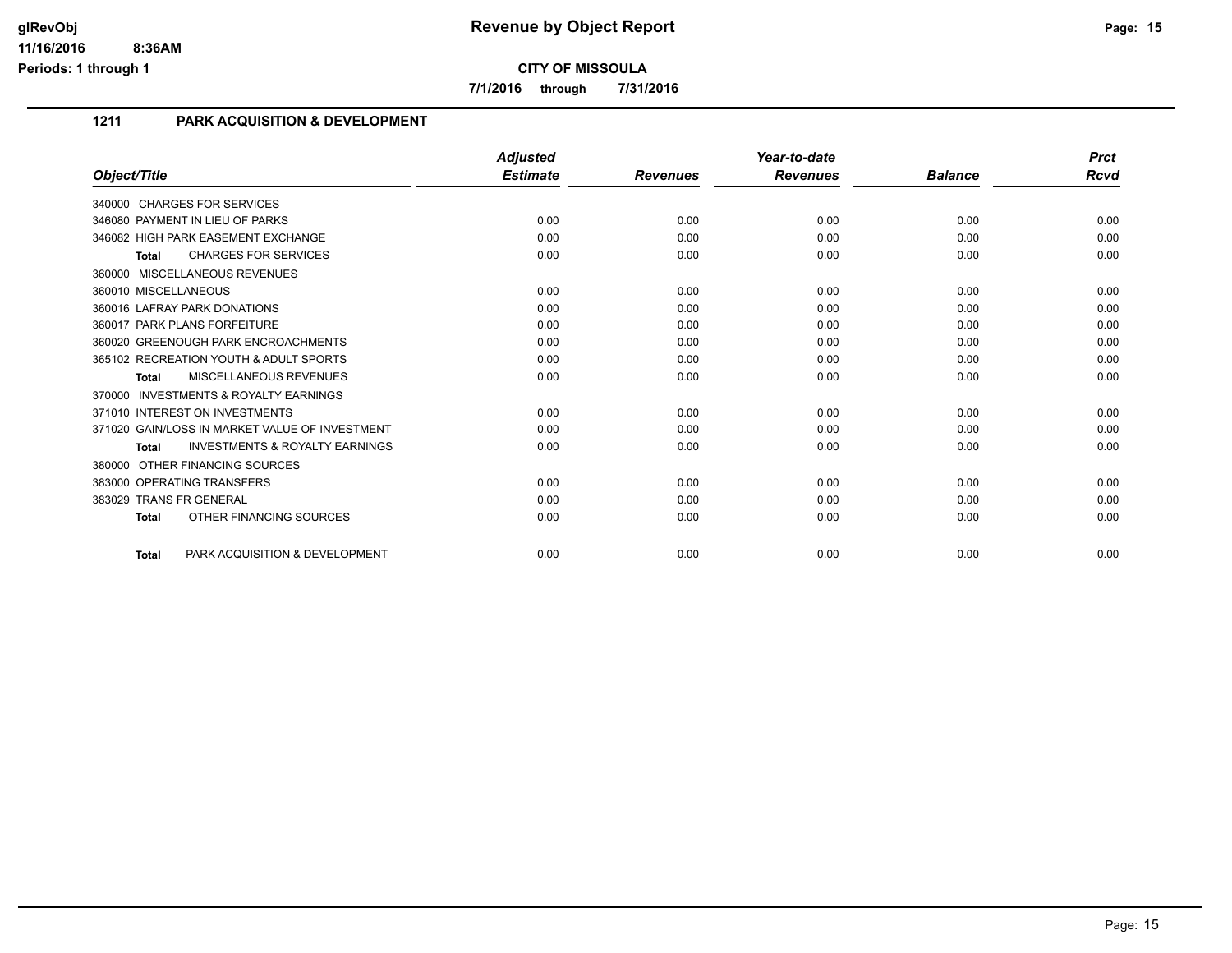**7/1/2016 through 7/31/2016**

**1212 PARK ENTERPRISE FUND**

**1212 PARK ENTERPRISE FUND**

|                                                           | <b>Adjusted</b> |                 | Year-to-date    |                | <b>Prct</b> |
|-----------------------------------------------------------|-----------------|-----------------|-----------------|----------------|-------------|
| Object/Title                                              | <b>Estimate</b> | <b>Revenues</b> | <b>Revenues</b> | <b>Balance</b> | <b>Rcvd</b> |
| 340000 CHARGES FOR SERVICES                               |                 |                 |                 |                |             |
| 346000 FEES                                               | 0.00            | 2,462.72        | 2,462.72        | $-2,462.72$    | 0.00        |
| 346001 TENNIS FEE                                         | 0.00            | 0.00            | 0.00            | 0.00           | 0.00        |
| 346030 SWIMMING POOL FEES                                 | 0.00            | 750.00          | 750.00          | $-750.00$      | 0.00        |
| 346040 MCCORMICK SWIMMING POOL                            | 0.00            | 0.00            | 0.00            | 0.00           | 0.00        |
| 346056 PICNIC SITE FEES                                   | 0.00            | 0.00            | 0.00            | 0.00           | 0.00        |
| 346060 CURRENTS SWIMMING FACILITY                         | 0.00            | 0.00            | 0.00            | 0.00           | 0.00        |
| <b>CHARGES FOR SERVICES</b><br><b>Total</b>               | 0.00            | 3,212.72        | 3,212.72        | $-3,212.72$    | 0.00        |
| MISCELLANEOUS REVENUES<br>360000                          |                 |                 |                 |                |             |
| 360010 MISCELLANEOUS                                      | 0.00            | 0.00            | 0.00            | 0.00           | 0.00        |
| <b>MISCELLANEOUS REVENUES</b><br><b>Total</b>             | 0.00            | 0.00            | 0.00            | 0.00           | 0.00        |
| INVESTMENTS & ROYALTY EARNINGS<br>370000                  |                 |                 |                 |                |             |
| 371010 INTEREST ON INVESTMENTS                            | 0.00            | 0.00            | 0.00            | 0.00           | 0.00        |
| 371020 GAIN/LOSS IN MARKET VALUE OF INVESTMENTS           | 0.00            | 0.00            | 0.00            | 0.00           | 0.00        |
| <b>INVESTMENTS &amp; ROYALTY EARNINGS</b><br><b>Total</b> | 0.00            | 0.00            | 0.00            | 0.00           | 0.00        |
| PARK ENTERPRISE FUND<br><b>Total</b>                      | 0.00            | 3,212.72        | 3,212.72        | $-3,212.72$    | 0.00        |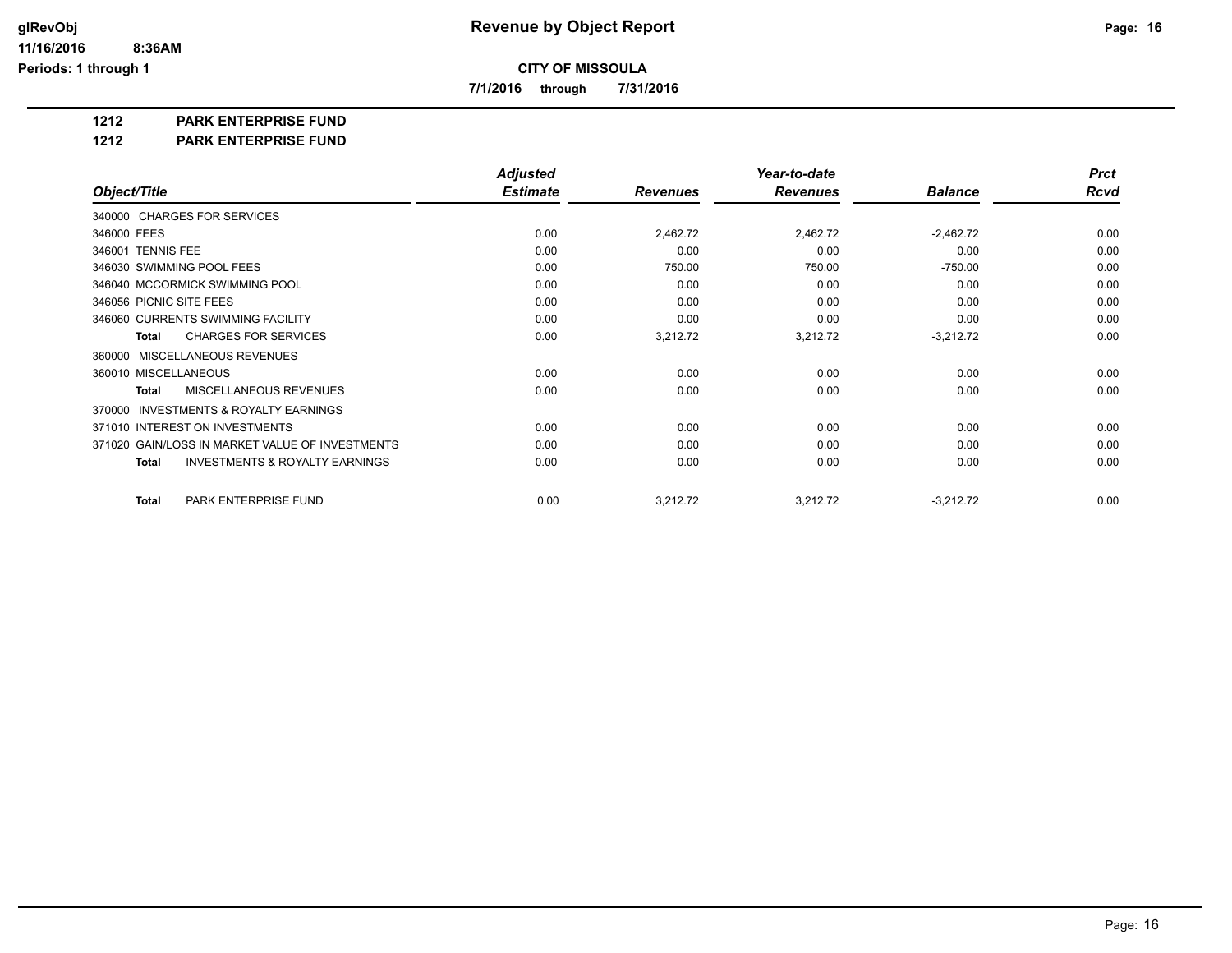**CITY OF MISSOULA**

**7/1/2016 through 7/31/2016**

#### **1212 PARK ENTERPRISE FUND**

 **8:36AM**

|                                                           | <b>Adjusted</b> |                 | Year-to-date    |                | <b>Prct</b> |
|-----------------------------------------------------------|-----------------|-----------------|-----------------|----------------|-------------|
| Object/Title                                              | <b>Estimate</b> | <b>Revenues</b> | <b>Revenues</b> | <b>Balance</b> | <b>Rcvd</b> |
| 340000 CHARGES FOR SERVICES                               |                 |                 |                 |                |             |
| 346000 FEES                                               | 0.00            | 2,462.72        | 2,462.72        | $-2,462.72$    | 0.00        |
| 346001 TENNIS FEE                                         | 0.00            | 0.00            | 0.00            | 0.00           | 0.00        |
| 346030 SWIMMING POOL FEES                                 | 0.00            | 750.00          | 750.00          | $-750.00$      | 0.00        |
| 346040 MCCORMICK SWIMMING POOL                            | 0.00            | 0.00            | 0.00            | 0.00           | 0.00        |
| 346056 PICNIC SITE FEES                                   | 0.00            | 0.00            | 0.00            | 0.00           | 0.00        |
| 346060 CURRENTS SWIMMING FACILITY                         | 0.00            | 0.00            | 0.00            | 0.00           | 0.00        |
| <b>CHARGES FOR SERVICES</b><br><b>Total</b>               | 0.00            | 3,212.72        | 3,212.72        | $-3,212.72$    | 0.00        |
| 360000 MISCELLANEOUS REVENUES                             |                 |                 |                 |                |             |
| 360010 MISCELLANEOUS                                      | 0.00            | 0.00            | 0.00            | 0.00           | 0.00        |
| MISCELLANEOUS REVENUES<br>Total                           | 0.00            | 0.00            | 0.00            | 0.00           | 0.00        |
| 370000 INVESTMENTS & ROYALTY EARNINGS                     |                 |                 |                 |                |             |
| 371010 INTEREST ON INVESTMENTS                            | 0.00            | 0.00            | 0.00            | 0.00           | 0.00        |
| 371020 GAIN/LOSS IN MARKET VALUE OF INVESTMENT            | 0.00            | 0.00            | 0.00            | 0.00           | 0.00        |
| <b>INVESTMENTS &amp; ROYALTY EARNINGS</b><br><b>Total</b> | 0.00            | 0.00            | 0.00            | 0.00           | 0.00        |
| PARK ENTERPRISE FUND<br><b>Total</b>                      | 0.00            | 3,212.72        | 3,212.72        | $-3,212.72$    | 0.00        |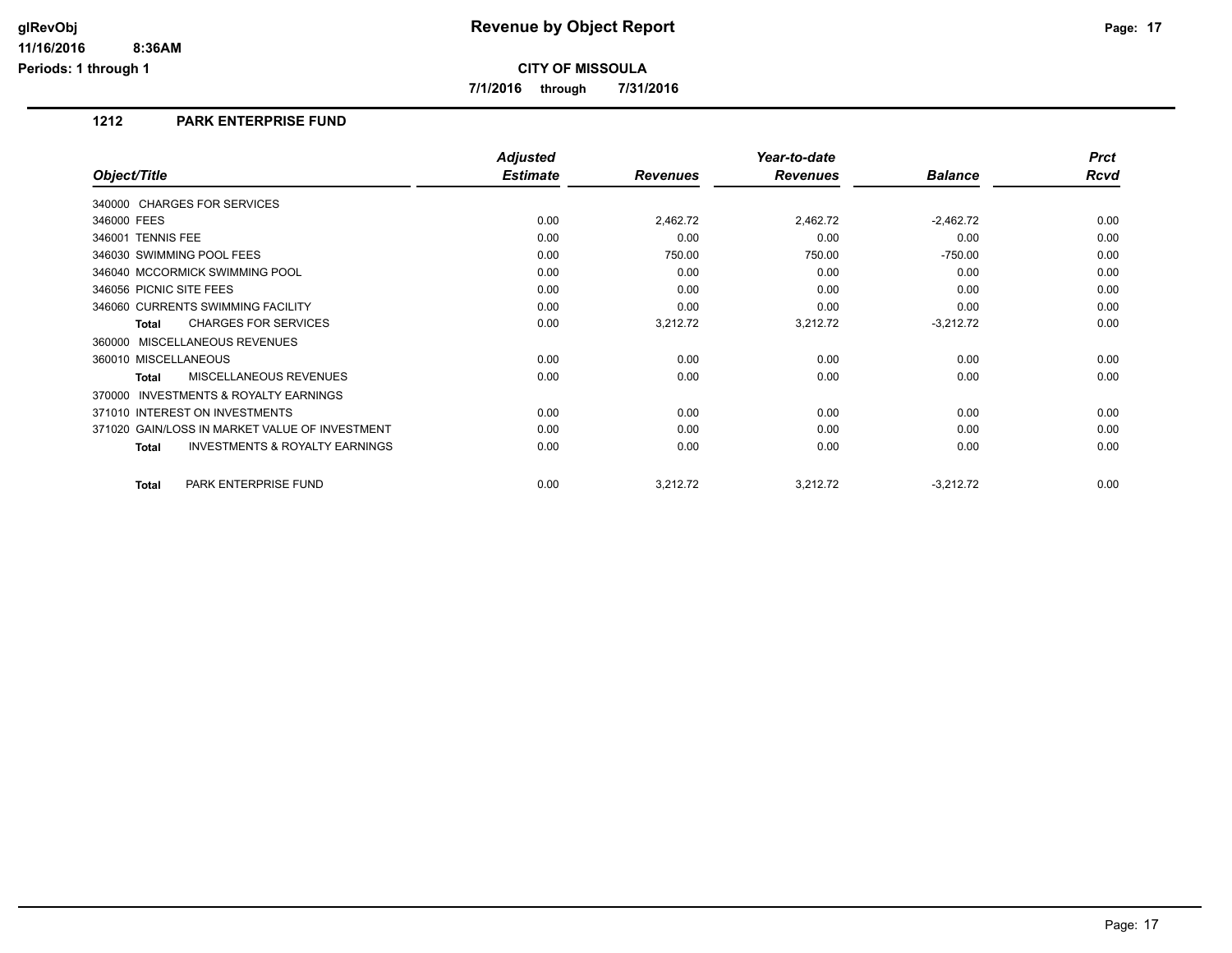**glRevObj Revenue by Object Report Page: 18** 

**11/16/2016 8:36AM Periods: 1 through 1**

**CITY OF MISSOULA**

**7/1/2016 through 7/31/2016**

**1216 PARKS & REC TRAILS, DEV**

**1216 PARKS & REC TRAILS, DEV**

|                                             | <b>Adjusted</b> |                 | Year-to-date    |                | <b>Prct</b> |
|---------------------------------------------|-----------------|-----------------|-----------------|----------------|-------------|
| Object/Title                                | <b>Estimate</b> | <b>Revenues</b> | <b>Revenues</b> | <b>Balance</b> | <b>Rcvd</b> |
| 330000 INTERGOVERNMENTAL REVENUES           |                 |                 |                 |                |             |
| 331013 NORTHSIDE PED BRIDGE ARRA GRANT      | 0.00            | 0.00            | 0.00            | 0.00           | 0.00        |
| 331014 WHITE PINE PLAYGROUND-CDBG GRANT     | 0.00            | 0.00            | 0.00            | 0.00           | 0.00        |
| 334025 COUNTY WEED                          | 0.00            | 0.00            | 0.00            | 0.00           | 0.00        |
| 334026 FOREST HEALTH GRANT                  | 0.00            | 0.00            | 0.00            | 0.00           | 0.00        |
| 334028 DEPT OF AG INTERN GRANT              | 0.00            | 0.00            | 0.00            | 0.00           | 0.00        |
| 334121 DNRC GRANT                           | 0.00            | 0.00            | 0.00            | 0.00           | 0.00        |
| 334122 RENEWABLE RESOURCE GRANTS            | 0.00            | $-49,800.00$    | $-49,800.00$    | 49,800.00      | 0.00        |
| 334125 FWP GRANT                            | 0.00            | 0.00            | 0.00            | 0.00           | 0.00        |
| 334251 RTP/TAP STATE GRANTS                 | 0.00            | $-2,548.00$     | $-2,548.00$     | 2,548.00       | 0.00        |
| 336023 STATE CONTRIB. - PERS                | 0.00            | 0.00            | 0.00            | 0.00           | 0.00        |
| <b>INTERGOVERNMENTAL REVENUES</b><br>Total  | 0.00            | $-52,348.00$    | $-52,348.00$    | 52,348.00      | 0.00        |
| 340000 CHARGES FOR SERVICES                 |                 |                 |                 |                |             |
| 343036 *** Title Not Found ***              | 0.00            | 0.00            | 0.00            | 0.00           | 0.00        |
| 343302 PARKS SOIL PROJECT                   | 0.00            | 0.00            | 0.00            | 0.00           | 0.00        |
| 346034 GROUNDS MAINTENANCE CONTRACT         | 0.00            | 0.00            | 0.00            | 0.00           | 0.00        |
| 346052 PLAYGROUND SAFETY TRAINING           | 0.00            | 0.00            | 0.00            | 0.00           | 0.00        |
| 346055 COUNTY PARK SUPPORT                  | 0.00            | 0.00            | 0.00            | 0.00           | 0.00        |
| <b>CHARGES FOR SERVICES</b><br><b>Total</b> | 0.00            | 0.00            | 0.00            | 0.00           | 0.00        |
| 360000 MISCELLANEOUS REVENUES               |                 |                 |                 |                |             |
| 360000 MISCELLANEOUS REVENUES               | 0.00            | 0.00            | 0.00            | 0.00           | 0.00        |
| 360010 MISCELLANEOUS                        | 0.00            | 0.00            | 0.00            | 0.00           | 0.00        |
| 361000 RATTLESNAKE LAND LEASES              | 0.00            | 0.00            | 0.00            | 0.00           | 0.00        |
| 361003 CARAS PARK CONCERT REVENUE           | 0.00            | 0.00            | 0.00            | 0.00           | 0.00        |
| 364040 INSURANCE AND DAMAGE RECOVERY        | 0.00            | 0.00            | 0.00            | 0.00           | 0.00        |
| 365000 DONATIONS                            | 0.00            | 0.00            | 0.00            | 0.00           | 0.00        |
| 365001 *** Title Not Found ***              | 0.00            | 0.00            | 0.00            | 0.00           | 0.00        |
| 365002 OTHER RECREATION DONATIONS           | 0.00            | 1,993.00        | 1,993.00        | $-1,993.00$    | 0.00        |
| 365003 DONATIONS - SMOKE ALARMS             | 0.00            | 100.55          | 100.55          | $-100.55$      | 0.00        |
| 365004 GRANT CR TRAIL ASSN DONATION         | 0.00            | 0.00            | 0.00            | 0.00           | 0.00        |
| 365005 DONATIONS - ARCO                     | 0.00            | 0.00            | 0.00            | 0.00           | 0.00        |
| 365009 DONATIONS - BASKETBALL/TENNIS COURT  | 0.00            | 0.00            | 0.00            | 0.00           | 0.00        |
| 365019 PARKS DONATIONS                      | 0.00            | 295.88          | 295.88          | $-295.88$      | 0.00        |
| 365020 OPEN SPACE DONATIONS                 | 0.00            | 0.00            | 0.00            | 0.00           | 0.00        |
| 365100 RECREATION OUTDOOR                   | 0.00            | 0.00            | 0.00            | 0.00           | 0.00        |
| 365101 RECREATION SCHOLARSHIP               | 0.00            | $-583.40$       | $-583.40$       | 583.40         | 0.00        |
| 365102 RECREATION YOUTH & ADULT SPORTS      | 0.00            | 0.00            | 0.00            | 0.00           | 0.00        |
| 365103 URBAN FORESTRY PROGRAMS              | 0.00            | 0.00            | 0.00            | 0.00           | 0.00        |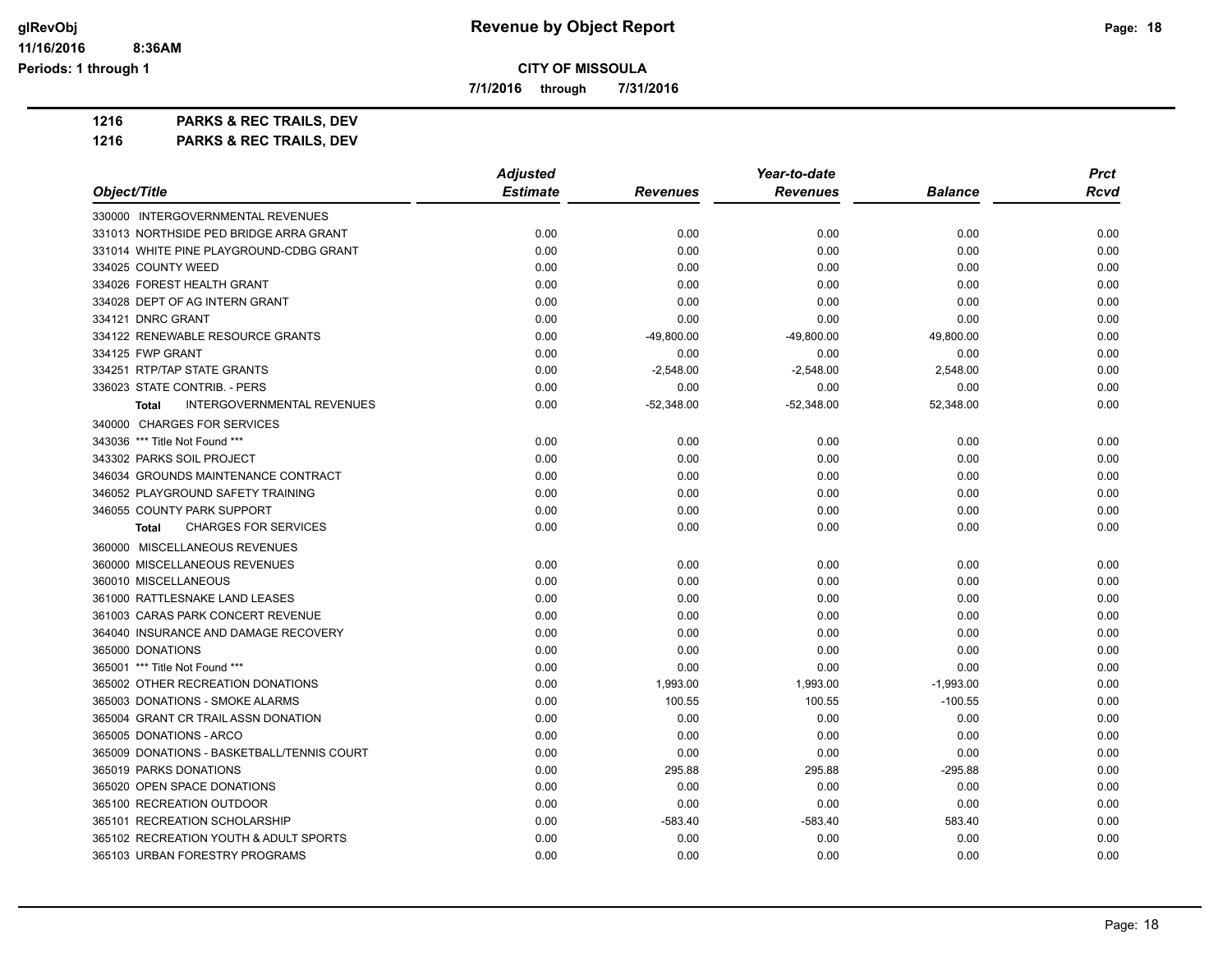**7/1/2016 through 7/31/2016**

**1216 PARKS & REC TRAILS, DEV**

**1216 PARKS & REC TRAILS, DEV**

|                                                     | <b>Adjusted</b> |                 | Year-to-date    |                | <b>Prct</b> |
|-----------------------------------------------------|-----------------|-----------------|-----------------|----------------|-------------|
| Object/Title                                        | <b>Estimate</b> | <b>Revenues</b> | <b>Revenues</b> | <b>Balance</b> | <b>Rcvd</b> |
| 365109 CONSERVATION LANDS DONATIONS                 | 0.00            | 0.00            | 0.00            | 0.00           | 0.00        |
| MISCELLANEOUS REVENUES<br><b>Total</b>              | 0.00            | 1,806.03        | 1,806.03        | $-1,806.03$    | 0.00        |
| <b>INVESTMENTS &amp; ROYALTY EARNINGS</b><br>370000 |                 |                 |                 |                |             |
| 371010 INTEREST ON INVESTMENTS                      | 0.00            | 0.00            | 0.00            | 0.00           | 0.00        |
| 371020 GAIN/LOSS IN MARKET VALUE OF INVESTMENTS     | 0.00            | 0.00            | 0.00            | 0.00           | 0.00        |
| <b>INVESTMENTS &amp; ROYALTY EARNINGS</b><br>Total  | 0.00            | 0.00            | 0.00            | 0.00           | 0.00        |
| 380000 OTHER FINANCING SOURCES                      |                 |                 |                 |                |             |
| 383000 OPERATING TRANSFERS                          | 0.00            | 0.00            | 0.00            | 0.00           | 0.00        |
| 383001 TRANS FR FLUSHING DISTRICT                   | 0.00            | 0.00            | 0.00            | 0.00           | 0.00        |
| 383026 TRANS FR CDBG                                | 0.00            | 0.00            | 0.00            | 0.00           | 0.00        |
| 383043 TRANSFERS FROM IMPACT FEES                   | 0.00            | 0.00            | 0.00            | 0.00           | 0.00        |
| OTHER FINANCING SOURCES<br><b>Total</b>             | 0.00            | 0.00            | 0.00            | 0.00           | 0.00        |
| PARKS & REC TRAILS, DEV<br><b>Total</b>             | 0.00            | $-50,541.97$    | $-50,541.97$    | 50,541.97      | 0.00        |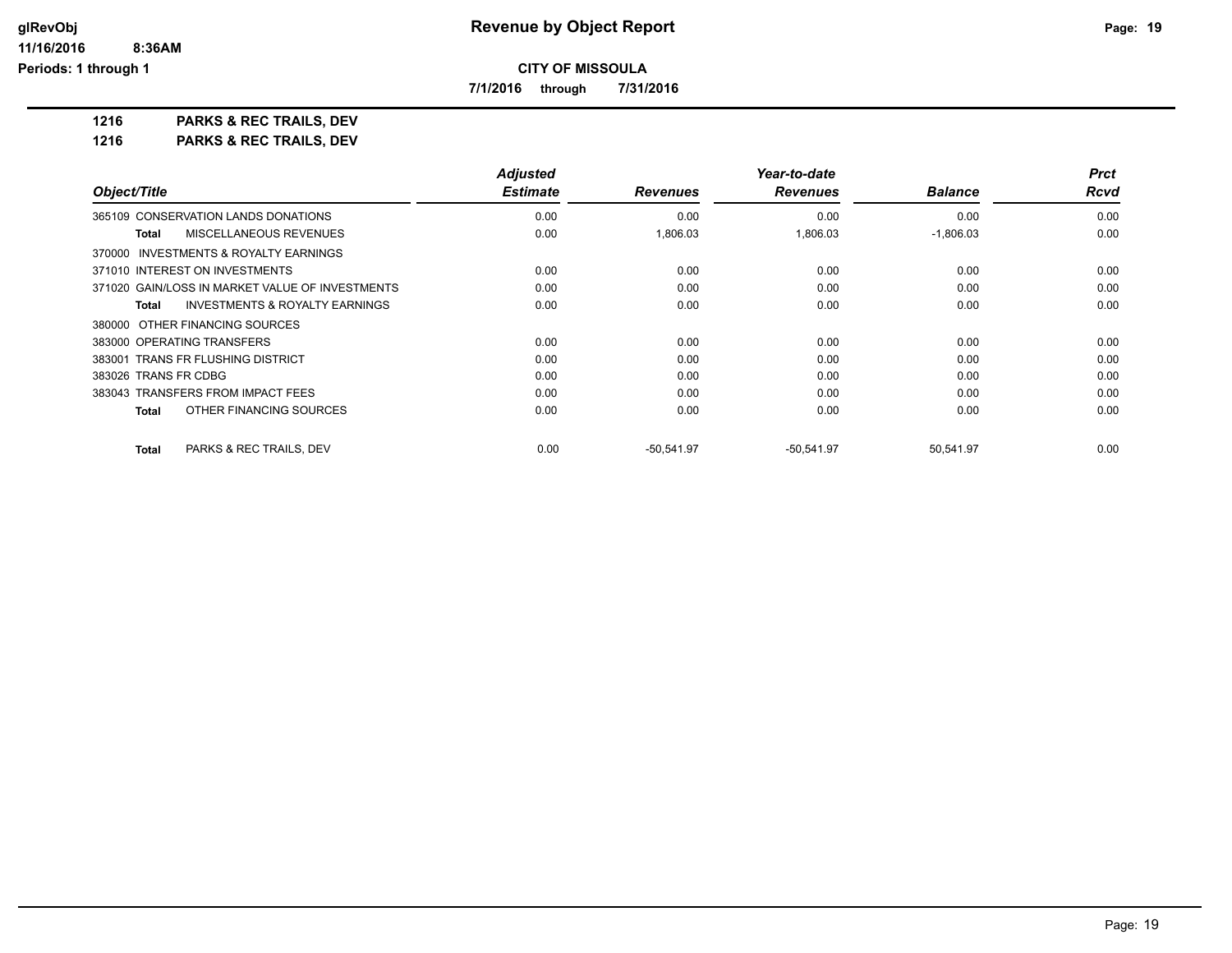**CITY OF MISSOULA**

**7/1/2016 through 7/31/2016**

#### **1216 PARKS & REC TRAILS, DEV**

| Object/Title                                | <b>Adjusted</b> |              | Year-to-date    |                |             |
|---------------------------------------------|-----------------|--------------|-----------------|----------------|-------------|
|                                             | <b>Estimate</b> | Revenues     | <b>Revenues</b> | <b>Balance</b> | <b>Rcvd</b> |
| 330000 INTERGOVERNMENTAL REVENUES           |                 |              |                 |                |             |
| 331013 NORTHSIDE PED BRIDGE ARRA GRANT      | 0.00            | 0.00         | 0.00            | 0.00           | 0.00        |
| 331014 WHITE PINE PLAYGROUND-CDBG GRANT     | 0.00            | 0.00         | 0.00            | 0.00           | 0.00        |
| 334025 COUNTY WEED                          | 0.00            | 0.00         | 0.00            | 0.00           | 0.00        |
| 334026 FOREST HEALTH GRANT                  | 0.00            | 0.00         | 0.00            | 0.00           | 0.00        |
| 334028 DEPT OF AG INTERN GRANT              | 0.00            | 0.00         | 0.00            | 0.00           | 0.00        |
| 334121 DNRC GRANT                           | 0.00            | 0.00         | 0.00            | 0.00           | 0.00        |
| 334122 RENEWABLE RESOURCE GRANTS            | 0.00            | $-49,800.00$ | -49,800.00      | 49,800.00      | 0.00        |
| 334125 FWP GRANT                            | 0.00            | 0.00         | 0.00            | 0.00           | 0.00        |
| 334251 RTP/TAP STATE GRANTS                 | 0.00            | $-2,548.00$  | $-2,548.00$     | 2,548.00       | 0.00        |
| 336023 STATE CONTRIB. - PERS                | 0.00            | 0.00         | 0.00            | 0.00           | 0.00        |
| INTERGOVERNMENTAL REVENUES<br><b>Total</b>  | 0.00            | $-52,348.00$ | $-52,348.00$    | 52,348.00      | 0.00        |
| 340000 CHARGES FOR SERVICES                 |                 |              |                 |                |             |
| 343036 *** Title Not Found ***              | 0.00            | 0.00         | 0.00            | 0.00           | 0.00        |
| 343302 PARKS SOIL PROJECT                   | 0.00            | 0.00         | 0.00            | 0.00           | 0.00        |
| 346034 GROUNDS MAINTENANCE CONTRACT         | 0.00            | 0.00         | 0.00            | 0.00           | 0.00        |
| 346052 PLAYGROUND SAFETY TRAINING           | 0.00            | 0.00         | 0.00            | 0.00           | 0.00        |
| 346055 COUNTY PARK SUPPORT                  | 0.00            | 0.00         | 0.00            | 0.00           | 0.00        |
| <b>CHARGES FOR SERVICES</b><br><b>Total</b> | 0.00            | 0.00         | 0.00            | 0.00           | 0.00        |
| 360000 MISCELLANEOUS REVENUES               |                 |              |                 |                |             |
| 360000 MISCELLANEOUS REVENUES               | 0.00            | 0.00         | 0.00            | 0.00           | 0.00        |
| 360010 MISCELLANEOUS                        | 0.00            | 0.00         | 0.00            | 0.00           | 0.00        |
| 361000 RATTLESNAKE LAND LEASES              | 0.00            | 0.00         | 0.00            | 0.00           | 0.00        |
| 361003 CARAS PARK CONCERT REVENUE           | 0.00            | 0.00         | 0.00            | 0.00           | 0.00        |
| 364040 INSURANCE AND DAMAGE RECOVERY        | 0.00            | 0.00         | 0.00            | 0.00           | 0.00        |
| 365000 DONATIONS                            | 0.00            | 0.00         | 0.00            | 0.00           | 0.00        |
| 365001 *** Title Not Found ***              | 0.00            | 0.00         | 0.00            | 0.00           | 0.00        |
| 365002 OTHER RECREATION DONATIONS           | 0.00            | 1,993.00     | 1,993.00        | $-1,993.00$    | 0.00        |
| 365003 DONATIONS - SMOKE ALARMS             | 0.00            | 100.55       | 100.55          | $-100.55$      | 0.00        |
| 365004 GRANT CR TRAIL ASSN DONATION         | 0.00            | 0.00         | 0.00            | 0.00           | 0.00        |
| 365005 DONATIONS - ARCO                     | 0.00            | 0.00         | 0.00            | 0.00           | 0.00        |
| 365009 DONATIONS - BASKETBALL/TENNIS COURT  | 0.00            | 0.00         | 0.00            | 0.00           | 0.00        |
| 365019 PARKS DONATIONS                      | 0.00            | 295.88       | 295.88          | $-295.88$      | 0.00        |
| 365020 OPEN SPACE DONATIONS                 | 0.00            | 0.00         | 0.00            | 0.00           | 0.00        |
| 365100 RECREATION OUTDOOR                   | 0.00            | 0.00         | 0.00            | 0.00           | 0.00        |
| 365101 RECREATION SCHOLARSHIP               | 0.00            | $-583.40$    | $-583.40$       | 583.40         | 0.00        |
| 365102 RECREATION YOUTH & ADULT SPORTS      | 0.00            | 0.00         | 0.00            | 0.00           | 0.00        |
| 365103 URBAN FORESTRY PROGRAMS              | 0.00            | 0.00         | 0.00            | 0.00           | 0.00        |
| 365109 CONSERVATION LANDS DONATIONS         | 0.00            | 0.00         | 0.00            | 0.00           | 0.00        |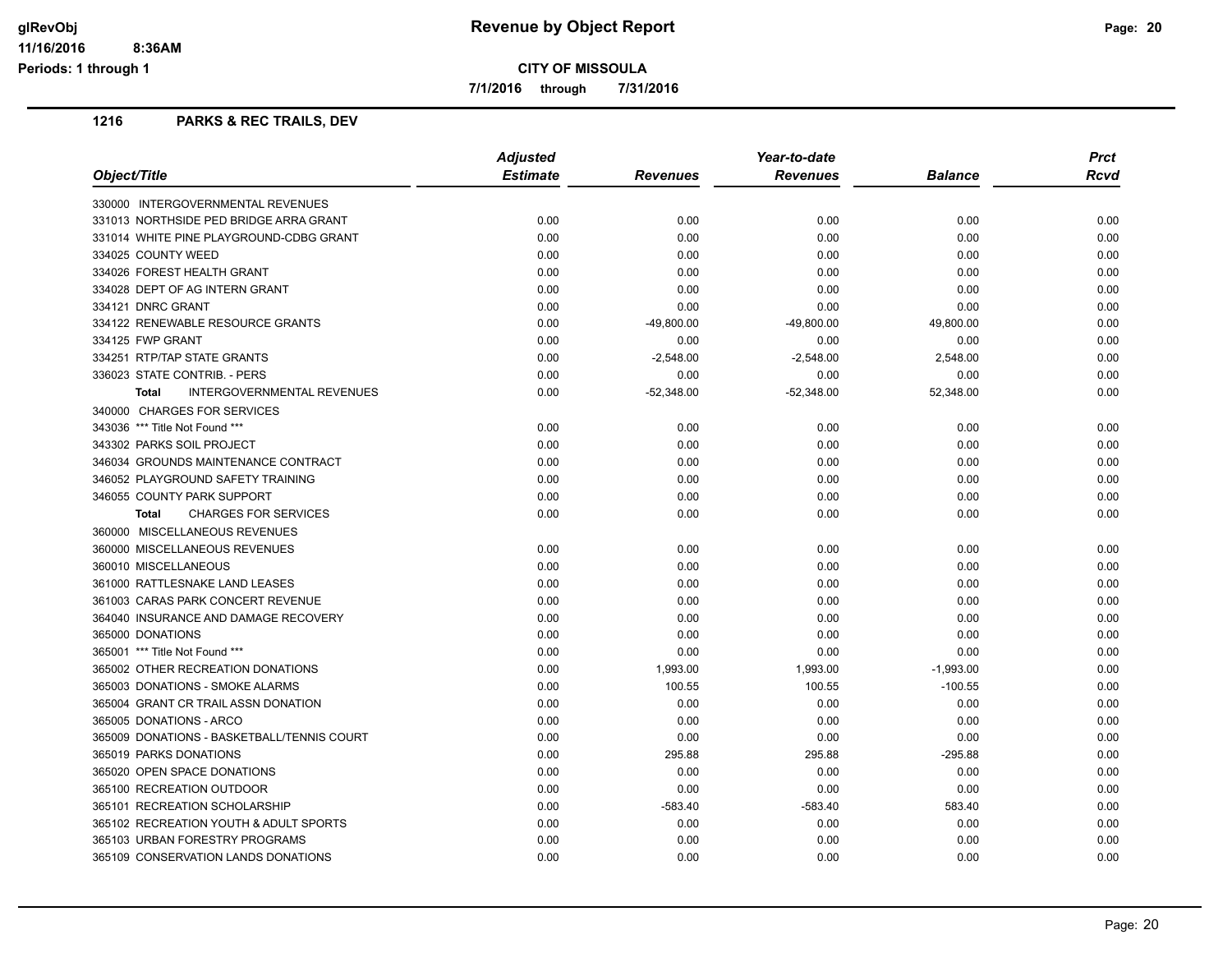**CITY OF MISSOULA**

**7/1/2016 through 7/31/2016**

#### **1216 PARKS & REC TRAILS, DEV**

 **8:36AM**

| Object/Title                                              | <b>Adjusted</b><br><b>Estimate</b> | <b>Revenues</b> | Year-to-date<br><b>Revenues</b> | <b>Balance</b> | <b>Prct</b><br>Rcvd |
|-----------------------------------------------------------|------------------------------------|-----------------|---------------------------------|----------------|---------------------|
| MISCELLANEOUS REVENUES<br><b>Total</b>                    | 0.00                               | 1,806.03        | 1,806.03                        | $-1,806.03$    | 0.00                |
| 370000 INVESTMENTS & ROYALTY EARNINGS                     |                                    |                 |                                 |                |                     |
| 371010 INTEREST ON INVESTMENTS                            | 0.00                               | 0.00            | 0.00                            | 0.00           | 0.00                |
| 371020 GAIN/LOSS IN MARKET VALUE OF INVESTMENT            | 0.00                               | 0.00            | 0.00                            | 0.00           | 0.00                |
| <b>INVESTMENTS &amp; ROYALTY EARNINGS</b><br><b>Total</b> | 0.00                               | 0.00            | 0.00                            | 0.00           | 0.00                |
| 380000 OTHER FINANCING SOURCES                            |                                    |                 |                                 |                |                     |
| 383000 OPERATING TRANSFERS                                | 0.00                               | 0.00            | 0.00                            | 0.00           | 0.00                |
| 383001 TRANS FR FLUSHING DISTRICT                         | 0.00                               | 0.00            | 0.00                            | 0.00           | 0.00                |
| 383026 TRANS FR CDBG                                      | 0.00                               | 0.00            | 0.00                            | 0.00           | 0.00                |
| 383043 TRANSFERS FROM IMPACT FEES                         | 0.00                               | 0.00            | 0.00                            | 0.00           | 0.00                |
| OTHER FINANCING SOURCES<br><b>Total</b>                   | 0.00                               | 0.00            | 0.00                            | 0.00           | 0.00                |
| PARKS & REC TRAILS, DEV<br><b>Total</b>                   | 0.00                               | $-50,541.97$    | $-50,541.97$                    | 50,541.97      | 0.00                |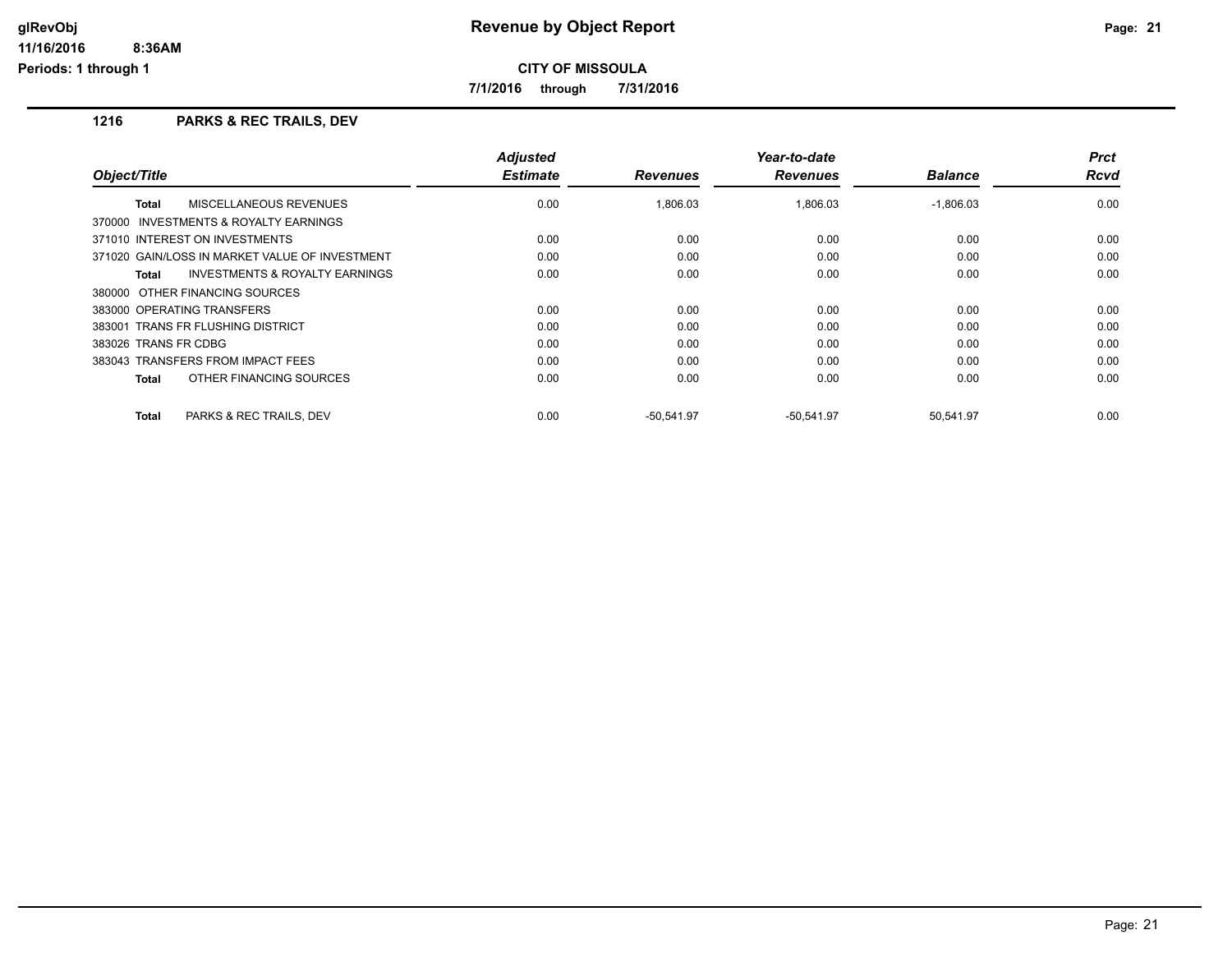**glRevObj Revenue by Object Report Page: 22** 

**11/16/2016 8:36AM Periods: 1 through 1**

**CITY OF MISSOULA**

**7/1/2016 through 7/31/2016**

#### **1217 PARKS CITY LIFE GYM LEASE**

**1217 PARKS CITY LIFE GYM LEASE**

|                                                   | <b>Adjusted</b> |                 | Year-to-date    |                | <b>Prct</b> |
|---------------------------------------------------|-----------------|-----------------|-----------------|----------------|-------------|
| Object/Title                                      | <b>Estimate</b> | <b>Revenues</b> | <b>Revenues</b> | <b>Balance</b> | <b>Rcvd</b> |
| 330000 INTERGOVERNMENTAL REVENUES                 |                 |                 |                 |                |             |
| 336023 STATE CONTRIB. - PERS                      | 0.00            | 0.00            | 0.00            | 0.00           | 0.00        |
| <b>INTERGOVERNMENTAL REVENUES</b><br><b>Total</b> | 0.00            | 0.00            | 0.00            | 0.00           | 0.00        |
| 340000 CHARGES FOR SERVICES                       |                 |                 |                 |                |             |
| 346031 RECREATION FEES                            | 0.00            | 160.00          | 160.00          | $-160.00$      | 0.00        |
| 346032 PRESCHOOL PROGRAMS                         | 0.00            | 0.00            | 0.00            | 0.00           | 0.00        |
| 346053 CITY LIFE PROGRAMS                         | 0.00            | 0.00            | 0.00            | 0.00           | 0.00        |
| <b>CHARGES FOR SERVICES</b><br>Total              | 0.00            | 160.00          | 160.00          | $-160.00$      | 0.00        |
| 360000 MISCELLANEOUS REVENUES                     |                 |                 |                 |                |             |
| 365019 PARKS DONATIONS                            | 0.00            | 0.00            | 0.00            | 0.00           | 0.00        |
| MISCELLANEOUS REVENUES<br><b>Total</b>            | 0.00            | 0.00            | 0.00            | 0.00           | 0.00        |
| PARKS CITY LIFE GYM LEASE<br><b>Total</b>         | 0.00            | 160.00          | 160.00          | $-160.00$      | 0.00        |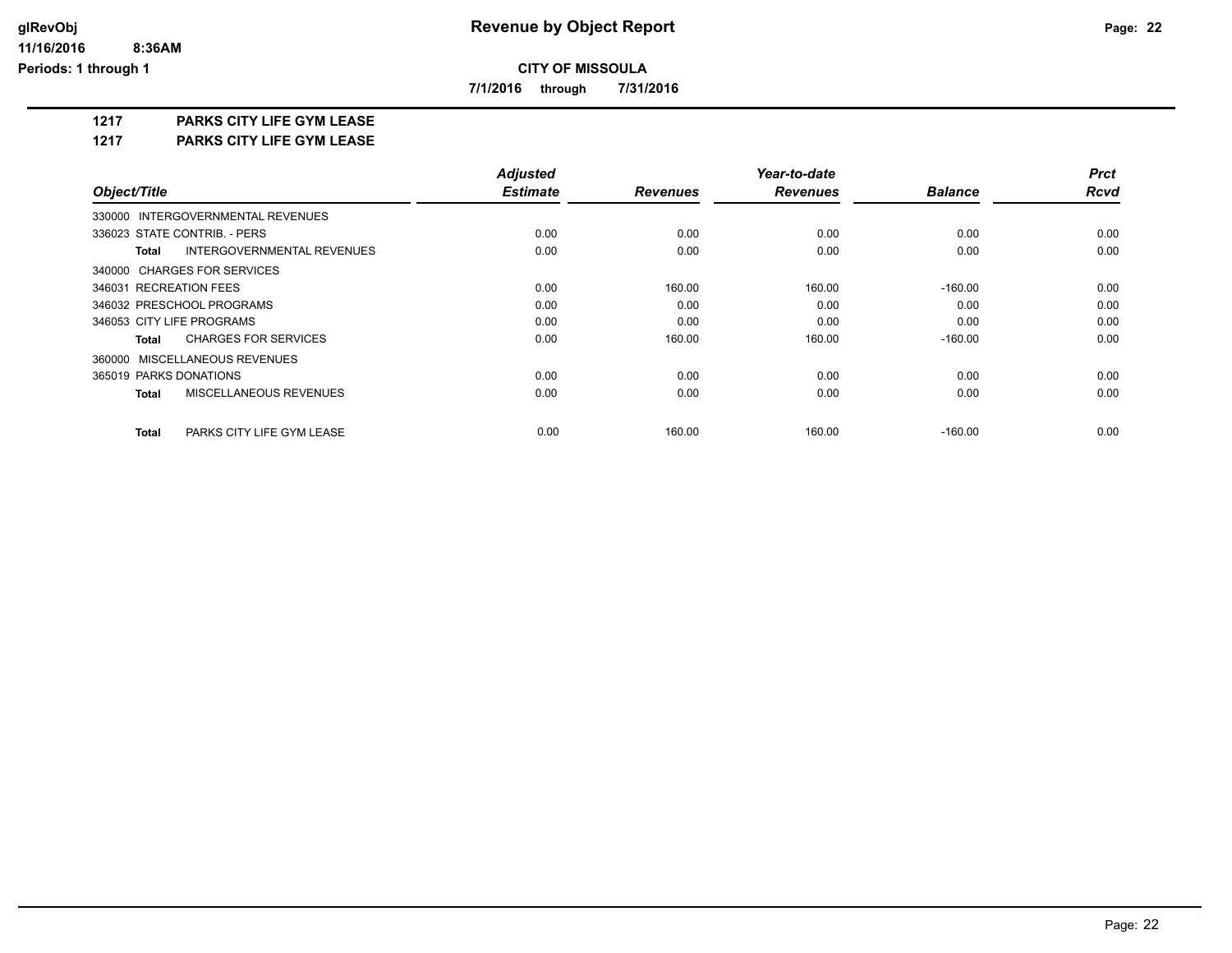#### **CITY OF MISSOULA**

**7/1/2016 through 7/31/2016**

#### **1217 PARKS CITY LIFE GYM LEASE**

| Object/Title                                      | <b>Adjusted</b><br><b>Estimate</b> | <b>Revenues</b> | Year-to-date<br><b>Revenues</b> | <b>Balance</b> | <b>Prct</b><br>Rcvd |
|---------------------------------------------------|------------------------------------|-----------------|---------------------------------|----------------|---------------------|
| 330000 INTERGOVERNMENTAL REVENUES                 |                                    |                 |                                 |                |                     |
| 336023 STATE CONTRIB. - PERS                      | 0.00                               | 0.00            | 0.00                            | 0.00           | 0.00                |
| <b>INTERGOVERNMENTAL REVENUES</b><br><b>Total</b> | 0.00                               | 0.00            | 0.00                            | 0.00           | 0.00                |
| 340000 CHARGES FOR SERVICES                       |                                    |                 |                                 |                |                     |
| 346031 RECREATION FEES                            | 0.00                               | 160.00          | 160.00                          | $-160.00$      | 0.00                |
| 346032 PRESCHOOL PROGRAMS                         | 0.00                               | 0.00            | 0.00                            | 0.00           | 0.00                |
| 346053 CITY LIFE PROGRAMS                         | 0.00                               | 0.00            | 0.00                            | 0.00           | 0.00                |
| <b>CHARGES FOR SERVICES</b><br>Total              | 0.00                               | 160.00          | 160.00                          | $-160.00$      | 0.00                |
| 360000 MISCELLANEOUS REVENUES                     |                                    |                 |                                 |                |                     |
| 365019 PARKS DONATIONS                            | 0.00                               | 0.00            | 0.00                            | 0.00           | 0.00                |
| MISCELLANEOUS REVENUES<br><b>Total</b>            | 0.00                               | 0.00            | 0.00                            | 0.00           | 0.00                |
| PARKS CITY LIFE GYM LEASE<br><b>Total</b>         | 0.00                               | 160.00          | 160.00                          | $-160.00$      | 0.00                |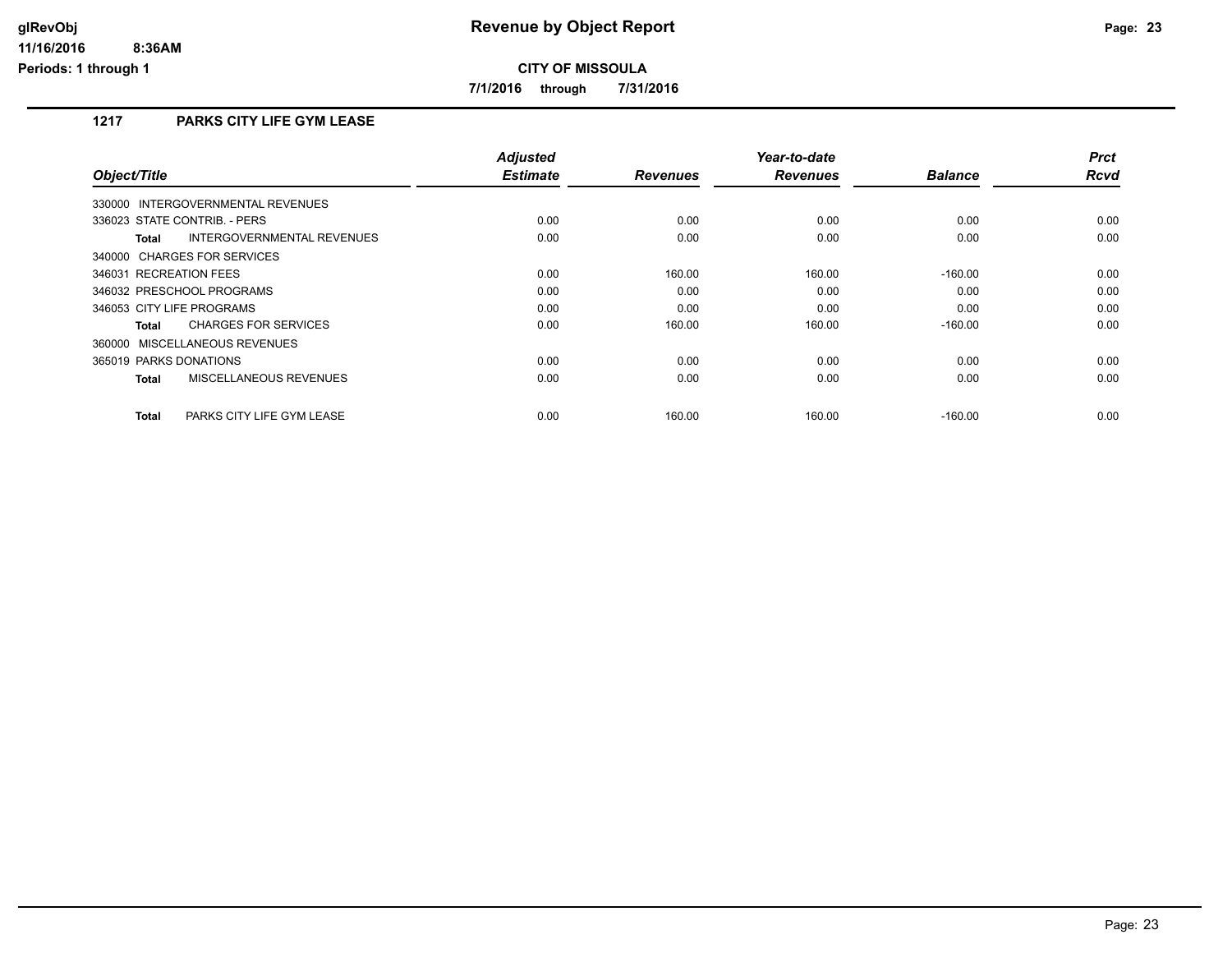**CITY OF MISSOULA**

**7/1/2016 through 7/31/2016**

**1218 ALL ABILITIES PLAYGROUND**

 **8:36AM**

**1218 ALL ABILITIES PLAYGROUND**

|                                               | <b>Adjusted</b> |                 | Year-to-date |                | <b>Prct</b> |
|-----------------------------------------------|-----------------|-----------------|--------------|----------------|-------------|
| Object/Title                                  | <b>Estimate</b> | <b>Revenues</b> | Revenues     | <b>Balance</b> | <b>Rcvd</b> |
| 360000 MISCELLANEOUS REVENUES                 |                 |                 |              |                |             |
| 365019 PARKS DONATIONS                        | 0.00            | 0.00            | 0.00         | 0.00           | 0.00        |
| <b>MISCELLANEOUS REVENUES</b><br><b>Total</b> | 0.00            | 0.00            | 0.00         | 0.00           | 0.00        |
| 380000 OTHER FINANCING SOURCES                |                 |                 |              |                |             |
| 383010 TRANS FR CIP                           | 0.00            | 0.00            | 0.00         | 0.00           | 0.00        |
| OTHER FINANCING SOURCES<br><b>Total</b>       | 0.00            | 0.00            | 0.00         | 0.00           | 0.00        |
|                                               |                 |                 |              |                |             |
| ALL ABILITIES PLAYGROUND<br><b>Total</b>      | 0.00            | 0.00            | 0.00         | 0.00           | 0.00        |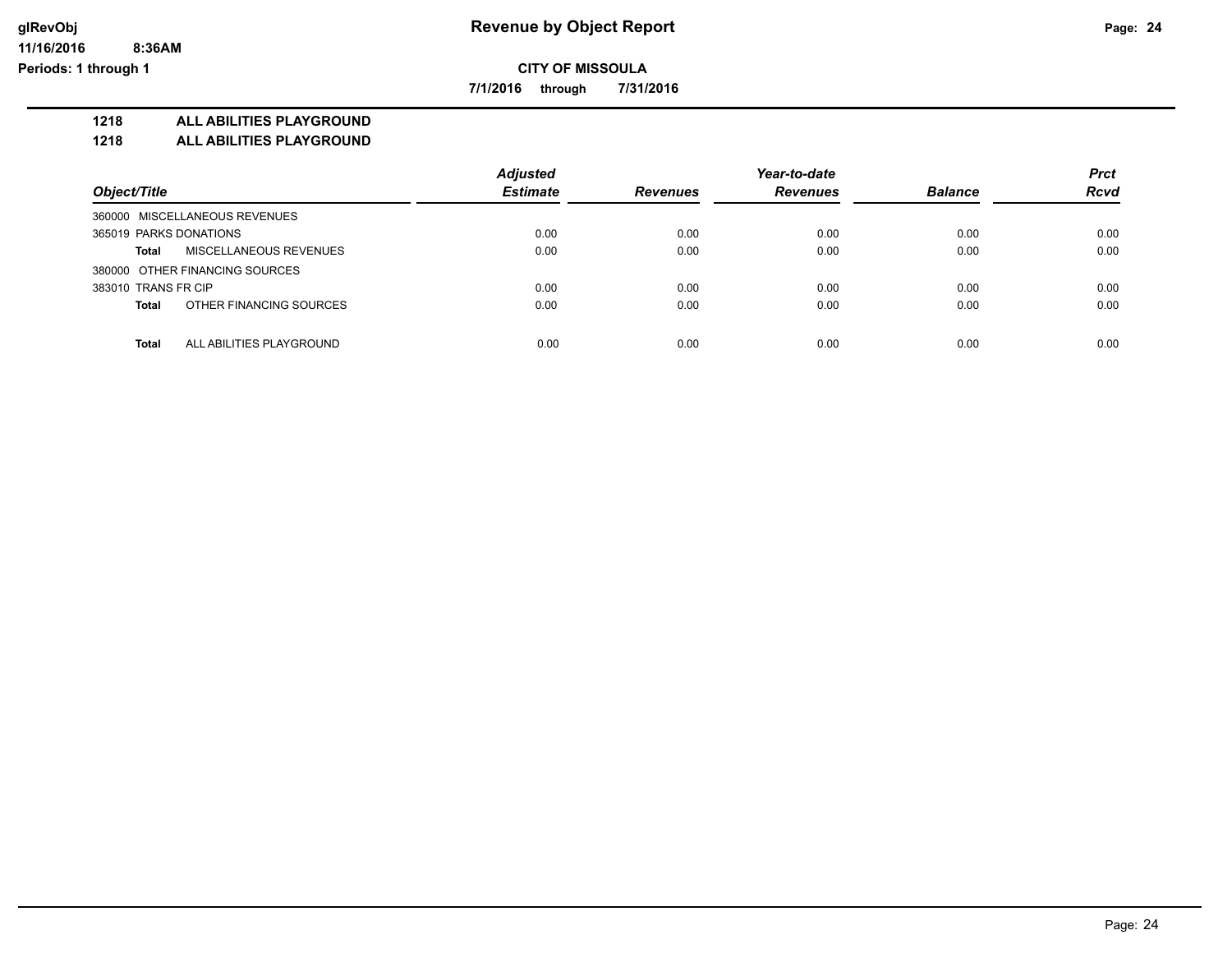**glRevObj Revenue by Object Report Page: 25** 

**11/16/2016 8:36AM Periods: 1 through 1**

**CITY OF MISSOULA**

**7/1/2016 through 7/31/2016**

#### **1218 ALL ABILITIES PLAYGROUND**

| Object/Title                             | <b>Adjusted</b><br><b>Estimate</b> | <b>Revenues</b> | Year-to-date<br><b>Revenues</b> | <b>Balance</b> | <b>Prct</b><br><b>Rcvd</b> |
|------------------------------------------|------------------------------------|-----------------|---------------------------------|----------------|----------------------------|
| 360000 MISCELLANEOUS REVENUES            |                                    |                 |                                 |                |                            |
| 365019 PARKS DONATIONS                   | 0.00                               | 0.00            | 0.00                            | 0.00           | 0.00                       |
| <b>MISCELLANEOUS REVENUES</b><br>Total   | 0.00                               | 0.00            | 0.00                            | 0.00           | 0.00                       |
| 380000 OTHER FINANCING SOURCES           |                                    |                 |                                 |                |                            |
| 383010 TRANS FR CIP                      | 0.00                               | 0.00            | 0.00                            | 0.00           | 0.00                       |
| OTHER FINANCING SOURCES<br><b>Total</b>  | 0.00                               | 0.00            | 0.00                            | 0.00           | 0.00                       |
| ALL ABILITIES PLAYGROUND<br><b>Total</b> | 0.00                               | 0.00            | 0.00                            | 0.00           | 0.00                       |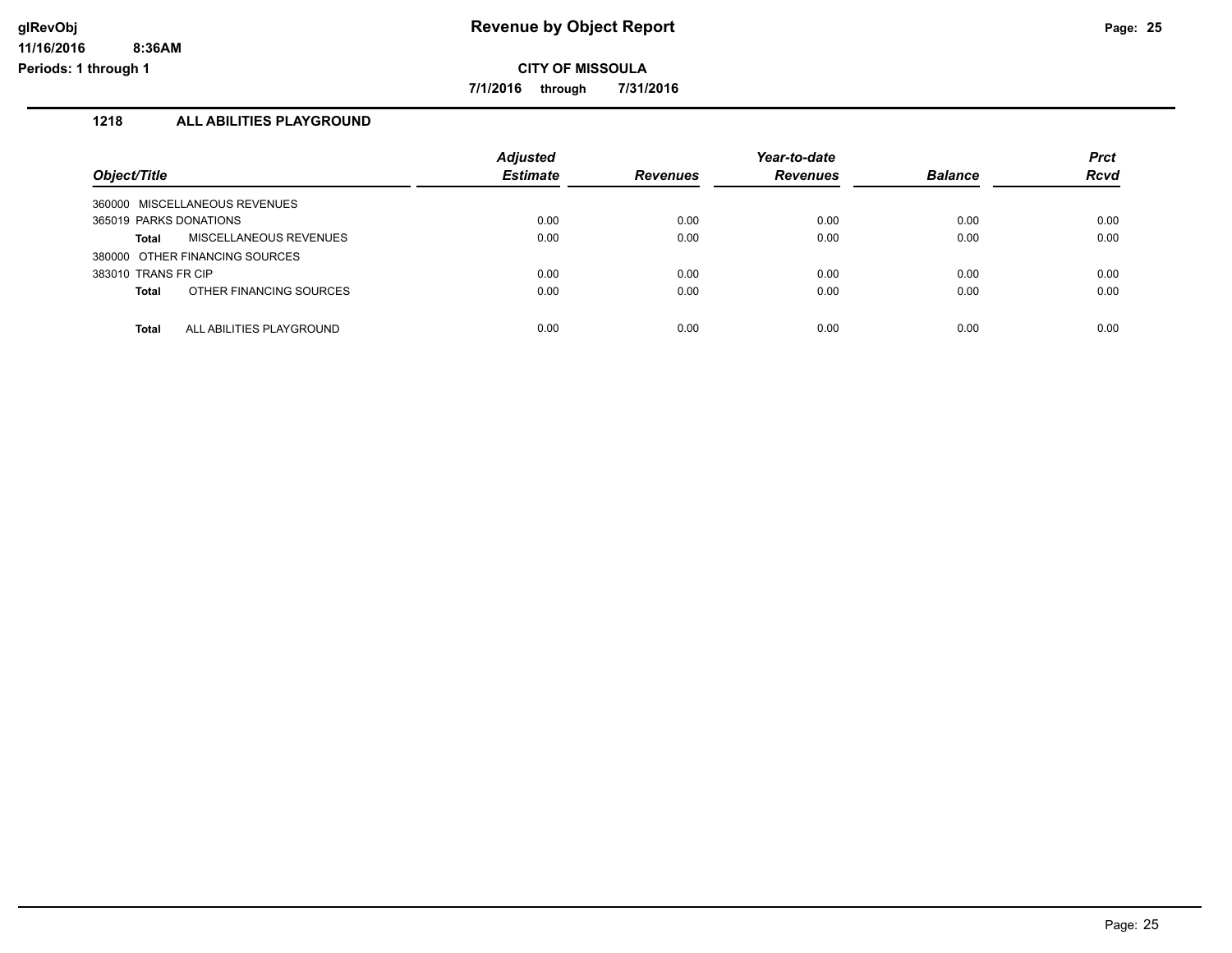**glRevObj Revenue by Object Report Page: 26** 

**11/16/2016 8:36AM Periods: 1 through 1**

**CITY OF MISSOULA**

**7/1/2016 through 7/31/2016**

#### **1219 FT MISSOULA REGIONAL PARK**

**1219 FT MISSOULA REGIONAL PARK**

|                                            | <b>Adjusted</b> |                 | Year-to-date    |                | <b>Prct</b> |
|--------------------------------------------|-----------------|-----------------|-----------------|----------------|-------------|
| Object/Title                               | <b>Estimate</b> | <b>Revenues</b> | <b>Revenues</b> | <b>Balance</b> | <b>Rcvd</b> |
| 330000 INTERGOVERNMENTAL REVENUES          |                 |                 |                 |                |             |
| 330000 INTERGOVERNMENTAL REVENUES          | 0.00            | 0.00            | 0.00            | 0.00           | 0.00        |
| 336023 STATE CONTRIB. - PERS               | 0.00            | 0.00            | 0.00            | 0.00           | 0.00        |
| <b>INTERGOVERNMENTAL REVENUES</b><br>Total | 0.00            | 0.00            | 0.00            | 0.00           | 0.00        |
| 340000 CHARGES FOR SERVICES                |                 |                 |                 |                |             |
| 346031 RECREATION FEES                     | 0.00            | 0.00            | 0.00            | 0.00           | 0.00        |
| 346033 PARK FEES/FACILITY RENTALS          | 0.00            | 0.00            | 0.00            | 0.00           | 0.00        |
| <b>CHARGES FOR SERVICES</b><br>Total       | 0.00            | 0.00            | 0.00            | 0.00           | 0.00        |
| 360000 MISCELLANEOUS REVENUES              |                 |                 |                 |                |             |
| 360010 MISCELLANEOUS                       | 0.00            | 317,218.66      | 317,218.66      | $-317,218.66$  | 0.00        |
| MISCELLANEOUS REVENUES<br>Total            | 0.00            | 317,218.66      | 317,218.66      | $-317,218.66$  | 0.00        |
| 380000 OTHER FINANCING SOURCES             |                 |                 |                 |                |             |
| 381010 BOND PROCEEDS                       | 0.00            | 0.00            | 0.00            | 0.00           | 0.00        |
| 383050 TRANSFER FROM IMPACT FEES           | 0.00            | 0.00            | 0.00            | 0.00           | 0.00        |
| OTHER FINANCING SOURCES<br>Total           | 0.00            | 0.00            | 0.00            | 0.00           | 0.00        |
| FT MISSOULA REGIONAL PARK<br>Total         | 0.00            | 317,218.66      | 317,218.66      | $-317,218.66$  | 0.00        |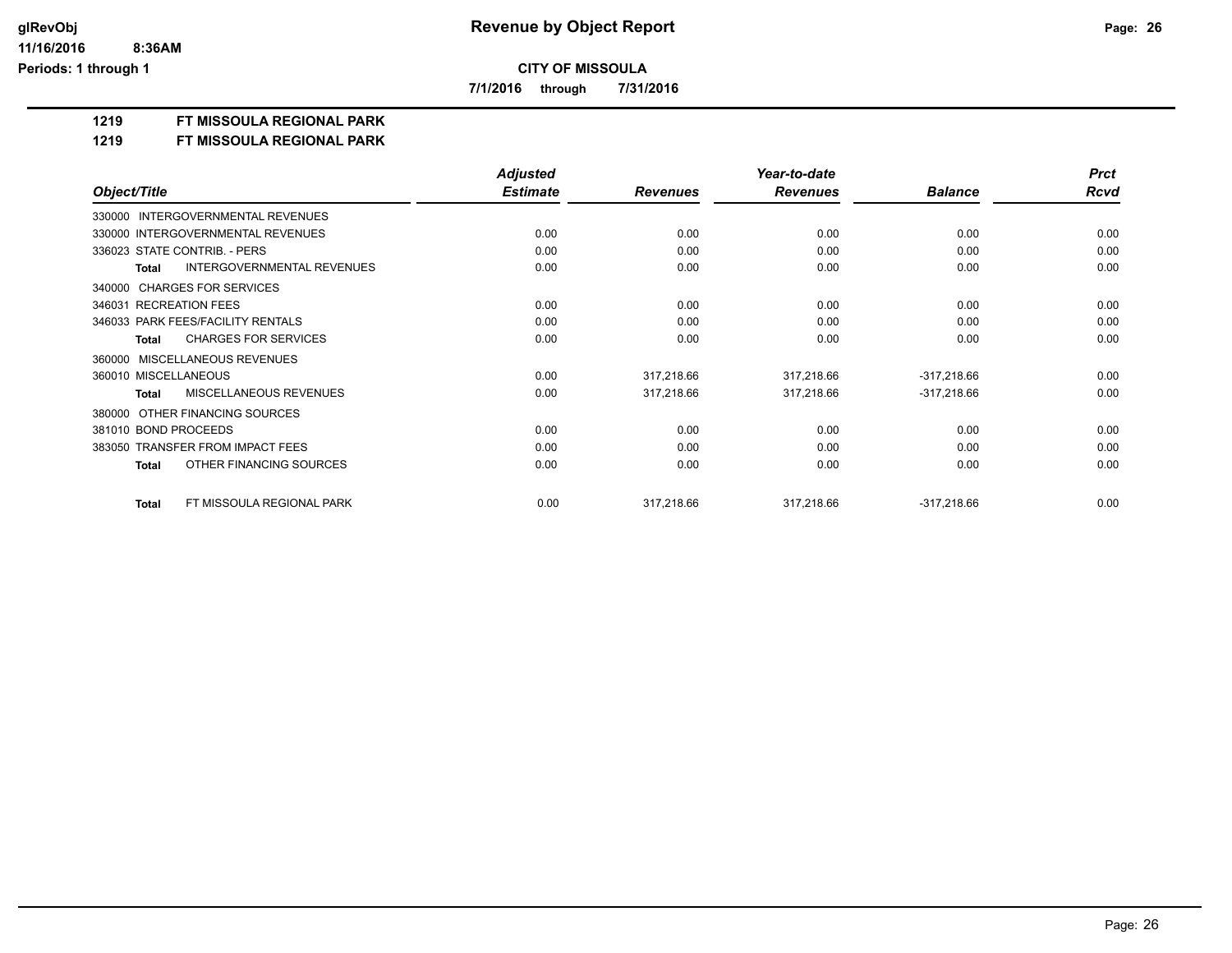**CITY OF MISSOULA**

**7/1/2016 through 7/31/2016**

#### **1219 FT MISSOULA REGIONAL PARK**

 **8:36AM**

|                                            | <b>Adjusted</b> |                 | Year-to-date    |                | <b>Prct</b> |
|--------------------------------------------|-----------------|-----------------|-----------------|----------------|-------------|
| Object/Title                               | <b>Estimate</b> | <b>Revenues</b> | <b>Revenues</b> | <b>Balance</b> | Rcvd        |
| 330000 INTERGOVERNMENTAL REVENUES          |                 |                 |                 |                |             |
| 330000 INTERGOVERNMENTAL REVENUES          | 0.00            | 0.00            | 0.00            | 0.00           | 0.00        |
| 336023 STATE CONTRIB. - PERS               | 0.00            | 0.00            | 0.00            | 0.00           | 0.00        |
| <b>INTERGOVERNMENTAL REVENUES</b><br>Total | 0.00            | 0.00            | 0.00            | 0.00           | 0.00        |
| 340000 CHARGES FOR SERVICES                |                 |                 |                 |                |             |
| 346031 RECREATION FEES                     | 0.00            | 0.00            | 0.00            | 0.00           | 0.00        |
| 346033 PARK FEES/FACILITY RENTALS          | 0.00            | 0.00            | 0.00            | 0.00           | 0.00        |
| <b>CHARGES FOR SERVICES</b><br>Total       | 0.00            | 0.00            | 0.00            | 0.00           | 0.00        |
| 360000 MISCELLANEOUS REVENUES              |                 |                 |                 |                |             |
| 360010 MISCELLANEOUS                       | 0.00            | 317,218.66      | 317,218.66      | $-317,218.66$  | 0.00        |
| MISCELLANEOUS REVENUES<br>Total            | 0.00            | 317,218.66      | 317,218.66      | $-317,218.66$  | 0.00        |
| 380000 OTHER FINANCING SOURCES             |                 |                 |                 |                |             |
| 381010 BOND PROCEEDS                       | 0.00            | 0.00            | 0.00            | 0.00           | 0.00        |
| 383050 TRANSFER FROM IMPACT FEES           | 0.00            | 0.00            | 0.00            | 0.00           | 0.00        |
| OTHER FINANCING SOURCES<br><b>Total</b>    | 0.00            | 0.00            | 0.00            | 0.00           | 0.00        |
| FT MISSOULA REGIONAL PARK<br><b>Total</b>  | 0.00            | 317,218.66      | 317,218.66      | $-317,218.66$  | 0.00        |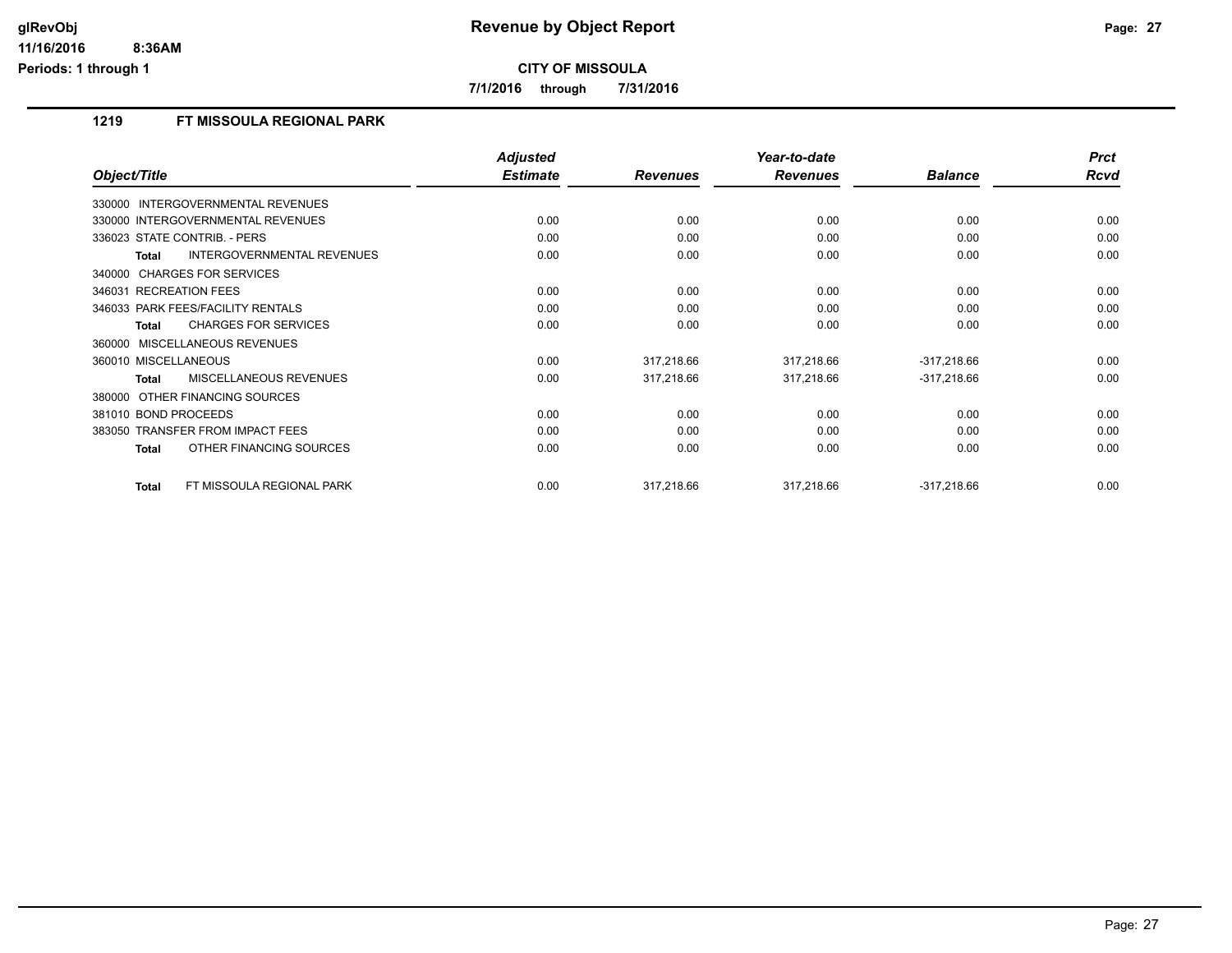**CITY OF MISSOULA**

**7/1/2016 through 7/31/2016**

## **1241 CREMAIN WALL & CEMETERY DONATIONS FUND**

#### **1241 CREMAIN WALL & CEMETERY DONATIONS FUND**

|                                                     | <b>Adjusted</b> |                 | Year-to-date    |                | <b>Prct</b> |
|-----------------------------------------------------|-----------------|-----------------|-----------------|----------------|-------------|
| Object/Title                                        | <b>Estimate</b> | <b>Revenues</b> | <b>Revenues</b> | <b>Balance</b> | <b>Rcvd</b> |
| 340000 CHARGES FOR SERVICES                         |                 |                 |                 |                |             |
| 343310 SALE OF NICHE NAMEPLATES & VASES             | 0.00            | 700.00          | 700.00          | $-700.00$      | 0.00        |
| 343311 SALE OF NICHES                               | 0.00            | 0.00            | 0.00            | 0.00           | 0.00        |
| <b>CHARGES FOR SERVICES</b><br>Total                | 0.00            | 700.00          | 700.00          | $-700.00$      | 0.00        |
| 360000 MISCELLANEOUS REVENUES                       |                 |                 |                 |                |             |
| 360010 MISCELLANEOUS                                | 0.00            | 0.00            | 0.00            | 0.00           | 0.00        |
| 365000 DONATIONS                                    | 0.00            | 0.00            | 0.00            | 0.00           | 0.00        |
| <b>MISCELLANEOUS REVENUES</b><br><b>Total</b>       | 0.00            | 0.00            | 0.00            | 0.00           | 0.00        |
| 370000 INVESTMENTS & ROYALTY EARNINGS               |                 |                 |                 |                |             |
| 371010 INTEREST ON INVESTMENTS                      | 0.00            | 0.00            | 0.00            | 0.00           | 0.00        |
| 371020 GAIN/LOSS IN MARKET VALUE OF INVESTMENTS     | 0.00            | 0.00            | 0.00            | 0.00           | 0.00        |
| <b>INVESTMENTS &amp; ROYALTY EARNINGS</b><br>Total  | 0.00            | 0.00            | 0.00            | 0.00           | 0.00        |
| CREMAIN WALL & CEMETERY DONATIONS F<br><b>Total</b> | 0.00            | 700.00          | 700.00          | $-700.00$      | 0.00        |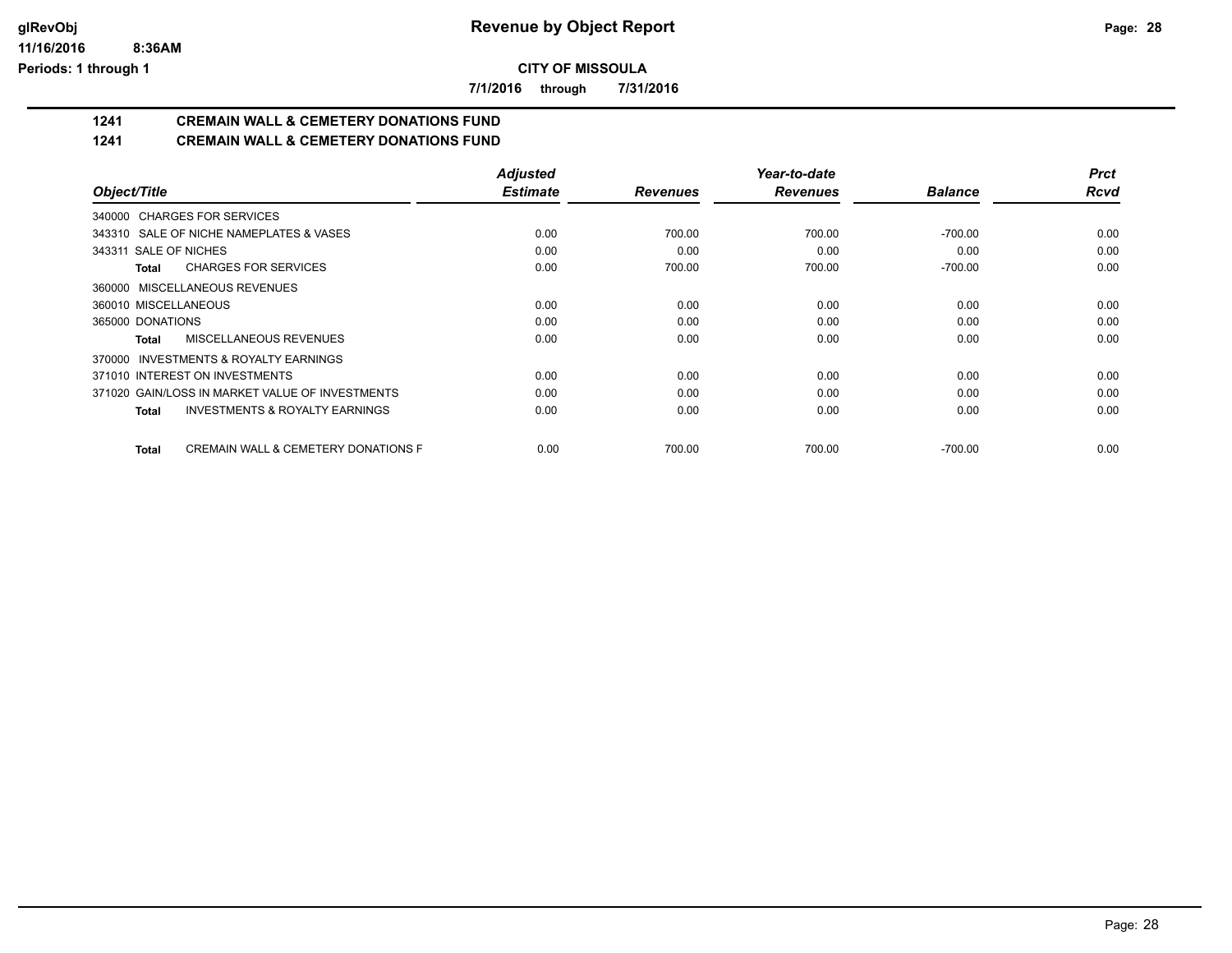#### **CITY OF MISSOULA**

**7/1/2016 through 7/31/2016**

#### **1241 CREMAIN WALL & CEMETERY DONATIONS FUND**

| Object/Title                                            | <b>Adjusted</b><br><b>Estimate</b> | <b>Revenues</b> | Year-to-date<br><b>Revenues</b> | <b>Balance</b> | <b>Prct</b><br><b>Rcvd</b> |
|---------------------------------------------------------|------------------------------------|-----------------|---------------------------------|----------------|----------------------------|
|                                                         |                                    |                 |                                 |                |                            |
| 340000 CHARGES FOR SERVICES                             |                                    |                 |                                 |                |                            |
| 343310 SALE OF NICHE NAMEPLATES & VASES                 | 0.00                               | 700.00          | 700.00                          | $-700.00$      | 0.00                       |
| 343311 SALE OF NICHES                                   | 0.00                               | 0.00            | 0.00                            | 0.00           | 0.00                       |
| <b>CHARGES FOR SERVICES</b><br>Total                    | 0.00                               | 700.00          | 700.00                          | $-700.00$      | 0.00                       |
| 360000 MISCELLANEOUS REVENUES                           |                                    |                 |                                 |                |                            |
| 360010 MISCELLANEOUS                                    | 0.00                               | 0.00            | 0.00                            | 0.00           | 0.00                       |
| 365000 DONATIONS                                        | 0.00                               | 0.00            | 0.00                            | 0.00           | 0.00                       |
| MISCELLANEOUS REVENUES<br>Total                         | 0.00                               | 0.00            | 0.00                            | 0.00           | 0.00                       |
| INVESTMENTS & ROYALTY EARNINGS<br>370000                |                                    |                 |                                 |                |                            |
| 371010 INTEREST ON INVESTMENTS                          | 0.00                               | 0.00            | 0.00                            | 0.00           | 0.00                       |
| 371020 GAIN/LOSS IN MARKET VALUE OF INVESTMENT          | 0.00                               | 0.00            | 0.00                            | 0.00           | 0.00                       |
| <b>INVESTMENTS &amp; ROYALTY EARNINGS</b><br>Total      | 0.00                               | 0.00            | 0.00                            | 0.00           | 0.00                       |
| <b>CREMAIN WALL &amp; CEMETERY DONATIONS F</b><br>Total | 0.00                               | 700.00          | 700.00                          | $-700.00$      | 0.00                       |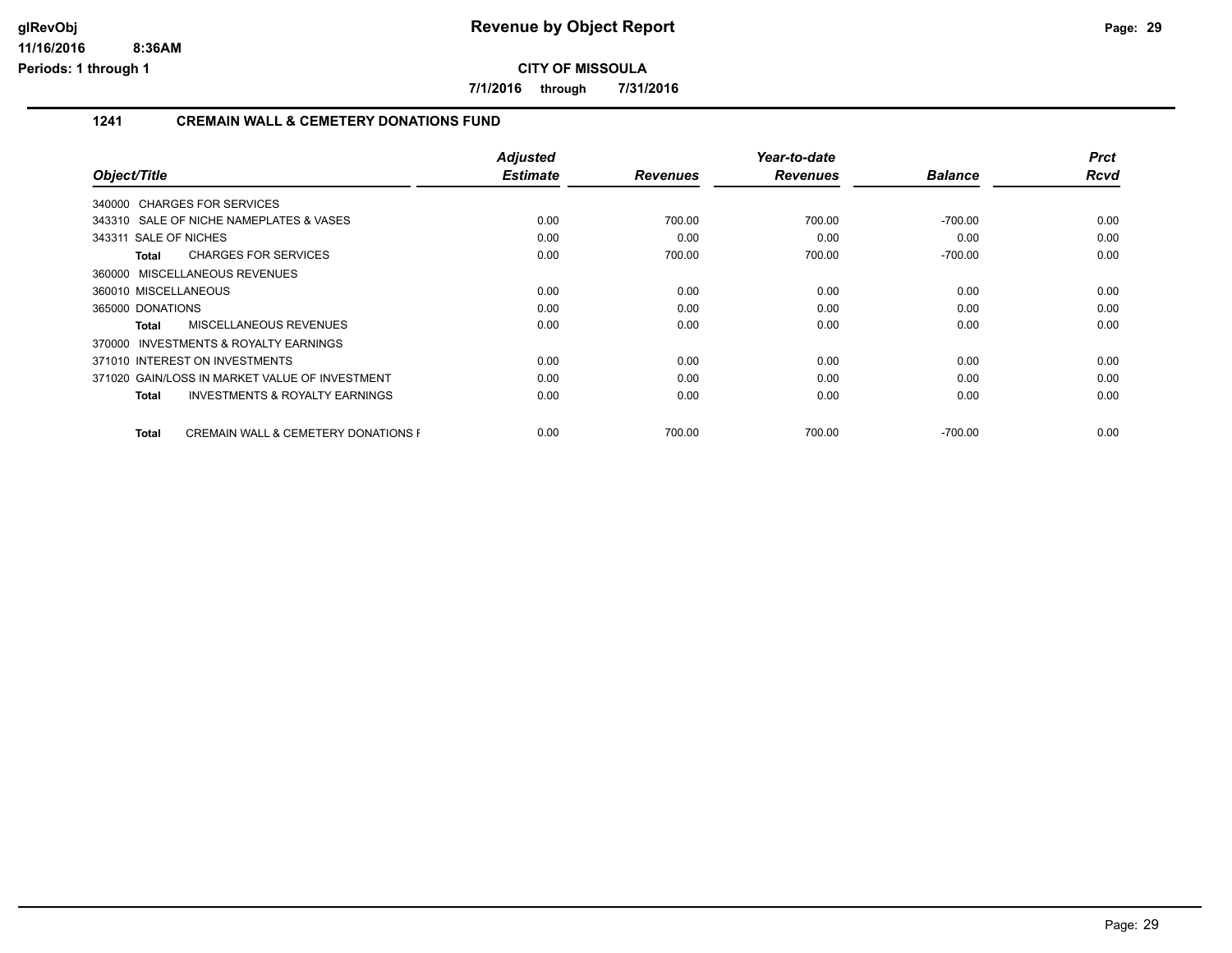**7/1/2016 through 7/31/2016**

#### **1242 CEMETERY CARE FUND**

**1242 CEMETERY CARE FUND**

|                                                           | <b>Adjusted</b> |                 | Year-to-date    |                | <b>Prct</b> |
|-----------------------------------------------------------|-----------------|-----------------|-----------------|----------------|-------------|
| Object/Title                                              | <b>Estimate</b> | <b>Revenues</b> | <b>Revenues</b> | <b>Balance</b> | <b>Rcvd</b> |
| 340000 CHARGES FOR SERVICES                               |                 |                 |                 |                |             |
| 343320 CEMETERY - SALE OF PLOTS                           | 0.00            | 2,250.00        | 2,250.00        | $-2,250.00$    | 0.00        |
| 343321 CEMETERY FOUNDATIONS                               | 0.00            | 0.00            | 0.00            | 0.00           | 0.00        |
| 343322 CEMETERY FLOWER CARE                               | 0.00            | 0.00            | 0.00            | 0.00           | 0.00        |
| 343323 CEMETERY - LINER INSTALL FEES                      | 0.00            | 2,700.00        | 2,700.00        | $-2,700.00$    | 0.00        |
| 343324 OTHER CEMETERY FEES                                | 0.00            | 150.00          | 150.00          | $-150.00$      | 0.00        |
| 343325 2ND INTERMENT RIGHT                                | 0.00            | 800.00          | 800.00          | $-800.00$      | 0.00        |
| 343340 CEMETERY - OPENINGS & CLOSINGS                     | 0.00            | 2,475.00        | 2,475.00        | $-2,475.00$    | 0.00        |
| 343350 CEMETERY CARE, FEES                                | 0.00            | 0.00            | 0.00            | 0.00           | 0.00        |
| <b>CHARGES FOR SERVICES</b><br><b>Total</b>               | 0.00            | 8,375.00        | 8,375.00        | $-8,375.00$    | 0.00        |
| 360000 MISCELLANEOUS REVENUES                             |                 |                 |                 |                |             |
| 360010 MISCELLANEOUS                                      | 0.00            | 0.00            | 0.00            | 0.00           | 0.00        |
| MISCELLANEOUS REVENUES<br><b>Total</b>                    | 0.00            | 0.00            | 0.00            | 0.00           | 0.00        |
| INVESTMENTS & ROYALTY EARNINGS<br>370000                  |                 |                 |                 |                |             |
| 371010 INTEREST ON INVESTMENTS                            | 0.00            | 0.00            | 0.00            | 0.00           | 0.00        |
| 371020 GAIN/LOSS IN MARKET VALUE OF INVESTMENTS           | 0.00            | 0.00            | 0.00            | 0.00           | 0.00        |
| <b>INVESTMENTS &amp; ROYALTY EARNINGS</b><br><b>Total</b> | 0.00            | 0.00            | 0.00            | 0.00           | 0.00        |
| OTHER FINANCING SOURCES<br>380000                         |                 |                 |                 |                |             |
| 382010 SALE OF FIXED ASSETS                               | 0.00            | 0.00            | 0.00            | 0.00           | 0.00        |
| OTHER FINANCING SOURCES<br><b>Total</b>                   | 0.00            | 0.00            | 0.00            | 0.00           | 0.00        |
| <b>CEMETERY CARE FUND</b><br><b>Total</b>                 | 0.00            | 8.375.00        | 8.375.00        | $-8.375.00$    | 0.00        |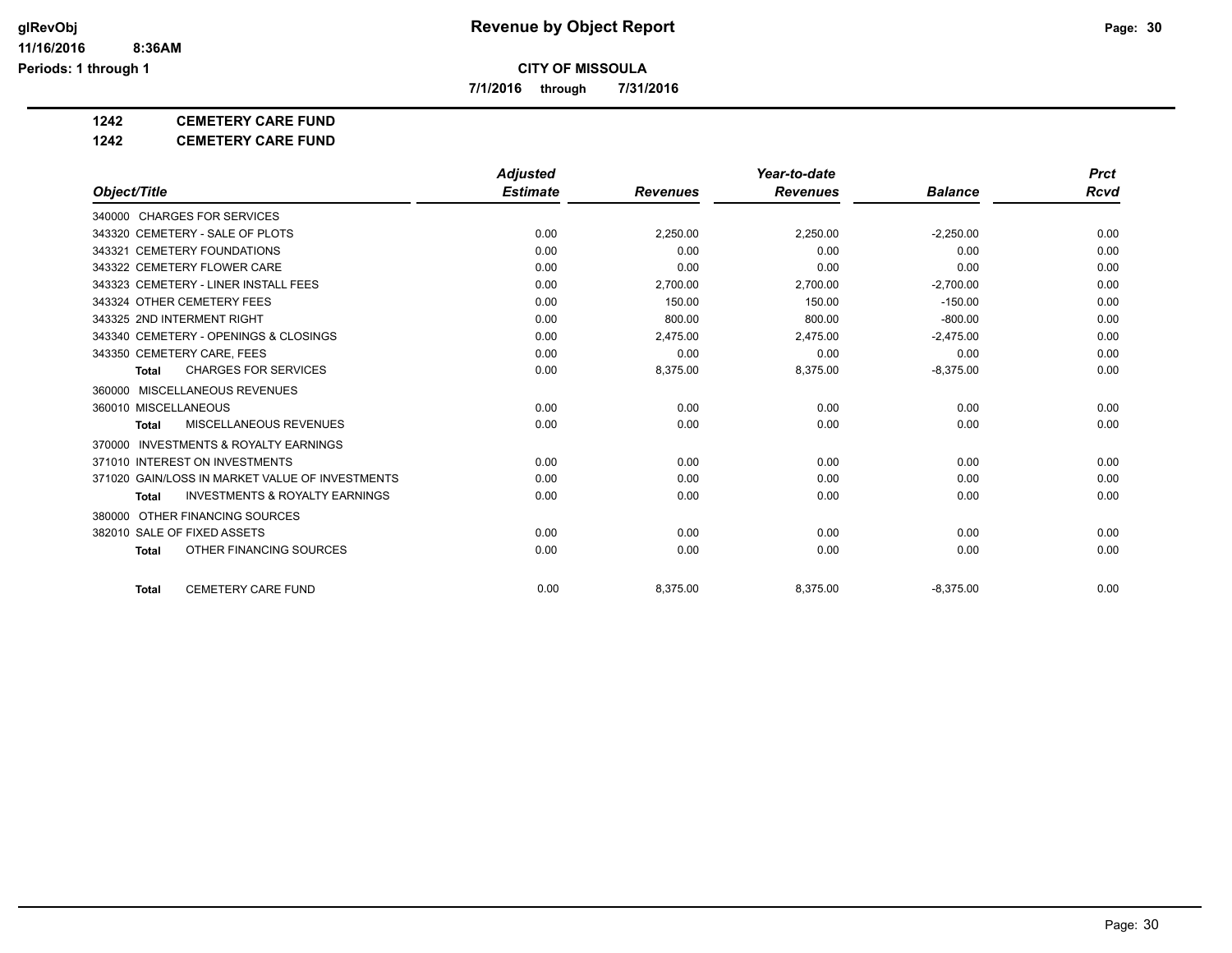**CITY OF MISSOULA**

**7/1/2016 through 7/31/2016**

#### **1242 CEMETERY CARE FUND**

 **8:36AM**

|                                                           | <b>Adjusted</b> |                 | Year-to-date    |                | <b>Prct</b> |
|-----------------------------------------------------------|-----------------|-----------------|-----------------|----------------|-------------|
| Object/Title                                              | <b>Estimate</b> | <b>Revenues</b> | <b>Revenues</b> | <b>Balance</b> | Rcvd        |
| 340000 CHARGES FOR SERVICES                               |                 |                 |                 |                |             |
| 343320 CEMETERY - SALE OF PLOTS                           | 0.00            | 2,250.00        | 2,250.00        | $-2,250.00$    | 0.00        |
| 343321 CEMETERY FOUNDATIONS                               | 0.00            | 0.00            | 0.00            | 0.00           | 0.00        |
| 343322 CEMETERY FLOWER CARE                               | 0.00            | 0.00            | 0.00            | 0.00           | 0.00        |
| 343323 CEMETERY - LINER INSTALL FEES                      | 0.00            | 2,700.00        | 2,700.00        | $-2,700.00$    | 0.00        |
| 343324 OTHER CEMETERY FEES                                | 0.00            | 150.00          | 150.00          | $-150.00$      | 0.00        |
| 343325 2ND INTERMENT RIGHT                                | 0.00            | 800.00          | 800.00          | $-800.00$      | 0.00        |
| 343340 CEMETERY - OPENINGS & CLOSINGS                     | 0.00            | 2,475.00        | 2,475.00        | $-2,475.00$    | 0.00        |
| 343350 CEMETERY CARE, FEES                                | 0.00            | 0.00            | 0.00            | 0.00           | 0.00        |
| <b>CHARGES FOR SERVICES</b><br><b>Total</b>               | 0.00            | 8,375.00        | 8,375.00        | $-8,375.00$    | 0.00        |
| 360000 MISCELLANEOUS REVENUES                             |                 |                 |                 |                |             |
| 360010 MISCELLANEOUS                                      | 0.00            | 0.00            | 0.00            | 0.00           | 0.00        |
| <b>MISCELLANEOUS REVENUES</b><br><b>Total</b>             | 0.00            | 0.00            | 0.00            | 0.00           | 0.00        |
| 370000 INVESTMENTS & ROYALTY EARNINGS                     |                 |                 |                 |                |             |
| 371010 INTEREST ON INVESTMENTS                            | 0.00            | 0.00            | 0.00            | 0.00           | 0.00        |
| 371020 GAIN/LOSS IN MARKET VALUE OF INVESTMENT            | 0.00            | 0.00            | 0.00            | 0.00           | 0.00        |
| <b>INVESTMENTS &amp; ROYALTY EARNINGS</b><br><b>Total</b> | 0.00            | 0.00            | 0.00            | 0.00           | 0.00        |
| 380000 OTHER FINANCING SOURCES                            |                 |                 |                 |                |             |
| 382010 SALE OF FIXED ASSETS                               | 0.00            | 0.00            | 0.00            | 0.00           | 0.00        |
| OTHER FINANCING SOURCES<br><b>Total</b>                   | 0.00            | 0.00            | 0.00            | 0.00           | 0.00        |
| <b>CEMETERY CARE FUND</b><br><b>Total</b>                 | 0.00            | 8,375.00        | 8,375.00        | $-8,375.00$    | 0.00        |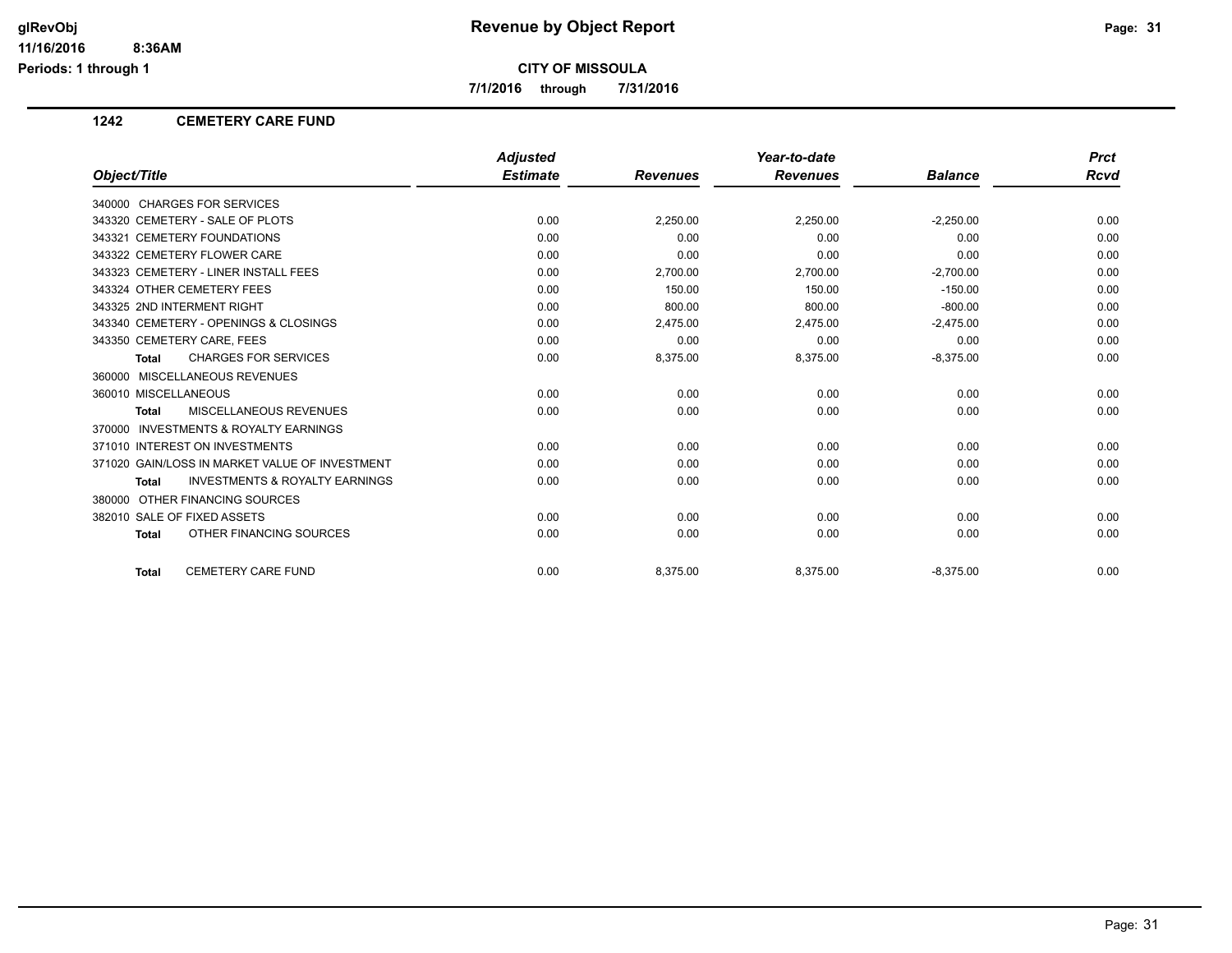**glRevObj Revenue by Object Report Page: 32** 

**11/16/2016 8:36AM Periods: 1 through 1**

#### **CITY OF MISSOULA**

**7/1/2016 through 7/31/2016**

#### **1243 CEMETERY MEMORIAL FUND**

**1243 CEMETERY MEMORIAL FUND**

|                                                    | <b>Adjusted</b> |                 | Year-to-date    |                | <b>Prct</b> |
|----------------------------------------------------|-----------------|-----------------|-----------------|----------------|-------------|
| Object/Title                                       | <b>Estimate</b> | <b>Revenues</b> | <b>Revenues</b> | <b>Balance</b> | Rcvd        |
| 360000 MISCELLANEOUS REVENUES                      |                 |                 |                 |                |             |
| 360010 MISCELLANEOUS                               | 0.00            | 0.00            | 0.00            | 0.00           | 0.00        |
| 365000 DONATIONS                                   | 0.00            | 0.00            | 0.00            | 0.00           | 0.00        |
| MISCELLANEOUS REVENUES<br>Total                    | 0.00            | 0.00            | 0.00            | 0.00           | 0.00        |
| 370000 INVESTMENTS & ROYALTY EARNINGS              |                 |                 |                 |                |             |
| 371010 INTEREST ON INVESTMENTS                     | 0.00            | 0.00            | 0.00            | 0.00           | 0.00        |
| 371020 GAIN/LOSS IN MARKET VALUE OF INVESTMENTS    | 0.00            | 0.00            | 0.00            | 0.00           | 0.00        |
| <b>INVESTMENTS &amp; ROYALTY EARNINGS</b><br>Total | 0.00            | 0.00            | 0.00            | 0.00           | 0.00        |
| <b>CEMETERY MEMORIAL FUND</b><br>Total             | 0.00            | 0.00            | 0.00            | 0.00           | 0.00        |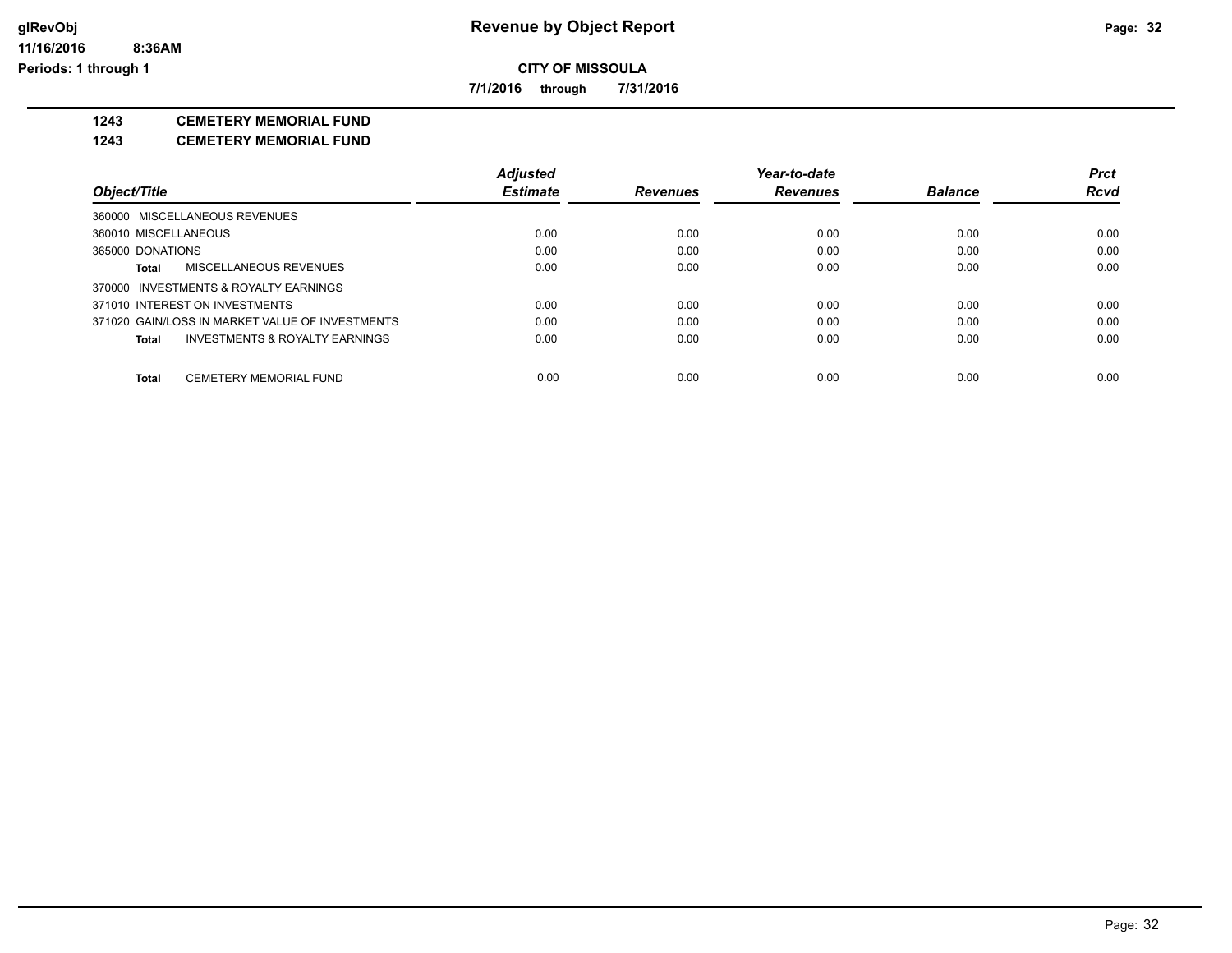**CITY OF MISSOULA**

**7/1/2016 through 7/31/2016**

#### **1243 CEMETERY MEMORIAL FUND**

 **8:36AM**

|                                                | <b>Adjusted</b> |                 | Year-to-date    |                | <b>Prct</b> |
|------------------------------------------------|-----------------|-----------------|-----------------|----------------|-------------|
| Object/Title                                   | <b>Estimate</b> | <b>Revenues</b> | <b>Revenues</b> | <b>Balance</b> | <b>Rcvd</b> |
| 360000 MISCELLANEOUS REVENUES                  |                 |                 |                 |                |             |
| 360010 MISCELLANEOUS                           | 0.00            | 0.00            | 0.00            | 0.00           | 0.00        |
| 365000 DONATIONS                               | 0.00            | 0.00            | 0.00            | 0.00           | 0.00        |
| MISCELLANEOUS REVENUES<br>Total                | 0.00            | 0.00            | 0.00            | 0.00           | 0.00        |
| 370000 INVESTMENTS & ROYALTY EARNINGS          |                 |                 |                 |                |             |
| 371010 INTEREST ON INVESTMENTS                 | 0.00            | 0.00            | 0.00            | 0.00           | 0.00        |
| 371020 GAIN/LOSS IN MARKET VALUE OF INVESTMENT | 0.00            | 0.00            | 0.00            | 0.00           | 0.00        |
| INVESTMENTS & ROYALTY EARNINGS<br>Total        | 0.00            | 0.00            | 0.00            | 0.00           | 0.00        |
| <b>CEMETERY MEMORIAL FUND</b><br><b>Total</b>  | 0.00            | 0.00            | 0.00            | 0.00           | 0.00        |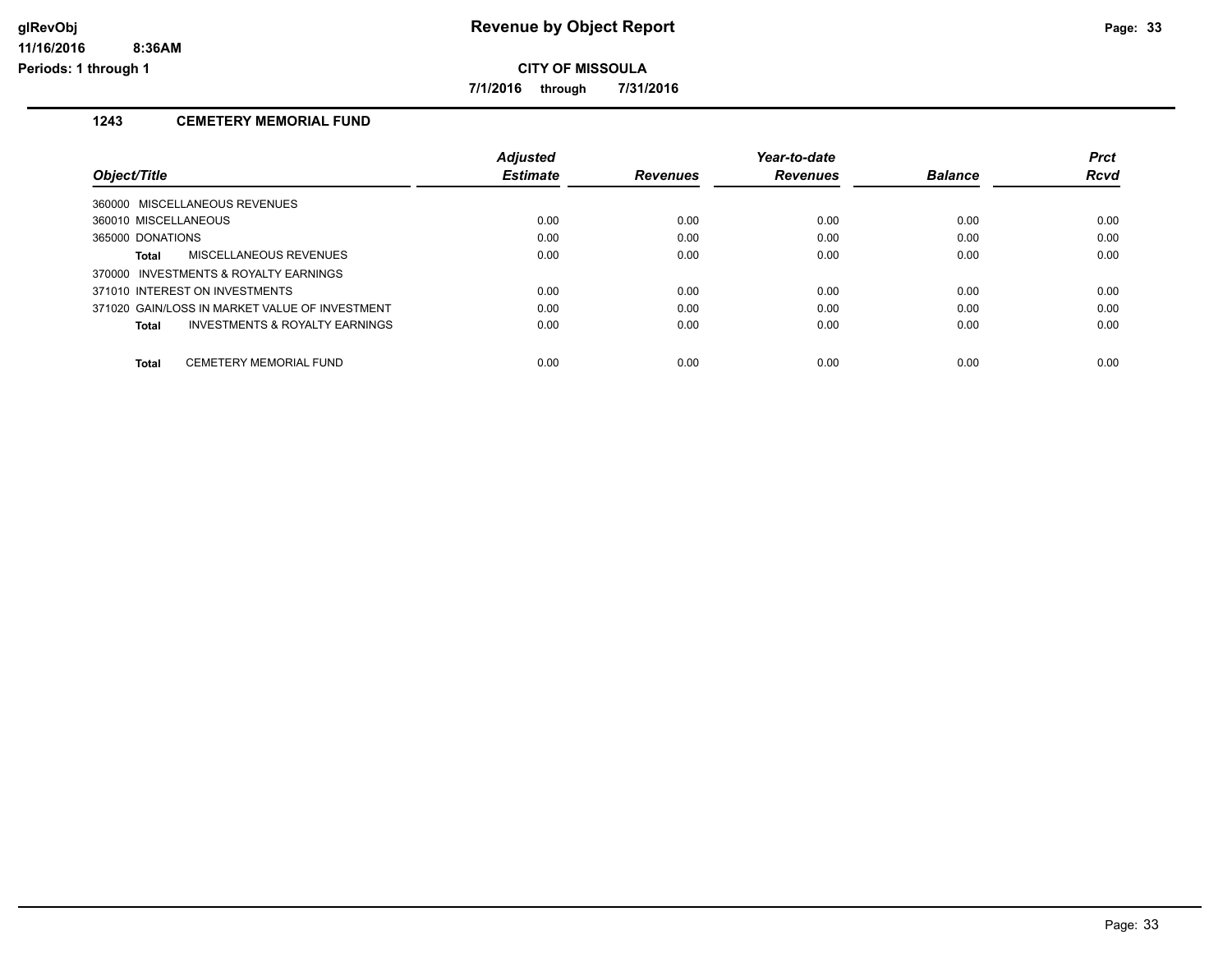**7/1/2016 through 7/31/2016**

**1265 TITLE 1 PROJECTS FUND**

**1265 TITLE 1 PROJECTS FUND**

|                                                    | <b>Adjusted</b> |                 | Year-to-date    |                | <b>Prct</b> |
|----------------------------------------------------|-----------------|-----------------|-----------------|----------------|-------------|
| Object/Title                                       | <b>Estimate</b> | <b>Revenues</b> | <b>Revenues</b> | <b>Balance</b> | Rcvd        |
| 360000 MISCELLANEOUS REVENUES                      |                 |                 |                 |                |             |
| 360010 MISCELLANEOUS                               | 0.00            | 0.00            | 0.00            | 0.00           | 0.00        |
| MISCELLANEOUS REVENUES<br>Total                    | 0.00            | 0.00            | 0.00            | 0.00           | 0.00        |
| 370000 INVESTMENTS & ROYALTY EARNINGS              |                 |                 |                 |                |             |
| 371010 INTEREST ON INVESTMENTS                     | 0.00            | 0.00            | 0.00            | 0.00           | 0.00        |
| 373002 LOAN REPAYMENT - FAMILY SERVICES            | 0.00            | $-946.15$       | $-946.15$       | 946.15         | 0.00        |
| 373006 BURNS ST COMMONS                            | 0.00            | 0.00            | 0.00            | 0.00           | 0.00        |
| <b>INVESTMENTS &amp; ROYALTY EARNINGS</b><br>Total | 0.00            | $-946.15$       | $-946.15$       | 946.15         | 0.00        |
| TITLE 1 PROJECTS FUND<br>Total                     | 0.00            | $-946.15$       | $-946.15$       | 946.15         | 0.00        |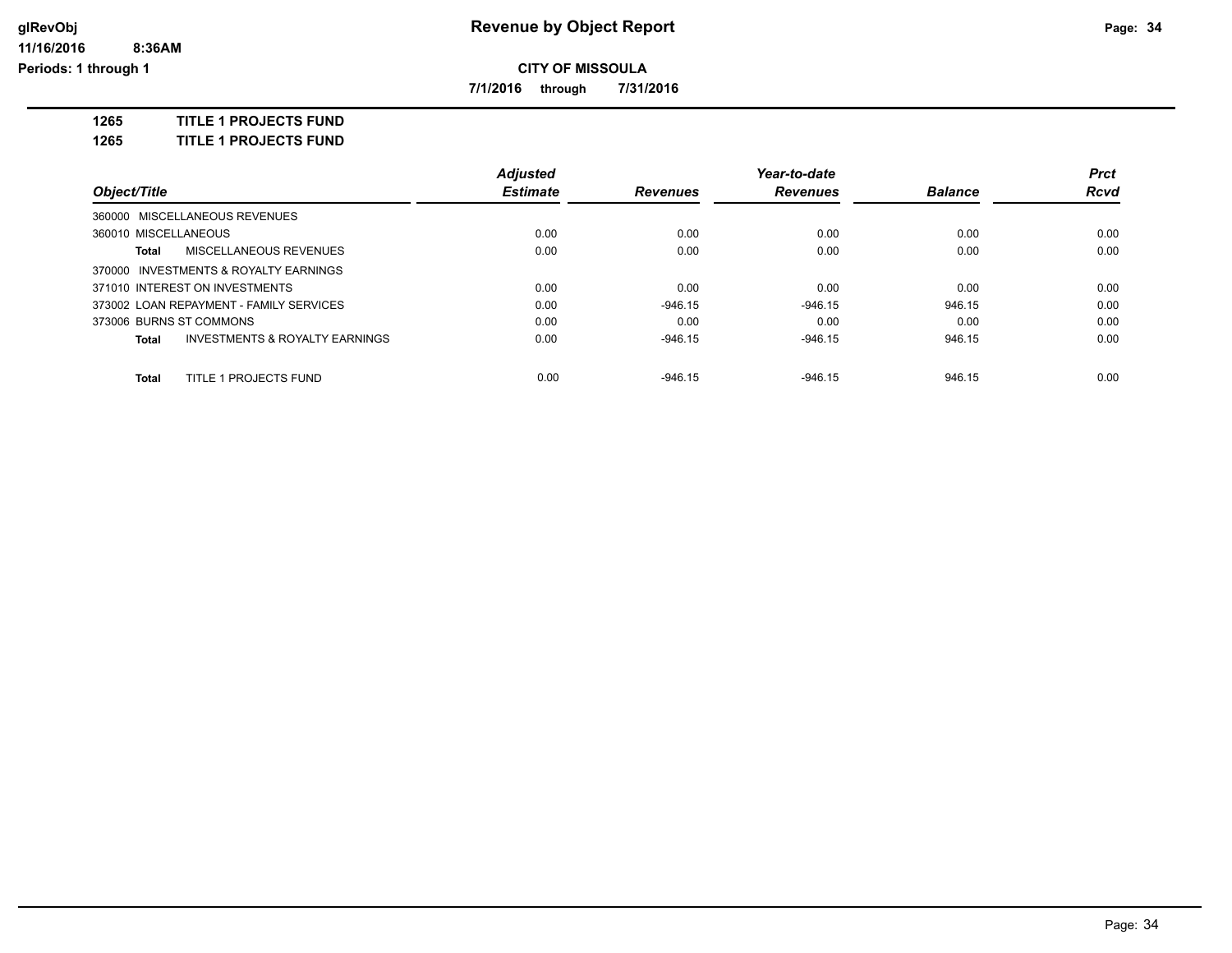**CITY OF MISSOULA**

**7/1/2016 through 7/31/2016**

#### **1265 TITLE 1 PROJECTS FUND**

 **8:36AM**

|                                                    | <b>Adjusted</b> |                 | Year-to-date    |                | <b>Prct</b> |
|----------------------------------------------------|-----------------|-----------------|-----------------|----------------|-------------|
| Object/Title                                       | <b>Estimate</b> | <b>Revenues</b> | <b>Revenues</b> | <b>Balance</b> | Rcvd        |
| 360000 MISCELLANEOUS REVENUES                      |                 |                 |                 |                |             |
| 360010 MISCELLANEOUS                               | 0.00            | 0.00            | 0.00            | 0.00           | 0.00        |
| MISCELLANEOUS REVENUES<br>Total                    | 0.00            | 0.00            | 0.00            | 0.00           | 0.00        |
| 370000 INVESTMENTS & ROYALTY EARNINGS              |                 |                 |                 |                |             |
| 371010 INTEREST ON INVESTMENTS                     | 0.00            | 0.00            | 0.00            | 0.00           | 0.00        |
| 373002 LOAN REPAYMENT - FAMILY SERVICES            | 0.00            | $-946.15$       | $-946.15$       | 946.15         | 0.00        |
| 373006 BURNS ST COMMONS                            | 0.00            | 0.00            | 0.00            | 0.00           | 0.00        |
| <b>INVESTMENTS &amp; ROYALTY EARNINGS</b><br>Total | 0.00            | $-946.15$       | $-946.15$       | 946.15         | 0.00        |
| TITLE 1 PROJECTS FUND<br>Total                     | 0.00            | $-946.15$       | $-946.15$       | 946.15         | 0.00        |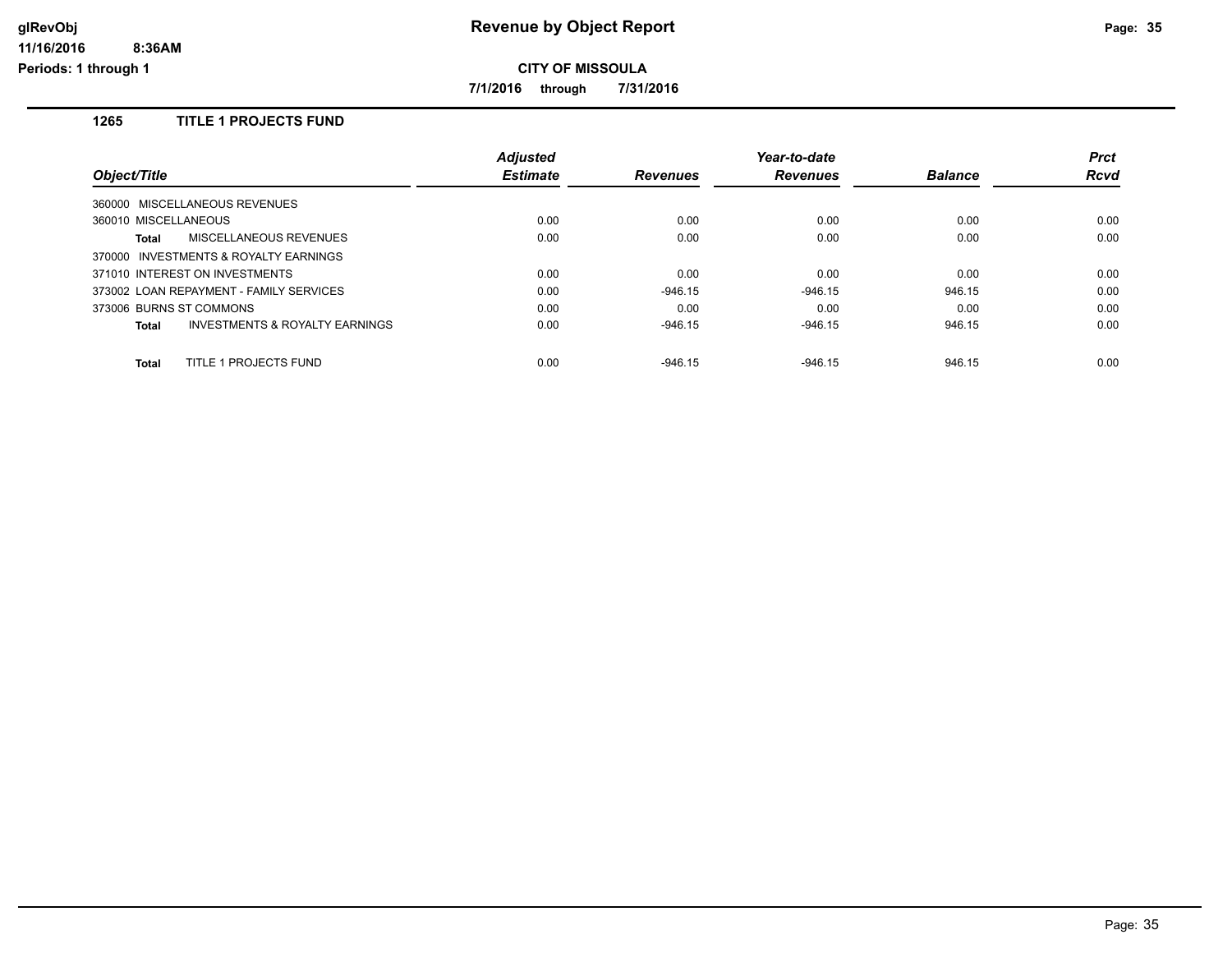**CITY OF MISSOULA**

**7/1/2016 through 7/31/2016**

# **1396 PROGRAM INCOME REVOLVING LOAN PROGRAM**

| 1396 | PROGRAM INCOME REVOLVING LOAN PROGRAM |  |
|------|---------------------------------------|--|
|      |                                       |  |

| Object/Title                                       | <b>Adjusted</b><br><b>Estimate</b> |                 | Year-to-date<br><b>Revenues</b> | <b>Balance</b> | <b>Prct</b><br>Rcvd |
|----------------------------------------------------|------------------------------------|-----------------|---------------------------------|----------------|---------------------|
|                                                    |                                    | <b>Revenues</b> |                                 |                |                     |
| 330000 INTERGOVERNMENTAL REVENUES                  |                                    |                 |                                 |                |                     |
| 331010 ENTITLEMENT - CDBG                          | 0.00                               | 0.00            | 0.00                            | 0.00           | 0.00                |
| <b>INTERGOVERNMENTAL REVENUES</b><br><b>Total</b>  | 0.00                               | 0.00            | 0.00                            | 0.00           | 0.00                |
| 360000 MISCELLANEOUS REVENUES                      |                                    |                 |                                 |                |                     |
| 360005 LOAN REPAYMENTS                             | 0.00                               | 0.00            | 0.00                            | 0.00           | 0.00                |
| 360010 MISCELLANEOUS                               | 0.00                               | 0.00            | 0.00                            | 0.00           | 0.00                |
| 360013 REPAYMENT OF SEWER GRANT                    | 0.00                               | 0.00            | 0.00                            | 0.00           | 0.00                |
| 360014 REPAYMENT OF LOAN/MHA                       | 0.00                               | 0.00            | 0.00                            | 0.00           | 0.00                |
| 361013 CLOSED GRANT REPAYMENTS                     | 0.00                               | 0.00            | 0.00                            | 0.00           | 0.00                |
| MISCELLANEOUS REVENUES<br><b>Total</b>             | 0.00                               | 0.00            | 0.00                            | 0.00           | 0.00                |
| 370000 INVESTMENTS & ROYALTY EARNINGS              |                                    |                 |                                 |                |                     |
| 371010 INTEREST ON INVESTMENTS                     | 0.00                               | 0.00            | 0.00                            | 0.00           | 0.00                |
| 371020 GAIN/LOSS IN MARKET VALUE OF INVESTMENTS    | 0.00                               | 0.00            | 0.00                            | 0.00           | 0.00                |
| <b>INVESTMENTS &amp; ROYALTY EARNINGS</b><br>Total | 0.00                               | 0.00            | 0.00                            | 0.00           | 0.00                |
| 380000 OTHER FINANCING SOURCES                     |                                    |                 |                                 |                |                     |
| 383026 TRANS FR CDBG                               | 0.00                               | 0.00            | 0.00                            | 0.00           | 0.00                |
| OTHER FINANCING SOURCES<br><b>Total</b>            | 0.00                               | 0.00            | 0.00                            | 0.00           | 0.00                |
| PROGRAM INCOME REVOLVING LOAN PRO<br><b>Total</b>  | 0.00                               | 0.00            | 0.00                            | 0.00           | 0.00                |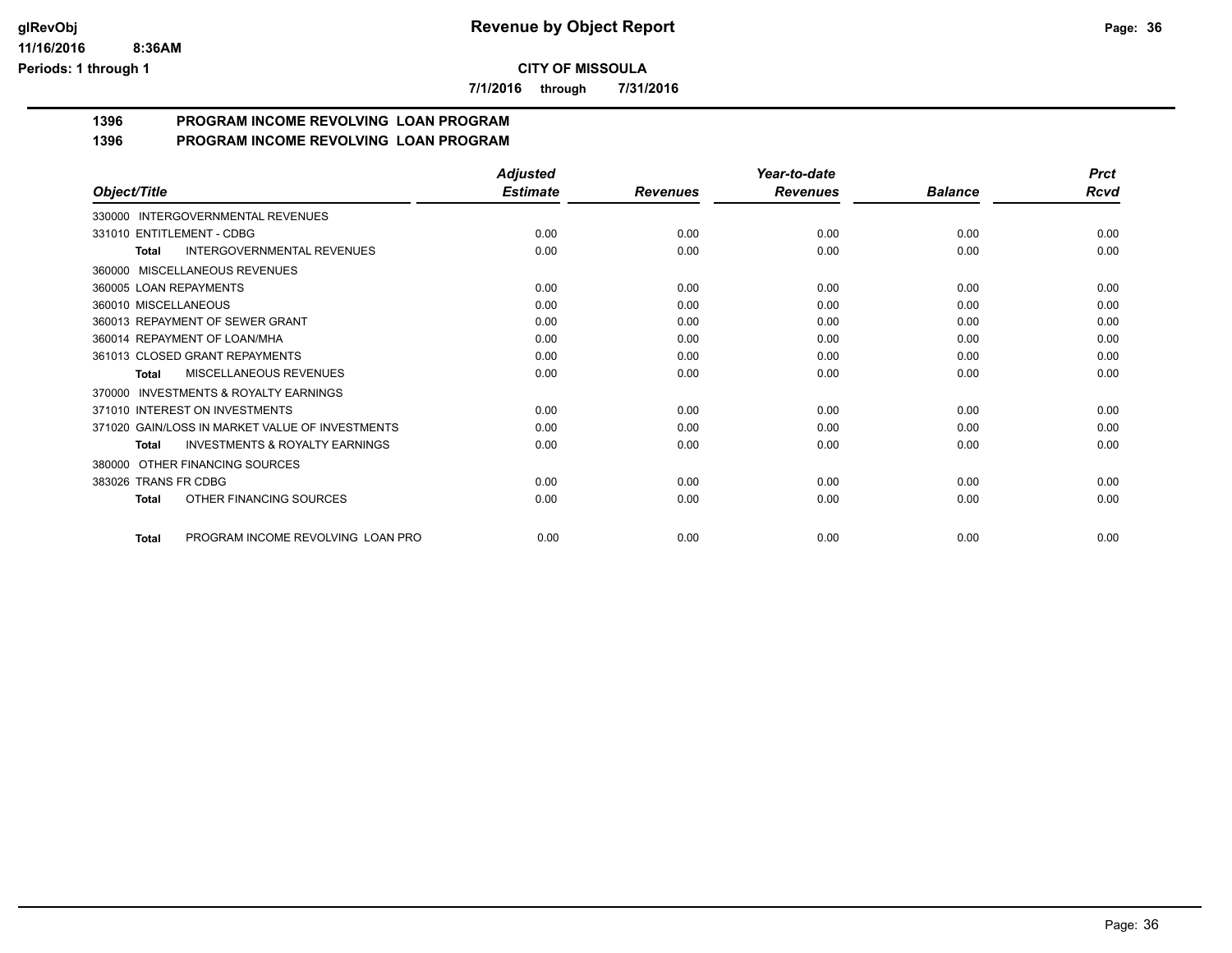**CITY OF MISSOULA**

**7/1/2016 through 7/31/2016**

#### **1396 PROGRAM INCOME REVOLVING LOAN PROGRAM**

|                                                     | <b>Adjusted</b> |                 | Year-to-date    |                | <b>Prct</b> |
|-----------------------------------------------------|-----------------|-----------------|-----------------|----------------|-------------|
| Object/Title                                        | <b>Estimate</b> | <b>Revenues</b> | <b>Revenues</b> | <b>Balance</b> | Rcvd        |
| 330000 INTERGOVERNMENTAL REVENUES                   |                 |                 |                 |                |             |
| 331010 ENTITLEMENT - CDBG                           | 0.00            | 0.00            | 0.00            | 0.00           | 0.00        |
| <b>INTERGOVERNMENTAL REVENUES</b><br>Total          | 0.00            | 0.00            | 0.00            | 0.00           | 0.00        |
| 360000 MISCELLANEOUS REVENUES                       |                 |                 |                 |                |             |
| 360005 LOAN REPAYMENTS                              | 0.00            | 0.00            | 0.00            | 0.00           | 0.00        |
| 360010 MISCELLANEOUS                                | 0.00            | 0.00            | 0.00            | 0.00           | 0.00        |
| 360013 REPAYMENT OF SEWER GRANT                     | 0.00            | 0.00            | 0.00            | 0.00           | 0.00        |
| 360014 REPAYMENT OF LOAN/MHA                        | 0.00            | 0.00            | 0.00            | 0.00           | 0.00        |
| 361013 CLOSED GRANT REPAYMENTS                      | 0.00            | 0.00            | 0.00            | 0.00           | 0.00        |
| MISCELLANEOUS REVENUES<br><b>Total</b>              | 0.00            | 0.00            | 0.00            | 0.00           | 0.00        |
| <b>INVESTMENTS &amp; ROYALTY EARNINGS</b><br>370000 |                 |                 |                 |                |             |
| 371010 INTEREST ON INVESTMENTS                      | 0.00            | 0.00            | 0.00            | 0.00           | 0.00        |
| 371020 GAIN/LOSS IN MARKET VALUE OF INVESTMENT      | 0.00            | 0.00            | 0.00            | 0.00           | 0.00        |
| <b>INVESTMENTS &amp; ROYALTY EARNINGS</b><br>Total  | 0.00            | 0.00            | 0.00            | 0.00           | 0.00        |
| 380000 OTHER FINANCING SOURCES                      |                 |                 |                 |                |             |
| 383026 TRANS FR CDBG                                | 0.00            | 0.00            | 0.00            | 0.00           | 0.00        |
| OTHER FINANCING SOURCES<br><b>Total</b>             | 0.00            | 0.00            | 0.00            | 0.00           | 0.00        |
| PROGRAM INCOME REVOLVING LOAN PRC<br><b>Total</b>   | 0.00            | 0.00            | 0.00            | 0.00           | 0.00        |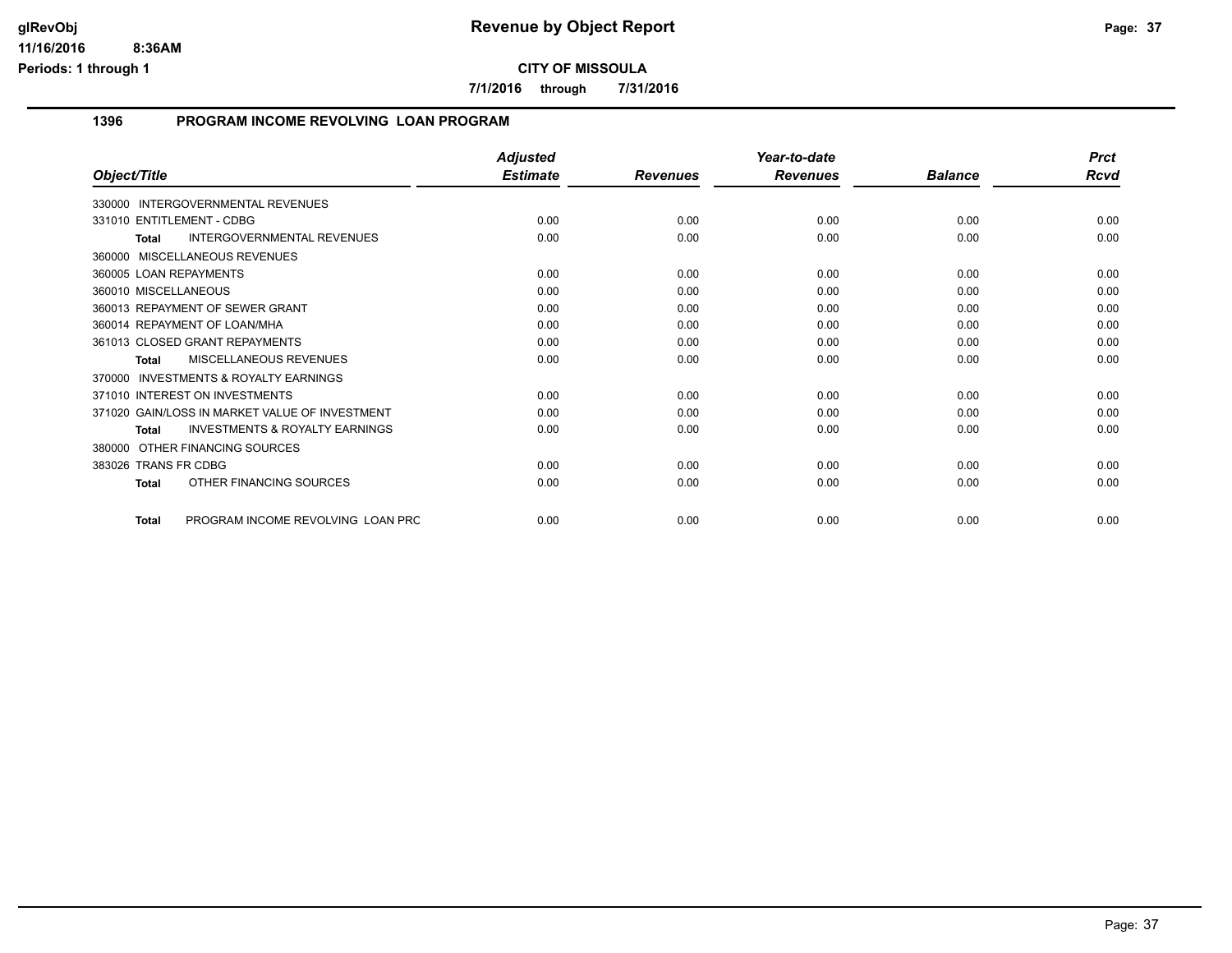**glRevObj Revenue by Object Report Page: 38** 

**11/16/2016 8:36AM Periods: 1 through 1**

**CITY OF MISSOULA**

**7/1/2016 through 7/31/2016**

#### **1397 STATE HOME PROGRAM INCOME**

**1397 STATE HOME PROGRAM INCOME**

|                                                    | <b>Adjusted</b> |                 | Year-to-date    |                | <b>Prct</b> |
|----------------------------------------------------|-----------------|-----------------|-----------------|----------------|-------------|
| Object/Title                                       | <b>Estimate</b> | <b>Revenues</b> | <b>Revenues</b> | <b>Balance</b> | <b>Rcvd</b> |
| 330000 INTERGOVERNMENTAL REVENUES                  |                 |                 |                 |                |             |
| 331003 STATE HOME PROGRAM INCOME                   | 0.00            | 0.00            | 0.00            | 0.00           | 0.00        |
| INTERGOVERNMENTAL REVENUES<br>Total                | 0.00            | 0.00            | 0.00            | 0.00           | 0.00        |
| 360000 MISCELLANEOUS REVENUES                      |                 |                 |                 |                |             |
| 360005 LOAN REPAYMENTS                             | 0.00            | 0.00            | 0.00            | 0.00           | 0.00        |
| MISCELLANEOUS REVENUES<br>Total                    | 0.00            | 0.00            | 0.00            | 0.00           | 0.00        |
| 370000 INVESTMENTS & ROYALTY EARNINGS              |                 |                 |                 |                |             |
| 371010 INTEREST ON INVESTMENTS                     | 0.00            | 0.00            | 0.00            | 0.00           | 0.00        |
| <b>INVESTMENTS &amp; ROYALTY EARNINGS</b><br>Total | 0.00            | 0.00            | 0.00            | 0.00           | 0.00        |
|                                                    |                 |                 |                 |                |             |
| STATE HOME PROGRAM INCOME<br>Total                 | 0.00            | 0.00            | 0.00            | 0.00           | 0.00        |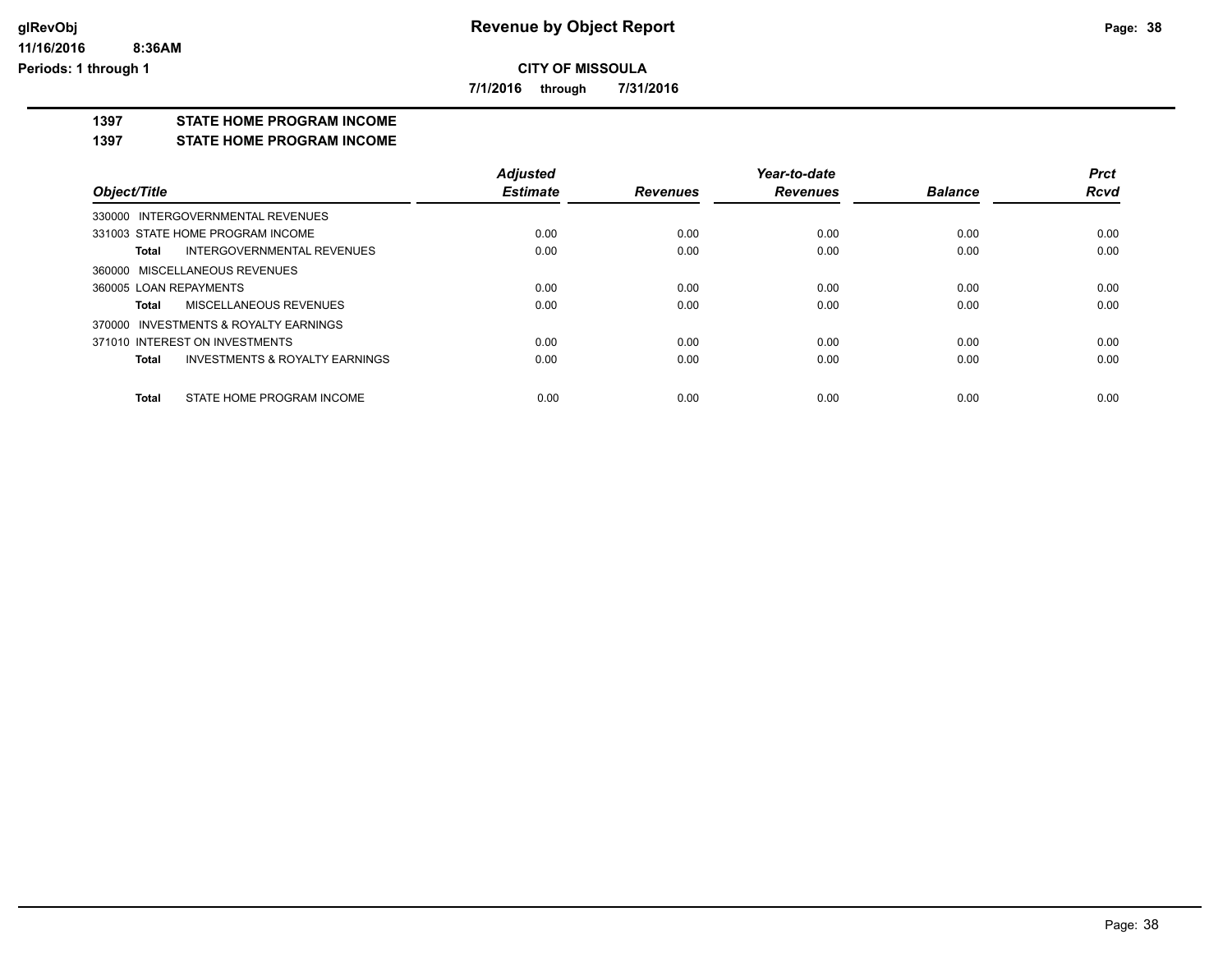**CITY OF MISSOULA**

**7/1/2016 through 7/31/2016**

#### **1397 STATE HOME PROGRAM INCOME**

 **8:36AM**

| Object/Title                                              | <b>Adjusted</b><br><b>Estimate</b> | <b>Revenues</b> | Year-to-date<br><b>Revenues</b> | <b>Balance</b> | <b>Prct</b><br>Rcvd |
|-----------------------------------------------------------|------------------------------------|-----------------|---------------------------------|----------------|---------------------|
| INTERGOVERNMENTAL REVENUES<br>330000                      |                                    |                 |                                 |                |                     |
| 331003 STATE HOME PROGRAM INCOME                          | 0.00                               | 0.00            | 0.00                            | 0.00           | 0.00                |
| INTERGOVERNMENTAL REVENUES<br>Total                       | 0.00                               | 0.00            | 0.00                            | 0.00           | 0.00                |
| MISCELLANEOUS REVENUES<br>360000                          |                                    |                 |                                 |                |                     |
| 360005 LOAN REPAYMENTS                                    | 0.00                               | 0.00            | 0.00                            | 0.00           | 0.00                |
| MISCELLANEOUS REVENUES<br><b>Total</b>                    | 0.00                               | 0.00            | 0.00                            | 0.00           | 0.00                |
| INVESTMENTS & ROYALTY EARNINGS<br>370000                  |                                    |                 |                                 |                |                     |
| 371010 INTEREST ON INVESTMENTS                            | 0.00                               | 0.00            | 0.00                            | 0.00           | 0.00                |
| <b>INVESTMENTS &amp; ROYALTY EARNINGS</b><br><b>Total</b> | 0.00                               | 0.00            | 0.00                            | 0.00           | 0.00                |
| STATE HOME PROGRAM INCOME<br><b>Total</b>                 | 0.00                               | 0.00            | 0.00                            | 0.00           | 0.00                |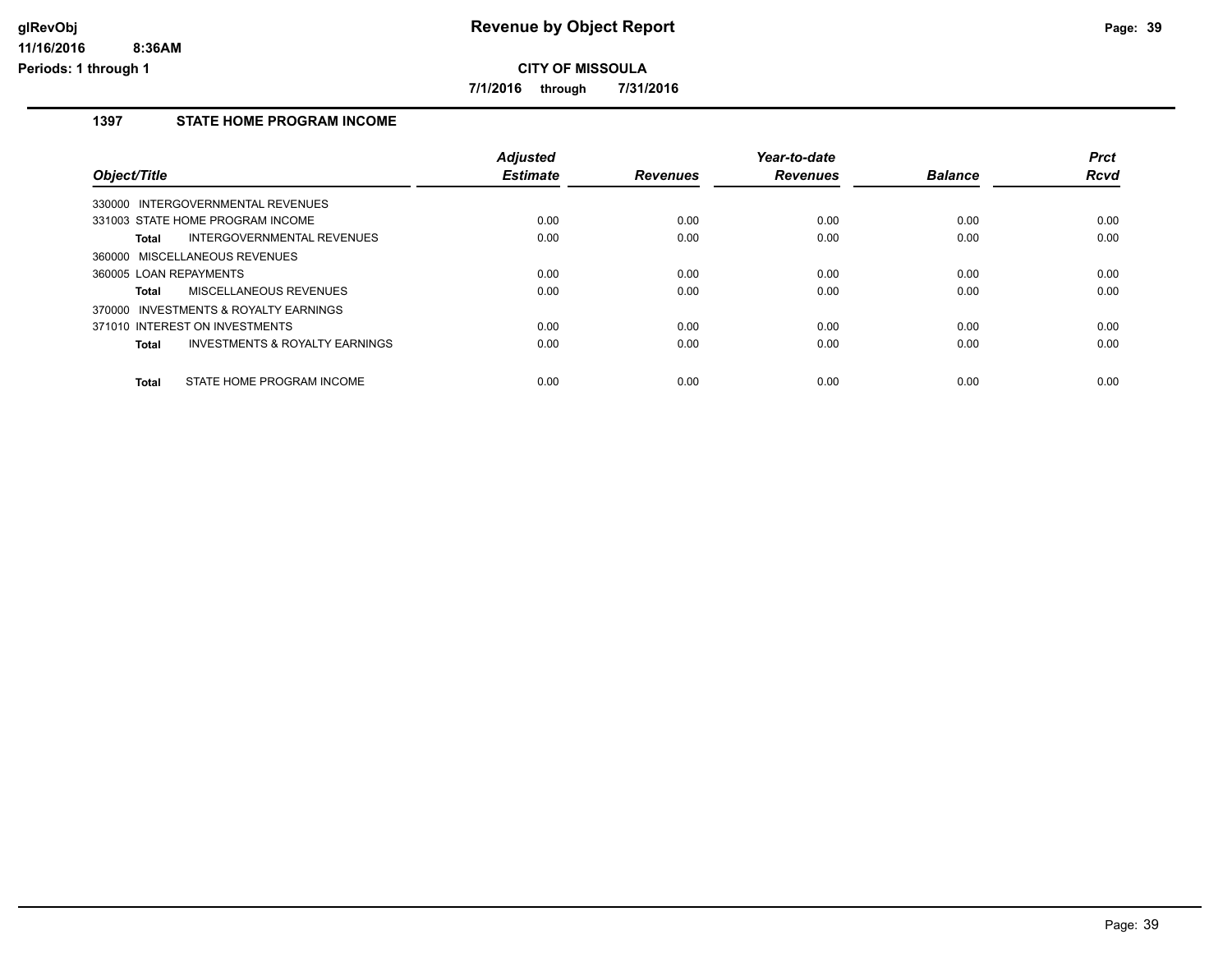**CITY OF MISSOULA**

**7/1/2016 through 7/31/2016**

**2250 PLANNING FUND**

**2250 PLANNING FUND**

|                                                           | <b>Adjusted</b> |                 | Year-to-date    |                | <b>Prct</b> |
|-----------------------------------------------------------|-----------------|-----------------|-----------------|----------------|-------------|
| Object/Title                                              | <b>Estimate</b> | <b>Revenues</b> | <b>Revenues</b> | <b>Balance</b> | <b>Rcvd</b> |
| 330000 INTERGOVERNMENTAL REVENUES                         |                 |                 |                 |                |             |
| 331055 FTA GRANT                                          | 0.00            | 0.00            | 0.00            | 0.00           | 0.00        |
| 331056 MDT FEDERAL CMAQ                                   | 0.00            | 0.00            | 0.00            | 0.00           | 0.00        |
| 331170 HISTORICAL PRESERVATION GRANT                      | 0.00            | 0.00            | 0.00            | 0.00           | 0.00        |
| 336023 STATE CONTRIB. - PERS                              | 0.00            | 0.00            | 0.00            | 0.00           | 0.00        |
| 338100 PLANNING MILLS PASSED THRU COUNTY                  | 0.00            | 0.00            | 0.00            | 0.00           | 0.00        |
| <b>INTERGOVERNMENTAL REVENUES</b><br><b>Total</b>         | 0.00            | 0.00            | 0.00            | 0.00           | 0.00        |
| INVESTMENTS & ROYALTY EARNINGS<br>370000                  |                 |                 |                 |                |             |
| 371010 INTEREST ON INVESTMENTS                            | 0.00            | 0.00            | 0.00            | 0.00           | 0.00        |
| <b>INVESTMENTS &amp; ROYALTY EARNINGS</b><br><b>Total</b> | 0.00            | 0.00            | 0.00            | 0.00           | 0.00        |
| OTHER FINANCING SOURCES<br>380000                         |                 |                 |                 |                |             |
| 383029 TRANS FR GENERAL                                   | 0.00            | 0.00            | 0.00            | 0.00           | 0.00        |
| OTHER FINANCING SOURCES<br><b>Total</b>                   | 0.00            | 0.00            | 0.00            | 0.00           | 0.00        |
|                                                           |                 |                 |                 |                |             |
| <b>PLANNING FUND</b><br><b>Total</b>                      | 0.00            | 0.00            | 0.00            | 0.00           | 0.00        |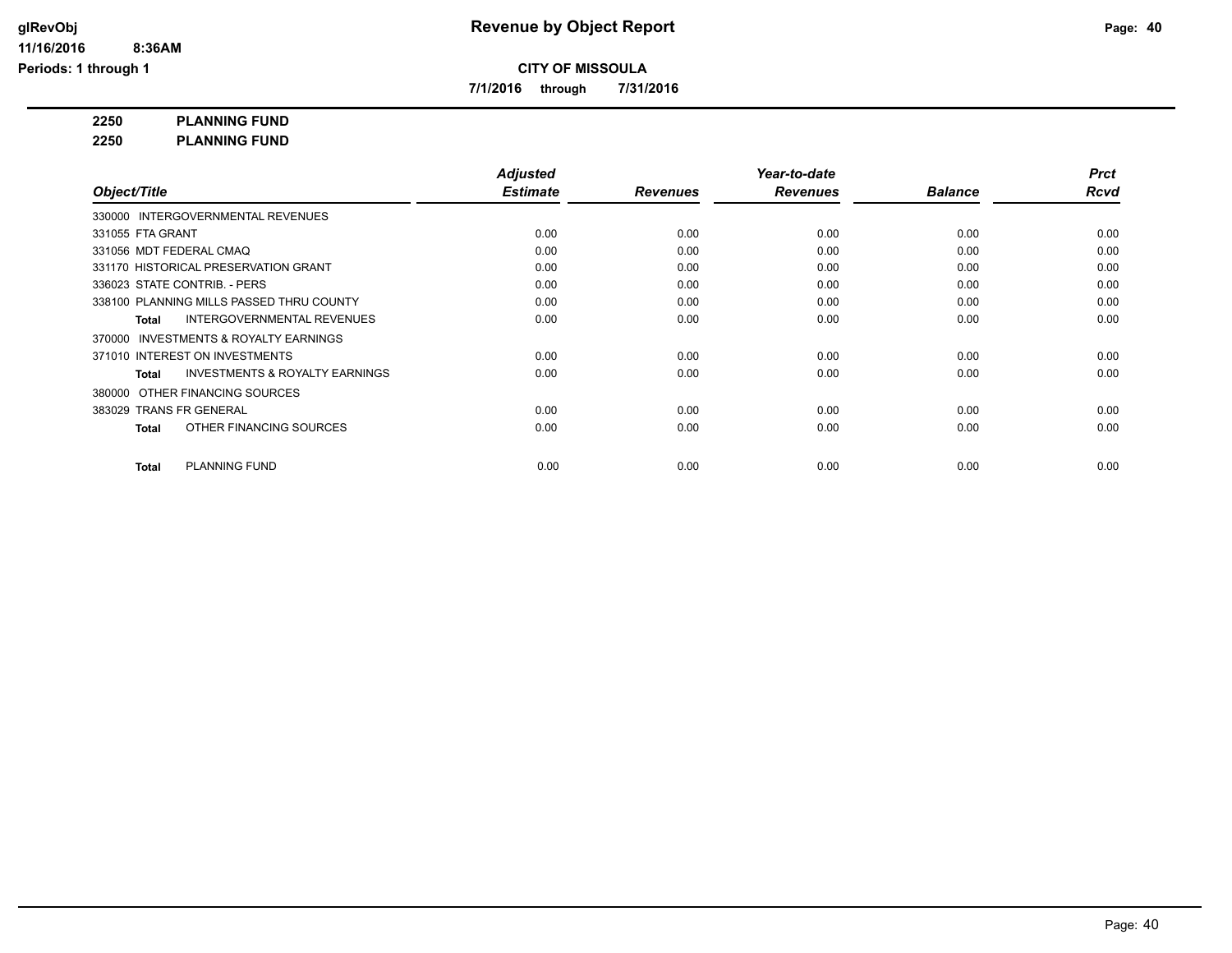**CITY OF MISSOULA**

**7/1/2016 through 7/31/2016**

#### **2250 PLANNING FUND**

| Object/Title                                              | <b>Adjusted</b><br><b>Estimate</b> | <b>Revenues</b> | Year-to-date<br><b>Revenues</b> | <b>Balance</b> | <b>Prct</b><br><b>Rcvd</b> |
|-----------------------------------------------------------|------------------------------------|-----------------|---------------------------------|----------------|----------------------------|
| 330000 INTERGOVERNMENTAL REVENUES                         |                                    |                 |                                 |                |                            |
| 331055 FTA GRANT                                          | 0.00                               | 0.00            | 0.00                            | 0.00           | 0.00                       |
| 331056 MDT FEDERAL CMAQ                                   | 0.00                               | 0.00            | 0.00                            | 0.00           | 0.00                       |
| 331170 HISTORICAL PRESERVATION GRANT                      | 0.00                               | 0.00            | 0.00                            | 0.00           | 0.00                       |
| 336023 STATE CONTRIB. - PERS                              | 0.00                               | 0.00            | 0.00                            | 0.00           | 0.00                       |
| 338100 PLANNING MILLS PASSED THRU COUNTY                  | 0.00                               | 0.00            | 0.00                            | 0.00           | 0.00                       |
| INTERGOVERNMENTAL REVENUES<br><b>Total</b>                | 0.00                               | 0.00            | 0.00                            | 0.00           | 0.00                       |
| 370000 INVESTMENTS & ROYALTY EARNINGS                     |                                    |                 |                                 |                |                            |
| 371010 INTEREST ON INVESTMENTS                            | 0.00                               | 0.00            | 0.00                            | 0.00           | 0.00                       |
| <b>INVESTMENTS &amp; ROYALTY EARNINGS</b><br><b>Total</b> | 0.00                               | 0.00            | 0.00                            | 0.00           | 0.00                       |
| 380000 OTHER FINANCING SOURCES                            |                                    |                 |                                 |                |                            |
| 383029 TRANS FR GENERAL                                   | 0.00                               | 0.00            | 0.00                            | 0.00           | 0.00                       |
| OTHER FINANCING SOURCES<br><b>Total</b>                   | 0.00                               | 0.00            | 0.00                            | 0.00           | 0.00                       |
|                                                           |                                    |                 |                                 |                |                            |
| <b>PLANNING FUND</b><br><b>Total</b>                      | 0.00                               | 0.00            | 0.00                            | 0.00           | 0.00                       |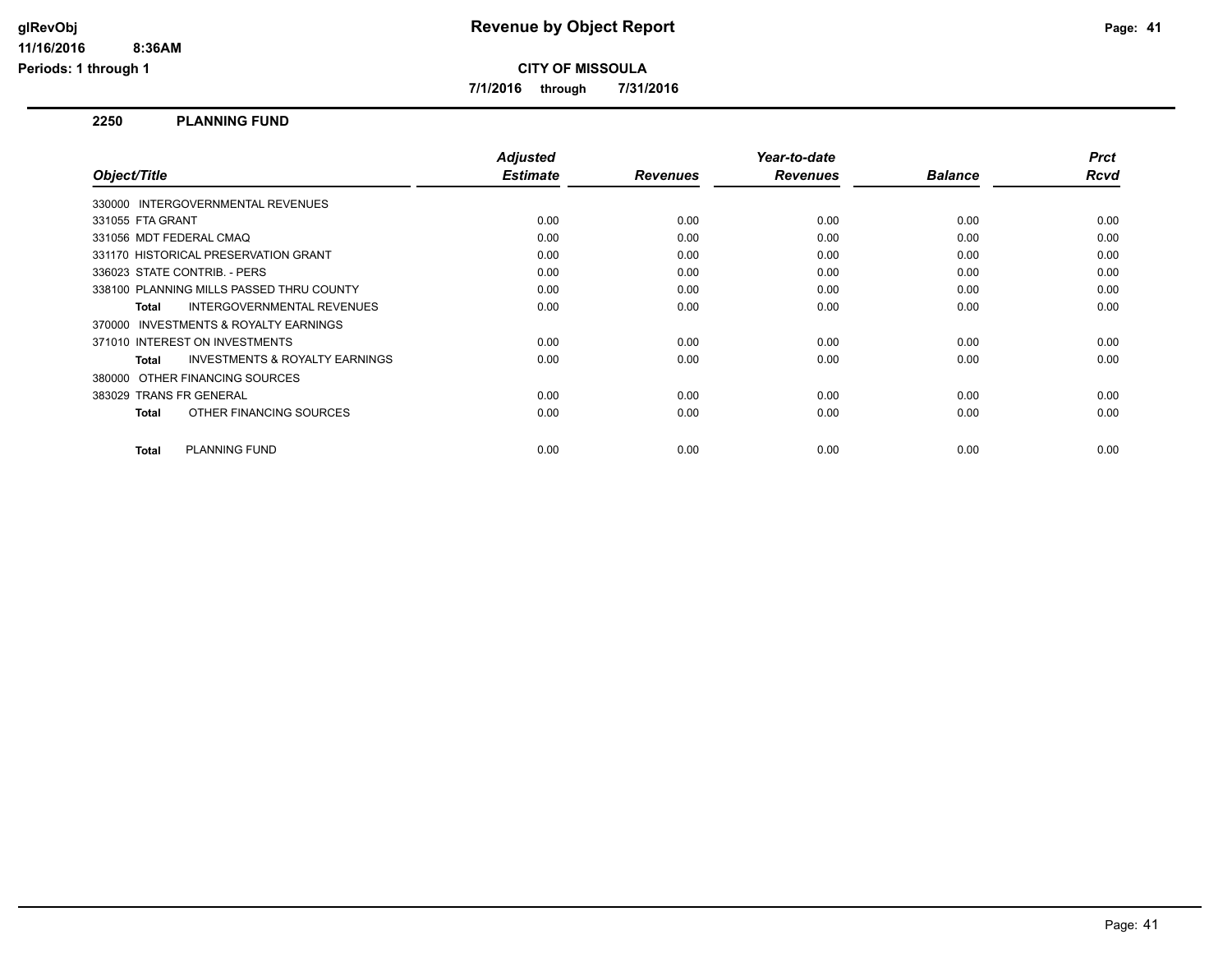**glRevObj Revenue by Object Report Page: 42** 

**11/16/2016 8:36AM Periods: 1 through 1**

#### **CITY OF MISSOULA**

**7/1/2016 through 7/31/2016**

#### **2310 PUBLIC SAFETY INFORMATION SYSTEMS 2310 PUBLIC SAFETY INFORMATION SYSTEMS**

|                                            | <b>Adjusted</b> |                 | Year-to-date    |                | <b>Prct</b> |
|--------------------------------------------|-----------------|-----------------|-----------------|----------------|-------------|
| Object/Title                               | <b>Estimate</b> | <b>Revenues</b> | <b>Revenues</b> | <b>Balance</b> | <b>Rcvd</b> |
| 330000 INTERGOVERNMENTAL REVENUES          |                 |                 |                 |                |             |
| 330000 INTERGOVERNMENTAL REVENUES          | 0.00            | 0.00            | 0.00            | 0.00           | 0.00        |
| INTERGOVERNMENTAL REVENUES<br>Total        | 0.00            | 0.00            | 0.00            | 0.00           | 0.00        |
| 380000 OTHER FINANCING SOURCES             |                 |                 |                 |                |             |
| 383029 TRANS FR GENERAL                    | 0.00            | 0.00            | 0.00            | 0.00           | 0.00        |
| OTHER FINANCING SOURCES<br>Total           | 0.00            | 0.00            | 0.00            | 0.00           | 0.00        |
| PUBLIC SAFETY INFORMATION SYSTEMS<br>Total | 0.00            | 0.00            | 0.00            | 0.00           | 0.00        |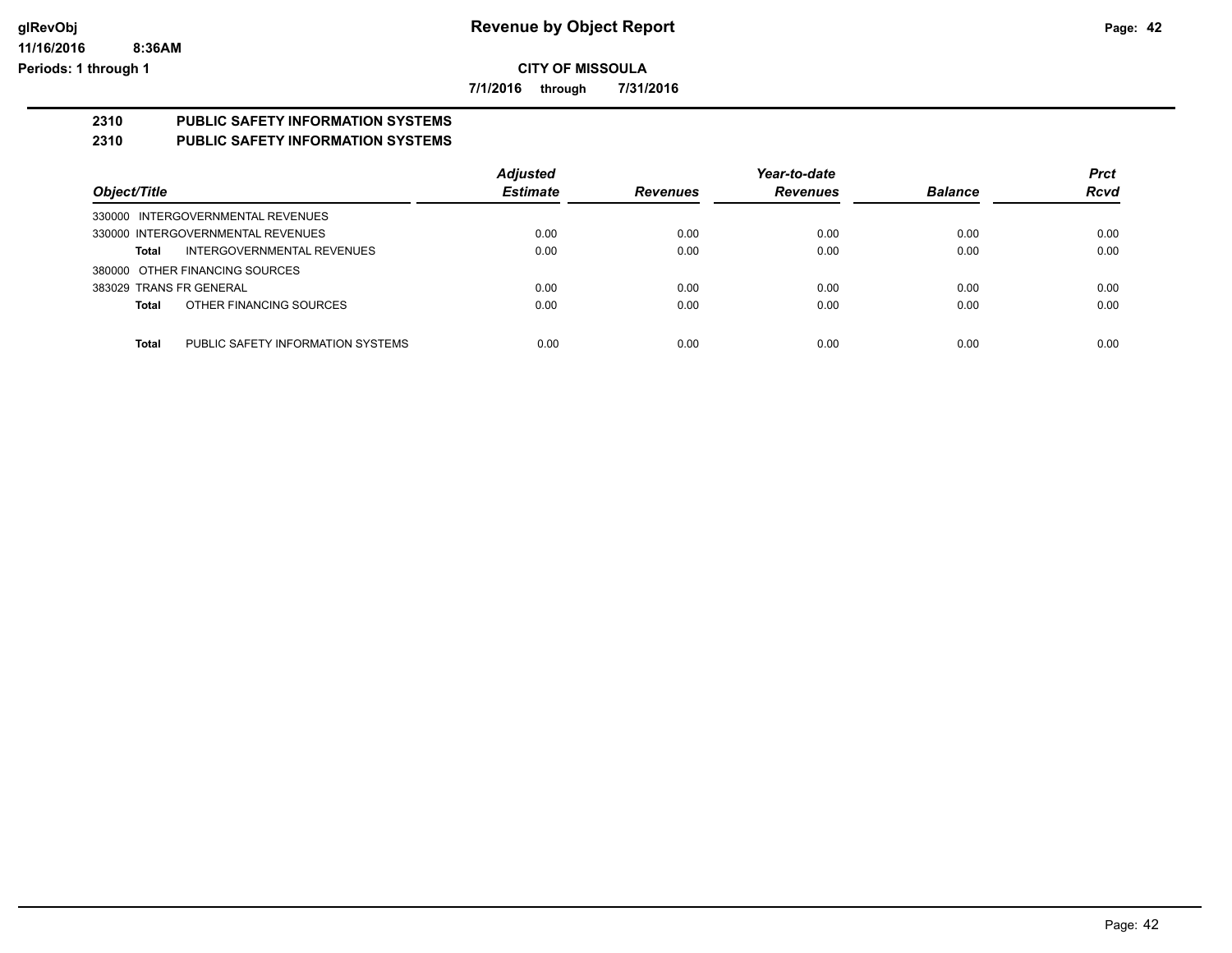**8:36AM**

**CITY OF MISSOULA**

**7/1/2016 through 7/31/2016**

#### **2310 PUBLIC SAFETY INFORMATION SYSTEMS**

| Object/Title                                      | <b>Adjusted</b><br><b>Estimate</b> | <b>Revenues</b> | Year-to-date<br><b>Revenues</b> | <b>Balance</b> | <b>Prct</b><br><b>Rcvd</b> |
|---------------------------------------------------|------------------------------------|-----------------|---------------------------------|----------------|----------------------------|
| 330000 INTERGOVERNMENTAL REVENUES                 |                                    |                 |                                 |                |                            |
| 330000 INTERGOVERNMENTAL REVENUES                 | 0.00                               | 0.00            | 0.00                            | 0.00           | 0.00                       |
| INTERGOVERNMENTAL REVENUES<br>Total               | 0.00                               | 0.00            | 0.00                            | 0.00           | 0.00                       |
| 380000 OTHER FINANCING SOURCES                    |                                    |                 |                                 |                |                            |
| 383029 TRANS FR GENERAL                           | 0.00                               | 0.00            | 0.00                            | 0.00           | 0.00                       |
| OTHER FINANCING SOURCES<br><b>Total</b>           | 0.00                               | 0.00            | 0.00                            | 0.00           | 0.00                       |
|                                                   |                                    |                 |                                 |                |                            |
| PUBLIC SAFETY INFORMATION SYSTEMS<br><b>Total</b> | 0.00                               | 0.00            | 0.00                            | 0.00           | 0.00                       |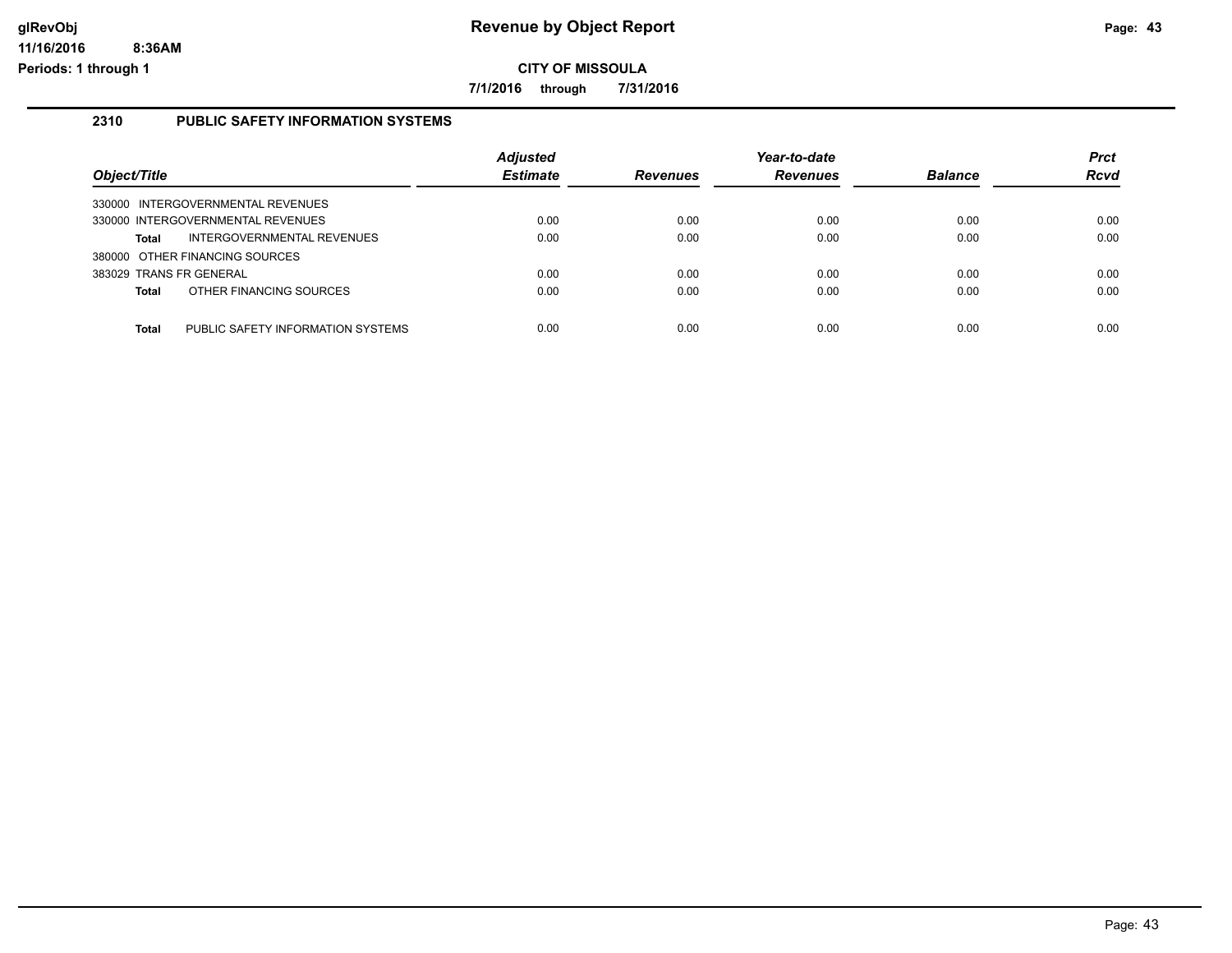**CITY OF MISSOULA**

**7/1/2016 through 7/31/2016**

**2321 IMPACT FEE FUND**

**2321 IMPACT FEE FUND**

|                                                | <b>Adjusted</b> |                 | Year-to-date    |                | <b>Prct</b> |
|------------------------------------------------|-----------------|-----------------|-----------------|----------------|-------------|
| Object/Title                                   | <b>Estimate</b> | <b>Revenues</b> | <b>Revenues</b> | <b>Balance</b> | Rcvd        |
| 340000 CHARGES FOR SERVICES                    |                 |                 |                 |                |             |
| 341032 IMPACT FEE CLEARING ACCOUNT             | 0.00            | 127.706.34      | 127,706.34      | $-127.706.34$  | 0.00        |
| 341033 IMPACT FEES-PARKS SHARE                 | 0.00            | 0.00            | 0.00            | 0.00           | 0.00        |
| 341034 IMPACT FEES-FIRE SHARE                  | 0.00            | 0.00            | 0.00            | 0.00           | 0.00        |
| 341035 IMPACT FEES-POLICE SHARE                | 0.00            | 0.00            | 0.00            | 0.00           | 0.00        |
| 341036 IMPACT FEES-COMMUNITY SERVICE SHARE     | 0.00            | 0.00            | 0.00            | 0.00           | 0.00        |
| 341037 IMPACT FEE-ROAD SHARE                   | 0.00            | 0.00            | 0.00            | 0.00           | 0.00        |
| <b>CHARGES FOR SERVICES</b><br>Total           | 0.00            | 127,706.34      | 127,706.34      | $-127,706.34$  | 0.00        |
| 370000 INVESTMENTS & ROYALTY EARNINGS          |                 |                 |                 |                |             |
| 371010 INTEREST ON INVESTMENTS                 | 0.00            | 0.00            | 0.00            | 0.00           | 0.00        |
| INVESTMENTS & ROYALTY EARNINGS<br><b>Total</b> | 0.00            | 0.00            | 0.00            | 0.00           | 0.00        |
| <b>IMPACT FEE FUND</b><br>Total                | 0.00            | 127.706.34      | 127.706.34      | $-127.706.34$  | 0.00        |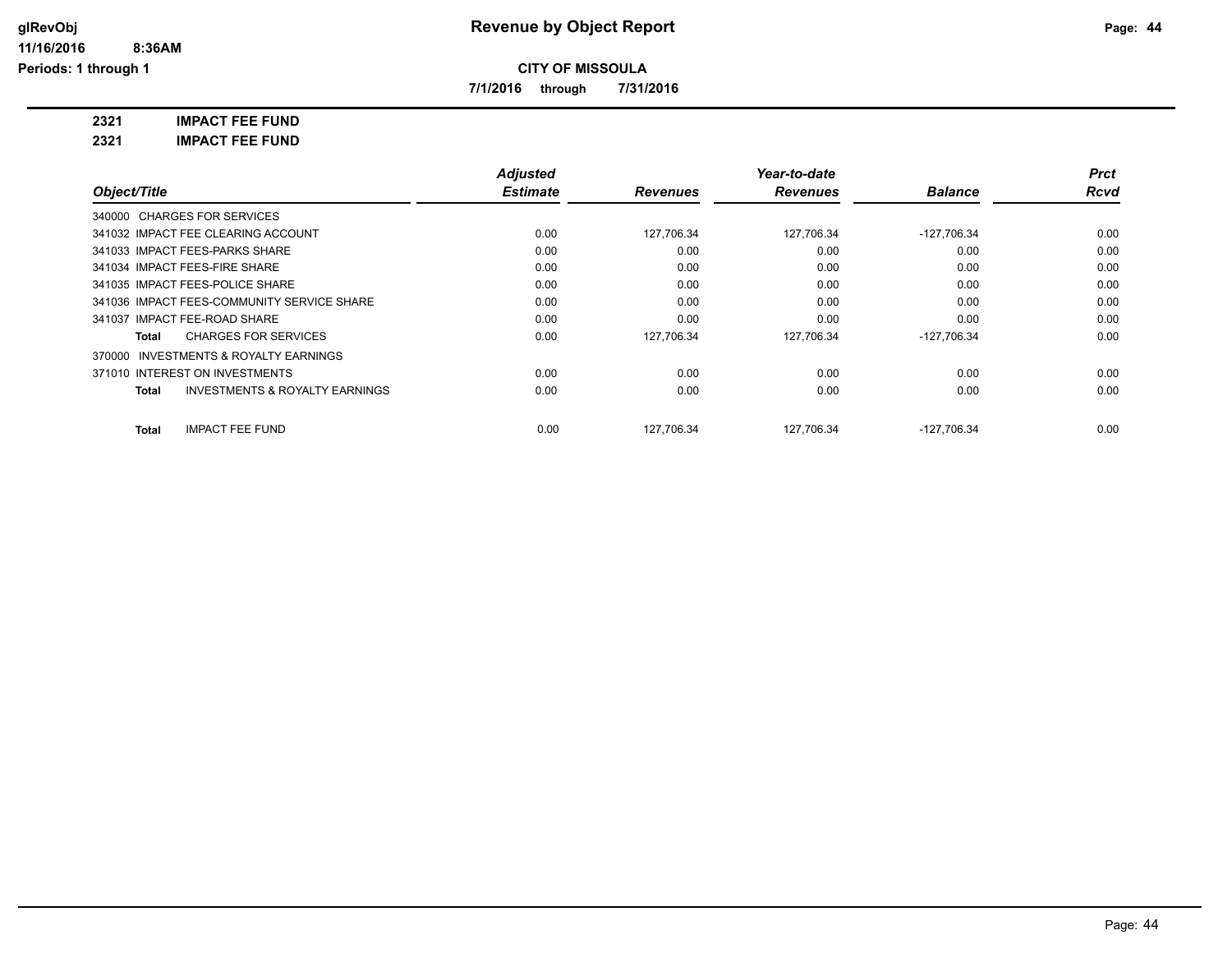**CITY OF MISSOULA**

**7/1/2016 through 7/31/2016**

#### **2321 IMPACT FEE FUND**

 **8:36AM**

| Object/Title                                   | <b>Adjusted</b><br><b>Estimate</b> | <b>Revenues</b> | Year-to-date<br><b>Revenues</b> | <b>Balance</b> | <b>Prct</b><br><b>Rcvd</b> |
|------------------------------------------------|------------------------------------|-----------------|---------------------------------|----------------|----------------------------|
|                                                |                                    |                 |                                 |                |                            |
| 340000 CHARGES FOR SERVICES                    |                                    |                 |                                 |                |                            |
| 341032 IMPACT FEE CLEARING ACCOUNT             | 0.00                               | 127,706.34      | 127,706.34                      | $-127.706.34$  | 0.00                       |
| 341033 IMPACT FEES-PARKS SHARE                 | 0.00                               | 0.00            | 0.00                            | 0.00           | 0.00                       |
| 341034 IMPACT FEES-FIRE SHARE                  | 0.00                               | 0.00            | 0.00                            | 0.00           | 0.00                       |
| 341035 IMPACT FEES-POLICE SHARE                | 0.00                               | 0.00            | 0.00                            | 0.00           | 0.00                       |
| 341036 IMPACT FEES-COMMUNITY SERVICE SHARE     | 0.00                               | 0.00            | 0.00                            | 0.00           | 0.00                       |
| 341037 IMPACT FEE-ROAD SHARE                   | 0.00                               | 0.00            | 0.00                            | 0.00           | 0.00                       |
| <b>CHARGES FOR SERVICES</b><br><b>Total</b>    | 0.00                               | 127.706.34      | 127.706.34                      | $-127.706.34$  | 0.00                       |
| INVESTMENTS & ROYALTY EARNINGS<br>370000       |                                    |                 |                                 |                |                            |
| 371010 INTEREST ON INVESTMENTS                 | 0.00                               | 0.00            | 0.00                            | 0.00           | 0.00                       |
| INVESTMENTS & ROYALTY EARNINGS<br><b>Total</b> | 0.00                               | 0.00            | 0.00                            | 0.00           | 0.00                       |
| <b>IMPACT FEE FUND</b><br><b>Total</b>         | 0.00                               | 127,706.34      | 127,706.34                      | $-127,706.34$  | 0.00                       |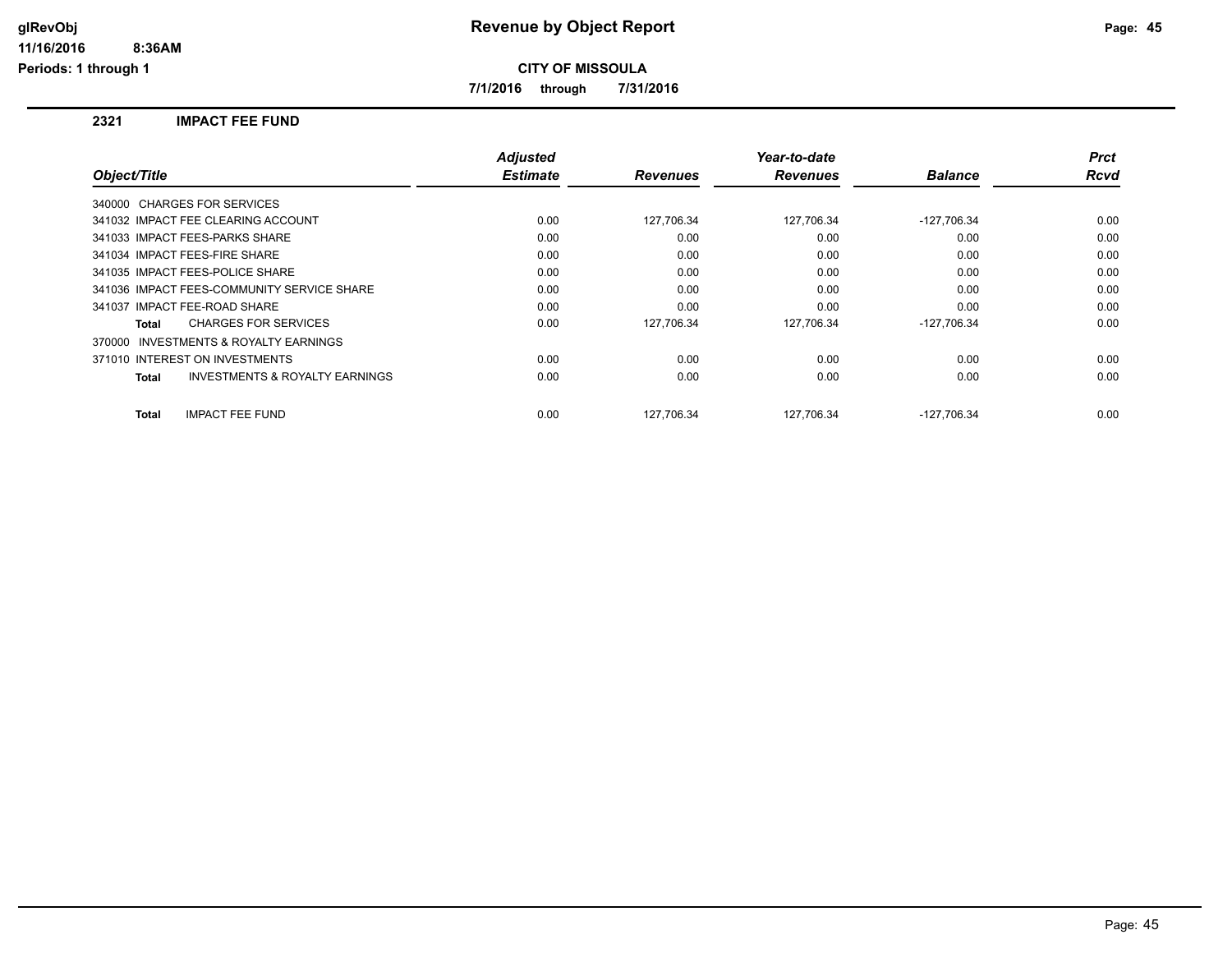**CITY OF MISSOULA**

**7/1/2016 through 7/31/2016**

#### **2322 GEORGE ELMER/CATTLE DR INTERSECTION 2322 GEORGE ELMER/CATTLE DR INTERSECTION**

| Object/Title |                                            | <b>Adjusted</b> |                 | Year-to-date    |                | Prct |
|--------------|--------------------------------------------|-----------------|-----------------|-----------------|----------------|------|
|              |                                            | <b>Estimate</b> | <b>Revenues</b> | <b>Revenues</b> | <b>Balance</b> | Rcvd |
|              | 360000 MISCELLANEOUS REVENUES              |                 |                 |                 |                |      |
|              | 365000 DEVELOPER CONRIBUTIONS              | 0.00            | 0.00            | 0.00            | 0.00           | 0.00 |
| Total        | MISCELLANEOUS REVENUES                     | 0.00            | 0.00            | 0.00            | 0.00           | 0.00 |
| <b>Total</b> | <b>GEORGE ELMER/CATTLE DR INTERSECTION</b> | 0.00            | 0.00            | 0.00            | 0.00           | 0.00 |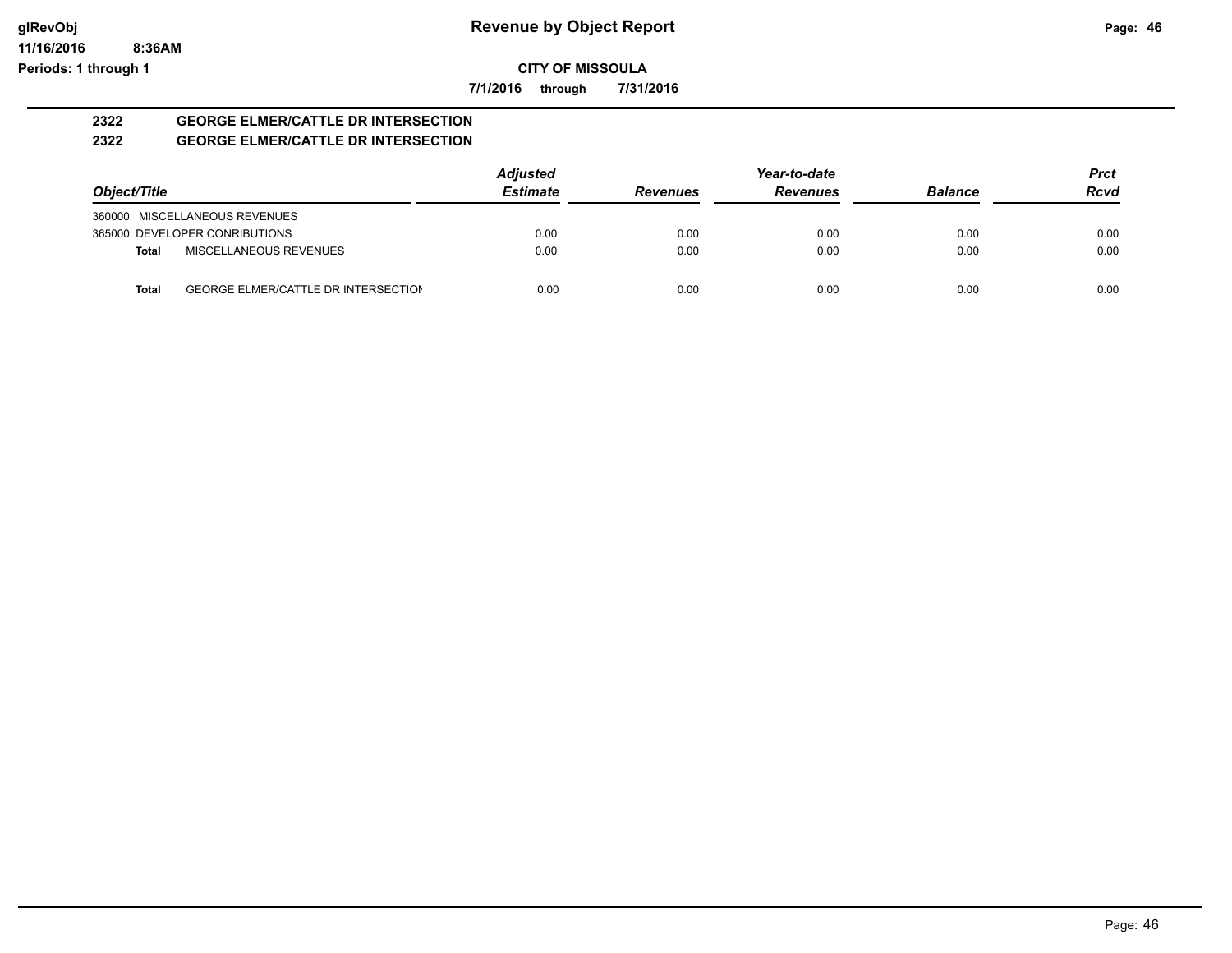**8:36AM**

**CITY OF MISSOULA**

**7/1/2016 through 7/31/2016**

#### **2322 GEORGE ELMER/CATTLE DR INTERSECTION**

| Object/Title |                                            | <b>Adjusted</b><br><b>Estimate</b> | <b>Revenues</b> | Year-to-date<br><b>Revenues</b> | <b>Balance</b> | <b>Prct</b><br><b>Rcvd</b> |
|--------------|--------------------------------------------|------------------------------------|-----------------|---------------------------------|----------------|----------------------------|
|              | 360000 MISCELLANEOUS REVENUES              |                                    |                 |                                 |                |                            |
|              | 365000 DEVELOPER CONRIBUTIONS              | 0.00                               | 0.00            | 0.00                            | 0.00           | 0.00                       |
| <b>Total</b> | MISCELLANEOUS REVENUES                     | 0.00                               | 0.00            | 0.00                            | 0.00           | 0.00                       |
| <b>Total</b> | <b>GEORGE ELMER/CATTLE DR INTERSECTIOL</b> | 0.00                               | 0.00            | 0.00                            | 0.00           | 0.00                       |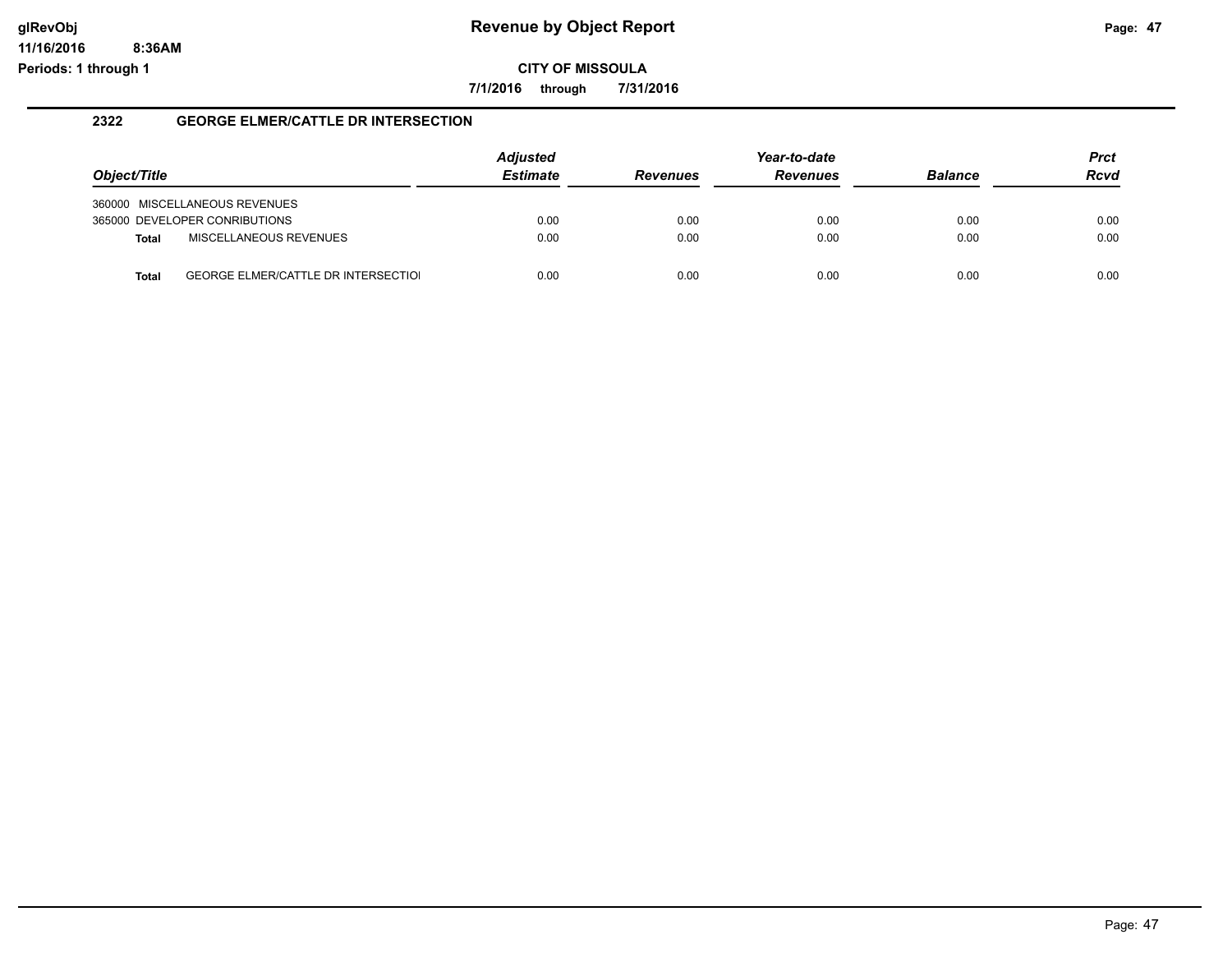**CITY OF MISSOULA**

**7/1/2016 through 7/31/2016**

**2365 PUBLIC ART FUND**

**2365 PUBLIC ART FUND**

|                                            | <b>Adjusted</b> |                 | Year-to-date    |                | <b>Prct</b> |
|--------------------------------------------|-----------------|-----------------|-----------------|----------------|-------------|
| Object/Title                               | <b>Estimate</b> | <b>Revenues</b> | <b>Revenues</b> | <b>Balance</b> | <b>Rcvd</b> |
| 330000 INTERGOVERNMENTAL REVENUES          |                 |                 |                 |                |             |
| 337000 LOCAL GRANTS                        | 0.00            | 0.00            | 0.00            | 0.00           | 0.00        |
| 337002 MRA GRANT                           | 0.00            | 0.00            | 0.00            | 0.00           | 0.00        |
| <b>INTERGOVERNMENTAL REVENUES</b><br>Total | 0.00            | 0.00            | 0.00            | 0.00           | 0.00        |
| 360000 MISCELLANEOUS REVENUES              |                 |                 |                 |                |             |
| 360010 MISCELLANEOUS                       | 0.00            | 0.00            | 0.00            | 0.00           | 0.00        |
| 364040 INSURANCE AND DAMAGE RECOVERY       | 0.00            | 0.00            | 0.00            | 0.00           | 0.00        |
| 365000 DONATIONS                           | 0.00            | 80.50           | 80.50           | $-80.50$       | 0.00        |
| MISCELLANEOUS REVENUES<br>Total            | 0.00            | 80.50           | 80.50           | $-80.50$       | 0.00        |
| 380000 OTHER FINANCING SOURCES             |                 |                 |                 |                |             |
| 383000 OPERATING TRANSFERS                 | 0.00            | 0.00            | 0.00            | 0.00           | 0.00        |
| OTHER FINANCING SOURCES<br>Total           | 0.00            | 0.00            | 0.00            | 0.00           | 0.00        |
|                                            |                 |                 |                 |                |             |
| PUBLIC ART FUND<br>Total                   | 0.00            | 80.50           | 80.50           | $-80.50$       | 0.00        |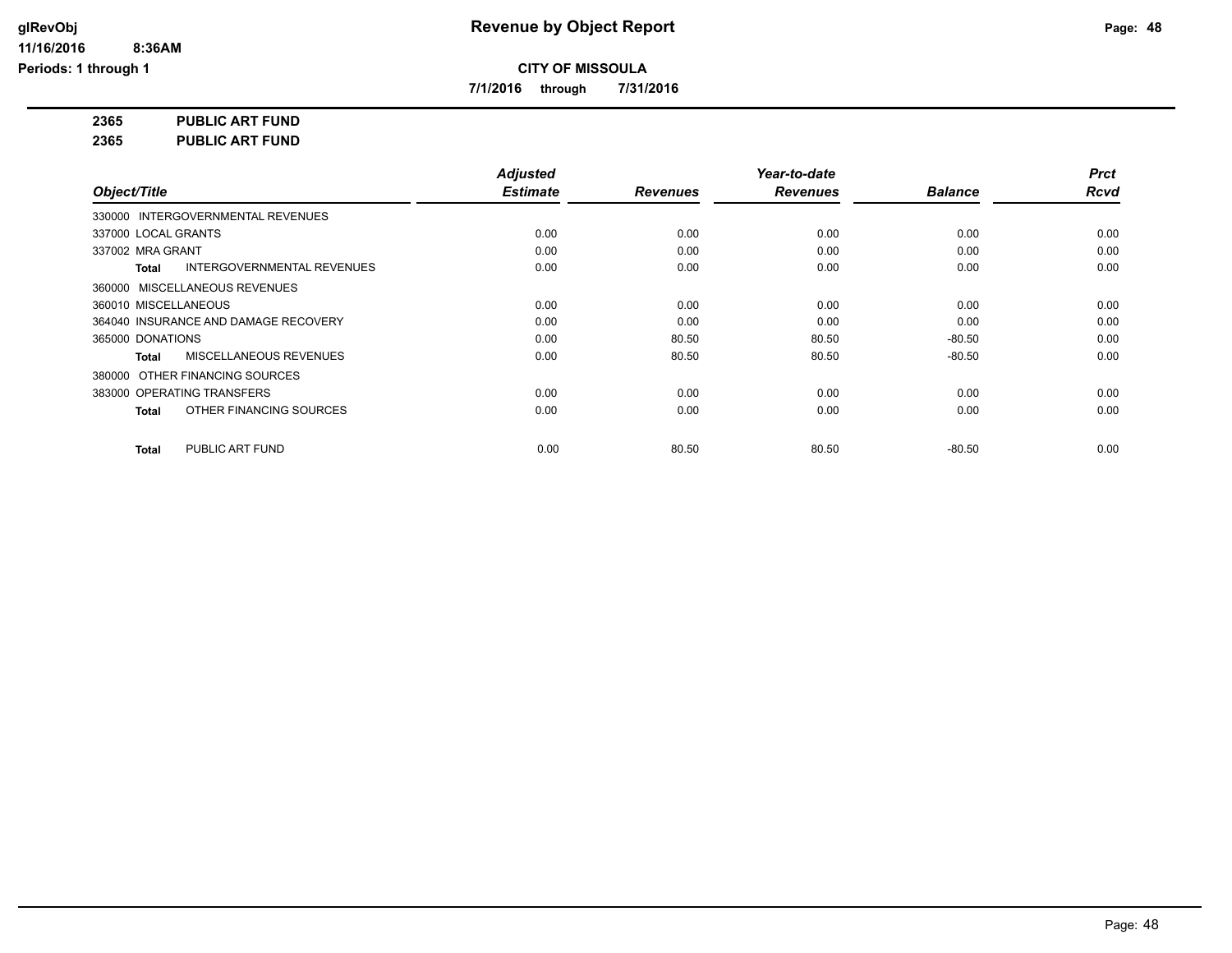**CITY OF MISSOULA**

**7/1/2016 through 7/31/2016**

#### **2365 PUBLIC ART FUND**

 **8:36AM**

|                                            | <b>Adjusted</b> |                 | Year-to-date    |                | <b>Prct</b> |
|--------------------------------------------|-----------------|-----------------|-----------------|----------------|-------------|
| Object/Title                               | <b>Estimate</b> | <b>Revenues</b> | <b>Revenues</b> | <b>Balance</b> | <b>Rcvd</b> |
| 330000 INTERGOVERNMENTAL REVENUES          |                 |                 |                 |                |             |
| 337000 LOCAL GRANTS                        | 0.00            | 0.00            | 0.00            | 0.00           | 0.00        |
| 337002 MRA GRANT                           | 0.00            | 0.00            | 0.00            | 0.00           | 0.00        |
| INTERGOVERNMENTAL REVENUES<br><b>Total</b> | 0.00            | 0.00            | 0.00            | 0.00           | 0.00        |
| 360000 MISCELLANEOUS REVENUES              |                 |                 |                 |                |             |
| 360010 MISCELLANEOUS                       | 0.00            | 0.00            | 0.00            | 0.00           | 0.00        |
| 364040 INSURANCE AND DAMAGE RECOVERY       | 0.00            | 0.00            | 0.00            | 0.00           | 0.00        |
| 365000 DONATIONS                           | 0.00            | 80.50           | 80.50           | $-80.50$       | 0.00        |
| MISCELLANEOUS REVENUES<br><b>Total</b>     | 0.00            | 80.50           | 80.50           | $-80.50$       | 0.00        |
| 380000 OTHER FINANCING SOURCES             |                 |                 |                 |                |             |
| 383000 OPERATING TRANSFERS                 | 0.00            | 0.00            | 0.00            | 0.00           | 0.00        |
| OTHER FINANCING SOURCES<br><b>Total</b>    | 0.00            | 0.00            | 0.00            | 0.00           | 0.00        |
|                                            |                 |                 |                 |                |             |
| PUBLIC ART FUND<br><b>Total</b>            | 0.00            | 80.50           | 80.50           | $-80.50$       | 0.00        |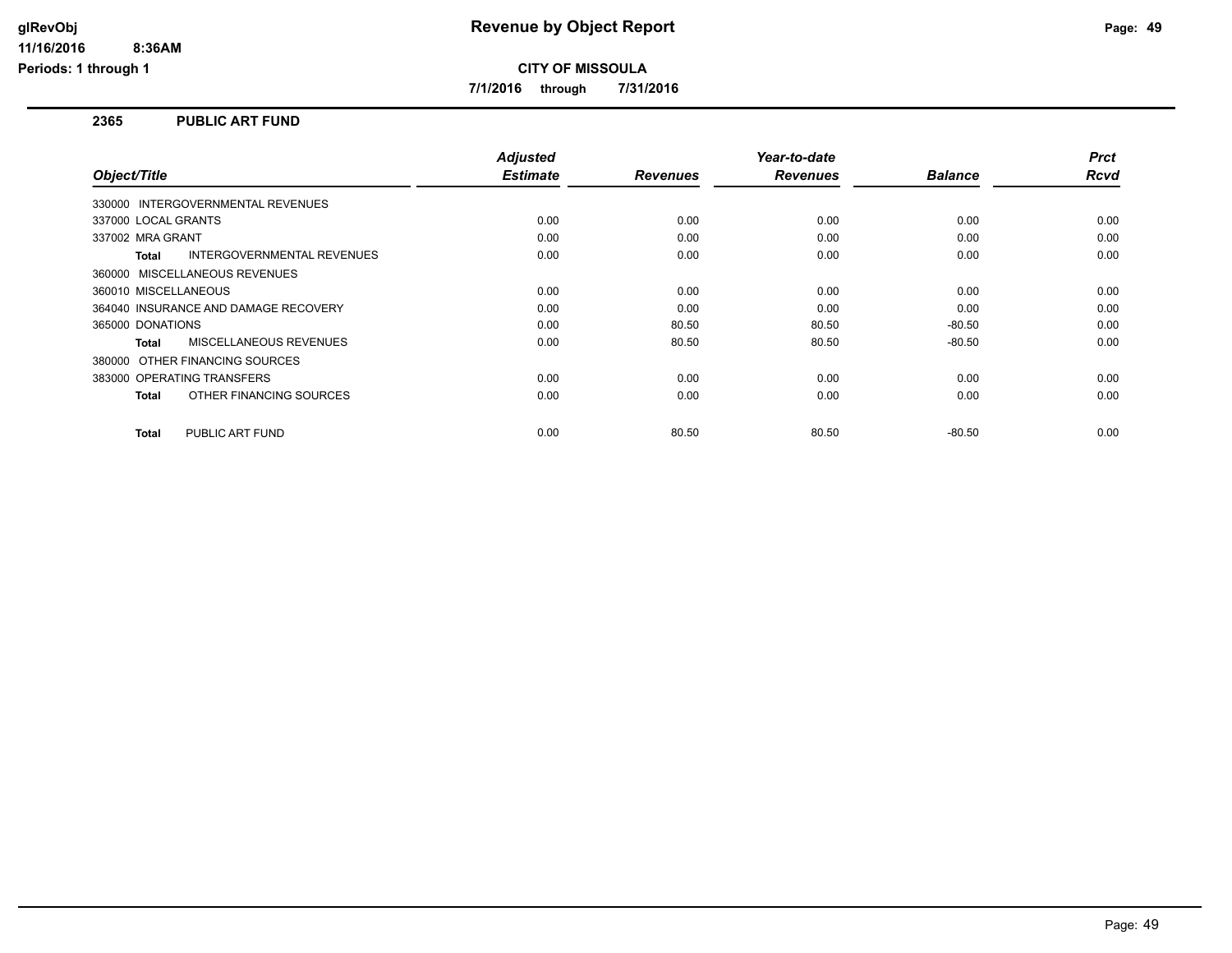**CITY OF MISSOULA**

**7/1/2016 through 7/31/2016**

# **2371 EMPLOYEE HEALTH INSURANCE LEVY FUND**

### **2371 EMPLOYEE HEALTH INSURANCE LEVY FUND**

|                                                     | <b>Adjusted</b> |                 | Year-to-date    |                | <b>Prct</b> |
|-----------------------------------------------------|-----------------|-----------------|-----------------|----------------|-------------|
| Object/Title                                        | <b>Estimate</b> | <b>Revenues</b> | <b>Revenues</b> | <b>Balance</b> | <b>Rcvd</b> |
| 310000 TAXES/ASSESSMENTS                            |                 |                 |                 |                |             |
| 311000 GENERAL PROPERTY TAXES                       | 0.00            | $-108.30$       | $-108.30$       | 108.30         | 0.00        |
| 312001 PENALTIES & INTEREST                         | 0.00            | $-9.10$         | $-9.10$         | 9.10           | 0.00        |
| TAXES/ASSESSMENTS<br>Total                          | 0.00            | $-117.40$       | $-117.40$       | 117.40         | 0.00        |
| 370000 INVESTMENTS & ROYALTY EARNINGS               |                 |                 |                 |                |             |
| 371010 INTEREST ON INVESTMENTS                      | 0.00            | 0.00            | 0.00            | 0.00           | 0.00        |
| <b>INVESTMENTS &amp; ROYALTY EARNINGS</b><br>Total  | 0.00            | 0.00            | 0.00            | 0.00           | 0.00        |
| EMPLOYEE HEALTH INSURANCE LEVY FUNI<br><b>Total</b> | 0.00            | $-117.40$       | $-117.40$       | 117.40         | 0.00        |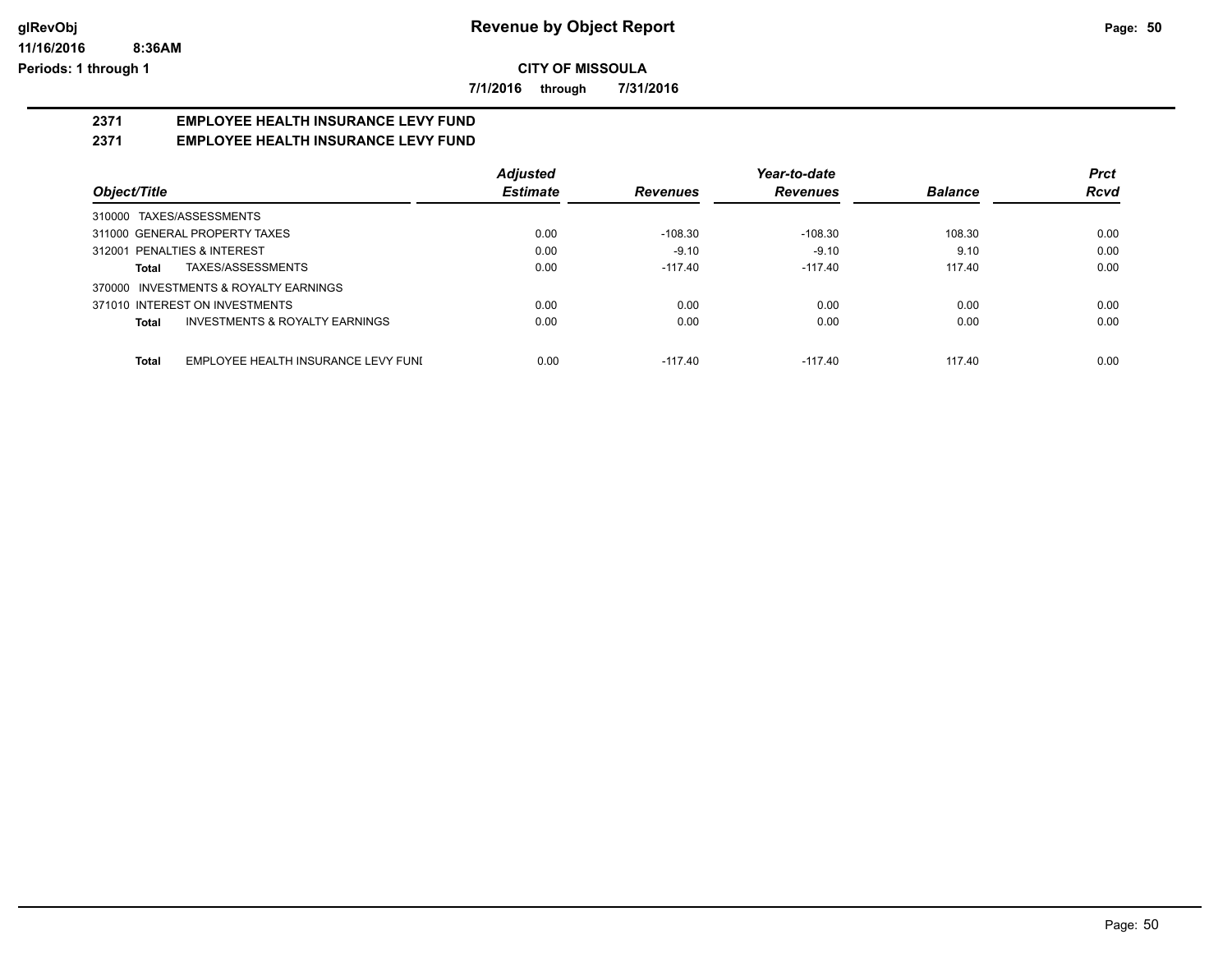**8:36AM**

**CITY OF MISSOULA**

**7/1/2016 through 7/31/2016**

#### **2371 EMPLOYEE HEALTH INSURANCE LEVY FUND**

|                                                    | <b>Adjusted</b> |                 | Year-to-date    |                | <b>Prct</b> |
|----------------------------------------------------|-----------------|-----------------|-----------------|----------------|-------------|
| Object/Title                                       | <b>Estimate</b> | <b>Revenues</b> | <b>Revenues</b> | <b>Balance</b> | <b>Rcvd</b> |
| 310000 TAXES/ASSESSMENTS                           |                 |                 |                 |                |             |
| 311000 GENERAL PROPERTY TAXES                      | 0.00            | $-108.30$       | $-108.30$       | 108.30         | 0.00        |
| 312001 PENALTIES & INTEREST                        | 0.00            | $-9.10$         | $-9.10$         | 9.10           | 0.00        |
| TAXES/ASSESSMENTS<br>Total                         | 0.00            | $-117.40$       | $-117.40$       | 117.40         | 0.00        |
| 370000 INVESTMENTS & ROYALTY EARNINGS              |                 |                 |                 |                |             |
| 371010 INTEREST ON INVESTMENTS                     | 0.00            | 0.00            | 0.00            | 0.00           | 0.00        |
| <b>INVESTMENTS &amp; ROYALTY EARNINGS</b><br>Total | 0.00            | 0.00            | 0.00            | 0.00           | 0.00        |
|                                                    |                 |                 |                 |                |             |
| Total<br>EMPLOYEE HEALTH INSURANCE LEVY FUN        | 0.00            | $-117.40$       | $-117.40$       | 117.40         | 0.00        |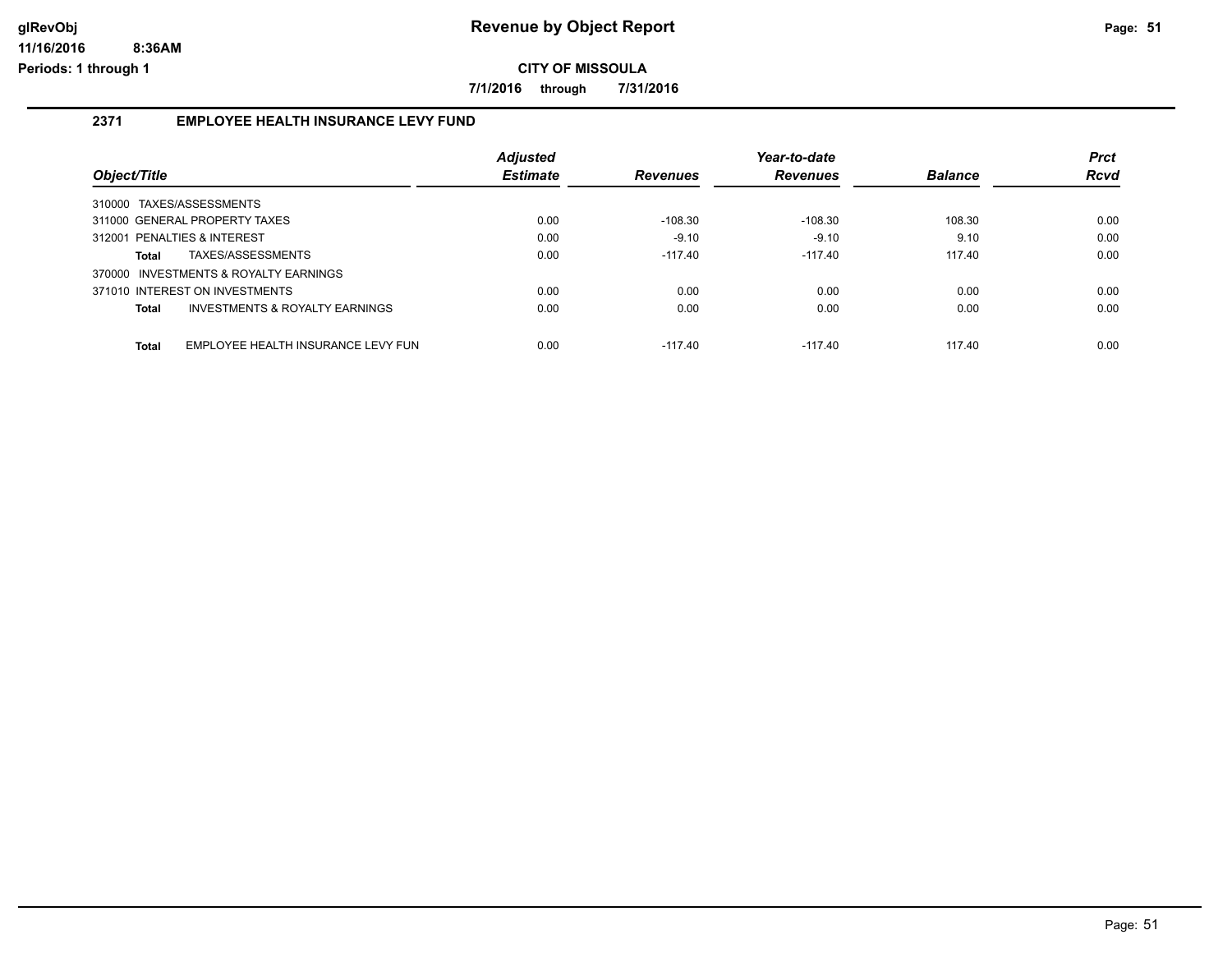**CITY OF MISSOULA**

**7/1/2016 through 7/31/2016**

**2372 PERMISSIVE MEDICAL LEVY**

**2372 PERMISSIVE MEDICAL LEVY**

|                                                    | <b>Adjusted</b> |                 | Year-to-date    |                | <b>Prct</b> |
|----------------------------------------------------|-----------------|-----------------|-----------------|----------------|-------------|
| Object/Title                                       | <b>Estimate</b> | <b>Revenues</b> | <b>Revenues</b> | <b>Balance</b> | Rcvd        |
| 310000 TAXES/ASSESSMENTS                           |                 |                 |                 |                |             |
| 311000 GENERAL PROPERTY TAXES                      | 0.00            | $-55.646.10$    | $-55.646.10$    | 55.646.10      | 0.00        |
| 312001 PENALTIES & INTEREST                        | 0.00            | $-1.843.15$     | $-1.843.15$     | 1.843.15       | 0.00        |
| TAXES/ASSESSMENTS<br>Total                         | 0.00            | $-57,489.25$    | -57.489.25      | 57.489.25      | 0.00        |
| 370000 INVESTMENTS & ROYALTY EARNINGS              |                 |                 |                 |                |             |
| 371010 INTEREST ON INVESTMENTS                     | 0.00            | 0.00            | 0.00            | 0.00           | 0.00        |
| <b>INVESTMENTS &amp; ROYALTY EARNINGS</b><br>Total | 0.00            | 0.00            | 0.00            | 0.00           | 0.00        |
|                                                    |                 |                 |                 |                |             |
| Total<br>PERMISSIVE MEDICAL LEVY                   | 0.00            | $-57.489.25$    | -57.489.25      | 57.489.25      | 0.00        |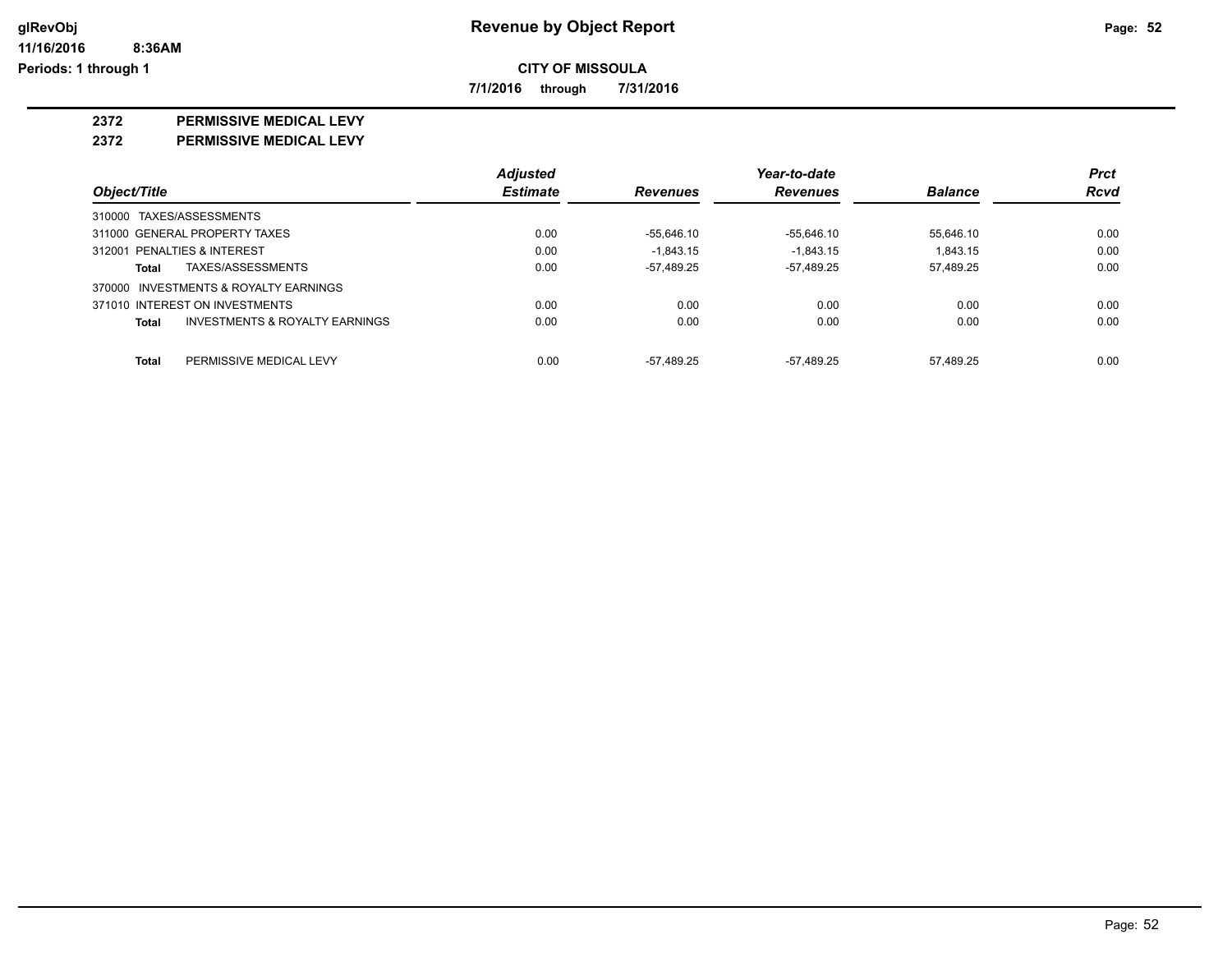**CITY OF MISSOULA**

**7/1/2016 through 7/31/2016**

#### **2372 PERMISSIVE MEDICAL LEVY**

 **8:36AM**

|                                                | <b>Adjusted</b> |                 | Year-to-date    |                | <b>Prct</b> |
|------------------------------------------------|-----------------|-----------------|-----------------|----------------|-------------|
| Object/Title                                   | <b>Estimate</b> | <b>Revenues</b> | <b>Revenues</b> | <b>Balance</b> | <b>Rcvd</b> |
| 310000 TAXES/ASSESSMENTS                       |                 |                 |                 |                |             |
| 311000 GENERAL PROPERTY TAXES                  | 0.00            | $-55.646.10$    | $-55.646.10$    | 55.646.10      | 0.00        |
| 312001 PENALTIES & INTEREST                    | 0.00            | $-1.843.15$     | $-1.843.15$     | 1.843.15       | 0.00        |
| TAXES/ASSESSMENTS<br><b>Total</b>              | 0.00            | $-57.489.25$    | $-57.489.25$    | 57,489.25      | 0.00        |
| 370000 INVESTMENTS & ROYALTY EARNINGS          |                 |                 |                 |                |             |
| 371010 INTEREST ON INVESTMENTS                 | 0.00            | 0.00            | 0.00            | 0.00           | 0.00        |
| INVESTMENTS & ROYALTY EARNINGS<br><b>Total</b> | 0.00            | 0.00            | 0.00            | 0.00           | 0.00        |
| <b>Total</b><br>PERMISSIVE MEDICAL LEVY        | 0.00            | $-57.489.25$    | $-57.489.25$    | 57.489.25      | 0.00        |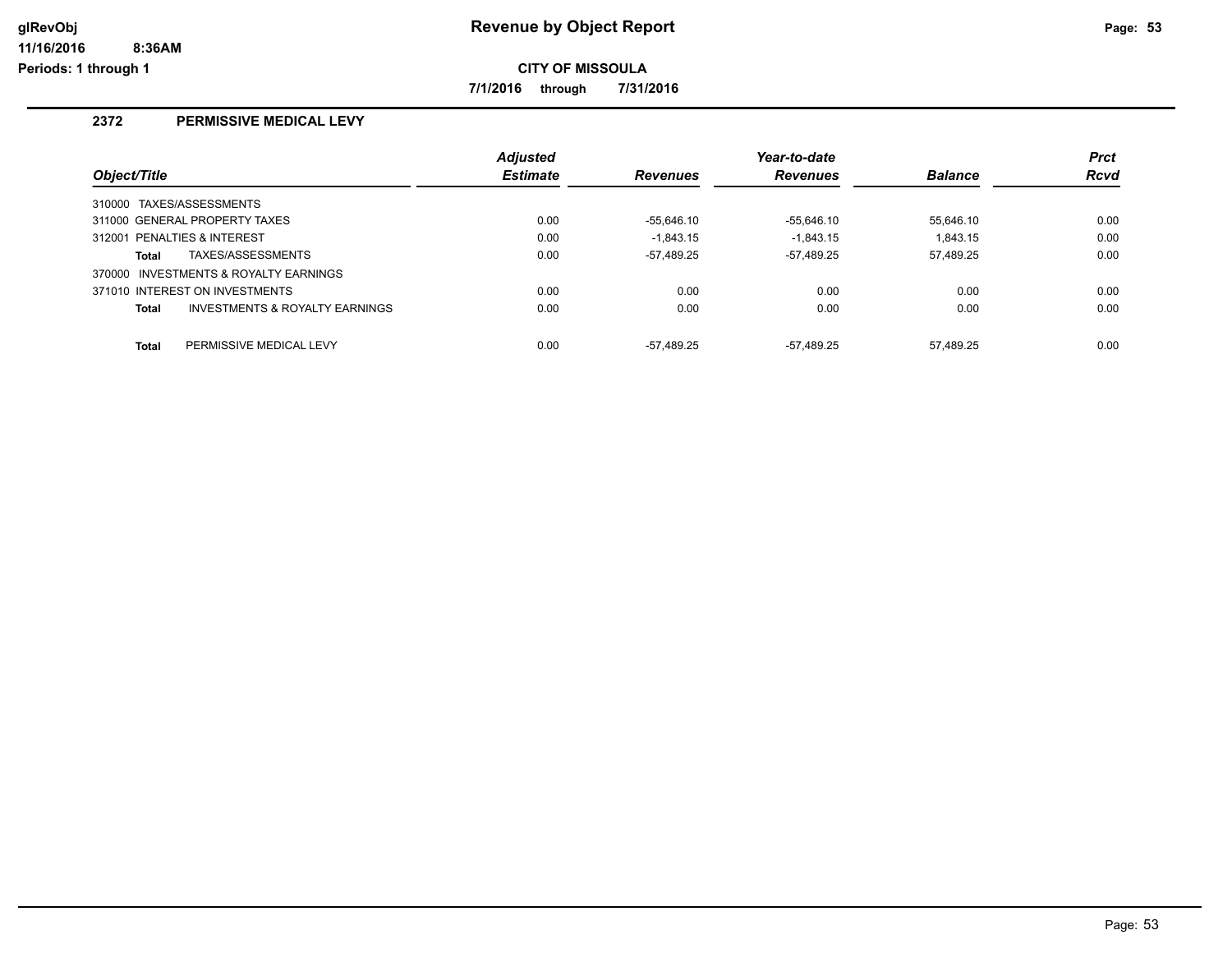**8:36AM**

**glRevObj Revenue by Object Report Page: 54** 

**CITY OF MISSOULA**

**7/1/2016 through 7/31/2016**

# **2389 CABLE TELEVISION FRANCHISE FUND**

### **2389 CABLE TELEVISION FRANCHISE FUND**

|                                                 | <b>Adjusted</b> |                 | Year-to-date    |                | <b>Prct</b> |
|-------------------------------------------------|-----------------|-----------------|-----------------|----------------|-------------|
| Object/Title                                    | <b>Estimate</b> | <b>Revenues</b> | <b>Revenues</b> | <b>Balance</b> | <b>Rcvd</b> |
| 320000 LICENSES & PERMITS                       |                 |                 |                 |                |             |
| 322031 FRANCHISE FEE - AT&T                     | 0.00            | $-171.221.56$   | $-171.221.56$   | 171,221.56     | 0.00        |
| 322034 PEG ACCESS                               | 0.00            | $-9.737.33$     | $-9.737.33$     | 9.737.33       | 0.00        |
| LICENSES & PERMITS<br>Total                     | 0.00            | $-180.958.89$   | -180.958.89     | 180.958.89     | 0.00        |
| 360000 MISCELLANEOUS REVENUES                   |                 |                 |                 |                |             |
| 365000 DONATIONS                                | 0.00            | 0.00            | 0.00            | 0.00           | 0.00        |
| MISCELLANEOUS REVENUES<br><b>Total</b>          | 0.00            | 0.00            | 0.00            | 0.00           | 0.00        |
| CABLE TELEVISION FRANCHISE FUND<br><b>Total</b> | 0.00            | $-180.958.89$   | -180.958.89     | 180.958.89     | 0.00        |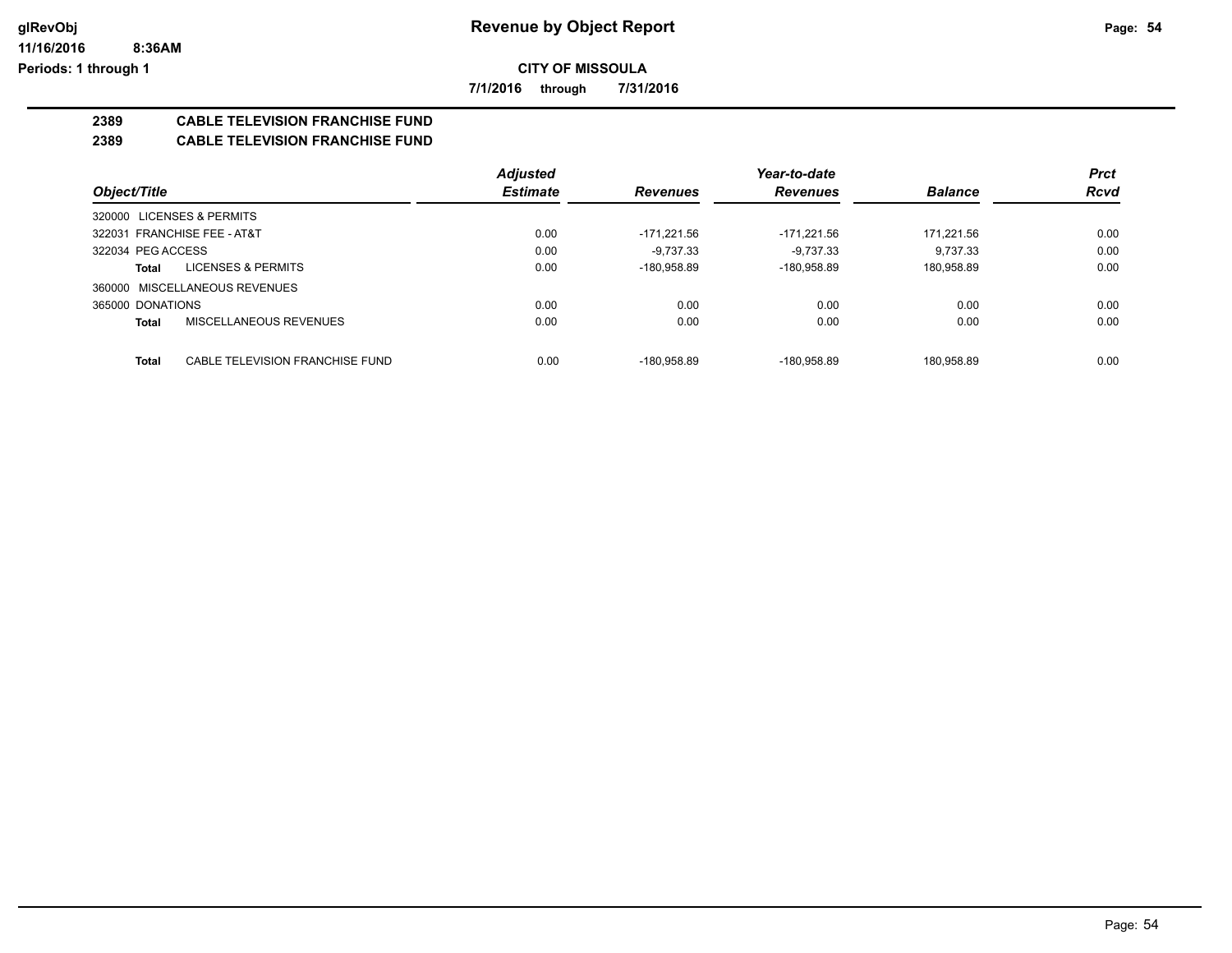**8:36AM**

**CITY OF MISSOULA**

**7/1/2016 through 7/31/2016**

#### **2389 CABLE TELEVISION FRANCHISE FUND**

|                                                 | <b>Adjusted</b> |                 | Year-to-date    |                | <b>Prct</b> |
|-------------------------------------------------|-----------------|-----------------|-----------------|----------------|-------------|
| Obiect/Title                                    | <b>Estimate</b> | <b>Revenues</b> | <b>Revenues</b> | <b>Balance</b> | <b>Rcvd</b> |
| 320000 LICENSES & PERMITS                       |                 |                 |                 |                |             |
| 322031 FRANCHISE FEE - AT&T                     | 0.00            | -171.221.56     | $-171.221.56$   | 171.221.56     | 0.00        |
| 322034 PEG ACCESS                               | 0.00            | $-9.737.33$     | $-9.737.33$     | 9.737.33       | 0.00        |
| LICENSES & PERMITS<br>Total                     | 0.00            | $-180.958.89$   | $-180.958.89$   | 180.958.89     | 0.00        |
| 360000 MISCELLANEOUS REVENUES                   |                 |                 |                 |                |             |
| 365000 DONATIONS                                | 0.00            | 0.00            | 0.00            | 0.00           | 0.00        |
| MISCELLANEOUS REVENUES<br>Total                 | 0.00            | 0.00            | 0.00            | 0.00           | 0.00        |
|                                                 |                 |                 |                 |                |             |
| <b>Total</b><br>CABLE TELEVISION FRANCHISE FUND | 0.00            | -180.958.89     | -180.958.89     | 180.958.89     | 0.00        |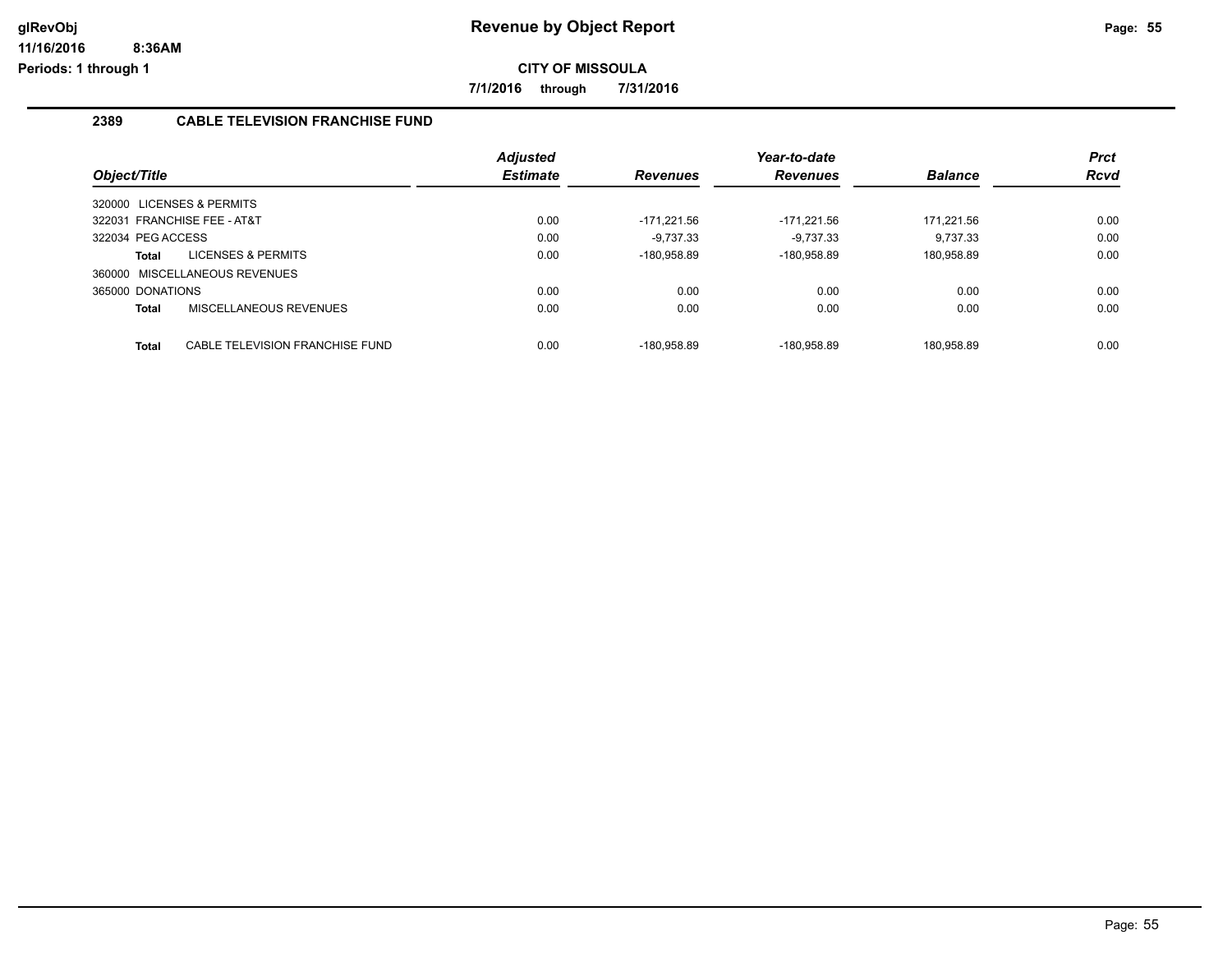**CITY OF MISSOULA**

**7/1/2016 through 7/31/2016**

**2390 DRUG FORFEITURE FUND**

 **8:36AM**

**2390 DRUG FORFEITURE FUND**

|                                                    | <b>Adjusted</b> |                 | Year-to-date    |                | <b>Prct</b> |
|----------------------------------------------------|-----------------|-----------------|-----------------|----------------|-------------|
| Object/Title                                       | <b>Estimate</b> | <b>Revenues</b> | <b>Revenues</b> | <b>Balance</b> | <b>Rcvd</b> |
| 350000 FINES & FORFEITURES                         |                 |                 |                 |                |             |
| 351013 DRUG FORFEITURES                            | 0.00            | 0.00            | 0.00            | 0.00           | 0.00        |
| <b>FINES &amp; FORFEITURES</b><br>Total            | 0.00            | 0.00            | 0.00            | 0.00           | 0.00        |
| 370000 INVESTMENTS & ROYALTY EARNINGS              |                 |                 |                 |                |             |
| 371010 INTEREST ON INVESTMENTS                     | 0.00            | 0.00            | 0.00            | 0.00           | 0.00        |
| <b>INVESTMENTS &amp; ROYALTY EARNINGS</b><br>Total | 0.00            | 0.00            | 0.00            | 0.00           | 0.00        |
| DRUG FORFEITURE FUND<br><b>Total</b>               | 0.00            | 0.00            | 0.00            | 0.00           | 0.00        |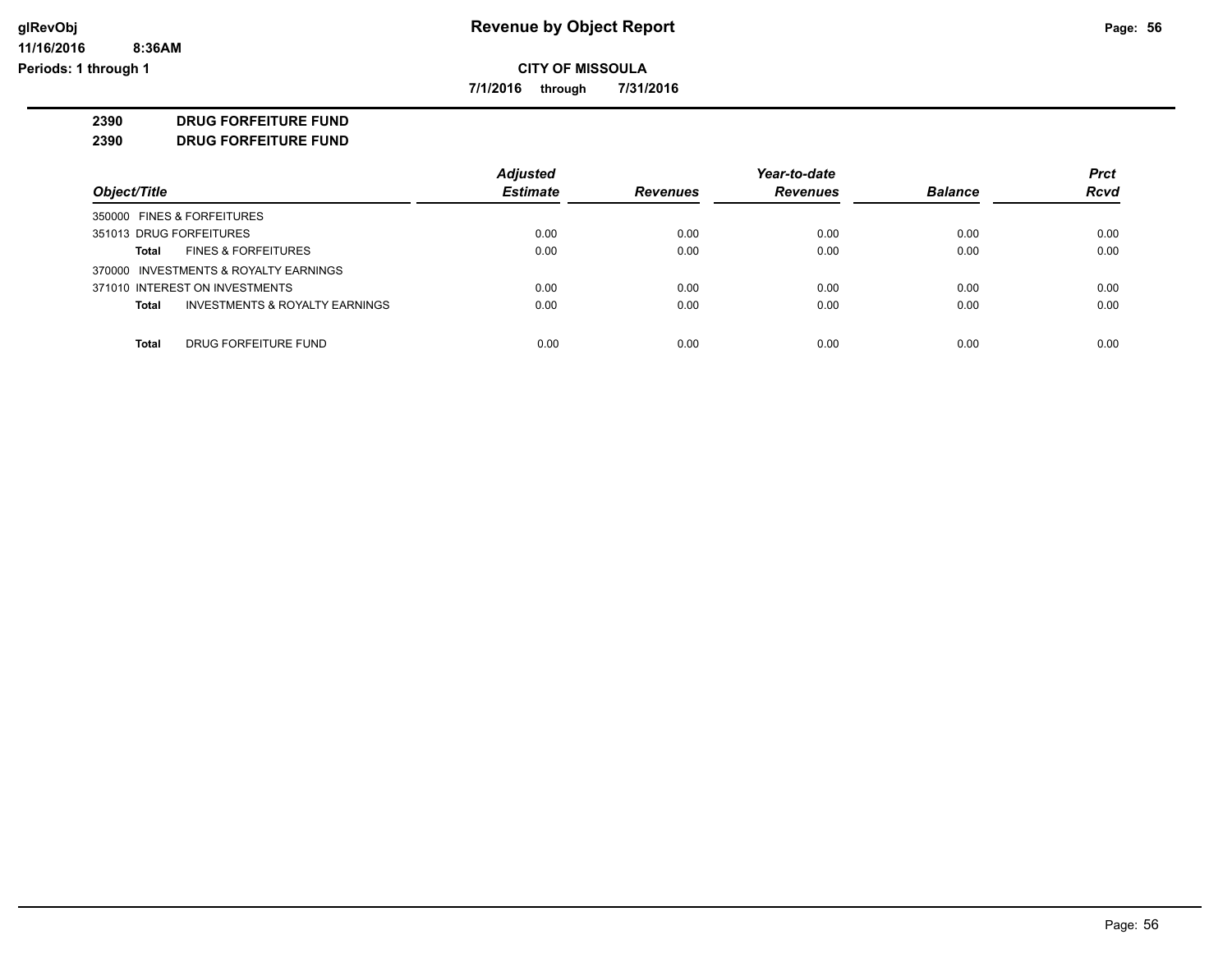#### **CITY OF MISSOULA**

**7/1/2016 through 7/31/2016**

#### **2390 DRUG FORFEITURE FUND**

| Object/Title                                              | <b>Adjusted</b><br><b>Estimate</b> | <b>Revenues</b> | Year-to-date<br><b>Revenues</b> | <b>Balance</b> | <b>Prct</b><br><b>Rcvd</b> |
|-----------------------------------------------------------|------------------------------------|-----------------|---------------------------------|----------------|----------------------------|
| 350000 FINES & FORFEITURES                                |                                    |                 |                                 |                |                            |
| 351013 DRUG FORFEITURES                                   | 0.00                               | 0.00            | 0.00                            | 0.00           | 0.00                       |
| <b>FINES &amp; FORFEITURES</b><br>Total                   | 0.00                               | 0.00            | 0.00                            | 0.00           | 0.00                       |
| 370000 INVESTMENTS & ROYALTY EARNINGS                     |                                    |                 |                                 |                |                            |
| 371010 INTEREST ON INVESTMENTS                            | 0.00                               | 0.00            | 0.00                            | 0.00           | 0.00                       |
| <b>INVESTMENTS &amp; ROYALTY EARNINGS</b><br><b>Total</b> | 0.00                               | 0.00            | 0.00                            | 0.00           | 0.00                       |
|                                                           |                                    |                 |                                 |                |                            |
| DRUG FORFEITURE FUND<br>Total                             | 0.00                               | 0.00            | 0.00                            | 0.00           | 0.00                       |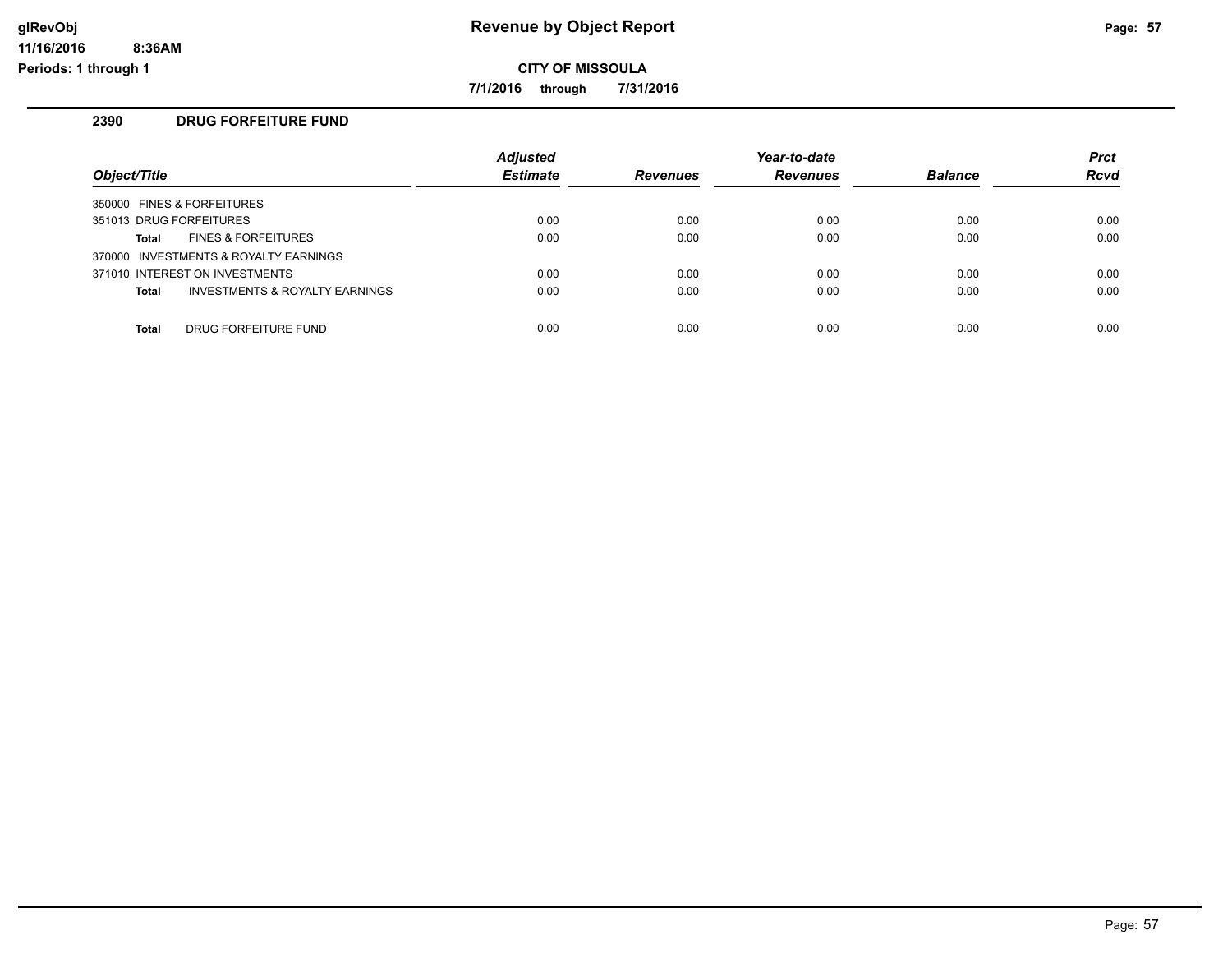**glRevObj Revenue by Object Report Page: 58** 

**11/16/2016 8:36AM Periods: 1 through 1**

**CITY OF MISSOULA**

**7/1/2016 through 7/31/2016**

**2394 BUILDING INSPECTION FUND**

**2394 BUILDING INSPECTION FUND**

|                                                           | <b>Adjusted</b> |                 | Year-to-date    |                | <b>Prct</b> |
|-----------------------------------------------------------|-----------------|-----------------|-----------------|----------------|-------------|
| Object/Title                                              | <b>Estimate</b> | <b>Revenues</b> | <b>Revenues</b> | <b>Balance</b> | <b>Rcvd</b> |
| 320000 LICENSES & PERMITS                                 |                 |                 |                 |                |             |
| 323011 BUILDING PERMITS                                   | 0.00            | 144,637.54      | 144,637.54      | $-144,637.54$  | 0.00        |
| 323012 ELECTRICAL PERMITS                                 | 0.00            | 26,466.98       | 26,466.98       | $-26,466.98$   | 0.00        |
| 323013 PLUMBING PERMITS                                   | 0.00            | 13,051.00       | 13,051.00       | $-13,051.00$   | 0.00        |
| 323014 BLDG PERMIT REVIEW FEE                             | 0.00            | 0.00            | 0.00            | 0.00           | 0.00        |
| 323016 MOVING PERMITS                                     | 0.00            | 0.00            | 0.00            | 0.00           | 0.00        |
| 323017 MECHANICAL PERMITS                                 | 0.00            | 7,296.00        | 7,296.00        | $-7,296.00$    | 0.00        |
| <b>LICENSES &amp; PERMITS</b><br><b>Total</b>             | 0.00            | 191,451.52      | 191,451.52      | $-191,451.52$  | 0.00        |
| 330000 INTERGOVERNMENTAL REVENUES                         |                 |                 |                 |                |             |
| 336023 STATE CONTRIB. - PERS                              | 0.00            | 0.00            | 0.00            | 0.00           | 0.00        |
| <b>INTERGOVERNMENTAL REVENUES</b><br><b>Total</b>         | 0.00            | 0.00            | 0.00            | 0.00           | 0.00        |
| 340000 CHARGES FOR SERVICES                               |                 |                 |                 |                |             |
| 341091 INSPECTION CODE BOOKS & COPIES                     | 0.00            | 125.75          | 125.75          | $-125.75$      | 0.00        |
| <b>CHARGES FOR SERVICES</b><br><b>Total</b>               | 0.00            | 125.75          | 125.75          | $-125.75$      | 0.00        |
| 360000 MISCELLANEOUS REVENUES                             |                 |                 |                 |                |             |
| 360010 MISCELLANEOUS                                      | 0.00            | 0.00            | 0.00            | 0.00           | 0.00        |
| 360015 CONFERENCE REVENUES - BUILDING                     | 0.00            | 0.00            | 0.00            | 0.00           | 0.00        |
| MISCELLANEOUS REVENUES<br>Total                           | 0.00            | 0.00            | 0.00            | 0.00           | 0.00        |
| <b>INVESTMENTS &amp; ROYALTY EARNINGS</b><br>370000       |                 |                 |                 |                |             |
| 371010 INTEREST ON INVESTMENTS                            | 0.00            | 0.00            | 0.00            | 0.00           | 0.00        |
| 371020 GAIN/LOSS IN MARKET VALUE OF INVESTMENTS           | 0.00            | 0.00            | 0.00            | 0.00           | 0.00        |
| <b>INVESTMENTS &amp; ROYALTY EARNINGS</b><br><b>Total</b> | 0.00            | 0.00            | 0.00            | 0.00           | 0.00        |
| 380000 OTHER FINANCING SOURCES                            |                 |                 |                 |                |             |
| 382010 SALE OF FIXED ASSETS                               | 0.00            | 0.00            | 0.00            | 0.00           | 0.00        |
| 383000 OPERATING TRANSFERS                                | 0.00            | 0.00            | 0.00            | 0.00           | 0.00        |
| OTHER FINANCING SOURCES<br><b>Total</b>                   | 0.00            | 0.00            | 0.00            | 0.00           | 0.00        |
| <b>BUILDING INSPECTION FUND</b><br><b>Total</b>           | 0.00            | 191,577.27      | 191,577.27      | $-191,577.27$  | 0.00        |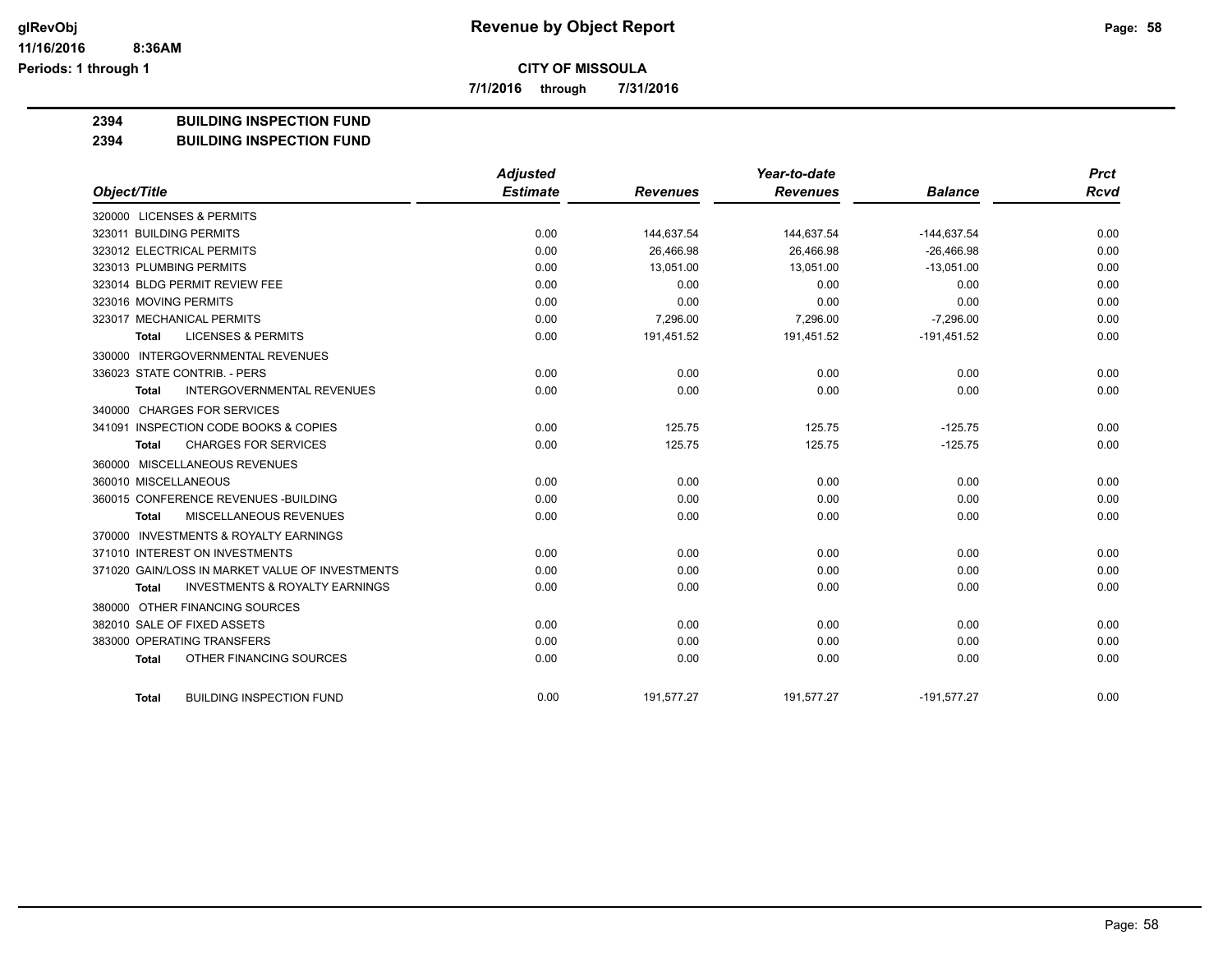**CITY OF MISSOULA**

**7/1/2016 through 7/31/2016**

#### **2394 BUILDING INSPECTION FUND**

|                                                           | <b>Adjusted</b> |                 | Year-to-date    |                | <b>Prct</b> |
|-----------------------------------------------------------|-----------------|-----------------|-----------------|----------------|-------------|
| Object/Title                                              | <b>Estimate</b> | <b>Revenues</b> | <b>Revenues</b> | <b>Balance</b> | <b>Rcvd</b> |
| 320000 LICENSES & PERMITS                                 |                 |                 |                 |                |             |
| 323011 BUILDING PERMITS                                   | 0.00            | 144,637.54      | 144,637.54      | $-144,637.54$  | 0.00        |
| 323012 ELECTRICAL PERMITS                                 | 0.00            | 26,466.98       | 26,466.98       | $-26,466.98$   | 0.00        |
| 323013 PLUMBING PERMITS                                   | 0.00            | 13,051.00       | 13,051.00       | $-13,051.00$   | 0.00        |
| 323014 BLDG PERMIT REVIEW FEE                             | 0.00            | 0.00            | 0.00            | 0.00           | 0.00        |
| 323016 MOVING PERMITS                                     | 0.00            | 0.00            | 0.00            | 0.00           | 0.00        |
| 323017 MECHANICAL PERMITS                                 | 0.00            | 7,296.00        | 7,296.00        | $-7,296.00$    | 0.00        |
| <b>LICENSES &amp; PERMITS</b><br><b>Total</b>             | 0.00            | 191,451.52      | 191,451.52      | $-191,451.52$  | 0.00        |
| 330000 INTERGOVERNMENTAL REVENUES                         |                 |                 |                 |                |             |
| 336023 STATE CONTRIB. - PERS                              | 0.00            | 0.00            | 0.00            | 0.00           | 0.00        |
| <b>INTERGOVERNMENTAL REVENUES</b><br><b>Total</b>         | 0.00            | 0.00            | 0.00            | 0.00           | 0.00        |
| 340000 CHARGES FOR SERVICES                               |                 |                 |                 |                |             |
| 341091 INSPECTION CODE BOOKS & COPIES                     | 0.00            | 125.75          | 125.75          | $-125.75$      | 0.00        |
| <b>CHARGES FOR SERVICES</b><br>Total                      | 0.00            | 125.75          | 125.75          | $-125.75$      | 0.00        |
| 360000 MISCELLANEOUS REVENUES                             |                 |                 |                 |                |             |
| 360010 MISCELLANEOUS                                      | 0.00            | 0.00            | 0.00            | 0.00           | 0.00        |
| 360015 CONFERENCE REVENUES - BUILDING                     | 0.00            | 0.00            | 0.00            | 0.00           | 0.00        |
| <b>MISCELLANEOUS REVENUES</b><br><b>Total</b>             | 0.00            | 0.00            | 0.00            | 0.00           | 0.00        |
| 370000 INVESTMENTS & ROYALTY EARNINGS                     |                 |                 |                 |                |             |
| 371010 INTEREST ON INVESTMENTS                            | 0.00            | 0.00            | 0.00            | 0.00           | 0.00        |
| 371020 GAIN/LOSS IN MARKET VALUE OF INVESTMENT            | 0.00            | 0.00            | 0.00            | 0.00           | 0.00        |
| <b>INVESTMENTS &amp; ROYALTY EARNINGS</b><br><b>Total</b> | 0.00            | 0.00            | 0.00            | 0.00           | 0.00        |
| 380000 OTHER FINANCING SOURCES                            |                 |                 |                 |                |             |
| 382010 SALE OF FIXED ASSETS                               | 0.00            | 0.00            | 0.00            | 0.00           | 0.00        |
| 383000 OPERATING TRANSFERS                                | 0.00            | 0.00            | 0.00            | 0.00           | 0.00        |
| OTHER FINANCING SOURCES<br><b>Total</b>                   | 0.00            | 0.00            | 0.00            | 0.00           | 0.00        |
| <b>BUILDING INSPECTION FUND</b><br><b>Total</b>           | 0.00            | 191,577.27      | 191,577.27      | $-191,577.27$  | 0.00        |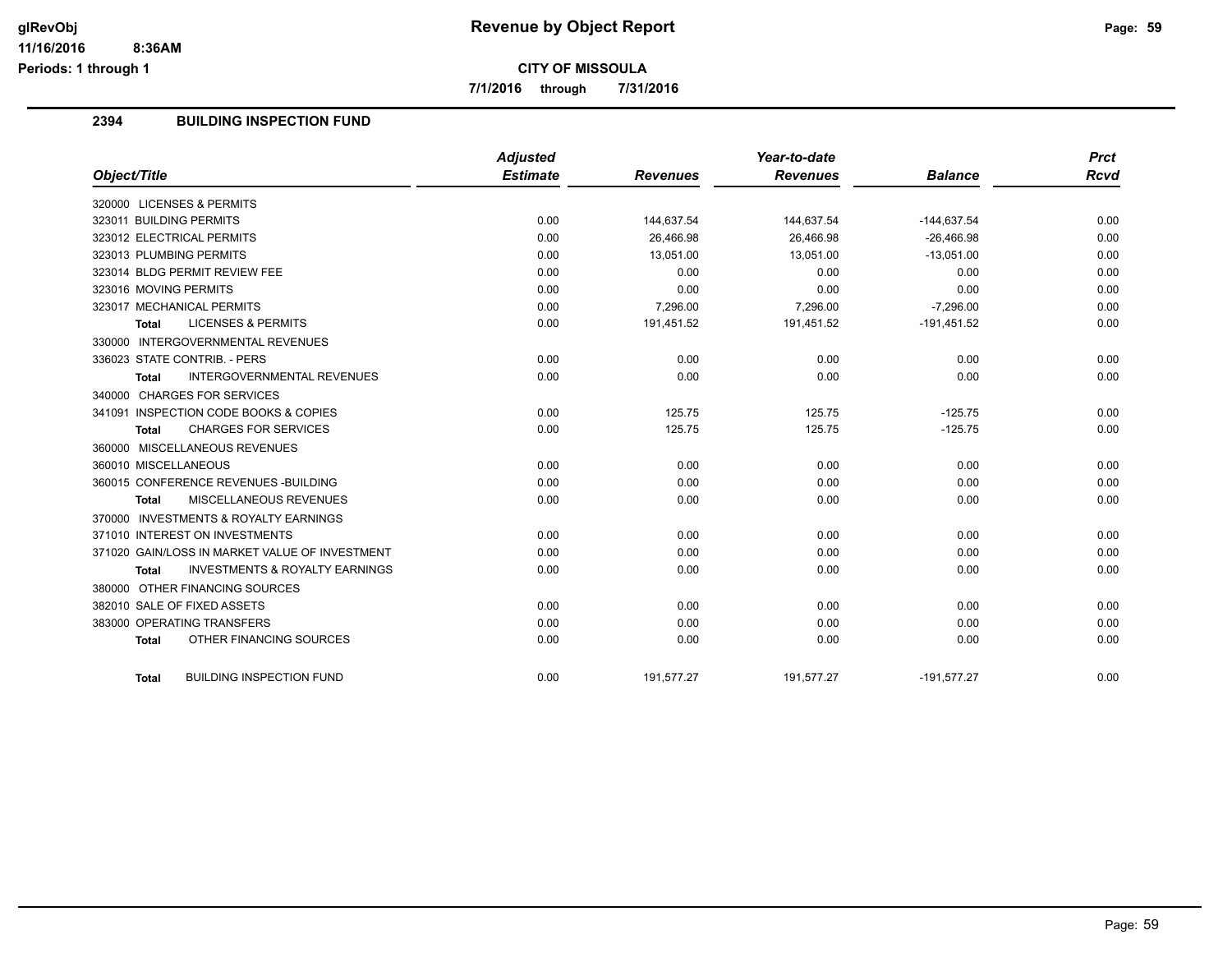**CITY OF MISSOULA**

**7/1/2016 through 7/31/2016**

# **2395 CITY GRANTS & PROGRAM INCOME FUND**

### **2395 CITY GRANTS & PROGRAM INCOME FUND**

|                                                           | <b>Adjusted</b> |                 | Year-to-date    |                | <b>Prct</b> |
|-----------------------------------------------------------|-----------------|-----------------|-----------------|----------------|-------------|
| Object/Title                                              | <b>Estimate</b> | <b>Revenues</b> | <b>Revenues</b> | <b>Balance</b> | Rcvd        |
| 330000 INTERGOVERNMENTAL REVENUES                         |                 |                 |                 |                |             |
| 331010 ENTITLEMENT - CDBG                                 | 0.00            | 0.00            | 0.00            | 0.00           | 0.00        |
| <b>INTERGOVERNMENTAL REVENUES</b><br><b>Total</b>         | 0.00            | 0.00            | 0.00            | 0.00           | 0.00        |
| 360000 MISCELLANEOUS REVENUES                             |                 |                 |                 |                |             |
| 360005 LOAN REPAYMENTS                                    | 0.00            | 0.00            | 0.00            | 0.00           | 0.00        |
| 360010 MISCELLANEOUS                                      | 0.00            | 0.00            | 0.00            | 0.00           | 0.00        |
| 360013 REPAYMENT OF SEWER GRANT                           | 0.00            | 0.00            | 0.00            | 0.00           | 0.00        |
| 360014 REPAYMENT OF LOAN/MHA                              | 0.00            | 0.00            | 0.00            | 0.00           | 0.00        |
| 362000 OTHER MISCELLANEOUS REVENUE                        | 0.00            | 0.00            | 0.00            | 0.00           | 0.00        |
| MISCELLANEOUS REVENUES<br><b>Total</b>                    | 0.00            | 0.00            | 0.00            | 0.00           | 0.00        |
| <b>INVESTMENTS &amp; ROYALTY EARNINGS</b><br>370000       |                 |                 |                 |                |             |
| 371010 INTEREST ON INVESTMENTS                            | 0.00            | 0.00            | 0.00            | 0.00           | 0.00        |
| 371020 GAIN/LOSS IN MARKET VALUE OF INVESTMENTS           | 0.00            | 0.00            | 0.00            | 0.00           | 0.00        |
| <b>INVESTMENTS &amp; ROYALTY EARNINGS</b><br><b>Total</b> | 0.00            | 0.00            | 0.00            | 0.00           | 0.00        |
| OTHER FINANCING SOURCES<br>380000                         |                 |                 |                 |                |             |
| 383026 TRANS FR CDBG                                      | 0.00            | 0.00            | 0.00            | 0.00           | 0.00        |
| OTHER FINANCING SOURCES<br><b>Total</b>                   | 0.00            | 0.00            | 0.00            | 0.00           | 0.00        |
| CITY GRANTS & PROGRAM INCOME FUND<br><b>Total</b>         | 0.00            | 0.00            | 0.00            | 0.00           | 0.00        |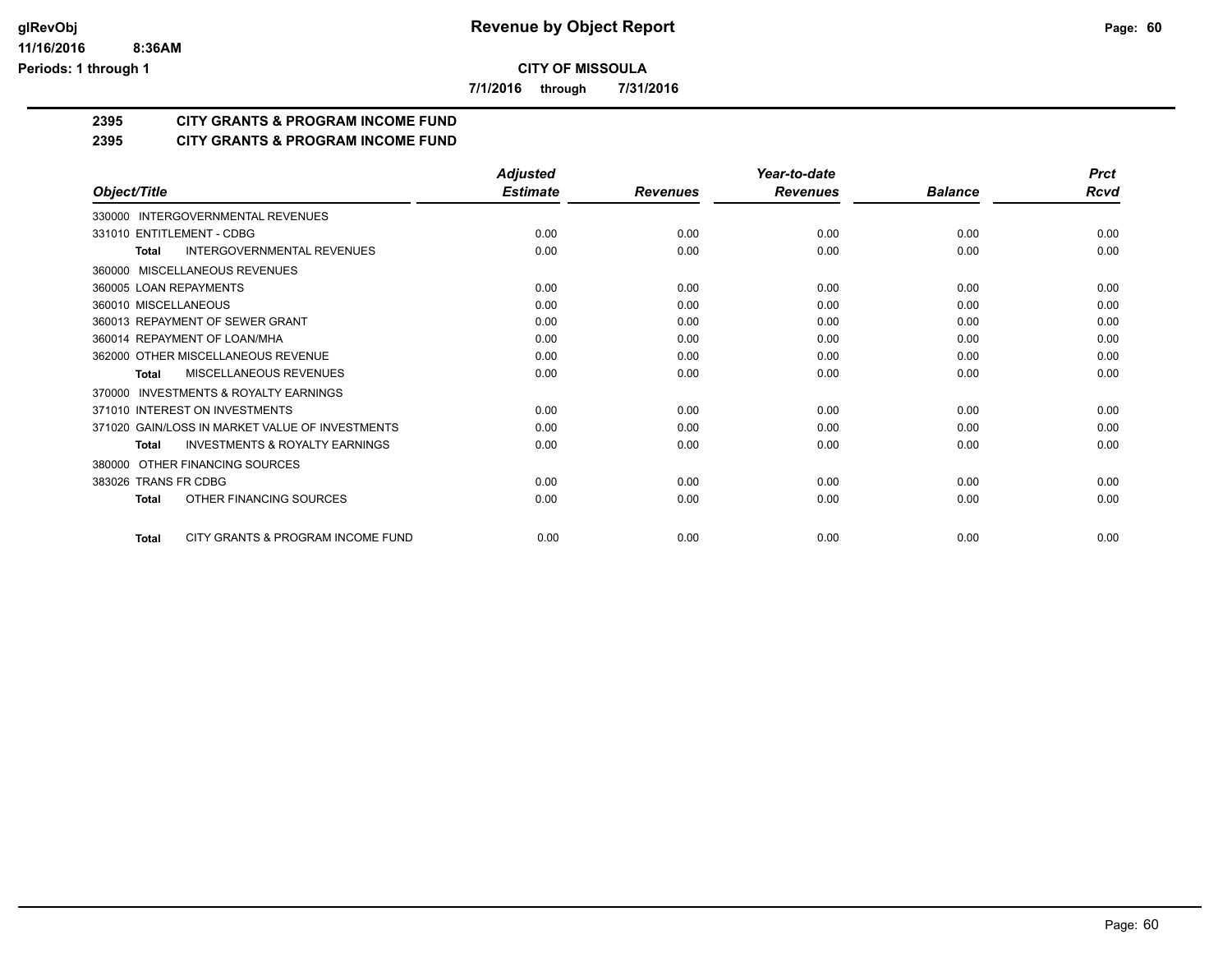**CITY OF MISSOULA**

**7/1/2016 through 7/31/2016**

#### **2395 CITY GRANTS & PROGRAM INCOME FUND**

|                                                           | <b>Adjusted</b> |                 | Year-to-date    |                | <b>Prct</b> |
|-----------------------------------------------------------|-----------------|-----------------|-----------------|----------------|-------------|
| Object/Title                                              | <b>Estimate</b> | <b>Revenues</b> | <b>Revenues</b> | <b>Balance</b> | Rcvd        |
| 330000 INTERGOVERNMENTAL REVENUES                         |                 |                 |                 |                |             |
| 331010 ENTITLEMENT - CDBG                                 | 0.00            | 0.00            | 0.00            | 0.00           | 0.00        |
| INTERGOVERNMENTAL REVENUES<br><b>Total</b>                | 0.00            | 0.00            | 0.00            | 0.00           | 0.00        |
| 360000 MISCELLANEOUS REVENUES                             |                 |                 |                 |                |             |
| 360005 LOAN REPAYMENTS                                    | 0.00            | 0.00            | 0.00            | 0.00           | 0.00        |
| 360010 MISCELLANEOUS                                      | 0.00            | 0.00            | 0.00            | 0.00           | 0.00        |
| 360013 REPAYMENT OF SEWER GRANT                           | 0.00            | 0.00            | 0.00            | 0.00           | 0.00        |
| 360014 REPAYMENT OF LOAN/MHA                              | 0.00            | 0.00            | 0.00            | 0.00           | 0.00        |
| 362000 OTHER MISCELLANEOUS REVENUE                        | 0.00            | 0.00            | 0.00            | 0.00           | 0.00        |
| MISCELLANEOUS REVENUES<br><b>Total</b>                    | 0.00            | 0.00            | 0.00            | 0.00           | 0.00        |
| <b>INVESTMENTS &amp; ROYALTY EARNINGS</b><br>370000       |                 |                 |                 |                |             |
| 371010 INTEREST ON INVESTMENTS                            | 0.00            | 0.00            | 0.00            | 0.00           | 0.00        |
| 371020 GAIN/LOSS IN MARKET VALUE OF INVESTMENT            | 0.00            | 0.00            | 0.00            | 0.00           | 0.00        |
| <b>INVESTMENTS &amp; ROYALTY EARNINGS</b><br><b>Total</b> | 0.00            | 0.00            | 0.00            | 0.00           | 0.00        |
| OTHER FINANCING SOURCES<br>380000                         |                 |                 |                 |                |             |
| 383026 TRANS FR CDBG                                      | 0.00            | 0.00            | 0.00            | 0.00           | 0.00        |
| OTHER FINANCING SOURCES<br><b>Total</b>                   | 0.00            | 0.00            | 0.00            | 0.00           | 0.00        |
| CITY GRANTS & PROGRAM INCOME FUND<br><b>Total</b>         | 0.00            | 0.00            | 0.00            | 0.00           | 0.00        |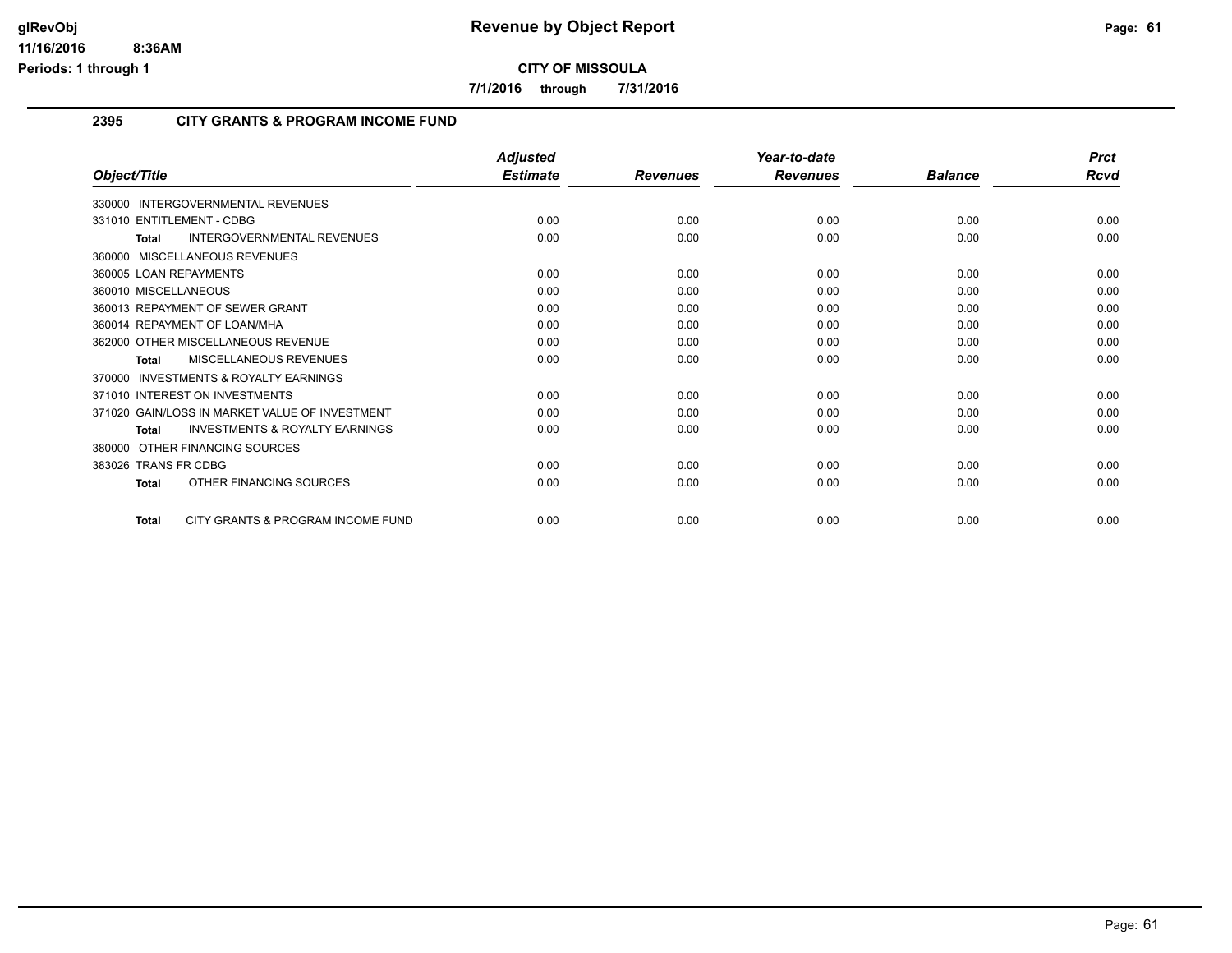**CITY OF MISSOULA**

**7/1/2016 through 7/31/2016**

#### **2396 ENERGY EFFICIENCY REVOLVING LOAN FUND 2396 ENERGY EFFICIENCY REVOLVING LOAN FUND**

|                                                      | <b>Adjusted</b> |                 | Year-to-date    |                | <b>Prct</b> |
|------------------------------------------------------|-----------------|-----------------|-----------------|----------------|-------------|
| Object/Title                                         | <b>Estimate</b> | <b>Revenues</b> | <b>Revenues</b> | <b>Balance</b> | <b>Rcvd</b> |
| 330000 INTERGOVERNMENTAL REVENUES                    |                 |                 |                 |                |             |
| 331031 EECBG REVOLVING LOAN                          | 0.00            | 0.00            | 0.00            | 0.00           | 0.00        |
| INTERGOVERNMENTAL REVENUES<br>Total                  | 0.00            | 0.00            | 0.00            | 0.00           | 0.00        |
| 370000 INVESTMENTS & ROYALTY EARNINGS                |                 |                 |                 |                |             |
| 371010 INTEREST ON INVESTMENTS                       | 0.00            | 0.00            | 0.00            | 0.00           | 0.00        |
| INVESTMENTS & ROYALTY EARNINGS<br>Total              | 0.00            | 0.00            | 0.00            | 0.00           | 0.00        |
|                                                      |                 |                 |                 |                |             |
| ENERGY EFFICIENCY REVOLVING LOAN FUI<br><b>Total</b> | 0.00            | 0.00            | 0.00            | 0.00           | 0.00        |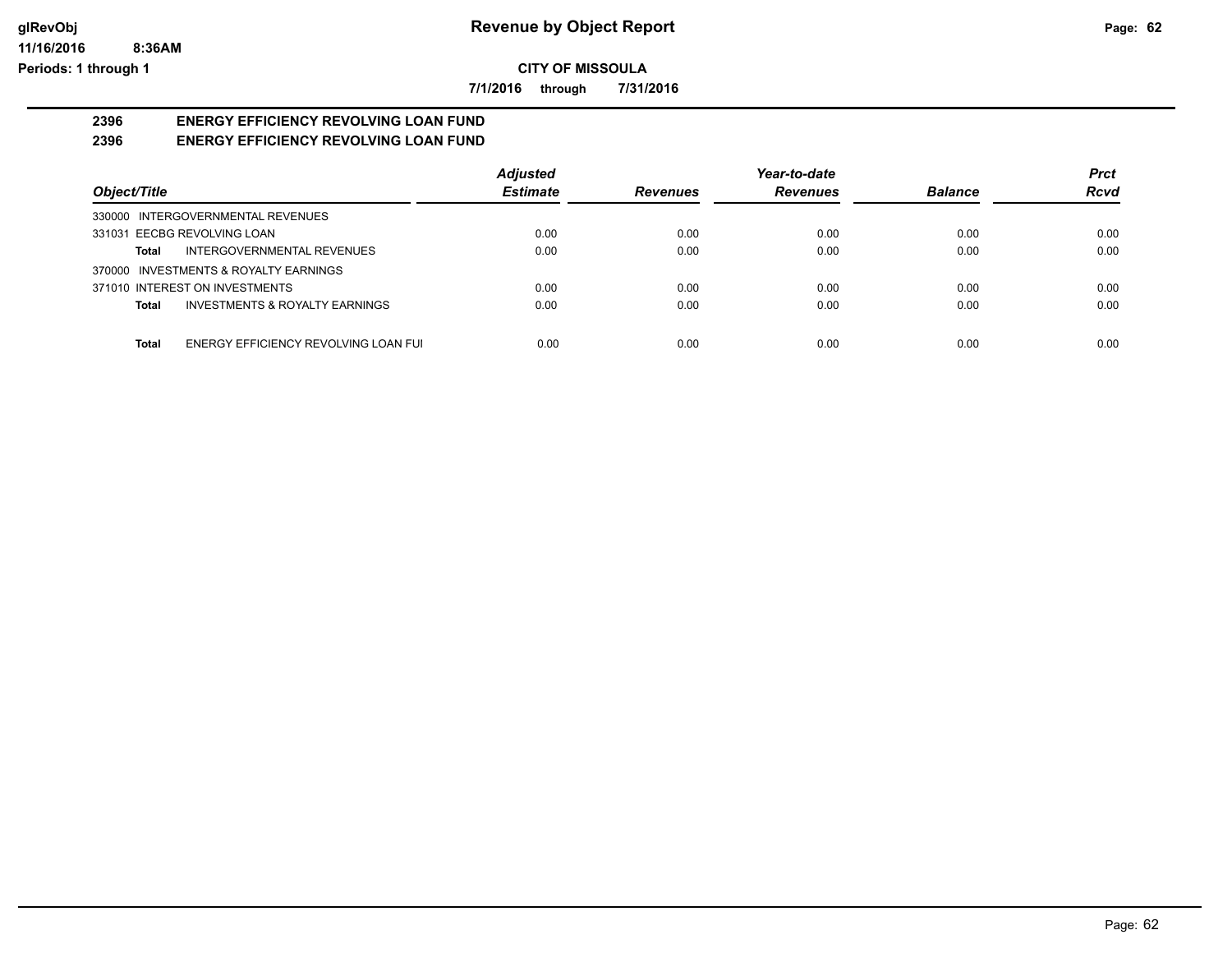**8:36AM**

**CITY OF MISSOULA**

**7/1/2016 through 7/31/2016**

#### **2396 ENERGY EFFICIENCY REVOLVING LOAN FUND**

| Object/Title                                              | <b>Adjusted</b><br><b>Estimate</b> | <b>Revenues</b> | Year-to-date<br><b>Revenues</b> | <b>Balance</b> | <b>Prct</b><br>Rcvd |
|-----------------------------------------------------------|------------------------------------|-----------------|---------------------------------|----------------|---------------------|
| 330000 INTERGOVERNMENTAL REVENUES                         |                                    |                 |                                 |                |                     |
| 331031 EECBG REVOLVING LOAN                               | 0.00                               | 0.00            | 0.00                            | 0.00           | 0.00                |
| INTERGOVERNMENTAL REVENUES<br>Total                       | 0.00                               | 0.00            | 0.00                            | 0.00           | 0.00                |
| 370000 INVESTMENTS & ROYALTY EARNINGS                     |                                    |                 |                                 |                |                     |
| 371010 INTEREST ON INVESTMENTS                            | 0.00                               | 0.00            | 0.00                            | 0.00           | 0.00                |
| <b>INVESTMENTS &amp; ROYALTY EARNINGS</b><br><b>Total</b> | 0.00                               | 0.00            | 0.00                            | 0.00           | 0.00                |
|                                                           |                                    |                 |                                 |                |                     |
| ENERGY EFFICIENCY REVOLVING LOAN FU<br>Total              | 0.00                               | 0.00            | 0.00                            | 0.00           | 0.00                |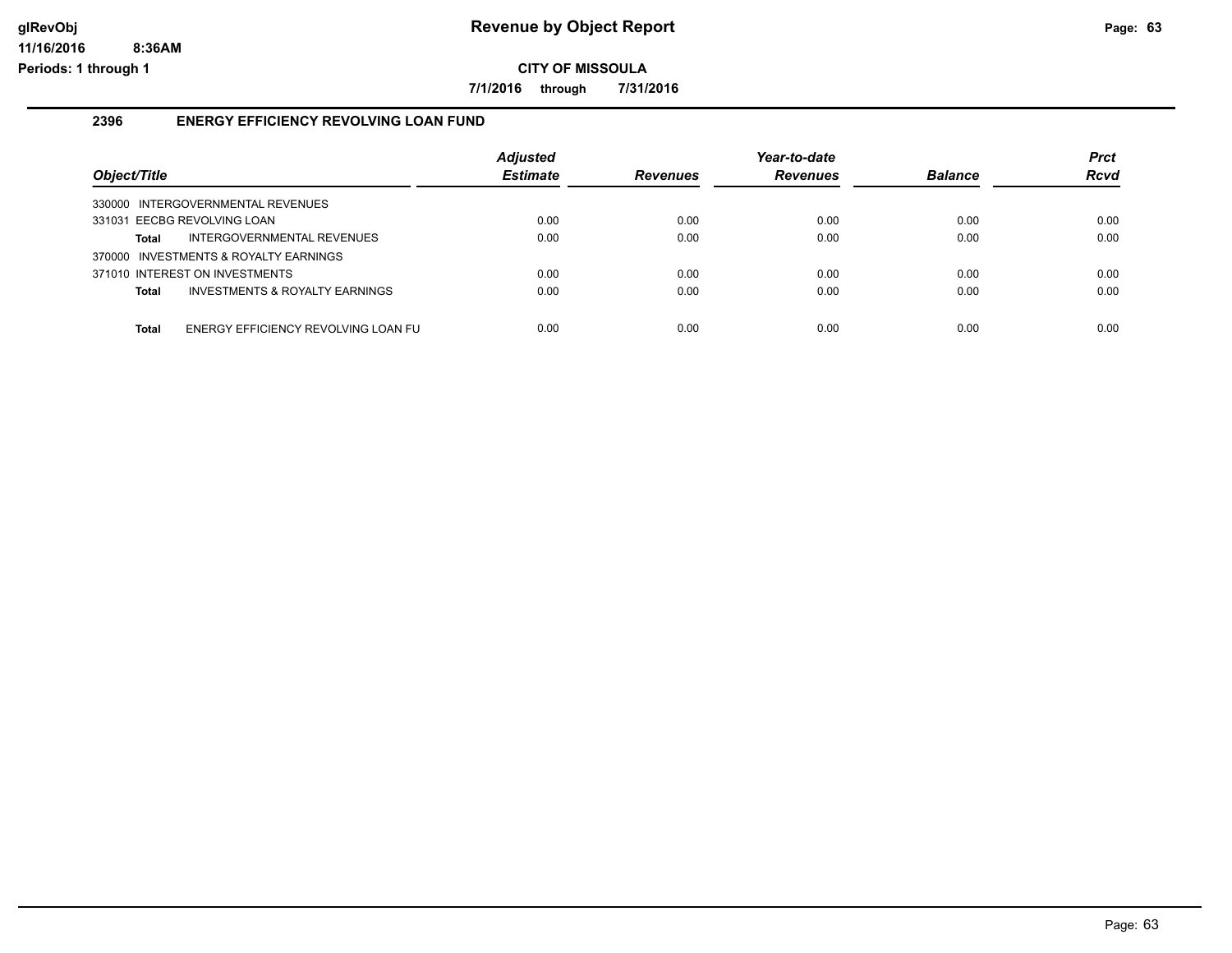**CITY OF MISSOULA**

**7/1/2016 through 7/31/2016**

#### **2399 DANGEROUS BUILDING DEMOLITION & REPAIR F 2399 DANGEROUS BUILDING DEMOLITION & REPAIR F**

|                         |                                      | <b>Adjusted</b> |                 | Year-to-date    |                | <b>Prct</b> |
|-------------------------|--------------------------------------|-----------------|-----------------|-----------------|----------------|-------------|
| Object/Title            |                                      | <b>Estimate</b> | <b>Revenues</b> | <b>Revenues</b> | <b>Balance</b> | <b>Rcvd</b> |
|                         | 360000 MISCELLANEOUS REVENUES        |                 |                 |                 |                |             |
| 363000 ASSESSMENTS PAID |                                      | 0.00            | 0.00            | 0.00            | 0.00           | 0.00        |
| <b>Total</b>            | <b>MISCELLANEOUS REVENUES</b>        | 0.00            | 0.00            | 0.00            | 0.00           | 0.00        |
| <b>Total</b>            | DANGEROUS BUILDING DEMOLITION & REP. | 0.00            | 0.00            | 0.00            | 0.00           | 0.00        |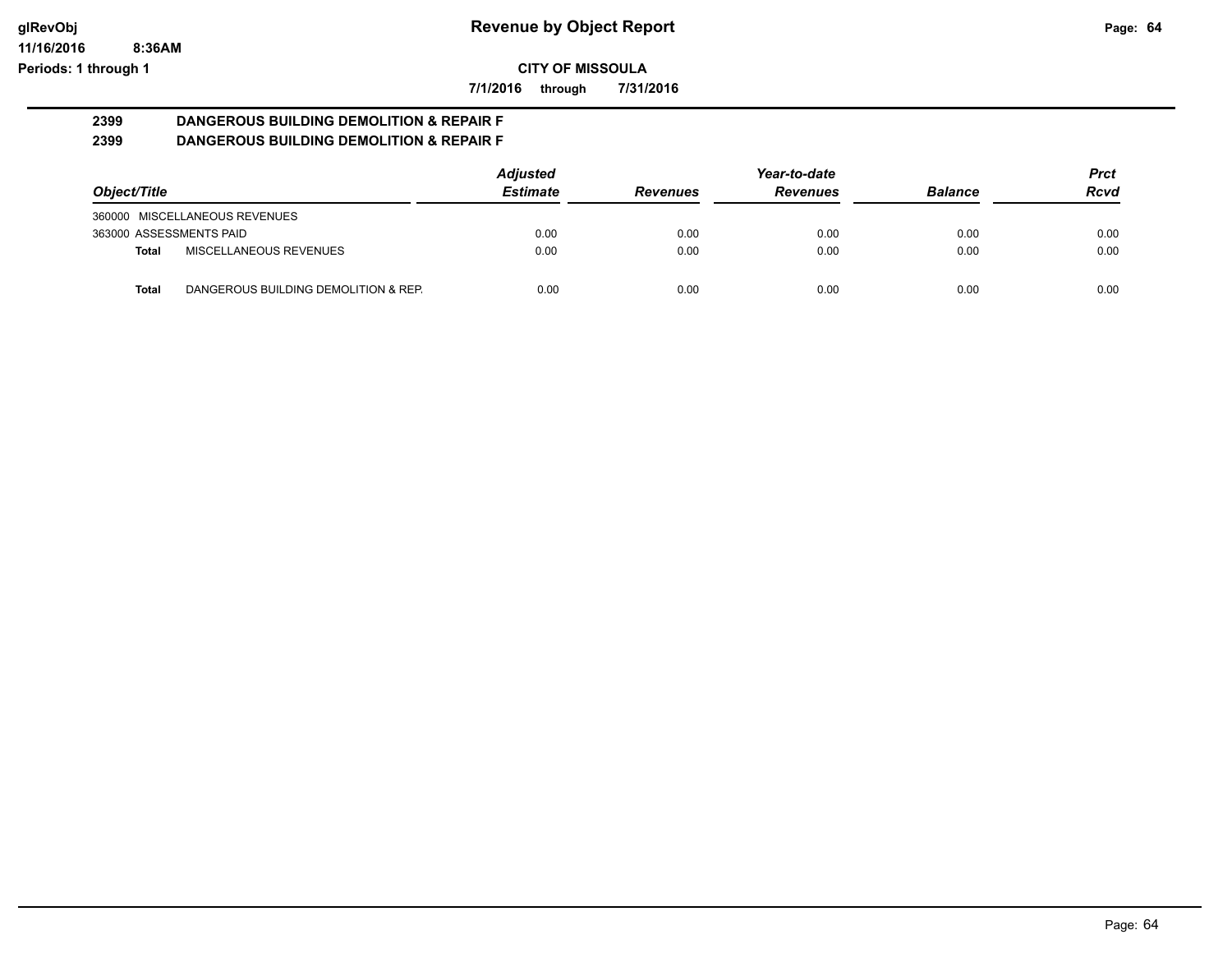**CITY OF MISSOULA**

**7/1/2016 through 7/31/2016**

#### **2399 DANGEROUS BUILDING DEMOLITION & REPAIR F**

| Object/Title            |                                     | <b>Adjusted</b><br><b>Estimate</b> | <b>Revenues</b> | Year-to-date<br><b>Revenues</b> | <b>Balance</b> | <b>Prct</b><br><b>Rcvd</b> |
|-------------------------|-------------------------------------|------------------------------------|-----------------|---------------------------------|----------------|----------------------------|
|                         | 360000 MISCELLANEOUS REVENUES       |                                    |                 |                                 |                |                            |
| 363000 ASSESSMENTS PAID |                                     | 0.00                               | 0.00            | 0.00                            | 0.00           | 0.00                       |
| Total                   | MISCELLANEOUS REVENUES              | 0.00                               | 0.00            | 0.00                            | 0.00           | 0.00                       |
| <b>Total</b>            | DANGEROUS BUILDING DEMOLITION & REF | 0.00                               | 0.00            | 0.00                            | 0.00           | 0.00                       |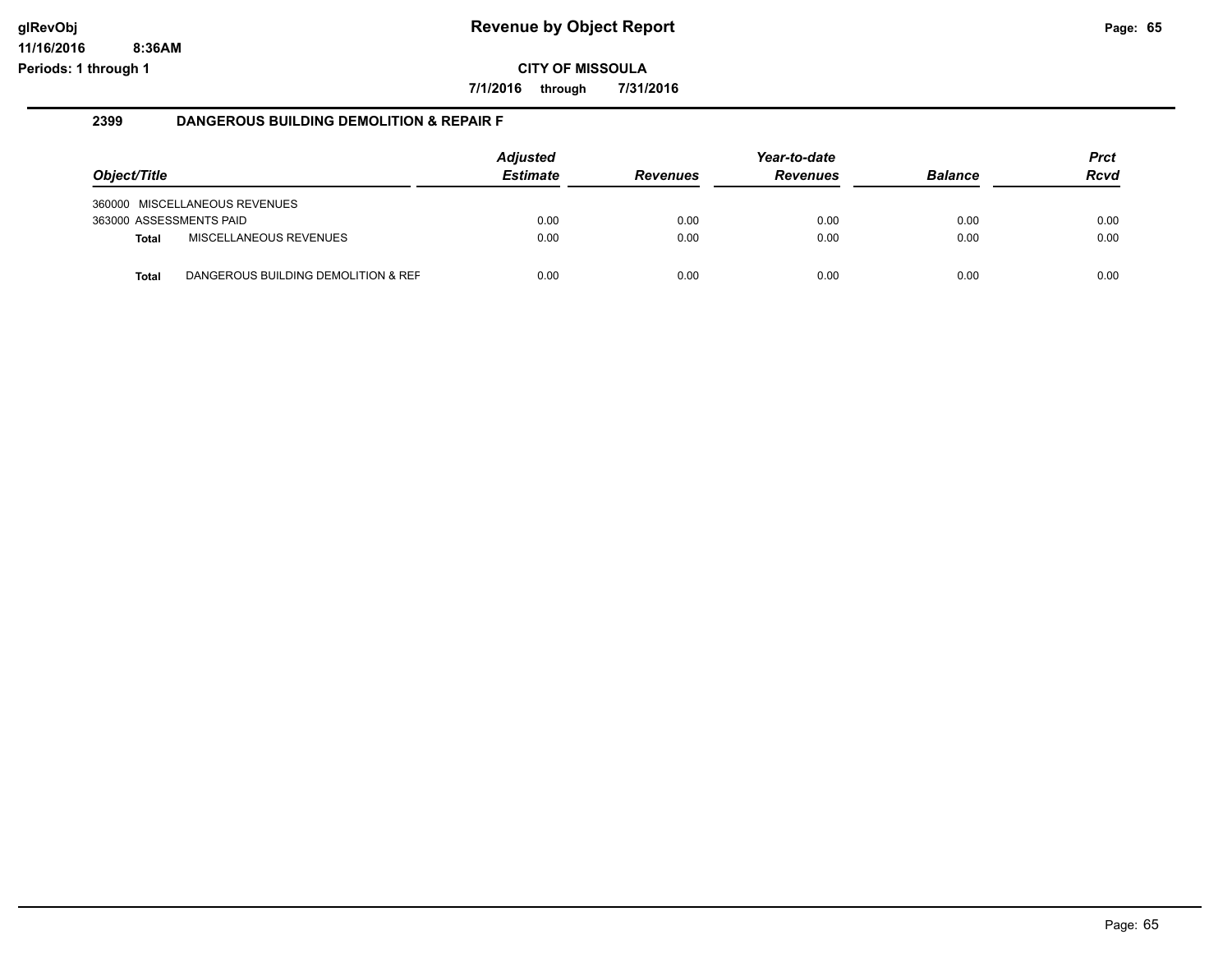**8:36AM**

**glRevObj Revenue by Object Report Page: 66** 

**CITY OF MISSOULA**

**7/1/2016 through 7/31/2016**

# **2400 STREET LIGHTING ASSESSMENTS FUND**

## **2400 STREET LIGHTING ASSESSMENTS FUND**

|                                                    | <b>Adiusted</b> |                 | Year-to-date    |                | <b>Prct</b> |
|----------------------------------------------------|-----------------|-----------------|-----------------|----------------|-------------|
| Object/Title                                       | <b>Estimate</b> | <b>Revenues</b> | <b>Revenues</b> | <b>Balance</b> | <b>Rcvd</b> |
| 360000 MISCELLANEOUS REVENUES                      |                 |                 |                 |                |             |
| 360010 MISCELLANEOUS                               | 0.00            | 0.00            | 0.00            | 0.00           | 0.00        |
| 363010 LIGHTING ASSESSMENTS                        | 0.00            | $-1.593.70$     | $-1,593.70$     | 1,593.70       | 0.00        |
| 363040 PENALTY AND INTEREST                        | 0.00            | $-124.79$       | $-124.79$       | 124.79         | 0.00        |
| MISCELLANEOUS REVENUES<br>Total                    | 0.00            | $-1.718.49$     | $-1.718.49$     | 1,718.49       | 0.00        |
| 370000 INVESTMENTS & ROYALTY EARNINGS              |                 |                 |                 |                |             |
| 371010 INTEREST ON INVESTMENTS                     | 0.00            | 0.00            | 0.00            | 0.00           | 0.00        |
| 371020 GAIN/LOSS IN MARKET VALUE OF INVESTMENTS    | 0.00            | 0.00            | 0.00            | 0.00           | 0.00        |
| <b>INVESTMENTS &amp; ROYALTY EARNINGS</b><br>Total | 0.00            | 0.00            | 0.00            | 0.00           | 0.00        |
| STREET LIGHTING ASSESSMENTS FUND<br>Total          | 0.00            | $-1.718.49$     | $-1.718.49$     | 1.718.49       | 0.00        |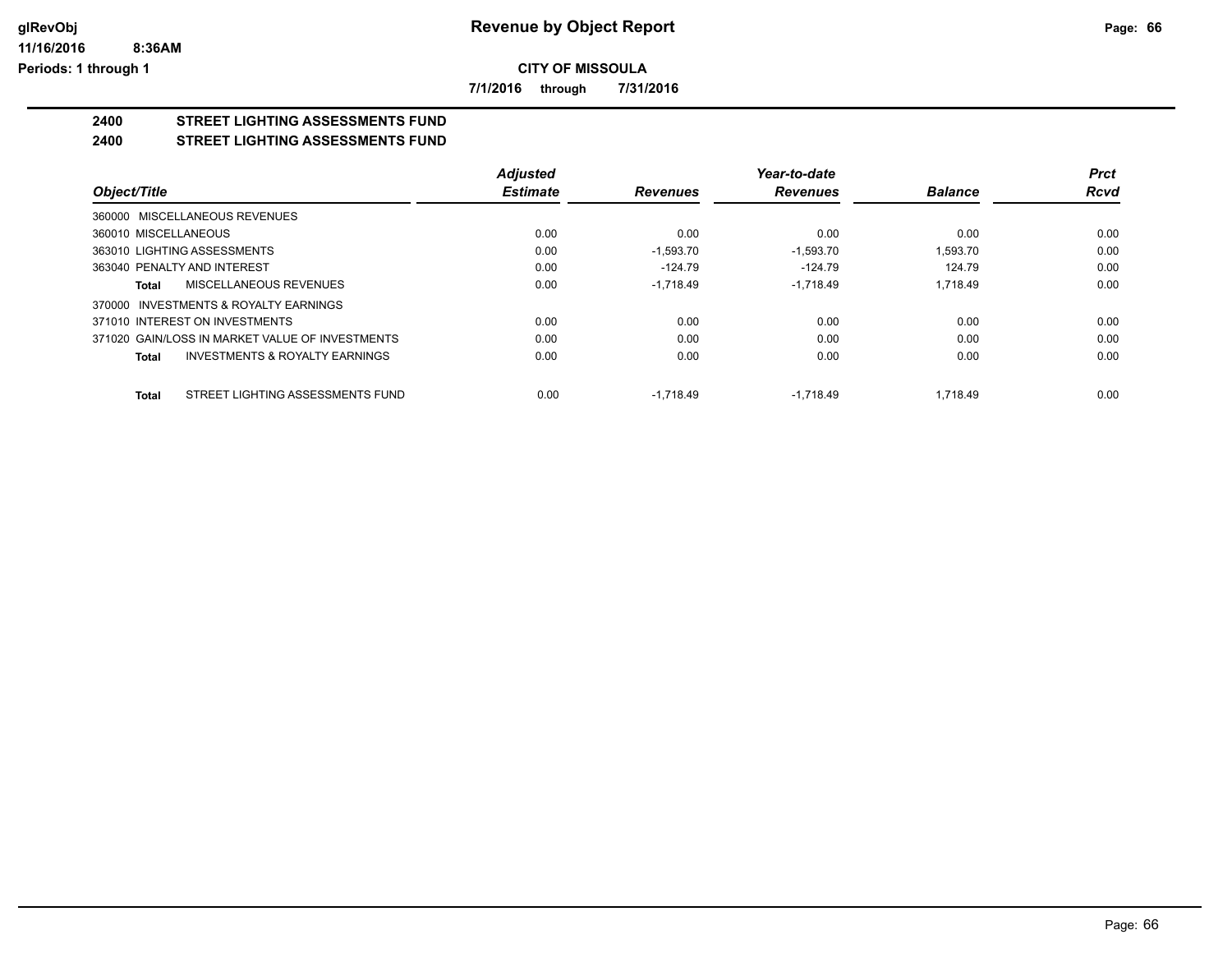**8:36AM**

**CITY OF MISSOULA**

**7/1/2016 through 7/31/2016**

#### **2400 STREET LIGHTING ASSESSMENTS FUND**

| Object/Title                                       | <b>Adjusted</b><br><b>Estimate</b> | <b>Revenues</b> | Year-to-date<br><b>Revenues</b> | <b>Balance</b> | <b>Prct</b><br>Rcvd |
|----------------------------------------------------|------------------------------------|-----------------|---------------------------------|----------------|---------------------|
| 360000 MISCELLANEOUS REVENUES                      |                                    |                 |                                 |                |                     |
| 360010 MISCELLANEOUS                               | 0.00                               | 0.00            | 0.00                            | 0.00           | 0.00                |
| 363010 LIGHTING ASSESSMENTS                        | 0.00                               | $-1.593.70$     | $-1.593.70$                     | 1.593.70       | 0.00                |
| 363040 PENALTY AND INTEREST                        | 0.00                               | $-124.79$       | $-124.79$                       | 124.79         | 0.00                |
| MISCELLANEOUS REVENUES<br>Total                    | 0.00                               | $-1.718.49$     | $-1.718.49$                     | 1.718.49       | 0.00                |
| 370000 INVESTMENTS & ROYALTY EARNINGS              |                                    |                 |                                 |                |                     |
| 371010 INTEREST ON INVESTMENTS                     | 0.00                               | 0.00            | 0.00                            | 0.00           | 0.00                |
| 371020 GAIN/LOSS IN MARKET VALUE OF INVESTMENT     | 0.00                               | 0.00            | 0.00                            | 0.00           | 0.00                |
| <b>INVESTMENTS &amp; ROYALTY EARNINGS</b><br>Total | 0.00                               | 0.00            | 0.00                            | 0.00           | 0.00                |
| STREET LIGHTING ASSESSMENTS FUND<br><b>Total</b>   | 0.00                               | $-1.718.49$     | $-1.718.49$                     | 1.718.49       | 0.00                |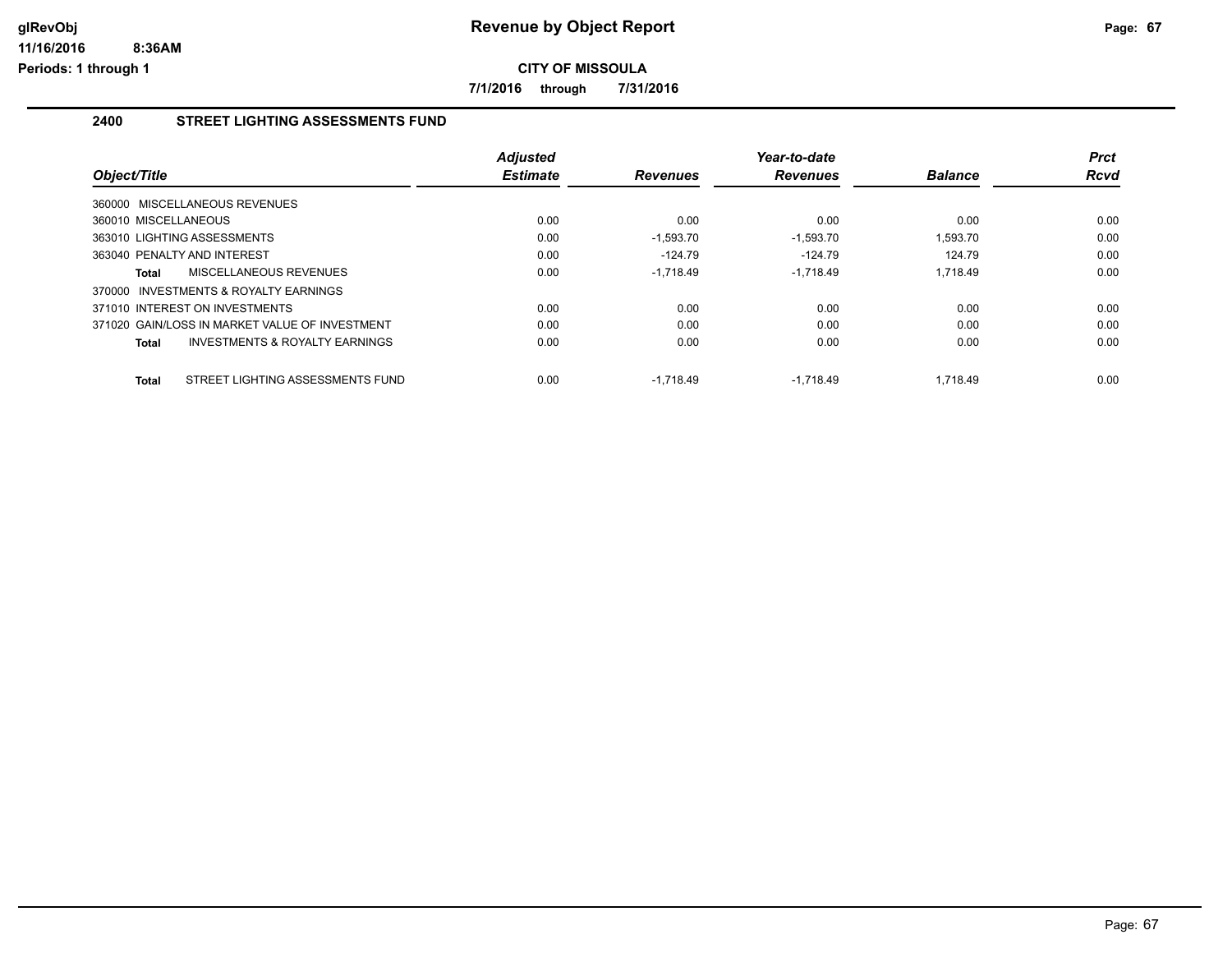**11/16/2016**

**Periods: 1 through 1**

 **8:36AM**

**CITY OF MISSOULA**

**7/1/2016 through 7/31/2016**

## **2500 STREET MAINTENANCE ASSESSMENT FUND**

### **2500 STREET MAINTENANCE ASSESSMENT FUND**

|                                                 | <b>Adjusted</b> |                 | Year-to-date    |                | <b>Prct</b> |
|-------------------------------------------------|-----------------|-----------------|-----------------|----------------|-------------|
| Object/Title                                    | <b>Estimate</b> | <b>Revenues</b> | <b>Revenues</b> | <b>Balance</b> | Rcvd        |
| 360000 MISCELLANEOUS REVENUES                   |                 |                 |                 |                |             |
| 363010 LIGHTING ASSESSMENTS                     | 0.00            | $-571.30$       | $-571.30$       | 571.30         | 0.00        |
| 363040 PENALTY AND INTEREST                     | 0.00            | $-21.01$        | $-21.01$        | 21.01          | 0.00        |
| MISCELLANEOUS REVENUES<br>Total                 | 0.00            | $-592.31$       | $-592.31$       | 592.31         | 0.00        |
| 370000 INVESTMENTS & ROYALTY EARNINGS           |                 |                 |                 |                |             |
| 371010 INTEREST ON INVESTMENTS                  | 0.00            | 0.00            | 0.00            | 0.00           | 0.00        |
| 371020 GAIN/LOSS IN MARKET VALUE OF INVESTMENTS | 0.00            | 0.00            | 0.00            | 0.00           | 0.00        |
| INVESTMENTS & ROYALTY EARNINGS<br>Total         | 0.00            | 0.00            | 0.00            | 0.00           | 0.00        |
| 380000 OTHER FINANCING SOURCES                  |                 |                 |                 |                |             |
| 383000 OPERATING TRANSFERS                      | 0.00            | 0.00            | 0.00            | 0.00           | 0.00        |
| OTHER FINANCING SOURCES<br><b>Total</b>         | 0.00            | 0.00            | 0.00            | 0.00           | 0.00        |
| STREET MAINTENANCE ASSESSMENT FUND<br>Total     | 0.00            | $-592.31$       | $-592.31$       | 592.31         | 0.00        |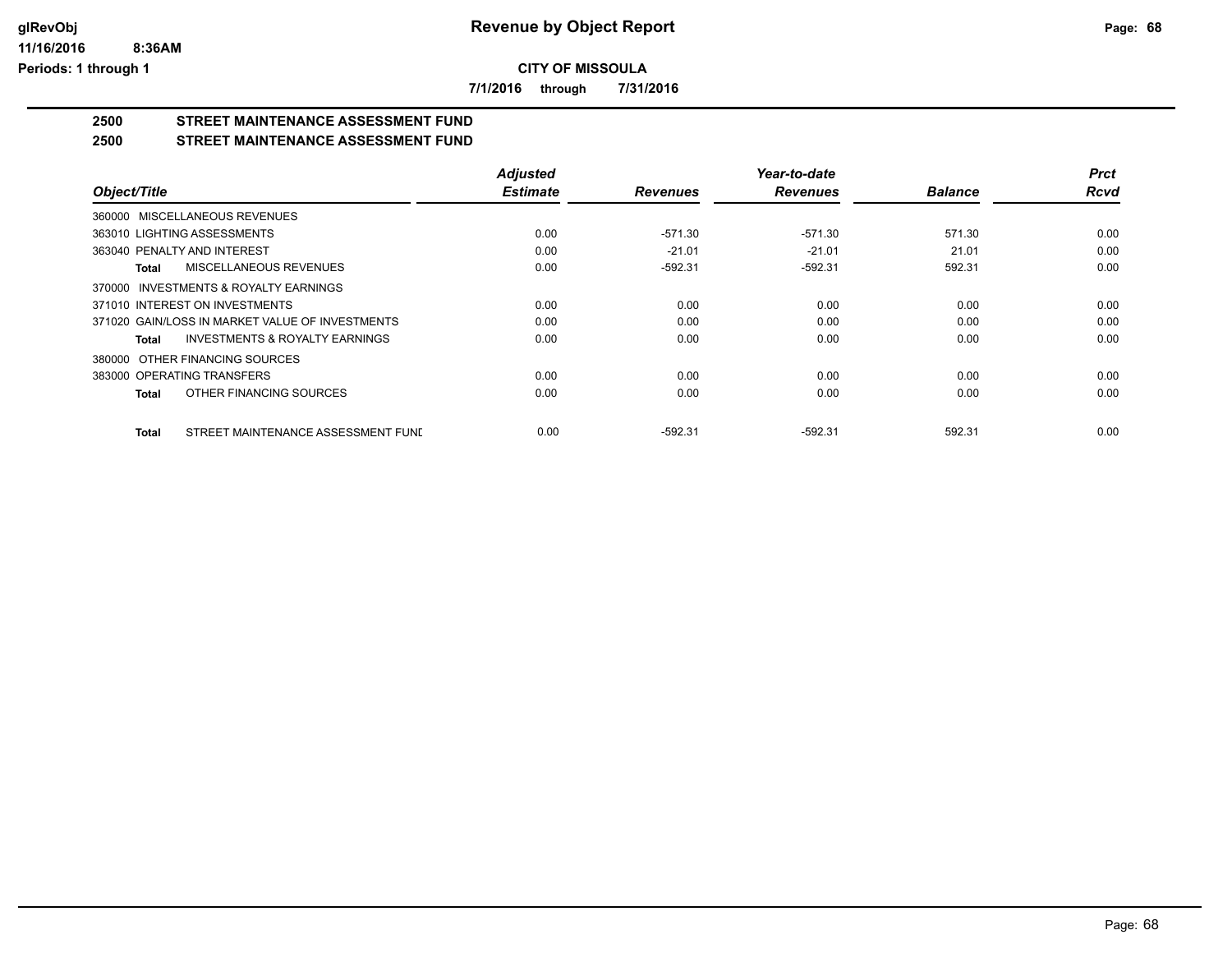**8:36AM**

**CITY OF MISSOULA**

**7/1/2016 through 7/31/2016**

#### **2500 STREET MAINTENANCE ASSESSMENT FUND**

| Object/Title                                       | <b>Adjusted</b><br><b>Estimate</b> | <b>Revenues</b> | Year-to-date<br><b>Revenues</b> | <b>Balance</b> | <b>Prct</b><br>Rcvd |
|----------------------------------------------------|------------------------------------|-----------------|---------------------------------|----------------|---------------------|
| 360000 MISCELLANEOUS REVENUES                      |                                    |                 |                                 |                |                     |
| 363010 LIGHTING ASSESSMENTS                        | 0.00                               | $-571.30$       | $-571.30$                       | 571.30         | 0.00                |
| 363040 PENALTY AND INTEREST                        | 0.00                               | $-21.01$        | $-21.01$                        | 21.01          | 0.00                |
| MISCELLANEOUS REVENUES<br>Total                    | 0.00                               | $-592.31$       | $-592.31$                       | 592.31         | 0.00                |
| 370000 INVESTMENTS & ROYALTY EARNINGS              |                                    |                 |                                 |                |                     |
| 371010 INTEREST ON INVESTMENTS                     | 0.00                               | 0.00            | 0.00                            | 0.00           | 0.00                |
| 371020 GAIN/LOSS IN MARKET VALUE OF INVESTMENT     | 0.00                               | 0.00            | 0.00                            | 0.00           | 0.00                |
| <b>INVESTMENTS &amp; ROYALTY EARNINGS</b><br>Total | 0.00                               | 0.00            | 0.00                            | 0.00           | 0.00                |
| 380000 OTHER FINANCING SOURCES                     |                                    |                 |                                 |                |                     |
| 383000 OPERATING TRANSFERS                         | 0.00                               | 0.00            | 0.00                            | 0.00           | 0.00                |
| OTHER FINANCING SOURCES<br>Total                   | 0.00                               | 0.00            | 0.00                            | 0.00           | 0.00                |
|                                                    |                                    |                 |                                 |                |                     |
| STREET MAINTENANCE ASSESSMENT FUNI<br>Total        | 0.00                               | $-592.31$       | $-592.31$                       | 592.31         | 0.00                |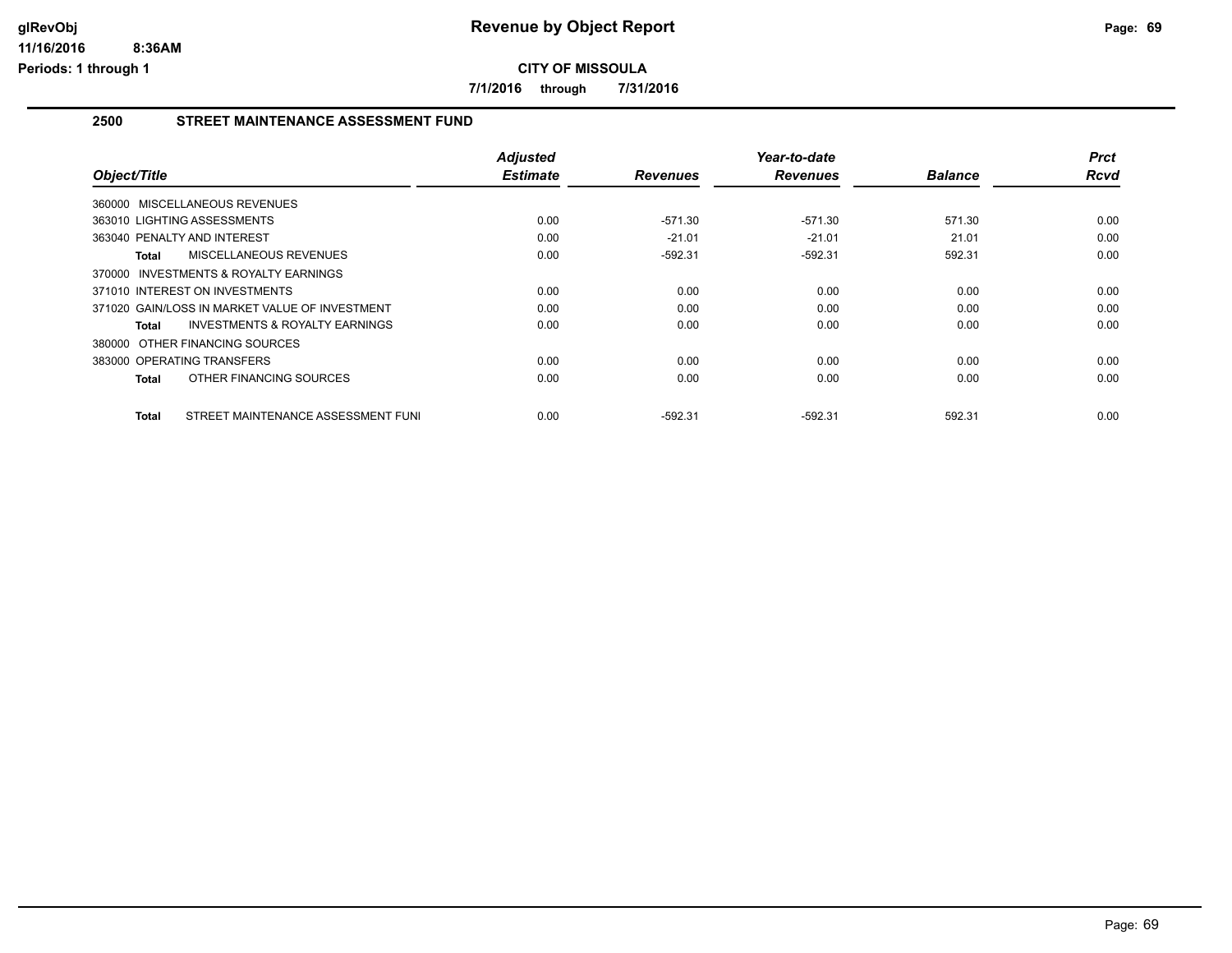**CITY OF MISSOULA**

**7/1/2016 through 7/31/2016**

# **2510 RUSSELL PARK MAINTENANCE ASSESSMENT FUND**

| 2510 | <b>RUSSELL PARK MAINTENANCE ASSESSMENT FUND</b> |
|------|-------------------------------------------------|
|------|-------------------------------------------------|

|                                                    | <b>Adjusted</b> |                 | Year-to-date    |                | <b>Prct</b> |
|----------------------------------------------------|-----------------|-----------------|-----------------|----------------|-------------|
| Object/Title                                       | <b>Estimate</b> | <b>Revenues</b> | <b>Revenues</b> | <b>Balance</b> | Rcvd        |
| 360000 MISCELLANEOUS REVENUES                      |                 |                 |                 |                |             |
| 360010 MISCELLANEOUS                               | 0.00            | 0.00            | 0.00            | 0.00           | 0.00        |
| 363010 LIGHTING ASSESSMENTS                        | 0.00            | 0.00            | 0.00            | 0.00           | 0.00        |
| 363020 PROPERTY ASSESSMENTS                        | 0.00            | 0.00            | 0.00            | 0.00           | 0.00        |
| 363040 PENALTY AND INTEREST                        | 0.00            | 0.00            | 0.00            | 0.00           | 0.00        |
| MISCELLANEOUS REVENUES<br>Total                    | 0.00            | 0.00            | 0.00            | 0.00           | 0.00        |
| 370000 INVESTMENTS & ROYALTY EARNINGS              |                 |                 |                 |                |             |
| 371010 INTEREST ON INVESTMENTS                     | 0.00            | 0.00            | 0.00            | 0.00           | 0.00        |
| 371020 GAIN/LOSS IN MARKET VALUE OF INVESTMENTS    | 0.00            | 0.00            | 0.00            | 0.00           | 0.00        |
| <b>INVESTMENTS &amp; ROYALTY EARNINGS</b><br>Total | 0.00            | 0.00            | 0.00            | 0.00           | 0.00        |
| 380000 OTHER FINANCING SOURCES                     |                 |                 |                 |                |             |
| 383000 OPERATING TRANSFERS                         | 0.00            | 0.00            | 0.00            | 0.00           | 0.00        |
| OTHER FINANCING SOURCES<br>Total                   | 0.00            | 0.00            | 0.00            | 0.00           | 0.00        |
|                                                    |                 |                 |                 |                |             |
| RUSSELL PARK MAINTENANCE ASSESSMEN<br><b>Total</b> | 0.00            | 0.00            | 0.00            | 0.00           | 0.00        |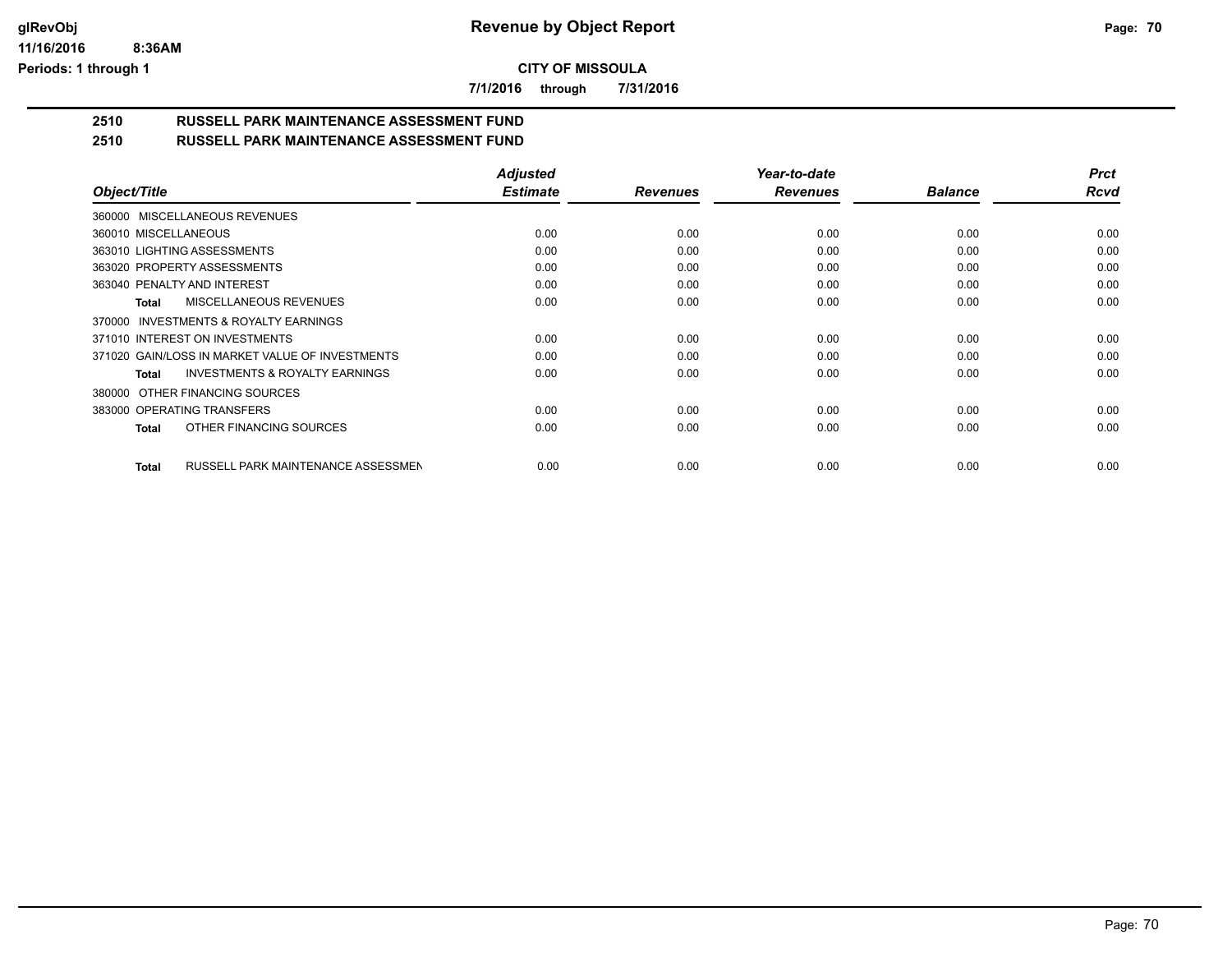**CITY OF MISSOULA**

**7/1/2016 through 7/31/2016**

#### **2510 RUSSELL PARK MAINTENANCE ASSESSMENT FUND**

| Object/Title                                              | <b>Adjusted</b><br><b>Estimate</b> | <b>Revenues</b> | Year-to-date<br><b>Revenues</b> | <b>Balance</b> | <b>Prct</b><br>Rcvd |
|-----------------------------------------------------------|------------------------------------|-----------------|---------------------------------|----------------|---------------------|
| 360000 MISCELLANEOUS REVENUES                             |                                    |                 |                                 |                |                     |
| 360010 MISCELLANEOUS                                      | 0.00                               | 0.00            | 0.00                            | 0.00           | 0.00                |
| 363010 LIGHTING ASSESSMENTS                               | 0.00                               | 0.00            | 0.00                            | 0.00           | 0.00                |
| 363020 PROPERTY ASSESSMENTS                               | 0.00                               | 0.00            | 0.00                            | 0.00           | 0.00                |
| 363040 PENALTY AND INTEREST                               | 0.00                               | 0.00            | 0.00                            | 0.00           | 0.00                |
| MISCELLANEOUS REVENUES<br><b>Total</b>                    | 0.00                               | 0.00            | 0.00                            | 0.00           | 0.00                |
| 370000 INVESTMENTS & ROYALTY EARNINGS                     |                                    |                 |                                 |                |                     |
| 371010 INTEREST ON INVESTMENTS                            | 0.00                               | 0.00            | 0.00                            | 0.00           | 0.00                |
| 371020 GAIN/LOSS IN MARKET VALUE OF INVESTMENT            | 0.00                               | 0.00            | 0.00                            | 0.00           | 0.00                |
| <b>INVESTMENTS &amp; ROYALTY EARNINGS</b><br><b>Total</b> | 0.00                               | 0.00            | 0.00                            | 0.00           | 0.00                |
| 380000 OTHER FINANCING SOURCES                            |                                    |                 |                                 |                |                     |
| 383000 OPERATING TRANSFERS                                | 0.00                               | 0.00            | 0.00                            | 0.00           | 0.00                |
| OTHER FINANCING SOURCES<br>Total                          | 0.00                               | 0.00            | 0.00                            | 0.00           | 0.00                |
|                                                           |                                    |                 |                                 |                |                     |
| <b>RUSSELL PARK MAINTENANCE ASSESSMEN</b><br>Total        | 0.00                               | 0.00            | 0.00                            | 0.00           | 0.00                |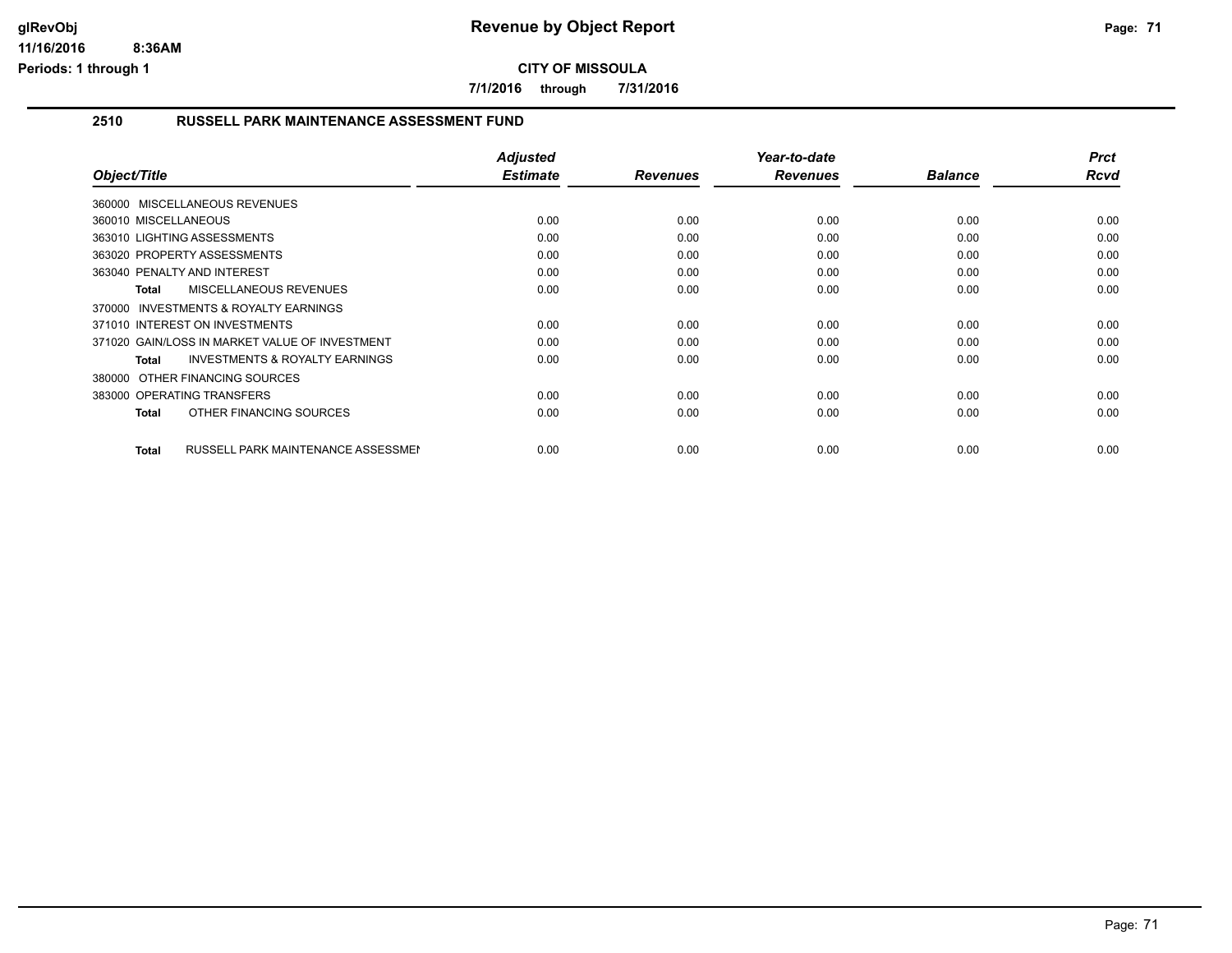**CITY OF MISSOULA**

**7/1/2016 through 7/31/2016**

# **2511 WILLOWWOOD PARK MAINTENANCE ASSESSMENT F**

| 2511 | <b>WILLOWWOOD PARK MAINTENANCE ASSESSMENT F</b> |
|------|-------------------------------------------------|
|      |                                                 |

|                                                 | <b>Adjusted</b> |                 | Year-to-date    |                | <b>Prct</b> |
|-------------------------------------------------|-----------------|-----------------|-----------------|----------------|-------------|
| Object/Title                                    | <b>Estimate</b> | <b>Revenues</b> | <b>Revenues</b> | <b>Balance</b> | Rcvd        |
| 360000 MISCELLANEOUS REVENUES                   |                 |                 |                 |                |             |
| 360010 MISCELLANEOUS                            | 0.00            | 0.00            | 0.00            | 0.00           | 0.00        |
| 363010 LIGHTING ASSESSMENTS                     | 0.00            | 0.00            | 0.00            | 0.00           | 0.00        |
| 363020 PROPERTY ASSESSMENTS                     | 0.00            | 0.00            | 0.00            | 0.00           | 0.00        |
| 363040 PENALTY AND INTEREST                     | 0.00            | 0.00            | 0.00            | 0.00           | 0.00        |
| MISCELLANEOUS REVENUES<br>Total                 | 0.00            | 0.00            | 0.00            | 0.00           | 0.00        |
| 370000 INVESTMENTS & ROYALTY EARNINGS           |                 |                 |                 |                |             |
| 371010 INTEREST ON INVESTMENTS                  | 0.00            | 0.00            | 0.00            | 0.00           | 0.00        |
| 371020 GAIN/LOSS IN MARKET VALUE OF INVESTMENTS | 0.00            | 0.00            | 0.00            | 0.00           | 0.00        |
| INVESTMENTS & ROYALTY EARNINGS<br><b>Total</b>  | 0.00            | 0.00            | 0.00            | 0.00           | 0.00        |
| WILLOWWOOD PARK MAINTENANCE ASSES<br>Total      | 0.00            | 0.00            | 0.00            | 0.00           | 0.00        |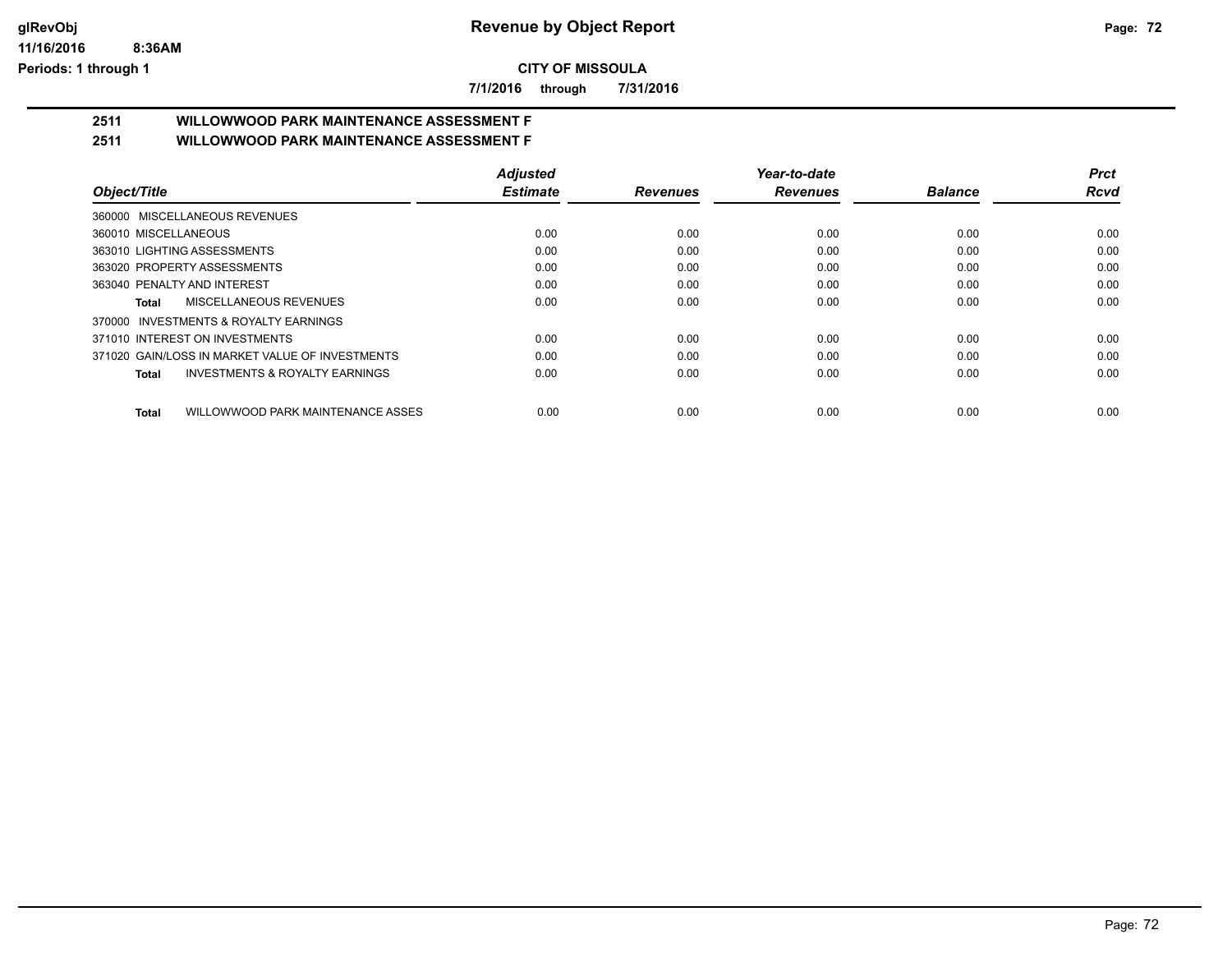**CITY OF MISSOULA**

**7/1/2016 through 7/31/2016**

#### **2511 WILLOWWOOD PARK MAINTENANCE ASSESSMENT F**

|                                                    | <b>Adjusted</b> |                 | Year-to-date    |                | Prct        |
|----------------------------------------------------|-----------------|-----------------|-----------------|----------------|-------------|
| Object/Title                                       | <b>Estimate</b> | <b>Revenues</b> | <b>Revenues</b> | <b>Balance</b> | <b>Rcvd</b> |
| 360000 MISCELLANEOUS REVENUES                      |                 |                 |                 |                |             |
| 360010 MISCELLANEOUS                               | 0.00            | 0.00            | 0.00            | 0.00           | 0.00        |
| 363010 LIGHTING ASSESSMENTS                        | 0.00            | 0.00            | 0.00            | 0.00           | 0.00        |
| 363020 PROPERTY ASSESSMENTS                        | 0.00            | 0.00            | 0.00            | 0.00           | 0.00        |
| 363040 PENALTY AND INTEREST                        | 0.00            | 0.00            | 0.00            | 0.00           | 0.00        |
| MISCELLANEOUS REVENUES<br>Total                    | 0.00            | 0.00            | 0.00            | 0.00           | 0.00        |
| 370000 INVESTMENTS & ROYALTY EARNINGS              |                 |                 |                 |                |             |
| 371010 INTEREST ON INVESTMENTS                     | 0.00            | 0.00            | 0.00            | 0.00           | 0.00        |
| 371020 GAIN/LOSS IN MARKET VALUE OF INVESTMENT     | 0.00            | 0.00            | 0.00            | 0.00           | 0.00        |
| <b>INVESTMENTS &amp; ROYALTY EARNINGS</b><br>Total | 0.00            | 0.00            | 0.00            | 0.00           | 0.00        |
| WILLOWWOOD PARK MAINTENANCE ASSES<br><b>Total</b>  | 0.00            | 0.00            | 0.00            | 0.00           | 0.00        |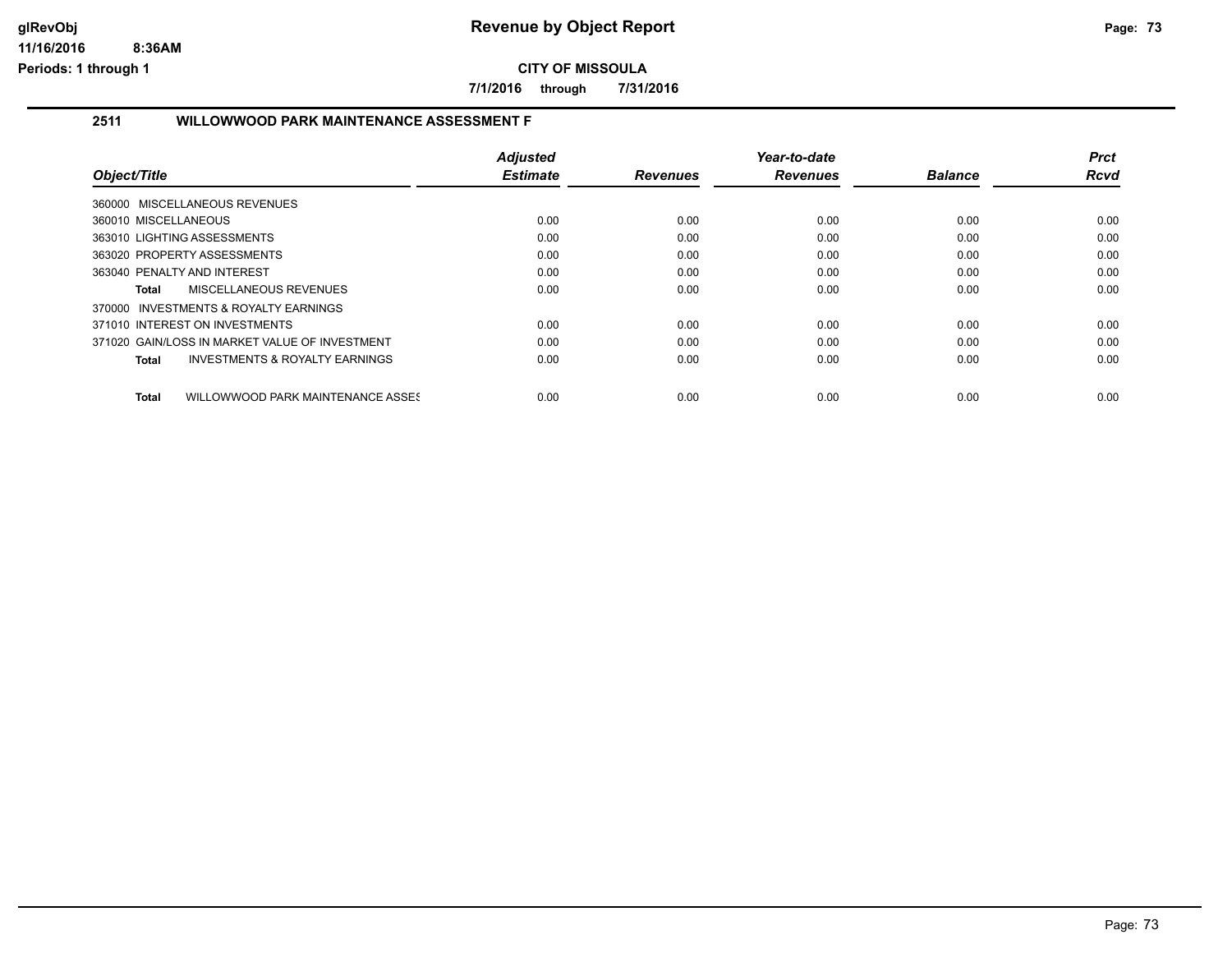**CITY OF MISSOULA**

**7/1/2016 through 7/31/2016**

**2512 ROAD DISTRICT #1**

**2512 ROAD DISTRICT #1**

|                                                    | <b>Adjusted</b> |                 | Year-to-date    |                | <b>Prct</b> |
|----------------------------------------------------|-----------------|-----------------|-----------------|----------------|-------------|
| Object/Title                                       | <b>Estimate</b> | <b>Revenues</b> | <b>Revenues</b> | <b>Balance</b> | <b>Rcvd</b> |
| 330000 INTERGOVERNMENTAL REVENUES                  |                 |                 |                 |                |             |
| 336023 STATE CONTRIB. - PERS                       | 0.00            | 0.00            | 0.00            | 0.00           | 0.00        |
| INTERGOVERNMENTAL REVENUES<br>Total                | 0.00            | 0.00            | 0.00            | 0.00           | 0.00        |
| 360000 MISCELLANEOUS REVENUES                      |                 |                 |                 |                |             |
| 363020 PROPERTY ASSESSMENTS                        | 0.00            | $-16,991.00$    | $-16,991.00$    | 16,991.00      | 0.00        |
| 363040 PENALTY AND INTEREST                        | 0.00            | $-646.41$       | $-646.41$       | 646.41         | 0.00        |
| MISCELLANEOUS REVENUES<br>Total                    | 0.00            | $-17,637.41$    | $-17,637.41$    | 17.637.41      | 0.00        |
| 370000 INVESTMENTS & ROYALTY EARNINGS              |                 |                 |                 |                |             |
| 371010 INTEREST ON INVESTMENTS                     | 0.00            | 0.00            | 0.00            | 0.00           | 0.00        |
| <b>INVESTMENTS &amp; ROYALTY EARNINGS</b><br>Total | 0.00            | 0.00            | 0.00            | 0.00           | 0.00        |
| <b>ROAD DISTRICT #1</b><br>Total                   | 0.00            | $-17,637.41$    | $-17.637.41$    | 17.637.41      | 0.00        |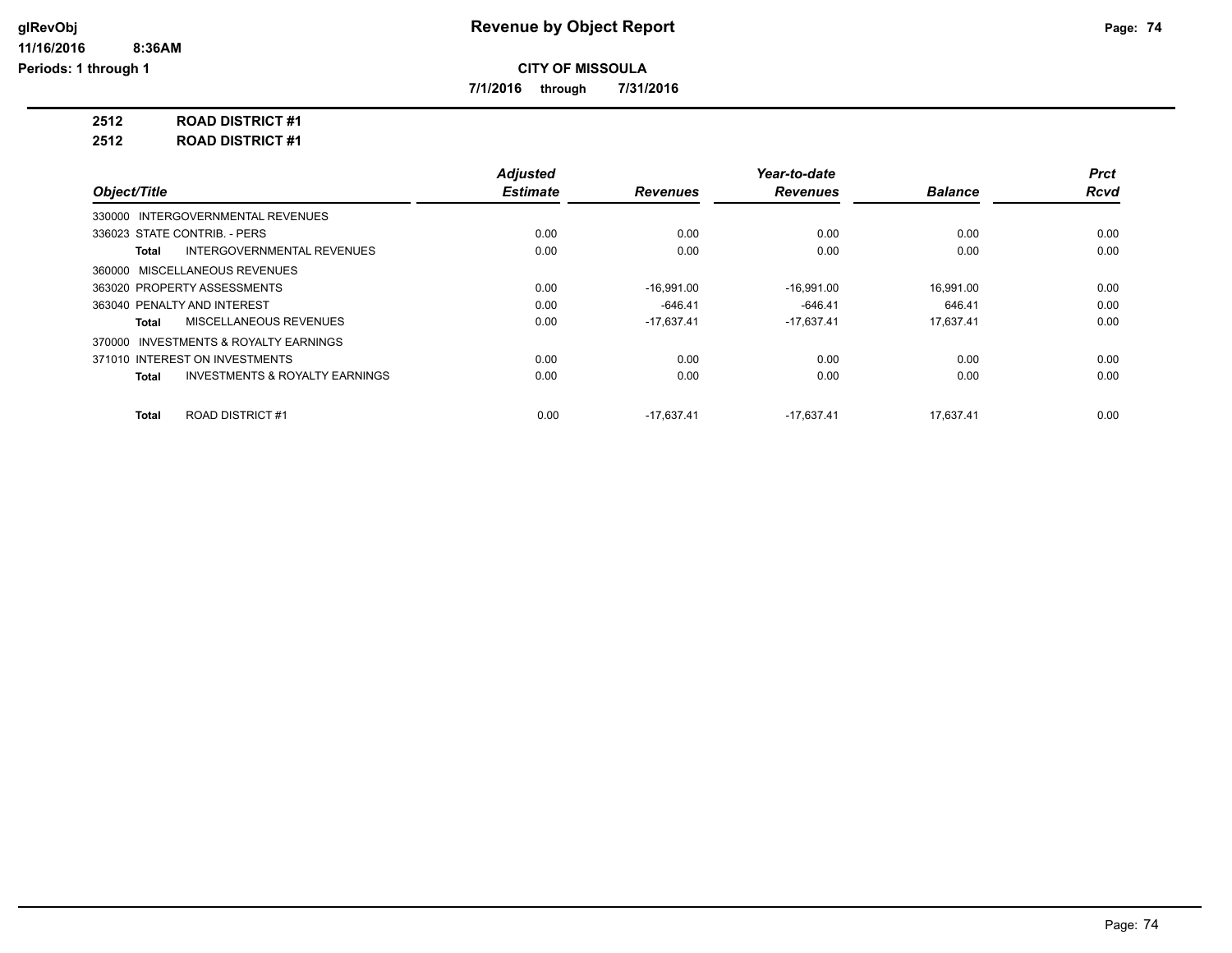**CITY OF MISSOULA**

**7/1/2016 through 7/31/2016**

#### **2512 ROAD DISTRICT #1**

|                                                    | <b>Adjusted</b> |                 | Year-to-date    |                | <b>Prct</b> |
|----------------------------------------------------|-----------------|-----------------|-----------------|----------------|-------------|
| Object/Title                                       | <b>Estimate</b> | <b>Revenues</b> | <b>Revenues</b> | <b>Balance</b> | <b>Rcvd</b> |
| 330000 INTERGOVERNMENTAL REVENUES                  |                 |                 |                 |                |             |
| 336023 STATE CONTRIB. - PERS                       | 0.00            | 0.00            | 0.00            | 0.00           | 0.00        |
| INTERGOVERNMENTAL REVENUES<br><b>Total</b>         | 0.00            | 0.00            | 0.00            | 0.00           | 0.00        |
| 360000 MISCELLANEOUS REVENUES                      |                 |                 |                 |                |             |
| 363020 PROPERTY ASSESSMENTS                        | 0.00            | $-16,991.00$    | $-16,991.00$    | 16,991.00      | 0.00        |
| 363040 PENALTY AND INTEREST                        | 0.00            | $-646.41$       | $-646.41$       | 646.41         | 0.00        |
| MISCELLANEOUS REVENUES<br>Total                    | 0.00            | $-17,637.41$    | $-17,637.41$    | 17.637.41      | 0.00        |
| 370000 INVESTMENTS & ROYALTY EARNINGS              |                 |                 |                 |                |             |
| 371010 INTEREST ON INVESTMENTS                     | 0.00            | 0.00            | 0.00            | 0.00           | 0.00        |
| <b>INVESTMENTS &amp; ROYALTY EARNINGS</b><br>Total | 0.00            | 0.00            | 0.00            | 0.00           | 0.00        |
| ROAD DISTRICT #1<br><b>Total</b>                   | 0.00            | $-17.637.41$    | $-17.637.41$    | 17.637.41      | 0.00        |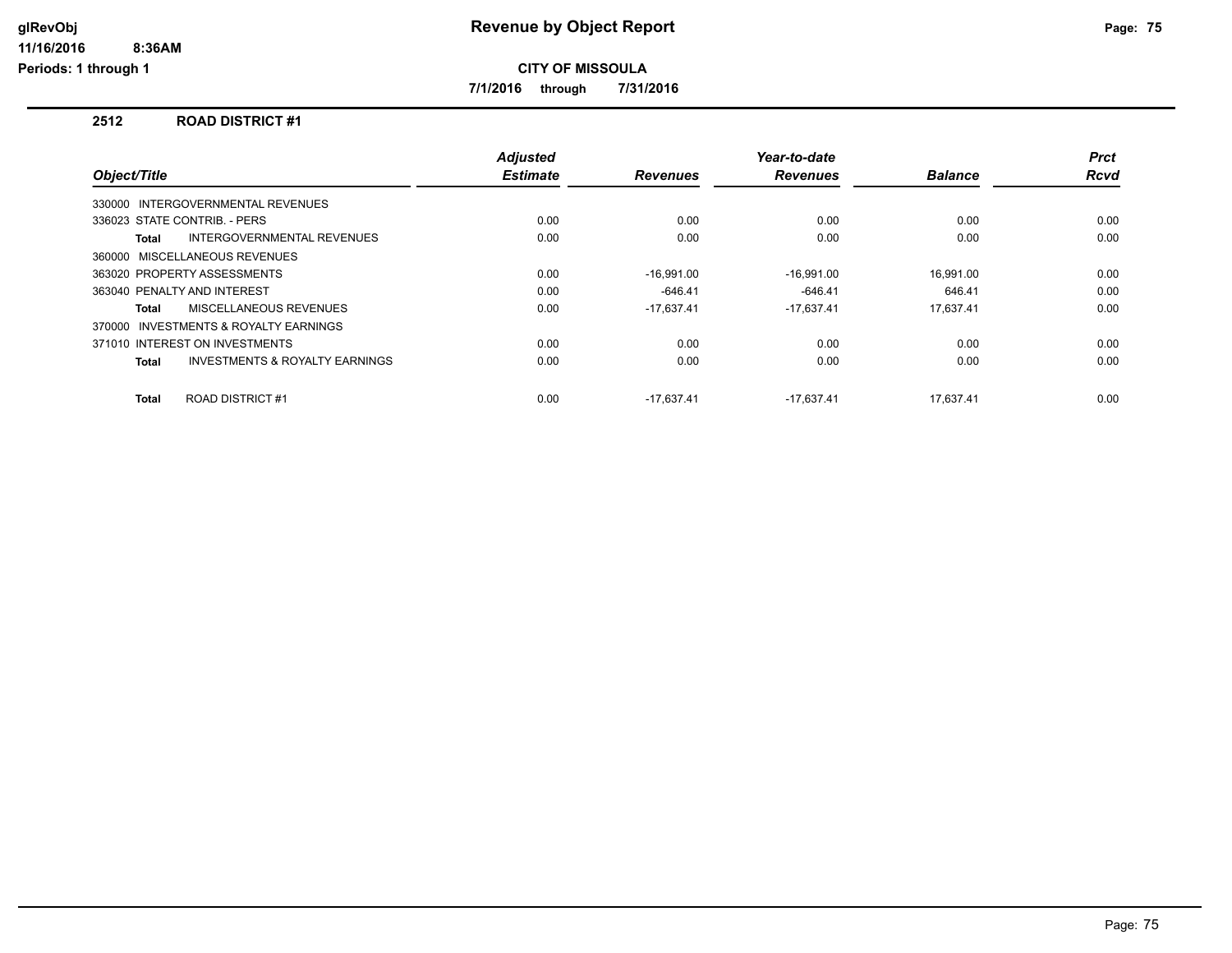**CITY OF MISSOULA**

**7/1/2016 through 7/31/2016**

**2513 PARK DISTRICT #1**

**2513 PARK DISTRICT #1**

|                                                     | <b>Adjusted</b> |                 | Year-to-date    |                | <b>Prct</b> |
|-----------------------------------------------------|-----------------|-----------------|-----------------|----------------|-------------|
| Object/Title                                        | <b>Estimate</b> | <b>Revenues</b> | <b>Revenues</b> | <b>Balance</b> | <b>Rcvd</b> |
| 330000 INTERGOVERNMENTAL REVENUES                   |                 |                 |                 |                |             |
| 336023 STATE CONTRIB. - PERS                        | 0.00            | 0.00            | 0.00            | 0.00           | 0.00        |
| <b>INTERGOVERNMENTAL REVENUES</b><br>Total          | 0.00            | 0.00            | 0.00            | 0.00           | 0.00        |
| 360000 MISCELLANEOUS REVENUES                       |                 |                 |                 |                |             |
| 363020 PROPERTY ASSESSMENTS                         | 0.00            | $-9,878.50$     | $-9.878.50$     | 9,878.50       | 0.00        |
| 363040 PENALTY AND INTEREST                         | 0.00            | $-375.47$       | $-375.47$       | 375.47         | 0.00        |
| MISCELLANEOUS REVENUES<br>Total                     | 0.00            | $-10,253.97$    | $-10,253.97$    | 10,253.97      | 0.00        |
| <b>INVESTMENTS &amp; ROYALTY EARNINGS</b><br>370000 |                 |                 |                 |                |             |
| 371010 INTEREST ON INVESTMENTS                      | 0.00            | 0.00            | 0.00            | 0.00           | 0.00        |
| <b>INVESTMENTS &amp; ROYALTY EARNINGS</b><br>Total  | 0.00            | 0.00            | 0.00            | 0.00           | 0.00        |
| OTHER FINANCING SOURCES<br>380000                   |                 |                 |                 |                |             |
| 381090 PROCEEDS FROM CAPITAL LEASE                  | 0.00            | 0.00            | 0.00            | 0.00           | 0.00        |
| OTHER FINANCING SOURCES<br>Total                    | 0.00            | 0.00            | 0.00            | 0.00           | 0.00        |
|                                                     |                 |                 |                 |                |             |
| <b>PARK DISTRICT #1</b><br><b>Total</b>             | 0.00            | $-10,253.97$    | $-10,253.97$    | 10,253.97      | 0.00        |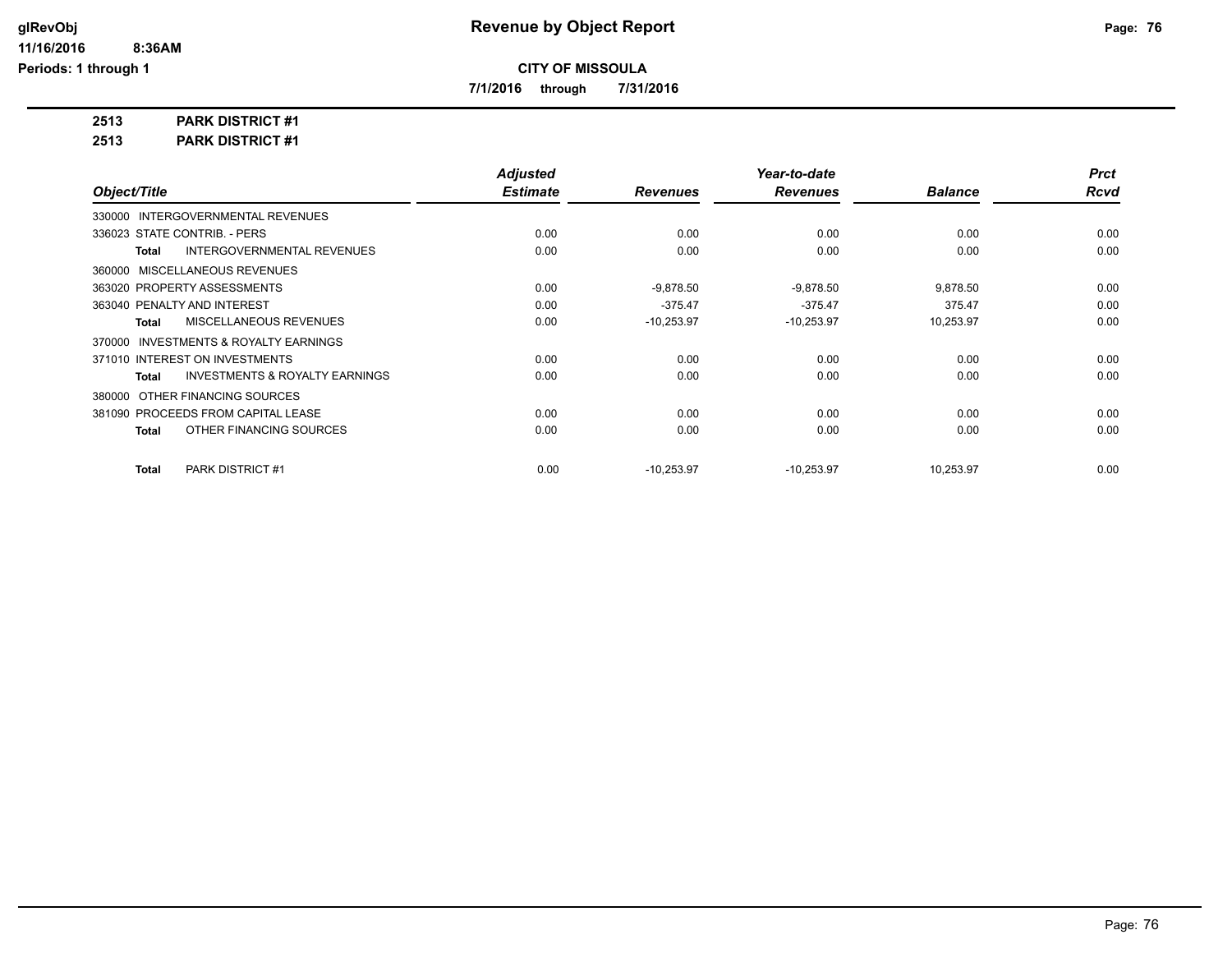**CITY OF MISSOULA**

**7/1/2016 through 7/31/2016**

#### **2513 PARK DISTRICT #1**

| Object/Title                                              | Adjusted<br><b>Estimate</b> | <b>Revenues</b> | Year-to-date<br><b>Revenues</b> | <b>Balance</b> | <b>Prct</b><br>Rcvd |
|-----------------------------------------------------------|-----------------------------|-----------------|---------------------------------|----------------|---------------------|
|                                                           |                             |                 |                                 |                |                     |
| 330000 INTERGOVERNMENTAL REVENUES                         |                             |                 |                                 |                |                     |
| 336023 STATE CONTRIB. - PERS                              | 0.00                        | 0.00            | 0.00                            | 0.00           | 0.00                |
| INTERGOVERNMENTAL REVENUES<br>Total                       | 0.00                        | 0.00            | 0.00                            | 0.00           | 0.00                |
| 360000 MISCELLANEOUS REVENUES                             |                             |                 |                                 |                |                     |
| 363020 PROPERTY ASSESSMENTS                               | 0.00                        | $-9.878.50$     | $-9.878.50$                     | 9.878.50       | 0.00                |
| 363040 PENALTY AND INTEREST                               | 0.00                        | $-375.47$       | $-375.47$                       | 375.47         | 0.00                |
| MISCELLANEOUS REVENUES<br><b>Total</b>                    | 0.00                        | $-10,253.97$    | $-10,253.97$                    | 10,253.97      | 0.00                |
| 370000 INVESTMENTS & ROYALTY EARNINGS                     |                             |                 |                                 |                |                     |
| 371010 INTEREST ON INVESTMENTS                            | 0.00                        | 0.00            | 0.00                            | 0.00           | 0.00                |
| <b>INVESTMENTS &amp; ROYALTY EARNINGS</b><br><b>Total</b> | 0.00                        | 0.00            | 0.00                            | 0.00           | 0.00                |
| 380000 OTHER FINANCING SOURCES                            |                             |                 |                                 |                |                     |
| 381090 PROCEEDS FROM CAPITAL LEASE                        | 0.00                        | 0.00            | 0.00                            | 0.00           | 0.00                |
| OTHER FINANCING SOURCES<br><b>Total</b>                   | 0.00                        | 0.00            | 0.00                            | 0.00           | 0.00                |
| <b>PARK DISTRICT #1</b><br><b>Total</b>                   | 0.00                        | $-10,253.97$    | $-10,253.97$                    | 10,253.97      | 0.00                |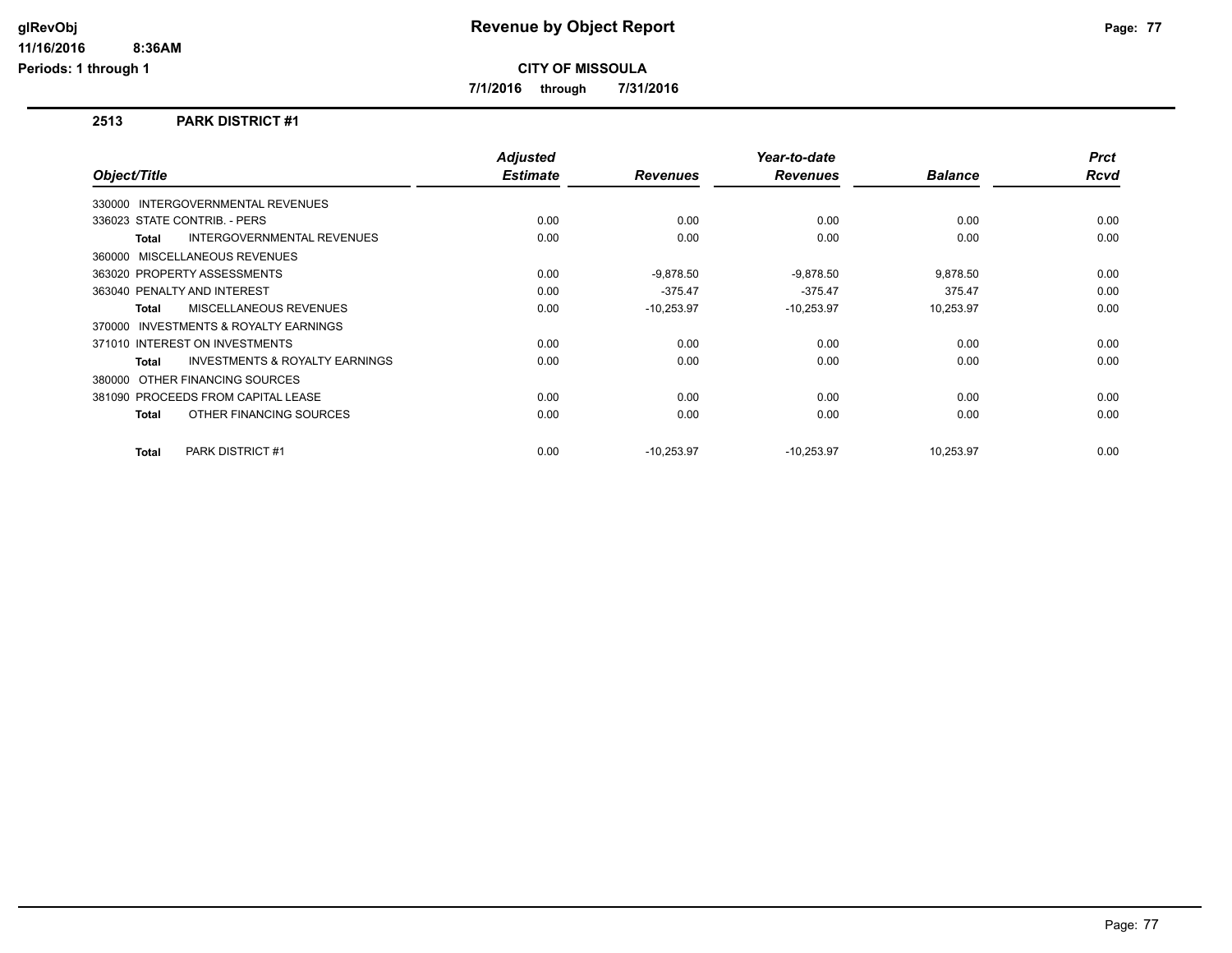**CITY OF MISSOULA**

**7/1/2016 through 7/31/2016**

**2820 STATE GAS TAX FUND**

**2820 STATE GAS TAX FUND**

|                                            | <b>Adjusted</b> |                 | Year-to-date |                | <b>Prct</b> |
|--------------------------------------------|-----------------|-----------------|--------------|----------------|-------------|
| Object/Title                               | <b>Estimate</b> | <b>Revenues</b> | Revenues     | <b>Balance</b> | Rcvd        |
| 330000 INTERGOVERNMENTAL REVENUES          |                 |                 |              |                |             |
| 331052 MDT CMAQ STRIPING GRANT             | 0.00            | 0.00            | 0.00         | 0.00           | 0.00        |
| 334040 GAS TAX APPORTIONMENT               | 0.00            | 90.125.81       | 90.125.81    | $-90.125.81$   | 0.00        |
| <b>INTERGOVERNMENTAL REVENUES</b><br>Total | 0.00            | 90.125.81       | 90.125.81    | $-90.125.81$   | 0.00        |
| 380000 OTHER FINANCING SOURCES             |                 |                 |              |                |             |
| 383000 OPERATING TRANSFERS                 | 0.00            | 0.00            | 0.00         | 0.00           | 0.00        |
| OTHER FINANCING SOURCES<br><b>Total</b>    | 0.00            | 0.00            | 0.00         | 0.00           | 0.00        |
|                                            |                 |                 |              |                |             |
| STATE GAS TAX FUND<br><b>Total</b>         | 0.00            | 90.125.81       | 90.125.81    | $-90.125.81$   | 0.00        |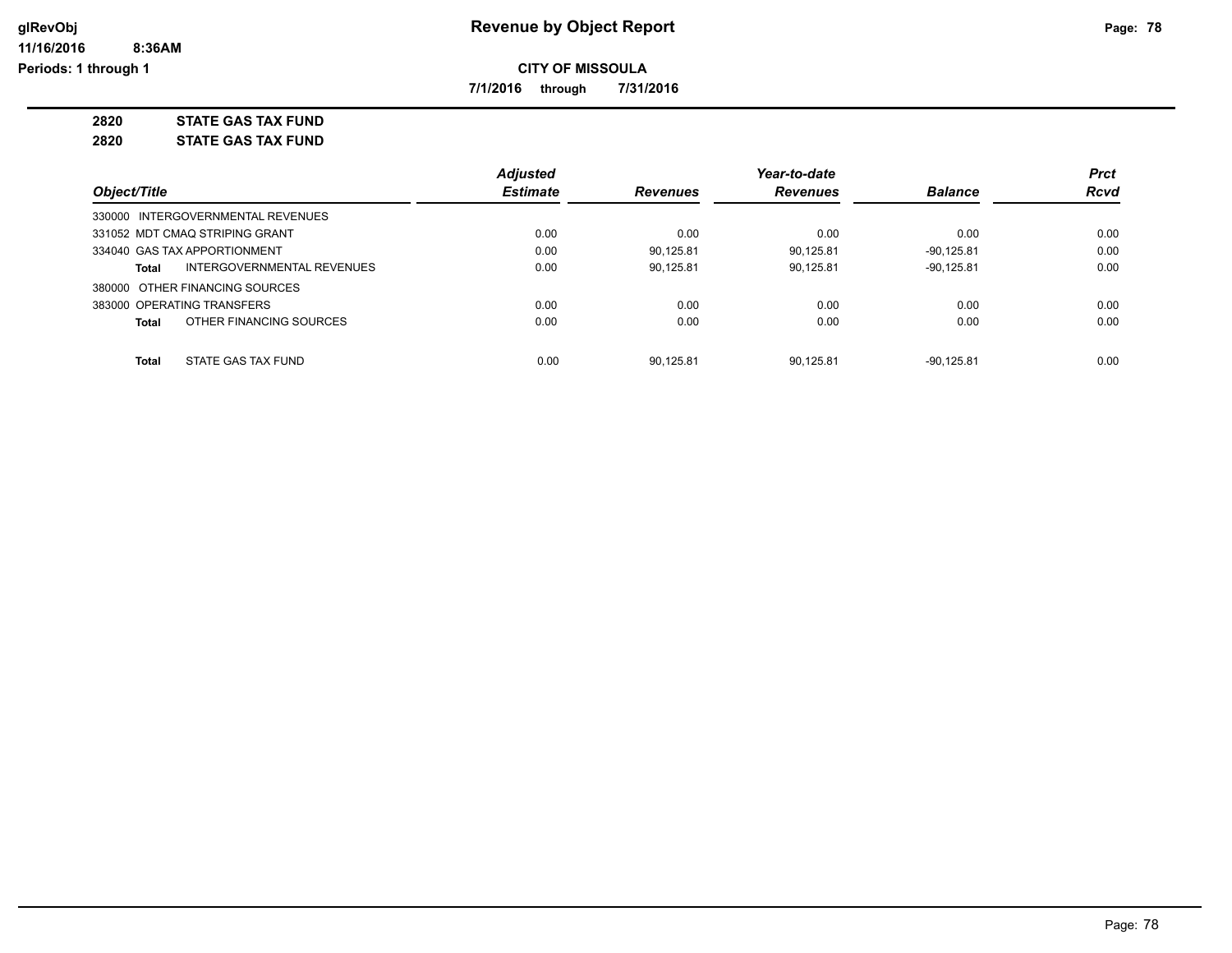**CITY OF MISSOULA**

**7/1/2016 through 7/31/2016**

#### **2820 STATE GAS TAX FUND**

|                                     | <b>Adjusted</b> |                 | Year-to-date    |                | <b>Prct</b> |
|-------------------------------------|-----------------|-----------------|-----------------|----------------|-------------|
| Object/Title                        | <b>Estimate</b> | <b>Revenues</b> | <b>Revenues</b> | <b>Balance</b> | <b>Rcvd</b> |
| 330000 INTERGOVERNMENTAL REVENUES   |                 |                 |                 |                |             |
| 331052 MDT CMAQ STRIPING GRANT      | 0.00            | 0.00            | 0.00            | 0.00           | 0.00        |
| 334040 GAS TAX APPORTIONMENT        | 0.00            | 90.125.81       | 90.125.81       | $-90.125.81$   | 0.00        |
| INTERGOVERNMENTAL REVENUES<br>Total | 0.00            | 90,125.81       | 90,125.81       | $-90, 125.81$  | 0.00        |
| 380000 OTHER FINANCING SOURCES      |                 |                 |                 |                |             |
| 383000 OPERATING TRANSFERS          | 0.00            | 0.00            | 0.00            | 0.00           | 0.00        |
| OTHER FINANCING SOURCES<br>Total    | 0.00            | 0.00            | 0.00            | 0.00           | 0.00        |
| <b>Total</b><br>STATE GAS TAX FUND  | 0.00            | 90.125.81       | 90.125.81       | $-90.125.81$   | 0.00        |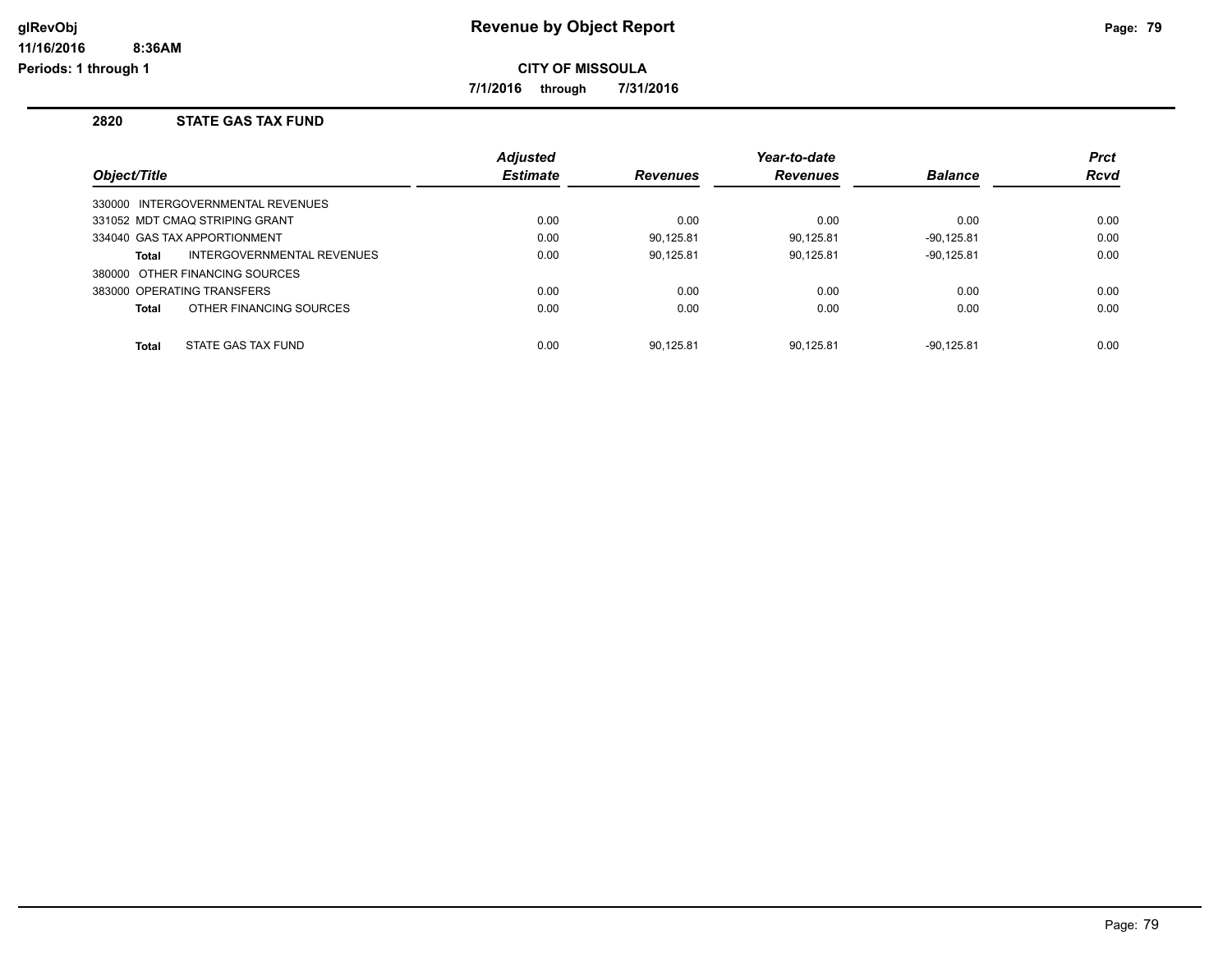**11/16/2016**

**Periods: 1 through 1**

**CITY OF MISSOULA**

**7/1/2016 through 7/31/2016**

**2917 CRIME VICTIM SURCHARGE**

 **8:36AM**

**2917 CRIME VICTIM SURCHARGE**

|                                                 | <b>Adjusted</b> |                 | Year-to-date    |                | Prct |
|-------------------------------------------------|-----------------|-----------------|-----------------|----------------|------|
| Object/Title                                    | <b>Estimate</b> | <b>Revenues</b> | <b>Revenues</b> | <b>Balance</b> | Rcvd |
| 370000 INVESTMENTS & ROYALTY EARNINGS           |                 |                 |                 |                |      |
| 371010 INTEREST ON INVESTMENTS                  | 0.00            | 0.00            | 0.00            | 0.00           | 0.00 |
| 371020 GAIN/LOSS IN MARKET VALUE OF INVESTMENTS | 0.00            | 0.00            | 0.00            | 0.00           | 0.00 |
| INVESTMENTS & ROYALTY EARNINGS<br><b>Total</b>  | 0.00            | 0.00            | 0.00            | 0.00           | 0.00 |
|                                                 |                 |                 |                 |                |      |
| <b>Total</b><br>CRIME VICTIM SURCHARGE          | 0.00            | 0.00            | 0.00            | 0.00           | 0.00 |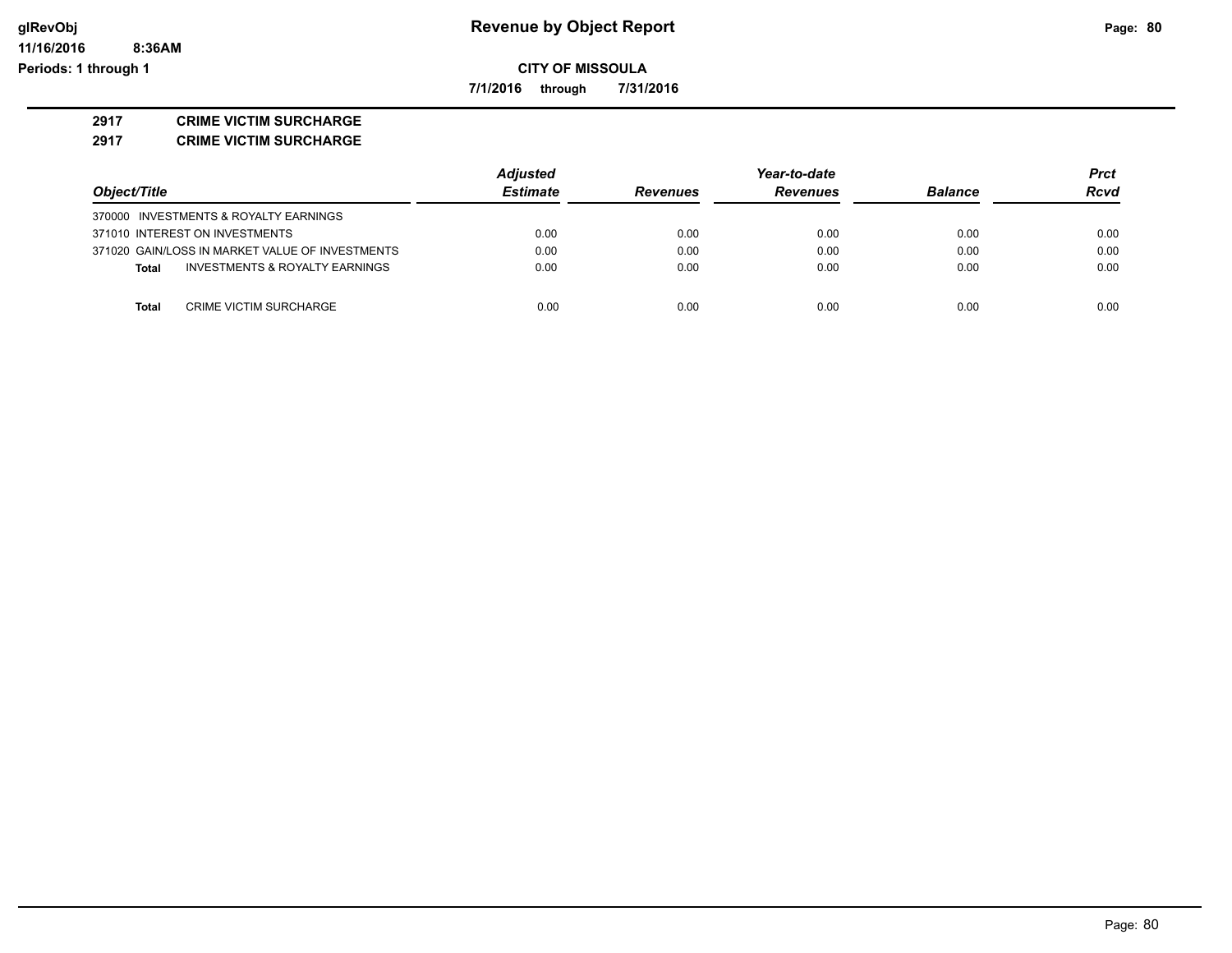**glRevObj Revenue by Object Report Page: 81** 

**CITY OF MISSOULA**

**7/1/2016 through 7/31/2016**

#### **2917 CRIME VICTIM SURCHARGE**

| Object/Title                                       | <b>Adjusted</b><br><b>Estimate</b> | <b>Revenues</b> | Year-to-date<br><b>Revenues</b> | <b>Balance</b> | <b>Prct</b><br><b>Rcvd</b> |
|----------------------------------------------------|------------------------------------|-----------------|---------------------------------|----------------|----------------------------|
| 370000 INVESTMENTS & ROYALTY EARNINGS              |                                    |                 |                                 |                |                            |
| 371010 INTEREST ON INVESTMENTS                     | 0.00                               | 0.00            | 0.00                            | 0.00           | 0.00                       |
| 371020 GAIN/LOSS IN MARKET VALUE OF INVESTMENT     | 0.00                               | 0.00            | 0.00                            | 0.00           | 0.00                       |
| <b>INVESTMENTS &amp; ROYALTY EARNINGS</b><br>Total | 0.00                               | 0.00            | 0.00                            | 0.00           | 0.00                       |
|                                                    |                                    |                 |                                 |                |                            |
| CRIME VICTIM SURCHARGE<br><b>Total</b>             | 0.00                               | 0.00            | 0.00                            | 0.00           | 0.00                       |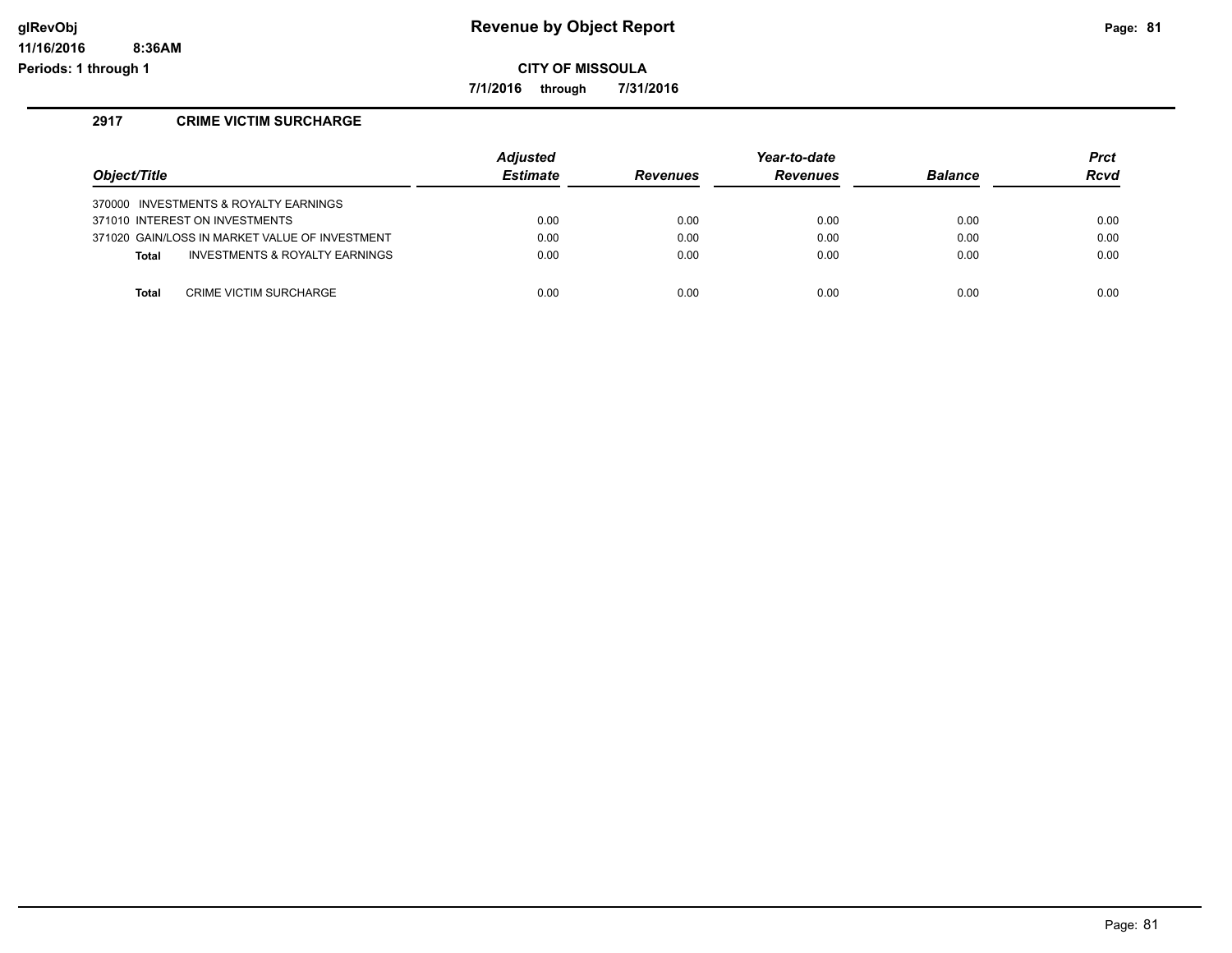**CITY OF MISSOULA**

**7/1/2016 through 7/31/2016**

# **2918 LAW ENFORCEMENT BLOCK GRANT FUND**

## **2918 LAW ENFORCEMENT BLOCK GRANT FUND**

|                                                           | Adjusted        |                 | Year-to-date    |                | <b>Prct</b> |
|-----------------------------------------------------------|-----------------|-----------------|-----------------|----------------|-------------|
| Object/Title                                              | <b>Estimate</b> | <b>Revenues</b> | <b>Revenues</b> | <b>Balance</b> | <b>Rcvd</b> |
| 330000 INTERGOVERNMENTAL REVENUES                         |                 |                 |                 |                |             |
| 331000 FEDERAL GRANTS                                     | 0.00            | 0.00            | 0.00            | 0.00           | 0.00        |
| 331001 BYRNE DISCRETIONARY                                | 0.00            | 0.00            | 0.00            | 0.00           | 0.00        |
| 331022 EQUIPMENT GRANT                                    | 0.00            | 0.00            | 0.00            | 0.00           | 0.00        |
| 331023 COPS HIRING GRANT 2011                             | 0.00            | 0.00            | 0.00            | 0.00           | 0.00        |
| 331024 DEPT OF JUSTICE GRANTS                             | 0.00            | 0.00            | 0.00            | 0.00           | 0.00        |
| 331026 ICAC GRANT                                         | 0.00            | 0.00            | 0.00            | 0.00           | 0.00        |
| 331027 JAG GRANTS REVENUE                                 | 0.00            | $-165.37$       | $-165.37$       | 165.37         | 0.00        |
| 336021 STATE CONTRIB - POLICE RETIREMENT                  | 0.00            | 0.00            | 0.00            | 0.00           | 0.00        |
| <b>INTERGOVERNMENTAL REVENUES</b><br><b>Total</b>         | 0.00            | $-165.37$       | $-165.37$       | 165.37         | 0.00        |
| 340000 CHARGES FOR SERVICES                               |                 |                 |                 |                |             |
| 342010 POLICE/BID AGREEMENT                               | 0.00            | 0.00            | 0.00            | 0.00           | 0.00        |
| <b>CHARGES FOR SERVICES</b><br><b>Total</b>               | 0.00            | 0.00            | 0.00            | 0.00           | 0.00        |
| 360000 MISCELLANEOUS REVENUES                             |                 |                 |                 |                |             |
| 360010 MISCELLANEOUS                                      | 0.00            | 0.00            | 0.00            | 0.00           | 0.00        |
| MISCELLANEOUS REVENUES<br>Total                           | 0.00            | 0.00            | 0.00            | 0.00           | 0.00        |
| <b>INVESTMENTS &amp; ROYALTY EARNINGS</b><br>370000       |                 |                 |                 |                |             |
| 371010 INTEREST ON INVESTMENTS                            | 0.00            | 0.00            | 0.00            | 0.00           | 0.00        |
| 371020 GAIN/LOSS IN MARKET VALUE OF INVESTMENTS           | 0.00            | 0.00            | 0.00            | 0.00           | 0.00        |
| <b>INVESTMENTS &amp; ROYALTY EARNINGS</b><br><b>Total</b> | 0.00            | 0.00            | 0.00            | 0.00           | 0.00        |
| OTHER FINANCING SOURCES<br>380000                         |                 |                 |                 |                |             |
| 383023 TRANS FR DRUG FORFEITURE                           | 0.00            | 0.00            | 0.00            | 0.00           | 0.00        |
| 383036 TRANSFER - GRANT                                   | 0.00            | 0.00            | 0.00            | 0.00           | 0.00        |
| OTHER FINANCING SOURCES<br><b>Total</b>                   | 0.00            | 0.00            | 0.00            | 0.00           | 0.00        |
|                                                           |                 |                 |                 |                |             |
| LAW ENFORCEMENT BLOCK GRANT FUND<br><b>Total</b>          | 0.00            | $-165.37$       | $-165.37$       | 165.37         | 0.00        |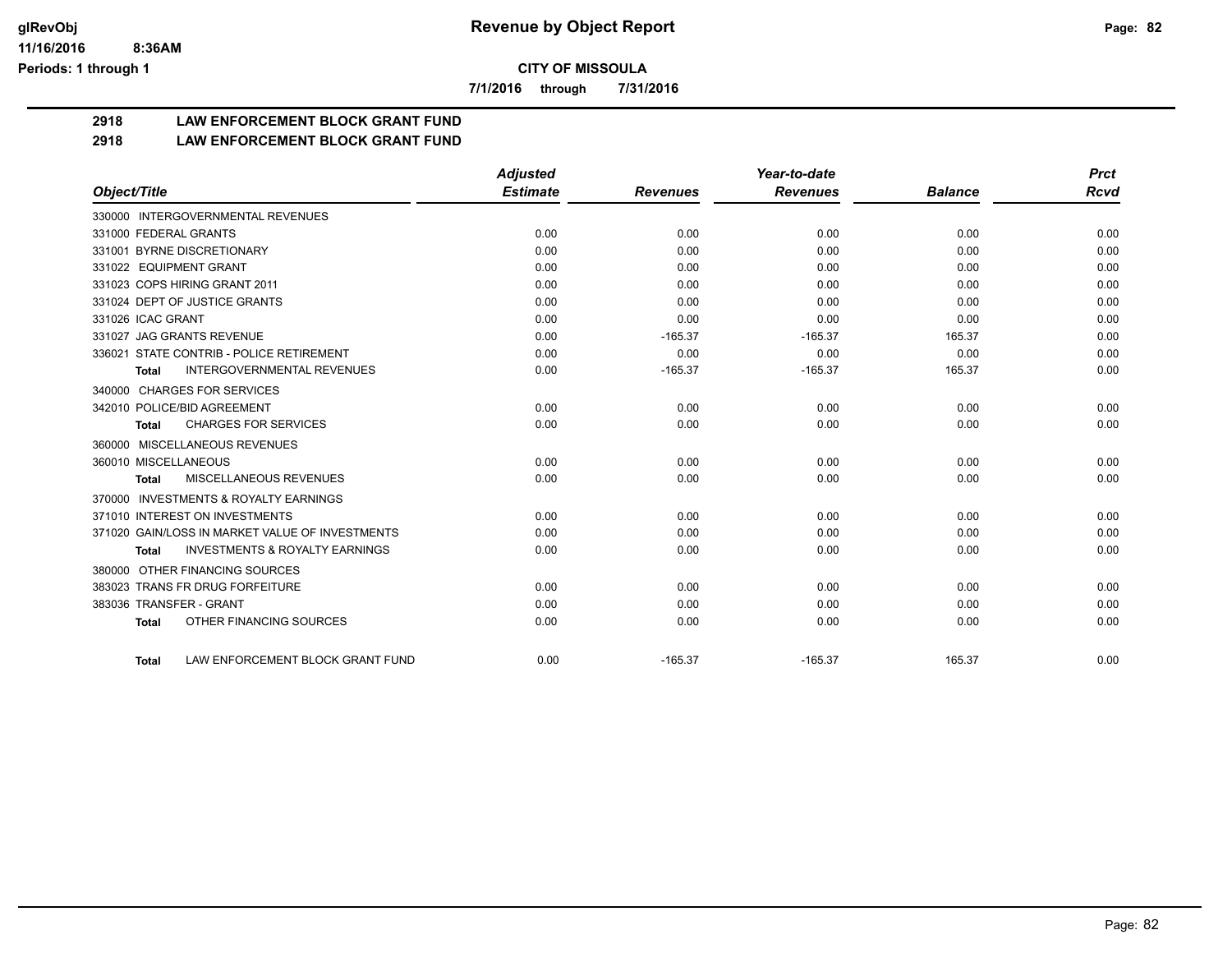**8:36AM**

**CITY OF MISSOULA**

**7/1/2016 through 7/31/2016**

## **2918 LAW ENFORCEMENT BLOCK GRANT FUND**

|                                                           | <b>Adjusted</b> |                 | Year-to-date    |                | <b>Prct</b> |
|-----------------------------------------------------------|-----------------|-----------------|-----------------|----------------|-------------|
| Object/Title                                              | <b>Estimate</b> | <b>Revenues</b> | <b>Revenues</b> | <b>Balance</b> | <b>Rcvd</b> |
| 330000 INTERGOVERNMENTAL REVENUES                         |                 |                 |                 |                |             |
| 331000 FEDERAL GRANTS                                     | 0.00            | 0.00            | 0.00            | 0.00           | 0.00        |
| 331001 BYRNE DISCRETIONARY                                | 0.00            | 0.00            | 0.00            | 0.00           | 0.00        |
| 331022 EQUIPMENT GRANT                                    | 0.00            | 0.00            | 0.00            | 0.00           | 0.00        |
| 331023 COPS HIRING GRANT 2011                             | 0.00            | 0.00            | 0.00            | 0.00           | 0.00        |
| 331024 DEPT OF JUSTICE GRANTS                             | 0.00            | 0.00            | 0.00            | 0.00           | 0.00        |
| 331026 ICAC GRANT                                         | 0.00            | 0.00            | 0.00            | 0.00           | 0.00        |
| 331027 JAG GRANTS REVENUE                                 | 0.00            | $-165.37$       | $-165.37$       | 165.37         | 0.00        |
| 336021 STATE CONTRIB - POLICE RETIREMENT                  | 0.00            | 0.00            | 0.00            | 0.00           | 0.00        |
| <b>INTERGOVERNMENTAL REVENUES</b><br><b>Total</b>         | 0.00            | $-165.37$       | $-165.37$       | 165.37         | 0.00        |
| 340000 CHARGES FOR SERVICES                               |                 |                 |                 |                |             |
| 342010 POLICE/BID AGREEMENT                               | 0.00            | 0.00            | 0.00            | 0.00           | 0.00        |
| <b>CHARGES FOR SERVICES</b><br><b>Total</b>               | 0.00            | 0.00            | 0.00            | 0.00           | 0.00        |
| 360000 MISCELLANEOUS REVENUES                             |                 |                 |                 |                |             |
| 360010 MISCELLANEOUS                                      | 0.00            | 0.00            | 0.00            | 0.00           | 0.00        |
| <b>MISCELLANEOUS REVENUES</b><br>Total                    | 0.00            | 0.00            | 0.00            | 0.00           | 0.00        |
| 370000 INVESTMENTS & ROYALTY EARNINGS                     |                 |                 |                 |                |             |
| 371010 INTEREST ON INVESTMENTS                            | 0.00            | 0.00            | 0.00            | 0.00           | 0.00        |
| 371020 GAIN/LOSS IN MARKET VALUE OF INVESTMENT            | 0.00            | 0.00            | 0.00            | 0.00           | 0.00        |
| <b>INVESTMENTS &amp; ROYALTY EARNINGS</b><br><b>Total</b> | 0.00            | 0.00            | 0.00            | 0.00           | 0.00        |
| 380000 OTHER FINANCING SOURCES                            |                 |                 |                 |                |             |
| 383023 TRANS FR DRUG FORFEITURE                           | 0.00            | 0.00            | 0.00            | 0.00           | 0.00        |
| 383036 TRANSFER - GRANT                                   | 0.00            | 0.00            | 0.00            | 0.00           | 0.00        |
| OTHER FINANCING SOURCES<br><b>Total</b>                   | 0.00            | 0.00            | 0.00            | 0.00           | 0.00        |
| LAW ENFORCEMENT BLOCK GRANT FUND<br>Total                 | 0.00            | $-165.37$       | $-165.37$       | 165.37         | 0.00        |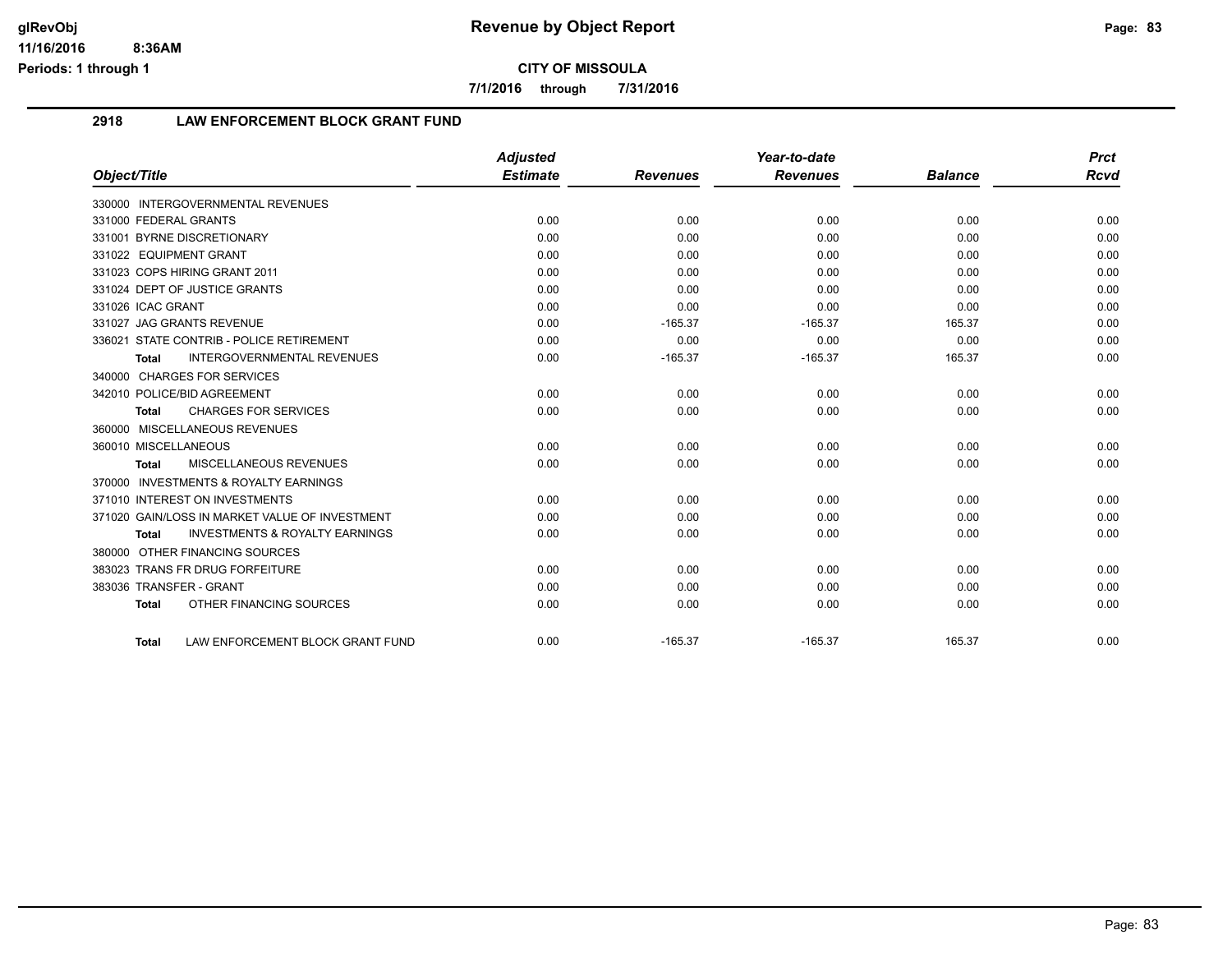**CITY OF MISSOULA**

**7/1/2016 through 7/31/2016**

# **2919 HIDTA FUND**

**2919 HIDTA FUND**

|                                                     | <b>Adjusted</b> |                 | Year-to-date    |                | <b>Prct</b> |
|-----------------------------------------------------|-----------------|-----------------|-----------------|----------------|-------------|
| Object/Title                                        | <b>Estimate</b> | <b>Revenues</b> | <b>Revenues</b> | <b>Balance</b> | <b>Rcvd</b> |
| 340000 CHARGES FOR SERVICES                         |                 |                 |                 |                |             |
| 342013 SECURITY INVEST FEES                         | 0.00            | 0.00            | 0.00            | 0.00           | 0.00        |
| 342014 POLICE DEPARTMENT SERVICE FEES               | 0.00            | $-2,700.00$     | $-2,700.00$     | 2,700.00       | 0.00        |
| <b>CHARGES FOR SERVICES</b><br>Total                | 0.00            | $-2,700.00$     | $-2,700.00$     | 2.700.00       | 0.00        |
| 360000 MISCELLANEOUS REVENUES                       |                 |                 |                 |                |             |
| 360010 MISCELLANEOUS                                | 0.00            | 0.00            | 0.00            | 0.00           | 0.00        |
| MISCELLANEOUS REVENUES<br>Total                     | 0.00            | 0.00            | 0.00            | 0.00           | 0.00        |
| <b>INVESTMENTS &amp; ROYALTY EARNINGS</b><br>370000 |                 |                 |                 |                |             |
| 371010 INTEREST ON INVESTMENTS                      | 0.00            | 0.00            | 0.00            | 0.00           | 0.00        |
| <b>INVESTMENTS &amp; ROYALTY EARNINGS</b><br>Total  | 0.00            | 0.00            | 0.00            | 0.00           | 0.00        |
| <b>HIDTA FUND</b><br><b>Total</b>                   | 0.00            | $-2,700.00$     | $-2.700.00$     | 2.700.00       | 0.00        |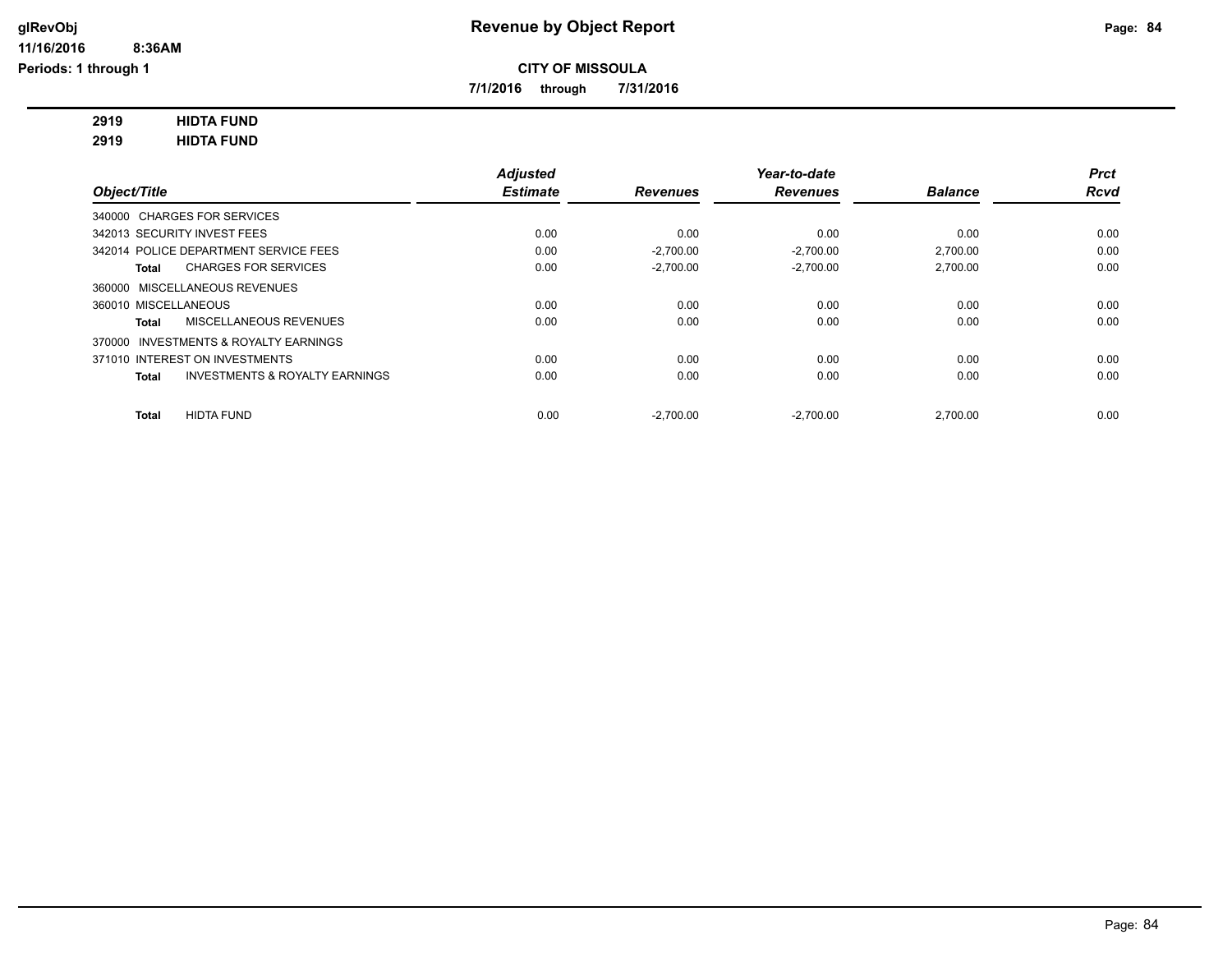**CITY OF MISSOULA**

**7/1/2016 through 7/31/2016**

**2919 HIDTA FUND**

|                                                     | <b>Adjusted</b> |                 | Year-to-date    |                | <b>Prct</b> |
|-----------------------------------------------------|-----------------|-----------------|-----------------|----------------|-------------|
| Object/Title                                        | <b>Estimate</b> | <b>Revenues</b> | <b>Revenues</b> | <b>Balance</b> | <b>Rcvd</b> |
| 340000 CHARGES FOR SERVICES                         |                 |                 |                 |                |             |
| 342013 SECURITY INVEST FEES                         | 0.00            | 0.00            | 0.00            | 0.00           | 0.00        |
| 342014 POLICE DEPARTMENT SERVICE FEES               | 0.00            | $-2,700.00$     | $-2,700.00$     | 2,700.00       | 0.00        |
| <b>CHARGES FOR SERVICES</b><br>Total                | 0.00            | $-2,700.00$     | $-2,700.00$     | 2,700.00       | 0.00        |
| 360000 MISCELLANEOUS REVENUES                       |                 |                 |                 |                |             |
| 360010 MISCELLANEOUS                                | 0.00            | 0.00            | 0.00            | 0.00           | 0.00        |
| MISCELLANEOUS REVENUES<br>Total                     | 0.00            | 0.00            | 0.00            | 0.00           | 0.00        |
| <b>INVESTMENTS &amp; ROYALTY EARNINGS</b><br>370000 |                 |                 |                 |                |             |
| 371010 INTEREST ON INVESTMENTS                      | 0.00            | 0.00            | 0.00            | 0.00           | 0.00        |
| <b>INVESTMENTS &amp; ROYALTY EARNINGS</b><br>Total  | 0.00            | 0.00            | 0.00            | 0.00           | 0.00        |
| <b>HIDTA FUND</b><br><b>Total</b>                   | 0.00            | $-2.700.00$     | $-2.700.00$     | 2.700.00       | 0.00        |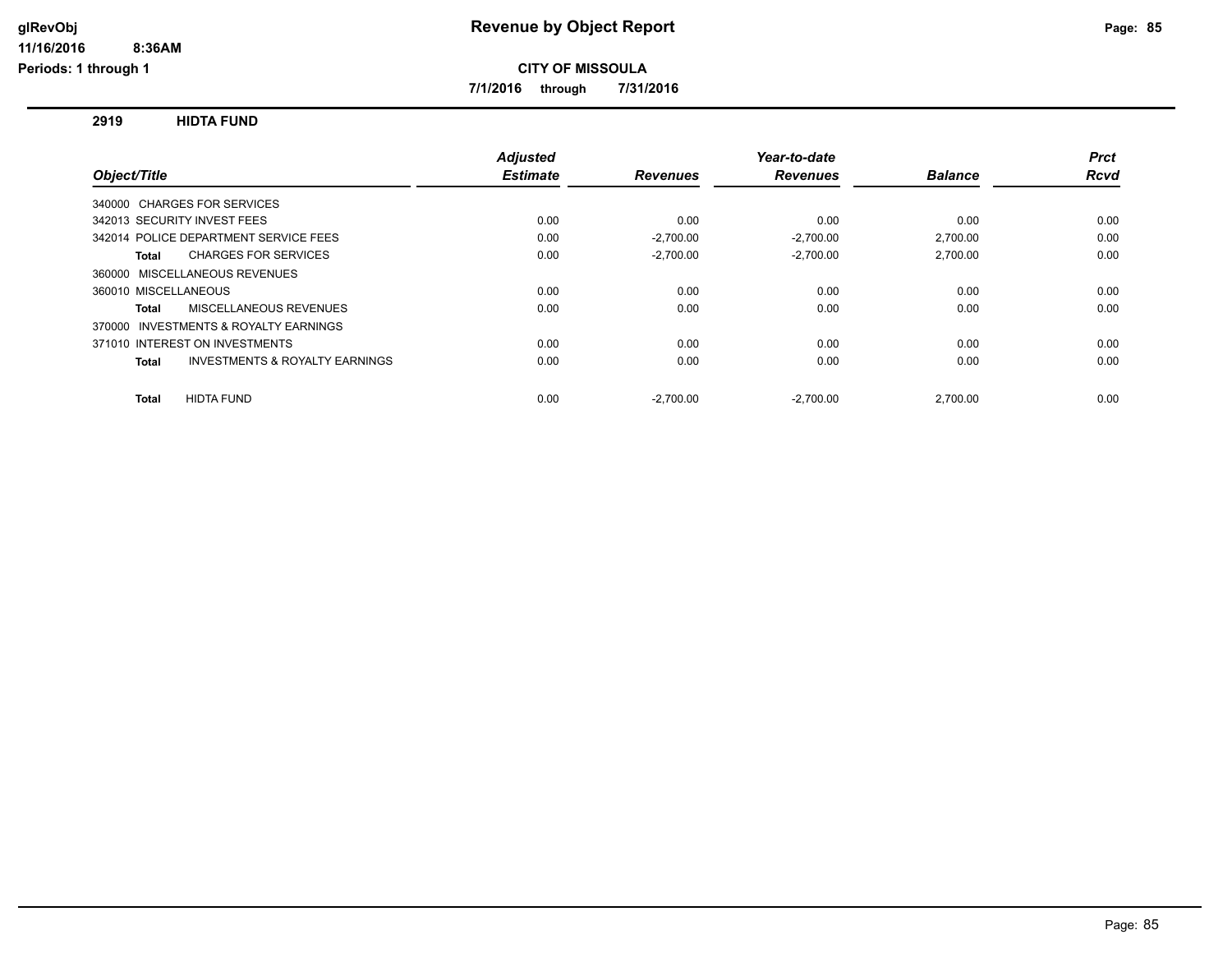**CITY OF MISSOULA**

**7/1/2016 through 7/31/2016**

## **2939 CDBG PROGRAM INCOME ACCOUNT**

#### **2939 CDBG PROGRAM INCOME ACCOUNT**

|                                                    | <b>Adjusted</b> |                 | Year-to-date    |                | <b>Prct</b> |
|----------------------------------------------------|-----------------|-----------------|-----------------|----------------|-------------|
| Object/Title                                       | <b>Estimate</b> | <b>Revenues</b> | <b>Revenues</b> | <b>Balance</b> | Rcvd        |
| 330000 INTERGOVERNMENTAL REVENUES                  |                 |                 |                 |                |             |
| 331000 FEDERAL GRANTS                              | 0.00            | 0.00            | 0.00            | 0.00           | 0.00        |
| INTERGOVERNMENTAL REVENUES<br>Total                | 0.00            | 0.00            | 0.00            | 0.00           | 0.00        |
| 360000 MISCELLANEOUS REVENUES                      |                 |                 |                 |                |             |
| 360010 MISCELLANEOUS                               | 0.00            | 0.00            | 0.00            | 0.00           | 0.00        |
| MISCELLANEOUS REVENUES<br>Total                    | 0.00            | 0.00            | 0.00            | 0.00           | 0.00        |
| 370000 INVESTMENTS & ROYALTY EARNINGS              |                 |                 |                 |                |             |
| 371010 INTEREST ON INVESTMENTS                     | 0.00            | 0.00            | 0.00            | 0.00           | 0.00        |
| 371020 GAIN/LOSS IN MARKET VALUE OF INVESTMENTS    | 0.00            | 0.00            | 0.00            | 0.00           | 0.00        |
| <b>INVESTMENTS &amp; ROYALTY EARNINGS</b><br>Total | 0.00            | 0.00            | 0.00            | 0.00           | 0.00        |
| 380000 OTHER FINANCING SOURCES                     |                 |                 |                 |                |             |
| 383000 OPERATING TRANSFERS                         | 0.00            | 0.00            | 0.00            | 0.00           | 0.00        |
| 383009 TRANS FR TITLE I                            | 0.00            | 0.00            | 0.00            | 0.00           | 0.00        |
| OTHER FINANCING SOURCES<br>Total                   | 0.00            | 0.00            | 0.00            | 0.00           | 0.00        |
|                                                    |                 |                 |                 |                |             |
| CDBG PROGRAM INCOME ACCOUNT<br>Total               | 0.00            | 0.00            | 0.00            | 0.00           | 0.00        |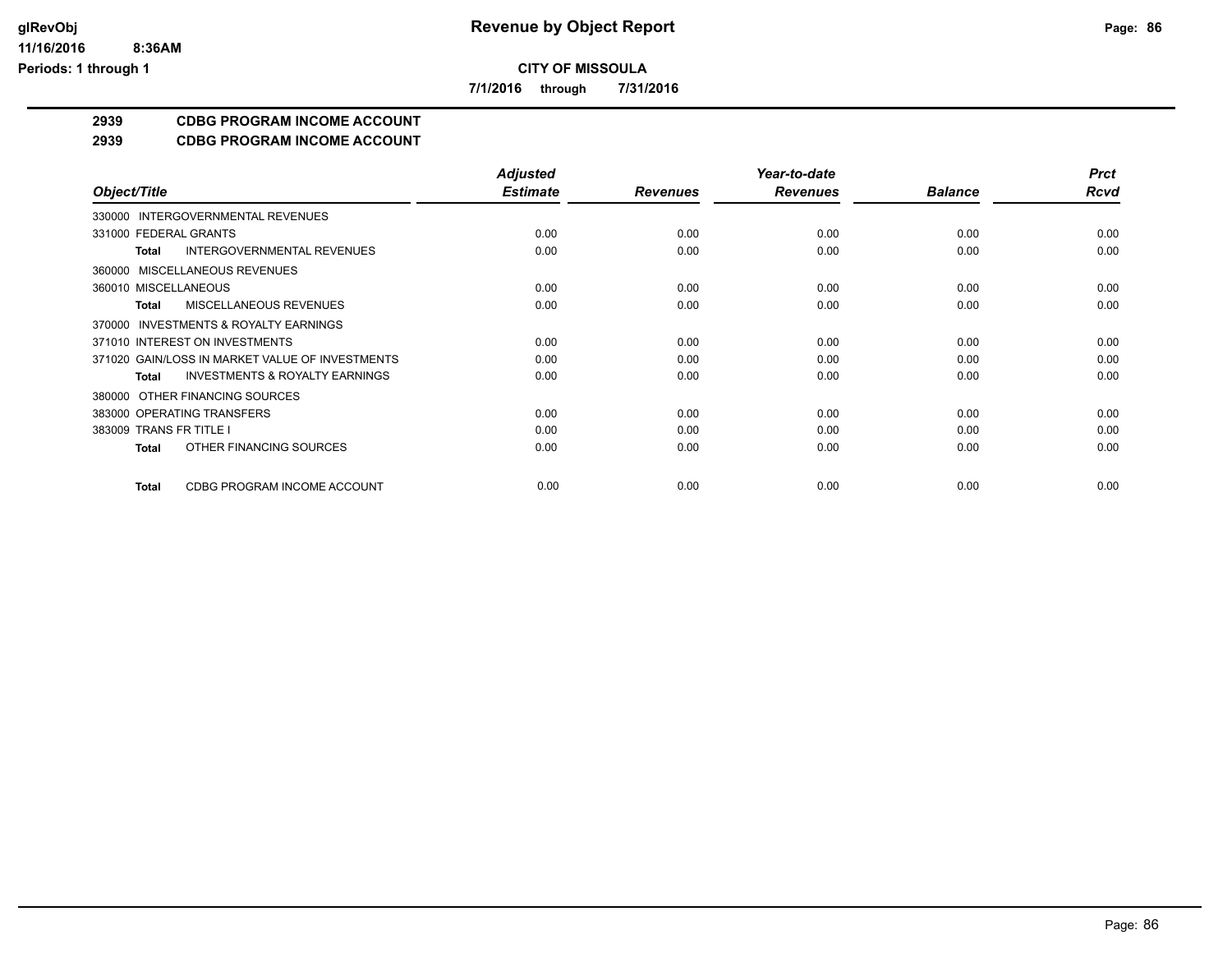#### **CITY OF MISSOULA**

**7/1/2016 through 7/31/2016**

## **2939 CDBG PROGRAM INCOME ACCOUNT**

| Object/Title                                              | <b>Adjusted</b><br><b>Estimate</b> | <b>Revenues</b> | Year-to-date<br><b>Revenues</b> | <b>Balance</b> | <b>Prct</b><br><b>Rcvd</b> |
|-----------------------------------------------------------|------------------------------------|-----------------|---------------------------------|----------------|----------------------------|
|                                                           |                                    |                 |                                 |                |                            |
| 330000 INTERGOVERNMENTAL REVENUES                         |                                    |                 |                                 |                |                            |
| 331000 FEDERAL GRANTS                                     | 0.00                               | 0.00            | 0.00                            | 0.00           | 0.00                       |
| INTERGOVERNMENTAL REVENUES<br><b>Total</b>                | 0.00                               | 0.00            | 0.00                            | 0.00           | 0.00                       |
| 360000 MISCELLANEOUS REVENUES                             |                                    |                 |                                 |                |                            |
| 360010 MISCELLANEOUS                                      | 0.00                               | 0.00            | 0.00                            | 0.00           | 0.00                       |
| <b>MISCELLANEOUS REVENUES</b><br><b>Total</b>             | 0.00                               | 0.00            | 0.00                            | 0.00           | 0.00                       |
| 370000 INVESTMENTS & ROYALTY EARNINGS                     |                                    |                 |                                 |                |                            |
| 371010 INTEREST ON INVESTMENTS                            | 0.00                               | 0.00            | 0.00                            | 0.00           | 0.00                       |
| 371020 GAIN/LOSS IN MARKET VALUE OF INVESTMENT            | 0.00                               | 0.00            | 0.00                            | 0.00           | 0.00                       |
| <b>INVESTMENTS &amp; ROYALTY EARNINGS</b><br><b>Total</b> | 0.00                               | 0.00            | 0.00                            | 0.00           | 0.00                       |
| 380000 OTHER FINANCING SOURCES                            |                                    |                 |                                 |                |                            |
| 383000 OPERATING TRANSFERS                                | 0.00                               | 0.00            | 0.00                            | 0.00           | 0.00                       |
| 383009 TRANS FR TITLE I                                   | 0.00                               | 0.00            | 0.00                            | 0.00           | 0.00                       |
| OTHER FINANCING SOURCES<br><b>Total</b>                   | 0.00                               | 0.00            | 0.00                            | 0.00           | 0.00                       |
| CDBG PROGRAM INCOME ACCOUNT<br><b>Total</b>               | 0.00                               | 0.00            | 0.00                            | 0.00           | 0.00                       |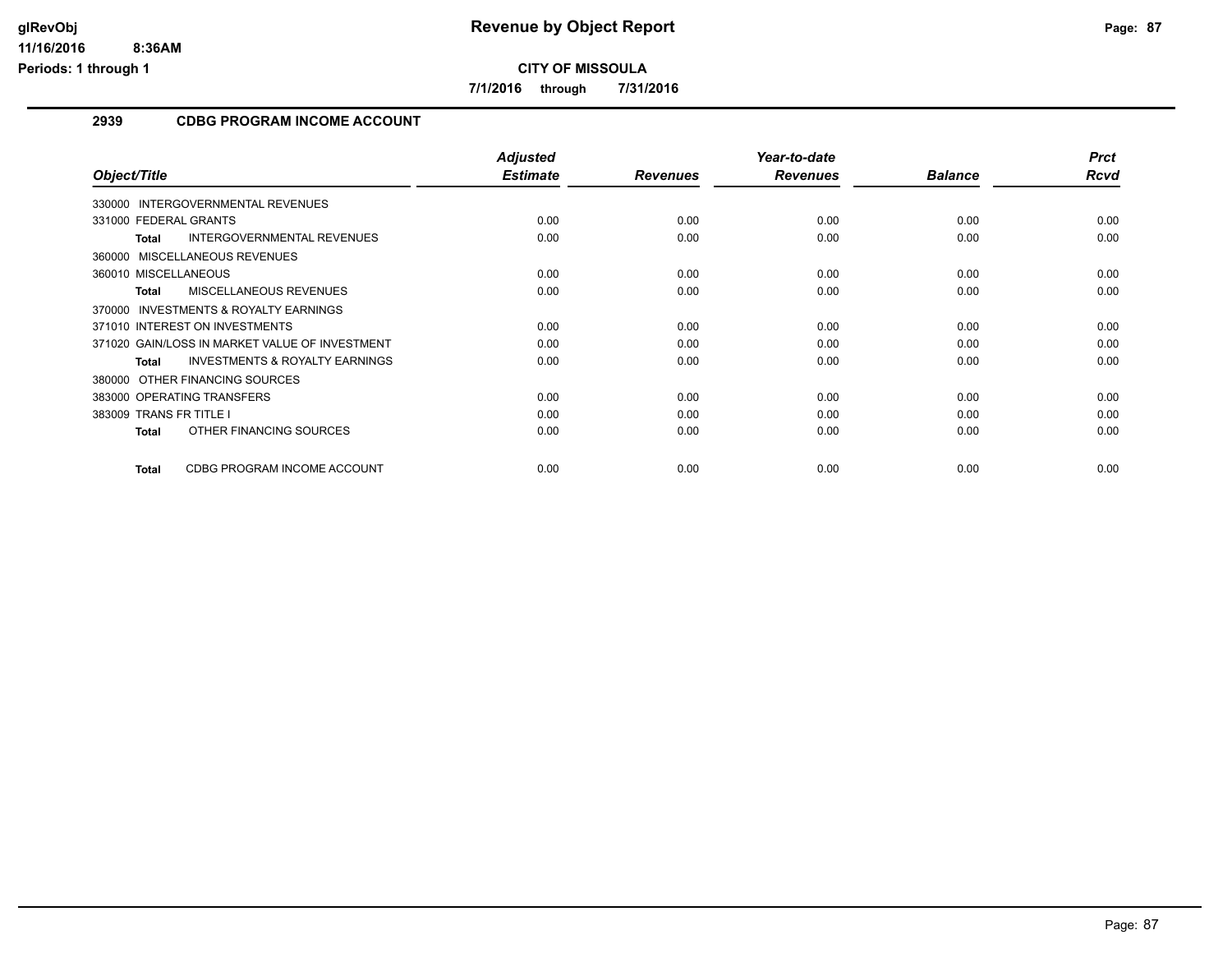**CITY OF MISSOULA**

**7/1/2016 through 7/31/2016**

# **2940 CDBG FUND**

 **8:36AM**

**2940 CDBG FUND**

|                                                     | <b>Adjusted</b> |                 | Year-to-date    |                | <b>Prct</b> |
|-----------------------------------------------------|-----------------|-----------------|-----------------|----------------|-------------|
| Object/Title                                        | <b>Estimate</b> | <b>Revenues</b> | <b>Revenues</b> | <b>Balance</b> | <b>Rcvd</b> |
| 330000 INTERGOVERNMENTAL REVENUES                   |                 |                 |                 |                |             |
| 331010 ENTITLEMENT - CDBG                           | 0.00            | $-54,037.12$    | $-54,037.12$    | 54,037.12      | 0.00        |
| 331012 ARRA/CDBG STIMULUS REVENUE                   | 0.00            | 0.00            | 0.00            | 0.00           | 0.00        |
| <b>INTERGOVERNMENTAL REVENUES</b><br>Total          | 0.00            | $-54,037.12$    | $-54,037.12$    | 54,037.12      | 0.00        |
| 360000 MISCELLANEOUS REVENUES                       |                 |                 |                 |                |             |
| 360010 MISCELLANEOUS                                | 0.00            | 0.00            | 0.00            | 0.00           | 0.00        |
| <b>MISCELLANEOUS REVENUES</b><br>Total              | 0.00            | 0.00            | 0.00            | 0.00           | 0.00        |
| <b>INVESTMENTS &amp; ROYALTY EARNINGS</b><br>370000 |                 |                 |                 |                |             |
| 371010 INTEREST ON INVESTMENTS                      | 0.00            | 0.00            | 0.00            | 0.00           | 0.00        |
| <b>INVESTMENTS &amp; ROYALTY EARNINGS</b><br>Total  | 0.00            | 0.00            | 0.00            | 0.00           | 0.00        |
| OTHER FINANCING SOURCES<br>380000                   |                 |                 |                 |                |             |
| 383000 OPERATING TRANSFERS                          | 0.00            | 0.00            | 0.00            | 0.00           | 0.00        |
| 383009 TRANS FR TITLE I                             | 0.00            | 0.00            | 0.00            | 0.00           | 0.00        |
| OTHER FINANCING SOURCES<br>Total                    | 0.00            | 0.00            | 0.00            | 0.00           | 0.00        |
| <b>CDBG FUND</b><br><b>Total</b>                    | 0.00            | $-54,037.12$    | $-54,037.12$    | 54,037.12      | 0.00        |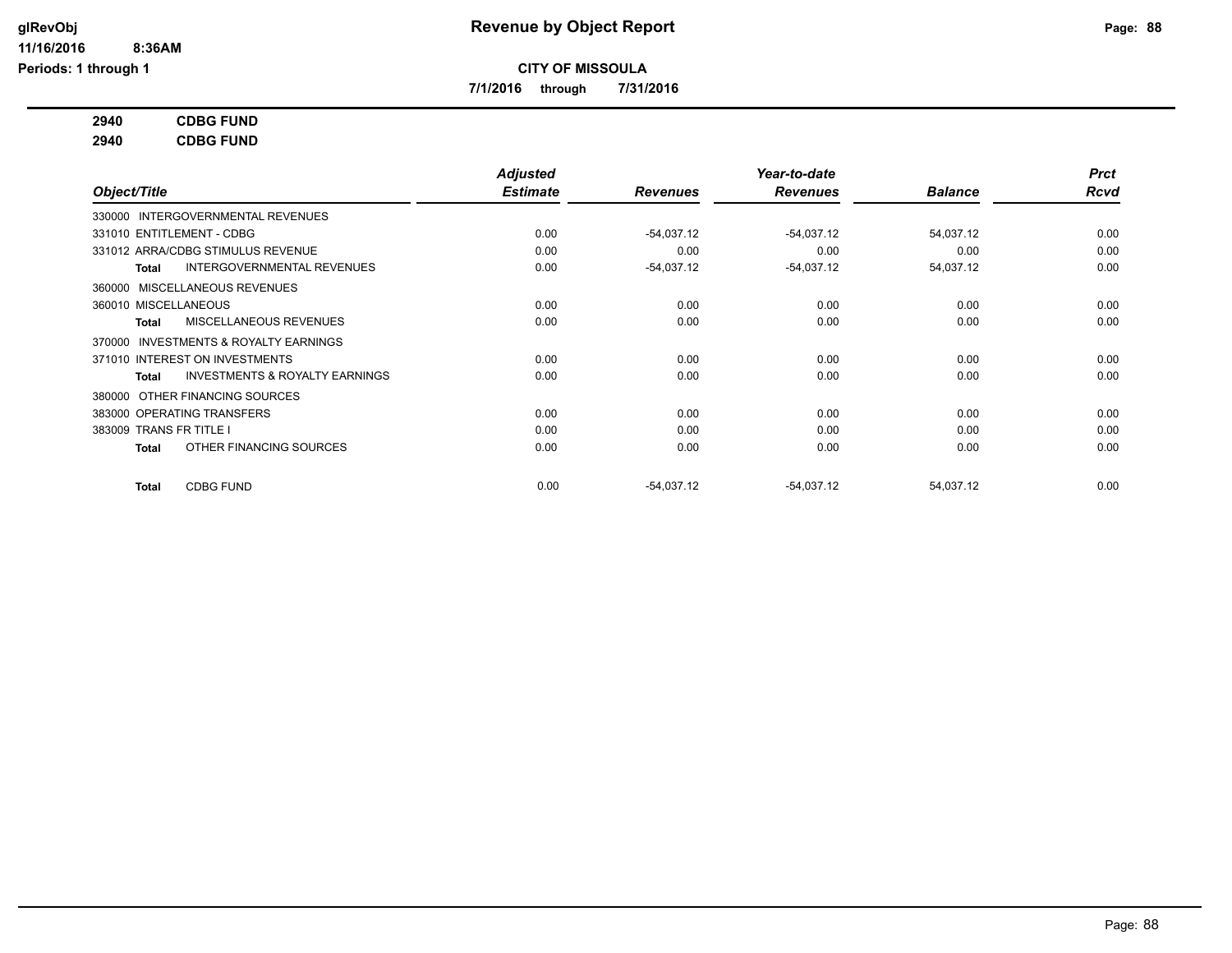**CITY OF MISSOULA**

**7/1/2016 through 7/31/2016**

**2940 CDBG FUND**

|                                                           | <b>Adjusted</b> |                 | Year-to-date    |                | <b>Prct</b> |
|-----------------------------------------------------------|-----------------|-----------------|-----------------|----------------|-------------|
| Object/Title                                              | <b>Estimate</b> | <b>Revenues</b> | <b>Revenues</b> | <b>Balance</b> | Rcvd        |
| INTERGOVERNMENTAL REVENUES<br>330000                      |                 |                 |                 |                |             |
| 331010 ENTITLEMENT - CDBG                                 | 0.00            | $-54,037.12$    | $-54,037.12$    | 54,037.12      | 0.00        |
| 331012 ARRA/CDBG STIMULUS REVENUE                         | 0.00            | 0.00            | 0.00            | 0.00           | 0.00        |
| <b>INTERGOVERNMENTAL REVENUES</b><br><b>Total</b>         | 0.00            | $-54,037.12$    | $-54,037.12$    | 54,037.12      | 0.00        |
| MISCELLANEOUS REVENUES<br>360000                          |                 |                 |                 |                |             |
| 360010 MISCELLANEOUS                                      | 0.00            | 0.00            | 0.00            | 0.00           | 0.00        |
| MISCELLANEOUS REVENUES<br><b>Total</b>                    | 0.00            | 0.00            | 0.00            | 0.00           | 0.00        |
| INVESTMENTS & ROYALTY EARNINGS<br>370000                  |                 |                 |                 |                |             |
| 371010 INTEREST ON INVESTMENTS                            | 0.00            | 0.00            | 0.00            | 0.00           | 0.00        |
| <b>INVESTMENTS &amp; ROYALTY EARNINGS</b><br><b>Total</b> | 0.00            | 0.00            | 0.00            | 0.00           | 0.00        |
| OTHER FINANCING SOURCES<br>380000                         |                 |                 |                 |                |             |
| 383000 OPERATING TRANSFERS                                | 0.00            | 0.00            | 0.00            | 0.00           | 0.00        |
| 383009 TRANS FR TITLE I                                   | 0.00            | 0.00            | 0.00            | 0.00           | 0.00        |
| OTHER FINANCING SOURCES<br><b>Total</b>                   | 0.00            | 0.00            | 0.00            | 0.00           | 0.00        |
| <b>CDBG FUND</b><br>Total                                 | 0.00            | $-54,037.12$    | $-54,037.12$    | 54,037.12      | 0.00        |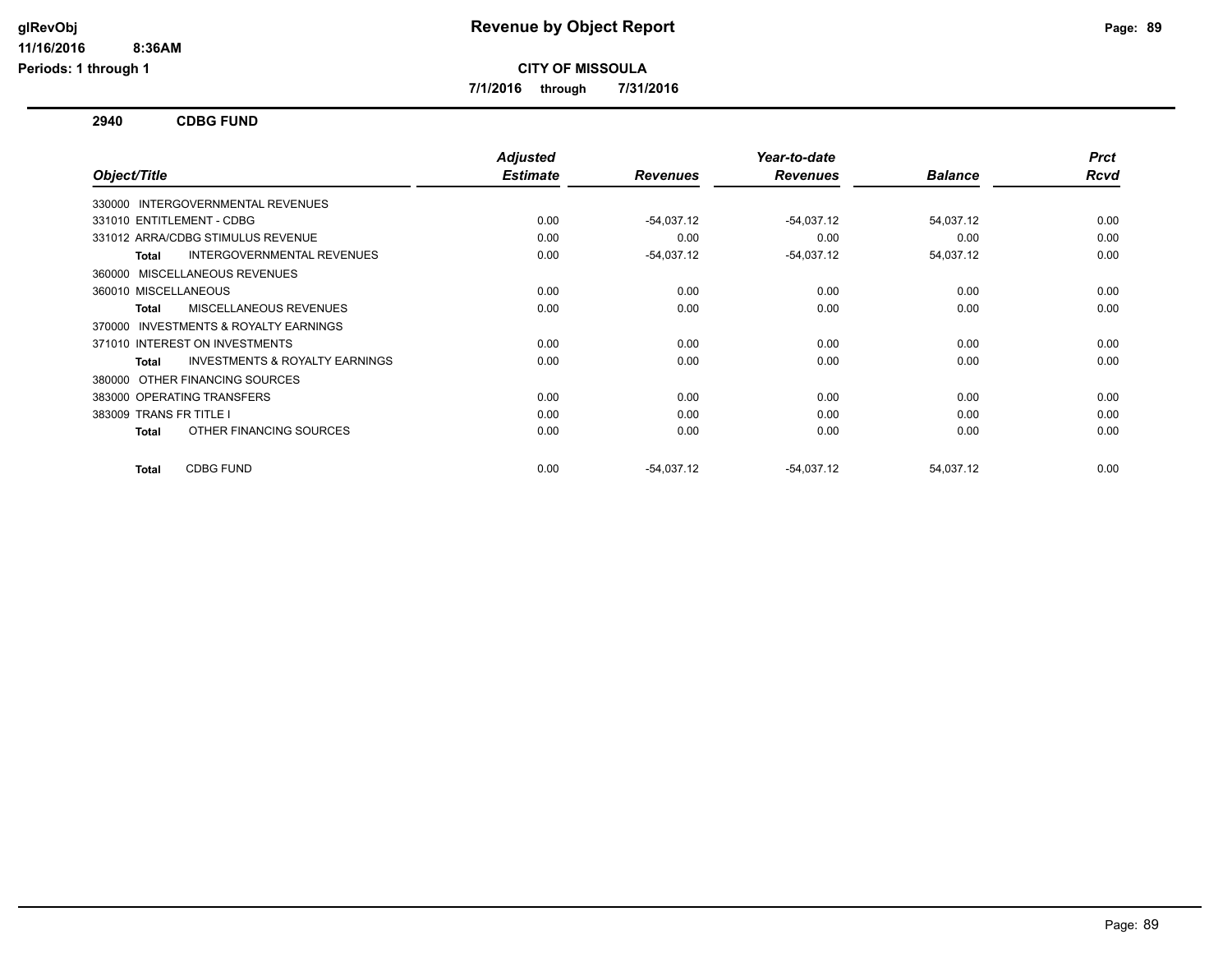**CITY OF MISSOULA**

**7/1/2016 through 7/31/2016**

#### **2941 HOME FUND**

 **8:36AM**

**2941 HOME FUND**

|                                                           | <b>Adjusted</b> |                 | Year-to-date    |                | <b>Prct</b> |
|-----------------------------------------------------------|-----------------|-----------------|-----------------|----------------|-------------|
| Object/Title                                              | <b>Estimate</b> | <b>Revenues</b> | <b>Revenues</b> | <b>Balance</b> | <b>Rcvd</b> |
| 330000 INTERGOVERNMENTAL REVENUES                         |                 |                 |                 |                |             |
| 330000 INTERGOVERNMENTAL REVENUES                         | 0.00            | $-43,837.97$    | -43,837.97      | 43,837.97      | 0.00        |
| 331016 HOMEWORD 1800 PHILLIPS                             | 0.00            | 0.00            | 0.00            | 0.00           | 0.00        |
| 331033 WORD                                               | 0.00            | 0.00            | 0.00            | 0.00           | 0.00        |
| 334145 WESTERN MT MENTAL HEALTH CTR                       | 0.00            | 0.00            | 0.00            | 0.00           | 0.00        |
| 334149 MISSOULA HOMEOWNERSHIP PROGRAM                     | 0.00            | 0.00            | 0.00            | 0.00           | 0.00        |
| 334153 FY14 DISTRICT XI HRC TBRA                          | 0.00            | $-15,989.01$    | $-15,989.01$    | 15,989.01      | 0.00        |
| 334154 HOMEWORD SWEETGRASS                                | 0.00            | 0.00            | 0.00            | 0.00           | 0.00        |
| 334155 FY08 NMCDC                                         | 0.00            | 0.00            | 0.00            | 0.00           | 0.00        |
| 334156 HOME PROGRAM INCOME                                | 0.00            | 0.00            | 0.00            | 0.00           | 0.00        |
| 334157 FY09 MHA                                           | 0.00            | 0.00            | 0.00            | 0.00           | 0.00        |
| 334159 FY09 HOMEWORD                                      | 0.00            | 0.00            | 0.00            | 0.00           | 0.00        |
| 334160 FY09 NMCDC                                         | 0.00            | 0.00            | 0.00            | 0.00           | 0.00        |
| 334161 FY10 DISTRICT XI HRC                               | 0.00            | 0.00            | 0.00            | 0.00           | 0.00        |
| 334163 FY10 homeWORD/SOLSTICE APT                         | 0.00            | 0.00            | 0.00            | 0.00           | 0.00        |
| <b>INTERGOVERNMENTAL REVENUES</b><br><b>Total</b>         | 0.00            | $-59,826.98$    | $-59,826.98$    | 59,826.98      | 0.00        |
| <b>CHARGES FOR SERVICES</b><br>340000                     |                 |                 |                 |                |             |
| 341450 *** Title Not Found ***                            | 0.00            | 0.00            | 0.00            | 0.00           | 0.00        |
| <b>CHARGES FOR SERVICES</b><br>Total                      | 0.00            | 0.00            | 0.00            | 0.00           | 0.00        |
| 360000 MISCELLANEOUS REVENUES                             |                 |                 |                 |                |             |
| 360005 LOAN REPAYMENTS                                    | 0.00            | 0.00            | 0.00            | 0.00           | 0.00        |
| 360010 MISCELLANEOUS                                      | 0.00            | 0.00            | 0.00            | 0.00           | 0.00        |
| MISCELLANEOUS REVENUES<br><b>Total</b>                    | 0.00            | 0.00            | 0.00            | 0.00           | 0.00        |
| 370000 INVESTMENTS & ROYALTY EARNINGS                     |                 |                 |                 |                |             |
| <b>GAIN/LOSS IN MARKET VALUE OF INVESTMENTS</b><br>371020 | 0.00            | 0.00            | 0.00            | 0.00           | 0.00        |
| <b>INVESTMENTS &amp; ROYALTY EARNINGS</b><br><b>Total</b> | 0.00            | 0.00            | 0.00            | 0.00           | 0.00        |
| <b>HOME FUND</b><br><b>Total</b>                          | 0.00            | $-59,826.98$    | $-59,826.98$    | 59,826.98      | 0.00        |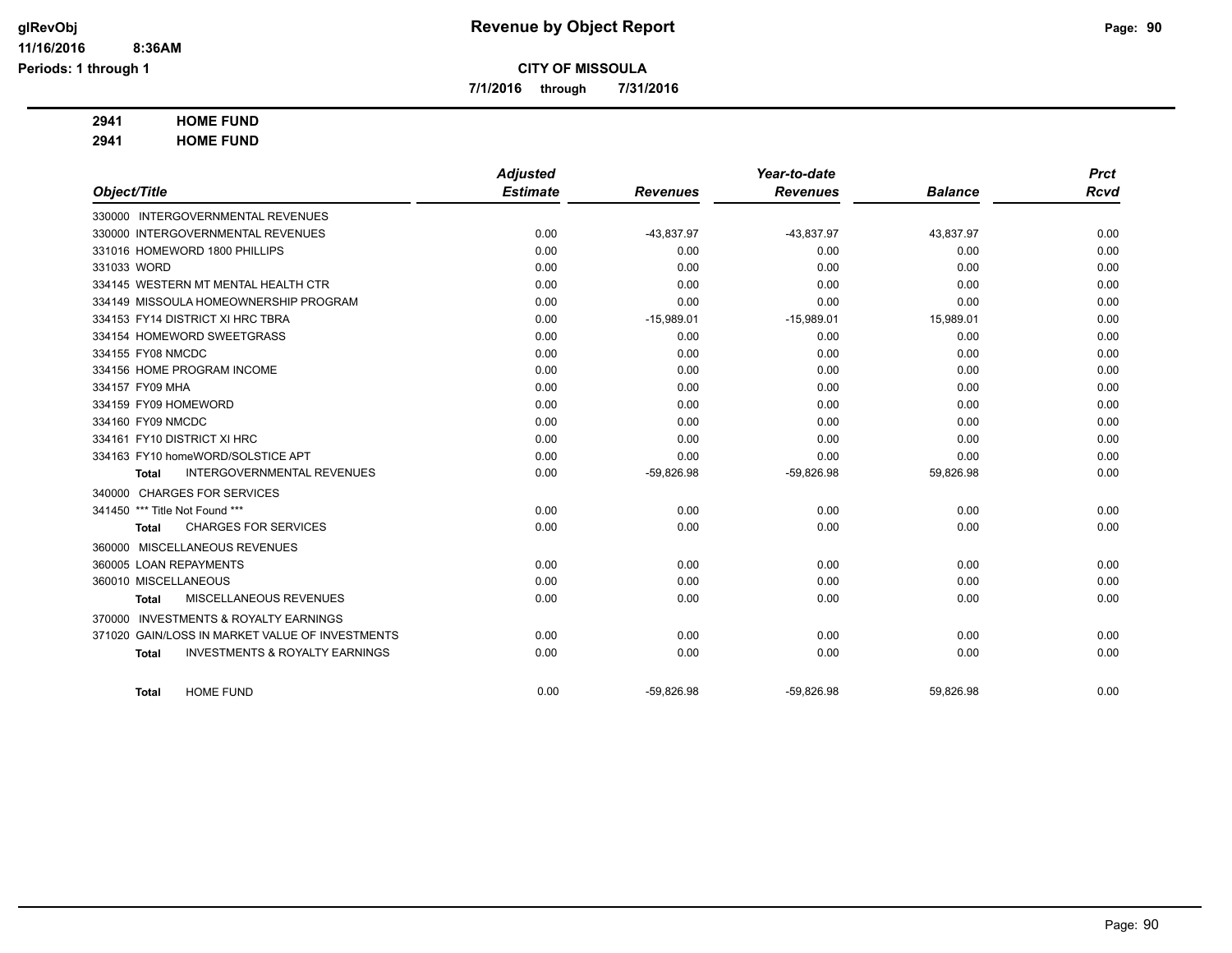**CITY OF MISSOULA**

**7/1/2016 through 7/31/2016**

**2941 HOME FUND**

|                                                           | <b>Adjusted</b> |                 | Year-to-date    |                | <b>Prct</b> |
|-----------------------------------------------------------|-----------------|-----------------|-----------------|----------------|-------------|
| Object/Title                                              | <b>Estimate</b> | <b>Revenues</b> | <b>Revenues</b> | <b>Balance</b> | <b>Rcvd</b> |
| 330000 INTERGOVERNMENTAL REVENUES                         |                 |                 |                 |                |             |
| 330000 INTERGOVERNMENTAL REVENUES                         | 0.00            | -43,837.97      | -43,837.97      | 43,837.97      | 0.00        |
| 331016 HOMEWORD 1800 PHILLIPS                             | 0.00            | 0.00            | 0.00            | 0.00           | 0.00        |
| 331033 WORD                                               | 0.00            | 0.00            | 0.00            | 0.00           | 0.00        |
| 334145 WESTERN MT MENTAL HEALTH CTR                       | 0.00            | 0.00            | 0.00            | 0.00           | 0.00        |
| 334149 MISSOULA HOMEOWNERSHIP PROGRAM                     | 0.00            | 0.00            | 0.00            | 0.00           | 0.00        |
| 334153 FY14 DISTRICT XI HRC TBRA                          | 0.00            | $-15,989.01$    | $-15,989.01$    | 15,989.01      | 0.00        |
| 334154 HOMEWORD SWEETGRASS                                | 0.00            | 0.00            | 0.00            | 0.00           | 0.00        |
| 334155 FY08 NMCDC                                         | 0.00            | 0.00            | 0.00            | 0.00           | 0.00        |
| 334156 HOME PROGRAM INCOME                                | 0.00            | 0.00            | 0.00            | 0.00           | 0.00        |
| 334157 FY09 MHA                                           | 0.00            | 0.00            | 0.00            | 0.00           | 0.00        |
| 334159 FY09 HOMEWORD                                      | 0.00            | 0.00            | 0.00            | 0.00           | 0.00        |
| 334160 FY09 NMCDC                                         | 0.00            | 0.00            | 0.00            | 0.00           | 0.00        |
| 334161 FY10 DISTRICT XI HRC                               | 0.00            | 0.00            | 0.00            | 0.00           | 0.00        |
| 334163 FY10 homeWORD/SOLSTICE APT                         | 0.00            | 0.00            | 0.00            | 0.00           | 0.00        |
| <b>INTERGOVERNMENTAL REVENUES</b><br>Total                | 0.00            | $-59,826.98$    | $-59,826.98$    | 59,826.98      | 0.00        |
| 340000 CHARGES FOR SERVICES                               |                 |                 |                 |                |             |
| 341450 *** Title Not Found ***                            | 0.00            | 0.00            | 0.00            | 0.00           | 0.00        |
| <b>CHARGES FOR SERVICES</b><br>Total                      | 0.00            | 0.00            | 0.00            | 0.00           | 0.00        |
| 360000 MISCELLANEOUS REVENUES                             |                 |                 |                 |                |             |
| 360005 LOAN REPAYMENTS                                    | 0.00            | 0.00            | 0.00            | 0.00           | 0.00        |
| 360010 MISCELLANEOUS                                      | 0.00            | 0.00            | 0.00            | 0.00           | 0.00        |
| MISCELLANEOUS REVENUES<br>Total                           | 0.00            | 0.00            | 0.00            | 0.00           | 0.00        |
| 370000 INVESTMENTS & ROYALTY EARNINGS                     |                 |                 |                 |                |             |
| <b>GAIN/LOSS IN MARKET VALUE OF INVESTMENT</b><br>371020  | 0.00            | 0.00            | 0.00            | 0.00           | 0.00        |
| <b>INVESTMENTS &amp; ROYALTY EARNINGS</b><br><b>Total</b> | 0.00            | 0.00            | 0.00            | 0.00           | 0.00        |
|                                                           |                 |                 |                 |                |             |
| <b>HOME FUND</b><br>Total                                 | 0.00            | $-59.826.98$    | $-59.826.98$    | 59.826.98      | 0.00        |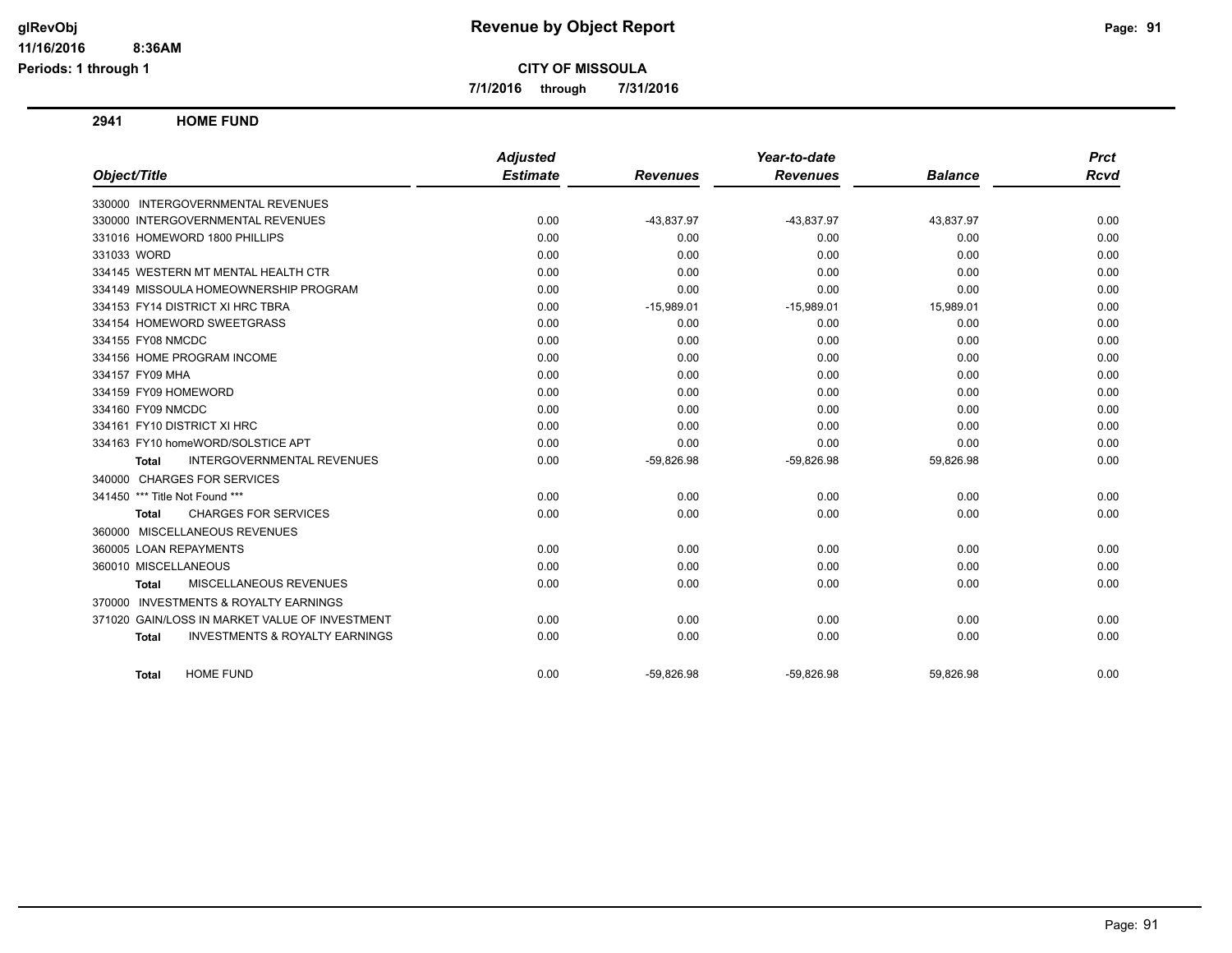**CITY OF MISSOULA**

**7/1/2016 through 7/31/2016**

**2942 ADDI PROGRAM**

**2942 ADDI PROGRAM**

|                                                    | <b>Adjusted</b> |                 | Year-to-date    |                | Prct        |
|----------------------------------------------------|-----------------|-----------------|-----------------|----------------|-------------|
| Object/Title                                       | <b>Estimate</b> | <b>Revenues</b> | <b>Revenues</b> | <b>Balance</b> | <b>Rcvd</b> |
| 330000 INTERGOVERNMENTAL REVENUES                  |                 |                 |                 |                |             |
| 330000 INTERGOVERNMENTAL REVENUES                  | 0.00            | 0.00            | 0.00            | 0.00           | 0.00        |
| 334146 ADDI FUNDS-1ST TIME HOMEBUYERS              | 0.00            | 0.00            | 0.00            | 0.00           | 0.00        |
| INTERGOVERNMENTAL REVENUES<br>Total                | 0.00            | 0.00            | 0.00            | 0.00           | 0.00        |
| 370000 INVESTMENTS & ROYALTY EARNINGS              |                 |                 |                 |                |             |
| 371010 INTEREST ON INVESTMENTS                     | 0.00            | 0.00            | 0.00            | 0.00           | 0.00        |
| 371020 GAIN/LOSS IN MARKET VALUE OF INVESTMENTS    | 0.00            | 0.00            | 0.00            | 0.00           | 0.00        |
| <b>INVESTMENTS &amp; ROYALTY EARNINGS</b><br>Total | 0.00            | 0.00            | 0.00            | 0.00           | 0.00        |
|                                                    |                 |                 |                 |                |             |
| <b>ADDI PROGRAM</b><br>Total                       | 0.00            | 0.00            | 0.00            | 0.00           | 0.00        |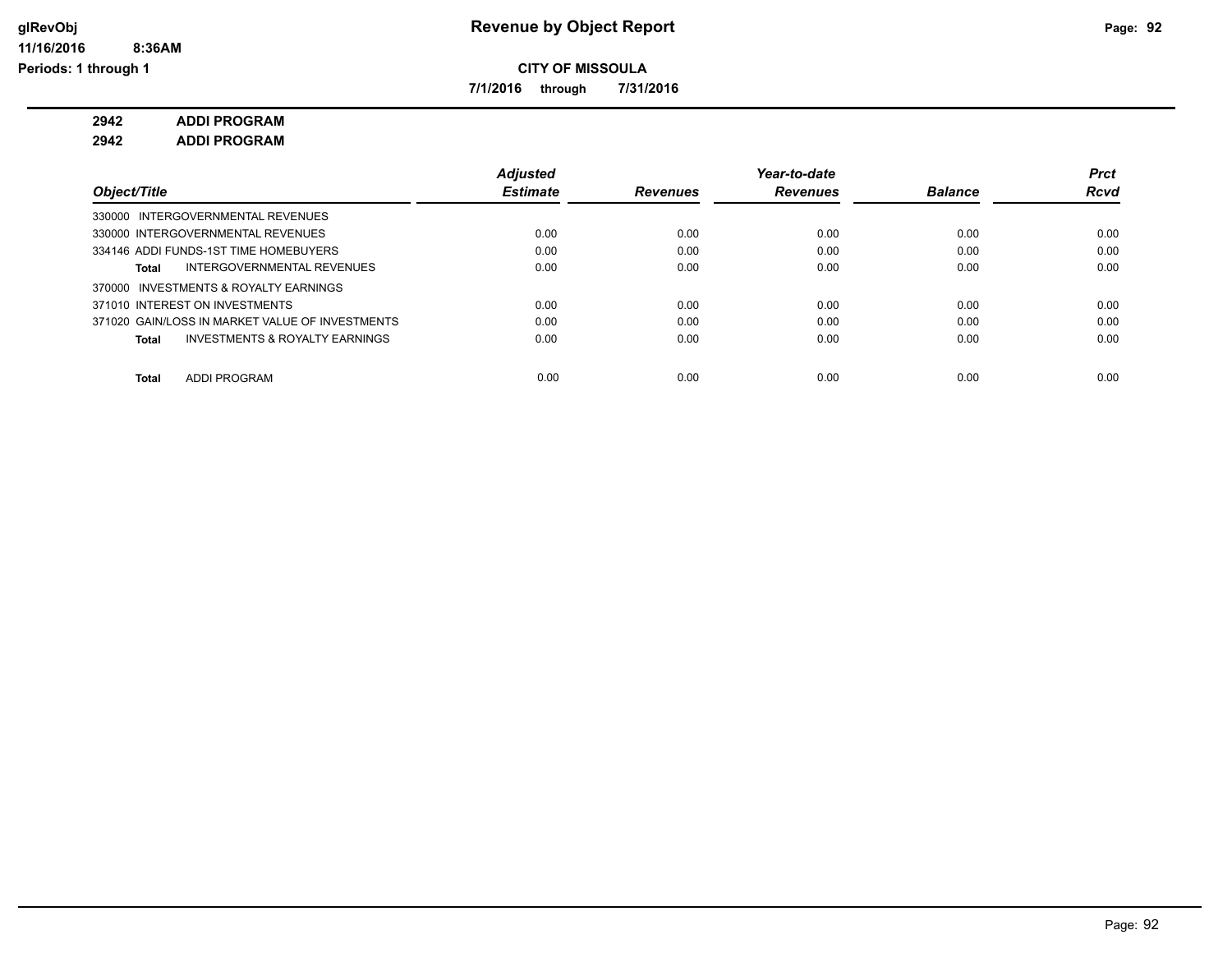**CITY OF MISSOULA**

**7/1/2016 through 7/31/2016**

#### **2942 ADDI PROGRAM**

|                                                | <b>Adiusted</b> |                 | Year-to-date    |                | <b>Prct</b> |
|------------------------------------------------|-----------------|-----------------|-----------------|----------------|-------------|
| Object/Title                                   | <b>Estimate</b> | <b>Revenues</b> | <b>Revenues</b> | <b>Balance</b> | Rcvd        |
| 330000 INTERGOVERNMENTAL REVENUES              |                 |                 |                 |                |             |
| 330000 INTERGOVERNMENTAL REVENUES              | 0.00            | 0.00            | 0.00            | 0.00           | 0.00        |
| 334146 ADDI FUNDS-1ST TIME HOMEBUYERS          | 0.00            | 0.00            | 0.00            | 0.00           | 0.00        |
| INTERGOVERNMENTAL REVENUES<br><b>Total</b>     | 0.00            | 0.00            | 0.00            | 0.00           | 0.00        |
| 370000 INVESTMENTS & ROYALTY EARNINGS          |                 |                 |                 |                |             |
| 371010 INTEREST ON INVESTMENTS                 | 0.00            | 0.00            | 0.00            | 0.00           | 0.00        |
| 371020 GAIN/LOSS IN MARKET VALUE OF INVESTMENT | 0.00            | 0.00            | 0.00            | 0.00           | 0.00        |
| INVESTMENTS & ROYALTY EARNINGS<br><b>Total</b> | 0.00            | 0.00            | 0.00            | 0.00           | 0.00        |
| <b>ADDI PROGRAM</b><br><b>Total</b>            | 0.00            | 0.00            | 0.00            | 0.00           | 0.00        |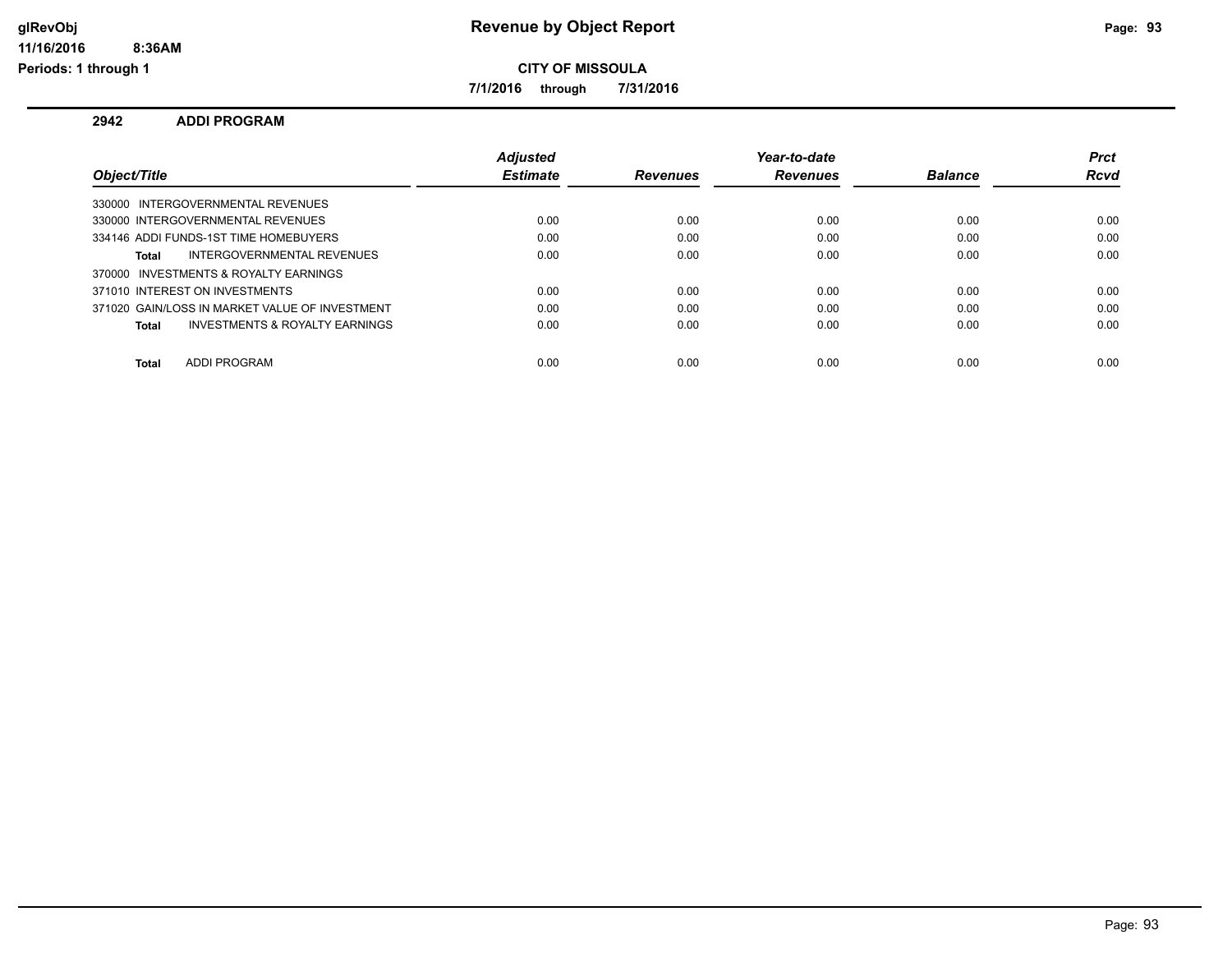**glRevObj Revenue by Object Report Page: 94** 

**CITY OF MISSOULA**

**7/1/2016 through 7/31/2016**

#### **2943 CITY HOME PROGRAM INCOME**

 **8:36AM**

#### **2943 CITY HOME PROGRAM INCOME**

| Object/Title                        | <b>Adjusted</b><br><b>Estimate</b> | <b>Revenues</b> | Year-to-date<br><b>Revenues</b> | <b>Balance</b> | <b>Prct</b><br><b>Rcvd</b> |
|-------------------------------------|------------------------------------|-----------------|---------------------------------|----------------|----------------------------|
| 330000 INTERGOVERNMENTAL REVENUES   |                                    |                 |                                 |                |                            |
|                                     |                                    |                 |                                 |                |                            |
| 334156 *** Title Not Found ***      | 0.00                               | 0.00            | 0.00                            | 0.00           | 0.00                       |
| INTERGOVERNMENTAL REVENUES<br>Total | 0.00                               | 0.00            | 0.00                            | 0.00           | 0.00                       |
| 360000 MISCELLANEOUS REVENUES       |                                    |                 |                                 |                |                            |
| 360005 LOAN REPAYMENTS              | 0.00                               | 0.00            | 0.00                            | 0.00           | 0.00                       |
| 360010 MISCELLANEOUS                | 0.00                               | 0.00            | 0.00                            | 0.00           | 0.00                       |
| MISCELLANEOUS REVENUES<br>Total     | 0.00                               | 0.00            | 0.00                            | 0.00           | 0.00                       |
| 380000 OTHER FINANCING SOURCES      |                                    |                 |                                 |                |                            |
| 383000 OPERATING TRANSFERS          | 0.00                               | 0.00            | 0.00                            | 0.00           | 0.00                       |
| OTHER FINANCING SOURCES<br>Total    | 0.00                               | 0.00            | 0.00                            | 0.00           | 0.00                       |
| CITY HOME PROGRAM INCOME<br>Total   | 0.00                               | 0.00            | 0.00                            | 0.00           | 0.00                       |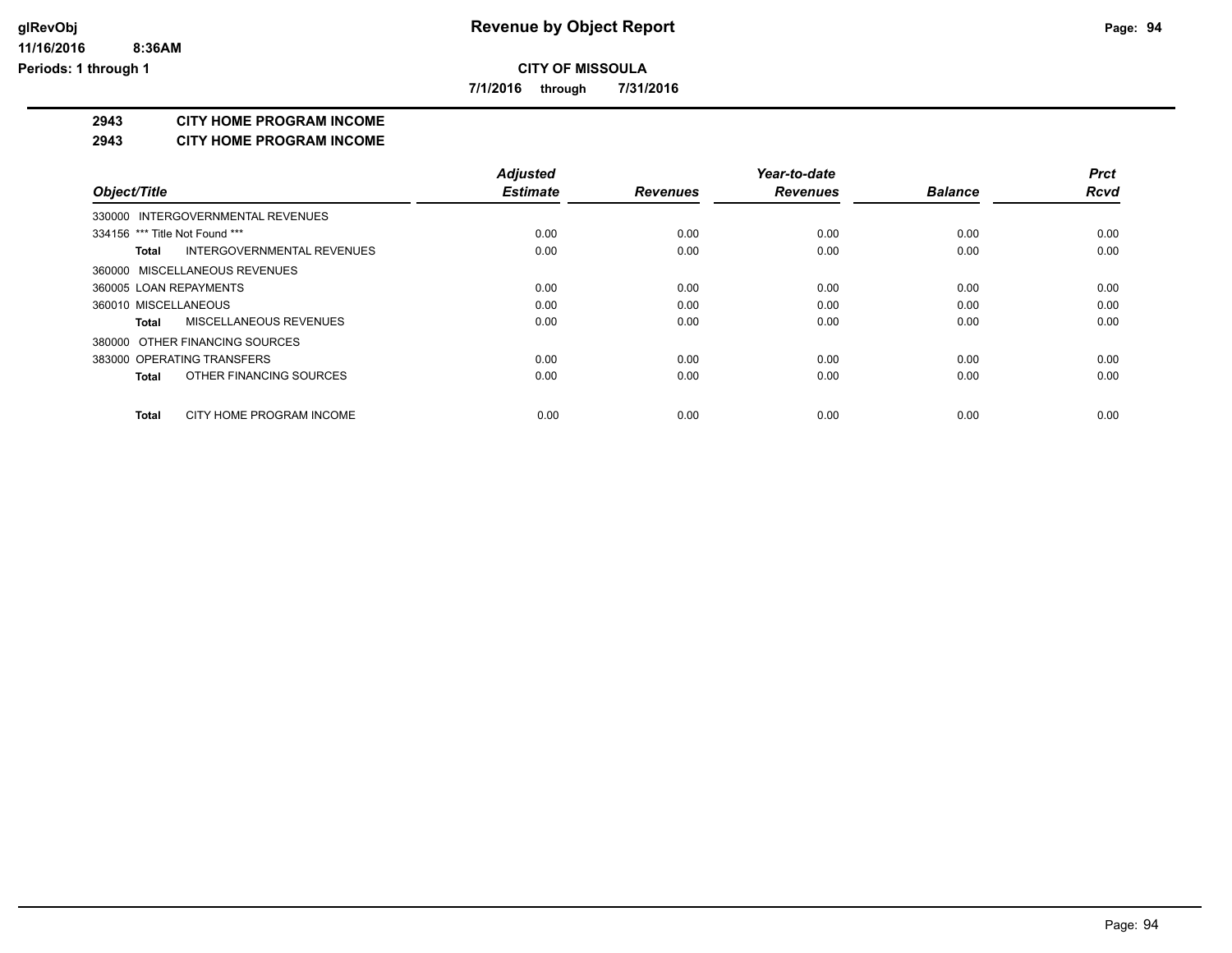**CITY OF MISSOULA**

**7/1/2016 through 7/31/2016**

#### **2943 CITY HOME PROGRAM INCOME**

| Object/Title                               | <b>Adjusted</b><br><b>Estimate</b> | <b>Revenues</b> | Year-to-date<br><b>Revenues</b> | <b>Balance</b> | <b>Prct</b><br><b>Rcvd</b> |
|--------------------------------------------|------------------------------------|-----------------|---------------------------------|----------------|----------------------------|
|                                            |                                    |                 |                                 |                |                            |
| 330000 INTERGOVERNMENTAL REVENUES          |                                    |                 |                                 |                |                            |
| 334156 *** Title Not Found ***             | 0.00                               | 0.00            | 0.00                            | 0.00           | 0.00                       |
| INTERGOVERNMENTAL REVENUES<br><b>Total</b> | 0.00                               | 0.00            | 0.00                            | 0.00           | 0.00                       |
| 360000 MISCELLANEOUS REVENUES              |                                    |                 |                                 |                |                            |
| 360005 LOAN REPAYMENTS                     | 0.00                               | 0.00            | 0.00                            | 0.00           | 0.00                       |
| 360010 MISCELLANEOUS                       | 0.00                               | 0.00            | 0.00                            | 0.00           | 0.00                       |
| MISCELLANEOUS REVENUES<br><b>Total</b>     | 0.00                               | 0.00            | 0.00                            | 0.00           | 0.00                       |
| 380000 OTHER FINANCING SOURCES             |                                    |                 |                                 |                |                            |
| 383000 OPERATING TRANSFERS                 | 0.00                               | 0.00            | 0.00                            | 0.00           | 0.00                       |
| OTHER FINANCING SOURCES<br><b>Total</b>    | 0.00                               | 0.00            | 0.00                            | 0.00           | 0.00                       |
| CITY HOME PROGRAM INCOME<br><b>Total</b>   | 0.00                               | 0.00            | 0.00                            | 0.00           | 0.00                       |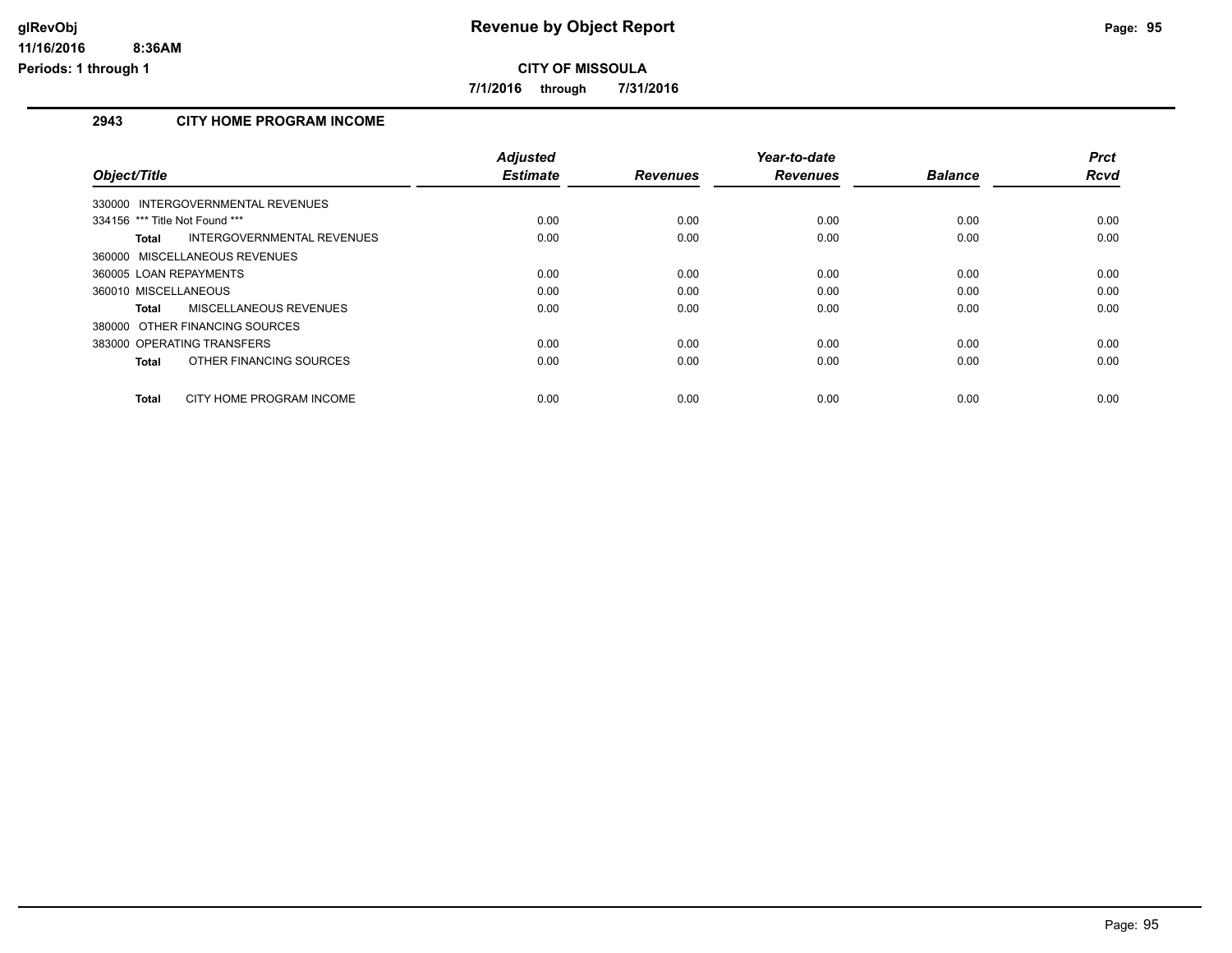**CITY OF MISSOULA**

**7/1/2016 through 7/31/2016**

# **2944 NEIGHBORHOOD STABILIZATION PROGRAM**

# **2944 NEIGHBORHOOD STABILIZATION PROGRAM**

|              |                                    | <b>Adjusted</b> |                 | Year-to-date    |                | <b>Prct</b> |
|--------------|------------------------------------|-----------------|-----------------|-----------------|----------------|-------------|
| Object/Title |                                    | <b>Estimate</b> | <b>Revenues</b> | <b>Revenues</b> | <b>Balance</b> | Rcvd        |
|              | 330000 INTERGOVERNMENTAL REVENUES  |                 |                 |                 |                |             |
|              | 331011 NSP GRANT/SILVERTIP PROJECT | 0.00            | 0.00            | 0.00            | 0.00           | 0.00        |
|              | 331017 HUD 6.7M/SILVERTIP APTS     | 0.00            | 0.00            | 0.00            | 0.00           | 0.00        |
|              | 331018 MHA 1M/SILVERTIP APTS       | 0.00            | 0.00            | 0.00            | 0.00           | 0.00        |
| <b>Total</b> | INTERGOVERNMENTAL REVENUES         | 0.00            | 0.00            | 0.00            | 0.00           | 0.00        |
| <b>Total</b> | NEIGHBORHOOD STABILIZATION PROGRAM | 0.00            | 0.00            | 0.00            | 0.00           | 0.00        |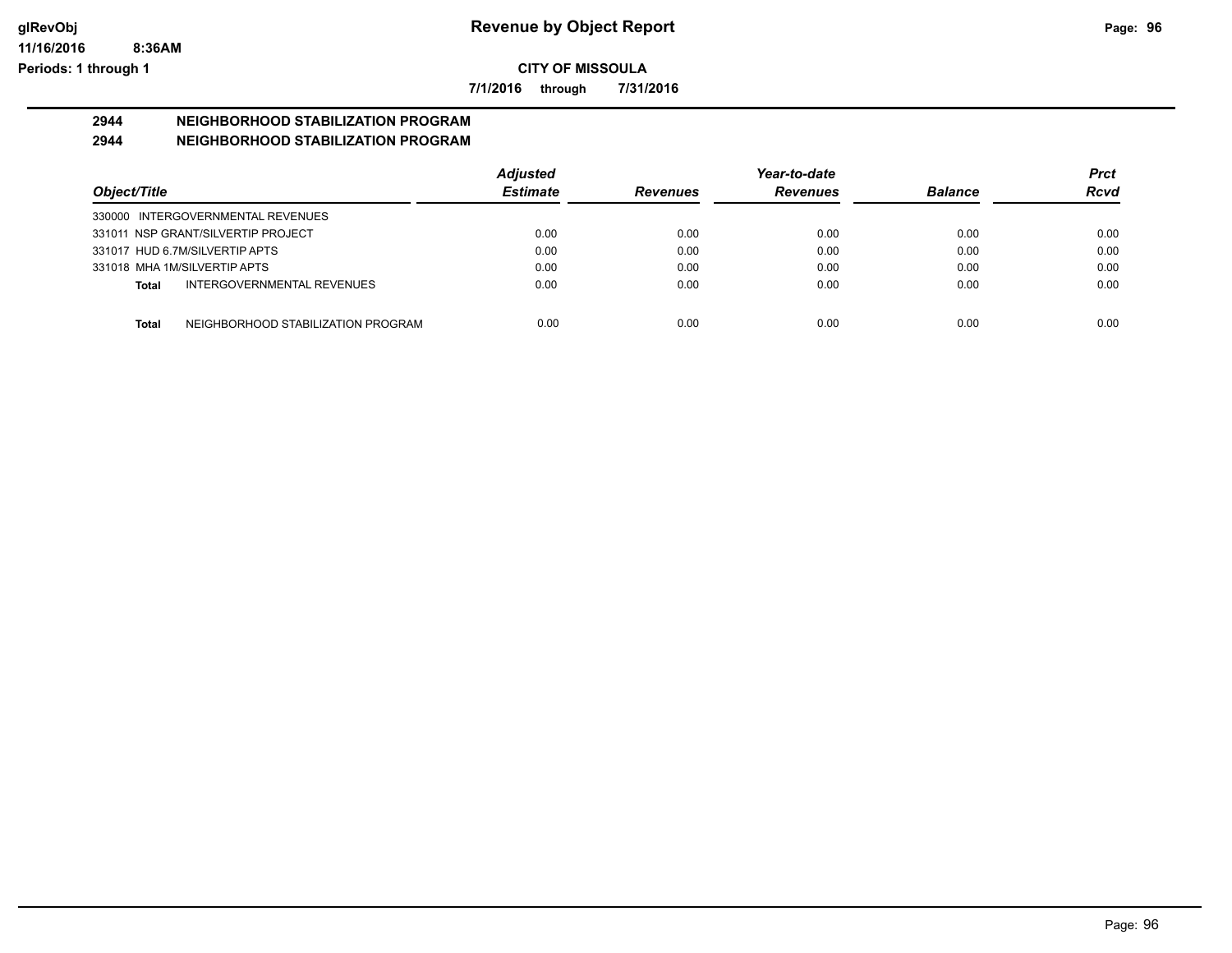**8:36AM**

**CITY OF MISSOULA**

**7/1/2016 through 7/31/2016**

#### **2944 NEIGHBORHOOD STABILIZATION PROGRAM**

| Object/Title |                                    | <b>Adjusted</b><br><b>Estimate</b> | <b>Revenues</b> | Year-to-date<br><b>Revenues</b> | <b>Balance</b> | <b>Prct</b><br><b>Rcvd</b> |
|--------------|------------------------------------|------------------------------------|-----------------|---------------------------------|----------------|----------------------------|
|              | 330000 INTERGOVERNMENTAL REVENUES  |                                    |                 |                                 |                |                            |
|              | 331011 NSP GRANT/SILVERTIP PROJECT | 0.00                               | 0.00            | 0.00                            | 0.00           | 0.00                       |
|              | 331017 HUD 6.7M/SILVERTIP APTS     | 0.00                               | 0.00            | 0.00                            | 0.00           | 0.00                       |
|              | 331018 MHA 1M/SILVERTIP APTS       | 0.00                               | 0.00            | 0.00                            | 0.00           | 0.00                       |
| Total        | INTERGOVERNMENTAL REVENUES         | 0.00                               | 0.00            | 0.00                            | 0.00           | 0.00                       |
| <b>Total</b> | NEIGHBORHOOD STABILIZATION PROGRAN | 0.00                               | 0.00            | 0.00                            | 0.00           | 0.00                       |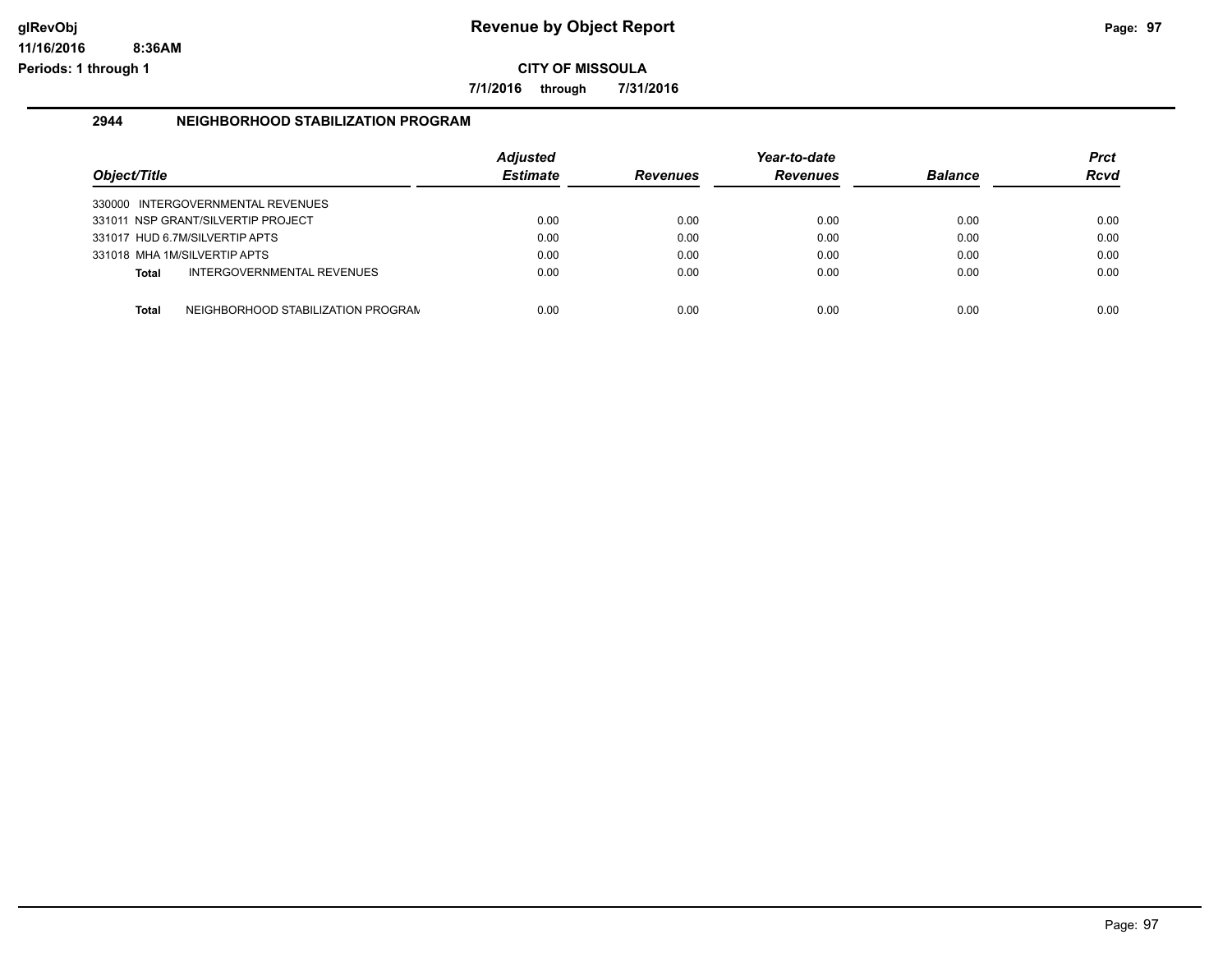**CITY OF MISSOULA**

**7/1/2016 through 7/31/2016**

**2955 TRANSPORTATION**

**2955 TRANSPORTATION**

|                                                           | <b>Adjusted</b> |                 | Year-to-date    |                | <b>Prct</b> |
|-----------------------------------------------------------|-----------------|-----------------|-----------------|----------------|-------------|
| Object/Title                                              | <b>Estimate</b> | <b>Revenues</b> | <b>Revenues</b> | <b>Balance</b> | Rcvd        |
| 330000 INTERGOVERNMENTAL REVENUES                         |                 |                 |                 |                |             |
| 330000 INTERGOVERNMENTAL REVENUES                         | 0.00            | 0.00            | 0.00            | 0.00           | 0.00        |
| 330005 MUTD GRANT ADMIN FEE                               | 0.00            | 0.00            | 0.00            | 0.00           | 0.00        |
| 331054 FHWA PL GRANT                                      | 0.00            | $-173.636.00$   | $-173.636.00$   | 173.636.00     | 0.00        |
| 331055 FTA GRANT                                          | 0.00            | $-30,696.00$    | $-30,696.00$    | 30,696.00      | 0.00        |
| 331056 MDT FEDERAL CMAQ                                   | 0.00            | $-61.712.00$    | $-61.712.00$    | 61.712.00      | 0.00        |
| 336023 STATE CONTRIB. - PERS                              | 0.00            | 0.00            | 0.00            | 0.00           | 0.00        |
| 336030 COUNTY CONTRIBUTION                                | 0.00            | 0.00            | 0.00            | 0.00           | 0.00        |
| <b>INTERGOVERNMENTAL REVENUES</b><br><b>Total</b>         | 0.00            | $-266,044.00$   | $-266,044.00$   | 266,044.00     | 0.00        |
| <b>MISCELLANEOUS REVENUES</b><br>360000                   |                 |                 |                 |                |             |
| 362000 OTHER MISCELLANEOUS REVENUE                        | 0.00            | 0.00            | 0.00            | 0.00           | 0.00        |
| 362007 *** Title Not Found ***                            | 0.00            | 0.00            | 0.00            | 0.00           | 0.00        |
| 365016 LOCAL MATCH MDT                                    | 0.00            | 1,048.08        | 1,048.08        | $-1,048.08$    | 0.00        |
| <b>MISCELLANEOUS REVENUES</b><br><b>Total</b>             | 0.00            | 1,048.08        | 1,048.08        | $-1,048.08$    | 0.00        |
| <b>INVESTMENTS &amp; ROYALTY EARNINGS</b><br>370000       |                 |                 |                 |                |             |
| 371010 INTEREST ON INVESTMENTS                            | 0.00            | 0.00            | 0.00            | 0.00           | 0.00        |
| <b>INVESTMENTS &amp; ROYALTY EARNINGS</b><br><b>Total</b> | 0.00            | 0.00            | 0.00            | 0.00           | 0.00        |
| OTHER FINANCING SOURCES<br>380000                         |                 |                 |                 |                |             |
| 383000 OPERATING TRANSFERS                                | 0.00            | 0.00            | 0.00            | 0.00           | 0.00        |
| <b>TRANS FR GENERAL</b><br>383029                         | 0.00            | 0.00            | 0.00            | 0.00           | 0.00        |
| OTHER FINANCING SOURCES<br><b>Total</b>                   | 0.00            | 0.00            | 0.00            | 0.00           | 0.00        |
| <b>TRANSPORTATION</b><br><b>Total</b>                     | 0.00            | $-264.995.92$   | -264.995.92     | 264.995.92     | 0.00        |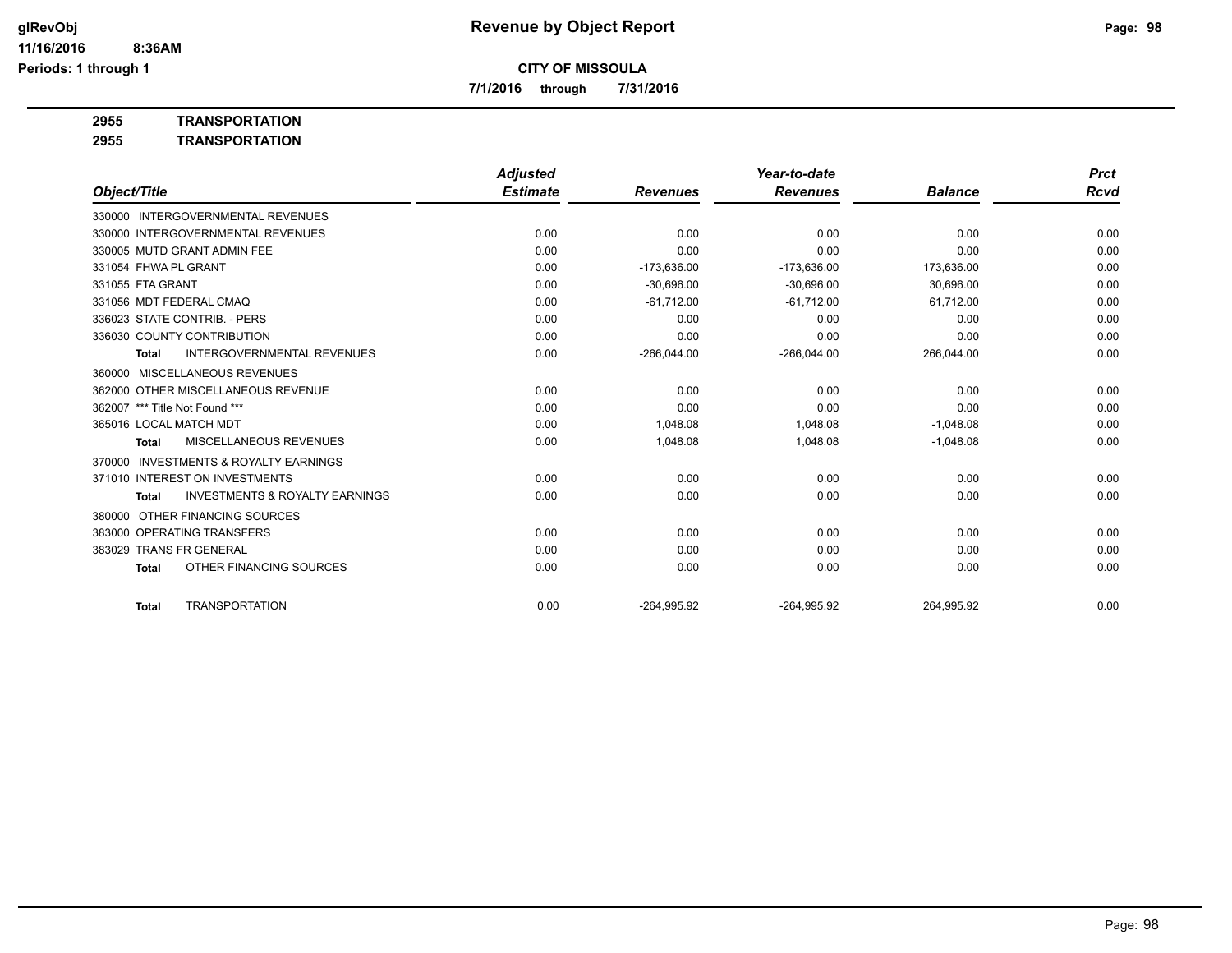**CITY OF MISSOULA**

**7/1/2016 through 7/31/2016**

#### **2955 TRANSPORTATION**

|                                                           | <b>Adjusted</b> |                 | Year-to-date    |                | <b>Prct</b> |
|-----------------------------------------------------------|-----------------|-----------------|-----------------|----------------|-------------|
| Object/Title                                              | <b>Estimate</b> | <b>Revenues</b> | <b>Revenues</b> | <b>Balance</b> | Rcvd        |
| 330000 INTERGOVERNMENTAL REVENUES                         |                 |                 |                 |                |             |
| 330000 INTERGOVERNMENTAL REVENUES                         | 0.00            | 0.00            | 0.00            | 0.00           | 0.00        |
| 330005 MUTD GRANT ADMIN FEE                               | 0.00            | 0.00            | 0.00            | 0.00           | 0.00        |
| 331054 FHWA PL GRANT                                      | 0.00            | $-173,636.00$   | $-173,636.00$   | 173,636.00     | 0.00        |
| 331055 FTA GRANT                                          | 0.00            | $-30,696.00$    | $-30,696.00$    | 30,696.00      | 0.00        |
| 331056 MDT FEDERAL CMAQ                                   | 0.00            | $-61,712.00$    | $-61,712.00$    | 61,712.00      | 0.00        |
| 336023 STATE CONTRIB. - PERS                              | 0.00            | 0.00            | 0.00            | 0.00           | 0.00        |
| 336030 COUNTY CONTRIBUTION                                | 0.00            | 0.00            | 0.00            | 0.00           | 0.00        |
| <b>INTERGOVERNMENTAL REVENUES</b><br>Total                | 0.00            | $-266,044.00$   | $-266,044.00$   | 266,044.00     | 0.00        |
| 360000 MISCELLANEOUS REVENUES                             |                 |                 |                 |                |             |
| 362000 OTHER MISCELLANEOUS REVENUE                        | 0.00            | 0.00            | 0.00            | 0.00           | 0.00        |
| 362007 *** Title Not Found ***                            | 0.00            | 0.00            | 0.00            | 0.00           | 0.00        |
| 365016 LOCAL MATCH MDT                                    | 0.00            | 1,048.08        | 1,048.08        | $-1,048.08$    | 0.00        |
| <b>MISCELLANEOUS REVENUES</b><br>Total                    | 0.00            | 1,048.08        | 1,048.08        | $-1,048.08$    | 0.00        |
| 370000 INVESTMENTS & ROYALTY EARNINGS                     |                 |                 |                 |                |             |
| 371010 INTEREST ON INVESTMENTS                            | 0.00            | 0.00            | 0.00            | 0.00           | 0.00        |
| <b>INVESTMENTS &amp; ROYALTY EARNINGS</b><br><b>Total</b> | 0.00            | 0.00            | 0.00            | 0.00           | 0.00        |
| 380000 OTHER FINANCING SOURCES                            |                 |                 |                 |                |             |
| 383000 OPERATING TRANSFERS                                | 0.00            | 0.00            | 0.00            | 0.00           | 0.00        |
| 383029 TRANS FR GENERAL                                   | 0.00            | 0.00            | 0.00            | 0.00           | 0.00        |
| OTHER FINANCING SOURCES<br><b>Total</b>                   | 0.00            | 0.00            | 0.00            | 0.00           | 0.00        |
| <b>TRANSPORTATION</b><br><b>Total</b>                     | 0.00            | $-264.995.92$   | $-264.995.92$   | 264.995.92     | 0.00        |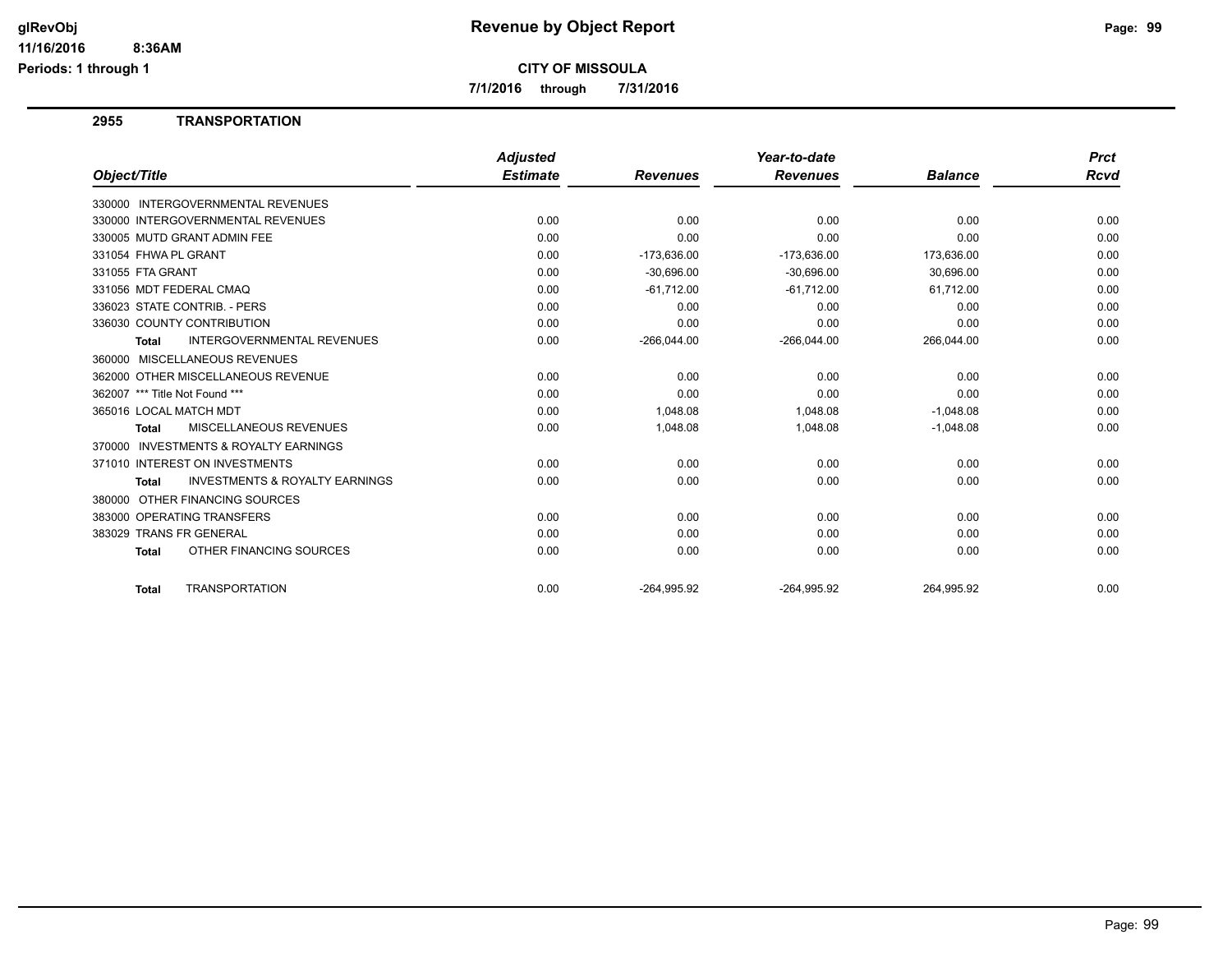**11/16/2016**

 **8:36AM Periods: 1 through 1**

**CITY OF MISSOULA**

**7/1/2016 through 7/31/2016**

**2987 FEDERAL TRANSPORTATION FUND**

**2987 FEDERAL TRANSPORTATION FUND**

|                                                    | <b>Adjusted</b> |                 | Year-to-date    |                | <b>Prct</b> |
|----------------------------------------------------|-----------------|-----------------|-----------------|----------------|-------------|
| Object/Title                                       | <b>Estimate</b> | <b>Revenues</b> | <b>Revenues</b> | <b>Balance</b> | Rcvd        |
| 310000 TAXES/ASSESSMENTS                           |                 |                 |                 |                |             |
| 311011 TAX INCREMENT                               | 0.00            | 0.00            | 0.00            | 0.00           | 0.00        |
| TAXES/ASSESSMENTS<br><b>Total</b>                  | 0.00            | 0.00            | 0.00            | 0.00           | 0.00        |
| 330000 INTERGOVERNMENTAL REVENUES                  |                 |                 |                 |                |             |
| 331050 ISTEA/CTEP GRANT                            | 0.00            | 0.00            | 0.00            | 0.00           | 0.00        |
| 331051 ISTEA/CTEP-HIGGINS HILL/BECKWITH            | 0.00            | 0.00            | 0.00            | 0.00           | 0.00        |
| 331052 MDT CMAQ STRIPING GRANT                     | 0.00            | 0.00            | 0.00            | 0.00           | 0.00        |
| 331053 CTEP PLAYFAIR                               | 0.00            | 0.00            | 0.00            | 0.00           | 0.00        |
| 331153 RUSSELL S 3RD IMPROVEMENTS                  | 0.00            | 0.00            | 0.00            | 0.00           | 0.00        |
| 331154 CTEP-MILWAUKEE RR TRAIL                     | 0.00            | 0.00            | 0.00            | 0.00           | 0.00        |
| 331155 CTEP/GRANT CREEK TRAIL BCN                  | 0.00            | 0.00            | 0.00            | 0.00           | 0.00        |
| 331156 CTEP GRANT - S HILLS TRAILS SYSTEM          | 0.00            | 0.00            | 0.00            | 0.00           | 0.00        |
| 331159 CTEP-U OF M CROSSWALK PROJECT               | 0.00            | 0.00            | 0.00            | 0.00           | 0.00        |
| 331161 CTEP-LOLO ST/BRIDGE TO DUNCAN S/C           | 0.00            | 0.00            | 0.00            | 0.00           | 0.00        |
| 331180 LIBRARY LITERACY GRANT                      | 0.00            | 0.00            | 0.00            | 0.00           | 0.00        |
| 331181 CTEP/CMAQ MADISON ST TO U CONNECTOR         | 0.00            | 0.00            | 0.00            | 0.00           | 0.00        |
| 334045 MONTANA DEPARTMENT TRANSPORTATION           | 0.00            | 0.00            | 0.00            | 0.00           | 0.00        |
| 334251 RTP/TAP STATE GRANTS                        | 0.00            | 0.00            | 0.00            | 0.00           | 0.00        |
| 336023 STATE CONTRIB. - PERS                       | 0.00            | 0.00            | 0.00            | 0.00           | 0.00        |
| <b>INTERGOVERNMENTAL REVENUES</b><br>Total         | 0.00            | 0.00            | 0.00            | 0.00           | 0.00        |
| 340000 CHARGES FOR SERVICES                        |                 |                 |                 |                |             |
| 343011 STREET AND ROADWAY REPAIR CHARGES           | 0.00            | 0.00            | 0.00            | 0.00           | 0.00        |
| <b>CHARGES FOR SERVICES</b><br><b>Total</b>        | 0.00            | 0.00            | 0.00            | 0.00           | 0.00        |
| 360000 MISCELLANEOUS REVENUES                      |                 |                 |                 |                |             |
| 360010 MISCELLANEOUS                               | 0.00            | 0.00            | 0.00            | 0.00           | 0.00        |
| 363020 PROPERTY ASSESSMENTS                        | 0.00            | 0.00            | 0.00            | 0.00           | 0.00        |
| 365000 DONATIONS                                   | 0.00            | 0.00            | 0.00            | 0.00           | 0.00        |
| 365004 GRANT CR TRAIL ASSN DONATION                | 0.00            | 0.00            | 0.00            | 0.00           | 0.00        |
| MISCELLANEOUS REVENUES<br><b>Total</b>             | 0.00            | 0.00            | 0.00            | 0.00           | 0.00        |
| 370000 INVESTMENTS & ROYALTY EARNINGS              |                 |                 |                 |                |             |
| 371010 INTEREST ON INVESTMENTS                     | 0.00            | 0.00            | 0.00            | 0.00           | 0.00        |
| 371020 GAIN/LOSS IN MARKET VALUE OF INVESTMENTS    | 0.00            | 0.00            | 0.00            | 0.00           | 0.00        |
| <b>INVESTMENTS &amp; ROYALTY EARNINGS</b><br>Total | 0.00            | 0.00            | 0.00            | 0.00           | 0.00        |
| 380000 OTHER FINANCING SOURCES                     |                 |                 |                 |                |             |
| 381009 TRANSFERS IN-OPEN SPACE BOND                | 0.00            | 0.00            | 0.00            | 0.00           | 0.00        |
| 381010 BOND PROCEEDS                               | 0.00            | 0.00            | 0.00            | 0.00           | 0.00        |
| 381011 OPEN SPACE REVENUE                          | 0.00            | 0.00            | 0.00            | 0.00           | 0.00        |
| 383000 OPERATING TRANSFERS                         | 0.00            | 0.00            | 0.00            | 0.00           | 0.00        |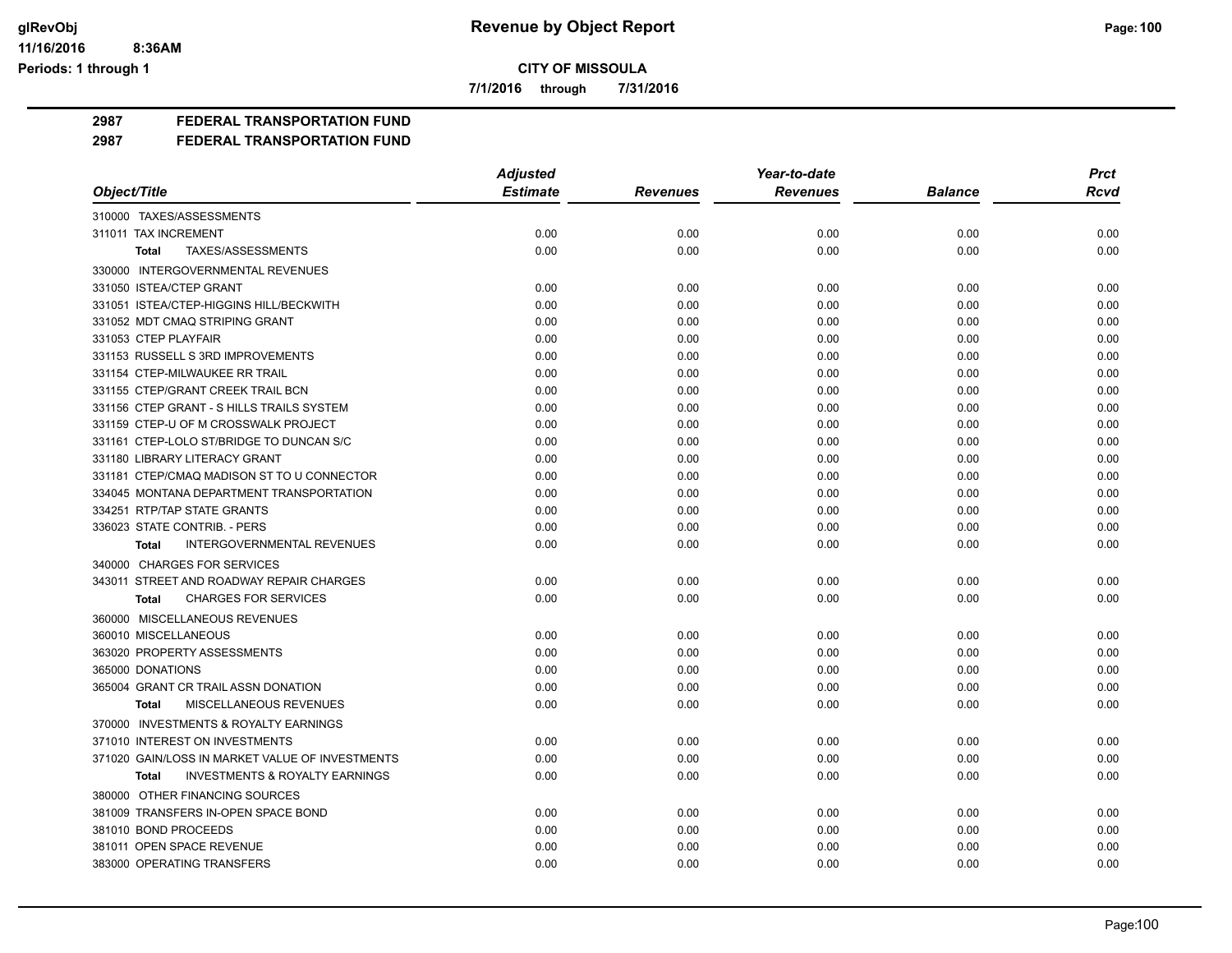**CITY OF MISSOULA**

**7/1/2016 through 7/31/2016**

# **2987 FEDERAL TRANSPORTATION FUND**

#### **2987 FEDERAL TRANSPORTATION FUND**

|                                             | <b>Adjusted</b> |                 | Year-to-date    |                | <b>Prct</b> |
|---------------------------------------------|-----------------|-----------------|-----------------|----------------|-------------|
| Object/Title                                | <b>Estimate</b> | <b>Revenues</b> | <b>Revenues</b> | <b>Balance</b> | <b>Rcvd</b> |
| 383002 TRANS FR GAS TAX                     | 0.00            | 0.00            | 0.00            | 0.00           | 0.00        |
| 383010 TRANS FR CIP                         | 0.00            | 0.00            | 0.00            | 0.00           | 0.00        |
| 383014 TRANS FR MRA                         | 0.00            | 0.00            | 0.00            | 0.00           | 0.00        |
| 383021 TRANS FR P&R TRAILS DEVLP            | 0.00            | 0.00            | 0.00            | 0.00           | 0.00        |
| 383043 TRANSFERS FROM IMPACT FEES           | 0.00            | 0.00            | 0.00            | 0.00           | 0.00        |
| OTHER FINANCING SOURCES<br><b>Total</b>     | 0.00            | 0.00            | 0.00            | 0.00           | 0.00        |
| FEDERAL TRANSPORTATION FUND<br><b>Total</b> | 0.00            | 0.00            | 0.00            | 0.00           | 0.00        |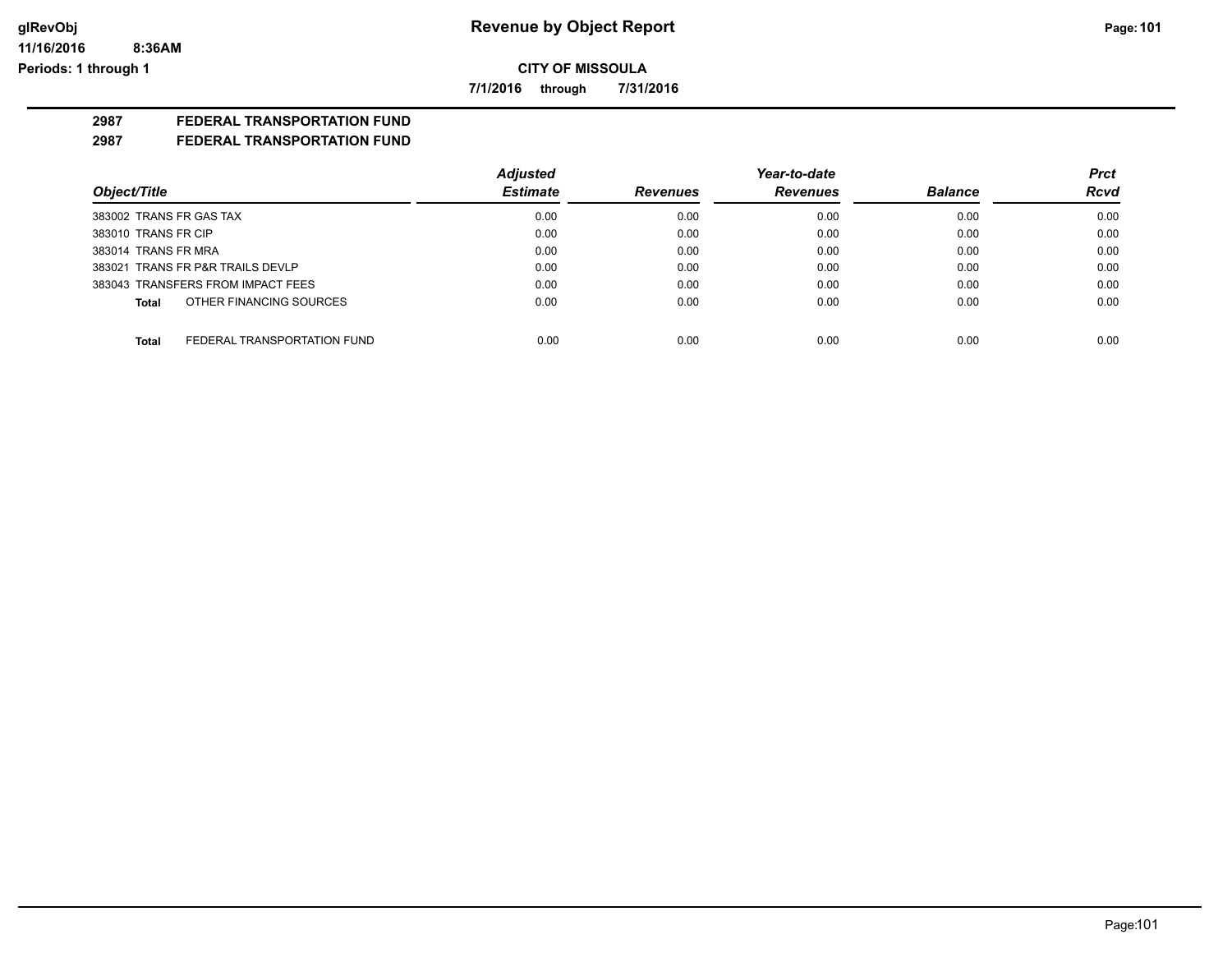**CITY OF MISSOULA**

**7/1/2016 through 7/31/2016**

#### **2987 FEDERAL TRANSPORTATION FUND**

|                                                    | <b>Adjusted</b> |                 | Year-to-date    |                | <b>Prct</b> |
|----------------------------------------------------|-----------------|-----------------|-----------------|----------------|-------------|
| Object/Title                                       | <b>Estimate</b> | <b>Revenues</b> | <b>Revenues</b> | <b>Balance</b> | Rcvd        |
| 310000 TAXES/ASSESSMENTS                           |                 |                 |                 |                |             |
| 311011 TAX INCREMENT                               | 0.00            | 0.00            | 0.00            | 0.00           | 0.00        |
| TAXES/ASSESSMENTS<br>Total                         | 0.00            | 0.00            | 0.00            | 0.00           | 0.00        |
| 330000 INTERGOVERNMENTAL REVENUES                  |                 |                 |                 |                |             |
| 331050 ISTEA/CTEP GRANT                            | 0.00            | 0.00            | 0.00            | 0.00           | 0.00        |
| 331051 ISTEA/CTEP-HIGGINS HILL/BECKWITH            | 0.00            | 0.00            | 0.00            | 0.00           | 0.00        |
| 331052 MDT CMAQ STRIPING GRANT                     | 0.00            | 0.00            | 0.00            | 0.00           | 0.00        |
| 331053 CTEP PLAYFAIR                               | 0.00            | 0.00            | 0.00            | 0.00           | 0.00        |
| 331153 RUSSELL S 3RD IMPROVEMENTS                  | 0.00            | 0.00            | 0.00            | 0.00           | 0.00        |
| 331154 CTEP-MILWAUKEE RR TRAIL                     | 0.00            | 0.00            | 0.00            | 0.00           | 0.00        |
| 331155 CTEP/GRANT CREEK TRAIL BCN                  | 0.00            | 0.00            | 0.00            | 0.00           | 0.00        |
| 331156 CTEP GRANT - S HILLS TRAILS SYSTEM          | 0.00            | 0.00            | 0.00            | 0.00           | 0.00        |
| 331159 CTEP-U OF M CROSSWALK PROJECT               | 0.00            | 0.00            | 0.00            | 0.00           | 0.00        |
| 331161 CTEP-LOLO ST/BRIDGE TO DUNCAN S/C           | 0.00            | 0.00            | 0.00            | 0.00           | 0.00        |
| 331180 LIBRARY LITERACY GRANT                      | 0.00            | 0.00            | 0.00            | 0.00           | 0.00        |
| 331181 CTEP/CMAQ MADISON ST TO U CONNECTOR         | 0.00            | 0.00            | 0.00            | 0.00           | 0.00        |
| 334045 MONTANA DEPARTMENT TRANSPORTATION           | 0.00            | 0.00            | 0.00            | 0.00           | 0.00        |
| 334251 RTP/TAP STATE GRANTS                        | 0.00            | 0.00            | 0.00            | 0.00           | 0.00        |
| 336023 STATE CONTRIB. - PERS                       | 0.00            | 0.00            | 0.00            | 0.00           | 0.00        |
| <b>Total</b><br>INTERGOVERNMENTAL REVENUES         | 0.00            | 0.00            | 0.00            | 0.00           | 0.00        |
| 340000 CHARGES FOR SERVICES                        |                 |                 |                 |                |             |
| 343011 STREET AND ROADWAY REPAIR CHARGES           | 0.00            | 0.00            | 0.00            | 0.00           | 0.00        |
| <b>CHARGES FOR SERVICES</b><br><b>Total</b>        | 0.00            | 0.00            | 0.00            | 0.00           | 0.00        |
| 360000 MISCELLANEOUS REVENUES                      |                 |                 |                 |                |             |
| 360010 MISCELLANEOUS                               | 0.00            | 0.00            | 0.00            | 0.00           | 0.00        |
| 363020 PROPERTY ASSESSMENTS                        | 0.00            | 0.00            | 0.00            | 0.00           | 0.00        |
| 365000 DONATIONS                                   | 0.00            | 0.00            | 0.00            | 0.00           | 0.00        |
| 365004 GRANT CR TRAIL ASSN DONATION                | 0.00            | 0.00            | 0.00            | 0.00           | 0.00        |
| MISCELLANEOUS REVENUES<br><b>Total</b>             | 0.00            | 0.00            | 0.00            | 0.00           | 0.00        |
| 370000 INVESTMENTS & ROYALTY EARNINGS              |                 |                 |                 |                |             |
| 371010 INTEREST ON INVESTMENTS                     | 0.00            | 0.00            | 0.00            | 0.00           | 0.00        |
| 371020 GAIN/LOSS IN MARKET VALUE OF INVESTMENT     | 0.00            | 0.00            | 0.00            | 0.00           | 0.00        |
| <b>INVESTMENTS &amp; ROYALTY EARNINGS</b><br>Total | 0.00            | 0.00            | 0.00            | 0.00           | 0.00        |
| 380000 OTHER FINANCING SOURCES                     |                 |                 |                 |                |             |
| 381009 TRANSFERS IN-OPEN SPACE BOND                | 0.00            | 0.00            | 0.00            | 0.00           | 0.00        |
| 381010 BOND PROCEEDS                               | 0.00            | 0.00            | 0.00            | 0.00           | 0.00        |
| 381011 OPEN SPACE REVENUE                          | 0.00            | 0.00            | 0.00            | 0.00           | 0.00        |
| 383000 OPERATING TRANSFERS                         | 0.00            | 0.00            | 0.00            | 0.00           | 0.00        |
| 383002 TRANS FR GAS TAX                            | 0.00            | 0.00            | 0.00            | 0.00           | 0.00        |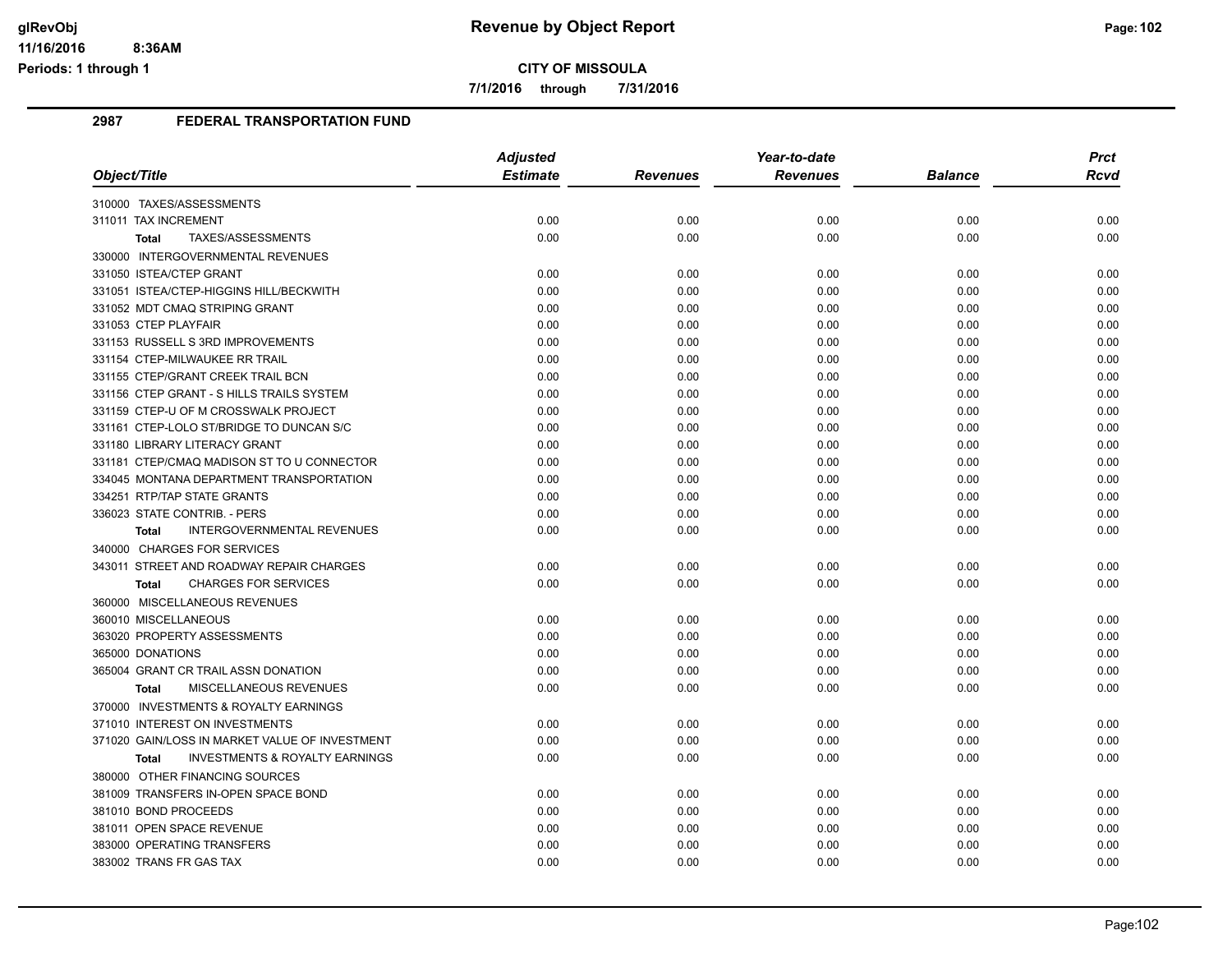**CITY OF MISSOULA**

**7/1/2016 through 7/31/2016**

#### **2987 FEDERAL TRANSPORTATION FUND**

| Object/Title                                | Adjusted<br><b>Estimate</b> | <b>Revenues</b> | Year-to-date<br><b>Revenues</b> | <b>Balance</b> | <b>Prct</b><br><b>Rcvd</b> |
|---------------------------------------------|-----------------------------|-----------------|---------------------------------|----------------|----------------------------|
| 383010 TRANS FR CIP                         | 0.00                        | 0.00            | 0.00                            | 0.00           | 0.00                       |
| 383014 TRANS FR MRA                         | 0.00                        | 0.00            | 0.00                            | 0.00           | 0.00                       |
| 383021 TRANS FR P&R TRAILS DEVLP            | 0.00                        | 0.00            | 0.00                            | 0.00           | 0.00                       |
| 383043 TRANSFERS FROM IMPACT FEES           | 0.00                        | 0.00            | 0.00                            | 0.00           | 0.00                       |
| OTHER FINANCING SOURCES<br><b>Total</b>     | 0.00                        | 0.00            | 0.00                            | 0.00           | 0.00                       |
| FEDERAL TRANSPORTATION FUND<br><b>Total</b> | 0.00                        | 0.00            | 0.00                            | 0.00           | 0.00                       |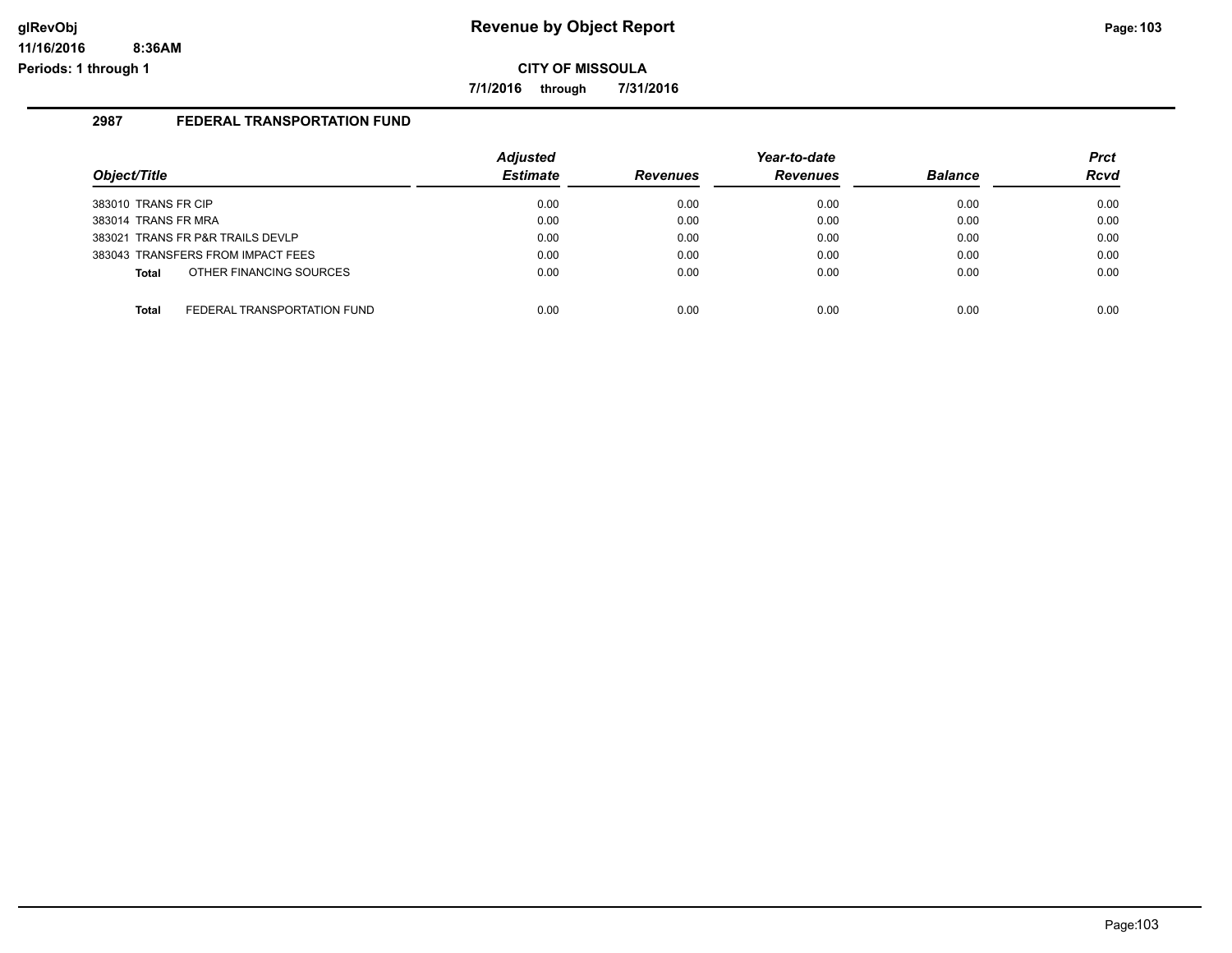**CITY OF MISSOULA**

**7/1/2016 through 7/31/2016**

**2988 GRANTS & DONATIONS FUND**

**2988 GRANTS & DONATIONS FUND**

|                                              | <b>Adjusted</b> |                 | Year-to-date    |                | <b>Prct</b> |
|----------------------------------------------|-----------------|-----------------|-----------------|----------------|-------------|
| Object/Title                                 | <b>Estimate</b> | <b>Revenues</b> | <b>Revenues</b> | <b>Balance</b> | Rcvd        |
| 330000 INTERGOVERNMENTAL REVENUES            |                 |                 |                 |                |             |
| 331013 NORTHSIDE PED BRIDGE/ARRA-CDBG GRANT  | 0.00            | 0.00            | 0.00            | 0.00           | 0.00        |
| 331014 EECBG GRANT                           | 0.00            | 0.00            | 0.00            | 0.00           | 0.00        |
| 331022 EQUIPMENT GRANT                       | 0.00            | 0.00            | 0.00            | 0.00           | 0.00        |
| 331025 DV ACCOUNTABILITY PROJECT             | 0.00            | 0.00            | 0.00            | 0.00           | 0.00        |
| 331026 FY09 POLICE ICAC FEDERAL GRANT        | 0.00            | $-15,747.65$    | $-15,747.65$    | 15,747.65      | 0.00        |
| 331028 DUI-COPS IN SHOPS                     | 0.00            | 0.00            | 0.00            | 0.00           | 0.00        |
| 331029 CHRP GRANT                            | 0.00            | 0.00            | 0.00            | 0.00           | 0.00        |
| 331030 COMMUNITY RESOURCE OFFICER/MCPS       | 0.00            | 0.00            | 0.00            | 0.00           | 0.00        |
| 331090 EPA GRANT                             | 0.00            | $-212,016.23$   | $-212,016.23$   | 212,016.23     | 0.00        |
| 331113 *** Title Not Found ***               | 0.00            | 0.00            | 0.00            | 0.00           | 0.00        |
| 331178 DUI TASK FORCE GRANT                  | 0.00            | 0.00            | 0.00            | 0.00           | 0.00        |
| 331181 GRANTS/DONATIONS - FORT MISSOULA      | 0.00            | 0.00            | 0.00            | 0.00           | 0.00        |
| 334013 STATE GRANT - OT SEATBELT             | 0.00            | 0.00            | 0.00            | 0.00           | 0.00        |
| 334014 *** Title Not Found ***               | 0.00            | 0.00            | 0.00            | 0.00           | 0.00        |
| 334015 COPS TECHNOLOGY GRANT                 | 0.00            | 0.00            | 0.00            | 0.00           | 0.00        |
| 334016 BULLETPROOF VEST GRANT                | 0.00            | 0.00            | 0.00            | 0.00           | 0.00        |
| 334018 STATE GRANT - CAPITAL                 | 0.00            | 0.00            | 0.00            | 0.00           | 0.00        |
| 334020 UNDERAGE DRINKING GRANT               | 0.00            | 0.00            | 0.00            | 0.00           | 0.00        |
| 334025 COUNTY WEED                           | 0.00            | 0.00            | 0.00            | 0.00           | 0.00        |
| 334028 DEPT OF AG INTERN GRANT               | 0.00            | 0.00            | 0.00            | 0.00           | 0.00        |
| 334076 BIG SKY TRUST FUND GRANTS             | 0.00            | 0.00            | 0.00            | 0.00           | 0.00        |
| 334121 DNRC-EPA AREA WIDE ASSESSMENT GRANT   | 0.00            | 0.00            | 0.00            | 0.00           | 0.00        |
| 336021 STATE CONTRIB - POLICE RETIREMENT     | 0.00            | 0.00            | 0.00            | 0.00           | 0.00        |
| 336023 STATE CONTRIB. - PERS                 | 0.00            | 0.00            | 0.00            | 0.00           | 0.00        |
| <b>INTERGOVERNMENTAL REVENUES</b><br>Total   | 0.00            | -227,763.88     | -227,763.88     | 227,763.88     | 0.00        |
| 340000 CHARGES FOR SERVICES                  |                 |                 |                 |                |             |
| 342000 ANTI-GRAFFITI PROJECT                 | 0.00            | 0.00            | 0.00            | 0.00           | 0.00        |
| 342013 SECURITY INVEST FEES                  | 0.00            | 0.00            | 0.00            | 0.00           | 0.00        |
| <b>CHARGES FOR SERVICES</b><br><b>Total</b>  | 0.00            | 0.00            | 0.00            | 0.00           | 0.00        |
| 360000 MISCELLANEOUS REVENUES                |                 |                 |                 |                |             |
| 360010 MISCELLANEOUS                         | 0.00            | 0.00            | 0.00            | 0.00           | 0.00        |
| 365000 DONATIONS                             | 0.00            | 0.00            | 0.00            | 0.00           | 0.00        |
| 365015 GREEN BLOCK PILOT PROJECT             | 0.00            | 0.00            | 0.00            | 0.00           | 0.00        |
| 365021 PARKS AND RECS GRANTS & CONTRIBUTIONS | 0.00            | 0.00            | 0.00            | 0.00           | 0.00        |
| <b>MISCELLANEOUS REVENUES</b><br>Total       | 0.00            | 0.00            | 0.00            | 0.00           | 0.00        |
| 380000 OTHER FINANCING SOURCES               |                 |                 |                 |                |             |
| 383002 TRANS FR GAS TAX                      | 0.00            | 0.00            | 0.00            | 0.00           | 0.00        |
|                                              |                 |                 |                 |                |             |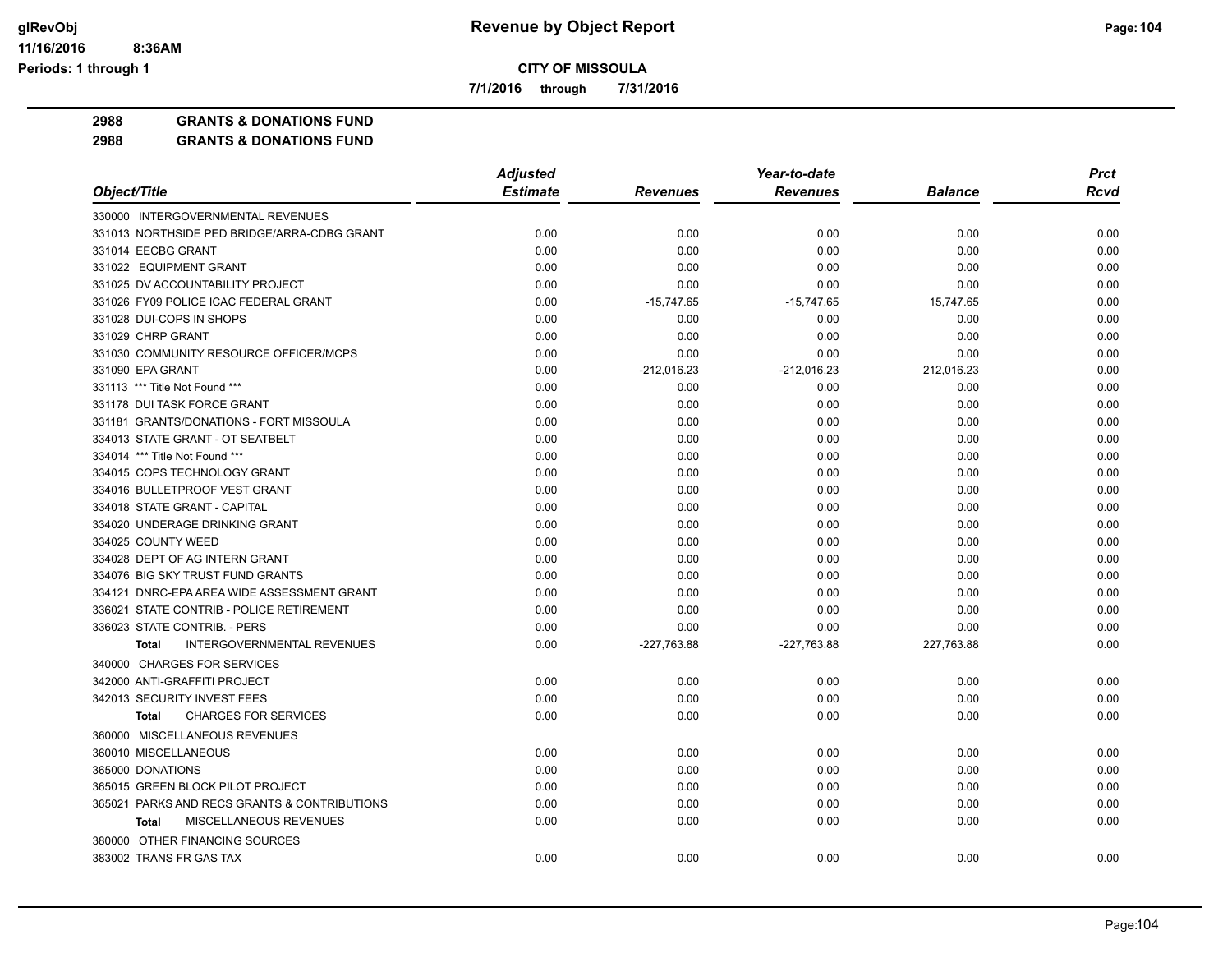**glRevObj Revenue by Object Report Page:105** 

**11/16/2016 8:36AM Periods: 1 through 1**

# **CITY OF MISSOULA**

**7/1/2016 through 7/31/2016**

## **2988 GRANTS & DONATIONS FUND**

**2988 GRANTS & DONATIONS FUND**

|                                             | <b>Adjusted</b> |                 | Prct            |                |      |
|---------------------------------------------|-----------------|-----------------|-----------------|----------------|------|
| Object/Title                                | <b>Estimate</b> | <b>Revenues</b> | <b>Revenues</b> | <b>Balance</b> | Rcvd |
| 383022 TRANS FR OPEN SPACE BOND             | 0.00            | 0.00            | 0.00            | 0.00           | 0.00 |
| 383042 TRANSFERS FROM OTHER FUNDS           | 0.00            | 0.00            | 0.00            | 0.00           | 0.00 |
| OTHER FINANCING SOURCES<br>Total            | 0.00            | 0.00            | 0.00            | 0.00           | 0.00 |
| <b>GRANTS &amp; DONATIONS FUND</b><br>Total | 0.00            | -227.763.88     | -227.763.88     | 227.763.88     | 0.00 |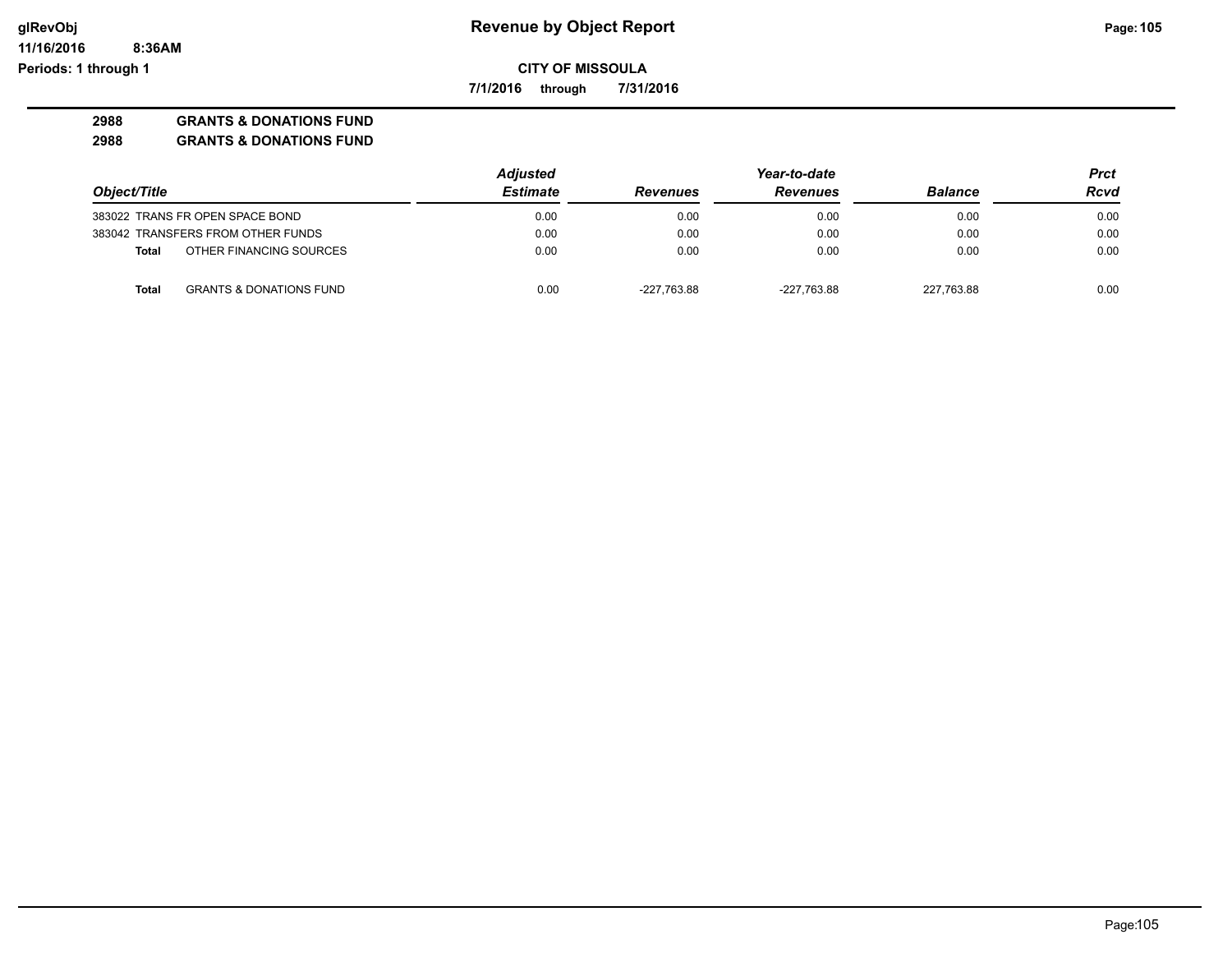**CITY OF MISSOULA**

**7/1/2016 through 7/31/2016**

## **2988 GRANTS & DONATIONS FUND**

|                                              | <b>Adjusted</b> |                 | Year-to-date    |                | <b>Prct</b> |
|----------------------------------------------|-----------------|-----------------|-----------------|----------------|-------------|
| Object/Title                                 | <b>Estimate</b> | <b>Revenues</b> | <b>Revenues</b> | <b>Balance</b> | Rcvd        |
| 330000 INTERGOVERNMENTAL REVENUES            |                 |                 |                 |                |             |
| 331013 NORTHSIDE PED BRIDGE/ARRA-CDBG GRANT  | 0.00            | 0.00            | 0.00            | 0.00           | 0.00        |
| 331014 EECBG GRANT                           | 0.00            | 0.00            | 0.00            | 0.00           | 0.00        |
| 331022 EQUIPMENT GRANT                       | 0.00            | 0.00            | 0.00            | 0.00           | 0.00        |
| 331025 DV ACCOUNTABILITY PROJECT             | 0.00            | 0.00            | 0.00            | 0.00           | 0.00        |
| 331026 FY09 POLICE ICAC FEDERAL GRANT        | 0.00            | $-15,747.65$    | $-15,747.65$    | 15,747.65      | 0.00        |
| 331028 DUI-COPS IN SHOPS                     | 0.00            | 0.00            | 0.00            | 0.00           | 0.00        |
| 331029 CHRP GRANT                            | 0.00            | 0.00            | 0.00            | 0.00           | 0.00        |
| 331030 COMMUNITY RESOURCE OFFICER/MCPS       | 0.00            | 0.00            | 0.00            | 0.00           | 0.00        |
| 331090 EPA GRANT                             | 0.00            | $-212,016.23$   | $-212,016.23$   | 212,016.23     | 0.00        |
| 331113 *** Title Not Found ***               | 0.00            | 0.00            | 0.00            | 0.00           | 0.00        |
| 331178 DUI TASK FORCE GRANT                  | 0.00            | 0.00            | 0.00            | 0.00           | 0.00        |
| 331181 GRANTS/DONATIONS - FORT MISSOULA      | 0.00            | 0.00            | 0.00            | 0.00           | 0.00        |
| 334013 STATE GRANT - OT SEATBELT             | 0.00            | 0.00            | 0.00            | 0.00           | 0.00        |
| 334014 *** Title Not Found ***               | 0.00            | 0.00            | 0.00            | 0.00           | 0.00        |
| 334015 COPS TECHNOLOGY GRANT                 | 0.00            | 0.00            | 0.00            | 0.00           | 0.00        |
| 334016 BULLETPROOF VEST GRANT                | 0.00            | 0.00            | 0.00            | 0.00           | 0.00        |
| 334018 STATE GRANT - CAPITAL                 | 0.00            | 0.00            | 0.00            | 0.00           | 0.00        |
| 334020 UNDERAGE DRINKING GRANT               | 0.00            | 0.00            | 0.00            | 0.00           | 0.00        |
| 334025 COUNTY WEED                           | 0.00            | 0.00            | 0.00            | 0.00           | 0.00        |
| 334028 DEPT OF AG INTERN GRANT               | 0.00            | 0.00            | 0.00            | 0.00           | 0.00        |
| 334076 BIG SKY TRUST FUND GRANTS             | 0.00            | 0.00            | 0.00            | 0.00           | 0.00        |
| 334121 DNRC-EPA AREA WIDE ASSESSMENT GRANT   | 0.00            | 0.00            | 0.00            | 0.00           | 0.00        |
| 336021 STATE CONTRIB - POLICE RETIREMENT     | 0.00            | 0.00            | 0.00            | 0.00           | 0.00        |
| 336023 STATE CONTRIB. - PERS                 | 0.00            | 0.00            | 0.00            | 0.00           | 0.00        |
| <b>INTERGOVERNMENTAL REVENUES</b><br>Total   | 0.00            | -227,763.88     | -227,763.88     | 227,763.88     | 0.00        |
| 340000 CHARGES FOR SERVICES                  |                 |                 |                 |                |             |
| 342000 ANTI-GRAFFITI PROJECT                 | 0.00            | 0.00            | 0.00            | 0.00           | 0.00        |
| 342013 SECURITY INVEST FEES                  | 0.00            | 0.00            | 0.00            | 0.00           | 0.00        |
| <b>CHARGES FOR SERVICES</b><br><b>Total</b>  | 0.00            | 0.00            | 0.00            | 0.00           | 0.00        |
| 360000 MISCELLANEOUS REVENUES                |                 |                 |                 |                |             |
| 360010 MISCELLANEOUS                         | 0.00            | 0.00            | 0.00            | 0.00           | 0.00        |
| 365000 DONATIONS                             | 0.00            | 0.00            | 0.00            | 0.00           | 0.00        |
| 365015 GREEN BLOCK PILOT PROJECT             | 0.00            | 0.00            | 0.00            | 0.00           | 0.00        |
| 365021 PARKS AND RECS GRANTS & CONTRIBUTIONS | 0.00            | 0.00            | 0.00            | 0.00           | 0.00        |
| MISCELLANEOUS REVENUES<br><b>Total</b>       | 0.00            | 0.00            | 0.00            | 0.00           | 0.00        |
| 380000 OTHER FINANCING SOURCES               |                 |                 |                 |                |             |
| 383002 TRANS FR GAS TAX                      | 0.00            | 0.00            | 0.00            | 0.00           | 0.00        |
| 383022 TRANS FR OPEN SPACE BOND              | 0.00            | 0.00            | 0.00            | 0.00           | 0.00        |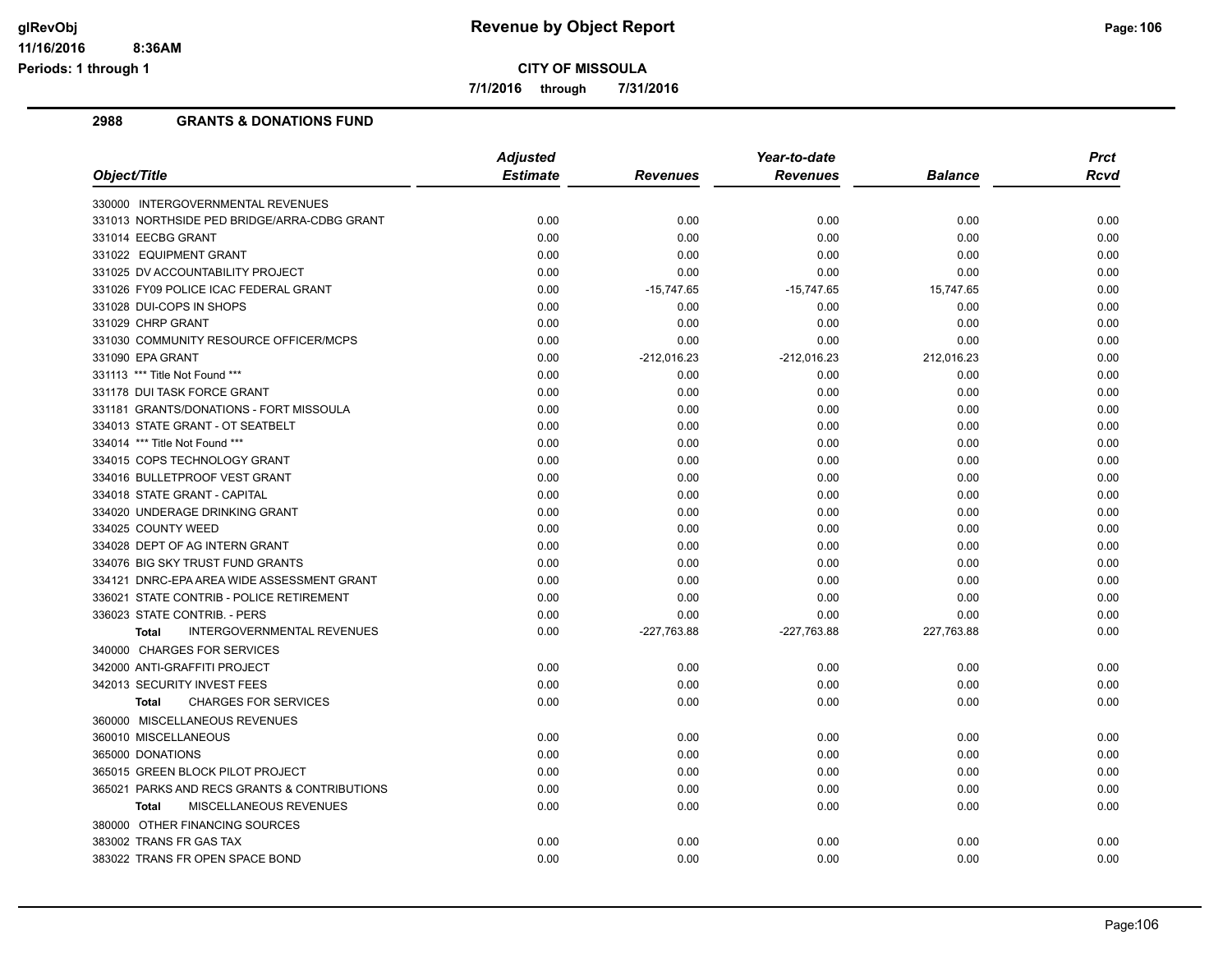**CITY OF MISSOULA**

**7/1/2016 through 7/31/2016**

#### **2988 GRANTS & DONATIONS FUND**

| Object/Title |                                    | <b>Adjusted</b><br><b>Estimate</b> | <b>Revenues</b> | Year-to-date<br><b>Revenues</b> | <b>Balance</b> | <b>Prct</b><br><b>Rcvd</b> |
|--------------|------------------------------------|------------------------------------|-----------------|---------------------------------|----------------|----------------------------|
|              |                                    |                                    |                 |                                 |                |                            |
|              | 383042 TRANSFERS FROM OTHER FUNDS  | 0.00                               | 0.00            | 0.00                            | 0.00           | 0.00                       |
| <b>Total</b> | OTHER FINANCING SOURCES            | 0.00                               | 0.00            | 0.00                            | 0.00           | 0.00                       |
|              |                                    |                                    |                 |                                 |                |                            |
| <b>Total</b> | <b>GRANTS &amp; DONATIONS FUND</b> | 0.00                               | -227,763.88     | -227,763.88                     | 227,763.88     | 0.00                       |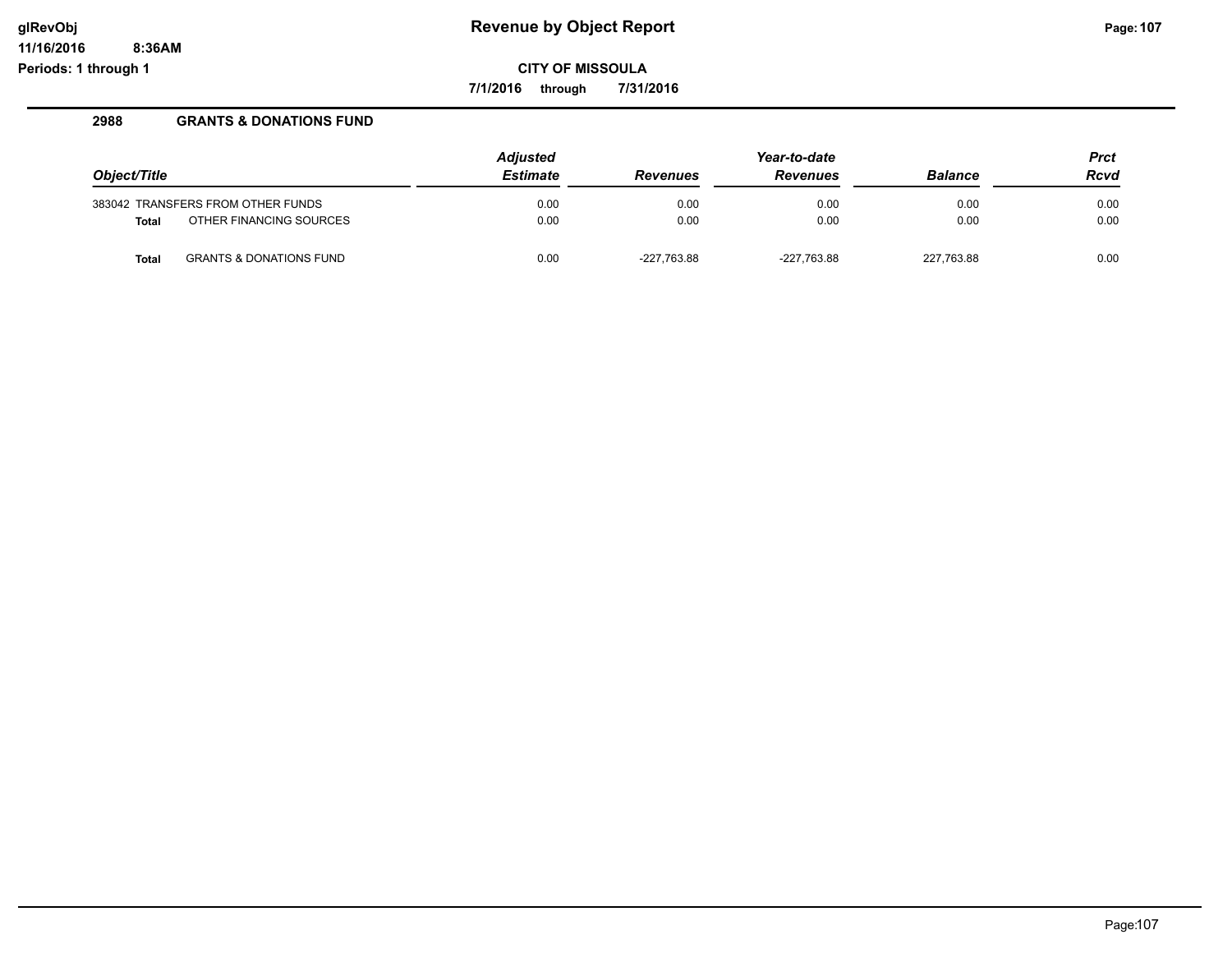**glRevObj Revenue by Object Report Page:108** 

**11/16/2016 8:36AM Periods: 1 through 1**

**CITY OF MISSOULA**

**7/1/2016 through 7/31/2016**

**2989 POLICE GRANTS & DONATIONS**

**2989 POLICE GRANTS & DONATIONS**

|                                                   | <b>Adjusted</b> |                 | Year-to-date    |                | <b>Prct</b> |
|---------------------------------------------------|-----------------|-----------------|-----------------|----------------|-------------|
| Object/Title                                      | <b>Estimate</b> | <b>Revenues</b> | <b>Revenues</b> | <b>Balance</b> | <b>Rcvd</b> |
| 330000 INTERGOVERNMENTAL REVENUES                 |                 |                 |                 |                |             |
| 331022 EQUIPMENT GRANT                            | 0.00            | 0.00            | 0.00            | 0.00           | 0.00        |
| 331026 ICAC GRANT                                 | 0.00            | 0.00            | 0.00            | 0.00           | 0.00        |
| 331028 JAG VII                                    | 0.00            | 0.00            | 0.00            | 0.00           | 0.00        |
| 334013 STATE GRANT - OT SEATBELT                  | 0.00            | 0.00            | 0.00            | 0.00           | 0.00        |
| 334015 COPS TECHNOLOGY GRANT                      | 0.00            | 0.00            | 0.00            | 0.00           | 0.00        |
| 334016 BULLETPROOF VEST GRANT                     | 0.00            | 0.00            | 0.00            | 0.00           | 0.00        |
| 336021 STATE CONTRIB - POLICE RETIREMENT          | 0.00            | 0.00            | 0.00            | 0.00           | 0.00        |
| <b>INTERGOVERNMENTAL REVENUES</b><br><b>Total</b> | 0.00            | 0.00            | 0.00            | 0.00           | 0.00        |
| <b>CHARGES FOR SERVICES</b><br>340000             |                 |                 |                 |                |             |
| 342000 *** Title Not Found ***                    | 0.00            | 0.00            | 0.00            | 0.00           | 0.00        |
| <b>CHARGES FOR SERVICES</b><br><b>Total</b>       | 0.00            | 0.00            | 0.00            | 0.00           | 0.00        |
| MISCELLANEOUS REVENUES<br>360000                  |                 |                 |                 |                |             |
| 365000 DONATIONS                                  | 0.00            | 0.00            | 0.00            | 0.00           | 0.00        |
| <b>MISCELLANEOUS REVENUES</b><br><b>Total</b>     | 0.00            | 0.00            | 0.00            | 0.00           | 0.00        |
| POLICE GRANTS & DONATIONS<br><b>Total</b>         | 0.00            | 0.00            | 0.00            | 0.00           | 0.00        |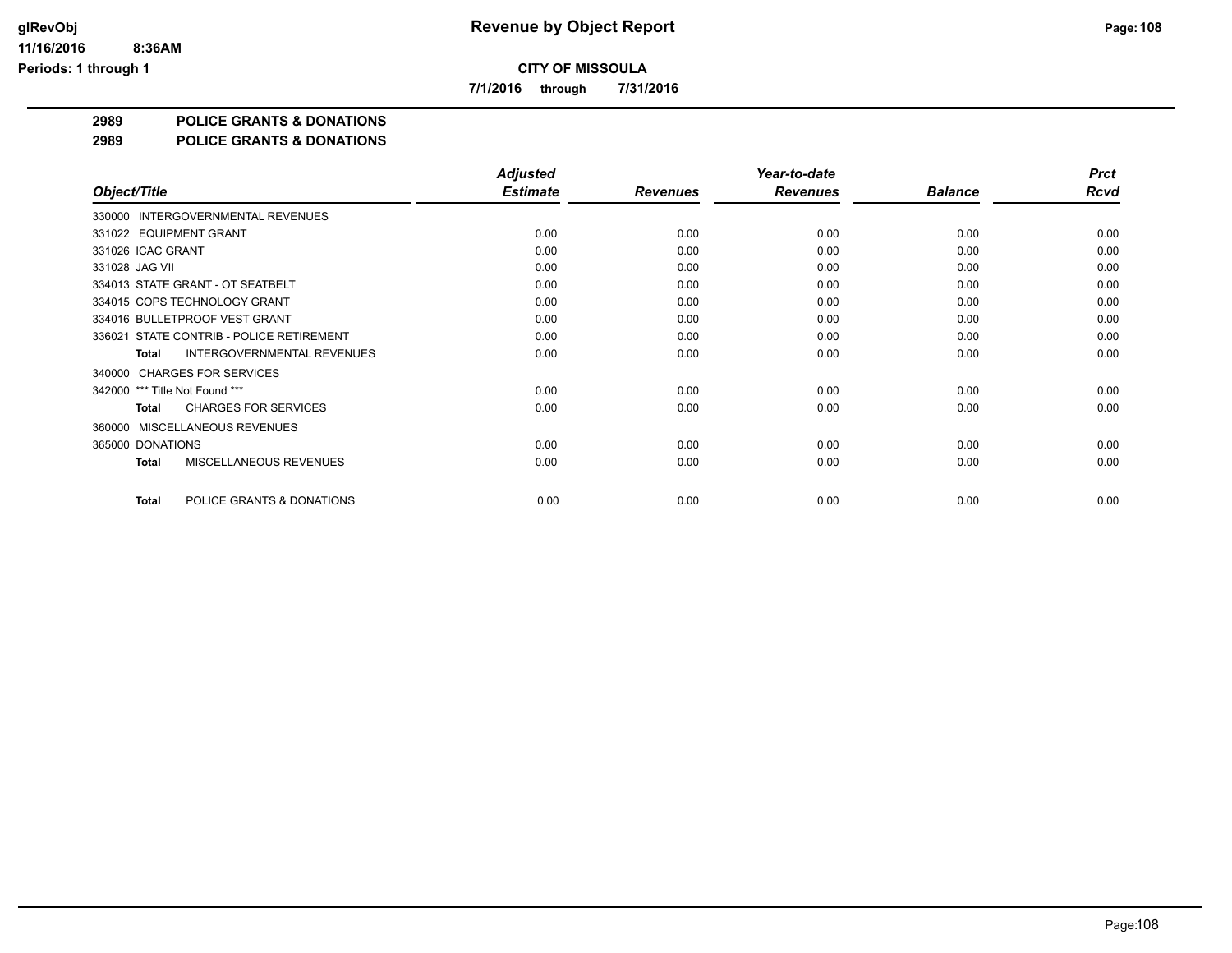**CITY OF MISSOULA**

**7/1/2016 through 7/31/2016**

## **2989 POLICE GRANTS & DONATIONS**

 **8:36AM**

| Object/Title                                      | <b>Adjusted</b><br><b>Estimate</b> | <b>Revenues</b> | Year-to-date<br><b>Revenues</b> | <b>Balance</b> | <b>Prct</b><br><b>Rcvd</b> |
|---------------------------------------------------|------------------------------------|-----------------|---------------------------------|----------------|----------------------------|
|                                                   |                                    |                 |                                 |                |                            |
| 330000 INTERGOVERNMENTAL REVENUES                 |                                    |                 |                                 |                |                            |
| 331022 EQUIPMENT GRANT                            | 0.00                               | 0.00            | 0.00                            | 0.00           | 0.00                       |
| 331026 ICAC GRANT                                 | 0.00                               | 0.00            | 0.00                            | 0.00           | 0.00                       |
| 331028 JAG VII                                    | 0.00                               | 0.00            | 0.00                            | 0.00           | 0.00                       |
| 334013 STATE GRANT - OT SEATBELT                  | 0.00                               | 0.00            | 0.00                            | 0.00           | 0.00                       |
| 334015 COPS TECHNOLOGY GRANT                      | 0.00                               | 0.00            | 0.00                            | 0.00           | 0.00                       |
| 334016 BULLETPROOF VEST GRANT                     | 0.00                               | 0.00            | 0.00                            | 0.00           | 0.00                       |
| 336021 STATE CONTRIB - POLICE RETIREMENT          | 0.00                               | 0.00            | 0.00                            | 0.00           | 0.00                       |
| <b>INTERGOVERNMENTAL REVENUES</b><br><b>Total</b> | 0.00                               | 0.00            | 0.00                            | 0.00           | 0.00                       |
| 340000 CHARGES FOR SERVICES                       |                                    |                 |                                 |                |                            |
| 342000 *** Title Not Found ***                    | 0.00                               | 0.00            | 0.00                            | 0.00           | 0.00                       |
| <b>CHARGES FOR SERVICES</b><br><b>Total</b>       | 0.00                               | 0.00            | 0.00                            | 0.00           | 0.00                       |
| 360000 MISCELLANEOUS REVENUES                     |                                    |                 |                                 |                |                            |
| 365000 DONATIONS                                  | 0.00                               | 0.00            | 0.00                            | 0.00           | 0.00                       |
| MISCELLANEOUS REVENUES<br><b>Total</b>            | 0.00                               | 0.00            | 0.00                            | 0.00           | 0.00                       |
|                                                   |                                    |                 |                                 |                |                            |
| POLICE GRANTS & DONATIONS<br><b>Total</b>         | 0.00                               | 0.00            | 0.00                            | 0.00           | 0.00                       |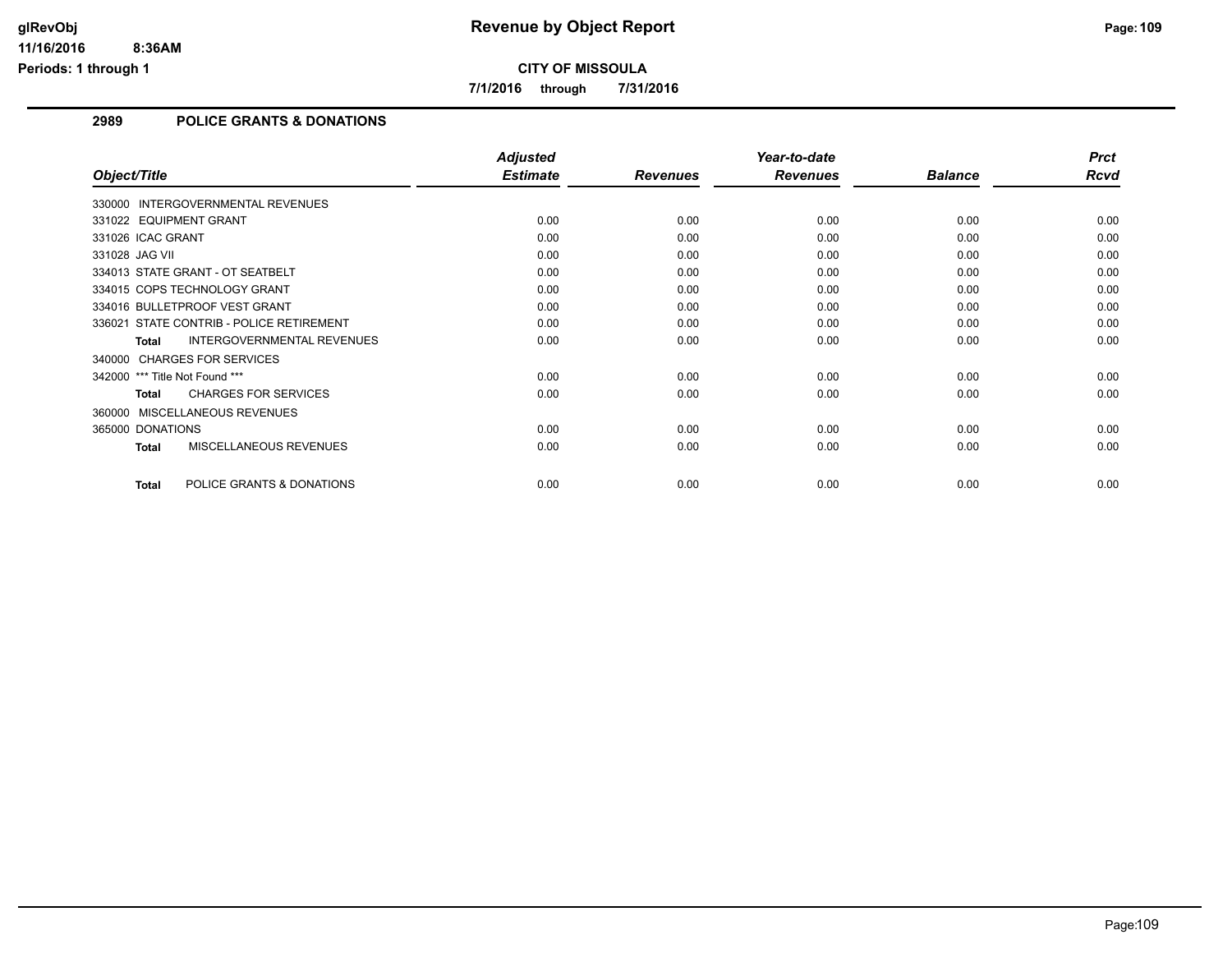**CITY OF MISSOULA**

**7/1/2016 through 7/31/2016**

**3000 SID REVOLVING FUND**

**3000 SID REVOLVING FUND**

|                                                           | <b>Adjusted</b> |                 | Year-to-date    |                | <b>Prct</b> |
|-----------------------------------------------------------|-----------------|-----------------|-----------------|----------------|-------------|
| Object/Title                                              | <b>Estimate</b> | <b>Revenues</b> | <b>Revenues</b> | <b>Balance</b> | Rcvd        |
| 360000 MISCELLANEOUS REVENUES                             |                 |                 |                 |                |             |
| 360000 MISCELLANEOUS REVENUES                             | 0.00            | 0.00            | 0.00            | 0.00           | 0.00        |
| 360010 MISCELLANEOUS                                      | 0.00            | 0.00            | 0.00            | 0.00           | 0.00        |
| 362000 OTHER MISCELLANEOUS REVENUE                        | 0.00            | 0.00            | 0.00            | 0.00           | 0.00        |
| <b>MISCELLANEOUS REVENUES</b><br><b>Total</b>             | 0.00            | 0.00            | 0.00            | 0.00           | 0.00        |
| <b>INVESTMENTS &amp; ROYALTY EARNINGS</b><br>370000       |                 |                 |                 |                |             |
| 371010 INTEREST ON INVESTMENTS                            | 0.00            | 0.00            | 0.00            | 0.00           | 0.00        |
| 371020 GAIN/LOSS IN MARKET VALUE OF INVESTMENTS           | 0.00            | 0.00            | 0.00            | 0.00           | 0.00        |
| <b>INVESTMENTS &amp; ROYALTY EARNINGS</b><br><b>Total</b> | 0.00            | 0.00            | 0.00            | 0.00           | 0.00        |
| OTHER FINANCING SOURCES<br>380000                         |                 |                 |                 |                |             |
| 380000 OTHER FINANCING SOURCES                            | 0.00            | 0.00            | 0.00            | 0.00           | 0.00        |
| 381002 SRF LOAN                                           | 0.00            | 0.00            | 0.00            | 0.00           | 0.00        |
| 381009 TRANSFERS IN                                       | 0.00            | 0.00            | 0.00            | 0.00           | 0.00        |
| 381030 SID BONDS PROCEEDS                                 | 0.00            | 0.00            | 0.00            | 0.00           | 0.00        |
| 383000 OPERATING TRANSFERS                                | 0.00            | 0.00            | 0.00            | 0.00           | 0.00        |
| 383039 FROM SID TRANSFERS                                 | 0.00            | 0.00            | 0.00            | 0.00           | 0.00        |
| OTHER FINANCING SOURCES<br><b>Total</b>                   | 0.00            | 0.00            | 0.00            | 0.00           | 0.00        |
| SID REVOLVING FUND<br><b>Total</b>                        | 0.00            | 0.00            | 0.00            | 0.00           | 0.00        |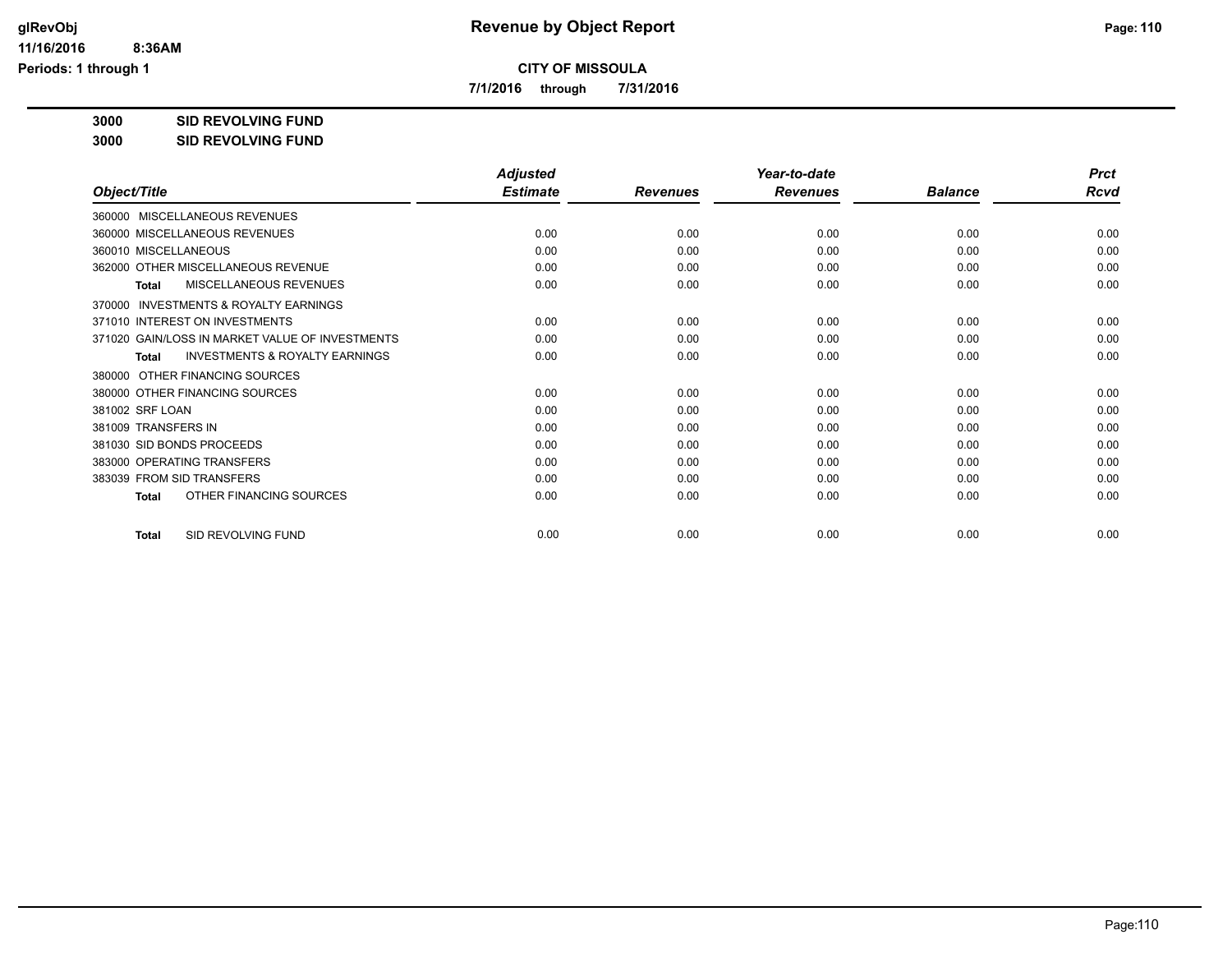**CITY OF MISSOULA**

**7/1/2016 through 7/31/2016**

#### **3000 SID REVOLVING FUND**

 **8:36AM**

|                                                           | <b>Adjusted</b> |                 | Year-to-date    |                | <b>Prct</b> |
|-----------------------------------------------------------|-----------------|-----------------|-----------------|----------------|-------------|
| Object/Title                                              | <b>Estimate</b> | <b>Revenues</b> | <b>Revenues</b> | <b>Balance</b> | <b>Rcvd</b> |
| 360000 MISCELLANEOUS REVENUES                             |                 |                 |                 |                |             |
| 360000 MISCELLANEOUS REVENUES                             | 0.00            | 0.00            | 0.00            | 0.00           | 0.00        |
| 360010 MISCELLANEOUS                                      | 0.00            | 0.00            | 0.00            | 0.00           | 0.00        |
| 362000 OTHER MISCELLANEOUS REVENUE                        | 0.00            | 0.00            | 0.00            | 0.00           | 0.00        |
| <b>MISCELLANEOUS REVENUES</b><br><b>Total</b>             | 0.00            | 0.00            | 0.00            | 0.00           | 0.00        |
| <b>INVESTMENTS &amp; ROYALTY EARNINGS</b><br>370000       |                 |                 |                 |                |             |
| 371010 INTEREST ON INVESTMENTS                            | 0.00            | 0.00            | 0.00            | 0.00           | 0.00        |
| 371020 GAIN/LOSS IN MARKET VALUE OF INVESTMENT            | 0.00            | 0.00            | 0.00            | 0.00           | 0.00        |
| <b>INVESTMENTS &amp; ROYALTY EARNINGS</b><br><b>Total</b> | 0.00            | 0.00            | 0.00            | 0.00           | 0.00        |
| 380000 OTHER FINANCING SOURCES                            |                 |                 |                 |                |             |
| 380000 OTHER FINANCING SOURCES                            | 0.00            | 0.00            | 0.00            | 0.00           | 0.00        |
| 381002 SRF LOAN                                           | 0.00            | 0.00            | 0.00            | 0.00           | 0.00        |
| 381009 TRANSFERS IN                                       | 0.00            | 0.00            | 0.00            | 0.00           | 0.00        |
| 381030 SID BONDS PROCEEDS                                 | 0.00            | 0.00            | 0.00            | 0.00           | 0.00        |
| 383000 OPERATING TRANSFERS                                | 0.00            | 0.00            | 0.00            | 0.00           | 0.00        |
| 383039 FROM SID TRANSFERS                                 | 0.00            | 0.00            | 0.00            | 0.00           | 0.00        |
| OTHER FINANCING SOURCES<br><b>Total</b>                   | 0.00            | 0.00            | 0.00            | 0.00           | 0.00        |
| SID REVOLVING FUND<br><b>Total</b>                        | 0.00            | 0.00            | 0.00            | 0.00           | 0.00        |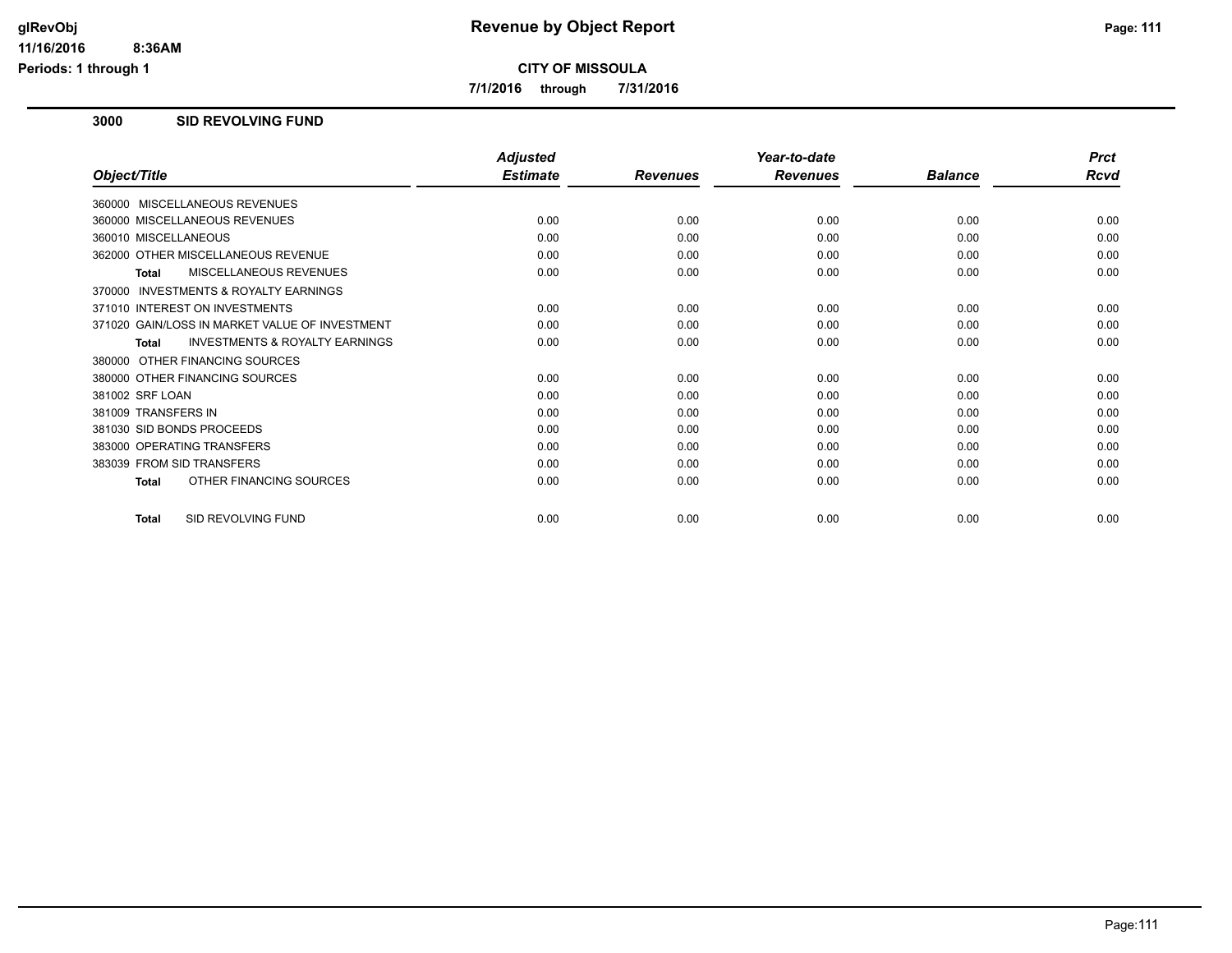**CITY OF MISSOULA**

**7/1/2016 through 7/31/2016**

# **3065 1998 PUBLIC SAFETY G O BONDS FUND**

**3065 1998 PUBLIC SAFETY G O BONDS FUND**

|                                                     | <b>Adjusted</b> |                 | Year-to-date    |                | <b>Prct</b> |
|-----------------------------------------------------|-----------------|-----------------|-----------------|----------------|-------------|
| Object/Title                                        | <b>Estimate</b> | <b>Revenues</b> | <b>Revenues</b> | <b>Balance</b> | <b>Rcvd</b> |
| 310000 TAXES/ASSESSMENTS                            |                 |                 |                 |                |             |
| 310000 TAXES/ASSESSMENTS                            | 0.00            | 0.00            | 0.00            | 0.00           | 0.00        |
| 311000 GENERAL PROPERTY TAXES                       | 0.00            | 0.00            | 0.00            | 0.00           | 0.00        |
| 311001 CURRENT TAXES                                | 0.00            | 0.00            | 0.00            | 0.00           | 0.00        |
| 311030 MOTOR VEHICLE TAXES                          | 0.00            | 0.00            | 0.00            | 0.00           | 0.00        |
| 312000 PENALTIES & INTEREST - DELINQUENT TAXES      | 0.00            | 0.00            | 0.00            | 0.00           | 0.00        |
| 312001 PENALTIES & INTEREST                         | 0.00            | 0.00            | 0.00            | 0.00           | 0.00        |
| 314000 PROP TAX - OTHER THAN ASSESSED VAL           | 0.00            | 0.00            | 0.00            | 0.00           | 0.00        |
| 314001 LIGHT VEHICLE TAX                            | 0.00            | 0.00            | 0.00            | 0.00           | 0.00        |
| TAXES/ASSESSMENTS<br><b>Total</b>                   | 0.00            | 0.00            | 0.00            | 0.00           | 0.00        |
| 330000 INTERGOVERNMENTAL REVENUES                   |                 |                 |                 |                |             |
| 334056 BANK CORP. LIC. TAX - (PREVIOUS YEARS)       | 0.00            | 0.00            | 0.00            | 0.00           | 0.00        |
| 335210 PERSONAL PROPERTY TAX REIMBURSEMENT          | 0.00            | 0.00            | 0.00            | 0.00           | 0.00        |
| 335230 HB 124 REVENUE                               | 0.00            | 0.00            | 0.00            | 0.00           | 0.00        |
| 335250 STATE REIMB - SB #184                        | 0.00            | 0.00            | 0.00            | 0.00           | 0.00        |
| <b>INTERGOVERNMENTAL REVENUES</b><br><b>Total</b>   | 0.00            | 0.00            | 0.00            | 0.00           | 0.00        |
| 360000 MISCELLANEOUS REVENUES                       |                 |                 |                 |                |             |
| 360010 MISCELLANEOUS                                | 0.00            | 0.00            | 0.00            | 0.00           | 0.00        |
| MISCELLANEOUS REVENUES<br><b>Total</b>              | 0.00            | 0.00            | 0.00            | 0.00           | 0.00        |
| <b>INVESTMENTS &amp; ROYALTY EARNINGS</b><br>370000 |                 |                 |                 |                |             |
| 371010 INTEREST ON INVESTMENTS                      | 0.00            | 0.00            | 0.00            | 0.00           | 0.00        |
| 371020 GAIN/LOSS IN MARKET VALUE OF INVESTMENTS     | 0.00            | 0.00            | 0.00            | 0.00           | 0.00        |
| <b>INVESTMENTS &amp; ROYALTY EARNINGS</b><br>Total  | 0.00            | 0.00            | 0.00            | 0.00           | 0.00        |
| 380000 OTHER FINANCING SOURCES                      |                 |                 |                 |                |             |
| 381010 BOND PROCEEDS                                | 0.00            | 0.00            | 0.00            | 0.00           | 0.00        |
| 383042 TRANSFERS FROM OTHER FUNDS                   | 0.00            | 0.00            | 0.00            | 0.00           | 0.00        |
| OTHER FINANCING SOURCES<br><b>Total</b>             | 0.00            | 0.00            | 0.00            | 0.00           | 0.00        |
| 1998 PUBLIC SAFETY G O BONDS FUND<br>Total          | 0.00            | 0.00            | 0.00            | 0.00           | 0.00        |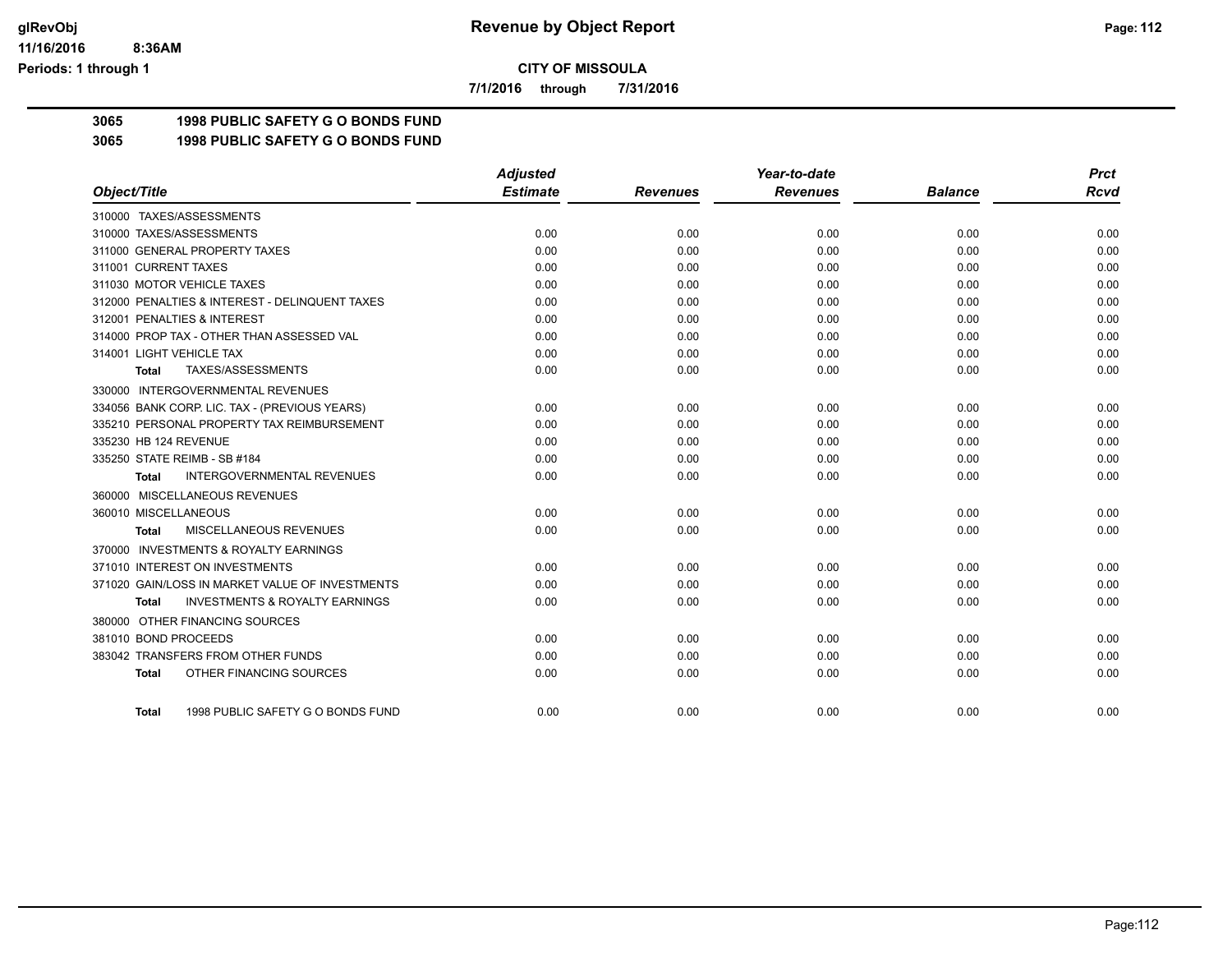**8:36AM**

**CITY OF MISSOULA**

**7/1/2016 through 7/31/2016**

### **3065 1998 PUBLIC SAFETY G O BONDS FUND**

|                                                    | <b>Adjusted</b><br><b>Estimate</b> |                 | Year-to-date<br><b>Revenues</b> | <b>Balance</b> | <b>Prct</b><br><b>Rcvd</b> |
|----------------------------------------------------|------------------------------------|-----------------|---------------------------------|----------------|----------------------------|
| Object/Title                                       |                                    | <b>Revenues</b> |                                 |                |                            |
| 310000 TAXES/ASSESSMENTS                           |                                    |                 |                                 |                |                            |
| 310000 TAXES/ASSESSMENTS                           | 0.00                               | 0.00            | 0.00                            | 0.00           | 0.00                       |
| 311000 GENERAL PROPERTY TAXES                      | 0.00                               | 0.00            | 0.00                            | 0.00           | 0.00                       |
| 311001 CURRENT TAXES                               | 0.00                               | 0.00            | 0.00                            | 0.00           | 0.00                       |
| 311030 MOTOR VEHICLE TAXES                         | 0.00                               | 0.00            | 0.00                            | 0.00           | 0.00                       |
| 312000 PENALTIES & INTEREST - DELINQUENT TAXES     | 0.00                               | 0.00            | 0.00                            | 0.00           | 0.00                       |
| 312001 PENALTIES & INTEREST                        | 0.00                               | 0.00            | 0.00                            | 0.00           | 0.00                       |
| 314000 PROP TAX - OTHER THAN ASSESSED VAL          | 0.00                               | 0.00            | 0.00                            | 0.00           | 0.00                       |
| 314001 LIGHT VEHICLE TAX                           | 0.00                               | 0.00            | 0.00                            | 0.00           | 0.00                       |
| TAXES/ASSESSMENTS<br>Total                         | 0.00                               | 0.00            | 0.00                            | 0.00           | 0.00                       |
| 330000 INTERGOVERNMENTAL REVENUES                  |                                    |                 |                                 |                |                            |
| 334056 BANK CORP. LIC. TAX - (PREVIOUS YEARS)      | 0.00                               | 0.00            | 0.00                            | 0.00           | 0.00                       |
| 335210 PERSONAL PROPERTY TAX REIMBURSEMENT         | 0.00                               | 0.00            | 0.00                            | 0.00           | 0.00                       |
| 335230 HB 124 REVENUE                              | 0.00                               | 0.00            | 0.00                            | 0.00           | 0.00                       |
| 335250 STATE REIMB - SB #184                       | 0.00                               | 0.00            | 0.00                            | 0.00           | 0.00                       |
| <b>INTERGOVERNMENTAL REVENUES</b><br>Total         | 0.00                               | 0.00            | 0.00                            | 0.00           | 0.00                       |
| 360000 MISCELLANEOUS REVENUES                      |                                    |                 |                                 |                |                            |
| 360010 MISCELLANEOUS                               | 0.00                               | 0.00            | 0.00                            | 0.00           | 0.00                       |
| MISCELLANEOUS REVENUES<br><b>Total</b>             | 0.00                               | 0.00            | 0.00                            | 0.00           | 0.00                       |
| 370000 INVESTMENTS & ROYALTY EARNINGS              |                                    |                 |                                 |                |                            |
| 371010 INTEREST ON INVESTMENTS                     | 0.00                               | 0.00            | 0.00                            | 0.00           | 0.00                       |
| 371020 GAIN/LOSS IN MARKET VALUE OF INVESTMENT     | 0.00                               | 0.00            | 0.00                            | 0.00           | 0.00                       |
| <b>INVESTMENTS &amp; ROYALTY EARNINGS</b><br>Total | 0.00                               | 0.00            | 0.00                            | 0.00           | 0.00                       |
| 380000 OTHER FINANCING SOURCES                     |                                    |                 |                                 |                |                            |
| 381010 BOND PROCEEDS                               | 0.00                               | 0.00            | 0.00                            | 0.00           | 0.00                       |
| 383042 TRANSFERS FROM OTHER FUNDS                  | 0.00                               | 0.00            | 0.00                            | 0.00           | 0.00                       |
| OTHER FINANCING SOURCES<br>Total                   | 0.00                               | 0.00            | 0.00                            | 0.00           | 0.00                       |
|                                                    |                                    |                 |                                 |                |                            |
| 1998 PUBLIC SAFETY G O BONDS FUND<br>Total         | 0.00                               | 0.00            | 0.00                            | 0.00           | 0.00                       |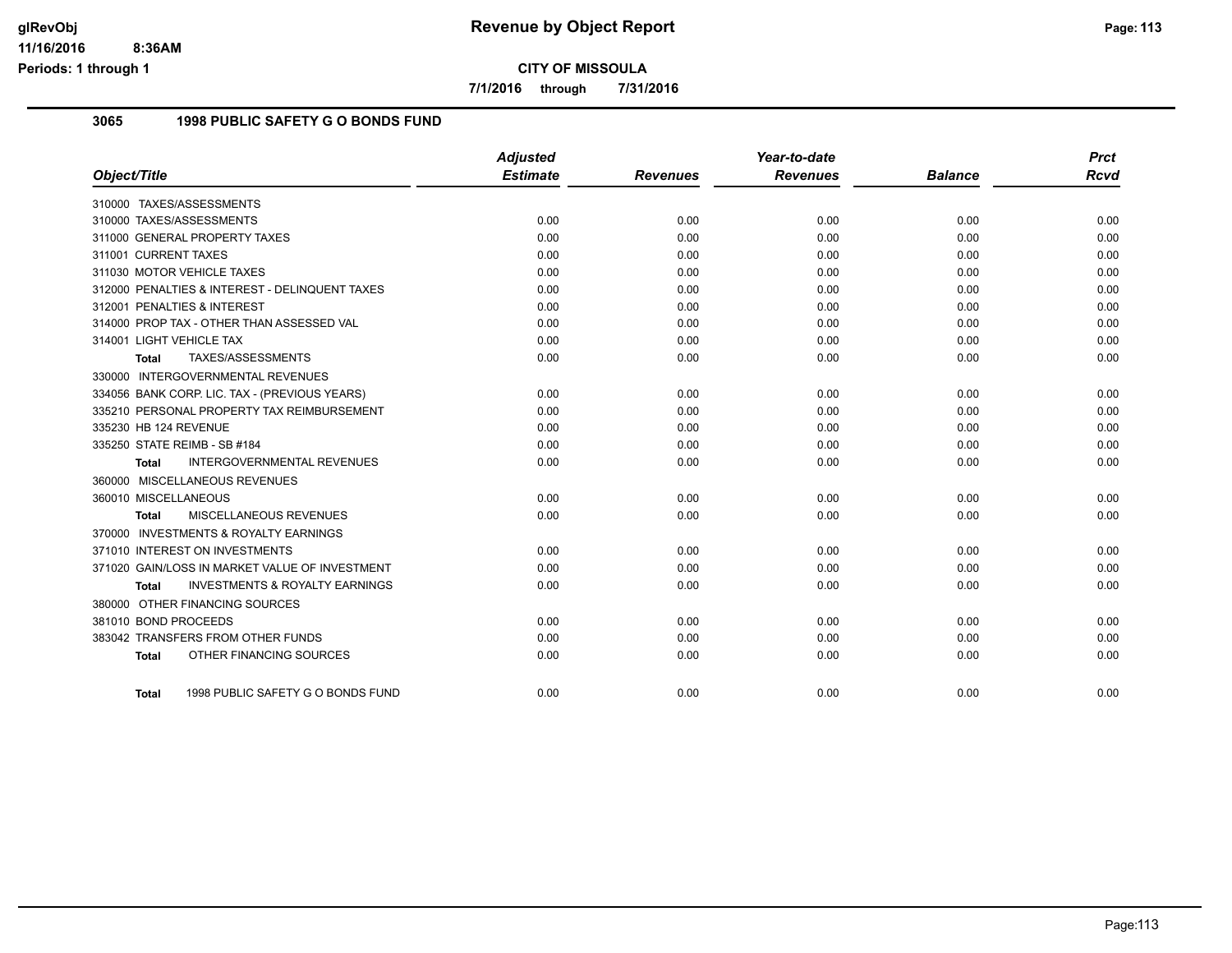**glRevObj Revenue by Object Report Page: 114** 

**CITY OF MISSOULA**

**7/1/2016 through 7/31/2016**

**3070 1996 OPEN SPACE GO BONDS**

 **8:36AM**

**3070 1996 OPEN SPACE GO BONDS**

|                                                    | <b>Adjusted</b> |                 | Year-to-date    |                | <b>Prct</b> |
|----------------------------------------------------|-----------------|-----------------|-----------------|----------------|-------------|
| Object/Title                                       | <b>Estimate</b> | <b>Revenues</b> | <b>Revenues</b> | <b>Balance</b> | <b>Rcvd</b> |
| 310000 TAXES/ASSESSMENTS                           |                 |                 |                 |                |             |
| 310000 TAXES/ASSESSMENTS                           | 0.00            | 0.00            | 0.00            | 0.00           | 0.00        |
| 311000 GENERAL PROPERTY TAXES                      | 0.00            | 0.00            | 0.00            | 0.00           | 0.00        |
| 311030 MOTOR VEHICLE TAXES                         | 0.00            | 0.00            | 0.00            | 0.00           | 0.00        |
| 312000 PENALTIES & INTEREST - DELINQUENT TAXES     | 0.00            | 0.00            | 0.00            | 0.00           | 0.00        |
| 312001 PENALTIES & INTEREST                        | 0.00            | 0.00            | 0.00            | 0.00           | 0.00        |
| 314000 PROP TAX - OTHER THAN ASSESSED VAL          | 0.00            | 0.00            | 0.00            | 0.00           | 0.00        |
| 314001 LIGHT VEHICLE TAX                           | 0.00            | 0.00            | 0.00            | 0.00           | 0.00        |
| TAXES/ASSESSMENTS<br><b>Total</b>                  | 0.00            | 0.00            | 0.00            | 0.00           | 0.00        |
| <b>INTERGOVERNMENTAL REVENUES</b><br>330000        |                 |                 |                 |                |             |
| 334056 BANK CORP. LIC. TAX - (PREVIOUS YEARS)      | 0.00            | 0.00            | 0.00            | 0.00           | 0.00        |
| 335210 PERSONAL PROPERTY TAX REIMBURSEMENT         | 0.00            | 0.00            | 0.00            | 0.00           | 0.00        |
| 335250 STATE REIMB - SB #184                       | 0.00            | 0.00            | 0.00            | 0.00           | 0.00        |
| <b>INTERGOVERNMENTAL REVENUES</b><br><b>Total</b>  | 0.00            | 0.00            | 0.00            | 0.00           | 0.00        |
| 370000 INVESTMENTS & ROYALTY EARNINGS              |                 |                 |                 |                |             |
| 371010 INTEREST ON INVESTMENTS                     | 0.00            | 0.00            | 0.00            | 0.00           | 0.00        |
| 371020 GAIN/LOSS IN MARKET VALUE OF INVESTMENTS    | 0.00            | 0.00            | 0.00            | 0.00           | 0.00        |
| <b>INVESTMENTS &amp; ROYALTY EARNINGS</b><br>Total | 0.00            | 0.00            | 0.00            | 0.00           | 0.00        |
| OTHER FINANCING SOURCES<br>380000                  |                 |                 |                 |                |             |
| 381010 BOND PROCEEDS                               | 0.00            | 0.00            | 0.00            | 0.00           | 0.00        |
| OTHER FINANCING SOURCES<br><b>Total</b>            | 0.00            | 0.00            | 0.00            | 0.00           | 0.00        |
| 1996 OPEN SPACE GO BONDS<br>Total                  | 0.00            | 0.00            | 0.00            | 0.00           | 0.00        |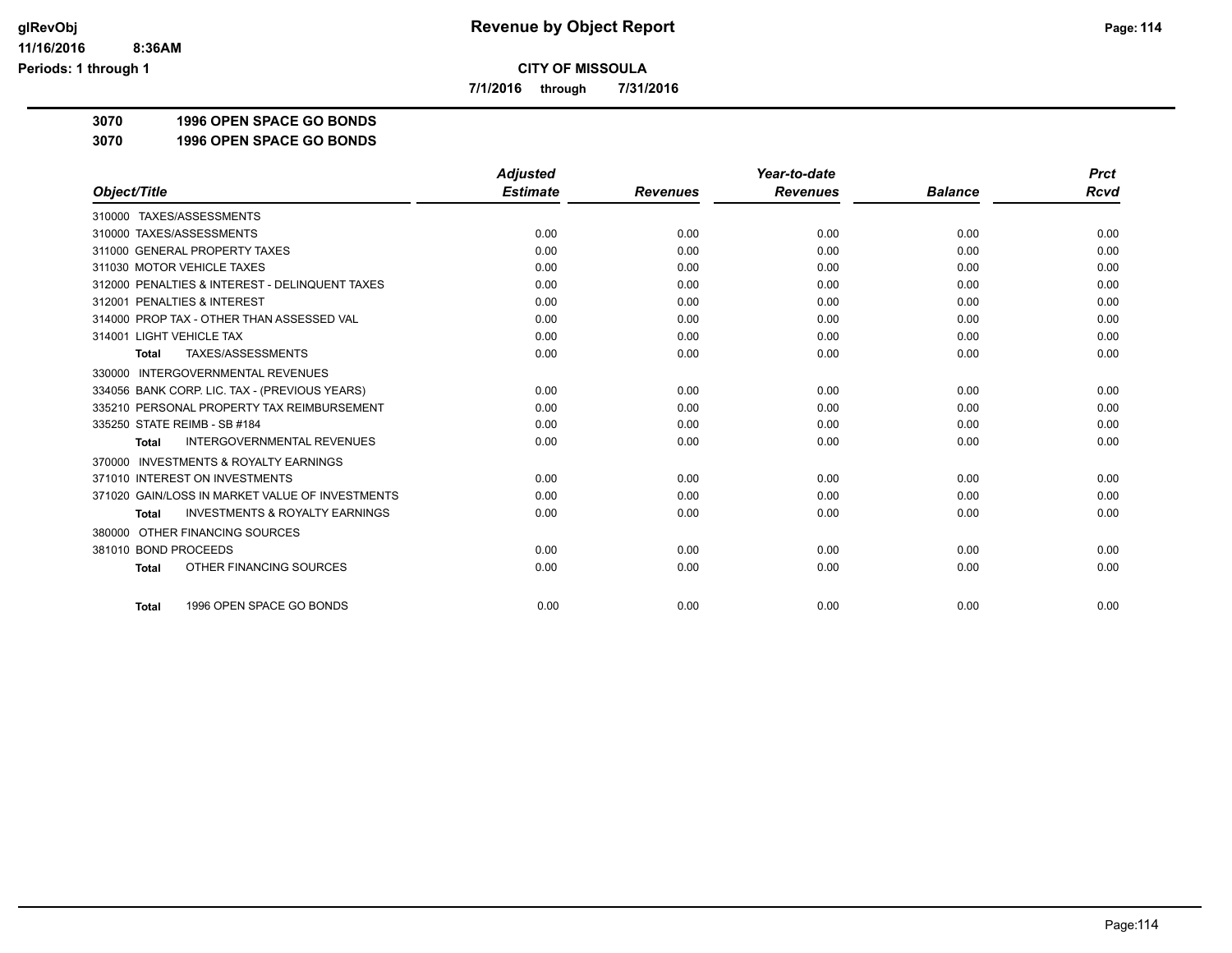**CITY OF MISSOULA**

**7/1/2016 through 7/31/2016**

#### **3070 1996 OPEN SPACE GO BONDS**

 **8:36AM**

|                                                           | <b>Adjusted</b> |                 | Year-to-date    |                | <b>Prct</b> |
|-----------------------------------------------------------|-----------------|-----------------|-----------------|----------------|-------------|
| Object/Title                                              | <b>Estimate</b> | <b>Revenues</b> | <b>Revenues</b> | <b>Balance</b> | Rcvd        |
| 310000 TAXES/ASSESSMENTS                                  |                 |                 |                 |                |             |
| 310000 TAXES/ASSESSMENTS                                  | 0.00            | 0.00            | 0.00            | 0.00           | 0.00        |
| 311000 GENERAL PROPERTY TAXES                             | 0.00            | 0.00            | 0.00            | 0.00           | 0.00        |
| 311030 MOTOR VEHICLE TAXES                                | 0.00            | 0.00            | 0.00            | 0.00           | 0.00        |
| 312000 PENALTIES & INTEREST - DELINQUENT TAXES            | 0.00            | 0.00            | 0.00            | 0.00           | 0.00        |
| 312001 PENALTIES & INTEREST                               | 0.00            | 0.00            | 0.00            | 0.00           | 0.00        |
| 314000 PROP TAX - OTHER THAN ASSESSED VAL                 | 0.00            | 0.00            | 0.00            | 0.00           | 0.00        |
| 314001 LIGHT VEHICLE TAX                                  | 0.00            | 0.00            | 0.00            | 0.00           | 0.00        |
| TAXES/ASSESSMENTS<br><b>Total</b>                         | 0.00            | 0.00            | 0.00            | 0.00           | 0.00        |
| 330000 INTERGOVERNMENTAL REVENUES                         |                 |                 |                 |                |             |
| 334056 BANK CORP. LIC. TAX - (PREVIOUS YEARS)             | 0.00            | 0.00            | 0.00            | 0.00           | 0.00        |
| 335210 PERSONAL PROPERTY TAX REIMBURSEMENT                | 0.00            | 0.00            | 0.00            | 0.00           | 0.00        |
| 335250 STATE REIMB - SB #184                              | 0.00            | 0.00            | 0.00            | 0.00           | 0.00        |
| INTERGOVERNMENTAL REVENUES<br><b>Total</b>                | 0.00            | 0.00            | 0.00            | 0.00           | 0.00        |
| <b>INVESTMENTS &amp; ROYALTY EARNINGS</b><br>370000       |                 |                 |                 |                |             |
| 371010 INTEREST ON INVESTMENTS                            | 0.00            | 0.00            | 0.00            | 0.00           | 0.00        |
| 371020 GAIN/LOSS IN MARKET VALUE OF INVESTMENT            | 0.00            | 0.00            | 0.00            | 0.00           | 0.00        |
| <b>INVESTMENTS &amp; ROYALTY EARNINGS</b><br><b>Total</b> | 0.00            | 0.00            | 0.00            | 0.00           | 0.00        |
| 380000 OTHER FINANCING SOURCES                            |                 |                 |                 |                |             |
| 381010 BOND PROCEEDS                                      | 0.00            | 0.00            | 0.00            | 0.00           | 0.00        |
| OTHER FINANCING SOURCES<br><b>Total</b>                   | 0.00            | 0.00            | 0.00            | 0.00           | 0.00        |
| 1996 OPEN SPACE GO BONDS<br><b>Total</b>                  | 0.00            | 0.00            | 0.00            | 0.00           | 0.00        |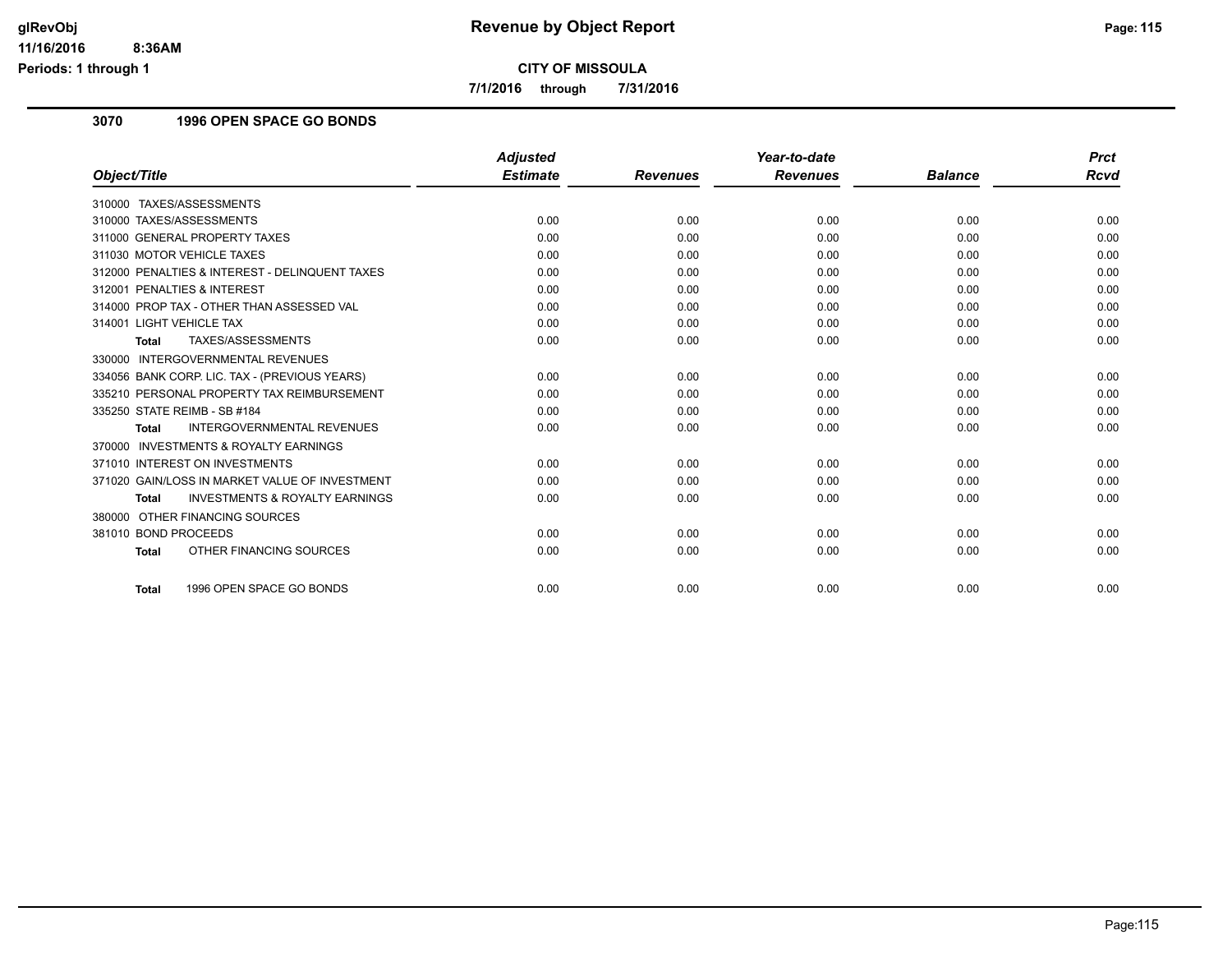**glRevObj Revenue by Object Report Page: 116** 

**CITY OF MISSOULA**

**7/1/2016 through 7/31/2016**

## **3075 1997 OPEN SPACE G O BOND FUND**

 **8:36AM**

#### **3075 1997 OPEN SPACE G O BOND FUND**

|                                       |                                                 | <b>Adjusted</b> |                 | Year-to-date    |                | <b>Prct</b> |
|---------------------------------------|-------------------------------------------------|-----------------|-----------------|-----------------|----------------|-------------|
| Object/Title                          |                                                 | <b>Estimate</b> | <b>Revenues</b> | <b>Revenues</b> | <b>Balance</b> | <b>Rcvd</b> |
| 310000 TAXES/ASSESSMENTS              |                                                 |                 |                 |                 |                |             |
| 310000 TAXES/ASSESSMENTS              |                                                 | 0.00            | 0.00            | 0.00            | 0.00           | 0.00        |
| 311000 GENERAL PROPERTY TAXES         |                                                 | 0.00            | 0.00            | 0.00            | 0.00           | 0.00        |
| 311030 MOTOR VEHICLE TAXES            |                                                 | 0.00            | 0.00            | 0.00            | 0.00           | 0.00        |
|                                       | 312000 PENALTIES & INTEREST - DELINQUENT TAXES  | 0.00            | 0.00            | 0.00            | 0.00           | 0.00        |
| 312001 PENALTIES & INTEREST           |                                                 | 0.00            | 0.00            | 0.00            | 0.00           | 0.00        |
|                                       | 314000 PROP TAX - OTHER THAN ASSESSED VAL       | 0.00            | 0.00            | 0.00            | 0.00           | 0.00        |
| 314001 LIGHT VEHICLE TAX              |                                                 | 0.00            | 0.00            | 0.00            | 0.00           | 0.00        |
| <b>Total</b>                          | TAXES/ASSESSMENTS                               | 0.00            | 0.00            | 0.00            | 0.00           | 0.00        |
| 330000 INTERGOVERNMENTAL REVENUES     |                                                 |                 |                 |                 |                |             |
|                                       | 334056 BANK CORP. LIC. TAX - (PREVIOUS YEARS)   | 0.00            | 0.00            | 0.00            | 0.00           | 0.00        |
|                                       | 335210 PERSONAL PROPERTY TAX REIMBURSEMENT      | 0.00            | 0.00            | 0.00            | 0.00           | 0.00        |
| 335250 STATE REIMB - SB #184          |                                                 | 0.00            | 0.00            | 0.00            | 0.00           | 0.00        |
| <b>Total</b>                          | <b>INTERGOVERNMENTAL REVENUES</b>               | 0.00            | 0.00            | 0.00            | 0.00           | 0.00        |
| 360000 MISCELLANEOUS REVENUES         |                                                 |                 |                 |                 |                |             |
| 360010 MISCELLANEOUS                  |                                                 | 0.00            | 0.00            | 0.00            | 0.00           | 0.00        |
| <b>Total</b>                          | <b>MISCELLANEOUS REVENUES</b>                   | 0.00            | 0.00            | 0.00            | 0.00           | 0.00        |
| 370000 INVESTMENTS & ROYALTY EARNINGS |                                                 |                 |                 |                 |                |             |
| 371010 INTEREST ON INVESTMENTS        |                                                 | 0.00            | 0.00            | 0.00            | 0.00           | 0.00        |
|                                       | 371020 GAIN/LOSS IN MARKET VALUE OF INVESTMENTS | 0.00            | 0.00            | 0.00            | 0.00           | 0.00        |
| Total                                 | <b>INVESTMENTS &amp; ROYALTY EARNINGS</b>       | 0.00            | 0.00            | 0.00            | 0.00           | 0.00        |
| 380000 OTHER FINANCING SOURCES        |                                                 |                 |                 |                 |                |             |
| 380000 OTHER FINANCING SOURCES        |                                                 | 0.00            | 0.00            | 0.00            | 0.00           | 0.00        |
| 381010 BOND PROCEEDS                  |                                                 | 0.00            | 0.00            | 0.00            | 0.00           | 0.00        |
| <b>Total</b>                          | OTHER FINANCING SOURCES                         | 0.00            | 0.00            | 0.00            | 0.00           | 0.00        |
|                                       |                                                 |                 |                 |                 |                |             |
| <b>Total</b>                          | 1997 OPEN SPACE G O BOND FUND                   | 0.00            | 0.00            | 0.00            | 0.00           | 0.00        |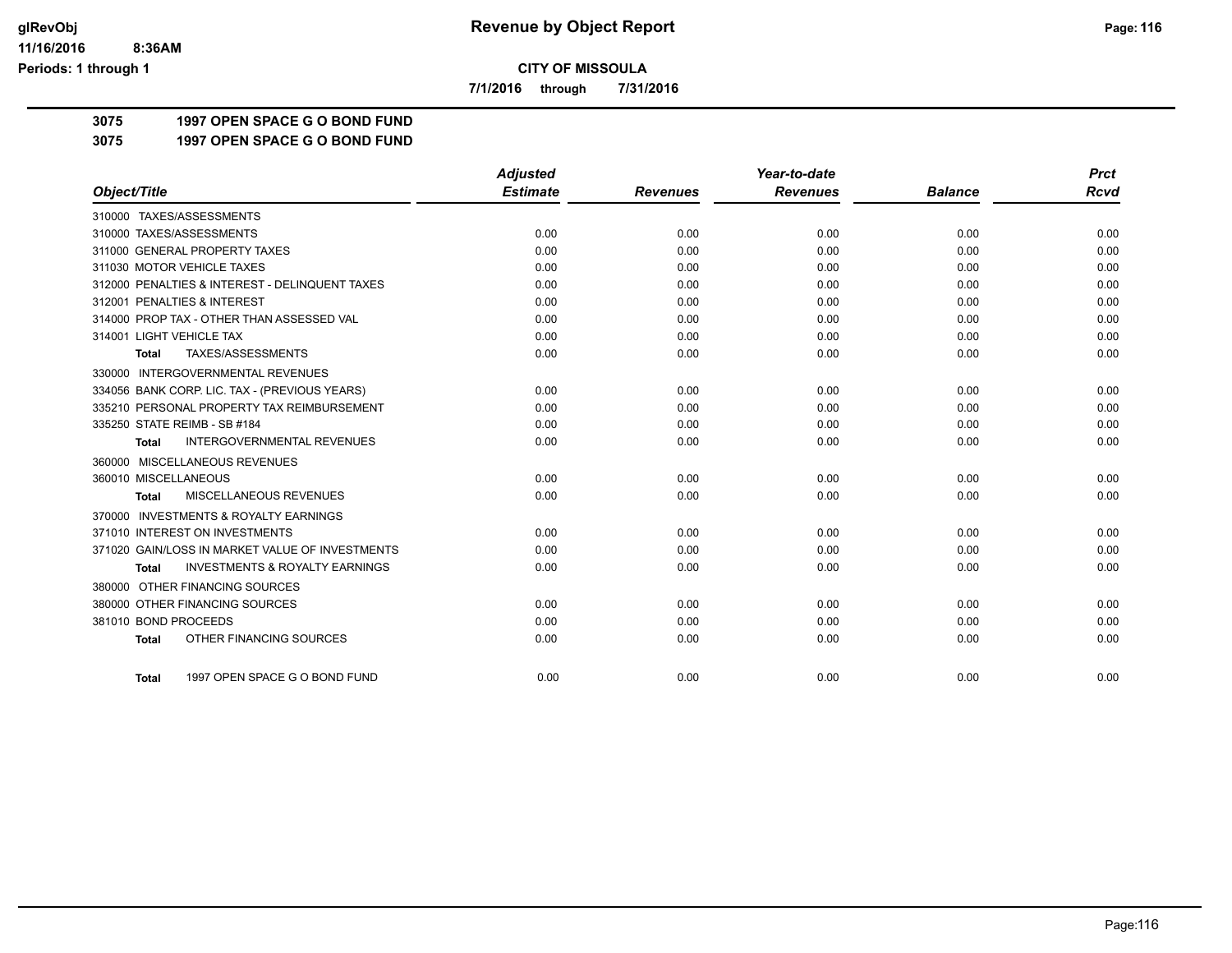**8:36AM**

**CITY OF MISSOULA**

**7/1/2016 through 7/31/2016**

#### **3075 1997 OPEN SPACE G O BOND FUND**

|                                                           | <b>Adjusted</b> |                 | Year-to-date    |                | <b>Prct</b> |
|-----------------------------------------------------------|-----------------|-----------------|-----------------|----------------|-------------|
| Object/Title                                              | <b>Estimate</b> | <b>Revenues</b> | <b>Revenues</b> | <b>Balance</b> | <b>Rcvd</b> |
| 310000 TAXES/ASSESSMENTS                                  |                 |                 |                 |                |             |
| 310000 TAXES/ASSESSMENTS                                  | 0.00            | 0.00            | 0.00            | 0.00           | 0.00        |
| 311000 GENERAL PROPERTY TAXES                             | 0.00            | 0.00            | 0.00            | 0.00           | 0.00        |
| 311030 MOTOR VEHICLE TAXES                                | 0.00            | 0.00            | 0.00            | 0.00           | 0.00        |
| 312000 PENALTIES & INTEREST - DELINQUENT TAXES            | 0.00            | 0.00            | 0.00            | 0.00           | 0.00        |
| 312001 PENALTIES & INTEREST                               | 0.00            | 0.00            | 0.00            | 0.00           | 0.00        |
| 314000 PROP TAX - OTHER THAN ASSESSED VAL                 | 0.00            | 0.00            | 0.00            | 0.00           | 0.00        |
| 314001 LIGHT VEHICLE TAX                                  | 0.00            | 0.00            | 0.00            | 0.00           | 0.00        |
| TAXES/ASSESSMENTS<br><b>Total</b>                         | 0.00            | 0.00            | 0.00            | 0.00           | 0.00        |
| 330000 INTERGOVERNMENTAL REVENUES                         |                 |                 |                 |                |             |
| 334056 BANK CORP. LIC. TAX - (PREVIOUS YEARS)             | 0.00            | 0.00            | 0.00            | 0.00           | 0.00        |
| 335210 PERSONAL PROPERTY TAX REIMBURSEMENT                | 0.00            | 0.00            | 0.00            | 0.00           | 0.00        |
| 335250 STATE REIMB - SB #184                              | 0.00            | 0.00            | 0.00            | 0.00           | 0.00        |
| <b>INTERGOVERNMENTAL REVENUES</b><br><b>Total</b>         | 0.00            | 0.00            | 0.00            | 0.00           | 0.00        |
| 360000 MISCELLANEOUS REVENUES                             |                 |                 |                 |                |             |
| 360010 MISCELLANEOUS                                      | 0.00            | 0.00            | 0.00            | 0.00           | 0.00        |
| MISCELLANEOUS REVENUES<br><b>Total</b>                    | 0.00            | 0.00            | 0.00            | 0.00           | 0.00        |
| 370000 INVESTMENTS & ROYALTY EARNINGS                     |                 |                 |                 |                |             |
| 371010 INTEREST ON INVESTMENTS                            | 0.00            | 0.00            | 0.00            | 0.00           | 0.00        |
| 371020 GAIN/LOSS IN MARKET VALUE OF INVESTMENT            | 0.00            | 0.00            | 0.00            | 0.00           | 0.00        |
| <b>INVESTMENTS &amp; ROYALTY EARNINGS</b><br><b>Total</b> | 0.00            | 0.00            | 0.00            | 0.00           | 0.00        |
| 380000 OTHER FINANCING SOURCES                            |                 |                 |                 |                |             |
| 380000 OTHER FINANCING SOURCES                            | 0.00            | 0.00            | 0.00            | 0.00           | 0.00        |
| 381010 BOND PROCEEDS                                      | 0.00            | 0.00            | 0.00            | 0.00           | 0.00        |
| OTHER FINANCING SOURCES<br><b>Total</b>                   | 0.00            | 0.00            | 0.00            | 0.00           | 0.00        |
| 1997 OPEN SPACE G O BOND FUND<br><b>Total</b>             | 0.00            | 0.00            | 0.00            | 0.00           | 0.00        |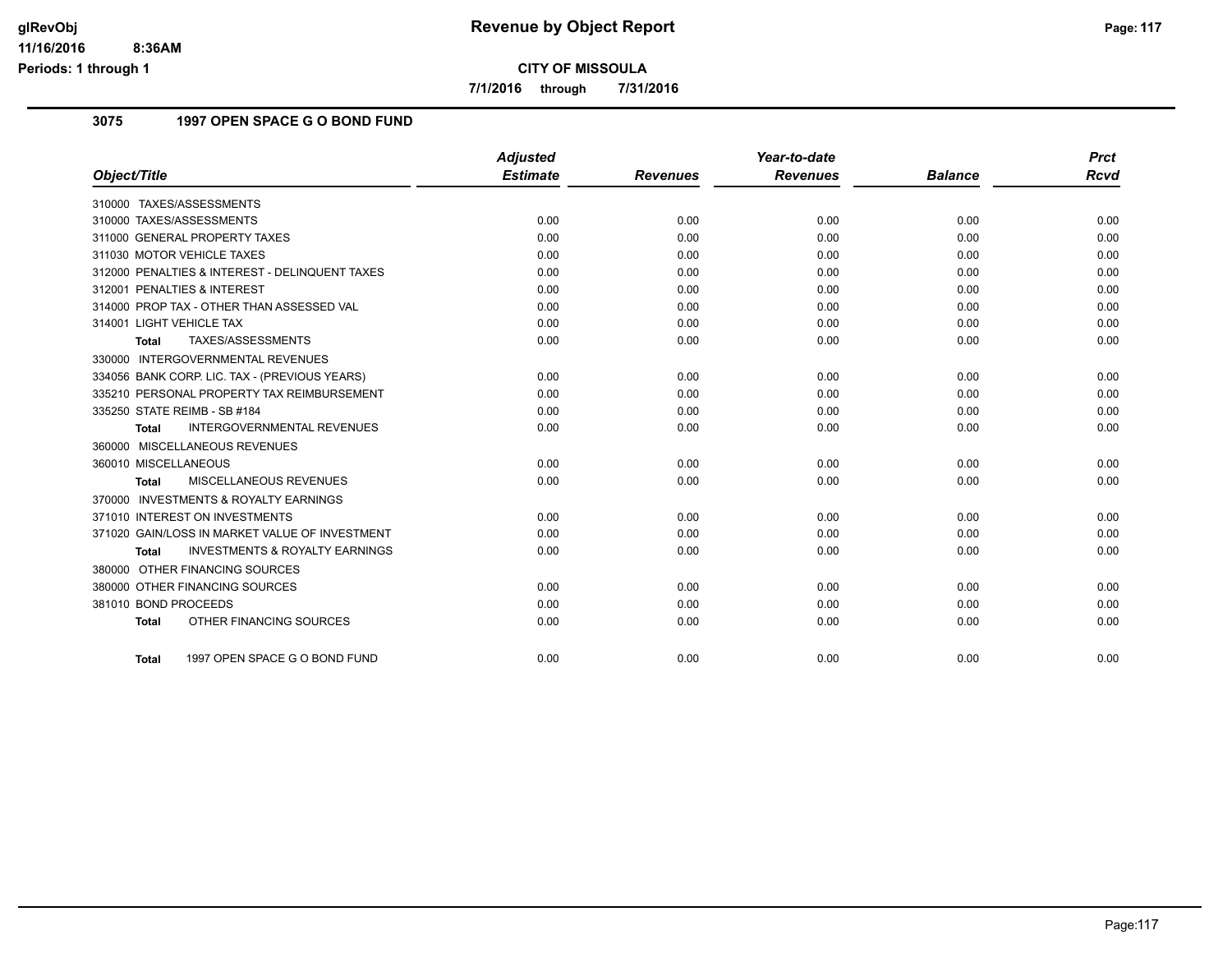**CITY OF MISSOULA**

**7/1/2016 through 7/31/2016**

## **3080 1994 FIRE EQUIP/CITY HALLS REFUND BOND F**

**3080 1994 FIRE EQUIP/CITY HALLS REFUND BOND F**

|                                                           | <b>Adjusted</b> |                 | Year-to-date    |                | <b>Prct</b> |
|-----------------------------------------------------------|-----------------|-----------------|-----------------|----------------|-------------|
| Object/Title                                              | <b>Estimate</b> | <b>Revenues</b> | <b>Revenues</b> | <b>Balance</b> | <b>Rcvd</b> |
| 310000 TAXES/ASSESSMENTS                                  |                 |                 |                 |                |             |
| 310000 TAXES/ASSESSMENTS                                  | 0.00            | 0.00            | 0.00            | 0.00           | 0.00        |
| 311000 GENERAL PROPERTY TAXES                             | 0.00            | 0.00            | 0.00            | 0.00           | 0.00        |
| 311030 MOTOR VEHICLE TAXES                                | 0.00            | 0.00            | 0.00            | 0.00           | 0.00        |
| 312000 PENALTIES & INTEREST - DELINQUENT TAXES            | 0.00            | 0.00            | 0.00            | 0.00           | 0.00        |
| 312001 PENALTIES & INTEREST                               | 0.00            | 0.00            | 0.00            | 0.00           | 0.00        |
| 314000 PROP TAX - OTHER THAN ASSESSED VAL                 | 0.00            | 0.00            | 0.00            | 0.00           | 0.00        |
| 314001 LIGHT VEHICLE TAX                                  | 0.00            | 0.00            | 0.00            | 0.00           | 0.00        |
| TAXES/ASSESSMENTS<br><b>Total</b>                         | 0.00            | 0.00            | 0.00            | 0.00           | 0.00        |
| 330000 INTERGOVERNMENTAL REVENUES                         |                 |                 |                 |                |             |
| 334056 BANK CORP. LIC. TAX - (PREVIOUS YEARS)             | 0.00            | 0.00            | 0.00            | 0.00           | 0.00        |
| 335210 PERSONAL PROPERTY TAX REIMBURSEMENT                | 0.00            | 0.00            | 0.00            | 0.00           | 0.00        |
| 335250 STATE REIMB - SB #184                              | 0.00            | 0.00            | 0.00            | 0.00           | 0.00        |
| <b>INTERGOVERNMENTAL REVENUES</b><br>Total                | 0.00            | 0.00            | 0.00            | 0.00           | 0.00        |
| 360000 MISCELLANEOUS REVENUES                             |                 |                 |                 |                |             |
| 360010 MISCELLANEOUS                                      | 0.00            | 0.00            | 0.00            | 0.00           | 0.00        |
| MISCELLANEOUS REVENUES<br>Total                           | 0.00            | 0.00            | 0.00            | 0.00           | 0.00        |
| 370000 INVESTMENTS & ROYALTY EARNINGS                     |                 |                 |                 |                |             |
| 371010 INTEREST ON INVESTMENTS                            | 0.00            | 0.00            | 0.00            | 0.00           | 0.00        |
| 371020 GAIN/LOSS IN MARKET VALUE OF INVESTMENTS           | 0.00            | 0.00            | 0.00            | 0.00           | 0.00        |
| <b>INVESTMENTS &amp; ROYALTY EARNINGS</b><br><b>Total</b> | 0.00            | 0.00            | 0.00            | 0.00           | 0.00        |
| 380000 OTHER FINANCING SOURCES                            |                 |                 |                 |                |             |
| 380000 OTHER FINANCING SOURCES                            | 0.00            | 0.00            | 0.00            | 0.00           | 0.00        |
| 381010 BOND PROCEEDS                                      | 0.00            | 0.00            | 0.00            | 0.00           | 0.00        |
| OTHER FINANCING SOURCES<br><b>Total</b>                   | 0.00            | 0.00            | 0.00            | 0.00           | 0.00        |
|                                                           |                 |                 |                 |                |             |
| 1994 FIRE EQUIP/CITY HALLS REFUND BONI<br>Total           | 0.00            | 0.00            | 0.00            | 0.00           | 0.00        |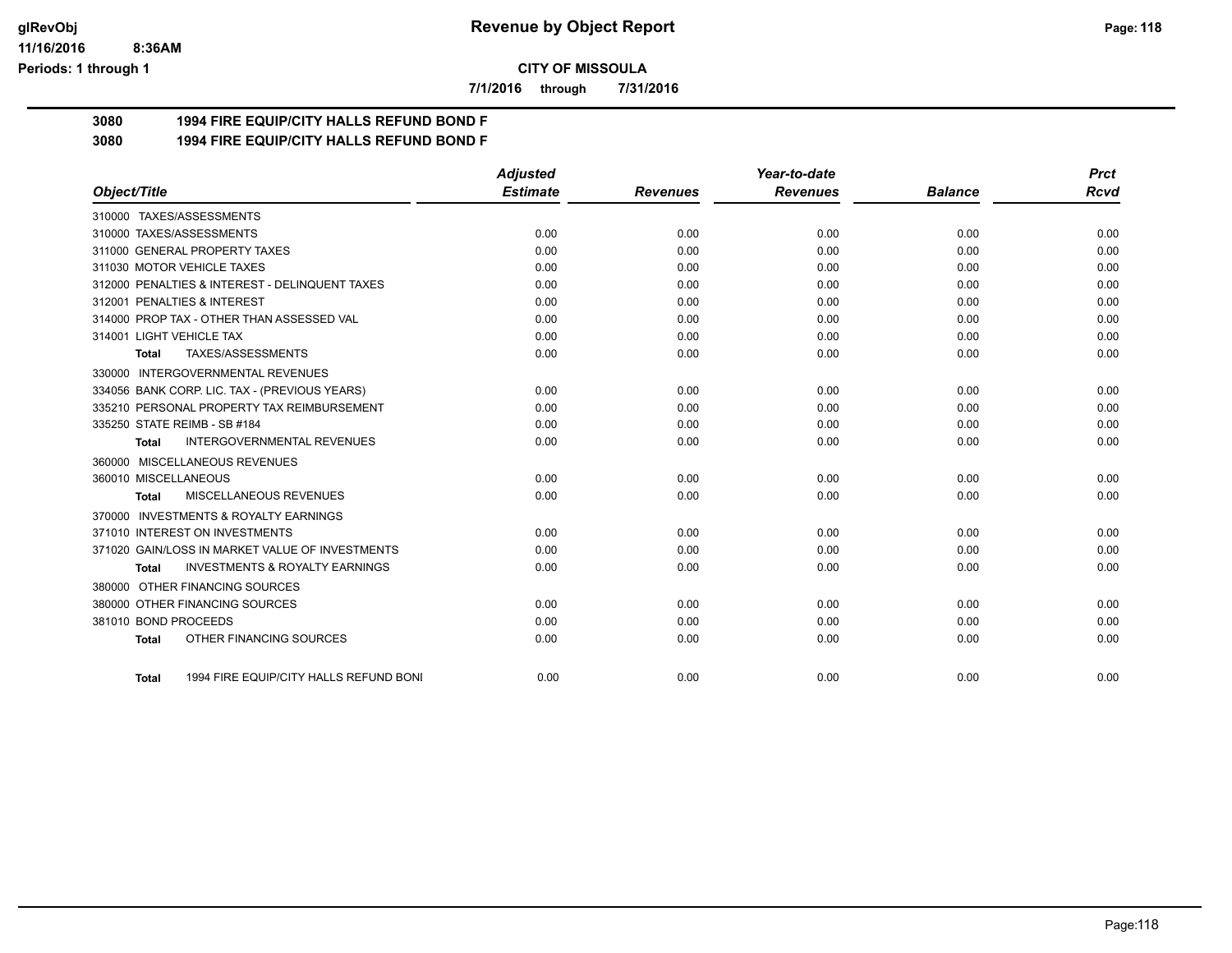**8:36AM**

**CITY OF MISSOULA**

**7/1/2016 through 7/31/2016**

#### **3080 1994 FIRE EQUIP/CITY HALLS REFUND BOND F**

|                                                           | <b>Adjusted</b> |                 | Year-to-date    |                | <b>Prct</b> |
|-----------------------------------------------------------|-----------------|-----------------|-----------------|----------------|-------------|
| Object/Title                                              | <b>Estimate</b> | <b>Revenues</b> | <b>Revenues</b> | <b>Balance</b> | <b>Rcvd</b> |
| 310000 TAXES/ASSESSMENTS                                  |                 |                 |                 |                |             |
| 310000 TAXES/ASSESSMENTS                                  | 0.00            | 0.00            | 0.00            | 0.00           | 0.00        |
| 311000 GENERAL PROPERTY TAXES                             | 0.00            | 0.00            | 0.00            | 0.00           | 0.00        |
| 311030 MOTOR VEHICLE TAXES                                | 0.00            | 0.00            | 0.00            | 0.00           | 0.00        |
| 312000 PENALTIES & INTEREST - DELINQUENT TAXES            | 0.00            | 0.00            | 0.00            | 0.00           | 0.00        |
| 312001 PENALTIES & INTEREST                               | 0.00            | 0.00            | 0.00            | 0.00           | 0.00        |
| 314000 PROP TAX - OTHER THAN ASSESSED VAL                 | 0.00            | 0.00            | 0.00            | 0.00           | 0.00        |
| 314001 LIGHT VEHICLE TAX                                  | 0.00            | 0.00            | 0.00            | 0.00           | 0.00        |
| TAXES/ASSESSMENTS<br><b>Total</b>                         | 0.00            | 0.00            | 0.00            | 0.00           | 0.00        |
| 330000 INTERGOVERNMENTAL REVENUES                         |                 |                 |                 |                |             |
| 334056 BANK CORP. LIC. TAX - (PREVIOUS YEARS)             | 0.00            | 0.00            | 0.00            | 0.00           | 0.00        |
| 335210 PERSONAL PROPERTY TAX REIMBURSEMENT                | 0.00            | 0.00            | 0.00            | 0.00           | 0.00        |
| 335250 STATE REIMB - SB #184                              | 0.00            | 0.00            | 0.00            | 0.00           | 0.00        |
| <b>INTERGOVERNMENTAL REVENUES</b><br><b>Total</b>         | 0.00            | 0.00            | 0.00            | 0.00           | 0.00        |
| 360000 MISCELLANEOUS REVENUES                             |                 |                 |                 |                |             |
| 360010 MISCELLANEOUS                                      | 0.00            | 0.00            | 0.00            | 0.00           | 0.00        |
| <b>MISCELLANEOUS REVENUES</b><br><b>Total</b>             | 0.00            | 0.00            | 0.00            | 0.00           | 0.00        |
| 370000 INVESTMENTS & ROYALTY EARNINGS                     |                 |                 |                 |                |             |
| 371010 INTEREST ON INVESTMENTS                            | 0.00            | 0.00            | 0.00            | 0.00           | 0.00        |
| 371020 GAIN/LOSS IN MARKET VALUE OF INVESTMENT            | 0.00            | 0.00            | 0.00            | 0.00           | 0.00        |
| <b>INVESTMENTS &amp; ROYALTY EARNINGS</b><br><b>Total</b> | 0.00            | 0.00            | 0.00            | 0.00           | 0.00        |
| 380000 OTHER FINANCING SOURCES                            |                 |                 |                 |                |             |
| 380000 OTHER FINANCING SOURCES                            | 0.00            | 0.00            | 0.00            | 0.00           | 0.00        |
| 381010 BOND PROCEEDS                                      | 0.00            | 0.00            | 0.00            | 0.00           | 0.00        |
| OTHER FINANCING SOURCES<br><b>Total</b>                   | 0.00            | 0.00            | 0.00            | 0.00           | 0.00        |
| 1994 FIRE EQUIP/CITY HALLS REFUND BON<br>Total            | 0.00            | 0.00            | 0.00            | 0.00           | 0.00        |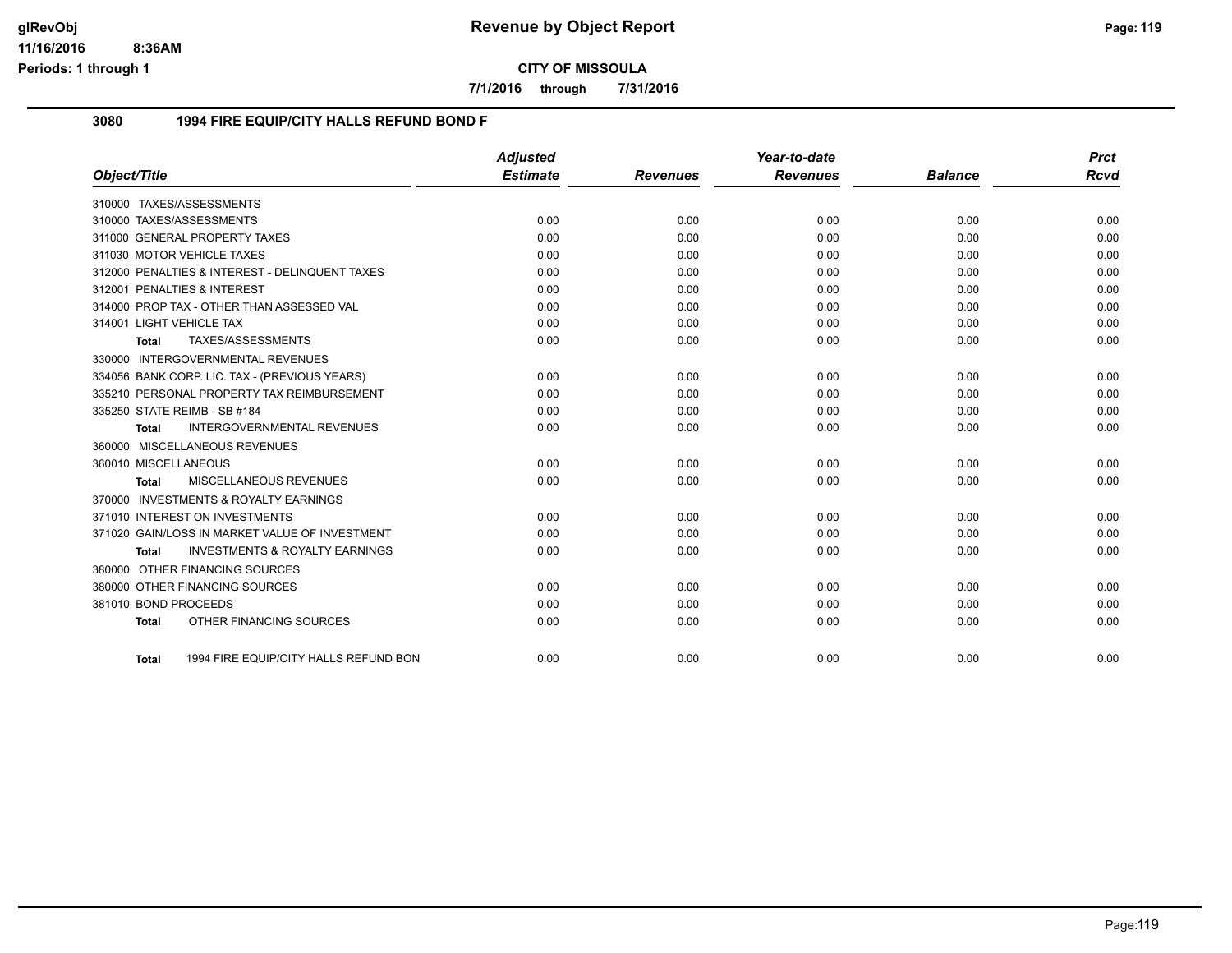**CITY OF MISSOULA**

**7/1/2016 through 7/31/2016**

**3085 1993 FIRE STATION G O BOND FUND**

**3085 1993 FIRE STATION G O BOND FUND**

|                                                           | <b>Adjusted</b> |                 | Year-to-date    |                | <b>Prct</b> |
|-----------------------------------------------------------|-----------------|-----------------|-----------------|----------------|-------------|
| Object/Title                                              | <b>Estimate</b> | <b>Revenues</b> | <b>Revenues</b> | <b>Balance</b> | Rcvd        |
| 310000 TAXES/ASSESSMENTS                                  |                 |                 |                 |                |             |
| 310000 TAXES/ASSESSMENTS                                  | 0.00            | 0.00            | 0.00            | 0.00           | 0.00        |
| 311000 GENERAL PROPERTY TAXES                             | 0.00            | 0.00            | 0.00            | 0.00           | 0.00        |
| 311030 MOTOR VEHICLE TAXES                                | 0.00            | 0.00            | 0.00            | 0.00           | 0.00        |
| 312000 PENALTIES & INTEREST - DELINQUENT TAXES            | 0.00            | 0.00            | 0.00            | 0.00           | 0.00        |
| 312001 PENALTIES & INTEREST                               | 0.00            | 0.00            | 0.00            | 0.00           | 0.00        |
| 314000 PROP TAX - OTHER THAN ASSESSED VAL                 | 0.00            | 0.00            | 0.00            | 0.00           | 0.00        |
| 314001 LIGHT VEHICLE TAX                                  | 0.00            | 0.00            | 0.00            | 0.00           | 0.00        |
| TAXES/ASSESSMENTS<br><b>Total</b>                         | 0.00            | 0.00            | 0.00            | 0.00           | 0.00        |
| <b>INTERGOVERNMENTAL REVENUES</b><br>330000               |                 |                 |                 |                |             |
| 334056 BANK CORP. LIC. TAX - (PREVIOUS YEARS)             | 0.00            | 0.00            | 0.00            | 0.00           | 0.00        |
| 335210 PERSONAL PROPERTY TAX REIMBURSEMENT                | 0.00            | 0.00            | 0.00            | 0.00           | 0.00        |
| 335250 STATE REIMB - SB #184                              | 0.00            | 0.00            | 0.00            | 0.00           | 0.00        |
| <b>INTERGOVERNMENTAL REVENUES</b><br><b>Total</b>         | 0.00            | 0.00            | 0.00            | 0.00           | 0.00        |
| MISCELLANEOUS REVENUES<br>360000                          |                 |                 |                 |                |             |
| 360010 MISCELLANEOUS                                      | 0.00            | 0.00            | 0.00            | 0.00           | 0.00        |
| MISCELLANEOUS REVENUES<br><b>Total</b>                    | 0.00            | 0.00            | 0.00            | 0.00           | 0.00        |
| <b>INVESTMENTS &amp; ROYALTY EARNINGS</b><br>370000       |                 |                 |                 |                |             |
| 371010 INTEREST ON INVESTMENTS                            | 0.00            | 0.00            | 0.00            | 0.00           | 0.00        |
| 371020 GAIN/LOSS IN MARKET VALUE OF INVESTMENTS           | 0.00            | 0.00            | 0.00            | 0.00           | 0.00        |
| <b>INVESTMENTS &amp; ROYALTY EARNINGS</b><br><b>Total</b> | 0.00            | 0.00            | 0.00            | 0.00           | 0.00        |
| 1993 FIRE STATION G O BOND FUND<br><b>Total</b>           | 0.00            | 0.00            | 0.00            | 0.00           | 0.00        |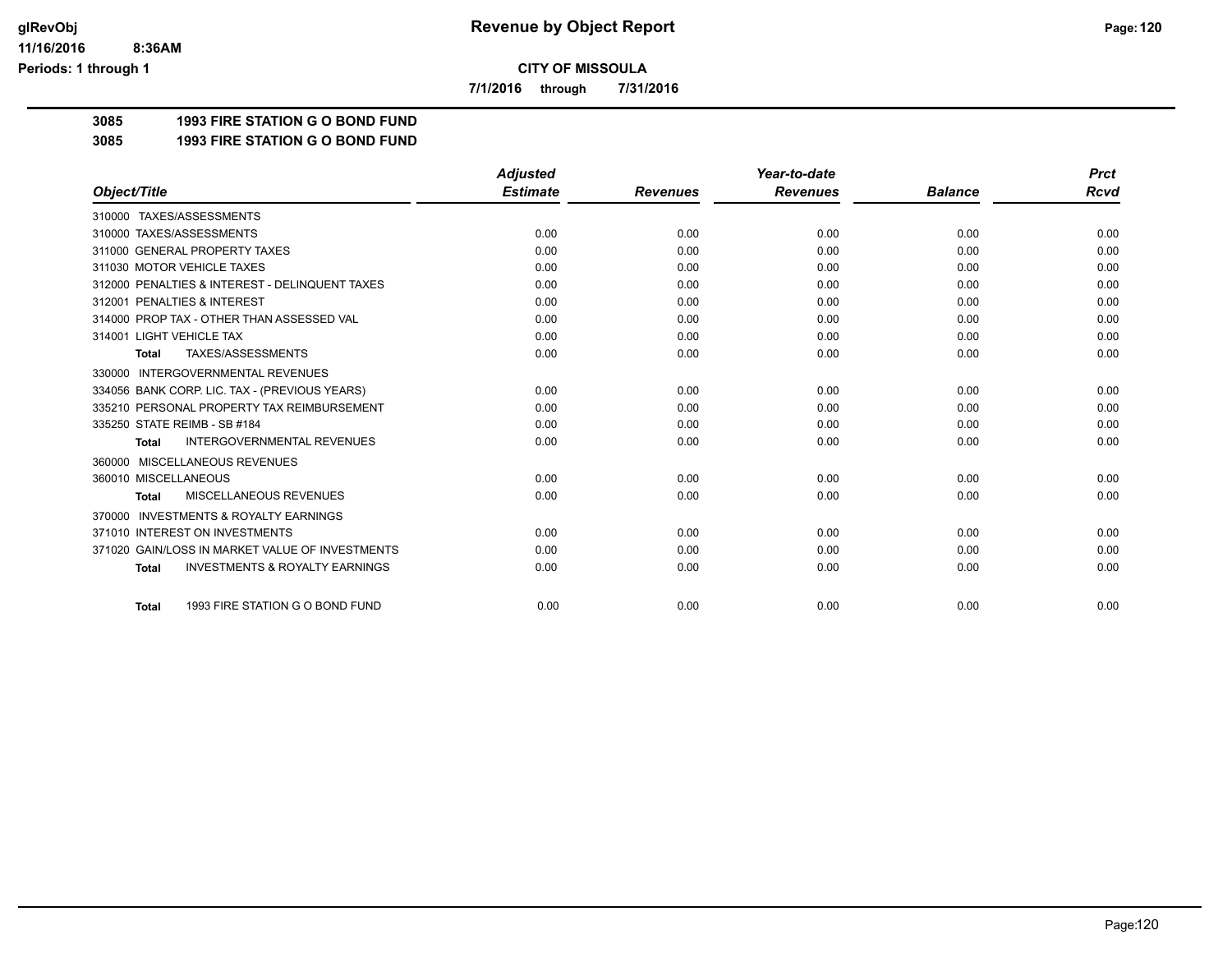**8:36AM**

**CITY OF MISSOULA**

**7/1/2016 through 7/31/2016**

#### **3085 1993 FIRE STATION G O BOND FUND**

|                                                           | <b>Adjusted</b> |                 | Year-to-date    |                | <b>Prct</b> |
|-----------------------------------------------------------|-----------------|-----------------|-----------------|----------------|-------------|
| Object/Title                                              | <b>Estimate</b> | <b>Revenues</b> | <b>Revenues</b> | <b>Balance</b> | Rcvd        |
| 310000 TAXES/ASSESSMENTS                                  |                 |                 |                 |                |             |
| 310000 TAXES/ASSESSMENTS                                  | 0.00            | 0.00            | 0.00            | 0.00           | 0.00        |
| 311000 GENERAL PROPERTY TAXES                             | 0.00            | 0.00            | 0.00            | 0.00           | 0.00        |
| 311030 MOTOR VEHICLE TAXES                                | 0.00            | 0.00            | 0.00            | 0.00           | 0.00        |
| 312000 PENALTIES & INTEREST - DELINQUENT TAXES            | 0.00            | 0.00            | 0.00            | 0.00           | 0.00        |
| 312001 PENALTIES & INTEREST                               | 0.00            | 0.00            | 0.00            | 0.00           | 0.00        |
| 314000 PROP TAX - OTHER THAN ASSESSED VAL                 | 0.00            | 0.00            | 0.00            | 0.00           | 0.00        |
| 314001 LIGHT VEHICLE TAX                                  | 0.00            | 0.00            | 0.00            | 0.00           | 0.00        |
| TAXES/ASSESSMENTS<br>Total                                | 0.00            | 0.00            | 0.00            | 0.00           | 0.00        |
| 330000 INTERGOVERNMENTAL REVENUES                         |                 |                 |                 |                |             |
| 334056 BANK CORP. LIC. TAX - (PREVIOUS YEARS)             | 0.00            | 0.00            | 0.00            | 0.00           | 0.00        |
| 335210 PERSONAL PROPERTY TAX REIMBURSEMENT                | 0.00            | 0.00            | 0.00            | 0.00           | 0.00        |
| 335250 STATE REIMB - SB #184                              | 0.00            | 0.00            | 0.00            | 0.00           | 0.00        |
| <b>INTERGOVERNMENTAL REVENUES</b><br><b>Total</b>         | 0.00            | 0.00            | 0.00            | 0.00           | 0.00        |
| 360000 MISCELLANEOUS REVENUES                             |                 |                 |                 |                |             |
| 360010 MISCELLANEOUS                                      | 0.00            | 0.00            | 0.00            | 0.00           | 0.00        |
| MISCELLANEOUS REVENUES<br><b>Total</b>                    | 0.00            | 0.00            | 0.00            | 0.00           | 0.00        |
| 370000 INVESTMENTS & ROYALTY EARNINGS                     |                 |                 |                 |                |             |
| 371010 INTEREST ON INVESTMENTS                            | 0.00            | 0.00            | 0.00            | 0.00           | 0.00        |
| 371020 GAIN/LOSS IN MARKET VALUE OF INVESTMENT            | 0.00            | 0.00            | 0.00            | 0.00           | 0.00        |
| <b>INVESTMENTS &amp; ROYALTY EARNINGS</b><br><b>Total</b> | 0.00            | 0.00            | 0.00            | 0.00           | 0.00        |
| 1993 FIRE STATION G O BOND FUND<br>Total                  | 0.00            | 0.00            | 0.00            | 0.00           | 0.00        |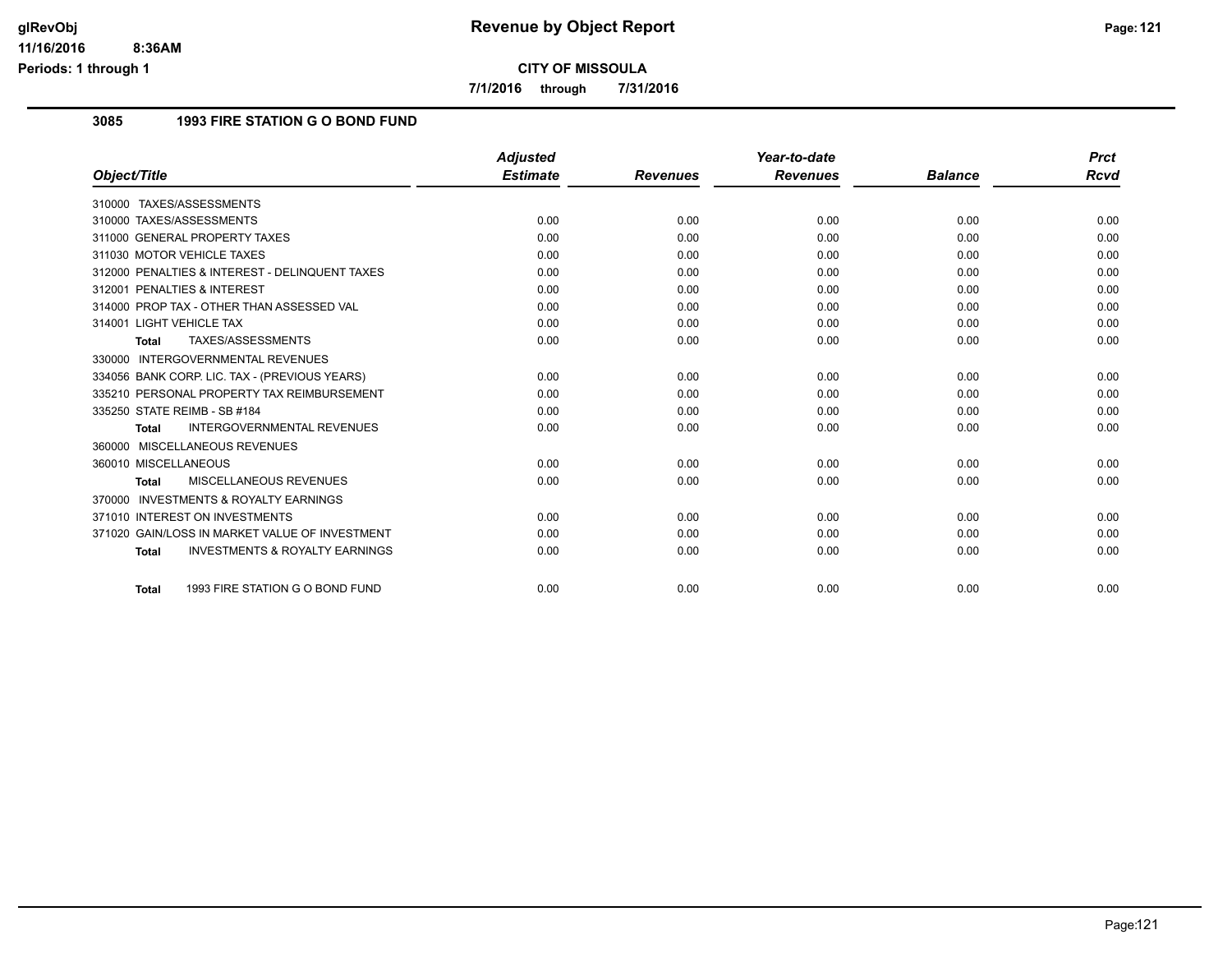**CITY OF MISSOULA**

**7/1/2016 through 7/31/2016**

**3090 2004 AQUATICS BOND**

**3090 2004 AQUATICS BOND**

|                                                           | <b>Adjusted</b> |                 | Year-to-date    |                | <b>Prct</b> |
|-----------------------------------------------------------|-----------------|-----------------|-----------------|----------------|-------------|
| Object/Title                                              | <b>Estimate</b> | <b>Revenues</b> | <b>Revenues</b> | <b>Balance</b> | <b>Rcvd</b> |
| 310000 TAXES/ASSESSMENTS                                  |                 |                 |                 |                |             |
| 310000 TAXES/ASSESSMENTS                                  | 0.00            | 0.00            | 0.00            | 0.00           | 0.00        |
| 311000 GENERAL PROPERTY TAXES                             | 0.00            | 0.00            | 0.00            | 0.00           | 0.00        |
| 311030 MOTOR VEHICLE TAXES                                | 0.00            | 0.00            | 0.00            | 0.00           | 0.00        |
| 312000 PENALTIES & INTEREST - DELINQUENT TAXES            | 0.00            | 0.00            | 0.00            | 0.00           | 0.00        |
| 312001 PENALTIES & INTEREST                               | 0.00            | 0.00            | 0.00            | 0.00           | 0.00        |
| 314000 PROP TAX - OTHER THAN ASSESSED VAL                 | 0.00            | 0.00            | 0.00            | 0.00           | 0.00        |
| 314001 LIGHT VEHICLE TAX                                  | 0.00            | 0.00            | 0.00            | 0.00           | 0.00        |
| TAXES/ASSESSMENTS<br><b>Total</b>                         | 0.00            | 0.00            | 0.00            | 0.00           | 0.00        |
| 330000 INTERGOVERNMENTAL REVENUES                         |                 |                 |                 |                |             |
| 334056 BANK CORP. LIC. TAX - (PREVIOUS YEARS)             | 0.00            | 0.00            | 0.00            | 0.00           | 0.00        |
| 335210 PERSONAL PROPERTY TAX REIMBURSEMENT                | 0.00            | 0.00            | 0.00            | 0.00           | 0.00        |
| 335250 STATE REIMB - SB #184                              | 0.00            | 0.00            | 0.00            | 0.00           | 0.00        |
| <b>INTERGOVERNMENTAL REVENUES</b><br>Total                | 0.00            | 0.00            | 0.00            | 0.00           | 0.00        |
| MISCELLANEOUS REVENUES<br>360000                          |                 |                 |                 |                |             |
| 360010 MISCELLANEOUS                                      | 0.00            | 0.00            | 0.00            | 0.00           | 0.00        |
| <b>MISCELLANEOUS REVENUES</b><br><b>Total</b>             | 0.00            | 0.00            | 0.00            | 0.00           | 0.00        |
| <b>INVESTMENTS &amp; ROYALTY EARNINGS</b><br>370000       |                 |                 |                 |                |             |
| 371010 INTEREST ON INVESTMENTS                            | 0.00            | 0.00            | 0.00            | 0.00           | 0.00        |
| 371020 GAIN/LOSS IN MARKET VALUE OF INVESTMENTS           | 0.00            | 0.00            | 0.00            | 0.00           | 0.00        |
| <b>INVESTMENTS &amp; ROYALTY EARNINGS</b><br><b>Total</b> | 0.00            | 0.00            | 0.00            | 0.00           | 0.00        |
| 380000 OTHER FINANCING SOURCES                            |                 |                 |                 |                |             |
| 383043 TRANSFERS FROM IMPACT FEES                         | 0.00            | 0.00            | 0.00            | 0.00           | 0.00        |
| OTHER FINANCING SOURCES<br><b>Total</b>                   | 0.00            | 0.00            | 0.00            | 0.00           | 0.00        |
| 2004 AQUATICS BOND<br><b>Total</b>                        | 0.00            | 0.00            | 0.00            | 0.00           | 0.00        |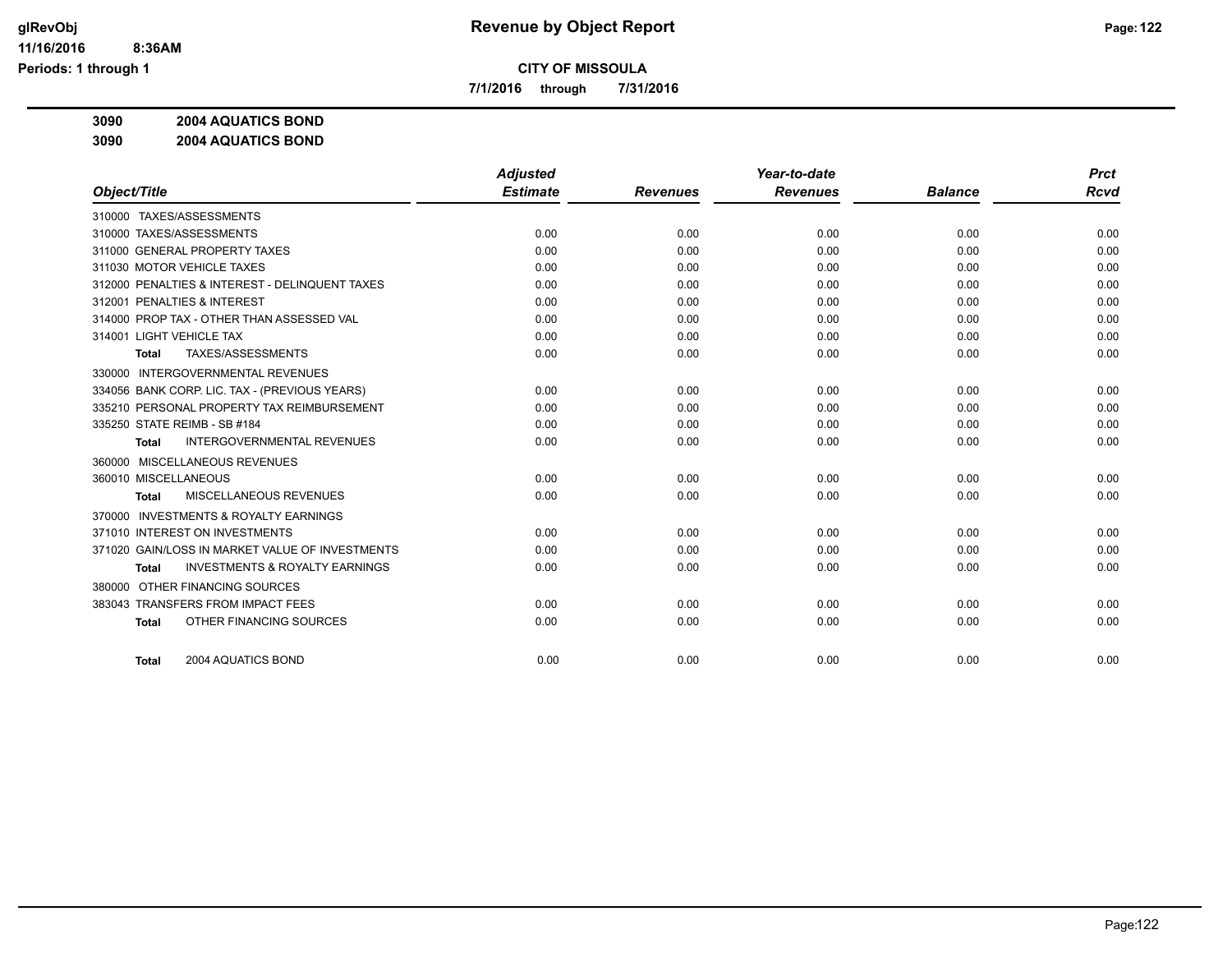**CITY OF MISSOULA**

**7/1/2016 through 7/31/2016**

#### **3090 2004 AQUATICS BOND**

 **8:36AM**

|                                                           | <b>Adjusted</b> |                 | Year-to-date    |                | <b>Prct</b> |
|-----------------------------------------------------------|-----------------|-----------------|-----------------|----------------|-------------|
| Object/Title                                              | <b>Estimate</b> | <b>Revenues</b> | <b>Revenues</b> | <b>Balance</b> | <b>Rcvd</b> |
| 310000 TAXES/ASSESSMENTS                                  |                 |                 |                 |                |             |
| 310000 TAXES/ASSESSMENTS                                  | 0.00            | 0.00            | 0.00            | 0.00           | 0.00        |
| 311000 GENERAL PROPERTY TAXES                             | 0.00            | 0.00            | 0.00            | 0.00           | 0.00        |
| 311030 MOTOR VEHICLE TAXES                                | 0.00            | 0.00            | 0.00            | 0.00           | 0.00        |
| 312000 PENALTIES & INTEREST - DELINQUENT TAXES            | 0.00            | 0.00            | 0.00            | 0.00           | 0.00        |
| 312001 PENALTIES & INTEREST                               | 0.00            | 0.00            | 0.00            | 0.00           | 0.00        |
| 314000 PROP TAX - OTHER THAN ASSESSED VAL                 | 0.00            | 0.00            | 0.00            | 0.00           | 0.00        |
| 314001 LIGHT VEHICLE TAX                                  | 0.00            | 0.00            | 0.00            | 0.00           | 0.00        |
| TAXES/ASSESSMENTS<br><b>Total</b>                         | 0.00            | 0.00            | 0.00            | 0.00           | 0.00        |
| 330000 INTERGOVERNMENTAL REVENUES                         |                 |                 |                 |                |             |
| 334056 BANK CORP. LIC. TAX - (PREVIOUS YEARS)             | 0.00            | 0.00            | 0.00            | 0.00           | 0.00        |
| 335210 PERSONAL PROPERTY TAX REIMBURSEMENT                | 0.00            | 0.00            | 0.00            | 0.00           | 0.00        |
| 335250 STATE REIMB - SB #184                              | 0.00            | 0.00            | 0.00            | 0.00           | 0.00        |
| <b>INTERGOVERNMENTAL REVENUES</b><br><b>Total</b>         | 0.00            | 0.00            | 0.00            | 0.00           | 0.00        |
| 360000 MISCELLANEOUS REVENUES                             |                 |                 |                 |                |             |
| 360010 MISCELLANEOUS                                      | 0.00            | 0.00            | 0.00            | 0.00           | 0.00        |
| MISCELLANEOUS REVENUES<br><b>Total</b>                    | 0.00            | 0.00            | 0.00            | 0.00           | 0.00        |
| 370000 INVESTMENTS & ROYALTY EARNINGS                     |                 |                 |                 |                |             |
| 371010 INTEREST ON INVESTMENTS                            | 0.00            | 0.00            | 0.00            | 0.00           | 0.00        |
| 371020 GAIN/LOSS IN MARKET VALUE OF INVESTMENT            | 0.00            | 0.00            | 0.00            | 0.00           | 0.00        |
| <b>INVESTMENTS &amp; ROYALTY EARNINGS</b><br><b>Total</b> | 0.00            | 0.00            | 0.00            | 0.00           | 0.00        |
| 380000 OTHER FINANCING SOURCES                            |                 |                 |                 |                |             |
| 383043 TRANSFERS FROM IMPACT FEES                         | 0.00            | 0.00            | 0.00            | 0.00           | 0.00        |
| OTHER FINANCING SOURCES<br><b>Total</b>                   | 0.00            | 0.00            | 0.00            | 0.00           | 0.00        |
| 2004 AQUATICS BOND<br><b>Total</b>                        | 0.00            | 0.00            | 0.00            | 0.00           | 0.00        |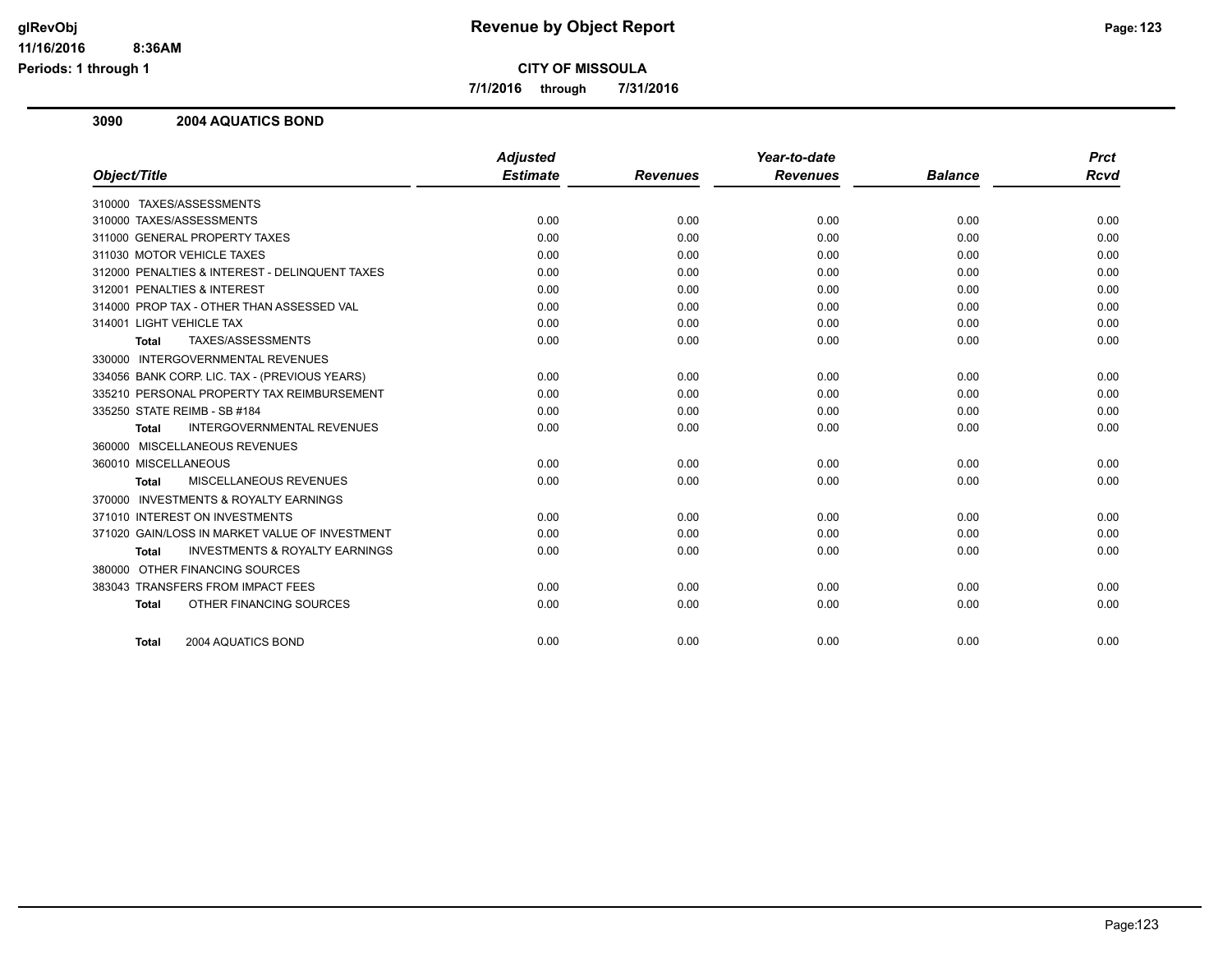**CITY OF MISSOULA**

**7/1/2016 through 7/31/2016**

# **3091 SERIES 2012A AQUATICS REFUNDING BOND**

## **3091 SERIES 2012A AQUATICS REFUNDING BOND**

|                                                           | <b>Adjusted</b> |                 | Year-to-date    |                | <b>Prct</b> |
|-----------------------------------------------------------|-----------------|-----------------|-----------------|----------------|-------------|
| Object/Title                                              | <b>Estimate</b> | <b>Revenues</b> | <b>Revenues</b> | <b>Balance</b> | Rcvd        |
| 310000 TAXES/ASSESSMENTS                                  |                 |                 |                 |                |             |
| 310000 TAXES/ASSESSMENTS                                  | 0.00            | 0.00            | 0.00            | 0.00           | 0.00        |
| 311000 GENERAL PROPERTY TAXES                             | 0.00            | $-7,514.91$     | $-7,514.91$     | 7,514.91       | 0.00        |
| 312000 PENALTIES & INTEREST - DELINQUENT TAXES            | 0.00            | 0.00            | 0.00            | 0.00           | 0.00        |
| 312001 PENALTIES & INTEREST                               | 0.00            | $-249.62$       | $-249.62$       | 249.62         | 0.00        |
| 314000 PROP TAX - OTHER THAN ASSESSED VAL                 | 0.00            | 0.00            | 0.00            | 0.00           | 0.00        |
| TAXES/ASSESSMENTS<br>Total                                | 0.00            | $-7,764.53$     | $-7,764.53$     | 7,764.53       | 0.00        |
| 360000 MISCELLANEOUS REVENUES                             |                 |                 |                 |                |             |
| 360010 MISCELLANEOUS                                      | 0.00            | 0.00            | 0.00            | 0.00           | 0.00        |
| <b>MISCELLANEOUS REVENUES</b><br>Total                    | 0.00            | 0.00            | 0.00            | 0.00           | 0.00        |
| <b>INVESTMENTS &amp; ROYALTY EARNINGS</b><br>370000       |                 |                 |                 |                |             |
| 371010 INTEREST ON INVESTMENTS                            | 0.00            | 0.00            | 0.00            | 0.00           | 0.00        |
| 371020 GAIN/LOSS IN MARKET VALUE OF INVESTMENTS           | 0.00            | 0.00            | 0.00            | 0.00           | 0.00        |
| <b>INVESTMENTS &amp; ROYALTY EARNINGS</b><br><b>Total</b> | 0.00            | 0.00            | 0.00            | 0.00           | 0.00        |
| OTHER FINANCING SOURCES<br>380000                         |                 |                 |                 |                |             |
| 381010 BOND PROCEEDS                                      | 0.00            | 0.00            | 0.00            | 0.00           | 0.00        |
| OTHER FINANCING SOURCES<br>Total                          | 0.00            | 0.00            | 0.00            | 0.00           | 0.00        |
| SERIES 2012A AQUATICS REFUNDING BONI<br>Total             | 0.00            | $-7,764.53$     | $-7,764.53$     | 7,764.53       | 0.00        |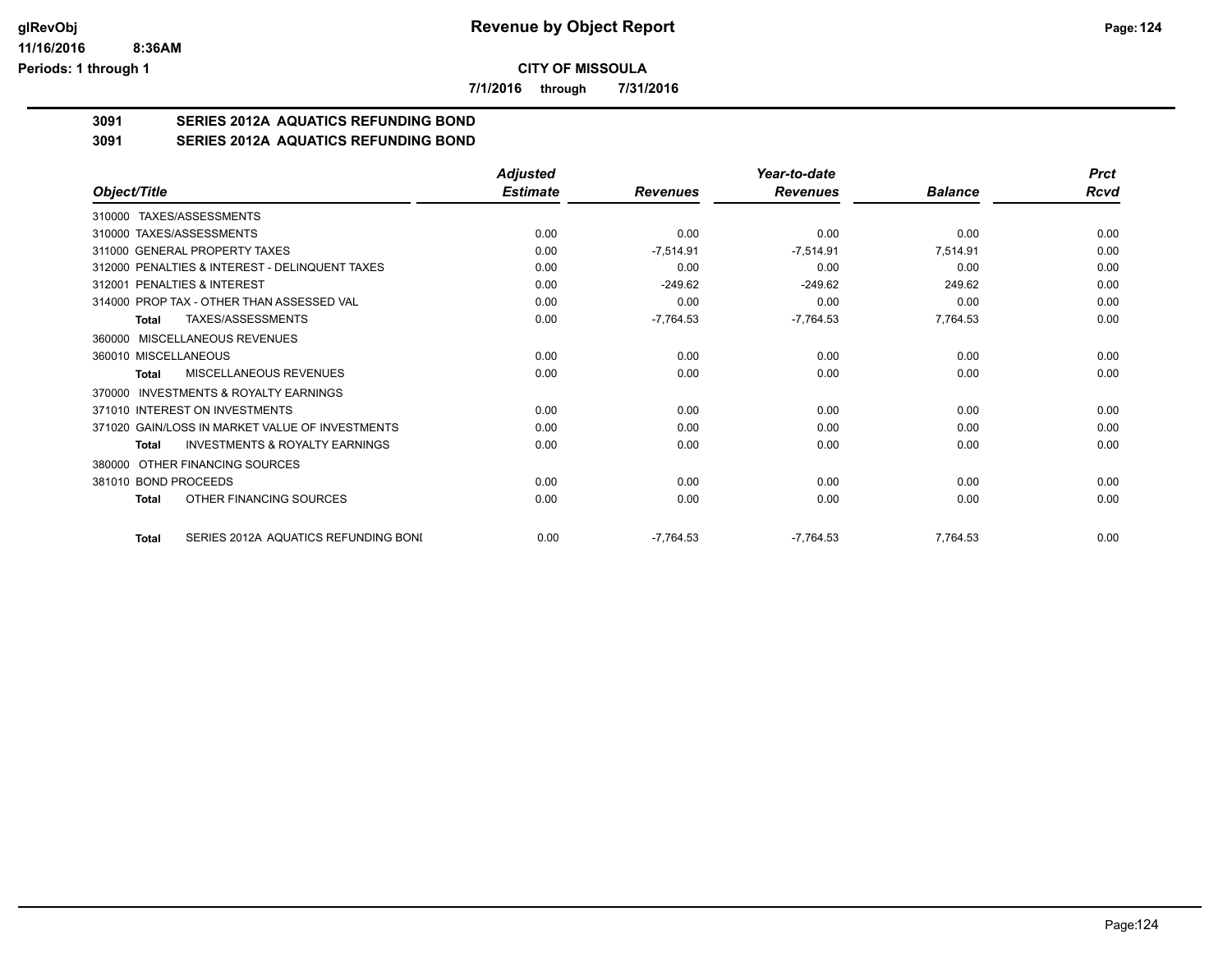**8:36AM**

**CITY OF MISSOULA**

**7/1/2016 through 7/31/2016**

#### **3091 SERIES 2012A AQUATICS REFUNDING BOND**

|                                                           | <b>Adjusted</b> |                 | Year-to-date    |                | <b>Prct</b> |
|-----------------------------------------------------------|-----------------|-----------------|-----------------|----------------|-------------|
| Object/Title                                              | <b>Estimate</b> | <b>Revenues</b> | <b>Revenues</b> | <b>Balance</b> | Rcvd        |
| TAXES/ASSESSMENTS<br>310000                               |                 |                 |                 |                |             |
| 310000 TAXES/ASSESSMENTS                                  | 0.00            | 0.00            | 0.00            | 0.00           | 0.00        |
| 311000 GENERAL PROPERTY TAXES                             | 0.00            | $-7,514.91$     | $-7,514.91$     | 7,514.91       | 0.00        |
| 312000 PENALTIES & INTEREST - DELINQUENT TAXES            | 0.00            | 0.00            | 0.00            | 0.00           | 0.00        |
| 312001 PENALTIES & INTEREST                               | 0.00            | $-249.62$       | $-249.62$       | 249.62         | 0.00        |
| 314000 PROP TAX - OTHER THAN ASSESSED VAL                 | 0.00            | 0.00            | 0.00            | 0.00           | 0.00        |
| TAXES/ASSESSMENTS<br><b>Total</b>                         | 0.00            | $-7,764.53$     | $-7,764.53$     | 7,764.53       | 0.00        |
| MISCELLANEOUS REVENUES<br>360000                          |                 |                 |                 |                |             |
| 360010 MISCELLANEOUS                                      | 0.00            | 0.00            | 0.00            | 0.00           | 0.00        |
| <b>MISCELLANEOUS REVENUES</b><br><b>Total</b>             | 0.00            | 0.00            | 0.00            | 0.00           | 0.00        |
| <b>INVESTMENTS &amp; ROYALTY EARNINGS</b><br>370000       |                 |                 |                 |                |             |
| 371010 INTEREST ON INVESTMENTS                            | 0.00            | 0.00            | 0.00            | 0.00           | 0.00        |
| 371020 GAIN/LOSS IN MARKET VALUE OF INVESTMENT            | 0.00            | 0.00            | 0.00            | 0.00           | 0.00        |
| <b>INVESTMENTS &amp; ROYALTY EARNINGS</b><br><b>Total</b> | 0.00            | 0.00            | 0.00            | 0.00           | 0.00        |
| OTHER FINANCING SOURCES<br>380000                         |                 |                 |                 |                |             |
| 381010 BOND PROCEEDS                                      | 0.00            | 0.00            | 0.00            | 0.00           | 0.00        |
| OTHER FINANCING SOURCES<br><b>Total</b>                   | 0.00            | 0.00            | 0.00            | 0.00           | 0.00        |
| SERIES 2012A AQUATICS REFUNDING BON<br><b>Total</b>       | 0.00            | $-7,764.53$     | $-7,764.53$     | 7,764.53       | 0.00        |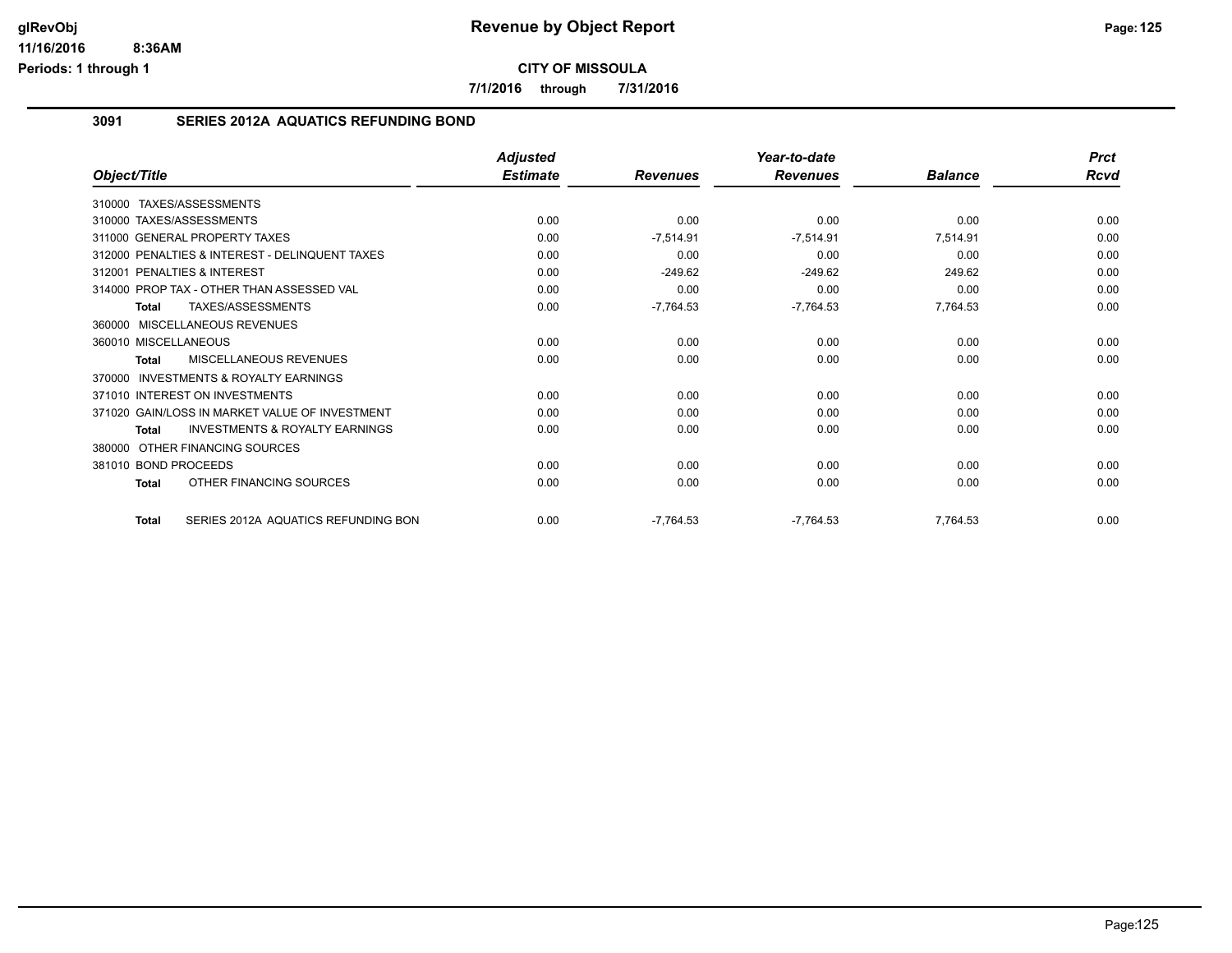**CITY OF MISSOULA**

**7/1/2016 through 7/31/2016**

**3092 Series 2013A GO REFUNDING BONDS**

**3092 Series 2013A GO REFUNDING BONDS**

|                                                    | <b>Adjusted</b> |                 | Year-to-date    |                | <b>Prct</b> |
|----------------------------------------------------|-----------------|-----------------|-----------------|----------------|-------------|
| Object/Title                                       | <b>Estimate</b> | <b>Revenues</b> | <b>Revenues</b> | <b>Balance</b> | <b>Rcvd</b> |
| 310000 TAXES/ASSESSMENTS                           |                 |                 |                 |                |             |
| 310000 TAXES/ASSESSMENTS                           | 0.00            | 0.00            | 0.00            | 0.00           | 0.00        |
| 311000 GENERAL PROPERTY TAXES                      | 0.00            | $-8,715.27$     | $-8,715.27$     | 8,715.27       | 0.00        |
| 312000 PENALTIES & INTEREST - DELINQUENT TAXES     | 0.00            | 0.00            | 0.00            | 0.00           | 0.00        |
| 312001 PENALTIES & INTEREST                        | 0.00            | $-289.06$       | $-289.06$       | 289.06         | 0.00        |
| TAXES/ASSESSMENTS<br>Total                         | 0.00            | $-9,004.33$     | $-9,004.33$     | 9,004.33       | 0.00        |
| 370000 INVESTMENTS & ROYALTY EARNINGS              |                 |                 |                 |                |             |
| 371010 INTEREST ON INVESTMENTS                     | 0.00            | 0.00            | 0.00            | 0.00           | 0.00        |
| 371020 GAIN/LOSS IN MARKET VALUE OF INVESTMENTS    | 0.00            | 0.00            | 0.00            | 0.00           | 0.00        |
| <b>INVESTMENTS &amp; ROYALTY EARNINGS</b><br>Total | 0.00            | 0.00            | 0.00            | 0.00           | 0.00        |
| OTHER FINANCING SOURCES<br>380000                  |                 |                 |                 |                |             |
| 381010 BOND PROCEEDS                               | 0.00            | 0.00            | 0.00            | 0.00           | 0.00        |
| OTHER FINANCING SOURCES<br>Total                   | 0.00            | 0.00            | 0.00            | 0.00           | 0.00        |
| Series 2013A GO REFUNDING BONDS<br><b>Total</b>    | 0.00            | $-9,004.33$     | $-9,004.33$     | 9,004.33       | 0.00        |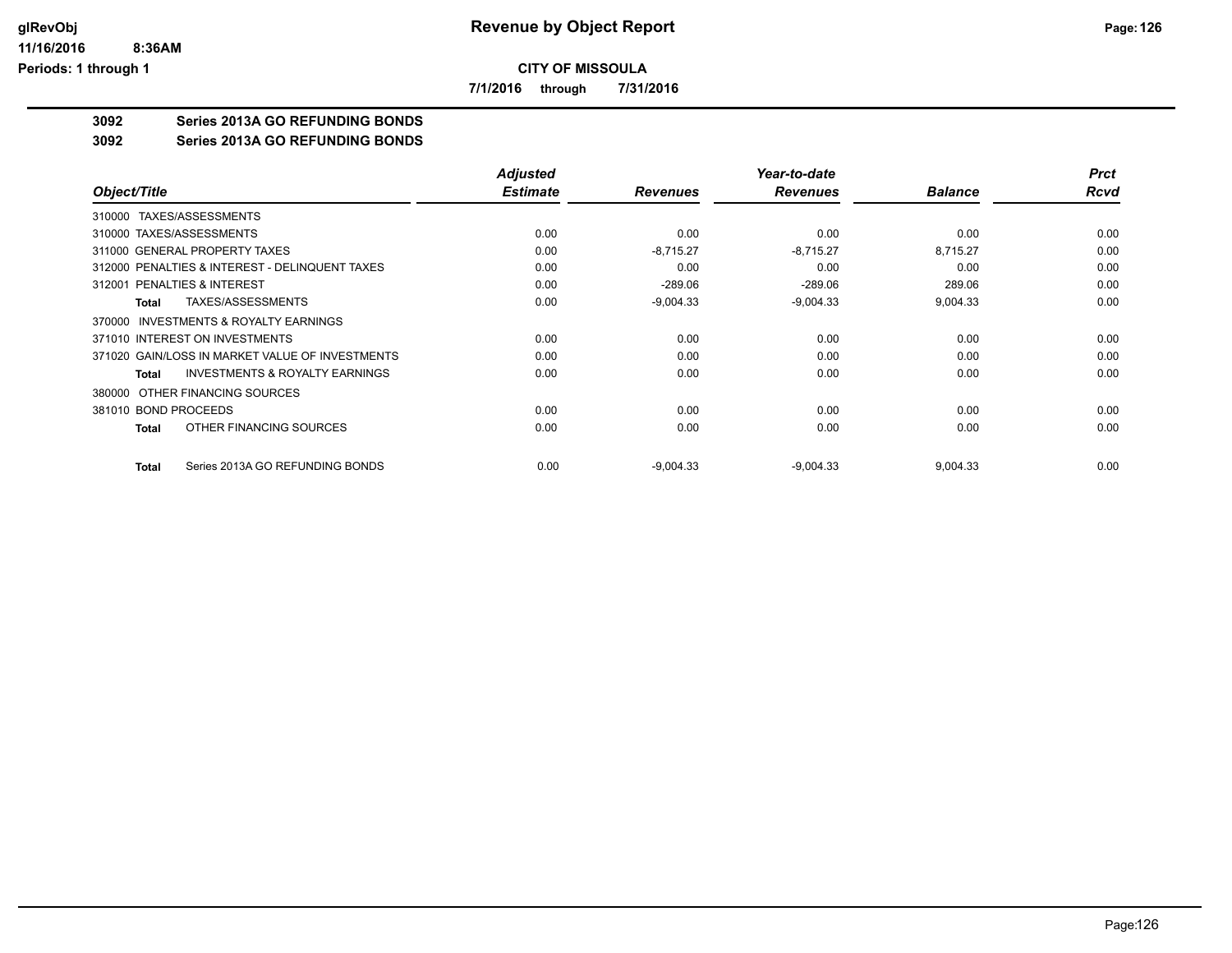**8:36AM**

**CITY OF MISSOULA**

**7/1/2016 through 7/31/2016**

#### **3092 Series 2013A GO REFUNDING BONDS**

| Object/Title                                              | <b>Adjusted</b><br><b>Estimate</b> | <b>Revenues</b> | Year-to-date<br><b>Revenues</b> | <b>Balance</b> | <b>Prct</b><br><b>Rcvd</b> |
|-----------------------------------------------------------|------------------------------------|-----------------|---------------------------------|----------------|----------------------------|
| 310000 TAXES/ASSESSMENTS                                  |                                    |                 |                                 |                |                            |
| 310000 TAXES/ASSESSMENTS                                  | 0.00                               | 0.00            | 0.00                            | 0.00           | 0.00                       |
| 311000 GENERAL PROPERTY TAXES                             | 0.00                               | $-8,715.27$     | $-8,715.27$                     | 8,715.27       | 0.00                       |
| 312000 PENALTIES & INTEREST - DELINQUENT TAXES            | 0.00                               | 0.00            | 0.00                            | 0.00           | 0.00                       |
| 312001 PENALTIES & INTEREST                               | 0.00                               | $-289.06$       | $-289.06$                       | 289.06         | 0.00                       |
| TAXES/ASSESSMENTS<br><b>Total</b>                         | 0.00                               | $-9,004.33$     | $-9,004.33$                     | 9,004.33       | 0.00                       |
| <b>INVESTMENTS &amp; ROYALTY EARNINGS</b><br>370000       |                                    |                 |                                 |                |                            |
| 371010 INTEREST ON INVESTMENTS                            | 0.00                               | 0.00            | 0.00                            | 0.00           | 0.00                       |
| 371020 GAIN/LOSS IN MARKET VALUE OF INVESTMENT            | 0.00                               | 0.00            | 0.00                            | 0.00           | 0.00                       |
| <b>INVESTMENTS &amp; ROYALTY EARNINGS</b><br><b>Total</b> | 0.00                               | 0.00            | 0.00                            | 0.00           | 0.00                       |
| 380000 OTHER FINANCING SOURCES                            |                                    |                 |                                 |                |                            |
| 381010 BOND PROCEEDS                                      | 0.00                               | 0.00            | 0.00                            | 0.00           | 0.00                       |
| OTHER FINANCING SOURCES<br><b>Total</b>                   | 0.00                               | 0.00            | 0.00                            | 0.00           | 0.00                       |
| Series 2013A GO REFUNDING BONDS<br><b>Total</b>           | 0.00                               | $-9,004.33$     | $-9,004.33$                     | 9,004.33       | 0.00                       |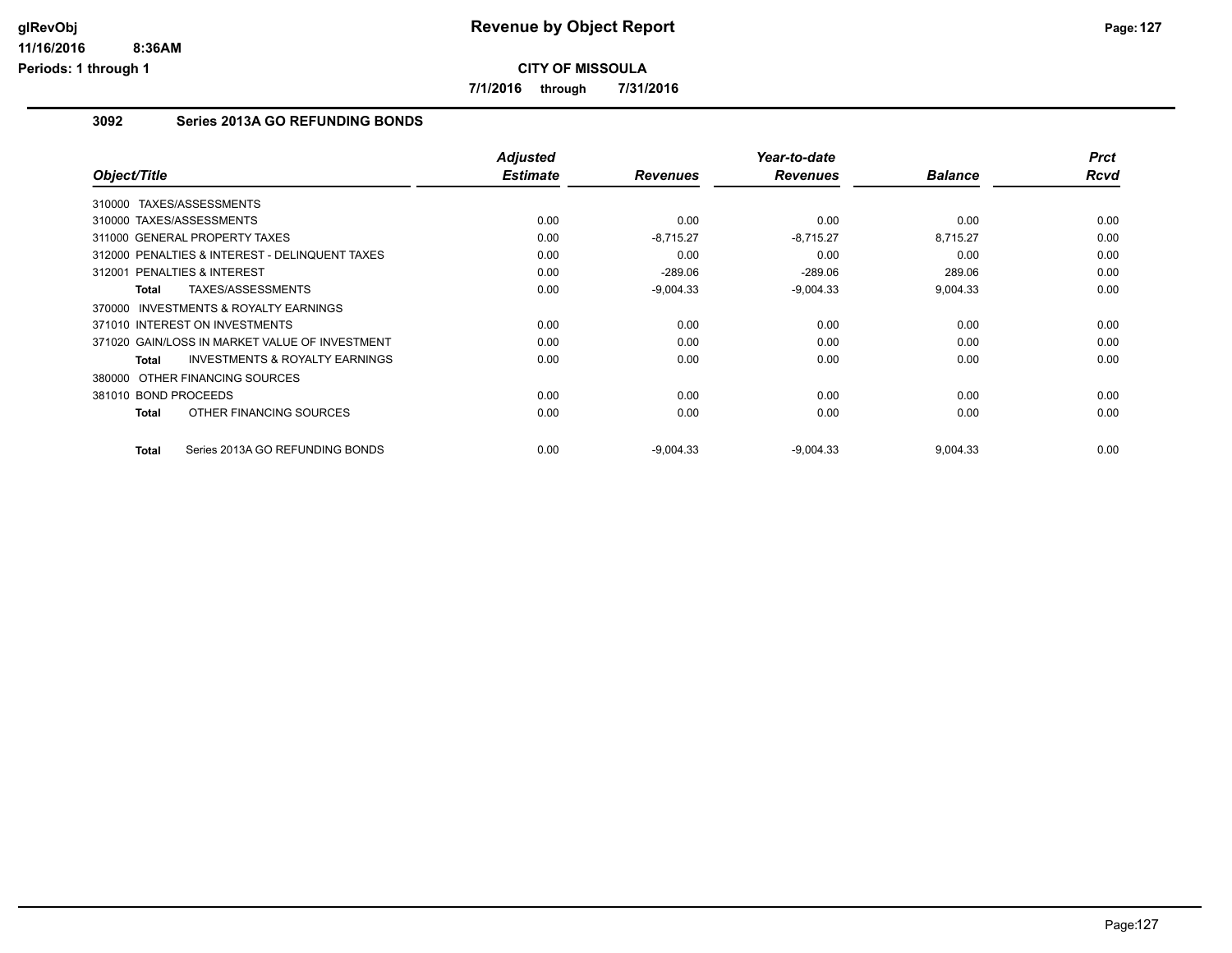**glRevObj Revenue by Object Report Page:128** 

**11/16/2016 8:36AM Periods: 1 through 1**

**CITY OF MISSOULA**

**7/1/2016 through 7/31/2016**

# **3095 2004 REFUNDING BONDS DEBT SERVICE**

## **3095 2004 REFUNDING BONDS DEBT SERVICE**

|                                                    | <b>Adjusted</b> |                 | Year-to-date    |                | <b>Prct</b> |
|----------------------------------------------------|-----------------|-----------------|-----------------|----------------|-------------|
| Object/Title                                       | <b>Estimate</b> | <b>Revenues</b> | <b>Revenues</b> | <b>Balance</b> | Rcvd        |
| 310000 TAXES/ASSESSMENTS                           |                 |                 |                 |                |             |
| 310000 TAXES/ASSESSMENTS                           | 0.00            | 0.00            | 0.00            | 0.00           | 0.00        |
| 311000 GENERAL PROPERTY TAXES                      | 0.00            | $-2.36$         | $-2.36$         | 2.36           | 0.00        |
| 311030 MOTOR VEHICLE TAXES                         | 0.00            | 0.00            | 0.00            | 0.00           | 0.00        |
| 312000 PENALTIES & INTEREST - DELINQUENT TAXES     | 0.00            | 0.00            | 0.00            | 0.00           | 0.00        |
| 312001 PENALTIES & INTEREST                        | 0.00            | $-0.89$         | $-0.89$         | 0.89           | 0.00        |
| 314000 PROP TAX - OTHER THAN ASSESSED VAL          | 0.00            | 0.00            | 0.00            | 0.00           | 0.00        |
| 314001 LIGHT VEHICLE TAX                           | 0.00            | 0.00            | 0.00            | 0.00           | 0.00        |
| TAXES/ASSESSMENTS<br>Total                         | 0.00            | $-3.25$         | $-3.25$         | 3.25           | 0.00        |
| 330000 INTERGOVERNMENTAL REVENUES                  |                 |                 |                 |                |             |
| 334056 BANK CORP. LIC. TAX - (PREVIOUS YEARS)      | 0.00            | 0.00            | 0.00            | 0.00           | 0.00        |
| 335210 PERSONAL PROPERTY TAX REIMBURSEMENT         | 0.00            | 0.00            | 0.00            | 0.00           | 0.00        |
| 335250 STATE REIMB - SB #184                       | 0.00            | 0.00            | 0.00            | 0.00           | 0.00        |
| <b>INTERGOVERNMENTAL REVENUES</b><br>Total         | 0.00            | 0.00            | 0.00            | 0.00           | 0.00        |
| 360000 MISCELLANEOUS REVENUES                      |                 |                 |                 |                |             |
| 360010 MISCELLANEOUS                               | 0.00            | 0.00            | 0.00            | 0.00           | 0.00        |
| MISCELLANEOUS REVENUES<br>Total                    | 0.00            | 0.00            | 0.00            | 0.00           | 0.00        |
| 370000 INVESTMENTS & ROYALTY EARNINGS              |                 |                 |                 |                |             |
| 371010 INTEREST ON INVESTMENTS                     | 0.00            | 0.00            | 0.00            | 0.00           | 0.00        |
| 371020 GAIN/LOSS IN MARKET VALUE OF INVESTMENTS    | 0.00            | 0.00            | 0.00            | 0.00           | 0.00        |
| <b>INVESTMENTS &amp; ROYALTY EARNINGS</b><br>Total | 0.00            | 0.00            | 0.00            | 0.00           | 0.00        |
| 380000 OTHER FINANCING SOURCES                     |                 |                 |                 |                |             |
| 380000 OTHER FINANCING SOURCES                     | 0.00            | 0.00            | 0.00            | 0.00           | 0.00        |
| 381009 TRANSFERS IN                                | 0.00            | 0.00            | 0.00            | 0.00           | 0.00        |
| 381010 BOND PROCEEDS                               | 0.00            | 0.00            | 0.00            | 0.00           | 0.00        |
| 383043 TRANSFERS FROM IMPACT FEES                  | 0.00            | 0.00            | 0.00            | 0.00           | 0.00        |
| OTHER FINANCING SOURCES<br><b>Total</b>            | 0.00            | 0.00            | 0.00            | 0.00           | 0.00        |
| 2004 REFUNDING BONDS DEBT SERVICE<br>Total         | 0.00            | $-3.25$         | $-3.25$         | 3.25           | 0.00        |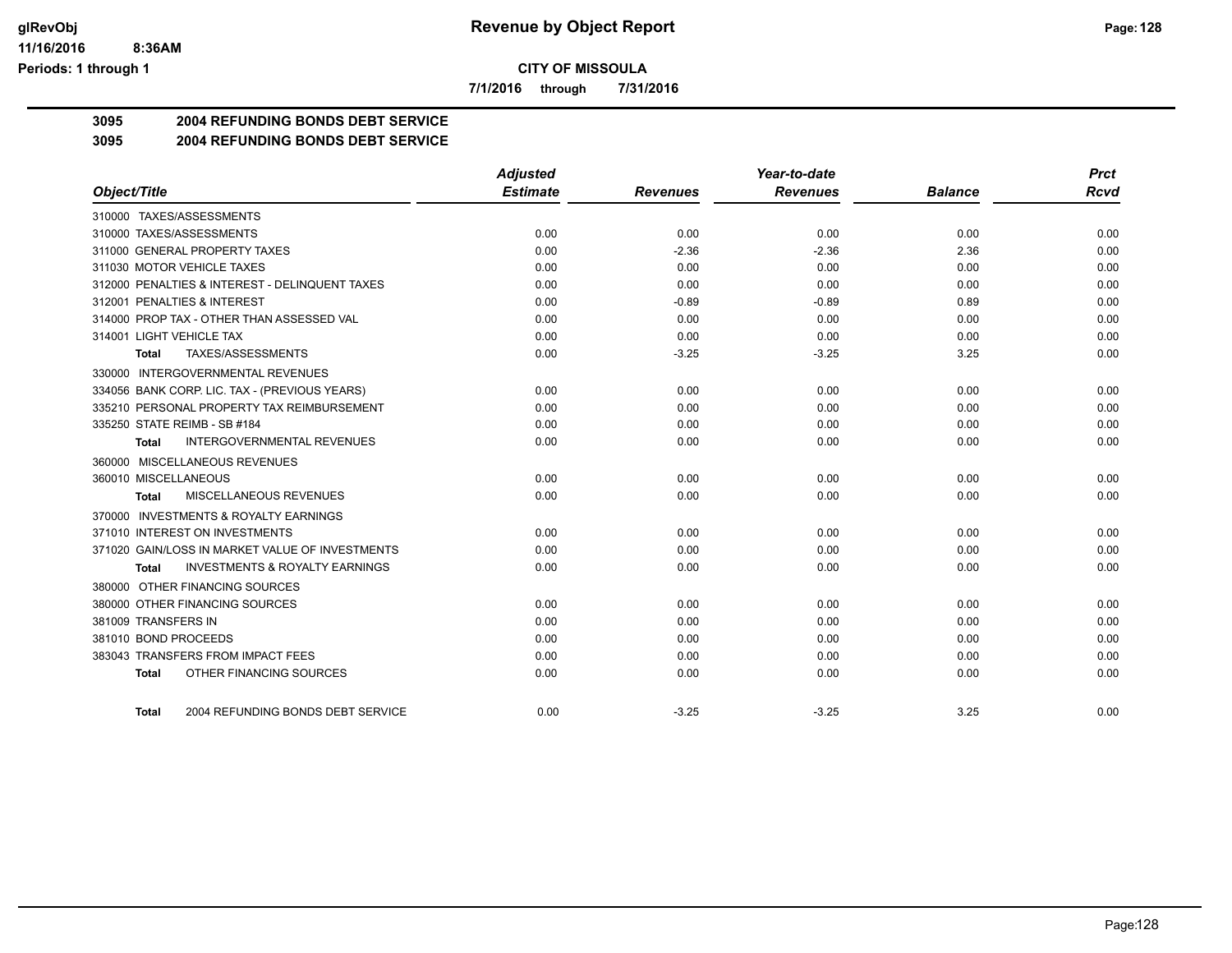**8:36AM**

**CITY OF MISSOULA**

**7/1/2016 through 7/31/2016**

### **3095 2004 REFUNDING BONDS DEBT SERVICE**

| Object/Title                                              | <b>Adjusted</b><br><b>Estimate</b> | <b>Revenues</b> | Year-to-date<br><b>Revenues</b> | <b>Balance</b> | <b>Prct</b><br>Rcvd |
|-----------------------------------------------------------|------------------------------------|-----------------|---------------------------------|----------------|---------------------|
| 310000 TAXES/ASSESSMENTS                                  |                                    |                 |                                 |                |                     |
| 310000 TAXES/ASSESSMENTS                                  | 0.00                               | 0.00            | 0.00                            | 0.00           | 0.00                |
| 311000 GENERAL PROPERTY TAXES                             | 0.00                               | $-2.36$         | $-2.36$                         | 2.36           | 0.00                |
| 311030 MOTOR VEHICLE TAXES                                | 0.00                               | 0.00            | 0.00                            | 0.00           | 0.00                |
| 312000 PENALTIES & INTEREST - DELINQUENT TAXES            | 0.00                               | 0.00            | 0.00                            | 0.00           | 0.00                |
| 312001 PENALTIES & INTEREST                               | 0.00                               | $-0.89$         | $-0.89$                         | 0.89           | 0.00                |
| 314000 PROP TAX - OTHER THAN ASSESSED VAL                 | 0.00                               | 0.00            | 0.00                            | 0.00           | 0.00                |
| 314001 LIGHT VEHICLE TAX                                  | 0.00                               | 0.00            | 0.00                            | 0.00           | 0.00                |
| TAXES/ASSESSMENTS<br><b>Total</b>                         | 0.00                               | $-3.25$         | $-3.25$                         | 3.25           | 0.00                |
| 330000 INTERGOVERNMENTAL REVENUES                         |                                    |                 |                                 |                |                     |
| 334056 BANK CORP. LIC. TAX - (PREVIOUS YEARS)             | 0.00                               | 0.00            | 0.00                            | 0.00           | 0.00                |
| 335210 PERSONAL PROPERTY TAX REIMBURSEMENT                | 0.00                               | 0.00            | 0.00                            | 0.00           | 0.00                |
| 335250 STATE REIMB - SB #184                              | 0.00                               | 0.00            | 0.00                            | 0.00           | 0.00                |
| <b>INTERGOVERNMENTAL REVENUES</b><br><b>Total</b>         | 0.00                               | 0.00            | 0.00                            | 0.00           | 0.00                |
| 360000 MISCELLANEOUS REVENUES                             |                                    |                 |                                 |                |                     |
| 360010 MISCELLANEOUS                                      | 0.00                               | 0.00            | 0.00                            | 0.00           | 0.00                |
| <b>MISCELLANEOUS REVENUES</b><br><b>Total</b>             | 0.00                               | 0.00            | 0.00                            | 0.00           | 0.00                |
| 370000 INVESTMENTS & ROYALTY EARNINGS                     |                                    |                 |                                 |                |                     |
| 371010 INTEREST ON INVESTMENTS                            | 0.00                               | 0.00            | 0.00                            | 0.00           | 0.00                |
| 371020 GAIN/LOSS IN MARKET VALUE OF INVESTMENT            | 0.00                               | 0.00            | 0.00                            | 0.00           | 0.00                |
| <b>INVESTMENTS &amp; ROYALTY EARNINGS</b><br><b>Total</b> | 0.00                               | 0.00            | 0.00                            | 0.00           | 0.00                |
| 380000 OTHER FINANCING SOURCES                            |                                    |                 |                                 |                |                     |
| 380000 OTHER FINANCING SOURCES                            | 0.00                               | 0.00            | 0.00                            | 0.00           | 0.00                |
| 381009 TRANSFERS IN                                       | 0.00                               | 0.00            | 0.00                            | 0.00           | 0.00                |
| 381010 BOND PROCEEDS                                      | 0.00                               | 0.00            | 0.00                            | 0.00           | 0.00                |
| 383043 TRANSFERS FROM IMPACT FEES                         | 0.00                               | 0.00            | 0.00                            | 0.00           | 0.00                |
| OTHER FINANCING SOURCES<br><b>Total</b>                   | 0.00                               | 0.00            | 0.00                            | 0.00           | 0.00                |
| 2004 REFUNDING BONDS DEBT SERVICE<br><b>Total</b>         | 0.00                               | $-3.25$         | $-3.25$                         | 3.25           | 0.00                |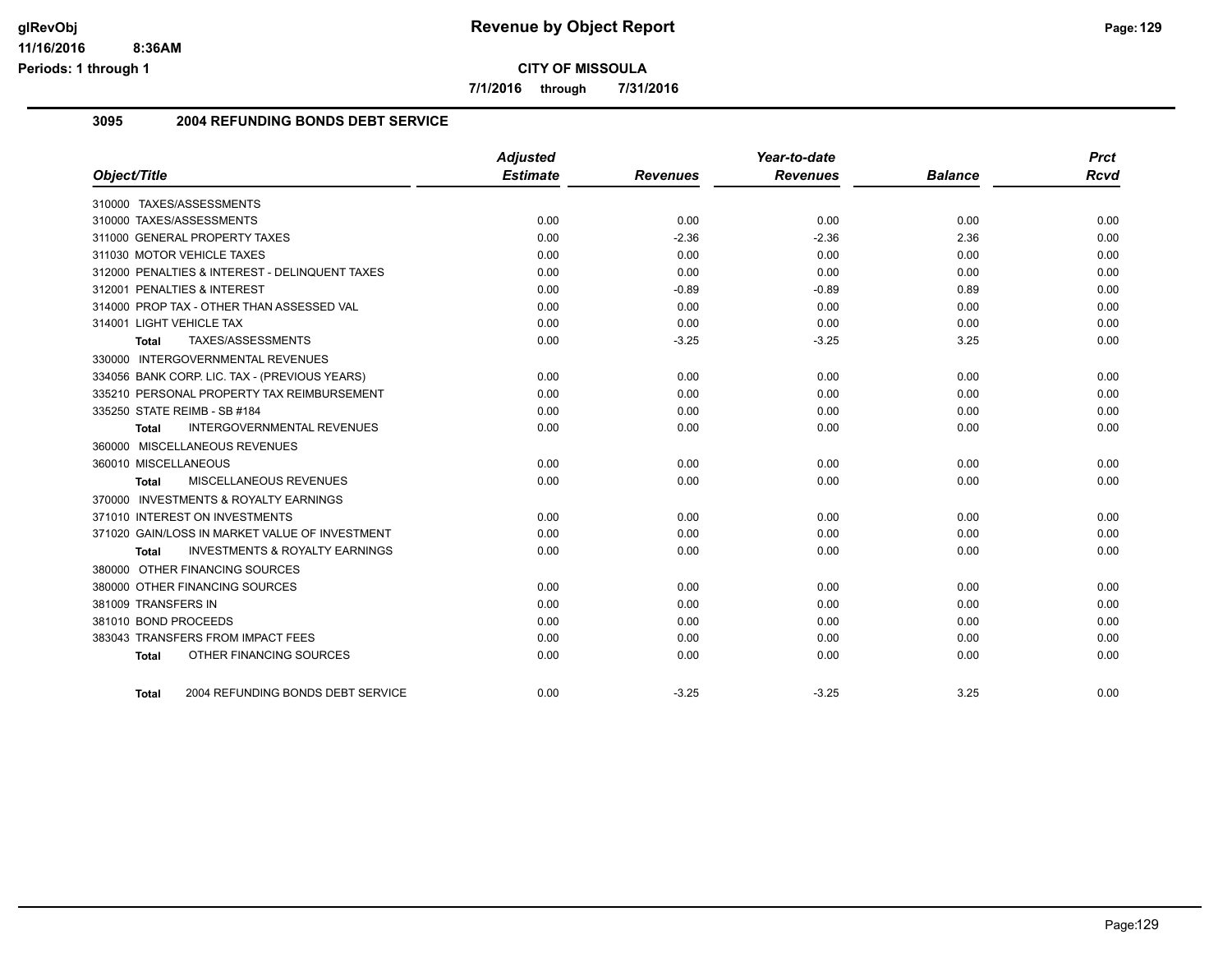**CITY OF MISSOULA**

**7/1/2016 through 7/31/2016**

**3096 NEW FIRE STATION GO BOND**

 **8:36AM**

**3096 NEW FIRE STATION GO BOND**

|                                                     | <b>Adjusted</b> |                 | Year-to-date    |                | <b>Prct</b> |
|-----------------------------------------------------|-----------------|-----------------|-----------------|----------------|-------------|
| Object/Title                                        | <b>Estimate</b> | <b>Revenues</b> | <b>Revenues</b> | <b>Balance</b> | <b>Rcvd</b> |
| TAXES/ASSESSMENTS<br>310000                         |                 |                 |                 |                |             |
| 310000 TAXES/ASSESSMENTS                            | 0.00            | 0.00            | 0.00            | 0.00           | 0.00        |
| 311000 GENERAL PROPERTY TAXES                       | 0.00            | $-3,533.20$     | $-3,533.20$     | 3,533.20       | 0.00        |
| 311030 MOTOR VEHICLE TAXES                          | 0.00            | 0.00            | 0.00            | 0.00           | 0.00        |
| 312001 PENALTIES & INTEREST                         | 0.00            | $-117.78$       | $-117.78$       | 117.78         | 0.00        |
| TAXES/ASSESSMENTS<br>Total                          | 0.00            | $-3,650.98$     | $-3,650.98$     | 3,650.98       | 0.00        |
| <b>INVESTMENTS &amp; ROYALTY EARNINGS</b><br>370000 |                 |                 |                 |                |             |
| 371010 INTEREST ON INVESTMENTS                      | 0.00            | 0.00            | 0.00            | 0.00           | 0.00        |
| 371020 GAIN/LOSS IN MARKET VALUE OF INVESTMENTS     | 0.00            | 0.00            | 0.00            | 0.00           | 0.00        |
| <b>INVESTMENTS &amp; ROYALTY EARNINGS</b><br>Total  | 0.00            | 0.00            | 0.00            | 0.00           | 0.00        |
| OTHER FINANCING SOURCES<br>380000                   |                 |                 |                 |                |             |
| 383000 OPERATING TRANSFERS                          | 0.00            | 0.00            | 0.00            | 0.00           | 0.00        |
| OTHER FINANCING SOURCES<br>Total                    | 0.00            | 0.00            | 0.00            | 0.00           | 0.00        |
| NEW FIRE STATION GO BOND<br><b>Total</b>            | 0.00            | $-3,650.98$     | $-3,650.98$     | 3,650.98       | 0.00        |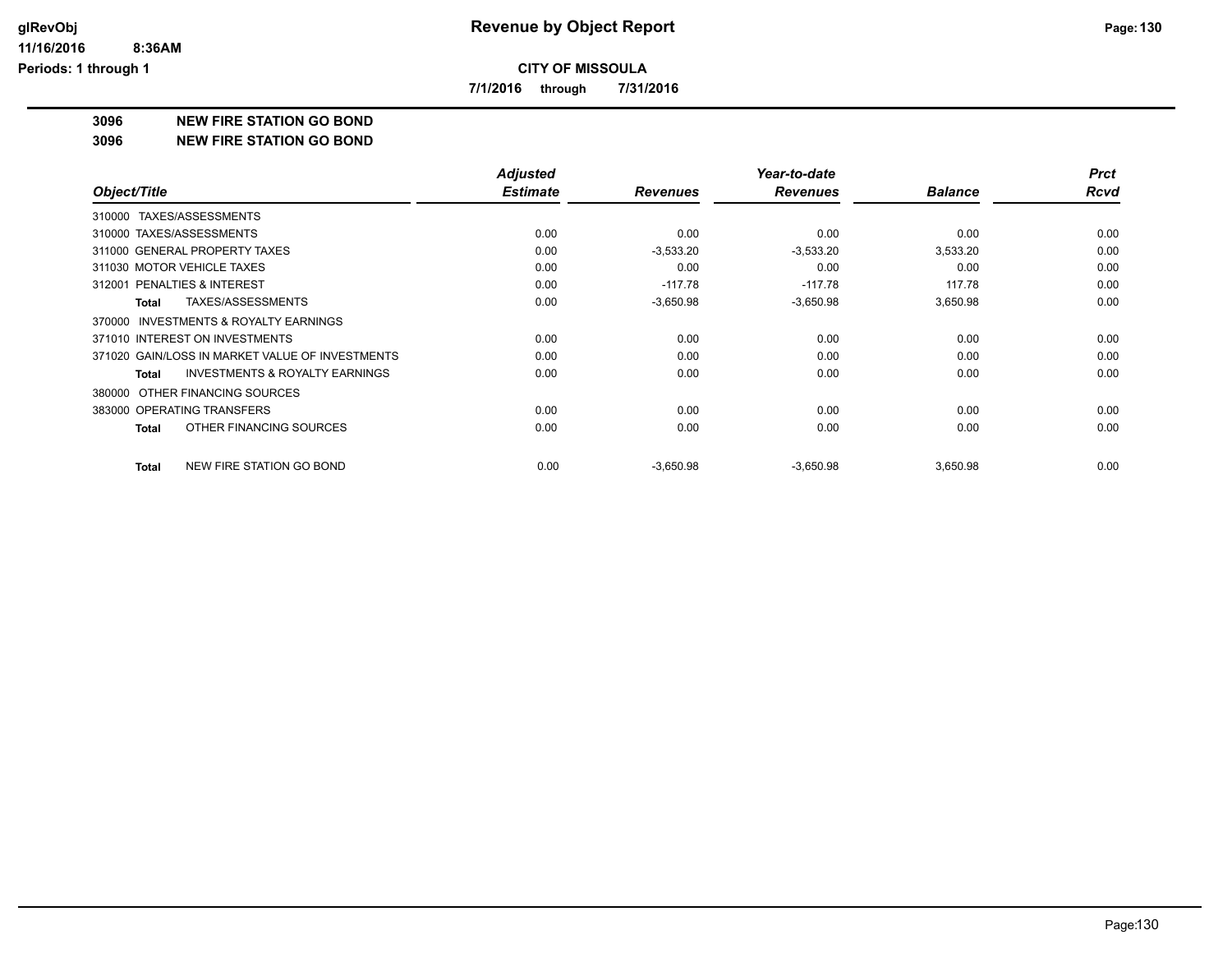**CITY OF MISSOULA**

**7/1/2016 through 7/31/2016**

### **3096 NEW FIRE STATION GO BOND**

 **8:36AM**

| Object/Title                                       | <b>Adjusted</b><br><b>Estimate</b> | <b>Revenues</b> | Year-to-date<br><b>Revenues</b> | <b>Balance</b> | <b>Prct</b><br><b>Rcvd</b> |
|----------------------------------------------------|------------------------------------|-----------------|---------------------------------|----------------|----------------------------|
|                                                    |                                    |                 |                                 |                |                            |
| 310000 TAXES/ASSESSMENTS                           |                                    |                 |                                 |                |                            |
| 310000 TAXES/ASSESSMENTS                           | 0.00                               | 0.00            | 0.00                            | 0.00           | 0.00                       |
| 311000 GENERAL PROPERTY TAXES                      | 0.00                               | $-3,533.20$     | $-3,533.20$                     | 3,533.20       | 0.00                       |
| 311030 MOTOR VEHICLE TAXES                         | 0.00                               | 0.00            | 0.00                            | 0.00           | 0.00                       |
| 312001 PENALTIES & INTEREST                        | 0.00                               | $-117.78$       | $-117.78$                       | 117.78         | 0.00                       |
| TAXES/ASSESSMENTS<br>Total                         | 0.00                               | $-3,650.98$     | $-3,650.98$                     | 3,650.98       | 0.00                       |
| 370000 INVESTMENTS & ROYALTY EARNINGS              |                                    |                 |                                 |                |                            |
| 371010 INTEREST ON INVESTMENTS                     | 0.00                               | 0.00            | 0.00                            | 0.00           | 0.00                       |
| 371020 GAIN/LOSS IN MARKET VALUE OF INVESTMENT     | 0.00                               | 0.00            | 0.00                            | 0.00           | 0.00                       |
| <b>INVESTMENTS &amp; ROYALTY EARNINGS</b><br>Total | 0.00                               | 0.00            | 0.00                            | 0.00           | 0.00                       |
| 380000 OTHER FINANCING SOURCES                     |                                    |                 |                                 |                |                            |
| 383000 OPERATING TRANSFERS                         | 0.00                               | 0.00            | 0.00                            | 0.00           | 0.00                       |
| OTHER FINANCING SOURCES<br>Total                   | 0.00                               | 0.00            | 0.00                            | 0.00           | 0.00                       |
|                                                    |                                    |                 |                                 |                |                            |
| NEW FIRE STATION GO BOND<br>Total                  | 0.00                               | $-3,650.98$     | $-3,650.98$                     | 3,650.98       | 0.00                       |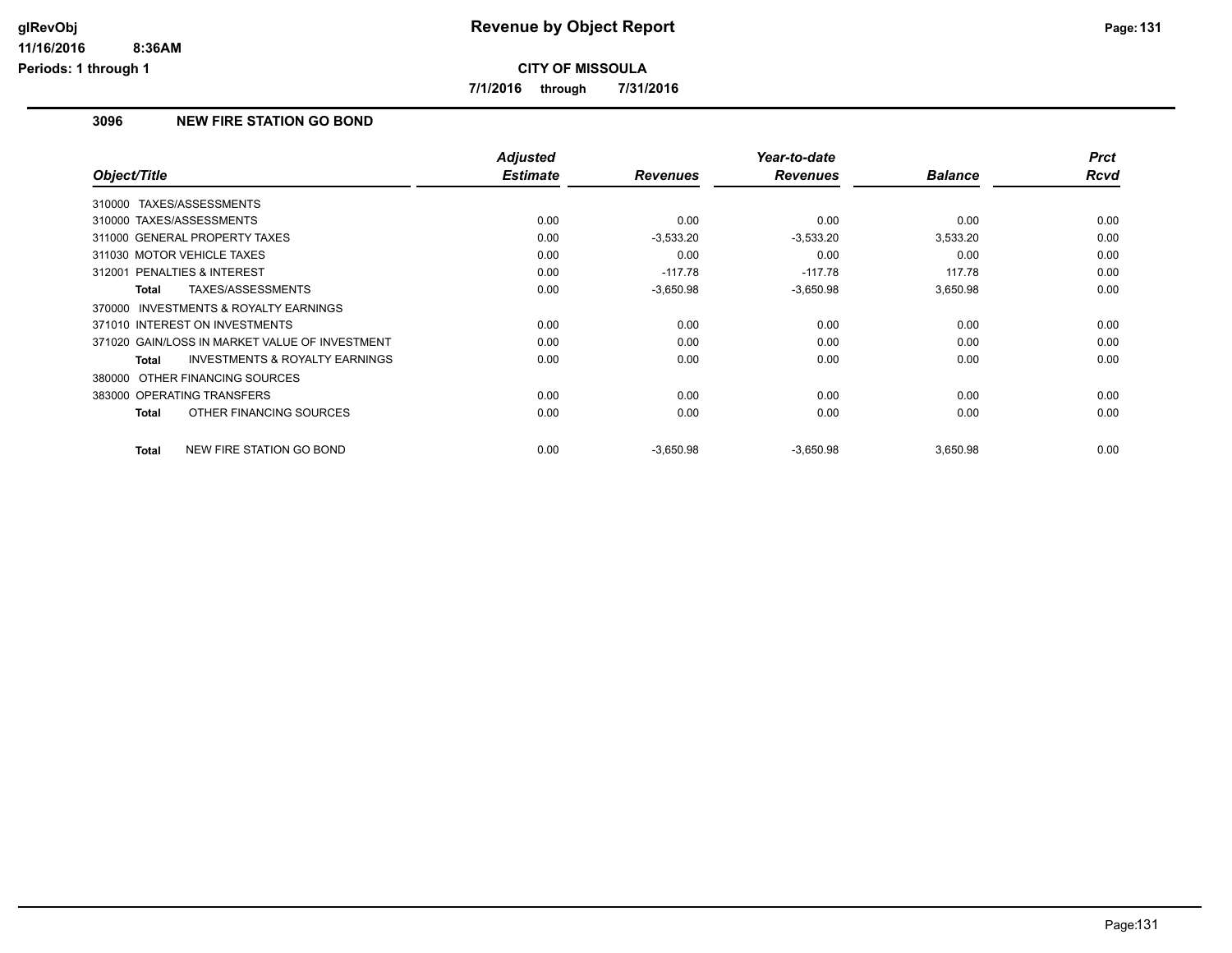**CITY OF MISSOULA**

**7/1/2016 through 7/31/2016**

**3097 2007 REFUNDING BONDS**

**3097 2007 REFUNDING BONDS**

|                                                           | <b>Adjusted</b> |                 | Year-to-date    |                | <b>Prct</b> |
|-----------------------------------------------------------|-----------------|-----------------|-----------------|----------------|-------------|
| Object/Title                                              | <b>Estimate</b> | <b>Revenues</b> | <b>Revenues</b> | <b>Balance</b> | Rcvd        |
| 310000 TAXES/ASSESSMENTS                                  |                 |                 |                 |                |             |
| 310000 TAXES/ASSESSMENTS                                  | 0.00            | 0.00            | 0.00            | 0.00           | 0.00        |
| 311000 GENERAL PROPERTY TAXES                             | 0.00            | 0.00            | 0.00            | 0.00           | 0.00        |
| 311030 MOTOR VEHICLE TAXES                                | 0.00            | 0.00            | 0.00            | 0.00           | 0.00        |
| 312001 PENALTIES & INTEREST                               | 0.00            | 0.00            | 0.00            | 0.00           | 0.00        |
| TAXES/ASSESSMENTS<br><b>Total</b>                         | 0.00            | 0.00            | 0.00            | 0.00           | 0.00        |
| <b>INVESTMENTS &amp; ROYALTY EARNINGS</b><br>370000       |                 |                 |                 |                |             |
| 371010 INTEREST ON INVESTMENTS                            | 0.00            | 0.00            | 0.00            | 0.00           | 0.00        |
| 371020 GAIN/LOSS IN MARKET VALUE OF INVESTMENTS           | 0.00            | 0.00            | 0.00            | 0.00           | 0.00        |
| <b>INVESTMENTS &amp; ROYALTY EARNINGS</b><br><b>Total</b> | 0.00            | 0.00            | 0.00            | 0.00           | 0.00        |
| OTHER FINANCING SOURCES<br>380000                         |                 |                 |                 |                |             |
| 381010 BOND PROCEEDS                                      | 0.00            | 0.00            | 0.00            | 0.00           | 0.00        |
| 383042 TRANSFERS FROM OTHER FUNDS                         | 0.00            | 0.00            | 0.00            | 0.00           | 0.00        |
| 383043 TRANSFERS FROM IMPACT FEES                         | 0.00            | 0.00            | 0.00            | 0.00           | 0.00        |
| OTHER FINANCING SOURCES<br>Total                          | 0.00            | 0.00            | 0.00            | 0.00           | 0.00        |
| 2007 REFUNDING BONDS<br>Total                             | 0.00            | 0.00            | 0.00            | 0.00           | 0.00        |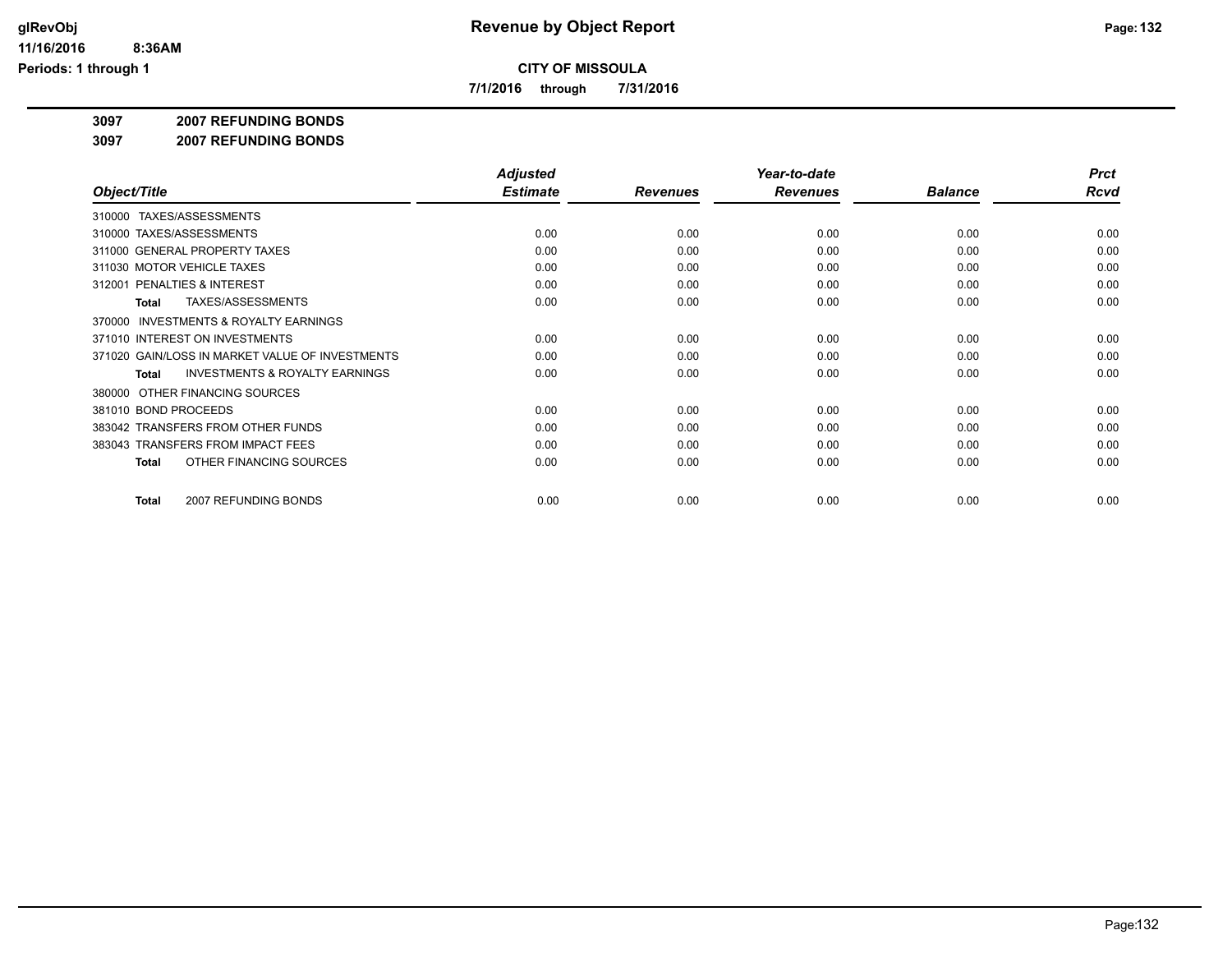**CITY OF MISSOULA**

**7/1/2016 through 7/31/2016**

#### **3097 2007 REFUNDING BONDS**

 **8:36AM**

|                                                           | <b>Adjusted</b> |                 | Year-to-date    |                | <b>Prct</b> |
|-----------------------------------------------------------|-----------------|-----------------|-----------------|----------------|-------------|
| Object/Title                                              | <b>Estimate</b> | <b>Revenues</b> | <b>Revenues</b> | <b>Balance</b> | <b>Rcvd</b> |
| 310000 TAXES/ASSESSMENTS                                  |                 |                 |                 |                |             |
| 310000 TAXES/ASSESSMENTS                                  | 0.00            | 0.00            | 0.00            | 0.00           | 0.00        |
| 311000 GENERAL PROPERTY TAXES                             | 0.00            | 0.00            | 0.00            | 0.00           | 0.00        |
| 311030 MOTOR VEHICLE TAXES                                | 0.00            | 0.00            | 0.00            | 0.00           | 0.00        |
| 312001 PENALTIES & INTEREST                               | 0.00            | 0.00            | 0.00            | 0.00           | 0.00        |
| TAXES/ASSESSMENTS<br><b>Total</b>                         | 0.00            | 0.00            | 0.00            | 0.00           | 0.00        |
| 370000 INVESTMENTS & ROYALTY EARNINGS                     |                 |                 |                 |                |             |
| 371010 INTEREST ON INVESTMENTS                            | 0.00            | 0.00            | 0.00            | 0.00           | 0.00        |
| 371020 GAIN/LOSS IN MARKET VALUE OF INVESTMENT            | 0.00            | 0.00            | 0.00            | 0.00           | 0.00        |
| <b>INVESTMENTS &amp; ROYALTY EARNINGS</b><br><b>Total</b> | 0.00            | 0.00            | 0.00            | 0.00           | 0.00        |
| 380000 OTHER FINANCING SOURCES                            |                 |                 |                 |                |             |
| 381010 BOND PROCEEDS                                      | 0.00            | 0.00            | 0.00            | 0.00           | 0.00        |
| 383042 TRANSFERS FROM OTHER FUNDS                         | 0.00            | 0.00            | 0.00            | 0.00           | 0.00        |
| 383043 TRANSFERS FROM IMPACT FEES                         | 0.00            | 0.00            | 0.00            | 0.00           | 0.00        |
| OTHER FINANCING SOURCES<br><b>Total</b>                   | 0.00            | 0.00            | 0.00            | 0.00           | 0.00        |
|                                                           |                 |                 |                 |                |             |
| 2007 REFUNDING BONDS<br>Total                             | 0.00            | 0.00            | 0.00            | 0.00           | 0.00        |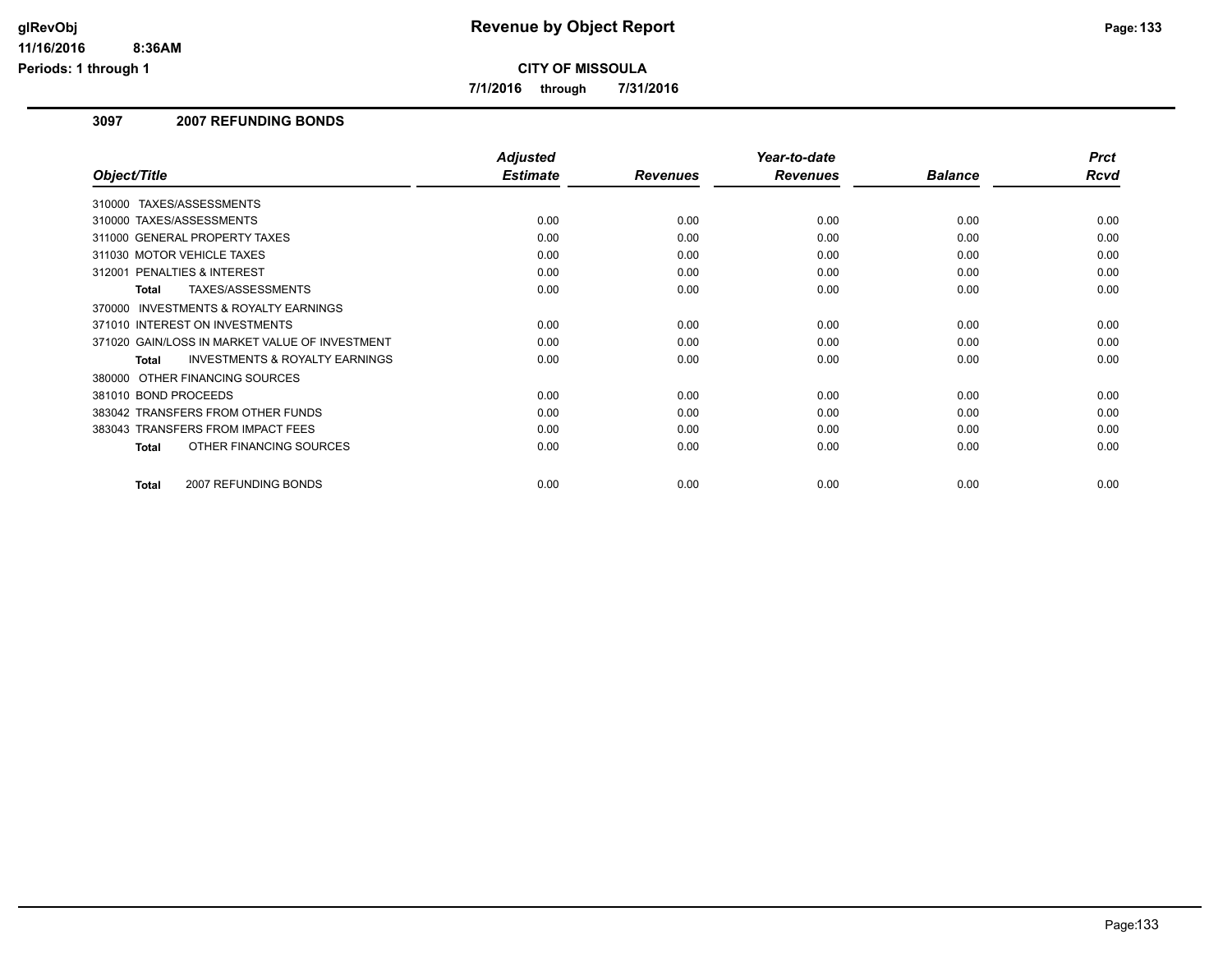**CITY OF MISSOULA**

**7/1/2016 through 7/31/2016**

## **3100 SIDEWALK & CURB WARRANTS FUND**

#### **3100 SIDEWALK & CURB WARRANTS FUND**

|                                                           | <b>Adjusted</b> |                 | Year-to-date    |                | <b>Prct</b> |
|-----------------------------------------------------------|-----------------|-----------------|-----------------|----------------|-------------|
| Object/Title                                              | <b>Estimate</b> | <b>Revenues</b> | <b>Revenues</b> | <b>Balance</b> | Rcvd        |
| TAXES/ASSESSMENTS<br>310000                               |                 |                 |                 |                |             |
| 312001 PENALTIES & INTEREST                               | 0.00            | 0.00            | 0.00            | 0.00           | 0.00        |
| <b>TAXES/ASSESSMENTS</b><br><b>Total</b>                  | 0.00            | 0.00            | 0.00            | 0.00           | 0.00        |
| MISCELLANEOUS REVENUES<br>360000                          |                 |                 |                 |                |             |
| 360010 MISCELLANEOUS                                      | 0.00            | 0.00            | 0.00            | 0.00           | 0.00        |
| 363020 PROPERTY ASSESSMENTS                               | 0.00            | 0.00            | 0.00            | 0.00           | 0.00        |
| 363021 PAYOFF PRINCIPAL ASSESSMENTS                       | 0.00            | 0.00            | 0.00            | 0.00           | 0.00        |
| 363022 BOND INTEREST ASSESSMENTS                          | 0.00            | 0.00            | 0.00            | 0.00           | 0.00        |
| 363030 SIDEWALK AND CURB ASSESSMENTS                      | 0.00            | 0.00            | 0.00            | 0.00           | 0.00        |
| 363040 PENALTY AND INTEREST                               | 0.00            | 0.00            | 0.00            | 0.00           | 0.00        |
| <b>MISCELLANEOUS REVENUES</b><br>Total                    | 0.00            | 0.00            | 0.00            | 0.00           | 0.00        |
| <b>INVESTMENTS &amp; ROYALTY EARNINGS</b><br>370000       |                 |                 |                 |                |             |
| 371010 INTEREST ON INVESTMENTS                            | 0.00            | 0.00            | 0.00            | 0.00           | 0.00        |
| 371020 GAIN/LOSS IN MARKET VALUE OF INVESTMENTS           | 0.00            | 0.00            | 0.00            | 0.00           | 0.00        |
| <b>INVESTMENTS &amp; ROYALTY EARNINGS</b><br><b>Total</b> | 0.00            | 0.00            | 0.00            | 0.00           | 0.00        |
| OTHER FINANCING SOURCES<br>380000                         |                 |                 |                 |                |             |
| 383042 TRANSFERS FROM OTHER FUNDS                         | 0.00            | 0.00            | 0.00            | 0.00           | 0.00        |
| OTHER FINANCING SOURCES<br><b>Total</b>                   | 0.00            | 0.00            | 0.00            | 0.00           | 0.00        |
|                                                           |                 |                 |                 |                |             |
| SIDEWALK & CURB WARRANTS FUND<br><b>Total</b>             | 0.00            | 0.00            | 0.00            | 0.00           | 0.00        |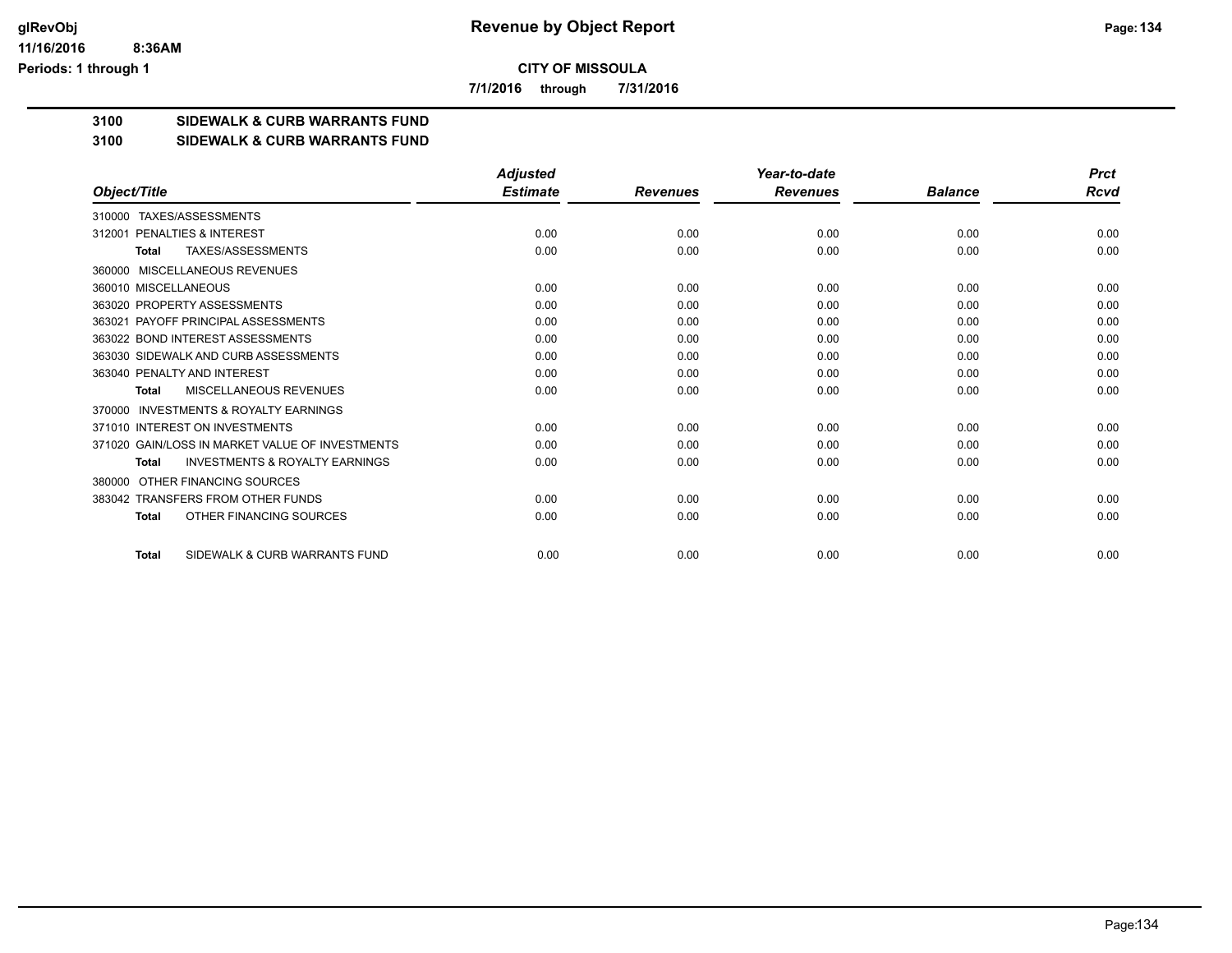**8:36AM**

**CITY OF MISSOULA**

**7/1/2016 through 7/31/2016**

### **3100 SIDEWALK & CURB WARRANTS FUND**

|                                                           | <b>Adjusted</b> |                 | Year-to-date    |                | <b>Prct</b> |
|-----------------------------------------------------------|-----------------|-----------------|-----------------|----------------|-------------|
| Object/Title                                              | <b>Estimate</b> | <b>Revenues</b> | <b>Revenues</b> | <b>Balance</b> | <b>Rcvd</b> |
| TAXES/ASSESSMENTS<br>310000                               |                 |                 |                 |                |             |
| <b>PENALTIES &amp; INTEREST</b><br>312001                 | 0.00            | 0.00            | 0.00            | 0.00           | 0.00        |
| TAXES/ASSESSMENTS<br><b>Total</b>                         | 0.00            | 0.00            | 0.00            | 0.00           | 0.00        |
| MISCELLANEOUS REVENUES<br>360000                          |                 |                 |                 |                |             |
| 360010 MISCELLANEOUS                                      | 0.00            | 0.00            | 0.00            | 0.00           | 0.00        |
| 363020 PROPERTY ASSESSMENTS                               | 0.00            | 0.00            | 0.00            | 0.00           | 0.00        |
| 363021 PAYOFF PRINCIPAL ASSESSMENTS                       | 0.00            | 0.00            | 0.00            | 0.00           | 0.00        |
| 363022 BOND INTEREST ASSESSMENTS                          | 0.00            | 0.00            | 0.00            | 0.00           | 0.00        |
| 363030 SIDEWALK AND CURB ASSESSMENTS                      | 0.00            | 0.00            | 0.00            | 0.00           | 0.00        |
| 363040 PENALTY AND INTEREST                               | 0.00            | 0.00            | 0.00            | 0.00           | 0.00        |
| MISCELLANEOUS REVENUES<br><b>Total</b>                    | 0.00            | 0.00            | 0.00            | 0.00           | 0.00        |
| <b>INVESTMENTS &amp; ROYALTY EARNINGS</b><br>370000       |                 |                 |                 |                |             |
| 371010 INTEREST ON INVESTMENTS                            | 0.00            | 0.00            | 0.00            | 0.00           | 0.00        |
| 371020 GAIN/LOSS IN MARKET VALUE OF INVESTMENT            | 0.00            | 0.00            | 0.00            | 0.00           | 0.00        |
| <b>INVESTMENTS &amp; ROYALTY EARNINGS</b><br><b>Total</b> | 0.00            | 0.00            | 0.00            | 0.00           | 0.00        |
| OTHER FINANCING SOURCES<br>380000                         |                 |                 |                 |                |             |
| 383042 TRANSFERS FROM OTHER FUNDS                         | 0.00            | 0.00            | 0.00            | 0.00           | 0.00        |
| OTHER FINANCING SOURCES<br><b>Total</b>                   | 0.00            | 0.00            | 0.00            | 0.00           | 0.00        |
| SIDEWALK & CURB WARRANTS FUND<br><b>Total</b>             | 0.00            | 0.00            | 0.00            | 0.00           | 0.00        |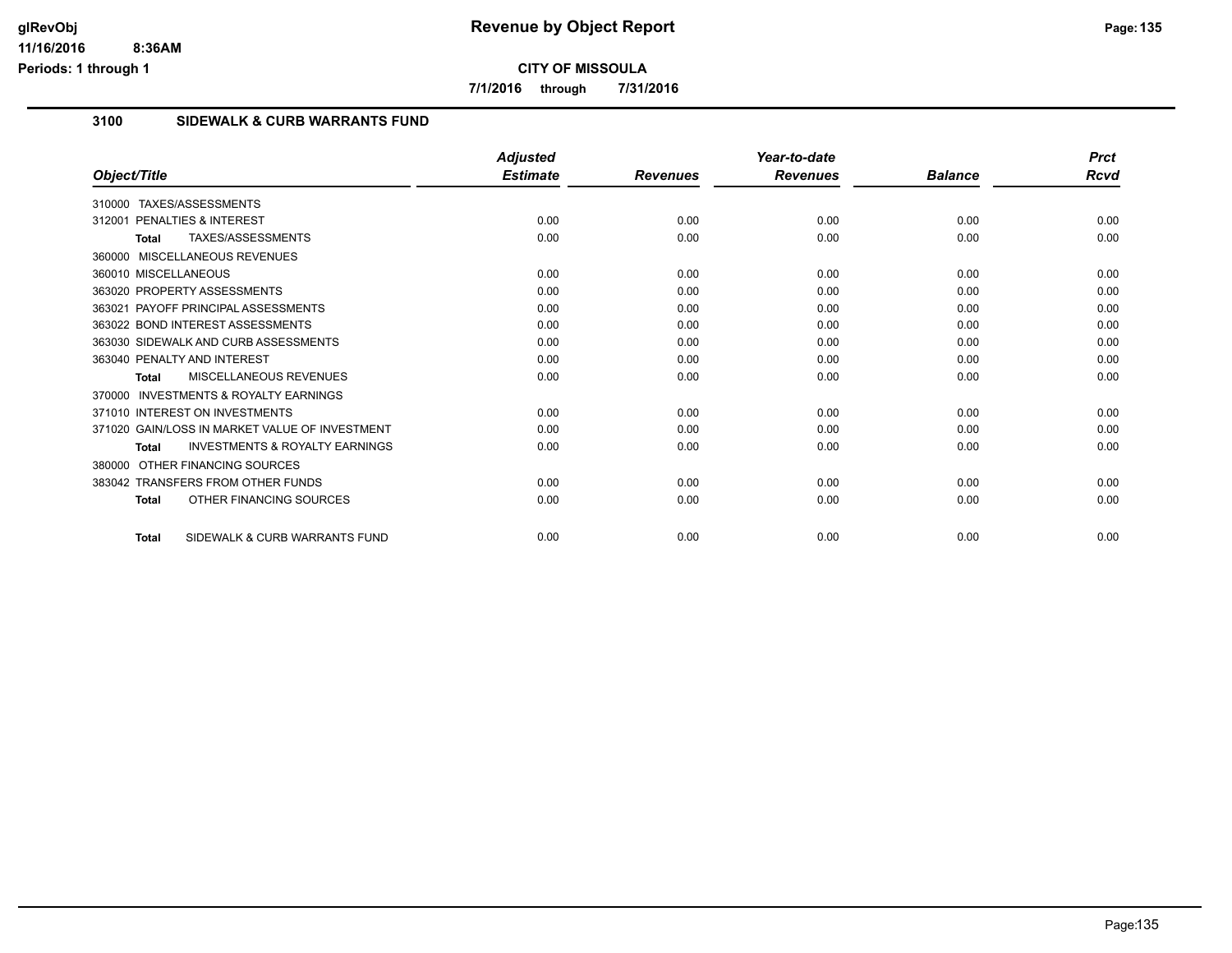**CITY OF MISSOULA**

**7/1/2016 through 7/31/2016**

# **3200 FY99 SIDEWALK & CURB DEBT SERVICE FUND**

## **3200 FY99 SIDEWALK & CURB DEBT SERVICE FUND**

|                                                                  | <b>Adjusted</b> |                 | Year-to-date    |                | <b>Prct</b> |
|------------------------------------------------------------------|-----------------|-----------------|-----------------|----------------|-------------|
| Object/Title                                                     | <b>Estimate</b> | <b>Revenues</b> | <b>Revenues</b> | <b>Balance</b> | Rcvd        |
| TAXES/ASSESSMENTS<br>310000                                      |                 |                 |                 |                |             |
| PENALTIES & INTEREST<br>312001                                   | 0.00            | 0.00            | 0.00            | 0.00           | 0.00        |
| TAXES/ASSESSMENTS<br><b>Total</b>                                | 0.00            | 0.00            | 0.00            | 0.00           | 0.00        |
| <b>MISCELLANEOUS REVENUES</b><br>360000                          |                 |                 |                 |                |             |
| 363020 PROPERTY ASSESSMENTS                                      | 0.00            | 0.00            | 0.00            | 0.00           | 0.00        |
| PAYOFF PRINCIPAL ASSESSMENTS<br>363021                           | 0.00            | 0.00            | 0.00            | 0.00           | 0.00        |
| 363022 BOND INTEREST ASSESSMENTS                                 | 0.00            | 0.00            | 0.00            | 0.00           | 0.00        |
| 363040 PENALTY AND INTEREST                                      | 0.00            | 0.00            | 0.00            | 0.00           | 0.00        |
| MISCELLANEOUS REVENUES<br><b>Total</b>                           | 0.00            | 0.00            | 0.00            | 0.00           | 0.00        |
| <b>INVESTMENTS &amp; ROYALTY EARNINGS</b><br>370000              |                 |                 |                 |                |             |
| 371010 INTEREST ON INVESTMENTS                                   | 0.00            | 0.00            | 0.00            | 0.00           | 0.00        |
| 371020 GAIN/LOSS IN MARKET VALUE OF INVESTMENTS                  | 0.00            | 0.00            | 0.00            | 0.00           | 0.00        |
| <b>INVESTMENTS &amp; ROYALTY EARNINGS</b><br><b>Total</b>        | 0.00            | 0.00            | 0.00            | 0.00           | 0.00        |
| OTHER FINANCING SOURCES<br>380000                                |                 |                 |                 |                |             |
| 381009 TRANSFERS IN                                              | 0.00            | 0.00            | 0.00            | 0.00           | 0.00        |
| OTHER FINANCING SOURCES<br><b>Total</b>                          | 0.00            | 0.00            | 0.00            | 0.00           | 0.00        |
| <b>FY99 SIDEWALK &amp; CURB DEBT SERVICE FUI</b><br><b>Total</b> | 0.00            | 0.00            | 0.00            | 0.00           | 0.00        |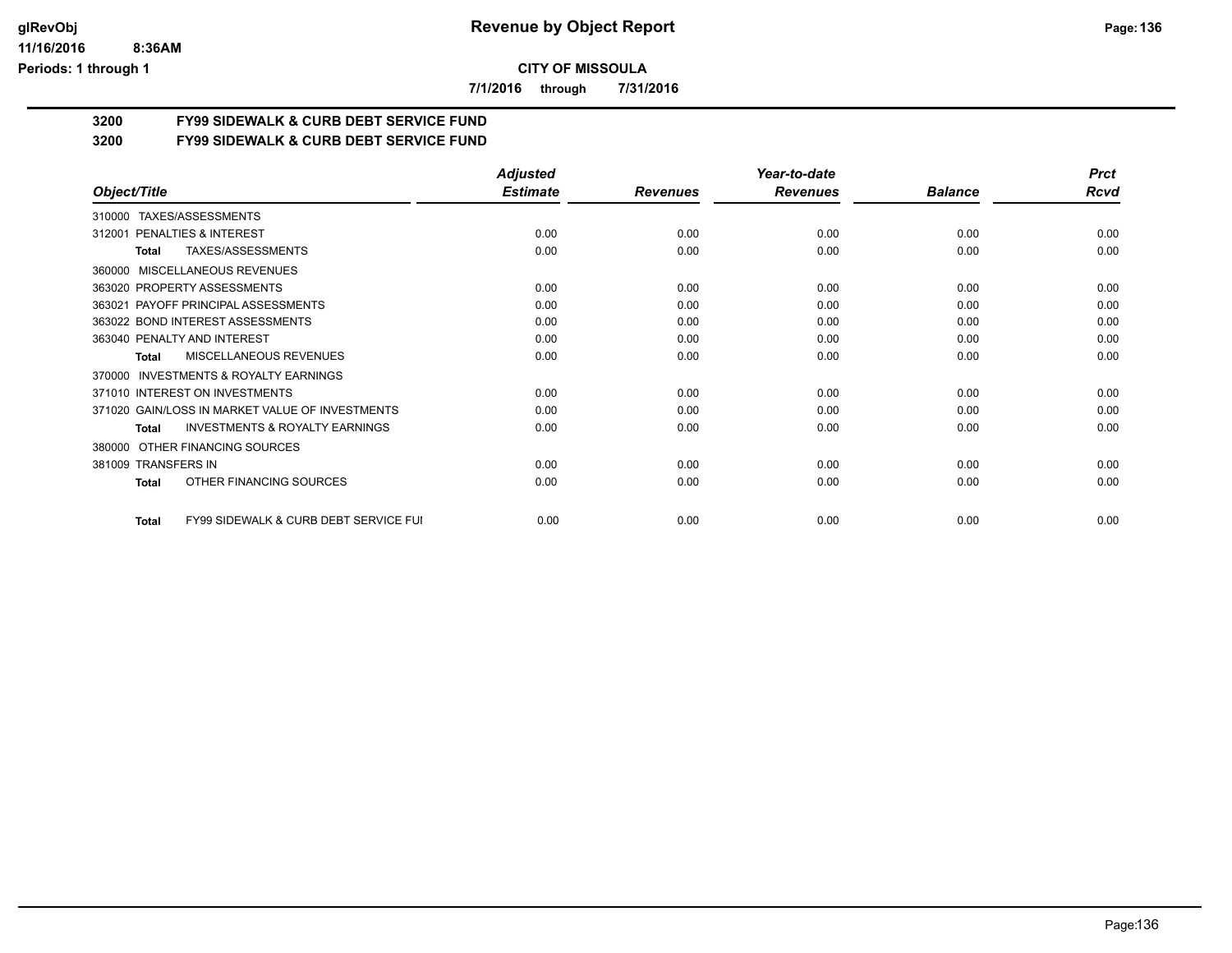**CITY OF MISSOULA**

**7/1/2016 through 7/31/2016**

### **3200 FY99 SIDEWALK & CURB DEBT SERVICE FUND**

|                                                                 | <b>Adjusted</b> |                 | Year-to-date    |                | <b>Prct</b> |
|-----------------------------------------------------------------|-----------------|-----------------|-----------------|----------------|-------------|
| Object/Title                                                    | <b>Estimate</b> | <b>Revenues</b> | <b>Revenues</b> | <b>Balance</b> | <b>Rcvd</b> |
| TAXES/ASSESSMENTS<br>310000                                     |                 |                 |                 |                |             |
| <b>PENALTIES &amp; INTEREST</b><br>312001                       | 0.00            | 0.00            | 0.00            | 0.00           | 0.00        |
| TAXES/ASSESSMENTS<br><b>Total</b>                               | 0.00            | 0.00            | 0.00            | 0.00           | 0.00        |
| <b>MISCELLANEOUS REVENUES</b><br>360000                         |                 |                 |                 |                |             |
| 363020 PROPERTY ASSESSMENTS                                     | 0.00            | 0.00            | 0.00            | 0.00           | 0.00        |
| 363021 PAYOFF PRINCIPAL ASSESSMENTS                             | 0.00            | 0.00            | 0.00            | 0.00           | 0.00        |
| 363022 BOND INTEREST ASSESSMENTS                                | 0.00            | 0.00            | 0.00            | 0.00           | 0.00        |
| 363040 PENALTY AND INTEREST                                     | 0.00            | 0.00            | 0.00            | 0.00           | 0.00        |
| MISCELLANEOUS REVENUES<br><b>Total</b>                          | 0.00            | 0.00            | 0.00            | 0.00           | 0.00        |
| <b>INVESTMENTS &amp; ROYALTY EARNINGS</b><br>370000             |                 |                 |                 |                |             |
| 371010 INTEREST ON INVESTMENTS                                  | 0.00            | 0.00            | 0.00            | 0.00           | 0.00        |
| 371020 GAIN/LOSS IN MARKET VALUE OF INVESTMENT                  | 0.00            | 0.00            | 0.00            | 0.00           | 0.00        |
| <b>INVESTMENTS &amp; ROYALTY EARNINGS</b><br><b>Total</b>       | 0.00            | 0.00            | 0.00            | 0.00           | 0.00        |
| OTHER FINANCING SOURCES<br>380000                               |                 |                 |                 |                |             |
| 381009 TRANSFERS IN                                             | 0.00            | 0.00            | 0.00            | 0.00           | 0.00        |
| OTHER FINANCING SOURCES<br><b>Total</b>                         | 0.00            | 0.00            | 0.00            | 0.00           | 0.00        |
| <b>FY99 SIDEWALK &amp; CURB DEBT SERVICE FU</b><br><b>Total</b> | 0.00            | 0.00            | 0.00            | 0.00           | 0.00        |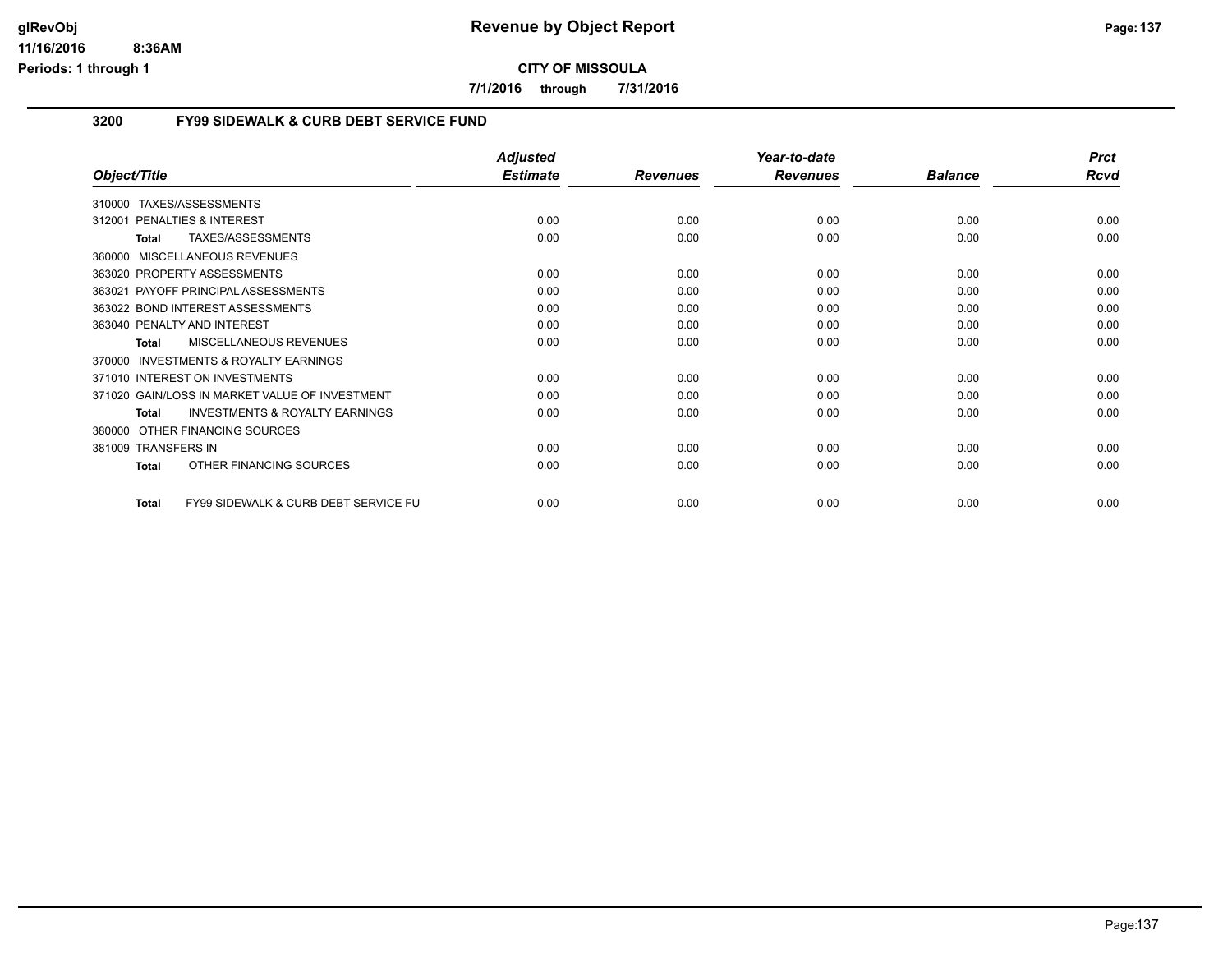#### **CITY OF MISSOULA**

**7/1/2016 through 7/31/2016**

# **3300 FY00 SIDEWALK & CURB DEBT SERVICE FUND**

# **3300 FY00 SIDEWALK & CURB DEBT SERVICE FUND**

|                                                           | <b>Adjusted</b> |                 | Year-to-date    |                | <b>Prct</b> |
|-----------------------------------------------------------|-----------------|-----------------|-----------------|----------------|-------------|
| Object/Title                                              | <b>Estimate</b> | <b>Revenues</b> | <b>Revenues</b> | <b>Balance</b> | <b>Rcvd</b> |
| 360000 MISCELLANEOUS REVENUES                             |                 |                 |                 |                |             |
| 363020 PROPERTY ASSESSMENTS                               | 0.00            | 0.00            | 0.00            | 0.00           | 0.00        |
| 363021 PAYOFF PRINCIPAL ASSESSMENTS                       | 0.00            | 0.00            | 0.00            | 0.00           | 0.00        |
| 363022 BOND INTEREST ASSESSMENTS                          | 0.00            | 0.00            | 0.00            | 0.00           | 0.00        |
| 363040 PENALTY AND INTEREST                               | 0.00            | 0.00            | 0.00            | 0.00           | 0.00        |
| MISCELLANEOUS REVENUES<br>Total                           | 0.00            | 0.00            | 0.00            | 0.00           | 0.00        |
| 370000 INVESTMENTS & ROYALTY EARNINGS                     |                 |                 |                 |                |             |
| 371010 INTEREST ON INVESTMENTS                            | 0.00            | 0.00            | 0.00            | 0.00           | 0.00        |
| 371020 GAIN/LOSS IN MARKET VALUE OF INVESTMENTS           | 0.00            | 0.00            | 0.00            | 0.00           | 0.00        |
| <b>INVESTMENTS &amp; ROYALTY EARNINGS</b><br>Total        | 0.00            | 0.00            | 0.00            | 0.00           | 0.00        |
| <b>FY00 SIDEWALK &amp; CURB DEBT SERVICE FUI</b><br>Total | 0.00            | 0.00            | 0.00            | 0.00           | 0.00        |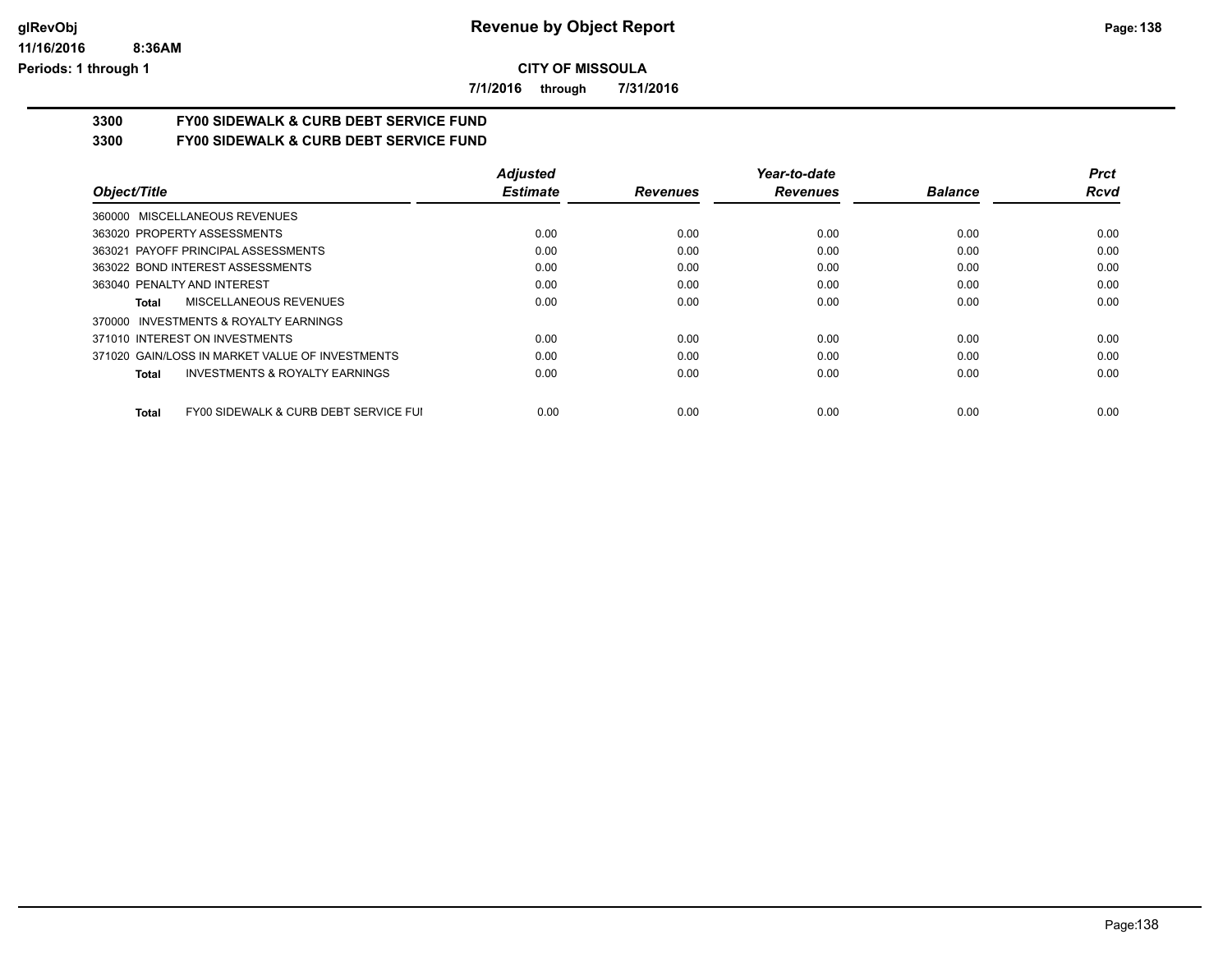**8:36AM**

**CITY OF MISSOULA**

**7/1/2016 through 7/31/2016**

### **3300 FY00 SIDEWALK & CURB DEBT SERVICE FUND**

|                                                    | <b>Adjusted</b> |                 | Year-to-date    |                | <b>Prct</b> |
|----------------------------------------------------|-----------------|-----------------|-----------------|----------------|-------------|
| Object/Title                                       | <b>Estimate</b> | <b>Revenues</b> | <b>Revenues</b> | <b>Balance</b> | Rcvd        |
| 360000 MISCELLANEOUS REVENUES                      |                 |                 |                 |                |             |
| 363020 PROPERTY ASSESSMENTS                        | 0.00            | 0.00            | 0.00            | 0.00           | 0.00        |
| 363021 PAYOFF PRINCIPAL ASSESSMENTS                | 0.00            | 0.00            | 0.00            | 0.00           | 0.00        |
| 363022 BOND INTEREST ASSESSMENTS                   | 0.00            | 0.00            | 0.00            | 0.00           | 0.00        |
| 363040 PENALTY AND INTEREST                        | 0.00            | 0.00            | 0.00            | 0.00           | 0.00        |
| <b>MISCELLANEOUS REVENUES</b><br>Total             | 0.00            | 0.00            | 0.00            | 0.00           | 0.00        |
| 370000 INVESTMENTS & ROYALTY EARNINGS              |                 |                 |                 |                |             |
| 371010 INTEREST ON INVESTMENTS                     | 0.00            | 0.00            | 0.00            | 0.00           | 0.00        |
| 371020 GAIN/LOSS IN MARKET VALUE OF INVESTMENT     | 0.00            | 0.00            | 0.00            | 0.00           | 0.00        |
| <b>INVESTMENTS &amp; ROYALTY EARNINGS</b><br>Total | 0.00            | 0.00            | 0.00            | 0.00           | 0.00        |
| FY00 SIDEWALK & CURB DEBT SERVICE FU<br>Total      | 0.00            | 0.00            | 0.00            | 0.00           | 0.00        |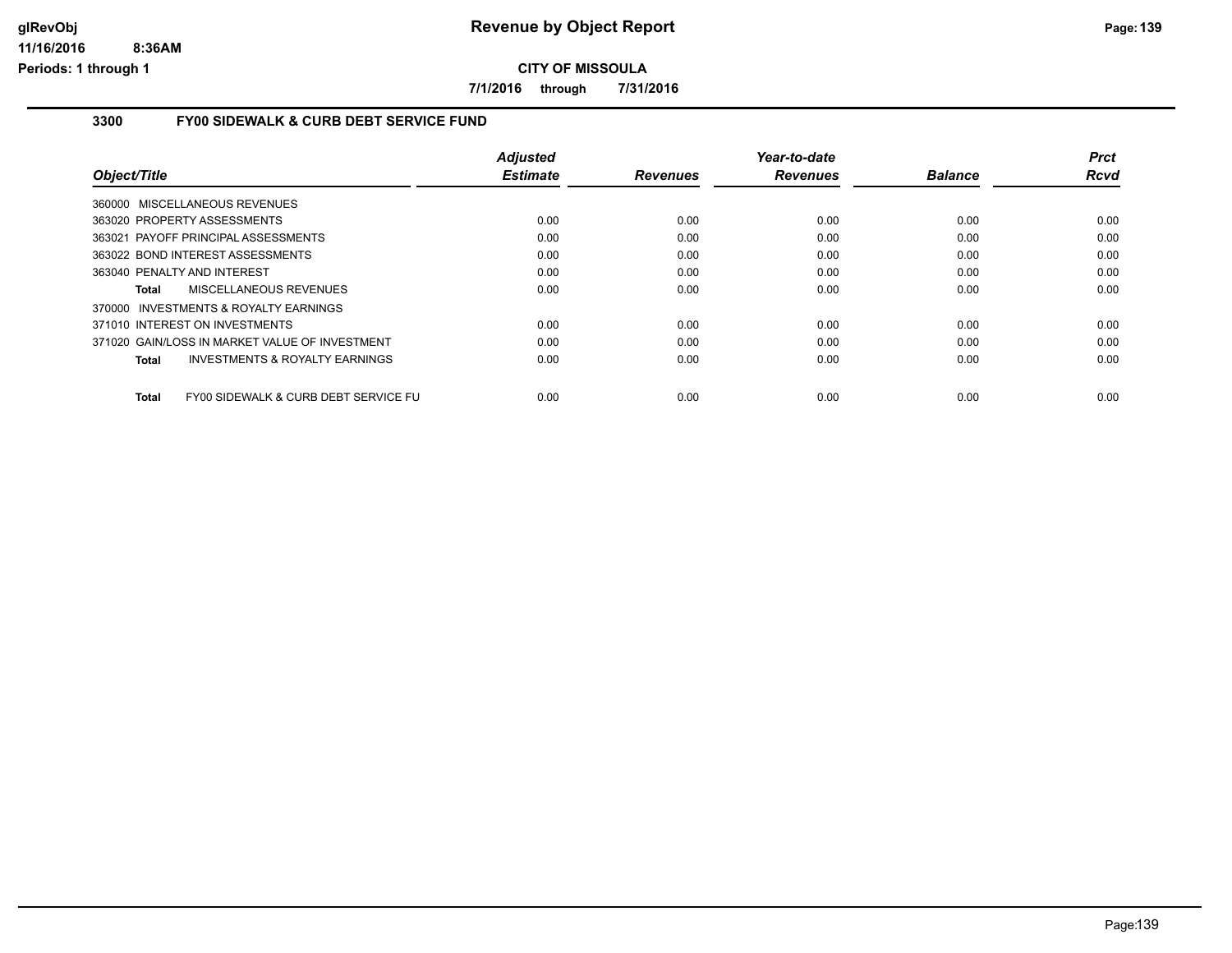**11/16/2016**

**Periods: 1 through 1**

**CITY OF MISSOULA**

**7/1/2016 through 7/31/2016**

**3305 JUDGMENT LEVIES**

 **8:36AM**

**3305 JUDGMENT LEVIES**

|                                 | <b>Adjusted</b> |                 | Year-to-date    |                | <b>Prct</b> |
|---------------------------------|-----------------|-----------------|-----------------|----------------|-------------|
| Object/Title                    | <b>Estimate</b> | <b>Revenues</b> | <b>Revenues</b> | <b>Balance</b> | <b>Rcvd</b> |
| 310000 TAXES/ASSESSMENTS        |                 |                 |                 |                |             |
| 311000 GENERAL PROPERTY TAXES   | 0.00            | $-2.64$         | $-2.64$         | 2.64           | 0.00        |
| 312001 PENALTIES & INTEREST     | 0.00            | $-0.11$         | $-0.11$         | 0.11           | 0.00        |
| TAXES/ASSESSMENTS<br>Total      | 0.00            | $-2.75$         | $-2.75$         | 2.75           | 0.00        |
| <b>JUDGMENT LEVIES</b><br>Total | 0.00            | $-2.75$         | $-2.75$         | 2.75           | 0.00        |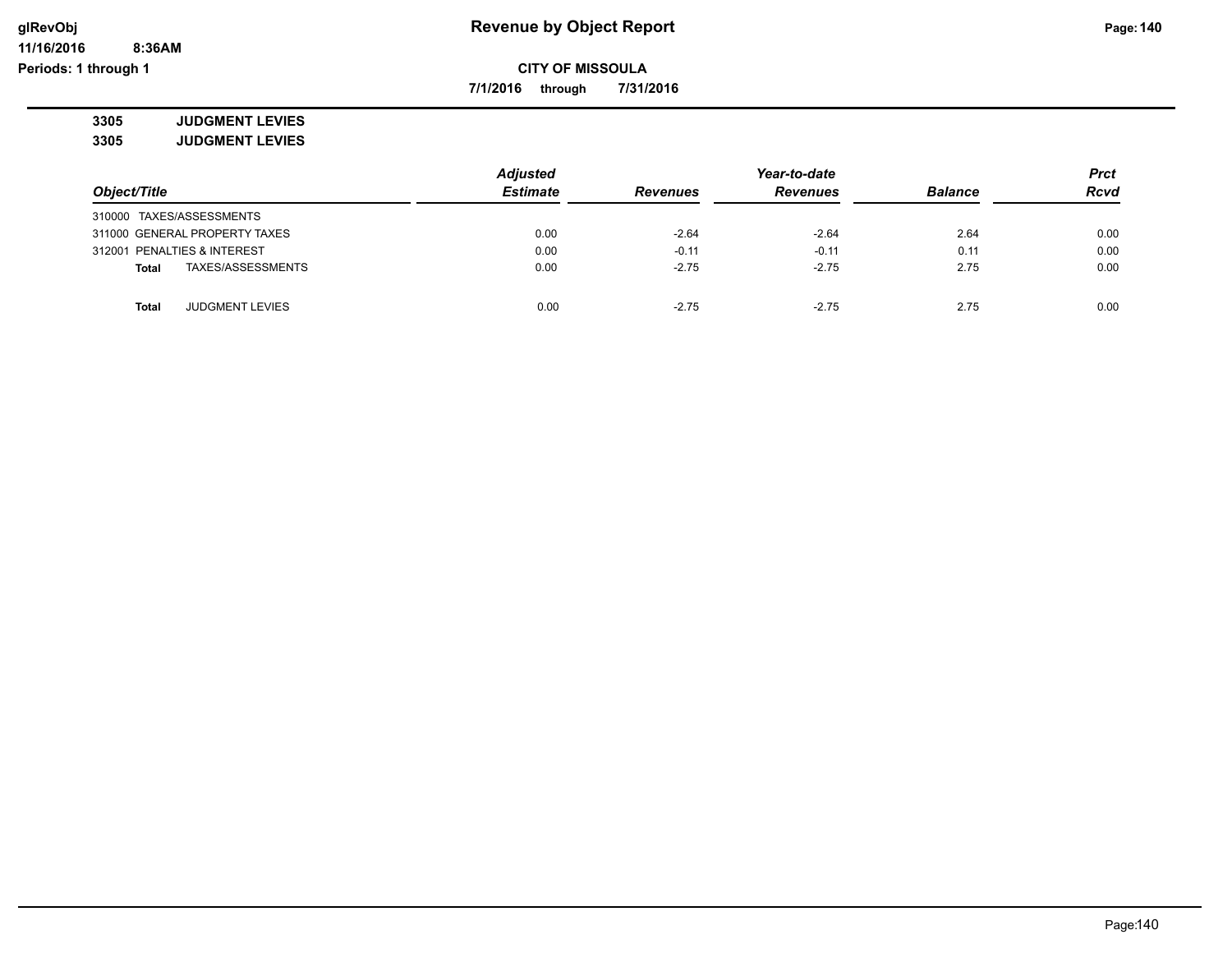**glRevObj Revenue by Object Report Page:141** 

**11/16/2016 8:36AM Periods: 1 through 1**

#### **CITY OF MISSOULA**

**7/1/2016 through 7/31/2016**

#### **3305 JUDGMENT LEVIES**

| Object/Title                           | <b>Adjusted</b><br><b>Estimate</b> | <b>Revenues</b> | Year-to-date<br><b>Revenues</b> | <b>Balance</b> | <b>Prct</b><br><b>Rcvd</b> |
|----------------------------------------|------------------------------------|-----------------|---------------------------------|----------------|----------------------------|
| 310000 TAXES/ASSESSMENTS               |                                    |                 |                                 |                |                            |
| 311000 GENERAL PROPERTY TAXES          | 0.00                               | $-2.64$         | $-2.64$                         | 2.64           | 0.00                       |
| 312001 PENALTIES & INTEREST            | 0.00                               | $-0.11$         | $-0.11$                         | 0.11           | 0.00                       |
| TAXES/ASSESSMENTS<br>Total             | 0.00                               | $-2.75$         | $-2.75$                         | 2.75           | 0.00                       |
|                                        |                                    |                 |                                 |                |                            |
| <b>JUDGMENT LEVIES</b><br><b>Total</b> | 0.00                               | $-2.75$         | $-2.75$                         | 2.75           | 0.00                       |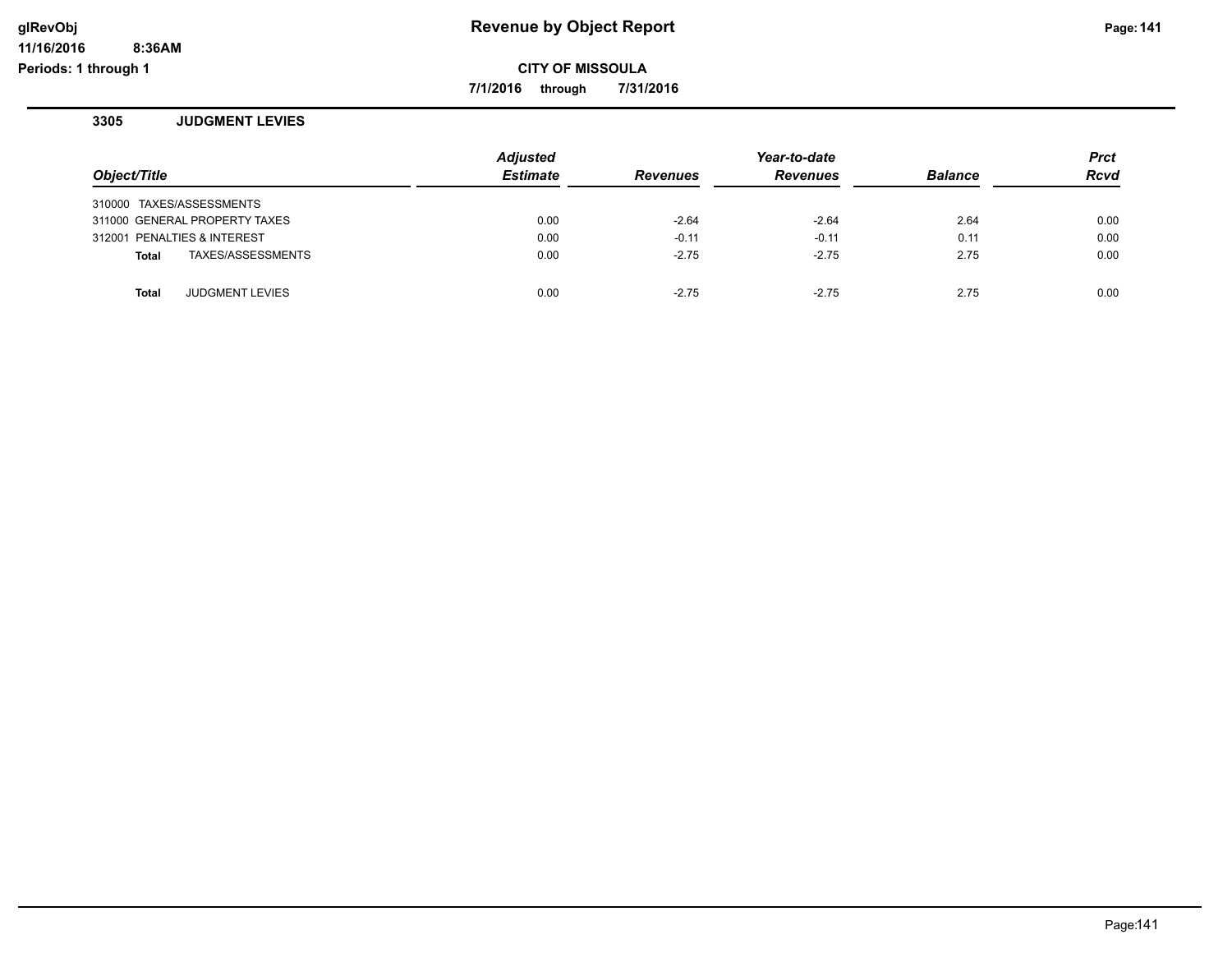**CITY OF MISSOULA**

**7/1/2016 through 7/31/2016**

# **3400 FY01 SIDEWALK & CURB DEBT SERVICE FUND**

# **3400 FY01 SIDEWALK & CURB DEBT SERVICE FUND**

|                                                     | <b>Adjusted</b> |                 | Year-to-date    |                | <b>Prct</b> |
|-----------------------------------------------------|-----------------|-----------------|-----------------|----------------|-------------|
| Object/Title                                        | <b>Estimate</b> | <b>Revenues</b> | <b>Revenues</b> | <b>Balance</b> | Rcvd        |
| TAXES/ASSESSMENTS<br>310000                         |                 |                 |                 |                |             |
| 312001 PENALTIES & INTEREST                         | 0.00            | 0.00            | 0.00            | 0.00           | 0.00        |
| TAXES/ASSESSMENTS<br>Total                          | 0.00            | 0.00            | 0.00            | 0.00           | 0.00        |
| MISCELLANEOUS REVENUES<br>360000                    |                 |                 |                 |                |             |
| 360010 MISCELLANEOUS                                | 0.00            | 0.00            | 0.00            | 0.00           | 0.00        |
| 363020 PROPERTY ASSESSMENTS                         | 0.00            | 0.00            | 0.00            | 0.00           | 0.00        |
| 363021 PAYOFF PRINCIPAL ASSESSMENTS                 | 0.00            | 0.00            | 0.00            | 0.00           | 0.00        |
| 363022 BOND INTEREST ASSESSMENTS                    | 0.00            | 0.00            | 0.00            | 0.00           | 0.00        |
| 363040 PENALTY AND INTEREST                         | 0.00            | 0.00            | 0.00            | 0.00           | 0.00        |
| MISCELLANEOUS REVENUES<br>Total                     | 0.00            | 0.00            | 0.00            | 0.00           | 0.00        |
| <b>INVESTMENTS &amp; ROYALTY EARNINGS</b><br>370000 |                 |                 |                 |                |             |
| 371010 INTEREST ON INVESTMENTS                      | 0.00            | 0.00            | 0.00            | 0.00           | 0.00        |
| 371020 GAIN/LOSS IN MARKET VALUE OF INVESTMENTS     | 0.00            | 0.00            | 0.00            | 0.00           | 0.00        |
| <b>INVESTMENTS &amp; ROYALTY EARNINGS</b><br>Total  | 0.00            | 0.00            | 0.00            | 0.00           | 0.00        |
| FY01 SIDEWALK & CURB DEBT SERVICE FUI<br>Total      | 0.00            | 0.00            | 0.00            | 0.00           | 0.00        |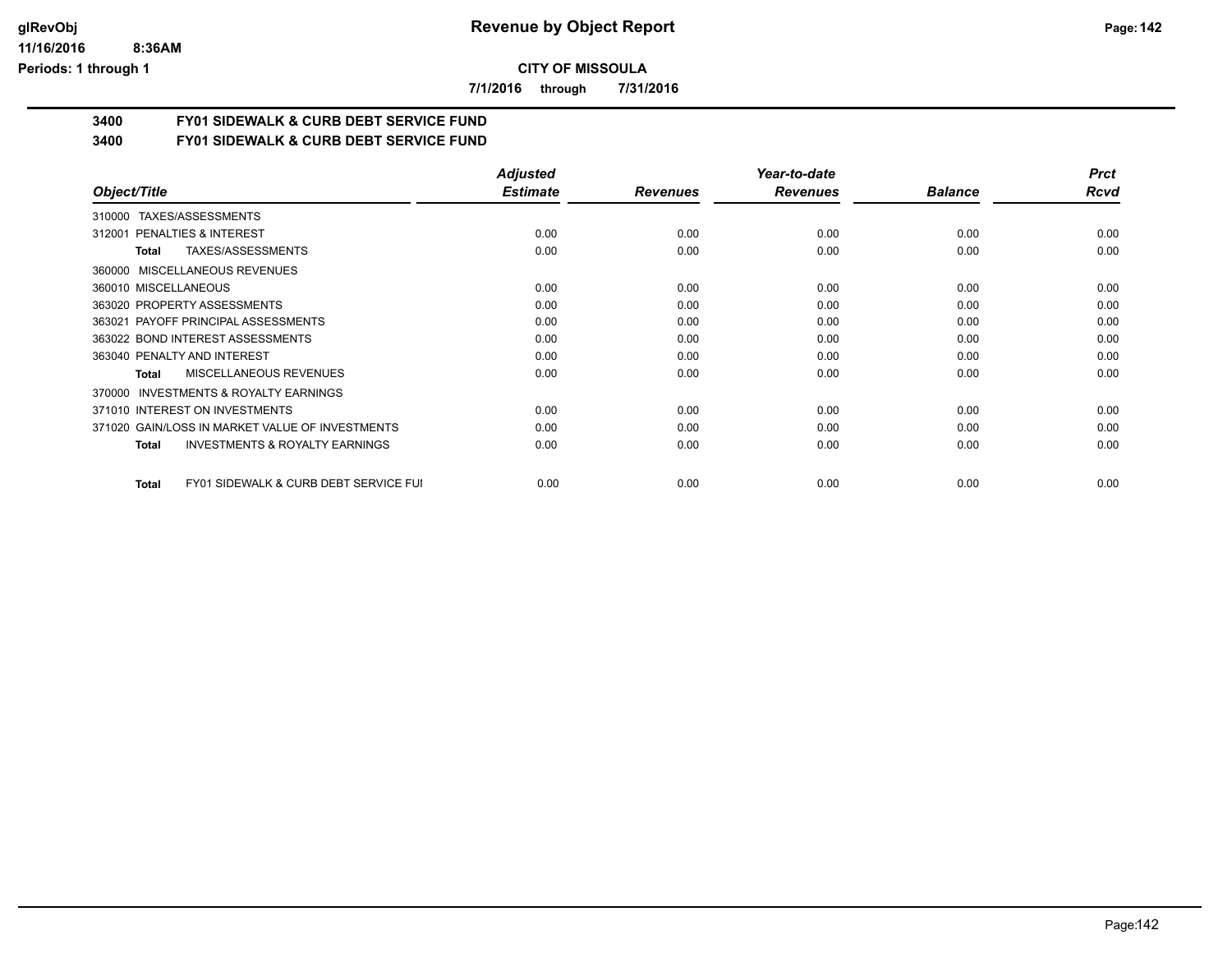**8:36AM**

**CITY OF MISSOULA**

**7/1/2016 through 7/31/2016**

#### **3400 FY01 SIDEWALK & CURB DEBT SERVICE FUND**

| Object/Title                                              | <b>Adjusted</b><br><b>Estimate</b> | <b>Revenues</b> | Year-to-date<br><b>Revenues</b> | <b>Balance</b> | <b>Prct</b><br>Rcvd |
|-----------------------------------------------------------|------------------------------------|-----------------|---------------------------------|----------------|---------------------|
|                                                           |                                    |                 |                                 |                |                     |
| 310000 TAXES/ASSESSMENTS                                  |                                    |                 |                                 |                |                     |
| <b>PENALTIES &amp; INTEREST</b><br>312001                 | 0.00                               | 0.00            | 0.00                            | 0.00           | 0.00                |
| TAXES/ASSESSMENTS<br><b>Total</b>                         | 0.00                               | 0.00            | 0.00                            | 0.00           | 0.00                |
| 360000 MISCELLANEOUS REVENUES                             |                                    |                 |                                 |                |                     |
| 360010 MISCELLANEOUS                                      | 0.00                               | 0.00            | 0.00                            | 0.00           | 0.00                |
| 363020 PROPERTY ASSESSMENTS                               | 0.00                               | 0.00            | 0.00                            | 0.00           | 0.00                |
| PAYOFF PRINCIPAL ASSESSMENTS<br>363021                    | 0.00                               | 0.00            | 0.00                            | 0.00           | 0.00                |
| 363022 BOND INTEREST ASSESSMENTS                          | 0.00                               | 0.00            | 0.00                            | 0.00           | 0.00                |
| 363040 PENALTY AND INTEREST                               | 0.00                               | 0.00            | 0.00                            | 0.00           | 0.00                |
| <b>MISCELLANEOUS REVENUES</b><br><b>Total</b>             | 0.00                               | 0.00            | 0.00                            | 0.00           | 0.00                |
| INVESTMENTS & ROYALTY EARNINGS<br>370000                  |                                    |                 |                                 |                |                     |
| 371010 INTEREST ON INVESTMENTS                            | 0.00                               | 0.00            | 0.00                            | 0.00           | 0.00                |
| 371020 GAIN/LOSS IN MARKET VALUE OF INVESTMENT            | 0.00                               | 0.00            | 0.00                            | 0.00           | 0.00                |
| <b>INVESTMENTS &amp; ROYALTY EARNINGS</b><br><b>Total</b> | 0.00                               | 0.00            | 0.00                            | 0.00           | 0.00                |
| FY01 SIDEWALK & CURB DEBT SERVICE FU<br><b>Total</b>      | 0.00                               | 0.00            | 0.00                            | 0.00           | 0.00                |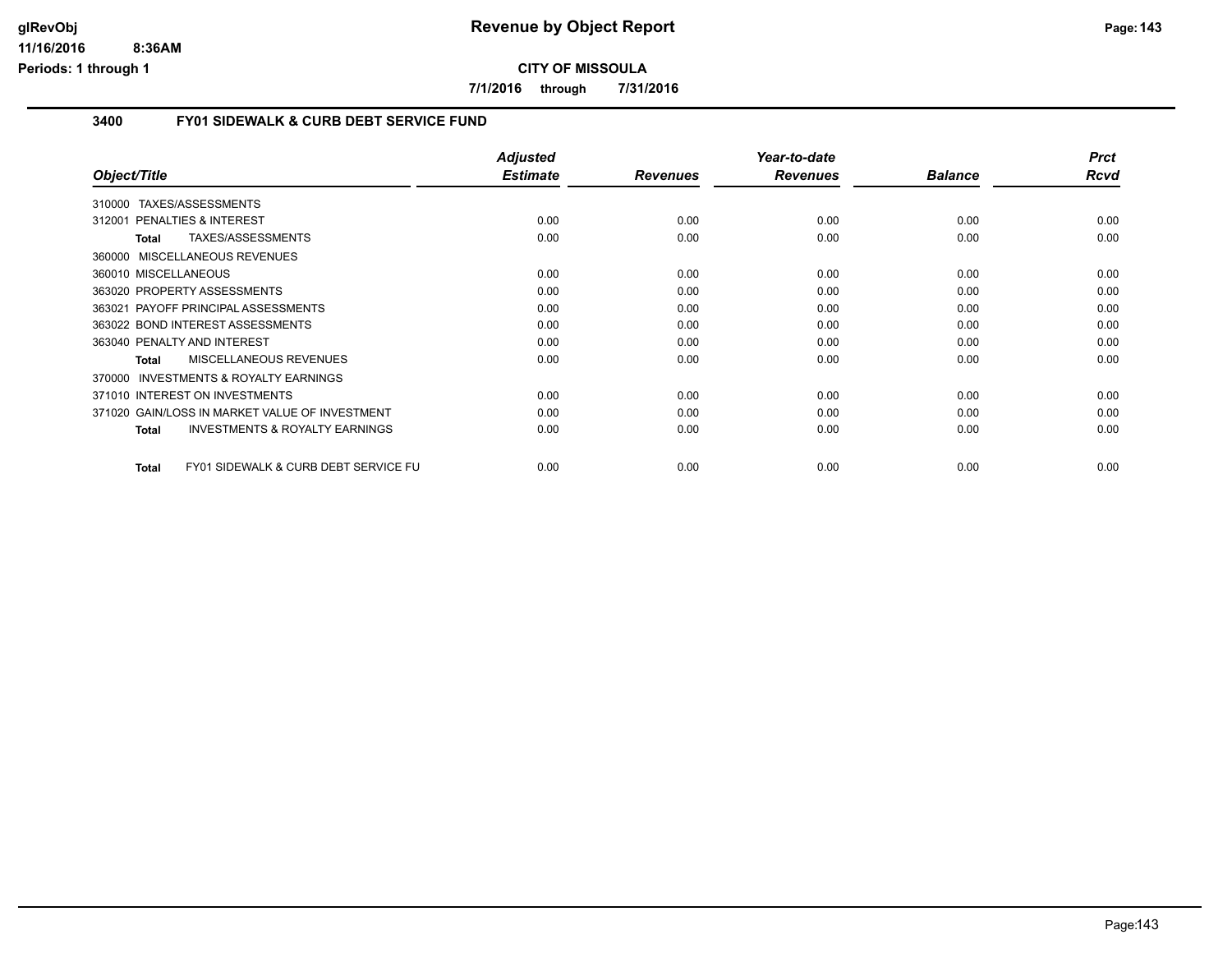#### **CITY OF MISSOULA**

**7/1/2016 through 7/31/2016**

# **3410 FY02 SIDEWALK & CURB DEBT SERVICE FUND**

# **3410 FY02 SIDEWALK & CURB DEBT SERVICE FUND**

|                                                           | <b>Adjusted</b> |                 | Year-to-date    |                | <b>Prct</b> |
|-----------------------------------------------------------|-----------------|-----------------|-----------------|----------------|-------------|
| Object/Title                                              | <b>Estimate</b> | <b>Revenues</b> | <b>Revenues</b> | <b>Balance</b> | <b>Rcvd</b> |
| 360000 MISCELLANEOUS REVENUES                             |                 |                 |                 |                |             |
| 363020 PROPERTY ASSESSMENTS                               | 0.00            | 0.00            | 0.00            | 0.00           | 0.00        |
| 363021 PAYOFF PRINCIPAL ASSESSMENTS                       | 0.00            | 0.00            | 0.00            | 0.00           | 0.00        |
| 363022 BOND INTEREST ASSESSMENTS                          | 0.00            | 0.00            | 0.00            | 0.00           | 0.00        |
| 363040 PENALTY AND INTEREST                               | 0.00            | 0.00            | 0.00            | 0.00           | 0.00        |
| MISCELLANEOUS REVENUES<br>Total                           | 0.00            | 0.00            | 0.00            | 0.00           | 0.00        |
| 370000 INVESTMENTS & ROYALTY EARNINGS                     |                 |                 |                 |                |             |
| 371010 INTEREST ON INVESTMENTS                            | 0.00            | 0.00            | 0.00            | 0.00           | 0.00        |
| 371020 GAIN/LOSS IN MARKET VALUE OF INVESTMENTS           | 0.00            | 0.00            | 0.00            | 0.00           | 0.00        |
| <b>INVESTMENTS &amp; ROYALTY EARNINGS</b><br>Total        | 0.00            | 0.00            | 0.00            | 0.00           | 0.00        |
| <b>FY02 SIDEWALK &amp; CURB DEBT SERVICE FUI</b><br>Total | 0.00            | 0.00            | 0.00            | 0.00           | 0.00        |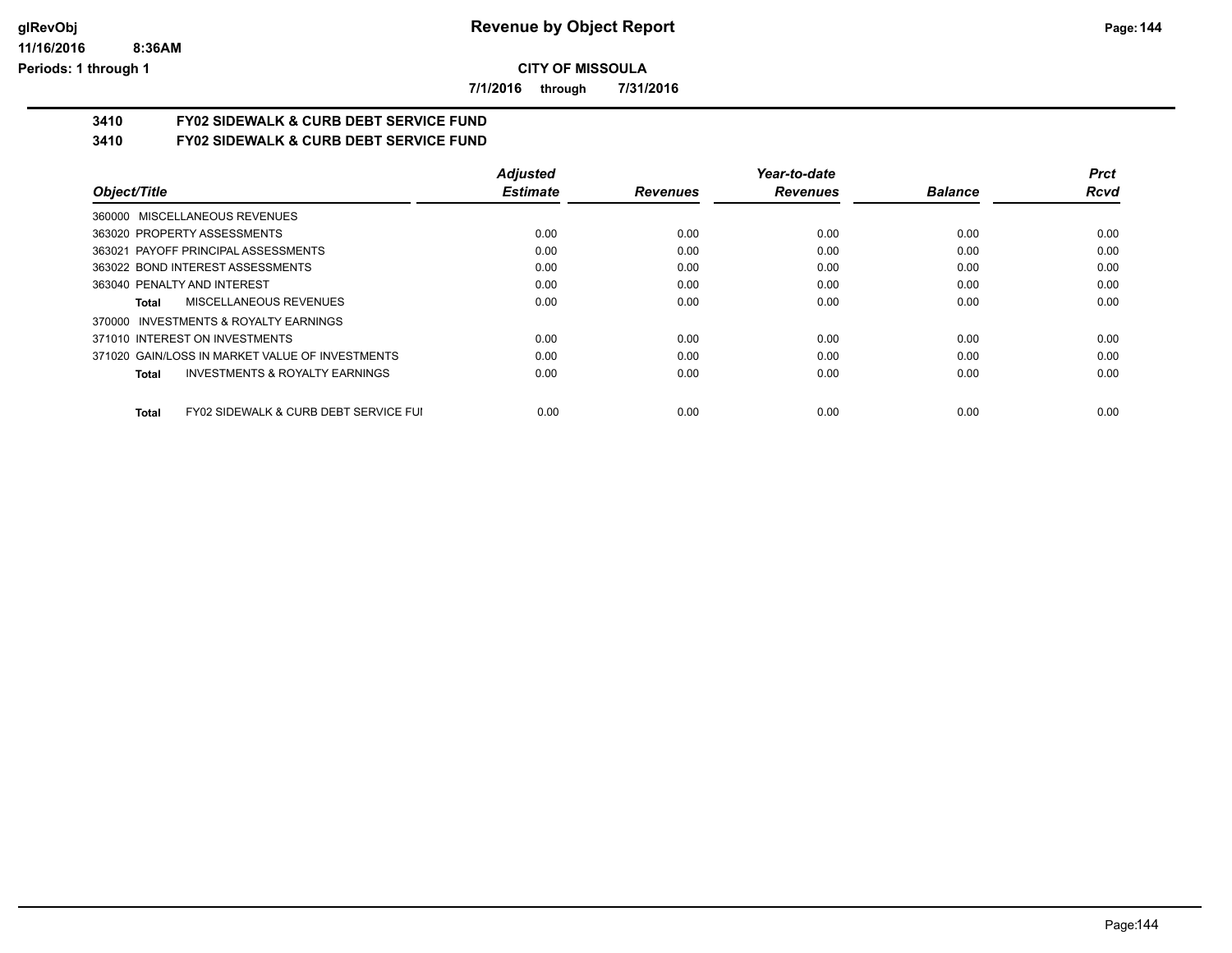**8:36AM**

**CITY OF MISSOULA**

**7/1/2016 through 7/31/2016**

# **3410 FY02 SIDEWALK & CURB DEBT SERVICE FUND**

|                                                      | <b>Adjusted</b> |                 | Year-to-date    |                | <b>Prct</b> |
|------------------------------------------------------|-----------------|-----------------|-----------------|----------------|-------------|
| Object/Title                                         | <b>Estimate</b> | <b>Revenues</b> | <b>Revenues</b> | <b>Balance</b> | <b>Rcvd</b> |
| 360000 MISCELLANEOUS REVENUES                        |                 |                 |                 |                |             |
| 363020 PROPERTY ASSESSMENTS                          | 0.00            | 0.00            | 0.00            | 0.00           | 0.00        |
| 363021 PAYOFF PRINCIPAL ASSESSMENTS                  | 0.00            | 0.00            | 0.00            | 0.00           | 0.00        |
| 363022 BOND INTEREST ASSESSMENTS                     | 0.00            | 0.00            | 0.00            | 0.00           | 0.00        |
| 363040 PENALTY AND INTEREST                          | 0.00            | 0.00            | 0.00            | 0.00           | 0.00        |
| MISCELLANEOUS REVENUES<br>Total                      | 0.00            | 0.00            | 0.00            | 0.00           | 0.00        |
| 370000 INVESTMENTS & ROYALTY EARNINGS                |                 |                 |                 |                |             |
| 371010 INTEREST ON INVESTMENTS                       | 0.00            | 0.00            | 0.00            | 0.00           | 0.00        |
| 371020 GAIN/LOSS IN MARKET VALUE OF INVESTMENT       | 0.00            | 0.00            | 0.00            | 0.00           | 0.00        |
| <b>INVESTMENTS &amp; ROYALTY EARNINGS</b><br>Total   | 0.00            | 0.00            | 0.00            | 0.00           | 0.00        |
| FY02 SIDEWALK & CURB DEBT SERVICE FU<br><b>Total</b> | 0.00            | 0.00            | 0.00            | 0.00           | 0.00        |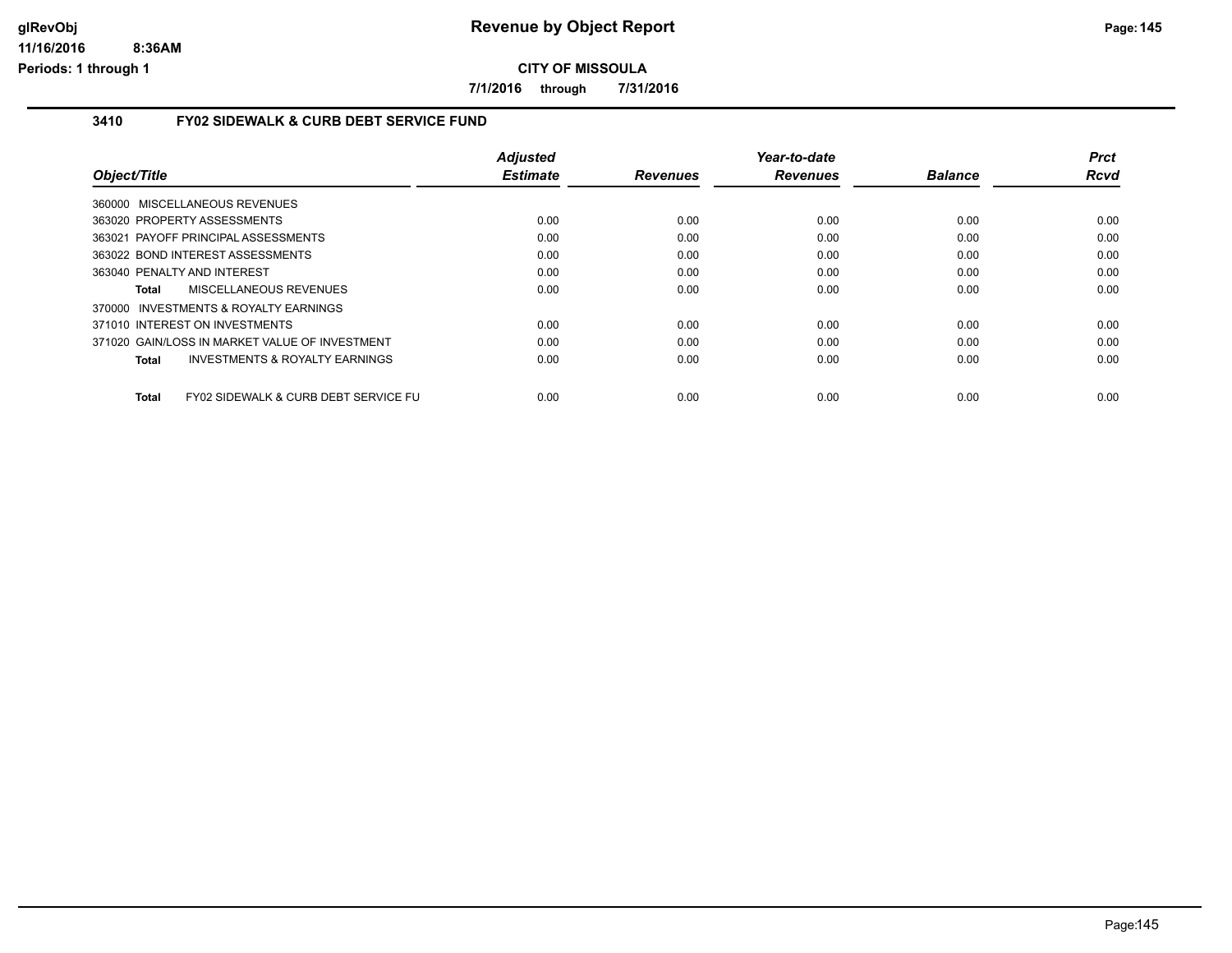**11/16/2016 8:36AM Periods: 1 through 1**

**CITY OF MISSOULA**

**7/1/2016 through 7/31/2016**

# **3420 FY03 SIDEWALK & CURB DEBT SERVICE**

# **3420 FY03 SIDEWALK & CURB DEBT SERVICE**

|                                                    | <b>Adjusted</b> |                 | Year-to-date    |                | <b>Prct</b> |
|----------------------------------------------------|-----------------|-----------------|-----------------|----------------|-------------|
| Object/Title                                       | <b>Estimate</b> | <b>Revenues</b> | <b>Revenues</b> | <b>Balance</b> | Rcvd        |
| 360000 MISCELLANEOUS REVENUES                      |                 |                 |                 |                |             |
| 363020 PROPERTY ASSESSMENTS                        | 0.00            | 0.00            | 0.00            | 0.00           | 0.00        |
| 363021 PAYOFF PRINCIPAL ASSESSMENTS                | 0.00            | 0.00            | 0.00            | 0.00           | 0.00        |
| 363022 BOND INTEREST ASSESSMENTS                   | 0.00            | 0.00            | 0.00            | 0.00           | 0.00        |
| 363040 PENALTY AND INTEREST                        | 0.00            | 0.00            | 0.00            | 0.00           | 0.00        |
| MISCELLANEOUS REVENUES<br>Total                    | 0.00            | 0.00            | 0.00            | 0.00           | 0.00        |
| 370000 INVESTMENTS & ROYALTY EARNINGS              |                 |                 |                 |                |             |
| 371010 INTEREST ON INVESTMENTS                     | 0.00            | 0.00            | 0.00            | 0.00           | 0.00        |
| 371020 GAIN/LOSS IN MARKET VALUE OF INVESTMENTS    | 0.00            | 0.00            | 0.00            | 0.00           | 0.00        |
| <b>INVESTMENTS &amp; ROYALTY EARNINGS</b><br>Total | 0.00            | 0.00            | 0.00            | 0.00           | 0.00        |
| OTHER FINANCING SOURCES<br>380000                  |                 |                 |                 |                |             |
| 381009 TRANSFERS IN                                | 0.00            | 0.00            | 0.00            | 0.00           | 0.00        |
| OTHER FINANCING SOURCES<br>Total                   | 0.00            | 0.00            | 0.00            | 0.00           | 0.00        |
| FY03 SIDEWALK & CURB DEBT SERVICE<br><b>Total</b>  | 0.00            | 0.00            | 0.00            | 0.00           | 0.00        |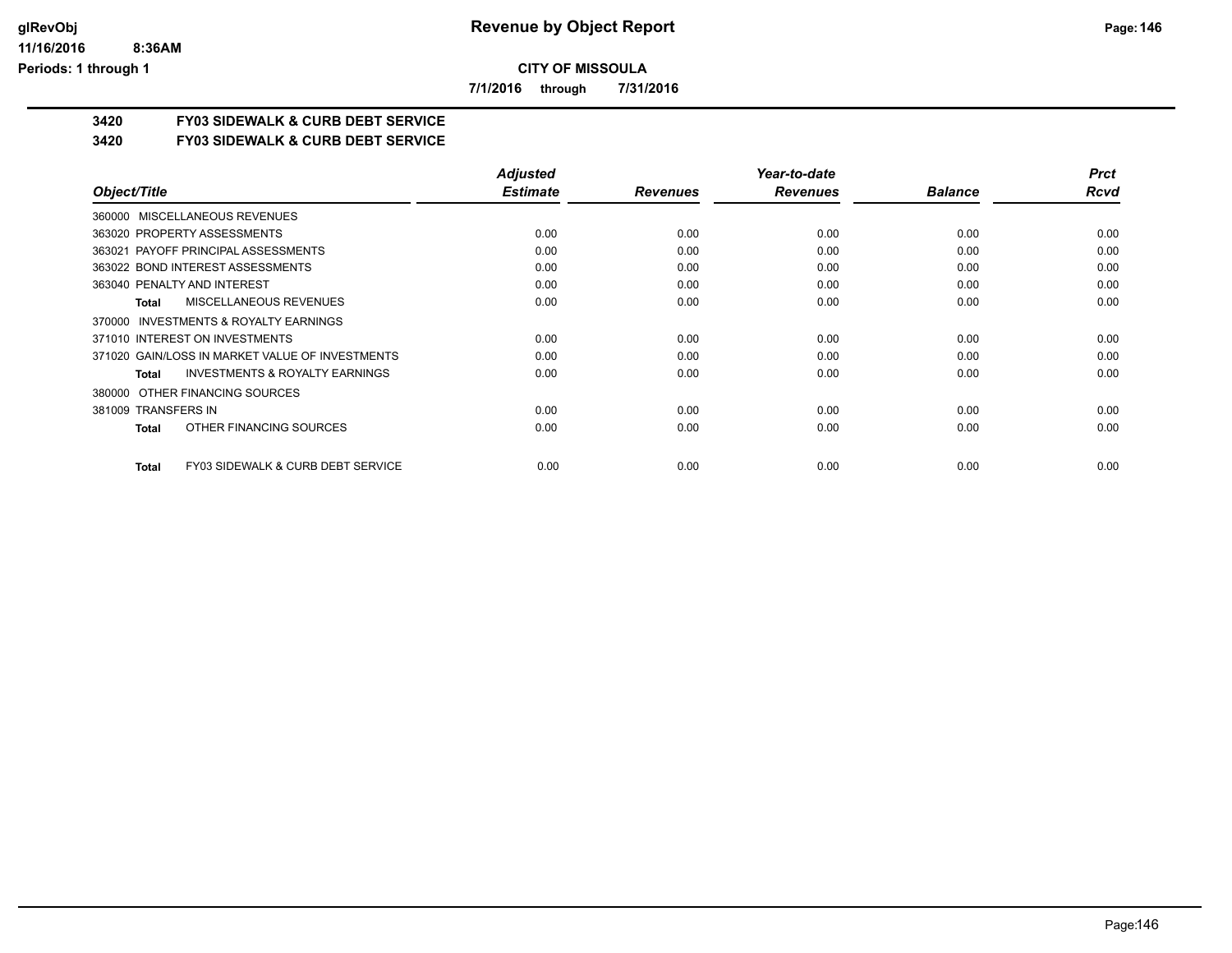**8:36AM**

**CITY OF MISSOULA**

**7/1/2016 through 7/31/2016**

# **3420 FY03 SIDEWALK & CURB DEBT SERVICE**

| Object/Title                                       | <b>Adjusted</b><br><b>Estimate</b> | <b>Revenues</b> | Year-to-date<br><b>Revenues</b> | <b>Balance</b> | <b>Prct</b><br>Rcvd |
|----------------------------------------------------|------------------------------------|-----------------|---------------------------------|----------------|---------------------|
| 360000 MISCELLANEOUS REVENUES                      |                                    |                 |                                 |                |                     |
|                                                    |                                    |                 |                                 |                |                     |
| 363020 PROPERTY ASSESSMENTS                        | 0.00                               | 0.00            | 0.00                            | 0.00           | 0.00                |
| 363021 PAYOFF PRINCIPAL ASSESSMENTS                | 0.00                               | 0.00            | 0.00                            | 0.00           | 0.00                |
| 363022 BOND INTEREST ASSESSMENTS                   | 0.00                               | 0.00            | 0.00                            | 0.00           | 0.00                |
| 363040 PENALTY AND INTEREST                        | 0.00                               | 0.00            | 0.00                            | 0.00           | 0.00                |
| MISCELLANEOUS REVENUES<br>Total                    | 0.00                               | 0.00            | 0.00                            | 0.00           | 0.00                |
| 370000 INVESTMENTS & ROYALTY EARNINGS              |                                    |                 |                                 |                |                     |
| 371010 INTEREST ON INVESTMENTS                     | 0.00                               | 0.00            | 0.00                            | 0.00           | 0.00                |
| 371020 GAIN/LOSS IN MARKET VALUE OF INVESTMENT     | 0.00                               | 0.00            | 0.00                            | 0.00           | 0.00                |
| <b>INVESTMENTS &amp; ROYALTY EARNINGS</b><br>Total | 0.00                               | 0.00            | 0.00                            | 0.00           | 0.00                |
| 380000 OTHER FINANCING SOURCES                     |                                    |                 |                                 |                |                     |
| 381009 TRANSFERS IN                                | 0.00                               | 0.00            | 0.00                            | 0.00           | 0.00                |
| OTHER FINANCING SOURCES<br>Total                   | 0.00                               | 0.00            | 0.00                            | 0.00           | 0.00                |
| FY03 SIDEWALK & CURB DEBT SERVICE<br>Total         | 0.00                               | 0.00            | 0.00                            | 0.00           | 0.00                |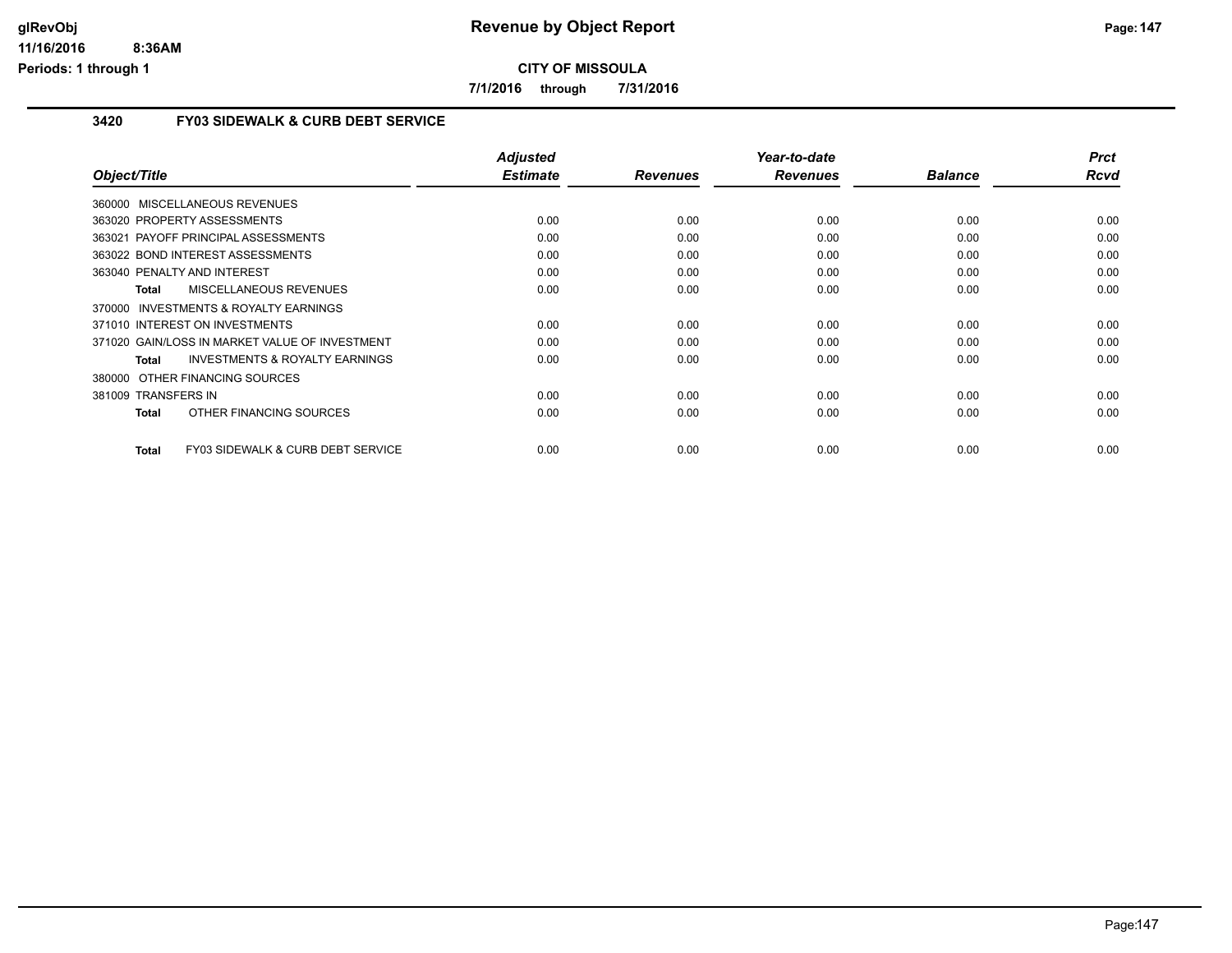**11/16/2016 8:36AM Periods: 1 through 1**

**CITY OF MISSOULA**

**7/1/2016 through 7/31/2016**

# **3430 FY04 SIDEWALK CURB DEBT SERVICE**

# **3430 FY04 SIDEWALK CURB DEBT SERVICE**

|                                                    | <b>Adjusted</b> |                 | Year-to-date    |                | <b>Prct</b> |
|----------------------------------------------------|-----------------|-----------------|-----------------|----------------|-------------|
| Object/Title                                       | <b>Estimate</b> | <b>Revenues</b> | <b>Revenues</b> | <b>Balance</b> | Rcvd        |
| 360000 MISCELLANEOUS REVENUES                      |                 |                 |                 |                |             |
| 363020 PROPERTY ASSESSMENTS                        | 0.00            | 0.00            | 0.00            | 0.00           | 0.00        |
| 363021 PAYOFF PRINCIPAL ASSESSMENTS                | 0.00            | 0.00            | 0.00            | 0.00           | 0.00        |
| 363022 BOND INTEREST ASSESSMENTS                   | 0.00            | 0.00            | 0.00            | 0.00           | 0.00        |
| 363040 PENALTY AND INTEREST                        | 0.00            | 0.00            | 0.00            | 0.00           | 0.00        |
| MISCELLANEOUS REVENUES<br>Total                    | 0.00            | 0.00            | 0.00            | 0.00           | 0.00        |
| 370000 INVESTMENTS & ROYALTY EARNINGS              |                 |                 |                 |                |             |
| 371010 INTEREST ON INVESTMENTS                     | 0.00            | 0.00            | 0.00            | 0.00           | 0.00        |
| 371020 GAIN/LOSS IN MARKET VALUE OF INVESTMENTS    | 0.00            | 0.00            | 0.00            | 0.00           | 0.00        |
| <b>INVESTMENTS &amp; ROYALTY EARNINGS</b><br>Total | 0.00            | 0.00            | 0.00            | 0.00           | 0.00        |
| OTHER FINANCING SOURCES<br>380000                  |                 |                 |                 |                |             |
| 381030 SID BOND PROCEEDS                           | 0.00            | 0.00            | 0.00            | 0.00           | 0.00        |
| OTHER FINANCING SOURCES<br>Total                   | 0.00            | 0.00            | 0.00            | 0.00           | 0.00        |
| FY04 SIDEWALK CURB DEBT SERVICE<br><b>Total</b>    | 0.00            | 0.00            | 0.00            | 0.00           | 0.00        |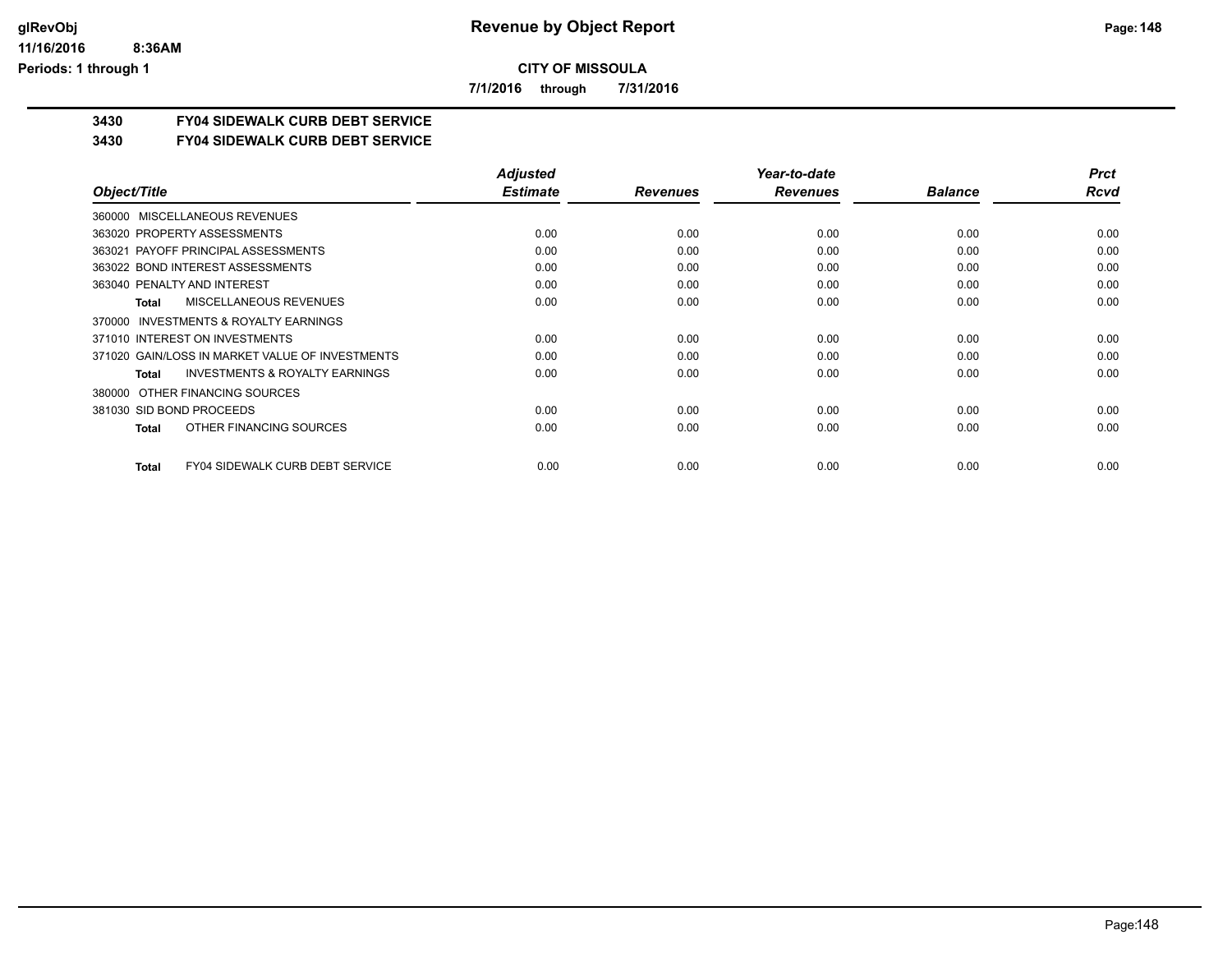**8:36AM**

**CITY OF MISSOULA**

**7/1/2016 through 7/31/2016**

# **3430 FY04 SIDEWALK CURB DEBT SERVICE**

| Object/Title                                       | <b>Adjusted</b><br><b>Estimate</b> | <b>Revenues</b> | Year-to-date<br><b>Revenues</b> | <b>Balance</b> | <b>Prct</b><br><b>Rcvd</b> |
|----------------------------------------------------|------------------------------------|-----------------|---------------------------------|----------------|----------------------------|
|                                                    |                                    |                 |                                 |                |                            |
| 360000 MISCELLANEOUS REVENUES                      |                                    |                 |                                 |                |                            |
| 363020 PROPERTY ASSESSMENTS                        | 0.00                               | 0.00            | 0.00                            | 0.00           | 0.00                       |
| 363021 PAYOFF PRINCIPAL ASSESSMENTS                | 0.00                               | 0.00            | 0.00                            | 0.00           | 0.00                       |
| 363022 BOND INTEREST ASSESSMENTS                   | 0.00                               | 0.00            | 0.00                            | 0.00           | 0.00                       |
| 363040 PENALTY AND INTEREST                        | 0.00                               | 0.00            | 0.00                            | 0.00           | 0.00                       |
| <b>MISCELLANEOUS REVENUES</b><br>Total             | 0.00                               | 0.00            | 0.00                            | 0.00           | 0.00                       |
| 370000 INVESTMENTS & ROYALTY EARNINGS              |                                    |                 |                                 |                |                            |
| 371010 INTEREST ON INVESTMENTS                     | 0.00                               | 0.00            | 0.00                            | 0.00           | 0.00                       |
| 371020 GAIN/LOSS IN MARKET VALUE OF INVESTMENT     | 0.00                               | 0.00            | 0.00                            | 0.00           | 0.00                       |
| <b>INVESTMENTS &amp; ROYALTY EARNINGS</b><br>Total | 0.00                               | 0.00            | 0.00                            | 0.00           | 0.00                       |
| 380000 OTHER FINANCING SOURCES                     |                                    |                 |                                 |                |                            |
| 381030 SID BOND PROCEEDS                           | 0.00                               | 0.00            | 0.00                            | 0.00           | 0.00                       |
| OTHER FINANCING SOURCES<br><b>Total</b>            | 0.00                               | 0.00            | 0.00                            | 0.00           | 0.00                       |
|                                                    |                                    |                 |                                 |                |                            |
| FY04 SIDEWALK CURB DEBT SERVICE<br><b>Total</b>    | 0.00                               | 0.00            | 0.00                            | 0.00           | 0.00                       |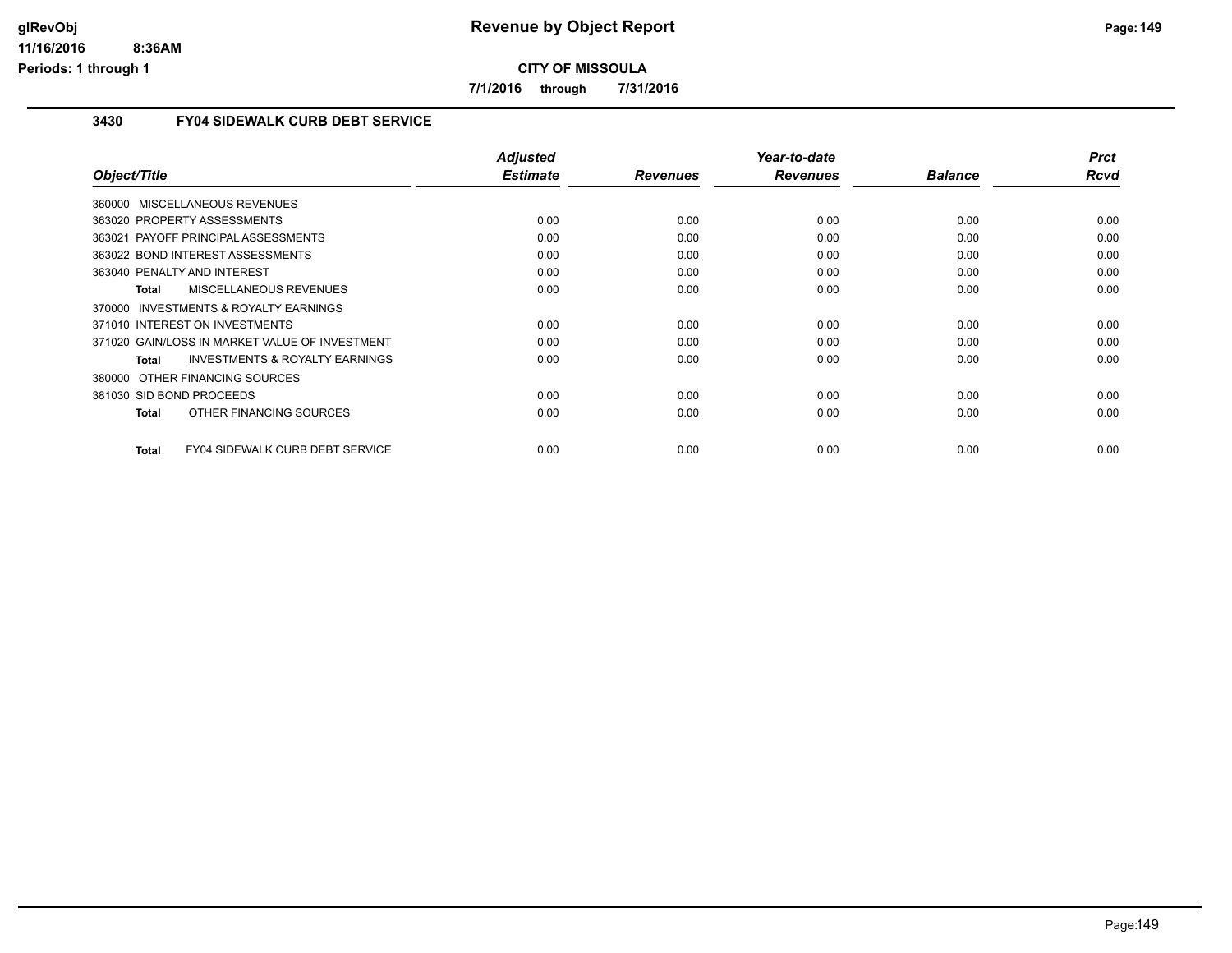**CITY OF MISSOULA**

**7/1/2016 through 7/31/2016**

**3433 SID 433 DEBT SERVICE**

**3433 SID 433 DEBT SERVICE**

|                                                           | <b>Adjusted</b> |                 | Year-to-date    |                | <b>Prct</b> |
|-----------------------------------------------------------|-----------------|-----------------|-----------------|----------------|-------------|
| Object/Title                                              | <b>Estimate</b> | <b>Revenues</b> | <b>Revenues</b> | <b>Balance</b> | Rcvd        |
| 360000 MISCELLANEOUS REVENUES                             |                 |                 |                 |                |             |
| 363020 PROPERTY ASSESSMENTS                               | 0.00            | 0.00            | 0.00            | 0.00           | 0.00        |
| 363021 PAYOFF PRINCIPAL ASSESSMENTS                       | 0.00            | 0.00            | 0.00            | 0.00           | 0.00        |
| 363022 BOND INTEREST ASSESSMENTS                          | 0.00            | 0.00            | 0.00            | 0.00           | 0.00        |
| 363040 PENALTY AND INTEREST                               | 0.00            | 0.00            | 0.00            | 0.00           | 0.00        |
| MISCELLANEOUS REVENUES<br>Total                           | 0.00            | 0.00            | 0.00            | 0.00           | 0.00        |
| 370000 INVESTMENTS & ROYALTY EARNINGS                     |                 |                 |                 |                |             |
| 371010 INTEREST ON INVESTMENTS                            | 0.00            | 0.00            | 0.00            | 0.00           | 0.00        |
| 371020 GAIN/LOSS IN MARKET VALUE OF INVESTMENTS           | 0.00            | 0.00            | 0.00            | 0.00           | 0.00        |
| <b>INVESTMENTS &amp; ROYALTY EARNINGS</b><br><b>Total</b> | 0.00            | 0.00            | 0.00            | 0.00           | 0.00        |
| SID 433 DEBT SERVICE<br><b>Total</b>                      | 0.00            | 0.00            | 0.00            | 0.00           | 0.00        |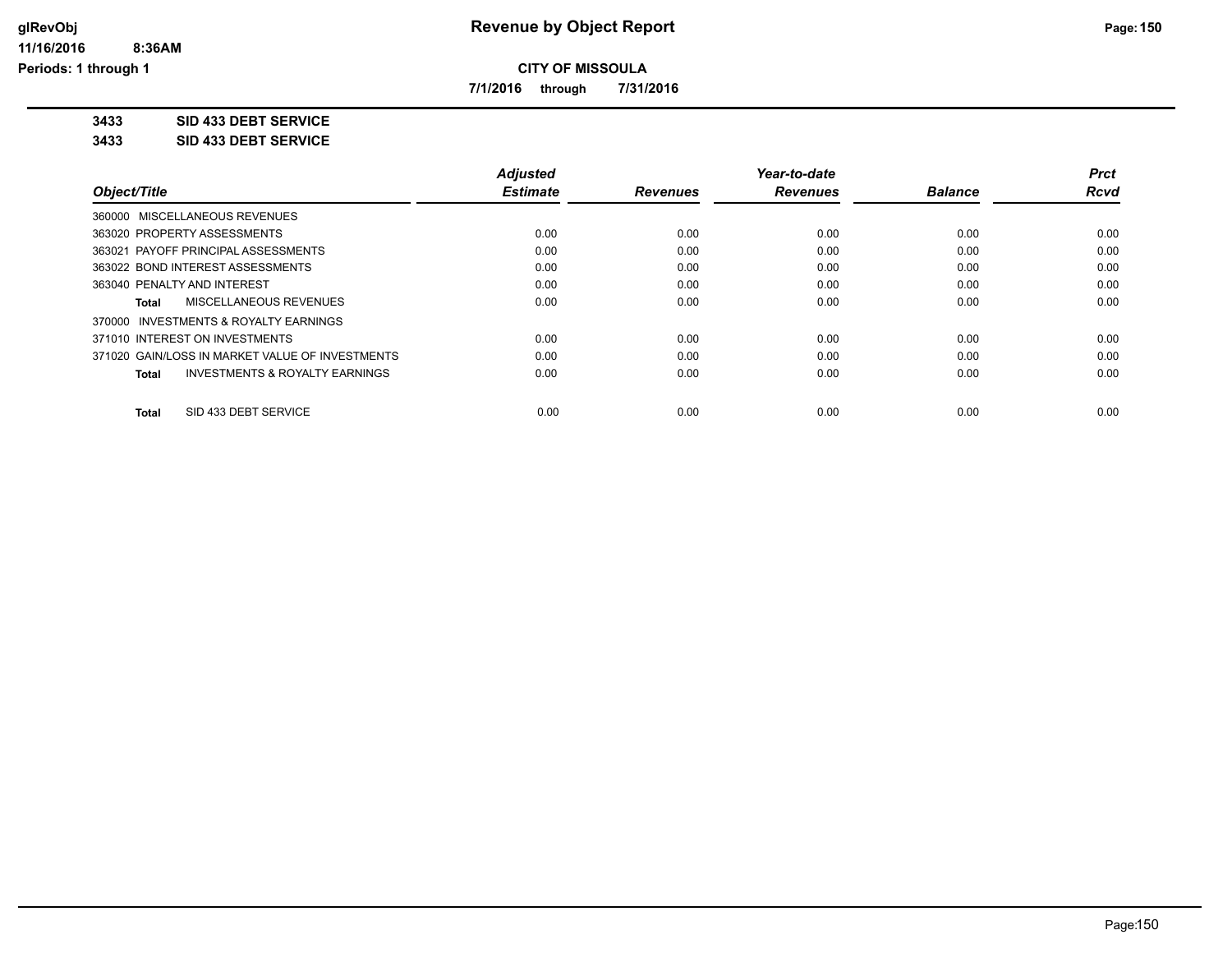**CITY OF MISSOULA**

**7/1/2016 through 7/31/2016**

#### **3433 SID 433 DEBT SERVICE**

|                                                    | <b>Adjusted</b> |                 | Year-to-date    |                | <b>Prct</b> |
|----------------------------------------------------|-----------------|-----------------|-----------------|----------------|-------------|
| Object/Title                                       | <b>Estimate</b> | <b>Revenues</b> | <b>Revenues</b> | <b>Balance</b> | <b>Rcvd</b> |
| 360000 MISCELLANEOUS REVENUES                      |                 |                 |                 |                |             |
| 363020 PROPERTY ASSESSMENTS                        | 0.00            | 0.00            | 0.00            | 0.00           | 0.00        |
| 363021 PAYOFF PRINCIPAL ASSESSMENTS                | 0.00            | 0.00            | 0.00            | 0.00           | 0.00        |
| 363022 BOND INTEREST ASSESSMENTS                   | 0.00            | 0.00            | 0.00            | 0.00           | 0.00        |
| 363040 PENALTY AND INTEREST                        | 0.00            | 0.00            | 0.00            | 0.00           | 0.00        |
| MISCELLANEOUS REVENUES<br>Total                    | 0.00            | 0.00            | 0.00            | 0.00           | 0.00        |
| 370000 INVESTMENTS & ROYALTY EARNINGS              |                 |                 |                 |                |             |
| 371010 INTEREST ON INVESTMENTS                     | 0.00            | 0.00            | 0.00            | 0.00           | 0.00        |
| 371020 GAIN/LOSS IN MARKET VALUE OF INVESTMENT     | 0.00            | 0.00            | 0.00            | 0.00           | 0.00        |
| <b>INVESTMENTS &amp; ROYALTY EARNINGS</b><br>Total | 0.00            | 0.00            | 0.00            | 0.00           | 0.00        |
|                                                    |                 |                 |                 |                |             |
| SID 433 DEBT SERVICE<br>Total                      | 0.00            | 0.00            | 0.00            | 0.00           | 0.00        |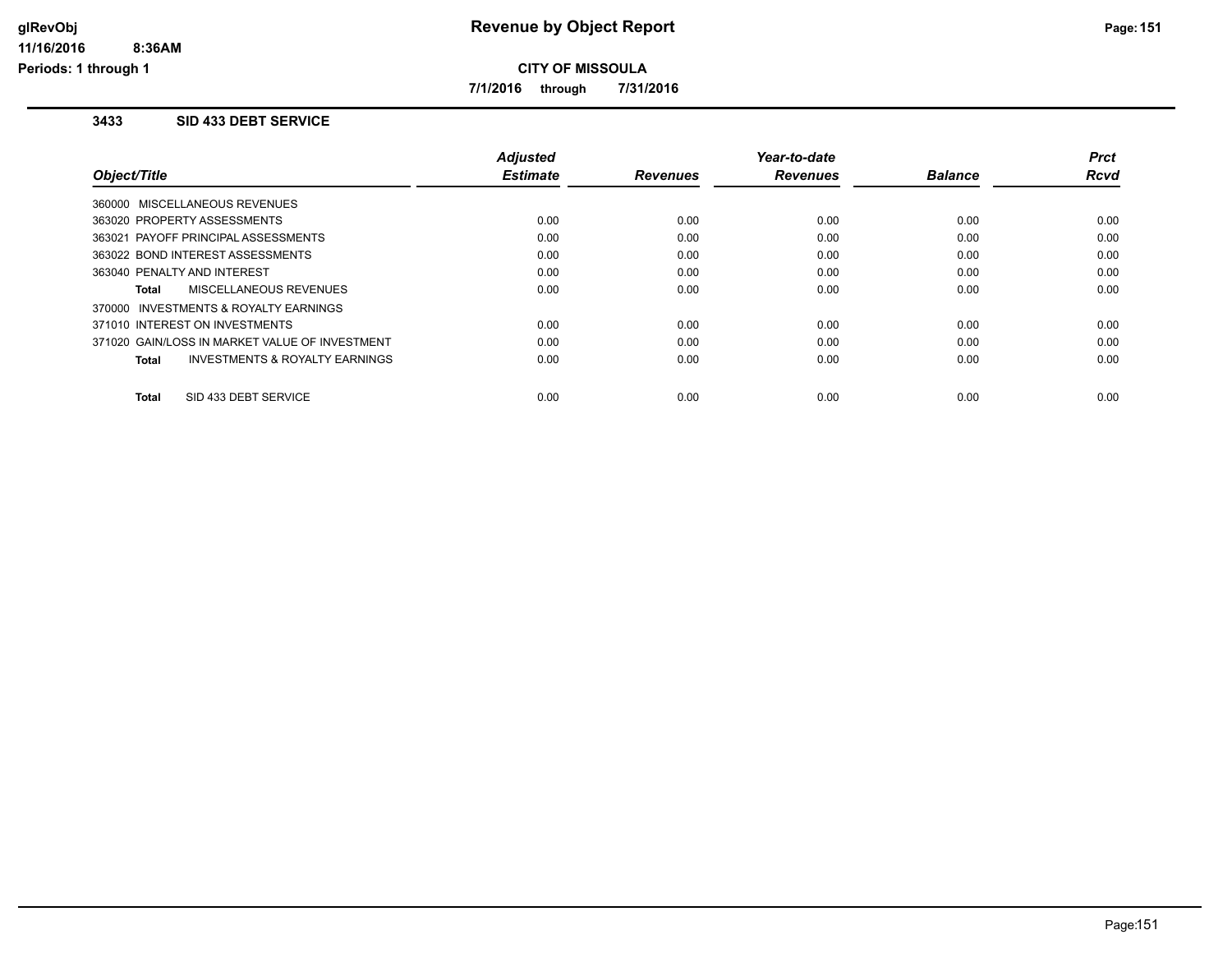**CITY OF MISSOULA**

**7/1/2016 through 7/31/2016**

**3440 FY 05 SIDEWALK AND CURB**

 **8:36AM**

**3440 FY 05 SIDEWALK AND CURB**

|                                                           | <b>Adjusted</b> |                 | Year-to-date    |                | <b>Prct</b> |
|-----------------------------------------------------------|-----------------|-----------------|-----------------|----------------|-------------|
| Object/Title                                              | <b>Estimate</b> | <b>Revenues</b> | <b>Revenues</b> | <b>Balance</b> | Rcvd        |
| 360000 MISCELLANEOUS REVENUES                             |                 |                 |                 |                |             |
| 363020 PROPERTY ASSESSMENTS                               | 0.00            | 0.00            | 0.00            | 0.00           | 0.00        |
| 363021 PAYOFF PRINCIPAL ASSESSMENTS                       | 0.00            | 459.73          | 459.73          | $-459.73$      | 0.00        |
| 363022 BOND INTEREST ASSESSMENTS                          | 0.00            | 0.00            | 0.00            | 0.00           | 0.00        |
| 363040 PENALTY AND INTEREST                               | 0.00            | 0.00            | 0.00            | 0.00           | 0.00        |
| <b>MISCELLANEOUS REVENUES</b><br><b>Total</b>             | 0.00            | 459.73          | 459.73          | $-459.73$      | 0.00        |
| 370000 INVESTMENTS & ROYALTY EARNINGS                     |                 |                 |                 |                |             |
| 371010 INTEREST ON INVESTMENTS                            | 0.00            | 0.00            | 0.00            | 0.00           | 0.00        |
| 371020 GAIN/LOSS IN MARKET VALUE OF INVESTMENTS           | 0.00            | 0.00            | 0.00            | 0.00           | 0.00        |
| 371500 INTEREST ON INTERFUND LOAN                         | 0.00            | 0.00            | 0.00            | 0.00           | 0.00        |
| <b>INVESTMENTS &amp; ROYALTY EARNINGS</b><br><b>Total</b> | 0.00            | 0.00            | 0.00            | 0.00           | 0.00        |
| OTHER FINANCING SOURCES<br>380000                         |                 |                 |                 |                |             |
| 381030 SID BONDS PROCEEDS                                 | 0.00            | 0.00            | 0.00            | 0.00           | 0.00        |
| OTHER FINANCING SOURCES<br><b>Total</b>                   | 0.00            | 0.00            | 0.00            | 0.00           | 0.00        |
| FY 05 SIDEWALK AND CURB<br><b>Total</b>                   | 0.00            | 459.73          | 459.73          | $-459.73$      | 0.00        |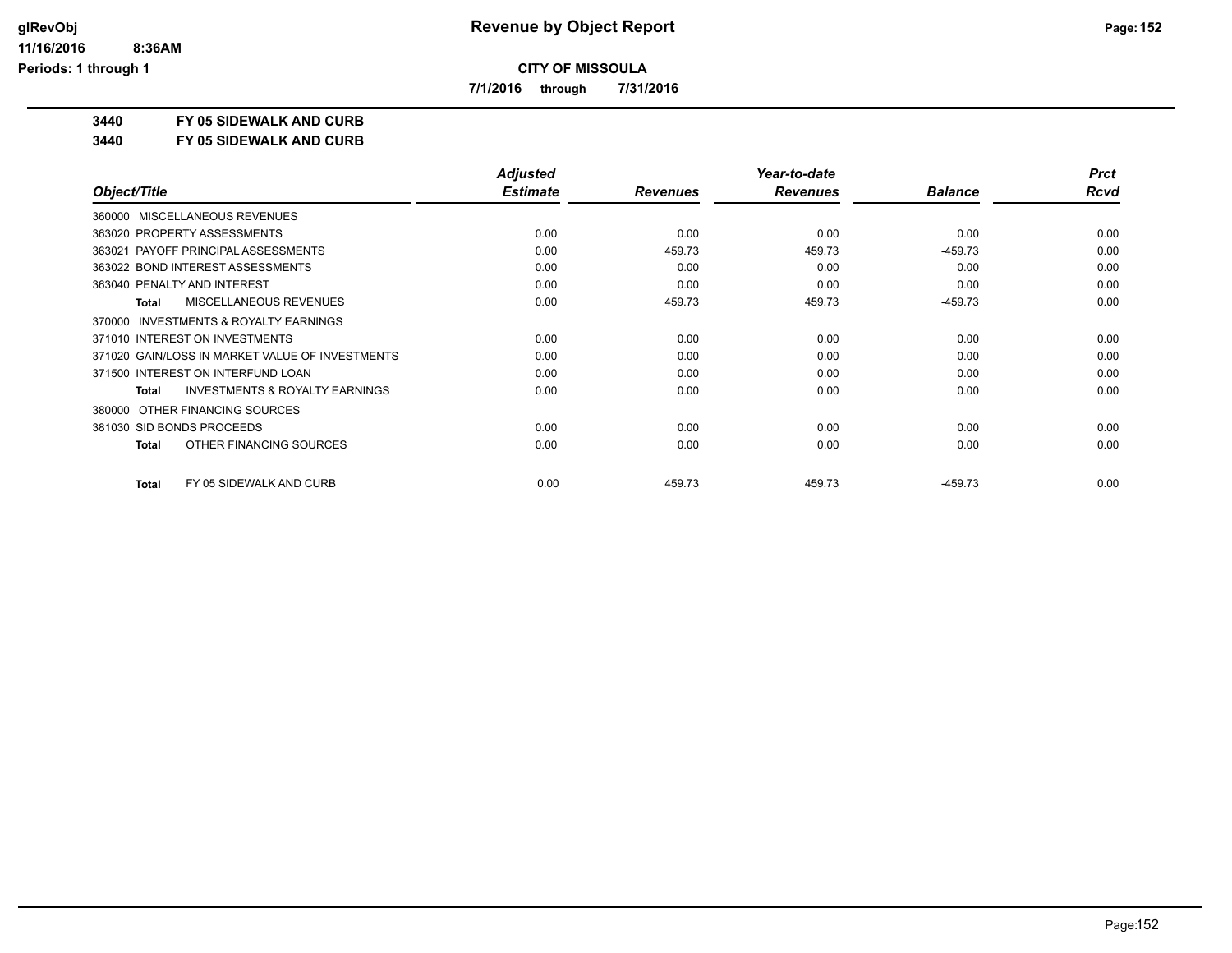**CITY OF MISSOULA**

**7/1/2016 through 7/31/2016**

# **3440 FY 05 SIDEWALK AND CURB**

 **8:36AM**

|                                                     | Adjusted        |                 | Year-to-date    |                | <b>Prct</b> |
|-----------------------------------------------------|-----------------|-----------------|-----------------|----------------|-------------|
| Object/Title                                        | <b>Estimate</b> | <b>Revenues</b> | <b>Revenues</b> | <b>Balance</b> | Rcvd        |
| 360000 MISCELLANEOUS REVENUES                       |                 |                 |                 |                |             |
| 363020 PROPERTY ASSESSMENTS                         | 0.00            | 0.00            | 0.00            | 0.00           | 0.00        |
| 363021 PAYOFF PRINCIPAL ASSESSMENTS                 | 0.00            | 459.73          | 459.73          | $-459.73$      | 0.00        |
| 363022 BOND INTEREST ASSESSMENTS                    | 0.00            | 0.00            | 0.00            | 0.00           | 0.00        |
| 363040 PENALTY AND INTEREST                         | 0.00            | 0.00            | 0.00            | 0.00           | 0.00        |
| MISCELLANEOUS REVENUES<br>Total                     | 0.00            | 459.73          | 459.73          | $-459.73$      | 0.00        |
| <b>INVESTMENTS &amp; ROYALTY EARNINGS</b><br>370000 |                 |                 |                 |                |             |
| 371010 INTEREST ON INVESTMENTS                      | 0.00            | 0.00            | 0.00            | 0.00           | 0.00        |
| 371020 GAIN/LOSS IN MARKET VALUE OF INVESTMENT      | 0.00            | 0.00            | 0.00            | 0.00           | 0.00        |
| 371500 INTEREST ON INTERFUND LOAN                   | 0.00            | 0.00            | 0.00            | 0.00           | 0.00        |
| <b>INVESTMENTS &amp; ROYALTY EARNINGS</b><br>Total  | 0.00            | 0.00            | 0.00            | 0.00           | 0.00        |
| 380000 OTHER FINANCING SOURCES                      |                 |                 |                 |                |             |
| 381030 SID BONDS PROCEEDS                           | 0.00            | 0.00            | 0.00            | 0.00           | 0.00        |
| OTHER FINANCING SOURCES<br>Total                    | 0.00            | 0.00            | 0.00            | 0.00           | 0.00        |
|                                                     |                 |                 |                 |                |             |
| FY 05 SIDEWALK AND CURB<br>Total                    | 0.00            | 459.73          | 459.73          | $-459.73$      | 0.00        |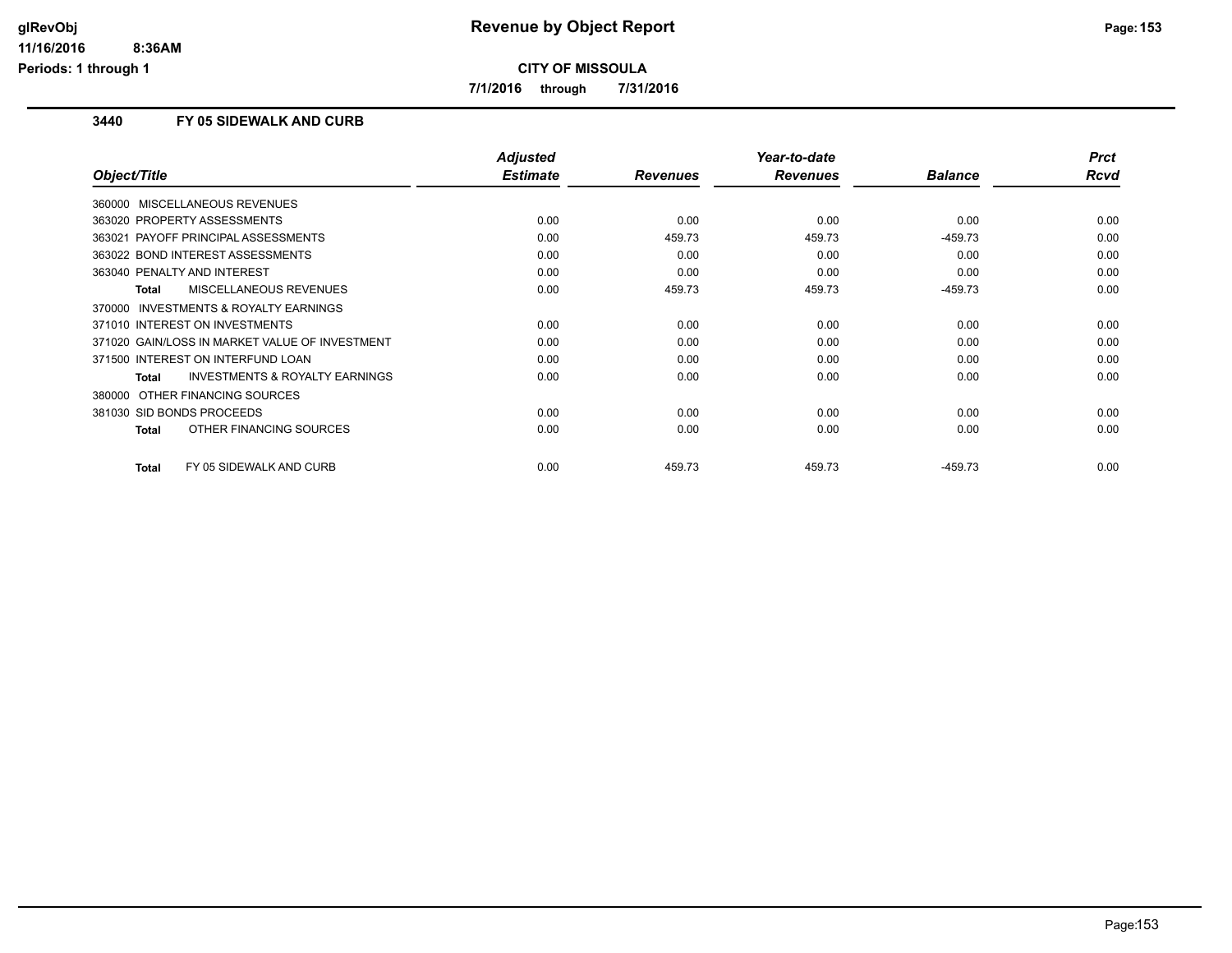**glRevObj Revenue by Object Report Page:154** 

**11/16/2016 8:36AM Periods: 1 through 1**

# **CITY OF MISSOULA**

**7/1/2016 through 7/31/2016**

### **3441 FY 06 SIDEWALK & CURB DEBT**

#### **3441 FY 06 SIDEWALK & CURB DEBT**

|                                                 | <b>Adjusted</b> |                 | Year-to-date    |                | <b>Prct</b> |
|-------------------------------------------------|-----------------|-----------------|-----------------|----------------|-------------|
| Object/Title                                    | <b>Estimate</b> | <b>Revenues</b> | <b>Revenues</b> | <b>Balance</b> | <b>Rcvd</b> |
| 360000 MISCELLANEOUS REVENUES                   |                 |                 |                 |                |             |
| 363020 PROPERTY ASSESSMENTS                     | 0.00            | 0.00            | 0.00            | 0.00           | 0.00        |
| MISCELLANEOUS REVENUES<br>Total                 | 0.00            | 0.00            | 0.00            | 0.00           | 0.00        |
| 370000 INVESTMENTS & ROYALTY EARNINGS           |                 |                 |                 |                |             |
| 371010 INTEREST ON INVESTMENTS                  | 0.00            | 0.00            | 0.00            | 0.00           | 0.00        |
| 371020 GAIN/LOSS IN MARKET VALUE OF INVESTMENTS | 0.00            | 0.00            | 0.00            | 0.00           | 0.00        |
| INVESTMENTS & ROYALTY EARNINGS<br>Total         | 0.00            | 0.00            | 0.00            | 0.00           | 0.00        |
|                                                 |                 |                 |                 |                |             |
| FY 06 SIDEWALK & CURB DEBT<br><b>Total</b>      | 0.00            | 0.00            | 0.00            | 0.00           | 0.00        |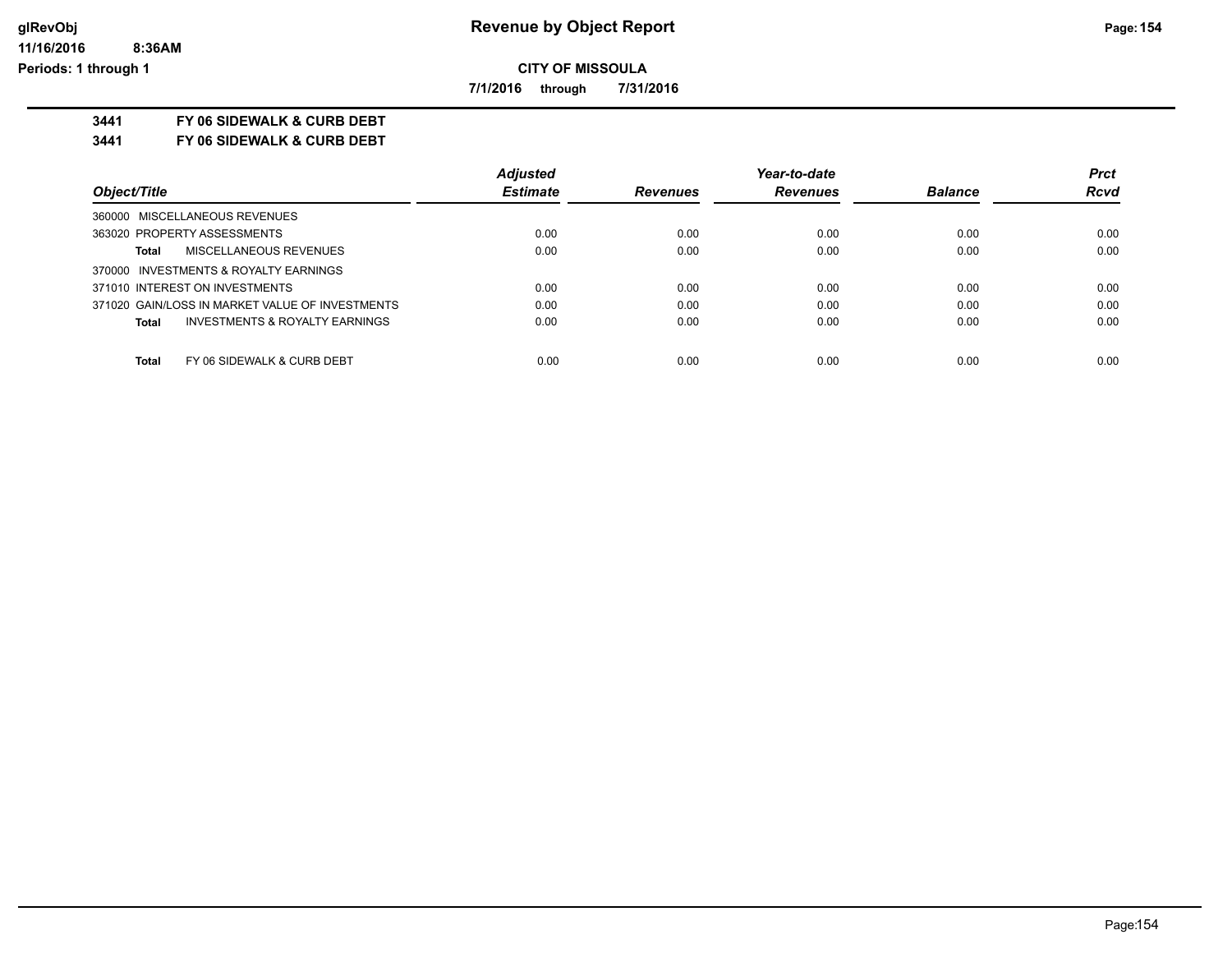**CITY OF MISSOULA**

**7/1/2016 through 7/31/2016**

# **3441 FY 06 SIDEWALK & CURB DEBT**

 **8:36AM**

|                                                           | <b>Adjusted</b> |                 | Year-to-date    |                | <b>Prct</b> |
|-----------------------------------------------------------|-----------------|-----------------|-----------------|----------------|-------------|
| Object/Title                                              | <b>Estimate</b> | <b>Revenues</b> | <b>Revenues</b> | <b>Balance</b> | <b>Rcvd</b> |
| 360000 MISCELLANEOUS REVENUES                             |                 |                 |                 |                |             |
| 363020 PROPERTY ASSESSMENTS                               | 0.00            | 0.00            | 0.00            | 0.00           | 0.00        |
| MISCELLANEOUS REVENUES<br>Total                           | 0.00            | 0.00            | 0.00            | 0.00           | 0.00        |
| 370000 INVESTMENTS & ROYALTY EARNINGS                     |                 |                 |                 |                |             |
| 371010 INTEREST ON INVESTMENTS                            | 0.00            | 0.00            | 0.00            | 0.00           | 0.00        |
| 371020 GAIN/LOSS IN MARKET VALUE OF INVESTMENT            | 0.00            | 0.00            | 0.00            | 0.00           | 0.00        |
| <b>INVESTMENTS &amp; ROYALTY EARNINGS</b><br><b>Total</b> | 0.00            | 0.00            | 0.00            | 0.00           | 0.00        |
| <b>Total</b><br>FY 06 SIDEWALK & CURB DEBT                | 0.00            | 0.00            | 0.00            | 0.00           | 0.00        |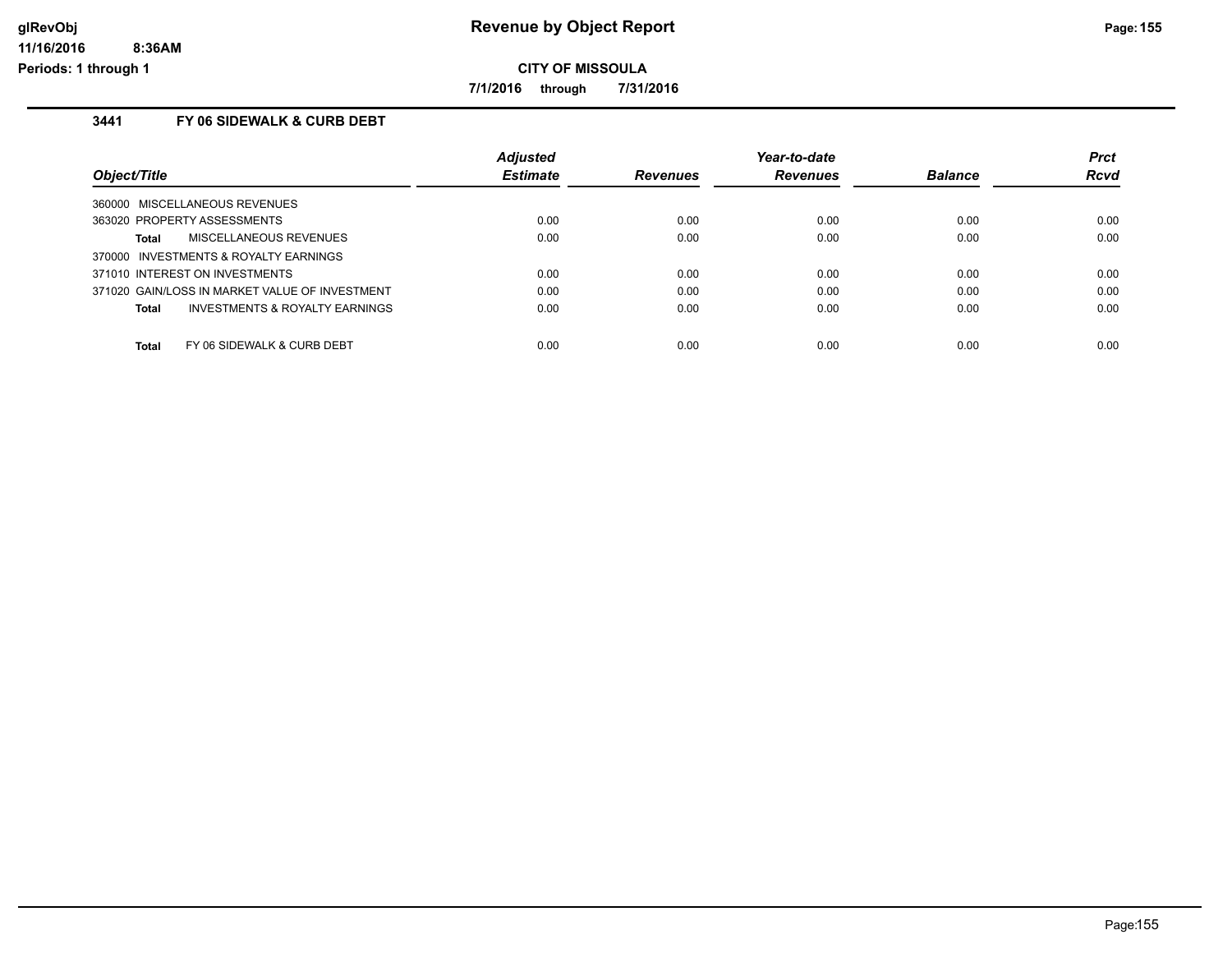**CITY OF MISSOULA**

**7/1/2016 through 7/31/2016**

**3449 SID 449 DEBT SERVICE**

**3449 SID 449 DEBT SERVICE**

|                                                           | <b>Adjusted</b> |                 | Year-to-date    |                | <b>Prct</b> |
|-----------------------------------------------------------|-----------------|-----------------|-----------------|----------------|-------------|
| Object/Title                                              | <b>Estimate</b> | <b>Revenues</b> | <b>Revenues</b> | <b>Balance</b> | Rcvd        |
| 360000 MISCELLANEOUS REVENUES                             |                 |                 |                 |                |             |
| 363020 PROPERTY ASSESSMENTS                               | 0.00            | 0.00            | 0.00            | 0.00           | 0.00        |
| 363021 PAYOFF PRINCIPAL ASSESSMENTS                       | 0.00            | 0.00            | 0.00            | 0.00           | 0.00        |
| 363022 BOND INTEREST ASSESSMENTS                          | 0.00            | 0.00            | 0.00            | 0.00           | 0.00        |
| 363040 PENALTY AND INTEREST                               | 0.00            | 0.00            | 0.00            | 0.00           | 0.00        |
| MISCELLANEOUS REVENUES<br>Total                           | 0.00            | 0.00            | 0.00            | 0.00           | 0.00        |
| 370000 INVESTMENTS & ROYALTY EARNINGS                     |                 |                 |                 |                |             |
| 371010 INTEREST ON INVESTMENTS                            | 0.00            | 0.00            | 0.00            | 0.00           | 0.00        |
| 371020 GAIN/LOSS IN MARKET VALUE OF INVESTMENTS           | 0.00            | 0.00            | 0.00            | 0.00           | 0.00        |
| <b>INVESTMENTS &amp; ROYALTY EARNINGS</b><br><b>Total</b> | 0.00            | 0.00            | 0.00            | 0.00           | 0.00        |
| SID 449 DEBT SERVICE<br><b>Total</b>                      | 0.00            | 0.00            | 0.00            | 0.00           | 0.00        |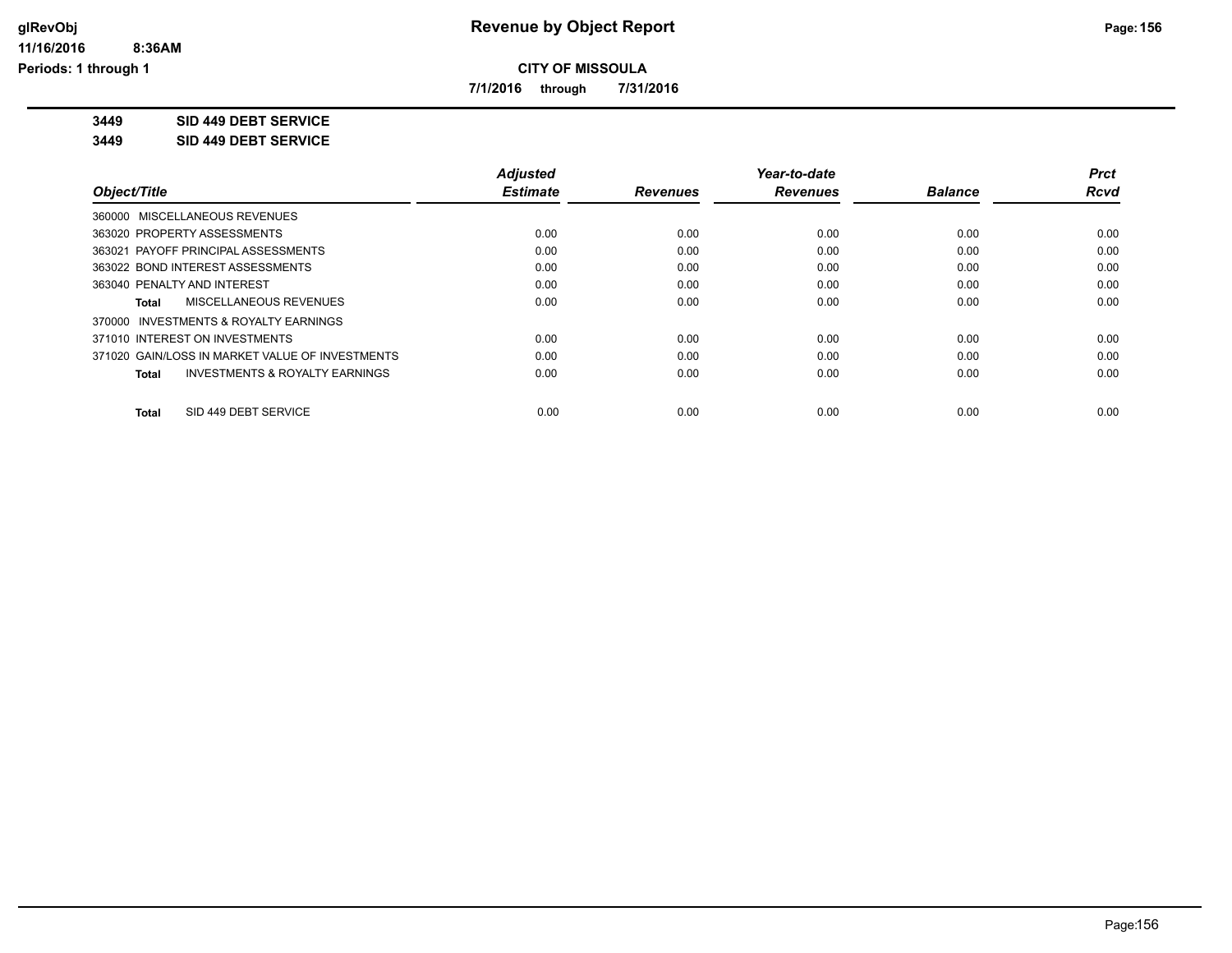**CITY OF MISSOULA**

**7/1/2016 through 7/31/2016**

#### **3449 SID 449 DEBT SERVICE**

|                                                     | <b>Adjusted</b> |                 | Year-to-date    |                | <b>Prct</b> |
|-----------------------------------------------------|-----------------|-----------------|-----------------|----------------|-------------|
| Object/Title                                        | <b>Estimate</b> | <b>Revenues</b> | <b>Revenues</b> | <b>Balance</b> | <b>Rcvd</b> |
| 360000 MISCELLANEOUS REVENUES                       |                 |                 |                 |                |             |
| 363020 PROPERTY ASSESSMENTS                         | 0.00            | 0.00            | 0.00            | 0.00           | 0.00        |
| 363021 PAYOFF PRINCIPAL ASSESSMENTS                 | 0.00            | 0.00            | 0.00            | 0.00           | 0.00        |
| 363022 BOND INTEREST ASSESSMENTS                    | 0.00            | 0.00            | 0.00            | 0.00           | 0.00        |
| 363040 PENALTY AND INTEREST                         | 0.00            | 0.00            | 0.00            | 0.00           | 0.00        |
| MISCELLANEOUS REVENUES<br>Total                     | 0.00            | 0.00            | 0.00            | 0.00           | 0.00        |
| <b>INVESTMENTS &amp; ROYALTY EARNINGS</b><br>370000 |                 |                 |                 |                |             |
| 371010 INTEREST ON INVESTMENTS                      | 0.00            | 0.00            | 0.00            | 0.00           | 0.00        |
| 371020 GAIN/LOSS IN MARKET VALUE OF INVESTMENT      | 0.00            | 0.00            | 0.00            | 0.00           | 0.00        |
| <b>INVESTMENTS &amp; ROYALTY EARNINGS</b><br>Total  | 0.00            | 0.00            | 0.00            | 0.00           | 0.00        |
|                                                     |                 |                 |                 |                |             |
| SID 449 DEBT SERVICE<br>Total                       | 0.00            | 0.00            | 0.00            | 0.00           | 0.00        |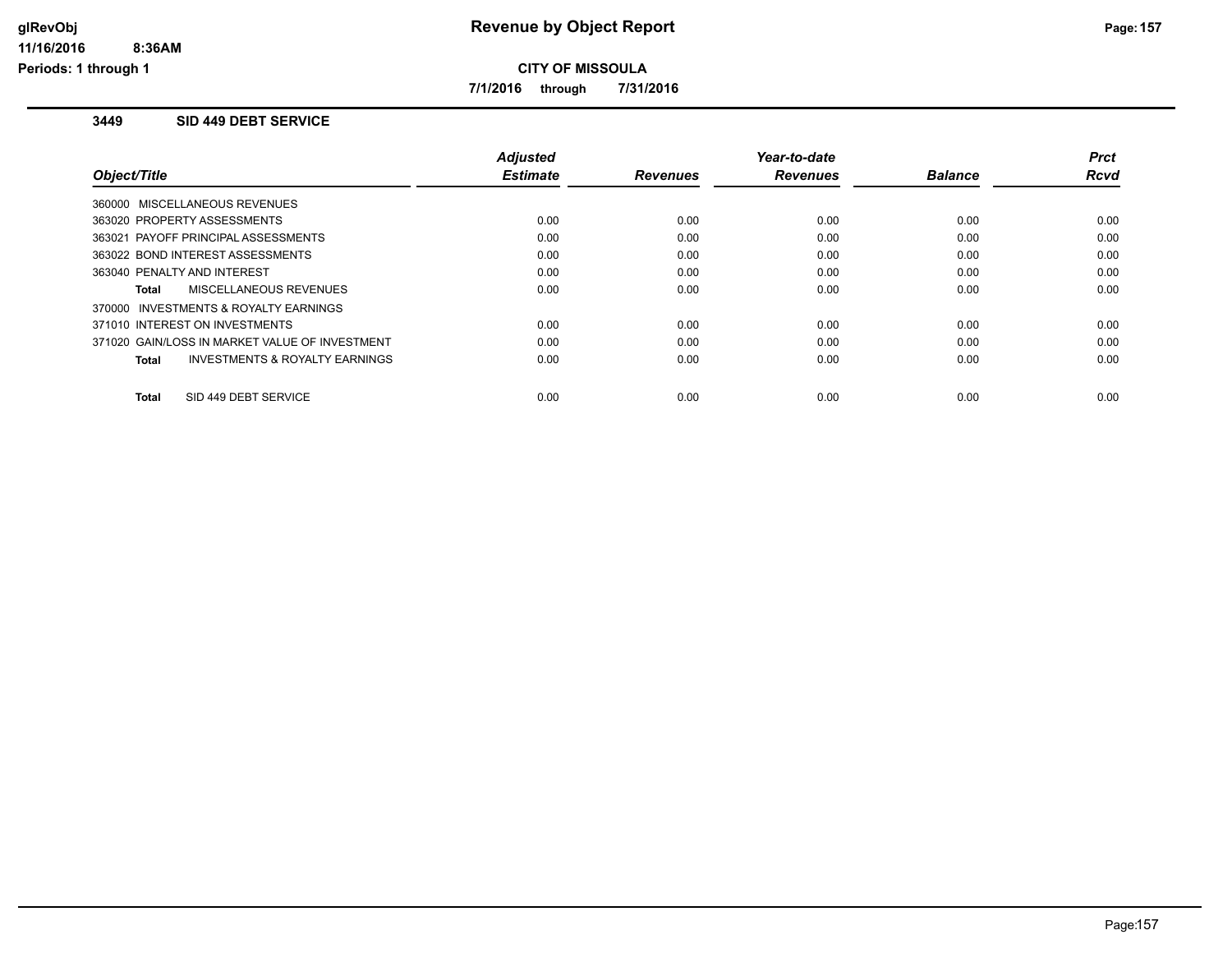**CITY OF MISSOULA**

**7/1/2016 through 7/31/2016**

**3450 FY 06 SIDEWALK AND CURB**

 **8:36AM**

**3450 FY 06 SIDEWALK AND CURB**

|                                                           | <b>Adjusted</b> |                 | Year-to-date    |                | <b>Prct</b> |
|-----------------------------------------------------------|-----------------|-----------------|-----------------|----------------|-------------|
| Object/Title                                              | <b>Estimate</b> | <b>Revenues</b> | <b>Revenues</b> | <b>Balance</b> | <b>Rcvd</b> |
| 360000 MISCELLANEOUS REVENUES                             |                 |                 |                 |                |             |
| 363020 PROPERTY ASSESSMENTS                               | 0.00            | $-400.82$       | $-400.82$       | 400.82         | 0.00        |
| PAYOFF PRINCIPAL ASSESSMENTS<br>363021                    | 0.00            | 0.00            | 0.00            | 0.00           | 0.00        |
| 363022 BOND INTEREST ASSESSMENTS                          | 0.00            | 0.00            | 0.00            | 0.00           | 0.00        |
| 363040 PENALTY AND INTEREST                               | 0.00            | $-11.86$        | $-11.86$        | 11.86          | 0.00        |
| MISCELLANEOUS REVENUES<br><b>Total</b>                    | 0.00            | $-412.68$       | $-412.68$       | 412.68         | 0.00        |
| INVESTMENTS & ROYALTY EARNINGS<br>370000                  |                 |                 |                 |                |             |
| 371010 INTEREST ON INVESTMENTS                            | 0.00            | 0.00            | 0.00            | 0.00           | 0.00        |
| 371020 GAIN/LOSS IN MARKET VALUE OF INVESTMENTS           | 0.00            | 0.00            | 0.00            | 0.00           | 0.00        |
| 371500 INTEREST ON INTERFUND LOAN                         | 0.00            | 0.00            | 0.00            | 0.00           | 0.00        |
| <b>INVESTMENTS &amp; ROYALTY EARNINGS</b><br><b>Total</b> | 0.00            | 0.00            | 0.00            | 0.00           | 0.00        |
| OTHER FINANCING SOURCES<br>380000                         |                 |                 |                 |                |             |
| 381030 SID BONDS PROCEEDS                                 | 0.00            | 0.00            | 0.00            | 0.00           | 0.00        |
| 383042 TRANSFERS FROM OTHER FUNDS                         | 0.00            | 0.00            | 0.00            | 0.00           | 0.00        |
| OTHER FINANCING SOURCES<br><b>Total</b>                   | 0.00            | 0.00            | 0.00            | 0.00           | 0.00        |
| FY 06 SIDEWALK AND CURB<br>Total                          | 0.00            | $-412.68$       | $-412.68$       | 412.68         | 0.00        |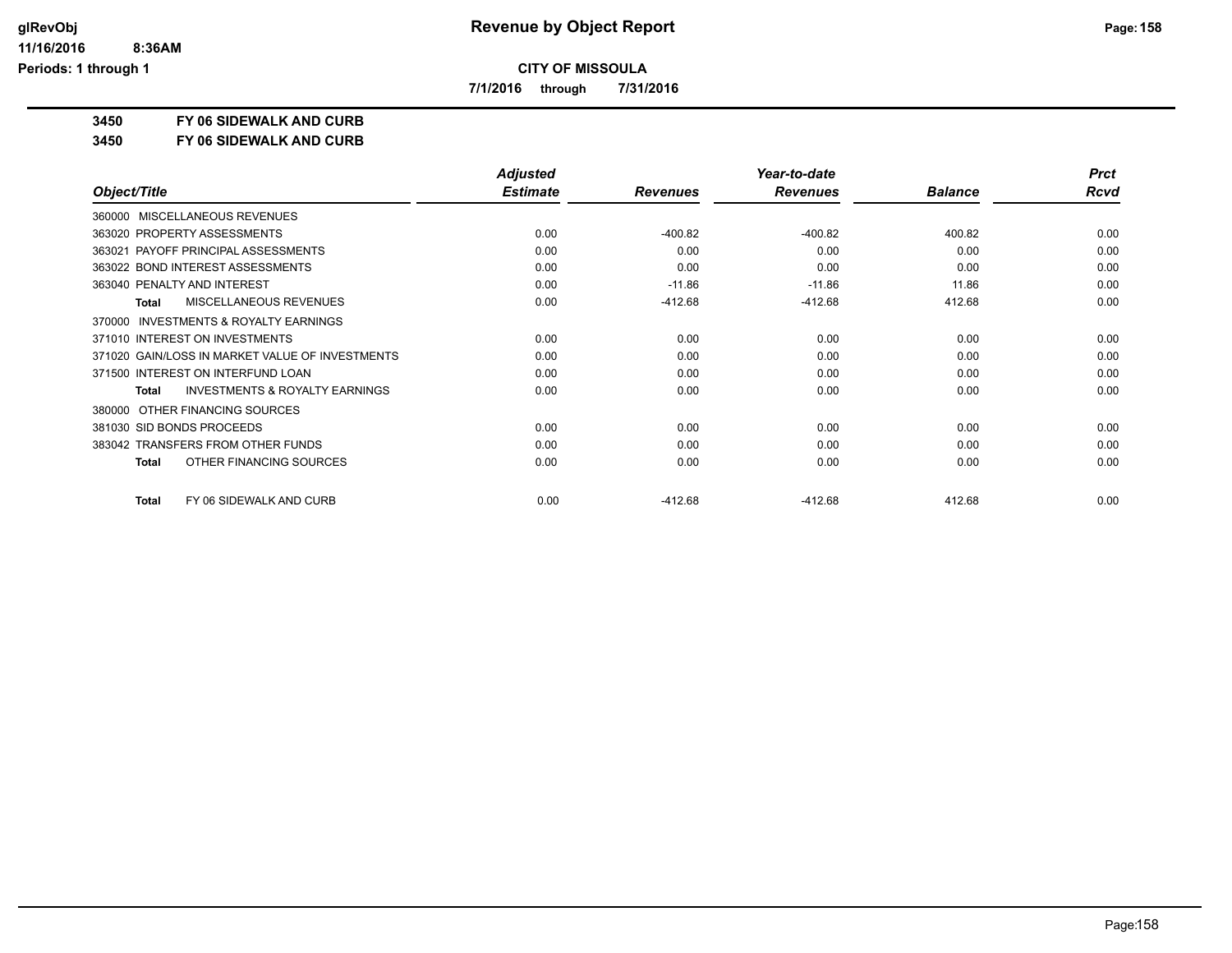**CITY OF MISSOULA**

**7/1/2016 through 7/31/2016**

# **3450 FY 06 SIDEWALK AND CURB**

 **8:36AM**

|                                                    | <b>Adjusted</b> |                 | Year-to-date    |                | <b>Prct</b> |
|----------------------------------------------------|-----------------|-----------------|-----------------|----------------|-------------|
| Object/Title                                       | <b>Estimate</b> | <b>Revenues</b> | <b>Revenues</b> | <b>Balance</b> | Rcvd        |
| 360000 MISCELLANEOUS REVENUES                      |                 |                 |                 |                |             |
| 363020 PROPERTY ASSESSMENTS                        | 0.00            | $-400.82$       | $-400.82$       | 400.82         | 0.00        |
| 363021 PAYOFF PRINCIPAL ASSESSMENTS                | 0.00            | 0.00            | 0.00            | 0.00           | 0.00        |
| 363022 BOND INTEREST ASSESSMENTS                   | 0.00            | 0.00            | 0.00            | 0.00           | 0.00        |
| 363040 PENALTY AND INTEREST                        | 0.00            | $-11.86$        | $-11.86$        | 11.86          | 0.00        |
| <b>MISCELLANEOUS REVENUES</b><br><b>Total</b>      | 0.00            | $-412.68$       | $-412.68$       | 412.68         | 0.00        |
| 370000 INVESTMENTS & ROYALTY EARNINGS              |                 |                 |                 |                |             |
| 371010 INTEREST ON INVESTMENTS                     | 0.00            | 0.00            | 0.00            | 0.00           | 0.00        |
| 371020 GAIN/LOSS IN MARKET VALUE OF INVESTMENT     | 0.00            | 0.00            | 0.00            | 0.00           | 0.00        |
| 371500 INTEREST ON INTERFUND LOAN                  | 0.00            | 0.00            | 0.00            | 0.00           | 0.00        |
| <b>INVESTMENTS &amp; ROYALTY EARNINGS</b><br>Total | 0.00            | 0.00            | 0.00            | 0.00           | 0.00        |
| 380000 OTHER FINANCING SOURCES                     |                 |                 |                 |                |             |
| 381030 SID BONDS PROCEEDS                          | 0.00            | 0.00            | 0.00            | 0.00           | 0.00        |
| 383042 TRANSFERS FROM OTHER FUNDS                  | 0.00            | 0.00            | 0.00            | 0.00           | 0.00        |
| OTHER FINANCING SOURCES<br><b>Total</b>            | 0.00            | 0.00            | 0.00            | 0.00           | 0.00        |
| FY 06 SIDEWALK AND CURB<br><b>Total</b>            | 0.00            | $-412.68$       | $-412.68$       | 412.68         | 0.00        |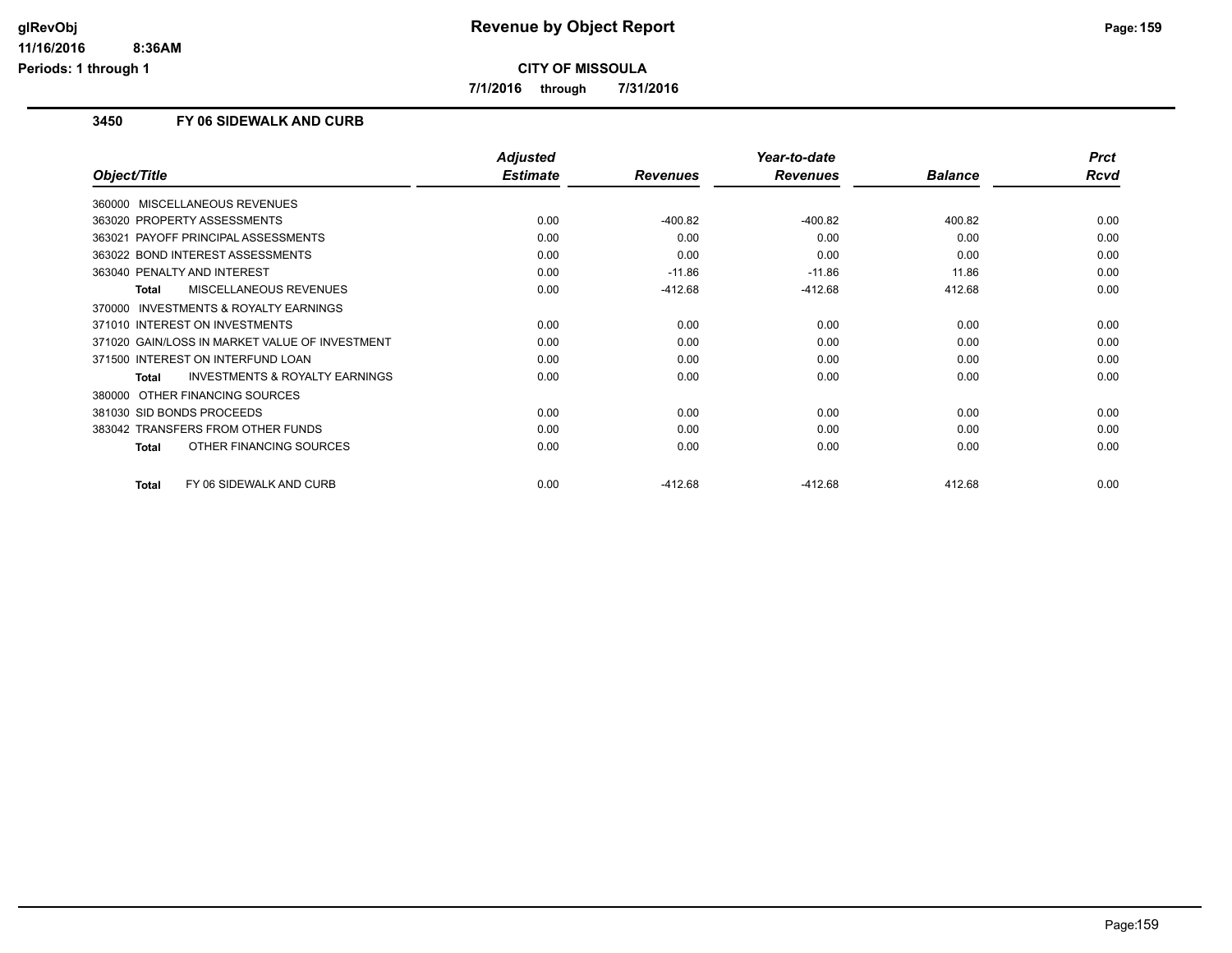**glRevObj Revenue by Object Report Page:160** 

**CITY OF MISSOULA**

**7/1/2016 through 7/31/2016**

**3460 FY07 SIDEWALK AND CURB DEBT**

 **8:36AM**

#### **3460 FY07 SIDEWALK AND CURB DEBT**

|                                                           | <b>Adjusted</b> |                 | Year-to-date    |                | <b>Prct</b> |
|-----------------------------------------------------------|-----------------|-----------------|-----------------|----------------|-------------|
| Object/Title                                              | <b>Estimate</b> | <b>Revenues</b> | <b>Revenues</b> | <b>Balance</b> | Rcvd        |
| 360000 MISCELLANEOUS REVENUES                             |                 |                 |                 |                |             |
| 363020 PROPERTY ASSESSMENTS                               | 0.00            | $-1,057.37$     | $-1,057.37$     | 1,057.37       | 0.00        |
| 363021 PAYOFF PRINCIPAL ASSESSMENTS                       | 0.00            | 0.00            | 0.00            | 0.00           | 0.00        |
| 363022 BOND INTEREST ASSESSMENTS                          | 0.00            | 0.00            | 0.00            | 0.00           | 0.00        |
| 363040 PENALTY AND INTEREST                               | 0.00            | $-58.66$        | $-58.66$        | 58.66          | 0.00        |
| <b>MISCELLANEOUS REVENUES</b><br><b>Total</b>             | 0.00            | $-1,116.03$     | $-1,116.03$     | 1,116.03       | 0.00        |
| <b>INVESTMENTS &amp; ROYALTY EARNINGS</b><br>370000       |                 |                 |                 |                |             |
| 371010 INTEREST ON INVESTMENTS                            | 0.00            | 0.00            | 0.00            | 0.00           | 0.00        |
| 371020 GAIN/LOSS IN MARKET VALUE OF INVESTMENTS           | 0.00            | 0.00            | 0.00            | 0.00           | 0.00        |
| 371500 INTEREST ON INTERFUND LOAN                         | 0.00            | 0.00            | 0.00            | 0.00           | 0.00        |
| <b>INVESTMENTS &amp; ROYALTY EARNINGS</b><br><b>Total</b> | 0.00            | 0.00            | 0.00            | 0.00           | 0.00        |
| OTHER FINANCING SOURCES<br>380000                         |                 |                 |                 |                |             |
| 381030 SID BONDS PROCEEDS                                 | 0.00            | 0.00            | 0.00            | 0.00           | 0.00        |
| 383042 TRANSFERS FROM OTHER FUNDS                         | 0.00            | 0.00            | 0.00            | 0.00           | 0.00        |
| OTHER FINANCING SOURCES<br>Total                          | 0.00            | 0.00            | 0.00            | 0.00           | 0.00        |
| <b>FY07 SIDEWALK AND CURB DEBT</b><br><b>Total</b>        | 0.00            | $-1,116.03$     | $-1,116.03$     | 1,116.03       | 0.00        |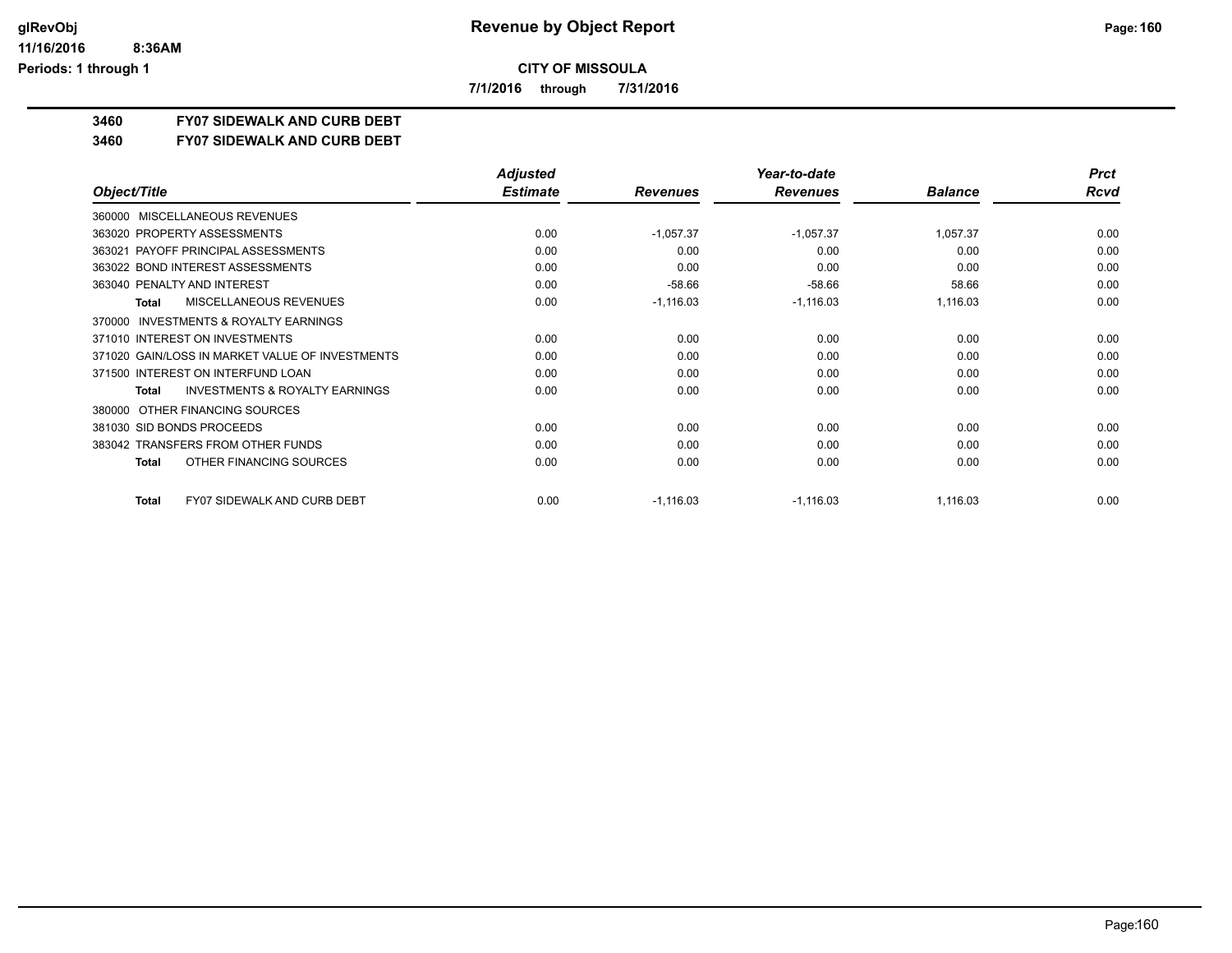**CITY OF MISSOULA**

**7/1/2016 through 7/31/2016**

### **3460 FY07 SIDEWALK AND CURB DEBT**

 **8:36AM**

|                                                           | <b>Adjusted</b> |                 | Year-to-date    |                | <b>Prct</b> |
|-----------------------------------------------------------|-----------------|-----------------|-----------------|----------------|-------------|
| Object/Title                                              | <b>Estimate</b> | <b>Revenues</b> | <b>Revenues</b> | <b>Balance</b> | Rcvd        |
| 360000 MISCELLANEOUS REVENUES                             |                 |                 |                 |                |             |
| 363020 PROPERTY ASSESSMENTS                               | 0.00            | $-1,057.37$     | $-1,057.37$     | 1,057.37       | 0.00        |
| 363021 PAYOFF PRINCIPAL ASSESSMENTS                       | 0.00            | 0.00            | 0.00            | 0.00           | 0.00        |
| 363022 BOND INTEREST ASSESSMENTS                          | 0.00            | 0.00            | 0.00            | 0.00           | 0.00        |
| 363040 PENALTY AND INTEREST                               | 0.00            | -58.66          | $-58.66$        | 58.66          | 0.00        |
| <b>MISCELLANEOUS REVENUES</b><br><b>Total</b>             | 0.00            | $-1,116.03$     | $-1,116.03$     | 1,116.03       | 0.00        |
| <b>INVESTMENTS &amp; ROYALTY EARNINGS</b><br>370000       |                 |                 |                 |                |             |
| 371010 INTEREST ON INVESTMENTS                            | 0.00            | 0.00            | 0.00            | 0.00           | 0.00        |
| 371020 GAIN/LOSS IN MARKET VALUE OF INVESTMENT            | 0.00            | 0.00            | 0.00            | 0.00           | 0.00        |
| 371500 INTEREST ON INTERFUND LOAN                         | 0.00            | 0.00            | 0.00            | 0.00           | 0.00        |
| <b>INVESTMENTS &amp; ROYALTY EARNINGS</b><br><b>Total</b> | 0.00            | 0.00            | 0.00            | 0.00           | 0.00        |
| 380000 OTHER FINANCING SOURCES                            |                 |                 |                 |                |             |
| 381030 SID BONDS PROCEEDS                                 | 0.00            | 0.00            | 0.00            | 0.00           | 0.00        |
| 383042 TRANSFERS FROM OTHER FUNDS                         | 0.00            | 0.00            | 0.00            | 0.00           | 0.00        |
| OTHER FINANCING SOURCES<br><b>Total</b>                   | 0.00            | 0.00            | 0.00            | 0.00           | 0.00        |
| <b>FY07 SIDEWALK AND CURB DEBT</b><br><b>Total</b>        | 0.00            | $-1,116.03$     | $-1,116.03$     | 1,116.03       | 0.00        |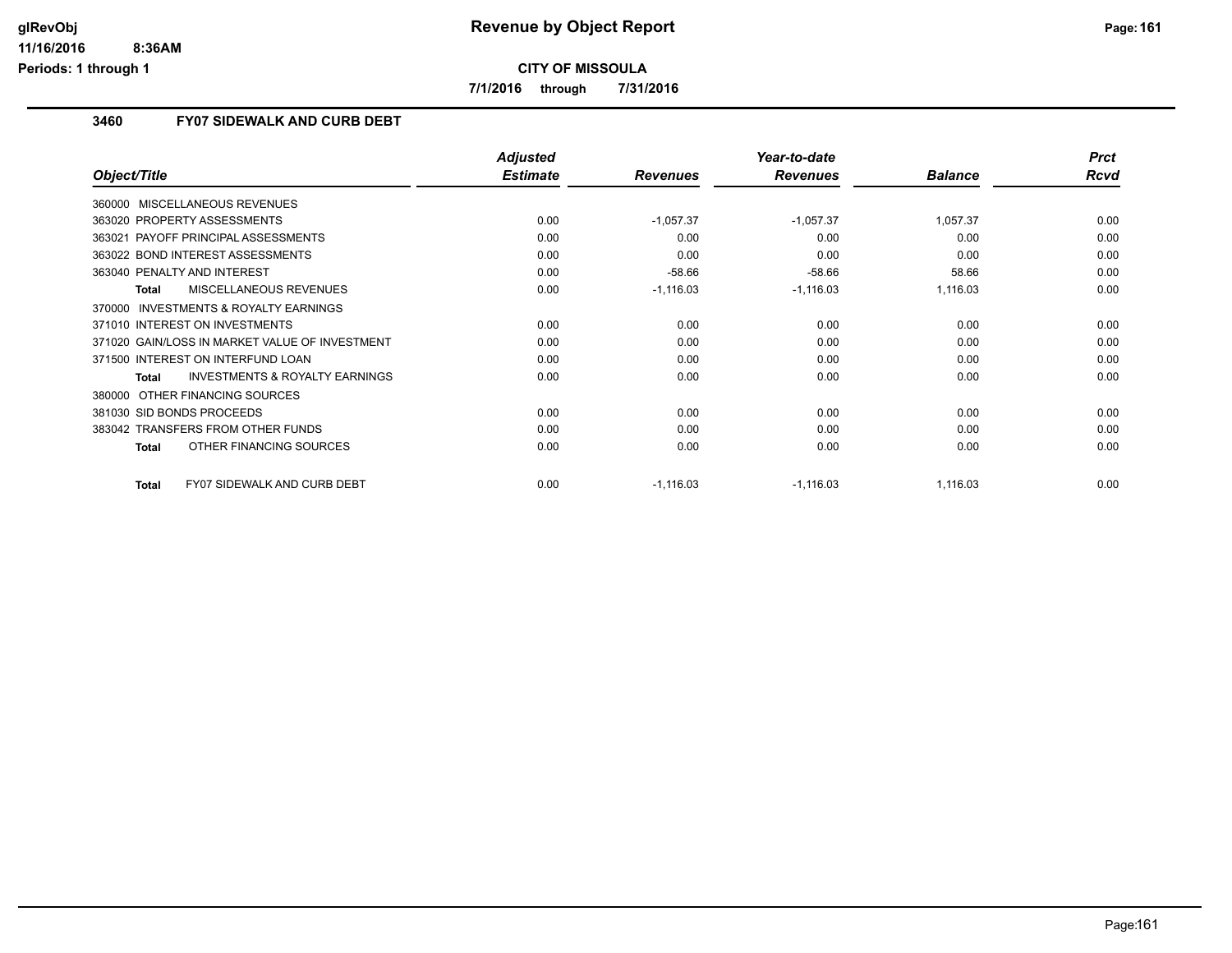**glRevObj Revenue by Object Report Page:162** 

**CITY OF MISSOULA**

**7/1/2016 through 7/31/2016**

# **3461 SERIES 2008A SIDEWALK AND CURB**

 **8:36AM**

#### **3461 SERIES 2008A SIDEWALK AND CURB**

|                                                           | <b>Adjusted</b> |                 | Year-to-date    |                | <b>Prct</b> |
|-----------------------------------------------------------|-----------------|-----------------|-----------------|----------------|-------------|
| Object/Title                                              | <b>Estimate</b> | <b>Revenues</b> | <b>Revenues</b> | <b>Balance</b> | Rcvd        |
| MISCELLANEOUS REVENUES<br>360000                          |                 |                 |                 |                |             |
| 363020 PROPERTY ASSESSMENTS                               | 0.00            | $-342.66$       | $-342.66$       | 342.66         | 0.00        |
| 363021 PAYOFF PRINCIPAL ASSESSMENTS                       | 0.00            | 22,391.91       | 22,391.91       | $-22,391.91$   | 0.00        |
| 363022 BOND INTEREST ASSESSMENTS                          | 0.00            | 0.00            | 0.00            | 0.00           | 0.00        |
| 363040 PENALTY AND INTEREST                               | 0.00            | $-1.33$         | $-1.33$         | 1.33           | 0.00        |
| <b>MISCELLANEOUS REVENUES</b><br><b>Total</b>             | 0.00            | 22,047.92       | 22,047.92       | $-22,047.92$   | 0.00        |
| INVESTMENTS & ROYALTY EARNINGS<br>370000                  |                 |                 |                 |                |             |
| 371010 INTEREST ON INVESTMENTS                            | 0.00            | 0.00            | 0.00            | 0.00           | 0.00        |
| 371020 GAIN/LOSS IN MARKET VALUE OF INVESTMENTS           | 0.00            | 0.00            | 0.00            | 0.00           | 0.00        |
| <b>INVESTMENTS &amp; ROYALTY EARNINGS</b><br><b>Total</b> | 0.00            | 0.00            | 0.00            | 0.00           | 0.00        |
| OTHER FINANCING SOURCES<br>380000                         |                 |                 |                 |                |             |
| 381030 SID BONDS PROCEEDS                                 | 0.00            | 0.00            | 0.00            | 0.00           | 0.00        |
| OTHER FINANCING SOURCES<br>Total                          | 0.00            | 0.00            | 0.00            | 0.00           | 0.00        |
| SERIES 2008A SIDEWALK AND CURB<br><b>Total</b>            | 0.00            | 22.047.92       | 22,047.92       | $-22,047.92$   | 0.00        |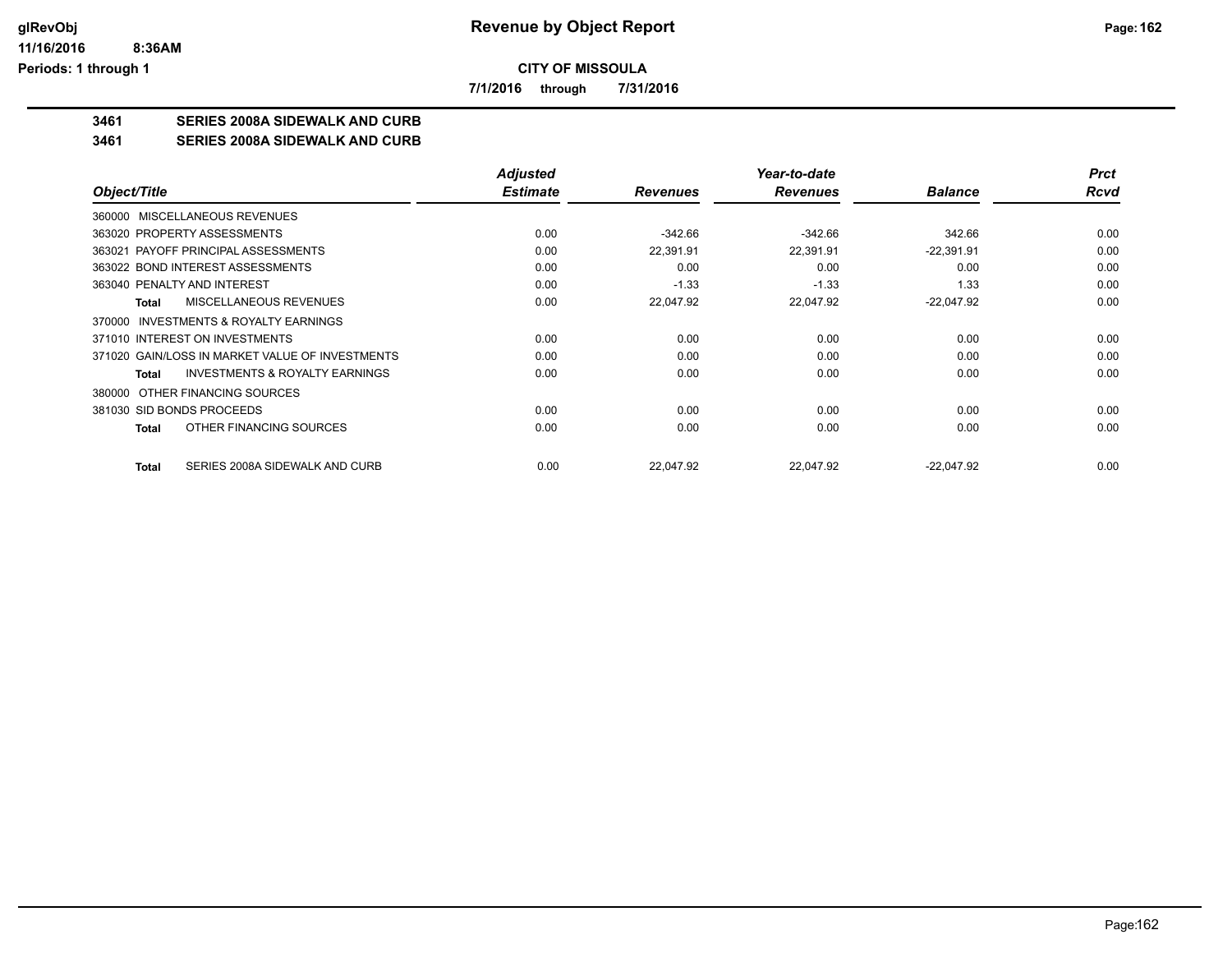**8:36AM**

**CITY OF MISSOULA**

**7/1/2016 through 7/31/2016**

## **3461 SERIES 2008A SIDEWALK AND CURB**

| Object/Title |                                                | <b>Adjusted</b><br><b>Estimate</b> | <b>Revenues</b> | Year-to-date<br><b>Revenues</b> | <b>Balance</b> | <b>Prct</b><br><b>Rcvd</b> |
|--------------|------------------------------------------------|------------------------------------|-----------------|---------------------------------|----------------|----------------------------|
|              | 360000 MISCELLANEOUS REVENUES                  |                                    |                 |                                 |                |                            |
|              | 363020 PROPERTY ASSESSMENTS                    | 0.00                               | $-342.66$       | $-342.66$                       | 342.66         | 0.00                       |
|              | 363021 PAYOFF PRINCIPAL ASSESSMENTS            | 0.00                               | 22,391.91       | 22,391.91                       | $-22,391.91$   | 0.00                       |
|              | 363022 BOND INTEREST ASSESSMENTS               | 0.00                               | 0.00            | 0.00                            | 0.00           | 0.00                       |
|              | 363040 PENALTY AND INTEREST                    | 0.00                               | $-1.33$         | $-1.33$                         | 1.33           | 0.00                       |
| Total        | <b>MISCELLANEOUS REVENUES</b>                  | 0.00                               | 22,047.92       | 22,047.92                       | $-22,047.92$   | 0.00                       |
| 370000       | <b>INVESTMENTS &amp; ROYALTY EARNINGS</b>      |                                    |                 |                                 |                |                            |
|              | 371010 INTEREST ON INVESTMENTS                 | 0.00                               | 0.00            | 0.00                            | 0.00           | 0.00                       |
|              | 371020 GAIN/LOSS IN MARKET VALUE OF INVESTMENT | 0.00                               | 0.00            | 0.00                            | 0.00           | 0.00                       |
| Total        | <b>INVESTMENTS &amp; ROYALTY EARNINGS</b>      | 0.00                               | 0.00            | 0.00                            | 0.00           | 0.00                       |
|              | 380000 OTHER FINANCING SOURCES                 |                                    |                 |                                 |                |                            |
|              | 381030 SID BONDS PROCEEDS                      | 0.00                               | 0.00            | 0.00                            | 0.00           | 0.00                       |
| Total        | OTHER FINANCING SOURCES                        | 0.00                               | 0.00            | 0.00                            | 0.00           | 0.00                       |
| Total        | SERIES 2008A SIDEWALK AND CURB                 | 0.00                               | 22.047.92       | 22.047.92                       | $-22.047.92$   | 0.00                       |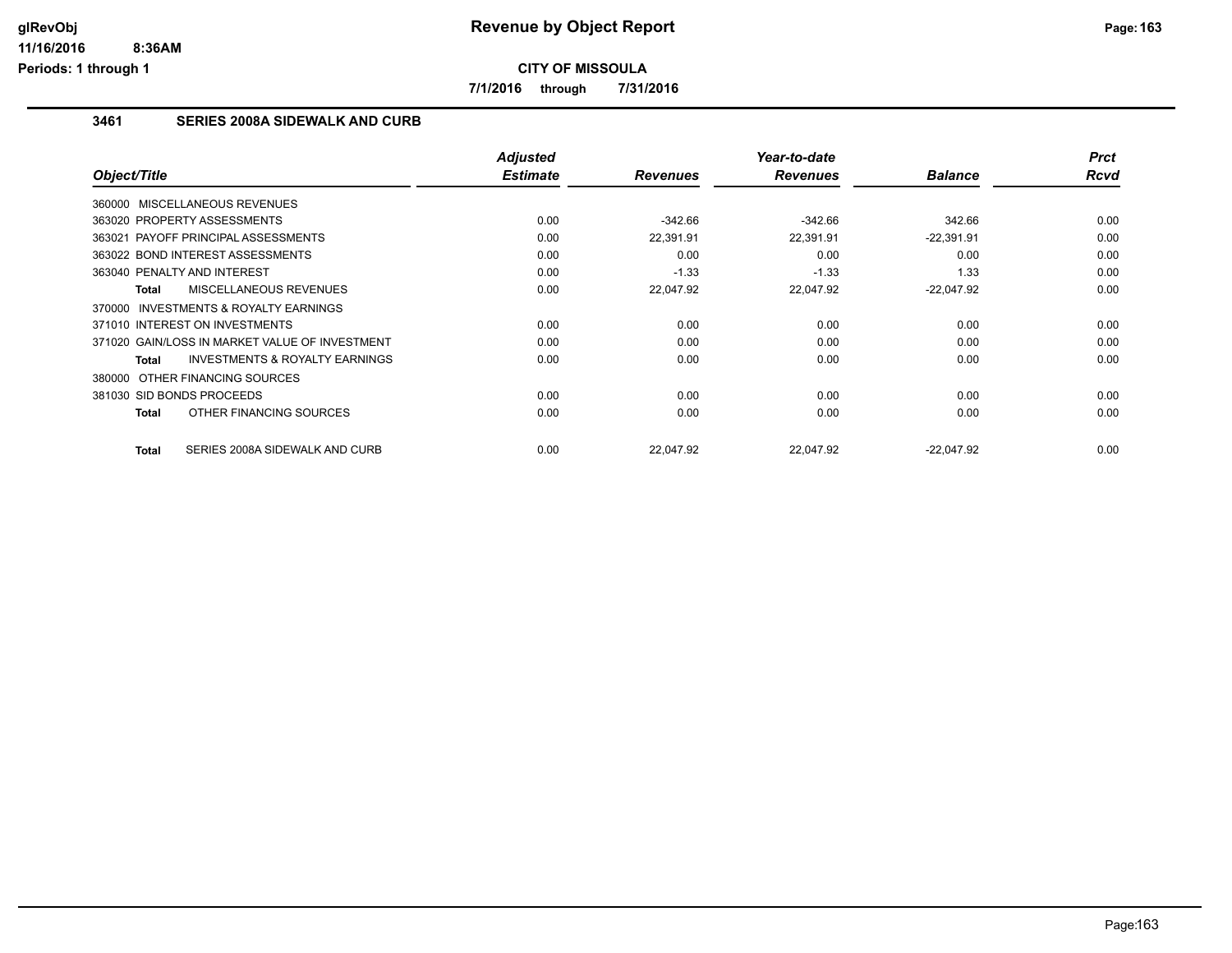**8:36AM**

**CITY OF MISSOULA**

**7/1/2016 through 7/31/2016**

# **3462 SERIES 2009 SIDEWALK AND CURB**

### **3462 SERIES 2009 SIDEWALK AND CURB**

|                                                           | <b>Adjusted</b> |                 | Year-to-date    |                | <b>Prct</b> |
|-----------------------------------------------------------|-----------------|-----------------|-----------------|----------------|-------------|
| Object/Title                                              | <b>Estimate</b> | <b>Revenues</b> | <b>Revenues</b> | <b>Balance</b> | Rcvd        |
| <b>MISCELLANEOUS REVENUES</b><br>360000                   |                 |                 |                 |                |             |
| 363020 PROPERTY ASSESSMENTS                               | 0.00            | $-1,183.56$     | $-1,183.56$     | 1,183.56       | 0.00        |
| 363021 PAYOFF PRINCIPAL ASSESSMENTS                       | 0.00            | 0.00            | 0.00            | 0.00           | 0.00        |
| 363022 BOND INTEREST ASSESSMENTS                          | 0.00            | 0.00            | 0.00            | 0.00           | 0.00        |
| 363040 PENALTY AND INTEREST                               | 0.00            | $-37.61$        | $-37.61$        | 37.61          | 0.00        |
| MISCELLANEOUS REVENUES<br><b>Total</b>                    | 0.00            | $-1,221.17$     | $-1,221.17$     | 1,221.17       | 0.00        |
| INVESTMENTS & ROYALTY EARNINGS<br>370000                  |                 |                 |                 |                |             |
| 371010 INTEREST ON INVESTMENTS                            | 0.00            | 0.00            | 0.00            | 0.00           | 0.00        |
| 371020 GAIN/LOSS IN MARKET VALUE OF INVESTMENTS           | 0.00            | 0.00            | 0.00            | 0.00           | 0.00        |
| <b>INVESTMENTS &amp; ROYALTY EARNINGS</b><br><b>Total</b> | 0.00            | 0.00            | 0.00            | 0.00           | 0.00        |
| OTHER FINANCING SOURCES<br>380000                         |                 |                 |                 |                |             |
| 381030 SID BONDS PROCEEDS                                 | 0.00            | 0.00            | 0.00            | 0.00           | 0.00        |
| 383042 TRANSFERS FROM OTHER FUNDS                         | 0.00            | 0.00            | 0.00            | 0.00           | 0.00        |
| OTHER FINANCING SOURCES<br><b>Total</b>                   | 0.00            | 0.00            | 0.00            | 0.00           | 0.00        |
| SERIES 2009 SIDEWALK AND CURB<br><b>Total</b>             | 0.00            | $-1,221.17$     | $-1,221.17$     | 1,221.17       | 0.00        |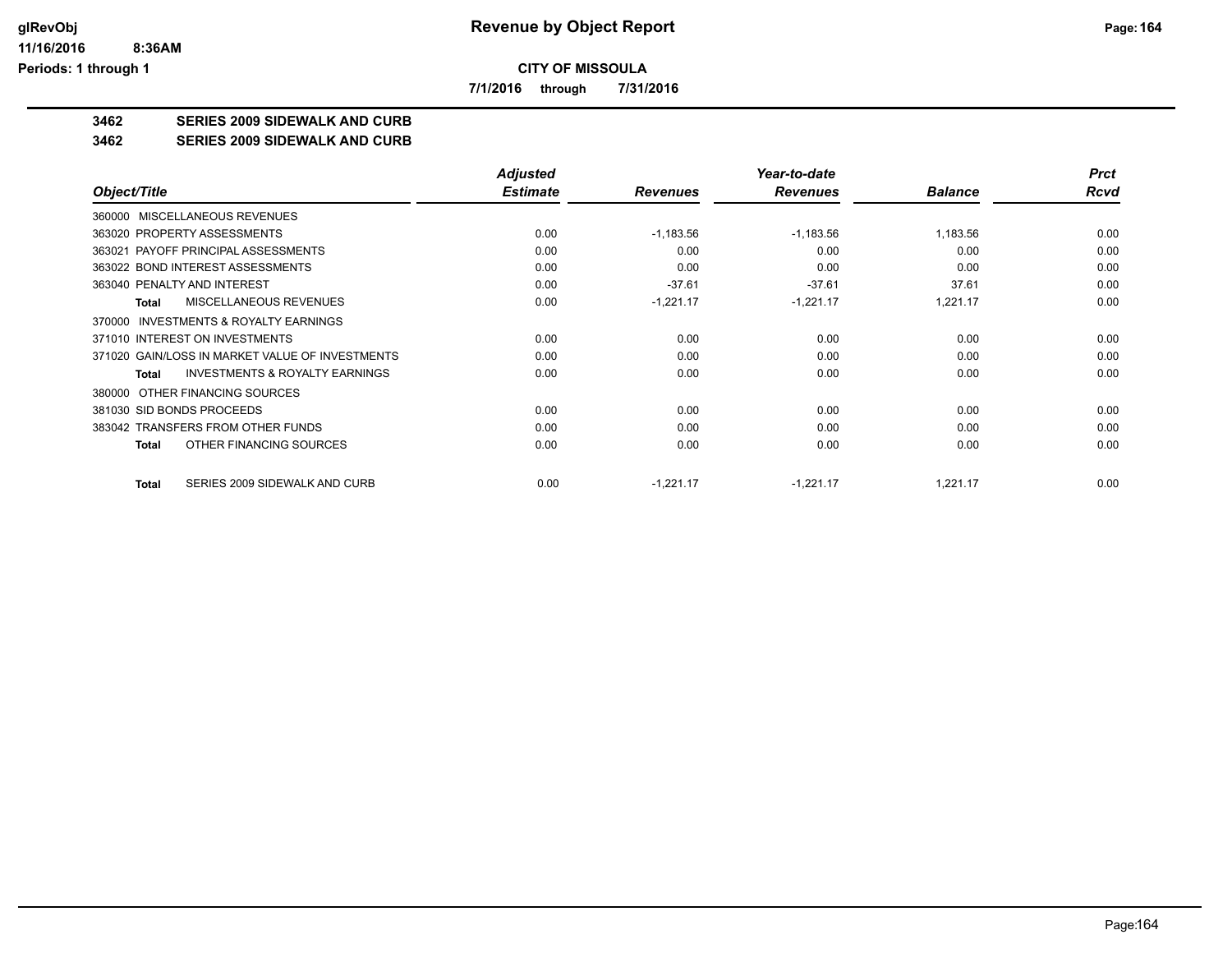**8:36AM**

**CITY OF MISSOULA**

**7/1/2016 through 7/31/2016**

# **3462 SERIES 2009 SIDEWALK AND CURB**

|                                                    | <b>Adjusted</b> |                 | Year-to-date    |                | <b>Prct</b> |
|----------------------------------------------------|-----------------|-----------------|-----------------|----------------|-------------|
| Object/Title                                       | <b>Estimate</b> | <b>Revenues</b> | <b>Revenues</b> | <b>Balance</b> | Rcvd        |
| 360000 MISCELLANEOUS REVENUES                      |                 |                 |                 |                |             |
| 363020 PROPERTY ASSESSMENTS                        | 0.00            | $-1,183.56$     | $-1,183.56$     | 1,183.56       | 0.00        |
| PAYOFF PRINCIPAL ASSESSMENTS<br>363021             | 0.00            | 0.00            | 0.00            | 0.00           | 0.00        |
| 363022 BOND INTEREST ASSESSMENTS                   | 0.00            | 0.00            | 0.00            | 0.00           | 0.00        |
| 363040 PENALTY AND INTEREST                        | 0.00            | $-37.61$        | $-37.61$        | 37.61          | 0.00        |
| <b>MISCELLANEOUS REVENUES</b><br>Total             | 0.00            | $-1,221.17$     | $-1,221.17$     | 1,221.17       | 0.00        |
| 370000 INVESTMENTS & ROYALTY EARNINGS              |                 |                 |                 |                |             |
| 371010 INTEREST ON INVESTMENTS                     | 0.00            | 0.00            | 0.00            | 0.00           | 0.00        |
| 371020 GAIN/LOSS IN MARKET VALUE OF INVESTMENT     | 0.00            | 0.00            | 0.00            | 0.00           | 0.00        |
| <b>INVESTMENTS &amp; ROYALTY EARNINGS</b><br>Total | 0.00            | 0.00            | 0.00            | 0.00           | 0.00        |
| OTHER FINANCING SOURCES<br>380000                  |                 |                 |                 |                |             |
| 381030 SID BONDS PROCEEDS                          | 0.00            | 0.00            | 0.00            | 0.00           | 0.00        |
| 383042 TRANSFERS FROM OTHER FUNDS                  | 0.00            | 0.00            | 0.00            | 0.00           | 0.00        |
| OTHER FINANCING SOURCES<br><b>Total</b>            | 0.00            | 0.00            | 0.00            | 0.00           | 0.00        |
|                                                    |                 |                 |                 |                |             |
| SERIES 2009 SIDEWALK AND CURB<br><b>Total</b>      | 0.00            | $-1,221.17$     | $-1,221.17$     | 1,221.17       | 0.00        |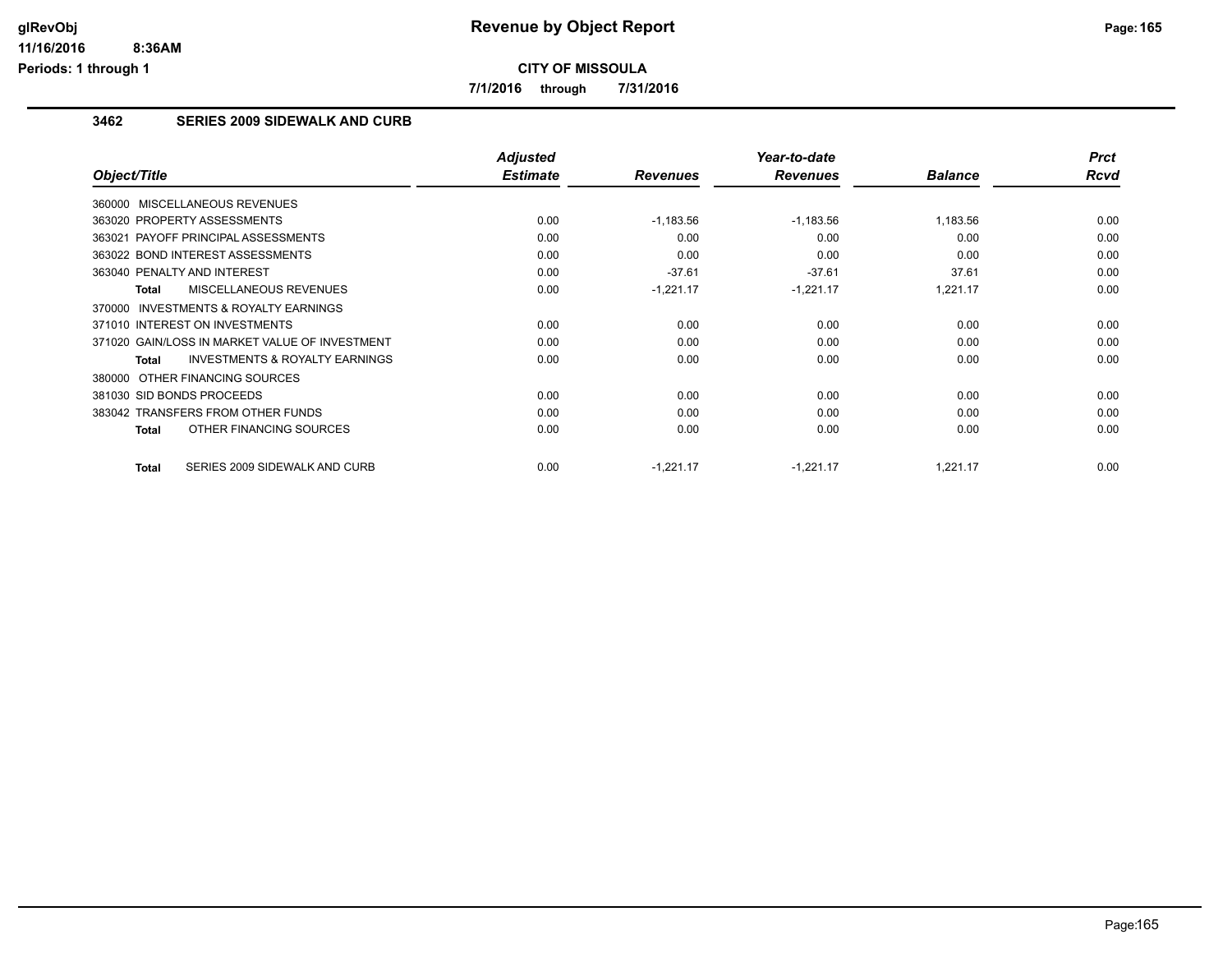**8:36AM**

**CITY OF MISSOULA**

**7/1/2016 through 7/31/2016**

# **3463 SERIES 2010 SIDEWALK AND CURB**

### **3463 SERIES 2010 SIDEWALK AND CURB**

|                                                           | <b>Adjusted</b> |                 | Year-to-date    |                | <b>Prct</b> |
|-----------------------------------------------------------|-----------------|-----------------|-----------------|----------------|-------------|
| Object/Title                                              | <b>Estimate</b> | <b>Revenues</b> | <b>Revenues</b> | <b>Balance</b> | Rcvd        |
| MISCELLANEOUS REVENUES<br>360000                          |                 |                 |                 |                |             |
| 363020 PROPERTY ASSESSMENTS                               | 0.00            | $-1,359.01$     | $-1,359.01$     | 1,359.01       | 0.00        |
| 363021 PAYOFF PRINCIPAL ASSESSMENTS                       | 0.00            | 0.00            | 0.00            | 0.00           | 0.00        |
| 363022 BOND INTEREST ASSESSMENTS                          | 0.00            | 0.00            | 0.00            | 0.00           | 0.00        |
| 363040 PENALTY AND INTEREST                               | 0.00            | $-42.95$        | $-42.95$        | 42.95          | 0.00        |
| MISCELLANEOUS REVENUES<br><b>Total</b>                    | 0.00            | $-1,401.96$     | $-1,401.96$     | 1,401.96       | 0.00        |
| INVESTMENTS & ROYALTY EARNINGS<br>370000                  |                 |                 |                 |                |             |
| 371010 INTEREST ON INVESTMENTS                            | 0.00            | 0.00            | 0.00            | 0.00           | 0.00        |
| 371020 GAIN/LOSS IN MARKET VALUE OF INVESTMENTS           | 0.00            | 0.00            | 0.00            | 0.00           | 0.00        |
| <b>INVESTMENTS &amp; ROYALTY EARNINGS</b><br><b>Total</b> | 0.00            | 0.00            | 0.00            | 0.00           | 0.00        |
| OTHER FINANCING SOURCES<br>380000                         |                 |                 |                 |                |             |
| 381030 SID BONDS PROCEEDS                                 | 0.00            | 0.00            | 0.00            | 0.00           | 0.00        |
| 383042 TRANSFERS FROM OTHER FUNDS                         | 0.00            | 0.00            | 0.00            | 0.00           | 0.00        |
| OTHER FINANCING SOURCES<br><b>Total</b>                   | 0.00            | 0.00            | 0.00            | 0.00           | 0.00        |
| SERIES 2010 SIDEWALK AND CURB<br><b>Total</b>             | 0.00            | $-1,401.96$     | $-1,401.96$     | 1,401.96       | 0.00        |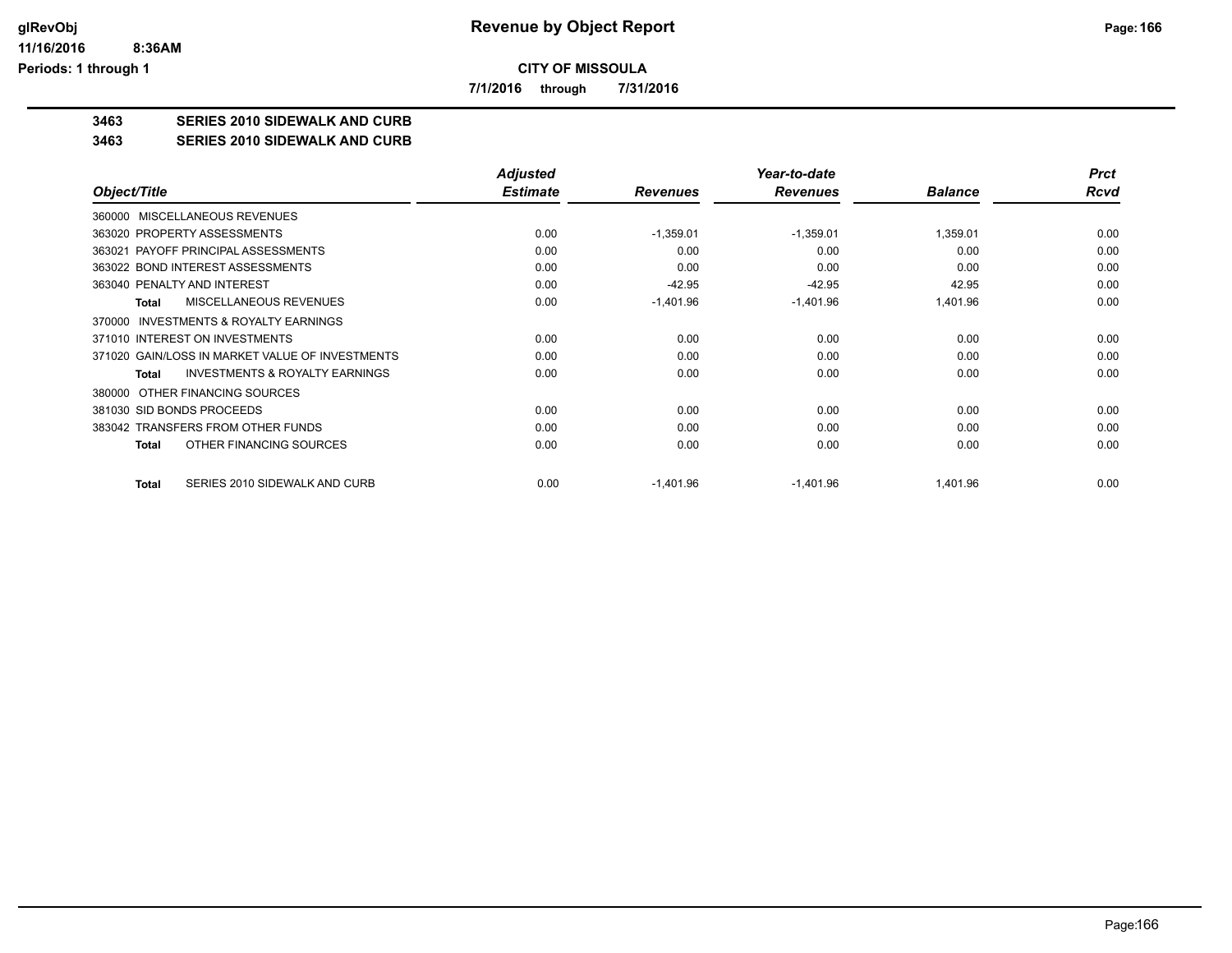**8:36AM**

**CITY OF MISSOULA**

**7/1/2016 through 7/31/2016**

# **3463 SERIES 2010 SIDEWALK AND CURB**

|                                                           | <b>Adjusted</b> |                 | Year-to-date    |                | <b>Prct</b> |
|-----------------------------------------------------------|-----------------|-----------------|-----------------|----------------|-------------|
| Object/Title                                              | <b>Estimate</b> | <b>Revenues</b> | <b>Revenues</b> | <b>Balance</b> | <b>Rcvd</b> |
| 360000 MISCELLANEOUS REVENUES                             |                 |                 |                 |                |             |
| 363020 PROPERTY ASSESSMENTS                               | 0.00            | $-1,359.01$     | $-1,359.01$     | 1,359.01       | 0.00        |
| 363021 PAYOFF PRINCIPAL ASSESSMENTS                       | 0.00            | 0.00            | 0.00            | 0.00           | 0.00        |
| 363022 BOND INTEREST ASSESSMENTS                          | 0.00            | 0.00            | 0.00            | 0.00           | 0.00        |
| 363040 PENALTY AND INTEREST                               | 0.00            | $-42.95$        | $-42.95$        | 42.95          | 0.00        |
| <b>MISCELLANEOUS REVENUES</b><br><b>Total</b>             | 0.00            | $-1,401.96$     | $-1,401.96$     | 1,401.96       | 0.00        |
| INVESTMENTS & ROYALTY EARNINGS<br>370000                  |                 |                 |                 |                |             |
| 371010 INTEREST ON INVESTMENTS                            | 0.00            | 0.00            | 0.00            | 0.00           | 0.00        |
| 371020 GAIN/LOSS IN MARKET VALUE OF INVESTMENT            | 0.00            | 0.00            | 0.00            | 0.00           | 0.00        |
| <b>INVESTMENTS &amp; ROYALTY EARNINGS</b><br><b>Total</b> | 0.00            | 0.00            | 0.00            | 0.00           | 0.00        |
| OTHER FINANCING SOURCES<br>380000                         |                 |                 |                 |                |             |
| 381030 SID BONDS PROCEEDS                                 | 0.00            | 0.00            | 0.00            | 0.00           | 0.00        |
| 383042 TRANSFERS FROM OTHER FUNDS                         | 0.00            | 0.00            | 0.00            | 0.00           | 0.00        |
| OTHER FINANCING SOURCES<br><b>Total</b>                   | 0.00            | 0.00            | 0.00            | 0.00           | 0.00        |
| SERIES 2010 SIDEWALK AND CURB<br><b>Total</b>             | 0.00            | $-1,401.96$     | $-1,401.96$     | 1,401.96       | 0.00        |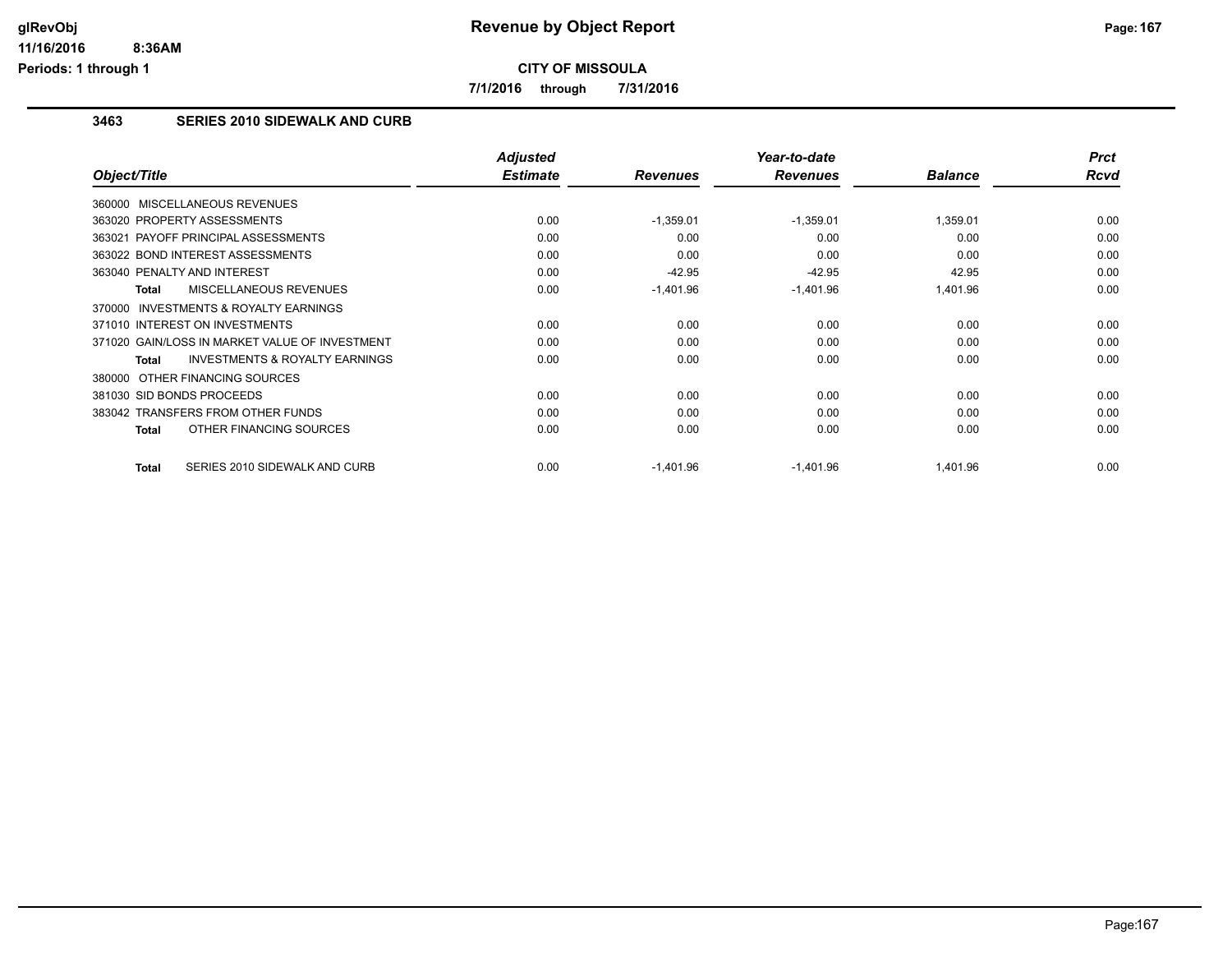**CITY OF MISSOULA**

**7/1/2016 through 7/31/2016**

**3464 FY12 S/C DEBT SERVICE**

**3464 FY12 S/C DEBT SERVICE**

|                                                    | <b>Adjusted</b> |                 | Year-to-date    |                | <b>Prct</b> |
|----------------------------------------------------|-----------------|-----------------|-----------------|----------------|-------------|
| Object/Title                                       | <b>Estimate</b> | <b>Revenues</b> | <b>Revenues</b> | <b>Balance</b> | Rcvd        |
| 360000 MISCELLANEOUS REVENUES                      |                 |                 |                 |                |             |
| 363020 PROPERTY ASSESSMENTS                        | 0.00            | $-149.62$       | $-149.62$       | 149.62         | 0.00        |
| 363021 PAYOFF PRINCIPAL ASSESSMENTS                | 0.00            | 0.00            | 0.00            | 0.00           | 0.00        |
| 363022 BOND INTEREST ASSESSMENTS                   | 0.00            | 0.00            | 0.00            | 0.00           | 0.00        |
| 363040 PENALTY AND INTEREST                        | 0.00            | $-4.67$         | $-4.67$         | 4.67           | 0.00        |
| MISCELLANEOUS REVENUES<br><b>Total</b>             | 0.00            | $-154.29$       | $-154.29$       | 154.29         | 0.00        |
| 370000 INVESTMENTS & ROYALTY EARNINGS              |                 |                 |                 |                |             |
| 371010 INTEREST ON INVESTMENTS                     | 0.00            | 0.00            | 0.00            | 0.00           | 0.00        |
| 371020 GAIN/LOSS IN MARKET VALUE OF INVESTMENTS    | 0.00            | 0.00            | 0.00            | 0.00           | 0.00        |
| <b>INVESTMENTS &amp; ROYALTY EARNINGS</b><br>Total | 0.00            | 0.00            | 0.00            | 0.00           | 0.00        |
| OTHER FINANCING SOURCES<br>380000                  |                 |                 |                 |                |             |
| 381030 SID BONDS PROCEEDS                          | 0.00            | 0.00            | 0.00            | 0.00           | 0.00        |
| 383042 TRANSFERS FROM OTHER FUNDS                  | 0.00            | 0.00            | 0.00            | 0.00           | 0.00        |
| OTHER FINANCING SOURCES<br>Total                   | 0.00            | 0.00            | 0.00            | 0.00           | 0.00        |
| FY12 S/C DEBT SERVICE<br><b>Total</b>              | 0.00            | $-154.29$       | $-154.29$       | 154.29         | 0.00        |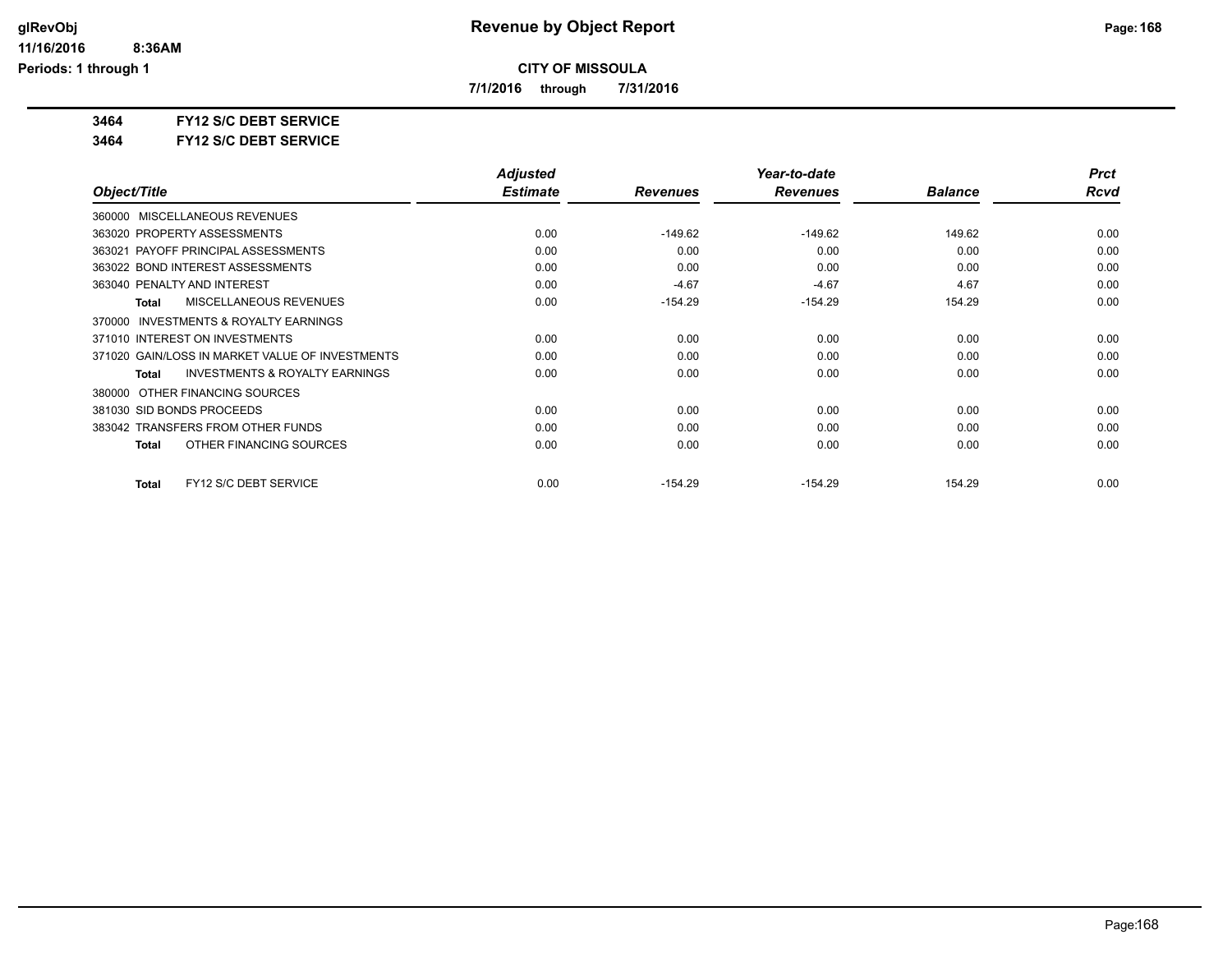**CITY OF MISSOULA**

**7/1/2016 through 7/31/2016**

## **3464 FY12 S/C DEBT SERVICE**

 **8:36AM**

|                                                     | <b>Adjusted</b> |                 | Year-to-date    |                | <b>Prct</b> |
|-----------------------------------------------------|-----------------|-----------------|-----------------|----------------|-------------|
| Object/Title                                        | <b>Estimate</b> | <b>Revenues</b> | <b>Revenues</b> | <b>Balance</b> | <b>Rcvd</b> |
| 360000 MISCELLANEOUS REVENUES                       |                 |                 |                 |                |             |
| 363020 PROPERTY ASSESSMENTS                         | 0.00            | $-149.62$       | $-149.62$       | 149.62         | 0.00        |
| 363021 PAYOFF PRINCIPAL ASSESSMENTS                 | 0.00            | 0.00            | 0.00            | 0.00           | 0.00        |
| 363022 BOND INTEREST ASSESSMENTS                    | 0.00            | 0.00            | 0.00            | 0.00           | 0.00        |
| 363040 PENALTY AND INTEREST                         | 0.00            | $-4.67$         | $-4.67$         | 4.67           | 0.00        |
| MISCELLANEOUS REVENUES<br>Total                     | 0.00            | $-154.29$       | $-154.29$       | 154.29         | 0.00        |
| <b>INVESTMENTS &amp; ROYALTY EARNINGS</b><br>370000 |                 |                 |                 |                |             |
| 371010 INTEREST ON INVESTMENTS                      | 0.00            | 0.00            | 0.00            | 0.00           | 0.00        |
| 371020 GAIN/LOSS IN MARKET VALUE OF INVESTMENT      | 0.00            | 0.00            | 0.00            | 0.00           | 0.00        |
| <b>INVESTMENTS &amp; ROYALTY EARNINGS</b><br>Total  | 0.00            | 0.00            | 0.00            | 0.00           | 0.00        |
| 380000 OTHER FINANCING SOURCES                      |                 |                 |                 |                |             |
| 381030 SID BONDS PROCEEDS                           | 0.00            | 0.00            | 0.00            | 0.00           | 0.00        |
| 383042 TRANSFERS FROM OTHER FUNDS                   | 0.00            | 0.00            | 0.00            | 0.00           | 0.00        |
| OTHER FINANCING SOURCES<br>Total                    | 0.00            | 0.00            | 0.00            | 0.00           | 0.00        |
| FY12 S/C DEBT SERVICE<br>Total                      | 0.00            | $-154.29$       | $-154.29$       | 154.29         | 0.00        |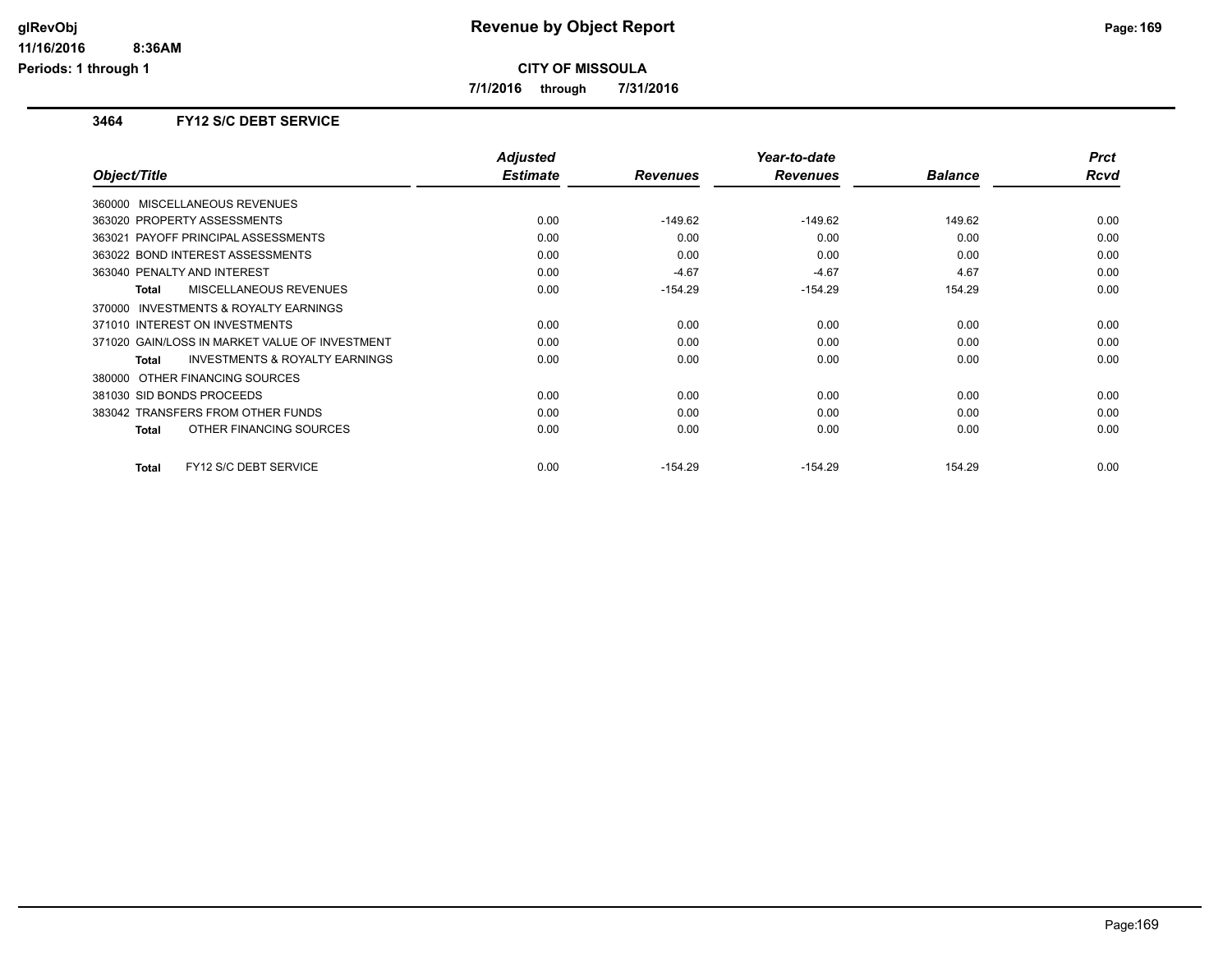**8:36AM**

**CITY OF MISSOULA**

**7/1/2016 through 7/31/2016**

# **3465 FY13 SIDEWALK/CURB DEBT SERVICE**

# **3465 FY13 SIDEWALK/CURB DEBT SERVICE**

|                                                     | <b>Adjusted</b> |                 | Year-to-date    |                | <b>Prct</b> |
|-----------------------------------------------------|-----------------|-----------------|-----------------|----------------|-------------|
| Object/Title                                        | <b>Estimate</b> | <b>Revenues</b> | <b>Revenues</b> | <b>Balance</b> | <b>Rcvd</b> |
| 360000 MISCELLANEOUS REVENUES                       |                 |                 |                 |                |             |
| 363020 PROPERTY ASSESSMENTS                         | 0.00            | $-138.76$       | $-138.76$       | 138.76         | 0.00        |
| 363021 PAYOFF PRINCIPAL ASSESSMENTS                 | 0.00            | 0.00            | 0.00            | 0.00           | 0.00        |
| 363022 BOND INTEREST ASSESSMENTS                    | 0.00            | 0.00            | 0.00            | 0.00           | 0.00        |
| 363040 PENALTY AND INTEREST                         | 0.00            | $-2.89$         | $-2.89$         | 2.89           | 0.00        |
| <b>MISCELLANEOUS REVENUES</b><br>Total              | 0.00            | $-141.65$       | $-141.65$       | 141.65         | 0.00        |
| <b>INVESTMENTS &amp; ROYALTY EARNINGS</b><br>370000 |                 |                 |                 |                |             |
| 371010 INTEREST ON INVESTMENTS                      | 0.00            | 0.00            | 0.00            | 0.00           | 0.00        |
| 371020 GAIN/LOSS IN MARKET VALUE OF INVESTMENTS     | 0.00            | 0.00            | 0.00            | 0.00           | 0.00        |
| <b>INVESTMENTS &amp; ROYALTY EARNINGS</b><br>Total  | 0.00            | 0.00            | 0.00            | 0.00           | 0.00        |
| 380000 OTHER FINANCING SOURCES                      |                 |                 |                 |                |             |
| 381030 SID BONDS PROCEEDS                           | 0.00            | 0.00            | 0.00            | 0.00           | 0.00        |
| 383042 TRANSFERS FROM OTHER FUNDS                   | 0.00            | 0.00            | 0.00            | 0.00           | 0.00        |
| OTHER FINANCING SOURCES<br>Total                    | 0.00            | 0.00            | 0.00            | 0.00           | 0.00        |
| FY13 SIDEWALK/CURB DEBT SERVICE<br>Total            | 0.00            | $-141.65$       | $-141.65$       | 141.65         | 0.00        |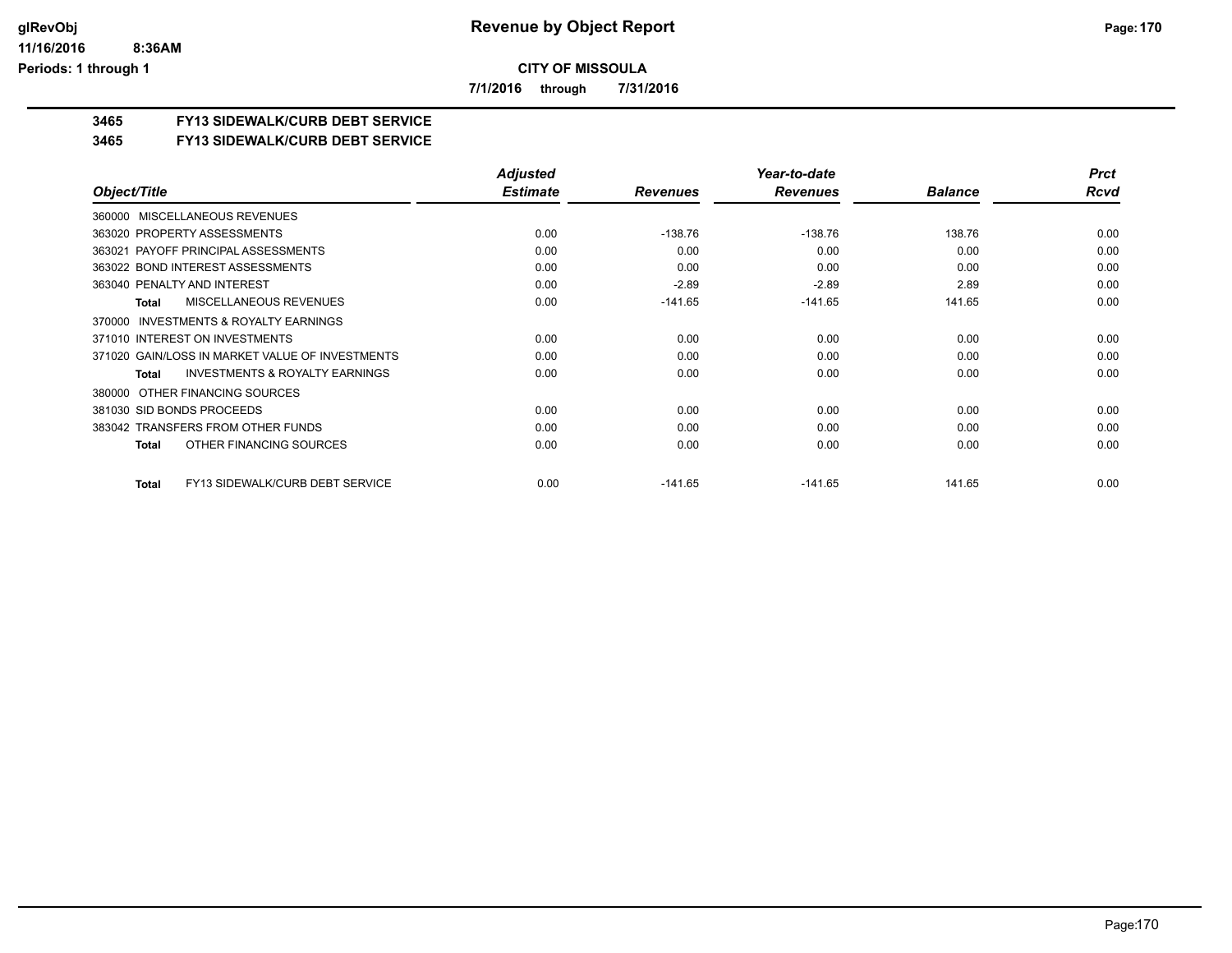**8:36AM**

**CITY OF MISSOULA**

**7/1/2016 through 7/31/2016**

# **3465 FY13 SIDEWALK/CURB DEBT SERVICE**

|                                                    | <b>Adjusted</b> |                 | Year-to-date    |                | <b>Prct</b> |
|----------------------------------------------------|-----------------|-----------------|-----------------|----------------|-------------|
| Object/Title                                       | <b>Estimate</b> | <b>Revenues</b> | <b>Revenues</b> | <b>Balance</b> | Rcvd        |
| 360000 MISCELLANEOUS REVENUES                      |                 |                 |                 |                |             |
| 363020 PROPERTY ASSESSMENTS                        | 0.00            | $-138.76$       | $-138.76$       | 138.76         | 0.00        |
| PAYOFF PRINCIPAL ASSESSMENTS<br>363021             | 0.00            | 0.00            | 0.00            | 0.00           | 0.00        |
| 363022 BOND INTEREST ASSESSMENTS                   | 0.00            | 0.00            | 0.00            | 0.00           | 0.00        |
| 363040 PENALTY AND INTEREST                        | 0.00            | $-2.89$         | $-2.89$         | 2.89           | 0.00        |
| <b>MISCELLANEOUS REVENUES</b><br>Total             | 0.00            | $-141.65$       | $-141.65$       | 141.65         | 0.00        |
| 370000 INVESTMENTS & ROYALTY EARNINGS              |                 |                 |                 |                |             |
| 371010 INTEREST ON INVESTMENTS                     | 0.00            | 0.00            | 0.00            | 0.00           | 0.00        |
| 371020 GAIN/LOSS IN MARKET VALUE OF INVESTMENT     | 0.00            | 0.00            | 0.00            | 0.00           | 0.00        |
| <b>INVESTMENTS &amp; ROYALTY EARNINGS</b><br>Total | 0.00            | 0.00            | 0.00            | 0.00           | 0.00        |
| OTHER FINANCING SOURCES<br>380000                  |                 |                 |                 |                |             |
| 381030 SID BONDS PROCEEDS                          | 0.00            | 0.00            | 0.00            | 0.00           | 0.00        |
| 383042 TRANSFERS FROM OTHER FUNDS                  | 0.00            | 0.00            | 0.00            | 0.00           | 0.00        |
| OTHER FINANCING SOURCES<br><b>Total</b>            | 0.00            | 0.00            | 0.00            | 0.00           | 0.00        |
|                                                    |                 |                 |                 |                |             |
| FY13 SIDEWALK/CURB DEBT SERVICE<br><b>Total</b>    | 0.00            | $-141.65$       | $-141.65$       | 141.65         | 0.00        |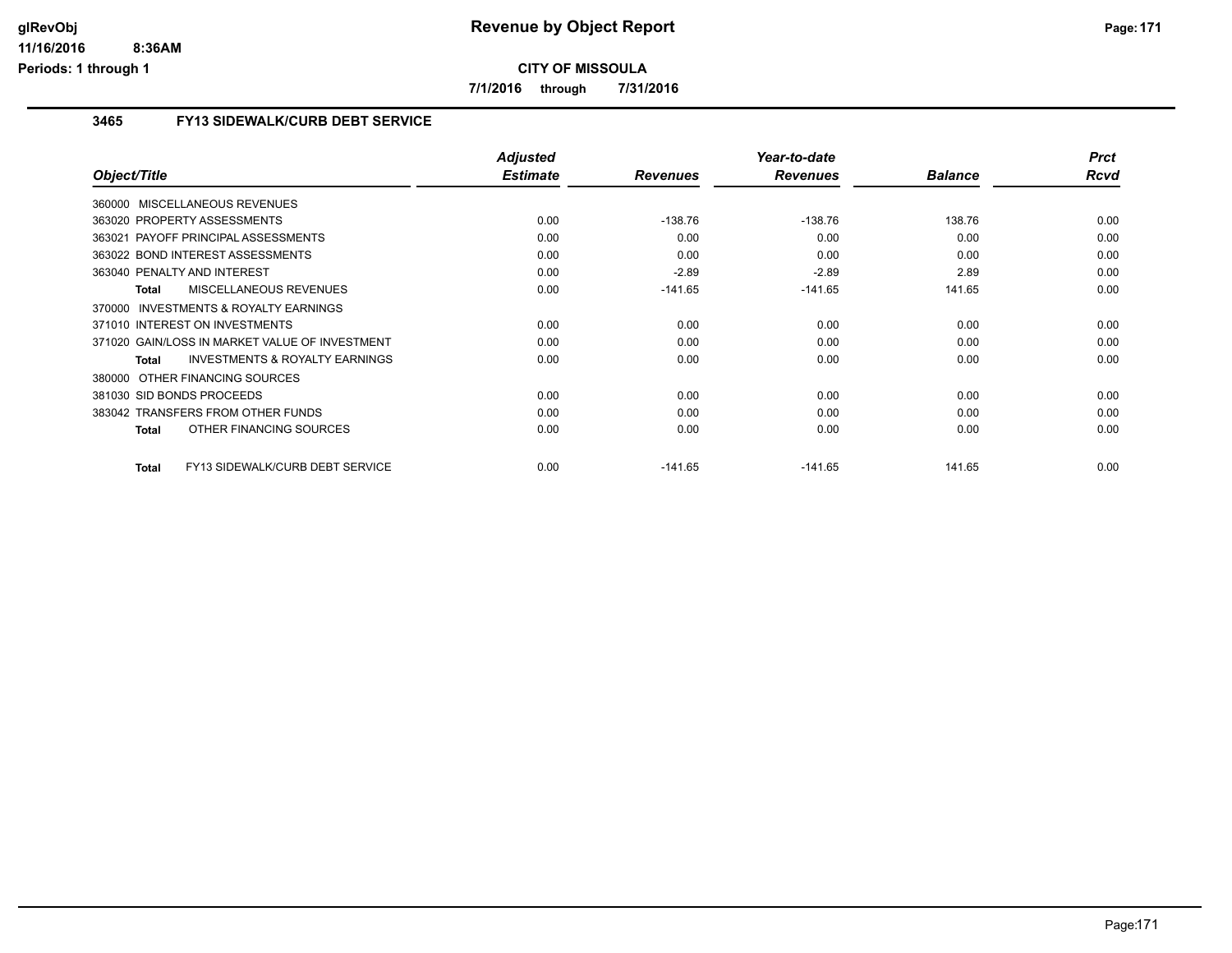**11/16/2016 8:36AM Periods: 1 through 1**

**CITY OF MISSOULA**

**7/1/2016 through 7/31/2016**

# **3466 FY15 SIDEWALK/CURB DEBT SERVICE**

# **3466 FY15 SIDEWALK/CURB DEBT SERVICE**

|                                                    | <b>Adjusted</b> |                 | Year-to-date    |                | <b>Prct</b> |
|----------------------------------------------------|-----------------|-----------------|-----------------|----------------|-------------|
| Object/Title                                       | <b>Estimate</b> | <b>Revenues</b> | <b>Revenues</b> | <b>Balance</b> | Rcvd        |
| 360000 MISCELLANEOUS REVENUES                      |                 |                 |                 |                |             |
| 363020 PROPERTY ASSESSMENTS                        | 0.00            | $-139.57$       | $-139.57$       | 139.57         | 0.00        |
| 363021 PAYOFF PRINCIPAL ASSESSMENTS                | 0.00            | 0.00            | 0.00            | 0.00           | 0.00        |
| 363022 BOND INTEREST ASSESSMENTS                   | 0.00            | 0.00            | 0.00            | 0.00           | 0.00        |
| 363040 PENALTY AND INTEREST                        | 0.00            | $-7.75$         | $-7.75$         | 7.75           | 0.00        |
| MISCELLANEOUS REVENUES<br>Total                    | 0.00            | $-147.32$       | $-147.32$       | 147.32         | 0.00        |
| 370000 INVESTMENTS & ROYALTY EARNINGS              |                 |                 |                 |                |             |
| 371010 INTEREST ON INVESTMENTS                     | 0.00            | 0.00            | 0.00            | 0.00           | 0.00        |
| 371020 GAIN/LOSS IN MARKET VALUE OF INVESTMENTS    | 0.00            | 0.00            | 0.00            | 0.00           | 0.00        |
| <b>INVESTMENTS &amp; ROYALTY EARNINGS</b><br>Total | 0.00            | 0.00            | 0.00            | 0.00           | 0.00        |
| OTHER FINANCING SOURCES<br>380000                  |                 |                 |                 |                |             |
| 381030 SID BONDS PROCEEDS                          | 0.00            | 0.00            | 0.00            | 0.00           | 0.00        |
| 383042 TRANSFERS FROM OTHER FUNDS                  | 0.00            | 0.00            | 0.00            | 0.00           | 0.00        |
| OTHER FINANCING SOURCES<br><b>Total</b>            | 0.00            | 0.00            | 0.00            | 0.00           | 0.00        |
| FY15 SIDEWALK/CURB DEBT SERVICE<br><b>Total</b>    | 0.00            | $-147.32$       | $-147.32$       | 147.32         | 0.00        |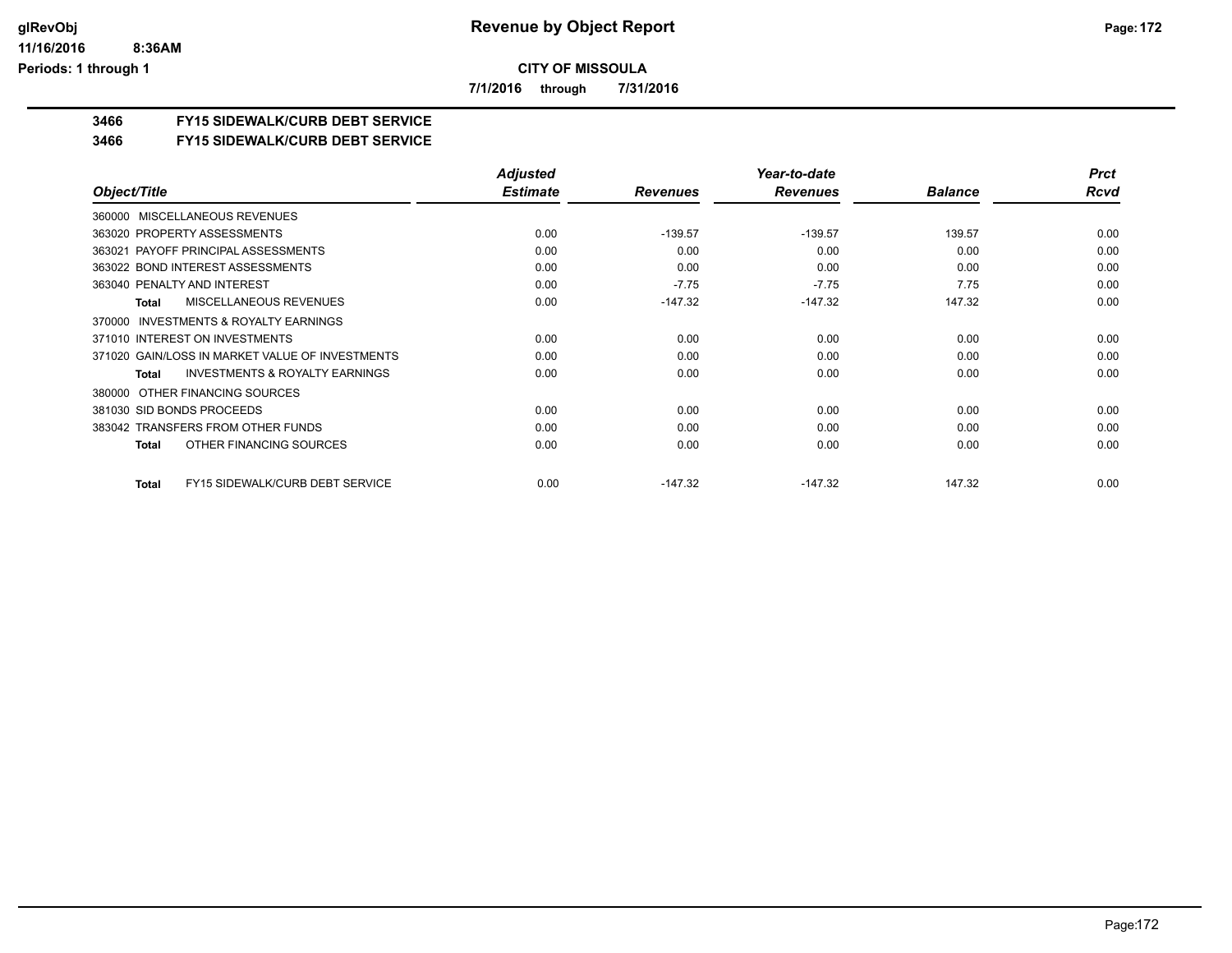**8:36AM**

**CITY OF MISSOULA**

**7/1/2016 through 7/31/2016**

# **3466 FY15 SIDEWALK/CURB DEBT SERVICE**

|                                                           | <b>Adjusted</b> |                 | Year-to-date    |                | <b>Prct</b> |
|-----------------------------------------------------------|-----------------|-----------------|-----------------|----------------|-------------|
| Object/Title                                              | <b>Estimate</b> | <b>Revenues</b> | <b>Revenues</b> | <b>Balance</b> | Rcvd        |
| 360000 MISCELLANEOUS REVENUES                             |                 |                 |                 |                |             |
| 363020 PROPERTY ASSESSMENTS                               | 0.00            | $-139.57$       | $-139.57$       | 139.57         | 0.00        |
| 363021 PAYOFF PRINCIPAL ASSESSMENTS                       | 0.00            | 0.00            | 0.00            | 0.00           | 0.00        |
| 363022 BOND INTEREST ASSESSMENTS                          | 0.00            | 0.00            | 0.00            | 0.00           | 0.00        |
| 363040 PENALTY AND INTEREST                               | 0.00            | $-7.75$         | $-7.75$         | 7.75           | 0.00        |
| <b>MISCELLANEOUS REVENUES</b><br><b>Total</b>             | 0.00            | $-147.32$       | $-147.32$       | 147.32         | 0.00        |
| INVESTMENTS & ROYALTY EARNINGS<br>370000                  |                 |                 |                 |                |             |
| 371010 INTEREST ON INVESTMENTS                            | 0.00            | 0.00            | 0.00            | 0.00           | 0.00        |
| 371020 GAIN/LOSS IN MARKET VALUE OF INVESTMENT            | 0.00            | 0.00            | 0.00            | 0.00           | 0.00        |
| <b>INVESTMENTS &amp; ROYALTY EARNINGS</b><br><b>Total</b> | 0.00            | 0.00            | 0.00            | 0.00           | 0.00        |
| OTHER FINANCING SOURCES<br>380000                         |                 |                 |                 |                |             |
| 381030 SID BONDS PROCEEDS                                 | 0.00            | 0.00            | 0.00            | 0.00           | 0.00        |
| 383042 TRANSFERS FROM OTHER FUNDS                         | 0.00            | 0.00            | 0.00            | 0.00           | 0.00        |
| OTHER FINANCING SOURCES<br><b>Total</b>                   | 0.00            | 0.00            | 0.00            | 0.00           | 0.00        |
| FY15 SIDEWALK/CURB DEBT SERVICE<br><b>Total</b>           | 0.00            | $-147.32$       | $-147.32$       | 147.32         | 0.00        |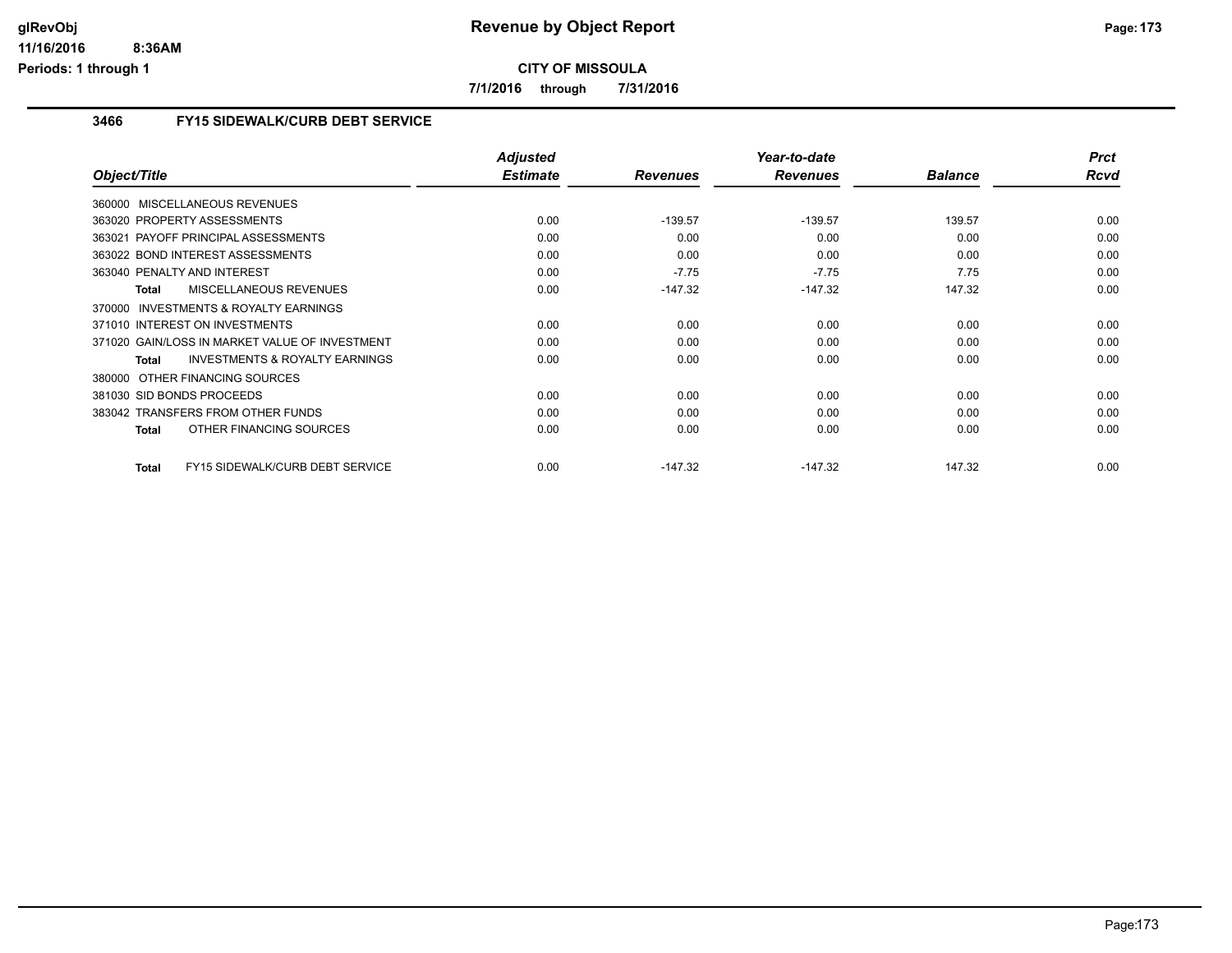**glRevObj Revenue by Object Report Page:174** 

**CITY OF MISSOULA**

**7/1/2016 through 7/31/2016**

# **3467 FY16 SIDEWALK/CURB DEBT SERVICE**

 **8:36AM**

### **3467 FY16 SIDEWALK/CURB DEBT SERVICE**

|                                                           | <b>Adjusted</b> |                 | Year-to-date    |                | <b>Prct</b> |
|-----------------------------------------------------------|-----------------|-----------------|-----------------|----------------|-------------|
| Object/Title                                              | <b>Estimate</b> | <b>Revenues</b> | <b>Revenues</b> | <b>Balance</b> | Rcvd        |
| 360000 MISCELLANEOUS REVENUES                             |                 |                 |                 |                |             |
| 363020 PROPERTY ASSESSMENTS                               | 0.00            | 0.00            | 0.00            | 0.00           | 0.00        |
| 363021 PAYOFF PRINCIPAL ASSESSMENTS                       | 0.00            | 0.00            | 0.00            | 0.00           | 0.00        |
| 363022 BOND INTEREST ASSESSMENTS                          | 0.00            | 0.00            | 0.00            | 0.00           | 0.00        |
| 363040 PENALTY AND INTEREST                               | 0.00            | 0.00            | 0.00            | 0.00           | 0.00        |
| <b>MISCELLANEOUS REVENUES</b><br><b>Total</b>             | 0.00            | 0.00            | 0.00            | 0.00           | 0.00        |
| INVESTMENTS & ROYALTY EARNINGS<br>370000                  |                 |                 |                 |                |             |
| 371010 INTEREST ON INVESTMENTS                            | 0.00            | 0.00            | 0.00            | 0.00           | 0.00        |
| 371020 GAIN/LOSS IN MARKET VALUE OF INVESTMENTS           | 0.00            | 0.00            | 0.00            | 0.00           | 0.00        |
| <b>INVESTMENTS &amp; ROYALTY EARNINGS</b><br><b>Total</b> | 0.00            | 0.00            | 0.00            | 0.00           | 0.00        |
| OTHER FINANCING SOURCES<br>380000                         |                 |                 |                 |                |             |
| 381030 SID BONDS PROCEEDS                                 | 0.00            | 0.00            | 0.00            | 0.00           | 0.00        |
| 383042 TRANSFERS FROM OTHER FUNDS                         | 0.00            | 0.00            | 0.00            | 0.00           | 0.00        |
| OTHER FINANCING SOURCES<br><b>Total</b>                   | 0.00            | 0.00            | 0.00            | 0.00           | 0.00        |
| FY16 SIDEWALK/CURB DEBT SERVICE<br><b>Total</b>           | 0.00            | 0.00            | 0.00            | 0.00           | 0.00        |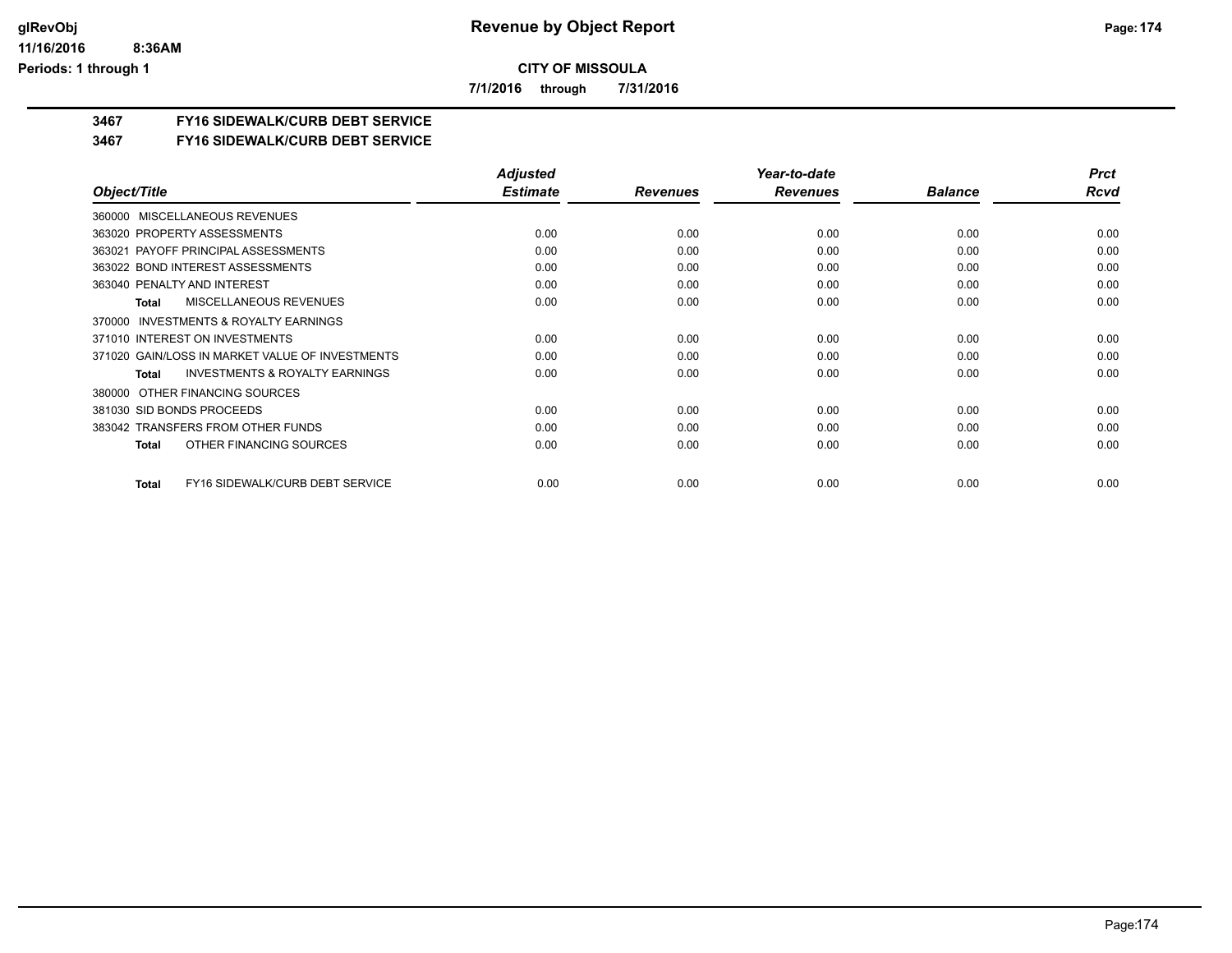**8:36AM**

**CITY OF MISSOULA**

**7/1/2016 through 7/31/2016**

# **3467 FY16 SIDEWALK/CURB DEBT SERVICE**

|                                                    | <b>Adjusted</b> |                 | Year-to-date    |                | <b>Prct</b> |
|----------------------------------------------------|-----------------|-----------------|-----------------|----------------|-------------|
| Object/Title                                       | <b>Estimate</b> | <b>Revenues</b> | <b>Revenues</b> | <b>Balance</b> | Rcvd        |
| 360000 MISCELLANEOUS REVENUES                      |                 |                 |                 |                |             |
| 363020 PROPERTY ASSESSMENTS                        | 0.00            | 0.00            | 0.00            | 0.00           | 0.00        |
| PAYOFF PRINCIPAL ASSESSMENTS<br>363021             | 0.00            | 0.00            | 0.00            | 0.00           | 0.00        |
| 363022 BOND INTEREST ASSESSMENTS                   | 0.00            | 0.00            | 0.00            | 0.00           | 0.00        |
| 363040 PENALTY AND INTEREST                        | 0.00            | 0.00            | 0.00            | 0.00           | 0.00        |
| <b>MISCELLANEOUS REVENUES</b><br>Total             | 0.00            | 0.00            | 0.00            | 0.00           | 0.00        |
| 370000 INVESTMENTS & ROYALTY EARNINGS              |                 |                 |                 |                |             |
| 371010 INTEREST ON INVESTMENTS                     | 0.00            | 0.00            | 0.00            | 0.00           | 0.00        |
| 371020 GAIN/LOSS IN MARKET VALUE OF INVESTMENT     | 0.00            | 0.00            | 0.00            | 0.00           | 0.00        |
| <b>INVESTMENTS &amp; ROYALTY EARNINGS</b><br>Total | 0.00            | 0.00            | 0.00            | 0.00           | 0.00        |
| OTHER FINANCING SOURCES<br>380000                  |                 |                 |                 |                |             |
| 381030 SID BONDS PROCEEDS                          | 0.00            | 0.00            | 0.00            | 0.00           | 0.00        |
| 383042 TRANSFERS FROM OTHER FUNDS                  | 0.00            | 0.00            | 0.00            | 0.00           | 0.00        |
| OTHER FINANCING SOURCES<br><b>Total</b>            | 0.00            | 0.00            | 0.00            | 0.00           | 0.00        |
|                                                    |                 |                 |                 |                |             |
| FY16 SIDEWALK/CURB DEBT SERVICE<br><b>Total</b>    | 0.00            | 0.00            | 0.00            | 0.00           | 0.00        |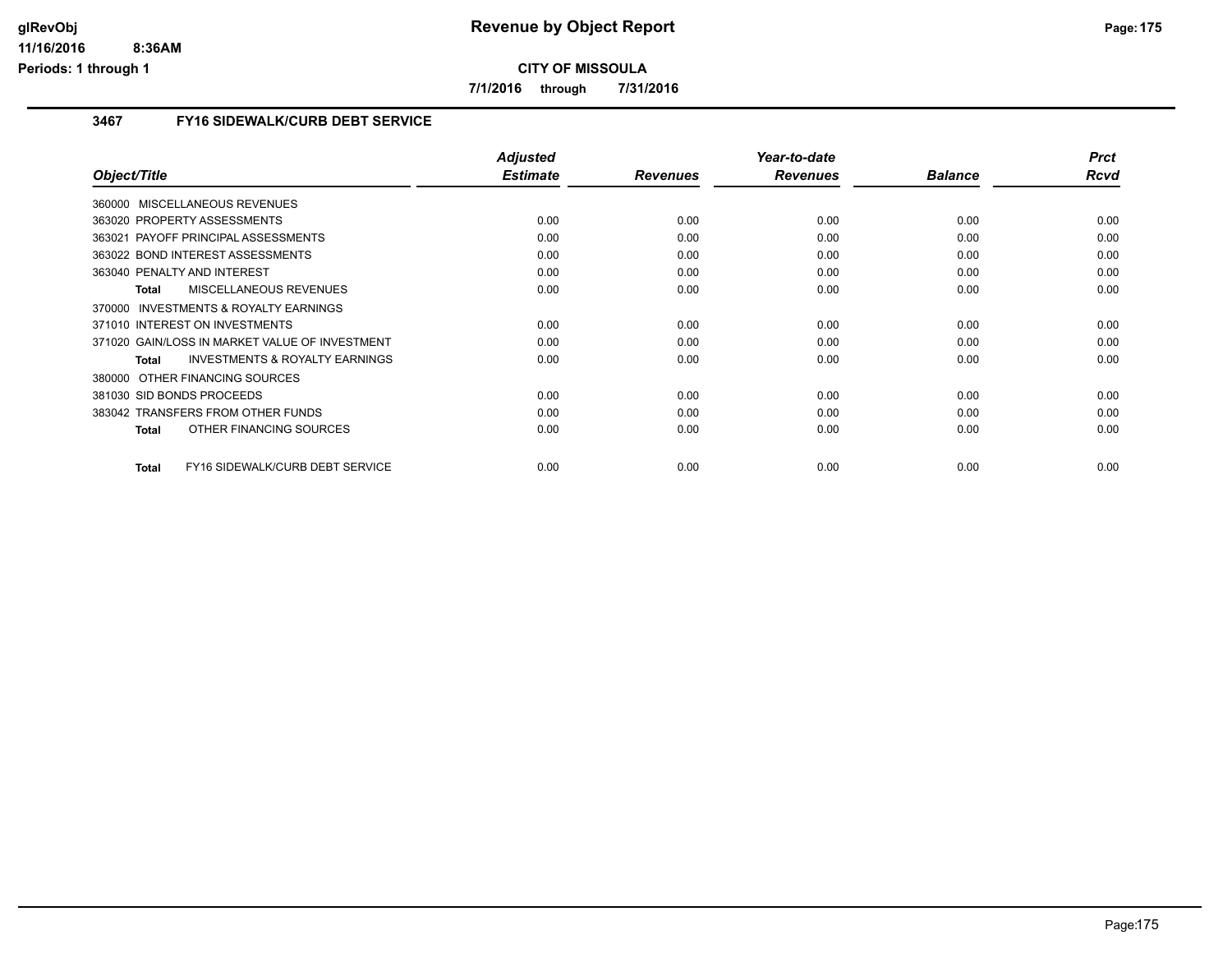**glRevObj Revenue by Object Report Page:176** 

**11/16/2016 8:36AM Periods: 1 through 1**

**CITY OF MISSOULA**

**7/1/2016 through 7/31/2016**

**3470 SID 470 DEBT SERVICE FUND**

**3470 SID 470 DEBT SERVICE FUND**

|                                                           | <b>Adjusted</b> |                 | Year-to-date    |                | <b>Prct</b> |
|-----------------------------------------------------------|-----------------|-----------------|-----------------|----------------|-------------|
| Object/Title                                              | <b>Estimate</b> | <b>Revenues</b> | <b>Revenues</b> | <b>Balance</b> | <b>Rcvd</b> |
| TAXES/ASSESSMENTS<br>310000                               |                 |                 |                 |                |             |
| PENALTIES & INTEREST<br>312001                            | 0.00            | 0.00            | 0.00            | 0.00           | 0.00        |
| TAXES/ASSESSMENTS<br><b>Total</b>                         | 0.00            | 0.00            | 0.00            | 0.00           | 0.00        |
| MISCELLANEOUS REVENUES<br>360000                          |                 |                 |                 |                |             |
| 363020 PROPERTY ASSESSMENTS                               | 0.00            | 0.00            | 0.00            | 0.00           | 0.00        |
| 363021 PAYOFF PRINCIPAL ASSESSMENTS                       | 0.00            | 0.00            | 0.00            | 0.00           | 0.00        |
| 363022 BOND INTEREST ASSESSMENTS                          | 0.00            | 0.00            | 0.00            | 0.00           | 0.00        |
| 363040 PENALTY AND INTEREST                               | 0.00            | 0.00            | 0.00            | 0.00           | 0.00        |
| MISCELLANEOUS REVENUES<br><b>Total</b>                    | 0.00            | 0.00            | 0.00            | 0.00           | 0.00        |
| <b>INVESTMENTS &amp; ROYALTY EARNINGS</b><br>370000       |                 |                 |                 |                |             |
| 371010 INTEREST ON INVESTMENTS                            | 0.00            | 0.00            | 0.00            | 0.00           | 0.00        |
| 371020 GAIN/LOSS IN MARKET VALUE OF INVESTMENTS           | 0.00            | 0.00            | 0.00            | 0.00           | 0.00        |
| <b>INVESTMENTS &amp; ROYALTY EARNINGS</b><br><b>Total</b> | 0.00            | 0.00            | 0.00            | 0.00           | 0.00        |
| OTHER FINANCING SOURCES<br>380000                         |                 |                 |                 |                |             |
| 381009 TRANSFERS IN                                       | 0.00            | 0.00            | 0.00            | 0.00           | 0.00        |
| OTHER FINANCING SOURCES<br><b>Total</b>                   | 0.00            | 0.00            | 0.00            | 0.00           | 0.00        |
| SID 470 DEBT SERVICE FUND<br><b>Total</b>                 | 0.00            | 0.00            | 0.00            | 0.00           | 0.00        |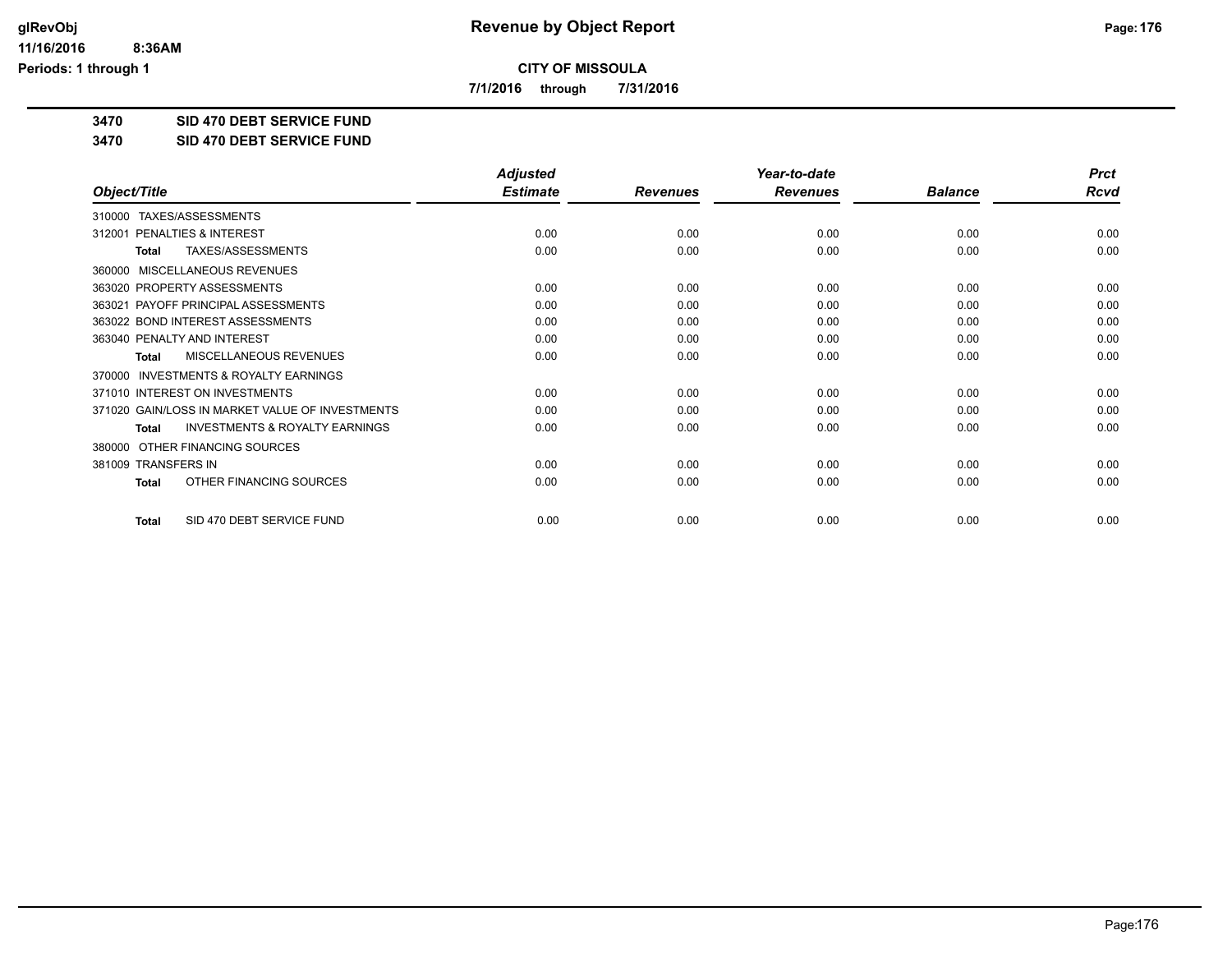**glRevObj Revenue by Object Report Page:177** 

**CITY OF MISSOULA**

**7/1/2016 through 7/31/2016**

# **3470 SID 470 DEBT SERVICE FUND**

 **8:36AM**

|                                                           | <b>Adjusted</b> |                 | Year-to-date    |                | <b>Prct</b> |
|-----------------------------------------------------------|-----------------|-----------------|-----------------|----------------|-------------|
| Object/Title                                              | <b>Estimate</b> | <b>Revenues</b> | <b>Revenues</b> | <b>Balance</b> | <b>Rcvd</b> |
| TAXES/ASSESSMENTS<br>310000                               |                 |                 |                 |                |             |
| 312001 PENALTIES & INTEREST                               | 0.00            | 0.00            | 0.00            | 0.00           | 0.00        |
| TAXES/ASSESSMENTS<br><b>Total</b>                         | 0.00            | 0.00            | 0.00            | 0.00           | 0.00        |
| 360000 MISCELLANEOUS REVENUES                             |                 |                 |                 |                |             |
| 363020 PROPERTY ASSESSMENTS                               | 0.00            | 0.00            | 0.00            | 0.00           | 0.00        |
| 363021 PAYOFF PRINCIPAL ASSESSMENTS                       | 0.00            | 0.00            | 0.00            | 0.00           | 0.00        |
| 363022 BOND INTEREST ASSESSMENTS                          | 0.00            | 0.00            | 0.00            | 0.00           | 0.00        |
| 363040 PENALTY AND INTEREST                               | 0.00            | 0.00            | 0.00            | 0.00           | 0.00        |
| MISCELLANEOUS REVENUES<br>Total                           | 0.00            | 0.00            | 0.00            | 0.00           | 0.00        |
| 370000 INVESTMENTS & ROYALTY EARNINGS                     |                 |                 |                 |                |             |
| 371010 INTEREST ON INVESTMENTS                            | 0.00            | 0.00            | 0.00            | 0.00           | 0.00        |
| 371020 GAIN/LOSS IN MARKET VALUE OF INVESTMENT            | 0.00            | 0.00            | 0.00            | 0.00           | 0.00        |
| <b>INVESTMENTS &amp; ROYALTY EARNINGS</b><br><b>Total</b> | 0.00            | 0.00            | 0.00            | 0.00           | 0.00        |
| 380000 OTHER FINANCING SOURCES                            |                 |                 |                 |                |             |
| 381009 TRANSFERS IN                                       | 0.00            | 0.00            | 0.00            | 0.00           | 0.00        |
| OTHER FINANCING SOURCES<br>Total                          | 0.00            | 0.00            | 0.00            | 0.00           | 0.00        |
| SID 470 DEBT SERVICE FUND<br><b>Total</b>                 | 0.00            | 0.00            | 0.00            | 0.00           | 0.00        |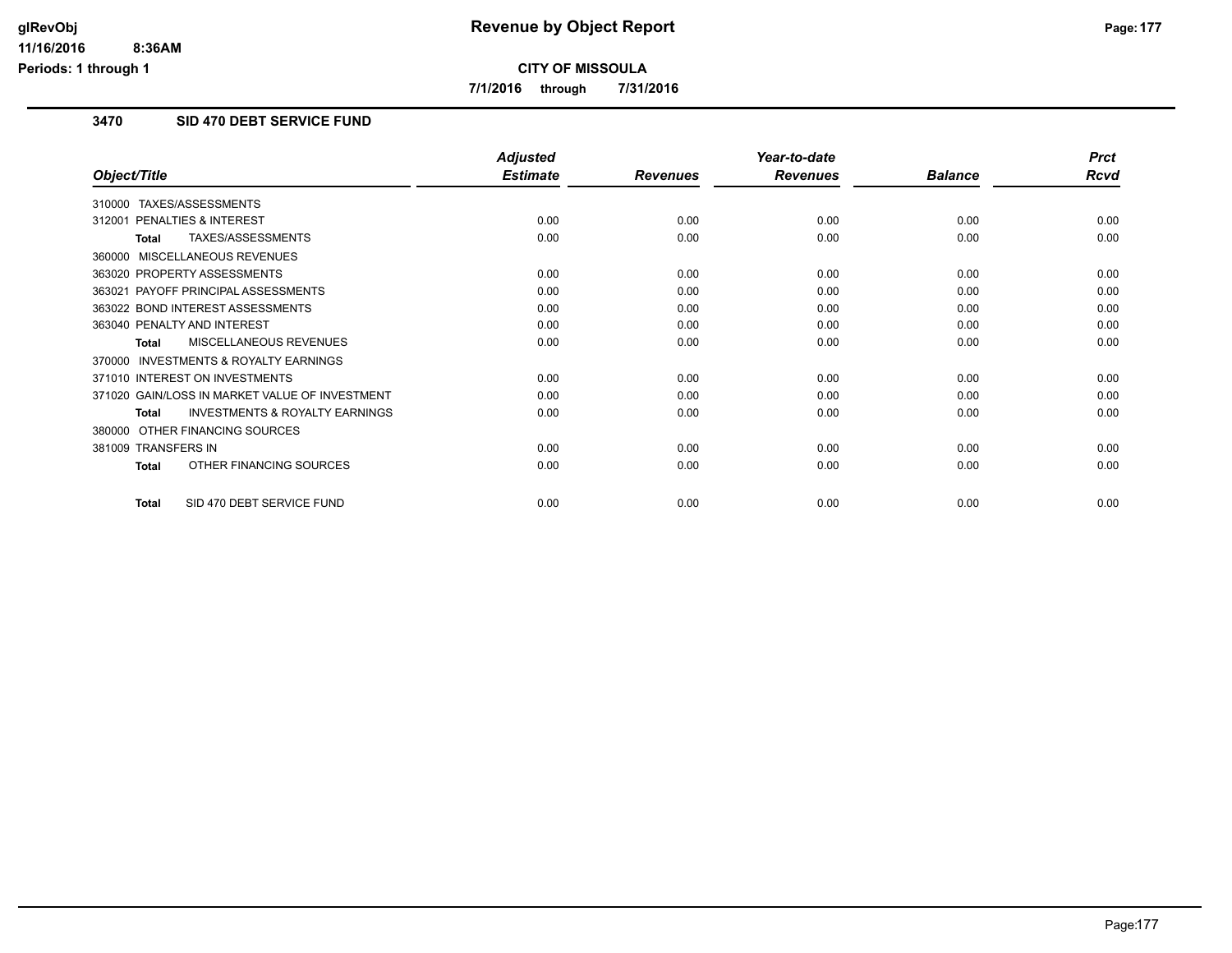**glRevObj Revenue by Object Report Page:178** 

**CITY OF MISSOULA**

**7/1/2016 through 7/31/2016**

**3491 SID 491 DEBT SERVICE FUND**

 **8:36AM**

**3491 SID 491 DEBT SERVICE FUND**

|                                                           | <b>Adjusted</b> |                 | Year-to-date    |                | <b>Prct</b> |
|-----------------------------------------------------------|-----------------|-----------------|-----------------|----------------|-------------|
| Object/Title                                              | <b>Estimate</b> | <b>Revenues</b> | <b>Revenues</b> | <b>Balance</b> | <b>Rcvd</b> |
| TAXES/ASSESSMENTS<br>310000                               |                 |                 |                 |                |             |
| PENALTIES & INTEREST<br>312001                            | 0.00            | 0.00            | 0.00            | 0.00           | 0.00        |
| TAXES/ASSESSMENTS<br>Total                                | 0.00            | 0.00            | 0.00            | 0.00           | 0.00        |
| MISCELLANEOUS REVENUES<br>360000                          |                 |                 |                 |                |             |
| 360010 MISCELLANEOUS                                      | 0.00            | 0.00            | 0.00            | 0.00           | 0.00        |
| 363020 PROPERTY ASSESSMENTS                               | 0.00            | 0.00            | 0.00            | 0.00           | 0.00        |
| 363021 PAYOFF PRINCIPAL ASSESSMENTS                       | 0.00            | 0.00            | 0.00            | 0.00           | 0.00        |
| 363022 BOND INTEREST ASSESSMENTS                          | 0.00            | 0.00            | 0.00            | 0.00           | 0.00        |
| 363040 PENALTY AND INTEREST                               | 0.00            | 0.00            | 0.00            | 0.00           | 0.00        |
| <b>MISCELLANEOUS REVENUES</b><br><b>Total</b>             | 0.00            | 0.00            | 0.00            | 0.00           | 0.00        |
| INVESTMENTS & ROYALTY EARNINGS<br>370000                  |                 |                 |                 |                |             |
| 371010 INTEREST ON INVESTMENTS                            | 0.00            | 0.00            | 0.00            | 0.00           | 0.00        |
| 371020 GAIN/LOSS IN MARKET VALUE OF INVESTMENTS           | 0.00            | 0.00            | 0.00            | 0.00           | 0.00        |
| <b>INVESTMENTS &amp; ROYALTY EARNINGS</b><br><b>Total</b> | 0.00            | 0.00            | 0.00            | 0.00           | 0.00        |
| OTHER FINANCING SOURCES<br>380000                         |                 |                 |                 |                |             |
| 381009 TRANSFERS IN                                       | 0.00            | 0.00            | 0.00            | 0.00           | 0.00        |
| OTHER FINANCING SOURCES<br><b>Total</b>                   | 0.00            | 0.00            | 0.00            | 0.00           | 0.00        |
| SID 491 DEBT SERVICE FUND<br><b>Total</b>                 | 0.00            | 0.00            | 0.00            | 0.00           | 0.00        |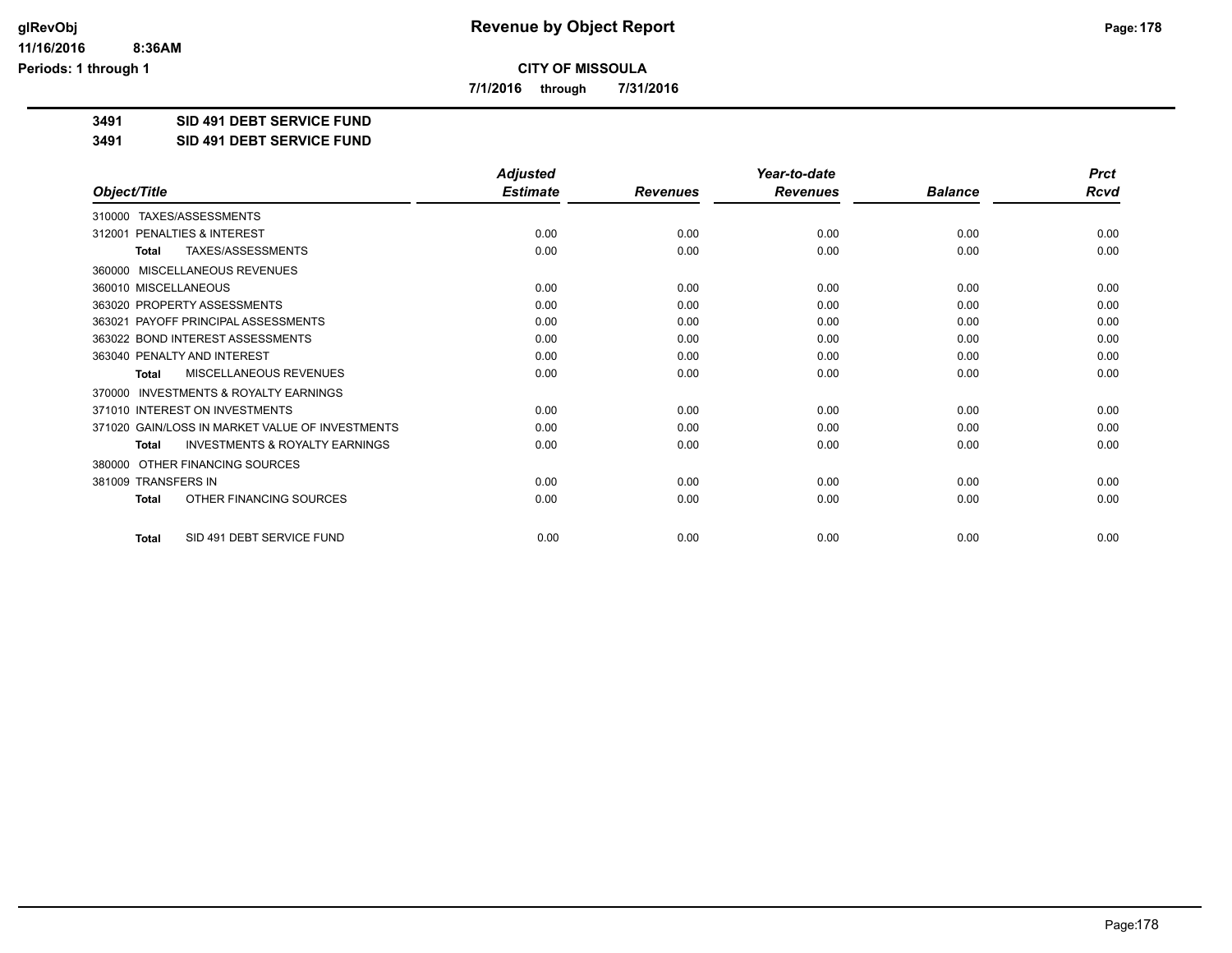**CITY OF MISSOULA**

**7/1/2016 through 7/31/2016**

# **3491 SID 491 DEBT SERVICE FUND**

 **8:36AM**

|                                                           | <b>Adjusted</b> |                 | Year-to-date    |                | <b>Prct</b> |
|-----------------------------------------------------------|-----------------|-----------------|-----------------|----------------|-------------|
| Object/Title                                              | <b>Estimate</b> | <b>Revenues</b> | <b>Revenues</b> | <b>Balance</b> | <b>Rcvd</b> |
| 310000 TAXES/ASSESSMENTS                                  |                 |                 |                 |                |             |
| PENALTIES & INTEREST<br>312001                            | 0.00            | 0.00            | 0.00            | 0.00           | 0.00        |
| TAXES/ASSESSMENTS<br><b>Total</b>                         | 0.00            | 0.00            | 0.00            | 0.00           | 0.00        |
| 360000 MISCELLANEOUS REVENUES                             |                 |                 |                 |                |             |
| 360010 MISCELLANEOUS                                      | 0.00            | 0.00            | 0.00            | 0.00           | 0.00        |
| 363020 PROPERTY ASSESSMENTS                               | 0.00            | 0.00            | 0.00            | 0.00           | 0.00        |
| 363021 PAYOFF PRINCIPAL ASSESSMENTS                       | 0.00            | 0.00            | 0.00            | 0.00           | 0.00        |
| 363022 BOND INTEREST ASSESSMENTS                          | 0.00            | 0.00            | 0.00            | 0.00           | 0.00        |
| 363040 PENALTY AND INTEREST                               | 0.00            | 0.00            | 0.00            | 0.00           | 0.00        |
| MISCELLANEOUS REVENUES<br><b>Total</b>                    | 0.00            | 0.00            | 0.00            | 0.00           | 0.00        |
| INVESTMENTS & ROYALTY EARNINGS<br>370000                  |                 |                 |                 |                |             |
| 371010 INTEREST ON INVESTMENTS                            | 0.00            | 0.00            | 0.00            | 0.00           | 0.00        |
| 371020 GAIN/LOSS IN MARKET VALUE OF INVESTMENT            | 0.00            | 0.00            | 0.00            | 0.00           | 0.00        |
| <b>INVESTMENTS &amp; ROYALTY EARNINGS</b><br><b>Total</b> | 0.00            | 0.00            | 0.00            | 0.00           | 0.00        |
| OTHER FINANCING SOURCES<br>380000                         |                 |                 |                 |                |             |
| 381009 TRANSFERS IN                                       | 0.00            | 0.00            | 0.00            | 0.00           | 0.00        |
| OTHER FINANCING SOURCES<br><b>Total</b>                   | 0.00            | 0.00            | 0.00            | 0.00           | 0.00        |
| SID 491 DEBT SERVICE FUND<br><b>Total</b>                 | 0.00            | 0.00            | 0.00            | 0.00           | 0.00        |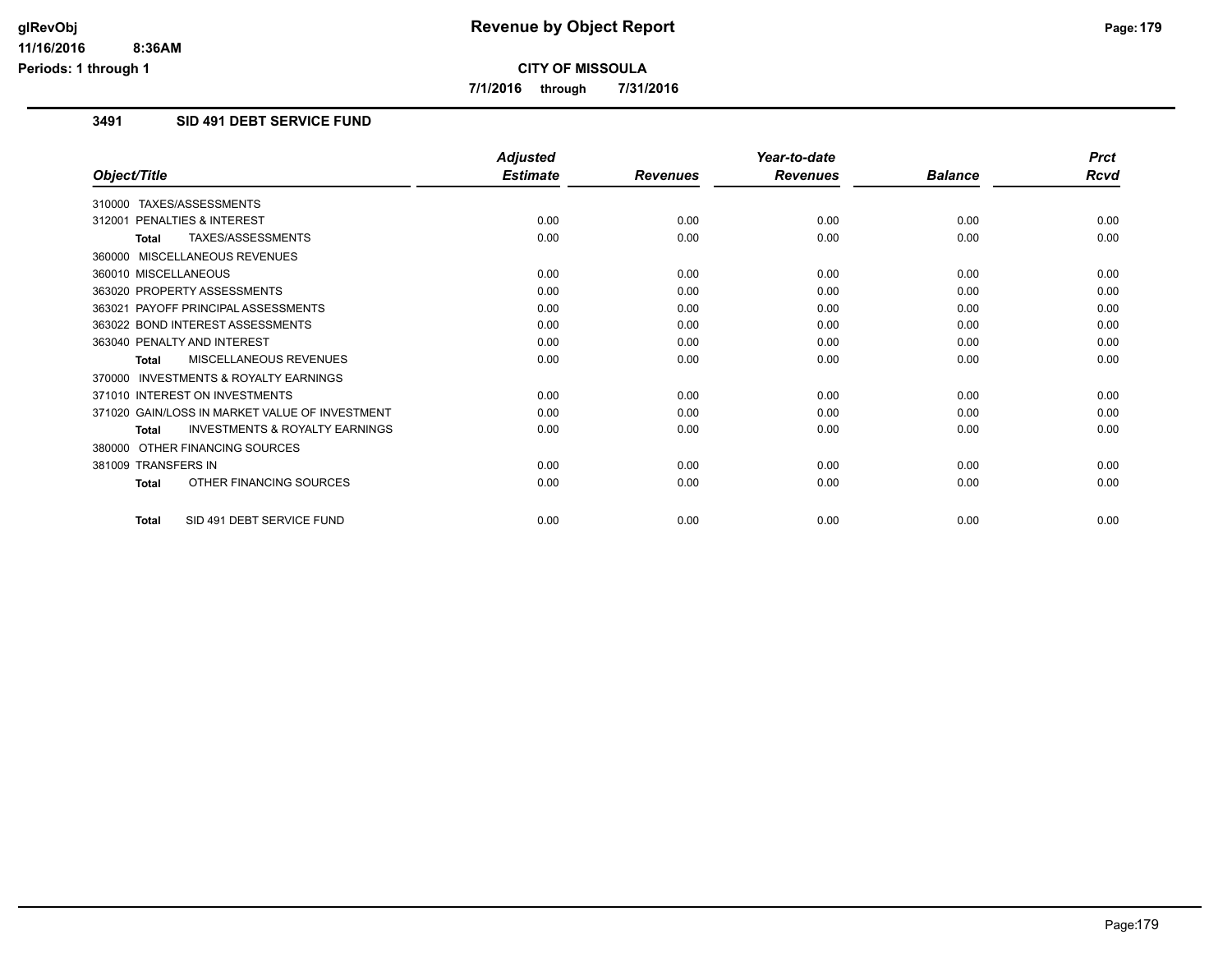**glRevObj Revenue by Object Report Page:180** 

**CITY OF MISSOULA**

**7/1/2016 through 7/31/2016**

**3492 SID 492/499 DEBT SERVICE FUND**

 **8:36AM**

**3492 SID 492/499 DEBT SERVICE FUND**

|                                                    | <b>Adjusted</b> |                 | Year-to-date    |                | <b>Prct</b> |
|----------------------------------------------------|-----------------|-----------------|-----------------|----------------|-------------|
| Object/Title                                       | <b>Estimate</b> | <b>Revenues</b> | <b>Revenues</b> | <b>Balance</b> | <b>Rcvd</b> |
| 360000 MISCELLANEOUS REVENUES                      |                 |                 |                 |                |             |
| 360010 MISCELLANEOUS                               | 0.00            | 0.00            | 0.00            | 0.00           | 0.00        |
| 363040 PENALTY AND INTEREST                        | 0.00            | 0.00            | 0.00            | 0.00           | 0.00        |
| <b>MISCELLANEOUS REVENUES</b><br>Total             | 0.00            | 0.00            | 0.00            | 0.00           | 0.00        |
| 370000 INVESTMENTS & ROYALTY EARNINGS              |                 |                 |                 |                |             |
| 371010 INTEREST ON INVESTMENTS                     | 0.00            | 0.00            | 0.00            | 0.00           | 0.00        |
| 371020 GAIN/LOSS IN MARKET VALUE OF INVESTMENTS    | 0.00            | 0.00            | 0.00            | 0.00           | 0.00        |
| <b>INVESTMENTS &amp; ROYALTY EARNINGS</b><br>Total | 0.00            | 0.00            | 0.00            | 0.00           | 0.00        |
| 380000 OTHER FINANCING SOURCES                     |                 |                 |                 |                |             |
| 381009 TRANSFERS IN                                | 0.00            | 0.00            | 0.00            | 0.00           | 0.00        |
| OTHER FINANCING SOURCES<br><b>Total</b>            | 0.00            | 0.00            | 0.00            | 0.00           | 0.00        |
| SID 492/499 DEBT SERVICE FUND<br><b>Total</b>      | 0.00            | 0.00            | 0.00            | 0.00           | 0.00        |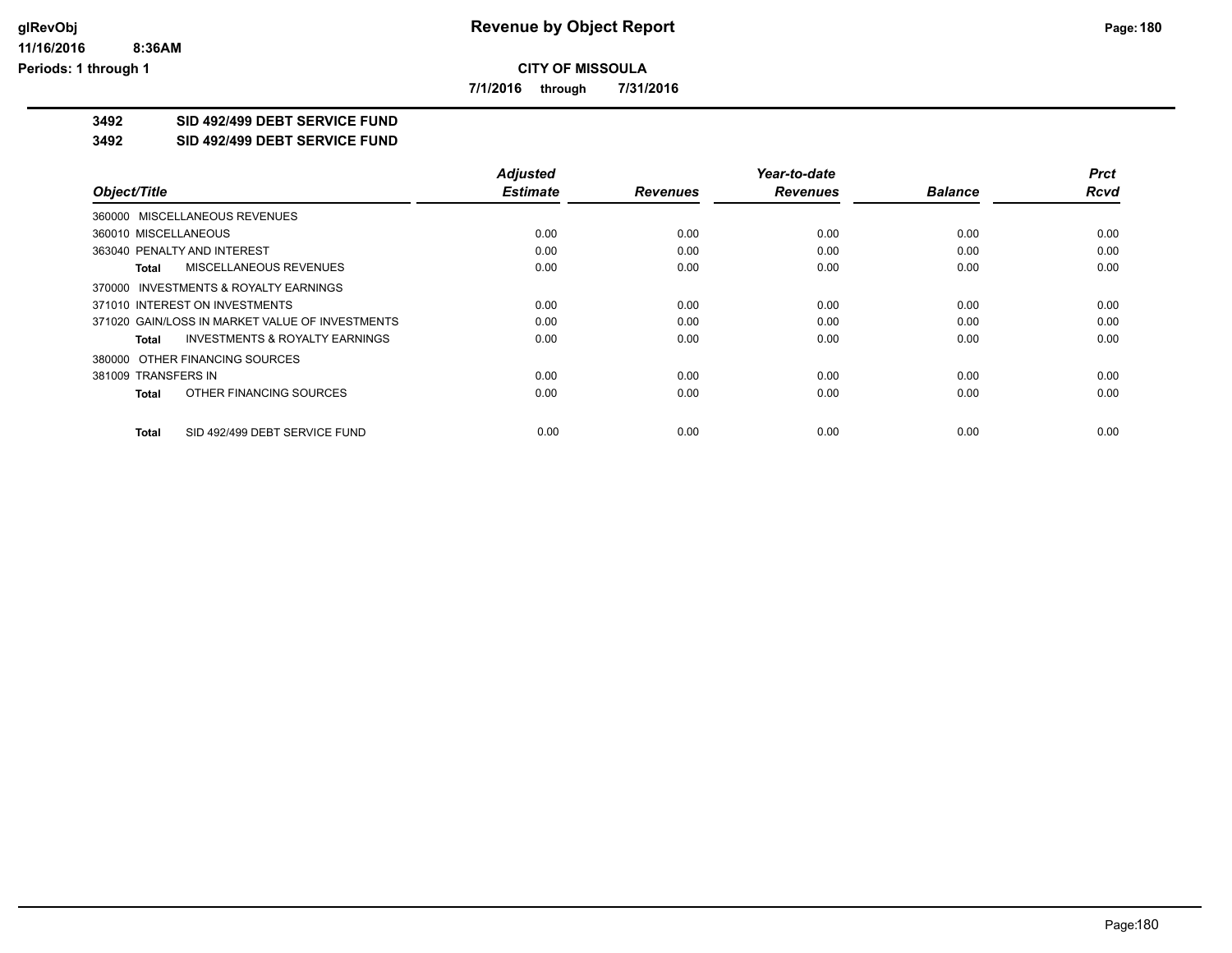**CITY OF MISSOULA**

**7/1/2016 through 7/31/2016**

#### **3492 SID 492/499 DEBT SERVICE FUND**

| Object/Title                                       | <b>Adjusted</b><br><b>Estimate</b> | <b>Revenues</b> | Year-to-date<br><b>Revenues</b> | <b>Balance</b> | <b>Prct</b><br><b>Rcvd</b> |
|----------------------------------------------------|------------------------------------|-----------------|---------------------------------|----------------|----------------------------|
| 360000 MISCELLANEOUS REVENUES                      |                                    |                 |                                 |                |                            |
| 360010 MISCELLANEOUS                               | 0.00                               | 0.00            | 0.00                            | 0.00           | 0.00                       |
| 363040 PENALTY AND INTEREST                        | 0.00                               | 0.00            | 0.00                            | 0.00           | 0.00                       |
| MISCELLANEOUS REVENUES<br>Total                    | 0.00                               | 0.00            | 0.00                            | 0.00           | 0.00                       |
| 370000 INVESTMENTS & ROYALTY EARNINGS              |                                    |                 |                                 |                |                            |
| 371010 INTEREST ON INVESTMENTS                     | 0.00                               | 0.00            | 0.00                            | 0.00           | 0.00                       |
| 371020 GAIN/LOSS IN MARKET VALUE OF INVESTMENT     | 0.00                               | 0.00            | 0.00                            | 0.00           | 0.00                       |
| <b>INVESTMENTS &amp; ROYALTY EARNINGS</b><br>Total | 0.00                               | 0.00            | 0.00                            | 0.00           | 0.00                       |
| 380000 OTHER FINANCING SOURCES                     |                                    |                 |                                 |                |                            |
| 381009 TRANSFERS IN                                | 0.00                               | 0.00            | 0.00                            | 0.00           | 0.00                       |
| OTHER FINANCING SOURCES<br><b>Total</b>            | 0.00                               | 0.00            | 0.00                            | 0.00           | 0.00                       |
| SID 492/499 DEBT SERVICE FUND<br><b>Total</b>      | 0.00                               | 0.00            | 0.00                            | 0.00           | 0.00                       |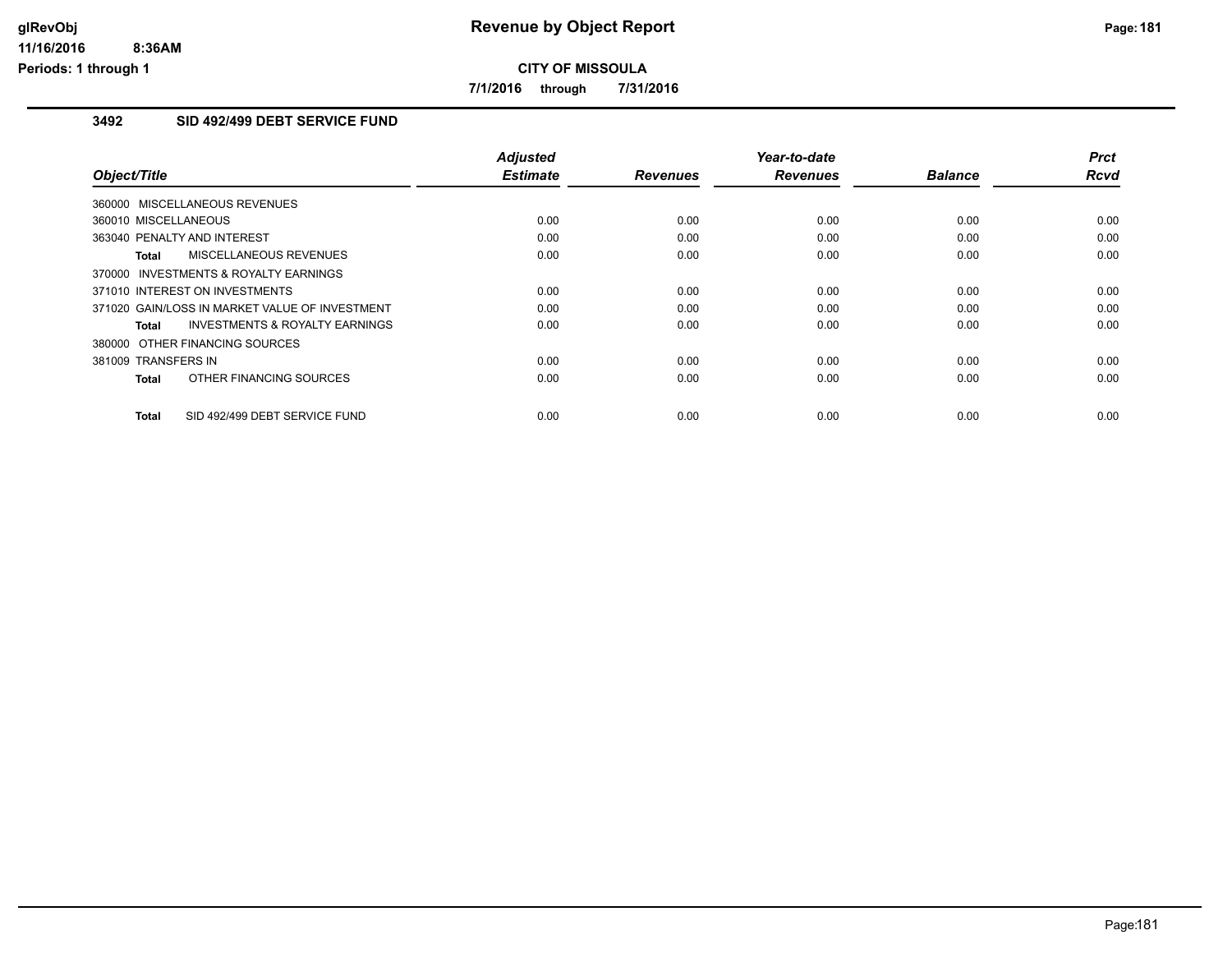**CITY OF MISSOULA**

**7/1/2016 through 7/31/2016**

 **8:36AM**

**3494 SID 494 DEBT SERVICE**

**3494 SID 494 DEBT SERVICE**

|                                                           | <b>Adjusted</b> |                 | Year-to-date    |                | <b>Prct</b> |
|-----------------------------------------------------------|-----------------|-----------------|-----------------|----------------|-------------|
| Object/Title                                              | <b>Estimate</b> | <b>Revenues</b> | <b>Revenues</b> | <b>Balance</b> | <b>Rcvd</b> |
| 310000 TAXES/ASSESSMENTS                                  |                 |                 |                 |                |             |
| PENALTIES & INTEREST<br>312001                            | 0.00            | 0.00            | 0.00            | 0.00           | 0.00        |
| TAXES/ASSESSMENTS<br><b>Total</b>                         | 0.00            | 0.00            | 0.00            | 0.00           | 0.00        |
| MISCELLANEOUS REVENUES<br>360000                          |                 |                 |                 |                |             |
| 360010 MISCELLANEOUS                                      | 0.00            | 0.00            | 0.00            | 0.00           | 0.00        |
| 363020 PROPERTY ASSESSMENTS                               | 0.00            | 0.00            | 0.00            | 0.00           | 0.00        |
| 363021 PAYOFF PRINCIPAL ASSESSMENTS                       | 0.00            | 0.00            | 0.00            | 0.00           | 0.00        |
| 363022 BOND INTEREST ASSESSMENTS                          | 0.00            | 0.00            | 0.00            | 0.00           | 0.00        |
| 363040 PENALTY AND INTEREST                               | 0.00            | 0.00            | 0.00            | 0.00           | 0.00        |
| MISCELLANEOUS REVENUES<br>Total                           | 0.00            | 0.00            | 0.00            | 0.00           | 0.00        |
| <b>INVESTMENTS &amp; ROYALTY EARNINGS</b><br>370000       |                 |                 |                 |                |             |
| 371010 INTEREST ON INVESTMENTS                            | 0.00            | 0.00            | 0.00            | 0.00           | 0.00        |
| 371020 GAIN/LOSS IN MARKET VALUE OF INVESTMENTS           | 0.00            | 0.00            | 0.00            | 0.00           | 0.00        |
| <b>INVESTMENTS &amp; ROYALTY EARNINGS</b><br><b>Total</b> | 0.00            | 0.00            | 0.00            | 0.00           | 0.00        |
| OTHER FINANCING SOURCES<br>380000                         |                 |                 |                 |                |             |
| 381009 TRANSFERS IN                                       | 0.00            | 0.00            | 0.00            | 0.00           | 0.00        |
| OTHER FINANCING SOURCES<br><b>Total</b>                   | 0.00            | 0.00            | 0.00            | 0.00           | 0.00        |
| SID 494 DEBT SERVICE<br><b>Total</b>                      | 0.00            | 0.00            | 0.00            | 0.00           | 0.00        |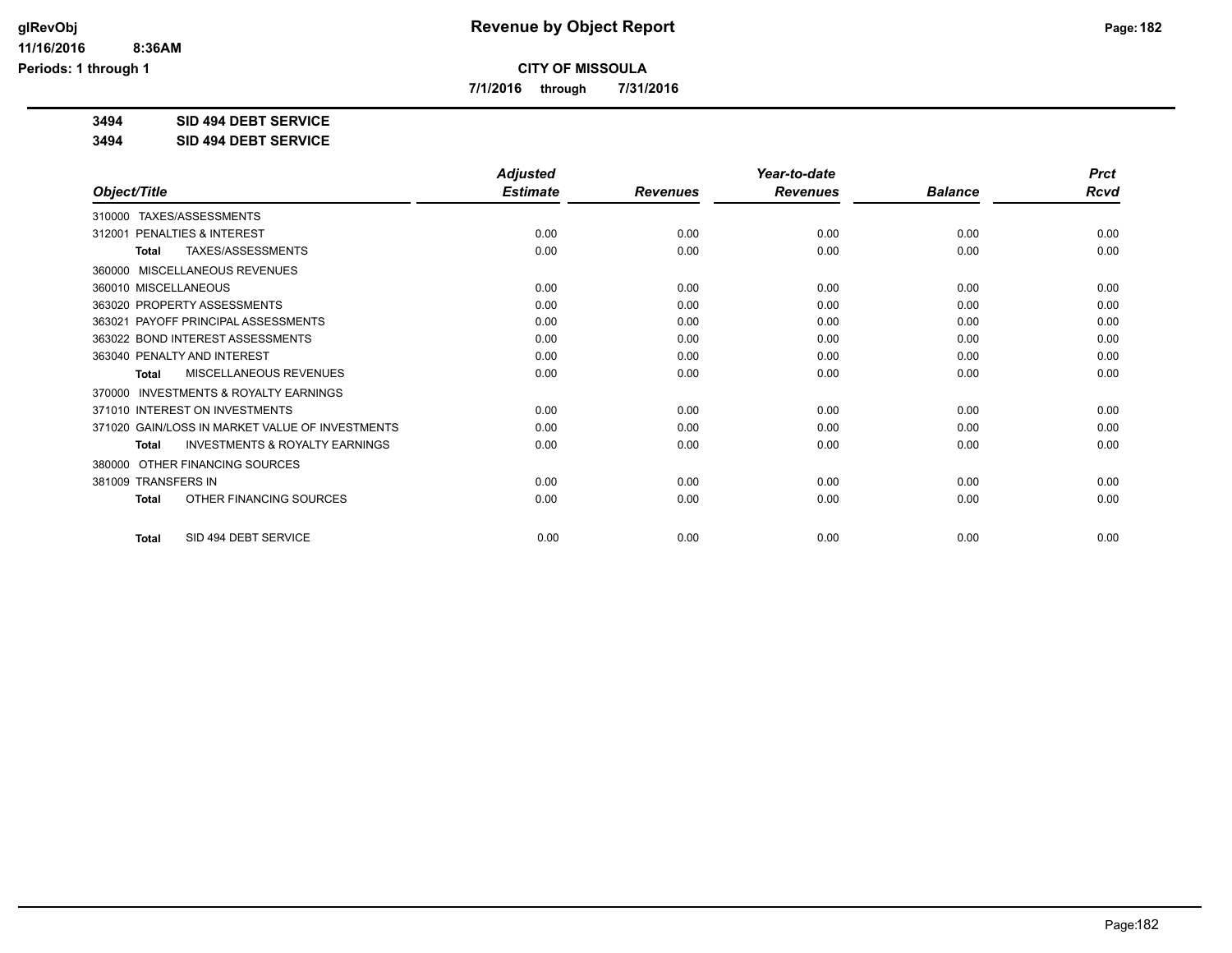**CITY OF MISSOULA**

**7/1/2016 through 7/31/2016**

#### **3494 SID 494 DEBT SERVICE**

|                                                           | <b>Adjusted</b> |                 | Year-to-date    |                | <b>Prct</b> |
|-----------------------------------------------------------|-----------------|-----------------|-----------------|----------------|-------------|
| Object/Title                                              | <b>Estimate</b> | <b>Revenues</b> | <b>Revenues</b> | <b>Balance</b> | <b>Rcvd</b> |
| 310000 TAXES/ASSESSMENTS                                  |                 |                 |                 |                |             |
| PENALTIES & INTEREST<br>312001                            | 0.00            | 0.00            | 0.00            | 0.00           | 0.00        |
| TAXES/ASSESSMENTS<br><b>Total</b>                         | 0.00            | 0.00            | 0.00            | 0.00           | 0.00        |
| 360000 MISCELLANEOUS REVENUES                             |                 |                 |                 |                |             |
| 360010 MISCELLANEOUS                                      | 0.00            | 0.00            | 0.00            | 0.00           | 0.00        |
| 363020 PROPERTY ASSESSMENTS                               | 0.00            | 0.00            | 0.00            | 0.00           | 0.00        |
| 363021 PAYOFF PRINCIPAL ASSESSMENTS                       | 0.00            | 0.00            | 0.00            | 0.00           | 0.00        |
| 363022 BOND INTEREST ASSESSMENTS                          | 0.00            | 0.00            | 0.00            | 0.00           | 0.00        |
| 363040 PENALTY AND INTEREST                               | 0.00            | 0.00            | 0.00            | 0.00           | 0.00        |
| MISCELLANEOUS REVENUES<br><b>Total</b>                    | 0.00            | 0.00            | 0.00            | 0.00           | 0.00        |
| <b>INVESTMENTS &amp; ROYALTY EARNINGS</b><br>370000       |                 |                 |                 |                |             |
| 371010 INTEREST ON INVESTMENTS                            | 0.00            | 0.00            | 0.00            | 0.00           | 0.00        |
| 371020 GAIN/LOSS IN MARKET VALUE OF INVESTMENT            | 0.00            | 0.00            | 0.00            | 0.00           | 0.00        |
| <b>INVESTMENTS &amp; ROYALTY EARNINGS</b><br><b>Total</b> | 0.00            | 0.00            | 0.00            | 0.00           | 0.00        |
| OTHER FINANCING SOURCES<br>380000                         |                 |                 |                 |                |             |
| 381009 TRANSFERS IN                                       | 0.00            | 0.00            | 0.00            | 0.00           | 0.00        |
| OTHER FINANCING SOURCES<br><b>Total</b>                   | 0.00            | 0.00            | 0.00            | 0.00           | 0.00        |
| SID 494 DEBT SERVICE<br><b>Total</b>                      | 0.00            | 0.00            | 0.00            | 0.00           | 0.00        |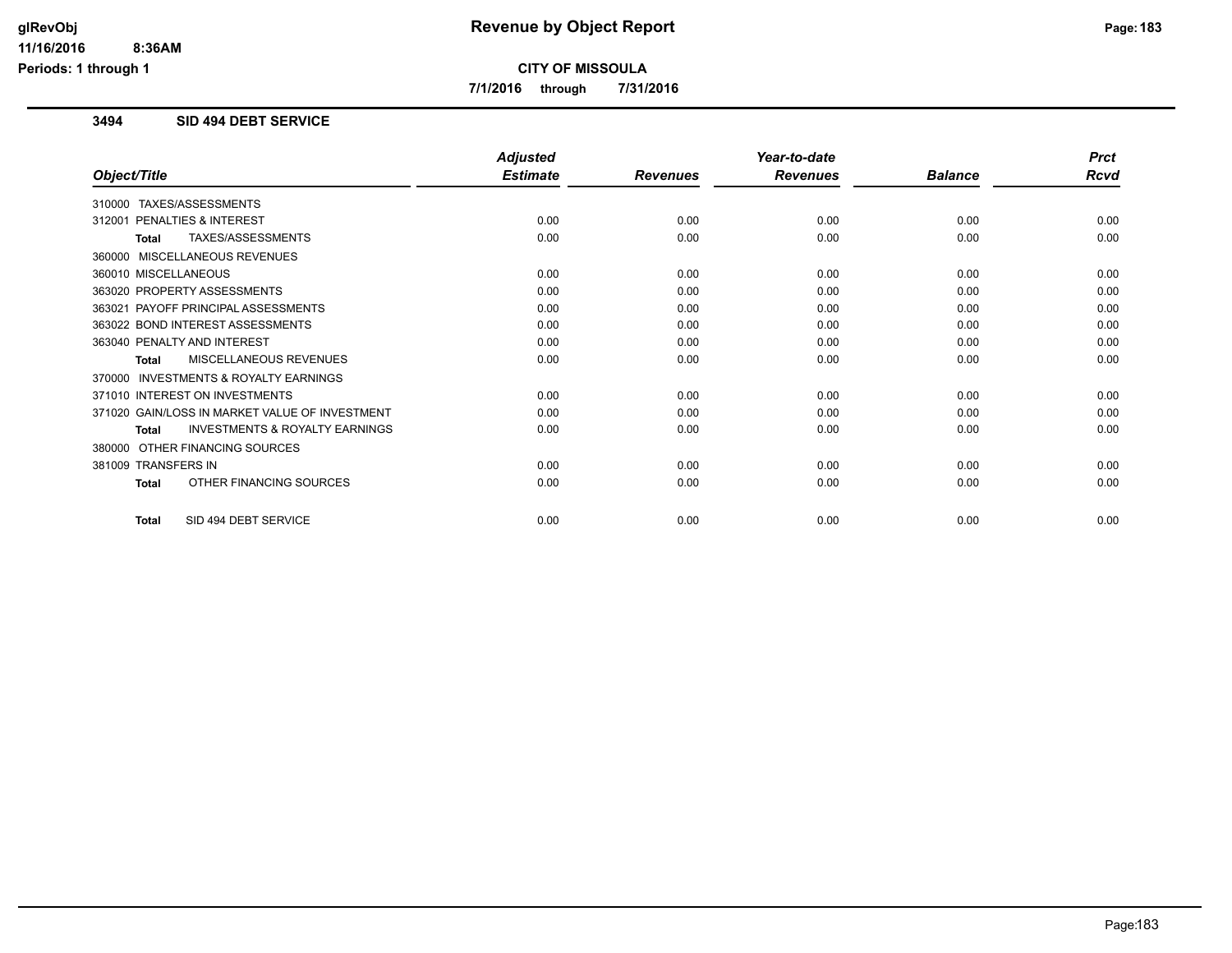**glRevObj Revenue by Object Report Page:184** 

**CITY OF MISSOULA**

**7/1/2016 through 7/31/2016**

**3495 SID 495 DEBT SERVICE FUND**

 **8:36AM**

**3495 SID 495 DEBT SERVICE FUND**

|                                                           | <b>Adjusted</b> |                 | Year-to-date    |                | <b>Prct</b> |
|-----------------------------------------------------------|-----------------|-----------------|-----------------|----------------|-------------|
| Object/Title                                              | <b>Estimate</b> | <b>Revenues</b> | <b>Revenues</b> | <b>Balance</b> | <b>Rcvd</b> |
| 310000 TAXES/ASSESSMENTS                                  |                 |                 |                 |                |             |
| PENALTIES & INTEREST<br>312001                            | 0.00            | 0.00            | 0.00            | 0.00           | 0.00        |
| TAXES/ASSESSMENTS<br>Total                                | 0.00            | 0.00            | 0.00            | 0.00           | 0.00        |
| MISCELLANEOUS REVENUES<br>360000                          |                 |                 |                 |                |             |
| 360010 MISCELLANEOUS                                      | 0.00            | 0.00            | 0.00            | 0.00           | 0.00        |
| 363020 PROPERTY ASSESSMENTS                               | 0.00            | 0.00            | 0.00            | 0.00           | 0.00        |
| 363021 PAYOFF PRINCIPAL ASSESSMENTS                       | 0.00            | 0.00            | 0.00            | 0.00           | 0.00        |
| 363022 BOND INTEREST ASSESSMENTS                          | 0.00            | 0.00            | 0.00            | 0.00           | 0.00        |
| 363040 PENALTY AND INTEREST                               | 0.00            | 0.00            | 0.00            | 0.00           | 0.00        |
| MISCELLANEOUS REVENUES<br>Total                           | 0.00            | 0.00            | 0.00            | 0.00           | 0.00        |
| INVESTMENTS & ROYALTY EARNINGS<br>370000                  |                 |                 |                 |                |             |
| 371010 INTEREST ON INVESTMENTS                            | 0.00            | 0.00            | 0.00            | 0.00           | 0.00        |
| 371020 GAIN/LOSS IN MARKET VALUE OF INVESTMENTS           | 0.00            | 0.00            | 0.00            | 0.00           | 0.00        |
| <b>INVESTMENTS &amp; ROYALTY EARNINGS</b><br><b>Total</b> | 0.00            | 0.00            | 0.00            | 0.00           | 0.00        |
| OTHER FINANCING SOURCES<br>380000                         |                 |                 |                 |                |             |
| 381009 TRANSFERS IN                                       | 0.00            | 0.00            | 0.00            | 0.00           | 0.00        |
| OTHER FINANCING SOURCES<br>Total                          | 0.00            | 0.00            | 0.00            | 0.00           | 0.00        |
| SID 495 DEBT SERVICE FUND<br><b>Total</b>                 | 0.00            | 0.00            | 0.00            | 0.00           | 0.00        |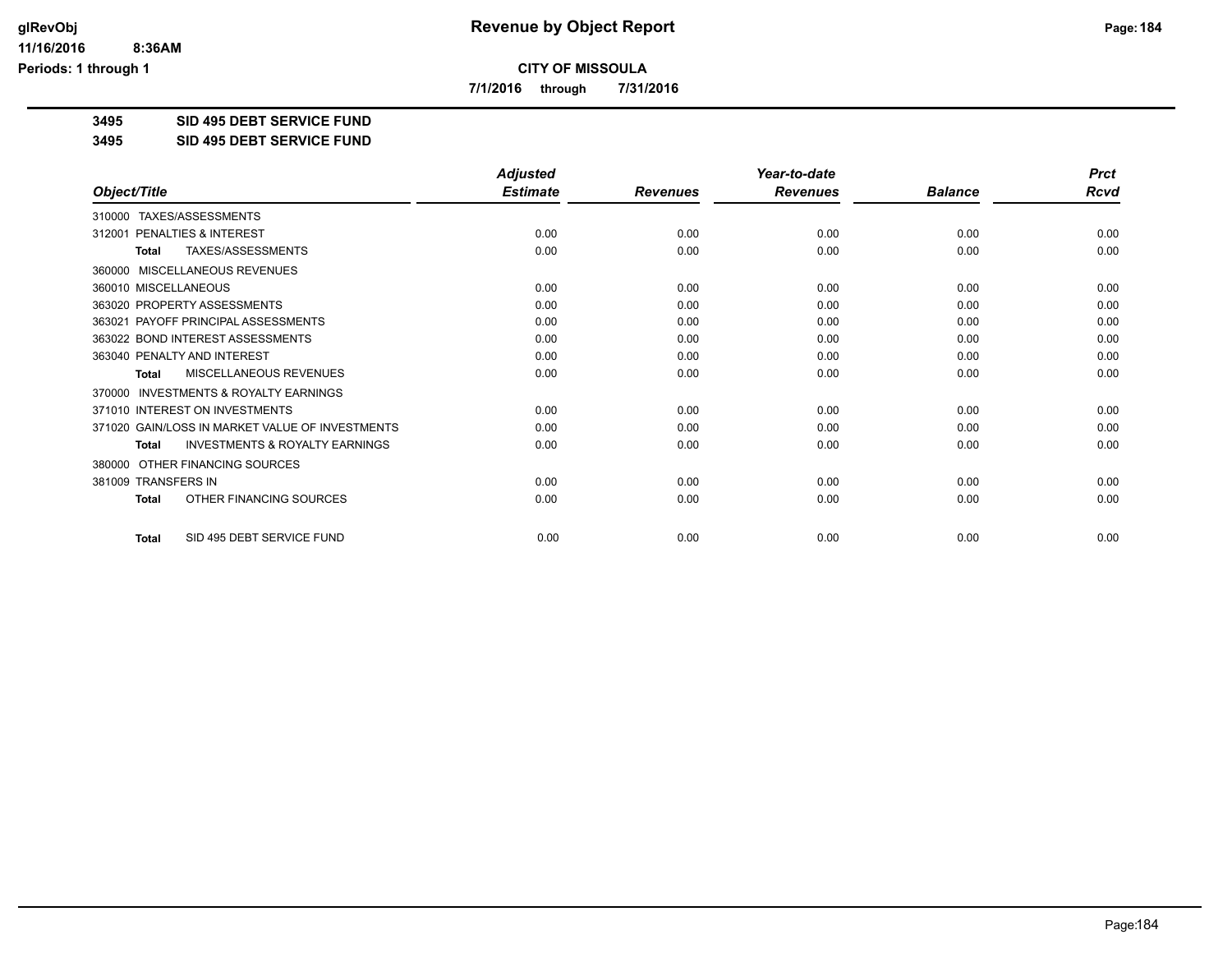**11/16/2016 8:36AM Periods: 1 through 1**

**CITY OF MISSOULA**

**7/1/2016 through 7/31/2016**

# **3495 SID 495 DEBT SERVICE FUND**

|                                                           | <b>Adjusted</b> |                 | Year-to-date    |                | <b>Prct</b> |
|-----------------------------------------------------------|-----------------|-----------------|-----------------|----------------|-------------|
| Object/Title                                              | <b>Estimate</b> | <b>Revenues</b> | <b>Revenues</b> | <b>Balance</b> | <b>Rcvd</b> |
| 310000 TAXES/ASSESSMENTS                                  |                 |                 |                 |                |             |
| PENALTIES & INTEREST<br>312001                            | 0.00            | 0.00            | 0.00            | 0.00           | 0.00        |
| <b>TAXES/ASSESSMENTS</b><br><b>Total</b>                  | 0.00            | 0.00            | 0.00            | 0.00           | 0.00        |
| 360000 MISCELLANEOUS REVENUES                             |                 |                 |                 |                |             |
| 360010 MISCELLANEOUS                                      | 0.00            | 0.00            | 0.00            | 0.00           | 0.00        |
| 363020 PROPERTY ASSESSMENTS                               | 0.00            | 0.00            | 0.00            | 0.00           | 0.00        |
| 363021 PAYOFF PRINCIPAL ASSESSMENTS                       | 0.00            | 0.00            | 0.00            | 0.00           | 0.00        |
| 363022 BOND INTEREST ASSESSMENTS                          | 0.00            | 0.00            | 0.00            | 0.00           | 0.00        |
| 363040 PENALTY AND INTEREST                               | 0.00            | 0.00            | 0.00            | 0.00           | 0.00        |
| <b>MISCELLANEOUS REVENUES</b><br><b>Total</b>             | 0.00            | 0.00            | 0.00            | 0.00           | 0.00        |
| <b>INVESTMENTS &amp; ROYALTY EARNINGS</b><br>370000       |                 |                 |                 |                |             |
| 371010 INTEREST ON INVESTMENTS                            | 0.00            | 0.00            | 0.00            | 0.00           | 0.00        |
| 371020 GAIN/LOSS IN MARKET VALUE OF INVESTMENT            | 0.00            | 0.00            | 0.00            | 0.00           | 0.00        |
| <b>INVESTMENTS &amp; ROYALTY EARNINGS</b><br><b>Total</b> | 0.00            | 0.00            | 0.00            | 0.00           | 0.00        |
| OTHER FINANCING SOURCES<br>380000                         |                 |                 |                 |                |             |
| 381009 TRANSFERS IN                                       | 0.00            | 0.00            | 0.00            | 0.00           | 0.00        |
| OTHER FINANCING SOURCES<br><b>Total</b>                   | 0.00            | 0.00            | 0.00            | 0.00           | 0.00        |
| SID 495 DEBT SERVICE FUND<br><b>Total</b>                 | 0.00            | 0.00            | 0.00            | 0.00           | 0.00        |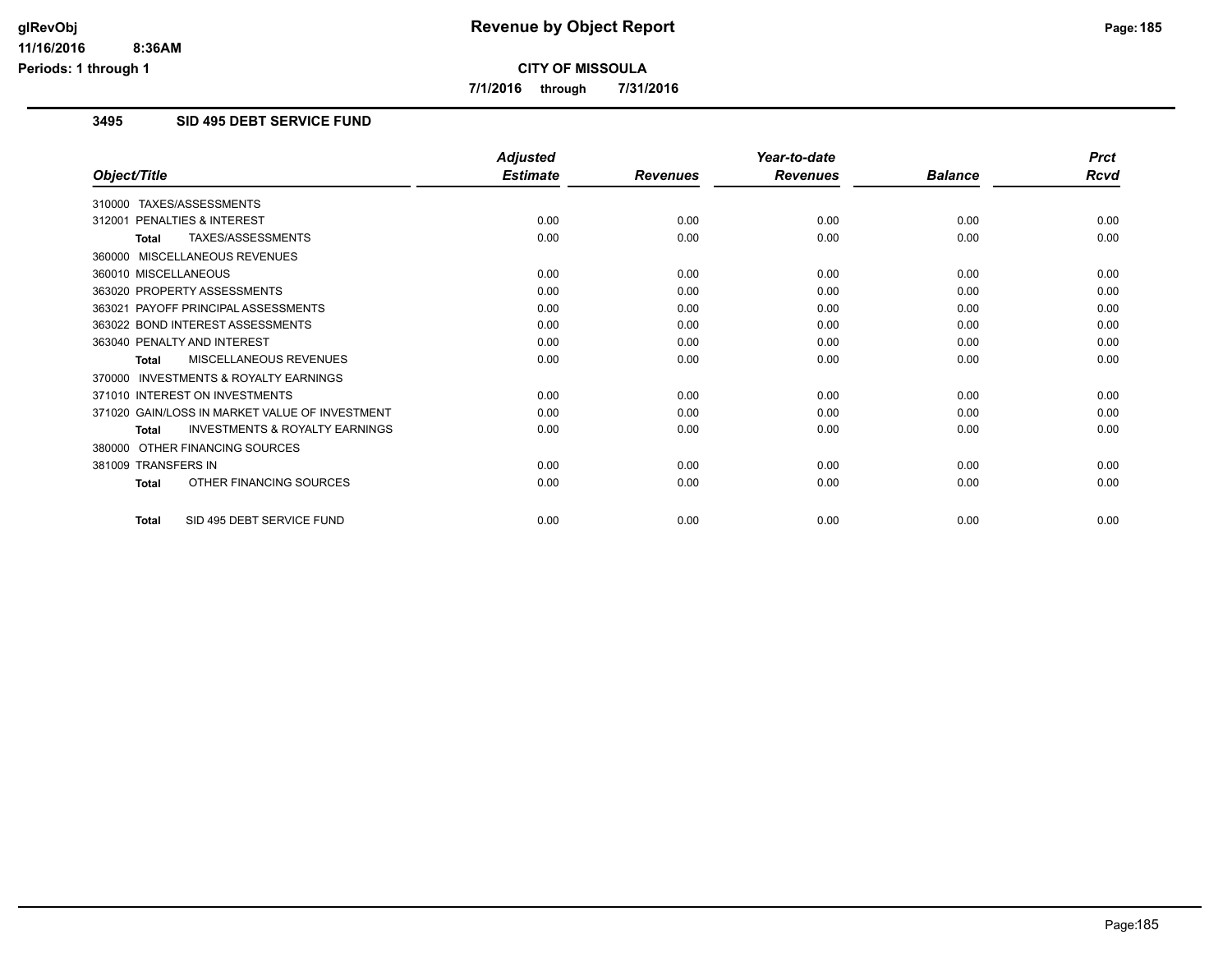**glRevObj Revenue by Object Report Page:186** 

**CITY OF MISSOULA**

**7/1/2016 through 7/31/2016**

**3496 SID 496 DEBT SERVICE FUND**

 **8:36AM**

**3496 SID 496 DEBT SERVICE FUND**

|                                                           | <b>Adjusted</b> |                 | Year-to-date    |                | <b>Prct</b> |
|-----------------------------------------------------------|-----------------|-----------------|-----------------|----------------|-------------|
| Object/Title                                              | <b>Estimate</b> | <b>Revenues</b> | <b>Revenues</b> | <b>Balance</b> | <b>Rcvd</b> |
| TAXES/ASSESSMENTS<br>310000                               |                 |                 |                 |                |             |
| PENALTIES & INTEREST<br>312001                            | 0.00            | 0.00            | 0.00            | 0.00           | 0.00        |
| TAXES/ASSESSMENTS<br>Total                                | 0.00            | 0.00            | 0.00            | 0.00           | 0.00        |
| MISCELLANEOUS REVENUES<br>360000                          |                 |                 |                 |                |             |
| 360010 MISCELLANEOUS                                      | 0.00            | 0.00            | 0.00            | 0.00           | 0.00        |
| 363020 PROPERTY ASSESSMENTS                               | 0.00            | 0.00            | 0.00            | 0.00           | 0.00        |
| 363021 PAYOFF PRINCIPAL ASSESSMENTS                       | 0.00            | 0.00            | 0.00            | 0.00           | 0.00        |
| 363022 BOND INTEREST ASSESSMENTS                          | 0.00            | 0.00            | 0.00            | 0.00           | 0.00        |
| 363040 PENALTY AND INTEREST                               | 0.00            | 0.00            | 0.00            | 0.00           | 0.00        |
| MISCELLANEOUS REVENUES<br>Total                           | 0.00            | 0.00            | 0.00            | 0.00           | 0.00        |
| <b>INVESTMENTS &amp; ROYALTY EARNINGS</b><br>370000       |                 |                 |                 |                |             |
| 371010 INTEREST ON INVESTMENTS                            | 0.00            | 0.00            | 0.00            | 0.00           | 0.00        |
| 371020 GAIN/LOSS IN MARKET VALUE OF INVESTMENTS           | 0.00            | 0.00            | 0.00            | 0.00           | 0.00        |
| <b>INVESTMENTS &amp; ROYALTY EARNINGS</b><br><b>Total</b> | 0.00            | 0.00            | 0.00            | 0.00           | 0.00        |
| OTHER FINANCING SOURCES<br>380000                         |                 |                 |                 |                |             |
| 381009 TRANSFERS IN                                       | 0.00            | 0.00            | 0.00            | 0.00           | 0.00        |
| OTHER FINANCING SOURCES<br><b>Total</b>                   | 0.00            | 0.00            | 0.00            | 0.00           | 0.00        |
| SID 496 DEBT SERVICE FUND<br><b>Total</b>                 | 0.00            | 0.00            | 0.00            | 0.00           | 0.00        |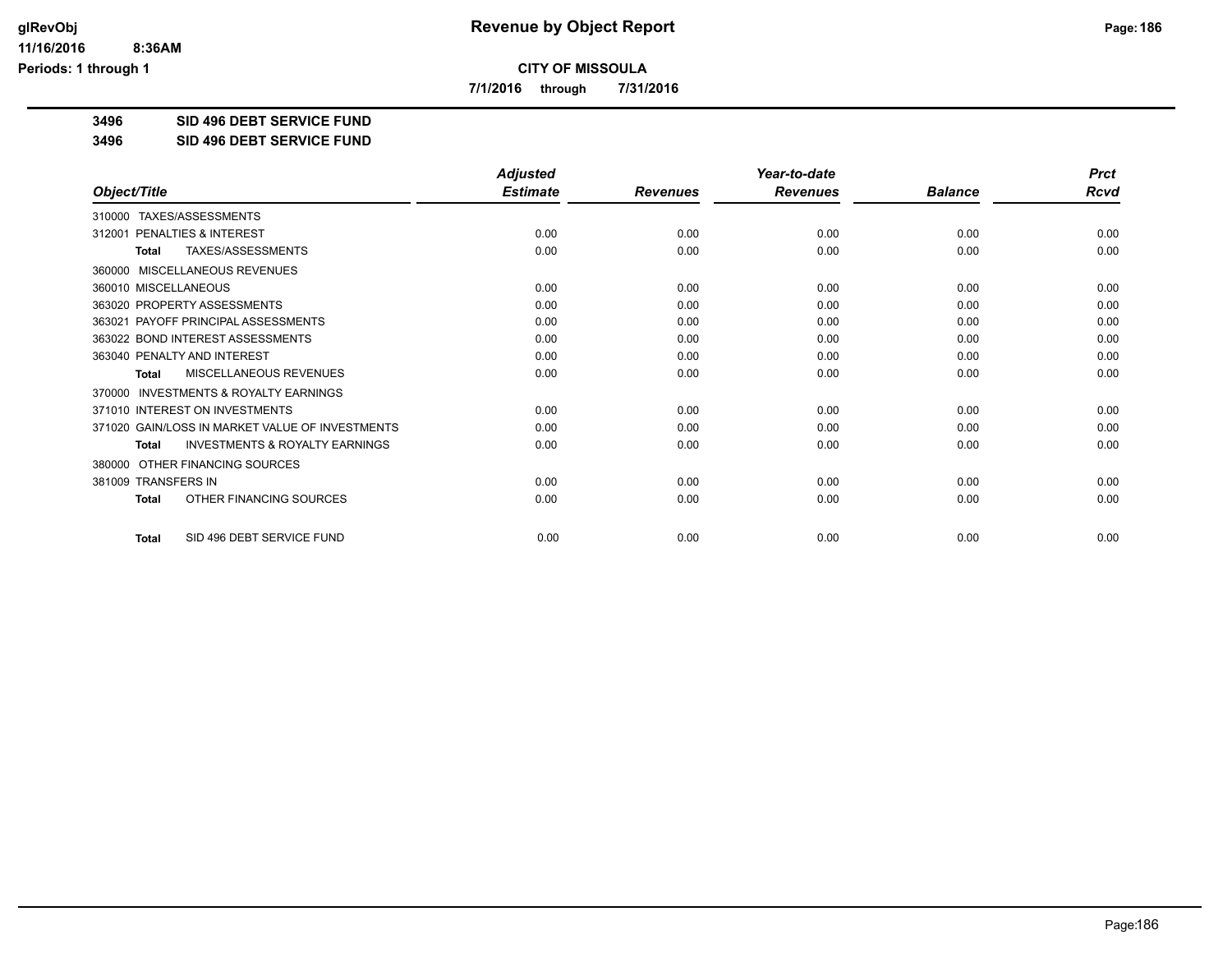**11/16/2016 8:36AM Periods: 1 through 1**

**CITY OF MISSOULA**

**7/1/2016 through 7/31/2016**

# **3496 SID 496 DEBT SERVICE FUND**

|                                                           | <b>Adjusted</b> |                 | Year-to-date    |                | <b>Prct</b> |
|-----------------------------------------------------------|-----------------|-----------------|-----------------|----------------|-------------|
| Object/Title                                              | <b>Estimate</b> | <b>Revenues</b> | <b>Revenues</b> | <b>Balance</b> | Rcvd        |
| 310000 TAXES/ASSESSMENTS                                  |                 |                 |                 |                |             |
| PENALTIES & INTEREST<br>312001                            | 0.00            | 0.00            | 0.00            | 0.00           | 0.00        |
| TAXES/ASSESSMENTS<br><b>Total</b>                         | 0.00            | 0.00            | 0.00            | 0.00           | 0.00        |
| 360000 MISCELLANEOUS REVENUES                             |                 |                 |                 |                |             |
| 360010 MISCELLANEOUS                                      | 0.00            | 0.00            | 0.00            | 0.00           | 0.00        |
| 363020 PROPERTY ASSESSMENTS                               | 0.00            | 0.00            | 0.00            | 0.00           | 0.00        |
| 363021 PAYOFF PRINCIPAL ASSESSMENTS                       | 0.00            | 0.00            | 0.00            | 0.00           | 0.00        |
| 363022 BOND INTEREST ASSESSMENTS                          | 0.00            | 0.00            | 0.00            | 0.00           | 0.00        |
| 363040 PENALTY AND INTEREST                               | 0.00            | 0.00            | 0.00            | 0.00           | 0.00        |
| <b>MISCELLANEOUS REVENUES</b><br><b>Total</b>             | 0.00            | 0.00            | 0.00            | 0.00           | 0.00        |
| <b>INVESTMENTS &amp; ROYALTY EARNINGS</b><br>370000       |                 |                 |                 |                |             |
| 371010 INTEREST ON INVESTMENTS                            | 0.00            | 0.00            | 0.00            | 0.00           | 0.00        |
| 371020 GAIN/LOSS IN MARKET VALUE OF INVESTMENT            | 0.00            | 0.00            | 0.00            | 0.00           | 0.00        |
| <b>INVESTMENTS &amp; ROYALTY EARNINGS</b><br><b>Total</b> | 0.00            | 0.00            | 0.00            | 0.00           | 0.00        |
| 380000 OTHER FINANCING SOURCES                            |                 |                 |                 |                |             |
| 381009 TRANSFERS IN                                       | 0.00            | 0.00            | 0.00            | 0.00           | 0.00        |
| OTHER FINANCING SOURCES<br><b>Total</b>                   | 0.00            | 0.00            | 0.00            | 0.00           | 0.00        |
| SID 496 DEBT SERVICE FUND<br><b>Total</b>                 | 0.00            | 0.00            | 0.00            | 0.00           | 0.00        |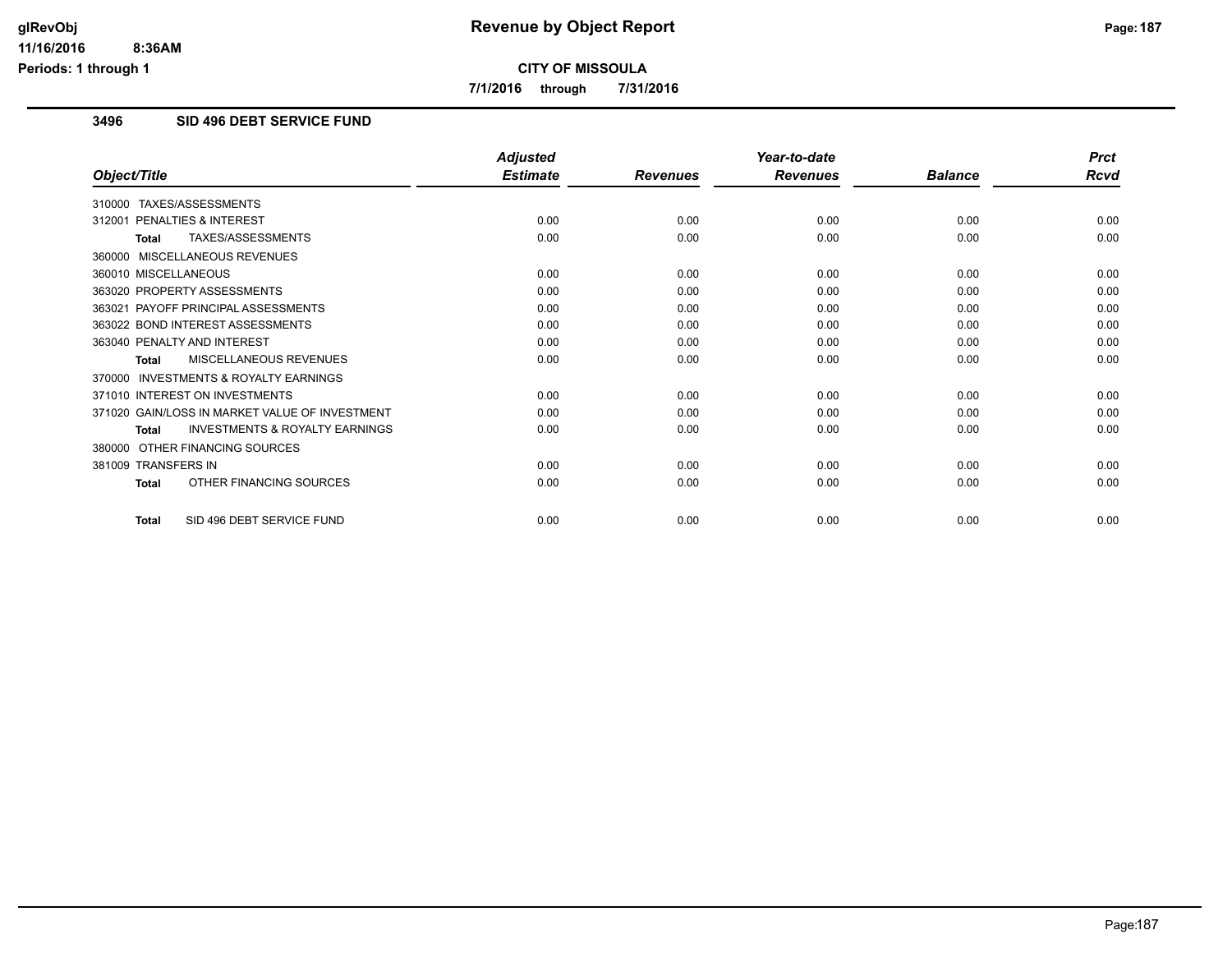**glRevObj Revenue by Object Report Page:188** 

**11/16/2016 8:36AM Periods: 1 through 1**

**CITY OF MISSOULA**

**7/1/2016 through 7/31/2016**

**3497 SID 497 DEBT SERVICE FUND**

**3497 SID 497 DEBT SERVICE FUND**

|                                                    | <b>Adjusted</b> |                 | Year-to-date    |                | <b>Prct</b> |
|----------------------------------------------------|-----------------|-----------------|-----------------|----------------|-------------|
| Object/Title                                       | <b>Estimate</b> | <b>Revenues</b> | <b>Revenues</b> | <b>Balance</b> | Rcvd        |
| 310000 TAXES/ASSESSMENTS                           |                 |                 |                 |                |             |
| <b>PENALTIES &amp; INTEREST</b><br>312001          | 0.00            | 0.00            | 0.00            | 0.00           | 0.00        |
| TAXES/ASSESSMENTS<br>Total                         | 0.00            | 0.00            | 0.00            | 0.00           | 0.00        |
| 360000 MISCELLANEOUS REVENUES                      |                 |                 |                 |                |             |
| 360010 MISCELLANEOUS                               | 0.00            | 0.00            | 0.00            | 0.00           | 0.00        |
| 363020 PROPERTY ASSESSMENTS                        | 0.00            | 0.00            | 0.00            | 0.00           | 0.00        |
| 363021 PAYOFF PRINCIPAL ASSESSMENTS                | 0.00            | 0.00            | 0.00            | 0.00           | 0.00        |
| 363022 BOND INTEREST ASSESSMENTS                   | 0.00            | 0.00            | 0.00            | 0.00           | 0.00        |
| 363040 PENALTY AND INTEREST                        | 0.00            | 0.00            | 0.00            | 0.00           | 0.00        |
| <b>MISCELLANEOUS REVENUES</b><br>Total             | 0.00            | 0.00            | 0.00            | 0.00           | 0.00        |
| INVESTMENTS & ROYALTY EARNINGS<br>370000           |                 |                 |                 |                |             |
| 371010 INTEREST ON INVESTMENTS                     | 0.00            | 0.00            | 0.00            | 0.00           | 0.00        |
| 371020 GAIN/LOSS IN MARKET VALUE OF INVESTMENTS    | 0.00            | 0.00            | 0.00            | 0.00           | 0.00        |
| <b>INVESTMENTS &amp; ROYALTY EARNINGS</b><br>Total | 0.00            | 0.00            | 0.00            | 0.00           | 0.00        |
| SID 497 DEBT SERVICE FUND<br><b>Total</b>          | 0.00            | 0.00            | 0.00            | 0.00           | 0.00        |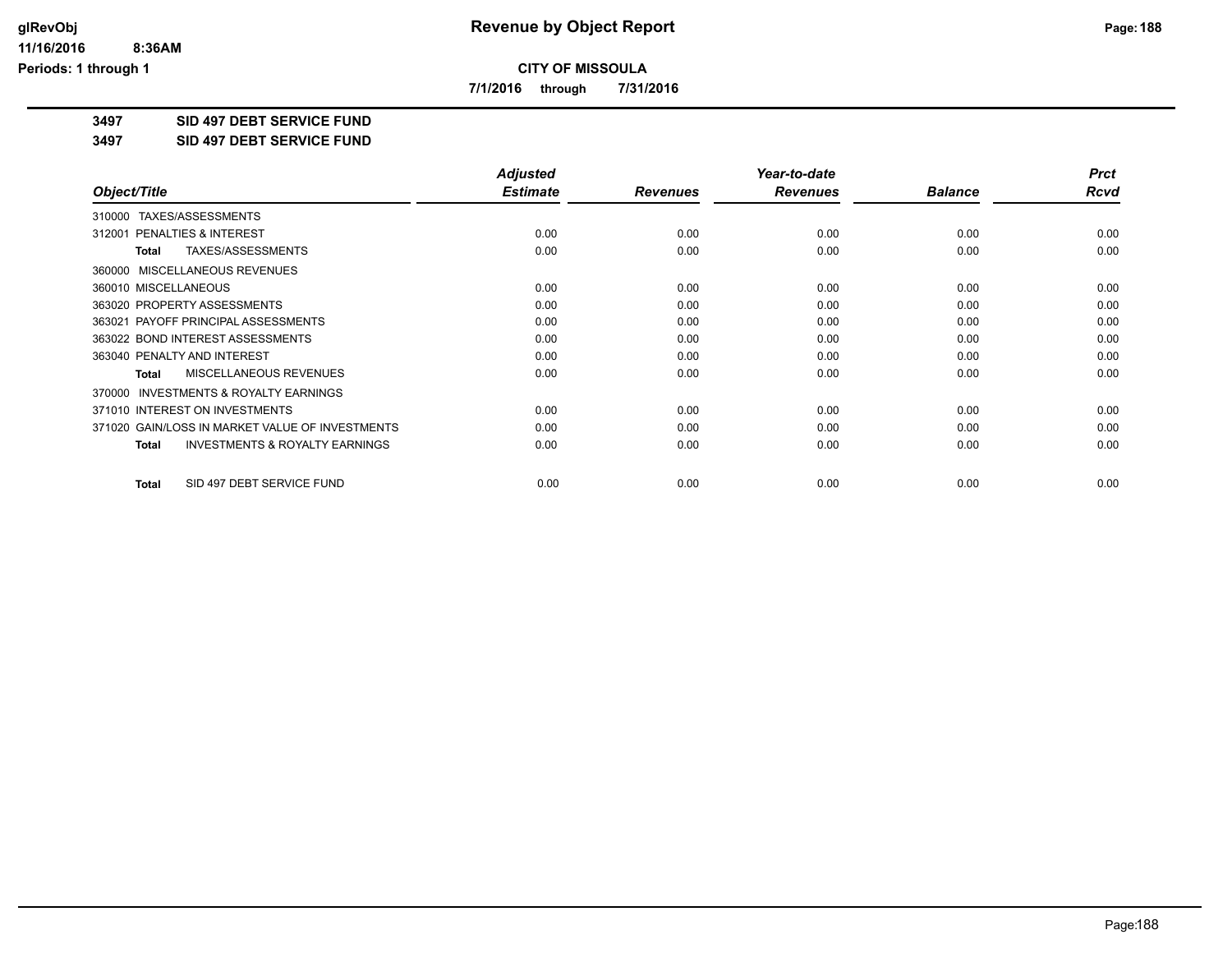**CITY OF MISSOULA**

**7/1/2016 through 7/31/2016**

# **3497 SID 497 DEBT SERVICE FUND**

| Object/Title                                       | <b>Adjusted</b><br><b>Estimate</b> | <b>Revenues</b> | Year-to-date<br><b>Revenues</b> | <b>Balance</b> | <b>Prct</b><br><b>Rcvd</b> |
|----------------------------------------------------|------------------------------------|-----------------|---------------------------------|----------------|----------------------------|
|                                                    |                                    |                 |                                 |                |                            |
| 310000 TAXES/ASSESSMENTS                           |                                    |                 |                                 |                |                            |
| 312001 PENALTIES & INTEREST                        | 0.00                               | 0.00            | 0.00                            | 0.00           | 0.00                       |
| TAXES/ASSESSMENTS<br>Total                         | 0.00                               | 0.00            | 0.00                            | 0.00           | 0.00                       |
| 360000 MISCELLANEOUS REVENUES                      |                                    |                 |                                 |                |                            |
| 360010 MISCELLANEOUS                               | 0.00                               | 0.00            | 0.00                            | 0.00           | 0.00                       |
| 363020 PROPERTY ASSESSMENTS                        | 0.00                               | 0.00            | 0.00                            | 0.00           | 0.00                       |
| 363021 PAYOFF PRINCIPAL ASSESSMENTS                | 0.00                               | 0.00            | 0.00                            | 0.00           | 0.00                       |
| 363022 BOND INTEREST ASSESSMENTS                   | 0.00                               | 0.00            | 0.00                            | 0.00           | 0.00                       |
| 363040 PENALTY AND INTEREST                        | 0.00                               | 0.00            | 0.00                            | 0.00           | 0.00                       |
| <b>MISCELLANEOUS REVENUES</b><br>Total             | 0.00                               | 0.00            | 0.00                            | 0.00           | 0.00                       |
| INVESTMENTS & ROYALTY EARNINGS<br>370000           |                                    |                 |                                 |                |                            |
| 371010 INTEREST ON INVESTMENTS                     | 0.00                               | 0.00            | 0.00                            | 0.00           | 0.00                       |
| 371020 GAIN/LOSS IN MARKET VALUE OF INVESTMENT     | 0.00                               | 0.00            | 0.00                            | 0.00           | 0.00                       |
| <b>INVESTMENTS &amp; ROYALTY EARNINGS</b><br>Total | 0.00                               | 0.00            | 0.00                            | 0.00           | 0.00                       |
| SID 497 DEBT SERVICE FUND<br><b>Total</b>          | 0.00                               | 0.00            | 0.00                            | 0.00           | 0.00                       |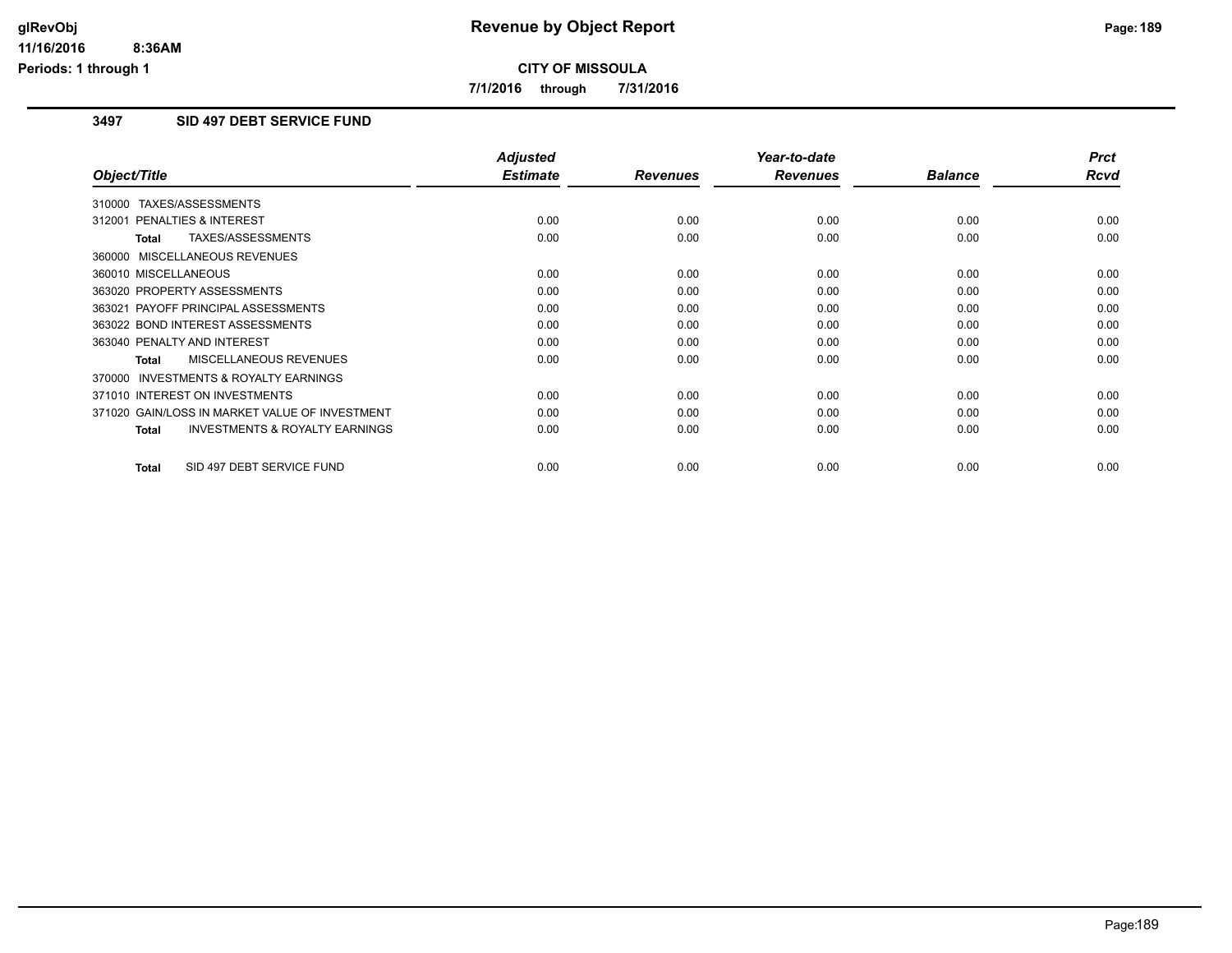**glRevObj Revenue by Object Report Page:190** 

**Periods: 1 through 1**

 **8:36AM**

**CITY OF MISSOULA**

**7/1/2016 through 7/31/2016**

**3498 SID 498 DEBT SERVICE FUND**

**3498 SID 498 DEBT SERVICE FUND**

|                                                           | <b>Adjusted</b> |                 | Year-to-date    |                | <b>Prct</b> |
|-----------------------------------------------------------|-----------------|-----------------|-----------------|----------------|-------------|
| Object/Title                                              | <b>Estimate</b> | <b>Revenues</b> | <b>Revenues</b> | <b>Balance</b> | <b>Rcvd</b> |
| TAXES/ASSESSMENTS<br>310000                               |                 |                 |                 |                |             |
| PENALTIES & INTEREST<br>312001                            | 0.00            | 0.00            | 0.00            | 0.00           | 0.00        |
| TAXES/ASSESSMENTS<br><b>Total</b>                         | 0.00            | 0.00            | 0.00            | 0.00           | 0.00        |
| 360000 MISCELLANEOUS REVENUES                             |                 |                 |                 |                |             |
| 360010 MISCELLANEOUS                                      | 0.00            | 0.00            | 0.00            | 0.00           | 0.00        |
| 363020 PROPERTY ASSESSMENTS                               | 0.00            | 0.00            | 0.00            | 0.00           | 0.00        |
| PAYOFF PRINCIPAL ASSESSMENTS<br>363021                    | 0.00            | 0.00            | 0.00            | 0.00           | 0.00        |
| 363022 BOND INTEREST ASSESSMENTS                          | 0.00            | 0.00            | 0.00            | 0.00           | 0.00        |
| 363040 PENALTY AND INTEREST                               | 0.00            | 0.00            | 0.00            | 0.00           | 0.00        |
| MISCELLANEOUS REVENUES<br><b>Total</b>                    | 0.00            | 0.00            | 0.00            | 0.00           | 0.00        |
| 370000 INVESTMENTS & ROYALTY EARNINGS                     |                 |                 |                 |                |             |
| 371010 INTEREST ON INVESTMENTS                            | 0.00            | 0.00            | 0.00            | 0.00           | 0.00        |
| 371020 GAIN/LOSS IN MARKET VALUE OF INVESTMENTS           | 0.00            | 0.00            | 0.00            | 0.00           | 0.00        |
| 371500 INTEREST ON INTERFUND LOAN                         | 0.00            | 0.00            | 0.00            | 0.00           | 0.00        |
| <b>INVESTMENTS &amp; ROYALTY EARNINGS</b><br><b>Total</b> | 0.00            | 0.00            | 0.00            | 0.00           | 0.00        |
| OTHER FINANCING SOURCES<br>380000                         |                 |                 |                 |                |             |
| 381009 TRANSFERS IN                                       | 0.00            | 0.00            | 0.00            | 0.00           | 0.00        |
| OTHER FINANCING SOURCES<br><b>Total</b>                   | 0.00            | 0.00            | 0.00            | 0.00           | 0.00        |
| SID 498 DEBT SERVICE FUND<br>Total                        | 0.00            | 0.00            | 0.00            | 0.00           | 0.00        |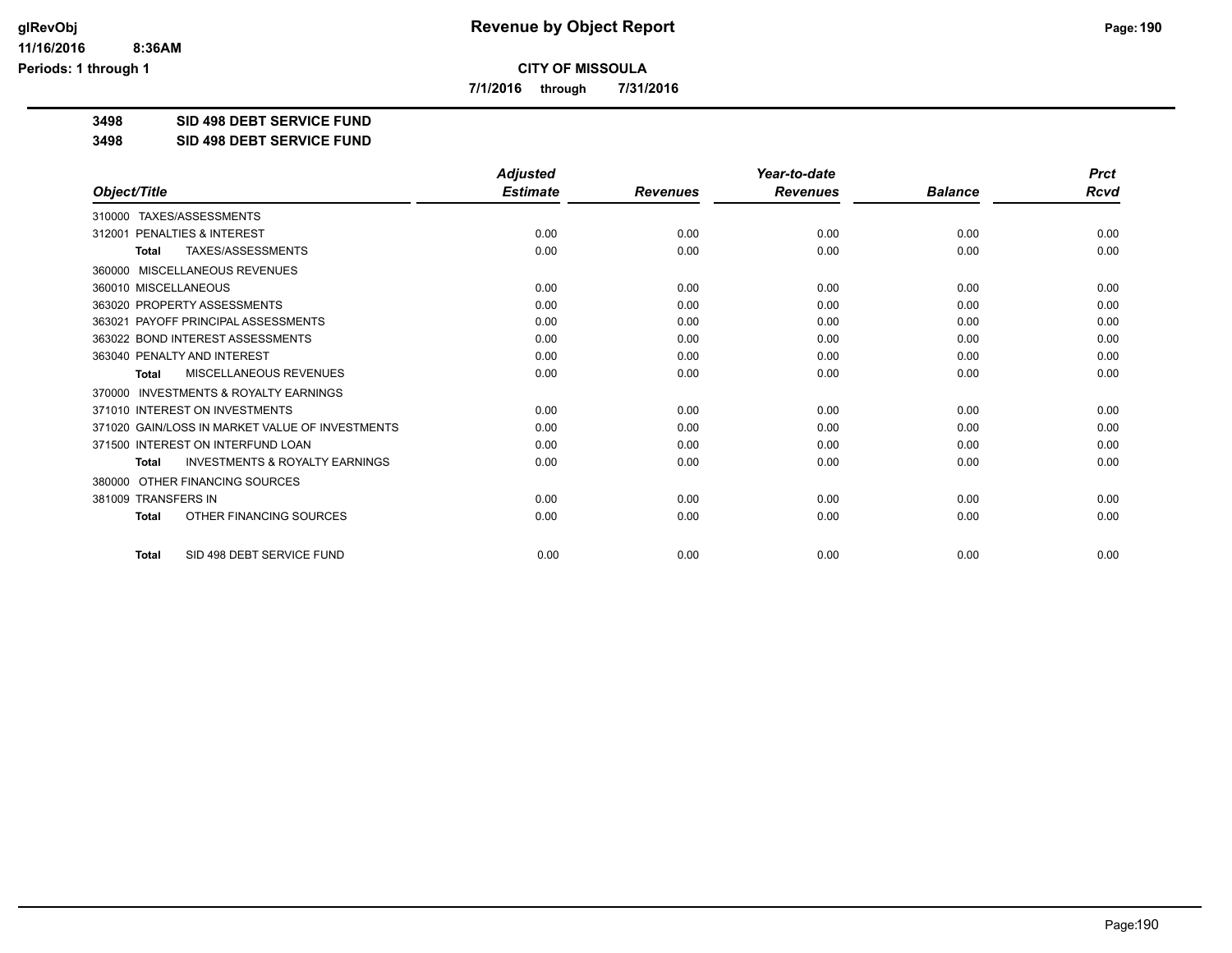**11/16/2016 8:36AM Periods: 1 through 1**

**CITY OF MISSOULA**

**7/1/2016 through 7/31/2016**

# **3498 SID 498 DEBT SERVICE FUND**

|                                                           | <b>Adjusted</b> |                 | Year-to-date    |                | <b>Prct</b> |
|-----------------------------------------------------------|-----------------|-----------------|-----------------|----------------|-------------|
| Object/Title                                              | <b>Estimate</b> | <b>Revenues</b> | <b>Revenues</b> | <b>Balance</b> | <b>Rcvd</b> |
| TAXES/ASSESSMENTS<br>310000                               |                 |                 |                 |                |             |
| PENALTIES & INTEREST<br>312001                            | 0.00            | 0.00            | 0.00            | 0.00           | 0.00        |
| TAXES/ASSESSMENTS<br>Total                                | 0.00            | 0.00            | 0.00            | 0.00           | 0.00        |
| 360000 MISCELLANEOUS REVENUES                             |                 |                 |                 |                |             |
| 360010 MISCELLANEOUS                                      | 0.00            | 0.00            | 0.00            | 0.00           | 0.00        |
| 363020 PROPERTY ASSESSMENTS                               | 0.00            | 0.00            | 0.00            | 0.00           | 0.00        |
| 363021 PAYOFF PRINCIPAL ASSESSMENTS                       | 0.00            | 0.00            | 0.00            | 0.00           | 0.00        |
| 363022 BOND INTEREST ASSESSMENTS                          | 0.00            | 0.00            | 0.00            | 0.00           | 0.00        |
| 363040 PENALTY AND INTEREST                               | 0.00            | 0.00            | 0.00            | 0.00           | 0.00        |
| MISCELLANEOUS REVENUES<br><b>Total</b>                    | 0.00            | 0.00            | 0.00            | 0.00           | 0.00        |
| 370000 INVESTMENTS & ROYALTY EARNINGS                     |                 |                 |                 |                |             |
| 371010 INTEREST ON INVESTMENTS                            | 0.00            | 0.00            | 0.00            | 0.00           | 0.00        |
| 371020 GAIN/LOSS IN MARKET VALUE OF INVESTMENT            | 0.00            | 0.00            | 0.00            | 0.00           | 0.00        |
| 371500 INTEREST ON INTERFUND LOAN                         | 0.00            | 0.00            | 0.00            | 0.00           | 0.00        |
| <b>INVESTMENTS &amp; ROYALTY EARNINGS</b><br><b>Total</b> | 0.00            | 0.00            | 0.00            | 0.00           | 0.00        |
| OTHER FINANCING SOURCES<br>380000                         |                 |                 |                 |                |             |
| 381009 TRANSFERS IN                                       | 0.00            | 0.00            | 0.00            | 0.00           | 0.00        |
| OTHER FINANCING SOURCES<br><b>Total</b>                   | 0.00            | 0.00            | 0.00            | 0.00           | 0.00        |
| SID 498 DEBT SERVICE FUND<br><b>Total</b>                 | 0.00            | 0.00            | 0.00            | 0.00           | 0.00        |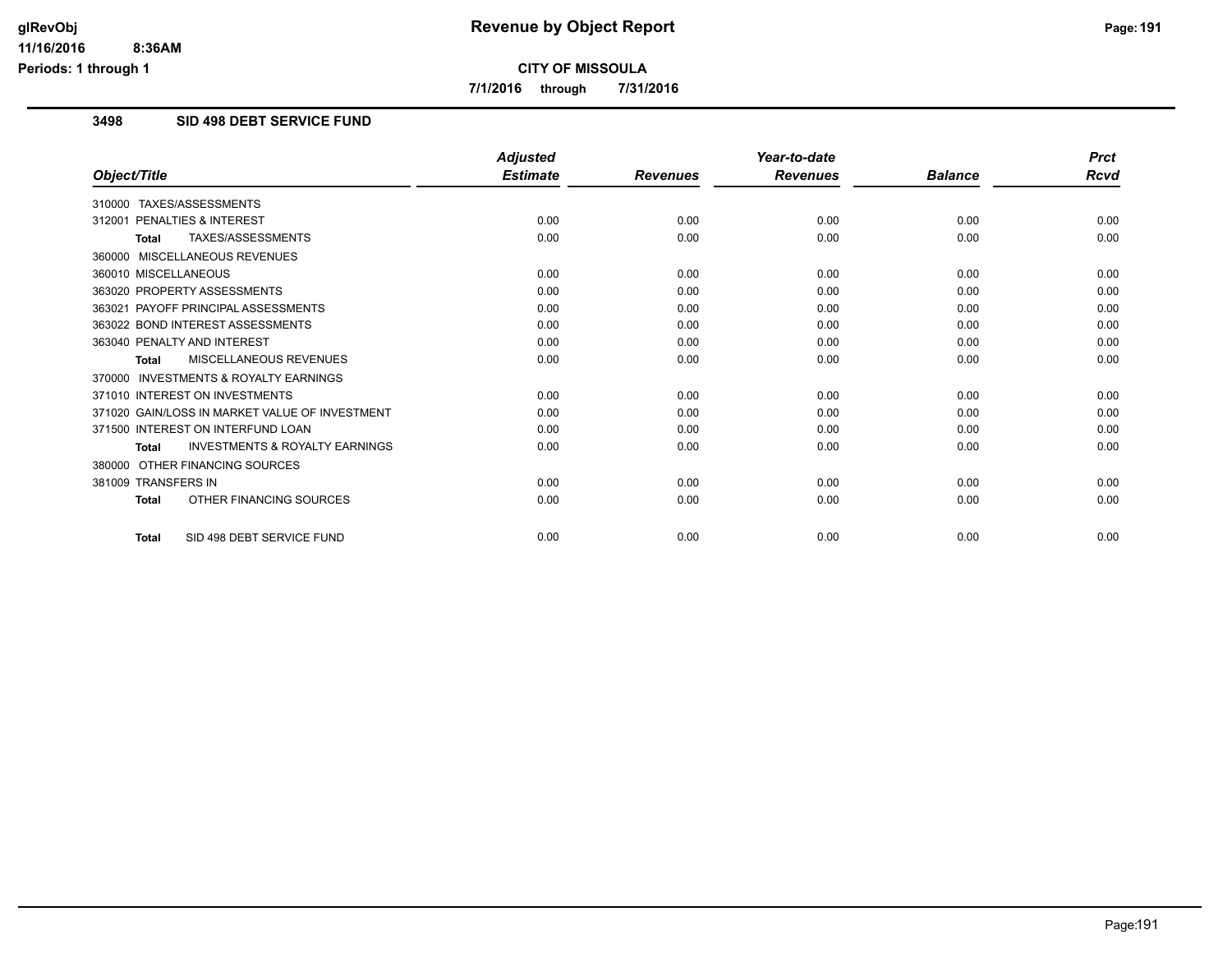**glRevObj Revenue by Object Report Page:192** 

**CITY OF MISSOULA**

**7/1/2016 through 7/31/2016**

**3500 SID 500 DEBT SERVICE FUND**

 **8:36AM**

**3500 SID 500 DEBT SERVICE FUND**

|                                                    | <b>Adjusted</b> |                 | Year-to-date    |                | <b>Prct</b> |
|----------------------------------------------------|-----------------|-----------------|-----------------|----------------|-------------|
| Object/Title                                       | <b>Estimate</b> | <b>Revenues</b> | <b>Revenues</b> | <b>Balance</b> | <b>Rcvd</b> |
| TAXES/ASSESSMENTS<br>310000                        |                 |                 |                 |                |             |
| 312001 PENALTIES & INTEREST                        | 0.00            | 0.00            | 0.00            | 0.00           | 0.00        |
| TAXES/ASSESSMENTS<br><b>Total</b>                  | 0.00            | 0.00            | 0.00            | 0.00           | 0.00        |
| MISCELLANEOUS REVENUES<br>360000                   |                 |                 |                 |                |             |
| 360010 MISCELLANEOUS                               | 0.00            | 0.00            | 0.00            | 0.00           | 0.00        |
| 363020 PROPERTY ASSESSMENTS                        | 0.00            | 0.00            | 0.00            | 0.00           | 0.00        |
| 363021 PAYOFF PRINCIPAL ASSESSMENTS                | 0.00            | 0.00            | 0.00            | 0.00           | 0.00        |
| 363022 BOND INTEREST ASSESSMENTS                   | 0.00            | 0.00            | 0.00            | 0.00           | 0.00        |
| 363040 PENALTY AND INTEREST                        | 0.00            | 0.00            | 0.00            | 0.00           | 0.00        |
| MISCELLANEOUS REVENUES<br><b>Total</b>             | 0.00            | 0.00            | 0.00            | 0.00           | 0.00        |
| 370000 INVESTMENTS & ROYALTY EARNINGS              |                 |                 |                 |                |             |
| 371010 INTEREST ON INVESTMENTS                     | 0.00            | 0.00            | 0.00            | 0.00           | 0.00        |
| 371020 GAIN/LOSS IN MARKET VALUE OF INVESTMENTS    | 0.00            | 0.00            | 0.00            | 0.00           | 0.00        |
| <b>INVESTMENTS &amp; ROYALTY EARNINGS</b><br>Total | 0.00            | 0.00            | 0.00            | 0.00           | 0.00        |
| SID 500 DEBT SERVICE FUND<br><b>Total</b>          | 0.00            | 0.00            | 0.00            | 0.00           | 0.00        |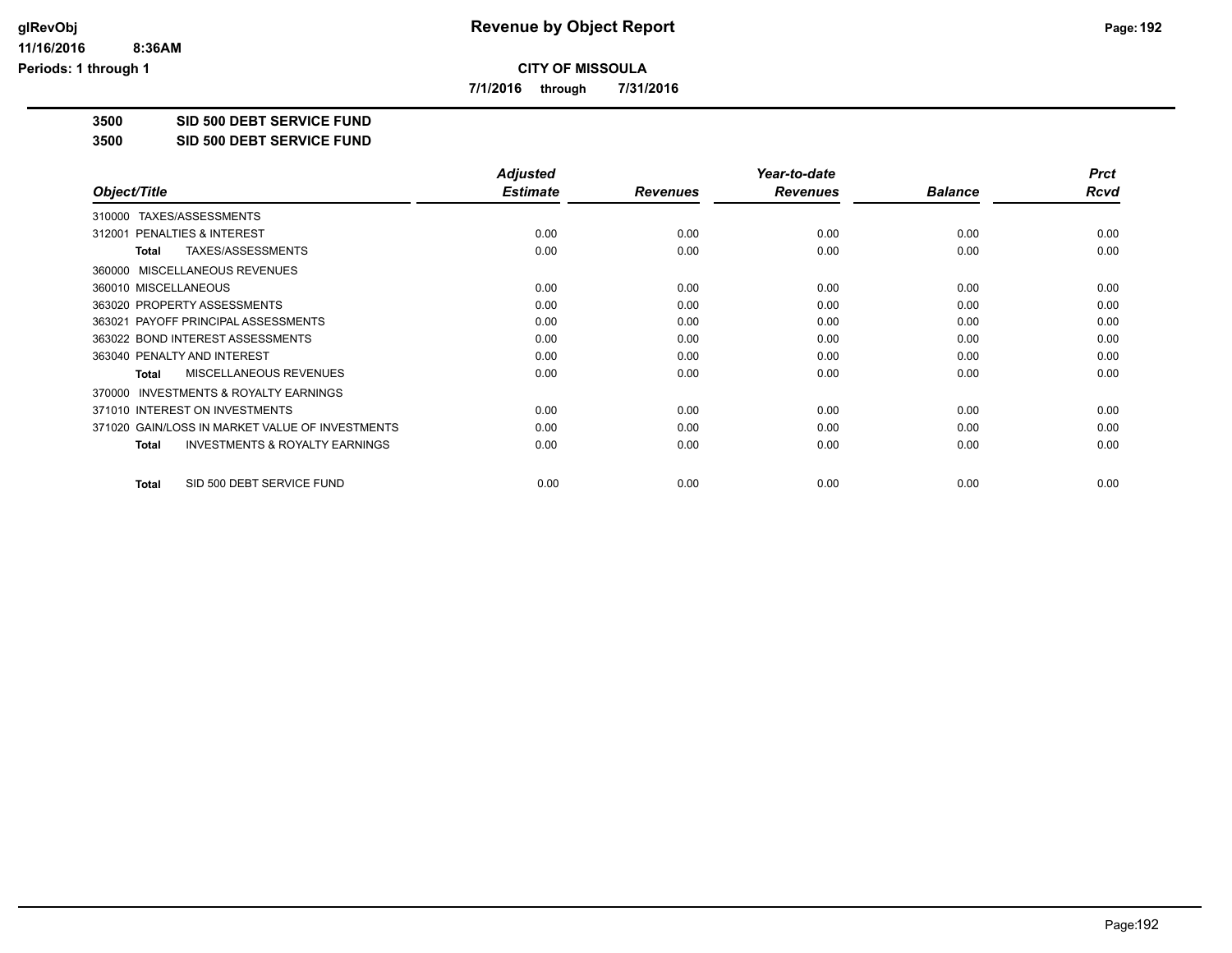**glRevObj Revenue by Object Report Page:193** 

**CITY OF MISSOULA**

**7/1/2016 through 7/31/2016**

#### **3500 SID 500 DEBT SERVICE FUND**

|                                                    | <b>Adjusted</b> |                 | Year-to-date    |                | <b>Prct</b> |
|----------------------------------------------------|-----------------|-----------------|-----------------|----------------|-------------|
| Object/Title                                       | <b>Estimate</b> | <b>Revenues</b> | <b>Revenues</b> | <b>Balance</b> | <b>Rcvd</b> |
| 310000 TAXES/ASSESSMENTS                           |                 |                 |                 |                |             |
| PENALTIES & INTEREST<br>312001                     | 0.00            | 0.00            | 0.00            | 0.00           | 0.00        |
| TAXES/ASSESSMENTS<br>Total                         | 0.00            | 0.00            | 0.00            | 0.00           | 0.00        |
| 360000 MISCELLANEOUS REVENUES                      |                 |                 |                 |                |             |
| 360010 MISCELLANEOUS                               | 0.00            | 0.00            | 0.00            | 0.00           | 0.00        |
| 363020 PROPERTY ASSESSMENTS                        | 0.00            | 0.00            | 0.00            | 0.00           | 0.00        |
| 363021 PAYOFF PRINCIPAL ASSESSMENTS                | 0.00            | 0.00            | 0.00            | 0.00           | 0.00        |
| 363022 BOND INTEREST ASSESSMENTS                   | 0.00            | 0.00            | 0.00            | 0.00           | 0.00        |
| 363040 PENALTY AND INTEREST                        | 0.00            | 0.00            | 0.00            | 0.00           | 0.00        |
| <b>MISCELLANEOUS REVENUES</b><br>Total             | 0.00            | 0.00            | 0.00            | 0.00           | 0.00        |
| 370000 INVESTMENTS & ROYALTY EARNINGS              |                 |                 |                 |                |             |
| 371010 INTEREST ON INVESTMENTS                     | 0.00            | 0.00            | 0.00            | 0.00           | 0.00        |
| 371020 GAIN/LOSS IN MARKET VALUE OF INVESTMENT     | 0.00            | 0.00            | 0.00            | 0.00           | 0.00        |
| <b>INVESTMENTS &amp; ROYALTY EARNINGS</b><br>Total | 0.00            | 0.00            | 0.00            | 0.00           | 0.00        |
| SID 500 DEBT SERVICE FUND<br>Total                 | 0.00            | 0.00            | 0.00            | 0.00           | 0.00        |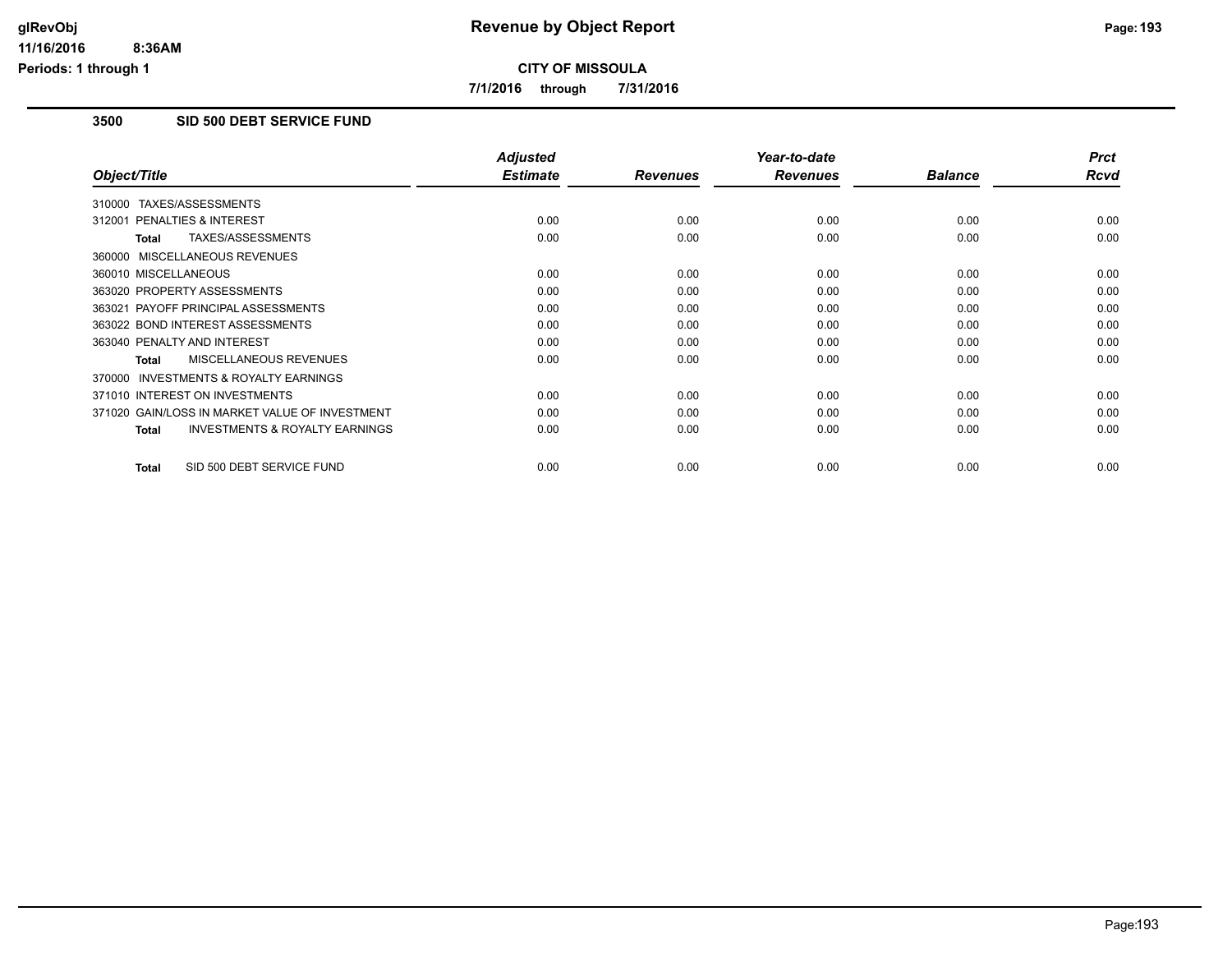**glRevObj Revenue by Object Report Page:194** 

**11/16/2016 8:36AM Periods: 1 through 1**

**CITY OF MISSOULA**

**7/1/2016 through 7/31/2016**

**3501 SID 501 DEBT SERVICE FUND**

**3501 SID 501 DEBT SERVICE FUND**

|                                                           | <b>Adjusted</b> |                 | Year-to-date    |                | <b>Prct</b> |
|-----------------------------------------------------------|-----------------|-----------------|-----------------|----------------|-------------|
| Object/Title                                              | <b>Estimate</b> | <b>Revenues</b> | <b>Revenues</b> | <b>Balance</b> | Rcvd        |
| 310000 TAXES/ASSESSMENTS                                  |                 |                 |                 |                |             |
| 312001 PENALTIES & INTEREST                               | 0.00            | 0.00            | 0.00            | 0.00           | 0.00        |
| TAXES/ASSESSMENTS<br><b>Total</b>                         | 0.00            | 0.00            | 0.00            | 0.00           | 0.00        |
| MISCELLANEOUS REVENUES<br>360000                          |                 |                 |                 |                |             |
| 360010 MISCELLANEOUS                                      | 0.00            | 0.00            | 0.00            | 0.00           | 0.00        |
| 363020 PROPERTY ASSESSMENTS                               | 0.00            | 0.00            | 0.00            | 0.00           | 0.00        |
| 363021 PAYOFF PRINCIPAL ASSESSMENTS                       | 0.00            | 0.00            | 0.00            | 0.00           | 0.00        |
| 363022 BOND INTEREST ASSESSMENTS                          | 0.00            | 0.00            | 0.00            | 0.00           | 0.00        |
| 363040 PENALTY AND INTEREST                               | 0.00            | 0.00            | 0.00            | 0.00           | 0.00        |
| <b>MISCELLANEOUS REVENUES</b><br>Total                    | 0.00            | 0.00            | 0.00            | 0.00           | 0.00        |
| 370000 INVESTMENTS & ROYALTY EARNINGS                     |                 |                 |                 |                |             |
| 371010 INTEREST ON INVESTMENTS                            | 0.00            | 0.00            | 0.00            | 0.00           | 0.00        |
| 371020 GAIN/LOSS IN MARKET VALUE OF INVESTMENTS           | 0.00            | 0.00            | 0.00            | 0.00           | 0.00        |
| <b>INVESTMENTS &amp; ROYALTY EARNINGS</b><br><b>Total</b> | 0.00            | 0.00            | 0.00            | 0.00           | 0.00        |
| SID 501 DEBT SERVICE FUND<br><b>Total</b>                 | 0.00            | 0.00            | 0.00            | 0.00           | 0.00        |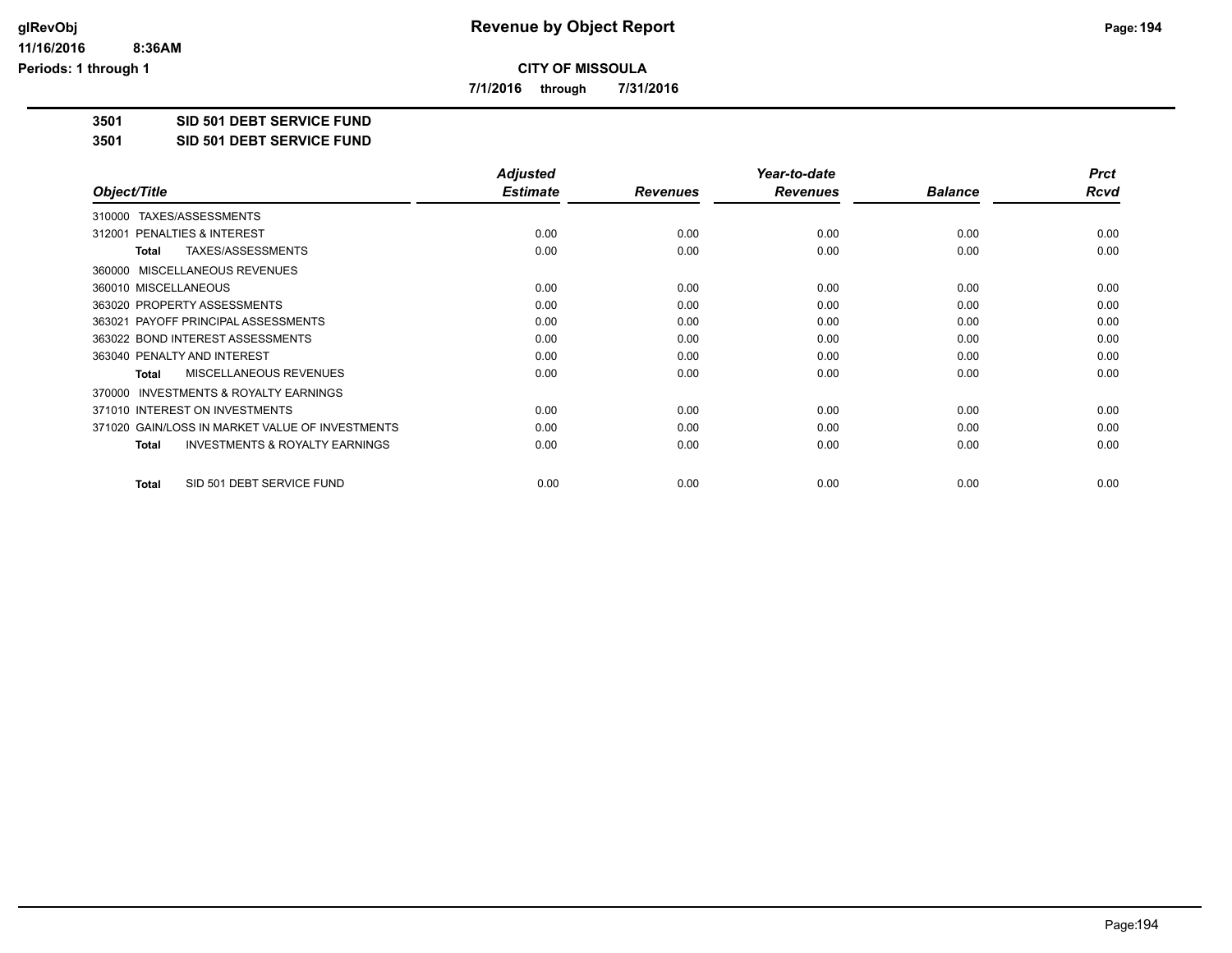**CITY OF MISSOULA**

**7/1/2016 through 7/31/2016**

#### **3501 SID 501 DEBT SERVICE FUND**

|                                                    | Adjusted        |                 | Year-to-date    |                | <b>Prct</b> |
|----------------------------------------------------|-----------------|-----------------|-----------------|----------------|-------------|
| Object/Title                                       | <b>Estimate</b> | <b>Revenues</b> | <b>Revenues</b> | <b>Balance</b> | Rcvd        |
| 310000 TAXES/ASSESSMENTS                           |                 |                 |                 |                |             |
| 312001 PENALTIES & INTEREST                        | 0.00            | 0.00            | 0.00            | 0.00           | 0.00        |
| TAXES/ASSESSMENTS<br>Total                         | 0.00            | 0.00            | 0.00            | 0.00           | 0.00        |
| 360000 MISCELLANEOUS REVENUES                      |                 |                 |                 |                |             |
| 360010 MISCELLANEOUS                               | 0.00            | 0.00            | 0.00            | 0.00           | 0.00        |
| 363020 PROPERTY ASSESSMENTS                        | 0.00            | 0.00            | 0.00            | 0.00           | 0.00        |
| 363021 PAYOFF PRINCIPAL ASSESSMENTS                | 0.00            | 0.00            | 0.00            | 0.00           | 0.00        |
| 363022 BOND INTEREST ASSESSMENTS                   | 0.00            | 0.00            | 0.00            | 0.00           | 0.00        |
| 363040 PENALTY AND INTEREST                        | 0.00            | 0.00            | 0.00            | 0.00           | 0.00        |
| <b>MISCELLANEOUS REVENUES</b><br>Total             | 0.00            | 0.00            | 0.00            | 0.00           | 0.00        |
| INVESTMENTS & ROYALTY EARNINGS<br>370000           |                 |                 |                 |                |             |
| 371010 INTEREST ON INVESTMENTS                     | 0.00            | 0.00            | 0.00            | 0.00           | 0.00        |
| 371020 GAIN/LOSS IN MARKET VALUE OF INVESTMENT     | 0.00            | 0.00            | 0.00            | 0.00           | 0.00        |
| <b>INVESTMENTS &amp; ROYALTY EARNINGS</b><br>Total | 0.00            | 0.00            | 0.00            | 0.00           | 0.00        |
| SID 501 DEBT SERVICE FUND<br><b>Total</b>          | 0.00            | 0.00            | 0.00            | 0.00           | 0.00        |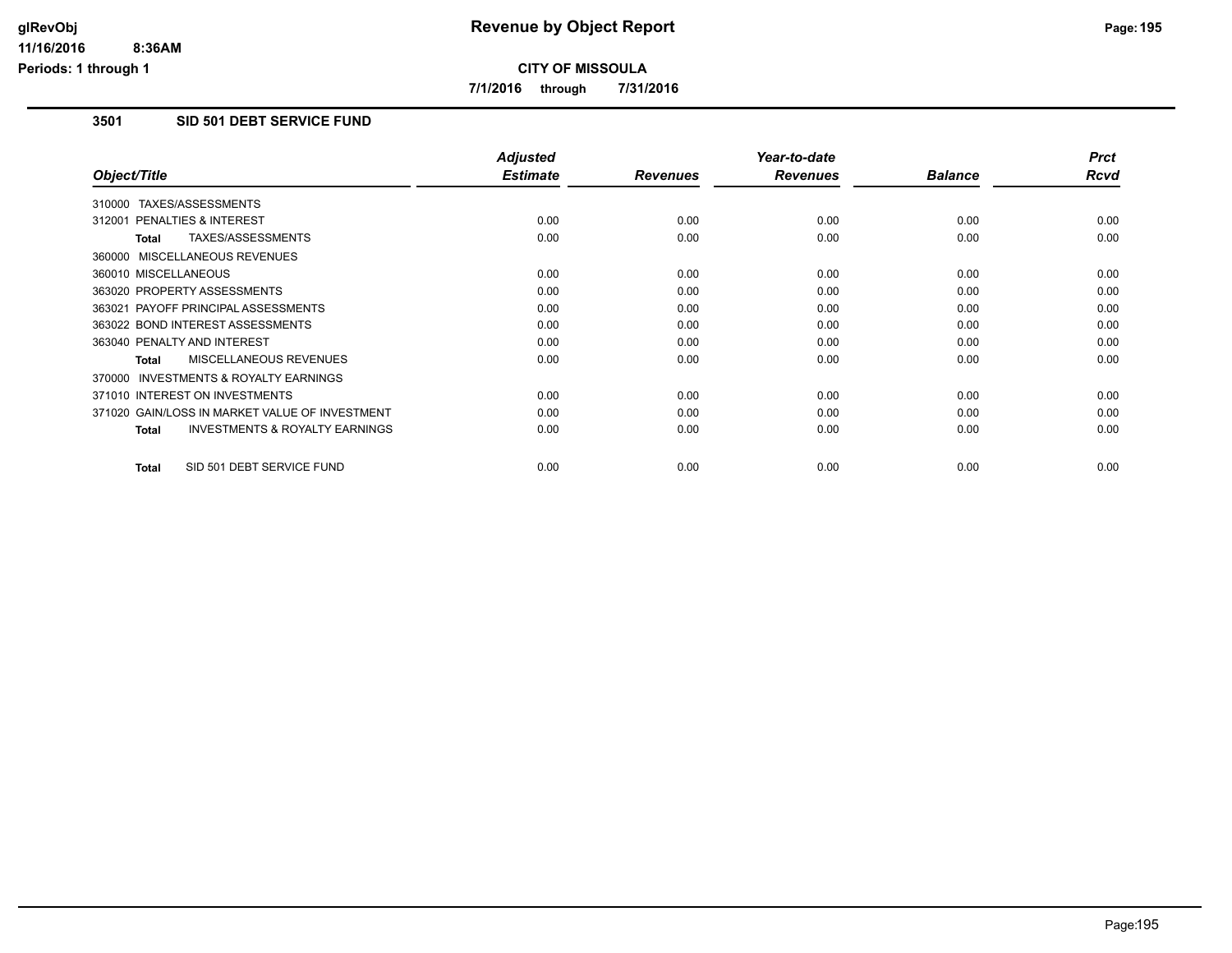**glRevObj Revenue by Object Report Page:196** 

**CITY OF MISSOULA**

**7/1/2016 through 7/31/2016**

**3502 SID 502 DEBT SERVICE FUND**

 **8:36AM**

**3502 SID 502 DEBT SERVICE FUND**

|                                                     | <b>Adjusted</b> |                 | Year-to-date    |                | <b>Prct</b> |
|-----------------------------------------------------|-----------------|-----------------|-----------------|----------------|-------------|
| Object/Title                                        | <b>Estimate</b> | <b>Revenues</b> | <b>Revenues</b> | <b>Balance</b> | <b>Rcvd</b> |
| 310000 TAXES/ASSESSMENTS                            |                 |                 |                 |                |             |
| 312001 PENALTIES & INTEREST                         | 0.00            | 0.00            | 0.00            | 0.00           | 0.00        |
| TAXES/ASSESSMENTS<br>Total                          | 0.00            | 0.00            | 0.00            | 0.00           | 0.00        |
| 360000 MISCELLANEOUS REVENUES                       |                 |                 |                 |                |             |
| 360010 MISCELLANEOUS                                | 0.00            | 0.00            | 0.00            | 0.00           | 0.00        |
| 363020 PROPERTY ASSESSMENTS                         | 0.00            | 0.00            | 0.00            | 0.00           | 0.00        |
| 363021 PAYOFF PRINCIPAL ASSESSMENTS                 | 0.00            | 0.00            | 0.00            | 0.00           | 0.00        |
| 363022 BOND INTEREST ASSESSMENTS                    | 0.00            | 0.00            | 0.00            | 0.00           | 0.00        |
| 363040 PENALTY AND INTEREST                         | 0.00            | 0.00            | 0.00            | 0.00           | 0.00        |
| <b>MISCELLANEOUS REVENUES</b><br>Total              | 0.00            | 0.00            | 0.00            | 0.00           | 0.00        |
| <b>INVESTMENTS &amp; ROYALTY EARNINGS</b><br>370000 |                 |                 |                 |                |             |
| 371010 INTEREST ON INVESTMENTS                      | 0.00            | 0.00            | 0.00            | 0.00           | 0.00        |
| 371020 GAIN/LOSS IN MARKET VALUE OF INVESTMENTS     | 0.00            | 0.00            | 0.00            | 0.00           | 0.00        |
| <b>INVESTMENTS &amp; ROYALTY EARNINGS</b><br>Total  | 0.00            | 0.00            | 0.00            | 0.00           | 0.00        |
| SID 502 DEBT SERVICE FUND<br><b>Total</b>           | 0.00            | 0.00            | 0.00            | 0.00           | 0.00        |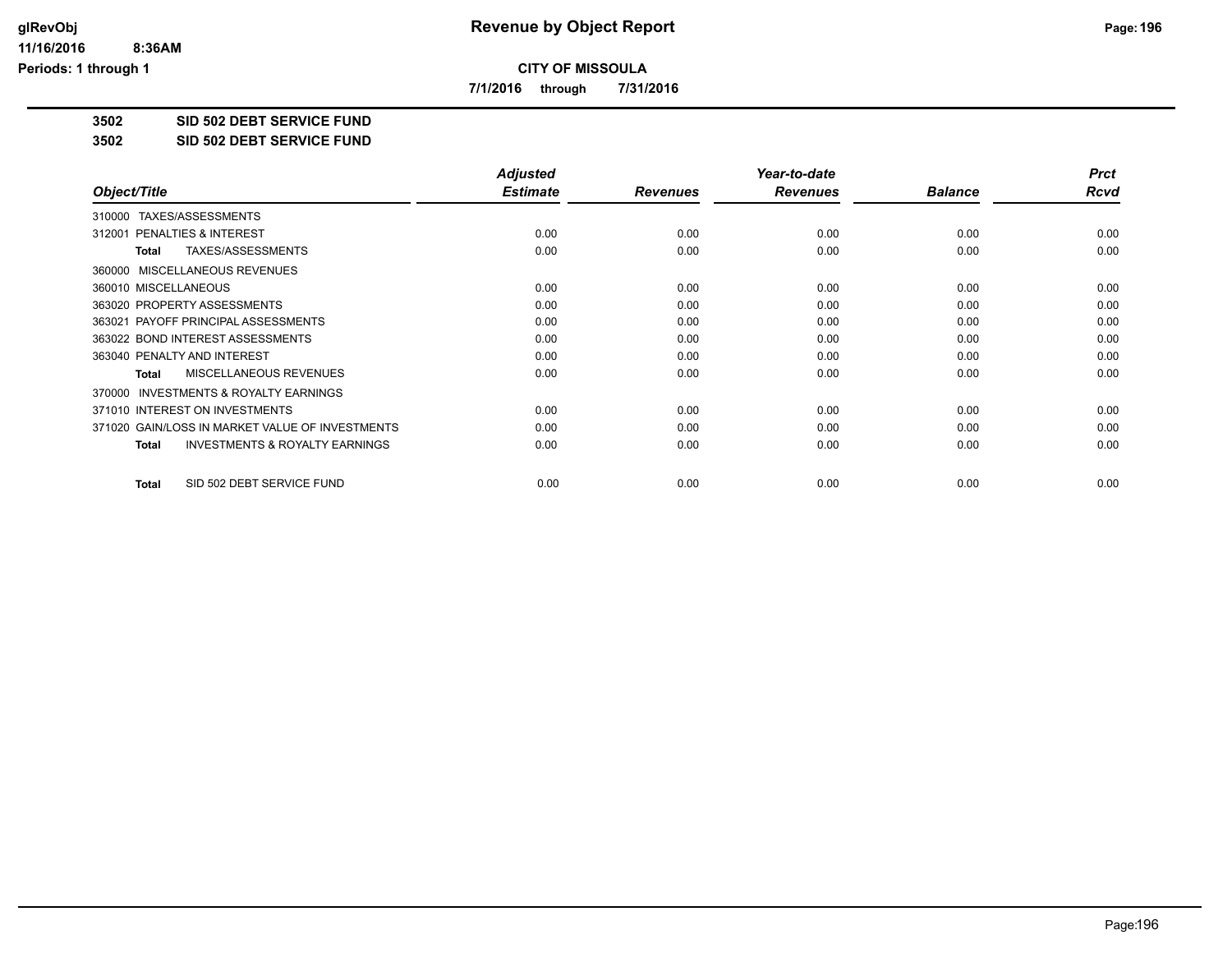**CITY OF MISSOULA**

**7/1/2016 through 7/31/2016**

## **3502 SID 502 DEBT SERVICE FUND**

|                                                           | <b>Adjusted</b> |                 | Year-to-date    |                | <b>Prct</b> |
|-----------------------------------------------------------|-----------------|-----------------|-----------------|----------------|-------------|
| Object/Title                                              | <b>Estimate</b> | <b>Revenues</b> | <b>Revenues</b> | <b>Balance</b> | Rcvd        |
| TAXES/ASSESSMENTS<br>310000                               |                 |                 |                 |                |             |
| 312001 PENALTIES & INTEREST                               | 0.00            | 0.00            | 0.00            | 0.00           | 0.00        |
| TAXES/ASSESSMENTS<br><b>Total</b>                         | 0.00            | 0.00            | 0.00            | 0.00           | 0.00        |
| 360000 MISCELLANEOUS REVENUES                             |                 |                 |                 |                |             |
| 360010 MISCELLANEOUS                                      | 0.00            | 0.00            | 0.00            | 0.00           | 0.00        |
| 363020 PROPERTY ASSESSMENTS                               | 0.00            | 0.00            | 0.00            | 0.00           | 0.00        |
| 363021 PAYOFF PRINCIPAL ASSESSMENTS                       | 0.00            | 0.00            | 0.00            | 0.00           | 0.00        |
| 363022 BOND INTEREST ASSESSMENTS                          | 0.00            | 0.00            | 0.00            | 0.00           | 0.00        |
| 363040 PENALTY AND INTEREST                               | 0.00            | 0.00            | 0.00            | 0.00           | 0.00        |
| MISCELLANEOUS REVENUES<br>Total                           | 0.00            | 0.00            | 0.00            | 0.00           | 0.00        |
| <b>INVESTMENTS &amp; ROYALTY EARNINGS</b><br>370000       |                 |                 |                 |                |             |
| 371010 INTEREST ON INVESTMENTS                            | 0.00            | 0.00            | 0.00            | 0.00           | 0.00        |
| 371020 GAIN/LOSS IN MARKET VALUE OF INVESTMENT            | 0.00            | 0.00            | 0.00            | 0.00           | 0.00        |
| <b>INVESTMENTS &amp; ROYALTY EARNINGS</b><br><b>Total</b> | 0.00            | 0.00            | 0.00            | 0.00           | 0.00        |
| SID 502 DEBT SERVICE FUND<br><b>Total</b>                 | 0.00            | 0.00            | 0.00            | 0.00           | 0.00        |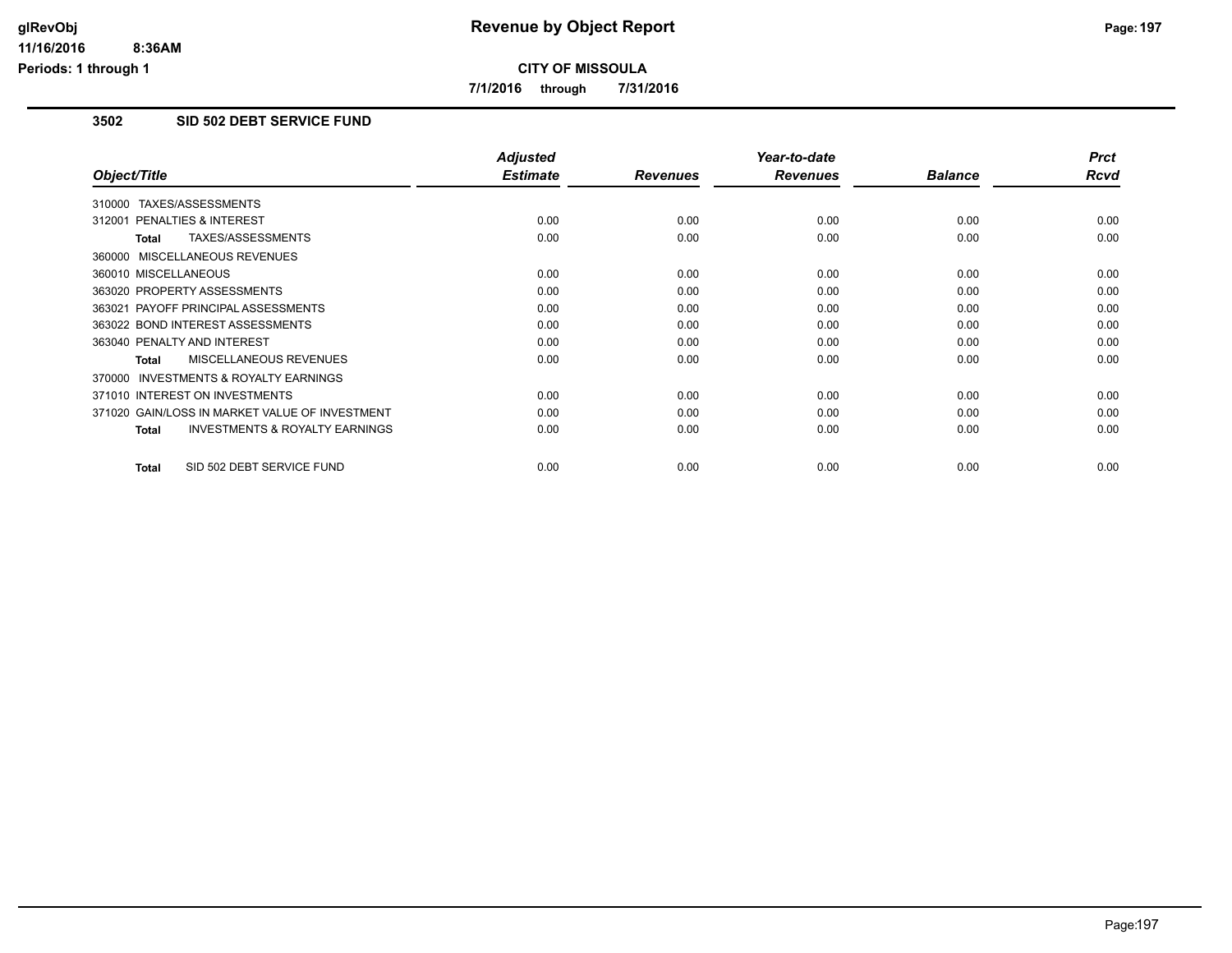**glRevObj Revenue by Object Report Page:198** 

**CITY OF MISSOULA**

**7/1/2016 through 7/31/2016**

**3503 SID 503 DEBT SERVICE FUND**

 **8:36AM**

**3503 SID 503 DEBT SERVICE FUND**

|                                                           | <b>Adjusted</b> |                 | Year-to-date    |                | <b>Prct</b> |
|-----------------------------------------------------------|-----------------|-----------------|-----------------|----------------|-------------|
| Object/Title                                              | <b>Estimate</b> | <b>Revenues</b> | <b>Revenues</b> | <b>Balance</b> | Rcvd        |
| 310000 TAXES/ASSESSMENTS                                  |                 |                 |                 |                |             |
| 312001 PENALTIES & INTEREST                               | 0.00            | 0.00            | 0.00            | 0.00           | 0.00        |
| TAXES/ASSESSMENTS<br><b>Total</b>                         | 0.00            | 0.00            | 0.00            | 0.00           | 0.00        |
| MISCELLANEOUS REVENUES<br>360000                          |                 |                 |                 |                |             |
| 360010 MISCELLANEOUS                                      | 0.00            | 0.00            | 0.00            | 0.00           | 0.00        |
| 363020 PROPERTY ASSESSMENTS                               | 0.00            | 0.00            | 0.00            | 0.00           | 0.00        |
| 363021 PAYOFF PRINCIPAL ASSESSMENTS                       | 0.00            | 0.00            | 0.00            | 0.00           | 0.00        |
| 363022 BOND INTEREST ASSESSMENTS                          | 0.00            | 0.00            | 0.00            | 0.00           | 0.00        |
| 363040 PENALTY AND INTEREST                               | 0.00            | 0.00            | 0.00            | 0.00           | 0.00        |
| <b>MISCELLANEOUS REVENUES</b><br>Total                    | 0.00            | 0.00            | 0.00            | 0.00           | 0.00        |
| 370000 INVESTMENTS & ROYALTY EARNINGS                     |                 |                 |                 |                |             |
| 371010 INTEREST ON INVESTMENTS                            | 0.00            | 0.00            | 0.00            | 0.00           | 0.00        |
| 371020 GAIN/LOSS IN MARKET VALUE OF INVESTMENTS           | 0.00            | 0.00            | 0.00            | 0.00           | 0.00        |
| <b>INVESTMENTS &amp; ROYALTY EARNINGS</b><br><b>Total</b> | 0.00            | 0.00            | 0.00            | 0.00           | 0.00        |
| SID 503 DEBT SERVICE FUND<br><b>Total</b>                 | 0.00            | 0.00            | 0.00            | 0.00           | 0.00        |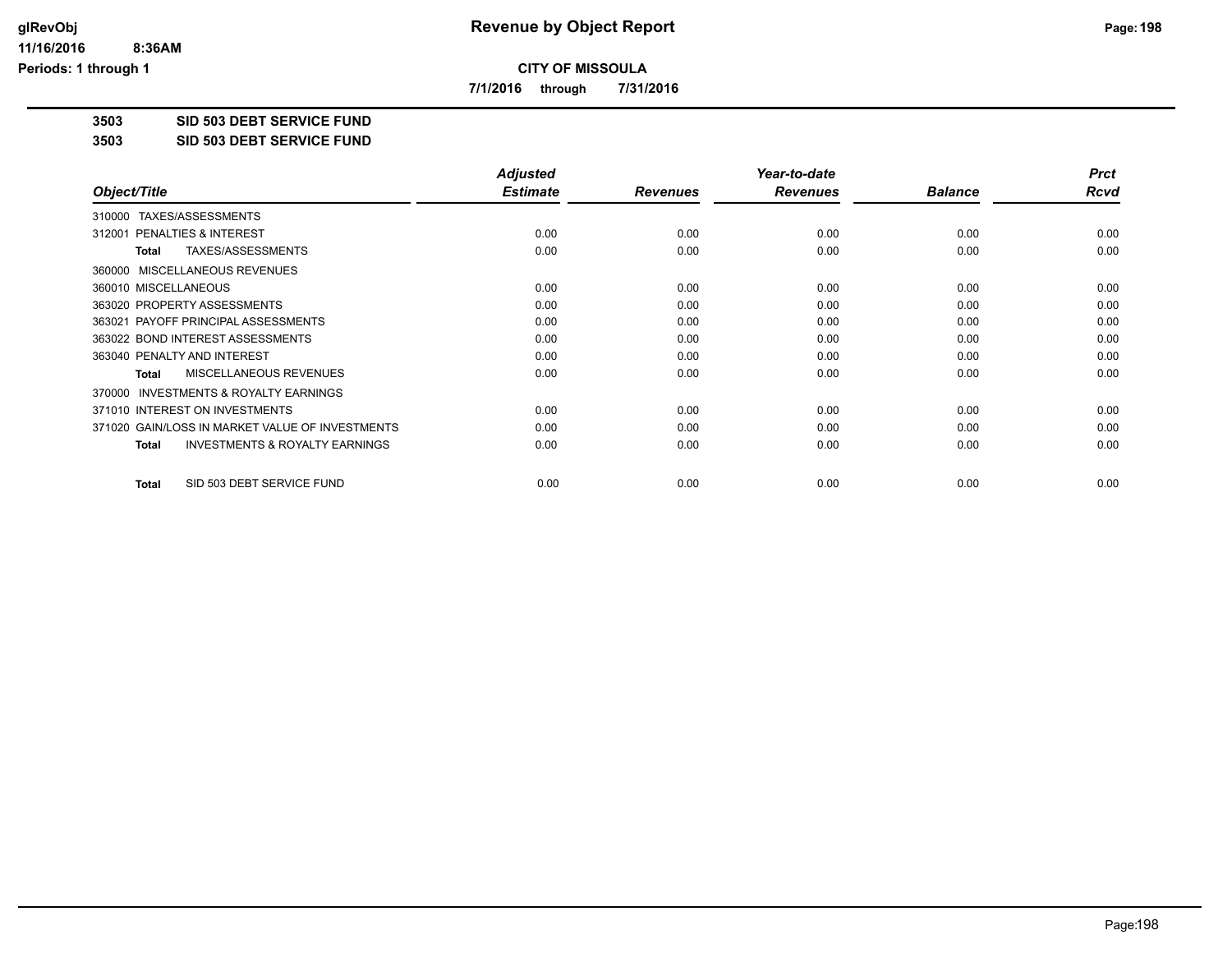**CITY OF MISSOULA**

**7/1/2016 through 7/31/2016**

## **3503 SID 503 DEBT SERVICE FUND**

| Object/Title                                              | <b>Adjusted</b><br><b>Estimate</b> | <b>Revenues</b> | Year-to-date<br><b>Revenues</b> | <b>Balance</b> | <b>Prct</b><br>Rcvd |
|-----------------------------------------------------------|------------------------------------|-----------------|---------------------------------|----------------|---------------------|
|                                                           |                                    |                 |                                 |                |                     |
| 310000 TAXES/ASSESSMENTS                                  |                                    |                 |                                 |                |                     |
| 312001 PENALTIES & INTEREST                               | 0.00                               | 0.00            | 0.00                            | 0.00           | 0.00                |
| TAXES/ASSESSMENTS<br><b>Total</b>                         | 0.00                               | 0.00            | 0.00                            | 0.00           | 0.00                |
| 360000 MISCELLANEOUS REVENUES                             |                                    |                 |                                 |                |                     |
| 360010 MISCELLANEOUS                                      | 0.00                               | 0.00            | 0.00                            | 0.00           | 0.00                |
| 363020 PROPERTY ASSESSMENTS                               | 0.00                               | 0.00            | 0.00                            | 0.00           | 0.00                |
| 363021 PAYOFF PRINCIPAL ASSESSMENTS                       | 0.00                               | 0.00            | 0.00                            | 0.00           | 0.00                |
| 363022 BOND INTEREST ASSESSMENTS                          | 0.00                               | 0.00            | 0.00                            | 0.00           | 0.00                |
| 363040 PENALTY AND INTEREST                               | 0.00                               | 0.00            | 0.00                            | 0.00           | 0.00                |
| MISCELLANEOUS REVENUES<br>Total                           | 0.00                               | 0.00            | 0.00                            | 0.00           | 0.00                |
| INVESTMENTS & ROYALTY EARNINGS<br>370000                  |                                    |                 |                                 |                |                     |
| 371010 INTEREST ON INVESTMENTS                            | 0.00                               | 0.00            | 0.00                            | 0.00           | 0.00                |
| 371020 GAIN/LOSS IN MARKET VALUE OF INVESTMENT            | 0.00                               | 0.00            | 0.00                            | 0.00           | 0.00                |
| <b>INVESTMENTS &amp; ROYALTY EARNINGS</b><br><b>Total</b> | 0.00                               | 0.00            | 0.00                            | 0.00           | 0.00                |
| SID 503 DEBT SERVICE FUND<br><b>Total</b>                 | 0.00                               | 0.00            | 0.00                            | 0.00           | 0.00                |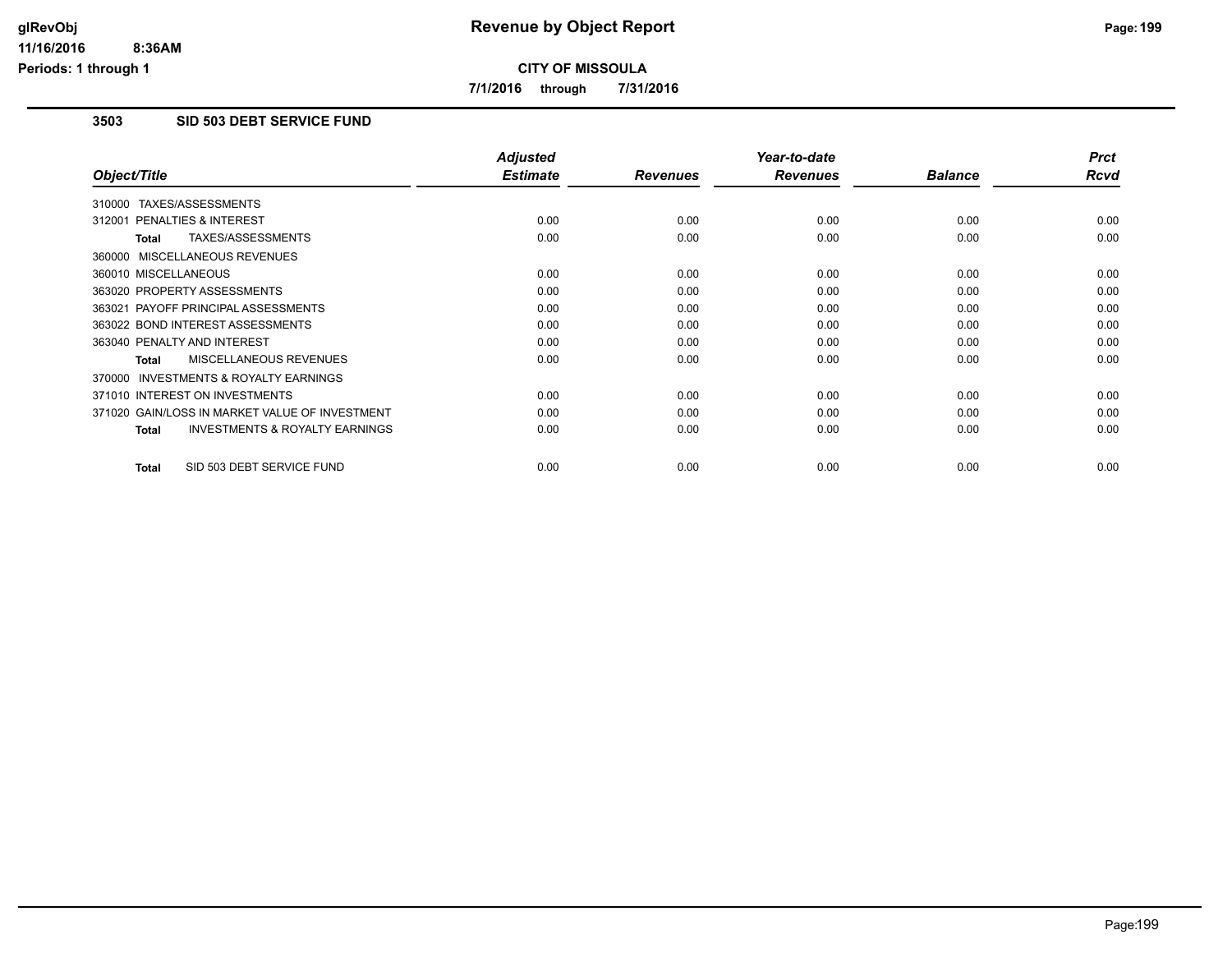**glRevObj Revenue by Object Report Page:200** 

**CITY OF MISSOULA**

**7/1/2016 through 7/31/2016**

**3504 SID 504 DEBT SERVICE FUND**

 **8:36AM**

**3504 SID 504 DEBT SERVICE FUND**

|                                                           | <b>Adjusted</b> |                 | Year-to-date    |                | <b>Prct</b> |
|-----------------------------------------------------------|-----------------|-----------------|-----------------|----------------|-------------|
| Object/Title                                              | <b>Estimate</b> | <b>Revenues</b> | <b>Revenues</b> | <b>Balance</b> | <b>Rcvd</b> |
| 310000 TAXES/ASSESSMENTS                                  |                 |                 |                 |                |             |
| PENALTIES & INTEREST<br>312001                            | 0.00            | 0.00            | 0.00            | 0.00           | 0.00        |
| TAXES/ASSESSMENTS<br><b>Total</b>                         | 0.00            | 0.00            | 0.00            | 0.00           | 0.00        |
| MISCELLANEOUS REVENUES<br>360000                          |                 |                 |                 |                |             |
| 360010 MISCELLANEOUS                                      | 0.00            | 0.00            | 0.00            | 0.00           | 0.00        |
| 363020 PROPERTY ASSESSMENTS                               | 0.00            | 0.00            | 0.00            | 0.00           | 0.00        |
| 363021 PAYOFF PRINCIPAL ASSESSMENTS                       | 0.00            | 0.00            | 0.00            | 0.00           | 0.00        |
| 363022 BOND INTEREST ASSESSMENTS                          | 0.00            | 0.00            | 0.00            | 0.00           | 0.00        |
| 363040 PENALTY AND INTEREST                               | 0.00            | 0.00            | 0.00            | 0.00           | 0.00        |
| MISCELLANEOUS REVENUES<br>Total                           | 0.00            | 0.00            | 0.00            | 0.00           | 0.00        |
| <b>INVESTMENTS &amp; ROYALTY EARNINGS</b><br>370000       |                 |                 |                 |                |             |
| 371010 INTEREST ON INVESTMENTS                            | 0.00            | 0.00            | 0.00            | 0.00           | 0.00        |
| 371020 GAIN/LOSS IN MARKET VALUE OF INVESTMENTS           | 0.00            | 0.00            | 0.00            | 0.00           | 0.00        |
| <b>INVESTMENTS &amp; ROYALTY EARNINGS</b><br><b>Total</b> | 0.00            | 0.00            | 0.00            | 0.00           | 0.00        |
| OTHER FINANCING SOURCES<br>380000                         |                 |                 |                 |                |             |
| 381009 TRANSFERS IN                                       | 0.00            | 0.00            | 0.00            | 0.00           | 0.00        |
| OTHER FINANCING SOURCES<br><b>Total</b>                   | 0.00            | 0.00            | 0.00            | 0.00           | 0.00        |
| SID 504 DEBT SERVICE FUND<br><b>Total</b>                 | 0.00            | 0.00            | 0.00            | 0.00           | 0.00        |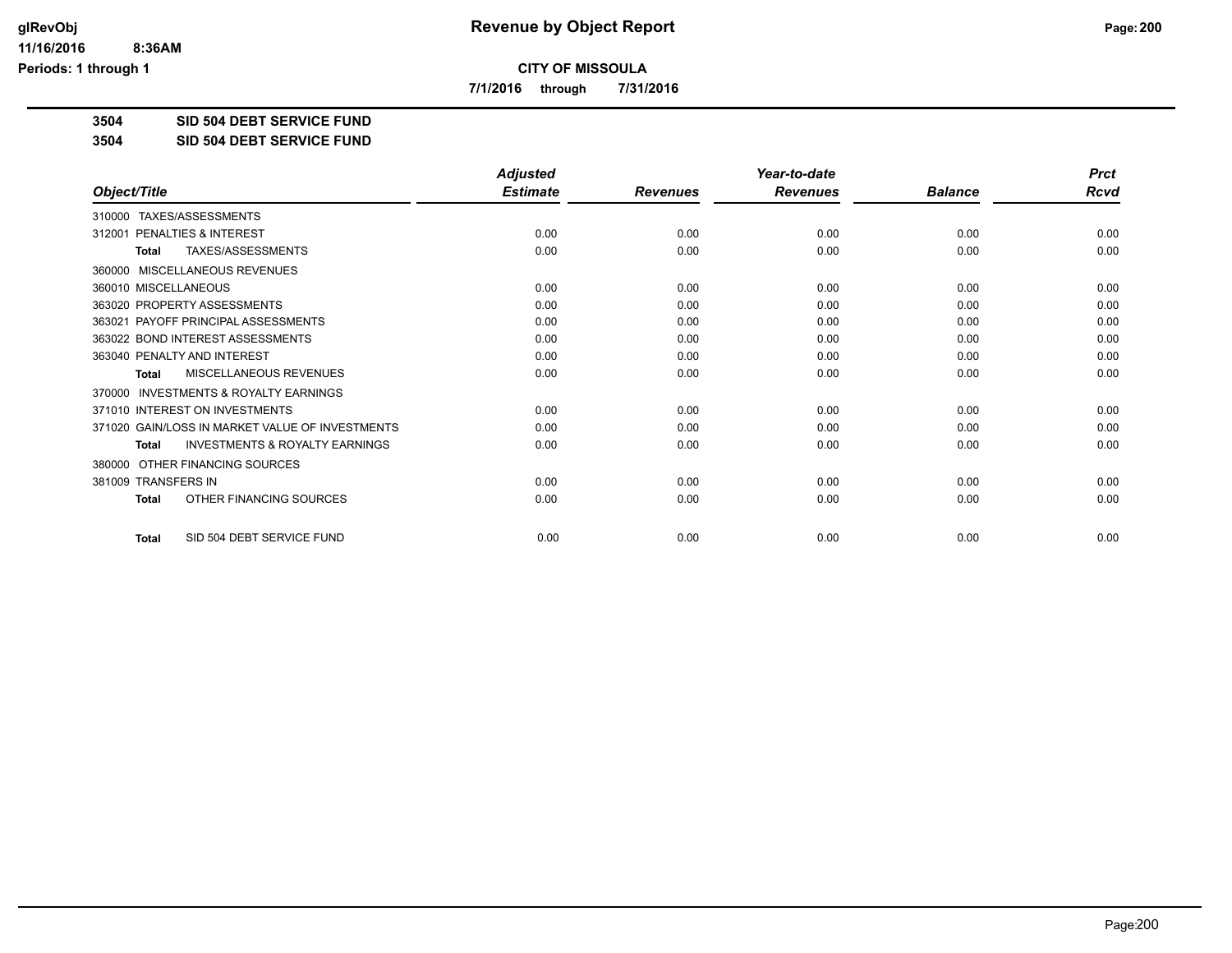**11/16/2016 8:36AM Periods: 1 through 1**

**CITY OF MISSOULA**

**7/1/2016 through 7/31/2016**

# **3504 SID 504 DEBT SERVICE FUND**

|                                                    | <b>Adjusted</b> |                 | Year-to-date    |                | <b>Prct</b> |
|----------------------------------------------------|-----------------|-----------------|-----------------|----------------|-------------|
| Object/Title                                       | <b>Estimate</b> | <b>Revenues</b> | <b>Revenues</b> | <b>Balance</b> | <b>Rcvd</b> |
| 310000 TAXES/ASSESSMENTS                           |                 |                 |                 |                |             |
| 312001 PENALTIES & INTEREST                        | 0.00            | 0.00            | 0.00            | 0.00           | 0.00        |
| TAXES/ASSESSMENTS<br>Total                         | 0.00            | 0.00            | 0.00            | 0.00           | 0.00        |
| 360000 MISCELLANEOUS REVENUES                      |                 |                 |                 |                |             |
| 360010 MISCELLANEOUS                               | 0.00            | 0.00            | 0.00            | 0.00           | 0.00        |
| 363020 PROPERTY ASSESSMENTS                        | 0.00            | 0.00            | 0.00            | 0.00           | 0.00        |
| 363021 PAYOFF PRINCIPAL ASSESSMENTS                | 0.00            | 0.00            | 0.00            | 0.00           | 0.00        |
| 363022 BOND INTEREST ASSESSMENTS                   | 0.00            | 0.00            | 0.00            | 0.00           | 0.00        |
| 363040 PENALTY AND INTEREST                        | 0.00            | 0.00            | 0.00            | 0.00           | 0.00        |
| MISCELLANEOUS REVENUES<br><b>Total</b>             | 0.00            | 0.00            | 0.00            | 0.00           | 0.00        |
| 370000 INVESTMENTS & ROYALTY EARNINGS              |                 |                 |                 |                |             |
| 371010 INTEREST ON INVESTMENTS                     | 0.00            | 0.00            | 0.00            | 0.00           | 0.00        |
| 371020 GAIN/LOSS IN MARKET VALUE OF INVESTMENT     | 0.00            | 0.00            | 0.00            | 0.00           | 0.00        |
| <b>INVESTMENTS &amp; ROYALTY EARNINGS</b><br>Total | 0.00            | 0.00            | 0.00            | 0.00           | 0.00        |
| 380000 OTHER FINANCING SOURCES                     |                 |                 |                 |                |             |
| 381009 TRANSFERS IN                                | 0.00            | 0.00            | 0.00            | 0.00           | 0.00        |
| OTHER FINANCING SOURCES<br>Total                   | 0.00            | 0.00            | 0.00            | 0.00           | 0.00        |
| SID 504 DEBT SERVICE FUND<br><b>Total</b>          | 0.00            | 0.00            | 0.00            | 0.00           | 0.00        |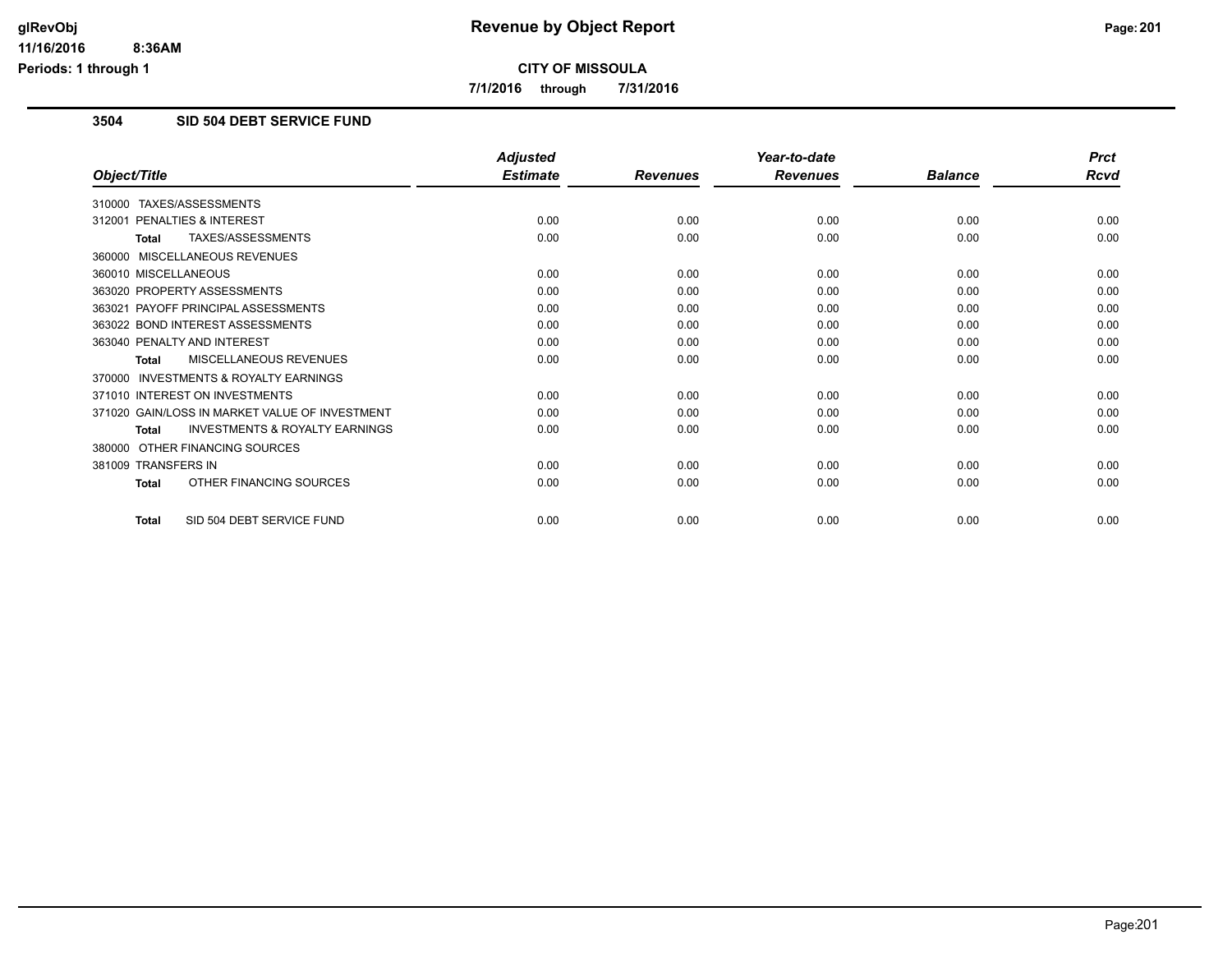**glRevObj Revenue by Object Report Page:202** 

**CITY OF MISSOULA**

**7/1/2016 through 7/31/2016**

**3505 SID 505 DEBT SERVICE FUND**

 **8:36AM**

**3505 SID 505 DEBT SERVICE FUND**

|                                                           | <b>Adjusted</b> |                 | Year-to-date    |                | <b>Prct</b> |
|-----------------------------------------------------------|-----------------|-----------------|-----------------|----------------|-------------|
| Object/Title                                              | <b>Estimate</b> | <b>Revenues</b> | <b>Revenues</b> | <b>Balance</b> | Rcvd        |
| 310000 TAXES/ASSESSMENTS                                  |                 |                 |                 |                |             |
| 312001 PENALTIES & INTEREST                               | 0.00            | 0.00            | 0.00            | 0.00           | 0.00        |
| TAXES/ASSESSMENTS<br><b>Total</b>                         | 0.00            | 0.00            | 0.00            | 0.00           | 0.00        |
| MISCELLANEOUS REVENUES<br>360000                          |                 |                 |                 |                |             |
| 360010 MISCELLANEOUS                                      | 0.00            | 0.00            | 0.00            | 0.00           | 0.00        |
| 363020 PROPERTY ASSESSMENTS                               | 0.00            | 0.00            | 0.00            | 0.00           | 0.00        |
| 363021 PAYOFF PRINCIPAL ASSESSMENTS                       | 0.00            | 0.00            | 0.00            | 0.00           | 0.00        |
| 363022 BOND INTEREST ASSESSMENTS                          | 0.00            | 0.00            | 0.00            | 0.00           | 0.00        |
| 363040 PENALTY AND INTEREST                               | 0.00            | 0.00            | 0.00            | 0.00           | 0.00        |
| <b>MISCELLANEOUS REVENUES</b><br>Total                    | 0.00            | 0.00            | 0.00            | 0.00           | 0.00        |
| 370000 INVESTMENTS & ROYALTY EARNINGS                     |                 |                 |                 |                |             |
| 371010 INTEREST ON INVESTMENTS                            | 0.00            | 0.00            | 0.00            | 0.00           | 0.00        |
| 371020 GAIN/LOSS IN MARKET VALUE OF INVESTMENTS           | 0.00            | 0.00            | 0.00            | 0.00           | 0.00        |
| <b>INVESTMENTS &amp; ROYALTY EARNINGS</b><br><b>Total</b> | 0.00            | 0.00            | 0.00            | 0.00           | 0.00        |
| SID 505 DEBT SERVICE FUND<br><b>Total</b>                 | 0.00            | 0.00            | 0.00            | 0.00           | 0.00        |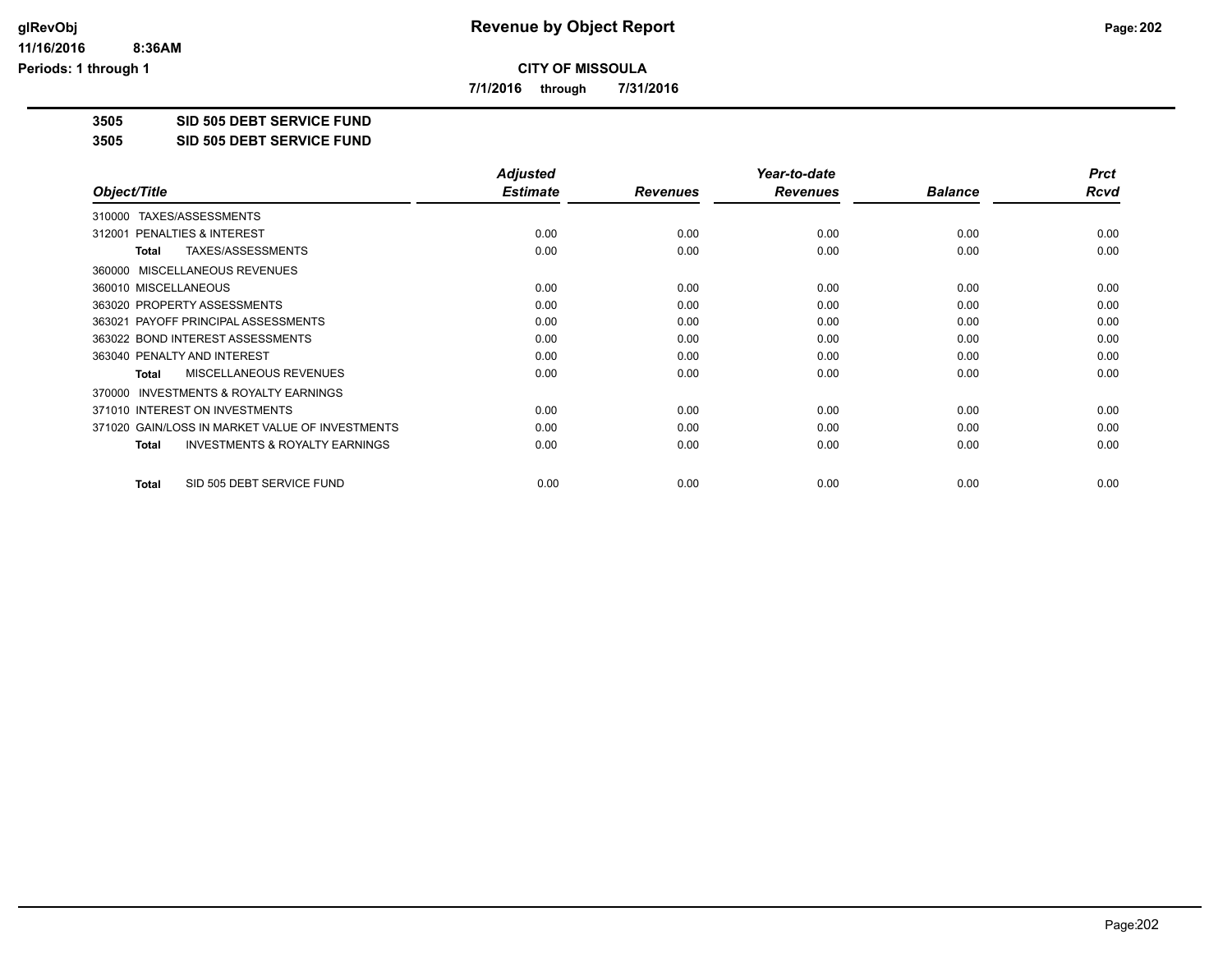**11/16/2016 8:36AM Periods: 1 through 1**

**CITY OF MISSOULA**

**7/1/2016 through 7/31/2016**

# **3505 SID 505 DEBT SERVICE FUND**

|                                                           | <b>Adjusted</b> |                 | Year-to-date    |                | <b>Prct</b> |
|-----------------------------------------------------------|-----------------|-----------------|-----------------|----------------|-------------|
| Object/Title                                              | <b>Estimate</b> | <b>Revenues</b> | <b>Revenues</b> | <b>Balance</b> | <b>Rcvd</b> |
| 310000 TAXES/ASSESSMENTS                                  |                 |                 |                 |                |             |
| 312001 PENALTIES & INTEREST                               | 0.00            | 0.00            | 0.00            | 0.00           | 0.00        |
| TAXES/ASSESSMENTS<br><b>Total</b>                         | 0.00            | 0.00            | 0.00            | 0.00           | 0.00        |
| 360000 MISCELLANEOUS REVENUES                             |                 |                 |                 |                |             |
| 360010 MISCELLANEOUS                                      | 0.00            | 0.00            | 0.00            | 0.00           | 0.00        |
| 363020 PROPERTY ASSESSMENTS                               | 0.00            | 0.00            | 0.00            | 0.00           | 0.00        |
| 363021 PAYOFF PRINCIPAL ASSESSMENTS                       | 0.00            | 0.00            | 0.00            | 0.00           | 0.00        |
| 363022 BOND INTEREST ASSESSMENTS                          | 0.00            | 0.00            | 0.00            | 0.00           | 0.00        |
| 363040 PENALTY AND INTEREST                               | 0.00            | 0.00            | 0.00            | 0.00           | 0.00        |
| <b>MISCELLANEOUS REVENUES</b><br><b>Total</b>             | 0.00            | 0.00            | 0.00            | 0.00           | 0.00        |
| <b>INVESTMENTS &amp; ROYALTY EARNINGS</b><br>370000       |                 |                 |                 |                |             |
| 371010 INTEREST ON INVESTMENTS                            | 0.00            | 0.00            | 0.00            | 0.00           | 0.00        |
| 371020 GAIN/LOSS IN MARKET VALUE OF INVESTMENT            | 0.00            | 0.00            | 0.00            | 0.00           | 0.00        |
| <b>INVESTMENTS &amp; ROYALTY EARNINGS</b><br><b>Total</b> | 0.00            | 0.00            | 0.00            | 0.00           | 0.00        |
| SID 505 DEBT SERVICE FUND<br><b>Total</b>                 | 0.00            | 0.00            | 0.00            | 0.00           | 0.00        |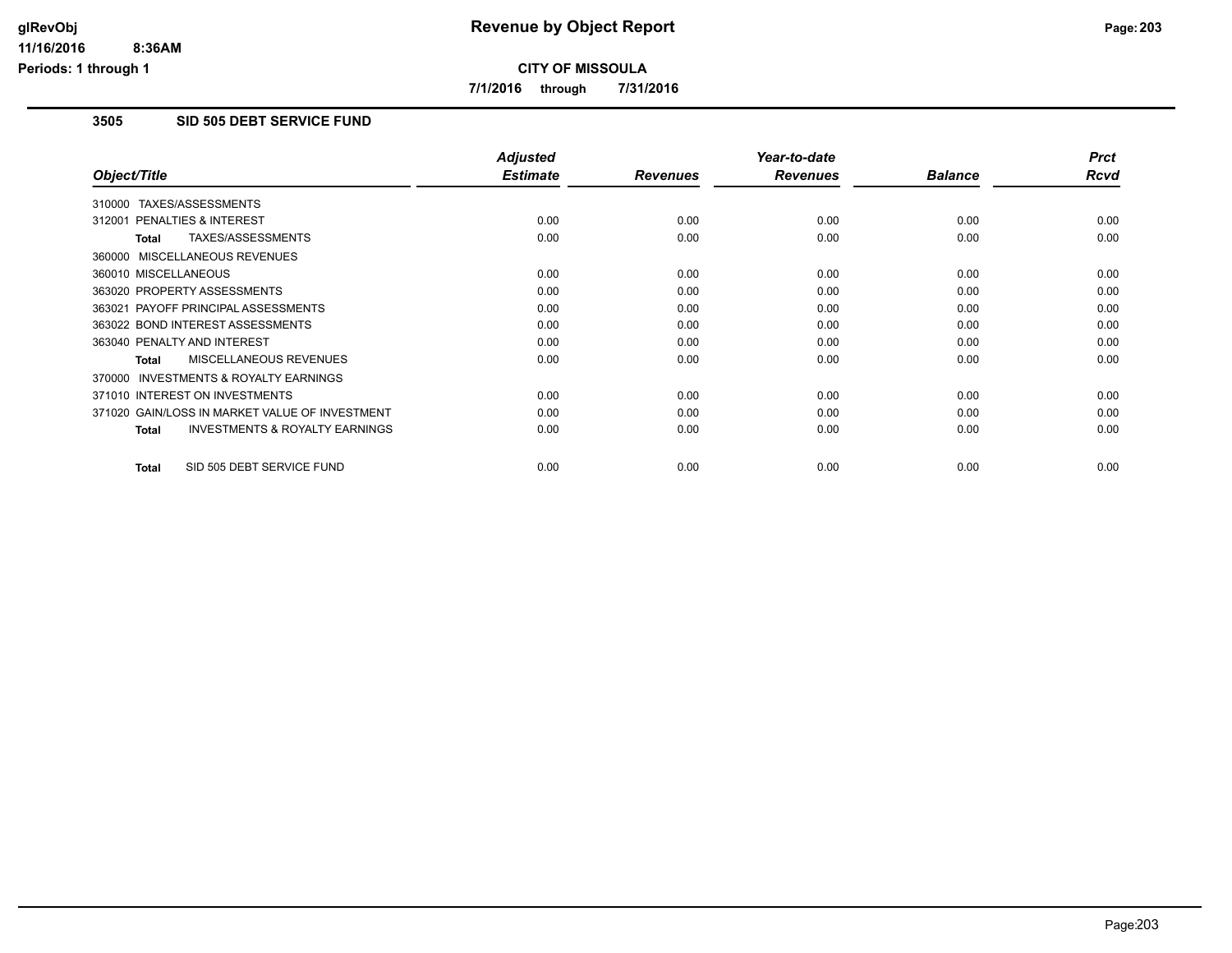**glRevObj Revenue by Object Report Page:204** 

**CITY OF MISSOULA**

**7/1/2016 through 7/31/2016**

**3506 SID 506 DEBT SERVICE FUND**

 **8:36AM**

**3506 SID 506 DEBT SERVICE FUND**

|                                                           | <b>Adjusted</b> |                 | Year-to-date    |                | <b>Prct</b> |
|-----------------------------------------------------------|-----------------|-----------------|-----------------|----------------|-------------|
| Object/Title                                              | <b>Estimate</b> | <b>Revenues</b> | <b>Revenues</b> | <b>Balance</b> | <b>Rcvd</b> |
| 310000 TAXES/ASSESSMENTS                                  |                 |                 |                 |                |             |
| PENALTIES & INTEREST<br>312001                            | 0.00            | 0.00            | 0.00            | 0.00           | 0.00        |
| TAXES/ASSESSMENTS<br><b>Total</b>                         | 0.00            | 0.00            | 0.00            | 0.00           | 0.00        |
| MISCELLANEOUS REVENUES<br>360000                          |                 |                 |                 |                |             |
| 360010 MISCELLANEOUS                                      | 0.00            | 0.00            | 0.00            | 0.00           | 0.00        |
| 363020 PROPERTY ASSESSMENTS                               | 0.00            | 0.00            | 0.00            | 0.00           | 0.00        |
| 363021 PAYOFF PRINCIPAL ASSESSMENTS                       | 0.00            | 0.00            | 0.00            | 0.00           | 0.00        |
| 363022 BOND INTEREST ASSESSMENTS                          | 0.00            | 0.00            | 0.00            | 0.00           | 0.00        |
| 363040 PENALTY AND INTEREST                               | 0.00            | 0.00            | 0.00            | 0.00           | 0.00        |
| MISCELLANEOUS REVENUES<br>Total                           | 0.00            | 0.00            | 0.00            | 0.00           | 0.00        |
| <b>INVESTMENTS &amp; ROYALTY EARNINGS</b><br>370000       |                 |                 |                 |                |             |
| 371010 INTEREST ON INVESTMENTS                            | 0.00            | 0.00            | 0.00            | 0.00           | 0.00        |
| 371020 GAIN/LOSS IN MARKET VALUE OF INVESTMENTS           | 0.00            | 0.00            | 0.00            | 0.00           | 0.00        |
| <b>INVESTMENTS &amp; ROYALTY EARNINGS</b><br><b>Total</b> | 0.00            | 0.00            | 0.00            | 0.00           | 0.00        |
| OTHER FINANCING SOURCES<br>380000                         |                 |                 |                 |                |             |
| 381009 TRANSFERS IN                                       | 0.00            | 0.00            | 0.00            | 0.00           | 0.00        |
| OTHER FINANCING SOURCES<br><b>Total</b>                   | 0.00            | 0.00            | 0.00            | 0.00           | 0.00        |
| SID 506 DEBT SERVICE FUND<br><b>Total</b>                 | 0.00            | 0.00            | 0.00            | 0.00           | 0.00        |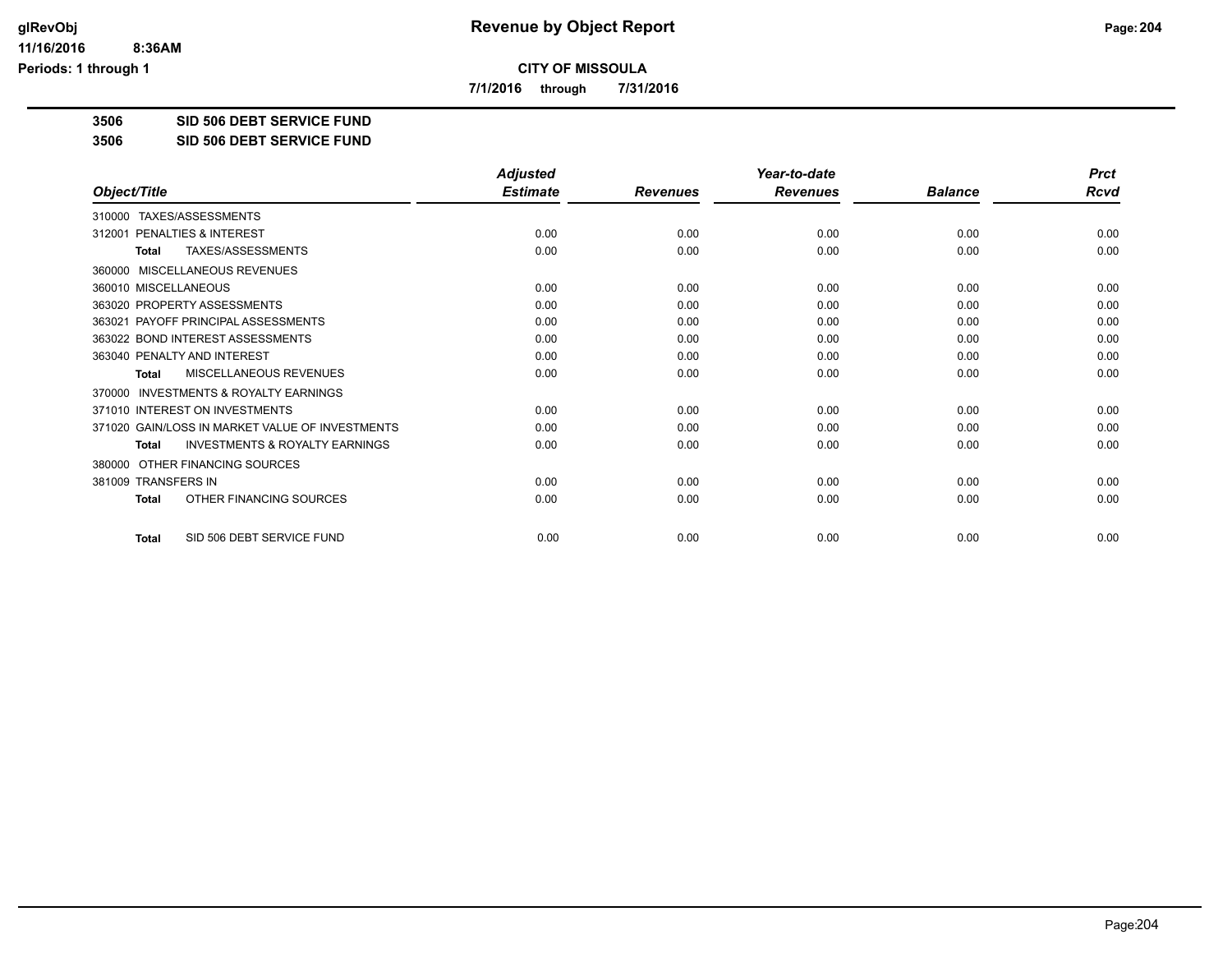**11/16/2016 8:36AM Periods: 1 through 1**

**CITY OF MISSOULA**

**7/1/2016 through 7/31/2016**

## **3506 SID 506 DEBT SERVICE FUND**

|                                                           | <b>Adjusted</b> |                 | Year-to-date    |                | <b>Prct</b> |
|-----------------------------------------------------------|-----------------|-----------------|-----------------|----------------|-------------|
| Object/Title                                              | <b>Estimate</b> | <b>Revenues</b> | <b>Revenues</b> | <b>Balance</b> | <b>Rcvd</b> |
| 310000 TAXES/ASSESSMENTS                                  |                 |                 |                 |                |             |
| PENALTIES & INTEREST<br>312001                            | 0.00            | 0.00            | 0.00            | 0.00           | 0.00        |
| TAXES/ASSESSMENTS<br><b>Total</b>                         | 0.00            | 0.00            | 0.00            | 0.00           | 0.00        |
| 360000 MISCELLANEOUS REVENUES                             |                 |                 |                 |                |             |
| 360010 MISCELLANEOUS                                      | 0.00            | 0.00            | 0.00            | 0.00           | 0.00        |
| 363020 PROPERTY ASSESSMENTS                               | 0.00            | 0.00            | 0.00            | 0.00           | 0.00        |
| 363021 PAYOFF PRINCIPAL ASSESSMENTS                       | 0.00            | 0.00            | 0.00            | 0.00           | 0.00        |
| 363022 BOND INTEREST ASSESSMENTS                          | 0.00            | 0.00            | 0.00            | 0.00           | 0.00        |
| 363040 PENALTY AND INTEREST                               | 0.00            | 0.00            | 0.00            | 0.00           | 0.00        |
| MISCELLANEOUS REVENUES<br><b>Total</b>                    | 0.00            | 0.00            | 0.00            | 0.00           | 0.00        |
| <b>INVESTMENTS &amp; ROYALTY EARNINGS</b><br>370000       |                 |                 |                 |                |             |
| 371010 INTEREST ON INVESTMENTS                            | 0.00            | 0.00            | 0.00            | 0.00           | 0.00        |
| 371020 GAIN/LOSS IN MARKET VALUE OF INVESTMENT            | 0.00            | 0.00            | 0.00            | 0.00           | 0.00        |
| <b>INVESTMENTS &amp; ROYALTY EARNINGS</b><br><b>Total</b> | 0.00            | 0.00            | 0.00            | 0.00           | 0.00        |
| OTHER FINANCING SOURCES<br>380000                         |                 |                 |                 |                |             |
| 381009 TRANSFERS IN                                       | 0.00            | 0.00            | 0.00            | 0.00           | 0.00        |
| OTHER FINANCING SOURCES<br><b>Total</b>                   | 0.00            | 0.00            | 0.00            | 0.00           | 0.00        |
| SID 506 DEBT SERVICE FUND<br><b>Total</b>                 | 0.00            | 0.00            | 0.00            | 0.00           | 0.00        |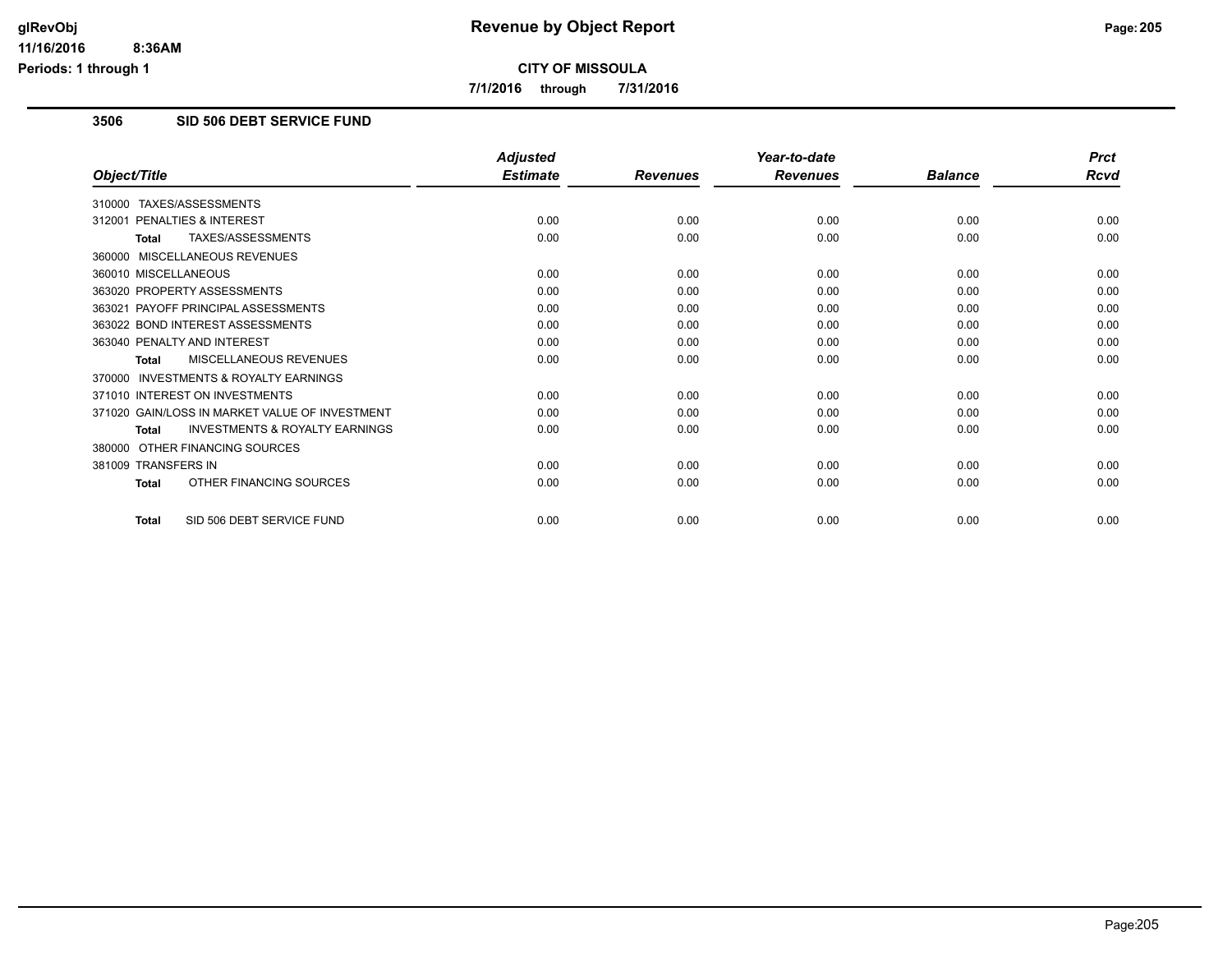**glRevObj Revenue by Object Report Page:206** 

**11/16/2016 8:36AM Periods: 1 through 1**

**CITY OF MISSOULA**

**7/1/2016 through 7/31/2016**

**3507 SID 507 DEBT SERVICE FUND**

**3507 SID 507 DEBT SERVICE FUND**

|                                                           | <b>Adjusted</b> |                 | Year-to-date    |                | <b>Prct</b> |
|-----------------------------------------------------------|-----------------|-----------------|-----------------|----------------|-------------|
| Object/Title                                              | <b>Estimate</b> | <b>Revenues</b> | <b>Revenues</b> | <b>Balance</b> | <b>Rcvd</b> |
| TAXES/ASSESSMENTS<br>310000                               |                 |                 |                 |                |             |
| PENALTIES & INTEREST<br>312001                            | 0.00            | 0.00            | 0.00            | 0.00           | 0.00        |
| <b>TAXES/ASSESSMENTS</b><br><b>Total</b>                  | 0.00            | 0.00            | 0.00            | 0.00           | 0.00        |
| <b>MISCELLANEOUS REVENUES</b><br>360000                   |                 |                 |                 |                |             |
| 360010 MISCELLANEOUS                                      | 0.00            | 0.00            | 0.00            | 0.00           | 0.00        |
| 363020 PROPERTY ASSESSMENTS                               | 0.00            | 0.00            | 0.00            | 0.00           | 0.00        |
| 363021 PAYOFF PRINCIPAL ASSESSMENTS                       | 0.00            | 0.00            | 0.00            | 0.00           | 0.00        |
| 363022 BOND INTEREST ASSESSMENTS                          | 0.00            | 0.00            | 0.00            | 0.00           | 0.00        |
| 363040 PENALTY AND INTEREST                               | 0.00            | 0.00            | 0.00            | 0.00           | 0.00        |
| <b>MISCELLANEOUS REVENUES</b><br><b>Total</b>             | 0.00            | 0.00            | 0.00            | 0.00           | 0.00        |
| <b>INVESTMENTS &amp; ROYALTY EARNINGS</b><br>370000       |                 |                 |                 |                |             |
| 371010 INTEREST ON INVESTMENTS                            | 0.00            | 0.00            | 0.00            | 0.00           | 0.00        |
| 371020 GAIN/LOSS IN MARKET VALUE OF INVESTMENTS           | 0.00            | 0.00            | 0.00            | 0.00           | 0.00        |
| <b>INVESTMENTS &amp; ROYALTY EARNINGS</b><br><b>Total</b> | 0.00            | 0.00            | 0.00            | 0.00           | 0.00        |
| OTHER FINANCING SOURCES<br>380000                         |                 |                 |                 |                |             |
| 381009 TRANSFERS IN                                       | 0.00            | 0.00            | 0.00            | 0.00           | 0.00        |
| OTHER FINANCING SOURCES<br><b>Total</b>                   | 0.00            | 0.00            | 0.00            | 0.00           | 0.00        |
| SID 507 DEBT SERVICE FUND<br><b>Total</b>                 | 0.00            | 0.00            | 0.00            | 0.00           | 0.00        |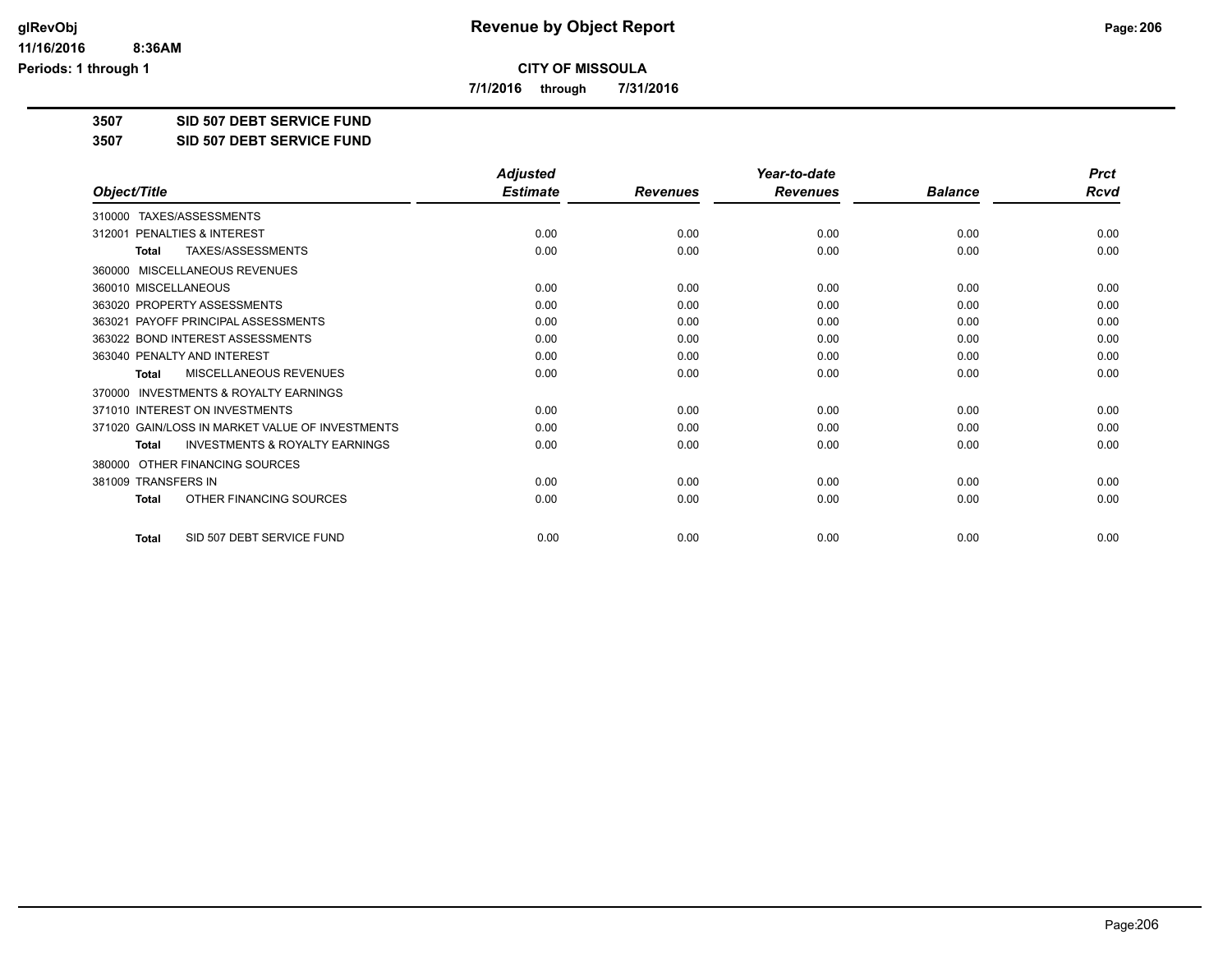**CITY OF MISSOULA**

**7/1/2016 through 7/31/2016**

### **3507 SID 507 DEBT SERVICE FUND**

|                                                           | <b>Adjusted</b> |                 | Year-to-date    |                | <b>Prct</b> |
|-----------------------------------------------------------|-----------------|-----------------|-----------------|----------------|-------------|
| Object/Title                                              | <b>Estimate</b> | <b>Revenues</b> | <b>Revenues</b> | <b>Balance</b> | <b>Rcvd</b> |
| 310000 TAXES/ASSESSMENTS                                  |                 |                 |                 |                |             |
| PENALTIES & INTEREST<br>312001                            | 0.00            | 0.00            | 0.00            | 0.00           | 0.00        |
| TAXES/ASSESSMENTS<br><b>Total</b>                         | 0.00            | 0.00            | 0.00            | 0.00           | 0.00        |
| 360000 MISCELLANEOUS REVENUES                             |                 |                 |                 |                |             |
| 360010 MISCELLANEOUS                                      | 0.00            | 0.00            | 0.00            | 0.00           | 0.00        |
| 363020 PROPERTY ASSESSMENTS                               | 0.00            | 0.00            | 0.00            | 0.00           | 0.00        |
| 363021 PAYOFF PRINCIPAL ASSESSMENTS                       | 0.00            | 0.00            | 0.00            | 0.00           | 0.00        |
| 363022 BOND INTEREST ASSESSMENTS                          | 0.00            | 0.00            | 0.00            | 0.00           | 0.00        |
| 363040 PENALTY AND INTEREST                               | 0.00            | 0.00            | 0.00            | 0.00           | 0.00        |
| MISCELLANEOUS REVENUES<br><b>Total</b>                    | 0.00            | 0.00            | 0.00            | 0.00           | 0.00        |
| <b>INVESTMENTS &amp; ROYALTY EARNINGS</b><br>370000       |                 |                 |                 |                |             |
| 371010 INTEREST ON INVESTMENTS                            | 0.00            | 0.00            | 0.00            | 0.00           | 0.00        |
| 371020 GAIN/LOSS IN MARKET VALUE OF INVESTMENT            | 0.00            | 0.00            | 0.00            | 0.00           | 0.00        |
| <b>INVESTMENTS &amp; ROYALTY EARNINGS</b><br><b>Total</b> | 0.00            | 0.00            | 0.00            | 0.00           | 0.00        |
| OTHER FINANCING SOURCES<br>380000                         |                 |                 |                 |                |             |
| 381009 TRANSFERS IN                                       | 0.00            | 0.00            | 0.00            | 0.00           | 0.00        |
| OTHER FINANCING SOURCES<br><b>Total</b>                   | 0.00            | 0.00            | 0.00            | 0.00           | 0.00        |
| SID 507 DEBT SERVICE FUND<br><b>Total</b>                 | 0.00            | 0.00            | 0.00            | 0.00           | 0.00        |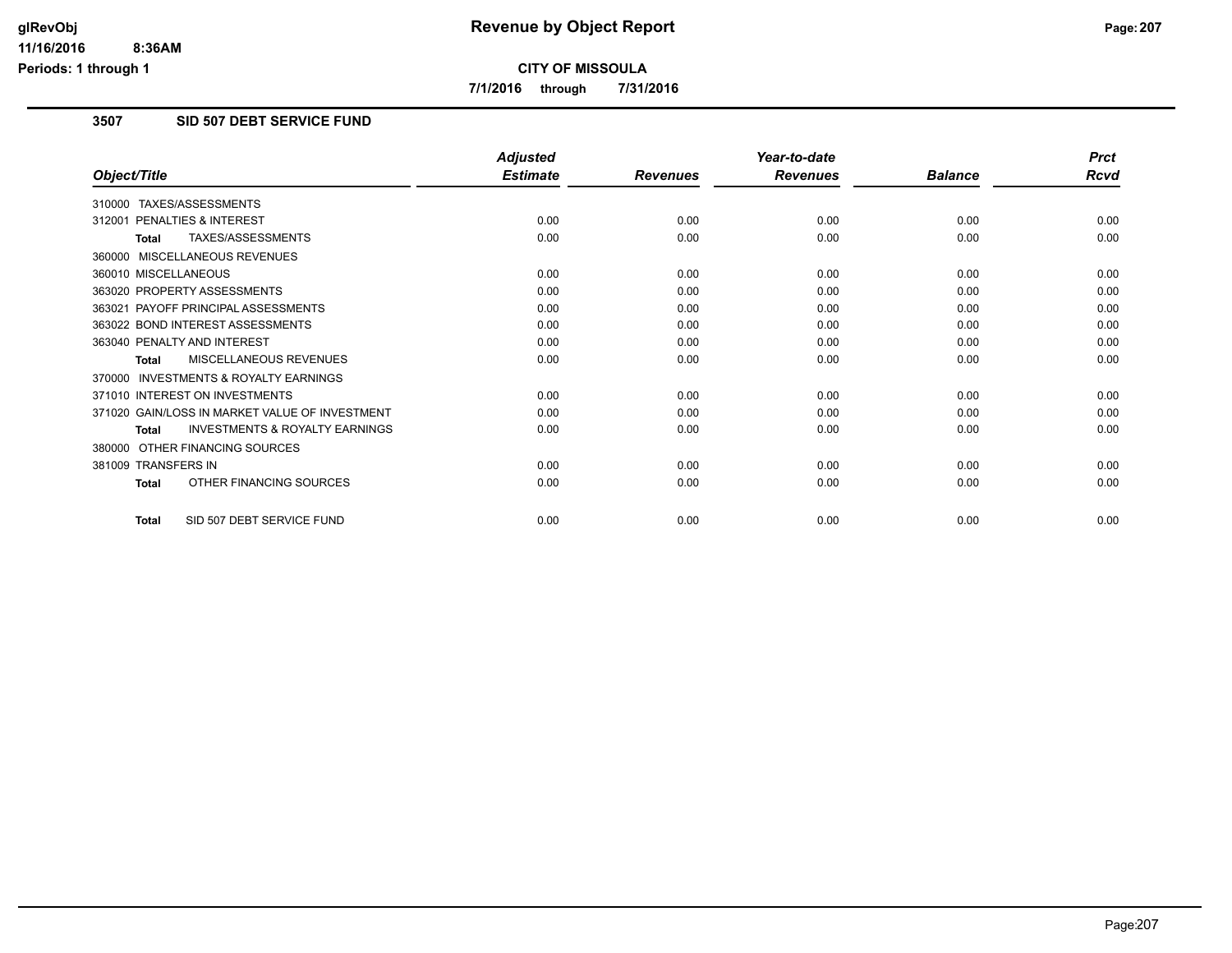**glRevObj Revenue by Object Report Page:208** 

**CITY OF MISSOULA**

**7/1/2016 through 7/31/2016**

**3508 SID 508 DEBT SERVICE FUND**

 **8:36AM**

**3508 SID 508 DEBT SERVICE FUND**

|                                                           | <b>Adjusted</b> |                 | Year-to-date    |                | <b>Prct</b> |
|-----------------------------------------------------------|-----------------|-----------------|-----------------|----------------|-------------|
| Object/Title                                              | <b>Estimate</b> | <b>Revenues</b> | <b>Revenues</b> | <b>Balance</b> | <b>Rcvd</b> |
| TAXES/ASSESSMENTS<br>310000                               |                 |                 |                 |                |             |
| 312001 PENALTIES & INTEREST                               | 0.00            | 0.00            | 0.00            | 0.00           | 0.00        |
| <b>TAXES/ASSESSMENTS</b><br><b>Total</b>                  | 0.00            | 0.00            | 0.00            | 0.00           | 0.00        |
| <b>MISCELLANEOUS REVENUES</b><br>360000                   |                 |                 |                 |                |             |
| 360010 MISCELLANEOUS                                      | 0.00            | 0.00            | 0.00            | 0.00           | 0.00        |
| 363020 PROPERTY ASSESSMENTS                               | 0.00            | 0.00            | 0.00            | 0.00           | 0.00        |
| 363021 PAYOFF PRINCIPAL ASSESSMENTS                       | 0.00            | 0.00            | 0.00            | 0.00           | 0.00        |
| 363022 BOND INTEREST ASSESSMENTS                          | 0.00            | 0.00            | 0.00            | 0.00           | 0.00        |
| 363040 PENALTY AND INTEREST                               | 0.00            | 0.00            | 0.00            | 0.00           | 0.00        |
| <b>MISCELLANEOUS REVENUES</b><br>Total                    | 0.00            | 0.00            | 0.00            | 0.00           | 0.00        |
| <b>INVESTMENTS &amp; ROYALTY EARNINGS</b><br>370000       |                 |                 |                 |                |             |
| 371010 INTEREST ON INVESTMENTS                            | 0.00            | 0.00            | 0.00            | 0.00           | 0.00        |
| 371020 GAIN/LOSS IN MARKET VALUE OF INVESTMENTS           | 0.00            | 0.00            | 0.00            | 0.00           | 0.00        |
| <b>INVESTMENTS &amp; ROYALTY EARNINGS</b><br><b>Total</b> | 0.00            | 0.00            | 0.00            | 0.00           | 0.00        |
| OTHER FINANCING SOURCES<br>380000                         |                 |                 |                 |                |             |
| 381009 TRANSFERS IN                                       | 0.00            | 0.00            | 0.00            | 0.00           | 0.00        |
| OTHER FINANCING SOURCES<br><b>Total</b>                   | 0.00            | 0.00            | 0.00            | 0.00           | 0.00        |
| SID 508 DEBT SERVICE FUND<br><b>Total</b>                 | 0.00            | 0.00            | 0.00            | 0.00           | 0.00        |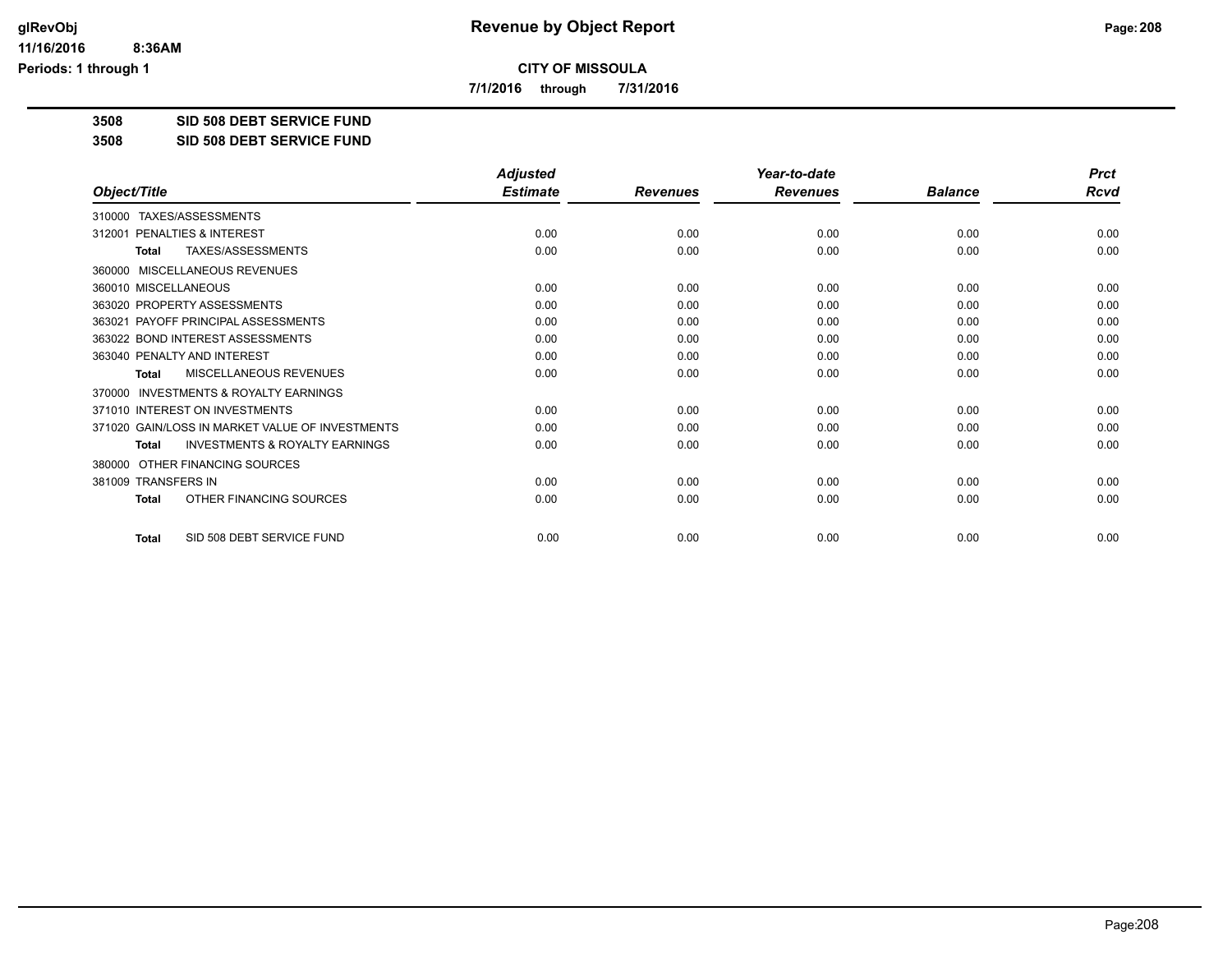**CITY OF MISSOULA**

**7/1/2016 through 7/31/2016**

### **3508 SID 508 DEBT SERVICE FUND**

|                                                    | <b>Adjusted</b> |                 | Year-to-date    |                | <b>Prct</b> |
|----------------------------------------------------|-----------------|-----------------|-----------------|----------------|-------------|
| Object/Title                                       | <b>Estimate</b> | <b>Revenues</b> | <b>Revenues</b> | <b>Balance</b> | Rcvd        |
| 310000 TAXES/ASSESSMENTS                           |                 |                 |                 |                |             |
| 312001 PENALTIES & INTEREST                        | 0.00            | 0.00            | 0.00            | 0.00           | 0.00        |
| TAXES/ASSESSMENTS<br><b>Total</b>                  | 0.00            | 0.00            | 0.00            | 0.00           | 0.00        |
| 360000 MISCELLANEOUS REVENUES                      |                 |                 |                 |                |             |
| 360010 MISCELLANEOUS                               | 0.00            | 0.00            | 0.00            | 0.00           | 0.00        |
| 363020 PROPERTY ASSESSMENTS                        | 0.00            | 0.00            | 0.00            | 0.00           | 0.00        |
| 363021 PAYOFF PRINCIPAL ASSESSMENTS                | 0.00            | 0.00            | 0.00            | 0.00           | 0.00        |
| 363022 BOND INTEREST ASSESSMENTS                   | 0.00            | 0.00            | 0.00            | 0.00           | 0.00        |
| 363040 PENALTY AND INTEREST                        | 0.00            | 0.00            | 0.00            | 0.00           | 0.00        |
| MISCELLANEOUS REVENUES<br><b>Total</b>             | 0.00            | 0.00            | 0.00            | 0.00           | 0.00        |
| 370000 INVESTMENTS & ROYALTY EARNINGS              |                 |                 |                 |                |             |
| 371010 INTEREST ON INVESTMENTS                     | 0.00            | 0.00            | 0.00            | 0.00           | 0.00        |
| 371020 GAIN/LOSS IN MARKET VALUE OF INVESTMENT     | 0.00            | 0.00            | 0.00            | 0.00           | 0.00        |
| <b>INVESTMENTS &amp; ROYALTY EARNINGS</b><br>Total | 0.00            | 0.00            | 0.00            | 0.00           | 0.00        |
| 380000 OTHER FINANCING SOURCES                     |                 |                 |                 |                |             |
| 381009 TRANSFERS IN                                | 0.00            | 0.00            | 0.00            | 0.00           | 0.00        |
| OTHER FINANCING SOURCES<br>Total                   | 0.00            | 0.00            | 0.00            | 0.00           | 0.00        |
| SID 508 DEBT SERVICE FUND<br><b>Total</b>          | 0.00            | 0.00            | 0.00            | 0.00           | 0.00        |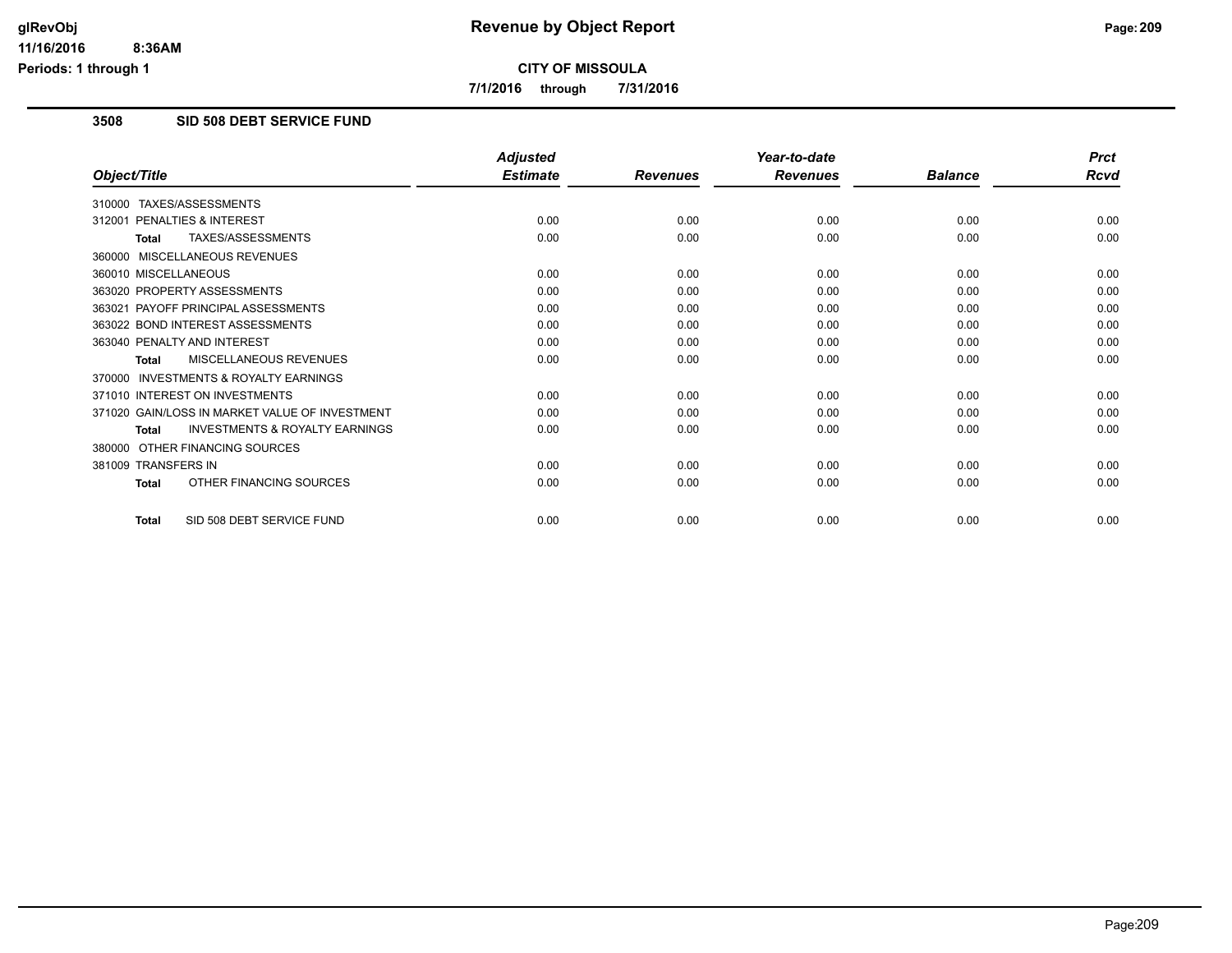**glRevObj Revenue by Object Report Page:210** 

**CITY OF MISSOULA**

**7/1/2016 through 7/31/2016**

**3510 SID 510 DEBT SERVICE FUND**

 **8:36AM**

**3510 SID 510 DEBT SERVICE FUND**

|                                                           | <b>Adjusted</b> |                 | Year-to-date    |                | <b>Prct</b> |
|-----------------------------------------------------------|-----------------|-----------------|-----------------|----------------|-------------|
| Object/Title                                              | <b>Estimate</b> | <b>Revenues</b> | <b>Revenues</b> | <b>Balance</b> | <b>Rcvd</b> |
| TAXES/ASSESSMENTS<br>310000                               |                 |                 |                 |                |             |
| 312001 PENALTIES & INTEREST                               | 0.00            | 0.00            | 0.00            | 0.00           | 0.00        |
| TAXES/ASSESSMENTS<br><b>Total</b>                         | 0.00            | 0.00            | 0.00            | 0.00           | 0.00        |
| MISCELLANEOUS REVENUES<br>360000                          |                 |                 |                 |                |             |
| 360010 MISCELLANEOUS                                      | 0.00            | 0.00            | 0.00            | 0.00           | 0.00        |
| 363020 PROPERTY ASSESSMENTS                               | 0.00            | 0.00            | 0.00            | 0.00           | 0.00        |
| 363021 PAYOFF PRINCIPAL ASSESSMENTS                       | 0.00            | 0.00            | 0.00            | 0.00           | 0.00        |
| 363022 BOND INTEREST ASSESSMENTS                          | 0.00            | 0.00            | 0.00            | 0.00           | 0.00        |
| 363040 PENALTY AND INTEREST                               | 0.00            | 0.00            | 0.00            | 0.00           | 0.00        |
| <b>MISCELLANEOUS REVENUES</b><br>Total                    | 0.00            | 0.00            | 0.00            | 0.00           | 0.00        |
| <b>INVESTMENTS &amp; ROYALTY EARNINGS</b><br>370000       |                 |                 |                 |                |             |
| 371010 INTEREST ON INVESTMENTS                            | 0.00            | 0.00            | 0.00            | 0.00           | 0.00        |
| 371020 GAIN/LOSS IN MARKET VALUE OF INVESTMENTS           | 0.00            | 0.00            | 0.00            | 0.00           | 0.00        |
| 371500 INTEREST ON INTERFUND LOAN                         | 0.00            | 0.00            | 0.00            | 0.00           | 0.00        |
| <b>INVESTMENTS &amp; ROYALTY EARNINGS</b><br><b>Total</b> | 0.00            | 0.00            | 0.00            | 0.00           | 0.00        |
| SID 510 DEBT SERVICE FUND<br>Total                        | 0.00            | 0.00            | 0.00            | 0.00           | 0.00        |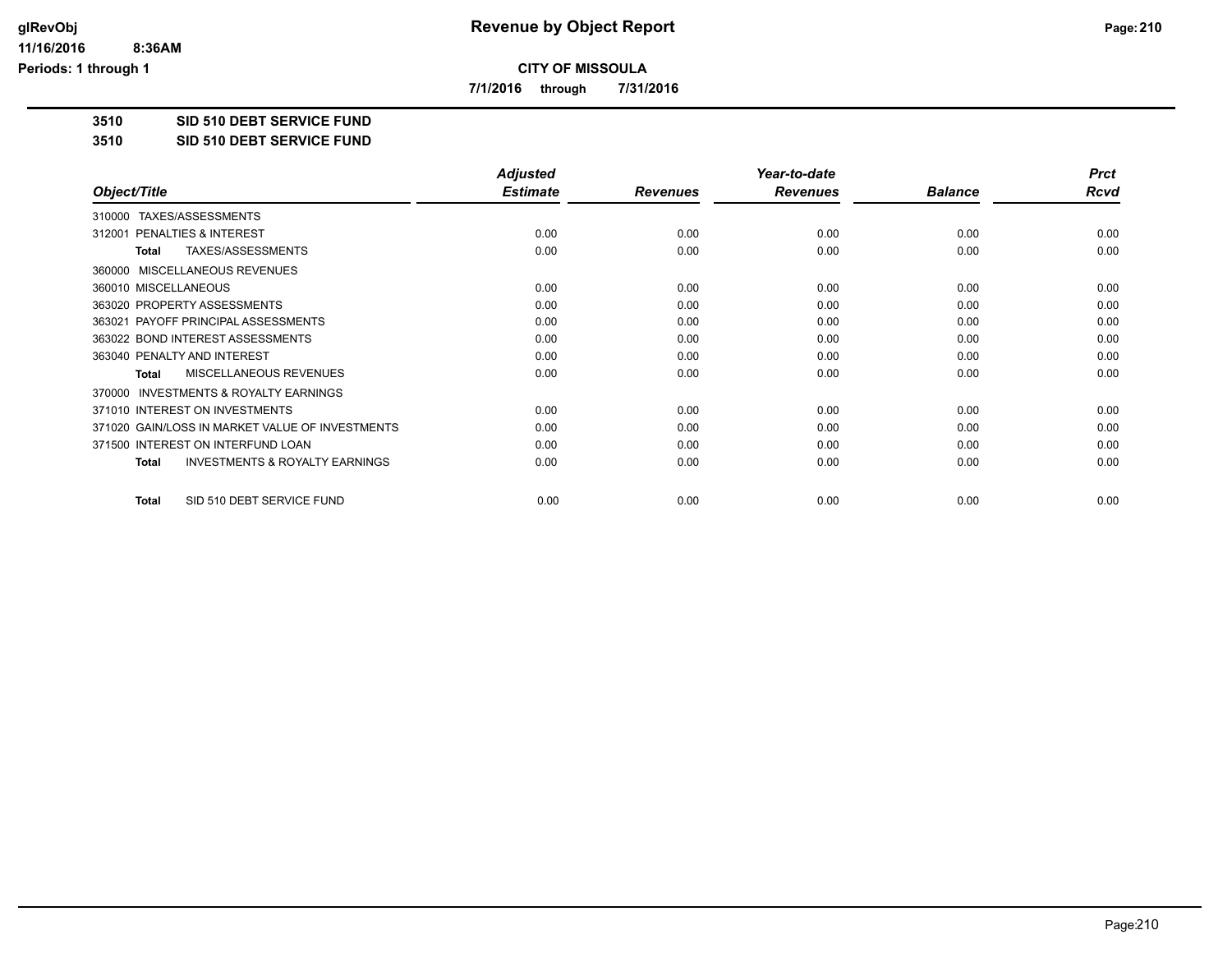**CITY OF MISSOULA**

**7/1/2016 through 7/31/2016**

#### **3510 SID 510 DEBT SERVICE FUND**

|                                                     | <b>Adjusted</b> |                 | Year-to-date    |                | <b>Prct</b> |
|-----------------------------------------------------|-----------------|-----------------|-----------------|----------------|-------------|
| Object/Title                                        | <b>Estimate</b> | <b>Revenues</b> | <b>Revenues</b> | <b>Balance</b> | Rcvd        |
| TAXES/ASSESSMENTS<br>310000                         |                 |                 |                 |                |             |
| 312001 PENALTIES & INTEREST                         | 0.00            | 0.00            | 0.00            | 0.00           | 0.00        |
| TAXES/ASSESSMENTS<br>Total                          | 0.00            | 0.00            | 0.00            | 0.00           | 0.00        |
| 360000 MISCELLANEOUS REVENUES                       |                 |                 |                 |                |             |
| 360010 MISCELLANEOUS                                | 0.00            | 0.00            | 0.00            | 0.00           | 0.00        |
| 363020 PROPERTY ASSESSMENTS                         | 0.00            | 0.00            | 0.00            | 0.00           | 0.00        |
| 363021 PAYOFF PRINCIPAL ASSESSMENTS                 | 0.00            | 0.00            | 0.00            | 0.00           | 0.00        |
| 363022 BOND INTEREST ASSESSMENTS                    | 0.00            | 0.00            | 0.00            | 0.00           | 0.00        |
| 363040 PENALTY AND INTEREST                         | 0.00            | 0.00            | 0.00            | 0.00           | 0.00        |
| <b>MISCELLANEOUS REVENUES</b><br>Total              | 0.00            | 0.00            | 0.00            | 0.00           | 0.00        |
| <b>INVESTMENTS &amp; ROYALTY EARNINGS</b><br>370000 |                 |                 |                 |                |             |
| 371010 INTEREST ON INVESTMENTS                      | 0.00            | 0.00            | 0.00            | 0.00           | 0.00        |
| 371020 GAIN/LOSS IN MARKET VALUE OF INVESTMENT      | 0.00            | 0.00            | 0.00            | 0.00           | 0.00        |
| 371500 INTEREST ON INTERFUND LOAN                   | 0.00            | 0.00            | 0.00            | 0.00           | 0.00        |
| <b>INVESTMENTS &amp; ROYALTY EARNINGS</b><br>Total  | 0.00            | 0.00            | 0.00            | 0.00           | 0.00        |
| SID 510 DEBT SERVICE FUND<br><b>Total</b>           | 0.00            | 0.00            | 0.00            | 0.00           | 0.00        |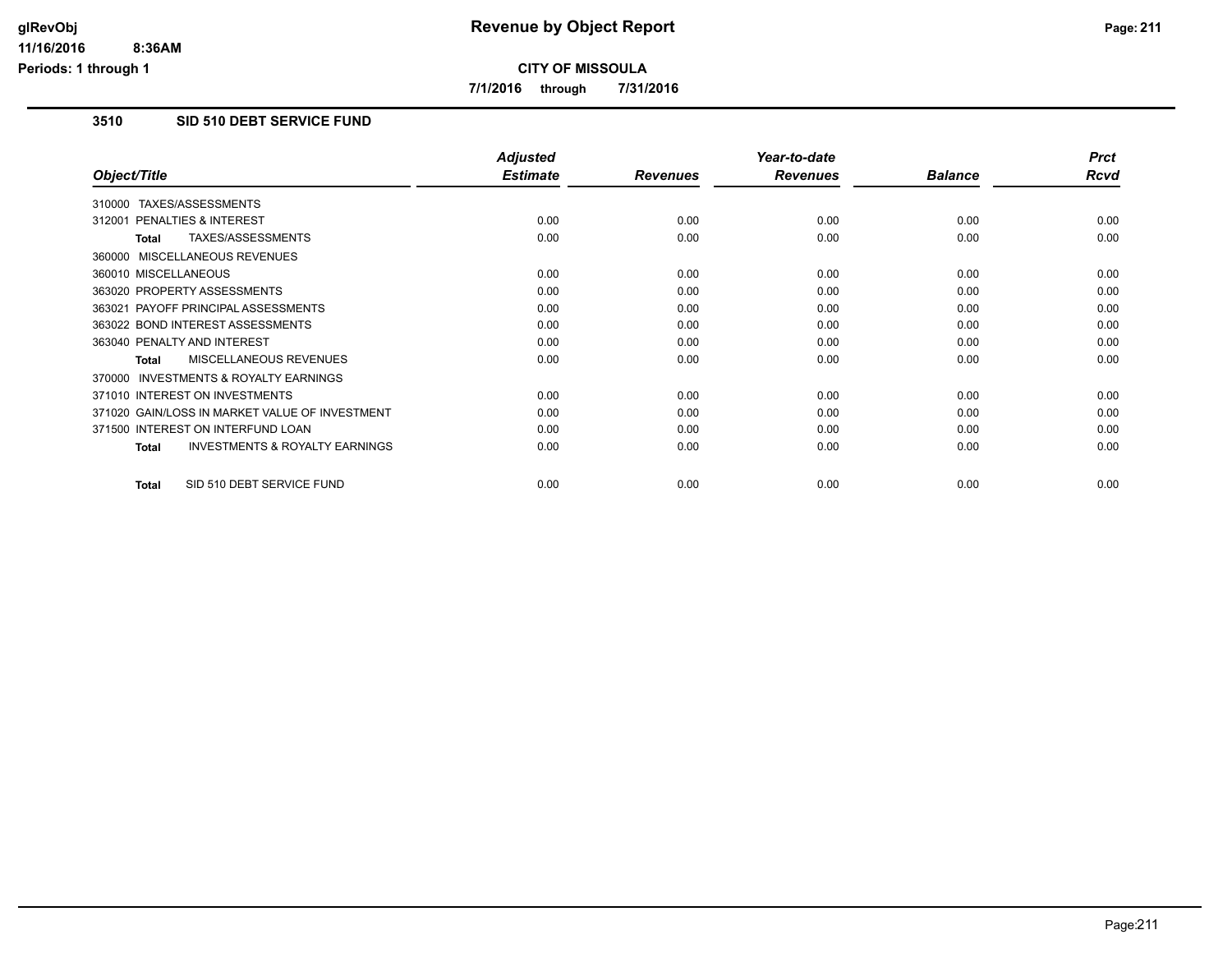**glRevObj Revenue by Object Report Page:212** 

**CITY OF MISSOULA**

**7/1/2016 through 7/31/2016**

**3511 SID 511 DEBT SERVICE FUND**

 **8:36AM**

**3511 SID 511 DEBT SERVICE FUND**

|                                                           | <b>Adjusted</b> |                 | Year-to-date    |                | <b>Prct</b> |
|-----------------------------------------------------------|-----------------|-----------------|-----------------|----------------|-------------|
| Object/Title                                              | <b>Estimate</b> | <b>Revenues</b> | <b>Revenues</b> | <b>Balance</b> | Rcvd        |
| 310000 TAXES/ASSESSMENTS                                  |                 |                 |                 |                |             |
| 312001 PENALTIES & INTEREST                               | 0.00            | 0.00            | 0.00            | 0.00           | 0.00        |
| TAXES/ASSESSMENTS<br>Total                                | 0.00            | 0.00            | 0.00            | 0.00           | 0.00        |
| MISCELLANEOUS REVENUES<br>360000                          |                 |                 |                 |                |             |
| 360010 MISCELLANEOUS                                      | 0.00            | 0.00            | 0.00            | 0.00           | 0.00        |
| 363020 PROPERTY ASSESSMENTS                               | 0.00            | 0.00            | 0.00            | 0.00           | 0.00        |
| 363021 PAYOFF PRINCIPAL ASSESSMENTS                       | 0.00            | 0.00            | 0.00            | 0.00           | 0.00        |
| 363022 BOND INTEREST ASSESSMENTS                          | 0.00            | 0.00            | 0.00            | 0.00           | 0.00        |
| 363040 PENALTY AND INTEREST                               | 0.00            | 0.00            | 0.00            | 0.00           | 0.00        |
| <b>MISCELLANEOUS REVENUES</b><br><b>Total</b>             | 0.00            | 0.00            | 0.00            | 0.00           | 0.00        |
| 370000 INVESTMENTS & ROYALTY EARNINGS                     |                 |                 |                 |                |             |
| 371010 INTEREST ON INVESTMENTS                            | 0.00            | 0.00            | 0.00            | 0.00           | 0.00        |
| 371020 GAIN/LOSS IN MARKET VALUE OF INVESTMENTS           | 0.00            | 0.00            | 0.00            | 0.00           | 0.00        |
| <b>INVESTMENTS &amp; ROYALTY EARNINGS</b><br><b>Total</b> | 0.00            | 0.00            | 0.00            | 0.00           | 0.00        |
| SID 511 DEBT SERVICE FUND<br><b>Total</b>                 | 0.00            | 0.00            | 0.00            | 0.00           | 0.00        |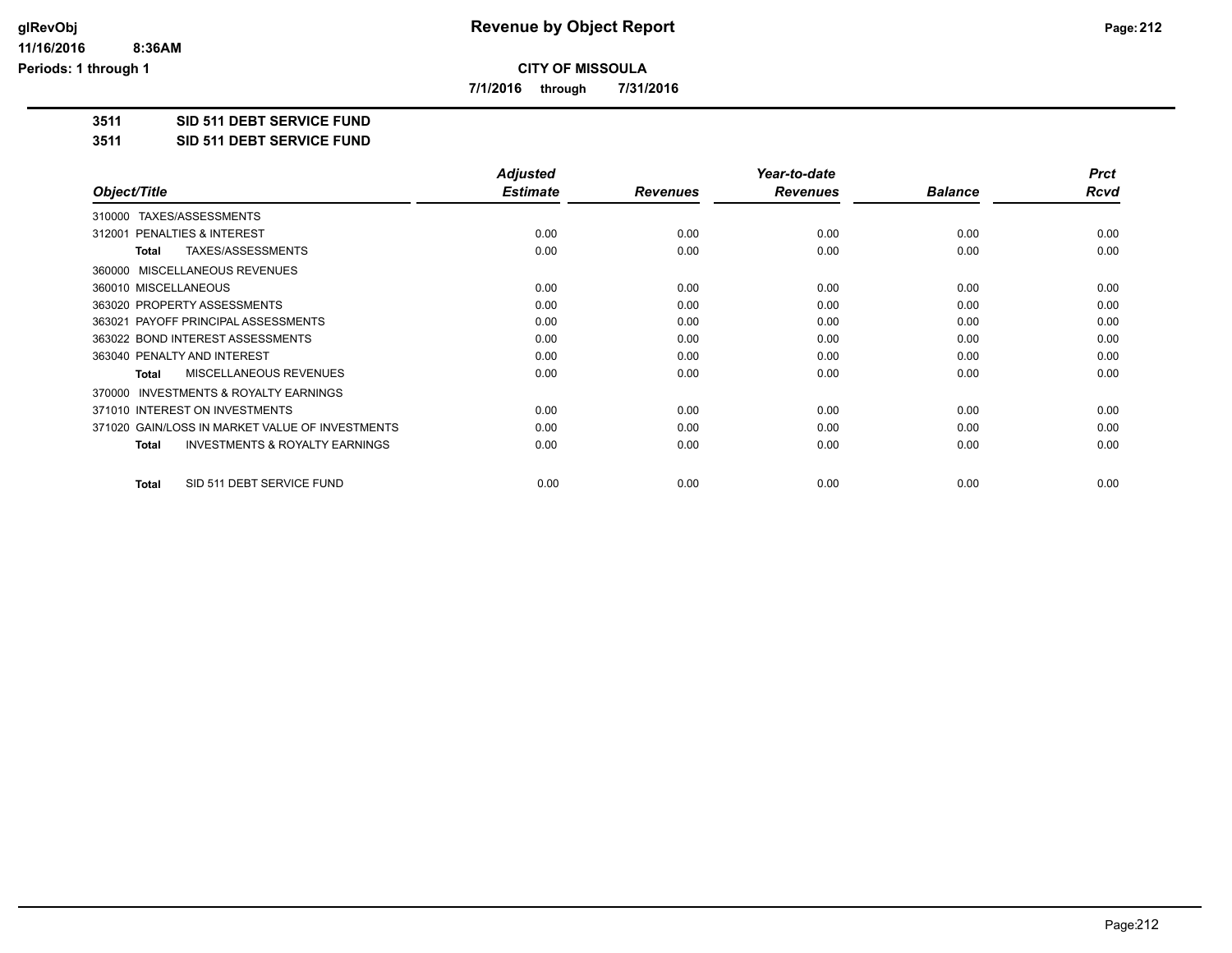**CITY OF MISSOULA**

**7/1/2016 through 7/31/2016**

# **3511 SID 511 DEBT SERVICE FUND**

|                                                           | <b>Adjusted</b> |                 | Year-to-date    |                | <b>Prct</b> |
|-----------------------------------------------------------|-----------------|-----------------|-----------------|----------------|-------------|
| Object/Title                                              | <b>Estimate</b> | <b>Revenues</b> | <b>Revenues</b> | <b>Balance</b> | <b>Rcvd</b> |
| 310000 TAXES/ASSESSMENTS                                  |                 |                 |                 |                |             |
| 312001 PENALTIES & INTEREST                               | 0.00            | 0.00            | 0.00            | 0.00           | 0.00        |
| TAXES/ASSESSMENTS<br><b>Total</b>                         | 0.00            | 0.00            | 0.00            | 0.00           | 0.00        |
| 360000 MISCELLANEOUS REVENUES                             |                 |                 |                 |                |             |
| 360010 MISCELLANEOUS                                      | 0.00            | 0.00            | 0.00            | 0.00           | 0.00        |
| 363020 PROPERTY ASSESSMENTS                               | 0.00            | 0.00            | 0.00            | 0.00           | 0.00        |
| 363021 PAYOFF PRINCIPAL ASSESSMENTS                       | 0.00            | 0.00            | 0.00            | 0.00           | 0.00        |
| 363022 BOND INTEREST ASSESSMENTS                          | 0.00            | 0.00            | 0.00            | 0.00           | 0.00        |
| 363040 PENALTY AND INTEREST                               | 0.00            | 0.00            | 0.00            | 0.00           | 0.00        |
| MISCELLANEOUS REVENUES<br><b>Total</b>                    | 0.00            | 0.00            | 0.00            | 0.00           | 0.00        |
| 370000 INVESTMENTS & ROYALTY EARNINGS                     |                 |                 |                 |                |             |
| 371010 INTEREST ON INVESTMENTS                            | 0.00            | 0.00            | 0.00            | 0.00           | 0.00        |
| 371020 GAIN/LOSS IN MARKET VALUE OF INVESTMENT            | 0.00            | 0.00            | 0.00            | 0.00           | 0.00        |
| <b>INVESTMENTS &amp; ROYALTY EARNINGS</b><br><b>Total</b> | 0.00            | 0.00            | 0.00            | 0.00           | 0.00        |
| SID 511 DEBT SERVICE FUND<br><b>Total</b>                 | 0.00            | 0.00            | 0.00            | 0.00           | 0.00        |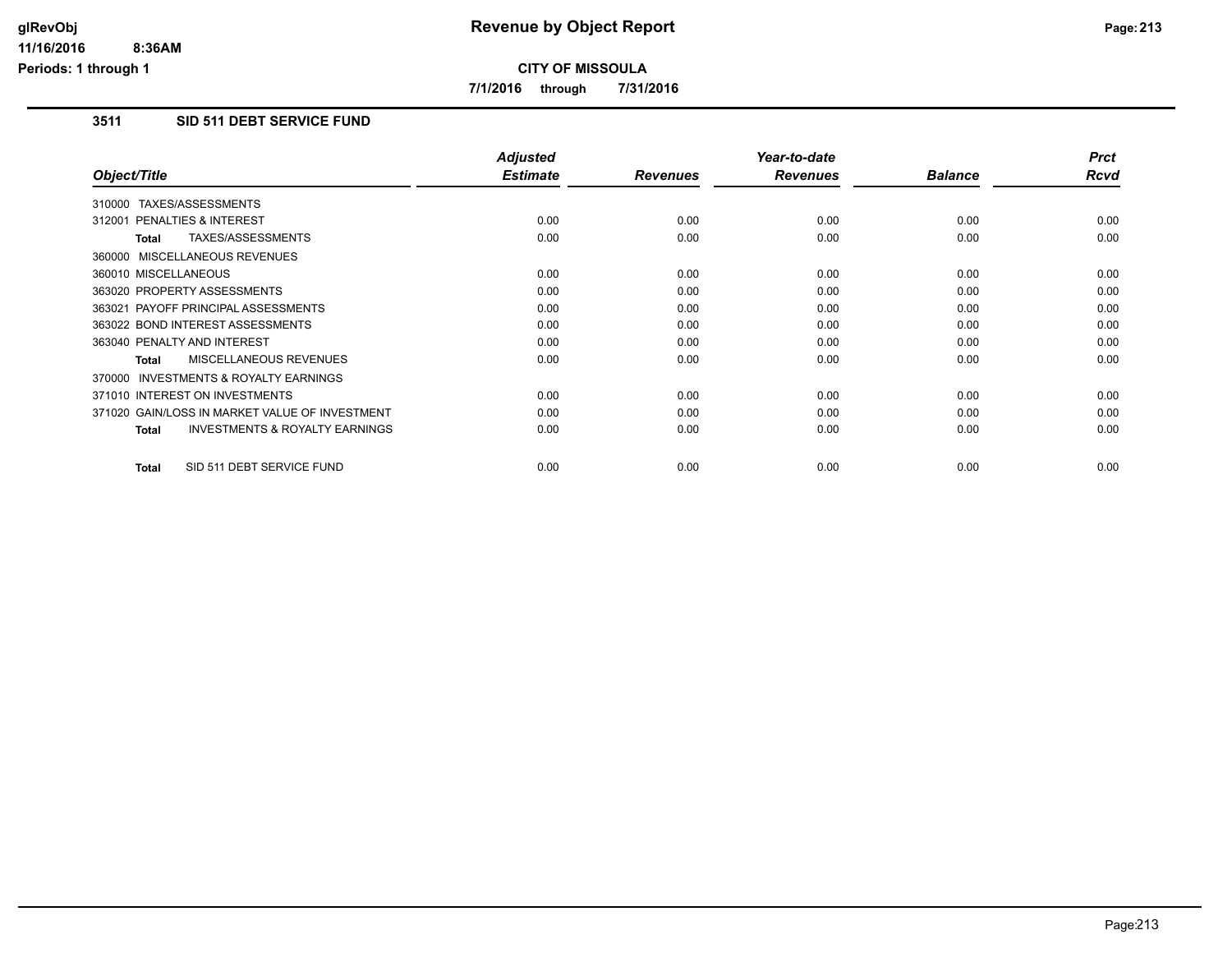**glRevObj Revenue by Object Report Page:214** 

**CITY OF MISSOULA**

**7/1/2016 through 7/31/2016**

**3512 SID 512 DEBT SERVICE FUND**

 **8:36AM**

**3512 SID 512 DEBT SERVICE FUND**

|                                                           | <b>Adjusted</b> |                 | Year-to-date    |                | <b>Prct</b> |
|-----------------------------------------------------------|-----------------|-----------------|-----------------|----------------|-------------|
| Object/Title                                              | <b>Estimate</b> | <b>Revenues</b> | <b>Revenues</b> | <b>Balance</b> | <b>Rcvd</b> |
| TAXES/ASSESSMENTS<br>310000                               |                 |                 |                 |                |             |
| PENALTIES & INTEREST<br>312001                            | 0.00            | 0.00            | 0.00            | 0.00           | 0.00        |
| TAXES/ASSESSMENTS<br>Total                                | 0.00            | 0.00            | 0.00            | 0.00           | 0.00        |
| MISCELLANEOUS REVENUES<br>360000                          |                 |                 |                 |                |             |
| 360010 MISCELLANEOUS                                      | 0.00            | 0.00            | 0.00            | 0.00           | 0.00        |
| 363020 PROPERTY ASSESSMENTS                               | 0.00            | $-527.57$       | $-527.57$       | 527.57         | 0.00        |
| 363021 PAYOFF PRINCIPAL ASSESSMENTS                       | 0.00            | 26.84           | 26.84           | $-26.84$       | 0.00        |
| 363022 BOND INTEREST ASSESSMENTS                          | 0.00            | 0.00            | 0.00            | 0.00           | 0.00        |
| 363040 PENALTY AND INTEREST                               | 0.00            | $-23.60$        | $-23.60$        | 23.60          | 0.00        |
| <b>MISCELLANEOUS REVENUES</b><br><b>Total</b>             | 0.00            | $-524.33$       | $-524.33$       | 524.33         | 0.00        |
| <b>INVESTMENTS &amp; ROYALTY EARNINGS</b><br>370000       |                 |                 |                 |                |             |
| 371010 INTEREST ON INVESTMENTS                            | 0.00            | 0.00            | 0.00            | 0.00           | 0.00        |
| 371020 GAIN/LOSS IN MARKET VALUE OF INVESTMENTS           | 0.00            | 0.00            | 0.00            | 0.00           | 0.00        |
| 371500 INTEREST ON INTERFUND LOAN                         | 0.00            | 0.00            | 0.00            | 0.00           | 0.00        |
| <b>INVESTMENTS &amp; ROYALTY EARNINGS</b><br><b>Total</b> | 0.00            | 0.00            | 0.00            | 0.00           | 0.00        |
| SID 512 DEBT SERVICE FUND<br><b>Total</b>                 | 0.00            | $-524.33$       | $-524.33$       | 524.33         | 0.00        |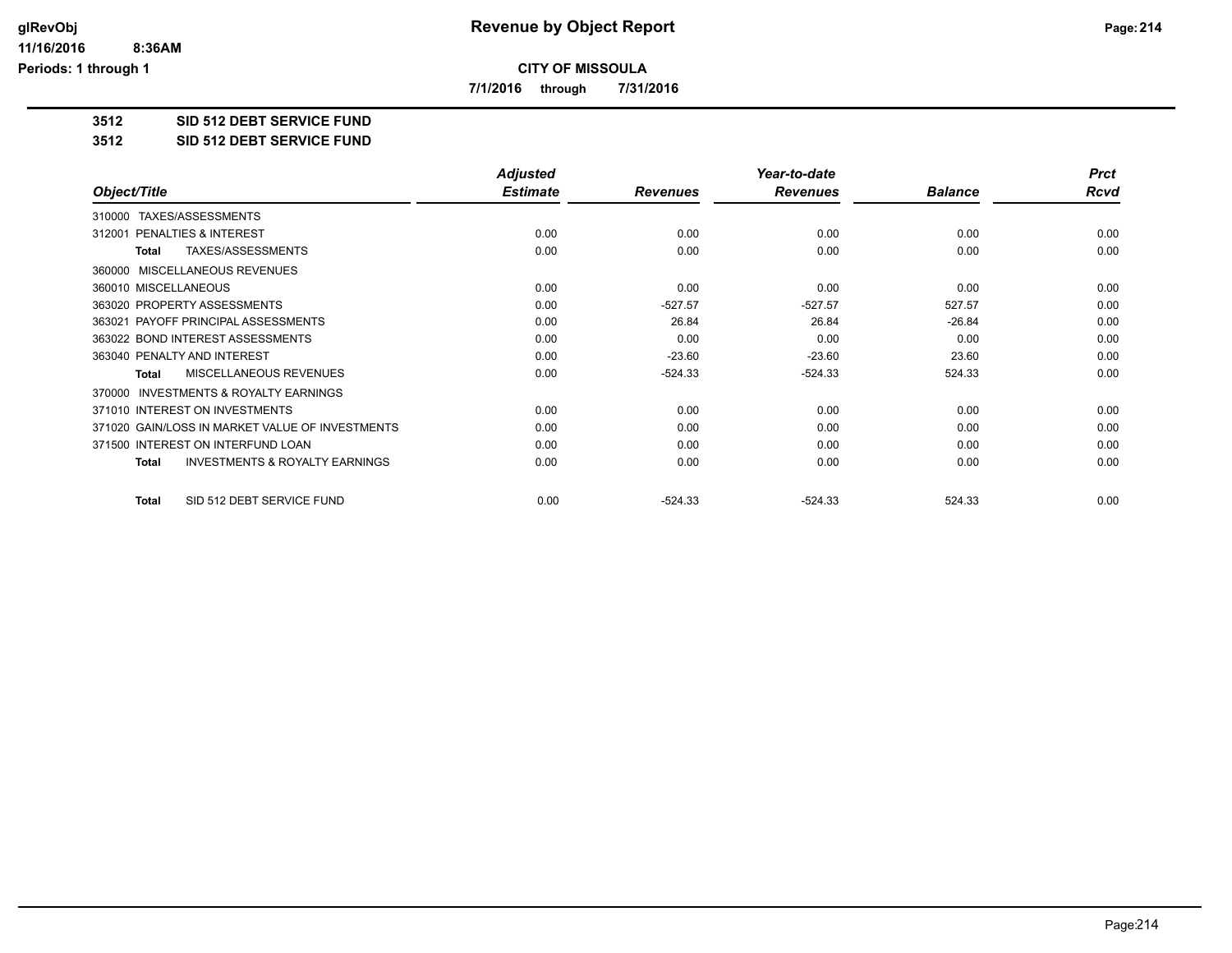**CITY OF MISSOULA**

**7/1/2016 through 7/31/2016**

## **3512 SID 512 DEBT SERVICE FUND**

|                                                           | <b>Adjusted</b> |                 | Year-to-date    |                | <b>Prct</b> |
|-----------------------------------------------------------|-----------------|-----------------|-----------------|----------------|-------------|
| Object/Title                                              | <b>Estimate</b> | <b>Revenues</b> | <b>Revenues</b> | <b>Balance</b> | <b>Rcvd</b> |
| TAXES/ASSESSMENTS<br>310000                               |                 |                 |                 |                |             |
| <b>PENALTIES &amp; INTEREST</b><br>312001                 | 0.00            | 0.00            | 0.00            | 0.00           | 0.00        |
| TAXES/ASSESSMENTS<br>Total                                | 0.00            | 0.00            | 0.00            | 0.00           | 0.00        |
| 360000 MISCELLANEOUS REVENUES                             |                 |                 |                 |                |             |
| 360010 MISCELLANEOUS                                      | 0.00            | 0.00            | 0.00            | 0.00           | 0.00        |
| 363020 PROPERTY ASSESSMENTS                               | 0.00            | $-527.57$       | $-527.57$       | 527.57         | 0.00        |
| 363021 PAYOFF PRINCIPAL ASSESSMENTS                       | 0.00            | 26.84           | 26.84           | $-26.84$       | 0.00        |
| 363022 BOND INTEREST ASSESSMENTS                          | 0.00            | 0.00            | 0.00            | 0.00           | 0.00        |
| 363040 PENALTY AND INTEREST                               | 0.00            | $-23.60$        | $-23.60$        | 23.60          | 0.00        |
| MISCELLANEOUS REVENUES<br>Total                           | 0.00            | $-524.33$       | $-524.33$       | 524.33         | 0.00        |
| 370000 INVESTMENTS & ROYALTY EARNINGS                     |                 |                 |                 |                |             |
| 371010 INTEREST ON INVESTMENTS                            | 0.00            | 0.00            | 0.00            | 0.00           | 0.00        |
| 371020 GAIN/LOSS IN MARKET VALUE OF INVESTMENT            | 0.00            | 0.00            | 0.00            | 0.00           | 0.00        |
| 371500 INTEREST ON INTERFUND LOAN                         | 0.00            | 0.00            | 0.00            | 0.00           | 0.00        |
| <b>INVESTMENTS &amp; ROYALTY EARNINGS</b><br><b>Total</b> | 0.00            | 0.00            | 0.00            | 0.00           | 0.00        |
| SID 512 DEBT SERVICE FUND<br>Total                        | 0.00            | $-524.33$       | $-524.33$       | 524.33         | 0.00        |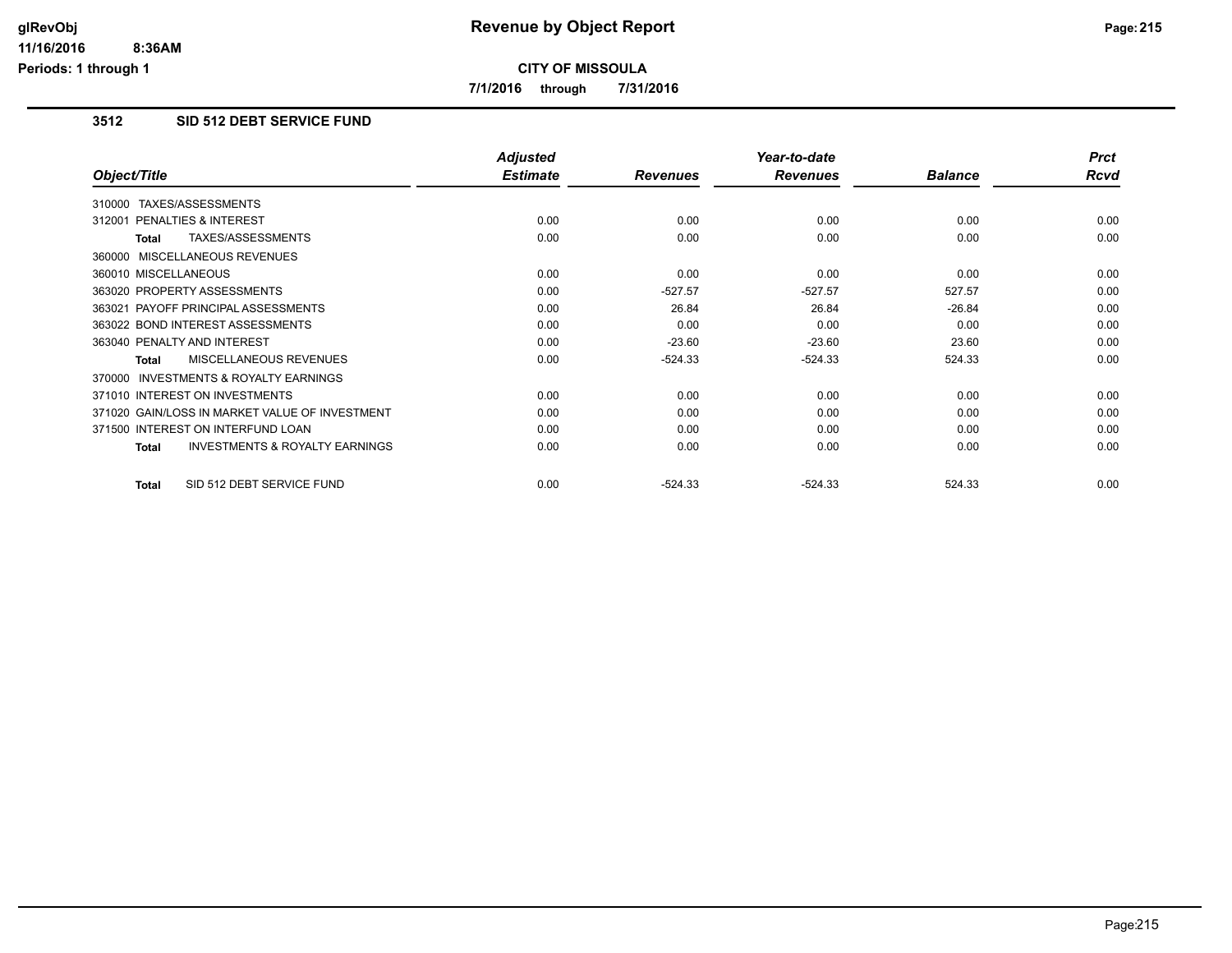**glRevObj Revenue by Object Report Page:216** 

**CITY OF MISSOULA**

**7/1/2016 through 7/31/2016**

**3513 SID 513 DEBT SERVICE FUND**

 **8:36AM**

**3513 SID 513 DEBT SERVICE FUND**

|                                                           | <b>Adjusted</b> |                 | Year-to-date    |                | <b>Prct</b> |
|-----------------------------------------------------------|-----------------|-----------------|-----------------|----------------|-------------|
| Object/Title                                              | <b>Estimate</b> | <b>Revenues</b> | <b>Revenues</b> | <b>Balance</b> | Rcvd        |
| TAXES/ASSESSMENTS<br>310000                               |                 |                 |                 |                |             |
| PENALTIES & INTEREST<br>312001                            | 0.00            | 0.00            | 0.00            | 0.00           | 0.00        |
| TAXES/ASSESSMENTS<br>Total                                | 0.00            | 0.00            | 0.00            | 0.00           | 0.00        |
| MISCELLANEOUS REVENUES<br>360000                          |                 |                 |                 |                |             |
| 360010 MISCELLANEOUS                                      | 0.00            | 0.00            | 0.00            | 0.00           | 0.00        |
| 363020 PROPERTY ASSESSMENTS                               | 0.00            | 0.00            | 0.00            | 0.00           | 0.00        |
| 363021 PAYOFF PRINCIPAL ASSESSMENTS                       | 0.00            | 0.00            | 0.00            | 0.00           | 0.00        |
| 363022 BOND INTEREST ASSESSMENTS                          | 0.00            | 0.00            | 0.00            | 0.00           | 0.00        |
| 363040 PENALTY AND INTEREST                               | 0.00            | 0.00            | 0.00            | 0.00           | 0.00        |
| MISCELLANEOUS REVENUES<br><b>Total</b>                    | 0.00            | 0.00            | 0.00            | 0.00           | 0.00        |
| <b>INVESTMENTS &amp; ROYALTY EARNINGS</b><br>370000       |                 |                 |                 |                |             |
| 371010 INTEREST ON INVESTMENTS                            | 0.00            | 0.00            | 0.00            | 0.00           | 0.00        |
| 371020 GAIN/LOSS IN MARKET VALUE OF INVESTMENTS           | 0.00            | 0.00            | 0.00            | 0.00           | 0.00        |
| <b>INVESTMENTS &amp; ROYALTY EARNINGS</b><br><b>Total</b> | 0.00            | 0.00            | 0.00            | 0.00           | 0.00        |
| OTHER FINANCING SOURCES<br>380000                         |                 |                 |                 |                |             |
| 381009 TRANSFERS IN                                       | 0.00            | 0.00            | 0.00            | 0.00           | 0.00        |
| OTHER FINANCING SOURCES<br><b>Total</b>                   | 0.00            | 0.00            | 0.00            | 0.00           | 0.00        |
| SID 513 DEBT SERVICE FUND<br><b>Total</b>                 | 0.00            | 0.00            | 0.00            | 0.00           | 0.00        |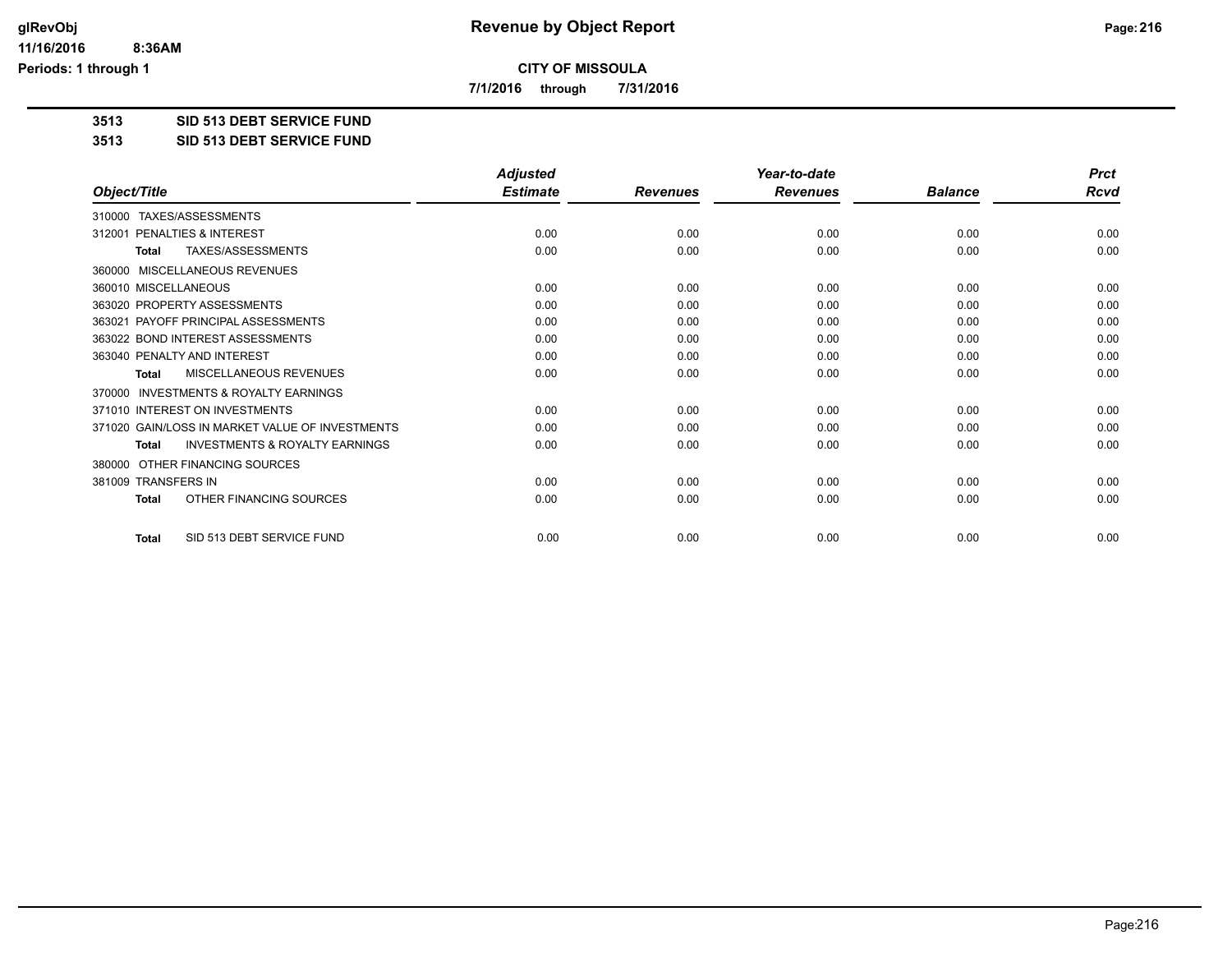**CITY OF MISSOULA**

**7/1/2016 through 7/31/2016**

# **3513 SID 513 DEBT SERVICE FUND**

|                                                           | <b>Adjusted</b> |                 | Year-to-date    |                | <b>Prct</b> |
|-----------------------------------------------------------|-----------------|-----------------|-----------------|----------------|-------------|
| Object/Title                                              | <b>Estimate</b> | <b>Revenues</b> | <b>Revenues</b> | <b>Balance</b> | <b>Rcvd</b> |
| 310000 TAXES/ASSESSMENTS                                  |                 |                 |                 |                |             |
| 312001 PENALTIES & INTEREST                               | 0.00            | 0.00            | 0.00            | 0.00           | 0.00        |
| TAXES/ASSESSMENTS<br>Total                                | 0.00            | 0.00            | 0.00            | 0.00           | 0.00        |
| 360000 MISCELLANEOUS REVENUES                             |                 |                 |                 |                |             |
| 360010 MISCELLANEOUS                                      | 0.00            | 0.00            | 0.00            | 0.00           | 0.00        |
| 363020 PROPERTY ASSESSMENTS                               | 0.00            | 0.00            | 0.00            | 0.00           | 0.00        |
| 363021 PAYOFF PRINCIPAL ASSESSMENTS                       | 0.00            | 0.00            | 0.00            | 0.00           | 0.00        |
| 363022 BOND INTEREST ASSESSMENTS                          | 0.00            | 0.00            | 0.00            | 0.00           | 0.00        |
| 363040 PENALTY AND INTEREST                               | 0.00            | 0.00            | 0.00            | 0.00           | 0.00        |
| <b>MISCELLANEOUS REVENUES</b><br><b>Total</b>             | 0.00            | 0.00            | 0.00            | 0.00           | 0.00        |
| <b>INVESTMENTS &amp; ROYALTY EARNINGS</b><br>370000       |                 |                 |                 |                |             |
| 371010 INTEREST ON INVESTMENTS                            | 0.00            | 0.00            | 0.00            | 0.00           | 0.00        |
| 371020 GAIN/LOSS IN MARKET VALUE OF INVESTMENT            | 0.00            | 0.00            | 0.00            | 0.00           | 0.00        |
| <b>INVESTMENTS &amp; ROYALTY EARNINGS</b><br><b>Total</b> | 0.00            | 0.00            | 0.00            | 0.00           | 0.00        |
| OTHER FINANCING SOURCES<br>380000                         |                 |                 |                 |                |             |
| 381009 TRANSFERS IN                                       | 0.00            | 0.00            | 0.00            | 0.00           | 0.00        |
| OTHER FINANCING SOURCES<br><b>Total</b>                   | 0.00            | 0.00            | 0.00            | 0.00           | 0.00        |
| SID 513 DEBT SERVICE FUND<br><b>Total</b>                 | 0.00            | 0.00            | 0.00            | 0.00           | 0.00        |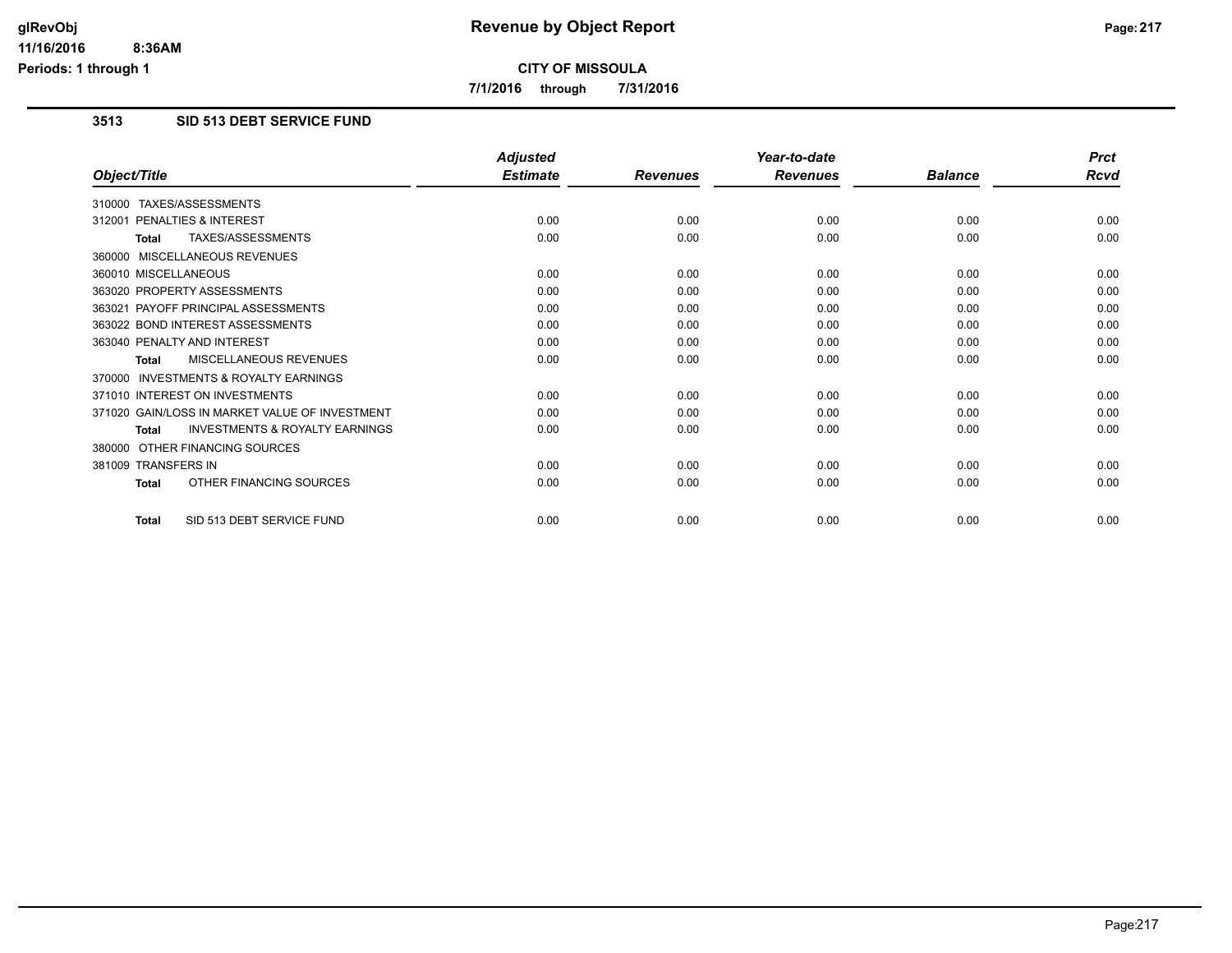**glRevObj Revenue by Object Report Page:218** 

**CITY OF MISSOULA**

**7/1/2016 through 7/31/2016**

**3514 SID 514 DEBT SERVICE FUND**

 **8:36AM**

**3514 SID 514 DEBT SERVICE FUND**

|                                                           | <b>Adjusted</b> |                 | Year-to-date    |                | <b>Prct</b> |
|-----------------------------------------------------------|-----------------|-----------------|-----------------|----------------|-------------|
| Object/Title                                              | <b>Estimate</b> | <b>Revenues</b> | <b>Revenues</b> | <b>Balance</b> | Rcvd        |
| TAXES/ASSESSMENTS<br>310000                               |                 |                 |                 |                |             |
| PENALTIES & INTEREST<br>312001                            | 0.00            | 0.00            | 0.00            | 0.00           | 0.00        |
| TAXES/ASSESSMENTS<br>Total                                | 0.00            | 0.00            | 0.00            | 0.00           | 0.00        |
| MISCELLANEOUS REVENUES<br>360000                          |                 |                 |                 |                |             |
| 360010 MISCELLANEOUS                                      | 0.00            | 0.00            | 0.00            | 0.00           | 0.00        |
| 363020 PROPERTY ASSESSMENTS                               | 0.00            | 0.00            | 0.00            | 0.00           | 0.00        |
| 363021 PAYOFF PRINCIPAL ASSESSMENTS                       | 0.00            | 0.00            | 0.00            | 0.00           | 0.00        |
| 363022 BOND INTEREST ASSESSMENTS                          | 0.00            | 0.00            | 0.00            | 0.00           | 0.00        |
| 363040 PENALTY AND INTEREST                               | 0.00            | 0.00            | 0.00            | 0.00           | 0.00        |
| <b>MISCELLANEOUS REVENUES</b><br>Total                    | 0.00            | 0.00            | 0.00            | 0.00           | 0.00        |
| INVESTMENTS & ROYALTY EARNINGS<br>370000                  |                 |                 |                 |                |             |
| 371010 INTEREST ON INVESTMENTS                            | 0.00            | 0.00            | 0.00            | 0.00           | 0.00        |
| 371020 GAIN/LOSS IN MARKET VALUE OF INVESTMENTS           | 0.00            | 0.00            | 0.00            | 0.00           | 0.00        |
| <b>INVESTMENTS &amp; ROYALTY EARNINGS</b><br><b>Total</b> | 0.00            | 0.00            | 0.00            | 0.00           | 0.00        |
| OTHER FINANCING SOURCES<br>380000                         |                 |                 |                 |                |             |
| 383042 TRANSFERS FROM OTHER FUNDS                         | 0.00            | 0.00            | 0.00            | 0.00           | 0.00        |
| OTHER FINANCING SOURCES<br><b>Total</b>                   | 0.00            | 0.00            | 0.00            | 0.00           | 0.00        |
| SID 514 DEBT SERVICE FUND<br><b>Total</b>                 | 0.00            | 0.00            | 0.00            | 0.00           | 0.00        |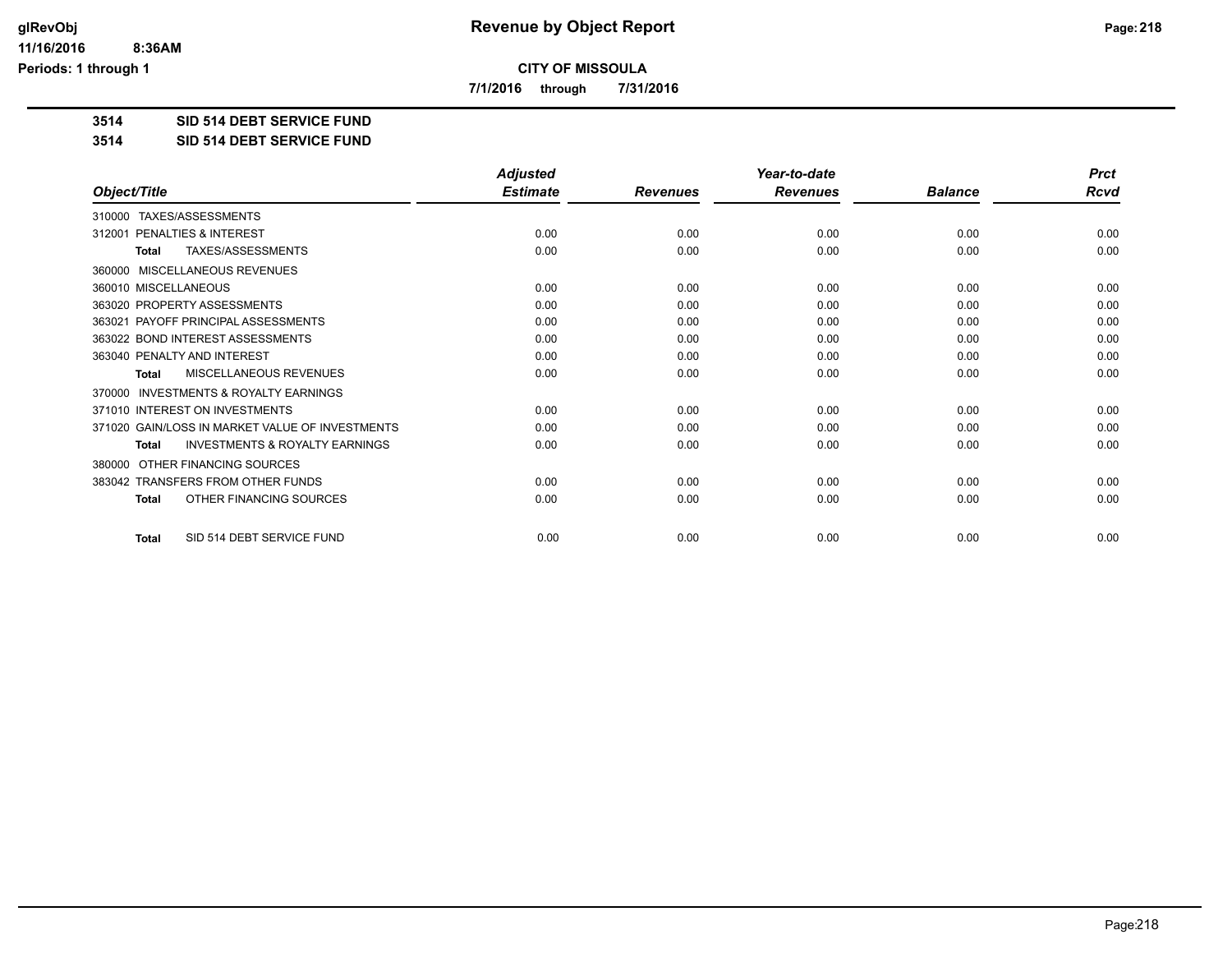**CITY OF MISSOULA**

**7/1/2016 through 7/31/2016**

# **3514 SID 514 DEBT SERVICE FUND**

|                                                           | <b>Adjusted</b> |                 | Year-to-date    |                | <b>Prct</b> |
|-----------------------------------------------------------|-----------------|-----------------|-----------------|----------------|-------------|
| Object/Title                                              | <b>Estimate</b> | <b>Revenues</b> | <b>Revenues</b> | <b>Balance</b> | <b>Rcvd</b> |
| 310000 TAXES/ASSESSMENTS                                  |                 |                 |                 |                |             |
| PENALTIES & INTEREST<br>312001                            | 0.00            | 0.00            | 0.00            | 0.00           | 0.00        |
| TAXES/ASSESSMENTS<br>Total                                | 0.00            | 0.00            | 0.00            | 0.00           | 0.00        |
| 360000 MISCELLANEOUS REVENUES                             |                 |                 |                 |                |             |
| 360010 MISCELLANEOUS                                      | 0.00            | 0.00            | 0.00            | 0.00           | 0.00        |
| 363020 PROPERTY ASSESSMENTS                               | 0.00            | 0.00            | 0.00            | 0.00           | 0.00        |
| 363021 PAYOFF PRINCIPAL ASSESSMENTS                       | 0.00            | 0.00            | 0.00            | 0.00           | 0.00        |
| 363022 BOND INTEREST ASSESSMENTS                          | 0.00            | 0.00            | 0.00            | 0.00           | 0.00        |
| 363040 PENALTY AND INTEREST                               | 0.00            | 0.00            | 0.00            | 0.00           | 0.00        |
| <b>MISCELLANEOUS REVENUES</b><br><b>Total</b>             | 0.00            | 0.00            | 0.00            | 0.00           | 0.00        |
| 370000 INVESTMENTS & ROYALTY EARNINGS                     |                 |                 |                 |                |             |
| 371010 INTEREST ON INVESTMENTS                            | 0.00            | 0.00            | 0.00            | 0.00           | 0.00        |
| 371020 GAIN/LOSS IN MARKET VALUE OF INVESTMENT            | 0.00            | 0.00            | 0.00            | 0.00           | 0.00        |
| <b>INVESTMENTS &amp; ROYALTY EARNINGS</b><br><b>Total</b> | 0.00            | 0.00            | 0.00            | 0.00           | 0.00        |
| 380000 OTHER FINANCING SOURCES                            |                 |                 |                 |                |             |
| 383042 TRANSFERS FROM OTHER FUNDS                         | 0.00            | 0.00            | 0.00            | 0.00           | 0.00        |
| OTHER FINANCING SOURCES<br><b>Total</b>                   | 0.00            | 0.00            | 0.00            | 0.00           | 0.00        |
| SID 514 DEBT SERVICE FUND<br><b>Total</b>                 | 0.00            | 0.00            | 0.00            | 0.00           | 0.00        |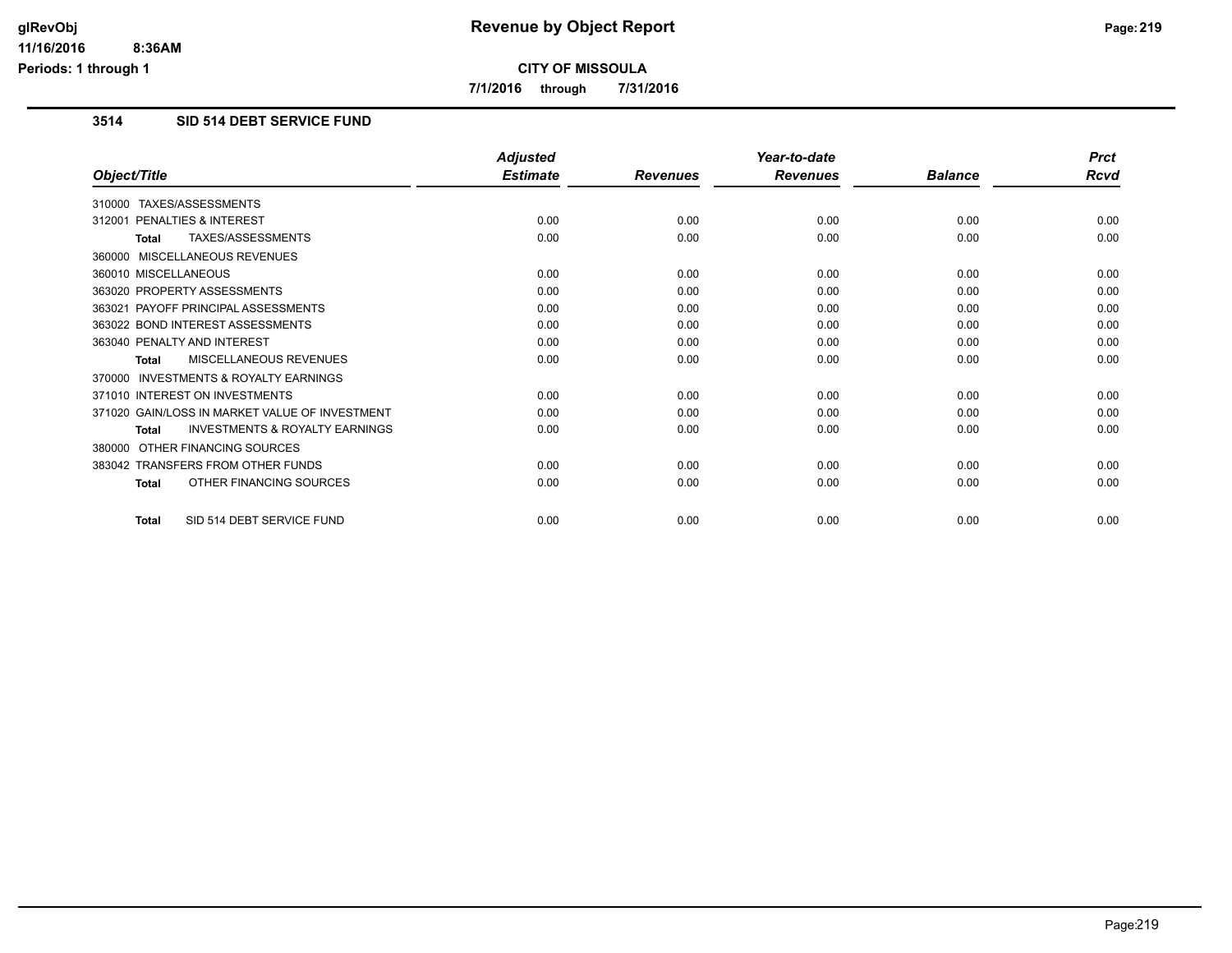**glRevObj Revenue by Object Report Page:220** 

**CITY OF MISSOULA**

**7/1/2016 through 7/31/2016**

**3515 SID 515 DEBT SERVICE FUND**

 **8:36AM**

**3515 SID 515 DEBT SERVICE FUND**

|                                                           | <b>Adjusted</b> |                 | Year-to-date    |                | <b>Prct</b> |
|-----------------------------------------------------------|-----------------|-----------------|-----------------|----------------|-------------|
| Object/Title                                              | <b>Estimate</b> | <b>Revenues</b> | <b>Revenues</b> | <b>Balance</b> | <b>Rcvd</b> |
| TAXES/ASSESSMENTS<br>310000                               |                 |                 |                 |                |             |
| PENALTIES & INTEREST<br>312001                            | 0.00            | 0.00            | 0.00            | 0.00           | 0.00        |
| TAXES/ASSESSMENTS<br><b>Total</b>                         | 0.00            | 0.00            | 0.00            | 0.00           | 0.00        |
| MISCELLANEOUS REVENUES<br>360000                          |                 |                 |                 |                |             |
| 363020 PROPERTY ASSESSMENTS                               | 0.00            | 0.00            | 0.00            | 0.00           | 0.00        |
| 363021 PAYOFF PRINCIPAL ASSESSMENTS                       | 0.00            | 0.00            | 0.00            | 0.00           | 0.00        |
| 363022 BOND INTEREST ASSESSMENTS                          | 0.00            | 0.00            | 0.00            | 0.00           | 0.00        |
| 363040 PENALTY AND INTEREST                               | 0.00            | 0.00            | 0.00            | 0.00           | 0.00        |
| MISCELLANEOUS REVENUES<br><b>Total</b>                    | 0.00            | 0.00            | 0.00            | 0.00           | 0.00        |
| <b>INVESTMENTS &amp; ROYALTY EARNINGS</b><br>370000       |                 |                 |                 |                |             |
| 371010 INTEREST ON INVESTMENTS                            | 0.00            | 0.00            | 0.00            | 0.00           | 0.00        |
| 371020 GAIN/LOSS IN MARKET VALUE OF INVESTMENTS           | 0.00            | 0.00            | 0.00            | 0.00           | 0.00        |
| <b>INVESTMENTS &amp; ROYALTY EARNINGS</b><br><b>Total</b> | 0.00            | 0.00            | 0.00            | 0.00           | 0.00        |
| OTHER FINANCING SOURCES<br>380000                         |                 |                 |                 |                |             |
| 383042 TRANSFERS FROM OTHER FUNDS                         | 0.00            | 0.00            | 0.00            | 0.00           | 0.00        |
| OTHER FINANCING SOURCES<br><b>Total</b>                   | 0.00            | 0.00            | 0.00            | 0.00           | 0.00        |
| SID 515 DEBT SERVICE FUND<br><b>Total</b>                 | 0.00            | 0.00            | 0.00            | 0.00           | 0.00        |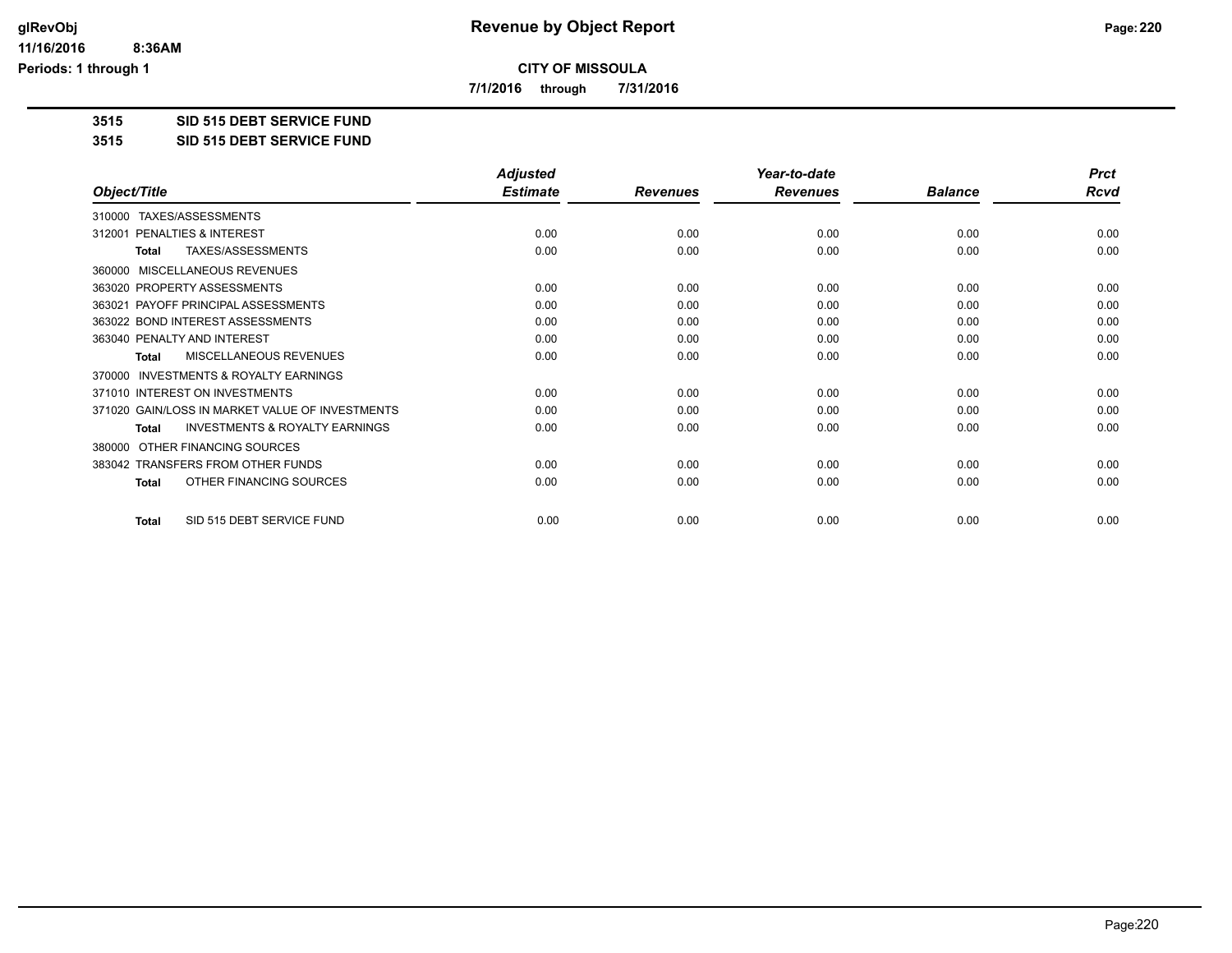**CITY OF MISSOULA**

**7/1/2016 through 7/31/2016**

# **3515 SID 515 DEBT SERVICE FUND**

|                                                           | <b>Adjusted</b> |                 | Year-to-date    |                | <b>Prct</b> |
|-----------------------------------------------------------|-----------------|-----------------|-----------------|----------------|-------------|
| Object/Title                                              | <b>Estimate</b> | <b>Revenues</b> | <b>Revenues</b> | <b>Balance</b> | <b>Rcvd</b> |
| TAXES/ASSESSMENTS<br>310000                               |                 |                 |                 |                |             |
| 312001 PENALTIES & INTEREST                               | 0.00            | 0.00            | 0.00            | 0.00           | 0.00        |
| TAXES/ASSESSMENTS<br><b>Total</b>                         | 0.00            | 0.00            | 0.00            | 0.00           | 0.00        |
| MISCELLANEOUS REVENUES<br>360000                          |                 |                 |                 |                |             |
| 363020 PROPERTY ASSESSMENTS                               | 0.00            | 0.00            | 0.00            | 0.00           | 0.00        |
| 363021 PAYOFF PRINCIPAL ASSESSMENTS                       | 0.00            | 0.00            | 0.00            | 0.00           | 0.00        |
| 363022 BOND INTEREST ASSESSMENTS                          | 0.00            | 0.00            | 0.00            | 0.00           | 0.00        |
| 363040 PENALTY AND INTEREST                               | 0.00            | 0.00            | 0.00            | 0.00           | 0.00        |
| MISCELLANEOUS REVENUES<br><b>Total</b>                    | 0.00            | 0.00            | 0.00            | 0.00           | 0.00        |
| <b>INVESTMENTS &amp; ROYALTY EARNINGS</b><br>370000       |                 |                 |                 |                |             |
| 371010 INTEREST ON INVESTMENTS                            | 0.00            | 0.00            | 0.00            | 0.00           | 0.00        |
| 371020 GAIN/LOSS IN MARKET VALUE OF INVESTMENT            | 0.00            | 0.00            | 0.00            | 0.00           | 0.00        |
| <b>INVESTMENTS &amp; ROYALTY EARNINGS</b><br><b>Total</b> | 0.00            | 0.00            | 0.00            | 0.00           | 0.00        |
| OTHER FINANCING SOURCES<br>380000                         |                 |                 |                 |                |             |
| 383042 TRANSFERS FROM OTHER FUNDS                         | 0.00            | 0.00            | 0.00            | 0.00           | 0.00        |
| OTHER FINANCING SOURCES<br><b>Total</b>                   | 0.00            | 0.00            | 0.00            | 0.00           | 0.00        |
| SID 515 DEBT SERVICE FUND<br><b>Total</b>                 | 0.00            | 0.00            | 0.00            | 0.00           | 0.00        |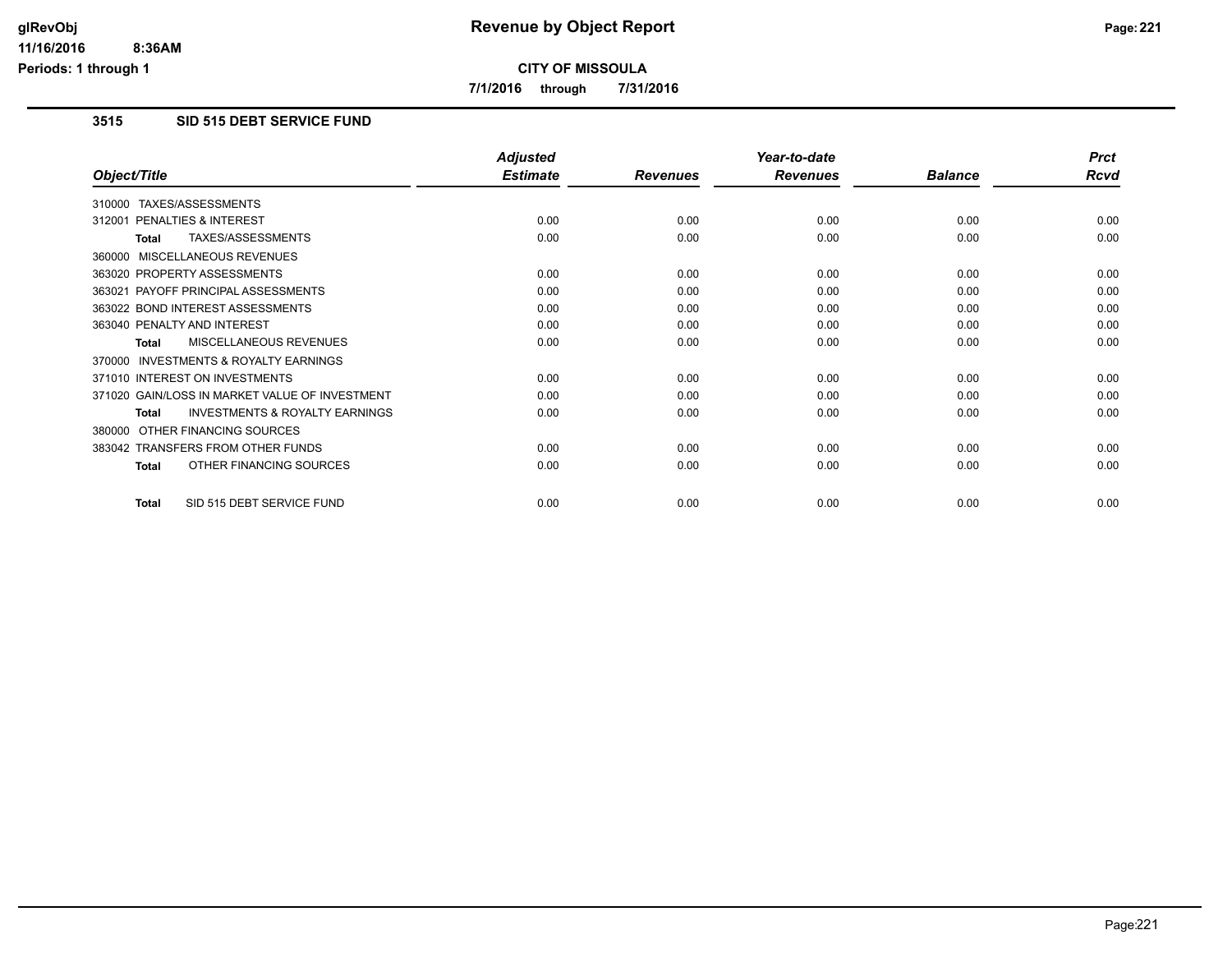**glRevObj Revenue by Object Report Page:222** 

**11/16/2016 8:36AM Periods: 1 through 1**

**CITY OF MISSOULA**

**7/1/2016 through 7/31/2016**

**3517 SID 517 DEBT SERVICE FUND**

**3517 SID 517 DEBT SERVICE FUND**

|                                                           | <b>Adjusted</b> |                 | Year-to-date    |                | <b>Prct</b> |
|-----------------------------------------------------------|-----------------|-----------------|-----------------|----------------|-------------|
| Object/Title                                              | <b>Estimate</b> | <b>Revenues</b> | <b>Revenues</b> | <b>Balance</b> | <b>Rcvd</b> |
| 310000 TAXES/ASSESSMENTS                                  |                 |                 |                 |                |             |
| PENALTIES & INTEREST<br>312001                            | 0.00            | 0.00            | 0.00            | 0.00           | 0.00        |
| <b>TAXES/ASSESSMENTS</b><br><b>Total</b>                  | 0.00            | 0.00            | 0.00            | 0.00           | 0.00        |
| MISCELLANEOUS REVENUES<br>360000                          |                 |                 |                 |                |             |
| 360010 MISCELLANEOUS                                      | 0.00            | 0.00            | 0.00            | 0.00           | 0.00        |
| 363020 PROPERTY ASSESSMENTS                               | 0.00            | 0.00            | 0.00            | 0.00           | 0.00        |
| PAYOFF PRINCIPAL ASSESSMENTS<br>363021                    | 0.00            | 0.00            | 0.00            | 0.00           | 0.00        |
| 363022 BOND INTEREST ASSESSMENTS                          | 0.00            | 0.00            | 0.00            | 0.00           | 0.00        |
| 363040 PENALTY AND INTEREST                               | 0.00            | 0.00            | 0.00            | 0.00           | 0.00        |
| MISCELLANEOUS REVENUES<br><b>Total</b>                    | 0.00            | 0.00            | 0.00            | 0.00           | 0.00        |
| <b>INVESTMENTS &amp; ROYALTY EARNINGS</b><br>370000       |                 |                 |                 |                |             |
| 371010 INTEREST ON INVESTMENTS                            | 0.00            | 0.00            | 0.00            | 0.00           | 0.00        |
| 371020 GAIN/LOSS IN MARKET VALUE OF INVESTMENTS           | 0.00            | 0.00            | 0.00            | 0.00           | 0.00        |
| <b>INVESTMENTS &amp; ROYALTY EARNINGS</b><br><b>Total</b> | 0.00            | 0.00            | 0.00            | 0.00           | 0.00        |
| OTHER FINANCING SOURCES<br>380000                         |                 |                 |                 |                |             |
| 381009 TRANSFERS IN                                       | 0.00            | 0.00            | 0.00            | 0.00           | 0.00        |
| OTHER FINANCING SOURCES<br><b>Total</b>                   | 0.00            | 0.00            | 0.00            | 0.00           | 0.00        |
| SID 517 DEBT SERVICE FUND<br><b>Total</b>                 | 0.00            | 0.00            | 0.00            | 0.00           | 0.00        |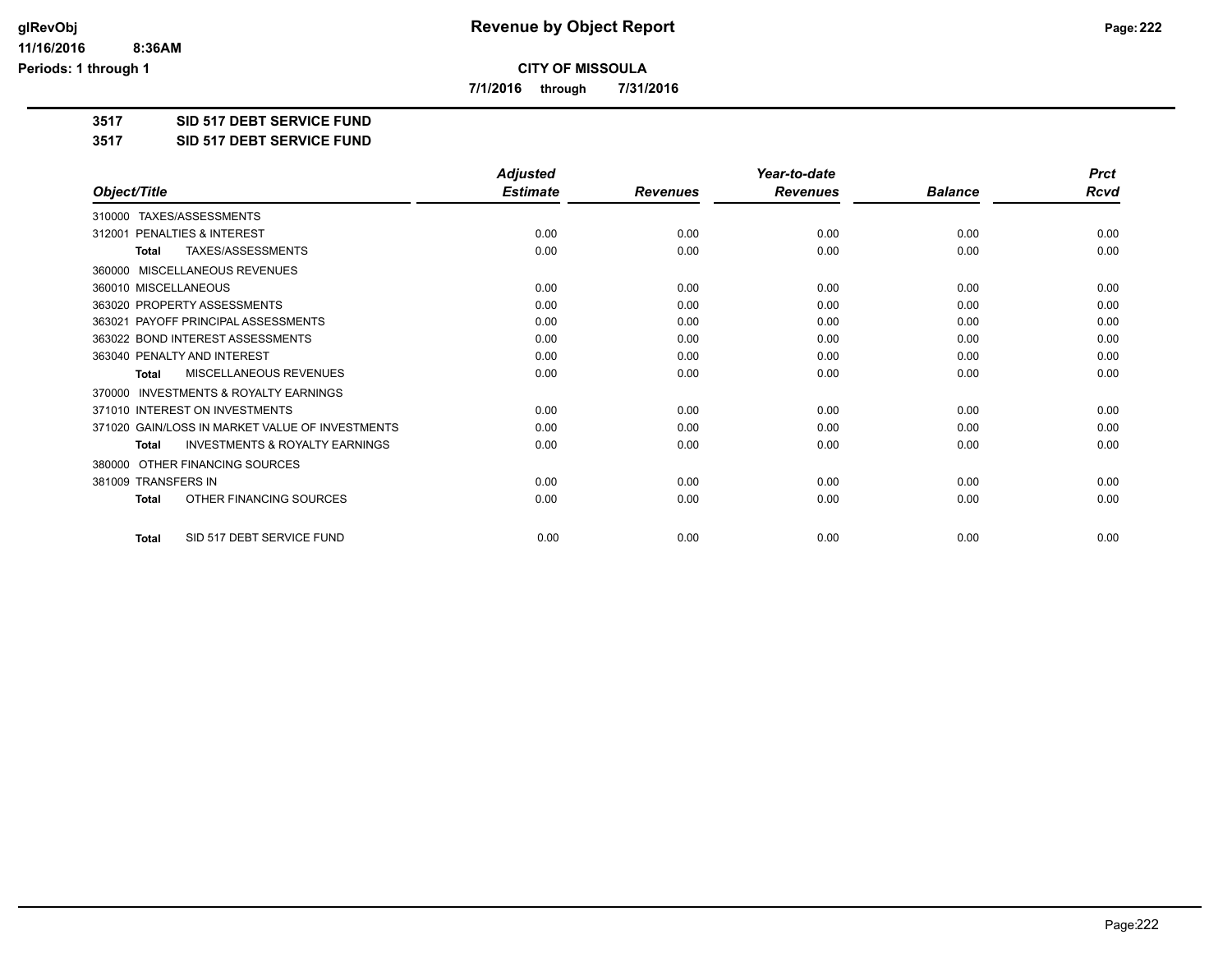**CITY OF MISSOULA**

**7/1/2016 through 7/31/2016**

#### **3517 SID 517 DEBT SERVICE FUND**

|                                                     | <b>Adjusted</b> |                 | Year-to-date    |                | <b>Prct</b> |
|-----------------------------------------------------|-----------------|-----------------|-----------------|----------------|-------------|
| Object/Title                                        | <b>Estimate</b> | <b>Revenues</b> | <b>Revenues</b> | <b>Balance</b> | <b>Rcvd</b> |
| 310000 TAXES/ASSESSMENTS                            |                 |                 |                 |                |             |
| 312001 PENALTIES & INTEREST                         | 0.00            | 0.00            | 0.00            | 0.00           | 0.00        |
| TAXES/ASSESSMENTS<br><b>Total</b>                   | 0.00            | 0.00            | 0.00            | 0.00           | 0.00        |
| 360000 MISCELLANEOUS REVENUES                       |                 |                 |                 |                |             |
| 360010 MISCELLANEOUS                                | 0.00            | 0.00            | 0.00            | 0.00           | 0.00        |
| 363020 PROPERTY ASSESSMENTS                         | 0.00            | 0.00            | 0.00            | 0.00           | 0.00        |
| 363021 PAYOFF PRINCIPAL ASSESSMENTS                 | 0.00            | 0.00            | 0.00            | 0.00           | 0.00        |
| 363022 BOND INTEREST ASSESSMENTS                    | 0.00            | 0.00            | 0.00            | 0.00           | 0.00        |
| 363040 PENALTY AND INTEREST                         | 0.00            | 0.00            | 0.00            | 0.00           | 0.00        |
| MISCELLANEOUS REVENUES<br><b>Total</b>              | 0.00            | 0.00            | 0.00            | 0.00           | 0.00        |
| <b>INVESTMENTS &amp; ROYALTY EARNINGS</b><br>370000 |                 |                 |                 |                |             |
| 371010 INTEREST ON INVESTMENTS                      | 0.00            | 0.00            | 0.00            | 0.00           | 0.00        |
| 371020 GAIN/LOSS IN MARKET VALUE OF INVESTMENT      | 0.00            | 0.00            | 0.00            | 0.00           | 0.00        |
| <b>INVESTMENTS &amp; ROYALTY EARNINGS</b><br>Total  | 0.00            | 0.00            | 0.00            | 0.00           | 0.00        |
| 380000 OTHER FINANCING SOURCES                      |                 |                 |                 |                |             |
| 381009 TRANSFERS IN                                 | 0.00            | 0.00            | 0.00            | 0.00           | 0.00        |
| OTHER FINANCING SOURCES<br><b>Total</b>             | 0.00            | 0.00            | 0.00            | 0.00           | 0.00        |
| SID 517 DEBT SERVICE FUND<br><b>Total</b>           | 0.00            | 0.00            | 0.00            | 0.00           | 0.00        |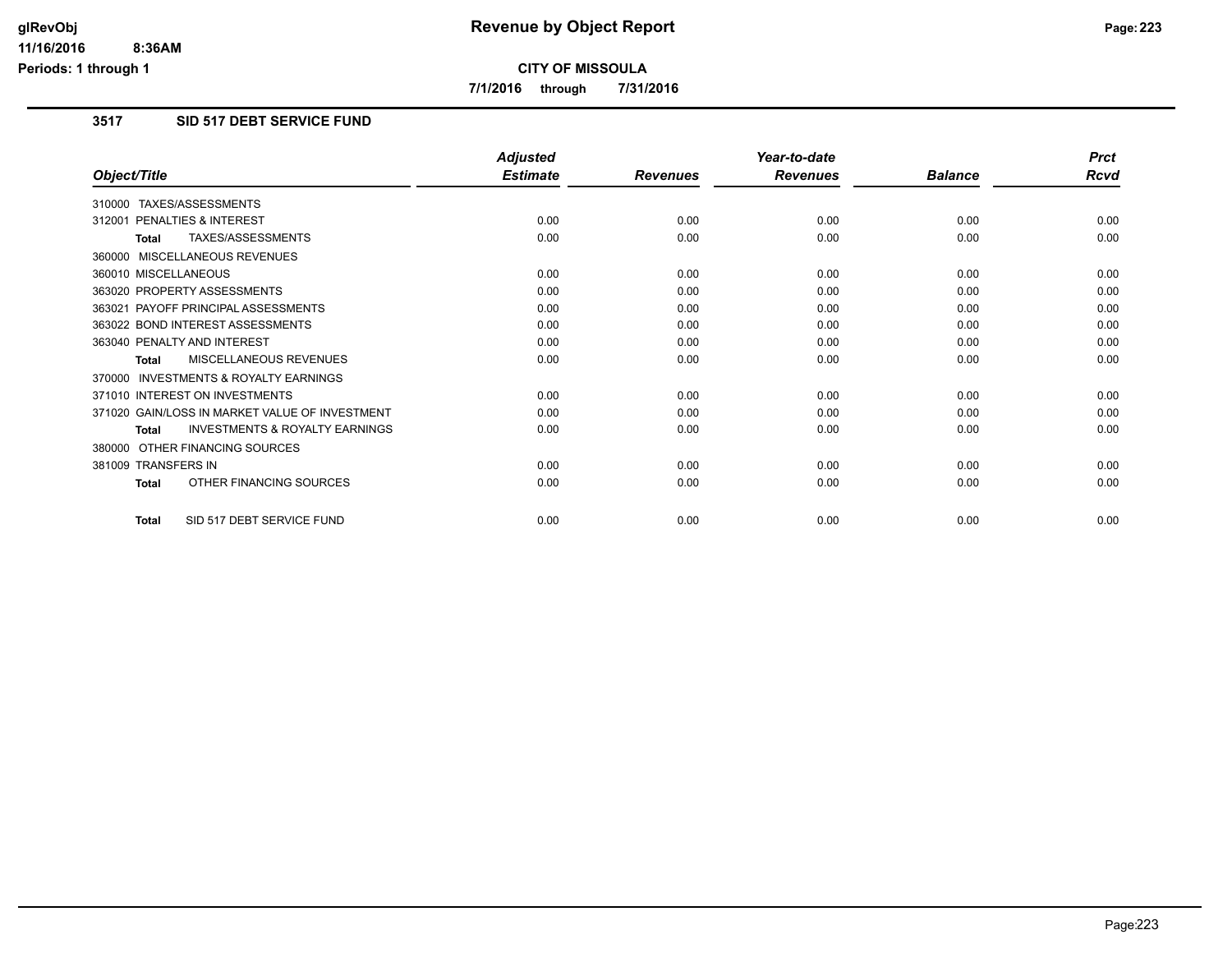**glRevObj Revenue by Object Report Page:224** 

**CITY OF MISSOULA**

**7/1/2016 through 7/31/2016**

**3518 SID 518 DEBT SERVICE FUND**

 **8:36AM**

**3518 SID 518 DEBT SERVICE FUND**

|                                                           | <b>Adjusted</b> |                 | Year-to-date    |                | <b>Prct</b> |
|-----------------------------------------------------------|-----------------|-----------------|-----------------|----------------|-------------|
| Object/Title                                              | <b>Estimate</b> | <b>Revenues</b> | <b>Revenues</b> | <b>Balance</b> | <b>Rcvd</b> |
| TAXES/ASSESSMENTS<br>310000                               |                 |                 |                 |                |             |
| PENALTIES & INTEREST<br>312001                            | 0.00            | 0.00            | 0.00            | 0.00           | 0.00        |
| <b>TAXES/ASSESSMENTS</b><br>Total                         | 0.00            | 0.00            | 0.00            | 0.00           | 0.00        |
| MISCELLANEOUS REVENUES<br>360000                          |                 |                 |                 |                |             |
| 363020 PROPERTY ASSESSMENTS                               | 0.00            | 0.00            | 0.00            | 0.00           | 0.00        |
| 363021 PAYOFF PRINCIPAL ASSESSMENTS                       | 0.00            | 0.00            | 0.00            | 0.00           | 0.00        |
| 363022 BOND INTEREST ASSESSMENTS                          | 0.00            | 0.00            | 0.00            | 0.00           | 0.00        |
| 363040 PENALTY AND INTEREST                               | 0.00            | 0.00            | 0.00            | 0.00           | 0.00        |
| MISCELLANEOUS REVENUES<br><b>Total</b>                    | 0.00            | 0.00            | 0.00            | 0.00           | 0.00        |
| <b>INVESTMENTS &amp; ROYALTY EARNINGS</b><br>370000       |                 |                 |                 |                |             |
| 371010 INTEREST ON INVESTMENTS                            | 0.00            | 0.00            | 0.00            | 0.00           | 0.00        |
| 371020 GAIN/LOSS IN MARKET VALUE OF INVESTMENTS           | 0.00            | 0.00            | 0.00            | 0.00           | 0.00        |
| <b>INVESTMENTS &amp; ROYALTY EARNINGS</b><br><b>Total</b> | 0.00            | 0.00            | 0.00            | 0.00           | 0.00        |
| OTHER FINANCING SOURCES<br>380000                         |                 |                 |                 |                |             |
| 381009 TRANSFERS IN                                       | 0.00            | 0.00            | 0.00            | 0.00           | 0.00        |
| 383000 OPERATING TRANSFERS                                | 0.00            | 0.00            | 0.00            | 0.00           | 0.00        |
| OTHER FINANCING SOURCES<br><b>Total</b>                   | 0.00            | 0.00            | 0.00            | 0.00           | 0.00        |
| SID 518 DEBT SERVICE FUND<br><b>Total</b>                 | 0.00            | 0.00            | 0.00            | 0.00           | 0.00        |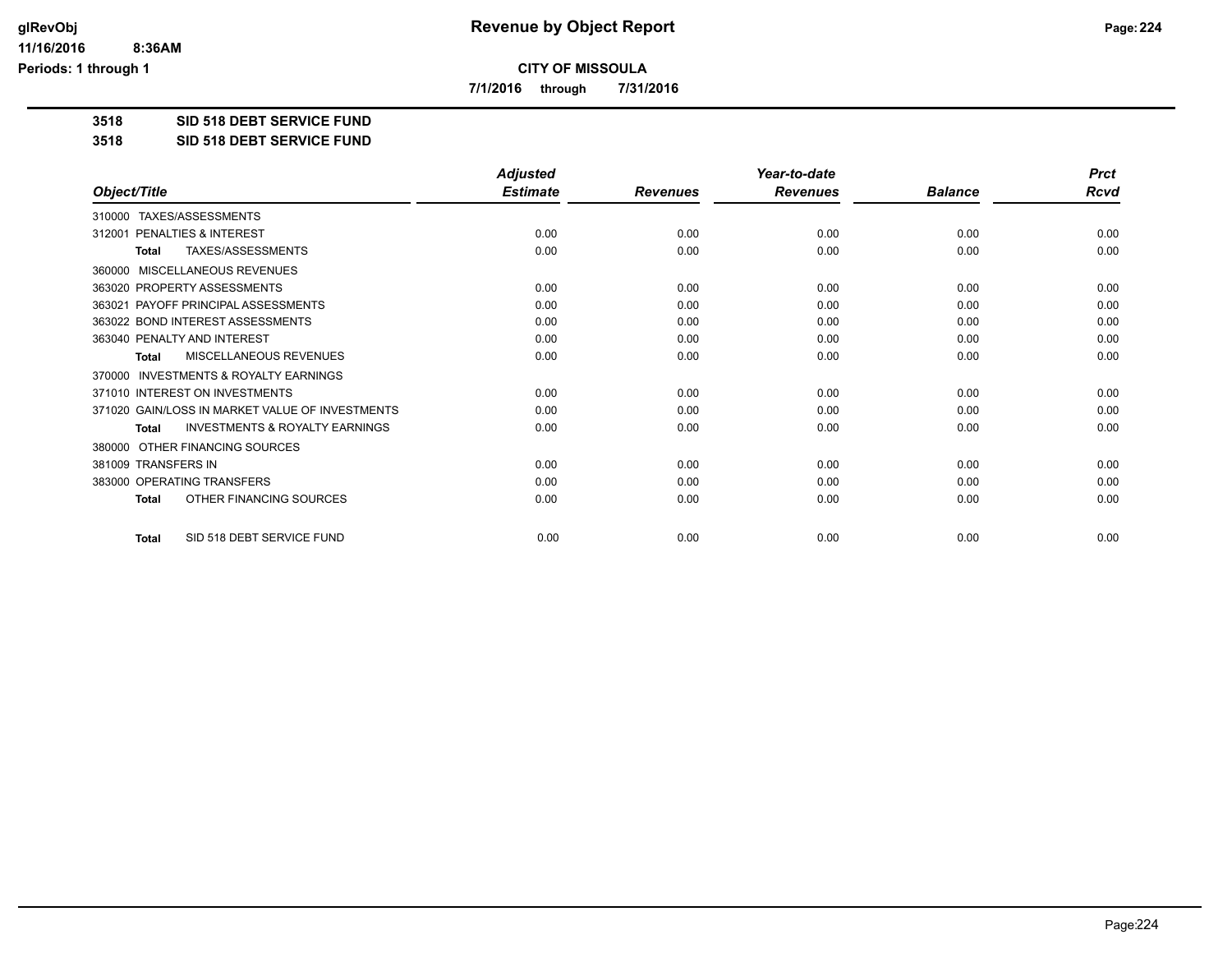**CITY OF MISSOULA**

**7/1/2016 through 7/31/2016**

### **3518 SID 518 DEBT SERVICE FUND**

|                                                           | <b>Adjusted</b> |                 | Year-to-date    |                | <b>Prct</b> |
|-----------------------------------------------------------|-----------------|-----------------|-----------------|----------------|-------------|
| Object/Title                                              | <b>Estimate</b> | <b>Revenues</b> | <b>Revenues</b> | <b>Balance</b> | <b>Rcvd</b> |
| 310000 TAXES/ASSESSMENTS                                  |                 |                 |                 |                |             |
| 312001 PENALTIES & INTEREST                               | 0.00            | 0.00            | 0.00            | 0.00           | 0.00        |
| <b>TAXES/ASSESSMENTS</b><br><b>Total</b>                  | 0.00            | 0.00            | 0.00            | 0.00           | 0.00        |
| 360000 MISCELLANEOUS REVENUES                             |                 |                 |                 |                |             |
| 363020 PROPERTY ASSESSMENTS                               | 0.00            | 0.00            | 0.00            | 0.00           | 0.00        |
| 363021 PAYOFF PRINCIPAL ASSESSMENTS                       | 0.00            | 0.00            | 0.00            | 0.00           | 0.00        |
| 363022 BOND INTEREST ASSESSMENTS                          | 0.00            | 0.00            | 0.00            | 0.00           | 0.00        |
| 363040 PENALTY AND INTEREST                               | 0.00            | 0.00            | 0.00            | 0.00           | 0.00        |
| MISCELLANEOUS REVENUES<br>Total                           | 0.00            | 0.00            | 0.00            | 0.00           | 0.00        |
| <b>INVESTMENTS &amp; ROYALTY EARNINGS</b><br>370000       |                 |                 |                 |                |             |
| 371010 INTEREST ON INVESTMENTS                            | 0.00            | 0.00            | 0.00            | 0.00           | 0.00        |
| 371020 GAIN/LOSS IN MARKET VALUE OF INVESTMENT            | 0.00            | 0.00            | 0.00            | 0.00           | 0.00        |
| <b>INVESTMENTS &amp; ROYALTY EARNINGS</b><br><b>Total</b> | 0.00            | 0.00            | 0.00            | 0.00           | 0.00        |
| 380000 OTHER FINANCING SOURCES                            |                 |                 |                 |                |             |
| 381009 TRANSFERS IN                                       | 0.00            | 0.00            | 0.00            | 0.00           | 0.00        |
| 383000 OPERATING TRANSFERS                                | 0.00            | 0.00            | 0.00            | 0.00           | 0.00        |
| OTHER FINANCING SOURCES<br><b>Total</b>                   | 0.00            | 0.00            | 0.00            | 0.00           | 0.00        |
| SID 518 DEBT SERVICE FUND<br><b>Total</b>                 | 0.00            | 0.00            | 0.00            | 0.00           | 0.00        |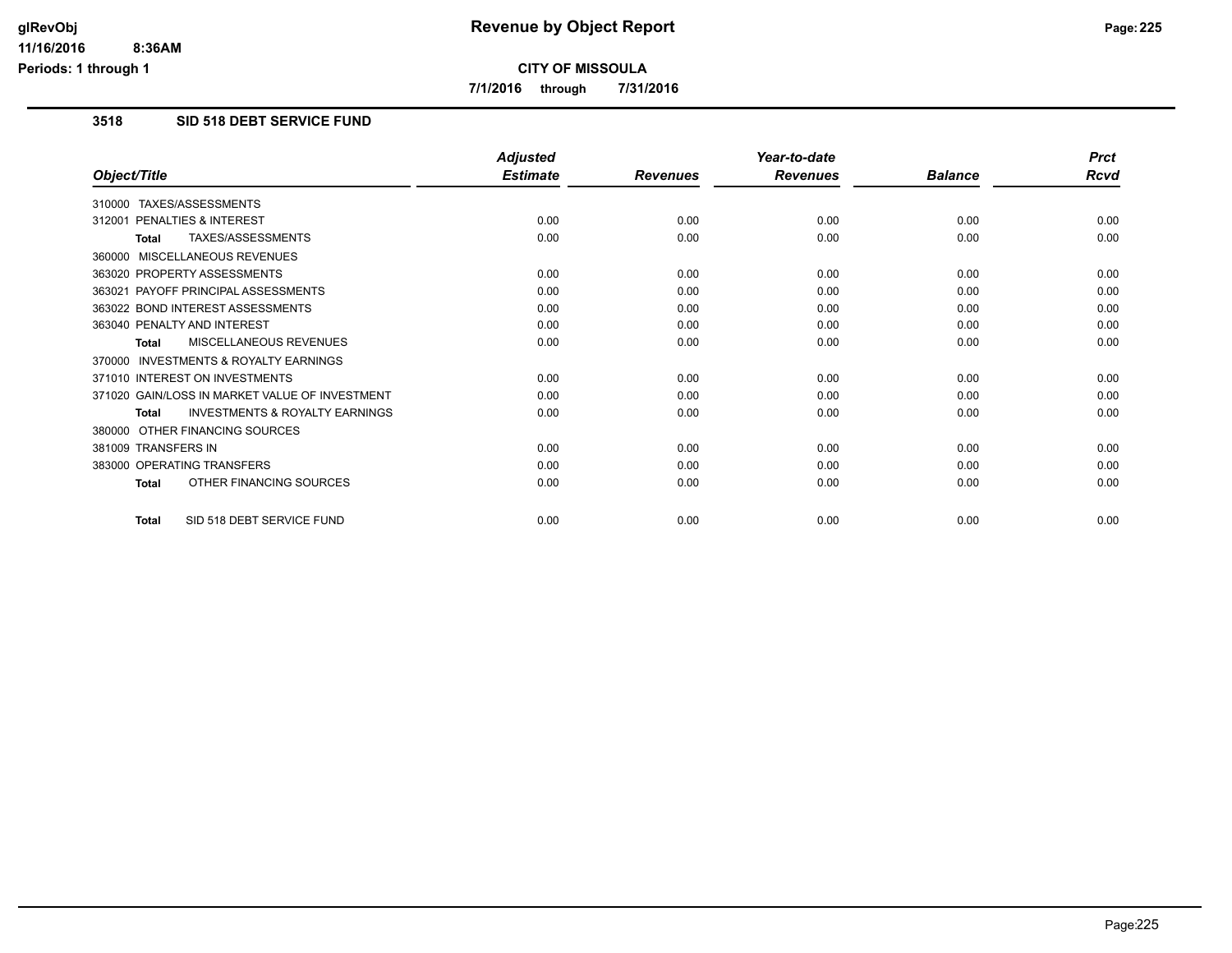**glRevObj Revenue by Object Report Page:226** 

**CITY OF MISSOULA**

**7/1/2016 through 7/31/2016**

**3519 SID 519 DEBT SERVICE FUND**

 **8:36AM**

**3519 SID 519 DEBT SERVICE FUND**

|                                                           | <b>Adjusted</b> |                 | Year-to-date    |                | <b>Prct</b> |
|-----------------------------------------------------------|-----------------|-----------------|-----------------|----------------|-------------|
| Object/Title                                              | <b>Estimate</b> | <b>Revenues</b> | <b>Revenues</b> | <b>Balance</b> | Rcvd        |
| TAXES/ASSESSMENTS<br>310000                               |                 |                 |                 |                |             |
| PENALTIES & INTEREST<br>312001                            | 0.00            | 0.00            | 0.00            | 0.00           | 0.00        |
| TAXES/ASSESSMENTS<br>Total                                | 0.00            | 0.00            | 0.00            | 0.00           | 0.00        |
| MISCELLANEOUS REVENUES<br>360000                          |                 |                 |                 |                |             |
| 360010 MISCELLANEOUS                                      | 0.00            | 0.00            | 0.00            | 0.00           | 0.00        |
| 363020 PROPERTY ASSESSMENTS                               | 0.00            | 0.00            | 0.00            | 0.00           | 0.00        |
| 363021 PAYOFF PRINCIPAL ASSESSMENTS                       | 0.00            | 0.00            | 0.00            | 0.00           | 0.00        |
| 363022 BOND INTEREST ASSESSMENTS                          | 0.00            | 0.00            | 0.00            | 0.00           | 0.00        |
| 363040 PENALTY AND INTEREST                               | 0.00            | 0.00            | 0.00            | 0.00           | 0.00        |
| MISCELLANEOUS REVENUES<br><b>Total</b>                    | 0.00            | 0.00            | 0.00            | 0.00           | 0.00        |
| <b>INVESTMENTS &amp; ROYALTY EARNINGS</b><br>370000       |                 |                 |                 |                |             |
| 371010 INTEREST ON INVESTMENTS                            | 0.00            | 0.00            | 0.00            | 0.00           | 0.00        |
| 371020 GAIN/LOSS IN MARKET VALUE OF INVESTMENTS           | 0.00            | 0.00            | 0.00            | 0.00           | 0.00        |
| <b>INVESTMENTS &amp; ROYALTY EARNINGS</b><br><b>Total</b> | 0.00            | 0.00            | 0.00            | 0.00           | 0.00        |
| OTHER FINANCING SOURCES<br>380000                         |                 |                 |                 |                |             |
| 381009 TRANSFERS IN                                       | 0.00            | 0.00            | 0.00            | 0.00           | 0.00        |
| OTHER FINANCING SOURCES<br><b>Total</b>                   | 0.00            | 0.00            | 0.00            | 0.00           | 0.00        |
| SID 519 DEBT SERVICE FUND<br><b>Total</b>                 | 0.00            | 0.00            | 0.00            | 0.00           | 0.00        |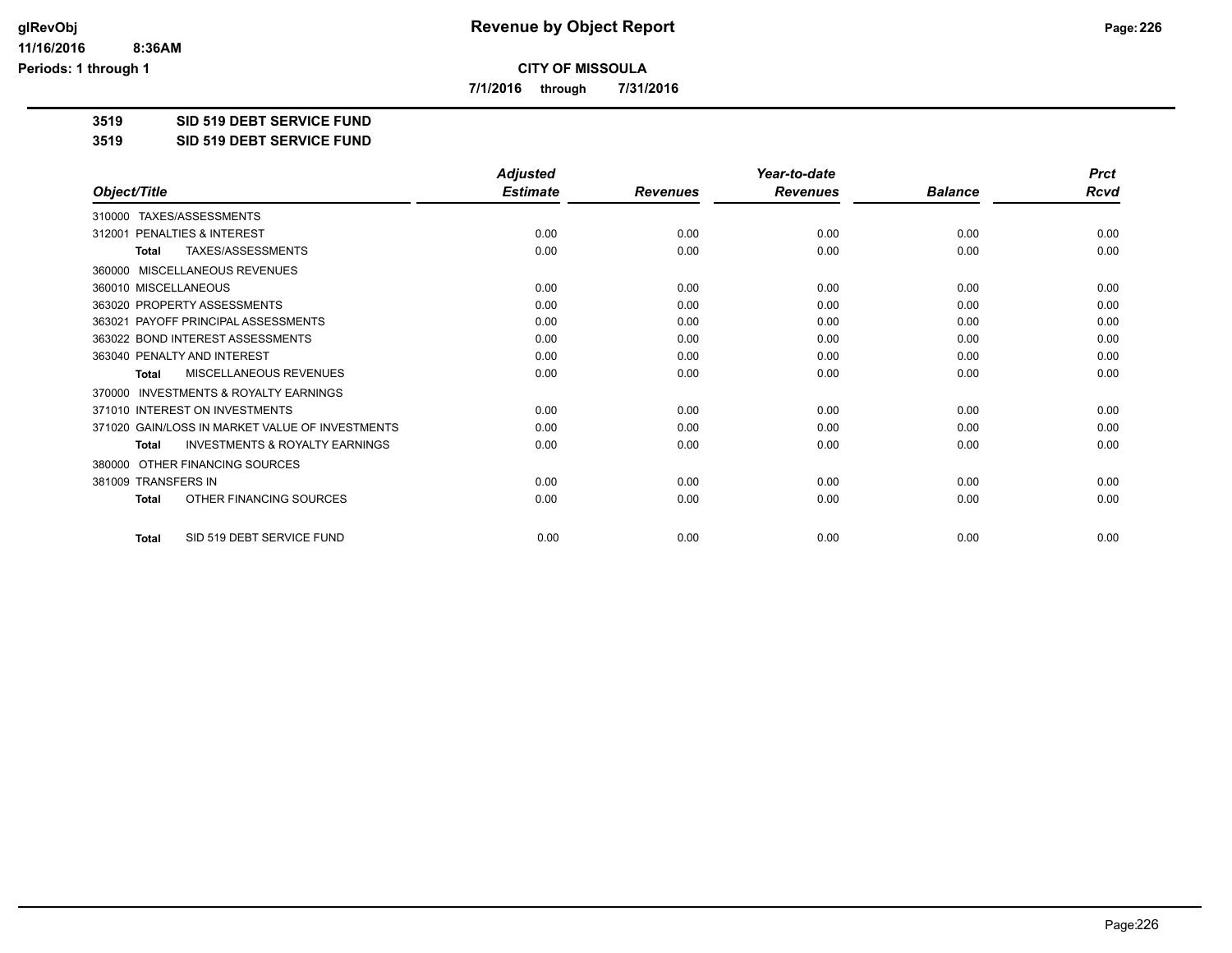**CITY OF MISSOULA**

**7/1/2016 through 7/31/2016**

# **3519 SID 519 DEBT SERVICE FUND**

|                                                           | <b>Adjusted</b> |                 | Year-to-date    |                | <b>Prct</b> |
|-----------------------------------------------------------|-----------------|-----------------|-----------------|----------------|-------------|
| Object/Title                                              | <b>Estimate</b> | <b>Revenues</b> | <b>Revenues</b> | <b>Balance</b> | <b>Rcvd</b> |
| 310000 TAXES/ASSESSMENTS                                  |                 |                 |                 |                |             |
| PENALTIES & INTEREST<br>312001                            | 0.00            | 0.00            | 0.00            | 0.00           | 0.00        |
| TAXES/ASSESSMENTS<br>Total                                | 0.00            | 0.00            | 0.00            | 0.00           | 0.00        |
| 360000 MISCELLANEOUS REVENUES                             |                 |                 |                 |                |             |
| 360010 MISCELLANEOUS                                      | 0.00            | 0.00            | 0.00            | 0.00           | 0.00        |
| 363020 PROPERTY ASSESSMENTS                               | 0.00            | 0.00            | 0.00            | 0.00           | 0.00        |
| 363021 PAYOFF PRINCIPAL ASSESSMENTS                       | 0.00            | 0.00            | 0.00            | 0.00           | 0.00        |
| 363022 BOND INTEREST ASSESSMENTS                          | 0.00            | 0.00            | 0.00            | 0.00           | 0.00        |
| 363040 PENALTY AND INTEREST                               | 0.00            | 0.00            | 0.00            | 0.00           | 0.00        |
| <b>MISCELLANEOUS REVENUES</b><br><b>Total</b>             | 0.00            | 0.00            | 0.00            | 0.00           | 0.00        |
| 370000 INVESTMENTS & ROYALTY EARNINGS                     |                 |                 |                 |                |             |
| 371010 INTEREST ON INVESTMENTS                            | 0.00            | 0.00            | 0.00            | 0.00           | 0.00        |
| 371020 GAIN/LOSS IN MARKET VALUE OF INVESTMENT            | 0.00            | 0.00            | 0.00            | 0.00           | 0.00        |
| <b>INVESTMENTS &amp; ROYALTY EARNINGS</b><br><b>Total</b> | 0.00            | 0.00            | 0.00            | 0.00           | 0.00        |
| 380000 OTHER FINANCING SOURCES                            |                 |                 |                 |                |             |
| 381009 TRANSFERS IN                                       | 0.00            | 0.00            | 0.00            | 0.00           | 0.00        |
| OTHER FINANCING SOURCES<br><b>Total</b>                   | 0.00            | 0.00            | 0.00            | 0.00           | 0.00        |
| SID 519 DEBT SERVICE FUND<br><b>Total</b>                 | 0.00            | 0.00            | 0.00            | 0.00           | 0.00        |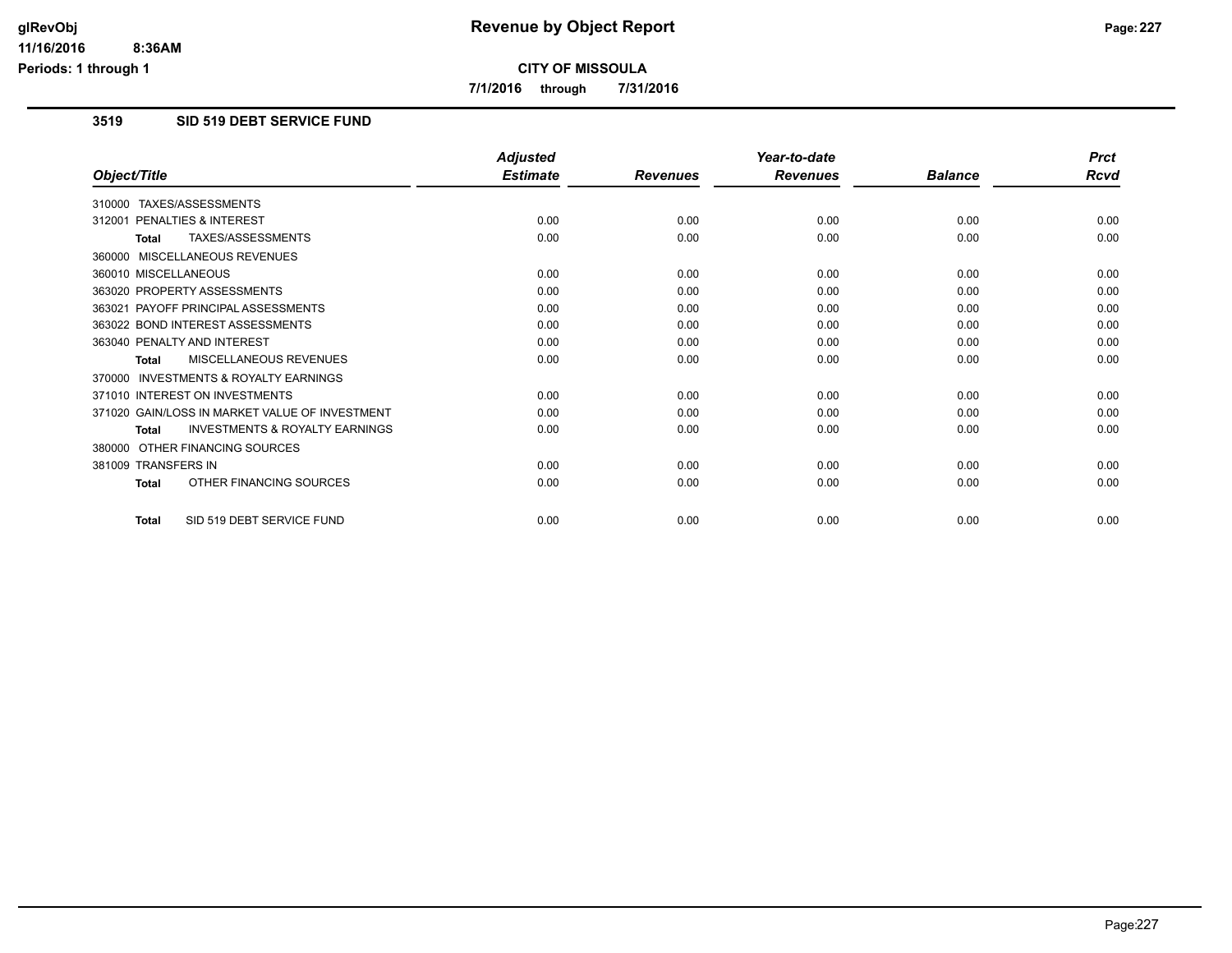**glRevObj Revenue by Object Report Page:228** 

**CITY OF MISSOULA**

**7/1/2016 through 7/31/2016**

**3520 SID 520 DEBT SERVICE FUND**

 **8:36AM**

**3520 SID 520 DEBT SERVICE FUND**

|                                                           | <b>Adjusted</b> |                 | Year-to-date    |                | <b>Prct</b> |
|-----------------------------------------------------------|-----------------|-----------------|-----------------|----------------|-------------|
| Object/Title                                              | <b>Estimate</b> | <b>Revenues</b> | <b>Revenues</b> | <b>Balance</b> | Rcvd        |
| <b>TAXES/ASSESSMENTS</b><br>310000                        |                 |                 |                 |                |             |
| PENALTIES & INTEREST<br>312001                            | 0.00            | 0.00            | 0.00            | 0.00           | 0.00        |
| TAXES/ASSESSMENTS<br><b>Total</b>                         | 0.00            | 0.00            | 0.00            | 0.00           | 0.00        |
| MISCELLANEOUS REVENUES<br>360000                          |                 |                 |                 |                |             |
| 360010 MISCELLANEOUS                                      | 0.00            | 0.00            | 0.00            | 0.00           | 0.00        |
| 363020 PROPERTY ASSESSMENTS                               | 0.00            | $-3,425.92$     | $-3,425.92$     | 3,425.92       | 0.00        |
| 363021 PAYOFF PRINCIPAL ASSESSMENTS                       | 0.00            | 0.00            | 0.00            | 0.00           | 0.00        |
| 363022 BOND INTEREST ASSESSMENTS                          | 0.00            | 0.00            | 0.00            | 0.00           | 0.00        |
| 363040 PENALTY AND INTEREST                               | 0.00            | $-157.87$       | $-157.87$       | 157.87         | 0.00        |
| <b>MISCELLANEOUS REVENUES</b><br>Total                    | 0.00            | $-3,583.79$     | $-3,583.79$     | 3,583.79       | 0.00        |
| <b>INVESTMENTS &amp; ROYALTY EARNINGS</b><br>370000       |                 |                 |                 |                |             |
| 371010 INTEREST ON INVESTMENTS                            | 0.00            | 0.00            | 0.00            | 0.00           | 0.00        |
| 371020 GAIN/LOSS IN MARKET VALUE OF INVESTMENTS           | 0.00            | 0.00            | 0.00            | 0.00           | 0.00        |
| <b>INVESTMENTS &amp; ROYALTY EARNINGS</b><br><b>Total</b> | 0.00            | 0.00            | 0.00            | 0.00           | 0.00        |
| OTHER FINANCING SOURCES<br>380000                         |                 |                 |                 |                |             |
| 383000 OPERATING TRANSFERS                                | 0.00            | 0.00            | 0.00            | 0.00           | 0.00        |
| OTHER FINANCING SOURCES<br><b>Total</b>                   | 0.00            | 0.00            | 0.00            | 0.00           | 0.00        |
| SID 520 DEBT SERVICE FUND<br><b>Total</b>                 | 0.00            | $-3,583.79$     | $-3,583.79$     | 3,583.79       | 0.00        |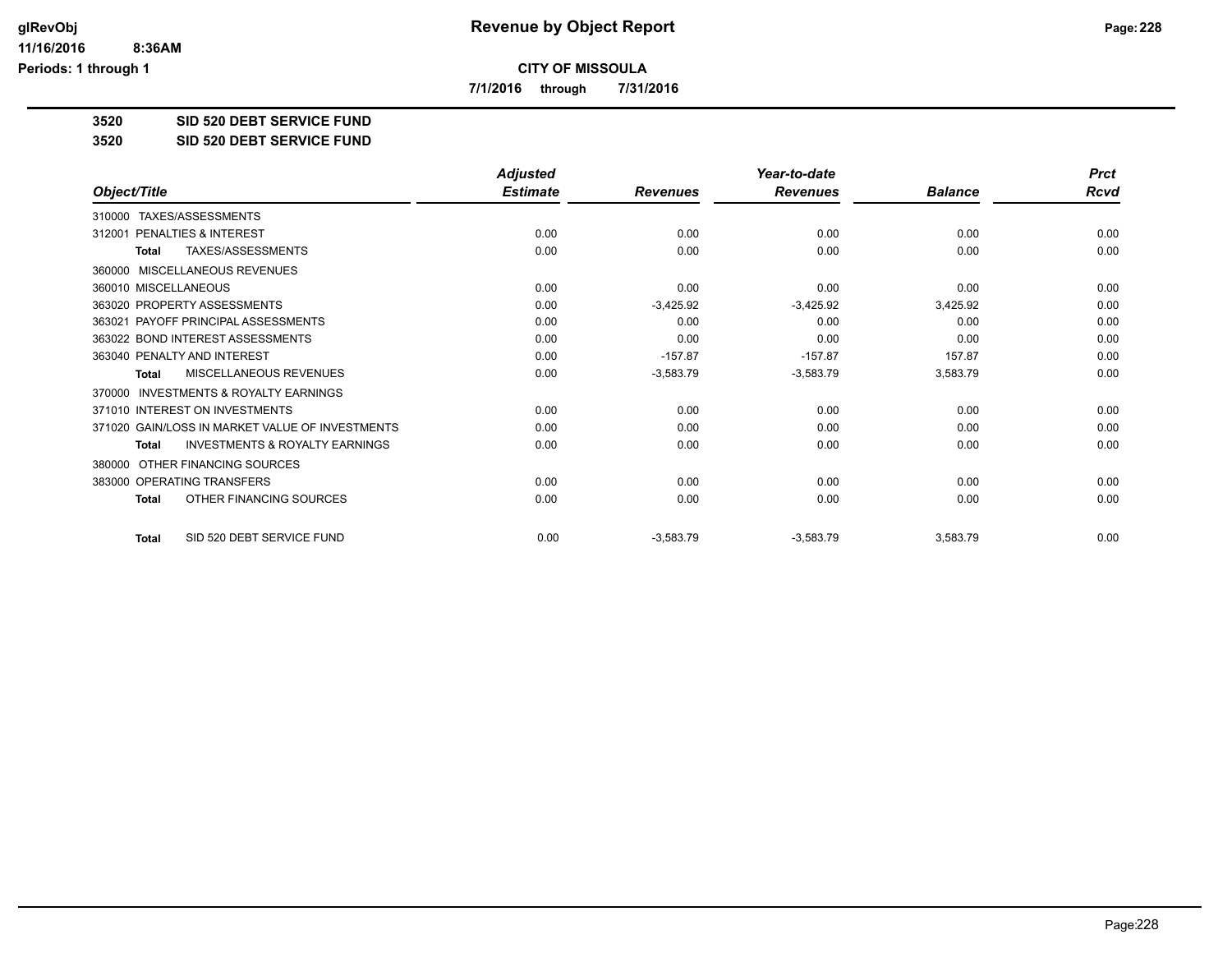**CITY OF MISSOULA**

**7/1/2016 through 7/31/2016**

#### **3520 SID 520 DEBT SERVICE FUND**

|                                                           | <b>Adjusted</b> |                 | Year-to-date    |                | <b>Prct</b> |
|-----------------------------------------------------------|-----------------|-----------------|-----------------|----------------|-------------|
| Object/Title                                              | <b>Estimate</b> | <b>Revenues</b> | <b>Revenues</b> | <b>Balance</b> | <b>Rcvd</b> |
| 310000 TAXES/ASSESSMENTS                                  |                 |                 |                 |                |             |
| PENALTIES & INTEREST<br>312001                            | 0.00            | 0.00            | 0.00            | 0.00           | 0.00        |
| <b>TAXES/ASSESSMENTS</b><br><b>Total</b>                  | 0.00            | 0.00            | 0.00            | 0.00           | 0.00        |
| 360000 MISCELLANEOUS REVENUES                             |                 |                 |                 |                |             |
| 360010 MISCELLANEOUS                                      | 0.00            | 0.00            | 0.00            | 0.00           | 0.00        |
| 363020 PROPERTY ASSESSMENTS                               | 0.00            | $-3,425.92$     | $-3,425.92$     | 3,425.92       | 0.00        |
| 363021 PAYOFF PRINCIPAL ASSESSMENTS                       | 0.00            | 0.00            | 0.00            | 0.00           | 0.00        |
| 363022 BOND INTEREST ASSESSMENTS                          | 0.00            | 0.00            | 0.00            | 0.00           | 0.00        |
| 363040 PENALTY AND INTEREST                               | 0.00            | $-157.87$       | $-157.87$       | 157.87         | 0.00        |
| MISCELLANEOUS REVENUES<br><b>Total</b>                    | 0.00            | $-3,583.79$     | $-3,583.79$     | 3,583.79       | 0.00        |
| <b>INVESTMENTS &amp; ROYALTY EARNINGS</b><br>370000       |                 |                 |                 |                |             |
| 371010 INTEREST ON INVESTMENTS                            | 0.00            | 0.00            | 0.00            | 0.00           | 0.00        |
| 371020 GAIN/LOSS IN MARKET VALUE OF INVESTMENT            | 0.00            | 0.00            | 0.00            | 0.00           | 0.00        |
| <b>INVESTMENTS &amp; ROYALTY EARNINGS</b><br><b>Total</b> | 0.00            | 0.00            | 0.00            | 0.00           | 0.00        |
| OTHER FINANCING SOURCES<br>380000                         |                 |                 |                 |                |             |
| 383000 OPERATING TRANSFERS                                | 0.00            | 0.00            | 0.00            | 0.00           | 0.00        |
| OTHER FINANCING SOURCES<br><b>Total</b>                   | 0.00            | 0.00            | 0.00            | 0.00           | 0.00        |
| SID 520 DEBT SERVICE FUND<br><b>Total</b>                 | 0.00            | $-3,583.79$     | $-3,583.79$     | 3,583.79       | 0.00        |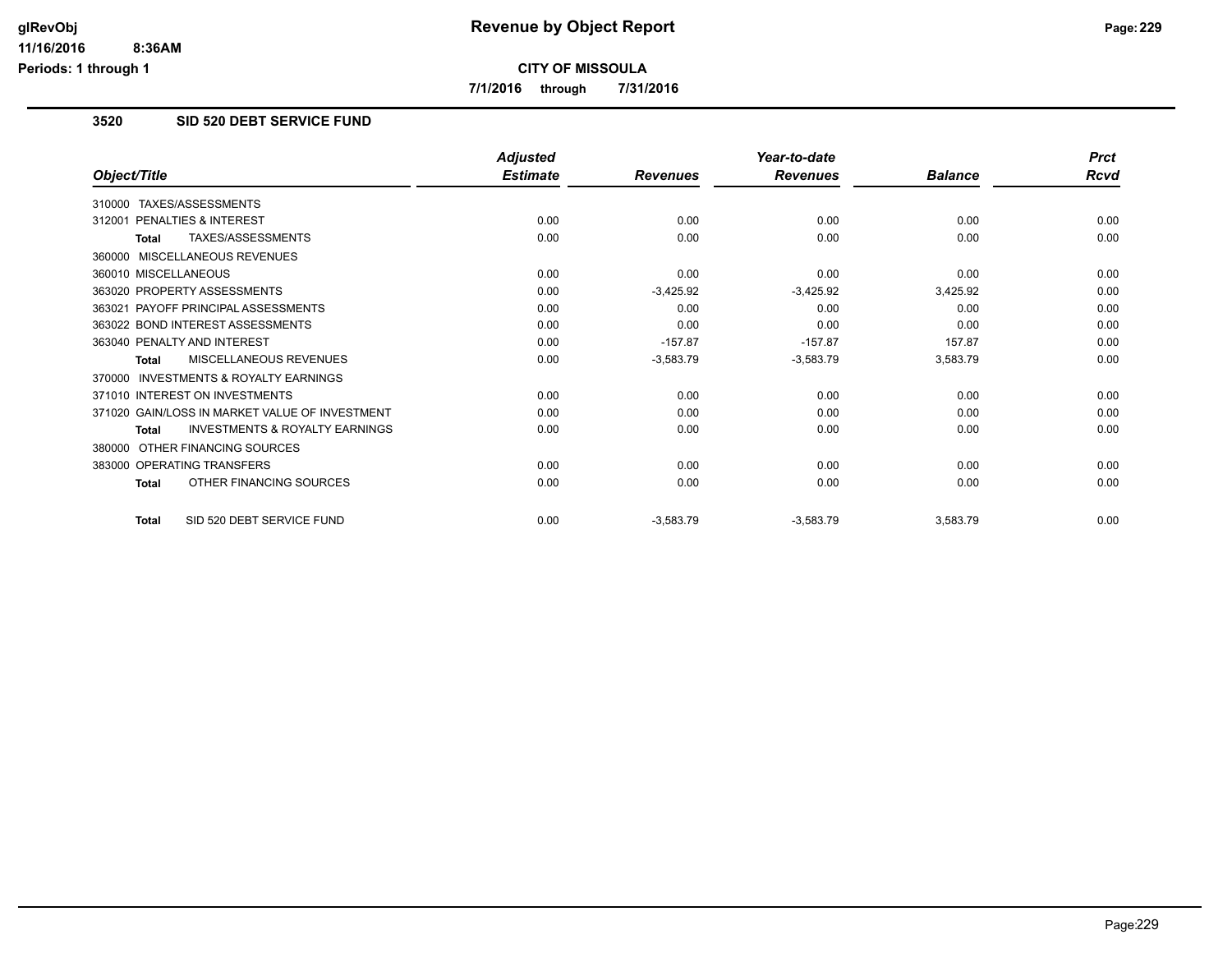**glRevObj Revenue by Object Report Page:230** 

**11/16/2016 8:36AM Periods: 1 through 1**

**CITY OF MISSOULA**

**7/1/2016 through 7/31/2016**

**3521 SID 521 DEBT SERVICE FUND**

**3521 SID 521 DEBT SERVICE FUND**

|                                                           | <b>Adjusted</b> |                 | Year-to-date    |                | <b>Prct</b><br><b>Rcvd</b> |
|-----------------------------------------------------------|-----------------|-----------------|-----------------|----------------|----------------------------|
| Object/Title                                              | <b>Estimate</b> | <b>Revenues</b> | <b>Revenues</b> | <b>Balance</b> |                            |
| TAXES/ASSESSMENTS<br>310000                               |                 |                 |                 |                |                            |
| PENALTIES & INTEREST<br>312001                            | 0.00            | 0.00            | 0.00            | 0.00           | 0.00                       |
| <b>TAXES/ASSESSMENTS</b><br><b>Total</b>                  | 0.00            | 0.00            | 0.00            | 0.00           | 0.00                       |
| <b>MISCELLANEOUS REVENUES</b><br>360000                   |                 |                 |                 |                |                            |
| 360010 MISCELLANEOUS                                      | 0.00            | 0.00            | 0.00            | 0.00           | 0.00                       |
| 363020 PROPERTY ASSESSMENTS                               | 0.00            | 0.00            | 0.00            | 0.00           | 0.00                       |
| 363021 PAYOFF PRINCIPAL ASSESSMENTS                       | 0.00            | 0.00            | 0.00            | 0.00           | 0.00                       |
| 363022 BOND INTEREST ASSESSMENTS                          | 0.00            | 0.00            | 0.00            | 0.00           | 0.00                       |
| 363040 PENALTY AND INTEREST                               | 0.00            | 0.00            | 0.00            | 0.00           | 0.00                       |
| <b>MISCELLANEOUS REVENUES</b><br><b>Total</b>             | 0.00            | 0.00            | 0.00            | 0.00           | 0.00                       |
| <b>INVESTMENTS &amp; ROYALTY EARNINGS</b><br>370000       |                 |                 |                 |                |                            |
| 371010 INTEREST ON INVESTMENTS                            | 0.00            | 0.00            | 0.00            | 0.00           | 0.00                       |
| 371020 GAIN/LOSS IN MARKET VALUE OF INVESTMENTS           | 0.00            | 0.00            | 0.00            | 0.00           | 0.00                       |
| <b>INVESTMENTS &amp; ROYALTY EARNINGS</b><br><b>Total</b> | 0.00            | 0.00            | 0.00            | 0.00           | 0.00                       |
| OTHER FINANCING SOURCES<br>380000                         |                 |                 |                 |                |                            |
| 381009 TRANSFERS IN                                       | 0.00            | 0.00            | 0.00            | 0.00           | 0.00                       |
| OTHER FINANCING SOURCES<br><b>Total</b>                   | 0.00            | 0.00            | 0.00            | 0.00           | 0.00                       |
| SID 521 DEBT SERVICE FUND<br><b>Total</b>                 | 0.00            | 0.00            | 0.00            | 0.00           | 0.00                       |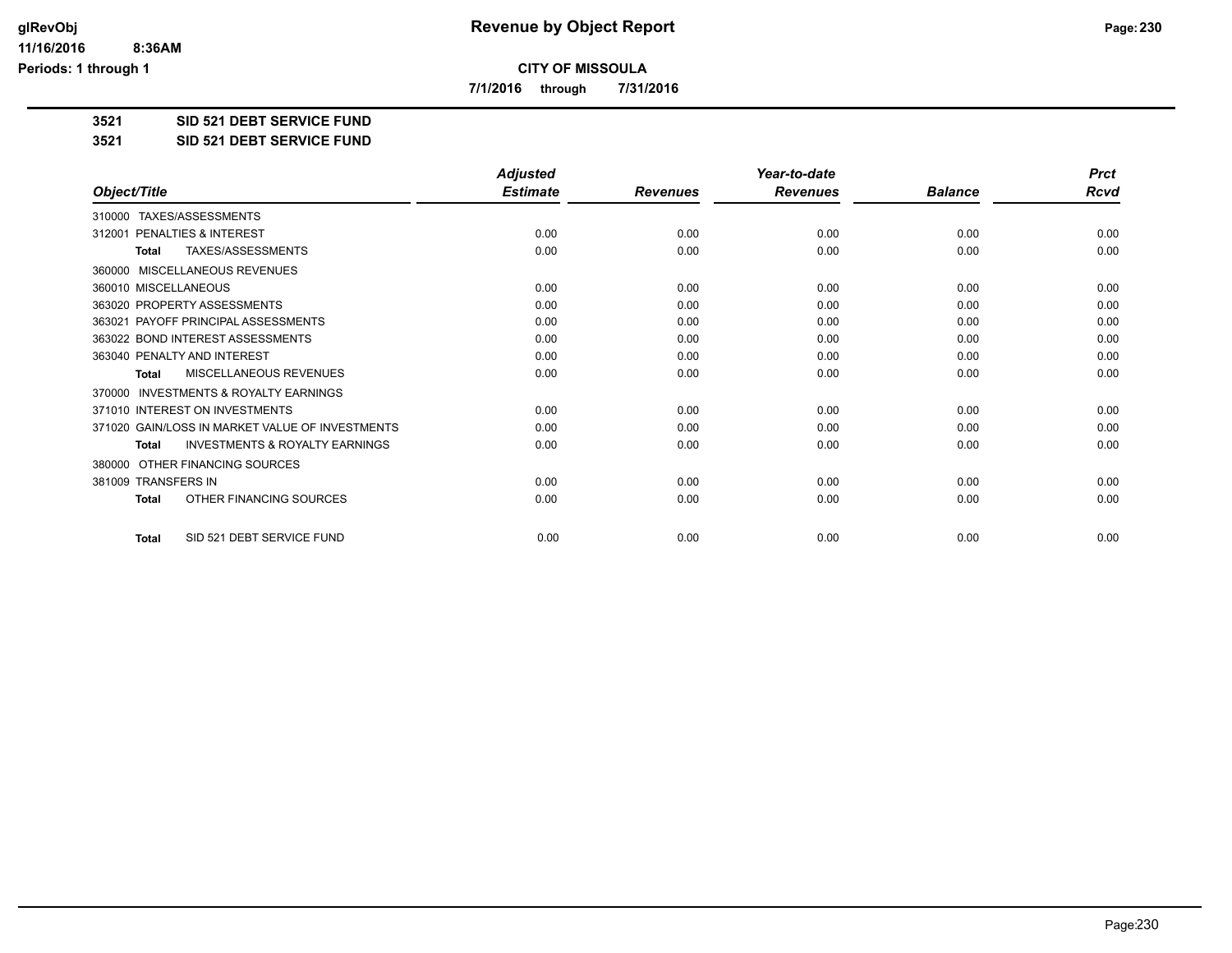**CITY OF MISSOULA**

**7/1/2016 through 7/31/2016**

# **3521 SID 521 DEBT SERVICE FUND**

|                                                           | <b>Adjusted</b> |                 | Year-to-date    |                | <b>Prct</b> |
|-----------------------------------------------------------|-----------------|-----------------|-----------------|----------------|-------------|
| Object/Title                                              | <b>Estimate</b> | <b>Revenues</b> | <b>Revenues</b> | <b>Balance</b> | <b>Rcvd</b> |
| 310000 TAXES/ASSESSMENTS                                  |                 |                 |                 |                |             |
| 312001 PENALTIES & INTEREST                               | 0.00            | 0.00            | 0.00            | 0.00           | 0.00        |
| TAXES/ASSESSMENTS<br><b>Total</b>                         | 0.00            | 0.00            | 0.00            | 0.00           | 0.00        |
| 360000 MISCELLANEOUS REVENUES                             |                 |                 |                 |                |             |
| 360010 MISCELLANEOUS                                      | 0.00            | 0.00            | 0.00            | 0.00           | 0.00        |
| 363020 PROPERTY ASSESSMENTS                               | 0.00            | 0.00            | 0.00            | 0.00           | 0.00        |
| 363021 PAYOFF PRINCIPAL ASSESSMENTS                       | 0.00            | 0.00            | 0.00            | 0.00           | 0.00        |
| 363022 BOND INTEREST ASSESSMENTS                          | 0.00            | 0.00            | 0.00            | 0.00           | 0.00        |
| 363040 PENALTY AND INTEREST                               | 0.00            | 0.00            | 0.00            | 0.00           | 0.00        |
| MISCELLANEOUS REVENUES<br><b>Total</b>                    | 0.00            | 0.00            | 0.00            | 0.00           | 0.00        |
| <b>INVESTMENTS &amp; ROYALTY EARNINGS</b><br>370000       |                 |                 |                 |                |             |
| 371010 INTEREST ON INVESTMENTS                            | 0.00            | 0.00            | 0.00            | 0.00           | 0.00        |
| 371020 GAIN/LOSS IN MARKET VALUE OF INVESTMENT            | 0.00            | 0.00            | 0.00            | 0.00           | 0.00        |
| <b>INVESTMENTS &amp; ROYALTY EARNINGS</b><br><b>Total</b> | 0.00            | 0.00            | 0.00            | 0.00           | 0.00        |
| 380000 OTHER FINANCING SOURCES                            |                 |                 |                 |                |             |
| 381009 TRANSFERS IN                                       | 0.00            | 0.00            | 0.00            | 0.00           | 0.00        |
| OTHER FINANCING SOURCES<br><b>Total</b>                   | 0.00            | 0.00            | 0.00            | 0.00           | 0.00        |
| SID 521 DEBT SERVICE FUND<br><b>Total</b>                 | 0.00            | 0.00            | 0.00            | 0.00           | 0.00        |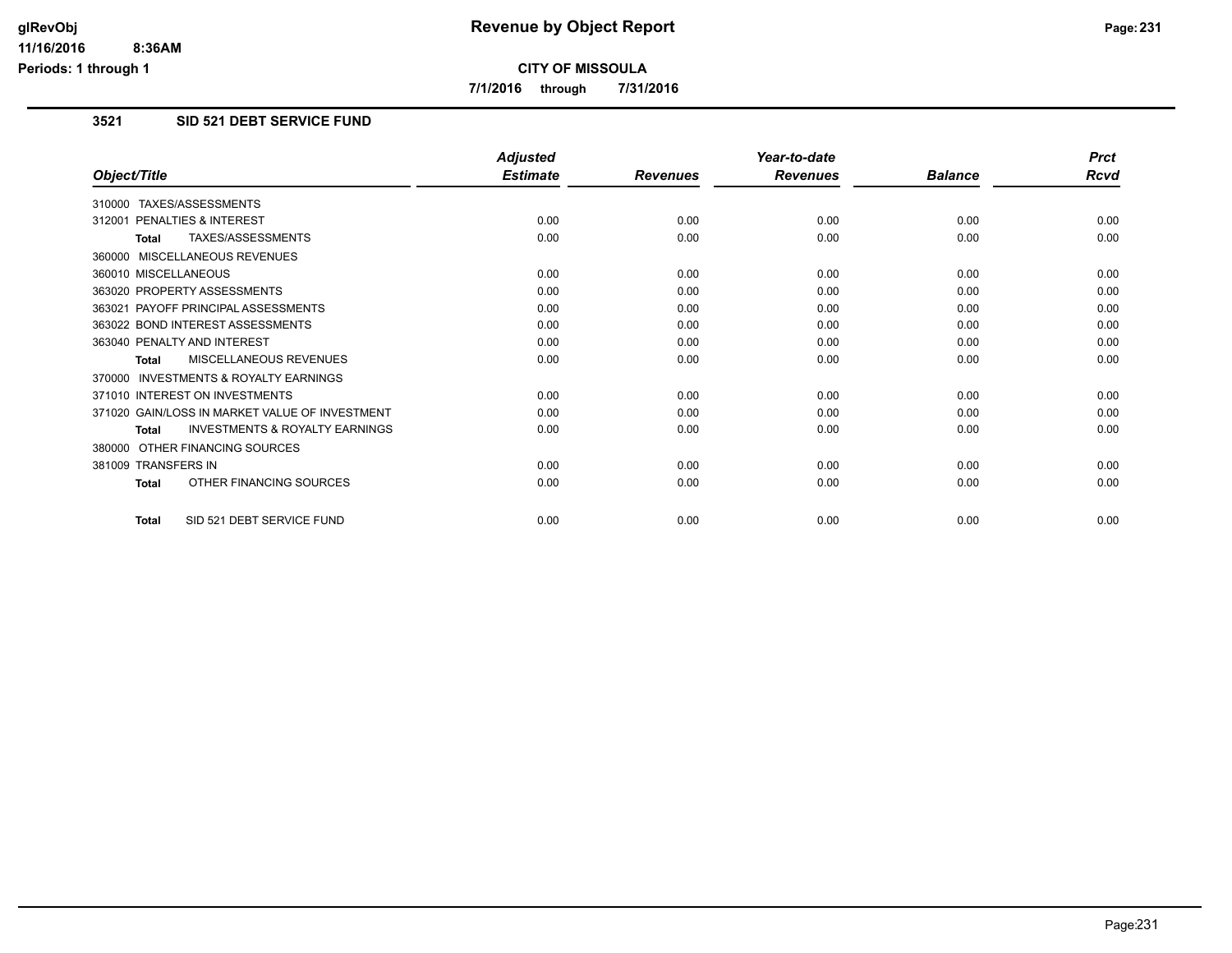**glRevObj Revenue by Object Report Page:232** 

**11/16/2016 8:36AM Periods: 1 through 1**

**CITY OF MISSOULA**

**7/1/2016 through 7/31/2016**

**3522 SID 522 DEBT SERVICE FUND**

**3522 SID 522 DEBT SERVICE FUND**

|                                                           | <b>Adjusted</b> |                 | Year-to-date    |                | <b>Prct</b> |
|-----------------------------------------------------------|-----------------|-----------------|-----------------|----------------|-------------|
| Object/Title                                              | <b>Estimate</b> | <b>Revenues</b> | <b>Revenues</b> | <b>Balance</b> | Rcvd        |
| 310000 TAXES/ASSESSMENTS                                  |                 |                 |                 |                |             |
| 312001 PENALTIES & INTEREST                               | 0.00            | 0.00            | 0.00            | 0.00           | 0.00        |
| TAXES/ASSESSMENTS<br><b>Total</b>                         | 0.00            | 0.00            | 0.00            | 0.00           | 0.00        |
| 360000 MISCELLANEOUS REVENUES                             |                 |                 |                 |                |             |
| 360010 MISCELLANEOUS                                      | 0.00            | 0.00            | 0.00            | 0.00           | 0.00        |
| 363020 PROPERTY ASSESSMENTS                               | 0.00            | 0.00            | 0.00            | 0.00           | 0.00        |
| 363021 PAYOFF PRINCIPAL ASSESSMENTS                       | 0.00            | 0.00            | 0.00            | 0.00           | 0.00        |
| 363022 BOND INTEREST ASSESSMENTS                          | 0.00            | 0.00            | 0.00            | 0.00           | 0.00        |
| 363040 PENALTY AND INTEREST                               | 0.00            | 0.00            | 0.00            | 0.00           | 0.00        |
| <b>MISCELLANEOUS REVENUES</b><br>Total                    | 0.00            | 0.00            | 0.00            | 0.00           | 0.00        |
| 370000 INVESTMENTS & ROYALTY EARNINGS                     |                 |                 |                 |                |             |
| 371010 INTEREST ON INVESTMENTS                            | 0.00            | 0.00            | 0.00            | 0.00           | 0.00        |
| 371020 GAIN/LOSS IN MARKET VALUE OF INVESTMENTS           | 0.00            | 0.00            | 0.00            | 0.00           | 0.00        |
| <b>INVESTMENTS &amp; ROYALTY EARNINGS</b><br><b>Total</b> | 0.00            | 0.00            | 0.00            | 0.00           | 0.00        |
| SID 522 DEBT SERVICE FUND<br><b>Total</b>                 | 0.00            | 0.00            | 0.00            | 0.00           | 0.00        |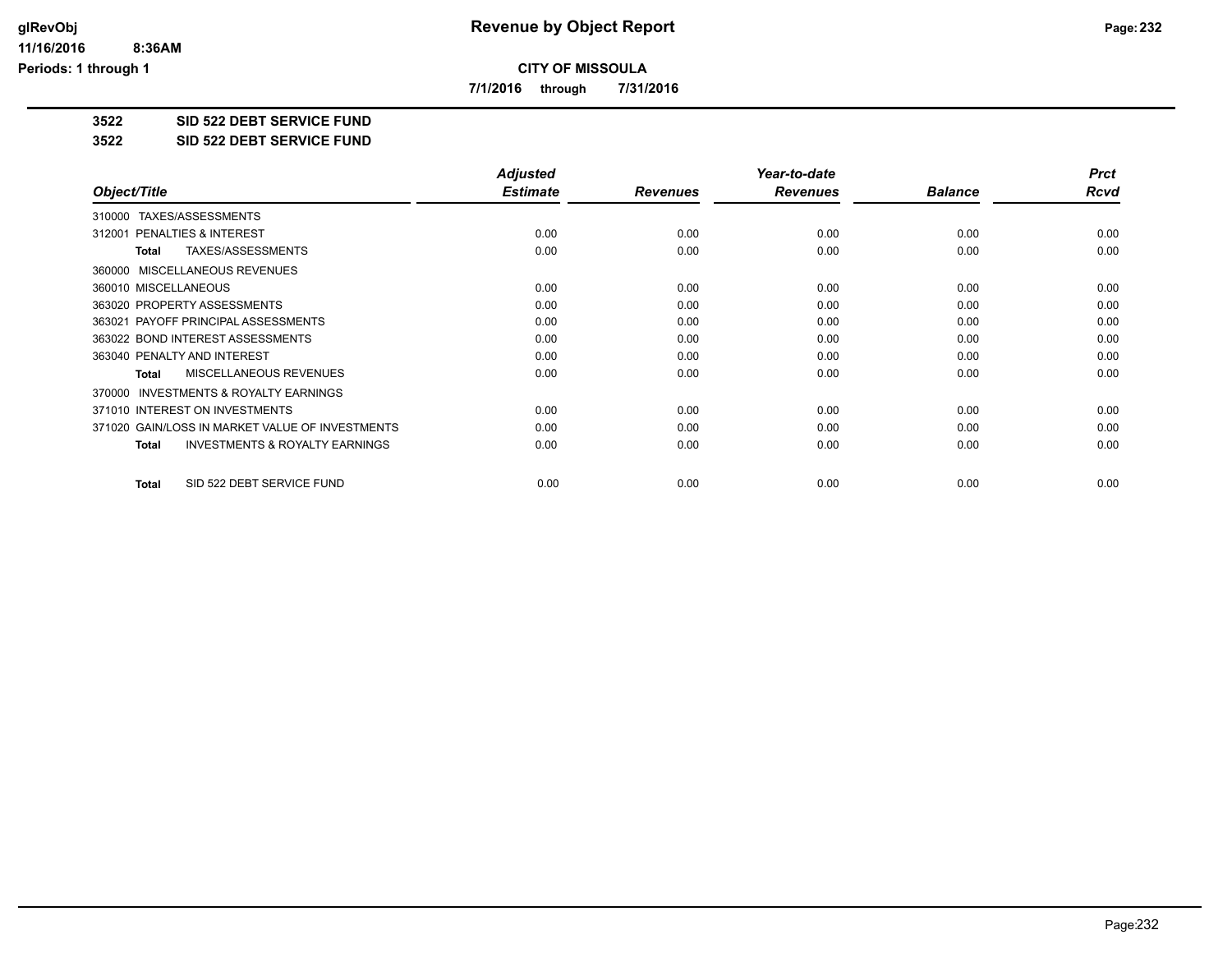**CITY OF MISSOULA**

**7/1/2016 through 7/31/2016**

# **3522 SID 522 DEBT SERVICE FUND**

| Object/Title                                              | <b>Adjusted</b><br><b>Estimate</b> | <b>Revenues</b> | Year-to-date<br><b>Revenues</b> | <b>Balance</b> | <b>Prct</b><br>Rcvd |
|-----------------------------------------------------------|------------------------------------|-----------------|---------------------------------|----------------|---------------------|
|                                                           |                                    |                 |                                 |                |                     |
| 310000 TAXES/ASSESSMENTS                                  |                                    |                 |                                 |                |                     |
| 312001 PENALTIES & INTEREST                               | 0.00                               | 0.00            | 0.00                            | 0.00           | 0.00                |
| TAXES/ASSESSMENTS<br><b>Total</b>                         | 0.00                               | 0.00            | 0.00                            | 0.00           | 0.00                |
| 360000 MISCELLANEOUS REVENUES                             |                                    |                 |                                 |                |                     |
| 360010 MISCELLANEOUS                                      | 0.00                               | 0.00            | 0.00                            | 0.00           | 0.00                |
| 363020 PROPERTY ASSESSMENTS                               | 0.00                               | 0.00            | 0.00                            | 0.00           | 0.00                |
| 363021 PAYOFF PRINCIPAL ASSESSMENTS                       | 0.00                               | 0.00            | 0.00                            | 0.00           | 0.00                |
| 363022 BOND INTEREST ASSESSMENTS                          | 0.00                               | 0.00            | 0.00                            | 0.00           | 0.00                |
| 363040 PENALTY AND INTEREST                               | 0.00                               | 0.00            | 0.00                            | 0.00           | 0.00                |
| <b>MISCELLANEOUS REVENUES</b><br><b>Total</b>             | 0.00                               | 0.00            | 0.00                            | 0.00           | 0.00                |
| INVESTMENTS & ROYALTY EARNINGS<br>370000                  |                                    |                 |                                 |                |                     |
| 371010 INTEREST ON INVESTMENTS                            | 0.00                               | 0.00            | 0.00                            | 0.00           | 0.00                |
| 371020 GAIN/LOSS IN MARKET VALUE OF INVESTMENT            | 0.00                               | 0.00            | 0.00                            | 0.00           | 0.00                |
| <b>INVESTMENTS &amp; ROYALTY EARNINGS</b><br><b>Total</b> | 0.00                               | 0.00            | 0.00                            | 0.00           | 0.00                |
| SID 522 DEBT SERVICE FUND<br><b>Total</b>                 | 0.00                               | 0.00            | 0.00                            | 0.00           | 0.00                |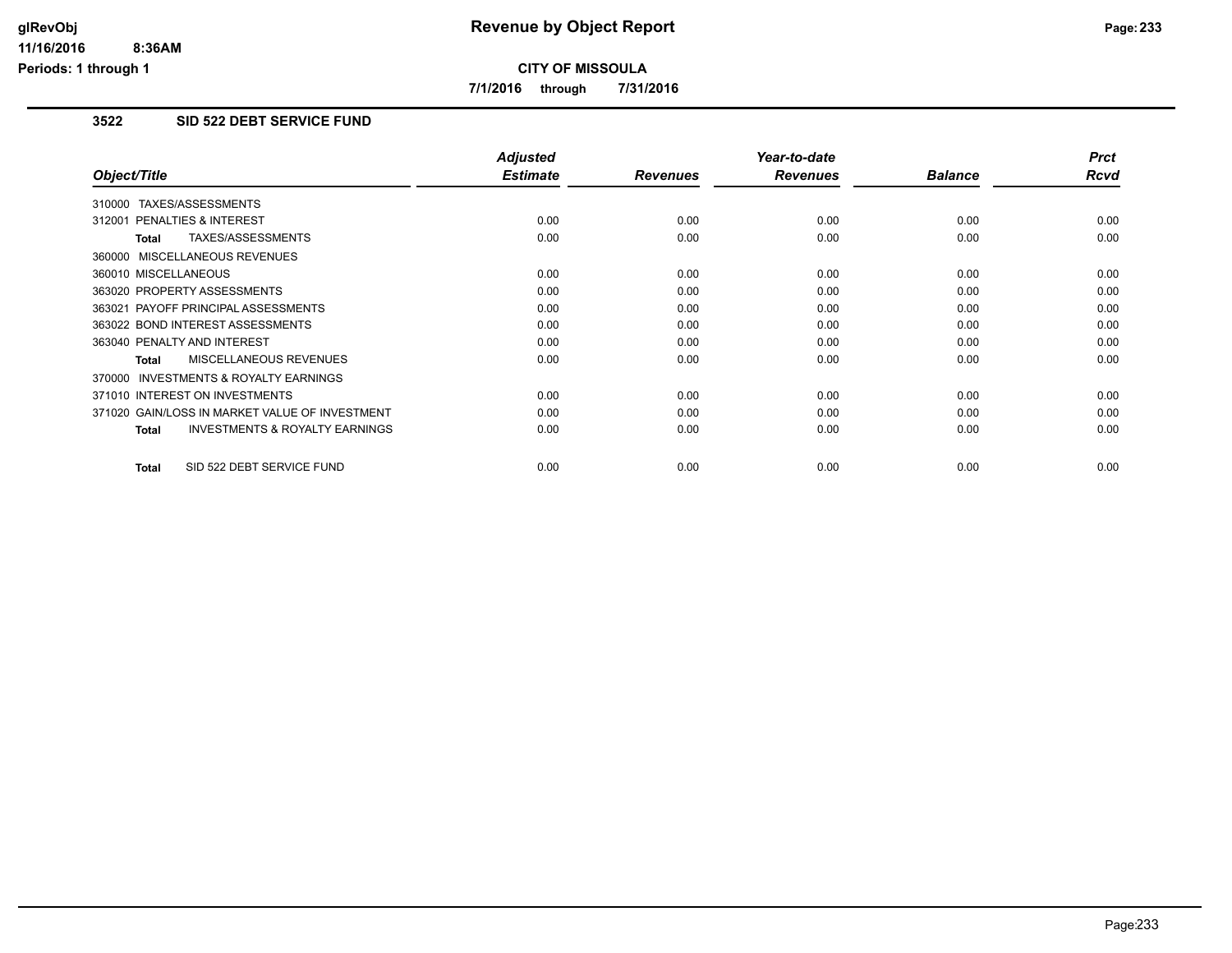**glRevObj Revenue by Object Report Page:234** 

**11/16/2016 8:36AM Periods: 1 through 1**

**CITY OF MISSOULA**

**7/1/2016 through 7/31/2016**

**3524 SID 524 DEBT SERVICE FUND**

**3524 SID 524 DEBT SERVICE FUND**

|                                                     | <b>Adjusted</b> |                 | Year-to-date    |                | <b>Prct</b> |
|-----------------------------------------------------|-----------------|-----------------|-----------------|----------------|-------------|
| Object/Title                                        | <b>Estimate</b> | <b>Revenues</b> | <b>Revenues</b> | <b>Balance</b> | Rcvd        |
| 310000 TAXES/ASSESSMENTS                            |                 |                 |                 |                |             |
| 312001 PENALTIES & INTEREST                         | 0.00            | 0.00            | 0.00            | 0.00           | 0.00        |
| TAXES/ASSESSMENTS<br>Total                          | 0.00            | 0.00            | 0.00            | 0.00           | 0.00        |
| MISCELLANEOUS REVENUES<br>360000                    |                 |                 |                 |                |             |
| 363020 PROPERTY ASSESSMENTS                         | 0.00            | $-2,579.59$     | $-2,579.59$     | 2,579.59       | 0.00        |
| 363021 PAYOFF PRINCIPAL ASSESSMENTS                 | 0.00            | 1,417.68        | 1,417.68        | $-1,417.68$    | 0.00        |
| 363022 BOND INTEREST ASSESSMENTS                    | 0.00            | 0.00            | 0.00            | 0.00           | 0.00        |
| 363040 PENALTY AND INTEREST                         | 0.00            | $-106.36$       | $-106.36$       | 106.36         | 0.00        |
| MISCELLANEOUS REVENUES<br>Total                     | 0.00            | $-1,268.27$     | $-1,268.27$     | 1,268.27       | 0.00        |
| <b>INVESTMENTS &amp; ROYALTY EARNINGS</b><br>370000 |                 |                 |                 |                |             |
| 371010 INTEREST ON INVESTMENTS                      | 0.00            | 0.00            | 0.00            | 0.00           | 0.00        |
| 371020 GAIN/LOSS IN MARKET VALUE OF INVESTMENTS     | 0.00            | 0.00            | 0.00            | 0.00           | 0.00        |
| 371500 INTEREST ON INTERFUND LOAN                   | 0.00            | 0.00            | 0.00            | 0.00           | 0.00        |
| <b>INVESTMENTS &amp; ROYALTY EARNINGS</b><br>Total  | 0.00            | 0.00            | 0.00            | 0.00           | 0.00        |
| SID 524 DEBT SERVICE FUND<br><b>Total</b>           | 0.00            | $-1,268.27$     | $-1,268.27$     | 1,268.27       | 0.00        |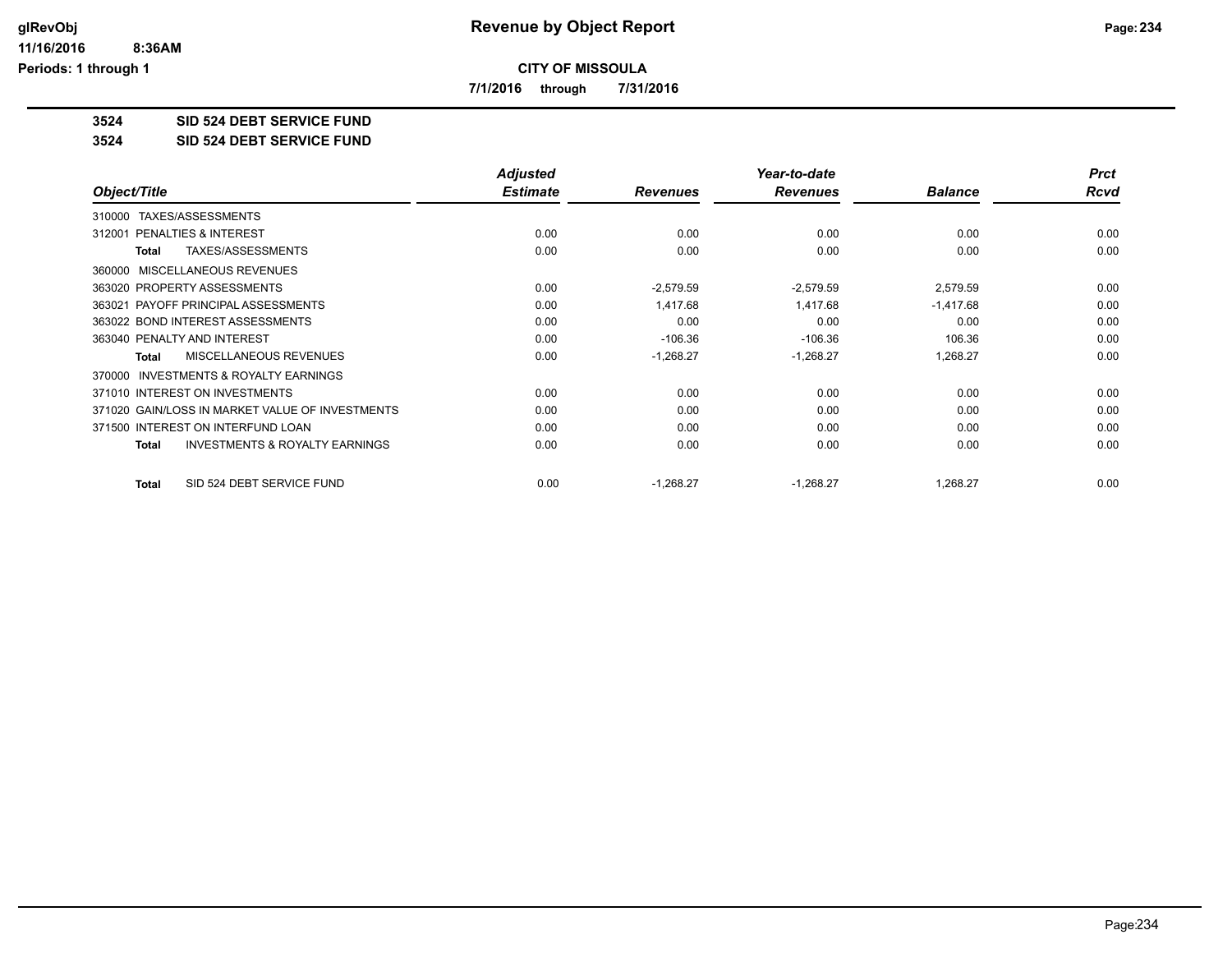**CITY OF MISSOULA**

**7/1/2016 through 7/31/2016**

# **3524 SID 524 DEBT SERVICE FUND**

|                                                    | <b>Adjusted</b> |                 | Year-to-date    |                | <b>Prct</b> |
|----------------------------------------------------|-----------------|-----------------|-----------------|----------------|-------------|
| Object/Title                                       | <b>Estimate</b> | <b>Revenues</b> | <b>Revenues</b> | <b>Balance</b> | Rcvd        |
| TAXES/ASSESSMENTS<br>310000                        |                 |                 |                 |                |             |
| 312001 PENALTIES & INTEREST                        | 0.00            | 0.00            | 0.00            | 0.00           | 0.00        |
| TAXES/ASSESSMENTS<br>Total                         | 0.00            | 0.00            | 0.00            | 0.00           | 0.00        |
| 360000 MISCELLANEOUS REVENUES                      |                 |                 |                 |                |             |
| 363020 PROPERTY ASSESSMENTS                        | 0.00            | $-2,579.59$     | $-2,579.59$     | 2,579.59       | 0.00        |
| 363021 PAYOFF PRINCIPAL ASSESSMENTS                | 0.00            | 1,417.68        | 1,417.68        | $-1,417.68$    | 0.00        |
| 363022 BOND INTEREST ASSESSMENTS                   | 0.00            | 0.00            | 0.00            | 0.00           | 0.00        |
| 363040 PENALTY AND INTEREST                        | 0.00            | $-106.36$       | $-106.36$       | 106.36         | 0.00        |
| <b>MISCELLANEOUS REVENUES</b><br>Total             | 0.00            | $-1,268.27$     | $-1,268.27$     | 1,268.27       | 0.00        |
| INVESTMENTS & ROYALTY EARNINGS<br>370000           |                 |                 |                 |                |             |
| 371010 INTEREST ON INVESTMENTS                     | 0.00            | 0.00            | 0.00            | 0.00           | 0.00        |
| 371020 GAIN/LOSS IN MARKET VALUE OF INVESTMENT     | 0.00            | 0.00            | 0.00            | 0.00           | 0.00        |
| 371500 INTEREST ON INTERFUND LOAN                  | 0.00            | 0.00            | 0.00            | 0.00           | 0.00        |
| <b>INVESTMENTS &amp; ROYALTY EARNINGS</b><br>Total | 0.00            | 0.00            | 0.00            | 0.00           | 0.00        |
| SID 524 DEBT SERVICE FUND<br>Total                 | 0.00            | $-1,268.27$     | $-1,268.27$     | 1,268.27       | 0.00        |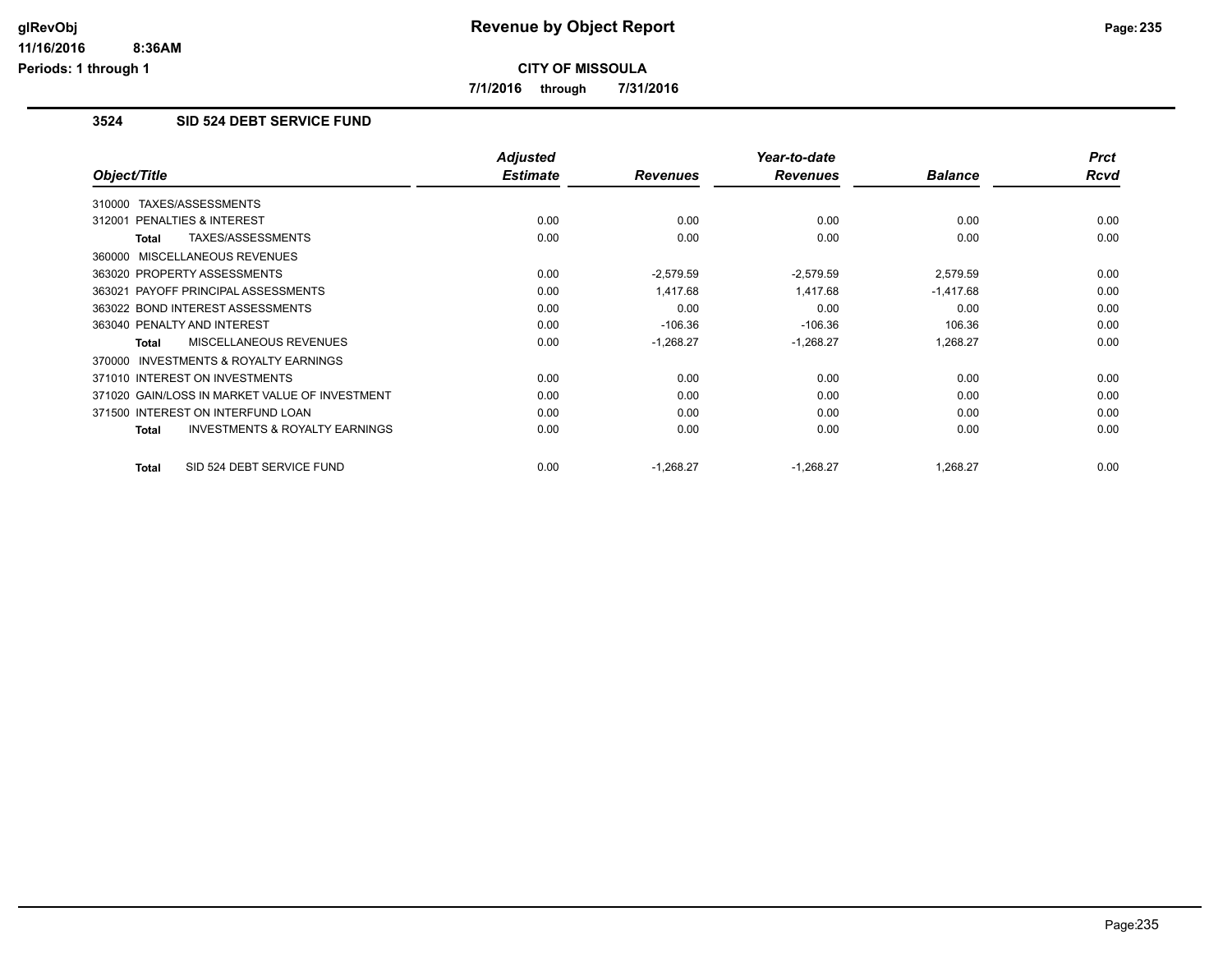**glRevObj Revenue by Object Report Page:236** 

**11/16/2016 8:36AM Periods: 1 through 1**

**CITY OF MISSOULA**

**7/1/2016 through 7/31/2016**

**3525 SID 525 DEBT SERVICE FUND**

**3525 SID 525 DEBT SERVICE FUND**

|                                                           | <b>Adjusted</b> |                 | Year-to-date    |                | <b>Prct</b> |
|-----------------------------------------------------------|-----------------|-----------------|-----------------|----------------|-------------|
| Object/Title                                              | <b>Estimate</b> | <b>Revenues</b> | <b>Revenues</b> | <b>Balance</b> | <b>Rcvd</b> |
| TAXES/ASSESSMENTS<br>310000                               |                 |                 |                 |                |             |
| PENALTIES & INTEREST<br>312001                            | 0.00            | 0.00            | 0.00            | 0.00           | 0.00        |
| TAXES/ASSESSMENTS<br><b>Total</b>                         | 0.00            | 0.00            | 0.00            | 0.00           | 0.00        |
| MISCELLANEOUS REVENUES<br>360000                          |                 |                 |                 |                |             |
| 360010 MISCELLANEOUS                                      | 0.00            | 0.00            | 0.00            | 0.00           | 0.00        |
| 363020 PROPERTY ASSESSMENTS                               | 0.00            | $-237.70$       | $-237.70$       | 237.70         | 0.00        |
| 363021 PAYOFF PRINCIPAL ASSESSMENTS                       | 0.00            | 0.00            | 0.00            | 0.00           | 0.00        |
| 363022 BOND INTEREST ASSESSMENTS                          | 0.00            | 0.00            | 0.00            | 0.00           | 0.00        |
| 363040 PENALTY AND INTEREST                               | 0.00            | $-7.44$         | $-7.44$         | 7.44           | 0.00        |
| <b>MISCELLANEOUS REVENUES</b><br><b>Total</b>             | 0.00            | $-245.14$       | $-245.14$       | 245.14         | 0.00        |
| <b>INVESTMENTS &amp; ROYALTY EARNINGS</b><br>370000       |                 |                 |                 |                |             |
| 371010 INTEREST ON INVESTMENTS                            | 0.00            | 0.00            | 0.00            | 0.00           | 0.00        |
| 371020 GAIN/LOSS IN MARKET VALUE OF INVESTMENTS           | 0.00            | 0.00            | 0.00            | 0.00           | 0.00        |
| 371500 INTEREST ON INTERFUND LOAN                         | 0.00            | 0.00            | 0.00            | 0.00           | 0.00        |
| <b>INVESTMENTS &amp; ROYALTY EARNINGS</b><br><b>Total</b> | 0.00            | 0.00            | 0.00            | 0.00           | 0.00        |
| SID 525 DEBT SERVICE FUND<br><b>Total</b>                 | 0.00            | $-245.14$       | $-245.14$       | 245.14         | 0.00        |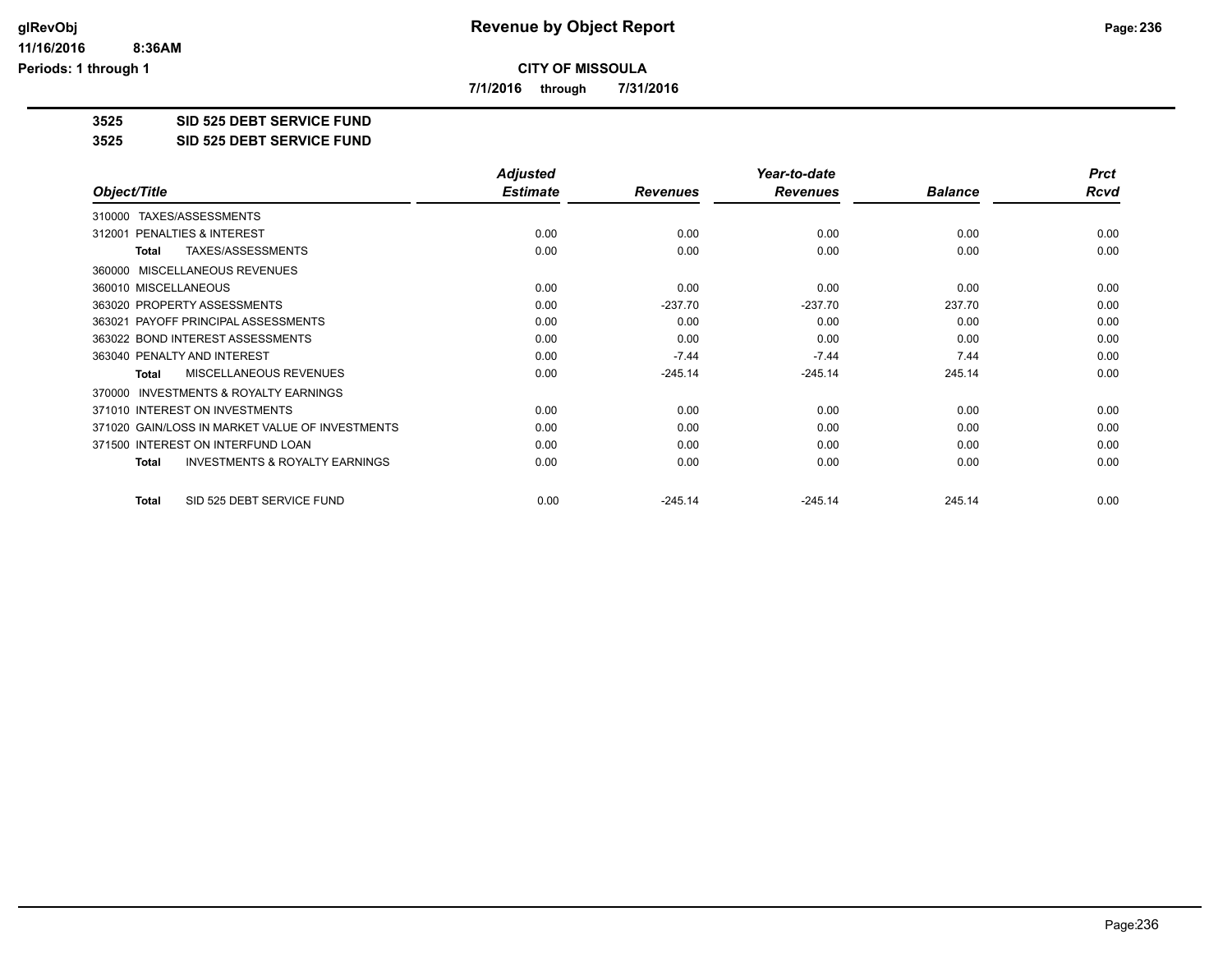**CITY OF MISSOULA**

**7/1/2016 through 7/31/2016**

#### **3525 SID 525 DEBT SERVICE FUND**

|                                                           | <b>Adjusted</b> |                 | Year-to-date    |                | <b>Prct</b> |
|-----------------------------------------------------------|-----------------|-----------------|-----------------|----------------|-------------|
| Object/Title                                              | <b>Estimate</b> | <b>Revenues</b> | <b>Revenues</b> | <b>Balance</b> | <b>Rcvd</b> |
| TAXES/ASSESSMENTS<br>310000                               |                 |                 |                 |                |             |
| PENALTIES & INTEREST<br>312001                            | 0.00            | 0.00            | 0.00            | 0.00           | 0.00        |
| TAXES/ASSESSMENTS<br>Total                                | 0.00            | 0.00            | 0.00            | 0.00           | 0.00        |
| 360000 MISCELLANEOUS REVENUES                             |                 |                 |                 |                |             |
| 360010 MISCELLANEOUS                                      | 0.00            | 0.00            | 0.00            | 0.00           | 0.00        |
| 363020 PROPERTY ASSESSMENTS                               | 0.00            | $-237.70$       | $-237.70$       | 237.70         | 0.00        |
| 363021 PAYOFF PRINCIPAL ASSESSMENTS                       | 0.00            | 0.00            | 0.00            | 0.00           | 0.00        |
| 363022 BOND INTEREST ASSESSMENTS                          | 0.00            | 0.00            | 0.00            | 0.00           | 0.00        |
| 363040 PENALTY AND INTEREST                               | 0.00            | $-7.44$         | $-7.44$         | 7.44           | 0.00        |
| MISCELLANEOUS REVENUES<br>Total                           | 0.00            | $-245.14$       | $-245.14$       | 245.14         | 0.00        |
| 370000 INVESTMENTS & ROYALTY EARNINGS                     |                 |                 |                 |                |             |
| 371010 INTEREST ON INVESTMENTS                            | 0.00            | 0.00            | 0.00            | 0.00           | 0.00        |
| 371020 GAIN/LOSS IN MARKET VALUE OF INVESTMENT            | 0.00            | 0.00            | 0.00            | 0.00           | 0.00        |
| 371500 INTEREST ON INTERFUND LOAN                         | 0.00            | 0.00            | 0.00            | 0.00           | 0.00        |
| <b>INVESTMENTS &amp; ROYALTY EARNINGS</b><br><b>Total</b> | 0.00            | 0.00            | 0.00            | 0.00           | 0.00        |
| SID 525 DEBT SERVICE FUND<br>Total                        | 0.00            | $-245.14$       | $-245.14$       | 245.14         | 0.00        |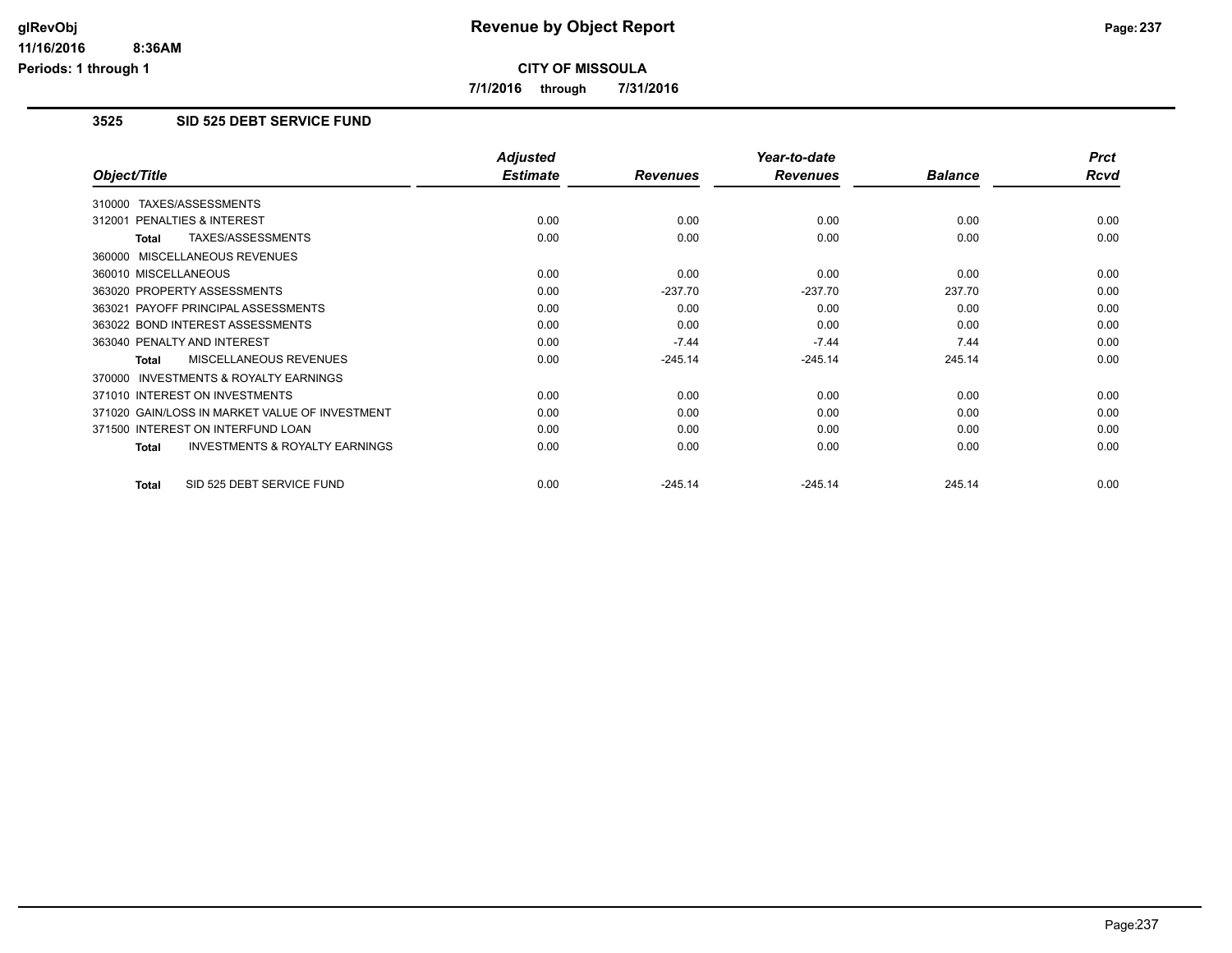**glRevObj Revenue by Object Report Page:238** 

**CITY OF MISSOULA**

**7/1/2016 through 7/31/2016**

**3526 SID 526 DEBT SERVICE FUND**

 **8:36AM**

**3526 SID 526 DEBT SERVICE FUND**

|                                                           | <b>Adjusted</b> |                 | Year-to-date    |                | <b>Prct</b> |
|-----------------------------------------------------------|-----------------|-----------------|-----------------|----------------|-------------|
| Object/Title                                              | <b>Estimate</b> | <b>Revenues</b> | <b>Revenues</b> | <b>Balance</b> | <b>Rcvd</b> |
| TAXES/ASSESSMENTS<br>310000                               |                 |                 |                 |                |             |
| <b>PENALTIES &amp; INTEREST</b><br>312001                 | 0.00            | 0.00            | 0.00            | 0.00           | 0.00        |
| TAXES/ASSESSMENTS<br>Total                                | 0.00            | 0.00            | 0.00            | 0.00           | 0.00        |
| MISCELLANEOUS REVENUES<br>360000                          |                 |                 |                 |                |             |
| 360010 MISCELLANEOUS                                      | 0.00            | 0.00            | 0.00            | 0.00           | 0.00        |
| 363020 PROPERTY ASSESSMENTS                               | 0.00            | $-3,470.20$     | $-3,470.20$     | 3,470.20       | 0.00        |
| 363021 PAYOFF PRINCIPAL ASSESSMENTS                       | 0.00            | 0.00            | 0.00            | 0.00           | 0.00        |
| 363022 BOND INTEREST ASSESSMENTS                          | 0.00            | 0.00            | 0.00            | 0.00           | 0.00        |
| 363040 PENALTY AND INTEREST                               | 0.00            | $-128.65$       | $-128.65$       | 128.65         | 0.00        |
| <b>MISCELLANEOUS REVENUES</b><br><b>Total</b>             | 0.00            | $-3,598.85$     | $-3,598.85$     | 3,598.85       | 0.00        |
| <b>INVESTMENTS &amp; ROYALTY EARNINGS</b><br>370000       |                 |                 |                 |                |             |
| 371010 INTEREST ON INVESTMENTS                            | 0.00            | 0.00            | 0.00            | 0.00           | 0.00        |
| 371020 GAIN/LOSS IN MARKET VALUE OF INVESTMENTS           | 0.00            | 0.00            | 0.00            | 0.00           | 0.00        |
| 371500 INTEREST ON INTERFUND LOAN                         | 0.00            | 0.00            | 0.00            | 0.00           | 0.00        |
| <b>INVESTMENTS &amp; ROYALTY EARNINGS</b><br><b>Total</b> | 0.00            | 0.00            | 0.00            | 0.00           | 0.00        |
| SID 526 DEBT SERVICE FUND<br><b>Total</b>                 | 0.00            | $-3,598.85$     | $-3,598.85$     | 3,598.85       | 0.00        |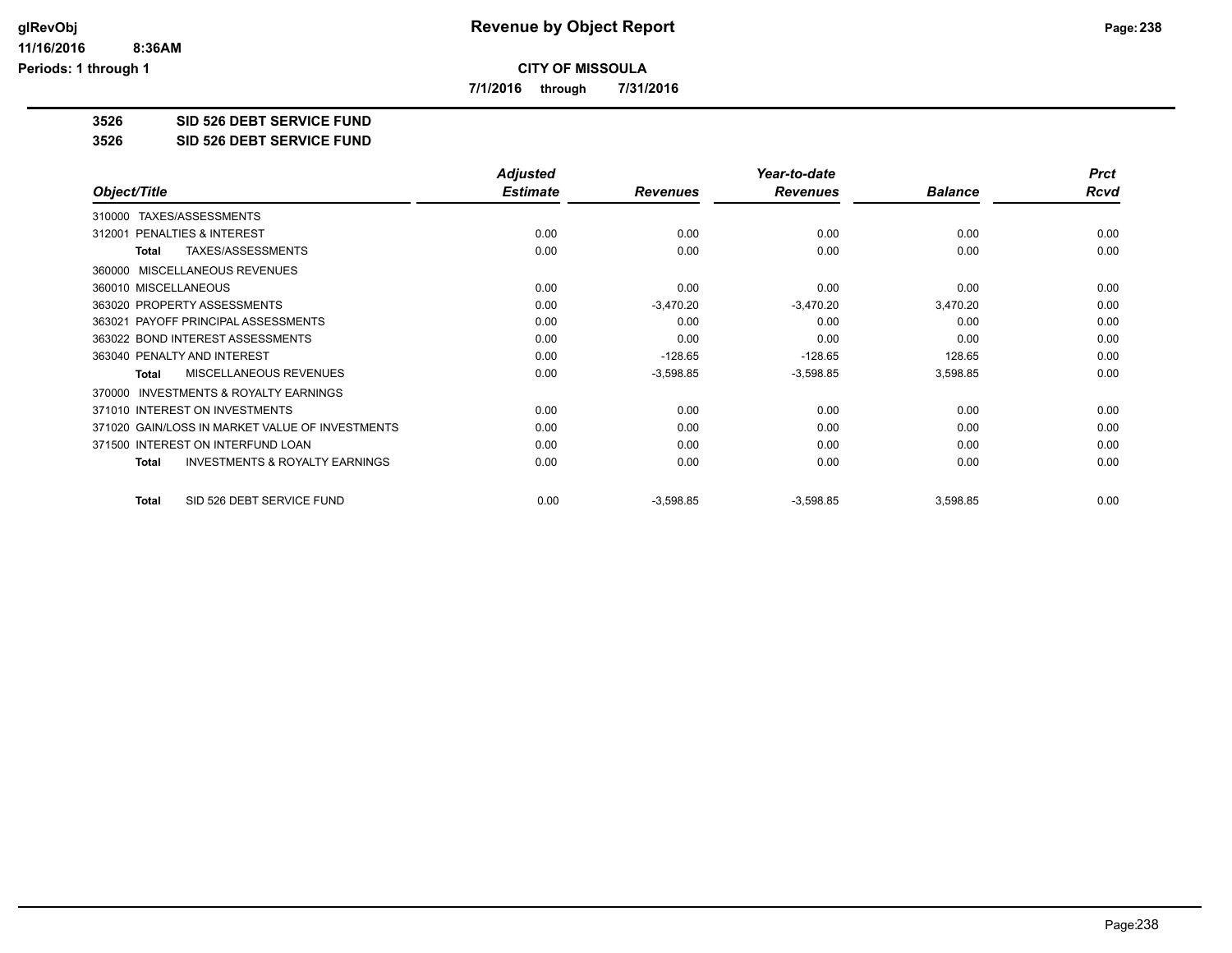**CITY OF MISSOULA**

**7/1/2016 through 7/31/2016**

### **3526 SID 526 DEBT SERVICE FUND**

|                                                           | <b>Adjusted</b> |                 | Year-to-date    |                | <b>Prct</b> |
|-----------------------------------------------------------|-----------------|-----------------|-----------------|----------------|-------------|
| Object/Title                                              | <b>Estimate</b> | <b>Revenues</b> | <b>Revenues</b> | <b>Balance</b> | <b>Rcvd</b> |
| TAXES/ASSESSMENTS<br>310000                               |                 |                 |                 |                |             |
| PENALTIES & INTEREST<br>312001                            | 0.00            | 0.00            | 0.00            | 0.00           | 0.00        |
| TAXES/ASSESSMENTS<br><b>Total</b>                         | 0.00            | 0.00            | 0.00            | 0.00           | 0.00        |
| 360000 MISCELLANEOUS REVENUES                             |                 |                 |                 |                |             |
| 360010 MISCELLANEOUS                                      | 0.00            | 0.00            | 0.00            | 0.00           | 0.00        |
| 363020 PROPERTY ASSESSMENTS                               | 0.00            | $-3,470.20$     | $-3,470.20$     | 3,470.20       | 0.00        |
| 363021 PAYOFF PRINCIPAL ASSESSMENTS                       | 0.00            | 0.00            | 0.00            | 0.00           | 0.00        |
| 363022 BOND INTEREST ASSESSMENTS                          | 0.00            | 0.00            | 0.00            | 0.00           | 0.00        |
| 363040 PENALTY AND INTEREST                               | 0.00            | $-128.65$       | $-128.65$       | 128.65         | 0.00        |
| <b>MISCELLANEOUS REVENUES</b><br><b>Total</b>             | 0.00            | $-3,598.85$     | $-3,598.85$     | 3,598.85       | 0.00        |
| <b>INVESTMENTS &amp; ROYALTY EARNINGS</b><br>370000       |                 |                 |                 |                |             |
| 371010 INTEREST ON INVESTMENTS                            | 0.00            | 0.00            | 0.00            | 0.00           | 0.00        |
| 371020 GAIN/LOSS IN MARKET VALUE OF INVESTMENT            | 0.00            | 0.00            | 0.00            | 0.00           | 0.00        |
| 371500 INTEREST ON INTERFUND LOAN                         | 0.00            | 0.00            | 0.00            | 0.00           | 0.00        |
| <b>INVESTMENTS &amp; ROYALTY EARNINGS</b><br><b>Total</b> | 0.00            | 0.00            | 0.00            | 0.00           | 0.00        |
| SID 526 DEBT SERVICE FUND<br><b>Total</b>                 | 0.00            | $-3,598.85$     | $-3,598.85$     | 3,598.85       | 0.00        |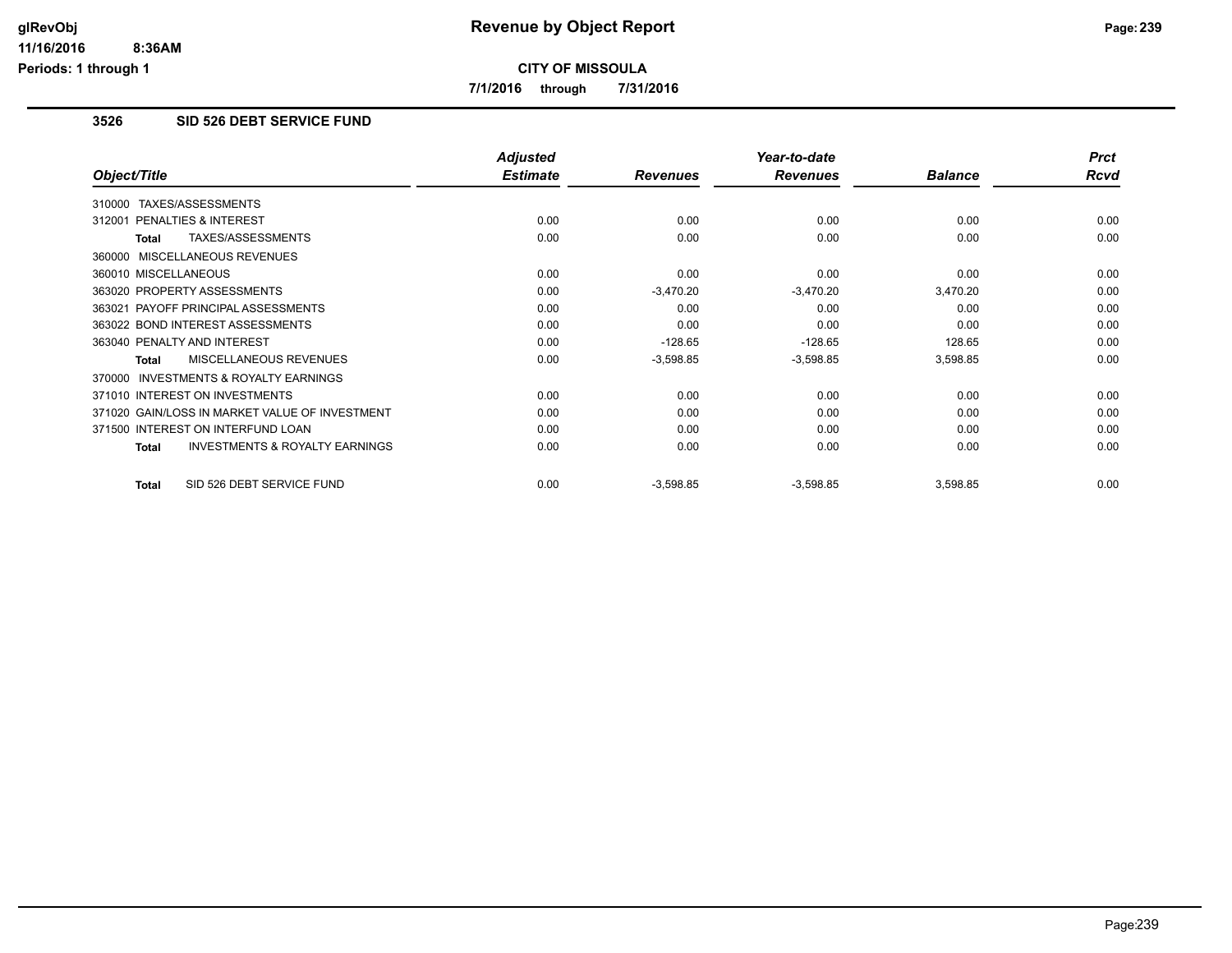**glRevObj Revenue by Object Report Page:240** 

**CITY OF MISSOULA**

**7/1/2016 through 7/31/2016**

**3527 SID 527 DEBT SERVICE FUND**

 **8:36AM**

**3527 SID 527 DEBT SERVICE FUND**

|                                                           | <b>Adjusted</b> |                 | Year-to-date    |                | <b>Prct</b> |
|-----------------------------------------------------------|-----------------|-----------------|-----------------|----------------|-------------|
| Object/Title                                              | <b>Estimate</b> | <b>Revenues</b> | <b>Revenues</b> | <b>Balance</b> | <b>Rcvd</b> |
| TAXES/ASSESSMENTS<br>310000                               |                 |                 |                 |                |             |
| PENALTIES & INTEREST<br>312001                            | 0.00            | 0.00            | 0.00            | 0.00           | 0.00        |
| TAXES/ASSESSMENTS<br><b>Total</b>                         | 0.00            | 0.00            | 0.00            | 0.00           | 0.00        |
| MISCELLANEOUS REVENUES<br>360000                          |                 |                 |                 |                |             |
| 360010 MISCELLANEOUS                                      | 0.00            | 0.00            | 0.00            | 0.00           | 0.00        |
| 363020 PROPERTY ASSESSMENTS                               | 0.00            | 0.00            | 0.00            | 0.00           | 0.00        |
| 363021 PAYOFF PRINCIPAL ASSESSMENTS                       | 0.00            | 0.00            | 0.00            | 0.00           | 0.00        |
| 363022 BOND INTEREST ASSESSMENTS                          | 0.00            | 0.00            | 0.00            | 0.00           | 0.00        |
| 363040 PENALTY AND INTEREST                               | 0.00            | 0.00            | 0.00            | 0.00           | 0.00        |
| MISCELLANEOUS REVENUES<br>Total                           | 0.00            | 0.00            | 0.00            | 0.00           | 0.00        |
| <b>INVESTMENTS &amp; ROYALTY EARNINGS</b><br>370000       |                 |                 |                 |                |             |
| 371010 INTEREST ON INVESTMENTS                            | 0.00            | 0.00            | 0.00            | 0.00           | 0.00        |
| 371020 GAIN/LOSS IN MARKET VALUE OF INVESTMENTS           | 0.00            | 0.00            | 0.00            | 0.00           | 0.00        |
| <b>INVESTMENTS &amp; ROYALTY EARNINGS</b><br><b>Total</b> | 0.00            | 0.00            | 0.00            | 0.00           | 0.00        |
| OTHER FINANCING SOURCES<br>380000                         |                 |                 |                 |                |             |
| 381030 SID BONDS PROCEEDS                                 | 0.00            | 0.00            | 0.00            | 0.00           | 0.00        |
| OTHER FINANCING SOURCES<br><b>Total</b>                   | 0.00            | 0.00            | 0.00            | 0.00           | 0.00        |
| SID 527 DEBT SERVICE FUND<br><b>Total</b>                 | 0.00            | 0.00            | 0.00            | 0.00           | 0.00        |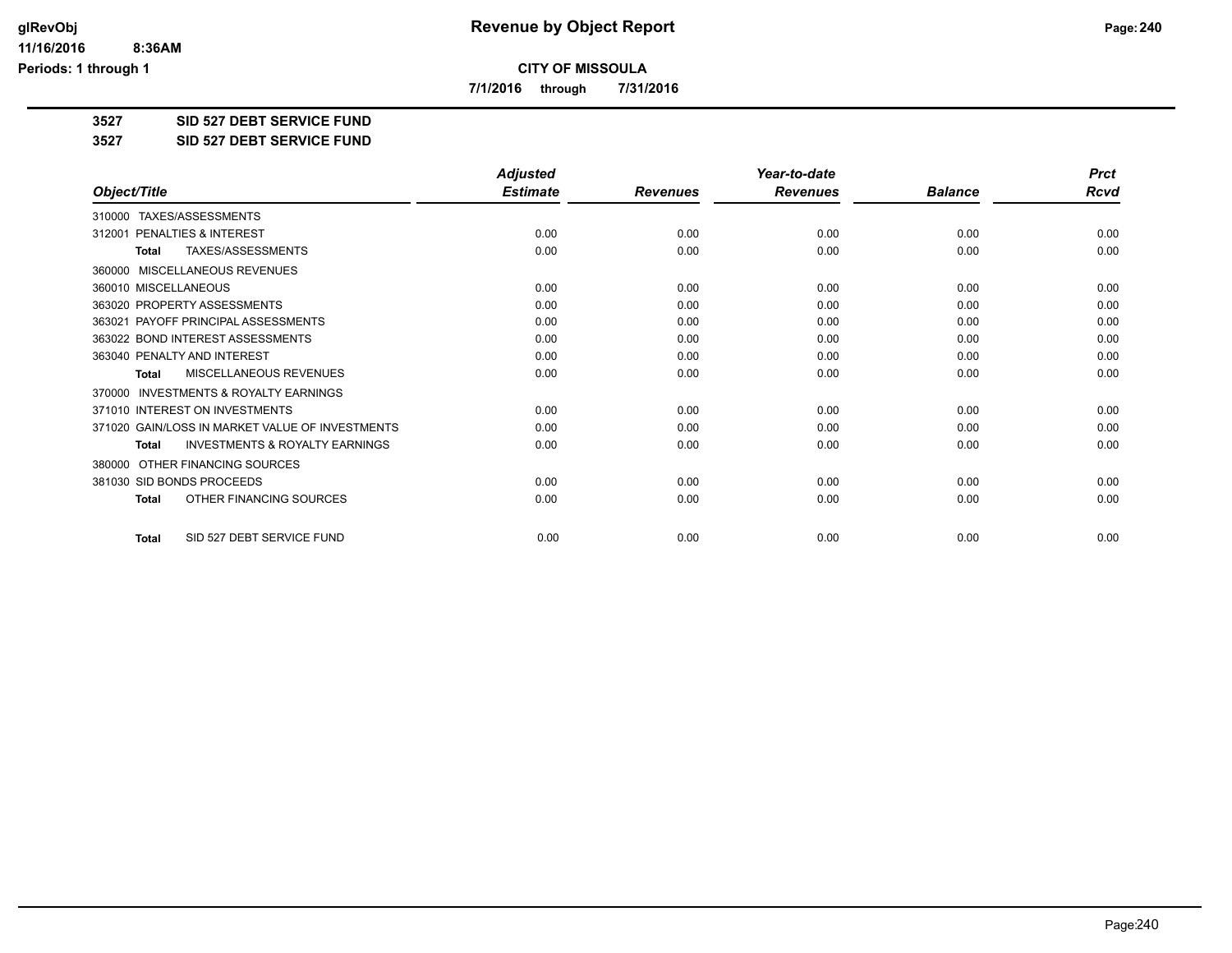**CITY OF MISSOULA**

**7/1/2016 through 7/31/2016**

# **3527 SID 527 DEBT SERVICE FUND**

|                                                           | <b>Adjusted</b> |                 | Year-to-date    |                | <b>Prct</b> |
|-----------------------------------------------------------|-----------------|-----------------|-----------------|----------------|-------------|
| Object/Title                                              | <b>Estimate</b> | <b>Revenues</b> | <b>Revenues</b> | <b>Balance</b> | <b>Rcvd</b> |
| 310000 TAXES/ASSESSMENTS                                  |                 |                 |                 |                |             |
| PENALTIES & INTEREST<br>312001                            | 0.00            | 0.00            | 0.00            | 0.00           | 0.00        |
| TAXES/ASSESSMENTS<br><b>Total</b>                         | 0.00            | 0.00            | 0.00            | 0.00           | 0.00        |
| 360000 MISCELLANEOUS REVENUES                             |                 |                 |                 |                |             |
| 360010 MISCELLANEOUS                                      | 0.00            | 0.00            | 0.00            | 0.00           | 0.00        |
| 363020 PROPERTY ASSESSMENTS                               | 0.00            | 0.00            | 0.00            | 0.00           | 0.00        |
| 363021 PAYOFF PRINCIPAL ASSESSMENTS                       | 0.00            | 0.00            | 0.00            | 0.00           | 0.00        |
| 363022 BOND INTEREST ASSESSMENTS                          | 0.00            | 0.00            | 0.00            | 0.00           | 0.00        |
| 363040 PENALTY AND INTEREST                               | 0.00            | 0.00            | 0.00            | 0.00           | 0.00        |
| MISCELLANEOUS REVENUES<br><b>Total</b>                    | 0.00            | 0.00            | 0.00            | 0.00           | 0.00        |
| 370000 INVESTMENTS & ROYALTY EARNINGS                     |                 |                 |                 |                |             |
| 371010 INTEREST ON INVESTMENTS                            | 0.00            | 0.00            | 0.00            | 0.00           | 0.00        |
| 371020 GAIN/LOSS IN MARKET VALUE OF INVESTMENT            | 0.00            | 0.00            | 0.00            | 0.00           | 0.00        |
| <b>INVESTMENTS &amp; ROYALTY EARNINGS</b><br><b>Total</b> | 0.00            | 0.00            | 0.00            | 0.00           | 0.00        |
| 380000 OTHER FINANCING SOURCES                            |                 |                 |                 |                |             |
| 381030 SID BONDS PROCEEDS                                 | 0.00            | 0.00            | 0.00            | 0.00           | 0.00        |
| OTHER FINANCING SOURCES<br><b>Total</b>                   | 0.00            | 0.00            | 0.00            | 0.00           | 0.00        |
| SID 527 DEBT SERVICE FUND<br><b>Total</b>                 | 0.00            | 0.00            | 0.00            | 0.00           | 0.00        |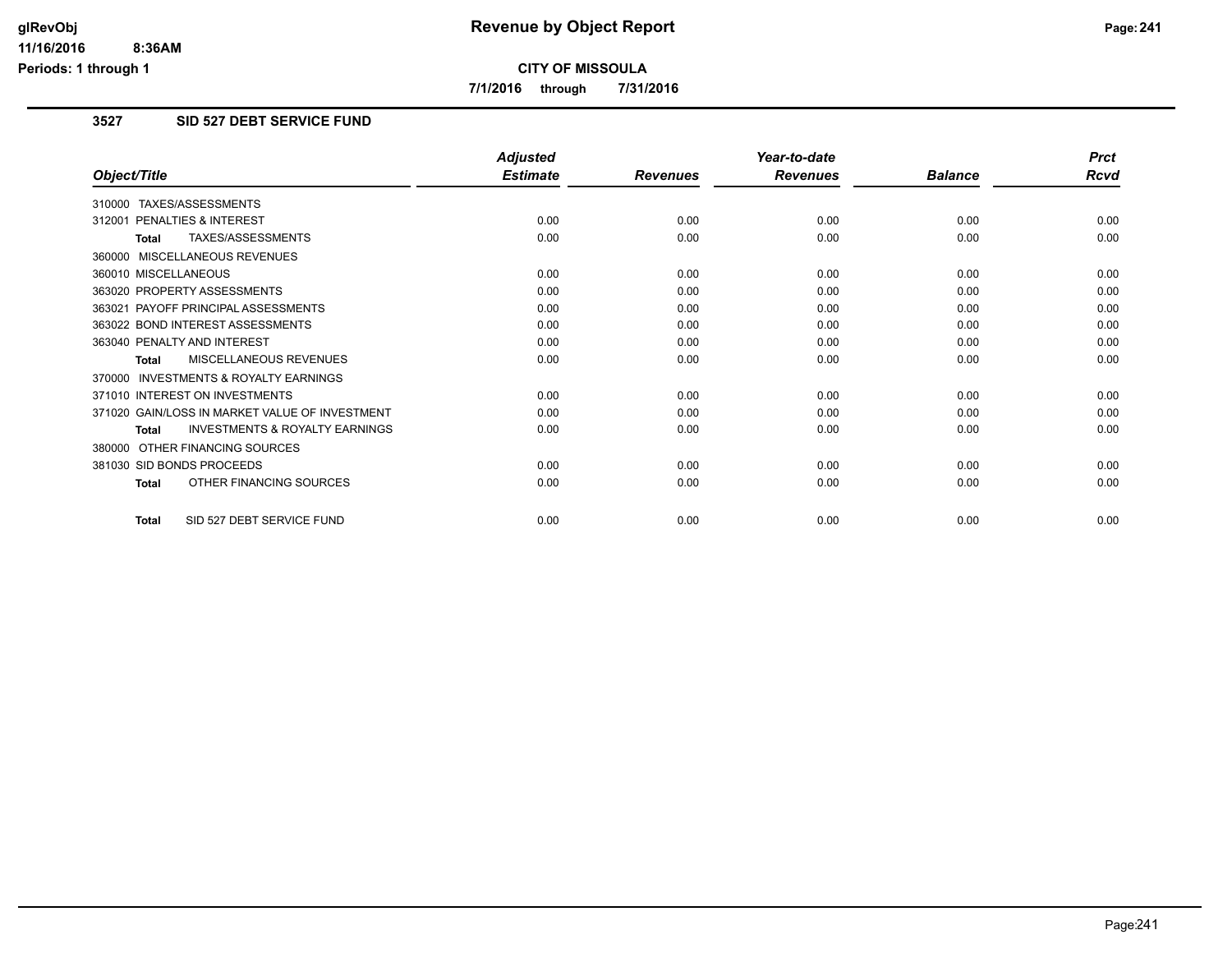**glRevObj Revenue by Object Report Page:242** 

**CITY OF MISSOULA**

**7/1/2016 through 7/31/2016**

**3530 SID 530 DEBT SERVICE FUND**

 **8:36AM**

**3530 SID 530 DEBT SERVICE FUND**

| <b>Adjusted</b> |                 | Year-to-date    |                | <b>Prct</b> |
|-----------------|-----------------|-----------------|----------------|-------------|
| <b>Estimate</b> | <b>Revenues</b> | <b>Revenues</b> | <b>Balance</b> | Rcvd        |
|                 |                 |                 |                |             |
| 0.00            | 0.00            | 0.00            | 0.00           | 0.00        |
| 0.00            | 0.00            | 0.00            | 0.00           | 0.00        |
|                 |                 |                 |                |             |
| 0.00            | 0.00            | 0.00            | 0.00           | 0.00        |
| 0.00            | 0.00            | 0.00            | 0.00           | 0.00        |
| 0.00            | 0.00            | 0.00            | 0.00           | 0.00        |
| 0.00            | 0.00            | 0.00            | 0.00           | 0.00        |
| 0.00            | 0.00            | 0.00            | 0.00           | 0.00        |
| 0.00            | 0.00            | 0.00            | 0.00           | 0.00        |
|                 |                 |                 |                |             |
| 0.00            | 0.00            | 0.00            | 0.00           | 0.00        |
| 0.00            | 0.00            | 0.00            | 0.00           | 0.00        |
| 0.00            | 0.00            | 0.00            | 0.00           | 0.00        |
| 0.00            | 0.00            | 0.00            | 0.00           | 0.00        |
|                 |                 |                 |                |             |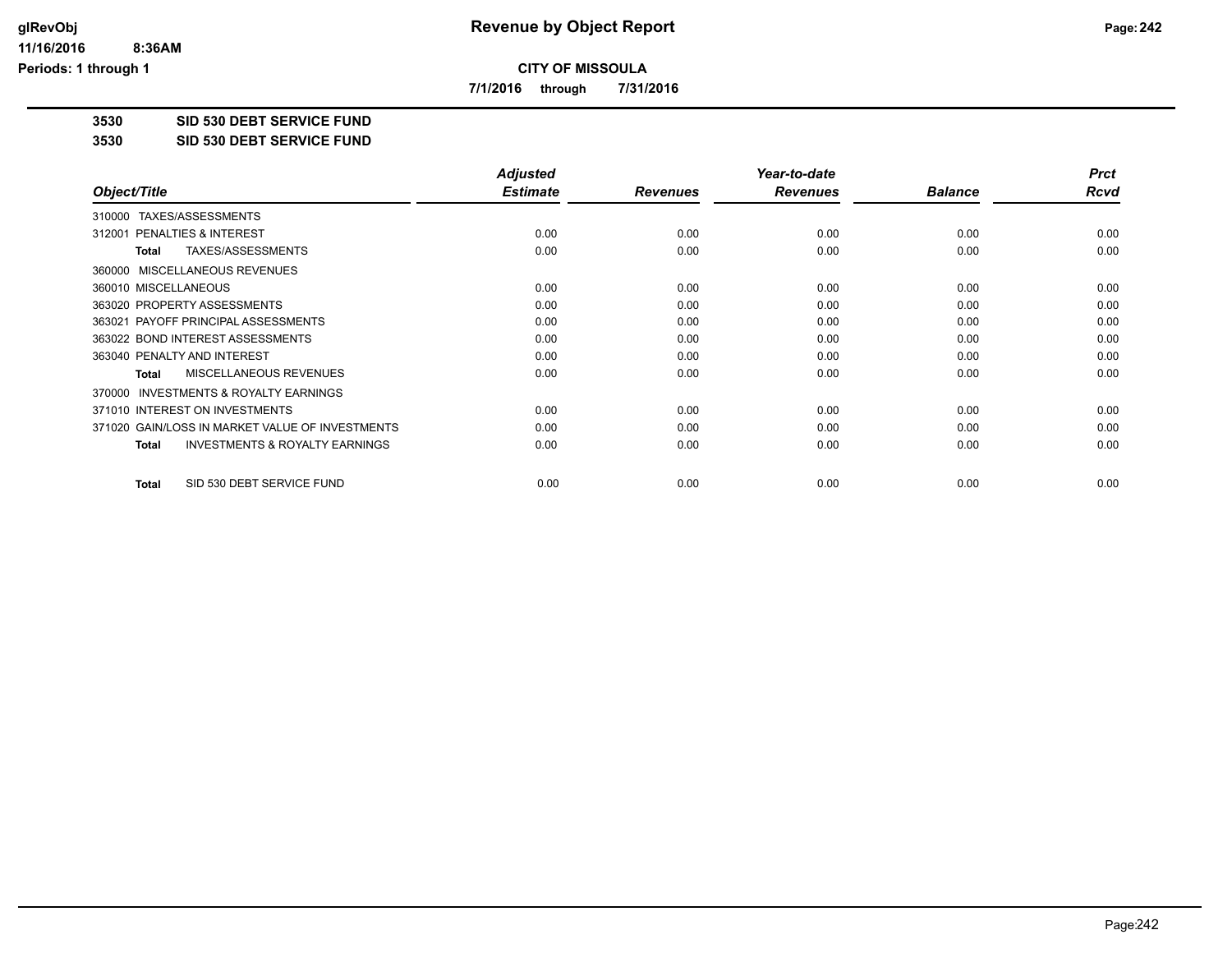**CITY OF MISSOULA**

**7/1/2016 through 7/31/2016**

### **3530 SID 530 DEBT SERVICE FUND**

|                                                           | <b>Adjusted</b> |                 | Year-to-date    |                | <b>Prct</b> |
|-----------------------------------------------------------|-----------------|-----------------|-----------------|----------------|-------------|
| Object/Title                                              | <b>Estimate</b> | <b>Revenues</b> | <b>Revenues</b> | <b>Balance</b> | <b>Rcvd</b> |
| 310000 TAXES/ASSESSMENTS                                  |                 |                 |                 |                |             |
| 312001 PENALTIES & INTEREST                               | 0.00            | 0.00            | 0.00            | 0.00           | 0.00        |
| <b>TAXES/ASSESSMENTS</b><br><b>Total</b>                  | 0.00            | 0.00            | 0.00            | 0.00           | 0.00        |
| 360000 MISCELLANEOUS REVENUES                             |                 |                 |                 |                |             |
| 360010 MISCELLANEOUS                                      | 0.00            | 0.00            | 0.00            | 0.00           | 0.00        |
| 363020 PROPERTY ASSESSMENTS                               | 0.00            | 0.00            | 0.00            | 0.00           | 0.00        |
| 363021 PAYOFF PRINCIPAL ASSESSMENTS                       | 0.00            | 0.00            | 0.00            | 0.00           | 0.00        |
| 363022 BOND INTEREST ASSESSMENTS                          | 0.00            | 0.00            | 0.00            | 0.00           | 0.00        |
| 363040 PENALTY AND INTEREST                               | 0.00            | 0.00            | 0.00            | 0.00           | 0.00        |
| MISCELLANEOUS REVENUES<br>Total                           | 0.00            | 0.00            | 0.00            | 0.00           | 0.00        |
| <b>INVESTMENTS &amp; ROYALTY EARNINGS</b><br>370000       |                 |                 |                 |                |             |
| 371010 INTEREST ON INVESTMENTS                            | 0.00            | 0.00            | 0.00            | 0.00           | 0.00        |
| 371020 GAIN/LOSS IN MARKET VALUE OF INVESTMENT            | 0.00            | 0.00            | 0.00            | 0.00           | 0.00        |
| <b>INVESTMENTS &amp; ROYALTY EARNINGS</b><br><b>Total</b> | 0.00            | 0.00            | 0.00            | 0.00           | 0.00        |
|                                                           |                 |                 |                 |                |             |
| SID 530 DEBT SERVICE FUND<br><b>Total</b>                 | 0.00            | 0.00            | 0.00            | 0.00           | 0.00        |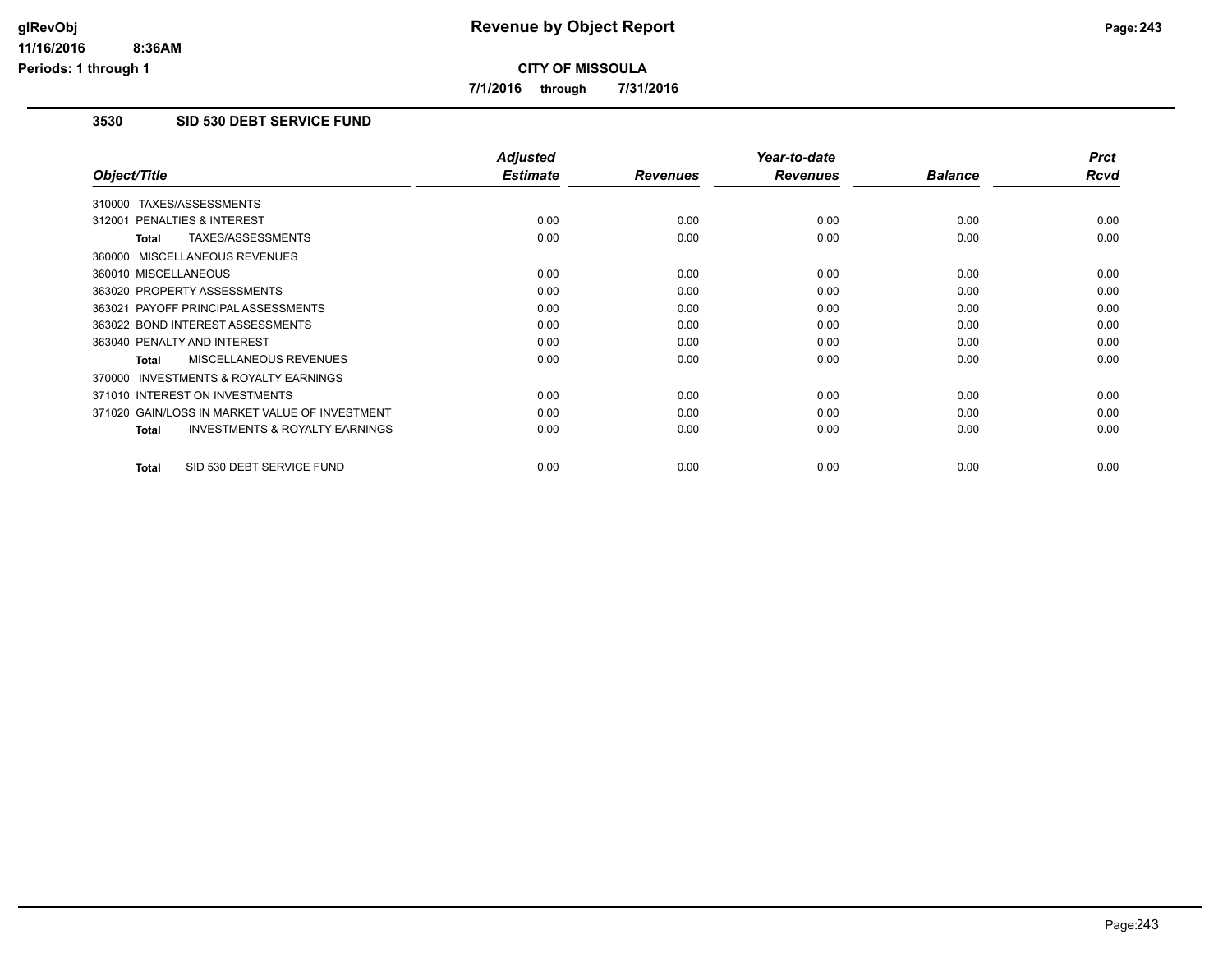**glRevObj Revenue by Object Report Page:244** 

**CITY OF MISSOULA**

**7/1/2016 through 7/31/2016**

**3531 SID 531 HICKORY ST CALMING**

 **8:36AM**

**3531 SID 531 HICKORY ST CALMING**

|                                                           | <b>Adjusted</b> |                 | Year-to-date    |                | <b>Prct</b> |
|-----------------------------------------------------------|-----------------|-----------------|-----------------|----------------|-------------|
| Object/Title                                              | <b>Estimate</b> | <b>Revenues</b> | <b>Revenues</b> | <b>Balance</b> | Rcvd        |
| TAXES/ASSESSMENTS<br>310000                               |                 |                 |                 |                |             |
| PENALTIES & INTEREST<br>312001                            | 0.00            | 0.00            | 0.00            | 0.00           | 0.00        |
| TAXES/ASSESSMENTS<br><b>Total</b>                         | 0.00            | 0.00            | 0.00            | 0.00           | 0.00        |
| MISCELLANEOUS REVENUES<br>360000                          |                 |                 |                 |                |             |
| 360010 MISCELLANEOUS                                      | 0.00            | 0.00            | 0.00            | 0.00           | 0.00        |
| 363020 PROPERTY ASSESSMENTS                               | 0.00            | 0.00            | 0.00            | 0.00           | 0.00        |
| 363021 PAYOFF PRINCIPAL ASSESSMENTS                       | 0.00            | 0.00            | 0.00            | 0.00           | 0.00        |
| 363022 BOND INTEREST ASSESSMENTS                          | 0.00            | 0.00            | 0.00            | 0.00           | 0.00        |
| 363040 PENALTY AND INTEREST                               | 0.00            | 0.00            | 0.00            | 0.00           | 0.00        |
| MISCELLANEOUS REVENUES<br><b>Total</b>                    | 0.00            | 0.00            | 0.00            | 0.00           | 0.00        |
| <b>INVESTMENTS &amp; ROYALTY EARNINGS</b><br>370000       |                 |                 |                 |                |             |
| 371010 INTEREST ON INVESTMENTS                            | 0.00            | 0.00            | 0.00            | 0.00           | 0.00        |
| 371020 GAIN/LOSS IN MARKET VALUE OF INVESTMENTS           | 0.00            | 0.00            | 0.00            | 0.00           | 0.00        |
| <b>INVESTMENTS &amp; ROYALTY EARNINGS</b><br><b>Total</b> | 0.00            | 0.00            | 0.00            | 0.00           | 0.00        |
| OTHER FINANCING SOURCES<br>380000                         |                 |                 |                 |                |             |
| 383000 OPERATING TRANSFERS                                | 0.00            | 0.00            | 0.00            | 0.00           | 0.00        |
| OTHER FINANCING SOURCES<br><b>Total</b>                   | 0.00            | 0.00            | 0.00            | 0.00           | 0.00        |
| SID 531 HICKORY ST CALMING<br><b>Total</b>                | 0.00            | 0.00            | 0.00            | 0.00           | 0.00        |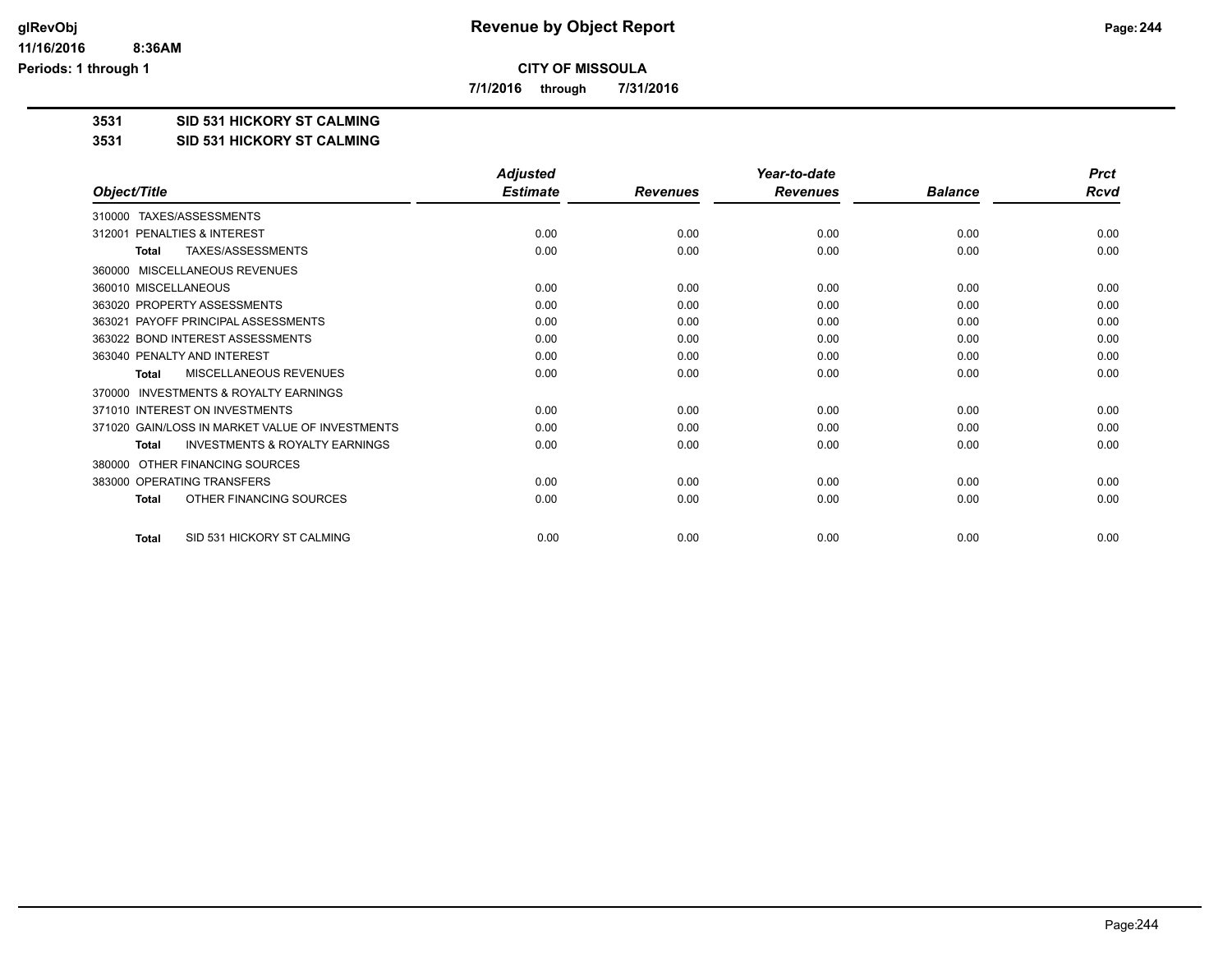**CITY OF MISSOULA**

**7/1/2016 through 7/31/2016**

# **3531 SID 531 HICKORY ST CALMING**

|                                                           | <b>Adjusted</b> |                 | Year-to-date    |                | <b>Prct</b> |
|-----------------------------------------------------------|-----------------|-----------------|-----------------|----------------|-------------|
| Object/Title                                              | <b>Estimate</b> | <b>Revenues</b> | <b>Revenues</b> | <b>Balance</b> | <b>Rcvd</b> |
| 310000 TAXES/ASSESSMENTS                                  |                 |                 |                 |                |             |
| PENALTIES & INTEREST<br>312001                            | 0.00            | 0.00            | 0.00            | 0.00           | 0.00        |
| TAXES/ASSESSMENTS<br><b>Total</b>                         | 0.00            | 0.00            | 0.00            | 0.00           | 0.00        |
| 360000 MISCELLANEOUS REVENUES                             |                 |                 |                 |                |             |
| 360010 MISCELLANEOUS                                      | 0.00            | 0.00            | 0.00            | 0.00           | 0.00        |
| 363020 PROPERTY ASSESSMENTS                               | 0.00            | 0.00            | 0.00            | 0.00           | 0.00        |
| 363021 PAYOFF PRINCIPAL ASSESSMENTS                       | 0.00            | 0.00            | 0.00            | 0.00           | 0.00        |
| 363022 BOND INTEREST ASSESSMENTS                          | 0.00            | 0.00            | 0.00            | 0.00           | 0.00        |
| 363040 PENALTY AND INTEREST                               | 0.00            | 0.00            | 0.00            | 0.00           | 0.00        |
| MISCELLANEOUS REVENUES<br><b>Total</b>                    | 0.00            | 0.00            | 0.00            | 0.00           | 0.00        |
| 370000 INVESTMENTS & ROYALTY EARNINGS                     |                 |                 |                 |                |             |
| 371010 INTEREST ON INVESTMENTS                            | 0.00            | 0.00            | 0.00            | 0.00           | 0.00        |
| 371020 GAIN/LOSS IN MARKET VALUE OF INVESTMENT            | 0.00            | 0.00            | 0.00            | 0.00           | 0.00        |
| <b>INVESTMENTS &amp; ROYALTY EARNINGS</b><br><b>Total</b> | 0.00            | 0.00            | 0.00            | 0.00           | 0.00        |
| 380000 OTHER FINANCING SOURCES                            |                 |                 |                 |                |             |
| 383000 OPERATING TRANSFERS                                | 0.00            | 0.00            | 0.00            | 0.00           | 0.00        |
| OTHER FINANCING SOURCES<br><b>Total</b>                   | 0.00            | 0.00            | 0.00            | 0.00           | 0.00        |
| SID 531 HICKORY ST CALMING<br><b>Total</b>                | 0.00            | 0.00            | 0.00            | 0.00           | 0.00        |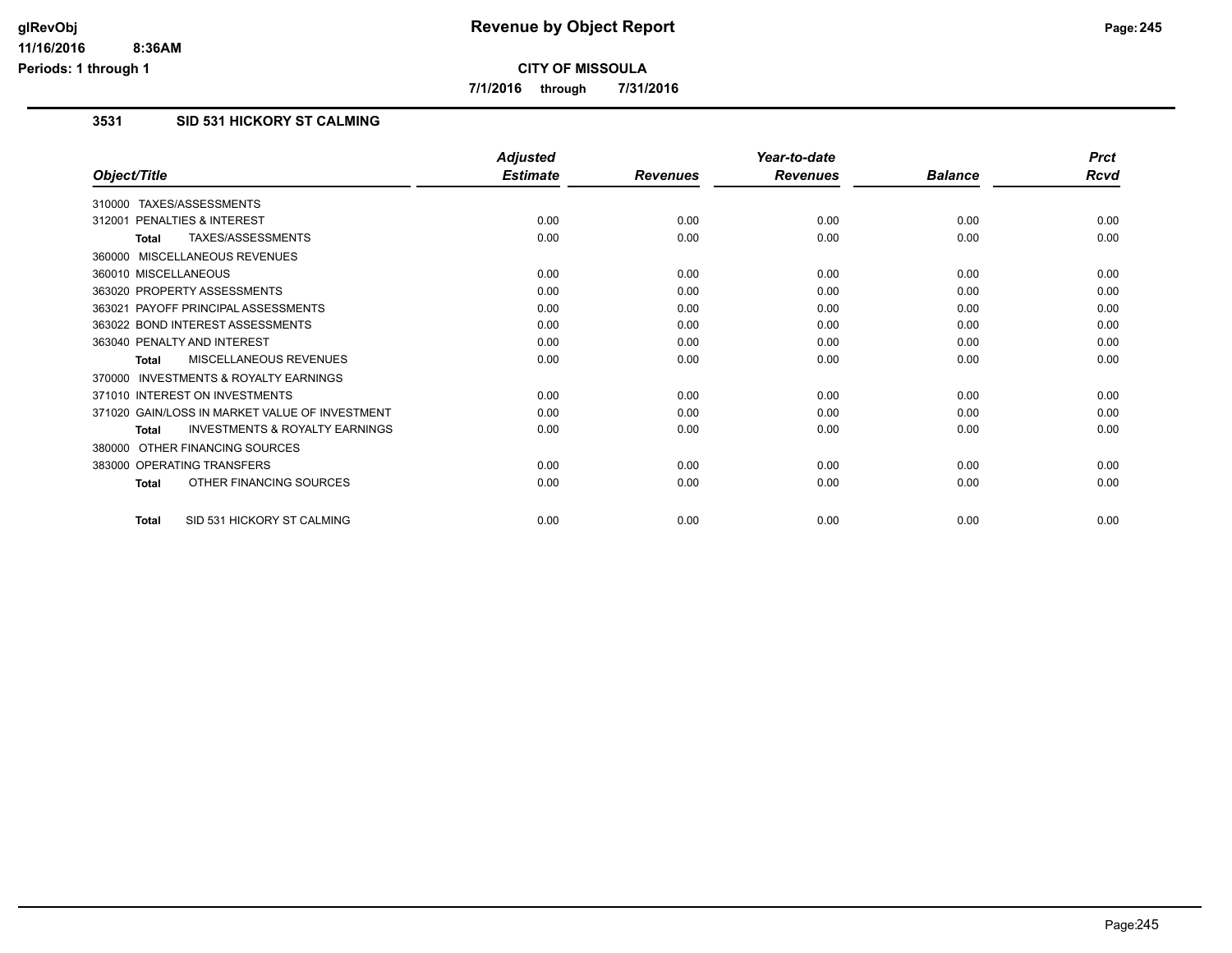**CITY OF MISSOULA**

**7/1/2016 through 7/31/2016**

**3532 SID 532 DEBT SERVICE FUND**

**3532 SID 532 DEBT SERVICE FUND**

|                                                           | <b>Adiusted</b> |                 | Year-to-date    |                | <b>Prct</b> |
|-----------------------------------------------------------|-----------------|-----------------|-----------------|----------------|-------------|
| Object/Title                                              | <b>Estimate</b> | <b>Revenues</b> | <b>Revenues</b> | <b>Balance</b> | Rcvd        |
| 360000 MISCELLANEOUS REVENUES                             |                 |                 |                 |                |             |
| 363020 PROPERTY ASSESSMENTS                               | 0.00            | 0.00            | 0.00            | 0.00           | 0.00        |
| 363021 PAYOFF PRINCIPAL ASSESSMENTS                       | 0.00            | 0.00            | 0.00            | 0.00           | 0.00        |
| 363022 BOND INTEREST ASSESSMENTS                          | 0.00            | 0.00            | 0.00            | 0.00           | 0.00        |
| 363040 PENALTY AND INTEREST                               | 0.00            | 0.00            | 0.00            | 0.00           | 0.00        |
| MISCELLANEOUS REVENUES<br>Total                           | 0.00            | 0.00            | 0.00            | 0.00           | 0.00        |
| 370000 INVESTMENTS & ROYALTY EARNINGS                     |                 |                 |                 |                |             |
| 371010 INTEREST ON INVESTMENTS                            | 0.00            | 0.00            | 0.00            | 0.00           | 0.00        |
| 371020 GAIN/LOSS IN MARKET VALUE OF INVESTMENTS           | 0.00            | 0.00            | 0.00            | 0.00           | 0.00        |
| <b>INVESTMENTS &amp; ROYALTY EARNINGS</b><br><b>Total</b> | 0.00            | 0.00            | 0.00            | 0.00           | 0.00        |
| SID 532 DEBT SERVICE FUND<br><b>Total</b>                 | 0.00            | 0.00            | 0.00            | 0.00           | 0.00        |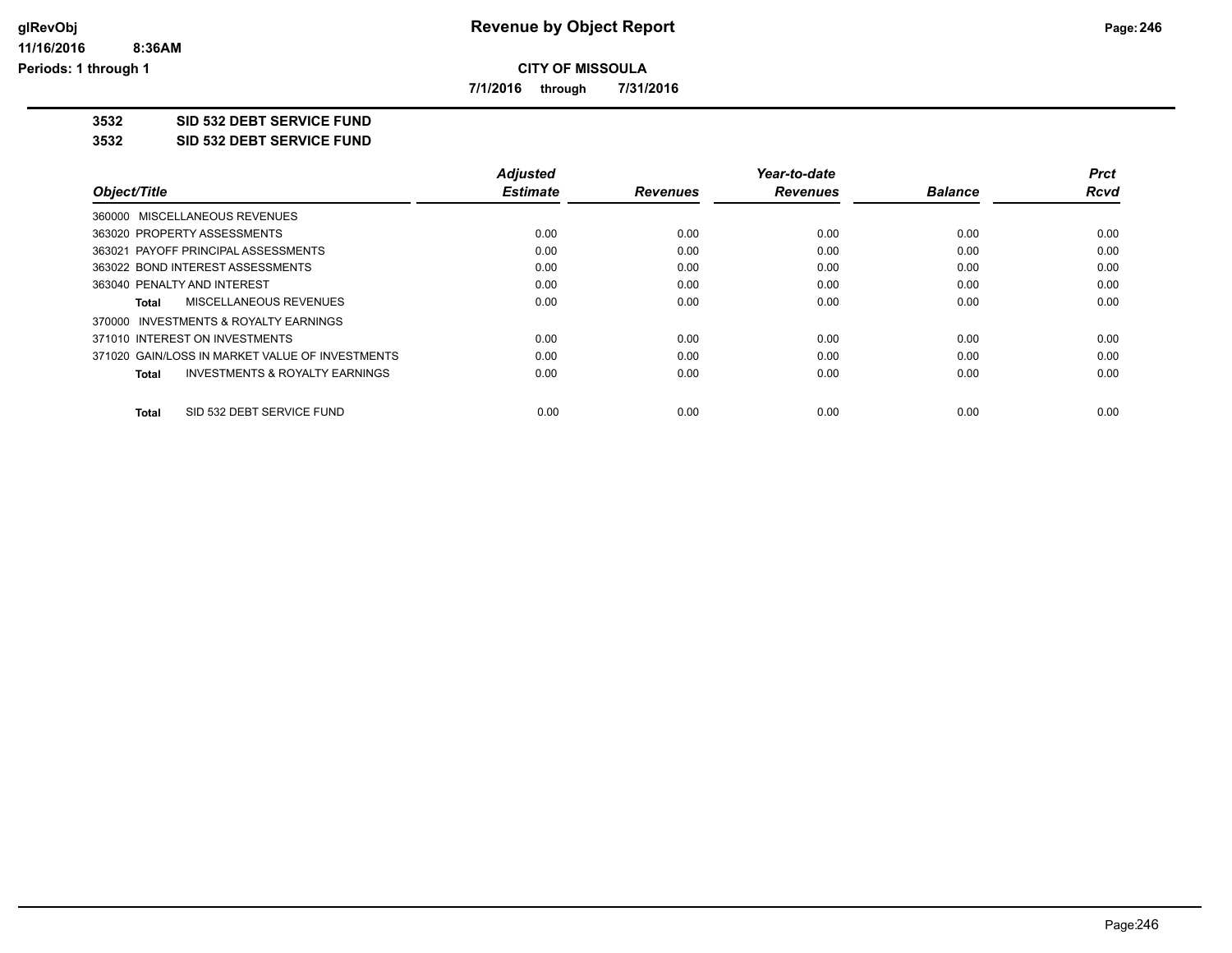**CITY OF MISSOULA**

**7/1/2016 through 7/31/2016**

# **3532 SID 532 DEBT SERVICE FUND**

|                                                | <b>Adjusted</b> |                 | Year-to-date    |                | <b>Prct</b> |
|------------------------------------------------|-----------------|-----------------|-----------------|----------------|-------------|
| Object/Title                                   | <b>Estimate</b> | <b>Revenues</b> | <b>Revenues</b> | <b>Balance</b> | Rcvd        |
| 360000 MISCELLANEOUS REVENUES                  |                 |                 |                 |                |             |
| 363020 PROPERTY ASSESSMENTS                    | 0.00            | 0.00            | 0.00            | 0.00           | 0.00        |
| 363021 PAYOFF PRINCIPAL ASSESSMENTS            | 0.00            | 0.00            | 0.00            | 0.00           | 0.00        |
| 363022 BOND INTEREST ASSESSMENTS               | 0.00            | 0.00            | 0.00            | 0.00           | 0.00        |
| 363040 PENALTY AND INTEREST                    | 0.00            | 0.00            | 0.00            | 0.00           | 0.00        |
| MISCELLANEOUS REVENUES<br><b>Total</b>         | 0.00            | 0.00            | 0.00            | 0.00           | 0.00        |
| 370000 INVESTMENTS & ROYALTY EARNINGS          |                 |                 |                 |                |             |
| 371010 INTEREST ON INVESTMENTS                 | 0.00            | 0.00            | 0.00            | 0.00           | 0.00        |
| 371020 GAIN/LOSS IN MARKET VALUE OF INVESTMENT | 0.00            | 0.00            | 0.00            | 0.00           | 0.00        |
| INVESTMENTS & ROYALTY EARNINGS<br><b>Total</b> | 0.00            | 0.00            | 0.00            | 0.00           | 0.00        |
|                                                |                 |                 |                 |                |             |
| SID 532 DEBT SERVICE FUND<br><b>Total</b>      | 0.00            | 0.00            | 0.00            | 0.00           | 0.00        |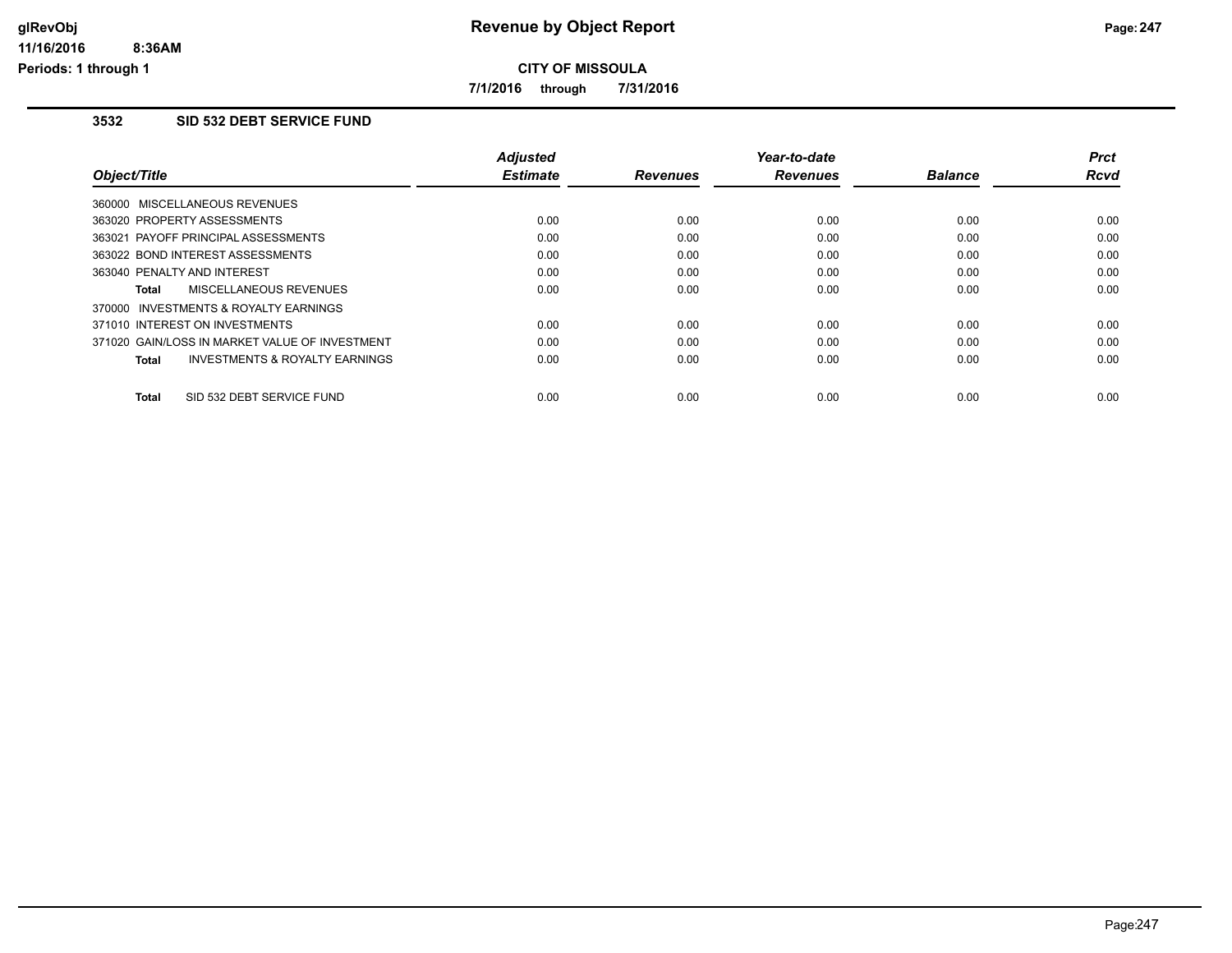**glRevObj Revenue by Object Report Page:248** 

**CITY OF MISSOULA**

**7/1/2016 through 7/31/2016**

# **3533 GILBERT ST SEWER SID DEBT FUND**

 **8:36AM**

#### **3533 GILBERT ST SEWER SID DEBT FUND**

|                                                     | <b>Adjusted</b> |                 | Year-to-date    |                | <b>Prct</b> |
|-----------------------------------------------------|-----------------|-----------------|-----------------|----------------|-------------|
| Object/Title                                        | <b>Estimate</b> | <b>Revenues</b> | <b>Revenues</b> | <b>Balance</b> | <b>Rcvd</b> |
| TAXES/ASSESSMENTS<br>310000                         |                 |                 |                 |                |             |
| PENALTIES & INTEREST<br>312001                      | 0.00            | 0.00            | 0.00            | 0.00           | 0.00        |
| TAXES/ASSESSMENTS<br>Total                          | 0.00            | 0.00            | 0.00            | 0.00           | 0.00        |
| MISCELLANEOUS REVENUES<br>360000                    |                 |                 |                 |                |             |
| 363020 PROPERTY ASSESSMENTS                         | 0.00            | $-136.53$       | $-136.53$       | 136.53         | 0.00        |
| 363021 PAYOFF PRINCIPAL ASSESSMENTS                 | 0.00            | 0.00            | 0.00            | 0.00           | 0.00        |
| 363022 BOND INTEREST ASSESSMENTS                    | 0.00            | 0.00            | 0.00            | 0.00           | 0.00        |
| 363040 PENALTY AND INTEREST                         | 0.00            | $-4.30$         | $-4.30$         | 4.30           | 0.00        |
| MISCELLANEOUS REVENUES<br><b>Total</b>              | 0.00            | $-140.83$       | $-140.83$       | 140.83         | 0.00        |
| <b>INVESTMENTS &amp; ROYALTY EARNINGS</b><br>370000 |                 |                 |                 |                |             |
| 371010 INTEREST ON INVESTMENTS                      | 0.00            | 0.00            | 0.00            | 0.00           | 0.00        |
| 371020 GAIN/LOSS IN MARKET VALUE OF INVESTMENTS     | 0.00            | 0.00            | 0.00            | 0.00           | 0.00        |
| <b>INVESTMENTS &amp; ROYALTY EARNINGS</b><br>Total  | 0.00            | 0.00            | 0.00            | 0.00           | 0.00        |
| OTHER FINANCING SOURCES<br>380000                   |                 |                 |                 |                |             |
| 381009 TRANSFERS IN                                 | 0.00            | 0.00            | 0.00            | 0.00           | 0.00        |
| OTHER FINANCING SOURCES<br><b>Total</b>             | 0.00            | 0.00            | 0.00            | 0.00           | 0.00        |
| GILBERT ST SEWER SID DEBT FUND<br><b>Total</b>      | 0.00            | $-140.83$       | $-140.83$       | 140.83         | 0.00        |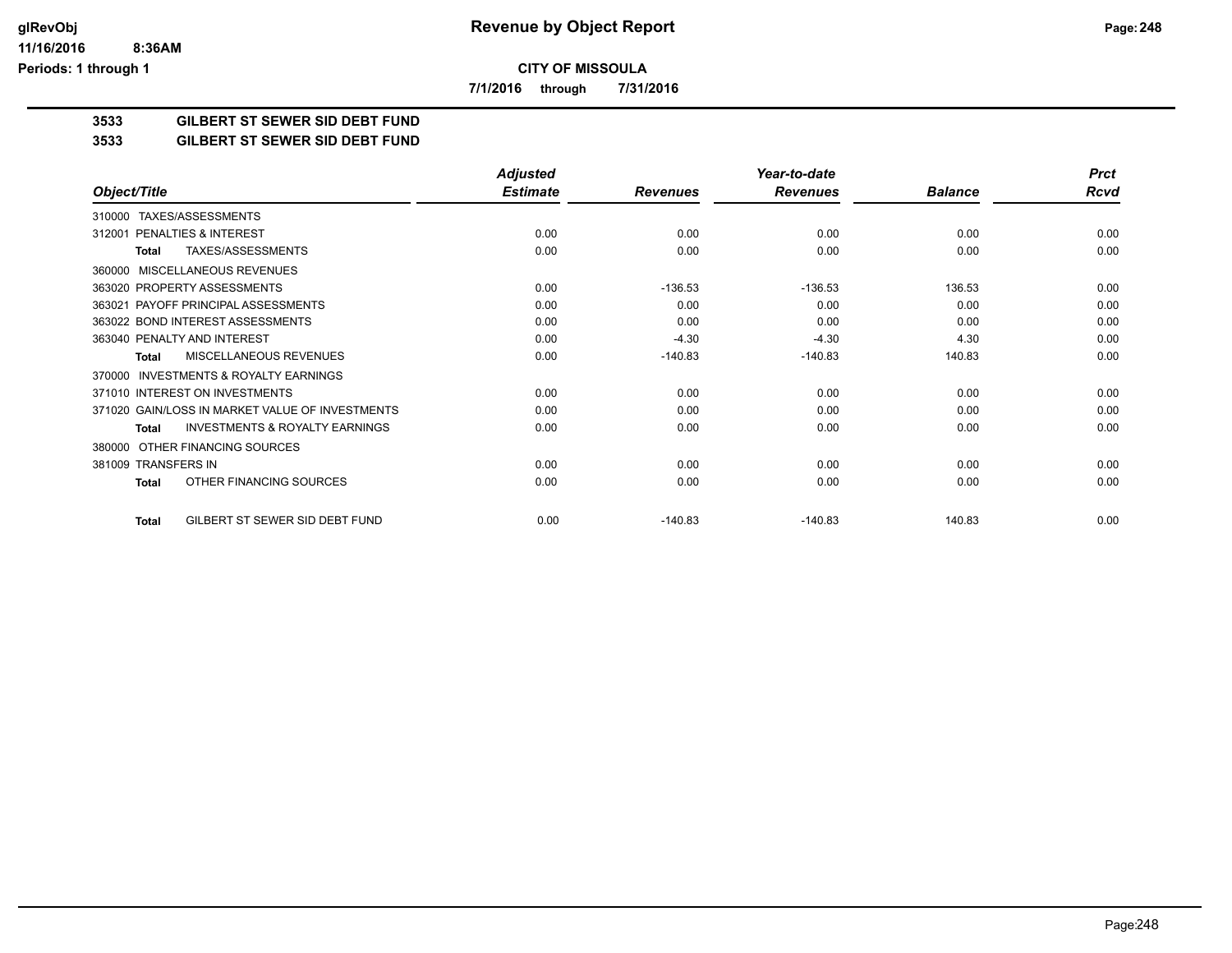**8:36AM**

**CITY OF MISSOULA**

**7/1/2016 through 7/31/2016**

# **3533 GILBERT ST SEWER SID DEBT FUND**

|                                                           | <b>Adjusted</b> |                 | Year-to-date    |                | <b>Prct</b> |
|-----------------------------------------------------------|-----------------|-----------------|-----------------|----------------|-------------|
| Object/Title                                              | <b>Estimate</b> | <b>Revenues</b> | <b>Revenues</b> | <b>Balance</b> | <b>Rcvd</b> |
| TAXES/ASSESSMENTS<br>310000                               |                 |                 |                 |                |             |
| PENALTIES & INTEREST<br>312001                            | 0.00            | 0.00            | 0.00            | 0.00           | 0.00        |
| TAXES/ASSESSMENTS<br><b>Total</b>                         | 0.00            | 0.00            | 0.00            | 0.00           | 0.00        |
| MISCELLANEOUS REVENUES<br>360000                          |                 |                 |                 |                |             |
| 363020 PROPERTY ASSESSMENTS                               | 0.00            | $-136.53$       | $-136.53$       | 136.53         | 0.00        |
| 363021 PAYOFF PRINCIPAL ASSESSMENTS                       | 0.00            | 0.00            | 0.00            | 0.00           | 0.00        |
| 363022 BOND INTEREST ASSESSMENTS                          | 0.00            | 0.00            | 0.00            | 0.00           | 0.00        |
| 363040 PENALTY AND INTEREST                               | 0.00            | $-4.30$         | $-4.30$         | 4.30           | 0.00        |
| <b>MISCELLANEOUS REVENUES</b><br><b>Total</b>             | 0.00            | $-140.83$       | $-140.83$       | 140.83         | 0.00        |
| <b>INVESTMENTS &amp; ROYALTY EARNINGS</b><br>370000       |                 |                 |                 |                |             |
| 371010 INTEREST ON INVESTMENTS                            | 0.00            | 0.00            | 0.00            | 0.00           | 0.00        |
| 371020 GAIN/LOSS IN MARKET VALUE OF INVESTMENT            | 0.00            | 0.00            | 0.00            | 0.00           | 0.00        |
| <b>INVESTMENTS &amp; ROYALTY EARNINGS</b><br><b>Total</b> | 0.00            | 0.00            | 0.00            | 0.00           | 0.00        |
| OTHER FINANCING SOURCES<br>380000                         |                 |                 |                 |                |             |
| 381009 TRANSFERS IN                                       | 0.00            | 0.00            | 0.00            | 0.00           | 0.00        |
| OTHER FINANCING SOURCES<br><b>Total</b>                   | 0.00            | 0.00            | 0.00            | 0.00           | 0.00        |
| GILBERT ST SEWER SID DEBT FUND<br>Total                   | 0.00            | $-140.83$       | $-140.83$       | 140.83         | 0.00        |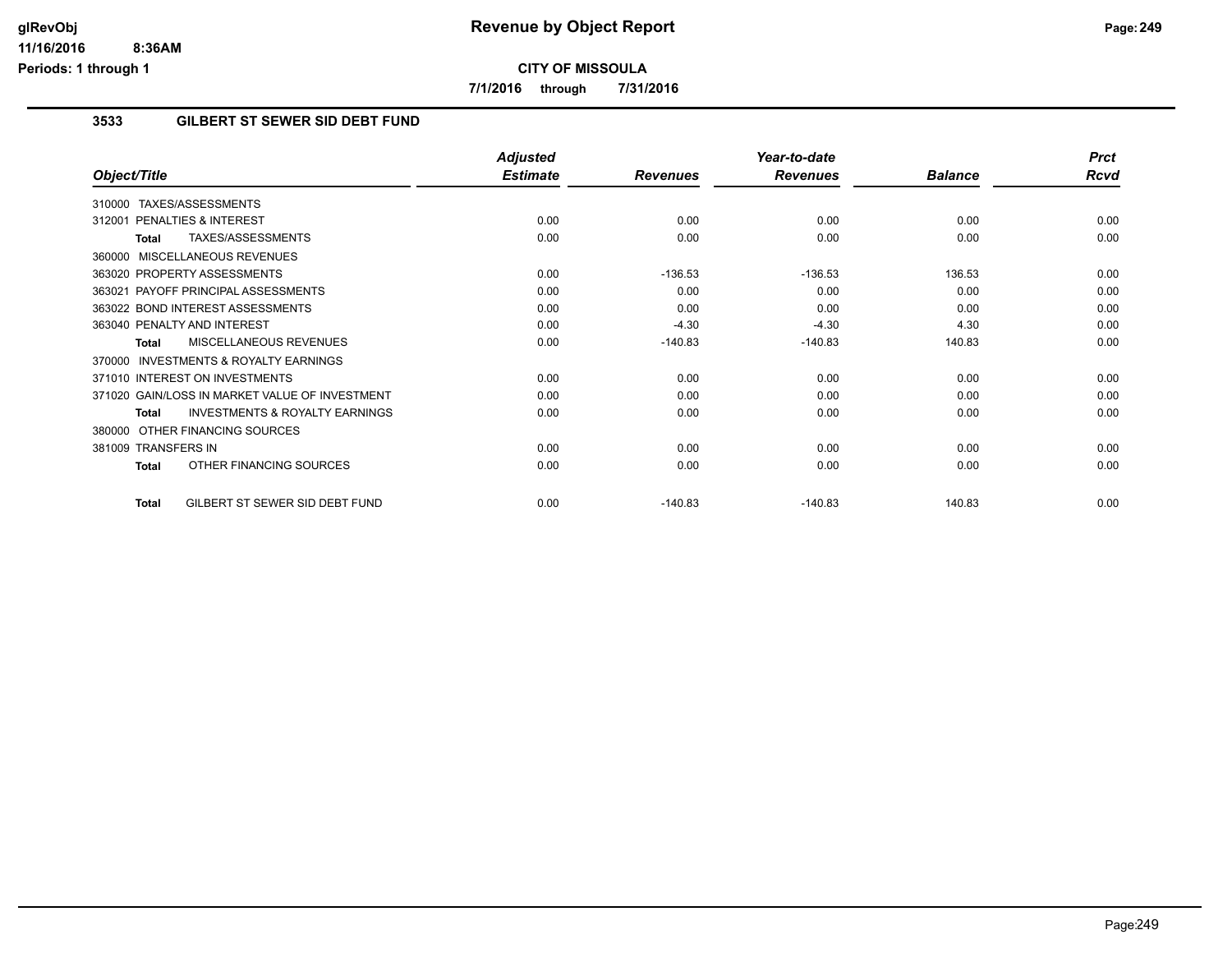**CITY OF MISSOULA**

**7/1/2016 through 7/31/2016**

# **3534 LINCOLNWOOD SEWER PHASE I**

 **8:36AM**

#### **3534 LINCOLNWOOD SEWER PHASE I**

|                                                     | <b>Adjusted</b> |                 | Year-to-date    |                | <b>Prct</b> |
|-----------------------------------------------------|-----------------|-----------------|-----------------|----------------|-------------|
| Object/Title                                        | <b>Estimate</b> | <b>Revenues</b> | <b>Revenues</b> | <b>Balance</b> | <b>Rcvd</b> |
| TAXES/ASSESSMENTS<br>310000                         |                 |                 |                 |                |             |
| PENALTIES & INTEREST<br>312001                      | 0.00            | 0.00            | 0.00            | 0.00           | 0.00        |
| TAXES/ASSESSMENTS<br>Total                          | 0.00            | 0.00            | 0.00            | 0.00           | 0.00        |
| MISCELLANEOUS REVENUES<br>360000                    |                 |                 |                 |                |             |
| 363020 PROPERTY ASSESSMENTS                         | 0.00            | 0.00            | 0.00            | 0.00           | 0.00        |
| 363021 PAYOFF PRINCIPAL ASSESSMENTS                 | 0.00            | 0.00            | 0.00            | 0.00           | 0.00        |
| 363022 BOND INTEREST ASSESSMENTS                    | 0.00            | 0.00            | 0.00            | 0.00           | 0.00        |
| 363040 PENALTY AND INTEREST                         | 0.00            | 0.00            | 0.00            | 0.00           | 0.00        |
| <b>MISCELLANEOUS REVENUES</b><br>Total              | 0.00            | 0.00            | 0.00            | 0.00           | 0.00        |
| <b>INVESTMENTS &amp; ROYALTY EARNINGS</b><br>370000 |                 |                 |                 |                |             |
| 371010 INTEREST ON INVESTMENTS                      | 0.00            | 0.00            | 0.00            | 0.00           | 0.00        |
| 371020 GAIN/LOSS IN MARKET VALUE OF INVESTMENTS     | 0.00            | 0.00            | 0.00            | 0.00           | 0.00        |
| <b>INVESTMENTS &amp; ROYALTY EARNINGS</b><br>Total  | 0.00            | 0.00            | 0.00            | 0.00           | 0.00        |
|                                                     |                 |                 |                 |                |             |
| LINCOLNWOOD SEWER PHASE I<br><b>Total</b>           | 0.00            | 0.00            | 0.00            | 0.00           | 0.00        |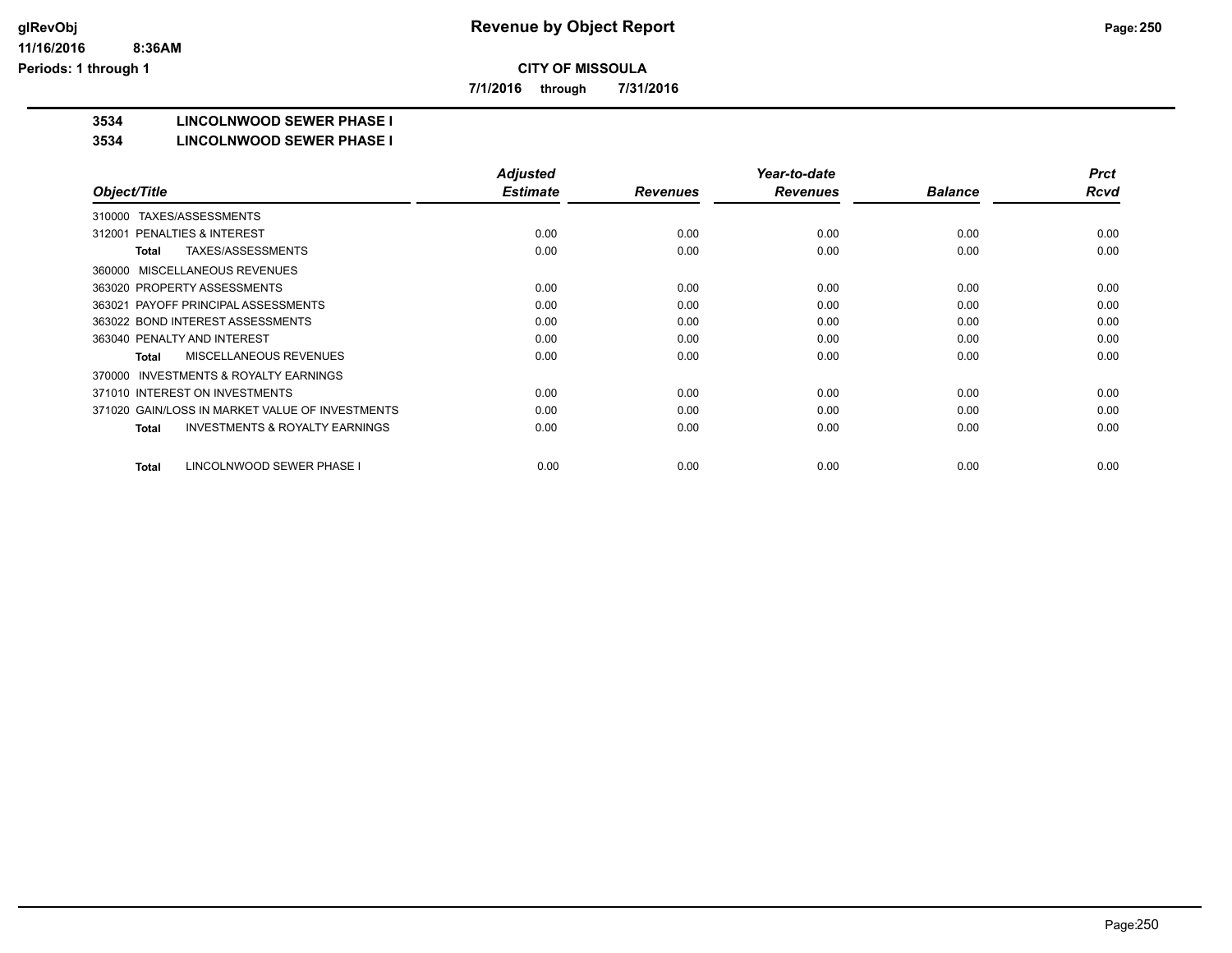**CITY OF MISSOULA**

**7/1/2016 through 7/31/2016**

# **3534 LINCOLNWOOD SEWER PHASE I**

| Object/Title                                        | <b>Adjusted</b><br><b>Estimate</b> | <b>Revenues</b> | Year-to-date<br><b>Revenues</b> | <b>Balance</b> | <b>Prct</b><br>Rcvd |
|-----------------------------------------------------|------------------------------------|-----------------|---------------------------------|----------------|---------------------|
|                                                     |                                    |                 |                                 |                |                     |
| TAXES/ASSESSMENTS<br>310000                         |                                    |                 |                                 |                |                     |
| 312001 PENALTIES & INTEREST                         | 0.00                               | 0.00            | 0.00                            | 0.00           | 0.00                |
| TAXES/ASSESSMENTS<br>Total                          | 0.00                               | 0.00            | 0.00                            | 0.00           | 0.00                |
| 360000 MISCELLANEOUS REVENUES                       |                                    |                 |                                 |                |                     |
| 363020 PROPERTY ASSESSMENTS                         | 0.00                               | 0.00            | 0.00                            | 0.00           | 0.00                |
| 363021 PAYOFF PRINCIPAL ASSESSMENTS                 | 0.00                               | 0.00            | 0.00                            | 0.00           | 0.00                |
| 363022 BOND INTEREST ASSESSMENTS                    | 0.00                               | 0.00            | 0.00                            | 0.00           | 0.00                |
| 363040 PENALTY AND INTEREST                         | 0.00                               | 0.00            | 0.00                            | 0.00           | 0.00                |
| MISCELLANEOUS REVENUES<br>Total                     | 0.00                               | 0.00            | 0.00                            | 0.00           | 0.00                |
| <b>INVESTMENTS &amp; ROYALTY EARNINGS</b><br>370000 |                                    |                 |                                 |                |                     |
| 371010 INTEREST ON INVESTMENTS                      | 0.00                               | 0.00            | 0.00                            | 0.00           | 0.00                |
| 371020 GAIN/LOSS IN MARKET VALUE OF INVESTMENT      | 0.00                               | 0.00            | 0.00                            | 0.00           | 0.00                |
| <b>INVESTMENTS &amp; ROYALTY EARNINGS</b><br>Total  | 0.00                               | 0.00            | 0.00                            | 0.00           | 0.00                |
| LINCOLNWOOD SEWER PHASE I<br>Total                  | 0.00                               | 0.00            | 0.00                            | 0.00           | 0.00                |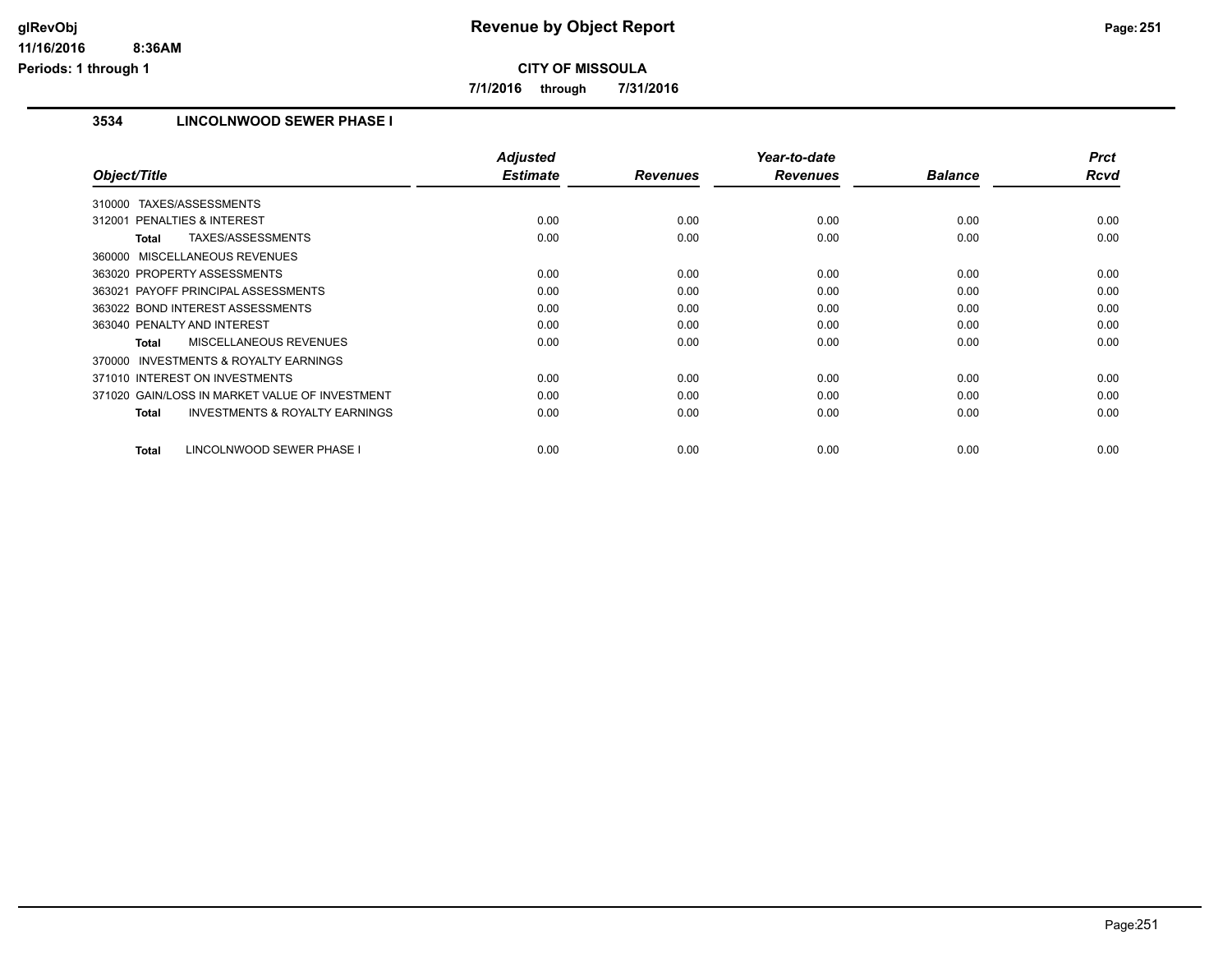**glRevObj Revenue by Object Report Page:252** 

**CITY OF MISSOULA**

**7/1/2016 through 7/31/2016**

#### **3535 SLANT STREET TRAFFIC CALMING**

 **8:36AM**

#### **3535 SLANT STREET TRAFFIC CALMING**

|                                                           | <b>Adjusted</b> |                 | Year-to-date    |                | <b>Prct</b> |
|-----------------------------------------------------------|-----------------|-----------------|-----------------|----------------|-------------|
| Object/Title                                              | <b>Estimate</b> | <b>Revenues</b> | <b>Revenues</b> | <b>Balance</b> | <b>Rcvd</b> |
| TAXES/ASSESSMENTS<br>310000                               |                 |                 |                 |                |             |
| PENALTIES & INTEREST<br>312001                            | 0.00            | 0.00            | 0.00            | 0.00           | 0.00        |
| TAXES/ASSESSMENTS<br><b>Total</b>                         | 0.00            | 0.00            | 0.00            | 0.00           | 0.00        |
| MISCELLANEOUS REVENUES<br>360000                          |                 |                 |                 |                |             |
| 360010 MISCELLANEOUS                                      | 0.00            | 0.00            | 0.00            | 0.00           | 0.00        |
| 363020 PROPERTY ASSESSMENTS                               | 0.00            | $-20.24$        | $-20.24$        | 20.24          | 0.00        |
| 363021 PAYOFF PRINCIPAL ASSESSMENTS                       | 0.00            | 0.00            | 0.00            | 0.00           | 0.00        |
| 363022 BOND INTEREST ASSESSMENTS                          | 0.00            | 0.00            | 0.00            | 0.00           | 0.00        |
| 363040 PENALTY AND INTEREST                               | 0.00            | $-0.60$         | $-0.60$         | 0.60           | 0.00        |
| MISCELLANEOUS REVENUES<br><b>Total</b>                    | 0.00            | $-20.84$        | $-20.84$        | 20.84          | 0.00        |
| INVESTMENTS & ROYALTY EARNINGS<br>370000                  |                 |                 |                 |                |             |
| 371010 INTEREST ON INVESTMENTS                            | 0.00            | 0.00            | 0.00            | 0.00           | 0.00        |
| 371020 GAIN/LOSS IN MARKET VALUE OF INVESTMENTS           | 0.00            | 0.00            | 0.00            | 0.00           | 0.00        |
| <b>INVESTMENTS &amp; ROYALTY EARNINGS</b><br><b>Total</b> | 0.00            | 0.00            | 0.00            | 0.00           | 0.00        |
| OTHER FINANCING SOURCES<br>380000                         |                 |                 |                 |                |             |
| 383000 OPERATING TRANSFERS                                | 0.00            | 0.00            | 0.00            | 0.00           | 0.00        |
| OTHER FINANCING SOURCES<br><b>Total</b>                   | 0.00            | 0.00            | 0.00            | 0.00           | 0.00        |
| SLANT STREET TRAFFIC CALMING<br><b>Total</b>              | 0.00            | $-20.84$        | $-20.84$        | 20.84          | 0.00        |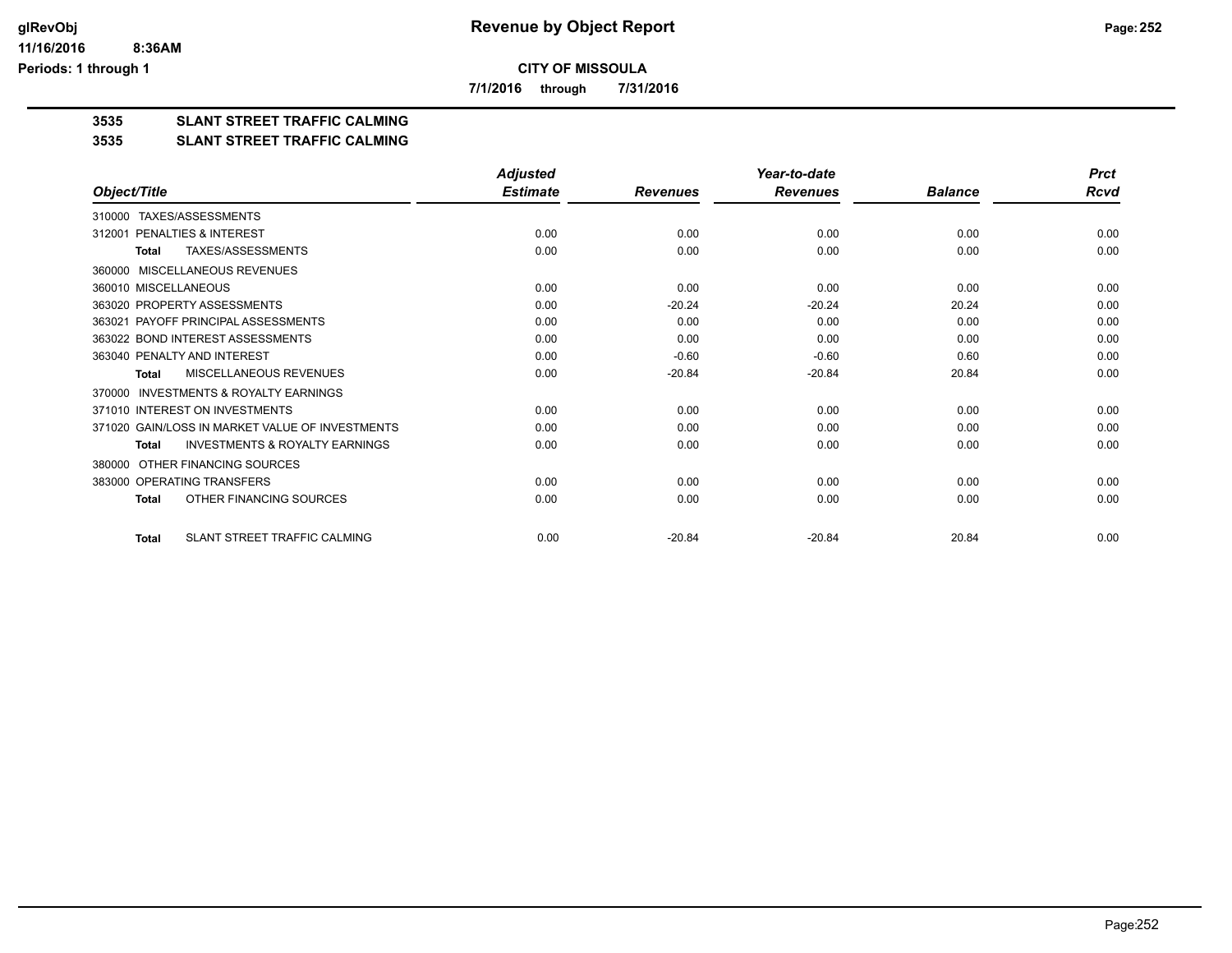**CITY OF MISSOULA**

**7/1/2016 through 7/31/2016**

## **3535 SLANT STREET TRAFFIC CALMING**

|                                                           | <b>Adjusted</b> |                 | Year-to-date    |                | <b>Prct</b> |
|-----------------------------------------------------------|-----------------|-----------------|-----------------|----------------|-------------|
| Object/Title                                              | <b>Estimate</b> | <b>Revenues</b> | <b>Revenues</b> | <b>Balance</b> | Rcvd        |
| 310000 TAXES/ASSESSMENTS                                  |                 |                 |                 |                |             |
| PENALTIES & INTEREST<br>312001                            | 0.00            | 0.00            | 0.00            | 0.00           | 0.00        |
| TAXES/ASSESSMENTS<br><b>Total</b>                         | 0.00            | 0.00            | 0.00            | 0.00           | 0.00        |
| 360000 MISCELLANEOUS REVENUES                             |                 |                 |                 |                |             |
| 360010 MISCELLANEOUS                                      | 0.00            | 0.00            | 0.00            | 0.00           | 0.00        |
| 363020 PROPERTY ASSESSMENTS                               | 0.00            | $-20.24$        | $-20.24$        | 20.24          | 0.00        |
| 363021 PAYOFF PRINCIPAL ASSESSMENTS                       | 0.00            | 0.00            | 0.00            | 0.00           | 0.00        |
| 363022 BOND INTEREST ASSESSMENTS                          | 0.00            | 0.00            | 0.00            | 0.00           | 0.00        |
| 363040 PENALTY AND INTEREST                               | 0.00            | $-0.60$         | $-0.60$         | 0.60           | 0.00        |
| MISCELLANEOUS REVENUES<br><b>Total</b>                    | 0.00            | $-20.84$        | $-20.84$        | 20.84          | 0.00        |
| 370000 INVESTMENTS & ROYALTY EARNINGS                     |                 |                 |                 |                |             |
| 371010 INTEREST ON INVESTMENTS                            | 0.00            | 0.00            | 0.00            | 0.00           | 0.00        |
| 371020 GAIN/LOSS IN MARKET VALUE OF INVESTMENT            | 0.00            | 0.00            | 0.00            | 0.00           | 0.00        |
| <b>INVESTMENTS &amp; ROYALTY EARNINGS</b><br><b>Total</b> | 0.00            | 0.00            | 0.00            | 0.00           | 0.00        |
| 380000 OTHER FINANCING SOURCES                            |                 |                 |                 |                |             |
| 383000 OPERATING TRANSFERS                                | 0.00            | 0.00            | 0.00            | 0.00           | 0.00        |
| OTHER FINANCING SOURCES<br><b>Total</b>                   | 0.00            | 0.00            | 0.00            | 0.00           | 0.00        |
| SLANT STREET TRAFFIC CALMING<br><b>Total</b>              | 0.00            | $-20.84$        | $-20.84$        | 20.84          | 0.00        |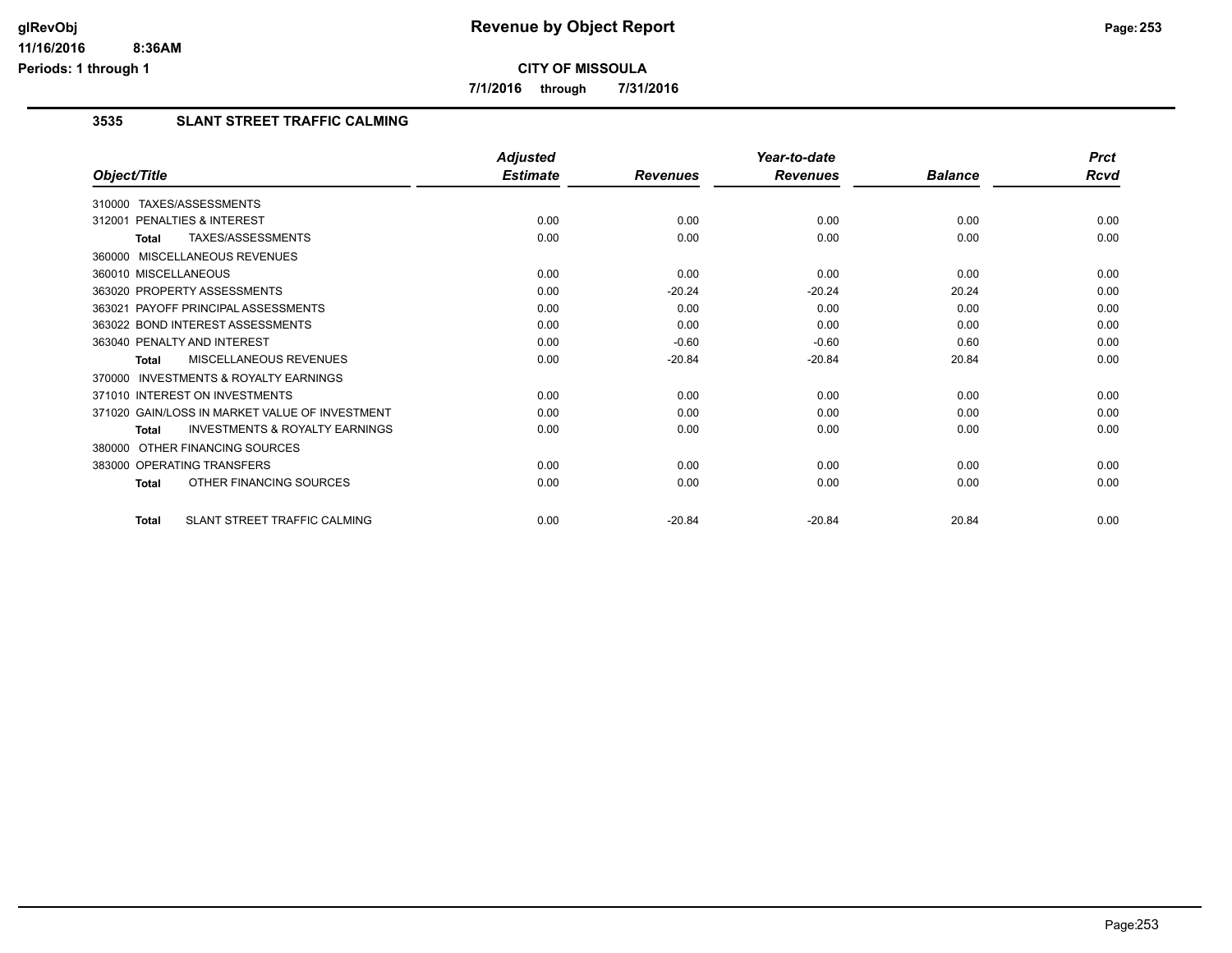**8:36AM**

**CITY OF MISSOULA**

**7/1/2016 through 7/31/2016**

## **3536 LINCOLNWOOD SEWER PHASE II**

#### **3536 LINCOLNWOOD SEWER PHASE II**

|                                                     | <b>Adjusted</b> |                 | Year-to-date    |                | <b>Prct</b> |
|-----------------------------------------------------|-----------------|-----------------|-----------------|----------------|-------------|
| Object/Title                                        | <b>Estimate</b> | <b>Revenues</b> | <b>Revenues</b> | <b>Balance</b> | <b>Rcvd</b> |
| 310000 TAXES/ASSESSMENTS                            |                 |                 |                 |                |             |
| PENALTIES & INTEREST<br>312001                      | 0.00            | 0.00            | 0.00            | 0.00           | 0.00        |
| TAXES/ASSESSMENTS<br>Total                          | 0.00            | 0.00            | 0.00            | 0.00           | 0.00        |
| MISCELLANEOUS REVENUES<br>360000                    |                 |                 |                 |                |             |
| 363020 PROPERTY ASSESSMENTS                         | 0.00            | $-1,008.72$     | $-1,008.72$     | 1,008.72       | 0.00        |
| 363021 PAYOFF PRINCIPAL ASSESSMENTS                 | 0.00            | 0.00            | 0.00            | 0.00           | 0.00        |
| 363022 BOND INTEREST ASSESSMENTS                    | 0.00            | 0.00            | 0.00            | 0.00           | 0.00        |
| 363040 PENALTY AND INTEREST                         | 0.00            | $-38.26$        | $-38.26$        | 38.26          | 0.00        |
| MISCELLANEOUS REVENUES<br>Total                     | 0.00            | $-1,046.98$     | $-1,046.98$     | 1,046.98       | 0.00        |
| <b>INVESTMENTS &amp; ROYALTY EARNINGS</b><br>370000 |                 |                 |                 |                |             |
| 371010 INTEREST ON INVESTMENTS                      | 0.00            | 0.00            | 0.00            | 0.00           | 0.00        |
| 371020 GAIN/LOSS IN MARKET VALUE OF INVESTMENTS     | 0.00            | 0.00            | 0.00            | 0.00           | 0.00        |
| <b>INVESTMENTS &amp; ROYALTY EARNINGS</b><br>Total  | 0.00            | 0.00            | 0.00            | 0.00           | 0.00        |
| LINCOLNWOOD SEWER PHASE II<br>Total                 | 0.00            | $-1,046.98$     | $-1,046.98$     | 1,046.98       | 0.00        |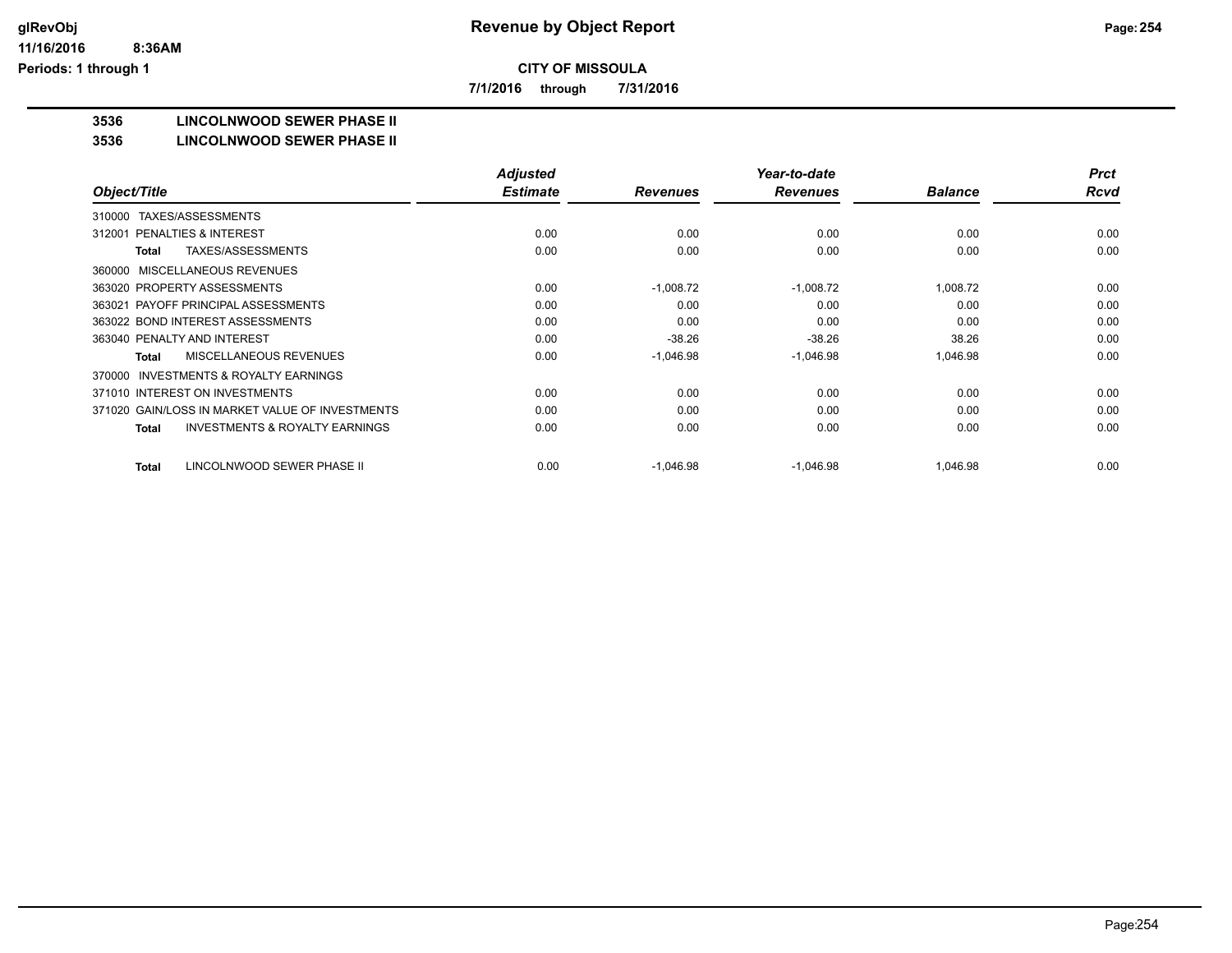**8:36AM**

**CITY OF MISSOULA**

**7/1/2016 through 7/31/2016**

## **3536 LINCOLNWOOD SEWER PHASE II**

| Object/Title                                              | <b>Adjusted</b><br><b>Estimate</b> | <b>Revenues</b> | Year-to-date<br><b>Revenues</b> | <b>Balance</b> | <b>Prct</b><br><b>Rcvd</b> |
|-----------------------------------------------------------|------------------------------------|-----------------|---------------------------------|----------------|----------------------------|
|                                                           |                                    |                 |                                 |                |                            |
| TAXES/ASSESSMENTS<br>310000                               |                                    |                 |                                 |                |                            |
| 312001 PENALTIES & INTEREST                               | 0.00                               | 0.00            | 0.00                            | 0.00           | 0.00                       |
| TAXES/ASSESSMENTS<br>Total                                | 0.00                               | 0.00            | 0.00                            | 0.00           | 0.00                       |
| 360000 MISCELLANEOUS REVENUES                             |                                    |                 |                                 |                |                            |
| 363020 PROPERTY ASSESSMENTS                               | 0.00                               | $-1,008.72$     | $-1,008.72$                     | 1,008.72       | 0.00                       |
| 363021 PAYOFF PRINCIPAL ASSESSMENTS                       | 0.00                               | 0.00            | 0.00                            | 0.00           | 0.00                       |
| 363022 BOND INTEREST ASSESSMENTS                          | 0.00                               | 0.00            | 0.00                            | 0.00           | 0.00                       |
| 363040 PENALTY AND INTEREST                               | 0.00                               | $-38.26$        | $-38.26$                        | 38.26          | 0.00                       |
| MISCELLANEOUS REVENUES<br>Total                           | 0.00                               | $-1,046.98$     | $-1,046.98$                     | 1,046.98       | 0.00                       |
| <b>INVESTMENTS &amp; ROYALTY EARNINGS</b><br>370000       |                                    |                 |                                 |                |                            |
| 371010 INTEREST ON INVESTMENTS                            | 0.00                               | 0.00            | 0.00                            | 0.00           | 0.00                       |
| 371020 GAIN/LOSS IN MARKET VALUE OF INVESTMENT            | 0.00                               | 0.00            | 0.00                            | 0.00           | 0.00                       |
| <b>INVESTMENTS &amp; ROYALTY EARNINGS</b><br><b>Total</b> | 0.00                               | 0.00            | 0.00                            | 0.00           | 0.00                       |
|                                                           |                                    |                 |                                 |                |                            |
| LINCOLNWOOD SEWER PHASE II<br><b>Total</b>                | 0.00                               | $-1.046.98$     | $-1,046.98$                     | 1.046.98       | 0.00                       |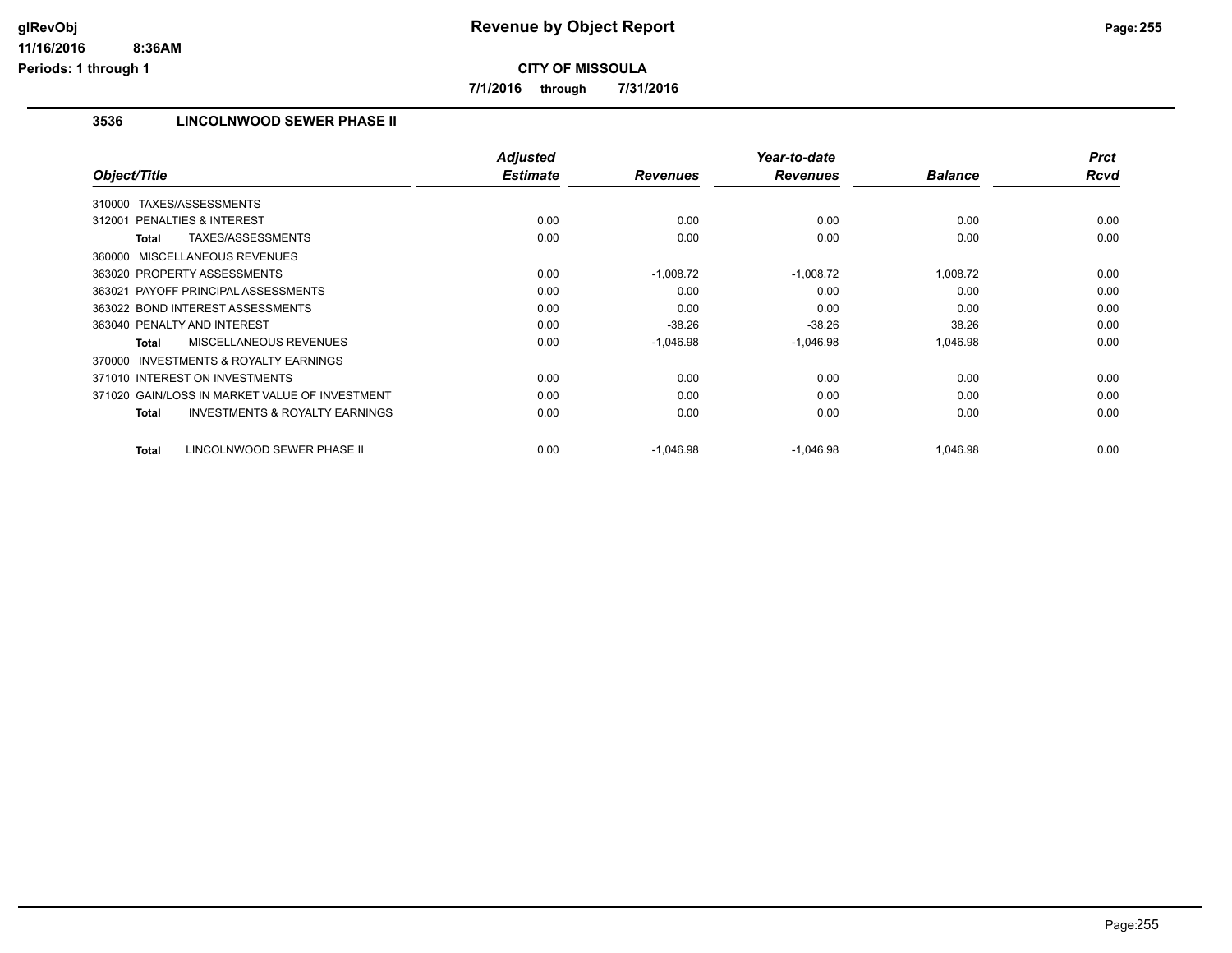**glRevObj Revenue by Object Report Page:256** 

**CITY OF MISSOULA**

**7/1/2016 through 7/31/2016**

#### **3539 SOUTH 4TH STREET W TRAFFIC**

 **8:36AM**

#### **3539 SOUTH 4TH STREET W TRAFFIC**

|                                                           | <b>Adjusted</b> |                 | Year-to-date    |                | <b>Prct</b> |
|-----------------------------------------------------------|-----------------|-----------------|-----------------|----------------|-------------|
| Object/Title                                              | <b>Estimate</b> | <b>Revenues</b> | <b>Revenues</b> | <b>Balance</b> | <b>Rcvd</b> |
| TAXES/ASSESSMENTS<br>310000                               |                 |                 |                 |                |             |
| PENALTIES & INTEREST<br>312001                            | 0.00            | 0.00            | 0.00            | 0.00           | 0.00        |
| TAXES/ASSESSMENTS<br><b>Total</b>                         | 0.00            | 0.00            | 0.00            | 0.00           | 0.00        |
| MISCELLANEOUS REVENUES<br>360000                          |                 |                 |                 |                |             |
| 360010 MISCELLANEOUS                                      | 0.00            | 0.00            | 0.00            | 0.00           | 0.00        |
| 363020 PROPERTY ASSESSMENTS                               | 0.00            | $-36.62$        | $-36.62$        | 36.62          | 0.00        |
| 363021 PAYOFF PRINCIPAL ASSESSMENTS                       | 0.00            | 0.00            | 0.00            | 0.00           | 0.00        |
| 363022 BOND INTEREST ASSESSMENTS                          | 0.00            | 0.00            | 0.00            | 0.00           | 0.00        |
| 363040 PENALTY AND INTEREST                               | 0.00            | $-1.16$         | $-1.16$         | 1.16           | 0.00        |
| MISCELLANEOUS REVENUES<br><b>Total</b>                    | 0.00            | $-37.78$        | $-37.78$        | 37.78          | 0.00        |
| <b>INVESTMENTS &amp; ROYALTY EARNINGS</b><br>370000       |                 |                 |                 |                |             |
| 371010 INTEREST ON INVESTMENTS                            | 0.00            | 0.00            | 0.00            | 0.00           | 0.00        |
| 371020 GAIN/LOSS IN MARKET VALUE OF INVESTMENTS           | 0.00            | 0.00            | 0.00            | 0.00           | 0.00        |
| <b>INVESTMENTS &amp; ROYALTY EARNINGS</b><br><b>Total</b> | 0.00            | 0.00            | 0.00            | 0.00           | 0.00        |
| OTHER FINANCING SOURCES<br>380000                         |                 |                 |                 |                |             |
| 383000 OPERATING TRANSFERS                                | 0.00            | 0.00            | 0.00            | 0.00           | 0.00        |
| OTHER FINANCING SOURCES<br><b>Total</b>                   | 0.00            | 0.00            | 0.00            | 0.00           | 0.00        |
| SOUTH 4TH STREET W TRAFFIC<br><b>Total</b>                | 0.00            | $-37.78$        | $-37.78$        | 37.78          | 0.00        |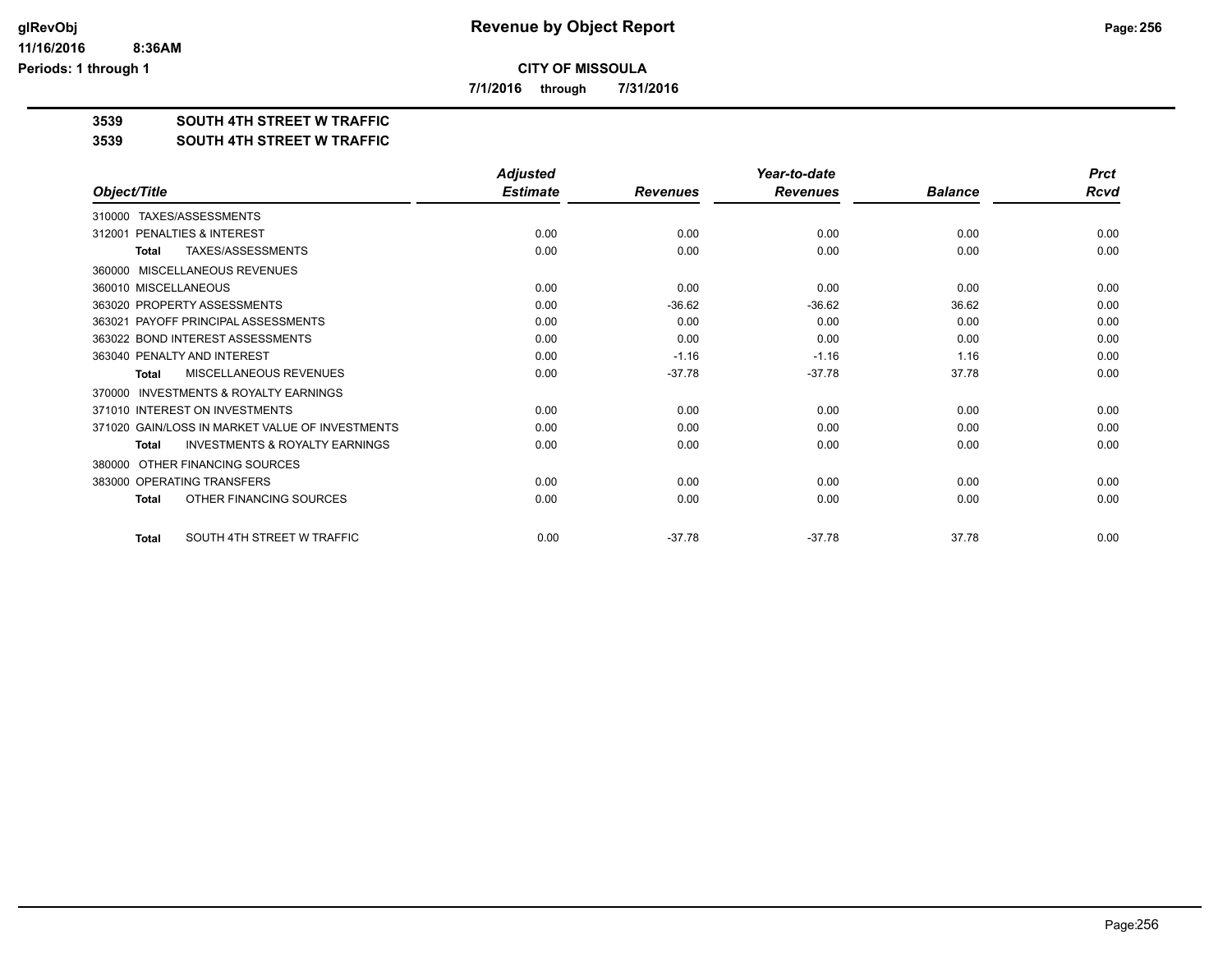**CITY OF MISSOULA**

**7/1/2016 through 7/31/2016**

## **3539 SOUTH 4TH STREET W TRAFFIC**

|                                                           | <b>Adjusted</b> |                 | Year-to-date    |                | <b>Prct</b> |
|-----------------------------------------------------------|-----------------|-----------------|-----------------|----------------|-------------|
| Object/Title                                              | <b>Estimate</b> | <b>Revenues</b> | <b>Revenues</b> | <b>Balance</b> | <b>Rcvd</b> |
| 310000 TAXES/ASSESSMENTS                                  |                 |                 |                 |                |             |
| 312001 PENALTIES & INTEREST                               | 0.00            | 0.00            | 0.00            | 0.00           | 0.00        |
| TAXES/ASSESSMENTS<br>Total                                | 0.00            | 0.00            | 0.00            | 0.00           | 0.00        |
| 360000 MISCELLANEOUS REVENUES                             |                 |                 |                 |                |             |
| 360010 MISCELLANEOUS                                      | 0.00            | 0.00            | 0.00            | 0.00           | 0.00        |
| 363020 PROPERTY ASSESSMENTS                               | 0.00            | $-36.62$        | $-36.62$        | 36.62          | 0.00        |
| 363021 PAYOFF PRINCIPAL ASSESSMENTS                       | 0.00            | 0.00            | 0.00            | 0.00           | 0.00        |
| 363022 BOND INTEREST ASSESSMENTS                          | 0.00            | 0.00            | 0.00            | 0.00           | 0.00        |
| 363040 PENALTY AND INTEREST                               | 0.00            | $-1.16$         | $-1.16$         | 1.16           | 0.00        |
| MISCELLANEOUS REVENUES<br><b>Total</b>                    | 0.00            | $-37.78$        | $-37.78$        | 37.78          | 0.00        |
| <b>INVESTMENTS &amp; ROYALTY EARNINGS</b><br>370000       |                 |                 |                 |                |             |
| 371010 INTEREST ON INVESTMENTS                            | 0.00            | 0.00            | 0.00            | 0.00           | 0.00        |
| 371020 GAIN/LOSS IN MARKET VALUE OF INVESTMENT            | 0.00            | 0.00            | 0.00            | 0.00           | 0.00        |
| <b>INVESTMENTS &amp; ROYALTY EARNINGS</b><br><b>Total</b> | 0.00            | 0.00            | 0.00            | 0.00           | 0.00        |
| OTHER FINANCING SOURCES<br>380000                         |                 |                 |                 |                |             |
| 383000 OPERATING TRANSFERS                                | 0.00            | 0.00            | 0.00            | 0.00           | 0.00        |
| OTHER FINANCING SOURCES<br><b>Total</b>                   | 0.00            | 0.00            | 0.00            | 0.00           | 0.00        |
| SOUTH 4TH STREET W TRAFFIC<br><b>Total</b>                | 0.00            | $-37.78$        | $-37.78$        | 37.78          | 0.00        |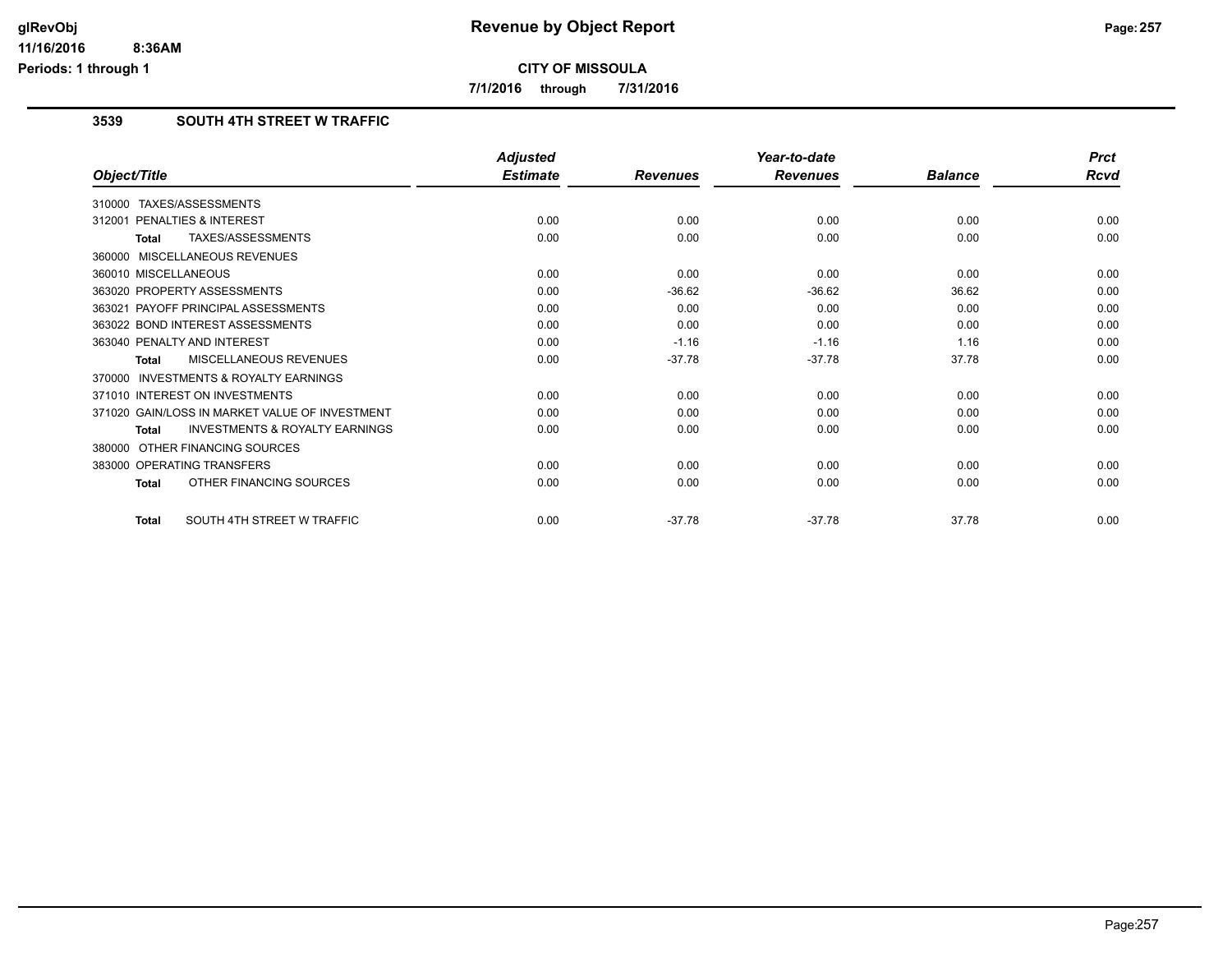**CITY OF MISSOULA**

**7/1/2016 through 7/31/2016**

**3540 SID 540 DEBT SERVICE FUND**

 **8:36AM**

**3540 SID 540 DEBT SERVICE FUND**

|                                         | <b>Adjusted</b> |                 | Year-to-date    |                | <b>Prct</b> |
|-----------------------------------------|-----------------|-----------------|-----------------|----------------|-------------|
| Object/Title                            | <b>Estimate</b> | <b>Revenues</b> | <b>Revenues</b> | <b>Balance</b> | <b>Rcvd</b> |
| 360000 MISCELLANEOUS REVENUES           |                 |                 |                 |                |             |
| 363020 PROPERTY ASSESSMENTS             | 0.00            | $-1.117.31$     | $-1.117.31$     | 1.117.31       | 0.00        |
| 363021 PAYOFF PRINCIPAL ASSESSMENTS     | 0.00            | 1.699.14        | 1.699.14        | $-1,699.14$    | 0.00        |
| 363040 PENALTY AND INTEREST             | 0.00            | $-47.60$        | -47.60          | 47.60          | 0.00        |
| MISCELLANEOUS REVENUES<br>Total         | 0.00            | 534.23          | 534.23          | $-534.23$      | 0.00        |
| 370000 INVESTMENTS & ROYALTY EARNINGS   |                 |                 |                 |                |             |
| 371010 INTEREST ON INVESTMENTS          | 0.00            | 0.00            | 0.00            | 0.00           | 0.00        |
| 371500 INTEREST ON INTERFUND LOAN       | 0.00            | 0.00            | 0.00            | 0.00           | 0.00        |
| INVESTMENTS & ROYALTY EARNINGS<br>Total | 0.00            | 0.00            | 0.00            | 0.00           | 0.00        |
| SID 540 DEBT SERVICE FUND<br>Total      | 0.00            | 534.23          | 534.23          | $-534.23$      | 0.00        |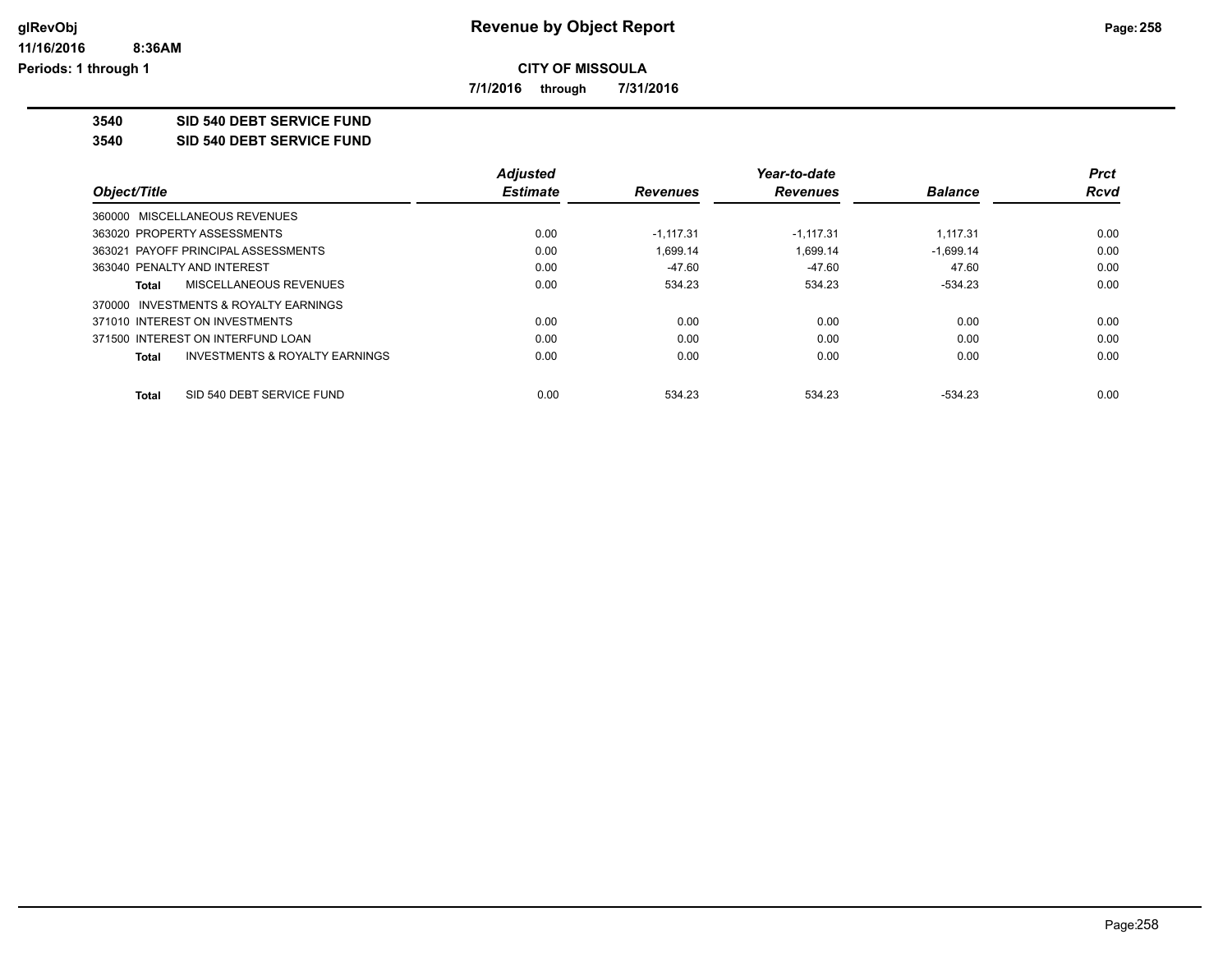**CITY OF MISSOULA**

**7/1/2016 through 7/31/2016**

## **3540 SID 540 DEBT SERVICE FUND**

| Object/Title                                   | <b>Adiusted</b><br><b>Estimate</b> | <b>Revenues</b> | Year-to-date<br><b>Revenues</b> | <b>Balance</b> | <b>Prct</b><br><b>Rcvd</b> |
|------------------------------------------------|------------------------------------|-----------------|---------------------------------|----------------|----------------------------|
| 360000 MISCELLANEOUS REVENUES                  |                                    |                 |                                 |                |                            |
| 363020 PROPERTY ASSESSMENTS                    | 0.00                               | $-1,117.31$     | $-1,117.31$                     | 1,117.31       | 0.00                       |
| 363021 PAYOFF PRINCIPAL ASSESSMENTS            | 0.00                               | 1.699.14        | 1.699.14                        | $-1,699.14$    | 0.00                       |
| 363040 PENALTY AND INTEREST                    | 0.00                               | $-47.60$        | $-47.60$                        | 47.60          | 0.00                       |
| <b>MISCELLANEOUS REVENUES</b><br>Total         | 0.00                               | 534.23          | 534.23                          | $-534.23$      | 0.00                       |
| 370000 INVESTMENTS & ROYALTY EARNINGS          |                                    |                 |                                 |                |                            |
| 371010 INTEREST ON INVESTMENTS                 | 0.00                               | 0.00            | 0.00                            | 0.00           | 0.00                       |
| 371500 INTEREST ON INTERFUND LOAN              | 0.00                               | 0.00            | 0.00                            | 0.00           | 0.00                       |
| INVESTMENTS & ROYALTY EARNINGS<br><b>Total</b> | 0.00                               | 0.00            | 0.00                            | 0.00           | 0.00                       |
| SID 540 DEBT SERVICE FUND<br><b>Total</b>      | 0.00                               | 534.23          | 534.23                          | $-534.23$      | 0.00                       |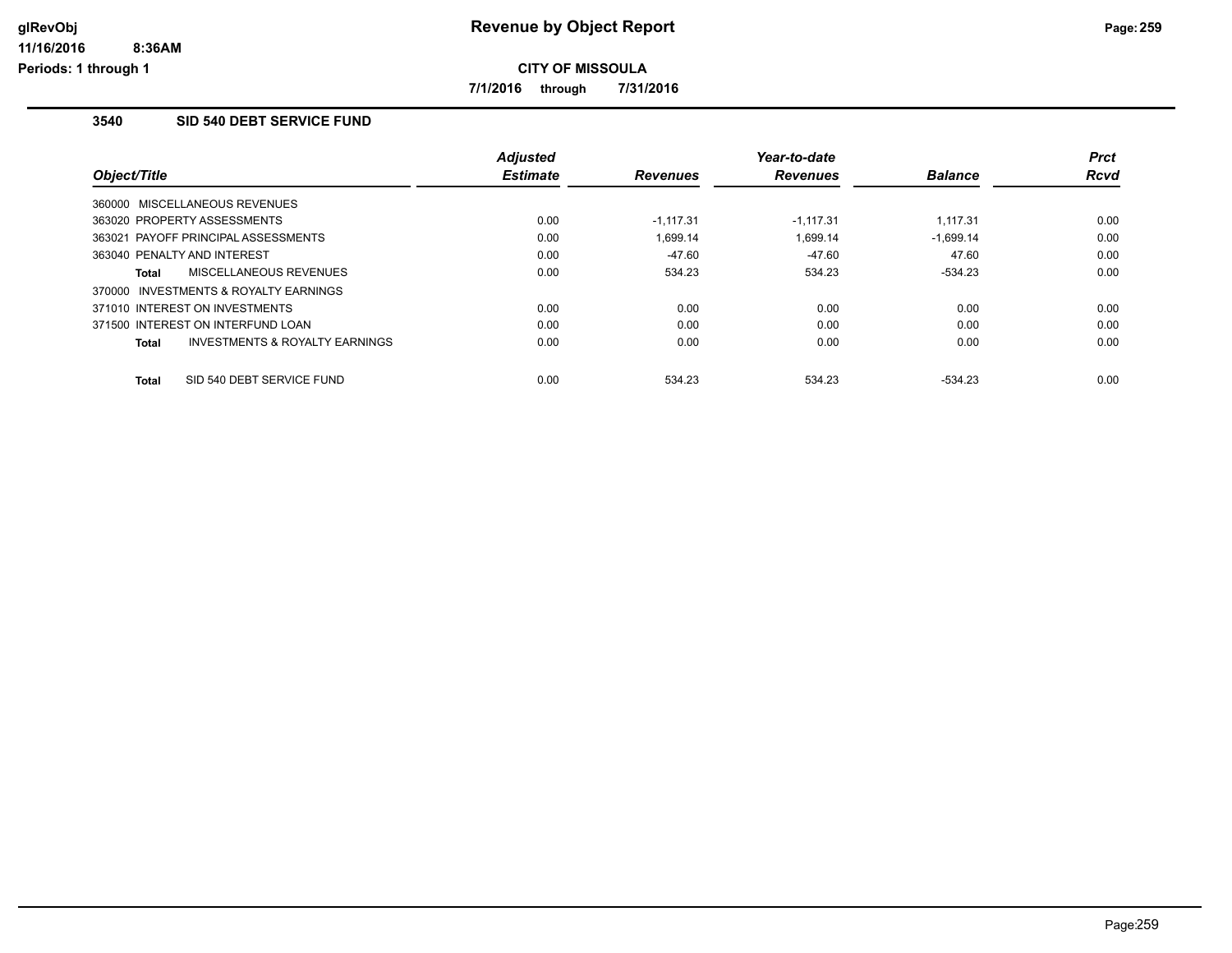**CITY OF MISSOULA**

**7/1/2016 through 7/31/2016**

**3541 SID 541 DEBT SERVICE**

**3541 SID 541 DEBT SERVICE**

|                                                     | <b>Adjusted</b> |                 | Year-to-date    |                | <b>Prct</b> |
|-----------------------------------------------------|-----------------|-----------------|-----------------|----------------|-------------|
| Object/Title                                        | <b>Estimate</b> | <b>Revenues</b> | <b>Revenues</b> | <b>Balance</b> | <b>Rcvd</b> |
| 360000 MISCELLANEOUS REVENUES                       |                 |                 |                 |                |             |
| 363020 PROPERTY ASSESSMENTS                         | 0.00            | $-840.98$       | $-840.98$       | 840.98         | 0.00        |
| 363021 PAYOFF PRINCIPAL ASSESSMENTS                 | 0.00            | 0.00            | 0.00            | 0.00           | 0.00        |
| 363040 PENALTY AND INTEREST                         | 0.00            | $-28.46$        | $-28.46$        | 28.46          | 0.00        |
| MISCELLANEOUS REVENUES<br>Total                     | 0.00            | $-869.44$       | $-869.44$       | 869.44         | 0.00        |
| <b>INVESTMENTS &amp; ROYALTY EARNINGS</b><br>370000 |                 |                 |                 |                |             |
| 371010 INTEREST ON INVESTMENTS                      | 0.00            | 0.00            | 0.00            | 0.00           | 0.00        |
| <b>INVESTMENTS &amp; ROYALTY EARNINGS</b><br>Total  | 0.00            | 0.00            | 0.00            | 0.00           | 0.00        |
| 380000 OTHER FINANCING SOURCES                      |                 |                 |                 |                |             |
| 381030 SID BONDS PROCEEDS                           | 0.00            | 0.00            | 0.00            | 0.00           | 0.00        |
| OTHER FINANCING SOURCES<br>Total                    | 0.00            | 0.00            | 0.00            | 0.00           | 0.00        |
| SID 541 DEBT SERVICE<br>Total                       | 0.00            | $-869.44$       | $-869.44$       | 869.44         | 0.00        |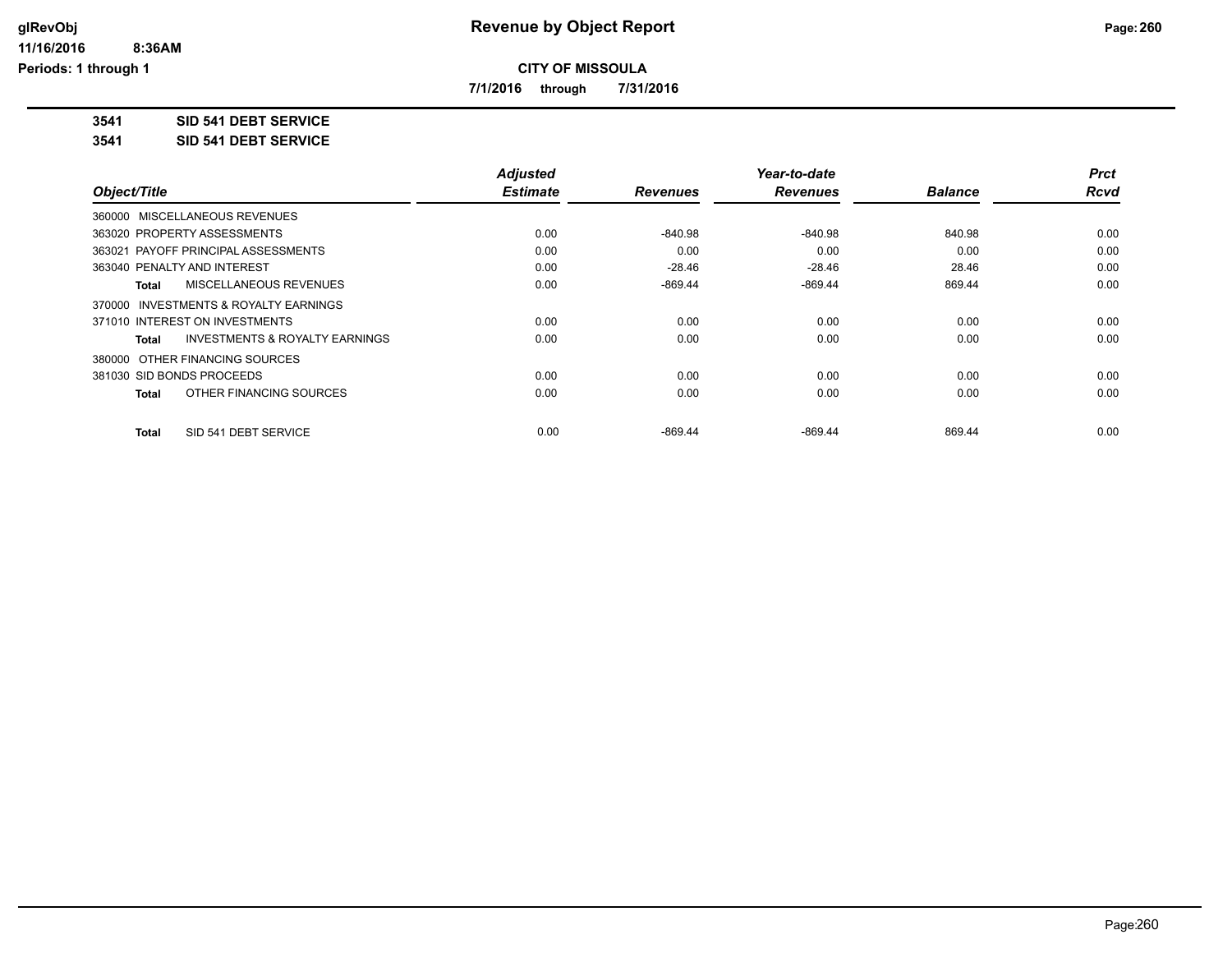**CITY OF MISSOULA**

**7/1/2016 through 7/31/2016**

#### **3541 SID 541 DEBT SERVICE**

| Object/Title                                       | <b>Adjusted</b><br><b>Estimate</b> | <b>Revenues</b> | Year-to-date<br><b>Revenues</b> | <b>Balance</b> | <b>Prct</b><br>Rcvd |
|----------------------------------------------------|------------------------------------|-----------------|---------------------------------|----------------|---------------------|
| 360000 MISCELLANEOUS REVENUES                      |                                    |                 |                                 |                |                     |
| 363020 PROPERTY ASSESSMENTS                        | 0.00                               | $-840.98$       | $-840.98$                       | 840.98         | 0.00                |
| 363021 PAYOFF PRINCIPAL ASSESSMENTS                | 0.00                               | 0.00            | 0.00                            | 0.00           | 0.00                |
| 363040 PENALTY AND INTEREST                        | 0.00                               | $-28.46$        | $-28.46$                        | 28.46          | 0.00                |
| <b>MISCELLANEOUS REVENUES</b><br>Total             | 0.00                               | $-869.44$       | $-869.44$                       | 869.44         | 0.00                |
| 370000 INVESTMENTS & ROYALTY EARNINGS              |                                    |                 |                                 |                |                     |
| 371010 INTEREST ON INVESTMENTS                     | 0.00                               | 0.00            | 0.00                            | 0.00           | 0.00                |
| <b>INVESTMENTS &amp; ROYALTY EARNINGS</b><br>Total | 0.00                               | 0.00            | 0.00                            | 0.00           | 0.00                |
| 380000 OTHER FINANCING SOURCES                     |                                    |                 |                                 |                |                     |
| 381030 SID BONDS PROCEEDS                          | 0.00                               | 0.00            | 0.00                            | 0.00           | 0.00                |
| OTHER FINANCING SOURCES<br><b>Total</b>            | 0.00                               | 0.00            | 0.00                            | 0.00           | 0.00                |
| SID 541 DEBT SERVICE<br><b>Total</b>               | 0.00                               | $-869.44$       | $-869.44$                       | 869.44         | 0.00                |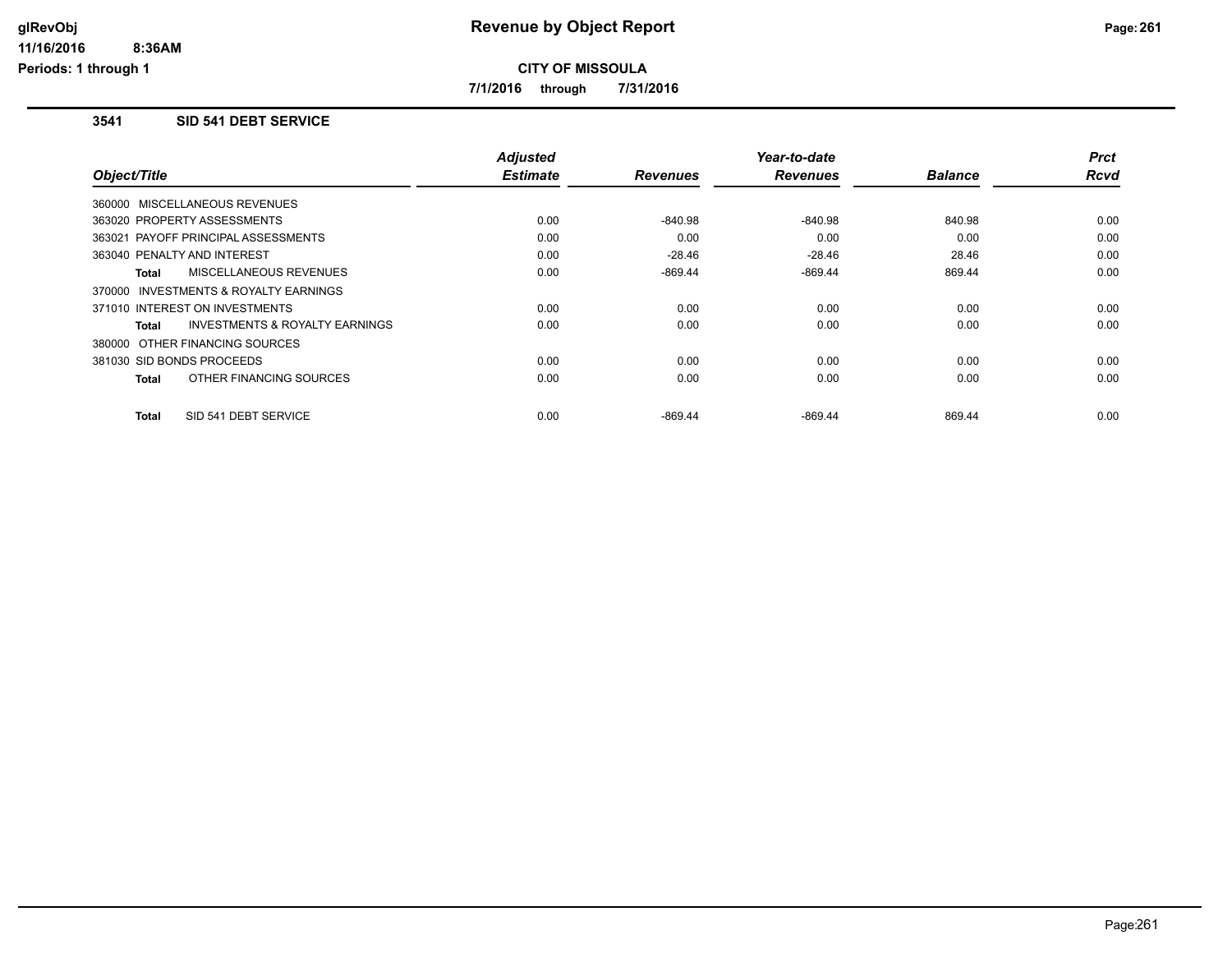**CITY OF MISSOULA**

**7/1/2016 through 7/31/2016**

**3543 SID 543 DEBT SERVICE**

**3543 SID 543 DEBT SERVICE**

|                                         | <b>Adjusted</b> |                 | Year-to-date    |                | <b>Prct</b> |
|-----------------------------------------|-----------------|-----------------|-----------------|----------------|-------------|
| Object/Title                            | <b>Estimate</b> | <b>Revenues</b> | <b>Revenues</b> | <b>Balance</b> | Rcvd        |
| 360000 MISCELLANEOUS REVENUES           |                 |                 |                 |                |             |
| 363020 PROPERTY ASSESSMENTS             | 0.00            | $-55.95$        | $-55.95$        | 55.95          | 0.00        |
| 363021 PAYOFF PRINCIPAL ASSESSMENTS     | 0.00            | 0.00            | 0.00            | 0.00           | 0.00        |
| 363040 PENALTY AND INTEREST             | 0.00            | $-1.69$         | $-1.69$         | 1.69           | 0.00        |
| MISCELLANEOUS REVENUES<br>Total         | 0.00            | $-57.64$        | $-57.64$        | 57.64          | 0.00        |
| 370000 INVESTMENTS & ROYALTY EARNINGS   |                 |                 |                 |                |             |
| 371010 INTEREST ON INVESTMENTS          | 0.00            | 0.00            | 0.00            | 0.00           | 0.00        |
| INVESTMENTS & ROYALTY EARNINGS<br>Total | 0.00            | 0.00            | 0.00            | 0.00           | 0.00        |
| SID 543 DEBT SERVICE<br><b>Total</b>    | 0.00            | $-57.64$        | $-57.64$        | 57.64          | 0.00        |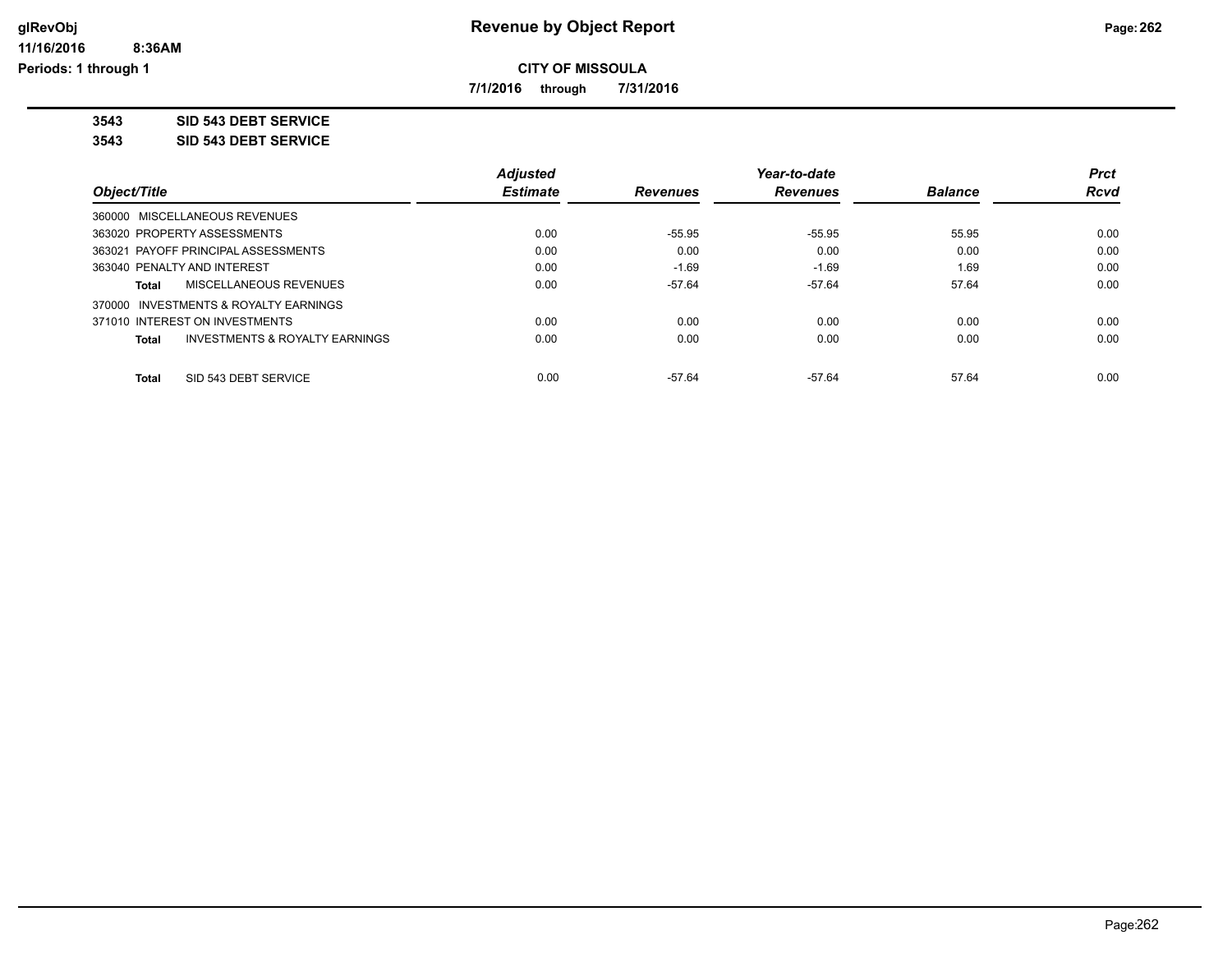**CITY OF MISSOULA**

**7/1/2016 through 7/31/2016**

#### **3543 SID 543 DEBT SERVICE**

|                                                | <b>Adiusted</b> |                 | Year-to-date    |                | <b>Prct</b> |
|------------------------------------------------|-----------------|-----------------|-----------------|----------------|-------------|
| Object/Title                                   | <b>Estimate</b> | <b>Revenues</b> | <b>Revenues</b> | <b>Balance</b> | Rcvd        |
| 360000 MISCELLANEOUS REVENUES                  |                 |                 |                 |                |             |
| 363020 PROPERTY ASSESSMENTS                    | 0.00            | $-55.95$        | $-55.95$        | 55.95          | 0.00        |
| 363021 PAYOFF PRINCIPAL ASSESSMENTS            | 0.00            | 0.00            | 0.00            | 0.00           | 0.00        |
| 363040 PENALTY AND INTEREST                    | 0.00            | $-1.69$         | $-1.69$         | 1.69           | 0.00        |
| MISCELLANEOUS REVENUES<br><b>Total</b>         | 0.00            | $-57.64$        | $-57.64$        | 57.64          | 0.00        |
| 370000 INVESTMENTS & ROYALTY EARNINGS          |                 |                 |                 |                |             |
| 371010 INTEREST ON INVESTMENTS                 | 0.00            | 0.00            | 0.00            | 0.00           | 0.00        |
| INVESTMENTS & ROYALTY EARNINGS<br><b>Total</b> | 0.00            | 0.00            | 0.00            | 0.00           | 0.00        |
| SID 543 DEBT SERVICE<br><b>Total</b>           | 0.00            | $-57.64$        | $-57.64$        | 57.64          | 0.00        |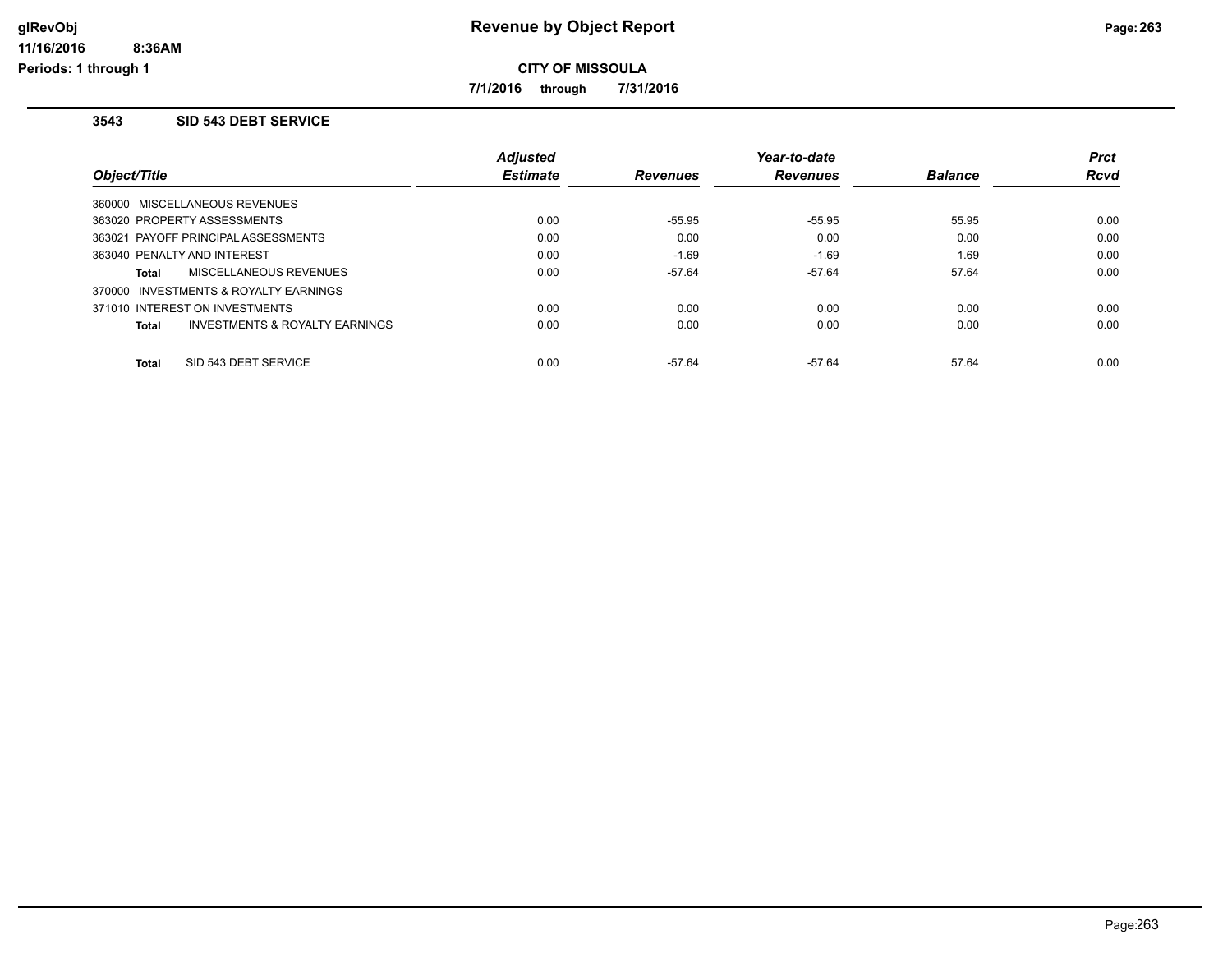**11/16/2016 8:36AM Periods: 1 through 1**

**CITY OF MISSOULA**

**7/1/2016 through 7/31/2016**

# **3544 SID 544 RATTLESNAKE DEBT SERVICE**

# **3544 SID 544 RATTLESNAKE DEBT SERVICE**

|                                                  | <b>Adjusted</b> |                 | Year-to-date    |                | <b>Prct</b> |
|--------------------------------------------------|-----------------|-----------------|-----------------|----------------|-------------|
| Object/Title                                     | <b>Estimate</b> | <b>Revenues</b> | <b>Revenues</b> | <b>Balance</b> | <b>Rcvd</b> |
| 360000 MISCELLANEOUS REVENUES                    |                 |                 |                 |                |             |
| 363020 PROPERTY ASSESSMENTS                      | 0.00            | $-3,353.67$     | $-3,353.67$     | 3,353.67       | 0.00        |
| 363021 PAYOFF PRINCIPAL ASSESSMENTS              | 0.00            | 0.00            | 0.00            | 0.00           | 0.00        |
| 363040 PENALTY AND INTEREST                      | 0.00            | $-94.89$        | $-94.89$        | 94.89          | 0.00        |
| MISCELLANEOUS REVENUES<br>Total                  | 0.00            | $-3.448.56$     | $-3.448.56$     | 3.448.56       | 0.00        |
| 370000 INVESTMENTS & ROYALTY EARNINGS            |                 |                 |                 |                |             |
| 371010 INTEREST ON INVESTMENTS                   | 0.00            | 0.00            | 0.00            | 0.00           | 0.00        |
| INVESTMENTS & ROYALTY EARNINGS<br>Total          | 0.00            | 0.00            | 0.00            | 0.00           | 0.00        |
| SID 544 RATTLESNAKE DEBT SERVICE<br><b>Total</b> | 0.00            | $-3.448.56$     | $-3.448.56$     | 3.448.56       | 0.00        |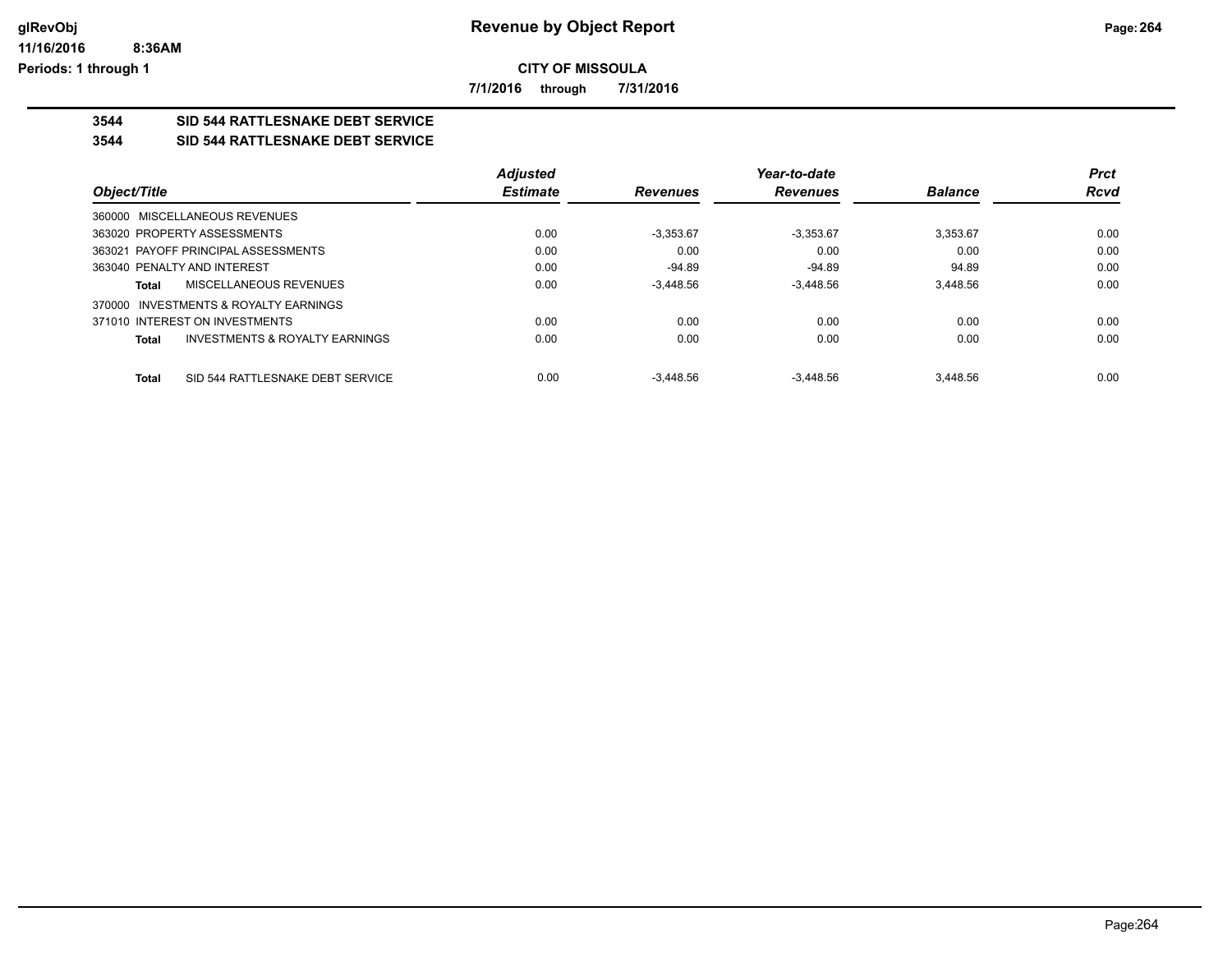**8:36AM**

**CITY OF MISSOULA**

**7/1/2016 through 7/31/2016**

## **3544 SID 544 RATTLESNAKE DEBT SERVICE**

|                                                  | <b>Adjusted</b> |                 | Year-to-date    |                | <b>Prct</b> |
|--------------------------------------------------|-----------------|-----------------|-----------------|----------------|-------------|
| Object/Title                                     | <b>Estimate</b> | <b>Revenues</b> | <b>Revenues</b> | <b>Balance</b> | Rcvd        |
| 360000 MISCELLANEOUS REVENUES                    |                 |                 |                 |                |             |
| 363020 PROPERTY ASSESSMENTS                      | 0.00            | $-3,353.67$     | $-3,353.67$     | 3.353.67       | 0.00        |
| 363021 PAYOFF PRINCIPAL ASSESSMENTS              | 0.00            | 0.00            | 0.00            | 0.00           | 0.00        |
| 363040 PENALTY AND INTEREST                      | 0.00            | $-94.89$        | $-94.89$        | 94.89          | 0.00        |
| MISCELLANEOUS REVENUES<br><b>Total</b>           | 0.00            | $-3.448.56$     | $-3.448.56$     | 3.448.56       | 0.00        |
| INVESTMENTS & ROYALTY EARNINGS<br>370000         |                 |                 |                 |                |             |
| 371010 INTEREST ON INVESTMENTS                   | 0.00            | 0.00            | 0.00            | 0.00           | 0.00        |
| INVESTMENTS & ROYALTY EARNINGS<br><b>Total</b>   | 0.00            | 0.00            | 0.00            | 0.00           | 0.00        |
| SID 544 RATTLESNAKE DEBT SERVICE<br><b>Total</b> | 0.00            | $-3.448.56$     | $-3.448.56$     | 3.448.56       | 0.00        |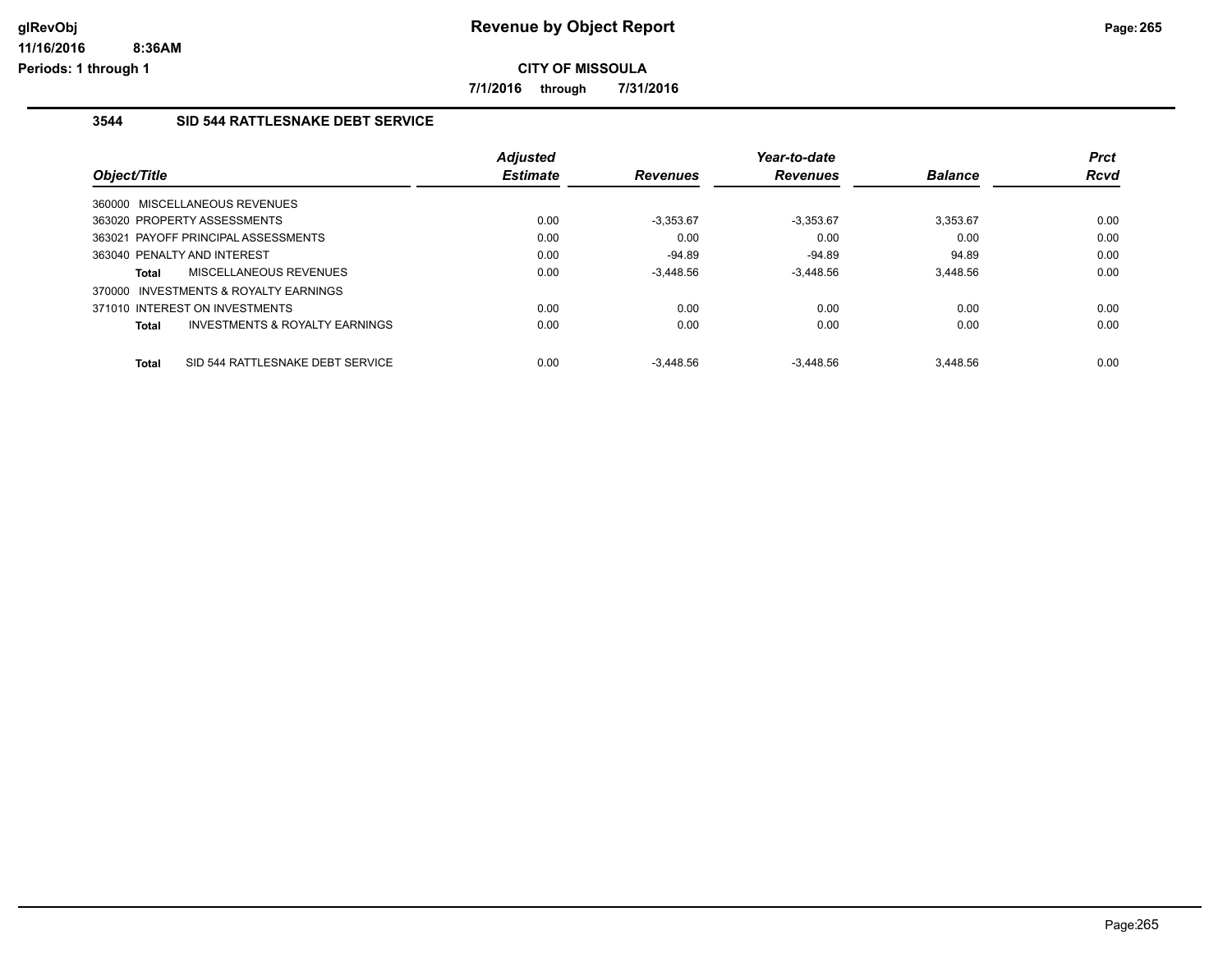**CITY OF MISSOULA**

**7/1/2016 through 7/31/2016**

**3545 SID 545 DEBT SERVICE**

**3545 SID 545 DEBT SERVICE**

|                                                    | <b>Adjusted</b> |                 | Year-to-date    |                | <b>Prct</b> |
|----------------------------------------------------|-----------------|-----------------|-----------------|----------------|-------------|
| Object/Title                                       | <b>Estimate</b> | <b>Revenues</b> | <b>Revenues</b> | <b>Balance</b> | Rcvd        |
| 360000 MISCELLANEOUS REVENUES                      |                 |                 |                 |                |             |
| 363020 PROPERTY ASSESSMENTS                        | 0.00            | $-55.34$        | $-55.34$        | 55.34          | 0.00        |
| 363021 PAYOFF PRINCIPAL ASSESSMENTS                | 0.00            | 0.00            | 0.00            | 0.00           | 0.00        |
| 363040 PENALTY AND INTEREST                        | 0.00            | $-3.03$         | $-3.03$         | 3.03           | 0.00        |
| MISCELLANEOUS REVENUES<br>Total                    | 0.00            | $-58.37$        | $-58.37$        | 58.37          | 0.00        |
| 370000 INVESTMENTS & ROYALTY EARNINGS              |                 |                 |                 |                |             |
| 371010 INTEREST ON INVESTMENTS                     | 0.00            | 0.00            | 0.00            | 0.00           | 0.00        |
| <b>INVESTMENTS &amp; ROYALTY EARNINGS</b><br>Total | 0.00            | 0.00            | 0.00            | 0.00           | 0.00        |
| SID 545 DEBT SERVICE<br><b>Total</b>               | 0.00            | $-58.37$        | $-58.37$        | 58.37          | 0.00        |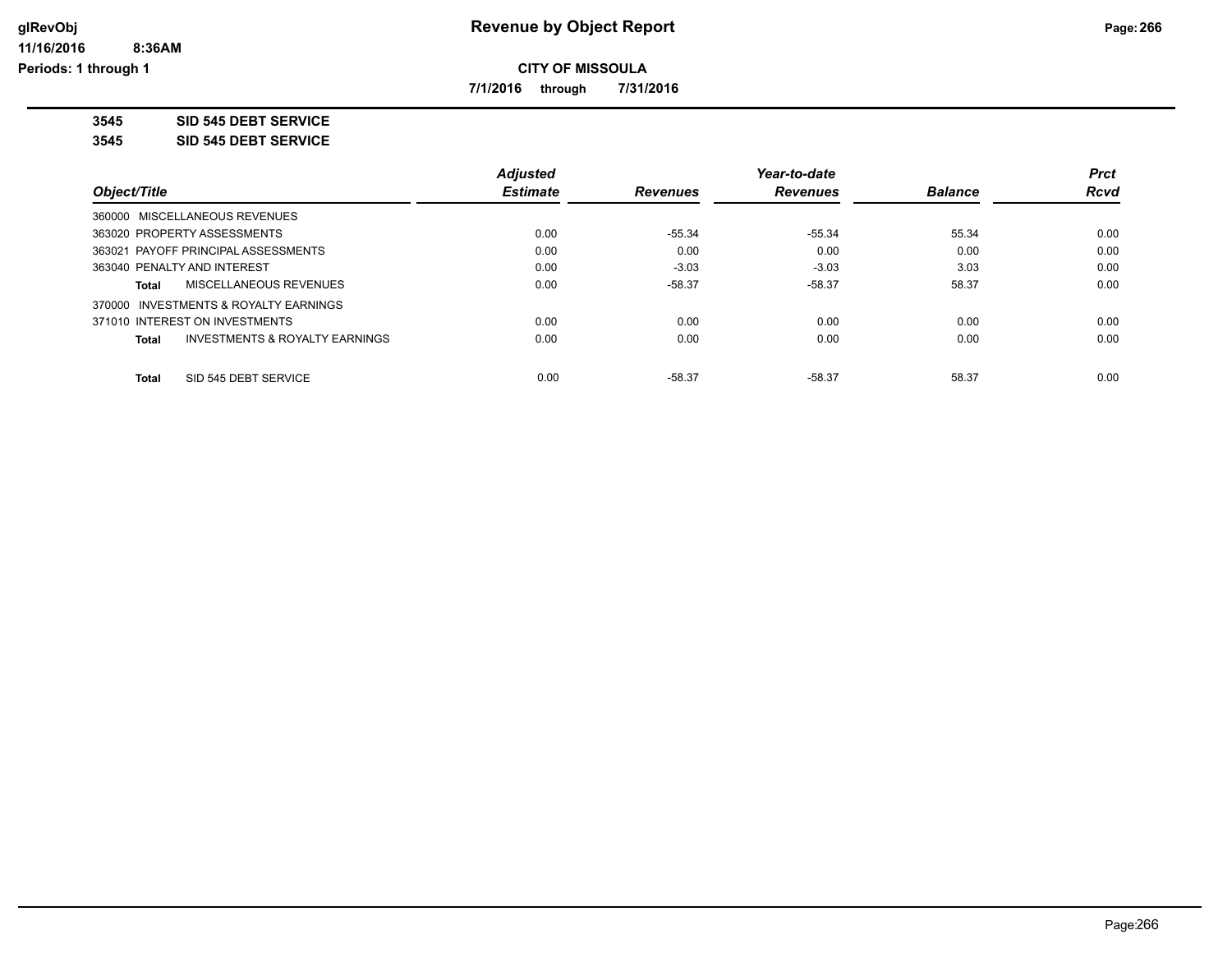**CITY OF MISSOULA**

**7/1/2016 through 7/31/2016**

#### **3545 SID 545 DEBT SERVICE**

|                                                    | <b>Adiusted</b> |                 | Year-to-date    |                | <b>Prct</b> |
|----------------------------------------------------|-----------------|-----------------|-----------------|----------------|-------------|
| Object/Title                                       | <b>Estimate</b> | <b>Revenues</b> | <b>Revenues</b> | <b>Balance</b> | Rcvd        |
| 360000 MISCELLANEOUS REVENUES                      |                 |                 |                 |                |             |
| 363020 PROPERTY ASSESSMENTS                        | 0.00            | $-55.34$        | $-55.34$        | 55.34          | 0.00        |
| 363021 PAYOFF PRINCIPAL ASSESSMENTS                | 0.00            | 0.00            | 0.00            | 0.00           | 0.00        |
| 363040 PENALTY AND INTEREST                        | 0.00            | $-3.03$         | $-3.03$         | 3.03           | 0.00        |
| MISCELLANEOUS REVENUES<br>Total                    | 0.00            | $-58.37$        | $-58.37$        | 58.37          | 0.00        |
| 370000 INVESTMENTS & ROYALTY EARNINGS              |                 |                 |                 |                |             |
| 371010 INTEREST ON INVESTMENTS                     | 0.00            | 0.00            | 0.00            | 0.00           | 0.00        |
| <b>INVESTMENTS &amp; ROYALTY EARNINGS</b><br>Total | 0.00            | 0.00            | 0.00            | 0.00           | 0.00        |
| SID 545 DEBT SERVICE<br>Total                      | 0.00            | $-58.37$        | $-58.37$        | 58.37          | 0.00        |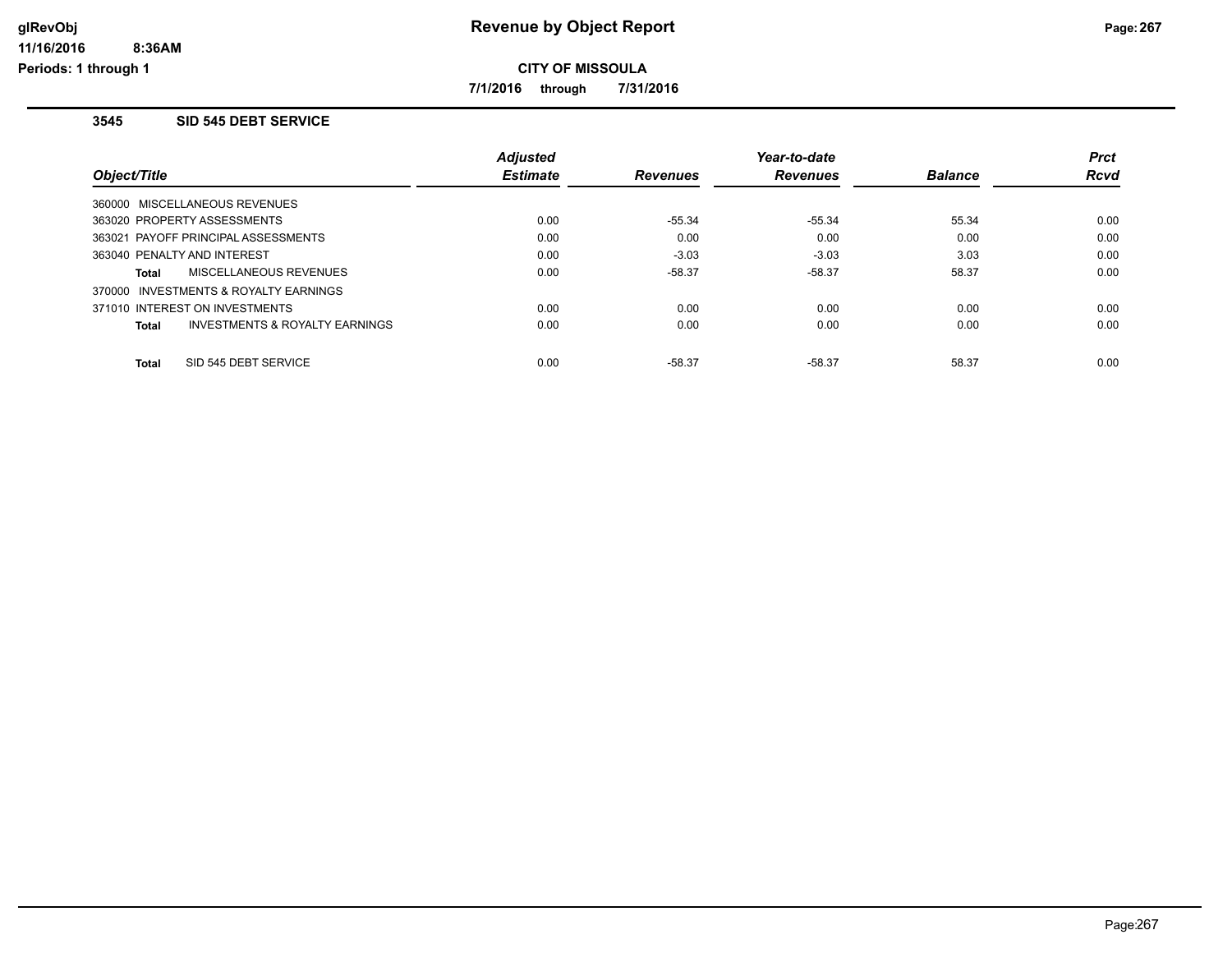**CITY OF MISSOULA**

**7/1/2016 through 7/31/2016**

**3546 SID 546 DEBT SERVICE**

**3546 SID 546 DEBT SERVICE**

|                                                    | <b>Adjusted</b> |                 | Year-to-date    |                | <b>Prct</b> |
|----------------------------------------------------|-----------------|-----------------|-----------------|----------------|-------------|
| Object/Title                                       | <b>Estimate</b> | <b>Revenues</b> | <b>Revenues</b> | <b>Balance</b> | <b>Rcvd</b> |
| 360000 MISCELLANEOUS REVENUES                      |                 |                 |                 |                |             |
| 363020 PROPERTY ASSESSMENTS                        | 0.00            | $-34.79$        | $-34.79$        | 34.79          | 0.00        |
| 363021 PAYOFF PRINCIPAL ASSESSMENTS                | 0.00            | 125.61          | 125.61          | $-125.61$      | 0.00        |
| 363040 PENALTY AND INTEREST                        | 0.00            | $-1.93$         | $-1.93$         | 1.93           | 0.00        |
| MISCELLANEOUS REVENUES<br>Total                    | 0.00            | 88.89           | 88.89           | $-88.89$       | 0.00        |
| 370000 INVESTMENTS & ROYALTY EARNINGS              |                 |                 |                 |                |             |
| 371010 INTEREST ON INVESTMENTS                     | 0.00            | 0.00            | 0.00            | 0.00           | 0.00        |
| <b>INVESTMENTS &amp; ROYALTY EARNINGS</b><br>Total | 0.00            | 0.00            | 0.00            | 0.00           | 0.00        |
| SID 546 DEBT SERVICE<br><b>Total</b>               | 0.00            | 88.89           | 88.89           | $-88.89$       | 0.00        |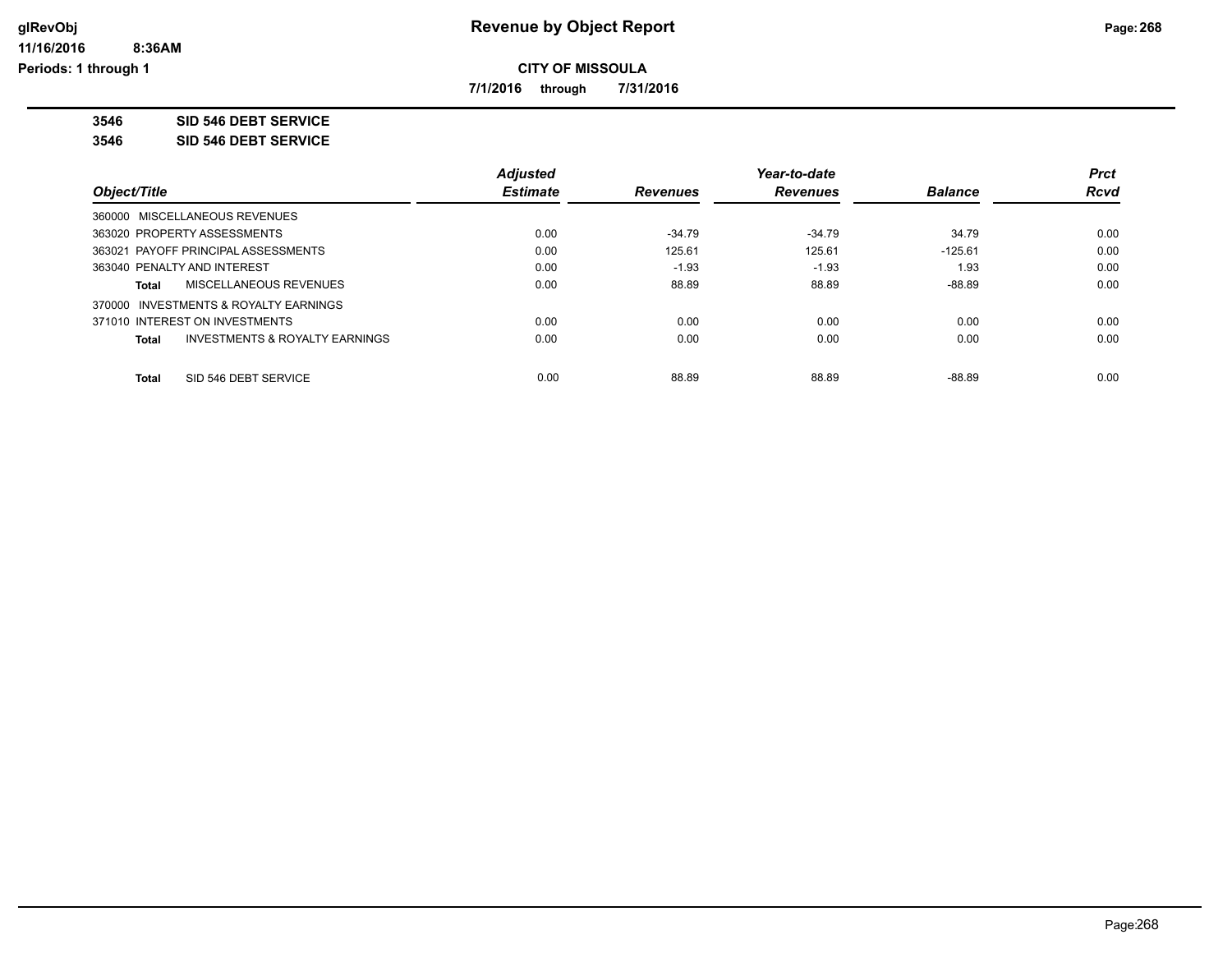**CITY OF MISSOULA**

**7/1/2016 through 7/31/2016**

#### **3546 SID 546 DEBT SERVICE**

|                                                     | <b>Adjusted</b> |                 | Year-to-date    |                | <b>Prct</b> |
|-----------------------------------------------------|-----------------|-----------------|-----------------|----------------|-------------|
| Object/Title                                        | <b>Estimate</b> | <b>Revenues</b> | <b>Revenues</b> | <b>Balance</b> | <b>Rcvd</b> |
| 360000 MISCELLANEOUS REVENUES                       |                 |                 |                 |                |             |
| 363020 PROPERTY ASSESSMENTS                         | 0.00            | $-34.79$        | -34.79          | 34.79          | 0.00        |
| 363021 PAYOFF PRINCIPAL ASSESSMENTS                 | 0.00            | 125.61          | 125.61          | $-125.61$      | 0.00        |
| 363040 PENALTY AND INTEREST                         | 0.00            | $-1.93$         | $-1.93$         | 1.93           | 0.00        |
| MISCELLANEOUS REVENUES<br>Total                     | 0.00            | 88.89           | 88.89           | $-88.89$       | 0.00        |
| <b>INVESTMENTS &amp; ROYALTY EARNINGS</b><br>370000 |                 |                 |                 |                |             |
| 371010 INTEREST ON INVESTMENTS                      | 0.00            | 0.00            | 0.00            | 0.00           | 0.00        |
| INVESTMENTS & ROYALTY EARNINGS<br>Total             | 0.00            | 0.00            | 0.00            | 0.00           | 0.00        |
| SID 546 DEBT SERVICE<br><b>Total</b>                | 0.00            | 88.89           | 88.89           | $-88.89$       | 0.00        |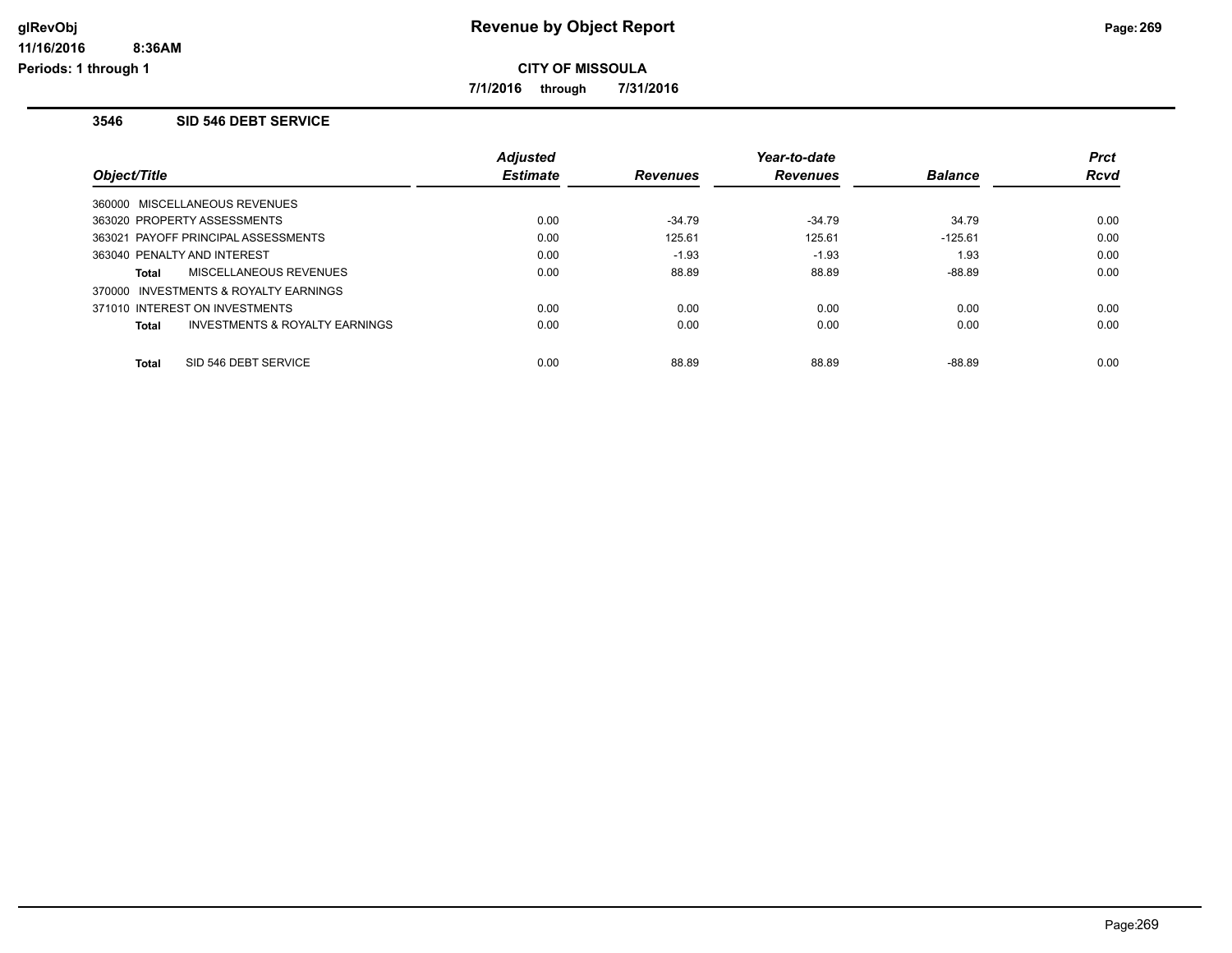**CITY OF MISSOULA**

**7/1/2016 through 7/31/2016**

**3548 SID 548-5TH, 6TH & ARTHUR**

 **8:36AM**

**3548 SID 548-5TH, 6TH & ARTHUR**

|                                                    | <b>Adjusted</b> |                 | Year-to-date    |                | <b>Prct</b> |
|----------------------------------------------------|-----------------|-----------------|-----------------|----------------|-------------|
| Object/Title                                       | <b>Estimate</b> | <b>Revenues</b> | <b>Revenues</b> | <b>Balance</b> | <b>Rcvd</b> |
| 360000 MISCELLANEOUS REVENUES                      |                 |                 |                 |                |             |
| 363020 PROPERTY ASSESSMENTS                        | 0.00            | 0.00            | 0.00            | 0.00           | 0.00        |
| 363021 PAYOFF PRINCIPAL ASSESSMENTS                | 0.00            | 0.00            | 0.00            | 0.00           | 0.00        |
| 363040 PENALTY AND INTEREST                        | 0.00            | 0.00            | 0.00            | 0.00           | 0.00        |
| MISCELLANEOUS REVENUES<br>Total                    | 0.00            | 0.00            | 0.00            | 0.00           | 0.00        |
| 370000 INVESTMENTS & ROYALTY EARNINGS              |                 |                 |                 |                |             |
| 371010 INTEREST ON INVESTMENTS                     | 0.00            | 0.00            | 0.00            | 0.00           | 0.00        |
| <b>INVESTMENTS &amp; ROYALTY EARNINGS</b><br>Total | 0.00            | 0.00            | 0.00            | 0.00           | 0.00        |
| SID 548-5TH, 6TH & ARTHUR<br>Total                 | 0.00            | 0.00            | 0.00            | 0.00           | 0.00        |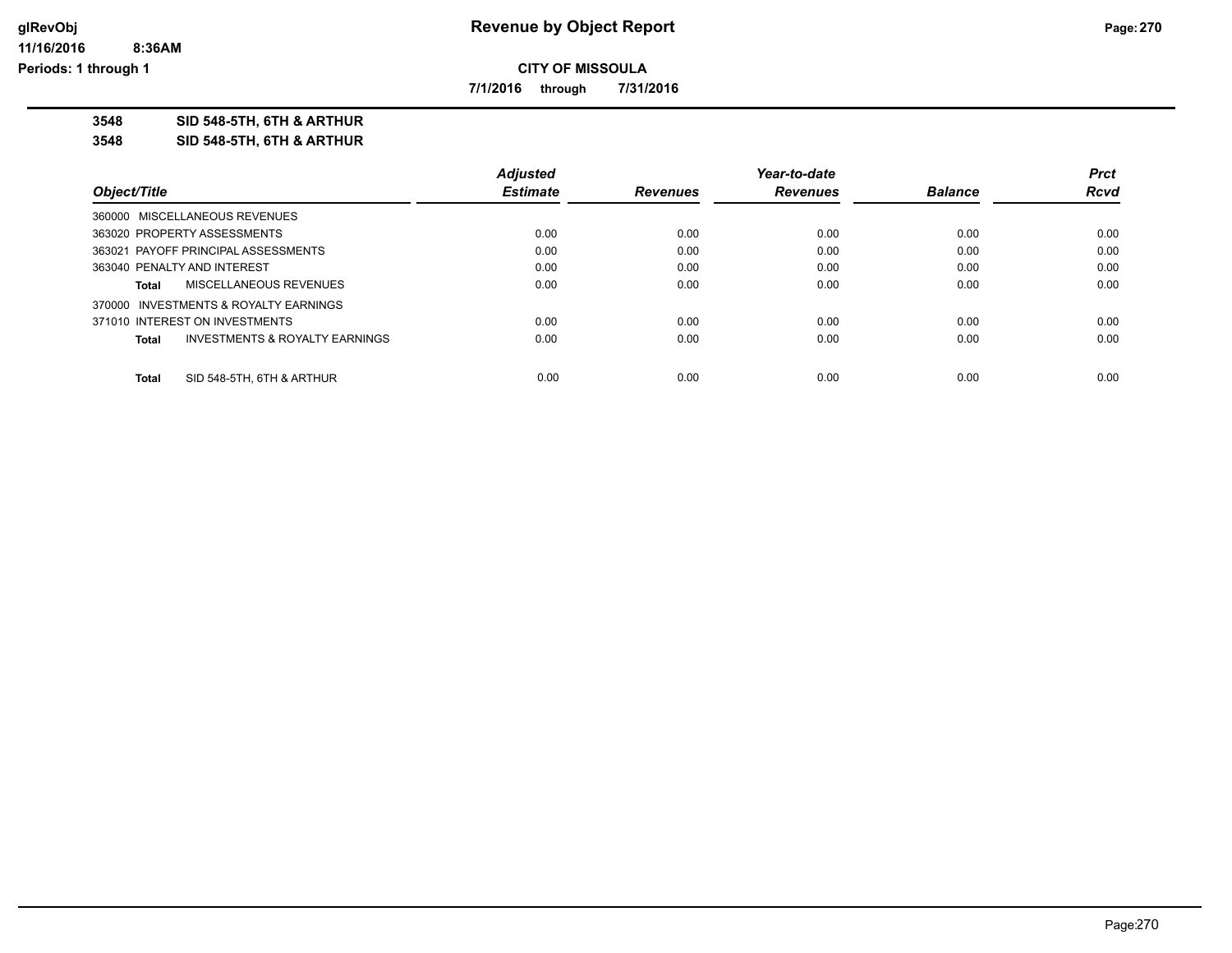**CITY OF MISSOULA**

**7/1/2016 through 7/31/2016**

## **3548 SID 548-5TH, 6TH & ARTHUR**

|              |                                       | <b>Adjusted</b> |                 | Year-to-date   |             | <b>Prct</b> |
|--------------|---------------------------------------|-----------------|-----------------|----------------|-------------|-------------|
| Object/Title | <b>Estimate</b>                       | <b>Revenues</b> | <b>Revenues</b> | <b>Balance</b> | <b>Rcvd</b> |             |
|              | 360000 MISCELLANEOUS REVENUES         |                 |                 |                |             |             |
|              | 363020 PROPERTY ASSESSMENTS           | 0.00            | 0.00            | 0.00           | 0.00        | 0.00        |
|              | 363021 PAYOFF PRINCIPAL ASSESSMENTS   | 0.00            | 0.00            | 0.00           | 0.00        | 0.00        |
|              | 363040 PENALTY AND INTEREST           | 0.00            | 0.00            | 0.00           | 0.00        | 0.00        |
| Total        | MISCELLANEOUS REVENUES                | 0.00            | 0.00            | 0.00           | 0.00        | 0.00        |
|              | 370000 INVESTMENTS & ROYALTY EARNINGS |                 |                 |                |             |             |
|              | 371010 INTEREST ON INVESTMENTS        | 0.00            | 0.00            | 0.00           | 0.00        | 0.00        |
| Total        | INVESTMENTS & ROYALTY EARNINGS        | 0.00            | 0.00            | 0.00           | 0.00        | 0.00        |
| <b>Total</b> | SID 548-5TH, 6TH & ARTHUR             | 0.00            | 0.00            | 0.00           | 0.00        | 0.00        |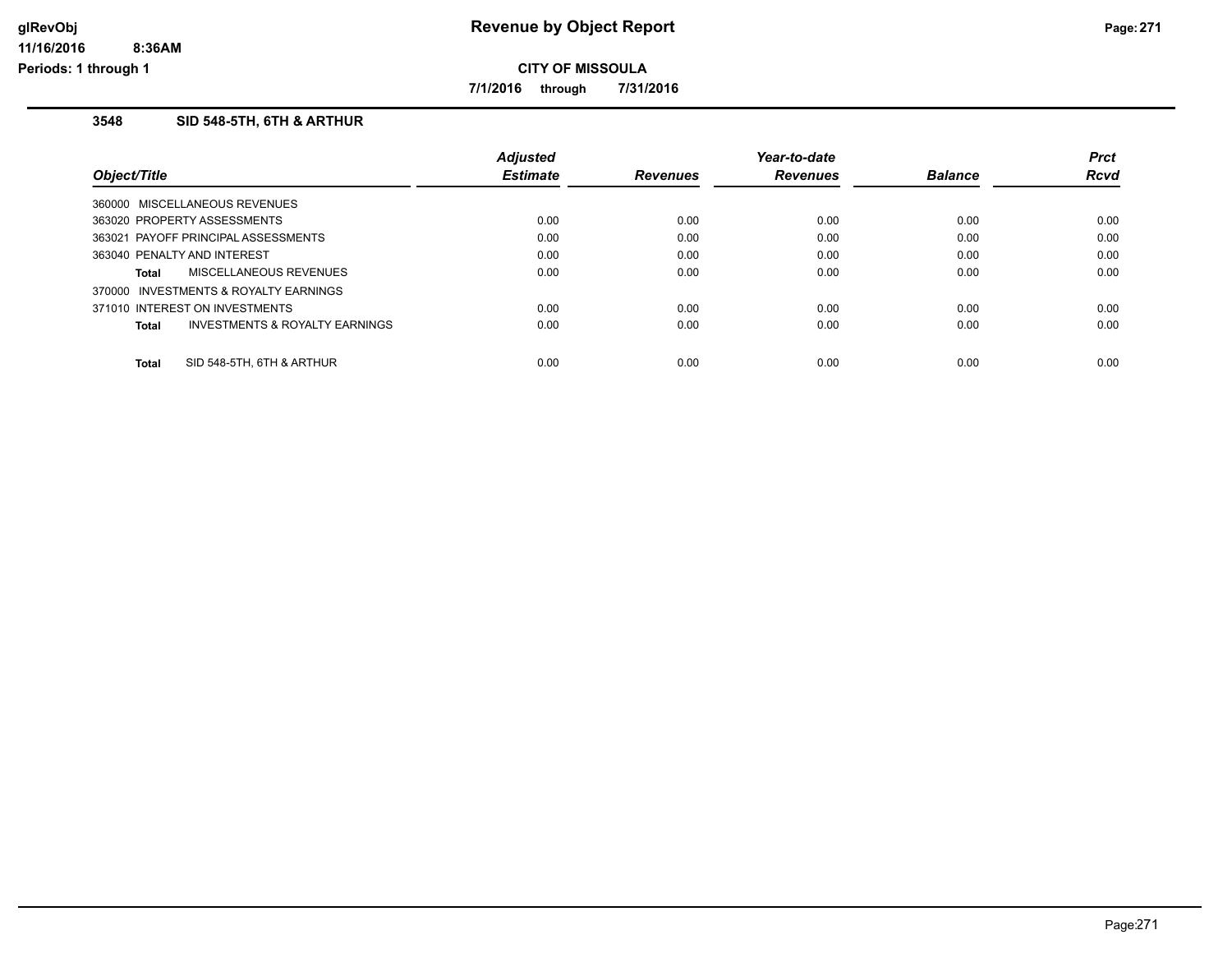**CITY OF MISSOULA**

**7/1/2016 through 7/31/2016**

**3549 SID 549 HILLVIEW WAY**

**3549 SID 549 HILLVIEW WAY**

|                                                    | <b>Adjusted</b> |                 | Year-to-date    |                | <b>Prct</b> |
|----------------------------------------------------|-----------------|-----------------|-----------------|----------------|-------------|
| Object/Title                                       | <b>Estimate</b> | <b>Revenues</b> | <b>Revenues</b> | <b>Balance</b> | <b>Rcvd</b> |
| 360000 MISCELLANEOUS REVENUES                      |                 |                 |                 |                |             |
| 363020 PROPERTY ASSESSMENTS                        | 0.00            | 0.00            | 0.00            | 0.00           | 0.00        |
| 363021 PAYOFF PRINCIPAL ASSESSMENTS                | 0.00            | 0.00            | 0.00            | 0.00           | 0.00        |
| 363040 PENALTY AND INTEREST                        | 0.00            | 0.00            | 0.00            | 0.00           | 0.00        |
| MISCELLANEOUS REVENUES<br>Total                    | 0.00            | 0.00            | 0.00            | 0.00           | 0.00        |
| 370000 INVESTMENTS & ROYALTY EARNINGS              |                 |                 |                 |                |             |
| 371010 INTEREST ON INVESTMENTS                     | 0.00            | 0.00            | 0.00            | 0.00           | 0.00        |
| <b>INVESTMENTS &amp; ROYALTY EARNINGS</b><br>Total | 0.00            | 0.00            | 0.00            | 0.00           | 0.00        |
| SID 549 HILLVIEW WAY<br>Total                      | 0.00            | 0.00            | 0.00            | 0.00           | 0.00        |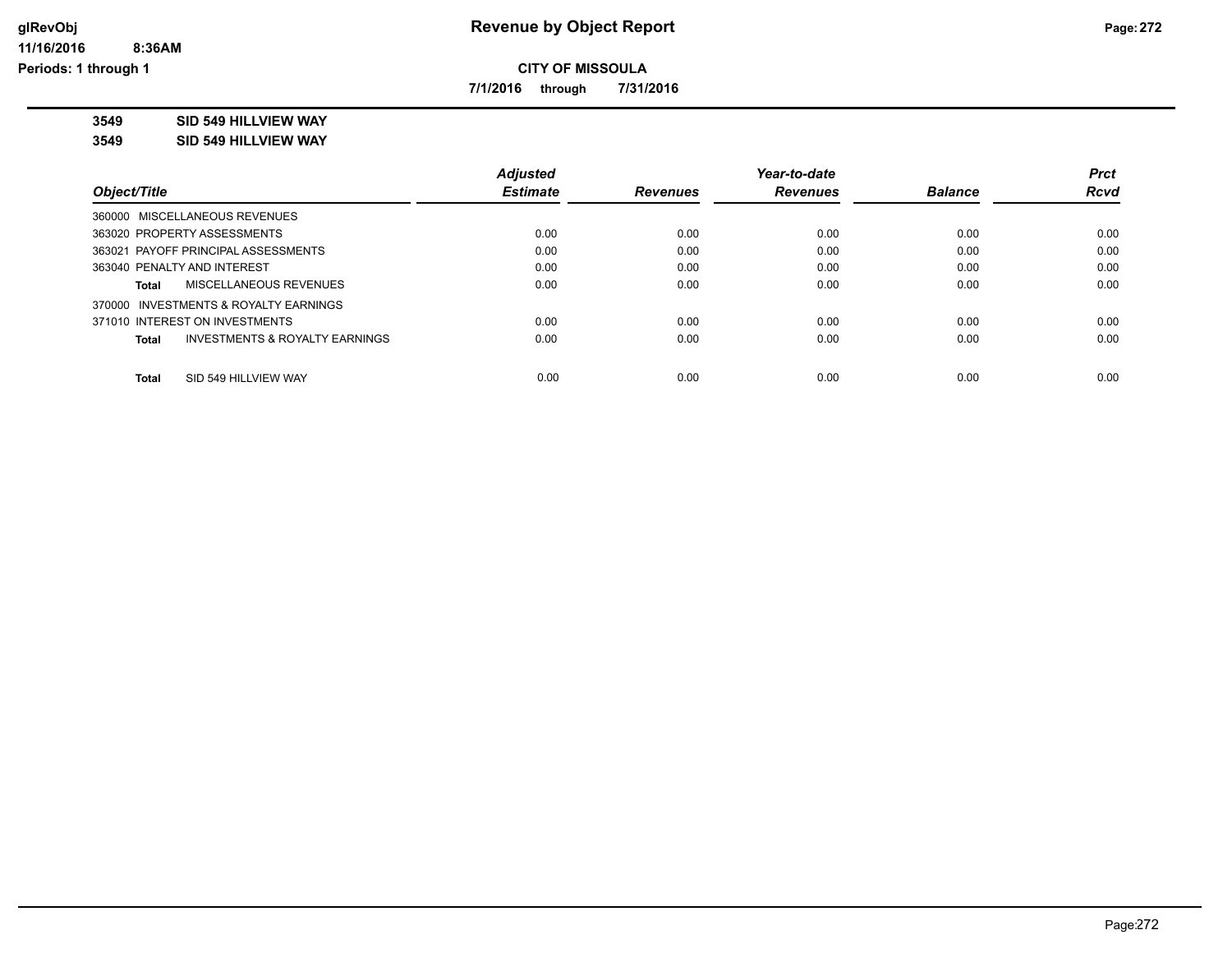**CITY OF MISSOULA**

**7/1/2016 through 7/31/2016**

#### **3549 SID 549 HILLVIEW WAY**

|                                                | <b>Adiusted</b> |                 | Year-to-date    |                | <b>Prct</b> |
|------------------------------------------------|-----------------|-----------------|-----------------|----------------|-------------|
| Obiect/Title                                   | <b>Estimate</b> | <b>Revenues</b> | <b>Revenues</b> | <b>Balance</b> | Rcvd        |
| 360000 MISCELLANEOUS REVENUES                  |                 |                 |                 |                |             |
| 363020 PROPERTY ASSESSMENTS                    | 0.00            | 0.00            | 0.00            | 0.00           | 0.00        |
| 363021 PAYOFF PRINCIPAL ASSESSMENTS            | 0.00            | 0.00            | 0.00            | 0.00           | 0.00        |
| 363040 PENALTY AND INTEREST                    | 0.00            | 0.00            | 0.00            | 0.00           | 0.00        |
| MISCELLANEOUS REVENUES<br><b>Total</b>         | 0.00            | 0.00            | 0.00            | 0.00           | 0.00        |
| 370000 INVESTMENTS & ROYALTY EARNINGS          |                 |                 |                 |                |             |
| 371010 INTEREST ON INVESTMENTS                 | 0.00            | 0.00            | 0.00            | 0.00           | 0.00        |
| INVESTMENTS & ROYALTY EARNINGS<br><b>Total</b> | 0.00            | 0.00            | 0.00            | 0.00           | 0.00        |
| SID 549 HILLVIEW WAY<br><b>Total</b>           | 0.00            | 0.00            | 0.00            | 0.00           | 0.00        |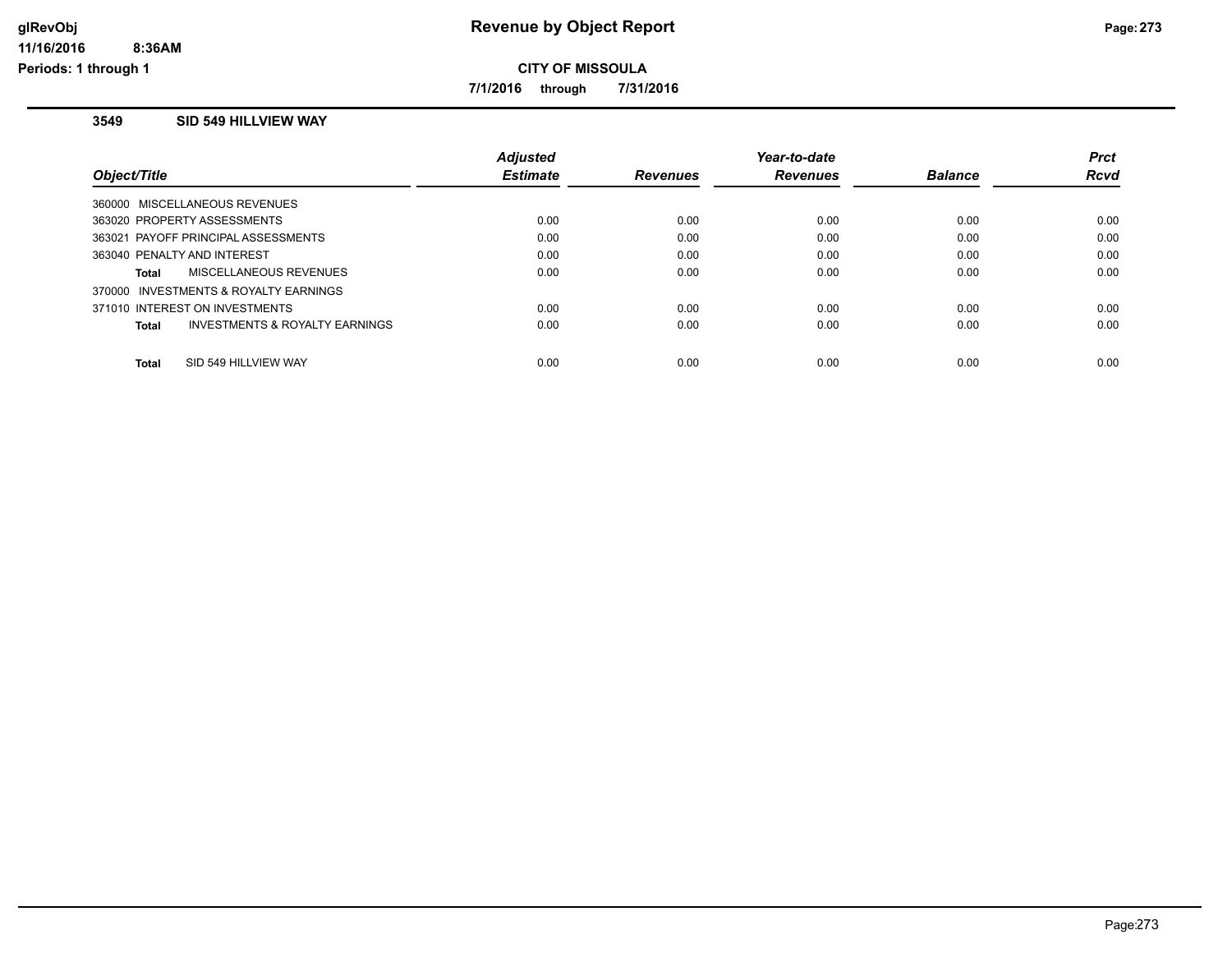**11/16/2016 8:36AM Periods: 1 through 1**

**CITY OF MISSOULA**

**7/1/2016 through 7/31/2016**

# **4060 CAPITAL IMPROVEMENT PROGRAM FUND**

|                                                           | <b>Adjusted</b> | Year-to-date    |                 |                | <b>Prct</b> |
|-----------------------------------------------------------|-----------------|-----------------|-----------------|----------------|-------------|
| Object/Title                                              | <b>Estimate</b> | <b>Revenues</b> | <b>Revenues</b> | <b>Balance</b> | <b>Rcvd</b> |
| 330000 INTERGOVERNMENTAL REVENUES                         |                 |                 |                 |                |             |
| 331001 GRANTS                                             | 0.00            | 0.00            | 0.00            | 0.00           | 0.00        |
| 331002 COUNTY ASSISTANCE CIP PROJECTS                     | 0.00            | 0.00            | 0.00            | 0.00           | 0.00        |
| 331003 STATE HOME PROGRAM INCOME                          | 0.00            | 0.00            | 0.00            | 0.00           | 0.00        |
| 331004 CITY ASSESSMENTS                                   | 0.00            | 0.00            | 0.00            | 0.00           | 0.00        |
| 334040 GAS TAX APPORTIONMENT                              | 0.00            | 0.00            | 0.00            | 0.00           | 0.00        |
| 334061 IMPACT FEES-CLEARING ACCOUNT                       | 0.00            | 0.00            | 0.00            | 0.00           | 0.00        |
| 334120 TSEP GRANT                                         | 0.00            | 0.00            | 0.00            | 0.00           | 0.00        |
| 334121 DNRC GRANT                                         | 0.00            | 0.00            | 0.00            | 0.00           | 0.00        |
| 334123 MAQI FEDERAL ASSISTANCE                            | 0.00            | 0.00            | 0.00            | 0.00           | 0.00        |
| 334124 GRANTS-CIP                                         | 0.00            | 0.00            | 0.00            | 0.00           | 0.00        |
| 334125 FIRE FIGHTER GRANT                                 | 0.00            | 0.00            | 0.00            | 0.00           | 0.00        |
| 334126 DEVELOPER ASSESSMENTS                              | 0.00            | 0.00            | 0.00            | 0.00           | 0.00        |
| 334127 TONKIN TRAIL - FISH WILDLIFE PARKS                 | 0.00            | 0.00            | 0.00            | 0.00           | 0.00        |
| 334128 CDBG FIRE HYDRANT GRANT                            | 0.00            | 0.00            | 0.00            | 0.00           | 0.00        |
| 334143 MONTANA TOURISM GRANT                              | 0.00            | 0.00            | 0.00            | 0.00           | 0.00        |
| 339000 PAYMENT IN LIEU OF TAXES                           | 0.00            | 0.00            | 0.00            | 0.00           | 0.00        |
| <b>INTERGOVERNMENTAL REVENUES</b><br><b>Total</b>         | 0.00            | 0.00            | 0.00            | 0.00           | 0.00        |
| 360000 MISCELLANEOUS REVENUES                             |                 |                 |                 |                |             |
| 360010 MISCELLANEOUS                                      | 0.00            | 0.00            | 0.00            | 0.00           | 0.00        |
| 360011 YOUTH COUNCIL FUNDS                                | 0.00            | 0.00            | 0.00            | 0.00           | 0.00        |
| 360012 SEWER GRANT REPAYMENTS                             | 0.00            | 0.00            | 0.00            | 0.00           | 0.00        |
| 360016 MRA SHARE OF CIVIC STADIUM PARKING                 | 0.00            | 0.00            | 0.00            | 0.00           | 0.00        |
| 362000 OTHER MISCELLANEOUS REVENUE                        | 0.00            | 0.00            | 0.00            | 0.00           | 0.00        |
| 365000 DONATIONS                                          | 0.00            | 0.00            | 0.00            | 0.00           | 0.00        |
| 365001 *** Title Not Found ***                            | 0.00            | 500.00          | 500.00          | $-500.00$      | 0.00        |
| 365030 WHITE PINE PARK DONATION-ZIP BEVERAGE              | 0.00            | 0.00            | 0.00            | 0.00           | 0.00        |
| MISCELLANEOUS REVENUES<br>Total                           | 0.00            | 500.00          | 500.00          | $-500.00$      | 0.00        |
| 370000 INVESTMENTS & ROYALTY EARNINGS                     |                 |                 |                 |                |             |
| 371010 INTEREST ON INVESTMENTS                            | 0.00            | 0.00            | 0.00            | 0.00           | 0.00        |
| 371020 GAIN/LOSS IN MARKET VALUE OF INVESTMENTS           | 0.00            | 0.00            | 0.00            | 0.00           | 0.00        |
| <b>INVESTMENTS &amp; ROYALTY EARNINGS</b><br><b>Total</b> | 0.00            | 0.00            | 0.00            | 0.00           | 0.00        |
| 380000 OTHER FINANCING SOURCES                            |                 |                 |                 |                |             |
| 381000 LOAN PROCEEDS                                      | 0.00            | 0.00            | 0.00            | 0.00           | 0.00        |
| 381010 BOND PROCEEDS                                      | 0.00            | 0.00            | 0.00            | 0.00           | 0.00        |
| 381011 \$1,860,000 General Fund Obligation Bond           | 0.00            | 0.00            | 0.00            | 0.00           | 0.00        |
| 381012 \$680,000 FIRE GF DEBT                             | 0.00            | 0.00            | 0.00            | 0.00           | 0.00        |
| 381015 \$1,010,000 LIMITED TAX GO BONDS 2010C             | 0.00            | 0.00            | 0.00            | 0.00           | 0.00        |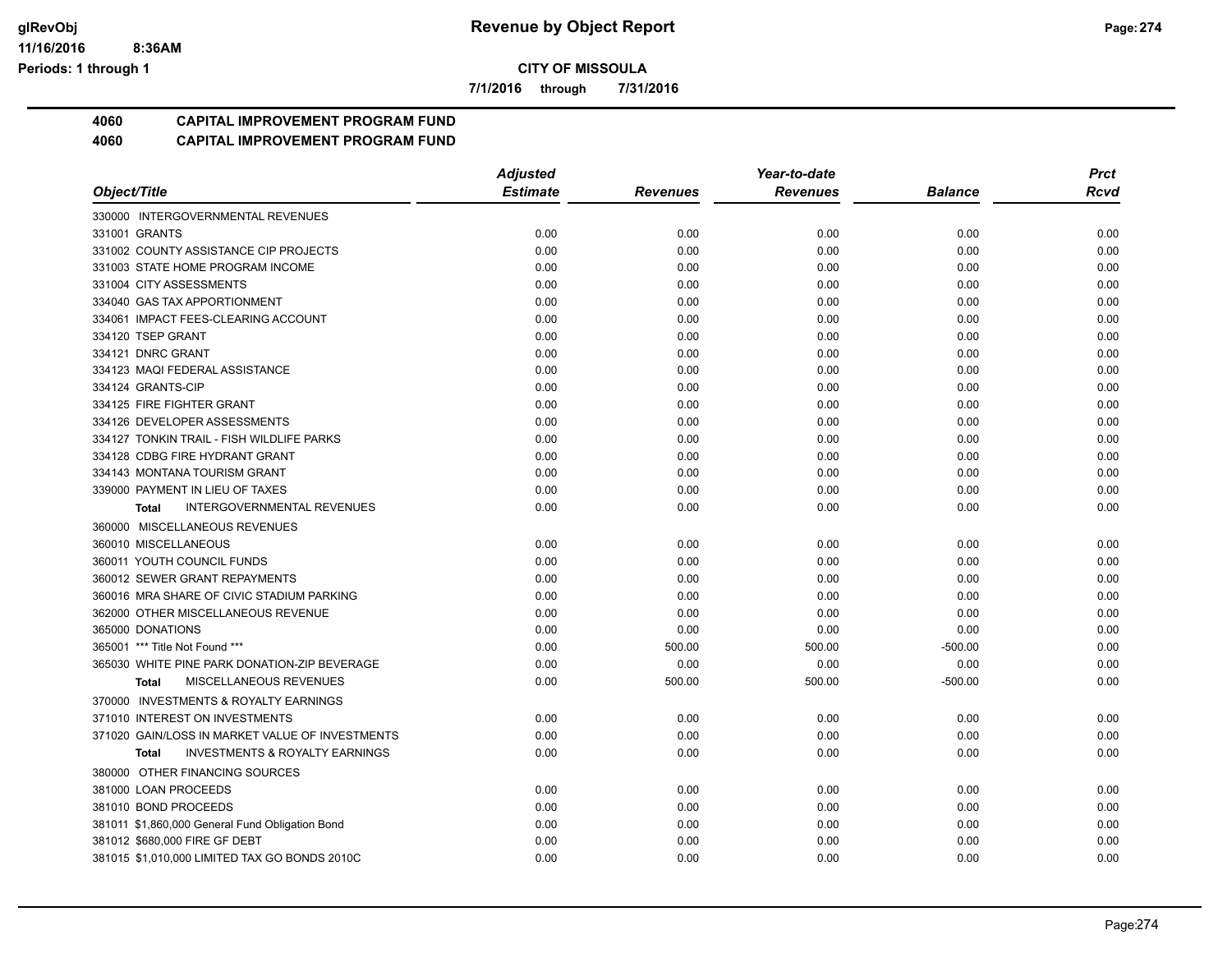**11/16/2016**

**CITY OF MISSOULA**

**7/1/2016 through 7/31/2016**

# **4060 CAPITAL IMPROVEMENT PROGRAM FUND**

|                                            | <b>Adjusted</b> |                 | Year-to-date    |                | Prct        |
|--------------------------------------------|-----------------|-----------------|-----------------|----------------|-------------|
| Object/Title                               | <b>Estimate</b> | <b>Revenues</b> | <b>Revenues</b> | <b>Balance</b> | <b>Rcvd</b> |
| 381090 PROCEEDS FROM CAPITAL LEASE         | 0.00            | 0.00            | 0.00            | 0.00           | 0.00        |
| 382010 SALE OF FIXED ASSETS                | 0.00            | 0.00            | 0.00            | 0.00           | 0.00        |
| 383009 TRANS FR TITLE I                    | 0.00            | 0.00            | 0.00            | 0.00           | 0.00        |
| 383010 TRANS FR CIP                        | 0.00            | 0.00            | 0.00            | 0.00           | 0.00        |
| 383014 TRANS FR MRA                        | 0.00            | 0.00            | 0.00            | 0.00           | 0.00        |
| 383015 TRANS FR MPC                        | 0.00            | 0.00            | 0.00            | 0.00           | 0.00        |
| 383017 TRANS FR BUILDING                   | 0.00            | 0.00            | 0.00            | 0.00           | 0.00        |
| 383020 TRANS FR CEMETERY CARE              | 0.00            | 0.00            | 0.00            | 0.00           | 0.00        |
| 383025 TRANS FR SEWER R & D                | 0.00            | 0.00            | 0.00            | 0.00           | 0.00        |
| 383029 TRANS FR GENERAL                    | 0.00            | 0.00            | 0.00            | 0.00           | 0.00        |
| 383041 TRANS FR CDBG                       | 0.00            | 0.00            | 0.00            | 0.00           | 0.00        |
| 383042 TRANSFERS FROM OTHER FUNDS          | 0.00            | 0.00            | 0.00            | 0.00           | 0.00        |
| 383043 TRANSFERS FROM IMPACT FEES          | 0.00            | 0.00            | 0.00            | 0.00           | 0.00        |
| 383044 TRANSFER FROM PYMT IN LIEU OF PARKS | 0.00            | 0.00            | 0.00            | 0.00           | 0.00        |
| 383045 TRANSFER FROM PARK ENTERPRISE       | 0.00            | 0.00            | 0.00            | 0.00           | 0.00        |
| OTHER FINANCING SOURCES<br><b>Total</b>    | 0.00            | 0.00            | 0.00            | 0.00           | 0.00        |
| CAPITAL IMPROVEMENT PROGRAM FUND<br>Total  | 0.00            | 500.00          | 500.00          | $-500.00$      | 0.00        |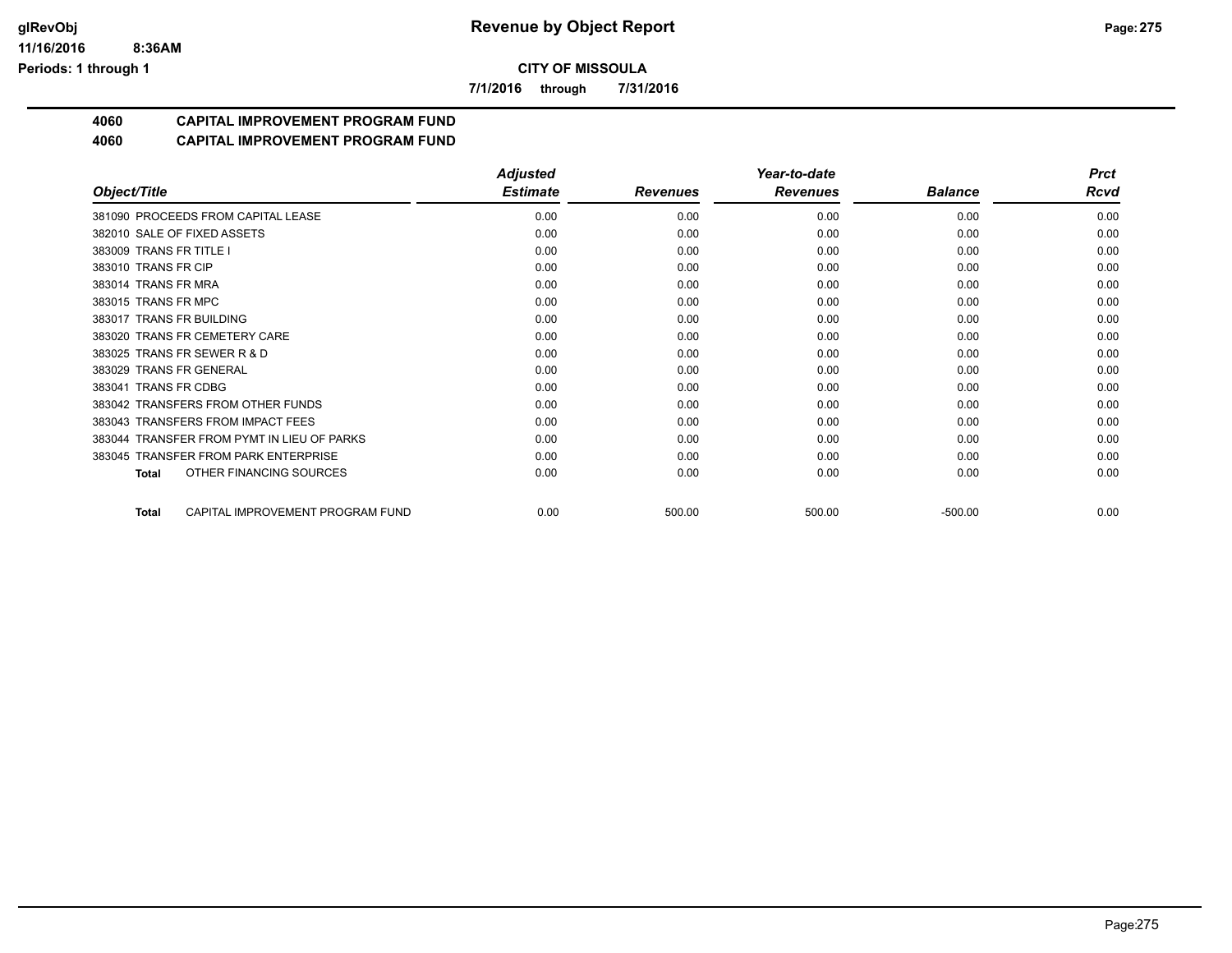**11/16/2016 8:36AM Periods: 1 through 1**

**CITY OF MISSOULA**

**7/1/2016 through 7/31/2016**

|                                                    | <b>Adjusted</b> |                 | Year-to-date    | <b>Prct</b>    |             |
|----------------------------------------------------|-----------------|-----------------|-----------------|----------------|-------------|
| Object/Title                                       | <b>Estimate</b> | <b>Revenues</b> | <b>Revenues</b> | <b>Balance</b> | <b>Rcvd</b> |
| 330000 INTERGOVERNMENTAL REVENUES                  |                 |                 |                 |                |             |
| 331001 GRANTS                                      | 0.00            | 0.00            | 0.00            | 0.00           | 0.00        |
| 331002 COUNTY ASSISTANCE CIP PROJECTS              | 0.00            | 0.00            | 0.00            | 0.00           | 0.00        |
| 331003 STATE HOME PROGRAM INCOME                   | 0.00            | 0.00            | 0.00            | 0.00           | 0.00        |
| 331004 CITY ASSESSMENTS                            | 0.00            | 0.00            | 0.00            | 0.00           | 0.00        |
| 334040 GAS TAX APPORTIONMENT                       | 0.00            | 0.00            | 0.00            | 0.00           | 0.00        |
| 334061 IMPACT FEES-CLEARING ACCOUNT                | 0.00            | 0.00            | 0.00            | 0.00           | 0.00        |
| 334120 TSEP GRANT                                  | 0.00            | 0.00            | 0.00            | 0.00           | 0.00        |
| 334121 DNRC GRANT                                  | 0.00            | 0.00            | 0.00            | 0.00           | 0.00        |
| 334123 MAQI FEDERAL ASSISTANCE                     | 0.00            | 0.00            | 0.00            | 0.00           | 0.00        |
| 334124 GRANTS-CIP                                  | 0.00            | 0.00            | 0.00            | 0.00           | 0.00        |
| 334125 FIRE FIGHTER GRANT                          | 0.00            | 0.00            | 0.00            | 0.00           | 0.00        |
| 334126 DEVELOPER ASSESSMENTS                       | 0.00            | 0.00            | 0.00            | 0.00           | 0.00        |
| 334127 TONKIN TRAIL - FISH WILDLIFE PARKS          | 0.00            | 0.00            | 0.00            | 0.00           | 0.00        |
| 334128 CDBG FIRE HYDRANT GRANT                     | 0.00            | 0.00            | 0.00            | 0.00           | 0.00        |
| 334143 MONTANA TOURISM GRANT                       | 0.00            | 0.00            | 0.00            | 0.00           | 0.00        |
| 339000 PAYMENT IN LIEU OF TAXES                    | 0.00            | 0.00            | 0.00            | 0.00           | 0.00        |
| <b>INTERGOVERNMENTAL REVENUES</b><br><b>Total</b>  | 0.00            | 0.00            | 0.00            | 0.00           | 0.00        |
| 360000 MISCELLANEOUS REVENUES                      |                 |                 |                 |                |             |
| 360010 MISCELLANEOUS                               | 0.00            | 0.00            | 0.00            | 0.00           | 0.00        |
| 360011 YOUTH COUNCIL FUNDS                         | 0.00            | 0.00            | 0.00            | 0.00           | 0.00        |
| 360012 SEWER GRANT REPAYMENTS                      | 0.00            | 0.00            | 0.00            | 0.00           | 0.00        |
| 360016 MRA SHARE OF CIVIC STADIUM PARKING          | 0.00            | 0.00            | 0.00            | 0.00           | 0.00        |
| 362000 OTHER MISCELLANEOUS REVENUE                 | 0.00            | 0.00            | 0.00            | 0.00           | 0.00        |
| 365000 DONATIONS                                   | 0.00            | 0.00            | 0.00            | 0.00           | 0.00        |
| 365001 *** Title Not Found ***                     | 0.00            | 500.00          | 500.00          | $-500.00$      | 0.00        |
| 365030 WHITE PINE PARK DONATION-ZIP BEVERAGE       | 0.00            | 0.00            | 0.00            | 0.00           | 0.00        |
| MISCELLANEOUS REVENUES<br><b>Total</b>             | 0.00            | 500.00          | 500.00          | $-500.00$      | 0.00        |
| 370000 INVESTMENTS & ROYALTY EARNINGS              |                 |                 |                 |                |             |
| 371010 INTEREST ON INVESTMENTS                     | 0.00            | 0.00            | 0.00            | 0.00           | 0.00        |
| 371020 GAIN/LOSS IN MARKET VALUE OF INVESTMENT     | 0.00            | 0.00            | 0.00            | 0.00           | 0.00        |
| <b>INVESTMENTS &amp; ROYALTY EARNINGS</b><br>Total | 0.00            | 0.00            | 0.00            | 0.00           | 0.00        |
| 380000 OTHER FINANCING SOURCES                     |                 |                 |                 |                |             |
| 381000 LOAN PROCEEDS                               | 0.00            | 0.00            | 0.00            | 0.00           | 0.00        |
| 381010 BOND PROCEEDS                               | 0.00            | 0.00            | 0.00            | 0.00           | 0.00        |
| 381011 \$1,860,000 General Fund Obligation Bond    | 0.00            | 0.00            | 0.00            | 0.00           | 0.00        |
| 381012 \$680,000 FIRE GF DEBT                      | 0.00            | 0.00            | 0.00            | 0.00           | 0.00        |
| 381015 \$1,010,000 LIMITED TAX GO BONDS 2010C      | 0.00            | 0.00            | 0.00            | 0.00           | 0.00        |
| 381090 PROCEEDS FROM CAPITAL LEASE                 | 0.00            | 0.00            | 0.00            | 0.00           | 0.00        |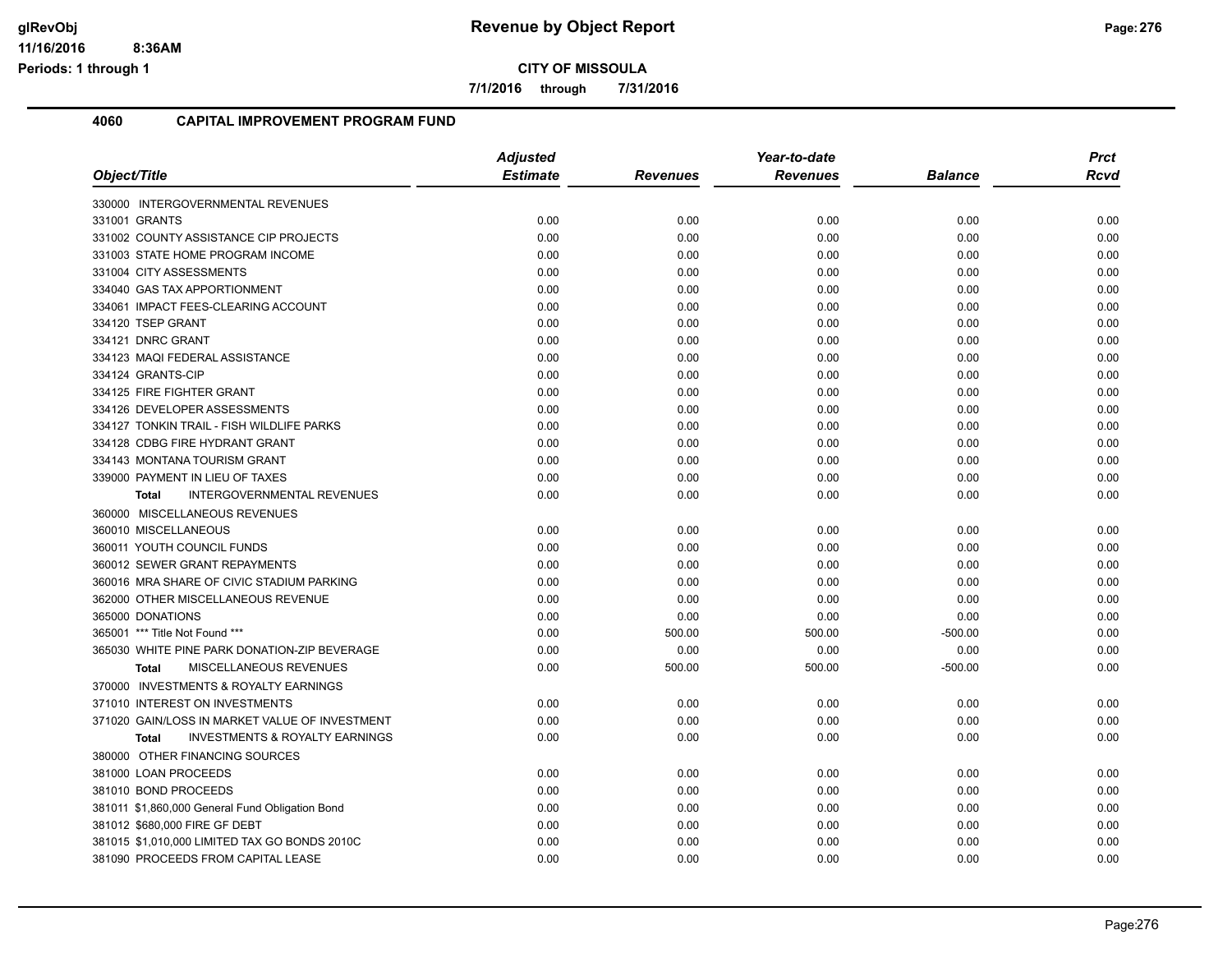**8:36AM**

**CITY OF MISSOULA**

**7/1/2016 through 7/31/2016**

|                                                  | <b>Adjusted</b> |                 | Year-to-date    |                | <b>Prct</b> |
|--------------------------------------------------|-----------------|-----------------|-----------------|----------------|-------------|
| Object/Title                                     | <b>Estimate</b> | <b>Revenues</b> | <b>Revenues</b> | <b>Balance</b> | Rcvd        |
| 382010 SALE OF FIXED ASSETS                      | 0.00            | 0.00            | 0.00            | 0.00           | 0.00        |
| 383009 TRANS FR TITLE I                          | 0.00            | 0.00            | 0.00            | 0.00           | 0.00        |
| 383010 TRANS FR CIP                              | 0.00            | 0.00            | 0.00            | 0.00           | 0.00        |
| 383014 TRANS FR MRA                              | 0.00            | 0.00            | 0.00            | 0.00           | 0.00        |
| 383015 TRANS FR MPC                              | 0.00            | 0.00            | 0.00            | 0.00           | 0.00        |
| 383017 TRANS FR BUILDING                         | 0.00            | 0.00            | 0.00            | 0.00           | 0.00        |
| 383020 TRANS FR CEMETERY CARE                    | 0.00            | 0.00            | 0.00            | 0.00           | 0.00        |
| 383025 TRANS FR SEWER R & D                      | 0.00            | 0.00            | 0.00            | 0.00           | 0.00        |
| 383029 TRANS FR GENERAL                          | 0.00            | 0.00            | 0.00            | 0.00           | 0.00        |
| 383041 TRANS FR CDBG                             | 0.00            | 0.00            | 0.00            | 0.00           | 0.00        |
| 383042 TRANSFERS FROM OTHER FUNDS                | 0.00            | 0.00            | 0.00            | 0.00           | 0.00        |
| 383043 TRANSFERS FROM IMPACT FEES                | 0.00            | 0.00            | 0.00            | 0.00           | 0.00        |
| 383044 TRANSFER FROM PYMT IN LIEU OF PARKS       | 0.00            | 0.00            | 0.00            | 0.00           | 0.00        |
| 383045 TRANSFER FROM PARK ENTERPRISE             | 0.00            | 0.00            | 0.00            | 0.00           | 0.00        |
| OTHER FINANCING SOURCES<br><b>Total</b>          | 0.00            | 0.00            | 0.00            | 0.00           | 0.00        |
| CAPITAL IMPROVEMENT PROGRAM FUND<br><b>Total</b> | 0.00            | 500.00          | 500.00          | $-500.00$      | 0.00        |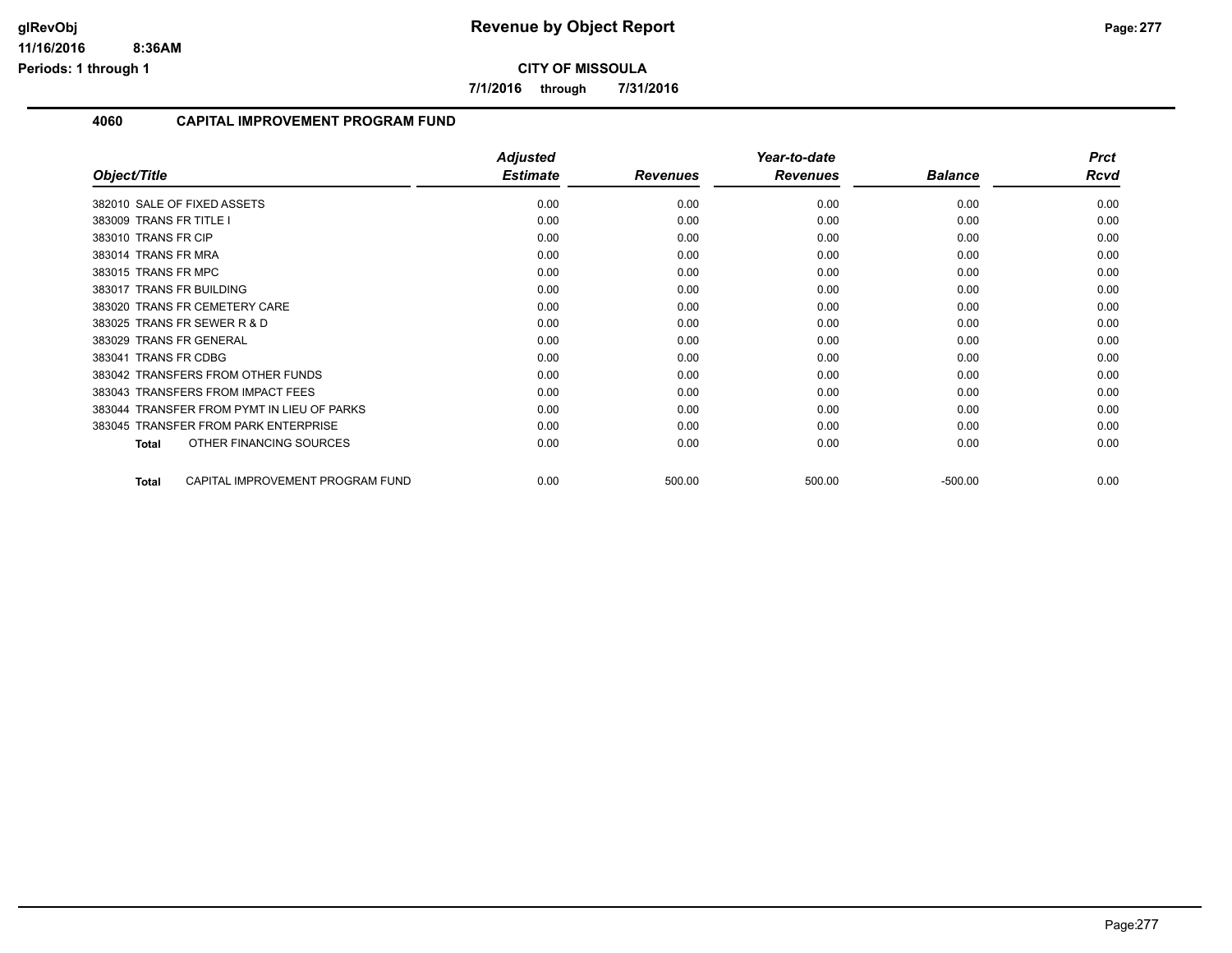**11/16/2016**

**CITY OF MISSOULA**

**7/1/2016 through 7/31/2016**

# **4130 1997 G O BOND OPEN SPACE PURCHASE FUND**

# **4130 1997 G O BOND OPEN SPACE PURCHASE FUND**

|                                                           | <b>Adjusted</b> |                 | Year-to-date    |                | <b>Prct</b> |
|-----------------------------------------------------------|-----------------|-----------------|-----------------|----------------|-------------|
| Object/Title                                              | <b>Estimate</b> | <b>Revenues</b> | <b>Revenues</b> | <b>Balance</b> | Rcvd        |
| 330000 INTERGOVERNMENTAL REVENUES                         |                 |                 |                 |                |             |
| 330000 INTERGOVERNMENTAL REVENUES                         | 0.00            | 0.00            | 0.00            | 0.00           | 0.00        |
| 331156 CTEP GRANT - S HILLS TRAIL SYSTEM                  | 0.00            | 0.00            | 0.00            | 0.00           | 0.00        |
| 334014 *** Title Not Found ***                            | 0.00            | 0.00            | 0.00            | 0.00           | 0.00        |
| <b>INTERGOVERNMENTAL REVENUES</b><br><b>Total</b>         | 0.00            | 0.00            | 0.00            | 0.00           | 0.00        |
| 340000 CHARGES FOR SERVICES                               |                 |                 |                 |                |             |
| 343065 BUILDING RENTALS                                   | 0.00            | 0.00            | 0.00            | 0.00           | 0.00        |
| <b>CHARGES FOR SERVICES</b><br><b>Total</b>               | 0.00            | 0.00            | 0.00            | 0.00           | 0.00        |
| 360000 MISCELLANEOUS REVENUES                             |                 |                 |                 |                |             |
| 360010 MISCELLANEOUS                                      | 0.00            | 0.00            | 0.00            | 0.00           | 0.00        |
| 365000 DONATIONS                                          | 0.00            | 0.00            | 0.00            | 0.00           | 0.00        |
| <b>MISCELLANEOUS REVENUES</b><br><b>Total</b>             | 0.00            | 0.00            | 0.00            | 0.00           | 0.00        |
| <b>INVESTMENTS &amp; ROYALTY EARNINGS</b><br>370000       |                 |                 |                 |                |             |
| 371010 INTEREST ON INVESTMENTS                            | 0.00            | 0.00            | 0.00            | 0.00           | 0.00        |
| 371020 GAIN/LOSS IN MARKET VALUE OF INVESTMENTS           | 0.00            | 0.00            | 0.00            | 0.00           | 0.00        |
| <b>INVESTMENTS &amp; ROYALTY EARNINGS</b><br><b>Total</b> | 0.00            | 0.00            | 0.00            | 0.00           | 0.00        |
| 380000 OTHER FINANCING SOURCES                            |                 |                 |                 |                |             |
| 382010 SALE OF FIXED ASSETS                               | 0.00            | 0.00            | 0.00            | 0.00           | 0.00        |
| 383000 OPERATING TRANSFERS                                | 0.00            | 0.00            | 0.00            | 0.00           | 0.00        |
| OTHER FINANCING SOURCES<br><b>Total</b>                   | 0.00            | 0.00            | 0.00            | 0.00           | 0.00        |
| 1997 G O BOND OPEN SPACE PURCHASE FI<br><b>Total</b>      | 0.00            | 0.00            | 0.00            | 0.00           | 0.00        |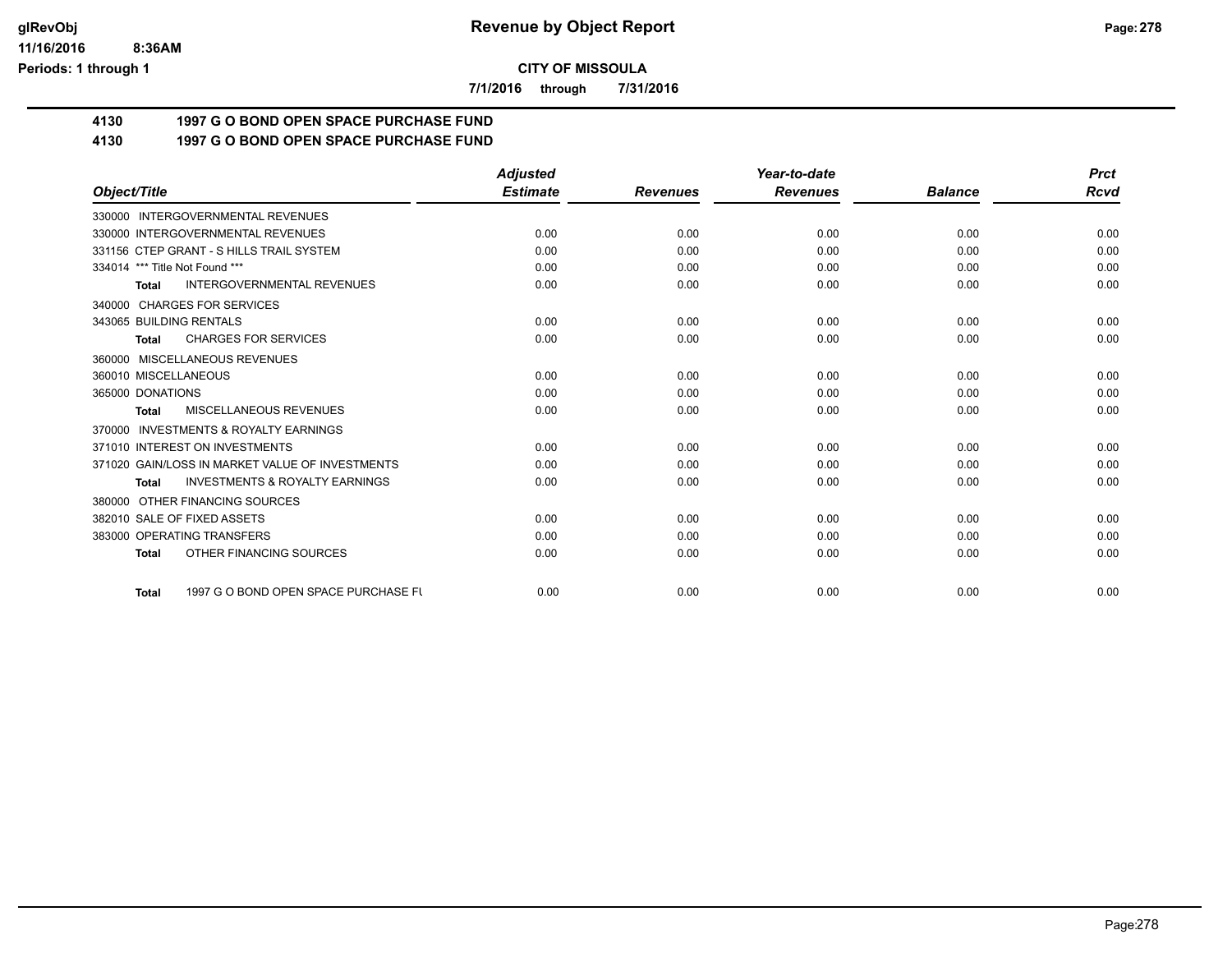**CITY OF MISSOULA**

**7/1/2016 through 7/31/2016**

#### **4130 1997 G O BOND OPEN SPACE PURCHASE FUND**

|                                                     | <b>Adjusted</b> |                 | Year-to-date    |                | <b>Prct</b> |
|-----------------------------------------------------|-----------------|-----------------|-----------------|----------------|-------------|
| Object/Title                                        | <b>Estimate</b> | <b>Revenues</b> | <b>Revenues</b> | <b>Balance</b> | Rcvd        |
| 330000 INTERGOVERNMENTAL REVENUES                   |                 |                 |                 |                |             |
| 330000 INTERGOVERNMENTAL REVENUES                   | 0.00            | 0.00            | 0.00            | 0.00           | 0.00        |
| 331156 CTEP GRANT - S HILLS TRAIL SYSTEM            | 0.00            | 0.00            | 0.00            | 0.00           | 0.00        |
| 334014 *** Title Not Found ***                      | 0.00            | 0.00            | 0.00            | 0.00           | 0.00        |
| <b>INTERGOVERNMENTAL REVENUES</b><br><b>Total</b>   | 0.00            | 0.00            | 0.00            | 0.00           | 0.00        |
| 340000 CHARGES FOR SERVICES                         |                 |                 |                 |                |             |
| 343065 BUILDING RENTALS                             | 0.00            | 0.00            | 0.00            | 0.00           | 0.00        |
| <b>CHARGES FOR SERVICES</b><br><b>Total</b>         | 0.00            | 0.00            | 0.00            | 0.00           | 0.00        |
| 360000 MISCELLANEOUS REVENUES                       |                 |                 |                 |                |             |
| 360010 MISCELLANEOUS                                | 0.00            | 0.00            | 0.00            | 0.00           | 0.00        |
| 365000 DONATIONS                                    | 0.00            | 0.00            | 0.00            | 0.00           | 0.00        |
| MISCELLANEOUS REVENUES<br><b>Total</b>              | 0.00            | 0.00            | 0.00            | 0.00           | 0.00        |
| 370000 INVESTMENTS & ROYALTY EARNINGS               |                 |                 |                 |                |             |
| 371010 INTEREST ON INVESTMENTS                      | 0.00            | 0.00            | 0.00            | 0.00           | 0.00        |
| 371020 GAIN/LOSS IN MARKET VALUE OF INVESTMENT      | 0.00            | 0.00            | 0.00            | 0.00           | 0.00        |
| <b>INVESTMENTS &amp; ROYALTY EARNINGS</b><br>Total  | 0.00            | 0.00            | 0.00            | 0.00           | 0.00        |
| 380000 OTHER FINANCING SOURCES                      |                 |                 |                 |                |             |
| 382010 SALE OF FIXED ASSETS                         | 0.00            | 0.00            | 0.00            | 0.00           | 0.00        |
| 383000 OPERATING TRANSFERS                          | 0.00            | 0.00            | 0.00            | 0.00           | 0.00        |
| OTHER FINANCING SOURCES<br>Total                    | 0.00            | 0.00            | 0.00            | 0.00           | 0.00        |
| 1997 G O BOND OPEN SPACE PURCHASE F<br><b>Total</b> | 0.00            | 0.00            | 0.00            | 0.00           | 0.00        |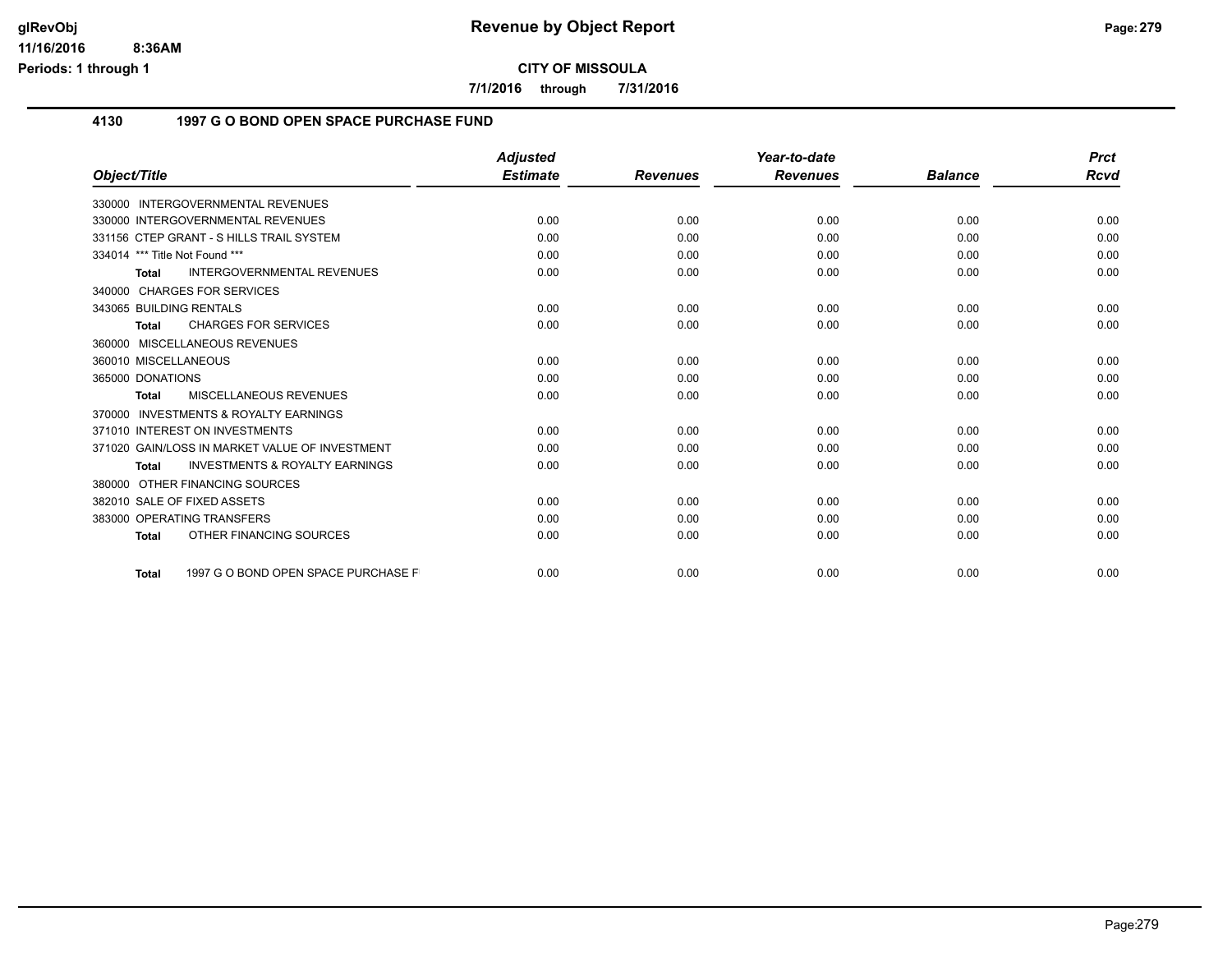**glRevObj Revenue by Object Report Page:280** 

**CITY OF MISSOULA**

**7/1/2016 through 7/31/2016**

**4196 NEW FIRE STATION GO BOND**

 **8:36AM**

#### **4196 NEW FIRE STATION GO BOND**

| Object/Title                                       | <b>Adjusted</b><br><b>Estimate</b> | <b>Revenues</b> | Year-to-date<br><b>Revenues</b> | <b>Balance</b> | <b>Prct</b><br><b>Rcvd</b> |
|----------------------------------------------------|------------------------------------|-----------------|---------------------------------|----------------|----------------------------|
|                                                    |                                    |                 |                                 |                |                            |
| 360000 MISCELLANEOUS REVENUES                      |                                    |                 |                                 |                |                            |
| 365023 NORTHWESTERN ENERGY GRANT                   | 0.00                               | 0.00            | 0.00                            | 0.00           | 0.00                       |
| <b>MISCELLANEOUS REVENUES</b><br>Total             | 0.00                               | 0.00            | 0.00                            | 0.00           | 0.00                       |
| 370000 INVESTMENTS & ROYALTY EARNINGS              |                                    |                 |                                 |                |                            |
| 371010 INTEREST ON INVESTMENTS                     | 0.00                               | 0.00            | 0.00                            | 0.00           | 0.00                       |
| 371020 GAIN/LOSS IN MARKET VALUE OF INVESTMENTS    | 0.00                               | 0.00            | 0.00                            | 0.00           | 0.00                       |
| <b>INVESTMENTS &amp; ROYALTY EARNINGS</b><br>Total | 0.00                               | 0.00            | 0.00                            | 0.00           | 0.00                       |
| 380000 OTHER FINANCING SOURCES                     |                                    |                 |                                 |                |                            |
| 381010 BOND PROCEEDS                               | 0.00                               | 0.00            | 0.00                            | 0.00           | 0.00                       |
| 383000 OPERATING TRANSFERS                         | 0.00                               | 0.00            | 0.00                            | 0.00           | 0.00                       |
| OTHER FINANCING SOURCES<br>Total                   | 0.00                               | 0.00            | 0.00                            | 0.00           | 0.00                       |
| NEW FIRE STATION GO BOND<br>Total                  | 0.00                               | 0.00            | 0.00                            | 0.00           | 0.00                       |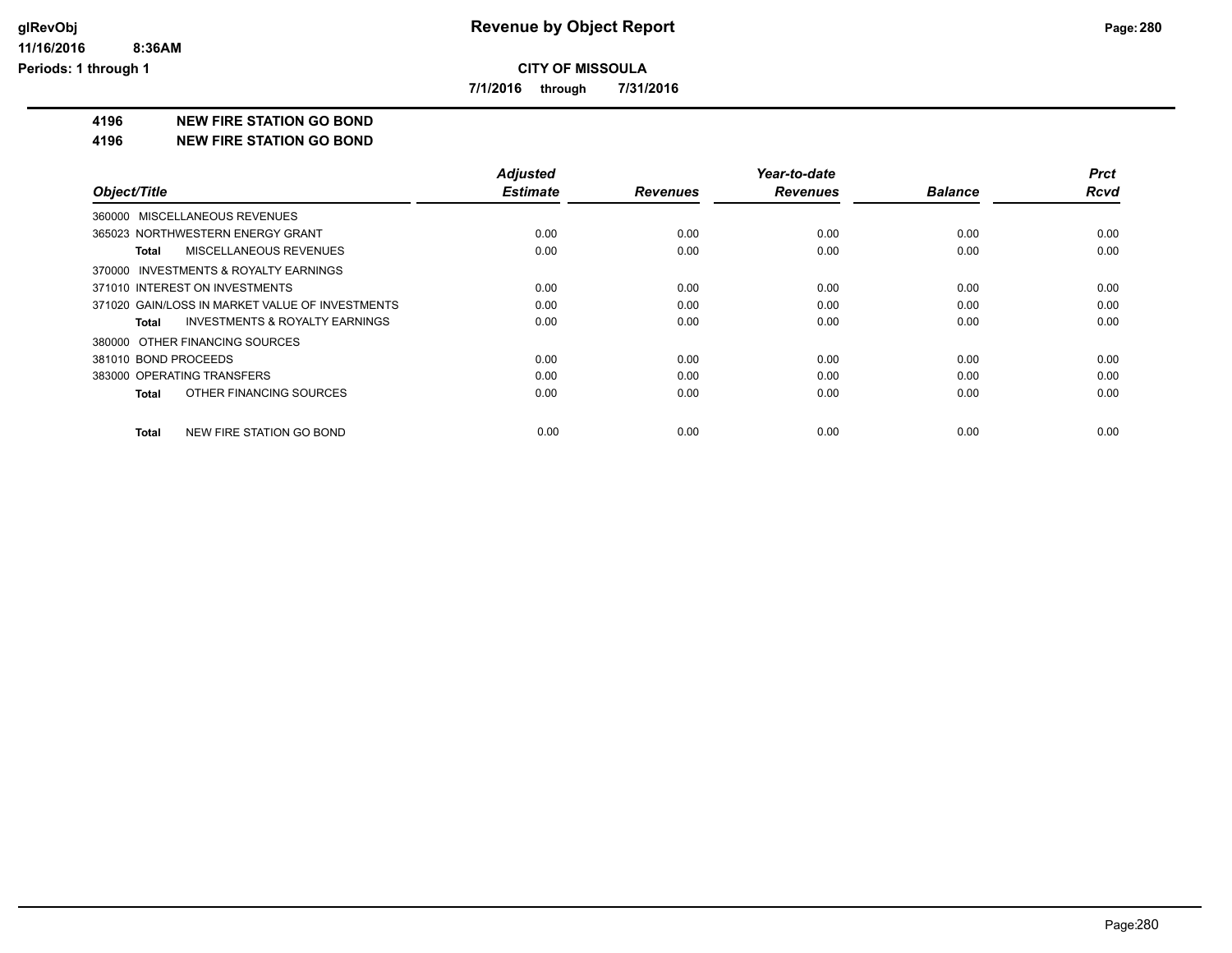**CITY OF MISSOULA**

**7/1/2016 through 7/31/2016**

## **4196 NEW FIRE STATION GO BOND**

| Object/Title                                    | <b>Adjusted</b><br><b>Estimate</b> | <b>Revenues</b> | Year-to-date<br><b>Revenues</b> | <b>Balance</b> | <b>Prct</b><br><b>Rcvd</b> |
|-------------------------------------------------|------------------------------------|-----------------|---------------------------------|----------------|----------------------------|
|                                                 |                                    |                 |                                 |                |                            |
| 360000 MISCELLANEOUS REVENUES                   |                                    |                 |                                 |                |                            |
| 365023 NORTHWESTERN ENERGY GRANT                | 0.00                               | 0.00            | 0.00                            | 0.00           | 0.00                       |
| MISCELLANEOUS REVENUES<br><b>Total</b>          | 0.00                               | 0.00            | 0.00                            | 0.00           | 0.00                       |
| 370000 INVESTMENTS & ROYALTY EARNINGS           |                                    |                 |                                 |                |                            |
| 371010 INTEREST ON INVESTMENTS                  | 0.00                               | 0.00            | 0.00                            | 0.00           | 0.00                       |
| 371020 GAIN/LOSS IN MARKET VALUE OF INVESTMENT  | 0.00                               | 0.00            | 0.00                            | 0.00           | 0.00                       |
| INVESTMENTS & ROYALTY EARNINGS<br>Total         | 0.00                               | 0.00            | 0.00                            | 0.00           | 0.00                       |
| 380000 OTHER FINANCING SOURCES                  |                                    |                 |                                 |                |                            |
| 381010 BOND PROCEEDS                            | 0.00                               | 0.00            | 0.00                            | 0.00           | 0.00                       |
| 383000 OPERATING TRANSFERS                      | 0.00                               | 0.00            | 0.00                            | 0.00           | 0.00                       |
| OTHER FINANCING SOURCES<br><b>Total</b>         | 0.00                               | 0.00            | 0.00                            | 0.00           | 0.00                       |
| <b>NEW FIRE STATION GO BOND</b><br><b>Total</b> | 0.00                               | 0.00            | 0.00                            | 0.00           | 0.00                       |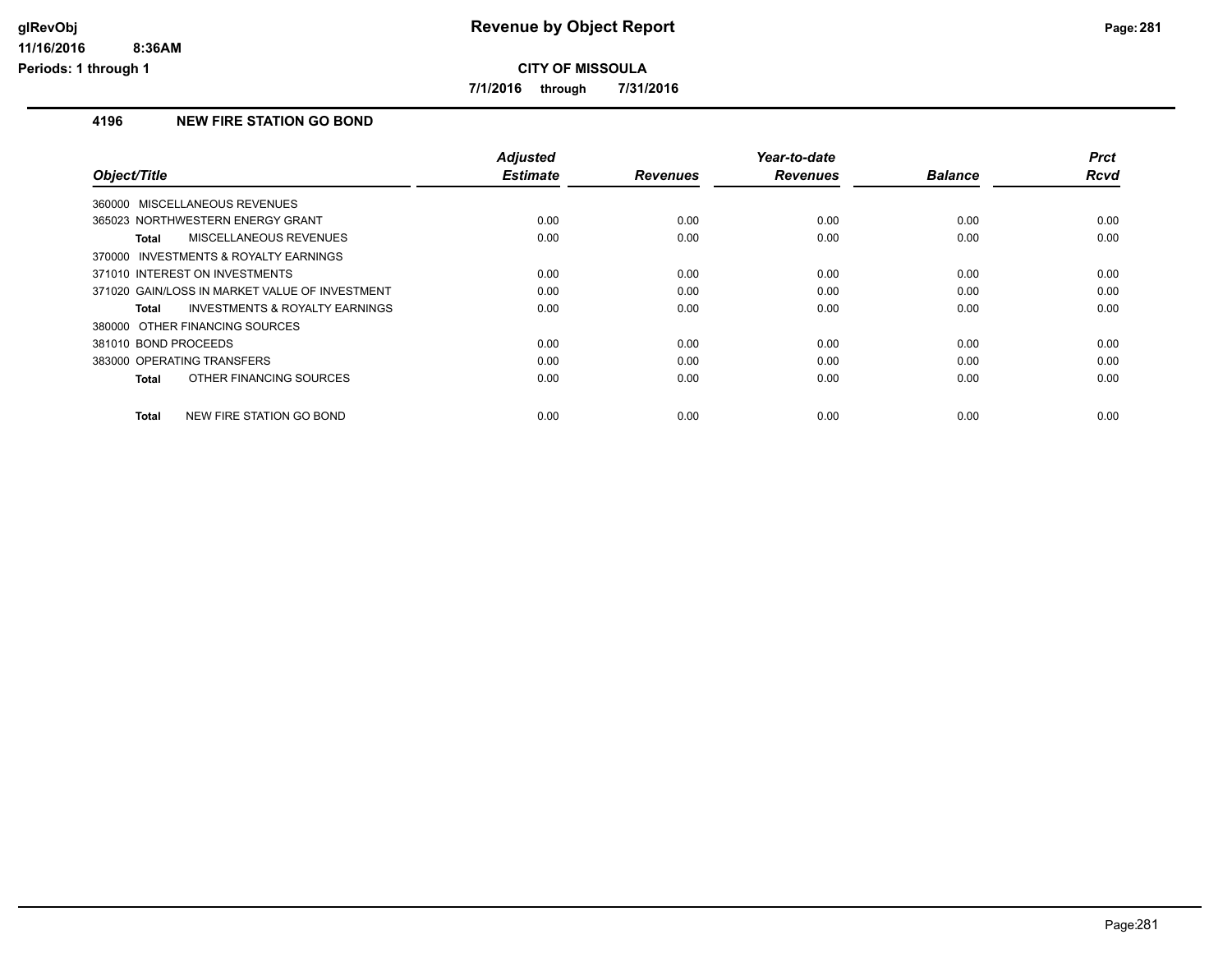**11/16/2016 8:36AM Periods: 1 through 1**

**CITY OF MISSOULA**

**7/1/2016 through 7/31/2016**

# **4450 S/C CONSTRUCTION FUND FOR FY06**

# **4450 S/C CONSTRUCTION FUND FOR FY06**

|                                                           | <b>Adjusted</b> |                 | Year-to-date    |                |             |
|-----------------------------------------------------------|-----------------|-----------------|-----------------|----------------|-------------|
| Object/Title                                              | <b>Estimate</b> | <b>Revenues</b> | <b>Revenues</b> | <b>Balance</b> | <b>Rcvd</b> |
| 370000 INVESTMENTS & ROYALTY EARNINGS                     |                 |                 |                 |                |             |
| 371010 INTEREST ON INVESTMENTS                            | 0.00            | 0.00            | 0.00            | 0.00           | 0.00        |
| 371020 GAIN/LOSS IN MARKET VALUE OF INVESTMENTS           | 0.00            | 0.00            | 0.00            | 0.00           | 0.00        |
| <b>INVESTMENTS &amp; ROYALTY EARNINGS</b><br><b>Total</b> | 0.00            | 0.00            | 0.00            | 0.00           | 0.00        |
| S/C CONSTRUCTION FUND FOR FY06<br>Total                   | 0.00            | 0.00            | 0.00            | 0.00           | 0.00        |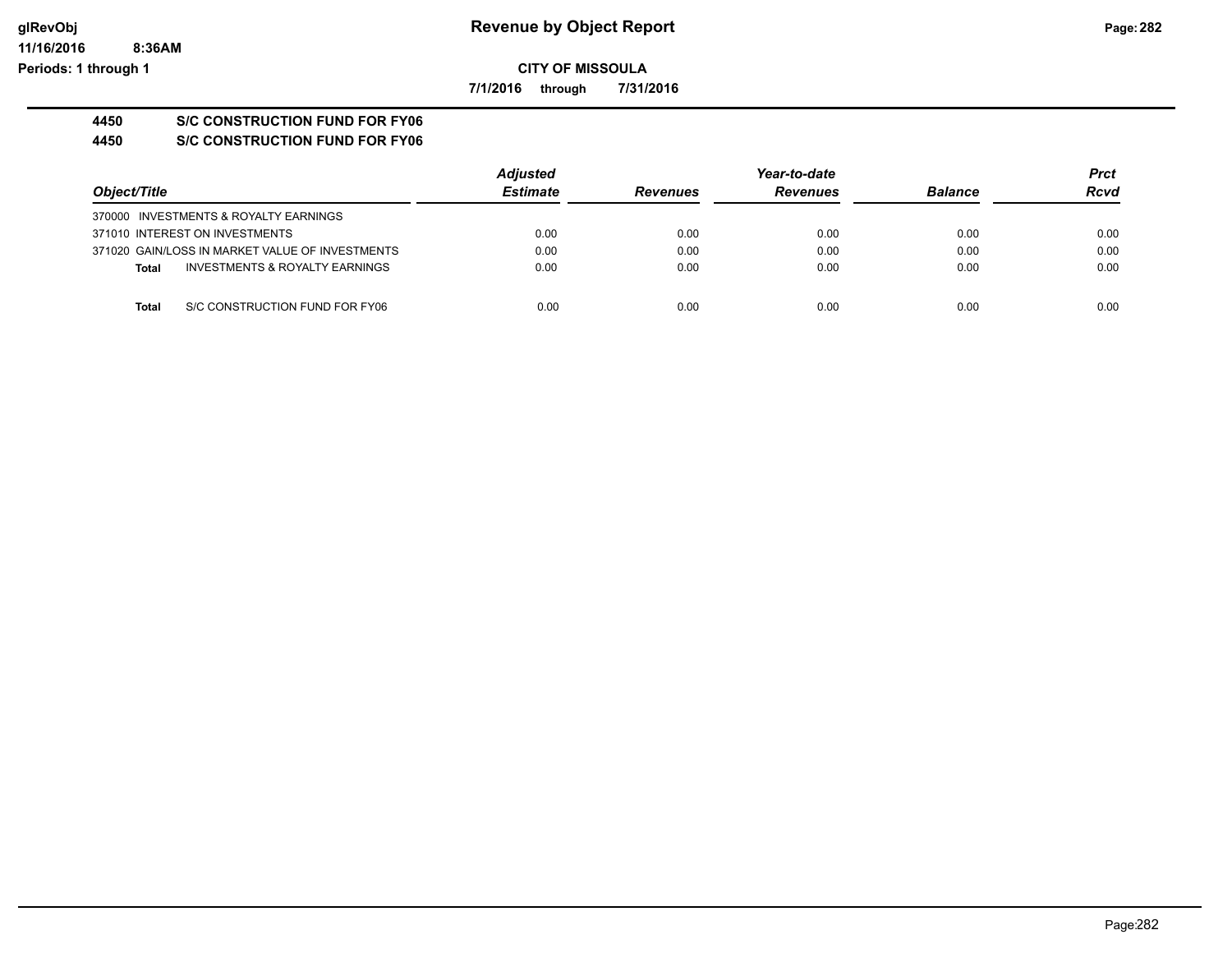**8:36AM**

**CITY OF MISSOULA**

**7/1/2016 through 7/31/2016**

## **4450 S/C CONSTRUCTION FUND FOR FY06**

| Object/Title |                                                | <b>Adjusted</b><br><b>Estimate</b> | <b>Revenues</b> | Year-to-date<br><b>Revenues</b> | <b>Balance</b> | <b>Prct</b><br><b>Rcvd</b> |
|--------------|------------------------------------------------|------------------------------------|-----------------|---------------------------------|----------------|----------------------------|
|              | 370000 INVESTMENTS & ROYALTY EARNINGS          |                                    |                 |                                 |                |                            |
|              | 371010 INTEREST ON INVESTMENTS                 | 0.00                               | 0.00            | 0.00                            | 0.00           | 0.00                       |
|              | 371020 GAIN/LOSS IN MARKET VALUE OF INVESTMENT | 0.00                               | 0.00            | 0.00                            | 0.00           | 0.00                       |
| <b>Total</b> | INVESTMENTS & ROYALTY EARNINGS                 | 0.00                               | 0.00            | 0.00                            | 0.00           | 0.00                       |
|              |                                                |                                    |                 |                                 |                |                            |
| Total        | S/C CONSTRUCTION FUND FOR FY06                 | 0.00                               | 0.00            | 0.00                            | 0.00           | 0.00                       |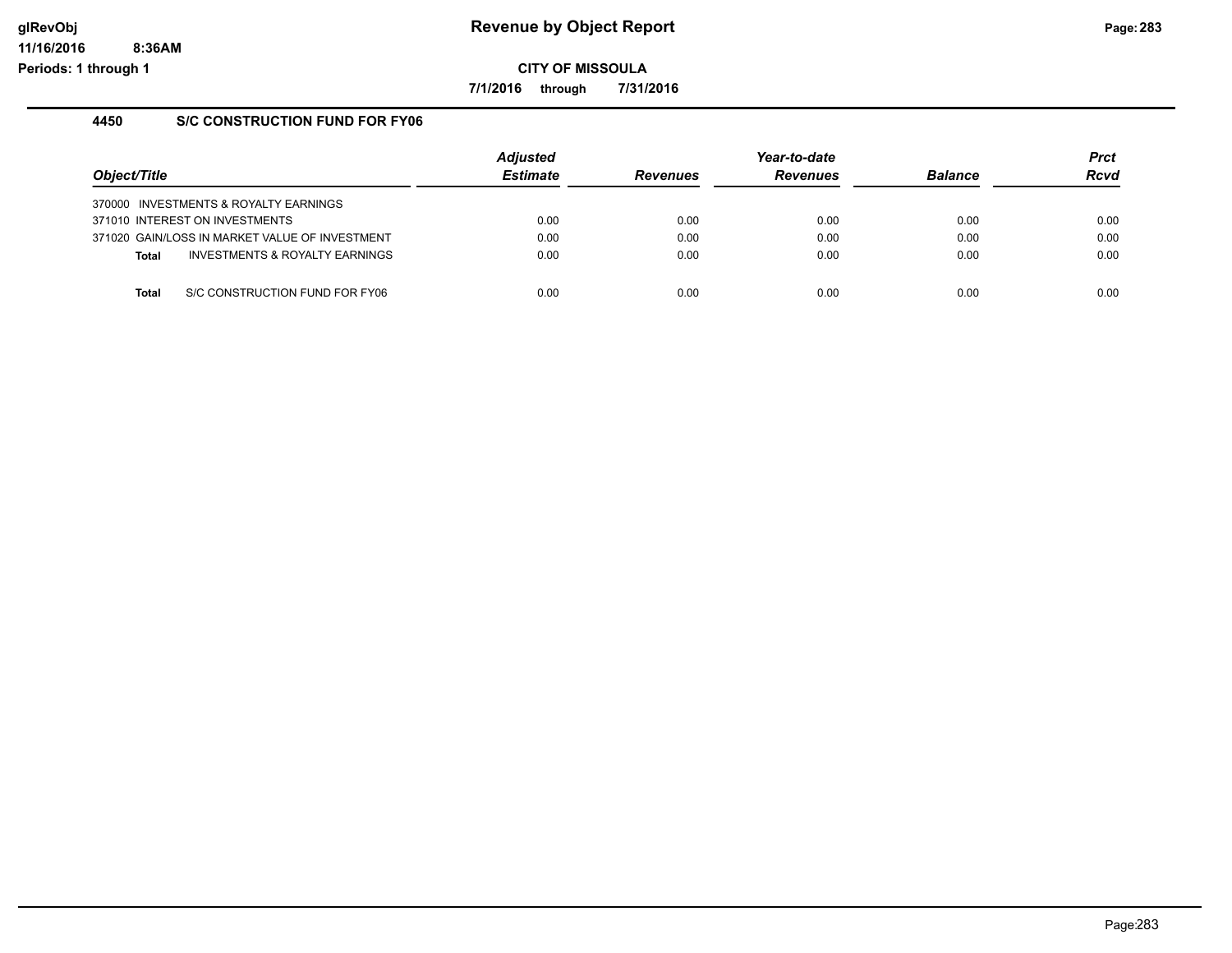**CITY OF MISSOULA**

**7/1/2016 through 7/31/2016**

**4451 FY07 S/C BOND FUND**

**4451 FY07 S/C BOND FUND**

|                                                    | <b>Adjusted</b> |                 | Year-to-date    |                | <b>Prct</b> |
|----------------------------------------------------|-----------------|-----------------|-----------------|----------------|-------------|
| Object/Title                                       | <b>Estimate</b> | <b>Revenues</b> | <b>Revenues</b> | <b>Balance</b> | <b>Rcvd</b> |
| 360000 MISCELLANEOUS REVENUES                      |                 |                 |                 |                |             |
| 360010 MISCELLANEOUS                               | 0.00            | 0.00            | 0.00            | 0.00           | 0.00        |
| MISCELLANEOUS REVENUES<br><b>Total</b>             | 0.00            | 0.00            | 0.00            | 0.00           | 0.00        |
| 370000 INVESTMENTS & ROYALTY EARNINGS              |                 |                 |                 |                |             |
| 371010 INTEREST ON INVESTMENTS                     | 0.00            | 0.00            | 0.00            | 0.00           | 0.00        |
| 371020 GAIN/LOSS IN MARKET VALUE OF INVESTMENTS    | 0.00            | 0.00            | 0.00            | 0.00           | 0.00        |
| <b>INVESTMENTS &amp; ROYALTY EARNINGS</b><br>Total | 0.00            | 0.00            | 0.00            | 0.00           | 0.00        |
| 380000 OTHER FINANCING SOURCES                     |                 |                 |                 |                |             |
| 381030 SID BONDS PROCEEDS                          | 0.00            | 0.00            | 0.00            | 0.00           | 0.00        |
| OTHER FINANCING SOURCES<br><b>Total</b>            | 0.00            | 0.00            | 0.00            | 0.00           | 0.00        |
| FY07 S/C BOND FUND<br><b>Total</b>                 | 0.00            | 0.00            | 0.00            | 0.00           | 0.00        |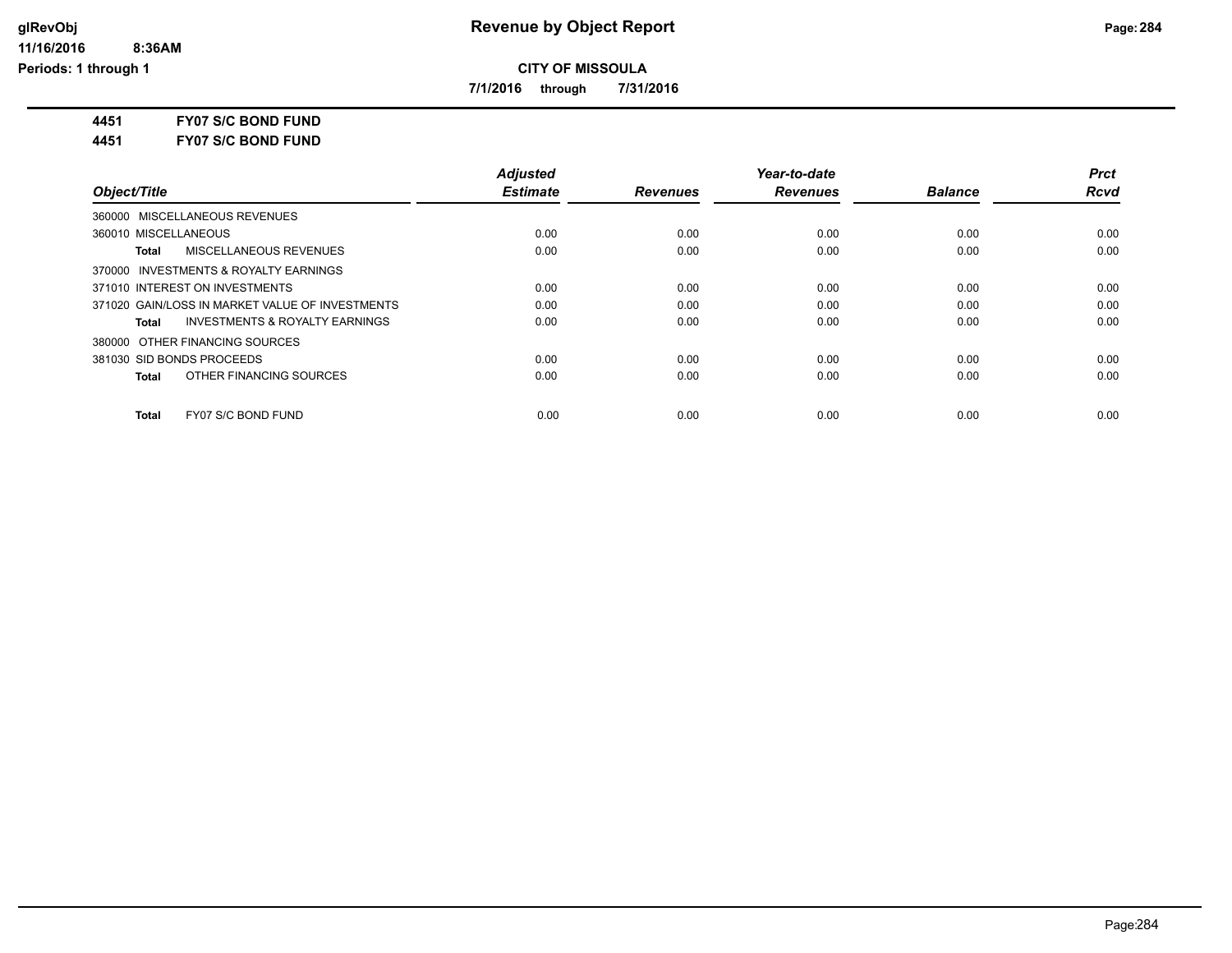**CITY OF MISSOULA**

**7/1/2016 through 7/31/2016**

#### **4451 FY07 S/C BOND FUND**

| Object/Title                                       | <b>Adjusted</b><br><b>Estimate</b> | <b>Revenues</b> | Year-to-date<br><b>Revenues</b> | <b>Balance</b> | <b>Prct</b><br><b>Rcvd</b> |
|----------------------------------------------------|------------------------------------|-----------------|---------------------------------|----------------|----------------------------|
| 360000 MISCELLANEOUS REVENUES                      |                                    |                 |                                 |                |                            |
| 360010 MISCELLANEOUS                               | 0.00                               | 0.00            | 0.00                            | 0.00           | 0.00                       |
| MISCELLANEOUS REVENUES<br>Total                    | 0.00                               | 0.00            | 0.00                            | 0.00           | 0.00                       |
| 370000 INVESTMENTS & ROYALTY EARNINGS              |                                    |                 |                                 |                |                            |
| 371010 INTEREST ON INVESTMENTS                     | 0.00                               | 0.00            | 0.00                            | 0.00           | 0.00                       |
| 371020 GAIN/LOSS IN MARKET VALUE OF INVESTMENT     | 0.00                               | 0.00            | 0.00                            | 0.00           | 0.00                       |
| <b>INVESTMENTS &amp; ROYALTY EARNINGS</b><br>Total | 0.00                               | 0.00            | 0.00                            | 0.00           | 0.00                       |
| 380000 OTHER FINANCING SOURCES                     |                                    |                 |                                 |                |                            |
| 381030 SID BONDS PROCEEDS                          | 0.00                               | 0.00            | 0.00                            | 0.00           | 0.00                       |
| OTHER FINANCING SOURCES<br>Total                   | 0.00                               | 0.00            | 0.00                            | 0.00           | 0.00                       |
| FY07 S/C BOND FUND<br><b>Total</b>                 | 0.00                               | 0.00            | 0.00                            | 0.00           | 0.00                       |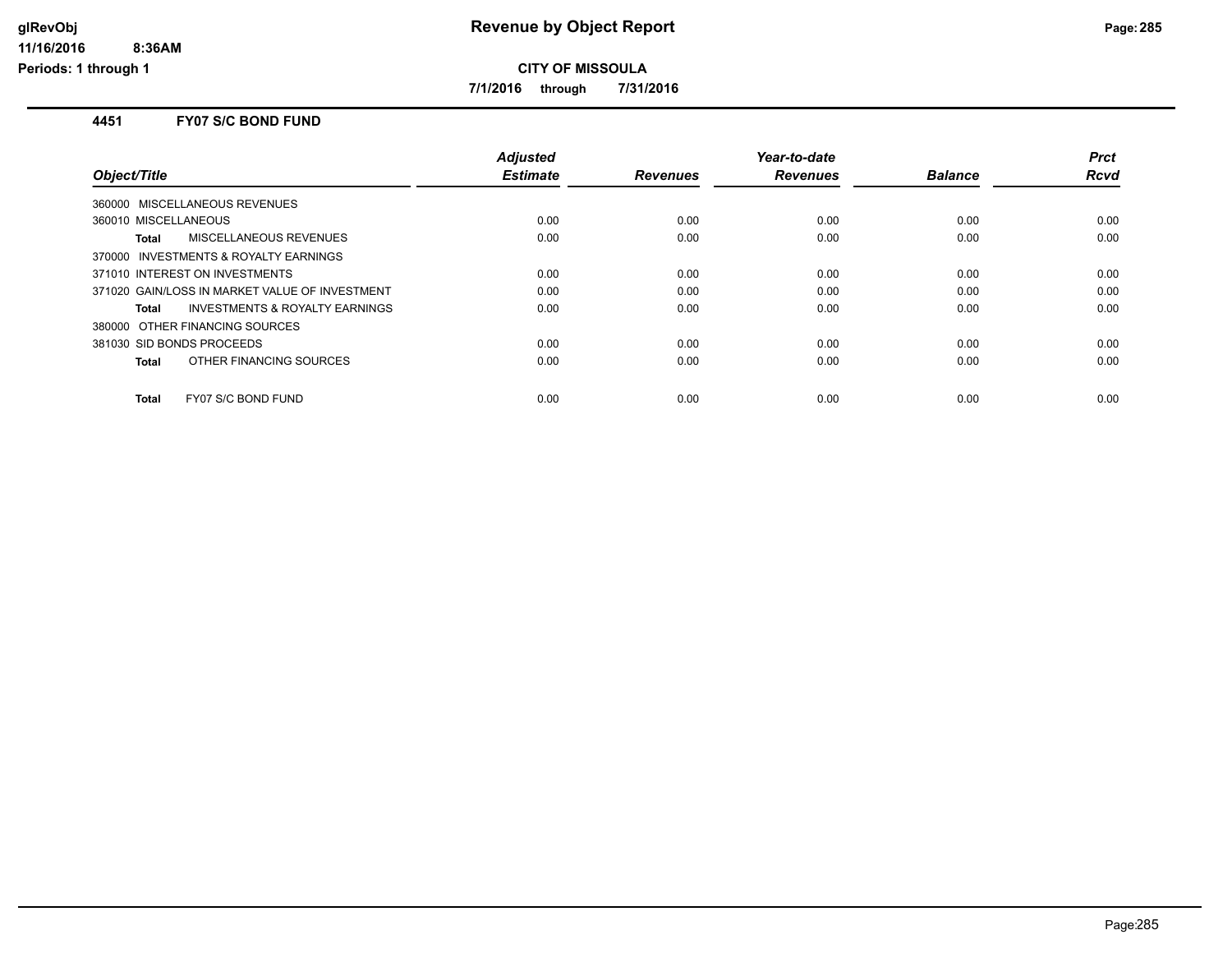**11/16/2016 8:36AM Periods: 1 through 1**

**CITY OF MISSOULA**

**7/1/2016 through 7/31/2016**

# **4452 S/C CONSTRUCTION FUND FOR FY 08 BOND SAL**

# **4452 S/C CONSTRUCTION FUND FOR FY 08 BOND SAL**

|                                                      | <b>Adjusted</b> |                 | Year-to-date    |                | <b>Prct</b> |
|------------------------------------------------------|-----------------|-----------------|-----------------|----------------|-------------|
| Object/Title                                         | <b>Estimate</b> | <b>Revenues</b> | <b>Revenues</b> | <b>Balance</b> | <b>Rcvd</b> |
| 360000 MISCELLANEOUS REVENUES                        |                 |                 |                 |                |             |
| 360010 MISCELLANEOUS                                 | 0.00            | 0.00            | 0.00            | 0.00           | 0.00        |
| 362000 OTHER MISCELLANEOUS REVENUE                   | 0.00            | 0.00            | 0.00            | 0.00           | 0.00        |
| MISCELLANEOUS REVENUES<br><b>Total</b>               | 0.00            | 0.00            | 0.00            | 0.00           | 0.00        |
| INVESTMENTS & ROYALTY EARNINGS<br>370000             |                 |                 |                 |                |             |
| 371010 INTEREST ON INVESTMENTS                       | 0.00            | 0.00            | 0.00            | 0.00           | 0.00        |
| 371020 GAIN/LOSS IN MARKET VALUE OF INVESTMENTS      | 0.00            | 0.00            | 0.00            | 0.00           | 0.00        |
| <b>INVESTMENTS &amp; ROYALTY EARNINGS</b><br>Total   | 0.00            | 0.00            | 0.00            | 0.00           | 0.00        |
| 380000 OTHER FINANCING SOURCES                       |                 |                 |                 |                |             |
| 381000 LOAN PROCEEDS                                 | 0.00            | 0.00            | 0.00            | 0.00           | 0.00        |
| 383042 TRANSFERS FROM OTHER FUNDS                    | 0.00            | 0.00            | 0.00            | 0.00           | 0.00        |
| OTHER FINANCING SOURCES<br>Total                     | 0.00            | 0.00            | 0.00            | 0.00           | 0.00        |
| S/C CONSTRUCTION FUND FOR FY 08 BOND<br><b>Total</b> | 0.00            | 0.00            | 0.00            | 0.00           | 0.00        |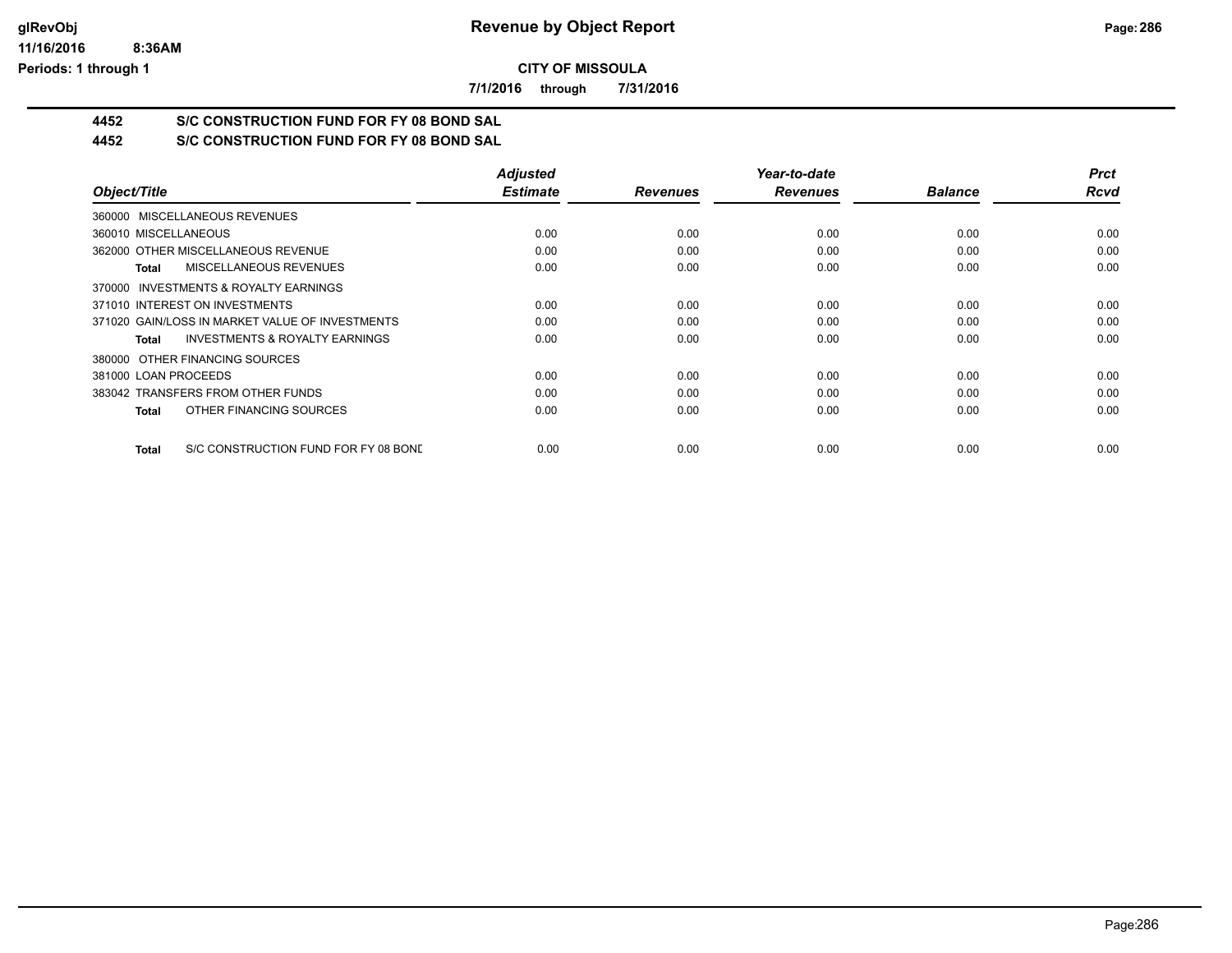**8:36AM**

**CITY OF MISSOULA**

**7/1/2016 through 7/31/2016**

## **4452 S/C CONSTRUCTION FUND FOR FY 08 BOND SAL**

| Object/Title                                         | <b>Adjusted</b><br><b>Estimate</b> | <b>Revenues</b> | Year-to-date<br><b>Revenues</b> | <b>Balance</b> | <b>Prct</b><br><b>Rcvd</b> |
|------------------------------------------------------|------------------------------------|-----------------|---------------------------------|----------------|----------------------------|
|                                                      |                                    |                 |                                 |                |                            |
| 360000 MISCELLANEOUS REVENUES                        |                                    |                 |                                 |                |                            |
| 360010 MISCELLANEOUS                                 | 0.00                               | 0.00            | 0.00                            | 0.00           | 0.00                       |
| 362000 OTHER MISCELLANEOUS REVENUE                   | 0.00                               | 0.00            | 0.00                            | 0.00           | 0.00                       |
| MISCELLANEOUS REVENUES<br>Total                      | 0.00                               | 0.00            | 0.00                            | 0.00           | 0.00                       |
| 370000 INVESTMENTS & ROYALTY EARNINGS                |                                    |                 |                                 |                |                            |
| 371010 INTEREST ON INVESTMENTS                       | 0.00                               | 0.00            | 0.00                            | 0.00           | 0.00                       |
| 371020 GAIN/LOSS IN MARKET VALUE OF INVESTMENT       | 0.00                               | 0.00            | 0.00                            | 0.00           | 0.00                       |
| <b>INVESTMENTS &amp; ROYALTY EARNINGS</b><br>Total   | 0.00                               | 0.00            | 0.00                            | 0.00           | 0.00                       |
| 380000 OTHER FINANCING SOURCES                       |                                    |                 |                                 |                |                            |
| 381000 LOAN PROCEEDS                                 | 0.00                               | 0.00            | 0.00                            | 0.00           | 0.00                       |
| 383042 TRANSFERS FROM OTHER FUNDS                    | 0.00                               | 0.00            | 0.00                            | 0.00           | 0.00                       |
| OTHER FINANCING SOURCES<br>Total                     | 0.00                               | 0.00            | 0.00                            | 0.00           | 0.00                       |
|                                                      |                                    |                 |                                 |                |                            |
| S/C CONSTRUCTION FUND FOR FY 08 BONI<br><b>Total</b> | 0.00                               | 0.00            | 0.00                            | 0.00           | 0.00                       |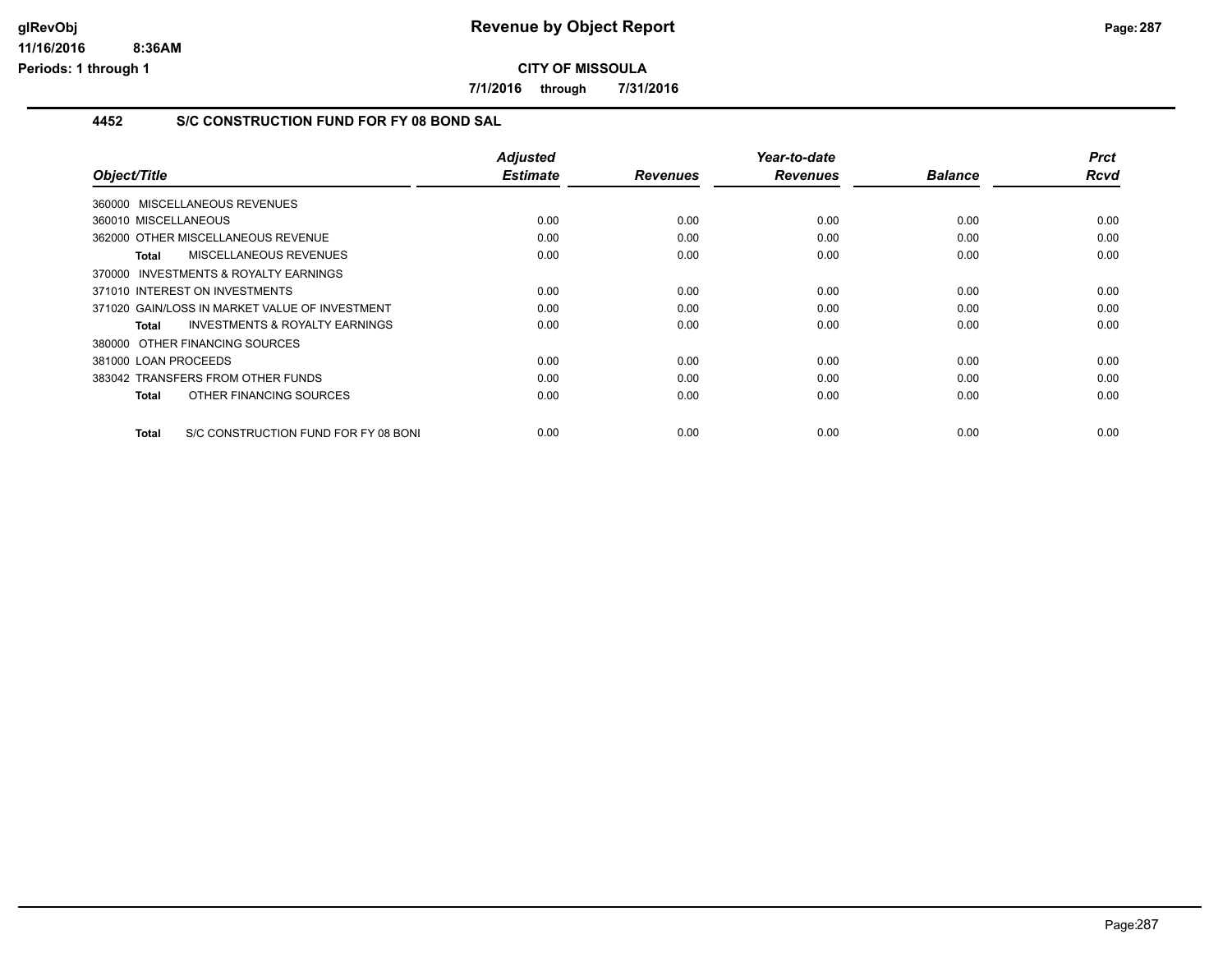**glRevObj Revenue by Object Report Page:288** 

**CITY OF MISSOULA**

**7/1/2016 through 7/31/2016**

# **4453 S/C CONSTRUCTION FUND FY09 BOND**

 **8:36AM**

#### **4453 S/C CONSTRUCTION FUND FY09 BOND**

|                                                 | <b>Adjusted</b> |                 | Year-to-date    |                | <b>Prct</b> |
|-------------------------------------------------|-----------------|-----------------|-----------------|----------------|-------------|
| Object/Title                                    | <b>Estimate</b> | <b>Revenues</b> | <b>Revenues</b> | <b>Balance</b> | <b>Rcvd</b> |
| 360000 MISCELLANEOUS REVENUES                   |                 |                 |                 |                |             |
| 360010 MISCELLANEOUS                            | 0.00            | 0.00            | 0.00            | 0.00           | 0.00        |
| 362000 OTHER MISCELLANEOUS REVENUE              | 0.00            | 0.00            | 0.00            | 0.00           | 0.00        |
| MISCELLANEOUS REVENUES<br>Total                 | 0.00            | 0.00            | 0.00            | 0.00           | 0.00        |
| 370000 INVESTMENTS & ROYALTY EARNINGS           |                 |                 |                 |                |             |
| 371010 INTEREST ON INVESTMENTS                  | 0.00            | 0.00            | 0.00            | 0.00           | 0.00        |
| INVESTMENTS & ROYALTY EARNINGS<br>Total         | 0.00            | 0.00            | 0.00            | 0.00           | 0.00        |
| 380000 OTHER FINANCING SOURCES                  |                 |                 |                 |                |             |
| 381030 SID BONDS PROCEEDS                       | 0.00            | 0.00            | 0.00            | 0.00           | 0.00        |
| 383000 OPERATING TRANSFERS                      | 0.00            | 0.00            | 0.00            | 0.00           | 0.00        |
| OTHER FINANCING SOURCES<br>Total                | 0.00            | 0.00            | 0.00            | 0.00           | 0.00        |
| S/C CONSTRUCTION FUND FY09 BOND<br><b>Total</b> | 0.00            | 0.00            | 0.00            | 0.00           | 0.00        |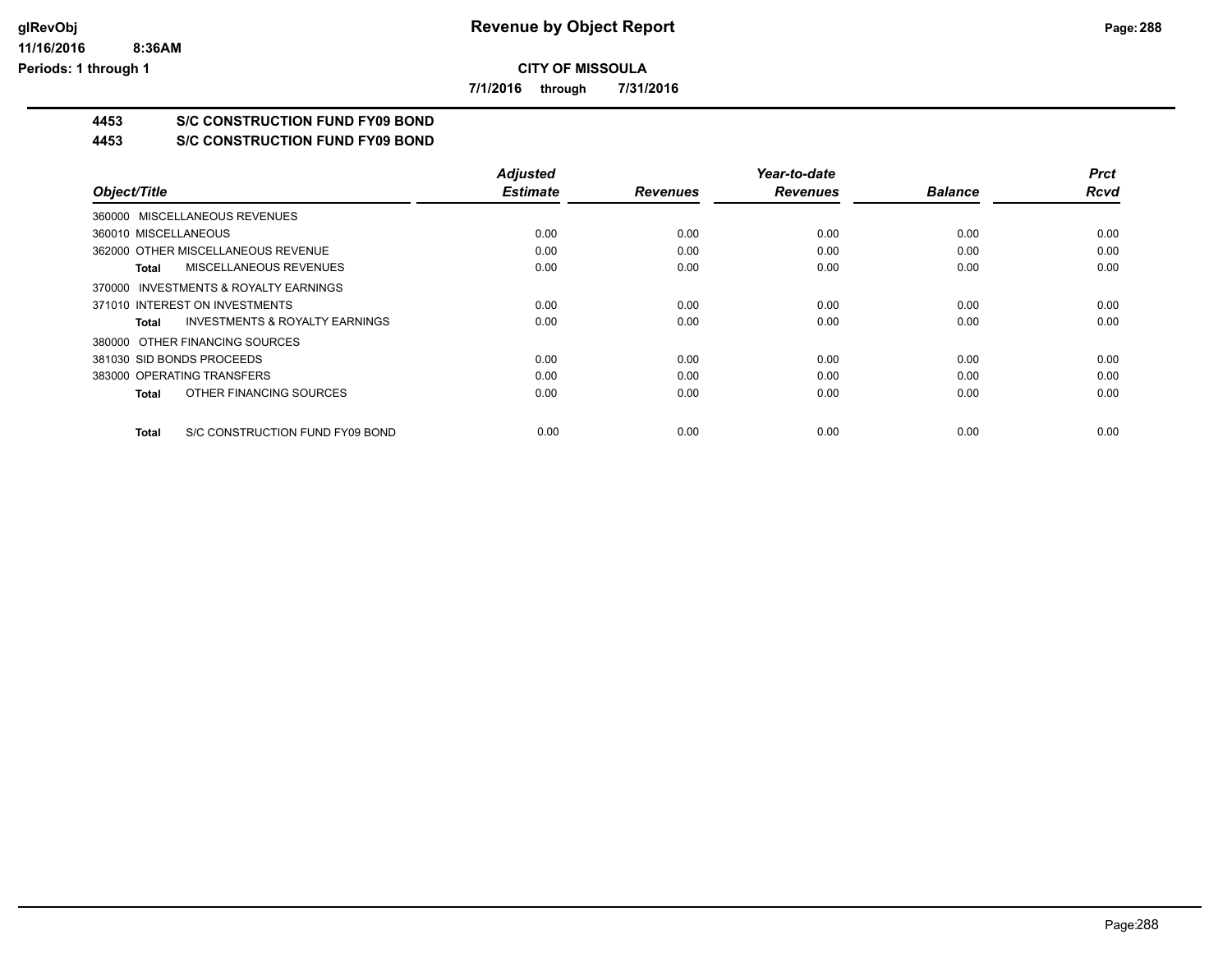**8:36AM**

**CITY OF MISSOULA**

**7/1/2016 through 7/31/2016**

#### **4453 S/C CONSTRUCTION FUND FY09 BOND**

| Object/Title                                       | <b>Adjusted</b><br><b>Estimate</b> | <b>Revenues</b> | Year-to-date<br><b>Revenues</b> | <b>Balance</b> | <b>Prct</b><br>Rcvd |
|----------------------------------------------------|------------------------------------|-----------------|---------------------------------|----------------|---------------------|
| 360000 MISCELLANEOUS REVENUES                      |                                    |                 |                                 |                |                     |
| 360010 MISCELLANEOUS                               | 0.00                               | 0.00            | 0.00                            | 0.00           | 0.00                |
| 362000 OTHER MISCELLANEOUS REVENUE                 | 0.00                               | 0.00            | 0.00                            | 0.00           | 0.00                |
| MISCELLANEOUS REVENUES<br>Total                    | 0.00                               | 0.00            | 0.00                            | 0.00           | 0.00                |
| 370000 INVESTMENTS & ROYALTY EARNINGS              |                                    |                 |                                 |                |                     |
| 371010 INTEREST ON INVESTMENTS                     | 0.00                               | 0.00            | 0.00                            | 0.00           | 0.00                |
| <b>INVESTMENTS &amp; ROYALTY EARNINGS</b><br>Total | 0.00                               | 0.00            | 0.00                            | 0.00           | 0.00                |
| 380000 OTHER FINANCING SOURCES                     |                                    |                 |                                 |                |                     |
| 381030 SID BONDS PROCEEDS                          | 0.00                               | 0.00            | 0.00                            | 0.00           | 0.00                |
| 383000 OPERATING TRANSFERS                         | 0.00                               | 0.00            | 0.00                            | 0.00           | 0.00                |
| OTHER FINANCING SOURCES<br>Total                   | 0.00                               | 0.00            | 0.00                            | 0.00           | 0.00                |
| S/C CONSTRUCTION FUND FY09 BOND<br>Total           | 0.00                               | 0.00            | 0.00                            | 0.00           | 0.00                |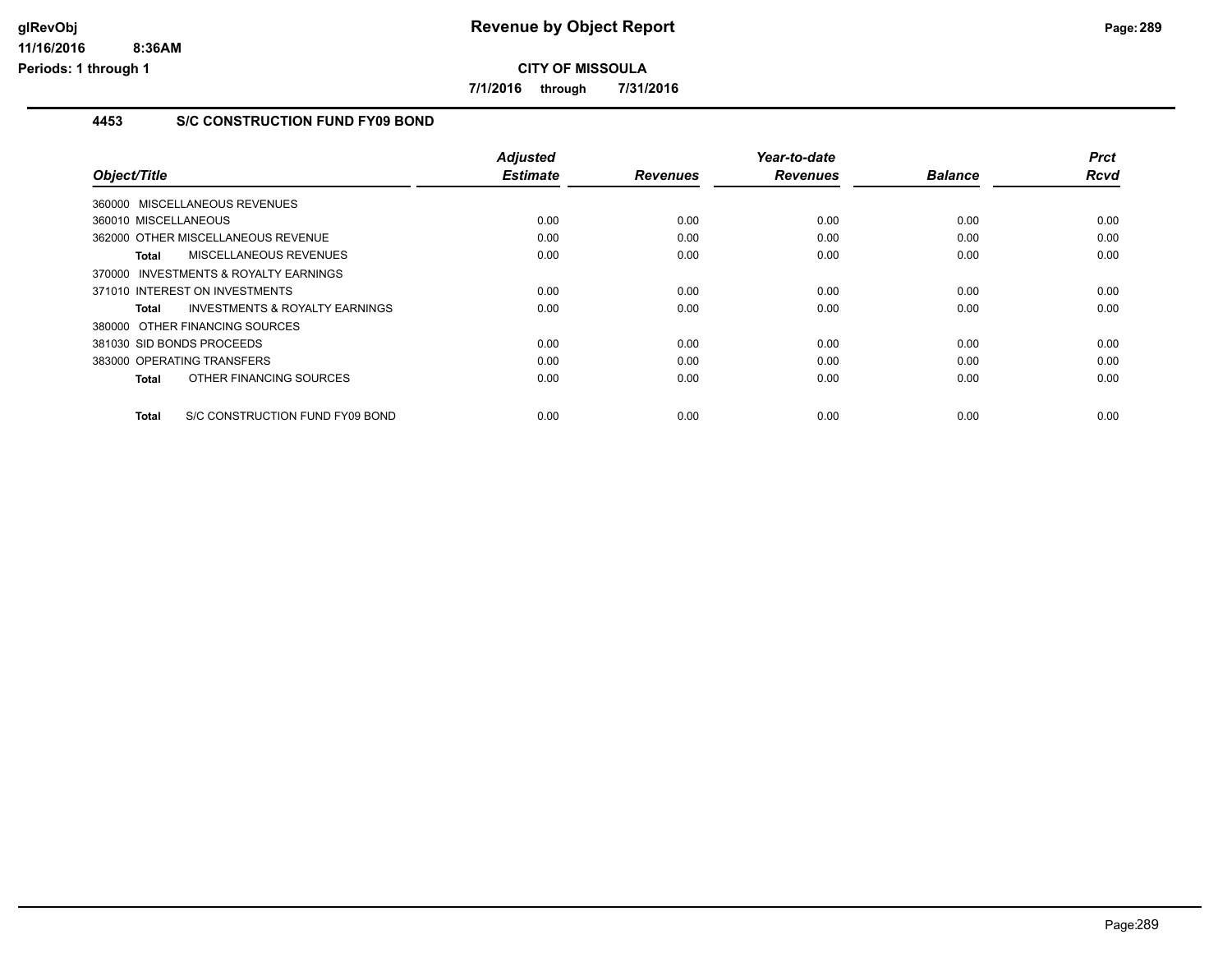**glRevObj Revenue by Object Report Page:290** 

**CITY OF MISSOULA**

**7/1/2016 through 7/31/2016**

### **4454 S/C CONSTRUCTION FUND FOR FY10**

 **8:36AM**

**4454 S/C CONSTRUCTION FUND FOR FY10**

|                                                    | <b>Adjusted</b> |                 | Year-to-date    |                | <b>Prct</b> |
|----------------------------------------------------|-----------------|-----------------|-----------------|----------------|-------------|
| Object/Title                                       | <b>Estimate</b> | <b>Revenues</b> | <b>Revenues</b> | <b>Balance</b> | Rcvd        |
| 360000 MISCELLANEOUS REVENUES                      |                 |                 |                 |                |             |
| 360010 MISCELLANEOUS                               | 0.00            | 0.00            | 0.00            | 0.00           | 0.00        |
| 362000 OTHER MISCELLANEOUS REVENUE                 | 0.00            | 0.00            | 0.00            | 0.00           | 0.00        |
| MISCELLANEOUS REVENUES<br>Total                    | 0.00            | 0.00            | 0.00            | 0.00           | 0.00        |
| 370000 INVESTMENTS & ROYALTY EARNINGS              |                 |                 |                 |                |             |
| 371010 INTEREST ON INVESTMENTS                     | 0.00            | 0.00            | 0.00            | 0.00           | 0.00        |
| <b>INVESTMENTS &amp; ROYALTY EARNINGS</b><br>Total | 0.00            | 0.00            | 0.00            | 0.00           | 0.00        |
| 380000 OTHER FINANCING SOURCES                     |                 |                 |                 |                |             |
| 381030 SID BONDS PROCEEDS                          | 0.00            | 0.00            | 0.00            | 0.00           | 0.00        |
| OTHER FINANCING SOURCES<br><b>Total</b>            | 0.00            | 0.00            | 0.00            | 0.00           | 0.00        |
| S/C CONSTRUCTION FUND FOR FY10<br><b>Total</b>     | 0.00            | 0.00            | 0.00            | 0.00           | 0.00        |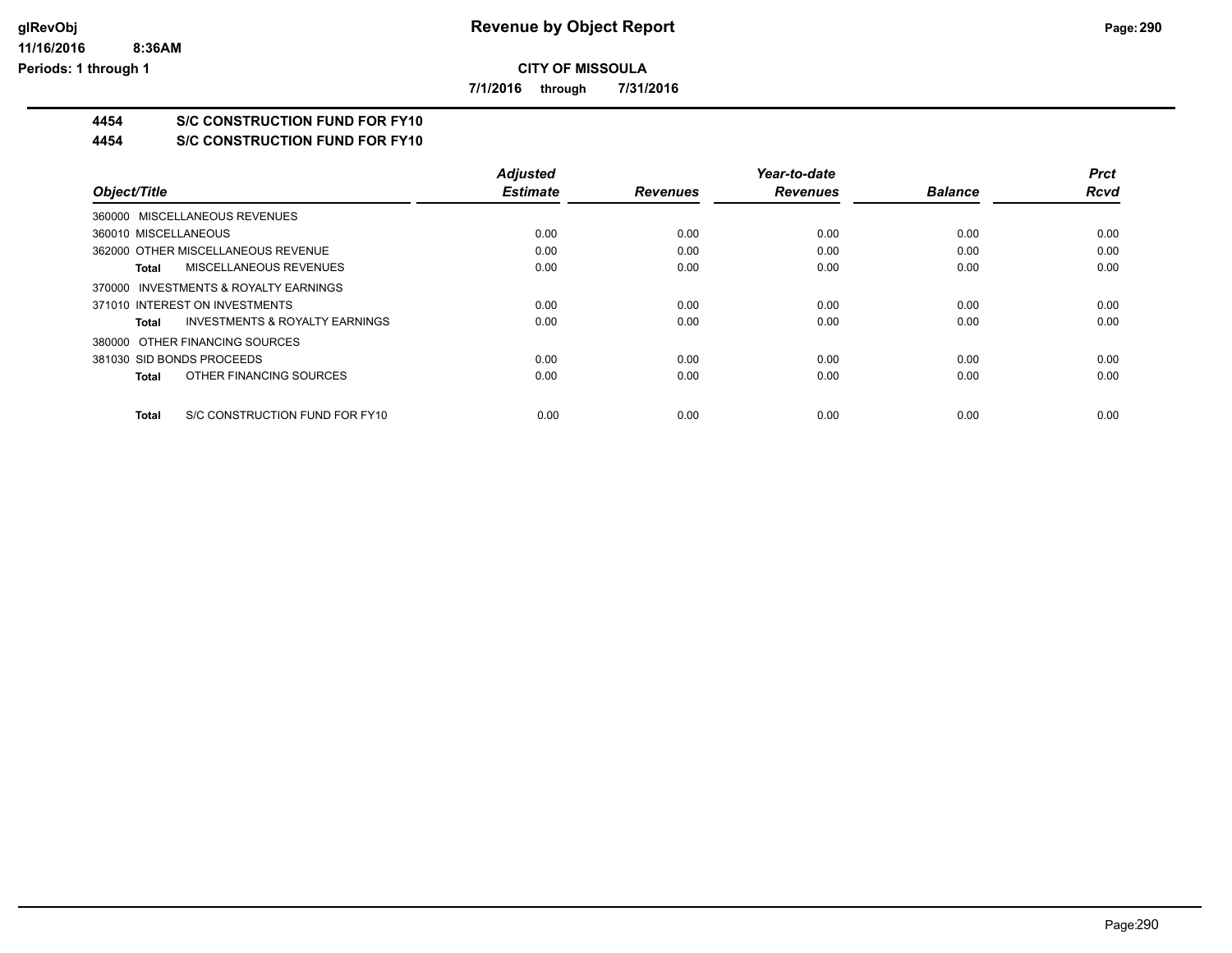**8:36AM**

**CITY OF MISSOULA**

**7/1/2016 through 7/31/2016**

#### **4454 S/C CONSTRUCTION FUND FOR FY10**

| Object/Title                                              | <b>Adjusted</b><br><b>Estimate</b> | <b>Revenues</b> | Year-to-date<br><b>Revenues</b> | <b>Balance</b> | <b>Prct</b><br><b>Rcvd</b> |
|-----------------------------------------------------------|------------------------------------|-----------------|---------------------------------|----------------|----------------------------|
|                                                           |                                    |                 |                                 |                |                            |
| 360000 MISCELLANEOUS REVENUES                             |                                    |                 |                                 |                |                            |
| 360010 MISCELLANEOUS                                      | 0.00                               | 0.00            | 0.00                            | 0.00           | 0.00                       |
| 362000 OTHER MISCELLANEOUS REVENUE                        | 0.00                               | 0.00            | 0.00                            | 0.00           | 0.00                       |
| MISCELLANEOUS REVENUES<br><b>Total</b>                    | 0.00                               | 0.00            | 0.00                            | 0.00           | 0.00                       |
| 370000 INVESTMENTS & ROYALTY EARNINGS                     |                                    |                 |                                 |                |                            |
| 371010 INTEREST ON INVESTMENTS                            | 0.00                               | 0.00            | 0.00                            | 0.00           | 0.00                       |
| <b>INVESTMENTS &amp; ROYALTY EARNINGS</b><br><b>Total</b> | 0.00                               | 0.00            | 0.00                            | 0.00           | 0.00                       |
| 380000 OTHER FINANCING SOURCES                            |                                    |                 |                                 |                |                            |
| 381030 SID BONDS PROCEEDS                                 | 0.00                               | 0.00            | 0.00                            | 0.00           | 0.00                       |
| OTHER FINANCING SOURCES<br><b>Total</b>                   | 0.00                               | 0.00            | 0.00                            | 0.00           | 0.00                       |
| S/C CONSTRUCTION FUND FOR FY10<br><b>Total</b>            | 0.00                               | 0.00            | 0.00                            | 0.00           | 0.00                       |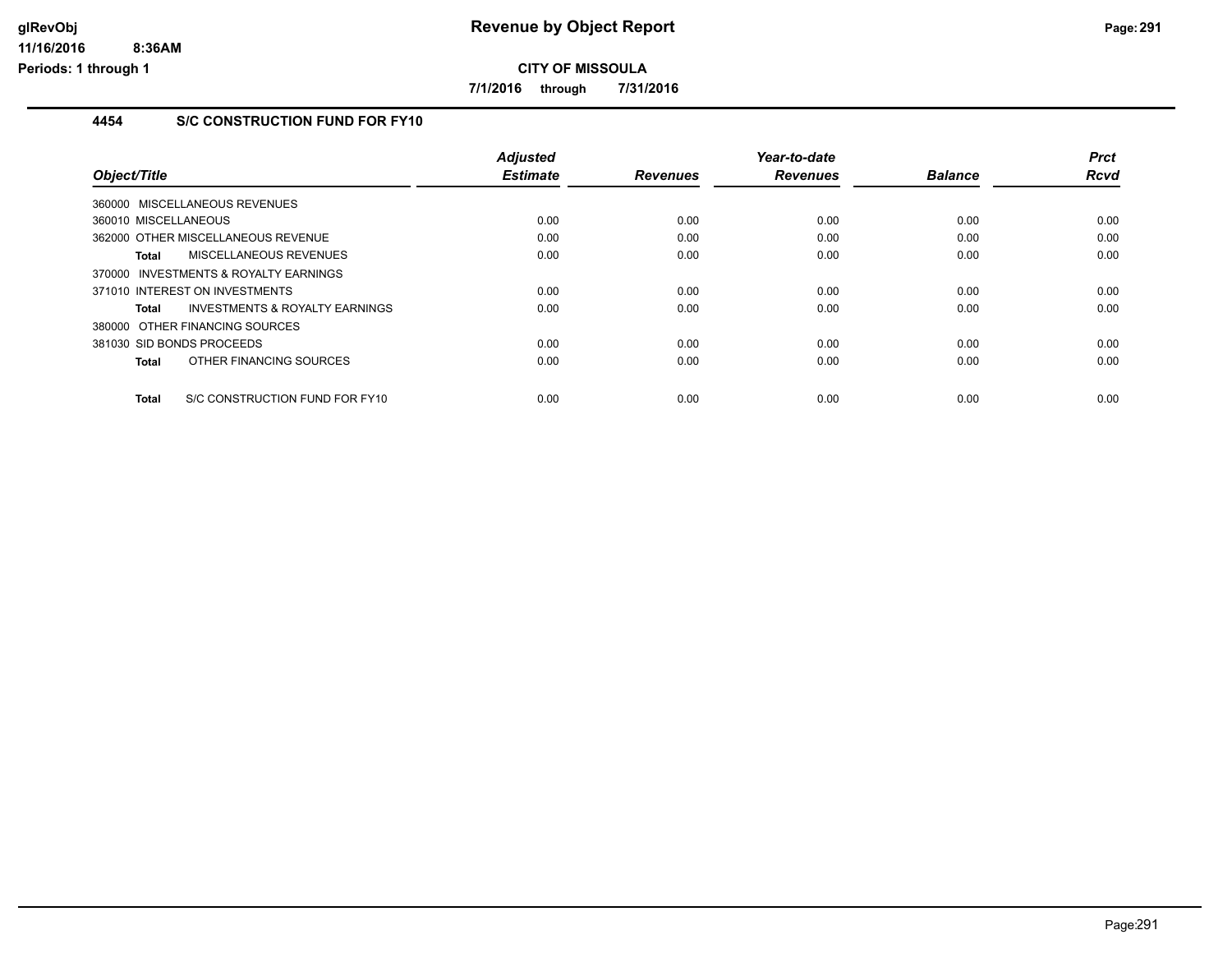**glRevObj Revenue by Object Report Page:292** 

**CITY OF MISSOULA**

**7/1/2016 through 7/31/2016**

#### **4455 FY11 S/C CONSTRUCTION FUND**

 **8:36AM**

#### **4455 FY11 S/C CONSTRUCTION FUND**

| <b>Adjusted</b> |                 | Year-to-date    |                | <b>Prct</b> |
|-----------------|-----------------|-----------------|----------------|-------------|
| <b>Estimate</b> | <b>Revenues</b> | <b>Revenues</b> | <b>Balance</b> | <b>Rcvd</b> |
|                 |                 |                 |                |             |
| 0.00            | 0.00            | 0.00            | 0.00           | 0.00        |
| 0.00            | 0.00            | 0.00            | 0.00           | 0.00        |
|                 |                 |                 |                |             |
| 0.00            | 0.00            | 0.00            | 0.00           | 0.00        |
| 0.00            | 0.00            | 0.00            | 0.00           | 0.00        |
|                 |                 |                 |                |             |
| 0.00            | 0.00            | 0.00            | 0.00           | 0.00        |
| 0.00            | 0.00            | 0.00            | 0.00           | 0.00        |
|                 |                 |                 |                | 0.00        |
|                 | 0.00            | 0.00            | 0.00           | 0.00        |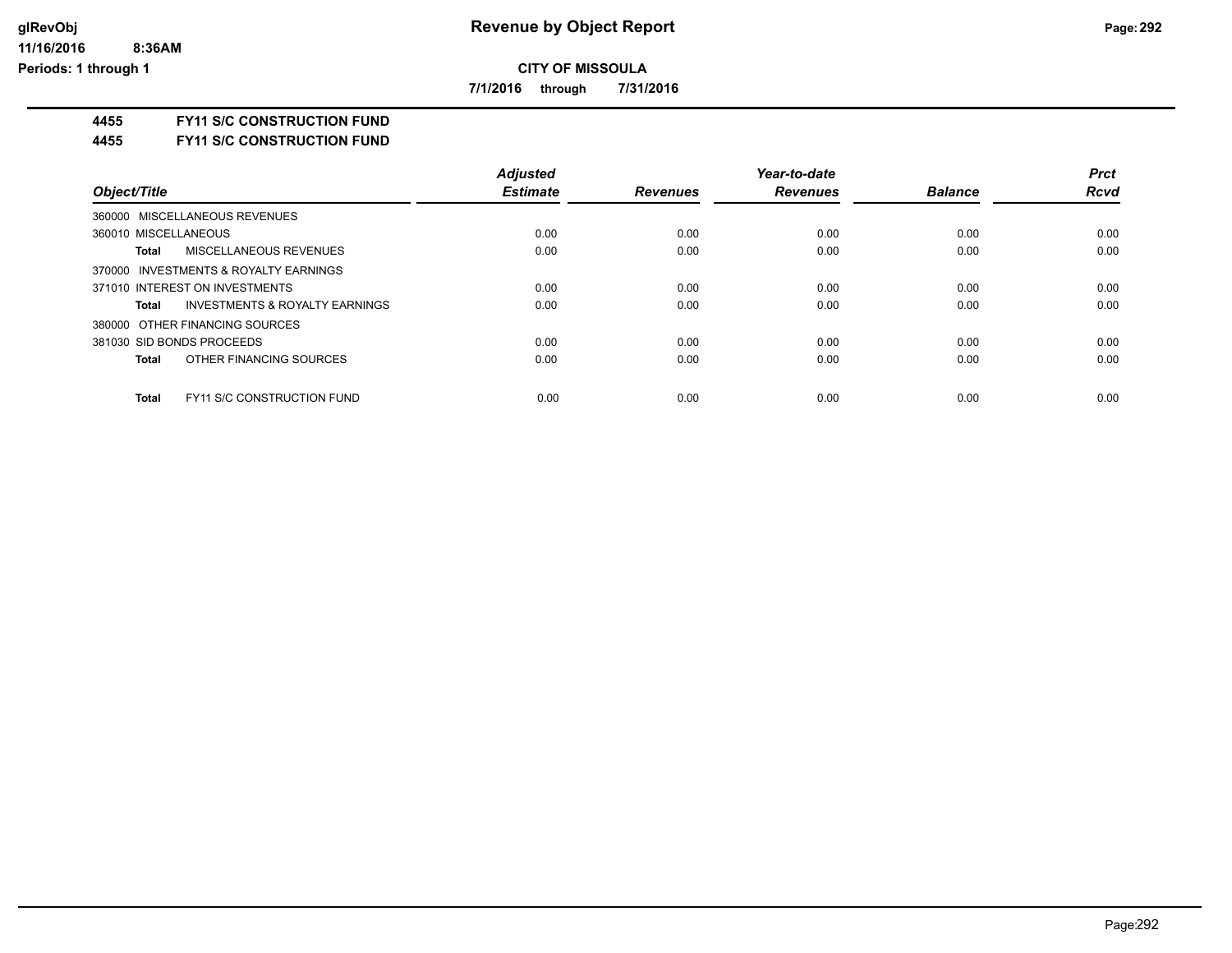**CITY OF MISSOULA**

**7/1/2016 through 7/31/2016**

### **4455 FY11 S/C CONSTRUCTION FUND**

| Object/Title                                      | <b>Adiusted</b><br><b>Estimate</b> | <b>Revenues</b> | Year-to-date<br><b>Revenues</b> | <b>Balance</b> | <b>Prct</b><br><b>Rcvd</b> |
|---------------------------------------------------|------------------------------------|-----------------|---------------------------------|----------------|----------------------------|
| 360000 MISCELLANEOUS REVENUES                     |                                    |                 |                                 |                |                            |
| 360010 MISCELLANEOUS                              | 0.00                               | 0.00            | 0.00                            | 0.00           | 0.00                       |
| MISCELLANEOUS REVENUES<br>Total                   | 0.00                               | 0.00            | 0.00                            | 0.00           | 0.00                       |
| 370000 INVESTMENTS & ROYALTY EARNINGS             |                                    |                 |                                 |                |                            |
| 371010 INTEREST ON INVESTMENTS                    | 0.00                               | 0.00            | 0.00                            | 0.00           | 0.00                       |
| INVESTMENTS & ROYALTY EARNINGS<br>Total           | 0.00                               | 0.00            | 0.00                            | 0.00           | 0.00                       |
| 380000 OTHER FINANCING SOURCES                    |                                    |                 |                                 |                |                            |
| 381030 SID BONDS PROCEEDS                         | 0.00                               | 0.00            | 0.00                            | 0.00           | 0.00                       |
| OTHER FINANCING SOURCES<br><b>Total</b>           | 0.00                               | 0.00            | 0.00                            | 0.00           | 0.00                       |
| <b>FY11 S/C CONSTRUCTION FUND</b><br><b>Total</b> | 0.00                               | 0.00            | 0.00                            | 0.00           | 0.00                       |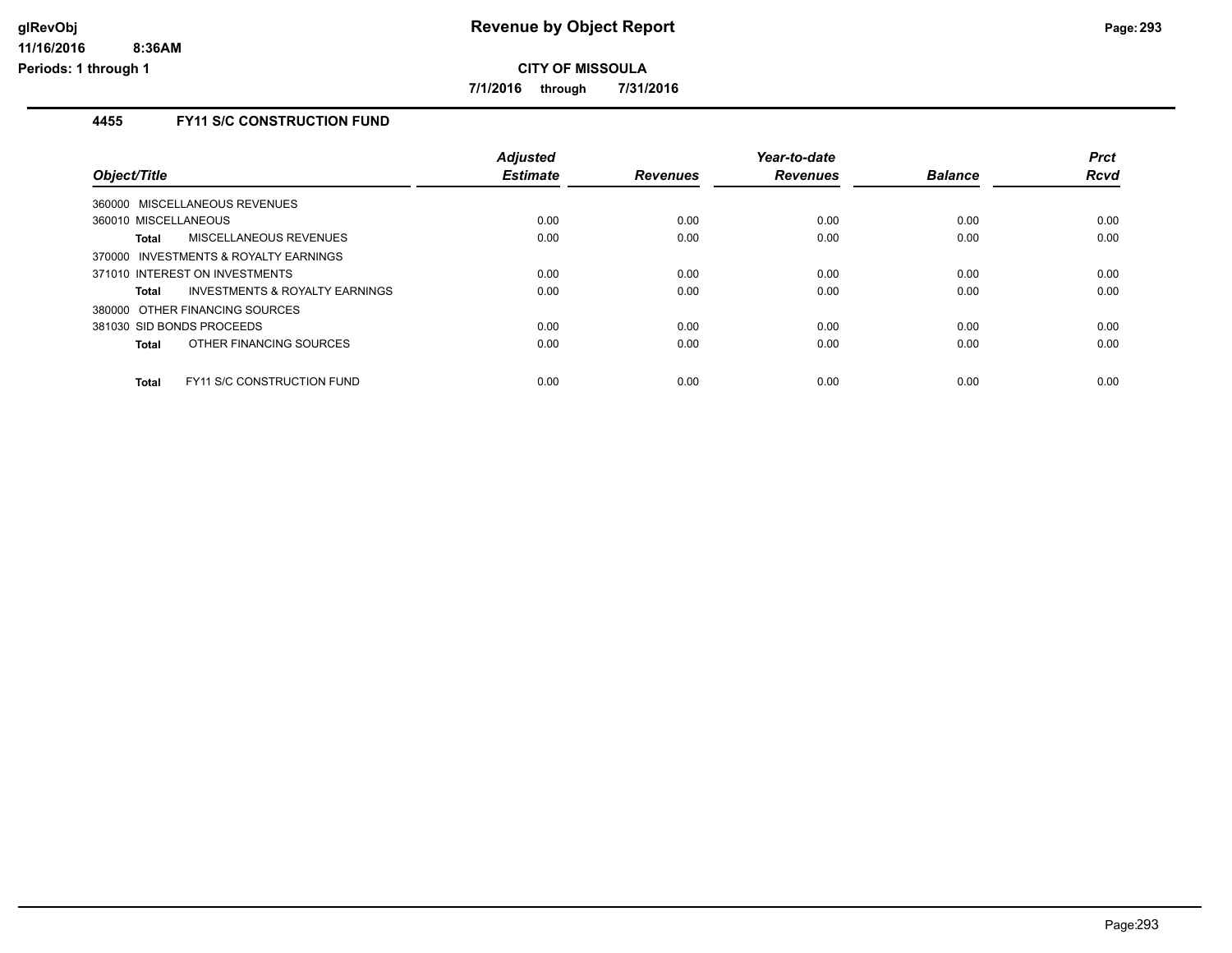**glRevObj Revenue by Object Report Page:294** 

**CITY OF MISSOULA**

**7/1/2016 through 7/31/2016**

#### **4456 FY12 S/C CONSTRUCTION FUND**

 **8:36AM**

#### **4456 FY12 S/C CONSTRUCTION FUND**

|                                                    | <b>Adjusted</b> |                 | Year-to-date    |                | <b>Prct</b> |
|----------------------------------------------------|-----------------|-----------------|-----------------|----------------|-------------|
| Object/Title                                       | <b>Estimate</b> | <b>Revenues</b> | <b>Revenues</b> | <b>Balance</b> | <b>Rcvd</b> |
| 360000 MISCELLANEOUS REVENUES                      |                 |                 |                 |                |             |
| 360010 MISCELLANEOUS                               | 0.00            | 0.00            | 0.00            | 0.00           | 0.00        |
| 362000 OTHER MISCELLANEOUS REVENUE                 | 0.00            | 0.00            | 0.00            | 0.00           | 0.00        |
| <b>MISCELLANEOUS REVENUES</b><br>Total             | 0.00            | 0.00            | 0.00            | 0.00           | 0.00        |
| 370000 INVESTMENTS & ROYALTY EARNINGS              |                 |                 |                 |                |             |
| 371010 INTEREST ON INVESTMENTS                     | 0.00            | 0.00            | 0.00            | 0.00           | 0.00        |
| <b>INVESTMENTS &amp; ROYALTY EARNINGS</b><br>Total | 0.00            | 0.00            | 0.00            | 0.00           | 0.00        |
| 380000 OTHER FINANCING SOURCES                     |                 |                 |                 |                |             |
| 381030 SID BONDS PROCEEDS                          | 0.00            | 0.00            | 0.00            | 0.00           | 0.00        |
| OTHER FINANCING SOURCES<br>Total                   | 0.00            | 0.00            | 0.00            | 0.00           | 0.00        |
| <b>FY12 S/C CONSTRUCTION FUND</b><br>Total         | 0.00            | 0.00            | 0.00            | 0.00           | 0.00        |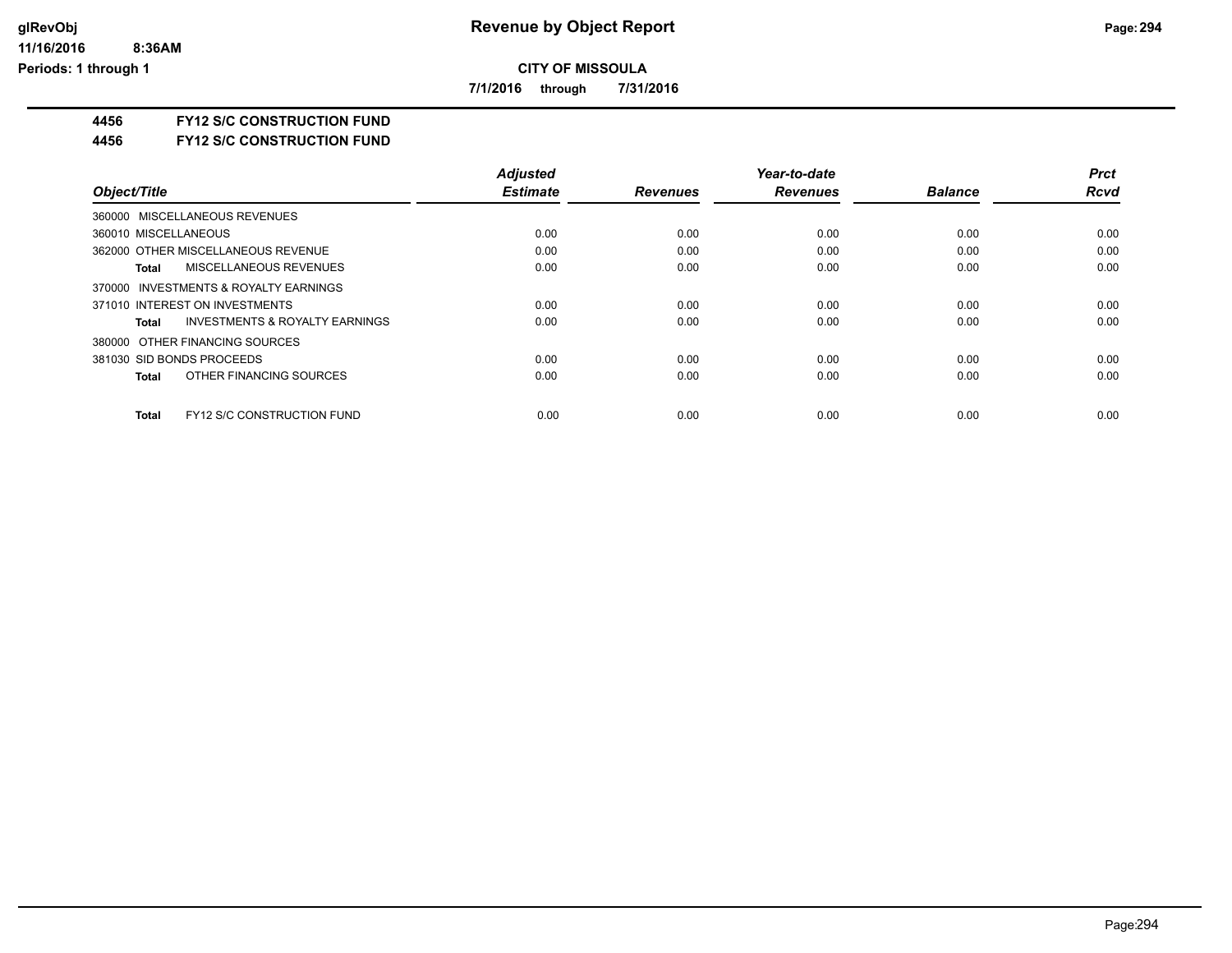**CITY OF MISSOULA**

**7/1/2016 through 7/31/2016**

### **4456 FY12 S/C CONSTRUCTION FUND**

| Object/Title                                       | <b>Adjusted</b><br><b>Estimate</b> | <b>Revenues</b> | Year-to-date<br><b>Revenues</b> | <b>Balance</b> | <b>Prct</b><br><b>Rcvd</b> |
|----------------------------------------------------|------------------------------------|-----------------|---------------------------------|----------------|----------------------------|
| 360000 MISCELLANEOUS REVENUES                      |                                    |                 |                                 |                |                            |
| 360010 MISCELLANEOUS                               | 0.00                               | 0.00            | 0.00                            | 0.00           | 0.00                       |
| 362000 OTHER MISCELLANEOUS REVENUE                 | 0.00                               | 0.00            | 0.00                            | 0.00           | 0.00                       |
| MISCELLANEOUS REVENUES<br>Total                    | 0.00                               | 0.00            | 0.00                            | 0.00           | 0.00                       |
| INVESTMENTS & ROYALTY EARNINGS<br>370000           |                                    |                 |                                 |                |                            |
| 371010 INTEREST ON INVESTMENTS                     | 0.00                               | 0.00            | 0.00                            | 0.00           | 0.00                       |
| <b>INVESTMENTS &amp; ROYALTY EARNINGS</b><br>Total | 0.00                               | 0.00            | 0.00                            | 0.00           | 0.00                       |
| 380000 OTHER FINANCING SOURCES                     |                                    |                 |                                 |                |                            |
| 381030 SID BONDS PROCEEDS                          | 0.00                               | 0.00            | 0.00                            | 0.00           | 0.00                       |
| OTHER FINANCING SOURCES<br>Total                   | 0.00                               | 0.00            | 0.00                            | 0.00           | 0.00                       |
| <b>FY12 S/C CONSTRUCTION FUND</b><br><b>Total</b>  | 0.00                               | 0.00            | 0.00                            | 0.00           | 0.00                       |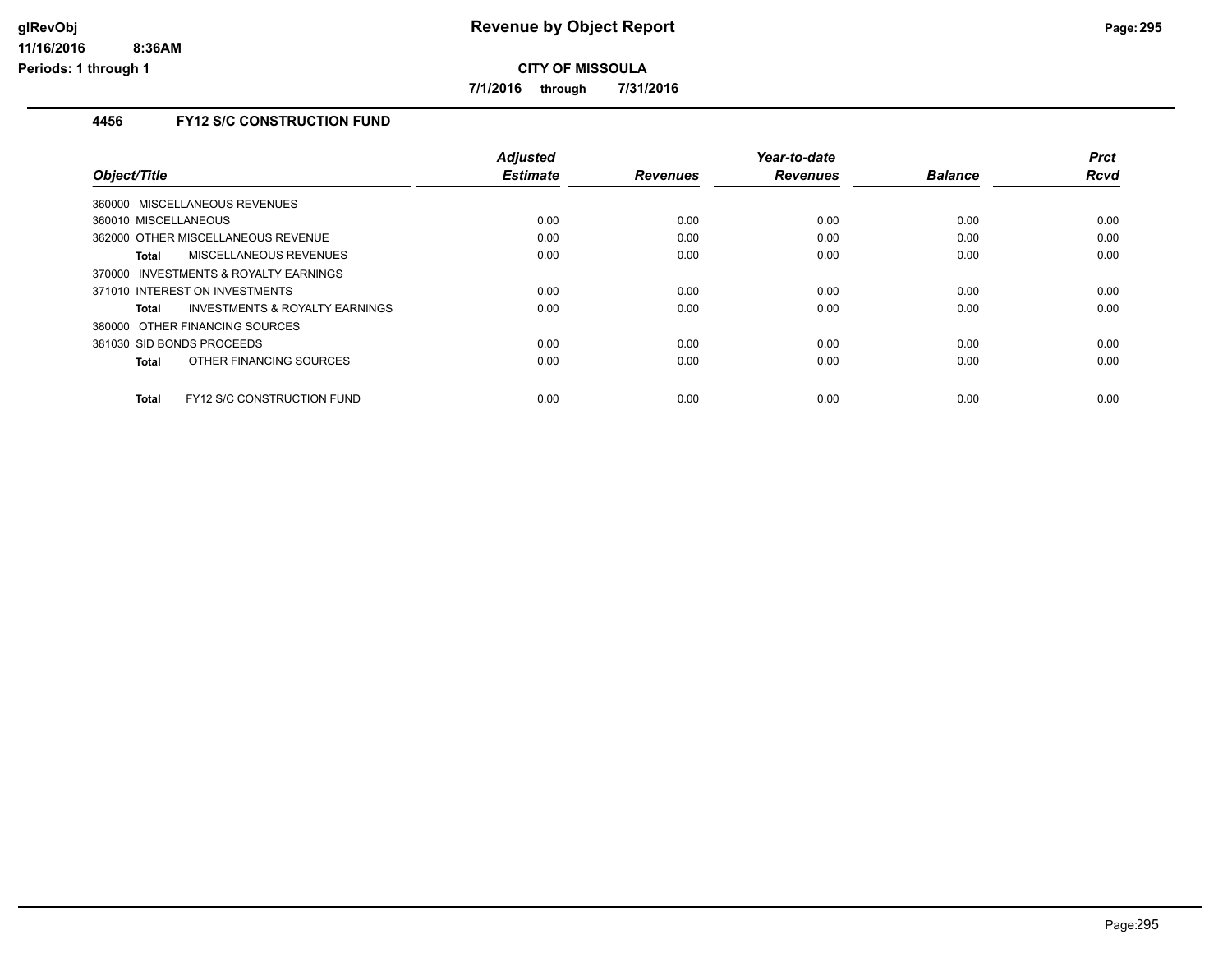**CITY OF MISSOULA**

**7/1/2016 through 7/31/2016**

## **4457 FY13 SIDEWALK/CURB CONSTRUCTION**

**4457 FY13 SIDEWALK/CURB CONSTRUCTION**

|                                          | <b>Adjusted</b> |                 | Year-to-date    |                | <b>Prct</b> |
|------------------------------------------|-----------------|-----------------|-----------------|----------------|-------------|
| Object/Title                             | <b>Estimate</b> | <b>Revenues</b> | <b>Revenues</b> | <b>Balance</b> | <b>Rcvd</b> |
| 360000 MISCELLANEOUS REVENUES            |                 |                 |                 |                |             |
| 360010 MISCELLANEOUS                     | 0.00            | 0.00            | 0.00            | 0.00           | 0.00        |
| MISCELLANEOUS REVENUES<br>Total          | 0.00            | 0.00            | 0.00            | 0.00           | 0.00        |
| 370000 INVESTMENTS & ROYALTY EARNINGS    |                 |                 |                 |                |             |
| 371010 INTEREST ON INVESTMENTS           | 0.00            | 0.00            | 0.00            | 0.00           | 0.00        |
| INVESTMENTS & ROYALTY EARNINGS<br>Total  | 0.00            | 0.00            | 0.00            | 0.00           | 0.00        |
| 380000 OTHER FINANCING SOURCES           |                 |                 |                 |                |             |
| 381030 SID BONDS PROCEEDS                | 0.00            | 0.00            | 0.00            | 0.00           | 0.00        |
| 383000 OPERATING TRANSFERS               | 0.00            | 0.00            | 0.00            | 0.00           | 0.00        |
| OTHER FINANCING SOURCES<br>Total         | 0.00            | 0.00            | 0.00            | 0.00           | 0.00        |
| FY13 SIDEWALK/CURB CONSTRUCTION<br>Total | 0.00            | 0.00            | 0.00            | 0.00           | 0.00        |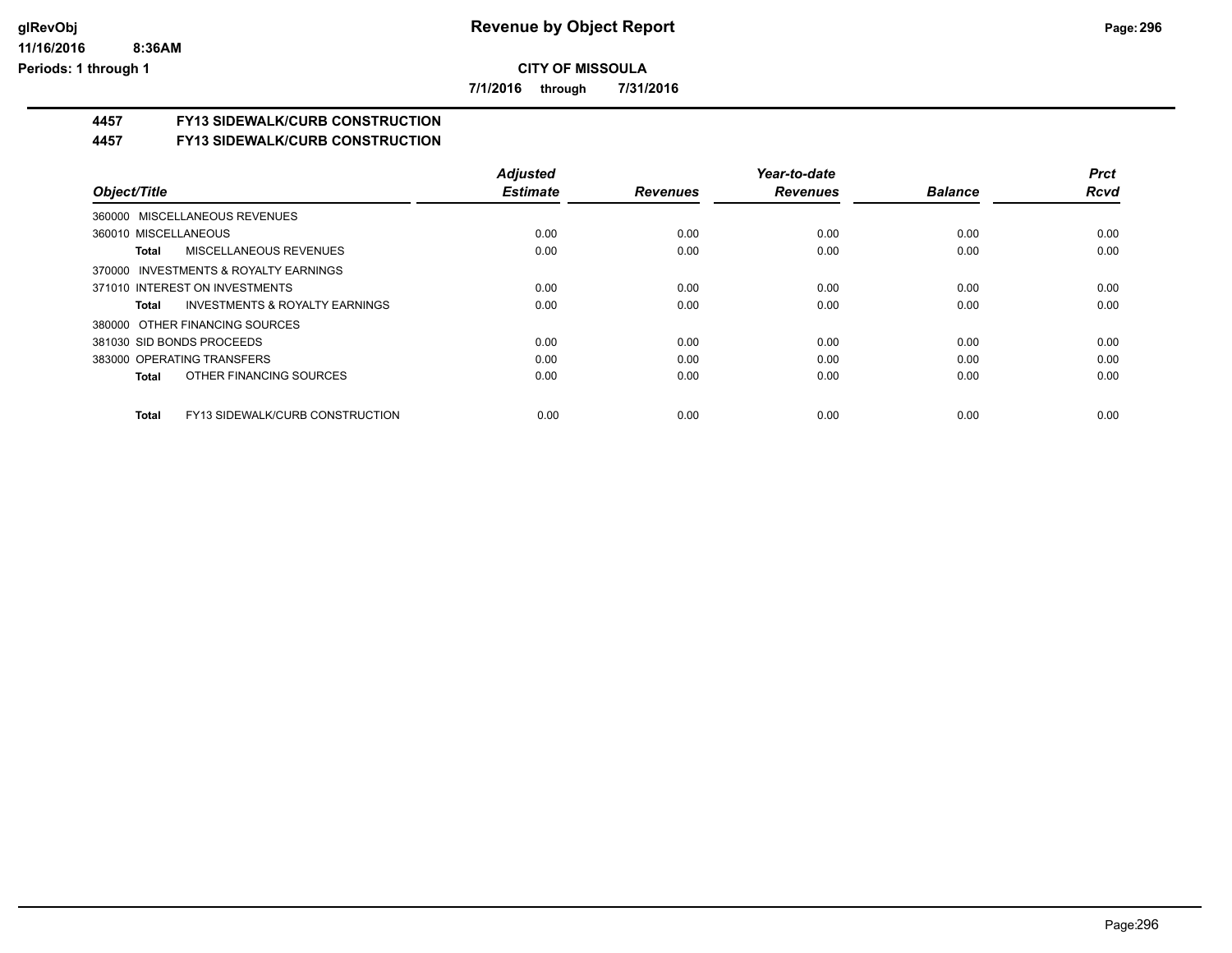**8:36AM**

**CITY OF MISSOULA**

**7/1/2016 through 7/31/2016**

#### **4457 FY13 SIDEWALK/CURB CONSTRUCTION**

|                                                    | <b>Adjusted</b> |                 | Year-to-date    |                | <b>Prct</b> |
|----------------------------------------------------|-----------------|-----------------|-----------------|----------------|-------------|
| Object/Title                                       | <b>Estimate</b> | <b>Revenues</b> | <b>Revenues</b> | <b>Balance</b> | <b>Rcvd</b> |
| 360000 MISCELLANEOUS REVENUES                      |                 |                 |                 |                |             |
| 360010 MISCELLANEOUS                               | 0.00            | 0.00            | 0.00            | 0.00           | 0.00        |
| MISCELLANEOUS REVENUES<br><b>Total</b>             | 0.00            | 0.00            | 0.00            | 0.00           | 0.00        |
| 370000 INVESTMENTS & ROYALTY EARNINGS              |                 |                 |                 |                |             |
| 371010 INTEREST ON INVESTMENTS                     | 0.00            | 0.00            | 0.00            | 0.00           | 0.00        |
| <b>INVESTMENTS &amp; ROYALTY EARNINGS</b><br>Total | 0.00            | 0.00            | 0.00            | 0.00           | 0.00        |
| 380000 OTHER FINANCING SOURCES                     |                 |                 |                 |                |             |
| 381030 SID BONDS PROCEEDS                          | 0.00            | 0.00            | 0.00            | 0.00           | 0.00        |
| 383000 OPERATING TRANSFERS                         | 0.00            | 0.00            | 0.00            | 0.00           | 0.00        |
| OTHER FINANCING SOURCES<br><b>Total</b>            | 0.00            | 0.00            | 0.00            | 0.00           | 0.00        |
| <b>Total</b><br>FY13 SIDEWALK/CURB CONSTRUCTION    | 0.00            | 0.00            | 0.00            | 0.00           | 0.00        |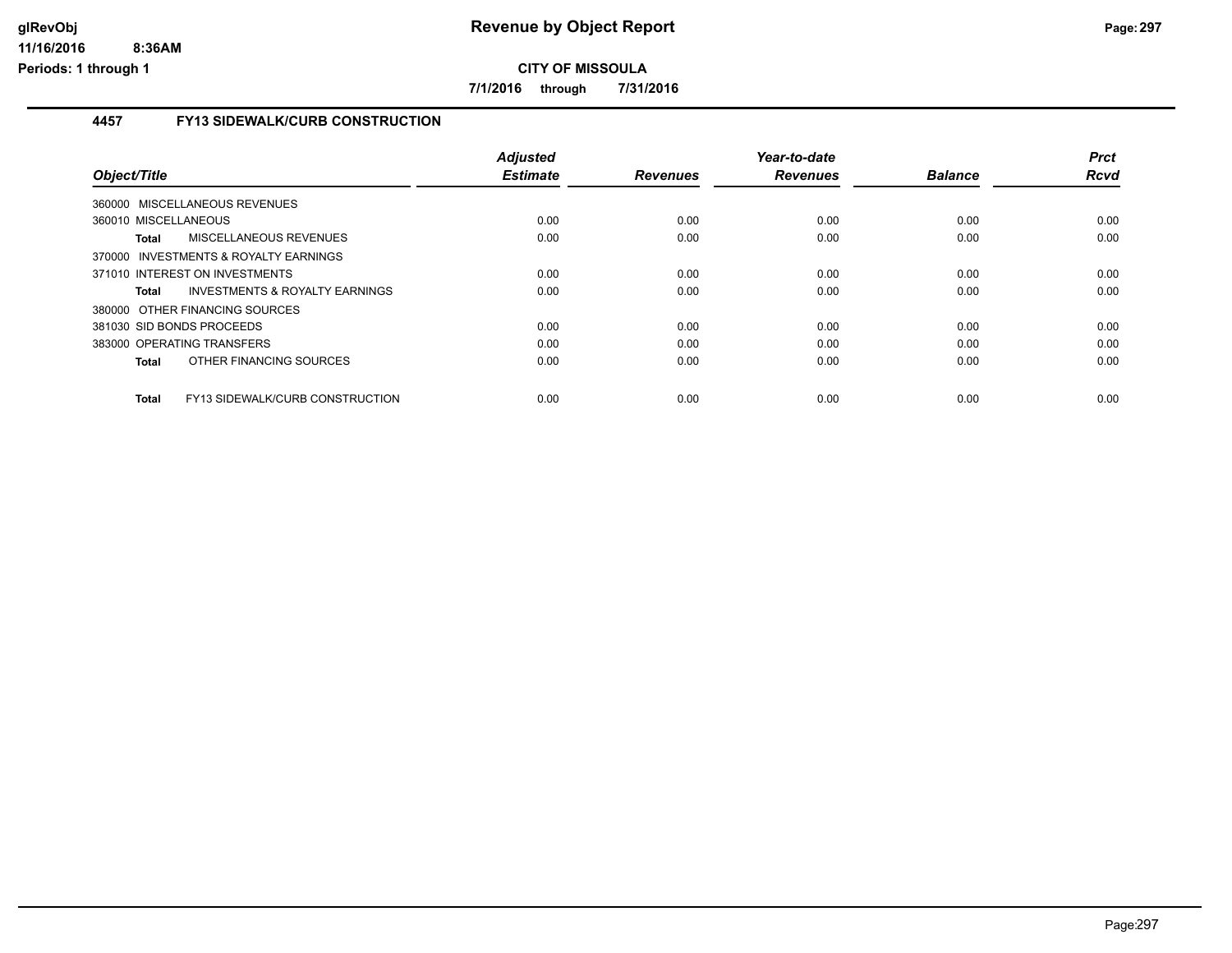**CITY OF MISSOULA**

**7/1/2016 through 7/31/2016**

# **4458 FY14 SIDEWALK & CURB CONSTRUCTION**

## **4458 FY14 SIDEWALK & CURB CONSTRUCTION**

|                                                              | <b>Adjusted</b> |                 | Year-to-date    |                | <b>Prct</b> |
|--------------------------------------------------------------|-----------------|-----------------|-----------------|----------------|-------------|
| Object/Title                                                 | <b>Estimate</b> | <b>Revenues</b> | <b>Revenues</b> | <b>Balance</b> | <b>Rcvd</b> |
| 360000 MISCELLANEOUS REVENUES                                |                 |                 |                 |                |             |
| 360010 MISCELLANEOUS                                         | 0.00            | 0.00            | 0.00            | 0.00           | 0.00        |
| MISCELLANEOUS REVENUES<br>Total                              | 0.00            | 0.00            | 0.00            | 0.00           | 0.00        |
| 370000 INVESTMENTS & ROYALTY EARNINGS                        |                 |                 |                 |                |             |
| 371010 INTEREST ON INVESTMENTS                               | 0.00            | 0.00            | 0.00            | 0.00           | 0.00        |
| <b>INVESTMENTS &amp; ROYALTY EARNINGS</b><br>Total           | 0.00            | 0.00            | 0.00            | 0.00           | 0.00        |
| 380000 OTHER FINANCING SOURCES                               |                 |                 |                 |                |             |
| 381030 SID BONDS PROCEEDS                                    | 0.00            | 0.00            | 0.00            | 0.00           | 0.00        |
| OTHER FINANCING SOURCES<br>Total                             | 0.00            | 0.00            | 0.00            | 0.00           | 0.00        |
| <b>FY14 SIDEWALK &amp; CURB CONSTRUCTION</b><br><b>Total</b> | 0.00            | 0.00            | 0.00            | 0.00           | 0.00        |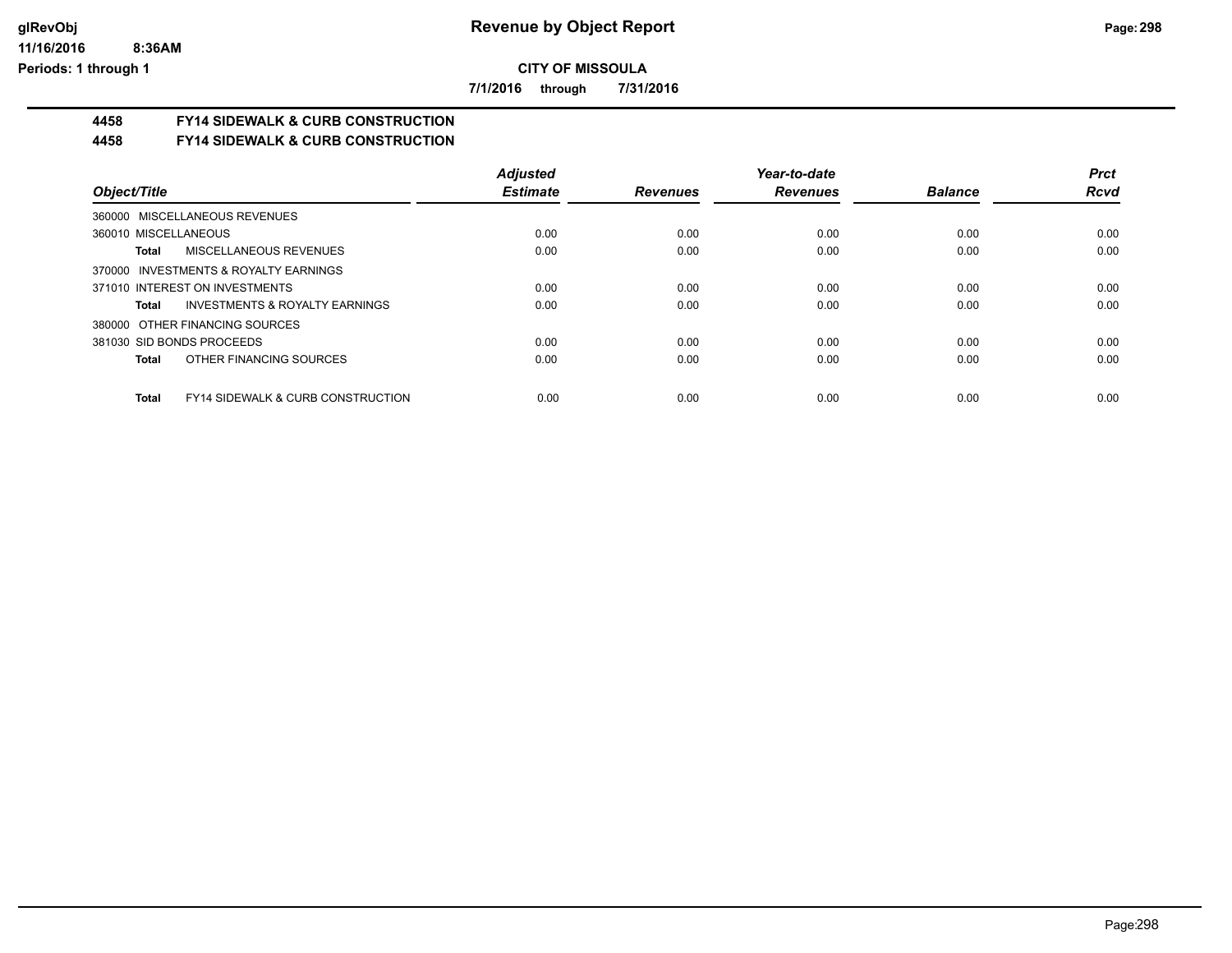**8:36AM**

**CITY OF MISSOULA**

**7/1/2016 through 7/31/2016**

#### **4458 FY14 SIDEWALK & CURB CONSTRUCTION**

| Object/Title                          |                                              | <b>Adjusted</b><br><b>Estimate</b> | <b>Revenues</b> | Year-to-date<br><b>Revenues</b> | <b>Balance</b> | <b>Prct</b><br>Rcvd |
|---------------------------------------|----------------------------------------------|------------------------------------|-----------------|---------------------------------|----------------|---------------------|
| 360000 MISCELLANEOUS REVENUES         |                                              |                                    |                 |                                 |                |                     |
| 360010 MISCELLANEOUS                  |                                              | 0.00                               | 0.00            | 0.00                            | 0.00           | 0.00                |
| <b>Total</b>                          | <b>MISCELLANEOUS REVENUES</b>                | 0.00                               | 0.00            | 0.00                            | 0.00           | 0.00                |
| 370000 INVESTMENTS & ROYALTY EARNINGS |                                              |                                    |                 |                                 |                |                     |
| 371010 INTEREST ON INVESTMENTS        |                                              | 0.00                               | 0.00            | 0.00                            | 0.00           | 0.00                |
| <b>Total</b>                          | <b>INVESTMENTS &amp; ROYALTY EARNINGS</b>    | 0.00                               | 0.00            | 0.00                            | 0.00           | 0.00                |
| 380000 OTHER FINANCING SOURCES        |                                              |                                    |                 |                                 |                |                     |
| 381030 SID BONDS PROCEEDS             |                                              | 0.00                               | 0.00            | 0.00                            | 0.00           | 0.00                |
| <b>Total</b>                          | OTHER FINANCING SOURCES                      | 0.00                               | 0.00            | 0.00                            | 0.00           | 0.00                |
| <b>Total</b>                          | <b>FY14 SIDEWALK &amp; CURB CONSTRUCTION</b> | 0.00                               | 0.00            | 0.00                            | 0.00           | 0.00                |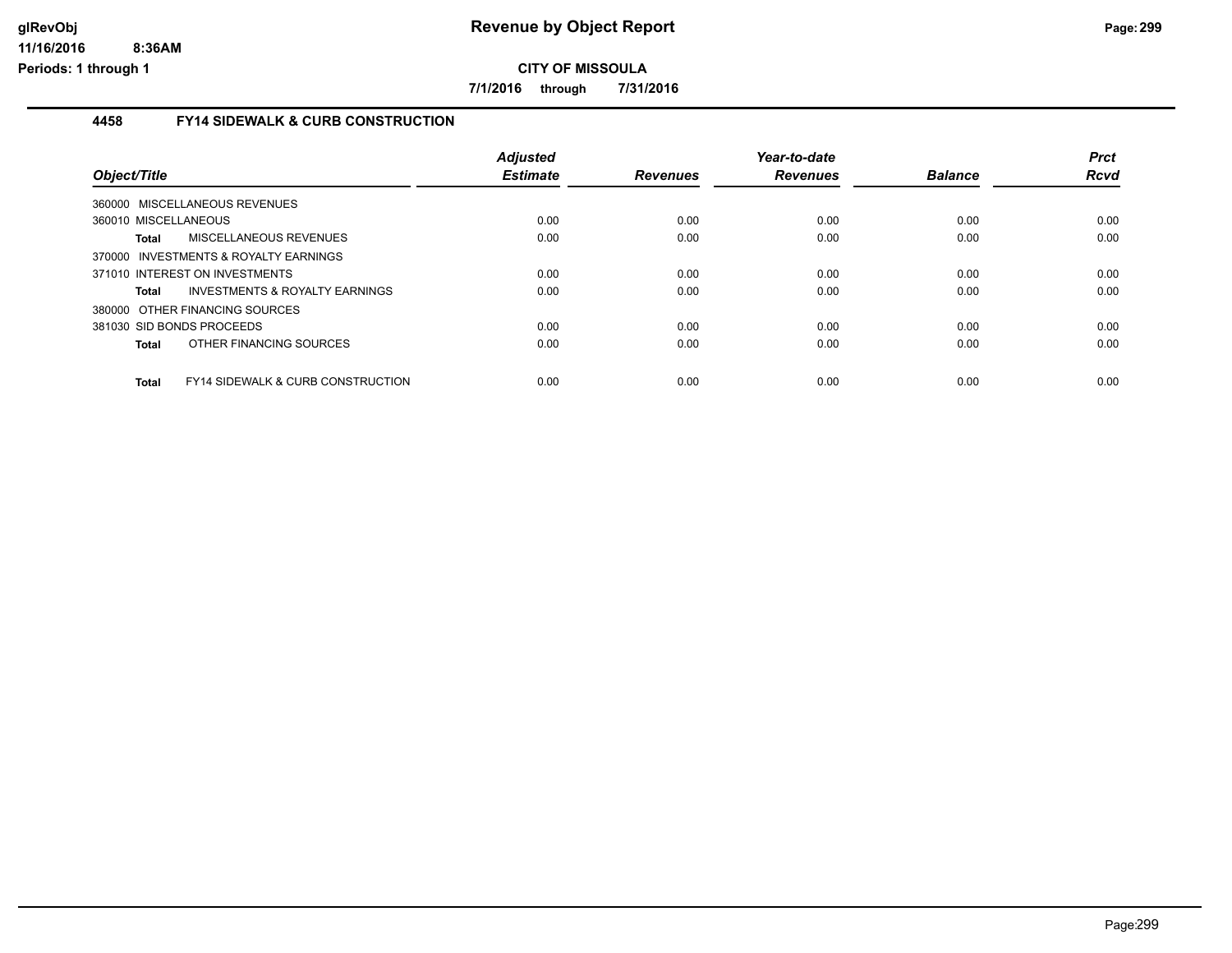**CITY OF MISSOULA**

**7/1/2016 through 7/31/2016**

# **4459 FY15 SIDEWALK/CURB CONSTRUCTION**

**4459 FY15 SIDEWALK/CURB CONSTRUCTION**

|                                                 | <b>Adjusted</b> |                 | Year-to-date    |                | <b>Prct</b> |
|-------------------------------------------------|-----------------|-----------------|-----------------|----------------|-------------|
| Object/Title                                    | <b>Estimate</b> | <b>Revenues</b> | <b>Revenues</b> | <b>Balance</b> | <b>Rcvd</b> |
| 330000 INTERGOVERNMENTAL REVENUES               |                 |                 |                 |                |             |
| 331156 CTEP GRANTS                              | 0.00            | 0.00            | 0.00            | 0.00           | 0.00        |
| INTERGOVERNMENTAL REVENUES<br>Total             | 0.00            | 0.00            | 0.00            | 0.00           | 0.00        |
| 360000 MISCELLANEOUS REVENUES                   |                 |                 |                 |                |             |
| 360010 MISCELLANEOUS                            | 0.00            | 0.00            | 0.00            | 0.00           | 0.00        |
| MISCELLANEOUS REVENUES<br>Total                 | 0.00            | 0.00            | 0.00            | 0.00           | 0.00        |
| 380000 OTHER FINANCING SOURCES                  |                 |                 |                 |                |             |
| 381030 SID BONDS PROCEEDS                       | 0.00            | 0.00            | 0.00            | 0.00           | 0.00        |
| OTHER FINANCING SOURCES<br>Total                | 0.00            | 0.00            | 0.00            | 0.00           | 0.00        |
| <b>FY15 SIDEWALK/CURB CONSTRUCTION</b><br>Total | 0.00            | 0.00            | 0.00            | 0.00           | 0.00        |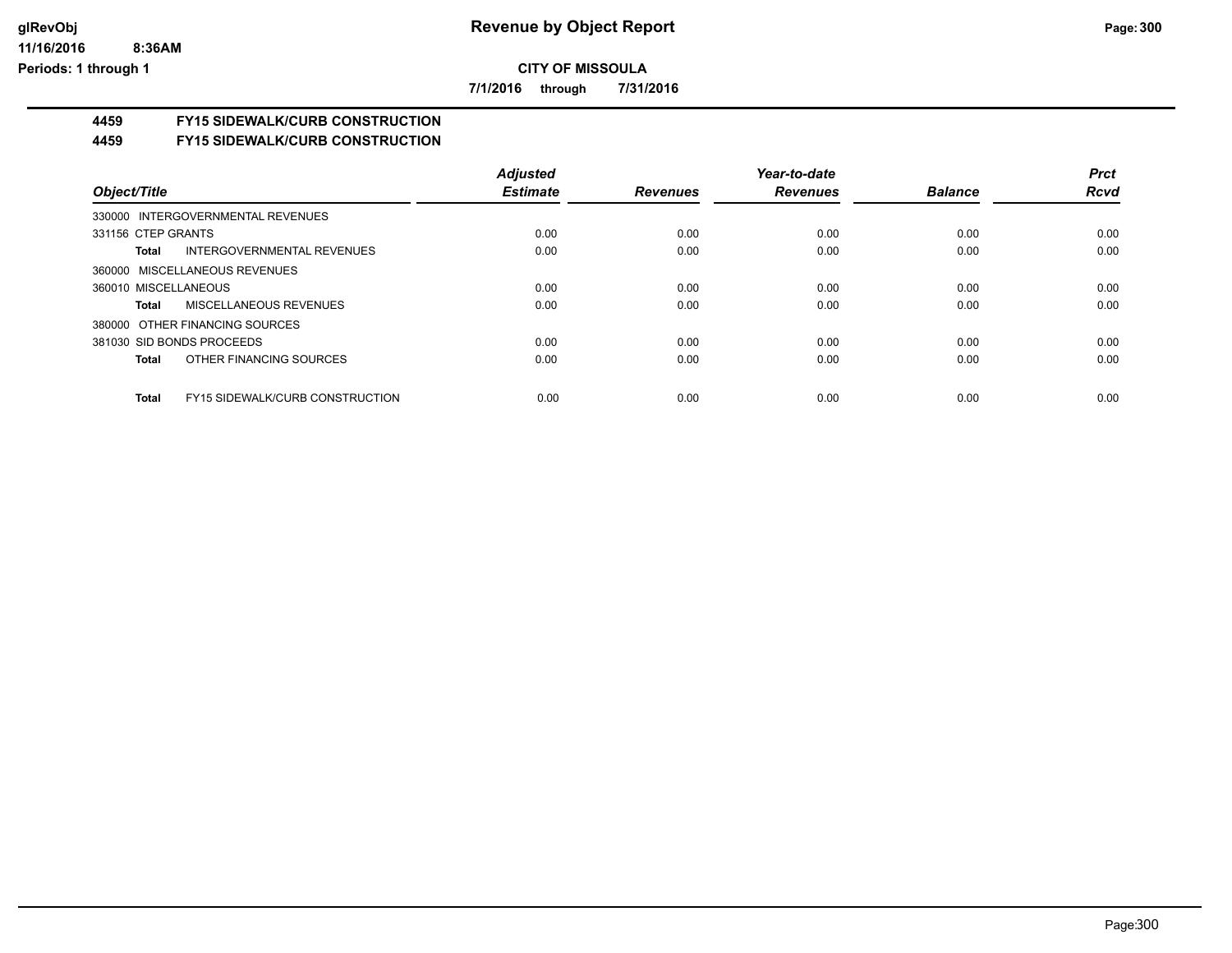**8:36AM**

**CITY OF MISSOULA**

**7/1/2016 through 7/31/2016**

#### **4459 FY15 SIDEWALK/CURB CONSTRUCTION**

| Object/Title                                    | <b>Adjusted</b><br><b>Estimate</b> | <b>Revenues</b> | Year-to-date<br><b>Revenues</b> | <b>Balance</b> | <b>Prct</b><br><b>Rcvd</b> |
|-------------------------------------------------|------------------------------------|-----------------|---------------------------------|----------------|----------------------------|
| 330000 INTERGOVERNMENTAL REVENUES               |                                    |                 |                                 |                |                            |
| 331156 CTEP GRANTS                              | 0.00                               | 0.00            | 0.00                            | 0.00           | 0.00                       |
| INTERGOVERNMENTAL REVENUES<br><b>Total</b>      | 0.00                               | 0.00            | 0.00                            | 0.00           | 0.00                       |
| 360000 MISCELLANEOUS REVENUES                   |                                    |                 |                                 |                |                            |
| 360010 MISCELLANEOUS                            | 0.00                               | 0.00            | 0.00                            | 0.00           | 0.00                       |
| MISCELLANEOUS REVENUES<br><b>Total</b>          | 0.00                               | 0.00            | 0.00                            | 0.00           | 0.00                       |
| 380000 OTHER FINANCING SOURCES                  |                                    |                 |                                 |                |                            |
| 381030 SID BONDS PROCEEDS                       | 0.00                               | 0.00            | 0.00                            | 0.00           | 0.00                       |
| OTHER FINANCING SOURCES<br><b>Total</b>         | 0.00                               | 0.00            | 0.00                            | 0.00           | 0.00                       |
| FY15 SIDEWALK/CURB CONSTRUCTION<br><b>Total</b> | 0.00                               | 0.00            | 0.00                            | 0.00           | 0.00                       |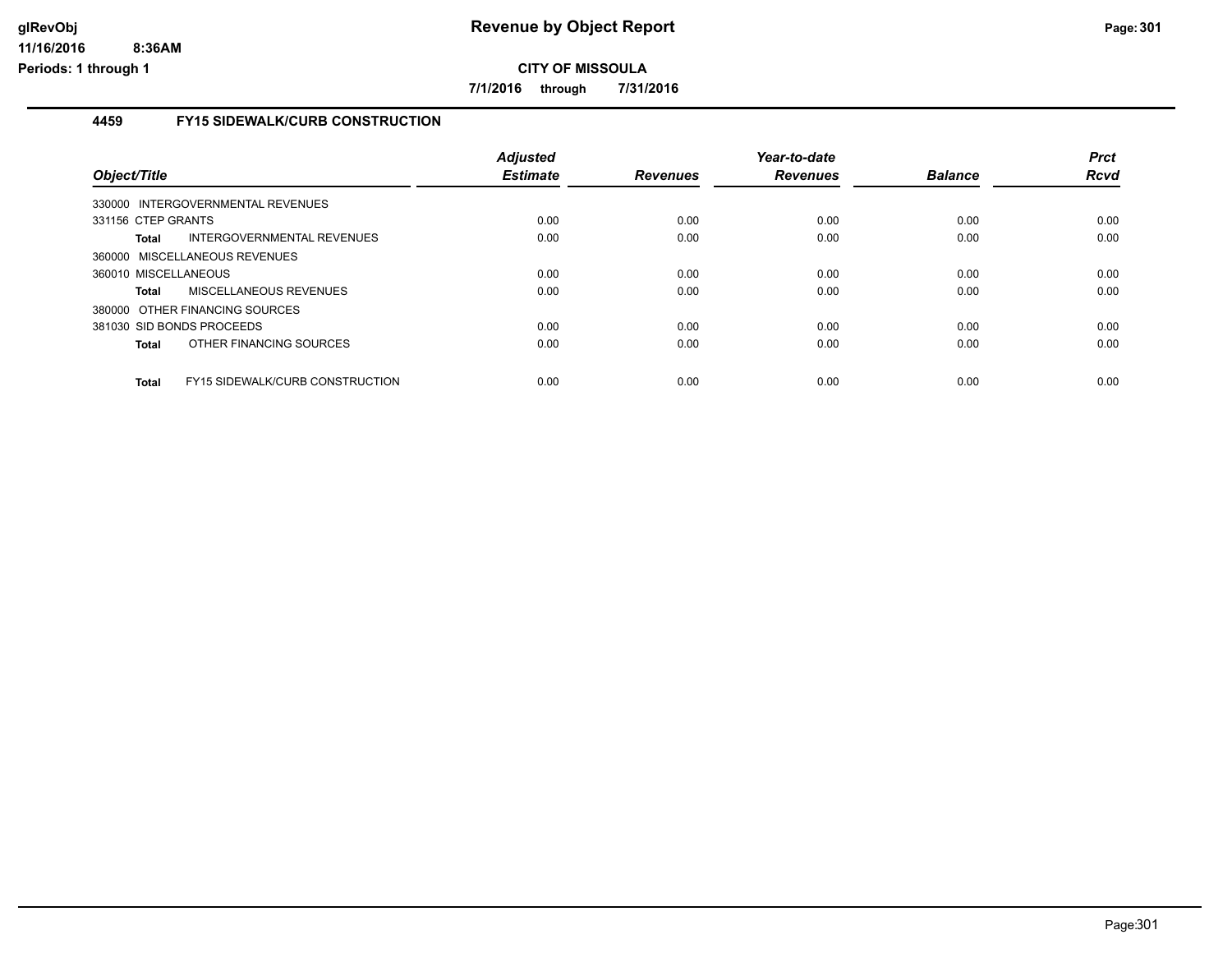**CITY OF MISSOULA**

**7/1/2016 through 7/31/2016**

# **4460 FY16 SIDEWALK/CURB CONSTRUCTION**

**4460 FY16 SIDEWALK/CURB CONSTRUCTION**

|                                          | <b>Adjusted</b> |                 | Year-to-date    |                | <b>Prct</b> |
|------------------------------------------|-----------------|-----------------|-----------------|----------------|-------------|
| Object/Title                             | <b>Estimate</b> | <b>Revenues</b> | <b>Revenues</b> | <b>Balance</b> | <b>Rcvd</b> |
| 330000 INTERGOVERNMENTAL REVENUES        |                 |                 |                 |                |             |
| 331156 CTEP GRANTS                       | 0.00            | 0.00            | 0.00            | 0.00           | 0.00        |
| INTERGOVERNMENTAL REVENUES<br>Total      | 0.00            | 0.00            | 0.00            | 0.00           | 0.00        |
| 360000 MISCELLANEOUS REVENUES            |                 |                 |                 |                |             |
| 360010 MISCELLANEOUS                     | 0.00            | 0.00            | 0.00            | 0.00           | 0.00        |
| MISCELLANEOUS REVENUES<br>Total          | 0.00            | 0.00            | 0.00            | 0.00           | 0.00        |
| 380000 OTHER FINANCING SOURCES           |                 |                 |                 |                |             |
| 381030 SID BONDS PROCEEDS                | 0.00            | 0.00            | 0.00            | 0.00           | 0.00        |
| OTHER FINANCING SOURCES<br>Total         | 0.00            | 0.00            | 0.00            | 0.00           | 0.00        |
| FY16 SIDEWALK/CURB CONSTRUCTION<br>Total | 0.00            | 0.00            | 0.00            | 0.00           | 0.00        |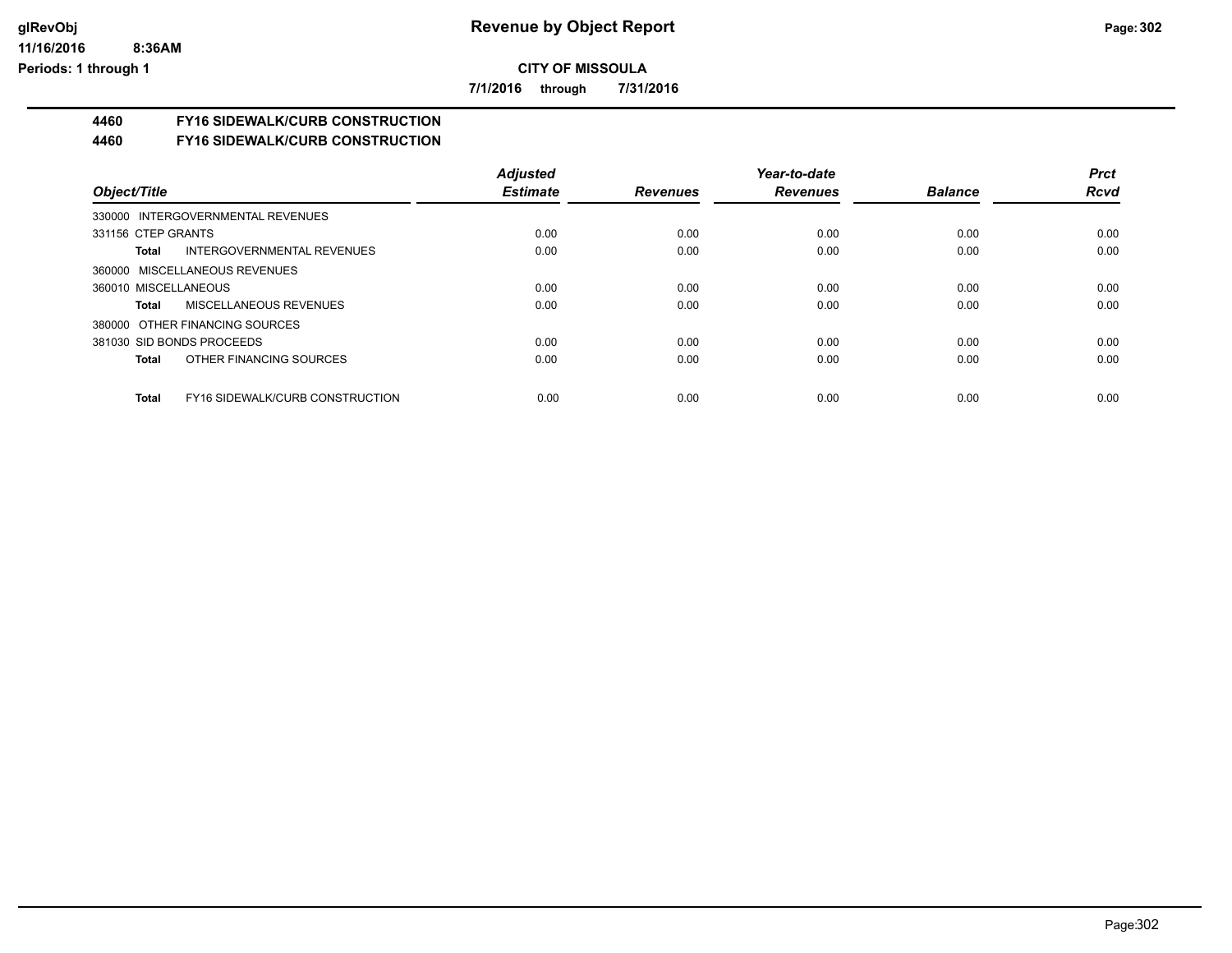**8:36AM**

**CITY OF MISSOULA**

**7/1/2016 through 7/31/2016**

#### **4460 FY16 SIDEWALK/CURB CONSTRUCTION**

| Object/Title                                    | <b>Adjusted</b><br><b>Estimate</b> | <b>Revenues</b> | Year-to-date<br><b>Revenues</b> | <b>Balance</b> | <b>Prct</b><br><b>Rcvd</b> |
|-------------------------------------------------|------------------------------------|-----------------|---------------------------------|----------------|----------------------------|
| 330000 INTERGOVERNMENTAL REVENUES               |                                    |                 |                                 |                |                            |
| 331156 CTEP GRANTS                              | 0.00                               | 0.00            | 0.00                            | 0.00           | 0.00                       |
| INTERGOVERNMENTAL REVENUES<br><b>Total</b>      | 0.00                               | 0.00            | 0.00                            | 0.00           | 0.00                       |
| 360000 MISCELLANEOUS REVENUES                   |                                    |                 |                                 |                |                            |
| 360010 MISCELLANEOUS                            | 0.00                               | 0.00            | 0.00                            | 0.00           | 0.00                       |
| MISCELLANEOUS REVENUES<br><b>Total</b>          | 0.00                               | 0.00            | 0.00                            | 0.00           | 0.00                       |
| 380000 OTHER FINANCING SOURCES                  |                                    |                 |                                 |                |                            |
| 381030 SID BONDS PROCEEDS                       | 0.00                               | 0.00            | 0.00                            | 0.00           | 0.00                       |
| OTHER FINANCING SOURCES<br><b>Total</b>         | 0.00                               | 0.00            | 0.00                            | 0.00           | 0.00                       |
| FY16 SIDEWALK/CURB CONSTRUCTION<br><b>Total</b> | 0.00                               | 0.00            | 0.00                            | 0.00           | 0.00                       |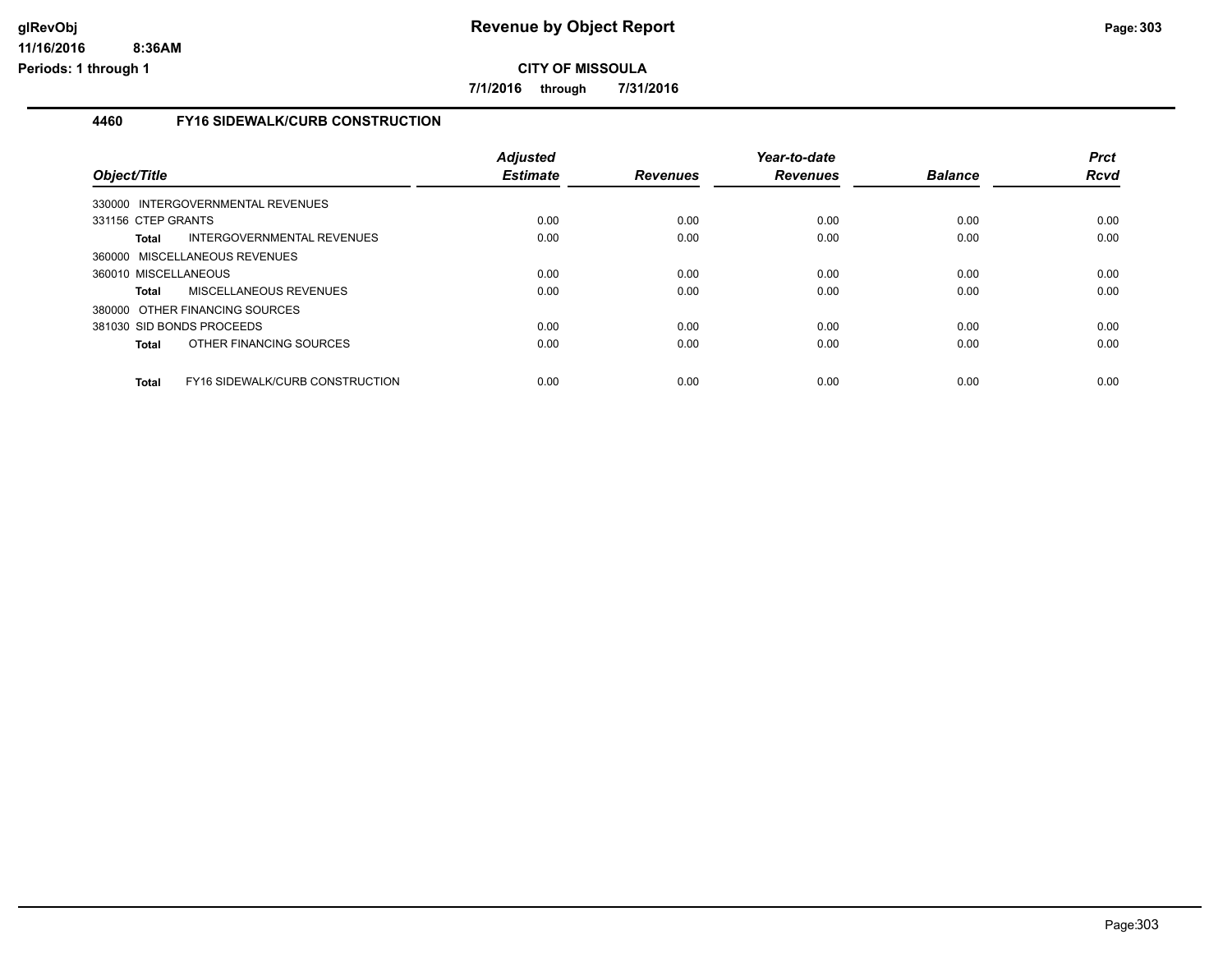**CITY OF MISSOULA**

**7/1/2016 through 7/31/2016**

# **4461 FY17 SIDEWALK/CURB CONSTRUCTION**

**4461 FY17 SIDEWALK/CURB CONSTRUCTION**

|                                                 | <b>Adjusted</b> |                 | Year-to-date    |                | <b>Prct</b> |
|-------------------------------------------------|-----------------|-----------------|-----------------|----------------|-------------|
| Object/Title                                    | <b>Estimate</b> | <b>Revenues</b> | <b>Revenues</b> | <b>Balance</b> | <b>Rcvd</b> |
| 330000 INTERGOVERNMENTAL REVENUES               |                 |                 |                 |                |             |
| 331156 CTEP GRANTS                              | 0.00            | 0.00            | 0.00            | 0.00           | 0.00        |
| INTERGOVERNMENTAL REVENUES<br>Total             | 0.00            | 0.00            | 0.00            | 0.00           | 0.00        |
| 360000 MISCELLANEOUS REVENUES                   |                 |                 |                 |                |             |
| 360010 MISCELLANEOUS                            | 0.00            | 0.00            | 0.00            | 0.00           | 0.00        |
| MISCELLANEOUS REVENUES<br>Total                 | 0.00            | 0.00            | 0.00            | 0.00           | 0.00        |
| 380000 OTHER FINANCING SOURCES                  |                 |                 |                 |                |             |
| 381030 SID BONDS PROCEEDS                       | 0.00            | 0.00            | 0.00            | 0.00           | 0.00        |
| OTHER FINANCING SOURCES<br>Total                | 0.00            | 0.00            | 0.00            | 0.00           | 0.00        |
| <b>FY17 SIDEWALK/CURB CONSTRUCTION</b><br>Total | 0.00            | 0.00            | 0.00            | 0.00           | 0.00        |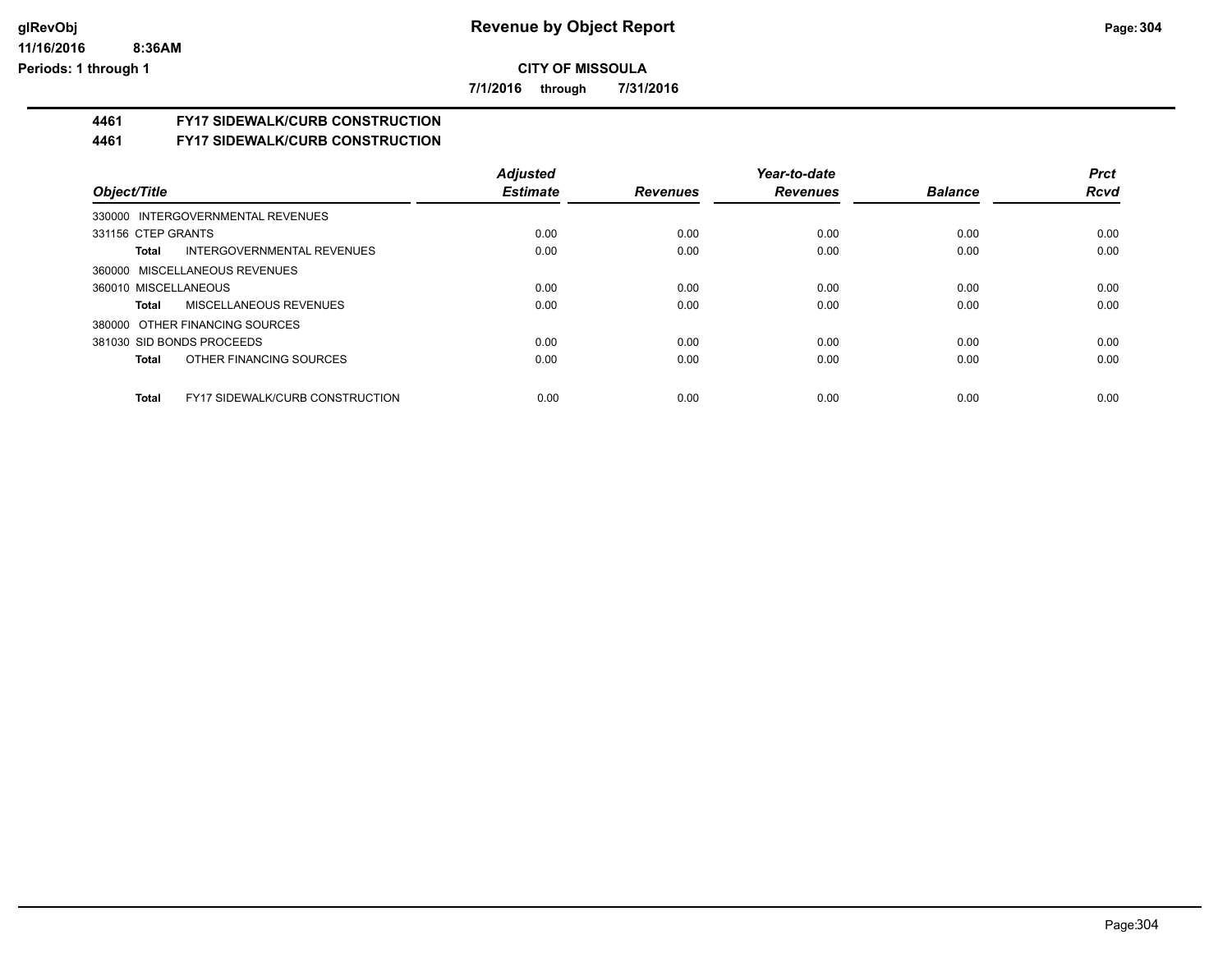**8:36AM**

**CITY OF MISSOULA**

**7/1/2016 through 7/31/2016**

#### **4461 FY17 SIDEWALK/CURB CONSTRUCTION**

| Object/Title                                    | <b>Adjusted</b><br><b>Estimate</b> | <b>Revenues</b> | Year-to-date<br><b>Revenues</b> | <b>Balance</b> | <b>Prct</b><br><b>Rcvd</b> |
|-------------------------------------------------|------------------------------------|-----------------|---------------------------------|----------------|----------------------------|
| 330000 INTERGOVERNMENTAL REVENUES               |                                    |                 |                                 |                |                            |
| 331156 CTEP GRANTS                              | 0.00                               | 0.00            | 0.00                            | 0.00           | 0.00                       |
| INTERGOVERNMENTAL REVENUES<br><b>Total</b>      | 0.00                               | 0.00            | 0.00                            | 0.00           | 0.00                       |
| 360000 MISCELLANEOUS REVENUES                   |                                    |                 |                                 |                |                            |
| 360010 MISCELLANEOUS                            | 0.00                               | 0.00            | 0.00                            | 0.00           | 0.00                       |
| MISCELLANEOUS REVENUES<br><b>Total</b>          | 0.00                               | 0.00            | 0.00                            | 0.00           | 0.00                       |
| 380000 OTHER FINANCING SOURCES                  |                                    |                 |                                 |                |                            |
| 381030 SID BONDS PROCEEDS                       | 0.00                               | 0.00            | 0.00                            | 0.00           | 0.00                       |
| OTHER FINANCING SOURCES<br><b>Total</b>         | 0.00                               | 0.00            | 0.00                            | 0.00           | 0.00                       |
| FY17 SIDEWALK/CURB CONSTRUCTION<br><b>Total</b> | 0.00                               | 0.00            | 0.00                            | 0.00           | 0.00                       |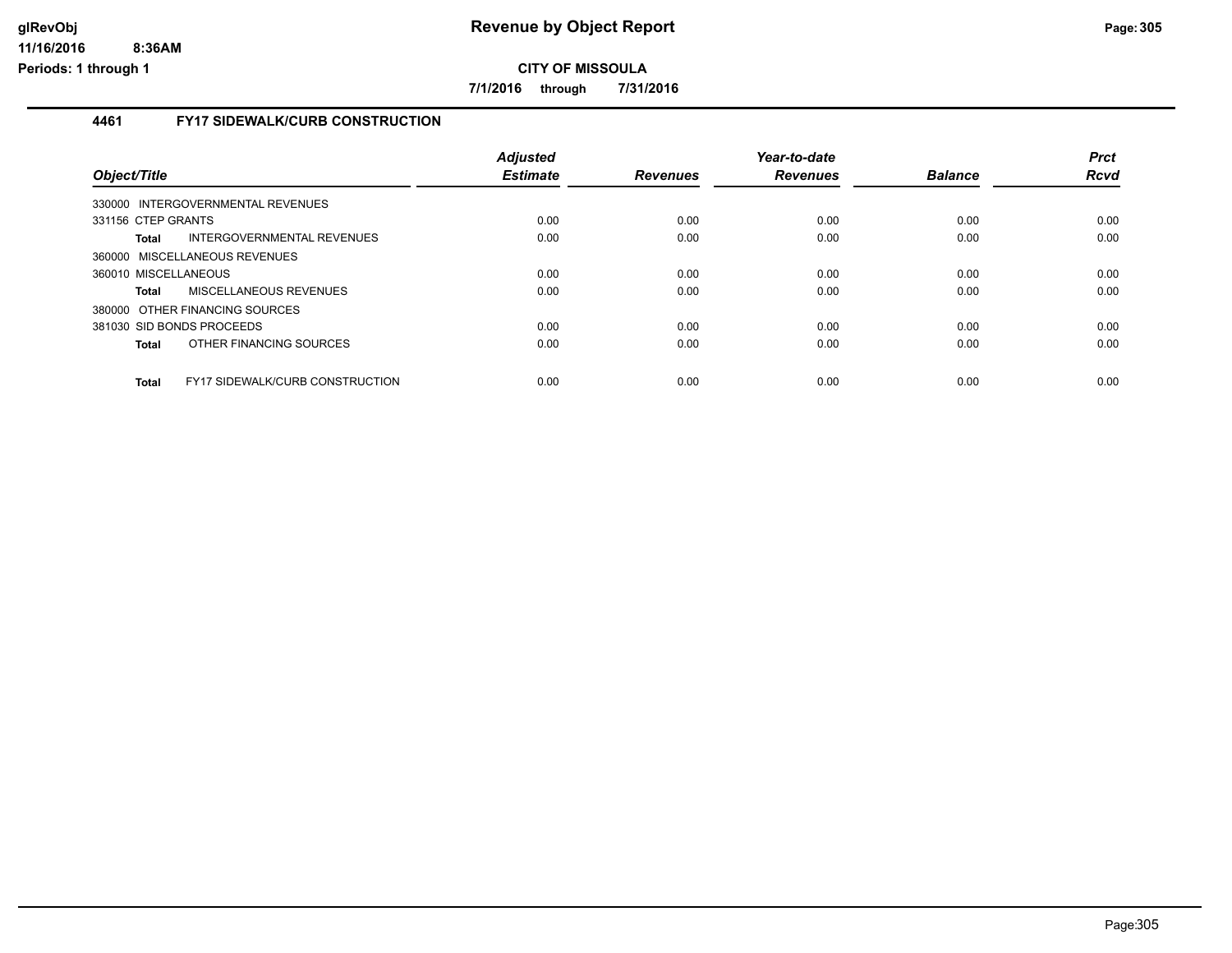**CITY OF MISSOULA**

**7/1/2016 through 7/31/2016**

#### **4529 SID 529 CHRISTIAN DR TRAFFIC CALMING 4529 SID 529 CHRISTIAN DR TRAFFIC CALMING**

|                      |                                                 | <b>Adjusted</b> |                 | Year-to-date    |                | <b>Prct</b> |
|----------------------|-------------------------------------------------|-----------------|-----------------|-----------------|----------------|-------------|
| Object/Title         |                                                 | <b>Estimate</b> | <b>Revenues</b> | <b>Revenues</b> | <b>Balance</b> | <b>Rcvd</b> |
|                      | 370000 INVESTMENTS & ROYALTY EARNINGS           |                 |                 |                 |                |             |
|                      | 371010 INTEREST ON INVESTMENTS                  | 0.00            | 0.00            | 0.00            | 0.00           | 0.00        |
|                      | 371020 GAIN/LOSS IN MARKET VALUE OF INVESTMENTS | 0.00            | 0.00            | 0.00            | 0.00           | 0.00        |
| Total                | <b>INVESTMENTS &amp; ROYALTY EARNINGS</b>       | 0.00            | 0.00            | 0.00            | 0.00           | 0.00        |
|                      | 380000 OTHER FINANCING SOURCES                  |                 |                 |                 |                |             |
| 381000 LOAN PROCEEDS |                                                 | 0.00            | 0.00            | 0.00            | 0.00           | 0.00        |
| 381002 SRF LOAN      |                                                 | 0.00            | 0.00            | 0.00            | 0.00           | 0.00        |
|                      | 381030 SID BONDS PROCEEDS                       | 0.00            | 0.00            | 0.00            | 0.00           | 0.00        |
| Total                | OTHER FINANCING SOURCES                         | 0.00            | 0.00            | 0.00            | 0.00           | 0.00        |
| <b>Total</b>         | SID 529 CHRISTIAN DR TRAFFIC CALMING            | 0.00            | 0.00            | 0.00            | 0.00           | 0.00        |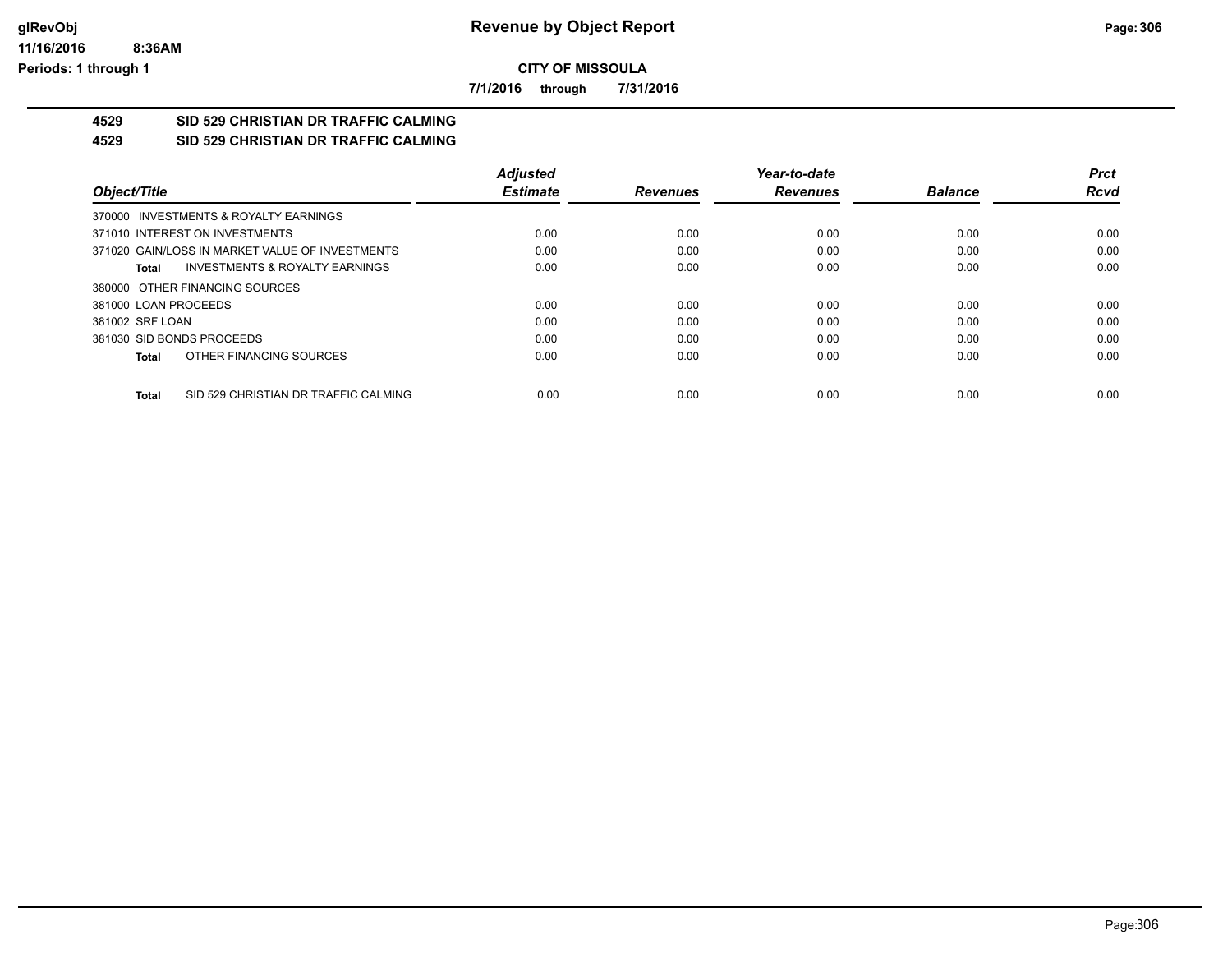**8:36AM**

**CITY OF MISSOULA**

**7/1/2016 through 7/31/2016**

#### **4529 SID 529 CHRISTIAN DR TRAFFIC CALMING**

| Object/Title                                       | <b>Adjusted</b><br><b>Estimate</b> | <b>Revenues</b> | Year-to-date<br><b>Revenues</b> | <b>Balance</b> | <b>Prct</b><br>Rcvd |
|----------------------------------------------------|------------------------------------|-----------------|---------------------------------|----------------|---------------------|
| 370000 INVESTMENTS & ROYALTY EARNINGS              |                                    |                 |                                 |                |                     |
| 371010 INTEREST ON INVESTMENTS                     | 0.00                               | 0.00            | 0.00                            | 0.00           | 0.00                |
| 371020 GAIN/LOSS IN MARKET VALUE OF INVESTMENT     | 0.00                               | 0.00            | 0.00                            | 0.00           | 0.00                |
| <b>INVESTMENTS &amp; ROYALTY EARNINGS</b><br>Total | 0.00                               | 0.00            | 0.00                            | 0.00           | 0.00                |
| 380000 OTHER FINANCING SOURCES                     |                                    |                 |                                 |                |                     |
| 381000 LOAN PROCEEDS                               | 0.00                               | 0.00            | 0.00                            | 0.00           | 0.00                |
| 381002 SRF LOAN                                    | 0.00                               | 0.00            | 0.00                            | 0.00           | 0.00                |
| 381030 SID BONDS PROCEEDS                          | 0.00                               | 0.00            | 0.00                            | 0.00           | 0.00                |
| OTHER FINANCING SOURCES<br>Total                   | 0.00                               | 0.00            | 0.00                            | 0.00           | 0.00                |
| SID 529 CHRISTIAN DR TRAFFIC CALMING<br>Total      | 0.00                               | 0.00            | 0.00                            | 0.00           | 0.00                |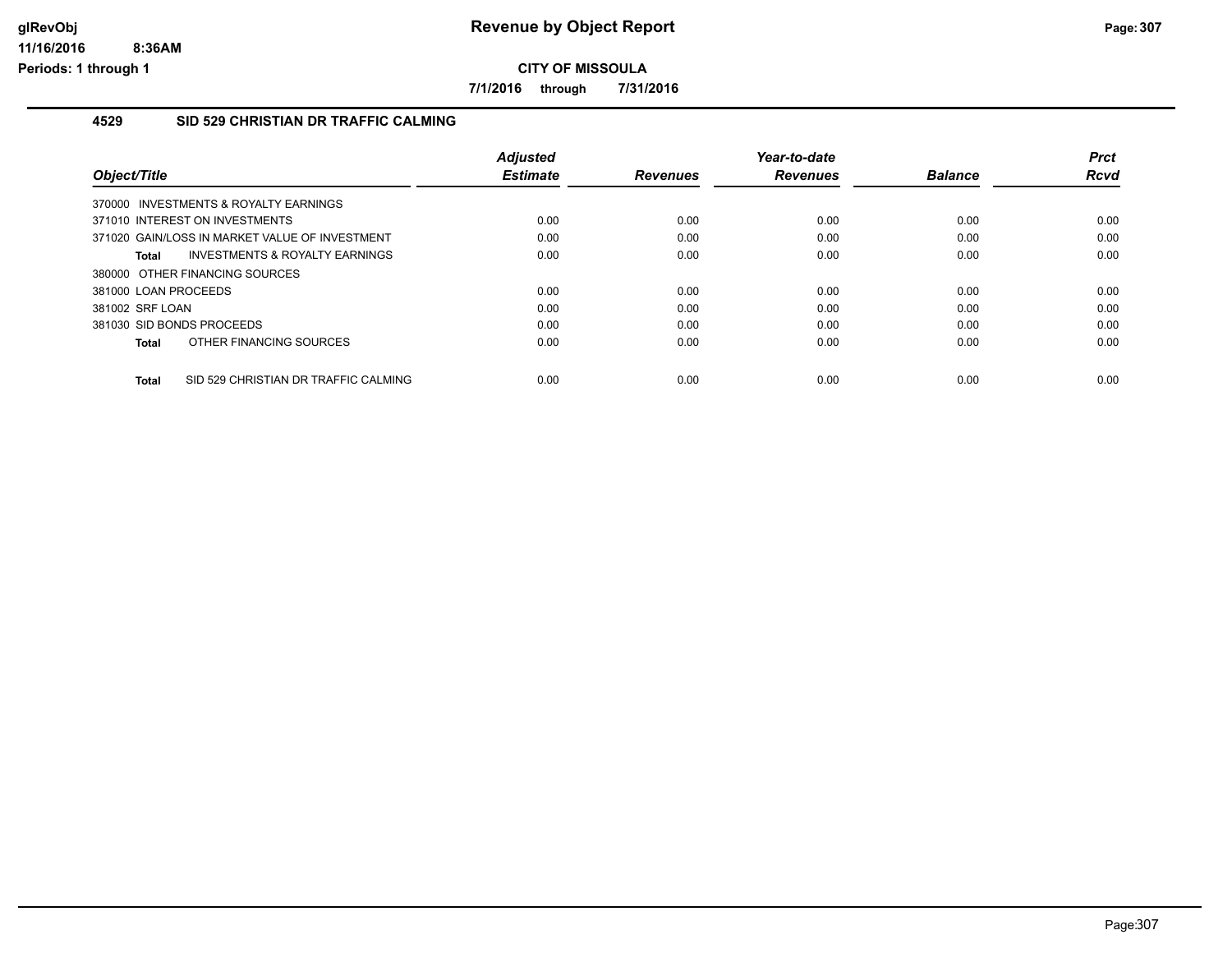**glRevObj Revenue by Object Report Page:308** 

**CITY OF MISSOULA**

**7/1/2016 through 7/31/2016**

### **4530 SID 530 CHRISTIAN DR CALMING**

 **8:36AM**

#### **4530 SID 530 CHRISTIAN DR CALMING**

|                                                 | <b>Adjusted</b> |                 | Year-to-date    |                | <b>Prct</b> |
|-------------------------------------------------|-----------------|-----------------|-----------------|----------------|-------------|
| Object/Title                                    | <b>Estimate</b> | <b>Revenues</b> | <b>Revenues</b> | <b>Balance</b> | <b>Rcvd</b> |
| 370000 INVESTMENTS & ROYALTY EARNINGS           |                 |                 |                 |                |             |
| 371010 INTEREST ON INVESTMENTS                  | 0.00            | 0.00            | 0.00            | 0.00           | 0.00        |
| 371020 GAIN/LOSS IN MARKET VALUE OF INVESTMENTS | 0.00            | 0.00            | 0.00            | 0.00           | 0.00        |
| INVESTMENTS & ROYALTY EARNINGS<br>Total         | 0.00            | 0.00            | 0.00            | 0.00           | 0.00        |
| 380000 OTHER FINANCING SOURCES                  |                 |                 |                 |                |             |
| 381000 LOAN PROCEEDS                            | 0.00            | 0.00            | 0.00            | 0.00           | 0.00        |
| 381002 SRF LOAN                                 | 0.00            | 0.00            | 0.00            | 0.00           | 0.00        |
| 381030 SID BONDS PROCEEDS                       | 0.00            | 0.00            | 0.00            | 0.00           | 0.00        |
| OTHER FINANCING SOURCES<br>Total                | 0.00            | 0.00            | 0.00            | 0.00           | 0.00        |
|                                                 |                 |                 |                 |                |             |
| SID 530 CHRISTIAN DR CALMING<br>Total           | 0.00            | 0.00            | 0.00            | 0.00           | 0.00        |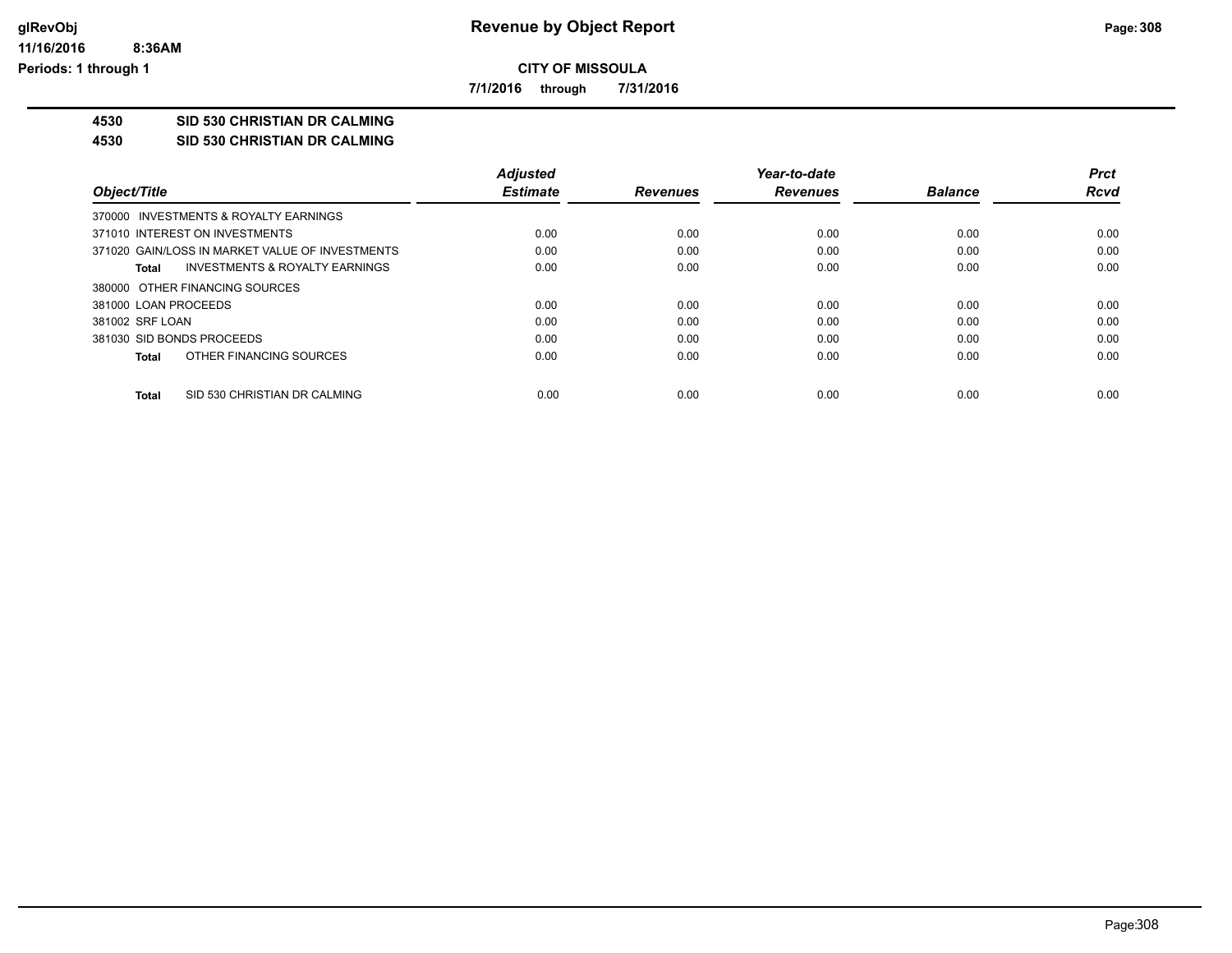**CITY OF MISSOULA**

**7/1/2016 through 7/31/2016**

#### **4530 SID 530 CHRISTIAN DR CALMING**

| Object/Title                                   | <b>Adjusted</b><br><b>Estimate</b> | <b>Revenues</b> | Year-to-date<br><b>Revenues</b> | <b>Balance</b> | <b>Prct</b><br>Rcvd |
|------------------------------------------------|------------------------------------|-----------------|---------------------------------|----------------|---------------------|
| 370000 INVESTMENTS & ROYALTY EARNINGS          |                                    |                 |                                 |                |                     |
| 371010 INTEREST ON INVESTMENTS                 | 0.00                               | 0.00            | 0.00                            | 0.00           | 0.00                |
| 371020 GAIN/LOSS IN MARKET VALUE OF INVESTMENT | 0.00                               | 0.00            | 0.00                            | 0.00           | 0.00                |
| INVESTMENTS & ROYALTY EARNINGS<br>Total        | 0.00                               | 0.00            | 0.00                            | 0.00           | 0.00                |
| 380000 OTHER FINANCING SOURCES                 |                                    |                 |                                 |                |                     |
| 381000 LOAN PROCEEDS                           | 0.00                               | 0.00            | 0.00                            | 0.00           | 0.00                |
| 381002 SRF LOAN                                | 0.00                               | 0.00            | 0.00                            | 0.00           | 0.00                |
| 381030 SID BONDS PROCEEDS                      | 0.00                               | 0.00            | 0.00                            | 0.00           | 0.00                |
| OTHER FINANCING SOURCES<br><b>Total</b>        | 0.00                               | 0.00            | 0.00                            | 0.00           | 0.00                |
| SID 530 CHRISTIAN DR CALMING<br><b>Total</b>   | 0.00                               | 0.00            | 0.00                            | 0.00           | 0.00                |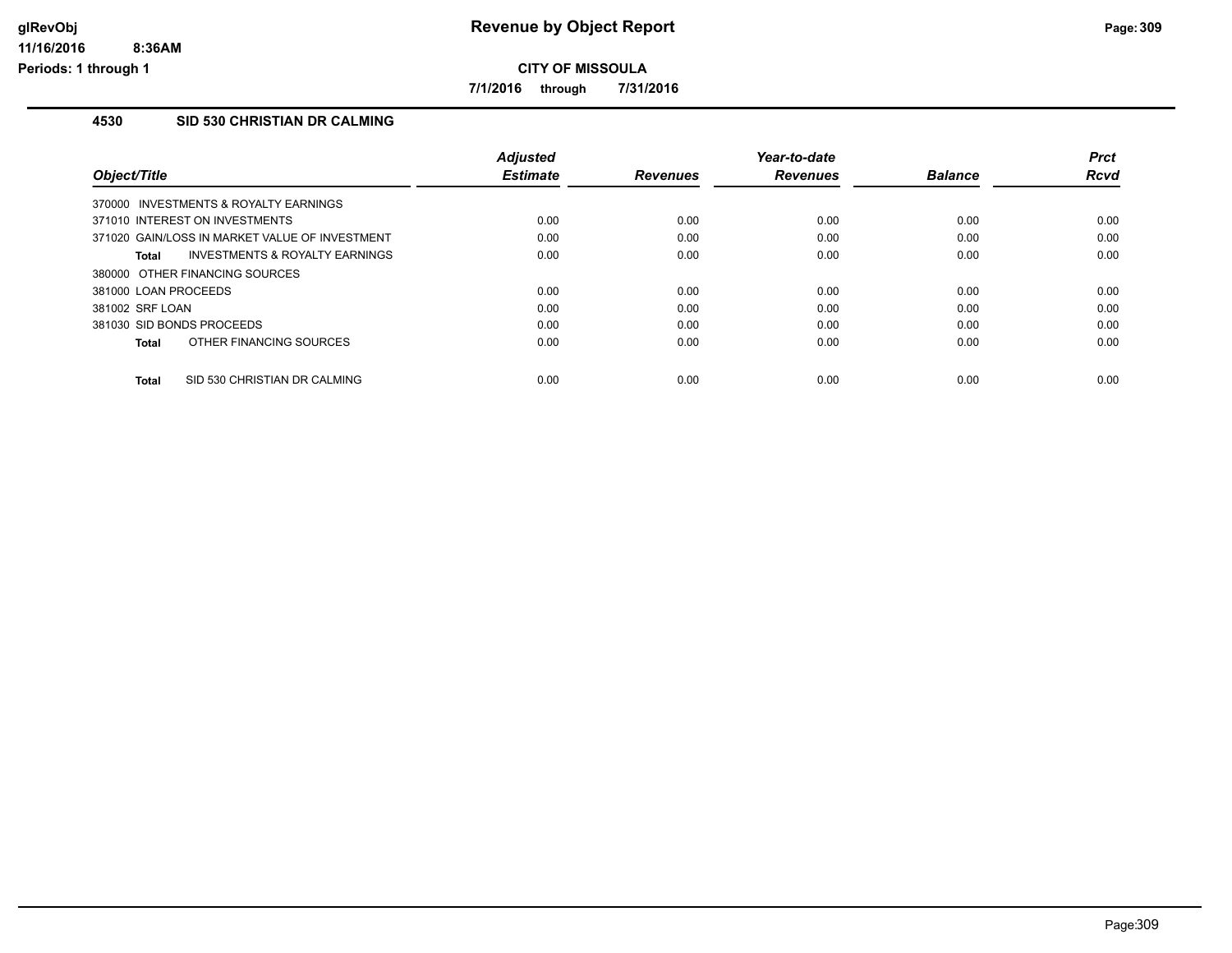**CITY OF MISSOULA**

**7/1/2016 through 7/31/2016**

#### **4531 SID 531 TRAFFIC CALMING**

**4531 SID 531 TRAFFIC CALMING**

|                                                 | <b>Adjusted</b> |                 | Year-to-date    |                | <b>Prct</b> |
|-------------------------------------------------|-----------------|-----------------|-----------------|----------------|-------------|
| Object/Title                                    | <b>Estimate</b> | <b>Revenues</b> | <b>Revenues</b> | <b>Balance</b> | <b>Rcvd</b> |
| 370000 INVESTMENTS & ROYALTY EARNINGS           |                 |                 |                 |                |             |
| 371010 INTEREST ON INVESTMENTS                  | 0.00            | 0.00            | 0.00            | 0.00           | 0.00        |
| 371020 GAIN/LOSS IN MARKET VALUE OF INVESTMENTS | 0.00            | 0.00            | 0.00            | 0.00           | 0.00        |
| INVESTMENTS & ROYALTY EARNINGS<br>Total         | 0.00            | 0.00            | 0.00            | 0.00           | 0.00        |
| 380000 OTHER FINANCING SOURCES                  |                 |                 |                 |                |             |
| 383000 OPERATING TRANSFERS                      | 0.00            | 0.00            | 0.00            | 0.00           | 0.00        |
| OTHER FINANCING SOURCES<br>Total                | 0.00            | 0.00            | 0.00            | 0.00           | 0.00        |
|                                                 |                 |                 |                 |                |             |
| <b>Total</b><br>SID 531 TRAFFIC CALMING         | 0.00            | 0.00            | 0.00            | 0.00           | 0.00        |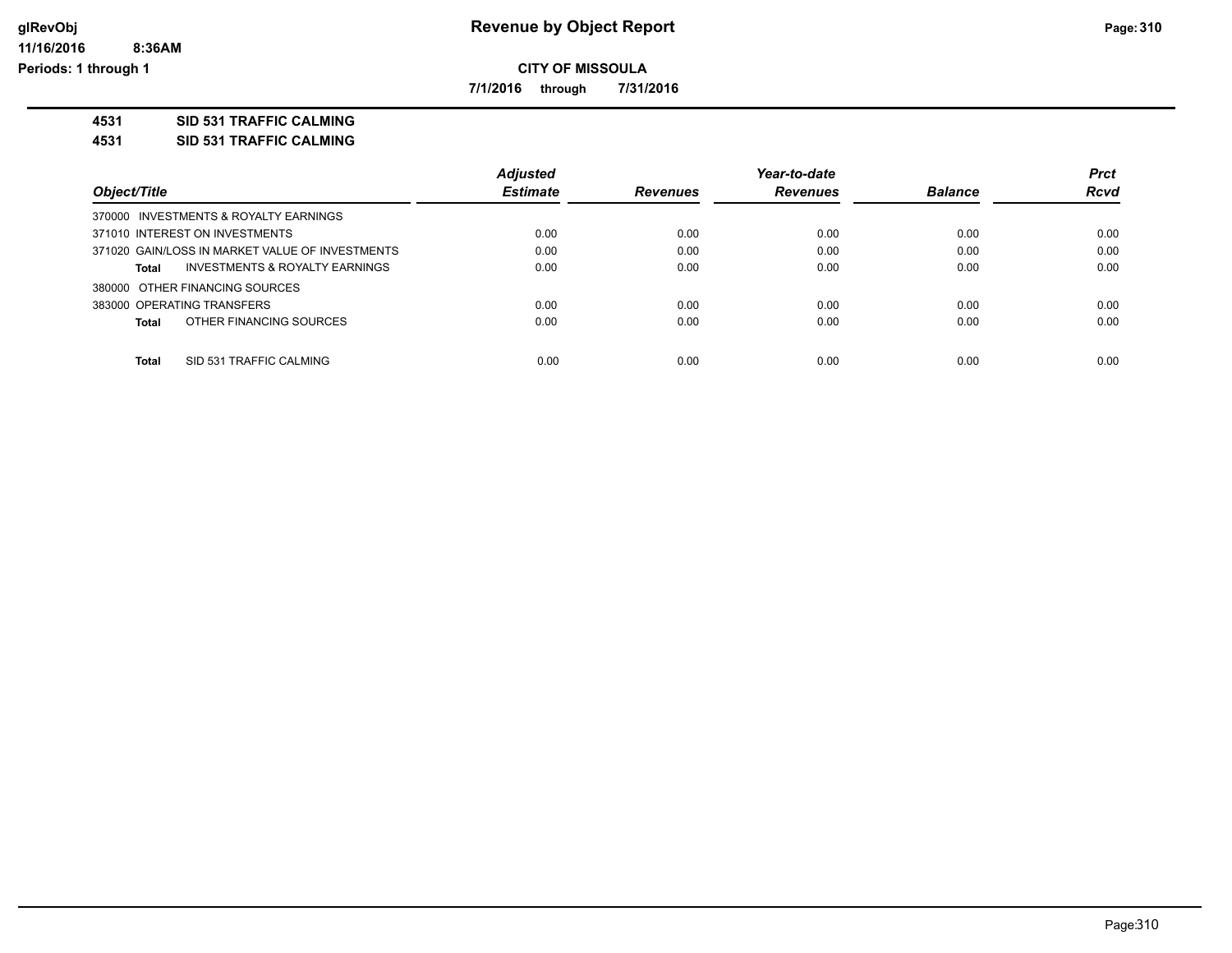**CITY OF MISSOULA**

**7/1/2016 through 7/31/2016**

#### **4531 SID 531 TRAFFIC CALMING**

|                                                | <b>Adjusted</b> |                 | Year-to-date    |                | <b>Prct</b> |
|------------------------------------------------|-----------------|-----------------|-----------------|----------------|-------------|
| Object/Title                                   | <b>Estimate</b> | <b>Revenues</b> | <b>Revenues</b> | <b>Balance</b> | <b>Rcvd</b> |
| 370000 INVESTMENTS & ROYALTY EARNINGS          |                 |                 |                 |                |             |
| 371010 INTEREST ON INVESTMENTS                 | 0.00            | 0.00            | 0.00            | 0.00           | 0.00        |
| 371020 GAIN/LOSS IN MARKET VALUE OF INVESTMENT | 0.00            | 0.00            | 0.00            | 0.00           | 0.00        |
| INVESTMENTS & ROYALTY EARNINGS<br>Total        | 0.00            | 0.00            | 0.00            | 0.00           | 0.00        |
| 380000 OTHER FINANCING SOURCES                 |                 |                 |                 |                |             |
| 383000 OPERATING TRANSFERS                     | 0.00            | 0.00            | 0.00            | 0.00           | 0.00        |
| OTHER FINANCING SOURCES<br>Total               | 0.00            | 0.00            | 0.00            | 0.00           | 0.00        |
| <b>Total</b><br>SID 531 TRAFFIC CALMING        | 0.00            | 0.00            | 0.00            | 0.00           | 0.00        |
|                                                |                 |                 |                 |                |             |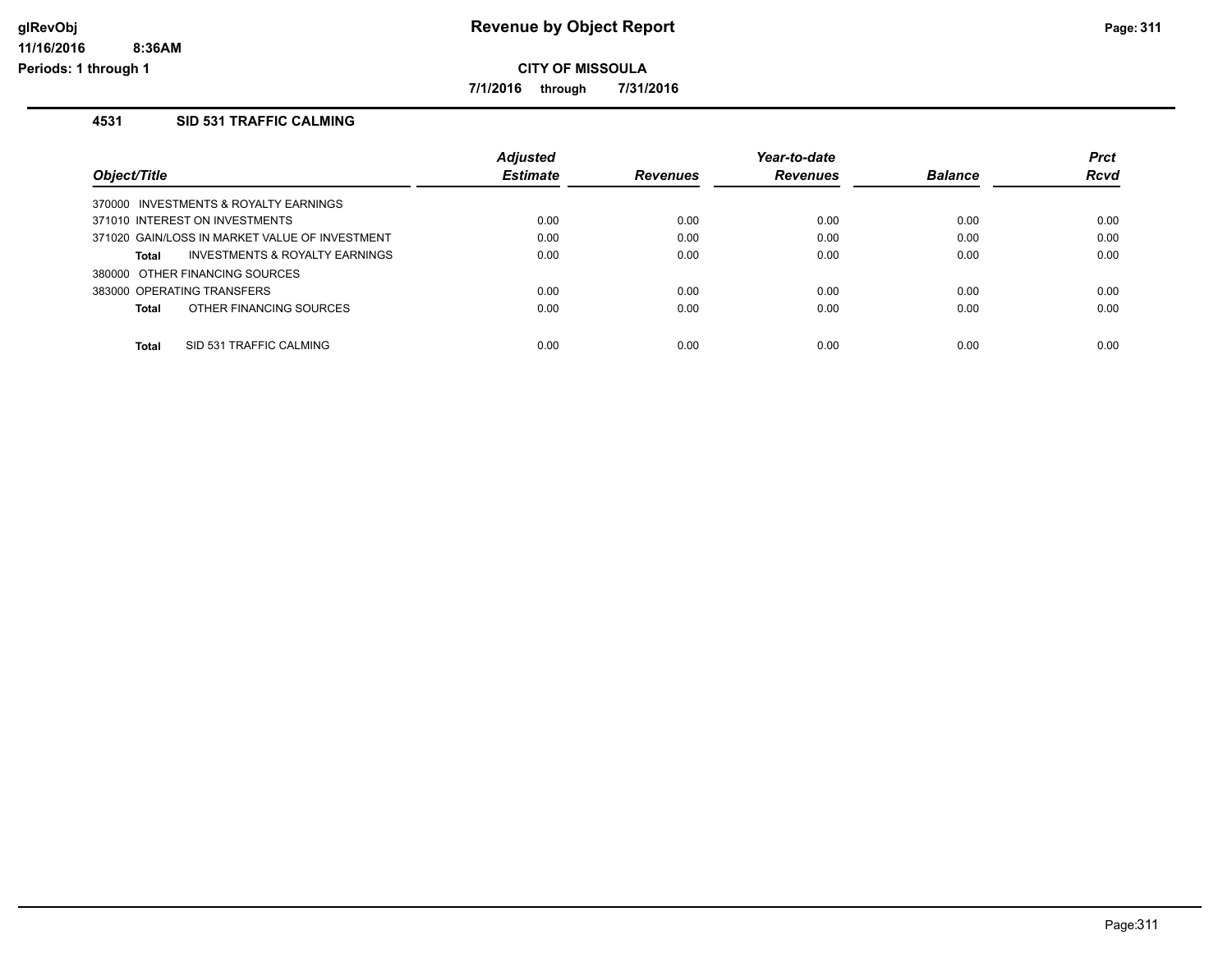**CITY OF MISSOULA**

**7/1/2016 through 7/31/2016**

**4532 MALONEY RANCH SID**

**4532 MALONEY RANCH SID**

|                                                    | <b>Adjusted</b> |                 | Year-to-date    |                | <b>Prct</b> |
|----------------------------------------------------|-----------------|-----------------|-----------------|----------------|-------------|
| Object/Title                                       | <b>Estimate</b> | <b>Revenues</b> | <b>Revenues</b> | <b>Balance</b> | <b>Rcvd</b> |
| 370000 INVESTMENTS & ROYALTY EARNINGS              |                 |                 |                 |                |             |
| 371010 INTEREST ON INVESTMENTS                     | 0.00            | 0.00            | 0.00            | 0.00           | 0.00        |
| 371020 GAIN/LOSS IN MARKET VALUE OF INVESTMENTS    | 0.00            | 0.00            | 0.00            | 0.00           | 0.00        |
| <b>INVESTMENTS &amp; ROYALTY EARNINGS</b><br>Total | 0.00            | 0.00            | 0.00            | 0.00           | 0.00        |
| 380000 OTHER FINANCING SOURCES                     |                 |                 |                 |                |             |
| 381030 SID BONDS PROCEEDS                          | 0.00            | 0.00            | 0.00            | 0.00           | 0.00        |
| OTHER FINANCING SOURCES<br><b>Total</b>            | 0.00            | 0.00            | 0.00            | 0.00           | 0.00        |
|                                                    |                 |                 |                 |                |             |
| <b>Total</b><br>MALONEY RANCH SID                  | 0.00            | 0.00            | 0.00            | 0.00           | 0.00        |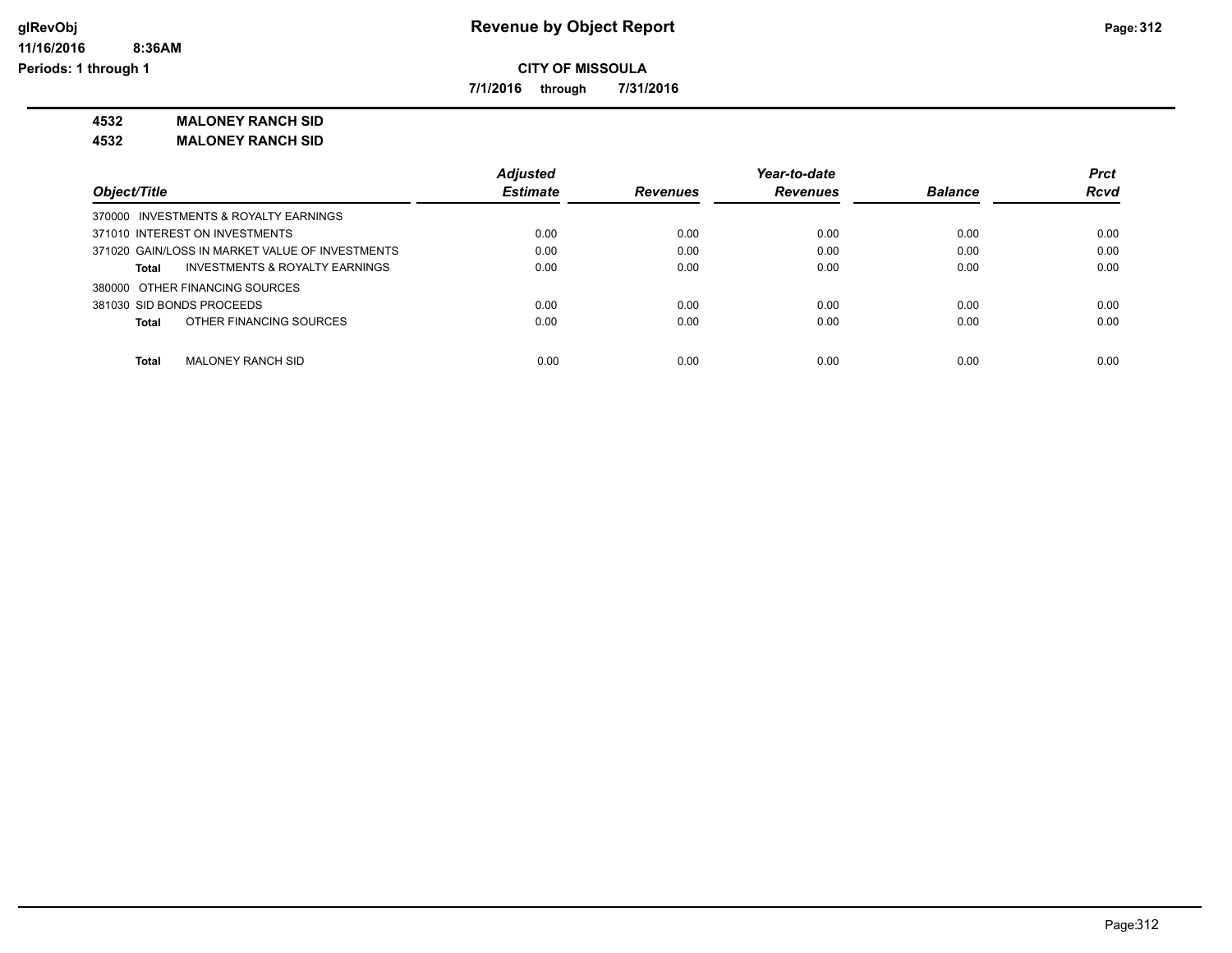**CITY OF MISSOULA**

**7/1/2016 through 7/31/2016**

#### **4532 MALONEY RANCH SID**

|                                                | <b>Adjusted</b> |                 | Year-to-date    |                | <b>Prct</b> |
|------------------------------------------------|-----------------|-----------------|-----------------|----------------|-------------|
| Object/Title                                   | <b>Estimate</b> | <b>Revenues</b> | <b>Revenues</b> | <b>Balance</b> | <b>Rcvd</b> |
| 370000 INVESTMENTS & ROYALTY EARNINGS          |                 |                 |                 |                |             |
| 371010 INTEREST ON INVESTMENTS                 | 0.00            | 0.00            | 0.00            | 0.00           | 0.00        |
| 371020 GAIN/LOSS IN MARKET VALUE OF INVESTMENT | 0.00            | 0.00            | 0.00            | 0.00           | 0.00        |
| INVESTMENTS & ROYALTY EARNINGS<br>Total        | 0.00            | 0.00            | 0.00            | 0.00           | 0.00        |
| 380000 OTHER FINANCING SOURCES                 |                 |                 |                 |                |             |
| 381030 SID BONDS PROCEEDS                      | 0.00            | 0.00            | 0.00            | 0.00           | 0.00        |
| OTHER FINANCING SOURCES<br>Total               | 0.00            | 0.00            | 0.00            | 0.00           | 0.00        |
|                                                |                 |                 |                 |                |             |
| Total<br>MALONEY RANCH SID                     | 0.00            | 0.00            | 0.00            | 0.00           | 0.00        |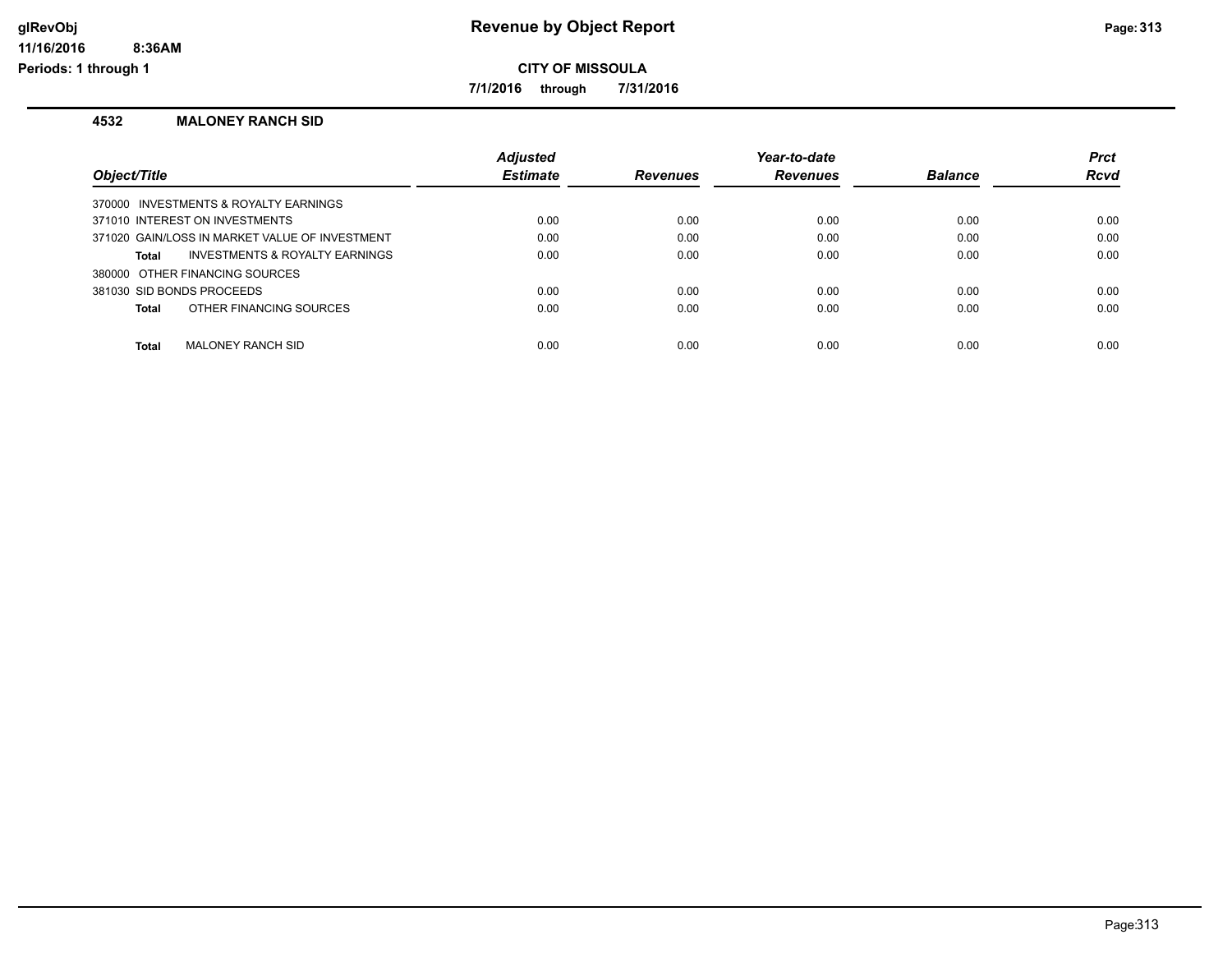**CITY OF MISSOULA**

**7/1/2016 through 7/31/2016**

**4533 RATTLESNAKE SEWER SID**

**4533 RATTLESNAKE SEWER SID**

|                                                    | <b>Adjusted</b> |                 | Year-to-date    |                | <b>Prct</b> |
|----------------------------------------------------|-----------------|-----------------|-----------------|----------------|-------------|
| Object/Title                                       | <b>Estimate</b> | <b>Revenues</b> | <b>Revenues</b> | <b>Balance</b> | <b>Rcvd</b> |
| 330000 INTERGOVERNMENTAL REVENUES                  |                 |                 |                 |                |             |
| 334121 DNRC GRANT                                  | 0.00            | 0.00            | 0.00            | 0.00           | 0.00        |
| INTERGOVERNMENTAL REVENUES<br>Total                | 0.00            | 0.00            | 0.00            | 0.00           | 0.00        |
| 370000 INVESTMENTS & ROYALTY EARNINGS              |                 |                 |                 |                |             |
| 371010 INTEREST ON INVESTMENTS                     | 0.00            | 0.00            | 0.00            | 0.00           | 0.00        |
| 371020 GAIN/LOSS IN MARKET VALUE OF INVESTMENTS    | 0.00            | 0.00            | 0.00            | 0.00           | 0.00        |
| <b>INVESTMENTS &amp; ROYALTY EARNINGS</b><br>Total | 0.00            | 0.00            | 0.00            | 0.00           | 0.00        |
| 380000 OTHER FINANCING SOURCES                     |                 |                 |                 |                |             |
| 381002 SRF LOAN                                    | 0.00            | 0.00            | 0.00            | 0.00           | 0.00        |
| OTHER FINANCING SOURCES<br>Total                   | 0.00            | 0.00            | 0.00            | 0.00           | 0.00        |
| RATTLESNAKE SEWER SID<br><b>Total</b>              | 0.00            | 0.00            | 0.00            | 0.00           | 0.00        |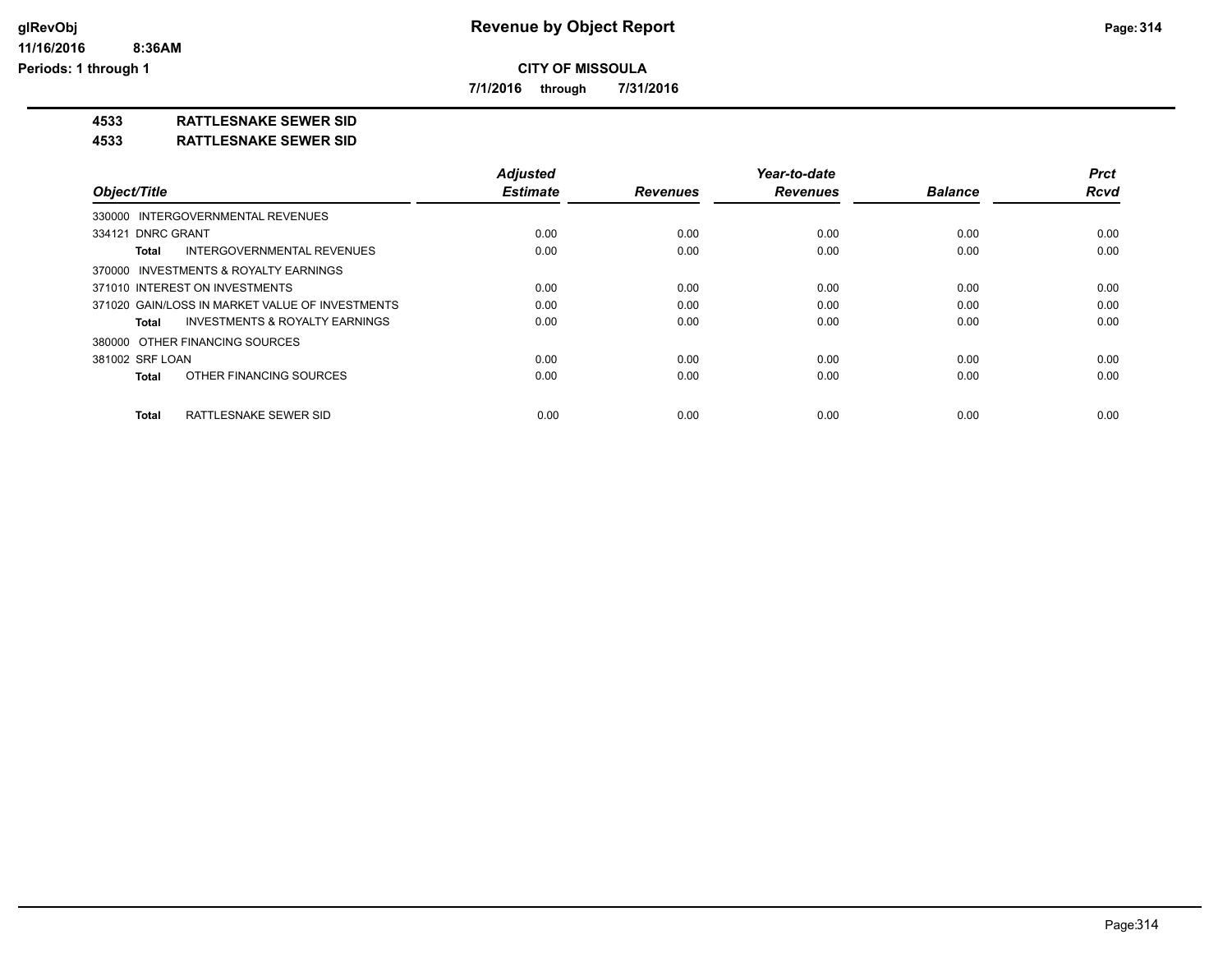**CITY OF MISSOULA**

**7/1/2016 through 7/31/2016**

#### **4533 RATTLESNAKE SEWER SID**

| Object/Title                                       | <b>Adjusted</b><br><b>Estimate</b> | <b>Revenues</b> | Year-to-date<br><b>Revenues</b> | <b>Balance</b> | <b>Prct</b><br><b>Rcvd</b> |
|----------------------------------------------------|------------------------------------|-----------------|---------------------------------|----------------|----------------------------|
|                                                    |                                    |                 |                                 |                |                            |
| 330000 INTERGOVERNMENTAL REVENUES                  |                                    |                 |                                 |                |                            |
| 334121 DNRC GRANT                                  | 0.00                               | 0.00            | 0.00                            | 0.00           | 0.00                       |
| INTERGOVERNMENTAL REVENUES<br>Total                | 0.00                               | 0.00            | 0.00                            | 0.00           | 0.00                       |
| 370000 INVESTMENTS & ROYALTY EARNINGS              |                                    |                 |                                 |                |                            |
| 371010 INTEREST ON INVESTMENTS                     | 0.00                               | 0.00            | 0.00                            | 0.00           | 0.00                       |
| 371020 GAIN/LOSS IN MARKET VALUE OF INVESTMENT     | 0.00                               | 0.00            | 0.00                            | 0.00           | 0.00                       |
| <b>INVESTMENTS &amp; ROYALTY EARNINGS</b><br>Total | 0.00                               | 0.00            | 0.00                            | 0.00           | 0.00                       |
| 380000 OTHER FINANCING SOURCES                     |                                    |                 |                                 |                |                            |
| 381002 SRF LOAN                                    | 0.00                               | 0.00            | 0.00                            | 0.00           | 0.00                       |
| OTHER FINANCING SOURCES<br>Total                   | 0.00                               | 0.00            | 0.00                            | 0.00           | 0.00                       |
| RATTLESNAKE SEWER SID<br>Total                     | 0.00                               | 0.00            | 0.00                            | 0.00           | 0.00                       |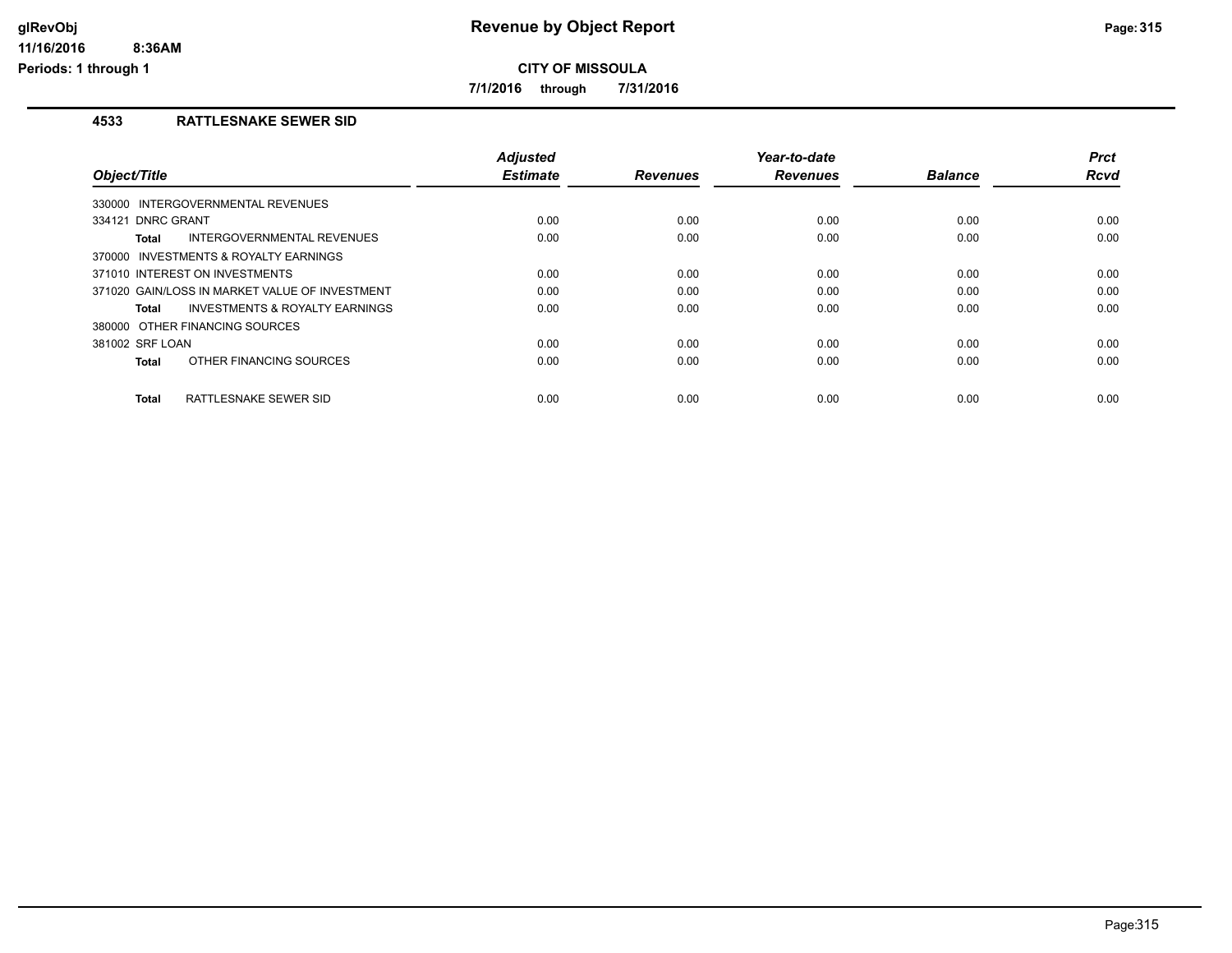**CITY OF MISSOULA**

**7/1/2016 through 7/31/2016**

#### **4534 SID 534 LINCOLNWOOD**

#### **4534 SID 534 LINCOLNWOOD**

|                                                    | <b>Adjusted</b> |                 | Year-to-date    |                | <b>Prct</b> |
|----------------------------------------------------|-----------------|-----------------|-----------------|----------------|-------------|
| Object/Title                                       | <b>Estimate</b> | <b>Revenues</b> | <b>Revenues</b> | <b>Balance</b> | <b>Rcvd</b> |
| 330000 INTERGOVERNMENTAL REVENUES                  |                 |                 |                 |                |             |
| 334121 DNRC GRANT                                  | 0.00            | 0.00            | 0.00            | 0.00           | 0.00        |
| INTERGOVERNMENTAL REVENUES<br>Total                | 0.00            | 0.00            | 0.00            | 0.00           | 0.00        |
| 370000 INVESTMENTS & ROYALTY EARNINGS              |                 |                 |                 |                |             |
| 371010 INTEREST ON INVESTMENTS                     | 0.00            | 0.00            | 0.00            | 0.00           | 0.00        |
| 371020 GAIN/LOSS IN MARKET VALUE OF INVESTMENTS    | 0.00            | 0.00            | 0.00            | 0.00           | 0.00        |
| <b>INVESTMENTS &amp; ROYALTY EARNINGS</b><br>Total | 0.00            | 0.00            | 0.00            | 0.00           | 0.00        |
| 380000 OTHER FINANCING SOURCES                     |                 |                 |                 |                |             |
| 381002 SRF LOAN                                    | 0.00            | 0.00            | 0.00            | 0.00           | 0.00        |
| OTHER FINANCING SOURCES<br>Total                   | 0.00            | 0.00            | 0.00            | 0.00           | 0.00        |
| SID 534 LINCOLNWOOD<br>Total                       | 0.00            | 0.00            | 0.00            | 0.00           | 0.00        |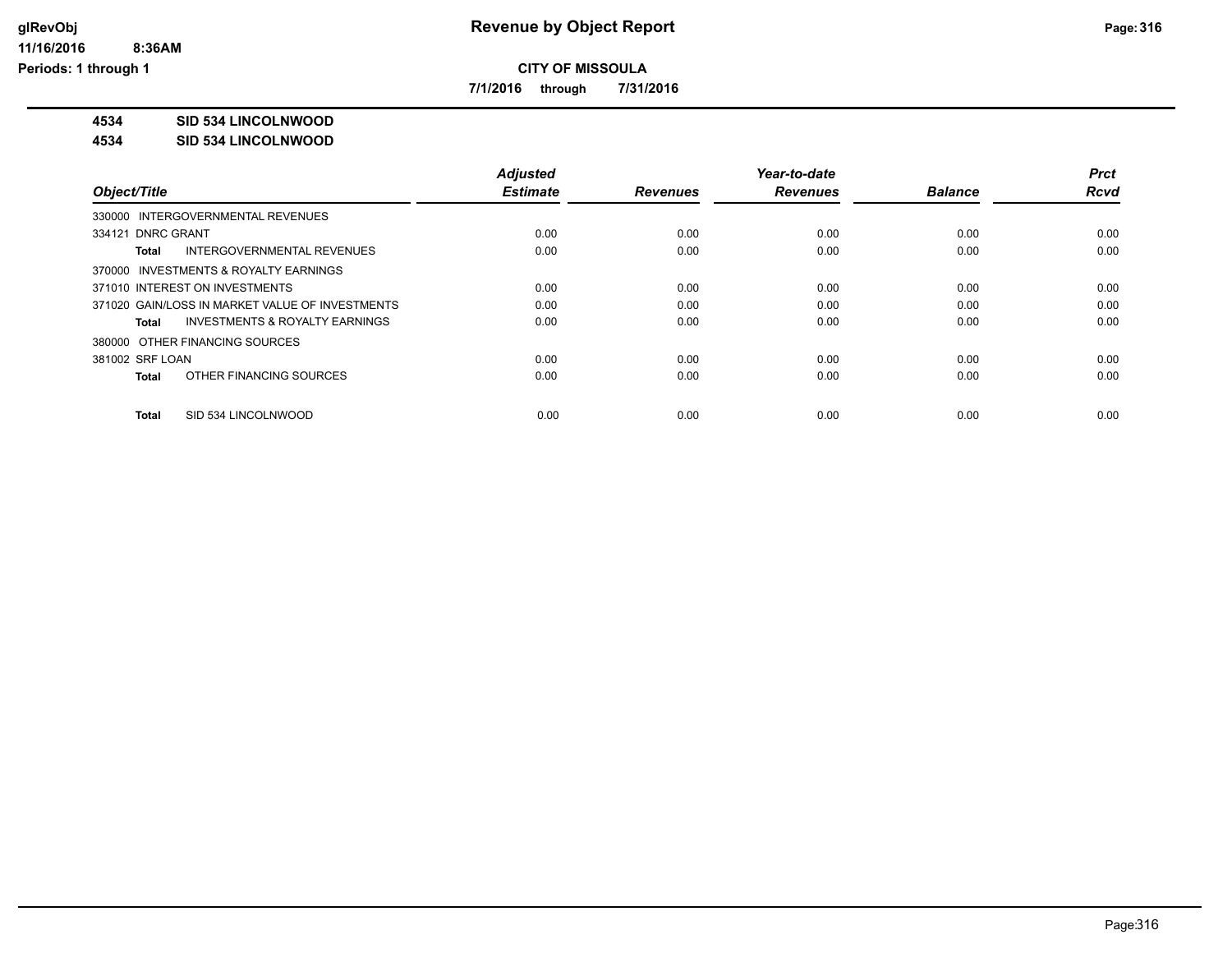**CITY OF MISSOULA**

**7/1/2016 through 7/31/2016**

#### **4534 SID 534 LINCOLNWOOD**

|                                                    | <b>Adjusted</b> |                 | Year-to-date    |                | <b>Prct</b> |
|----------------------------------------------------|-----------------|-----------------|-----------------|----------------|-------------|
| Object/Title                                       | <b>Estimate</b> | <b>Revenues</b> | <b>Revenues</b> | <b>Balance</b> | <b>Rcvd</b> |
| 330000 INTERGOVERNMENTAL REVENUES                  |                 |                 |                 |                |             |
| 334121 DNRC GRANT                                  | 0.00            | 0.00            | 0.00            | 0.00           | 0.00        |
| INTERGOVERNMENTAL REVENUES<br><b>Total</b>         | 0.00            | 0.00            | 0.00            | 0.00           | 0.00        |
| 370000 INVESTMENTS & ROYALTY EARNINGS              |                 |                 |                 |                |             |
| 371010 INTEREST ON INVESTMENTS                     | 0.00            | 0.00            | 0.00            | 0.00           | 0.00        |
| 371020 GAIN/LOSS IN MARKET VALUE OF INVESTMENT     | 0.00            | 0.00            | 0.00            | 0.00           | 0.00        |
| <b>INVESTMENTS &amp; ROYALTY EARNINGS</b><br>Total | 0.00            | 0.00            | 0.00            | 0.00           | 0.00        |
| 380000 OTHER FINANCING SOURCES                     |                 |                 |                 |                |             |
| 381002 SRF LOAN                                    | 0.00            | 0.00            | 0.00            | 0.00           | 0.00        |
| OTHER FINANCING SOURCES<br><b>Total</b>            | 0.00            | 0.00            | 0.00            | 0.00           | 0.00        |
| SID 534 LINCOLNWOOD<br><b>Total</b>                | 0.00            | 0.00            | 0.00            | 0.00           | 0.00        |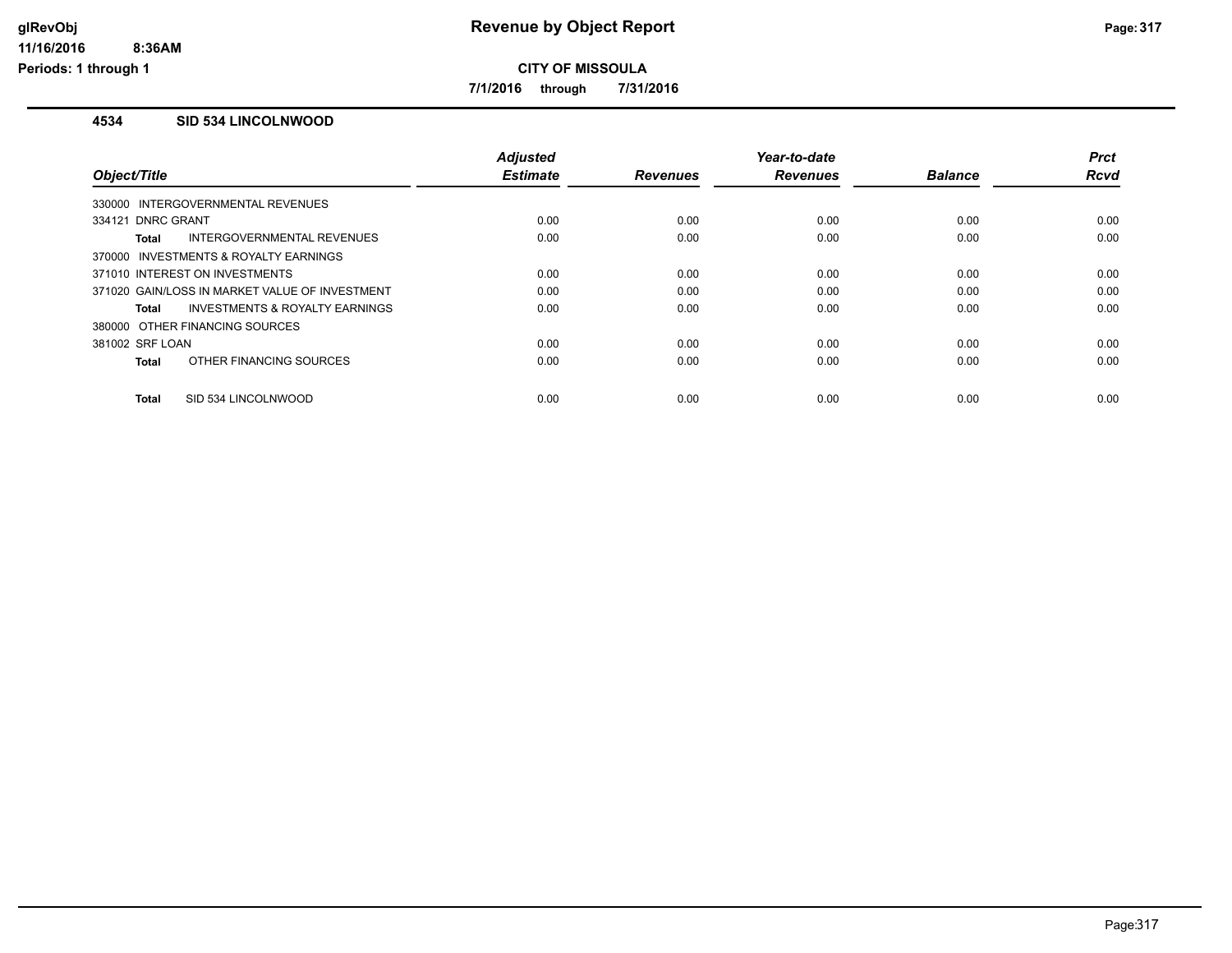**CITY OF MISSOULA**

**7/1/2016 through 7/31/2016**

# **4535 SLANT STREET TRAFFIC CALMING**

#### **4535 SLANT STREET TRAFFIC CALMING**

|                                                 | <b>Adjusted</b> |                 | Year-to-date    |                | <b>Prct</b> |
|-------------------------------------------------|-----------------|-----------------|-----------------|----------------|-------------|
| Object/Title                                    | <b>Estimate</b> | <b>Revenues</b> | <b>Revenues</b> | <b>Balance</b> | <b>Rcvd</b> |
| 370000 INVESTMENTS & ROYALTY EARNINGS           |                 |                 |                 |                |             |
| 371010 INTEREST ON INVESTMENTS                  | 0.00            | 0.00            | 0.00            | 0.00           | 0.00        |
| 371020 GAIN/LOSS IN MARKET VALUE OF INVESTMENTS | 0.00            | 0.00            | 0.00            | 0.00           | 0.00        |
| INVESTMENTS & ROYALTY EARNINGS<br>Total         | 0.00            | 0.00            | 0.00            | 0.00           | 0.00        |
| 380000 OTHER FINANCING SOURCES                  |                 |                 |                 |                |             |
| 383000 OPERATING TRANSFERS                      | 0.00            | 0.00            | 0.00            | 0.00           | 0.00        |
| OTHER FINANCING SOURCES<br>Total                | 0.00            | 0.00            | 0.00            | 0.00           | 0.00        |
|                                                 |                 |                 |                 |                |             |
| Total<br>SLANT STREET TRAFFIC CALMING           | 0.00            | 0.00            | 0.00            | 0.00           | 0.00        |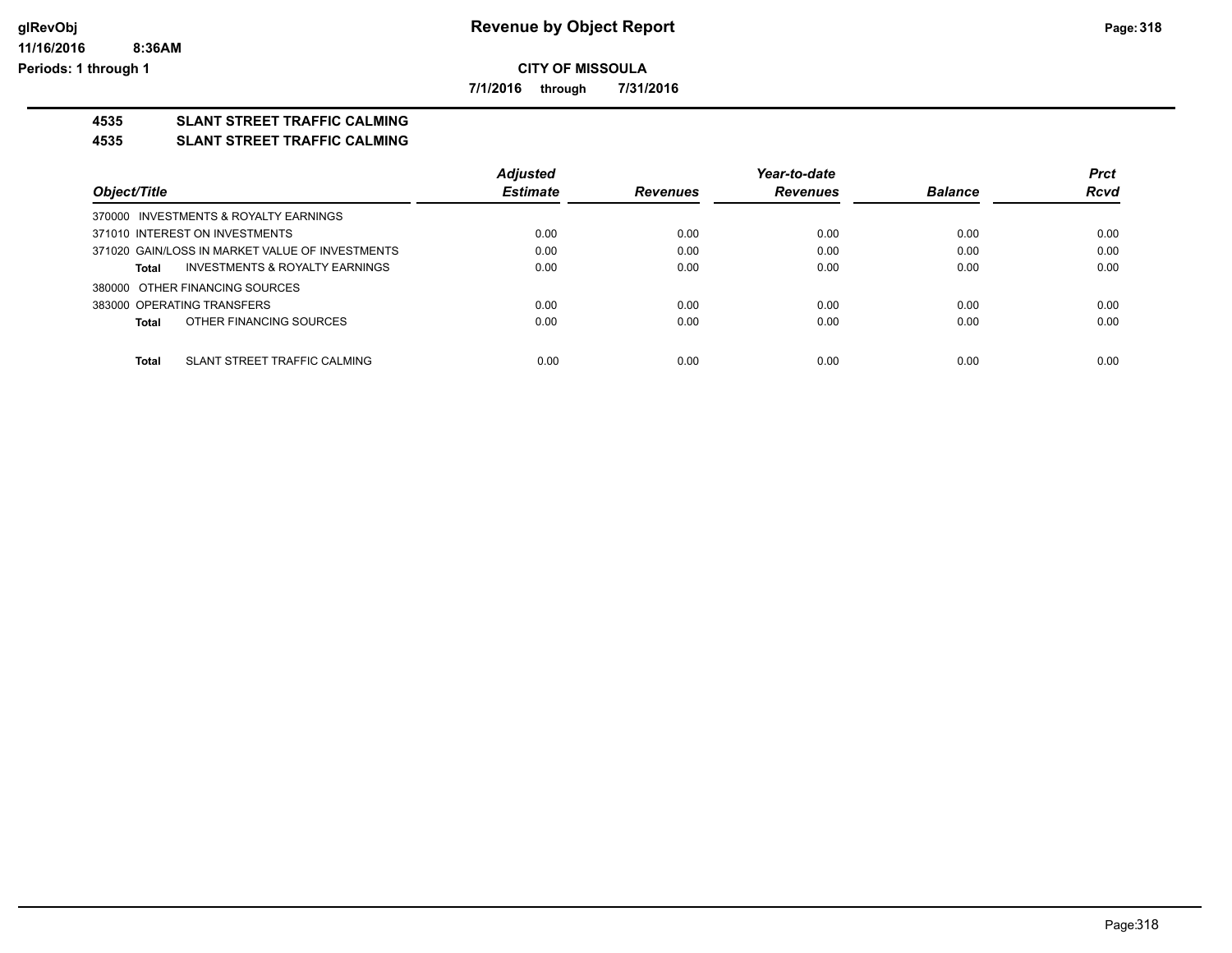**CITY OF MISSOULA**

**7/1/2016 through 7/31/2016**

#### **4535 SLANT STREET TRAFFIC CALMING**

|                                                | <b>Adjusted</b> |                 | Year-to-date    |                | <b>Prct</b> |
|------------------------------------------------|-----------------|-----------------|-----------------|----------------|-------------|
| <b>Object/Title</b>                            | <b>Estimate</b> | <b>Revenues</b> | <b>Revenues</b> | <b>Balance</b> | <b>Rcvd</b> |
| 370000 INVESTMENTS & ROYALTY EARNINGS          |                 |                 |                 |                |             |
| 371010 INTEREST ON INVESTMENTS                 | 0.00            | 0.00            | 0.00            | 0.00           | 0.00        |
| 371020 GAIN/LOSS IN MARKET VALUE OF INVESTMENT | 0.00            | 0.00            | 0.00            | 0.00           | 0.00        |
| INVESTMENTS & ROYALTY EARNINGS<br>Total        | 0.00            | 0.00            | 0.00            | 0.00           | 0.00        |
| 380000 OTHER FINANCING SOURCES                 |                 |                 |                 |                |             |
| 383000 OPERATING TRANSFERS                     | 0.00            | 0.00            | 0.00            | 0.00           | 0.00        |
| OTHER FINANCING SOURCES<br>Total               | 0.00            | 0.00            | 0.00            | 0.00           | 0.00        |
|                                                |                 |                 |                 |                |             |
| Total<br>SLANT STREET TRAFFIC CALMING          | 0.00            | 0.00            | 0.00            | 0.00           | 0.00        |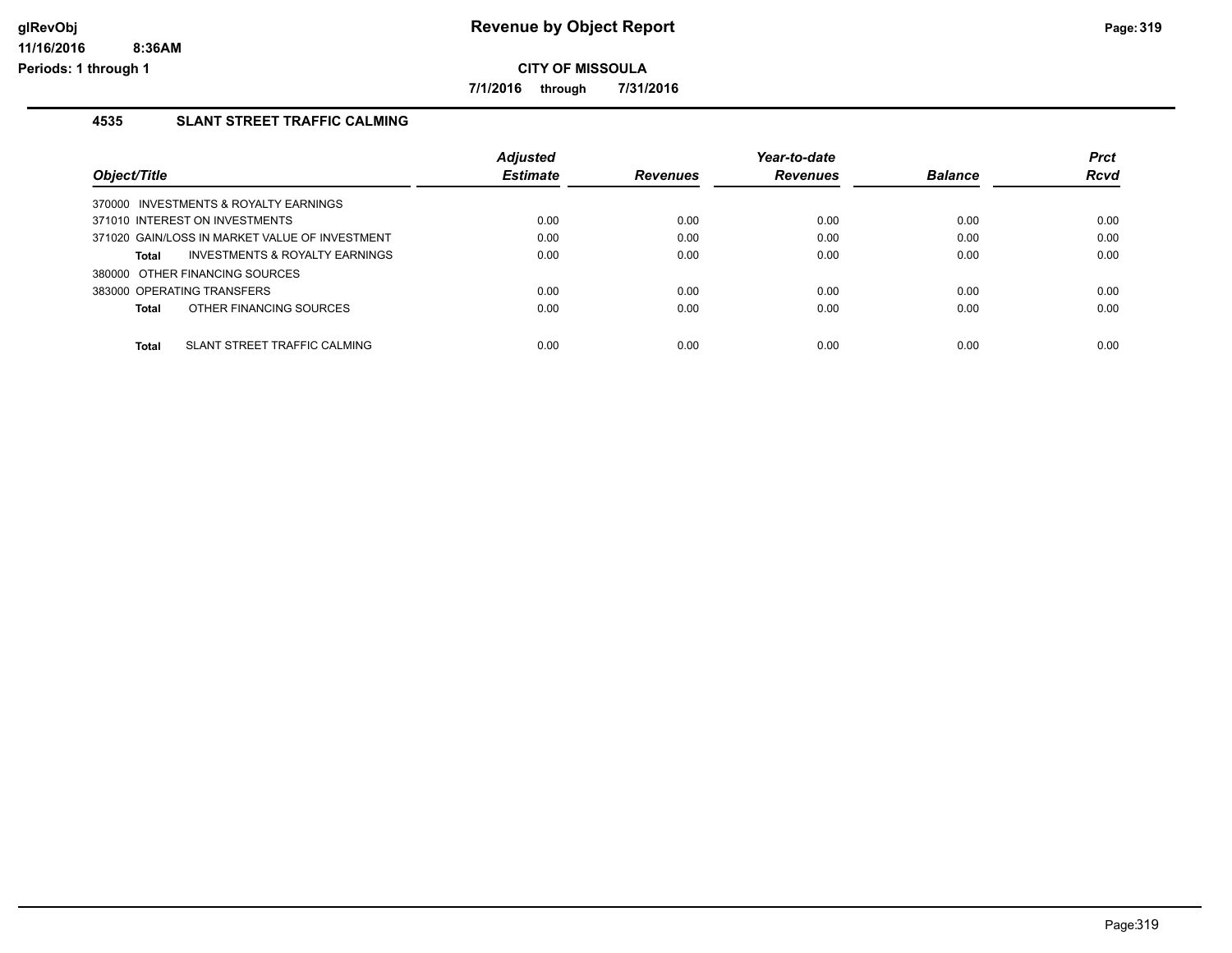**glRevObj Revenue by Object Report Page:320** 

**CITY OF MISSOULA**

**7/1/2016 through 7/31/2016**

#### **4536 SID536 LINCOLNWOOD SWR PH2**

 **8:36AM**

#### **4536 SID536 LINCOLNWOOD SWR PH2**

|                                                    | <b>Adjusted</b> |                 | Year-to-date    |                | <b>Prct</b> |
|----------------------------------------------------|-----------------|-----------------|-----------------|----------------|-------------|
| Object/Title                                       | <b>Estimate</b> | <b>Revenues</b> | <b>Revenues</b> | <b>Balance</b> | <b>Rcvd</b> |
| 330000 INTERGOVERNMENTAL REVENUES                  |                 |                 |                 |                |             |
| 334121 DNRC GRANT                                  | 0.00            | 0.00            | 0.00            | 0.00           | 0.00        |
| <b>INTERGOVERNMENTAL REVENUES</b><br>Total         | 0.00            | 0.00            | 0.00            | 0.00           | 0.00        |
| 360000 MISCELLANEOUS REVENUES                      |                 |                 |                 |                |             |
| 365001 *** Title Not Found ***                     | 0.00            | 0.00            | 0.00            | 0.00           | 0.00        |
| MISCELLANEOUS REVENUES<br>Total                    | 0.00            | 0.00            | 0.00            | 0.00           | 0.00        |
| 370000 INVESTMENTS & ROYALTY EARNINGS              |                 |                 |                 |                |             |
| 371010 INTEREST ON INVESTMENTS                     | 0.00            | 0.00            | 0.00            | 0.00           | 0.00        |
| 371020 GAIN/LOSS IN MARKET VALUE OF INVESTMENTS    | 0.00            | 0.00            | 0.00            | 0.00           | 0.00        |
| <b>INVESTMENTS &amp; ROYALTY EARNINGS</b><br>Total | 0.00            | 0.00            | 0.00            | 0.00           | 0.00        |
| 380000 OTHER FINANCING SOURCES                     |                 |                 |                 |                |             |
| 381030 SID BONDS PROCEEDS                          | 0.00            | 0.00            | 0.00            | 0.00           | 0.00        |
| OTHER FINANCING SOURCES<br>Total                   | 0.00            | 0.00            | 0.00            | 0.00           | 0.00        |
|                                                    |                 |                 |                 |                |             |
| SID536 LINCOLNWOOD SWR PH2<br>Total                | 0.00            | 0.00            | 0.00            | 0.00           | 0.00        |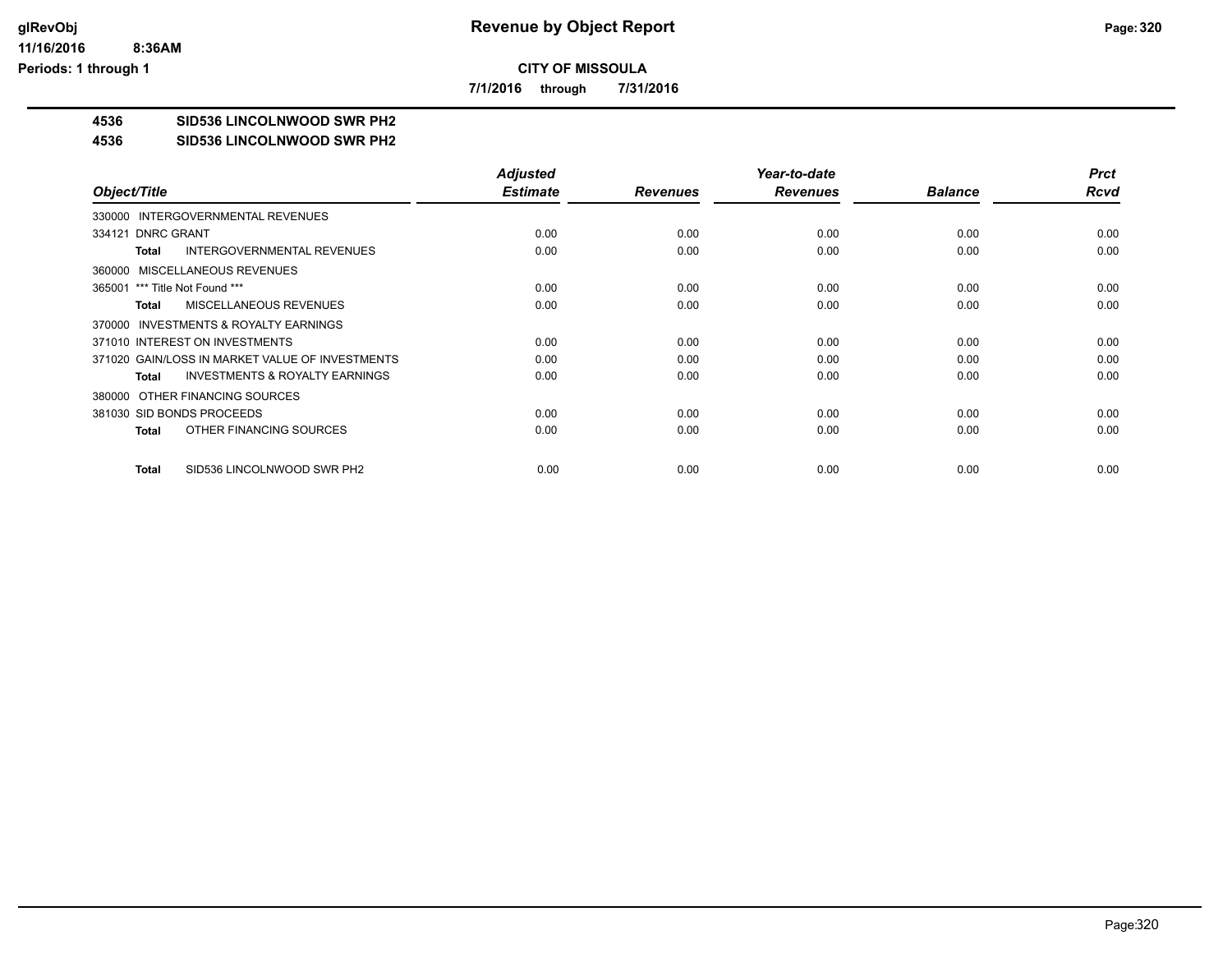**CITY OF MISSOULA**

**7/1/2016 through 7/31/2016**

#### **4536 SID536 LINCOLNWOOD SWR PH2**

| Object/Title                                              | <b>Adjusted</b><br><b>Estimate</b> | <b>Revenues</b> | Year-to-date<br><b>Revenues</b> | <b>Balance</b> | <b>Prct</b><br><b>Rcvd</b> |
|-----------------------------------------------------------|------------------------------------|-----------------|---------------------------------|----------------|----------------------------|
|                                                           |                                    |                 |                                 |                |                            |
| 330000 INTERGOVERNMENTAL REVENUES                         |                                    |                 |                                 |                |                            |
| 334121 DNRC GRANT                                         | 0.00                               | 0.00            | 0.00                            | 0.00           | 0.00                       |
| INTERGOVERNMENTAL REVENUES<br><b>Total</b>                | 0.00                               | 0.00            | 0.00                            | 0.00           | 0.00                       |
| 360000 MISCELLANEOUS REVENUES                             |                                    |                 |                                 |                |                            |
| 365001 *** Title Not Found ***                            | 0.00                               | 0.00            | 0.00                            | 0.00           | 0.00                       |
| MISCELLANEOUS REVENUES<br><b>Total</b>                    | 0.00                               | 0.00            | 0.00                            | 0.00           | 0.00                       |
| 370000 INVESTMENTS & ROYALTY EARNINGS                     |                                    |                 |                                 |                |                            |
| 371010 INTEREST ON INVESTMENTS                            | 0.00                               | 0.00            | 0.00                            | 0.00           | 0.00                       |
| 371020 GAIN/LOSS IN MARKET VALUE OF INVESTMENT            | 0.00                               | 0.00            | 0.00                            | 0.00           | 0.00                       |
| <b>INVESTMENTS &amp; ROYALTY EARNINGS</b><br><b>Total</b> | 0.00                               | 0.00            | 0.00                            | 0.00           | 0.00                       |
| 380000 OTHER FINANCING SOURCES                            |                                    |                 |                                 |                |                            |
| 381030 SID BONDS PROCEEDS                                 | 0.00                               | 0.00            | 0.00                            | 0.00           | 0.00                       |
| OTHER FINANCING SOURCES<br>Total                          | 0.00                               | 0.00            | 0.00                            | 0.00           | 0.00                       |
| SID536 LINCOLNWOOD SWR PH2<br><b>Total</b>                | 0.00                               | 0.00            | 0.00                            | 0.00           | 0.00                       |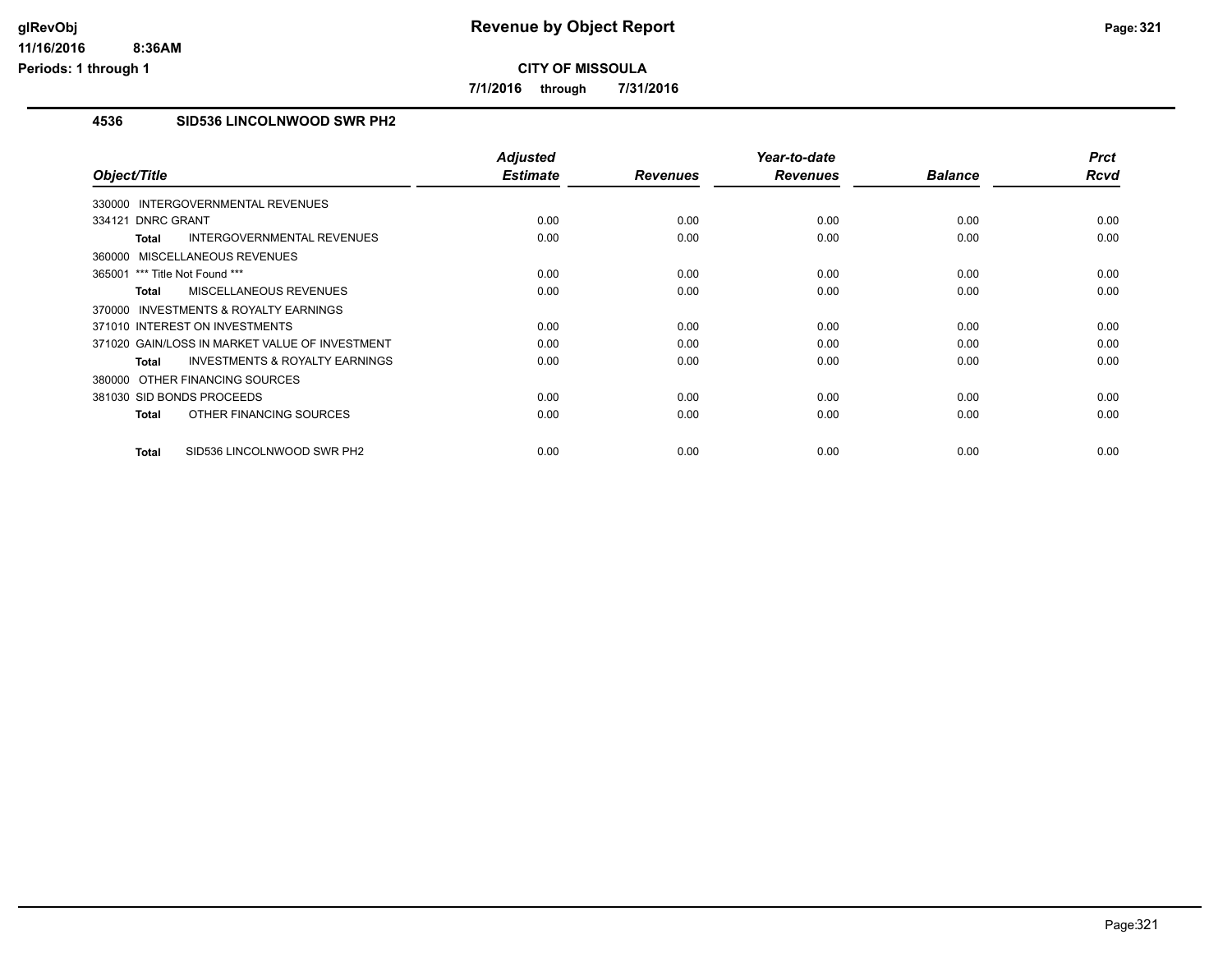**CITY OF MISSOULA**

**7/1/2016 through 7/31/2016**

#### **4538 SID 538 HILLVIEW WAY**

**4538 SID 538 HILLVIEW WAY**

|                                                    | <b>Adjusted</b> |                 | Year-to-date    |                | <b>Prct</b> |
|----------------------------------------------------|-----------------|-----------------|-----------------|----------------|-------------|
| Object/Title                                       | <b>Estimate</b> | <b>Revenues</b> | <b>Revenues</b> | <b>Balance</b> | <b>Rcvd</b> |
| 370000 INVESTMENTS & ROYALTY EARNINGS              |                 |                 |                 |                |             |
| 371010 INTEREST ON INVESTMENTS                     | 0.00            | 0.00            | 0.00            | 0.00           | 0.00        |
| 371020 GAIN/LOSS IN MARKET VALUE OF INVESTMENTS    | 0.00            | 0.00            | 0.00            | 0.00           | 0.00        |
| <b>INVESTMENTS &amp; ROYALTY EARNINGS</b><br>Total | 0.00            | 0.00            | 0.00            | 0.00           | 0.00        |
| 380000 OTHER FINANCING SOURCES                     |                 |                 |                 |                |             |
| 383000 OPERATING TRANSFERS                         | 0.00            | 0.00            | 0.00            | 0.00           | 0.00        |
| OTHER FINANCING SOURCES<br>Total                   | 0.00            | 0.00            | 0.00            | 0.00           | 0.00        |
|                                                    |                 |                 |                 |                |             |
| Total<br>SID 538 HILLVIEW WAY                      | 0.00            | 0.00            | 0.00            | 0.00           | 0.00        |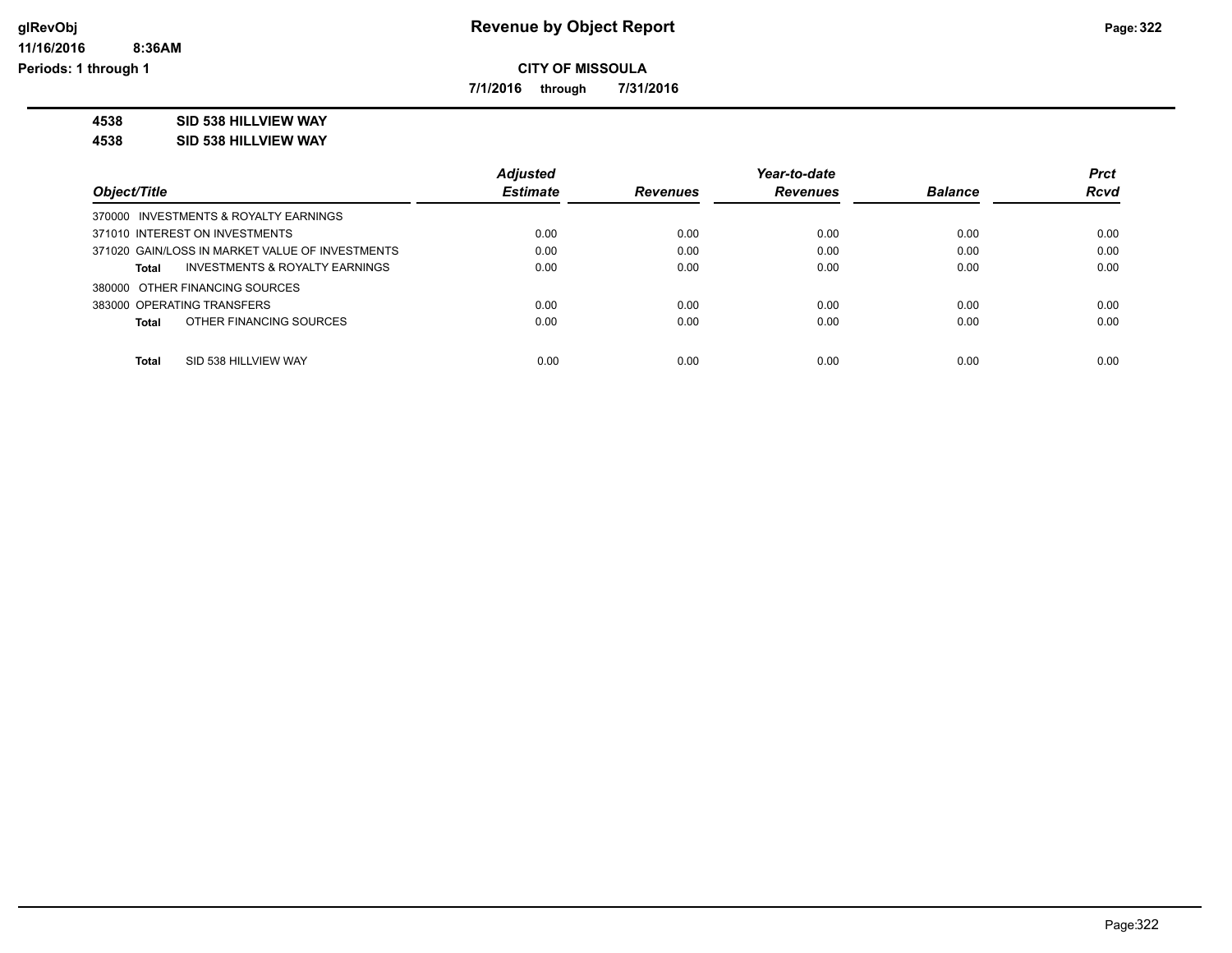**CITY OF MISSOULA**

**7/1/2016 through 7/31/2016**

#### **4538 SID 538 HILLVIEW WAY**

|                                                | <b>Adjusted</b> |                 | Year-to-date    |                | <b>Prct</b> |
|------------------------------------------------|-----------------|-----------------|-----------------|----------------|-------------|
| Object/Title                                   | <b>Estimate</b> | <b>Revenues</b> | <b>Revenues</b> | <b>Balance</b> | <b>Rcvd</b> |
| 370000 INVESTMENTS & ROYALTY EARNINGS          |                 |                 |                 |                |             |
| 371010 INTEREST ON INVESTMENTS                 | 0.00            | 0.00            | 0.00            | 0.00           | 0.00        |
| 371020 GAIN/LOSS IN MARKET VALUE OF INVESTMENT | 0.00            | 0.00            | 0.00            | 0.00           | 0.00        |
| INVESTMENTS & ROYALTY EARNINGS<br>Total        | 0.00            | 0.00            | 0.00            | 0.00           | 0.00        |
| 380000 OTHER FINANCING SOURCES                 |                 |                 |                 |                |             |
| 383000 OPERATING TRANSFERS                     | 0.00            | 0.00            | 0.00            | 0.00           | 0.00        |
| OTHER FINANCING SOURCES<br>Total               | 0.00            | 0.00            | 0.00            | 0.00           | 0.00        |
|                                                |                 |                 |                 |                |             |
| <b>Total</b><br>SID 538 HILLVIEW WAY           | 0.00            | 0.00            | 0.00            | 0.00           | 0.00        |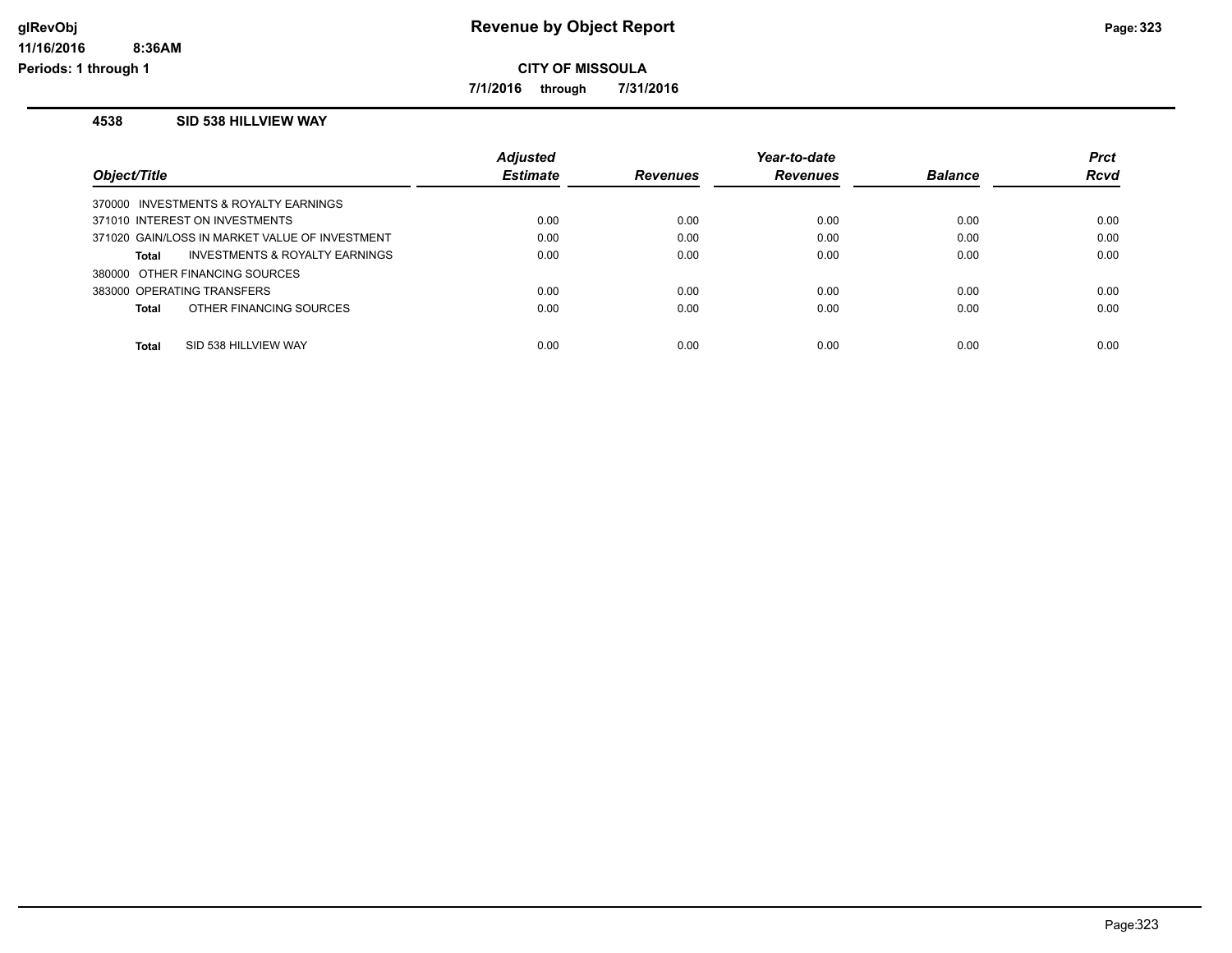**CITY OF MISSOULA**

**7/1/2016 through 7/31/2016**

**4539 SID 539 4th STREET**

 **8:36AM**

**4539 SID 539 4th STREET**

|                                                | <b>Adjusted</b> |                 | Year-to-date    | <b>Prct</b>    |             |
|------------------------------------------------|-----------------|-----------------|-----------------|----------------|-------------|
| Object/Title                                   | <b>Estimate</b> | <b>Revenues</b> | <b>Revenues</b> | <b>Balance</b> | <b>Rcvd</b> |
| 370000 INVESTMENTS & ROYALTY EARNINGS          |                 |                 |                 |                |             |
| 371010 INTEREST ON INVESTMENTS                 | 0.00            | 0.00            | 0.00            | 0.00           | 0.00        |
| INVESTMENTS & ROYALTY EARNINGS<br><b>Total</b> | 0.00            | 0.00            | 0.00            | 0.00           | 0.00        |
| 380000 OTHER FINANCING SOURCES                 |                 |                 |                 |                |             |
| 383000 OPERATING TRANSFERS                     | 0.00            | 0.00            | 0.00            | 0.00           | 0.00        |
| OTHER FINANCING SOURCES<br><b>Total</b>        | 0.00            | 0.00            | 0.00            | 0.00           | 0.00        |
| SID 539 4th STREET<br><b>Total</b>             | 0.00            | 0.00            | 0.00            | 0.00           | 0.00        |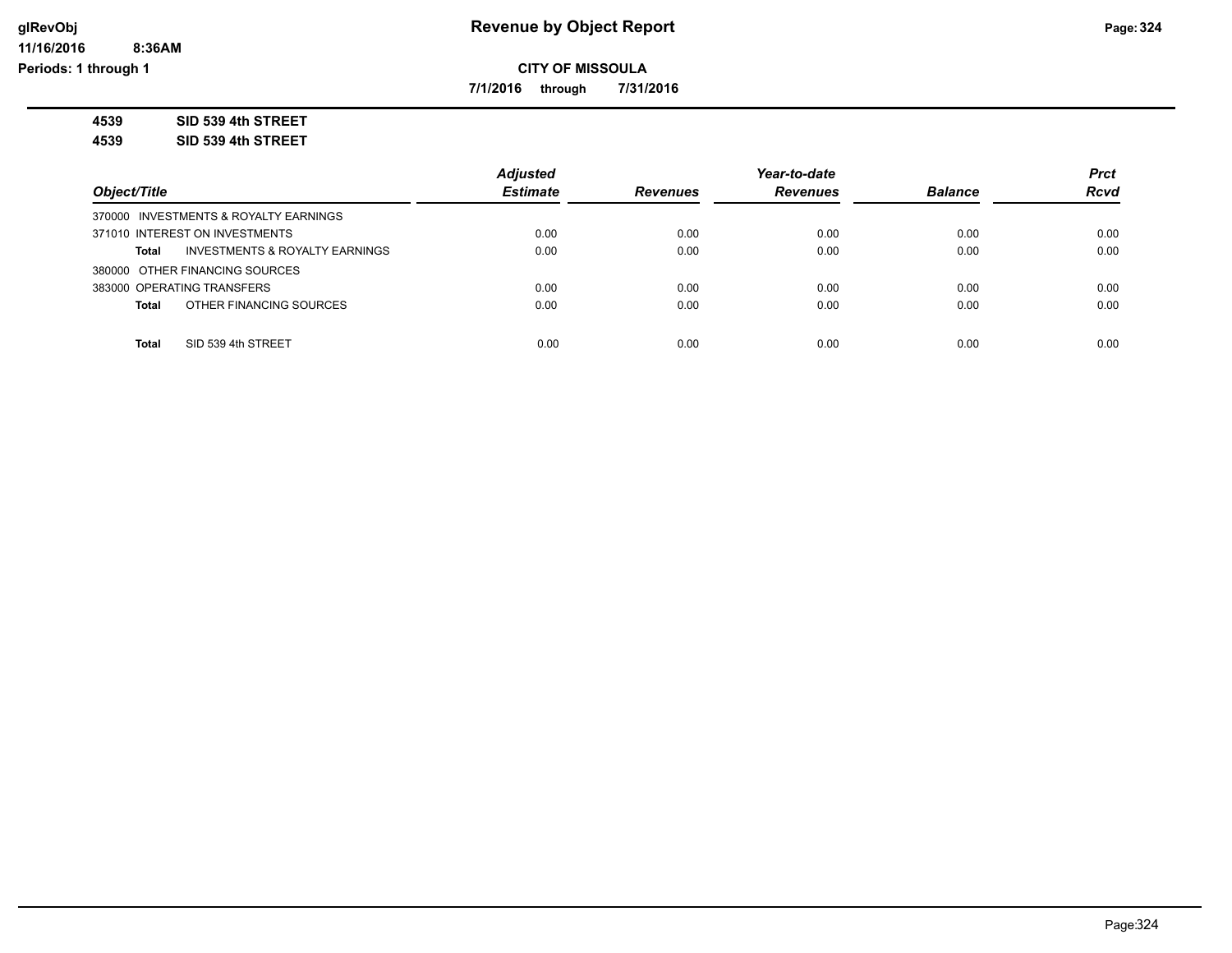**glRevObj Revenue by Object Report Page:325** 

**CITY OF MISSOULA**

**7/1/2016 through 7/31/2016**

#### **4539 SID 539 4th STREET**

| Object/Title                            | <b>Adjusted</b><br><b>Estimate</b> | <b>Revenues</b> | Year-to-date<br><b>Revenues</b> | <b>Balance</b> | <b>Prct</b><br><b>Rcvd</b> |
|-----------------------------------------|------------------------------------|-----------------|---------------------------------|----------------|----------------------------|
| 370000 INVESTMENTS & ROYALTY EARNINGS   |                                    |                 |                                 |                |                            |
| 371010 INTEREST ON INVESTMENTS          | 0.00                               | 0.00            | 0.00                            | 0.00           | 0.00                       |
| INVESTMENTS & ROYALTY EARNINGS<br>Total | 0.00                               | 0.00            | 0.00                            | 0.00           | 0.00                       |
| 380000 OTHER FINANCING SOURCES          |                                    |                 |                                 |                |                            |
| 383000 OPERATING TRANSFERS              | 0.00                               | 0.00            | 0.00                            | 0.00           | 0.00                       |
| OTHER FINANCING SOURCES<br>Total        | 0.00                               | 0.00            | 0.00                            | 0.00           | 0.00                       |
|                                         |                                    |                 |                                 |                |                            |
| SID 539 4th STREET<br><b>Total</b>      | 0.00                               | 0.00            | 0.00                            | 0.00           | 0.00                       |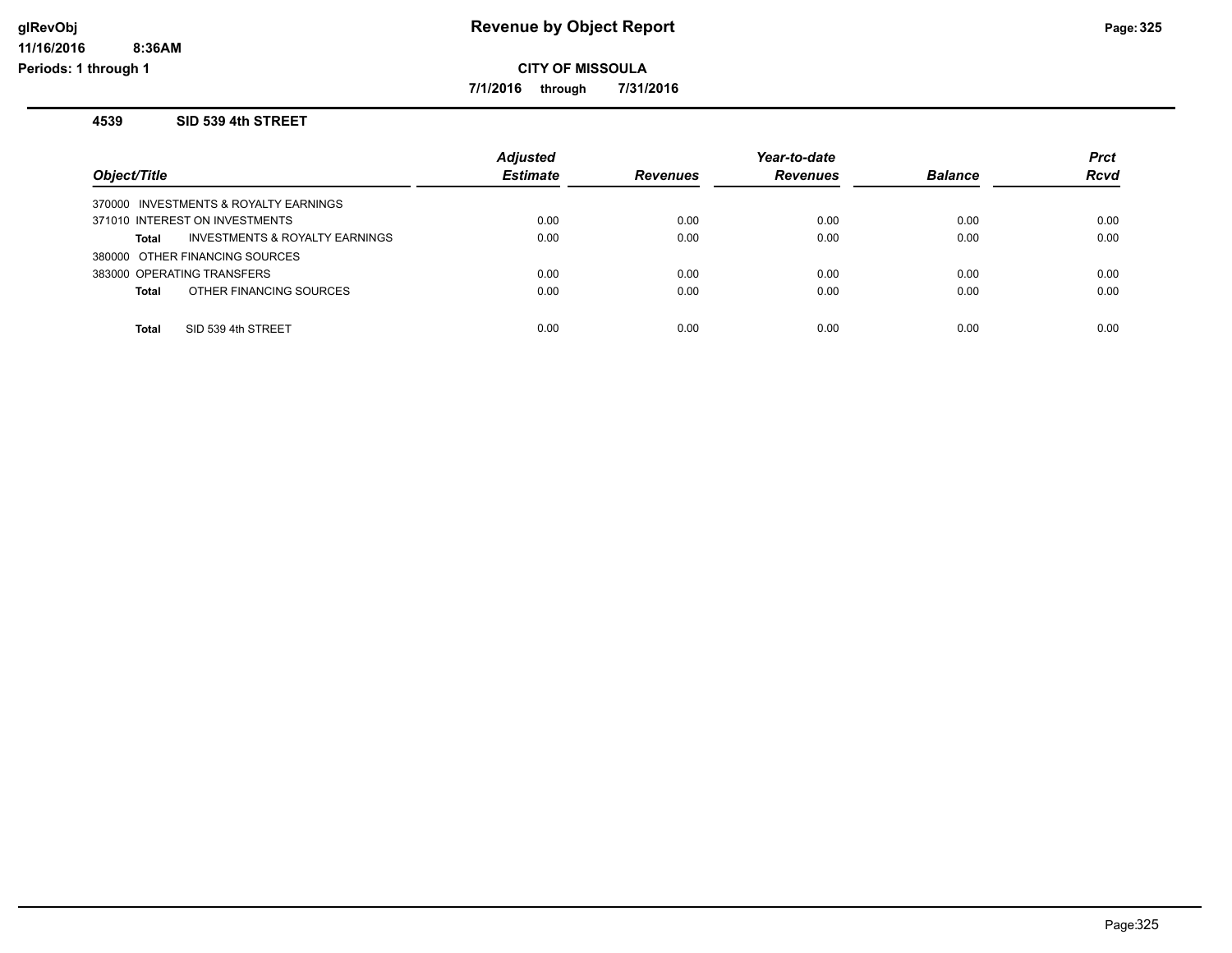**CITY OF MISSOULA**

**7/1/2016 through 7/31/2016**

 **8:36AM**

## **4540 SID 540 ENGLAND BLVD**

**4540 SID 540 ENGLAND BLVD**

|                                                           | <b>Adjusted</b> |                 | Year-to-date    |                | <b>Prct</b> |
|-----------------------------------------------------------|-----------------|-----------------|-----------------|----------------|-------------|
| Object/Title                                              | <b>Estimate</b> | <b>Revenues</b> | <b>Revenues</b> | <b>Balance</b> | <b>Rcvd</b> |
| TAXES/ASSESSMENTS<br>310000                               |                 |                 |                 |                |             |
| <b>PENALTIES &amp; INTEREST</b><br>312001                 | 0.00            | 0.00            | 0.00            | 0.00           | 0.00        |
| TAXES/ASSESSMENTS<br><b>Total</b>                         | 0.00            | 0.00            | 0.00            | 0.00           | 0.00        |
| MISCELLANEOUS REVENUES<br>360000                          |                 |                 |                 |                |             |
| 363020 PROPERTY ASSESSMENTS                               | 0.00            | 0.00            | 0.00            | 0.00           | 0.00        |
| PAYOFF PRINCIPAL ASSESSMENTS<br>363021                    | 0.00            | 0.00            | 0.00            | 0.00           | 0.00        |
| 363022 BOND INTEREST ASSESSMENTS                          | 0.00            | 0.00            | 0.00            | 0.00           | 0.00        |
| 363040 PENALTY AND INTEREST                               | 0.00            | 0.00            | 0.00            | 0.00           | 0.00        |
| <b>MISCELLANEOUS REVENUES</b><br>Total                    | 0.00            | 0.00            | 0.00            | 0.00           | 0.00        |
| <b>INVESTMENTS &amp; ROYALTY EARNINGS</b><br>370000       |                 |                 |                 |                |             |
| 371010 INTEREST ON INVESTMENTS                            | 0.00            | 0.00            | 0.00            | 0.00           | 0.00        |
| 371020 GAIN/LOSS IN MARKET VALUE OF INVESTMENTS           | 0.00            | 0.00            | 0.00            | 0.00           | 0.00        |
| <b>INVESTMENTS &amp; ROYALTY EARNINGS</b><br><b>Total</b> | 0.00            | 0.00            | 0.00            | 0.00           | 0.00        |
| OTHER FINANCING SOURCES<br>380000                         |                 |                 |                 |                |             |
| 381030 SID BONDS PROCEEDS                                 | 0.00            | 0.00            | 0.00            | 0.00           | 0.00        |
| OTHER FINANCING SOURCES<br>Total                          | 0.00            | 0.00            | 0.00            | 0.00           | 0.00        |
| SID 540 ENGLAND BLVD<br><b>Total</b>                      | 0.00            | 0.00            | 0.00            | 0.00           | 0.00        |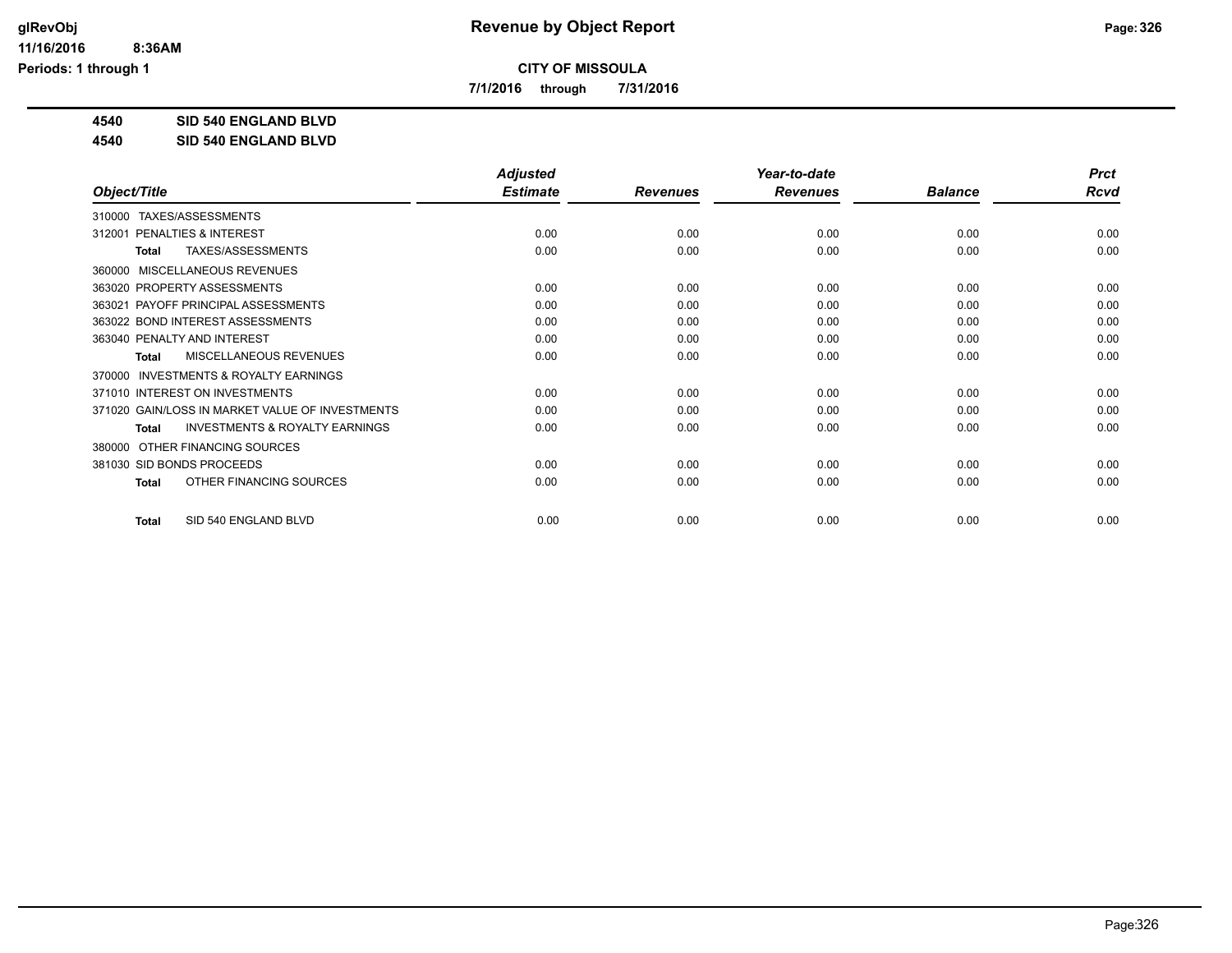**CITY OF MISSOULA**

**7/1/2016 through 7/31/2016**

#### **4540 SID 540 ENGLAND BLVD**

|                                                     | <b>Adjusted</b> |                 | Year-to-date    |                | <b>Prct</b> |
|-----------------------------------------------------|-----------------|-----------------|-----------------|----------------|-------------|
| Object/Title                                        | <b>Estimate</b> | <b>Revenues</b> | <b>Revenues</b> | <b>Balance</b> | <b>Rcvd</b> |
| <b>TAXES/ASSESSMENTS</b><br>310000                  |                 |                 |                 |                |             |
| 312001 PENALTIES & INTEREST                         | 0.00            | 0.00            | 0.00            | 0.00           | 0.00        |
| TAXES/ASSESSMENTS<br><b>Total</b>                   | 0.00            | 0.00            | 0.00            | 0.00           | 0.00        |
| MISCELLANEOUS REVENUES<br>360000                    |                 |                 |                 |                |             |
| 363020 PROPERTY ASSESSMENTS                         | 0.00            | 0.00            | 0.00            | 0.00           | 0.00        |
| 363021 PAYOFF PRINCIPAL ASSESSMENTS                 | 0.00            | 0.00            | 0.00            | 0.00           | 0.00        |
| 363022 BOND INTEREST ASSESSMENTS                    | 0.00            | 0.00            | 0.00            | 0.00           | 0.00        |
| 363040 PENALTY AND INTEREST                         | 0.00            | 0.00            | 0.00            | 0.00           | 0.00        |
| <b>MISCELLANEOUS REVENUES</b><br>Total              | 0.00            | 0.00            | 0.00            | 0.00           | 0.00        |
| <b>INVESTMENTS &amp; ROYALTY EARNINGS</b><br>370000 |                 |                 |                 |                |             |
| 371010 INTEREST ON INVESTMENTS                      | 0.00            | 0.00            | 0.00            | 0.00           | 0.00        |
| 371020 GAIN/LOSS IN MARKET VALUE OF INVESTMENT      | 0.00            | 0.00            | 0.00            | 0.00           | 0.00        |
| <b>INVESTMENTS &amp; ROYALTY EARNINGS</b><br>Total  | 0.00            | 0.00            | 0.00            | 0.00           | 0.00        |
| OTHER FINANCING SOURCES<br>380000                   |                 |                 |                 |                |             |
| 381030 SID BONDS PROCEEDS                           | 0.00            | 0.00            | 0.00            | 0.00           | 0.00        |
| OTHER FINANCING SOURCES<br><b>Total</b>             | 0.00            | 0.00            | 0.00            | 0.00           | 0.00        |
| SID 540 ENGLAND BLVD<br><b>Total</b>                | 0.00            | 0.00            | 0.00            | 0.00           | 0.00        |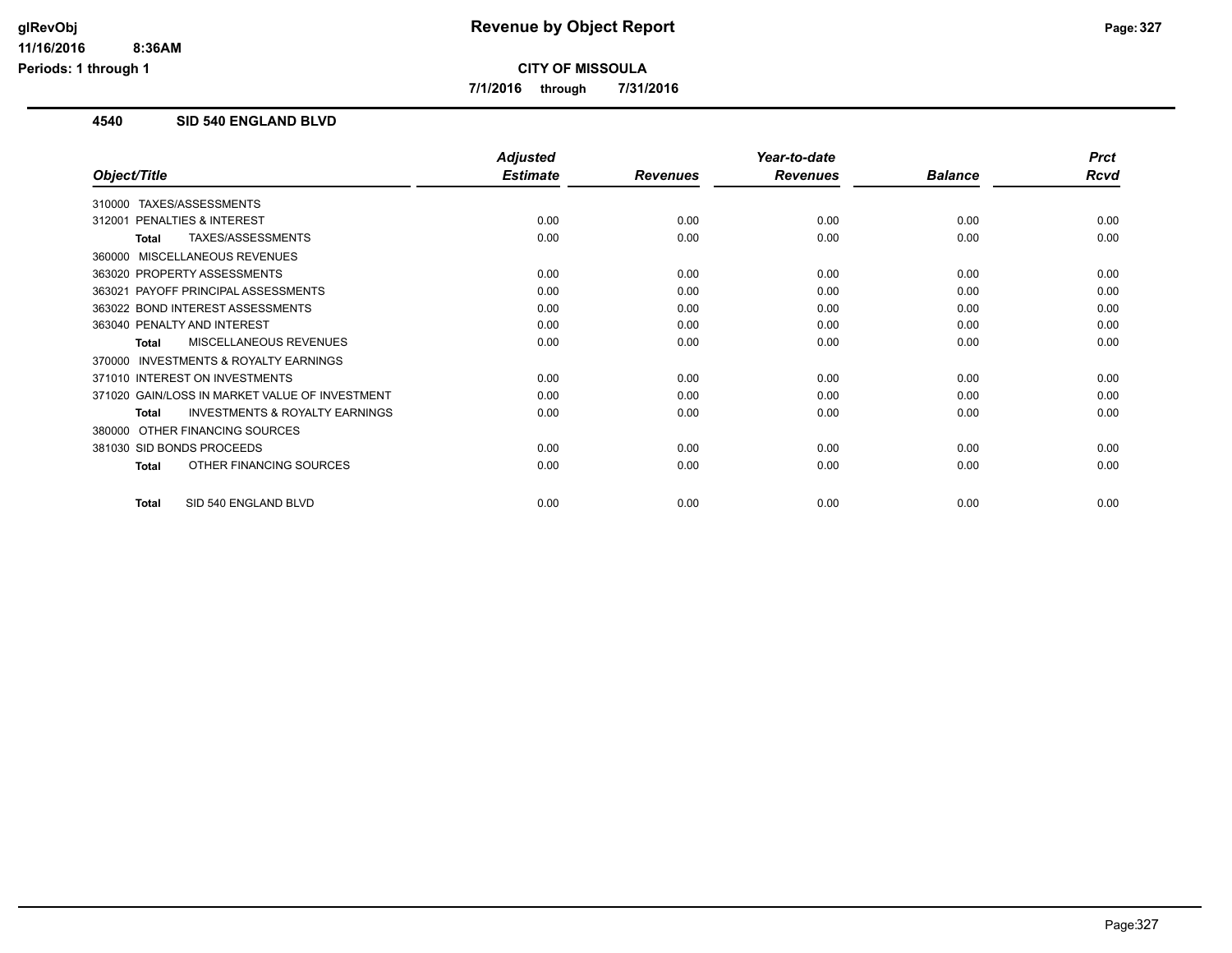**CITY OF MISSOULA**

**7/1/2016 through 7/31/2016**

**4541 SID 541 PINEVIEW PARK**

**4541 SID 541 PINEVIEW PARK**

|                                                           | <b>Adjusted</b> |                 | Year-to-date    |                | <b>Prct</b> |
|-----------------------------------------------------------|-----------------|-----------------|-----------------|----------------|-------------|
| Object/Title                                              | <b>Estimate</b> | <b>Revenues</b> | <b>Revenues</b> | <b>Balance</b> | <b>Rcvd</b> |
| TAXES/ASSESSMENTS<br>310000                               |                 |                 |                 |                |             |
| <b>PENALTIES &amp; INTEREST</b><br>312001                 | 0.00            | 0.00            | 0.00            | 0.00           | 0.00        |
| TAXES/ASSESSMENTS<br><b>Total</b>                         | 0.00            | 0.00            | 0.00            | 0.00           | 0.00        |
| MISCELLANEOUS REVENUES<br>360000                          |                 |                 |                 |                |             |
| 363020 PROPERTY ASSESSMENTS                               | 0.00            | 0.00            | 0.00            | 0.00           | 0.00        |
| PAYOFF PRINCIPAL ASSESSMENTS<br>363021                    | 0.00            | 0.00            | 0.00            | 0.00           | 0.00        |
| 363022 BOND INTEREST ASSESSMENTS                          | 0.00            | 0.00            | 0.00            | 0.00           | 0.00        |
| 363040 PENALTY AND INTEREST                               | 0.00            | 0.00            | 0.00            | 0.00           | 0.00        |
| <b>MISCELLANEOUS REVENUES</b><br><b>Total</b>             | 0.00            | 0.00            | 0.00            | 0.00           | 0.00        |
| <b>INVESTMENTS &amp; ROYALTY EARNINGS</b><br>370000       |                 |                 |                 |                |             |
| 371010 INTEREST ON INVESTMENTS                            | 0.00            | 0.00            | 0.00            | 0.00           | 0.00        |
| 371020 GAIN/LOSS IN MARKET VALUE OF INVESTMENTS           | 0.00            | 0.00            | 0.00            | 0.00           | 0.00        |
| <b>INVESTMENTS &amp; ROYALTY EARNINGS</b><br><b>Total</b> | 0.00            | 0.00            | 0.00            | 0.00           | 0.00        |
| OTHER FINANCING SOURCES<br>380000                         |                 |                 |                 |                |             |
| 381030 SID BONDS PROCEEDS                                 | 0.00            | 0.00            | 0.00            | 0.00           | 0.00        |
| OTHER FINANCING SOURCES<br><b>Total</b>                   | 0.00            | 0.00            | 0.00            | 0.00           | 0.00        |
|                                                           |                 |                 |                 |                |             |
| SID 541 PINEVIEW PARK<br><b>Total</b>                     | 0.00            | 0.00            | 0.00            | 0.00           | 0.00        |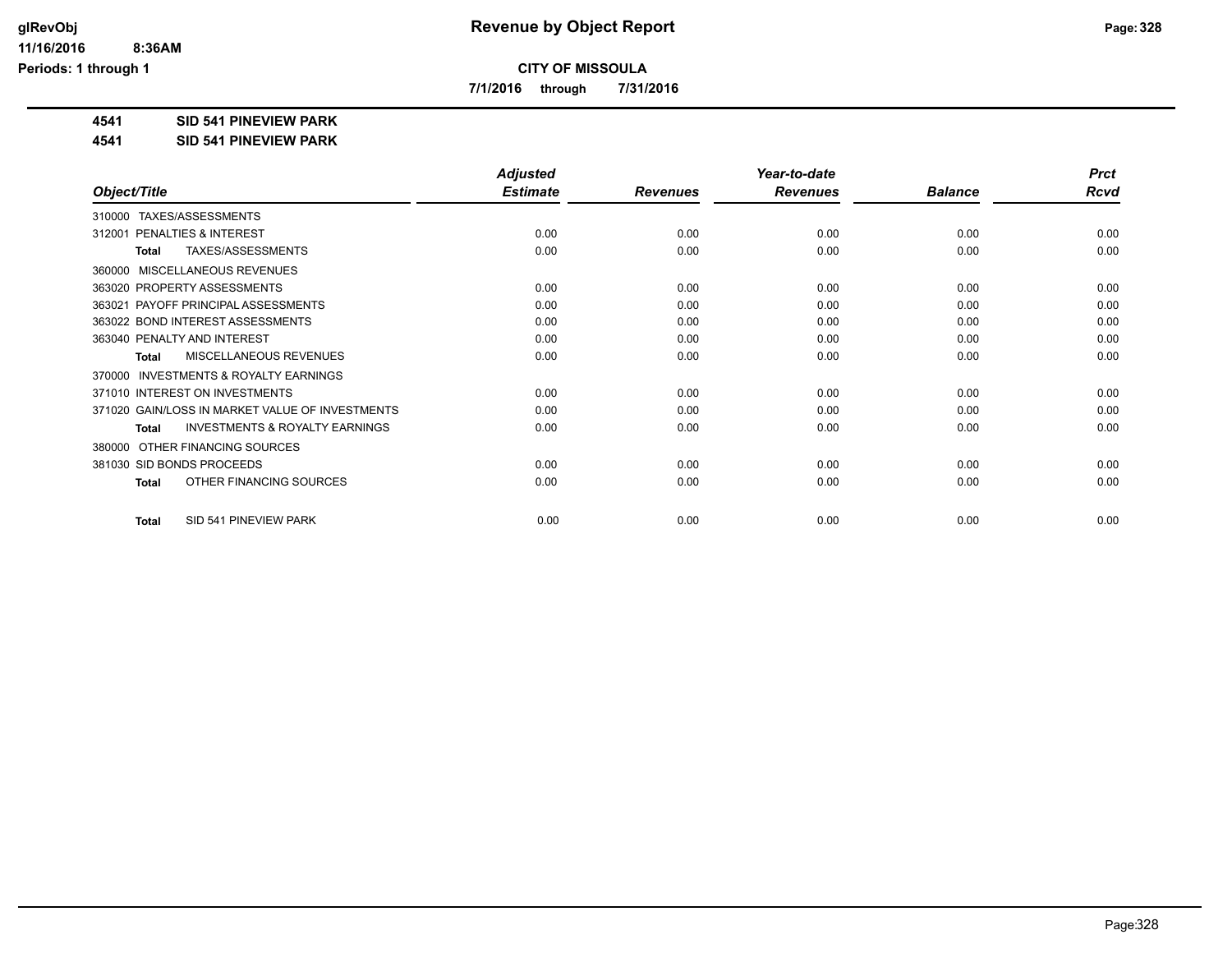**CITY OF MISSOULA**

**7/1/2016 through 7/31/2016**

#### **4541 SID 541 PINEVIEW PARK**

|                                                           | <b>Adjusted</b> |                 | Year-to-date    |                | <b>Prct</b> |
|-----------------------------------------------------------|-----------------|-----------------|-----------------|----------------|-------------|
| Object/Title                                              | <b>Estimate</b> | <b>Revenues</b> | <b>Revenues</b> | <b>Balance</b> | <b>Rcvd</b> |
| <b>TAXES/ASSESSMENTS</b><br>310000                        |                 |                 |                 |                |             |
| 312001 PENALTIES & INTEREST                               | 0.00            | 0.00            | 0.00            | 0.00           | 0.00        |
| TAXES/ASSESSMENTS<br><b>Total</b>                         | 0.00            | 0.00            | 0.00            | 0.00           | 0.00        |
| MISCELLANEOUS REVENUES<br>360000                          |                 |                 |                 |                |             |
| 363020 PROPERTY ASSESSMENTS                               | 0.00            | 0.00            | 0.00            | 0.00           | 0.00        |
| 363021 PAYOFF PRINCIPAL ASSESSMENTS                       | 0.00            | 0.00            | 0.00            | 0.00           | 0.00        |
| 363022 BOND INTEREST ASSESSMENTS                          | 0.00            | 0.00            | 0.00            | 0.00           | 0.00        |
| 363040 PENALTY AND INTEREST                               | 0.00            | 0.00            | 0.00            | 0.00           | 0.00        |
| <b>MISCELLANEOUS REVENUES</b><br><b>Total</b>             | 0.00            | 0.00            | 0.00            | 0.00           | 0.00        |
| <b>INVESTMENTS &amp; ROYALTY EARNINGS</b><br>370000       |                 |                 |                 |                |             |
| 371010 INTEREST ON INVESTMENTS                            | 0.00            | 0.00            | 0.00            | 0.00           | 0.00        |
| 371020 GAIN/LOSS IN MARKET VALUE OF INVESTMENT            | 0.00            | 0.00            | 0.00            | 0.00           | 0.00        |
| <b>INVESTMENTS &amp; ROYALTY EARNINGS</b><br><b>Total</b> | 0.00            | 0.00            | 0.00            | 0.00           | 0.00        |
| OTHER FINANCING SOURCES<br>380000                         |                 |                 |                 |                |             |
| 381030 SID BONDS PROCEEDS                                 | 0.00            | 0.00            | 0.00            | 0.00           | 0.00        |
| OTHER FINANCING SOURCES<br><b>Total</b>                   | 0.00            | 0.00            | 0.00            | 0.00           | 0.00        |
| SID 541 PINEVIEW PARK<br><b>Total</b>                     | 0.00            | 0.00            | 0.00            | 0.00           | 0.00        |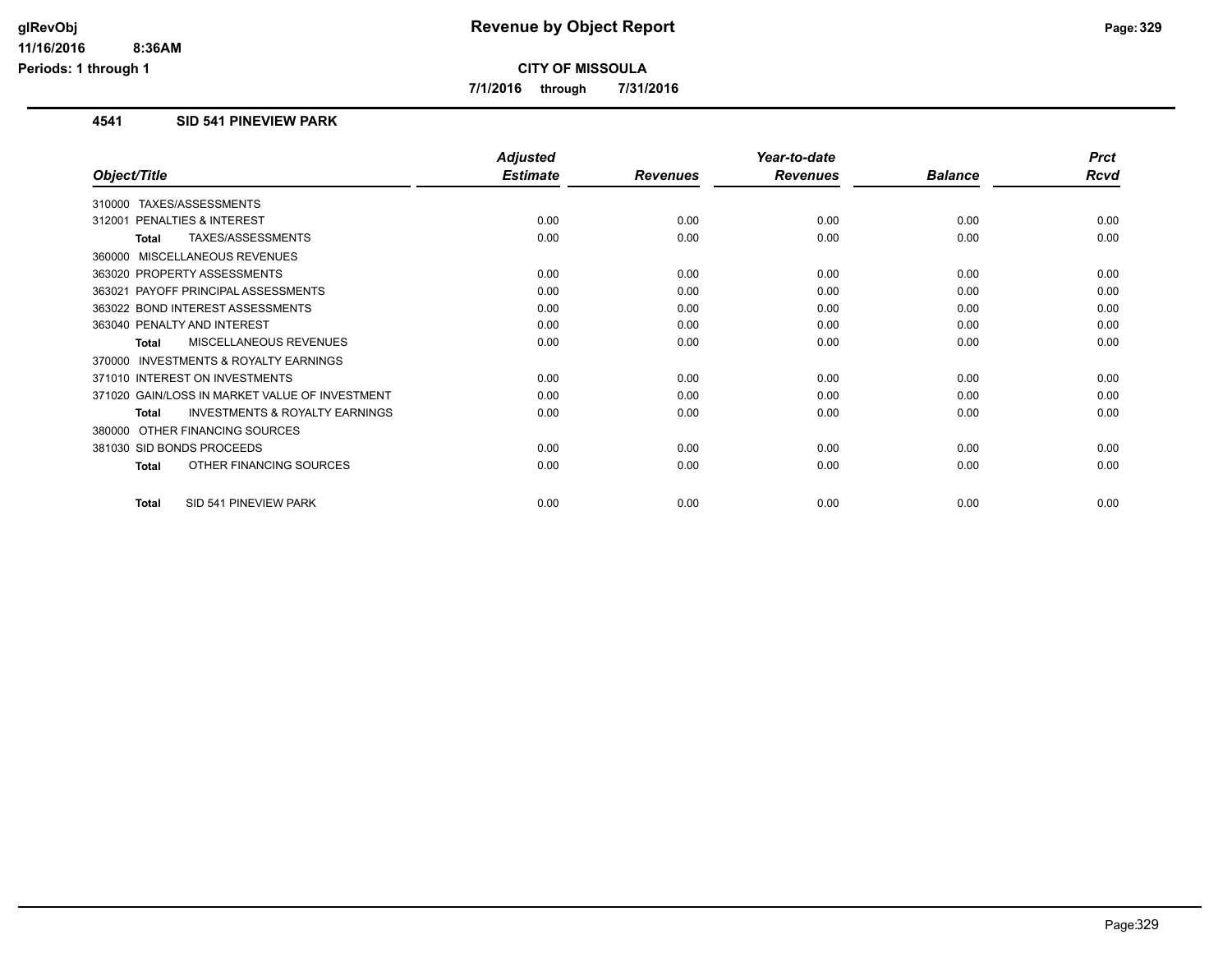**CITY OF MISSOULA**

**7/1/2016 through 7/31/2016**

#### **4542 SID 542 HILLVIEW WAY**

**4542 SID 542 HILLVIEW WAY**

|                                                    | <b>Adjusted</b> |                 | Year-to-date    |                | <b>Prct</b> |
|----------------------------------------------------|-----------------|-----------------|-----------------|----------------|-------------|
| Object/Title                                       | <b>Estimate</b> | <b>Revenues</b> | <b>Revenues</b> | <b>Balance</b> | <b>Rcvd</b> |
| 370000 INVESTMENTS & ROYALTY EARNINGS              |                 |                 |                 |                |             |
| 371010 INTEREST ON INVESTMENTS                     | 0.00            | 0.00            | 0.00            | 0.00           | 0.00        |
| 371020 GAIN/LOSS IN MARKET VALUE OF INVESTMENTS    | 0.00            | 0.00            | 0.00            | 0.00           | 0.00        |
| <b>INVESTMENTS &amp; ROYALTY EARNINGS</b><br>Total | 0.00            | 0.00            | 0.00            | 0.00           | 0.00        |
| 380000 OTHER FINANCING SOURCES                     |                 |                 |                 |                |             |
| 381030 SID BONDS PROCEEDS                          | 0.00            | 0.00            | 0.00            | 0.00           | 0.00        |
| 383000 OPERATING TRANSFERS                         | 0.00            | 0.00            | 0.00            | 0.00           | 0.00        |
| OTHER FINANCING SOURCES<br><b>Total</b>            | 0.00            | 0.00            | 0.00            | 0.00           | 0.00        |
|                                                    |                 |                 |                 |                |             |
| SID 542 HILLVIEW WAY<br>Total                      | 0.00            | 0.00            | 0.00            | 0.00           | 0.00        |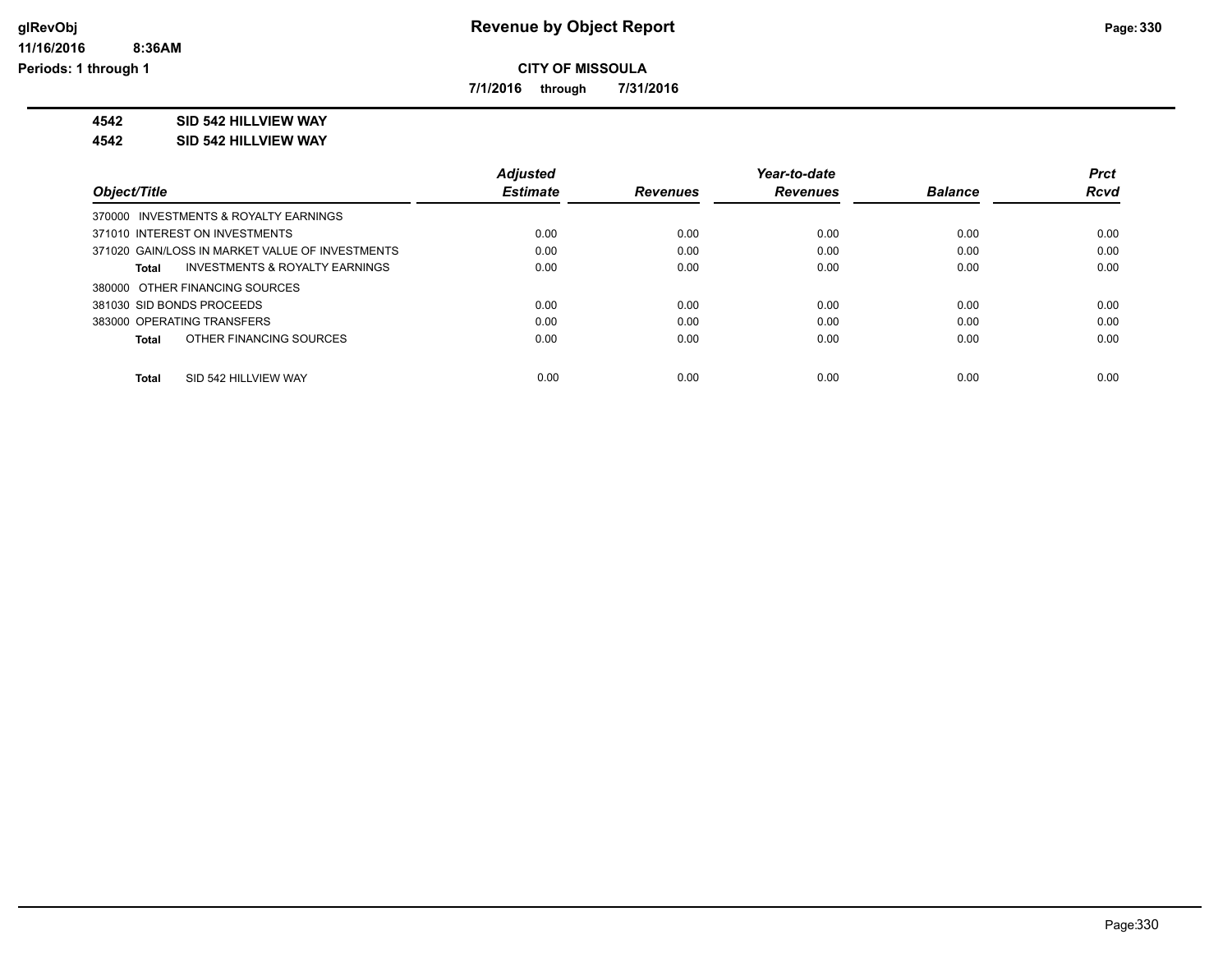**CITY OF MISSOULA**

**7/1/2016 through 7/31/2016**

#### **4542 SID 542 HILLVIEW WAY**

|                                                | <b>Adiusted</b> |                 | Year-to-date    |                | <b>Prct</b> |
|------------------------------------------------|-----------------|-----------------|-----------------|----------------|-------------|
| Object/Title                                   | <b>Estimate</b> | <b>Revenues</b> | <b>Revenues</b> | <b>Balance</b> | <b>Rcvd</b> |
| 370000 INVESTMENTS & ROYALTY EARNINGS          |                 |                 |                 |                |             |
| 371010 INTEREST ON INVESTMENTS                 | 0.00            | 0.00            | 0.00            | 0.00           | 0.00        |
| 371020 GAIN/LOSS IN MARKET VALUE OF INVESTMENT | 0.00            | 0.00            | 0.00            | 0.00           | 0.00        |
| INVESTMENTS & ROYALTY EARNINGS<br><b>Total</b> | 0.00            | 0.00            | 0.00            | 0.00           | 0.00        |
| 380000 OTHER FINANCING SOURCES                 |                 |                 |                 |                |             |
| 381030 SID BONDS PROCEEDS                      | 0.00            | 0.00            | 0.00            | 0.00           | 0.00        |
| 383000 OPERATING TRANSFERS                     | 0.00            | 0.00            | 0.00            | 0.00           | 0.00        |
| Total<br>OTHER FINANCING SOURCES               | 0.00            | 0.00            | 0.00            | 0.00           | 0.00        |
| SID 542 HILLVIEW WAY<br>Total                  | 0.00            | 0.00            | 0.00            | 0.00           | 0.00        |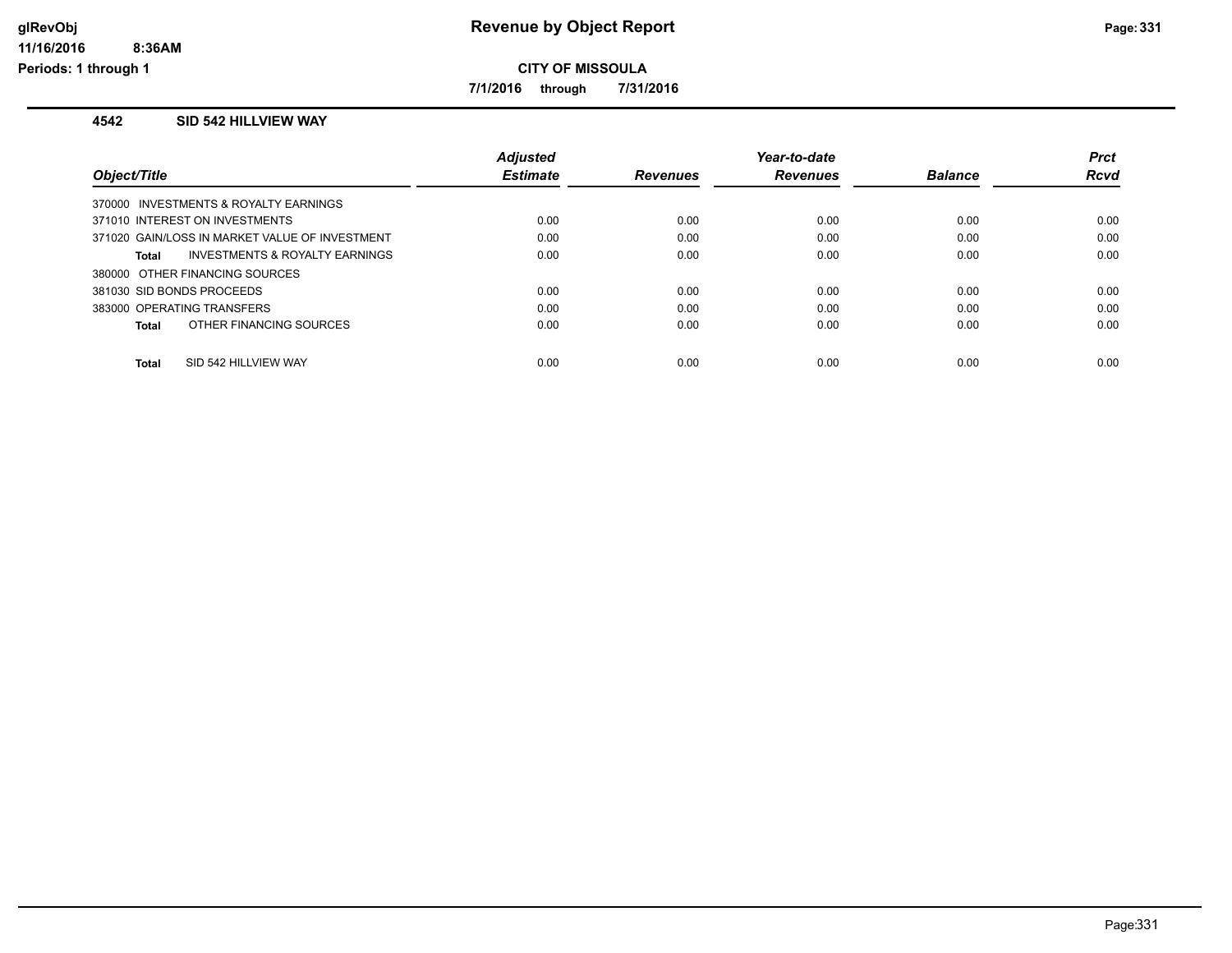**CITY OF MISSOULA**

**7/1/2016 through 7/31/2016**

#### **4543 SID 543 TRAFFIC CALMING**

 **8:36AM**

#### **4543 SID 543 TRAFFIC CALMING**

|                                                           | <b>Adjusted</b> |                 | Year-to-date    |                | <b>Prct</b> |
|-----------------------------------------------------------|-----------------|-----------------|-----------------|----------------|-------------|
| Object/Title                                              | <b>Estimate</b> | <b>Revenues</b> | <b>Revenues</b> | <b>Balance</b> | <b>Rcvd</b> |
| 370000 INVESTMENTS & ROYALTY EARNINGS                     |                 |                 |                 |                |             |
| 371010 INTEREST ON INVESTMENTS                            | 0.00            | 0.00            | 0.00            | 0.00           | 0.00        |
| <b>INVESTMENTS &amp; ROYALTY EARNINGS</b><br><b>Total</b> | 0.00            | 0.00            | 0.00            | 0.00           | 0.00        |
| 380000 OTHER FINANCING SOURCES                            |                 |                 |                 |                |             |
| 383000 OPERATING TRANSFERS                                | 0.00            | 0.00            | 0.00            | 0.00           | 0.00        |
| OTHER FINANCING SOURCES<br>Total                          | 0.00            | 0.00            | 0.00            | 0.00           | 0.00        |
|                                                           |                 |                 |                 |                |             |
| SID 543 TRAFFIC CALMING<br><b>Total</b>                   | 0.00            | 0.00            | 0.00            | 0.00           | 0.00        |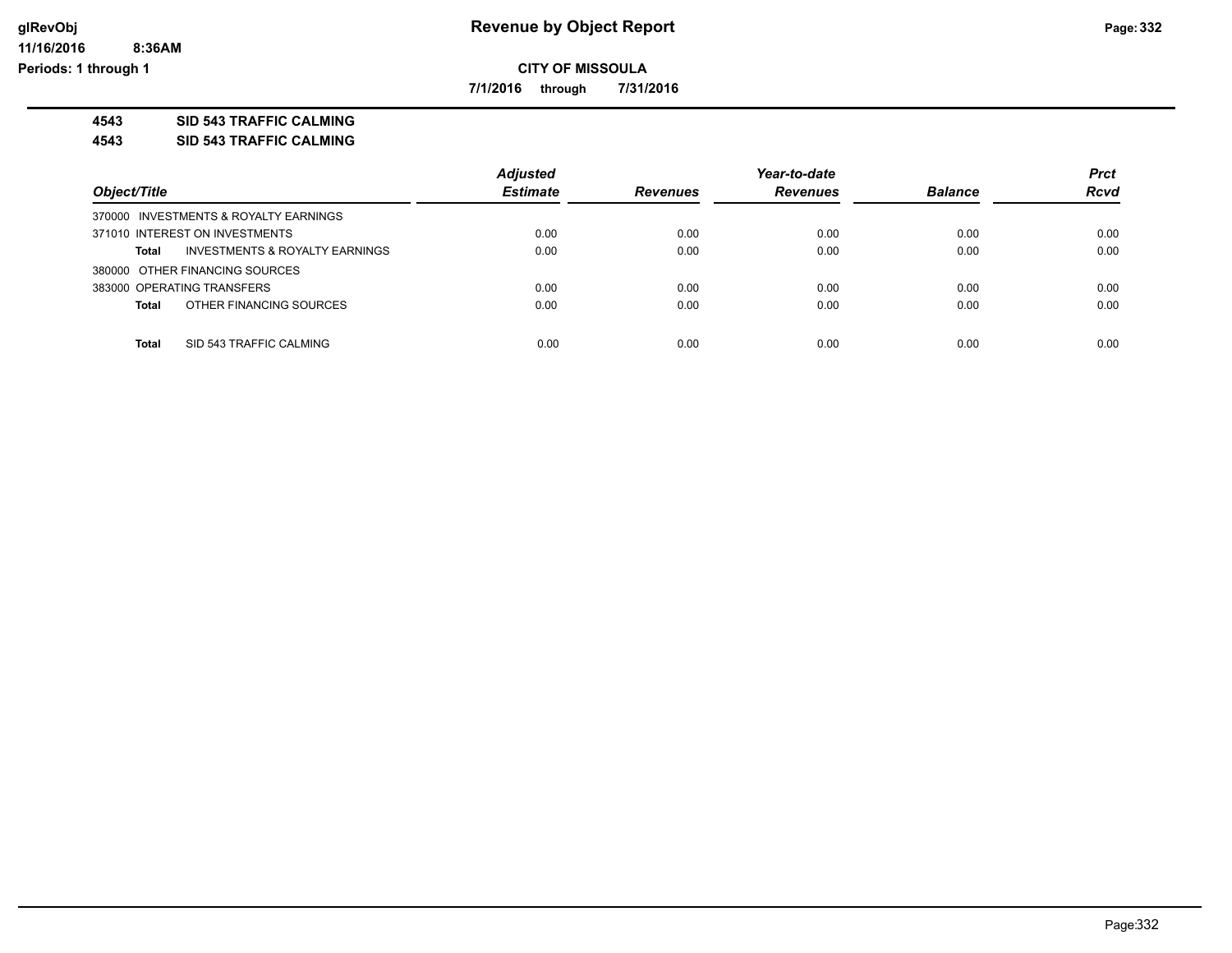**CITY OF MISSOULA**

**7/1/2016 through 7/31/2016**

#### **4543 SID 543 TRAFFIC CALMING**

| Object/Title                                       | Adjusted<br><b>Estimate</b> | <b>Revenues</b> | Year-to-date<br><b>Revenues</b> | <b>Balance</b> | <b>Prct</b><br><b>Rcvd</b> |
|----------------------------------------------------|-----------------------------|-----------------|---------------------------------|----------------|----------------------------|
| 370000 INVESTMENTS & ROYALTY EARNINGS              |                             |                 |                                 |                |                            |
| 371010 INTEREST ON INVESTMENTS                     | 0.00                        | 0.00            | 0.00                            | 0.00           | 0.00                       |
| <b>INVESTMENTS &amp; ROYALTY EARNINGS</b><br>Total | 0.00                        | 0.00            | 0.00                            | 0.00           | 0.00                       |
| 380000 OTHER FINANCING SOURCES                     |                             |                 |                                 |                |                            |
| 383000 OPERATING TRANSFERS                         | 0.00                        | 0.00            | 0.00                            | 0.00           | 0.00                       |
| OTHER FINANCING SOURCES<br><b>Total</b>            | 0.00                        | 0.00            | 0.00                            | 0.00           | 0.00                       |
|                                                    |                             |                 |                                 |                |                            |
| SID 543 TRAFFIC CALMING<br><b>Total</b>            | 0.00                        | 0.00            | 0.00                            | 0.00           | 0.00                       |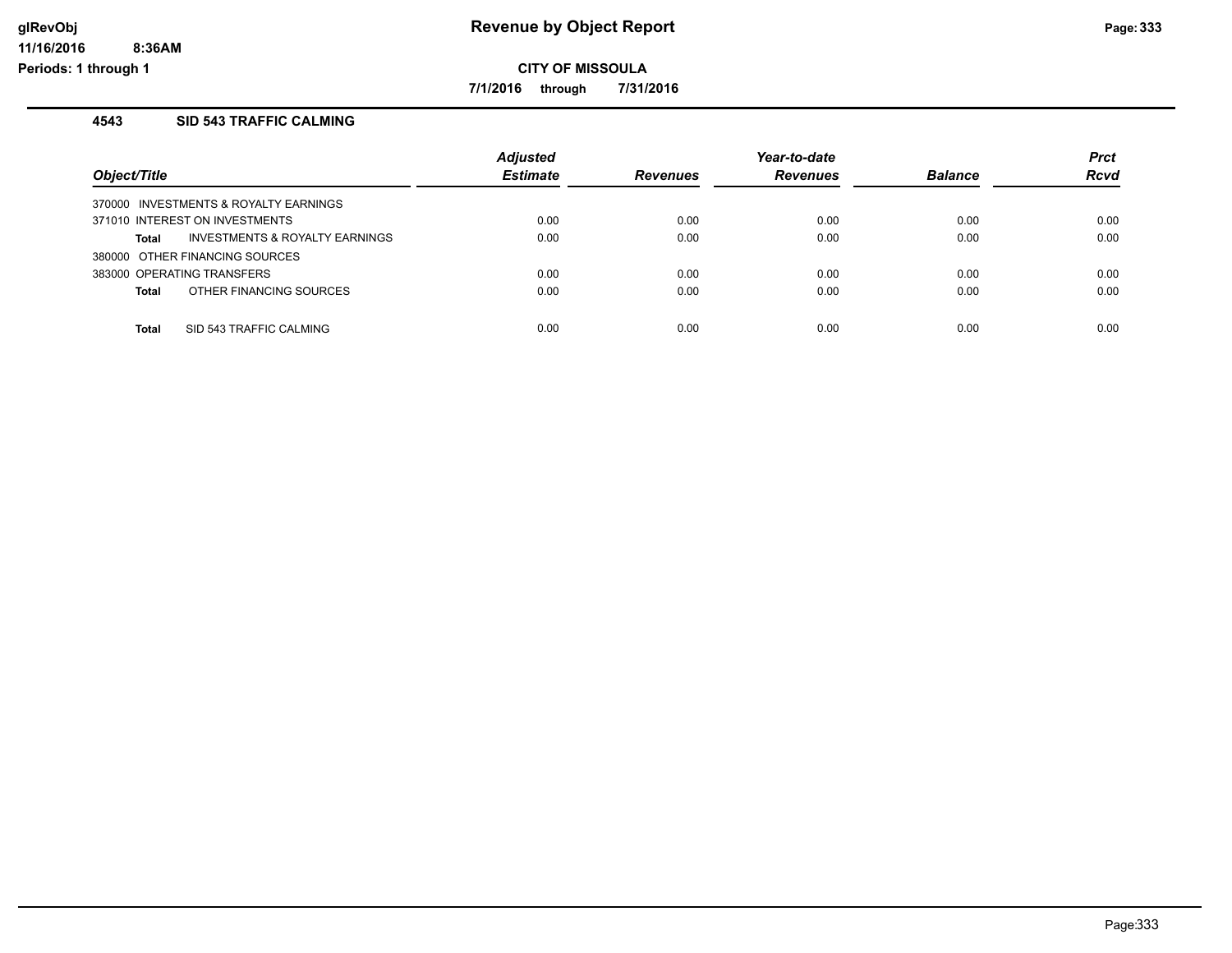**CITY OF MISSOULA**

**7/1/2016 through 7/31/2016**

#### **4544 MILLER CREEK MITIGATION FUND**

#### **4544 MILLER CREEK MITIGATION FUND**

|                                                    | <b>Adjusted</b> |                 | Year-to-date    |                | <b>Prct</b> |
|----------------------------------------------------|-----------------|-----------------|-----------------|----------------|-------------|
| Object/Title                                       | <b>Estimate</b> | <b>Revenues</b> | <b>Revenues</b> | <b>Balance</b> | <b>Rcvd</b> |
| 310000 TAXES/ASSESSMENTS                           |                 |                 |                 |                |             |
| 312001 PENALTIES & INTEREST                        | 0.00            | 0.00            | 0.00            | 0.00           | 0.00        |
| TAXES/ASSESSMENTS<br>Total                         | 0.00            | 0.00            | 0.00            | 0.00           | 0.00        |
| 370000 INVESTMENTS & ROYALTY EARNINGS              |                 |                 |                 |                |             |
| 371010 INTEREST ON INVESTMENTS                     | 0.00            | 0.00            | 0.00            | 0.00           | 0.00        |
| 371020 GAIN/LOSS IN MARKET VALUE OF INVESTMENTS    | 0.00            | 0.00            | 0.00            | 0.00           | 0.00        |
| <b>INVESTMENTS &amp; ROYALTY EARNINGS</b><br>Total | 0.00            | 0.00            | 0.00            | 0.00           | 0.00        |
| 380000 OTHER FINANCING SOURCES                     |                 |                 |                 |                |             |
| 381030 SID BONDS PROCEEDS                          | 0.00            | 0.00            | 0.00            | 0.00           | 0.00        |
| OTHER FINANCING SOURCES<br>Total                   | 0.00            | 0.00            | 0.00            | 0.00           | 0.00        |
| MILLER CREEK MITIGATION FUND<br><b>Total</b>       | 0.00            | 0.00            | 0.00            | 0.00           | 0.00        |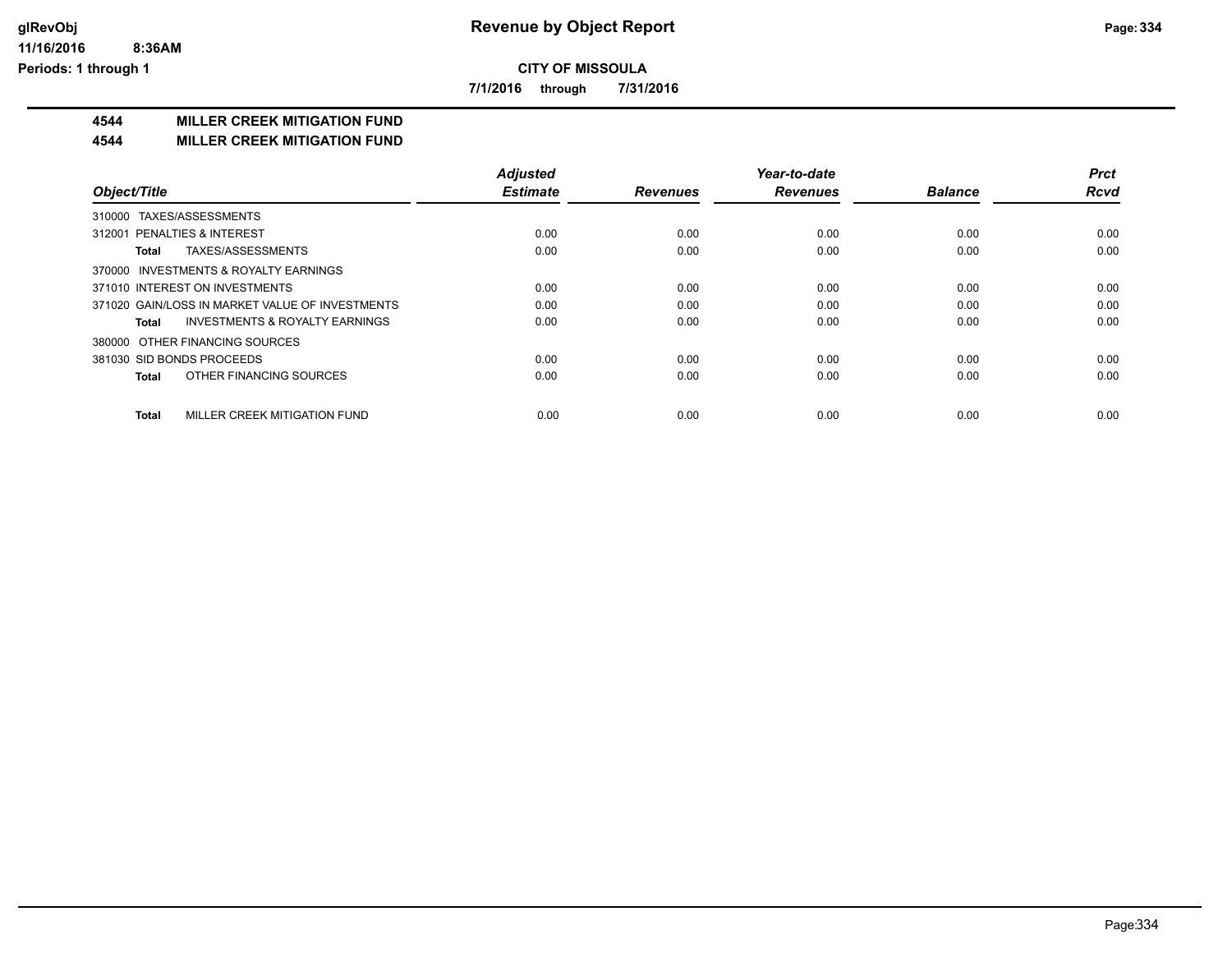**CITY OF MISSOULA**

**7/1/2016 through 7/31/2016**

#### **4544 MILLER CREEK MITIGATION FUND**

|                                                           | <b>Adjusted</b> |                 | Year-to-date    |                | <b>Prct</b> |
|-----------------------------------------------------------|-----------------|-----------------|-----------------|----------------|-------------|
| Object/Title                                              | <b>Estimate</b> | <b>Revenues</b> | <b>Revenues</b> | <b>Balance</b> | <b>Rcvd</b> |
| TAXES/ASSESSMENTS<br>310000                               |                 |                 |                 |                |             |
| 312001 PENALTIES & INTEREST                               | 0.00            | 0.00            | 0.00            | 0.00           | 0.00        |
| TAXES/ASSESSMENTS<br><b>Total</b>                         | 0.00            | 0.00            | 0.00            | 0.00           | 0.00        |
| 370000 INVESTMENTS & ROYALTY EARNINGS                     |                 |                 |                 |                |             |
| 371010 INTEREST ON INVESTMENTS                            | 0.00            | 0.00            | 0.00            | 0.00           | 0.00        |
| 371020 GAIN/LOSS IN MARKET VALUE OF INVESTMENT            | 0.00            | 0.00            | 0.00            | 0.00           | 0.00        |
| <b>INVESTMENTS &amp; ROYALTY EARNINGS</b><br><b>Total</b> | 0.00            | 0.00            | 0.00            | 0.00           | 0.00        |
| 380000 OTHER FINANCING SOURCES                            |                 |                 |                 |                |             |
| 381030 SID BONDS PROCEEDS                                 | 0.00            | 0.00            | 0.00            | 0.00           | 0.00        |
| OTHER FINANCING SOURCES<br><b>Total</b>                   | 0.00            | 0.00            | 0.00            | 0.00           | 0.00        |
| <b>Total</b><br>MILLER CREEK MITIGATION FUND              | 0.00            | 0.00            | 0.00            | 0.00           | 0.00        |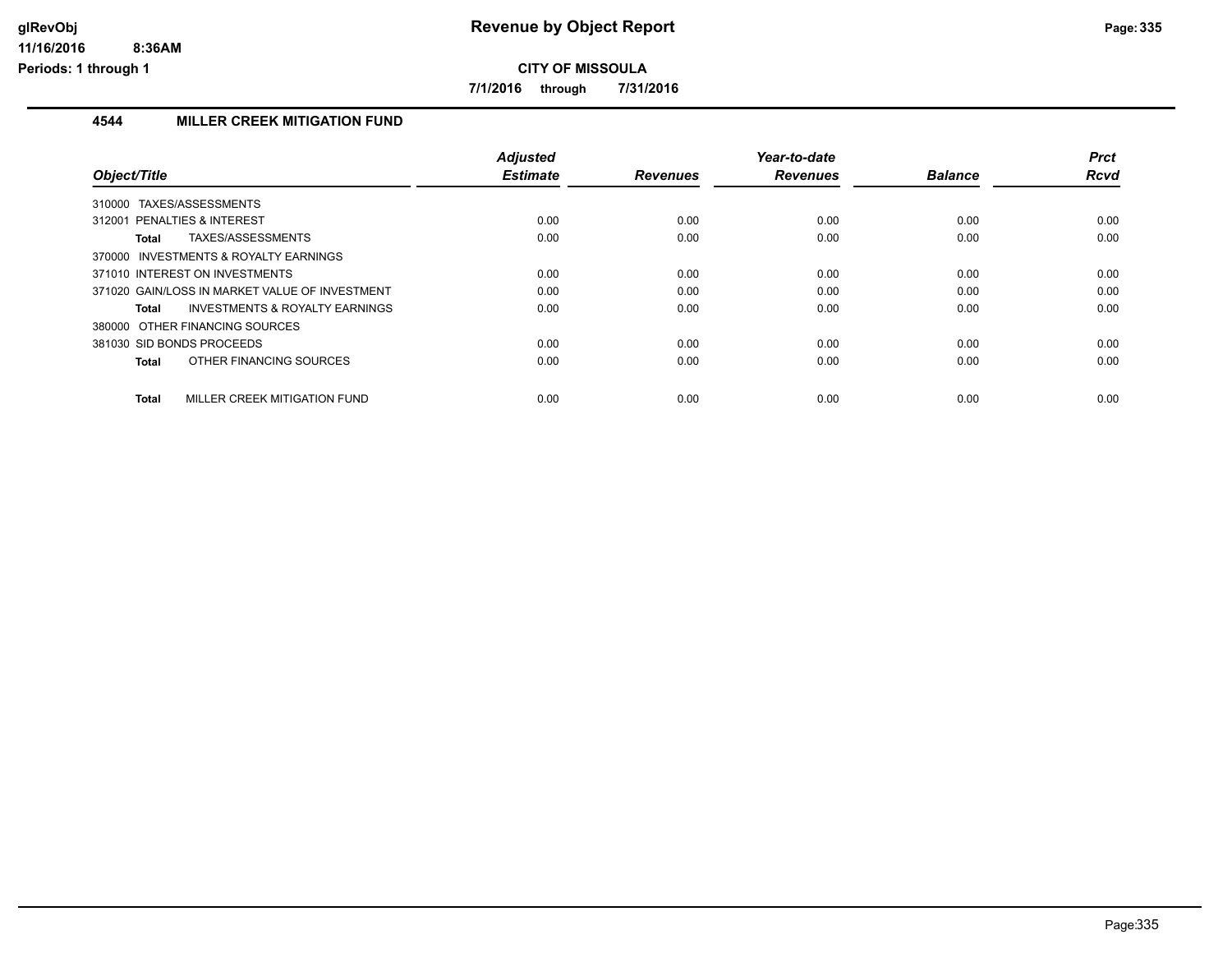**CITY OF MISSOULA**

**7/1/2016 through 7/31/2016**

## **4545 MILLER CREEK TWITE CONSTRUCTION**

#### **4545 MILLER CREEK TWITE CONSTRUCTION**

|                                                     | Adjusted        |                 | Year-to-date    |                | <b>Prct</b> |
|-----------------------------------------------------|-----------------|-----------------|-----------------|----------------|-------------|
| Object/Title                                        | <b>Estimate</b> | <b>Revenues</b> | <b>Revenues</b> | <b>Balance</b> | Rcvd        |
| TAXES/ASSESSMENTS<br>310000                         |                 |                 |                 |                |             |
| 312001 PENALTIES & INTEREST                         | 0.00            | 0.00            | 0.00            | 0.00           | 0.00        |
| <b>TAXES/ASSESSMENTS</b><br>Total                   | 0.00            | 0.00            | 0.00            | 0.00           | 0.00        |
| <b>INVESTMENTS &amp; ROYALTY EARNINGS</b><br>370000 |                 |                 |                 |                |             |
| 371010 INTEREST ON INVESTMENTS                      | 0.00            | 0.00            | 0.00            | 0.00           | 0.00        |
| 371020 GAIN/LOSS IN MARKET VALUE OF INVESTMENTS     | 0.00            | 0.00            | 0.00            | 0.00           | 0.00        |
| <b>INVESTMENTS &amp; ROYALTY EARNINGS</b><br>Total  | 0.00            | 0.00            | 0.00            | 0.00           | 0.00        |
| OTHER FINANCING SOURCES<br>380000                   |                 |                 |                 |                |             |
| 381030 SID BONDS PROCEEDS                           | 0.00            | 0.00            | 0.00            | 0.00           | 0.00        |
| OTHER FINANCING SOURCES<br>Total                    | 0.00            | 0.00            | 0.00            | 0.00           | 0.00        |
| <b>MILLER CREEK</b><br>430000                       |                 |                 |                 |                |             |
| 430230 MILLER CR TWITE CONSTRUCTION                 | 0.00            | 0.00            | 0.00            | 0.00           | 0.00        |
| <b>MILLER CREEK</b><br>Total                        | 0.00            | 0.00            | 0.00            | 0.00           | 0.00        |
|                                                     |                 |                 |                 |                |             |
| MILLER CREEK TWITE CONSTRUCTION<br>Total            | 0.00            | 0.00            | 0.00            | 0.00           | 0.00        |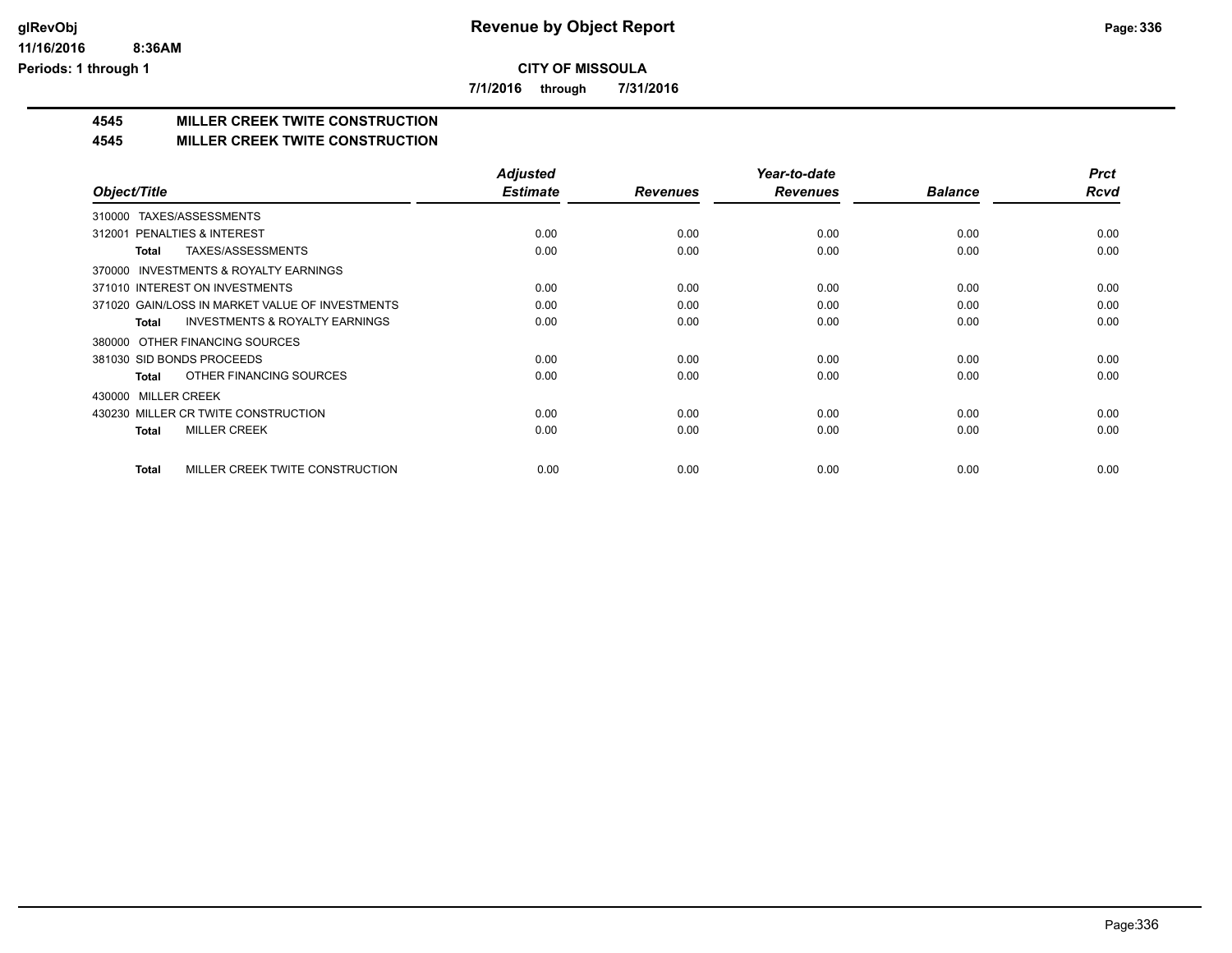**8:36AM**

**CITY OF MISSOULA**

**7/1/2016 through 7/31/2016**

#### **4545 MILLER CREEK TWITE CONSTRUCTION**

| Object/Title                                              | <b>Adjusted</b><br><b>Estimate</b> | <b>Revenues</b> | Year-to-date<br><b>Revenues</b> | <b>Balance</b> | <b>Prct</b><br><b>Rcvd</b> |
|-----------------------------------------------------------|------------------------------------|-----------------|---------------------------------|----------------|----------------------------|
| 310000 TAXES/ASSESSMENTS                                  |                                    |                 |                                 |                |                            |
| PENALTIES & INTEREST<br>312001                            | 0.00                               | 0.00            | 0.00                            | 0.00           | 0.00                       |
| TAXES/ASSESSMENTS<br>Total                                | 0.00                               | 0.00            | 0.00                            | 0.00           | 0.00                       |
| 370000 INVESTMENTS & ROYALTY EARNINGS                     |                                    |                 |                                 |                |                            |
| 371010 INTEREST ON INVESTMENTS                            | 0.00                               | 0.00            | 0.00                            | 0.00           | 0.00                       |
| 371020 GAIN/LOSS IN MARKET VALUE OF INVESTMENT            | 0.00                               | 0.00            | 0.00                            | 0.00           | 0.00                       |
| <b>INVESTMENTS &amp; ROYALTY EARNINGS</b><br><b>Total</b> | 0.00                               | 0.00            | 0.00                            | 0.00           | 0.00                       |
| 380000 OTHER FINANCING SOURCES                            |                                    |                 |                                 |                |                            |
| 381030 SID BONDS PROCEEDS                                 | 0.00                               | 0.00            | 0.00                            | 0.00           | 0.00                       |
| OTHER FINANCING SOURCES<br>Total                          | 0.00                               | 0.00            | 0.00                            | 0.00           | 0.00                       |
| 430000 MILLER CREEK                                       |                                    |                 |                                 |                |                            |
| 430230 MILLER CR TWITE CONSTRUCTION                       | 0.00                               | 0.00            | 0.00                            | 0.00           | 0.00                       |
| <b>MILLER CREEK</b><br><b>Total</b>                       | 0.00                               | 0.00            | 0.00                            | 0.00           | 0.00                       |
| MILLER CREEK TWITE CONSTRUCTION<br><b>Total</b>           | 0.00                               | 0.00            | 0.00                            | 0.00           | 0.00                       |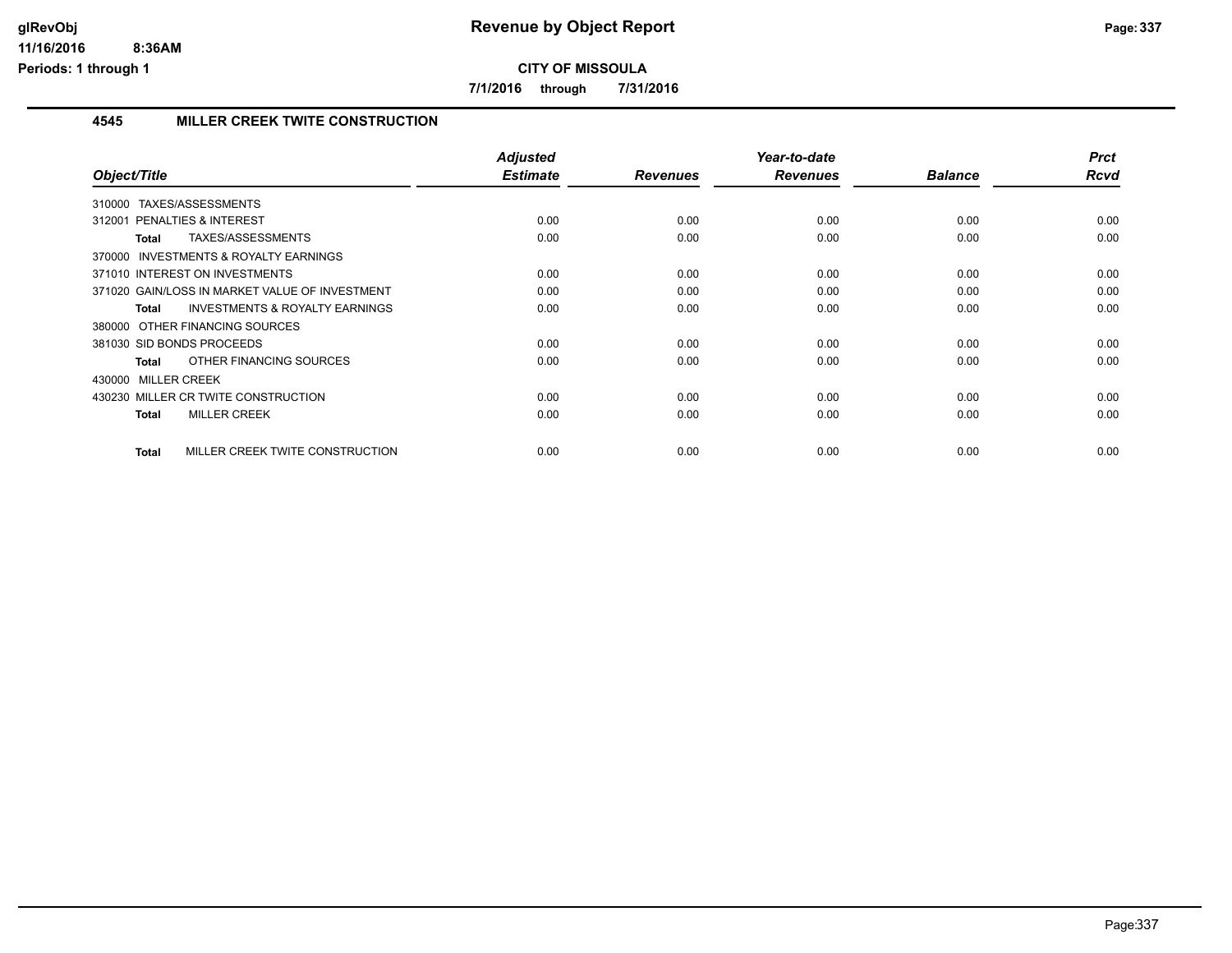**CITY OF MISSOULA**

**7/1/2016 through 7/31/2016**

## **4546 MILLER CREEK MALOHNEY CONSTRUCTION**

#### **4546 MILLER CREEK MALOHNEY CONSTRUCTION**

|                                                     | <b>Adjusted</b> |                 | Year-to-date    |                | <b>Prct</b> |
|-----------------------------------------------------|-----------------|-----------------|-----------------|----------------|-------------|
| Object/Title                                        | <b>Estimate</b> | <b>Revenues</b> | <b>Revenues</b> | <b>Balance</b> | Rcvd        |
| TAXES/ASSESSMENTS<br>310000                         |                 |                 |                 |                |             |
| PENALTIES & INTEREST<br>312001                      | 0.00            | 0.00            | 0.00            | 0.00           | 0.00        |
| TAXES/ASSESSMENTS<br>Total                          | 0.00            | 0.00            | 0.00            | 0.00           | 0.00        |
| MISCELLANEOUS REVENUES<br>360000                    |                 |                 |                 |                |             |
| 365000 DONATIONS                                    | 0.00            | 0.00            | 0.00            | 0.00           | 0.00        |
| MISCELLANEOUS REVENUES<br><b>Total</b>              | 0.00            | 0.00            | 0.00            | 0.00           | 0.00        |
| <b>INVESTMENTS &amp; ROYALTY EARNINGS</b><br>370000 |                 |                 |                 |                |             |
| 371010 INTEREST ON INVESTMENTS                      | 0.00            | 0.00            | 0.00            | 0.00           | 0.00        |
| 371020 GAIN/LOSS IN MARKET VALUE OF INVESTMENTS     | 0.00            | 0.00            | 0.00            | 0.00           | 0.00        |
| <b>INVESTMENTS &amp; ROYALTY EARNINGS</b><br>Total  | 0.00            | 0.00            | 0.00            | 0.00           | 0.00        |
| 380000 OTHER FINANCING SOURCES                      |                 |                 |                 |                |             |
| 381030 SID BONDS PROCEEDS                           | 0.00            | 0.00            | 0.00            | 0.00           | 0.00        |
| OTHER FINANCING SOURCES<br>Total                    | 0.00            | 0.00            | 0.00            | 0.00           | 0.00        |
| <b>MILLER CREEK</b><br>430000                       |                 |                 |                 |                |             |
| 430230 MILLER CR TWITE CONSTRUCTION                 | 0.00            | 0.00            | 0.00            | 0.00           | 0.00        |
| <b>MILLER CREEK</b><br><b>Total</b>                 | 0.00            | 0.00            | 0.00            | 0.00           | 0.00        |
| MILLER CREEK MALOHNEY CONSTRUCTION<br><b>Total</b>  | 0.00            | 0.00            | 0.00            | 0.00           | 0.00        |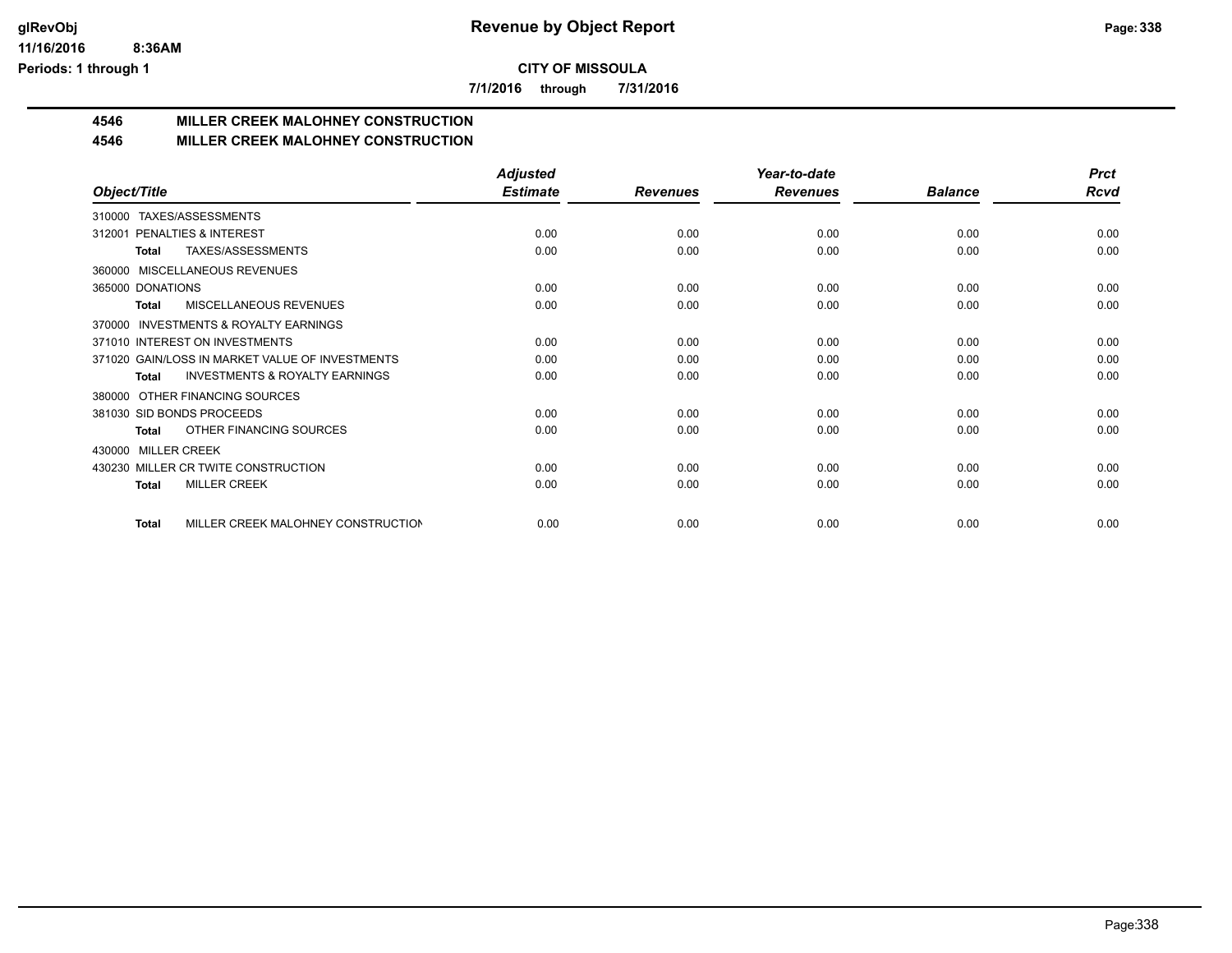**CITY OF MISSOULA**

**7/1/2016 through 7/31/2016**

#### **4546 MILLER CREEK MALOHNEY CONSTRUCTION**

|                                                           | <b>Adjusted</b> |                 | Year-to-date    |                | <b>Prct</b> |
|-----------------------------------------------------------|-----------------|-----------------|-----------------|----------------|-------------|
| Object/Title                                              | <b>Estimate</b> | <b>Revenues</b> | <b>Revenues</b> | <b>Balance</b> | <b>Rcvd</b> |
| TAXES/ASSESSMENTS<br>310000                               |                 |                 |                 |                |             |
| PENALTIES & INTEREST<br>312001                            | 0.00            | 0.00            | 0.00            | 0.00           | 0.00        |
| TAXES/ASSESSMENTS<br><b>Total</b>                         | 0.00            | 0.00            | 0.00            | 0.00           | 0.00        |
| 360000 MISCELLANEOUS REVENUES                             |                 |                 |                 |                |             |
| 365000 DONATIONS                                          | 0.00            | 0.00            | 0.00            | 0.00           | 0.00        |
| <b>MISCELLANEOUS REVENUES</b><br>Total                    | 0.00            | 0.00            | 0.00            | 0.00           | 0.00        |
| INVESTMENTS & ROYALTY EARNINGS<br>370000                  |                 |                 |                 |                |             |
| 371010 INTEREST ON INVESTMENTS                            | 0.00            | 0.00            | 0.00            | 0.00           | 0.00        |
| 371020 GAIN/LOSS IN MARKET VALUE OF INVESTMENT            | 0.00            | 0.00            | 0.00            | 0.00           | 0.00        |
| <b>INVESTMENTS &amp; ROYALTY EARNINGS</b><br><b>Total</b> | 0.00            | 0.00            | 0.00            | 0.00           | 0.00        |
| OTHER FINANCING SOURCES<br>380000                         |                 |                 |                 |                |             |
| 381030 SID BONDS PROCEEDS                                 | 0.00            | 0.00            | 0.00            | 0.00           | 0.00        |
| OTHER FINANCING SOURCES<br>Total                          | 0.00            | 0.00            | 0.00            | 0.00           | 0.00        |
| <b>MILLER CREEK</b><br>430000                             |                 |                 |                 |                |             |
| 430230 MILLER CR TWITE CONSTRUCTION                       | 0.00            | 0.00            | 0.00            | 0.00           | 0.00        |
| <b>MILLER CREEK</b><br><b>Total</b>                       | 0.00            | 0.00            | 0.00            | 0.00           | 0.00        |
| MILLER CREEK MALOHNEY CONSTRUCTIOI<br><b>Total</b>        | 0.00            | 0.00            | 0.00            | 0.00           | 0.00        |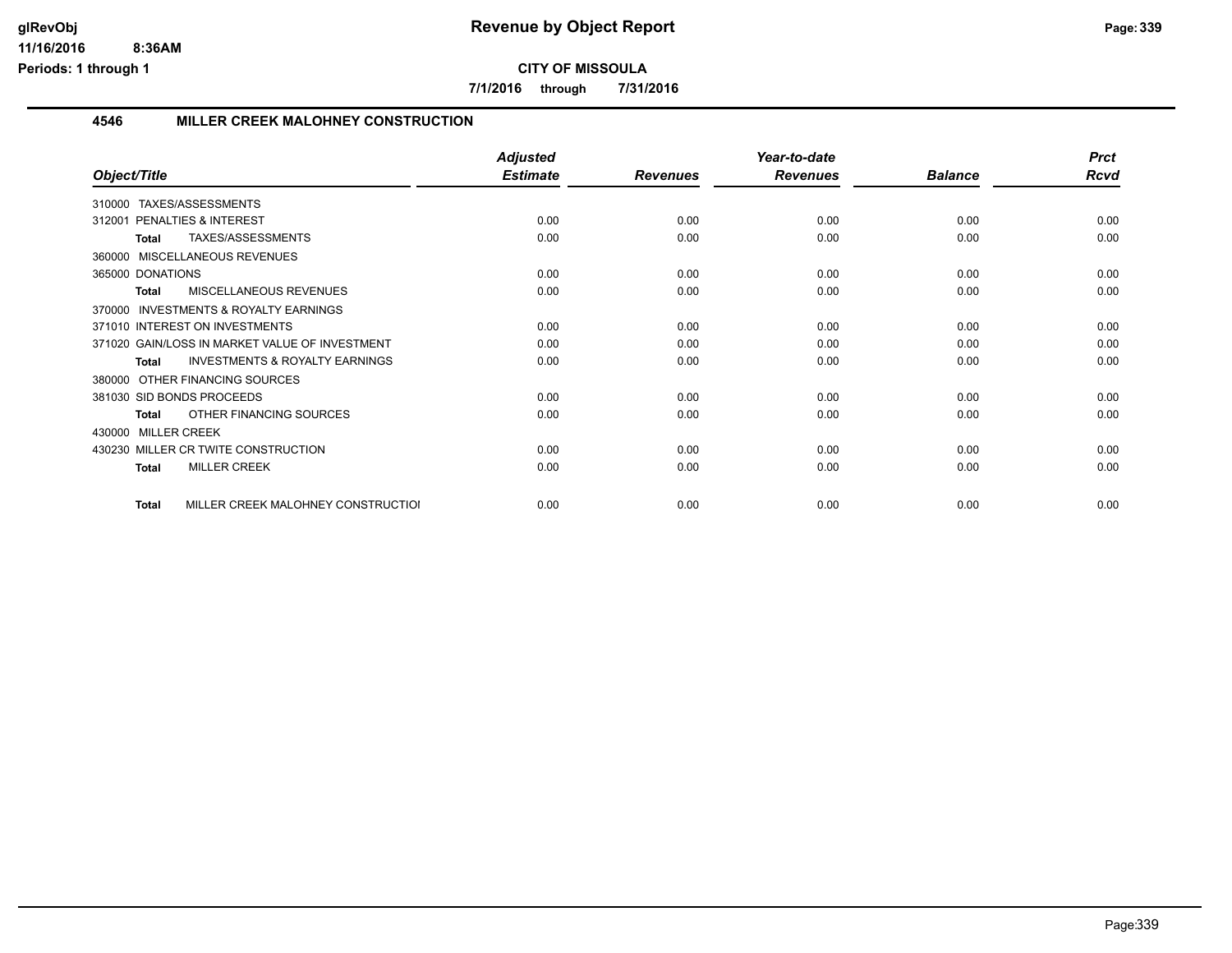**CITY OF MISSOULA**

**7/1/2016 through 7/31/2016**

## **4547 MILLER CREEK MCCARTHY CONSTRUCTION**

#### **4547 MILLER CREEK MCCARTHY CONSTRUCTION**

|                                                     | <b>Adjusted</b> |                 | Year-to-date    |                | <b>Prct</b> |
|-----------------------------------------------------|-----------------|-----------------|-----------------|----------------|-------------|
| Object/Title                                        | <b>Estimate</b> | <b>Revenues</b> | <b>Revenues</b> | <b>Balance</b> | <b>Rcvd</b> |
| TAXES/ASSESSMENTS<br>310000                         |                 |                 |                 |                |             |
| <b>PENALTIES &amp; INTEREST</b><br>312001           | 0.00            | 0.00            | 0.00            | 0.00           | 0.00        |
| TAXES/ASSESSMENTS<br>Total                          | 0.00            | 0.00            | 0.00            | 0.00           | 0.00        |
| <b>INVESTMENTS &amp; ROYALTY EARNINGS</b><br>370000 |                 |                 |                 |                |             |
| 371010 INTEREST ON INVESTMENTS                      | 0.00            | 0.00            | 0.00            | 0.00           | 0.00        |
| 371020 GAIN/LOSS IN MARKET VALUE OF INVESTMENTS     | 0.00            | 0.00            | 0.00            | 0.00           | 0.00        |
| <b>INVESTMENTS &amp; ROYALTY EARNINGS</b><br>Total  | 0.00            | 0.00            | 0.00            | 0.00           | 0.00        |
| OTHER FINANCING SOURCES<br>380000                   |                 |                 |                 |                |             |
| 381030 SID BONDS PROCEEDS                           | 0.00            | 0.00            | 0.00            | 0.00           | 0.00        |
| OTHER FINANCING SOURCES<br>Total                    | 0.00            | 0.00            | 0.00            | 0.00           | 0.00        |
| <b>MILLER CREEK</b><br>430000                       |                 |                 |                 |                |             |
| 430230 MILLER CR TWITE CONSTRUCTION                 | 0.00            | 0.00            | 0.00            | 0.00           | 0.00        |
| <b>MILLER CREEK</b><br><b>Total</b>                 | 0.00            | 0.00            | 0.00            | 0.00           | 0.00        |
|                                                     |                 |                 |                 |                |             |
| MILLER CREEK MCCARTHY CONSTRUCTION<br><b>Total</b>  | 0.00            | 0.00            | 0.00            | 0.00           | 0.00        |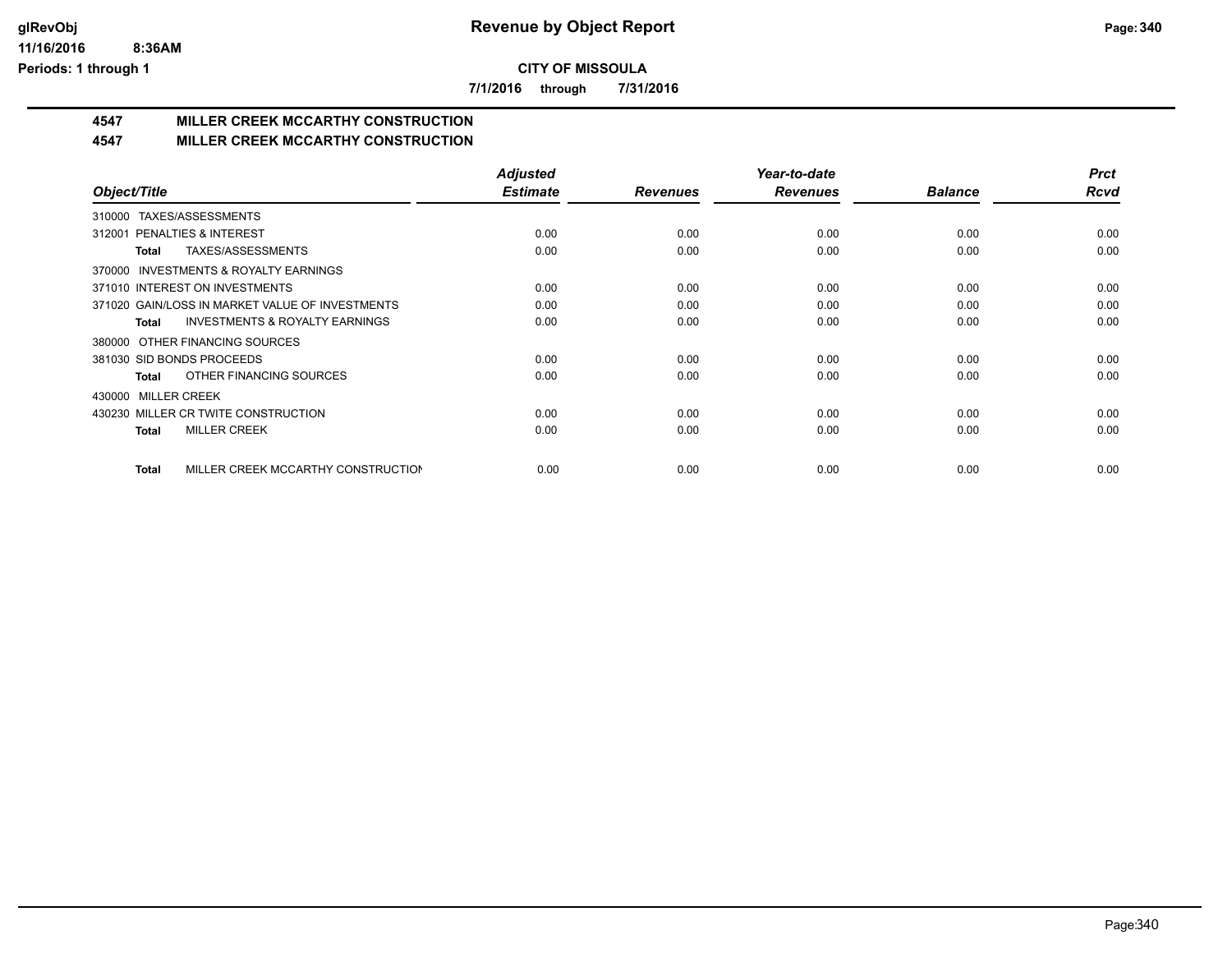**8:36AM**

**CITY OF MISSOULA**

**7/1/2016 through 7/31/2016**

#### **4547 MILLER CREEK MCCARTHY CONSTRUCTION**

| Object/Title                                              | <b>Adjusted</b><br><b>Estimate</b> | <b>Revenues</b> | Year-to-date<br><b>Revenues</b> | <b>Balance</b> | <b>Prct</b><br><b>Rcvd</b> |
|-----------------------------------------------------------|------------------------------------|-----------------|---------------------------------|----------------|----------------------------|
| 310000 TAXES/ASSESSMENTS                                  |                                    |                 |                                 |                |                            |
| <b>PENALTIES &amp; INTEREST</b><br>312001                 | 0.00                               | 0.00            | 0.00                            | 0.00           | 0.00                       |
| TAXES/ASSESSMENTS<br><b>Total</b>                         | 0.00                               | 0.00            | 0.00                            | 0.00           | 0.00                       |
| 370000 INVESTMENTS & ROYALTY EARNINGS                     |                                    |                 |                                 |                |                            |
| 371010 INTEREST ON INVESTMENTS                            | 0.00                               | 0.00            | 0.00                            | 0.00           | 0.00                       |
| 371020 GAIN/LOSS IN MARKET VALUE OF INVESTMENT            | 0.00                               | 0.00            | 0.00                            | 0.00           | 0.00                       |
| <b>INVESTMENTS &amp; ROYALTY EARNINGS</b><br><b>Total</b> | 0.00                               | 0.00            | 0.00                            | 0.00           | 0.00                       |
| 380000 OTHER FINANCING SOURCES                            |                                    |                 |                                 |                |                            |
| 381030 SID BONDS PROCEEDS                                 | 0.00                               | 0.00            | 0.00                            | 0.00           | 0.00                       |
| OTHER FINANCING SOURCES<br>Total                          | 0.00                               | 0.00            | 0.00                            | 0.00           | 0.00                       |
| 430000 MILLER CREEK                                       |                                    |                 |                                 |                |                            |
| 430230 MILLER CR TWITE CONSTRUCTION                       | 0.00                               | 0.00            | 0.00                            | 0.00           | 0.00                       |
| <b>MILLER CREEK</b><br>Total                              | 0.00                               | 0.00            | 0.00                            | 0.00           | 0.00                       |
| MILLER CREEK MCCARTHY CONSTRUCTION<br><b>Total</b>        | 0.00                               | 0.00            | 0.00                            | 0.00           | 0.00                       |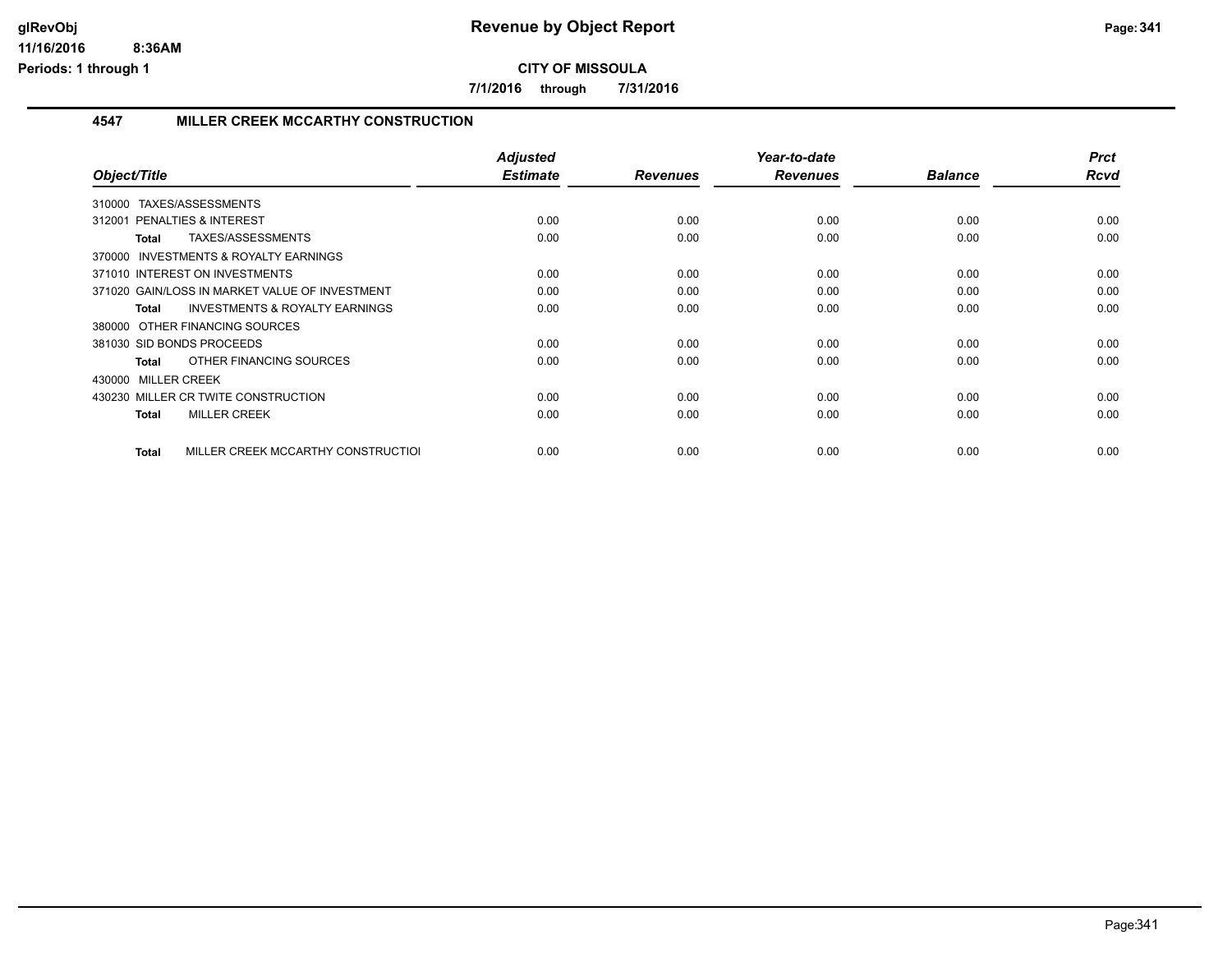**CITY OF MISSOULA**

**7/1/2016 through 7/31/2016**

# **4548 5TH,6TH & ARTHUR ROAD IMPROVEMENTS**

## **4548 5TH,6TH & ARTHUR ROAD IMPROVEMENTS**

|                                             | <b>Adjusted</b> |                 | Year-to-date    |                | <b>Prct</b> |
|---------------------------------------------|-----------------|-----------------|-----------------|----------------|-------------|
| Object/Title                                | <b>Estimate</b> | <b>Revenues</b> | <b>Revenues</b> | <b>Balance</b> | <b>Rcvd</b> |
| 330000 INTERGOVERNMENTAL REVENUES           |                 |                 |                 |                |             |
| 336001 MDT REIMBURSEMENTS                   | 0.00            | 0.00            | 0.00            | 0.00           | 0.00        |
| INTERGOVERNMENTAL REVENUES<br>Total         | 0.00            | 0.00            | 0.00            | 0.00           | 0.00        |
| 370000 INVESTMENTS & ROYALTY EARNINGS       |                 |                 |                 |                |             |
| 371010 INTEREST ON INVESTMENTS              | 0.00            | 0.00            | 0.00            | 0.00           | 0.00        |
| INVESTMENTS & ROYALTY EARNINGS<br>Total     | 0.00            | 0.00            | 0.00            | 0.00           | 0.00        |
| 380000 OTHER FINANCING SOURCES              |                 |                 |                 |                |             |
| 381010 BOND PROCEEDS                        | 0.00            | 0.00            | 0.00            | 0.00           | 0.00        |
| 381030 SID BONDS PROCEEDS                   | 0.00            | 0.00            | 0.00            | 0.00           | 0.00        |
| OTHER FINANCING SOURCES<br>Total            | 0.00            | 0.00            | 0.00            | 0.00           | 0.00        |
| 5TH.6TH & ARTHUR ROAD IMPROVEMENTS<br>Total | 0.00            | 0.00            | 0.00            | 0.00           | 0.00        |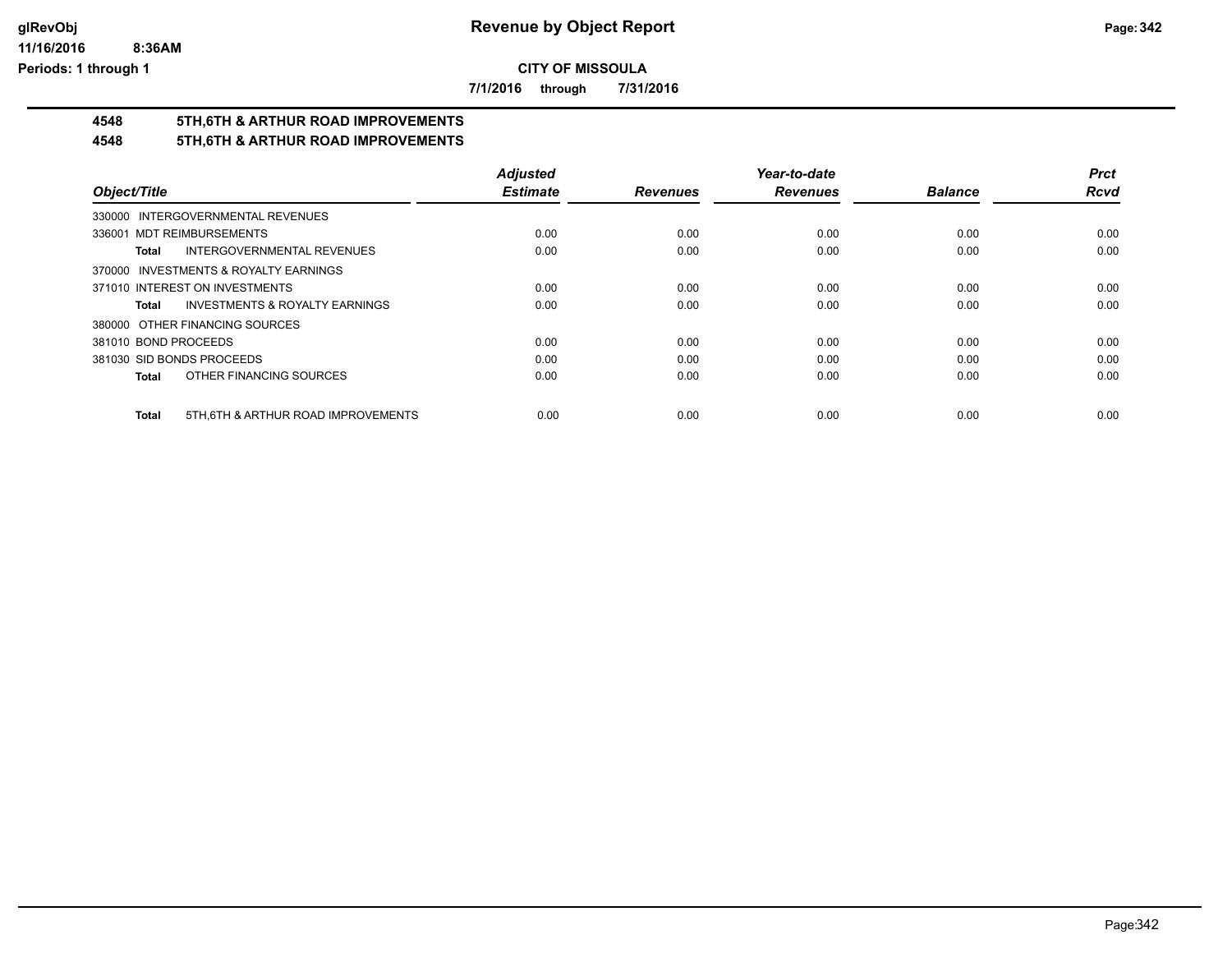**8:36AM**

**CITY OF MISSOULA**

**7/1/2016 through 7/31/2016**

#### **4548 5TH,6TH & ARTHUR ROAD IMPROVEMENTS**

|                                                     | <b>Adjusted</b> |                 | Year-to-date    |                | <b>Prct</b> |
|-----------------------------------------------------|-----------------|-----------------|-----------------|----------------|-------------|
| Object/Title                                        | <b>Estimate</b> | <b>Revenues</b> | <b>Revenues</b> | <b>Balance</b> | <b>Rcvd</b> |
| 330000 INTERGOVERNMENTAL REVENUES                   |                 |                 |                 |                |             |
| 336001 MDT REIMBURSEMENTS                           | 0.00            | 0.00            | 0.00            | 0.00           | 0.00        |
| INTERGOVERNMENTAL REVENUES<br><b>Total</b>          | 0.00            | 0.00            | 0.00            | 0.00           | 0.00        |
| 370000 INVESTMENTS & ROYALTY EARNINGS               |                 |                 |                 |                |             |
| 371010 INTEREST ON INVESTMENTS                      | 0.00            | 0.00            | 0.00            | 0.00           | 0.00        |
| INVESTMENTS & ROYALTY EARNINGS<br>Total             | 0.00            | 0.00            | 0.00            | 0.00           | 0.00        |
| 380000 OTHER FINANCING SOURCES                      |                 |                 |                 |                |             |
| 381010 BOND PROCEEDS                                | 0.00            | 0.00            | 0.00            | 0.00           | 0.00        |
| 381030 SID BONDS PROCEEDS                           | 0.00            | 0.00            | 0.00            | 0.00           | 0.00        |
| OTHER FINANCING SOURCES<br>Total                    | 0.00            | 0.00            | 0.00            | 0.00           | 0.00        |
| <b>Total</b><br>5TH, 6TH & ARTHUR ROAD IMPROVEMENTS | 0.00            | 0.00            | 0.00            | 0.00           | 0.00        |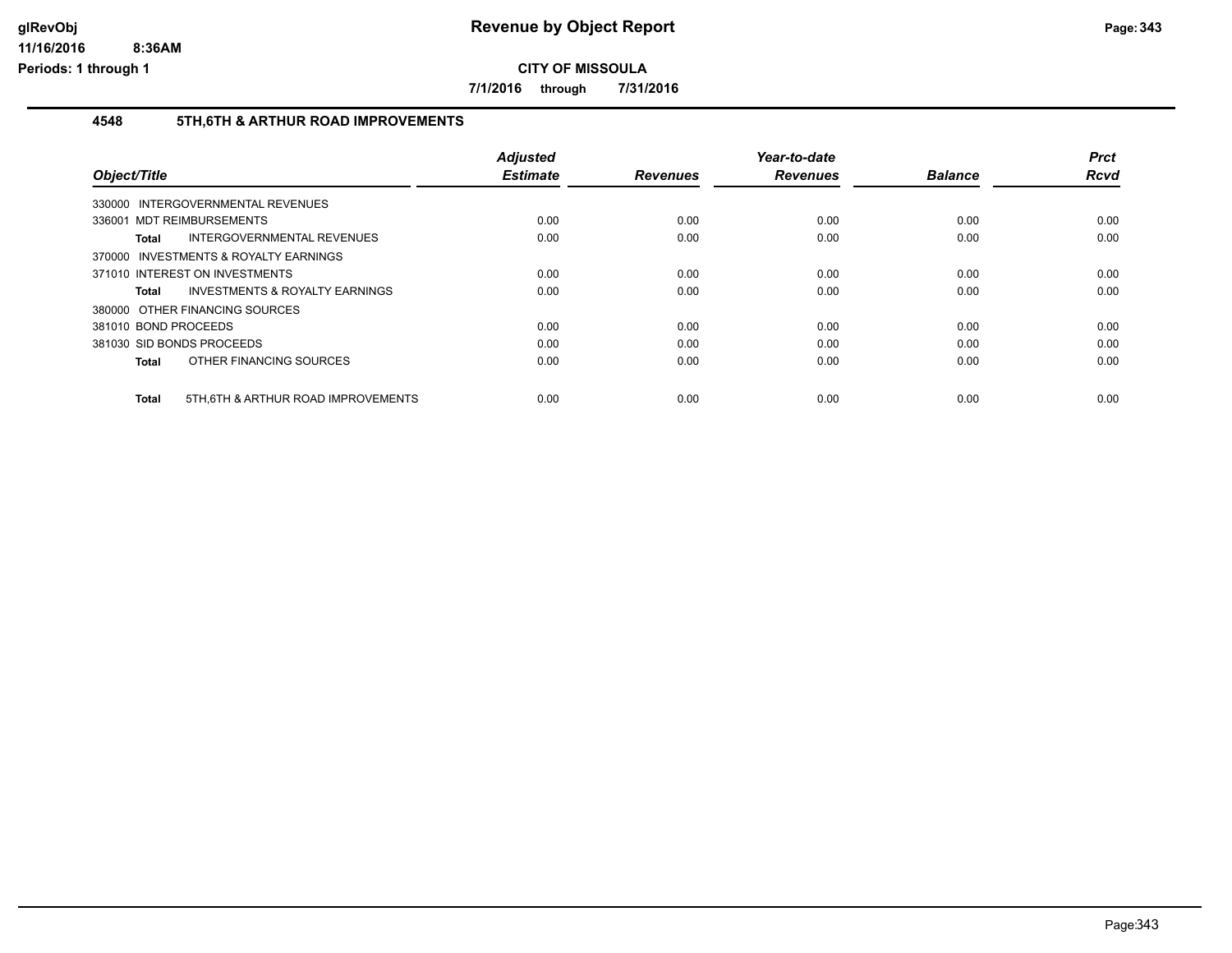**CITY OF MISSOULA**

**7/1/2016 through 7/31/2016**

**4549 SID 549 HILLVIEW WAY**

**4549 SID 549 HILLVIEW WAY**

|                                                    | <b>Adjusted</b> |                 | Year-to-date    |                | <b>Prct</b> |
|----------------------------------------------------|-----------------|-----------------|-----------------|----------------|-------------|
| Object/Title                                       | <b>Estimate</b> | <b>Revenues</b> | <b>Revenues</b> | <b>Balance</b> | <b>Rcvd</b> |
| INTERGOVERNMENTAL REVENUES<br>330000               |                 |                 |                 |                |             |
| <b>MDT REIMBURSEMENTS</b><br>336001                | 0.00            | 0.00            | 0.00            | 0.00           | 0.00        |
| <b>INTERGOVERNMENTAL REVENUES</b><br>Total         | 0.00            | 0.00            | 0.00            | 0.00           | 0.00        |
| 360000 MISCELLANEOUS REVENUES                      |                 |                 |                 |                |             |
| 363020 PROPERTY ASSESSMENTS                        | 0.00            | 0.00            | 0.00            | 0.00           | 0.00        |
| <b>MISCELLANEOUS REVENUES</b><br>Total             | 0.00            | 0.00            | 0.00            | 0.00           | 0.00        |
| 370000 INVESTMENTS & ROYALTY EARNINGS              |                 |                 |                 |                |             |
| 371010 INTEREST ON INVESTMENTS                     | 0.00            | 0.00            | 0.00            | 0.00           | 0.00        |
| <b>INVESTMENTS &amp; ROYALTY EARNINGS</b><br>Total | 0.00            | 0.00            | 0.00            | 0.00           | 0.00        |
| 380000 OTHER FINANCING SOURCES                     |                 |                 |                 |                |             |
| 381010 BOND PROCEEDS                               | 0.00            | 0.00            | 0.00            | 0.00           | 0.00        |
| 381030 SID BONDS PROCEEDS                          | 0.00            | 0.00            | 0.00            | 0.00           | 0.00        |
| OTHER FINANCING SOURCES<br>Total                   | 0.00            | 0.00            | 0.00            | 0.00           | 0.00        |
|                                                    |                 |                 |                 |                |             |
| SID 549 HILLVIEW WAY<br>Total                      | 0.00            | 0.00            | 0.00            | 0.00           | 0.00        |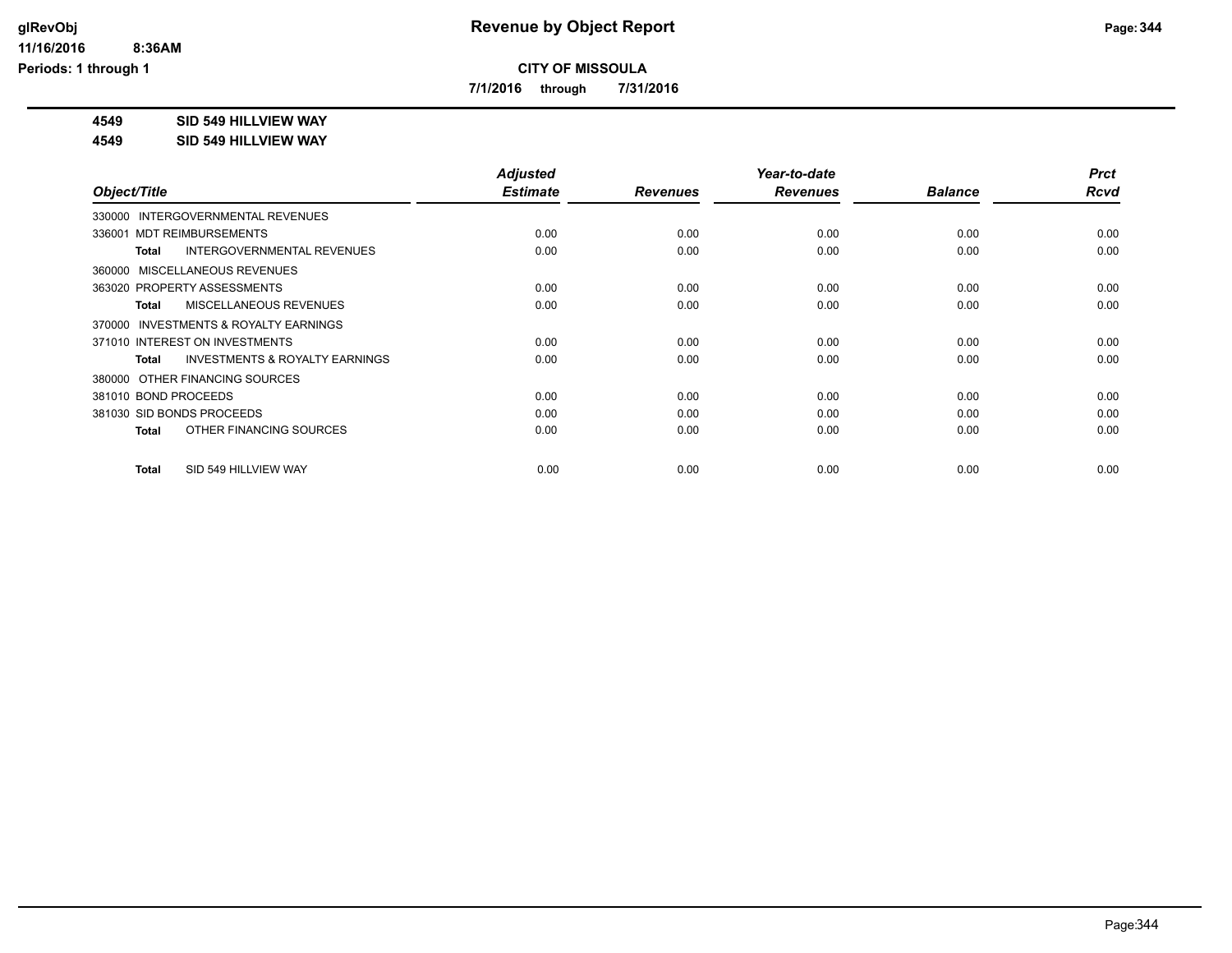**CITY OF MISSOULA**

**7/1/2016 through 7/31/2016**

#### **4549 SID 549 HILLVIEW WAY**

| Object/Title                                              | <b>Adjusted</b><br><b>Estimate</b> | <b>Revenues</b> | Year-to-date<br><b>Revenues</b> | <b>Balance</b> | <b>Prct</b><br><b>Rcvd</b> |
|-----------------------------------------------------------|------------------------------------|-----------------|---------------------------------|----------------|----------------------------|
| 330000 INTERGOVERNMENTAL REVENUES                         |                                    |                 |                                 |                |                            |
| 336001 MDT REIMBURSEMENTS                                 | 0.00                               | 0.00            | 0.00                            | 0.00           | 0.00                       |
| INTERGOVERNMENTAL REVENUES<br><b>Total</b>                | 0.00                               | 0.00            | 0.00                            | 0.00           | 0.00                       |
| MISCELLANEOUS REVENUES<br>360000                          |                                    |                 |                                 |                |                            |
| 363020 PROPERTY ASSESSMENTS                               | 0.00                               | 0.00            | 0.00                            | 0.00           | 0.00                       |
| MISCELLANEOUS REVENUES<br><b>Total</b>                    | 0.00                               | 0.00            | 0.00                            | 0.00           | 0.00                       |
| 370000 INVESTMENTS & ROYALTY EARNINGS                     |                                    |                 |                                 |                |                            |
| 371010 INTEREST ON INVESTMENTS                            | 0.00                               | 0.00            | 0.00                            | 0.00           | 0.00                       |
| <b>INVESTMENTS &amp; ROYALTY EARNINGS</b><br><b>Total</b> | 0.00                               | 0.00            | 0.00                            | 0.00           | 0.00                       |
| 380000 OTHER FINANCING SOURCES                            |                                    |                 |                                 |                |                            |
| 381010 BOND PROCEEDS                                      | 0.00                               | 0.00            | 0.00                            | 0.00           | 0.00                       |
| 381030 SID BONDS PROCEEDS                                 | 0.00                               | 0.00            | 0.00                            | 0.00           | 0.00                       |
| OTHER FINANCING SOURCES<br><b>Total</b>                   | 0.00                               | 0.00            | 0.00                            | 0.00           | 0.00                       |
| SID 549 HILLVIEW WAY<br><b>Total</b>                      | 0.00                               | 0.00            | 0.00                            | 0.00           | 0.00                       |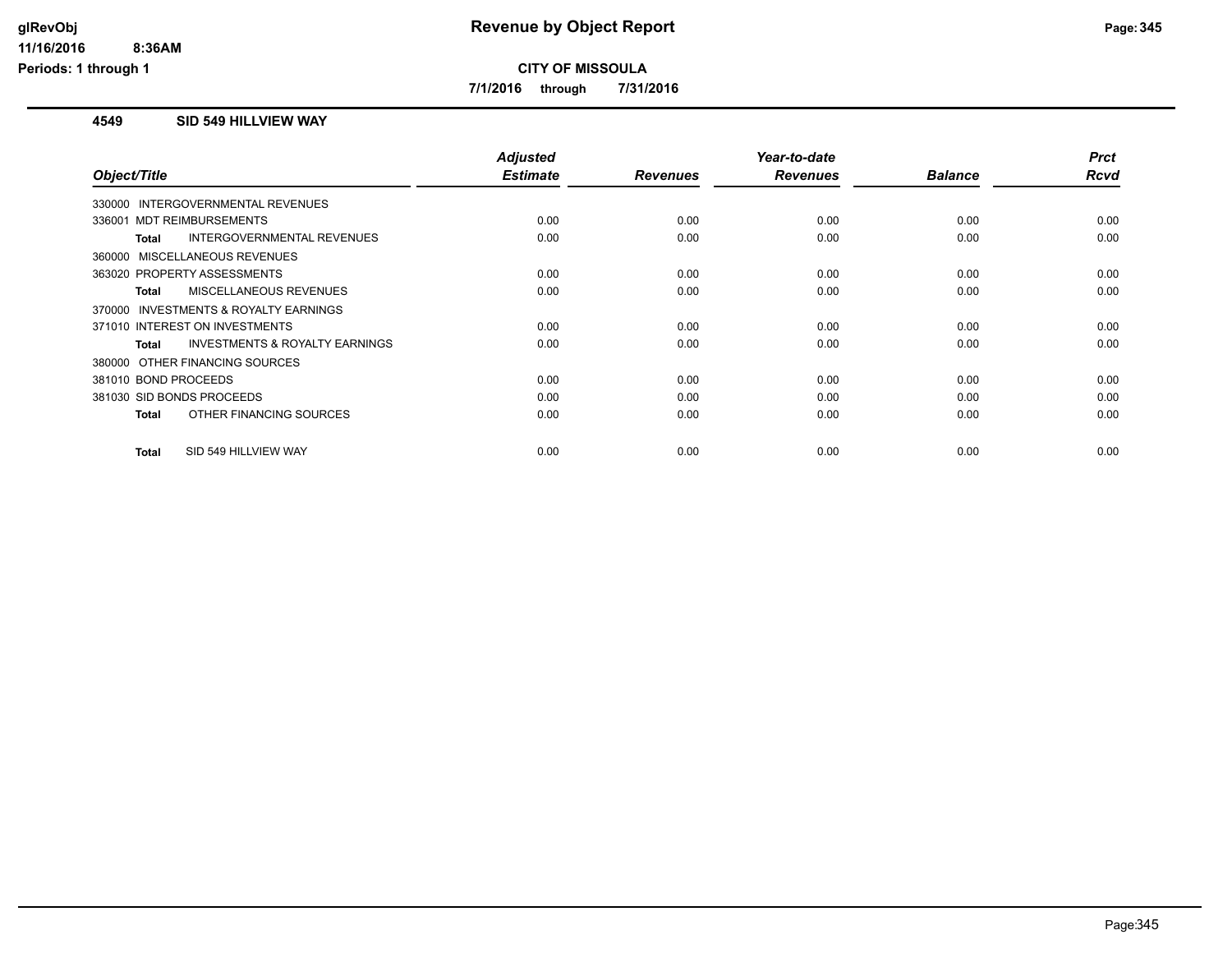**11/16/2016**

 **8:36AM Periods: 1 through 1**

**CITY OF MISSOULA**

**7/1/2016 through 7/31/2016**

# **4745 MALONEY/TWITE MILLER CR \$1.2M CONTRIB**

## **4745 MALONEY/TWITE MILLER CR \$1.2M CONTRIB**

|                                                    | <b>Adjusted</b> |                 | Year-to-date    |                | <b>Prct</b> |
|----------------------------------------------------|-----------------|-----------------|-----------------|----------------|-------------|
| Object/Title                                       | <b>Estimate</b> | <b>Revenues</b> | <b>Revenues</b> | <b>Balance</b> | <b>Rcvd</b> |
| 310000 TAXES/ASSESSMENTS                           |                 |                 |                 |                |             |
| 312001 PENALTIES & INTEREST                        | 0.00            | 0.00            | 0.00            | 0.00           | 0.00        |
| TAXES/ASSESSMENTS<br>Total                         | 0.00            | 0.00            | 0.00            | 0.00           | 0.00        |
| 360000 MISCELLANEOUS REVENUES                      |                 |                 |                 |                |             |
| 365000 DONATIONS                                   | 0.00            | 0.00            | 0.00            | 0.00           | 0.00        |
| MISCELLANEOUS REVENUES<br>Total                    | 0.00            | 0.00            | 0.00            | 0.00           | 0.00        |
| 370000 INVESTMENTS & ROYALTY EARNINGS              |                 |                 |                 |                |             |
| 371010 INTEREST ON INVESTMENTS                     | 0.00            | 0.00            | 0.00            | 0.00           | 0.00        |
| 371020 GAIN/LOSS IN MARKET VALUE OF INVESTMENTS    | 0.00            | 0.00            | 0.00            | 0.00           | 0.00        |
| <b>INVESTMENTS &amp; ROYALTY EARNINGS</b><br>Total | 0.00            | 0.00            | 0.00            | 0.00           | 0.00        |
| MALONEY/TWITE MILLER CR \$1.2M CONTRI<br>Total     | 0.00            | 0.00            | 0.00            | 0.00           | 0.00        |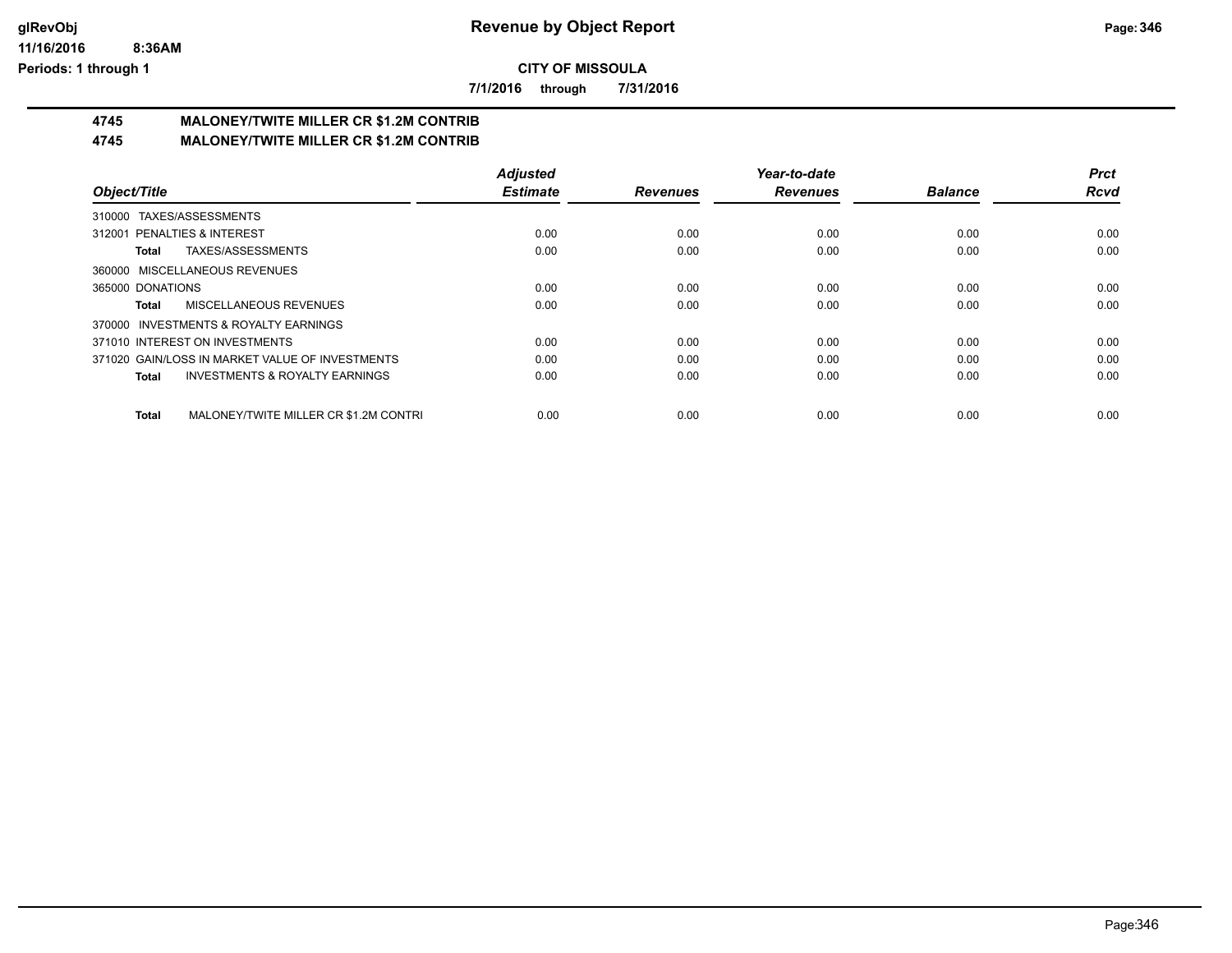**8:36AM**

**CITY OF MISSOULA**

**7/1/2016 through 7/31/2016**

#### **4745 MALONEY/TWITE MILLER CR \$1.2M CONTRIB**

|                                                    | <b>Adjusted</b> |                 | Year-to-date    |                | <b>Prct</b> |
|----------------------------------------------------|-----------------|-----------------|-----------------|----------------|-------------|
| Object/Title                                       | <b>Estimate</b> | <b>Revenues</b> | <b>Revenues</b> | <b>Balance</b> | <b>Rcvd</b> |
| 310000 TAXES/ASSESSMENTS                           |                 |                 |                 |                |             |
| 312001 PENALTIES & INTEREST                        | 0.00            | 0.00            | 0.00            | 0.00           | 0.00        |
| TAXES/ASSESSMENTS<br>Total                         | 0.00            | 0.00            | 0.00            | 0.00           | 0.00        |
| 360000 MISCELLANEOUS REVENUES                      |                 |                 |                 |                |             |
| 365000 DONATIONS                                   | 0.00            | 0.00            | 0.00            | 0.00           | 0.00        |
| MISCELLANEOUS REVENUES<br>Total                    | 0.00            | 0.00            | 0.00            | 0.00           | 0.00        |
| 370000 INVESTMENTS & ROYALTY EARNINGS              |                 |                 |                 |                |             |
| 371010 INTEREST ON INVESTMENTS                     | 0.00            | 0.00            | 0.00            | 0.00           | 0.00        |
| 371020 GAIN/LOSS IN MARKET VALUE OF INVESTMENT     | 0.00            | 0.00            | 0.00            | 0.00           | 0.00        |
| <b>INVESTMENTS &amp; ROYALTY EARNINGS</b><br>Total | 0.00            | 0.00            | 0.00            | 0.00           | 0.00        |
|                                                    |                 |                 |                 |                |             |
| MALONEY/TWITE MILLER CR \$1.2M CONTR<br>Total      | 0.00            | 0.00            | 0.00            | 0.00           | 0.00        |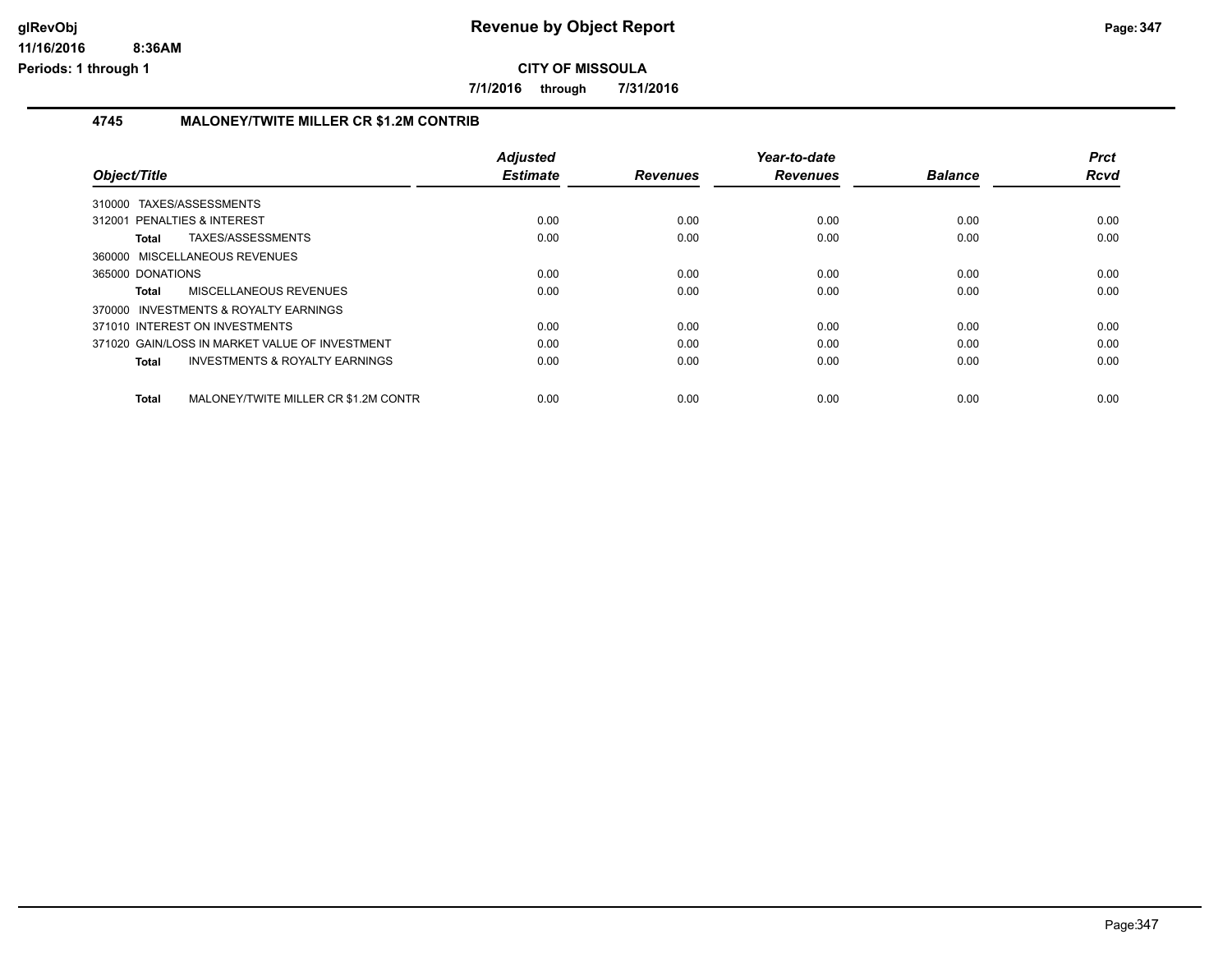**glRevObj Revenue by Object Report Page:348** 

**11/16/2016 8:36AM Periods: 1 through 1**

#### **CITY OF MISSOULA**

**7/1/2016 through 7/31/2016**

#### **4941 HILLVIEW WAY CONSTRUCTION**

#### **4941 HILLVIEW WAY CONSTRUCTION**

|                                                    | <b>Adjusted</b> |                 | Year-to-date    |                | <b>Prct</b> |
|----------------------------------------------------|-----------------|-----------------|-----------------|----------------|-------------|
| Object/Title                                       | <b>Estimate</b> | <b>Revenues</b> | <b>Revenues</b> | <b>Balance</b> | <b>Rcvd</b> |
| 360000 MISCELLANEOUS REVENUES                      |                 |                 |                 |                |             |
| 360010 MISCELLANEOUS                               | 0.00            | 1.747.86        | 1.747.86        | $-1.747.86$    | 0.00        |
| MISCELLANEOUS REVENUES<br>Total                    | 0.00            | 1,747.86        | 1.747.86        | $-1.747.86$    | 0.00        |
| 370000 INVESTMENTS & ROYALTY EARNINGS              |                 |                 |                 |                |             |
| 371010 INTEREST ON INVESTMENTS                     | 0.00            | 0.00            | 0.00            | 0.00           | 0.00        |
| <b>INVESTMENTS &amp; ROYALTY EARNINGS</b><br>Total | 0.00            | 0.00            | 0.00            | 0.00           | 0.00        |
| 380000 OTHER FINANCING SOURCES                     |                 |                 |                 |                |             |
| 381030 SID BONDS PROCEEDS                          | 0.00            | 0.00            | 0.00            | 0.00           | 0.00        |
| OTHER FINANCING SOURCES<br>Total                   | 0.00            | 0.00            | 0.00            | 0.00           | 0.00        |
| <b>HILLVIEW WAY CONSTRUCTION</b><br>Total          | 0.00            | 1.747.86        | 1.747.86        | $-1.747.86$    | 0.00        |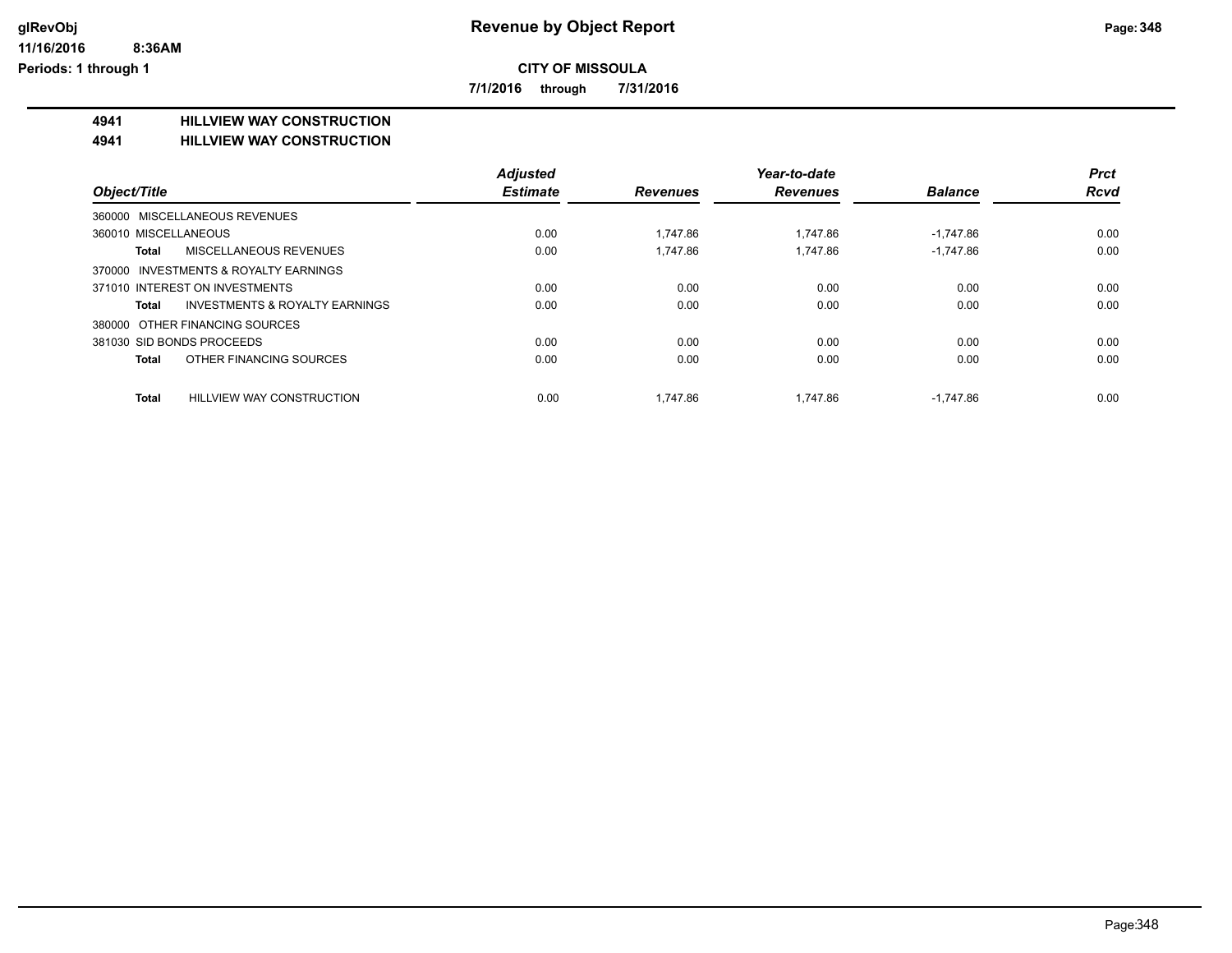**CITY OF MISSOULA**

**7/1/2016 through 7/31/2016**

#### **4941 HILLVIEW WAY CONSTRUCTION**

| Object/Title                                       | <b>Adjusted</b><br><b>Estimate</b> | <b>Revenues</b> | Year-to-date<br><b>Revenues</b> | <b>Balance</b> | <b>Prct</b><br><b>Rcvd</b> |
|----------------------------------------------------|------------------------------------|-----------------|---------------------------------|----------------|----------------------------|
| 360000 MISCELLANEOUS REVENUES                      |                                    |                 |                                 |                |                            |
| 360010 MISCELLANEOUS                               | 0.00                               | 1.747.86        | 1.747.86                        | $-1.747.86$    | 0.00                       |
| <b>MISCELLANEOUS REVENUES</b><br>Total             | 0.00                               | 1.747.86        | 1.747.86                        | $-1.747.86$    | 0.00                       |
| 370000 INVESTMENTS & ROYALTY EARNINGS              |                                    |                 |                                 |                |                            |
| 371010 INTEREST ON INVESTMENTS                     | 0.00                               | 0.00            | 0.00                            | 0.00           | 0.00                       |
| <b>INVESTMENTS &amp; ROYALTY EARNINGS</b><br>Total | 0.00                               | 0.00            | 0.00                            | 0.00           | 0.00                       |
| 380000 OTHER FINANCING SOURCES                     |                                    |                 |                                 |                |                            |
| 381030 SID BONDS PROCEEDS                          | 0.00                               | 0.00            | 0.00                            | 0.00           | 0.00                       |
| OTHER FINANCING SOURCES<br><b>Total</b>            | 0.00                               | 0.00            | 0.00                            | 0.00           | 0.00                       |
| HILLVIEW WAY CONSTRUCTION<br><b>Total</b>          | 0.00                               | 1.747.86        | 1.747.86                        | $-1.747.86$    | 0.00                       |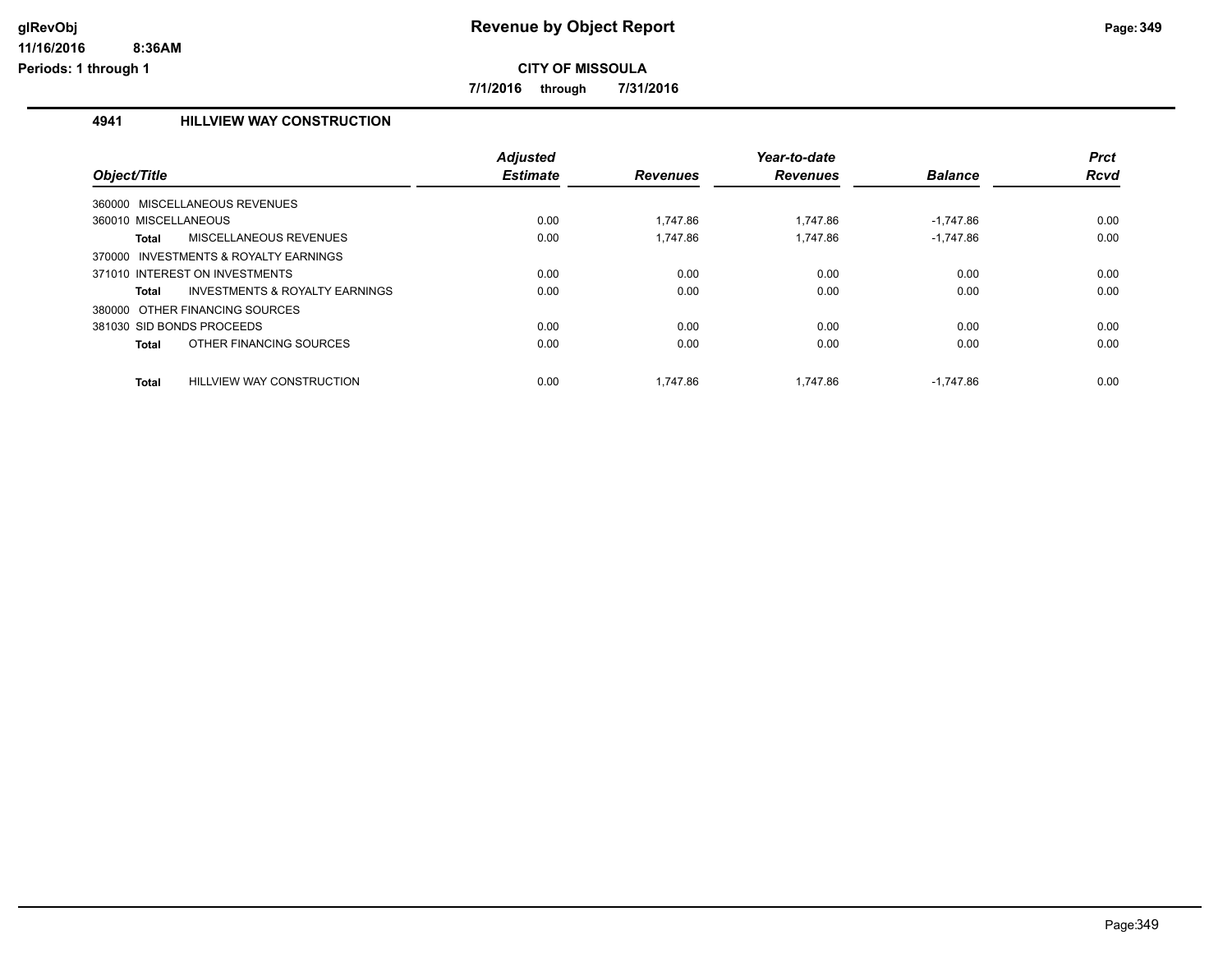**CITY OF MISSOULA**

**7/1/2016 through 7/31/2016**

## **4944 RATTLESNAKE SEWER COLLECTION (544)**

## **4944 RATTLESNAKE SEWER COLLECTION (544)**

|                                                     | <b>Adjusted</b> |                 | Year-to-date    |                | <b>Prct</b> |
|-----------------------------------------------------|-----------------|-----------------|-----------------|----------------|-------------|
| Object/Title                                        | <b>Estimate</b> | <b>Revenues</b> | <b>Revenues</b> | <b>Balance</b> | <b>Rcvd</b> |
| 330000 INTERGOVERNMENTAL REVENUES                   |                 |                 |                 |                |             |
| 331090 EPA GRANT                                    | 0.00            | 0.00            | 0.00            | 0.00           | 0.00        |
| 334120 TSEP GRANT                                   | 0.00            | 0.00            | 0.00            | 0.00           | 0.00        |
| 334121 DNRC GRANT                                   | 0.00            | 0.00            | 0.00            | 0.00           | 0.00        |
| 334990 ARRA FUNDING                                 | 0.00            | 0.00            | 0.00            | 0.00           | 0.00        |
| 334992 ARRA LOAN                                    | 0.00            | 0.00            | 0.00            | 0.00           | 0.00        |
| <b>INTERGOVERNMENTAL REVENUES</b><br>Total          | 0.00            | 0.00            | 0.00            | 0.00           | 0.00        |
| <b>INVESTMENTS &amp; ROYALTY EARNINGS</b><br>370000 |                 |                 |                 |                |             |
| 371010 INTEREST ON INVESTMENTS                      | 0.00            | 0.00            | 0.00            | 0.00           | 0.00        |
| <b>INVESTMENTS &amp; ROYALTY EARNINGS</b><br>Total  | 0.00            | 0.00            | 0.00            | 0.00           | 0.00        |
| 380000 OTHER FINANCING SOURCES                      |                 |                 |                 |                |             |
| 381010 BOND PROCEEDS                                | 0.00            | 0.00            | 0.00            | 0.00           | 0.00        |
| 381020 REVENUE BONDS                                | 0.00            | 0.00            | 0.00            | 0.00           | 0.00        |
| 381030 SID BONDS PROCEEDS                           | 0.00            | 0.00            | 0.00            | 0.00           | 0.00        |
| OTHER FINANCING SOURCES<br><b>Total</b>             | 0.00            | 0.00            | 0.00            | 0.00           | 0.00        |
| RATTLESNAKE SEWER COLLECTION (544)<br>Total         | 0.00            | 0.00            | 0.00            | 0.00           | 0.00        |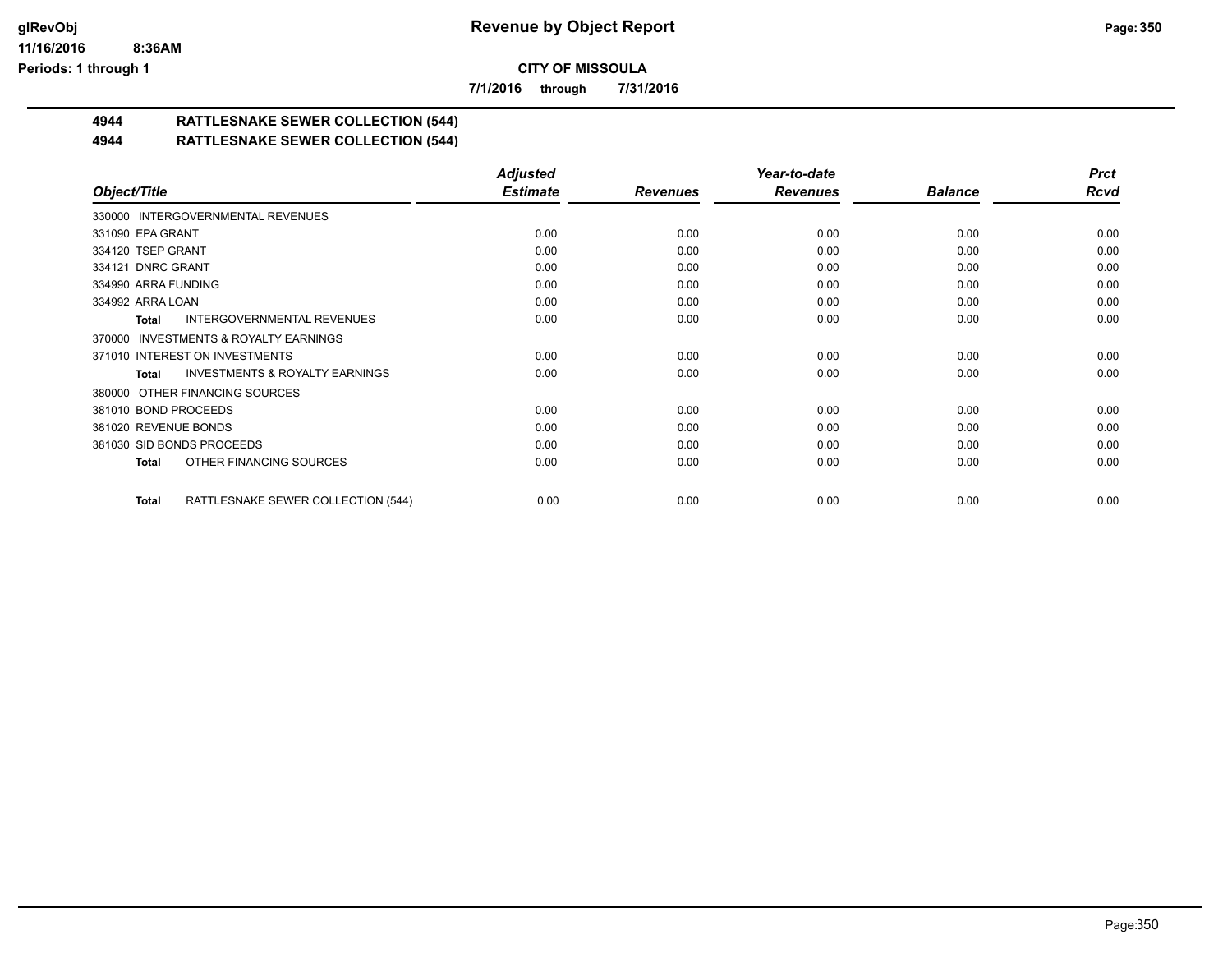**8:36AM**

**CITY OF MISSOULA**

**7/1/2016 through 7/31/2016**

#### **4944 RATTLESNAKE SEWER COLLECTION (544)**

|                                                     | <b>Adjusted</b> |                 | Year-to-date    |                | <b>Prct</b> |
|-----------------------------------------------------|-----------------|-----------------|-----------------|----------------|-------------|
| Object/Title                                        | <b>Estimate</b> | <b>Revenues</b> | <b>Revenues</b> | <b>Balance</b> | Rcvd        |
| 330000 INTERGOVERNMENTAL REVENUES                   |                 |                 |                 |                |             |
| 331090 EPA GRANT                                    | 0.00            | 0.00            | 0.00            | 0.00           | 0.00        |
| 334120 TSEP GRANT                                   | 0.00            | 0.00            | 0.00            | 0.00           | 0.00        |
| 334121 DNRC GRANT                                   | 0.00            | 0.00            | 0.00            | 0.00           | 0.00        |
| 334990 ARRA FUNDING                                 | 0.00            | 0.00            | 0.00            | 0.00           | 0.00        |
| 334992 ARRA LOAN                                    | 0.00            | 0.00            | 0.00            | 0.00           | 0.00        |
| <b>INTERGOVERNMENTAL REVENUES</b><br>Total          | 0.00            | 0.00            | 0.00            | 0.00           | 0.00        |
| <b>INVESTMENTS &amp; ROYALTY EARNINGS</b><br>370000 |                 |                 |                 |                |             |
| 371010 INTEREST ON INVESTMENTS                      | 0.00            | 0.00            | 0.00            | 0.00           | 0.00        |
| <b>INVESTMENTS &amp; ROYALTY EARNINGS</b><br>Total  | 0.00            | 0.00            | 0.00            | 0.00           | 0.00        |
| 380000 OTHER FINANCING SOURCES                      |                 |                 |                 |                |             |
| 381010 BOND PROCEEDS                                | 0.00            | 0.00            | 0.00            | 0.00           | 0.00        |
| 381020 REVENUE BONDS                                | 0.00            | 0.00            | 0.00            | 0.00           | 0.00        |
| 381030 SID BONDS PROCEEDS                           | 0.00            | 0.00            | 0.00            | 0.00           | 0.00        |
| OTHER FINANCING SOURCES<br><b>Total</b>             | 0.00            | 0.00            | 0.00            | 0.00           | 0.00        |
| RATTLESNAKE SEWER COLLECTION (544)<br><b>Total</b>  | 0.00            | 0.00            | 0.00            | 0.00           | 0.00        |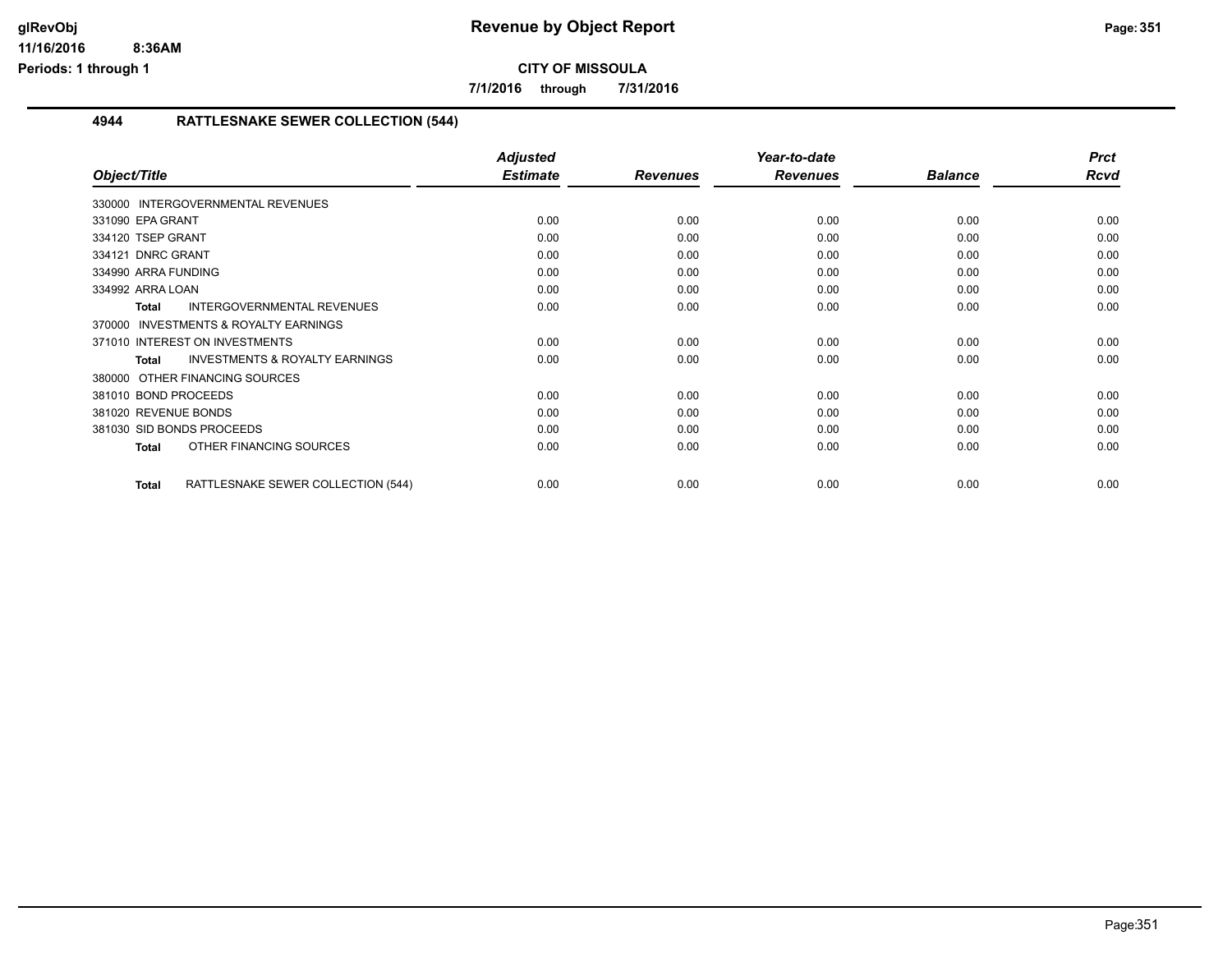**glRevObj Revenue by Object Report Page:352** 

**CITY OF MISSOULA**

**7/1/2016 through 7/31/2016**

#### **4945 PHILLIPS ST TRAFFIC CALMING**

 **8:36AM**

**4945 PHILLIPS ST TRAFFIC CALMING**

|                                                    | <b>Adjusted</b> |                 | Year-to-date    |                | <b>Prct</b> |
|----------------------------------------------------|-----------------|-----------------|-----------------|----------------|-------------|
| Object/Title                                       | <b>Estimate</b> | <b>Revenues</b> | <b>Revenues</b> | <b>Balance</b> | <b>Rcvd</b> |
| 370000 INVESTMENTS & ROYALTY EARNINGS              |                 |                 |                 |                |             |
| 371010 INTEREST ON INVESTMENTS                     | 0.00            | 0.00            | 0.00            | 0.00           | 0.00        |
| <b>INVESTMENTS &amp; ROYALTY EARNINGS</b><br>Total | 0.00            | 0.00            | 0.00            | 0.00           | 0.00        |
| 380000 OTHER FINANCING SOURCES                     |                 |                 |                 |                |             |
| 381030 SID BONDS PROCEEDS                          | 0.00            | 0.00            | 0.00            | 0.00           | 0.00        |
| 383000 OPERATING TRANSFERS                         | 0.00            | 0.00            | 0.00            | 0.00           | 0.00        |
| OTHER FINANCING SOURCES<br>Total                   | 0.00            | 0.00            | 0.00            | 0.00           | 0.00        |
|                                                    |                 |                 |                 |                |             |
| <b>Total</b><br>PHILLIPS ST TRAFFIC CALMING        | 0.00            | 0.00            | 0.00            | 0.00           | 0.00        |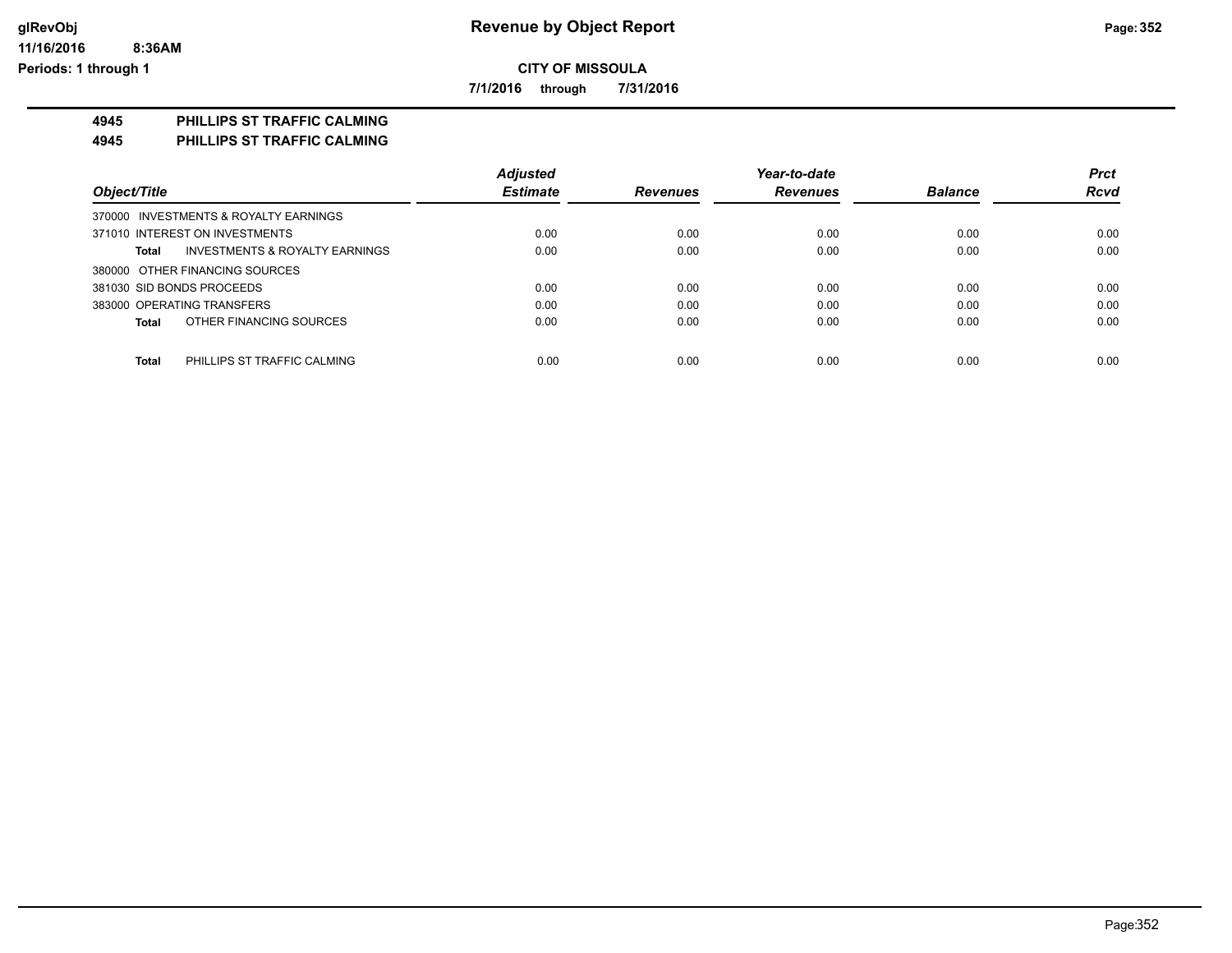**glRevObj Revenue by Object Report Page:353** 

**11/16/2016 8:36AM**

**Periods: 1 through 1**

**CITY OF MISSOULA**

**7/1/2016 through 7/31/2016**

#### **4945 PHILLIPS ST TRAFFIC CALMING**

|                                         | <b>Adjusted</b> |                 | Year-to-date    |                | <b>Prct</b> |
|-----------------------------------------|-----------------|-----------------|-----------------|----------------|-------------|
| Object/Title                            | <b>Estimate</b> | <b>Revenues</b> | <b>Revenues</b> | <b>Balance</b> | <b>Rcvd</b> |
| 370000 INVESTMENTS & ROYALTY EARNINGS   |                 |                 |                 |                |             |
| 371010 INTEREST ON INVESTMENTS          | 0.00            | 0.00            | 0.00            | 0.00           | 0.00        |
| INVESTMENTS & ROYALTY EARNINGS<br>Total | 0.00            | 0.00            | 0.00            | 0.00           | 0.00        |
| 380000 OTHER FINANCING SOURCES          |                 |                 |                 |                |             |
| 381030 SID BONDS PROCEEDS               | 0.00            | 0.00            | 0.00            | 0.00           | 0.00        |
| 383000 OPERATING TRANSFERS              | 0.00            | 0.00            | 0.00            | 0.00           | 0.00        |
| OTHER FINANCING SOURCES<br>Total        | 0.00            | 0.00            | 0.00            | 0.00           | 0.00        |
|                                         |                 |                 |                 |                |             |
| Total<br>PHILLIPS ST TRAFFIC CALMING    | 0.00            | 0.00            | 0.00            | 0.00           | 0.00        |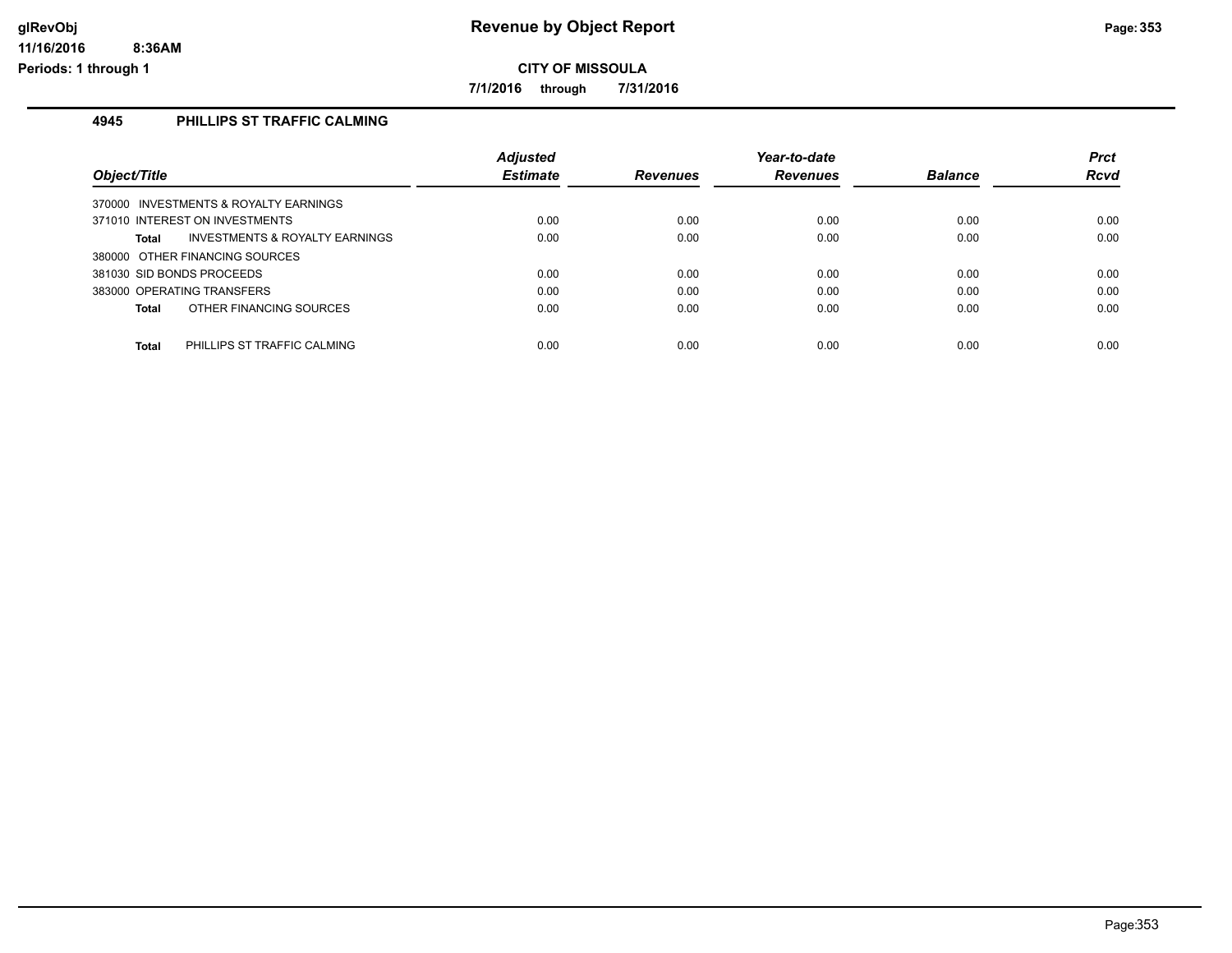**CITY OF MISSOULA**

**7/1/2016 through 7/31/2016**

# **4946 PATTEE CREEK DR. TRAFFIC CALMING**

## **4946 PATTEE CREEK DR. TRAFFIC CALMING**

|                                           | <b>Adjusted</b> |                 | Year-to-date    |                | <b>Prct</b> |
|-------------------------------------------|-----------------|-----------------|-----------------|----------------|-------------|
| Object/Title                              | <b>Estimate</b> | <b>Revenues</b> | <b>Revenues</b> | <b>Balance</b> | <b>Rcvd</b> |
| 370000 INVESTMENTS & ROYALTY EARNINGS     |                 |                 |                 |                |             |
| 371010 INTEREST ON INVESTMENTS            | 0.00            | 0.00            | 0.00            | 0.00           | 0.00        |
| INVESTMENTS & ROYALTY EARNINGS<br>Total   | 0.00            | 0.00            | 0.00            | 0.00           | 0.00        |
| 380000 OTHER FINANCING SOURCES            |                 |                 |                 |                |             |
| 381030 SID BONDS PROCEEDS                 | 0.00            | 0.00            | 0.00            | 0.00           | 0.00        |
| 383000 OPERATING TRANSFERS                | 0.00            | 0.00            | 0.00            | 0.00           | 0.00        |
| OTHER FINANCING SOURCES<br>Total          | 0.00            | 0.00            | 0.00            | 0.00           | 0.00        |
|                                           |                 |                 |                 |                |             |
| Total<br>PATTEE CREEK DR. TRAFFIC CALMING | 0.00            | 0.00            | 0.00            | 0.00           | 0.00        |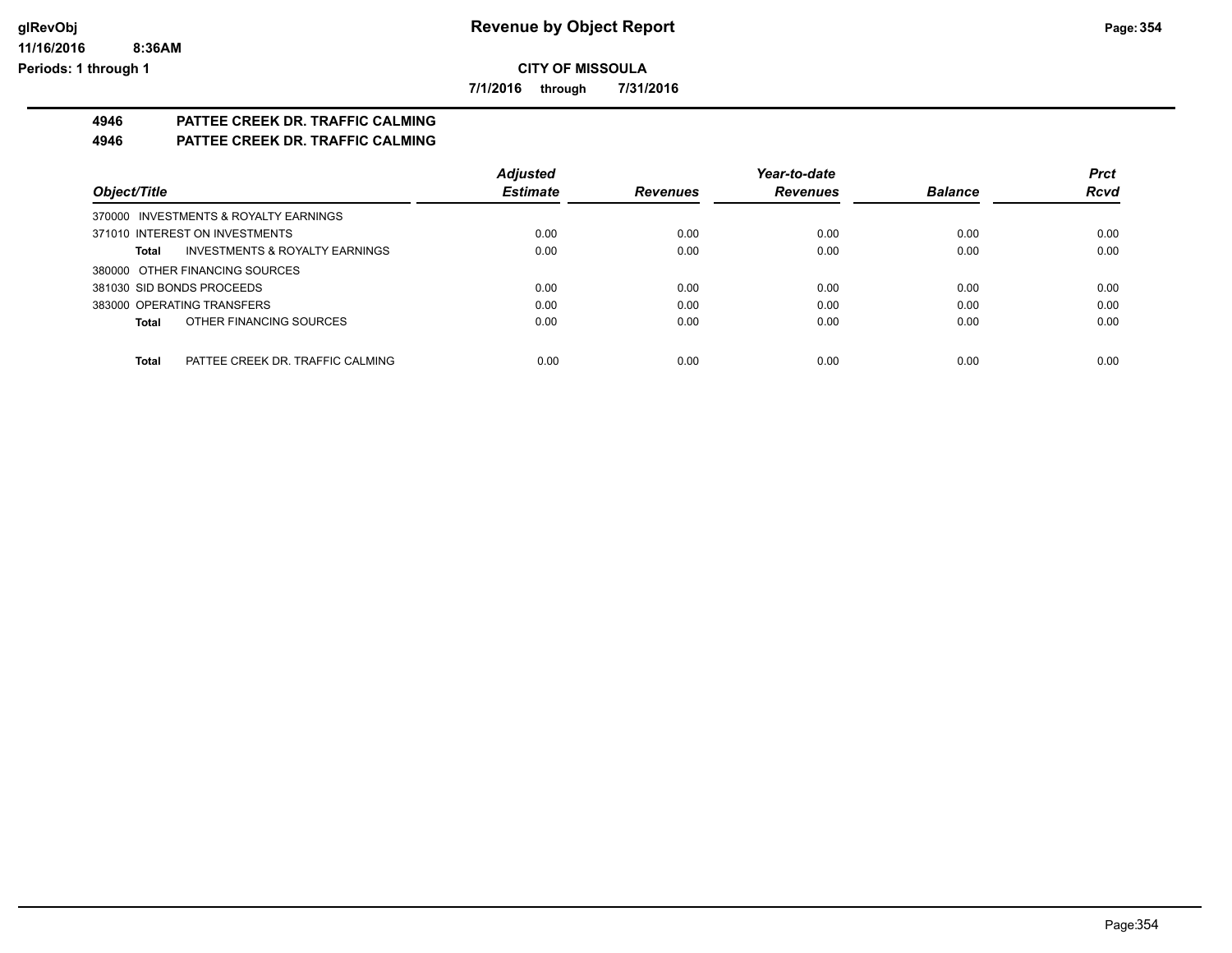**8:36AM**

**CITY OF MISSOULA**

**7/1/2016 through 7/31/2016**

#### **4946 PATTEE CREEK DR. TRAFFIC CALMING**

|                                                  | <b>Adjusted</b> |                 | Year-to-date    |                | <b>Prct</b> |
|--------------------------------------------------|-----------------|-----------------|-----------------|----------------|-------------|
| Object/Title                                     | <b>Estimate</b> | <b>Revenues</b> | <b>Revenues</b> | <b>Balance</b> | <b>Rcvd</b> |
| 370000 INVESTMENTS & ROYALTY EARNINGS            |                 |                 |                 |                |             |
| 371010 INTEREST ON INVESTMENTS                   | 0.00            | 0.00            | 0.00            | 0.00           | 0.00        |
| INVESTMENTS & ROYALTY EARNINGS<br>Total          | 0.00            | 0.00            | 0.00            | 0.00           | 0.00        |
| 380000 OTHER FINANCING SOURCES                   |                 |                 |                 |                |             |
| 381030 SID BONDS PROCEEDS                        | 0.00            | 0.00            | 0.00            | 0.00           | 0.00        |
| 383000 OPERATING TRANSFERS                       | 0.00            | 0.00            | 0.00            | 0.00           | 0.00        |
| OTHER FINANCING SOURCES<br><b>Total</b>          | 0.00            | 0.00            | 0.00            | 0.00           | 0.00        |
|                                                  |                 |                 |                 |                |             |
| <b>Total</b><br>PATTEE CREEK DR. TRAFFIC CALMING | 0.00            | 0.00            | 0.00            | 0.00           | 0.00        |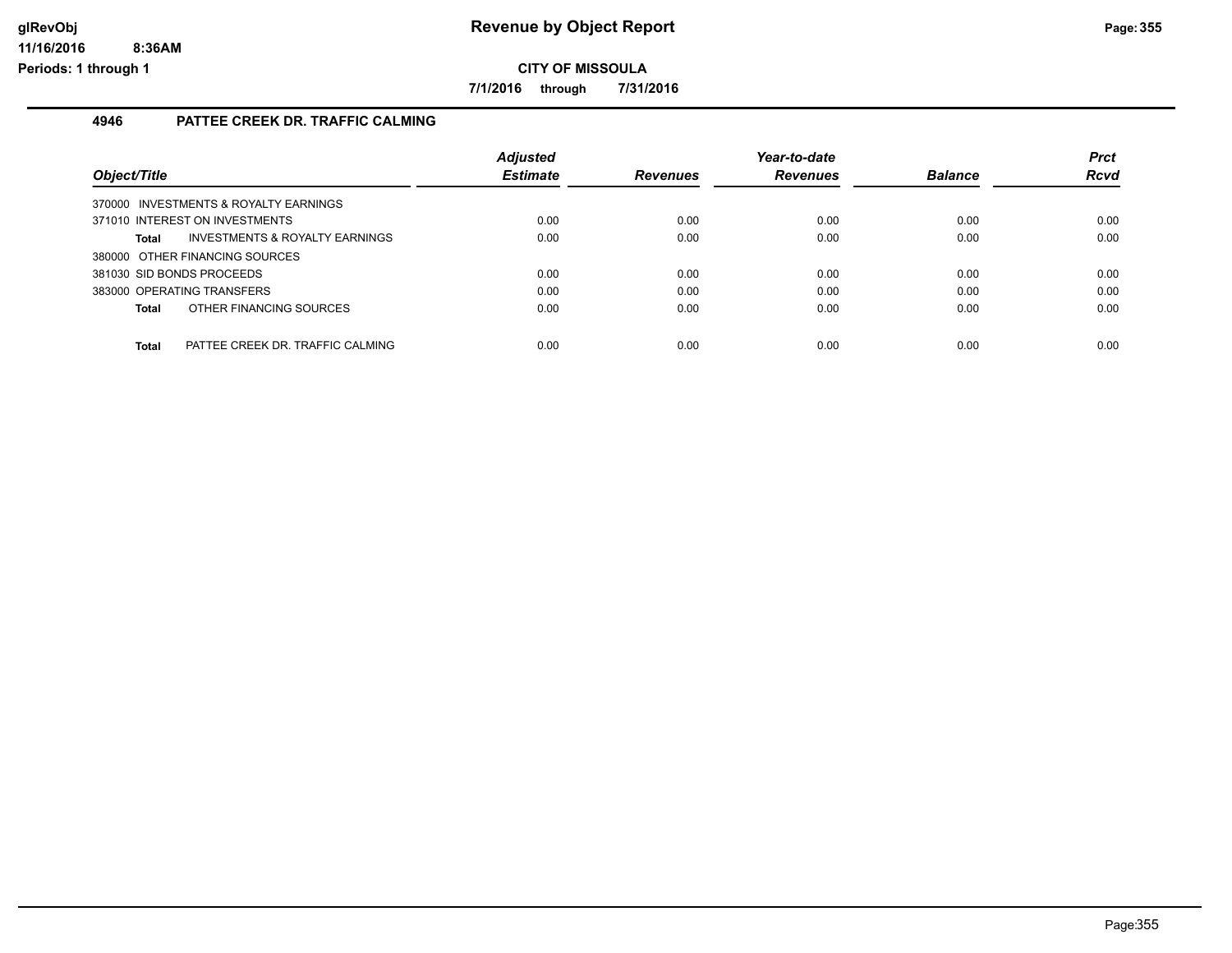**CITY OF MISSOULA**

**7/1/2016 through 7/31/2016**

## **4948 STORMWATER OUTFALL RETROFITS**

 **8:36AM**

#### **4948 STORMWATER OUTFALL RETROFITS**

|                     |                                     | <b>Adjusted</b> |                 | Year-to-date    |                | <b>Prct</b> |
|---------------------|-------------------------------------|-----------------|-----------------|-----------------|----------------|-------------|
| Object/Title        |                                     | <b>Estimate</b> | <b>Revenues</b> | <b>Revenues</b> | <b>Balance</b> | <b>Rcvd</b> |
|                     | 330000 INTERGOVERNMENTAL REVENUES   |                 |                 |                 |                |             |
| 334121 DNRC GRANT   |                                     | 0.00            | 0.00            | 0.00            | 0.00           | 0.00        |
|                     | 337003 HEALTH DEPT-STORM WATER MGMT | 0.00            | 0.00            | 0.00            | 0.00           | 0.00        |
| 337004 MRA GRANTS   |                                     | 0.00            | 0.00            | 0.00            | 0.00           | 0.00        |
| Total               | <b>INTERGOVERNMENTAL REVENUES</b>   | 0.00            | 0.00            | 0.00            | 0.00           | 0.00        |
|                     | 380000 OTHER FINANCING SOURCES      |                 |                 |                 |                |             |
| 383014 TRANS FR MRA |                                     | 0.00            | 0.00            | 0.00            | 0.00           | 0.00        |
| 383015 TRANS FR MPC |                                     | 0.00            | 0.00            | 0.00            | 0.00           | 0.00        |
| Total               | OTHER FINANCING SOURCES             | 0.00            | 0.00            | 0.00            | 0.00           | 0.00        |
| <b>Total</b>        | STORMWATER OUTFALL RETROFITS        | 0.00            | 0.00            | 0.00            | 0.00           | 0.00        |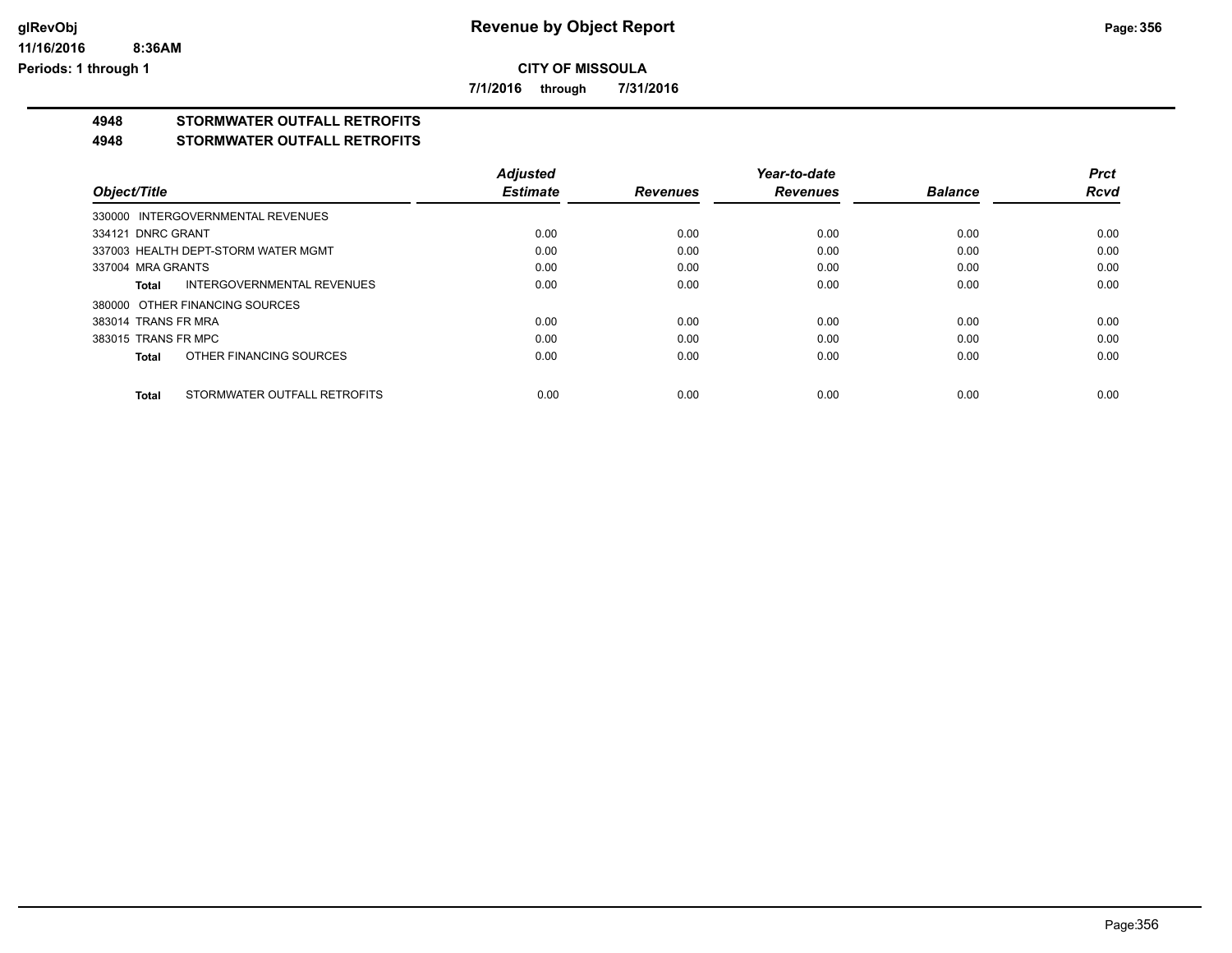**8:36AM**

**CITY OF MISSOULA**

**7/1/2016 through 7/31/2016**

#### **4948 STORMWATER OUTFALL RETROFITS**

| Object/Title                                 | <b>Adjusted</b><br><b>Estimate</b> | <b>Revenues</b> | Year-to-date<br><b>Revenues</b> | <b>Balance</b> | <b>Prct</b><br><b>Rcvd</b> |
|----------------------------------------------|------------------------------------|-----------------|---------------------------------|----------------|----------------------------|
| 330000 INTERGOVERNMENTAL REVENUES            |                                    |                 |                                 |                |                            |
| 334121 DNRC GRANT                            | 0.00                               | 0.00            | 0.00                            | 0.00           | 0.00                       |
| 337003 HEALTH DEPT-STORM WATER MGMT          | 0.00                               | 0.00            | 0.00                            | 0.00           | 0.00                       |
| 337004 MRA GRANTS                            | 0.00                               | 0.00            | 0.00                            | 0.00           | 0.00                       |
| INTERGOVERNMENTAL REVENUES<br>Total          | 0.00                               | 0.00            | 0.00                            | 0.00           | 0.00                       |
| 380000 OTHER FINANCING SOURCES               |                                    |                 |                                 |                |                            |
| 383014 TRANS FR MRA                          | 0.00                               | 0.00            | 0.00                            | 0.00           | 0.00                       |
| 383015 TRANS FR MPC                          | 0.00                               | 0.00            | 0.00                            | 0.00           | 0.00                       |
| OTHER FINANCING SOURCES<br><b>Total</b>      | 0.00                               | 0.00            | 0.00                            | 0.00           | 0.00                       |
| STORMWATER OUTFALL RETROFITS<br><b>Total</b> | 0.00                               | 0.00            | 0.00                            | 0.00           | 0.00                       |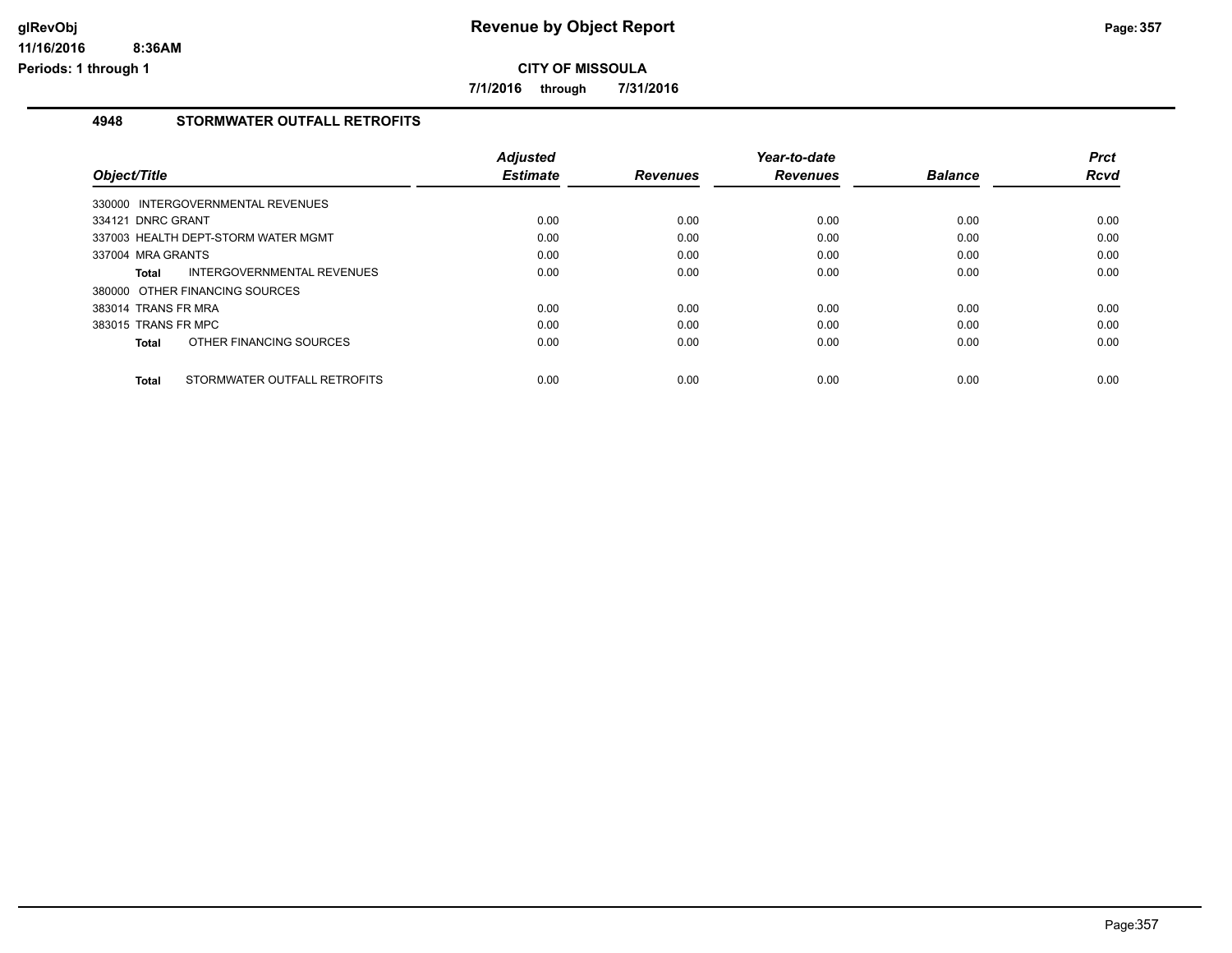**CITY OF MISSOULA**

**7/1/2016 through 7/31/2016**

**4949 WAYFINDING PROJECT**

**4949 WAYFINDING PROJECT**

|                                           | <b>Adjusted</b> |                 | Year-to-date    |                | <b>Prct</b> |
|-------------------------------------------|-----------------|-----------------|-----------------|----------------|-------------|
| Object/Title                              | <b>Estimate</b> | <b>Revenues</b> | <b>Revenues</b> | <b>Balance</b> | <b>Rcvd</b> |
| 360000 MISCELLANEOUS REVENUES             |                 |                 |                 |                |             |
| 365000 DONATIONS                          | 0.00            | 0.00            | 0.00            | 0.00           | 0.00        |
| MISCELLANEOUS REVENUES<br>Total           | 0.00            | 0.00            | 0.00            | 0.00           | 0.00        |
| 380000 OTHER FINANCING SOURCES            |                 |                 |                 |                |             |
| 383042 TRANSFERS FROM OTHER FUNDS         | 0.00            | 0.00            | 0.00            | 0.00           | 0.00        |
| OTHER FINANCING SOURCES<br>Total          | 0.00            | 0.00            | 0.00            | 0.00           | 0.00        |
|                                           |                 |                 |                 |                |             |
| <b>WAYFINDING PROJECT</b><br><b>Total</b> | 0.00            | 0.00            | 0.00            | 0.00           | 0.00        |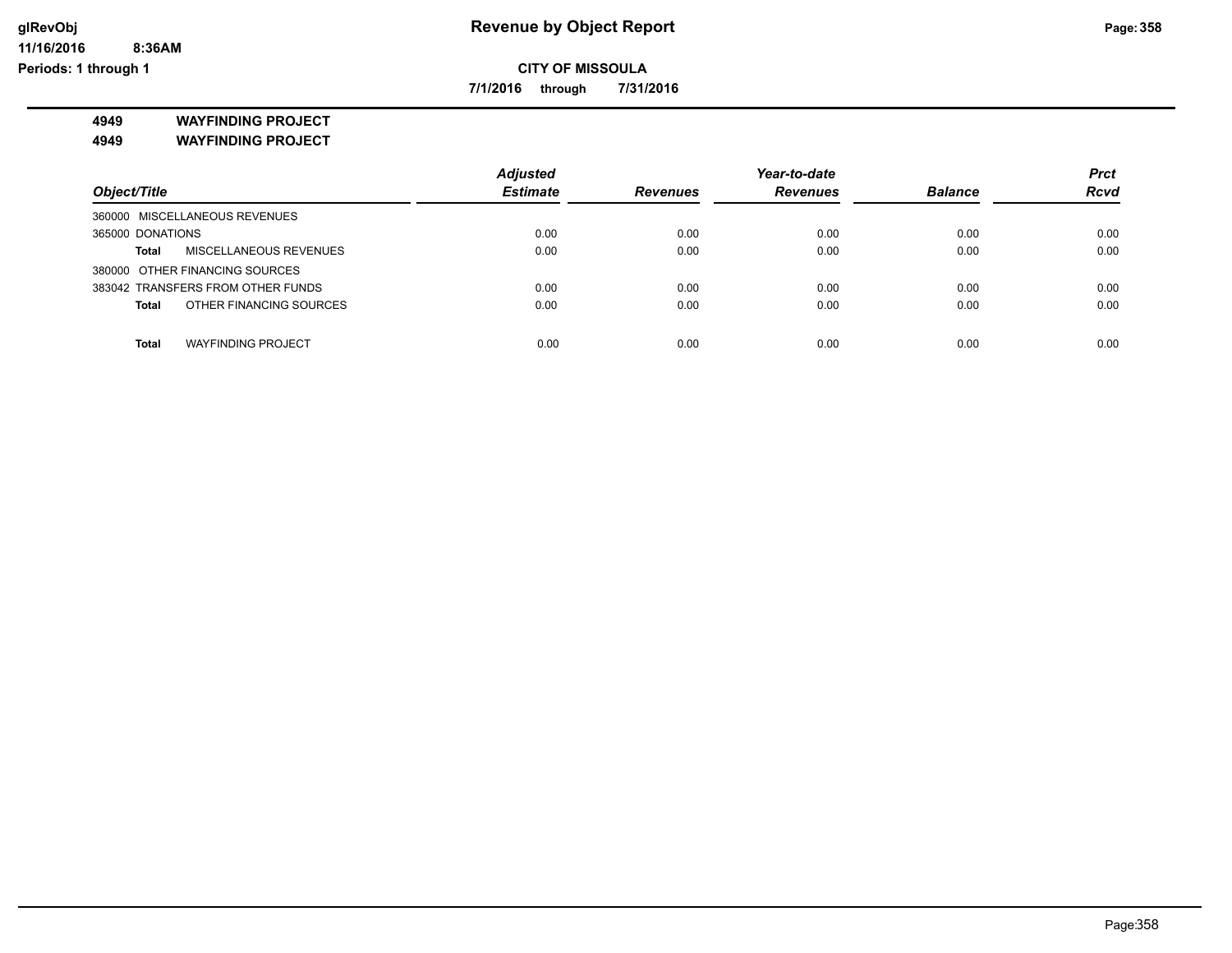**CITY OF MISSOULA**

**7/1/2016 through 7/31/2016**

#### **4949 WAYFINDING PROJECT**

| Object/Title                              | <b>Adjusted</b><br><b>Estimate</b> | <b>Revenues</b> | Year-to-date<br><b>Revenues</b> | <b>Balance</b> | <b>Prct</b><br><b>Rcvd</b> |
|-------------------------------------------|------------------------------------|-----------------|---------------------------------|----------------|----------------------------|
| 360000 MISCELLANEOUS REVENUES             |                                    |                 |                                 |                |                            |
| 365000 DONATIONS                          | 0.00                               | 0.00            | 0.00                            | 0.00           | 0.00                       |
| MISCELLANEOUS REVENUES<br>Total           | 0.00                               | 0.00            | 0.00                            | 0.00           | 0.00                       |
| 380000 OTHER FINANCING SOURCES            |                                    |                 |                                 |                |                            |
| 383042 TRANSFERS FROM OTHER FUNDS         | 0.00                               | 0.00            | 0.00                            | 0.00           | 0.00                       |
| OTHER FINANCING SOURCES<br><b>Total</b>   | 0.00                               | 0.00            | 0.00                            | 0.00           | 0.00                       |
|                                           |                                    |                 |                                 |                |                            |
| <b>WAYFINDING PROJECT</b><br><b>Total</b> | 0.00                               | 0.00            | 0.00                            | 0.00           | 0.00                       |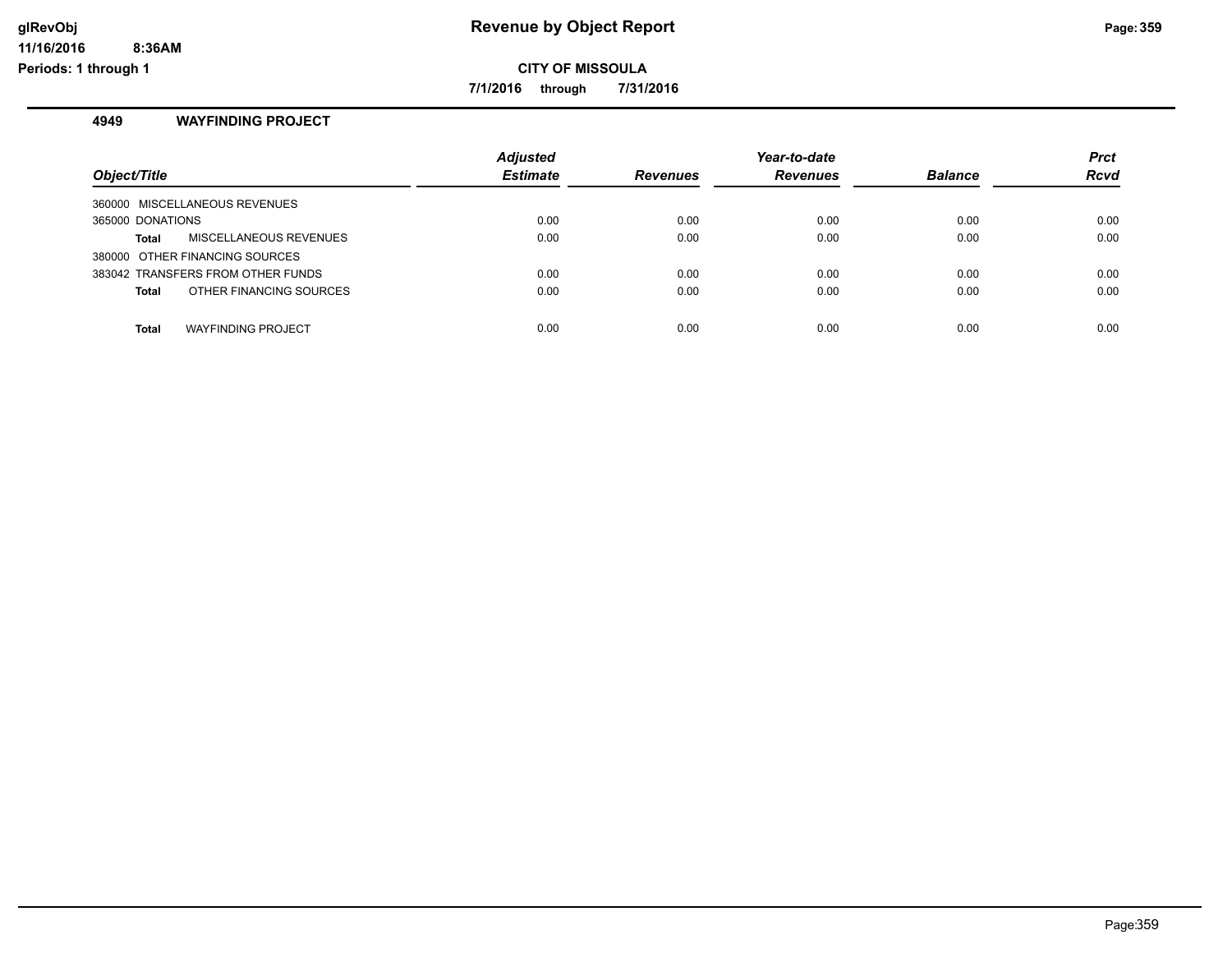**CITY OF MISSOULA**

**7/1/2016 through 7/31/2016**

**4990 ARRA ENHANCEMENTS**

 **8:36AM**

**4990 ARRA ENHANCEMENTS**

|                                                | <b>Adjusted</b> |                 | Year-to-date    |                | <b>Prct</b> |
|------------------------------------------------|-----------------|-----------------|-----------------|----------------|-------------|
| Object/Title                                   | <b>Estimate</b> | <b>Revenues</b> | <b>Revenues</b> | <b>Balance</b> | <b>Rcvd</b> |
| 330000 INTERGOVERNMENTAL REVENUES              |                 |                 |                 |                |             |
| 334990 ARRA FUNDING                            | 0.00            | 0.00            | 0.00            | 0.00           | 0.00        |
| INTERGOVERNMENTAL REVENUES<br><b>Total</b>     | 0.00            | 0.00            | 0.00            | 0.00           | 0.00        |
| 370000 INVESTMENTS & ROYALTY EARNINGS          |                 |                 |                 |                |             |
| 371010 INTEREST ON INVESTMENTS                 | 0.00            | 0.00            | 0.00            | 0.00           | 0.00        |
| INVESTMENTS & ROYALTY EARNINGS<br><b>Total</b> | 0.00            | 0.00            | 0.00            | 0.00           | 0.00        |
|                                                |                 |                 |                 |                |             |
| ARRA ENHANCEMENTS<br><b>Total</b>              | 0.00            | 0.00            | 0.00            | 0.00           | 0.00        |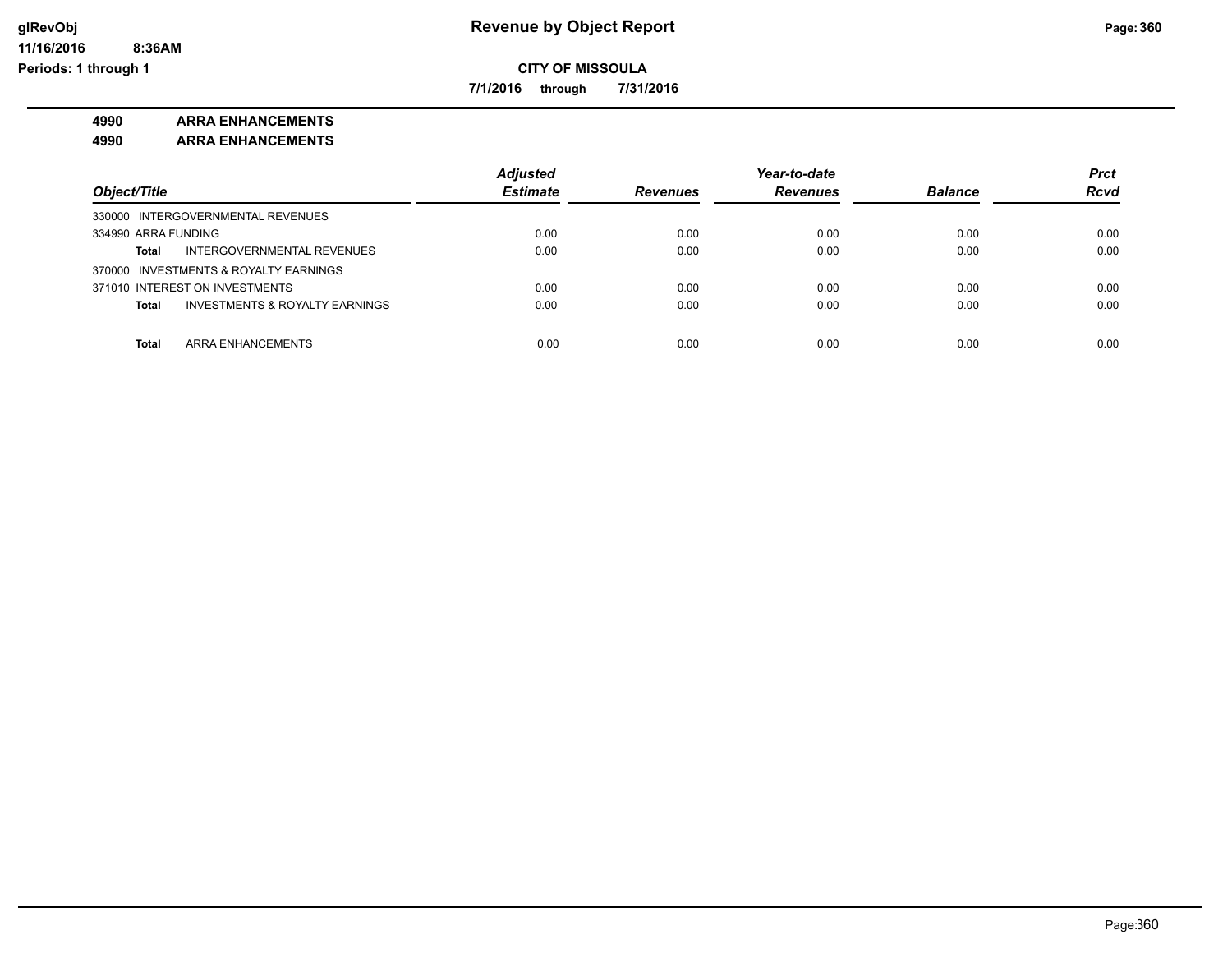**CITY OF MISSOULA**

**7/1/2016 through 7/31/2016**

#### **4990 ARRA ENHANCEMENTS**

| Object/Title                                              | Adjusted<br><b>Estimate</b> | <b>Revenues</b> | Year-to-date<br><b>Revenues</b> | <b>Balance</b> | <b>Prct</b><br><b>Rcvd</b> |
|-----------------------------------------------------------|-----------------------------|-----------------|---------------------------------|----------------|----------------------------|
| 330000 INTERGOVERNMENTAL REVENUES                         |                             |                 |                                 |                |                            |
| 334990 ARRA FUNDING                                       | 0.00                        | 0.00            | 0.00                            | 0.00           | 0.00                       |
| INTERGOVERNMENTAL REVENUES<br>Total                       | 0.00                        | 0.00            | 0.00                            | 0.00           | 0.00                       |
| 370000 INVESTMENTS & ROYALTY EARNINGS                     |                             |                 |                                 |                |                            |
| 371010 INTEREST ON INVESTMENTS                            | 0.00                        | 0.00            | 0.00                            | 0.00           | 0.00                       |
| <b>INVESTMENTS &amp; ROYALTY EARNINGS</b><br><b>Total</b> | 0.00                        | 0.00            | 0.00                            | 0.00           | 0.00                       |
|                                                           |                             |                 |                                 |                |                            |
| ARRA ENHANCEMENTS<br><b>Total</b>                         | 0.00                        | 0.00            | 0.00                            | 0.00           | 0.00                       |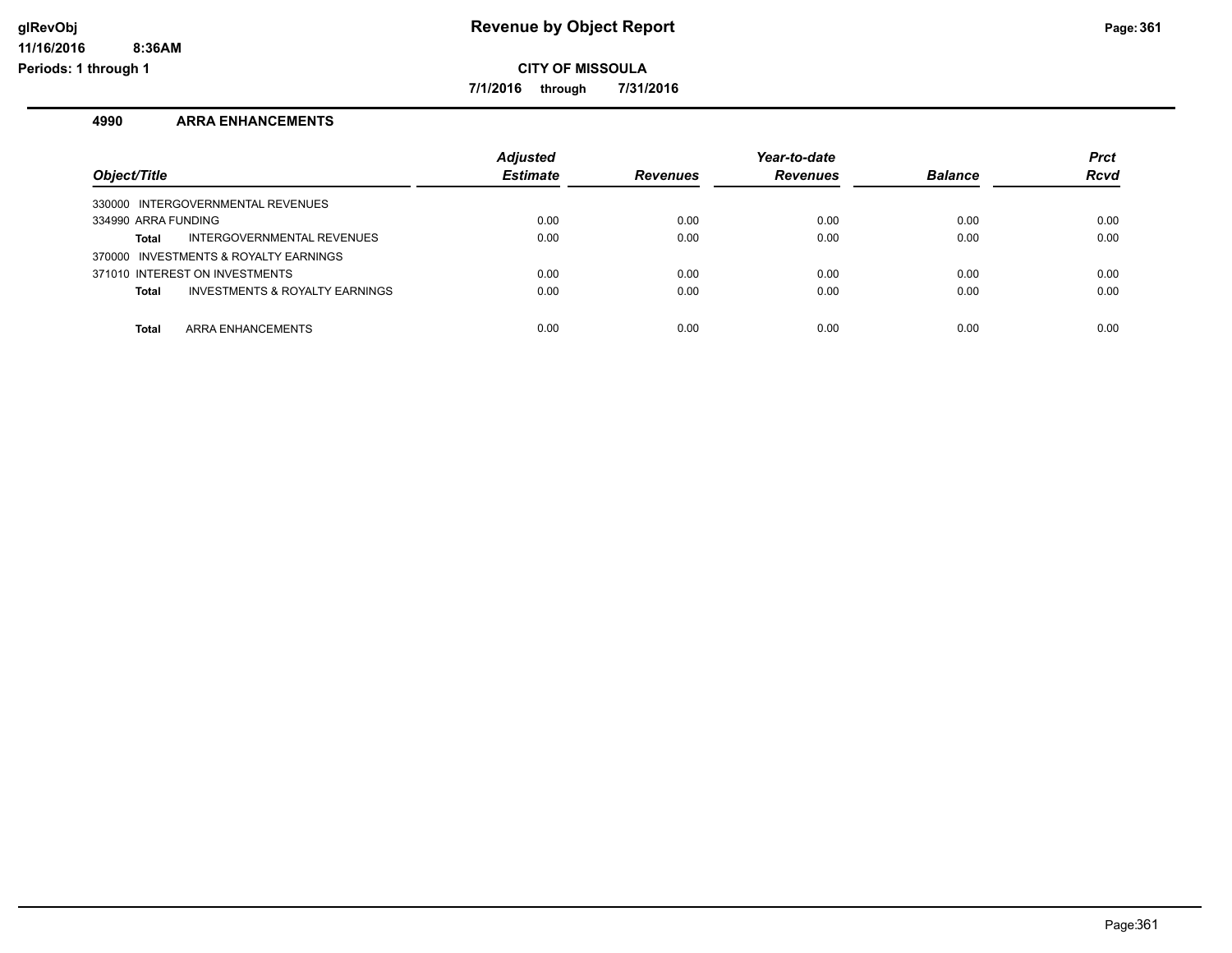**CITY OF MISSOULA**

**7/1/2016 through 7/31/2016**

## **4991 ARRA HB645**

 **8:36AM**

**4991 ARRA HB645**

|                                                    | <b>Adjusted</b> |                 | Year-to-date    |                | <b>Prct</b> |
|----------------------------------------------------|-----------------|-----------------|-----------------|----------------|-------------|
| Object/Title                                       | <b>Estimate</b> | <b>Revenues</b> | <b>Revenues</b> | <b>Balance</b> | <b>Rcvd</b> |
| 330000 INTERGOVERNMENTAL REVENUES                  |                 |                 |                 |                |             |
| 334991 ARRA HB645 FUNDING                          | 0.00            | 0.00            | 0.00            | 0.00           | 0.00        |
| 336023 STATE CONTRIB. - PERS                       | 0.00            | 0.00            | 0.00            | 0.00           | 0.00        |
| <b>INTERGOVERNMENTAL REVENUES</b><br>Total         | 0.00            | 0.00            | 0.00            | 0.00           | 0.00        |
| 340000 CHARGES FOR SERVICES                        |                 |                 |                 |                |             |
| 343005 NON-ARRA MOUNTAIN WATER CONTRACT            | 0.00            | 0.00            | 0.00            | 0.00           | 0.00        |
| <b>CHARGES FOR SERVICES</b><br><b>Total</b>        | 0.00            | 0.00            | 0.00            | 0.00           | 0.00        |
| 360000 MISCELLANEOUS REVENUES                      |                 |                 |                 |                |             |
| 360000 MISCELLANEOUS REVENUES                      | 0.00            | 0.00            | 0.00            | 0.00           | 0.00        |
| MISCELLANEOUS REVENUES<br>Total                    | 0.00            | 0.00            | 0.00            | 0.00           | 0.00        |
| 370000 INVESTMENTS & ROYALTY EARNINGS              |                 |                 |                 |                |             |
| 371010 INTEREST ON INVESTMENTS                     | 0.00            | 0.00            | 0.00            | 0.00           | 0.00        |
| <b>INVESTMENTS &amp; ROYALTY EARNINGS</b><br>Total | 0.00            | 0.00            | 0.00            | 0.00           | 0.00        |
|                                                    |                 |                 |                 |                |             |
| ARRA HB645<br><b>Total</b>                         | 0.00            | 0.00            | 0.00            | 0.00           | 0.00        |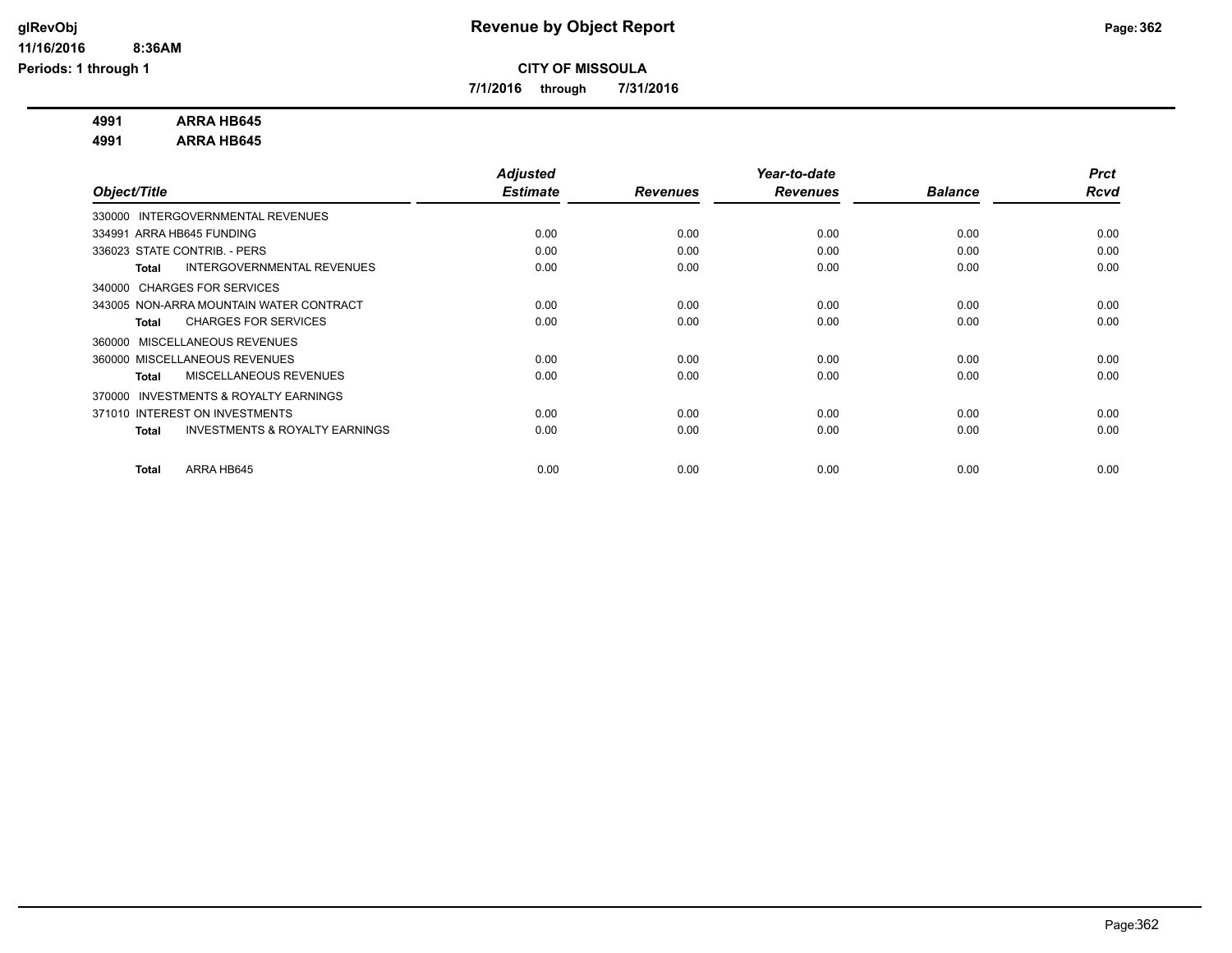**11/16/2016**

 **8:36AM Periods: 1 through 1**

**CITY OF MISSOULA**

**7/1/2016 through 7/31/2016**

**4991 ARRA HB645**

| Object/Title                                              | <b>Adjusted</b><br><b>Estimate</b> | <b>Revenues</b> | Year-to-date<br><b>Revenues</b> | <b>Balance</b> | <b>Prct</b><br><b>Rcvd</b> |
|-----------------------------------------------------------|------------------------------------|-----------------|---------------------------------|----------------|----------------------------|
|                                                           |                                    |                 |                                 |                |                            |
| 330000 INTERGOVERNMENTAL REVENUES                         |                                    |                 |                                 |                |                            |
| 334991 ARRA HB645 FUNDING                                 | 0.00                               | 0.00            | 0.00                            | 0.00           | 0.00                       |
| 336023 STATE CONTRIB. - PERS                              | 0.00                               | 0.00            | 0.00                            | 0.00           | 0.00                       |
| <b>INTERGOVERNMENTAL REVENUES</b><br>Total                | 0.00                               | 0.00            | 0.00                            | 0.00           | 0.00                       |
| 340000 CHARGES FOR SERVICES                               |                                    |                 |                                 |                |                            |
| 343005 NON-ARRA MOUNTAIN WATER CONTRACT                   | 0.00                               | 0.00            | 0.00                            | 0.00           | 0.00                       |
| <b>CHARGES FOR SERVICES</b><br>Total                      | 0.00                               | 0.00            | 0.00                            | 0.00           | 0.00                       |
| 360000 MISCELLANEOUS REVENUES                             |                                    |                 |                                 |                |                            |
| 360000 MISCELLANEOUS REVENUES                             | 0.00                               | 0.00            | 0.00                            | 0.00           | 0.00                       |
| MISCELLANEOUS REVENUES<br>Total                           | 0.00                               | 0.00            | 0.00                            | 0.00           | 0.00                       |
| INVESTMENTS & ROYALTY EARNINGS<br>370000                  |                                    |                 |                                 |                |                            |
| 371010 INTEREST ON INVESTMENTS                            | 0.00                               | 0.00            | 0.00                            | 0.00           | 0.00                       |
| <b>INVESTMENTS &amp; ROYALTY EARNINGS</b><br><b>Total</b> | 0.00                               | 0.00            | 0.00                            | 0.00           | 0.00                       |
|                                                           |                                    |                 |                                 |                |                            |
| ARRA HB645<br>Total                                       | 0.00                               | 0.00            | 0.00                            | 0.00           | 0.00                       |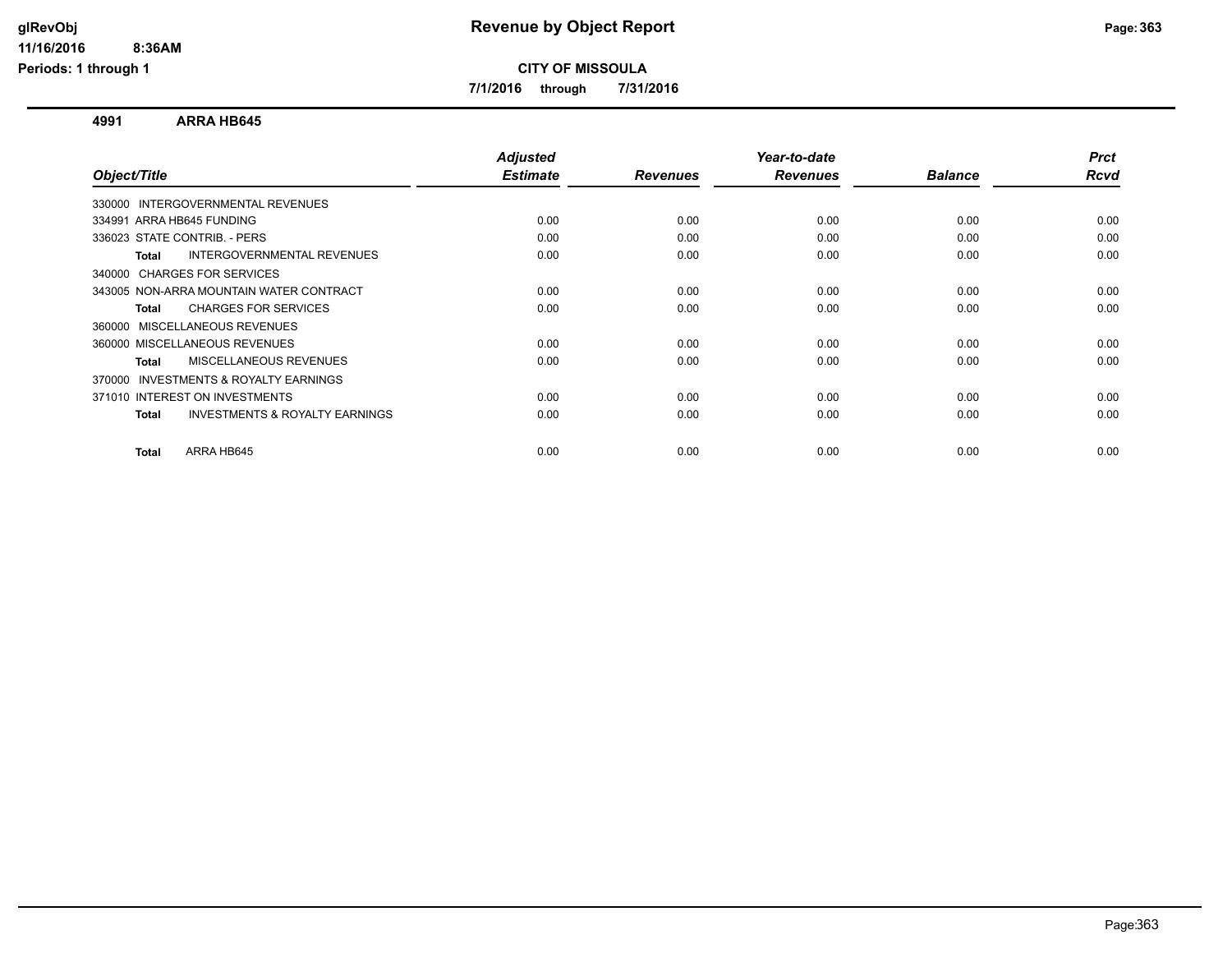**CITY OF MISSOULA**

**7/1/2016 through 7/31/2016**

**4992 WFL MILLER CREEK ROAD**

 **8:36AM**

**4992 WFL MILLER CREEK ROAD**

|                                                           | <b>Adiusted</b> |                 | Year-to-date    |                | <b>Prct</b> |
|-----------------------------------------------------------|-----------------|-----------------|-----------------|----------------|-------------|
| Object/Title                                              | <b>Estimate</b> | <b>Revenues</b> | <b>Revenues</b> | <b>Balance</b> | <b>Rcvd</b> |
| 330000 INTERGOVERNMENTAL REVENUES                         |                 |                 |                 |                |             |
| 334990 ARRA FUNDING                                       | 0.00            | 0.00            | 0.00            | 0.00           | 0.00        |
| INTERGOVERNMENTAL REVENUES<br>Total                       | 0.00            | 0.00            | 0.00            | 0.00           | 0.00        |
| 370000 INVESTMENTS & ROYALTY EARNINGS                     |                 |                 |                 |                |             |
| 371010 INTEREST ON INVESTMENTS                            | 0.00            | 0.00            | 0.00            | 0.00           | 0.00        |
| <b>INVESTMENTS &amp; ROYALTY EARNINGS</b><br><b>Total</b> | 0.00            | 0.00            | 0.00            | 0.00           | 0.00        |
|                                                           |                 |                 |                 |                |             |
| WFL MILLER CREEK ROAD<br>Total                            | 0.00            | 0.00            | 0.00            | 0.00           | 0.00        |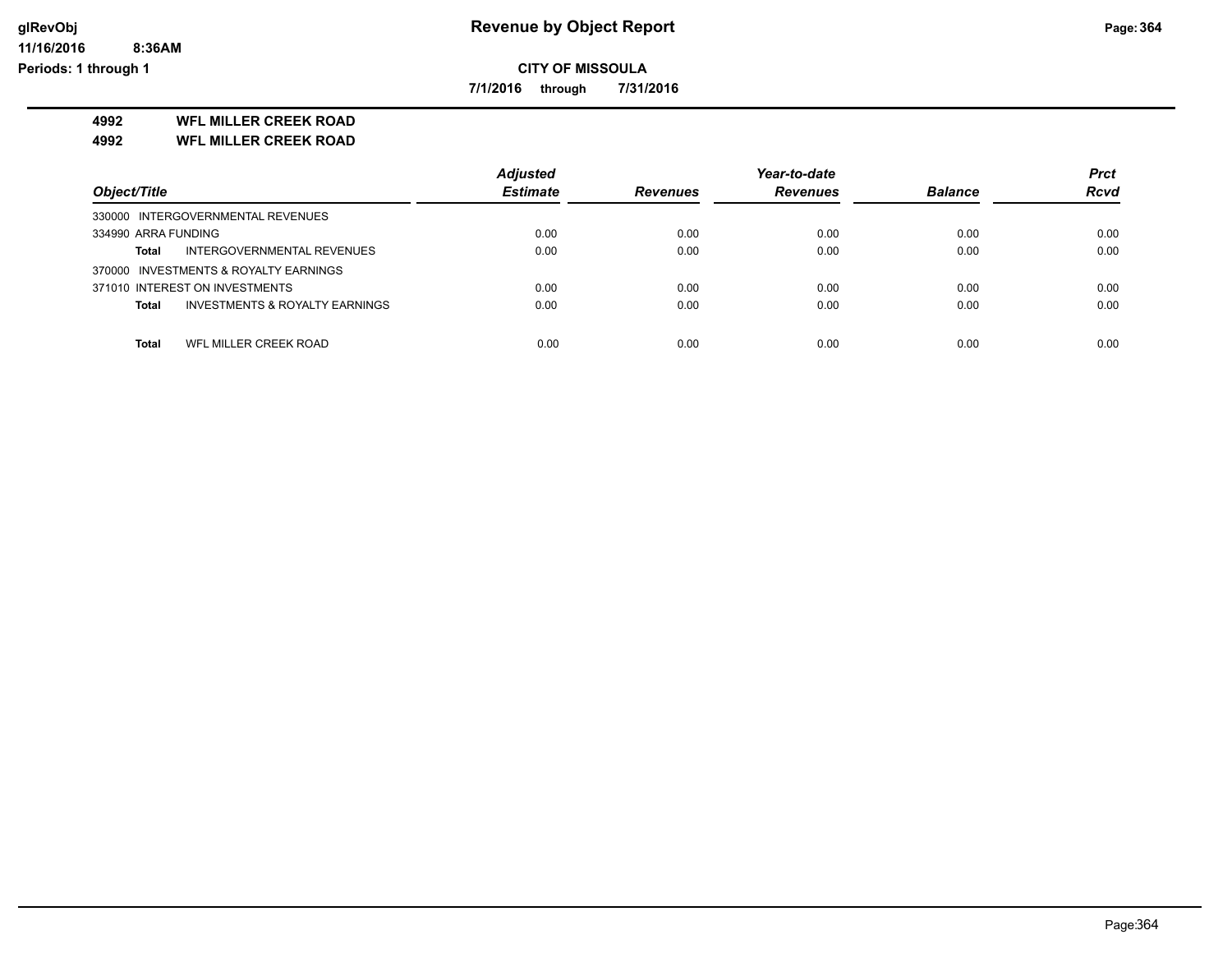**CITY OF MISSOULA**

**7/1/2016 through 7/31/2016**

#### **4992 WFL MILLER CREEK ROAD**

| Object/Title                                              | <b>Adjusted</b><br><b>Estimate</b> | <b>Revenues</b> | Year-to-date<br><b>Revenues</b> | <b>Balance</b> | <b>Prct</b><br><b>Rcvd</b> |
|-----------------------------------------------------------|------------------------------------|-----------------|---------------------------------|----------------|----------------------------|
| 330000 INTERGOVERNMENTAL REVENUES                         |                                    |                 |                                 |                |                            |
| 334990 ARRA FUNDING                                       | 0.00                               | 0.00            | 0.00                            | 0.00           | 0.00                       |
| INTERGOVERNMENTAL REVENUES<br>Total                       | 0.00                               | 0.00            | 0.00                            | 0.00           | 0.00                       |
| 370000 INVESTMENTS & ROYALTY EARNINGS                     |                                    |                 |                                 |                |                            |
| 371010 INTEREST ON INVESTMENTS                            | 0.00                               | 0.00            | 0.00                            | 0.00           | 0.00                       |
| <b>INVESTMENTS &amp; ROYALTY EARNINGS</b><br><b>Total</b> | 0.00                               | 0.00            | 0.00                            | 0.00           | 0.00                       |
|                                                           |                                    |                 |                                 |                |                            |
| WFL MILLER CREEK ROAD<br>Total                            | 0.00                               | 0.00            | 0.00                            | 0.00           | 0.00                       |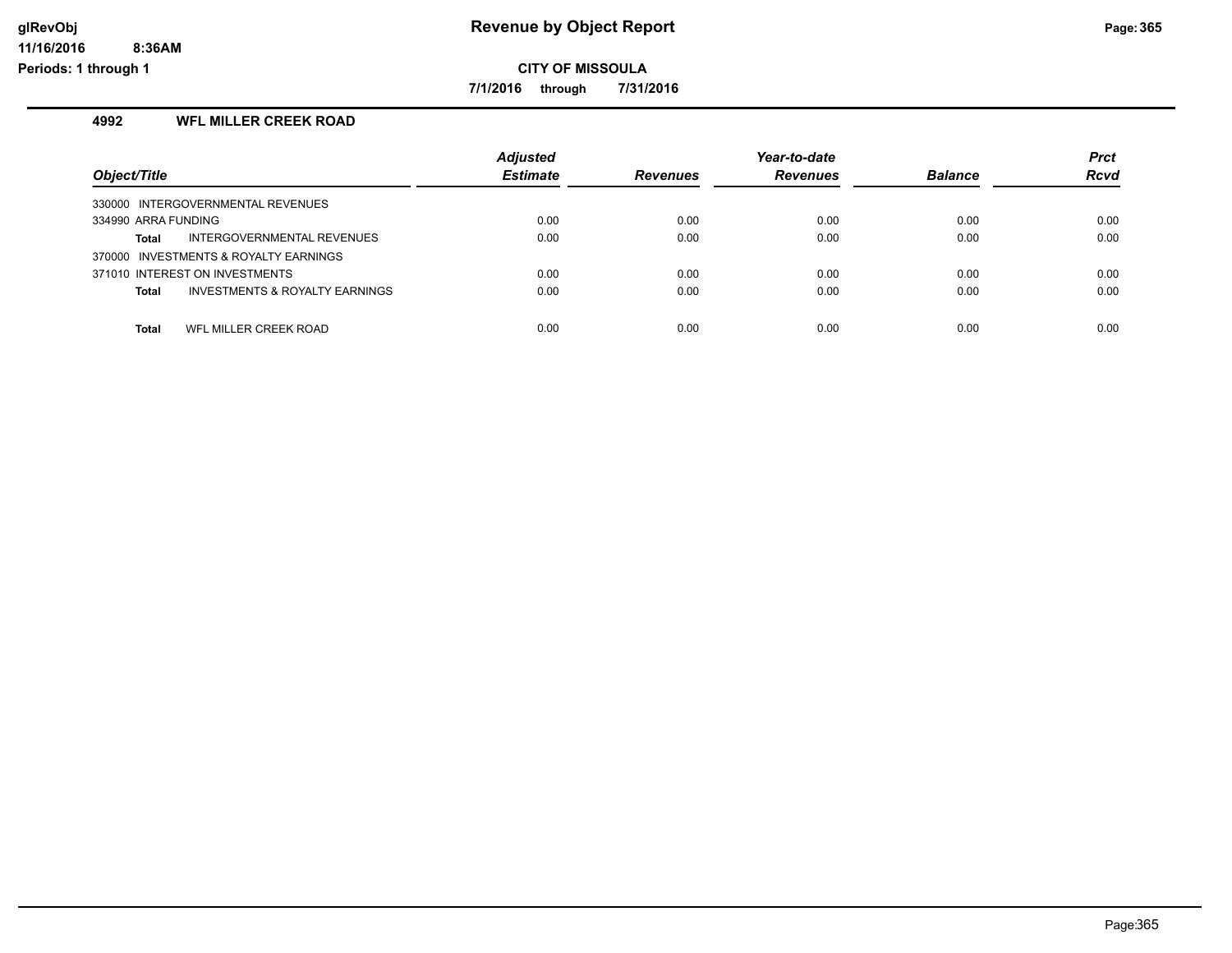**7/1/2016 through 7/31/2016**

**4993 WESTERN FEDERAL LANDS**

**4993 WESTERN FEDERAL LANDS**

|                                                           | <b>Adjusted</b> |                 | Year-to-date    |                | <b>Prct</b> |
|-----------------------------------------------------------|-----------------|-----------------|-----------------|----------------|-------------|
| Object/Title                                              | <b>Estimate</b> | <b>Revenues</b> | <b>Revenues</b> | <b>Balance</b> | <b>Rcvd</b> |
| 330000 INTERGOVERNMENTAL REVENUES                         |                 |                 |                 |                |             |
| 331005 WESTERN FEDERAL LANDS GRANT                        | 0.00            | 0.00            | 0.00            | 0.00           | 0.00        |
| 334125 FWP GRANT                                          | 0.00            | 0.00            | 0.00            | 0.00           | 0.00        |
| INTERGOVERNMENTAL REVENUES<br>Total                       | 0.00            | 0.00            | 0.00            | 0.00           | 0.00        |
| 360000 MISCELLANEOUS REVENUES                             |                 |                 |                 |                |             |
| 365010 FRIENDS OF MISSOULA PARKS DONATION                 | 0.00            | 0.00            | 0.00            | 0.00           | 0.00        |
| MISCELLANEOUS REVENUES<br>Total                           | 0.00            | 0.00            | 0.00            | 0.00           | 0.00        |
| 370000 INVESTMENTS & ROYALTY EARNINGS                     |                 |                 |                 |                |             |
| 371010 INTEREST ON INVESTMENTS                            | 0.00            | 0.00            | 0.00            | 0.00           | 0.00        |
| <b>INVESTMENTS &amp; ROYALTY EARNINGS</b><br><b>Total</b> | 0.00            | 0.00            | 0.00            | 0.00           | 0.00        |
| <b>WESTERN FEDERAL LANDS</b><br><b>Total</b>              | 0.00            | 0.00            | 0.00            | 0.00           | 0.00        |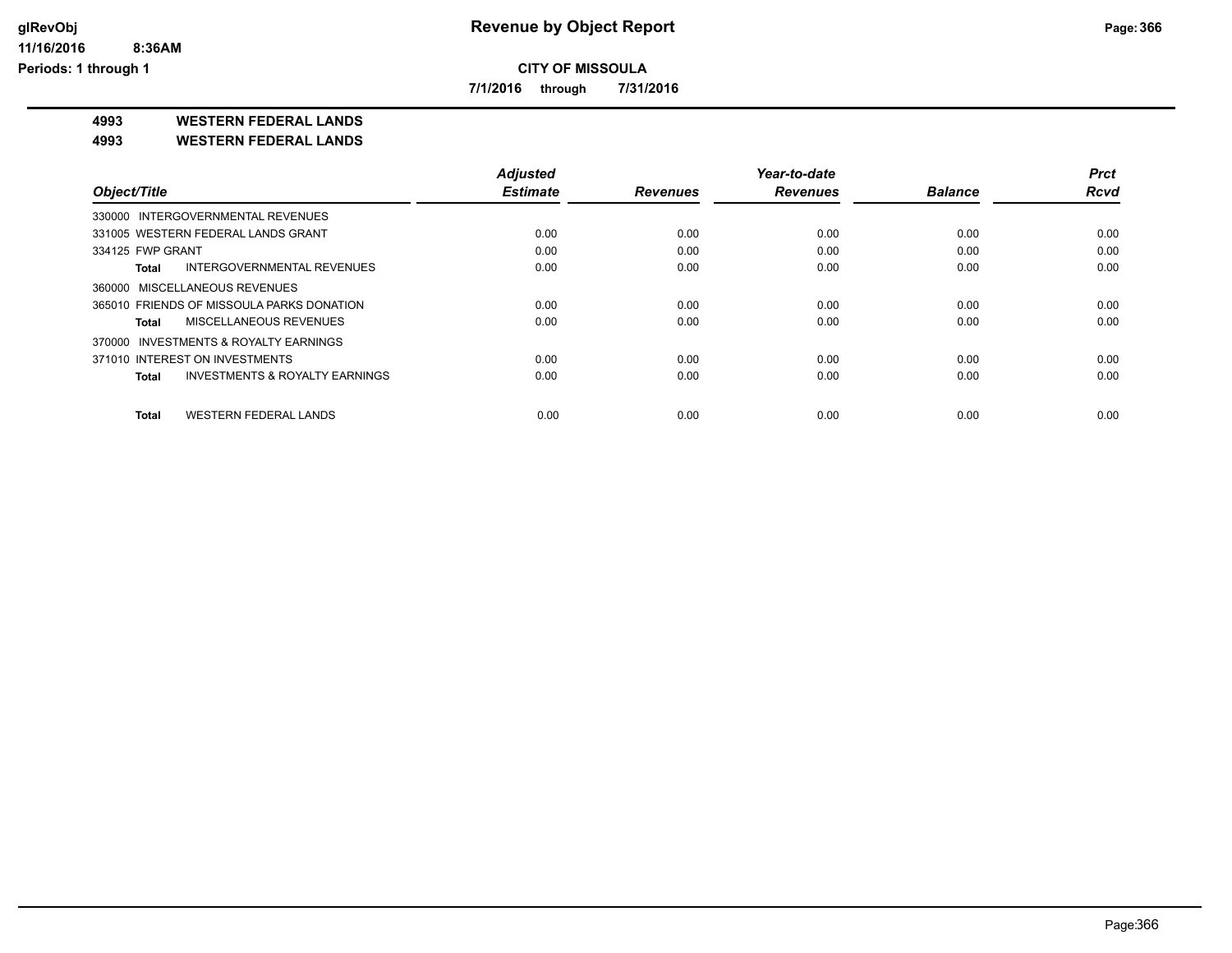**CITY OF MISSOULA**

**7/1/2016 through 7/31/2016**

#### **4993 WESTERN FEDERAL LANDS**

|                                                    | <b>Adiusted</b> |                 | Year-to-date    |                | <b>Prct</b> |
|----------------------------------------------------|-----------------|-----------------|-----------------|----------------|-------------|
| Object/Title                                       | <b>Estimate</b> | <b>Revenues</b> | <b>Revenues</b> | <b>Balance</b> | <b>Rcvd</b> |
| 330000 INTERGOVERNMENTAL REVENUES                  |                 |                 |                 |                |             |
| 331005 WESTERN FEDERAL LANDS GRANT                 | 0.00            | 0.00            | 0.00            | 0.00           | 0.00        |
| 334125 FWP GRANT                                   | 0.00            | 0.00            | 0.00            | 0.00           | 0.00        |
| INTERGOVERNMENTAL REVENUES<br>Total                | 0.00            | 0.00            | 0.00            | 0.00           | 0.00        |
| 360000 MISCELLANEOUS REVENUES                      |                 |                 |                 |                |             |
| 365010 FRIENDS OF MISSOULA PARKS DONATION          | 0.00            | 0.00            | 0.00            | 0.00           | 0.00        |
| <b>MISCELLANEOUS REVENUES</b><br>Total             | 0.00            | 0.00            | 0.00            | 0.00           | 0.00        |
| 370000 INVESTMENTS & ROYALTY EARNINGS              |                 |                 |                 |                |             |
| 371010 INTEREST ON INVESTMENTS                     | 0.00            | 0.00            | 0.00            | 0.00           | 0.00        |
| <b>INVESTMENTS &amp; ROYALTY EARNINGS</b><br>Total | 0.00            | 0.00            | 0.00            | 0.00           | 0.00        |
|                                                    |                 |                 |                 |                |             |
| <b>WESTERN FEDERAL LANDS</b><br><b>Total</b>       | 0.00            | 0.00            | 0.00            | 0.00           | 0.00        |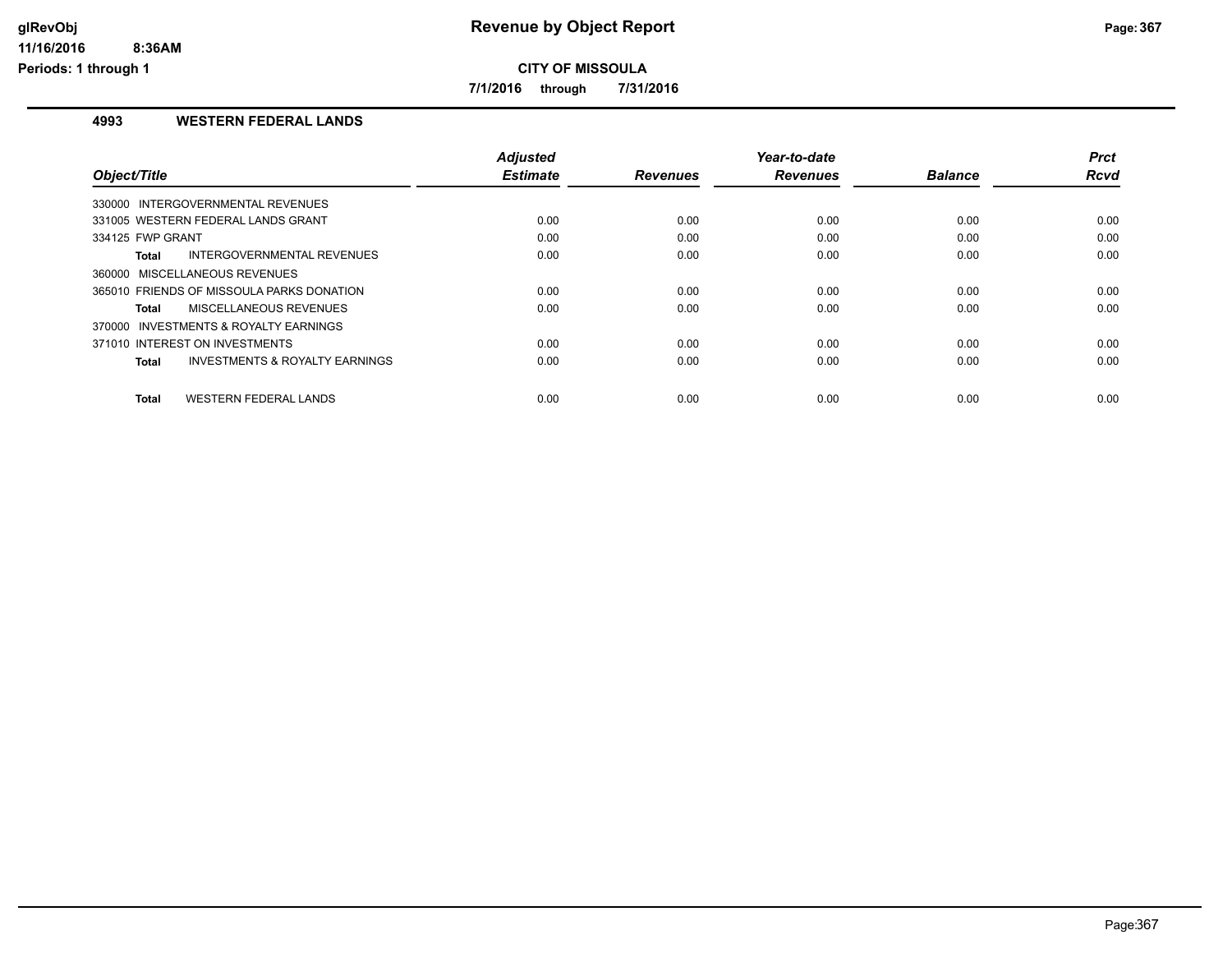**7/1/2016 through 7/31/2016**

**Periods: 1 through 1**

#### **5020 CIVIC STADIUM**

 **8:36AM**

**5020 CIVIC STADIUM**

|                                                           | <b>Adjusted</b> |                 | Year-to-date    |                | <b>Prct</b> |
|-----------------------------------------------------------|-----------------|-----------------|-----------------|----------------|-------------|
| Object/Title                                              | <b>Estimate</b> | <b>Revenues</b> | <b>Revenues</b> | <b>Balance</b> | <b>Rcvd</b> |
| <b>INTERGOVERNMENTAL REVENUES</b><br>330000               |                 |                 |                 |                |             |
| 336023 STATE CONTRIB. - PERS                              | 0.00            | 0.00            | 0.00            | 0.00           | 0.00        |
| <b>INTERGOVERNMENTAL REVENUES</b><br><b>Total</b>         | 0.00            | 0.00            | 0.00            | 0.00           | 0.00        |
| MISCELLANEOUS REVENUES<br>360000                          |                 |                 |                 |                |             |
| 360010 MISCELLANEOUS                                      | 0.00            | 0.00            | 0.00            | 0.00           | 0.00        |
| 361010 RENTAL REVENUE                                     | 0.00            | 0.00            | 0.00            | 0.00           | 0.00        |
| 362003 US BANK FEE REIMBURSEMENT                          | 0.00            | 0.00            | 0.00            | 0.00           | 0.00        |
| 365030 DONATIONS STADIUM R&D                              | 0.00            | 0.00            | 0.00            | 0.00           | 0.00        |
| MISCELLANEOUS REVENUES<br><b>Total</b>                    | 0.00            | 0.00            | 0.00            | 0.00           | 0.00        |
| <b>INVESTMENTS &amp; ROYALTY EARNINGS</b><br>370000       |                 |                 |                 |                |             |
| 371010 INTEREST ON INVESTMENTS                            | 0.00            | 0.00            | 0.00            | 0.00           | 0.00        |
| <b>INVESTMENTS &amp; ROYALTY EARNINGS</b><br><b>Total</b> | 0.00            | 0.00            | 0.00            | 0.00           | 0.00        |
| OTHER FINANCING SOURCES<br>380000                         |                 |                 |                 |                |             |
| 383000 OPERATING TRANSFERS                                | 0.00            | 0.00            | 0.00            | 0.00           | 0.00        |
| 383400 CAPITAL CONTRIBUTION                               | 0.00            | 0.00            | 0.00            | 0.00           | 0.00        |
| OTHER FINANCING SOURCES<br><b>Total</b>                   | 0.00            | 0.00            | 0.00            | 0.00           | 0.00        |
|                                                           |                 |                 |                 |                |             |
| <b>CIVIC STADIUM</b><br><b>Total</b>                      | 0.00            | 0.00            | 0.00            | 0.00           | 0.00        |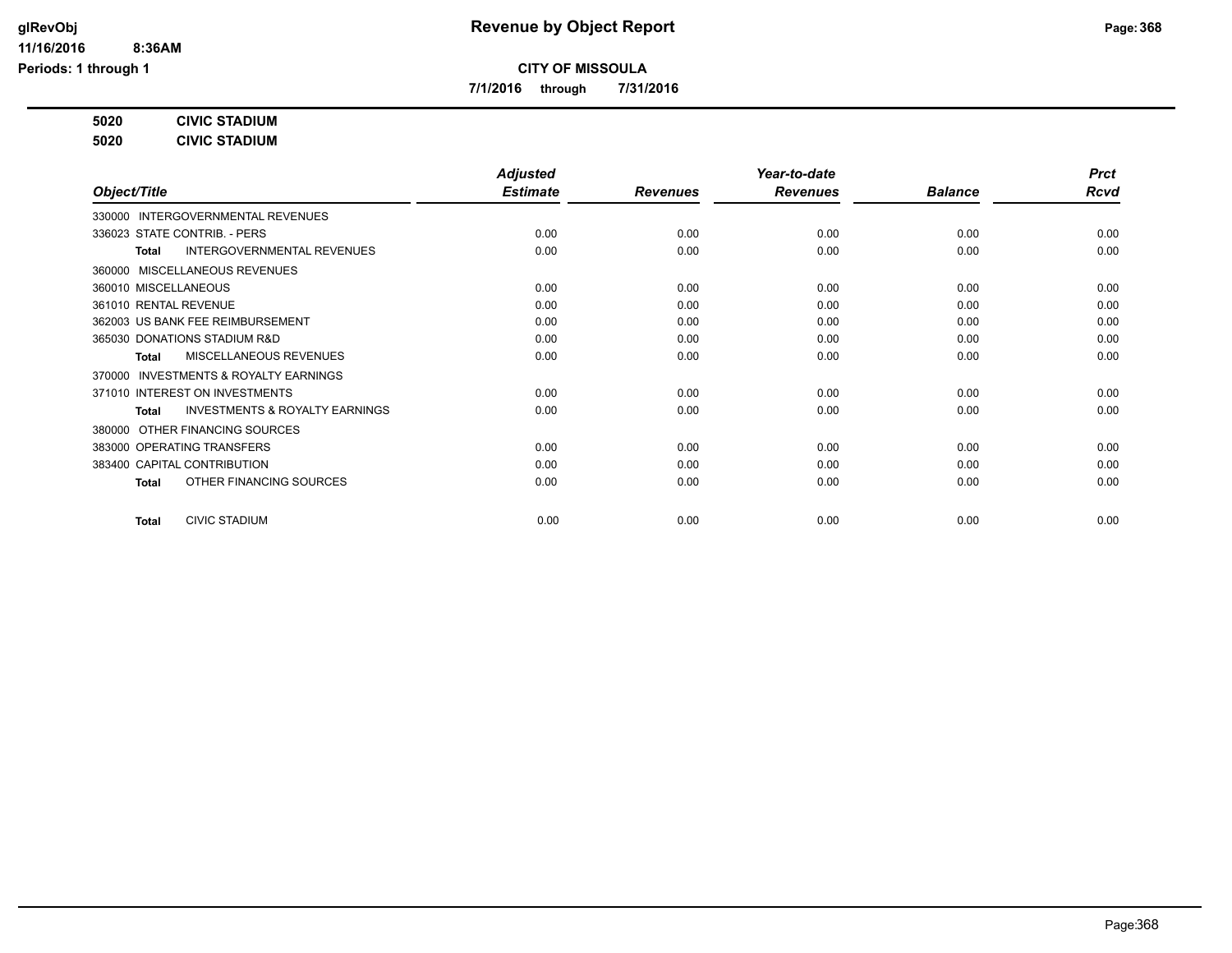**7/1/2016 through 7/31/2016**

#### **5020 CIVIC STADIUM**

|                                                           | <b>Adjusted</b> |                 | Year-to-date    |                | <b>Prct</b> |
|-----------------------------------------------------------|-----------------|-----------------|-----------------|----------------|-------------|
| Object/Title                                              | <b>Estimate</b> | <b>Revenues</b> | <b>Revenues</b> | <b>Balance</b> | <b>Rcvd</b> |
| 330000 INTERGOVERNMENTAL REVENUES                         |                 |                 |                 |                |             |
| 336023 STATE CONTRIB. - PERS                              | 0.00            | 0.00            | 0.00            | 0.00           | 0.00        |
| <b>INTERGOVERNMENTAL REVENUES</b><br>Total                | 0.00            | 0.00            | 0.00            | 0.00           | 0.00        |
| 360000 MISCELLANEOUS REVENUES                             |                 |                 |                 |                |             |
| 360010 MISCELLANEOUS                                      | 0.00            | 0.00            | 0.00            | 0.00           | 0.00        |
| 361010 RENTAL REVENUE                                     | 0.00            | 0.00            | 0.00            | 0.00           | 0.00        |
| 362003 US BANK FEE REIMBURSEMENT                          | 0.00            | 0.00            | 0.00            | 0.00           | 0.00        |
| 365030 DONATIONS STADIUM R&D                              | 0.00            | 0.00            | 0.00            | 0.00           | 0.00        |
| <b>MISCELLANEOUS REVENUES</b><br><b>Total</b>             | 0.00            | 0.00            | 0.00            | 0.00           | 0.00        |
| <b>INVESTMENTS &amp; ROYALTY EARNINGS</b><br>370000       |                 |                 |                 |                |             |
| 371010 INTEREST ON INVESTMENTS                            | 0.00            | 0.00            | 0.00            | 0.00           | 0.00        |
| <b>INVESTMENTS &amp; ROYALTY EARNINGS</b><br><b>Total</b> | 0.00            | 0.00            | 0.00            | 0.00           | 0.00        |
| OTHER FINANCING SOURCES<br>380000                         |                 |                 |                 |                |             |
| 383000 OPERATING TRANSFERS                                | 0.00            | 0.00            | 0.00            | 0.00           | 0.00        |
| 383400 CAPITAL CONTRIBUTION                               | 0.00            | 0.00            | 0.00            | 0.00           | 0.00        |
| OTHER FINANCING SOURCES<br><b>Total</b>                   | 0.00            | 0.00            | 0.00            | 0.00           | 0.00        |
|                                                           |                 |                 |                 |                |             |
| <b>CIVIC STADIUM</b><br><b>Total</b>                      | 0.00            | 0.00            | 0.00            | 0.00           | 0.00        |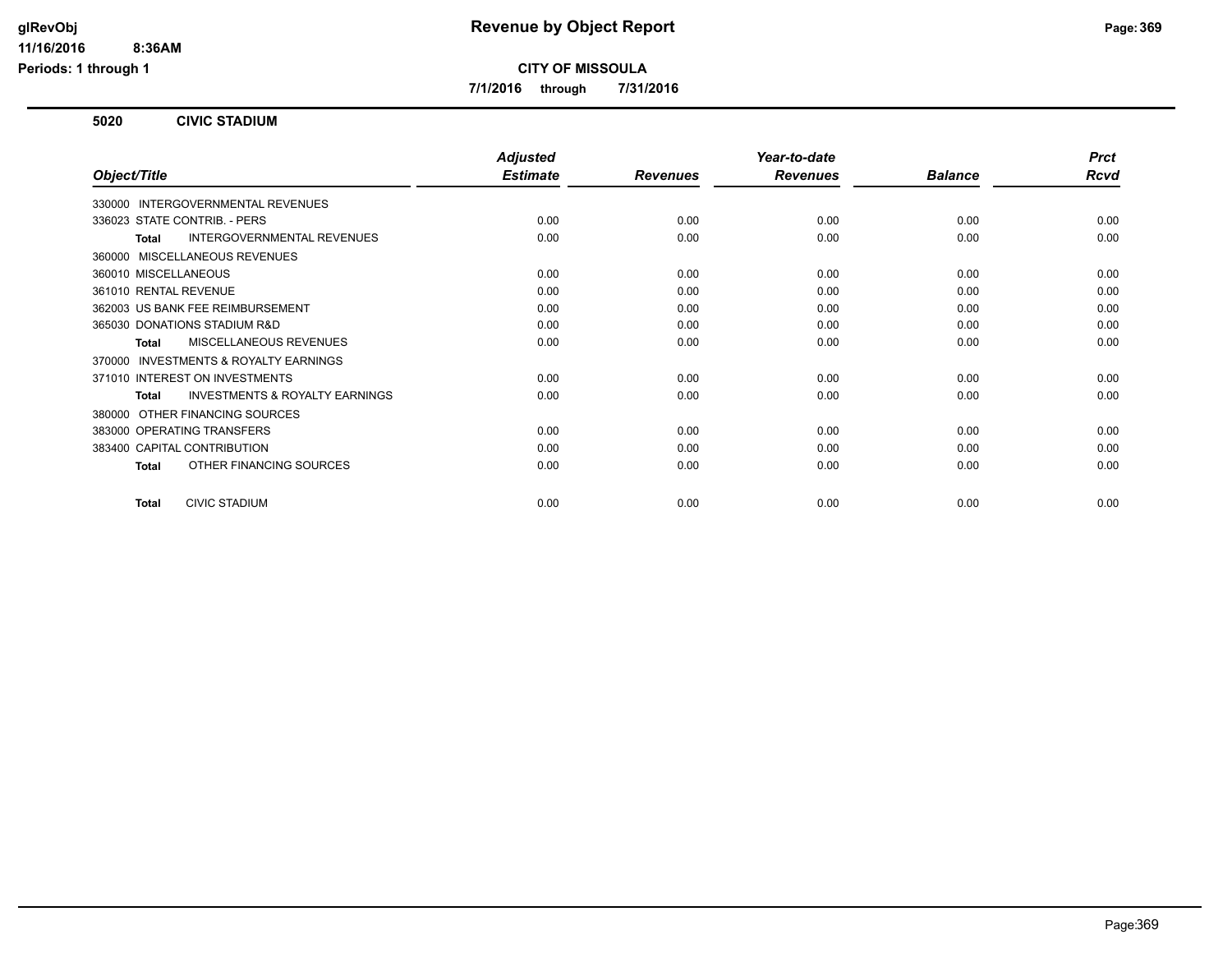**7/1/2016 through 7/31/2016**

# **5210 WATER**

**5210 WATER**

|                                         | <b>Adjusted</b> |                 | Year-to-date    |                | <b>Prct</b> |
|-----------------------------------------|-----------------|-----------------|-----------------|----------------|-------------|
| Object/Title                            | <b>Estimate</b> | <b>Revenues</b> | <b>Revenues</b> | <b>Balance</b> | <b>Rcvd</b> |
| 340000 CHARGES FOR SERVICES             |                 |                 |                 |                |             |
| 343021 WATER FEES                       | 0.00            | 0.00            | 0.00            | 0.00           | 0.00        |
| <b>CHARGES FOR SERVICES</b><br>Total    | 0.00            | 0.00            | 0.00            | 0.00           | 0.00        |
| 370000 INVESTMENTS & ROYALTY EARNINGS   |                 |                 |                 |                |             |
| 371010 INTEREST ON INVESTMENTS          | 0.00            | 0.00            | 0.00            | 0.00           | 0.00        |
| INVESTMENTS & ROYALTY EARNINGS<br>Total | 0.00            | 0.00            | 0.00            | 0.00           | 0.00        |
|                                         |                 |                 |                 |                |             |
| <b>WATER</b><br>Total                   | 0.00            | 0.00            | 0.00            | 0.00           | 0.00        |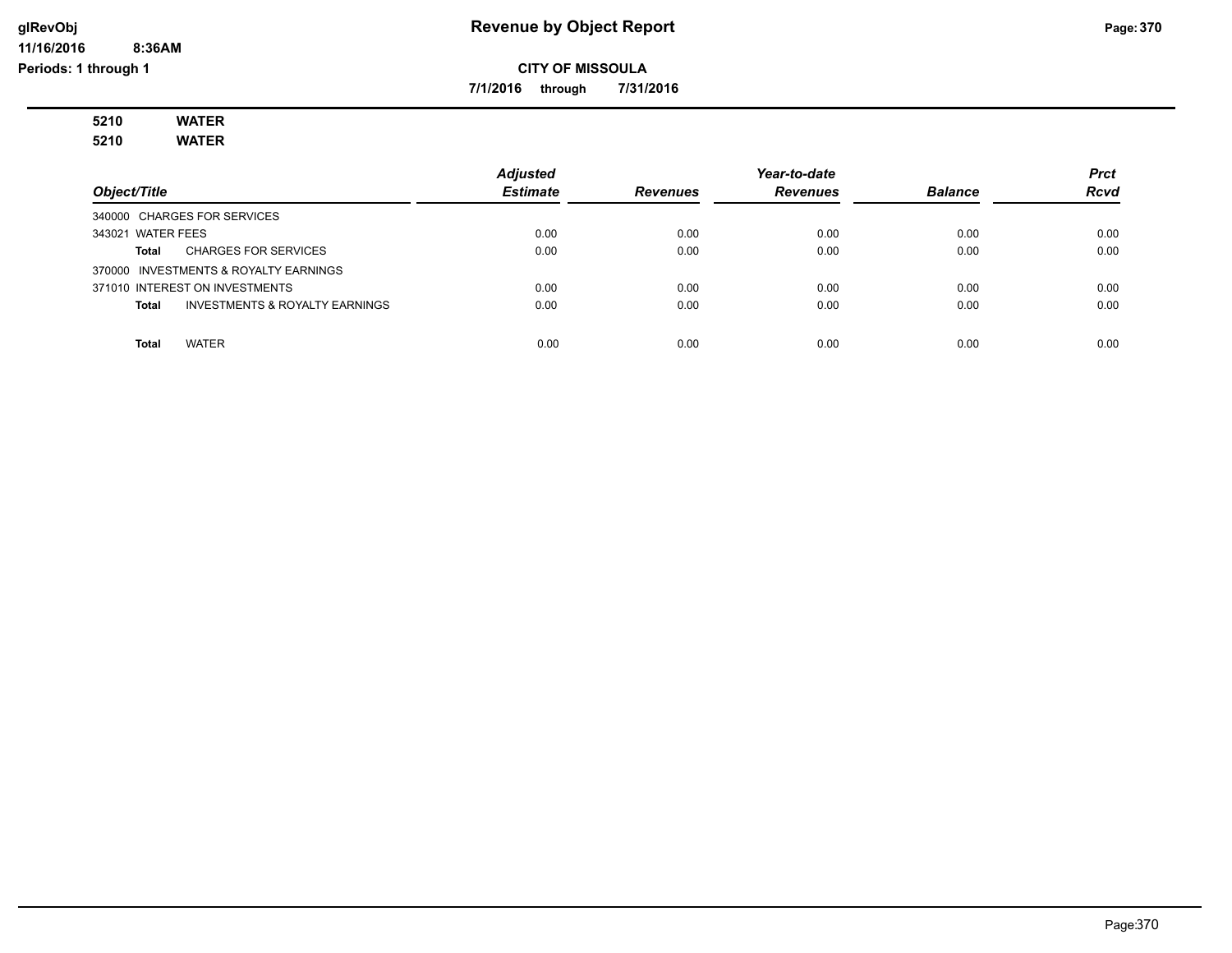**CITY OF MISSOULA**

**7/1/2016 through 7/31/2016**

**5210 WATER**

| Object/Title                                       | <b>Adjusted</b><br><b>Estimate</b> | <b>Revenues</b> | Year-to-date<br><b>Revenues</b> | <b>Balance</b> | <b>Prct</b><br><b>Rcvd</b> |
|----------------------------------------------------|------------------------------------|-----------------|---------------------------------|----------------|----------------------------|
| 340000 CHARGES FOR SERVICES                        |                                    |                 |                                 |                |                            |
| 343021 WATER FEES                                  | 0.00                               | 0.00            | 0.00                            | 0.00           | 0.00                       |
| <b>CHARGES FOR SERVICES</b><br>Total               | 0.00                               | 0.00            | 0.00                            | 0.00           | 0.00                       |
| 370000 INVESTMENTS & ROYALTY EARNINGS              |                                    |                 |                                 |                |                            |
| 371010 INTEREST ON INVESTMENTS                     | 0.00                               | 0.00            | 0.00                            | 0.00           | 0.00                       |
| <b>INVESTMENTS &amp; ROYALTY EARNINGS</b><br>Total | 0.00                               | 0.00            | 0.00                            | 0.00           | 0.00                       |
|                                                    |                                    |                 |                                 |                |                            |
| <b>WATER</b><br>Total                              | 0.00                               | 0.00            | 0.00                            | 0.00           | 0.00                       |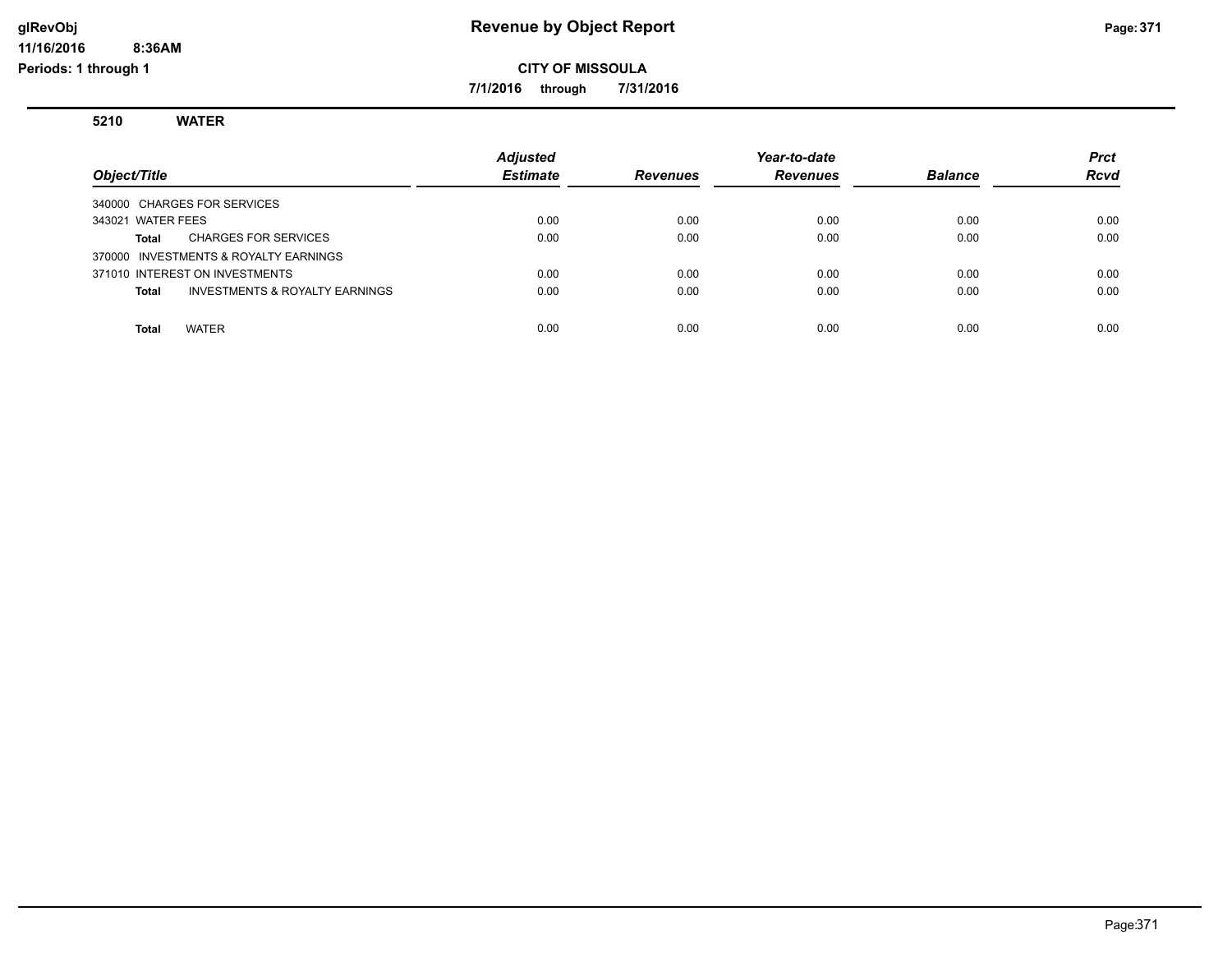**11/16/2016**

 **8:36AM Periods: 1 through 1**

**CITY OF MISSOULA**

**7/1/2016 through 7/31/2016**

# **5211 WATER REVENUE COLLECTION & CLEARING**

**5211 WATER REVENUE COLLECTION & CLEARING**

|                                                    | <b>Adjusted</b> |                 | Year-to-date    |                | <b>Prct</b> |
|----------------------------------------------------|-----------------|-----------------|-----------------|----------------|-------------|
| Object/Title                                       | <b>Estimate</b> | <b>Revenues</b> | <b>Revenues</b> | <b>Balance</b> | <b>Rcvd</b> |
| 340000 CHARGES FOR SERVICES                        |                 |                 |                 |                |             |
| 343021 WATER FEES                                  | 0.00            | 0.00            | 0.00            | 0.00           | 0.00        |
| <b>CHARGES FOR SERVICES</b><br>Total               | 0.00            | 0.00            | 0.00            | 0.00           | 0.00        |
| 360000 MISCELLANEOUS REVENUES                      |                 |                 |                 |                |             |
| 360010 MISCELLANEOUS                               | 0.00            | 0.00            | 0.00            | 0.00           | 0.00        |
| MISCELLANEOUS REVENUES<br>Total                    | 0.00            | 0.00            | 0.00            | 0.00           | 0.00        |
| 370000 INVESTMENTS & ROYALTY EARNINGS              |                 |                 |                 |                |             |
| 371010 INTEREST ON INVESTMENTS                     | 0.00            | 0.00            | 0.00            | 0.00           | 0.00        |
| 371020 GAIN/LOSS IN MARKET VALUE OF INVESTMENTS    | 0.00            | 0.00            | 0.00            | 0.00           | 0.00        |
| <b>INVESTMENTS &amp; ROYALTY EARNINGS</b><br>Total | 0.00            | 0.00            | 0.00            | 0.00           | 0.00        |
| WATER REVENUE COLLECTION & CLEARING<br>Total       | 0.00            | 0.00            | 0.00            | 0.00           | 0.00        |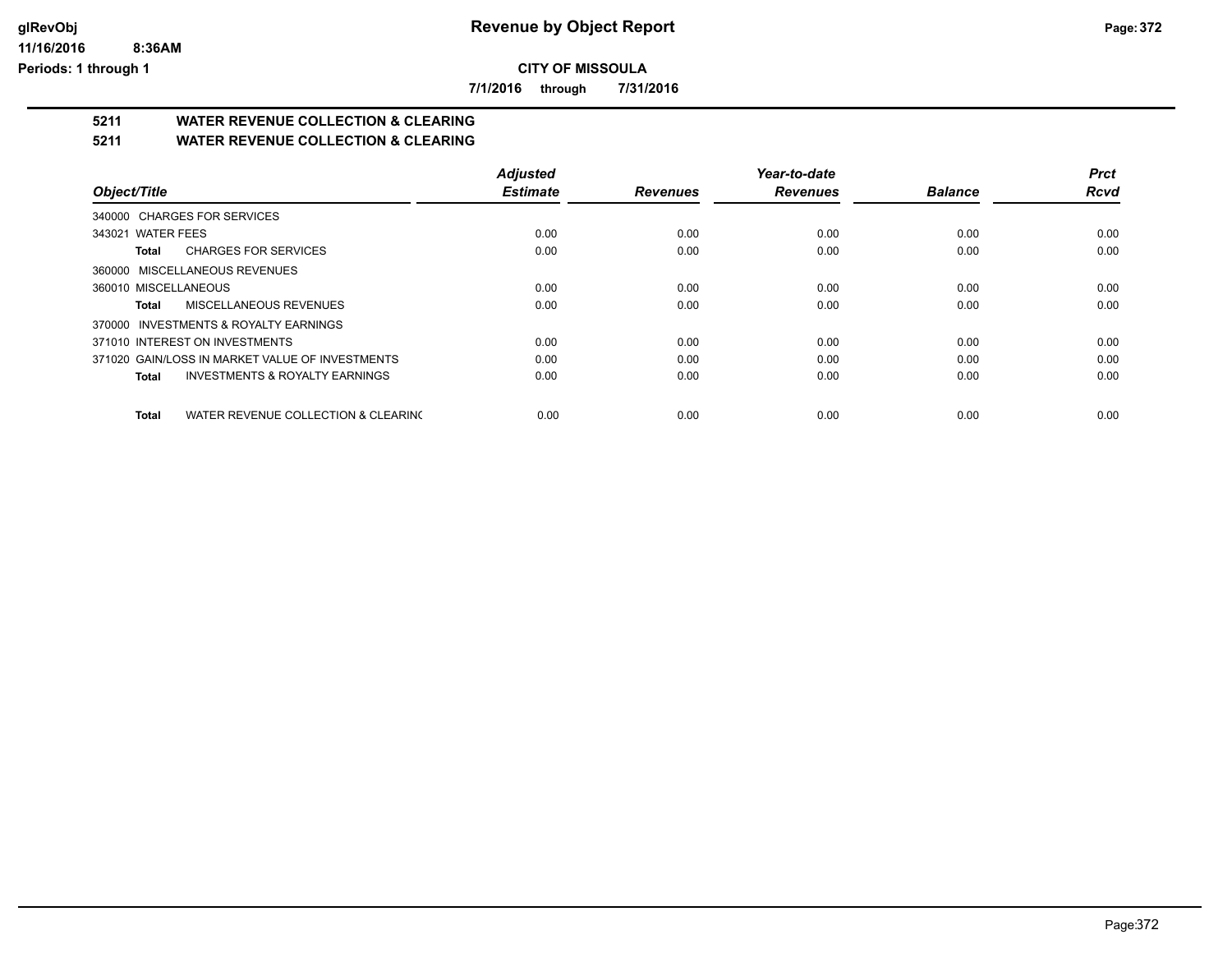**8:36AM**

**CITY OF MISSOULA**

**7/1/2016 through 7/31/2016**

#### **5211 WATER REVENUE COLLECTION & CLEARING**

|                                                     | <b>Adjusted</b> |                 | Year-to-date    |                | <b>Prct</b> |
|-----------------------------------------------------|-----------------|-----------------|-----------------|----------------|-------------|
| Object/Title                                        | <b>Estimate</b> | <b>Revenues</b> | <b>Revenues</b> | <b>Balance</b> | <b>Rcvd</b> |
| 340000 CHARGES FOR SERVICES                         |                 |                 |                 |                |             |
| 343021 WATER FEES                                   | 0.00            | 0.00            | 0.00            | 0.00           | 0.00        |
| <b>CHARGES FOR SERVICES</b><br>Total                | 0.00            | 0.00            | 0.00            | 0.00           | 0.00        |
| 360000 MISCELLANEOUS REVENUES                       |                 |                 |                 |                |             |
| 360010 MISCELLANEOUS                                | 0.00            | 0.00            | 0.00            | 0.00           | 0.00        |
| <b>MISCELLANEOUS REVENUES</b><br>Total              | 0.00            | 0.00            | 0.00            | 0.00           | 0.00        |
| 370000 INVESTMENTS & ROYALTY EARNINGS               |                 |                 |                 |                |             |
| 371010 INTEREST ON INVESTMENTS                      | 0.00            | 0.00            | 0.00            | 0.00           | 0.00        |
| 371020 GAIN/LOSS IN MARKET VALUE OF INVESTMENT      | 0.00            | 0.00            | 0.00            | 0.00           | 0.00        |
| <b>INVESTMENTS &amp; ROYALTY EARNINGS</b><br>Total  | 0.00            | 0.00            | 0.00            | 0.00           | 0.00        |
| WATER REVENUE COLLECTION & CLEARING<br><b>Total</b> | 0.00            | 0.00            | 0.00            | 0.00           | 0.00        |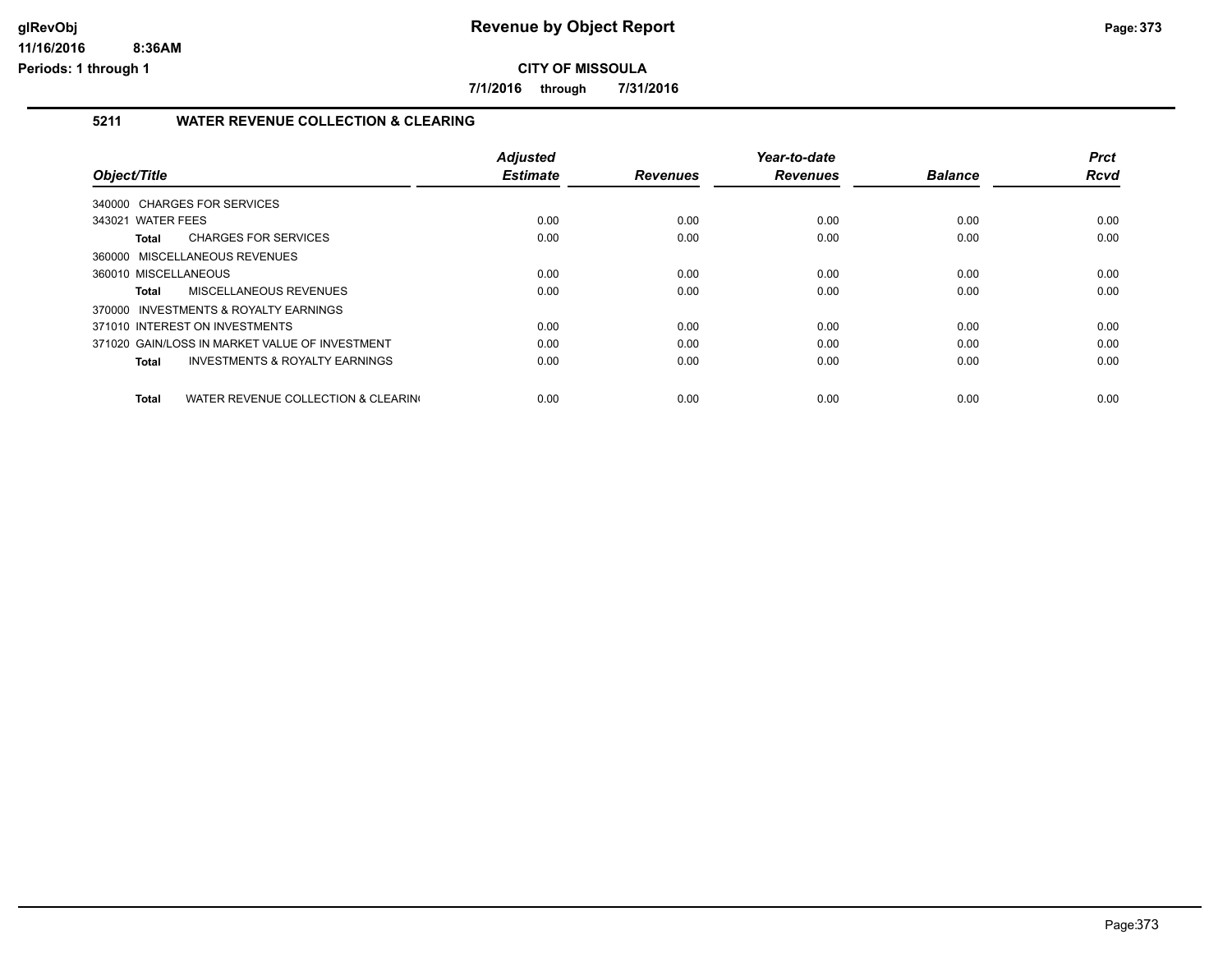**7/1/2016 through 7/31/2016**

**5215 WATER LOAN FUND**

**5215 WATER LOAN FUND**

|                                                 | <b>Adjusted</b> |                 | Year-to-date    |                | <b>Prct</b> |
|-------------------------------------------------|-----------------|-----------------|-----------------|----------------|-------------|
| Object/Title                                    | <b>Estimate</b> | <b>Revenues</b> | <b>Revenues</b> | <b>Balance</b> | <b>Rcvd</b> |
| 340000 CHARGES FOR SERVICES                     |                 |                 |                 |                |             |
| 343021 WATER FEES                               | 0.00            | 0.00            | 0.00            | 0.00           | 0.00        |
| <b>CHARGES FOR SERVICES</b><br>Total            | 0.00            | 0.00            | 0.00            | 0.00           | 0.00        |
| 360000 MISCELLANEOUS REVENUES                   |                 |                 |                 |                |             |
| 360010 MISCELLANEOUS                            | 0.00            | 0.00            | 0.00            | 0.00           | 0.00        |
| <b>MISCELLANEOUS REVENUES</b><br>Total          | 0.00            | 0.00            | 0.00            | 0.00           | 0.00        |
| 370000 INVESTMENTS & ROYALTY EARNINGS           |                 |                 |                 |                |             |
| 371010 INTEREST ON INVESTMENTS                  | 0.00            | 0.00            | 0.00            | 0.00           | 0.00        |
| 371020 GAIN/LOSS IN MARKET VALUE OF INVESTMENTS | 0.00            | 0.00            | 0.00            | 0.00           | 0.00        |
| INVESTMENTS & ROYALTY EARNINGS<br>Total         | 0.00            | 0.00            | 0.00            | 0.00           | 0.00        |
| <b>WATER LOAN FUND</b><br>Total                 | 0.00            | 0.00            | 0.00            | 0.00           | 0.00        |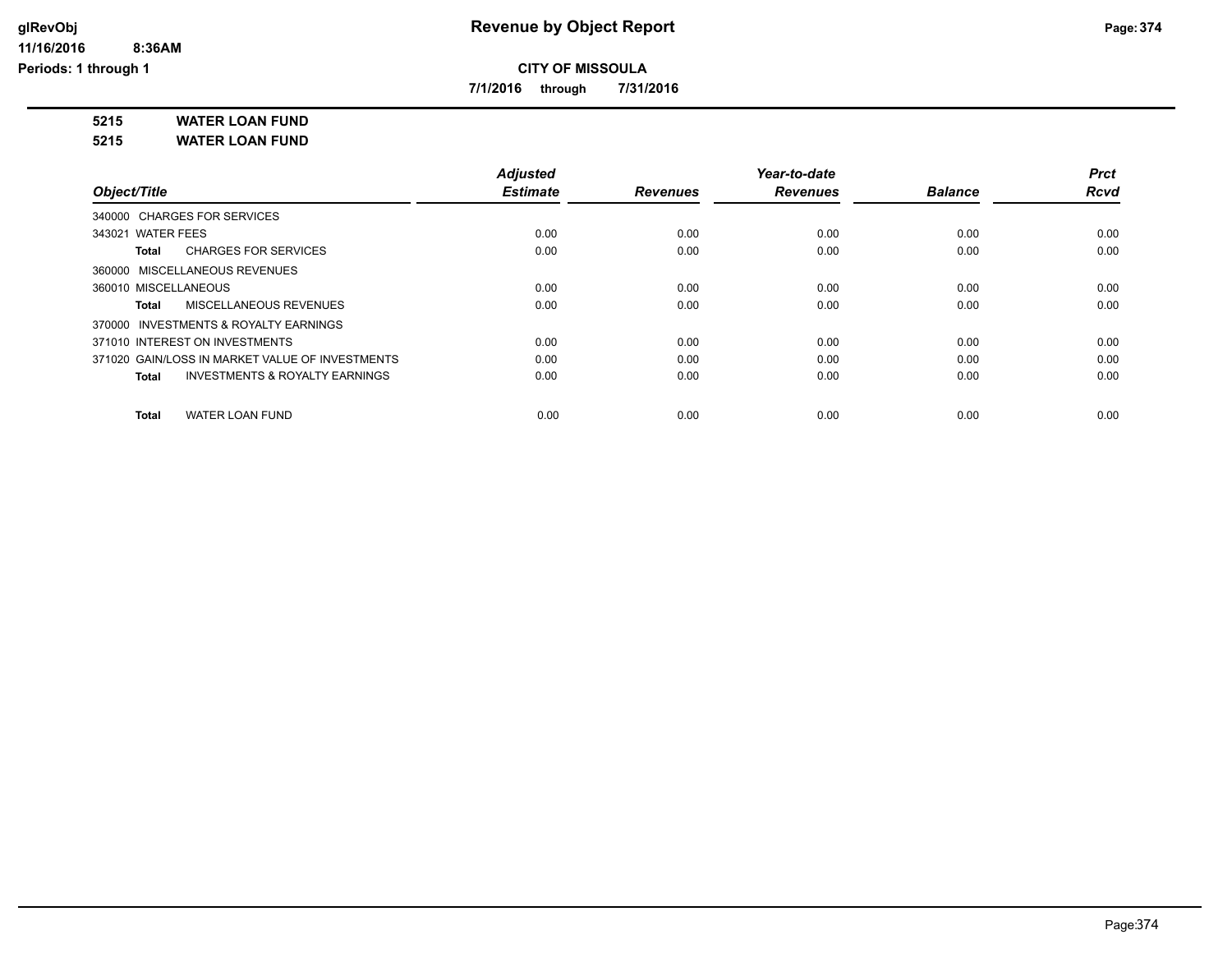**CITY OF MISSOULA**

**7/1/2016 through 7/31/2016**

#### **5215 WATER LOAN FUND**

|                                                | <b>Adjusted</b> |                 | Year-to-date    |                | <b>Prct</b> |
|------------------------------------------------|-----------------|-----------------|-----------------|----------------|-------------|
| Object/Title                                   | <b>Estimate</b> | <b>Revenues</b> | <b>Revenues</b> | <b>Balance</b> | <b>Rcvd</b> |
| 340000 CHARGES FOR SERVICES                    |                 |                 |                 |                |             |
| 343021 WATER FEES                              | 0.00            | 0.00            | 0.00            | 0.00           | 0.00        |
| <b>CHARGES FOR SERVICES</b><br>Total           | 0.00            | 0.00            | 0.00            | 0.00           | 0.00        |
| 360000 MISCELLANEOUS REVENUES                  |                 |                 |                 |                |             |
| 360010 MISCELLANEOUS                           | 0.00            | 0.00            | 0.00            | 0.00           | 0.00        |
| MISCELLANEOUS REVENUES<br>Total                | 0.00            | 0.00            | 0.00            | 0.00           | 0.00        |
| 370000 INVESTMENTS & ROYALTY EARNINGS          |                 |                 |                 |                |             |
| 371010 INTEREST ON INVESTMENTS                 | 0.00            | 0.00            | 0.00            | 0.00           | 0.00        |
| 371020 GAIN/LOSS IN MARKET VALUE OF INVESTMENT | 0.00            | 0.00            | 0.00            | 0.00           | 0.00        |
| INVESTMENTS & ROYALTY EARNINGS<br><b>Total</b> | 0.00            | 0.00            | 0.00            | 0.00           | 0.00        |
|                                                |                 |                 |                 |                |             |
| <b>WATER LOAN FUND</b><br><b>Total</b>         | 0.00            | 0.00            | 0.00            | 0.00           | 0.00        |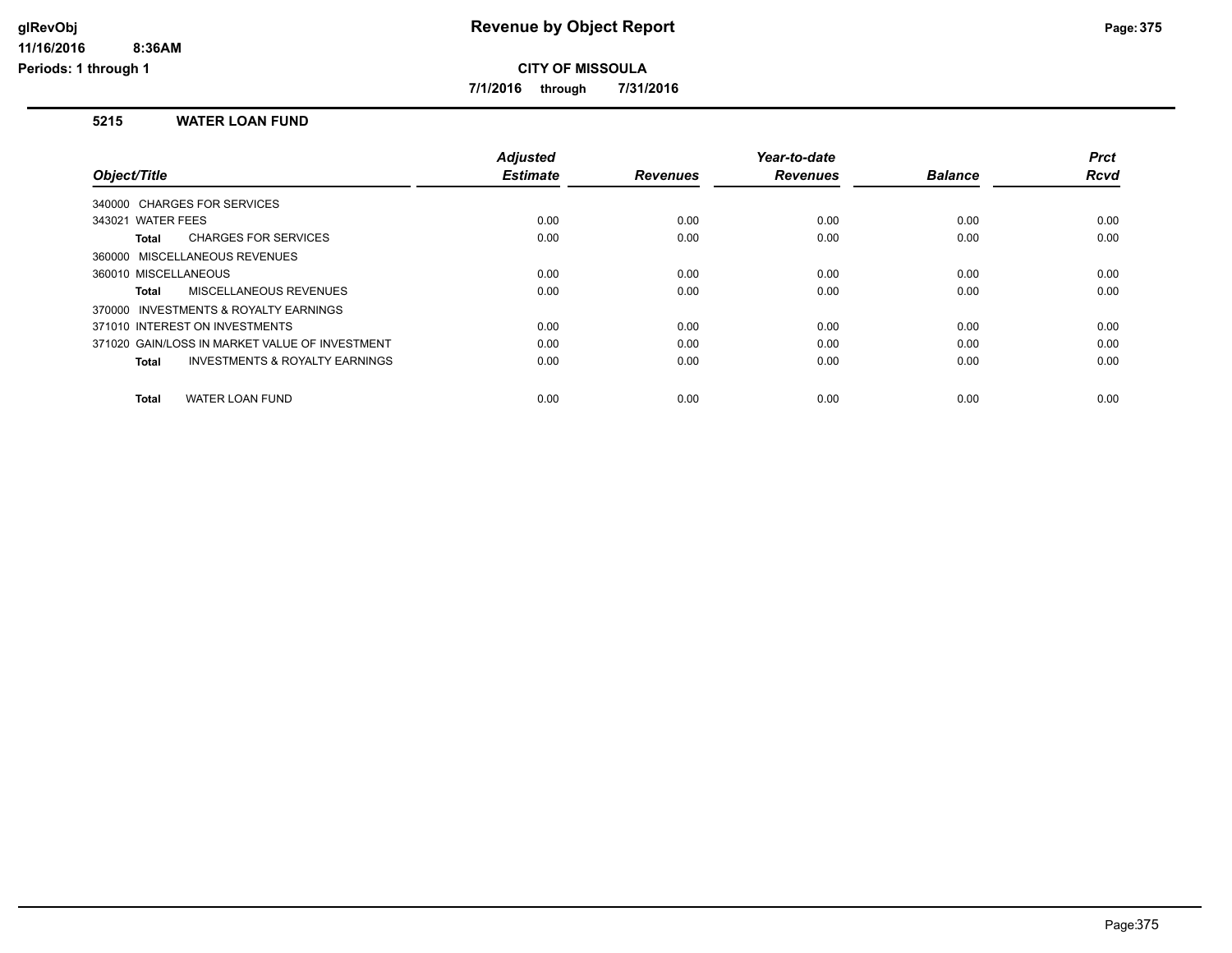**CITY OF MISSOULA**

**7/1/2016 through 7/31/2016**

**5220 WATER R&D FUND**

**5220 WATER R&D FUND**

|                                                    | <b>Adjusted</b> |                 | Year-to-date    |                | <b>Prct</b> |
|----------------------------------------------------|-----------------|-----------------|-----------------|----------------|-------------|
| Object/Title                                       | <b>Estimate</b> | <b>Revenues</b> | <b>Revenues</b> | <b>Balance</b> | <b>Rcvd</b> |
| 340000 CHARGES FOR SERVICES                        |                 |                 |                 |                |             |
| 343032 SEWER INSTALLATION CHARGES                  | 0.00            | 0.00            | 0.00            | 0.00           | 0.00        |
| <b>CHARGES FOR SERVICES</b><br><b>Total</b>        | 0.00            | 0.00            | 0.00            | 0.00           | 0.00        |
| 360000 MISCELLANEOUS REVENUES                      |                 |                 |                 |                |             |
| 360000 MISCELLANEOUS REVENUES                      | 0.00            | 0.00            | 0.00            | 0.00           | 0.00        |
| 360010 MISCELLANEOUS                               | 0.00            | 0.00            | 0.00            | 0.00           | 0.00        |
| MISCELLANEOUS REVENUES<br><b>Total</b>             | 0.00            | 0.00            | 0.00            | 0.00           | 0.00        |
| 370000 INVESTMENTS & ROYALTY EARNINGS              |                 |                 |                 |                |             |
| 371010 INTEREST ON INVESTMENTS                     | 0.00            | 0.00            | 0.00            | 0.00           | 0.00        |
| 371020 GAIN/LOSS IN MARKET VALUE OF INVESTMENTS    | 0.00            | 0.00            | 0.00            | 0.00           | 0.00        |
| <b>INVESTMENTS &amp; ROYALTY EARNINGS</b><br>Total | 0.00            | 0.00            | 0.00            | 0.00           | 0.00        |
| OTHER FINANCING SOURCES<br>380000                  |                 |                 |                 |                |             |
| 381090 PROCEEDS FROM CAPITAL LEASE                 | 0.00            | 0.00            | 0.00            | 0.00           | 0.00        |
| 383000 OPERATING TRANSFERS                         | 0.00            | 0.00            | 0.00            | 0.00           | 0.00        |
| OTHER FINANCING SOURCES<br><b>Total</b>            | 0.00            | 0.00            | 0.00            | 0.00           | 0.00        |
| <b>WATER R&amp;D FUND</b><br><b>Total</b>          | 0.00            | 0.00            | 0.00            | 0.00           | 0.00        |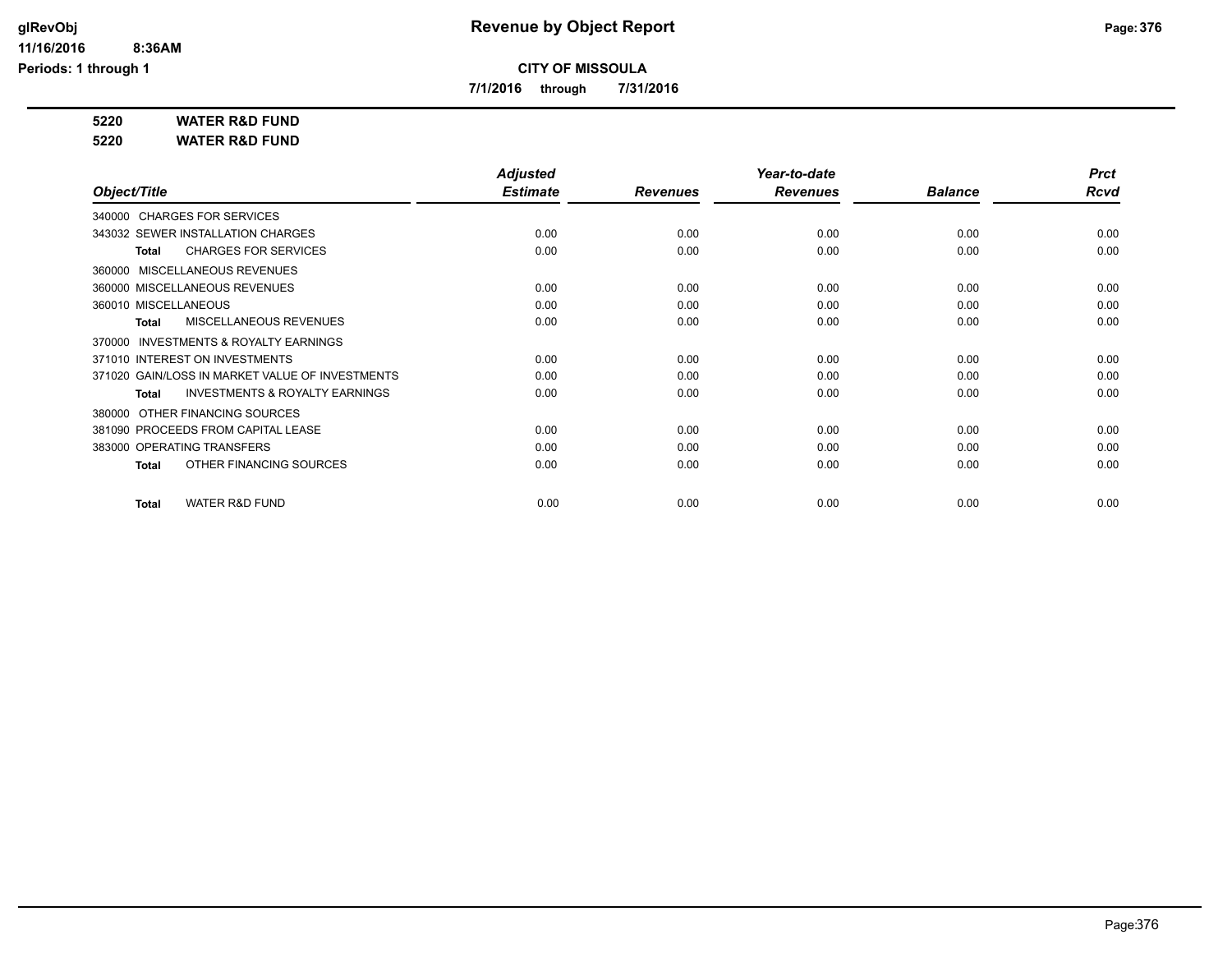**CITY OF MISSOULA**

**7/1/2016 through 7/31/2016**

#### **5220 WATER R&D FUND**

|                                                           | <b>Adjusted</b> |                 | Year-to-date    |                | <b>Prct</b> |
|-----------------------------------------------------------|-----------------|-----------------|-----------------|----------------|-------------|
| Object/Title                                              | <b>Estimate</b> | <b>Revenues</b> | <b>Revenues</b> | <b>Balance</b> | <b>Rcvd</b> |
| 340000 CHARGES FOR SERVICES                               |                 |                 |                 |                |             |
| 343032 SEWER INSTALLATION CHARGES                         | 0.00            | 0.00            | 0.00            | 0.00           | 0.00        |
| <b>CHARGES FOR SERVICES</b><br>Total                      | 0.00            | 0.00            | 0.00            | 0.00           | 0.00        |
| 360000 MISCELLANEOUS REVENUES                             |                 |                 |                 |                |             |
| 360000 MISCELLANEOUS REVENUES                             | 0.00            | 0.00            | 0.00            | 0.00           | 0.00        |
| 360010 MISCELLANEOUS                                      | 0.00            | 0.00            | 0.00            | 0.00           | 0.00        |
| MISCELLANEOUS REVENUES<br><b>Total</b>                    | 0.00            | 0.00            | 0.00            | 0.00           | 0.00        |
| <b>INVESTMENTS &amp; ROYALTY EARNINGS</b><br>370000       |                 |                 |                 |                |             |
| 371010 INTEREST ON INVESTMENTS                            | 0.00            | 0.00            | 0.00            | 0.00           | 0.00        |
| 371020 GAIN/LOSS IN MARKET VALUE OF INVESTMENT            | 0.00            | 0.00            | 0.00            | 0.00           | 0.00        |
| <b>INVESTMENTS &amp; ROYALTY EARNINGS</b><br><b>Total</b> | 0.00            | 0.00            | 0.00            | 0.00           | 0.00        |
| 380000 OTHER FINANCING SOURCES                            |                 |                 |                 |                |             |
| 381090 PROCEEDS FROM CAPITAL LEASE                        | 0.00            | 0.00            | 0.00            | 0.00           | 0.00        |
| 383000 OPERATING TRANSFERS                                | 0.00            | 0.00            | 0.00            | 0.00           | 0.00        |
| OTHER FINANCING SOURCES<br>Total                          | 0.00            | 0.00            | 0.00            | 0.00           | 0.00        |
|                                                           |                 |                 |                 |                |             |
| <b>WATER R&amp;D FUND</b><br>Total                        | 0.00            | 0.00            | 0.00            | 0.00           | 0.00        |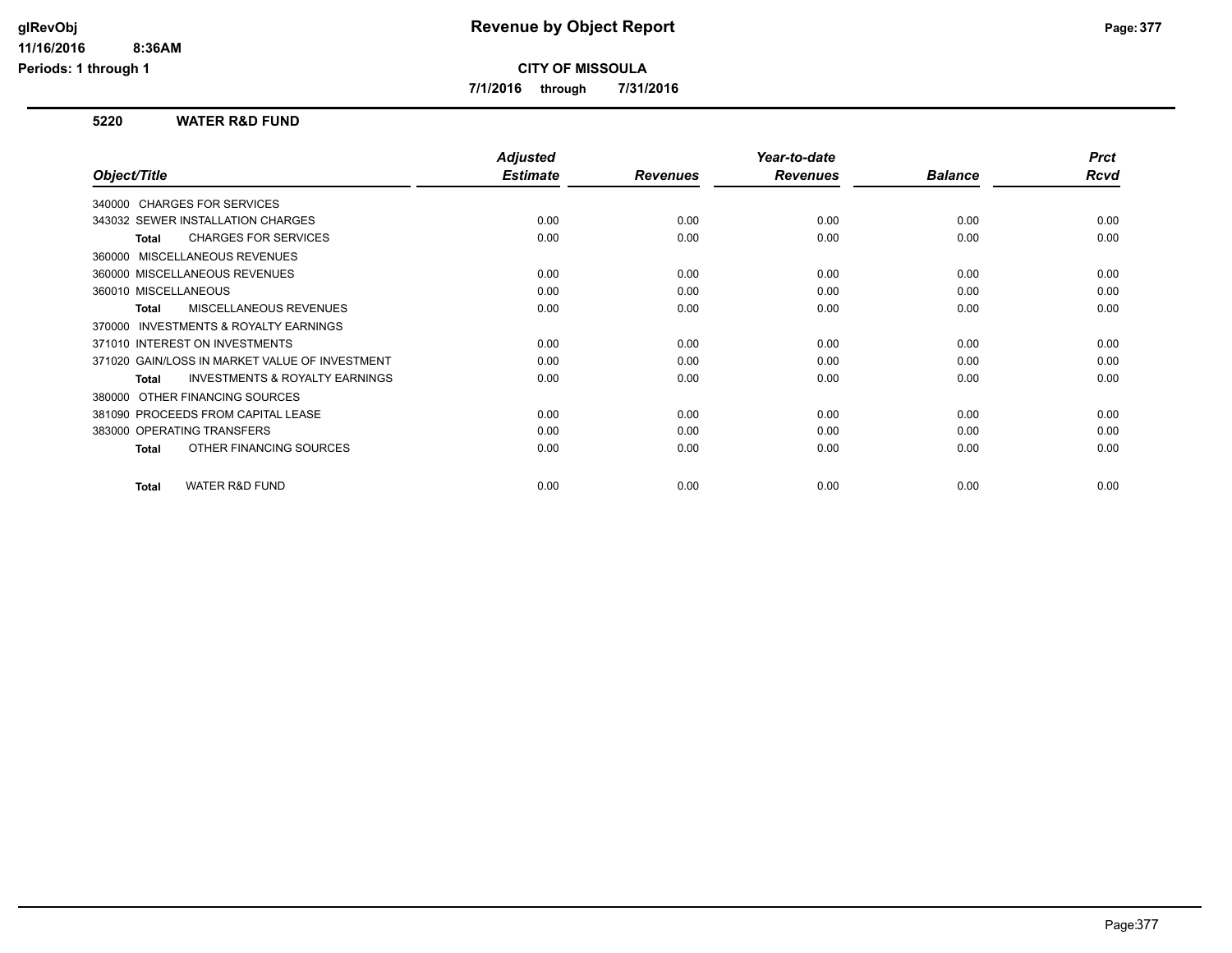**glRevObj Revenue by Object Report Page:378** 

**11/16/2016 8:36AM Periods: 1 through 1**

# **CITY OF MISSOULA**

**7/1/2016 through 7/31/2016**

### **5240 WATER CONSTRUCTION FUND**

**5240 WATER CONSTRUCTION FUND**

|                                             | <b>Adjusted</b> |                 |                 | Prct           |             |
|---------------------------------------------|-----------------|-----------------|-----------------|----------------|-------------|
| Object/Title                                | <b>Estimate</b> | <b>Revenues</b> | <b>Revenues</b> | <b>Balance</b> | <b>Rcvd</b> |
| 340000 CHARGES FOR SERVICES                 |                 |                 |                 |                |             |
| 343026 WATER INSTALLATION CHARGES           | 0.00            | 0.00            | 0.00            | 0.00           | 0.00        |
| <b>CHARGES FOR SERVICES</b><br><b>Total</b> | 0.00            | 0.00            | 0.00            | 0.00           | 0.00        |
| WATER CONSTRUCTION FUND<br><b>Total</b>     | 0.00            | 0.00            | 0.00            | 0.00           | 0.00        |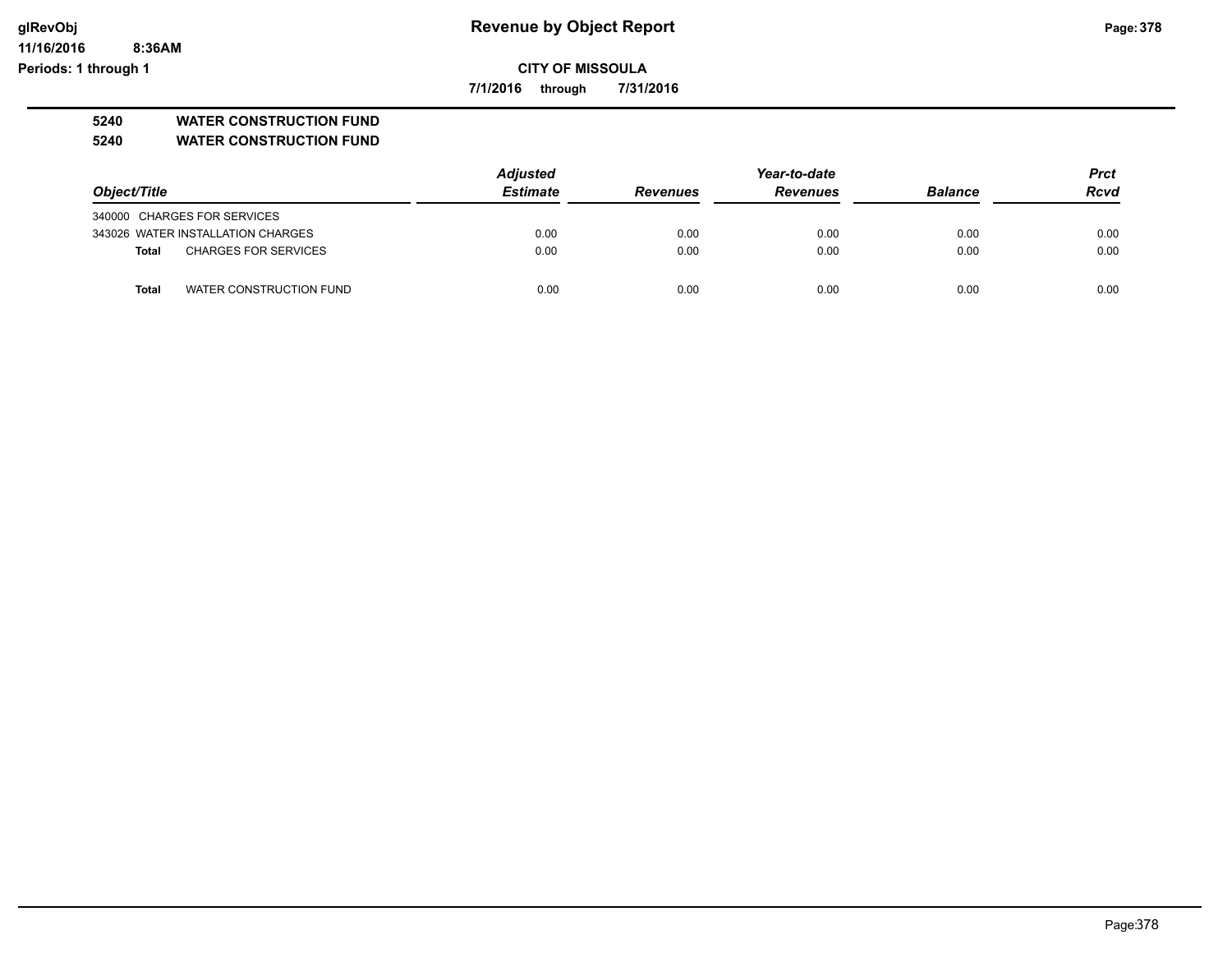**glRevObj Revenue by Object Report Page:379** 

**CITY OF MISSOULA**

**7/1/2016 through 7/31/2016**

#### **5240 WATER CONSTRUCTION FUND**

|                                             | <b>Adjusted</b> |                 | <b>Prct</b>     |                |             |
|---------------------------------------------|-----------------|-----------------|-----------------|----------------|-------------|
| Object/Title                                | <b>Estimate</b> | <b>Revenues</b> | <b>Revenues</b> | <b>Balance</b> | <b>Rcvd</b> |
| 340000 CHARGES FOR SERVICES                 |                 |                 |                 |                |             |
| 343026 WATER INSTALLATION CHARGES           | 0.00            | 0.00            | 0.00            | 0.00           | 0.00        |
| <b>CHARGES FOR SERVICES</b><br><b>Total</b> | 0.00            | 0.00            | 0.00            | 0.00           | 0.00        |
|                                             |                 |                 |                 |                |             |
| WATER CONSTRUCTION FUND<br><b>Total</b>     | 0.00            | 0.00            | 0.00            | 0.00           | 0.00        |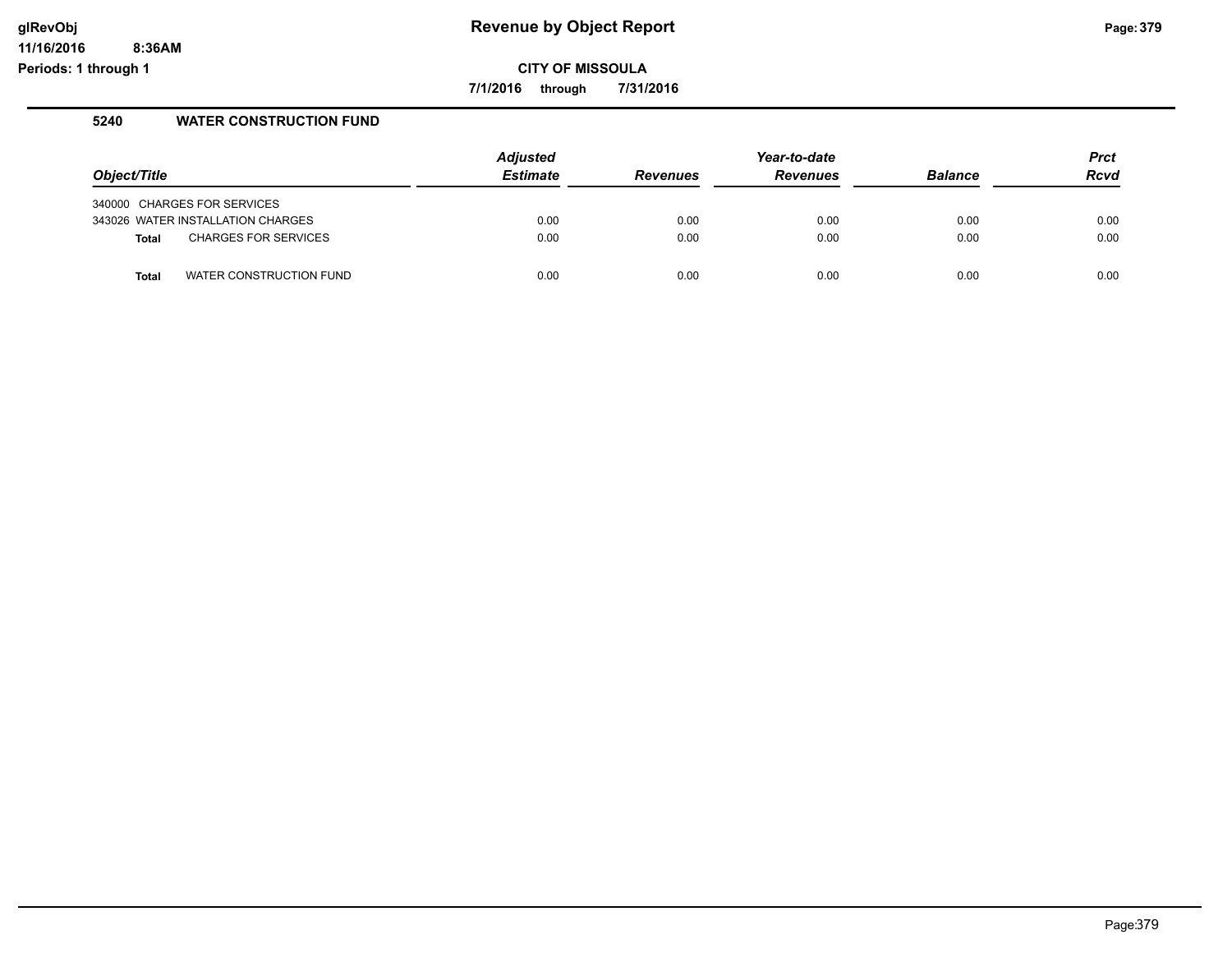**7/1/2016 through 7/31/2016**

**5250 WATER PURCHASE LOAN**

**5250 WATER PURCHASE LOAN**

|                                                           | <b>Adjusted</b> |                 | Year-to-date    |                |      |
|-----------------------------------------------------------|-----------------|-----------------|-----------------|----------------|------|
| Object/Title                                              | <b>Estimate</b> | <b>Revenues</b> | <b>Revenues</b> | <b>Balance</b> | Rcvd |
| 370000 INVESTMENTS & ROYALTY EARNINGS                     |                 |                 |                 |                |      |
| 371010 INTEREST ON INVESTMENTS                            | 0.00            | 0.00            | 0.00            | 0.00           | 0.00 |
| 371020 GAIN/LOSS IN MARKET VALUE OF INVESTMENTS           | 0.00            | 0.00            | 0.00            | 0.00           | 0.00 |
| <b>INVESTMENTS &amp; ROYALTY EARNINGS</b><br><b>Total</b> | 0.00            | 0.00            | 0.00            | 0.00           | 0.00 |
|                                                           |                 |                 |                 |                |      |
| Total<br>WATER PURCHASE LOAN                              | 0.00            | 0.00            | 0.00            | 0.00           | 0.00 |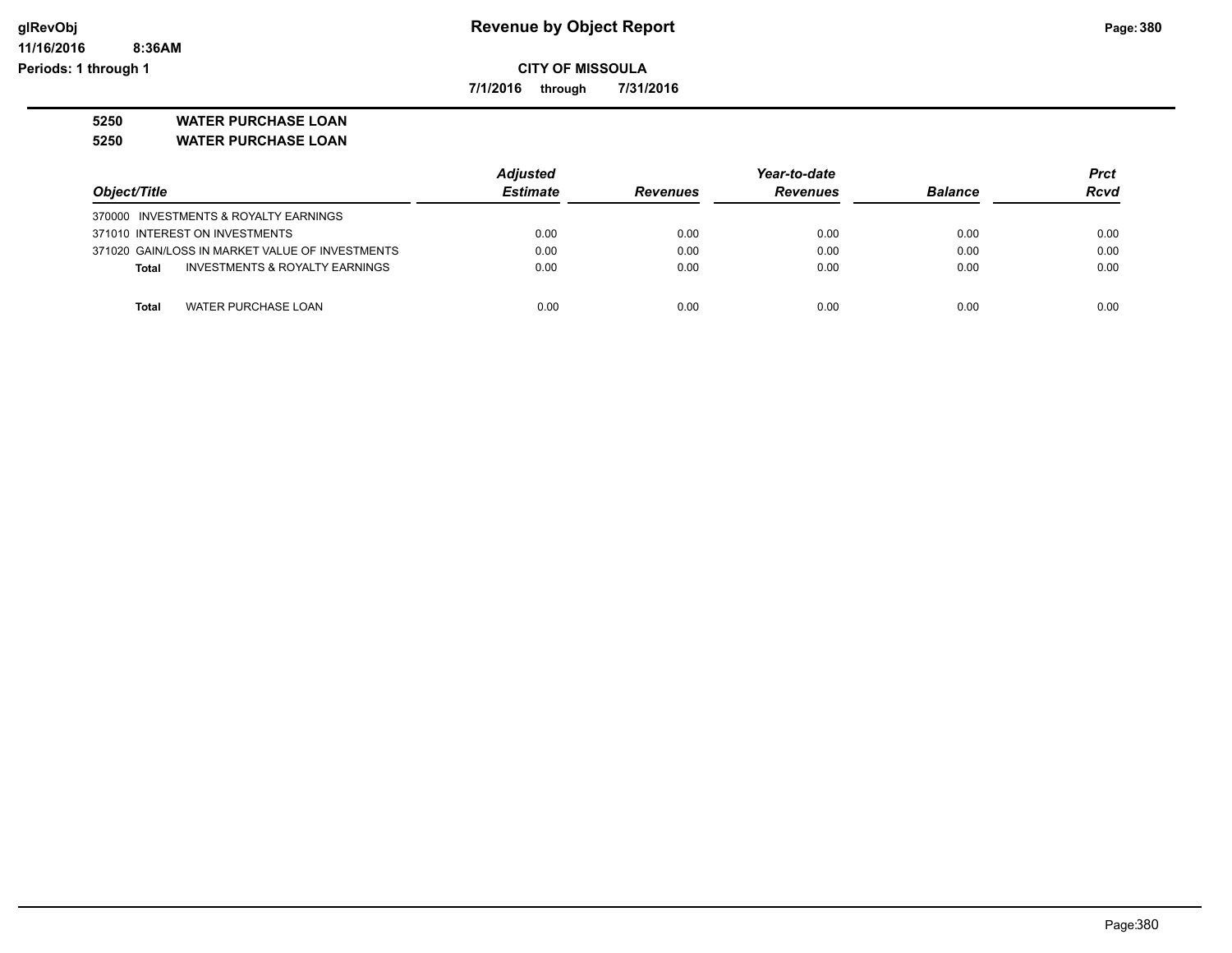**CITY OF MISSOULA**

**7/1/2016 through 7/31/2016**

#### **5250 WATER PURCHASE LOAN**

| Object/Title                   |                                                | <b>Adjusted</b><br><b>Estimate</b> | <b>Revenues</b> | Year-to-date<br><b>Revenues</b> | <b>Balance</b> | <b>Prct</b><br>Rcvd |
|--------------------------------|------------------------------------------------|------------------------------------|-----------------|---------------------------------|----------------|---------------------|
|                                | 370000 INVESTMENTS & ROYALTY EARNINGS          |                                    |                 |                                 |                |                     |
| 371010 INTEREST ON INVESTMENTS |                                                | 0.00                               | 0.00            | 0.00                            | 0.00           | 0.00                |
|                                | 371020 GAIN/LOSS IN MARKET VALUE OF INVESTMENT | 0.00                               | 0.00            | 0.00                            | 0.00           | 0.00                |
| <b>Total</b>                   | <b>INVESTMENTS &amp; ROYALTY EARNINGS</b>      | 0.00                               | 0.00            | 0.00                            | 0.00           | 0.00                |
|                                |                                                |                                    |                 |                                 |                |                     |
| Total                          | WATER PURCHASE LOAN                            | 0.00                               | 0.00            | 0.00                            | 0.00           | 0.00                |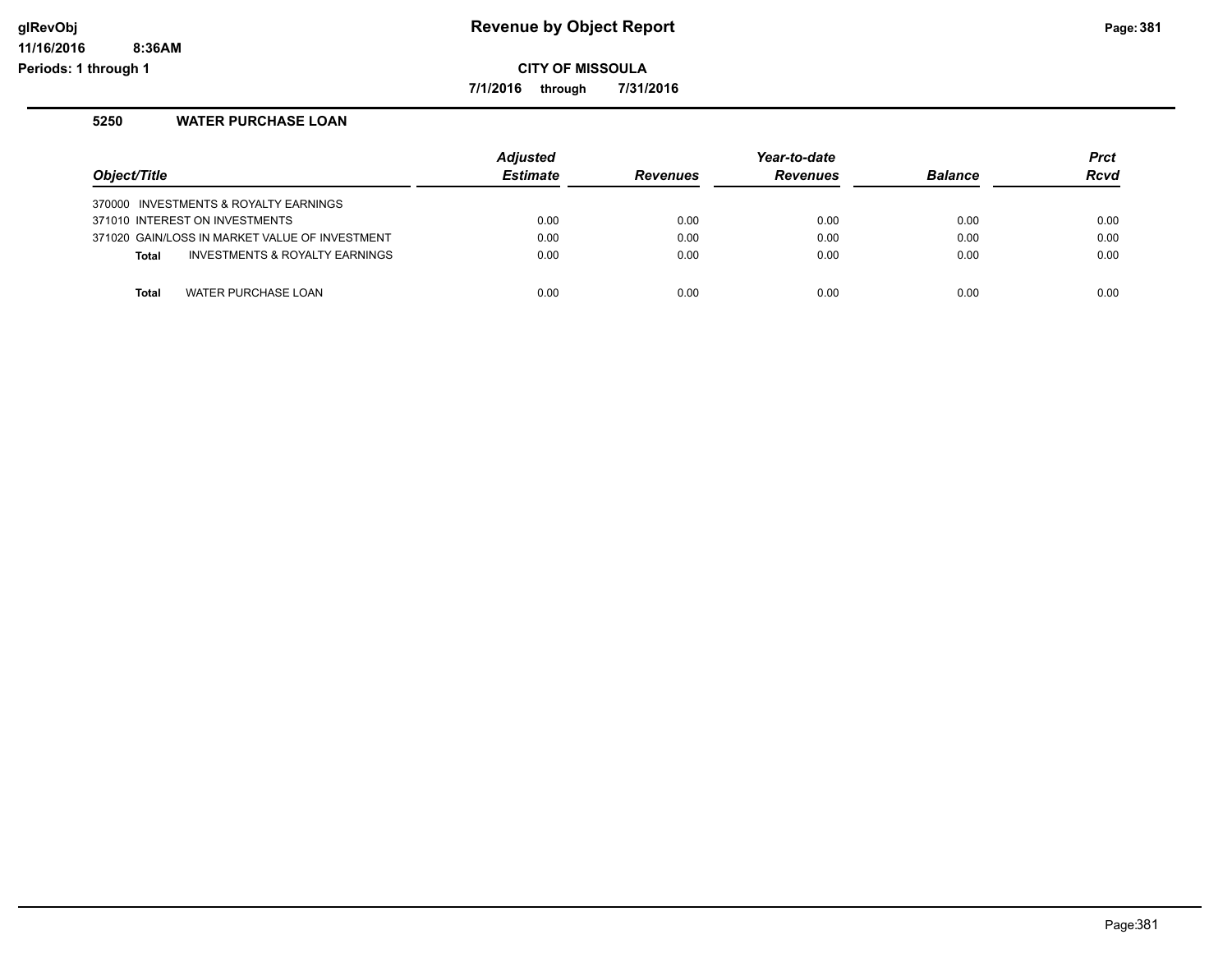**CITY OF MISSOULA**

**7/1/2016 through 7/31/2016**

#### **5251 WATER PURCHASE LOAN RESERVE**

#### **5251 WATER PURCHASE LOAN RESERVE**

| Object/Title                                       | <b>Adjusted</b><br><b>Estimate</b> | <b>Revenues</b> | Year-to-date<br><b>Revenues</b> | <b>Balance</b> | <b>Prct</b><br><b>Rcvd</b> |
|----------------------------------------------------|------------------------------------|-----------------|---------------------------------|----------------|----------------------------|
| 360000 MISCELLANEOUS REVENUES                      |                                    |                 |                                 |                |                            |
| 360010 MISCELLANEOUS                               | 0.00                               | 0.00            | 0.00                            | 0.00           | 0.00                       |
| MISCELLANEOUS REVENUES<br><b>Total</b>             | 0.00                               | 0.00            | 0.00                            | 0.00           | 0.00                       |
| 370000 INVESTMENTS & ROYALTY EARNINGS              |                                    |                 |                                 |                |                            |
| 371010 INTEREST ON INVESTMENTS                     | 0.00                               | 0.00            | 0.00                            | 0.00           | 0.00                       |
| 371020 GAIN/LOSS IN MARKET VALUE OF INVESTMENTS    | 0.00                               | 0.00            | 0.00                            | 0.00           | 0.00                       |
| <b>INVESTMENTS &amp; ROYALTY EARNINGS</b><br>Total | 0.00                               | 0.00            | 0.00                            | 0.00           | 0.00                       |
| 380000 OTHER FINANCING SOURCES                     |                                    |                 |                                 |                |                            |
| 383042 TRANSFERS FROM OTHER FUNDS                  | 0.00                               | 0.00            | 0.00                            | 0.00           | 0.00                       |
| OTHER FINANCING SOURCES<br>Total                   | 0.00                               | 0.00            | 0.00                            | 0.00           | 0.00                       |
| WATER PURCHASE LOAN RESERVE<br><b>Total</b>        | 0.00                               | 0.00            | 0.00                            | 0.00           | 0.00                       |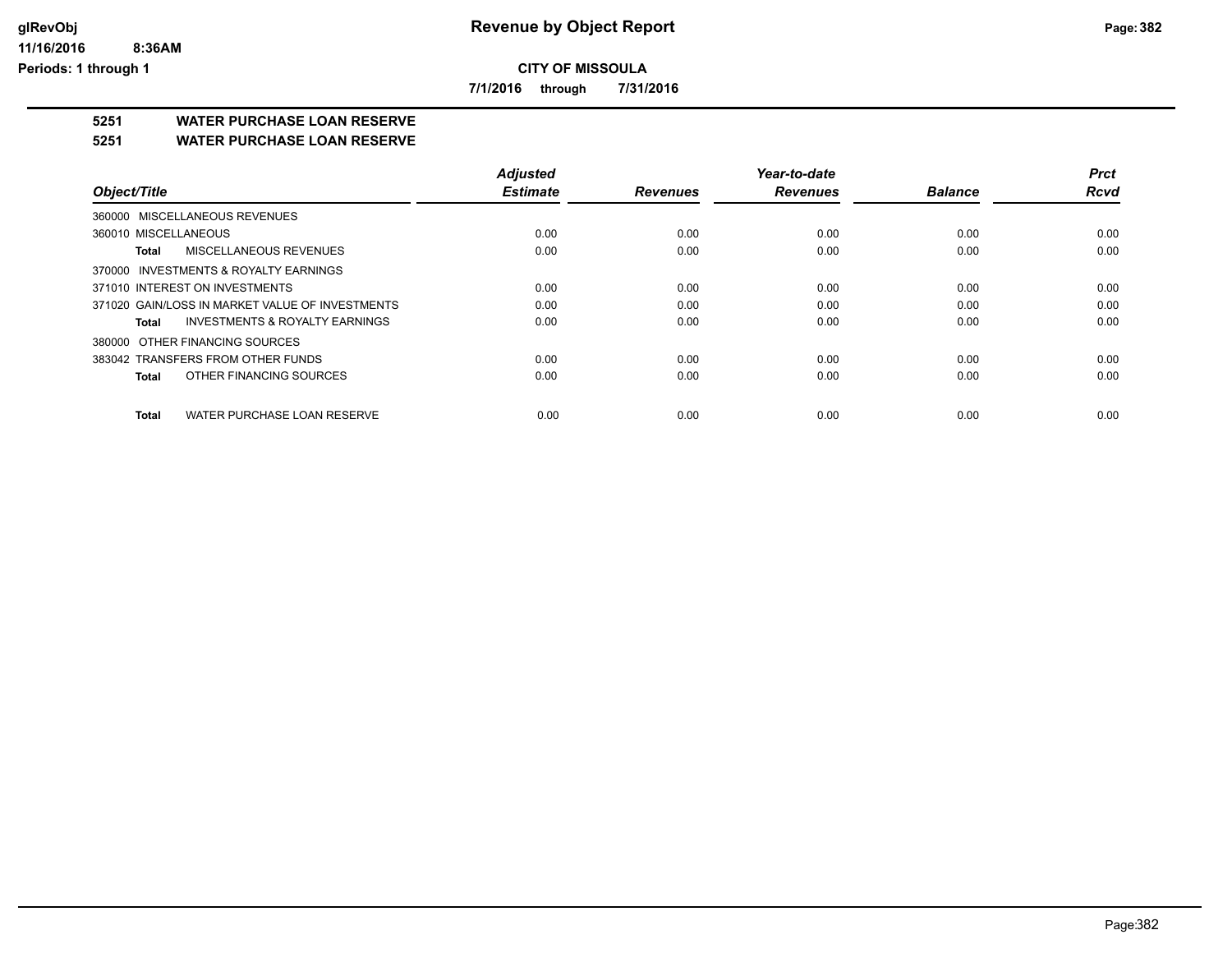**8:36AM**

**CITY OF MISSOULA**

**7/1/2016 through 7/31/2016**

#### **5251 WATER PURCHASE LOAN RESERVE**

| Object/Title                                       | <b>Adjusted</b><br><b>Estimate</b> | <b>Revenues</b> | Year-to-date<br><b>Revenues</b> | <b>Balance</b> | <b>Prct</b><br><b>Rcvd</b> |
|----------------------------------------------------|------------------------------------|-----------------|---------------------------------|----------------|----------------------------|
| MISCELLANEOUS REVENUES<br>360000                   |                                    |                 |                                 |                |                            |
| 360010 MISCELLANEOUS                               | 0.00                               | 0.00            | 0.00                            | 0.00           | 0.00                       |
| <b>MISCELLANEOUS REVENUES</b><br>Total             | 0.00                               | 0.00            | 0.00                            | 0.00           | 0.00                       |
| 370000 INVESTMENTS & ROYALTY EARNINGS              |                                    |                 |                                 |                |                            |
| 371010 INTEREST ON INVESTMENTS                     | 0.00                               | 0.00            | 0.00                            | 0.00           | 0.00                       |
| 371020 GAIN/LOSS IN MARKET VALUE OF INVESTMENT     | 0.00                               | 0.00            | 0.00                            | 0.00           | 0.00                       |
| <b>INVESTMENTS &amp; ROYALTY EARNINGS</b><br>Total | 0.00                               | 0.00            | 0.00                            | 0.00           | 0.00                       |
| 380000 OTHER FINANCING SOURCES                     |                                    |                 |                                 |                |                            |
| 383042 TRANSFERS FROM OTHER FUNDS                  | 0.00                               | 0.00            | 0.00                            | 0.00           | 0.00                       |
| OTHER FINANCING SOURCES<br>Total                   | 0.00                               | 0.00            | 0.00                            | 0.00           | 0.00                       |
| WATER PURCHASE LOAN RESERVE<br><b>Total</b>        | 0.00                               | 0.00            | 0.00                            | 0.00           | 0.00                       |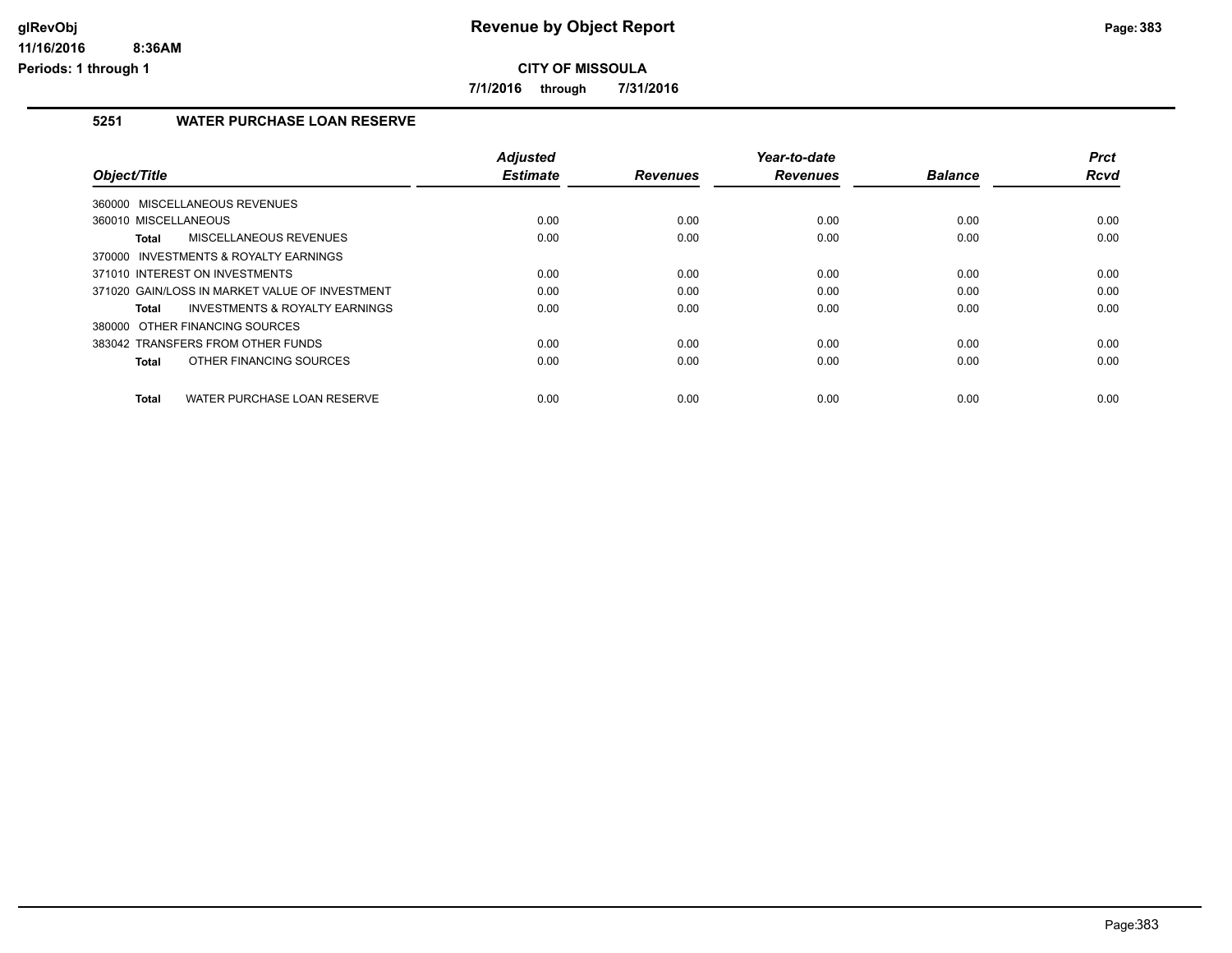**CITY OF MISSOULA**

**7/1/2016 through 7/31/2016**

**5310 SEWER OPERATING BUDGET FUND**

#### **5310 SEWER OPERATING BUDGET FUND**

|                                                    | <b>Adjusted</b> |                 | Year-to-date    |                | <b>Prct</b> |
|----------------------------------------------------|-----------------|-----------------|-----------------|----------------|-------------|
| Object/Title                                       | <b>Estimate</b> | <b>Revenues</b> | <b>Revenues</b> | <b>Balance</b> | <b>Rcvd</b> |
| 320000 LICENSES & PERMITS                          |                 |                 |                 |                |             |
| 323027 HAULER PERMITS                              | 0.00            | 0.00            | 0.00            | 0.00           | 0.00        |
| <b>LICENSES &amp; PERMITS</b><br><b>Total</b>      | 0.00            | 0.00            | 0.00            | 0.00           | 0.00        |
| 330000 INTERGOVERNMENTAL REVENUES                  |                 |                 |                 |                |             |
| 334071 DEQ/RIVER WATER SAMPLING                    | 0.00            | 0.00            | 0.00            | 0.00           | 0.00        |
| 336020 STATE PENSION CONTRIBUTION                  | 0.00            | 0.00            | 0.00            | 0.00           | 0.00        |
| 336023 STATE CONTRIB. - PERS                       | 0.00            | 0.00            | 0.00            | 0.00           | 0.00        |
| <b>INTERGOVERNMENTAL REVENUES</b><br><b>Total</b>  | 0.00            | 0.00            | 0.00            | 0.00           | 0.00        |
| 340000 CHARGES FOR SERVICES                        |                 |                 |                 |                |             |
| 343031 SEWER SERVICE CHARGES                       | 0.00            | 0.00            | 0.00            | 0.00           | 0.00        |
| 343032 SEWER INSTALLATION CHARGES                  | 0.00            | 0.00            | 0.00            | 0.00           | 0.00        |
| 343035 SALE OF SEWER MATERIALS AND SUPPLIES        | 0.00            | 0.00            | 0.00            | 0.00           | 0.00        |
| 343039 DISPOSAL FEES                               | 0.00            | 0.00            | 0.00            | 0.00           | 0.00        |
| <b>CHARGES FOR SERVICES</b><br>Total               | 0.00            | 0.00            | 0.00            | 0.00           | 0.00        |
| 360000 MISCELLANEOUS REVENUES                      |                 |                 |                 |                |             |
| 360010 MISCELLANEOUS                               | 0.00            | 0.00            | 0.00            | 0.00           | 0.00        |
| 360030 CONTRIBUTIONS FROM PROPERTY OWNERS          | 0.00            | 0.00            | 0.00            | 0.00           | 0.00        |
| 363040 PENALTY AND INTEREST                        | 0.00            | 0.00            | 0.00            | 0.00           | 0.00        |
| 364012 SALE OF SURPLUS PROPERTY                    | 0.00            | 43,547.25       | 43,547.25       | $-43,547.25$   | 0.00        |
| MISCELLANEOUS REVENUES<br><b>Total</b>             | 0.00            | 43,547.25       | 43,547.25       | $-43,547.25$   | 0.00        |
| 370000 INVESTMENTS & ROYALTY EARNINGS              |                 |                 |                 |                |             |
| 371010 INTEREST ON INVESTMENTS                     | 0.00            | 0.00            | 0.00            | 0.00           | 0.00        |
| 371020 GAIN/LOSS IN MARKET VALUE OF INVESTMENTS    | 0.00            | 0.00            | 0.00            | 0.00           | 0.00        |
| <b>INVESTMENTS &amp; ROYALTY EARNINGS</b><br>Total | 0.00            | 0.00            | 0.00            | 0.00           | 0.00        |
| 380000 OTHER FINANCING SOURCES                     |                 |                 |                 |                |             |
| 381090 PROCEEDS FROM CAPITAL LEASE                 | 0.00            | 0.00            | 0.00            | 0.00           | 0.00        |
| 382010 SALE OF FIXED ASSETS                        | 0.00            | 0.00            | 0.00            | 0.00           | 0.00        |
| 383024 TRANS FR SEWER CLEARING                     | 0.00            | 0.00            | 0.00            | 0.00           | 0.00        |
| OTHER FINANCING SOURCES<br><b>Total</b>            | 0.00            | 0.00            | 0.00            | 0.00           | 0.00        |
| SEWER OPERATING BUDGET FUND<br>Total               | 0.00            | 43,547.25       | 43,547.25       | $-43.547.25$   | 0.00        |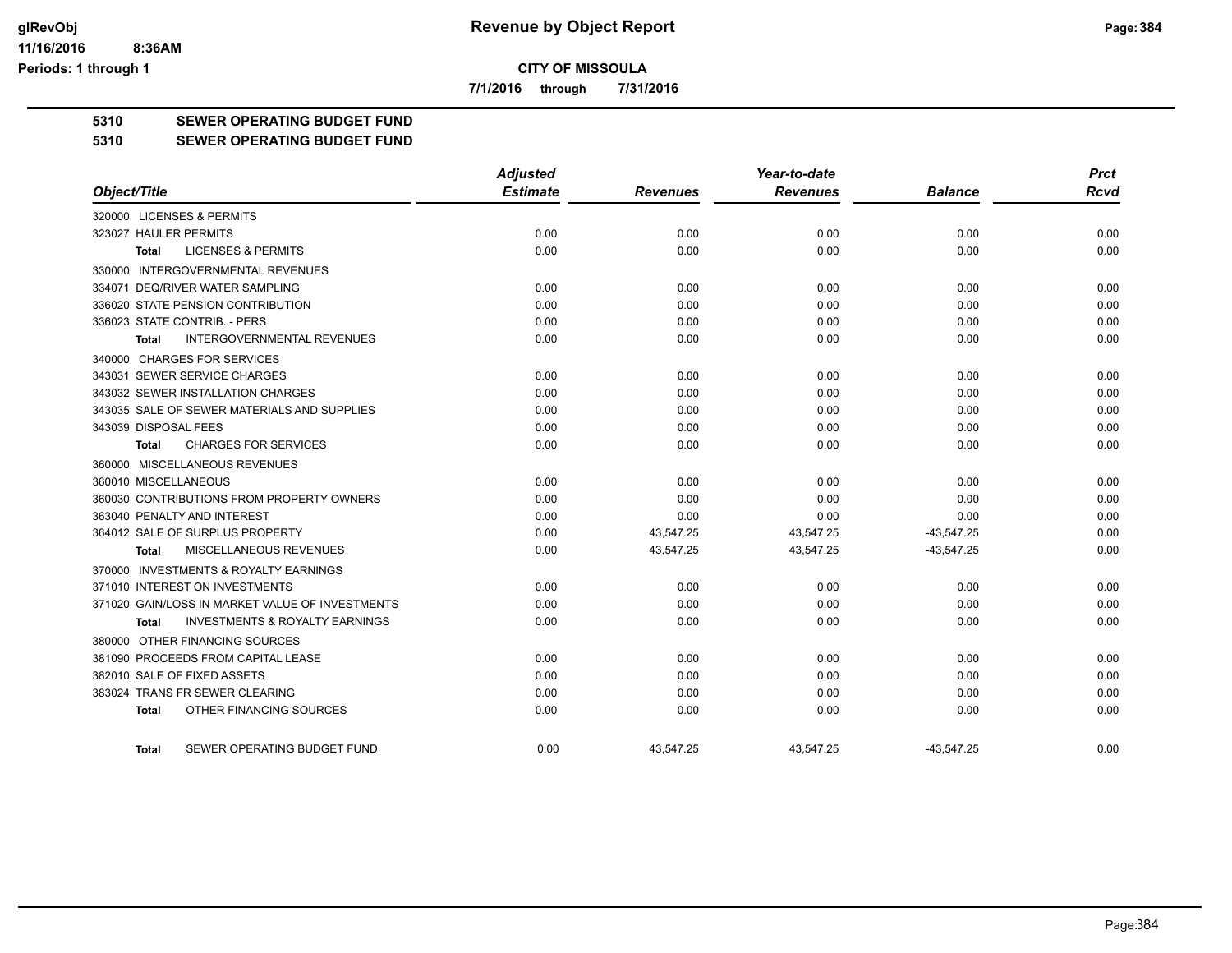**glRevObj Revenue by Object Report Page:385** 

**11/16/2016 8:36AM Periods: 1 through 1**

**CITY OF MISSOULA**

**7/1/2016 through 7/31/2016**

#### **5310 SEWER OPERATING BUDGET FUND**

|                                                    | <b>Adjusted</b> |                 | Year-to-date    |                | <b>Prct</b> |
|----------------------------------------------------|-----------------|-----------------|-----------------|----------------|-------------|
| Object/Title                                       | <b>Estimate</b> | <b>Revenues</b> | <b>Revenues</b> | <b>Balance</b> | <b>Rcvd</b> |
| 320000 LICENSES & PERMITS                          |                 |                 |                 |                |             |
| 323027 HAULER PERMITS                              | 0.00            | 0.00            | 0.00            | 0.00           | 0.00        |
| <b>LICENSES &amp; PERMITS</b><br>Total             | 0.00            | 0.00            | 0.00            | 0.00           | 0.00        |
| 330000 INTERGOVERNMENTAL REVENUES                  |                 |                 |                 |                |             |
| 334071 DEQ/RIVER WATER SAMPLING                    | 0.00            | 0.00            | 0.00            | 0.00           | 0.00        |
| 336020 STATE PENSION CONTRIBUTION                  | 0.00            | 0.00            | 0.00            | 0.00           | 0.00        |
| 336023 STATE CONTRIB. - PERS                       | 0.00            | 0.00            | 0.00            | 0.00           | 0.00        |
| <b>INTERGOVERNMENTAL REVENUES</b><br><b>Total</b>  | 0.00            | 0.00            | 0.00            | 0.00           | 0.00        |
| 340000 CHARGES FOR SERVICES                        |                 |                 |                 |                |             |
| 343031 SEWER SERVICE CHARGES                       | 0.00            | 0.00            | 0.00            | 0.00           | 0.00        |
| 343032 SEWER INSTALLATION CHARGES                  | 0.00            | 0.00            | 0.00            | 0.00           | 0.00        |
| 343035 SALE OF SEWER MATERIALS AND SUPPLIES        | 0.00            | 0.00            | 0.00            | 0.00           | 0.00        |
| 343039 DISPOSAL FEES                               | 0.00            | 0.00            | 0.00            | 0.00           | 0.00        |
| <b>CHARGES FOR SERVICES</b><br><b>Total</b>        | 0.00            | 0.00            | 0.00            | 0.00           | 0.00        |
| 360000 MISCELLANEOUS REVENUES                      |                 |                 |                 |                |             |
| 360010 MISCELLANEOUS                               | 0.00            | 0.00            | 0.00            | 0.00           | 0.00        |
| 360030 CONTRIBUTIONS FROM PROPERTY OWNERS          | 0.00            | 0.00            | 0.00            | 0.00           | 0.00        |
| 363040 PENALTY AND INTEREST                        | 0.00            | 0.00            | 0.00            | 0.00           | 0.00        |
| 364012 SALE OF SURPLUS PROPERTY                    | 0.00            | 43,547.25       | 43,547.25       | $-43,547.25$   | 0.00        |
| <b>MISCELLANEOUS REVENUES</b><br>Total             | 0.00            | 43,547.25       | 43,547.25       | $-43,547.25$   | 0.00        |
| 370000 INVESTMENTS & ROYALTY EARNINGS              |                 |                 |                 |                |             |
| 371010 INTEREST ON INVESTMENTS                     | 0.00            | 0.00            | 0.00            | 0.00           | 0.00        |
| 371020 GAIN/LOSS IN MARKET VALUE OF INVESTMENT     | 0.00            | 0.00            | 0.00            | 0.00           | 0.00        |
| <b>INVESTMENTS &amp; ROYALTY EARNINGS</b><br>Total | 0.00            | 0.00            | 0.00            | 0.00           | 0.00        |
| 380000 OTHER FINANCING SOURCES                     |                 |                 |                 |                |             |
| 381090 PROCEEDS FROM CAPITAL LEASE                 | 0.00            | 0.00            | 0.00            | 0.00           | 0.00        |
| 382010 SALE OF FIXED ASSETS                        | 0.00            | 0.00            | 0.00            | 0.00           | 0.00        |
| 383024 TRANS FR SEWER CLEARING                     | 0.00            | 0.00            | 0.00            | 0.00           | 0.00        |
| OTHER FINANCING SOURCES<br><b>Total</b>            | 0.00            | 0.00            | 0.00            | 0.00           | 0.00        |
| SEWER OPERATING BUDGET FUND<br><b>Total</b>        | 0.00            | 43,547.25       | 43,547.25       | $-43.547.25$   | 0.00        |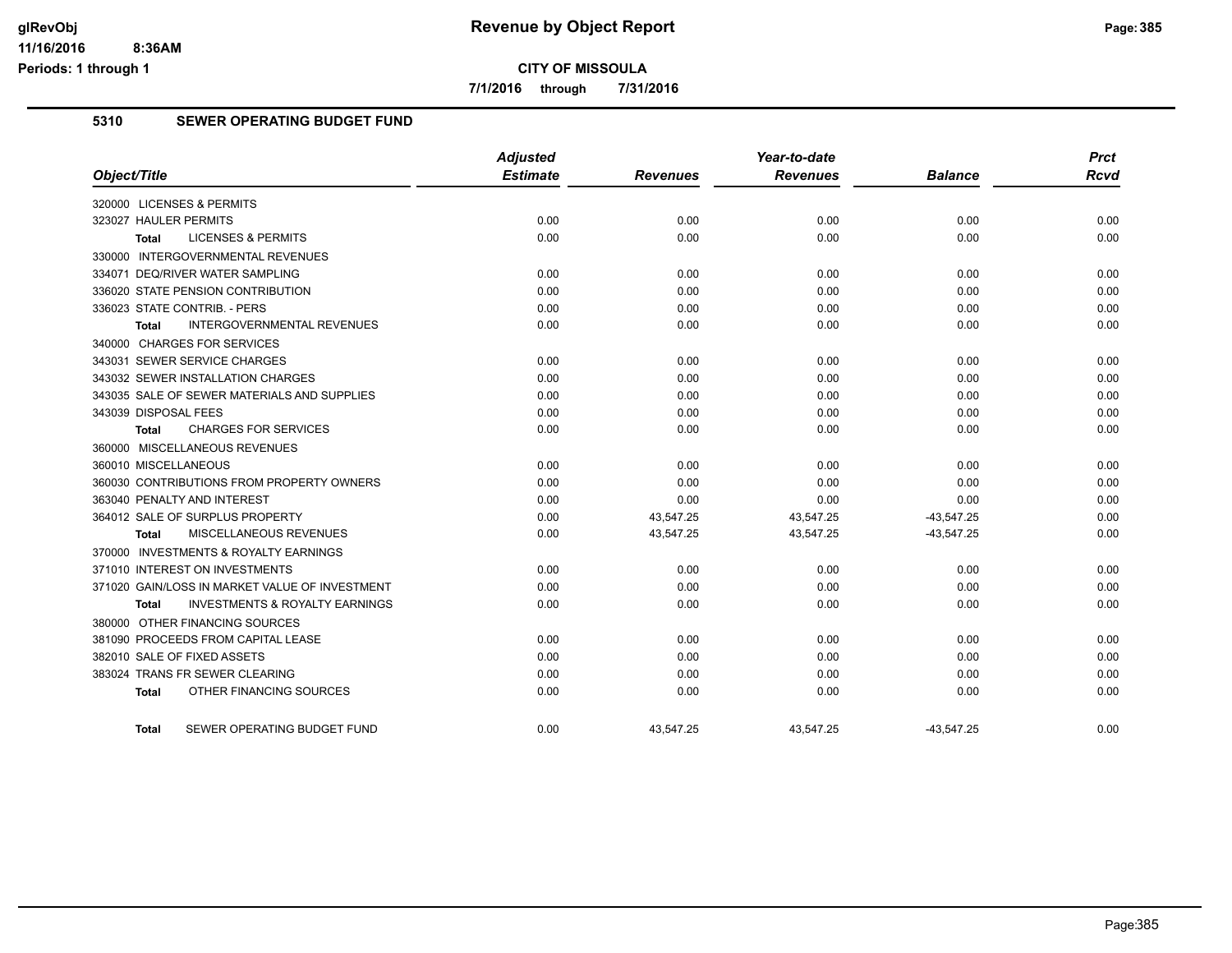**CITY OF MISSOULA**

**7/1/2016 through 7/31/2016**

# **5311 SEWER REVENUE COLLECTION & CLEARING FUND**

| 5311 | <b>SEWER REVENUE COLLECTION &amp; CLEARING FUND</b> |
|------|-----------------------------------------------------|
|      |                                                     |

|                                                     | Adjusted        |                 | Year-to-date    |                 | <b>Prct</b> |
|-----------------------------------------------------|-----------------|-----------------|-----------------|-----------------|-------------|
| Object/Title                                        | <b>Estimate</b> | <b>Revenues</b> | <b>Revenues</b> | <b>Balance</b>  | <b>Rcvd</b> |
| 330000 INTERGOVERNMENTAL REVENUES                   |                 |                 |                 |                 |             |
| 331992 FEDERAL ARRA GRANTS                          | 0.00            | 0.00            | 0.00            | 0.00            | 0.00        |
| <b>INTERGOVERNMENTAL REVENUES</b><br><b>Total</b>   | 0.00            | 0.00            | 0.00            | 0.00            | 0.00        |
| 340000 CHARGES FOR SERVICES                         |                 |                 |                 |                 |             |
| 343032 SEWER INSTALLATION CHARGES                   | 0.00            | 0.00            | 0.00            | 0.00            | 0.00        |
| 343034 TREATMENT FACILITIES FEES                    | 0.00            | 3,461,404.45    | 3,461,404.45    | $-3,461,404.45$ | 0.00        |
| 343037 DELINQUENT SEWER FEES                        | 0.00            | 0.00            | 0.00            | 0.00            | 0.00        |
| 343038 P & I TAX LIENS                              | 0.00            | 0.00            | 0.00            | 0.00            | 0.00        |
| <b>CHARGES FOR SERVICES</b><br><b>Total</b>         | 0.00            | 3,461,404.45    | 3,461,404.45    | $-3,461,404.45$ | 0.00        |
| 360000 MISCELLANEOUS REVENUES                       |                 |                 |                 |                 |             |
| 360010 MISCELLANEOUS                                | 0.00            | 0.00            | 0.00            | 0.00            | 0.00        |
| 361200 RADIO TOWER LEASE PAYMENTS                   | 0.00            | 0.00            | 0.00            | 0.00            | 0.00        |
| 361201 EKO LAND LEASE                               | 0.00            | $-12.661.97$    | $-12,661.97$    | 12.661.97       | 0.00        |
| 365023 NORTHWESTERN ENERGY GRANT                    | 0.00            | 0.00            | 0.00            | 0.00            | 0.00        |
| MISCELLANEOUS REVENUES<br><b>Total</b>              | 0.00            | $-12,661.97$    | $-12,661.97$    | 12,661.97       | 0.00        |
| <b>INVESTMENTS &amp; ROYALTY EARNINGS</b><br>370000 |                 |                 |                 |                 |             |
| 371010 INTEREST ON INVESTMENTS                      | 0.00            | 0.00            | 0.00            | 0.00            | 0.00        |
| 371020 GAIN/LOSS IN MARKET VALUE OF INVESTMENTS     | 0.00            | 0.00            | 0.00            | 0.00            | 0.00        |
| <b>INVESTMENTS &amp; ROYALTY EARNINGS</b><br>Total  | 0.00            | 0.00            | 0.00            | 0.00            | 0.00        |
| OTHER FINANCING SOURCES<br>380000                   |                 |                 |                 |                 |             |
| 383034 TRANS FR 01 SERIES DEBT SERVICE              | 0.00            | 0.00            | 0.00            | 0.00            | 0.00        |
| 383042 TRANSFERS FROM OTHER FUNDS                   | 0.00            | 0.00            | 0.00            | 0.00            | 0.00        |
| OTHER FINANCING SOURCES<br><b>Total</b>             | 0.00            | 0.00            | 0.00            | 0.00            | 0.00        |
| SEWER REVENUE COLLECTION & CLEARING<br><b>Total</b> | 0.00            | 3.448.742.48    | 3,448,742.48    | $-3.448.742.48$ | 0.00        |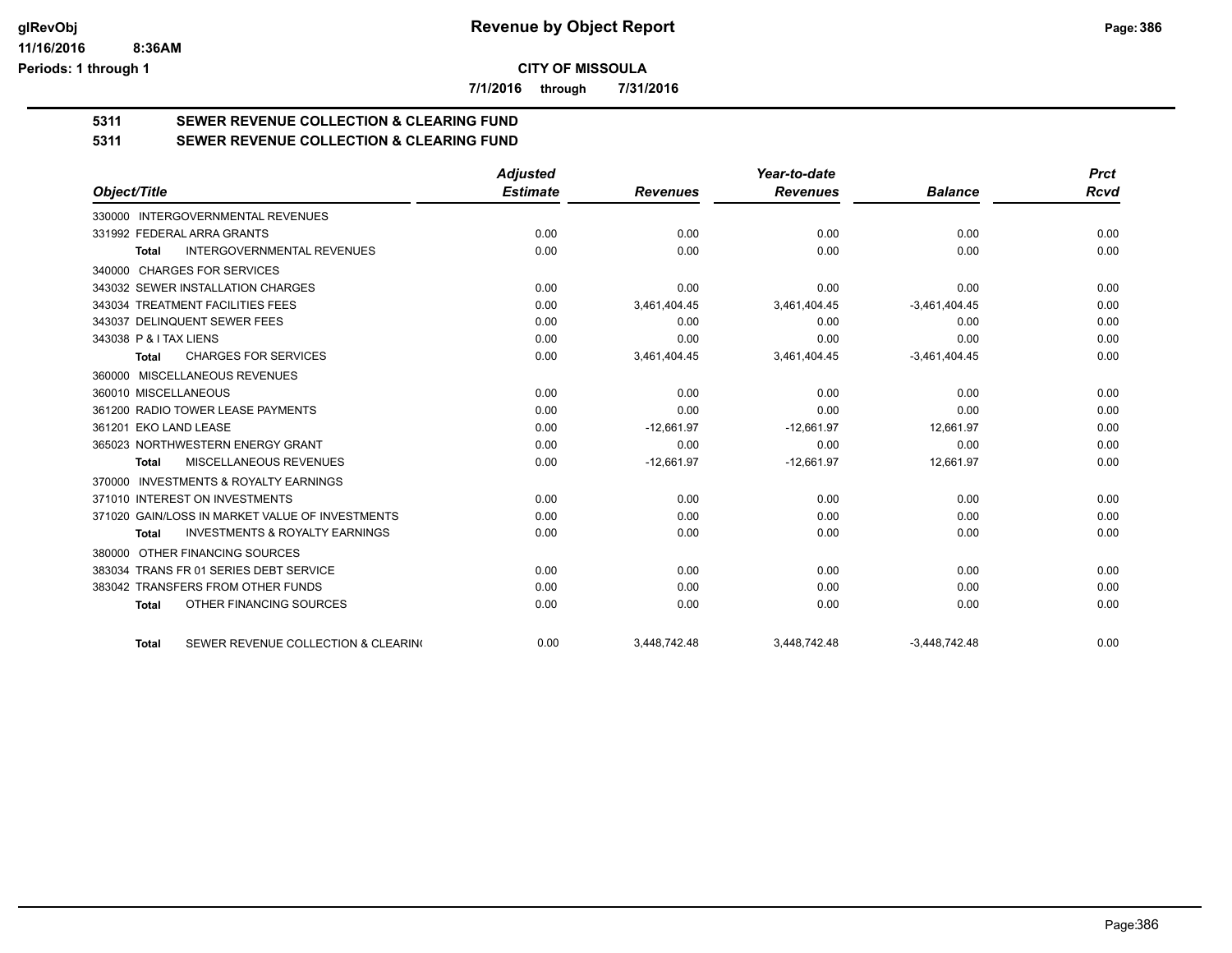**CITY OF MISSOULA**

**7/1/2016 through 7/31/2016**

#### **5311 SEWER REVENUE COLLECTION & CLEARING FUND**

|                                                           | <b>Adjusted</b> |                 | Year-to-date    |                 | <b>Prct</b> |
|-----------------------------------------------------------|-----------------|-----------------|-----------------|-----------------|-------------|
| Object/Title                                              | <b>Estimate</b> | <b>Revenues</b> | <b>Revenues</b> | <b>Balance</b>  | <b>Rcvd</b> |
| <b>INTERGOVERNMENTAL REVENUES</b><br>330000               |                 |                 |                 |                 |             |
| 331992 FEDERAL ARRA GRANTS                                | 0.00            | 0.00            | 0.00            | 0.00            | 0.00        |
| <b>INTERGOVERNMENTAL REVENUES</b><br><b>Total</b>         | 0.00            | 0.00            | 0.00            | 0.00            | 0.00        |
| 340000 CHARGES FOR SERVICES                               |                 |                 |                 |                 |             |
| 343032 SEWER INSTALLATION CHARGES                         | 0.00            | 0.00            | 0.00            | 0.00            | 0.00        |
| 343034 TREATMENT FACILITIES FEES                          | 0.00            | 3,461,404.45    | 3,461,404.45    | $-3,461,404.45$ | 0.00        |
| 343037 DELINQUENT SEWER FEES                              | 0.00            | 0.00            | 0.00            | 0.00            | 0.00        |
| 343038 P & I TAX LIENS                                    | 0.00            | 0.00            | 0.00            | 0.00            | 0.00        |
| <b>CHARGES FOR SERVICES</b><br><b>Total</b>               | 0.00            | 3,461,404.45    | 3,461,404.45    | $-3,461,404.45$ | 0.00        |
| 360000 MISCELLANEOUS REVENUES                             |                 |                 |                 |                 |             |
| 360010 MISCELLANEOUS                                      | 0.00            | 0.00            | 0.00            | 0.00            | 0.00        |
| 361200 RADIO TOWER LEASE PAYMENTS                         | 0.00            | 0.00            | 0.00            | 0.00            | 0.00        |
| 361201 EKO LAND LEASE                                     | 0.00            | $-12.661.97$    | $-12.661.97$    | 12,661.97       | 0.00        |
| 365023 NORTHWESTERN ENERGY GRANT                          | 0.00            | 0.00            | 0.00            | 0.00            | 0.00        |
| MISCELLANEOUS REVENUES<br><b>Total</b>                    | 0.00            | $-12,661.97$    | $-12,661.97$    | 12,661.97       | 0.00        |
| 370000 INVESTMENTS & ROYALTY EARNINGS                     |                 |                 |                 |                 |             |
| 371010 INTEREST ON INVESTMENTS                            | 0.00            | 0.00            | 0.00            | 0.00            | 0.00        |
| 371020 GAIN/LOSS IN MARKET VALUE OF INVESTMENT            | 0.00            | 0.00            | 0.00            | 0.00            | 0.00        |
| <b>INVESTMENTS &amp; ROYALTY EARNINGS</b><br><b>Total</b> | 0.00            | 0.00            | 0.00            | 0.00            | 0.00        |
| OTHER FINANCING SOURCES<br>380000                         |                 |                 |                 |                 |             |
| 383034 TRANS FR 01 SERIES DEBT SERVICE                    | 0.00            | 0.00            | 0.00            | 0.00            | 0.00        |
| 383042 TRANSFERS FROM OTHER FUNDS                         | 0.00            | 0.00            | 0.00            | 0.00            | 0.00        |
| OTHER FINANCING SOURCES<br><b>Total</b>                   | 0.00            | 0.00            | 0.00            | 0.00            | 0.00        |
| SEWER REVENUE COLLECTION & CLEARIN<br><b>Total</b>        | 0.00            | 3,448,742.48    | 3,448,742.48    | $-3,448,742.48$ | 0.00        |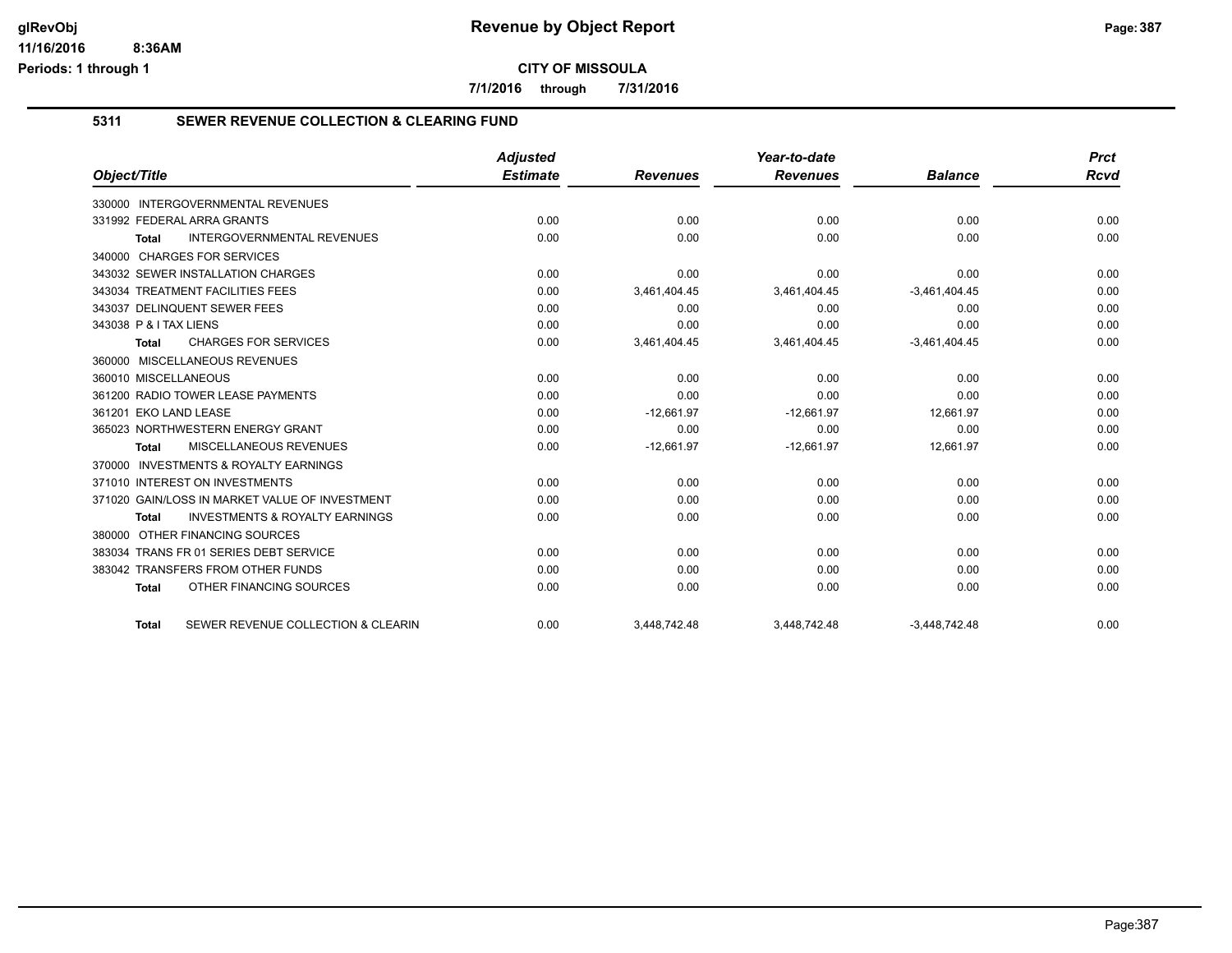**7/1/2016 through 7/31/2016**

**5315 SEWER LOAN FUND**

**5315 SEWER LOAN FUND**

|                                                           | <b>Adjusted</b> |                 | Year-to-date    |                | <b>Prct</b> |
|-----------------------------------------------------------|-----------------|-----------------|-----------------|----------------|-------------|
| Object/Title                                              | <b>Estimate</b> | <b>Revenues</b> | <b>Revenues</b> | <b>Balance</b> | Rcvd        |
| 340000 CHARGES FOR SERVICES                               |                 |                 |                 |                |             |
| 343032 SEWER INSTALLATION CHARGES                         | 0.00            | 0.00            | 0.00            | 0.00           | 0.00        |
| 343035 SALE OF SEWER MATERIALS AND SUPPLIES               | 0.00            | $-26,751.54$    | $-26,751.54$    | 26,751.54      | 0.00        |
| 343037 GREASE INTERCEPTOR LOANS                           | 0.00            | 0.00            | 0.00            | 0.00           | 0.00        |
| <b>CHARGES FOR SERVICES</b><br><b>Total</b>               | 0.00            | $-26,751.54$    | $-26,751.54$    | 26,751.54      | 0.00        |
| MISCELLANEOUS REVENUES<br>360000                          |                 |                 |                 |                |             |
| 360010 MISCELLANEOUS                                      | 0.00            | 0.00            | 0.00            | 0.00           | 0.00        |
| <b>MISCELLANEOUS REVENUES</b><br><b>Total</b>             | 0.00            | 0.00            | 0.00            | 0.00           | 0.00        |
| INVESTMENTS & ROYALTY EARNINGS<br>370000                  |                 |                 |                 |                |             |
| 371010 INTEREST ON INVESTMENTS                            | 0.00            | 0.00            | 0.00            | 0.00           | 0.00        |
| 371020 GAIN/LOSS IN MARKET VALUE OF INVESTMENTS           | 0.00            | 0.00            | 0.00            | 0.00           | 0.00        |
| <b>INVESTMENTS &amp; ROYALTY EARNINGS</b><br><b>Total</b> | 0.00            | 0.00            | 0.00            | 0.00           | 0.00        |
| OTHER FINANCING SOURCES<br>380000                         |                 |                 |                 |                |             |
| 383024 TRANS FR SEWER CLEARING                            | 0.00            | 0.00            | 0.00            | 0.00           | 0.00        |
| 383025 TRANS FR SEWER R & D                               | 0.00            | 0.00            | 0.00            | 0.00           | 0.00        |
| OTHER FINANCING SOURCES<br><b>Total</b>                   | 0.00            | 0.00            | 0.00            | 0.00           | 0.00        |
| <b>SEWER LOAN FUND</b><br><b>Total</b>                    | 0.00            | $-26,751.54$    | $-26,751.54$    | 26,751.54      | 0.00        |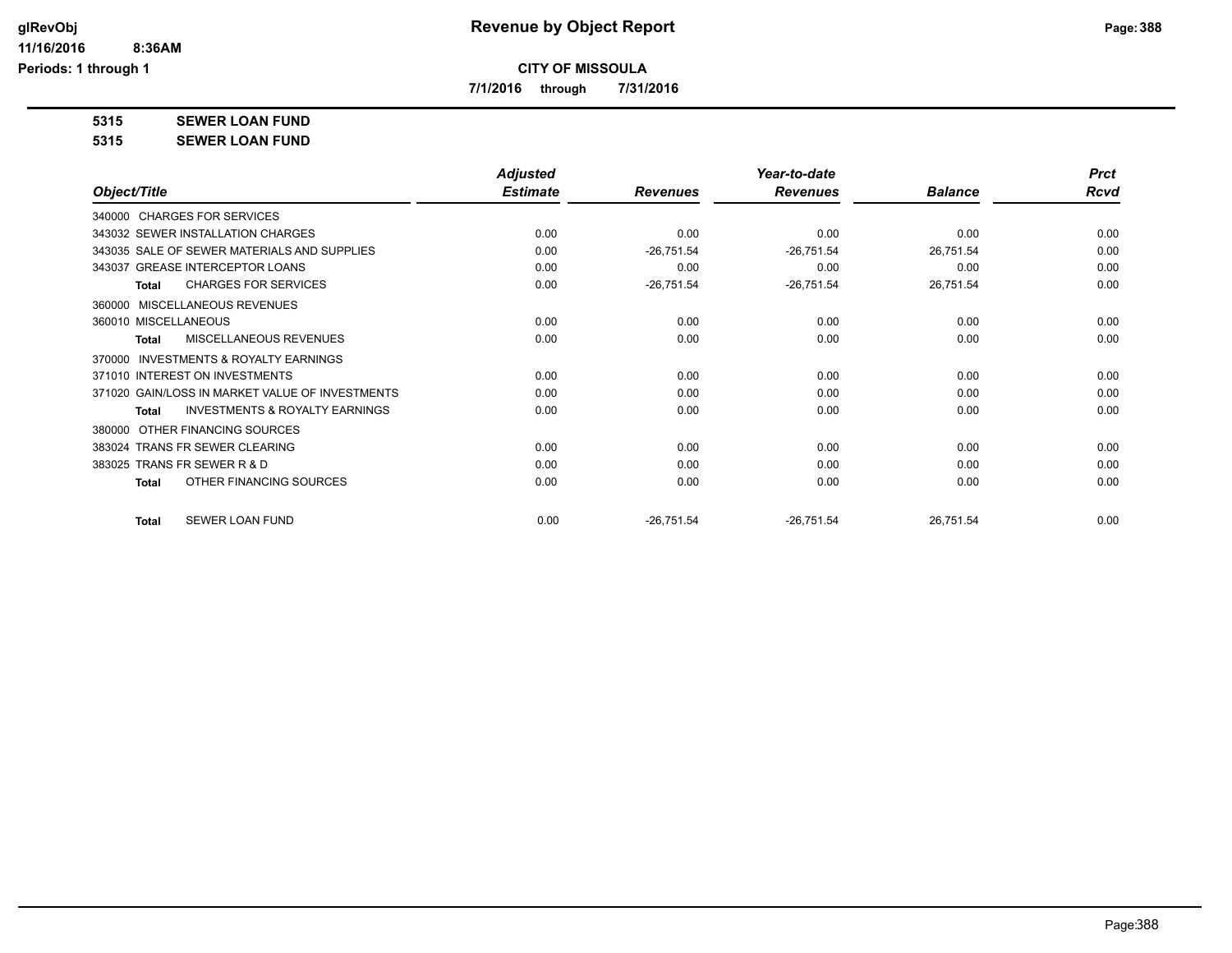**CITY OF MISSOULA**

**7/1/2016 through 7/31/2016**

#### **5315 SEWER LOAN FUND**

|                                                           | <b>Adjusted</b> |                 | Year-to-date    |                | <b>Prct</b> |
|-----------------------------------------------------------|-----------------|-----------------|-----------------|----------------|-------------|
| Object/Title                                              | <b>Estimate</b> | <b>Revenues</b> | <b>Revenues</b> | <b>Balance</b> | <b>Rcvd</b> |
| 340000 CHARGES FOR SERVICES                               |                 |                 |                 |                |             |
| 343032 SEWER INSTALLATION CHARGES                         | 0.00            | 0.00            | 0.00            | 0.00           | 0.00        |
| 343035 SALE OF SEWER MATERIALS AND SUPPLIES               | 0.00            | $-26,751.54$    | $-26,751.54$    | 26,751.54      | 0.00        |
| 343037 GREASE INTERCEPTOR LOANS                           | 0.00            | 0.00            | 0.00            | 0.00           | 0.00        |
| <b>CHARGES FOR SERVICES</b><br><b>Total</b>               | 0.00            | $-26,751.54$    | $-26,751.54$    | 26,751.54      | 0.00        |
| 360000 MISCELLANEOUS REVENUES                             |                 |                 |                 |                |             |
| 360010 MISCELLANEOUS                                      | 0.00            | 0.00            | 0.00            | 0.00           | 0.00        |
| <b>MISCELLANEOUS REVENUES</b><br><b>Total</b>             | 0.00            | 0.00            | 0.00            | 0.00           | 0.00        |
| <b>INVESTMENTS &amp; ROYALTY EARNINGS</b><br>370000       |                 |                 |                 |                |             |
| 371010 INTEREST ON INVESTMENTS                            | 0.00            | 0.00            | 0.00            | 0.00           | 0.00        |
| 371020 GAIN/LOSS IN MARKET VALUE OF INVESTMENT            | 0.00            | 0.00            | 0.00            | 0.00           | 0.00        |
| <b>INVESTMENTS &amp; ROYALTY EARNINGS</b><br><b>Total</b> | 0.00            | 0.00            | 0.00            | 0.00           | 0.00        |
| OTHER FINANCING SOURCES<br>380000                         |                 |                 |                 |                |             |
| 383024 TRANS FR SEWER CLEARING                            | 0.00            | 0.00            | 0.00            | 0.00           | 0.00        |
| 383025 TRANS FR SEWER R & D                               | 0.00            | 0.00            | 0.00            | 0.00           | 0.00        |
| OTHER FINANCING SOURCES<br><b>Total</b>                   | 0.00            | 0.00            | 0.00            | 0.00           | 0.00        |
| SEWER LOAN FUND<br><b>Total</b>                           | 0.00            | $-26,751.54$    | $-26,751.54$    | 26,751.54      | 0.00        |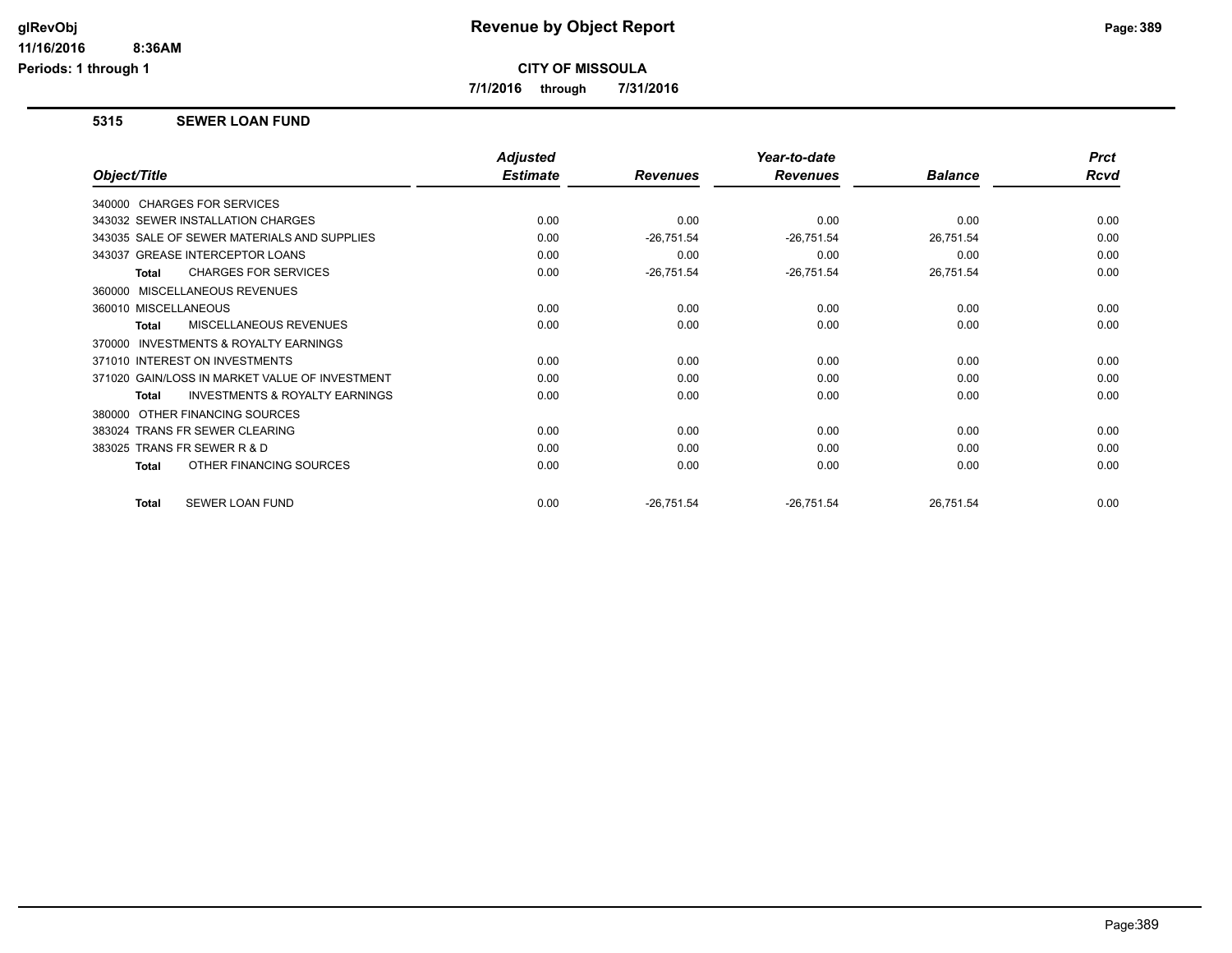**11/16/2016**

 **8:36AM Periods: 1 through 1**

**CITY OF MISSOULA**

**7/1/2016 through 7/31/2016**

# **5320 SEWER REPLACEMENT & DEPRECIATION FUND**

## **5320 SEWER REPLACEMENT & DEPRECIATION FUND**

|                                                           | <b>Adjusted</b> |                 | Year-to-date    |                | <b>Prct</b> |
|-----------------------------------------------------------|-----------------|-----------------|-----------------|----------------|-------------|
| Object/Title                                              | <b>Estimate</b> | <b>Revenues</b> | <b>Revenues</b> | <b>Balance</b> | <b>Rcvd</b> |
| 330000 INTERGOVERNMENTAL REVENUES                         |                 |                 |                 |                |             |
| 337010 COUNTY REIMBURSEMENT-DEANOS                        | 0.00            | 0.00            | 0.00            | 0.00           | 0.00        |
| <b>INTERGOVERNMENTAL REVENUES</b><br><b>Total</b>         | 0.00            | 0.00            | 0.00            | 0.00           | 0.00        |
| 340000 CHARGES FOR SERVICES                               |                 |                 |                 |                |             |
| 343032 SEWER INSTALLATION CHARGES                         | 0.00            | 7,225.00        | 7,225.00        | $-7,225.00$    | 0.00        |
| <b>CHARGES FOR SERVICES</b><br><b>Total</b>               | 0.00            | 7,225.00        | 7,225.00        | $-7,225.00$    | 0.00        |
| 360000 MISCELLANEOUS REVENUES                             |                 |                 |                 |                |             |
| 360000 MISCELLANEOUS REVENUES                             | 0.00            | 0.00            | 0.00            | 0.00           | 0.00        |
| 360010 MISCELLANEOUS                                      | 0.00            | 0.00            | 0.00            | 0.00           | 0.00        |
| 362006 GAIC INSURANCE SETTLEMENT                          | 0.00            | 0.00            | 0.00            | 0.00           | 0.00        |
| <b>MISCELLANEOUS REVENUES</b><br>Total                    | 0.00            | 0.00            | 0.00            | 0.00           | 0.00        |
| 370000 INVESTMENTS & ROYALTY EARNINGS                     |                 |                 |                 |                |             |
| 371010 INTEREST ON INVESTMENTS                            | 0.00            | 0.00            | 0.00            | 0.00           | 0.00        |
| 371020 GAIN/LOSS IN MARKET VALUE OF INVESTMENTS           | 0.00            | 0.00            | 0.00            | 0.00           | 0.00        |
| <b>INVESTMENTS &amp; ROYALTY EARNINGS</b><br><b>Total</b> | 0.00            | 0.00            | 0.00            | 0.00           | 0.00        |
| 380000 OTHER FINANCING SOURCES                            |                 |                 |                 |                |             |
| 381002 SRF LOAN                                           | 0.00            | 0.00            | 0.00            | 0.00           | 0.00        |
| 381090 PROCEEDS FROM CAPITAL LEASE                        | 0.00            | 0.00            | 0.00            | 0.00           | 0.00        |
| 383000 OPERATING TRANSFERS                                | 0.00            | 0.00            | 0.00            | 0.00           | 0.00        |
| 383024 TRANS FR SEWER CLEARING                            | 0.00            | 0.00            | 0.00            | 0.00           | 0.00        |
| 383042 TRANSFERS FROM OTHER FUNDS                         | 0.00            | 0.00            | 0.00            | 0.00           | 0.00        |
| OTHER FINANCING SOURCES<br><b>Total</b>                   | 0.00            | 0.00            | 0.00            | 0.00           | 0.00        |
| SEWER REPLACEMENT & DEPRECIATION FU<br><b>Total</b>       | 0.00            | 7,225.00        | 7,225.00        | $-7,225.00$    | 0.00        |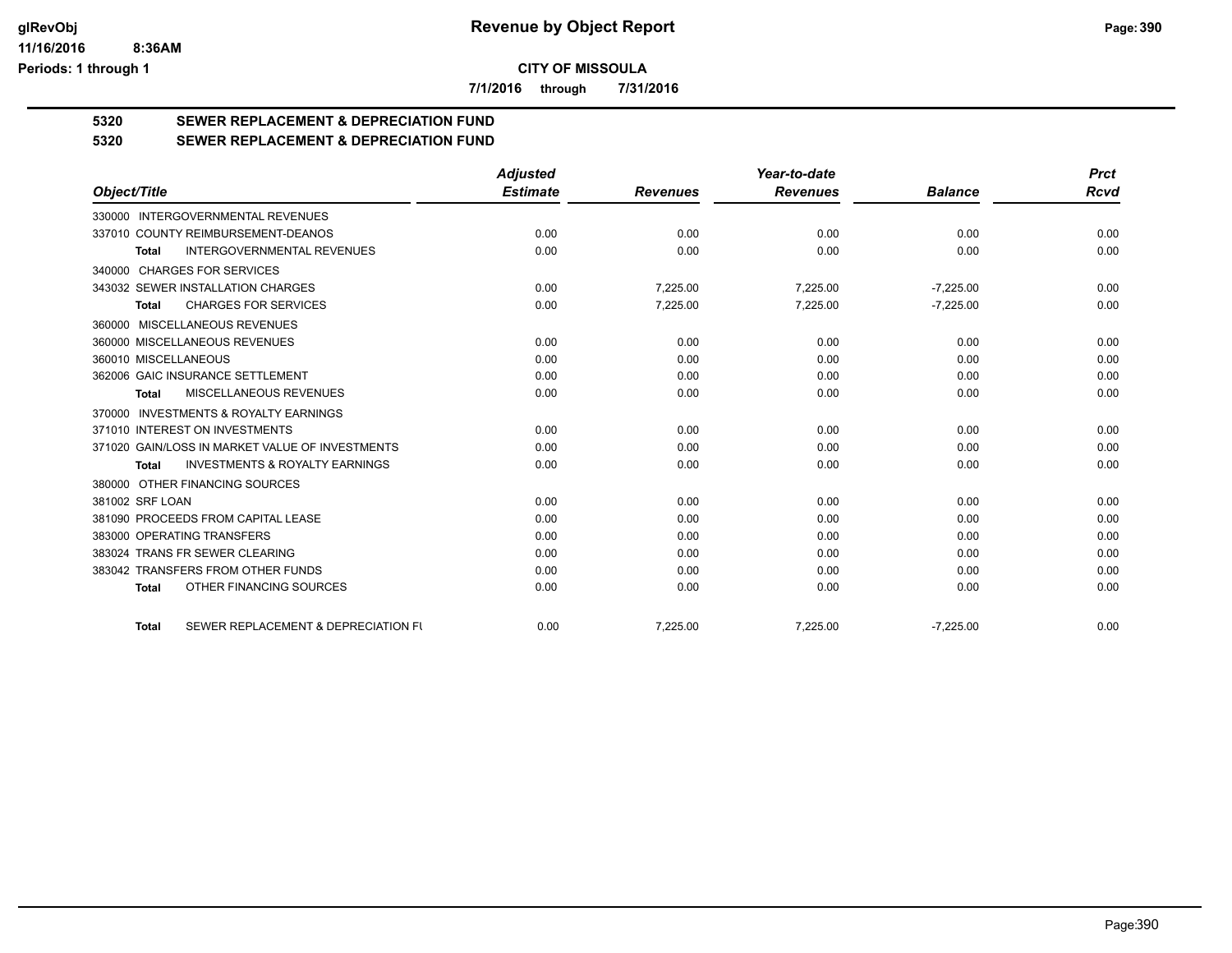**8:36AM Periods: 1 through 1**

**CITY OF MISSOULA**

**7/1/2016 through 7/31/2016**

#### **5320 SEWER REPLACEMENT & DEPRECIATION FUND**

|                                                           | <b>Adjusted</b> |                 | Year-to-date    |                | <b>Prct</b> |
|-----------------------------------------------------------|-----------------|-----------------|-----------------|----------------|-------------|
| Object/Title                                              | <b>Estimate</b> | <b>Revenues</b> | <b>Revenues</b> | <b>Balance</b> | Rcvd        |
| 330000 INTERGOVERNMENTAL REVENUES                         |                 |                 |                 |                |             |
| 337010 COUNTY REIMBURSEMENT-DEANOS                        | 0.00            | 0.00            | 0.00            | 0.00           | 0.00        |
| <b>INTERGOVERNMENTAL REVENUES</b><br><b>Total</b>         | 0.00            | 0.00            | 0.00            | 0.00           | 0.00        |
| 340000 CHARGES FOR SERVICES                               |                 |                 |                 |                |             |
| 343032 SEWER INSTALLATION CHARGES                         | 0.00            | 7,225.00        | 7,225.00        | $-7,225.00$    | 0.00        |
| <b>CHARGES FOR SERVICES</b><br><b>Total</b>               | 0.00            | 7,225.00        | 7,225.00        | $-7,225.00$    | 0.00        |
| 360000 MISCELLANEOUS REVENUES                             |                 |                 |                 |                |             |
| 360000 MISCELLANEOUS REVENUES                             | 0.00            | 0.00            | 0.00            | 0.00           | 0.00        |
| 360010 MISCELLANEOUS                                      | 0.00            | 0.00            | 0.00            | 0.00           | 0.00        |
| 362006 GAIC INSURANCE SETTLEMENT                          | 0.00            | 0.00            | 0.00            | 0.00           | 0.00        |
| <b>MISCELLANEOUS REVENUES</b><br><b>Total</b>             | 0.00            | 0.00            | 0.00            | 0.00           | 0.00        |
| 370000 INVESTMENTS & ROYALTY EARNINGS                     |                 |                 |                 |                |             |
| 371010 INTEREST ON INVESTMENTS                            | 0.00            | 0.00            | 0.00            | 0.00           | 0.00        |
| 371020 GAIN/LOSS IN MARKET VALUE OF INVESTMENT            | 0.00            | 0.00            | 0.00            | 0.00           | 0.00        |
| <b>INVESTMENTS &amp; ROYALTY EARNINGS</b><br><b>Total</b> | 0.00            | 0.00            | 0.00            | 0.00           | 0.00        |
| 380000 OTHER FINANCING SOURCES                            |                 |                 |                 |                |             |
| 381002 SRF LOAN                                           | 0.00            | 0.00            | 0.00            | 0.00           | 0.00        |
| 381090 PROCEEDS FROM CAPITAL LEASE                        | 0.00            | 0.00            | 0.00            | 0.00           | 0.00        |
| 383000 OPERATING TRANSFERS                                | 0.00            | 0.00            | 0.00            | 0.00           | 0.00        |
| 383024 TRANS FR SEWER CLEARING                            | 0.00            | 0.00            | 0.00            | 0.00           | 0.00        |
| 383042 TRANSFERS FROM OTHER FUNDS                         | 0.00            | 0.00            | 0.00            | 0.00           | 0.00        |
| OTHER FINANCING SOURCES<br><b>Total</b>                   | 0.00            | 0.00            | 0.00            | 0.00           | 0.00        |
| SEWER REPLACEMENT & DEPRECIATION F<br><b>Total</b>        | 0.00            | 7.225.00        | 7.225.00        | $-7.225.00$    | 0.00        |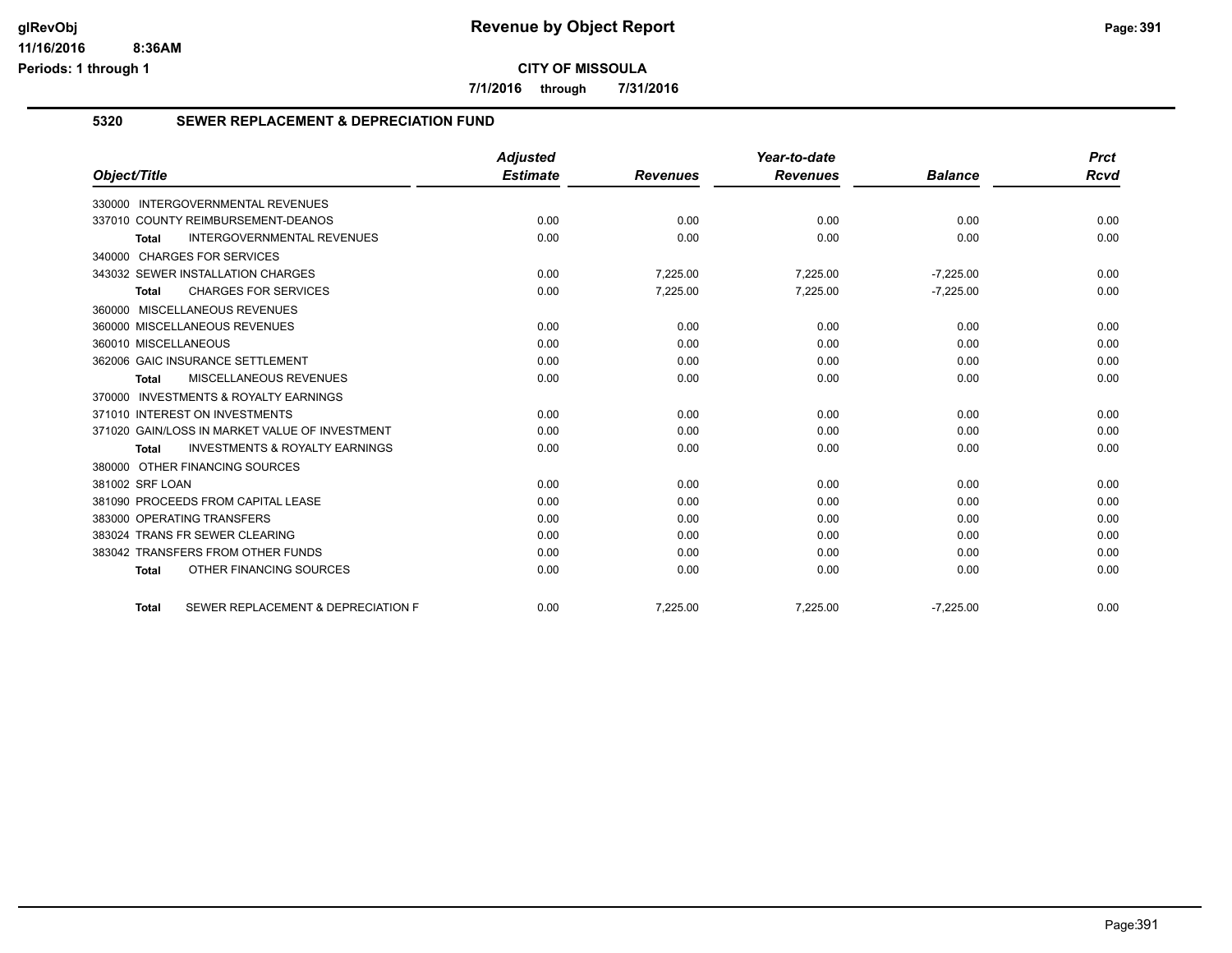**CITY OF MISSOULA**

**7/1/2016 through 7/31/2016**

**5325 SEWER DEVELOPMENT FEE FUND**

**5325 SEWER DEVELOPMENT FEE FUND**

|                                                           | <b>Adjusted</b> |                 | Year-to-date    |                | <b>Prct</b><br>Rcvd |
|-----------------------------------------------------------|-----------------|-----------------|-----------------|----------------|---------------------|
| Object/Title                                              | <b>Estimate</b> | <b>Revenues</b> | <b>Revenues</b> | <b>Balance</b> |                     |
| 330000 INTERGOVERNMENTAL REVENUES                         |                 |                 |                 |                |                     |
| 334120 TSEP GRANT                                         | 0.00            | 0.00            | 0.00            | 0.00           | 0.00                |
| <b>INTERGOVERNMENTAL REVENUES</b><br><b>Total</b>         | 0.00            | 0.00            | 0.00            | 0.00           | 0.00                |
| 340000 CHARGES FOR SERVICES                               |                 |                 |                 |                |                     |
| 343032 SEWER INSTALLATION CHARGES                         | 0.00            | 0.00            | 0.00            | 0.00           | 0.00                |
| 343034 TREATMENT FACILITIES FEES                          | 0.00            | 49,000.00       | 49,000.00       | $-49,000.00$   | 0.00                |
| 343036 *** Title Not Found ***                            | 0.00            | 0.00            | 0.00            | 0.00           | 0.00                |
| <b>CHARGES FOR SERVICES</b><br><b>Total</b>               | 0.00            | 49,000.00       | 49,000.00       | $-49,000.00$   | 0.00                |
| 360000 MISCELLANEOUS REVENUES                             |                 |                 |                 |                |                     |
| 360010 MISCELLANEOUS                                      | 0.00            | 0.00            | 0.00            | 0.00           | 0.00                |
| 360030 CONTRIBUTIONS FROM PROPERTY OWNERS                 | 0.00            | 0.00            | 0.00            | 0.00           | 0.00                |
| 362000 OTHER MISCELLANEOUS REVENUE                        | 0.00            | 32,310.55       | 32,310.55       | $-32,310.55$   | 0.00                |
| MISCELLANEOUS REVENUES<br><b>Total</b>                    | 0.00            | 32,310.55       | 32,310.55       | $-32,310.55$   | 0.00                |
| <b>INVESTMENTS &amp; ROYALTY EARNINGS</b><br>370000       |                 |                 |                 |                |                     |
| 371010 INTEREST ON INVESTMENTS                            | 0.00            | 0.00            | 0.00            | 0.00           | 0.00                |
| 371020 GAIN/LOSS IN MARKET VALUE OF INVESTMENTS           | 0.00            | 0.00            | 0.00            | 0.00           | 0.00                |
| <b>INVESTMENTS &amp; ROYALTY EARNINGS</b><br><b>Total</b> | 0.00            | 0.00            | 0.00            | 0.00           | 0.00                |
| 380000 OTHER FINANCING SOURCES                            |                 |                 |                 |                |                     |
| 383042 TRANSFERS FROM OTHER FUNDS                         | 0.00            | 0.00            | 0.00            | 0.00           | 0.00                |
| OTHER FINANCING SOURCES<br>Total                          | 0.00            | 0.00            | 0.00            | 0.00           | 0.00                |
| SEWER DEVELOPMENT FEE FUND<br><b>Total</b>                | 0.00            | 81,310.55       | 81,310.55       | $-81,310.55$   | 0.00                |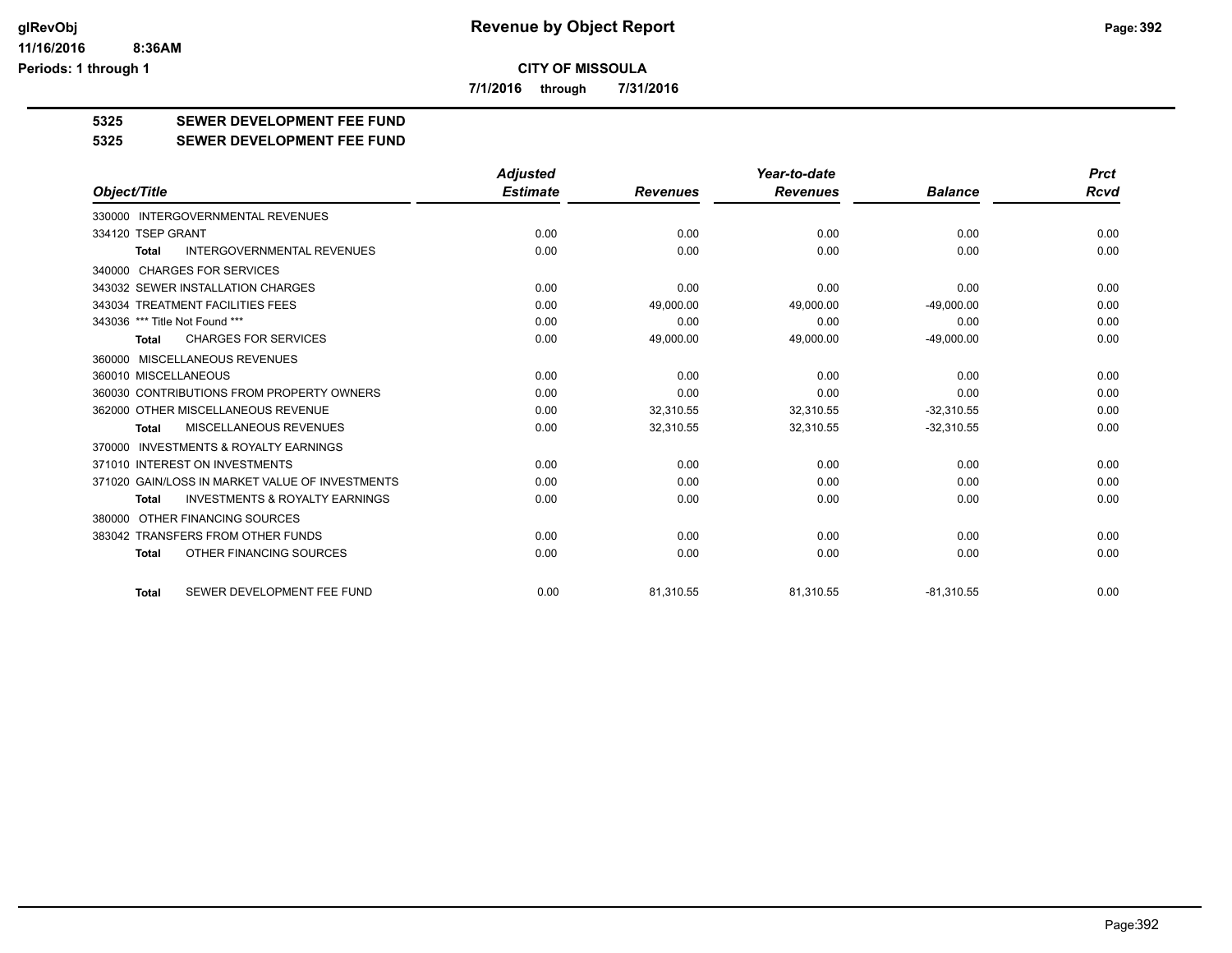**CITY OF MISSOULA**

**7/1/2016 through 7/31/2016**

#### **5325 SEWER DEVELOPMENT FEE FUND**

|                                                           | <b>Adjusted</b> |                 | Year-to-date    |                | <b>Prct</b> |
|-----------------------------------------------------------|-----------------|-----------------|-----------------|----------------|-------------|
| Object/Title                                              | <b>Estimate</b> | <b>Revenues</b> | <b>Revenues</b> | <b>Balance</b> | <b>Rcvd</b> |
| 330000 INTERGOVERNMENTAL REVENUES                         |                 |                 |                 |                |             |
| 334120 TSEP GRANT                                         | 0.00            | 0.00            | 0.00            | 0.00           | 0.00        |
| <b>INTERGOVERNMENTAL REVENUES</b><br><b>Total</b>         | 0.00            | 0.00            | 0.00            | 0.00           | 0.00        |
| 340000 CHARGES FOR SERVICES                               |                 |                 |                 |                |             |
| 343032 SEWER INSTALLATION CHARGES                         | 0.00            | 0.00            | 0.00            | 0.00           | 0.00        |
| 343034 TREATMENT FACILITIES FEES                          | 0.00            | 49,000.00       | 49,000.00       | $-49,000.00$   | 0.00        |
| 343036 *** Title Not Found ***                            | 0.00            | 0.00            | 0.00            | 0.00           | 0.00        |
| <b>CHARGES FOR SERVICES</b><br><b>Total</b>               | 0.00            | 49,000.00       | 49,000.00       | $-49,000.00$   | 0.00        |
| 360000 MISCELLANEOUS REVENUES                             |                 |                 |                 |                |             |
| 360010 MISCELLANEOUS                                      | 0.00            | 0.00            | 0.00            | 0.00           | 0.00        |
| 360030 CONTRIBUTIONS FROM PROPERTY OWNERS                 | 0.00            | 0.00            | 0.00            | 0.00           | 0.00        |
| 362000 OTHER MISCELLANEOUS REVENUE                        | 0.00            | 32.310.55       | 32.310.55       | $-32,310.55$   | 0.00        |
| <b>MISCELLANEOUS REVENUES</b><br><b>Total</b>             | 0.00            | 32,310.55       | 32,310.55       | $-32,310.55$   | 0.00        |
| 370000 INVESTMENTS & ROYALTY EARNINGS                     |                 |                 |                 |                |             |
| 371010 INTEREST ON INVESTMENTS                            | 0.00            | 0.00            | 0.00            | 0.00           | 0.00        |
| 371020 GAIN/LOSS IN MARKET VALUE OF INVESTMENT            | 0.00            | 0.00            | 0.00            | 0.00           | 0.00        |
| <b>INVESTMENTS &amp; ROYALTY EARNINGS</b><br><b>Total</b> | 0.00            | 0.00            | 0.00            | 0.00           | 0.00        |
| 380000 OTHER FINANCING SOURCES                            |                 |                 |                 |                |             |
| 383042 TRANSFERS FROM OTHER FUNDS                         | 0.00            | 0.00            | 0.00            | 0.00           | 0.00        |
| OTHER FINANCING SOURCES<br><b>Total</b>                   | 0.00            | 0.00            | 0.00            | 0.00           | 0.00        |
| SEWER DEVELOPMENT FEE FUND<br><b>Total</b>                | 0.00            | 81,310.55       | 81,310.55       | $-81,310.55$   | 0.00        |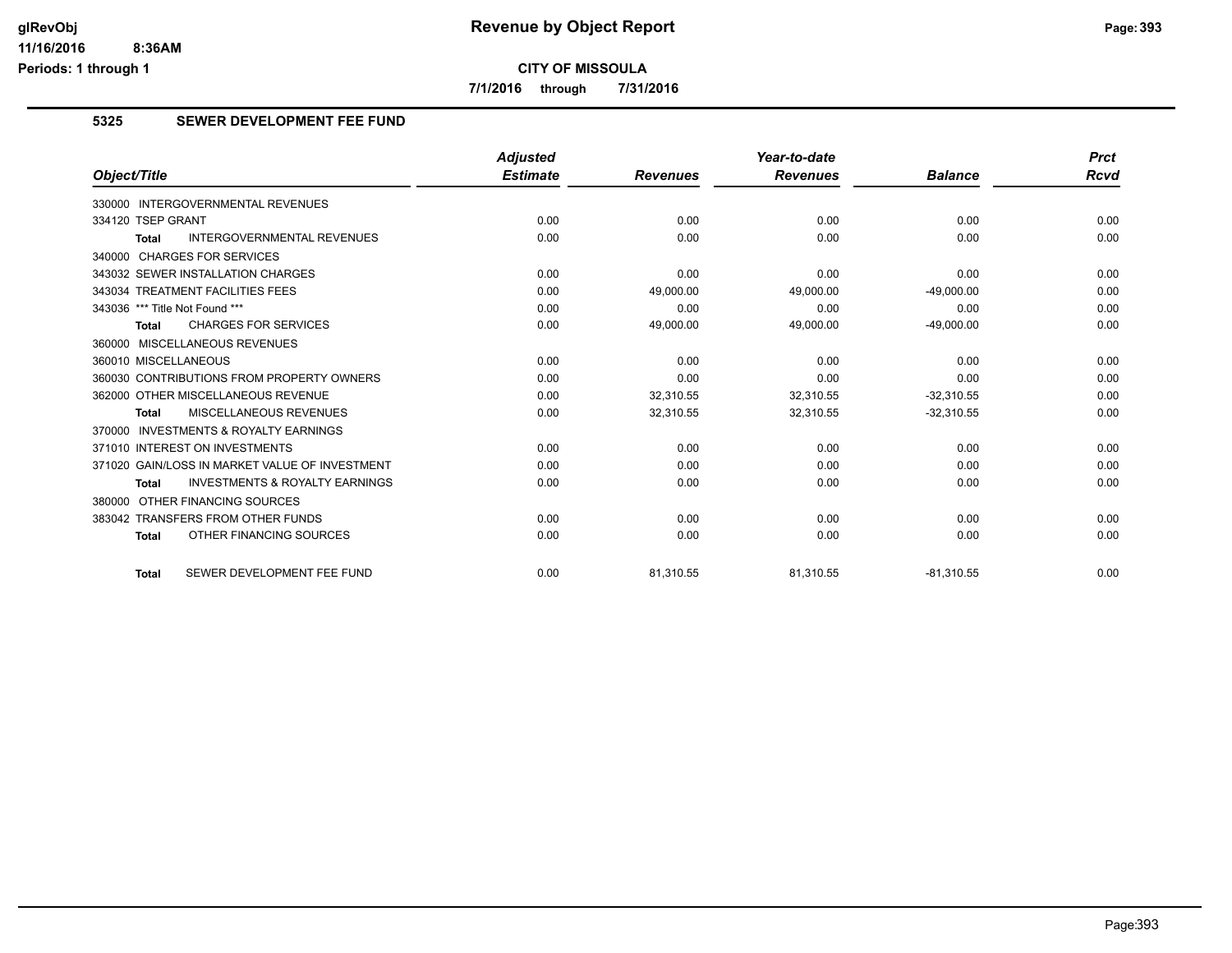**11/16/2016**

**Periods: 1 through 1**

 **8:36AM**

**CITY OF MISSOULA**

**7/1/2016 through 7/31/2016**

**5340 SEWER CONSTRUCTION FUND**

**5340 SEWER CONSTRUCTION FUND**

|                                                    | <b>Adjusted</b> |                 | Year-to-date    |                | <b>Prct</b> |
|----------------------------------------------------|-----------------|-----------------|-----------------|----------------|-------------|
| Object/Title                                       | <b>Estimate</b> | <b>Revenues</b> | <b>Revenues</b> | <b>Balance</b> | <b>Rcvd</b> |
| 330000 INTERGOVERNMENTAL REVENUES                  |                 |                 |                 |                |             |
| 331090 EPA GRANT                                   | 0.00            | 0.00            | 0.00            | 0.00           | 0.00        |
| 334120 TSEP GRANT                                  | 0.00            | 0.00            | 0.00            | 0.00           | 0.00        |
| 334140 DNRC GRANT                                  | 0.00            | 0.00            | 0.00            | 0.00           | 0.00        |
| 337000 LOCAL GRANTS                                | 0.00            | 0.00            | 0.00            | 0.00           | 0.00        |
| <b>INTERGOVERNMENTAL REVENUES</b><br><b>Total</b>  | 0.00            | 0.00            | 0.00            | 0.00           | 0.00        |
| 340000 CHARGES FOR SERVICES                        |                 |                 |                 |                |             |
| 343032 SEWER INSTALLATION CHARGES                  | 0.00            | 0.00            | 0.00            | 0.00           | 0.00        |
| <b>CHARGES FOR SERVICES</b><br>Total               | 0.00            | 0.00            | 0.00            | 0.00           | 0.00        |
| 360000 MISCELLANEOUS REVENUES                      |                 |                 |                 |                |             |
| 360030 CONTRIBUTIONS FROM PROPERTY OWNERS          | 0.00            | 0.00            | 0.00            | 0.00           | 0.00        |
| 363020 PROPERTY ASSESSMENTS                        | 0.00            | 0.00            | 0.00            | 0.00           | 0.00        |
| 365000 DONATIONS                                   | 0.00            | 0.00            | 0.00            | 0.00           | 0.00        |
| <b>MISCELLANEOUS REVENUES</b><br><b>Total</b>      | 0.00            | 0.00            | 0.00            | 0.00           | 0.00        |
| 370000 INVESTMENTS & ROYALTY EARNINGS              |                 |                 |                 |                |             |
| 371010 INTEREST ON INVESTMENTS                     | 0.00            | 0.00            | 0.00            | 0.00           | 0.00        |
| 371020 GAIN/LOSS IN MARKET VALUE OF INVESTMENTS    | 0.00            | 0.00            | 0.00            | 0.00           | 0.00        |
| <b>INVESTMENTS &amp; ROYALTY EARNINGS</b><br>Total | 0.00            | 0.00            | 0.00            | 0.00           | 0.00        |
| 380000 OTHER FINANCING SOURCES                     |                 |                 |                 |                |             |
| 381002 SRF LOAN                                    | 0.00            | 0.00            | 0.00            | 0.00           | 0.00        |
| 381020 REVENUE BONDS                               | 0.00            | 0.00            | 0.00            | 0.00           | 0.00        |
| 383011 TRANS FR SID REVOLVING                      | 0.00            | 0.00            | 0.00            | 0.00           | 0.00        |
| 383024 TRANS FR SEWER CLEARING                     | 0.00            | 0.00            | 0.00            | 0.00           | 0.00        |
| 383025 TRANS FR SEWER R & D                        | 0.00            | 0.00            | 0.00            | 0.00           | 0.00        |
| 383026 TRANS FR CDBG                               | 0.00            | 0.00            | 0.00            | 0.00           | 0.00        |
| 383040 TRANSFER FROM CITY GRANTS                   | 0.00            | 0.00            | 0.00            | 0.00           | 0.00        |
| OTHER FINANCING SOURCES<br><b>Total</b>            | 0.00            | 0.00            | 0.00            | 0.00           | 0.00        |
| SEWER CONSTRUCTION FUND<br>Total                   | 0.00            | 0.00            | 0.00            | 0.00           | 0.00        |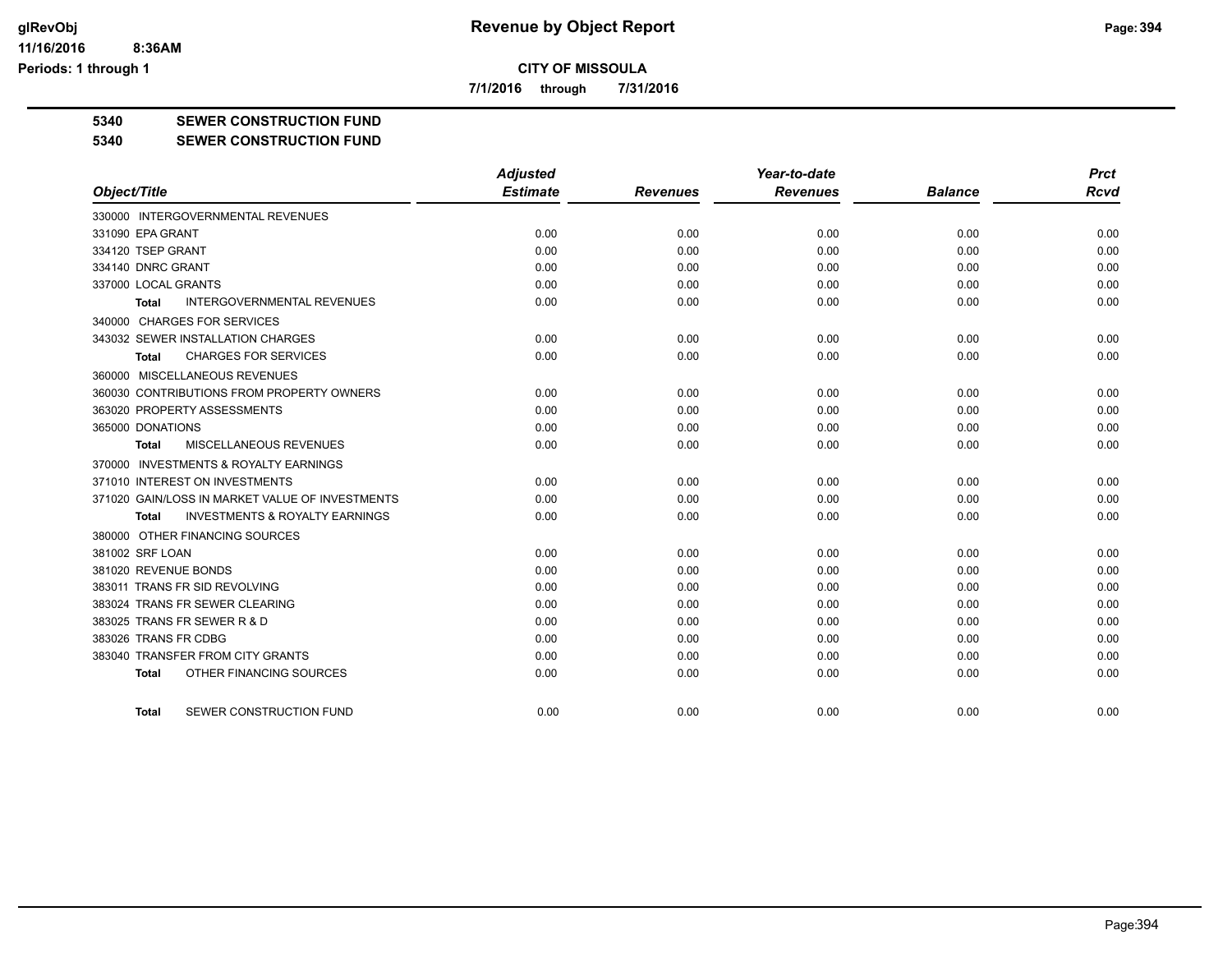**glRevObj Revenue by Object Report Page:395** 

**CITY OF MISSOULA**

**7/1/2016 through 7/31/2016**

#### **5340 SEWER CONSTRUCTION FUND**

|                                                    | <b>Adjusted</b><br><b>Estimate</b> |                 | Year-to-date    |                | <b>Prct</b> |
|----------------------------------------------------|------------------------------------|-----------------|-----------------|----------------|-------------|
| Object/Title                                       |                                    | <b>Revenues</b> | <b>Revenues</b> | <b>Balance</b> | <b>Rcvd</b> |
| 330000 INTERGOVERNMENTAL REVENUES                  |                                    |                 |                 |                |             |
| 331090 EPA GRANT                                   | 0.00                               | 0.00            | 0.00            | 0.00           | 0.00        |
| 334120 TSEP GRANT                                  | 0.00                               | 0.00            | 0.00            | 0.00           | 0.00        |
| 334140 DNRC GRANT                                  | 0.00                               | 0.00            | 0.00            | 0.00           | 0.00        |
| 337000 LOCAL GRANTS                                | 0.00                               | 0.00            | 0.00            | 0.00           | 0.00        |
| <b>INTERGOVERNMENTAL REVENUES</b><br>Total         | 0.00                               | 0.00            | 0.00            | 0.00           | 0.00        |
| 340000 CHARGES FOR SERVICES                        |                                    |                 |                 |                |             |
| 343032 SEWER INSTALLATION CHARGES                  | 0.00                               | 0.00            | 0.00            | 0.00           | 0.00        |
| <b>CHARGES FOR SERVICES</b><br><b>Total</b>        | 0.00                               | 0.00            | 0.00            | 0.00           | 0.00        |
| 360000 MISCELLANEOUS REVENUES                      |                                    |                 |                 |                |             |
| 360030 CONTRIBUTIONS FROM PROPERTY OWNERS          | 0.00                               | 0.00            | 0.00            | 0.00           | 0.00        |
| 363020 PROPERTY ASSESSMENTS                        | 0.00                               | 0.00            | 0.00            | 0.00           | 0.00        |
| 365000 DONATIONS                                   | 0.00                               | 0.00            | 0.00            | 0.00           | 0.00        |
| MISCELLANEOUS REVENUES<br>Total                    | 0.00                               | 0.00            | 0.00            | 0.00           | 0.00        |
| 370000 INVESTMENTS & ROYALTY EARNINGS              |                                    |                 |                 |                |             |
| 371010 INTEREST ON INVESTMENTS                     | 0.00                               | 0.00            | 0.00            | 0.00           | 0.00        |
| 371020 GAIN/LOSS IN MARKET VALUE OF INVESTMENT     | 0.00                               | 0.00            | 0.00            | 0.00           | 0.00        |
| <b>INVESTMENTS &amp; ROYALTY EARNINGS</b><br>Total | 0.00                               | 0.00            | 0.00            | 0.00           | 0.00        |
| 380000 OTHER FINANCING SOURCES                     |                                    |                 |                 |                |             |
| 381002 SRF LOAN                                    | 0.00                               | 0.00            | 0.00            | 0.00           | 0.00        |
| 381020 REVENUE BONDS                               | 0.00                               | 0.00            | 0.00            | 0.00           | 0.00        |
| 383011 TRANS FR SID REVOLVING                      | 0.00                               | 0.00            | 0.00            | 0.00           | 0.00        |
| 383024 TRANS FR SEWER CLEARING                     | 0.00                               | 0.00            | 0.00            | 0.00           | 0.00        |
| 383025 TRANS FR SEWER R & D                        | 0.00                               | 0.00            | 0.00            | 0.00           | 0.00        |
| 383026 TRANS FR CDBG                               | 0.00                               | 0.00            | 0.00            | 0.00           | 0.00        |
| 383040 TRANSFER FROM CITY GRANTS                   | 0.00                               | 0.00            | 0.00            | 0.00           | 0.00        |
| OTHER FINANCING SOURCES<br><b>Total</b>            | 0.00                               | 0.00            | 0.00            | 0.00           | 0.00        |
| SEWER CONSTRUCTION FUND<br><b>Total</b>            | 0.00                               | 0.00            | 0.00            | 0.00           | 0.00        |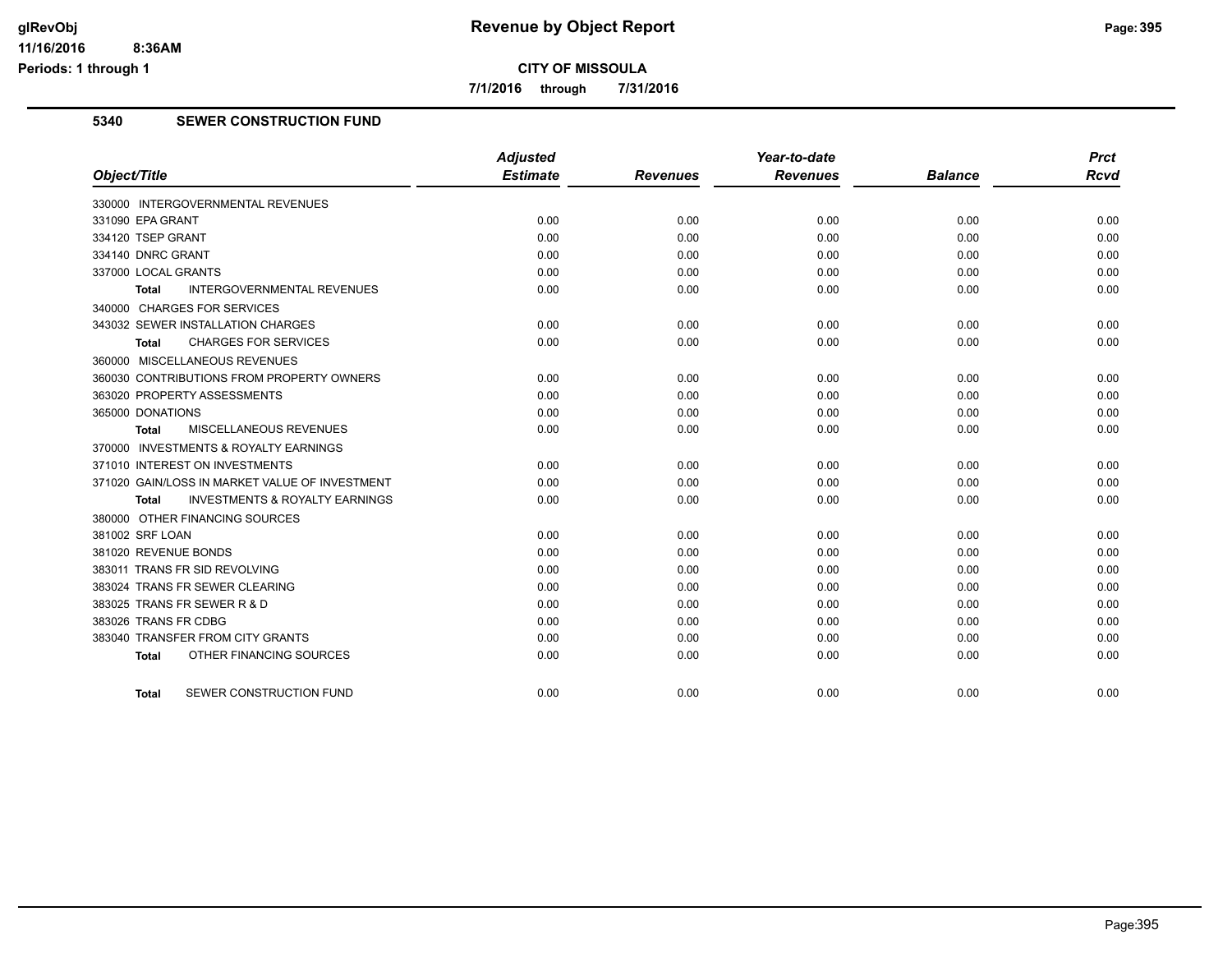**CITY OF MISSOULA**

**7/1/2016 through 7/31/2016**

## **5361 2001 SEWER REVENUE BONDS-DEBT SERVICE**

### **5361 2001 SEWER REVENUE BONDS-DEBT SERVICE**

|                                                     | <b>Adjusted</b><br><b>Estimate</b> |                 | Year-to-date<br><b>Revenues</b> | <b>Balance</b> | <b>Prct</b><br><b>Rcvd</b> |
|-----------------------------------------------------|------------------------------------|-----------------|---------------------------------|----------------|----------------------------|
| Object/Title                                        |                                    | <b>Revenues</b> |                                 |                |                            |
| 340000 CHARGES FOR SERVICES                         |                                    |                 |                                 |                |                            |
| 343031 SEWER SERVICE CHARGES                        | 0.00                               | 0.00            | 0.00                            | 0.00           | 0.00                       |
| 343032 SEWER INSTALLATION CHARGES                   | 0.00                               | 0.00            | 0.00                            | 0.00           | 0.00                       |
| 343035 SALE OF SEWER MATERIALS AND SUPPLIES         | 0.00                               | 0.00            | 0.00                            | 0.00           | 0.00                       |
| <b>CHARGES FOR SERVICES</b><br>Total                | 0.00                               | 0.00            | 0.00                            | 0.00           | 0.00                       |
| MISCELLANEOUS REVENUES<br>360000                    |                                    |                 |                                 |                |                            |
| 360010 MISCELLANEOUS                                | 0.00                               | 0.00            | 0.00                            | 0.00           | 0.00                       |
| <b>MISCELLANEOUS REVENUES</b><br><b>Total</b>       | 0.00                               | 0.00            | 0.00                            | 0.00           | 0.00                       |
| <b>INVESTMENTS &amp; ROYALTY EARNINGS</b><br>370000 |                                    |                 |                                 |                |                            |
| 371010 INTEREST ON INVESTMENTS                      | 0.00                               | 0.00            | 0.00                            | 0.00           | 0.00                       |
| 371020 GAIN/LOSS IN MARKET VALUE OF INVESTMENTS     | 0.00                               | 0.00            | 0.00                            | 0.00           | 0.00                       |
| <b>INVESTMENTS &amp; ROYALTY EARNINGS</b><br>Total  | 0.00                               | 0.00            | 0.00                            | 0.00           | 0.00                       |
| OTHER FINANCING SOURCES<br>380000                   |                                    |                 |                                 |                |                            |
| 382010 SALE OF FIXED ASSETS                         | 0.00                               | 0.00            | 0.00                            | 0.00           | 0.00                       |
| 383024 TRANS FR SEWER CLEARING                      | 0.00                               | 0.00            | 0.00                            | 0.00           | 0.00                       |
| OTHER FINANCING SOURCES<br><b>Total</b>             | 0.00                               | 0.00            | 0.00                            | 0.00           | 0.00                       |
| 2001 SEWER REVENUE BONDS-DEBT SERVI<br><b>Total</b> | 0.00                               | 0.00            | 0.00                            | 0.00           | 0.00                       |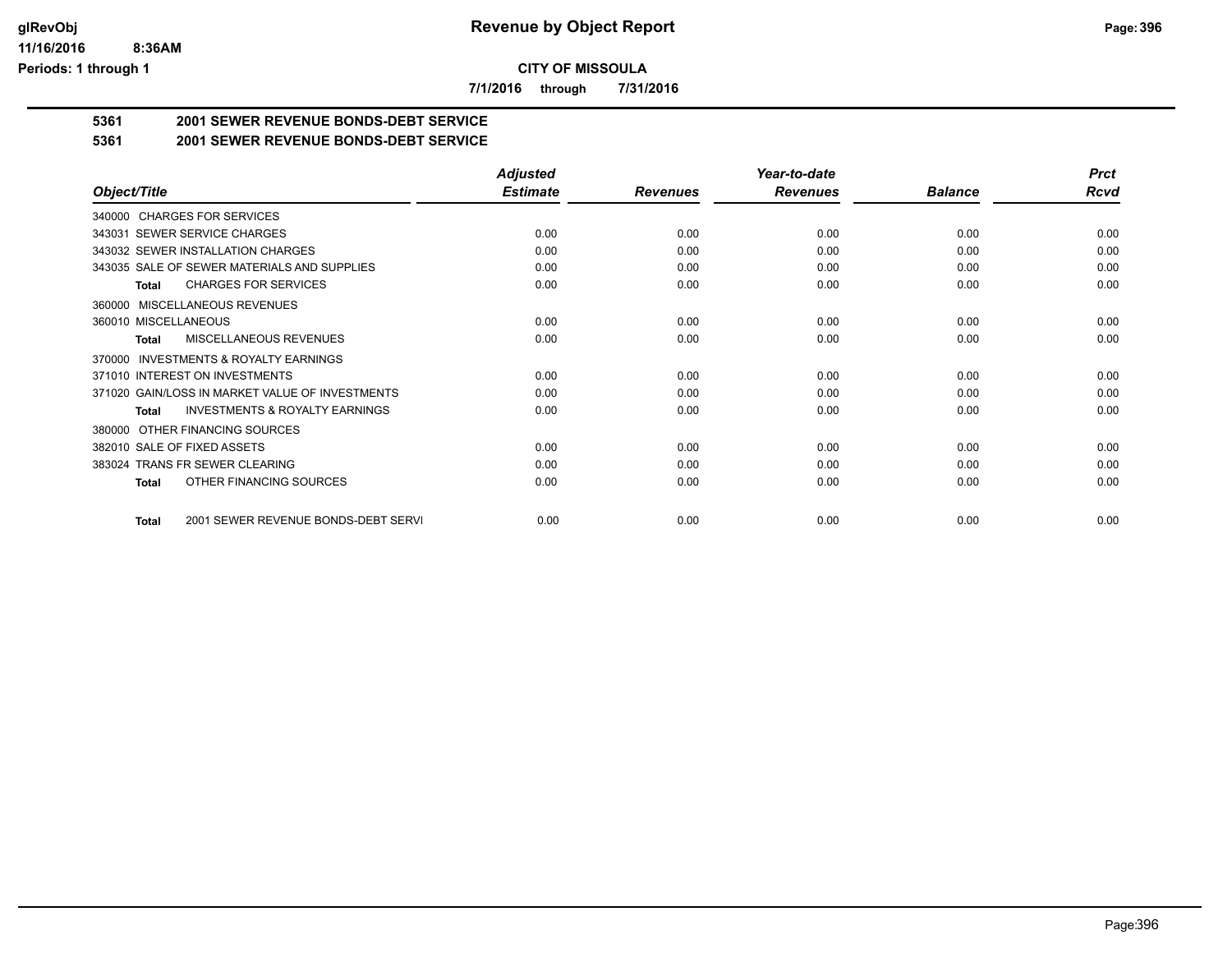**CITY OF MISSOULA**

**7/1/2016 through 7/31/2016**

#### **5361 2001 SEWER REVENUE BONDS-DEBT SERVICE**

|                                                           | <b>Adjusted</b> |                 | Year-to-date    |                | <b>Prct</b> |
|-----------------------------------------------------------|-----------------|-----------------|-----------------|----------------|-------------|
| Object/Title                                              | <b>Estimate</b> | <b>Revenues</b> | <b>Revenues</b> | <b>Balance</b> | <b>Rcvd</b> |
| 340000 CHARGES FOR SERVICES                               |                 |                 |                 |                |             |
| 343031 SEWER SERVICE CHARGES                              | 0.00            | 0.00            | 0.00            | 0.00           | 0.00        |
| 343032 SEWER INSTALLATION CHARGES                         | 0.00            | 0.00            | 0.00            | 0.00           | 0.00        |
| 343035 SALE OF SEWER MATERIALS AND SUPPLIES               | 0.00            | 0.00            | 0.00            | 0.00           | 0.00        |
| <b>CHARGES FOR SERVICES</b><br>Total                      | 0.00            | 0.00            | 0.00            | 0.00           | 0.00        |
| 360000 MISCELLANEOUS REVENUES                             |                 |                 |                 |                |             |
| 360010 MISCELLANEOUS                                      | 0.00            | 0.00            | 0.00            | 0.00           | 0.00        |
| <b>MISCELLANEOUS REVENUES</b><br><b>Total</b>             | 0.00            | 0.00            | 0.00            | 0.00           | 0.00        |
| <b>INVESTMENTS &amp; ROYALTY EARNINGS</b><br>370000       |                 |                 |                 |                |             |
| 371010 INTEREST ON INVESTMENTS                            | 0.00            | 0.00            | 0.00            | 0.00           | 0.00        |
| 371020 GAIN/LOSS IN MARKET VALUE OF INVESTMENT            | 0.00            | 0.00            | 0.00            | 0.00           | 0.00        |
| <b>INVESTMENTS &amp; ROYALTY EARNINGS</b><br><b>Total</b> | 0.00            | 0.00            | 0.00            | 0.00           | 0.00        |
| OTHER FINANCING SOURCES<br>380000                         |                 |                 |                 |                |             |
| 382010 SALE OF FIXED ASSETS                               | 0.00            | 0.00            | 0.00            | 0.00           | 0.00        |
| <b>TRANS FR SEWER CLEARING</b><br>383024                  | 0.00            | 0.00            | 0.00            | 0.00           | 0.00        |
| OTHER FINANCING SOURCES<br><b>Total</b>                   | 0.00            | 0.00            | 0.00            | 0.00           | 0.00        |
|                                                           |                 |                 |                 |                |             |
| 2001 SEWER REVENUE BONDS-DEBT SERV<br><b>Total</b>        | 0.00            | 0.00            | 0.00            | 0.00           | 0.00        |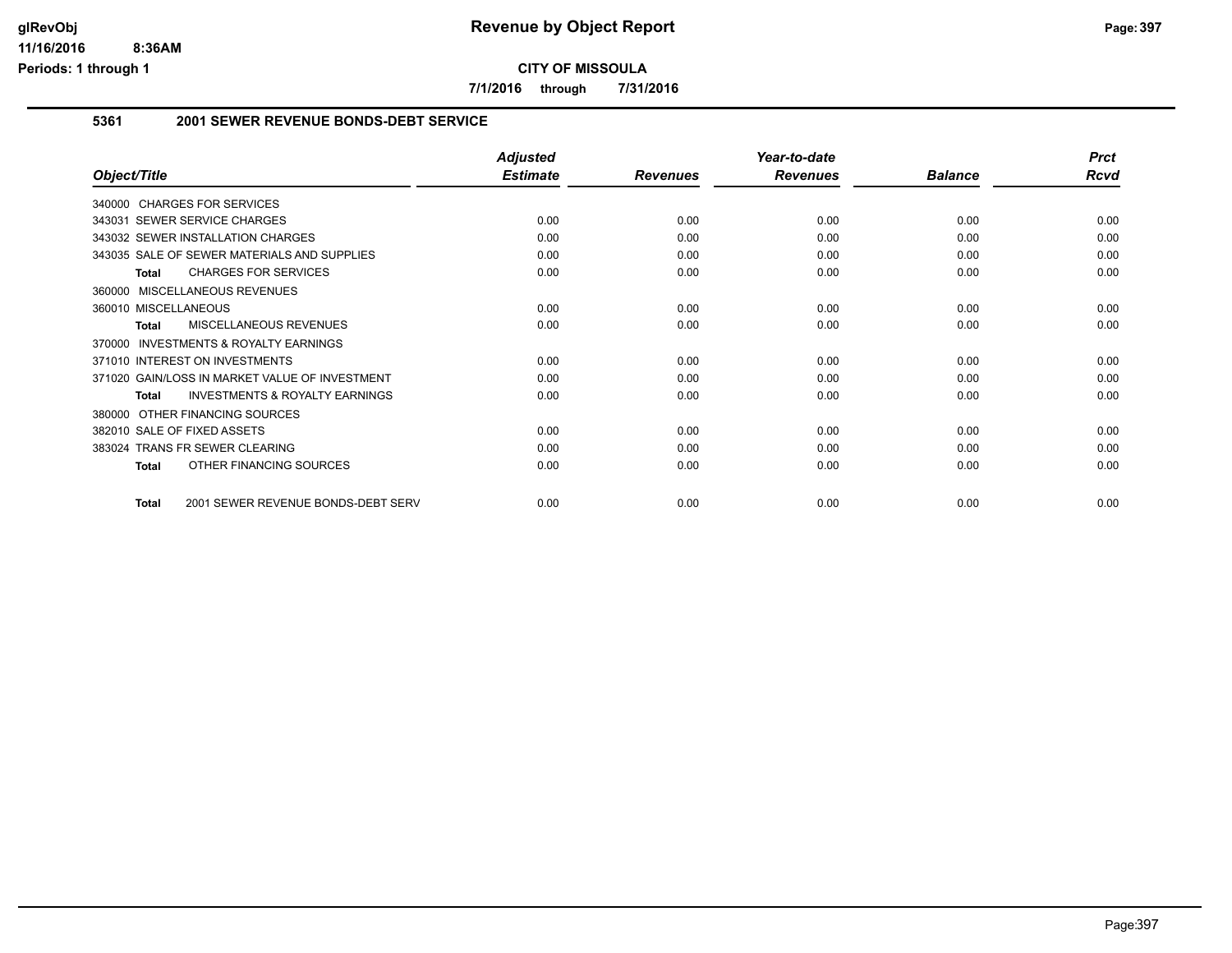**CITY OF MISSOULA**

**7/1/2016 through 7/31/2016**

## **5362 00 SEWER REVENUE BOND - SERIES B DEBT SE**

**5362 00 SEWER REVENUE BOND - SERIES B DEBT SE**

|                                                      | <b>Adjusted</b> |                 | Year-to-date    |                | <b>Prct</b> |
|------------------------------------------------------|-----------------|-----------------|-----------------|----------------|-------------|
| Object/Title                                         | <b>Estimate</b> | <b>Revenues</b> | <b>Revenues</b> | <b>Balance</b> | <b>Rcvd</b> |
| 340000 CHARGES FOR SERVICES                          |                 |                 |                 |                |             |
| 343032 SEWER INSTALLATION CHARGES                    | 0.00            | 0.00            | 0.00            | 0.00           | 0.00        |
| <b>CHARGES FOR SERVICES</b><br><b>Total</b>          | 0.00            | 0.00            | 0.00            | 0.00           | 0.00        |
| 360000 MISCELLANEOUS REVENUES                        |                 |                 |                 |                |             |
| 360010 MISCELLANEOUS                                 | 0.00            | 0.00            | 0.00            | 0.00           | 0.00        |
| <b>MISCELLANEOUS REVENUES</b><br><b>Total</b>        | 0.00            | 0.00            | 0.00            | 0.00           | 0.00        |
| 370000 INVESTMENTS & ROYALTY EARNINGS                |                 |                 |                 |                |             |
| 371010 INTEREST ON INVESTMENTS                       | 0.00            | 0.00            | 0.00            | 0.00           | 0.00        |
| 371020 GAIN/LOSS IN MARKET VALUE OF INVESTMENTS      | 0.00            | 0.00            | 0.00            | 0.00           | 0.00        |
| <b>INVESTMENTS &amp; ROYALTY EARNINGS</b><br>Total   | 0.00            | 0.00            | 0.00            | 0.00           | 0.00        |
| 380000 OTHER FINANCING SOURCES                       |                 |                 |                 |                |             |
| 383024 TRANS FR SEWER CLEARING                       | 0.00            | 0.00            | 0.00            | 0.00           | 0.00        |
| OTHER FINANCING SOURCES<br>Total                     | 0.00            | 0.00            | 0.00            | 0.00           | 0.00        |
|                                                      |                 |                 |                 |                |             |
| 00 SEWER REVENUE BOND - SERIES B DEB<br><b>Total</b> | 0.00            | 0.00            | 0.00            | 0.00           | 0.00        |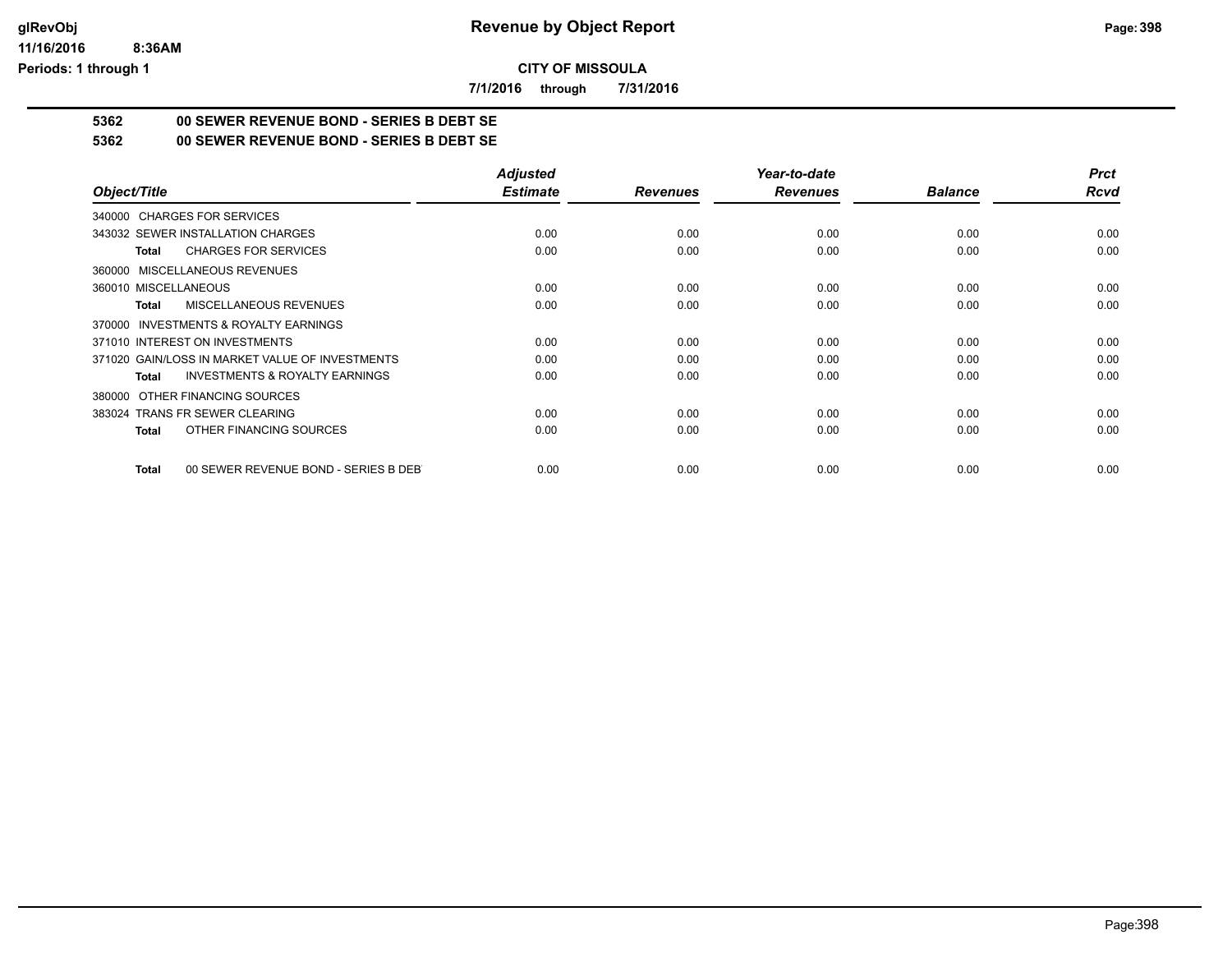**CITY OF MISSOULA**

**7/1/2016 through 7/31/2016**

#### **5362 00 SEWER REVENUE BOND - SERIES B DEBT SE**

| Object/Title                                         | <b>Adjusted</b><br><b>Estimate</b> | <b>Revenues</b> | Year-to-date<br><b>Revenues</b> | <b>Balance</b> | <b>Prct</b><br><b>Rcvd</b> |
|------------------------------------------------------|------------------------------------|-----------------|---------------------------------|----------------|----------------------------|
|                                                      |                                    |                 |                                 |                |                            |
| 340000 CHARGES FOR SERVICES                          |                                    |                 |                                 |                |                            |
| 343032 SEWER INSTALLATION CHARGES                    | 0.00                               | 0.00            | 0.00                            | 0.00           | 0.00                       |
| <b>CHARGES FOR SERVICES</b><br>Total                 | 0.00                               | 0.00            | 0.00                            | 0.00           | 0.00                       |
| 360000 MISCELLANEOUS REVENUES                        |                                    |                 |                                 |                |                            |
| 360010 MISCELLANEOUS                                 | 0.00                               | 0.00            | 0.00                            | 0.00           | 0.00                       |
| MISCELLANEOUS REVENUES<br><b>Total</b>               | 0.00                               | 0.00            | 0.00                            | 0.00           | 0.00                       |
| <b>INVESTMENTS &amp; ROYALTY EARNINGS</b><br>370000  |                                    |                 |                                 |                |                            |
| 371010 INTEREST ON INVESTMENTS                       | 0.00                               | 0.00            | 0.00                            | 0.00           | 0.00                       |
| 371020 GAIN/LOSS IN MARKET VALUE OF INVESTMENT       | 0.00                               | 0.00            | 0.00                            | 0.00           | 0.00                       |
| <b>INVESTMENTS &amp; ROYALTY EARNINGS</b><br>Total   | 0.00                               | 0.00            | 0.00                            | 0.00           | 0.00                       |
| 380000 OTHER FINANCING SOURCES                       |                                    |                 |                                 |                |                            |
| 383024 TRANS FR SEWER CLEARING                       | 0.00                               | 0.00            | 0.00                            | 0.00           | 0.00                       |
| OTHER FINANCING SOURCES<br><b>Total</b>              | 0.00                               | 0.00            | 0.00                            | 0.00           | 0.00                       |
| 00 SEWER REVENUE BOND - SERIES B DEE<br><b>Total</b> | 0.00                               | 0.00            | 0.00                            | 0.00           | 0.00                       |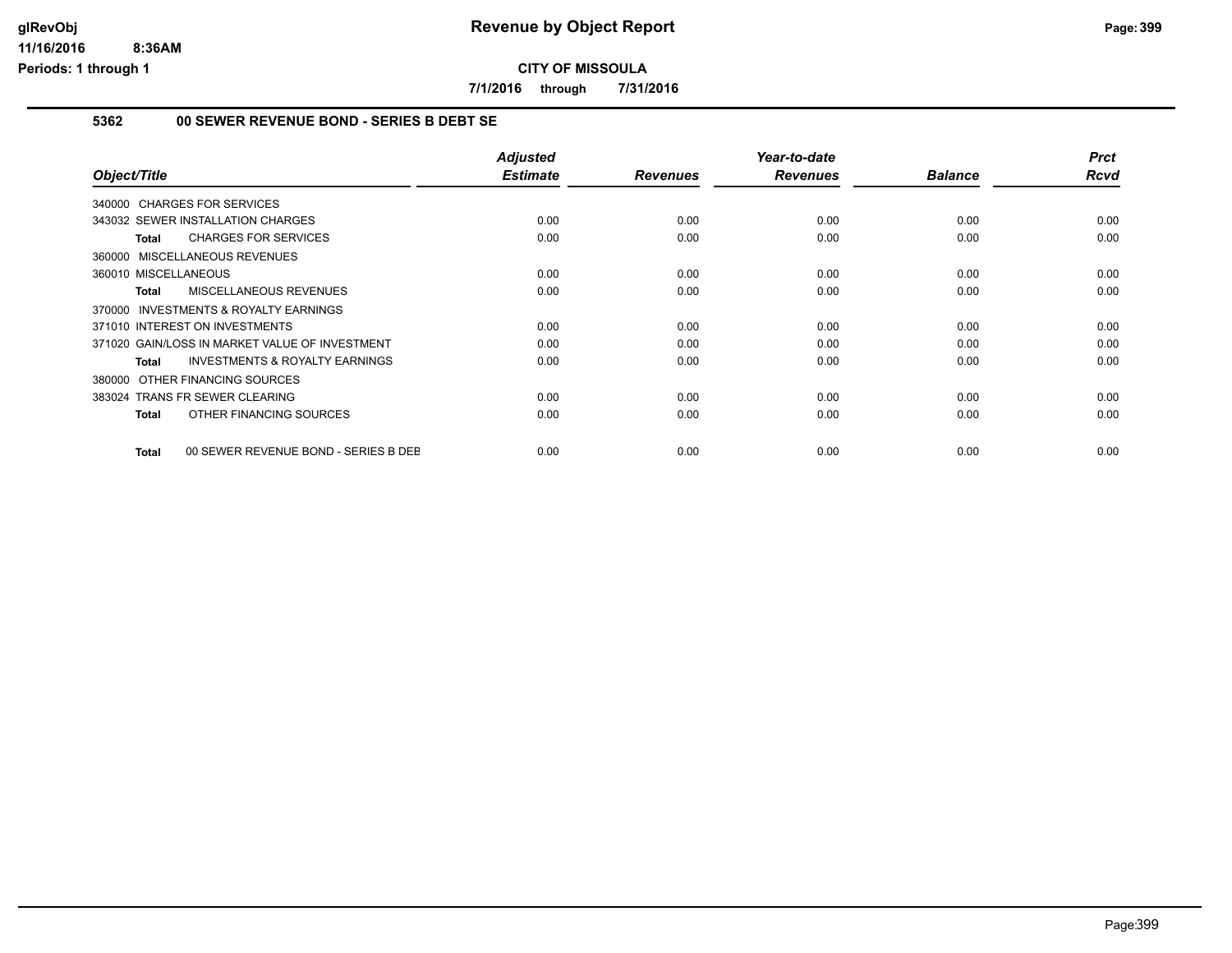**CITY OF MISSOULA**

**7/1/2016 through 7/31/2016**

## **5364 92 SEWER REVENUE BOND - SERIES B DEBT S**

### **5364 92 SEWER REVENUE BOND - SERIES B DEBT S**

|                                                      | <b>Adjusted</b> |                 | Year-to-date    |                | <b>Prct</b> |
|------------------------------------------------------|-----------------|-----------------|-----------------|----------------|-------------|
| Object/Title                                         | <b>Estimate</b> | <b>Revenues</b> | <b>Revenues</b> | <b>Balance</b> | <b>Rcvd</b> |
| 340000 CHARGES FOR SERVICES                          |                 |                 |                 |                |             |
| 343032 SEWER INSTALLATION CHARGES                    | 0.00            | 0.00            | 0.00            | 0.00           | 0.00        |
| <b>CHARGES FOR SERVICES</b><br><b>Total</b>          | 0.00            | 0.00            | 0.00            | 0.00           | 0.00        |
| 370000 INVESTMENTS & ROYALTY EARNINGS                |                 |                 |                 |                |             |
| 371010 INTEREST ON INVESTMENTS                       | 0.00            | 0.00            | 0.00            | 0.00           | 0.00        |
| 371020 GAIN/LOSS IN MARKET VALUE OF INVESTMENTS      | 0.00            | 0.00            | 0.00            | 0.00           | 0.00        |
| <b>INVESTMENTS &amp; ROYALTY EARNINGS</b><br>Total   | 0.00            | 0.00            | 0.00            | 0.00           | 0.00        |
| OTHER FINANCING SOURCES<br>380000                    |                 |                 |                 |                |             |
| 383024 TRANS FR SEWER CLEARING                       | 0.00            | 0.00            | 0.00            | 0.00           | 0.00        |
| 383042 TRANSFERS FROM OTHER FUNDS                    | 0.00            | 0.00            | 0.00            | 0.00           | 0.00        |
| OTHER FINANCING SOURCES<br>Total                     | 0.00            | 0.00            | 0.00            | 0.00           | 0.00        |
| 92 SEWER REVENUE BOND - SERIES B DEE<br><b>Total</b> | 0.00            | 0.00            | 0.00            | 0.00           | 0.00        |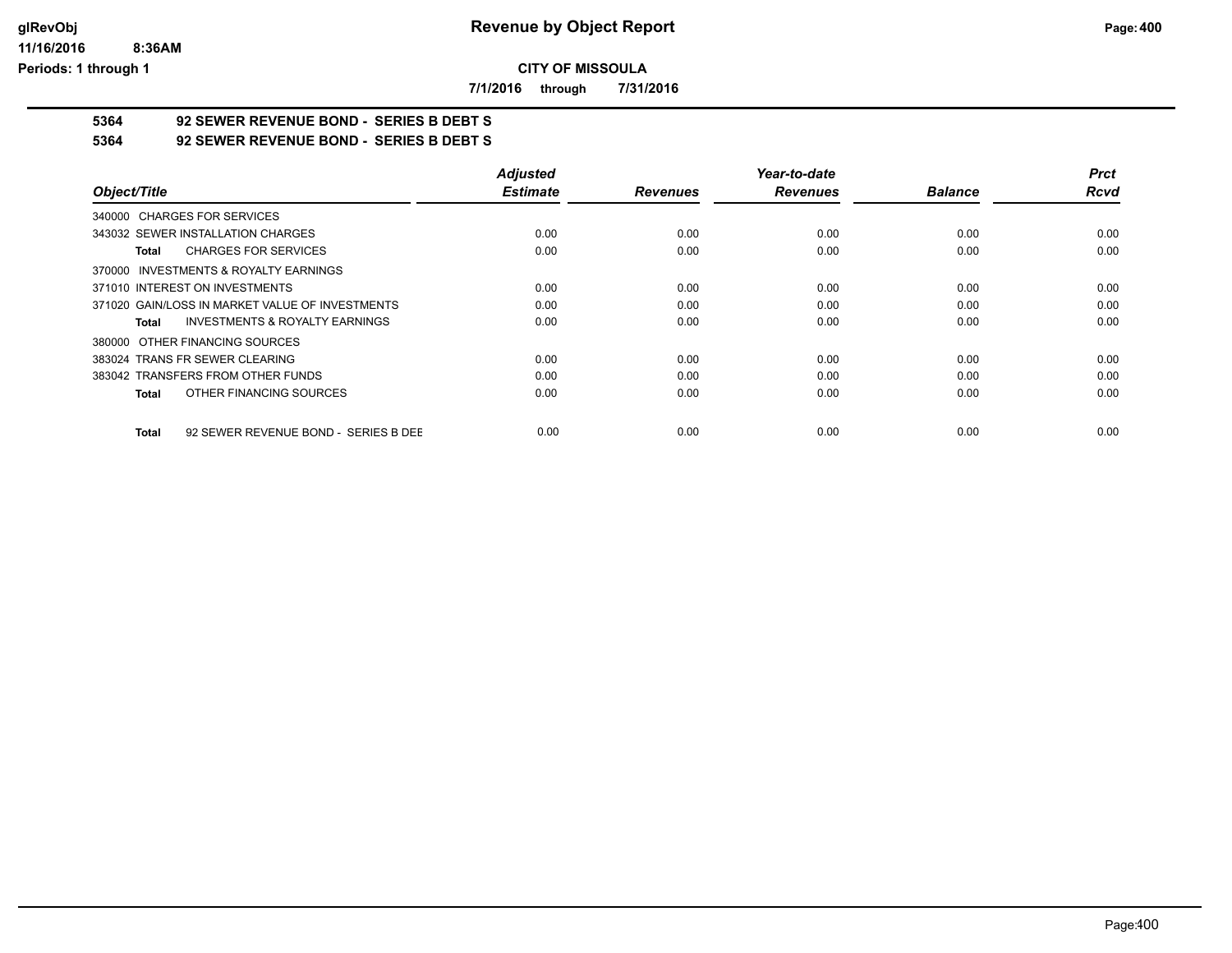**CITY OF MISSOULA**

**7/1/2016 through 7/31/2016**

#### **5364 92 SEWER REVENUE BOND - SERIES B DEBT S**

| Object/Title                                         | <b>Adjusted</b><br><b>Estimate</b> | <b>Revenues</b> | Year-to-date<br><b>Revenues</b> | <b>Balance</b> | <b>Prct</b><br>Rcvd |
|------------------------------------------------------|------------------------------------|-----------------|---------------------------------|----------------|---------------------|
| 340000 CHARGES FOR SERVICES                          |                                    |                 |                                 |                |                     |
| 343032 SEWER INSTALLATION CHARGES                    | 0.00                               | 0.00            | 0.00                            | 0.00           | 0.00                |
| <b>CHARGES FOR SERVICES</b><br>Total                 | 0.00                               | 0.00            | 0.00                            | 0.00           | 0.00                |
| 370000 INVESTMENTS & ROYALTY EARNINGS                |                                    |                 |                                 |                |                     |
| 371010 INTEREST ON INVESTMENTS                       | 0.00                               | 0.00            | 0.00                            | 0.00           | 0.00                |
| 371020 GAIN/LOSS IN MARKET VALUE OF INVESTMENT       | 0.00                               | 0.00            | 0.00                            | 0.00           | 0.00                |
| <b>INVESTMENTS &amp; ROYALTY EARNINGS</b><br>Total   | 0.00                               | 0.00            | 0.00                            | 0.00           | 0.00                |
| 380000 OTHER FINANCING SOURCES                       |                                    |                 |                                 |                |                     |
| 383024 TRANS FR SEWER CLEARING                       | 0.00                               | 0.00            | 0.00                            | 0.00           | 0.00                |
| 383042 TRANSFERS FROM OTHER FUNDS                    | 0.00                               | 0.00            | 0.00                            | 0.00           | 0.00                |
| OTHER FINANCING SOURCES<br><b>Total</b>              | 0.00                               | 0.00            | 0.00                            | 0.00           | 0.00                |
| 92 SEWER REVENUE BOND - SERIES B DEI<br><b>Total</b> | 0.00                               | 0.00            | 0.00                            | 0.00           | 0.00                |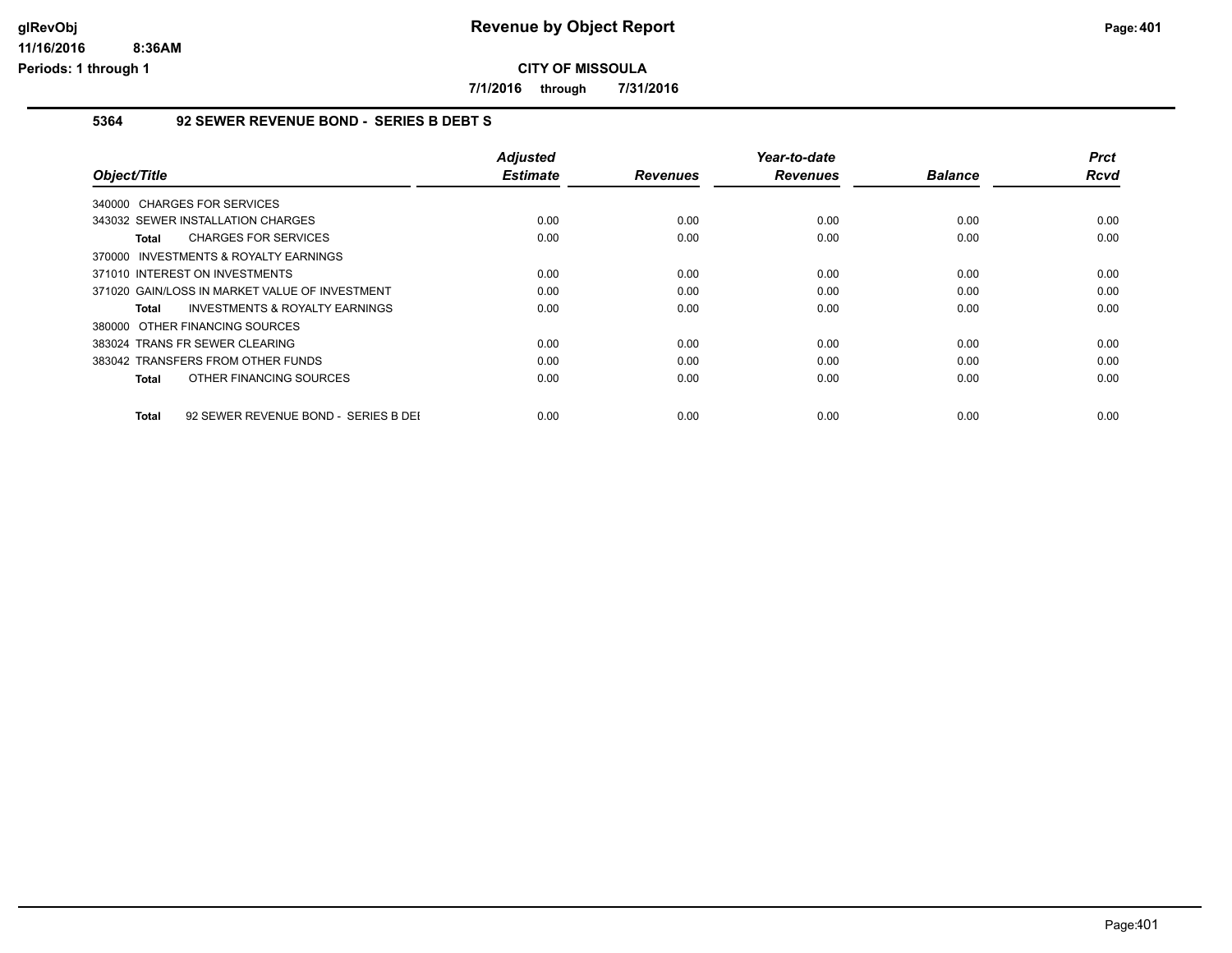**11/16/2016**

#### **CITY OF MISSOULA**

**7/1/2016 through 7/31/2016**

# **5365 99 SEWER REVENUE BONDS DEBT SERVICE FUND**

## **5365 99 SEWER REVENUE BONDS DEBT SERVICE FUND**

|                                                     | <b>Adjusted</b> |                 | Year-to-date    |                | <b>Prct</b> |
|-----------------------------------------------------|-----------------|-----------------|-----------------|----------------|-------------|
| Object/Title                                        | <b>Estimate</b> | <b>Revenues</b> | <b>Revenues</b> | <b>Balance</b> | <b>Rcvd</b> |
| 340000 CHARGES FOR SERVICES                         |                 |                 |                 |                |             |
| 343032 SEWER INSTALLATION CHARGES                   | 0.00            | 0.00            | 0.00            | 0.00           | 0.00        |
| <b>CHARGES FOR SERVICES</b><br>Total                | 0.00            | 0.00            | 0.00            | 0.00           | 0.00        |
| 370000 INVESTMENTS & ROYALTY EARNINGS               |                 |                 |                 |                |             |
| 371010 INTEREST ON INVESTMENTS                      | 0.00            | 0.00            | 0.00            | 0.00           | 0.00        |
| 371020 GAIN/LOSS IN MARKET VALUE OF INVESTMENTS     | 0.00            | 0.00            | 0.00            | 0.00           | 0.00        |
| <b>INVESTMENTS &amp; ROYALTY EARNINGS</b><br>Total  | 0.00            | 0.00            | 0.00            | 0.00           | 0.00        |
| 380000 OTHER FINANCING SOURCES                      |                 |                 |                 |                |             |
| 383024 TRANS FR SEWER CLEARING                      | 0.00            | 0.00            | 0.00            | 0.00           | 0.00        |
| OTHER FINANCING SOURCES<br>Total                    | 0.00            | 0.00            | 0.00            | 0.00           | 0.00        |
| 99 SEWER REVENUE BONDS DEBT SERVICE<br><b>Total</b> | 0.00            | 0.00            | 0.00            | 0.00           | 0.00        |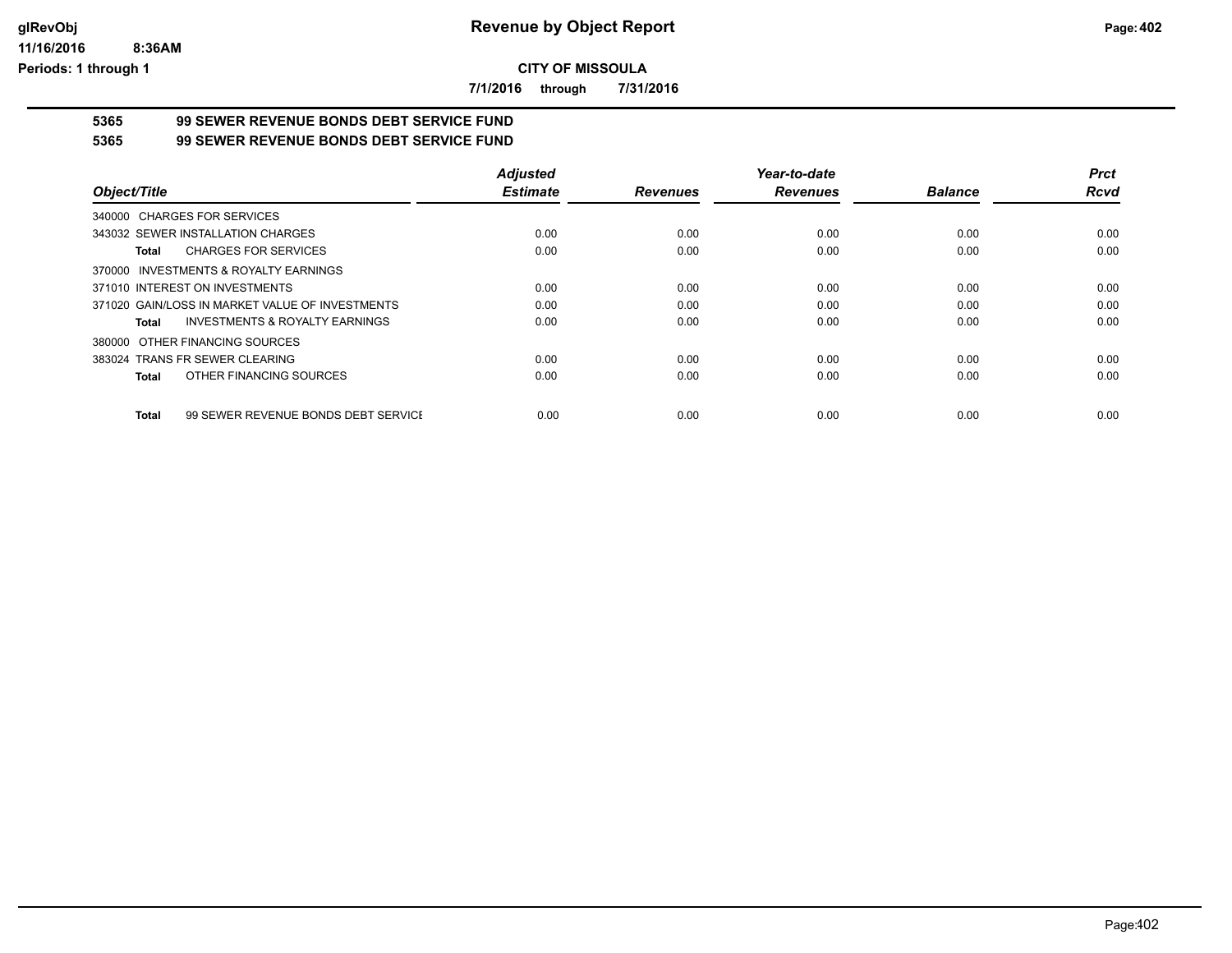**CITY OF MISSOULA**

**7/1/2016 through 7/31/2016**

#### **5365 99 SEWER REVENUE BONDS DEBT SERVICE FUND**

| Object/Title                                       | <b>Adiusted</b><br><b>Estimate</b> | <b>Revenues</b> | Year-to-date<br><b>Revenues</b> | <b>Balance</b> | <b>Prct</b><br><b>Rcvd</b> |
|----------------------------------------------------|------------------------------------|-----------------|---------------------------------|----------------|----------------------------|
| 340000 CHARGES FOR SERVICES                        |                                    |                 |                                 |                |                            |
| 343032 SEWER INSTALLATION CHARGES                  | 0.00                               | 0.00            | 0.00                            | 0.00           | 0.00                       |
| <b>CHARGES FOR SERVICES</b><br><b>Total</b>        | 0.00                               | 0.00            | 0.00                            | 0.00           | 0.00                       |
| 370000 INVESTMENTS & ROYALTY EARNINGS              |                                    |                 |                                 |                |                            |
| 371010 INTEREST ON INVESTMENTS                     | 0.00                               | 0.00            | 0.00                            | 0.00           | 0.00                       |
| 371020 GAIN/LOSS IN MARKET VALUE OF INVESTMENT     | 0.00                               | 0.00            | 0.00                            | 0.00           | 0.00                       |
| INVESTMENTS & ROYALTY EARNINGS<br><b>Total</b>     | 0.00                               | 0.00            | 0.00                            | 0.00           | 0.00                       |
| 380000 OTHER FINANCING SOURCES                     |                                    |                 |                                 |                |                            |
| 383024 TRANS FR SEWER CLEARING                     | 0.00                               | 0.00            | 0.00                            | 0.00           | 0.00                       |
| OTHER FINANCING SOURCES<br><b>Total</b>            | 0.00                               | 0.00            | 0.00                            | 0.00           | 0.00                       |
| 99 SEWER REVENUE BONDS DEBT SERVIC<br><b>Total</b> | 0.00                               | 0.00            | 0.00                            | 0.00           | 0.00                       |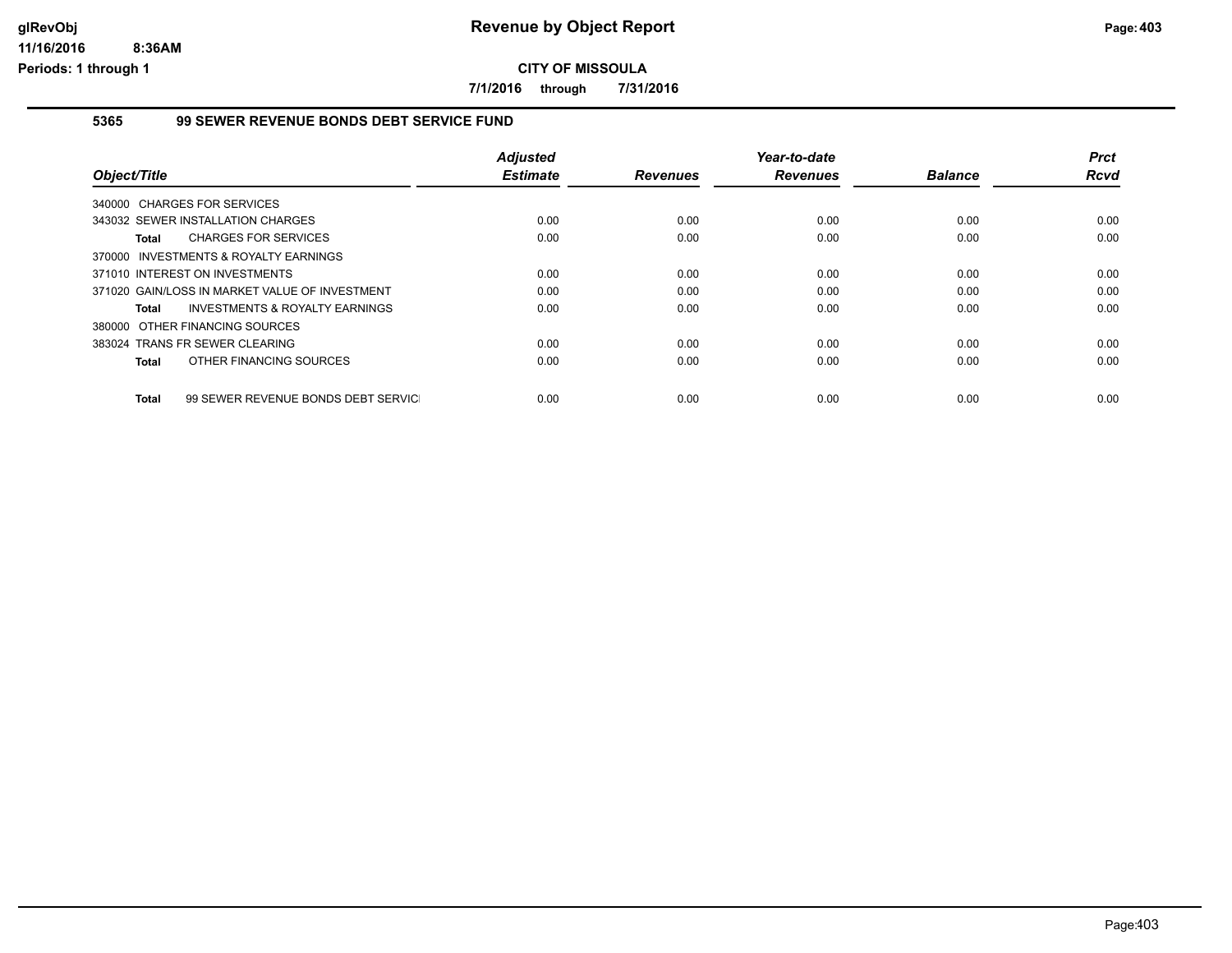**CITY OF MISSOULA**

**7/1/2016 through 7/31/2016**

## **5367 92 SEWER REVENUE BOND - SERIES B BOND RE**

**5367 92 SEWER REVENUE BOND - SERIES B BOND RE**

|                                                 | <b>Adjusted</b> |                 | Year-to-date    |                | <b>Prct</b> |
|-------------------------------------------------|-----------------|-----------------|-----------------|----------------|-------------|
| Object/Title                                    | <b>Estimate</b> | <b>Revenues</b> | <b>Revenues</b> | <b>Balance</b> | <b>Rcvd</b> |
| 370000 INVESTMENTS & ROYALTY EARNINGS           |                 |                 |                 |                |             |
| 371010 INTEREST ON INVESTMENTS                  | 0.00            | 0.00            | 0.00            | 0.00           | 0.00        |
| 371020 GAIN/LOSS IN MARKET VALUE OF INVESTMENTS | 0.00            | 0.00            | 0.00            | 0.00           | 0.00        |
| INVESTMENTS & ROYALTY EARNINGS<br>Total         | 0.00            | 0.00            | 0.00            | 0.00           | 0.00        |
| 380000 OTHER FINANCING SOURCES                  |                 |                 |                 |                |             |
| 383042 TRANSFERS FROM OTHER FUNDS               | 0.00            | 0.00            | 0.00            | 0.00           | 0.00        |
| OTHER FINANCING SOURCES<br>Total                | 0.00            | 0.00            | 0.00            | 0.00           | 0.00        |
| 92 SEWER REVENUE BOND - SERIES B BON            | 0.00            | 0.00            | 0.00            | 0.00           | 0.00        |
| Total                                           |                 |                 |                 |                |             |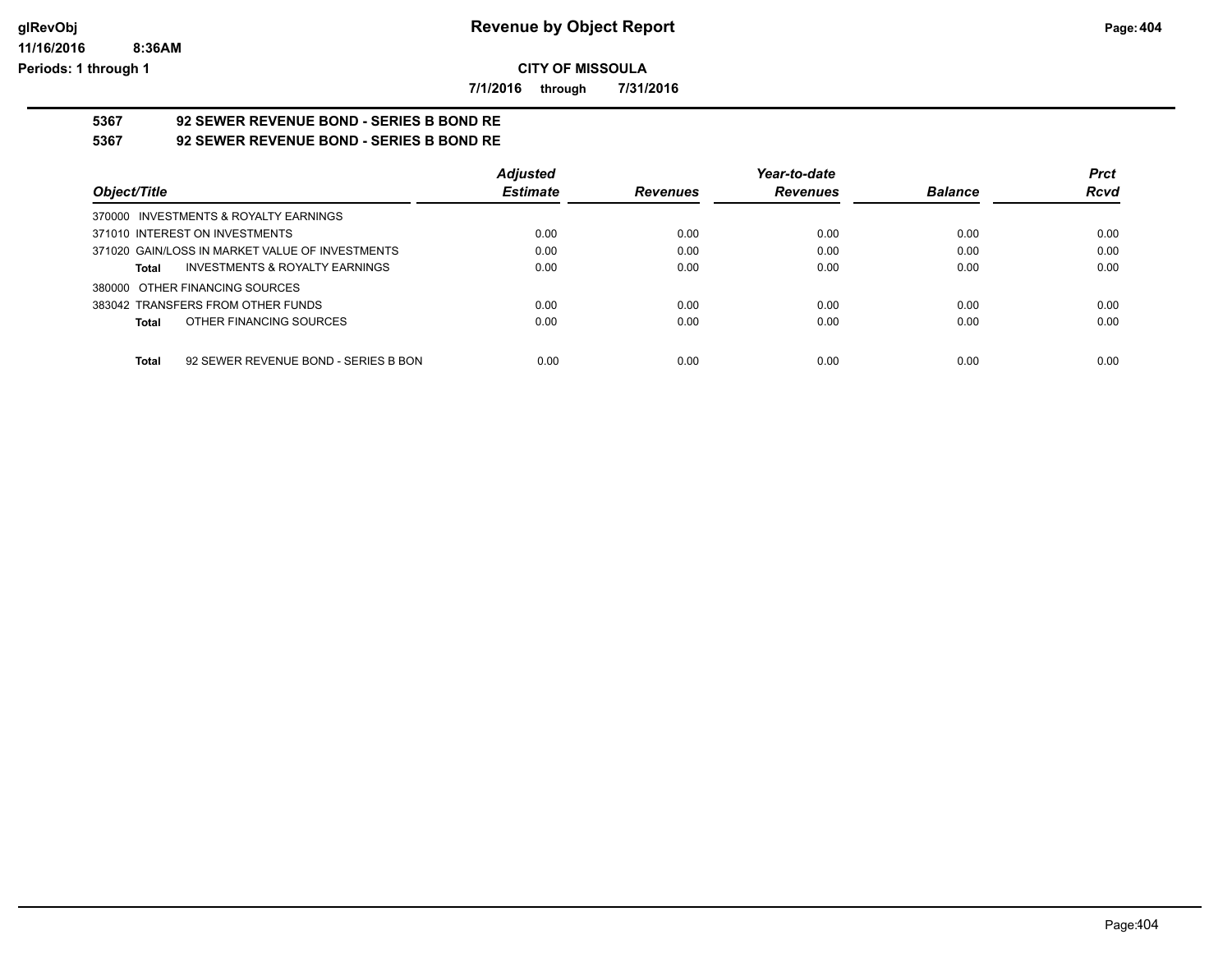**CITY OF MISSOULA**

**7/1/2016 through 7/31/2016**

#### **5367 92 SEWER REVENUE BOND - SERIES B BOND RE**

|                                                | <b>Adjusted</b> |                 | Year-to-date    |                | <b>Prct</b> |
|------------------------------------------------|-----------------|-----------------|-----------------|----------------|-------------|
| Object/Title                                   | <b>Estimate</b> | <b>Revenues</b> | <b>Revenues</b> | <b>Balance</b> | <b>Rcvd</b> |
| 370000 INVESTMENTS & ROYALTY EARNINGS          |                 |                 |                 |                |             |
| 371010 INTEREST ON INVESTMENTS                 | 0.00            | 0.00            | 0.00            | 0.00           | 0.00        |
| 371020 GAIN/LOSS IN MARKET VALUE OF INVESTMENT | 0.00            | 0.00            | 0.00            | 0.00           | 0.00        |
| INVESTMENTS & ROYALTY EARNINGS<br>Total        | 0.00            | 0.00            | 0.00            | 0.00           | 0.00        |
| 380000 OTHER FINANCING SOURCES                 |                 |                 |                 |                |             |
| 383042 TRANSFERS FROM OTHER FUNDS              | 0.00            | 0.00            | 0.00            | 0.00           | 0.00        |
| OTHER FINANCING SOURCES<br>Total               | 0.00            | 0.00            | 0.00            | 0.00           | 0.00        |
|                                                |                 |                 |                 |                |             |
| Total<br>92 SEWER REVENUE BOND - SERIES B BON  | 0.00            | 0.00            | 0.00            | 0.00           | 0.00        |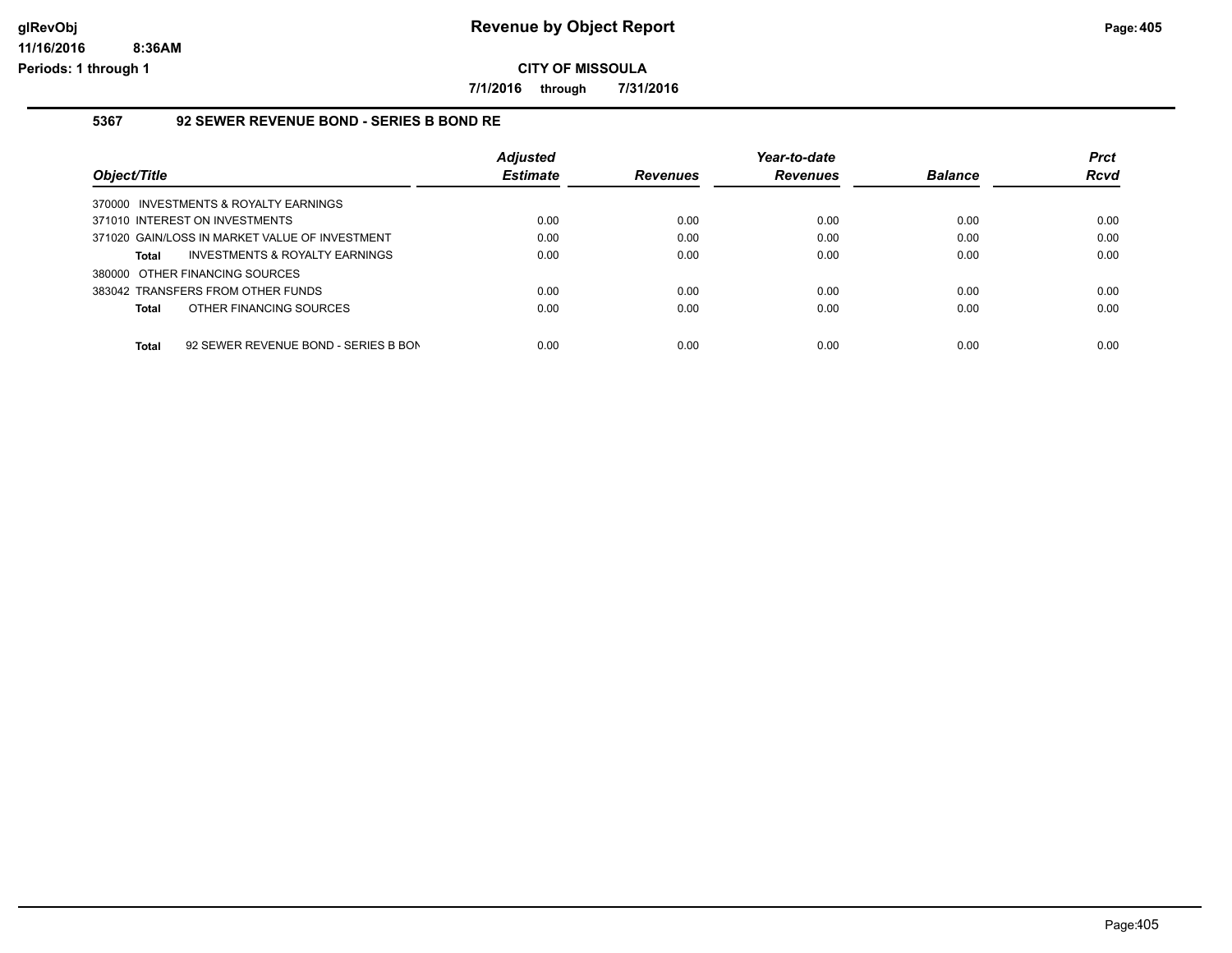**CITY OF MISSOULA**

**7/1/2016 through 7/31/2016**

# **5368 00 SEWER REVENUE BOND RESERVE FUND**

## **5368 00 SEWER REVENUE BOND RESERVE FUND**

|                                                    | <b>Adjusted</b> |          | Year-to-date    |                | <b>Prct</b> |
|----------------------------------------------------|-----------------|----------|-----------------|----------------|-------------|
| Object/Title                                       | <b>Estimate</b> | Revenues | <b>Revenues</b> | <b>Balance</b> | <b>Rcvd</b> |
| 370000 INVESTMENTS & ROYALTY EARNINGS              |                 |          |                 |                |             |
| 371010 INTEREST ON INVESTMENTS                     | 0.00            | 0.00     | 0.00            | 0.00           | 0.00        |
| 371020 GAIN/LOSS IN MARKET VALUE OF INVESTMENTS    | 0.00            | 0.00     | 0.00            | 0.00           | 0.00        |
| <b>INVESTMENTS &amp; ROYALTY EARNINGS</b><br>Total | 0.00            | 0.00     | 0.00            | 0.00           | 0.00        |
| 380000 OTHER FINANCING SOURCES                     |                 |          |                 |                |             |
| 383042 TRANSFERS FROM OTHER FUNDS                  | 0.00            | 0.00     | 0.00            | 0.00           | 0.00        |
| OTHER FINANCING SOURCES<br>Total                   | 0.00            | 0.00     | 0.00            | 0.00           | 0.00        |
|                                                    |                 |          |                 |                |             |
| 00 SEWER REVENUE BOND RESERVE FUND<br><b>Total</b> | 0.00            | 0.00     | 0.00            | 0.00           | 0.00        |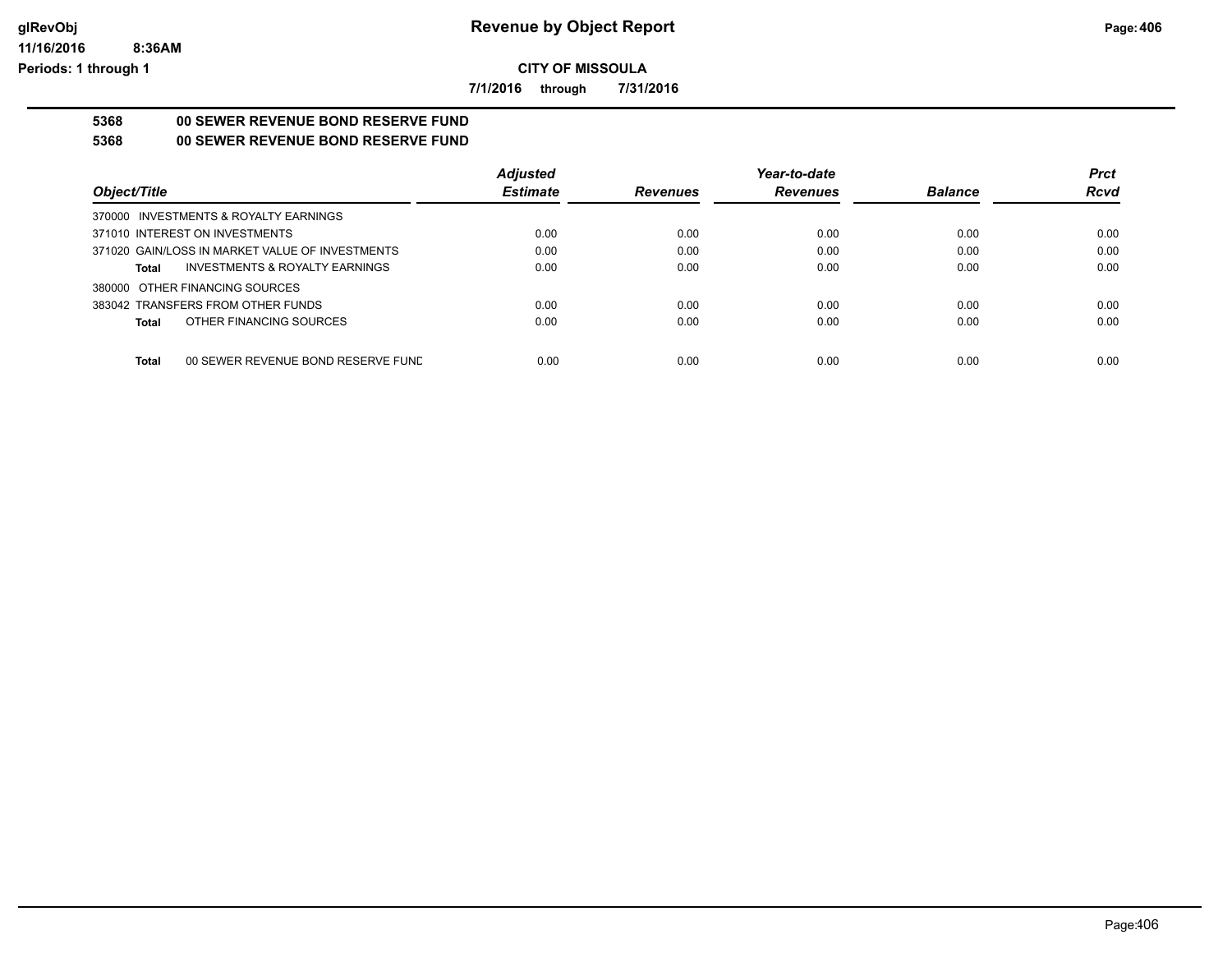**8:36AM**

**CITY OF MISSOULA**

**7/1/2016 through 7/31/2016**

#### **5368 00 SEWER REVENUE BOND RESERVE FUND**

|                                                    | <b>Adjusted</b> |                 | Year-to-date    |                | <b>Prct</b> |
|----------------------------------------------------|-----------------|-----------------|-----------------|----------------|-------------|
| Object/Title                                       | <b>Estimate</b> | <b>Revenues</b> | <b>Revenues</b> | <b>Balance</b> | <b>Rcvd</b> |
| 370000 INVESTMENTS & ROYALTY EARNINGS              |                 |                 |                 |                |             |
| 371010 INTEREST ON INVESTMENTS                     | 0.00            | 0.00            | 0.00            | 0.00           | 0.00        |
| 371020 GAIN/LOSS IN MARKET VALUE OF INVESTMENT     | 0.00            | 0.00            | 0.00            | 0.00           | 0.00        |
| INVESTMENTS & ROYALTY EARNINGS<br><b>Total</b>     | 0.00            | 0.00            | 0.00            | 0.00           | 0.00        |
| 380000 OTHER FINANCING SOURCES                     |                 |                 |                 |                |             |
| 383042 TRANSFERS FROM OTHER FUNDS                  | 0.00            | 0.00            | 0.00            | 0.00           | 0.00        |
| OTHER FINANCING SOURCES<br>Total                   | 0.00            | 0.00            | 0.00            | 0.00           | 0.00        |
|                                                    |                 |                 |                 |                |             |
| <b>Total</b><br>00 SEWER REVENUE BOND RESERVE FUNI | 0.00            | 0.00            | 0.00            | 0.00           | 0.00        |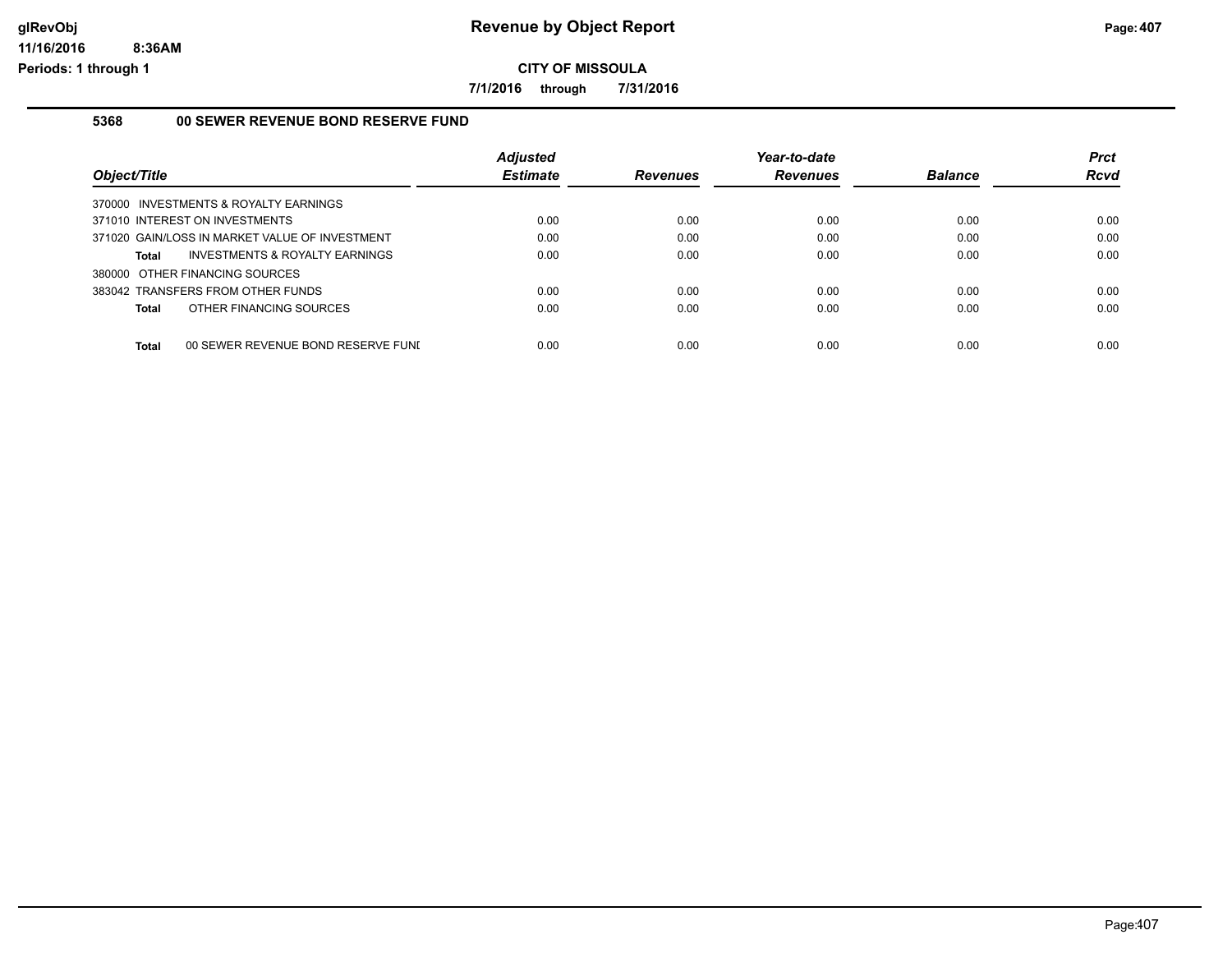**glRevObj Revenue by Object Report Page:408** 

**Periods: 1 through 1**

 **8:36AM**

### **CITY OF MISSOULA**

**7/1/2016 through 7/31/2016**

#### **5369 2001 SEWER REVENUE BOND**

**5369 2001 SEWER REVENUE BOND**

|                                                 | <b>Adjusted</b> |                 | Year-to-date    |                | <b>Prct</b> |
|-------------------------------------------------|-----------------|-----------------|-----------------|----------------|-------------|
| Object/Title                                    | <b>Estimate</b> | <b>Revenues</b> | <b>Revenues</b> | <b>Balance</b> | <b>Rcvd</b> |
| 370000 INVESTMENTS & ROYALTY EARNINGS           |                 |                 |                 |                |             |
| 371010 INTEREST ON INVESTMENTS                  | 0.00            | 0.00            | 0.00            | 0.00           | 0.00        |
| 371020 GAIN/LOSS IN MARKET VALUE OF INVESTMENTS | 0.00            | 0.00            | 0.00            | 0.00           | 0.00        |
| INVESTMENTS & ROYALTY EARNINGS<br>Total         | 0.00            | 0.00            | 0.00            | 0.00           | 0.00        |
| 380000 OTHER FINANCING SOURCES                  |                 |                 |                 |                |             |
| 383042 TRANSFERS FROM OTHER FUNDS               | 0.00            | 0.00            | 0.00            | 0.00           | 0.00        |
| OTHER FINANCING SOURCES<br>Total                | 0.00            | 0.00            | 0.00            | 0.00           | 0.00        |
|                                                 |                 |                 |                 |                |             |
| <b>Total</b><br>2001 SEWER REVENUE BOND         | 0.00            | 0.00            | 0.00            | 0.00           | 0.00        |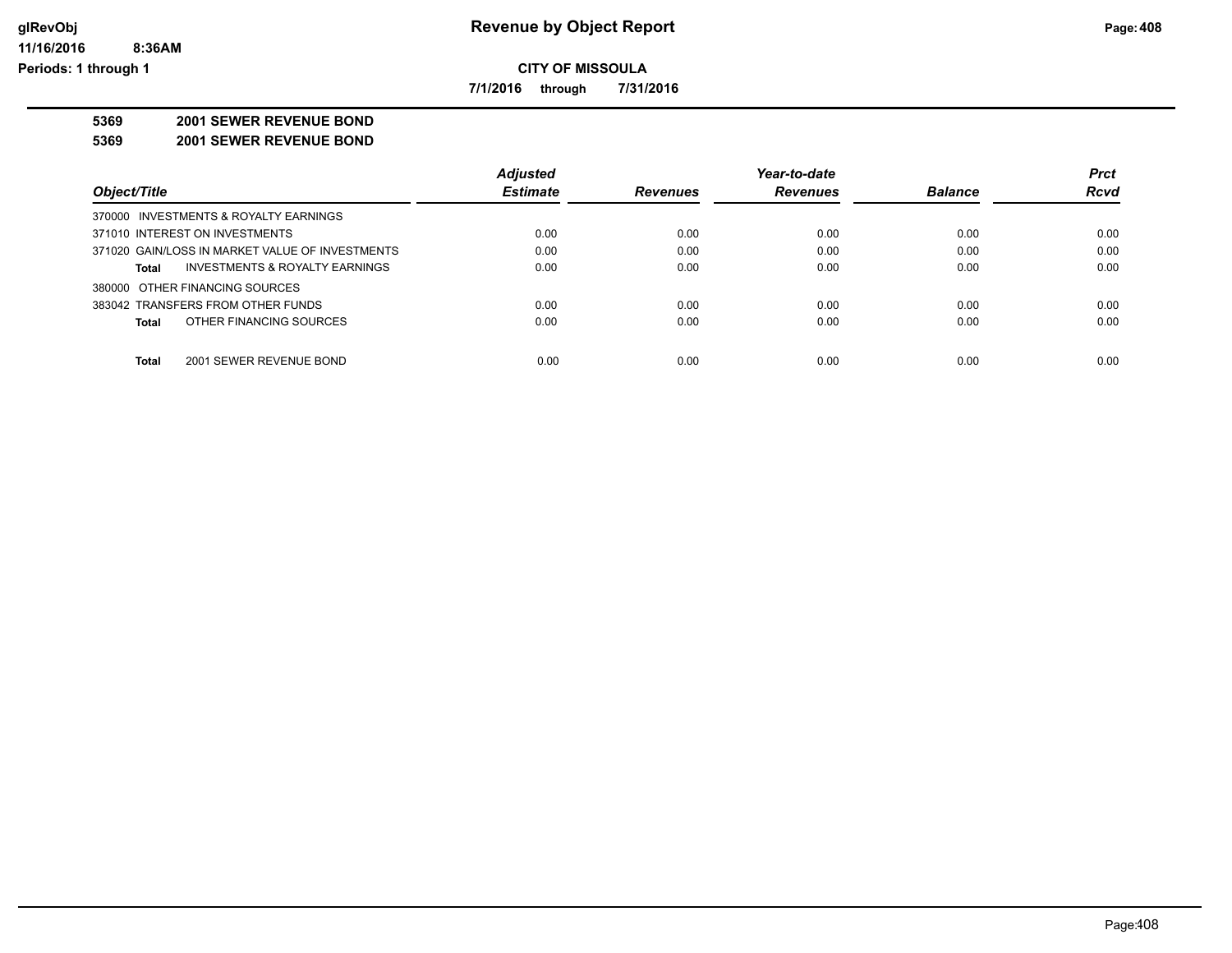**CITY OF MISSOULA**

**7/1/2016 through 7/31/2016**

#### **5369 2001 SEWER REVENUE BOND**

|                                                    | Adjusted        |                 | Year-to-date    |                | <b>Prct</b> |
|----------------------------------------------------|-----------------|-----------------|-----------------|----------------|-------------|
| Object/Title                                       | <b>Estimate</b> | <b>Revenues</b> | <b>Revenues</b> | <b>Balance</b> | <b>Rcvd</b> |
| 370000 INVESTMENTS & ROYALTY EARNINGS              |                 |                 |                 |                |             |
| 371010 INTEREST ON INVESTMENTS                     | 0.00            | 0.00            | 0.00            | 0.00           | 0.00        |
| 371020 GAIN/LOSS IN MARKET VALUE OF INVESTMENT     | 0.00            | 0.00            | 0.00            | 0.00           | 0.00        |
| <b>INVESTMENTS &amp; ROYALTY EARNINGS</b><br>Total | 0.00            | 0.00            | 0.00            | 0.00           | 0.00        |
| 380000 OTHER FINANCING SOURCES                     |                 |                 |                 |                |             |
| 383042 TRANSFERS FROM OTHER FUNDS                  | 0.00            | 0.00            | 0.00            | 0.00           | 0.00        |
| OTHER FINANCING SOURCES<br><b>Total</b>            | 0.00            | 0.00            | 0.00            | 0.00           | 0.00        |
| <b>Total</b><br>2001 SEWER REVENUE BOND            | 0.00            | 0.00            | 0.00            | 0.00           | 0.00        |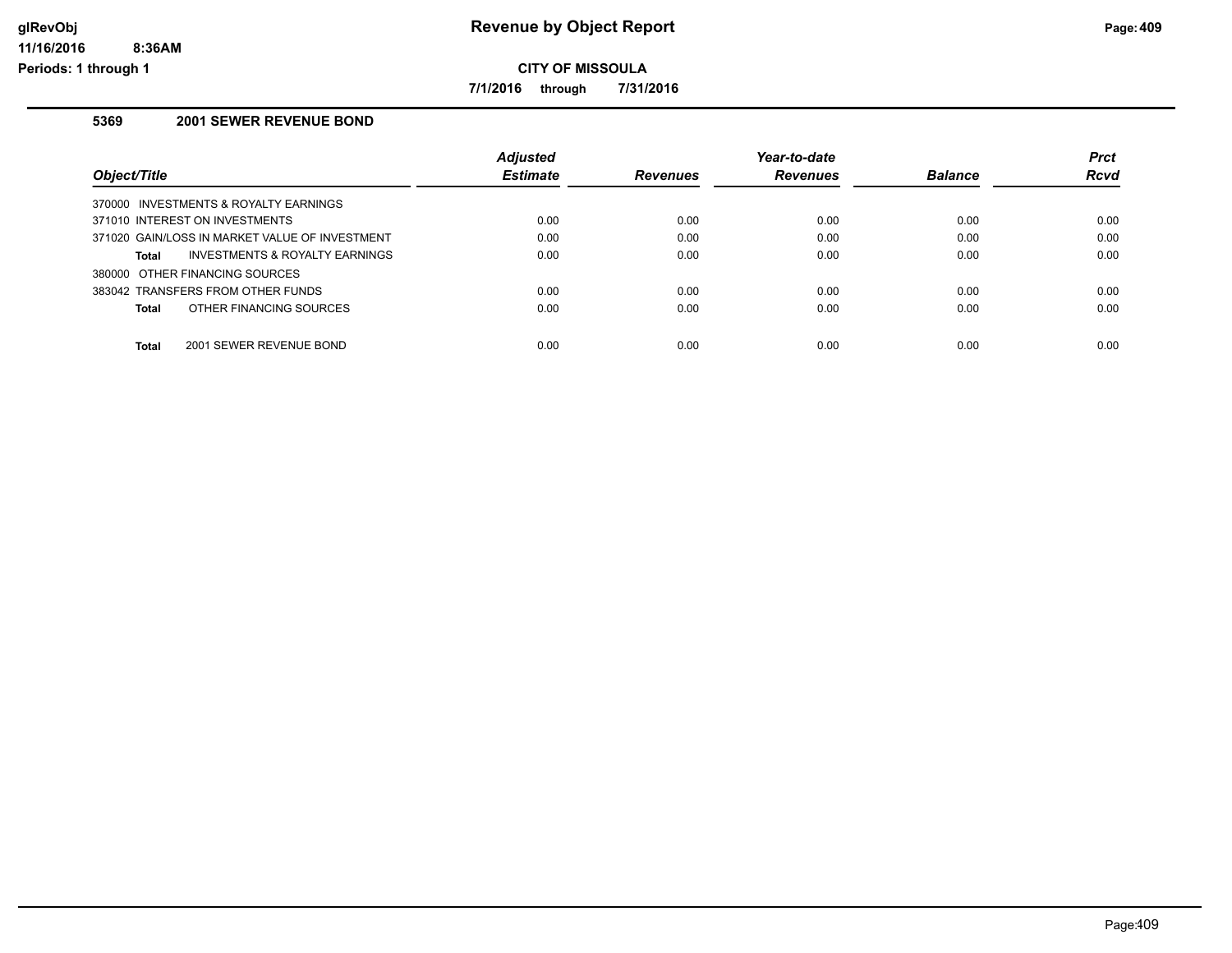**CITY OF MISSOULA**

**7/1/2016 through 7/31/2016**

## **5370 99 SEWER REVENUE BOND RESERVE FUND**

#### **5370 99 SEWER REVENUE BOND RESERVE FUND**

|                                                    | <b>Adjusted</b> |                 | Year-to-date    |                | <b>Prct</b> |
|----------------------------------------------------|-----------------|-----------------|-----------------|----------------|-------------|
| Object/Title                                       | <b>Estimate</b> | <b>Revenues</b> | <b>Revenues</b> | <b>Balance</b> | <b>Rcvd</b> |
| 360000 MISCELLANEOUS REVENUES                      |                 |                 |                 |                |             |
| 360010 MISCELLANEOUS                               | 0.00            | 0.00            | 0.00            | 0.00           | 0.00        |
| <b>MISCELLANEOUS REVENUES</b><br>Total             | 0.00            | 0.00            | 0.00            | 0.00           | 0.00        |
| 370000 INVESTMENTS & ROYALTY EARNINGS              |                 |                 |                 |                |             |
| 371010 INTEREST ON INVESTMENTS                     | 0.00            | 0.00            | 0.00            | 0.00           | 0.00        |
| 371020 GAIN/LOSS IN MARKET VALUE OF INVESTMENTS    | 0.00            | 0.00            | 0.00            | 0.00           | 0.00        |
| <b>INVESTMENTS &amp; ROYALTY EARNINGS</b><br>Total | 0.00            | 0.00            | 0.00            | 0.00           | 0.00        |
| 380000 OTHER FINANCING SOURCES                     |                 |                 |                 |                |             |
| 383042 TRANSFERS FROM OTHER FUNDS                  | 0.00            | 0.00            | 0.00            | 0.00           | 0.00        |
| OTHER FINANCING SOURCES<br>Total                   | 0.00            | 0.00            | 0.00            | 0.00           | 0.00        |
| 99 SEWER REVENUE BOND RESERVE FUND<br><b>Total</b> | 0.00            | 0.00            | 0.00            | 0.00           | 0.00        |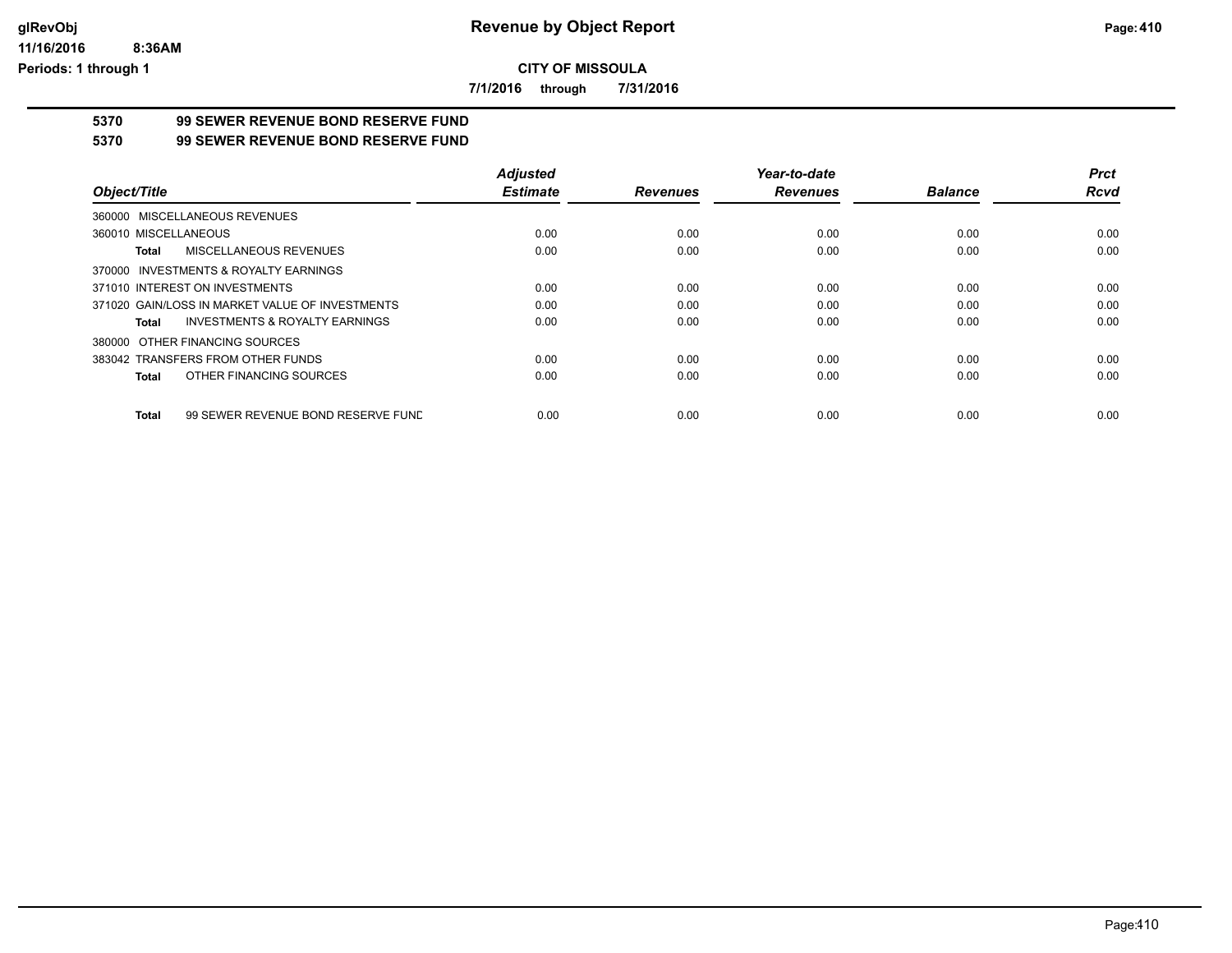**8:36AM**

**CITY OF MISSOULA**

**7/1/2016 through 7/31/2016**

#### **5370 99 SEWER REVENUE BOND RESERVE FUND**

|                                                    | <b>Adjusted</b> |                 | Year-to-date    |                | <b>Prct</b> |
|----------------------------------------------------|-----------------|-----------------|-----------------|----------------|-------------|
| Object/Title                                       | <b>Estimate</b> | <b>Revenues</b> | <b>Revenues</b> | <b>Balance</b> | Rcvd        |
| 360000 MISCELLANEOUS REVENUES                      |                 |                 |                 |                |             |
| 360010 MISCELLANEOUS                               | 0.00            | 0.00            | 0.00            | 0.00           | 0.00        |
| MISCELLANEOUS REVENUES<br><b>Total</b>             | 0.00            | 0.00            | 0.00            | 0.00           | 0.00        |
| 370000 INVESTMENTS & ROYALTY EARNINGS              |                 |                 |                 |                |             |
| 371010 INTEREST ON INVESTMENTS                     | 0.00            | 0.00            | 0.00            | 0.00           | 0.00        |
| 371020 GAIN/LOSS IN MARKET VALUE OF INVESTMENT     | 0.00            | 0.00            | 0.00            | 0.00           | 0.00        |
| <b>INVESTMENTS &amp; ROYALTY EARNINGS</b><br>Total | 0.00            | 0.00            | 0.00            | 0.00           | 0.00        |
| 380000 OTHER FINANCING SOURCES                     |                 |                 |                 |                |             |
| 383042 TRANSFERS FROM OTHER FUNDS                  | 0.00            | 0.00            | 0.00            | 0.00           | 0.00        |
| OTHER FINANCING SOURCES<br><b>Total</b>            | 0.00            | 0.00            | 0.00            | 0.00           | 0.00        |
|                                                    |                 |                 |                 |                |             |
| <b>Total</b><br>99 SEWER REVENUE BOND RESERVE FUNI | 0.00            | 0.00            | 0.00            | 0.00           | 0.00        |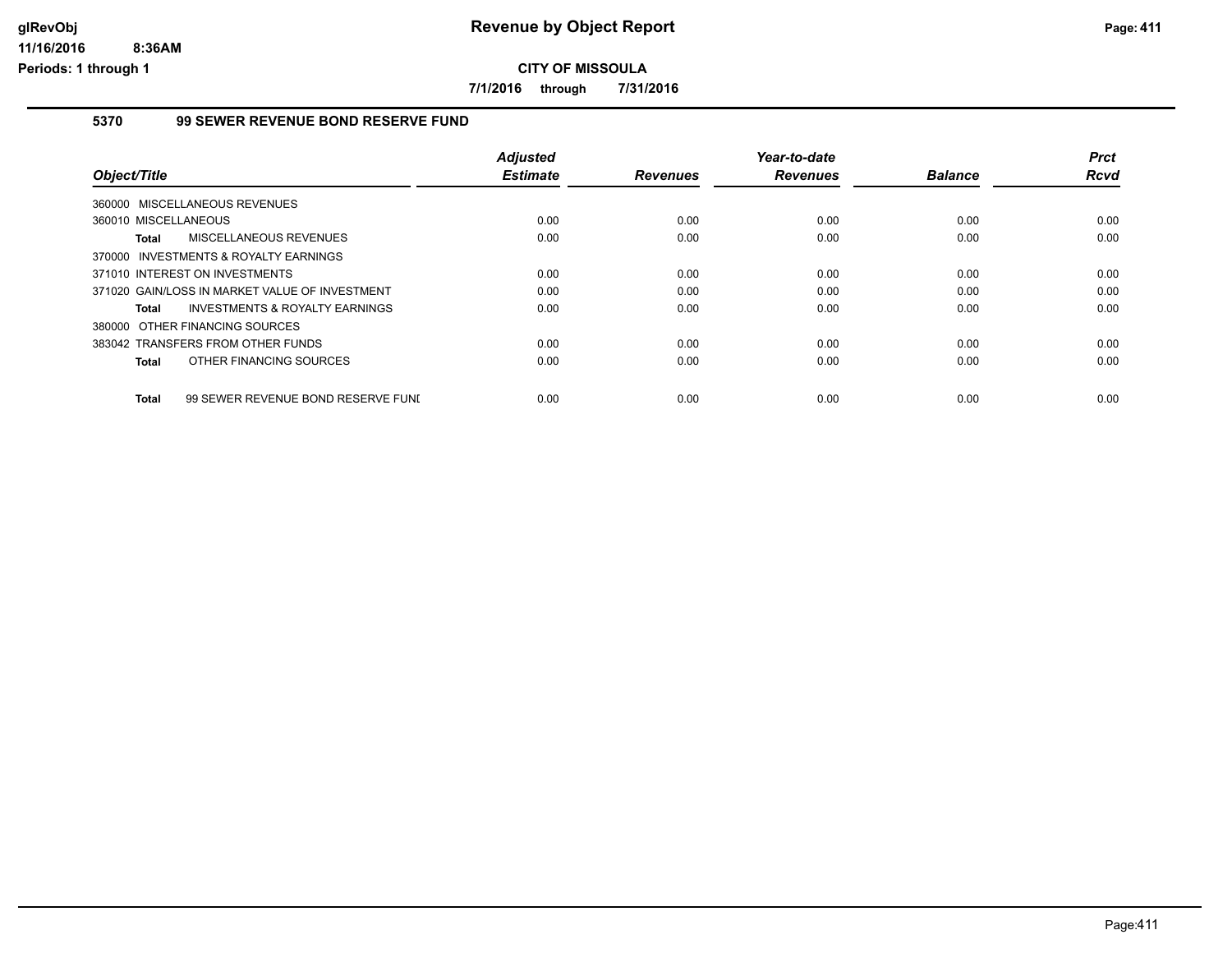**CITY OF MISSOULA**

**7/1/2016 through 7/31/2016**

**5371 2002 SEWER BONDS**

**5371 2002 SEWER BONDS**

|                                                    | <b>Adjusted</b> |                 | Year-to-date    |                | <b>Prct</b> |
|----------------------------------------------------|-----------------|-----------------|-----------------|----------------|-------------|
| Object/Title                                       | <b>Estimate</b> | <b>Revenues</b> | <b>Revenues</b> | <b>Balance</b> | <b>Rcvd</b> |
| 370000 INVESTMENTS & ROYALTY EARNINGS              |                 |                 |                 |                |             |
| 371010 INTEREST ON INVESTMENTS                     | 0.00            | 0.00            | 0.00            | 0.00           | 0.00        |
| 371020 GAIN/LOSS IN MARKET VALUE OF INVESTMENTS    | 0.00            | 0.00            | 0.00            | 0.00           | 0.00        |
| <b>INVESTMENTS &amp; ROYALTY EARNINGS</b><br>Total | 0.00            | 0.00            | 0.00            | 0.00           | 0.00        |
| 380000 OTHER FINANCING SOURCES                     |                 |                 |                 |                |             |
| 383024 TRANS FR SEWER CLEARING                     | 0.00            | 0.00            | 0.00            | 0.00           | 0.00        |
| OTHER FINANCING SOURCES<br>Total                   | 0.00            | 0.00            | 0.00            | 0.00           | 0.00        |
|                                                    |                 |                 |                 |                |             |
| 2002 SEWER BONDS<br>Total                          | 0.00            | 0.00            | 0.00            | 0.00           | 0.00        |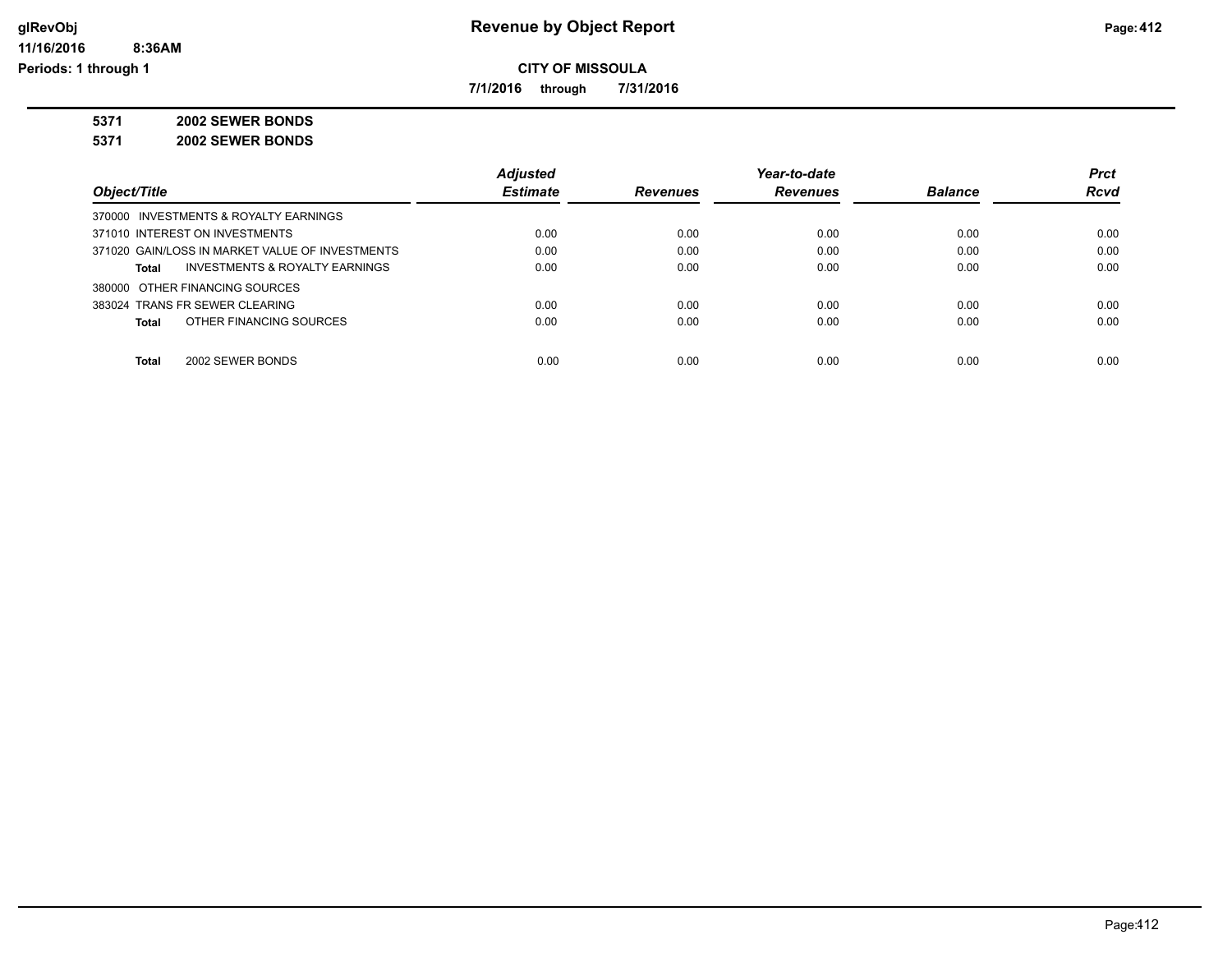**CITY OF MISSOULA**

**7/1/2016 through 7/31/2016**

#### **5371 2002 SEWER BONDS**

 **8:36AM**

| Object/Title                                   | <b>Adjusted</b><br><b>Estimate</b> | <b>Revenues</b> | Year-to-date<br><b>Revenues</b> | <b>Balance</b> | <b>Prct</b><br><b>Rcvd</b> |
|------------------------------------------------|------------------------------------|-----------------|---------------------------------|----------------|----------------------------|
|                                                |                                    |                 |                                 |                |                            |
| 370000 INVESTMENTS & ROYALTY EARNINGS          |                                    |                 |                                 |                |                            |
| 371010 INTEREST ON INVESTMENTS                 | 0.00                               | 0.00            | 0.00                            | 0.00           | 0.00                       |
| 371020 GAIN/LOSS IN MARKET VALUE OF INVESTMENT | 0.00                               | 0.00            | 0.00                            | 0.00           | 0.00                       |
| INVESTMENTS & ROYALTY EARNINGS<br><b>Total</b> | 0.00                               | 0.00            | 0.00                            | 0.00           | 0.00                       |
| 380000 OTHER FINANCING SOURCES                 |                                    |                 |                                 |                |                            |
| 383024 TRANS FR SEWER CLEARING                 | 0.00                               | 0.00            | 0.00                            | 0.00           | 0.00                       |
| OTHER FINANCING SOURCES<br>Total               | 0.00                               | 0.00            | 0.00                            | 0.00           | 0.00                       |
|                                                |                                    |                 |                                 |                |                            |
| 2002 SEWER BONDS<br>Total                      | 0.00                               | 0.00            | 0.00                            | 0.00           | 0.00                       |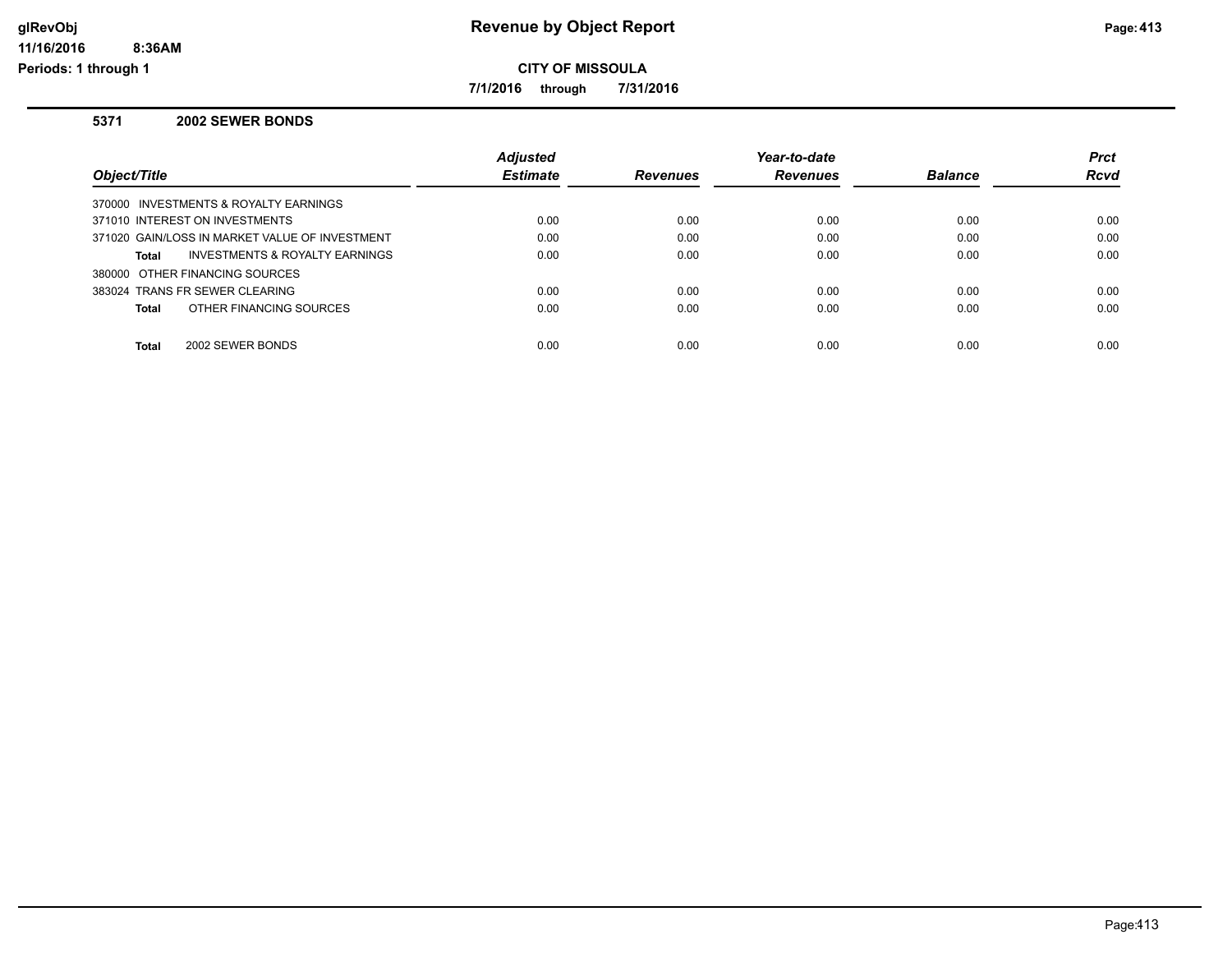**CITY OF MISSOULA**

**7/1/2016 through 7/31/2016**

#### **5372 2002 SEWER REVENUE BOND**

 **8:36AM**

#### **5372 2002 SEWER REVENUE BOND**

| Object/Title                                       | <b>Adjusted</b><br><b>Estimate</b> | <b>Revenues</b> | Year-to-date<br><b>Revenues</b> | <b>Balance</b> | <b>Prct</b><br><b>Rcvd</b> |
|----------------------------------------------------|------------------------------------|-----------------|---------------------------------|----------------|----------------------------|
|                                                    |                                    |                 |                                 |                |                            |
| 360000 MISCELLANEOUS REVENUES                      |                                    |                 |                                 |                |                            |
| 360000 MISCELLANEOUS REVENUES                      | 0.00                               | 0.00            | 0.00                            | 0.00           | 0.00                       |
| <b>MISCELLANEOUS REVENUES</b><br>Total             | 0.00                               | 0.00            | 0.00                            | 0.00           | 0.00                       |
| 370000 INVESTMENTS & ROYALTY EARNINGS              |                                    |                 |                                 |                |                            |
| 371010 INTEREST ON INVESTMENTS                     | 0.00                               | 0.00            | 0.00                            | 0.00           | 0.00                       |
| 371020 GAIN/LOSS IN MARKET VALUE OF INVESTMENTS    | 0.00                               | 0.00            | 0.00                            | 0.00           | 0.00                       |
| <b>INVESTMENTS &amp; ROYALTY EARNINGS</b><br>Total | 0.00                               | 0.00            | 0.00                            | 0.00           | 0.00                       |
| 380000 OTHER FINANCING SOURCES                     |                                    |                 |                                 |                |                            |
| 383024 TRANS FR SEWER CLEARING                     | 0.00                               | 0.00            | 0.00                            | 0.00           | 0.00                       |
| 383042 TRANSFERS FROM OTHER FUNDS                  | 0.00                               | 0.00            | 0.00                            | 0.00           | 0.00                       |
| OTHER FINANCING SOURCES<br>Total                   | 0.00                               | 0.00            | 0.00                            | 0.00           | 0.00                       |
| 2002 SEWER REVENUE BOND<br>Total                   | 0.00                               | 0.00            | 0.00                            | 0.00           | 0.00                       |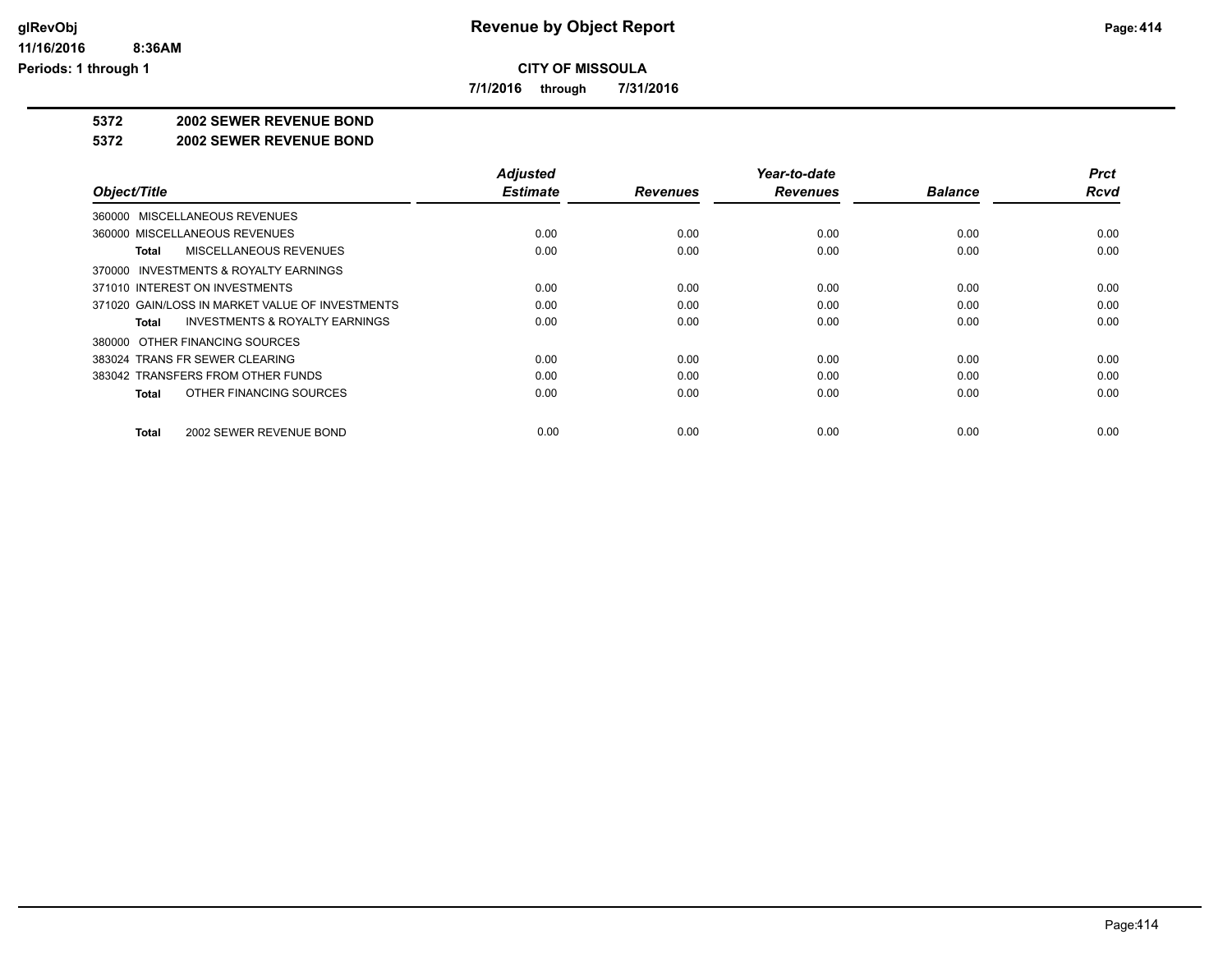**CITY OF MISSOULA**

**7/1/2016 through 7/31/2016**

#### **5372 2002 SEWER REVENUE BOND**

 **8:36AM**

| Object/Title                                       | <b>Adjusted</b><br><b>Estimate</b> | <b>Revenues</b> | Year-to-date<br><b>Revenues</b> | <b>Balance</b> | <b>Prct</b><br><b>Rcvd</b> |
|----------------------------------------------------|------------------------------------|-----------------|---------------------------------|----------------|----------------------------|
| 360000 MISCELLANEOUS REVENUES                      |                                    |                 |                                 |                |                            |
| 360000 MISCELLANEOUS REVENUES                      | 0.00                               | 0.00            | 0.00                            | 0.00           | 0.00                       |
| MISCELLANEOUS REVENUES<br>Total                    | 0.00                               | 0.00            | 0.00                            | 0.00           | 0.00                       |
| 370000 INVESTMENTS & ROYALTY EARNINGS              |                                    |                 |                                 |                |                            |
| 371010 INTEREST ON INVESTMENTS                     | 0.00                               | 0.00            | 0.00                            | 0.00           | 0.00                       |
| 371020 GAIN/LOSS IN MARKET VALUE OF INVESTMENT     | 0.00                               | 0.00            | 0.00                            | 0.00           | 0.00                       |
| <b>INVESTMENTS &amp; ROYALTY EARNINGS</b><br>Total | 0.00                               | 0.00            | 0.00                            | 0.00           | 0.00                       |
| 380000 OTHER FINANCING SOURCES                     |                                    |                 |                                 |                |                            |
| 383024 TRANS FR SEWER CLEARING                     | 0.00                               | 0.00            | 0.00                            | 0.00           | 0.00                       |
| 383042 TRANSFERS FROM OTHER FUNDS                  | 0.00                               | 0.00            | 0.00                            | 0.00           | 0.00                       |
| OTHER FINANCING SOURCES<br>Total                   | 0.00                               | 0.00            | 0.00                            | 0.00           | 0.00                       |
| 2002 SEWER REVENUE BOND<br><b>Total</b>            | 0.00                               | 0.00            | 0.00                            | 0.00           | 0.00                       |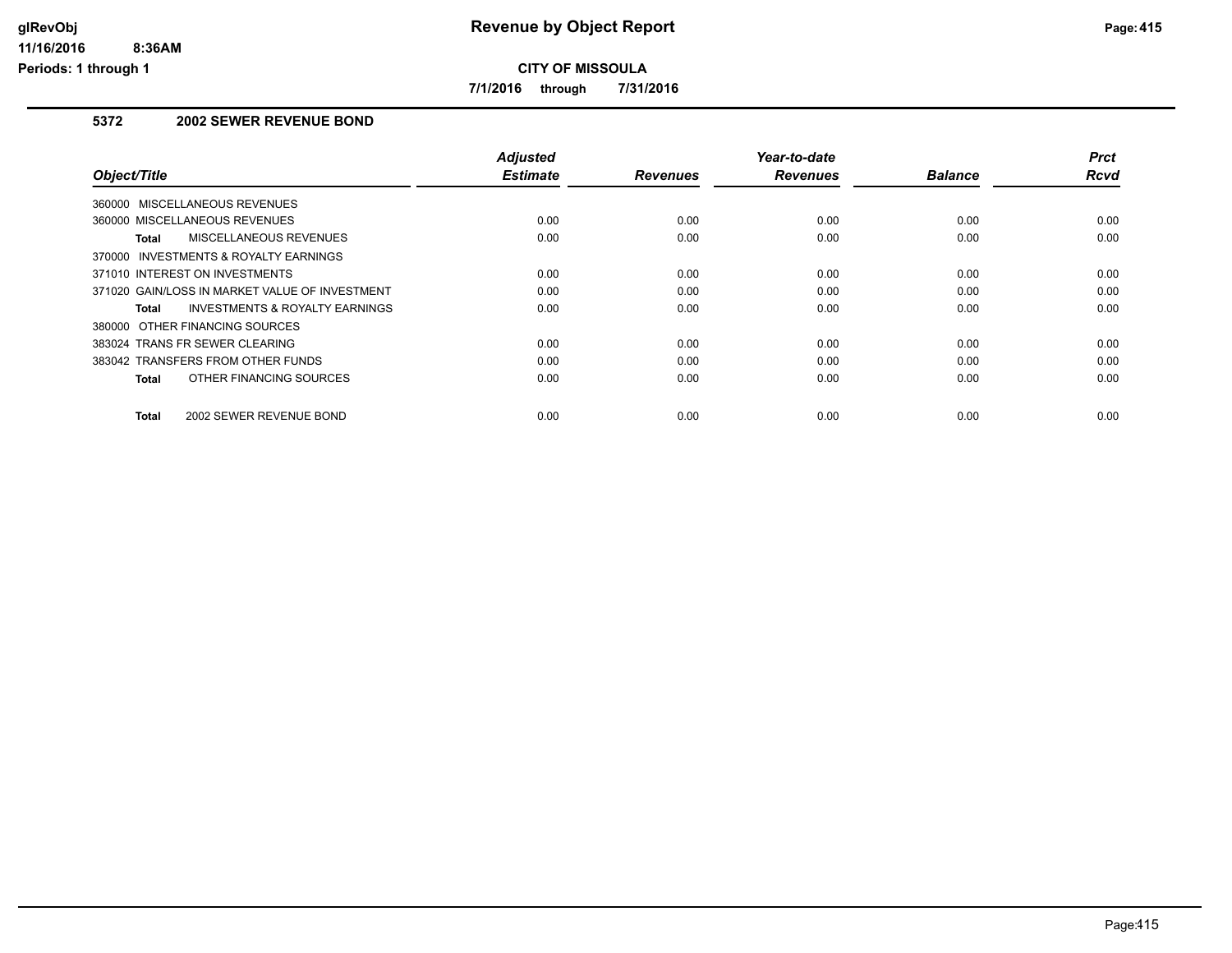**8:36AM**

**glRevObj Revenue by Object Report Page:416** 

**CITY OF MISSOULA**

**7/1/2016 through 7/31/2016**

## **5373 2002 WWTP UPGRADE REVENUE BOND**

### **5373 2002 WWTP UPGRADE REVENUE BOND**

|                                                 | <b>Adjusted</b> |                 | Year-to-date    |                | <b>Prct</b> |
|-------------------------------------------------|-----------------|-----------------|-----------------|----------------|-------------|
| Object/Title                                    | <b>Estimate</b> | <b>Revenues</b> | <b>Revenues</b> | <b>Balance</b> | <b>Rcvd</b> |
| 370000 INVESTMENTS & ROYALTY EARNINGS           |                 |                 |                 |                |             |
| 371010 INTEREST ON INVESTMENTS                  | 0.00            | 0.00            | 0.00            | 0.00           | 0.00        |
| 371020 GAIN/LOSS IN MARKET VALUE OF INVESTMENTS | 0.00            | 0.00            | 0.00            | 0.00           | 0.00        |
| INVESTMENTS & ROYALTY EARNINGS<br>Total         | 0.00            | 0.00            | 0.00            | 0.00           | 0.00        |
| 380000 OTHER FINANCING SOURCES                  |                 |                 |                 |                |             |
| 383024 TRANS FR SEWER CLEARING                  | 0.00            | 0.00            | 0.00            | 0.00           | 0.00        |
| OTHER FINANCING SOURCES<br>Total                | 0.00            | 0.00            | 0.00            | 0.00           | 0.00        |
|                                                 |                 |                 |                 |                |             |
| Total<br>2002 WWTP UPGRADE REVENUE BOND         | 0.00            | 0.00            | 0.00            | 0.00           | 0.00        |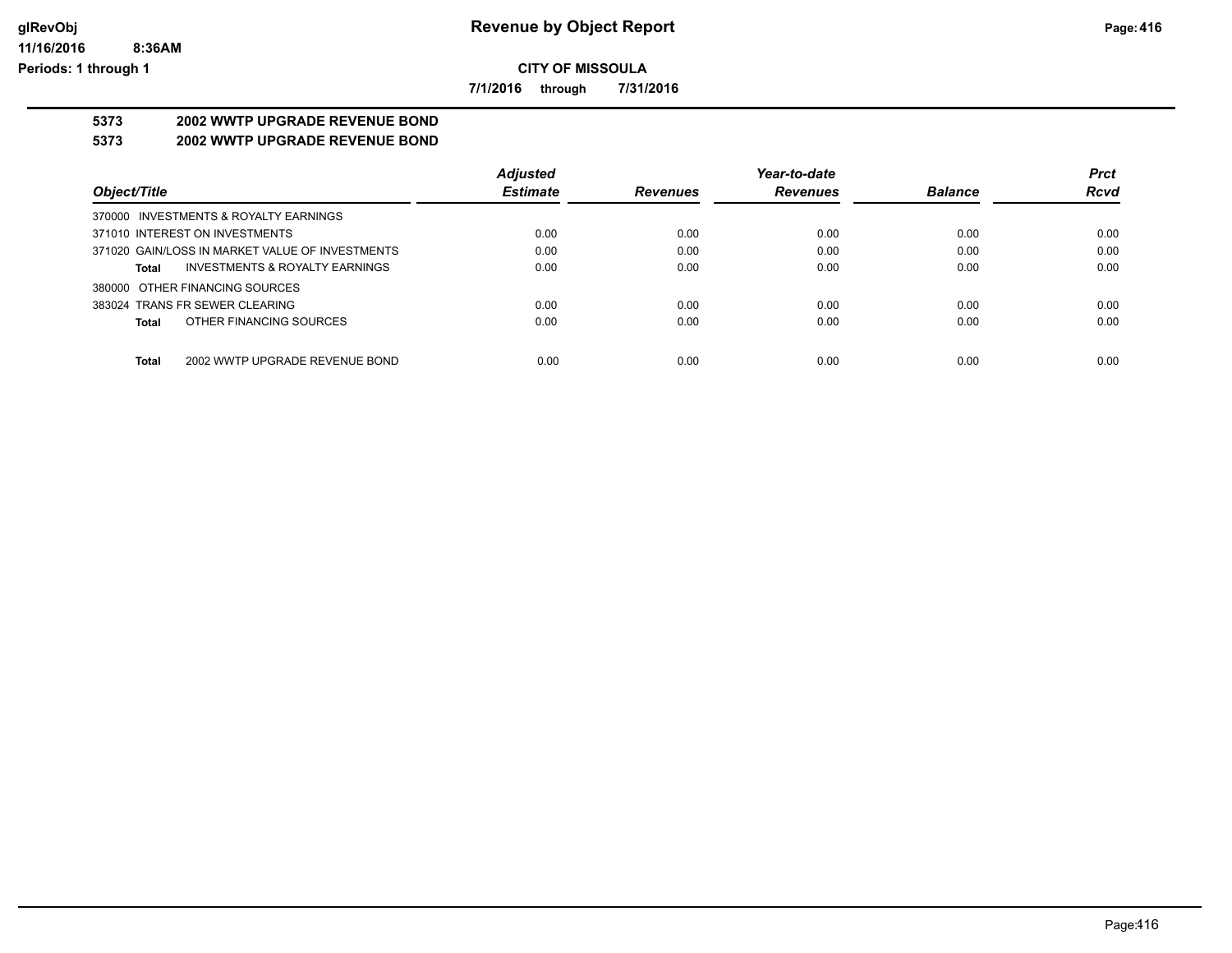**8:36AM**

**CITY OF MISSOULA**

**7/1/2016 through 7/31/2016**

#### **5373 2002 WWTP UPGRADE REVENUE BOND**

|                                                | <b>Adjusted</b> |                 | Year-to-date    |                | <b>Prct</b> |
|------------------------------------------------|-----------------|-----------------|-----------------|----------------|-------------|
| Object/Title                                   | <b>Estimate</b> | <b>Revenues</b> | <b>Revenues</b> | <b>Balance</b> | <b>Rcvd</b> |
| 370000 INVESTMENTS & ROYALTY EARNINGS          |                 |                 |                 |                |             |
| 371010 INTEREST ON INVESTMENTS                 | 0.00            | 0.00            | 0.00            | 0.00           | 0.00        |
| 371020 GAIN/LOSS IN MARKET VALUE OF INVESTMENT | 0.00            | 0.00            | 0.00            | 0.00           | 0.00        |
| INVESTMENTS & ROYALTY EARNINGS<br>Total        | 0.00            | 0.00            | 0.00            | 0.00           | 0.00        |
| 380000 OTHER FINANCING SOURCES                 |                 |                 |                 |                |             |
| 383024 TRANS FR SEWER CLEARING                 | 0.00            | 0.00            | 0.00            | 0.00           | 0.00        |
| OTHER FINANCING SOURCES<br>Total               | 0.00            | 0.00            | 0.00            | 0.00           | 0.00        |
|                                                |                 |                 |                 |                |             |
| Total<br>2002 WWTP UPGRADE REVENUE BOND        | 0.00            | 0.00            | 0.00            | 0.00           | 0.00        |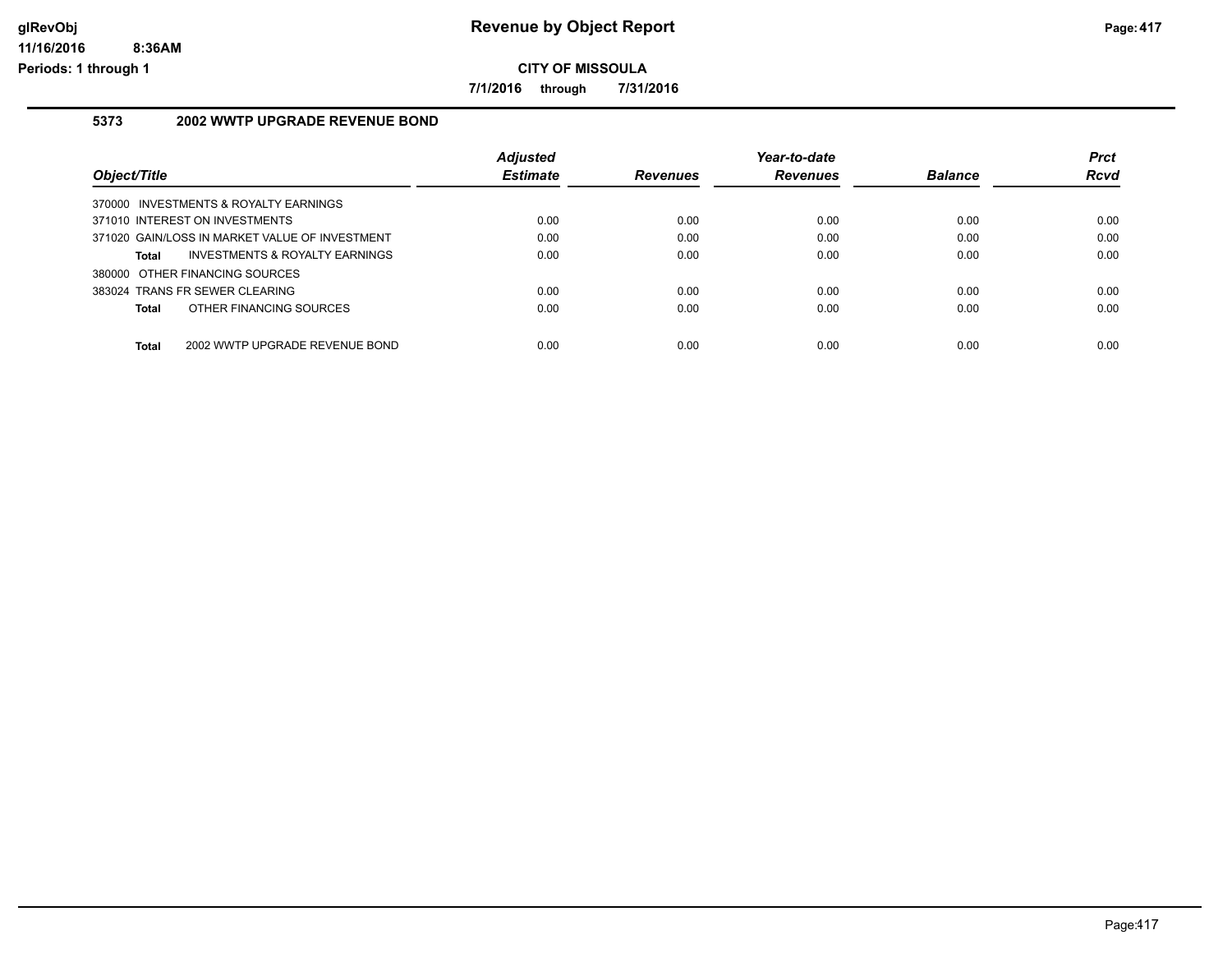**glRevObj Revenue by Object Report Page:418** 

**11/16/2016 8:36AM Periods: 1 through 1**

**CITY OF MISSOULA**

**7/1/2016 through 7/31/2016**

#### **5374 2002 WWTP UPGRADE RESERVE**

#### **5374 2002 WWTP UPGRADE RESERVE**

|                                                    | <b>Adjusted</b> |                 | Year-to-date    |                | <b>Prct</b> |
|----------------------------------------------------|-----------------|-----------------|-----------------|----------------|-------------|
| Object/Title                                       | <b>Estimate</b> | <b>Revenues</b> | <b>Revenues</b> | <b>Balance</b> | <b>Rcvd</b> |
| 360000 MISCELLANEOUS REVENUES                      |                 |                 |                 |                |             |
| 360000 MISCELLANEOUS REVENUES                      | 0.00            | 0.00            | 0.00            | 0.00           | 0.00        |
| MISCELLANEOUS REVENUES<br>Total                    | 0.00            | 0.00            | 0.00            | 0.00           | 0.00        |
| 370000 INVESTMENTS & ROYALTY EARNINGS              |                 |                 |                 |                |             |
| 371010 INTEREST ON INVESTMENTS                     | 0.00            | 0.00            | 0.00            | 0.00           | 0.00        |
| 371020 GAIN/LOSS IN MARKET VALUE OF INVESTMENTS    | 0.00            | 0.00            | 0.00            | 0.00           | 0.00        |
| <b>INVESTMENTS &amp; ROYALTY EARNINGS</b><br>Total | 0.00            | 0.00            | 0.00            | 0.00           | 0.00        |
| 380000 OTHER FINANCING SOURCES                     |                 |                 |                 |                |             |
| 381002 SRF LOAN                                    | 0.00            | 0.00            | 0.00            | 0.00           | 0.00        |
| 383042 TRANSFERS FROM OTHER FUNDS                  | 0.00            | 0.00            | 0.00            | 0.00           | 0.00        |
| OTHER FINANCING SOURCES<br>Total                   | 0.00            | 0.00            | 0.00            | 0.00           | 0.00        |
| 2002 WWTP UPGRADE RESERVE<br>Total                 | 0.00            | 0.00            | 0.00            | 0.00           | 0.00        |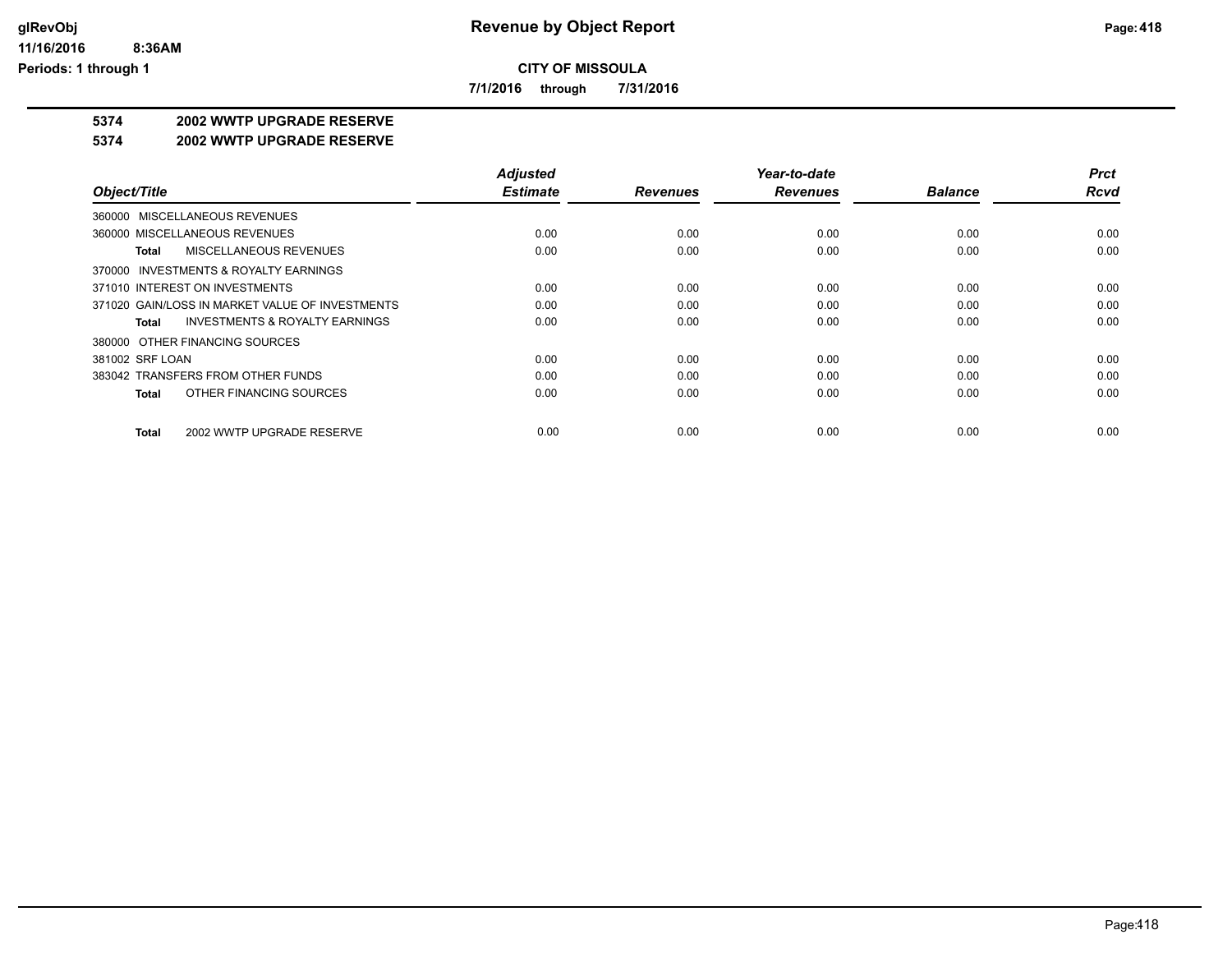**CITY OF MISSOULA**

**7/1/2016 through 7/31/2016**

#### **5374 2002 WWTP UPGRADE RESERVE**

 **8:36AM**

| Object/Title                                   | <b>Adjusted</b><br><b>Estimate</b> | <b>Revenues</b> | Year-to-date<br><b>Revenues</b> | <b>Balance</b> | <b>Prct</b><br><b>Rcvd</b> |
|------------------------------------------------|------------------------------------|-----------------|---------------------------------|----------------|----------------------------|
| 360000 MISCELLANEOUS REVENUES                  |                                    |                 |                                 |                |                            |
| 360000 MISCELLANEOUS REVENUES                  | 0.00                               | 0.00            | 0.00                            | 0.00           | 0.00                       |
| <b>MISCELLANEOUS REVENUES</b><br>Total         | 0.00                               | 0.00            | 0.00                            | 0.00           | 0.00                       |
| 370000 INVESTMENTS & ROYALTY EARNINGS          |                                    |                 |                                 |                |                            |
| 371010 INTEREST ON INVESTMENTS                 | 0.00                               | 0.00            | 0.00                            | 0.00           | 0.00                       |
| 371020 GAIN/LOSS IN MARKET VALUE OF INVESTMENT | 0.00                               | 0.00            | 0.00                            | 0.00           | 0.00                       |
| INVESTMENTS & ROYALTY EARNINGS<br>Total        | 0.00                               | 0.00            | 0.00                            | 0.00           | 0.00                       |
| 380000 OTHER FINANCING SOURCES                 |                                    |                 |                                 |                |                            |
| 381002 SRF LOAN                                | 0.00                               | 0.00            | 0.00                            | 0.00           | 0.00                       |
| 383042 TRANSFERS FROM OTHER FUNDS              | 0.00                               | 0.00            | 0.00                            | 0.00           | 0.00                       |
| OTHER FINANCING SOURCES<br><b>Total</b>        | 0.00                               | 0.00            | 0.00                            | 0.00           | 0.00                       |
| 2002 WWTP UPGRADE RESERVE<br>Total             | 0.00                               | 0.00            | 0.00                            | 0.00           | 0.00                       |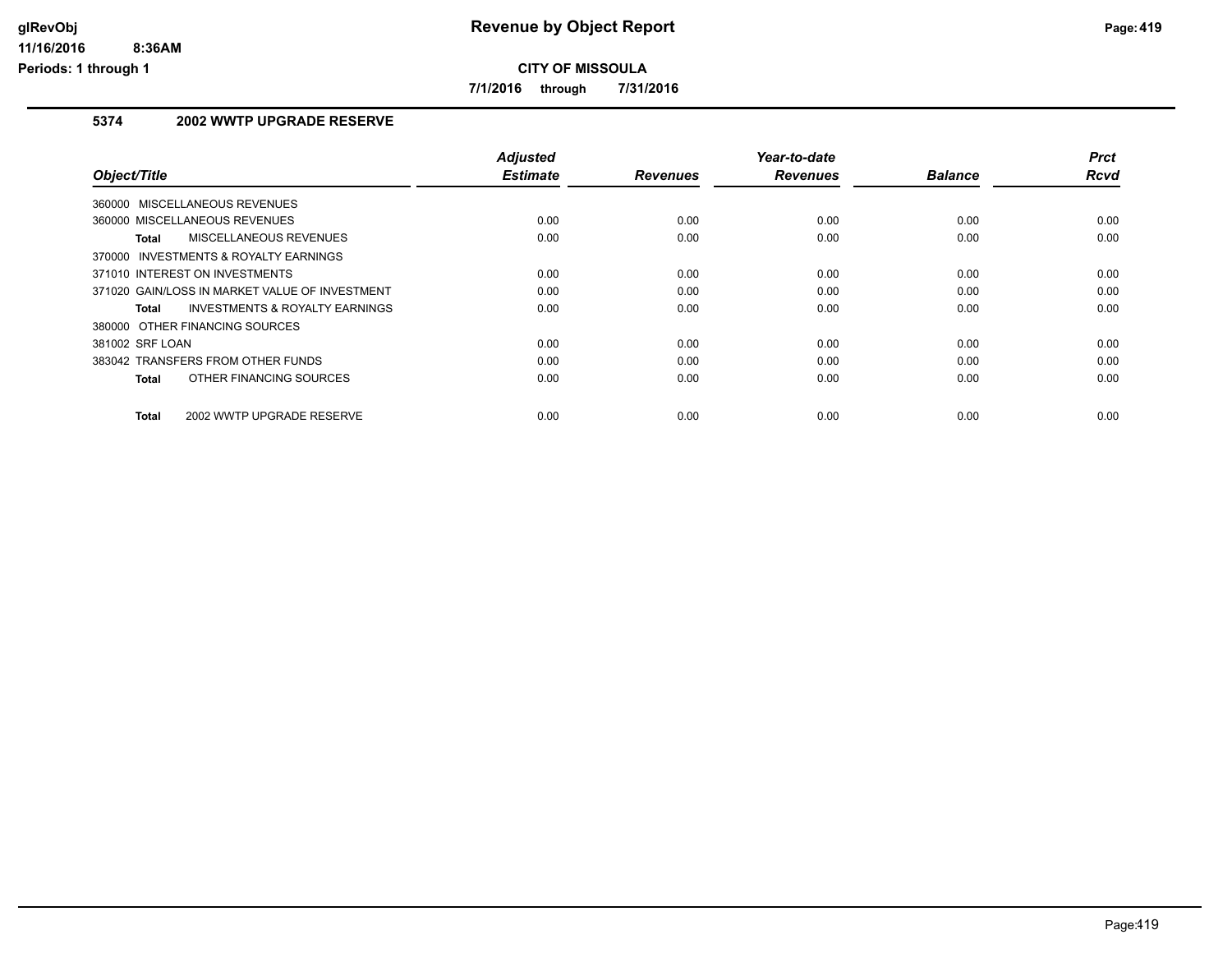**glRevObj Revenue by Object Report Page:420** 

**Periods: 1 through 1**

 **8:36AM**

### **CITY OF MISSOULA**

**7/1/2016 through 7/31/2016**

#### **5375 2003 WWTP SRF \$3.8M EPA DEBT**

**5375 2003 WWTP SRF \$3.8M EPA DEBT**

|                                                 | <b>Adjusted</b><br><b>Estimate</b> |                 | Year-to-date    | <b>Balance</b> | <b>Prct</b><br><b>Rcvd</b> |
|-------------------------------------------------|------------------------------------|-----------------|-----------------|----------------|----------------------------|
| Object/Title                                    |                                    | <b>Revenues</b> | <b>Revenues</b> |                |                            |
| 340000 CHARGES FOR SERVICES                     |                                    |                 |                 |                |                            |
| 343032 SEWER INSTALLATION CHARGES               | 0.00                               | 0.00            | 0.00            | 0.00           | 0.00                       |
| <b>CHARGES FOR SERVICES</b><br>Total            | 0.00                               | 0.00            | 0.00            | 0.00           | 0.00                       |
| 370000 INVESTMENTS & ROYALTY EARNINGS           |                                    |                 |                 |                |                            |
| 371010 INTEREST ON INVESTMENTS                  | 0.00                               | 0.00            | 0.00            | 0.00           | 0.00                       |
| 371020 GAIN/LOSS IN MARKET VALUE OF INVESTMENTS | 0.00                               | 0.00            | 0.00            | 0.00           | 0.00                       |
| INVESTMENTS & ROYALTY EARNINGS<br>Total         | 0.00                               | 0.00            | 0.00            | 0.00           | 0.00                       |
| 380000 OTHER FINANCING SOURCES                  |                                    |                 |                 |                |                            |
| 383024 TRANS FR SEWER CLEARING                  | 0.00                               | 0.00            | 0.00            | 0.00           | 0.00                       |
| OTHER FINANCING SOURCES<br>Total                | 0.00                               | 0.00            | 0.00            | 0.00           | 0.00                       |
| 2003 WWTP SRF \$3.8M EPA DEBT<br>Total          | 0.00                               | 0.00            | 0.00            | 0.00           | 0.00                       |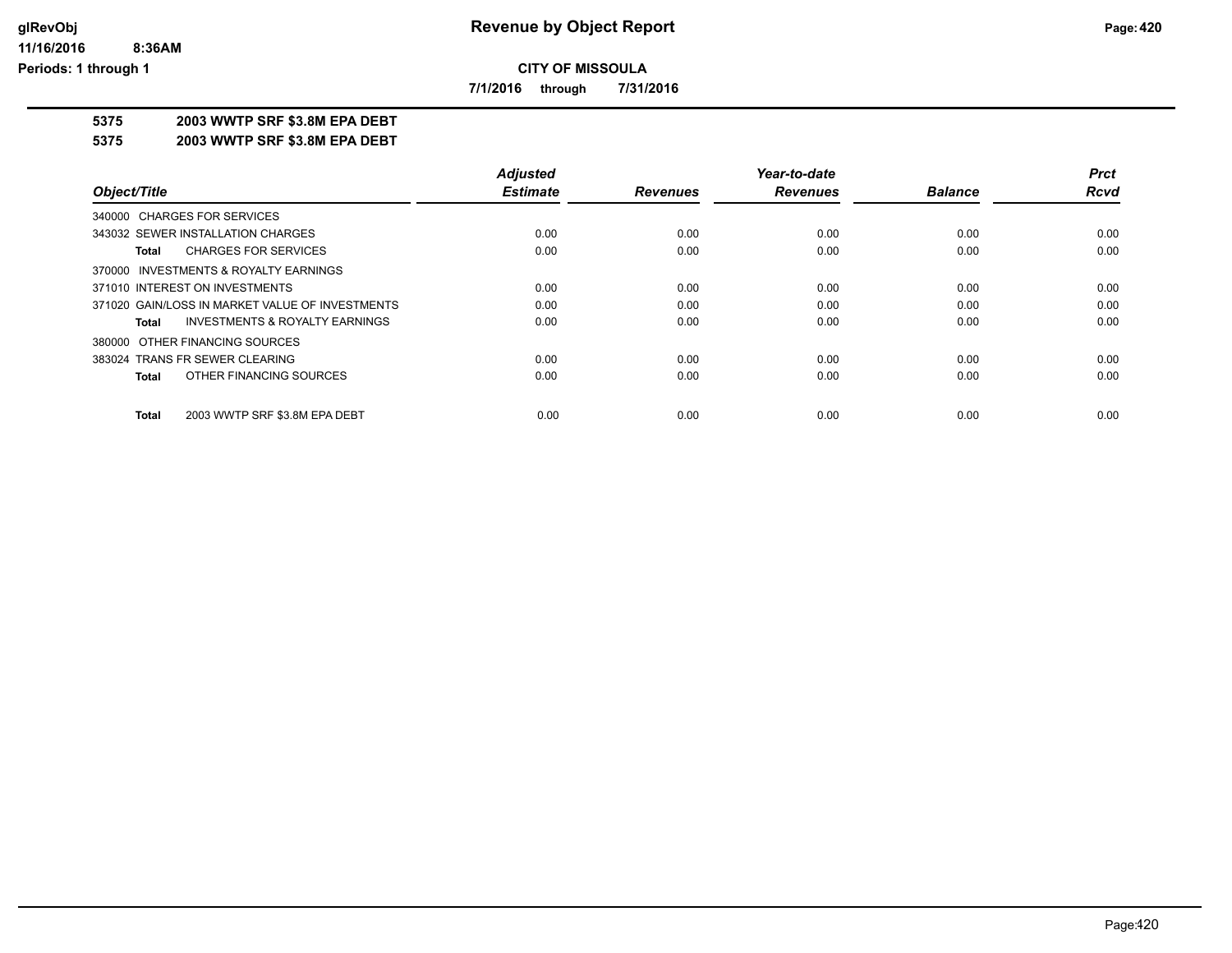**CITY OF MISSOULA**

**7/1/2016 through 7/31/2016**

#### **5375 2003 WWTP SRF \$3.8M EPA DEBT**

 **8:36AM**

|                                                    | <b>Adjusted</b> |                 | Year-to-date    |                | <b>Prct</b> |
|----------------------------------------------------|-----------------|-----------------|-----------------|----------------|-------------|
| Object/Title                                       | <b>Estimate</b> | <b>Revenues</b> | <b>Revenues</b> | <b>Balance</b> | <b>Rcvd</b> |
| 340000 CHARGES FOR SERVICES                        |                 |                 |                 |                |             |
| 343032 SEWER INSTALLATION CHARGES                  | 0.00            | 0.00            | 0.00            | 0.00           | 0.00        |
| <b>CHARGES FOR SERVICES</b><br>Total               | 0.00            | 0.00            | 0.00            | 0.00           | 0.00        |
| 370000 INVESTMENTS & ROYALTY EARNINGS              |                 |                 |                 |                |             |
| 371010 INTEREST ON INVESTMENTS                     | 0.00            | 0.00            | 0.00            | 0.00           | 0.00        |
| 371020 GAIN/LOSS IN MARKET VALUE OF INVESTMENT     | 0.00            | 0.00            | 0.00            | 0.00           | 0.00        |
| <b>INVESTMENTS &amp; ROYALTY EARNINGS</b><br>Total | 0.00            | 0.00            | 0.00            | 0.00           | 0.00        |
| 380000 OTHER FINANCING SOURCES                     |                 |                 |                 |                |             |
| 383024 TRANS FR SEWER CLEARING                     | 0.00            | 0.00            | 0.00            | 0.00           | 0.00        |
| OTHER FINANCING SOURCES<br>Total                   | 0.00            | 0.00            | 0.00            | 0.00           | 0.00        |
| 2003 WWTP SRF \$3.8M EPA DEBT<br><b>Total</b>      | 0.00            | 0.00            | 0.00            | 0.00           | 0.00        |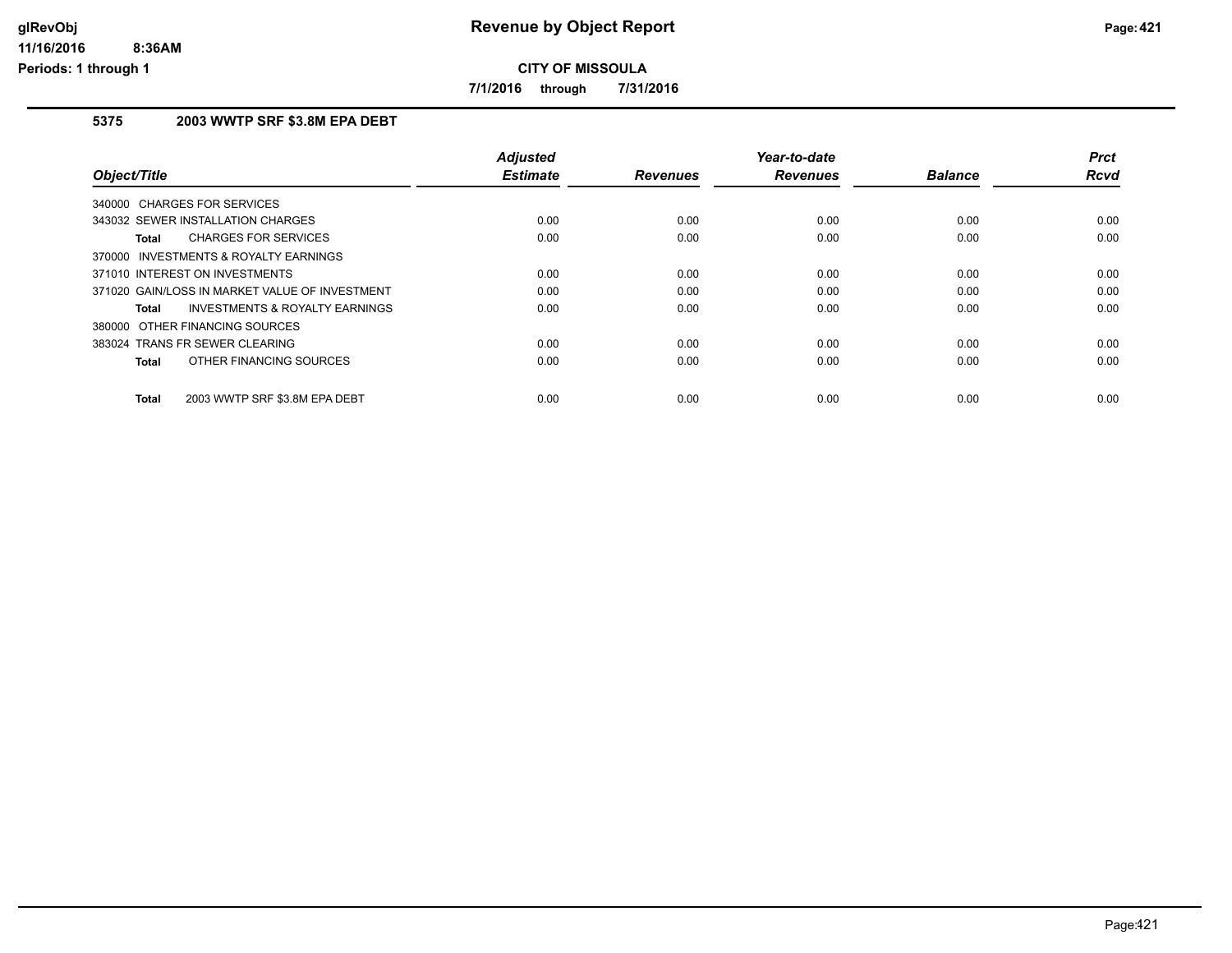**glRevObj Revenue by Object Report Page:422** 

**CITY OF MISSOULA**

**7/1/2016 through 7/31/2016**

#### **5376 2003 WWTP SRF \$3.8M EPA RESERVE**

 **8:36AM**

#### **5376 2003 WWTP SRF \$3.8M EPA RESERVE**

|                                                    | <b>Adjusted</b> |                 | Year-to-date    |                | <b>Prct</b> |
|----------------------------------------------------|-----------------|-----------------|-----------------|----------------|-------------|
| Object/Title                                       | <b>Estimate</b> | <b>Revenues</b> | <b>Revenues</b> | <b>Balance</b> | <b>Rcvd</b> |
| MISCELLANEOUS REVENUES<br>360000                   |                 |                 |                 |                |             |
| 360000 MISCELLANEOUS REVENUES                      | 0.00            | 0.00            | 0.00            | 0.00           | 0.00        |
| 360010 MISCELLANEOUS                               | 0.00            | 0.00            | 0.00            | 0.00           | 0.00        |
| MISCELLANEOUS REVENUES<br><b>Total</b>             | 0.00            | 0.00            | 0.00            | 0.00           | 0.00        |
| INVESTMENTS & ROYALTY EARNINGS<br>370000           |                 |                 |                 |                |             |
| 371010 INTEREST ON INVESTMENTS                     | 0.00            | 0.00            | 0.00            | 0.00           | 0.00        |
| 371020 GAIN/LOSS IN MARKET VALUE OF INVESTMENTS    | 0.00            | 0.00            | 0.00            | 0.00           | 0.00        |
| <b>INVESTMENTS &amp; ROYALTY EARNINGS</b><br>Total | 0.00            | 0.00            | 0.00            | 0.00           | 0.00        |
| 380000 OTHER FINANCING SOURCES                     |                 |                 |                 |                |             |
| 381002 SRF LOAN                                    | 0.00            | 0.00            | 0.00            | 0.00           | 0.00        |
| 383042 TRANSFERS FROM OTHER FUNDS                  | 0.00            | 0.00            | 0.00            | 0.00           | 0.00        |
| OTHER FINANCING SOURCES<br><b>Total</b>            | 0.00            | 0.00            | 0.00            | 0.00           | 0.00        |
| 2003 WWTP SRF \$3.8M EPA RESERVE<br>Total          | 0.00            | 0.00            | 0.00            | 0.00           | 0.00        |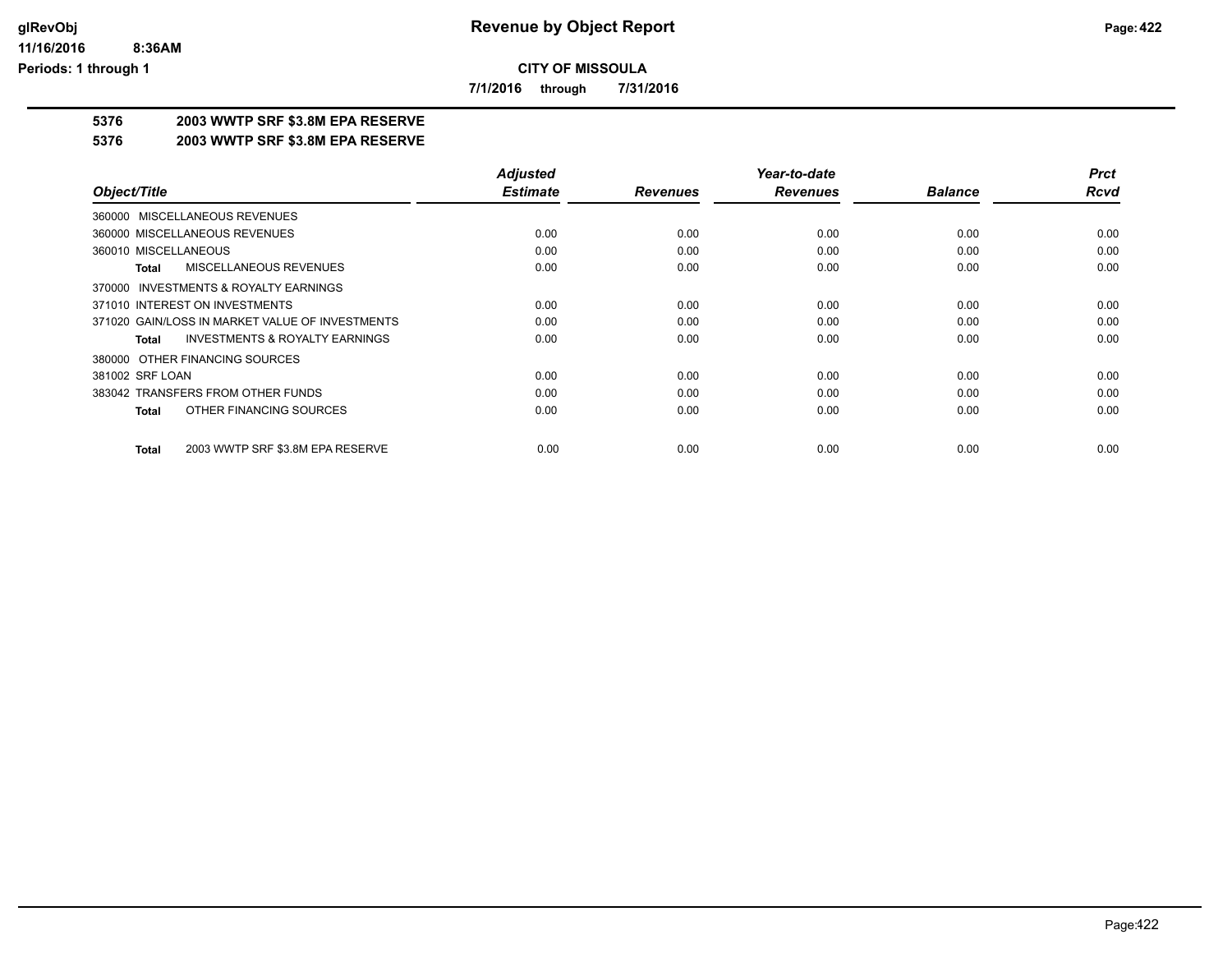**8:36AM**

**CITY OF MISSOULA**

**7/1/2016 through 7/31/2016**

#### **5376 2003 WWTP SRF \$3.8M EPA RESERVE**

| <b>Adjusted</b><br><b>Estimate</b> | <b>Revenues</b> | Year-to-date<br><b>Revenues</b> | <b>Balance</b> | <b>Prct</b><br><b>Rcvd</b> |
|------------------------------------|-----------------|---------------------------------|----------------|----------------------------|
|                                    |                 |                                 |                |                            |
| 0.00                               | 0.00            | 0.00                            | 0.00           | 0.00                       |
| 0.00                               | 0.00            | 0.00                            | 0.00           | 0.00                       |
| 0.00                               | 0.00            | 0.00                            | 0.00           | 0.00                       |
|                                    |                 |                                 |                |                            |
| 0.00                               | 0.00            | 0.00                            | 0.00           | 0.00                       |
| 0.00                               | 0.00            | 0.00                            | 0.00           | 0.00                       |
| 0.00                               | 0.00            | 0.00                            | 0.00           | 0.00                       |
|                                    |                 |                                 |                |                            |
| 0.00                               | 0.00            | 0.00                            | 0.00           | 0.00                       |
| 0.00                               | 0.00            | 0.00                            | 0.00           | 0.00                       |
| 0.00                               | 0.00            | 0.00                            | 0.00           | 0.00                       |
|                                    |                 |                                 |                | 0.00                       |
|                                    | 0.00            | 0.00                            | 0.00           | 0.00                       |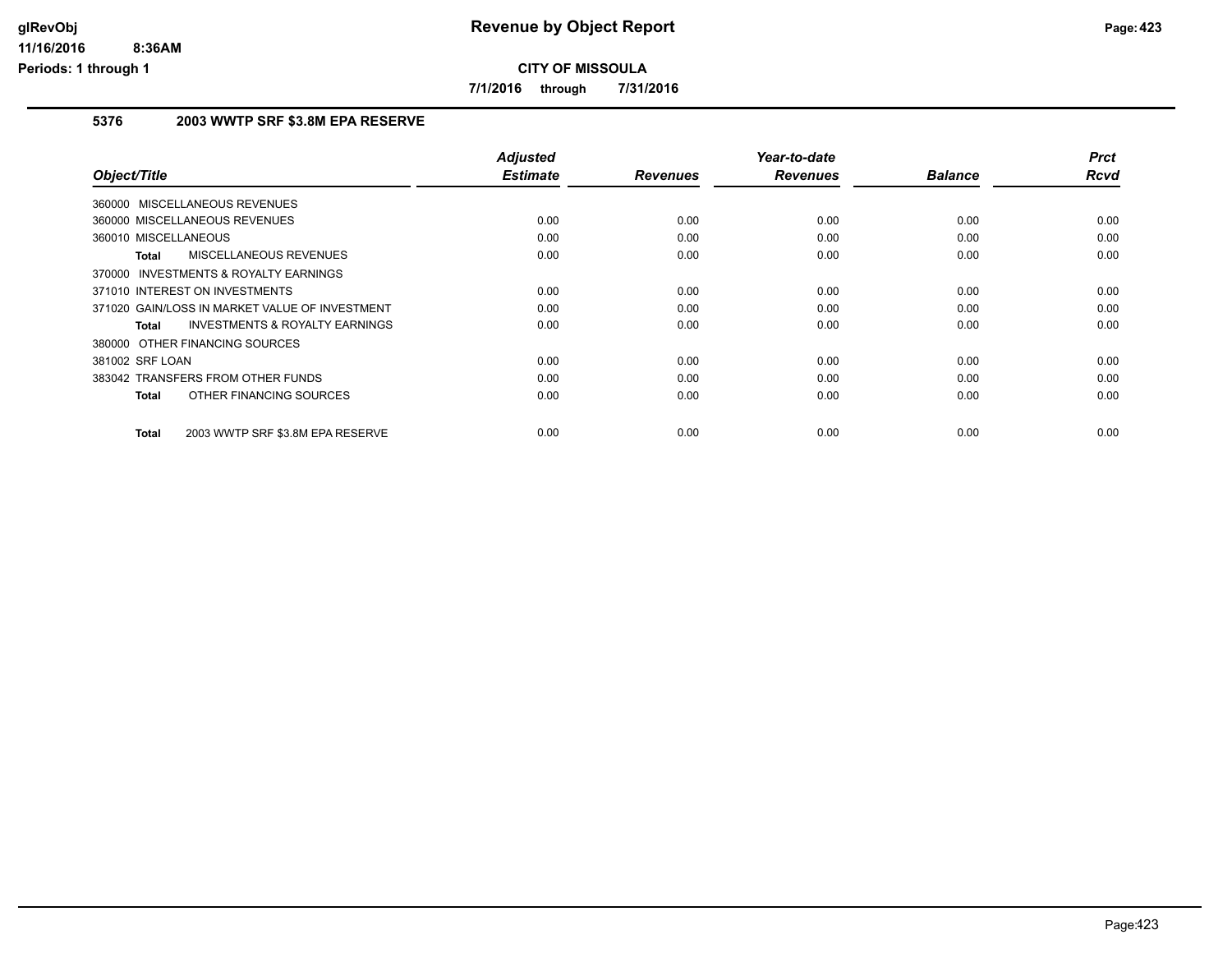**CITY OF MISSOULA**

**7/1/2016 through 7/31/2016**

# **5377 2004 WWTP \$3.023 LOAN DEBT SERVICE**

## **5377 2004 WWTP \$3.023 LOAN DEBT SERVICE**

|                                                    | <b>Adjusted</b> |                 | Year-to-date    |                | <b>Prct</b> |
|----------------------------------------------------|-----------------|-----------------|-----------------|----------------|-------------|
| Object/Title                                       | <b>Estimate</b> | <b>Revenues</b> | <b>Revenues</b> | <b>Balance</b> | <b>Rcvd</b> |
| 340000 CHARGES FOR SERVICES                        |                 |                 |                 |                |             |
| 343032 SEWER INSTALLATION CHARGES                  | 0.00            | 0.00            | 0.00            | 0.00           | 0.00        |
| <b>CHARGES FOR SERVICES</b><br>Total               | 0.00            | 0.00            | 0.00            | 0.00           | 0.00        |
| 370000 INVESTMENTS & ROYALTY EARNINGS              |                 |                 |                 |                |             |
| 371010 INTEREST ON INVESTMENTS                     | 0.00            | 0.00            | 0.00            | 0.00           | 0.00        |
| 371020 GAIN/LOSS IN MARKET VALUE OF INVESTMENTS    | 0.00            | 0.00            | 0.00            | 0.00           | 0.00        |
| <b>INVESTMENTS &amp; ROYALTY EARNINGS</b><br>Total | 0.00            | 0.00            | 0.00            | 0.00           | 0.00        |
| 380000 OTHER FINANCING SOURCES                     |                 |                 |                 |                |             |
| 383024 TRANS FR SEWER CLEARING                     | 0.00            | 0.00            | 0.00            | 0.00           | 0.00        |
| OTHER FINANCING SOURCES<br><b>Total</b>            | 0.00            | 0.00            | 0.00            | 0.00           | 0.00        |
| 2004 WWTP \$3.023 LOAN DEBT SERVICE<br>Total       | 0.00            | 0.00            | 0.00            | 0.00           | 0.00        |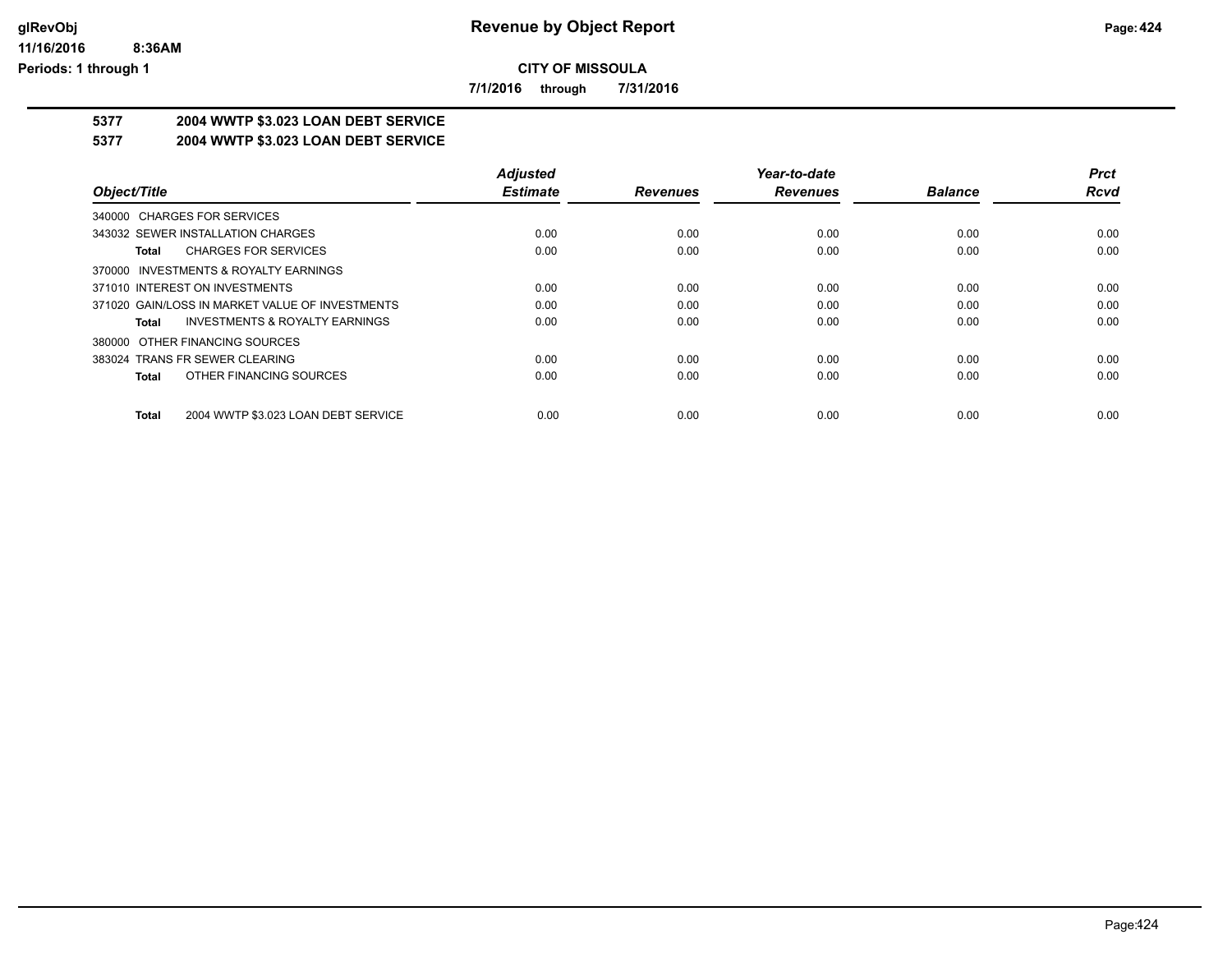**8:36AM**

**CITY OF MISSOULA**

**7/1/2016 through 7/31/2016**

#### **5377 2004 WWTP \$3.023 LOAN DEBT SERVICE**

| Object/Title                                        | <b>Adjusted</b><br><b>Estimate</b> | <b>Revenues</b> | Year-to-date<br><b>Revenues</b> | <b>Balance</b> | <b>Prct</b><br><b>Rcvd</b> |
|-----------------------------------------------------|------------------------------------|-----------------|---------------------------------|----------------|----------------------------|
| 340000 CHARGES FOR SERVICES                         |                                    |                 |                                 |                |                            |
| 343032 SEWER INSTALLATION CHARGES                   | 0.00                               | 0.00            | 0.00                            | 0.00           | 0.00                       |
| <b>CHARGES FOR SERVICES</b><br>Total                | 0.00                               | 0.00            | 0.00                            | 0.00           | 0.00                       |
| 370000 INVESTMENTS & ROYALTY EARNINGS               |                                    |                 |                                 |                |                            |
| 371010 INTEREST ON INVESTMENTS                      | 0.00                               | 0.00            | 0.00                            | 0.00           | 0.00                       |
| 371020 GAIN/LOSS IN MARKET VALUE OF INVESTMENT      | 0.00                               | 0.00            | 0.00                            | 0.00           | 0.00                       |
| <b>INVESTMENTS &amp; ROYALTY EARNINGS</b><br>Total  | 0.00                               | 0.00            | 0.00                            | 0.00           | 0.00                       |
| 380000 OTHER FINANCING SOURCES                      |                                    |                 |                                 |                |                            |
| 383024 TRANS FR SEWER CLEARING                      | 0.00                               | 0.00            | 0.00                            | 0.00           | 0.00                       |
| OTHER FINANCING SOURCES<br>Total                    | 0.00                               | 0.00            | 0.00                            | 0.00           | 0.00                       |
| 2004 WWTP \$3.023 LOAN DEBT SERVICE<br><b>Total</b> | 0.00                               | 0.00            | 0.00                            | 0.00           | 0.00                       |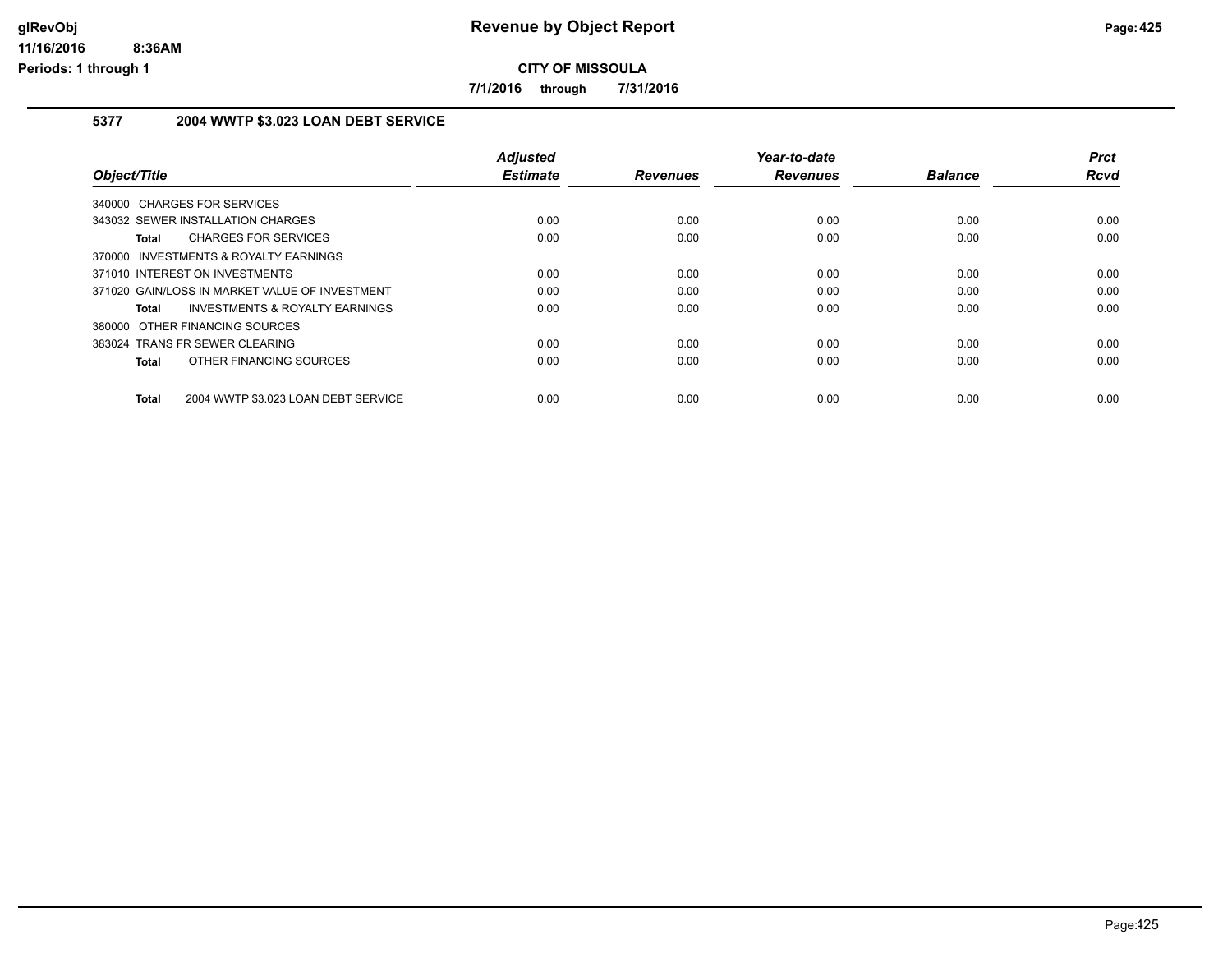**glRevObj Revenue by Object Report Page:426** 

**CITY OF MISSOULA**

**7/1/2016 through 7/31/2016**

#### **5378 2004 WWTP \$3.023 LOAN RESERVE**

 **8:36AM**

#### **5378 2004 WWTP \$3.023 LOAN RESERVE**

|                                                    | <b>Adjusted</b> |                 | Year-to-date    |                | <b>Prct</b> |
|----------------------------------------------------|-----------------|-----------------|-----------------|----------------|-------------|
| Object/Title                                       | <b>Estimate</b> | <b>Revenues</b> | <b>Revenues</b> | <b>Balance</b> | <b>Rcvd</b> |
| 360000 MISCELLANEOUS REVENUES                      |                 |                 |                 |                |             |
| 360000 MISCELLANEOUS REVENUES                      | 0.00            | 0.00            | 0.00            | 0.00           | 0.00        |
| MISCELLANEOUS REVENUES<br>Total                    | 0.00            | 0.00            | 0.00            | 0.00           | 0.00        |
| 370000 INVESTMENTS & ROYALTY EARNINGS              |                 |                 |                 |                |             |
| 371010 INTEREST ON INVESTMENTS                     | 0.00            | 0.00            | 0.00            | 0.00           | 0.00        |
| 371020 GAIN/LOSS IN MARKET VALUE OF INVESTMENTS    | 0.00            | 0.00            | 0.00            | 0.00           | 0.00        |
| <b>INVESTMENTS &amp; ROYALTY EARNINGS</b><br>Total | 0.00            | 0.00            | 0.00            | 0.00           | 0.00        |
| 380000 OTHER FINANCING SOURCES                     |                 |                 |                 |                |             |
| 381002 SRF LOAN                                    | 0.00            | 0.00            | 0.00            | 0.00           | 0.00        |
| 383024 TRANS FR SEWER CLEARING                     | 0.00            | 0.00            | 0.00            | 0.00           | 0.00        |
| 383042 TRANSFERS FROM OTHER FUNDS                  | 0.00            | 0.00            | 0.00            | 0.00           | 0.00        |
| OTHER FINANCING SOURCES<br>Total                   | 0.00            | 0.00            | 0.00            | 0.00           | 0.00        |
|                                                    |                 |                 |                 |                |             |
| 2004 WWTP \$3.023 LOAN RESERVE<br>Total            | 0.00            | 0.00            | 0.00            | 0.00           | 0.00        |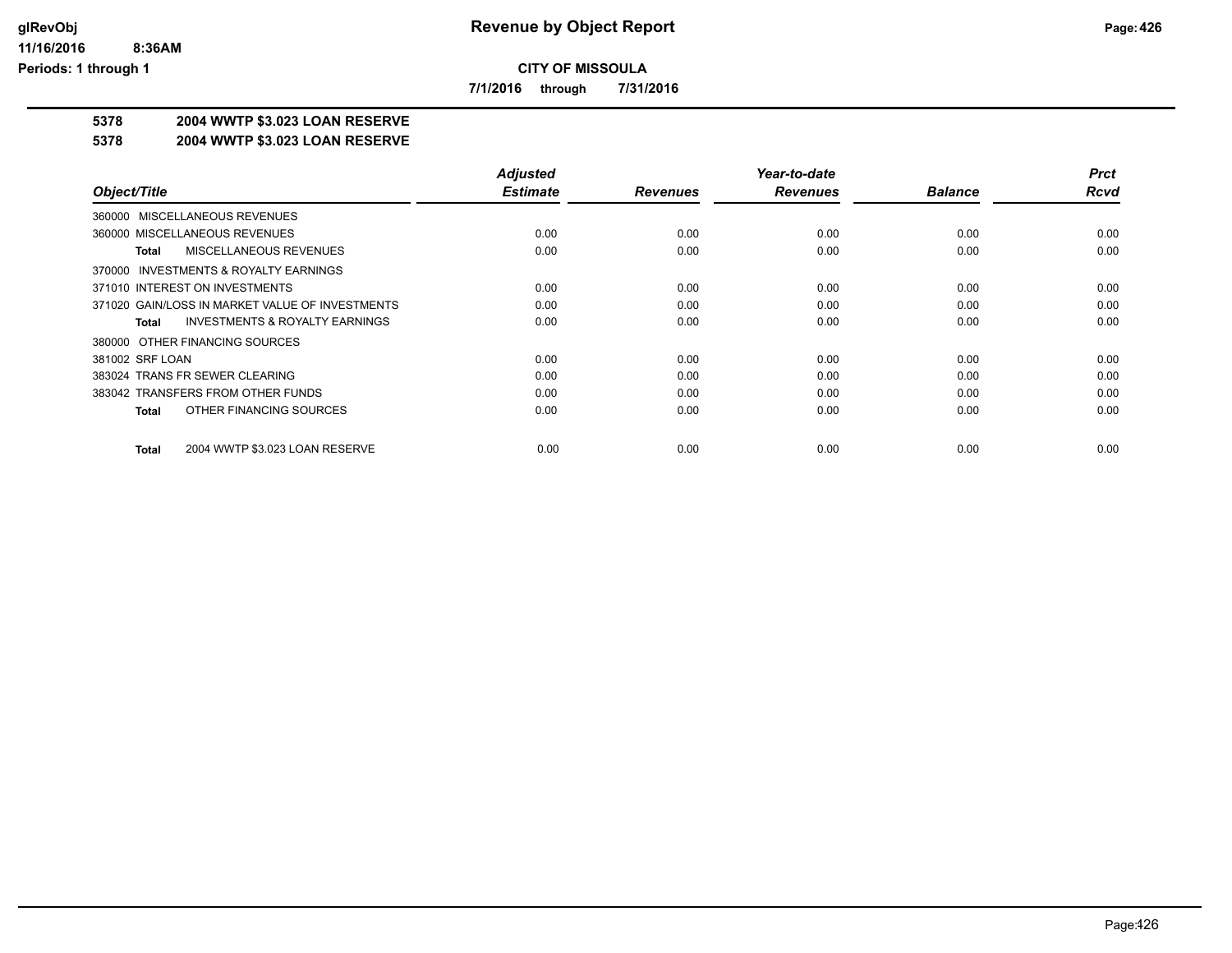**CITY OF MISSOULA**

**7/1/2016 through 7/31/2016**

#### **5378 2004 WWTP \$3.023 LOAN RESERVE**

 **8:36AM**

| Object/Title                                       | <b>Adjusted</b><br><b>Estimate</b> | <b>Revenues</b> | Year-to-date<br><b>Revenues</b> | <b>Balance</b> | <b>Prct</b><br><b>Rcvd</b> |
|----------------------------------------------------|------------------------------------|-----------------|---------------------------------|----------------|----------------------------|
| 360000 MISCELLANEOUS REVENUES                      |                                    |                 |                                 |                |                            |
| 360000 MISCELLANEOUS REVENUES                      | 0.00                               | 0.00            | 0.00                            | 0.00           | 0.00                       |
| MISCELLANEOUS REVENUES<br>Total                    | 0.00                               | 0.00            | 0.00                            | 0.00           | 0.00                       |
| 370000 INVESTMENTS & ROYALTY EARNINGS              |                                    |                 |                                 |                |                            |
| 371010 INTEREST ON INVESTMENTS                     | 0.00                               | 0.00            | 0.00                            | 0.00           | 0.00                       |
| 371020 GAIN/LOSS IN MARKET VALUE OF INVESTMENT     | 0.00                               | 0.00            | 0.00                            | 0.00           | 0.00                       |
| <b>INVESTMENTS &amp; ROYALTY EARNINGS</b><br>Total | 0.00                               | 0.00            | 0.00                            | 0.00           | 0.00                       |
| 380000 OTHER FINANCING SOURCES                     |                                    |                 |                                 |                |                            |
| 381002 SRF LOAN                                    | 0.00                               | 0.00            | 0.00                            | 0.00           | 0.00                       |
| 383024 TRANS FR SEWER CLEARING                     | 0.00                               | 0.00            | 0.00                            | 0.00           | 0.00                       |
| 383042 TRANSFERS FROM OTHER FUNDS                  | 0.00                               | 0.00            | 0.00                            | 0.00           | 0.00                       |
| OTHER FINANCING SOURCES<br><b>Total</b>            | 0.00                               | 0.00            | 0.00                            | 0.00           | 0.00                       |
|                                                    |                                    |                 |                                 |                |                            |
| 2004 WWTP \$3.023 LOAN RESERVE<br><b>Total</b>     | 0.00                               | 0.00            | 0.00                            | 0.00           | 0.00                       |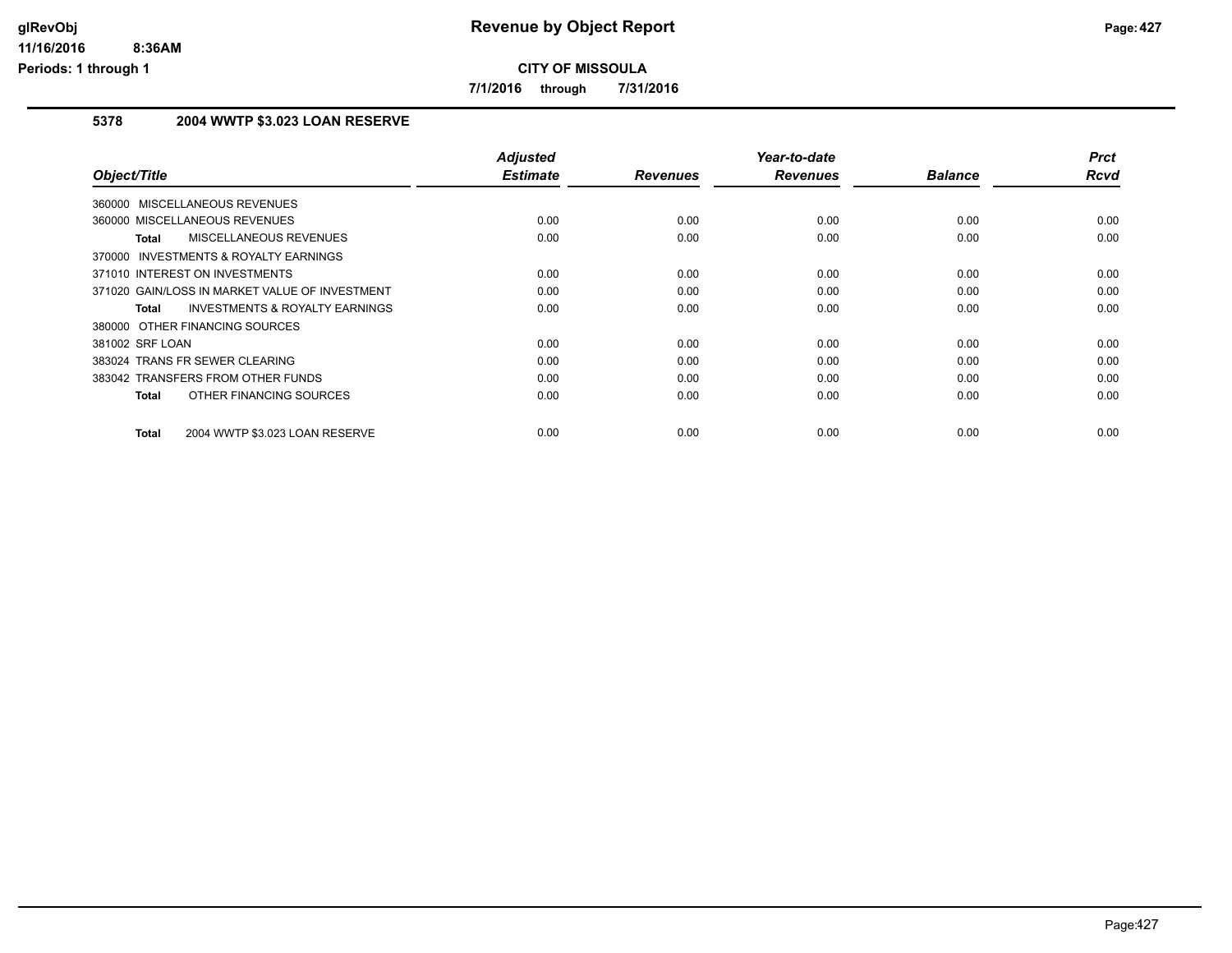**CITY OF MISSOULA**

**7/1/2016 through 7/31/2016**

### **5379 2005 BRICH/BRDY/LIN/GIL SRF DEBT**

**5379 2005 BRICH/BRDY/LIN/GIL SRF DEBT**

|                                                  | <b>Adjusted</b> |                 | Year-to-date    |                | <b>Prct</b> |
|--------------------------------------------------|-----------------|-----------------|-----------------|----------------|-------------|
| Object/Title                                     | <b>Estimate</b> | <b>Revenues</b> | <b>Revenues</b> | <b>Balance</b> | <b>Rcvd</b> |
| 370000 INVESTMENTS & ROYALTY EARNINGS            |                 |                 |                 |                |             |
| 371010 INTEREST ON INVESTMENTS                   | 0.00            | 0.00            | 0.00            | 0.00           | 0.00        |
| 371020 GAIN/LOSS IN MARKET VALUE OF INVESTMENTS  | 0.00            | 0.00            | 0.00            | 0.00           | 0.00        |
| INVESTMENTS & ROYALTY EARNINGS<br><b>Total</b>   | 0.00            | 0.00            | 0.00            | 0.00           | 0.00        |
| 380000 OTHER FINANCING SOURCES                   |                 |                 |                 |                |             |
| 383024 TRANS FR SEWER CLEARING                   | 0.00            | 0.00            | 0.00            | 0.00           | 0.00        |
| OTHER FINANCING SOURCES<br><b>Total</b>          | 0.00            | 0.00            | 0.00            | 0.00           | 0.00        |
|                                                  |                 |                 |                 |                |             |
| <b>Total</b><br>2005 BRICH/BRDY/LIN/GIL SRF DEBT | 0.00            | 0.00            | 0.00            | 0.00           | 0.00        |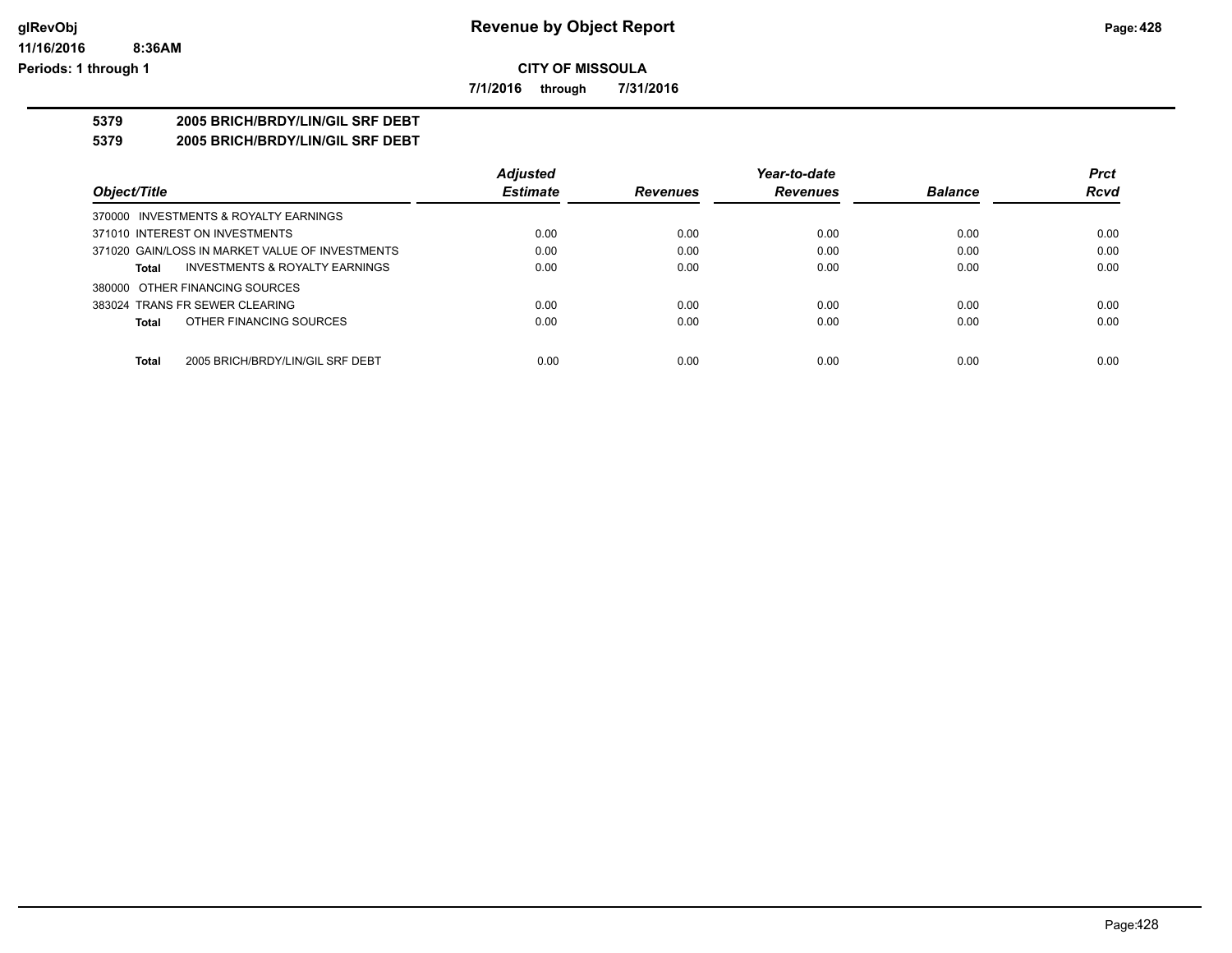**8:36AM**

**glRevObj Revenue by Object Report Page:429** 

**CITY OF MISSOULA**

**7/1/2016 through 7/31/2016**

#### **5379 2005 BRICH/BRDY/LIN/GIL SRF DEBT**

|                                                | <b>Adjusted</b> |                 | Year-to-date    |                | <b>Prct</b> |
|------------------------------------------------|-----------------|-----------------|-----------------|----------------|-------------|
| Object/Title                                   | <b>Estimate</b> | <b>Revenues</b> | <b>Revenues</b> | <b>Balance</b> | <b>Rcvd</b> |
| 370000 INVESTMENTS & ROYALTY EARNINGS          |                 |                 |                 |                |             |
| 371010 INTEREST ON INVESTMENTS                 | 0.00            | 0.00            | 0.00            | 0.00           | 0.00        |
| 371020 GAIN/LOSS IN MARKET VALUE OF INVESTMENT | 0.00            | 0.00            | 0.00            | 0.00           | 0.00        |
| INVESTMENTS & ROYALTY EARNINGS<br>Total        | 0.00            | 0.00            | 0.00            | 0.00           | 0.00        |
| 380000 OTHER FINANCING SOURCES                 |                 |                 |                 |                |             |
| 383024 TRANS FR SEWER CLEARING                 | 0.00            | 0.00            | 0.00            | 0.00           | 0.00        |
| OTHER FINANCING SOURCES<br>Total               | 0.00            | 0.00            | 0.00            | 0.00           | 0.00        |
| Total<br>2005 BRICH/BRDY/LIN/GIL SRF DEBT      | 0.00            | 0.00            | 0.00            | 0.00           | 0.00        |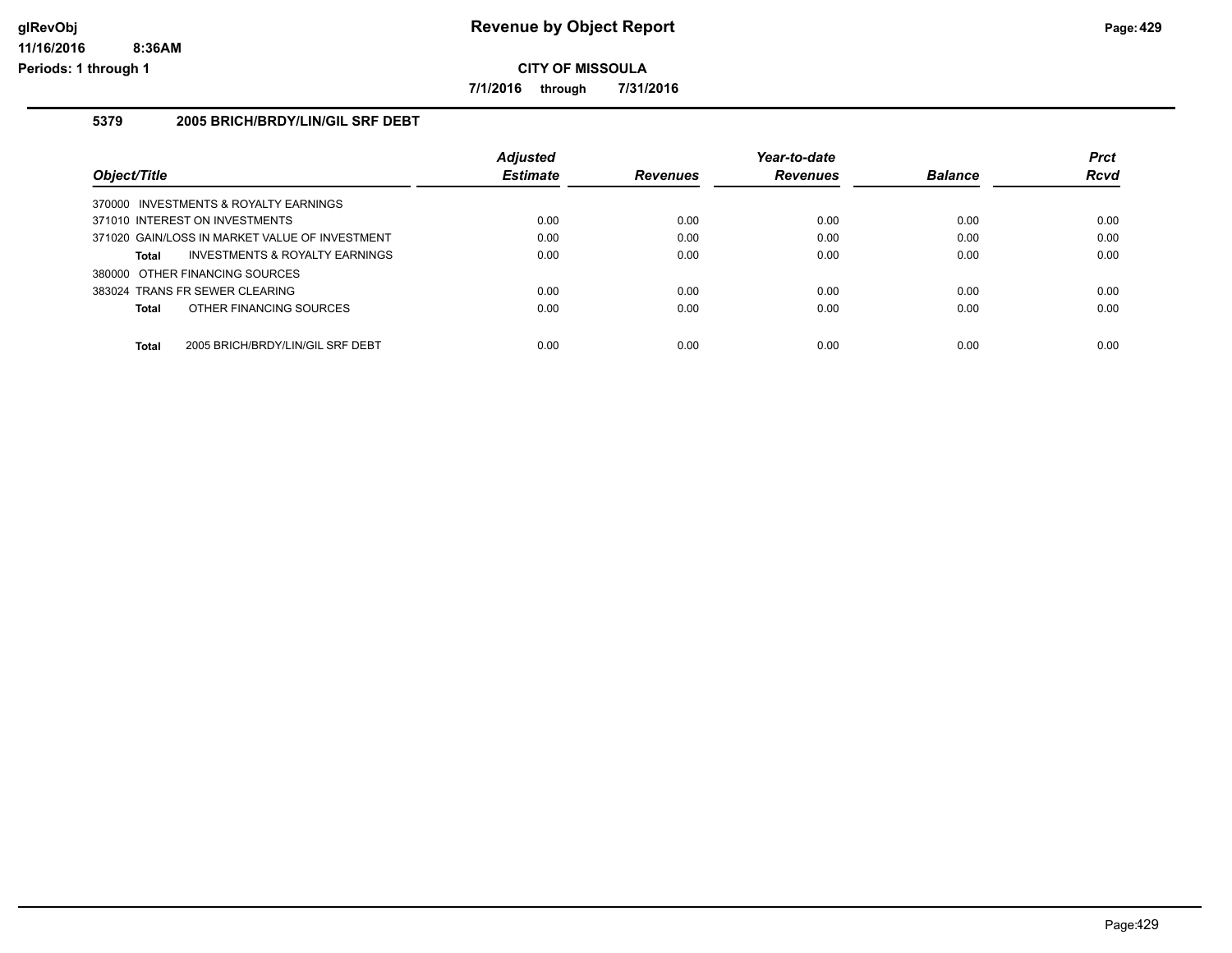**CITY OF MISSOULA**

**7/1/2016 through 7/31/2016**

#### **5380 BRDWY/BIRCH/GILBERT/LINCOLNWOOD 5380 BRDWY/BIRCH/GILBERT/LINCOLNWOOD**

|                                                    | <b>Adjusted</b> |                 | Year-to-date    |                | <b>Prct</b> |
|----------------------------------------------------|-----------------|-----------------|-----------------|----------------|-------------|
| Object/Title                                       | <b>Estimate</b> | <b>Revenues</b> | <b>Revenues</b> | <b>Balance</b> | <b>Rcvd</b> |
| 370000 INVESTMENTS & ROYALTY EARNINGS              |                 |                 |                 |                |             |
| 371010 INTEREST ON INVESTMENTS                     | 0.00            | 0.00            | 0.00            | 0.00           | 0.00        |
| 371020 GAIN/LOSS IN MARKET VALUE OF INVESTMENTS    | 0.00            | 0.00            | 0.00            | 0.00           | 0.00        |
| <b>INVESTMENTS &amp; ROYALTY EARNINGS</b><br>Total | 0.00            | 0.00            | 0.00            | 0.00           | 0.00        |
| 380000 OTHER FINANCING SOURCES                     |                 |                 |                 |                |             |
| 381002 SRF LOAN                                    | 0.00            | 0.00            | 0.00            | 0.00           | 0.00        |
| 383042 TRANSFERS FROM OTHER FUNDS                  | 0.00            | 0.00            | 0.00            | 0.00           | 0.00        |
| OTHER FINANCING SOURCES<br><b>Total</b>            | 0.00            | 0.00            | 0.00            | 0.00           | 0.00        |
|                                                    |                 |                 |                 |                |             |
| BRDWY/BIRCH/GILBERT/LINCOLNWOOD<br><b>Total</b>    | 0.00            | 0.00            | 0.00            | 0.00           | 0.00        |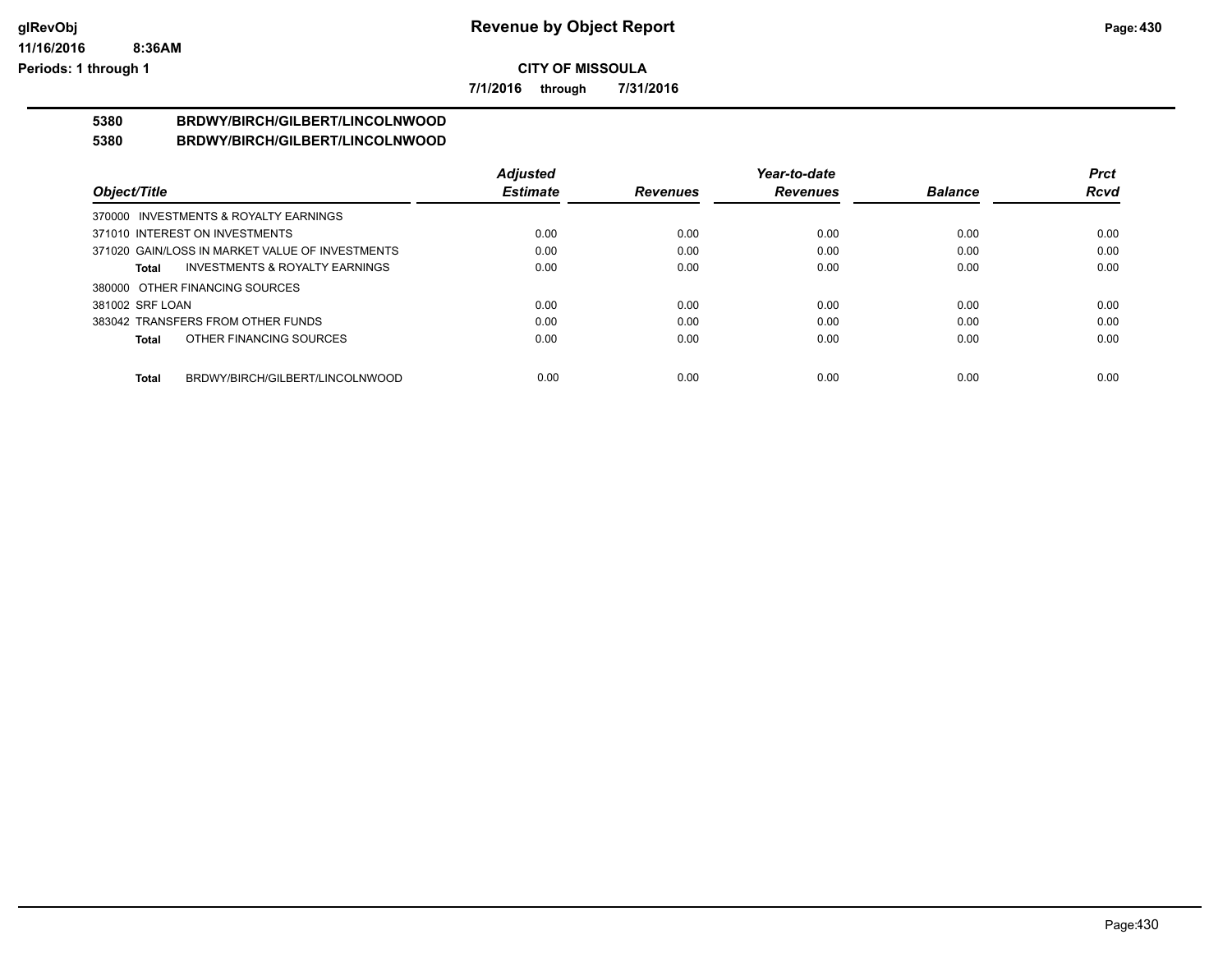**8:36AM**

**CITY OF MISSOULA**

**7/1/2016 through 7/31/2016**

#### **5380 BRDWY/BIRCH/GILBERT/LINCOLNWOOD**

|                                                 | <b>Adjusted</b> |                 | Year-to-date    |                | <b>Prct</b> |
|-------------------------------------------------|-----------------|-----------------|-----------------|----------------|-------------|
| Object/Title                                    | <b>Estimate</b> | <b>Revenues</b> | <b>Revenues</b> | <b>Balance</b> | Rcvd        |
| 370000 INVESTMENTS & ROYALTY EARNINGS           |                 |                 |                 |                |             |
| 371010 INTEREST ON INVESTMENTS                  | 0.00            | 0.00            | 0.00            | 0.00           | 0.00        |
| 371020 GAIN/LOSS IN MARKET VALUE OF INVESTMENT  | 0.00            | 0.00            | 0.00            | 0.00           | 0.00        |
| INVESTMENTS & ROYALTY EARNINGS<br>Total         | 0.00            | 0.00            | 0.00            | 0.00           | 0.00        |
| 380000 OTHER FINANCING SOURCES                  |                 |                 |                 |                |             |
| 381002 SRF LOAN                                 | 0.00            | 0.00            | 0.00            | 0.00           | 0.00        |
| 383042 TRANSFERS FROM OTHER FUNDS               | 0.00            | 0.00            | 0.00            | 0.00           | 0.00        |
| OTHER FINANCING SOURCES<br>Total                | 0.00            | 0.00            | 0.00            | 0.00           | 0.00        |
|                                                 |                 |                 |                 |                |             |
| BRDWY/BIRCH/GILBERT/LINCOLNWOOD<br><b>Total</b> | 0.00            | 0.00            | 0.00            | 0.00           | 0.00        |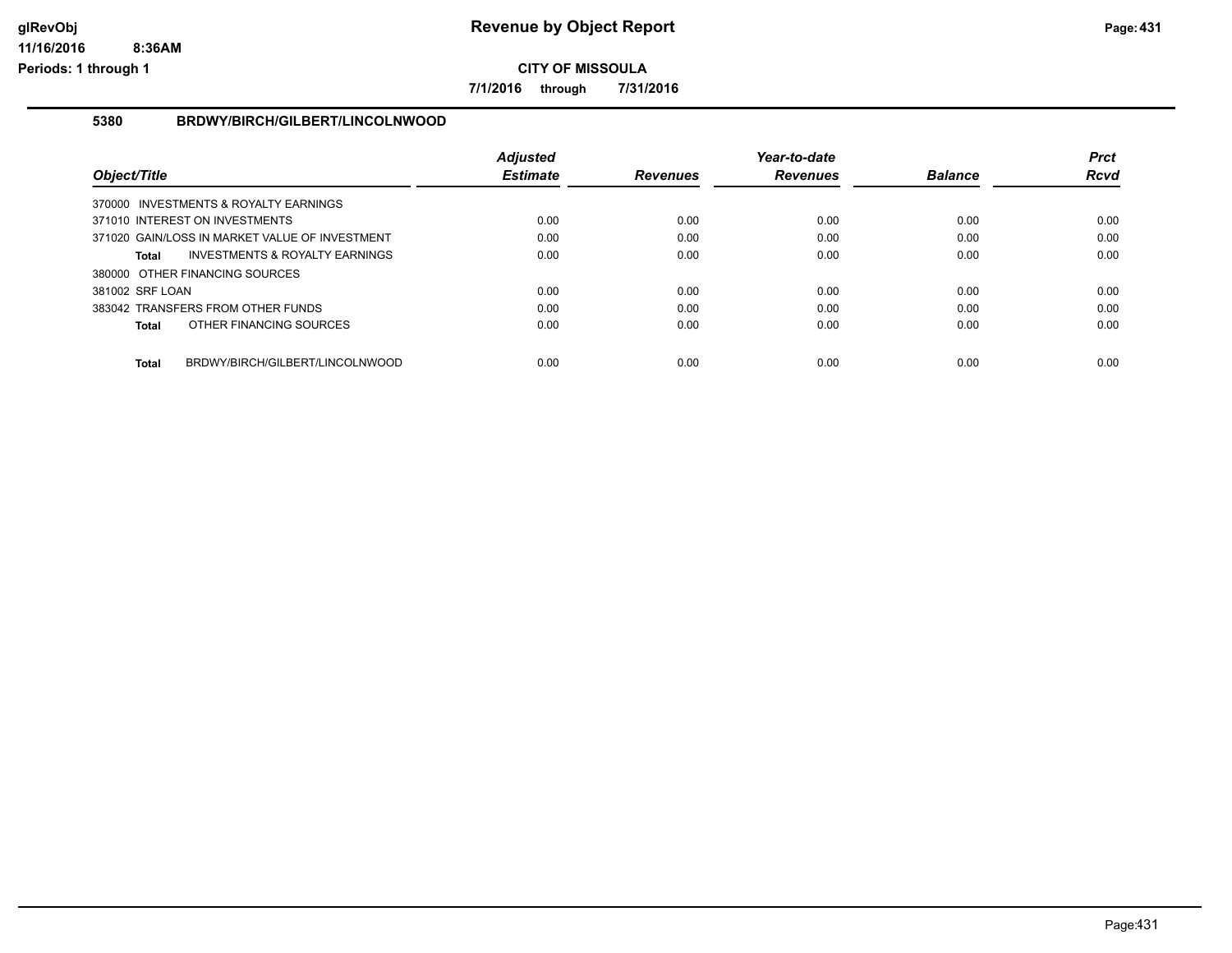#### **CITY OF MISSOULA**

**7/1/2016 through 7/31/2016**

### **5382 LINCOLNWOOD PH2 RESERVE FUND**

#### **5382 LINCOLNWOOD PH2 RESERVE FUND**

|                                                    | <b>Adiusted</b> |                 | Year-to-date    |                | <b>Prct</b> |
|----------------------------------------------------|-----------------|-----------------|-----------------|----------------|-------------|
| Object/Title                                       | <b>Estimate</b> | <b>Revenues</b> | <b>Revenues</b> | <b>Balance</b> | <b>Rcvd</b> |
| INVESTMENTS & ROYALTY EARNINGS<br>370000           |                 |                 |                 |                |             |
| 371010 INTEREST ON INVESTMENTS                     | 0.00            | 0.00            | 0.00            | 0.00           | 0.00        |
| 371020 GAIN/LOSS IN MARKET VALUE OF INVESTMENTS    | 0.00            | 0.00            | 0.00            | 0.00           | 0.00        |
| <b>INVESTMENTS &amp; ROYALTY EARNINGS</b><br>Total | 0.00            | 0.00            | 0.00            | 0.00           | 0.00        |
| 380000 OTHER FINANCING SOURCES                     |                 |                 |                 |                |             |
| 381002 SRF LOAN                                    | 0.00            | 0.00            | 0.00            | 0.00           | 0.00        |
| 381030 SID BONDS PROCEEDS                          | 0.00            | 0.00            | 0.00            | 0.00           | 0.00        |
| 383024 TRANS FR SEWER CLEARING                     | 0.00            | 0.00            | 0.00            | 0.00           | 0.00        |
| 383042 TRANSFERS FROM OTHER FUNDS                  | 0.00            | 0.00            | 0.00            | 0.00           | 0.00        |
| OTHER FINANCING SOURCES<br>Total                   | 0.00            | 0.00            | 0.00            | 0.00           | 0.00        |
| LINCOLNWOOD PH2 RESERVE FUND<br><b>Total</b>       | 0.00            | 0.00            | 0.00            | 0.00           | 0.00        |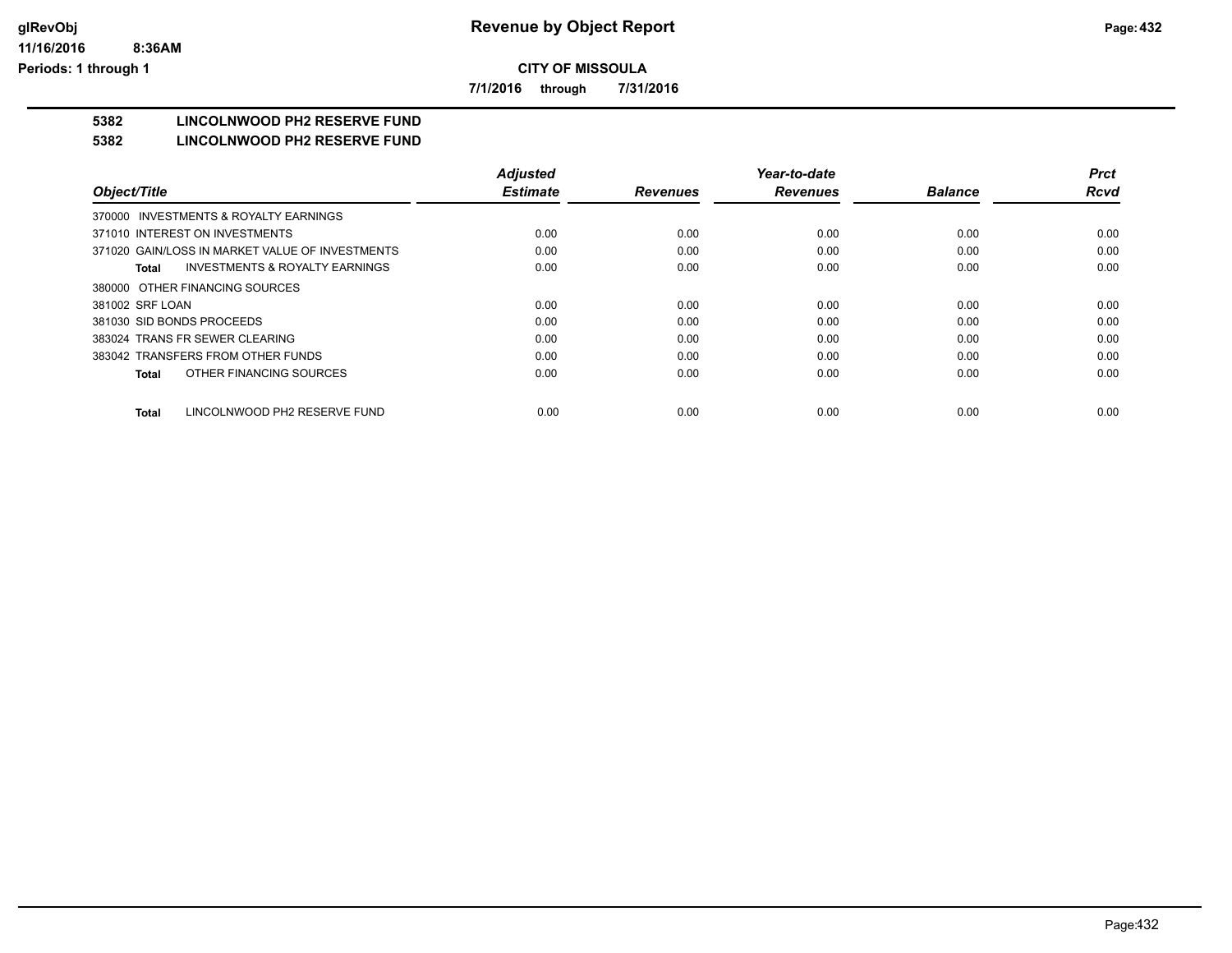#### **CITY OF MISSOULA**

**7/1/2016 through 7/31/2016**

#### **5382 LINCOLNWOOD PH2 RESERVE FUND**

|                                                    | <b>Adjusted</b> |                 | Year-to-date    |                | <b>Prct</b> |
|----------------------------------------------------|-----------------|-----------------|-----------------|----------------|-------------|
| Object/Title                                       | <b>Estimate</b> | <b>Revenues</b> | <b>Revenues</b> | <b>Balance</b> | <b>Rcvd</b> |
| 370000 INVESTMENTS & ROYALTY EARNINGS              |                 |                 |                 |                |             |
| 371010 INTEREST ON INVESTMENTS                     | 0.00            | 0.00            | 0.00            | 0.00           | 0.00        |
| 371020 GAIN/LOSS IN MARKET VALUE OF INVESTMENT     | 0.00            | 0.00            | 0.00            | 0.00           | 0.00        |
| <b>INVESTMENTS &amp; ROYALTY EARNINGS</b><br>Total | 0.00            | 0.00            | 0.00            | 0.00           | 0.00        |
| 380000 OTHER FINANCING SOURCES                     |                 |                 |                 |                |             |
| 381002 SRF LOAN                                    | 0.00            | 0.00            | 0.00            | 0.00           | 0.00        |
| 381030 SID BONDS PROCEEDS                          | 0.00            | 0.00            | 0.00            | 0.00           | 0.00        |
| 383024 TRANS FR SEWER CLEARING                     | 0.00            | 0.00            | 0.00            | 0.00           | 0.00        |
| 383042 TRANSFERS FROM OTHER FUNDS                  | 0.00            | 0.00            | 0.00            | 0.00           | 0.00        |
| OTHER FINANCING SOURCES<br>Total                   | 0.00            | 0.00            | 0.00            | 0.00           | 0.00        |
|                                                    |                 |                 |                 |                |             |
| LINCOLNWOOD PH2 RESERVE FUND<br><b>Total</b>       | 0.00            | 0.00            | 0.00            | 0.00           | 0.00        |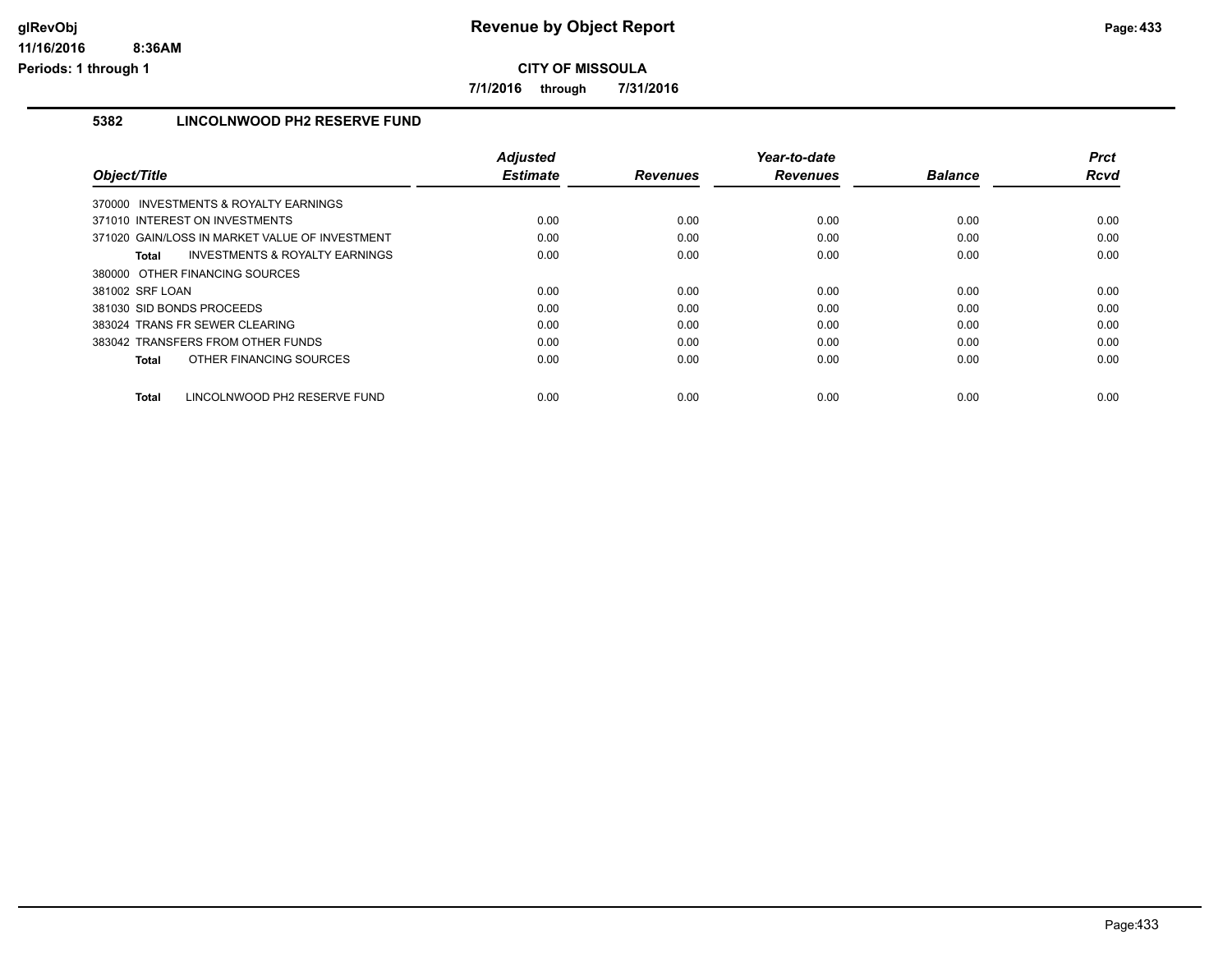**8:36AM**

**glRevObj Revenue by Object Report Page:434** 

**CITY OF MISSOULA**

**7/1/2016 through 7/31/2016**

### **5383 FY09 RATTLESNAKE SEWER DEBT SVS**

#### **5383 FY09 RATTLESNAKE SEWER DEBT SVS**

|                                                           | <b>Adjusted</b> |                 | Year-to-date    |                | <b>Prct</b> |
|-----------------------------------------------------------|-----------------|-----------------|-----------------|----------------|-------------|
| Object/Title                                              | <b>Estimate</b> | <b>Revenues</b> | <b>Revenues</b> | <b>Balance</b> | <b>Rcvd</b> |
| 340000 CHARGES FOR SERVICES                               |                 |                 |                 |                |             |
| 343032 SEWER INSTALLATION CHARGES                         | 0.00            | 0.00            | 0.00            | 0.00           | 0.00        |
| <b>CHARGES FOR SERVICES</b><br><b>Total</b>               | 0.00            | 0.00            | 0.00            | 0.00           | 0.00        |
| <b>INVESTMENTS &amp; ROYALTY EARNINGS</b><br>370000       |                 |                 |                 |                |             |
| 371010 INTEREST ON INVESTMENTS                            | 0.00            | 0.00            | 0.00            | 0.00           | 0.00        |
| 371020 GAIN/LOSS IN MARKET VALUE OF INVESTMENTS           | 0.00            | 0.00            | 0.00            | 0.00           | 0.00        |
| <b>INVESTMENTS &amp; ROYALTY EARNINGS</b><br><b>Total</b> | 0.00            | 0.00            | 0.00            | 0.00           | 0.00        |
| OTHER FINANCING SOURCES<br>380000                         |                 |                 |                 |                |             |
| 381002 SRF LOAN                                           | 0.00            | 0.00            | 0.00            | 0.00           | 0.00        |
| 381020 REVENUE BONDS                                      | 0.00            | 0.00            | 0.00            | 0.00           | 0.00        |
| 383024 TRANS FR SEWER CLEARING                            | 0.00            | 0.00            | 0.00            | 0.00           | 0.00        |
| 383042 TRANSFERS FROM OTHER FUNDS                         | 0.00            | 0.00            | 0.00            | 0.00           | 0.00        |
| OTHER FINANCING SOURCES<br><b>Total</b>                   | 0.00            | 0.00            | 0.00            | 0.00           | 0.00        |
| <b>FY09 RATTLESNAKE SEWER DEBT SVS</b><br><b>Total</b>    | 0.00            | 0.00            | 0.00            | 0.00           | 0.00        |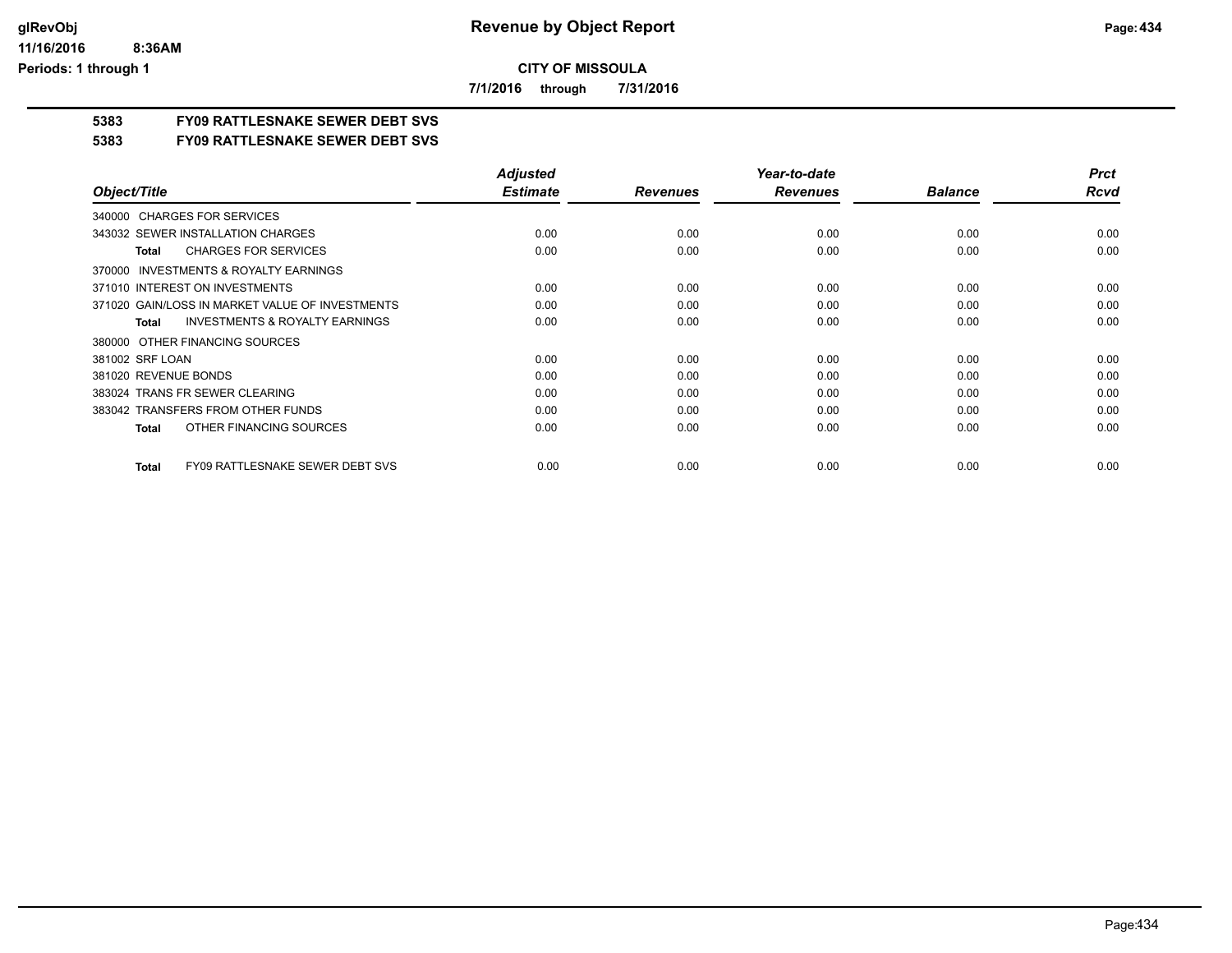**8:36AM**

**CITY OF MISSOULA**

**7/1/2016 through 7/31/2016**

#### **5383 FY09 RATTLESNAKE SEWER DEBT SVS**

| Object/Title                                              | <b>Adjusted</b><br><b>Estimate</b> | <b>Revenues</b> | Year-to-date<br><b>Revenues</b> | <b>Balance</b> | <b>Prct</b><br><b>Rcvd</b> |
|-----------------------------------------------------------|------------------------------------|-----------------|---------------------------------|----------------|----------------------------|
| 340000 CHARGES FOR SERVICES                               |                                    |                 |                                 |                |                            |
| 343032 SEWER INSTALLATION CHARGES                         | 0.00                               | 0.00            | 0.00                            | 0.00           | 0.00                       |
|                                                           |                                    |                 |                                 |                |                            |
| <b>CHARGES FOR SERVICES</b><br><b>Total</b>               | 0.00                               | 0.00            | 0.00                            | 0.00           | 0.00                       |
| 370000 INVESTMENTS & ROYALTY EARNINGS                     |                                    |                 |                                 |                |                            |
| 371010 INTEREST ON INVESTMENTS                            | 0.00                               | 0.00            | 0.00                            | 0.00           | 0.00                       |
| 371020 GAIN/LOSS IN MARKET VALUE OF INVESTMENT            | 0.00                               | 0.00            | 0.00                            | 0.00           | 0.00                       |
| <b>INVESTMENTS &amp; ROYALTY EARNINGS</b><br><b>Total</b> | 0.00                               | 0.00            | 0.00                            | 0.00           | 0.00                       |
| 380000 OTHER FINANCING SOURCES                            |                                    |                 |                                 |                |                            |
| 381002 SRF LOAN                                           | 0.00                               | 0.00            | 0.00                            | 0.00           | 0.00                       |
| 381020 REVENUE BONDS                                      | 0.00                               | 0.00            | 0.00                            | 0.00           | 0.00                       |
| 383024 TRANS FR SEWER CLEARING                            | 0.00                               | 0.00            | 0.00                            | 0.00           | 0.00                       |
| 383042 TRANSFERS FROM OTHER FUNDS                         | 0.00                               | 0.00            | 0.00                            | 0.00           | 0.00                       |
| OTHER FINANCING SOURCES<br><b>Total</b>                   | 0.00                               | 0.00            | 0.00                            | 0.00           | 0.00                       |
| FY09 RATTLESNAKE SEWER DEBT SVS<br><b>Total</b>           | 0.00                               | 0.00            | 0.00                            | 0.00           | 0.00                       |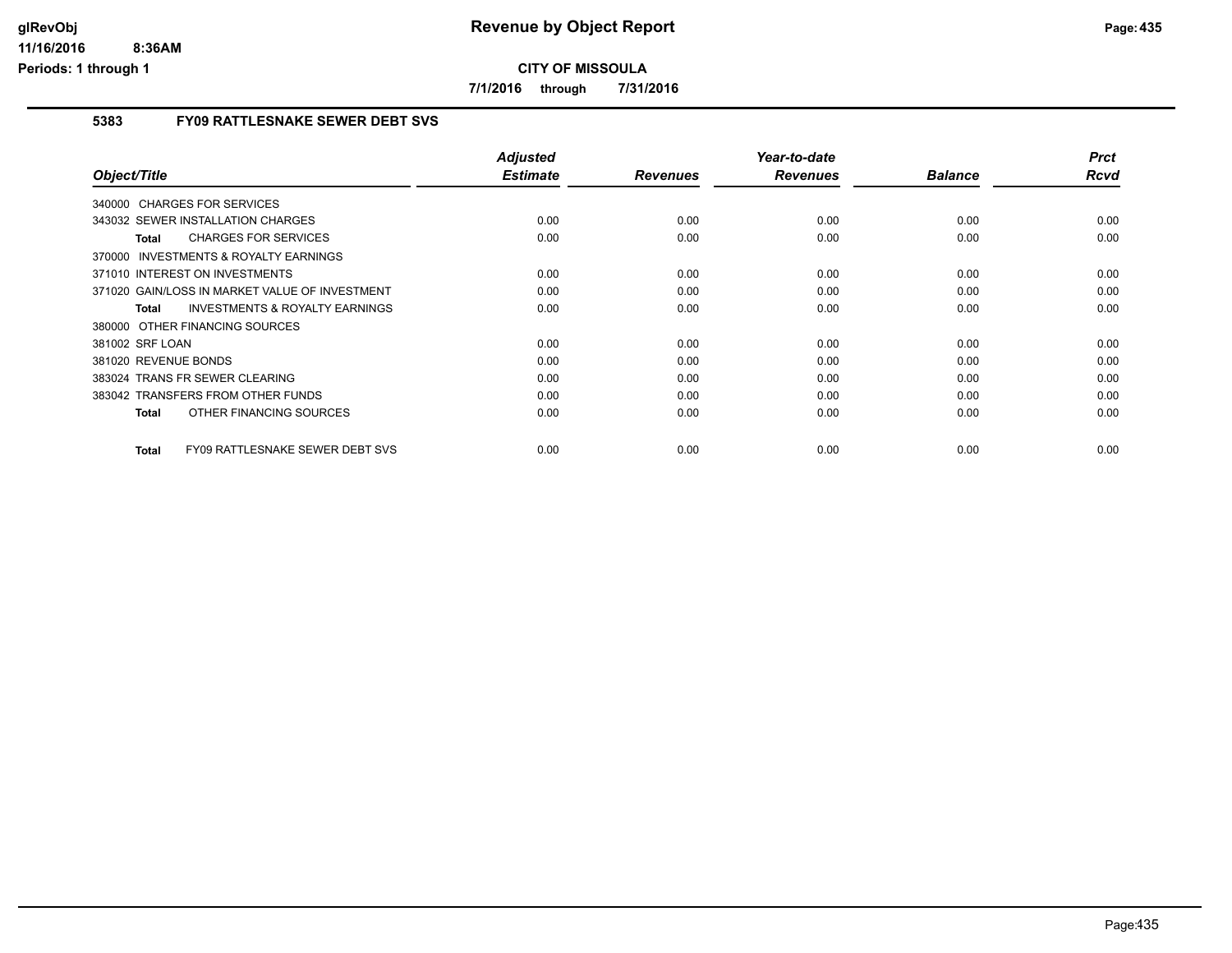**CITY OF MISSOULA**

**7/1/2016 through 7/31/2016**

**5384 09 LOLO BOND RESERVE**

**5384 09 LOLO BOND RESERVE**

|                                                    | <b>Adjusted</b> |                 | Year-to-date    |                | <b>Prct</b> |
|----------------------------------------------------|-----------------|-----------------|-----------------|----------------|-------------|
| Object/Title                                       | <b>Estimate</b> | <b>Revenues</b> | <b>Revenues</b> | <b>Balance</b> | <b>Rcvd</b> |
| 370000 INVESTMENTS & ROYALTY EARNINGS              |                 |                 |                 |                |             |
| 371010 INTEREST ON INVESTMENTS                     | 0.00            | 0.00            | 0.00            | 0.00           | 0.00        |
| 371020 GAIN/LOSS IN MARKET VALUE OF INVESTMENTS    | 0.00            | 0.00            | 0.00            | 0.00           | 0.00        |
| <b>INVESTMENTS &amp; ROYALTY EARNINGS</b><br>Total | 0.00            | 0.00            | 0.00            | 0.00           | 0.00        |
| 380000 OTHER FINANCING SOURCES                     |                 |                 |                 |                |             |
| 381002 SRF LOAN                                    | 0.00            | 0.00            | 0.00            | 0.00           | 0.00        |
| 383024 TRANS FR SEWER CLEARING                     | 0.00            | 0.00            | 0.00            | 0.00           | 0.00        |
| OTHER FINANCING SOURCES<br>Total                   | 0.00            | 0.00            | 0.00            | 0.00           | 0.00        |
|                                                    |                 |                 |                 |                |             |
| 09 LOLO BOND RESERVE<br><b>Total</b>               | 0.00            | 0.00            | 0.00            | 0.00           | 0.00        |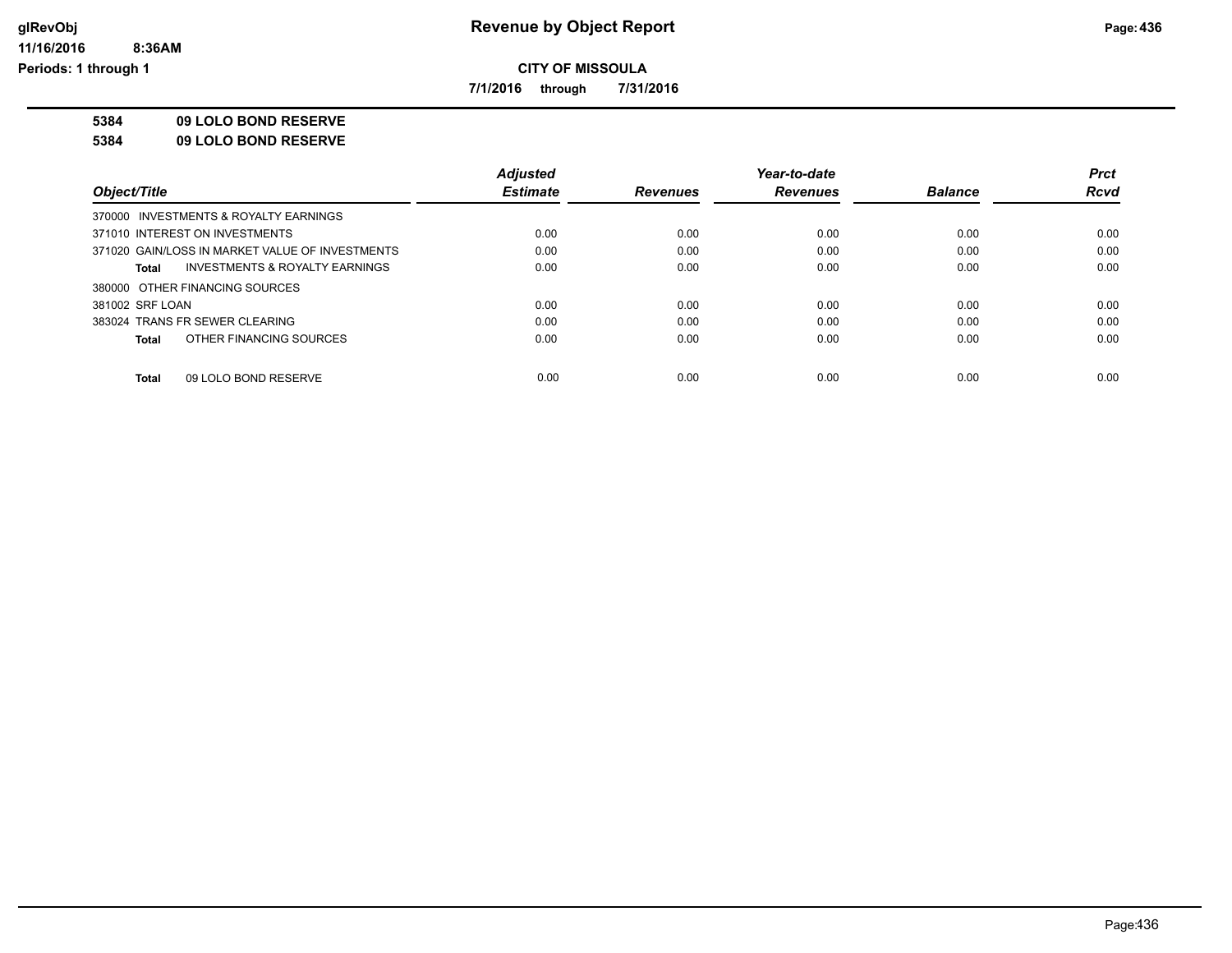**CITY OF MISSOULA**

**7/1/2016 through 7/31/2016**

#### **5384 09 LOLO BOND RESERVE**

 **8:36AM**

|                                                | <b>Adiusted</b> |                 | Year-to-date    |                | <b>Prct</b> |
|------------------------------------------------|-----------------|-----------------|-----------------|----------------|-------------|
| Object/Title                                   | <b>Estimate</b> | <b>Revenues</b> | <b>Revenues</b> | <b>Balance</b> | <b>Rcvd</b> |
| 370000 INVESTMENTS & ROYALTY EARNINGS          |                 |                 |                 |                |             |
| 371010 INTEREST ON INVESTMENTS                 | 0.00            | 0.00            | 0.00            | 0.00           | 0.00        |
| 371020 GAIN/LOSS IN MARKET VALUE OF INVESTMENT | 0.00            | 0.00            | 0.00            | 0.00           | 0.00        |
| INVESTMENTS & ROYALTY EARNINGS<br>Total        | 0.00            | 0.00            | 0.00            | 0.00           | 0.00        |
| 380000 OTHER FINANCING SOURCES                 |                 |                 |                 |                |             |
| 381002 SRF LOAN                                | 0.00            | 0.00            | 0.00            | 0.00           | 0.00        |
| 383024 TRANS FR SEWER CLEARING                 | 0.00            | 0.00            | 0.00            | 0.00           | 0.00        |
| OTHER FINANCING SOURCES<br>Total               | 0.00            | 0.00            | 0.00            | 0.00           | 0.00        |
|                                                |                 |                 |                 |                |             |
| 09 LOLO BOND RESERVE<br><b>Total</b>           | 0.00            | 0.00            | 0.00            | 0.00           | 0.00        |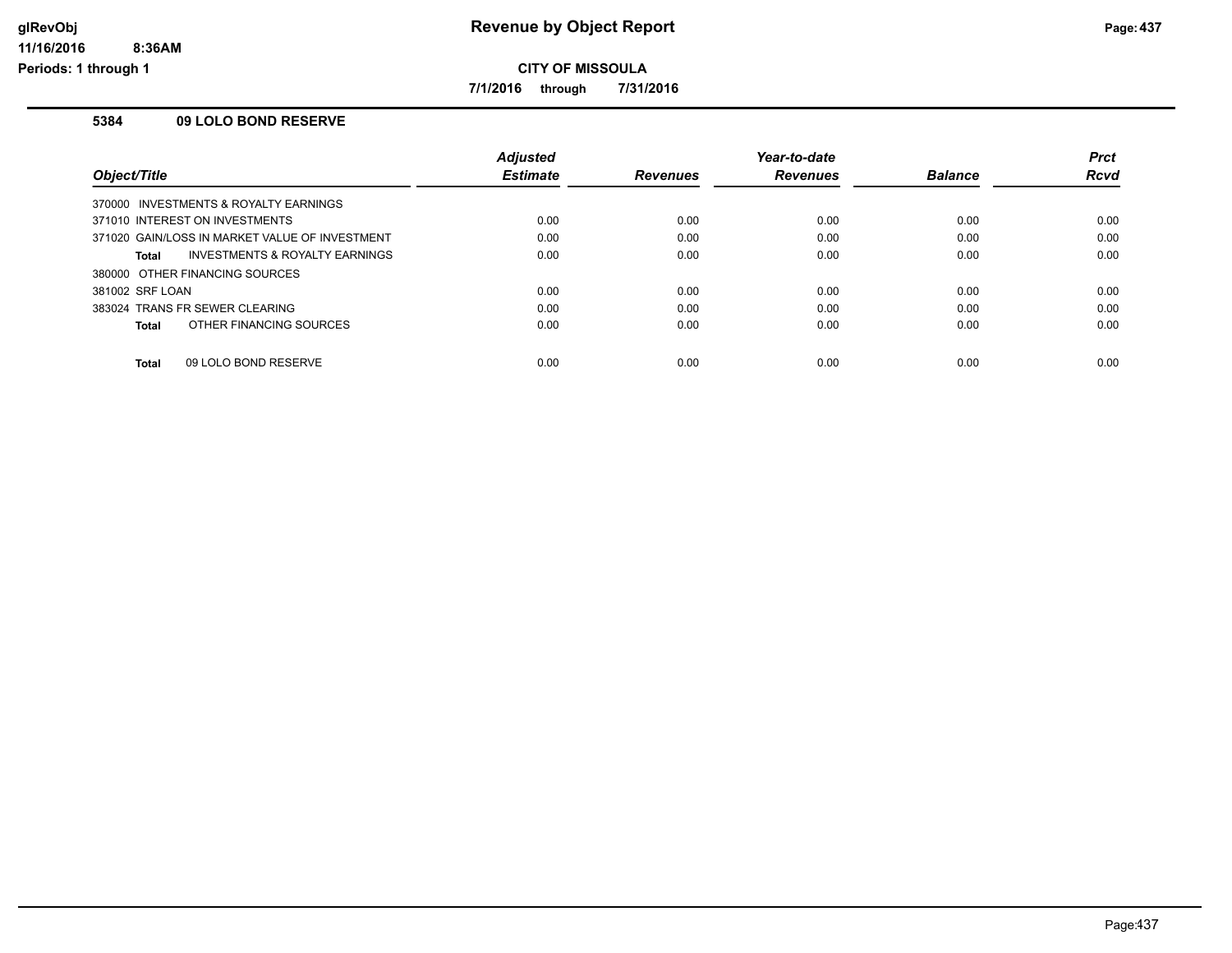**glRevObj Revenue by Object Report Page:438** 

**CITY OF MISSOULA**

**7/1/2016 through 7/31/2016**

## **5385 HEADWORKS 2010 BOND RESERVE**

 **8:36AM**

#### **5385 HEADWORKS 2010 BOND RESERVE**

|                 |                                | <b>Adjusted</b> |                 |                 | <b>Prct</b>    |             |
|-----------------|--------------------------------|-----------------|-----------------|-----------------|----------------|-------------|
| Object/Title    |                                | <b>Estimate</b> | <b>Revenues</b> | <b>Revenues</b> | <b>Balance</b> | <b>Rcvd</b> |
|                 | 380000 OTHER FINANCING SOURCES |                 |                 |                 |                |             |
| 381002 SRF LOAN |                                | 0.00            | 0.00            | 0.00            | 0.00           | 0.00        |
| <b>Total</b>    | OTHER FINANCING SOURCES        | 0.00            | 0.00            | 0.00            | 0.00           | 0.00        |
| <b>Total</b>    | HEADWORKS 2010 BOND RESERVE    | 0.00            | 0.00            | 0.00            | 0.00           | 0.00        |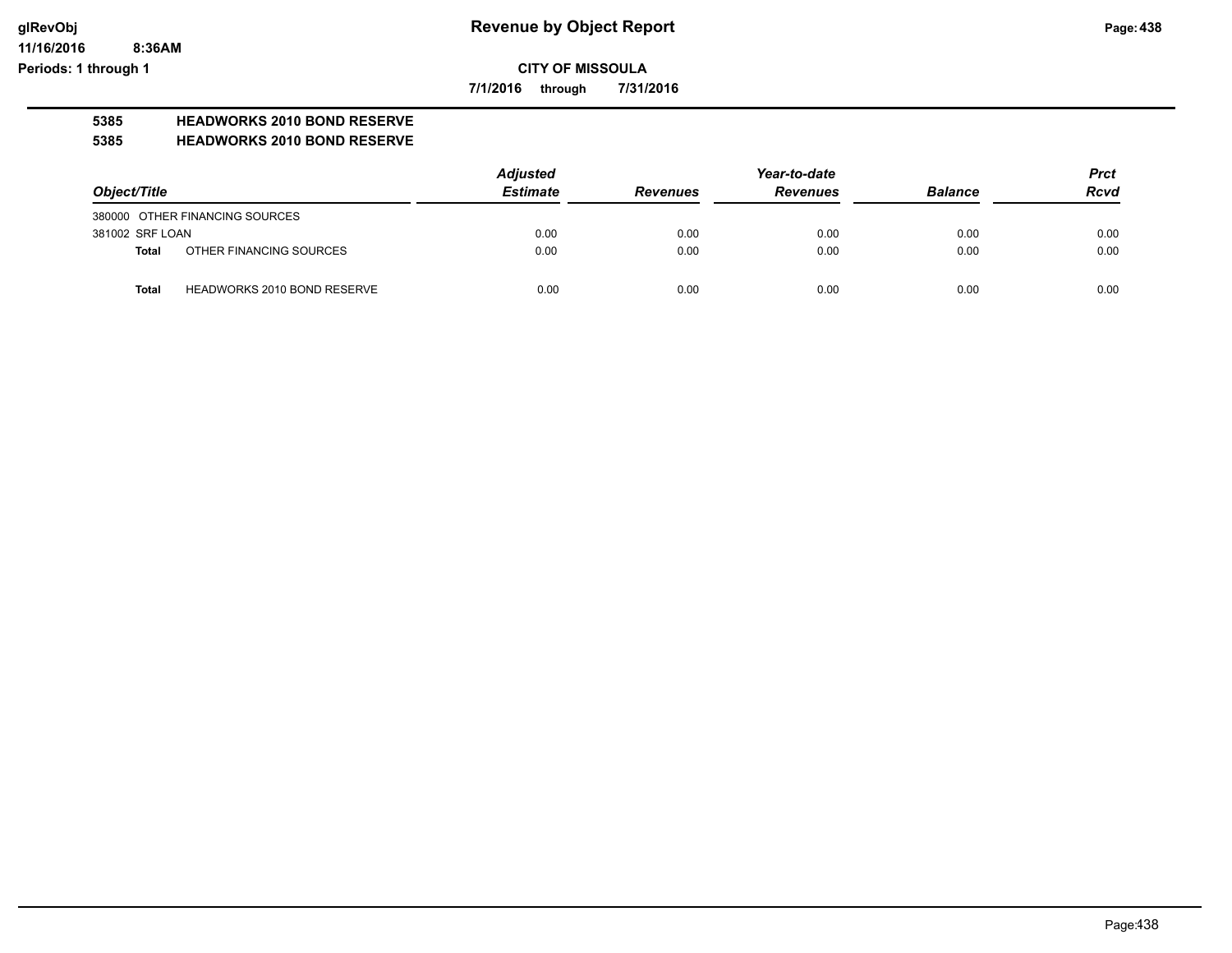**CITY OF MISSOULA**

**7/1/2016 through 7/31/2016**

#### **5385 HEADWORKS 2010 BOND RESERVE**

| Object/Title    |                                | <b>Adjusted</b><br><b>Estimate</b> | <b>Revenues</b> | Year-to-date<br><b>Revenues</b> | <b>Balance</b> | Prct<br>Rcvd |
|-----------------|--------------------------------|------------------------------------|-----------------|---------------------------------|----------------|--------------|
|                 | 380000 OTHER FINANCING SOURCES |                                    |                 |                                 |                |              |
| 381002 SRF LOAN |                                | 0.00                               | 0.00            | 0.00                            | 0.00           | 0.00         |
| <b>Total</b>    | OTHER FINANCING SOURCES        | 0.00                               | 0.00            | 0.00                            | 0.00           | 0.00         |
| <b>Total</b>    | HEADWORKS 2010 BOND RESERVE    | 0.00                               | 0.00            | 0.00                            | 0.00           | 0.00         |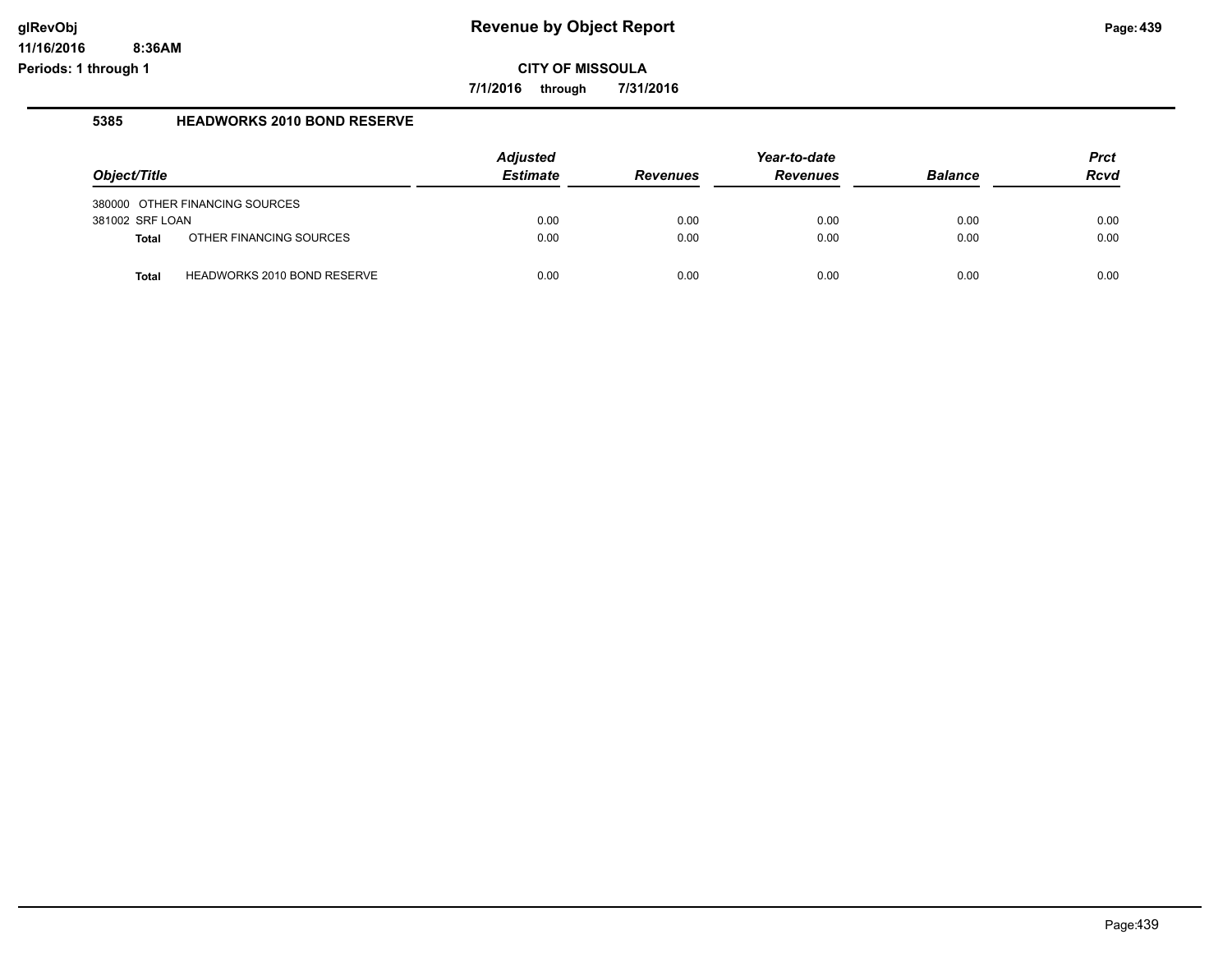**glRevObj Revenue by Object Report Page:440** 

**CITY OF MISSOULA**

**7/1/2016 through 7/31/2016**

#### **5386 FY10 HEADWORKS DEBT SERVICE**

 **8:36AM**

#### **5386 FY10 HEADWORKS DEBT SERVICE**

|                                             | <b>Adiusted</b> |                 | Year-to-date    |                | <b>Prct</b> |
|---------------------------------------------|-----------------|-----------------|-----------------|----------------|-------------|
| Object/Title                                | <b>Estimate</b> | <b>Revenues</b> | <b>Revenues</b> | <b>Balance</b> | <b>Rcvd</b> |
| 330000 INTERGOVERNMENTAL REVENUES           |                 |                 |                 |                |             |
| 331990 IRS REIMB/DEBT SVS INTEREST          | 0.00            | 0.00            | 0.00            | 0.00           | 0.00        |
| INTERGOVERNMENTAL REVENUES<br><b>Total</b>  | 0.00            | 0.00            | 0.00            | 0.00           | 0.00        |
| 380000 OTHER FINANCING SOURCES              |                 |                 |                 |                |             |
| 383024 TRANS FR SEWER CLEARING              | 0.00            | 0.00            | 0.00            | 0.00           | 0.00        |
| OTHER FINANCING SOURCES<br><b>Total</b>     | 0.00            | 0.00            | 0.00            | 0.00           | 0.00        |
|                                             |                 |                 |                 |                |             |
| FY10 HEADWORKS DEBT SERVICE<br><b>Total</b> | 0.00            | 0.00            | 0.00            | 0.00           | 0.00        |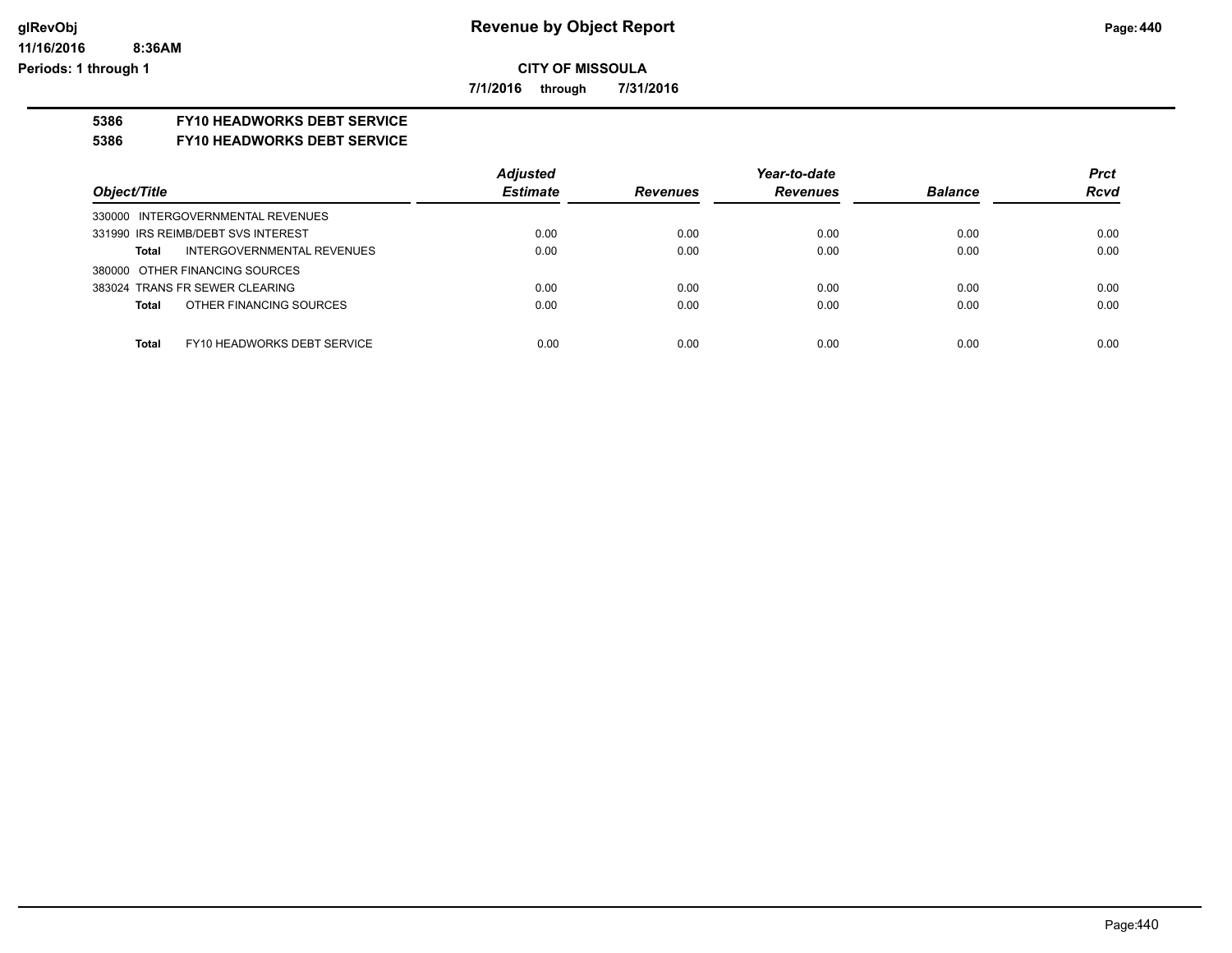**CITY OF MISSOULA**

**7/1/2016 through 7/31/2016**

#### **5386 FY10 HEADWORKS DEBT SERVICE**

 **8:36AM**

|                                                    | <b>Adjusted</b> |                 | Year-to-date    |                | <b>Prct</b> |
|----------------------------------------------------|-----------------|-----------------|-----------------|----------------|-------------|
| Object/Title                                       | <b>Estimate</b> | <b>Revenues</b> | <b>Revenues</b> | <b>Balance</b> | <b>Rcvd</b> |
| 330000 INTERGOVERNMENTAL REVENUES                  |                 |                 |                 |                |             |
| 331990 IRS REIMB/DEBT SVS INTEREST                 | 0.00            | 0.00            | 0.00            | 0.00           | 0.00        |
| INTERGOVERNMENTAL REVENUES<br>Total                | 0.00            | 0.00            | 0.00            | 0.00           | 0.00        |
| 380000 OTHER FINANCING SOURCES                     |                 |                 |                 |                |             |
| 383024 TRANS FR SEWER CLEARING                     | 0.00            | 0.00            | 0.00            | 0.00           | 0.00        |
| OTHER FINANCING SOURCES<br>Total                   | 0.00            | 0.00            | 0.00            | 0.00           | 0.00        |
|                                                    |                 |                 |                 |                |             |
| <b>FY10 HEADWORKS DEBT SERVICE</b><br><b>Total</b> | 0.00            | 0.00            | 0.00            | 0.00           | 0.00        |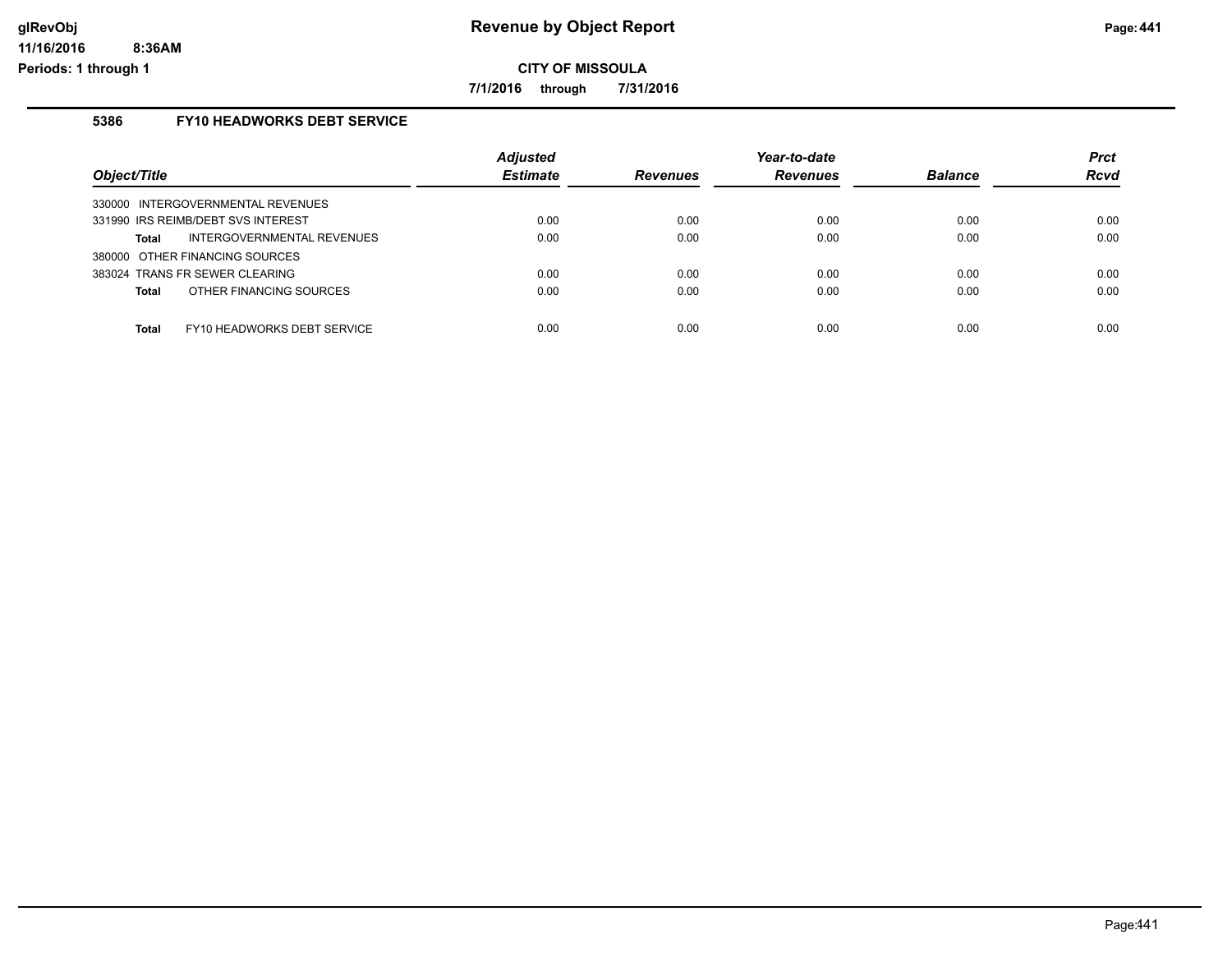**8:36AM**

**glRevObj Revenue by Object Report Page:442** 

**CITY OF MISSOULA**

**7/1/2016 through 7/31/2016**

# **5387 FY11 SEWER \$1.29M BOND DEBT SERVICE**

## **5387 FY11 SEWER \$1.29M BOND DEBT SERVICE**

|                                                 | <b>Adjusted</b> |                 | Year-to-date    |                | <b>Prct</b> |
|-------------------------------------------------|-----------------|-----------------|-----------------|----------------|-------------|
| Object/Title                                    | <b>Estimate</b> | <b>Revenues</b> | <b>Revenues</b> | <b>Balance</b> | <b>Rcvd</b> |
| 370000 INVESTMENTS & ROYALTY EARNINGS           |                 |                 |                 |                |             |
| 371010 INTEREST ON INVESTMENTS                  | 0.00            | 0.00            | 0.00            | 0.00           | 0.00        |
| 371020 GAIN/LOSS IN MARKET VALUE OF INVESTMENTS | 0.00            | 0.00            | 0.00            | 0.00           | 0.00        |
| INVESTMENTS & ROYALTY EARNINGS<br>Total         | 0.00            | 0.00            | 0.00            | 0.00           | 0.00        |
| 380000 OTHER FINANCING SOURCES                  |                 |                 |                 |                |             |
| 383024 TRANS FR SEWER CLEARING                  | 0.00            | 0.00            | 0.00            | 0.00           | 0.00        |
| OTHER FINANCING SOURCES<br>Total                | 0.00            | 0.00            | 0.00            | 0.00           | 0.00        |
|                                                 |                 |                 |                 |                |             |
| Total<br>FY11 SEWER \$1.29M BOND DEBT SERVICE   | 0.00            | 0.00            | 0.00            | 0.00           | 0.00        |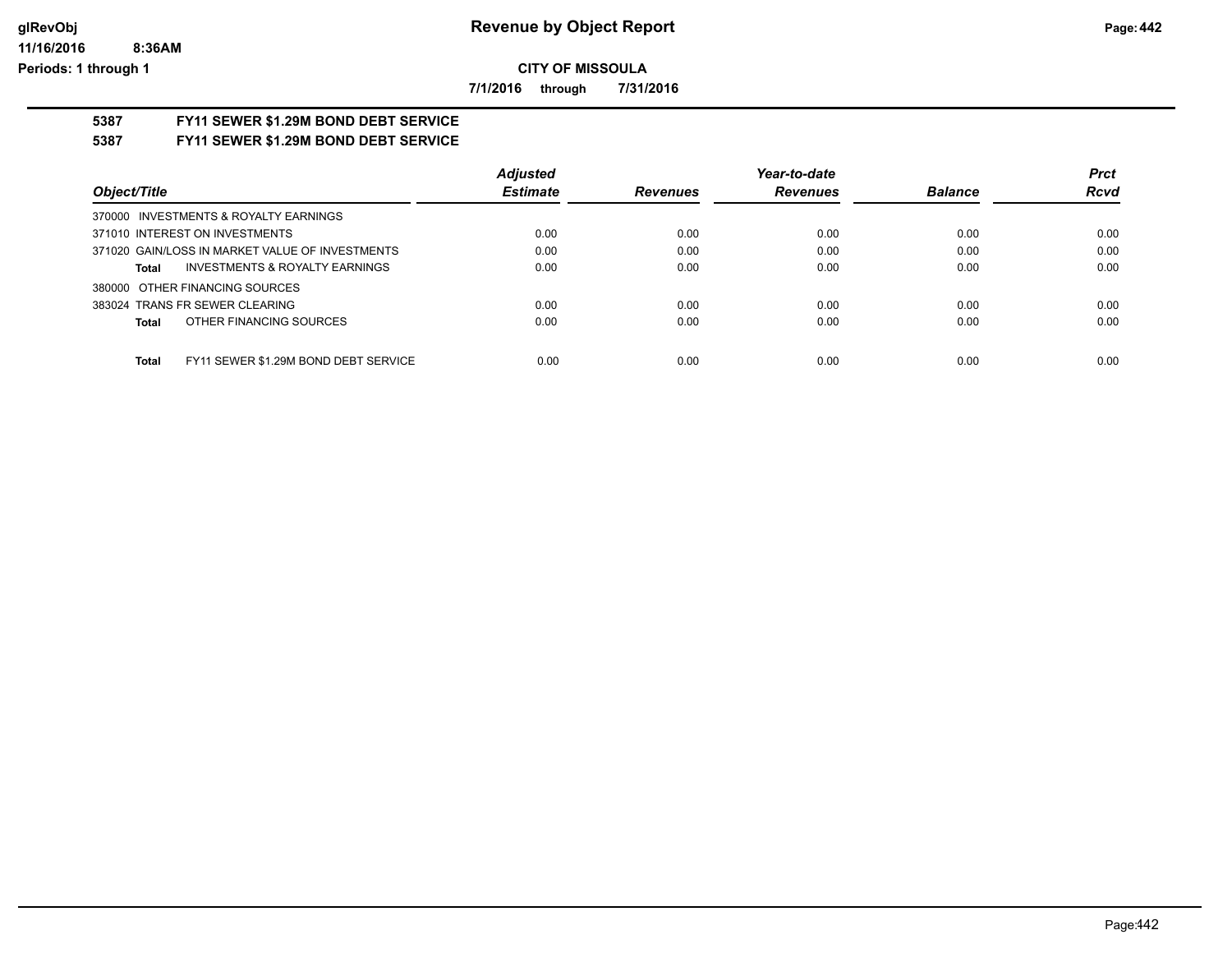**8:36AM**

**CITY OF MISSOULA**

**7/1/2016 through 7/31/2016**

#### **5387 FY11 SEWER \$1.29M BOND DEBT SERVICE**

|                                                      | <b>Adjusted</b> |                 | Year-to-date    |                | <b>Prct</b> |
|------------------------------------------------------|-----------------|-----------------|-----------------|----------------|-------------|
| Object/Title                                         | <b>Estimate</b> | <b>Revenues</b> | <b>Revenues</b> | <b>Balance</b> | <b>Rcvd</b> |
| 370000 INVESTMENTS & ROYALTY EARNINGS                |                 |                 |                 |                |             |
| 371010 INTEREST ON INVESTMENTS                       | 0.00            | 0.00            | 0.00            | 0.00           | 0.00        |
| 371020 GAIN/LOSS IN MARKET VALUE OF INVESTMENT       | 0.00            | 0.00            | 0.00            | 0.00           | 0.00        |
| INVESTMENTS & ROYALTY EARNINGS<br>Total              | 0.00            | 0.00            | 0.00            | 0.00           | 0.00        |
| 380000 OTHER FINANCING SOURCES                       |                 |                 |                 |                |             |
| 383024 TRANS FR SEWER CLEARING                       | 0.00            | 0.00            | 0.00            | 0.00           | 0.00        |
| OTHER FINANCING SOURCES<br>Total                     | 0.00            | 0.00            | 0.00            | 0.00           | 0.00        |
|                                                      |                 |                 |                 |                |             |
| <b>Total</b><br>FY11 SEWER \$1.29M BOND DEBT SERVICE | 0.00            | 0.00            | 0.00            | 0.00           | 0.00        |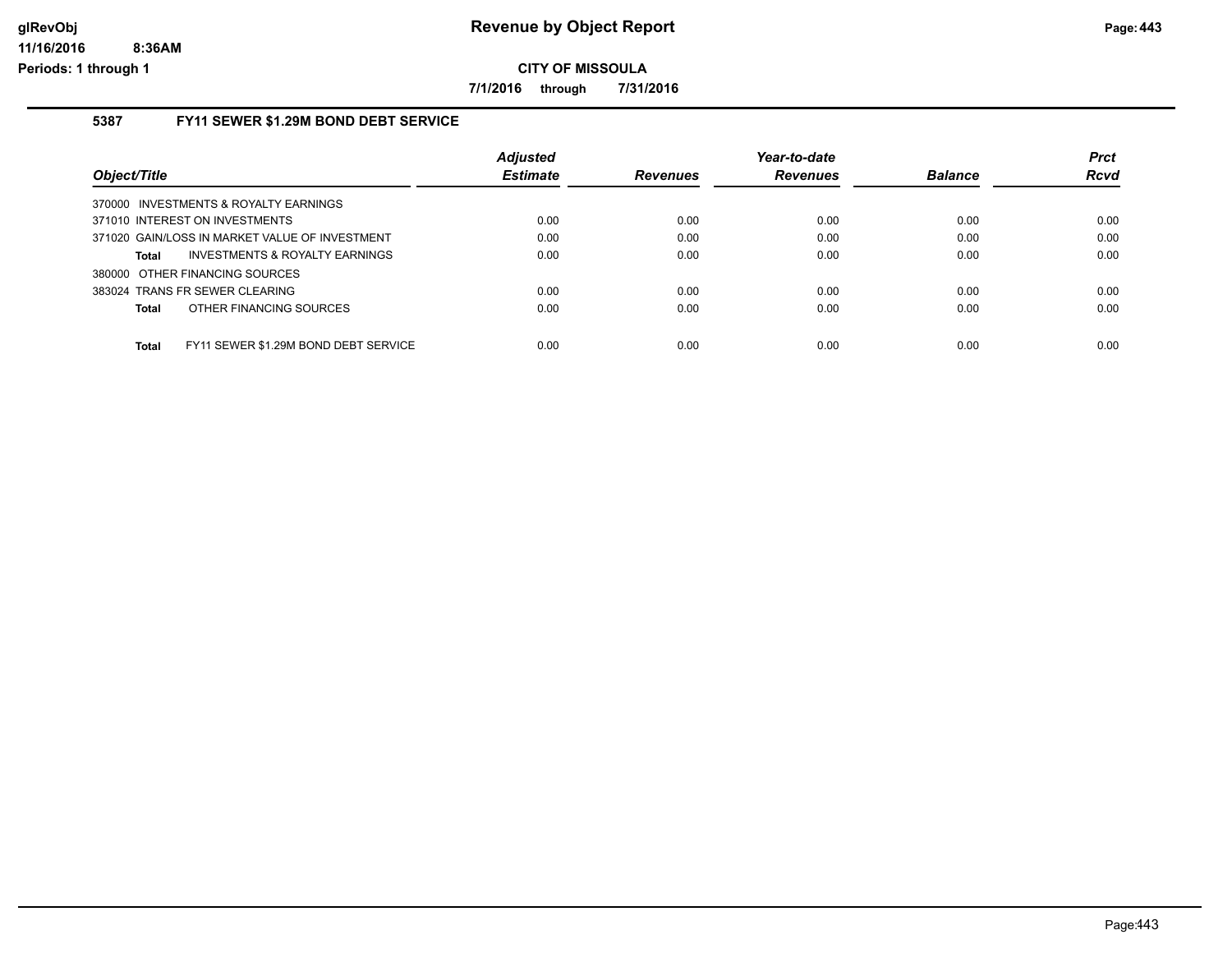**glRevObj Revenue by Object Report Page:444** 

**11/16/2016 8:36AM Periods: 1 through 1**

**CITY OF MISSOULA**

**7/1/2016 through 7/31/2016**

### **5388 FY11 \$1.29M SEWER BOND RESERVE**

**5388 FY11 \$1.29M SEWER BOND RESERVE**

|                                                    | <b>Adjusted</b> |                 | Year-to-date    |                | <b>Prct</b> |
|----------------------------------------------------|-----------------|-----------------|-----------------|----------------|-------------|
| Object/Title                                       | <b>Estimate</b> | <b>Revenues</b> | <b>Revenues</b> | <b>Balance</b> | <b>Rcvd</b> |
| 370000 INVESTMENTS & ROYALTY EARNINGS              |                 |                 |                 |                |             |
| 371010 INTEREST ON INVESTMENTS                     | 0.00            | 0.00            | 0.00            | 0.00           | 0.00        |
| <b>INVESTMENTS &amp; ROYALTY EARNINGS</b><br>Total | 0.00            | 0.00            | 0.00            | 0.00           | 0.00        |
| 380000 OTHER FINANCING SOURCES                     |                 |                 |                 |                |             |
| 381002 SRF LOAN                                    | 0.00            | 0.00            | 0.00            | 0.00           | 0.00        |
| 383024 TRANS FR SEWER CLEARING                     | 0.00            | 0.00            | 0.00            | 0.00           | 0.00        |
| 383042 TRANSFERS FROM OTHER FUNDS                  | 0.00            | 0.00            | 0.00            | 0.00           | 0.00        |
| OTHER FINANCING SOURCES<br>Total                   | 0.00            | 0.00            | 0.00            | 0.00           | 0.00        |
| FY11 \$1.29M SEWER BOND RESERVE<br><b>Total</b>    | 0.00            | 0.00            | 0.00            | 0.00           | 0.00        |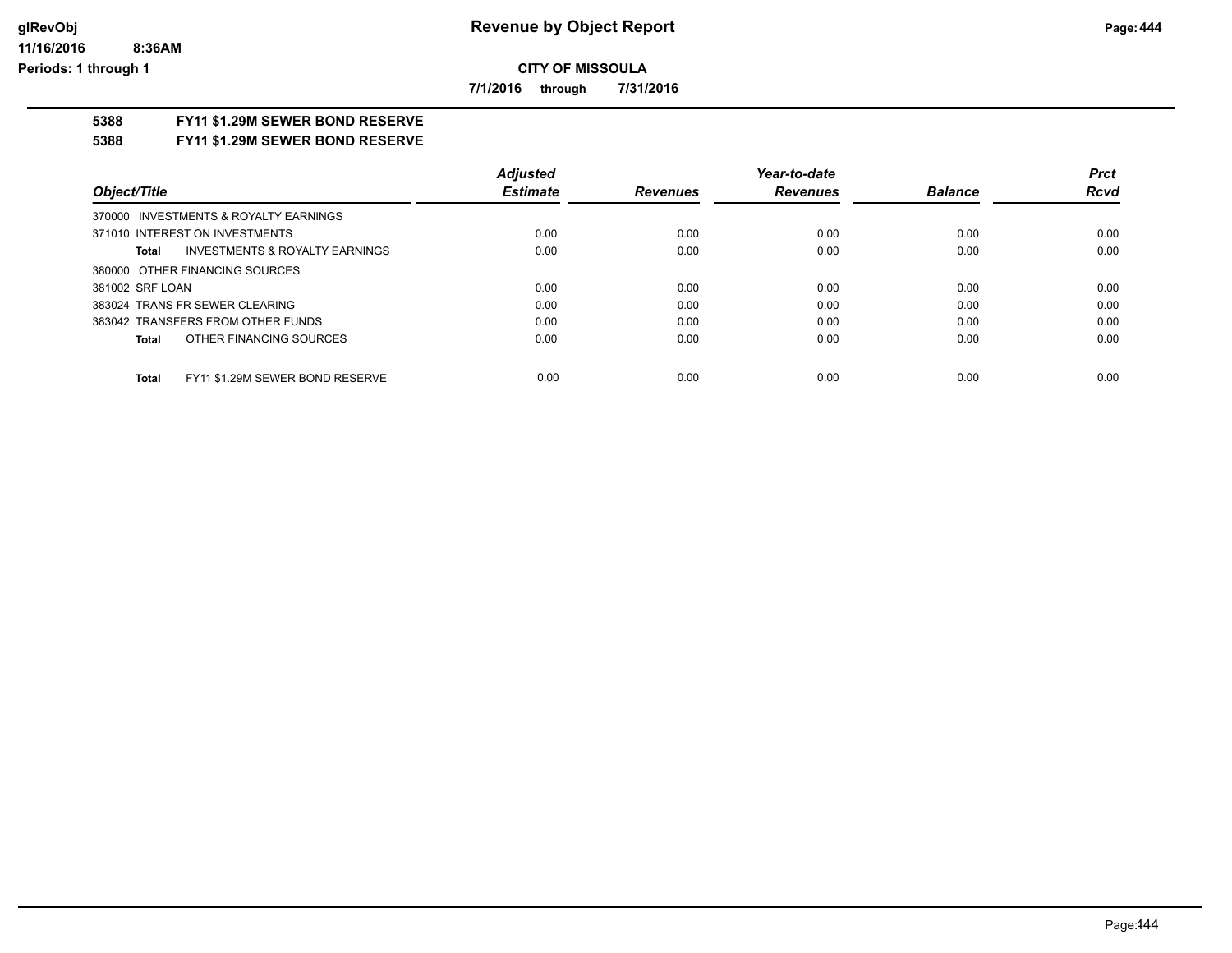**8:36AM**

**CITY OF MISSOULA**

**7/1/2016 through 7/31/2016**

#### **5388 FY11 \$1.29M SEWER BOND RESERVE**

|                                |                                       | <b>Adjusted</b> |                 | Year-to-date    |                | <b>Prct</b> |
|--------------------------------|---------------------------------------|-----------------|-----------------|-----------------|----------------|-------------|
| Object/Title                   |                                       | <b>Estimate</b> | <b>Revenues</b> | <b>Revenues</b> | <b>Balance</b> | <b>Rcvd</b> |
|                                | 370000 INVESTMENTS & ROYALTY EARNINGS |                 |                 |                 |                |             |
| 371010 INTEREST ON INVESTMENTS |                                       | 0.00            | 0.00            | 0.00            | 0.00           | 0.00        |
| <b>Total</b>                   | INVESTMENTS & ROYALTY EARNINGS        | 0.00            | 0.00            | 0.00            | 0.00           | 0.00        |
|                                | 380000 OTHER FINANCING SOURCES        |                 |                 |                 |                |             |
| 381002 SRF LOAN                |                                       | 0.00            | 0.00            | 0.00            | 0.00           | 0.00        |
| 383024 TRANS FR SEWER CLEARING |                                       | 0.00            | 0.00            | 0.00            | 0.00           | 0.00        |
|                                | 383042 TRANSFERS FROM OTHER FUNDS     | 0.00            | 0.00            | 0.00            | 0.00           | 0.00        |
| <b>Total</b>                   | OTHER FINANCING SOURCES               | 0.00            | 0.00            | 0.00            | 0.00           | 0.00        |
| <b>Total</b>                   | FY11 \$1.29M SEWER BOND RESERVE       | 0.00            | 0.00            | 0.00            | 0.00           | 0.00        |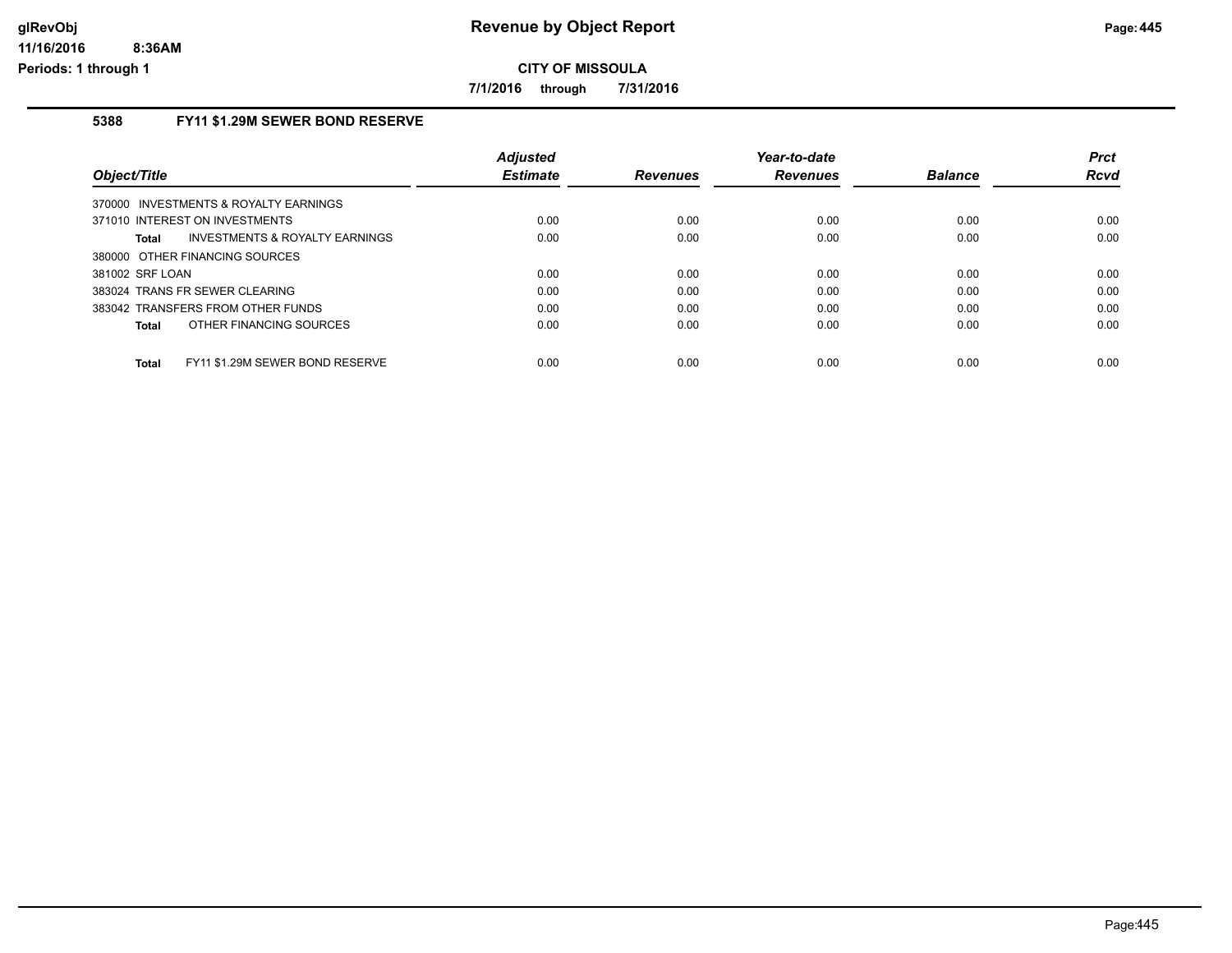**CITY OF MISSOULA**

**7/1/2016 through 7/31/2016**

# **5389 FY15 SEWER REVENUE BOND DEBT SERVICE**

## **5389 FY15 SEWER REVENUE BOND DEBT SERVICE**

|                                                     | <b>Adjusted</b> |                 | Year-to-date    |                | <b>Prct</b> |
|-----------------------------------------------------|-----------------|-----------------|-----------------|----------------|-------------|
| Object/Title                                        | <b>Estimate</b> | <b>Revenues</b> | <b>Revenues</b> | <b>Balance</b> | <b>Rcvd</b> |
| 370000 INVESTMENTS & ROYALTY EARNINGS               |                 |                 |                 |                |             |
| 371010 INTEREST ON INVESTMENTS                      | 0.00            | 0.00            | 0.00            | 0.00           | 0.00        |
| 371020 GAIN/LOSS IN MARKET VALUE OF INVESTMENTS     | 0.00            | 0.00            | 0.00            | 0.00           | 0.00        |
| <b>INVESTMENTS &amp; ROYALTY EARNINGS</b><br>Total  | 0.00            | 0.00            | 0.00            | 0.00           | 0.00        |
| 380000 OTHER FINANCING SOURCES                      |                 |                 |                 |                |             |
| 381010 BOND PROCEEDS                                | 0.00            | 0.00            | 0.00            | 0.00           | 0.00        |
| 383024 TRANS FR SEWER CLEARING                      | 0.00            | 0.00            | 0.00            | 0.00           | 0.00        |
| OTHER FINANCING SOURCES<br>Total                    | 0.00            | 0.00            | 0.00            | 0.00           | 0.00        |
| FY15 SEWER REVENUE BOND DEBT SERVIC<br><b>Total</b> | 0.00            | 0.00            | 0.00            | 0.00           | 0.00        |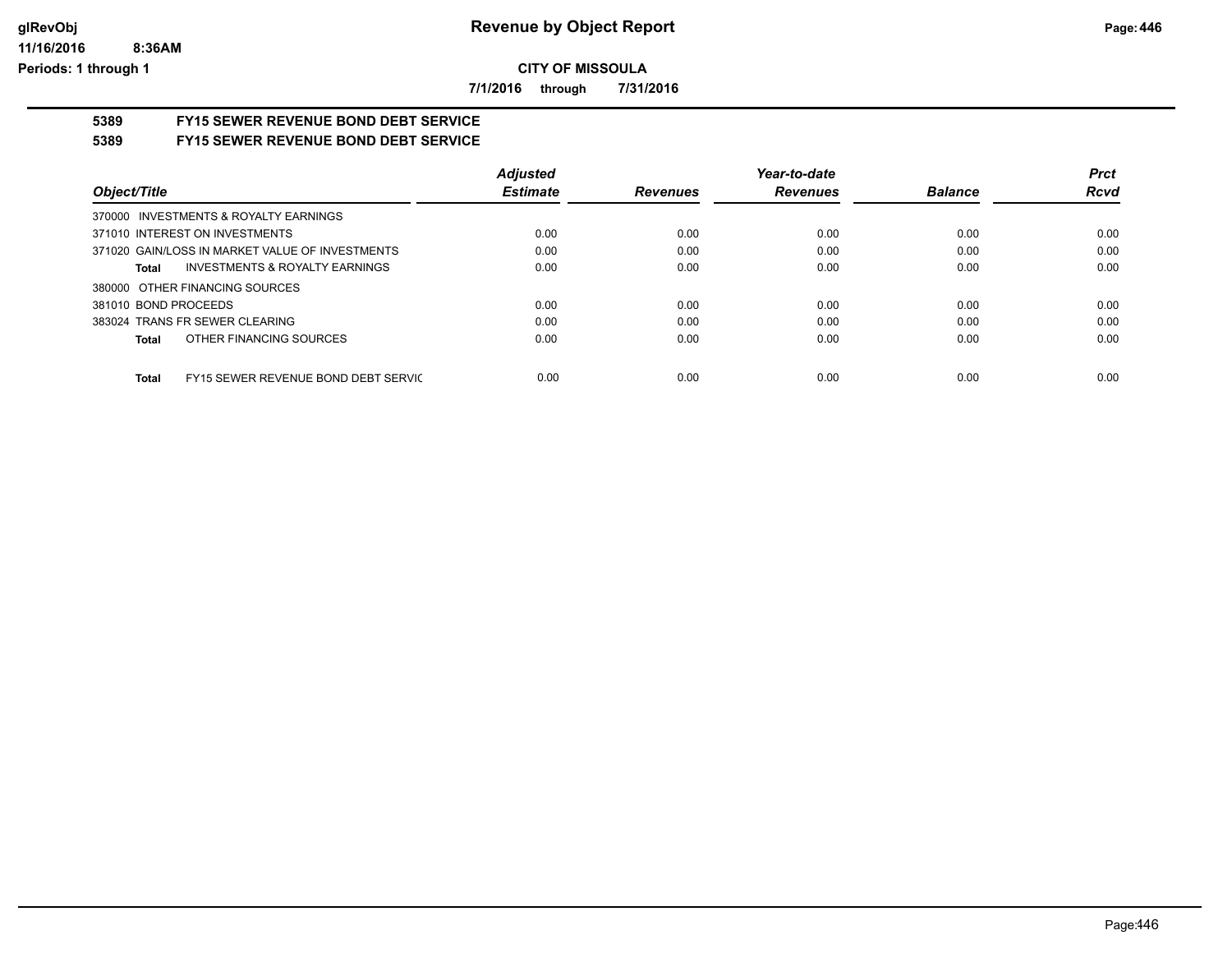**8:36AM**

**CITY OF MISSOULA**

**7/1/2016 through 7/31/2016**

#### **5389 FY15 SEWER REVENUE BOND DEBT SERVICE**

|                                                     | <b>Adjusted</b> |                 | Year-to-date    |                | <b>Prct</b> |
|-----------------------------------------------------|-----------------|-----------------|-----------------|----------------|-------------|
| Object/Title                                        | <b>Estimate</b> | <b>Revenues</b> | <b>Revenues</b> | <b>Balance</b> | Rcvd        |
| 370000 INVESTMENTS & ROYALTY EARNINGS               |                 |                 |                 |                |             |
| 371010 INTEREST ON INVESTMENTS                      | 0.00            | 0.00            | 0.00            | 0.00           | 0.00        |
| 371020 GAIN/LOSS IN MARKET VALUE OF INVESTMENT      | 0.00            | 0.00            | 0.00            | 0.00           | 0.00        |
| INVESTMENTS & ROYALTY EARNINGS<br><b>Total</b>      | 0.00            | 0.00            | 0.00            | 0.00           | 0.00        |
| 380000 OTHER FINANCING SOURCES                      |                 |                 |                 |                |             |
| 381010 BOND PROCEEDS                                | 0.00            | 0.00            | 0.00            | 0.00           | 0.00        |
| 383024 TRANS FR SEWER CLEARING                      | 0.00            | 0.00            | 0.00            | 0.00           | 0.00        |
| OTHER FINANCING SOURCES<br>Total                    | 0.00            | 0.00            | 0.00            | 0.00           | 0.00        |
|                                                     |                 |                 |                 |                |             |
| FY15 SEWER REVENUE BOND DEBT SERVIC<br><b>Total</b> | 0.00            | 0.00            | 0.00            | 0.00           | 0.00        |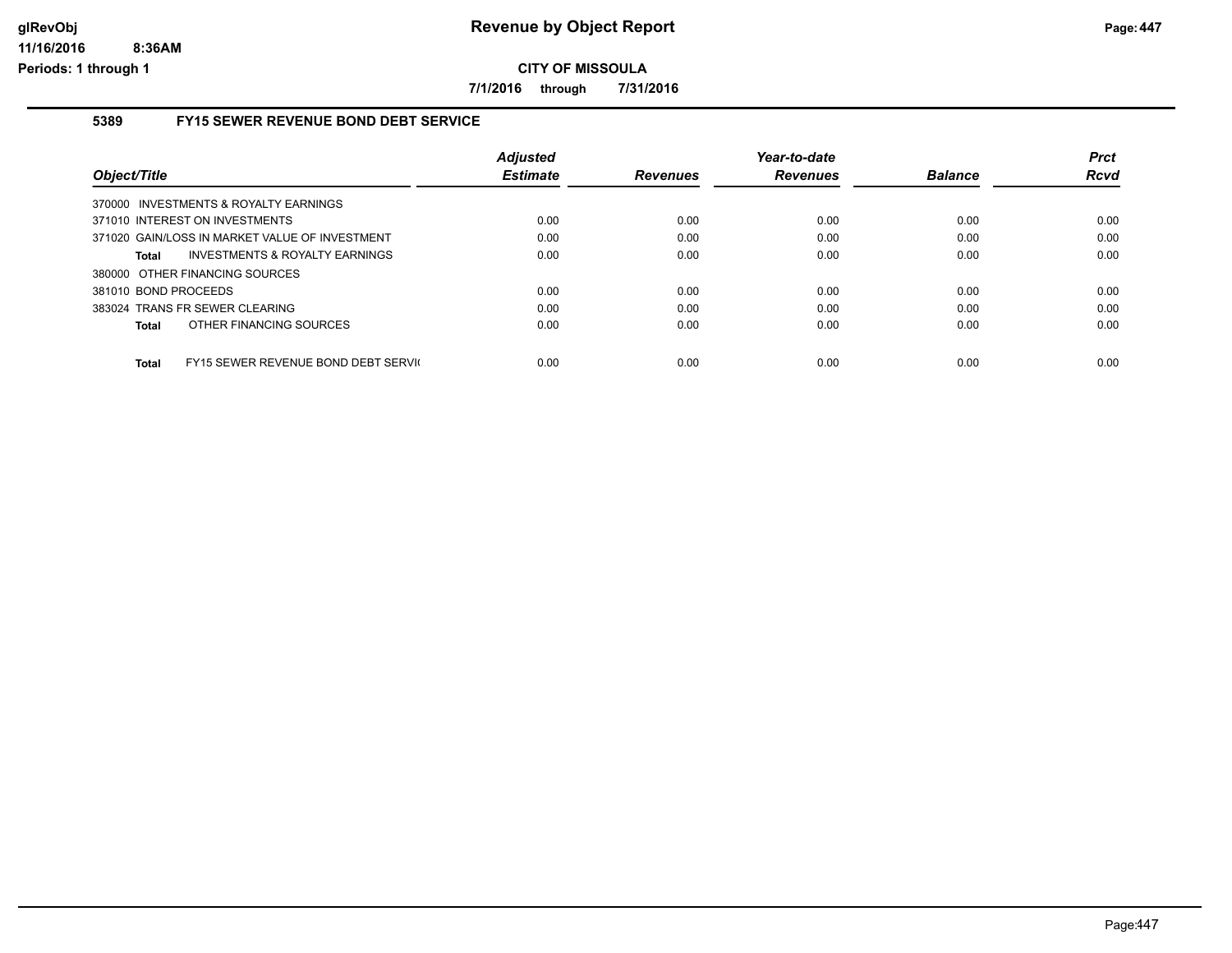**glRevObj Revenue by Object Report Page:448** 

**CITY OF MISSOULA**

**7/1/2016 through 7/31/2016**

### **5390 FY15 SEWER BOND DEBT RESERVE**

 **8:36AM**

#### **5390 FY15 SEWER BOND DEBT RESERVE**

|                                                 | <b>Adjusted</b> |                 | Year-to-date    |                | <b>Prct</b> |
|-------------------------------------------------|-----------------|-----------------|-----------------|----------------|-------------|
| Object/Title                                    | <b>Estimate</b> | <b>Revenues</b> | <b>Revenues</b> | <b>Balance</b> | <b>Rcvd</b> |
| 370000 INVESTMENTS & ROYALTY EARNINGS           |                 |                 |                 |                |             |
| 371010 INTEREST ON INVESTMENTS                  | 0.00            | 0.00            | 0.00            | 0.00           | 0.00        |
| 371020 GAIN/LOSS IN MARKET VALUE OF INVESTMENTS | 0.00            | 0.00            | 0.00            | 0.00           | 0.00        |
| INVESTMENTS & ROYALTY EARNINGS<br>Total         | 0.00            | 0.00            | 0.00            | 0.00           | 0.00        |
| 380000 OTHER FINANCING SOURCES                  |                 |                 |                 |                |             |
| 381002 SRF LOAN                                 | 0.00            | 0.00            | 0.00            | 0.00           | 0.00        |
| 383024 TRANS FR SEWER CLEARING                  | 0.00            | 0.00            | 0.00            | 0.00           | 0.00        |
| 383042 TRANSFERS FROM OTHER FUNDS               | 0.00            | 0.00            | 0.00            | 0.00           | 0.00        |
| OTHER FINANCING SOURCES<br>Total                | 0.00            | 0.00            | 0.00            | 0.00           | 0.00        |
|                                                 |                 |                 |                 |                |             |
| FY15 SEWER BOND DEBT RESERVE<br><b>Total</b>    | 0.00            | 0.00            | 0.00            | 0.00           | 0.00        |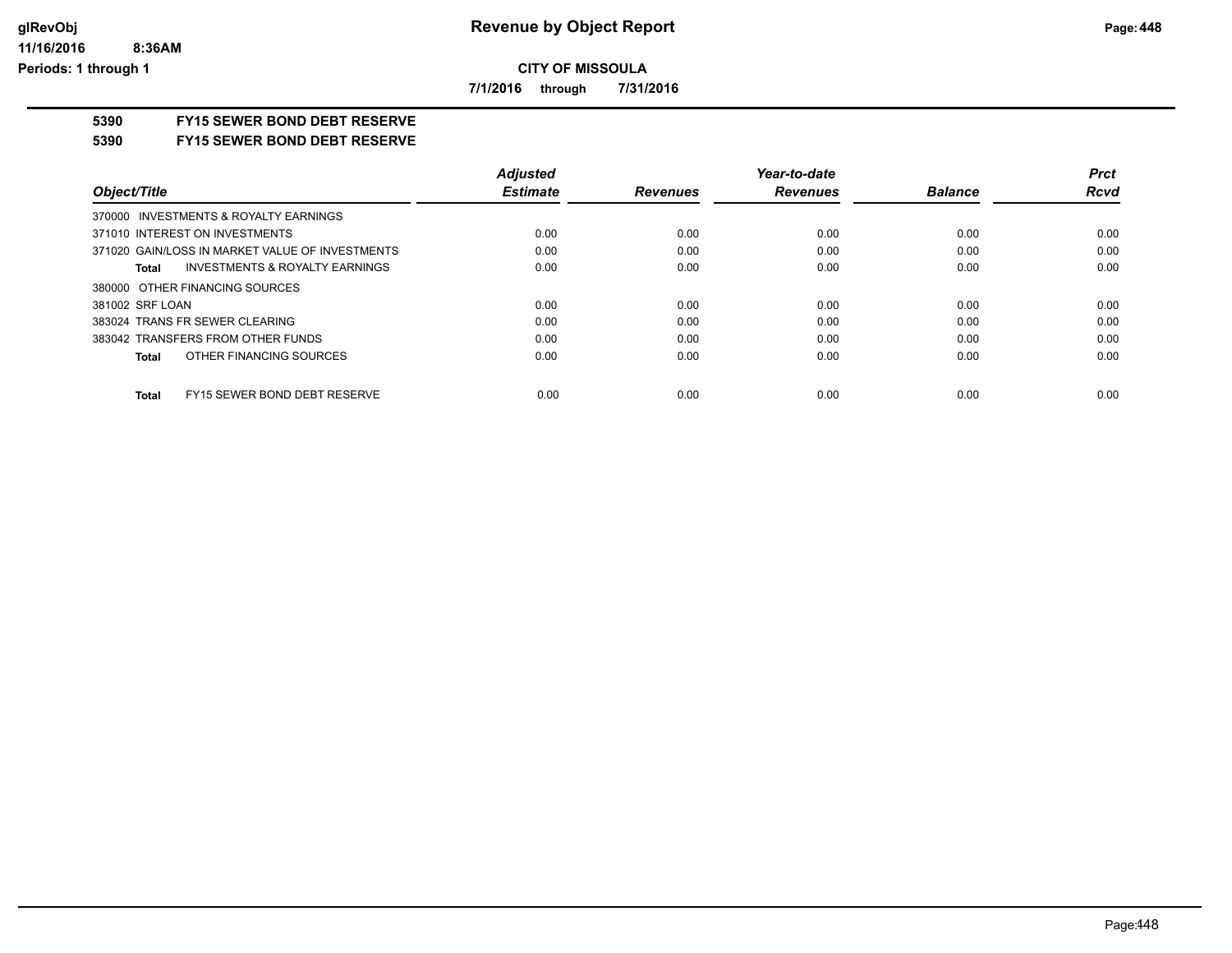**CITY OF MISSOULA**

**7/1/2016 through 7/31/2016**

#### **5390 FY15 SEWER BOND DEBT RESERVE**

 **8:36AM**

| Object/Title                                       | <b>Adjusted</b><br><b>Estimate</b> | <b>Revenues</b> | Year-to-date<br><b>Revenues</b> | <b>Balance</b> | <b>Prct</b><br>Rcvd |
|----------------------------------------------------|------------------------------------|-----------------|---------------------------------|----------------|---------------------|
| 370000 INVESTMENTS & ROYALTY EARNINGS              |                                    |                 |                                 |                |                     |
| 371010 INTEREST ON INVESTMENTS                     | 0.00                               | 0.00            | 0.00                            | 0.00           | 0.00                |
| 371020 GAIN/LOSS IN MARKET VALUE OF INVESTMENT     | 0.00                               | 0.00            | 0.00                            | 0.00           | 0.00                |
| <b>INVESTMENTS &amp; ROYALTY EARNINGS</b><br>Total | 0.00                               | 0.00            | 0.00                            | 0.00           | 0.00                |
| 380000 OTHER FINANCING SOURCES                     |                                    |                 |                                 |                |                     |
| 381002 SRF LOAN                                    | 0.00                               | 0.00            | 0.00                            | 0.00           | 0.00                |
| 383024 TRANS FR SEWER CLEARING                     | 0.00                               | 0.00            | 0.00                            | 0.00           | 0.00                |
| 383042 TRANSFERS FROM OTHER FUNDS                  | 0.00                               | 0.00            | 0.00                            | 0.00           | 0.00                |
| OTHER FINANCING SOURCES<br>Total                   | 0.00                               | 0.00            | 0.00                            | 0.00           | 0.00                |
| FY15 SEWER BOND DEBT RESERVE<br>Total              | 0.00                               | 0.00            | 0.00                            | 0.00           | 0.00                |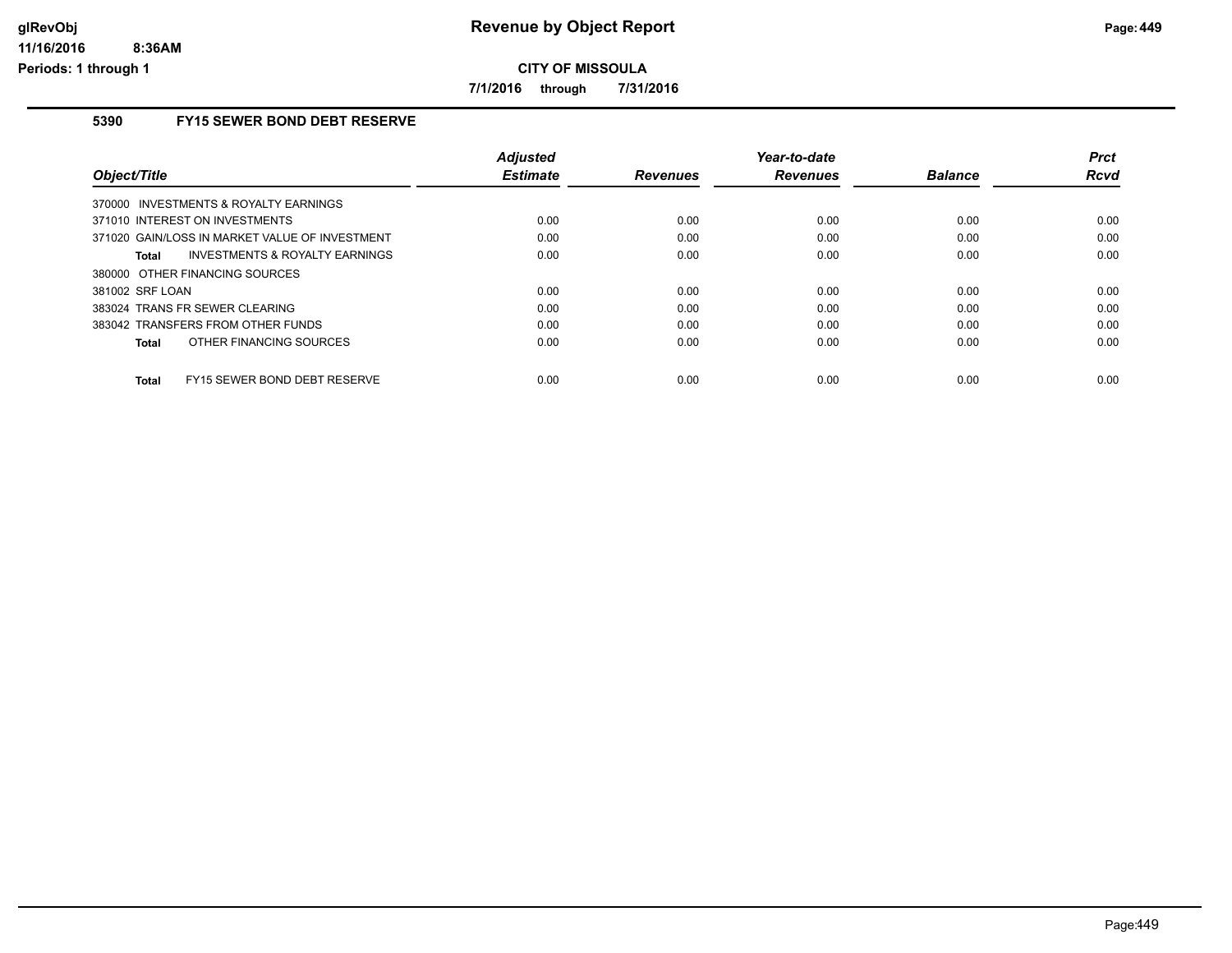**CITY OF MISSOULA**

**7/1/2016 through 7/31/2016**

#### **5450 STORMWATER UTILITIY**

**5450 STORMWATER UTILITIY**

|                                                     | <b>Adjusted</b> |                 | Year-to-date    |                | <b>Prct</b> |
|-----------------------------------------------------|-----------------|-----------------|-----------------|----------------|-------------|
| Object/Title                                        | <b>Estimate</b> | <b>Revenues</b> | <b>Revenues</b> | <b>Balance</b> | <b>Rcvd</b> |
| 330000 INTERGOVERNMENTAL REVENUES                   |                 |                 |                 |                |             |
| 336020 STATE PENSION CONTRIBUTION                   | 0.00            | 0.00            | 0.00            | 0.00           | 0.00        |
| <b>INTERGOVERNMENTAL REVENUES</b><br>Total          | 0.00            | 0.00            | 0.00            | 0.00           | 0.00        |
| 340000 CHARGES FOR SERVICES                         |                 |                 |                 |                |             |
| 345032 STORMWATER INSTALLATION FEES                 | 0.00            | 0.00            | 0.00            | 0.00           | 0.00        |
| 345034 STORMWATER USE FEES                          | 0.00            | 0.00            | 0.00            | 0.00           | 0.00        |
| <b>CHARGES FOR SERVICES</b><br>Total                | 0.00            | 0.00            | 0.00            | 0.00           | 0.00        |
| 360000 MISCELLANEOUS REVENUES                       |                 |                 |                 |                |             |
| 360010 MISCELLANEOUS                                | 0.00            | 0.00            | 0.00            | 0.00           | 0.00        |
| <b>MISCELLANEOUS REVENUES</b><br>Total              | 0.00            | 0.00            | 0.00            | 0.00           | 0.00        |
| <b>INVESTMENTS &amp; ROYALTY EARNINGS</b><br>370000 |                 |                 |                 |                |             |
| 371010 INTEREST ON INVESTMENTS                      | 0.00            | 0.00            | 0.00            | 0.00           | 0.00        |
| <b>INVESTMENTS &amp; ROYALTY EARNINGS</b><br>Total  | 0.00            | 0.00            | 0.00            | 0.00           | 0.00        |
| 380000 OTHER FINANCING SOURCES                      |                 |                 |                 |                |             |
| 383000 OPERATING TRANSFERS                          | 0.00            | 0.00            | 0.00            | 0.00           | 0.00        |
| OTHER FINANCING SOURCES<br><b>Total</b>             | 0.00            | 0.00            | 0.00            | 0.00           | 0.00        |
|                                                     |                 |                 |                 |                |             |
| STORMWATER UTILITIY<br>Total                        | 0.00            | 0.00            | 0.00            | 0.00           | 0.00        |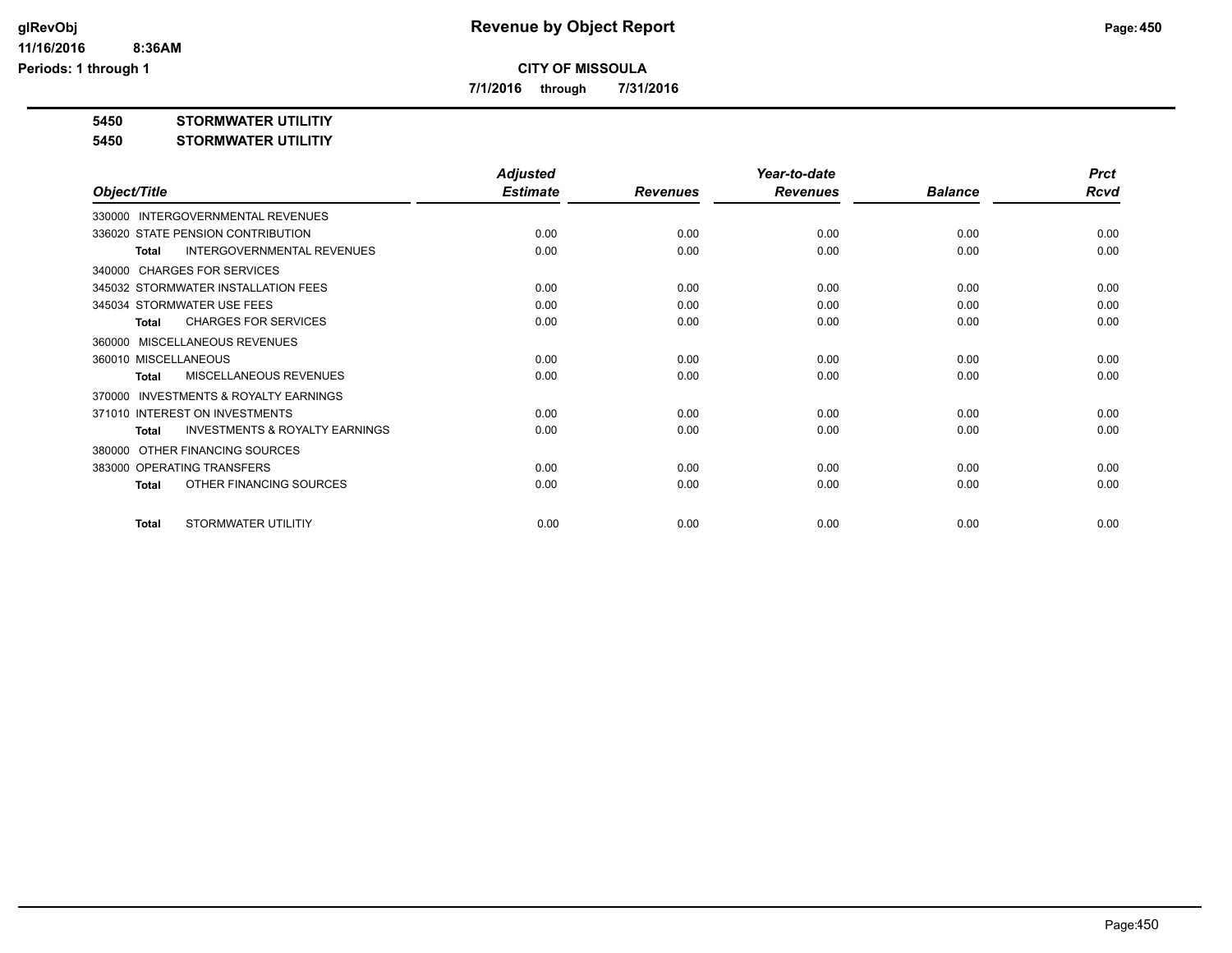**CITY OF MISSOULA**

**7/1/2016 through 7/31/2016**

#### **5450 STORMWATER UTILITIY**

 **8:36AM**

|                                                           | <b>Adjusted</b> |                 | Year-to-date    |                | <b>Prct</b> |
|-----------------------------------------------------------|-----------------|-----------------|-----------------|----------------|-------------|
| Object/Title                                              | <b>Estimate</b> | <b>Revenues</b> | <b>Revenues</b> | <b>Balance</b> | <b>Rcvd</b> |
| 330000 INTERGOVERNMENTAL REVENUES                         |                 |                 |                 |                |             |
| 336020 STATE PENSION CONTRIBUTION                         | 0.00            | 0.00            | 0.00            | 0.00           | 0.00        |
| INTERGOVERNMENTAL REVENUES<br><b>Total</b>                | 0.00            | 0.00            | 0.00            | 0.00           | 0.00        |
| 340000 CHARGES FOR SERVICES                               |                 |                 |                 |                |             |
| 345032 STORMWATER INSTALLATION FEES                       | 0.00            | 0.00            | 0.00            | 0.00           | 0.00        |
| 345034 STORMWATER USE FEES                                | 0.00            | 0.00            | 0.00            | 0.00           | 0.00        |
| <b>CHARGES FOR SERVICES</b><br>Total                      | 0.00            | 0.00            | 0.00            | 0.00           | 0.00        |
| 360000 MISCELLANEOUS REVENUES                             |                 |                 |                 |                |             |
| 360010 MISCELLANEOUS                                      | 0.00            | 0.00            | 0.00            | 0.00           | 0.00        |
| MISCELLANEOUS REVENUES<br><b>Total</b>                    | 0.00            | 0.00            | 0.00            | 0.00           | 0.00        |
| <b>INVESTMENTS &amp; ROYALTY EARNINGS</b><br>370000       |                 |                 |                 |                |             |
| 371010 INTEREST ON INVESTMENTS                            | 0.00            | 0.00            | 0.00            | 0.00           | 0.00        |
| <b>INVESTMENTS &amp; ROYALTY EARNINGS</b><br><b>Total</b> | 0.00            | 0.00            | 0.00            | 0.00           | 0.00        |
| OTHER FINANCING SOURCES<br>380000                         |                 |                 |                 |                |             |
| 383000 OPERATING TRANSFERS                                | 0.00            | 0.00            | 0.00            | 0.00           | 0.00        |
| OTHER FINANCING SOURCES<br><b>Total</b>                   | 0.00            | 0.00            | 0.00            | 0.00           | 0.00        |
| STORMWATER UTILITIY<br>Total                              | 0.00            | 0.00            | 0.00            | 0.00           | 0.00        |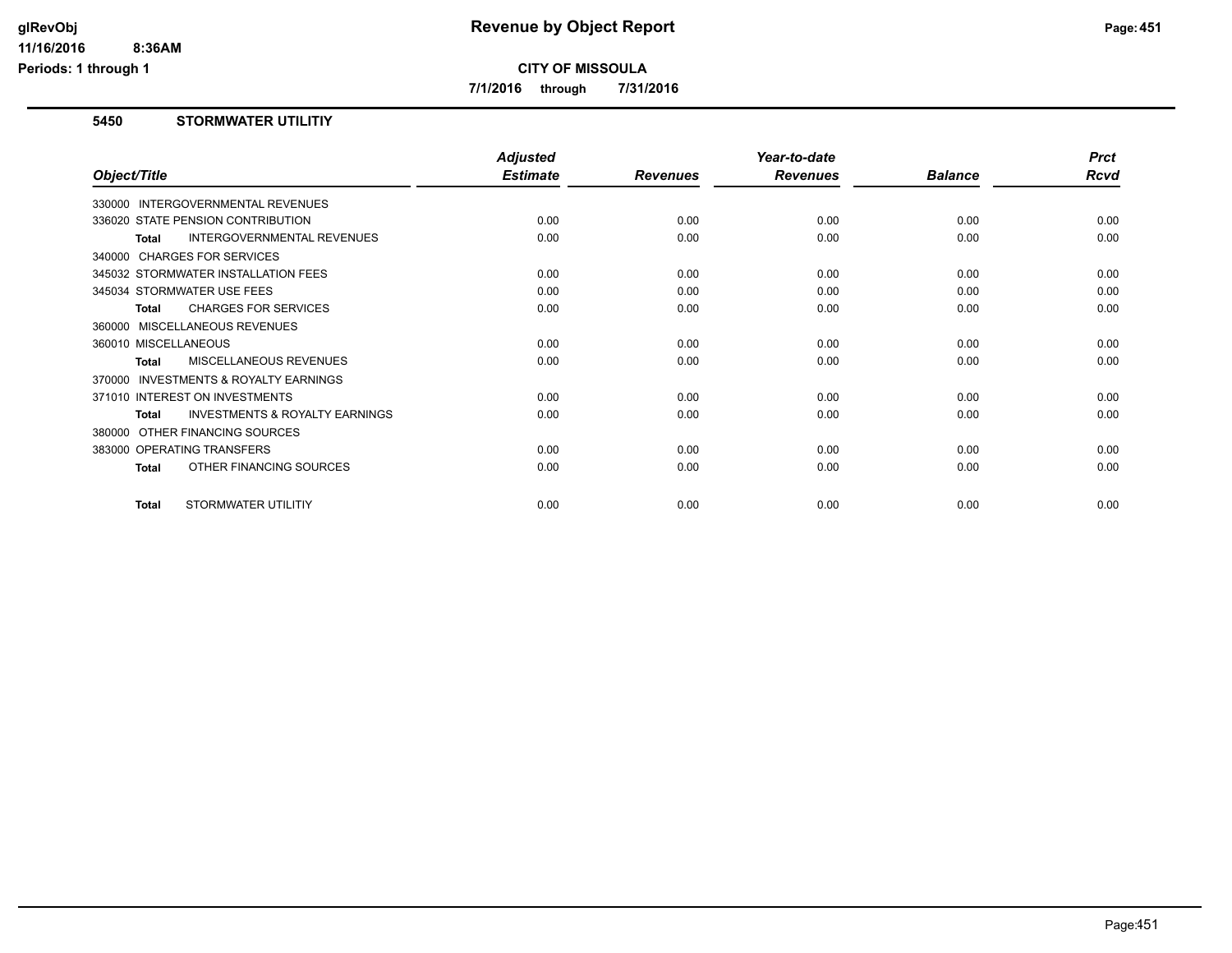**CITY OF MISSOULA**

**7/1/2016 through 7/31/2016**

## **Periods: 1 through 1**

## **5711 AQUATICS**

**5711 AQUATICS**

|                                                           | <b>Adjusted</b> |                 | Year-to-date    |                | <b>Prct</b> |
|-----------------------------------------------------------|-----------------|-----------------|-----------------|----------------|-------------|
| Object/Title                                              | <b>Estimate</b> | <b>Revenues</b> | <b>Revenues</b> | <b>Balance</b> | <b>Rcvd</b> |
| 330000 INTERGOVERNMENTAL REVENUES                         |                 |                 |                 |                |             |
| 336020 STATE PENSION CONTRIBUTION                         | 0.00            | 0.00            | 0.00            | 0.00           | 0.00        |
| 336023 STATE CONTRIB. - PERS                              | 0.00            | 0.00            | 0.00            | 0.00           | 0.00        |
| <b>INTERGOVERNMENTAL REVENUES</b><br><b>Total</b>         | 0.00            | 0.00            | 0.00            | 0.00           | 0.00        |
| 340000 CHARGES FOR SERVICES                               |                 |                 |                 |                |             |
| 340051 GRILL VAN CONCESSIONS                              | 0.00            | 14,293.55       | 14,293.55       | $-14,293.55$   | 0.00        |
| 346030 SWIMMING POOL FEES                                 | 0.00            | 197.912.00      | 197.912.00      | $-197.912.00$  | 0.00        |
| 346060 CURRENTS SWIMMING FACILITY                         | 0.00            | 35,865.92       | 35,865.92       | $-35,865.92$   | 0.00        |
| 346061 CURRENTS ENTERPRISE                                | 0.00            | 0.00            | 0.00            | 0.00           | 0.00        |
| 346062 SPLASH ENTERPRISE                                  | 0.00            | 0.00            | 0.00            | 0.00           | 0.00        |
| <b>CHARGES FOR SERVICES</b><br><b>Total</b>               | 0.00            | 248,071.47      | 248,071.47      | $-248,071.47$  | 0.00        |
| 360000 MISCELLANEOUS REVENUES                             |                 |                 |                 |                |             |
| 360010 MISCELLANEOUS                                      | 0.00            | 0.00            | 0.00            | 0.00           | 0.00        |
| 365000 DONATIONS                                          | 0.00            | 0.00            | 0.00            | 0.00           | 0.00        |
| 365019 AQUATICS DONATIONS & GRANTS                        | 0.00            | 0.00            | 0.00            | 0.00           | 0.00        |
| MISCELLANEOUS REVENUES<br>Total                           | 0.00            | 0.00            | 0.00            | 0.00           | 0.00        |
| 370000 INVESTMENTS & ROYALTY EARNINGS                     |                 |                 |                 |                |             |
| 371010 INTEREST ON INVESTMENTS                            | 0.00            | 0.00            | 0.00            | 0.00           | 0.00        |
| <b>INVESTMENTS &amp; ROYALTY EARNINGS</b><br><b>Total</b> | 0.00            | 0.00            | 0.00            | 0.00           | 0.00        |
| 380000 OTHER FINANCING SOURCES                            |                 |                 |                 |                |             |
| 383029 TRANS FR GENERAL                                   | 0.00            | 0.00            | 0.00            | 0.00           | 0.00        |
| 383043 TRANSFERS FROM IMPACT FEES                         | 0.00            | 0.00            | 0.00            | 0.00           | 0.00        |
| 383400 CAPITAL CONTRIBUTION                               | 0.00            | 0.00            | 0.00            | 0.00           | 0.00        |
| OTHER FINANCING SOURCES<br><b>Total</b>                   | 0.00            | 0.00            | 0.00            | 0.00           | 0.00        |
| <b>AQUATICS</b><br>Total                                  | 0.00            | 248.071.47      | 248,071.47      | $-248.071.47$  | 0.00        |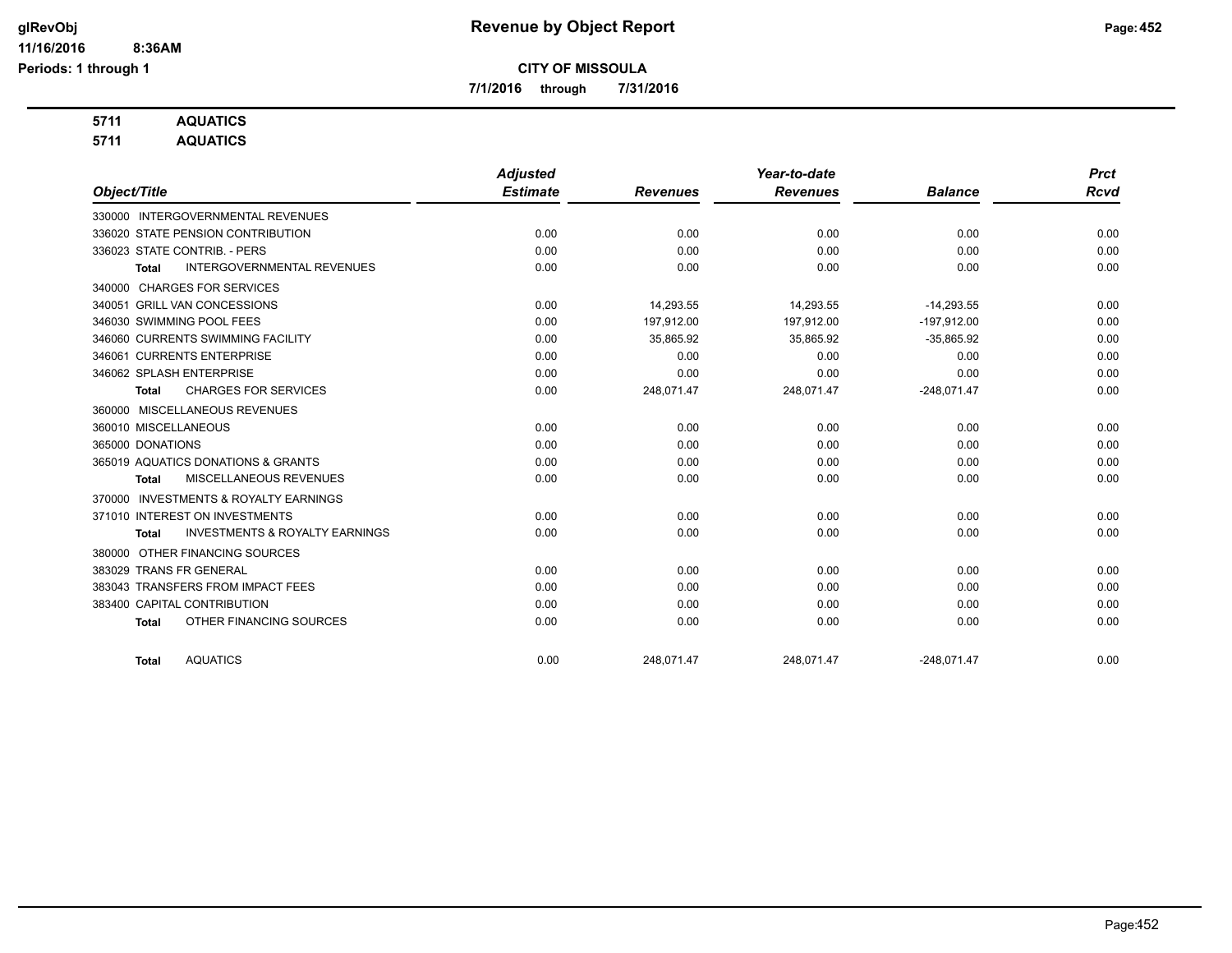**CITY OF MISSOULA**

**7/1/2016 through 7/31/2016**

**5711 AQUATICS**

|                                                           | <b>Adjusted</b> |                 | Year-to-date    |                | <b>Prct</b> |
|-----------------------------------------------------------|-----------------|-----------------|-----------------|----------------|-------------|
| Object/Title                                              | <b>Estimate</b> | <b>Revenues</b> | <b>Revenues</b> | <b>Balance</b> | <b>Rcvd</b> |
| <b>INTERGOVERNMENTAL REVENUES</b><br>330000               |                 |                 |                 |                |             |
| 336020 STATE PENSION CONTRIBUTION                         | 0.00            | 0.00            | 0.00            | 0.00           | 0.00        |
| 336023 STATE CONTRIB. - PERS                              | 0.00            | 0.00            | 0.00            | 0.00           | 0.00        |
| <b>INTERGOVERNMENTAL REVENUES</b><br>Total                | 0.00            | 0.00            | 0.00            | 0.00           | 0.00        |
| 340000 CHARGES FOR SERVICES                               |                 |                 |                 |                |             |
| <b>GRILL VAN CONCESSIONS</b><br>340051                    | 0.00            | 14,293.55       | 14,293.55       | $-14,293.55$   | 0.00        |
| 346030 SWIMMING POOL FEES                                 | 0.00            | 197,912.00      | 197,912.00      | $-197,912.00$  | 0.00        |
| 346060 CURRENTS SWIMMING FACILITY                         | 0.00            | 35,865.92       | 35,865.92       | $-35,865.92$   | 0.00        |
| 346061 CURRENTS ENTERPRISE                                | 0.00            | 0.00            | 0.00            | 0.00           | 0.00        |
| 346062 SPLASH ENTERPRISE                                  | 0.00            | 0.00            | 0.00            | 0.00           | 0.00        |
| <b>CHARGES FOR SERVICES</b><br><b>Total</b>               | 0.00            | 248,071.47      | 248,071.47      | $-248,071.47$  | 0.00        |
| 360000 MISCELLANEOUS REVENUES                             |                 |                 |                 |                |             |
| 360010 MISCELLANEOUS                                      | 0.00            | 0.00            | 0.00            | 0.00           | 0.00        |
| 365000 DONATIONS                                          | 0.00            | 0.00            | 0.00            | 0.00           | 0.00        |
| 365019 AQUATICS DONATIONS & GRANTS                        | 0.00            | 0.00            | 0.00            | 0.00           | 0.00        |
| MISCELLANEOUS REVENUES<br><b>Total</b>                    | 0.00            | 0.00            | 0.00            | 0.00           | 0.00        |
| <b>INVESTMENTS &amp; ROYALTY EARNINGS</b><br>370000       |                 |                 |                 |                |             |
| 371010 INTEREST ON INVESTMENTS                            | 0.00            | 0.00            | 0.00            | 0.00           | 0.00        |
| <b>INVESTMENTS &amp; ROYALTY EARNINGS</b><br><b>Total</b> | 0.00            | 0.00            | 0.00            | 0.00           | 0.00        |
| OTHER FINANCING SOURCES<br>380000                         |                 |                 |                 |                |             |
| 383029 TRANS FR GENERAL                                   | 0.00            | 0.00            | 0.00            | 0.00           | 0.00        |
| 383043 TRANSFERS FROM IMPACT FEES                         | 0.00            | 0.00            | 0.00            | 0.00           | 0.00        |
| 383400 CAPITAL CONTRIBUTION                               | 0.00            | 0.00            | 0.00            | 0.00           | 0.00        |
| OTHER FINANCING SOURCES<br><b>Total</b>                   | 0.00            | 0.00            | 0.00            | 0.00           | 0.00        |
| <b>AQUATICS</b><br>Total                                  | 0.00            | 248,071.47      | 248,071.47      | $-248.071.47$  | 0.00        |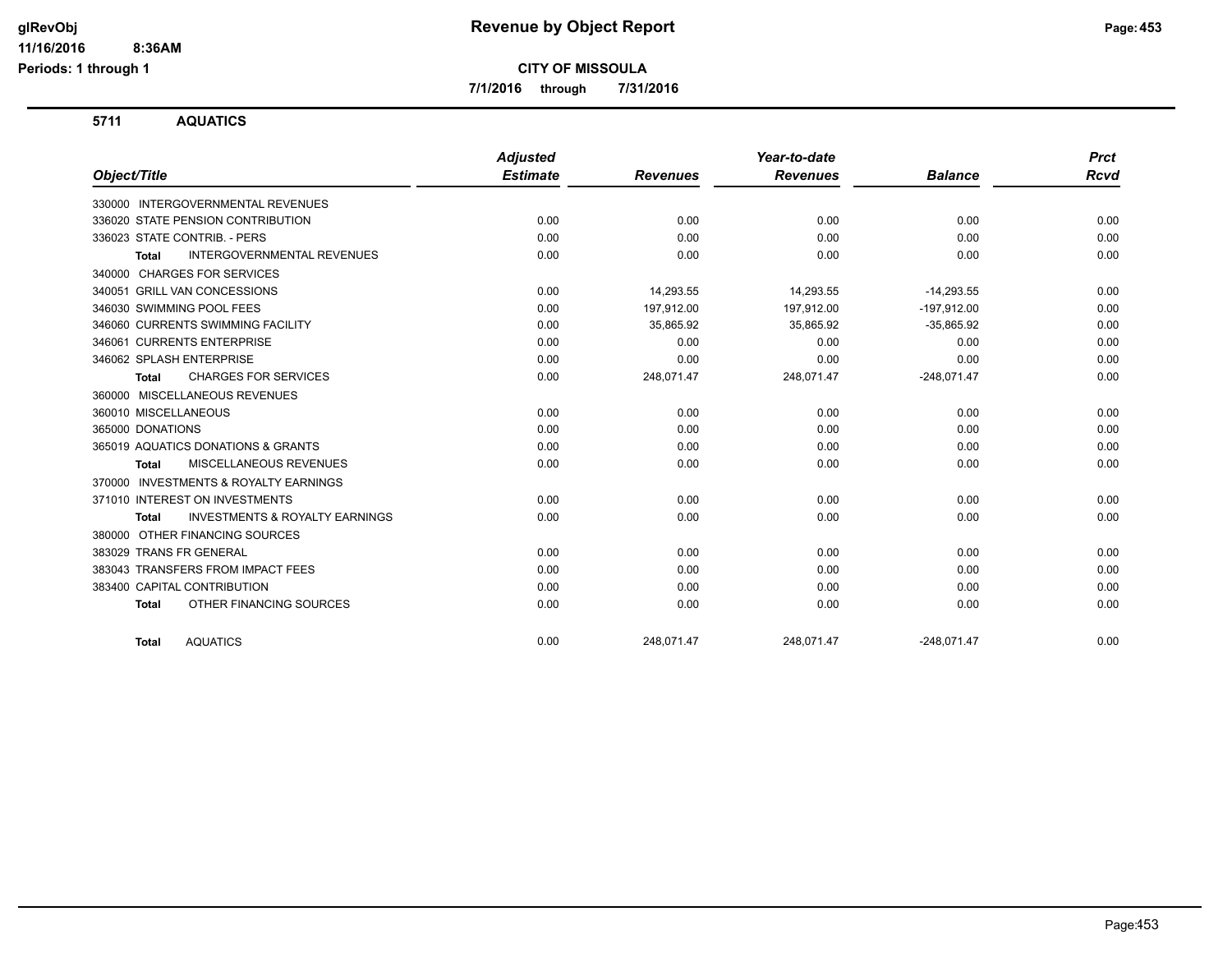**CITY OF MISSOULA**

**7/1/2016 through 7/31/2016**

**6050 EMPLOYEE BENEFIT PLAN FUND**

#### **6050 EMPLOYEE BENEFIT PLAN FUND**

|                                                          | <b>Adjusted</b> |                 | Year-to-date    |                 | <b>Prct</b> |
|----------------------------------------------------------|-----------------|-----------------|-----------------|-----------------|-------------|
| Object/Title                                             | <b>Estimate</b> | <b>Revenues</b> | <b>Revenues</b> | <b>Balance</b>  | <b>Rcvd</b> |
| 330000 INTERGOVERNMENTAL REVENUES                        |                 |                 |                 |                 |             |
| 334112 WELLNESS GRANT                                    | 0.00            | 0.00            | 0.00            | 0.00            | 0.00        |
| <b>INTERGOVERNMENTAL REVENUES</b><br>Total               | 0.00            | 0.00            | 0.00            | 0.00            | 0.00        |
| 360000 MISCELLANEOUS REVENUES                            |                 |                 |                 |                 |             |
| 360010 MISCELLANEOUS                                     | 0.00            | 0.00            | 0.00            | 0.00            | 0.00        |
| <b>MISCELLANEOUS REVENUES</b><br><b>Total</b>            | 0.00            | 0.00            | 0.00            | 0.00            | 0.00        |
| 370000 INVESTMENTS & ROYALTY EARNINGS                    |                 |                 |                 |                 |             |
| 371010 INTEREST ON INVESTMENTS                           | 0.00            | 0.00            | 0.00            | 0.00            | 0.00        |
| <b>INVESTMENTS &amp; ROYALTY EARNINGS</b><br>Total       | 0.00            | 0.00            | 0.00            | 0.00            | 0.00        |
| 380000 OTHER FINANCING SOURCES                           |                 |                 |                 |                 |             |
| 383028 TRANS FROM GF FOR HEALTH RESERVE                  | 0.00            | 0.00            | 0.00            | 0.00            | 0.00        |
| 383029 TRANS FR GENERAL                                  | 0.00            | 11,927.29       | 11,927.29       | $-11,927.29$    | 0.00        |
| OTHER FINANCING SOURCES<br><b>Total</b>                  | 0.00            | 11,927.29       | 11,927.29       | $-11,927.29$    | 0.00        |
| 390000 INTERNAL SERVICES                                 |                 |                 |                 |                 |             |
| 396001 INSURANCE REIMBURSEMENTS                          | 0.00            | $-15,672.69$    | $-15,672.69$    | 15,672.69       | 0.00        |
| 396002 CITY CONTRIBUTIONS                                | 0.00            | 483,958.35      | 483,958.35      | -483,958.35     | 0.00        |
| 396003 EMPLOYEE DEDUCTION CONTRIBUTIONS                  | 0.00            | 368,811.78      | 368,811.78      | $-368,811.78$   | 0.00        |
| 396004 RETIREE CONTRIBUTIONS                             | 0.00            | 6,733.40        | 6,733.40        | $-6,733.40$     | 0.00        |
| 396005 FIRE + POLICE ADDTL HEALTH CONTRIB                | 0.00            | 256,194.00      | 256,194.00      | $-256, 194.00$  | 0.00        |
| 396006 RX REBATES                                        | 0.00            | $-0.36$         | $-0.36$         | 0.36            | 0.00        |
| 396007 OTHER PARTICIPANT HEALTH PREM CONTRIB             | 0.00            | 282.50          | 282.50          | $-282.50$       | 0.00        |
| 396008 COBRA CONTRIBUTIONS                               | 0.00            | 0.00            | 0.00            | 0.00            | 0.00        |
| 396009 WELLNESS PROGRAM CONTRIBUTIONS                    | 0.00            | 0.00            | 0.00            | 0.00            | 0.00        |
| 396010 EMPLOYEE SUPPLI LIFE INSURANCE CONTRI             | 0.00            | 839.72          | 839.72          | $-839.72$       | 0.00        |
| <b>EMPLOYEE VISION INSURANCE CONTRIBUTIONS</b><br>396011 | 0.00            | 142.49          | 142.49          | $-142.49$       | 0.00        |
| <b>INTERNAL SERVICES</b><br><b>Total</b>                 | 0.00            | 1,101,289.19    | 1,101,289.19    | $-1,101,289.19$ | 0.00        |
| <b>EMPLOYEE BENEFIT PLAN FUND</b><br><b>Total</b>        | 0.00            | 1,113,216.48    | 1,113,216.48    | $-1,113,216.48$ | 0.00        |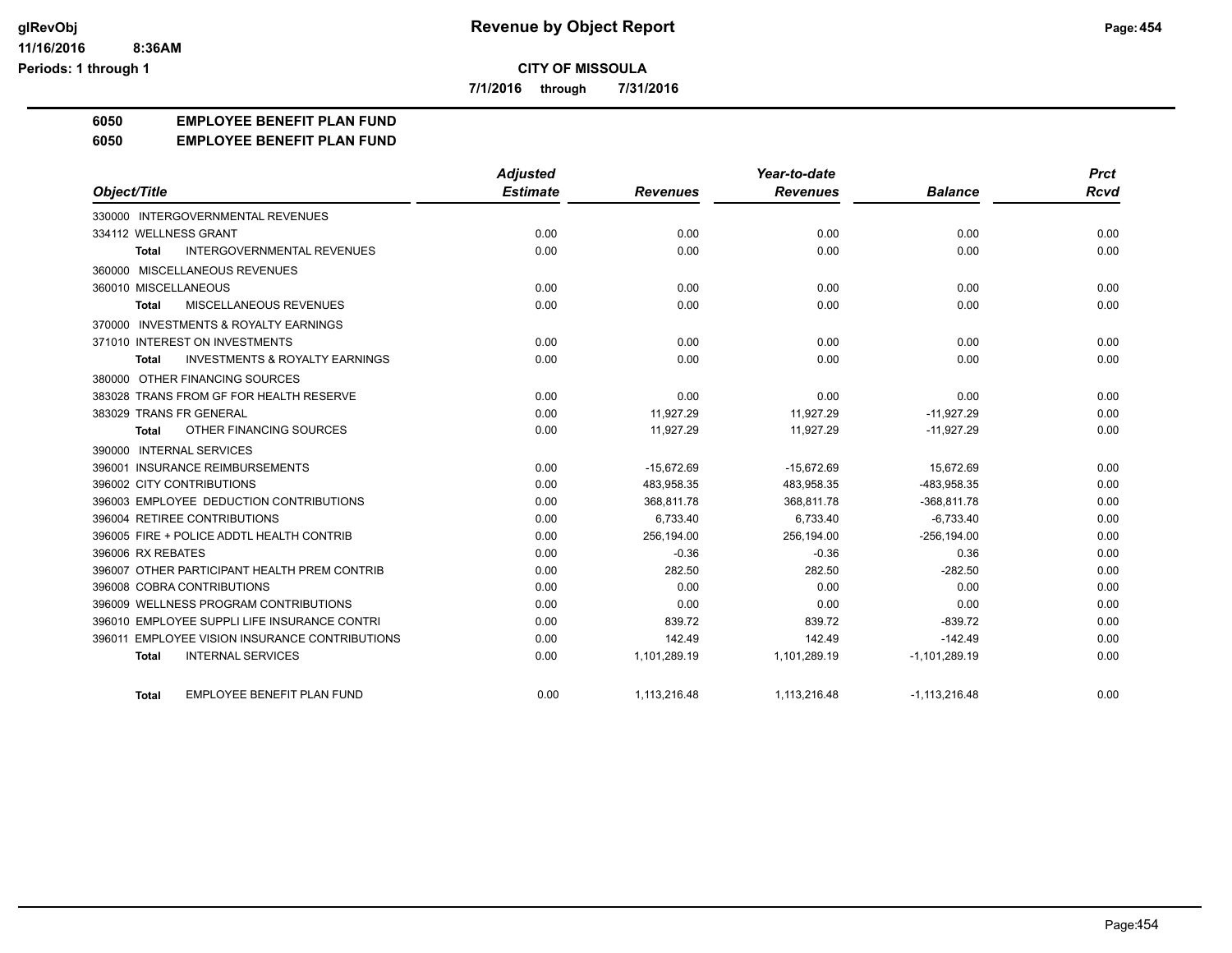**CITY OF MISSOULA**

**7/1/2016 through 7/31/2016**

#### **6050 EMPLOYEE BENEFIT PLAN FUND**

 **8:36AM**

|                                                           | Adjusted        |                 | Year-to-date    |                 | <b>Prct</b> |
|-----------------------------------------------------------|-----------------|-----------------|-----------------|-----------------|-------------|
| Object/Title                                              | <b>Estimate</b> | <b>Revenues</b> | <b>Revenues</b> | <b>Balance</b>  | <b>Rcvd</b> |
| 330000 INTERGOVERNMENTAL REVENUES                         |                 |                 |                 |                 |             |
| 334112 WELLNESS GRANT                                     | 0.00            | 0.00            | 0.00            | 0.00            | 0.00        |
| <b>INTERGOVERNMENTAL REVENUES</b><br><b>Total</b>         | 0.00            | 0.00            | 0.00            | 0.00            | 0.00        |
| 360000 MISCELLANEOUS REVENUES                             |                 |                 |                 |                 |             |
| 360010 MISCELLANEOUS                                      | 0.00            | 0.00            | 0.00            | 0.00            | 0.00        |
| <b>MISCELLANEOUS REVENUES</b><br><b>Total</b>             | 0.00            | 0.00            | 0.00            | 0.00            | 0.00        |
| 370000 INVESTMENTS & ROYALTY EARNINGS                     |                 |                 |                 |                 |             |
| 371010 INTEREST ON INVESTMENTS                            | 0.00            | 0.00            | 0.00            | 0.00            | 0.00        |
| <b>INVESTMENTS &amp; ROYALTY EARNINGS</b><br><b>Total</b> | 0.00            | 0.00            | 0.00            | 0.00            | 0.00        |
| 380000 OTHER FINANCING SOURCES                            |                 |                 |                 |                 |             |
| 383028 TRANS FROM GF FOR HEALTH RESERVE                   | 0.00            | 0.00            | 0.00            | 0.00            | 0.00        |
| 383029 TRANS FR GENERAL                                   | 0.00            | 11,927.29       | 11,927.29       | $-11,927.29$    | 0.00        |
| OTHER FINANCING SOURCES<br><b>Total</b>                   | 0.00            | 11,927.29       | 11,927.29       | $-11,927.29$    | 0.00        |
| 390000 INTERNAL SERVICES                                  |                 |                 |                 |                 |             |
| 396001 INSURANCE REIMBURSEMENTS                           | 0.00            | $-15,672.69$    | $-15,672.69$    | 15,672.69       | 0.00        |
| 396002 CITY CONTRIBUTIONS                                 | 0.00            | 483.958.35      | 483.958.35      | -483.958.35     | 0.00        |
| 396003 EMPLOYEE DEDUCTION CONTRIBUTIONS                   | 0.00            | 368,811.78      | 368,811.78      | $-368,811.78$   | 0.00        |
| 396004 RETIREE CONTRIBUTIONS                              | 0.00            | 6,733.40        | 6,733.40        | $-6,733.40$     | 0.00        |
| 396005 FIRE + POLICE ADDTL HEALTH CONTRIB                 | 0.00            | 256,194.00      | 256,194.00      | $-256, 194.00$  | 0.00        |
| 396006 RX REBATES                                         | 0.00            | $-0.36$         | $-0.36$         | 0.36            | 0.00        |
| 396007 OTHER PARTICIPANT HEALTH PREM CONTRIB              | 0.00            | 282.50          | 282.50          | $-282.50$       | 0.00        |
| 396008 COBRA CONTRIBUTIONS                                | 0.00            | 0.00            | 0.00            | 0.00            | 0.00        |
| 396009 WELLNESS PROGRAM CONTRIBUTIONS                     | 0.00            | 0.00            | 0.00            | 0.00            | 0.00        |
| 396010 EMPLOYEE SUPPLI LIFE INSURANCE CONTRI              | 0.00            | 839.72          | 839.72          | $-839.72$       | 0.00        |
| 396011 EMPLOYEE VISION INSURANCE CONTRIBUTION             | 0.00            | 142.49          | 142.49          | $-142.49$       | 0.00        |
| <b>INTERNAL SERVICES</b><br><b>Total</b>                  | 0.00            | 1,101,289.19    | 1,101,289.19    | $-1,101,289.19$ | 0.00        |
| <b>EMPLOYEE BENEFIT PLAN FUND</b><br><b>Total</b>         | 0.00            | 1,113,216.48    | 1,113,216.48    | $-1,113,216.48$ | 0.00        |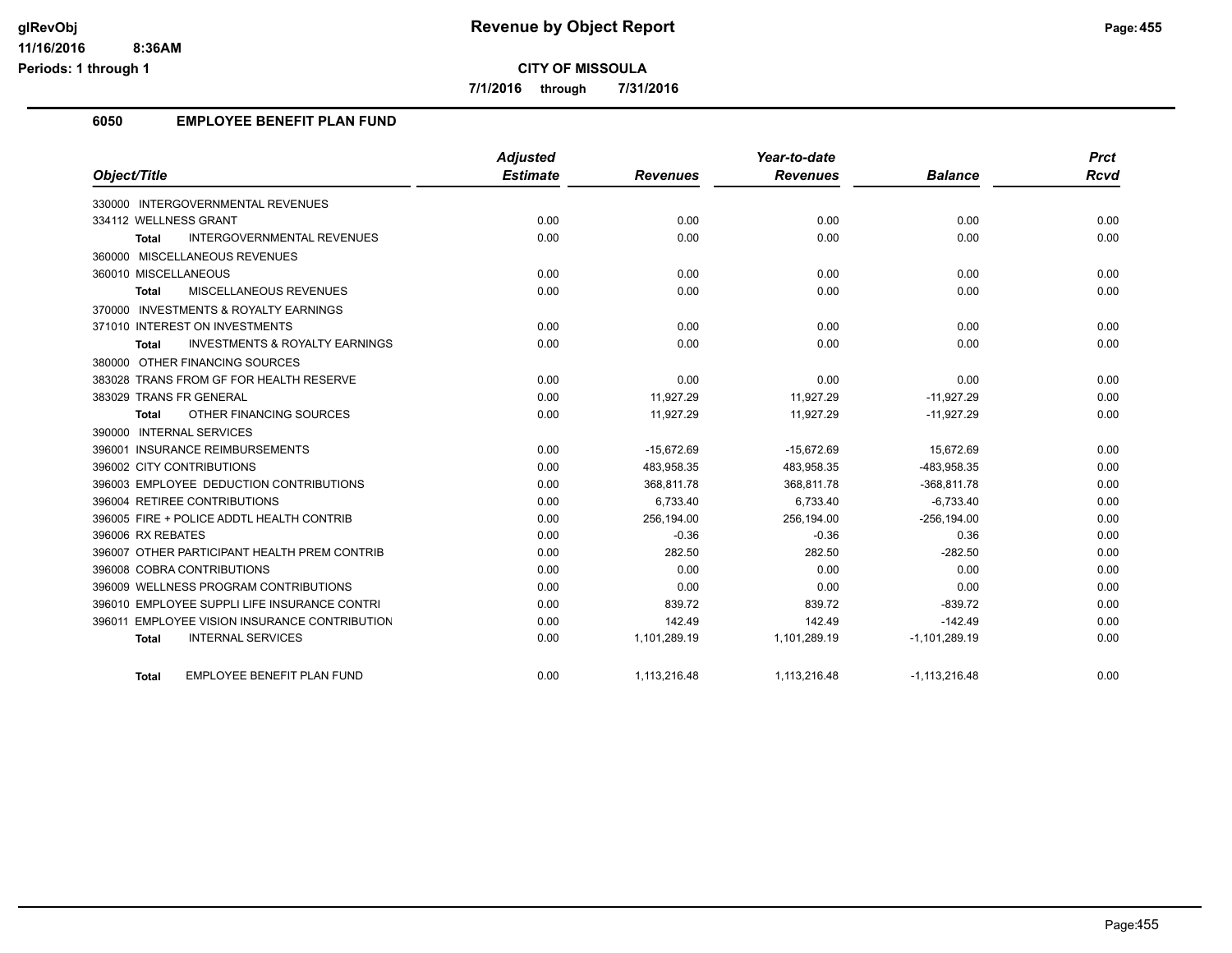**CITY OF MISSOULA**

**7/1/2016 through 7/31/2016**

**7370 PARKING COMMISSION FUND**

**7370 PARKING COMMISSION FUND**

|                                                           | <b>Adjusted</b> |                 | Year-to-date    |                | <b>Prct</b> |
|-----------------------------------------------------------|-----------------|-----------------|-----------------|----------------|-------------|
| Object/Title                                              | <b>Estimate</b> | <b>Revenues</b> | <b>Revenues</b> | <b>Balance</b> | <b>Rcvd</b> |
| 330000 INTERGOVERNMENTAL REVENUES                         |                 |                 |                 |                |             |
| 336020 STATE PENSION CONTRIBUTION                         | 0.00            | 0.00            | 0.00            | 0.00           | 0.00        |
| 336023 STATE CONTRIB. - PERS                              | 0.00            | 0.00            | 0.00            | 0.00           | 0.00        |
| <b>INTERGOVERNMENTAL REVENUES</b><br><b>Total</b>         | 0.00            | 0.00            | 0.00            | 0.00           | 0.00        |
| 340000 CHARGES FOR SERVICES                               |                 |                 |                 |                |             |
| 343009 TOW CHARGES                                        | 0.00            | 0.00            | 0.00            | 0.00           | 0.00        |
| 343015 PARKING                                            | 0.00            | 0.00            | 0.00            | 0.00           | 0.00        |
| 343016 METER MONEY                                        | 0.00            | 82,381.71       | 82,381.71       | $-82,381.71$   | 0.00        |
| 343017 PARKING LEASE REVENUE                              | 0.00            | 74,561.00       | 74,561.00       | $-74,561.00$   | 0.00        |
| 343018 *** Title Not Found ***                            | 0.00            | 7,498.95        | 7,498.95        | $-7,498.95$    | 0.00        |
| 343301 BOOT REMOVAL                                       | 0.00            | 555.00          | 555.00          | $-555.00$      | 0.00        |
| <b>CHARGES FOR SERVICES</b><br><b>Total</b>               | 0.00            | 164,996.66      | 164,996.66      | $-164,996.66$  | 0.00        |
| 350000 FINES & FORFEITURES                                |                 |                 |                 |                |             |
| 352000 TICKETS                                            | 0.00            | 0.00            | 0.00            | 0.00           | 0.00        |
| 352001 PARKING TICKET REVENUE                             | 0.00            | 20,516.50       | 20,516.50       | $-20,516.50$   | 0.00        |
| 352002 PARKING FINES                                      | 0.00            | 0.00            | 0.00            | 0.00           | 0.00        |
| <b>FINES &amp; FORFEITURES</b><br><b>Total</b>            | 0.00            | 20,516.50       | 20,516.50       | $-20,516.50$   | 0.00        |
| 360000 MISCELLANEOUS REVENUES                             |                 |                 |                 |                |             |
| 360010 MISCELLANEOUS                                      | 0.00            | 10,670.00       | 10,670.00       | $-10,670.00$   | 0.00        |
| 360018 MARKET ON FRONT UTILITY PAYMENTS                   | 0.00            | 0.00            | 0.00            | 0.00           | 0.00        |
| 360019 GARBAGE-MARKET ON FRONT                            | 0.00            | 0.00            | 0.00            | 0.00           | 0.00        |
| 362002 BAD CHECK CHARGES                                  | 0.00            | 0.00            | 0.00            | 0.00           | 0.00        |
| 362005 LEASE LATE PAYMENT PENALTY                         | 0.00            | 0.00            | 0.00            | 0.00           | 0.00        |
| 364040 INSURANCE AND DAMAGE RECOVERY                      | 0.00            | 0.00            | 0.00            | 0.00           | 0.00        |
| MISCELLANEOUS REVENUES<br><b>Total</b>                    | 0.00            | 10,670.00       | 10,670.00       | $-10,670.00$   | 0.00        |
| 370000 INVESTMENTS & ROYALTY EARNINGS                     |                 |                 |                 |                |             |
| 371010 INTEREST ON INVESTMENTS                            | 0.00            | 0.00            | 0.00            | 0.00           | 0.00        |
| 371020 GAIN/LOSS IN MARKET VALUE OF INVESTMENTS           | 0.00            | 0.00            | 0.00            | 0.00           | 0.00        |
| <b>INVESTMENTS &amp; ROYALTY EARNINGS</b><br><b>Total</b> | 0.00            | 0.00            | 0.00            | 0.00           | 0.00        |
| 380000 OTHER FINANCING SOURCES                            |                 |                 |                 |                |             |
| 381010 BOND PROCEEDS                                      | 0.00            | 0.00            | 0.00            | 0.00           | 0.00        |
| 381090 PROCEEDS FROM CAPITAL LEASE                        | 0.00            | 0.00            | 0.00            | 0.00           | 0.00        |
| 382010 SALE OF FIXED ASSETS                               | 0.00            | 0.00            | 0.00            | 0.00           | 0.00        |
| 383013 TRANS FR SID DEBT SERVICE                          | 0.00            | 0.00            | 0.00            | 0.00           | 0.00        |
| 383400 CAPITAL CONTRIBUTION                               | 0.00            | 0.00            | 0.00            | 0.00           | 0.00        |
| OTHER FINANCING SOURCES<br><b>Total</b>                   | 0.00            | 0.00            | 0.00            | 0.00           | 0.00        |
| PARKING COMMISSION FUND<br><b>Total</b>                   | 0.00            | 196,183.16      | 196,183.16      | $-196, 183.16$ | 0.00        |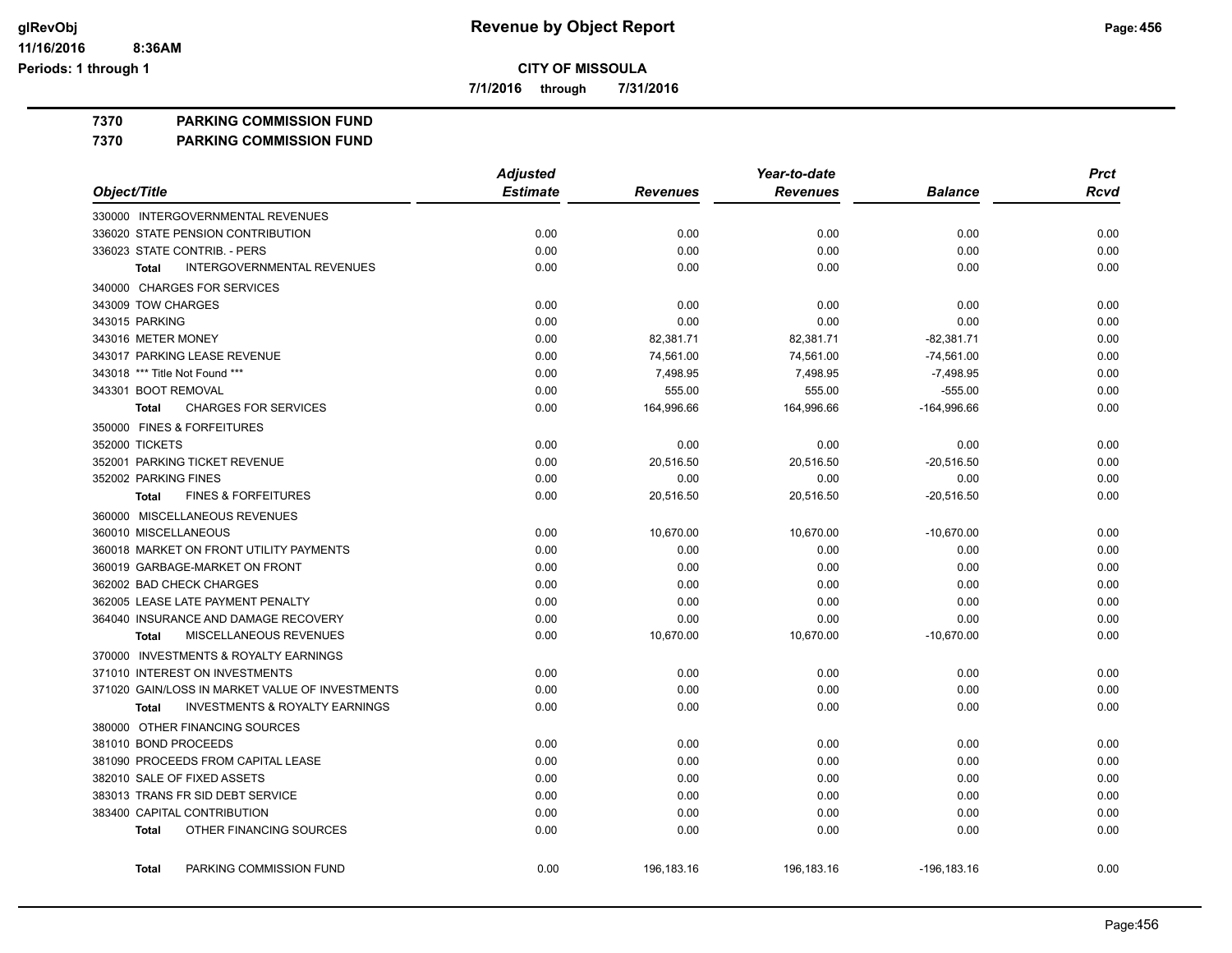**CITY OF MISSOULA 7/1/2016 through 7/31/2016**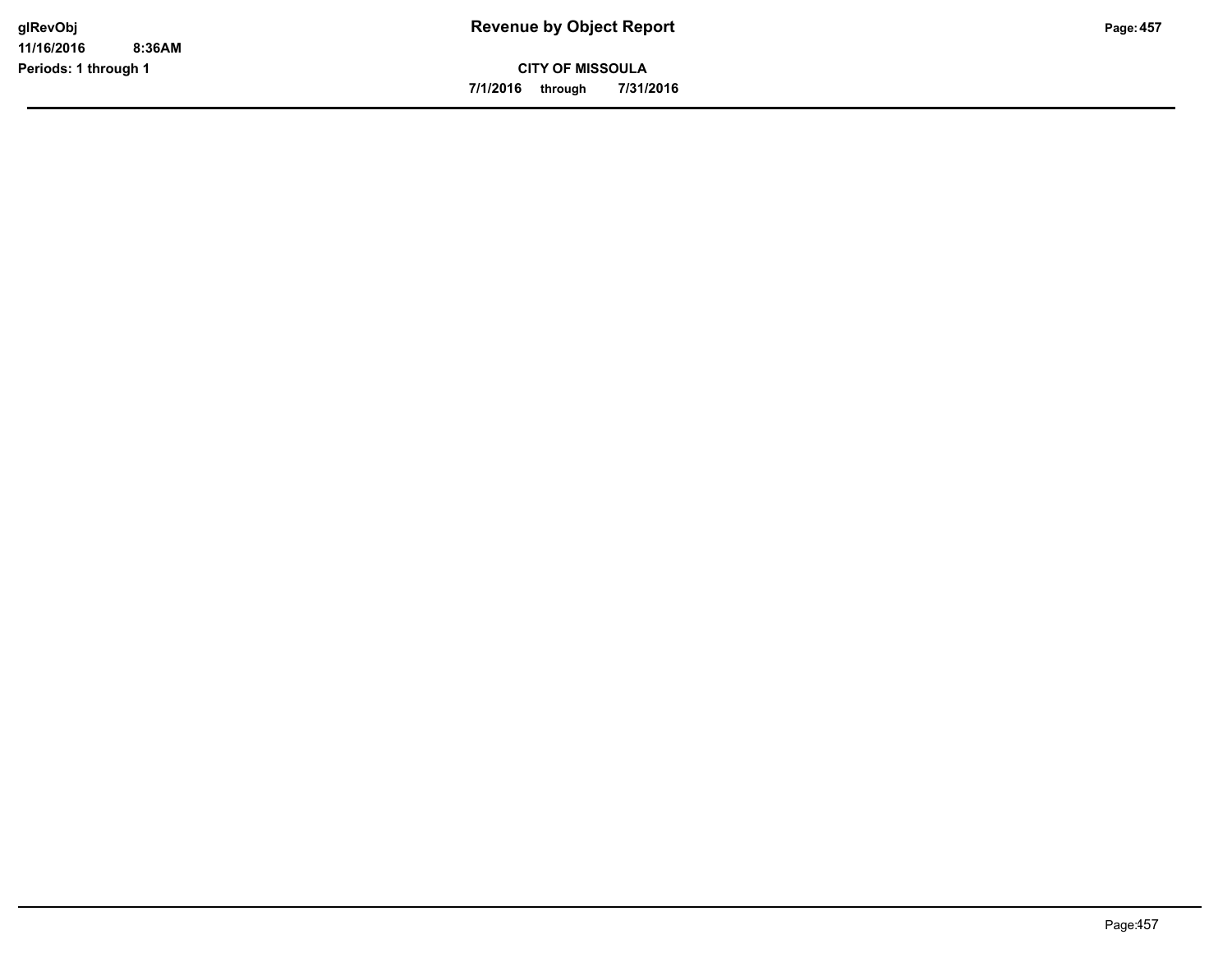**CITY OF MISSOULA**

**7/1/2016 through 7/31/2016**

#### **7370 PARKING COMMISSION FUND**

|                                                           | <b>Adjusted</b> |                 | Year-to-date    |                | <b>Prct</b> |
|-----------------------------------------------------------|-----------------|-----------------|-----------------|----------------|-------------|
| Object/Title                                              | <b>Estimate</b> | <b>Revenues</b> | <b>Revenues</b> | <b>Balance</b> | Rcvd        |
| 330000 INTERGOVERNMENTAL REVENUES                         |                 |                 |                 |                |             |
| 336020 STATE PENSION CONTRIBUTION                         | 0.00            | 0.00            | 0.00            | 0.00           | 0.00        |
| 336023 STATE CONTRIB. - PERS                              | 0.00            | 0.00            | 0.00            | 0.00           | 0.00        |
| <b>INTERGOVERNMENTAL REVENUES</b><br><b>Total</b>         | 0.00            | 0.00            | 0.00            | 0.00           | 0.00        |
| 340000 CHARGES FOR SERVICES                               |                 |                 |                 |                |             |
| 343009 TOW CHARGES                                        | 0.00            | 0.00            | 0.00            | 0.00           | 0.00        |
| 343015 PARKING                                            | 0.00            | 0.00            | 0.00            | 0.00           | 0.00        |
| 343016 METER MONEY                                        | 0.00            | 82,381.71       | 82,381.71       | $-82,381.71$   | 0.00        |
| 343017 PARKING LEASE REVENUE                              | 0.00            | 74,561.00       | 74,561.00       | $-74,561.00$   | 0.00        |
| 343018 *** Title Not Found ***                            | 0.00            | 7,498.95        | 7,498.95        | $-7,498.95$    | 0.00        |
| 343301 BOOT REMOVAL                                       | 0.00            | 555.00          | 555.00          | $-555.00$      | 0.00        |
| <b>CHARGES FOR SERVICES</b><br><b>Total</b>               | 0.00            | 164,996.66      | 164,996.66      | -164,996.66    | 0.00        |
| 350000 FINES & FORFEITURES                                |                 |                 |                 |                |             |
| 352000 TICKETS                                            | 0.00            | 0.00            | 0.00            | 0.00           | 0.00        |
| 352001 PARKING TICKET REVENUE                             | 0.00            | 20,516.50       | 20,516.50       | $-20,516.50$   | 0.00        |
| 352002 PARKING FINES                                      | 0.00            | 0.00            | 0.00            | 0.00           | 0.00        |
| <b>FINES &amp; FORFEITURES</b><br><b>Total</b>            | 0.00            | 20,516.50       | 20,516.50       | $-20,516.50$   | 0.00        |
| 360000 MISCELLANEOUS REVENUES                             |                 |                 |                 |                |             |
| 360010 MISCELLANEOUS                                      | 0.00            | 10,670.00       | 10,670.00       | $-10,670.00$   | 0.00        |
| 360018 MARKET ON FRONT UTILITY PAYMENTS                   | 0.00            | 0.00            | 0.00            | 0.00           | 0.00        |
| 360019 GARBAGE-MARKET ON FRONT                            | 0.00            | 0.00            | 0.00            | 0.00           | 0.00        |
| 362002 BAD CHECK CHARGES                                  | 0.00            | 0.00            | 0.00            | 0.00           | 0.00        |
| 362005 LEASE LATE PAYMENT PENALTY                         | 0.00            | 0.00            | 0.00            | 0.00           | 0.00        |
| 364040 INSURANCE AND DAMAGE RECOVERY                      | 0.00            | 0.00            | 0.00            | 0.00           | 0.00        |
| MISCELLANEOUS REVENUES<br><b>Total</b>                    | 0.00            | 10,670.00       | 10,670.00       | $-10,670.00$   | 0.00        |
| 370000 INVESTMENTS & ROYALTY EARNINGS                     |                 |                 |                 |                |             |
| 371010 INTEREST ON INVESTMENTS                            | 0.00            | 0.00            | 0.00            | 0.00           | 0.00        |
| 371020 GAIN/LOSS IN MARKET VALUE OF INVESTMENT            | 0.00            | 0.00            | 0.00            | 0.00           | 0.00        |
| <b>INVESTMENTS &amp; ROYALTY EARNINGS</b><br><b>Total</b> | 0.00            | 0.00            | 0.00            | 0.00           | 0.00        |
| 380000 OTHER FINANCING SOURCES                            |                 |                 |                 |                |             |
| 381010 BOND PROCEEDS                                      | 0.00            | 0.00            | 0.00            | 0.00           | 0.00        |
| 381090 PROCEEDS FROM CAPITAL LEASE                        | 0.00            | 0.00            | 0.00            | 0.00           | 0.00        |
| 382010 SALE OF FIXED ASSETS                               | 0.00            | 0.00            | 0.00            | 0.00           | 0.00        |
| 383013 TRANS FR SID DEBT SERVICE                          | 0.00            | 0.00            | 0.00            | 0.00           | 0.00        |
| 383400 CAPITAL CONTRIBUTION                               | 0.00            | 0.00            | 0.00            | 0.00           | 0.00        |
| OTHER FINANCING SOURCES<br><b>Total</b>                   | 0.00            | 0.00            | 0.00            | 0.00           | 0.00        |
| PARKING COMMISSION FUND<br><b>Total</b>                   | 0.00            | 196,183.16      | 196,183.16      | $-196, 183.16$ | 0.00        |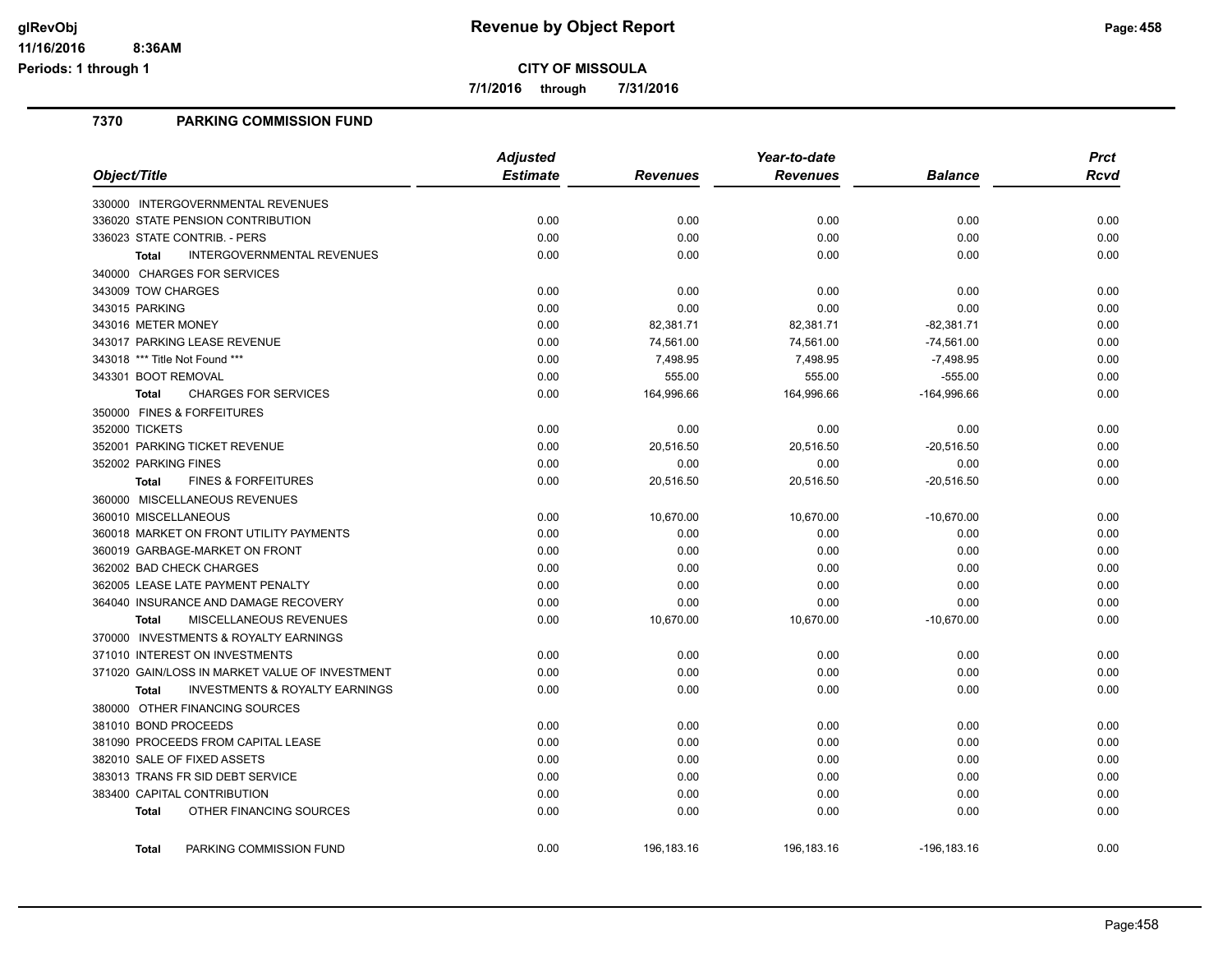**CITY OF MISSOULA 7/1/2016 through 7/31/2016**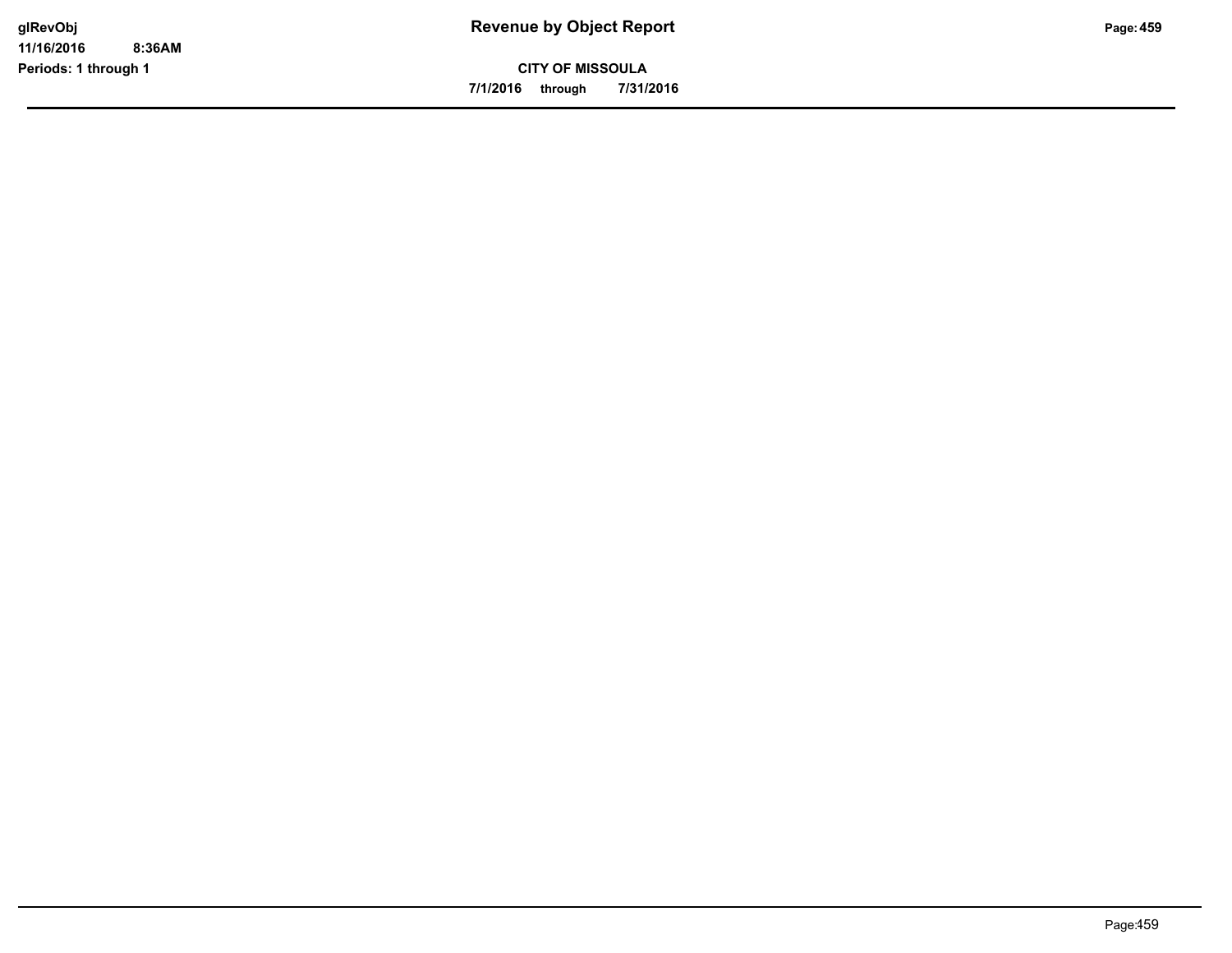**8:36AM**

**CITY OF MISSOULA**

**7/1/2016 through 7/31/2016**

**7371 FRONT STREET PARKING BONDS**

**7371 FRONT STREET PARKING BONDS**

|                                                     | <b>Adjusted</b> |                 | Year-to-date    |                | <b>Prct</b> |
|-----------------------------------------------------|-----------------|-----------------|-----------------|----------------|-------------|
| Object/Title                                        | <b>Estimate</b> | <b>Revenues</b> | <b>Revenues</b> | <b>Balance</b> | <b>Rcvd</b> |
| 330000 INTERGOVERNMENTAL REVENUES                   |                 |                 |                 |                |             |
| 331990 IRS REIMB/DEBT SVS INTEREST                  | 0.00            | 0.00            | 0.00            | 0.00           | 0.00        |
| 338000 LOCAL SHARING OF TAX INCREMENT               | 0.00            | 0.00            | 0.00            | 0.00           | 0.00        |
| <b>INTERGOVERNMENTAL REVENUES</b><br>Total          | 0.00            | 0.00            | 0.00            | 0.00           | 0.00        |
| 360000 MISCELLANEOUS REVENUES                       |                 |                 |                 |                |             |
| 360010 MISCELLANEOUS                                | 0.00            | 0.00            | 0.00            | 0.00           | 0.00        |
| MISCELLANEOUS REVENUES<br>Total                     | 0.00            | 0.00            | 0.00            | 0.00           | 0.00        |
| <b>INVESTMENTS &amp; ROYALTY EARNINGS</b><br>370000 |                 |                 |                 |                |             |
| 371010 INTEREST ON INVESTMENTS                      | 0.00            | 0.00            | 0.00            | 0.00           | 0.00        |
| <b>INVESTMENTS &amp; ROYALTY EARNINGS</b><br>Total  | 0.00            | 0.00            | 0.00            | 0.00           | 0.00        |
| 380000 OTHER FINANCING SOURCES                      |                 |                 |                 |                |             |
| 381009 TRANSFERS IN                                 | 0.00            | 0.00            | 0.00            | 0.00           | 0.00        |
| 381010 BOND PROCEEDS                                | 0.00            | 0.00            | 0.00            | 0.00           | 0.00        |
| 383000 OPERATING TRANSFERS                          | 0.00            | 13,536.25       | 13,536.25       | $-13,536.25$   | 0.00        |
| OTHER FINANCING SOURCES<br><b>Total</b>             | 0.00            | 13,536.25       | 13,536.25       | $-13,536.25$   | 0.00        |
| <b>FRONT STREET PARKING BONDS</b><br>Total          | 0.00            | 13,536.25       | 13,536.25       | $-13,536.25$   | 0.00        |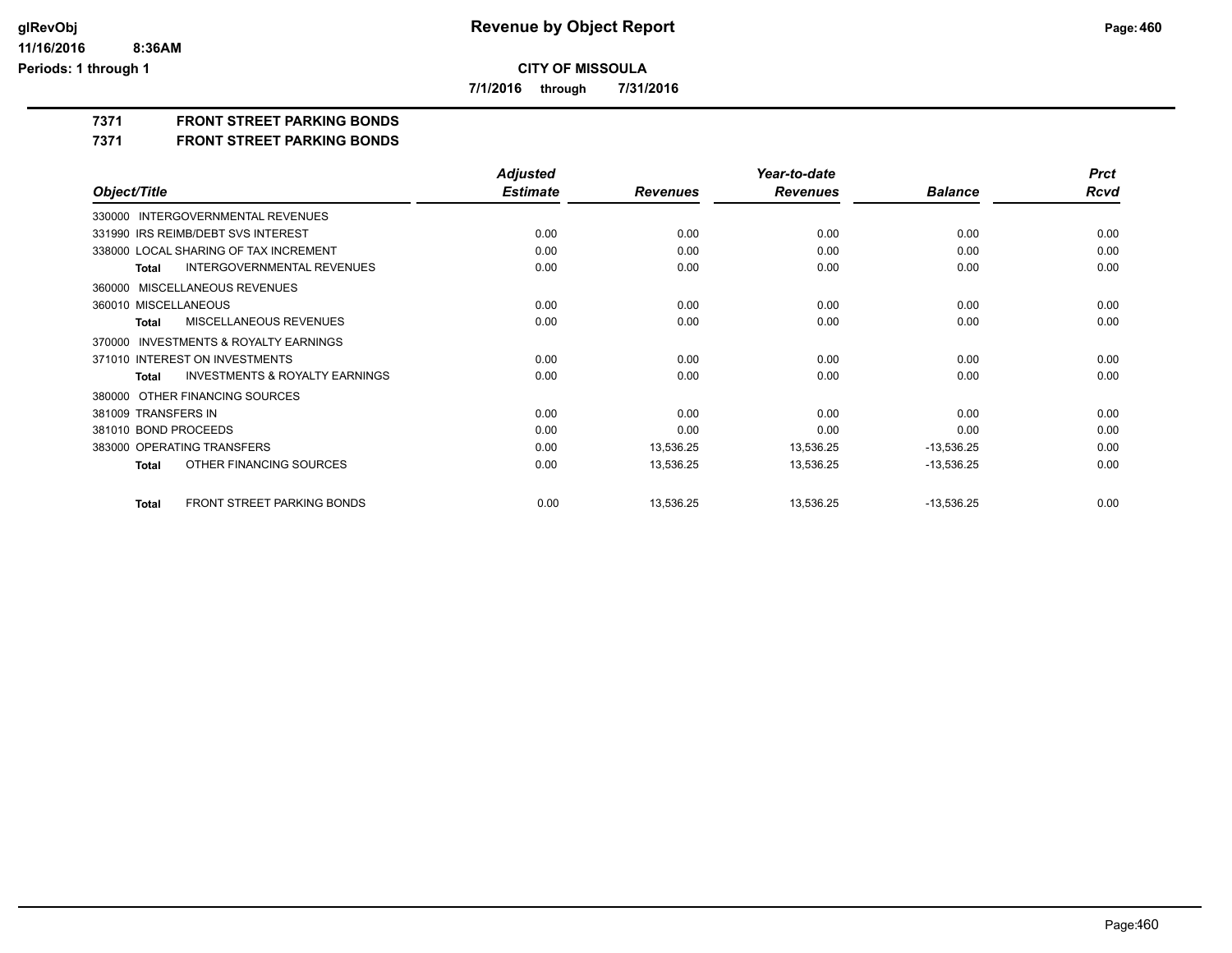**CITY OF MISSOULA**

**7/1/2016 through 7/31/2016**

#### **7371 FRONT STREET PARKING BONDS**

 **8:36AM**

|                                                    | <b>Adjusted</b> |                 | Year-to-date    |                | <b>Prct</b> |
|----------------------------------------------------|-----------------|-----------------|-----------------|----------------|-------------|
| Object/Title                                       | <b>Estimate</b> | <b>Revenues</b> | <b>Revenues</b> | <b>Balance</b> | <b>Rcvd</b> |
| 330000 INTERGOVERNMENTAL REVENUES                  |                 |                 |                 |                |             |
| 331990 IRS REIMB/DEBT SVS INTEREST                 | 0.00            | 0.00            | 0.00            | 0.00           | 0.00        |
| 338000 LOCAL SHARING OF TAX INCREMENT              | 0.00            | 0.00            | 0.00            | 0.00           | 0.00        |
| <b>INTERGOVERNMENTAL REVENUES</b><br>Total         | 0.00            | 0.00            | 0.00            | 0.00           | 0.00        |
| 360000 MISCELLANEOUS REVENUES                      |                 |                 |                 |                |             |
| 360010 MISCELLANEOUS                               | 0.00            | 0.00            | 0.00            | 0.00           | 0.00        |
| MISCELLANEOUS REVENUES<br><b>Total</b>             | 0.00            | 0.00            | 0.00            | 0.00           | 0.00        |
| INVESTMENTS & ROYALTY EARNINGS<br>370000           |                 |                 |                 |                |             |
| 371010 INTEREST ON INVESTMENTS                     | 0.00            | 0.00            | 0.00            | 0.00           | 0.00        |
| <b>INVESTMENTS &amp; ROYALTY EARNINGS</b><br>Total | 0.00            | 0.00            | 0.00            | 0.00           | 0.00        |
| 380000 OTHER FINANCING SOURCES                     |                 |                 |                 |                |             |
| 381009 TRANSFERS IN                                | 0.00            | 0.00            | 0.00            | 0.00           | 0.00        |
| 381010 BOND PROCEEDS                               | 0.00            | 0.00            | 0.00            | 0.00           | 0.00        |
| 383000 OPERATING TRANSFERS                         | 0.00            | 13,536.25       | 13,536.25       | $-13,536.25$   | 0.00        |
| OTHER FINANCING SOURCES<br><b>Total</b>            | 0.00            | 13,536.25       | 13,536.25       | $-13,536.25$   | 0.00        |
| <b>FRONT STREET PARKING BONDS</b><br><b>Total</b>  | 0.00            | 13,536.25       | 13,536.25       | $-13,536.25$   | 0.00        |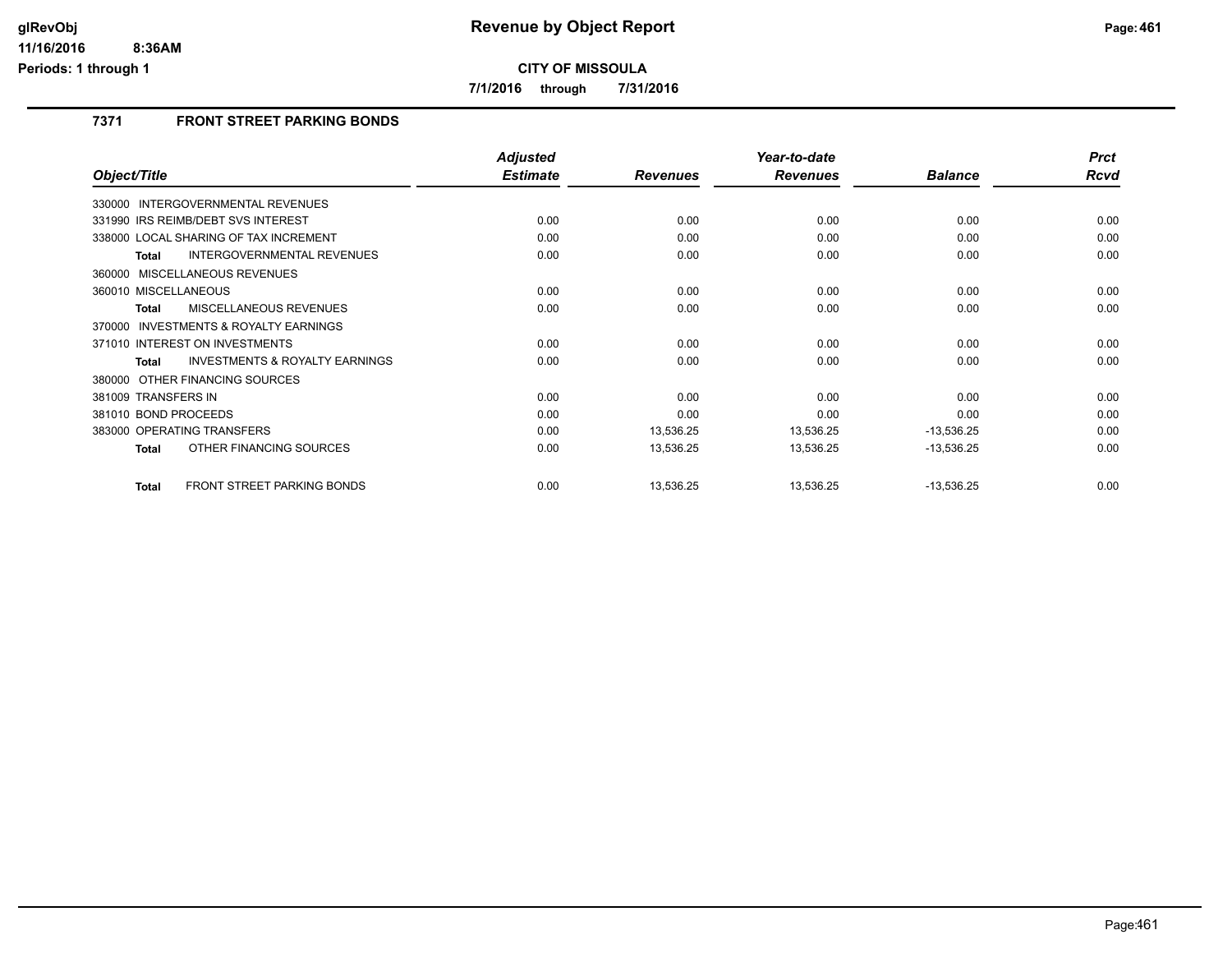**CITY OF MISSOULA**

**7/1/2016 through 7/31/2016**

## **7372 SINKING FUND/FRONT ST PARKING BONDS**

### **7372 SINKING FUND/FRONT ST PARKING BONDS**

|                                                    | <b>Adjusted</b> |                 | Year-to-date    |                | <b>Prct</b> |
|----------------------------------------------------|-----------------|-----------------|-----------------|----------------|-------------|
| Object/Title                                       | <b>Estimate</b> | <b>Revenues</b> | <b>Revenues</b> | <b>Balance</b> | <b>Rcvd</b> |
| 330000 INTERGOVERNMENTAL REVENUES                  |                 |                 |                 |                |             |
| 338000 LOCAL SHARING OF TAX INCREMENT              | 0.00            | 0.00            | 0.00            | 0.00           | 0.00        |
| INTERGOVERNMENTAL REVENUES<br>Total                | 0.00            | 0.00            | 0.00            | 0.00           | 0.00        |
| 370000 INVESTMENTS & ROYALTY EARNINGS              |                 |                 |                 |                |             |
| 371010 INTEREST ON INVESTMENTS                     | 0.00            | 0.00            | 0.00            | 0.00           | 0.00        |
| <b>INVESTMENTS &amp; ROYALTY EARNINGS</b><br>Total | 0.00            | 0.00            | 0.00            | 0.00           | 0.00        |
| 380000 OTHER FINANCING SOURCES                     |                 |                 |                 |                |             |
| 381009 TRANSFERS IN                                | 0.00            | 0.00            | 0.00            | 0.00           | 0.00        |
| 381010 BOND PROCEEDS                               | 0.00            | 0.00            | 0.00            | 0.00           | 0.00        |
| 383000 OPERATING TRANSFERS                         | 0.00            | 12.500.00       | 12.500.00       | $-12,500.00$   | 0.00        |
| OTHER FINANCING SOURCES<br>Total                   | 0.00            | 12,500.00       | 12,500.00       | $-12,500.00$   | 0.00        |
| SINKING FUND/FRONT ST PARKING BONDS<br>Total       | 0.00            | 12.500.00       | 12.500.00       | $-12.500.00$   | 0.00        |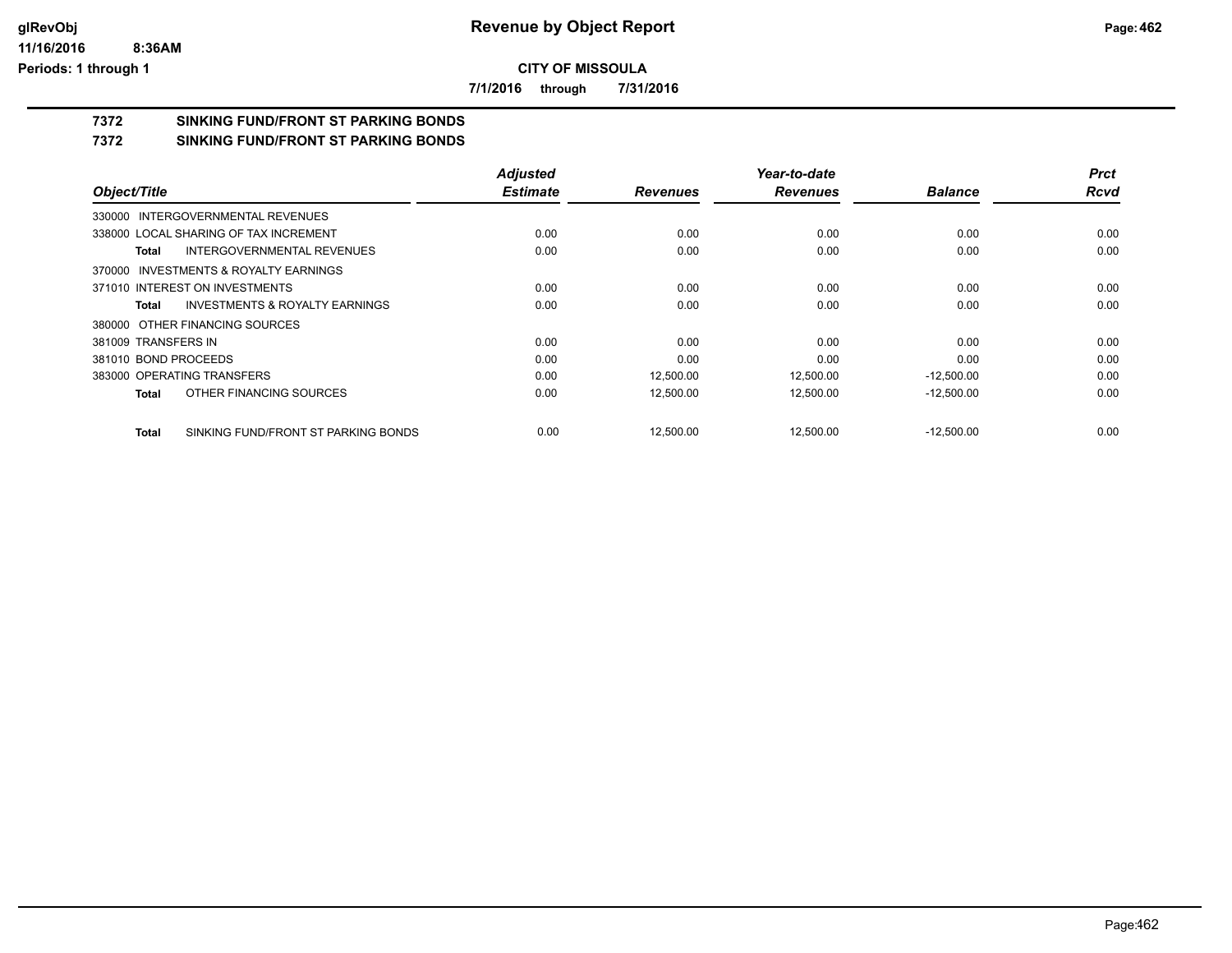**8:36AM**

**CITY OF MISSOULA**

**7/1/2016 through 7/31/2016**

#### **7372 SINKING FUND/FRONT ST PARKING BONDS**

|                                                     | <b>Adjusted</b> |                 | Year-to-date    |                | <b>Prct</b> |
|-----------------------------------------------------|-----------------|-----------------|-----------------|----------------|-------------|
| Object/Title                                        | <b>Estimate</b> | <b>Revenues</b> | <b>Revenues</b> | <b>Balance</b> | <b>Rcvd</b> |
| INTERGOVERNMENTAL REVENUES<br>330000                |                 |                 |                 |                |             |
| 338000 LOCAL SHARING OF TAX INCREMENT               | 0.00            | 0.00            | 0.00            | 0.00           | 0.00        |
| INTERGOVERNMENTAL REVENUES<br>Total                 | 0.00            | 0.00            | 0.00            | 0.00           | 0.00        |
| 370000 INVESTMENTS & ROYALTY EARNINGS               |                 |                 |                 |                |             |
| 371010 INTEREST ON INVESTMENTS                      | 0.00            | 0.00            | 0.00            | 0.00           | 0.00        |
| <b>INVESTMENTS &amp; ROYALTY EARNINGS</b><br>Total  | 0.00            | 0.00            | 0.00            | 0.00           | 0.00        |
| 380000 OTHER FINANCING SOURCES                      |                 |                 |                 |                |             |
| 381009 TRANSFERS IN                                 | 0.00            | 0.00            | 0.00            | 0.00           | 0.00        |
| 381010 BOND PROCEEDS                                | 0.00            | 0.00            | 0.00            | 0.00           | 0.00        |
| 383000 OPERATING TRANSFERS                          | 0.00            | 12,500.00       | 12,500.00       | $-12,500.00$   | 0.00        |
| OTHER FINANCING SOURCES<br><b>Total</b>             | 0.00            | 12,500.00       | 12,500.00       | $-12,500.00$   | 0.00        |
| SINKING FUND/FRONT ST PARKING BONDS<br><b>Total</b> | 0.00            | 12.500.00       | 12.500.00       | $-12,500.00$   | 0.00        |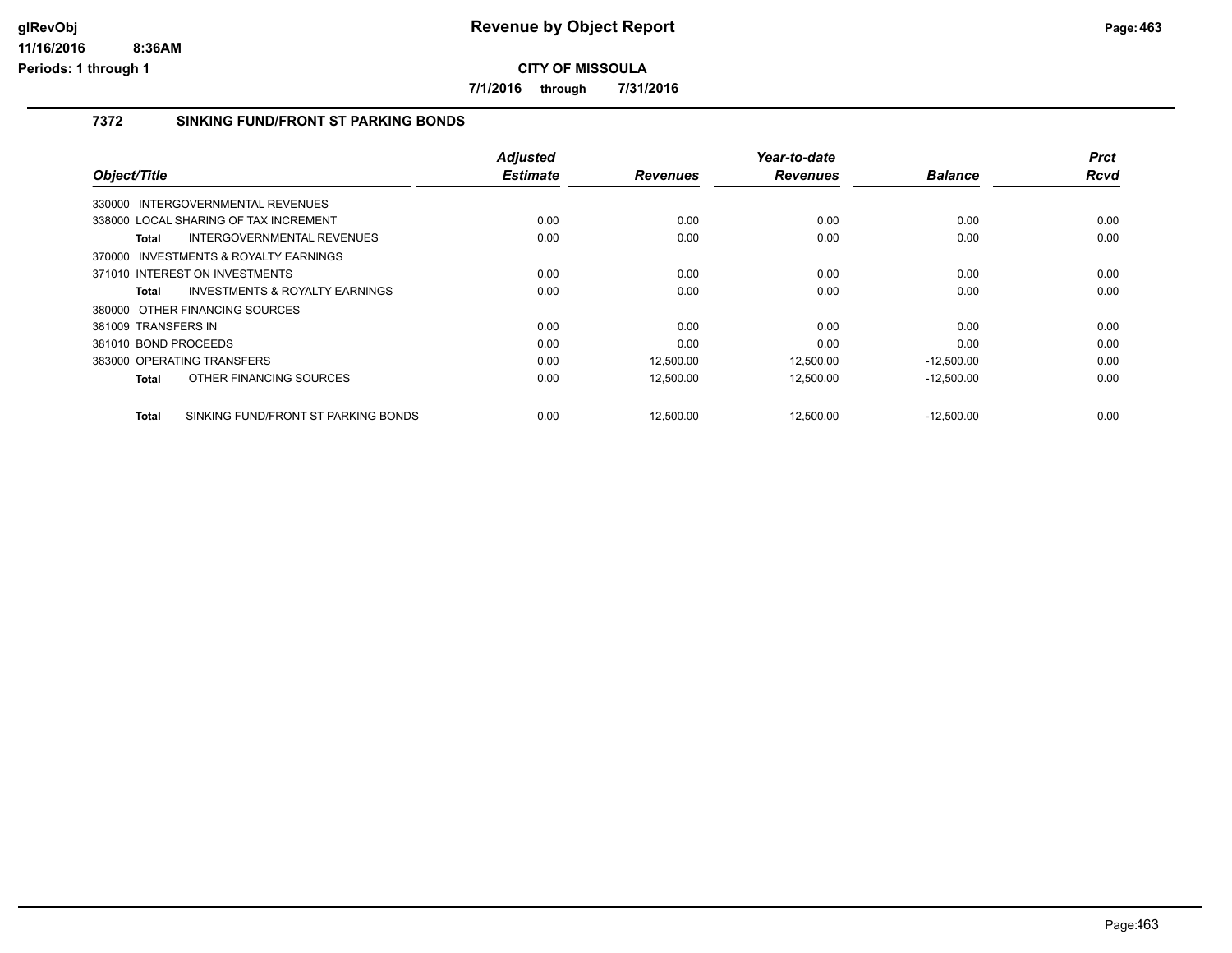**glRevObj Revenue by Object Report Page:464** 

**CITY OF MISSOULA**

**7/1/2016 through 7/31/2016**

### **7373 MPC SERIES 2010B CONSTRUCTION**

 **8:36AM**

#### **7373 MPC SERIES 2010B CONSTRUCTION**

|                                                     | <b>Adjusted</b> |                 | Year-to-date    |                | <b>Prct</b> |
|-----------------------------------------------------|-----------------|-----------------|-----------------|----------------|-------------|
| Object/Title                                        | <b>Estimate</b> | <b>Revenues</b> | <b>Revenues</b> | <b>Balance</b> | <b>Rcvd</b> |
| TAXES/ASSESSMENTS<br>310000                         |                 |                 |                 |                |             |
| PENALTIES & INTEREST<br>312001                      | 0.00            | 0.00            | 0.00            | 0.00           | 0.00        |
| TAXES/ASSESSMENTS<br><b>Total</b>                   | 0.00            | 0.00            | 0.00            | 0.00           | 0.00        |
| <b>MISCELLANEOUS REVENUES</b><br>360000             |                 |                 |                 |                |             |
| 360010 MISCELLANEOUS                                | 0.00            | 0.00            | 0.00            | 0.00           | 0.00        |
| <b>MISCELLANEOUS REVENUES</b><br>Total              | 0.00            | 0.00            | 0.00            | 0.00           | 0.00        |
| <b>INVESTMENTS &amp; ROYALTY EARNINGS</b><br>370000 |                 |                 |                 |                |             |
| 371010 INTEREST ON INVESTMENTS                      | 0.00            | 0.00            | 0.00            | 0.00           | 0.00        |
| <b>INVESTMENTS &amp; ROYALTY EARNINGS</b><br>Total  | 0.00            | 0.00            | 0.00            | 0.00           | 0.00        |
| OTHER FINANCING SOURCES<br>380000                   |                 |                 |                 |                |             |
| 381010 BOND PROCEEDS                                | 0.00            | 0.00            | 0.00            | 0.00           | 0.00        |
| 383000 OPERATING TRANSFERS                          | 0.00            | 0.00            | 0.00            | 0.00           | 0.00        |
| 383042 TRANSFERS FROM OTHER FUNDS                   | 0.00            | 0.00            | 0.00            | 0.00           | 0.00        |
| 383400 CAPITAL CONTRIBUTION                         | 0.00            | 0.00            | 0.00            | 0.00           | 0.00        |
| OTHER FINANCING SOURCES<br><b>Total</b>             | 0.00            | 0.00            | 0.00            | 0.00           | 0.00        |
| MPC SERIES 2010B CONSTRUCTION<br>Total              | 0.00            | 0.00            | 0.00            | 0.00           | 0.00        |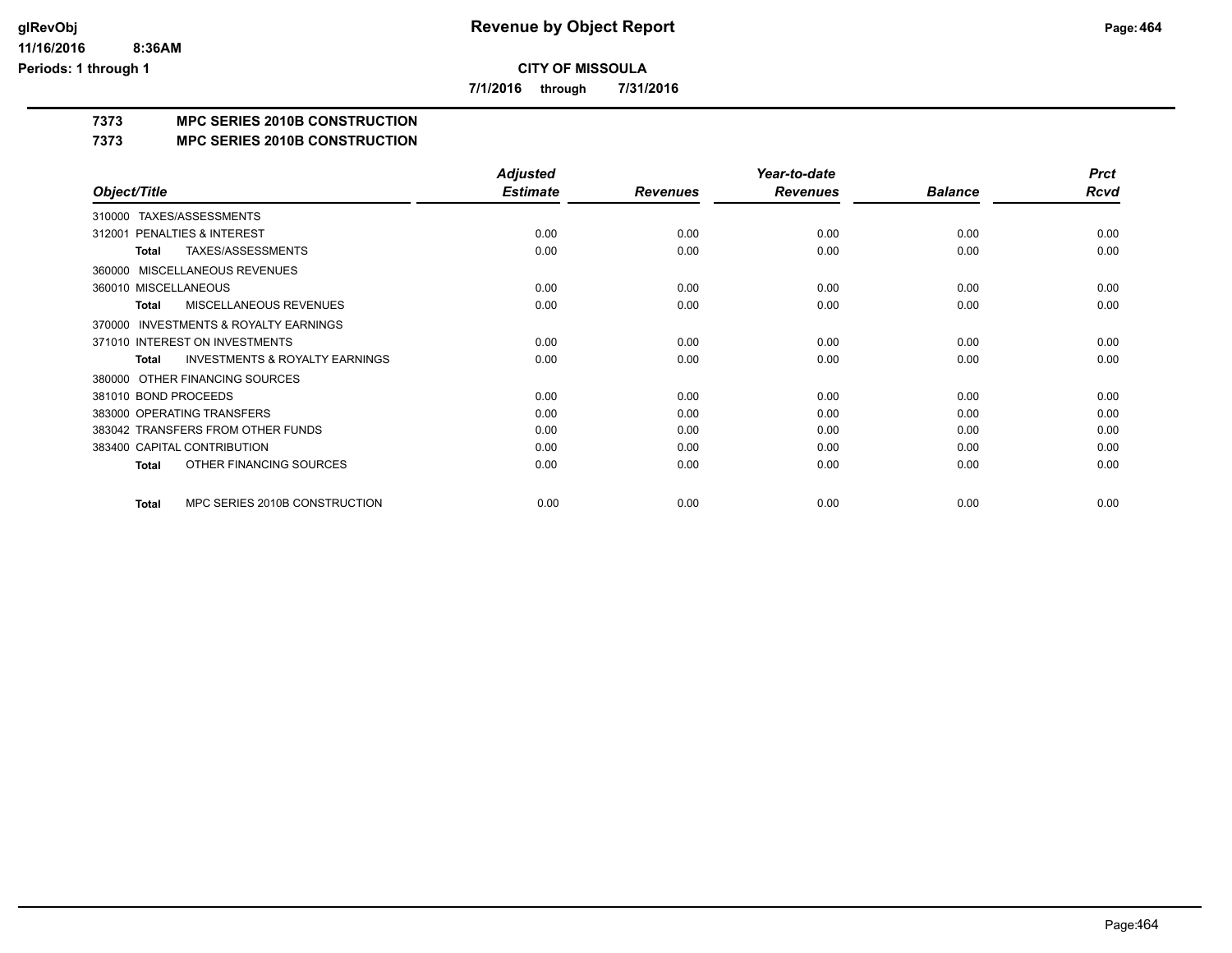**8:36AM**

**CITY OF MISSOULA**

**7/1/2016 through 7/31/2016**

#### **7373 MPC SERIES 2010B CONSTRUCTION**

|                                                     | <b>Adjusted</b> |                 | Year-to-date    |                | <b>Prct</b> |
|-----------------------------------------------------|-----------------|-----------------|-----------------|----------------|-------------|
| Object/Title                                        | <b>Estimate</b> | <b>Revenues</b> | <b>Revenues</b> | <b>Balance</b> | <b>Rcvd</b> |
| 310000 TAXES/ASSESSMENTS                            |                 |                 |                 |                |             |
| 312001 PENALTIES & INTEREST                         | 0.00            | 0.00            | 0.00            | 0.00           | 0.00        |
| TAXES/ASSESSMENTS<br><b>Total</b>                   | 0.00            | 0.00            | 0.00            | 0.00           | 0.00        |
| 360000 MISCELLANEOUS REVENUES                       |                 |                 |                 |                |             |
| 360010 MISCELLANEOUS                                | 0.00            | 0.00            | 0.00            | 0.00           | 0.00        |
| MISCELLANEOUS REVENUES<br><b>Total</b>              | 0.00            | 0.00            | 0.00            | 0.00           | 0.00        |
| <b>INVESTMENTS &amp; ROYALTY EARNINGS</b><br>370000 |                 |                 |                 |                |             |
| 371010 INTEREST ON INVESTMENTS                      | 0.00            | 0.00            | 0.00            | 0.00           | 0.00        |
| <b>INVESTMENTS &amp; ROYALTY EARNINGS</b><br>Total  | 0.00            | 0.00            | 0.00            | 0.00           | 0.00        |
| 380000 OTHER FINANCING SOURCES                      |                 |                 |                 |                |             |
| 381010 BOND PROCEEDS                                | 0.00            | 0.00            | 0.00            | 0.00           | 0.00        |
| 383000 OPERATING TRANSFERS                          | 0.00            | 0.00            | 0.00            | 0.00           | 0.00        |
| 383042 TRANSFERS FROM OTHER FUNDS                   | 0.00            | 0.00            | 0.00            | 0.00           | 0.00        |
| 383400 CAPITAL CONTRIBUTION                         | 0.00            | 0.00            | 0.00            | 0.00           | 0.00        |
| OTHER FINANCING SOURCES<br><b>Total</b>             | 0.00            | 0.00            | 0.00            | 0.00           | 0.00        |
| MPC SERIES 2010B CONSTRUCTION<br><b>Total</b>       | 0.00            | 0.00            | 0.00            | 0.00           | 0.00        |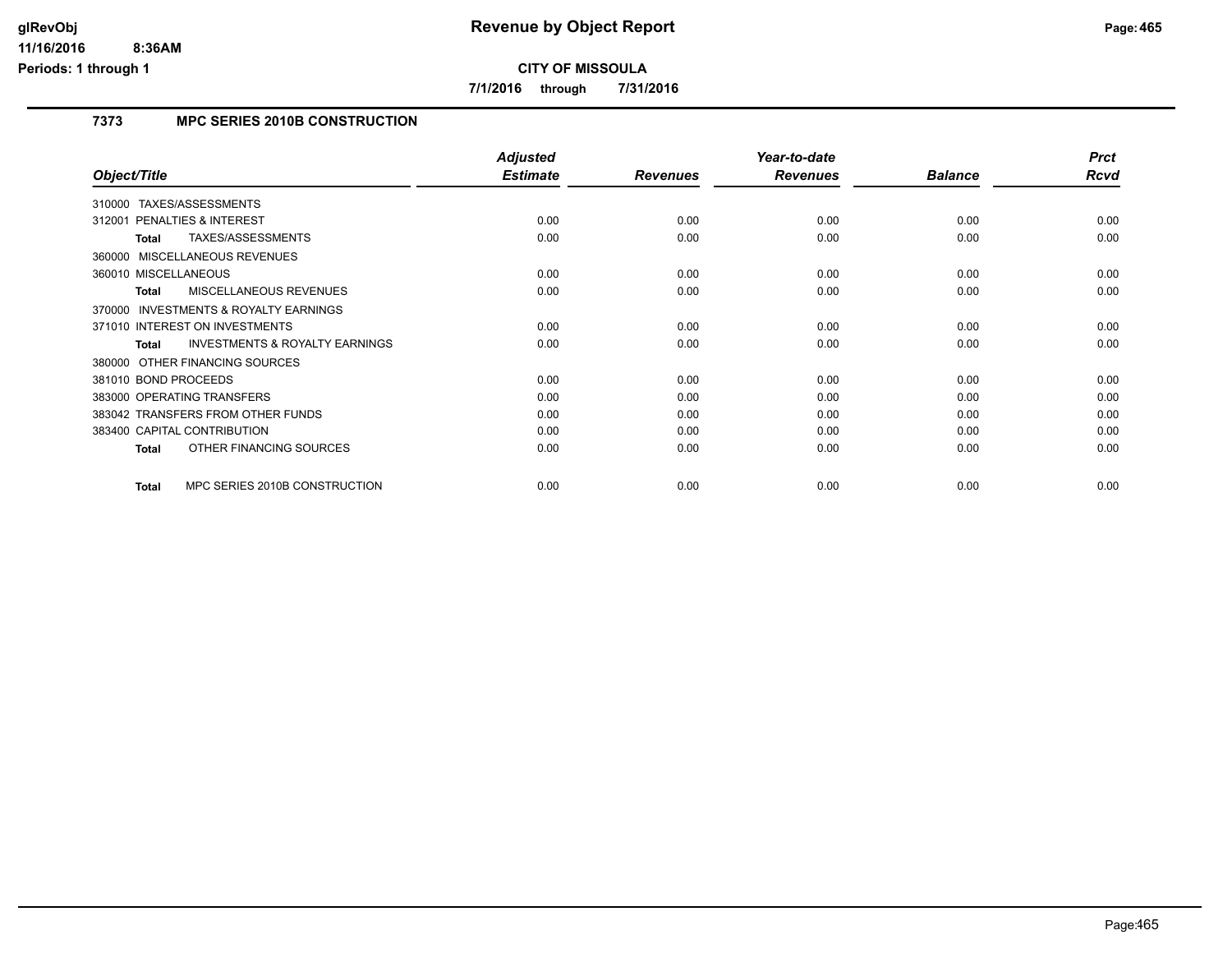**CITY OF MISSOULA**

**7/1/2016 through 7/31/2016**

#### **7374 RESERVE FUND-PARKING BONDS**

#### **7374 RESERVE FUND-PARKING BONDS**

|                                         | <b>Adjusted</b> |                 | Year-to-date    |                | <b>Prct</b> |
|-----------------------------------------|-----------------|-----------------|-----------------|----------------|-------------|
| Object/Title                            | <b>Estimate</b> | <b>Revenues</b> | <b>Revenues</b> | <b>Balance</b> | <b>Rcvd</b> |
| 370000 INVESTMENTS & ROYALTY EARNINGS   |                 |                 |                 |                |             |
| 371010 INTEREST ON INVESTMENTS          | 0.00            | 0.00            | 0.00            | 0.00           | 0.00        |
| INVESTMENTS & ROYALTY EARNINGS<br>Total | 0.00            | 0.00            | 0.00            | 0.00           | 0.00        |
| 380000 OTHER FINANCING SOURCES          |                 |                 |                 |                |             |
| 381009 TRANSFERS IN                     | 0.00            | 0.00            | 0.00            | 0.00           | 0.00        |
| 381010 BOND PROCEEDS                    | 0.00            | 0.00            | 0.00            | 0.00           | 0.00        |
| 383000 OPERATING TRANSFERS              | 0.00            | 0.00            | 0.00            | 0.00           | 0.00        |
| OTHER FINANCING SOURCES<br>Total        | 0.00            | 0.00            | 0.00            | 0.00           | 0.00        |
|                                         |                 |                 |                 |                |             |
| RESERVE FUND-PARKING BONDS<br>Total     | 0.00            | 0.00            | 0.00            | 0.00           | 0.00        |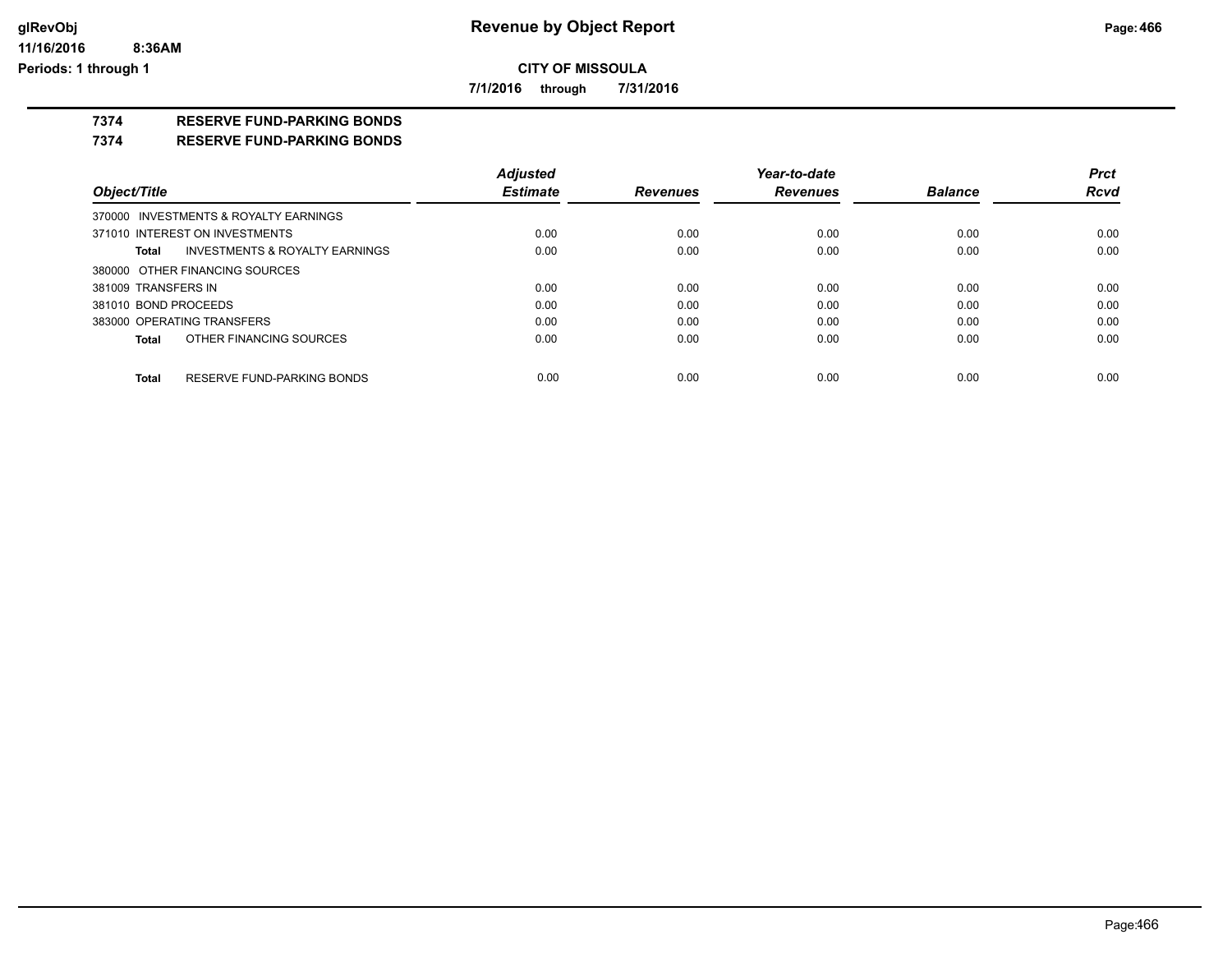**CITY OF MISSOULA**

**7/1/2016 through 7/31/2016**

#### **7374 RESERVE FUND-PARKING BONDS**

 **8:36AM**

|                      |                                       | <b>Adjusted</b> |                 | Year-to-date    |                | <b>Prct</b> |
|----------------------|---------------------------------------|-----------------|-----------------|-----------------|----------------|-------------|
| Object/Title         |                                       | <b>Estimate</b> | <b>Revenues</b> | <b>Revenues</b> | <b>Balance</b> | <b>Rcvd</b> |
|                      | 370000 INVESTMENTS & ROYALTY EARNINGS |                 |                 |                 |                |             |
|                      | 371010 INTEREST ON INVESTMENTS        | 0.00            | 0.00            | 0.00            | 0.00           | 0.00        |
| <b>Total</b>         | INVESTMENTS & ROYALTY EARNINGS        | 0.00            | 0.00            | 0.00            | 0.00           | 0.00        |
|                      | 380000 OTHER FINANCING SOURCES        |                 |                 |                 |                |             |
| 381009 TRANSFERS IN  |                                       | 0.00            | 0.00            | 0.00            | 0.00           | 0.00        |
| 381010 BOND PROCEEDS |                                       | 0.00            | 0.00            | 0.00            | 0.00           | 0.00        |
|                      | 383000 OPERATING TRANSFERS            | 0.00            | 0.00            | 0.00            | 0.00           | 0.00        |
| <b>Total</b>         | OTHER FINANCING SOURCES               | 0.00            | 0.00            | 0.00            | 0.00           | 0.00        |
| <b>Total</b>         | RESERVE FUND-PARKING BONDS            | 0.00            | 0.00            | 0.00            | 0.00           | 0.00        |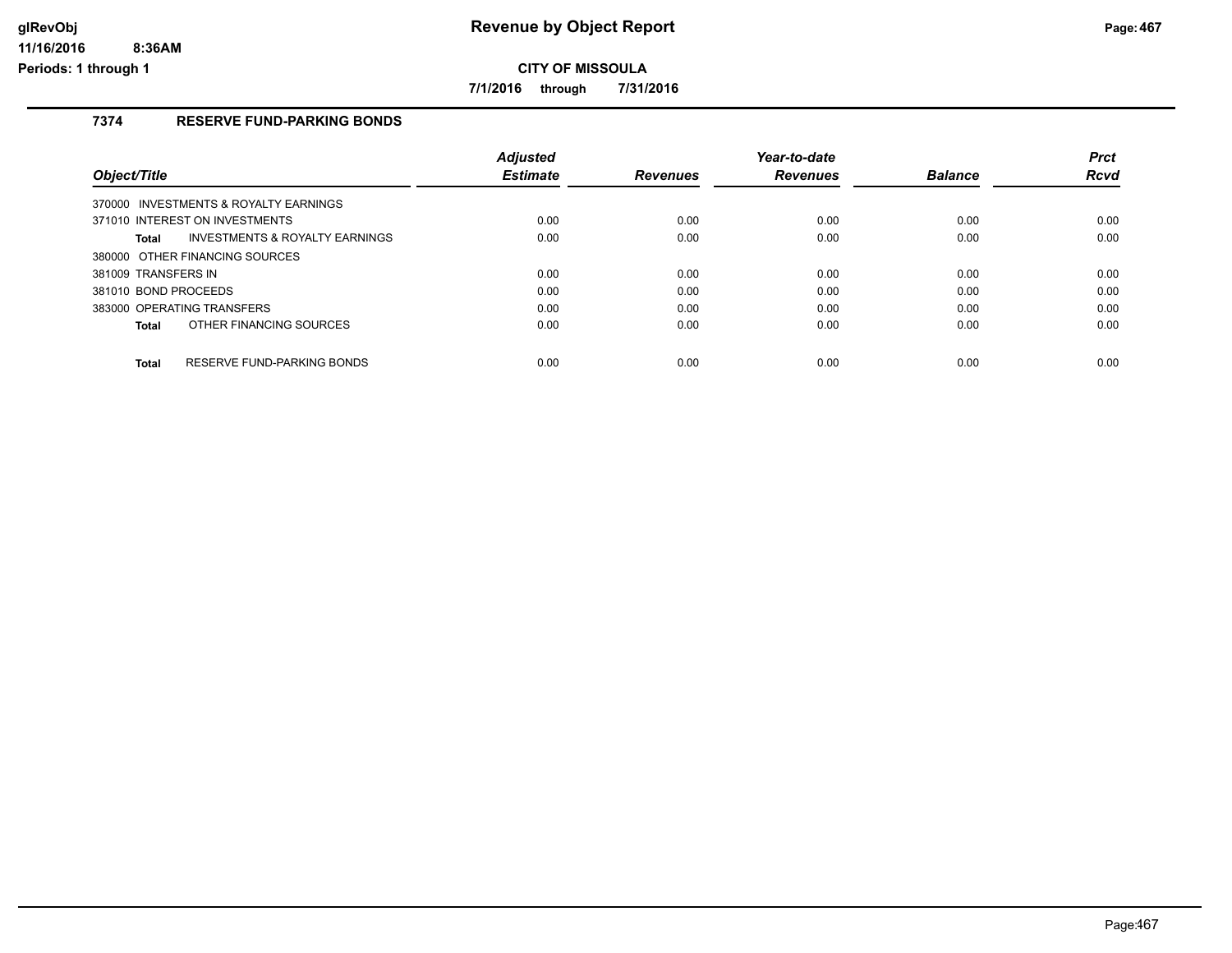**CITY OF MISSOULA**

**7/1/2016 through 7/31/2016**

# **7375 PLEDGED TAX INCREMENT-2010B BOND**

## **7375 PLEDGED TAX INCREMENT-2010B BOND**

|                                                    | <b>Adjusted</b> |                 | Year-to-date    |                | <b>Prct</b> |
|----------------------------------------------------|-----------------|-----------------|-----------------|----------------|-------------|
| Object/Title                                       | <b>Estimate</b> | <b>Revenues</b> | <b>Revenues</b> | <b>Balance</b> | <b>Rcvd</b> |
| 330000 INTERGOVERNMENTAL REVENUES                  |                 |                 |                 |                |             |
| 338000 LOCAL SHARING OF TAX INCREMENT              | 0.00            | 0.00            | 0.00            | 0.00           | 0.00        |
| INTERGOVERNMENTAL REVENUES<br>Total                | 0.00            | 0.00            | 0.00            | 0.00           | 0.00        |
| 370000 INVESTMENTS & ROYALTY EARNINGS              |                 |                 |                 |                |             |
| 371010 INTEREST ON INVESTMENTS                     | 0.00            | 0.00            | 0.00            | 0.00           | 0.00        |
| <b>INVESTMENTS &amp; ROYALTY EARNINGS</b><br>Total | 0.00            | 0.00            | 0.00            | 0.00           | 0.00        |
| 380000 OTHER FINANCING SOURCES                     |                 |                 |                 |                |             |
| 383000 OPERATING TRANSFERS                         | 0.00            | 0.00            | 0.00            | 0.00           | 0.00        |
| OTHER FINANCING SOURCES<br>Total                   | 0.00            | 0.00            | 0.00            | 0.00           | 0.00        |
| PLEDGED TAX INCREMENT-2010B BOND<br>Total          | 0.00            | 0.00            | 0.00            | 0.00           | 0.00        |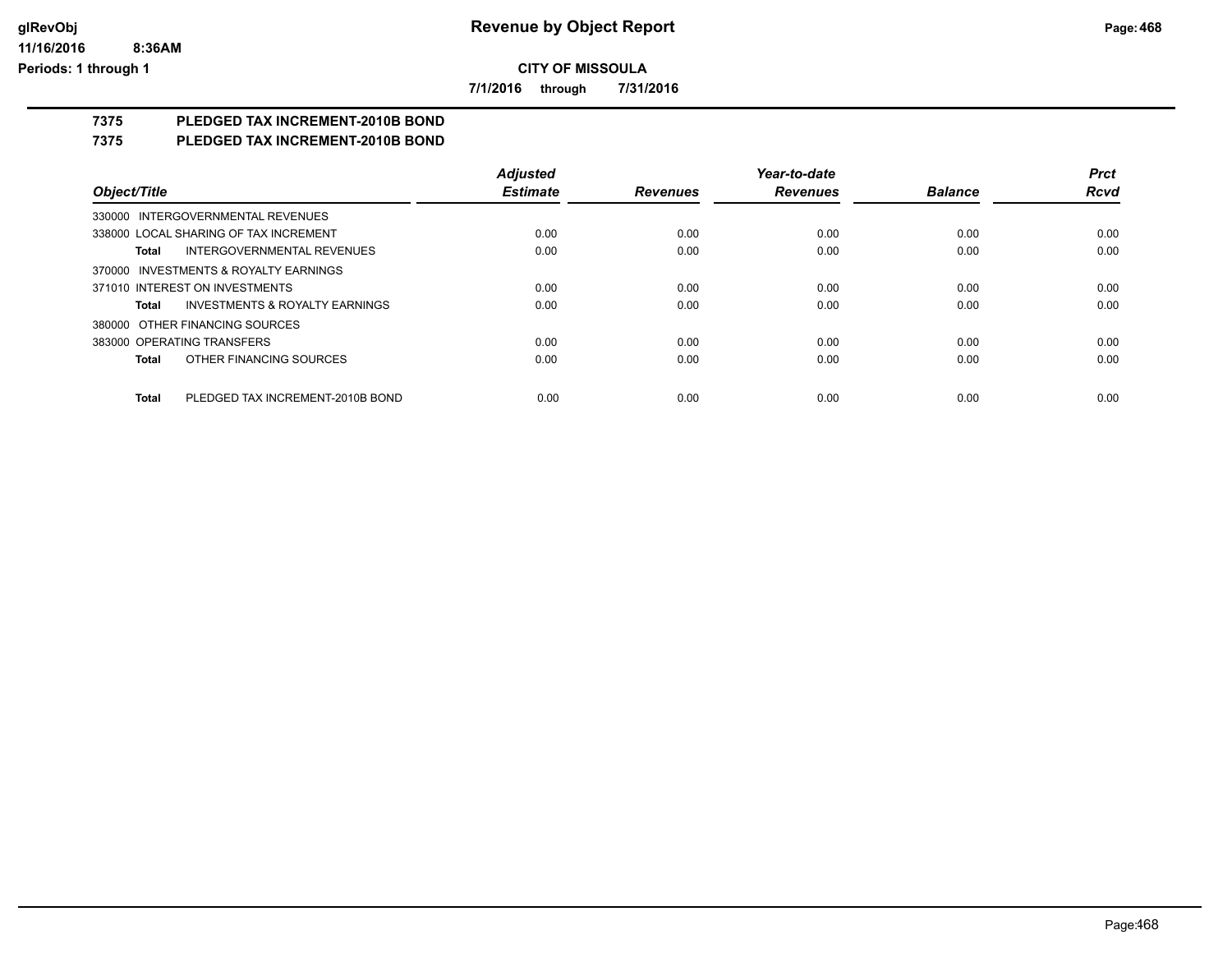**8:36AM**

**CITY OF MISSOULA**

**7/1/2016 through 7/31/2016**

#### **7375 PLEDGED TAX INCREMENT-2010B BOND**

| Object/Title                                      | <b>Adiusted</b><br><b>Estimate</b> | <b>Revenues</b> | Year-to-date<br><b>Revenues</b> | <b>Balance</b> | <b>Prct</b><br><b>Rcvd</b> |
|---------------------------------------------------|------------------------------------|-----------------|---------------------------------|----------------|----------------------------|
| 330000 INTERGOVERNMENTAL REVENUES                 |                                    |                 |                                 |                |                            |
| 338000 LOCAL SHARING OF TAX INCREMENT             | 0.00                               | 0.00            | 0.00                            | 0.00           | 0.00                       |
| <b>INTERGOVERNMENTAL REVENUES</b><br><b>Total</b> | 0.00                               | 0.00            | 0.00                            | 0.00           | 0.00                       |
| 370000 INVESTMENTS & ROYALTY EARNINGS             |                                    |                 |                                 |                |                            |
| 371010 INTEREST ON INVESTMENTS                    | 0.00                               | 0.00            | 0.00                            | 0.00           | 0.00                       |
| INVESTMENTS & ROYALTY EARNINGS<br><b>Total</b>    | 0.00                               | 0.00            | 0.00                            | 0.00           | 0.00                       |
| 380000 OTHER FINANCING SOURCES                    |                                    |                 |                                 |                |                            |
| 383000 OPERATING TRANSFERS                        | 0.00                               | 0.00            | 0.00                            | 0.00           | 0.00                       |
| OTHER FINANCING SOURCES<br><b>Total</b>           | 0.00                               | 0.00            | 0.00                            | 0.00           | 0.00                       |
| PLEDGED TAX INCREMENT-2010B BOND<br><b>Total</b>  | 0.00                               | 0.00            | 0.00                            | 0.00           | 0.00                       |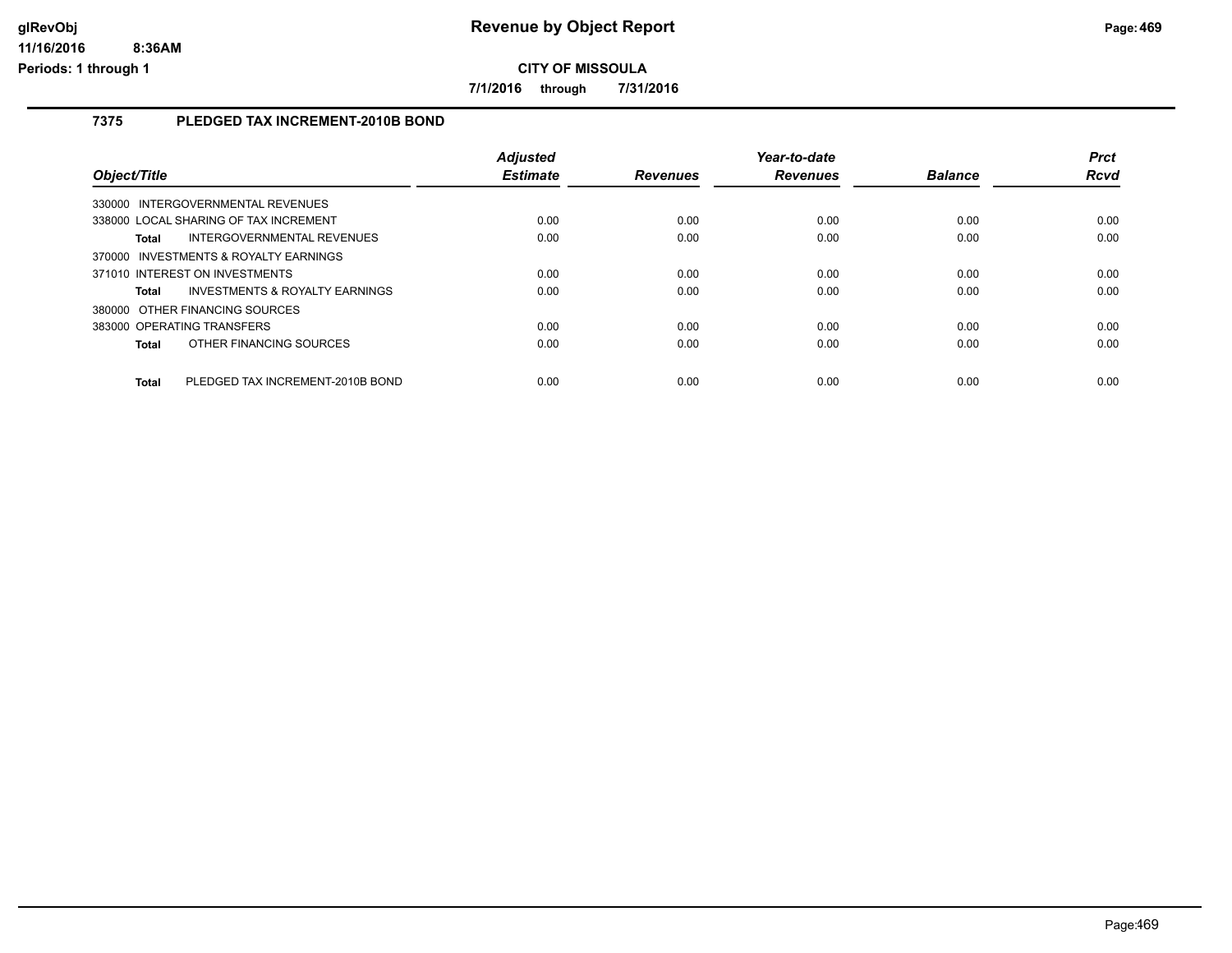**glRevObj Revenue by Object Report Page:470** 

**CITY OF MISSOULA**

**7/1/2016 through 7/31/2016**

#### **7376 MPC 2010A BONDS DEBT INTEREST**

 **8:36AM**

#### **7376 MPC 2010A BONDS DEBT INTEREST**

|                      |                                       | <b>Adjusted</b> |                 | Year-to-date    |                | <b>Prct</b> |
|----------------------|---------------------------------------|-----------------|-----------------|-----------------|----------------|-------------|
| Object/Title         |                                       | <b>Estimate</b> | <b>Revenues</b> | <b>Revenues</b> | <b>Balance</b> | <b>Rcvd</b> |
|                      | 370000 INVESTMENTS & ROYALTY EARNINGS |                 |                 |                 |                |             |
|                      | 371010 INTEREST ON INVESTMENTS        | 0.00            | 0.00            | 0.00            | 0.00           | 0.00        |
| Total                | INVESTMENTS & ROYALTY EARNINGS        | 0.00            | 0.00            | 0.00            | 0.00           | 0.00        |
|                      | 380000 OTHER FINANCING SOURCES        |                 |                 |                 |                |             |
| 381009 TRANSFERS IN  |                                       | 0.00            | 0.00            | 0.00            | 0.00           | 0.00        |
| 381010 BOND PROCEEDS |                                       | 0.00            | 0.00            | 0.00            | 0.00           | 0.00        |
|                      | 383000 OPERATING TRANSFERS            | 0.00            | 0.00            | 0.00            | 0.00           | 0.00        |
| Total                | OTHER FINANCING SOURCES               | 0.00            | 0.00            | 0.00            | 0.00           | 0.00        |
| Total                | MPC 2010A BONDS DEBT INTEREST         | 0.00            | 0.00            | 0.00            | 0.00           | 0.00        |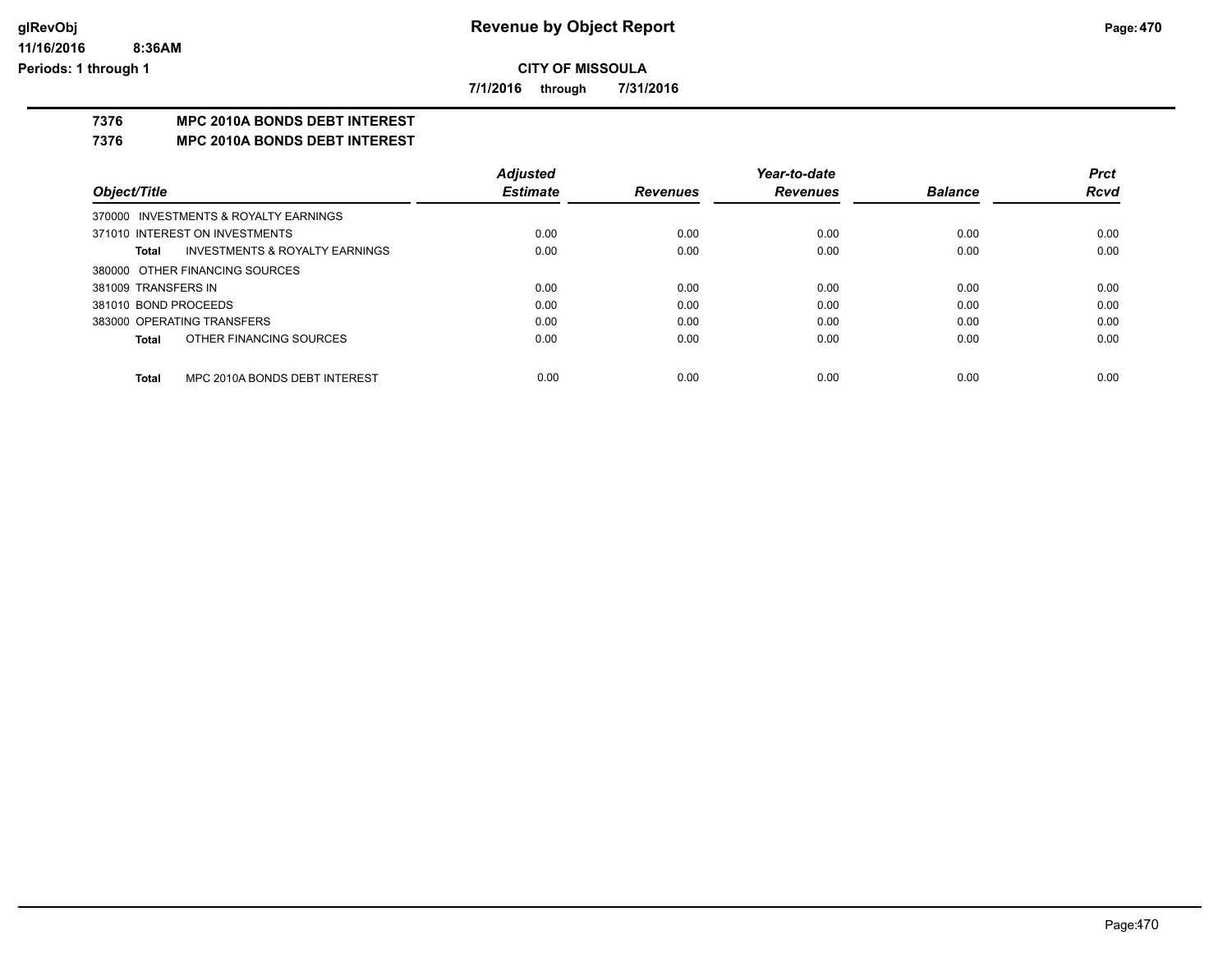**8:36AM**

**CITY OF MISSOULA**

**7/1/2016 through 7/31/2016**

#### **7376 MPC 2010A BONDS DEBT INTEREST**

|                                                           | <b>Adjusted</b> |                 | Year-to-date    |                | <b>Prct</b> |
|-----------------------------------------------------------|-----------------|-----------------|-----------------|----------------|-------------|
| Object/Title                                              | <b>Estimate</b> | <b>Revenues</b> | <b>Revenues</b> | <b>Balance</b> | <b>Rcvd</b> |
| 370000 INVESTMENTS & ROYALTY EARNINGS                     |                 |                 |                 |                |             |
| 371010 INTEREST ON INVESTMENTS                            | 0.00            | 0.00            | 0.00            | 0.00           | 0.00        |
| <b>INVESTMENTS &amp; ROYALTY EARNINGS</b><br><b>Total</b> | 0.00            | 0.00            | 0.00            | 0.00           | 0.00        |
| 380000 OTHER FINANCING SOURCES                            |                 |                 |                 |                |             |
| 381009 TRANSFERS IN                                       | 0.00            | 0.00            | 0.00            | 0.00           | 0.00        |
| 381010 BOND PROCEEDS                                      | 0.00            | 0.00            | 0.00            | 0.00           | 0.00        |
| 383000 OPERATING TRANSFERS                                | 0.00            | 0.00            | 0.00            | 0.00           | 0.00        |
| OTHER FINANCING SOURCES<br><b>Total</b>                   | 0.00            | 0.00            | 0.00            | 0.00           | 0.00        |
| MPC 2010A BONDS DEBT INTEREST<br><b>Total</b>             | 0.00            | 0.00            | 0.00            | 0.00           | 0.00        |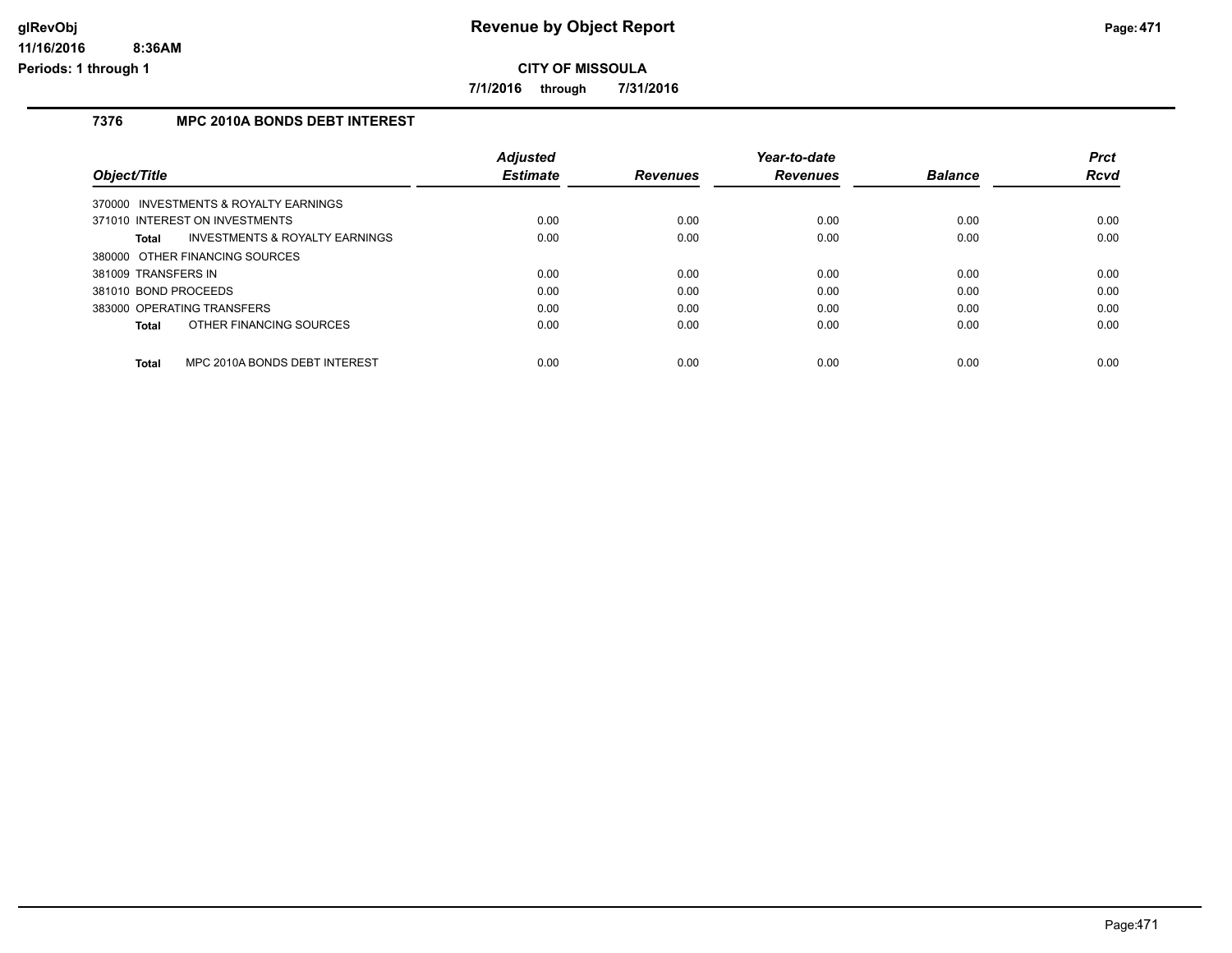**glRevObj Revenue by Object Report Page:472** 

**CITY OF MISSOULA**

**7/1/2016 through 7/31/2016**

#### **7377 MPC 2010A BONDS SINKING FUND**

 **8:36AM**

**7377 MPC 2010A BONDS SINKING FUND**

|                      |                                           | <b>Adjusted</b> |                 | Year-to-date    |                | <b>Prct</b> |
|----------------------|-------------------------------------------|-----------------|-----------------|-----------------|----------------|-------------|
| Object/Title         |                                           | <b>Estimate</b> | <b>Revenues</b> | <b>Revenues</b> | <b>Balance</b> | Rcvd        |
|                      | 370000 INVESTMENTS & ROYALTY EARNINGS     |                 |                 |                 |                |             |
|                      | 371010 INTEREST ON INVESTMENTS            | 0.00            | 0.00            | 0.00            | 0.00           | 0.00        |
| <b>Total</b>         | <b>INVESTMENTS &amp; ROYALTY EARNINGS</b> | 0.00            | 0.00            | 0.00            | 0.00           | 0.00        |
|                      | 380000 OTHER FINANCING SOURCES            |                 |                 |                 |                |             |
| 381009 TRANSFERS IN  |                                           | 0.00            | 0.00            | 0.00            | 0.00           | 0.00        |
| 381010 BOND PROCEEDS |                                           | 0.00            | 0.00            | 0.00            | 0.00           | 0.00        |
|                      | 383000 OPERATING TRANSFERS                | 0.00            | 0.00            | 0.00            | 0.00           | 0.00        |
| <b>Total</b>         | OTHER FINANCING SOURCES                   | 0.00            | 0.00            | 0.00            | 0.00           | 0.00        |
| <b>Total</b>         | MPC 2010A BONDS SINKING FUND              | 0.00            | 0.00            | 0.00            | 0.00           | 0.00        |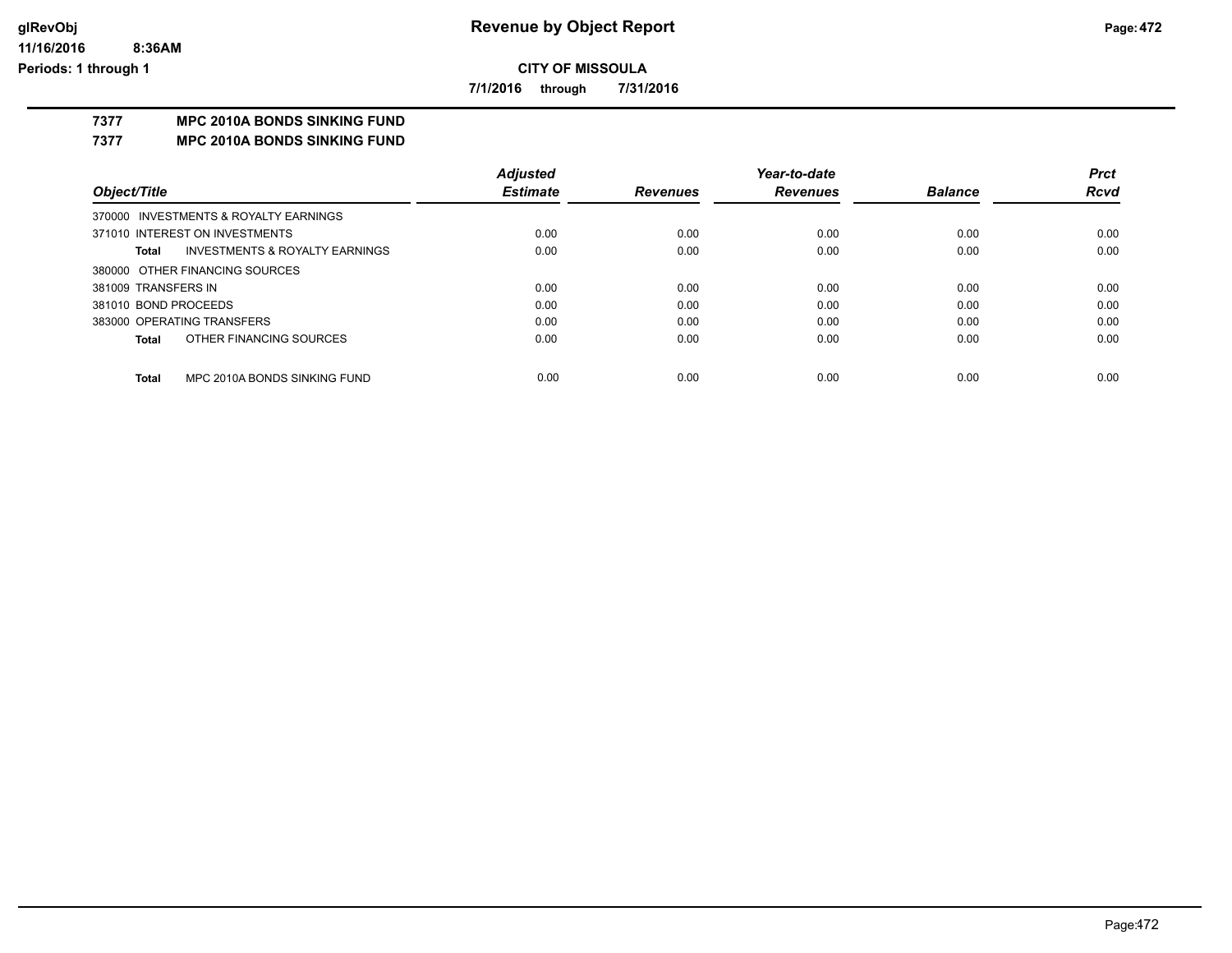**CITY OF MISSOULA**

**7/1/2016 through 7/31/2016**

#### **7377 MPC 2010A BONDS SINKING FUND**

|                                                           | <b>Adjusted</b> |                 | Year-to-date    |                | <b>Prct</b> |
|-----------------------------------------------------------|-----------------|-----------------|-----------------|----------------|-------------|
| Object/Title                                              | <b>Estimate</b> | <b>Revenues</b> | <b>Revenues</b> | <b>Balance</b> | <b>Rcvd</b> |
| 370000 INVESTMENTS & ROYALTY EARNINGS                     |                 |                 |                 |                |             |
| 371010 INTEREST ON INVESTMENTS                            | 0.00            | 0.00            | 0.00            | 0.00           | 0.00        |
| <b>INVESTMENTS &amp; ROYALTY EARNINGS</b><br><b>Total</b> | 0.00            | 0.00            | 0.00            | 0.00           | 0.00        |
| 380000 OTHER FINANCING SOURCES                            |                 |                 |                 |                |             |
| 381009 TRANSFERS IN                                       | 0.00            | 0.00            | 0.00            | 0.00           | 0.00        |
| 381010 BOND PROCEEDS                                      | 0.00            | 0.00            | 0.00            | 0.00           | 0.00        |
| 383000 OPERATING TRANSFERS                                | 0.00            | 0.00            | 0.00            | 0.00           | 0.00        |
| OTHER FINANCING SOURCES<br><b>Total</b>                   | 0.00            | 0.00            | 0.00            | 0.00           | 0.00        |
|                                                           |                 |                 |                 |                |             |
| MPC 2010A BONDS SINKING FUND<br><b>Total</b>              | 0.00            | 0.00            | 0.00            | 0.00           | 0.00        |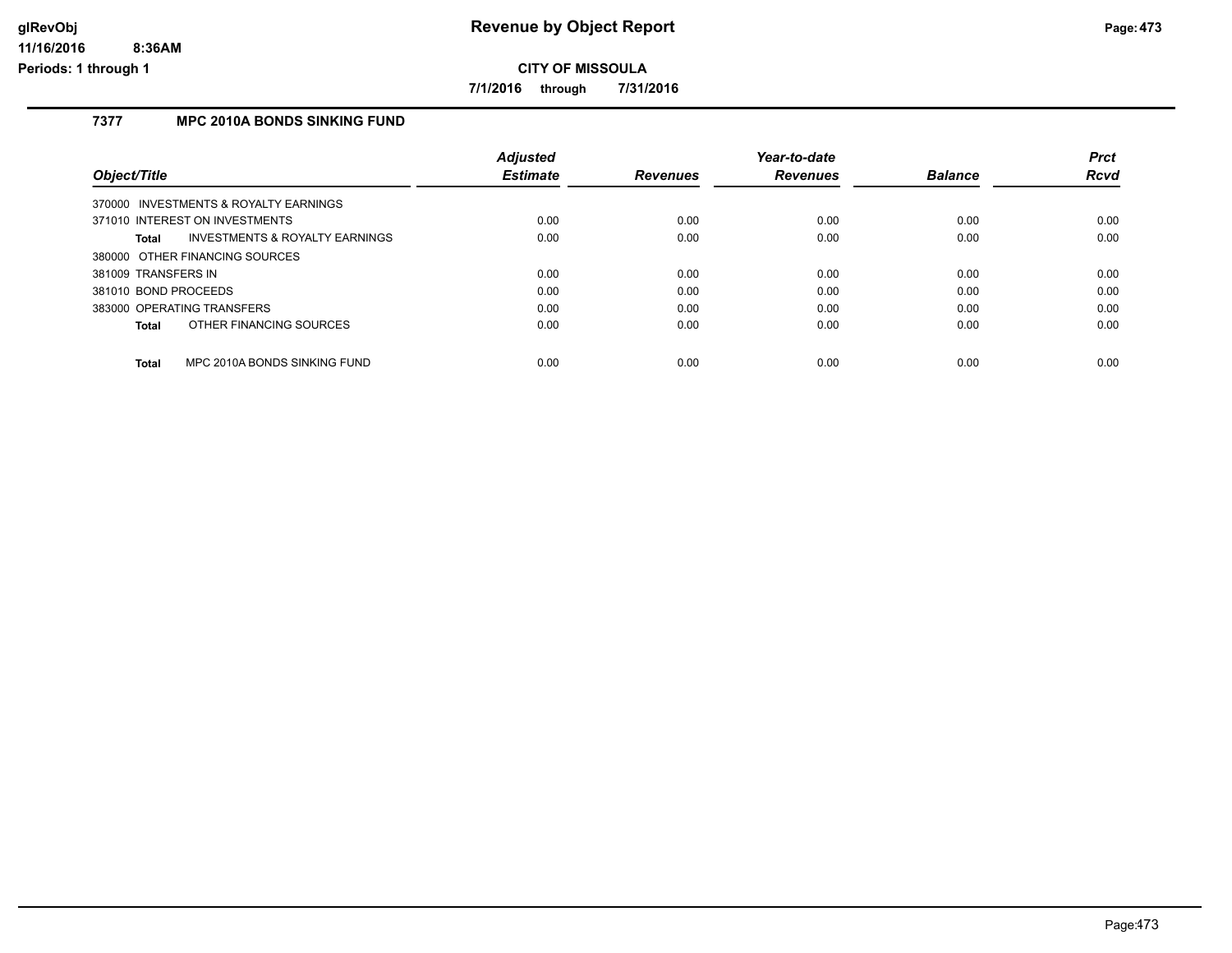**CITY OF MISSOULA**

**7/1/2016 through 7/31/2016**

**7378 MPC 2010A BOND RESERVE**

 **8:36AM**

**7378 MPC 2010A BOND RESERVE**

|                      |                                       | <b>Adjusted</b> |                 | Year-to-date    |                | <b>Prct</b> |
|----------------------|---------------------------------------|-----------------|-----------------|-----------------|----------------|-------------|
| Object/Title         |                                       | <b>Estimate</b> | <b>Revenues</b> | <b>Revenues</b> | <b>Balance</b> | <b>Rcvd</b> |
|                      | 370000 INVESTMENTS & ROYALTY EARNINGS |                 |                 |                 |                |             |
|                      | 371010 INTEREST ON INVESTMENTS        | 0.00            | 0.00            | 0.00            | 0.00           | 0.00        |
| Total                | INVESTMENTS & ROYALTY EARNINGS        | 0.00            | 0.00            | 0.00            | 0.00           | 0.00        |
|                      | 380000 OTHER FINANCING SOURCES        |                 |                 |                 |                |             |
| 381009 TRANSFERS IN  |                                       | 0.00            | 0.00            | 0.00            | 0.00           | 0.00        |
| 381010 BOND PROCEEDS |                                       | 0.00            | 0.00            | 0.00            | 0.00           | 0.00        |
|                      | 383000 OPERATING TRANSFERS            | 0.00            | 0.00            | 0.00            | 0.00           | 0.00        |
| Total                | OTHER FINANCING SOURCES               | 0.00            | 0.00            | 0.00            | 0.00           | 0.00        |
| Total                | MPC 2010A BOND RESERVE                | 0.00            | 0.00            | 0.00            | 0.00           | 0.00        |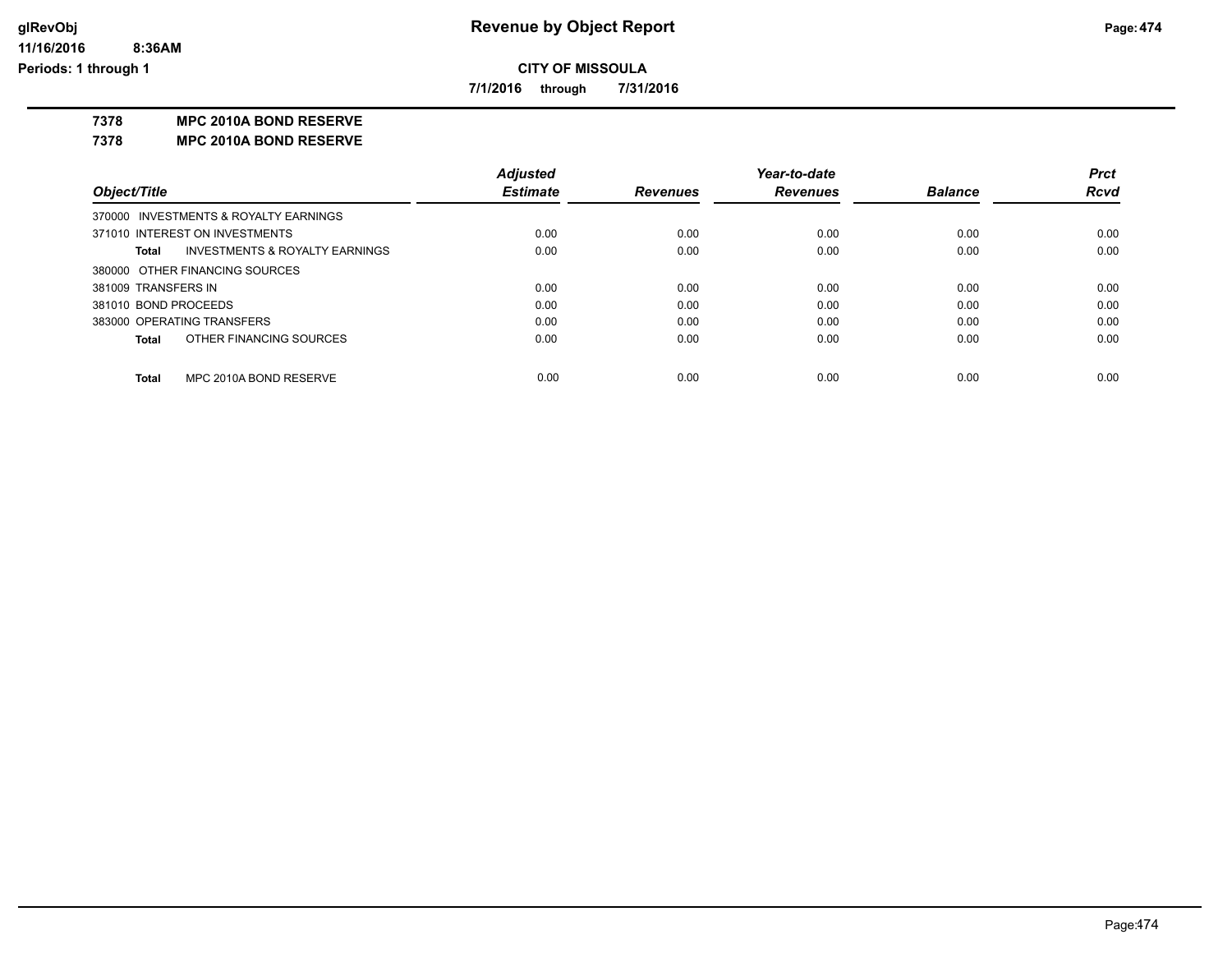**CITY OF MISSOULA**

**7/1/2016 through 7/31/2016**

#### **7378 MPC 2010A BOND RESERVE**

|                                |                                           | <b>Adjusted</b> |                 | Year-to-date    |                | <b>Prct</b> |
|--------------------------------|-------------------------------------------|-----------------|-----------------|-----------------|----------------|-------------|
| Object/Title                   |                                           | <b>Estimate</b> | <b>Revenues</b> | <b>Revenues</b> | <b>Balance</b> | <b>Rcvd</b> |
|                                | 370000 INVESTMENTS & ROYALTY EARNINGS     |                 |                 |                 |                |             |
| 371010 INTEREST ON INVESTMENTS |                                           | 0.00            | 0.00            | 0.00            | 0.00           | 0.00        |
| Total                          | <b>INVESTMENTS &amp; ROYALTY EARNINGS</b> | 0.00            | 0.00            | 0.00            | 0.00           | 0.00        |
| 380000 OTHER FINANCING SOURCES |                                           |                 |                 |                 |                |             |
| 381009 TRANSFERS IN            |                                           | 0.00            | 0.00            | 0.00            | 0.00           | 0.00        |
| 381010 BOND PROCEEDS           |                                           | 0.00            | 0.00            | 0.00            | 0.00           | 0.00        |
| 383000 OPERATING TRANSFERS     |                                           | 0.00            | 0.00            | 0.00            | 0.00           | 0.00        |
| <b>Total</b>                   | OTHER FINANCING SOURCES                   | 0.00            | 0.00            | 0.00            | 0.00           | 0.00        |
| <b>Total</b>                   | MPC 2010A BOND RESERVE                    | 0.00            | 0.00            | 0.00            | 0.00           | 0.00        |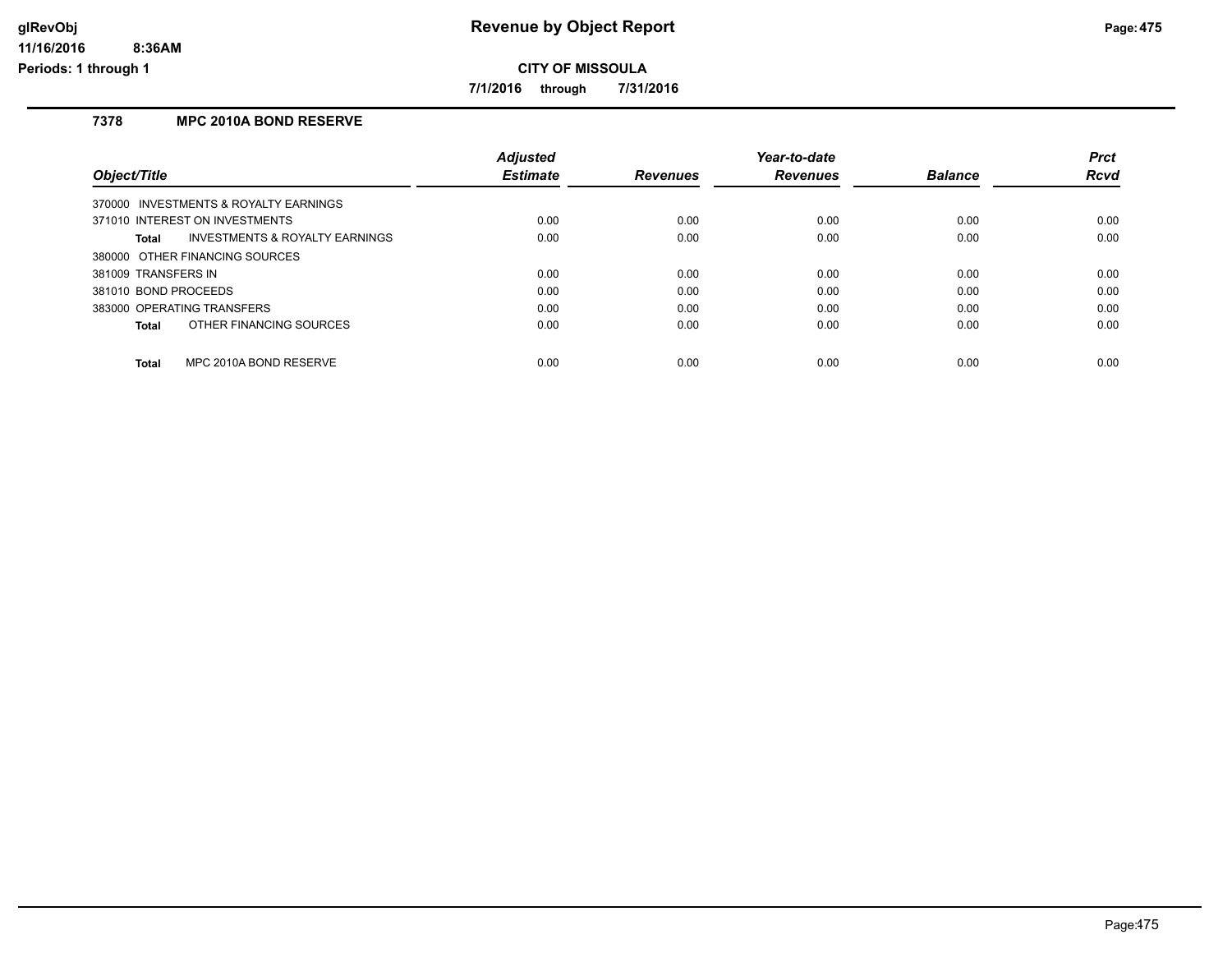**glRevObj Revenue by Object Report Page:476** 

**CITY OF MISSOULA**

**7/1/2016 through 7/31/2016**

#### **7379 MPC 2010A BOND CONSTRUCTION**

 **8:36AM**

#### **7379 MPC 2010A BOND CONSTRUCTION**

|                                       |                                           | <b>Adjusted</b> |                 | Year-to-date    |                | <b>Prct</b> |
|---------------------------------------|-------------------------------------------|-----------------|-----------------|-----------------|----------------|-------------|
| Object/Title                          |                                           | <b>Estimate</b> | <b>Revenues</b> | <b>Revenues</b> | <b>Balance</b> | <b>Rcvd</b> |
| 370000 INVESTMENTS & ROYALTY EARNINGS |                                           |                 |                 |                 |                |             |
| 371010 INTEREST ON INVESTMENTS        |                                           | 0.00            | 0.00            | 0.00            | 0.00           | 0.00        |
| Total                                 | <b>INVESTMENTS &amp; ROYALTY EARNINGS</b> | 0.00            | 0.00            | 0.00            | 0.00           | 0.00        |
| 380000 OTHER FINANCING SOURCES        |                                           |                 |                 |                 |                |             |
| 381009 TRANSFERS IN                   |                                           | 0.00            | 0.00            | 0.00            | 0.00           | 0.00        |
| 381010 BOND PROCEEDS                  |                                           | 0.00            | 0.00            | 0.00            | 0.00           | 0.00        |
| 383000 OPERATING TRANSFERS            |                                           | 0.00            | 0.00            | 0.00            | 0.00           | 0.00        |
| Total                                 | OTHER FINANCING SOURCES                   | 0.00            | 0.00            | 0.00            | 0.00           | 0.00        |
|                                       |                                           |                 |                 |                 |                |             |
| Total                                 | MPC 2010A BOND CONSTRUCTION               | 0.00            | 0.00            | 0.00            | 0.00           | 0.00        |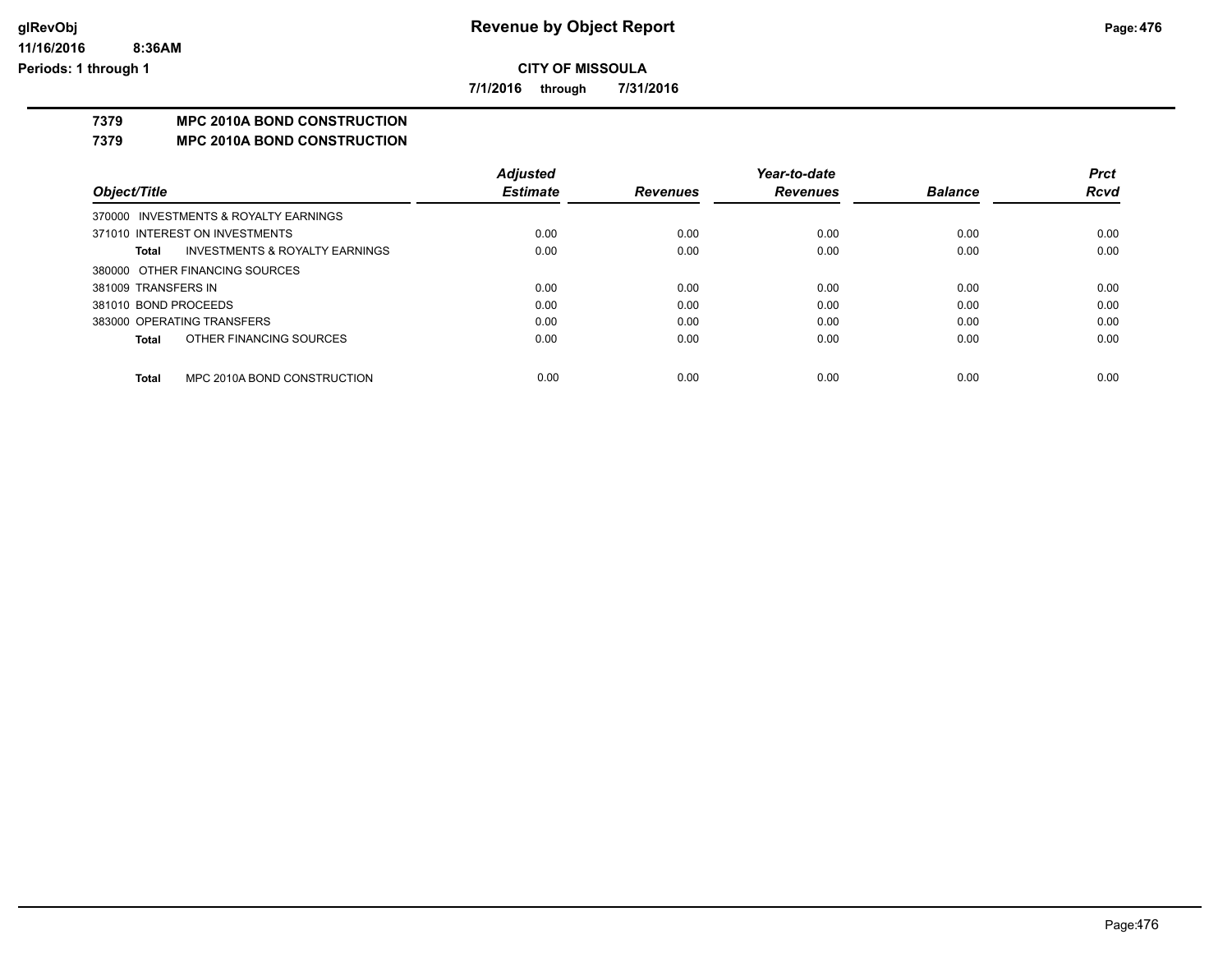**CITY OF MISSOULA**

**7/1/2016 through 7/31/2016**

#### **7379 MPC 2010A BOND CONSTRUCTION**

|                                |                                           | <b>Adjusted</b> |                 | Year-to-date    |                | <b>Prct</b> |
|--------------------------------|-------------------------------------------|-----------------|-----------------|-----------------|----------------|-------------|
| Object/Title                   |                                           | <b>Estimate</b> | <b>Revenues</b> | <b>Revenues</b> | <b>Balance</b> | <b>Rcvd</b> |
|                                | 370000 INVESTMENTS & ROYALTY EARNINGS     |                 |                 |                 |                |             |
| 371010 INTEREST ON INVESTMENTS |                                           | 0.00            | 0.00            | 0.00            | 0.00           | 0.00        |
| <b>Total</b>                   | <b>INVESTMENTS &amp; ROYALTY EARNINGS</b> | 0.00            | 0.00            | 0.00            | 0.00           | 0.00        |
| 380000 OTHER FINANCING SOURCES |                                           |                 |                 |                 |                |             |
| 381009 TRANSFERS IN            |                                           | 0.00            | 0.00            | 0.00            | 0.00           | 0.00        |
| 381010 BOND PROCEEDS           |                                           | 0.00            | 0.00            | 0.00            | 0.00           | 0.00        |
| 383000 OPERATING TRANSFERS     |                                           | 0.00            | 0.00            | 0.00            | 0.00           | 0.00        |
| <b>Total</b>                   | OTHER FINANCING SOURCES                   | 0.00            | 0.00            | 0.00            | 0.00           | 0.00        |
| <b>Total</b>                   | MPC 2010A BOND CONSTRUCTION               | 0.00            | 0.00            | 0.00            | 0.00           | 0.00        |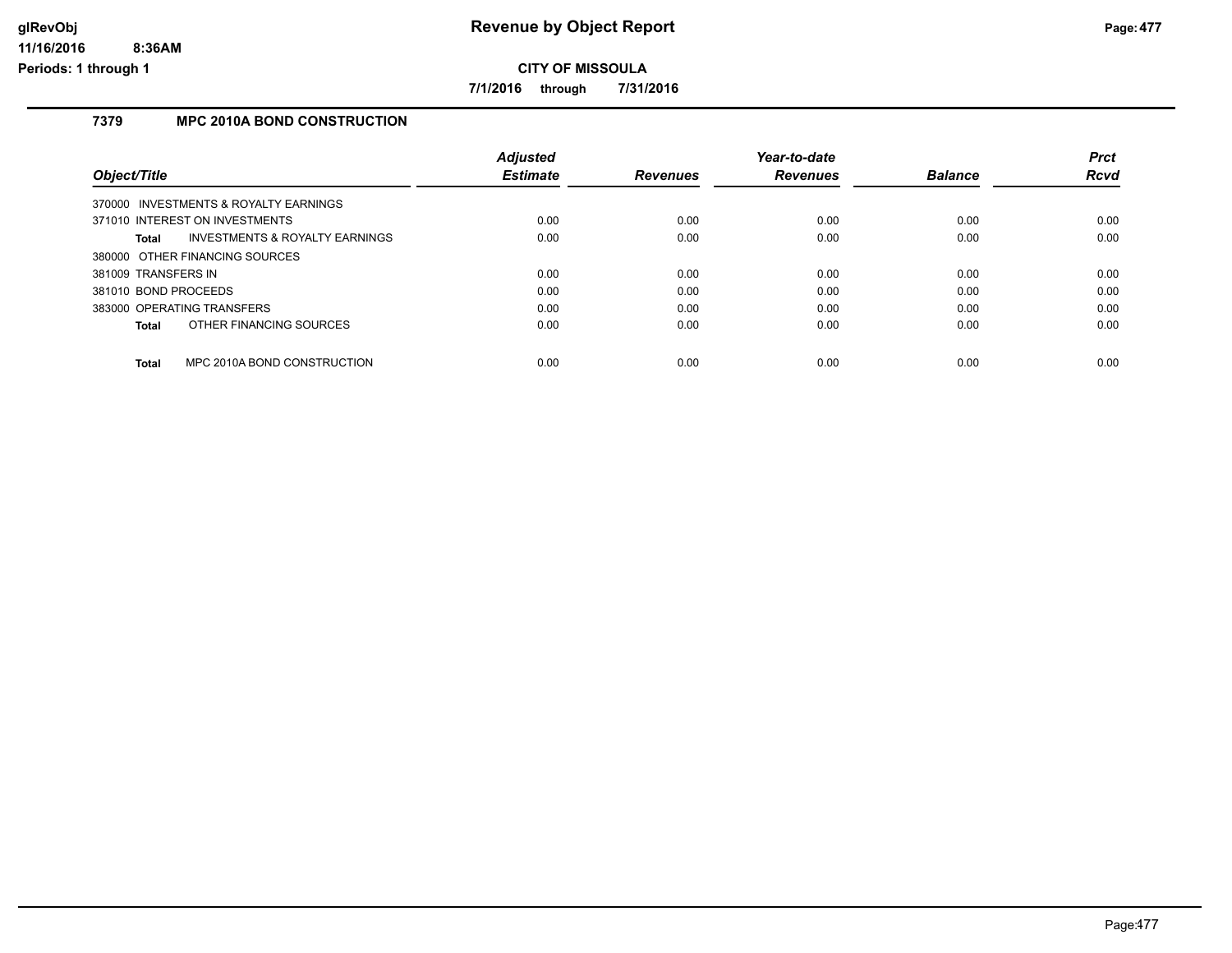**glRevObj Revenue by Object Report Page:478** 

**CITY OF MISSOULA**

**7/1/2016 through 7/31/2016**

#### **7380 BUSINESS IMPROVEMENT DISTRICT**

 **8:36AM**

#### **7380 BUSINESS IMPROVEMENT DISTRICT**

|                                                           | <b>Adjusted</b> |                 | Year-to-date    |                | <b>Prct</b> |
|-----------------------------------------------------------|-----------------|-----------------|-----------------|----------------|-------------|
| Object/Title                                              | <b>Estimate</b> | <b>Revenues</b> | <b>Revenues</b> | <b>Balance</b> | <b>Rcvd</b> |
| 310000 TAXES/ASSESSMENTS                                  |                 |                 |                 |                |             |
| <b>TAX INCREMENT</b><br>311011                            | 0.00            | 0.00            | 0.00            | 0.00           | 0.00        |
| <b>PENALTIES &amp; INTEREST</b><br>312001                 | 0.00            | 0.00            | 0.00            | 0.00           | 0.00        |
| TAXES/ASSESSMENTS<br>Total                                | 0.00            | 0.00            | 0.00            | 0.00           | 0.00        |
| <b>CHARGES FOR SERVICES</b><br>340000                     |                 |                 |                 |                |             |
| 343041 GARBAGE COLLECTION SERVICES                        | 0.00            | 2,011.77        | 2,011.77        | $-2,011.77$    | 0.00        |
| <b>CHARGES FOR SERVICES</b><br><b>Total</b>               | 0.00            | 2,011.77        | 2,011.77        | $-2,011.77$    | 0.00        |
| MISCELLANEOUS REVENUES<br>360000                          |                 |                 |                 |                |             |
| 363010 LIGHTING ASSESSMENTS                               | 0.00            | 0.00            | 0.00            | 0.00           | 0.00        |
| 363020 PROPERTY ASSESSMENTS                               | 0.00            | 0.00            | 0.00            | 0.00           | 0.00        |
| <b>MISCELLANEOUS REVENUES</b><br>Total                    | 0.00            | 0.00            | 0.00            | 0.00           | 0.00        |
| <b>INVESTMENTS &amp; ROYALTY EARNINGS</b><br>370000       |                 |                 |                 |                |             |
| 371010 INTEREST ON INVESTMENTS                            | 0.00            | 0.00            | 0.00            | 0.00           | 0.00        |
| 371020 GAIN/LOSS IN MARKET VALUE OF INVESTMENTS           | 0.00            | 0.00            | 0.00            | 0.00           | 0.00        |
| <b>INVESTMENTS &amp; ROYALTY EARNINGS</b><br><b>Total</b> | 0.00            | 0.00            | 0.00            | 0.00           | 0.00        |
| <b>BUSINESS IMPROVEMENT DISTRICT</b><br><b>Total</b>      | 0.00            | 2,011.77        | 2,011.77        | $-2,011.77$    | 0.00        |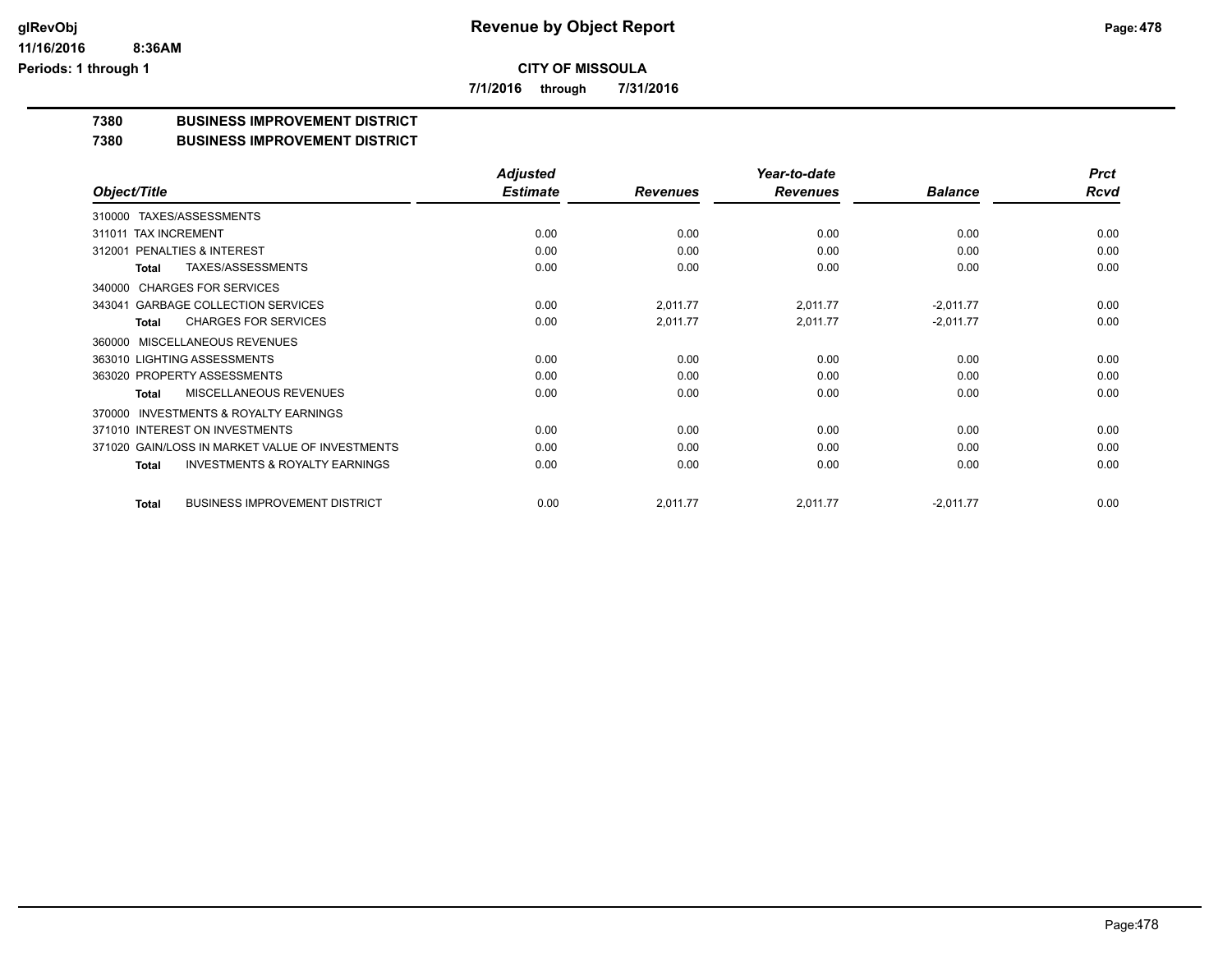**8:36AM**

**CITY OF MISSOULA**

**7/1/2016 through 7/31/2016**

#### **7380 BUSINESS IMPROVEMENT DISTRICT**

|                                                           | <b>Adjusted</b> |                 | Year-to-date    |                | <b>Prct</b> |
|-----------------------------------------------------------|-----------------|-----------------|-----------------|----------------|-------------|
| Object/Title                                              | <b>Estimate</b> | <b>Revenues</b> | <b>Revenues</b> | <b>Balance</b> | <b>Rcvd</b> |
| TAXES/ASSESSMENTS<br>310000                               |                 |                 |                 |                |             |
| 311011 TAX INCREMENT                                      | 0.00            | 0.00            | 0.00            | 0.00           | 0.00        |
| 312001 PENALTIES & INTEREST                               | 0.00            | 0.00            | 0.00            | 0.00           | 0.00        |
| TAXES/ASSESSMENTS<br><b>Total</b>                         | 0.00            | 0.00            | 0.00            | 0.00           | 0.00        |
| 340000 CHARGES FOR SERVICES                               |                 |                 |                 |                |             |
| 343041 GARBAGE COLLECTION SERVICES                        | 0.00            | 2,011.77        | 2,011.77        | $-2,011.77$    | 0.00        |
| <b>CHARGES FOR SERVICES</b><br><b>Total</b>               | 0.00            | 2,011.77        | 2,011.77        | $-2,011.77$    | 0.00        |
| MISCELLANEOUS REVENUES<br>360000                          |                 |                 |                 |                |             |
| 363010 LIGHTING ASSESSMENTS                               | 0.00            | 0.00            | 0.00            | 0.00           | 0.00        |
| 363020 PROPERTY ASSESSMENTS                               | 0.00            | 0.00            | 0.00            | 0.00           | 0.00        |
| <b>MISCELLANEOUS REVENUES</b><br><b>Total</b>             | 0.00            | 0.00            | 0.00            | 0.00           | 0.00        |
| INVESTMENTS & ROYALTY EARNINGS<br>370000                  |                 |                 |                 |                |             |
| 371010 INTEREST ON INVESTMENTS                            | 0.00            | 0.00            | 0.00            | 0.00           | 0.00        |
| 371020 GAIN/LOSS IN MARKET VALUE OF INVESTMENT            | 0.00            | 0.00            | 0.00            | 0.00           | 0.00        |
| <b>INVESTMENTS &amp; ROYALTY EARNINGS</b><br><b>Total</b> | 0.00            | 0.00            | 0.00            | 0.00           | 0.00        |
| <b>BUSINESS IMPROVEMENT DISTRICT</b><br><b>Total</b>      | 0.00            | 2,011.77        | 2,011.77        | $-2,011.77$    | 0.00        |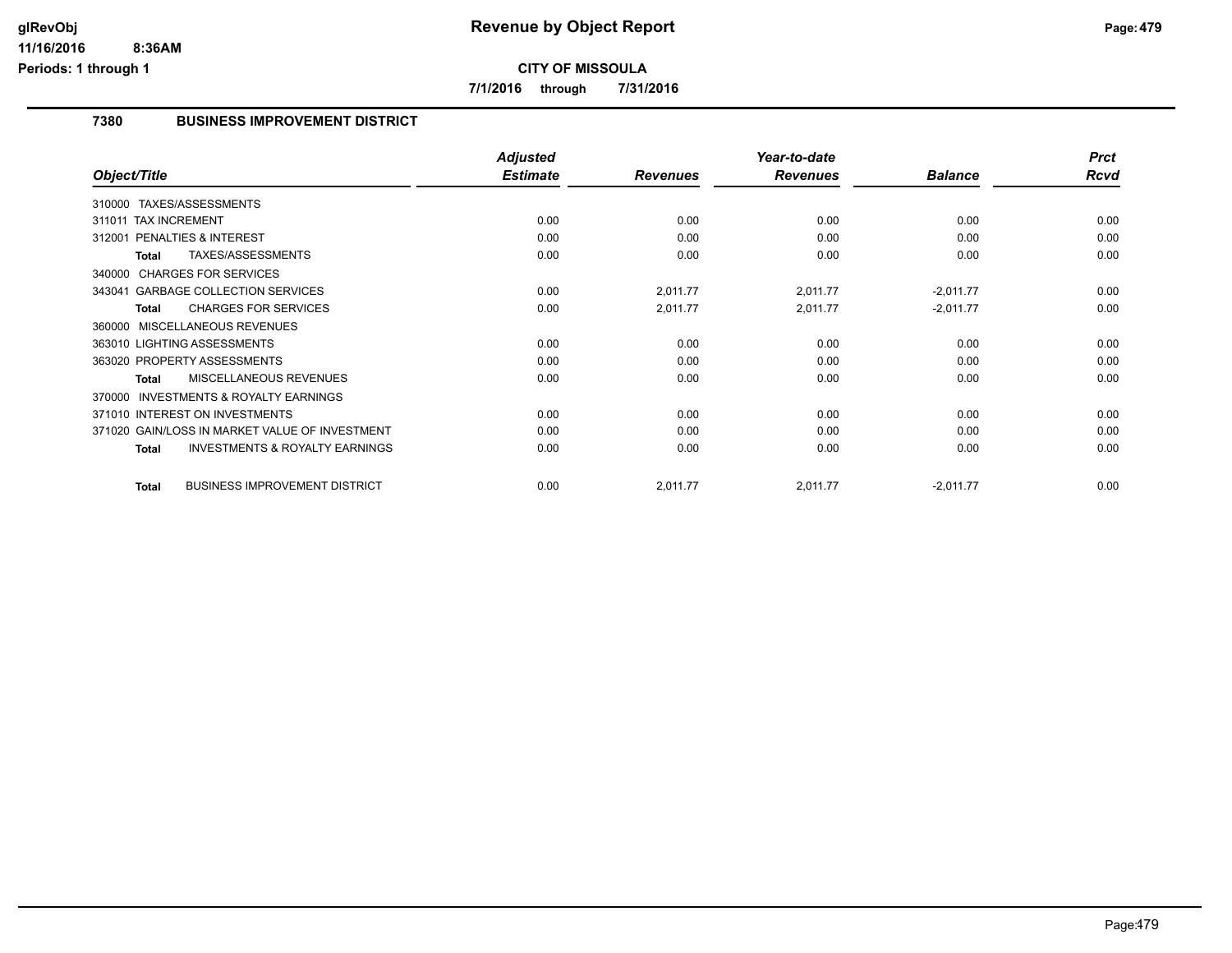**11/16/2016 8:36AM Periods: 1 through 1**

**CITY OF MISSOULA**

**7/1/2016 through 7/31/2016**

# **7381 TOURISM BUSINESS IMPROVEMENT DISTRICT**

## **7381 TOURISM BUSINESS IMPROVEMENT DISTRICT**

|                                                     | <b>Adjusted</b> |                 | Year-to-date    |                | <b>Prct</b> |
|-----------------------------------------------------|-----------------|-----------------|-----------------|----------------|-------------|
| Object/Title                                        | <b>Estimate</b> | <b>Revenues</b> | <b>Revenues</b> | <b>Balance</b> | <b>Rcvd</b> |
| 310000 TAXES/ASSESSMENTS                            |                 |                 |                 |                |             |
| 314100 TBID REVENUE                                 | 0.00            | 0.00            | 0.00            | 0.00           | 0.00        |
| TAXES/ASSESSMENTS<br>Total                          | 0.00            | 0.00            | 0.00            | 0.00           | 0.00        |
| 370000 INVESTMENTS & ROYALTY EARNINGS               |                 |                 |                 |                |             |
| 371010 INTEREST ON INVESTMENTS                      | 0.00            | 0.00            | 0.00            | 0.00           | 0.00        |
| <b>INVESTMENTS &amp; ROYALTY EARNINGS</b><br>Total  | 0.00            | 0.00            | 0.00            | 0.00           | 0.00        |
|                                                     |                 |                 |                 |                |             |
| TOURISM BUSINESS IMPROVEMENT DISTRI<br><b>Total</b> | 0.00            | 0.00            | 0.00            | 0.00           | 0.00        |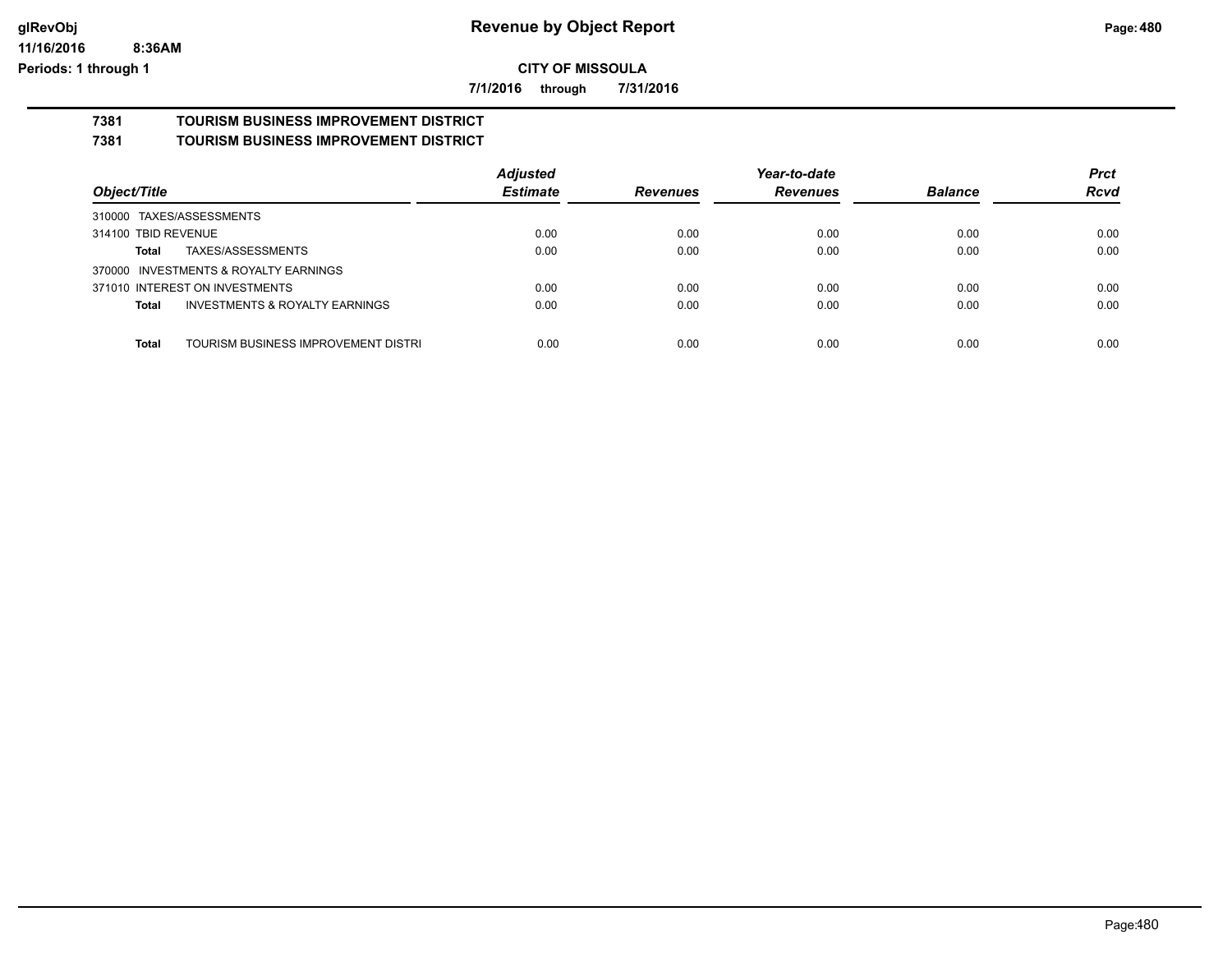**8:36AM**

**CITY OF MISSOULA**

**7/1/2016 through 7/31/2016**

#### **7381 TOURISM BUSINESS IMPROVEMENT DISTRICT**

| Object/Title                                       | <b>Adjusted</b><br><b>Estimate</b> | <b>Revenues</b> | Year-to-date<br><b>Revenues</b> | <b>Balance</b> | <b>Prct</b><br><b>Rcvd</b> |
|----------------------------------------------------|------------------------------------|-----------------|---------------------------------|----------------|----------------------------|
| 310000 TAXES/ASSESSMENTS                           |                                    |                 |                                 |                |                            |
| 314100 TBID REVENUE                                | 0.00                               | 0.00            | 0.00                            | 0.00           | 0.00                       |
| TAXES/ASSESSMENTS<br><b>Total</b>                  | 0.00                               | 0.00            | 0.00                            | 0.00           | 0.00                       |
| 370000 INVESTMENTS & ROYALTY EARNINGS              |                                    |                 |                                 |                |                            |
| 371010 INTEREST ON INVESTMENTS                     | 0.00                               | 0.00            | 0.00                            | 0.00           | 0.00                       |
| INVESTMENTS & ROYALTY EARNINGS<br><b>Total</b>     | 0.00                               | 0.00            | 0.00                            | 0.00           | 0.00                       |
|                                                    |                                    |                 |                                 |                |                            |
| TOURISM BUSINESS IMPROVEMENT DISTR<br><b>Total</b> | 0.00                               | 0.00            | 0.00                            | 0.00           | 0.00                       |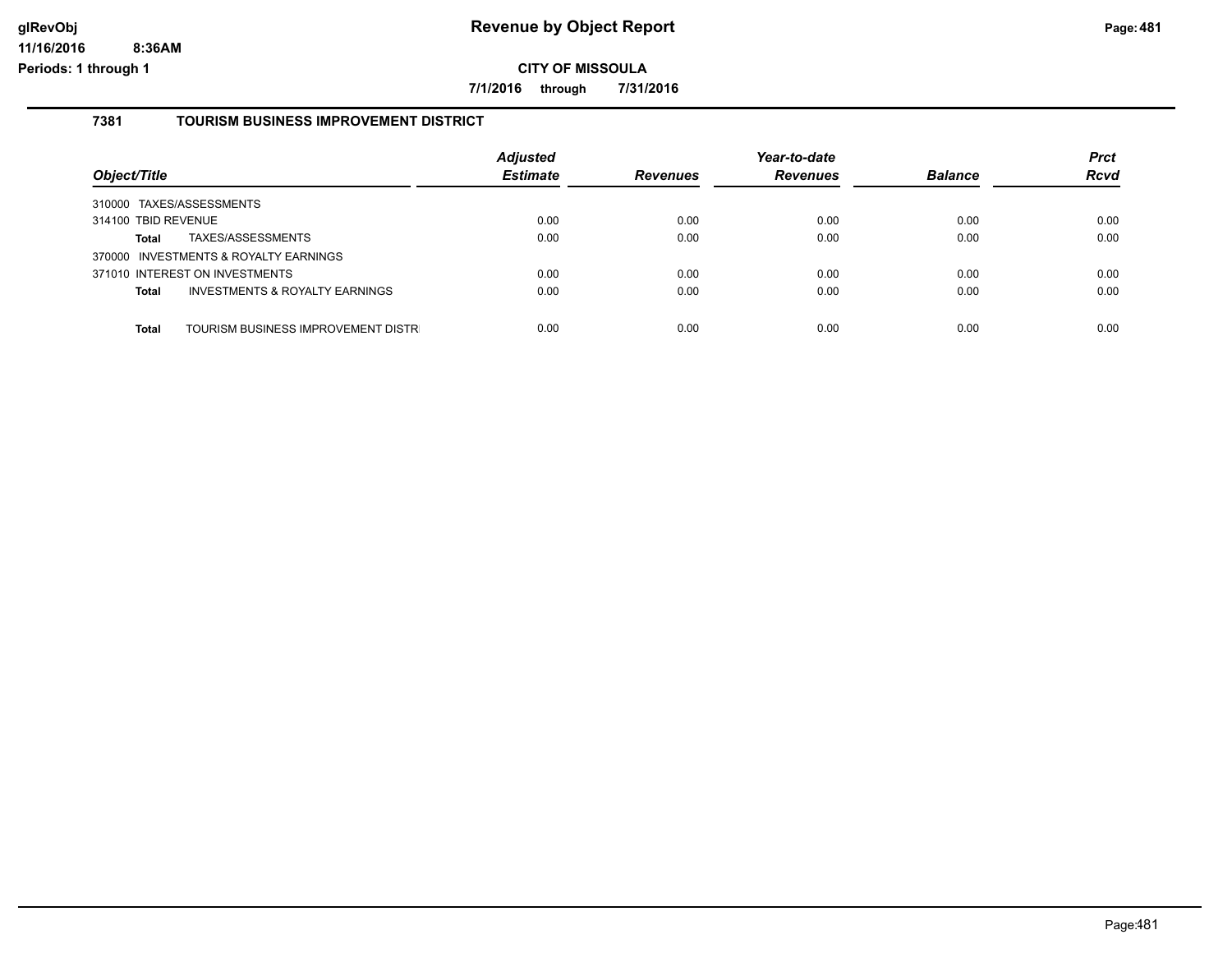**CITY OF MISSOULA**

**7/1/2016 through 7/31/2016**

**7382 5.75M TIF RESERVE**

**7382 5.75M TIF RESERVE**

|                                                    | <b>Adjusted</b> |                 | Year-to-date    |                | <b>Prct</b> |
|----------------------------------------------------|-----------------|-----------------|-----------------|----------------|-------------|
| Object/Title                                       | <b>Estimate</b> | <b>Revenues</b> | <b>Revenues</b> | <b>Balance</b> | <b>Rcvd</b> |
| 370000 INVESTMENTS & ROYALTY EARNINGS              |                 |                 |                 |                |             |
| 371010 INTEREST ON INVESTMENTS                     | 0.00            | 0.00            | 0.00            | 0.00           | 0.00        |
| <b>INVESTMENTS &amp; ROYALTY EARNINGS</b><br>Total | 0.00            | 0.00            | 0.00            | 0.00           | 0.00        |
| 380000 OTHER FINANCING SOURCES                     |                 |                 |                 |                |             |
| 381025 BOND PROCEEDS                               | 0.00            | 0.00            | 0.00            | 0.00           | 0.00        |
| 383014 TRANS FR MRA                                | 0.00            | 0.00            | 0.00            | 0.00           | 0.00        |
| 383040 TRANSFER FROM CITY GRANTS                   | 0.00            | 0.00            | 0.00            | 0.00           | 0.00        |
| OTHER FINANCING SOURCES<br>Total                   | 0.00            | 0.00            | 0.00            | 0.00           | 0.00        |
|                                                    |                 |                 |                 |                |             |
| 5.75M TIF RESERVE<br>Total                         | 0.00            | 0.00            | 0.00            | 0.00           | 0.00        |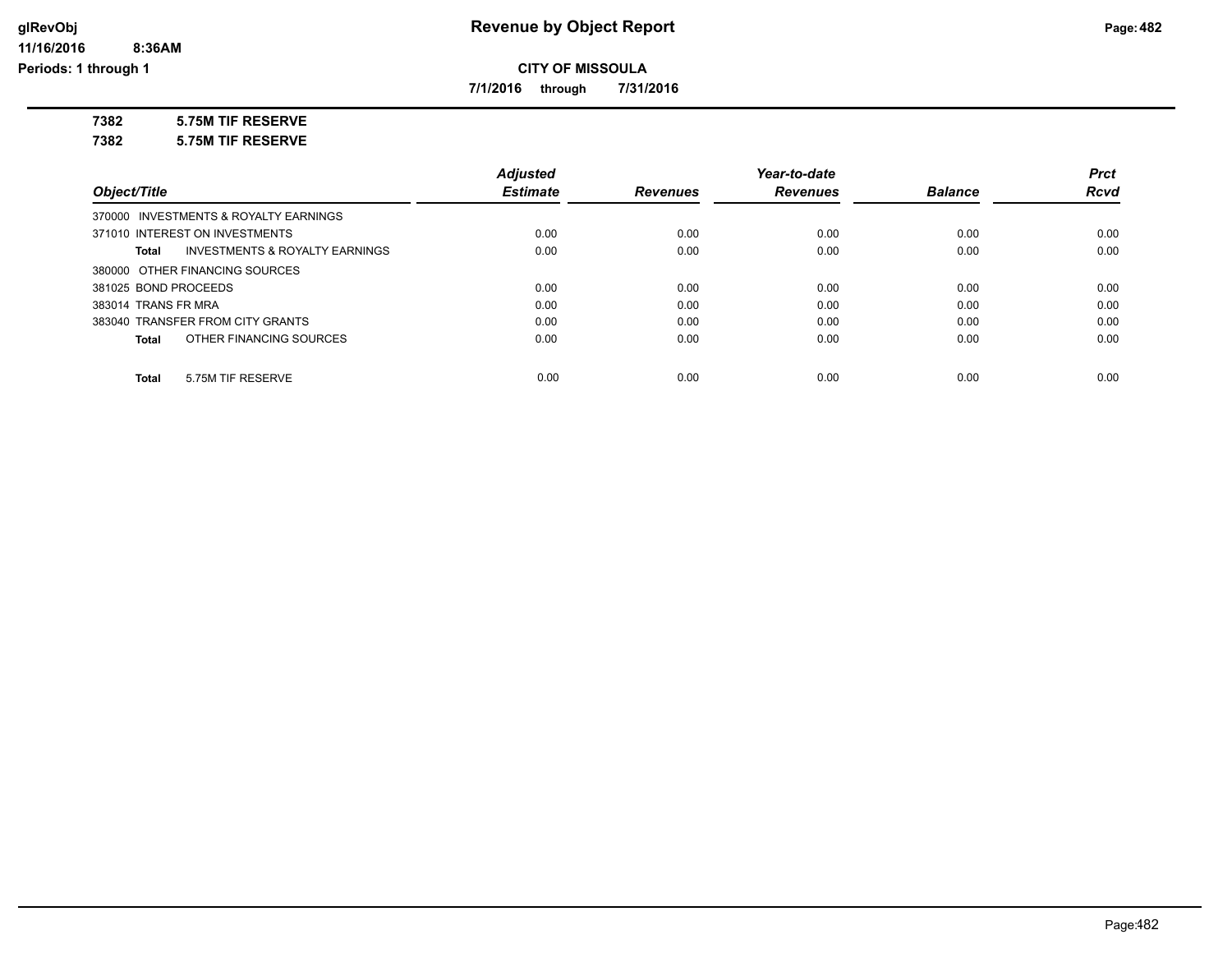**CITY OF MISSOULA**

**7/1/2016 through 7/31/2016**

#### **7382 5.75M TIF RESERVE**

|                                         | <b>Adjusted</b> |                 | Year-to-date    |                | <b>Prct</b> |
|-----------------------------------------|-----------------|-----------------|-----------------|----------------|-------------|
| Object/Title                            | <b>Estimate</b> | <b>Revenues</b> | <b>Revenues</b> | <b>Balance</b> | <b>Rcvd</b> |
| 370000 INVESTMENTS & ROYALTY EARNINGS   |                 |                 |                 |                |             |
| 371010 INTEREST ON INVESTMENTS          | 0.00            | 0.00            | 0.00            | 0.00           | 0.00        |
| INVESTMENTS & ROYALTY EARNINGS<br>Total | 0.00            | 0.00            | 0.00            | 0.00           | 0.00        |
| 380000 OTHER FINANCING SOURCES          |                 |                 |                 |                |             |
| 381025 BOND PROCEEDS                    | 0.00            | 0.00            | 0.00            | 0.00           | 0.00        |
| 383014 TRANS FR MRA                     | 0.00            | 0.00            | 0.00            | 0.00           | 0.00        |
| 383040 TRANSFER FROM CITY GRANTS        | 0.00            | 0.00            | 0.00            | 0.00           | 0.00        |
| <b>Total</b><br>OTHER FINANCING SOURCES | 0.00            | 0.00            | 0.00            | 0.00           | 0.00        |
| 5.75M TIF RESERVE<br><b>Total</b>       | 0.00            | 0.00            | 0.00            | 0.00           | 0.00        |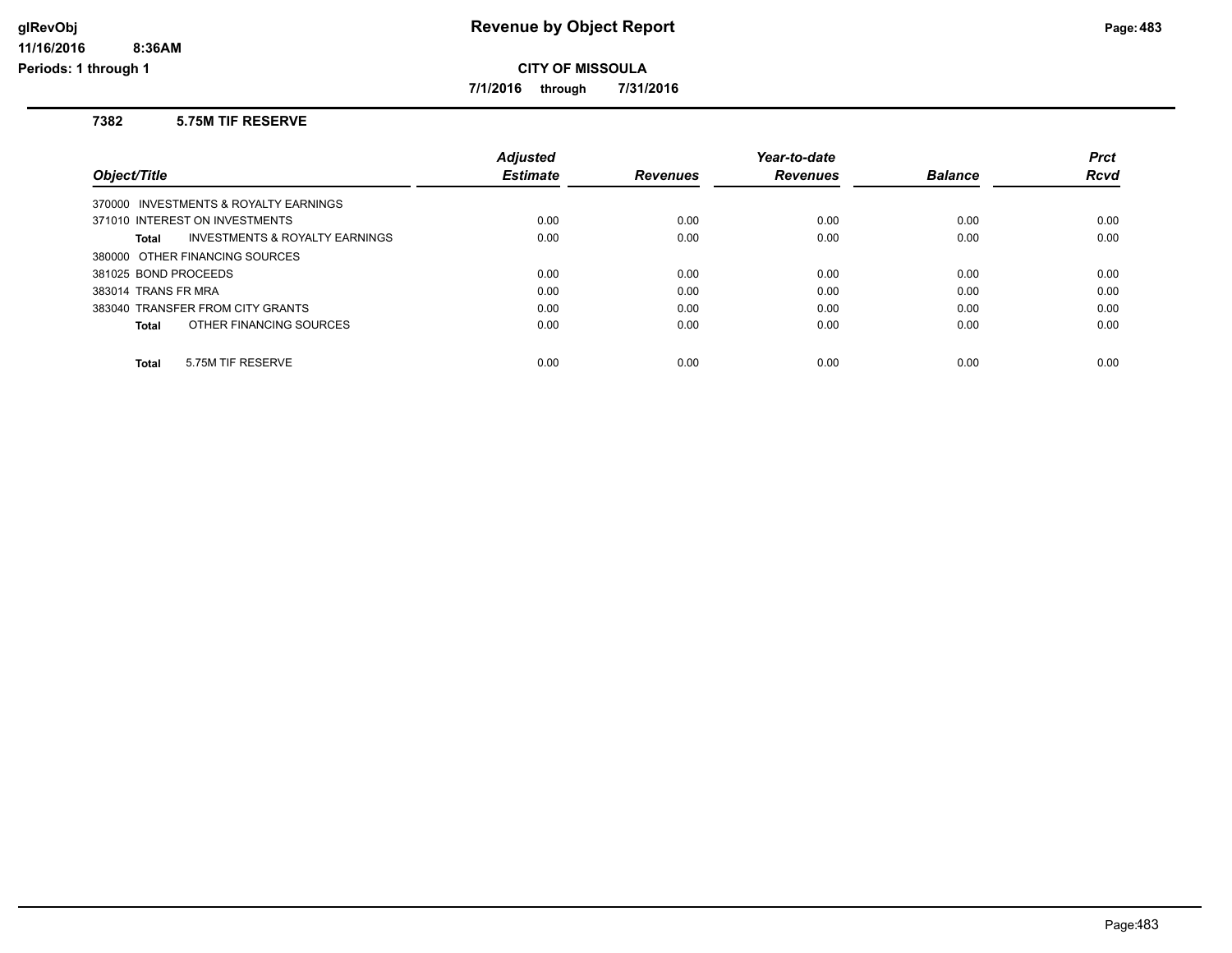**CITY OF MISSOULA**

**7/1/2016 through 7/31/2016**

**7383 RIVERFRONT TRIANGLE URD**

 **8:36AM**

**7383 RIVERFRONT TRIANGLE URD**

|                                                    | <b>Adjusted</b> |                 | Year-to-date    |                | <b>Prct</b> |
|----------------------------------------------------|-----------------|-----------------|-----------------|----------------|-------------|
| Object/Title                                       | <b>Estimate</b> | <b>Revenues</b> | <b>Revenues</b> | <b>Balance</b> | <b>Rcvd</b> |
| 310000 TAXES/ASSESSMENTS                           |                 |                 |                 |                |             |
| 311011 TAX INCREMENT                               | 0.00            | 0.00            | 0.00            | 0.00           | 0.00        |
| 312001 PENALTIES & INTEREST                        | 0.00            | 0.00            | 0.00            | 0.00           | 0.00        |
| TAXES/ASSESSMENTS<br>Total                         | 0.00            | 0.00            | 0.00            | 0.00           | 0.00        |
| 330000 INTERGOVERNMENTAL REVENUES                  |                 |                 |                 |                |             |
| 335210 PERSONAL PROPERTY TAX REIMBURSEMENT         | 0.00            | 0.00            | 0.00            | 0.00           | 0.00        |
| <b>INTERGOVERNMENTAL REVENUES</b><br>Total         | 0.00            | 0.00            | 0.00            | 0.00           | 0.00        |
| 370000 INVESTMENTS & ROYALTY EARNINGS              |                 |                 |                 |                |             |
| 371010 INTEREST ON INVESTMENTS                     | 0.00            | 0.00            | 0.00            | 0.00           | 0.00        |
| <b>INVESTMENTS &amp; ROYALTY EARNINGS</b><br>Total | 0.00            | 0.00            | 0.00            | 0.00           | 0.00        |
| <b>RIVERFRONT TRIANGLE URD</b><br>Total            | 0.00            | 0.00            | 0.00            | 0.00           | 0.00        |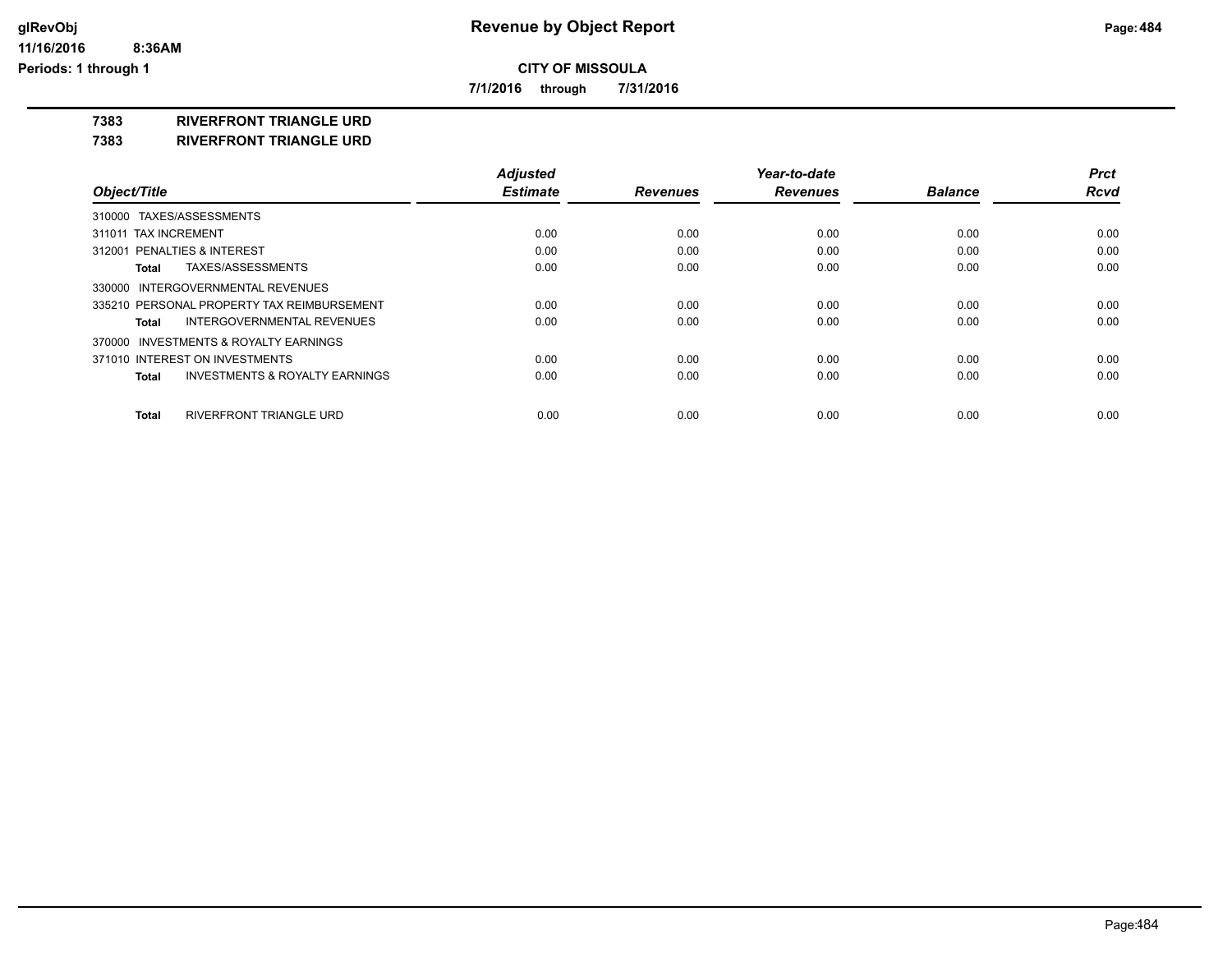**CITY OF MISSOULA**

**7/1/2016 through 7/31/2016**

#### **7383 RIVERFRONT TRIANGLE URD**

|                                                    | <b>Adjusted</b> |                 | Year-to-date    |                | <b>Prct</b> |
|----------------------------------------------------|-----------------|-----------------|-----------------|----------------|-------------|
| Object/Title                                       | <b>Estimate</b> | <b>Revenues</b> | <b>Revenues</b> | <b>Balance</b> | <b>Rcvd</b> |
| 310000 TAXES/ASSESSMENTS                           |                 |                 |                 |                |             |
| 311011 TAX INCREMENT                               | 0.00            | 0.00            | 0.00            | 0.00           | 0.00        |
| PENALTIES & INTEREST<br>312001                     | 0.00            | 0.00            | 0.00            | 0.00           | 0.00        |
| TAXES/ASSESSMENTS<br>Total                         | 0.00            | 0.00            | 0.00            | 0.00           | 0.00        |
| 330000 INTERGOVERNMENTAL REVENUES                  |                 |                 |                 |                |             |
| 335210 PERSONAL PROPERTY TAX REIMBURSEMENT         | 0.00            | 0.00            | 0.00            | 0.00           | 0.00        |
| <b>INTERGOVERNMENTAL REVENUES</b><br>Total         | 0.00            | 0.00            | 0.00            | 0.00           | 0.00        |
| 370000 INVESTMENTS & ROYALTY EARNINGS              |                 |                 |                 |                |             |
| 371010 INTEREST ON INVESTMENTS                     | 0.00            | 0.00            | 0.00            | 0.00           | 0.00        |
| <b>INVESTMENTS &amp; ROYALTY EARNINGS</b><br>Total | 0.00            | 0.00            | 0.00            | 0.00           | 0.00        |
|                                                    |                 |                 |                 |                |             |
| <b>RIVERFRONT TRIANGLE URD</b><br><b>Total</b>     | 0.00            | 0.00            | 0.00            | 0.00           | 0.00        |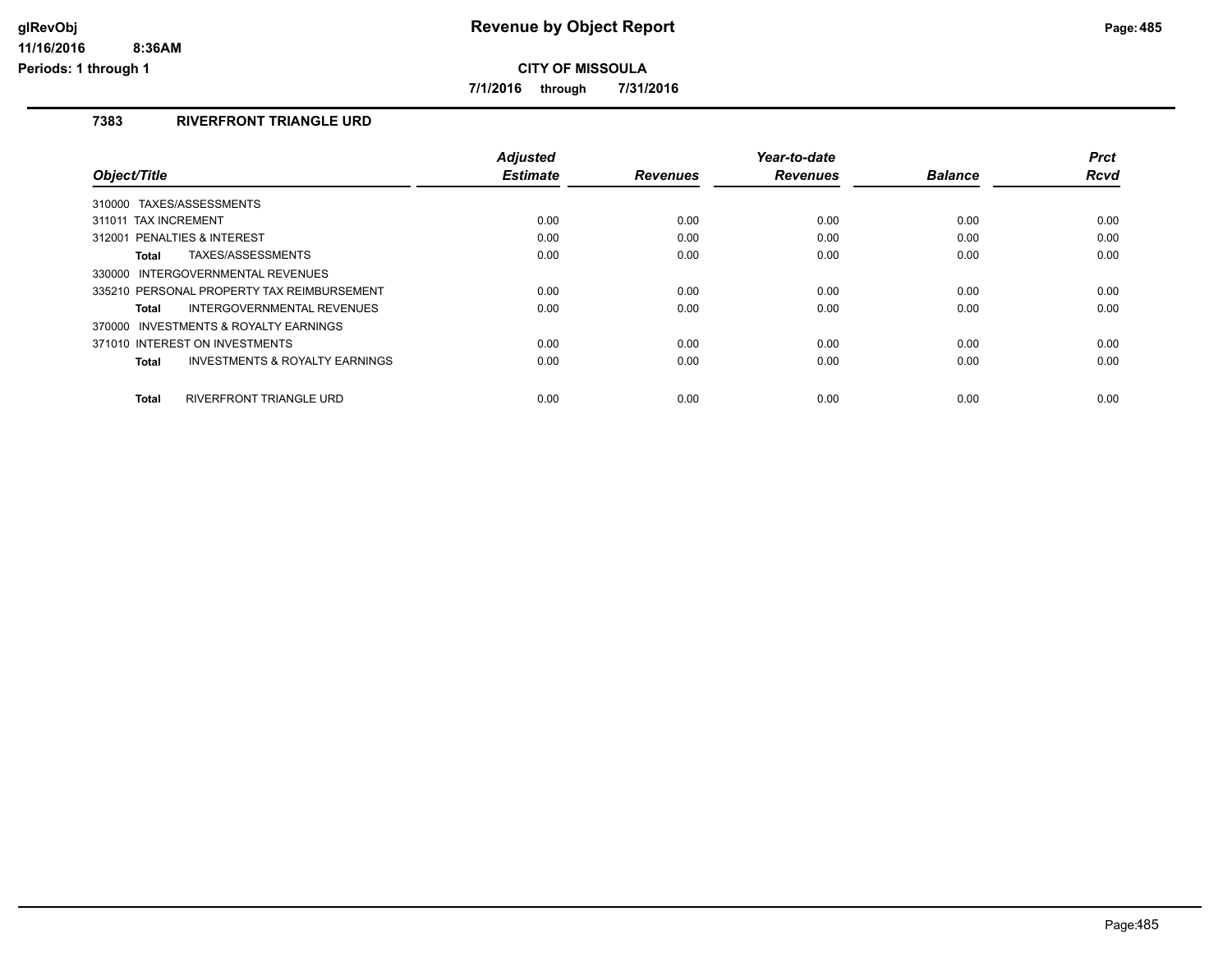**CITY OF MISSOULA**

**7/1/2016 through 7/31/2016**

#### **7384 NRSS DEBT SERVICE CLEARING**

 **8:36AM**

**7384 NRSS DEBT SERVICE CLEARING**

|                                                    | <b>Adjusted</b> |                 | Year-to-date    |                | <b>Prct</b> |
|----------------------------------------------------|-----------------|-----------------|-----------------|----------------|-------------|
| Object/Title                                       | <b>Estimate</b> | <b>Revenues</b> | <b>Revenues</b> | <b>Balance</b> | <b>Rcvd</b> |
| 310000 TAXES/ASSESSMENTS                           |                 |                 |                 |                |             |
| <b>TAX INCREMENT</b><br>311011                     | 0.00            | $-1,789.92$     | $-1,789.92$     | 1,789.92       | 0.00        |
| PENALTIES & INTEREST<br>312001                     | 0.00            | -77.59          | $-77.59$        | 77.59          | 0.00        |
| TAXES/ASSESSMENTS<br>Total                         | 0.00            | $-1,867.51$     | $-1,867.51$     | 1.867.51       | 0.00        |
| 370000 INVESTMENTS & ROYALTY EARNINGS              |                 |                 |                 |                |             |
| 371010 INTEREST ON INVESTMENTS                     | 0.00            | 0.00            | 0.00            | 0.00           | 0.00        |
| <b>INVESTMENTS &amp; ROYALTY EARNINGS</b><br>Total | 0.00            | 0.00            | 0.00            | 0.00           | 0.00        |
| 380000 OTHER FINANCING SOURCES                     |                 |                 |                 |                |             |
| 383014 TRANS FR MRA                                | 0.00            | 0.00            | 0.00            | 0.00           | 0.00        |
| OTHER FINANCING SOURCES<br>Total                   | 0.00            | 0.00            | 0.00            | 0.00           | 0.00        |
| NRSS DEBT SERVICE CLEARING<br>Total                | 0.00            | $-1,867.51$     | $-1.867.51$     | 1.867.51       | 0.00        |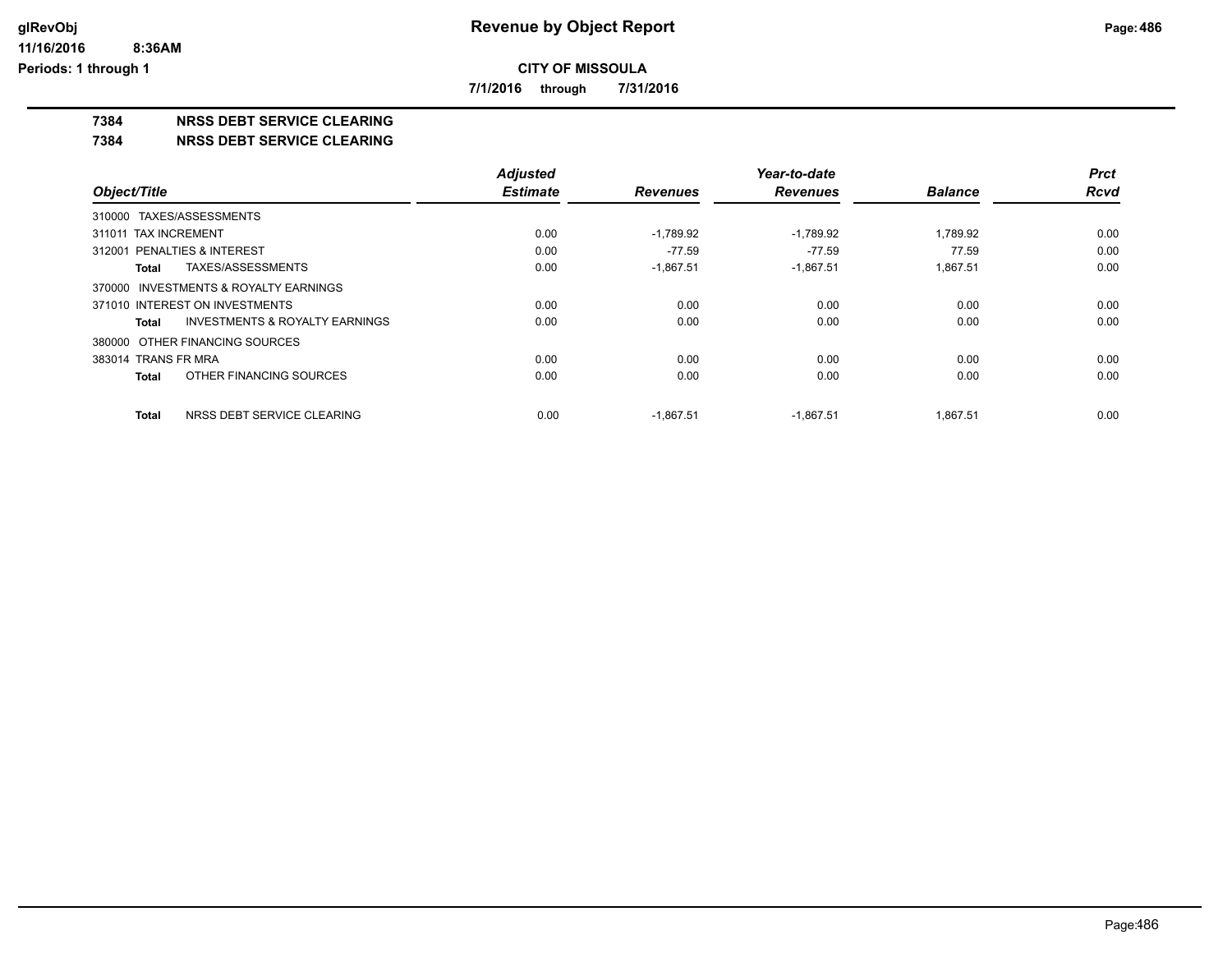**CITY OF MISSOULA**

**7/1/2016 through 7/31/2016**

#### **7384 NRSS DEBT SERVICE CLEARING**

|                                                    | <b>Adjusted</b> |                 | Year-to-date    |                | <b>Prct</b> |
|----------------------------------------------------|-----------------|-----------------|-----------------|----------------|-------------|
| Object/Title                                       | <b>Estimate</b> | <b>Revenues</b> | <b>Revenues</b> | <b>Balance</b> | <b>Rcvd</b> |
| 310000 TAXES/ASSESSMENTS                           |                 |                 |                 |                |             |
| 311011 TAX INCREMENT                               | 0.00            | $-1.789.92$     | -1.789.92       | 1.789.92       | 0.00        |
| PENALTIES & INTEREST<br>312001                     | 0.00            | $-77.59$        | $-77.59$        | 77.59          | 0.00        |
| TAXES/ASSESSMENTS<br>Total                         | 0.00            | $-1.867.51$     | $-1.867.51$     | 1.867.51       | 0.00        |
| 370000 INVESTMENTS & ROYALTY EARNINGS              |                 |                 |                 |                |             |
| 371010 INTEREST ON INVESTMENTS                     | 0.00            | 0.00            | 0.00            | 0.00           | 0.00        |
| <b>INVESTMENTS &amp; ROYALTY EARNINGS</b><br>Total | 0.00            | 0.00            | 0.00            | 0.00           | 0.00        |
| 380000 OTHER FINANCING SOURCES                     |                 |                 |                 |                |             |
| 383014 TRANS FR MRA                                | 0.00            | 0.00            | 0.00            | 0.00           | 0.00        |
| OTHER FINANCING SOURCES<br>Total                   | 0.00            | 0.00            | 0.00            | 0.00           | 0.00        |
| NRSS DEBT SERVICE CLEARING<br>Total                | 0.00            | $-1.867.51$     | $-1.867.51$     | 1.867.51       | 0.00        |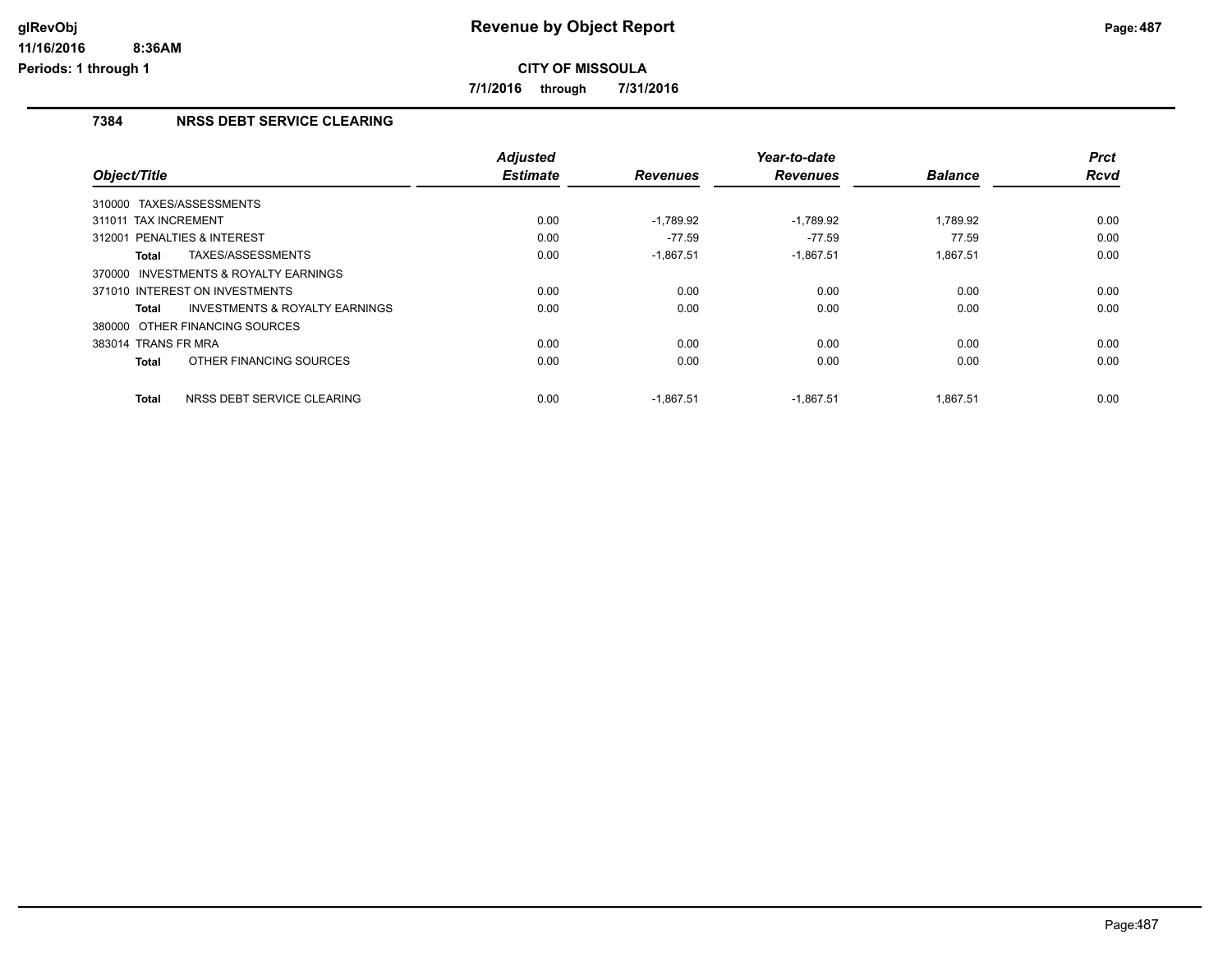**CITY OF MISSOULA**

**7/1/2016 through 7/31/2016**

**7385 FRONT STREET URD**

**7385 FRONT STREET URD**

|                                                           | <b>Adjusted</b> |                 | Year-to-date    |                | <b>Prct</b> |
|-----------------------------------------------------------|-----------------|-----------------|-----------------|----------------|-------------|
| Object/Title                                              | <b>Estimate</b> | <b>Revenues</b> | <b>Revenues</b> | <b>Balance</b> | <b>Rcvd</b> |
| 310000 TAXES/ASSESSMENTS                                  |                 |                 |                 |                |             |
| 311011 TAX INCREMENT                                      | 0.00            | 0.00            | 0.00            | 0.00           | 0.00        |
| TAXES/ASSESSMENTS<br><b>Total</b>                         | 0.00            | 0.00            | 0.00            | 0.00           | 0.00        |
| 330000 INTERGOVERNMENTAL REVENUES                         |                 |                 |                 |                |             |
| 331056 MDT FEDERAL CMAQ                                   | 0.00            | 0.00            | 0.00            | 0.00           | 0.00        |
| 335210 PERSONAL PROPERTY TAX REIMBURSEMENT                | 0.00            | 0.00            | 0.00            | 0.00           | 0.00        |
| <b>INTERGOVERNMENTAL REVENUES</b><br>Total                | 0.00            | 0.00            | 0.00            | 0.00           | 0.00        |
| 360000 MISCELLANEOUS REVENUES                             |                 |                 |                 |                |             |
| 365000 DONATIONS                                          | 0.00            | 0.00            | 0.00            | 0.00           | 0.00        |
| MISCELLANEOUS REVENUES<br><b>Total</b>                    | 0.00            | 0.00            | 0.00            | 0.00           | 0.00        |
| INVESTMENTS & ROYALTY EARNINGS<br>370000                  |                 |                 |                 |                |             |
| 371010 INTEREST ON INVESTMENTS                            | 0.00            | 0.00            | 0.00            | 0.00           | 0.00        |
| <b>INVESTMENTS &amp; ROYALTY EARNINGS</b><br><b>Total</b> | 0.00            | 0.00            | 0.00            | 0.00           | 0.00        |
| 380000 OTHER FINANCING SOURCES                            |                 |                 |                 |                |             |
| 381029 PARKING STRUCTURE BOND PROCEEDS                    | 0.00            | 0.00            | 0.00            | 0.00           | 0.00        |
| 381071 WILMA NOTE PROCEEDS                                | 0.00            | 0.00            | 0.00            | 0.00           | 0.00        |
| 381072 FIB NOTE PROCEEDS                                  | 0.00            | 0.00            | 0.00            | 0.00           | 0.00        |
| 383066 TRANSFER FROM FRONT ST CLEARING                    | 0.00            | 0.00            | 0.00            | 0.00           | 0.00        |
| 383067 TRANSFER FROM FSPS                                 | 0.00            | 0.00            | 0.00            | 0.00           | 0.00        |
| 383068 TRANSFER FROM SUBORDINATE LIEN                     | 0.00            | 0.00            | 0.00            | 0.00           | 0.00        |
| OTHER FINANCING SOURCES<br><b>Total</b>                   | 0.00            | 0.00            | 0.00            | 0.00           | 0.00        |
|                                                           |                 |                 |                 |                |             |
| <b>FRONT STREET URD</b><br>Total                          | 0.00            | 0.00            | 0.00            | 0.00           | 0.00        |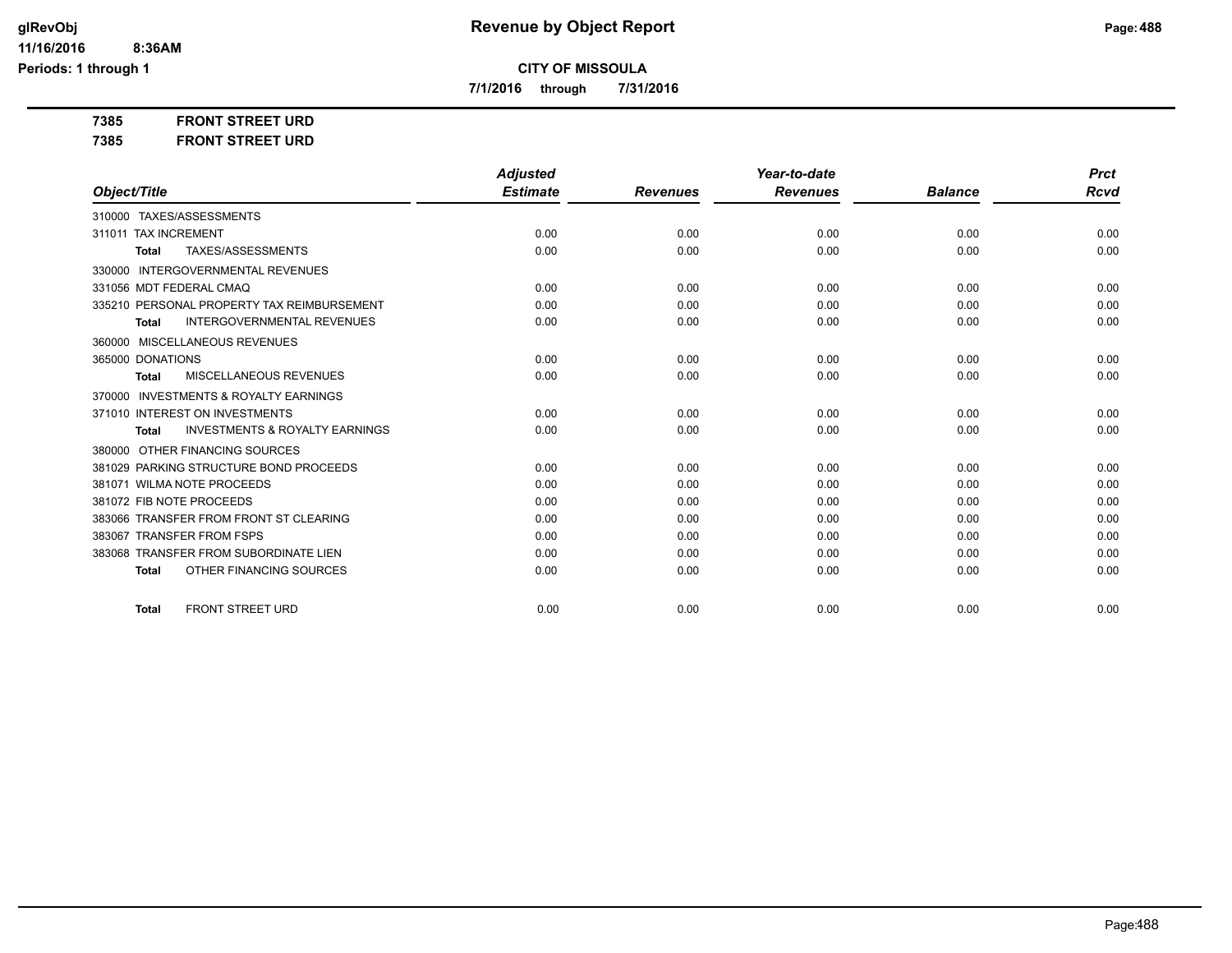**CITY OF MISSOULA**

**7/1/2016 through 7/31/2016**

#### **7385 FRONT STREET URD**

|                                                           | <b>Adjusted</b> |                 | Year-to-date    |                | <b>Prct</b> |
|-----------------------------------------------------------|-----------------|-----------------|-----------------|----------------|-------------|
| Object/Title                                              | <b>Estimate</b> | <b>Revenues</b> | <b>Revenues</b> | <b>Balance</b> | <b>Rcvd</b> |
| 310000 TAXES/ASSESSMENTS                                  |                 |                 |                 |                |             |
| 311011 TAX INCREMENT                                      | 0.00            | 0.00            | 0.00            | 0.00           | 0.00        |
| TAXES/ASSESSMENTS<br>Total                                | 0.00            | 0.00            | 0.00            | 0.00           | 0.00        |
| 330000 INTERGOVERNMENTAL REVENUES                         |                 |                 |                 |                |             |
| 331056 MDT FEDERAL CMAQ                                   | 0.00            | 0.00            | 0.00            | 0.00           | 0.00        |
| 335210 PERSONAL PROPERTY TAX REIMBURSEMENT                | 0.00            | 0.00            | 0.00            | 0.00           | 0.00        |
| <b>INTERGOVERNMENTAL REVENUES</b><br><b>Total</b>         | 0.00            | 0.00            | 0.00            | 0.00           | 0.00        |
| 360000 MISCELLANEOUS REVENUES                             |                 |                 |                 |                |             |
| 365000 DONATIONS                                          | 0.00            | 0.00            | 0.00            | 0.00           | 0.00        |
| <b>MISCELLANEOUS REVENUES</b><br><b>Total</b>             | 0.00            | 0.00            | 0.00            | 0.00           | 0.00        |
| 370000 INVESTMENTS & ROYALTY EARNINGS                     |                 |                 |                 |                |             |
| 371010 INTEREST ON INVESTMENTS                            | 0.00            | 0.00            | 0.00            | 0.00           | 0.00        |
| <b>INVESTMENTS &amp; ROYALTY EARNINGS</b><br><b>Total</b> | 0.00            | 0.00            | 0.00            | 0.00           | 0.00        |
| 380000 OTHER FINANCING SOURCES                            |                 |                 |                 |                |             |
| 381029 PARKING STRUCTURE BOND PROCEEDS                    | 0.00            | 0.00            | 0.00            | 0.00           | 0.00        |
| 381071 WILMA NOTE PROCEEDS                                | 0.00            | 0.00            | 0.00            | 0.00           | 0.00        |
| 381072 FIB NOTE PROCEEDS                                  | 0.00            | 0.00            | 0.00            | 0.00           | 0.00        |
| 383066 TRANSFER FROM FRONT ST CLEARING                    | 0.00            | 0.00            | 0.00            | 0.00           | 0.00        |
| 383067 TRANSFER FROM FSPS                                 | 0.00            | 0.00            | 0.00            | 0.00           | 0.00        |
| 383068 TRANSFER FROM SUBORDINATE LIEN                     | 0.00            | 0.00            | 0.00            | 0.00           | 0.00        |
| OTHER FINANCING SOURCES<br><b>Total</b>                   | 0.00            | 0.00            | 0.00            | 0.00           | 0.00        |
| <b>FRONT STREET URD</b><br><b>Total</b>                   | 0.00            | 0.00            | 0.00            | 0.00           | 0.00        |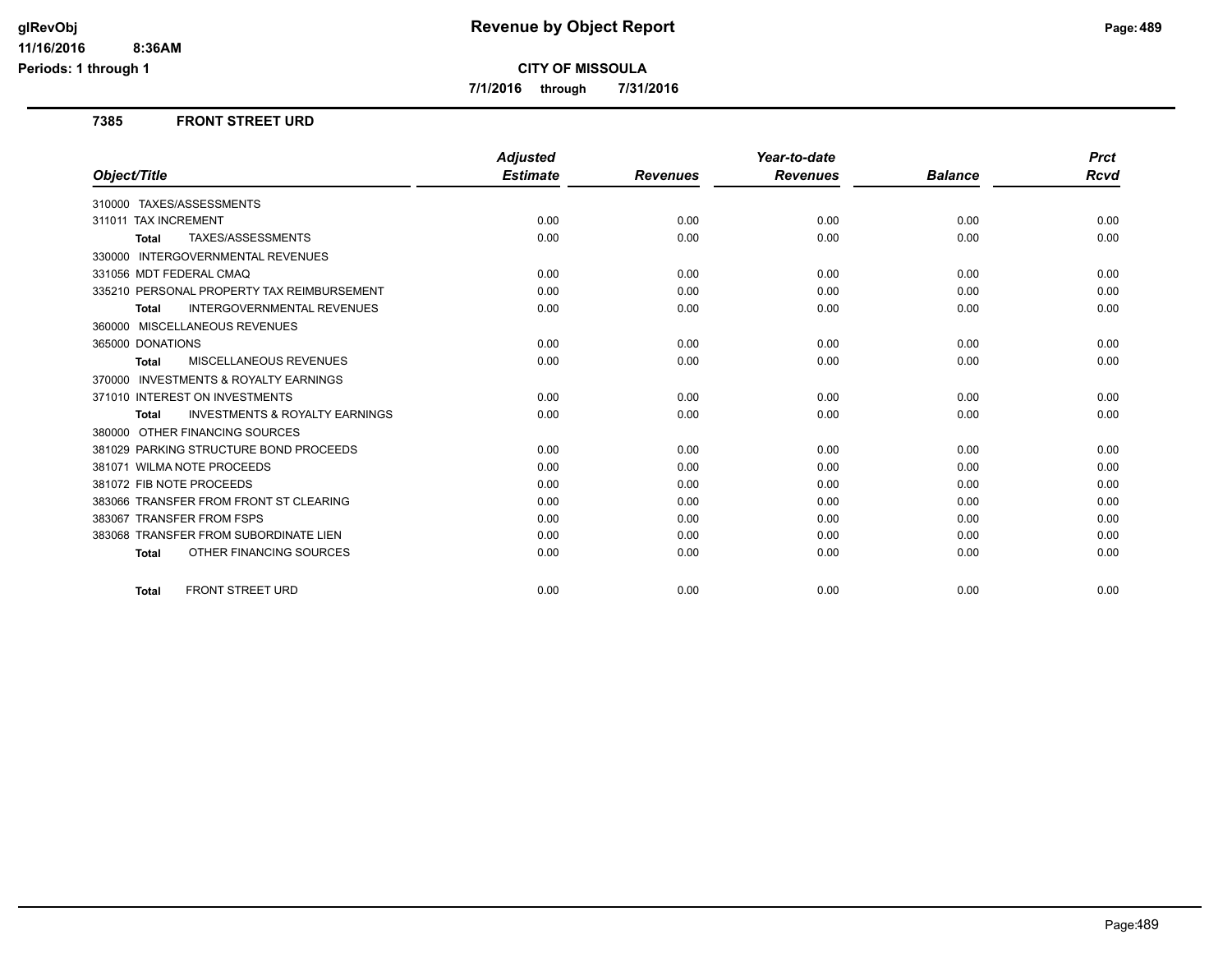**11/16/2016 8:36AM Periods: 1 through 1**

**CITY OF MISSOULA**

**7/1/2016 through 7/31/2016**

### **7386 DEBT SERVICE-SAFEWAY/ST PAT 1.5M**

#### **7386 DEBT SERVICE-SAFEWAY/ST PAT 1.5M**

|                                                     | <b>Adjusted</b> |                 | Year-to-date    |                | <b>Prct</b> |
|-----------------------------------------------------|-----------------|-----------------|-----------------|----------------|-------------|
| Object/Title                                        | <b>Estimate</b> | <b>Revenues</b> | <b>Revenues</b> | <b>Balance</b> | <b>Rcvd</b> |
| 310000 TAXES/ASSESSMENTS                            |                 |                 |                 |                |             |
| 311011 TAX INCREMENT                                | 0.00            | 0.00            | 0.00            | 0.00           | 0.00        |
| TAXES/ASSESSMENTS<br>Total                          | 0.00            | 0.00            | 0.00            | 0.00           | 0.00        |
| 360000 MISCELLANEOUS REVENUES                       |                 |                 |                 |                |             |
| 365000 DONATIONS                                    | 0.00            | 0.00            | 0.00            | 0.00           | 0.00        |
| <b>MISCELLANEOUS REVENUES</b><br>Total              | 0.00            | 0.00            | 0.00            | 0.00           | 0.00        |
| <b>INVESTMENTS &amp; ROYALTY EARNINGS</b><br>370000 |                 |                 |                 |                |             |
| 371010 INTEREST ON INVESTMENTS                      | 0.00            | 0.00            | 0.00            | 0.00           | 0.00        |
| <b>INVESTMENTS &amp; ROYALTY EARNINGS</b><br>Total  | 0.00            | 0.00            | 0.00            | 0.00           | 0.00        |
| 380000 OTHER FINANCING SOURCES                      |                 |                 |                 |                |             |
| 383014 TRANS FR MRA                                 | 0.00            | 0.00            | 0.00            | 0.00           | 0.00        |
| 383037 TRANSFER - URD II                            | 0.00            | 0.00            | 0.00            | 0.00           | 0.00        |
| 384000 GUARANTOR REVENUE                            | 0.00            | 0.00            | 0.00            | 0.00           | 0.00        |
| OTHER FINANCING SOURCES<br>Total                    | 0.00            | 0.00            | 0.00            | 0.00           | 0.00        |
| DEBT SERVICE-SAFEWAY/ST PAT 1.5M<br>Total           | 0.00            | 0.00            | 0.00            | 0.00           | 0.00        |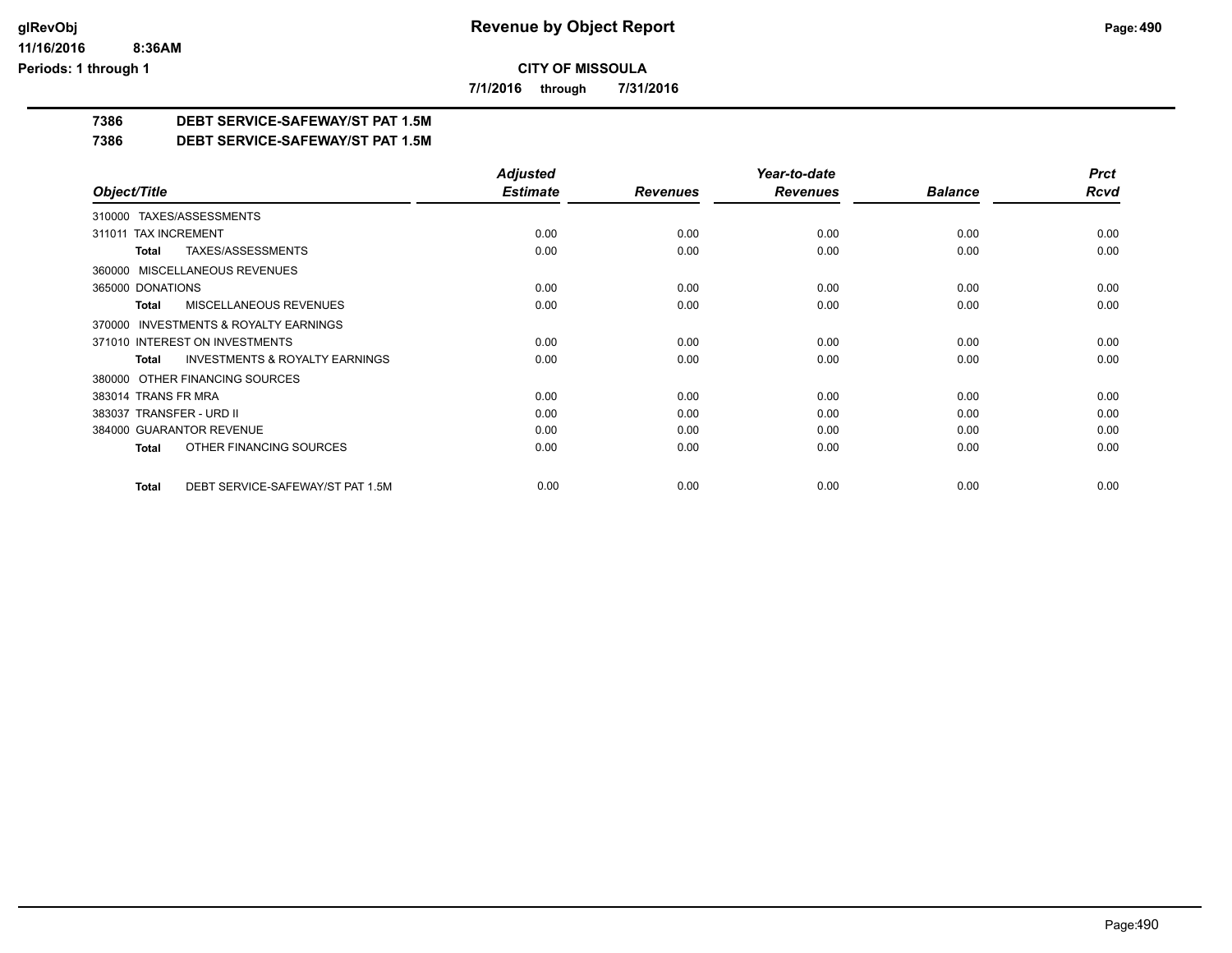**8:36AM**

**CITY OF MISSOULA**

**7/1/2016 through 7/31/2016**

#### **7386 DEBT SERVICE-SAFEWAY/ST PAT 1.5M**

|                                                     | <b>Adjusted</b> |                 | Year-to-date    |                | <b>Prct</b> |
|-----------------------------------------------------|-----------------|-----------------|-----------------|----------------|-------------|
| Object/Title                                        | <b>Estimate</b> | <b>Revenues</b> | <b>Revenues</b> | <b>Balance</b> | <b>Rcvd</b> |
| 310000 TAXES/ASSESSMENTS                            |                 |                 |                 |                |             |
| <b>TAX INCREMENT</b><br>311011                      | 0.00            | 0.00            | 0.00            | 0.00           | 0.00        |
| TAXES/ASSESSMENTS<br>Total                          | 0.00            | 0.00            | 0.00            | 0.00           | 0.00        |
| 360000 MISCELLANEOUS REVENUES                       |                 |                 |                 |                |             |
| 365000 DONATIONS                                    | 0.00            | 0.00            | 0.00            | 0.00           | 0.00        |
| <b>MISCELLANEOUS REVENUES</b><br>Total              | 0.00            | 0.00            | 0.00            | 0.00           | 0.00        |
| <b>INVESTMENTS &amp; ROYALTY EARNINGS</b><br>370000 |                 |                 |                 |                |             |
| 371010 INTEREST ON INVESTMENTS                      | 0.00            | 0.00            | 0.00            | 0.00           | 0.00        |
| <b>INVESTMENTS &amp; ROYALTY EARNINGS</b><br>Total  | 0.00            | 0.00            | 0.00            | 0.00           | 0.00        |
| 380000 OTHER FINANCING SOURCES                      |                 |                 |                 |                |             |
| 383014 TRANS FR MRA                                 | 0.00            | 0.00            | 0.00            | 0.00           | 0.00        |
| 383037 TRANSFER - URD II                            | 0.00            | 0.00            | 0.00            | 0.00           | 0.00        |
| 384000 GUARANTOR REVENUE                            | 0.00            | 0.00            | 0.00            | 0.00           | 0.00        |
| OTHER FINANCING SOURCES<br>Total                    | 0.00            | 0.00            | 0.00            | 0.00           | 0.00        |
| DEBT SERVICE-SAFEWAY/ST PAT 1.5M<br><b>Total</b>    | 0.00            | 0.00            | 0.00            | 0.00           | 0.00        |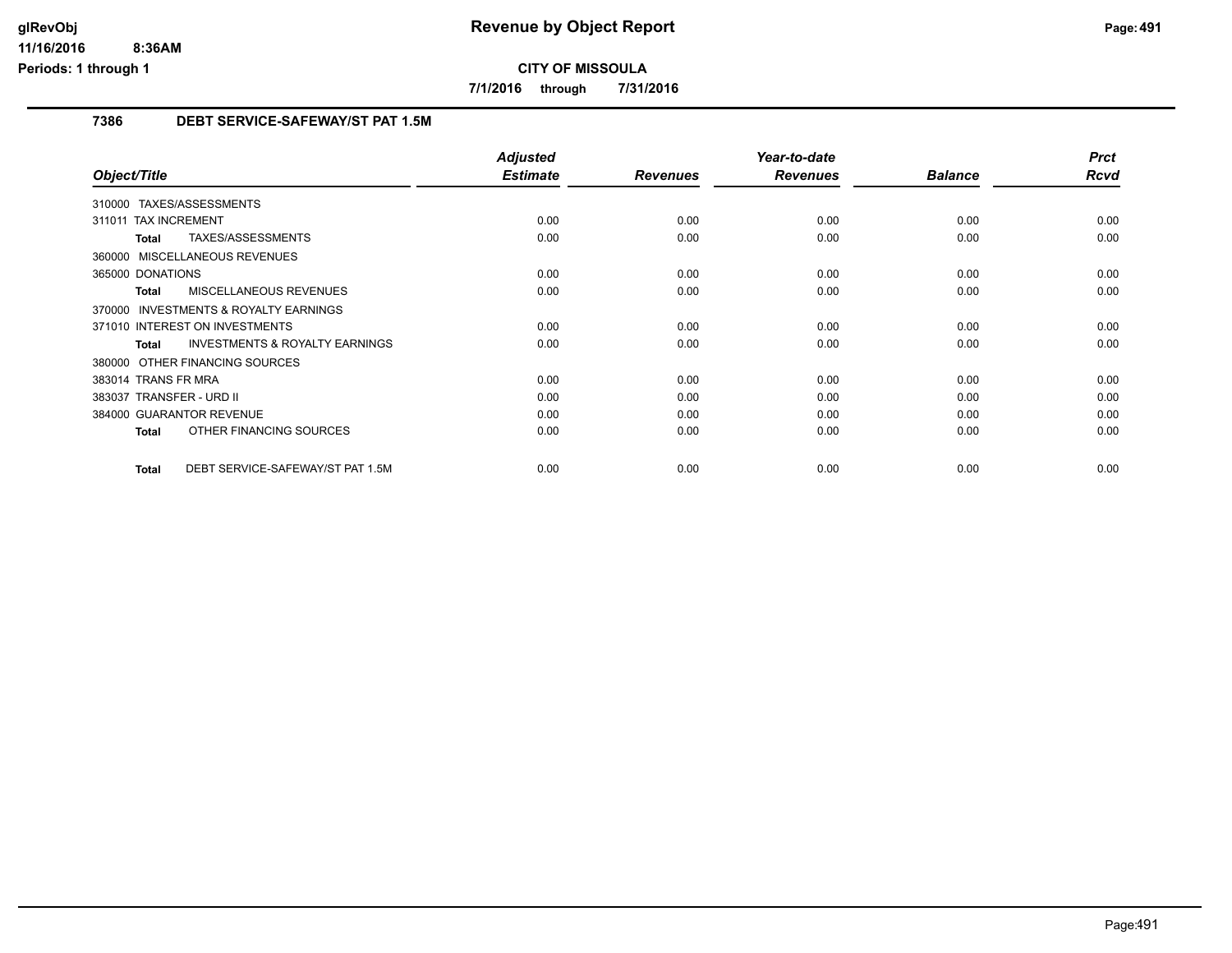**11/16/2016 8:36AM Periods: 1 through 1**

**CITY OF MISSOULA**

**7/1/2016 through 7/31/2016**

# **7387 DEBT SERVICE-BROWNFIELD RLF 1.125M**

**7387 DEBT SERVICE-BROWNFIELD RLF 1.125M**

|                                                    | <b>Adjusted</b> |                 | Year-to-date    |                | <b>Prct</b> |
|----------------------------------------------------|-----------------|-----------------|-----------------|----------------|-------------|
| Object/Title                                       | <b>Estimate</b> | <b>Revenues</b> | <b>Revenues</b> | <b>Balance</b> | <b>Rcvd</b> |
| TAXES/ASSESSMENTS<br>310000                        |                 |                 |                 |                |             |
| 311011 TAX INCREMENT                               | 0.00            | 0.00            | 0.00            | 0.00           | 0.00        |
| TAXES/ASSESSMENTS<br>Total                         | 0.00            | 0.00            | 0.00            | 0.00           | 0.00        |
| 370000 INVESTMENTS & ROYALTY EARNINGS              |                 |                 |                 |                |             |
| 371010 INTEREST ON INVESTMENTS                     | 0.00            | 0.00            | 0.00            | 0.00           | 0.00        |
| <b>INVESTMENTS &amp; ROYALTY EARNINGS</b><br>Total | 0.00            | 0.00            | 0.00            | 0.00           | 0.00        |
| 380000 OTHER FINANCING SOURCES                     |                 |                 |                 |                |             |
| 383014 TRANS FR MRA                                | 0.00            | 0.00            | 0.00            | 0.00           | 0.00        |
| 383016 TRANS FR TAX INCREMENT BOND                 | 0.00            | 0.00            | 0.00            | 0.00           | 0.00        |
| OTHER FINANCING SOURCES<br><b>Total</b>            | 0.00            | 0.00            | 0.00            | 0.00           | 0.00        |
| DEBT SERVICE-BROWNFIELD RLF 1.125M<br>Total        | 0.00            | 0.00            | 0.00            | 0.00           | 0.00        |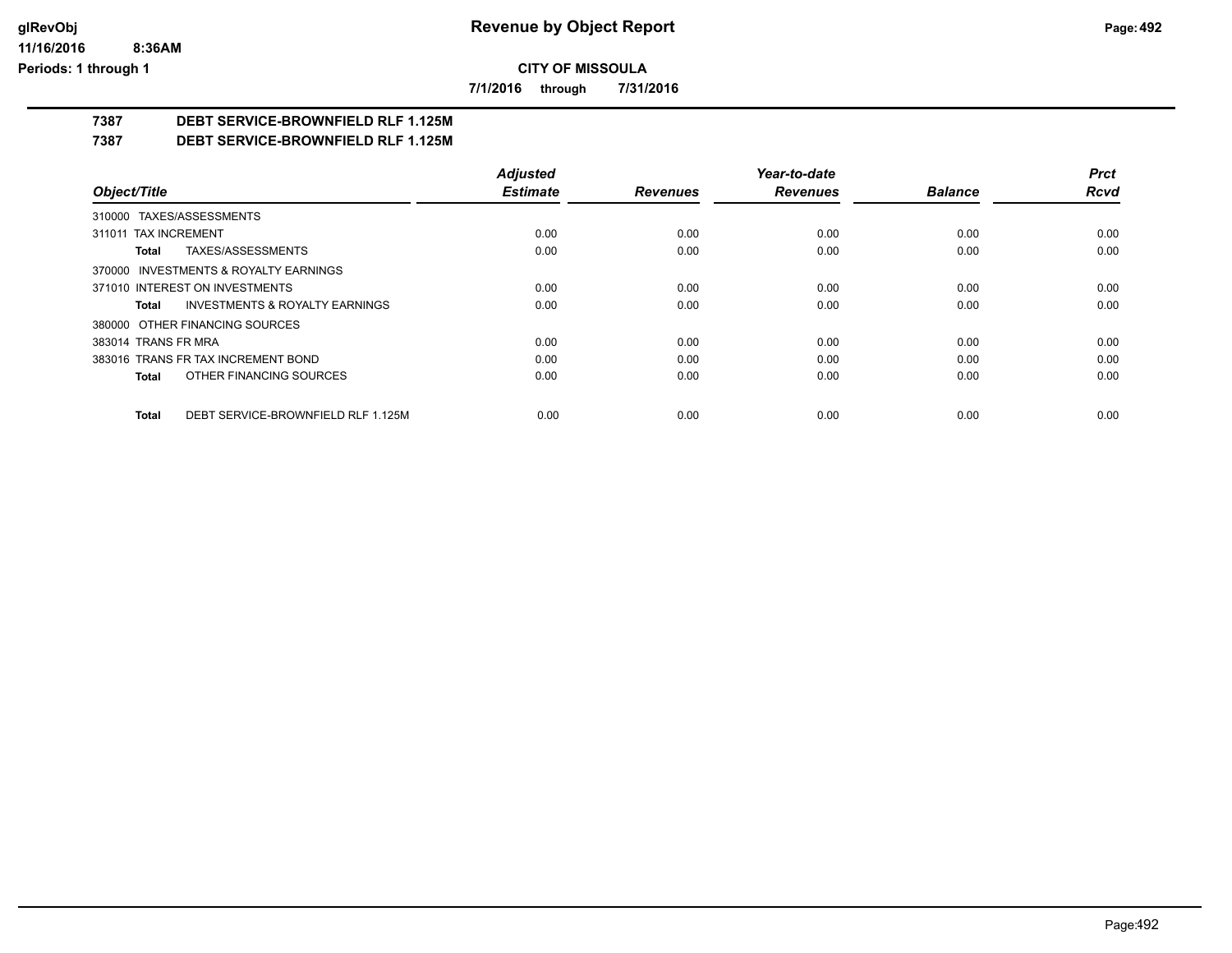**8:36AM**

**CITY OF MISSOULA**

**7/1/2016 through 7/31/2016**

#### **7387 DEBT SERVICE-BROWNFIELD RLF 1.125M**

|                                                    | <b>Adjusted</b> |                 | Year-to-date    |                | <b>Prct</b> |
|----------------------------------------------------|-----------------|-----------------|-----------------|----------------|-------------|
| Object/Title                                       | <b>Estimate</b> | <b>Revenues</b> | <b>Revenues</b> | <b>Balance</b> | <b>Rcvd</b> |
| 310000 TAXES/ASSESSMENTS                           |                 |                 |                 |                |             |
| 311011 TAX INCREMENT                               | 0.00            | 0.00            | 0.00            | 0.00           | 0.00        |
| TAXES/ASSESSMENTS<br>Total                         | 0.00            | 0.00            | 0.00            | 0.00           | 0.00        |
| 370000 INVESTMENTS & ROYALTY EARNINGS              |                 |                 |                 |                |             |
| 371010 INTEREST ON INVESTMENTS                     | 0.00            | 0.00            | 0.00            | 0.00           | 0.00        |
| INVESTMENTS & ROYALTY EARNINGS<br>Total            | 0.00            | 0.00            | 0.00            | 0.00           | 0.00        |
| 380000 OTHER FINANCING SOURCES                     |                 |                 |                 |                |             |
| 383014 TRANS FR MRA                                | 0.00            | 0.00            | 0.00            | 0.00           | 0.00        |
| 383016 TRANS FR TAX INCREMENT BOND                 | 0.00            | 0.00            | 0.00            | 0.00           | 0.00        |
| OTHER FINANCING SOURCES<br>Total                   | 0.00            | 0.00            | 0.00            | 0.00           | 0.00        |
| DEBT SERVICE-BROWNFIELD RLF 1.125M<br><b>Total</b> | 0.00            | 0.00            | 0.00            | 0.00           | 0.00        |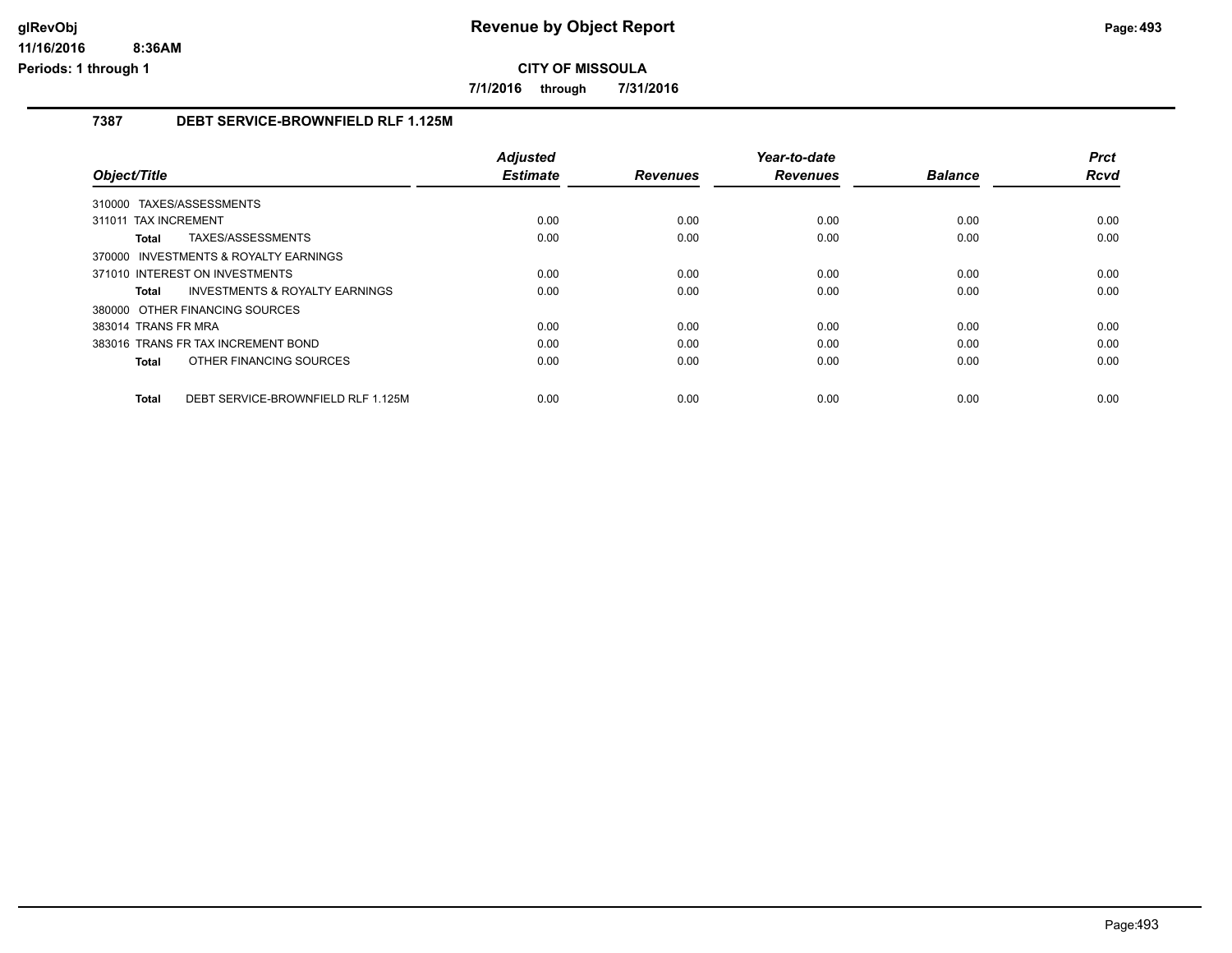**CITY OF MISSOULA**

**7/1/2016 through 7/31/2016**

**7388 RESERVE-3.6m TIF**

**7388 RESERVE-3.6m TIF**

|                                                    | <b>Adjusted</b> |                 | Year-to-date    |                | <b>Prct</b> |
|----------------------------------------------------|-----------------|-----------------|-----------------|----------------|-------------|
| Object/Title                                       | <b>Estimate</b> | <b>Revenues</b> | <b>Revenues</b> | <b>Balance</b> | <b>Rcvd</b> |
| 370000 INVESTMENTS & ROYALTY EARNINGS              |                 |                 |                 |                |             |
| 371010 INTEREST ON INVESTMENTS                     | 0.00            | 0.00            | 0.00            | 0.00           | 0.00        |
| 371020 GAIN/LOSS IN MARKET VALUE OF INVESTMENTS    | 0.00            | 0.00            | 0.00            | 0.00           | 0.00        |
| <b>INVESTMENTS &amp; ROYALTY EARNINGS</b><br>Total | 0.00            | 0.00            | 0.00            | 0.00           | 0.00        |
| 380000 OTHER FINANCING SOURCES                     |                 |                 |                 |                |             |
| 381025 BOND PROCEEDS                               | 0.00            | 0.00            | 0.00            | 0.00           | 0.00        |
| 383014 TRANS FR MRA                                | 0.00            | 0.00            | 0.00            | 0.00           | 0.00        |
| 383037 TRANSFER - URD II                           | 0.00            | 0.00            | 0.00            | 0.00           | 0.00        |
| 383040 TRANSFER FROM CITY GRANTS                   | 0.00            | 0.00            | 0.00            | 0.00           | 0.00        |
| OTHER FINANCING SOURCES<br>Total                   | 0.00            | 0.00            | 0.00            | 0.00           | 0.00        |
| RESERVE-3.6m TIF<br>Total                          | 0.00            | 0.00            | 0.00            | 0.00           | 0.00        |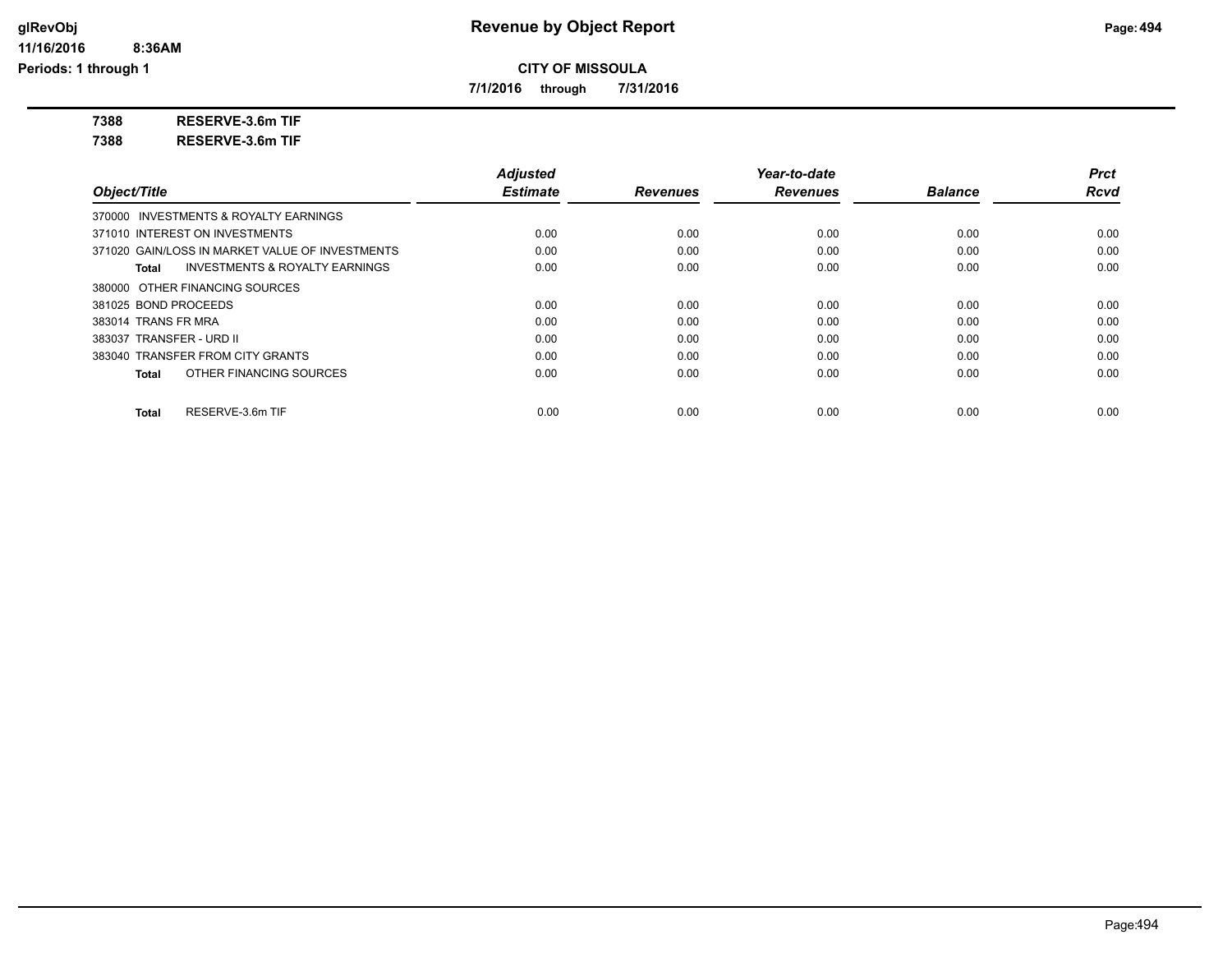**11/16/2016 8:36AM Periods: 1 through 1**

**CITY OF MISSOULA**

**7/1/2016 through 7/31/2016**

#### **7388 RESERVE-3.6m TIF**

| Object/Title                                   | <b>Adjusted</b><br><b>Estimate</b> | <b>Revenues</b> | Year-to-date<br><b>Revenues</b> | <b>Balance</b> | <b>Prct</b><br><b>Rcvd</b> |
|------------------------------------------------|------------------------------------|-----------------|---------------------------------|----------------|----------------------------|
| 370000 INVESTMENTS & ROYALTY EARNINGS          |                                    |                 |                                 |                |                            |
| 371010 INTEREST ON INVESTMENTS                 | 0.00                               | 0.00            | 0.00                            | 0.00           | 0.00                       |
| 371020 GAIN/LOSS IN MARKET VALUE OF INVESTMENT | 0.00                               | 0.00            | 0.00                            | 0.00           | 0.00                       |
| INVESTMENTS & ROYALTY EARNINGS<br><b>Total</b> | 0.00                               | 0.00            | 0.00                            | 0.00           | 0.00                       |
| 380000 OTHER FINANCING SOURCES                 |                                    |                 |                                 |                |                            |
| 381025 BOND PROCEEDS                           | 0.00                               | 0.00            | 0.00                            | 0.00           | 0.00                       |
| 383014 TRANS FR MRA                            | 0.00                               | 0.00            | 0.00                            | 0.00           | 0.00                       |
| 383037 TRANSFER - URD II                       | 0.00                               | 0.00            | 0.00                            | 0.00           | 0.00                       |
| 383040 TRANSFER FROM CITY GRANTS               | 0.00                               | 0.00            | 0.00                            | 0.00           | 0.00                       |
| OTHER FINANCING SOURCES<br>Total               | 0.00                               | 0.00            | 0.00                            | 0.00           | 0.00                       |
| RESERVE-3.6m TIF<br><b>Total</b>               | 0.00                               | 0.00            | 0.00                            | 0.00           | 0.00                       |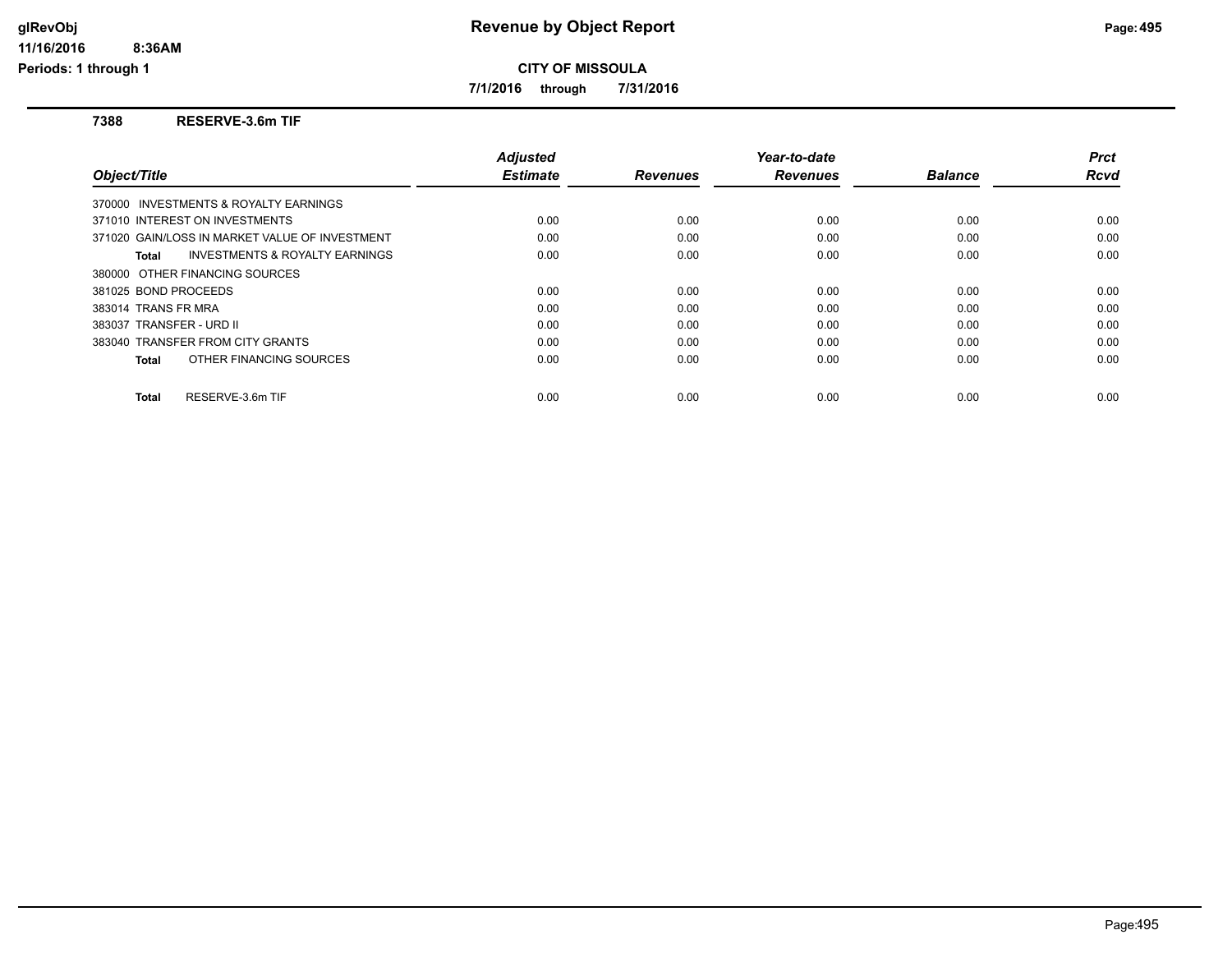**CITY OF MISSOULA**

**7/1/2016 through 7/31/2016**

**7389 DEBT SERVICE - 3.6M/5.75M**

 **8:36AM**

**7389 DEBT SERVICE - 3.6M/5.75M**

|                                                    | <b>Adjusted</b> |                 | Year-to-date    |                | <b>Prct</b> |
|----------------------------------------------------|-----------------|-----------------|-----------------|----------------|-------------|
| Object/Title                                       | <b>Estimate</b> | <b>Revenues</b> | <b>Revenues</b> | <b>Balance</b> | <b>Rcvd</b> |
| 370000 INVESTMENTS & ROYALTY EARNINGS              |                 |                 |                 |                |             |
| 371010 INTEREST ON INVESTMENTS                     | 0.00            | 0.00            | 0.00            | 0.00           | 0.00        |
| 371020 GAIN/LOSS IN MARKET VALUE OF INVESTMENTS    | 0.00            | 0.00            | 0.00            | 0.00           | 0.00        |
| <b>INVESTMENTS &amp; ROYALTY EARNINGS</b><br>Total | 0.00            | 0.00            | 0.00            | 0.00           | 0.00        |
| 380000 OTHER FINANCING SOURCES                     |                 |                 |                 |                |             |
| 381009 TRANSFER FROM CLEARING                      | 0.00            | 0.00            | 0.00            | 0.00           | 0.00        |
| 381025 BOND PROCEEDS                               | 0.00            | 0.00            | 0.00            | 0.00           | 0.00        |
| 383014 TRANS FR MRA                                | 0.00            | 0.00            | 0.00            | 0.00           | 0.00        |
| OTHER FINANCING SOURCES<br>Total                   | 0.00            | 0.00            | 0.00            | 0.00           | 0.00        |
| DEBT SERVICE - 3.6M/5.75M<br><b>Total</b>          | 0.00            | 0.00            | 0.00            | 0.00           | 0.00        |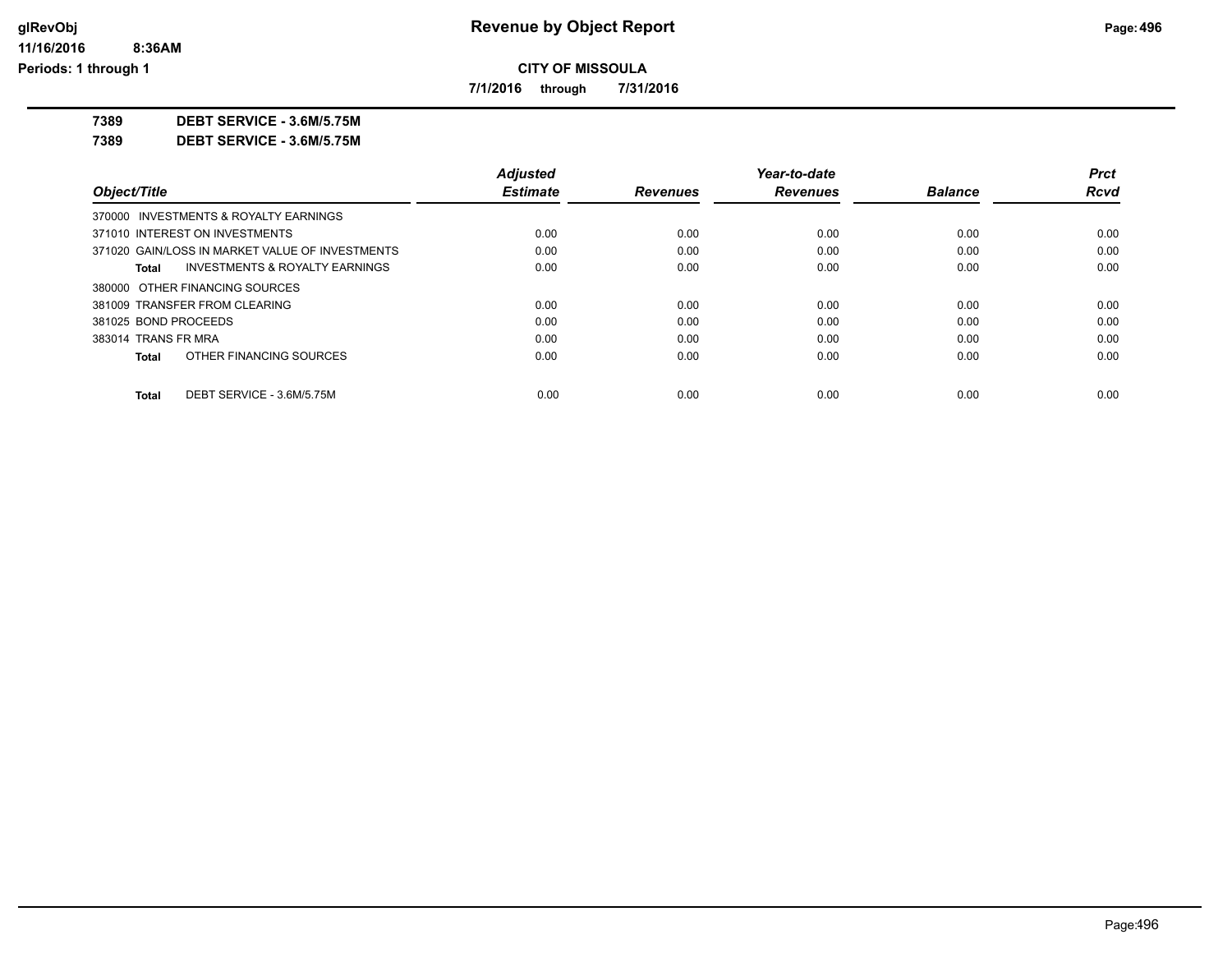**CITY OF MISSOULA**

**7/1/2016 through 7/31/2016**

#### **7389 DEBT SERVICE - 3.6M/5.75M**

| Object/Title                                   | <b>Adjusted</b><br><b>Estimate</b> | <b>Revenues</b> | Year-to-date<br><b>Revenues</b> | <b>Balance</b> | <b>Prct</b><br><b>Rcvd</b> |
|------------------------------------------------|------------------------------------|-----------------|---------------------------------|----------------|----------------------------|
| 370000 INVESTMENTS & ROYALTY EARNINGS          |                                    |                 |                                 |                |                            |
| 371010 INTEREST ON INVESTMENTS                 | 0.00                               | 0.00            | 0.00                            | 0.00           | 0.00                       |
| 371020 GAIN/LOSS IN MARKET VALUE OF INVESTMENT | 0.00                               | 0.00            | 0.00                            | 0.00           | 0.00                       |
| INVESTMENTS & ROYALTY EARNINGS<br>Total        | 0.00                               | 0.00            | 0.00                            | 0.00           | 0.00                       |
| 380000 OTHER FINANCING SOURCES                 |                                    |                 |                                 |                |                            |
| 381009 TRANSFER FROM CLEARING                  | 0.00                               | 0.00            | 0.00                            | 0.00           | 0.00                       |
| 381025 BOND PROCEEDS                           | 0.00                               | 0.00            | 0.00                            | 0.00           | 0.00                       |
| 383014 TRANS FR MRA                            | 0.00                               | 0.00            | 0.00                            | 0.00           | 0.00                       |
| OTHER FINANCING SOURCES<br><b>Total</b>        | 0.00                               | 0.00            | 0.00                            | 0.00           | 0.00                       |
| DEBT SERVICE - 3.6M/5.75M<br><b>Total</b>      | 0.00                               | 0.00            | 0.00                            | 0.00           | 0.00                       |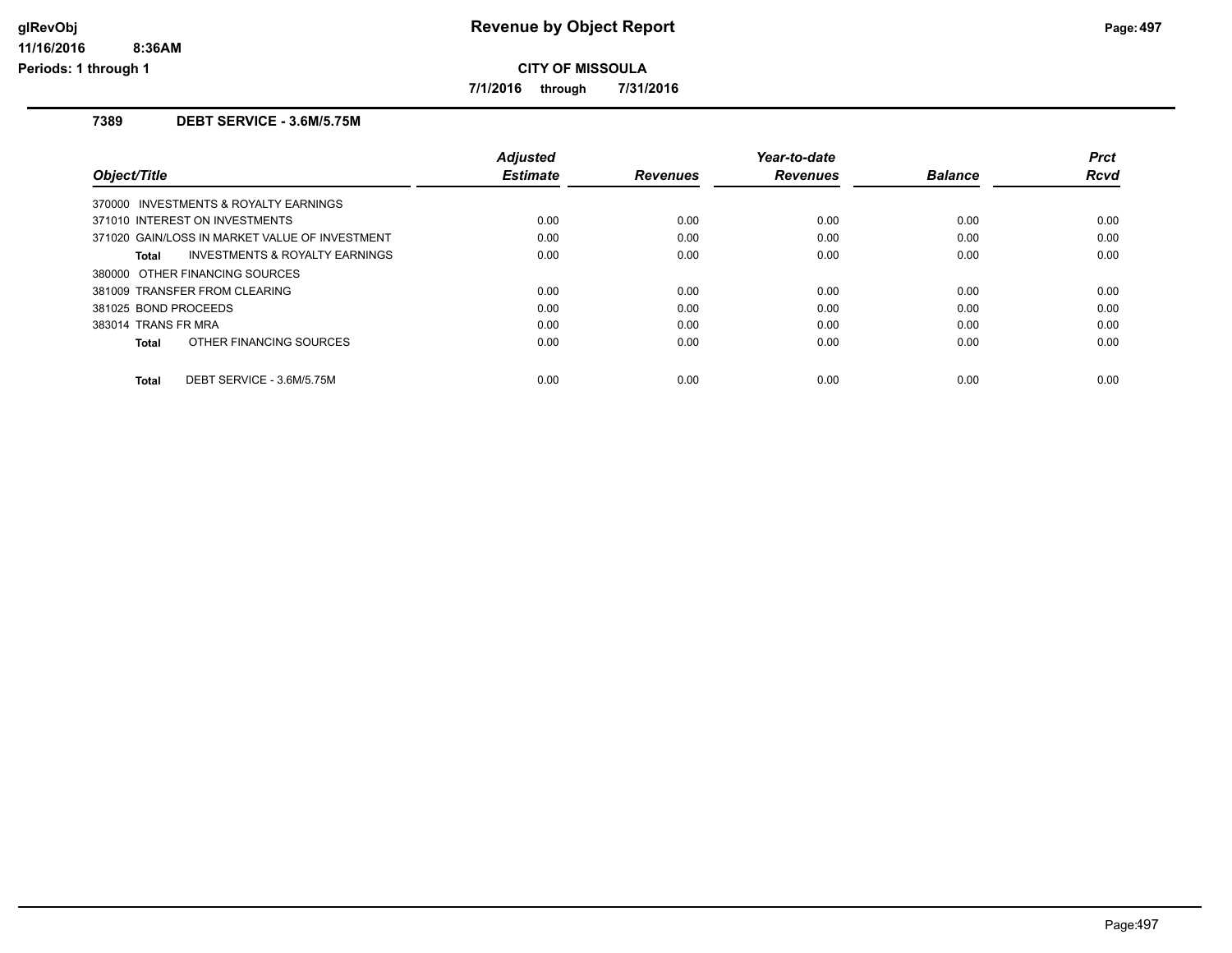**CITY OF MISSOULA**

**7/1/2016 through 7/31/2016**

**7390 URDII CLEARING - 3.6M TIF**

**7390 URDII CLEARING - 3.6M TIF**

|                                                           | <b>Adjusted</b> |                 | Year-to-date    |                |             |
|-----------------------------------------------------------|-----------------|-----------------|-----------------|----------------|-------------|
| Object/Title                                              | <b>Estimate</b> | <b>Revenues</b> | <b>Revenues</b> | <b>Balance</b> | <b>Rcvd</b> |
| TAXES/ASSESSMENTS<br>310000                               |                 |                 |                 |                |             |
| 310000 TAXES/ASSESSMENTS                                  | 0.00            | 0.00            | 0.00            | 0.00           | 0.00        |
| <b>TAX INCREMENT</b><br>311011                            | 0.00            | $-39,267.81$    | $-39,267.81$    | 39,267.81      | 0.00        |
| PENALTIES & INTEREST<br>312001                            | 0.00            | $-986.57$       | $-986.57$       | 986.57         | 0.00        |
| <b>TAXES/ASSESSMENTS</b><br><b>Total</b>                  | 0.00            | $-40,254.38$    | $-40,254.38$    | 40,254.38      | 0.00        |
| INTERGOVERNMENTAL REVENUES<br>330000                      |                 |                 |                 |                |             |
| 335210 PERSONAL PROPERTY TAX REIMBURSEMENT                | 0.00            | 0.00            | 0.00            | 0.00           | 0.00        |
| 335230 HB 124 REVENUE                                     | 0.00            | 0.00            | 0.00            | 0.00           | 0.00        |
| <b>INTERGOVERNMENTAL REVENUES</b><br><b>Total</b>         | 0.00            | 0.00            | 0.00            | 0.00           | 0.00        |
| <b>INVESTMENTS &amp; ROYALTY EARNINGS</b><br>370000       |                 |                 |                 |                |             |
| 371010 INTEREST ON INVESTMENTS                            | 0.00            | 0.00            | 0.00            | 0.00           | 0.00        |
| 371020 GAIN/LOSS IN MARKET VALUE OF INVESTMENTS           | 0.00            | 0.00            | 0.00            | 0.00           | 0.00        |
| <b>INVESTMENTS &amp; ROYALTY EARNINGS</b><br><b>Total</b> | 0.00            | 0.00            | 0.00            | 0.00           | 0.00        |
| OTHER FINANCING SOURCES<br>380000                         |                 |                 |                 |                |             |
| 383037 TRANSFER FROM URD II                               | 0.00            | 0.00            | 0.00            | 0.00           | 0.00        |
| OTHER FINANCING SOURCES<br><b>Total</b>                   | 0.00            | 0.00            | 0.00            | 0.00           | 0.00        |
| <b>URDII CLEARING - 3.6M TIF</b><br><b>Total</b>          | 0.00            | $-40,254.38$    | $-40,254.38$    | 40,254.38      | 0.00        |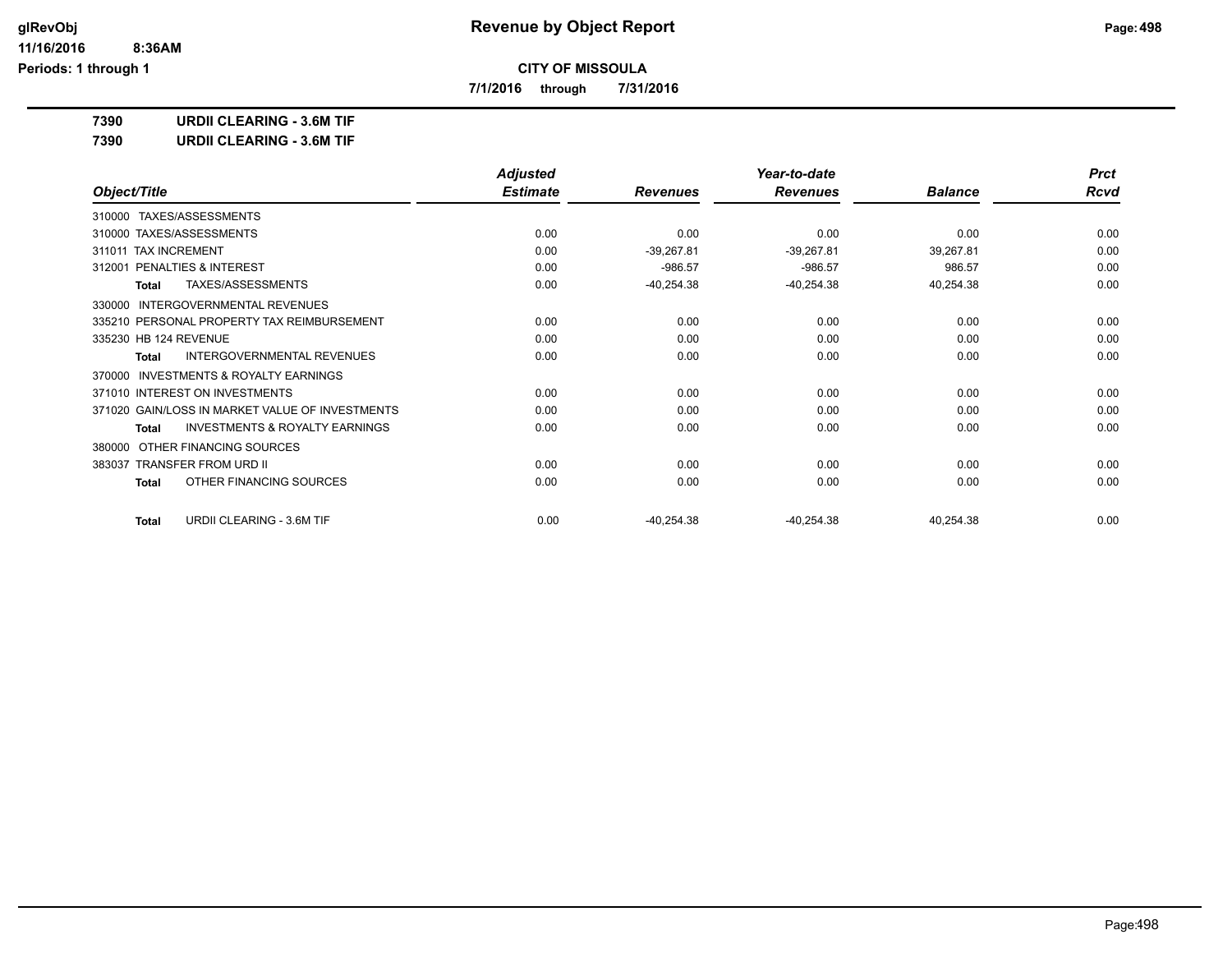**CITY OF MISSOULA**

**7/1/2016 through 7/31/2016**

#### **7390 URDII CLEARING - 3.6M TIF**

|                                                    | <b>Adjusted</b> |                 | Year-to-date    |                | <b>Prct</b> |
|----------------------------------------------------|-----------------|-----------------|-----------------|----------------|-------------|
| Object/Title                                       | <b>Estimate</b> | <b>Revenues</b> | <b>Revenues</b> | <b>Balance</b> | <b>Rcvd</b> |
| TAXES/ASSESSMENTS<br>310000                        |                 |                 |                 |                |             |
| 310000 TAXES/ASSESSMENTS                           | 0.00            | 0.00            | 0.00            | 0.00           | 0.00        |
| <b>TAX INCREMENT</b><br>311011                     | 0.00            | $-39,267.81$    | $-39,267.81$    | 39,267.81      | 0.00        |
| PENALTIES & INTEREST<br>312001                     | 0.00            | $-986.57$       | $-986.57$       | 986.57         | 0.00        |
| TAXES/ASSESSMENTS<br><b>Total</b>                  | 0.00            | $-40,254.38$    | $-40,254.38$    | 40,254.38      | 0.00        |
| INTERGOVERNMENTAL REVENUES<br>330000               |                 |                 |                 |                |             |
| 335210 PERSONAL PROPERTY TAX REIMBURSEMENT         | 0.00            | 0.00            | 0.00            | 0.00           | 0.00        |
| 335230 HB 124 REVENUE                              | 0.00            | 0.00            | 0.00            | 0.00           | 0.00        |
| <b>INTERGOVERNMENTAL REVENUES</b><br>Total         | 0.00            | 0.00            | 0.00            | 0.00           | 0.00        |
| INVESTMENTS & ROYALTY EARNINGS<br>370000           |                 |                 |                 |                |             |
| 371010 INTEREST ON INVESTMENTS                     | 0.00            | 0.00            | 0.00            | 0.00           | 0.00        |
| 371020 GAIN/LOSS IN MARKET VALUE OF INVESTMENT     | 0.00            | 0.00            | 0.00            | 0.00           | 0.00        |
| <b>INVESTMENTS &amp; ROYALTY EARNINGS</b><br>Total | 0.00            | 0.00            | 0.00            | 0.00           | 0.00        |
| OTHER FINANCING SOURCES<br>380000                  |                 |                 |                 |                |             |
| <b>TRANSFER FROM URD II</b><br>383037              | 0.00            | 0.00            | 0.00            | 0.00           | 0.00        |
| OTHER FINANCING SOURCES<br><b>Total</b>            | 0.00            | 0.00            | 0.00            | 0.00           | 0.00        |
| <b>URDII CLEARING - 3.6M TIF</b><br><b>Total</b>   | 0.00            | $-40,254.38$    | $-40,254.38$    | 40,254.38      | 0.00        |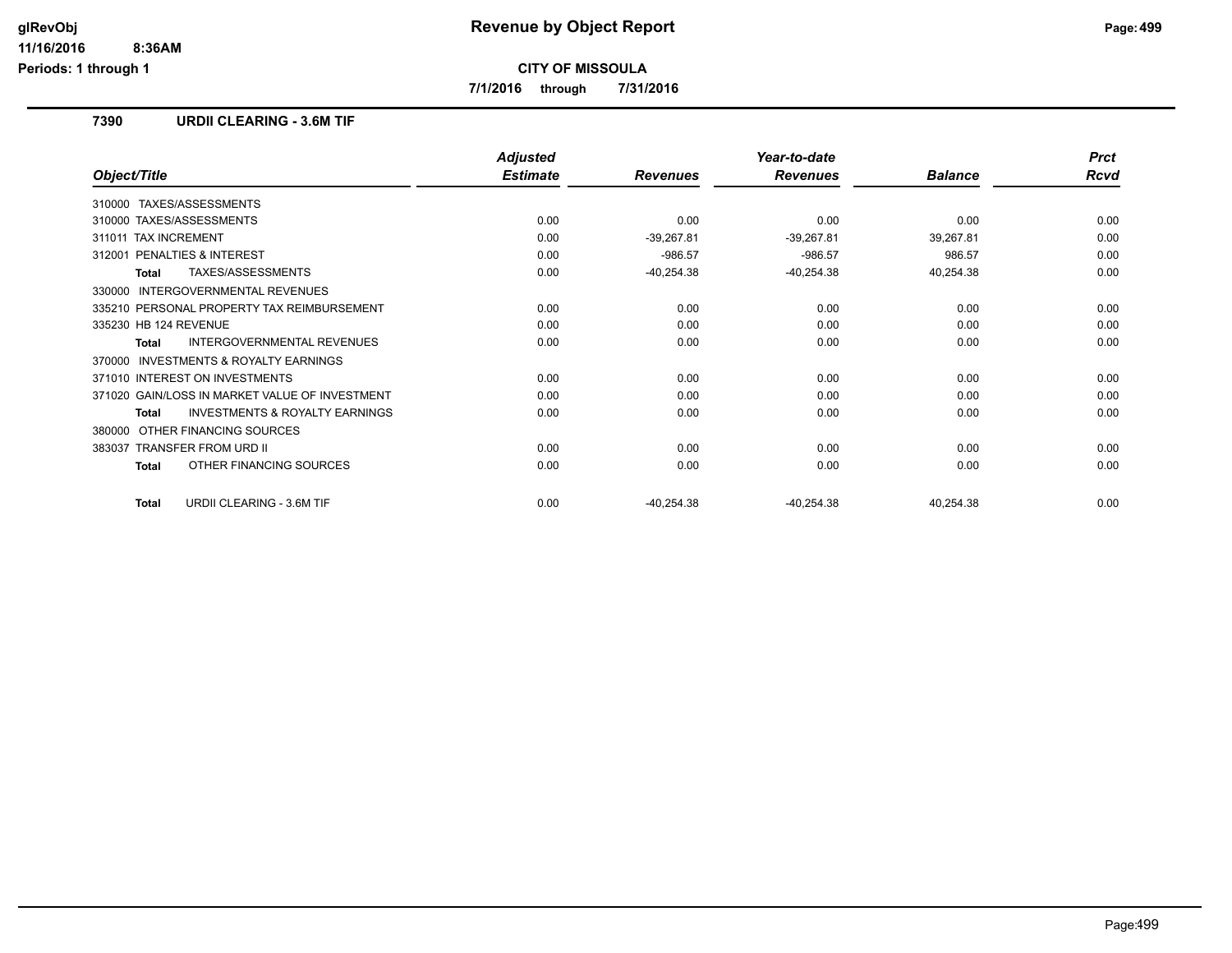**CITY OF MISSOULA**

**7/1/2016 through 7/31/2016**

**Periods: 1 through 1**

**7391 MRA - URD I FUND**

**7391 MRA - URD I FUND**

|                                                    | <b>Adjusted</b> |                 | Year-to-date    |                | <b>Prct</b> |
|----------------------------------------------------|-----------------|-----------------|-----------------|----------------|-------------|
| Object/Title                                       | <b>Estimate</b> | <b>Revenues</b> | <b>Revenues</b> | <b>Balance</b> | <b>Rcvd</b> |
| 310000 TAXES/ASSESSMENTS                           |                 |                 |                 |                |             |
| 311011 TAX INCREMENT                               | 0.00            | 0.00            | 0.00            | 0.00           | 0.00        |
| 312001 PENALTIES & INTEREST                        | 0.00            | 0.00            | 0.00            | 0.00           | 0.00        |
| TAXES/ASSESSMENTS<br><b>Total</b>                  | 0.00            | 0.00            | 0.00            | 0.00           | 0.00        |
| 330000 INTERGOVERNMENTAL REVENUES                  |                 |                 |                 |                |             |
| 331050 ISTEA/CTEP GRANT                            | 0.00            | 0.00            | 0.00            | 0.00           | 0.00        |
| 336023 STATE CONTRIB. - PERS                       | 0.00            | 0.00            | 0.00            | 0.00           | 0.00        |
| <b>INTERGOVERNMENTAL REVENUES</b><br>Total         | 0.00            | 0.00            | 0.00            | 0.00           | 0.00        |
| 360000 MISCELLANEOUS REVENUES                      |                 |                 |                 |                |             |
| 360000 MISCELLANEOUS REVENUES                      | 0.00            | 0.00            | 0.00            | 0.00           | 0.00        |
| 360010 MISCELLANEOUS                               | 0.00            | 0.00            | 0.00            | 0.00           | 0.00        |
| 364012 SALE OF SURPLUS PROPERTY                    | 0.00            | 0.00            | 0.00            | 0.00           | 0.00        |
| 365000 DONATIONS                                   | 0.00            | 0.00            | 0.00            | 0.00           | 0.00        |
| <b>MISCELLANEOUS REVENUES</b><br><b>Total</b>      | 0.00            | 0.00            | 0.00            | 0.00           | 0.00        |
| 370000 INVESTMENTS & ROYALTY EARNINGS              |                 |                 |                 |                |             |
| 371010 INTEREST ON INVESTMENTS                     | 0.00            | 0.00            | 0.00            | 0.00           | 0.00        |
| 371020 GAIN/LOSS IN MARKET VALUE OF INVESTMENTS    | 0.00            | 0.00            | 0.00            | 0.00           | 0.00        |
| <b>INVESTMENTS &amp; ROYALTY EARNINGS</b><br>Total | 0.00            | 0.00            | 0.00            | 0.00           | 0.00        |
| 380000 OTHER FINANCING SOURCES                     |                 |                 |                 |                |             |
| 382010 SALE OF FIXED ASSETS                        | 0.00            | 0.00            | 0.00            | 0.00           | 0.00        |
| 383001 TRANS FR FLUSHING DISTRICT                  | 0.00            | 0.00            | 0.00            | 0.00           | 0.00        |
| 383016 TRANS FR TAX INCREMENT BOND                 | 0.00            | 0.00            | 0.00            | 0.00           | 0.00        |
| 383029 TRANS FR GENERAL                            | 0.00            | 0.00            | 0.00            | 0.00           | 0.00        |
| 383037 TRANSFER - URD II                           | 0.00            | 0.00            | 0.00            | 0.00           | 0.00        |
| 383038 TRANSFER - URD III                          | 0.00            | 0.00            | 0.00            | 0.00           | 0.00        |
| OTHER FINANCING SOURCES<br><b>Total</b>            | 0.00            | 0.00            | 0.00            | 0.00           | 0.00        |
| MRA - URD I FUND<br>Total                          | 0.00            | 0.00            | 0.00            | 0.00           | 0.00        |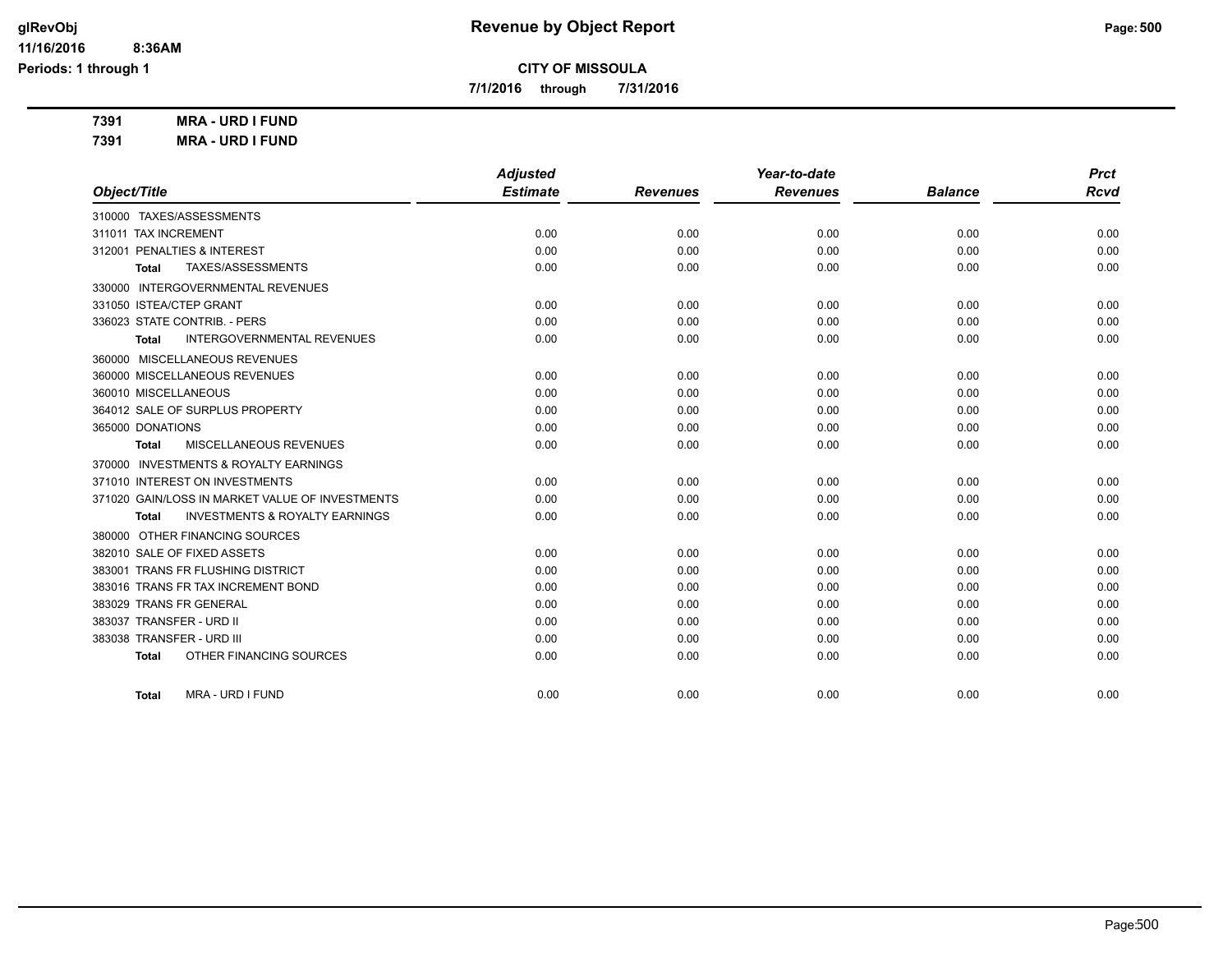#### **8:36AM Periods: 1 through 1**

**CITY OF MISSOULA**

**7/1/2016 through 7/31/2016**

#### **7391 MRA - URD I FUND**

|                                                           | <b>Adjusted</b> |                 | Year-to-date    |                | <b>Prct</b> |
|-----------------------------------------------------------|-----------------|-----------------|-----------------|----------------|-------------|
| Object/Title                                              | <b>Estimate</b> | <b>Revenues</b> | <b>Revenues</b> | <b>Balance</b> | <b>Rcvd</b> |
| 310000 TAXES/ASSESSMENTS                                  |                 |                 |                 |                |             |
| 311011 TAX INCREMENT                                      | 0.00            | 0.00            | 0.00            | 0.00           | 0.00        |
| 312001 PENALTIES & INTEREST                               | 0.00            | 0.00            | 0.00            | 0.00           | 0.00        |
| TAXES/ASSESSMENTS<br><b>Total</b>                         | 0.00            | 0.00            | 0.00            | 0.00           | 0.00        |
| 330000 INTERGOVERNMENTAL REVENUES                         |                 |                 |                 |                |             |
| 331050 ISTEA/CTEP GRANT                                   | 0.00            | 0.00            | 0.00            | 0.00           | 0.00        |
| 336023 STATE CONTRIB. - PERS                              | 0.00            | 0.00            | 0.00            | 0.00           | 0.00        |
| <b>INTERGOVERNMENTAL REVENUES</b><br><b>Total</b>         | 0.00            | 0.00            | 0.00            | 0.00           | 0.00        |
| 360000 MISCELLANEOUS REVENUES                             |                 |                 |                 |                |             |
| 360000 MISCELLANEOUS REVENUES                             | 0.00            | 0.00            | 0.00            | 0.00           | 0.00        |
| 360010 MISCELLANEOUS                                      | 0.00            | 0.00            | 0.00            | 0.00           | 0.00        |
| 364012 SALE OF SURPLUS PROPERTY                           | 0.00            | 0.00            | 0.00            | 0.00           | 0.00        |
| 365000 DONATIONS                                          | 0.00            | 0.00            | 0.00            | 0.00           | 0.00        |
| MISCELLANEOUS REVENUES<br><b>Total</b>                    | 0.00            | 0.00            | 0.00            | 0.00           | 0.00        |
| 370000 INVESTMENTS & ROYALTY EARNINGS                     |                 |                 |                 |                |             |
| 371010 INTEREST ON INVESTMENTS                            | 0.00            | 0.00            | 0.00            | 0.00           | 0.00        |
| 371020 GAIN/LOSS IN MARKET VALUE OF INVESTMENT            | 0.00            | 0.00            | 0.00            | 0.00           | 0.00        |
| <b>INVESTMENTS &amp; ROYALTY EARNINGS</b><br><b>Total</b> | 0.00            | 0.00            | 0.00            | 0.00           | 0.00        |
| 380000 OTHER FINANCING SOURCES                            |                 |                 |                 |                |             |
| 382010 SALE OF FIXED ASSETS                               | 0.00            | 0.00            | 0.00            | 0.00           | 0.00        |
| 383001 TRANS FR FLUSHING DISTRICT                         | 0.00            | 0.00            | 0.00            | 0.00           | 0.00        |
| 383016 TRANS FR TAX INCREMENT BOND                        | 0.00            | 0.00            | 0.00            | 0.00           | 0.00        |
| 383029 TRANS FR GENERAL                                   | 0.00            | 0.00            | 0.00            | 0.00           | 0.00        |
| 383037 TRANSFER - URD II                                  | 0.00            | 0.00            | 0.00            | 0.00           | 0.00        |
| 383038 TRANSFER - URD III                                 | 0.00            | 0.00            | 0.00            | 0.00           | 0.00        |
| OTHER FINANCING SOURCES<br><b>Total</b>                   | 0.00            | 0.00            | 0.00            | 0.00           | 0.00        |
| MRA - URD I FUND<br><b>Total</b>                          | 0.00            | 0.00            | 0.00            | 0.00           | 0.00        |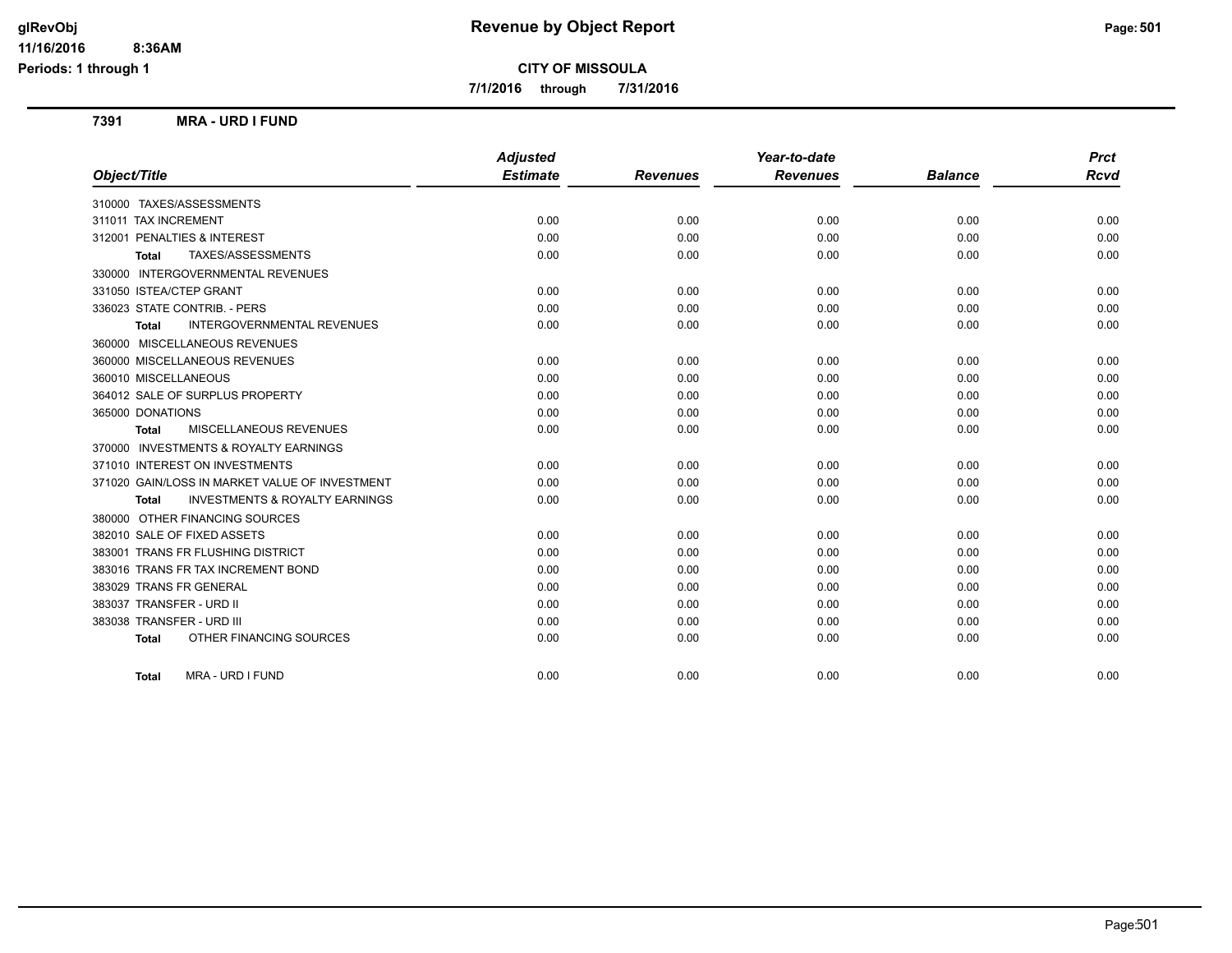**CITY OF MISSOULA**

**7/1/2016 through 7/31/2016**

 **8:36AM**

**7392 MRA - URD II FUND**

**7392 MRA - URD II FUND**

|                                                           | <b>Adjusted</b> |                 | Year-to-date    |                | <b>Prct</b> |
|-----------------------------------------------------------|-----------------|-----------------|-----------------|----------------|-------------|
| Object/Title                                              | <b>Estimate</b> | <b>Revenues</b> | <b>Revenues</b> | <b>Balance</b> | <b>Rcvd</b> |
| 310000 TAXES/ASSESSMENTS                                  |                 |                 |                 |                |             |
| 311011 TAX INCREMENT                                      | 0.00            | 0.00            | 0.00            | 0.00           | 0.00        |
| TAXES/ASSESSMENTS<br><b>Total</b>                         | 0.00            | 0.00            | 0.00            | 0.00           | 0.00        |
| 330000 INTERGOVERNMENTAL REVENUES                         |                 |                 |                 |                |             |
| 330000 INTERGOVERNMENTAL REVENUES                         | 0.00            | 0.00            | 0.00            | 0.00           | 0.00        |
| 331050 ISTEA/CTEP GRANT                                   | 0.00            | 0.00            | 0.00            | 0.00           | 0.00        |
| 331060 NATL RECREATION TRAILS GRANTS                      | 0.00            | 0.00            | 0.00            | 0.00           | 0.00        |
| 335210 PERSONAL PROPERTY TAX REIMBURSEMENT                | 0.00            | 0.00            | 0.00            | 0.00           | 0.00        |
| 335250 STATE REIMB - SB #184                              | 0.00            | 0.00            | 0.00            | 0.00           | 0.00        |
| 336023 STATE CONTRIB. - PERS                              | 0.00            | 0.00            | 0.00            | 0.00           | 0.00        |
| <b>INTERGOVERNMENTAL REVENUES</b><br><b>Total</b>         | 0.00            | 0.00            | 0.00            | 0.00           | 0.00        |
| 340000 CHARGES FOR SERVICES                               |                 |                 |                 |                |             |
| 343300 MISC CHARGES FOR SERVICES                          | 0.00            | 0.00            | 0.00            | 0.00           | 0.00        |
| <b>CHARGES FOR SERVICES</b><br><b>Total</b>               | 0.00            | 0.00            | 0.00            | 0.00           | 0.00        |
| 360000 MISCELLANEOUS REVENUES                             |                 |                 |                 |                |             |
| 360000 MISCELLANEOUS REVENUES                             | 0.00            | 0.00            | 0.00            | 0.00           | 0.00        |
| 360007 RLF REVENUES                                       | 0.00            | 0.00            | 0.00            | 0.00           | 0.00        |
| 360010 MISCELLANEOUS                                      | 0.00            | 0.00            | 0.00            | 0.00           | 0.00        |
| 365000 DONATIONS                                          | 0.00            | 0.00            | 0.00            | 0.00           | 0.00        |
| MISCELLANEOUS REVENUES<br><b>Total</b>                    | 0.00            | 0.00            | 0.00            | 0.00           | 0.00        |
| 370000 INVESTMENTS & ROYALTY EARNINGS                     |                 |                 |                 |                |             |
| 371010 INTEREST ON INVESTMENTS                            | 0.00            | 0.00            | 0.00            | 0.00           | 0.00        |
| 371020 GAIN/LOSS IN MARKET VALUE OF INVESTMENTS           | 0.00            | 0.00            | 0.00            | 0.00           | 0.00        |
| <b>INVESTMENTS &amp; ROYALTY EARNINGS</b><br><b>Total</b> | 0.00            | 0.00            | 0.00            | 0.00           | 0.00        |
| 380000 OTHER FINANCING SOURCES                            |                 |                 |                 |                |             |
| 381009 TRANSFERS IN                                       | 0.00            | 0.00            | 0.00            | 0.00           | 0.00        |
| 381025 BOND PROCEEDS                                      | 0.00            | 0.00            | 0.00            | 0.00           | 0.00        |
| 381026 DEBT SERVICE/BROWNSFIELD RLF 1.125M                | 0.00            | 0.00            | 0.00            | 0.00           | 0.00        |
| 381027 SOUTH RESERVE TRAIL CROSSING 5.M                   | 0.00            | 0.00            | 0.00            | 0.00           | 0.00        |
| 381028 BOND PROCEEDS-MILL SITE                            | 0.00            | 0.00            | 0.00            | 0.00           | 0.00        |
| 381074 CIVIC STADIUM TIF NOTES 1.5M                       | 0.00            | 0.00            | 0.00            | 0.00           | 0.00        |
| 383014 TRANS FR MRA                                       | 0.00            | 0.00            | 0.00            | 0.00           | 0.00        |
| 383037 TRANSFER - URD II                                  | 0.00            | 0.00            | 0.00            | 0.00           | 0.00        |
| 383038 TRANSFER - URD III                                 | 0.00            | 0.00            | 0.00            | 0.00           | 0.00        |
| 383039 FROM SID TRANSFERS                                 | 0.00            | 0.00            | 0.00            | 0.00           | 0.00        |
| 383060 TRANSFERS FROM FRONT ST URD                        | 0.00            | 0.00            | 0.00            | 0.00           | 0.00        |
| 383061 TRANSFERS FROM PARK IMPACT FEES                    | 0.00            | 0.00            | 0.00            | 0.00           | 0.00        |
| 383062 TRANSFERS FROM PARK SIDS                           | 0.00            | 0.00            | 0.00            | 0.00           | 0.00        |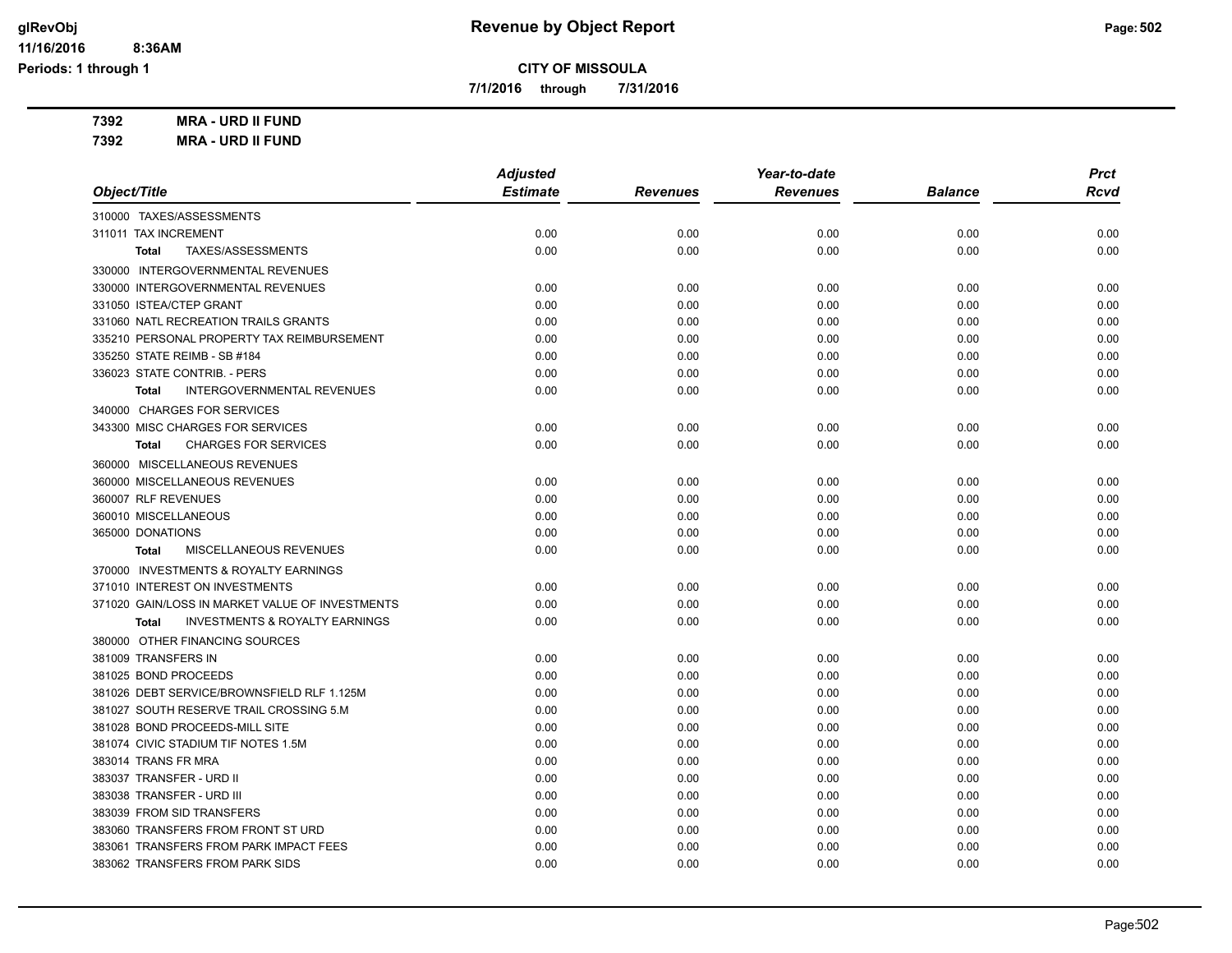**glRevObj Revenue by Object Report Page:503** 

**11/16/2016 8:36AM Periods: 1 through 1**

# **CITY OF MISSOULA**

**7/1/2016 through 7/31/2016**

**7392 MRA - URD II FUND 7392 MRA - URD II FUND**

|                                         | <b>Adjusted</b> |                 | <b>Prct</b>     |                |             |
|-----------------------------------------|-----------------|-----------------|-----------------|----------------|-------------|
| Object/Title                            | <b>Estimate</b> | <b>Revenues</b> | <b>Revenues</b> | <b>Balance</b> | <b>Rcvd</b> |
| 383063 TRANSF FROM SAFETY-LU (CTEP)FUND | 0.00            | 0.00            | 0.00            | 0.00           | 0.00        |
| OTHER FINANCING SOURCES<br><b>Total</b> | 0.00            | 0.00            | 0.00            | 0.00           | 0.00        |
| MRA - URD II FUND<br><b>Total</b>       | 0.00            | 0.00            | 0.00            | 0.00           | 0.00        |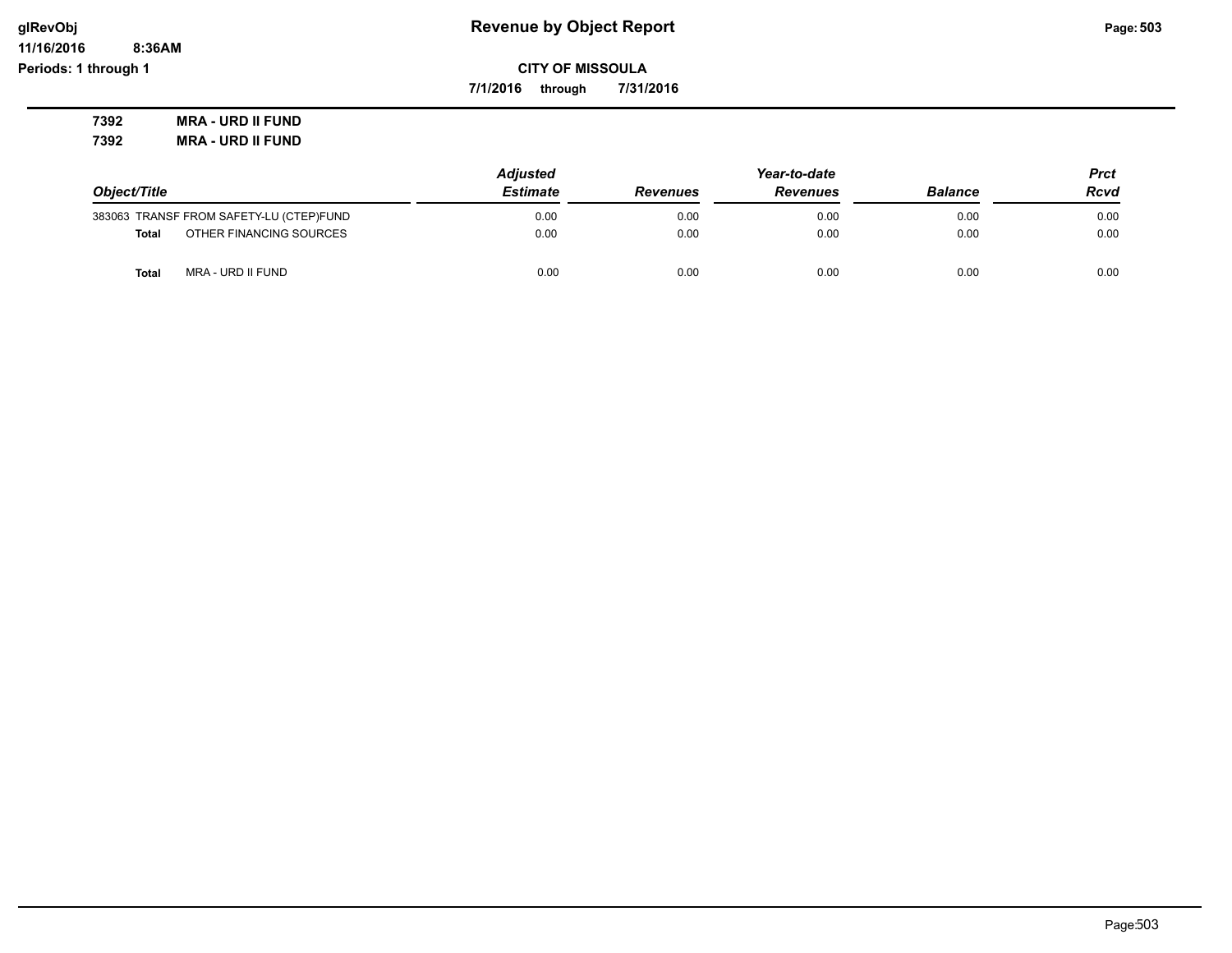**11/16/2016 8:36AM Periods: 1 through 1**

**CITY OF MISSOULA**

**7/1/2016 through 7/31/2016**

#### **7392 MRA - URD II FUND**

| Object/Title                                              | <b>Adjusted</b> |                 | Year-to-date    |                | <b>Prct</b> |
|-----------------------------------------------------------|-----------------|-----------------|-----------------|----------------|-------------|
|                                                           | <b>Estimate</b> | <b>Revenues</b> | <b>Revenues</b> | <b>Balance</b> | Rcvd        |
| 310000 TAXES/ASSESSMENTS                                  |                 |                 |                 |                |             |
| 311011 TAX INCREMENT                                      | 0.00            | 0.00            | 0.00            | 0.00           | 0.00        |
| TAXES/ASSESSMENTS<br>Total                                | 0.00            | 0.00            | 0.00            | 0.00           | 0.00        |
| 330000 INTERGOVERNMENTAL REVENUES                         |                 |                 |                 |                |             |
| 330000 INTERGOVERNMENTAL REVENUES                         | 0.00            | 0.00            | 0.00            | 0.00           | 0.00        |
| 331050 ISTEA/CTEP GRANT                                   | 0.00            | 0.00            | 0.00            | 0.00           | 0.00        |
| 331060 NATL RECREATION TRAILS GRANTS                      | 0.00            | 0.00            | 0.00            | 0.00           | 0.00        |
| 335210 PERSONAL PROPERTY TAX REIMBURSEMENT                | 0.00            | 0.00            | 0.00            | 0.00           | 0.00        |
| 335250 STATE REIMB - SB #184                              | 0.00            | 0.00            | 0.00            | 0.00           | 0.00        |
| 336023 STATE CONTRIB. - PERS                              | 0.00            | 0.00            | 0.00            | 0.00           | 0.00        |
| INTERGOVERNMENTAL REVENUES<br>Total                       | 0.00            | 0.00            | 0.00            | 0.00           | 0.00        |
| 340000 CHARGES FOR SERVICES                               |                 |                 |                 |                |             |
| 343300 MISC CHARGES FOR SERVICES                          | 0.00            | 0.00            | 0.00            | 0.00           | 0.00        |
| <b>CHARGES FOR SERVICES</b><br><b>Total</b>               | 0.00            | 0.00            | 0.00            | 0.00           | 0.00        |
| 360000 MISCELLANEOUS REVENUES                             |                 |                 |                 |                |             |
| 360000 MISCELLANEOUS REVENUES                             | 0.00            | 0.00            | 0.00            | 0.00           | 0.00        |
| 360007 RLF REVENUES                                       | 0.00            | 0.00            | 0.00            | 0.00           | 0.00        |
| 360010 MISCELLANEOUS                                      | 0.00            | 0.00            | 0.00            | 0.00           | 0.00        |
| 365000 DONATIONS                                          | 0.00            | 0.00            | 0.00            | 0.00           | 0.00        |
| MISCELLANEOUS REVENUES<br><b>Total</b>                    | 0.00            | 0.00            | 0.00            | 0.00           | 0.00        |
| 370000 INVESTMENTS & ROYALTY EARNINGS                     |                 |                 |                 |                |             |
| 371010 INTEREST ON INVESTMENTS                            | 0.00            | 0.00            | 0.00            | 0.00           | 0.00        |
| 371020 GAIN/LOSS IN MARKET VALUE OF INVESTMENT            | 0.00            | 0.00            | 0.00            | 0.00           | 0.00        |
| <b>INVESTMENTS &amp; ROYALTY EARNINGS</b><br><b>Total</b> | 0.00            | 0.00            | 0.00            | 0.00           | 0.00        |
| 380000 OTHER FINANCING SOURCES                            |                 |                 |                 |                |             |
| 381009 TRANSFERS IN                                       | 0.00            | 0.00            | 0.00            | 0.00           | 0.00        |
| 381025 BOND PROCEEDS                                      | 0.00            | 0.00            | 0.00            | 0.00           | 0.00        |
| 381026 DEBT SERVICE/BROWNSFIELD RLF 1.125M                | 0.00            | 0.00            | 0.00            | 0.00           | 0.00        |
| 381027 SOUTH RESERVE TRAIL CROSSING 5.M                   | 0.00            | 0.00            | 0.00            | 0.00           | 0.00        |
| 381028 BOND PROCEEDS-MILL SITE                            | 0.00            | 0.00            | 0.00            | 0.00           | 0.00        |
| 381074 CIVIC STADIUM TIF NOTES 1.5M                       | 0.00            | 0.00            | 0.00            | 0.00           | 0.00        |
| 383014 TRANS FR MRA                                       | 0.00            | 0.00            | 0.00            | 0.00           | 0.00        |
| 383037 TRANSFER - URD II                                  | 0.00            | 0.00            | 0.00            | 0.00           | 0.00        |
| 383038 TRANSFER - URD III                                 | 0.00            | 0.00            | 0.00            | 0.00           | 0.00        |
| 383039 FROM SID TRANSFERS                                 | 0.00            | 0.00            | 0.00            | 0.00           | 0.00        |
| 383060 TRANSFERS FROM FRONT ST URD                        | 0.00            | 0.00            | 0.00            | 0.00           | 0.00        |
| 383061 TRANSFERS FROM PARK IMPACT FEES                    | 0.00            | 0.00            | 0.00            | 0.00           | 0.00        |
| 383062 TRANSFERS FROM PARK SIDS                           | 0.00            | 0.00            | 0.00            | 0.00           | 0.00        |
| 383063 TRANSF FROM SAFETY-LU (CTEP)FUND                   | 0.00            | 0.00            | 0.00            | 0.00           | 0.00        |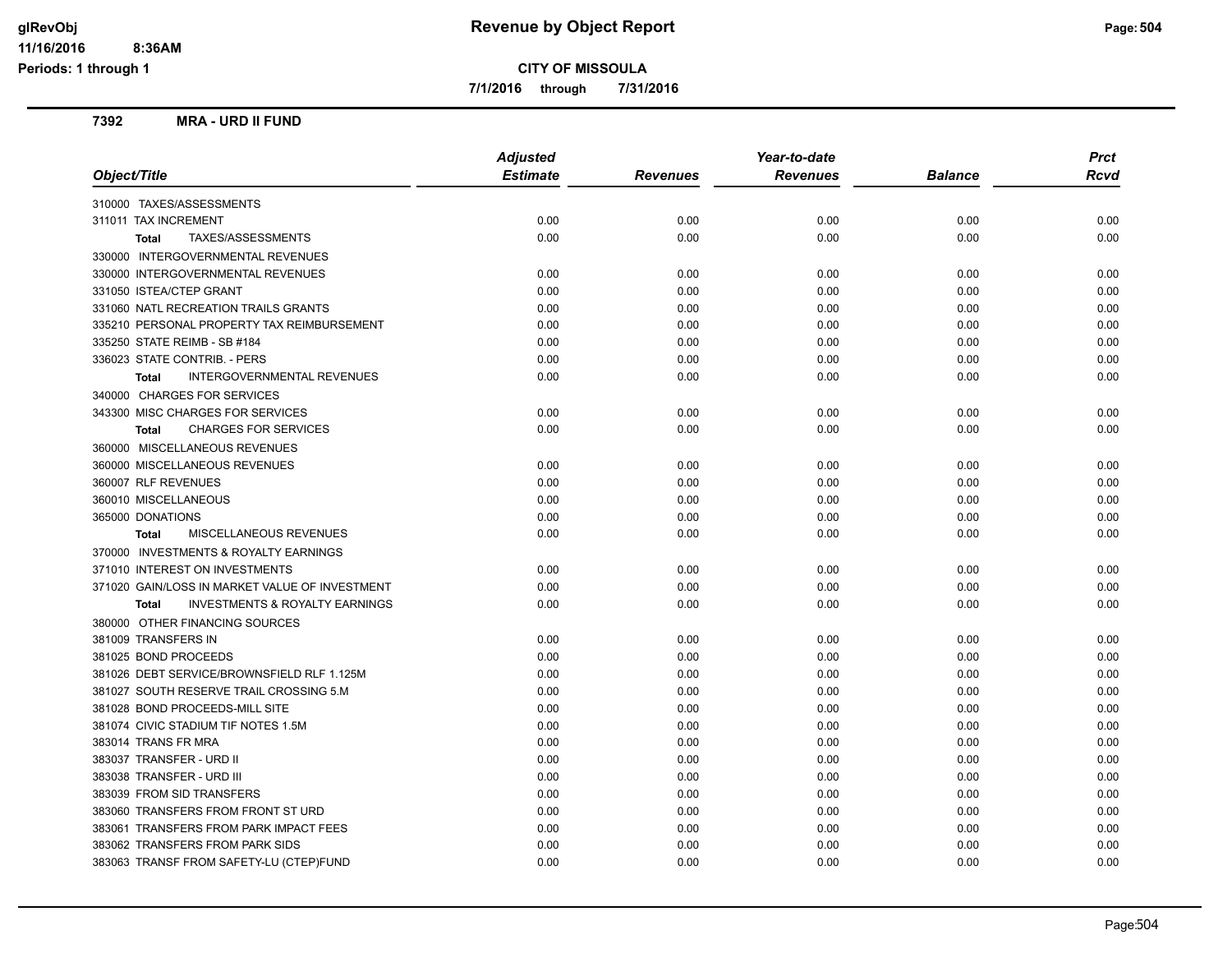**11/16/2016 8:36AM Periods: 1 through 1**

**CITY OF MISSOULA**

**7/1/2016 through 7/31/2016**

**7392 MRA - URD II FUND**

|              |                         | <b>Adjusted</b> |                 | Year-to-date    |                | <b>Prct</b> |
|--------------|-------------------------|-----------------|-----------------|-----------------|----------------|-------------|
| Object/Title |                         | <b>Estimate</b> | <b>Revenues</b> | <b>Revenues</b> | <b>Balance</b> | <b>Rcvd</b> |
| <b>Total</b> | OTHER FINANCING SOURCES | 0.00            | 0.00            | 0.00            | 0.00           | 0.00        |
| <b>Total</b> | MRA - URD II FUND       | 0.00            | 0.00            | 0.00            | 0.00           | 0.00        |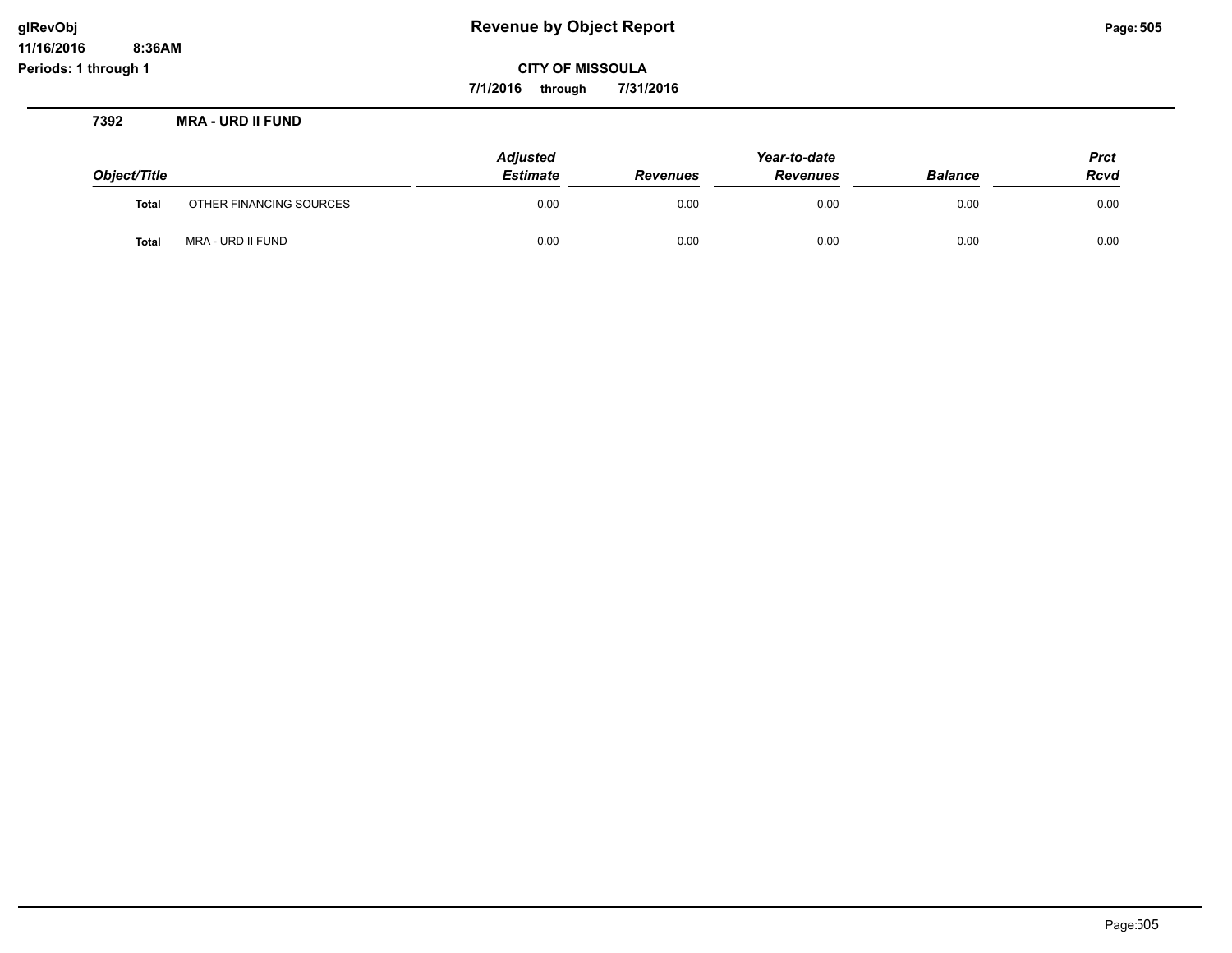**CITY OF MISSOULA**

**7/1/2016 through 7/31/2016**

 **8:36AM**

**7393 MRA - URD III FUND**

**7393 MRA - URD III FUND**

|                                                    | <b>Adjusted</b> |                 | Year-to-date    |                | <b>Prct</b> |
|----------------------------------------------------|-----------------|-----------------|-----------------|----------------|-------------|
| Object/Title                                       | <b>Estimate</b> | <b>Revenues</b> | <b>Revenues</b> | <b>Balance</b> | <b>Rcvd</b> |
| 310000 TAXES/ASSESSMENTS                           |                 |                 |                 |                |             |
| 311011 TAX INCREMENT                               | 0.00            | 0.00            | 0.00            | 0.00           | 0.00        |
| 312001 PENALTIES & INTEREST                        | 0.00            | 0.00            | 0.00            | 0.00           | 0.00        |
| TAXES/ASSESSMENTS<br>Total                         | 0.00            | 0.00            | 0.00            | 0.00           | 0.00        |
| 330000 INTERGOVERNMENTAL REVENUES                  |                 |                 |                 |                |             |
| 331050 ISTEA/CTEP GRANT                            | 0.00            | 0.00            | 0.00            | 0.00           | 0.00        |
| 331060 NATL RECREATION TRAILS GRANTS               | 0.00            | 0.00            | 0.00            | 0.00           | 0.00        |
| 335210 PERSONAL PROPERTY TAX REIMBURSEMENT         | 0.00            | 0.00            | 0.00            | 0.00           | 0.00        |
| 336020 STATE PENSION CONTRIBUTION                  | 0.00            | 0.00            | 0.00            | 0.00           | 0.00        |
| 336023 STATE CONTRIB. - PERS                       | 0.00            | 0.00            | 0.00            | 0.00           | 0.00        |
| <b>INTERGOVERNMENTAL REVENUES</b><br>Total         | 0.00            | 0.00            | 0.00            | 0.00           | 0.00        |
| 360000 MISCELLANEOUS REVENUES                      |                 |                 |                 |                |             |
| 360000 MISCELLANEOUS REVENUES                      | 0.00            | 0.00            | 0.00            | 0.00           | 0.00        |
| 360010 MISCELLANEOUS                               | 0.00            | 0.00            | 0.00            | 0.00           | 0.00        |
| 362000 OTHER MISCELLANEOUS REVENUE                 | 0.00            | 0.00            | 0.00            | 0.00           | 0.00        |
| 362004 URD III FACADE IMPROVEMENT LOAN REC         | 0.00            | 0.00            | 0.00            | 0.00           | 0.00        |
| 365000 DONATIONS                                   | 0.00            | 0.00            | 0.00            | 0.00           | 0.00        |
| MISCELLANEOUS REVENUES<br>Total                    | 0.00            | 0.00            | 0.00            | 0.00           | 0.00        |
| 370000 INVESTMENTS & ROYALTY EARNINGS              |                 |                 |                 |                |             |
| 371010 INTEREST ON INVESTMENTS                     | 0.00            | 0.00            | 0.00            | 0.00           | 0.00        |
| 371020 GAIN/LOSS IN MARKET VALUE OF INVESTMENTS    | 0.00            | 0.00            | 0.00            | 0.00           | 0.00        |
| <b>INVESTMENTS &amp; ROYALTY EARNINGS</b><br>Total | 0.00            | 0.00            | 0.00            | 0.00           | 0.00        |
| 380000 OTHER FINANCING SOURCES                     |                 |                 |                 |                |             |
| 381000 LOAN PROCEEDS                               | 0.00            | 0.00            | 0.00            | 0.00           | 0.00        |
| 381024 MARY AVENUE BOND PROCEEDS                   | 0.00            | 0.00            | 0.00            | 0.00           | 0.00        |
| 381027 5M SO RESERVE TRAIL CROSSING                | 0.00            | 0.00            | 0.00            | 0.00           | 0.00        |
| 383014 TRANS FR MRA                                | 0.00            | 0.00            | 0.00            | 0.00           | 0.00        |
| 383037 TRANSFER - URD II                           | 0.00            | 0.00            | 0.00            | 0.00           | 0.00        |
| OTHER FINANCING SOURCES<br>Total                   | 0.00            | 0.00            | 0.00            | 0.00           | 0.00        |
| MRA - URD III FUND<br><b>Total</b>                 | 0.00            | 0.00            | 0.00            | 0.00           | 0.00        |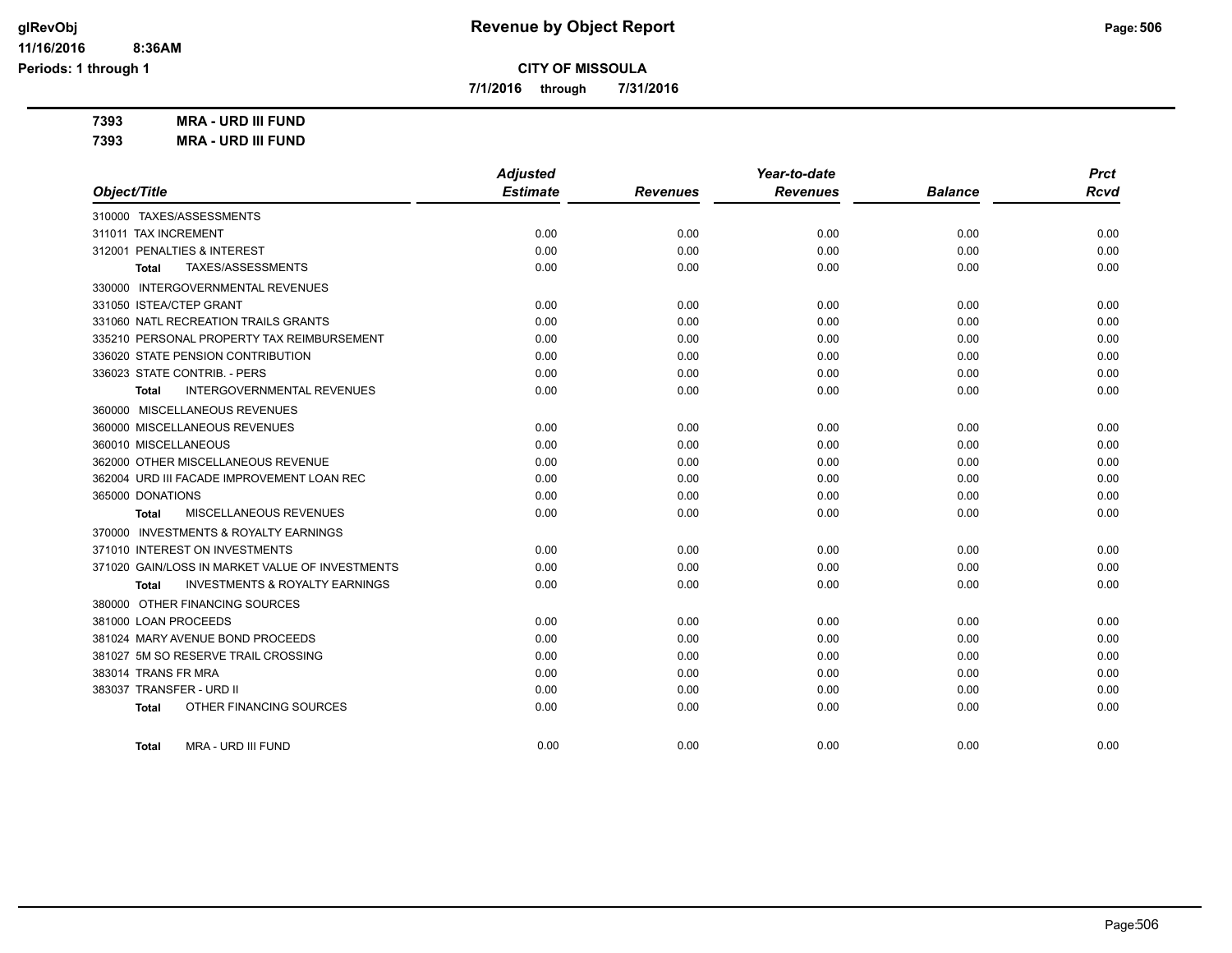**11/16/2016 8:36AM Periods: 1 through 1**

**CITY OF MISSOULA**

**7/1/2016 through 7/31/2016**

#### **7393 MRA - URD III FUND**

| Object/Title                                       | <b>Adjusted</b><br><b>Estimate</b> | <b>Revenues</b> | Year-to-date<br><b>Revenues</b> | <b>Balance</b> | <b>Prct</b><br><b>Rcvd</b> |
|----------------------------------------------------|------------------------------------|-----------------|---------------------------------|----------------|----------------------------|
|                                                    |                                    |                 |                                 |                |                            |
| 310000 TAXES/ASSESSMENTS                           |                                    |                 |                                 |                |                            |
| 311011 TAX INCREMENT                               | 0.00                               | 0.00            | 0.00                            | 0.00           | 0.00                       |
| 312001 PENALTIES & INTEREST                        | 0.00                               | 0.00            | 0.00                            | 0.00           | 0.00                       |
| TAXES/ASSESSMENTS<br>Total                         | 0.00                               | 0.00            | 0.00                            | 0.00           | 0.00                       |
| 330000 INTERGOVERNMENTAL REVENUES                  |                                    |                 |                                 |                |                            |
| 331050 ISTEA/CTEP GRANT                            | 0.00                               | 0.00            | 0.00                            | 0.00           | 0.00                       |
| 331060 NATL RECREATION TRAILS GRANTS               | 0.00                               | 0.00            | 0.00                            | 0.00           | 0.00                       |
| 335210 PERSONAL PROPERTY TAX REIMBURSEMENT         | 0.00                               | 0.00            | 0.00                            | 0.00           | 0.00                       |
| 336020 STATE PENSION CONTRIBUTION                  | 0.00                               | 0.00            | 0.00                            | 0.00           | 0.00                       |
| 336023 STATE CONTRIB. - PERS                       | 0.00                               | 0.00            | 0.00                            | 0.00           | 0.00                       |
| <b>INTERGOVERNMENTAL REVENUES</b><br><b>Total</b>  | 0.00                               | 0.00            | 0.00                            | 0.00           | 0.00                       |
| 360000 MISCELLANEOUS REVENUES                      |                                    |                 |                                 |                |                            |
| 360000 MISCELLANEOUS REVENUES                      | 0.00                               | 0.00            | 0.00                            | 0.00           | 0.00                       |
| 360010 MISCELLANEOUS                               | 0.00                               | 0.00            | 0.00                            | 0.00           | 0.00                       |
| 362000 OTHER MISCELLANEOUS REVENUE                 | 0.00                               | 0.00            | 0.00                            | 0.00           | 0.00                       |
| 362004 URD III FACADE IMPROVEMENT LOAN REC         | 0.00                               | 0.00            | 0.00                            | 0.00           | 0.00                       |
| 365000 DONATIONS                                   | 0.00                               | 0.00            | 0.00                            | 0.00           | 0.00                       |
| MISCELLANEOUS REVENUES<br><b>Total</b>             | 0.00                               | 0.00            | 0.00                            | 0.00           | 0.00                       |
| 370000 INVESTMENTS & ROYALTY EARNINGS              |                                    |                 |                                 |                |                            |
| 371010 INTEREST ON INVESTMENTS                     | 0.00                               | 0.00            | 0.00                            | 0.00           | 0.00                       |
| 371020 GAIN/LOSS IN MARKET VALUE OF INVESTMENT     | 0.00                               | 0.00            | 0.00                            | 0.00           | 0.00                       |
| <b>INVESTMENTS &amp; ROYALTY EARNINGS</b><br>Total | 0.00                               | 0.00            | 0.00                            | 0.00           | 0.00                       |
| 380000 OTHER FINANCING SOURCES                     |                                    |                 |                                 |                |                            |
| 381000 LOAN PROCEEDS                               | 0.00                               | 0.00            | 0.00                            | 0.00           | 0.00                       |
| 381024 MARY AVENUE BOND PROCEEDS                   | 0.00                               | 0.00            | 0.00                            | 0.00           | 0.00                       |
| 381027 5M SO RESERVE TRAIL CROSSING                | 0.00                               | 0.00            | 0.00                            | 0.00           | 0.00                       |
| 383014 TRANS FR MRA                                | 0.00                               | 0.00            | 0.00                            | 0.00           | 0.00                       |
| 383037 TRANSFER - URD II                           | 0.00                               | 0.00            | 0.00                            | 0.00           | 0.00                       |
| OTHER FINANCING SOURCES<br><b>Total</b>            | 0.00                               | 0.00            | 0.00                            | 0.00           | 0.00                       |
| MRA - URD III FUND<br><b>Total</b>                 | 0.00                               | 0.00            | 0.00                            | 0.00           | 0.00                       |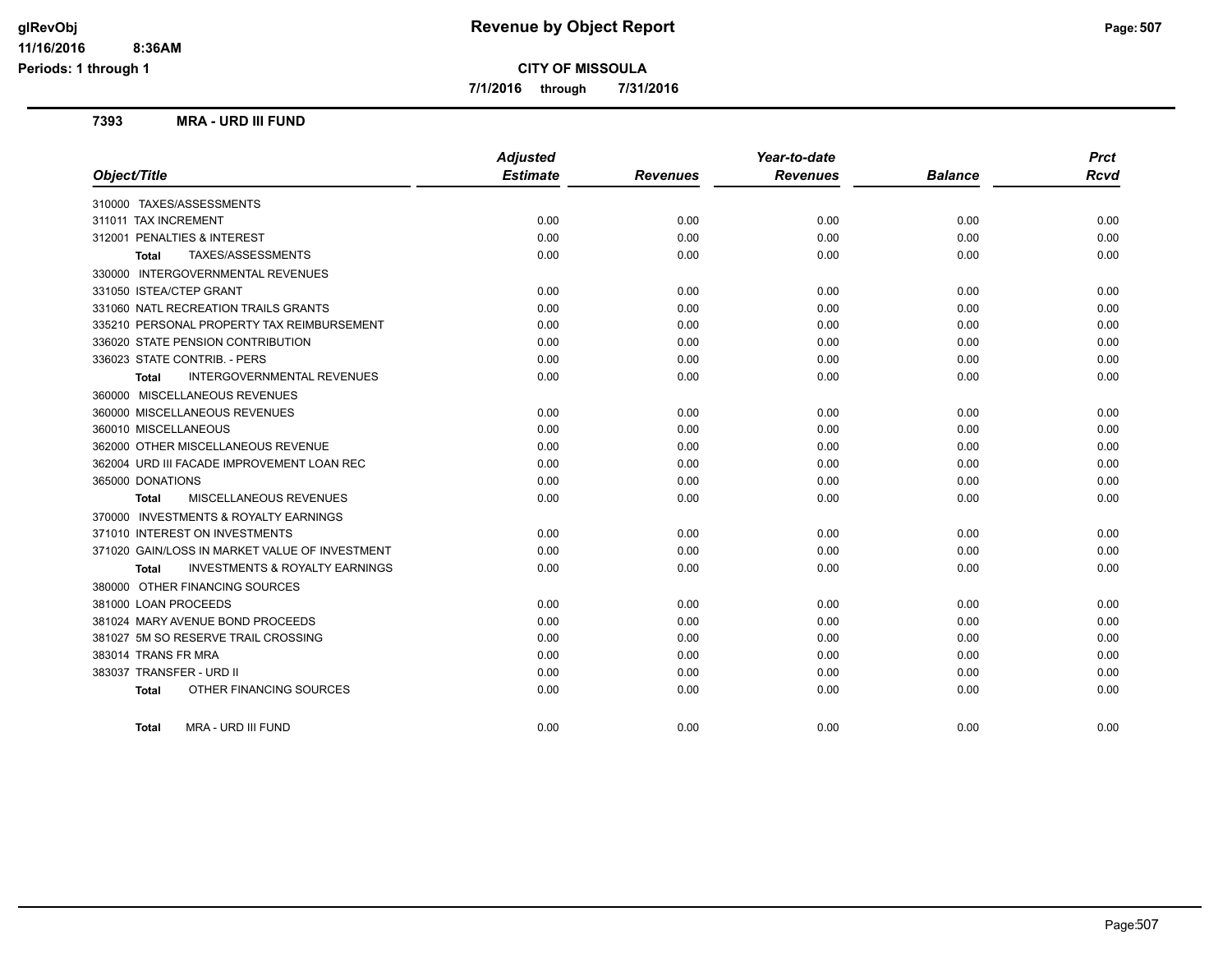**11/16/2016**

**CITY OF MISSOULA**

**7/1/2016 through 7/31/2016**

# **7394 MRA URD III TI DEBT CLEARING FUND**

**7394 MRA URD III TI DEBT CLEARING FUND**

|                                                           | <b>Adjusted</b> |                 | Year-to-date    |                | <b>Prct</b> |
|-----------------------------------------------------------|-----------------|-----------------|-----------------|----------------|-------------|
| Object/Title                                              | <b>Estimate</b> | <b>Revenues</b> | <b>Revenues</b> | <b>Balance</b> | <b>Rcvd</b> |
| 310000 TAXES/ASSESSMENTS                                  |                 |                 |                 |                |             |
| <b>TAX INCREMENT</b><br>311011                            | 0.00            | $-16,292.28$    | $-16,292.28$    | 16,292.28      | 0.00        |
| <b>PENALTIES &amp; INTEREST</b><br>312001                 | 0.00            | $-704.80$       | $-704.80$       | 704.80         | 0.00        |
| TAXES/ASSESSMENTS<br>Total                                | 0.00            | $-16,997.08$    | $-16,997.08$    | 16,997.08      | 0.00        |
| <b>INTERGOVERNMENTAL REVENUES</b><br>330000               |                 |                 |                 |                |             |
| 335210 PERSONAL PROPERTY TAX REIMBURSEMENT                | 0.00            | 0.00            | 0.00            | 0.00           | 0.00        |
| 335250 STATE REIMB - SB #184                              | 0.00            | 0.00            | 0.00            | 0.00           | 0.00        |
| INTERGOVERNMENTAL REVENUES<br><b>Total</b>                | 0.00            | 0.00            | 0.00            | 0.00           | 0.00        |
| <b>INVESTMENTS &amp; ROYALTY EARNINGS</b><br>370000       |                 |                 |                 |                |             |
| 371010 INTEREST ON INVESTMENTS                            | 0.00            | 0.00            | 0.00            | 0.00           | 0.00        |
| 371020 GAIN/LOSS IN MARKET VALUE OF INVESTMENTS           | 0.00            | 0.00            | 0.00            | 0.00           | 0.00        |
| <b>INVESTMENTS &amp; ROYALTY EARNINGS</b><br><b>Total</b> | 0.00            | 0.00            | 0.00            | 0.00           | 0.00        |
| OTHER FINANCING SOURCES<br>380000                         |                 |                 |                 |                |             |
| 383014 TRANS FR MRA                                       | 0.00            | 0.00            | 0.00            | 0.00           | 0.00        |
| OTHER FINANCING SOURCES<br>Total                          | 0.00            | 0.00            | 0.00            | 0.00           | 0.00        |
| MRA URD III TI DEBT CLEARING FUND<br><b>Total</b>         | 0.00            | $-16,997.08$    | $-16,997.08$    | 16,997.08      | 0.00        |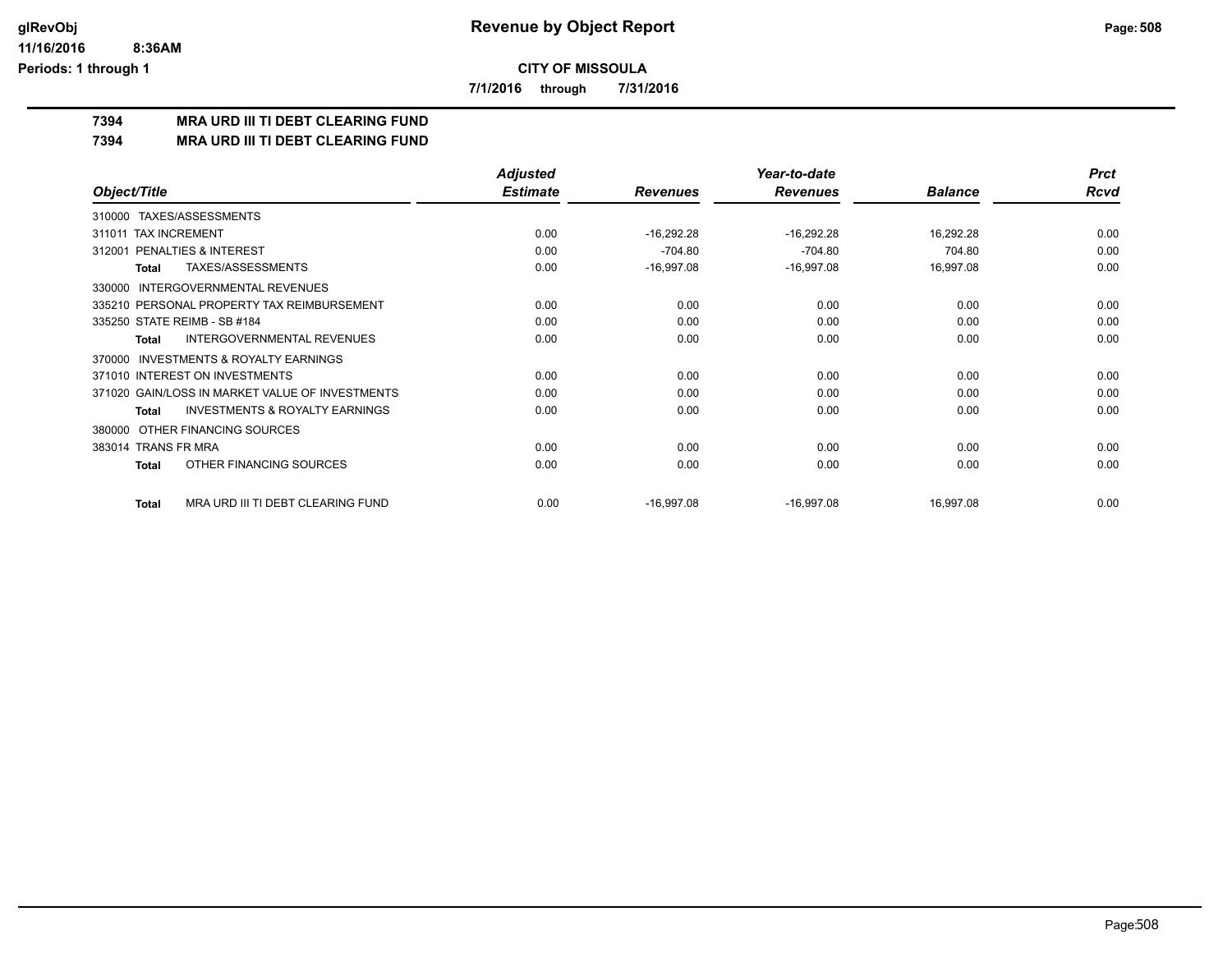**8:36AM**

**CITY OF MISSOULA**

**7/1/2016 through 7/31/2016**

## **7394 MRA URD III TI DEBT CLEARING FUND**

|                                                     | <b>Adjusted</b> |                 | Year-to-date    |                | <b>Prct</b> |
|-----------------------------------------------------|-----------------|-----------------|-----------------|----------------|-------------|
| Object/Title                                        | <b>Estimate</b> | <b>Revenues</b> | <b>Revenues</b> | <b>Balance</b> | Rcvd        |
| TAXES/ASSESSMENTS<br>310000                         |                 |                 |                 |                |             |
| 311011 TAX INCREMENT                                | 0.00            | $-16,292.28$    | $-16,292.28$    | 16,292.28      | 0.00        |
| 312001 PENALTIES & INTEREST                         | 0.00            | $-704.80$       | $-704.80$       | 704.80         | 0.00        |
| TAXES/ASSESSMENTS<br><b>Total</b>                   | 0.00            | $-16,997.08$    | $-16,997.08$    | 16,997.08      | 0.00        |
| INTERGOVERNMENTAL REVENUES<br>330000                |                 |                 |                 |                |             |
| 335210 PERSONAL PROPERTY TAX REIMBURSEMENT          | 0.00            | 0.00            | 0.00            | 0.00           | 0.00        |
| 335250 STATE REIMB - SB #184                        | 0.00            | 0.00            | 0.00            | 0.00           | 0.00        |
| <b>INTERGOVERNMENTAL REVENUES</b><br>Total          | 0.00            | 0.00            | 0.00            | 0.00           | 0.00        |
| <b>INVESTMENTS &amp; ROYALTY EARNINGS</b><br>370000 |                 |                 |                 |                |             |
| 371010 INTEREST ON INVESTMENTS                      | 0.00            | 0.00            | 0.00            | 0.00           | 0.00        |
| 371020 GAIN/LOSS IN MARKET VALUE OF INVESTMENT      | 0.00            | 0.00            | 0.00            | 0.00           | 0.00        |
| <b>INVESTMENTS &amp; ROYALTY EARNINGS</b><br>Total  | 0.00            | 0.00            | 0.00            | 0.00           | 0.00        |
| 380000 OTHER FINANCING SOURCES                      |                 |                 |                 |                |             |
| 383014 TRANS FR MRA                                 | 0.00            | 0.00            | 0.00            | 0.00           | 0.00        |
| OTHER FINANCING SOURCES<br>Total                    | 0.00            | 0.00            | 0.00            | 0.00           | 0.00        |
| MRA URD III TI DEBT CLEARING FUND<br>Total          | 0.00            | $-16,997.08$    | $-16,997.08$    | 16,997.08      | 0.00        |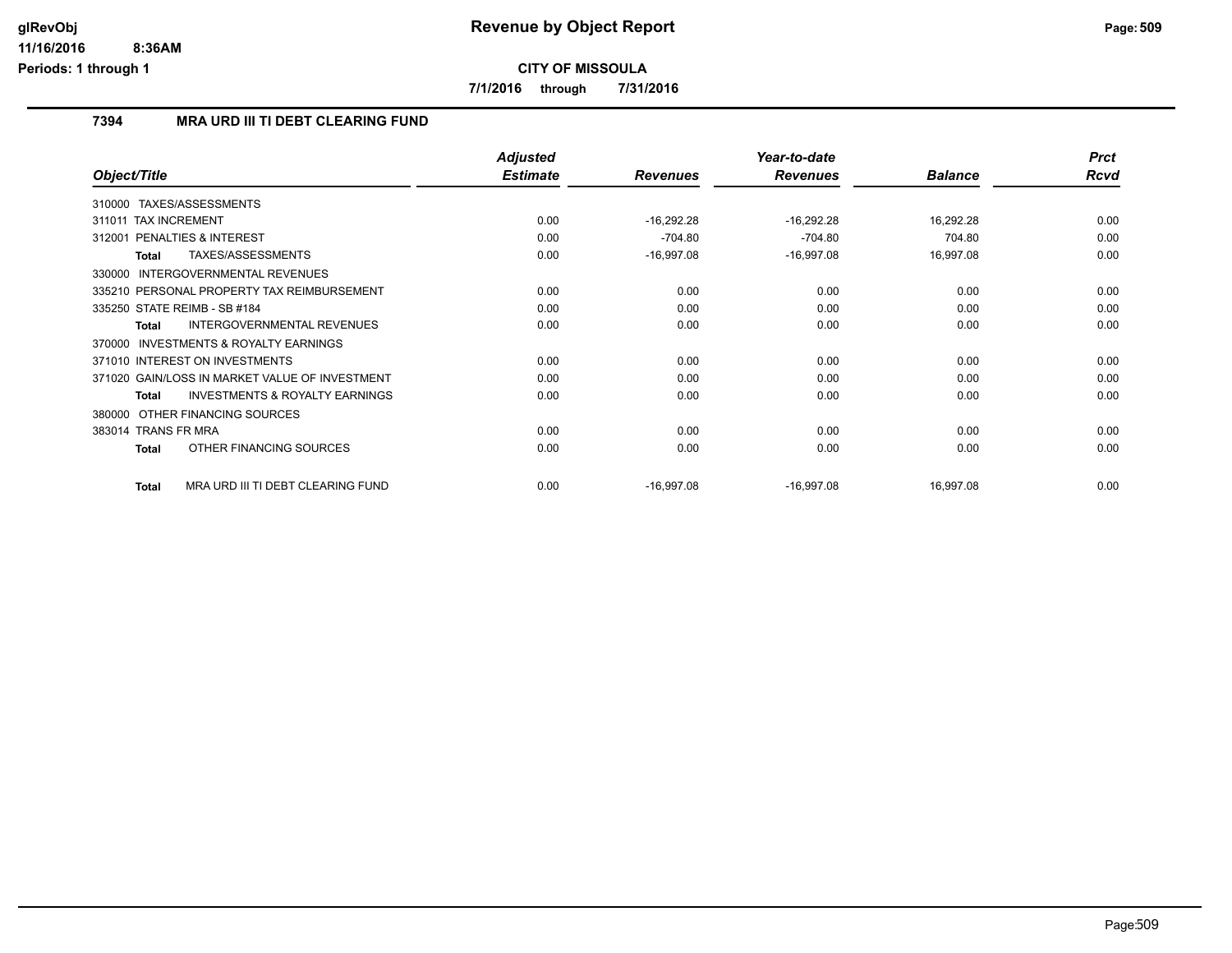**11/16/2016 8:36AM Periods: 1 through 1**

**CITY OF MISSOULA**

**7/1/2016 through 7/31/2016**

# **7395 MRA TAX INCREMENT DEBT SERVICE**

# **7395 MRA TAX INCREMENT DEBT SERVICE**

|                                                    | <b>Adjusted</b> |                 | Year-to-date    |                | <b>Prct</b> |
|----------------------------------------------------|-----------------|-----------------|-----------------|----------------|-------------|
| Object/Title                                       | <b>Estimate</b> | <b>Revenues</b> | <b>Revenues</b> | <b>Balance</b> | <b>Rcvd</b> |
| 370000 INVESTMENTS & ROYALTY EARNINGS              |                 |                 |                 |                |             |
| 371010 INTEREST ON INVESTMENTS                     | 0.00            | 0.00            | 0.00            | 0.00           | 0.00        |
| <b>INVESTMENTS &amp; ROYALTY EARNINGS</b><br>Total | 0.00            | 0.00            | 0.00            | 0.00           | 0.00        |
| 380000 OTHER FINANCING SOURCES                     |                 |                 |                 |                |             |
| 383014 TRANS FR MRA                                | 0.00            | 0.00            | 0.00            | 0.00           | 0.00        |
| OTHER FINANCING SOURCES<br>Total                   | 0.00            | 0.00            | 0.00            | 0.00           | 0.00        |
|                                                    |                 |                 |                 |                |             |
| MRA TAX INCREMENT DEBT SERVICE<br>Total            | 0.00            | 0.00            | 0.00            | 0.00           | 0.00        |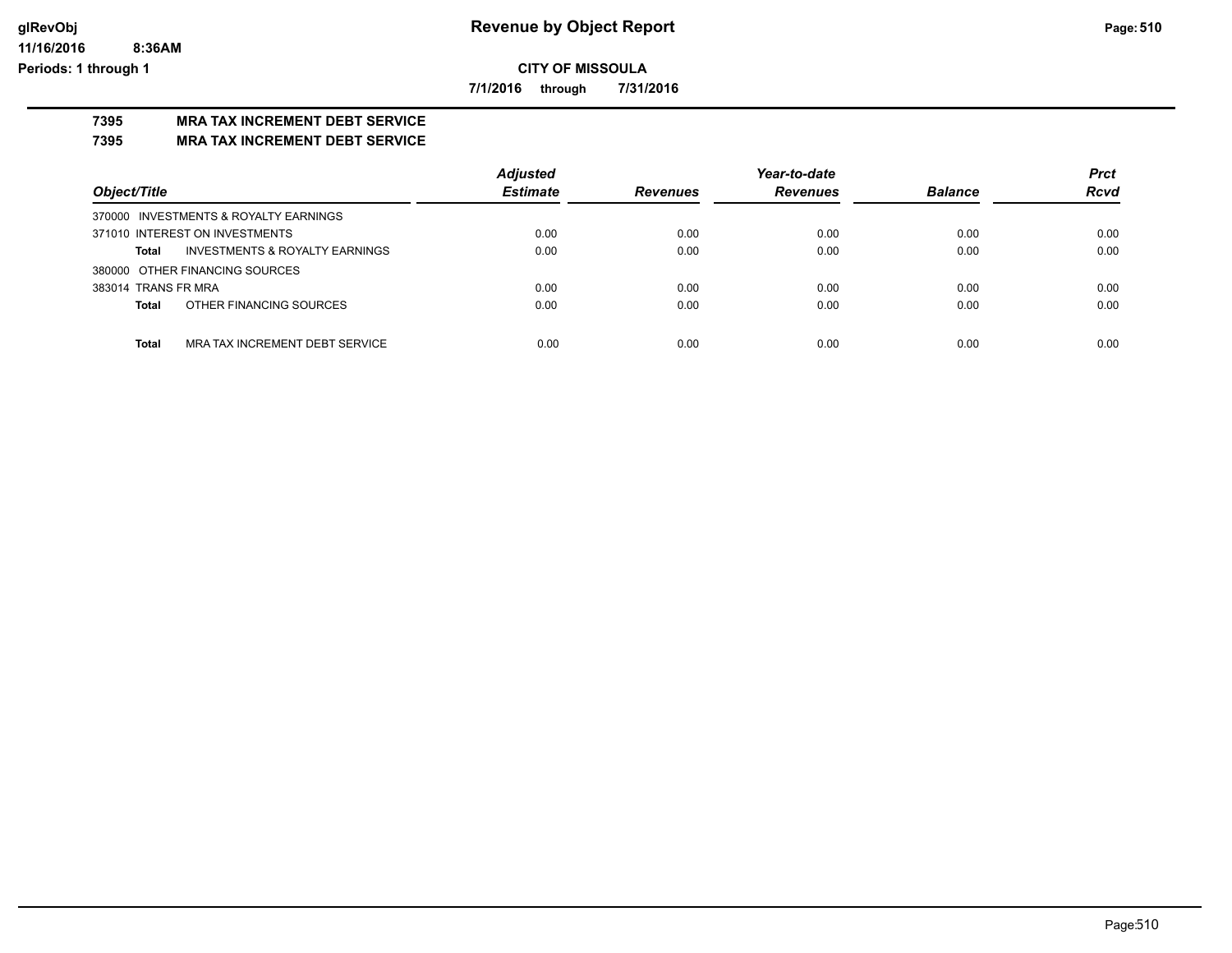**8:36AM**

**CITY OF MISSOULA**

**7/1/2016 through 7/31/2016**

## **7395 MRA TAX INCREMENT DEBT SERVICE**

|                                                | <b>Adjusted</b><br><b>Estimate</b> | <b>Revenues</b> | Year-to-date<br><b>Revenues</b> | <b>Balance</b> | <b>Prct</b><br><b>Rcvd</b> |
|------------------------------------------------|------------------------------------|-----------------|---------------------------------|----------------|----------------------------|
| Object/Title                                   |                                    |                 |                                 |                |                            |
| 370000 INVESTMENTS & ROYALTY EARNINGS          |                                    |                 |                                 |                |                            |
| 371010 INTEREST ON INVESTMENTS                 | 0.00                               | 0.00            | 0.00                            | 0.00           | 0.00                       |
| INVESTMENTS & ROYALTY EARNINGS<br>Total        | 0.00                               | 0.00            | 0.00                            | 0.00           | 0.00                       |
| 380000 OTHER FINANCING SOURCES                 |                                    |                 |                                 |                |                            |
| 383014 TRANS FR MRA                            | 0.00                               | 0.00            | 0.00                            | 0.00           | 0.00                       |
| OTHER FINANCING SOURCES<br><b>Total</b>        | 0.00                               | 0.00            | 0.00                            | 0.00           | 0.00                       |
|                                                |                                    |                 |                                 |                |                            |
| MRA TAX INCREMENT DEBT SERVICE<br><b>Total</b> | 0.00                               | 0.00            | 0.00                            | 0.00           | 0.00                       |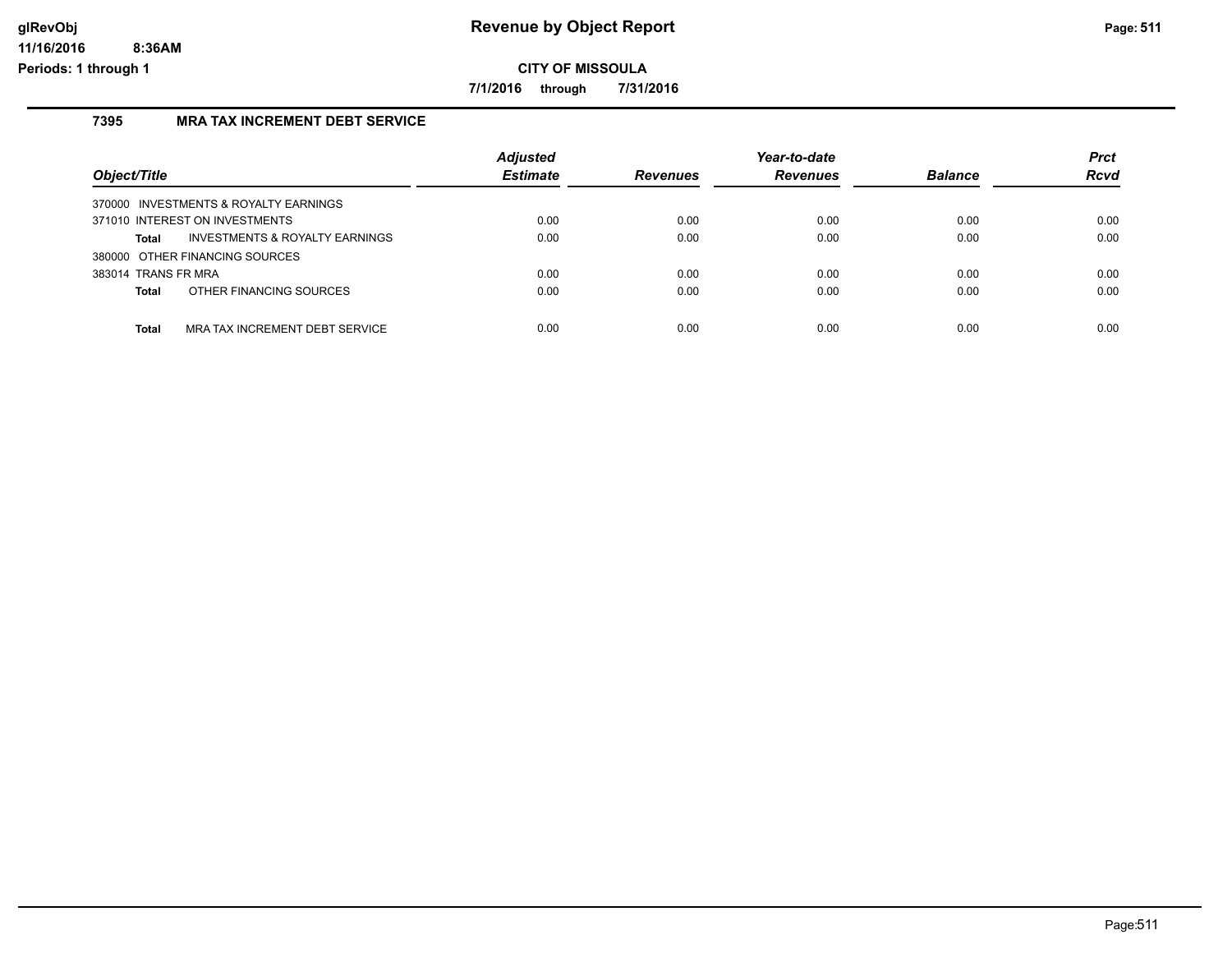**11/16/2016 8:36AM Periods: 1 through 1**

**CITY OF MISSOULA**

**7/1/2016 through 7/31/2016**

# **7396 NRSS DEBT SERVICE SINKING FUND**

**7396 NRSS DEBT SERVICE SINKING FUND**

|                                                 | <b>Adjusted</b> |                 | Year-to-date    |                | <b>Prct</b> |
|-------------------------------------------------|-----------------|-----------------|-----------------|----------------|-------------|
| Object/Title                                    | <b>Estimate</b> | <b>Revenues</b> | <b>Revenues</b> | <b>Balance</b> | <b>Rcvd</b> |
| 370000 INVESTMENTS & ROYALTY EARNINGS           |                 |                 |                 |                |             |
| 371010 INTEREST ON INVESTMENTS                  | 0.00            | 0.00            | 0.00            | 0.00           | 0.00        |
| 371020 GAIN/LOSS IN MARKET VALUE OF INVESTMENTS | 0.00            | 0.00            | 0.00            | 0.00           | 0.00        |
| INVESTMENTS & ROYALTY EARNINGS<br><b>Total</b>  | 0.00            | 0.00            | 0.00            | 0.00           | 0.00        |
| 380000 OTHER FINANCING SOURCES                  |                 |                 |                 |                |             |
| 383014 TRANS FR MRA                             | 0.00            | 0.00            | 0.00            | 0.00           | 0.00        |
| OTHER FINANCING SOURCES<br><b>Total</b>         | 0.00            | 0.00            | 0.00            | 0.00           | 0.00        |
|                                                 |                 |                 |                 |                |             |
| <b>Total</b><br>NRSS DEBT SERVICE SINKING FUND  | 0.00            | 0.00            | 0.00            | 0.00           | 0.00        |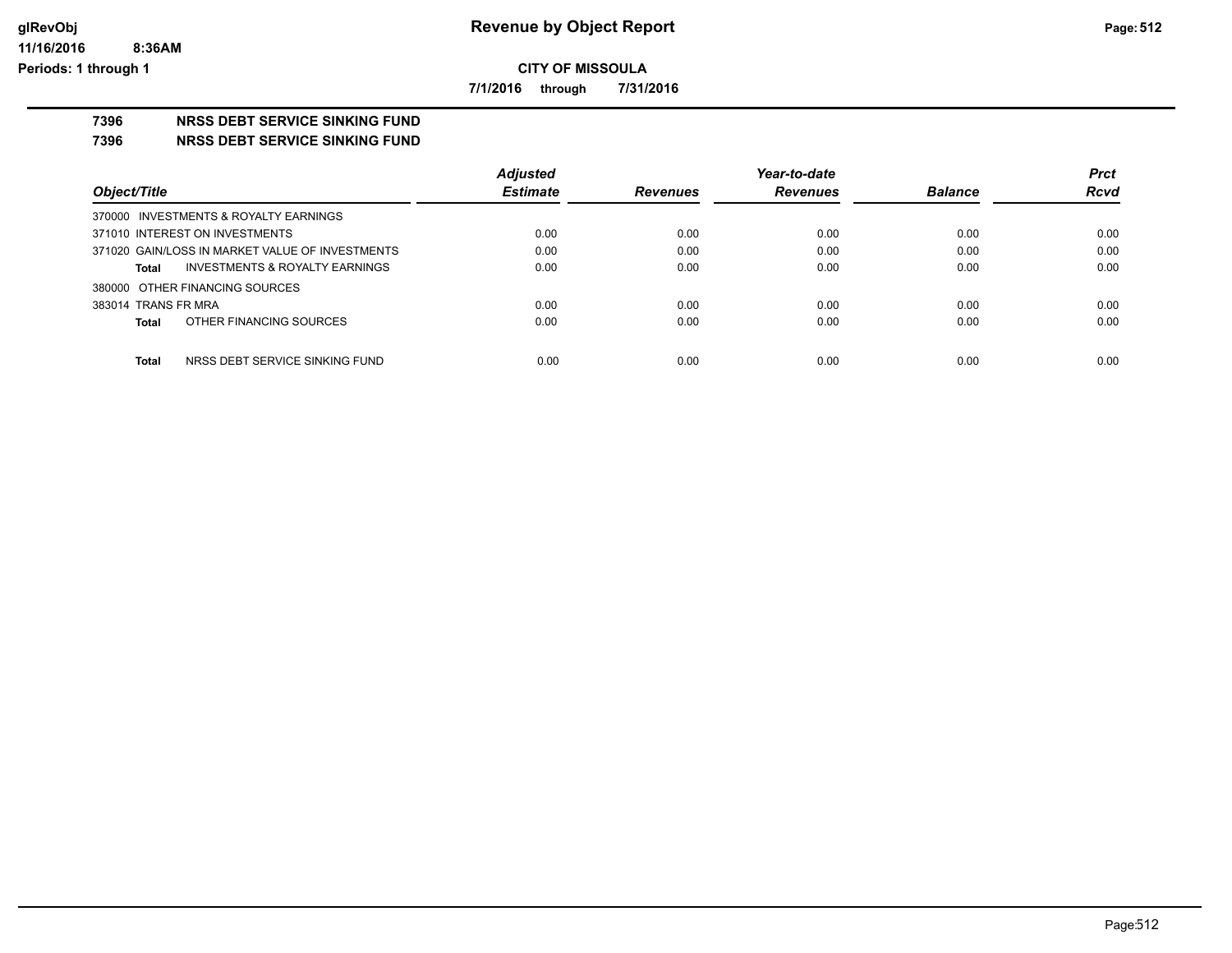**8:36AM**

**CITY OF MISSOULA**

**7/1/2016 through 7/31/2016**

## **7396 NRSS DEBT SERVICE SINKING FUND**

|                                                | <b>Adjusted</b> |                 | Year-to-date    |                | <b>Prct</b> |
|------------------------------------------------|-----------------|-----------------|-----------------|----------------|-------------|
| Object/Title                                   | <b>Estimate</b> | <b>Revenues</b> | <b>Revenues</b> | <b>Balance</b> | <b>Rcvd</b> |
| 370000 INVESTMENTS & ROYALTY EARNINGS          |                 |                 |                 |                |             |
| 371010 INTEREST ON INVESTMENTS                 | 0.00            | 0.00            | 0.00            | 0.00           | 0.00        |
| 371020 GAIN/LOSS IN MARKET VALUE OF INVESTMENT | 0.00            | 0.00            | 0.00            | 0.00           | 0.00        |
| INVESTMENTS & ROYALTY EARNINGS<br>Total        | 0.00            | 0.00            | 0.00            | 0.00           | 0.00        |
| 380000 OTHER FINANCING SOURCES                 |                 |                 |                 |                |             |
| 383014 TRANS FR MRA                            | 0.00            | 0.00            | 0.00            | 0.00           | 0.00        |
| OTHER FINANCING SOURCES<br>Total               | 0.00            | 0.00            | 0.00            | 0.00           | 0.00        |
|                                                |                 |                 |                 |                |             |
| Total<br>NRSS DEBT SERVICE SINKING FUND        | 0.00            | 0.00            | 0.00            | 0.00           | 0.00        |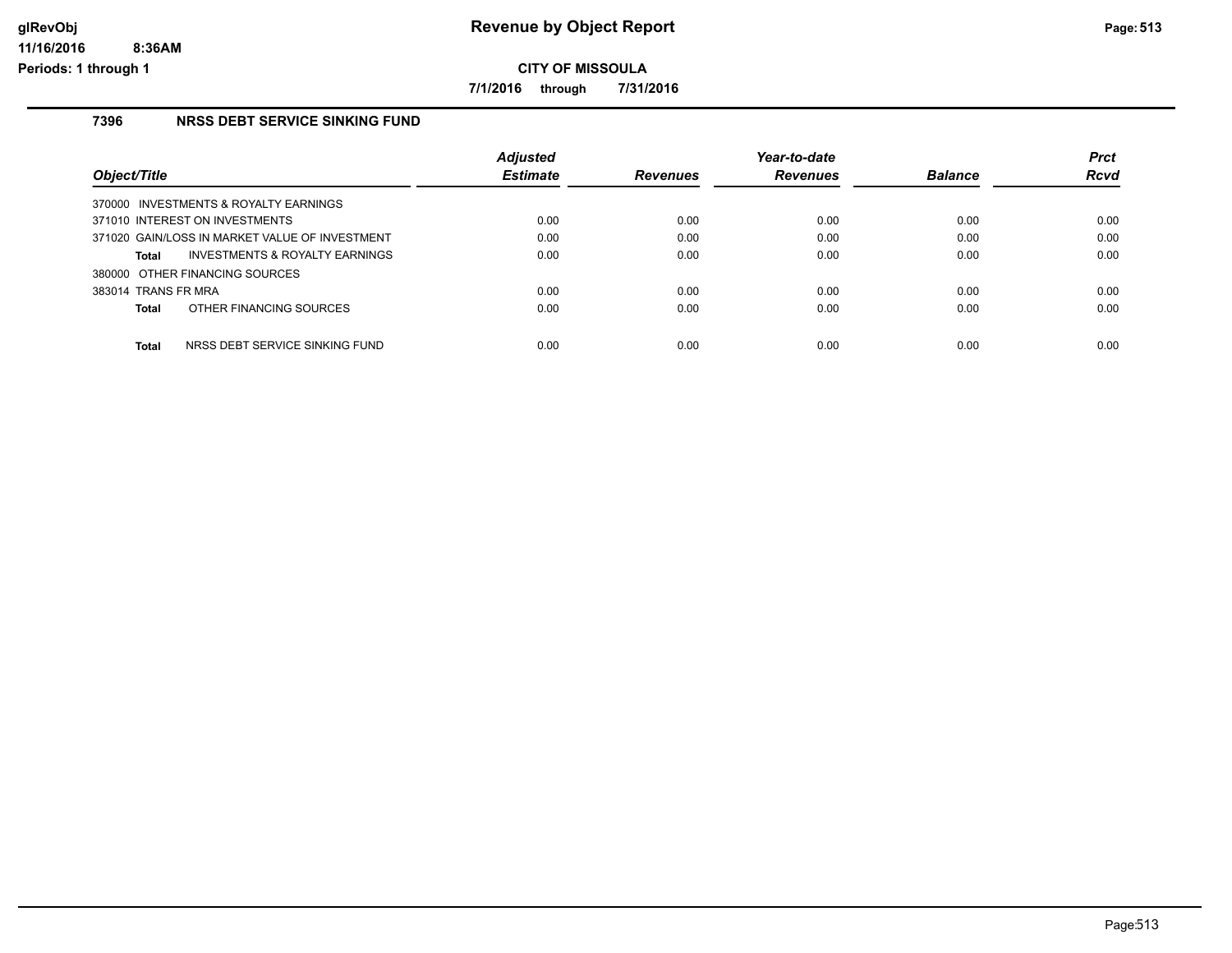**glRevObj Revenue by Object Report Page:514** 

**CITY OF MISSOULA**

**7/1/2016 through 7/31/2016**

**7397 NORTH RESERVE/SCOTT ST URD**

**7397 NORTH RESERVE/SCOTT ST URD**

|                                                           | <b>Adjusted</b> |                 | Year-to-date    |                | <b>Prct</b> |
|-----------------------------------------------------------|-----------------|-----------------|-----------------|----------------|-------------|
| Object/Title                                              | <b>Estimate</b> | <b>Revenues</b> | <b>Revenues</b> | <b>Balance</b> | <b>Rcvd</b> |
| TAXES/ASSESSMENTS<br>310000                               |                 |                 |                 |                |             |
| 311011 TAX INCREMENT                                      | 0.00            | 0.00            | 0.00            | 0.00           | 0.00        |
| 312001 PENALTIES & INTEREST                               | 0.00            | 0.00            | 0.00            | 0.00           | 0.00        |
| TAXES/ASSESSMENTS<br><b>Total</b>                         | 0.00            | 0.00            | 0.00            | 0.00           | 0.00        |
| <b>INTERGOVERNMENTAL REVENUES</b><br>330000               |                 |                 |                 |                |             |
| 335210 PERSONAL PROPERTY TAX REIMBURSEMENT                | 0.00            | 0.00            | 0.00            | 0.00           | 0.00        |
| <b>INTERGOVERNMENTAL REVENUES</b><br><b>Total</b>         | 0.00            | 0.00            | 0.00            | 0.00           | 0.00        |
| MISCELLANEOUS REVENUES<br>360000                          |                 |                 |                 |                |             |
| 360000 MISCELLANEOUS REVENUES                             | 0.00            | 0.00            | 0.00            | 0.00           | 0.00        |
| MISCELLANEOUS REVENUES<br><b>Total</b>                    | 0.00            | 0.00            | 0.00            | 0.00           | 0.00        |
| INVESTMENTS & ROYALTY EARNINGS<br>370000                  |                 |                 |                 |                |             |
| 371010 INTEREST ON INVESTMENTS                            | 0.00            | 0.00            | 0.00            | 0.00           | 0.00        |
| <b>INVESTMENTS &amp; ROYALTY EARNINGS</b><br><b>Total</b> | 0.00            | 0.00            | 0.00            | 0.00           | 0.00        |
| OTHER FINANCING SOURCES<br>380000                         |                 |                 |                 |                |             |
| 381010 BOND PROCEEDS                                      | 0.00            | 321,007.39      | 321,007.39      | $-321,007.39$  | 0.00        |
| 383014 TRANS FR MRA                                       | 0.00            | 0.00            | 0.00            | 0.00           | 0.00        |
| OTHER FINANCING SOURCES<br><b>Total</b>                   | 0.00            | 321,007.39      | 321,007.39      | $-321,007.39$  | 0.00        |
| NORTH RESERVE/SCOTT ST URD<br><b>Total</b>                | 0.00            | 321,007.39      | 321,007.39      | $-321,007.39$  | 0.00        |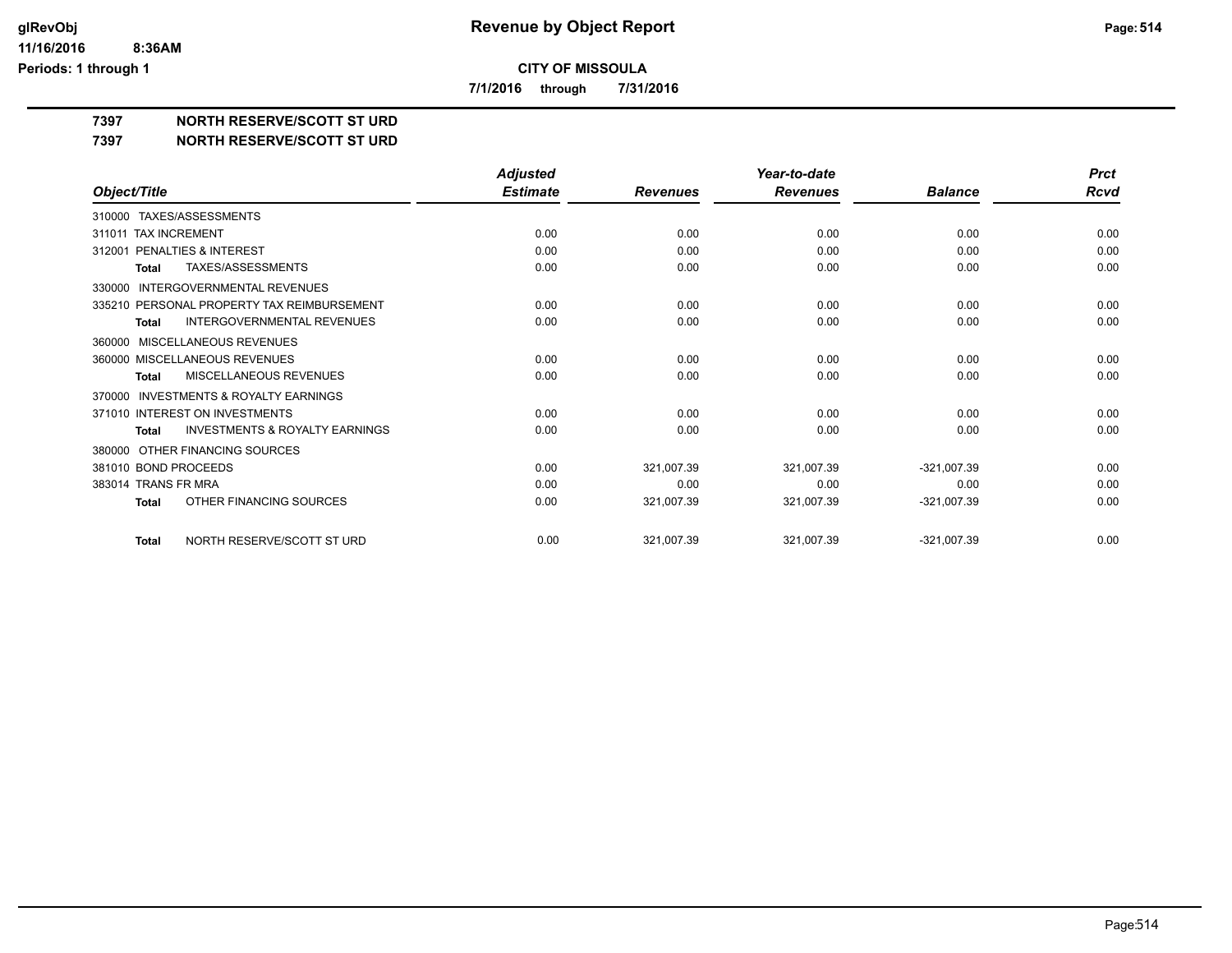**CITY OF MISSOULA**

**7/1/2016 through 7/31/2016**

## **7397 NORTH RESERVE/SCOTT ST URD**

|                                                    | <b>Adjusted</b> |                 | Year-to-date    |                | <b>Prct</b> |
|----------------------------------------------------|-----------------|-----------------|-----------------|----------------|-------------|
| Object/Title                                       | <b>Estimate</b> | <b>Revenues</b> | <b>Revenues</b> | <b>Balance</b> | <b>Rcvd</b> |
| 310000 TAXES/ASSESSMENTS                           |                 |                 |                 |                |             |
| 311011 TAX INCREMENT                               | 0.00            | 0.00            | 0.00            | 0.00           | 0.00        |
| PENALTIES & INTEREST<br>312001                     | 0.00            | 0.00            | 0.00            | 0.00           | 0.00        |
| TAXES/ASSESSMENTS<br><b>Total</b>                  | 0.00            | 0.00            | 0.00            | 0.00           | 0.00        |
| <b>INTERGOVERNMENTAL REVENUES</b><br>330000        |                 |                 |                 |                |             |
| 335210 PERSONAL PROPERTY TAX REIMBURSEMENT         | 0.00            | 0.00            | 0.00            | 0.00           | 0.00        |
| <b>INTERGOVERNMENTAL REVENUES</b><br><b>Total</b>  | 0.00            | 0.00            | 0.00            | 0.00           | 0.00        |
| 360000 MISCELLANEOUS REVENUES                      |                 |                 |                 |                |             |
| 360000 MISCELLANEOUS REVENUES                      | 0.00            | 0.00            | 0.00            | 0.00           | 0.00        |
| MISCELLANEOUS REVENUES<br><b>Total</b>             | 0.00            | 0.00            | 0.00            | 0.00           | 0.00        |
| 370000 INVESTMENTS & ROYALTY EARNINGS              |                 |                 |                 |                |             |
| 371010 INTEREST ON INVESTMENTS                     | 0.00            | 0.00            | 0.00            | 0.00           | 0.00        |
| <b>INVESTMENTS &amp; ROYALTY EARNINGS</b><br>Total | 0.00            | 0.00            | 0.00            | 0.00           | 0.00        |
| 380000 OTHER FINANCING SOURCES                     |                 |                 |                 |                |             |
| 381010 BOND PROCEEDS                               | 0.00            | 321,007.39      | 321,007.39      | $-321,007.39$  | 0.00        |
| 383014 TRANS FR MRA                                | 0.00            | 0.00            | 0.00            | 0.00           | 0.00        |
| OTHER FINANCING SOURCES<br><b>Total</b>            | 0.00            | 321,007.39      | 321,007.39      | $-321,007.39$  | 0.00        |
| NORTH RESERVE/SCOTT ST URD<br><b>Total</b>         | 0.00            | 321,007.39      | 321,007.39      | $-321,007.39$  | 0.00        |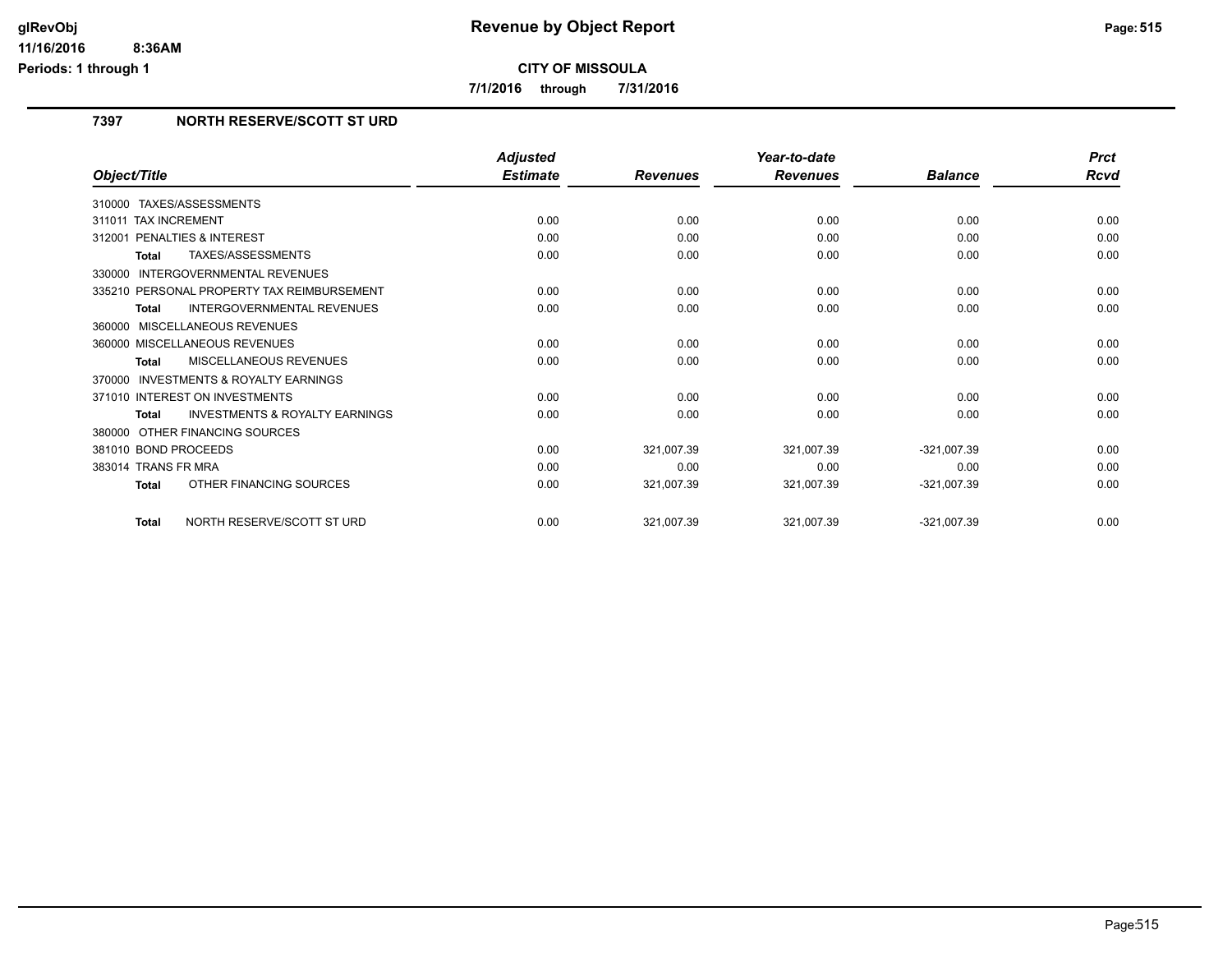**8:36AM**

**glRevObj Revenue by Object Report Page:516** 

**CITY OF MISSOULA**

**7/1/2016 through 7/31/2016**

# **7399 INTERMOUNTAIN BOND DEBT SERVICE**

## **7399 INTERMOUNTAIN BOND DEBT SERVICE**

|                                |                                           | <b>Adjusted</b> |                 | Year-to-date    |                | <b>Prct</b> |
|--------------------------------|-------------------------------------------|-----------------|-----------------|-----------------|----------------|-------------|
| Object/Title                   |                                           | <b>Estimate</b> | <b>Revenues</b> | <b>Revenues</b> | <b>Balance</b> | <b>Rcvd</b> |
| TAXES/ASSESSMENTS<br>310000    |                                           |                 |                 |                 |                |             |
| 311011 TAX INCREMENT           |                                           | 0.00            | 0.00            | 0.00            | 0.00           | 0.00        |
| <b>Total</b>                   | TAXES/ASSESSMENTS                         | 0.00            | 0.00            | 0.00            | 0.00           | 0.00        |
|                                | 370000 INVESTMENTS & ROYALTY EARNINGS     |                 |                 |                 |                |             |
| 371010 INTEREST ON INVESTMENTS |                                           | 0.00            | 0.00            | 0.00            | 0.00           | 0.00        |
| Total                          | <b>INVESTMENTS &amp; ROYALTY EARNINGS</b> | 0.00            | 0.00            | 0.00            | 0.00           | 0.00        |
| 380000 OTHER FINANCING SOURCES |                                           |                 |                 |                 |                |             |
| 381025 BOND PROCEEDS           |                                           | 0.00            | 0.00            | 0.00            | 0.00           | 0.00        |
| 383000 OPERATING TRANSFERS     |                                           | 0.00            | 0.00            | 0.00            | 0.00           | 0.00        |
| 383014 TRANS FR MRA            |                                           | 0.00            | 0.00            | 0.00            | 0.00           | 0.00        |
| Total                          | OTHER FINANCING SOURCES                   | 0.00            | 0.00            | 0.00            | 0.00           | 0.00        |
| Total                          | <b>INTERMOUNTAIN BOND DEBT SERVICE</b>    | 0.00            | 0.00            | 0.00            | 0.00           | 0.00        |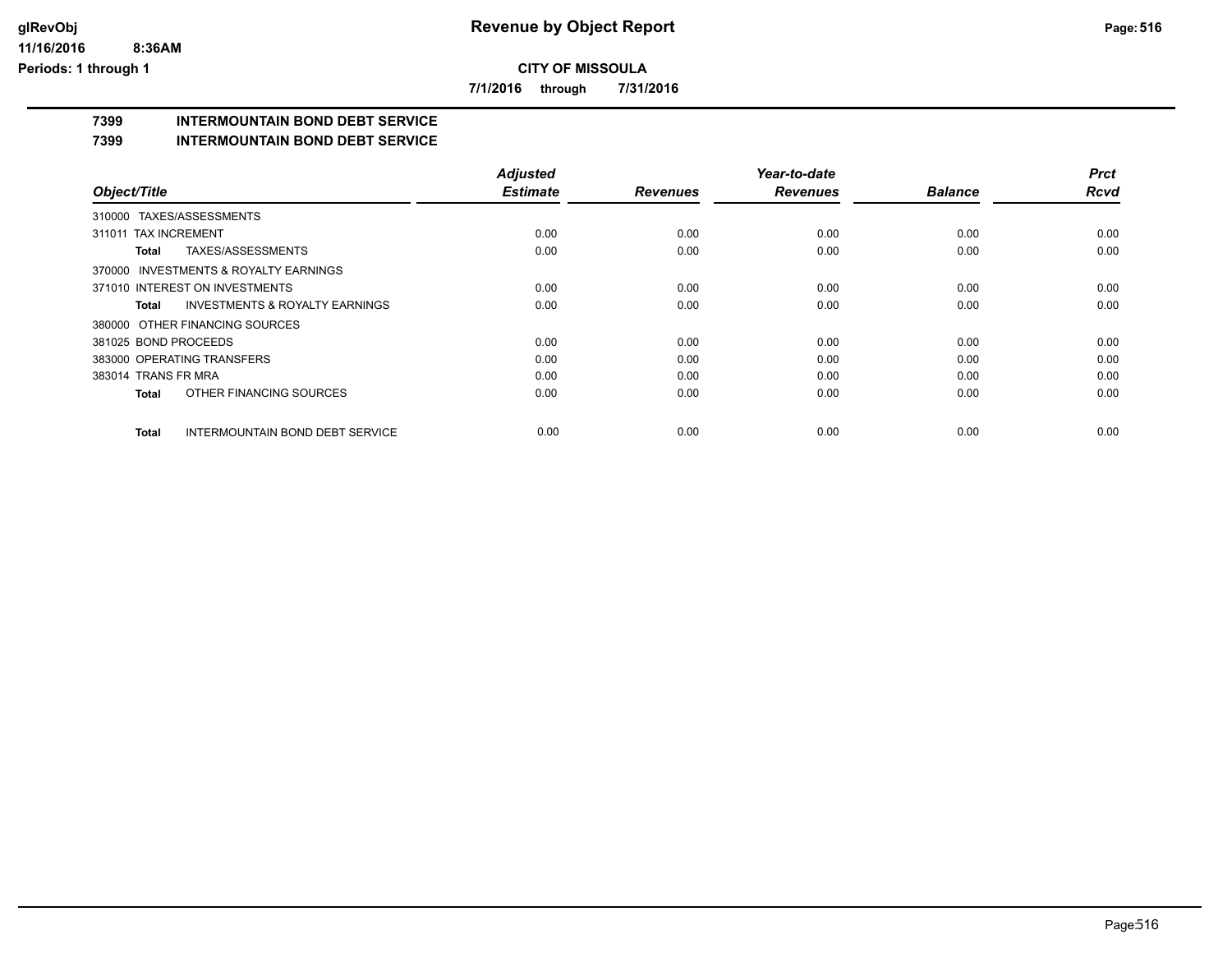**8:36AM**

**CITY OF MISSOULA**

**7/1/2016 through 7/31/2016**

## **7399 INTERMOUNTAIN BOND DEBT SERVICE**

| Object/Title                                       | Adjusted<br><b>Estimate</b> | <b>Revenues</b> | Year-to-date<br><b>Revenues</b> | <b>Balance</b> | <b>Prct</b><br><b>Rcvd</b> |
|----------------------------------------------------|-----------------------------|-----------------|---------------------------------|----------------|----------------------------|
| 310000 TAXES/ASSESSMENTS                           |                             |                 |                                 |                |                            |
| 311011 TAX INCREMENT                               | 0.00                        | 0.00            | 0.00                            | 0.00           | 0.00                       |
| TAXES/ASSESSMENTS<br><b>Total</b>                  | 0.00                        | 0.00            | 0.00                            | 0.00           | 0.00                       |
| 370000 INVESTMENTS & ROYALTY EARNINGS              |                             |                 |                                 |                |                            |
| 371010 INTEREST ON INVESTMENTS                     | 0.00                        | 0.00            | 0.00                            | 0.00           | 0.00                       |
| <b>INVESTMENTS &amp; ROYALTY EARNINGS</b><br>Total | 0.00                        | 0.00            | 0.00                            | 0.00           | 0.00                       |
| 380000 OTHER FINANCING SOURCES                     |                             |                 |                                 |                |                            |
| 381025 BOND PROCEEDS                               | 0.00                        | 0.00            | 0.00                            | 0.00           | 0.00                       |
| 383000 OPERATING TRANSFERS                         | 0.00                        | 0.00            | 0.00                            | 0.00           | 0.00                       |
| 383014 TRANS FR MRA                                | 0.00                        | 0.00            | 0.00                            | 0.00           | 0.00                       |
| OTHER FINANCING SOURCES<br><b>Total</b>            | 0.00                        | 0.00            | 0.00                            | 0.00           | 0.00                       |
| INTERMOUNTAIN BOND DEBT SERVICE<br><b>Total</b>    | 0.00                        | 0.00            | 0.00                            | 0.00           | 0.00                       |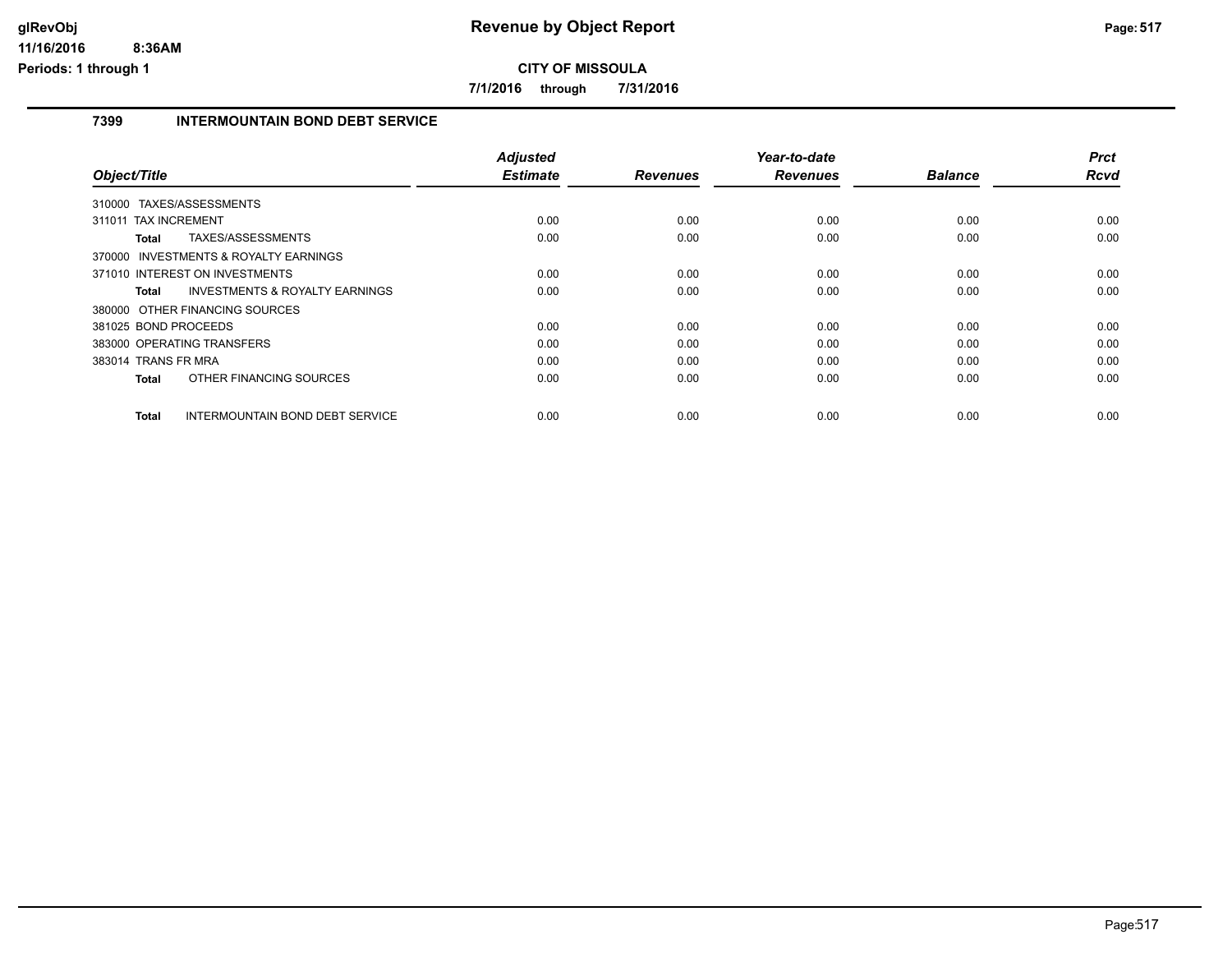**CITY OF MISSOULA**

**7/1/2016 through 7/31/2016**

**7400 FRONT ST BOND CLEARING**

 **8:36AM**

**7400 FRONT ST BOND CLEARING**

|                                                    | <b>Adjusted</b> |                 | Year-to-date    |                | <b>Prct</b> |
|----------------------------------------------------|-----------------|-----------------|-----------------|----------------|-------------|
| Object/Title                                       | <b>Estimate</b> | <b>Revenues</b> | <b>Revenues</b> | <b>Balance</b> | <b>Rcvd</b> |
| 310000 TAXES/ASSESSMENTS                           |                 |                 |                 |                |             |
| 311011 TAX INCREMENT                               | 0.00            | $-5,658.82$     | $-5,658.82$     | 5,658.82       | 0.00        |
| 312001 PENALTIES & INTEREST                        | 0.00            | $-274.24$       | $-274.24$       | 274.24         | 0.00        |
| TAXES/ASSESSMENTS<br>Total                         | 0.00            | $-5,933.06$     | $-5,933.06$     | 5,933.06       | 0.00        |
| 330000 INTERGOVERNMENTAL REVENUES                  |                 |                 |                 |                |             |
| 335210 PERSONAL PROPERTY TAX REIMBURSEMENT         | 0.00            | 0.00            | 0.00            | 0.00           | 0.00        |
| <b>INTERGOVERNMENTAL REVENUES</b><br>Total         | 0.00            | 0.00            | 0.00            | 0.00           | 0.00        |
| 370000 INVESTMENTS & ROYALTY EARNINGS              |                 |                 |                 |                |             |
| 371010 INTEREST ON INVESTMENTS                     | 0.00            | 0.00            | 0.00            | 0.00           | 0.00        |
| <b>INVESTMENTS &amp; ROYALTY EARNINGS</b><br>Total | 0.00            | 0.00            | 0.00            | 0.00           | 0.00        |
| <b>FRONT ST BOND CLEARING</b><br><b>Total</b>      | 0.00            | $-5.933.06$     | $-5.933.06$     | 5.933.06       | 0.00        |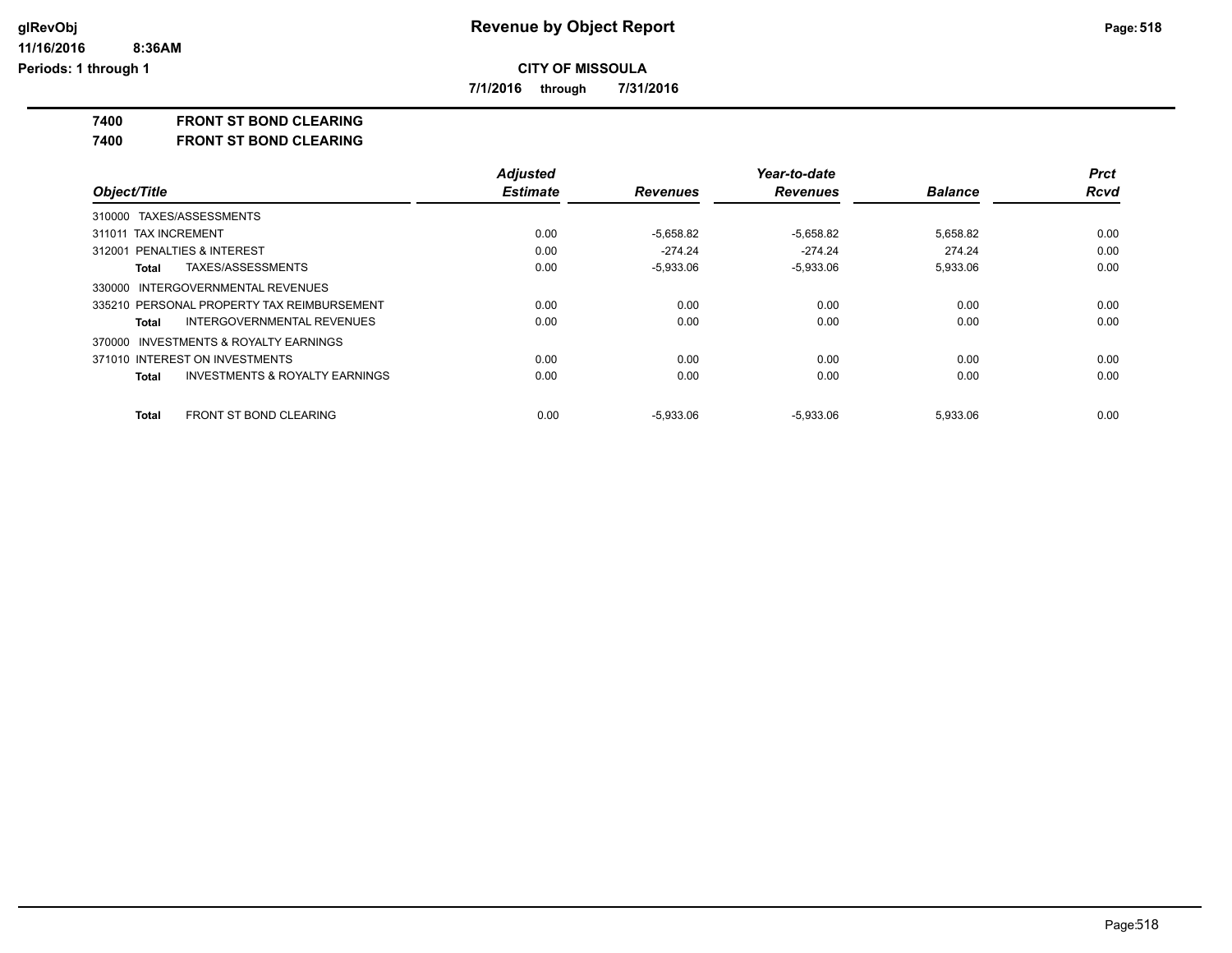**CITY OF MISSOULA**

**7/1/2016 through 7/31/2016**

#### **7400 FRONT ST BOND CLEARING**

|                                                           | <b>Adjusted</b> |                 | Year-to-date    |                | <b>Prct</b> |
|-----------------------------------------------------------|-----------------|-----------------|-----------------|----------------|-------------|
| Object/Title                                              | <b>Estimate</b> | <b>Revenues</b> | <b>Revenues</b> | <b>Balance</b> | <b>Rcvd</b> |
| TAXES/ASSESSMENTS<br>310000                               |                 |                 |                 |                |             |
| 311011 TAX INCREMENT                                      | 0.00            | $-5.658.82$     | $-5,658.82$     | 5.658.82       | 0.00        |
| 312001 PENALTIES & INTEREST                               | 0.00            | $-274.24$       | $-274.24$       | 274.24         | 0.00        |
| TAXES/ASSESSMENTS<br>Total                                | 0.00            | $-5,933.06$     | $-5,933.06$     | 5,933.06       | 0.00        |
| INTERGOVERNMENTAL REVENUES<br>330000                      |                 |                 |                 |                |             |
| 335210 PERSONAL PROPERTY TAX REIMBURSEMENT                | 0.00            | 0.00            | 0.00            | 0.00           | 0.00        |
| INTERGOVERNMENTAL REVENUES<br>Total                       | 0.00            | 0.00            | 0.00            | 0.00           | 0.00        |
| <b>INVESTMENTS &amp; ROYALTY EARNINGS</b><br>370000       |                 |                 |                 |                |             |
| 371010 INTEREST ON INVESTMENTS                            | 0.00            | 0.00            | 0.00            | 0.00           | 0.00        |
| <b>INVESTMENTS &amp; ROYALTY EARNINGS</b><br><b>Total</b> | 0.00            | 0.00            | 0.00            | 0.00           | 0.00        |
| <b>FRONT ST BOND CLEARING</b><br><b>Total</b>             | 0.00            | $-5.933.06$     | $-5.933.06$     | 5.933.06       | 0.00        |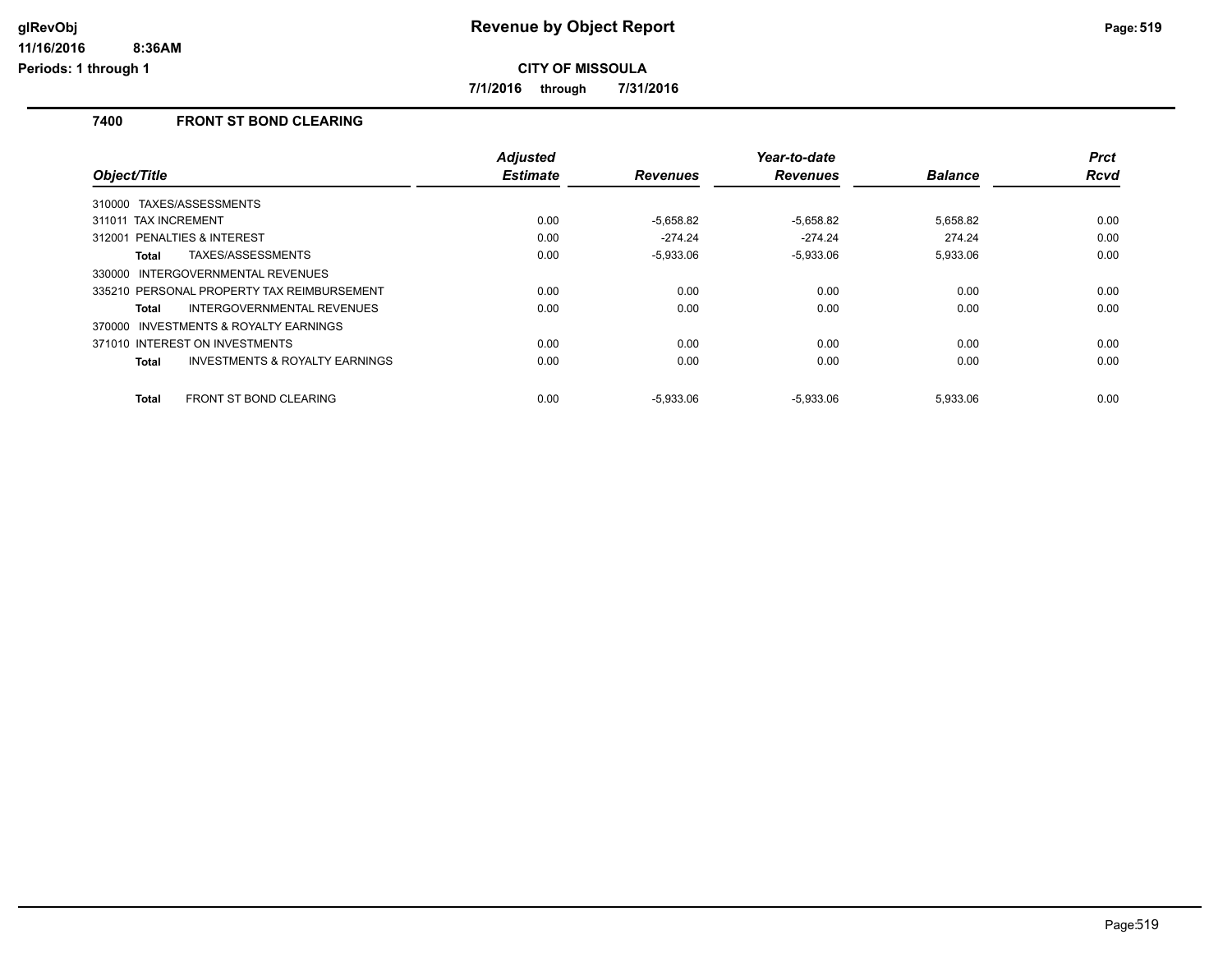**CITY OF MISSOULA**

**7/1/2016 through 7/31/2016**

# **7401 FRONT ST PARKING STRUCTURE**

 **8:36AM**

**7401 FRONT ST PARKING STRUCTURE**

|                                                           | <b>Adiusted</b> |                 | Year-to-date    |                | <b>Prct</b> |
|-----------------------------------------------------------|-----------------|-----------------|-----------------|----------------|-------------|
| Object/Title                                              | <b>Estimate</b> | <b>Revenues</b> | <b>Revenues</b> | <b>Balance</b> | <b>Rcvd</b> |
| 370000 INVESTMENTS & ROYALTY EARNINGS                     |                 |                 |                 |                |             |
| 371010 INTEREST ON INVESTMENTS                            | 0.00            | 0.00            | 0.00            | 0.00           | 0.00        |
| <b>INVESTMENTS &amp; ROYALTY EARNINGS</b><br><b>Total</b> | 0.00            | 0.00            | 0.00            | 0.00           | 0.00        |
| 380000 OTHER FINANCING SOURCES                            |                 |                 |                 |                |             |
| 383066 TRANSFER FROM FRONT ST CLEARING                    | 0.00            | 0.00            | 0.00            | 0.00           | 0.00        |
| OTHER FINANCING SOURCES<br><b>Total</b>                   | 0.00            | 0.00            | 0.00            | 0.00           | 0.00        |
|                                                           |                 |                 |                 |                |             |
| <b>FRONT ST PARKING STRUCTURE</b><br><b>Total</b>         | 0.00            | 0.00            | 0.00            | 0.00           | 0.00        |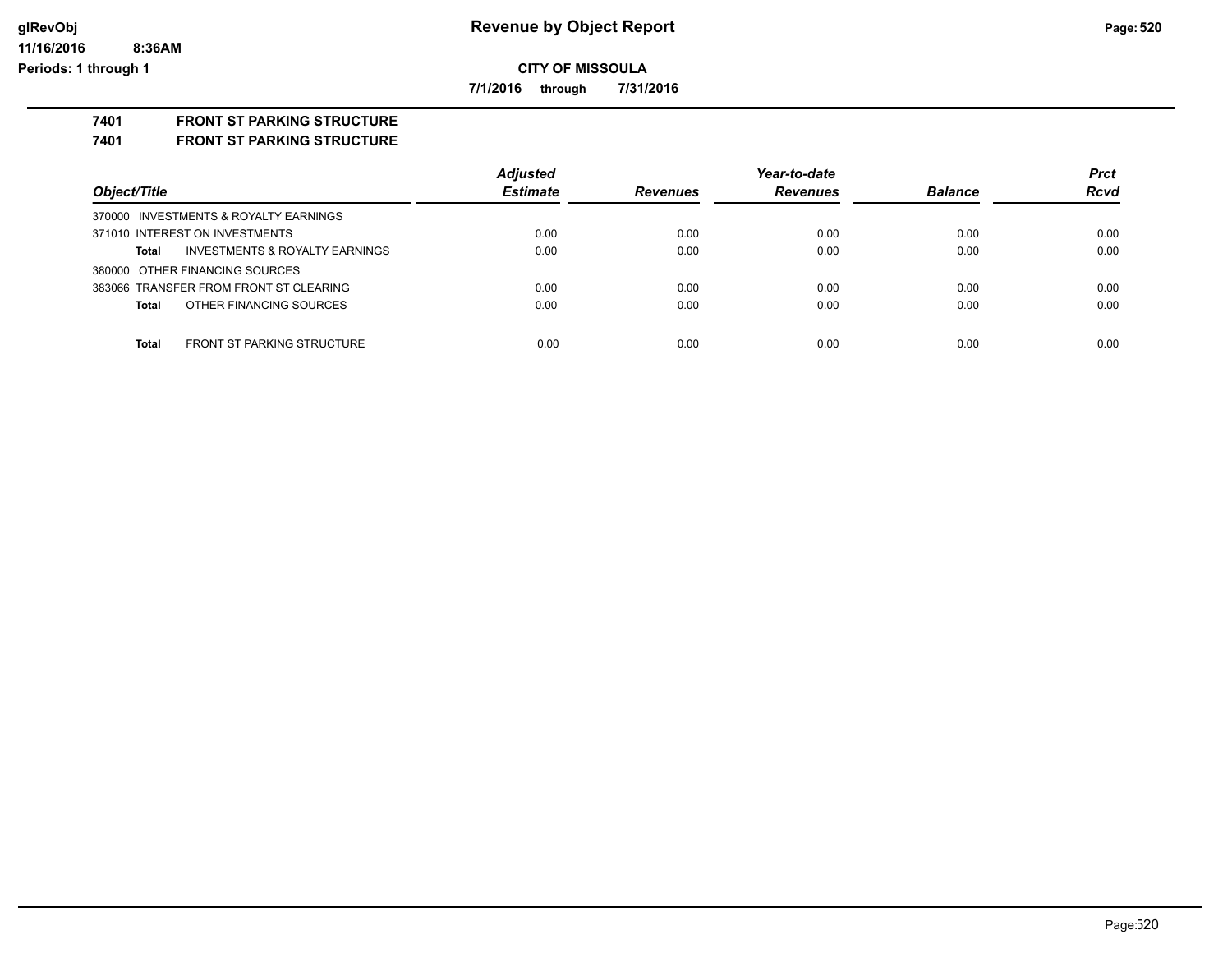**CITY OF MISSOULA**

**7/1/2016 through 7/31/2016**

#### **7401 FRONT ST PARKING STRUCTURE**

| Object/Title                                       | <b>Adjusted</b><br><b>Estimate</b> | <b>Revenues</b> | Year-to-date<br><b>Revenues</b> | <b>Balance</b> | <b>Prct</b><br><b>Rcvd</b> |
|----------------------------------------------------|------------------------------------|-----------------|---------------------------------|----------------|----------------------------|
| INVESTMENTS & ROYALTY EARNINGS<br>370000           |                                    |                 |                                 |                |                            |
| 371010 INTEREST ON INVESTMENTS                     | 0.00                               | 0.00            | 0.00                            | 0.00           | 0.00                       |
| <b>INVESTMENTS &amp; ROYALTY EARNINGS</b><br>Total | 0.00                               | 0.00            | 0.00                            | 0.00           | 0.00                       |
| 380000 OTHER FINANCING SOURCES                     |                                    |                 |                                 |                |                            |
| 383066 TRANSFER FROM FRONT ST CLEARING             | 0.00                               | 0.00            | 0.00                            | 0.00           | 0.00                       |
| OTHER FINANCING SOURCES<br><b>Total</b>            | 0.00                               | 0.00            | 0.00                            | 0.00           | 0.00                       |
| <b>FRONT ST PARKING STRUCTURE</b><br>Total         | 0.00                               | 0.00            | 0.00                            | 0.00           | 0.00                       |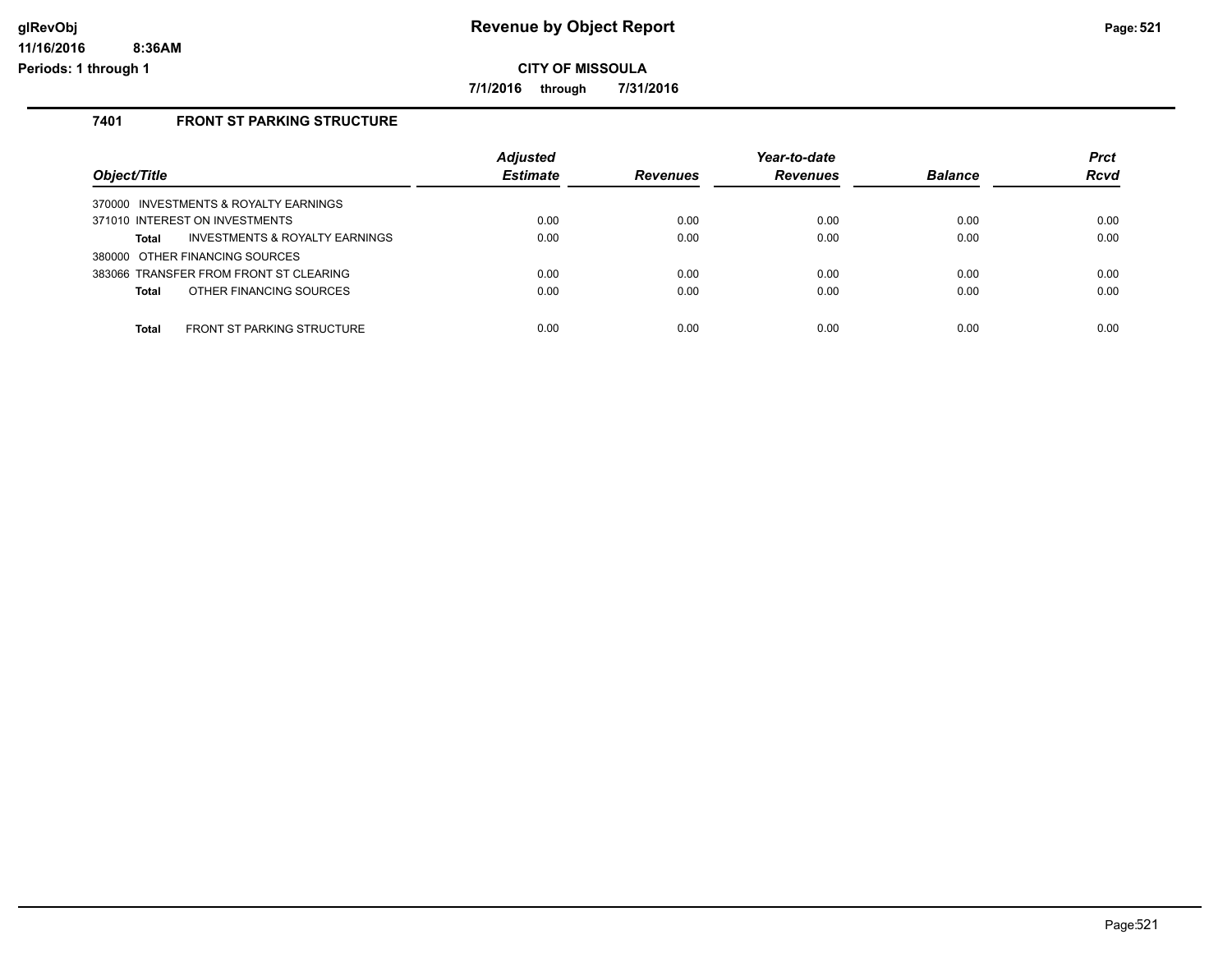**glRevObj Revenue by Object Report Page:522** 

**CITY OF MISSOULA**

**7/1/2016 through 7/31/2016**

# **7402 FRONT ST SUBORDINATE LIEN NOTE**

 **8:36AM**

**7402 FRONT ST SUBORDINATE LIEN NOTE**

|                                                    | <b>Adjusted</b> |                 | Year-to-date    |                | <b>Prct</b> |
|----------------------------------------------------|-----------------|-----------------|-----------------|----------------|-------------|
| Object/Title                                       | <b>Estimate</b> | <b>Revenues</b> | <b>Revenues</b> | <b>Balance</b> | <b>Rcvd</b> |
| 330000 INTERGOVERNMENTAL REVENUES                  |                 |                 |                 |                |             |
| EXCESS PLEDGED TAX INCREMENT RETURNED<br>338001    | 0.00            | 0.00            | 0.00            | 0.00           | 0.00        |
| <b>INTERGOVERNMENTAL REVENUES</b><br>Total         | 0.00            | 0.00            | 0.00            | 0.00           | 0.00        |
| 370000 INVESTMENTS & ROYALTY EARNINGS              |                 |                 |                 |                |             |
| 371010 INTEREST ON INVESTMENTS                     | 0.00            | 0.00            | 0.00            | 0.00           | 0.00        |
| <b>INVESTMENTS &amp; ROYALTY EARNINGS</b><br>Total | 0.00            | 0.00            | 0.00            | 0.00           | 0.00        |
| 380000 OTHER FINANCING SOURCES                     |                 |                 |                 |                |             |
| 383066 TRANSFER FROM FRONT ST CLEARING             | 0.00            | 0.00            | 0.00            | 0.00           | 0.00        |
| 383067 TRANSFER FROM FSPS                          | 0.00            | 0.00            | 0.00            | 0.00           | 0.00        |
| OTHER FINANCING SOURCES<br>Total                   | 0.00            | 0.00            | 0.00            | 0.00           | 0.00        |
| FRONT ST SUBORDINATE LIEN NOTE<br><b>Total</b>     | 0.00            | 0.00            | 0.00            | 0.00           | 0.00        |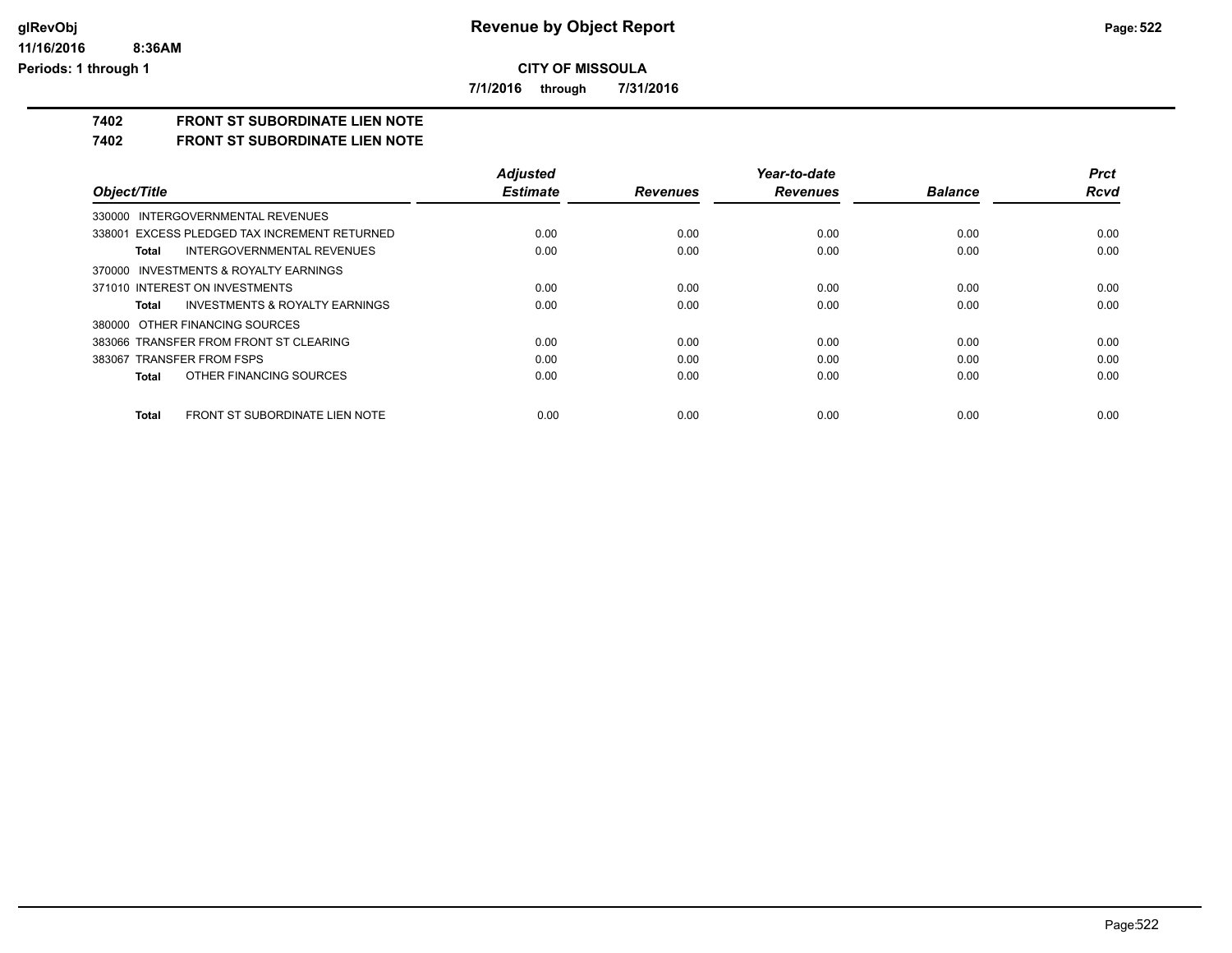**CITY OF MISSOULA**

**7/1/2016 through 7/31/2016**

## **7402 FRONT ST SUBORDINATE LIEN NOTE**

| Object/Title                                   | <b>Adjusted</b><br><b>Estimate</b> | <b>Revenues</b> | Year-to-date<br><b>Revenues</b> | <b>Balance</b> | <b>Prct</b><br><b>Rcvd</b> |
|------------------------------------------------|------------------------------------|-----------------|---------------------------------|----------------|----------------------------|
|                                                |                                    |                 |                                 |                |                            |
| INTERGOVERNMENTAL REVENUES<br>330000           |                                    |                 |                                 |                |                            |
| 338001 EXCESS PLEDGED TAX INCREMENT RETURNED   | 0.00                               | 0.00            | 0.00                            | 0.00           | 0.00                       |
| INTERGOVERNMENTAL REVENUES<br>Total            | 0.00                               | 0.00            | 0.00                            | 0.00           | 0.00                       |
| 370000 INVESTMENTS & ROYALTY EARNINGS          |                                    |                 |                                 |                |                            |
| 371010 INTEREST ON INVESTMENTS                 | 0.00                               | 0.00            | 0.00                            | 0.00           | 0.00                       |
| INVESTMENTS & ROYALTY EARNINGS<br>Total        | 0.00                               | 0.00            | 0.00                            | 0.00           | 0.00                       |
| 380000 OTHER FINANCING SOURCES                 |                                    |                 |                                 |                |                            |
| 383066 TRANSFER FROM FRONT ST CLEARING         | 0.00                               | 0.00            | 0.00                            | 0.00           | 0.00                       |
| 383067 TRANSFER FROM FSPS                      | 0.00                               | 0.00            | 0.00                            | 0.00           | 0.00                       |
| OTHER FINANCING SOURCES<br>Total               | 0.00                               | 0.00            | 0.00                            | 0.00           | 0.00                       |
|                                                |                                    |                 |                                 |                |                            |
| FRONT ST SUBORDINATE LIEN NOTE<br><b>Total</b> | 0.00                               | 0.00            | 0.00                            | 0.00           | 0.00                       |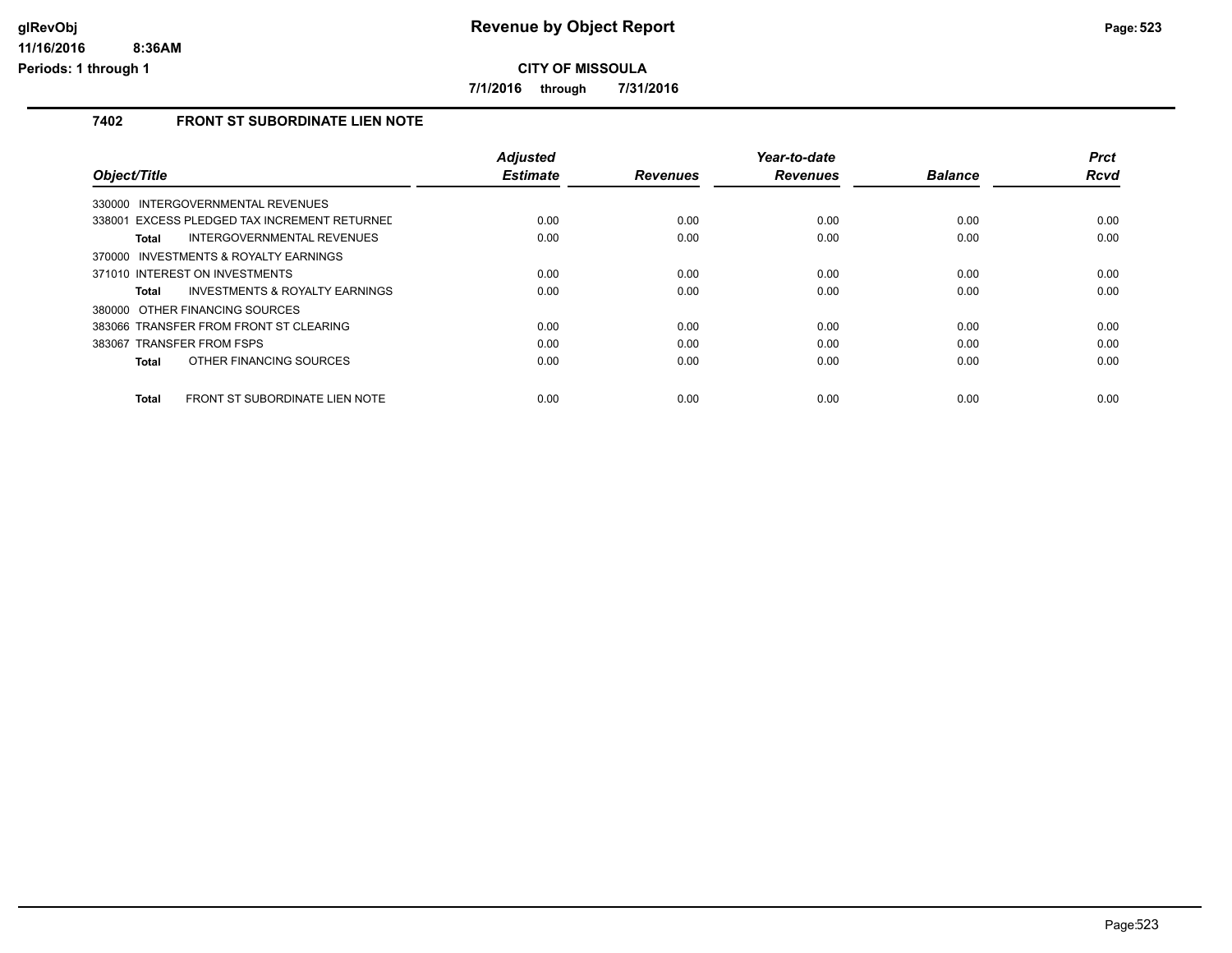**11/16/2016 8:36AM Periods: 1 through 1**

**CITY OF MISSOULA**

**7/1/2016 through 7/31/2016**

# **7447 COURT COLLECTED PARKING FINES**

**7447 COURT COLLECTED PARKING FINES**

|                                         | <b>Adjusted</b> |                 | Year-to-date    |                | <b>Prct</b> |
|-----------------------------------------|-----------------|-----------------|-----------------|----------------|-------------|
| Object/Title                            | <b>Estimate</b> | <b>Revenues</b> | <b>Revenues</b> | <b>Balance</b> | <b>Rcvd</b> |
| 350000 FINES & FORFEITURES              |                 |                 |                 |                |             |
| 352002 PARKING FINES                    | 0.00            | 0.00            | 0.00            | 0.00           | 0.00        |
| <b>FINES &amp; FORFEITURES</b><br>Total | 0.00            | 0.00            | 0.00            | 0.00           | 0.00        |
| 370000 INVESTMENTS & ROYALTY EARNINGS   |                 |                 |                 |                |             |
| 371010 INTEREST ON INVESTMENTS          | 0.00            | 0.00            | 0.00            | 0.00           | 0.00        |
| INVESTMENTS & ROYALTY EARNINGS<br>Total | 0.00            | 0.00            | 0.00            | 0.00           | 0.00        |
|                                         |                 |                 |                 |                |             |
| COURT COLLECTED PARKING FINES<br>Total  | 0.00            | 0.00            | 0.00            | 0.00           | 0.00        |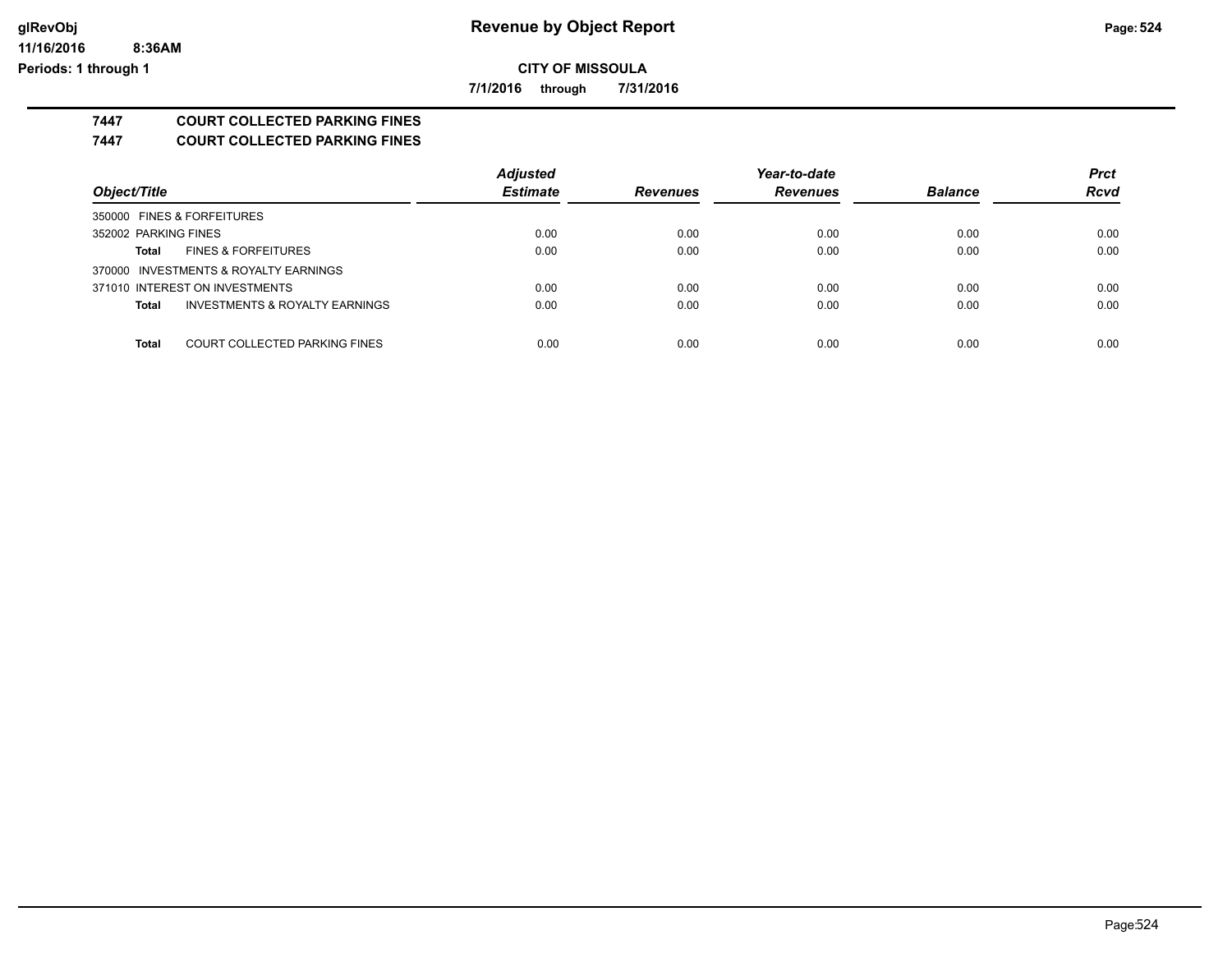**8:36AM**

**CITY OF MISSOULA**

**7/1/2016 through 7/31/2016**

### **7447 COURT COLLECTED PARKING FINES**

| Object/Title                                              | <b>Adjusted</b><br><b>Estimate</b> | <b>Revenues</b> | Year-to-date<br><b>Revenues</b> | <b>Balance</b> | <b>Prct</b><br><b>Rcvd</b> |
|-----------------------------------------------------------|------------------------------------|-----------------|---------------------------------|----------------|----------------------------|
| 350000 FINES & FORFEITURES                                |                                    |                 |                                 |                |                            |
| 352002 PARKING FINES                                      | 0.00                               | 0.00            | 0.00                            | 0.00           | 0.00                       |
| <b>FINES &amp; FORFEITURES</b><br>Total                   | 0.00                               | 0.00            | 0.00                            | 0.00           | 0.00                       |
| 370000 INVESTMENTS & ROYALTY EARNINGS                     |                                    |                 |                                 |                |                            |
| 371010 INTEREST ON INVESTMENTS                            | 0.00                               | 0.00            | 0.00                            | 0.00           | 0.00                       |
| <b>INVESTMENTS &amp; ROYALTY EARNINGS</b><br><b>Total</b> | 0.00                               | 0.00            | 0.00                            | 0.00           | 0.00                       |
|                                                           |                                    |                 |                                 |                |                            |
| <b>COURT COLLECTED PARKING FINES</b><br><b>Total</b>      | 0.00                               | 0.00            | 0.00                            | 0.00           | 0.00                       |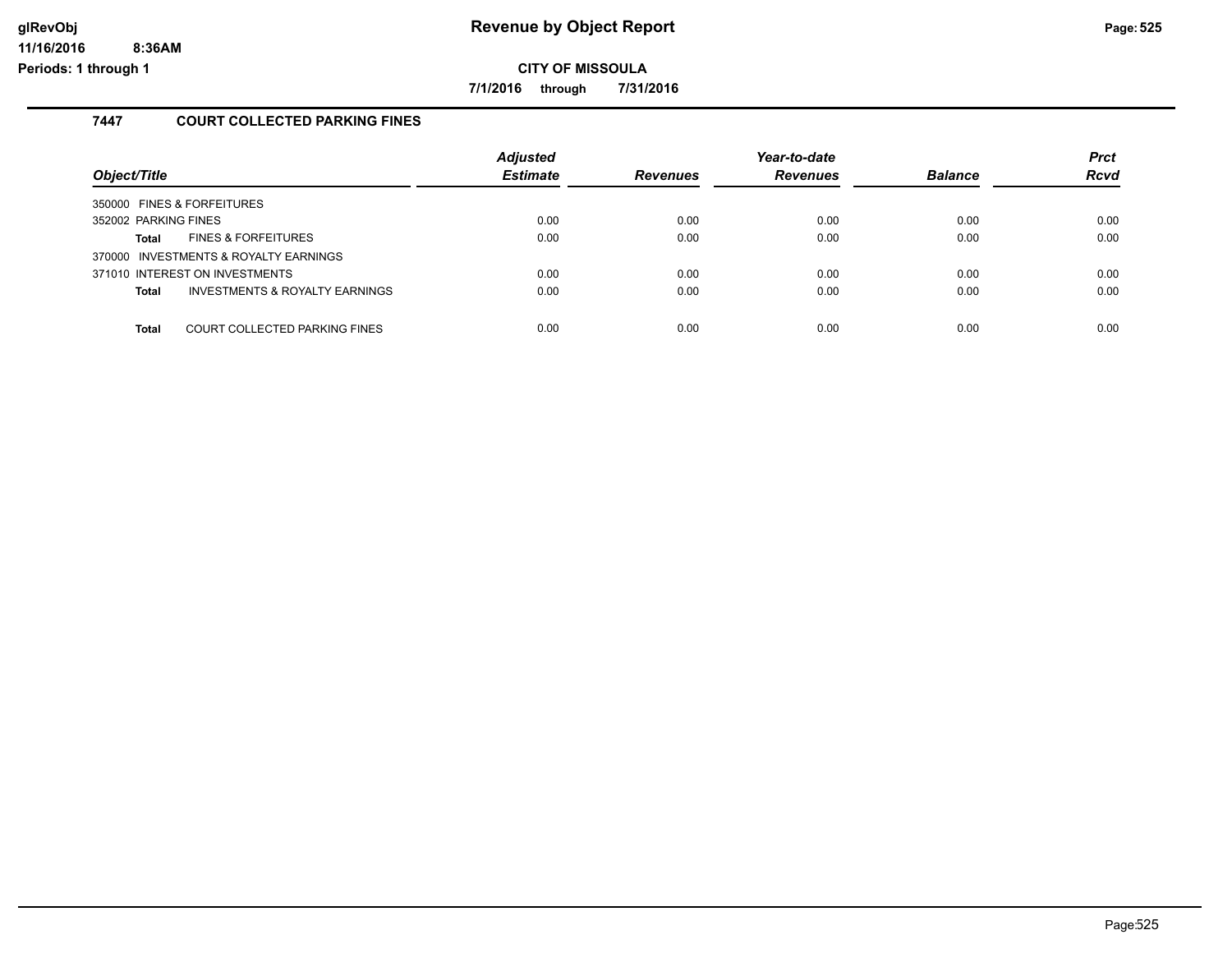**CITY OF MISSOULA**

**7/1/2016 through 7/31/2016**

**7458 COURT SURCHARGE**

**7458 COURT SURCHARGE**

|                                                 | <b>Adjusted</b> |                 | Year-to-date    |                | <b>Prct</b> |
|-------------------------------------------------|-----------------|-----------------|-----------------|----------------|-------------|
| Object/Title                                    | <b>Estimate</b> | <b>Revenues</b> | <b>Revenues</b> | <b>Balance</b> | <b>Rcvd</b> |
| 350000 FINES & FORFEITURES                      |                 |                 |                 |                |             |
| 351032 SURCHARGE ON FINES                       | 0.00            | 0.00            | 0.00            | 0.00           | 0.00        |
| <b>FINES &amp; FORFEITURES</b><br>Total         | 0.00            | 0.00            | 0.00            | 0.00           | 0.00        |
| 370000 INVESTMENTS & ROYALTY EARNINGS           |                 |                 |                 |                |             |
| 371010 INTEREST ON INVESTMENTS                  | 0.00            | 0.00            | 0.00            | 0.00           | 0.00        |
| 371020 GAIN/LOSS IN MARKET VALUE OF INVESTMENTS | 0.00            | 0.00            | 0.00            | 0.00           | 0.00        |
| INVESTMENTS & ROYALTY EARNINGS<br>Total         | 0.00            | 0.00            | 0.00            | 0.00           | 0.00        |
|                                                 |                 |                 |                 |                |             |
| <b>COURT SURCHARGE</b><br>Total                 | 0.00            | 0.00            | 0.00            | 0.00           | 0.00        |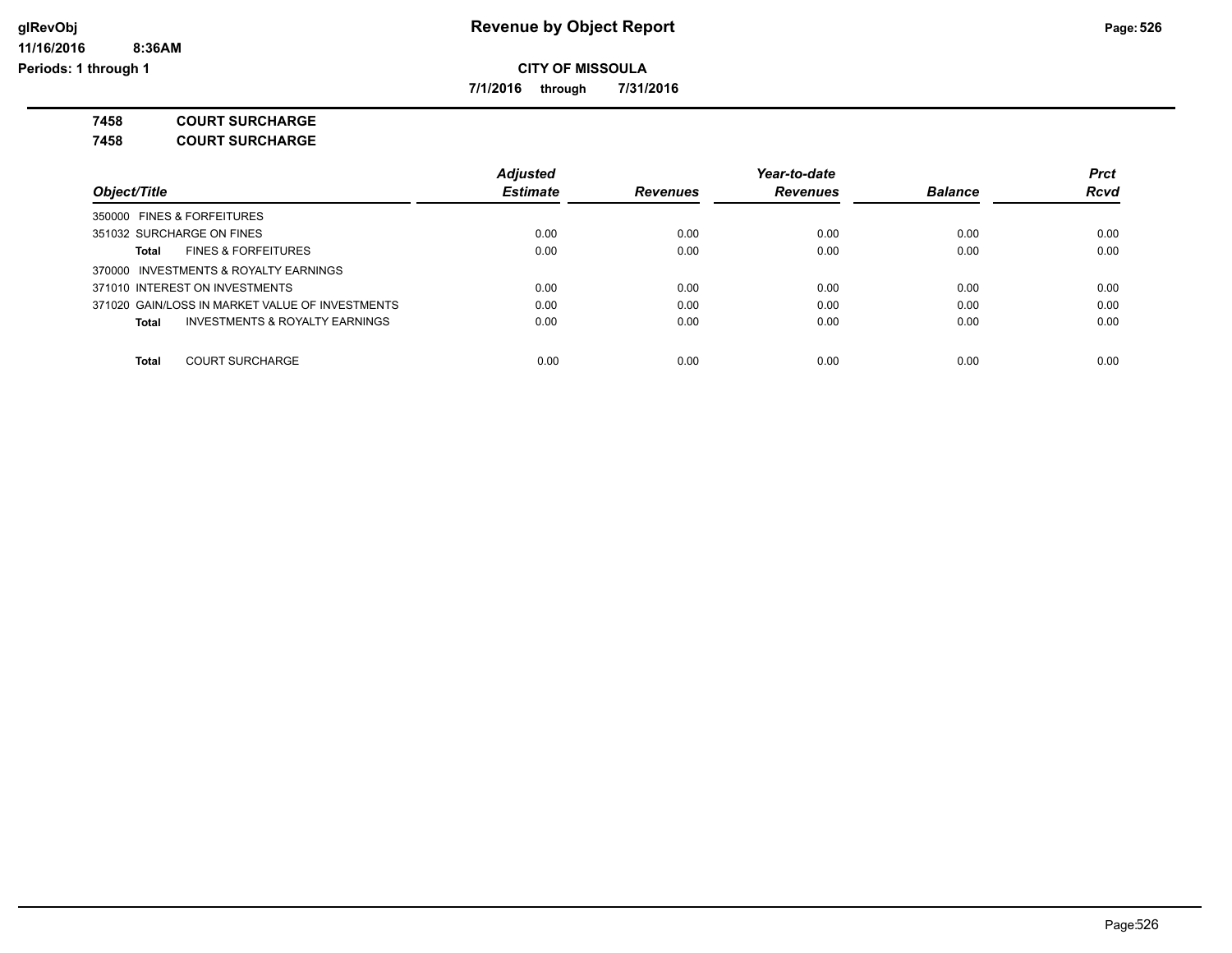**CITY OF MISSOULA**

**7/1/2016 through 7/31/2016**

#### **7458 COURT SURCHARGE**

| Object/Title                                   | <b>Adjusted</b><br><b>Estimate</b> | <b>Revenues</b> | Year-to-date<br><b>Revenues</b> | <b>Balance</b> | <b>Prct</b><br><b>Rcvd</b> |
|------------------------------------------------|------------------------------------|-----------------|---------------------------------|----------------|----------------------------|
| 350000 FINES & FORFEITURES                     |                                    |                 |                                 |                |                            |
| 351032 SURCHARGE ON FINES                      | 0.00                               | 0.00            | 0.00                            | 0.00           | 0.00                       |
| <b>FINES &amp; FORFEITURES</b><br>Total        | 0.00                               | 0.00            | 0.00                            | 0.00           | 0.00                       |
| 370000 INVESTMENTS & ROYALTY EARNINGS          |                                    |                 |                                 |                |                            |
| 371010 INTEREST ON INVESTMENTS                 | 0.00                               | 0.00            | 0.00                            | 0.00           | 0.00                       |
| 371020 GAIN/LOSS IN MARKET VALUE OF INVESTMENT | 0.00                               | 0.00            | 0.00                            | 0.00           | 0.00                       |
| INVESTMENTS & ROYALTY EARNINGS<br>Total        | 0.00                               | 0.00            | 0.00                            | 0.00           | 0.00                       |
|                                                |                                    |                 |                                 |                |                            |
| <b>Total</b><br><b>COURT SURCHARGE</b>         | 0.00                               | 0.00            | 0.00                            | 0.00           | 0.00                       |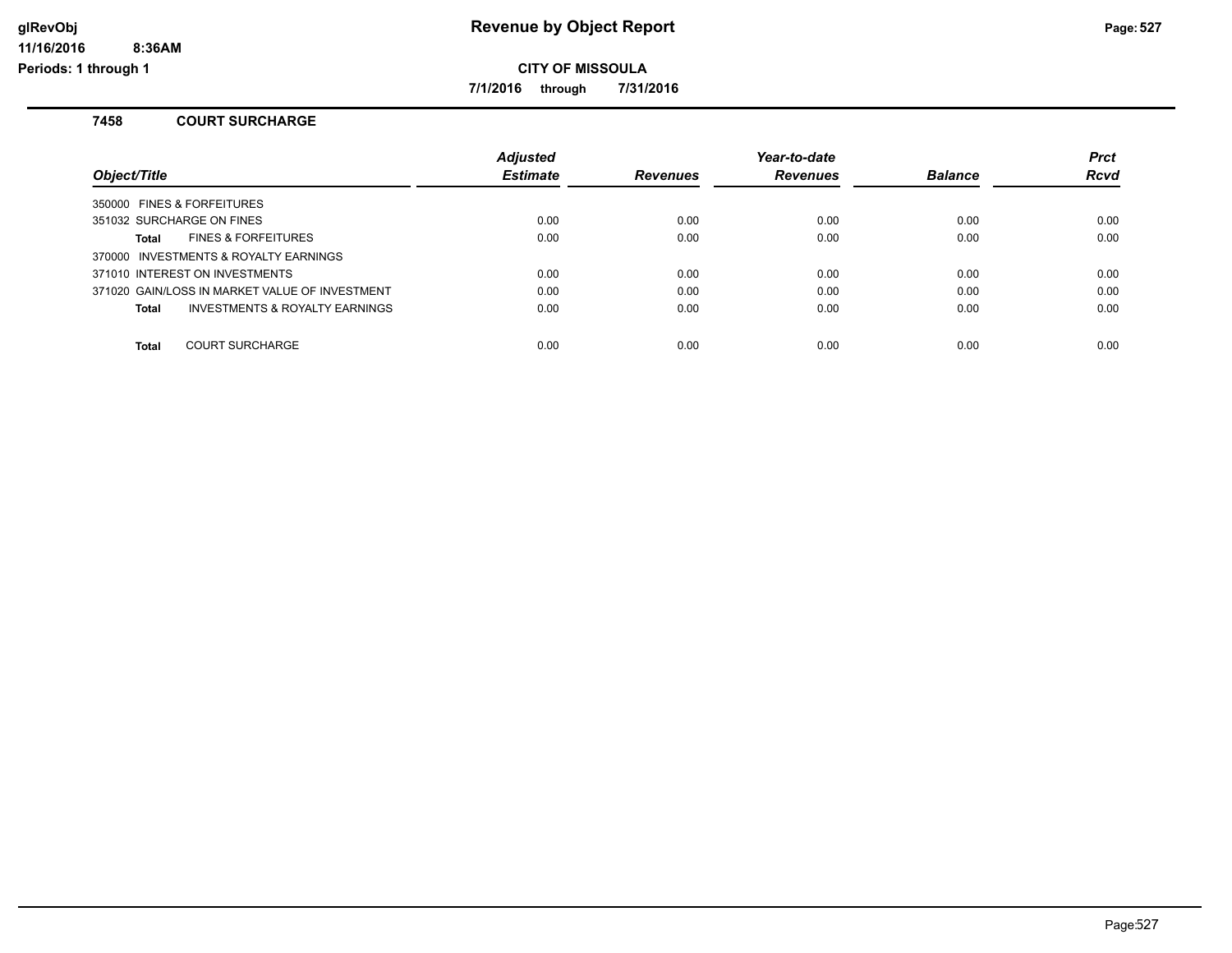**CITY OF MISSOULA**

**7/1/2016 through 7/31/2016**

**7469 PUBLIC DEFENDER FEES**

**7469 PUBLIC DEFENDER FEES**

|                                                    | <b>Adjusted</b> |                 | Year-to-date    |                | <b>Prct</b> |
|----------------------------------------------------|-----------------|-----------------|-----------------|----------------|-------------|
| Object/Title                                       | <b>Estimate</b> | <b>Revenues</b> | <b>Revenues</b> | <b>Balance</b> | <b>Rcvd</b> |
| 350000 FINES & FORFEITURES                         |                 |                 |                 |                |             |
| 351032 SURCHARGE ON FINES                          | 0.00            | 0.00            | 0.00            | 0.00           | 0.00        |
| 351033 PUBLIC DEFENDER FEES                        | 0.00            | 0.00            | 0.00            | 0.00           | 0.00        |
| <b>FINES &amp; FORFEITURES</b><br>Total            | 0.00            | 0.00            | 0.00            | 0.00           | 0.00        |
| 370000 INVESTMENTS & ROYALTY EARNINGS              |                 |                 |                 |                |             |
| 371010 INTEREST ON INVESTMENTS                     | 0.00            | 0.00            | 0.00            | 0.00           | 0.00        |
| 371020 GAIN/LOSS IN MARKET VALUE OF INVESTMENTS    | 0.00            | 0.00            | 0.00            | 0.00           | 0.00        |
| <b>INVESTMENTS &amp; ROYALTY EARNINGS</b><br>Total | 0.00            | 0.00            | 0.00            | 0.00           | 0.00        |
| PUBLIC DEFENDER FEES<br>Total                      | 0.00            | 0.00            | 0.00            | 0.00           | 0.00        |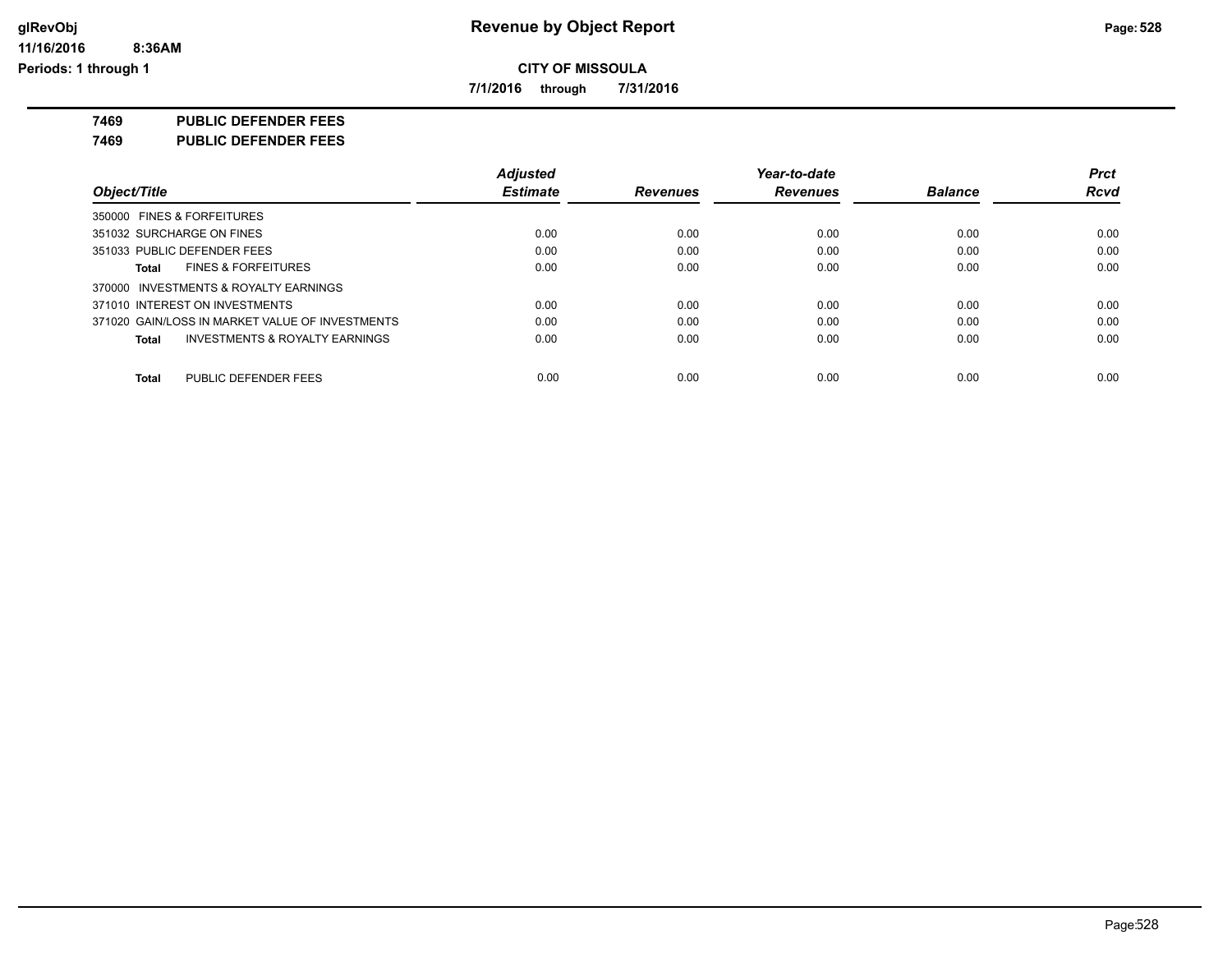**CITY OF MISSOULA**

**7/1/2016 through 7/31/2016**

#### **7469 PUBLIC DEFENDER FEES**

|                                                | <b>Adiusted</b> |                 | Year-to-date    |                | <b>Prct</b> |
|------------------------------------------------|-----------------|-----------------|-----------------|----------------|-------------|
| Obiect/Title                                   | <b>Estimate</b> | <b>Revenues</b> | <b>Revenues</b> | <b>Balance</b> | <b>Rcvd</b> |
| 350000 FINES & FORFEITURES                     |                 |                 |                 |                |             |
| 351032 SURCHARGE ON FINES                      | 0.00            | 0.00            | 0.00            | 0.00           | 0.00        |
| 351033 PUBLIC DEFENDER FEES                    | 0.00            | 0.00            | 0.00            | 0.00           | 0.00        |
| <b>FINES &amp; FORFEITURES</b><br><b>Total</b> | 0.00            | 0.00            | 0.00            | 0.00           | 0.00        |
| 370000 INVESTMENTS & ROYALTY EARNINGS          |                 |                 |                 |                |             |
| 371010 INTEREST ON INVESTMENTS                 | 0.00            | 0.00            | 0.00            | 0.00           | 0.00        |
| 371020 GAIN/LOSS IN MARKET VALUE OF INVESTMENT | 0.00            | 0.00            | 0.00            | 0.00           | 0.00        |
| INVESTMENTS & ROYALTY EARNINGS<br><b>Total</b> | 0.00            | 0.00            | 0.00            | 0.00           | 0.00        |
| PUBLIC DEFENDER FEES<br><b>Total</b>           | 0.00            | 0.00            | 0.00            | 0.00           | 0.00        |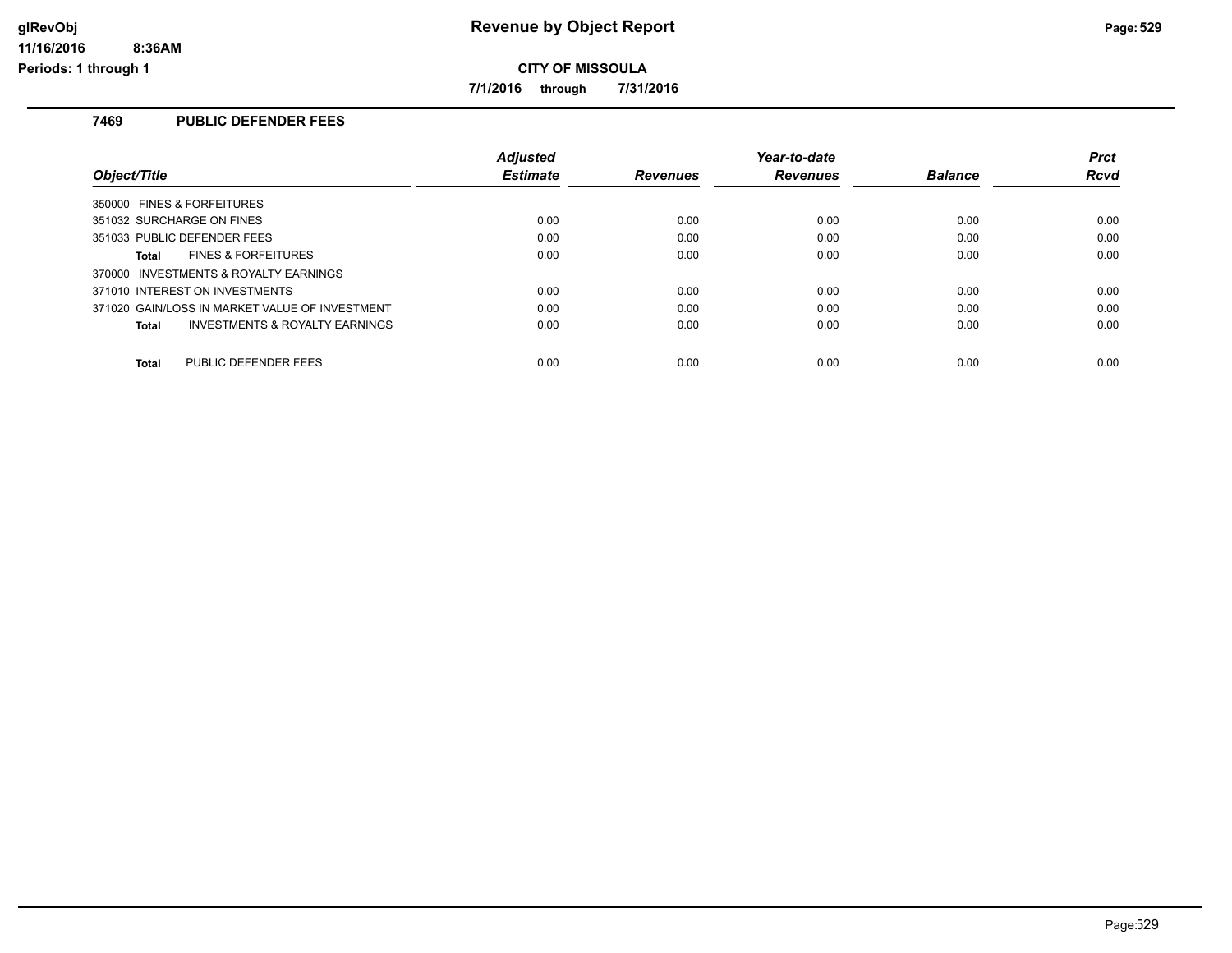**CITY OF MISSOULA**

**7/1/2016 through 7/31/2016**

**7900 PAYROLL CLEARING FUND**

**7900 PAYROLL CLEARING FUND**

|                                                           | <b>Adjusted</b> |                 | Year-to-date    |                | Prct |
|-----------------------------------------------------------|-----------------|-----------------|-----------------|----------------|------|
| Object/Title                                              | <b>Estimate</b> | <b>Revenues</b> | <b>Revenues</b> | <b>Balance</b> | Rcvd |
| 370000 INVESTMENTS & ROYALTY EARNINGS                     |                 |                 |                 |                |      |
| 371010 INTEREST ON INVESTMENTS                            | 0.00            | 0.00            | 0.00            | 0.00           | 0.00 |
| 371020 GAIN/LOSS IN MARKET VALUE OF INVESTMENTS           | 0.00            | 0.00            | 0.00            | 0.00           | 0.00 |
| <b>INVESTMENTS &amp; ROYALTY EARNINGS</b><br><b>Total</b> | 0.00            | 0.00            | 0.00            | 0.00           | 0.00 |
|                                                           |                 |                 |                 |                |      |
| <b>Total</b><br>PAYROLL CLEARING FUND                     | 0.00            | 0.00            | 0.00            | 0.00           | 0.00 |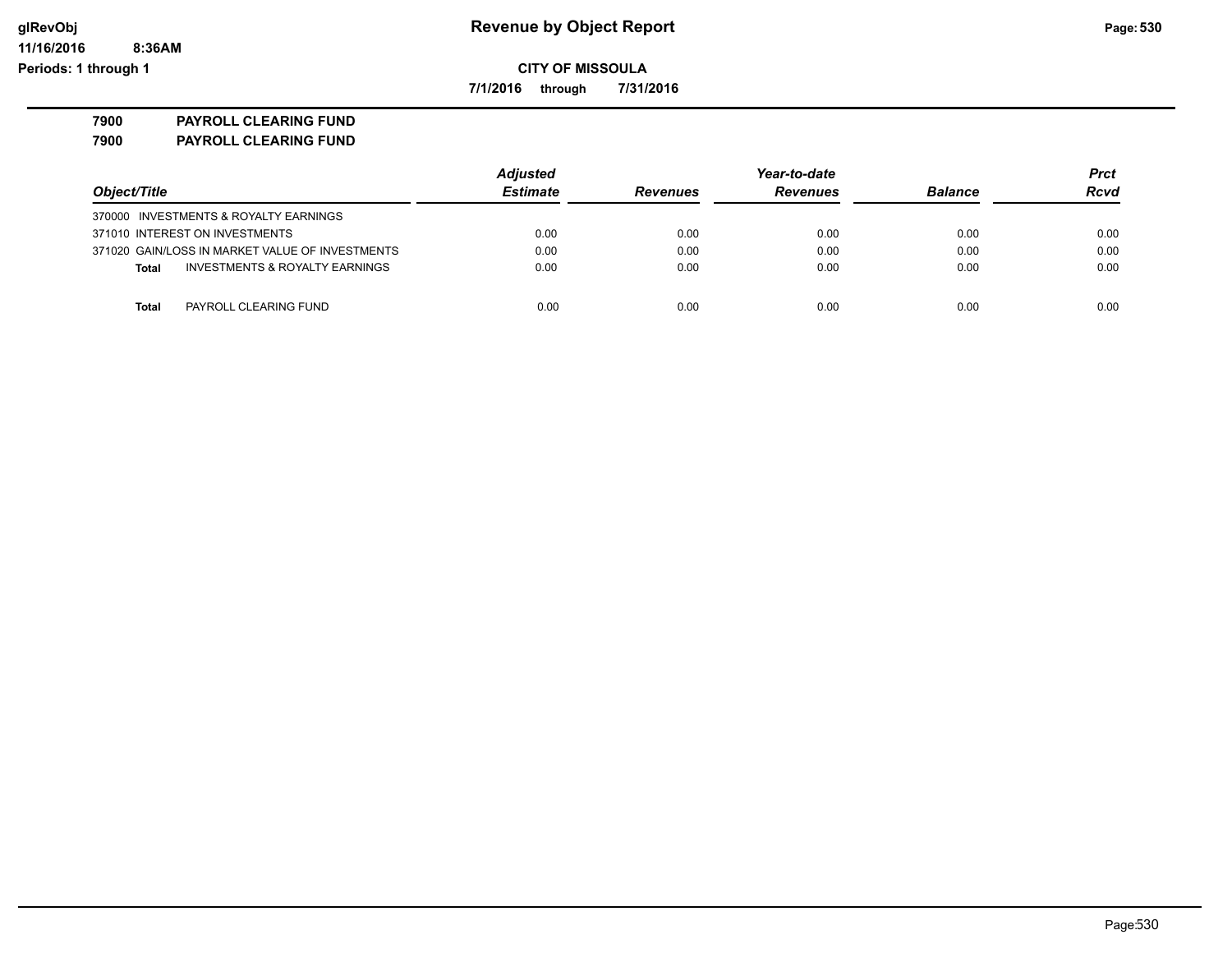**CITY OF MISSOULA**

**7/1/2016 through 7/31/2016**

### **7900 PAYROLL CLEARING FUND**

| Object/Title |                                                | <b>Adjusted</b><br><b>Estimate</b> | <b>Revenues</b> | Year-to-date<br><b>Revenues</b> | <b>Balance</b> | <b>Prct</b><br>Rcvd |
|--------------|------------------------------------------------|------------------------------------|-----------------|---------------------------------|----------------|---------------------|
|              | 370000 INVESTMENTS & ROYALTY EARNINGS          |                                    |                 |                                 |                |                     |
|              | 371010 INTEREST ON INVESTMENTS                 | 0.00                               | 0.00            | 0.00                            | 0.00           | 0.00                |
|              | 371020 GAIN/LOSS IN MARKET VALUE OF INVESTMENT | 0.00                               | 0.00            | 0.00                            | 0.00           | 0.00                |
| <b>Total</b> | <b>INVESTMENTS &amp; ROYALTY EARNINGS</b>      | 0.00                               | 0.00            | 0.00                            | 0.00           | 0.00                |
|              |                                                |                                    |                 |                                 |                |                     |
| Total        | PAYROLL CLEARING FUND                          | 0.00                               | 0.00            | 0.00                            | 0.00           | 0.00                |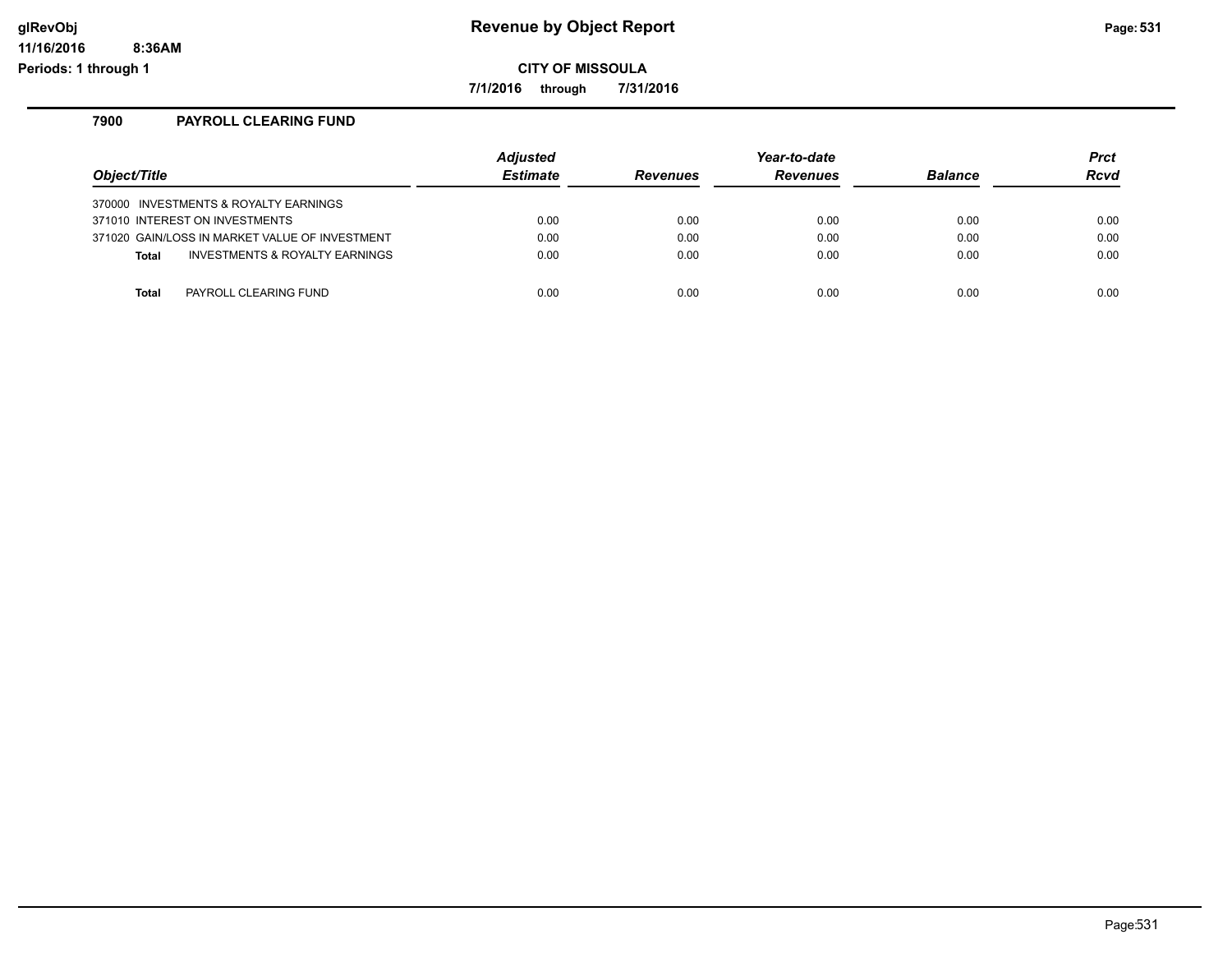**CITY OF MISSOULA**

**7/1/2016 through 7/31/2016**

**7903 COUNTY CLEARING**

**7903 COUNTY CLEARING**

|                                                    | <b>Adjusted</b> |                 | Year-to-date    |                | <b>Prct</b> |
|----------------------------------------------------|-----------------|-----------------|-----------------|----------------|-------------|
| Object/Title                                       | <b>Estimate</b> | <b>Revenues</b> | <b>Revenues</b> | <b>Balance</b> | <b>Rcvd</b> |
| 320000 LICENSES & PERMITS                          |                 |                 |                 |                |             |
| 323030 ANIMAL LICENSES                             | 0.00            | 1,063.47        | 1.063.47        | $-1,063.47$    | 0.00        |
| <b>LICENSES &amp; PERMITS</b><br>Total             | 0.00            | 1,063.47        | 1,063.47        | $-1,063.47$    | 0.00        |
| 360000 MISCELLANEOUS REVENUES                      |                 |                 |                 |                |             |
| 360010 MISCELLANEOUS                               | 0.00            | 0.00            | 0.00            | 0.00           | 0.00        |
| MISCELLANEOUS REVENUES<br><b>Total</b>             | 0.00            | 0.00            | 0.00            | 0.00           | 0.00        |
| 370000 INVESTMENTS & ROYALTY EARNINGS              |                 |                 |                 |                |             |
| 371010 INTEREST ON INVESTMENTS                     | 0.00            | 0.00            | 0.00            | 0.00           | 0.00        |
| 371020 GAIN/LOSS IN MARKET VALUE OF INVESTMENTS    | 0.00            | 0.00            | 0.00            | 0.00           | 0.00        |
| <b>INVESTMENTS &amp; ROYALTY EARNINGS</b><br>Total | 0.00            | 0.00            | 0.00            | 0.00           | 0.00        |
| <b>COUNTY CLEARING</b><br><b>Total</b>             | 0.00            | 1.063.47        | 1.063.47        | $-1.063.47$    | 0.00        |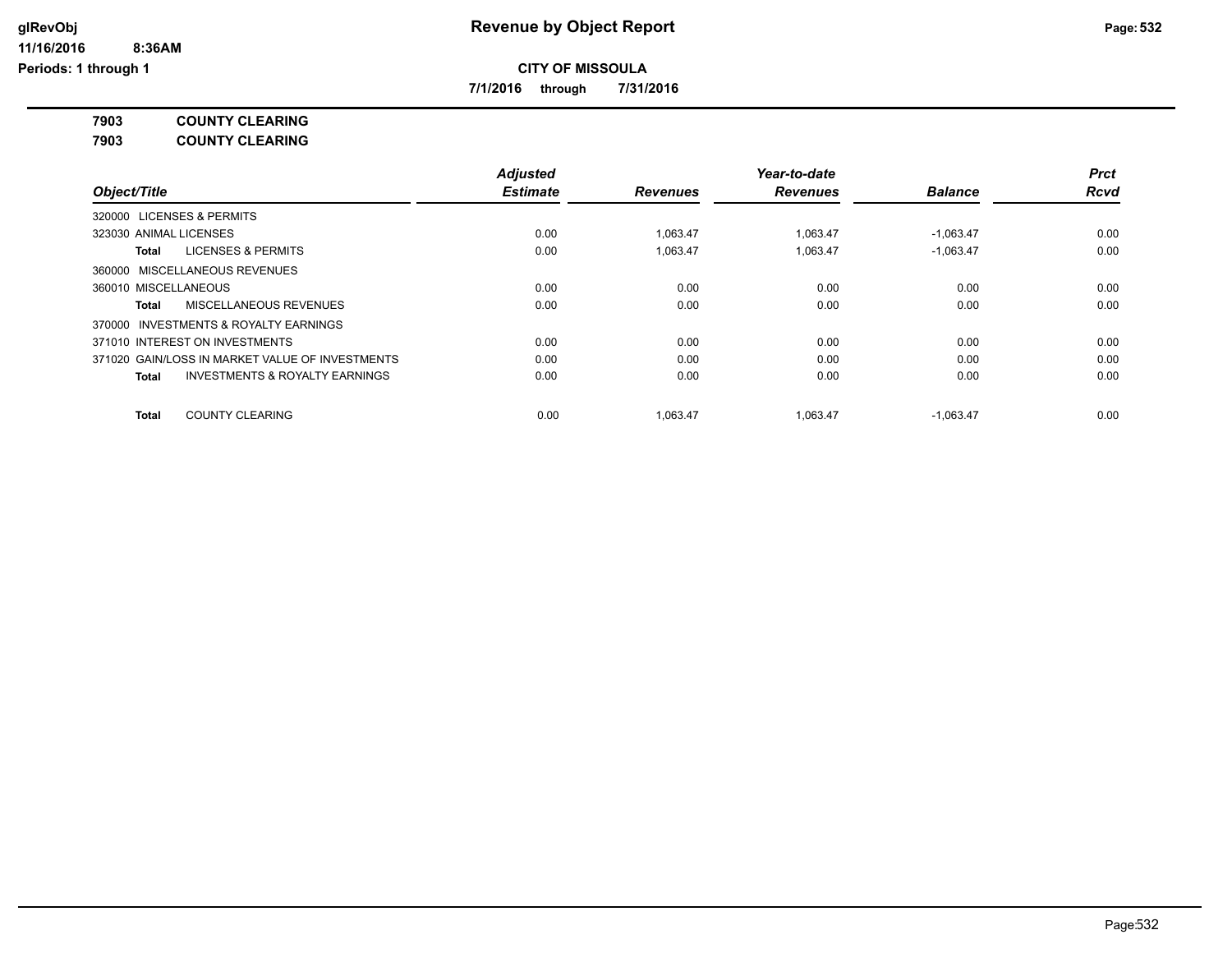**CITY OF MISSOULA**

**7/1/2016 through 7/31/2016**

#### **7903 COUNTY CLEARING**

|                                                           | <b>Adjusted</b> |                 | Year-to-date    |                | <b>Prct</b> |
|-----------------------------------------------------------|-----------------|-----------------|-----------------|----------------|-------------|
| Object/Title                                              | <b>Estimate</b> | <b>Revenues</b> | <b>Revenues</b> | <b>Balance</b> | <b>Rcvd</b> |
| 320000 LICENSES & PERMITS                                 |                 |                 |                 |                |             |
| 323030 ANIMAL LICENSES                                    | 0.00            | 1.063.47        | 1.063.47        | $-1.063.47$    | 0.00        |
| <b>LICENSES &amp; PERMITS</b><br>Total                    | 0.00            | 1.063.47        | 1.063.47        | $-1,063.47$    | 0.00        |
| 360000 MISCELLANEOUS REVENUES                             |                 |                 |                 |                |             |
| 360010 MISCELLANEOUS                                      | 0.00            | 0.00            | 0.00            | 0.00           | 0.00        |
| MISCELLANEOUS REVENUES<br>Total                           | 0.00            | 0.00            | 0.00            | 0.00           | 0.00        |
| <b>INVESTMENTS &amp; ROYALTY EARNINGS</b><br>370000       |                 |                 |                 |                |             |
| 371010 INTEREST ON INVESTMENTS                            | 0.00            | 0.00            | 0.00            | 0.00           | 0.00        |
| 371020 GAIN/LOSS IN MARKET VALUE OF INVESTMENT            | 0.00            | 0.00            | 0.00            | 0.00           | 0.00        |
| <b>INVESTMENTS &amp; ROYALTY EARNINGS</b><br><b>Total</b> | 0.00            | 0.00            | 0.00            | 0.00           | 0.00        |
| <b>COUNTY CLEARING</b><br><b>Total</b>                    | 0.00            | 1.063.47        | 1.063.47        | $-1.063.47$    | 0.00        |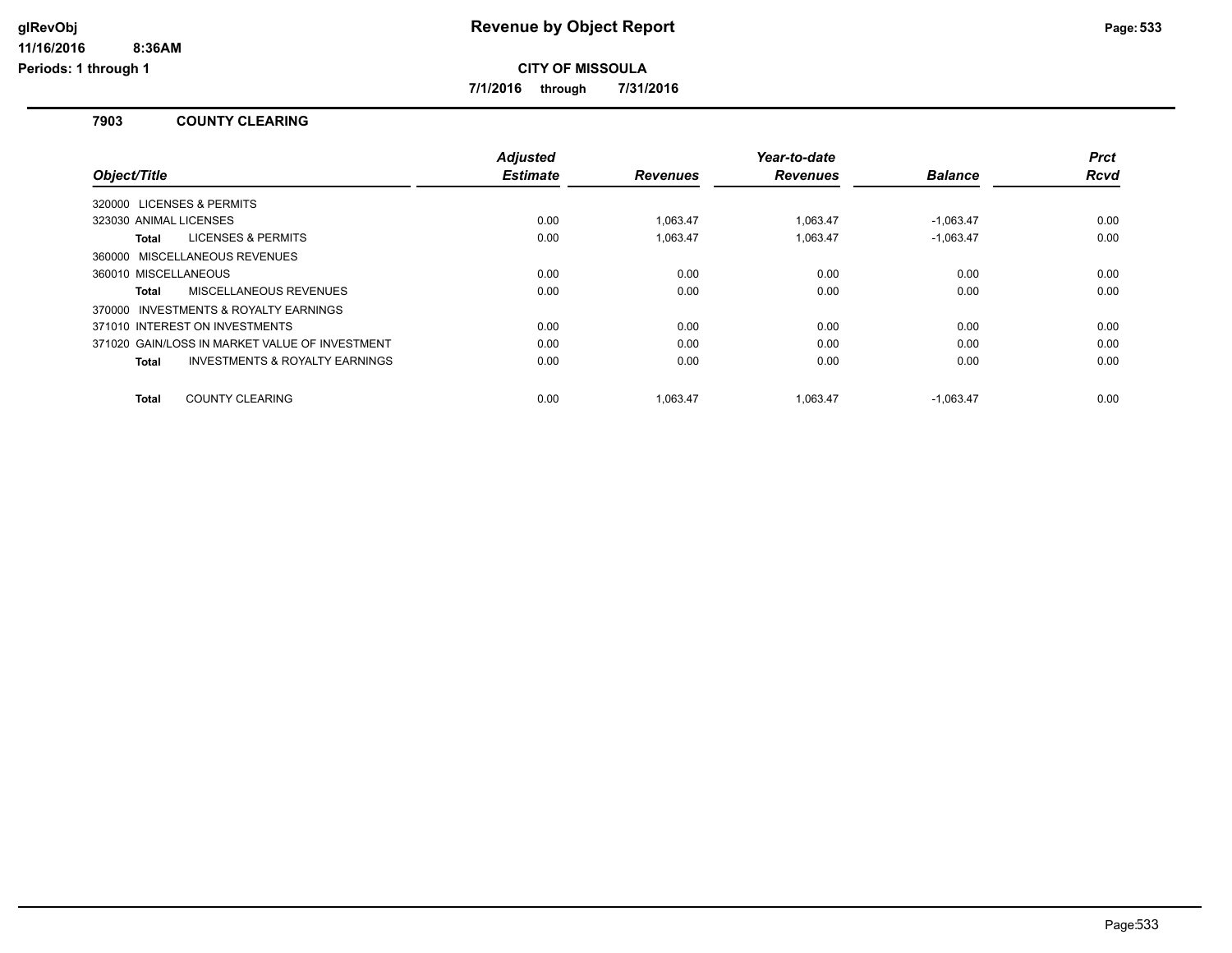**CITY OF MISSOULA**

**7/1/2016 through 7/31/2016**

 **8:36AM**

# **7904 SEWER REBATE**

**7904 SEWER REBATE**

|                                                    | <b>Adjusted</b> |                 | Year-to-date    |                | <b>Prct</b> |
|----------------------------------------------------|-----------------|-----------------|-----------------|----------------|-------------|
| Object/Title                                       | <b>Estimate</b> | <b>Revenues</b> | <b>Revenues</b> | <b>Balance</b> | <b>Rcvd</b> |
| 340000 CHARGES FOR SERVICES                        |                 |                 |                 |                |             |
| 343036 *** Title Not Found ***                     | 0.00            | 0.00            | 0.00            | 0.00           | 0.00        |
| <b>CHARGES FOR SERVICES</b><br>Total               | 0.00            | 0.00            | 0.00            | 0.00           | 0.00        |
| 360000 MISCELLANEOUS REVENUES                      |                 |                 |                 |                |             |
| 360010 MISCELLANEOUS                               | 0.00            | 0.00            | 0.00            | 0.00           | 0.00        |
| MISCELLANEOUS REVENUES<br>Total                    | 0.00            | 0.00            | 0.00            | 0.00           | 0.00        |
| 370000 INVESTMENTS & ROYALTY EARNINGS              |                 |                 |                 |                |             |
| 371010 INTEREST ON INVESTMENTS                     | 0.00            | 0.00            | 0.00            | 0.00           | 0.00        |
| 371020 GAIN/LOSS IN MARKET VALUE OF INVESTMENTS    | 0.00            | 0.00            | 0.00            | 0.00           | 0.00        |
| <b>INVESTMENTS &amp; ROYALTY EARNINGS</b><br>Total | 0.00            | 0.00            | 0.00            | 0.00           | 0.00        |
| <b>SEWER REBATE</b><br><b>Total</b>                | 0.00            | 0.00            | 0.00            | 0.00           | 0.00        |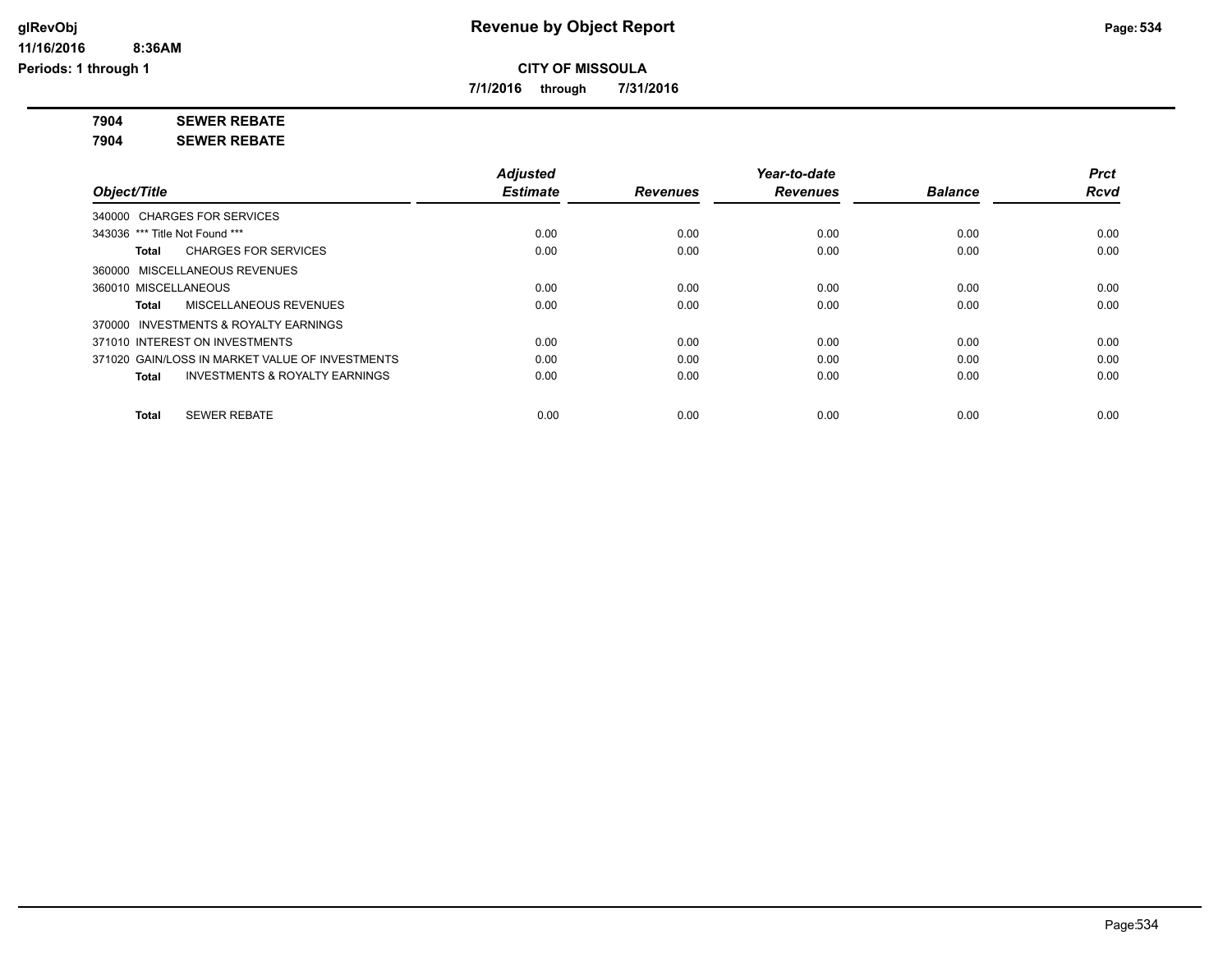**11/16/2016 8:36AM Periods: 1 through 1**

**CITY OF MISSOULA**

**7/1/2016 through 7/31/2016**

#### **7904 SEWER REBATE**

|                                                           | <b>Adjusted</b> |                 | Year-to-date    |                | <b>Prct</b> |
|-----------------------------------------------------------|-----------------|-----------------|-----------------|----------------|-------------|
| Object/Title                                              | <b>Estimate</b> | <b>Revenues</b> | <b>Revenues</b> | <b>Balance</b> | <b>Rcvd</b> |
| 340000 CHARGES FOR SERVICES                               |                 |                 |                 |                |             |
| 343036 *** Title Not Found ***                            | 0.00            | 0.00            | 0.00            | 0.00           | 0.00        |
| <b>CHARGES FOR SERVICES</b><br><b>Total</b>               | 0.00            | 0.00            | 0.00            | 0.00           | 0.00        |
| 360000 MISCELLANEOUS REVENUES                             |                 |                 |                 |                |             |
| 360010 MISCELLANEOUS                                      | 0.00            | 0.00            | 0.00            | 0.00           | 0.00        |
| MISCELLANEOUS REVENUES<br>Total                           | 0.00            | 0.00            | 0.00            | 0.00           | 0.00        |
| 370000 INVESTMENTS & ROYALTY EARNINGS                     |                 |                 |                 |                |             |
| 371010 INTEREST ON INVESTMENTS                            | 0.00            | 0.00            | 0.00            | 0.00           | 0.00        |
| 371020 GAIN/LOSS IN MARKET VALUE OF INVESTMENT            | 0.00            | 0.00            | 0.00            | 0.00           | 0.00        |
| <b>INVESTMENTS &amp; ROYALTY EARNINGS</b><br><b>Total</b> | 0.00            | 0.00            | 0.00            | 0.00           | 0.00        |
|                                                           |                 |                 |                 |                |             |
| <b>SEWER REBATE</b><br><b>Total</b>                       | 0.00            | 0.00            | 0.00            | 0.00           | 0.00        |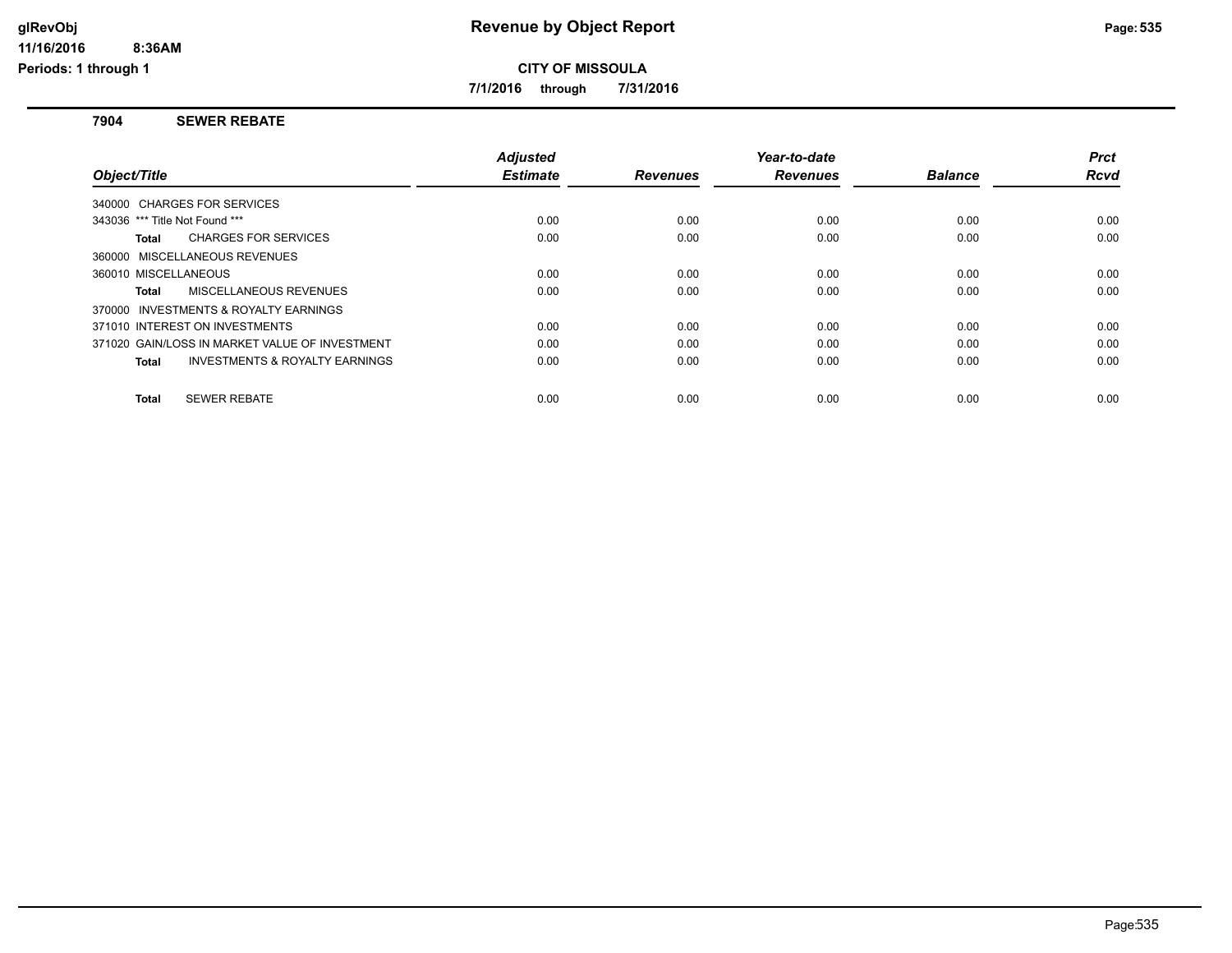**CITY OF MISSOULA**

**7/1/2016 through 7/31/2016**

**7905 WYE SEWER RSID 8489**

**7905 WYE SEWER RSID 8489**

|                                                 | <b>Adjusted</b> |                 | Year-to-date    |                | <b>Prct</b> |
|-------------------------------------------------|-----------------|-----------------|-----------------|----------------|-------------|
| Object/Title                                    | <b>Estimate</b> | <b>Revenues</b> | <b>Revenues</b> | <b>Balance</b> | <b>Rcvd</b> |
| 360000 MISCELLANEOUS REVENUES                   |                 |                 |                 |                |             |
| 360010 MISCELLANEOUS                            | 0.00            | 0.00            | 0.00            | 0.00           | 0.00        |
| MISCELLANEOUS REVENUES<br>Total                 | 0.00            | 0.00            | 0.00            | 0.00           | 0.00        |
| 370000 INVESTMENTS & ROYALTY EARNINGS           |                 |                 |                 |                |             |
| 371010 INTEREST ON INVESTMENTS                  | 0.00            | 0.00            | 0.00            | 0.00           | 0.00        |
| 371020 GAIN/LOSS IN MARKET VALUE OF INVESTMENTS | 0.00            | 0.00            | 0.00            | 0.00           | 0.00        |
| INVESTMENTS & ROYALTY EARNINGS<br><b>Total</b>  | 0.00            | 0.00            | 0.00            | 0.00           | 0.00        |
|                                                 |                 |                 |                 |                |             |
| WYE SEWER RSID 8489<br><b>Total</b>             | 0.00            | 0.00            | 0.00            | 0.00           | 0.00        |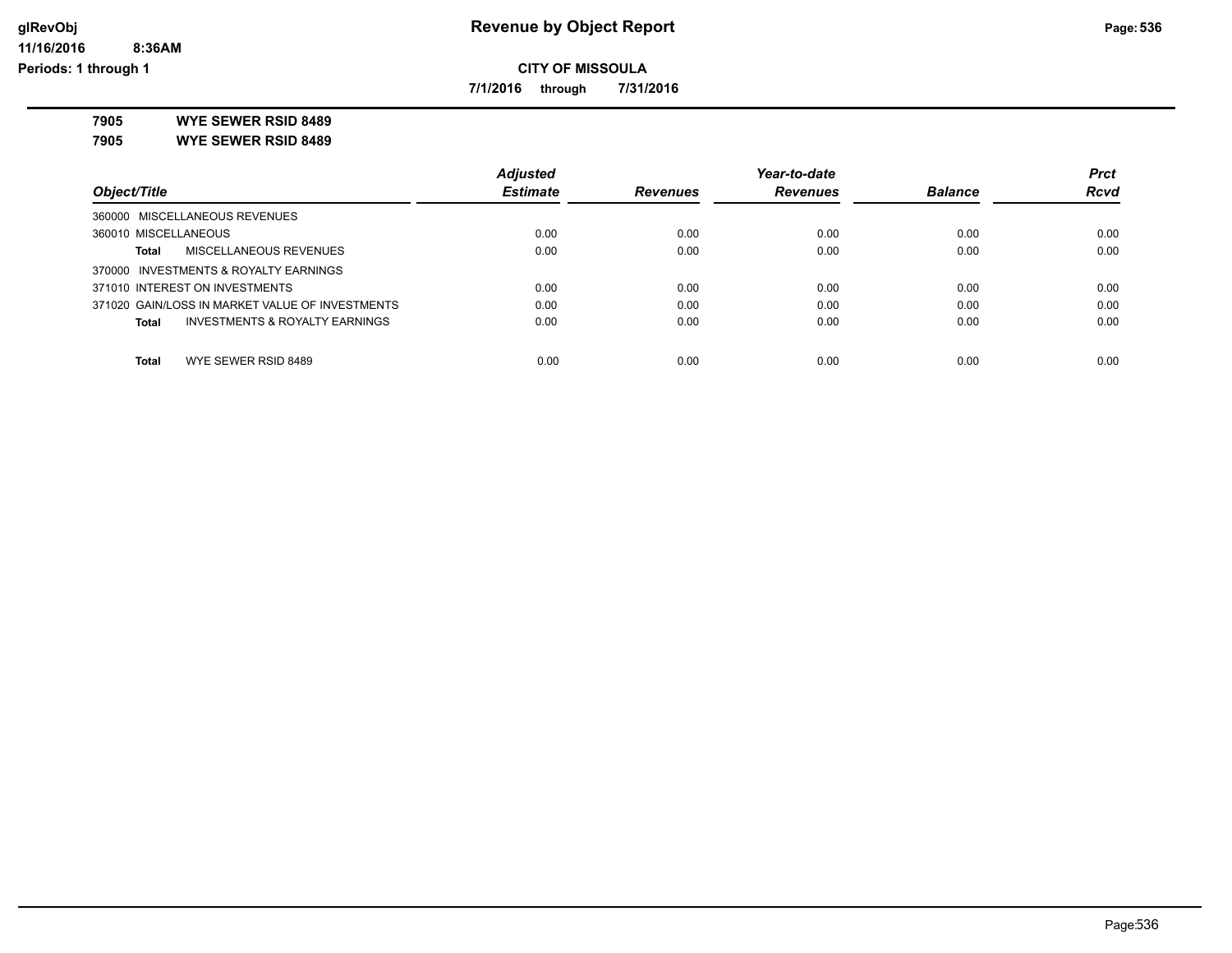**CITY OF MISSOULA**

**7/1/2016 through 7/31/2016**

## **7905 WYE SEWER RSID 8489**

|                                                           | <b>Adjusted</b><br><b>Estimate</b> |                 | Year-to-date    | <b>Balance</b> | <b>Prct</b><br><b>Rcvd</b> |
|-----------------------------------------------------------|------------------------------------|-----------------|-----------------|----------------|----------------------------|
| Object/Title                                              |                                    | <b>Revenues</b> | <b>Revenues</b> |                |                            |
| 360000 MISCELLANEOUS REVENUES                             |                                    |                 |                 |                |                            |
| 360010 MISCELLANEOUS                                      | 0.00                               | 0.00            | 0.00            | 0.00           | 0.00                       |
| MISCELLANEOUS REVENUES<br>Total                           | 0.00                               | 0.00            | 0.00            | 0.00           | 0.00                       |
| 370000 INVESTMENTS & ROYALTY EARNINGS                     |                                    |                 |                 |                |                            |
| 371010 INTEREST ON INVESTMENTS                            | 0.00                               | 0.00            | 0.00            | 0.00           | 0.00                       |
| 371020 GAIN/LOSS IN MARKET VALUE OF INVESTMENT            | 0.00                               | 0.00            | 0.00            | 0.00           | 0.00                       |
| <b>INVESTMENTS &amp; ROYALTY EARNINGS</b><br><b>Total</b> | 0.00                               | 0.00            | 0.00            | 0.00           | 0.00                       |
| Total<br>WYE SEWER RSID 8489                              | 0.00                               | 0.00            | 0.00            | 0.00           | 0.00                       |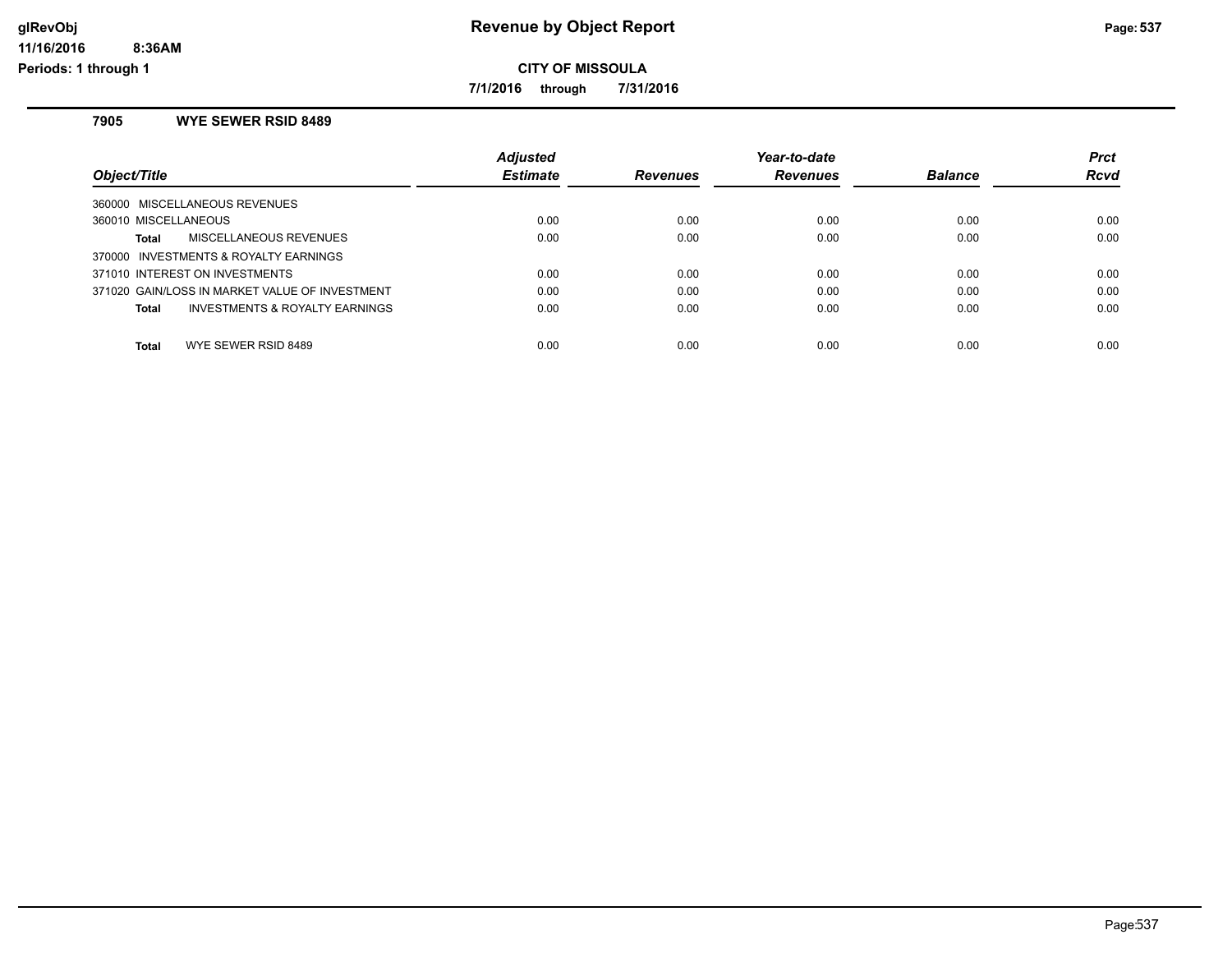**CITY OF MISSOULA**

**7/1/2016 through 7/31/2016**

**7906 COUNTY PARK BOARD CIP**

**7906 COUNTY PARK BOARD CIP**

|                                                 | <b>Adjusted</b> |                 | Year-to-date    |                | <b>Prct</b> |
|-------------------------------------------------|-----------------|-----------------|-----------------|----------------|-------------|
| Object/Title                                    | <b>Estimate</b> | <b>Revenues</b> | <b>Revenues</b> | <b>Balance</b> | Rcvd        |
| 340000 CHARGES FOR SERVICES                     |                 |                 |                 |                |             |
| 346050 COUNTY PLAYGROUND CONTRACT               | 0.00            | 0.00            | 0.00            | 0.00           | 0.00        |
| <b>CHARGES FOR SERVICES</b><br>Total            | 0.00            | 0.00            | 0.00            | 0.00           | 0.00        |
| 370000 INVESTMENTS & ROYALTY EARNINGS           |                 |                 |                 |                |             |
| 371010 INTEREST ON INVESTMENTS                  | 0.00            | 0.00            | 0.00            | 0.00           | 0.00        |
| 371020 GAIN/LOSS IN MARKET VALUE OF INVESTMENTS | 0.00            | 0.00            | 0.00            | 0.00           | 0.00        |
| INVESTMENTS & ROYALTY EARNINGS<br>Total         | 0.00            | 0.00            | 0.00            | 0.00           | 0.00        |
|                                                 |                 |                 |                 |                |             |
| <b>COUNTY PARK BOARD CIP</b><br>Total           | 0.00            | 0.00            | 0.00            | 0.00           | 0.00        |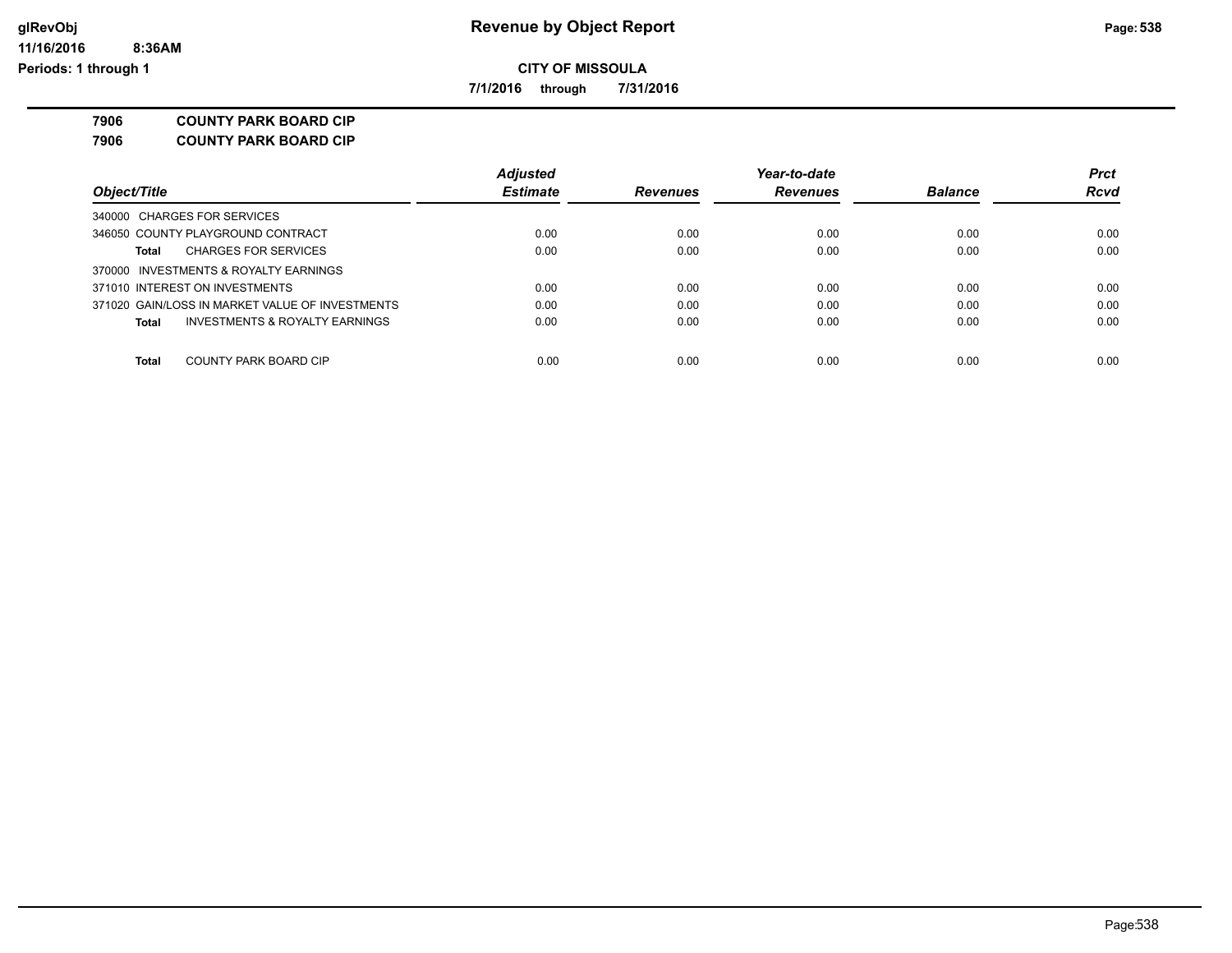**CITY OF MISSOULA**

**7/1/2016 through 7/31/2016**

### **7906 COUNTY PARK BOARD CIP**

| Object/Title                                   | <b>Adjusted</b><br><b>Estimate</b> | <b>Revenues</b> | Year-to-date<br><b>Revenues</b> | <b>Balance</b> | <b>Prct</b><br><b>Rcvd</b> |
|------------------------------------------------|------------------------------------|-----------------|---------------------------------|----------------|----------------------------|
|                                                |                                    |                 |                                 |                |                            |
| 340000 CHARGES FOR SERVICES                    |                                    |                 |                                 |                |                            |
| 346050 COUNTY PLAYGROUND CONTRACT              | 0.00                               | 0.00            | 0.00                            | 0.00           | 0.00                       |
| <b>CHARGES FOR SERVICES</b><br>Total           | 0.00                               | 0.00            | 0.00                            | 0.00           | 0.00                       |
| 370000 INVESTMENTS & ROYALTY EARNINGS          |                                    |                 |                                 |                |                            |
| 371010 INTEREST ON INVESTMENTS                 | 0.00                               | 0.00            | 0.00                            | 0.00           | 0.00                       |
| 371020 GAIN/LOSS IN MARKET VALUE OF INVESTMENT | 0.00                               | 0.00            | 0.00                            | 0.00           | 0.00                       |
| INVESTMENTS & ROYALTY EARNINGS<br>Total        | 0.00                               | 0.00            | 0.00                            | 0.00           | 0.00                       |
|                                                |                                    |                 |                                 |                |                            |
| Total<br>COUNTY PARK BOARD CIP                 | 0.00                               | 0.00            | 0.00                            | 0.00           | 0.00                       |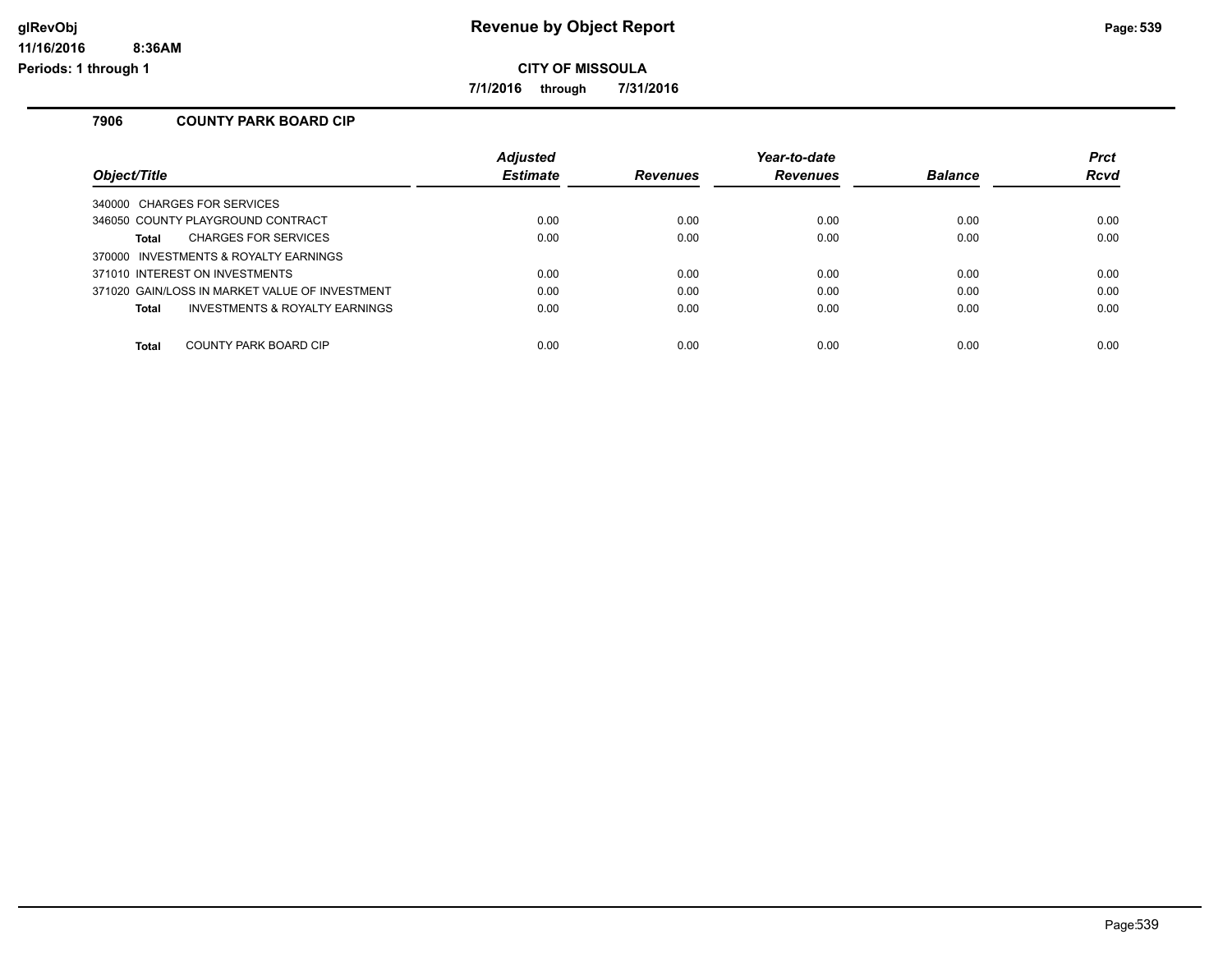**CITY OF MISSOULA**

**7/1/2016 through 7/31/2016**

**7907 ELK HILLS SUBDIVISION**

**7907 ELK HILLS SUBDIVISION**

|                                                 | <b>Adjusted</b> |                 | Year-to-date    |                | Prct |
|-------------------------------------------------|-----------------|-----------------|-----------------|----------------|------|
| Object/Title                                    | <b>Estimate</b> | <b>Revenues</b> | <b>Revenues</b> | <b>Balance</b> | Rcvd |
| 370000 INVESTMENTS & ROYALTY EARNINGS           |                 |                 |                 |                |      |
| 371010 INTEREST ON INVESTMENTS                  | 0.00            | 0.00            | 0.00            | 0.00           | 0.00 |
| 371020 GAIN/LOSS IN MARKET VALUE OF INVESTMENTS | 0.00            | 0.00            | 0.00            | 0.00           | 0.00 |
| INVESTMENTS & ROYALTY EARNINGS<br><b>Total</b>  | 0.00            | 0.00            | 0.00            | 0.00           | 0.00 |
| <b>Total</b><br>ELK HILLS SUBDIVISION           | 0.00            | 0.00            | 0.00            | 0.00           | 0.00 |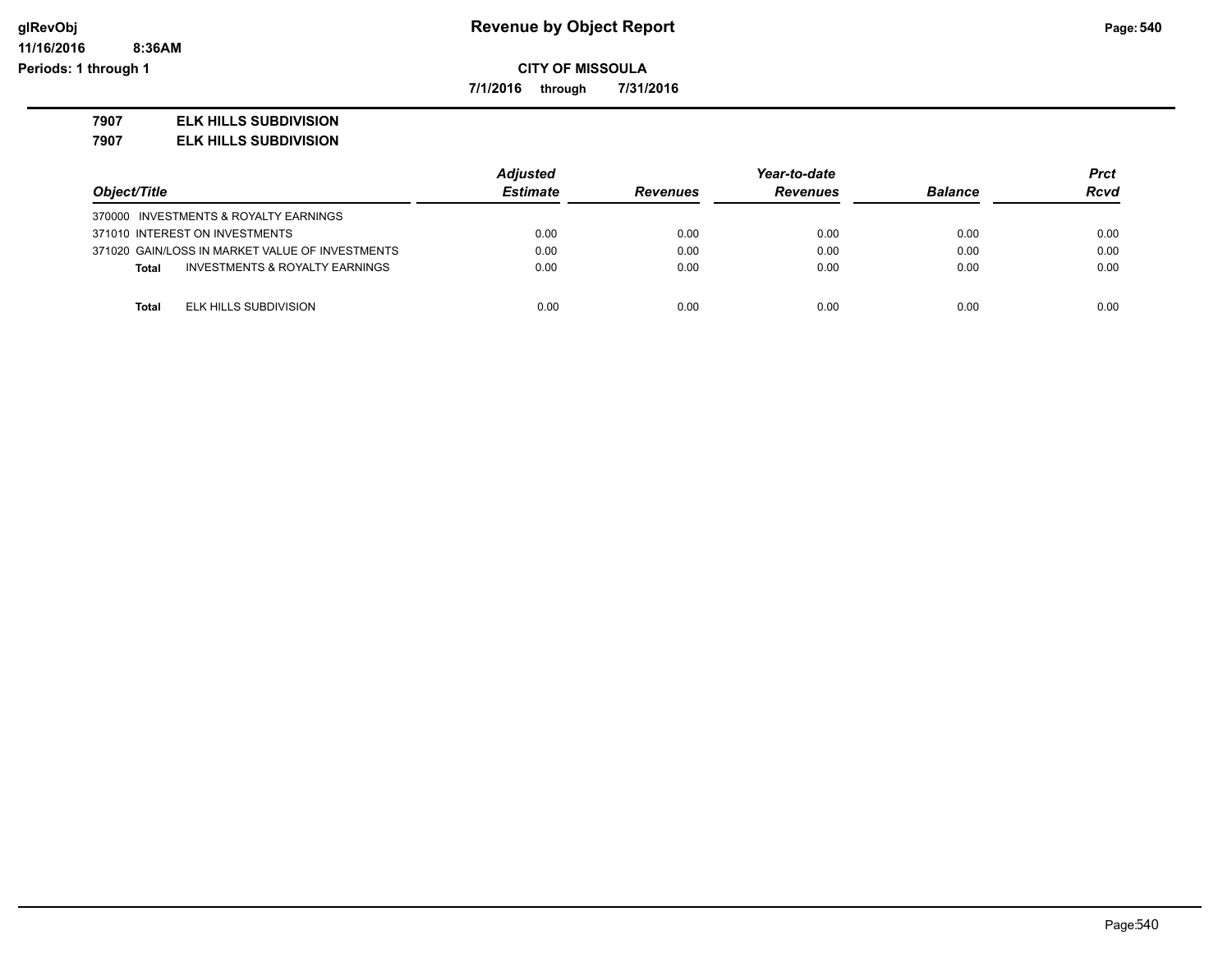**Periods: 1 through 1**

**CITY OF MISSOULA**

**7/1/2016 through 7/31/2016**

#### **7907 ELK HILLS SUBDIVISION**

 **8:36AM**

| Object/Title |                                                | <b>Adjusted</b><br><b>Estimate</b> | <b>Revenues</b> | Year-to-date<br><b>Revenues</b> | <b>Balance</b> | <b>Prct</b><br><b>Rcvd</b> |
|--------------|------------------------------------------------|------------------------------------|-----------------|---------------------------------|----------------|----------------------------|
|              | 370000 INVESTMENTS & ROYALTY EARNINGS          |                                    |                 |                                 |                |                            |
|              | 371010 INTEREST ON INVESTMENTS                 | 0.00                               | 0.00            | 0.00                            | 0.00           | 0.00                       |
|              | 371020 GAIN/LOSS IN MARKET VALUE OF INVESTMENT | 0.00                               | 0.00            | 0.00                            | 0.00           | 0.00                       |
| <b>Total</b> | <b>INVESTMENTS &amp; ROYALTY EARNINGS</b>      | 0.00                               | 0.00            | 0.00                            | 0.00           | 0.00                       |
|              |                                                |                                    |                 |                                 |                |                            |
| <b>Total</b> | ELK HILLS SUBDIVISION                          | 0.00                               | 0.00            | 0.00                            | 0.00           | 0.00                       |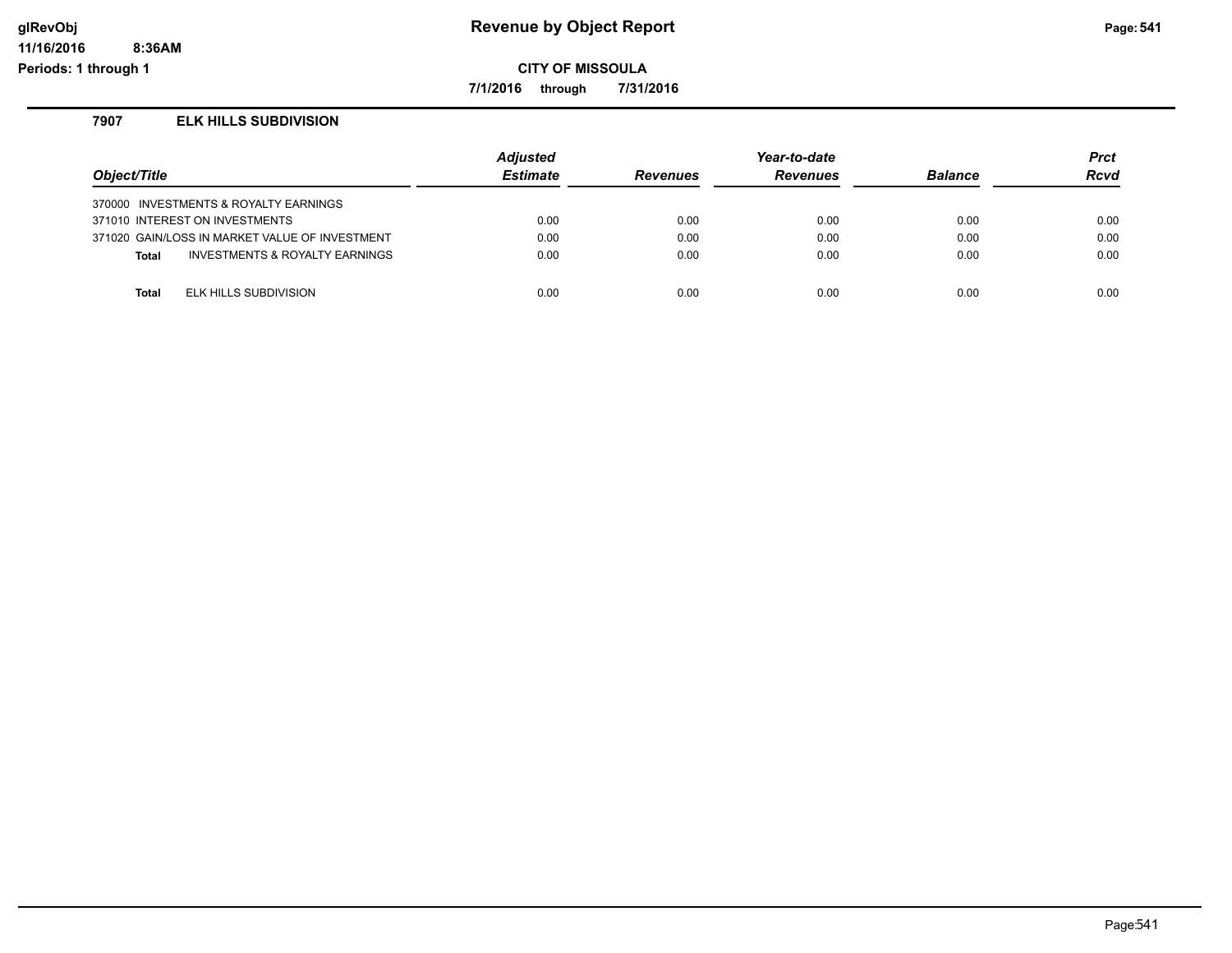**11/16/2016 8:36AM Periods: 1 through 1**

**CITY OF MISSOULA**

**7/1/2016 through 7/31/2016**

# **7908 RATTLESNAKE-CORNERSTONE TRAIL SW**

# **7908 RATTLESNAKE-CORNERSTONE TRAIL SW**

|                                                 | <b>Adjusted</b> |                 | Year-to-date    |                | <b>Prct</b> |
|-------------------------------------------------|-----------------|-----------------|-----------------|----------------|-------------|
| Object/Title                                    | <b>Estimate</b> | <b>Revenues</b> | <b>Revenues</b> | <b>Balance</b> | <b>Rcvd</b> |
| 370000 INVESTMENTS & ROYALTY EARNINGS           |                 |                 |                 |                |             |
| 371010 INTEREST ON INVESTMENTS                  | 0.00            | 0.00            | 0.00            | 0.00           | 0.00        |
| 371020 GAIN/LOSS IN MARKET VALUE OF INVESTMENTS | 0.00            | 0.00            | 0.00            | 0.00           | 0.00        |
| INVESTMENTS & ROYALTY EARNINGS<br>Total         | 0.00            | 0.00            | 0.00            | 0.00           | 0.00        |
| 380000 OTHER FINANCING SOURCES                  |                 |                 |                 |                |             |
| 383000 OPERATING TRANSFERS                      | 0.00            | 0.00            | 0.00            | 0.00           | 0.00        |
| OTHER FINANCING SOURCES<br>Total                | 0.00            | 0.00            | 0.00            | 0.00           | 0.00        |
|                                                 |                 |                 |                 |                |             |
| Total<br>RATTLESNAKE-CORNERSTONE TRAIL SW       | 0.00            | 0.00            | 0.00            | 0.00           | 0.00        |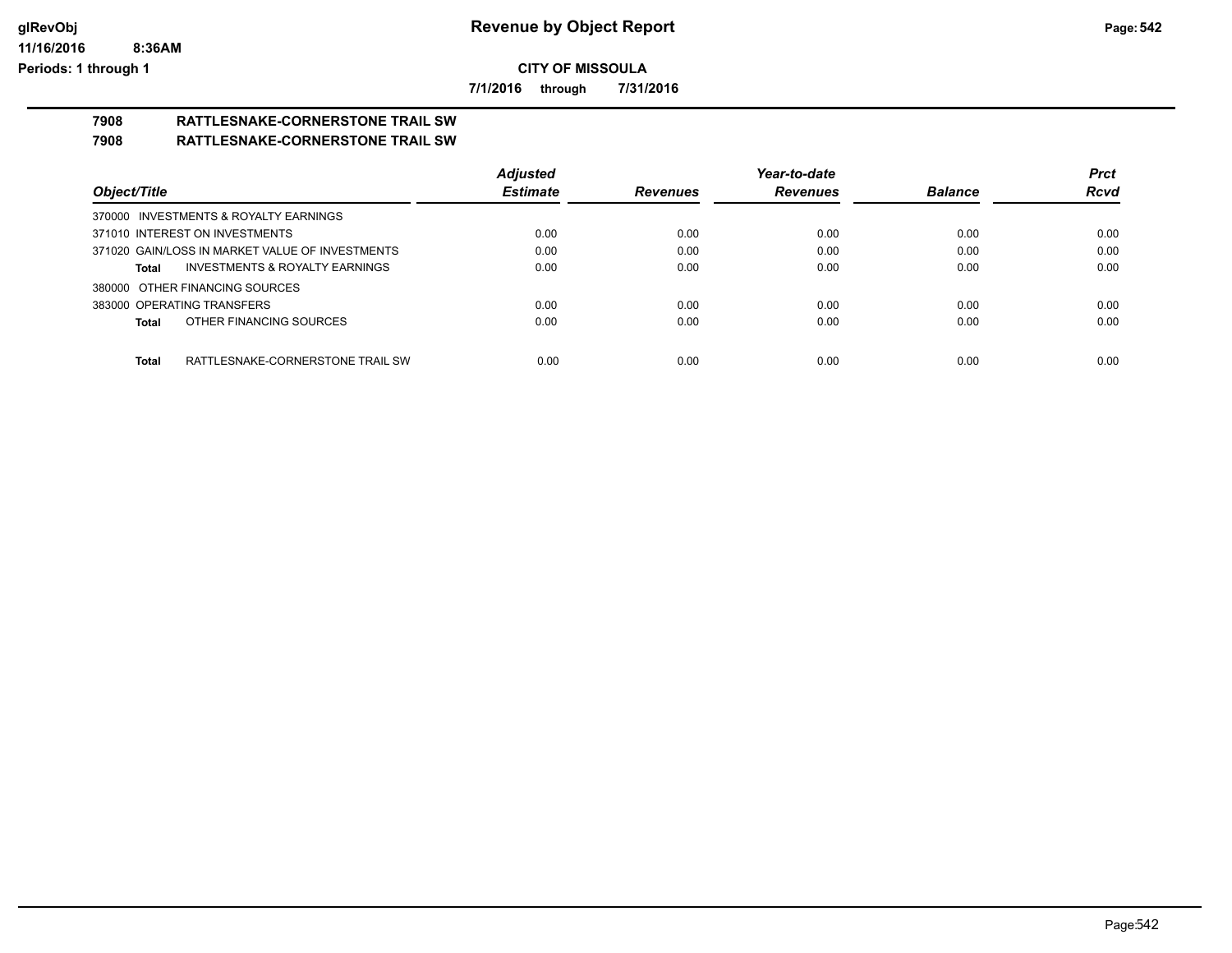**Periods: 1 through 1**

 **8:36AM**

**CITY OF MISSOULA**

**7/1/2016 through 7/31/2016**

#### **7908 RATTLESNAKE-CORNERSTONE TRAIL SW**

|                                                | <b>Adjusted</b> |                 | Year-to-date    |                | <b>Prct</b> |
|------------------------------------------------|-----------------|-----------------|-----------------|----------------|-------------|
| Object/Title                                   | <b>Estimate</b> | <b>Revenues</b> | <b>Revenues</b> | <b>Balance</b> | <b>Rcvd</b> |
| 370000 INVESTMENTS & ROYALTY EARNINGS          |                 |                 |                 |                |             |
| 371010 INTEREST ON INVESTMENTS                 | 0.00            | 0.00            | 0.00            | 0.00           | 0.00        |
| 371020 GAIN/LOSS IN MARKET VALUE OF INVESTMENT | 0.00            | 0.00            | 0.00            | 0.00           | 0.00        |
| INVESTMENTS & ROYALTY EARNINGS<br>Total        | 0.00            | 0.00            | 0.00            | 0.00           | 0.00        |
| 380000 OTHER FINANCING SOURCES                 |                 |                 |                 |                |             |
| 383000 OPERATING TRANSFERS                     | 0.00            | 0.00            | 0.00            | 0.00           | 0.00        |
| OTHER FINANCING SOURCES<br>Total               | 0.00            | 0.00            | 0.00            | 0.00           | 0.00        |
|                                                |                 |                 |                 |                |             |
| Total<br>RATTLESNAKE-CORNERSTONE TRAIL SW      | 0.00            | 0.00            | 0.00            | 0.00           | 0.00        |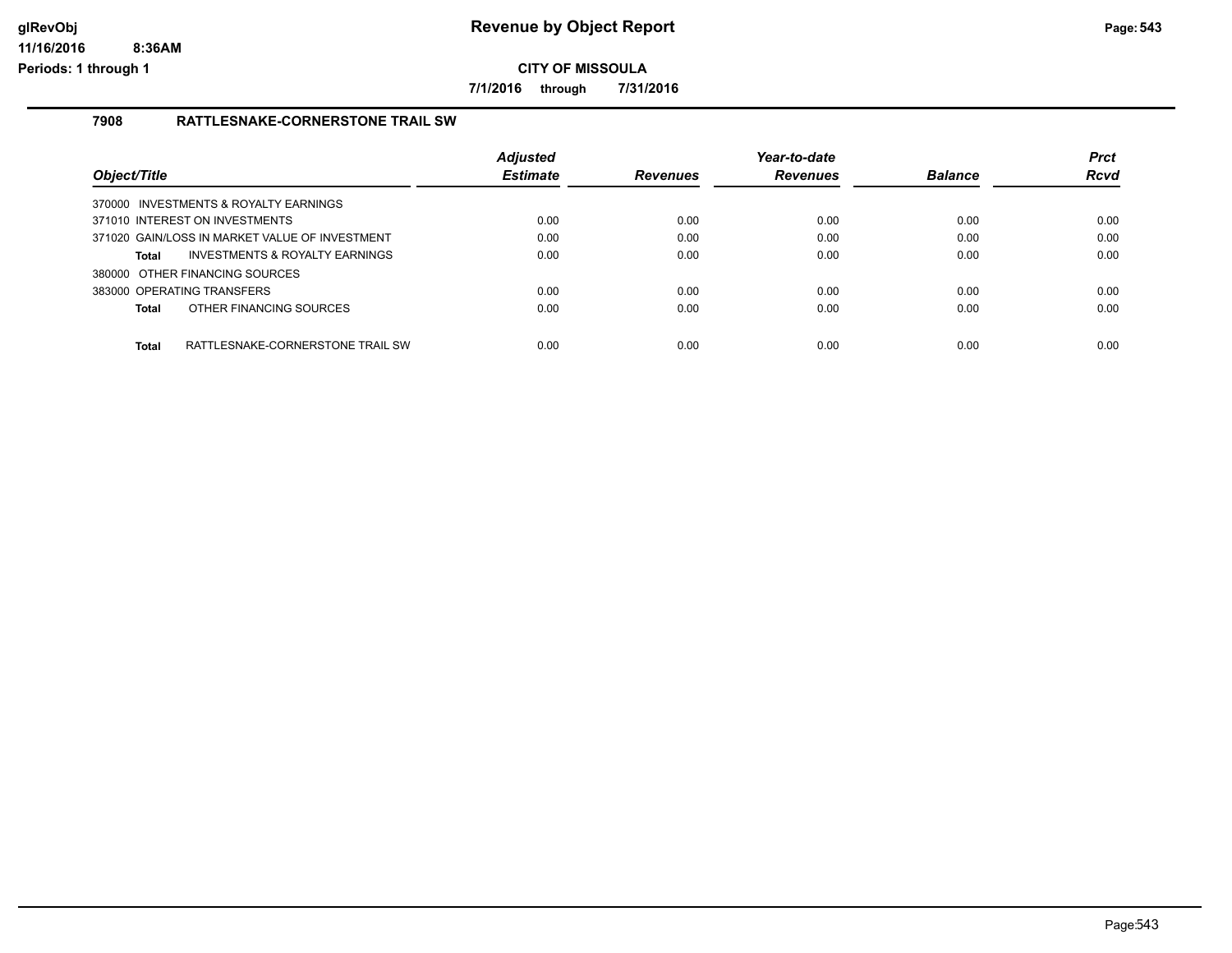**7/1/2016 through 7/31/2016**

**7909 YOUTH PROGRAMS**

**7909 YOUTH PROGRAMS**

|                                                 | <b>Adjusted</b> | Year-to-date    |                 |                | Prct |
|-------------------------------------------------|-----------------|-----------------|-----------------|----------------|------|
| Object/Title                                    | <b>Estimate</b> | <b>Revenues</b> | <b>Revenues</b> | <b>Balance</b> | Rcvd |
| 370000 INVESTMENTS & ROYALTY EARNINGS           |                 |                 |                 |                |      |
| 371010 INTEREST ON INVESTMENTS                  | 0.00            | 0.00            | 0.00            | 0.00           | 0.00 |
| 371020 GAIN/LOSS IN MARKET VALUE OF INVESTMENTS | 0.00            | 0.00            | 0.00            | 0.00           | 0.00 |
| INVESTMENTS & ROYALTY EARNINGS<br>Total         | 0.00            | 0.00            | 0.00            | 0.00           | 0.00 |
| YOUTH PROGRAMS<br>Total                         | 0.00            | 0.00            | 0.00            | 0.00           | 0.00 |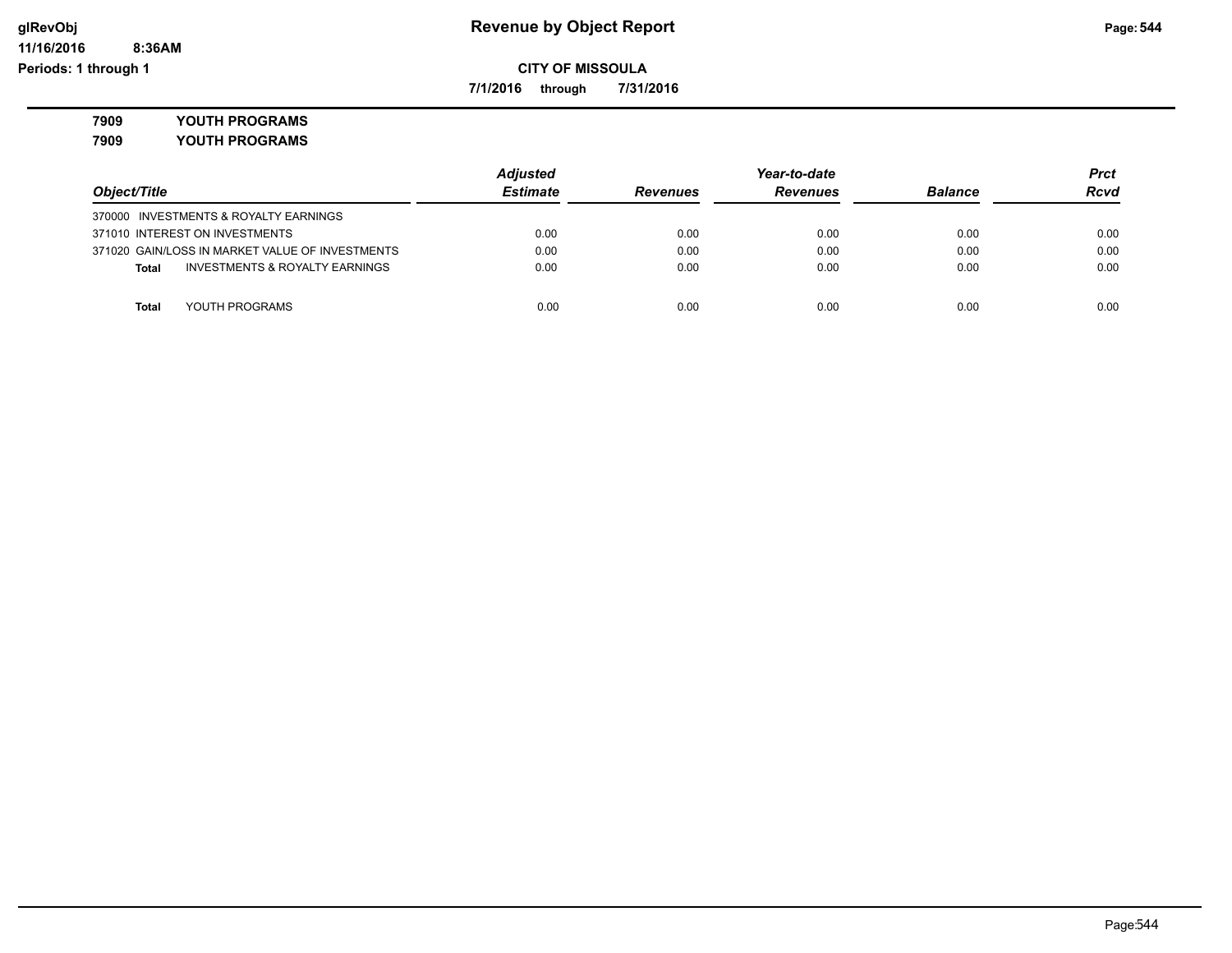**glRevObj Revenue by Object Report Page:545** 

**11/16/2016 8:36AM Periods: 1 through 1**

#### **CITY OF MISSOULA**

**7/1/2016 through 7/31/2016**

#### **7909 YOUTH PROGRAMS**

|              |                                                | <b>Adjusted</b> |                 | Year-to-date    |                | <b>Prct</b> |
|--------------|------------------------------------------------|-----------------|-----------------|-----------------|----------------|-------------|
| Object/Title |                                                | <b>Estimate</b> | <b>Revenues</b> | <b>Revenues</b> | <b>Balance</b> | <b>Rcvd</b> |
|              | 370000 INVESTMENTS & ROYALTY EARNINGS          |                 |                 |                 |                |             |
|              | 371010 INTEREST ON INVESTMENTS                 | 0.00            | 0.00            | 0.00            | 0.00           | 0.00        |
|              | 371020 GAIN/LOSS IN MARKET VALUE OF INVESTMENT | 0.00            | 0.00            | 0.00            | 0.00           | 0.00        |
| <b>Total</b> | INVESTMENTS & ROYALTY EARNINGS                 | 0.00            | 0.00            | 0.00            | 0.00           | 0.00        |
|              |                                                |                 |                 |                 |                |             |
| <b>Total</b> | YOUTH PROGRAMS                                 | 0.00            | 0.00            | 0.00            | 0.00           | 0.00        |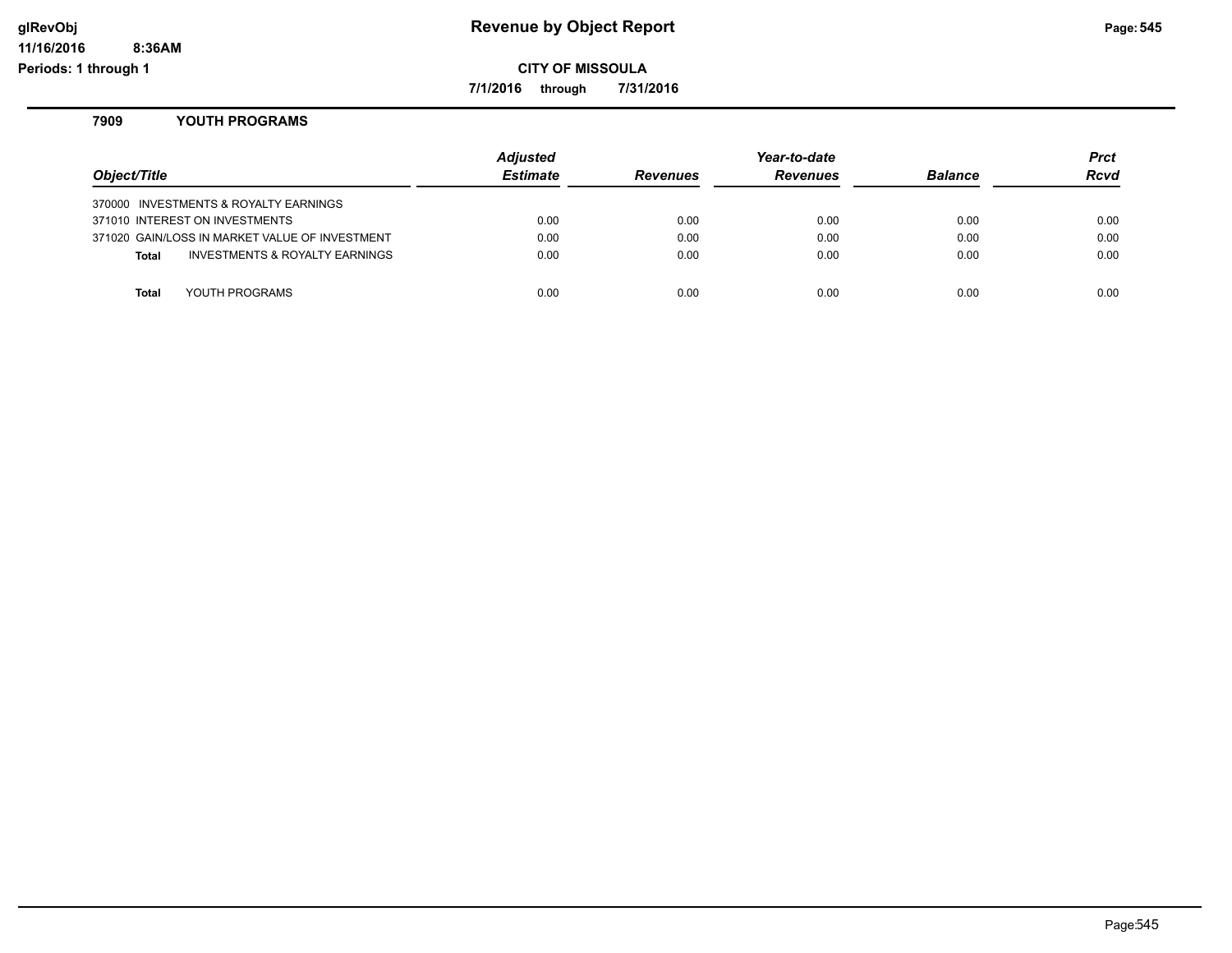**11/16/2016**

**Periods: 1 through 1**

**glRevObj Revenue by Object Report Page:546** 

**CITY OF MISSOULA**

**7/1/2016 through 7/31/2016**

# **7910 SIDEWALK & CURB LOAN FUND**

 **8:36AM**

**7910 SIDEWALK & CURB LOAN FUND**

|                                                 | <b>Adjusted</b> | Year-to-date    |                 |                | Prct        |
|-------------------------------------------------|-----------------|-----------------|-----------------|----------------|-------------|
| Object/Title                                    | <b>Estimate</b> | <b>Revenues</b> | <b>Revenues</b> | <b>Balance</b> | <b>Rcvd</b> |
| 370000 INVESTMENTS & ROYALTY EARNINGS           |                 |                 |                 |                |             |
| 371010 INTEREST ON INVESTMENTS                  | 0.00            | 0.00            | 0.00            | 0.00           | 0.00        |
| 371020 GAIN/LOSS IN MARKET VALUE OF INVESTMENTS | 0.00            | 0.00            | 0.00            | 0.00           | 0.00        |
| INVESTMENTS & ROYALTY EARNINGS<br><b>Total</b>  | 0.00            | 0.00            | 0.00            | 0.00           | 0.00        |
| SIDEWALK & CURB LOAN FUND<br>Total              | 0.00            | 0.00            | 0.00            | 0.00           | 0.00        |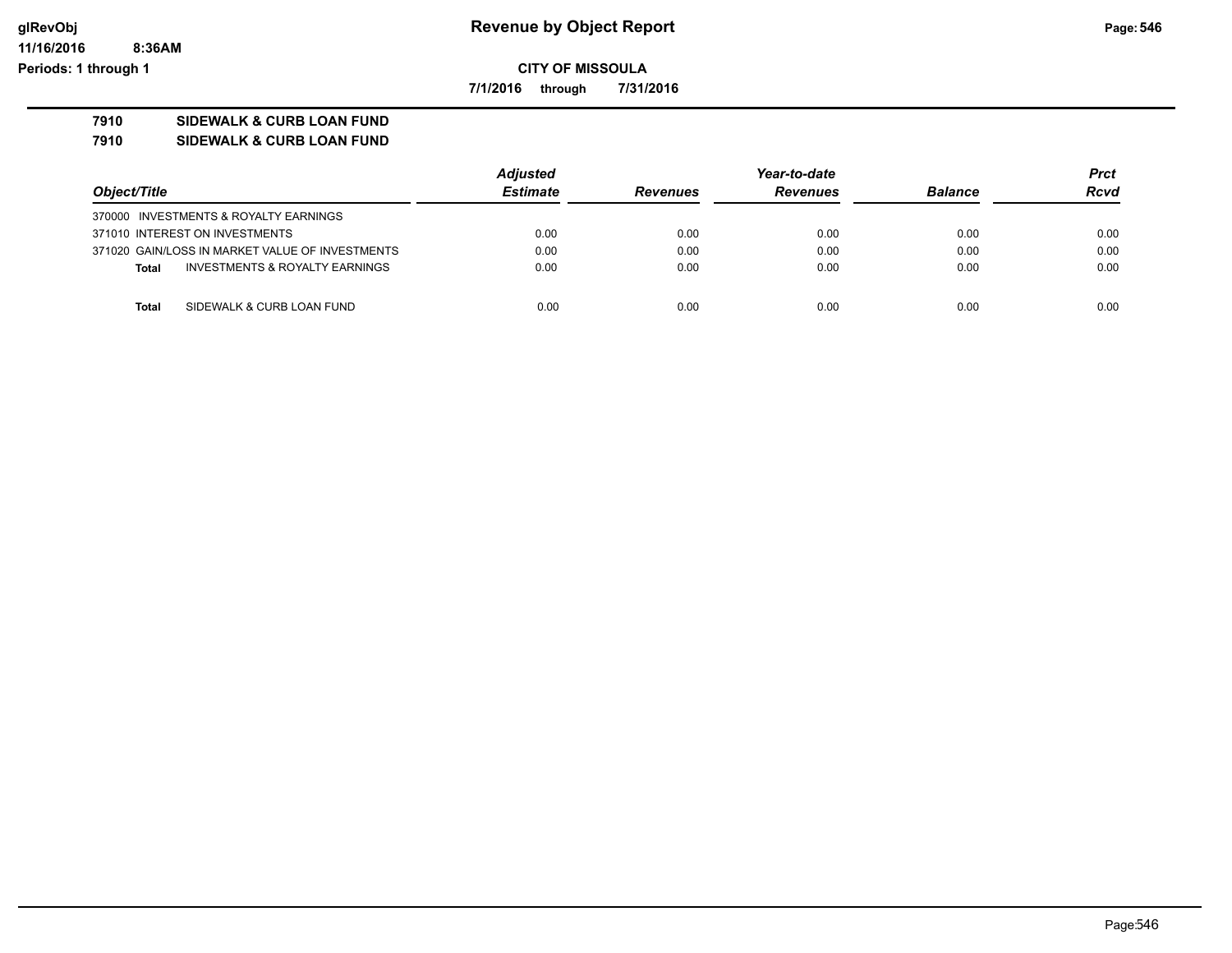**Periods: 1 through 1**

**CITY OF MISSOULA**

**7/1/2016 through 7/31/2016**

#### **7910 SIDEWALK & CURB LOAN FUND**

 **8:36AM**

| Object/Title                                              | <b>Adjusted</b><br><b>Estimate</b> | <b>Revenues</b> | Year-to-date<br><b>Revenues</b> | <b>Balance</b> | <b>Prct</b><br>Rcvd |
|-----------------------------------------------------------|------------------------------------|-----------------|---------------------------------|----------------|---------------------|
| 370000 INVESTMENTS & ROYALTY EARNINGS                     |                                    |                 |                                 |                |                     |
| 371010 INTEREST ON INVESTMENTS                            | 0.00                               | 0.00            | 0.00                            | 0.00           | 0.00                |
| 371020 GAIN/LOSS IN MARKET VALUE OF INVESTMENT            | 0.00                               | 0.00            | 0.00                            | 0.00           | 0.00                |
| <b>INVESTMENTS &amp; ROYALTY EARNINGS</b><br><b>Total</b> | 0.00                               | 0.00            | 0.00                            | 0.00           | 0.00                |
|                                                           |                                    |                 |                                 |                |                     |
| SIDEWALK & CURB LOAN FUND<br>Total                        | 0.00                               | 0.00            | 0.00                            | 0.00           | 0.00                |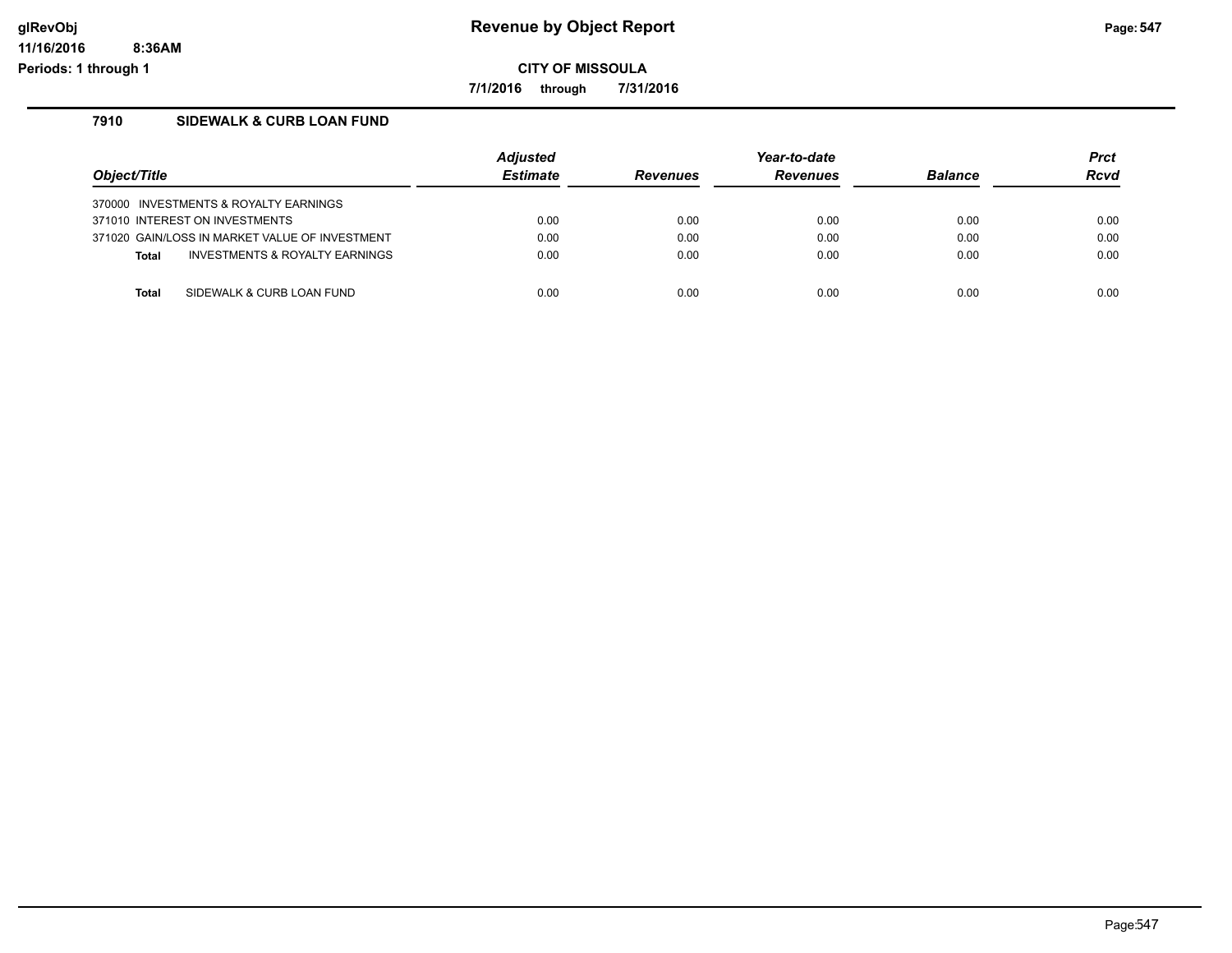**11/16/2016 8:36AM Periods: 1 through 1**

**CITY OF MISSOULA**

**7/1/2016 through 7/31/2016**

**7911 RESIDENTIAL INSPECTION FUND**

**7911 RESIDENTIAL INSPECTION FUND**

|                                                    | <b>Adjusted</b> |                 | Year-to-date    |                | <b>Prct</b> |
|----------------------------------------------------|-----------------|-----------------|-----------------|----------------|-------------|
| Object/Title                                       | <b>Estimate</b> | <b>Revenues</b> | <b>Revenues</b> | <b>Balance</b> | <b>Rcvd</b> |
| 320000 LICENSES & PERMITS                          |                 |                 |                 |                |             |
| 323018 PAVING ASSESSMENTS                          | 0.00            | 0.00            | 0.00            | 0.00           | 0.00        |
| <b>LICENSES &amp; PERMITS</b><br>Total             | 0.00            | 0.00            | 0.00            | 0.00           | 0.00        |
| 360000 MISCELLANEOUS REVENUES                      |                 |                 |                 |                |             |
| 360010 MISCELLANEOUS                               | 0.00            | 0.00            | 0.00            | 0.00           | 0.00        |
| 365001 *** Title Not Found ***                     | 0.00            | 0.00            | 0.00            | 0.00           | 0.00        |
| 365002 OTHER RECREATION DONATIONS                  | 0.00            | 0.00            | 0.00            | 0.00           | 0.00        |
| MISCELLANEOUS REVENUES<br>Total                    | 0.00            | 0.00            | 0.00            | 0.00           | 0.00        |
| 370000 INVESTMENTS & ROYALTY EARNINGS              |                 |                 |                 |                |             |
| 371010 INTEREST ON INVESTMENTS                     | 0.00            | 0.00            | 0.00            | 0.00           | 0.00        |
| 371020 GAIN/LOSS IN MARKET VALUE OF INVESTMENTS    | 0.00            | 0.00            | 0.00            | 0.00           | 0.00        |
| <b>INVESTMENTS &amp; ROYALTY EARNINGS</b><br>Total | 0.00            | 0.00            | 0.00            | 0.00           | 0.00        |
| RESIDENTIAL INSPECTION FUND<br>Total               | 0.00            | 0.00            | 0.00            | 0.00           | 0.00        |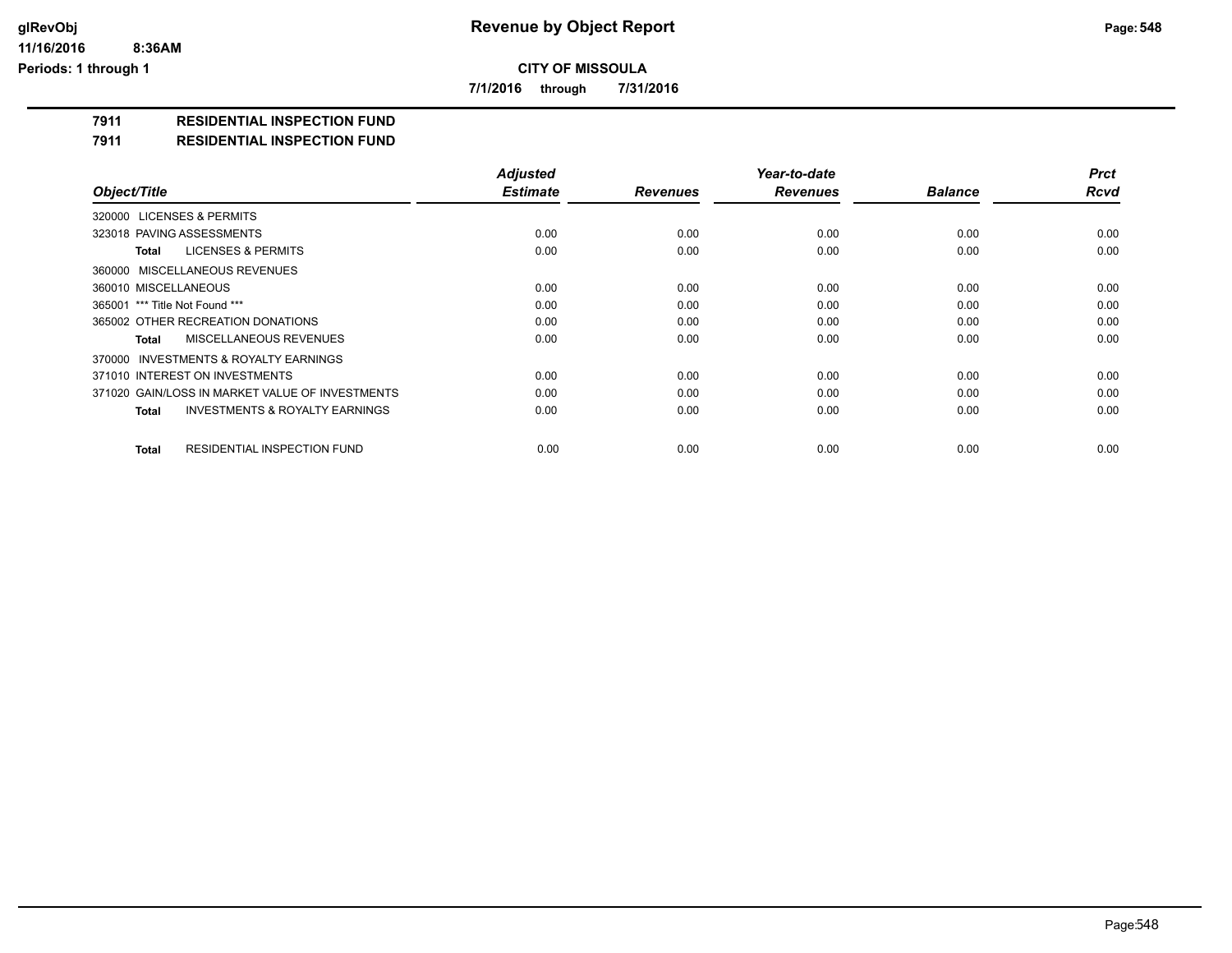**Periods: 1 through 1**

**CITY OF MISSOULA**

**7/1/2016 through 7/31/2016**

#### **7911 RESIDENTIAL INSPECTION FUND**

 **8:36AM**

| Object/Title                                              | <b>Adjusted</b><br><b>Estimate</b> | <b>Revenues</b> | Year-to-date<br><b>Revenues</b> | <b>Balance</b> | <b>Prct</b><br><b>Rcvd</b> |
|-----------------------------------------------------------|------------------------------------|-----------------|---------------------------------|----------------|----------------------------|
|                                                           |                                    |                 |                                 |                |                            |
| 320000 LICENSES & PERMITS                                 |                                    |                 |                                 |                |                            |
| 323018 PAVING ASSESSMENTS                                 | 0.00                               | 0.00            | 0.00                            | 0.00           | 0.00                       |
| <b>LICENSES &amp; PERMITS</b><br><b>Total</b>             | 0.00                               | 0.00            | 0.00                            | 0.00           | 0.00                       |
| 360000 MISCELLANEOUS REVENUES                             |                                    |                 |                                 |                |                            |
| 360010 MISCELLANEOUS                                      | 0.00                               | 0.00            | 0.00                            | 0.00           | 0.00                       |
| 365001 *** Title Not Found ***                            | 0.00                               | 0.00            | 0.00                            | 0.00           | 0.00                       |
| 365002 OTHER RECREATION DONATIONS                         | 0.00                               | 0.00            | 0.00                            | 0.00           | 0.00                       |
| <b>MISCELLANEOUS REVENUES</b><br><b>Total</b>             | 0.00                               | 0.00            | 0.00                            | 0.00           | 0.00                       |
| INVESTMENTS & ROYALTY EARNINGS<br>370000                  |                                    |                 |                                 |                |                            |
| 371010 INTEREST ON INVESTMENTS                            | 0.00                               | 0.00            | 0.00                            | 0.00           | 0.00                       |
| 371020 GAIN/LOSS IN MARKET VALUE OF INVESTMENT            | 0.00                               | 0.00            | 0.00                            | 0.00           | 0.00                       |
| <b>INVESTMENTS &amp; ROYALTY EARNINGS</b><br><b>Total</b> | 0.00                               | 0.00            | 0.00                            | 0.00           | 0.00                       |
| RESIDENTIAL INSPECTION FUND<br><b>Total</b>               | 0.00                               | 0.00            | 0.00                            | 0.00           | 0.00                       |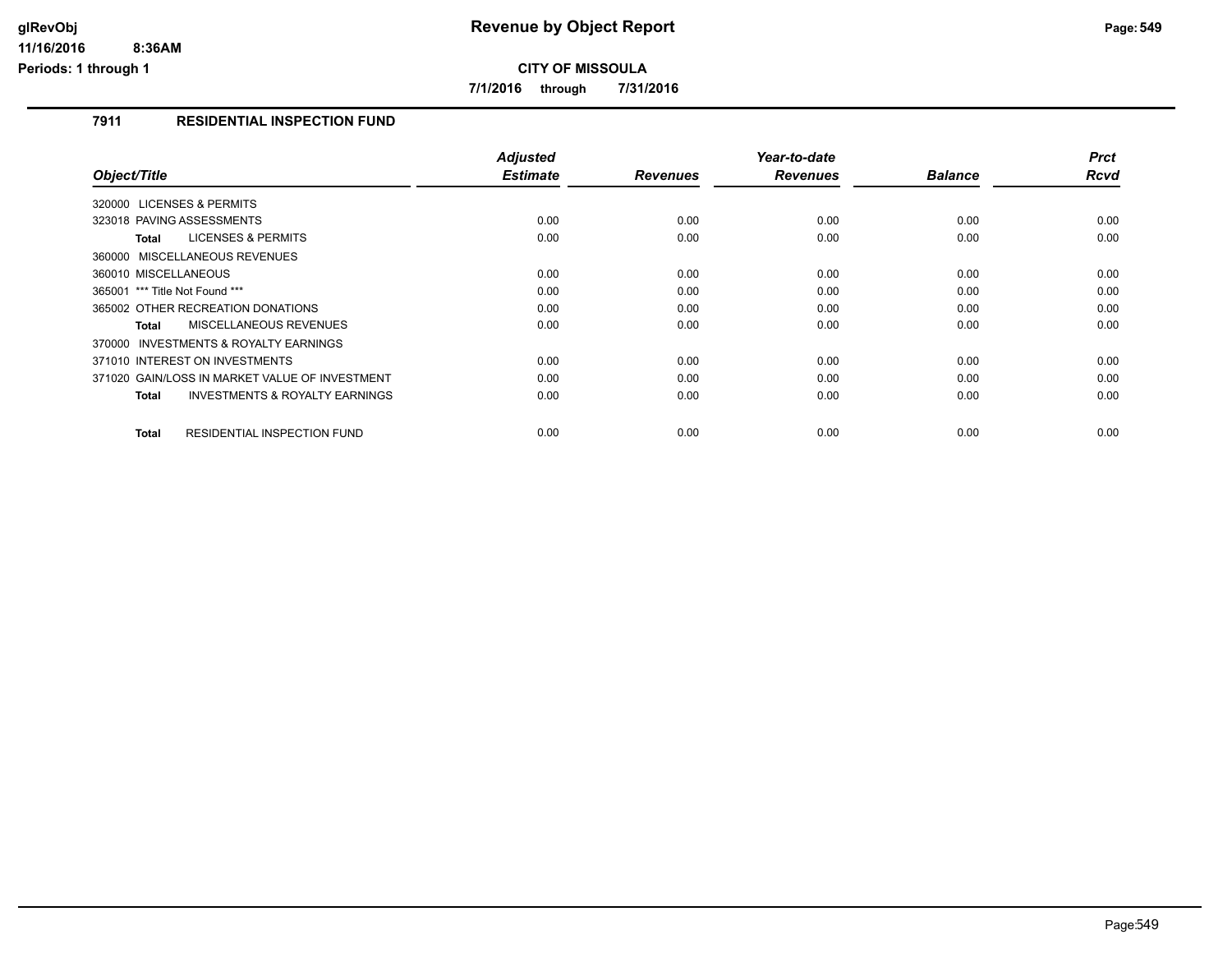**11/16/2016 8:36AM Periods: 1 through 1**

#### **CITY OF MISSOULA**

**7/1/2016 through 7/31/2016**

#### **9000 GENERAL FIXED ASSETS ACCOUNT GROUP 9000 GENERAL FIXED ASSETS ACCOUNT GROUP**

| Object/Title                   |                                           | <b>Adjusted</b> |                 |                 | Prct           |      |
|--------------------------------|-------------------------------------------|-----------------|-----------------|-----------------|----------------|------|
|                                |                                           | <b>Estimate</b> | <b>Revenues</b> | <b>Revenues</b> | <b>Balance</b> | Rcvd |
|                                | 380000 OTHER FINANCING SOURCES            |                 |                 |                 |                |      |
| 382000 *** Title Not Found *** |                                           | 0.00            | 0.00            | 0.00            | 0.00           | 0.00 |
| Total                          | OTHER FINANCING SOURCES                   | 0.00            | 0.00            | 0.00            | 0.00           | 0.00 |
| <b>Total</b>                   | <b>GENERAL FIXED ASSETS ACCOUNT GROUP</b> | 0.00            | 0.00            | 0.00            | 0.00           | 0.00 |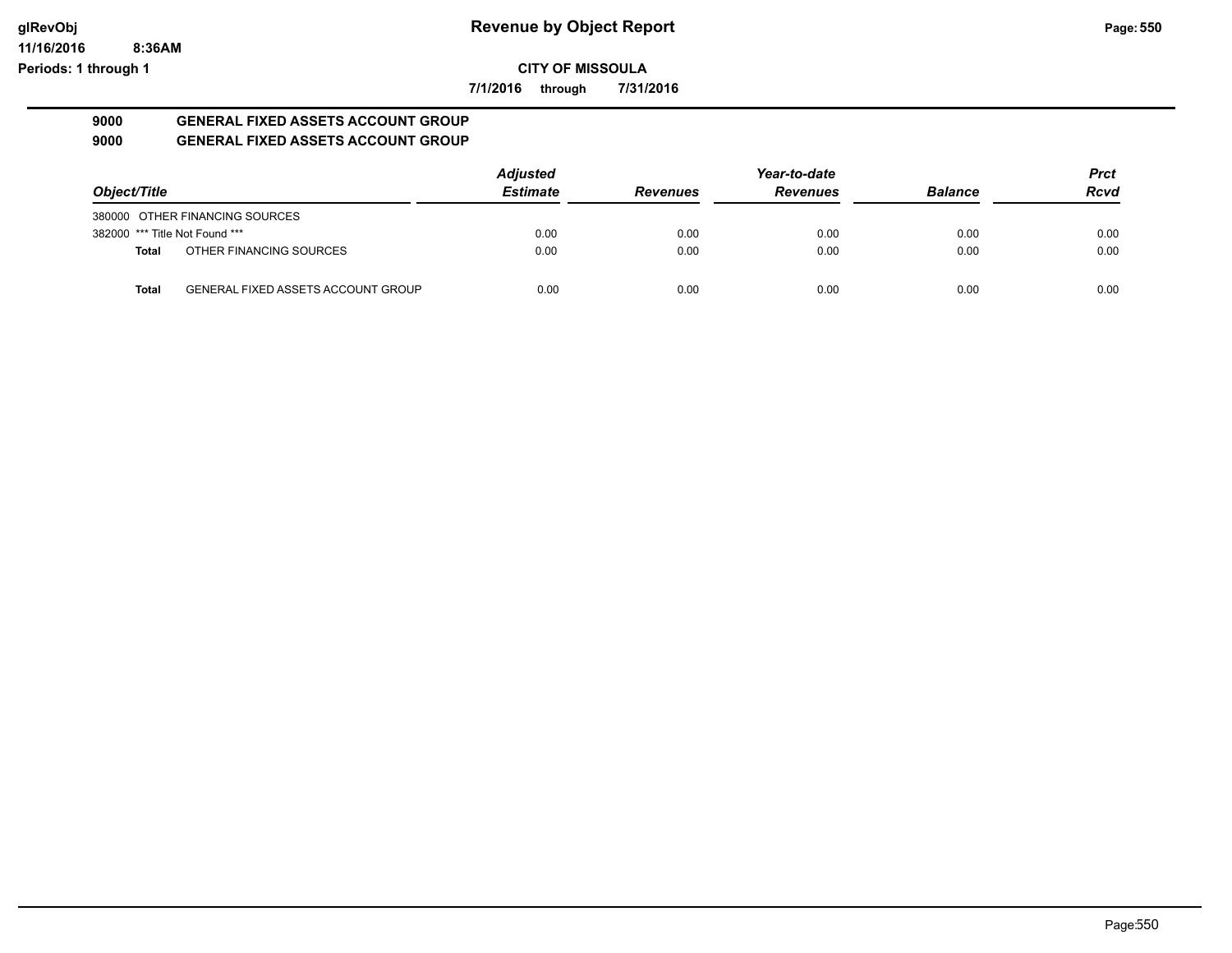**7/1/2016 through 7/31/2016**

#### **9000 GENERAL FIXED ASSETS ACCOUNT GROUP**

| Object/Title                   |                                           | <b>Adjusted</b><br><b>Estimate</b> | <b>Revenues</b> | Year-to-date<br><b>Revenues</b> | <b>Balance</b> | <b>Prct</b><br>Rcvd |
|--------------------------------|-------------------------------------------|------------------------------------|-----------------|---------------------------------|----------------|---------------------|
|                                | 380000 OTHER FINANCING SOURCES            |                                    |                 |                                 |                |                     |
| 382000 *** Title Not Found *** |                                           | 0.00                               | 0.00            | 0.00                            | 0.00           | 0.00                |
| <b>Total</b>                   | OTHER FINANCING SOURCES                   | 0.00                               | 0.00            | 0.00                            | 0.00           | 0.00                |
| <b>Total</b>                   | <b>GENERAL FIXED ASSETS ACCOUNT GROUF</b> | 0.00                               | 0.00            | 0.00                            | 0.00           | 0.00                |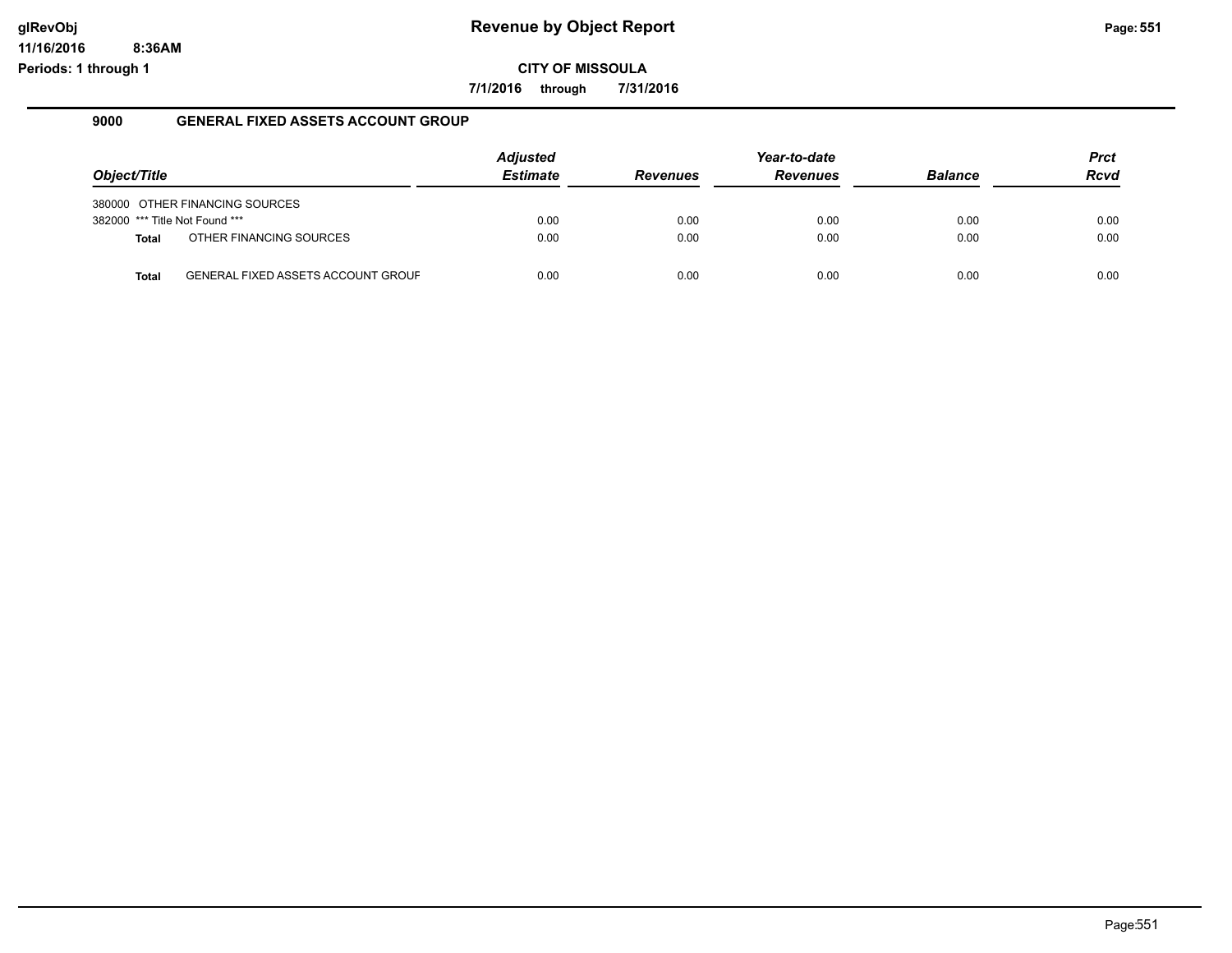**CITY OF MISSOULA 7/1/2016 through 7/31/2016**

#### *Grand Totals*

|                                                | <b>Adjusted</b> |                 | Year-to-date    |                | <b>Prct</b> |
|------------------------------------------------|-----------------|-----------------|-----------------|----------------|-------------|
| Object/Title                                   | <b>Estimate</b> | <b>Revenues</b> | <b>Revenues</b> | <b>Balance</b> | <b>Rcvd</b> |
| 310000 TAXES/ASSESSMENTS                       |                 |                 |                 |                |             |
| 310000 TAXES/ASSESSMENTS                       | 0.00            | 0.00            | 0.00            | 0.00           | 0.00        |
| 311000 GENERAL PROPERTY TAXES                  | 0.00            | $-355,555.81$   | $-355,555.81$   | 355,555.81     | 0.00        |
| 311001 CURRENT TAXES                           | 0.00            | 0.00            | 0.00            | 0.00           | 0.00        |
| 311005 DELINQUENT TAXES                        | 0.00            | $-979.92$       | $-979.92$       | 979.92         | 0.00        |
| 311011 TAX INCREMENT                           | 0.00            | $-63,008.83$    | $-63,008.83$    | 63,008.83      | 0.00        |
| 311030 MOTOR VEHICLE TAXES                     | 0.00            | $-279,067.48$   | $-279,067.48$   | 279,067.48     | 0.00        |
| 312000 PENALTIES & INTEREST - DELINQUENT TAXES | 0.00            | 0.00            | 0.00            | 0.00           | 0.00        |
| 312001 PENALTIES & INTEREST                    | 0.00            | $-13,885.01$    | $-13,885.01$    | 13,885.01      | 0.00        |
| 314000 PROP TAX - OTHER THAN ASSESSED VAL      | 0.00            | 0.00            | 0.00            | 0.00           | 0.00        |
| 314001 LIGHT VEHICLE TAX                       | 0.00            | 0.00            | 0.00            | 0.00           | 0.00        |
| 314100 TBID REVENUE                            | 0.00            | 0.00            | 0.00            | 0.00           | 0.00        |
| TAXES/ASSESSMENTS<br><b>Total</b>              | 0.00            | $-712,497.05$   | $-712,497.05$   | 712,497.05     | 0.00        |
| 320000 LICENSES & PERMITS                      |                 |                 |                 |                |             |
| 322011 LIQUOR LICENSES                         | 0.00            | 0.00            | 0.00            | 0.00           | 0.00        |
| 322012 BEER LICENSES                           | 0.00            | 0.00            | 0.00            | 0.00           | 0.00        |
| 322013 WINE LICENSES                           | 0.00            | 0.00            | 0.00            | 0.00           | 0.00        |
| 322014 GOING OUT OF BUSINESS LICENSE           | 0.00            | 0.00            | 0.00            | 0.00           | 0.00        |
| 322020 GENERAL BUSINESS/PROF/OCCUPATIONAL LIC  | 0.00            | 4,125.24        | 4,125.24        | $-4,125.24$    | 0.00        |
| 322021 RENTAL LICENSES                         | 0.00            | $-118.08$       | $-118.08$       | 118.08         | 0.00        |
| 322022 BLIC PENALTIES & LICENSES               | 0.00            | -4,998.89       | $-4,998.89$     | 4,998.89       | 0.00        |
| 322023 TOURIST HOME REGISTRATION               | 0.00            | 0.00            | 0.00            | 0.00           | 0.00        |
| 322031 FRANCHISE FEE - AT&T                    | 0.00            | $-171,221.56$   | $-171,221.56$   | 171,221.56     | 0.00        |
| 322034 PEG ACCESS                              | 0.00            | $-9,737.33$     | $-9,737.33$     | 9,737.33       | 0.00        |
| 323011 BUILDING PERMITS                        | 0.00            | 144,637.54      | 144,637.54      | $-144,637.54$  | 0.00        |
| 323012 ELECTRICAL PERMITS                      | 0.00            | 26,466.98       | 26,466.98       | $-26,466.98$   | 0.00        |
| 323013 PLUMBING PERMITS                        | 0.00            | 13,051.00       | 13,051.00       | $-13,051.00$   | 0.00        |
| 323014 BLDG PERMIT REVIEW FEE                  | 0.00            | 0.00            | 0.00            | 0.00           | 0.00        |
| 323015 EXCAVATING PERMITS                      | 0.00            | 82,409.31       | 82,409.31       | $-82,409.31$   | 0.00        |
| 323016 MOVING PERMITS                          | 0.00            | 424.00          | 424.00          | $-424.00$      | 0.00        |
| 323017 MECHANICAL PERMITS                      | 0.00            | 7,296.00        | 7,296.00        | $-7,296.00$    | 0.00        |
| 323018 PAVING ASSESSMENTS                      | 0.00            | 0.00            | 0.00            | 0.00           | 0.00        |
| 323019 ALARM USERS PERMITS                     | 0.00            | 9,308.00        | 9,308.00        | $-9,308.00$    | 0.00        |
| 323020 FENCE PERMITS                           | 0.00            | 1,967.00        | 1,967.00        | $-1,967.00$    | 0.00        |
| 323021 PAVING PERMITS                          | 0.00            | 2,541.00        | 2,541.00        | $-2,541.00$    | 0.00        |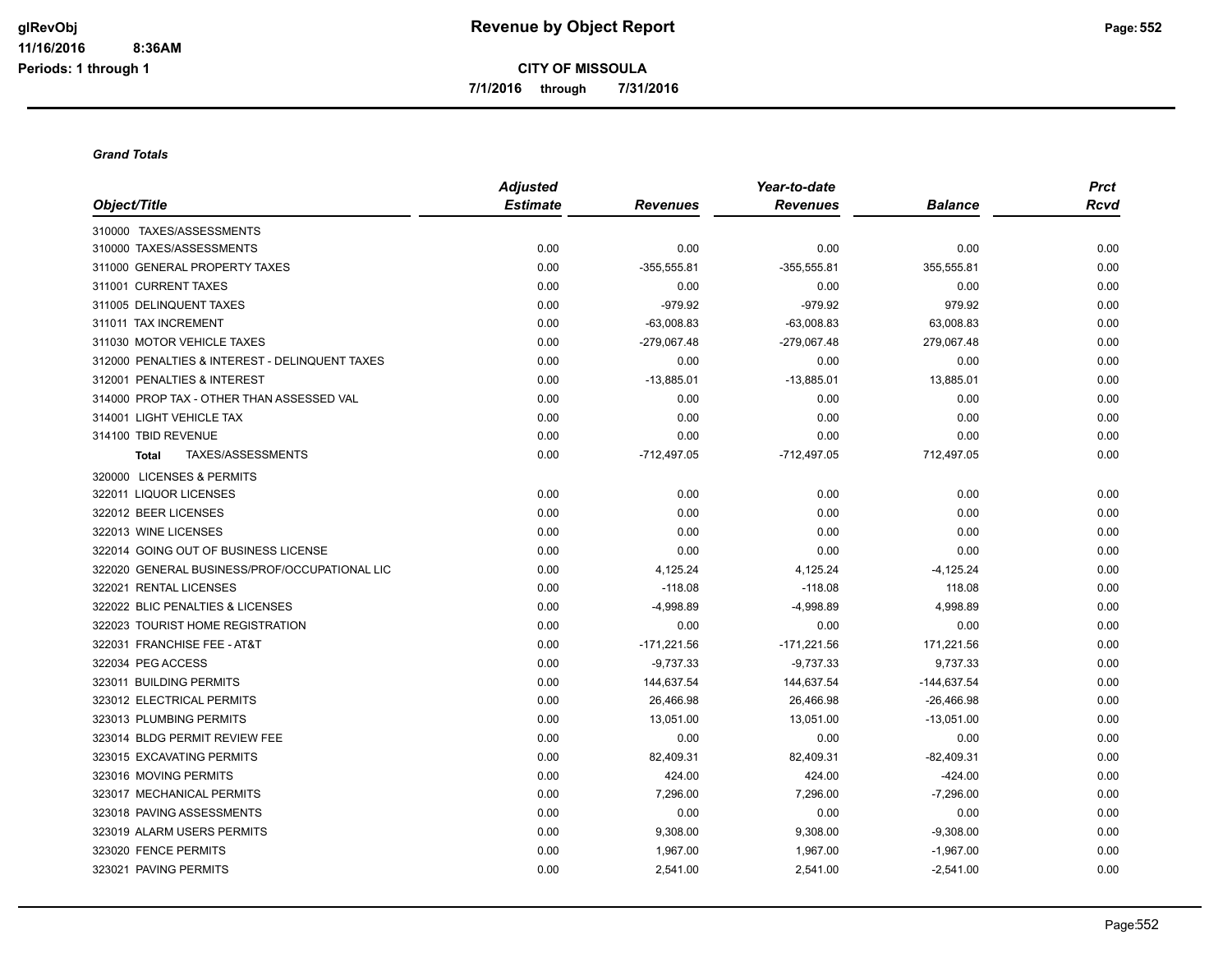**7/1/2016 through 7/31/2016**

| Object/Title                                   | <b>Adjusted</b><br><b>Estimate</b> | <b>Revenues</b> | Year-to-date<br><b>Revenues</b> | <b>Balance</b> | <b>Prct</b><br><b>Rcvd</b> |
|------------------------------------------------|------------------------------------|-----------------|---------------------------------|----------------|----------------------------|
| 323022 GRADING/DRAINAGE PERMITS                | 0.00                               | 3,046.00        | 3,046.00                        | $-3,046.00$    | 0.00                       |
| 323023 ADA ACCESS PERMITS                      | 0.00                               | 1,041.00        | 1,041.00                        | $-1,041.00$    | 0.00                       |
| 323025 STREET USE PERMITS                      | 0.00                               | 145.00          | 145.00                          | $-145.00$      | 0.00                       |
| 323026 PYROTECHNICS PERMITS                    | 0.00                               | 0.00            | 0.00                            | 0.00           | 0.00                       |
| 323027 HAULER PERMITS                          | 0.00                               | 0.00            | 0.00                            | 0.00           | 0.00                       |
| 323030 ANIMAL LICENSES                         | 0.00                               | 1,063.47        | 1,063.47                        | $-1,063.47$    | 0.00                       |
| 323031 CHICKEN LICENSES                        | 0.00                               | 75.00           | 75.00                           | $-75.00$       | 0.00                       |
| 323052 STORM WATER POLLUTION PREVENTION PERMIT | 0.00                               | 572.00          | 572.00                          | $-572.00$      | 0.00                       |
| 323054 ZONING COMPLIANCE PERMITS               | 0.00                               | 1,254.00        | 1,254.00                        | $-1,254.00$    | 0.00                       |
| 323055 FLOOD PLAIN PERMITS                     | 0.00                               | 546.00          | 546.00                          | $-546.00$      | 0.00                       |
| 323056 SIGN PERMITS                            | 0.00                               | 1,183.00        | 1,183.00                        | $-1,183.00$    | 0.00                       |
| 323057 SIDEWALK CAFE PERMIT                    | 0.00                               | 0.00            | 0.00                            | 0.00           | 0.00                       |
| <b>LICENSES &amp; PERMITS</b><br><b>Total</b>  | 0.00                               | 115,075.68      | 115,075.68                      | $-115,075.68$  | 0.00                       |
| 330000 INTERGOVERNMENTAL REVENUES              |                                    |                 |                                 |                |                            |
| 330000 INTERGOVERNMENTAL REVENUES              | 0.00                               | -43,837.97      | -43,837.97                      | 43,837.97      | 0.00                       |
| 330005 MUTD GRANT ADMIN FEE                    | 0.00                               | 0.00            | 0.00                            | 0.00           | 0.00                       |
| 331000 FEDERAL GRANTS                          | 0.00                               | 0.00            | 0.00                            | 0.00           | 0.00                       |
| 331001 BYRNE DISCRETIONARY                     | 0.00                               | 0.00            | 0.00                            | 0.00           | 0.00                       |
| 331002 COUNTY ASSISTANCE CIP PROJECTS          | 0.00                               | 0.00            | 0.00                            | 0.00           | 0.00                       |
| 331003 STATE HOME PROGRAM INCOME               | 0.00                               | 0.00            | 0.00                            | 0.00           | 0.00                       |
| 331004 CITY ASSESSMENTS                        | 0.00                               | 0.00            | 0.00                            | 0.00           | 0.00                       |
| 331005 WESTERN FEDERAL LANDS GRANT             | 0.00                               | 0.00            | 0.00                            | 0.00           | 0.00                       |
| 331010 ENTITLEMENT - CDBG                      | 0.00                               | $-54,037.12$    | $-54,037.12$                    | 54,037.12      | 0.00                       |
| 331011 NSP GRANT/SILVERTIP PROJECT             | 0.00                               | 0.00            | 0.00                            | 0.00           | 0.00                       |
| 331012 ARRA/CDBG STIMULUS REVENUE              | 0.00                               | 0.00            | 0.00                            | 0.00           | 0.00                       |
| 331013 NORTHSIDE PED BRIDGE ARRA GRANT         | 0.00                               | 0.00            | 0.00                            | 0.00           | 0.00                       |
| 331014 EECBG GRANT                             | 0.00                               | 0.00            | 0.00                            | 0.00           | 0.00                       |
| 331016 HOMEWORD 1800 PHILLIPS                  | 0.00                               | 0.00            | 0.00                            | 0.00           | 0.00                       |
| 331017 HUD 6.7M/SILVERTIP APTS                 | 0.00                               | 0.00            | 0.00                            | 0.00           | 0.00                       |
| 331018 MHA 1M/SILVERTIP APTS                   | 0.00                               | 0.00            | 0.00                            | 0.00           | 0.00                       |
| 331022 EQUIPMENT GRANT                         | 0.00                               | 0.00            | 0.00                            | 0.00           | 0.00                       |
| 331023 COPS HIRING GRANT 2011                  | 0.00                               | 0.00            | 0.00                            | 0.00           | 0.00                       |
| 331024 DEPT OF JUSTICE GRANTS                  | 0.00                               | $-32,813.26$    | $-32,813.26$                    | 32,813.26      | 0.00                       |
| 331025 DV ACCOUNTABILITY PROJECT               | 0.00                               | 0.00            | 0.00                            | 0.00           | 0.00                       |
| 331026 FY09 POLICE ICAC FEDERAL GRANT          | 0.00                               | $-15,747.65$    | $-15,747.65$                    | 15,747.65      | 0.00                       |
| 331027 JAG GRANTS REVENUE                      | 0.00                               | $-165.37$       | $-165.37$                       | 165.37         | 0.00                       |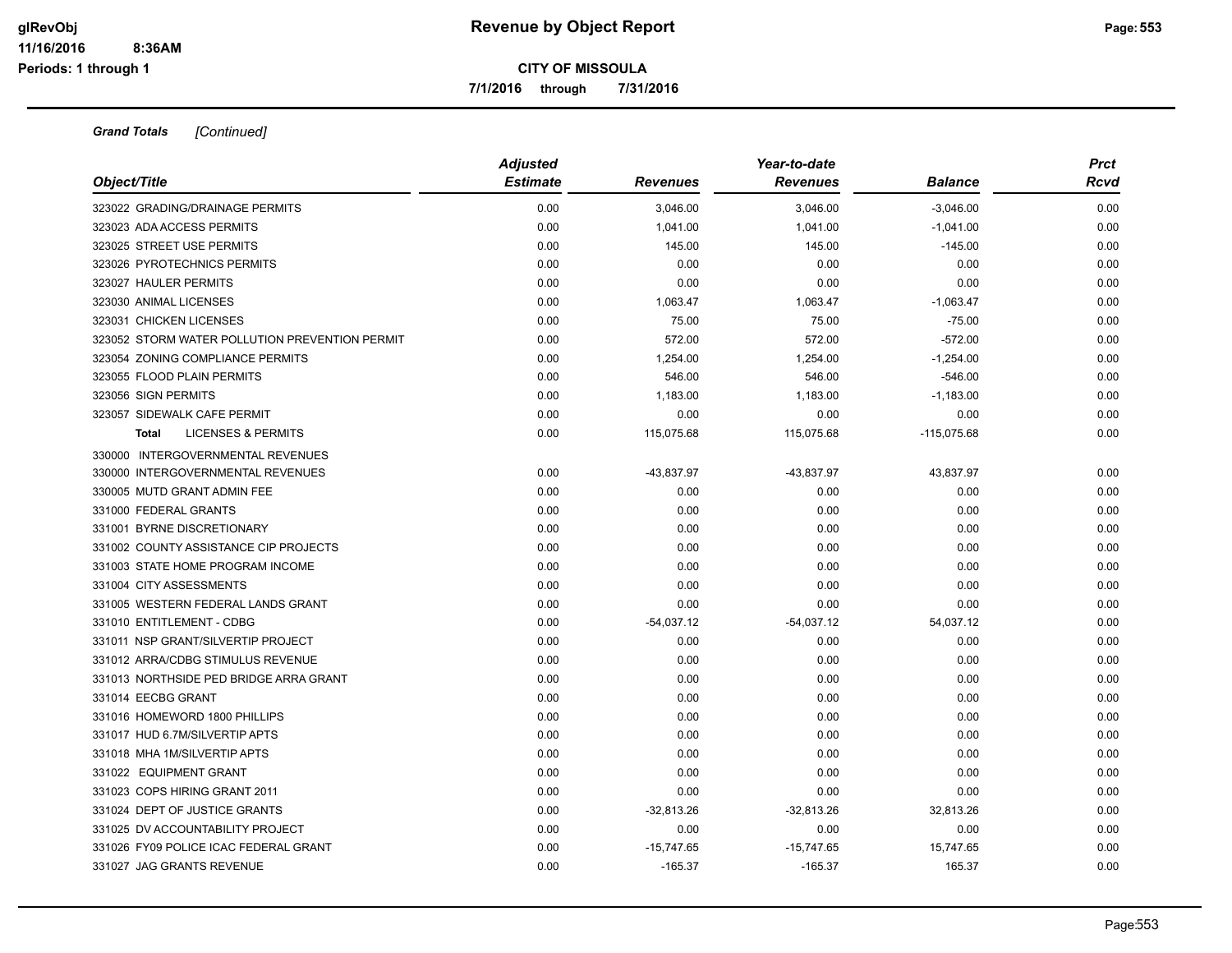**7/1/2016 through 7/31/2016**

| Object/Title                                | <b>Adjusted</b><br><b>Estimate</b> | <b>Revenues</b> | Year-to-date<br><b>Revenues</b> | <b>Balance</b> | <b>Prct</b><br>Rcvd |
|---------------------------------------------|------------------------------------|-----------------|---------------------------------|----------------|---------------------|
| 331028 JAG VII                              | 0.00                               | 0.00            | 0.00                            | 0.00           | 0.00                |
| 331029 CHRP GRANT                           | 0.00                               | 0.00            | 0.00                            | 0.00           | 0.00                |
| 331030 COMMUNITY RESOURCE OFFICER/MCPS      | 0.00                               | 0.00            | 0.00                            | 0.00           | 0.00                |
| 331031 EECBG REVOLVING LOAN                 | 0.00                               | 0.00            | 0.00                            | 0.00           | 0.00                |
| 331033 WORD                                 | 0.00                               | 0.00            | 0.00                            | 0.00           | 0.00                |
| 331050 ISTEA/CTEP GRANT                     | 0.00                               | 0.00            | 0.00                            | 0.00           | 0.00                |
| 331051 ISTEA/CTEP-HIGGINS HILL/BECKWITH     | 0.00                               | 0.00            | 0.00                            | 0.00           | 0.00                |
| 331052 MDT CMAQ STRIPING GRANT              | 0.00                               | 0.00            | 0.00                            | 0.00           | 0.00                |
| 331053 CTEP PLAYFAIR                        | 0.00                               | 0.00            | 0.00                            | 0.00           | 0.00                |
| 331054 FHWA PL GRANT                        | 0.00                               | $-173,636.00$   | $-173,636.00$                   | 173,636.00     | 0.00                |
| 331055 FTA GRANT                            | 0.00                               | $-30,696.00$    | $-30,696.00$                    | 30,696.00      | 0.00                |
| 331056 MDT FEDERAL CMAQ                     | 0.00                               | $-61,712.00$    | $-61,712.00$                    | 61,712.00      | 0.00                |
| 331060 NATL RECREATION TRAILS GRANTS        | 0.00                               | 0.00            | 0.00                            | 0.00           | 0.00                |
| 331090 EPA GRANT                            | 0.00                               | $-212,016.23$   | $-212,016.23$                   | 212,016.23     | 0.00                |
| 331091 US DOT HMEP GRANT                    | 0.00                               | 0.00            | 0.00                            | 0.00           | 0.00                |
| 331112 SAFER GRANT                          | 0.00                               | 0.00            | 0.00                            | 0.00           | 0.00                |
| 331113 *** Title Not Found ***              | 0.00                               | 0.00            | 0.00                            | 0.00           | 0.00                |
| 331114 TITLE III GRANT-MSLA CO              | 0.00                               | 0.00            | 0.00                            | 0.00           | 0.00                |
| 331153 RUSSELL S 3RD IMPROVEMENTS           | 0.00                               | 0.00            | 0.00                            | 0.00           | 0.00                |
| 331154 CTEP-MILWAUKEE RR TRAIL              | 0.00                               | 0.00            | 0.00                            | 0.00           | 0.00                |
| 331155 CTEP/GRANT CREEK TRAIL BCN           | 0.00                               | 0.00            | 0.00                            | 0.00           | 0.00                |
| 331156 CTEP GRANTS                          | 0.00                               | 0.00            | 0.00                            | 0.00           | 0.00                |
| 331159 CTEP-U OF M CROSSWALK PROJECT        | 0.00                               | 0.00            | 0.00                            | 0.00           | 0.00                |
| 331160 SAFE ROUTES TO SCHOOLS fY08 \$82,500 | 0.00                               | 0.00            | 0.00                            | 0.00           | 0.00                |
| 331161 CTEP-LOLO ST/BRIDGE TO DUNCAN S/C    | 0.00                               | 0.00            | 0.00                            | 0.00           | 0.00                |
| 331170 HISTORICAL PRESERVATION GRANT        | 0.00                               | 0.00            | 0.00                            | 0.00           | 0.00                |
| 331178 DUI TASK FORCE                       | 0.00                               | 0.00            | 0.00                            | 0.00           | 0.00                |
| 331180 LIBRARY LITERACY GRANT               | 0.00                               | 0.00            | 0.00                            | 0.00           | 0.00                |
| 331181 CTEP/CMAQ MADISON ST TO U CONNECTOR  | 0.00                               | 0.00            | 0.00                            | 0.00           | 0.00                |
| 331990 IRS REIMB/DEBT SVS INTEREST          | 0.00                               | 0.00            | 0.00                            | 0.00           | 0.00                |
| 331992 FEDERAL ARRA GRANTS                  | 0.00                               | 0.00            | 0.00                            | 0.00           | 0.00                |
| 334013 STATE GRANT - OT SEATBELT            | 0.00                               | 0.00            | 0.00                            | 0.00           | 0.00                |
| 334014 *** Title Not Found ***              | 0.00                               | 0.00            | 0.00                            | 0.00           | 0.00                |
| 334015 COPS TECHNOLOGY GRANT                | 0.00                               | 0.00            | 0.00                            | 0.00           | 0.00                |
| 334016 BULLETPROOF VEST GRANT               | 0.00                               | 0.00            | 0.00                            | 0.00           | 0.00                |
| 334017 SCHOOL RESOURCE OFFICER              | 0.00                               | $-220,000.00$   | $-220,000.00$                   | 220.000.00     | 0.00                |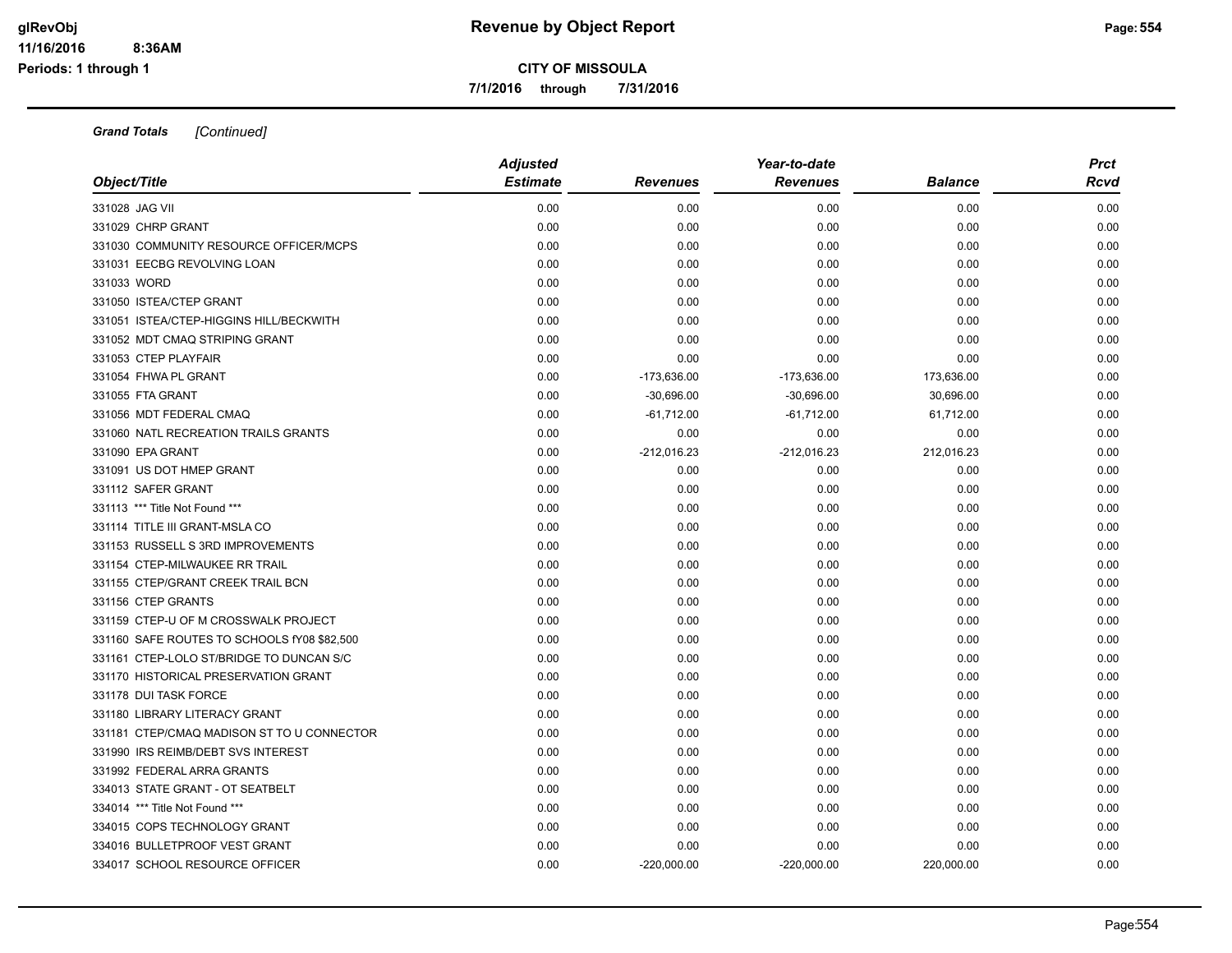**7/1/2016 through 7/31/2016**

| Object/Title                                                           | <b>Adjusted</b><br><b>Estimate</b> | <b>Revenues</b> | Year-to-date<br><b>Revenues</b> | <b>Balance</b> | <b>Prct</b><br>Rcvd |
|------------------------------------------------------------------------|------------------------------------|-----------------|---------------------------------|----------------|---------------------|
| 334018 STATE GRANT - CAPITAL                                           | 0.00                               | 0.00            | 0.00                            | 0.00           | 0.00                |
| 334020 UNDERAGE DRINKING GRANT                                         | 0.00                               | 0.00            | 0.00                            | 0.00           | 0.00                |
| 334025 COUNTY WEED                                                     | 0.00                               | 0.00            | 0.00                            | 0.00           | 0.00                |
| 334026 FOREST HEALTH GRANT                                             | 0.00                               | 0.00            | 0.00                            | 0.00           | 0.00                |
| 334028 DEPT OF AG INTERN GRANT                                         | 0.00                               | 0.00            | 0.00                            | 0.00           | 0.00                |
| 334040 GAS TAX APPORTIONMENT                                           | 0.00                               | 90,125.81       | 90,125.81                       | $-90, 125.81$  | 0.00                |
| 334045 MONTANA DEPARTMENT TRANSPORTATION                               | 0.00                               | 0.00            | 0.00                            | 0.00           | 0.00                |
|                                                                        |                                    |                 |                                 |                |                     |
| 334056 BANK CORP. LIC. TAX - (PREVIOUS YEARS)                          | 0.00<br>0.00                       | 0.00<br>0.00    | 0.00                            | 0.00<br>0.00   | 0.00<br>0.00        |
| 334061 IMPACT FEES-CLEARING ACCOUNT<br>334071 DEQ/RIVER WATER SAMPLING | 0.00                               | 0.00            | 0.00<br>0.00                    | 0.00           | 0.00                |
| 334076 BIG SKY TRUST FUND GRANTS                                       | 0.00                               | 0.00            | 0.00                            | 0.00           | 0.00                |
| 334112 WELLNESS GRANT                                                  | 0.00                               | 0.00            | 0.00                            | 0.00           | 0.00                |
| 334120 TSEP GRANT                                                      | 0.00                               |                 |                                 |                | 0.00                |
|                                                                        |                                    | 0.00            | 0.00                            | 0.00           |                     |
| 334121 DNRC GRANT                                                      | 0.00                               | 0.00            | 0.00                            | 0.00           | 0.00                |
| 334122 RENEWABLE RESOURCE GRANTS                                       | 0.00                               | $-49,800.00$    | $-49,800.00$                    | 49,800.00      | 0.00                |
| 334123 MAQI FEDERAL ASSISTANCE<br>334124 GRANTS-CIP                    | 0.00                               | 0.00            | 0.00                            | 0.00           | 0.00                |
|                                                                        | 0.00                               | 0.00            | 0.00                            | 0.00           | 0.00                |
| 334125 FIRE FIGHTER GRANT                                              | 0.00                               | 0.00            | 0.00                            | 0.00           | 0.00                |
| 334126 DEVELOPER ASSESSMENTS                                           | 0.00                               | 0.00            | 0.00                            | 0.00           | 0.00                |
| 334127 TONKIN TRAIL - FISH WILDLIFE PARKS                              | 0.00                               | 0.00            | 0.00                            | 0.00           | 0.00                |
| 334128 CDBG FIRE HYDRANT GRANT                                         | 0.00                               | 0.00            | 0.00                            | 0.00           | 0.00                |
| 334140 DNRC GRANT                                                      | 0.00                               | 0.00            | 0.00                            | 0.00           | 0.00                |
| 334143 MONTANA TOURISM GRANT                                           | 0.00                               | 0.00            | 0.00                            | 0.00           | 0.00                |
| 334145 WESTERN MT MENTAL HEALTH CTR                                    | 0.00                               | 0.00            | 0.00                            | 0.00           | 0.00                |
| 334146 ADDI FUNDS-1ST TIME HOMEBUYERS                                  | 0.00                               | 0.00            | 0.00                            | 0.00           | 0.00                |
| 334149 MISSOULA HOMEOWNERSHIP PROGRAM                                  | 0.00                               | 0.00            | 0.00                            | 0.00           | 0.00                |
| 334153 FY14 DISTRICT XI HRC TBRA                                       | 0.00                               | $-15,989.01$    | $-15,989.01$                    | 15,989.01      | 0.00                |
| 334154 HOMEWORD SWEETGRASS                                             | 0.00                               | 0.00            | 0.00                            | 0.00           | 0.00                |
| 334155 FY08 NMCDC                                                      | 0.00                               | 0.00            | 0.00                            | 0.00           | 0.00                |
| 334156 *** Title Not Found ***                                         | 0.00                               | 0.00            | 0.00                            | 0.00           | 0.00                |
| 334157 FY09 MHA                                                        | 0.00                               | 0.00            | 0.00                            | 0.00           | 0.00                |
| 334159 FY09 HOMEWORD                                                   | 0.00                               | 0.00            | 0.00                            | 0.00           | 0.00                |
| 334160 FY09 NMCDC                                                      | 0.00                               | 0.00            | 0.00                            | 0.00           | 0.00                |
| 334161 FY10 DISTRICT XI HRC                                            | 0.00                               | 0.00            | 0.00                            | 0.00           | 0.00                |
| 334163 FY10 homeWORD/SOLSTICE APT                                      | 0.00                               | 0.00            | 0.00                            | 0.00           | 0.00                |
| 334251 RTP/TAP STATE GRANTS                                            | 0.00                               | $-2,548.00$     | $-2,548.00$                     | 2,548.00       | 0.00                |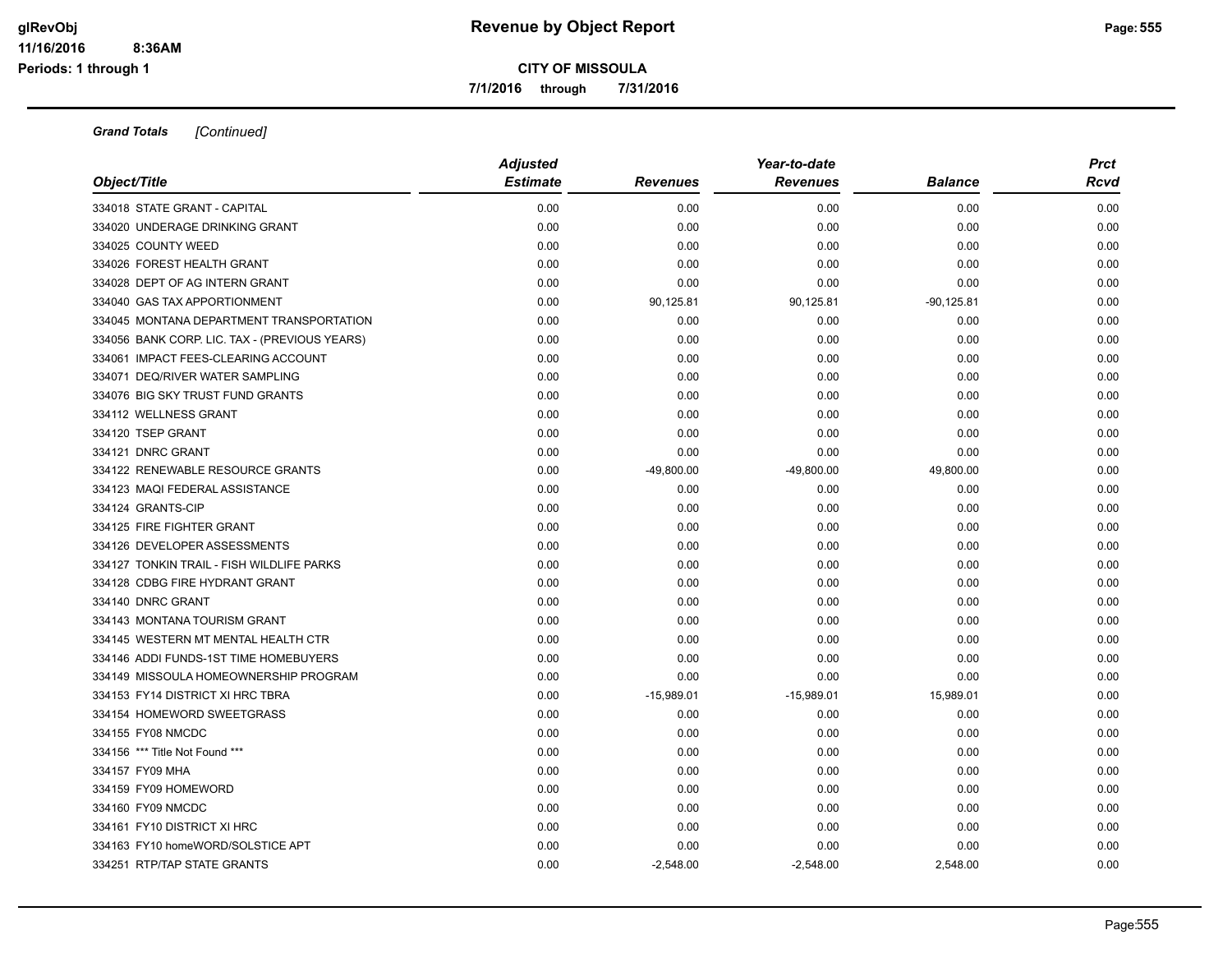**7/1/2016 through 7/31/2016**

|                                              | <b>Adjusted</b> |                 | Year-to-date    |                | <b>Prct</b> |
|----------------------------------------------|-----------------|-----------------|-----------------|----------------|-------------|
| Object/Title                                 | <b>Estimate</b> | <b>Revenues</b> | <b>Revenues</b> | <b>Balance</b> | Rcvd        |
| 334990 ARRA FUNDING                          | 0.00            | 0.00            | 0.00            | 0.00           | 0.00        |
| 334991 ARRA HB645 FUNDING                    | 0.00            | 0.00            | 0.00            | 0.00           | 0.00        |
| 334992 ARRA LOAN                             | 0.00            | 0.00            | 0.00            | 0.00           | 0.00        |
| 335075 STATE GAMBLING/VIDEO/KENO/BINGO FEES  | 0.00            | 1,175.00        | 1,175.00        | $-1,175.00$    | 0.00        |
| 335077 STATE KENO/BINGO PROCEEDS TAX         | 0.00            | 0.00            | 0.00            | 0.00           | 0.00        |
| 335210 PERSONAL PROPERTY TAX REIMBURSEMENT   | 0.00            | 0.00            | 0.00            | 0.00           | 0.00        |
| 335230 HB 124 REVENUE                        | 0.00            | 0.00            | 0.00            | 0.00           | 0.00        |
| 335250 STATE REIMB - SB #184                 | 0.00            | 0.00            | 0.00            | 0.00           | 0.00        |
| 336001 MDT REIMBURSEMENTS                    | 0.00            | 0.00            | 0.00            | 0.00           | 0.00        |
| 336020 STATE PENSION CONTRIBUTION            | 0.00            | 0.00            | 0.00            | 0.00           | 0.00        |
| 336021 STATE CONTRIB - POLICE RETIREMENT     | 0.00            | 167,843.74      | 167,843.74      | $-167,843.74$  | 0.00        |
| 336022 STATE CONTRIB. - FIRE RETIREMENT      | 0.00            | 181,893.16      | 181,893.16      | $-181,893.16$  | 0.00        |
| 336023 STATE CONTRIB. - PERS                 | 0.00            | 0.00            | 0.00            | 0.00           | 0.00        |
| 336030 COUNTY CONTRIBUTION                   | 0.00            | 0.00            | 0.00            | 0.00           | 0.00        |
| 337000 LOCAL GRANTS                          | 0.00            | $-5,000.00$     | $-5,000.00$     | 5,000.00       | 0.00        |
| 337002 MRA GRANT                             | 0.00            | 0.00            | 0.00            | 0.00           | 0.00        |
| 337003 HEALTH DEPT-STORM WATER MGMT          | 0.00            | 0.00            | 0.00            | 0.00           | 0.00        |
| 337004 MRA GRANTS                            | 0.00            | 0.00            | 0.00            | 0.00           | 0.00        |
| 337009 *** Title Not Found ***               | 0.00            | 0.00            | 0.00            | 0.00           | 0.00        |
| 337010 COUNTY REIMBURSEMENT-DEANOS           | 0.00            | 0.00            | 0.00            | 0.00           | 0.00        |
| 337012 LEGAL SERVICES-CONTRACTED/REIMB.      | 0.00            | 0.00            | 0.00            | 0.00           | 0.00        |
| 337013 MUTD SIGN MAINTENANCE AGREEMENT       | 0.00            | 0.00            | 0.00            | 0.00           | 0.00        |
| 338000 LOCAL SHARING OF TAX INCREMENT        | 0.00            | 0.00            | 0.00            | 0.00           | 0.00        |
| 338001 EXCESS PLEDGED TAX INCREMENT RETURNED | 0.00            | 0.00            | 0.00            | 0.00           | 0.00        |
| 338100 PLANNING MILLS PASSED THRU COUNTY     | 0.00            | 0.00            | 0.00            | 0.00           | 0.00        |
| 339000 PAYMENT IN LIEU OF TAXES              | 0.00            | 0.00            | 0.00            | 0.00           | 0.00        |
| INTERGOVERNMENTAL REVENUES<br><b>Total</b>   | 0.00            | -476,960.90     | -476,960.90     | 476,960.90     | 0.00        |
| 340000 CHARGES FOR SERVICES                  |                 |                 |                 |                |             |
| 340051 GRILL VAN CONCESSIONS                 | 0.00            | 14,293.55       | 14,293.55       | $-14,293.55$   | 0.00        |
| 341009 BLDG ADMIN FEES                       | 0.00            | 0.00            | 0.00            | 0.00           | 0.00        |
| 341010 MISCELLANEOUS COLLECTIONS             | 0.00            | 75.00           | 75.00           | $-75.00$       | 0.00        |
| 341011 TRANSPORTATION ADMIN FEES             | 0.00            | 0.00            | 0.00            | 0.00           | 0.00        |
| 341012 MAYORS PROCLAMATION FEES              | 0.00            | 0.00            | 0.00            | 0.00           | 0.00        |
| 341013 AIR FUND FEES                         | 0.00            | 0.00            | 0.00            | 0.00           | 0.00        |
| 341015 SEWER ADMINISTRATION FEES             | 0.00            | 0.00            | 0.00            | 0.00           | 0.00        |
| 341016 MRA ADMINISTRATION FEES               | 0.00            | 0.00            | 0.00            | 0.00           | 0.00        |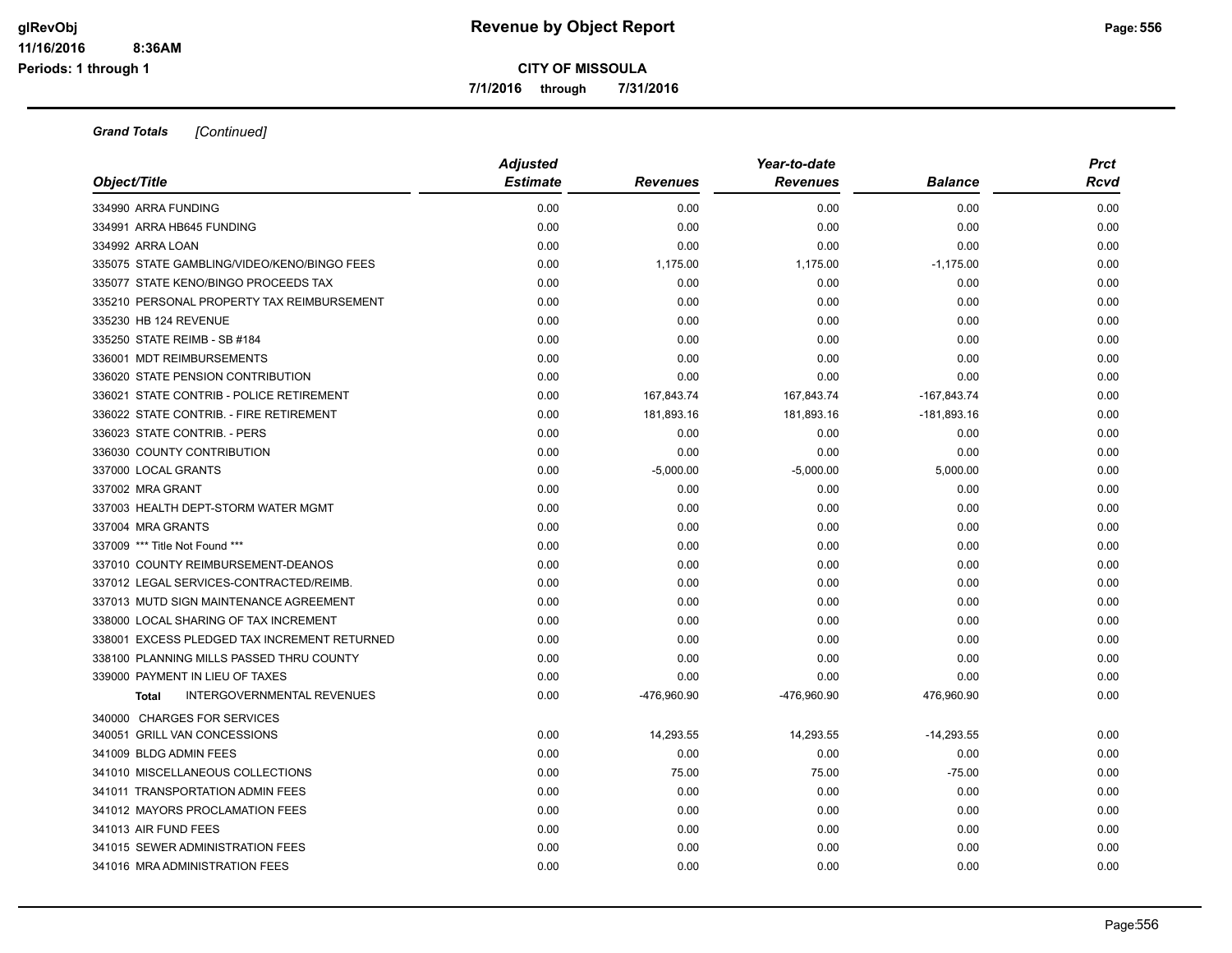**7/1/2016 through 7/31/2016**

| Object/Title                               | <b>Adjusted</b><br><b>Estimate</b> | <b>Revenues</b> | Year-to-date<br><b>Revenues</b> | <b>Balance</b> | <b>Prct</b><br>Rcvd |
|--------------------------------------------|------------------------------------|-----------------|---------------------------------|----------------|---------------------|
| 341017 LIGHTING ADMINISTRATION FEES        | 0.00                               | 0.00            | 0.00                            | 0.00           | 0.00                |
| 341018 PARKING COMM ADMIN FEES             | 0.00                               | 0.00            | 0.00                            | 0.00           | 0.00                |
| 341019 *** Title Not Found ***             | 0.00                               | 0.00            | 0.00                            | 0.00           | 0.00                |
| 341021 SID ADMINISTRATION FEES             | 0.00                               | 0.00            | 0.00                            | 0.00           | 0.00                |
| 341022 PROJECT ADMIN FEES                  | 0.00                               | 0.00            | 0.00                            | 0.00           | 0.00                |
| 341023 PLANNING ADMIN FEES                 | 0.00                               | 0.00            | 0.00                            | 0.00           | 0.00                |
| 341031 STATE REIMB MUNI COURT              | 0.00                               | 0.00            | 0.00                            | 0.00           | 0.00                |
| 341032 IMPACT FEE CLEARING ACCOUNT         | 0.00                               | 127,706.34      | 127,706.34                      | -127,706.34    | 0.00                |
| 341033 IMPACT FEES-PARKS SHARE             | 0.00                               | 0.00            | 0.00                            | 0.00           | 0.00                |
| 341034 IMPACT FEES-FIRE SHARE              | 0.00                               | 0.00            | 0.00                            | 0.00           | 0.00                |
| 341035 IMPACT FEES-POLICE SHARE            | 0.00                               | 0.00            | 0.00                            | 0.00           | 0.00                |
| 341036 IMPACT FEES-COMMUNITY SERVICE SHARE | 0.00                               | 0.00            | 0.00                            | 0.00           | 0.00                |
| 341037 IMPACT FEE-ROAD SHARE               | 0.00                               | 0.00            | 0.00                            | 0.00           | 0.00                |
| 341041 SEWER EXTENSION RECORDING FEES      | 0.00                               | 113.00          | 113.00                          | $-113.00$      | 0.00                |
| 341052 MUNICIPAL COURT FILING FEES         | 0.00                               | 0.00            | 0.00                            | 0.00           | 0.00                |
| 341055 CRIME VICTIM SURCHARGE              | 0.00                               | 0.00            | 0.00                            | 0.00           | 0.00                |
| 341067 SUBDIVISION EXEMPTION AFFIDAVITS    | 0.00                               | 991.16          | 991.16                          | $-991.16$      | 0.00                |
| 341068 SUBDIVISON FEES                     | 0.00                               | 1,249.00        | 1,249.00                        | $-1,249.00$    | 0.00                |
| 341069 REZONING FEES                       | 0.00                               | 0.00            | 0.00                            | 0.00           | 0.00                |
| 341070 DESIGN REVIEW BOARD                 | 0.00                               | 2,718.32        | 2,718.32                        | $-2,718.32$    | 0.00                |
| 341071 BOARD OF ADJUST. ZONING, SIGNS      | 0.00                               | 0.00            | 0.00                            | 0.00           | 0.00                |
| 341072 FLOOD PLAIN-0THER FEES              | 0.00                               | 0.00            | 0.00                            | 0.00           | 0.00                |
| 341073 FIRE PLAN CHECK FEES                | 0.00                               | 3,545.00        | 3,545.00                        | $-3,545.00$    | 0.00                |
| 341074 FIRE INSPECTION FEES                | 0.00                               | 5,749.00        | 5,749.00                        | $-5,749.00$    | 0.00                |
| 341076 ENGINEERING PLAN CHECK FEES         | 0.00                               | 4,530.00        | 4,530.00                        | $-4,530.00$    | 0.00                |
| 341077 ZONING COMPLIANCE INSPECTIONS       | 0.00                               | 0.00            | 0.00                            | 0.00           | 0.00                |
| 341078 ENGINEERING MAP FEES                | 0.00                               | 5.00            | 5.00                            | $-5.00$        | 0.00                |
| 341079 GREASE INTERCEPTOR APPEAL FEES      | 0.00                               | 0.00            | 0.00                            | 0.00           | 0.00                |
| 341090 STREET VACATION PETITION FEES       | 0.00                               | $-1,981.00$     | $-1,981.00$                     | 1,981.00       | 0.00                |
| 341091 INSPECTION CODE BOOKS & COPIES      | 0.00                               | 125.75          | 125.75                          | $-125.75$      | 0.00                |
| 341100 GRANT ADMINISTRATION SERVICE FEES   | 0.00                               | 0.00            | 0.00                            | 0.00           | 0.00                |
| 341450 *** Title Not Found ***             | 0.00                               | 0.00            | 0.00                            | 0.00           | 0.00                |
| 342000 *** Title Not Found ***             | 0.00                               | 0.00            | 0.00                            | 0.00           | 0.00                |
| 342010 POLICE/BID AGREEMENT                | 0.00                               | 0.00            | 0.00                            | 0.00           | 0.00                |
| 342012 PD REIMBURSABLE SERVICES            | 0.00                               | 0.00            | 0.00                            | 0.00           | 0.00                |
| 342013 SECURITY INVEST FEES                | 0.00                               | 1,246.00        | 1,246.00                        | $-1,246.00$    | 0.00                |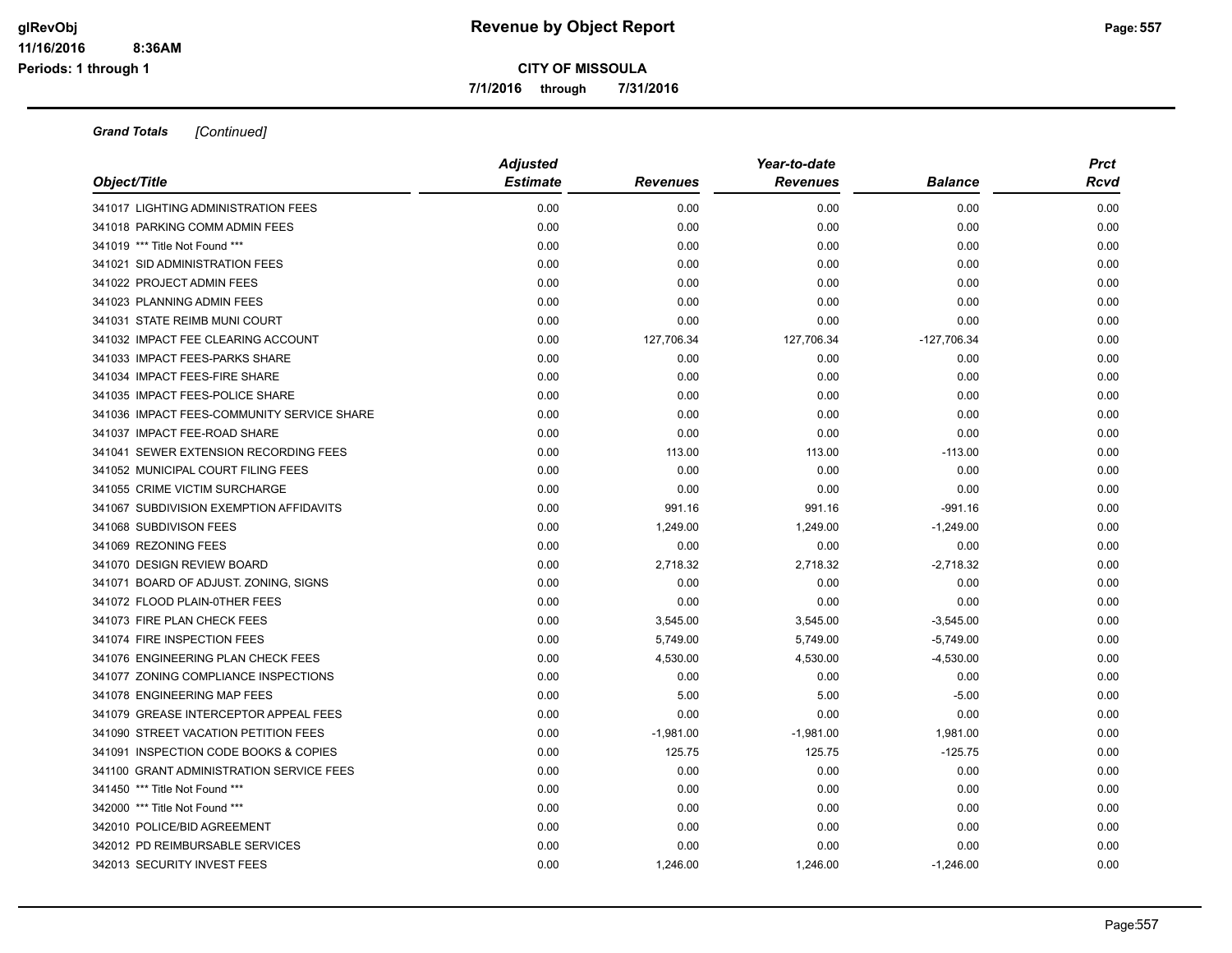**7/1/2016 through 7/31/2016**

| Object/Title                                | <b>Adjusted</b><br><b>Estimate</b> | <b>Revenues</b> | Year-to-date<br><b>Revenues</b> | <b>Balance</b>  | <b>Prct</b><br>Rcvd |
|---------------------------------------------|------------------------------------|-----------------|---------------------------------|-----------------|---------------------|
| 342014 POLICE DEPARTMENT SERVICE FEES       | 0.00                               | $-1,754.00$     | $-1,754.00$                     | 1,754.00        | 0.00                |
| 342015 POLICE OVERTIME FEES                 | 0.00                               | $-3,073.95$     | $-3,073.95$                     | 3,073.95        | 0.00                |
| 342016 POLICE TRAINING FEES                 | 0.00                               | 429.72          | 429.72                          | $-429.72$       | 0.00                |
| 342017 CATERING FEES                        | 0.00                               | 385.00          | 385.00                          | $-385.00$       | 0.00                |
| 342018 DESK REPORTS                         | 0.00                               | 1,611.00        | 1,611.00                        | $-1,611.00$     | 0.00                |
| 342019 ABANDONED VEHICLE REVENUE FEES       | 0.00                               | 400.00          | 400.00                          | $-400.00$       | 0.00                |
| 342020 FIRE DEPARTMENT FEES                 | 0.00                               | 80.00           | 80.00                           | $-80.00$        | 0.00                |
| 342021 CPR EDUCATION PROGRAM                | 0.00                               | 985.00          | 985.00                          | $-985.00$       | 0.00                |
| 342022 OUTSIDE HIRES                        | 0.00                               | $-36,699.34$    | $-36,699.34$                    | 36,699.34       | 0.00                |
| 342060 BIKE PROGRAM SALES & FEES            | 0.00                               | 0.00            | 0.00                            | 0.00            | 0.00                |
| 343000 PW REIMBURSABLE SERVICES             | 0.00                               | 0.00            | 0.00                            | 0.00            | 0.00                |
| 343001 SIGN FABRICATION & CONTRACTS         | 0.00                               | 0.00            | 0.00                            | 0.00            | 0.00                |
| 343002 OTHER AGENCIES - VEH MAINT           | 0.00                               | 117.62          | 117.62                          | $-117.62$       | 0.00                |
| 343003 STATE PAYMENT - TRAFFIC COUNTS       | 0.00                               | 0.00            | 0.00                            | 0.00            | 0.00                |
| 343004 SPECIAL STATE CONTRACTS              | 0.00                               | 0.00            | 0.00                            | 0.00            | 0.00                |
| 343005 NON-ARRA MOUNTAIN WATER CONTRACT     | 0.00                               | 0.00            | 0.00                            | 0.00            | 0.00                |
| 343006 OTHER GOVT AGENCY-STREET PROJECTS    | 0.00                               | 0.00            | 0.00                            | 0.00            | 0.00                |
| 343008 PRIVATE COMPANY STREET PAYMENTS      | 0.00                               | 0.00            | 0.00                            | 0.00            | 0.00                |
| 343009 TOW CHARGES                          | 0.00                               | 0.00            | 0.00                            | 0.00            | 0.00                |
| 343010 STREET DEPT SALES & SERVICES         | 0.00                               | 0.00            | 0.00                            | 0.00            | 0.00                |
| 343011 STREET AND ROADWAY REPAIR CHARGES    | 0.00                               | 0.00            | 0.00                            | 0.00            | 0.00                |
| 343013 SNOW REMOVAL FEES                    | 0.00                               | 126.00          | 126.00                          | $-126.00$       | 0.00                |
| 343015 PARKING                              | 0.00                               | 0.00            | 0.00                            | 0.00            | 0.00                |
| 343016 METER MONEY                          | 0.00                               | 82,381.71       | 82,381.71                       | $-82,381.71$    | 0.00                |
| 343017 PARKING LEASE REVENUE                | 0.00                               | 74,561.00       | 74,561.00                       | $-74,561.00$    | 0.00                |
| 343018 *** Title Not Found ***              | 0.00                               | 7,498.95        | 7,498.95                        | $-7,498.95$     | 0.00                |
| 343021 WATER FEES                           | 0.00                               | 0.00            | 0.00                            | 0.00            | 0.00                |
| 343026 WATER INSTALLATION CHARGES           | 0.00                               | 0.00            | 0.00                            | 0.00            | 0.00                |
| 343031 SEWER SERVICE CHARGES                | 0.00                               | 0.00            | 0.00                            | 0.00            | 0.00                |
| 343032 SEWER INSTALLATION CHARGES           | 0.00                               | 7,225.00        | 7,225.00                        | $-7,225.00$     | 0.00                |
| 343034 TREATMENT FACILITIES FEES            | 0.00                               | 3,510,404.45    | 3,510,404.45                    | $-3,510,404.45$ | 0.00                |
| 343035 SALE OF SEWER MATERIALS AND SUPPLIES | 0.00                               | $-26,751.54$    | $-26,751.54$                    | 26,751.54       | 0.00                |
| 343036 *** Title Not Found ***              | 0.00                               | 0.00            | 0.00                            | 0.00            | 0.00                |
| 343037 GREASE INTERCEPTOR LOANS             | 0.00                               | 0.00            | 0.00                            | 0.00            | 0.00                |
| 343038 P & I TAX LIENS                      | 0.00                               | 0.00            | 0.00                            | 0.00            | 0.00                |
| 343039 DISPOSAL FEES                        | 0.00                               | 0.00            | 0.00                            | 0.00            | 0.00                |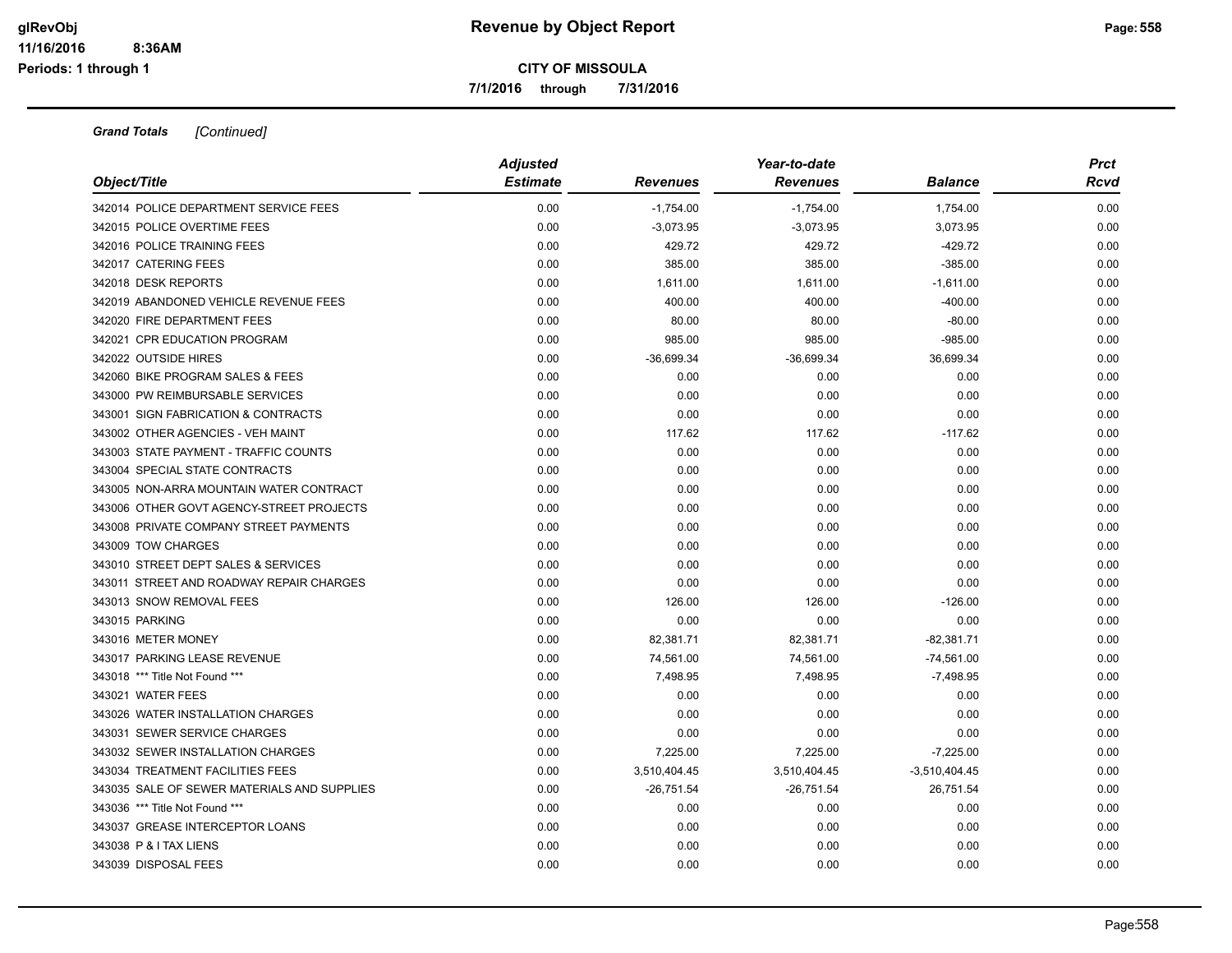**7/1/2016 through 7/31/2016**

| Object/Title                              | <b>Adjusted</b><br><b>Estimate</b> | <b>Revenues</b> | Year-to-date<br><b>Revenues</b> | <b>Balance</b> | <b>Prct</b><br><b>Rcvd</b> |
|-------------------------------------------|------------------------------------|-----------------|---------------------------------|----------------|----------------------------|
| 343041 GARBAGE COLLECTION SERVICES        | 0.00                               | 2,011.77        | 2,011.77                        | $-2,011.77$    | 0.00                       |
| 343065 BUILDING RENTALS                   | 0.00                               | 0.00            | 0.00                            | 0.00           | 0.00                       |
| 343080 STATE MAINTENANCE CONTRACT         | 0.00                               | 0.00            | 0.00                            | 0.00           | 0.00                       |
| 343082 MDT URBAN PROJECTS                 | 0.00                               | 0.00            | 0.00                            | 0.00           | 0.00                       |
| 343083 CONTRACT SEWER APPLICATIONS        | 0.00                               | 0.00            | 0.00                            | 0.00           | 0.00                       |
| 343084 STREET MAINTENANCE MATERIALS REIMB | 0.00                               | 0.00            | 0.00                            | 0.00           | 0.00                       |
| 343097 SIDEWALK AND CURB FEES             | 0.00                               | 29,382.08       | 29,382.08                       | $-29,382.08$   | 0.00                       |
| 343300 MISC CHARGES FOR SERVICES          | 0.00                               | 0.00            | 0.00                            | 0.00           | 0.00                       |
| 343301 BOOT REMOVAL                       | 0.00                               | 555.00          | 555.00                          | $-555.00$      | 0.00                       |
| 343302 PARKS SOIL PROJECT                 | 0.00                               | 0.00            | 0.00                            | 0.00           | 0.00                       |
| 343310 SALE OF NICHE NAMEPLATES & VASES   | 0.00                               | 700.00          | 700.00                          | $-700.00$      | 0.00                       |
| 343311 SALE OF NICHES                     | 0.00                               | 0.00            | 0.00                            | 0.00           | 0.00                       |
| 343320 CEMETERY - SALE OF PLOTS           | 0.00                               | 4,500.00        | 4,500.00                        | $-4,500.00$    | 0.00                       |
| 343321 CEMETERY FOUNDATIONS               | 0.00                               | 0.00            | 0.00                            | 0.00           | 0.00                       |
| 343322 CEMETERY FLOWER CARE               | 0.00                               | 0.00            | 0.00                            | 0.00           | 0.00                       |
| 343323 CEMETERY - LINER INSTALL FEES      | 0.00                               | 5,400.00        | 5,400.00                        | $-5,400.00$    | 0.00                       |
| 343324 OTHER CEMETERY FEES                | 0.00                               | 300.00          | 300.00                          | $-300.00$      | 0.00                       |
| 343325 2ND INTERMENT RIGHT                | 0.00                               | 1,600.00        | 1,600.00                        | $-1,600.00$    | 0.00                       |
| 343340 CEMETERY - OPENINGS & CLOSINGS     | 0.00                               | 4,950.00        | 4,950.00                        | $-4,950.00$    | 0.00                       |
| 343350 CEMETERY CARE, FEES                | 0.00                               | 0.00            | 0.00                            | 0.00           | 0.00                       |
| 343360 WEED CONTROL                       | 0.00                               | 0.00            | 0.00                            | 0.00           | 0.00                       |
| 345032 STORMWATER INSTALLATION FEES       | 0.00                               | 0.00            | 0.00                            | 0.00           | 0.00                       |
| 345034 STORMWATER USE FEES                | 0.00                               | 0.00            | 0.00                            | 0.00           | 0.00                       |
| 346000 FEES                               | 0.00                               | 2,462.72        | 2,462.72                        | $-2,462.72$    | 0.00                       |
| 346001 TENNIS FEE                         | 0.00                               | 0.00            | 0.00                            | 0.00           | 0.00                       |
| 346029 PARKS PETTY CASH FUND              | 0.00                               | 0.00            | 0.00                            | 0.00           | 0.00                       |
| 346030 SWIMMING POOL FEES                 | 0.00                               | 198,662.00      | 198,662.00                      | $-198,662.00$  | 0.00                       |
| 346031 RECREATION FEES                    | 0.00                               | 16,685.62       | 16,685.62                       | $-16,685.62$   | 0.00                       |
| 346032 PRESCHOOL PROGRAMS                 | 0.00                               | 0.00            | 0.00                            | 0.00           | 0.00                       |
| 346033 PARK FEES/FACILITY RENTALS         | 0.00                               | 4,819.54        | 4,819.54                        | $-4,819.54$    | 0.00                       |
| 346034 GROUNDS MAINTENANCE CONTRACT       | 0.00                               | 0.00            | 0.00                            | 0.00           | 0.00                       |
| 346036 PARK CONCESSION FEES               | 0.00                               | 0.00            | 0.00                            | 0.00           | 0.00                       |
| 346037 YOUTH DRUG COURT CONTRACT          | 0.00                               | 0.00            | 0.00                            | 0.00           | 0.00                       |
| 346040 MCCORMICK SWIMMING POOL            | 0.00                               | 0.00            | 0.00                            | 0.00           | 0.00                       |
| 346050 COUNTY PLAYGROUND CONTRACT         | 0.00                               | 0.00            | 0.00                            | 0.00           | 0.00                       |
| 346051 MONTANA PARKS/REC CONFERENCE 2012  | 0.00                               | 0.00            | 0.00                            | 0.00           | 0.00                       |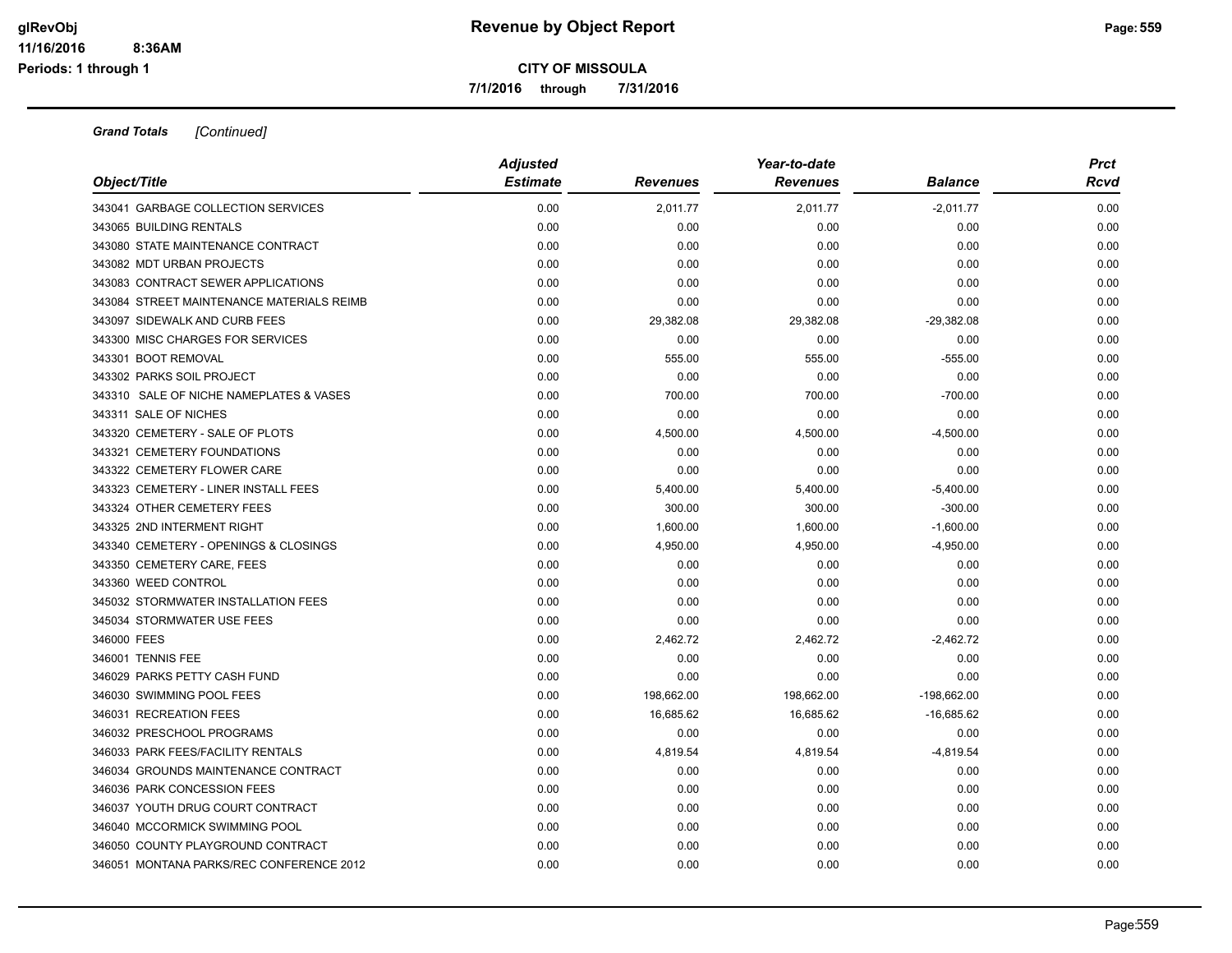**7/1/2016 through 7/31/2016**

| Object/Title                                   | <b>Adjusted</b><br><b>Estimate</b> |                 | Year-to-date<br><b>Revenues</b> | <b>Balance</b> | <b>Prct</b><br>Rcvd |
|------------------------------------------------|------------------------------------|-----------------|---------------------------------|----------------|---------------------|
|                                                |                                    | <b>Revenues</b> |                                 |                |                     |
| 346052 PLAYGROUND SAFETY TRAINING              | 0.00                               | 0.00            | 0.00                            | 0.00           | 0.00                |
| 346053 CITY LIFE PROGRAMS                      | 0.00                               | 0.00            | 0.00                            | 0.00           | 0.00                |
| 346055 COUNTY PARK SUPPORT                     | 0.00                               | 0.00            | 0.00                            | 0.00           | 0.00                |
| 346056 PICNIC SITE FEES                        | 0.00                               | 0.00            | 0.00                            | 0.00           | 0.00                |
| 346060 CURRENTS SWIMMING FACILITY              | 0.00                               | 35,865.92       | 35,865.92                       | $-35,865.92$   | 0.00                |
| 346061 CURRENTS ENTERPRISE                     | 0.00                               | 0.00            | 0.00                            | 0.00           | 0.00                |
| 346062 SPLASH ENTERPRISE                       | 0.00                               | 0.00            | 0.00                            | 0.00           | 0.00                |
| 346070 RECREATION GENERAL MERCHANDISE          | 0.00                               | 0.00            | 0.00                            | 0.00           | 0.00                |
| 346080 PAYMENT IN LIEU OF PARKS                | 0.00                               | 0.00            | 0.00                            | 0.00           | 0.00                |
| 346082 HIGH PARK EASEMENT EXCHANGE             | 0.00                               | 0.00            | 0.00                            | 0.00           | 0.00                |
| <b>CHARGES FOR SERVICES</b><br><b>Total</b>    | 0.00                               | 4,086,187.39    | 4,086,187.39                    | -4,086,187.39  | 0.00                |
| 350000 FINES & FORFEITURES                     |                                    |                 |                                 |                |                     |
| 351013 DRUG FORFEITURES                        | 0.00                               | 0.00            | 0.00                            | 0.00           | 0.00                |
| 351022 LAW ENFORCEMENT ACADEMY SURCHARGE #5    | 0.00                               | 0.00            | 0.00                            | 0.00           | 0.00                |
| 351031 TRAFFIC FINES                           | 0.00                               | 0.00            | 0.00                            | 0.00           | 0.00                |
| 351032 SURCHARGE ON FINES                      | 0.00                               | 0.00            | 0.00                            | 0.00           | 0.00                |
| 351033 PUBLIC DEFENDER FEES                    | 0.00                               | 0.00            | 0.00                            | 0.00           | 0.00                |
| 351034 CELLULAR PHONE FINES                    | 0.00                               | 0.00            | 0.00                            | 0.00           | 0.00                |
| 351035 CELL PHONE FINES: EDUCATION             | 0.00                               | 0.00            | 0.00                            | 0.00           | 0.00                |
| 352000 TICKETS                                 | 0.00                               | 0.00            | 0.00                            | 0.00           | 0.00                |
| 352001 PARKING TICKET REVENUE                  | 0.00                               | 20,516.50       | 20,516.50                       | $-20,516.50$   | 0.00                |
| 352002 PARKING FINES                           | 0.00                               | 0.00            | 0.00                            | 0.00           | 0.00                |
| 355000 FALSE ALARM PENALTY                     | 0.00                               | 0.00            | 0.00                            | 0.00           | 0.00                |
| <b>FINES &amp; FORFEITURES</b><br><b>Total</b> | 0.00                               | 20,516.50       | 20,516.50                       | $-20,516.50$   | 0.00                |
| 360000 MISCELLANEOUS REVENUES                  |                                    |                 |                                 |                |                     |
| 360000 MISCELLANEOUS REVENUES                  | 0.00                               | 0.00            | 0.00                            | 0.00           | 0.00                |
| 360001 COPIES                                  | 0.00                               | 5.00            | 5.00                            | $-5.00$        | 0.00                |
| 360002 PHONES                                  | 0.00                               | 0.00            | 0.00                            | 0.00           | 0.00                |
| 360003 MMIA REIMBURSEMENT-ATTORNEY             | 0.00                               | 0.00            | 0.00                            | 0.00           | 0.00                |
| 360005 LOAN REPAYMENTS                         | 0.00                               | 0.00            | 0.00                            | 0.00           | 0.00                |
| 360007 RLF REVENUES                            | 0.00                               | 0.00            | 0.00                            | 0.00           | 0.00                |
| 360010 MISCELLANEOUS                           | 0.00                               | 329,877.04      | 329,877.04                      | $-329,877.04$  | 0.00                |
| 360011 ENERGY REBATES FOR COMPUTER UPGRADES    | 0.00                               | 0.00            | 0.00                            | 0.00           | 0.00                |
| 360012 SEWER GRANT REPAYMENTS                  | 0.00                               | 0.00            | 0.00                            | 0.00           | 0.00                |
| 360013 REPAYMENT OF SEWER GRANT                | 0.00                               | 0.00            | 0.00                            | 0.00           | 0.00                |
| 360014 REPAYMENT OF LOAN/MHA                   | 0.00                               | 0.00            | 0.00                            | 0.00           | 0.00                |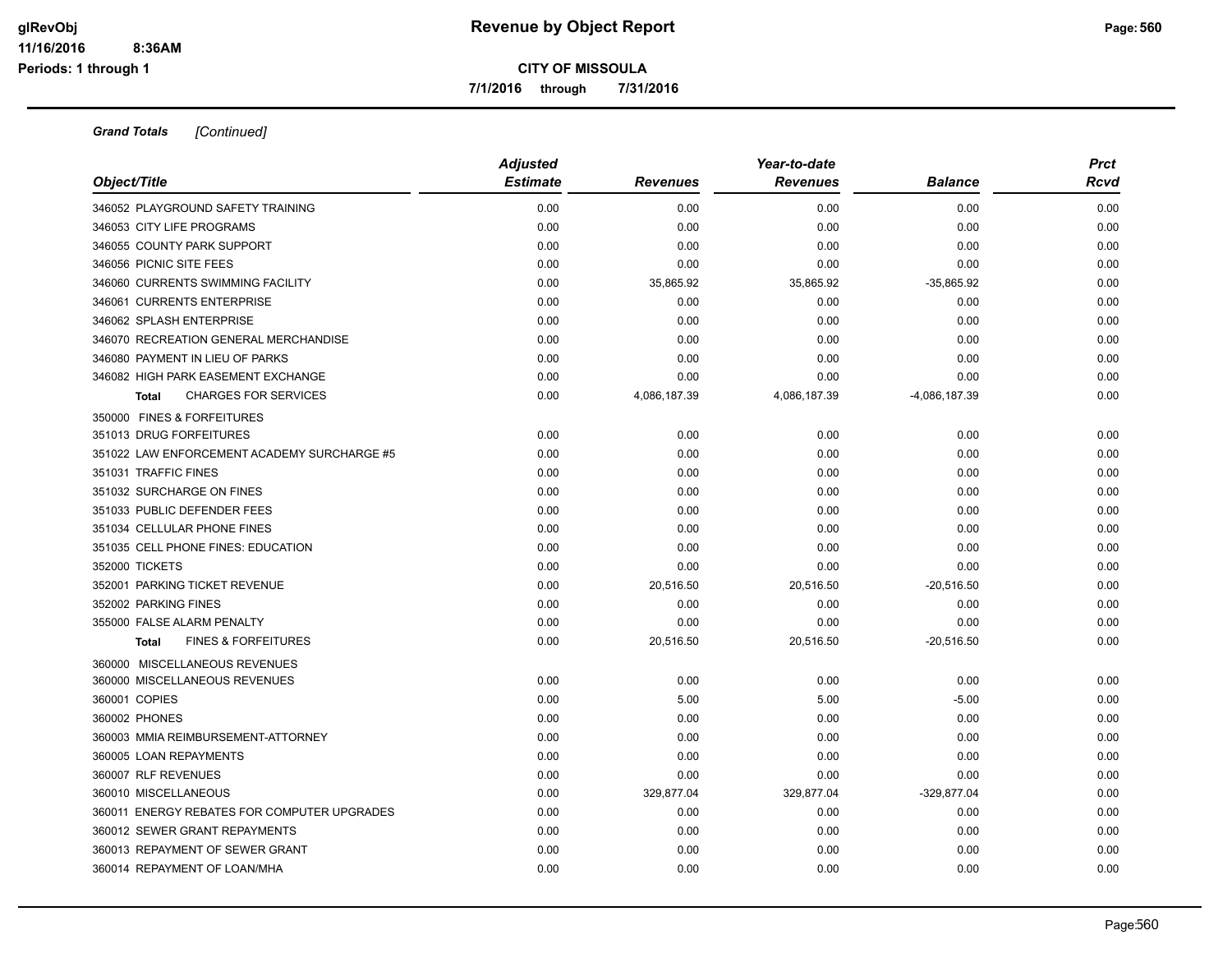**7/1/2016 through 7/31/2016**

| Object/Title                               | <b>Adjusted</b><br><b>Estimate</b> | <b>Revenues</b> | Year-to-date<br><b>Revenues</b> | <b>Balance</b> | <b>Prct</b><br>Rcvd |
|--------------------------------------------|------------------------------------|-----------------|---------------------------------|----------------|---------------------|
| 360015 CONFERENCE REVENUES - BUILDING      | 0.00                               | 0.00            | 0.00                            | 0.00           | 0.00                |
| 360016 MRA SHARE OF CIVIC STADIUM PARKING  | 0.00                               | 0.00            | 0.00                            | 0.00           | 0.00                |
| 360017 PARK PLANS FORFEITURE               | 0.00                               | 0.00            | 0.00                            | 0.00           | 0.00                |
| 360018 MARKET ON FRONT UTILITY PAYMENTS    | 0.00                               | 0.00            | 0.00                            | 0.00           | 0.00                |
| 360019 GARBAGE-MARKET ON FRONT             | 0.00                               | 0.00            | 0.00                            | 0.00           | 0.00                |
| 360020 GREENOUGH PARK ENCROACHMENTS        | 0.00                               | 0.00            | 0.00                            | 0.00           | 0.00                |
| 360030 CONTRIBUTIONS FROM PROPERTY OWNERS  | 0.00                               | 0.00            | 0.00                            | 0.00           | 0.00                |
| 360050 OVER/SHORT                          | 0.00                               | 0.00            | 0.00                            | 0.00           | 0.00                |
| 360100 REFUNDS                             | 0.00                               | 0.00            | 0.00                            | 0.00           | 0.00                |
| 361000 RATTLESNAKE LAND LEASES             | 0.00                               | 0.00            | 0.00                            | 0.00           | 0.00                |
| 361003 CARAS PARK CONCERT REVENUE          | 0.00                               | 0.00            | 0.00                            | 0.00           | 0.00                |
| 361010 RENTAL REVENUE                      | 0.00                               | 0.00            | 0.00                            | 0.00           | 0.00                |
| 361013 CLOSED GRANT REPAYMENTS             | 0.00                               | 0.00            | 0.00                            | 0.00           | 0.00                |
| 361200 RADIO TOWER LEASE PAYMENTS          | 0.00                               | 0.00            | 0.00                            | 0.00           | 0.00                |
| 361201 EKO LAND LEASE                      | 0.00                               | $-12,661.97$    | $-12,661.97$                    | 12,661.97      | 0.00                |
| 362000 OTHER MISCELLANEOUS REVENUE         | 0.00                               | 32,310.55       | 32,310.55                       | $-32,310.55$   | 0.00                |
| 362001 MUNICIPAL COURT BAD CHECK CHARGES   | 0.00                               | 0.00            | 0.00                            | 0.00           | 0.00                |
| 362002 BAD CHECK CHARGES                   | 0.00                               | 30.00           | 30.00                           | $-30.00$       | 0.00                |
| 362003 US BANK FEE REIMBURSEMENT           | 0.00                               | 0.00            | 0.00                            | 0.00           | 0.00                |
| 362004 URD III FACADE IMPROVEMENT LOAN REC | 0.00                               | 0.00            | 0.00                            | 0.00           | 0.00                |
| 362005 LEASE LATE PAYMENT PENALTY          | 0.00                               | 0.00            | 0.00                            | 0.00           | 0.00                |
| 362006 GAIC INSURANCE SETTLEMENT           | 0.00                               | 0.00            | 0.00                            | 0.00           | 0.00                |
| 362007 *** Title Not Found ***             | 0.00                               | 0.00            | 0.00                            | 0.00           | 0.00                |
| 362011 SALE OF UNCLAIMED PROPERTY          | 0.00                               | 0.00            | 0.00                            | 0.00           | 0.00                |
| 362012 REC/GREEN TAG PROGRAM               | 0.00                               | 0.00            | 0.00                            | 0.00           | 0.00                |
| 363000 ASSESSMENTS PAID                    | 0.00                               | 0.00            | 0.00                            | 0.00           | 0.00                |
| 363010 LIGHTING ASSESSMENTS                | 0.00                               | $-2,165.00$     | $-2,165.00$                     | 2,165.00       | 0.00                |
| 363020 PROPERTY ASSESSMENTS                | 0.00                               | $-48,542.00$    | $-48,542.00$                    | 48,542.00      | 0.00                |
| 363021 PAYOFF PRINCIPAL ASSESSMENTS        | 0.00                               | 26,120.91       | 26,120.91                       | $-26, 120.91$  | 0.00                |
| 363022 BOND INTEREST ASSESSMENTS           | 0.00                               | 0.00            | 0.00                            | 0.00           | 0.00                |
| 363030 SIDEWALK AND CURB ASSESSMENTS       | 0.00                               | 0.00            | 0.00                            | 0.00           | 0.00                |
| 363040 PENALTY AND INTEREST                | 0.00                               | $-1,981.24$     | $-1,981.24$                     | 1,981.24       | 0.00                |
| 364012 SALE OF SURPLUS PROPERTY            | 0.00                               | 55,899.97       | 55,899.97                       | $-55,899.97$   | 0.00                |
| 364040 INSURANCE AND DAMAGE RECOVERY       | 0.00                               | 601.00          | 601.00                          | $-601.00$      | 0.00                |
| 364041 WORKERS COMPENSATION REIMBURSEMENT  | 0.00                               | 0.00            | 0.00                            | 0.00           | 0.00                |
| 364042 EXPENDITURE REIMBURSEMENTS          | 0.00                               | 0.00            | 0.00                            | 0.00           | 0.00                |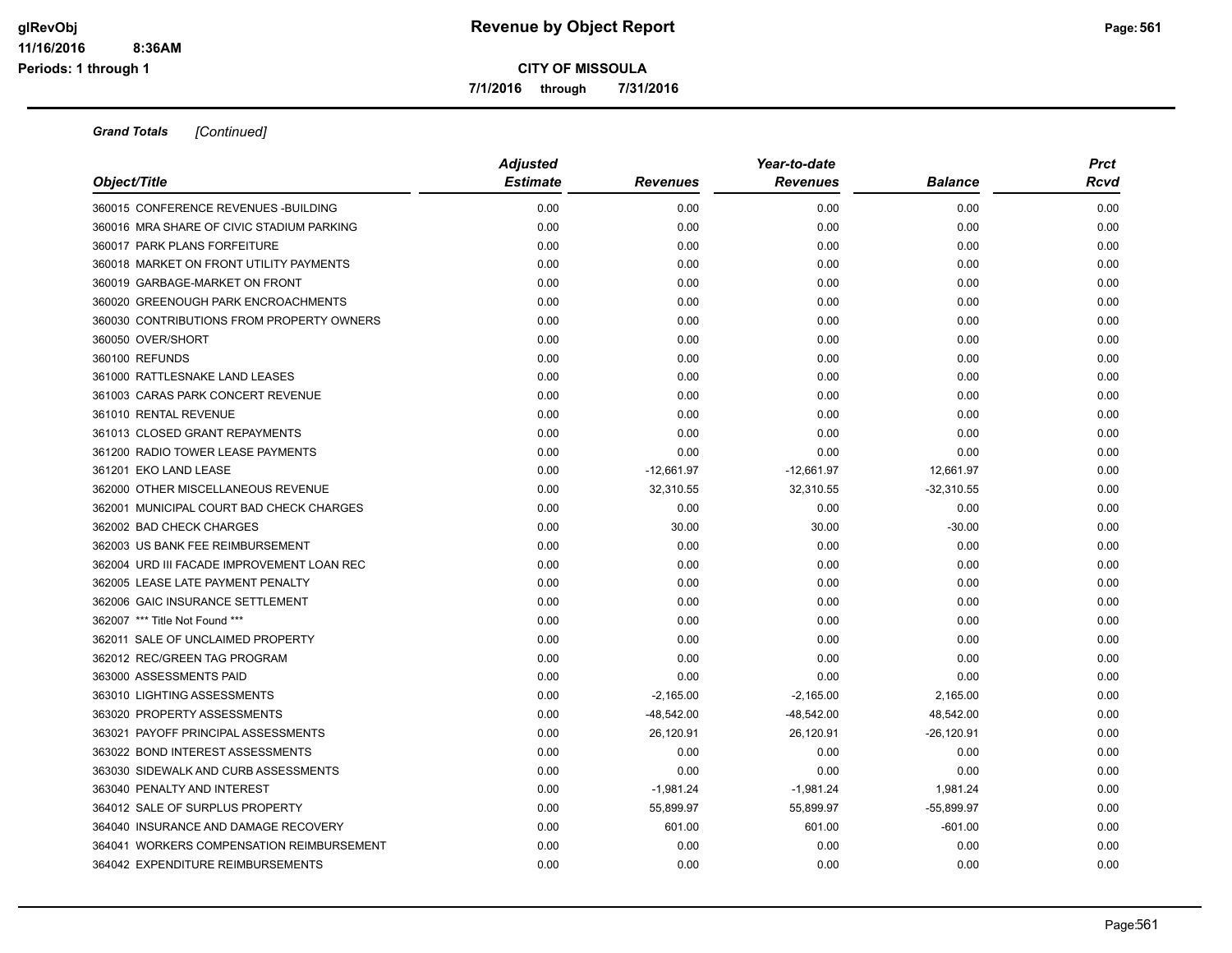**7/1/2016 through 7/31/2016**

| Object/Title                                 | <b>Adjusted</b><br><b>Estimate</b> | <b>Revenues</b> | Year-to-date<br><b>Revenues</b> | <b>Balance</b> | <b>Prct</b><br>Rcvd |
|----------------------------------------------|------------------------------------|-----------------|---------------------------------|----------------|---------------------|
| 364043 RATTLESNAKE CORRIDOR REIMBURSEMENT    | 0.00                               | 2,860.00        | 2,860.00                        | $-2,860.00$    | 0.00                |
| 364044 EMERGENCY RESPONSE REIMBURSEMENT      | 0.00                               | 0.00            | 0.00                            | 0.00           | 0.00                |
| 364047 MMIA EXPENDITURE REIMBURSEMENT        | 0.00                               | 0.00            | 0.00                            | 0.00           | 0.00                |
| 364051 DOT RADAR GRANT                       | 0.00                               | 0.00            | 0.00                            | 0.00           | 0.00                |
| 364053 EXPENDITURE REIMB-FIRE SERVICES       | 0.00                               | 0.00            | 0.00                            | 0.00           | 0.00                |
| 364060 REIMB LETTER OF CREDIT-709 PARKVIEW   | 0.00                               | 0.00            | 0.00                            | 0.00           | 0.00                |
| 364061 REIMB LETTER OF CREDIT-LINNEA LANE    | 0.00                               | 0.00            | 0.00                            | 0.00           | 0.00                |
| 365000 DONATIONS                             | 0.00                               | 80.50           | 80.50                           | $-80.50$       | 0.00                |
| 365001 *** Title Not Found ***               | 0.00                               | 548.85          | 548.85                          | $-548.85$      | 0.00                |
| 365002 OTHER RECREATION DONATIONS            | 0.00                               | 1,993.00        | 1,993.00                        | $-1,993.00$    | 0.00                |
| 365003 DONATIONS - SMOKE ALARMS              | 0.00                               | 100.55          | 100.55                          | $-100.55$      | 0.00                |
| 365004 GRANT CR TRAIL ASSN DONATION          | 0.00                               | 0.00            | 0.00                            | 0.00           | 0.00                |
| 365005 DONATIONS - ARCO                      | 0.00                               | 0.00            | 0.00                            | 0.00           | 0.00                |
| 365009 DONATIONS - BASKETBALL/TENNIS COURT   | 0.00                               | 0.00            | 0.00                            | 0.00           | 0.00                |
| 365010 FRIENDS OF MISSOULA PARKS DONATION    | 0.00                               | 0.00            | 0.00                            | 0.00           | 0.00                |
| 365015 GREEN BLOCK PILOT PROJECT             | 0.00                               | 0.00            | 0.00                            | 0.00           | 0.00                |
| 365016 LOCAL MATCH MDT                       | 0.00                               | 1,048.08        | 1,048.08                        | $-1,048.08$    | 0.00                |
| 365017 LOCAL MATCH TRANSIT                   | 0.00                               | 0.00            | 0.00                            | 0.00           | 0.00                |
| 365018 DONATIONS - MLCT CONFERENCE           | 0.00                               | 0.00            | 0.00                            | 0.00           | 0.00                |
| 365019 PARKS DONATIONS                       | 0.00                               | 295.88          | 295.88                          | $-295.88$      | 0.00                |
| 365020 OPEN SPACE DONATIONS                  | 0.00                               | 0.00            | 0.00                            | 0.00           | 0.00                |
| 365021 PARKS AND RECS GRANTS & CONTRIBUTIONS | 0.00                               | 0.00            | 0.00                            | 0.00           | 0.00                |
| 365022 NEIGHBORHOOD COUNCIL DONATIONS        | 0.00                               | 0.00            | 0.00                            | 0.00           | 0.00                |
| 365023 NORTHWESTERN ENERGY GRANT             | 0.00                               | 0.00            | 0.00                            | 0.00           | 0.00                |
| 365030 WHITE PINE PARK DONATION-ZIP BEVERAGE | 0.00                               | 0.00            | 0.00                            | 0.00           | 0.00                |
| 365100 RECREATION OUTDOOR                    | 0.00                               | 0.00            | 0.00                            | 0.00           | 0.00                |
| 365101 RECREATION SCHOLARSHIP                | 0.00                               | $-583.40$       | $-583.40$                       | 583.40         | 0.00                |
| 365102 RECREATION YOUTH & ADULT SPORTS       | 0.00                               | 0.00            | 0.00                            | 0.00           | 0.00                |
| 365103 URBAN FORESTRY PROGRAMS               | 0.00                               | 0.00            | 0.00                            | 0.00           | 0.00                |
| 365109 CONSERVATION LANDS DONATIONS          | 0.00                               | 0.00            | 0.00                            | 0.00           | 0.00                |
| 368000 SALE OF COINS                         | 0.00                               | 0.00            | 0.00                            | 0.00           | 0.00                |
| 368001 SALE OF POLICE PROMOTIONS             | 0.00                               | 0.00            | 0.00                            | 0.00           | 0.00                |
| 368002 SALE OF FIRE PROMOTIONS               | 0.00                               | 0.00            | 0.00                            | 0.00           | 0.00                |
| MISCELLANEOUS REVENUES<br><b>Total</b>       | 0.00                               | 385,837.72      | 385,837.72                      | $-385,837.72$  | 0.00                |
| 370000 INVESTMENTS & ROYALTY EARNINGS        |                                    |                 |                                 |                |                     |
| 371010 INTEREST ON INVESTMENTS               | 0.00                               | 0.00            | 0.00                            | 0.00           | 0.00                |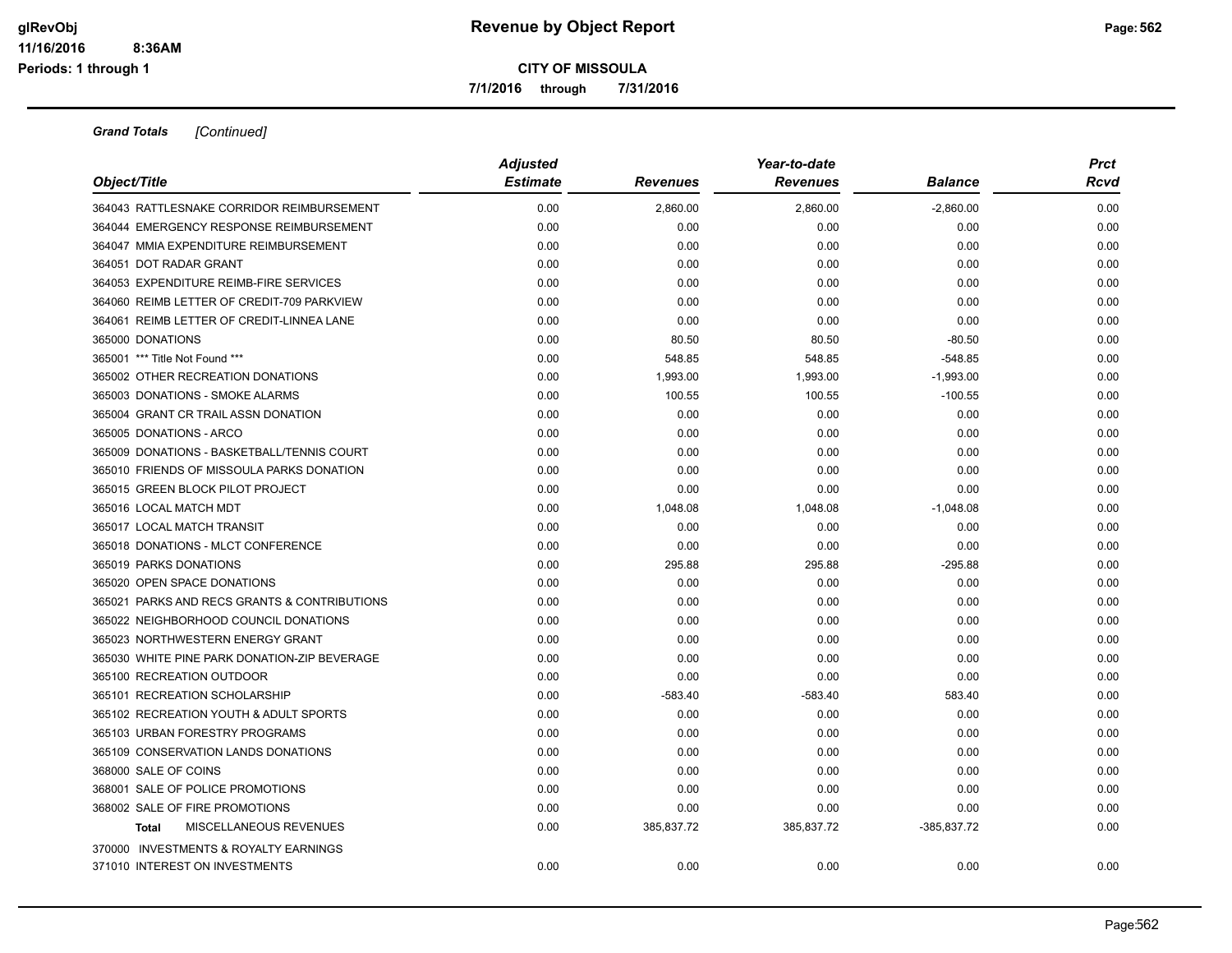**7/1/2016 through 7/31/2016**

| Object/Title                                       | <b>Adjusted</b><br><b>Estimate</b> | <b>Revenues</b> | Year-to-date<br><b>Revenues</b> | <b>Balance</b> | <b>Prct</b><br>Rcvd |
|----------------------------------------------------|------------------------------------|-----------------|---------------------------------|----------------|---------------------|
|                                                    |                                    |                 |                                 |                |                     |
| 371020 GAIN/LOSS IN MARKET VALUE OF INVESTMENTS    | 0.00                               | 0.00            | 0.00                            | 0.00           | 0.00                |
| 371500 INTEREST ON INTERFUND LOAN                  | 0.00                               | 0.00            | 0.00                            | 0.00           | 0.00                |
| 373002 LOAN REPAYMENT - FAMILY SERVICES            | 0.00                               | $-946.15$       | $-946.15$                       | 946.15         | 0.00                |
| 373006 BURNS ST COMMONS                            | 0.00                               | 0.00            | 0.00                            | 0.00           | 0.00                |
| <b>INVESTMENTS &amp; ROYALTY EARNINGS</b><br>Total | 0.00                               | $-946.15$       | $-946.15$                       | 946.15         | 0.00                |
| 380000 OTHER FINANCING SOURCES                     |                                    |                 |                                 |                |                     |
| 380000 OTHER FINANCING SOURCES                     | 0.00                               | 0.00            | 0.00                            | 0.00           | 0.00                |
| 381000 LOAN PROCEEDS                               | 0.00                               | 0.00            | 0.00                            | 0.00           | 0.00                |
| 381002 SRF LOAN                                    | 0.00                               | 0.00            | 0.00                            | 0.00           | 0.00                |
| 381009 TRANSFERS IN                                | 0.00                               | 0.00            | 0.00                            | 0.00           | 0.00                |
| 381010 BOND PROCEEDS                               | 0.00                               | 321,007.39      | 321,007.39                      | $-321,007.39$  | 0.00                |
| 381011 \$1,860,000 General Fund Obligation Bond    | 0.00                               | 0.00            | 0.00                            | 0.00           | 0.00                |
| 381012 \$680,000 FIRE GF DEBT                      | 0.00                               | 0.00            | 0.00                            | 0.00           | 0.00                |
| 381015 \$1,010,000 LIMITED TAX GO BONDS 2010C      | 0.00                               | 0.00            | 0.00                            | 0.00           | 0.00                |
| 381020 REVENUE BONDS                               | 0.00                               | 0.00            | 0.00                            | 0.00           | 0.00                |
| 381024 MARY AVENUE BOND PROCEEDS                   | 0.00                               | 0.00            | 0.00                            | 0.00           | 0.00                |
| 381025 BOND PROCEEDS                               | 0.00                               | 0.00            | 0.00                            | 0.00           | 0.00                |
| 381026 DEBT SERVICE/BROWNSFIELD RLF 1.125M         | 0.00                               | 0.00            | 0.00                            | 0.00           | 0.00                |
| 381027 5M SO RESERVE TRAIL CROSSING                | 0.00                               | 0.00            | 0.00                            | 0.00           | 0.00                |
| 381028 BOND PROCEEDS-MILL SITE                     | 0.00                               | 0.00            | 0.00                            | 0.00           | 0.00                |
| 381029 PARKING STRUCTURE BOND PROCEEDS             | 0.00                               | 0.00            | 0.00                            | 0.00           | 0.00                |
| 381030 SID BONDS PROCEEDS                          | 0.00                               | 0.00            | 0.00                            | 0.00           | 0.00                |
| 381070 PROCEEDS FROM NOTES/LOANS/INTERCAP          | 0.00                               | 0.00            | 0.00                            | 0.00           | 0.00                |
| 381071 WILMA NOTE PROCEEDS                         | 0.00                               | 0.00            | 0.00                            | 0.00           | 0.00                |
| 381072 FIB NOTE PROCEEDS                           | 0.00                               | 0.00            | 0.00                            | 0.00           | 0.00                |
| 381074 CIVIC STADIUM TIF NOTES 1.5M                | 0.00                               | 0.00            | 0.00                            | 0.00           | 0.00                |
| 381090 PROCEEDS FROM CAPITAL LEASE                 | 0.00                               | 0.00            | 0.00                            | 0.00           | 0.00                |
| 382000 *** Title Not Found ***                     | 0.00                               | 0.00            | 0.00                            | 0.00           | 0.00                |
| 382010 SALE OF FIXED ASSETS                        | 0.00                               | 0.00            | 0.00                            | 0.00           | 0.00                |
| 383000 OPERATING TRANSFERS                         | 0.00                               | 26,036.25       | 26,036.25                       | $-26,036.25$   | 0.00                |
| 383001 TRANS FR FLUSHING DISTRICT                  | 0.00                               | 0.00            | 0.00                            | 0.00           | 0.00                |
| 383002 TRANS FR GAS TAX                            | 0.00                               | 0.00            | 0.00                            | 0.00           | 0.00                |
| 383003 TRANS FR COMPREHENSIVE INSURANCE LEVY       | 0.00                               | 0.00            | 0.00                            | 0.00           | 0.00                |
| 383004 TRANS FR EMPLOYEE HEALTH INSURANCE LEVY     | 0.00                               | 0.00            | 0.00                            | 0.00           | 0.00                |
| 383007 TRANS FR CABLE FRANCHISE                    | 0.00                               | 0.00            | 0.00                            | 0.00           | 0.00                |
| 383008 TRANS FR RUSSELL PARK DISTRICT              | 0.00                               | 0.00            | 0.00                            | 0.00           | 0.00                |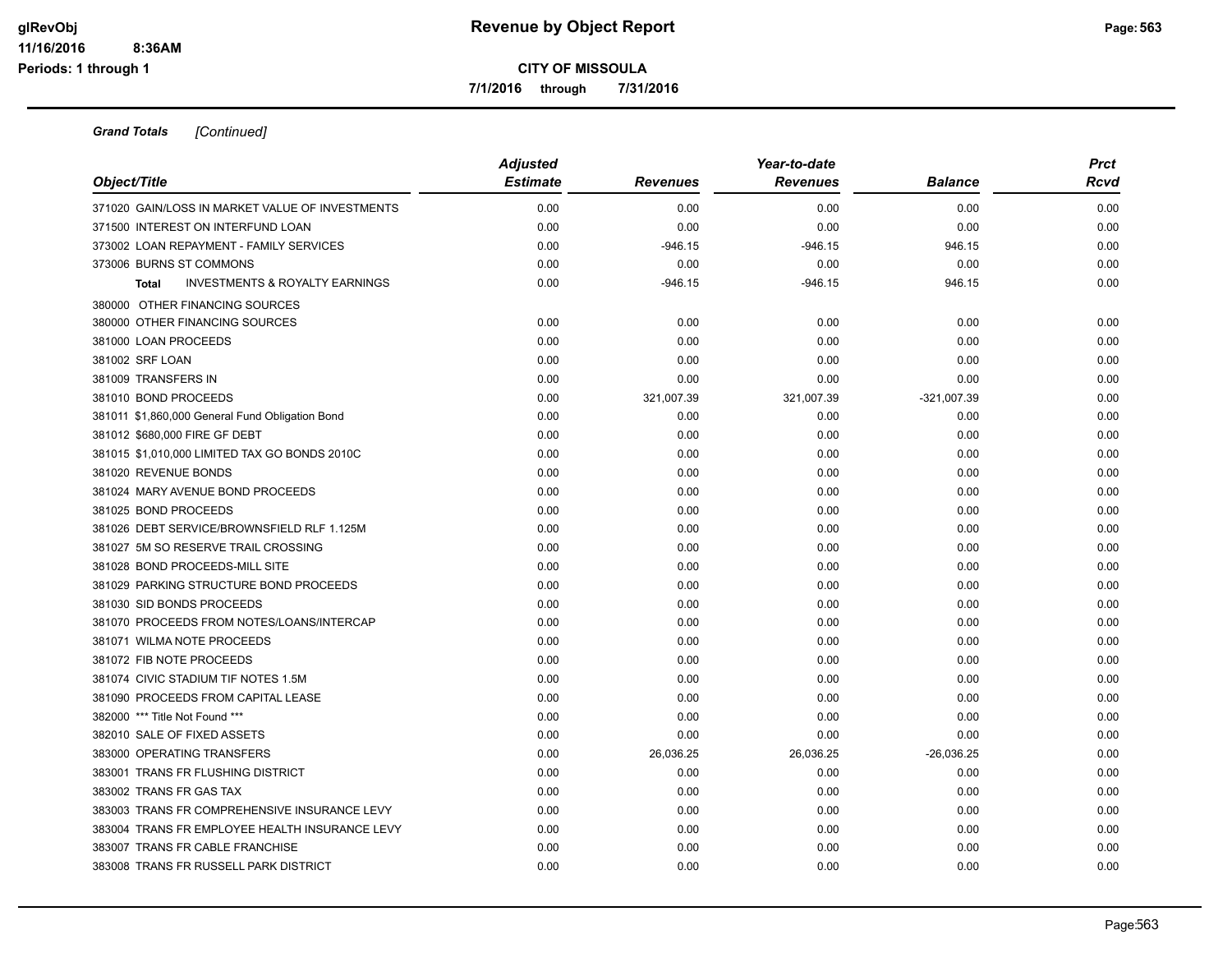**7/1/2016 through 7/31/2016**

| Object/Title                                | <b>Adjusted</b> |                 | Year-to-date    |                | <b>Prct</b> |  |
|---------------------------------------------|-----------------|-----------------|-----------------|----------------|-------------|--|
|                                             | <b>Estimate</b> | <b>Revenues</b> | <b>Revenues</b> | <b>Balance</b> | <b>Rcvd</b> |  |
| 383009 TRANS FR TITLE I                     | 0.00            | 0.00            | 0.00            | 0.00           | 0.00        |  |
| 383010 TRANS FR CIP                         | 0.00            | 0.00            | 0.00            | 0.00           | 0.00        |  |
| 383011 TRANS FR SID REVOLVING               | 0.00            | 0.00            | 0.00            | 0.00           | 0.00        |  |
| 383013 TRANS FR SID DEBT SERVICE            | 0.00            | 0.00            | 0.00            | 0.00           | 0.00        |  |
| 383014 TRANS FR MRA                         | 0.00            | 0.00            | 0.00            | 0.00           | 0.00        |  |
| 383015 TRANS FR MPC                         | 0.00            | 0.00            | 0.00            | 0.00           | 0.00        |  |
| 383016 TRANS FR TAX INCREMENT BOND          | 0.00            | 0.00            | 0.00            | 0.00           | 0.00        |  |
| 383017 TRANS FR BUILDING                    | 0.00            | 0.00            | 0.00            | 0.00           | 0.00        |  |
| 383018 TRANS FR WILLOWWOOD PARK DISTRICT    | 0.00            | 0.00            | 0.00            | 0.00           | 0.00        |  |
| 383020 TRANS FR CEMETERY CARE               | 0.00            | 0.00            | 0.00            | 0.00           | 0.00        |  |
| 383021 TRANS FR P&R TRAILS DEVLP            | 0.00            | 0.00            | 0.00            | 0.00           | 0.00        |  |
| 383022 TRANS FR OPEN SPACE BOND             | 0.00            | 0.00            | 0.00            | 0.00           | 0.00        |  |
| 383023 TRANS FR DRUG FORFEITURE             | 0.00            | 0.00            | 0.00            | 0.00           | 0.00        |  |
| 383024 TRANS FR SEWER CLEARING              | 0.00            | 0.00            | 0.00            | 0.00           | 0.00        |  |
| 383025 TRANS FR SEWER R & D                 | 0.00            | 0.00            | 0.00            | 0.00           | 0.00        |  |
| 383026 TRANS FR CDBG                        | 0.00            | 0.00            | 0.00            | 0.00           | 0.00        |  |
| 383027 TRANS FR URD                         | 0.00            | 0.00            | 0.00            | 0.00           | 0.00        |  |
| 383028 TRANS FROM GF FOR HEALTH RESERVE     | 0.00            | 0.00            | 0.00            | 0.00           | 0.00        |  |
| 383029 TRANS FR GENERAL                     | 0.00            | 11,927.29       | 11,927.29       | $-11,927.29$   | 0.00        |  |
| 383034 TRANS FR 01 SERIES DEBT SERVICE      | 0.00            | 0.00            | 0.00            | 0.00           | 0.00        |  |
| 383036 TRANSFER - GRANT                     | 0.00            | 0.00            | 0.00            | 0.00           | 0.00        |  |
| 383037 TRANSFER - URD II                    | 0.00            | 0.00            | 0.00            | 0.00           | 0.00        |  |
| 383038 TRANSFER - URD III                   | 0.00            | 0.00            | 0.00            | 0.00           | 0.00        |  |
| 383039 FROM SID TRANSFERS                   | 0.00            | 0.00            | 0.00            | 0.00           | 0.00        |  |
| 383040 TRANSFER FROM CITY GRANTS            | 0.00            | 0.00            | 0.00            | 0.00           | 0.00        |  |
| 383041 TRANS FR CDBG                        | 0.00            | 0.00            | 0.00            | 0.00           | 0.00        |  |
| 383042 TRANSFERS FROM OTHER FUNDS           | 0.00            | 0.00            | 0.00            | 0.00           | 0.00        |  |
| 383043 TRANSFERS FROM IMPACT FEES           | 0.00            | 0.00            | 0.00            | 0.00           | 0.00        |  |
| 383044 TRANSFER FROM PYMT IN LIEU OF PARKS  | 0.00            | 0.00            | 0.00            | 0.00           | 0.00        |  |
| 383045 TRANSFER FROM PARK ENTERPRISE        | 0.00            | 0.00            | 0.00            | 0.00           | 0.00        |  |
| 383046 TRANS FR PARKS MAINTENANCE DIST      | 0.00            | 0.00            | 0.00            | 0.00           | 0.00        |  |
| 383047 TRANS FR STREET MAINTENANCE DISTRICT | 0.00            | 0.00            | 0.00            | 0.00           | 0.00        |  |
| 383050 TRANSFER FROM IMPACT FEES            | 0.00            | 0.00            | 0.00            | 0.00           | 0.00        |  |
| 383060 TRANSFERS FROM FRONT ST URD          | 0.00            | 0.00            | 0.00            | 0.00           | 0.00        |  |
| 383061 TRANSFERS FROM PARK IMPACT FEES      | 0.00            | 0.00            | 0.00            | 0.00           | 0.00        |  |
| 383062 TRANSFERS FROM PARK SIDS             | 0.00            | 0.00            | 0.00            | 0.00           | 0.00        |  |